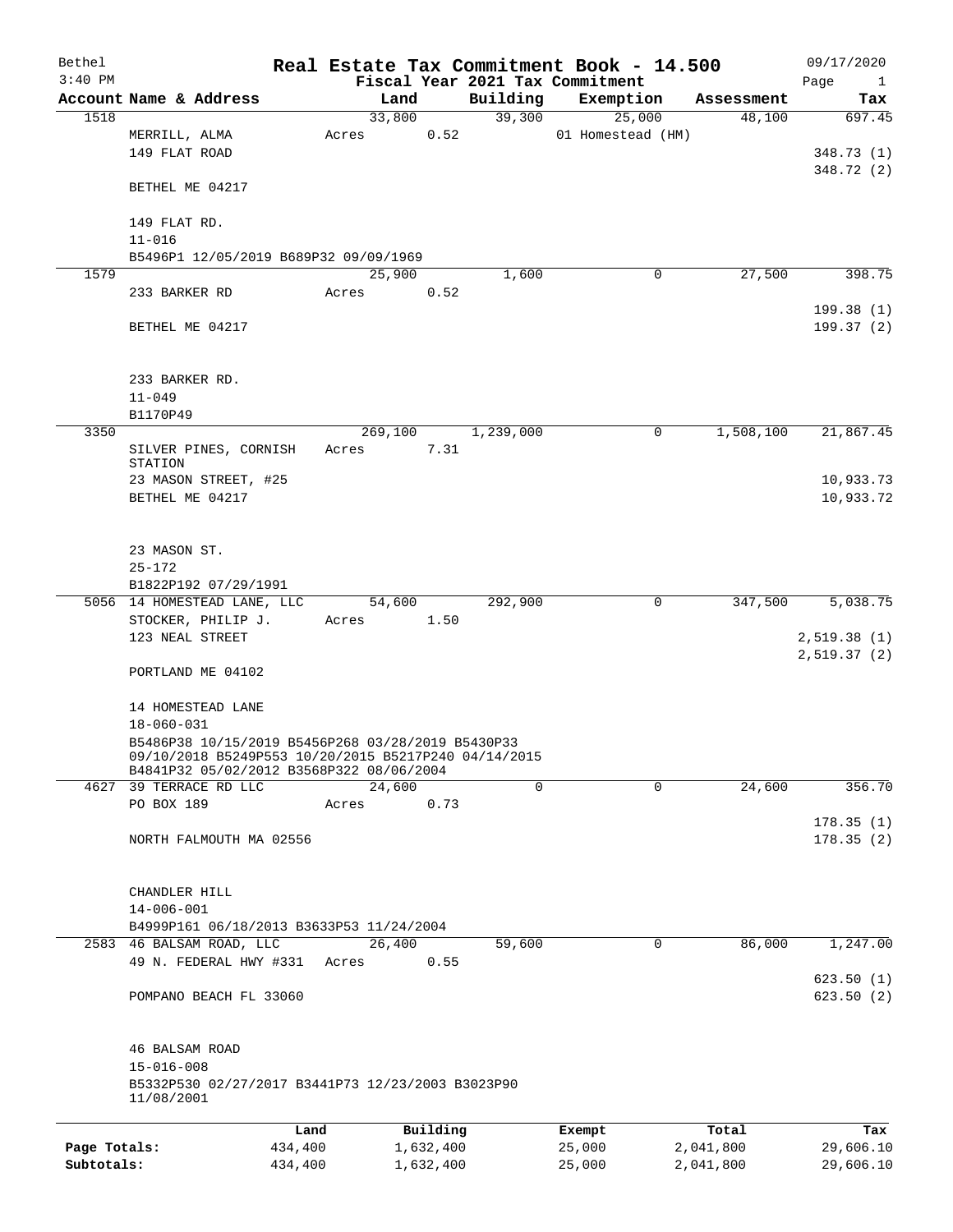| Bethel    |                                                                                    |         |        | Real Estate Tax Commitment Book - 14.500 |           |             |            | 09/17/2020   |
|-----------|------------------------------------------------------------------------------------|---------|--------|------------------------------------------|-----------|-------------|------------|--------------|
| $3:40$ PM |                                                                                    |         |        | Fiscal Year 2021 Tax Commitment          |           |             |            | Page<br>2    |
|           | Account Name & Address                                                             |         | Land   | Building                                 | Exemption |             | Assessment | Tax          |
|           | 2907 46 BALSAM ROAD, LLC                                                           | 40,800  |        | $\Omega$                                 |           | $\Omega$    | 40,800     | 591.60       |
|           | 49 N. FEDERAL HWY #331                                                             | Acres   | 11.30  |                                          |           |             |            |              |
|           |                                                                                    |         |        |                                          |           |             |            | 295.80(1)    |
|           | POMPANO BEACH FL 33060                                                             |         |        |                                          |           |             |            | 295.80(2)    |
|           |                                                                                    |         |        |                                          |           |             |            |              |
|           | INTERVALE RD S/S                                                                   |         |        |                                          |           |             |            |              |
|           | $20 - 023$                                                                         |         |        |                                          |           |             |            |              |
|           | B5508P578 02/01/2020 B5486P231 10/15/2019 B1155P164                                |         |        |                                          |           |             |            |              |
|           | 04/22/1982 B1065P79 01/18/1980 B967P135 11/29/1973                                 |         |        |                                          |           |             |            |              |
|           | B796P221 08/29/1973                                                                |         |        |                                          |           |             |            |              |
|           | 4785 5 BEAR LODGE, LLC                                                             |         | 44,500 | 213,200                                  |           | $\mathbf 0$ | 257,700    | 3,736.65     |
|           | 35 SPRUCE RD.                                                                      | Acres   | 1.45   |                                          |           |             |            | 1,868.33(1)  |
|           | NORTH READING MA 01864                                                             |         |        |                                          |           |             |            | 1,868.32(2)  |
|           |                                                                                    |         |        |                                          |           |             |            |              |
|           |                                                                                    |         |        |                                          |           |             |            |              |
|           | 14 HALEY LANE                                                                      |         |        |                                          |           |             |            |              |
|           | 18-054-014                                                                         |         |        |                                          |           |             |            |              |
|           | B4684P121 01/19/2011 B4331P302 08/04/2008 B4140P334                                |         |        |                                          |           |             |            |              |
|           | 05/31/2007 B3845P4 11/22/2005                                                      |         |        |                                          |           |             |            |              |
|           | 5099 51 HEMLOCK RIDGE, LLC<br>13 DENNETT ROAD                                      |         | 35,000 | 195,700                                  |           | $\Omega$    | 230,700    | 3,345.15     |
|           |                                                                                    | Acres   | 2.56   |                                          |           |             |            | 1,672.58(1)  |
|           | KITTERY ME 03904                                                                   |         |        |                                          |           |             |            | 1,672.57(2)  |
|           |                                                                                    |         |        |                                          |           |             |            |              |
|           |                                                                                    |         |        |                                          |           |             |            |              |
|           | 51 HEMLOCK RIDGE DRIVE                                                             |         |        |                                          |           |             |            |              |
|           | $12 - 045 - 008$                                                                   |         |        |                                          |           |             |            |              |
|           | B5504P920 01/30/2020 B5281P206 05/16/2016 B3835P114                                |         |        |                                          |           |             |            |              |
|           | 11/07/2005<br>1492 515 WEST BETHEL ROAD                                            | 105,500 |        | 187,700                                  |           | $\Omega$    | 293,200    | 4,251.40     |
|           | C/O BENJAMIN CROTEAU                                                               | Acres   | 15.26  |                                          |           |             |            |              |
|           | PO BOX 77                                                                          |         |        |                                          |           |             |            | 2,125.70(1)  |
|           |                                                                                    |         |        |                                          |           |             |            | 2,125.70(2)  |
|           | WEST BETHEL ME 04286                                                               |         |        |                                          |           |             |            |              |
|           |                                                                                    |         |        |                                          |           |             |            |              |
|           | 518 WEST BETHEL RD.                                                                |         |        |                                          |           |             |            |              |
|           | $11 - 003$                                                                         |         |        |                                          |           |             |            |              |
|           | B5256P523 12/02/2015 B5041P1 09/23/2013 B637P322<br>07/10/1964 B575P548 08/26/1958 |         |        |                                          |           |             |            |              |
|           | 3657 684 WEST BETHEL RD.                                                           |         | 54,900 | 153,800                                  |           | 0           | 208,700    | 3,026.15     |
|           | PO BOX 158                                                                         | Acres   | 5.00   |                                          |           |             |            |              |
|           |                                                                                    |         |        |                                          |           |             |            | 1, 513.08(1) |
|           | BETHEL ME 04217                                                                    |         |        |                                          |           |             |            | 1, 513.07(2) |
|           |                                                                                    |         |        |                                          |           |             |            |              |
|           |                                                                                    |         |        |                                          |           |             |            |              |
|           | 684 WEST BETHEL RD.                                                                |         |        |                                          |           |             |            |              |
|           | $28 - 001$                                                                         |         |        |                                          |           |             |            |              |
|           | B5038P67 09/17/2013 B3451P95 01/13/2004 B3328P199<br>05/15/2003 B2773P109          |         |        |                                          |           |             |            |              |

|              | Land    | Building  | Exempt | Total     | Tax       |
|--------------|---------|-----------|--------|-----------|-----------|
| Page Totals: | 280,700 | 750,400   |        | 1,031,100 | 14,950.95 |
| Subtotals:   | 715,100 | 2,382,800 | 25,000 | 3,072,900 | 44,557.05 |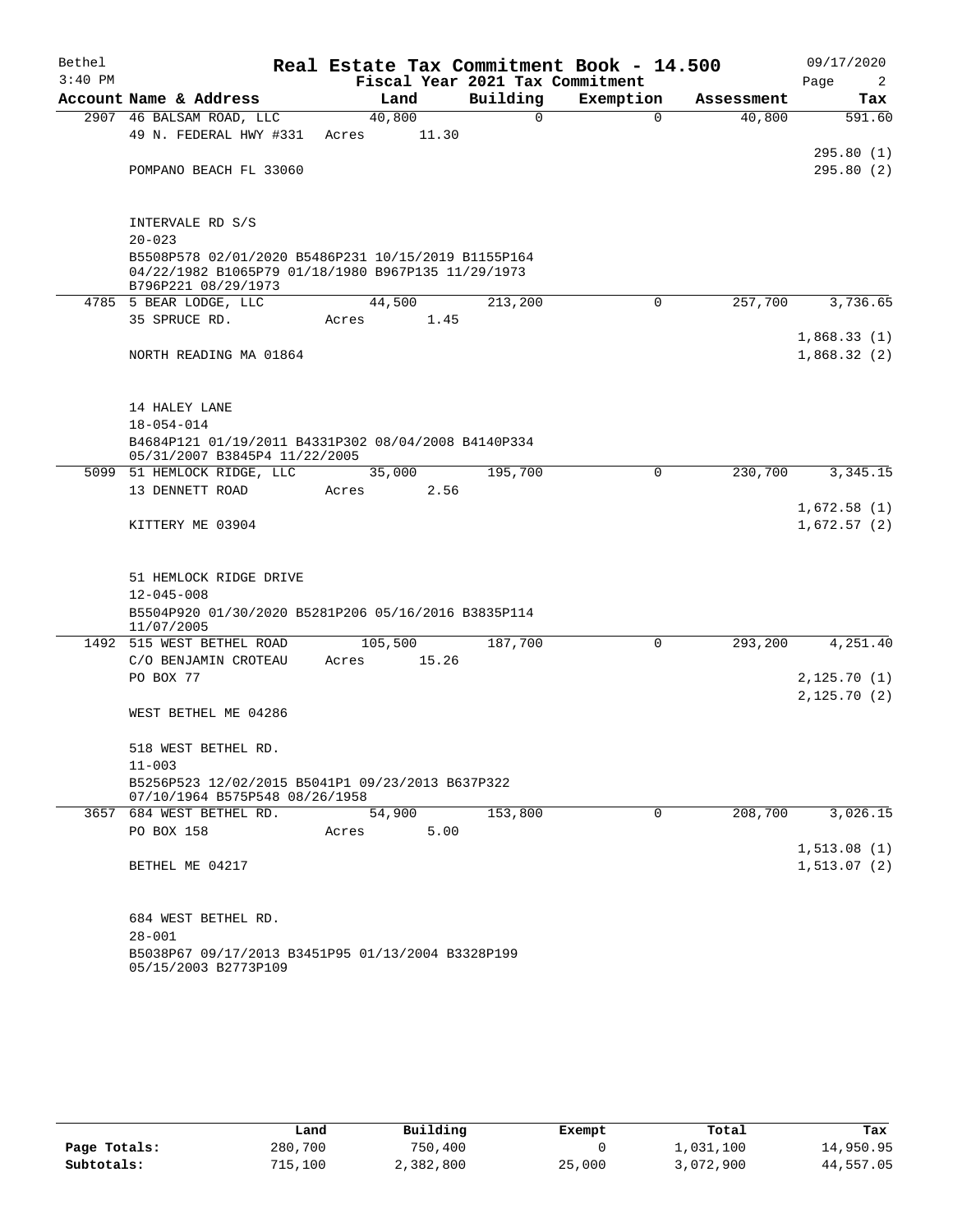| Bethel       |                                                                                    |         |                |                      | Real Estate Tax Commitment Book - 14.500 |            | 09/17/2020                      |
|--------------|------------------------------------------------------------------------------------|---------|----------------|----------------------|------------------------------------------|------------|---------------------------------|
| $3:40$ PM    | Account Name & Address                                                             |         |                |                      | Fiscal Year 2021 Tax Commitment          | Assessment | Page<br>$\overline{\mathbf{3}}$ |
|              | 5162 7 MOOSE LANE REALTY                                                           |         | Land<br>41,500 | Building<br>202, 300 | Exemption<br>$\mathbf 0$                 | 243,800    | Tax<br>3,535.10                 |
|              | TRUST                                                                              |         |                |                      |                                          |            |                                 |
|              | 240 CENTRAL ST                                                                     |         | 0.90<br>Acres  |                      |                                          |            |                                 |
|              | HINGHAM MA 02043                                                                   |         |                |                      |                                          |            | 1,767.55(1)<br>1,767.55(2)      |
|              |                                                                                    |         |                |                      |                                          |            |                                 |
|              | 7 MOOSE LANE                                                                       |         |                |                      |                                          |            |                                 |
|              | $02 - 010 - 007$                                                                   |         |                |                      |                                          |            |                                 |
|              | B5119P133 05/27/2014 B4742P88 08/01/2011 B4629P35                                  |         |                |                      |                                          |            |                                 |
|              | 09/02/2010 B4522P239 11/05/2009                                                    |         |                |                      |                                          |            |                                 |
|              | 3010 8 TAYLOR WOODS, LLC                                                           |         | 32,300         | 272,800              | $\mathbf 0$                              | 305,100    | 4,423.95                        |
|              | PO BOX 550                                                                         |         | 1.52<br>Acres  |                      |                                          |            | 2, 211.98(1)                    |
|              | NORTH ATTLEBORO MA                                                                 |         |                |                      |                                          |            | 2, 211.97(2)                    |
|              | 02761                                                                              |         |                |                      |                                          |            |                                 |
|              |                                                                                    |         |                |                      |                                          |            |                                 |
|              | 8 TAYLOR WOODS ROAD                                                                |         |                |                      |                                          |            |                                 |
|              | $22 - 026 - 002$                                                                   |         |                |                      |                                          |            |                                 |
|              | B4517P239 10/26/2009 B4110P170 04/02/2007 B3111P199<br>5406 9 SONGO POND ROAD, LLC |         | 14,400         | 49,900               | 0                                        | 64,300     | 932.35                          |
|              | C/O CHRIS CASTALDO                                                                 |         |                |                      |                                          |            |                                 |
|              | 51 SACO STREET                                                                     |         |                |                      |                                          |            | 466.18(1)                       |
|              | SCARBOROUGH ME 04074                                                               |         |                |                      |                                          |            | 466.17(2)                       |
|              |                                                                                    |         |                |                      |                                          |            |                                 |
|              | 9 SONGO POND RD, UNIT 3                                                            |         |                |                      |                                          |            |                                 |
|              | $07 - 018 - U3$                                                                    |         |                |                      |                                          |            |                                 |
|              | B5318P344 11/21/2016                                                               |         |                |                      |                                          |            |                                 |
|              | 5405 9 SONGO POND ROAD, LLC<br>C/O CHRIS CASTALDO                                  |         | 14,400         | 62,900               | 0                                        | 77,300     | 1,120.85                        |
|              | 51 SACO STREET                                                                     |         |                |                      |                                          |            | 560.43(1)                       |
|              |                                                                                    |         |                |                      |                                          |            | 560.42(2)                       |
|              | SCARBOROUGH ME 04074                                                               |         |                |                      |                                          |            |                                 |
|              | 9 SONGO POND RD, UNIT 2                                                            |         |                |                      |                                          |            |                                 |
|              | $07 - 018 - U2$                                                                    |         |                |                      |                                          |            |                                 |
|              | B5177P347 10/29/2014 B3964P60 06/30/2006 B1500P49<br>08/14/1987                    |         |                |                      |                                          |            |                                 |
|              | 182 A & B EQUIPMENT                                                                |         | 24,900         |                      | 0<br>$\mathbf 0$                         | 24,900     | 361.05                          |
|              | 6 MARTIN ROAD                                                                      |         | 11.70<br>Acres |                      |                                          |            |                                 |
|              |                                                                                    |         |                |                      |                                          |            | 180.53(1)                       |
|              | RUMFORD ME 04276                                                                   |         |                |                      |                                          |            | 180.52(2)                       |
|              |                                                                                    |         |                |                      |                                          |            |                                 |
|              | PARIS RD.                                                                          |         |                |                      |                                          |            |                                 |
|              | $04 - 035 - 002$                                                                   |         |                |                      |                                          |            |                                 |
|              | B5330P93 02/07/2017                                                                |         |                |                      |                                          |            |                                 |
|              | 5409 A & B EQUIPMENT                                                               |         | 68,900         |                      | 0<br>0                                   | 68,900     | 999.05                          |
|              | 6 MARTIN ROAD                                                                      |         | 32.00<br>Acres |                      |                                          |            |                                 |
|              |                                                                                    |         |                |                      |                                          |            | 499.53 (1)<br>499.52 (2)        |
|              | RUMFORD ME 04276                                                                   |         |                |                      |                                          |            |                                 |
|              | PARIS RD.                                                                          |         |                |                      |                                          |            |                                 |
|              | $04 - 035 - 003$                                                                   |         |                |                      |                                          |            |                                 |
|              | B5285P147 06/06/2016                                                               |         |                |                      |                                          |            |                                 |
|              |                                                                                    | Land    | Building       |                      | Exempt                                   | Total      | Tax                             |
| Page Totals: |                                                                                    | 196,400 | 587,900        |                      | $\mathbf 0$                              | 784,300    | 11,372.35                       |
| Subtotals:   |                                                                                    | 911,500 | 2,970,700      |                      | 25,000                                   | 3,857,200  | 55,929.40                       |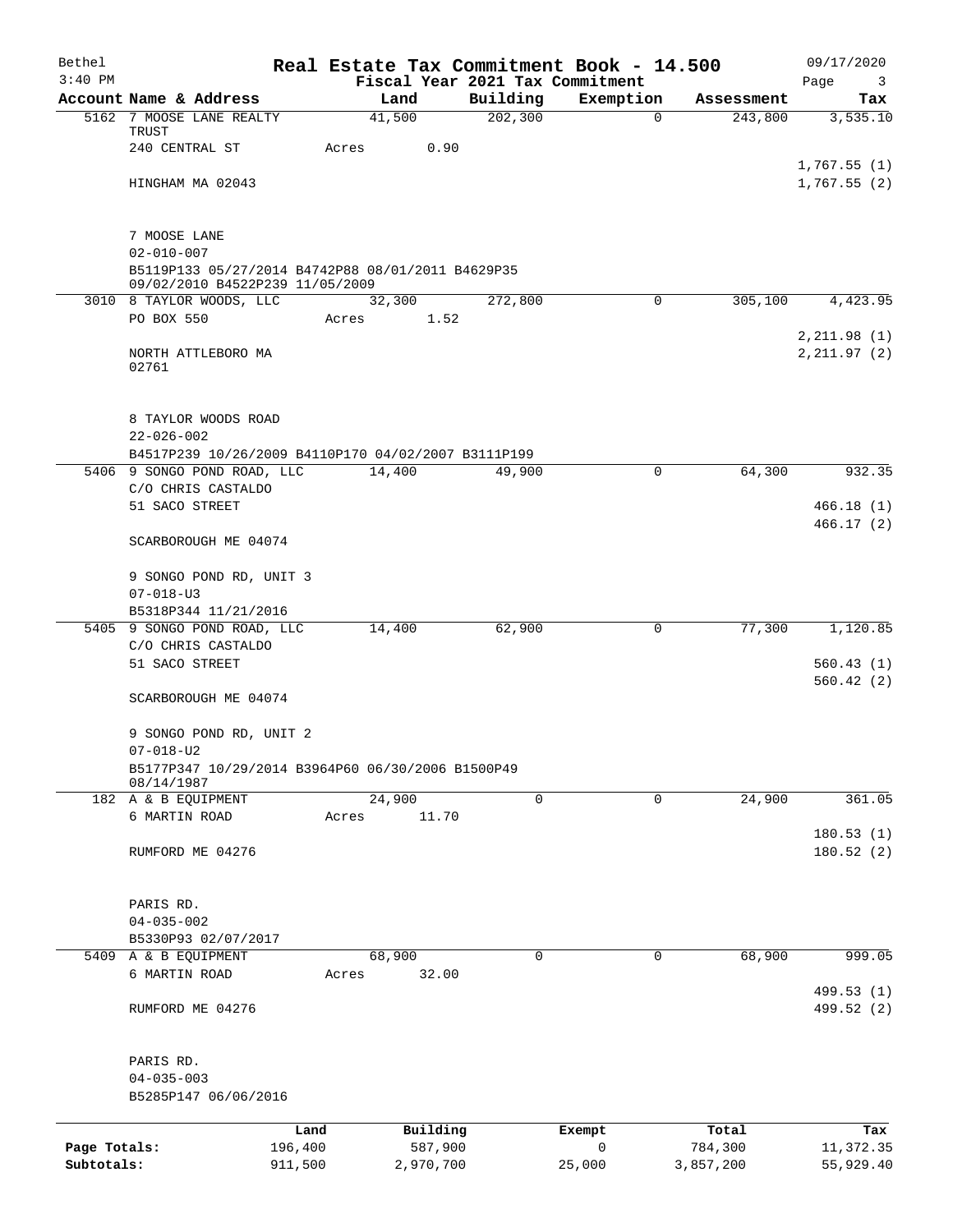| Bethel<br>$3:40$ PM |                                                                                                           |       |          |          | Real Estate Tax Commitment Book - 14.500<br>Fiscal Year 2021 Tax Commitment |            | 09/17/2020<br>Page<br>4 |
|---------------------|-----------------------------------------------------------------------------------------------------------|-------|----------|----------|-----------------------------------------------------------------------------|------------|-------------------------|
|                     | Account Name & Address                                                                                    |       | Land     | Building | Exemption                                                                   | Assessment | Tax                     |
|                     | 179 A & B EQUIPMENT, INC.                                                                                 |       | 66,600   | 10,600   | $\mathbf 0$                                                                 | 77,200     | 1,119.40                |
|                     | 6 MARTIN ROAD                                                                                             | Acres | 26.00    |          |                                                                             |            |                         |
|                     |                                                                                                           |       |          |          |                                                                             |            | 559.70 (1)              |
|                     | RUMFORD ME 04276                                                                                          |       |          |          |                                                                             |            | 559.70 (2)              |
|                     | 57 PARIS RD.                                                                                              |       |          |          |                                                                             |            |                         |
|                     | $04 - 035$                                                                                                |       |          |          |                                                                             |            |                         |
|                     | B5348P447 06/05/2017 B2809P154 04/19/2000                                                                 |       |          |          |                                                                             |            |                         |
|                     | 176 A & B FORESTRY, INC                                                                                   |       | 19,900   | 0        | 0                                                                           | 19,900     | 288.55                  |
|                     | 6 MARTIN RD                                                                                               | Acres | 2.70     |          |                                                                             |            |                         |
|                     | RUMFORD ME 04276                                                                                          |       |          |          |                                                                             |            | 144.28(1)<br>144.27(2)  |
|                     | $04 - 031 - 002$                                                                                          |       |          |          |                                                                             |            |                         |
|                     | B5486P645 10/16/2019 B5341P484 04/24/2017 B5311P91                                                        |       |          |          |                                                                             |            |                         |
|                     | 10/17/2016 B1966P25 12/15/1992                                                                            |       |          |          |                                                                             |            |                         |
|                     | 5458 A & B FORESTRY, INC                                                                                  |       | 26,700   | 0        | 0                                                                           | 26,700     | 387.15                  |
|                     | 6 MARTIN RD                                                                                               | Acres | 2.90     |          |                                                                             |            |                         |
|                     | RUMFORD ME 04276                                                                                          |       |          |          |                                                                             |            | 193.58(1)<br>193.57(2)  |
|                     | EAST BETHEL RD                                                                                            |       |          |          |                                                                             |            |                         |
|                     | $04 - 041 - 002$                                                                                          |       |          |          |                                                                             |            |                         |
|                     | B5445P679 12/12/2018<br>5366 A & E, LLC                                                                   |       | 22,500   | 0        | $\mathbf 0$                                                                 | 22,500     | 326.25                  |
|                     | C/O STEPHEN COULOMBE                                                                                      | Acres | 9.13     |          |                                                                             |            |                         |
|                     | 15 FRIEDENFELS STREET                                                                                     |       |          |          |                                                                             |            | 163.13(1)               |
|                     |                                                                                                           |       |          |          |                                                                             |            | 163.12(2)               |
|                     | SALISBURY MA 01952                                                                                        |       |          |          |                                                                             |            |                         |
|                     | GRANDVIEW ROAD                                                                                            |       |          |          |                                                                             |            |                         |
|                     | $15 - 022 - 030$                                                                                          |       |          |          |                                                                             |            |                         |
|                     | B4755P109 08/17/2011                                                                                      |       |          |          |                                                                             |            |                         |
|                     | 5195 A & E, LLC                                                                                           |       | 25,200   | 0        | 0                                                                           | 25,200     | 365.40                  |
|                     | 15 FRIEDENFELS ST                                                                                         | Acres | 1.36     |          |                                                                             |            |                         |
|                     | SALISBURY MA 01952                                                                                        |       |          |          |                                                                             |            | 182.70(1)<br>182.70 (2) |
|                     |                                                                                                           |       |          |          |                                                                             |            |                         |
|                     | GRAND VIEW PH2                                                                                            |       |          |          |                                                                             |            |                         |
|                     | $15 - 022 - 017$<br>B4755P109 09/01/2011 B4734P318 07/07/0201 B4651P60<br>10/26/2010 B4252P298 12/27/2007 |       |          |          |                                                                             |            |                         |
|                     | 5197 A & E, LLC                                                                                           |       | 25,600   | 0        | $\mathbf 0$                                                                 | 25,600     | 371.20                  |
|                     | C/O STEPHEN COULOMBE                                                                                      | Acres | 1.57     |          |                                                                             |            |                         |
|                     | 15 FRIEDENFELS STREET                                                                                     |       |          |          |                                                                             |            | 185.60(1)<br>185.60(2)  |
|                     | SALISBURY MA 01952                                                                                        |       |          |          |                                                                             |            |                         |
|                     | GRANDVIEW PH2                                                                                             |       |          |          |                                                                             |            |                         |
|                     | $15 - 022 - 019$                                                                                          |       |          |          |                                                                             |            |                         |
|                     | B4755P109 09/01/2011 B4734P318 07/07/2011 B4651P60<br>10/26/2010 B4252P298 12/27/2007                     |       |          |          |                                                                             |            |                         |
|                     |                                                                                                           |       |          |          |                                                                             |            |                         |
|                     |                                                                                                           | Land  | Building |          | Exempt                                                                      | Total      | Tax                     |

|              | -------   | $-$       | _______ | ------    | ------    |
|--------------|-----------|-----------|---------|-----------|-----------|
| Page Totals: | 186,500   | 10,600    |         | 197,100   | 2,857.95  |
| Subtotals:   | 1,098,000 | 2,981,300 | 25,000  | 4,054,300 | 58,787.35 |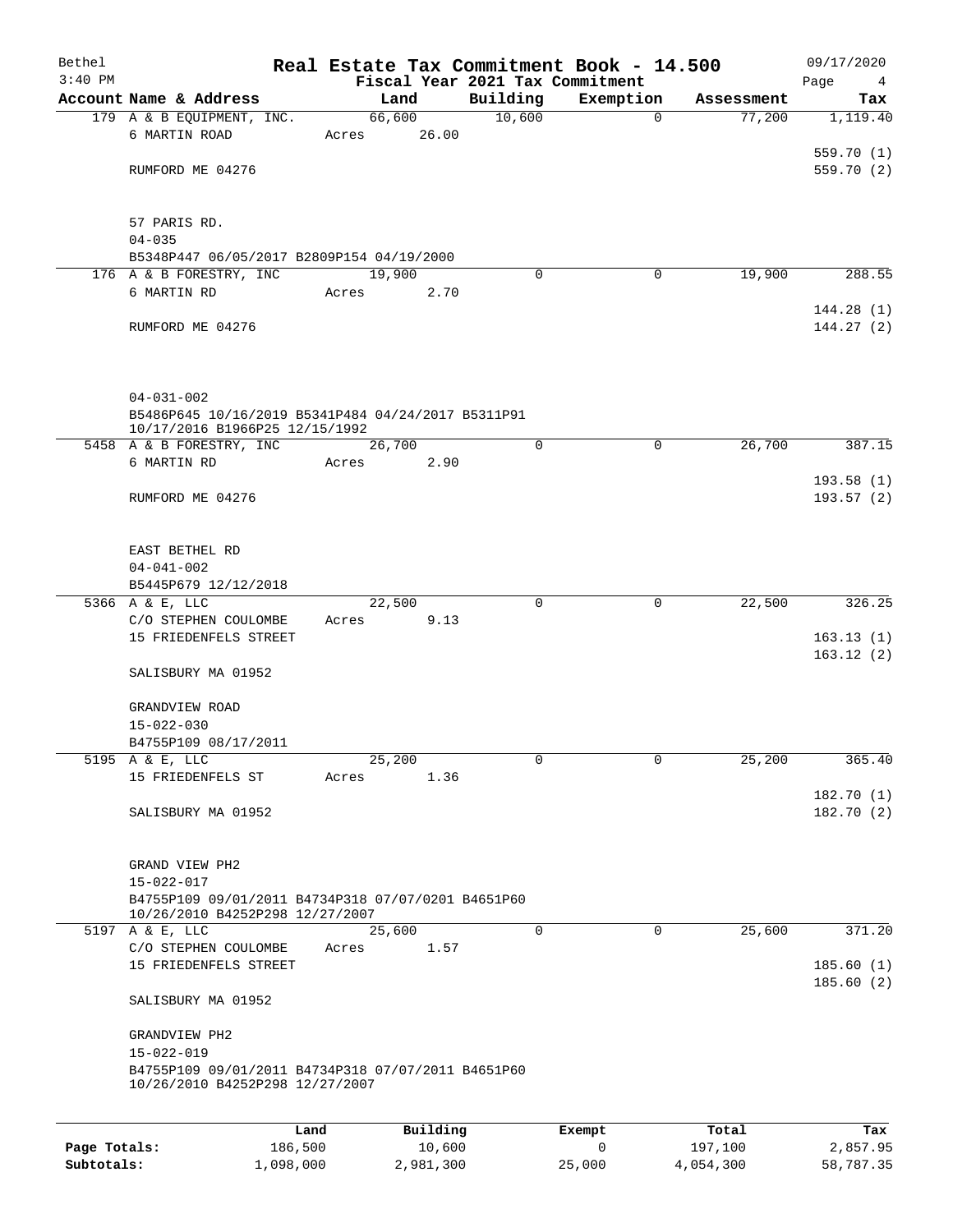| Bethel       |                                                                                       |        |           |                                             | Real Estate Tax Commitment Book - 14.500 |            | 09/17/2020                 |
|--------------|---------------------------------------------------------------------------------------|--------|-----------|---------------------------------------------|------------------------------------------|------------|----------------------------|
| $3:40$ PM    | Account Name & Address                                                                | Land   |           | Fiscal Year 2021 Tax Commitment<br>Building | Exemption                                | Assessment | Page<br>5                  |
|              | 5199 A & E, LLC                                                                       | 24,600 |           | 0                                           | $\mathbf 0$                              | 24,600     | Tax<br>356.70              |
|              | C/O STEPHEN COULOMBE<br>15 FRIEDENFELS STREET                                         | Acres  | 1.06      |                                             |                                          |            | 178.35(1)                  |
|              | SALISBURY MA 01952                                                                    |        |           |                                             |                                          |            | 178.35(2)                  |
|              | GRANDVIEW PH2<br>$15 - 022 - 021$                                                     |        |           |                                             |                                          |            |                            |
|              | B4755P109 09/01/2011 B4734P318 07/07/2011 B4651P60                                    |        |           |                                             |                                          |            |                            |
|              | 10/26/2010 B4252P298 12/27/2007<br>5196 A & E, LLC                                    | 25,700 |           | $\Omega$                                    | $\Omega$                                 | 25,700     | 372.65                     |
|              | C/O STEPHEN COULOMBE                                                                  | Acres  | 1.60      |                                             |                                          |            |                            |
|              | 15 FRIEDENFELS STREET                                                                 |        |           |                                             |                                          |            | 186.33(1)<br>186.32(2)     |
|              | SALISBURY MA 01952                                                                    |        |           |                                             |                                          |            |                            |
|              | GRAND VIEW PH2<br>$15 - 022 - 018$                                                    |        |           |                                             |                                          |            |                            |
|              | B4755P109 09/01/2011 B4734P318 07/07/2011 B4651P60<br>10/26/2010 B4252P298 12/27/2007 |        |           |                                             |                                          |            |                            |
|              | 2898 ABBOTT, LUCY K                                                                   | 79,800 |           | 123,000                                     | $\Omega$                                 | 202,800    | 2,940.60                   |
|              | 2118 INTERVALE ROAD                                                                   | Acres  | 41.00     |                                             |                                          |            | 1,470.30(1)                |
|              | BETHEL ME 04217                                                                       |        |           |                                             |                                          |            | 1,470.30(2)                |
|              | 2118 INTERVALE RD.                                                                    |        |           |                                             |                                          |            |                            |
|              | $20 - 016$                                                                            |        |           |                                             |                                          |            |                            |
|              | B4796P41 12/16/2011<br>3471 ABBOTT, LUCY K                                            | 63,000 |           | 85,500                                      | 0                                        | 148,500    | 2,153.25                   |
|              | 2118 INTERVALE ROAD                                                                   | Acres  | 0.66      |                                             |                                          |            |                            |
|              | BETHEL ME 04217 2030                                                                  |        |           |                                             |                                          |            | 1,076.63(1)<br>1,076.62(2) |
|              | 12 PARADISE RD.                                                                       |        |           |                                             |                                          |            |                            |
|              | $26 - 031$                                                                            |        |           |                                             |                                          |            |                            |
|              | B3986P140 08/09/2006                                                                  |        |           |                                             |                                          |            |                            |
|              | 3562 ADAM, CHRISTOPHER J                                                              | 33,600 |           | 104,700                                     | 0                                        | 138,300    | 2,005.35                   |
|              | ADAM, LISA ROBIE<br>56 BEACH ST                                                       |        |           |                                             |                                          |            | 1,002.68(1)                |
|              |                                                                                       |        |           |                                             |                                          |            | 1,002.67(2)                |
|              | MARBLEHEAD MA 01945                                                                   |        |           |                                             |                                          |            |                            |
|              | 135 VERNON ST.                                                                        |        |           |                                             |                                          |            |                            |
|              | 26-076-001-05F                                                                        |        |           |                                             |                                          |            |                            |
|              | B5476P912 08/29/2019 B5268P302 02/16/2016 B4787P66<br>11/28/2011 B3932P284 05/10/2006 |        |           |                                             |                                          |            |                            |
|              | 1617 ADAMO, JOHN J                                                                    | 70,500 |           | 159,200                                     | 0                                        | 229,700    | 3,330.65                   |
|              | 651 OCEAN AVENUE                                                                      | Acres  | 6.40      |                                             |                                          |            | 1,665.33(1)                |
|              | PORTLAND ME 04103                                                                     |        |           |                                             |                                          |            | 1,665.32(2)                |
|              | 726 NORTH RD.                                                                         |        |           |                                             |                                          |            |                            |
|              | $11 - 074$                                                                            |        |           |                                             |                                          |            |                            |
|              | B2877P160                                                                             |        |           |                                             |                                          |            |                            |
|              |                                                                                       | Land   | Building  |                                             | Exempt                                   | Total      | Tax                        |
| Page Totals: | 297,200                                                                               |        | 472,400   |                                             | 0                                        | 769,600    | 11,159.20                  |
| Subtotals:   | 1,395,200                                                                             |        | 3,453,700 |                                             | 25,000                                   | 4,823,900  | 69,946.55                  |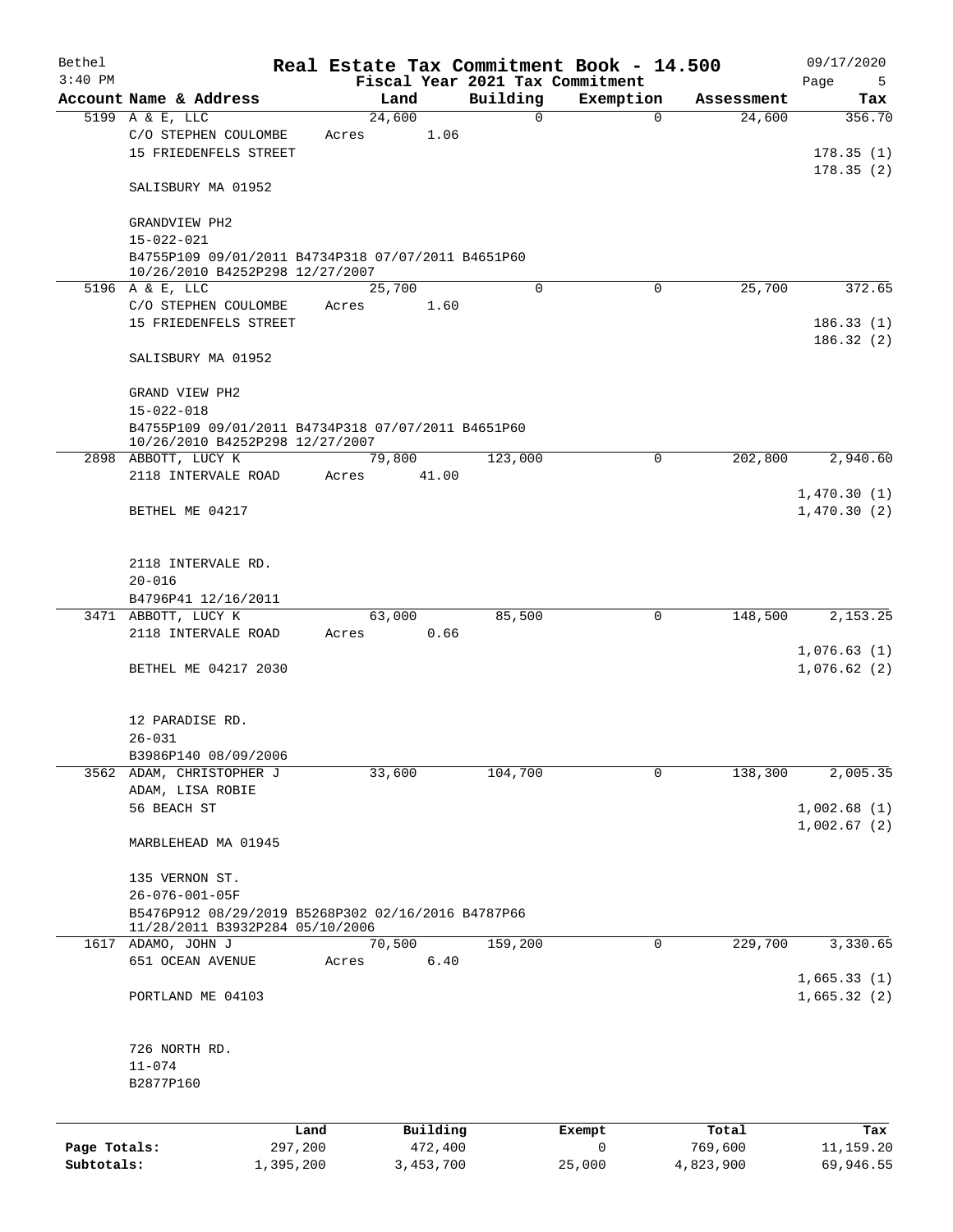| Bethel       |                                                     |         |          |          | Real Estate Tax Commitment Book - 14.500 |            | 09/17/2020  |
|--------------|-----------------------------------------------------|---------|----------|----------|------------------------------------------|------------|-------------|
| $3:40$ PM    |                                                     |         |          |          | Fiscal Year 2021 Tax Commitment          |            | Page<br>6   |
|              | Account Name & Address                              |         | Land     | Building | Exemption                                | Assessment | Tax         |
|              | 3461 ADAMS, BRYAN                                   |         | 77,500   | 298,100  | $\mathbf 0$                              | 375,600    | 5,446.20    |
|              | ADAMS, CINDY                                        | Acres   | 1.43     |          |                                          |            |             |
|              | 11 SWIFT WATER TRAIL                                |         |          |          |                                          |            | 2,723.10(1) |
|              | AUSTIN TX 78738                                     |         |          |          |                                          |            | 2,723.10(2) |
|              |                                                     |         |          |          |                                          |            |             |
|              | 53 BROAD ST                                         |         |          |          |                                          |            |             |
|              | $26 - 020$                                          |         |          |          |                                          |            |             |
|              | B1331P247 07/30/1985                                |         |          |          |                                          |            |             |
| 4649         | ADESSA, HELEN                                       |         | 67,200   | 122,400  | 0                                        | 189,600    | 2,749.20    |
|              | LARGE, SCOTT M                                      | Acres   | 1.00     |          |                                          |            |             |
|              | 351 PARADISE RD                                     |         |          |          |                                          |            | 1,374.60(1) |
|              |                                                     |         |          |          |                                          |            | 1,374.60(2) |
|              | BETHEL ME 04217                                     |         |          |          |                                          |            |             |
|              | 351 PARADISE ROAD                                   |         |          |          |                                          |            |             |
|              | $02 - 025$                                          |         |          |          |                                          |            |             |
|              | B5367P555 09/14/2017 B4970P316 04/03/2013 B4970P314 |         |          |          |                                          |            |             |
|              | 04/03/2013 B3572P221 07/28/2004                     |         |          |          |                                          |            |             |
|              | 4821 ADLEY FIVE, LLC                                |         | 35,600   | 76,200   | 0                                        | 111,800    | 1,621.10    |
|              | 486 PROSPECT ST                                     | Acres   | 6.40     |          |                                          |            |             |
|              |                                                     |         |          |          |                                          |            | 810.55(1)   |
|              | RUMFORD ME 04276                                    |         |          |          |                                          |            | 810.55(2)   |
|              |                                                     |         |          |          |                                          |            |             |
|              |                                                     |         |          |          |                                          |            |             |
|              | 226 VERNON ST.                                      |         |          |          |                                          |            |             |
|              | $03 - 004 - 001 - 001$                              |         |          |          |                                          |            |             |
|              | B5272P429 03/17/2016 B5257P533 12/09/2015 B4514P14  |         |          |          |                                          |            |             |
|              | 10/21/2009 B3694P305 04/04/2005                     |         |          |          |                                          |            |             |
|              | 117 ADLEY FIVE, LLC                                 |         | 500      | 0        | $\mathbf 0$                              | 500        | 7.25        |
|              | 486 PROSPECT STREET                                 | Acres   | 5.10     |          |                                          |            |             |
|              |                                                     |         |          |          |                                          |            | 3.63(1)     |
|              | RUMFORD ME 04276                                    |         |          |          |                                          |            | 3.62(2)     |
|              |                                                     |         |          |          |                                          |            |             |
|              |                                                     |         |          |          |                                          |            |             |
|              | VERNON ST.                                          |         |          |          |                                          |            |             |
|              | $03 - 002$                                          |         |          |          |                                          |            |             |
|              | B5272P429 03/17/2016 B5257P535 12/09/2015 B2322P305 |         |          |          |                                          |            |             |
|              | 118 ADLEY FIVE, LLC                                 |         | 1,500    | 0        | 0                                        | 1,500      | 21.75       |
|              | 486 PROSPECT ST                                     | Acres   | 15.50    |          |                                          |            |             |
|              |                                                     |         |          |          |                                          |            | 10.88(1)    |
|              | RUMFORD ME 04276                                    |         |          |          |                                          |            | 10.87(2)    |
|              |                                                     |         |          |          |                                          |            |             |
|              |                                                     |         |          |          |                                          |            |             |
|              | VERNON ST.                                          |         |          |          |                                          |            |             |
|              | $03 - 003$                                          |         |          |          |                                          |            |             |
|              | B5272P429 03/17/2016 B5257P535 12/09/2015 B2322P305 |         |          |          |                                          |            |             |
|              | 119 ADLEY, DAVID B                                  |         | 23,400   | 63,800   | 0                                        | 87,200     | 1,264.40    |
|              | 236 VERNON ST                                       | Acres   | 0.23     |          |                                          |            |             |
|              |                                                     |         |          |          |                                          |            | 632.20(1)   |
|              | BETHEL ME 04217                                     |         |          |          |                                          |            | 632.20 (2)  |
|              |                                                     |         |          |          |                                          |            |             |
|              |                                                     |         |          |          |                                          |            |             |
|              | 236 VERNON ST.                                      |         |          |          |                                          |            |             |
|              | $03 - 004$                                          |         |          |          |                                          |            |             |
|              | B5293P456 07/20/2016 B5272P476 03/17/2016 B5257P541 |         |          |          |                                          |            |             |
|              | 12/09/2015 B4417P233 03/19/2009 B3869P62 01/06/2006 |         |          |          |                                          |            |             |
|              |                                                     |         |          |          |                                          |            |             |
|              |                                                     | Land    | Building |          | Exempt                                   | Total      | Tax         |
| Page Totals: |                                                     | 205,700 | 560,500  |          | 0                                        | 766,200    | 11,109.90   |
|              |                                                     |         |          |          |                                          |            |             |

**Subtotals:** 1,600,900 4,014,200 25,000 5,590,100 81,056.45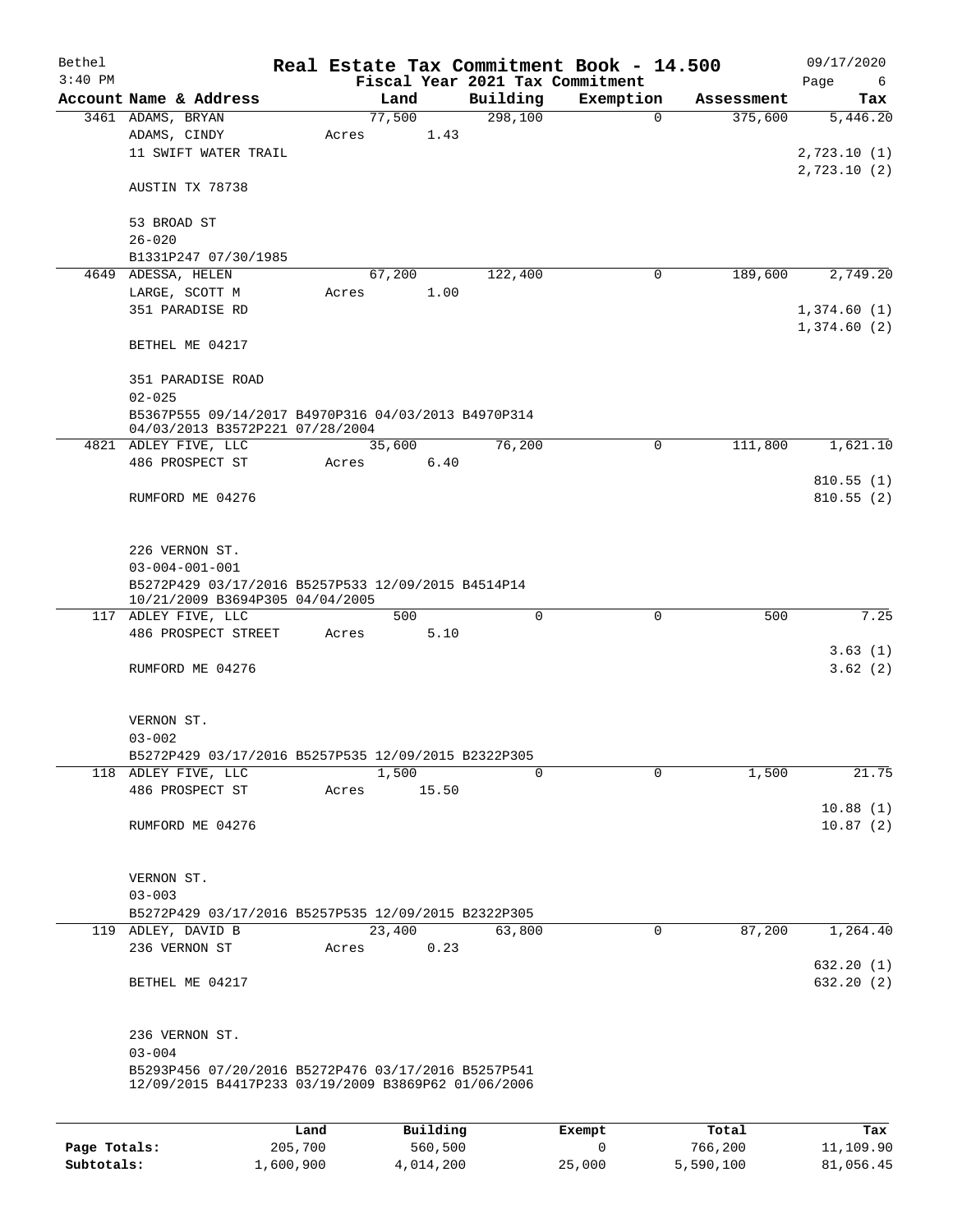| Bethel       |                                           |                 |        |                |          | Real Estate Tax Commitment Book - 14.500 |            | 09/17/2020                 |
|--------------|-------------------------------------------|-----------------|--------|----------------|----------|------------------------------------------|------------|----------------------------|
| $3:40$ PM    |                                           |                 |        |                |          | Fiscal Year 2021 Tax Commitment          |            | Page<br>$\overline{7}$     |
|              | Account Name & Address                    |                 |        | Land<br>57,400 | Building | Exemption                                | Assessment | Tax                        |
|              | 1712 AGUILAR, ERNEST                      |                 |        | 6.94           | 132,100  | 25,000<br>01 Homestead (HM)              | 164,500    | 2,385.25                   |
|              | AGUILAR, KRISTY<br>365 NORTH RD           | Acres           |        |                |          |                                          |            | 1, 192.63(1)               |
|              |                                           |                 |        |                |          |                                          |            | 1, 192.62(2)               |
|              | BETHEL ME 04217                           |                 |        |                |          |                                          |            |                            |
|              | 365 NORTH ROAD<br>$12 - 060$              |                 |        |                |          |                                          |            |                            |
|              | B5427P208 08/24/2018 B858P204 06/04/1975  |                 |        |                |          |                                          |            |                            |
|              | 2818 AHLQUIST, EARLENE                    |                 | 12,000 |                | $\Omega$ | 0                                        | 12,000     | 174.00                     |
|              | 50 STOCKHOLM DR.                          |                 | Acres  | 0.70           |          |                                          |            |                            |
|              |                                           |                 |        |                |          |                                          |            | 87.00(1)                   |
|              | CUMBERLAND CTR. ME<br>04021 8712          |                 |        |                |          |                                          |            | 87.00(2)                   |
|              | INTERVALE S/S<br>$18 - 061 - 001$         |                 |        |                |          |                                          |            |                            |
|              | B1457P248 02/06/1987                      |                 |        |                |          |                                          |            |                            |
|              | 1375 AKERS, EVAN M                        |                 | 39,400 |                | 0        | 0                                        | 39,400     | 571.30                     |
|              | AKERS, TIMOTHY P                          | Acres           |        | 1.30           |          |                                          |            |                            |
|              | 179 TREMONT ST                            |                 |        |                |          |                                          |            | 285.65(1)                  |
|              | REHOBOTH MA 02769                         |                 |        |                |          |                                          |            | 285.65(2)                  |
|              |                                           |                 |        |                |          |                                          |            |                            |
|              | BAILEY RD                                 |                 |        |                |          |                                          |            |                            |
|              | $08 - 055 - 001$                          |                 |        |                |          |                                          |            |                            |
|              | B1459P228 02/17/1987 B1413P228 08/06/1986 |                 |        |                |          |                                          |            |                            |
|              | 2732 AKERS, MILLY                         |                 |        | 62,400         | 164,000  | 25,000                                   | 201,400    | 2,920.30                   |
|              | AKERS, DEXTER                             | Acres           |        | 11.00          |          | 01 Homestead (HM)                        |            |                            |
|              | 172 SUNDAY RIVER RD.                      |                 |        |                |          |                                          |            | 1,460.15(1)<br>1,460.15(2) |
|              | BETHEL ME 04217                           |                 |        |                |          |                                          |            |                            |
|              | 172 SUNDAY RIVER RD.                      |                 |        |                |          |                                          |            |                            |
|              | $17 - 044 - 002$                          |                 |        |                |          |                                          |            |                            |
|              | B2715P120 06/21/1999                      |                 |        |                |          |                                          |            |                            |
| 159          | ALDER RIVER SELF                          |                 | 57,600 |                | 200,600  | 0                                        | 258,200    | 3,743.90                   |
|              | STORAGE INC.                              |                 |        |                |          |                                          |            |                            |
|              | PELLETIER/MURCH                           | Acres           |        | 1.00           |          |                                          |            |                            |
|              | PO BOX 119                                |                 |        |                |          |                                          |            | 1,871.95(1)                |
|              | WATERFORD ME 04088                        |                 |        |                |          |                                          |            | 1,871.95(2)                |
|              | 765 WALKERS MILLS RD.                     |                 |        |                |          |                                          |            |                            |
|              | $04 - 015 - 001$                          |                 |        |                |          |                                          |            |                            |
|              | B2882P37 11/13/2000                       |                 |        |                |          |                                          |            |                            |
| 4620         | ALDER RIVER SELF                          |                 | 24,400 |                | 72,500   | $\mathbf 0$                              | 96,900     | 1,405.05                   |
|              | STORAGE, INC.                             |                 |        |                |          |                                          |            |                            |
|              | PELLETIER & MURCH                         | Acres           |        | 1.18           |          |                                          |            |                            |
|              | PO BOX 119                                |                 |        |                |          |                                          |            | 702.53(1)                  |
|              | WATERFORD ME 04088                        |                 |        |                |          |                                          |            | 702.52(2)                  |
|              |                                           |                 |        |                |          |                                          |            |                            |
|              | WALKERS MILLS ROAD                        |                 |        |                |          |                                          |            |                            |
|              | $04 - 015 - 002$                          |                 |        |                |          |                                          |            |                            |
|              | B3596P25 09/24/2004                       |                 |        |                |          |                                          |            |                            |
|              |                                           |                 |        | Building       |          |                                          | Total      | Tax                        |
| Page Totals: |                                           | Land<br>253,200 |        | 569,200        |          | Exempt<br>50,000                         | 772,400    | 11,199.80                  |
| Subtotals:   | 1,854,100                                 |                 |        | 4,583,400      |          | 75,000                                   | 6,362,500  | 92, 256.25                 |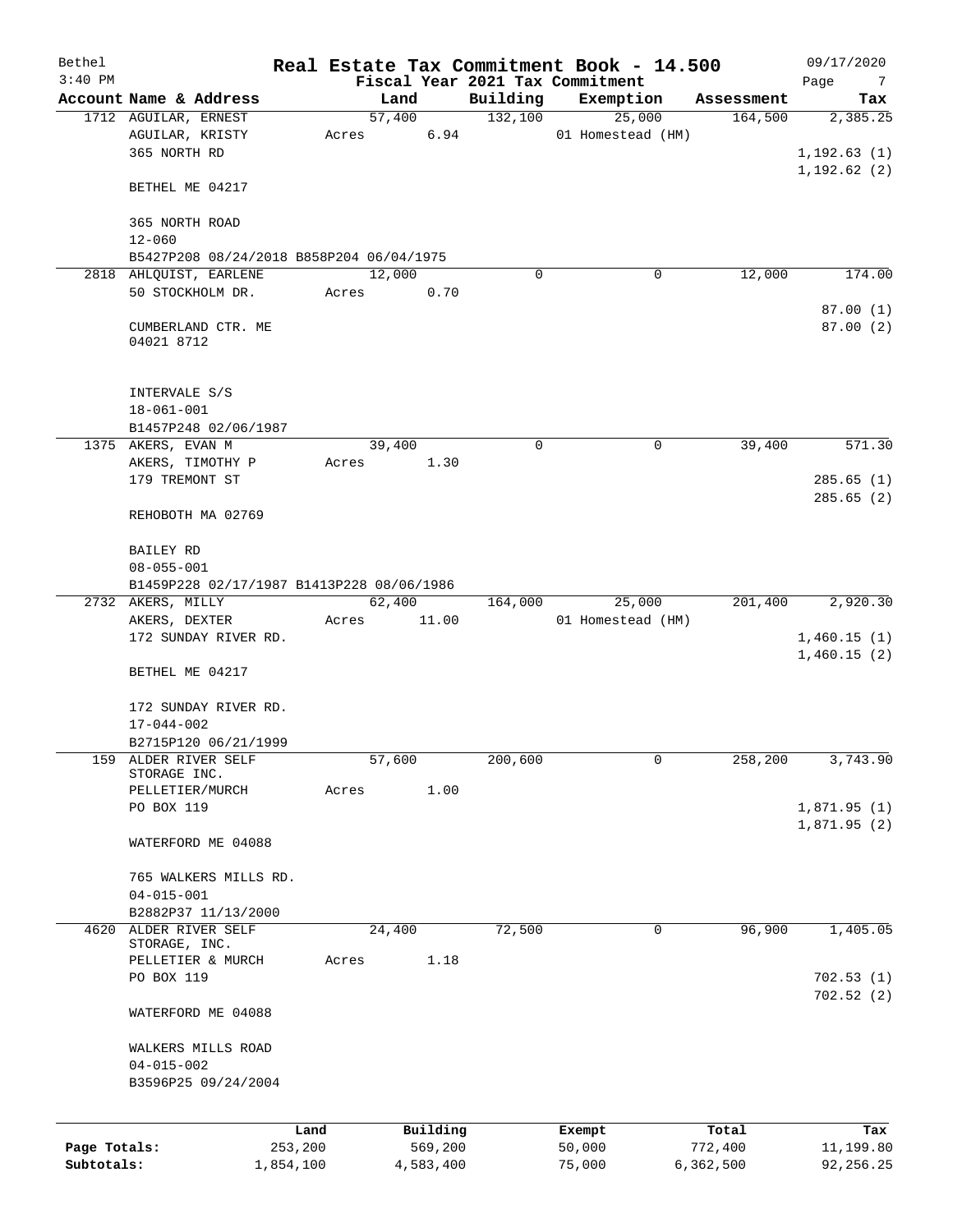| Bethel<br>$3:40$ PM |                                                                            |           |                 |             | Fiscal Year 2021 Tax Commitment | Real Estate Tax Commitment Book - 14.500 |            | 09/17/2020                   |
|---------------------|----------------------------------------------------------------------------|-----------|-----------------|-------------|---------------------------------|------------------------------------------|------------|------------------------------|
|                     | Account Name & Address                                                     |           |                 | Land        | Building                        | Exemption                                | Assessment | Page<br>8<br>Tax             |
|                     | 3614 ALEXAITIS, CARA M                                                     |           | 37,100          |             | 234,100                         | $\mathbf 0$                              | 271,200    | 3,932.40                     |
|                     | PO BOX 177                                                                 |           | Acres           | 0.91        |                                 |                                          |            |                              |
|                     |                                                                            |           |                 |             |                                 |                                          |            | 1,966.20(1)                  |
|                     | BETHEL ME 04217                                                            |           |                 |             |                                 |                                          |            | 1,966.20(2)                  |
|                     |                                                                            |           |                 |             |                                 |                                          |            |                              |
|                     |                                                                            |           |                 |             |                                 |                                          |            |                              |
|                     | 6 DUMONT CIRCLE<br>$27 - 019$                                              |           |                 |             |                                 |                                          |            |                              |
|                     | B4761P143 09/20/2011                                                       |           |                 |             |                                 |                                          |            |                              |
|                     | 5157 ALGOZZINO, MICHAEL                                                    |           | 34,200          |             | 0                               | 0                                        | 34,200     | 495.90                       |
|                     | ALGOZZINO, SUSETTE                                                         |           | Acres           | 1.21        |                                 |                                          |            |                              |
|                     | 122 SPINNEY RD                                                             |           |                 |             |                                 |                                          |            | 247.95(1)                    |
|                     |                                                                            |           |                 |             |                                 |                                          |            | 247.95 (2)                   |
|                     | EAST QUOGUE NY 11942                                                       |           |                 |             |                                 |                                          |            |                              |
|                     |                                                                            |           |                 |             |                                 |                                          |            |                              |
|                     | MOOSE LANE                                                                 |           |                 |             |                                 |                                          |            |                              |
|                     | $02 - 010 - 001$                                                           |           |                 |             |                                 |                                          |            |                              |
|                     | B4700P251 03/14/2011<br>5158 ALGOZZINO, MICHAEL                            |           | 44,600          |             | 229,700                         | 0                                        | 274,300    | 3,977.35                     |
|                     | ALGOZZINO, SUSETTE                                                         |           | Acres           | 1.49        |                                 |                                          |            |                              |
|                     | 122 SPINNEY RD.                                                            |           |                 |             |                                 |                                          |            | 1,988.68(1)                  |
|                     |                                                                            |           |                 |             |                                 |                                          |            | 1,988.67(2)                  |
|                     | QUOGUE NY 11942                                                            |           |                 |             |                                 |                                          |            |                              |
|                     |                                                                            |           |                 |             |                                 |                                          |            |                              |
|                     | 17 MOOSE LANE                                                              |           |                 |             |                                 |                                          |            |                              |
|                     | $02 - 010 - 002$                                                           |           |                 |             |                                 |                                          |            |                              |
|                     | B4523P304 11/09/2009                                                       |           |                 |             |                                 |                                          |            |                              |
|                     | 5320 ALI, BRUCE R                                                          |           | 34,800          |             | $\Omega$                        | $\mathbf 0$                              | 34,800     | 504.60                       |
|                     | ALI, LISA G<br>878 HOPEVILLE RD                                            |           | Acres           | 11.52       |                                 |                                          |            | 252.30(1)                    |
|                     |                                                                            |           |                 |             |                                 |                                          |            | 252.30(2)                    |
|                     | JEWETT CITY CT 06351                                                       |           |                 |             |                                 |                                          |            |                              |
|                     |                                                                            |           |                 |             |                                 |                                          |            |                              |
|                     | NORDY HILL                                                                 |           |                 |             |                                 |                                          |            |                              |
|                     | $09 - 034 - 001$                                                           |           |                 |             |                                 |                                          |            |                              |
|                     | B5110P269 05/02/2014                                                       |           |                 |             |                                 |                                          |            |                              |
|                     | 4925 ALLEN, GREGORY S                                                      |           | 33,900          |             | 138,500                         | 0                                        | 172,400    | 2,499.80                     |
|                     | ALLEN, DAWN M                                                              |           | Acres           | 1.70        |                                 |                                          |            |                              |
|                     | 17 WOODS RD                                                                |           |                 |             |                                 |                                          |            | 1, 249.90(1)<br>1, 249.90(2) |
|                     | WEST BROOKFIELD MA                                                         |           |                 |             |                                 |                                          |            |                              |
|                     | 01585                                                                      |           |                 |             |                                 |                                          |            |                              |
|                     |                                                                            |           |                 |             |                                 |                                          |            |                              |
|                     | 759 ROUTE 232                                                              |           |                 |             |                                 |                                          |            |                              |
|                     | $05 - 050 - 003$                                                           |           |                 |             |                                 |                                          |            |                              |
|                     | B3994P189 08/18/2006                                                       |           |                 |             |                                 |                                          |            |                              |
|                     | 1741 ALLEN, MADELINE & RAY<br>57 BROADVIEW TERRACE                         |           | 70,500<br>Acres | 6.40        | 147,700                         | $\mathbf 0$                              | 218,200    | 3,163.90                     |
|                     |                                                                            |           |                 |             |                                 |                                          |            | 1,581.95(1)                  |
|                     | MERIDEN CT 06450                                                           |           |                 |             |                                 |                                          |            | 1,581.95(2)                  |
|                     |                                                                            |           |                 |             |                                 |                                          |            |                              |
|                     |                                                                            |           |                 |             |                                 |                                          |            |                              |
|                     | 273 MAYVILLE RD.                                                           |           |                 |             |                                 |                                          |            |                              |
|                     | $12 - 076$                                                                 |           |                 |             |                                 |                                          |            |                              |
|                     | B5409P186 05/21/2018 B5247P6 10/01/2015 B5247P4                            |           |                 |             |                                 |                                          |            |                              |
|                     | 10/01/2015 B1962P119 12/03/1992 B1910P54 06/19/1992<br>B603P583 02/20/1962 |           |                 |             |                                 |                                          |            |                              |
|                     |                                                                            |           |                 |             |                                 |                                          |            |                              |
|                     |                                                                            | Land      |                 | Building    |                                 | Exempt                                   | Total      | Tax                          |
| Page Totals:        |                                                                            | 255,100   |                 | 750,000     |                                 | 0                                        | 1,005,100  | 14,573.95                    |
| Subtotals:          |                                                                            | 2,109,200 |                 | 5, 333, 400 |                                 | 75,000                                   | 7,367,600  | 106,830.20                   |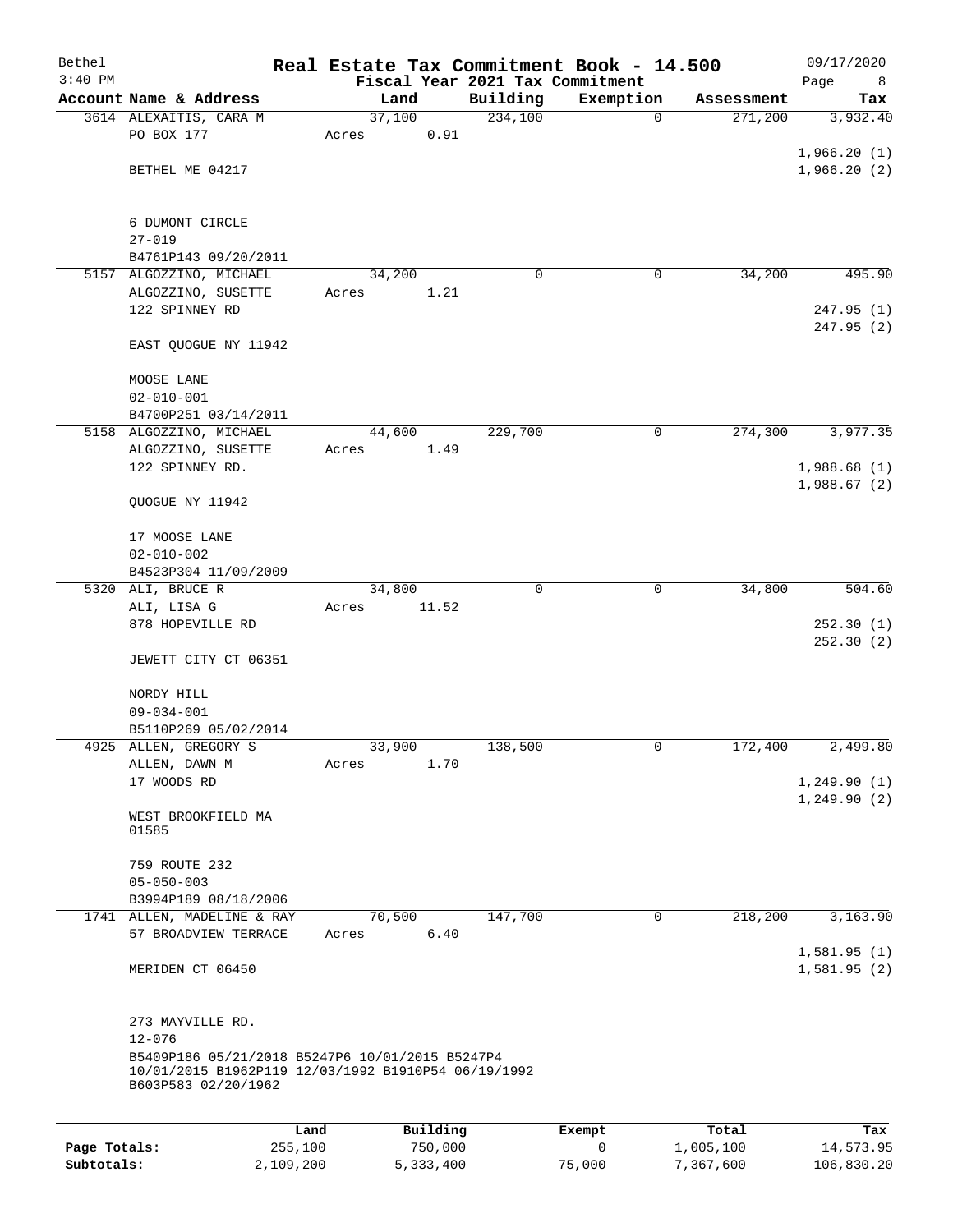| Bethel<br>$3:40$ PM |                                           |         |      |             | Real Estate Tax Commitment Book - 14.500<br>Fiscal Year 2021 Tax Commitment |             |            | 09/17/2020<br>Page<br>9 |
|---------------------|-------------------------------------------|---------|------|-------------|-----------------------------------------------------------------------------|-------------|------------|-------------------------|
|                     | Account Name & Address                    | Land    |      | Building    | Exemption                                                                   |             | Assessment | Tax                     |
|                     | 3749 ALLEN, WILLIAM                       | 55,200  |      | 238,800     |                                                                             | $\mathbf 0$ | 294,000    | 4,263.00                |
|                     | 1 HENLEY ST.                              | Acres   | 1.71 |             |                                                                             |             |            |                         |
|                     |                                           |         |      |             |                                                                             |             |            | 2,131.50(1)             |
|                     | CHARLESTOWN MA 02129                      |         |      |             |                                                                             |             |            | 2,131.50 (2)            |
|                     |                                           |         |      |             |                                                                             |             |            |                         |
|                     |                                           |         |      |             |                                                                             |             |            |                         |
|                     | 227 TAYLOR SMITH RD                       |         |      |             |                                                                             |             |            |                         |
|                     | $09 - 006 - 006 - 013$                    |         |      |             |                                                                             |             |            |                         |
|                     | B4923P38 11/20/2012                       |         |      |             |                                                                             |             |            |                         |
|                     | 4951 ALLISON, JEFFREY                     | 26,700  |      | 0           |                                                                             | 0           | 26,700     | 387.15                  |
|                     | 14 EATON CT                               | Acres   | 0.86 |             |                                                                             |             |            |                         |
|                     |                                           |         |      |             |                                                                             |             |            | 193.58(1)               |
|                     | WELLESLEY MA 02481                        |         |      |             |                                                                             |             |            | 193.57 (2)              |
|                     |                                           |         |      |             |                                                                             |             |            |                         |
|                     |                                           |         |      |             |                                                                             |             |            |                         |
|                     | OFF SONGO POND RD                         |         |      |             |                                                                             |             |            |                         |
|                     | $07 - 018 - 001$                          |         |      |             |                                                                             |             |            |                         |
|                     | B3964P60 06/30/2006                       |         |      |             |                                                                             |             |            |                         |
|                     | 3347 AMANN, JOHN                          | 155,600 |      | 349,400     | 25,000                                                                      |             | 480,000    | 6,960.00                |
|                     | P.O. BOX 982                              | Acres   | 0.66 |             | 01 Homestead (HM)                                                           |             |            |                         |
|                     |                                           |         |      |             |                                                                             |             |            | 3,480.00(1)             |
|                     | BETHEL ME 04217                           |         |      |             |                                                                             |             |            | 3,480.00(2)             |
|                     |                                           |         |      |             |                                                                             |             |            |                         |
|                     |                                           |         |      |             |                                                                             |             |            |                         |
|                     | 22 BROAD ST.                              |         |      |             |                                                                             |             |            |                         |
|                     | $25 - 169$                                |         |      |             |                                                                             |             |            |                         |
|                     | B2742P19 09/03/1999                       |         |      |             |                                                                             |             |            |                         |
|                     | 1677 AMANN, JOHN                          | 23,800  |      | 116,800     |                                                                             | $\mathbf 0$ | 140,600    | 2,038.70                |
|                     | AMANN, AMY                                | Acres   | 0.40 |             |                                                                             |             |            |                         |
|                     | PO BOX 982                                |         |      |             |                                                                             |             |            | 1,019.35(1)             |
|                     |                                           |         |      |             |                                                                             |             |            | 1,019.35(2)             |
|                     | BETHEL ME 04217                           |         |      |             |                                                                             |             |            |                         |
|                     |                                           |         |      |             |                                                                             |             |            |                         |
|                     | 229 WEST BETHEL RD.                       |         |      |             |                                                                             |             |            |                         |
|                     | $12 - 034$                                |         |      |             |                                                                             |             |            |                         |
|                     | B5115P120 05/15/2014 B2099P125 02/24/1994 |         |      |             |                                                                             |             |            |                         |
|                     | 2950 AMATO, FERNANDO J                    | 33,600  |      | 61,400      |                                                                             | 0           | 95,000     | 1,377.50                |
|                     | PO BOX 584                                |         |      |             |                                                                             |             |            |                         |
|                     |                                           |         |      |             |                                                                             |             |            | 688.75 (1)              |
|                     | SEABROOK NH 03874                         |         |      |             |                                                                             |             |            | 688.75 (2)              |
|                     |                                           |         |      |             |                                                                             |             |            |                         |
|                     |                                           |         |      |             |                                                                             |             |            |                         |
|                     | 22 CHERRY LANE<br>$22 - 002 - 001 - 027$  |         |      |             |                                                                             |             |            |                         |
|                     |                                           |         |      |             |                                                                             |             |            |                         |
|                     | B3566P29 08/06/2004                       | 31,000  |      | $\mathbf 0$ |                                                                             | 0           | 31,000     | 449.50                  |
|                     | 1669 AMBROSE, GEORGE C JR ET<br>ALS       |         |      |             |                                                                             |             |            |                         |
|                     | 12 IVERSON RD.                            | Acres   | 7.60 |             |                                                                             |             |            |                         |
|                     |                                           |         |      |             |                                                                             |             |            | 224.75(1)               |
|                     | BEVERLY MA 01915                          |         |      |             |                                                                             |             |            | 224.75(2)               |
|                     |                                           |         |      |             |                                                                             |             |            |                         |
|                     |                                           |         |      |             |                                                                             |             |            |                         |
|                     | RTE 2 N/S                                 |         |      |             |                                                                             |             |            |                         |
|                     | $12 - 026$                                |         |      |             |                                                                             |             |            |                         |
|                     | B5141P172 07/23/2014 B1462P104 03/03/1987 |         |      |             |                                                                             |             |            |                         |
|                     |                                           |         |      |             |                                                                             |             |            |                         |
|                     |                                           |         |      |             |                                                                             |             |            |                         |
|                     |                                           |         |      |             |                                                                             |             |            |                         |

|              | Land      | Building  | Exempt  | Total     | Tax        |
|--------------|-----------|-----------|---------|-----------|------------|
| Page Totals: | 325,900   | 766,400   | 25,000  | 1,067,300 | 15,475.85  |
| Subtotals:   | 2,435,100 | 6,099,800 | 100,000 | 8,434,900 | 122,306.05 |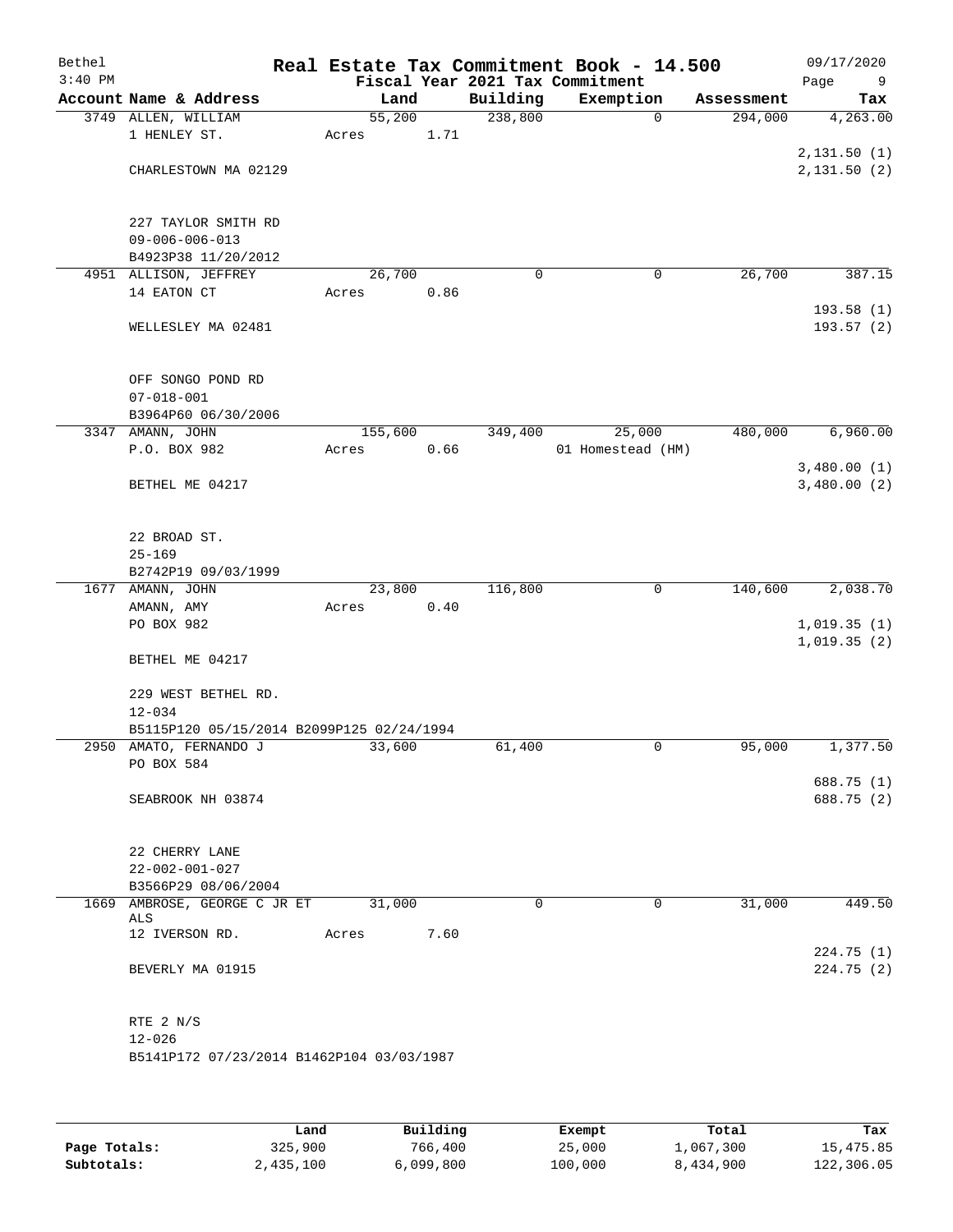| Bethel       |                                                                   |       |           |             | Real Estate Tax Commitment Book - 14.500     |                      | 09/17/2020             |
|--------------|-------------------------------------------------------------------|-------|-----------|-------------|----------------------------------------------|----------------------|------------------------|
| $3:40$ PM    | Account Name & Address                                            |       | Land      | Building    | Fiscal Year 2021 Tax Commitment<br>Exemption |                      | Page<br>10             |
|              | 500 ANDACKY, BRIAN K                                              |       | 32,000    | $\mathbf 0$ | $\mathbf 0$                                  | Assessment<br>32,000 | Tax<br>464.00          |
|              | 600 FRANKLIN ST, #7313                                            | Acres | 20.00     |             |                                              |                      |                        |
|              |                                                                   |       |           |             |                                              |                      | 232.00(1)              |
|              | GARDEN CITY NY 11530                                              |       |           |             |                                              |                      | 232.00(2)              |
|              |                                                                   |       |           |             |                                              |                      |                        |
|              | DAISY BRYANT RD                                                   |       |           |             |                                              |                      |                        |
|              | $17 - 003 - 00D$                                                  |       |           |             |                                              |                      |                        |
|              | B5184P92 11/18/2014                                               |       |           |             |                                              |                      |                        |
|              | 5437 ANDACKY, BRIAN K                                             |       | 16,900    | $\Omega$    | 0                                            | 16,900               | 245.05                 |
|              | 600 FRANKLIN ST, #7313 Acres                                      |       | 65.80     |             |                                              |                      | 122.53(1)              |
|              | GARDEN CITY NY 11530                                              |       |           |             |                                              |                      | 122.52(2)              |
|              |                                                                   |       |           |             |                                              |                      |                        |
|              | DAISY BRYANT RD                                                   |       |           |             |                                              |                      |                        |
|              | $17 - 045 - 001$                                                  |       |           |             |                                              |                      |                        |
|              | B5341P632 04/21/2017<br>5046 ANDERSON, ADAM J                     |       | 55,500    | 289,000     | 0                                            | 344,500              | 4,995.25               |
|              | ANDERSON, LISA O                                                  | Acres | 1.83      |             |                                              |                      |                        |
|              | 15 EASTON HILL LANE                                               |       |           |             |                                              |                      | 2,497.63(1)            |
|              |                                                                   |       |           |             |                                              |                      | 2,497.62(2)            |
|              | STRATHAM NH 03885                                                 |       |           |             |                                              |                      |                        |
|              | <b>30 PLEASANT KNOLL</b>                                          |       |           |             |                                              |                      |                        |
|              | 18-060-022                                                        |       |           |             |                                              |                      |                        |
|              | B5239P609 08/24/2015 B5226P537 06/15/2015 B3568P322<br>08/06/2004 |       |           |             |                                              |                      |                        |
|              | 1442 ANDERSON, CHARLES                                            |       | 20,200    | 35,800      | 0                                            | 56,000               | 812.00                 |
|              | 66 ELLERY AVE                                                     | Acres | 0.23      |             |                                              |                      |                        |
|              | MIDDLETOWN RI 02842                                               |       |           |             |                                              |                      | 406.00(1)<br>406.00(2) |
|              |                                                                   |       |           |             |                                              |                      |                        |
|              | 656 EAST BETHEL RD                                                |       |           |             |                                              |                      |                        |
|              | $09 - 020$                                                        |       |           |             |                                              |                      |                        |
|              | B5505P325 02/03/2020 B5501P727 01/08/2020 B5505P323               |       |           |             |                                              |                      |                        |
|              | 02/03/2020 B5501P930 01/09/2020 B883P142 01/14/1976               |       |           |             |                                              |                      |                        |
|              | 3459 ANDERSON, KRIS E                                             |       | 77,000    | 416,000     | 0                                            | 493,000              | 7,148.50               |
|              | ANDERSON, GRETCHEN L<br>10666 BOULDER CANYON RD                   | Acres | 1.27      |             |                                              |                      | 3,574.25(1)            |
|              |                                                                   |       |           |             |                                              |                      | 3,574.25(2)            |
|              | RANCHO CUCAMONGA CA                                               |       |           |             |                                              |                      |                        |
|              | 91737                                                             |       |           |             |                                              |                      |                        |
|              |                                                                   |       |           |             |                                              |                      |                        |
|              | 67 BROAD ST.                                                      |       |           |             |                                              |                      |                        |
|              | $26 - 018$<br>B4344P112 08/29/2008                                |       |           |             |                                              |                      |                        |
|              | 1353 ANDERSON, PETER                                              |       | 41,500    | 0           | 0                                            | 41,500               | 601.75                 |
|              | ANDERSON, NANCY                                                   | Acres | 2.80      |             |                                              |                      |                        |
|              | PO BOX 102                                                        |       |           |             |                                              |                      | 300.88(1)              |
|              | BETHEL ME 04217                                                   |       |           |             |                                              |                      | 300.87(2)              |
|              |                                                                   |       |           |             |                                              |                      |                        |
|              | 242 CHANDLER HILL ROAD<br>$08 - 041 - 005 - 001$                  |       |           |             |                                              |                      |                        |
|              | B2688P164                                                         |       |           |             |                                              |                      |                        |
|              |                                                                   |       |           |             |                                              |                      |                        |
|              |                                                                   | Land  | Building  |             | Exempt                                       | Total                | Tax                    |
| Page Totals: | 243,100                                                           |       | 740,800   |             | 0                                            | 983,900              | 14,266.55              |
| Subtotals:   | 2,678,200                                                         |       | 6,840,600 |             | 100,000                                      | 9,418,800            | 136,572.60             |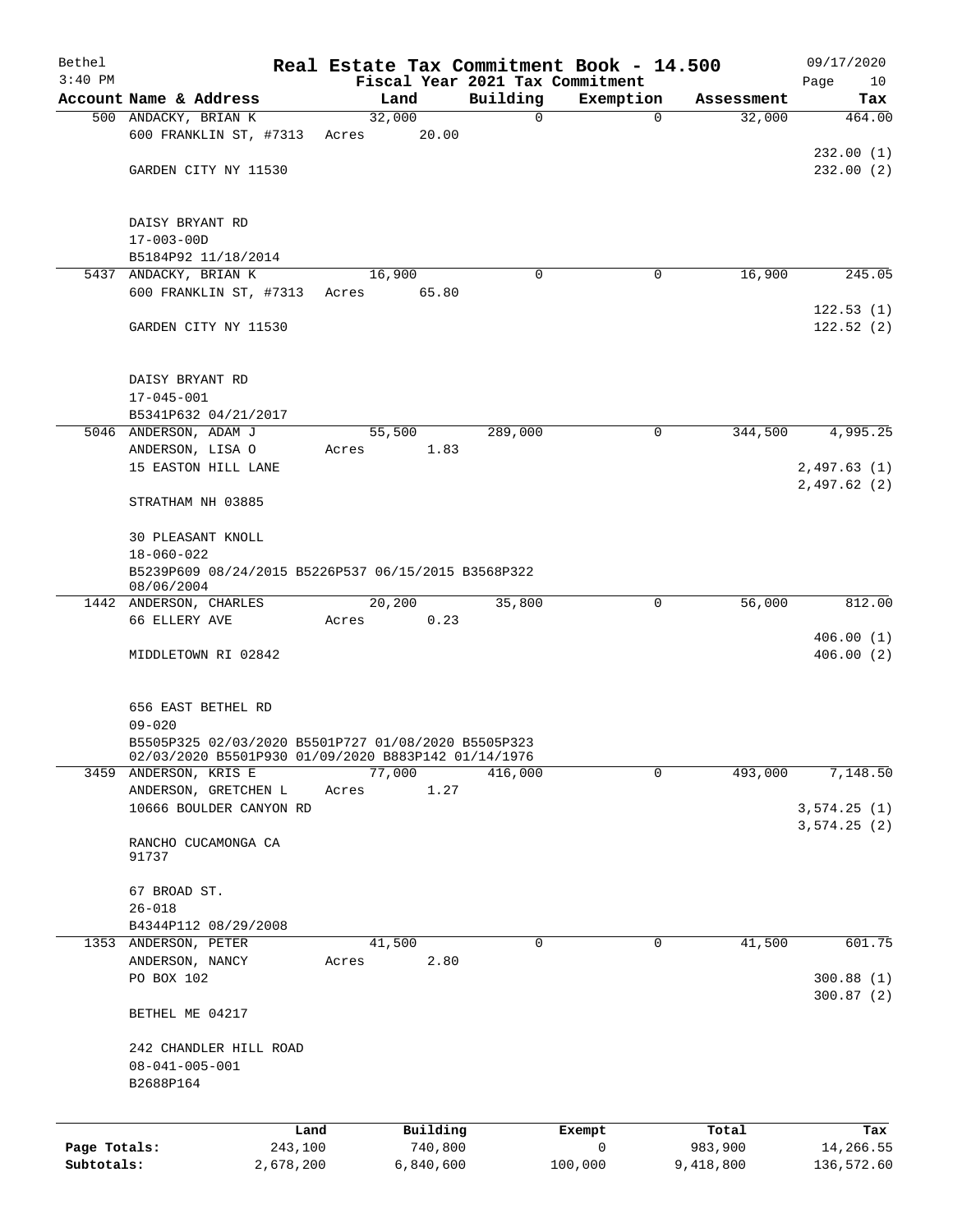| Bethel       |                                                                   |           |       |        |           |          | Real Estate Tax Commitment Book - 14.500 |            | 09/17/2020   |
|--------------|-------------------------------------------------------------------|-----------|-------|--------|-----------|----------|------------------------------------------|------------|--------------|
| $3:40$ PM    |                                                                   |           |       |        |           |          | Fiscal Year 2021 Tax Commitment          |            | Page<br>11   |
|              | Account Name & Address                                            |           |       | Land   |           | Building | Exemption                                | Assessment | Tax          |
|              | 1347 ANDERSON, PETER G                                            |           |       | 38,900 |           | 61,100   | 31,000                                   | 69,000     | 1,000.50     |
|              | ANDERSON, NANCY J                                                 |           | Acres |        | 1.20      |          | 01 Homestead (HM)                        |            |              |
|              | PO BOX 102                                                        |           |       |        |           |          | 12 WW2 Vet Res                           |            | 500.25(1)    |
|              |                                                                   |           |       |        |           |          |                                          |            | 500.25(2)    |
|              | BETHEL ME 04217                                                   |           |       |        |           |          |                                          |            |              |
|              |                                                                   |           |       |        |           |          |                                          |            |              |
|              | 244 CHANDLER HILL ROAD                                            |           |       |        |           |          |                                          |            |              |
|              | $08 - 041 - 001$                                                  |           |       |        |           |          |                                          |            |              |
|              | B5076P74 12/20/2013                                               |           |       |        |           |          |                                          |            |              |
|              | 3133 ANDREA SICKINGER, TTE                                        |           |       | 38,900 |           | 118,200  | 0                                        | 157,100    | 2,277.95     |
|              | KAREN BIELUCH, TTE                                                |           | Acres |        | 1.20      |          |                                          |            |              |
|              | 31 COLLEGE VIEW HEIGHTS                                           |           |       |        |           |          |                                          |            | 1,138.98(1)  |
|              |                                                                   |           |       |        |           |          |                                          |            | 1, 138.97(2) |
|              | SOUTH HADLEY MA 01075                                             |           |       |        |           |          |                                          |            |              |
|              |                                                                   |           |       |        |           |          |                                          |            |              |
|              |                                                                   |           |       |        |           |          |                                          |            |              |
|              | 121 INTERVALE RD.                                                 |           |       |        |           |          |                                          |            |              |
|              | $24 - 051$                                                        |           |       |        |           |          |                                          |            |              |
|              | B5466P920 06/25/2019 B5154P185 08/29/2014 B2745P143<br>09/03/1999 |           |       |        |           |          |                                          |            |              |
|              | 3025 ANDREASEN, PATRICK W.,                                       |           |       | 32,900 |           | 337,400  | 0                                        | 370,300    | 5,369.35     |
|              | & KATHERINE J.                                                    |           |       |        |           |          |                                          |            |              |
|              | TRUSTEES OF THE                                                   |           | Acres |        | 1.91      |          |                                          |            |              |
|              | ANDREASEN TRUST                                                   |           |       |        |           |          |                                          |            |              |
|              | 34 CRESTWOOD RD                                                   |           |       |        |           |          |                                          |            | 2,684.68(1)  |
|              |                                                                   |           |       |        |           |          |                                          |            | 2,684.67(2)  |
|              | MARBLEHEAD MA 01945                                               |           |       |        |           |          |                                          |            |              |
|              |                                                                   |           |       |        |           |          |                                          |            |              |
|              | 116 TAYLOR WOODS                                                  |           |       |        |           |          |                                          |            |              |
|              | $22 - 026 - 025$                                                  |           |       |        |           |          |                                          |            |              |
|              | B5251P171 10/30/2015 B4969P329 04/01/2013 B3612P17                |           |       |        |           |          |                                          |            |              |
|              | 10/22/2004                                                        |           |       |        |           |          |                                          |            |              |
|              | 1394 ANDREWS, ANTHONY V                                           |           |       | 49,000 |           | 160,900  | 0                                        | 209,900    | 3,043.55     |
|              | THURSTON, CHERYL F                                                |           | Acres |        | 1.30      |          |                                          |            |              |
|              | 28 SUNSET RD.                                                     |           |       |        |           |          |                                          |            | 1,521.78(1)  |
|              |                                                                   |           |       |        |           |          |                                          |            | 1,521.77(2)  |
|              | BETHEL ME 04217                                                   |           |       |        |           |          |                                          |            |              |
|              |                                                                   |           |       |        |           |          |                                          |            |              |
|              | 28 SUNSET RD.                                                     |           |       |        |           |          |                                          |            |              |
|              |                                                                   |           |       |        |           |          |                                          |            |              |
|              | $08 - 059$                                                        |           |       |        |           |          |                                          |            |              |
|              | B5272P542 01/18/2016                                              |           |       |        |           |          |                                          |            |              |
| 3745         | ANDREWS, BRUCE                                                    |           |       | 52,300 |           | 0        | 0                                        | 52,300     | 758.35       |
|              | 37 BRUCE ROAD                                                     |           | Acres |        | 44.80     |          |                                          |            |              |
|              |                                                                   |           |       |        |           |          |                                          |            | 379.18(1)    |
|              | BETHEL ME 04217                                                   |           |       |        |           |          |                                          |            | 379.17(2)    |
|              |                                                                   |           |       |        |           |          |                                          |            |              |
|              |                                                                   |           |       |        |           |          |                                          |            |              |
|              |                                                                   |           |       |        |           |          |                                          |            |              |
|              | $09 - 006 - 005$                                                  |           |       |        |           |          |                                          |            |              |
|              | B3245P65                                                          |           |       |        |           |          |                                          |            |              |
| 3743         | ANDREWS, BRUCE                                                    |           |       | 86,300 |           | 66,200   | 0                                        | 152,500    | 2, 211.25    |
|              | 37 BRUCE ROAD                                                     |           | Acres |        | 43.70     |          |                                          |            |              |
|              |                                                                   |           |       |        |           |          |                                          |            | 1, 105.63(1) |
|              | BETHEL ME 04217                                                   |           |       |        |           |          |                                          |            | 1, 105.62(2) |
|              |                                                                   |           |       |        |           |          |                                          |            |              |
|              |                                                                   |           |       |        |           |          |                                          |            |              |
|              | 37 BRUCE ROAD                                                     |           |       |        |           |          |                                          |            |              |
|              | $09 - 006 - 003$                                                  |           |       |        |           |          |                                          |            |              |
|              | B3281P283 04/28/2003                                              |           |       |        |           |          |                                          |            |              |
|              |                                                                   |           |       |        |           |          |                                          |            |              |
|              |                                                                   | Land      |       |        | Building  |          | Exempt                                   | Total      | Tax          |
| Page Totals: |                                                                   | 298,300   |       |        | 743,800   |          | 31,000                                   | 1,011,100  | 14,660.95    |
| Subtotals:   |                                                                   | 2,976,500 |       |        | 7,584,400 |          | 131,000                                  | 10,429,900 | 151,233.55   |
|              |                                                                   |           |       |        |           |          |                                          |            |              |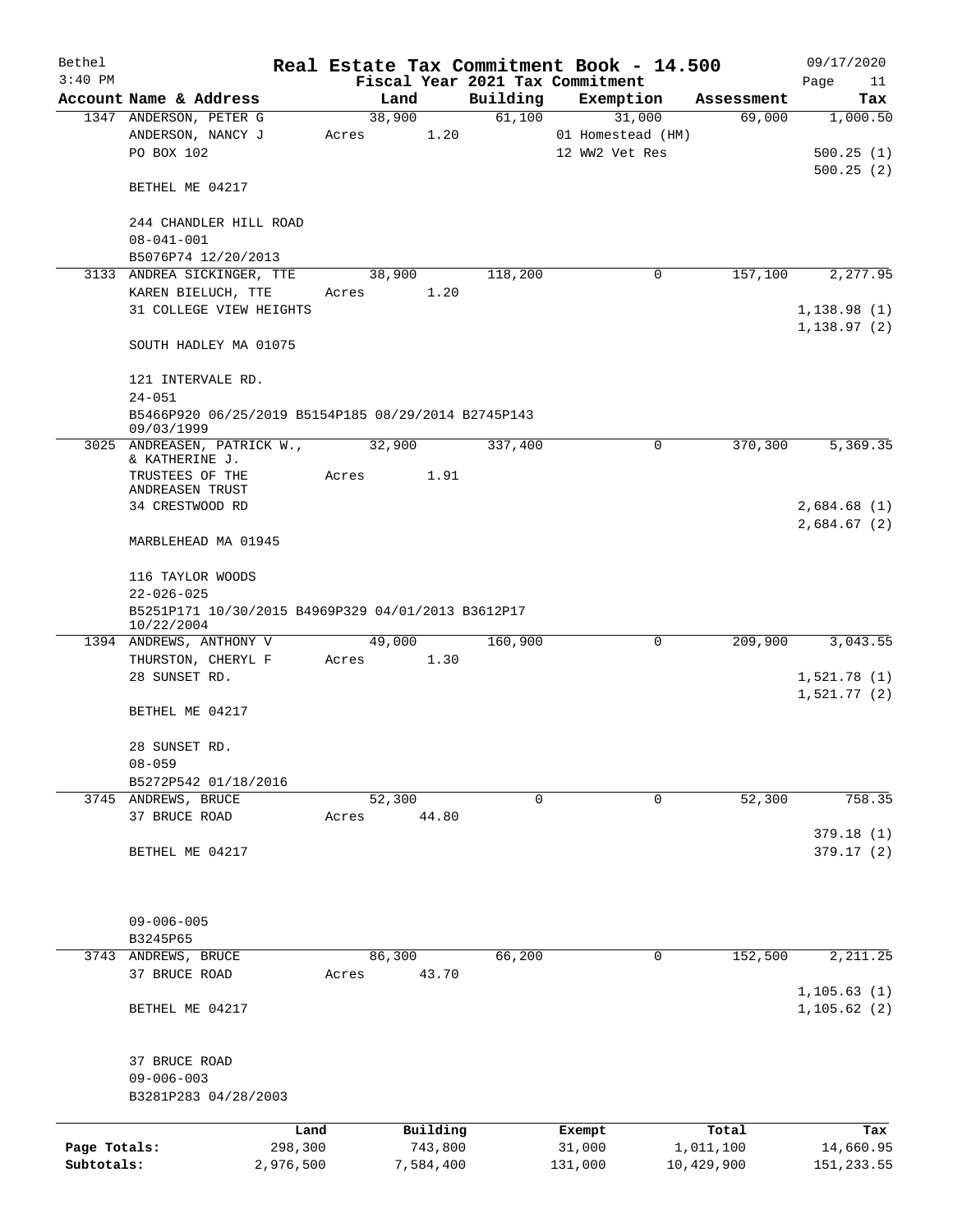| Bethel<br>$3:40$ PM |                                                                                 |                 |      |          | Real Estate Tax Commitment Book - 14.500<br>Fiscal Year 2021 Tax Commitment |            | 09/17/2020<br>Page<br>12   |
|---------------------|---------------------------------------------------------------------------------|-----------------|------|----------|-----------------------------------------------------------------------------|------------|----------------------------|
|                     | Account Name & Address                                                          | Land            |      | Building | Exemption                                                                   | Assessment | Tax                        |
|                     | 141 ANDROSCOGGIN<br>PROPERTIES, LLC<br>14 INDUSTRIAL PARK<br>PLACE              | 40,700<br>Acres | 2.19 | 208,800  | $\mathbf 0$                                                                 | 249,500    | 3,617.75                   |
|                     | MIDDLETOWN CT 06457                                                             |                 |      |          |                                                                             |            | 1,808.88(1)<br>1,808.87(2) |
|                     | 657 WALKERS MILLS RD.<br>$03 - 021 - 002$<br>B5017P214 07/30/2013               |                 |      |          |                                                                             |            |                            |
|                     | 3530 ANGEVINE, BRENT C                                                          | 57,000          |      | 134,200  | 25,000                                                                      | 166,200    | 2,409.90                   |
|                     | ANGEVINE, LORI R                                                                | Acres           | 2.00 |          | 01 Homestead (HM)                                                           |            |                            |
|                     | 49 EVERGREEN ROAD                                                               |                 |      |          |                                                                             |            | 1,204.95(1)                |
|                     | BETHEL ME 04217                                                                 |                 |      |          |                                                                             |            | 1, 204.95(2)               |
|                     | 49 EVERGREEN RD.<br>$26 - 076$                                                  |                 |      |          |                                                                             |            |                            |
|                     | B3453P309 01/26/2004                                                            |                 |      |          |                                                                             |            |                            |
|                     | 1505 ANGEVINE, CRAIG D                                                          | 36,900          |      | 57,000   | 0                                                                           | 93,900     | 1,361.55                   |
|                     | P.O. BOX 1072                                                                   | Acres           | 4.70 |          |                                                                             |            | 680.78 (1)                 |
|                     | BETHEL ME 04217                                                                 |                 |      |          |                                                                             |            | 680.77 (2)                 |
|                     | 146 WESTWOODS RD.<br>$11 - 012 - 011$                                           |                 |      |          |                                                                             |            |                            |
|                     | B5385P510 12/02/2017 B4293P89 05/06/2008<br>3492 ANGEVINE, GEORGE               | 68,100          |      | 174,500  | 31,000                                                                      | 211,600    | 3,068.20                   |
|                     | PO BOX 533                                                                      | Acres           | 1.40 |          | 01 Homestead (HM)                                                           |            |                            |
|                     |                                                                                 |                 |      |          | 12 WW2 Vet Res                                                              |            | 1,534.10(1)                |
|                     | BETHEL ME 04217                                                                 |                 |      |          |                                                                             |            | 1,534.10(2)                |
|                     | 26 EDEN LANE<br>$26 - 051 - 001$<br>B1421P263 09/23/1986                        |                 |      |          |                                                                             |            |                            |
|                     | 3491 ANGEVINE, GEORGE A                                                         | 68,100          |      | 100,700  | 0                                                                           | 168,800    | 2,447.60                   |
|                     | ANGEVINE, CHERYL C                                                              | Acres           | 1.40 |          |                                                                             |            |                            |
|                     | PO BOX 533                                                                      |                 |      |          |                                                                             |            | 1,223.80(1)                |
|                     | BETHEL ME 04217                                                                 |                 |      |          |                                                                             |            | 1,223.80(2)                |
|                     | 24 EDEN LANE                                                                    |                 |      |          |                                                                             |            |                            |
|                     | $26 - 051$<br>B4808P229 01/23/2012 B3725P159 05/17/2005 B1406P223<br>04/14/1986 |                 |      |          |                                                                             |            |                            |
|                     | 5461 ANGEVINE, RICHARD                                                          | 50,600          |      | 0        | 0                                                                           | 50,600     | 733.70                     |
|                     | ANGEVINE, SUSAN                                                                 | Acres           | 9.19 |          |                                                                             |            |                            |
|                     | 400 NORTH ROAD                                                                  |                 |      |          |                                                                             |            | 366.85(1)                  |
|                     | BETHEL ME 04217                                                                 |                 |      |          |                                                                             |            | 366.85(2)                  |
|                     | $12 - 060$                                                                      |                 |      |          |                                                                             |            |                            |
|                     |                                                                                 |                 |      |          |                                                                             |            |                            |

|              | Land      | Building  | Exempt  | Total      | Tax        |
|--------------|-----------|-----------|---------|------------|------------|
| Page Totals: | 321,400   | 675,200   | 56,000  | 940,600    | 13,638.70  |
| Subtotals:   | 3,297,900 | 8,259,600 | 187,000 | 11,370,500 | 164,872.25 |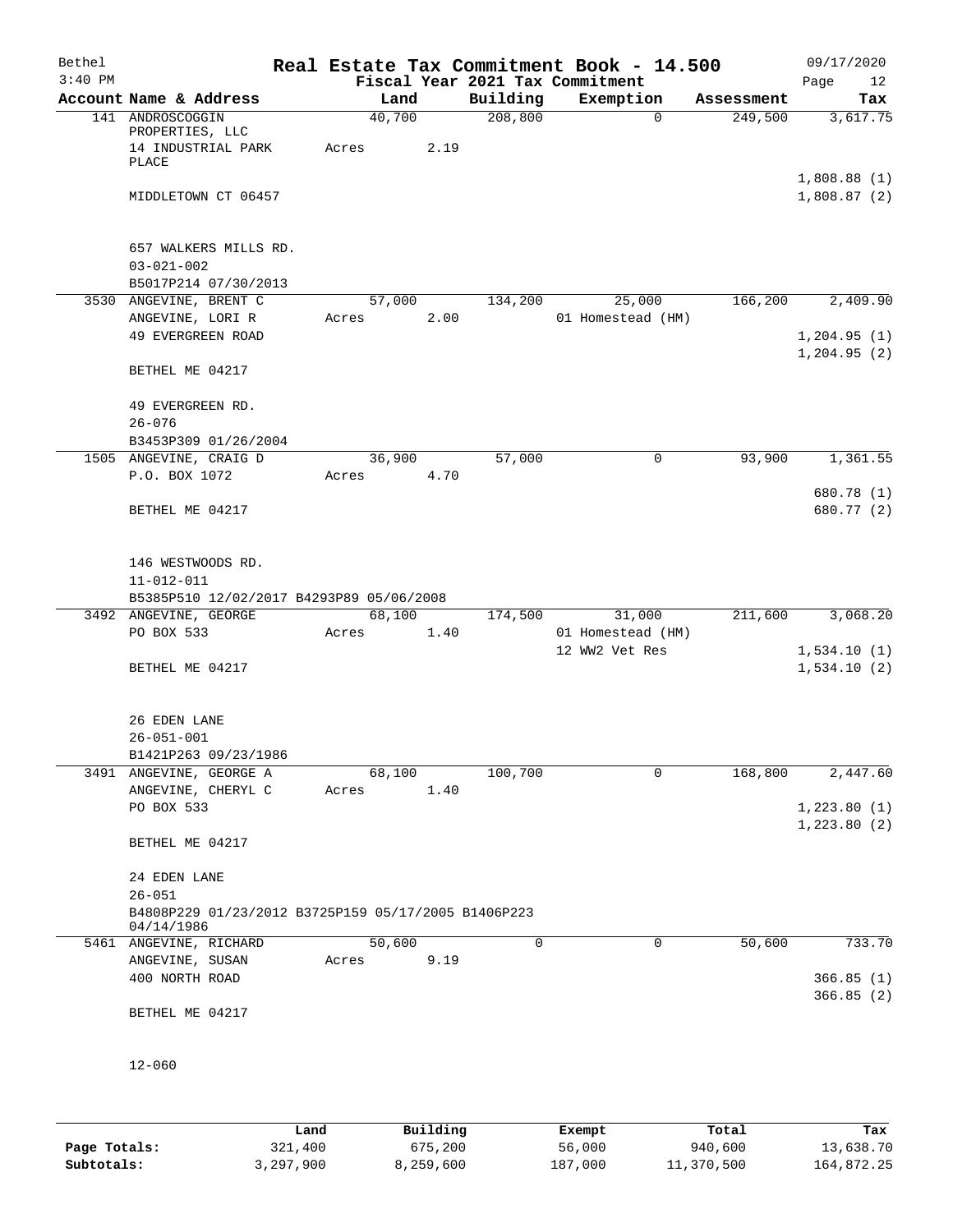| Bethel       |                                                                                |                 |       |                      |                     |                                 | Real Estate Tax Commitment Book - 14.500 |                  | 09/17/2020               |
|--------------|--------------------------------------------------------------------------------|-----------------|-------|----------------------|---------------------|---------------------------------|------------------------------------------|------------------|--------------------------|
| $3:40$ PM    |                                                                                |                 |       |                      |                     | Fiscal Year 2021 Tax Commitment |                                          |                  | Page<br>13               |
|              | Account Name & Address                                                         |                 |       | Land                 |                     |                                 | Building Exemption                       | Assessment       | Tax                      |
|              | 1713 ANGEVINE, RICHARD E JR<br>ANGEVINE, TERRI<br>397 NORTH ROAD               |                 |       | 54,300<br>Acres 4.47 |                     | 128,400                         | 25,000<br>01 Homestead (HM)              | 157,700          | 2,286.65<br>1, 143.33(1) |
|              | BETHEL ME 04217                                                                |                 |       |                      |                     |                                 |                                          |                  | 1, 143.32(2)             |
|              | 397 NORTH ROAD<br>$12 - 060 - 001$                                             |                 |       |                      |                     |                                 |                                          |                  |                          |
|              | B3023P48 11/08/2001                                                            |                 |       |                      |                     |                                 |                                          |                  |                          |
|              | 489 ANGEVINE, RICHARD E.,                                                      |                 |       | 55,200               |                     | 185,300                         | 25,000                                   | 215,500          | 3, 124. 75               |
|              | SR.                                                                            |                 |       |                      |                     |                                 |                                          |                  |                          |
|              | 400 NORTH RD.                                                                  |                 |       | Acres 12.00          |                     |                                 | 01 Homestead (HM)                        |                  | 1,562.38(1)              |
|              | BETHEL ME 04217                                                                |                 |       |                      |                     |                                 |                                          |                  | 1,562.37(2)              |
|              | 400 NORTH ROAD                                                                 |                 |       |                      |                     |                                 |                                          |                  |                          |
|              | $12 - 053 - 001$                                                               |                 |       |                      |                     |                                 |                                          |                  |                          |
|              | B5043P293 10/01/2013<br>1330 ANGEVINE, RICHARD E.,                             |                 |       | 26,600               |                     | $\mathbf 0$                     | $\mathbf 0$                              | 26,600           | 385.70                   |
|              | SR.                                                                            |                 |       |                      |                     |                                 |                                          |                  |                          |
|              | 400 NORTH RD.                                                                  |                 | Acres |                      | 2.80                |                                 |                                          |                  | 192.85(1)                |
|              | BETHEL ME 04217                                                                |                 |       |                      |                     |                                 |                                          |                  | 192.85(2)                |
|              | RTE 26 S/S<br>$08 - 024$<br>B5043P293 09/25/2013 B4913P284 10/31/2012 B585P409 |                 |       |                      |                     |                                 |                                          |                  |                          |
|              | 2639 ANGEVINE, RICHARD E., 5,200                                               |                 |       |                      |                     | 0                               | $\mathbf 0$                              | 5,200            | 75.40                    |
|              | SR.                                                                            |                 |       |                      |                     |                                 |                                          |                  |                          |
|              | 400 NORTH RD.                                                                  | Acres 18.00     |       |                      |                     |                                 |                                          |                  |                          |
|              | BETHEL ME 04217                                                                |                 |       |                      |                     |                                 |                                          |                  | 37.70(1)<br>37.70(2)     |
|              | NORTH RD<br>$16 - 013$                                                         |                 |       |                      |                     |                                 |                                          |                  |                          |
|              | B5043P298 10/01/2013 B4968P322 03/28/2013 B1610P157                            |                 |       |                      |                     |                                 |                                          |                  |                          |
| 2667         | ANGEVINE, RICHARD E.,<br>SR.                                                   |                 |       | 7,400                |                     | $\Omega$                        | $\Omega$                                 | 7,400            | 107.30                   |
|              | 400 NORTH RD.                                                                  |                 | Acres |                      | 30.00               |                                 |                                          |                  |                          |
|              | BETHEL ME 04217                                                                |                 |       |                      |                     |                                 |                                          |                  | 53.65(1)<br>53.65(2)     |
|              | NORTH RD                                                                       |                 |       |                      |                     |                                 |                                          |                  |                          |
|              | $17 - 009$                                                                     |                 |       |                      |                     |                                 |                                          |                  |                          |
|              | B5043P293 10/01/2013 B4913P283 10/31/2012 B711P270                             |                 |       |                      |                     |                                 |                                          |                  |                          |
|              | 4950 ANNIS, AXEL                                                               |                 |       | 28,300               |                     | $\mathsf{O}$                    | $\mathbf 0$                              | 28,300           | 410.35                   |
|              | 73 ROUTE 232                                                                   |                 | Acres |                      | 4.80                |                                 |                                          |                  | 205.18(1)                |
|              | RUMFORD ME 04276                                                               |                 |       |                      |                     |                                 |                                          |                  | 205.17(2)                |
|              | $09 - 012 - 002$<br>B3950P310 06/06/2006                                       |                 |       |                      |                     |                                 |                                          |                  |                          |
|              |                                                                                |                 |       |                      |                     |                                 |                                          |                  |                          |
| Page Totals: |                                                                                | Land<br>177,000 |       |                      | Building<br>313,700 |                                 | Exempt<br>50,000                         | Total<br>440,700 | Tax<br>6, 390.15         |

**Subtotals:** 3,474,900 8,573,300 237,000 11,811,200 171,262.40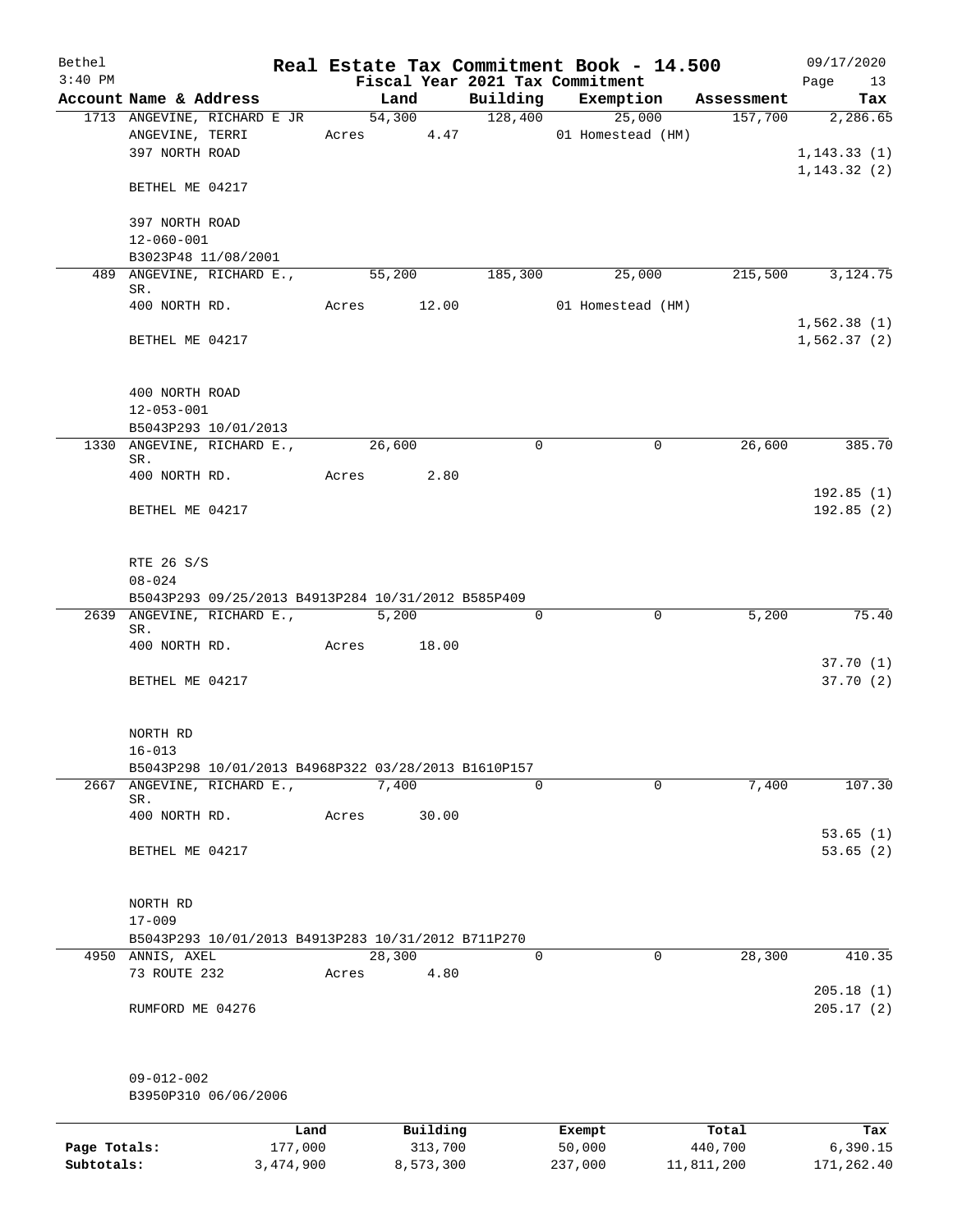| Bethel    |                                                                  |        |       |                                 | Real Estate Tax Commitment Book - 14.500 |            | 09/17/2020  |
|-----------|------------------------------------------------------------------|--------|-------|---------------------------------|------------------------------------------|------------|-------------|
| $3:40$ PM |                                                                  |        |       | Fiscal Year 2021 Tax Commitment |                                          |            | Page<br>14  |
|           | Account Name & Address                                           | Land   |       | Building                        | Exemption                                | Assessment | Tax         |
|           | 2666 ANNIS, DAVID                                                | 32,600 |       | 119,500                         | 25,000                                   | 127,100    | 1,842.95    |
|           | ANNIS, NANCY                                                     | Acres  | 1.00  |                                 | 01 Homestead (HM)                        |            |             |
|           | 37 DAISY BRYANT ROAD                                             |        |       |                                 |                                          |            | 921.48(1)   |
|           |                                                                  |        |       |                                 |                                          |            | 921.47(2)   |
|           | BETHEL ME 04217                                                  |        |       |                                 |                                          |            |             |
|           |                                                                  |        |       |                                 |                                          |            |             |
|           | 37 DAISY BRYANT ROAD                                             |        |       |                                 |                                          |            |             |
|           | $17 - 008$                                                       |        |       |                                 |                                          |            |             |
|           | B1254P94 04/19/1984                                              |        |       |                                 |                                          |            |             |
|           | 1434 ANNIS, SCOTT                                                | 37,400 |       | 186,200                         | 25,000                                   | 198,600    | 2,879.70    |
|           | ANNIS, WENDY                                                     | Acres  | 5.20  |                                 | 01 Homestead (HM)                        |            |             |
|           | PO BOX 112                                                       |        |       |                                 |                                          |            | 1,439.85(1) |
|           |                                                                  |        |       |                                 |                                          |            | 1,439.85(2) |
|           | GREENWOOD ME 04255                                               |        |       |                                 |                                          |            |             |
|           |                                                                  |        |       |                                 |                                          |            |             |
|           | 504 EAST BETHEL RD.                                              |        |       |                                 |                                          |            |             |
|           | $09 - 012$                                                       |        |       |                                 |                                          |            |             |
|           | B952P71 08/12/1977                                               |        |       |                                 |                                          |            |             |
|           | 1243 ANNIS, SCOTT                                                | 48,000 |       | 93,600                          | 0                                        | 141,600    | 2,053.20    |
|           | ANNIS, WENDY                                                     | Acres  | 9.00  |                                 |                                          |            |             |
|           | PO BOX 112                                                       |        |       |                                 |                                          |            | 1,026.60(1) |
|           |                                                                  |        |       |                                 |                                          |            | 1,026.60(2) |
|           | GREENWOOD ME 04255                                               |        |       |                                 |                                          |            |             |
|           |                                                                  |        |       |                                 |                                          |            |             |
|           | 104 ANNIS RD.                                                    |        |       |                                 |                                          |            |             |
|           | $07 - 046$                                                       |        |       |                                 |                                          |            |             |
|           |                                                                  |        |       |                                 |                                          |            |             |
|           | B3678P95 02/22/2005                                              | 4,800  |       | 6,500                           | 0                                        | 11,300     | 163.85      |
|           | 1244 ANNIS, SCOTT                                                |        |       |                                 |                                          |            |             |
|           | C/O ROLAND ANNIS                                                 |        |       |                                 |                                          |            |             |
|           | PO BOX 112                                                       |        |       |                                 |                                          |            | 81.93(1)    |
|           |                                                                  |        |       |                                 |                                          |            | 81.92(2)    |
|           | GREENWOOD ME 04255                                               |        |       |                                 |                                          |            |             |
|           |                                                                  |        |       |                                 |                                          |            |             |
|           | 92 ANNIS RD.                                                     |        |       |                                 |                                          |            |             |
|           | $07 - 046 - 001$                                                 |        |       |                                 |                                          |            |             |
|           | B2924P109                                                        |        |       |                                 |                                          |            |             |
|           | 1242 ANNIS, SCOTT E                                              | 36,000 |       | 0                               | 0                                        | 36,000     | 522.00      |
|           | ANNIS, WENDY E                                                   | Acres  | 8.70  |                                 |                                          |            |             |
|           | PO BOX 112                                                       |        |       |                                 |                                          |            | 261.00(1)   |
|           |                                                                  |        |       |                                 |                                          |            | 261.00(2)   |
|           | GREENWOOD ME 04219                                               |        |       |                                 |                                          |            |             |
|           |                                                                  |        |       |                                 |                                          |            |             |
|           | ANNIS RD.                                                        |        |       |                                 |                                          |            |             |
|           | $07 - 045$                                                       |        |       |                                 |                                          |            |             |
|           | B5110P261 05/02/2014 B4982P188 05/06/2013 B595P123<br>06/02/1960 |        |       |                                 |                                          |            |             |
|           | 1439 ANNIS, WENDY E                                              | 73,600 |       | 0                               | 0                                        | 73,600     | 1,067.20    |
|           | ANNIS, SCOTT E                                                   | Acres  | 93.00 |                                 |                                          |            |             |
|           | PO BOX 112                                                       |        |       |                                 |                                          |            | 533.60(1)   |
|           |                                                                  |        |       |                                 |                                          |            | 533.60(2)   |
|           | GREENWOOD ME 04255                                               |        |       |                                 |                                          |            |             |
|           |                                                                  |        |       |                                 |                                          |            |             |
|           |                                                                  |        |       |                                 |                                          |            |             |
|           | EAST BETHEL RD.<br>$09 - 017$                                    |        |       |                                 |                                          |            |             |
|           |                                                                  |        |       |                                 |                                          |            |             |
|           | B4998P248 06/17/2013 B2539P295 03/26/1998                        |        |       |                                 |                                          |            |             |
|           |                                                                  |        |       |                                 |                                          |            |             |
|           |                                                                  |        |       |                                 |                                          |            |             |
|           |                                                                  |        |       |                                 |                                          |            |             |

|              | Land      | Building  | Exempt  | Total      | Tax        |
|--------------|-----------|-----------|---------|------------|------------|
| Page Totals: | 232,400   | 405,800   | 50,000  | 588,200    | 8,528.90   |
| Subtotals:   | 3,707,300 | 8,979,100 | 287,000 | 12,399,400 | 179,791.30 |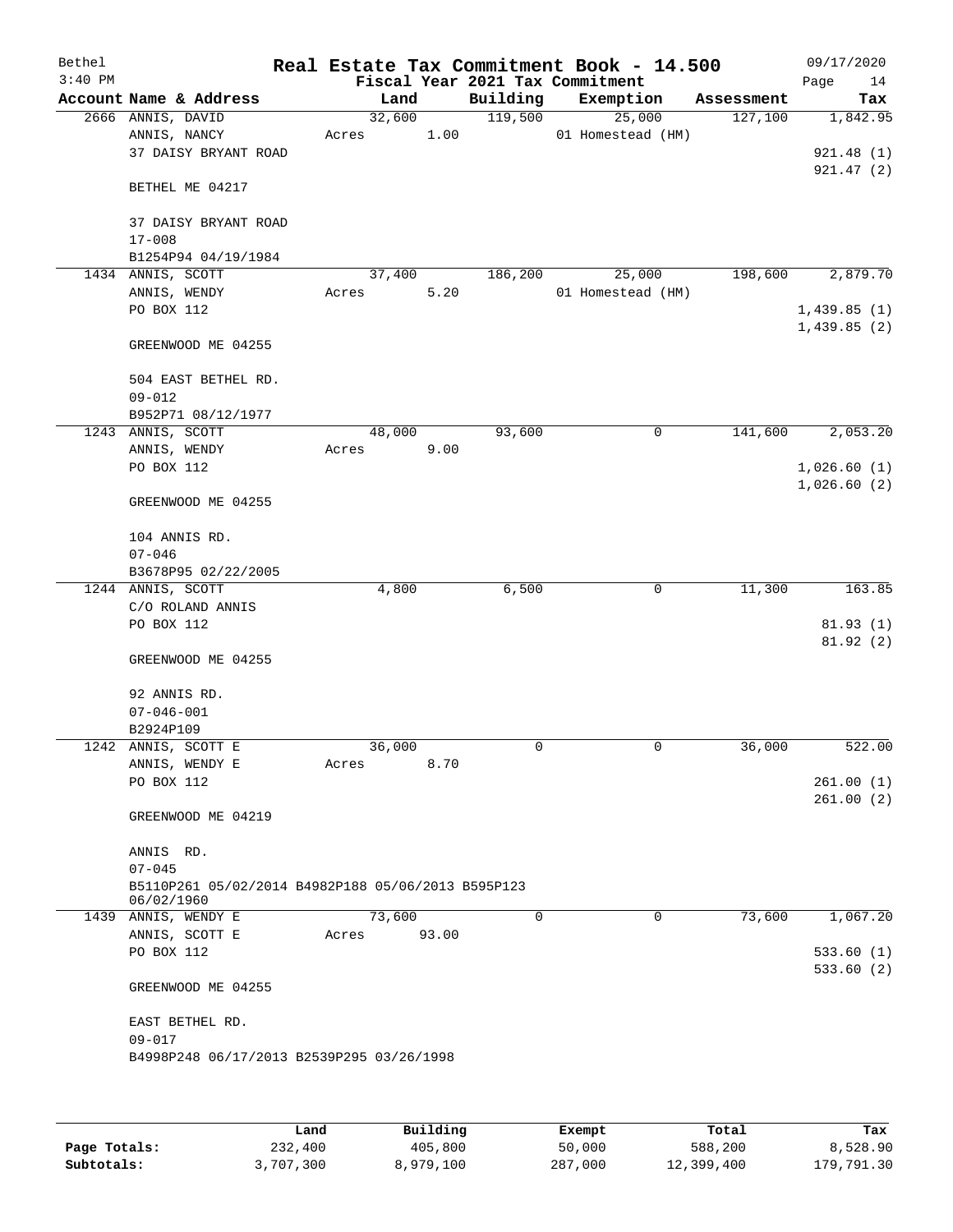| Bethel       |                                                    | Real Estate Tax Commitment Book - 14.500 |             |                       |                  | 09/17/2020       |
|--------------|----------------------------------------------------|------------------------------------------|-------------|-----------------------|------------------|------------------|
| $3:40$ PM    |                                                    | Fiscal Year 2021 Tax Commitment          |             |                       |                  | Page<br>15       |
|              | Account Name & Address                             | Land                                     | Building    | Exemption             | Assessment       | Tax              |
|              | 265 ANTONIO, JOSEPH J<br>ANTONIO, LINDA L          | 88,600<br>15.30<br>Acres                 | 333,600     | $\mathbf 0$           | 422,200          | 6,121.90         |
|              | 17 PARKMAN ST.                                     |                                          |             |                       |                  | 3,060.95(1)      |
|              |                                                    |                                          |             |                       |                  | 3,060.95(2)      |
|              | WESTBORO MA 01581                                  |                                          |             |                       |                  |                  |
|              | 52 MURIEL LANE                                     |                                          |             |                       |                  |                  |
|              | $04 - 083 - 00E - 001$                             |                                          |             |                       |                  |                  |
|              | B5391P88 01/22/2018 B3356P308 08/20/2003 B2743P104 |                                          |             |                       |                  |                  |
|              | 09/07/1999<br>2615 ANVARI, JAMSHED                 | 53,100                                   | $\mathbf 0$ | $\mathbf 0$           | 53,100           | 769.95           |
|              | ANVARI, ELIZABETH A                                | 49.70<br>Acres                           |             |                       |                  |                  |
|              | 115 HILL STREET                                    |                                          |             |                       |                  | 384.98 (1)       |
|              |                                                    |                                          |             |                       |                  | 384.97 (2)       |
|              | TOPSFIELD MA 0193                                  |                                          |             |                       |                  |                  |
|              |                                                    |                                          |             |                       |                  |                  |
|              | $15 - 027 - 005$<br>B5312P580 10/14/2016           |                                          |             |                       |                  |                  |
|              | 387 AREY, TIMOTHY M                                | 55,700                                   | 124,100     | 0                     | 179,800          | 2,607.10         |
|              | AREY, KAREN M AUGER                                | 5.60<br>Acres                            |             |                       |                  |                  |
|              | 89 BELLE AVE                                       |                                          |             |                       |                  | 1,303.55(1)      |
|              |                                                    |                                          |             |                       |                  | 1,303.55(2)      |
|              | MEDFORD MA 02155 1346                              |                                          |             |                       |                  |                  |
|              | 69 SPARROWHAWK MT RD.                              |                                          |             |                       |                  |                  |
|              | $06 - 018 - 004$                                   |                                          |             |                       |                  |                  |
|              | B5256P528 12/02/2015                               |                                          |             |                       |                  |                  |
|              | 3132 ARSENAULT, JOANNE SUE                         | 40,000                                   | 120,600     | 0                     | 160,600          | 2,328.70         |
|              | ARSENAULT, BETHANY ANN<br>41 WINTHROP STREET,      | 1.70<br>Acres                            |             |                       |                  | 1, 164.35(1)     |
|              | UNIT <sub>2</sub>                                  |                                          |             |                       |                  |                  |
|              |                                                    |                                          |             |                       |                  | 1, 164.35(2)     |
|              | HALLOWELL ME 04347                                 |                                          |             |                       |                  |                  |
|              | 181 INTERVALE RD.                                  |                                          |             |                       |                  |                  |
|              | $24 - 050$                                         |                                          |             |                       |                  |                  |
|              | B5503P992 01/24/2020 B2745P315 09/13/1999          |                                          |             |                       |                  |                  |
|              | 2504 ATEVI PROPERTIES, LLC                         | 57,900                                   | $\mathbf 0$ | 0                     | 57,900           | 839.55           |
|              | PO BOX 581                                         | 172.00<br>Acres                          |             |                       |                  |                  |
|              |                                                    |                                          |             |                       |                  | 419.78 (1)       |
|              | BETHEL ME 04217                                    |                                          |             |                       |                  | 419.77 (2)       |
|              | WATERSPOUT MTN RD.                                 |                                          |             |                       |                  |                  |
|              | $14 - 028$                                         |                                          |             |                       |                  |                  |
|              | B5194P265 12/19/2014 B4879P245 08/20/2012 B3699P31 |                                          |             |                       |                  |                  |
|              | 04/12/2005 B3031P59 11/27/2001                     |                                          |             |                       |                  |                  |
|              | 486 ATEVI PROPERTIES, LLC                          | 6,200                                    | $\Omega$    | $\mathbf 0$           | 6,200            | 89.90            |
|              | PO BOX 581                                         | 18.50<br>Acres                           |             |                       |                  | 44.95 (1)        |
|              | BETHEL ME 04217                                    |                                          |             |                       |                  | 44.95(2)         |
|              |                                                    |                                          |             |                       |                  |                  |
|              | INTERVALE RD                                       |                                          |             |                       |                  |                  |
|              | $13 - 002 - 003$                                   |                                          |             |                       |                  |                  |
|              | B5026P33 08/16/2013                                |                                          |             |                       |                  |                  |
|              |                                                    |                                          |             |                       |                  |                  |
| Page Totals: | Land<br>301,500                                    | Building<br>578,300                      |             | Exempt<br>$\mathbf 0$ | Total<br>879,800 | Tax<br>12,757.10 |
| Subtotals:   | 4,008,800                                          | 9,557,400                                |             | 287,000               | 13, 279, 200     | 192,548.40       |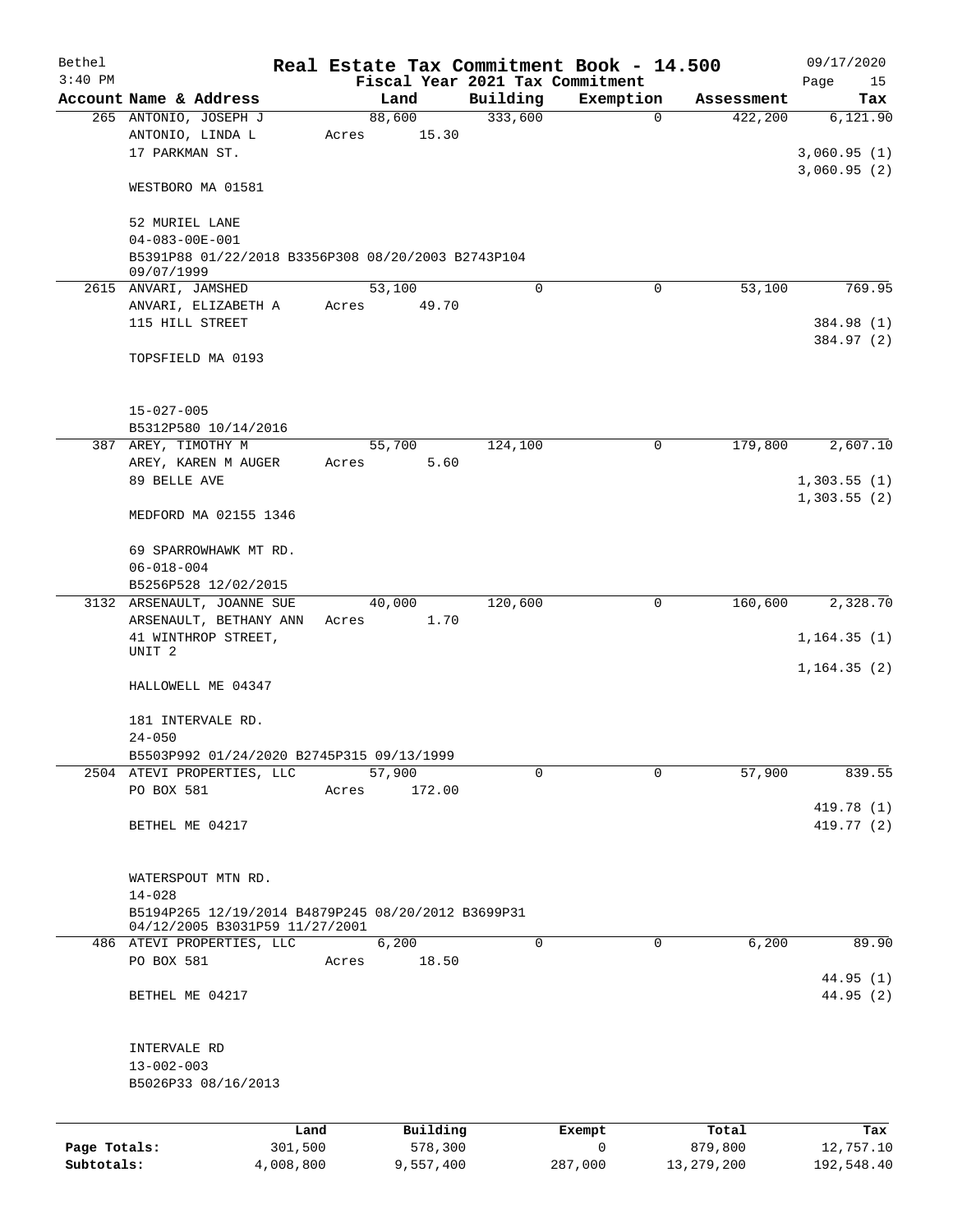| Bethel       |                                                                         |           |                                         |             | Real Estate Tax Commitment Book - 14.500 |            | 09/17/2020             |
|--------------|-------------------------------------------------------------------------|-----------|-----------------------------------------|-------------|------------------------------------------|------------|------------------------|
| $3:40$ PM    | Account Name & Address                                                  |           | Fiscal Year 2021 Tax Commitment<br>Land | Building    | Exemption                                | Assessment | Page<br>16<br>Tax      |
|              | 3764 ATKINSON-HAVERTY, SUSAN                                            |           | 18,900                                  | $\mathbf 0$ | $\Omega$                                 | 18,900     | 274.05                 |
|              | PAULA                                                                   |           |                                         |             |                                          |            |                        |
|              | 305 PINE HILL ROAD                                                      | Acres     | 30.40                                   |             |                                          |            |                        |
|              | ORANGE MA 01364                                                         |           |                                         |             |                                          |            | 137.03(1)<br>137.02(2) |
|              |                                                                         |           |                                         |             |                                          |            |                        |
|              |                                                                         |           |                                         |             |                                          |            |                        |
|              | TARA WAY                                                                |           |                                         |             |                                          |            |                        |
|              | $15 - 021 - 001$<br>B5198P45 01/02/2015 B3234P30                        |           |                                         |             |                                          |            |                        |
|              | 247 AUSTIN, CLAY                                                        |           | 77,100                                  | 198,200     | 0                                        | 275,300    | 3,991.85               |
|              | P.O. BOX 1                                                              | Acres     | 5.05                                    |             |                                          |            |                        |
|              |                                                                         |           |                                         |             |                                          |            | 1,995.93(1)            |
|              | LAUREL NY 11948                                                         |           |                                         |             |                                          |            | 1,995.92(2)            |
|              |                                                                         |           |                                         |             |                                          |            |                        |
|              | 50 HIGHLAND AVE.                                                        |           |                                         |             |                                          |            |                        |
|              | $04 - 083 - 014$<br>B5329P326 02/02/2017 B3411P232 11/05/2003 B2592P71  |           |                                         |             |                                          |            |                        |
|              | 08/04/1998                                                              |           |                                         |             |                                          |            |                        |
|              | 256 AUSTIN, CLAY                                                        |           | 67,400                                  | $\Omega$    | 0                                        | 67,400     | 977.30                 |
|              | PO BOX 276                                                              | Acres     | 5.00                                    |             |                                          |            |                        |
|              | GREENWOOD ME 04255                                                      |           |                                         |             |                                          |            | 488.65(1)<br>488.65(2) |
|              |                                                                         |           |                                         |             |                                          |            |                        |
|              |                                                                         |           |                                         |             |                                          |            |                        |
|              | HIGHLAND AVE.                                                           |           |                                         |             |                                          |            |                        |
|              | $04 - 083 - 006$<br>B5491P780 11/12/2019 B4117P311 04/17/2007 B2785P204 |           |                                         |             |                                          |            |                        |
|              | 3545 AUSTIN, JILL, ET AL                                                |           | 33,600                                  | 98,500      | 0                                        | 132,100    | 1,915.45               |
|              | JILL AUSTIN, PR                                                         |           |                                         |             |                                          |            |                        |
|              | 9756 CAMBERLY CIRCLE                                                    |           |                                         |             |                                          |            | 957.73 (1)             |
|              | ORLANDO FL 32836                                                        |           |                                         |             |                                          |            | 957.72 (2)             |
|              |                                                                         |           |                                         |             |                                          |            |                        |
|              | 135 VERNON ST.                                                          |           |                                         |             |                                          |            |                        |
|              | $26 - 076 - 001 - 03C$                                                  |           |                                         |             |                                          |            |                        |
|              | B5411P512 06/05/2018 B5224P269 05/29/2015 B3615P195<br>10/28/2004       |           |                                         |             |                                          |            |                        |
|              | 3126 AUTREY, CATHY                                                      |           | 9,300                                   | $\Omega$    | $\Omega$                                 | 9,300      | 134.85                 |
|              | AUTREY, RANDALL                                                         | Acres     | 16.12                                   |             |                                          |            |                        |
|              | 139 INTERVALE RD.                                                       |           |                                         |             |                                          |            | 67.43(1)               |
|              |                                                                         |           |                                         |             |                                          |            | 67.42(2)               |
|              | BETHEL ME 04217                                                         |           |                                         |             |                                          |            |                        |
|              | INTERVALE RD W/S                                                        |           |                                         |             |                                          |            |                        |
|              | $24 - 047$                                                              |           |                                         |             |                                          |            |                        |
|              | B2594P315 08/11/1998                                                    |           |                                         |             |                                          |            |                        |
|              | 2457 AUTREY, CATHY                                                      |           | 79,600                                  | 225,600     | 25,000                                   | 280,200    | 4,062.90               |
|              | AUTREY, RANDALL<br>139 INTERVALE RD.                                    | Acres     | 63.00                                   |             | 01 Homestead (HM)                        |            | 2,031.45(1)            |
|              |                                                                         |           |                                         |             |                                          |            | 2,031.45(2)            |
|              | BETHEL ME 04217                                                         |           |                                         |             |                                          |            |                        |
|              | 139 INTERVALE RD.                                                       |           |                                         |             |                                          |            |                        |
|              | $13 - 016$                                                              |           |                                         |             |                                          |            |                        |
|              | B2594P315 08/11/1998                                                    |           |                                         |             |                                          |            |                        |
|              |                                                                         |           |                                         |             |                                          |            |                        |
|              |                                                                         | Land      | Building                                |             | Exempt                                   | Total      | Tax                    |
| Page Totals: |                                                                         | 285,900   | 522,300                                 |             | 25,000                                   | 783,200    | 11,356.40              |
| Subtotals:   |                                                                         | 4,294,700 | 10,079,700                              |             | 312,000                                  | 14,062,400 | 203,904.80             |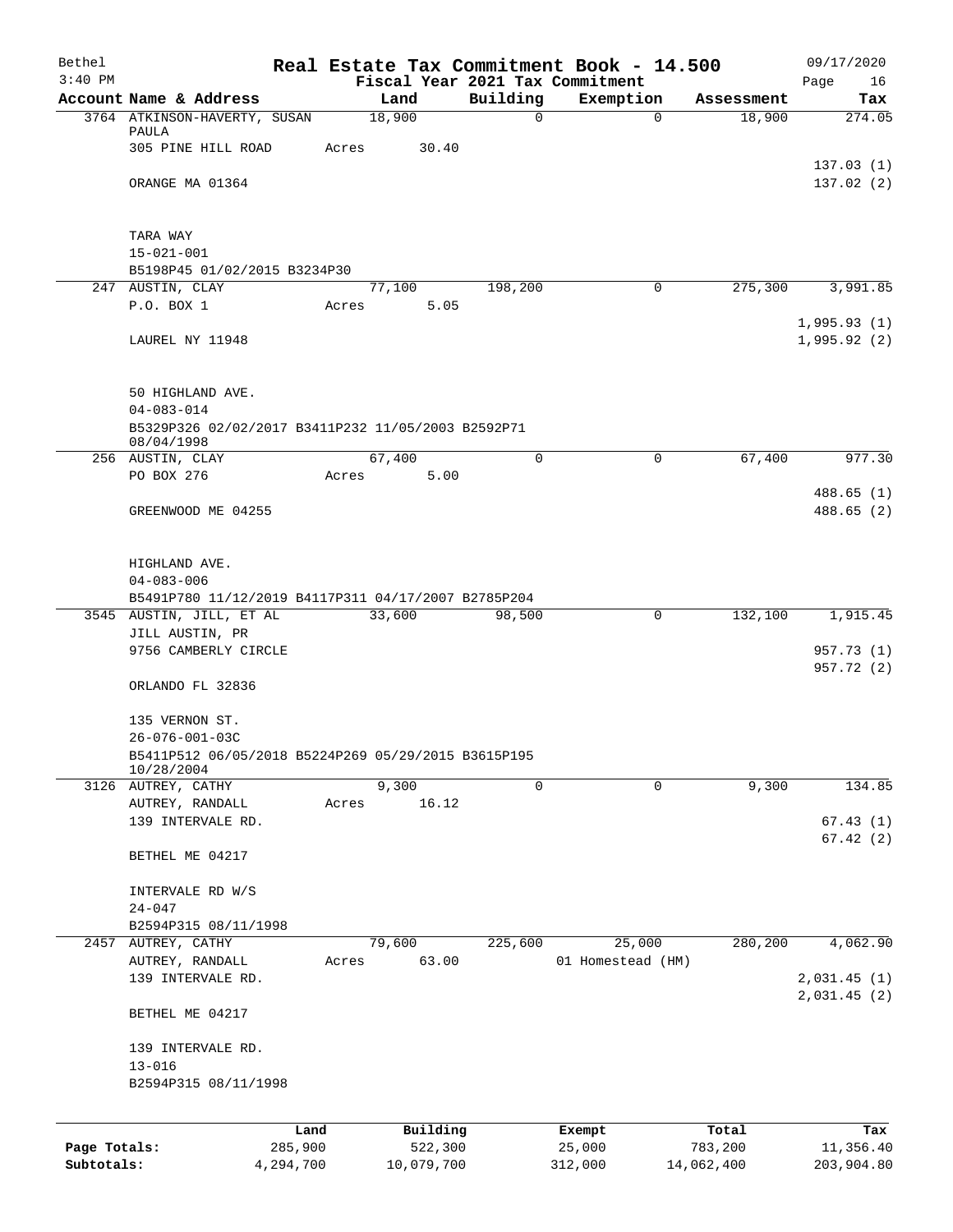| Bethel    |                                                                   |         |        |      |          | Real Estate Tax Commitment Book - 14.500 |          |            |      | 09/17/2020 |
|-----------|-------------------------------------------------------------------|---------|--------|------|----------|------------------------------------------|----------|------------|------|------------|
| $3:40$ PM |                                                                   |         |        |      |          | Fiscal Year 2021 Tax Commitment          |          |            | Page | 17         |
|           | Account Name & Address                                            |         | Land   |      | Building | Exemption                                |          | Assessment |      | Tax        |
|           | 5148 B & M DEVELOPERS, INC.                                       | 53,200  |        |      | $\Omega$ |                                          | $\Omega$ | 53,200     |      | 771.40     |
|           | 1543 HOTEL ROAD                                                   | Acres   |        | 3.54 |          |                                          |          |            |      |            |
|           |                                                                   |         |        |      |          |                                          |          |            |      | 385.70 (1) |
|           | AUBURN ME 04210                                                   |         |        |      |          |                                          |          |            |      | 385.70 (2) |
|           |                                                                   |         |        |      |          |                                          |          |            |      |            |
|           | LOCKE SUMMIT MT                                                   |         |        |      |          |                                          |          |            |      |            |
|           | $21 - 002 - 021$                                                  |         |        |      |          |                                          |          |            |      |            |
|           | B5498P272 12/17/2019 B5323P270 12/23/2016 B3679P183<br>03/02/2005 |         |        |      |          |                                          |          |            |      |            |
|           | 5399 B&B PROPERTY<br>MANAGEMENT, LLC                              | 129,600 |        |      | $\Omega$ |                                          | $\Omega$ | 129,600    |      | 1,879.20   |
|           | 78 CARTER RD                                                      | Acres   |        | 1.47 |          |                                          |          |            |      |            |
|           |                                                                   |         |        |      |          |                                          |          |            |      | 939.60(1)  |
|           | DIXFIELD ME 04224                                                 |         |        |      |          |                                          |          |            |      | 939.60(2)  |
|           |                                                                   |         |        |      |          |                                          |          |            |      |            |
|           |                                                                   |         |        |      |          |                                          |          |            |      |            |
|           | 302 MAYVILLE RD.                                                  |         |        |      |          |                                          |          |            |      |            |
|           | $12 - 072 - 004$                                                  |         |        |      |          |                                          |          |            |      |            |
|           | B5275P689 04/04/2016                                              |         |        |      |          |                                          |          |            |      |            |
|           | 4917 B. KENNEY BUILDER/<br>CONTRACTOR, LLC                        | 20,700  |        |      | $\Omega$ |                                          | 0        | 20,700     |      | 300.15     |
|           | 4 ROLLING MEADOW                                                  | Acres   |        | 2.09 |          |                                          |          |            |      |            |
|           | <b>ESTATES</b>                                                    |         |        |      |          |                                          |          |            |      |            |
|           |                                                                   |         |        |      |          |                                          |          |            |      | 150.08(1)  |
|           | NORWAY ME 04268                                                   |         |        |      |          |                                          |          |            |      | 150.07(2)  |
|           |                                                                   |         |        |      |          |                                          |          |            |      |            |
|           | JORDAN WOODS LOT 7                                                |         |        |      |          |                                          |          |            |      |            |
|           | $11 - 088 - 007$                                                  |         |        |      |          |                                          |          |            |      |            |
|           | B5258P191 12/11/2015 B5255P534 11/25/2015 B3928P296               |         |        |      |          |                                          |          |            |      |            |
|           | 3485 BABCOCK WALKER FAMILY                                        | 45,700  |        |      | 62,200   |                                          | 0        | 107,900    |      | 1,564.55   |
|           | LLC<br>66 NORDIC KNOLL ROAD                                       | Acres   |        | 0.20 |          |                                          |          |            |      |            |
|           |                                                                   |         |        |      |          |                                          |          |            |      | 782.28 (1) |
|           | NEWRY ME 04261                                                    |         |        |      |          |                                          |          |            |      | 782.27 (2) |
|           |                                                                   |         |        |      |          |                                          |          |            |      |            |
|           |                                                                   |         |        |      |          |                                          |          |            |      |            |
|           | 38 PARADISE RD.                                                   |         |        |      |          |                                          |          |            |      |            |
|           | $26 - 045$                                                        |         |        |      |          |                                          |          |            |      |            |
|           | B4642P87 10/05/2010                                               |         |        |      |          |                                          |          |            |      |            |
|           | 152 BACHELDER, KENNETH E                                          |         | 21,800 |      | 43,400   | 25,000                                   |          | 40,200     |      | 582.90     |
|           | BACHELDER, JANICE M<br>PO BOX 84                                  | Acres   |        | 0.30 |          | 01 Homestead (HM)                        |          |            |      | 291.45 (1) |
|           |                                                                   |         |        |      |          |                                          |          |            |      | 291.45(2)  |
|           | GREENWOOD ME 04255                                                |         |        |      |          |                                          |          |            |      |            |
|           | 899 WALKERS MILLS RD.                                             |         |        |      |          |                                          |          |            |      |            |
|           | $04 - 009$                                                        |         |        |      |          |                                          |          |            |      |            |
|           | B1513P326 10/06/1987                                              |         |        |      |          |                                          |          |            |      |            |

|              | Land      | Building   | Exempt  | Total      | Tax        |
|--------------|-----------|------------|---------|------------|------------|
| Page Totals: | 271,000   | 105,600    | 25,000  | 351,600    | 5,098.20   |
| Subtotals:   | 4,565,700 | 10,185,300 | 337,000 | 14,414,000 | 209,003.00 |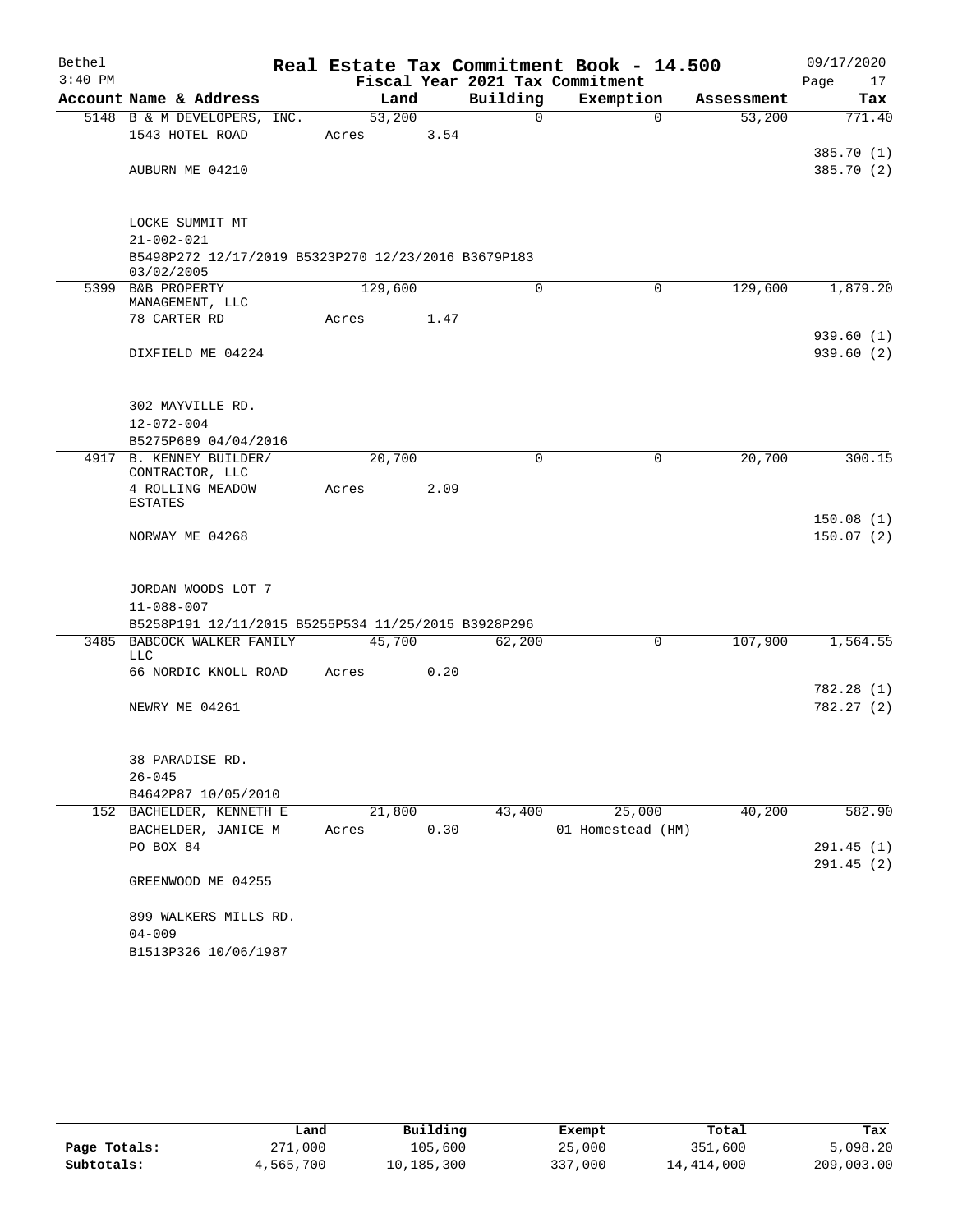| Bethel<br>$3:40$ PM |                                                       | Real Estate Tax Commitment Book - 14.500<br>Fiscal Year 2021 Tax Commitment |             |             |            | 09/17/2020<br>Page<br>18       |
|---------------------|-------------------------------------------------------|-----------------------------------------------------------------------------|-------------|-------------|------------|--------------------------------|
|                     | Account Name & Address                                | Land                                                                        | Building    | Exemption   | Assessment | Tax                            |
|                     | 5039 BADGER INVESTMENT<br>PROPERTIES, LLC             | 56,000                                                                      | 188,500     | $\mathbf 0$ | 244,500    | 3,545.25                       |
|                     | C/O LINDSEY SEAVER                                    | 2.03<br>Acres                                                               |             |             |            |                                |
|                     | PO BOX 2105                                           |                                                                             |             |             |            | 1,772.63(1)<br>1,772.62(2)     |
|                     | ARLINGTON VA 22202                                    |                                                                             |             |             |            |                                |
|                     | 59 OAK RIDGE ROAD                                     |                                                                             |             |             |            |                                |
|                     | $18 - 060 - 041$<br>B5038P310 09/18/2013              |                                                                             |             |             |            |                                |
|                     | 2715 BAGLEY, BRIAN                                    | 70,800                                                                      | 234,200     | $\mathbf 0$ | 305,000    | 4,422.50                       |
|                     | HURLEY, LISA D                                        | 1.04<br>Acres                                                               |             |             |            |                                |
|                     | 29 VINE ST #4                                         |                                                                             |             |             |            | 2, 211.25 (1)<br>2, 211.25 (2) |
|                     | WINCHESTER MA 01890                                   |                                                                             |             |             |            |                                |
|                     | 8 MEGAN'S WAY                                         |                                                                             |             |             |            |                                |
|                     | $17 - 035 - 003$                                      |                                                                             |             |             |            |                                |
|                     | B4988P121<br>70 BAHR, PETER M. & CAROL                | 57,300                                                                      | 167,200     | $\mathbf 0$ | 224,500    | 3,255.25                       |
|                     | R, TRUSTEES                                           |                                                                             |             |             |            |                                |
|                     | 112 BAY VIEW RD                                       | 12.00<br>Acres                                                              |             |             |            | 1,627.63(1)                    |
|                     | DUXBURY MA 02332                                      |                                                                             |             |             |            | 1,627.62(2)                    |
|                     | 29 LYMAN WHEELER RD.<br>$01 - 051 - 004$              |                                                                             |             |             |            |                                |
|                     | B5189P272 12/04/2014                                  |                                                                             |             |             |            |                                |
|                     | 3429 BAHRE STATION LLC                                | 68,300                                                                      | $\mathbf 0$ | $\mathbf 0$ | 68,300     | 990.35                         |
|                     | PO BOX 198                                            | 4.08<br>Acres                                                               |             |             |            | 495.18 (1)                     |
|                     | OXFORD ME 04270                                       |                                                                             |             |             |            | 495.17 (2)                     |
|                     | 43 CROSS ST.                                          |                                                                             |             |             |            |                                |
|                     | $25 - 244$                                            |                                                                             |             |             |            |                                |
|                     | B5269P527 02/25/2016<br>3580 BAILEY BODY WORKS        | 38,400                                                                      | 49,800      | 0           | 88,200     | 1,278.90                       |
|                     | BAILEY, LESLIE                                        | 4.23<br>Acres                                                               |             |             |            |                                |
|                     | 118 VERNON ST.                                        |                                                                             |             |             |            | 639.45 (1)                     |
|                     | BETHEL ME 04217                                       |                                                                             |             |             |            | 639.45 (2)                     |
|                     | 118 VERNON ST.                                        |                                                                             |             |             |            |                                |
|                     | $26 - 084$<br>B1492P234 07/17/1987                    |                                                                             |             |             |            |                                |
|                     | 1361 BAILEY, CAROL ANNE                               | 40,500                                                                      | 150,200     | 0           | 190,700    | 2,765.15                       |
|                     | 372 WALKERS MILLS RD.                                 | 2.00<br>Acres                                                               |             |             |            | 1,382.58(1)                    |
|                     | BETHEL ME 04217                                       |                                                                             |             |             |            | 1,382.57(2)                    |
|                     | 372 WALKERS MILLS RD.<br>$08 - 043 - 001$<br>B2999P28 |                                                                             |             |             |            |                                |
|                     |                                                       |                                                                             |             |             |            |                                |
|                     | Land                                                  | Building                                                                    |             | Exempt      | Total      | Tax                            |
| Page Totals:        | 331,300                                               | 789,900                                                                     |             | 0           | 1,121,200  | 16, 257.40                     |

**Subtotals:** 4,897,000 10,975,200 337,000 15,535,200 225,260.40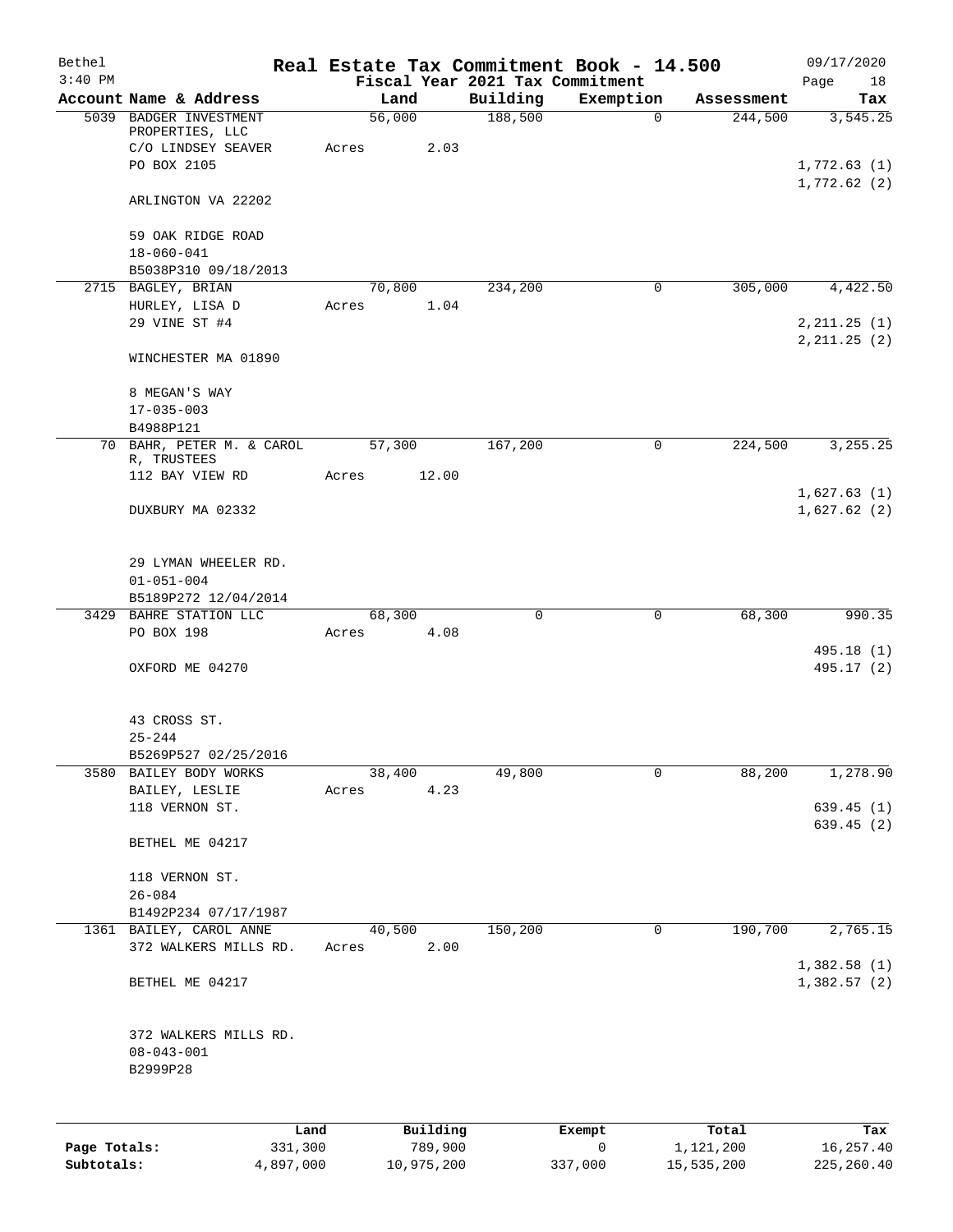| Bethel       |                                                                            |           |       |                |  |          | Real Estate Tax Commitment Book - 14.500 |                      | 09/17/2020             |  |  |  |  |
|--------------|----------------------------------------------------------------------------|-----------|-------|----------------|--|----------|------------------------------------------|----------------------|------------------------|--|--|--|--|
| $3:40$ PM    | Account Name & Address                                                     |           |       |                |  | Building | Fiscal Year 2021 Tax Commitment          |                      | Page<br>19             |  |  |  |  |
|              | 3059 BAILEY, CATHERINE                                                     |           |       | Land<br>30,000 |  | 53,500   | Exemption<br>$\mathbf 0$                 | Assessment<br>83,500 | Tax<br>1,210.75        |  |  |  |  |
|              | PO BOX 1002                                                                |           | Acres | 39.20          |  |          |                                          |                      |                        |  |  |  |  |
|              |                                                                            |           |       |                |  |          |                                          |                      | 605.38(1)              |  |  |  |  |
|              | BETHEL ME 04217                                                            |           |       |                |  |          |                                          |                      | 605.37(2)              |  |  |  |  |
|              | 95 HOLT HILL RD                                                            |           |       |                |  |          |                                          |                      |                        |  |  |  |  |
|              | $23 - 012$<br>B5419P236 07/17/2018 B5241P176 09/02/2015 B3022P172          |           |       |                |  |          |                                          |                      |                        |  |  |  |  |
|              | 11/07/2001                                                                 |           |       |                |  |          |                                          |                      |                        |  |  |  |  |
|              | 3368 BAILEY, DOUGLAS A AND                                                 |           |       | 62,100         |  | 43,400   | 25,000                                   | 80,500               | 1,167.25               |  |  |  |  |
|              | SESSIONS, SAVANNAH L                                                       |           | Acres | 1.46           |  |          | 01 Homestead (HM)                        |                      |                        |  |  |  |  |
|              | 15 TYLER ST                                                                |           |       |                |  |          |                                          |                      | 583.63(1)              |  |  |  |  |
|              | BETHEL ME 04217                                                            |           |       |                |  |          |                                          |                      | 583.62 (2)             |  |  |  |  |
|              | 15 TYLER ST.                                                               |           |       |                |  |          |                                          |                      |                        |  |  |  |  |
|              | $25 - 189$                                                                 |           |       |                |  |          |                                          |                      |                        |  |  |  |  |
|              | B5350P468 08/14/2017 B4382P185 12/05/2008 B3433P23<br>12/04/2003           |           |       |                |  |          |                                          |                      |                        |  |  |  |  |
|              | 1340 BAILEY, JACK E                                                        |           |       | 35,200         |  | 69,600   | 0                                        | 104,800              | 1,519.60               |  |  |  |  |
|              | 44 PARADISE ROAD                                                           |           | Acres | 2.79           |  |          |                                          |                      |                        |  |  |  |  |
|              | BETHEL ME 04217                                                            |           |       |                |  |          |                                          |                      | 759.80(1)<br>759.80(2) |  |  |  |  |
|              | 530 WALKERS MILLS RD.                                                      |           |       |                |  |          |                                          |                      |                        |  |  |  |  |
|              | $08 - 034$                                                                 |           |       |                |  |          |                                          |                      |                        |  |  |  |  |
|              | B5330P104 02/07/2017 B5246P686 09/30/2015 B693P43<br>09/01/1970            |           |       |                |  |          |                                          |                      |                        |  |  |  |  |
|              | 1341 BAILEY, JACK E                                                        |           |       | 24,600         |  | $\Omega$ | 0                                        | 24,600               | 356.70                 |  |  |  |  |
|              | 44 PARADISE RD                                                             |           | Acres | 1.30           |  |          |                                          |                      | 178.35(1)              |  |  |  |  |
|              | BETHEL ME 04217                                                            |           |       |                |  |          |                                          |                      | 178.35(2)              |  |  |  |  |
|              |                                                                            |           |       |                |  |          |                                          |                      |                        |  |  |  |  |
|              | RTE 26 N/S                                                                 |           |       |                |  |          |                                          |                      |                        |  |  |  |  |
|              | $08 - 035$                                                                 |           |       |                |  |          |                                          |                      |                        |  |  |  |  |
|              | B5330P104 02/07/2017 B5246P686 09/30/2015 B4122P213<br>04/26/2007 B757P195 |           |       |                |  |          |                                          |                      |                        |  |  |  |  |
|              | 3581 BAILEY, LESLIE                                                        |           |       | 800            |  | 0        | 0                                        | 800                  | 11.60                  |  |  |  |  |
|              | 118 VERNON ST.                                                             |           | Acres | 8.80           |  |          |                                          |                      | 5.80(1)                |  |  |  |  |
|              | BETHEL ME 04217                                                            |           |       |                |  |          |                                          |                      | 5.80(2)                |  |  |  |  |
|              |                                                                            |           |       |                |  |          |                                          |                      |                        |  |  |  |  |
|              | VERNON ST E/S                                                              |           |       |                |  |          |                                          |                      |                        |  |  |  |  |
|              | $26 - 085$                                                                 |           |       |                |  |          |                                          |                      |                        |  |  |  |  |
| 4800         | B2432P18<br>BAILEY, MARK W                                                 |           |       | 44,800         |  | 162,200  | $\mathbf 0$                              | 207,000              | 3,001.50               |  |  |  |  |
|              | BAILEY, SUSAN C                                                            |           | Acres | 1.58           |  |          |                                          |                      |                        |  |  |  |  |
|              | 215 COUNTY RD                                                              |           |       |                |  |          |                                          |                      | 1,500.75(1)            |  |  |  |  |
|              | IPSWICH MA 01938                                                           |           |       |                |  |          |                                          |                      | 1,500.75(2)            |  |  |  |  |
|              | 13 BRIGHT WIND WAY                                                         |           |       |                |  |          |                                          |                      |                        |  |  |  |  |
|              | $23 - 013 - 001 - 012$                                                     |           |       |                |  |          |                                          |                      |                        |  |  |  |  |
|              | B4635P327 09/21/2010                                                       |           |       |                |  |          |                                          |                      |                        |  |  |  |  |
|              |                                                                            | Land      |       | Building       |  |          | Exempt                                   | Total                | Tax                    |  |  |  |  |
| Page Totals: |                                                                            | 197,500   |       | 328,700        |  |          | 25,000                                   | 501,200              | 7,267.40               |  |  |  |  |
| Subtotals:   |                                                                            | 5,094,500 |       | 11,303,900     |  |          | 362,000                                  | 16,036,400           | 232,527.80             |  |  |  |  |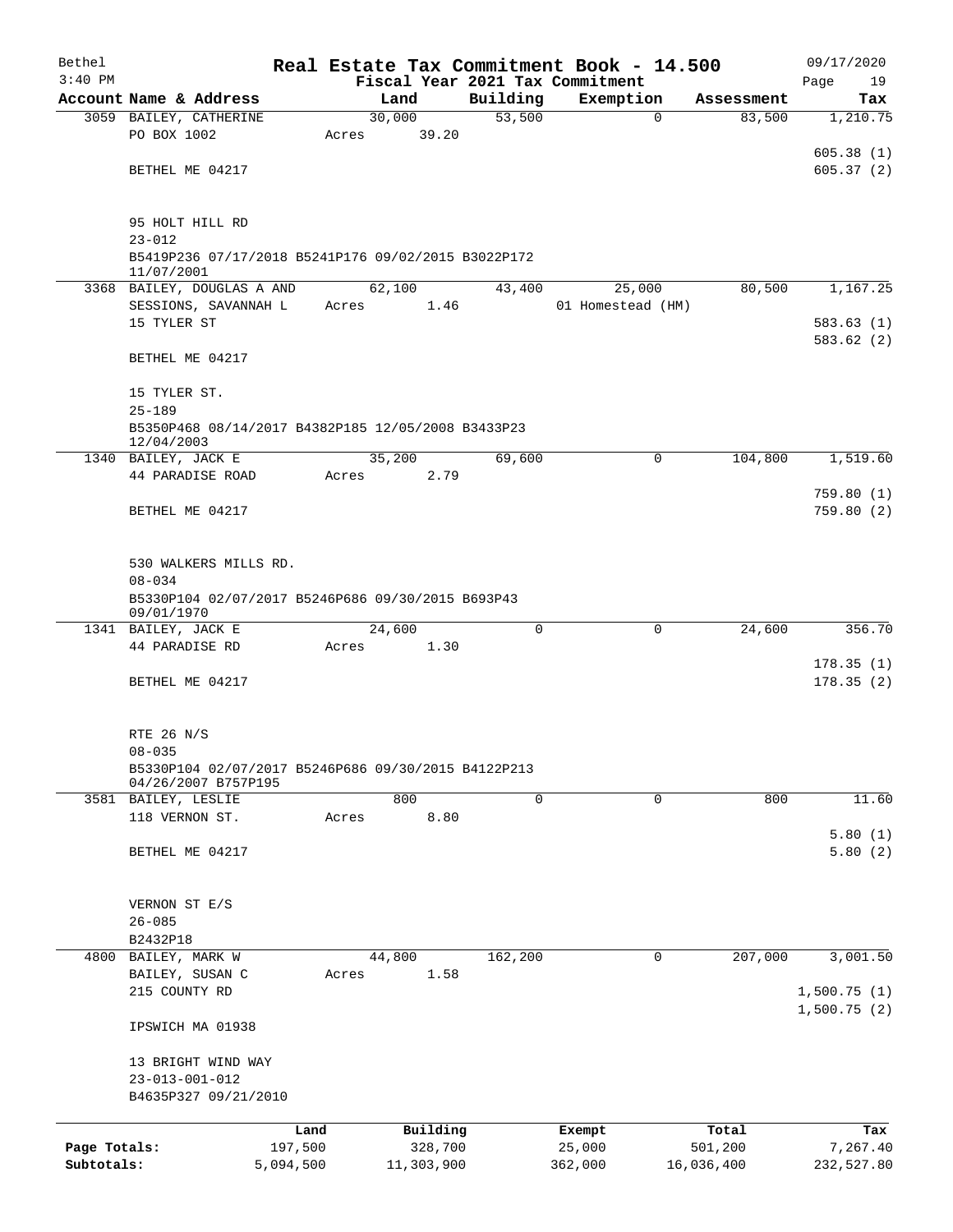| Bethel<br>$3:40$ PM |                                                                                        |        |      | Fiscal Year 2021 Tax Commitment | Real Estate Tax Commitment Book - 14.500 |            | 09/17/2020<br>20<br>Page |  |  |
|---------------------|----------------------------------------------------------------------------------------|--------|------|---------------------------------|------------------------------------------|------------|--------------------------|--|--|
|                     | Account Name & Address                                                                 | Land   |      | Building                        | Exemption                                | Assessment | Tax                      |  |  |
|                     | 3523 BAKER, INDIA ZALTANA                                                              | 43,500 |      | 141,100                         | $\Omega$                                 | 184,600    | 2,676.70                 |  |  |
|                     | PO BOX 1514                                                                            | Acres  | 1.10 |                                 |                                          |            |                          |  |  |
|                     |                                                                                        |        |      |                                 |                                          |            | 1,338.35(1)              |  |  |
|                     | PRESQUE ISLE ME 04769                                                                  |        |      |                                 |                                          |            | 1,338.35(2)              |  |  |
|                     |                                                                                        |        |      |                                 |                                          |            |                          |  |  |
|                     |                                                                                        |        |      |                                 |                                          |            |                          |  |  |
|                     | 197 VERNON ST./VISTA                                                                   |        |      |                                 |                                          |            |                          |  |  |
|                     | $26 - 070 - 009$                                                                       |        |      |                                 |                                          |            |                          |  |  |
|                     | B4831P142 03/30/2012 B3364P183 08/27/2003<br>5417 BALABAN, JULIE                       | 93,900 |      | 229,900                         | 0                                        | 323,800    | 4,695.10                 |  |  |
|                     | GARBER, ALAN                                                                           | Acres  | 2.30 |                                 |                                          |            |                          |  |  |
|                     | 12 TIMBER LANE                                                                         |        |      |                                 |                                          |            | 2,347.55(1)              |  |  |
|                     |                                                                                        |        |      |                                 |                                          |            | 2,347.55(2)              |  |  |
|                     | LEBANON NH 03766                                                                       |        |      |                                 |                                          |            |                          |  |  |
|                     |                                                                                        |        |      |                                 |                                          |            |                          |  |  |
|                     | 50 CARIBOU MOUNTAIN                                                                    |        |      |                                 |                                          |            |                          |  |  |
|                     | $27 - 007 - 007$                                                                       |        |      |                                 |                                          |            |                          |  |  |
|                     | B5463P889 05/29/2019 B5277P559 04/21/2016 B5250P481<br>10/27/2015                      |        |      |                                 |                                          |            |                          |  |  |
|                     | 877 BALASCHAK, JAMES                                                                   | 33,600 |      | 131,700                         | 0                                        | 165,300    | 2,396.85                 |  |  |
|                     | 36575 N 100th WAY                                                                      |        |      |                                 |                                          |            |                          |  |  |
|                     |                                                                                        |        |      |                                 |                                          |            | 1,198.43(1)              |  |  |
|                     | SCOTTSDALE AZ 85262                                                                    |        |      |                                 |                                          |            | 1, 198.42(2)             |  |  |
|                     |                                                                                        |        |      |                                 |                                          |            |                          |  |  |
|                     |                                                                                        |        |      |                                 |                                          |            |                          |  |  |
|                     | 100 FAIRWAY ROAD                                                                       |        |      |                                 |                                          |            |                          |  |  |
|                     | $07 - 028 - 524$<br>4518 BALES, TARA                                                   | 45,400 |      | 225,800                         | 0                                        | 271,200    | 3,932.40                 |  |  |
|                     | 36 PINE HAVEN LANE                                                                     | Acres  | 1.89 |                                 |                                          |            |                          |  |  |
|                     |                                                                                        |        |      |                                 |                                          |            | 1,966.20(1)              |  |  |
|                     | BETHEL ME 04217                                                                        |        |      |                                 |                                          |            | 1,966.20(2)              |  |  |
|                     |                                                                                        |        |      |                                 |                                          |            |                          |  |  |
|                     |                                                                                        |        |      |                                 |                                          |            |                          |  |  |
|                     | 36 PINE HAVEN LANE                                                                     |        |      |                                 |                                          |            |                          |  |  |
|                     | $18 - 054 - 006$                                                                       |        |      |                                 |                                          |            |                          |  |  |
|                     | B5418P688 07/16/2018 B4104P196 03/16/2007 B4003P218<br>09/06/2006 B3374P202 09/11/2003 |        |      |                                 |                                          |            |                          |  |  |
|                     | 2989 BALL, KEVIN J                                                                     | 65,500 |      | 137,600                         | $\sigma$                                 | 203, 100   | 2,944.95                 |  |  |
|                     | BALL, SUZANNE P                                                                        | Acres  | 2.82 |                                 |                                          |            |                          |  |  |
|                     | 8 VICTORY DR                                                                           |        |      |                                 |                                          |            | 1,472.48(1)              |  |  |
|                     |                                                                                        |        |      |                                 |                                          |            | 1,472.47(2)              |  |  |
|                     | ENGLISHTOWN NJ 07726                                                                   |        |      |                                 |                                          |            |                          |  |  |
|                     |                                                                                        |        |      |                                 |                                          |            |                          |  |  |
|                     | 5 BEAR POINT ROAD<br>$22 - 016 - 002$                                                  |        |      |                                 |                                          |            |                          |  |  |
|                     | B4715P188 05/06/2011                                                                   |        |      |                                 |                                          |            |                          |  |  |
|                     | 5105 BALLENTINE, SHARI L                                                               | 50,000 |      | 335,400                         | 0                                        | 385,400    | 5,588.30                 |  |  |
|                     | BAKEN, JOHN L                                                                          | Acres  | 1.85 |                                 |                                          |            |                          |  |  |
|                     | PO BOX 1274                                                                            |        |      |                                 |                                          |            | 2,794.15(1)              |  |  |
|                     |                                                                                        |        |      |                                 |                                          |            | 2,794.15(2)              |  |  |
|                     | BETHEL ME 04217                                                                        |        |      |                                 |                                          |            |                          |  |  |
|                     |                                                                                        |        |      |                                 |                                          |            |                          |  |  |
|                     | 40 GENTLE BEN LANE                                                                     |        |      |                                 |                                          |            |                          |  |  |
|                     | $01 - 010 - 010$<br>B4344P19 08/28/2008                                                |        |      |                                 |                                          |            |                          |  |  |
|                     |                                                                                        |        |      |                                 |                                          |            |                          |  |  |
|                     |                                                                                        |        |      |                                 |                                          |            |                          |  |  |

|              | Land      | Building   | Exempt  | Total      | Tax        |
|--------------|-----------|------------|---------|------------|------------|
| Page Totals: | 331,900   | 1,201,500  |         | 1,533,400  | 22,234.30  |
| Subtotals:   | 5,426,400 | 12,505,400 | 362,000 | 17,569,800 | 254,762.10 |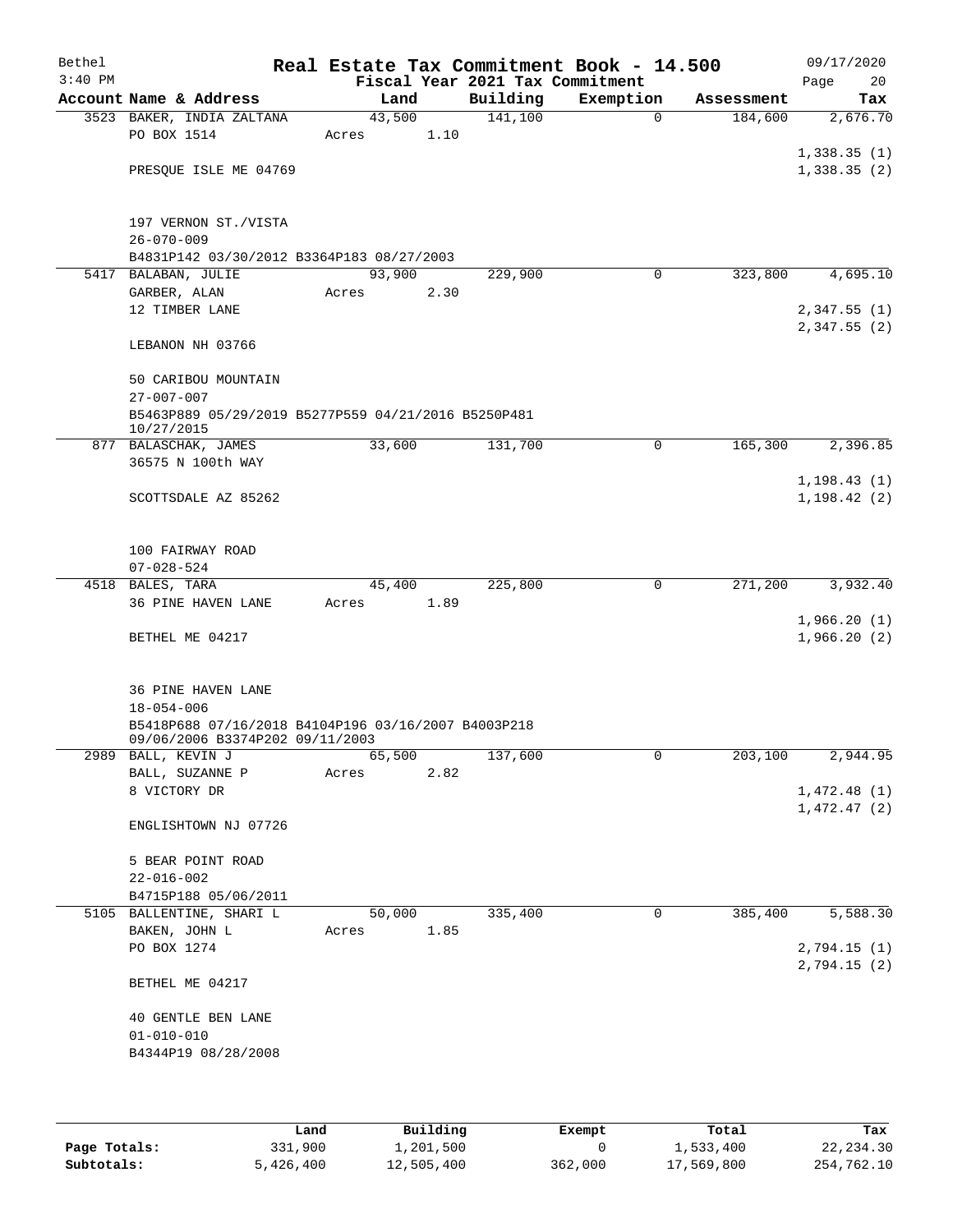| Bethel<br>$3:40$ PM |                                                     |        |        |             | Real Estate Tax Commitment Book - 14.500<br>Fiscal Year 2021 Tax Commitment |            | 09/17/2020<br>21<br>Page |
|---------------------|-----------------------------------------------------|--------|--------|-------------|-----------------------------------------------------------------------------|------------|--------------------------|
|                     | Account Name & Address                              |        | Land   | Building    | Exemption                                                                   | Assessment | Tax                      |
|                     | 5112 BALLENTINE, SHARI L                            | 47,500 |        | $\mathbf 0$ | $\Omega$                                                                    | 47,500     | 688.75                   |
|                     | BAKEN, JOHN L                                       | Acres  | 2.56   |             |                                                                             |            |                          |
|                     | PO BOX 1274                                         |        |        |             |                                                                             |            | 344.38 (1)               |
|                     |                                                     |        |        |             |                                                                             |            | 344.37 (2)               |
|                     | BETHEL ME 04217                                     |        |        |             |                                                                             |            |                          |
|                     | WINTERPARK                                          |        |        |             |                                                                             |            |                          |
|                     | $01 - 010 - 009$                                    |        |        |             |                                                                             |            |                          |
|                     | B5458P631 04/17/2019 B5452P553 02/22/2019 B3962P119 |        |        |             |                                                                             |            |                          |
|                     | 3500 BARIBEAU, ROBERT W                             | 67,000 |        | 21,000      | 0                                                                           | 88,000     | 1,276.00                 |
|                     | HEAD, LAUREN C                                      | Acres  | 1.00   |             |                                                                             |            |                          |
|                     | PO BOX 690                                          |        |        |             |                                                                             |            | 638.00 (1)               |
|                     |                                                     |        |        |             |                                                                             |            | 638.00(2)                |
|                     | BETHEL ME 04217                                     |        |        |             |                                                                             |            |                          |
|                     | 90 PARADISE RD                                      |        |        |             |                                                                             |            |                          |
|                     | $26 - 060$                                          |        |        |             |                                                                             |            |                          |
|                     | B4357P152 09/29/2008                                |        |        |             |                                                                             |            |                          |
|                     | 3083 BARKER, JUDITH J                               |        | 46,700 | 104,900     | 0                                                                           | 151,600    | 2,198.20                 |
|                     | PO BOX 31                                           | Acres  | 0.34   |             |                                                                             |            |                          |
|                     |                                                     |        |        |             |                                                                             |            | 1,099.10(1)              |
|                     | BETHEL ME 04217                                     |        |        |             |                                                                             |            | 1,099.10(2)              |
|                     |                                                     |        |        |             |                                                                             |            |                          |
|                     | 8 RIVERSIDE LANE                                    |        |        |             |                                                                             |            |                          |
|                     | $24 - 006$                                          |        |        |             |                                                                             |            |                          |
|                     | B3003P332 09/28/2001                                |        |        |             |                                                                             |            |                          |
|                     | 3085 BARKER, JUDITH J                               | 13,200 |        | 18,800      | 0                                                                           | 32,000     | 464.00                   |
|                     | PO BOX 31                                           | Acres  | 11.00  |             |                                                                             |            |                          |
|                     |                                                     |        |        |             |                                                                             |            | 232.00(1)                |
|                     | BETHEL ME 04217                                     |        |        |             |                                                                             |            | 232.00(2)                |
|                     |                                                     |        |        |             |                                                                             |            |                          |
|                     | BRIDGE ST W/S                                       |        |        |             |                                                                             |            |                          |
|                     | $24 - 008$                                          |        |        |             |                                                                             |            |                          |
|                     | B2815P114 05/11/2000                                |        |        |             |                                                                             |            |                          |
|                     | 3086 BARKER, JUDITH J                               | 51,900 |        | 63,700      | 0                                                                           | 115,600    | 1,676.20                 |
|                     | PO BOX 31                                           | Acres  | 0.69   |             |                                                                             |            | 838.10 (1)               |
|                     | BETHEL ME 04217                                     |        |        |             |                                                                             |            | 838.10 (2)               |
|                     |                                                     |        |        |             |                                                                             |            |                          |
|                     | 11 RIVERSIDE LANE                                   |        |        |             |                                                                             |            |                          |
|                     | $24 - 009$                                          |        |        |             |                                                                             |            |                          |
|                     | B2815P107                                           |        |        |             |                                                                             |            |                          |
|                     | 3089 BARKER, JUDITH J                               |        | 50,000 | 134,800     | 25,000                                                                      | 159,800    | 2,317.10                 |
|                     | PO BOX 31                                           | Acres  | 0.54   |             | 01 Homestead (HM)                                                           |            |                          |
|                     |                                                     |        |        |             |                                                                             |            | 1,158.55(1)              |
|                     | BETHEL ME 04217                                     |        |        |             |                                                                             |            | 1,158.55(2)              |
|                     |                                                     |        |        |             |                                                                             |            |                          |
|                     | 66 MAYVILLE RD.                                     |        |        |             |                                                                             |            |                          |
|                     | $24 - 012$                                          |        |        |             |                                                                             |            |                          |
|                     | B2815P114 05/11/2000                                |        |        |             |                                                                             |            |                          |
|                     |                                                     |        |        |             |                                                                             |            |                          |
|                     |                                                     |        |        |             |                                                                             |            |                          |

|              | Land      | Building   | Exempt  | Total        | Tax        |  |
|--------------|-----------|------------|---------|--------------|------------|--|
| Page Totals: | 276,300   | 343,200    | 25,000  | 594,500      | 8,620.25   |  |
| Subtotals:   | 5,702,700 | 12,848,600 | 387,000 | 18, 164, 300 | 263,382.35 |  |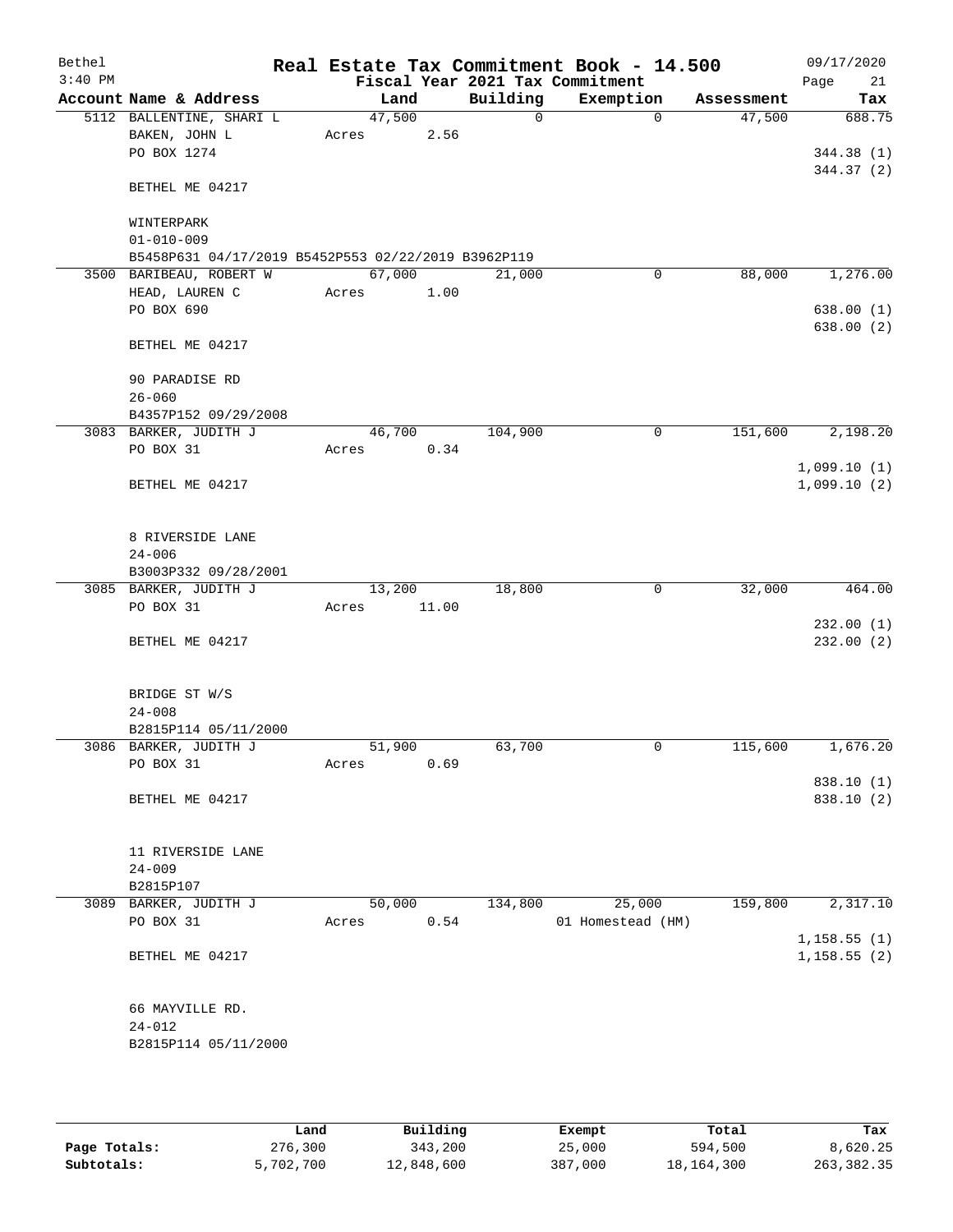| Bethel       |                                                                                                 |       |                 |             | Real Estate Tax Commitment Book - 14.500 |            | 09/17/2020  |  |  |  |
|--------------|-------------------------------------------------------------------------------------------------|-------|-----------------|-------------|------------------------------------------|------------|-------------|--|--|--|
| $3:40$ PM    |                                                                                                 |       |                 |             | Fiscal Year 2021 Tax Commitment          |            | 22<br>Page  |  |  |  |
|              | Account Name & Address                                                                          |       | Land            | Building    | Exemption                                | Assessment | Tax         |  |  |  |
|              | 5335 BARKER, JUDITH J<br>P.O. BOX 31                                                            | Acres | 27,600<br>15.76 | $\mathbf 0$ | $\mathbf 0$                              | 27,600     | 400.20      |  |  |  |
|              |                                                                                                 |       |                 |             |                                          |            | 200.10(1)   |  |  |  |
|              | BETHEL ME 04217                                                                                 |       |                 |             |                                          |            | 200.10(2)   |  |  |  |
|              |                                                                                                 |       |                 |             |                                          |            |             |  |  |  |
|              | MAYVILLE ROAD                                                                                   |       |                 |             |                                          |            |             |  |  |  |
|              | $24 - 004$                                                                                      |       |                 |             |                                          |            |             |  |  |  |
|              | B5038P111 09/18/2013 B5009P253 07/11/2013 B4942P170                                             |       |                 |             |                                          |            |             |  |  |  |
|              | 01/10/2013 B2815P109 05/01/2000 B1782P315 01/29/1991<br>B1484P245 06/16/1987 B624P27 06/28/1963 |       |                 |             |                                          |            |             |  |  |  |
|              | 5350 BARNES, CHRISTOPHER S                                                                      |       | 51,300          | 247,800     | 25,000                                   | 274,100    | 3,974.45    |  |  |  |
|              | BARNES, KERRY L                                                                                 | Acres | 2.26            |             | 01 Homestead (HM)                        |            |             |  |  |  |
|              | PO BOX 1061                                                                                     |       |                 |             |                                          |            | 1,987.23(1) |  |  |  |
|              | BETHEL ME 04217                                                                                 |       |                 |             |                                          |            | 1,987.22(2) |  |  |  |
|              |                                                                                                 |       |                 |             |                                          |            |             |  |  |  |
|              | 22 WILL'S WAY                                                                                   |       |                 |             |                                          |            |             |  |  |  |
|              | $01 - 041 - A - 006$                                                                            |       |                 |             |                                          |            |             |  |  |  |
|              | B4921P263 11/19/2012                                                                            |       |                 |             |                                          |            |             |  |  |  |
|              | 42 BARNES, JAMES L<br>PO BOX 30                                                                 |       | 52,500<br>19.00 | 273,800     | $\mathbf 0$                              | 326,300    | 4,731.35    |  |  |  |
|              |                                                                                                 | Acres |                 |             |                                          |            | 2,365.68(1) |  |  |  |
|              | WEST BETHEL ME 04286                                                                            |       |                 |             |                                          |            | 2,365.67(2) |  |  |  |
|              |                                                                                                 |       |                 |             |                                          |            |             |  |  |  |
|              | 861 GROVER HILL RD.                                                                             |       |                 |             |                                          |            |             |  |  |  |
|              | $01 - 035 - 003$                                                                                |       |                 |             |                                          |            |             |  |  |  |
|              | 4674 BARRAZA, MAURICIO                                                                          |       | 46,600          | 169,500     | 0                                        | 216,100    | 3, 133. 45  |  |  |  |
|              | 17 HILLSIDE AVENUE                                                                              | Acres | 0.93            |             |                                          |            |             |  |  |  |
|              |                                                                                                 |       |                 |             |                                          |            | 1,566.73(1) |  |  |  |
|              | MELROSE MA 02176                                                                                |       |                 |             |                                          |            | 1,566.72(2) |  |  |  |
|              | 26 HIDE-A-WAY LANE                                                                              |       |                 |             |                                          |            |             |  |  |  |
|              | $08 - 041 - 003 - 003$                                                                          |       |                 |             |                                          |            |             |  |  |  |
|              | B5501P679 01/07/2020 B4177P1 08/09/2007                                                         |       |                 |             |                                          |            |             |  |  |  |
|              | 426 BARRETT, BRUCE W                                                                            |       | 32,900          |             |                                          | 32,900     | 477.05      |  |  |  |
|              | 294 HUTCHINSON POND RD                                                                          | Acres | 13.20           |             |                                          |            |             |  |  |  |
|              |                                                                                                 |       |                 |             |                                          |            | 238.53(1)   |  |  |  |
|              | ALBANY TWP. ME 04217                                                                            |       |                 |             |                                          |            | 238.52(2)   |  |  |  |
|              | GROVER HILL RD.                                                                                 |       |                 |             |                                          |            |             |  |  |  |
|              | $06 - 033 - 002$                                                                                |       |                 |             |                                          |            |             |  |  |  |
|              | B2984P185 08/17/2001                                                                            |       |                 |             |                                          |            |             |  |  |  |
|              | 3472 BARRETT, RUTH F.                                                                           |       | 69,000          | 168,800     | $\Omega$                                 | 237,800    | 3,448.10    |  |  |  |
|              | TRUSTEE                                                                                         |       |                 |             |                                          |            |             |  |  |  |
|              | C/O BRUCE BARRETT<br>294 HUTCHINSON POND                                                        | Acres | 1.74            |             |                                          |            | 1,724.05(1) |  |  |  |
|              | ROAD                                                                                            |       |                 |             |                                          |            |             |  |  |  |
|              |                                                                                                 |       |                 |             |                                          |            | 1,724.05(2) |  |  |  |
|              | ALBANY TWP ME 04217                                                                             |       |                 |             |                                          |            |             |  |  |  |
|              | 20 PARADISE RD.                                                                                 |       |                 |             |                                          |            |             |  |  |  |
|              | $26 - 032$<br>B3282P190 05/02/2003 B3282P189 05/02/2003 B2442P2                                 |       |                 |             |                                          |            |             |  |  |  |
|              | 06/10/1997                                                                                      |       |                 |             |                                          |            |             |  |  |  |
|              |                                                                                                 | Land  | Building        |             | Exempt                                   | Total      | Tax         |  |  |  |
| Page Totals: | 279,900                                                                                         |       | 859,900         |             | 25,000                                   | 1,114,800  | 16,164.60   |  |  |  |

**Subtotals:** 5,982,600 13,708,500 412,000 19,279,100 279,546.95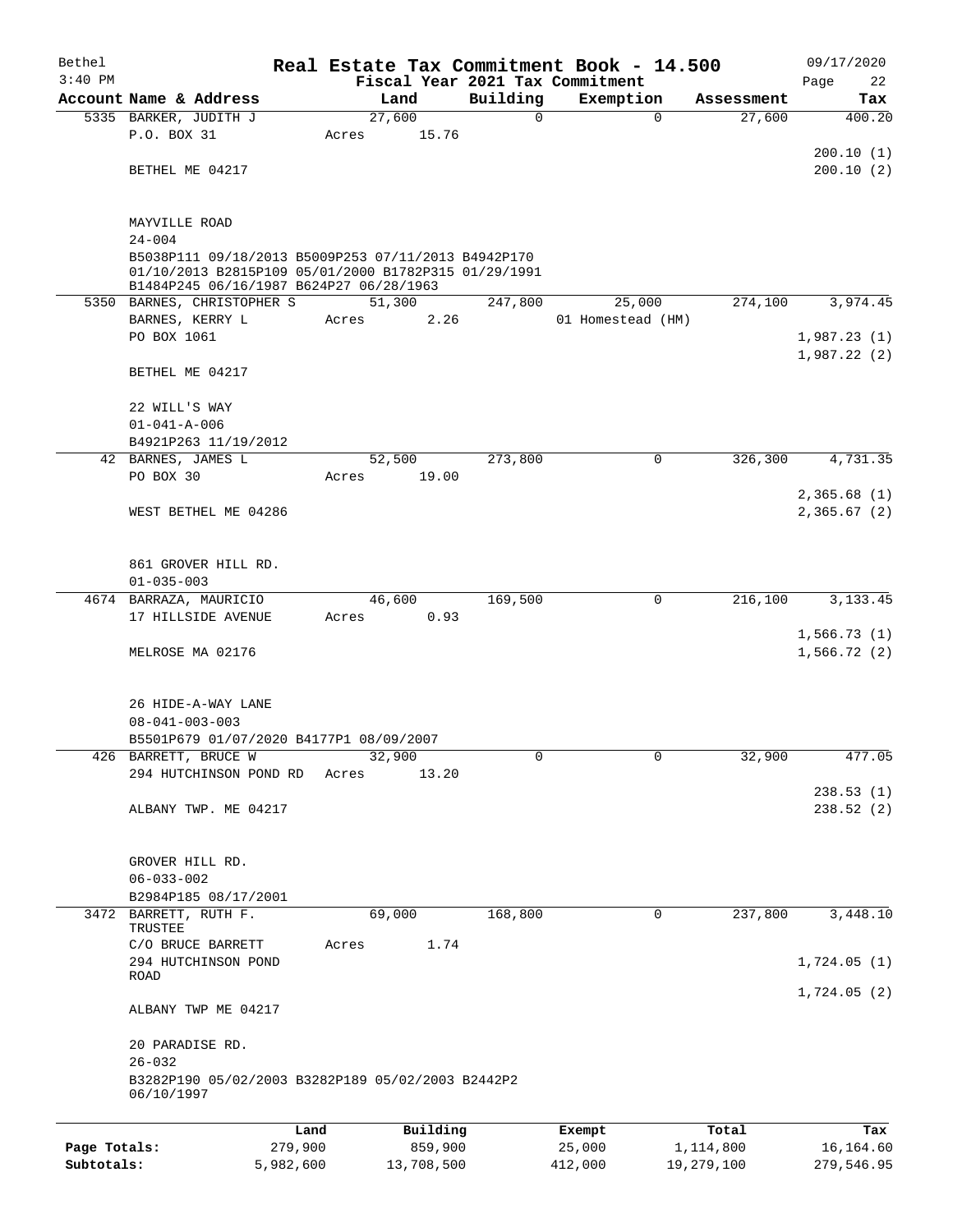| Bethel<br>$3:40$ PM |                                           |        |        |          | Real Estate Tax Commitment Book - 14.500<br>Fiscal Year 2021 Tax Commitment |            | 09/17/2020<br>Page<br>23 |
|---------------------|-------------------------------------------|--------|--------|----------|-----------------------------------------------------------------------------|------------|--------------------------|
|                     | Account Name & Address                    | Land   |        | Building | Exemption                                                                   | Assessment | Tax                      |
|                     | 2726 BARRY, JAMES                         | 65,200 |        | 94,600   | $\mathbf 0$                                                                 | 159,800    | 2,317.10                 |
|                     | BARRY, CAREY                              | Acres  | 0.83   |          |                                                                             |            |                          |
|                     | 10 STOREY AVENUE                          |        |        |          |                                                                             |            | 1,158.55(1)              |
|                     |                                           |        |        |          |                                                                             |            | 1,158.55(2)              |
|                     | NEWBURYPORT MA 01950                      |        |        |          |                                                                             |            |                          |
|                     | 73 RIVER VALLEY ACRES                     |        |        |          |                                                                             |            |                          |
|                     | $17 - 040$                                |        |        |          |                                                                             |            |                          |
|                     | B4663P296 11/24/2010                      |        |        |          |                                                                             |            |                          |
|                     | 5159 BARSHEVSKY, TANYA &                  | 43,300 |        | 169,500  | 0                                                                           | 212,800    | 3,085.60                 |
|                     | KRASKO FAMILY                             | Acres  | 1.03   |          |                                                                             |            |                          |
|                     | IRREVOCABLE TRUST                         |        |        |          |                                                                             |            |                          |
|                     | 39 PEASLEE CIRCLE                         |        |        |          |                                                                             |            | 1,542.80(1)              |
|                     | MIDDLETON MA 01949 -250                   |        |        |          |                                                                             |            | 1,542.80(2)              |
|                     | 21 MOOSE LANE                             |        |        |          |                                                                             |            |                          |
|                     | $02 - 010 - 003$                          |        |        |          |                                                                             |            |                          |
|                     | B5124P323 06/10/2014 B4529P332 11/24/2009 |        |        |          |                                                                             |            |                          |
|                     | 3453 BARSTOW, CHRISTOPHER R               | 80,700 |        | 129,600  | 25,000                                                                      | 185,300    | 2,686.85                 |
|                     | BARSTOW, NANCY M                          | Acres  | 0.80   |          | 01 Homestead (HM)                                                           |            |                          |
|                     | 49 PARADISE RD                            |        |        |          |                                                                             |            | 1,343.43(1)              |
|                     |                                           |        |        |          |                                                                             |            | 1,343.42(2)              |
|                     | BETHEL ME 04217                           |        |        |          |                                                                             |            |                          |
|                     | 49 PARADISE RD.                           |        |        |          |                                                                             |            |                          |
|                     | $26 - 012$                                |        |        |          |                                                                             |            |                          |
|                     | B5081P319 01/13/2014                      |        |        |          |                                                                             |            |                          |
|                     | 3235 BARSTOW, CHRISTOPHER R               | 56,200 |        | 89,300   | 0                                                                           | 145,500    | 2,109.75                 |
|                     | BARSTOW, NANCY M                          | Acres  | 0.58   |          |                                                                             |            |                          |
|                     | 49 PARADISE RD                            |        |        |          |                                                                             |            | 1,054.88(1)              |
|                     |                                           |        |        |          |                                                                             |            | 1,054.87(2)              |
|                     | BETHEL ME 04217                           |        |        |          |                                                                             |            |                          |
|                     | 42 RAILROAD ST.                           |        |        |          |                                                                             |            |                          |
|                     | $25 - 072$                                |        |        |          |                                                                             |            |                          |
|                     | B3455P340 01/28/2004                      |        |        |          |                                                                             |            |                          |
|                     | 264 BARTH, ALAN R                         | 63,400 |        | 0        | 0                                                                           | 63,400     | 919.30                   |
|                     | 365 ESSEX ST.                             | Acres  | 2.63   |          |                                                                             |            |                          |
|                     |                                           |        |        |          |                                                                             |            | 459.65(1)                |
|                     | SALEM MA 01970                            |        |        |          |                                                                             |            | 459.65 (2)               |
|                     |                                           |        |        |          |                                                                             |            |                          |
|                     |                                           |        |        |          |                                                                             |            |                          |
|                     | MURIEL LANE                               |        |        |          |                                                                             |            |                          |
|                     | $04 - 083 - 00D - 003$                    |        |        |          |                                                                             |            |                          |
|                     | B1660P285<br>2551 BARTLETT, DOROTHY       | 8,700  |        | 3,100    | 0                                                                           | 11,800     | 171.10                   |
|                     | 1938 INTERVALE RD.                        | Acres  | 130.00 |          |                                                                             |            |                          |
|                     |                                           |        |        |          |                                                                             |            | 85.55(1)                 |
|                     | BETHEL ME 04217                           |        |        |          |                                                                             |            | 85.55(2)                 |
|                     |                                           |        |        |          |                                                                             |            |                          |
|                     | INTERVALE RD S/S                          |        |        |          |                                                                             |            |                          |
|                     | $15 - 011$                                |        |        |          |                                                                             |            |                          |
|                     | B5109P203 04/30/2014                      |        |        |          |                                                                             |            |                          |
|                     |                                           |        |        |          |                                                                             |            |                          |
|                     |                                           |        |        |          |                                                                             |            |                          |
|                     |                                           |        |        |          |                                                                             |            |                          |

|              | Land      | Building   | Exempt  | Total      | Tax        |
|--------------|-----------|------------|---------|------------|------------|
| Page Totals: | 317,500   | 486,100    | 25,000  | 778,600    | 11,289.70  |
| Subtotals:   | 6,300,100 | 14,194,600 | 437,000 | 20,057,700 | 290,836.65 |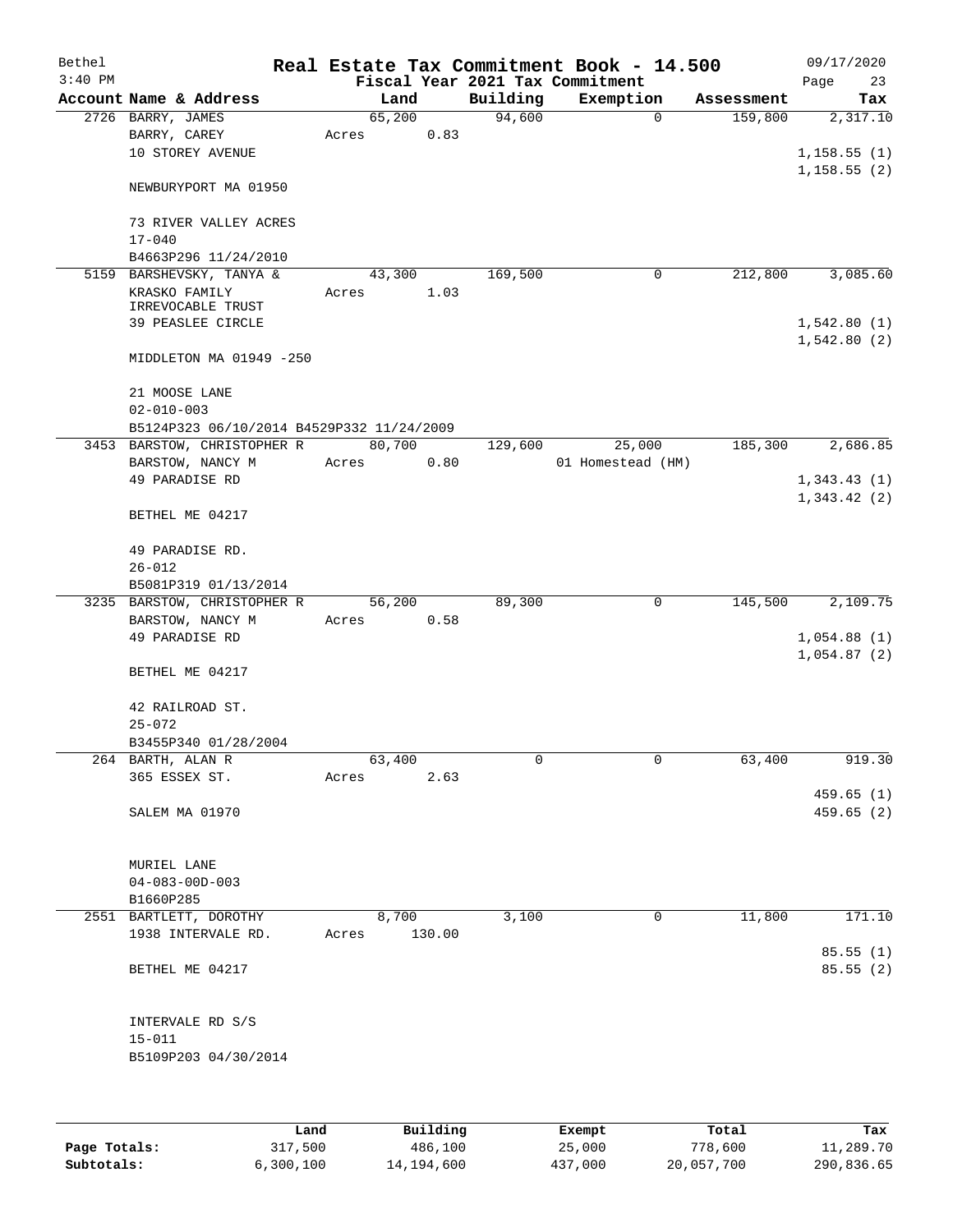| Bethel<br>$3:40$ PM |                                                                   |       |        |             | Real Estate Tax Commitment Book - 14.500<br>Fiscal Year 2021 Tax Commitment |            | 09/17/2020<br>24<br>Page |
|---------------------|-------------------------------------------------------------------|-------|--------|-------------|-----------------------------------------------------------------------------|------------|--------------------------|
|                     | Account Name & Address                                            |       | Land   | Building    | Exemption                                                                   | Assessment | Tax                      |
|                     | 2552 BARTLETT, DOROTHY                                            |       | 8,200  | $\mathbf 0$ | $\Omega$                                                                    | 8,200      | 118.90                   |
|                     | 1938 INTERVALE RD.                                                | Acres | 33.00  |             |                                                                             |            |                          |
|                     |                                                                   |       |        |             |                                                                             |            | 59.45(1)                 |
|                     | BETHEL ME 04217                                                   |       |        |             |                                                                             |            | 59.45(2)                 |
|                     |                                                                   |       |        |             |                                                                             |            |                          |
|                     |                                                                   |       |        |             |                                                                             |            |                          |
|                     |                                                                   |       |        |             |                                                                             |            |                          |
|                     | $15 - 011 - 001$                                                  |       |        |             |                                                                             |            |                          |
|                     | B5109P203 04/30/2014                                              |       |        |             |                                                                             |            |                          |
|                     | 2891 BARTLETT, DOROTHY                                            |       | 39,800 | 97,300      | 0                                                                           | 137,100    | 1,987.95                 |
|                     | 1954 INTERVALE ROAD                                               | Acres | 1.60   |             |                                                                             |            |                          |
|                     |                                                                   |       |        |             |                                                                             |            | 993.98 (1)               |
|                     | BETHEL ME 04217                                                   |       |        |             |                                                                             |            | 993.97 (2)               |
|                     |                                                                   |       |        |             |                                                                             |            |                          |
|                     | 1954 INTERVALE RD.                                                |       |        |             |                                                                             |            |                          |
|                     | $20 - 009$                                                        |       |        |             |                                                                             |            |                          |
|                     | B5109P203 04/30/2014 B884P258 01/12/1976                          |       |        |             |                                                                             |            |                          |
|                     | 2892 BARTLETT, DOROTHY                                            |       | 75,400 | 155,600     | 25,000                                                                      | 206,000    | 2,987.00                 |
|                     | 1938 INTERVALE ROAD                                               | Acres | 10.00  |             | 01 Homestead (HM)                                                           |            |                          |
|                     |                                                                   |       |        |             |                                                                             |            | 1,493.50(1)              |
|                     | BETHEL ME 04217                                                   |       |        |             |                                                                             |            | 1,493.50(2)              |
|                     |                                                                   |       |        |             |                                                                             |            |                          |
|                     |                                                                   |       |        |             |                                                                             |            |                          |
|                     | 1938 INTERVALE RD.                                                |       |        |             |                                                                             |            |                          |
|                     | $20 - 010$                                                        |       |        |             |                                                                             |            |                          |
|                     | B2411P51 02/18/1997                                               |       |        |             |                                                                             |            |                          |
|                     | 4928 BARTLETT, KEITH B                                            |       | 4,400  | $\mathbf 0$ | $\mathbf 0$                                                                 | 4,400      | 63.80                    |
|                     | PO BOX 527                                                        | Acres | 15.00  |             |                                                                             |            |                          |
|                     |                                                                   |       |        |             |                                                                             |            | 31.90(1)                 |
|                     | CATAUMET MA 02534                                                 |       |        |             |                                                                             |            | 31.90(2)                 |
|                     |                                                                   |       |        |             |                                                                             |            |                          |
|                     |                                                                   |       |        |             |                                                                             |            |                          |
|                     |                                                                   |       |        |             |                                                                             |            |                          |
|                     | $15 - 001 - 001$                                                  |       |        |             |                                                                             |            |                          |
|                     | B5457P752 04/11/2019 B5371P409 10/04/2017 B4103P168<br>02/15/2007 |       |        |             |                                                                             |            |                          |
|                     | 220 BARTLETT, KEITH JR                                            |       | 27,200 | 0           | 0                                                                           | 27,200     | 394.40                   |
|                     | BARTLETT, LAURIE                                                  | Acres | 3.53   |             |                                                                             |            |                          |
|                     | PO BOX 527                                                        |       |        |             |                                                                             |            | 197.20(1)                |
|                     |                                                                   |       |        |             |                                                                             |            | 197.20(2)                |
|                     | CATAUMET MA 02534                                                 |       |        |             |                                                                             |            |                          |
|                     |                                                                   |       |        |             |                                                                             |            |                          |
|                     | BIRD HILL RD                                                      |       |        |             |                                                                             |            |                          |
|                     | $04 - 063$                                                        |       |        |             |                                                                             |            |                          |
|                     | B2840P139 07/18/2000                                              |       |        |             |                                                                             |            |                          |
|                     | 1573 BARTLETT, MARK A                                             |       | 44,100 | 134,100     | 0                                                                           | 178,200    | 2,583.90                 |
|                     | BARTLETT, MICHELLE C                                              | Acres | 1.30   |             |                                                                             |            |                          |
|                     | 15 OAK DRIVE                                                      |       |        |             |                                                                             |            | 1,291.95(1)              |
|                     |                                                                   |       |        |             |                                                                             |            | 1, 291.95(2)             |
|                     | BETHEL ME 04217                                                   |       |        |             |                                                                             |            |                          |
|                     |                                                                   |       |        |             |                                                                             |            |                          |
|                     | 15 OAK DRIVE<br>$11 - 042 - 007$                                  |       |        |             |                                                                             |            |                          |
|                     | B3224P254 01/07/2003                                              |       |        |             |                                                                             |            |                          |
|                     |                                                                   |       |        |             |                                                                             |            |                          |
|                     |                                                                   |       |        |             |                                                                             |            |                          |
|                     |                                                                   |       |        |             |                                                                             |            |                          |
|                     |                                                                   |       |        |             |                                                                             |            |                          |

|              | Land      | Building   | Exempt  | Total      | Tax        |
|--------------|-----------|------------|---------|------------|------------|
| Page Totals: | 199,100   | 387,000    | 25,000  | 561,100    | 8,135.95   |
| Subtotals:   | 6,499,200 | 14,581,600 | 462,000 | 20,618,800 | 298,972.60 |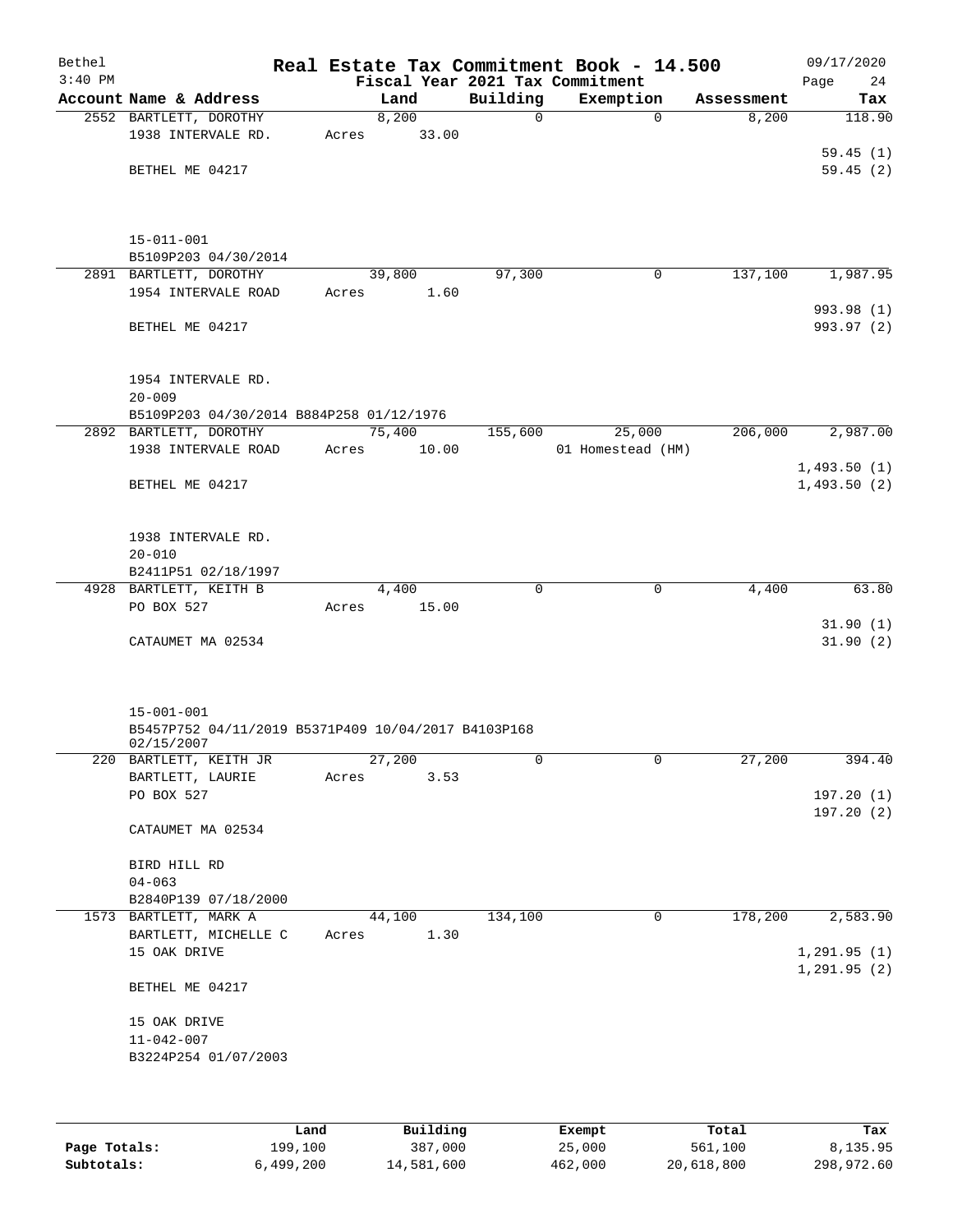| Bethel       |                                                                         |        |                     |                                             | Real Estate Tax Commitment Book - 14.500 |                       | 09/17/2020               |
|--------------|-------------------------------------------------------------------------|--------|---------------------|---------------------------------------------|------------------------------------------|-----------------------|--------------------------|
| $3:40$ PM    | Account Name & Address                                                  | Land   |                     | Fiscal Year 2021 Tax Commitment<br>Building | Exemption                                |                       | Page<br>25               |
|              | 2922 BARTLETT, NICK D                                                   | 43,100 |                     | 131,000                                     | $\mathbf 0$                              | Assessment<br>174,100 | Tax<br>2,524.45          |
|              | BARTLETT, JANET A                                                       | Acres  | 4.35                |                                             |                                          |                       |                          |
|              | 1026 SOUTH MAIN STREET                                                  |        |                     |                                             |                                          |                       | 1, 262.23(1)             |
|              |                                                                         |        |                     |                                             |                                          |                       | 1, 262.22(2)             |
|              | BRYANT POND ME 04219                                                    |        |                     |                                             |                                          |                       |                          |
|              | 2239 INTERVALE RD.                                                      |        |                     |                                             |                                          |                       |                          |
|              | $20 - 033$                                                              |        |                     |                                             |                                          |                       |                          |
|              | B5504P812 01/29/2020 B3834P120 11/04/2005                               |        |                     |                                             |                                          |                       |                          |
|              | 5100 BARTON, JENNA                                                      | 33,600 |                     | 276,200                                     | 0                                        | 309,800               | 4,492.10                 |
|              | OWEN, JONATHAN W.                                                       | Acres  | 1.50                |                                             |                                          |                       |                          |
|              | 2 SKY TOP DRIVE                                                         |        |                     |                                             |                                          |                       | 2, 246.05(1)             |
|              | MANCHESTER MA 01944                                                     |        |                     |                                             |                                          |                       | 2, 246.05(2)             |
|              |                                                                         |        |                     |                                             |                                          |                       |                          |
|              | 45 HEMLOCK RIDGE                                                        |        |                     |                                             |                                          |                       |                          |
|              | $12 - 045 - 009$<br>B5500P654 01/02/2020 B5292P692 07/18/2016 B3835P114 |        |                     |                                             |                                          |                       |                          |
|              | 11/07/2005                                                              |        |                     |                                             |                                          |                       |                          |
|              | 5301 BAST, MICHAEL S                                                    | 30,800 |                     | $\mathbf 0$                                 | $\mathbf 0$                              | 30,800                | 446.60                   |
|              | BAST, AMY E                                                             | Acres  | 3.84                |                                             |                                          |                       |                          |
|              | 1920 21st STREET, NW                                                    |        |                     |                                             |                                          |                       | 223.30(1)                |
|              | MINOT ND 58703                                                          |        |                     |                                             |                                          |                       | 223.30(2)                |
|              | FARWELL MOUNTAIN                                                        |        |                     |                                             |                                          |                       |                          |
|              | $22 - 029 - 019$                                                        |        |                     |                                             |                                          |                       |                          |
|              | B4726P284 06/14/2011                                                    |        |                     |                                             |                                          |                       |                          |
|              | 3531 BATE, DOUGLAS                                                      | 33,600 |                     | 102,000                                     | 0                                        | 135,600               | 1,966.20                 |
|              | $\mathtt{BATE}$ , $\mathtt{ANNE}$                                       |        |                     |                                             |                                          |                       |                          |
|              | 38 GILMAN LANE                                                          |        |                     |                                             |                                          |                       | 983.10 (1)<br>983.10 (2) |
|              | NORTH ANDOVER MA 01845                                                  |        |                     |                                             |                                          |                       |                          |
|              | 135 VERNON ST.                                                          |        |                     |                                             |                                          |                       |                          |
|              | $26 - 076 - 001 - 01A$                                                  |        |                     |                                             |                                          |                       |                          |
|              | B4539P315 12/17/2009 B2543P197                                          |        |                     |                                             |                                          |                       |                          |
|              | 2596 BATIC, GERALD E                                                    | 24,700 |                     | 0                                           | 0                                        | 24,700                | 358.15                   |
|              | BATIC, CAROLE J                                                         | Acres  | 1.10                |                                             |                                          |                       |                          |
|              | 40 VALLEY VIEW ROAD                                                     |        |                     |                                             |                                          |                       | 179.08(1)                |
|              | BELLINGHAM MA 02019                                                     |        |                     |                                             |                                          |                       | 179.07(2)                |
|              | GRAND VIEW ESTATES                                                      |        |                     |                                             |                                          |                       |                          |
|              | $15 - 022 - 014$                                                        |        |                     |                                             |                                          |                       |                          |
|              | B3681P90 03/02/2005                                                     |        |                     |                                             |                                          |                       |                          |
|              | 5027 BAUBLIS, ANTHONY, J. &                                             | 55,100 |                     | 238,400                                     | 0                                        | 293,500               | 4,255.75                 |
|              | BETHANY A.                                                              |        |                     |                                             |                                          |                       |                          |
|              | 5 LONGFELLOW ROAD                                                       | Acres  | 1.69                |                                             |                                          |                       | 2,127.88(1)              |
|              | WESTBOROUGH MA 01581                                                    |        |                     |                                             |                                          |                       | 2,127.87(2)              |
|              |                                                                         |        |                     |                                             |                                          |                       |                          |
|              | 105 OAK RIDGE ROAD                                                      |        |                     |                                             |                                          |                       |                          |
|              | $18 - 060 - 044$                                                        |        |                     |                                             |                                          |                       |                          |
|              | B4647P56 10/15/2010                                                     |        |                     |                                             |                                          |                       |                          |
|              |                                                                         |        |                     |                                             |                                          |                       |                          |
|              |                                                                         |        |                     |                                             |                                          |                       |                          |
| Page Totals: | Land<br>220,900                                                         |        | Building<br>747,600 |                                             | Exempt<br>0                              | Total<br>968,500      | Tax<br>14,043.25         |

**Subtotals:** 6,720,100 15,329,200 462,000 21,587,300 313,015.85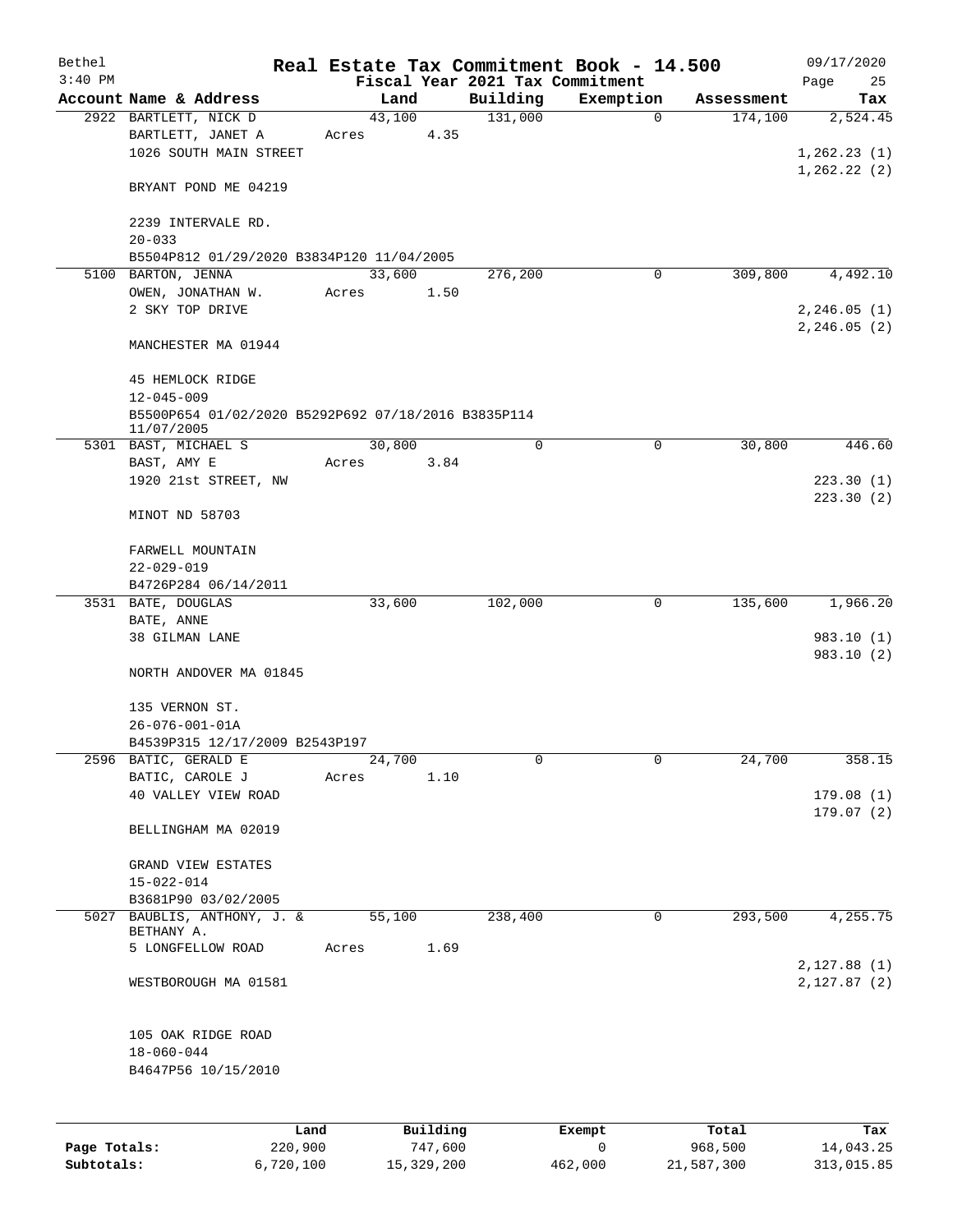| Bethel    |                                                     |        |       |          | Real Estate Tax Commitment Book - 14.500 |            | 09/17/2020  |
|-----------|-----------------------------------------------------|--------|-------|----------|------------------------------------------|------------|-------------|
| $3:40$ PM |                                                     |        |       |          | Fiscal Year 2021 Tax Commitment          |            | Page<br>26  |
|           | Account Name & Address                              |        | Land  | Building | Exemption                                | Assessment | Tax         |
|           | 340 BAUMGARTEL, RICHARD T                           | 29,300 |       | 81,500   | 25,000                                   | 85,800     | 1,244.10    |
|           | BAUMGARTEL, LESLIE A                                | Acres  | 0.74  |          | 01 Homestead (HM)                        |            |             |
|           | 839 RTE. 232                                        |        |       |          |                                          |            | 622.05(1)   |
|           |                                                     |        |       |          |                                          |            | 622.05(2)   |
|           | BRYANT POND ME 04219                                |        |       |          |                                          |            |             |
|           | 839 ROUTE 232                                       |        |       |          |                                          |            |             |
|           | $05 - 045$                                          |        |       |          |                                          |            |             |
|           | B1899P105 05/21/1992                                |        |       |          |                                          |            |             |
|           | 3524 BAUMHOFF, PATRICIA K                           | 38,400 |       | 23,100   | 0                                        | 61,500     | 891.75      |
|           | 191 VERNON ST                                       | Acres  | 1.00  |          |                                          |            |             |
|           |                                                     |        |       |          |                                          |            | 445.88 (1)  |
|           | BETHEL ME 04217                                     |        |       |          |                                          |            | 445.87 (2)  |
|           |                                                     |        |       |          |                                          |            |             |
|           | 191 VERNON ST.                                      |        |       |          |                                          |            |             |
|           | $26 - 071$                                          |        |       |          |                                          |            |             |
|           | B4461P350 06/26/2009                                |        |       |          |                                          |            |             |
|           | 230 BAYARDI, ARMAND                                 | 41,400 |       | $\Omega$ | 0                                        | 41,400     | 600.30      |
|           | BAYARDI, ELIZABETH                                  | Acres  | 22.00 |          |                                          |            |             |
|           | PO BOX 50                                           |        |       |          |                                          |            | 300.15(1)   |
|           |                                                     |        |       |          |                                          |            | 300.15(2)   |
|           | PENNS PARK PA 18943                                 |        |       |          |                                          |            |             |
|           | BIRD HILL RD.                                       |        |       |          |                                          |            |             |
|           | $04 - 071$                                          |        |       |          |                                          |            |             |
|           | B1160P134                                           |        |       |          |                                          |            |             |
|           | 5018 BEALS, TIMOTHY                                 | 35,400 |       | 171,900  | 0                                        | 207,300    | 3,005.85    |
|           | BEALS, SUE                                          | Acres  | 0.80  |          |                                          |            |             |
|           | 258 BASSETT ROAD                                    |        |       |          |                                          |            | 1,502.93(1) |
|           |                                                     |        |       |          |                                          |            | 1,502.92(2) |
|           | WINSLOW ME 04901                                    |        |       |          |                                          |            |             |
|           |                                                     |        |       |          |                                          |            |             |
|           | 3 EAGLE RIDGE RD                                    |        |       |          |                                          |            |             |
|           | $27 - 036 - 003 - 007$                              |        |       |          |                                          |            |             |
|           | B5433P374 09/27/2018 B4580P142 04/26/2010 B4223P284 |        |       |          |                                          |            |             |
|           | 11/14/2007 B4191P184 09/10/2007                     |        |       |          |                                          |            |             |
|           | 1591 BEAN, CHANTAL                                  | 81,100 |       | 213,500  | 25,000                                   | 269,600    | 3,909.20    |
|           | 135 BARKER RD                                       | Acres  | 19.00 |          | 01 Homestead (HM)                        |            |             |
|           |                                                     |        |       |          |                                          |            | 1,954.60(1) |
|           | BETHEL ME 04217                                     |        |       |          |                                          |            | 1,954.60(2) |
|           |                                                     |        |       |          |                                          |            |             |
|           | 135 BARKER RD.                                      |        |       |          |                                          |            |             |
|           | $11 - 057$                                          |        |       |          |                                          |            |             |
|           | B5513P294 03/25/2020 B1217P156 08/04/1983           |        |       |          |                                          |            |             |
|           | 3231 BEAN, DAVID H                                  | 40,500 |       | 125,500  | 25,000                                   | 141,000    | 2,044.50    |
|           | LIBBY, BROOKE                                       | Acres  | 0.19  |          | 01 Homestead (HM)                        |            |             |
|           | 57 ELM ST.                                          |        |       |          |                                          |            | 1,022.25(1) |
|           |                                                     |        |       |          |                                          |            | 1,022.25(2) |
|           | BETHEL ME 04217                                     |        |       |          |                                          |            |             |
|           |                                                     |        |       |          |                                          |            |             |
|           | 57 ELM ST.                                          |        |       |          |                                          |            |             |
|           | $25 - 068$                                          |        |       |          |                                          |            |             |
|           | B5231P474 07/13/2015                                |        |       |          |                                          |            |             |
|           |                                                     |        |       |          |                                          |            |             |
|           |                                                     |        |       |          |                                          |            |             |

|              | Land      | Building   | Exempt  | Total      | Tax        |
|--------------|-----------|------------|---------|------------|------------|
| Page Totals: | 266,100   | 615,500    | 75,000  | 806,600    | 11,695.70  |
| Subtotals:   | 6,986,200 | 15,944,700 | 537,000 | 22,393,900 | 324,711.55 |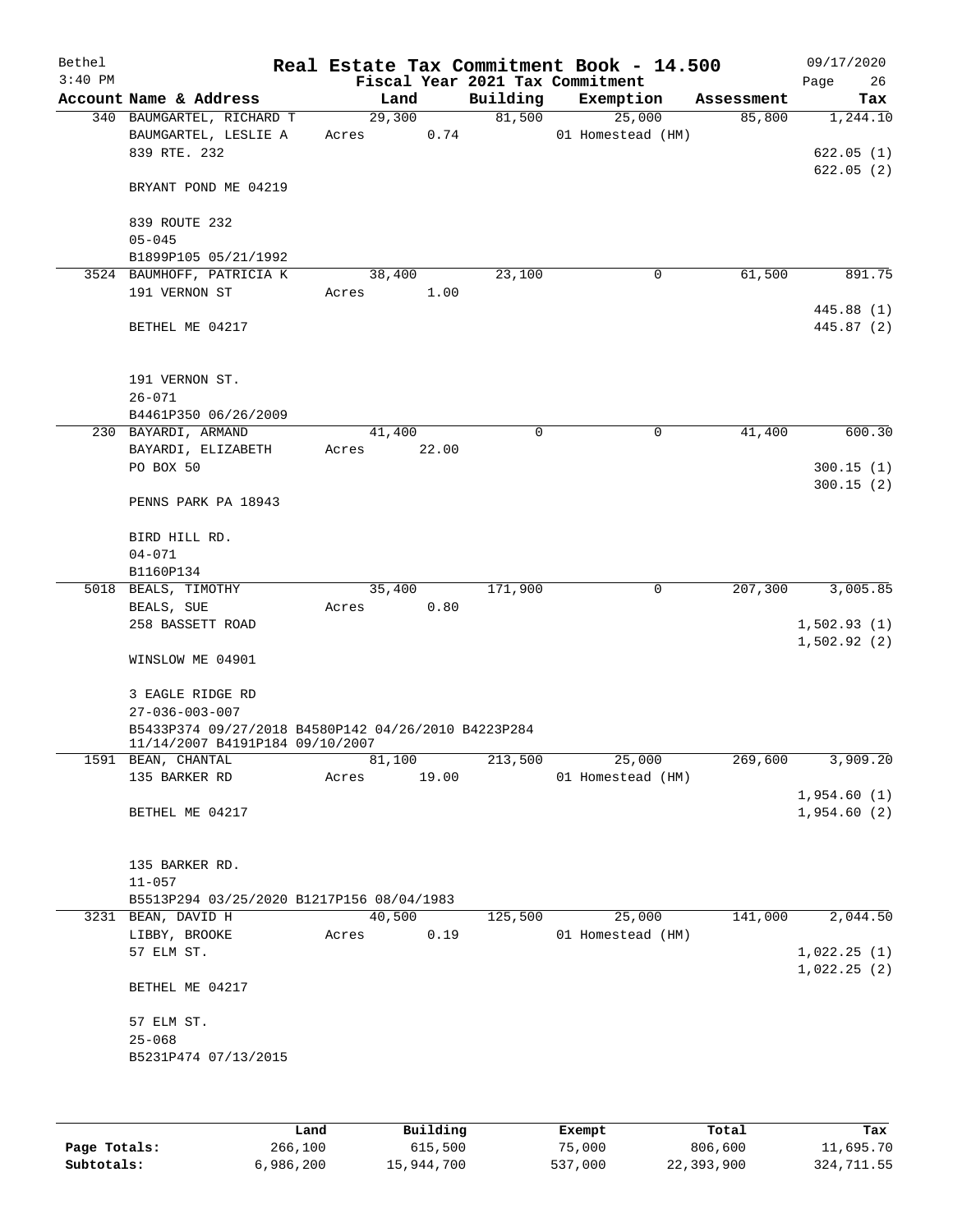| Bethel    |                                                     |       |        |             | Real Estate Tax Commitment Book - 14.500 |   |            | 09/17/2020  |
|-----------|-----------------------------------------------------|-------|--------|-------------|------------------------------------------|---|------------|-------------|
| $3:40$ PM |                                                     |       |        |             | Fiscal Year 2021 Tax Commitment          |   |            | 27<br>Page  |
|           | Account Name & Address                              |       | Land   | Building    | Exemption                                |   | Assessment | Tax         |
|           | 1710 BEAN, DONALD                                   |       | 52,600 | 209,500     | 31,000                                   |   | 231,100    | 3,350.95    |
|           | BEAN, KAREN                                         | Acres | 3.13   |             | 12 WW2 Vet Res                           |   |            |             |
|           | 482 NORTH RD.                                       |       |        |             | 01 Homestead (HM)                        |   |            | 1,675.48(1) |
|           |                                                     |       |        |             |                                          |   |            | 1,675.47(2) |
|           | BETHEL ME 04217                                     |       |        |             |                                          |   |            |             |
|           |                                                     |       |        |             |                                          |   |            |             |
|           | 482 NORTH RD                                        |       |        |             |                                          |   |            |             |
|           | $12 - 058$                                          |       |        |             |                                          |   |            |             |
|           | B2682P259                                           |       |        |             |                                          |   |            |             |
|           | 5223 BEAN, DONALD                                   |       | 10,200 | $\mathbf 0$ |                                          | 0 | 10,200     | 147.90      |
|           | BEAN, KAREN                                         | Acres | 13.30  |             |                                          |   |            |             |
|           | 482 NORTH ROAD                                      |       |        |             |                                          |   |            | 73.95(1)    |
|           |                                                     |       |        |             |                                          |   |            | 73.95(2)    |
|           | BETHEL ME 04217                                     |       |        |             |                                          |   |            |             |
|           |                                                     |       |        |             |                                          |   |            |             |
|           |                                                     |       |        |             |                                          |   |            |             |
|           | DAISY BRYANT RD                                     |       |        |             |                                          |   |            |             |
|           | $17 - 003 - 002$                                    |       |        |             |                                          |   |            |             |
|           | B4494P293 09/09/2009                                |       |        |             |                                          |   |            |             |
|           | 5460 BEAN, DONALD A                                 |       | 32,000 | 0           |                                          | 0 | 32,000     | 464.00      |
|           | BEAN, KAREN                                         | Acres | 8.40   |             |                                          |   |            |             |
|           | 482 NORTH RD                                        |       |        |             |                                          |   |            | 232.00(1)   |
|           |                                                     |       |        |             |                                          |   |            | 232.00(2)   |
|           | BETHEL ME 04217                                     |       |        |             |                                          |   |            |             |
|           |                                                     |       |        |             |                                          |   |            |             |
|           | OFF NORTH RD                                        |       |        |             |                                          |   |            |             |
|           | $16 - 002 - 001$                                    |       |        |             |                                          |   |            |             |
|           | B1268P044                                           |       |        |             |                                          |   |            |             |
|           | 2627 BEAN, DONALD A                                 |       | 40,700 | 0           |                                          | 0 | 40,700     | 590.15      |
|           | BEAN, KAREN G                                       | Acres | 1.80   |             |                                          |   |            |             |
|           | 482 NORTH RD                                        |       |        |             |                                          |   |            | 295.08(1)   |
|           |                                                     |       |        |             |                                          |   |            | 295.07(2)   |
|           | BETHEL ME 04217                                     |       |        |             |                                          |   |            |             |
|           |                                                     |       |        |             |                                          |   |            |             |
|           | NORTH RD                                            |       |        |             |                                          |   |            |             |
|           | $16 - 001$                                          |       |        |             |                                          |   |            |             |
|           | B5317P578 11/23/2016 B5258P608 12/15/2015 B3254P246 |       |        |             |                                          |   |            |             |
|           | 1584 BEAN, ELMER H JR                               |       | 69,000 | 67,200      | 31,000                                   |   | 105,200    | 1,525.40    |
|           | BEAN, LORNA BEAN MAHAR Acres                        |       | 6.00   |             | 01 Homestead (HM)                        |   |            |             |
|           | 173 BARKER ROAD                                     |       |        |             | 12 WW2 Vet Res                           |   |            | 762.70(1)   |
|           |                                                     |       |        |             |                                          |   |            | 762.70(2)   |
|           | BETHEL ME 04217                                     |       |        |             |                                          |   |            |             |
|           |                                                     |       |        |             |                                          |   |            |             |
|           | 185 BARKER RD.                                      |       |        |             |                                          |   |            |             |
|           | $11 - 052$                                          |       |        |             |                                          |   |            |             |
|           | B5313P502 11/01/2016                                |       |        |             |                                          |   |            |             |
|           | 155 BEAN, HOLDEN J                                  |       | 34,900 | 15,100      |                                          | 0 | 50,000     | 725.00      |
|           | 817 WALKERS MILLS ROAD                              | Acres | 2.50   |             |                                          |   |            |             |
|           |                                                     |       |        |             |                                          |   |            | 362.50(1)   |
|           | BETHEL ME 04217                                     |       |        |             |                                          |   |            | 362.50(2)   |
|           |                                                     |       |        |             |                                          |   |            |             |
|           |                                                     |       |        |             |                                          |   |            |             |
|           | 817 WALKERS MILLS RD.                               |       |        |             |                                          |   |            |             |
|           | $04 - 012$                                          |       |        |             |                                          |   |            |             |
|           | B5190P172 12/08/2014 B5187P339 12/01/2014 B1480P152 |       |        |             |                                          |   |            |             |
|           | 05/29/1987 B822P259 11/30/1970                      |       |        |             |                                          |   |            |             |
|           |                                                     |       |        |             |                                          |   |            |             |
|           |                                                     |       |        |             |                                          |   |            |             |
|           |                                                     |       |        |             |                                          |   |            |             |

|              | Land      | Building   | Exempt  | Total      | Tax        |
|--------------|-----------|------------|---------|------------|------------|
| Page Totals: | 239,400   | 291,800    | 62,000  | 469,200    | 6,803.40   |
| Subtotals:   | 7,225,600 | 16,236,500 | 599,000 | 22,863,100 | 331,514.95 |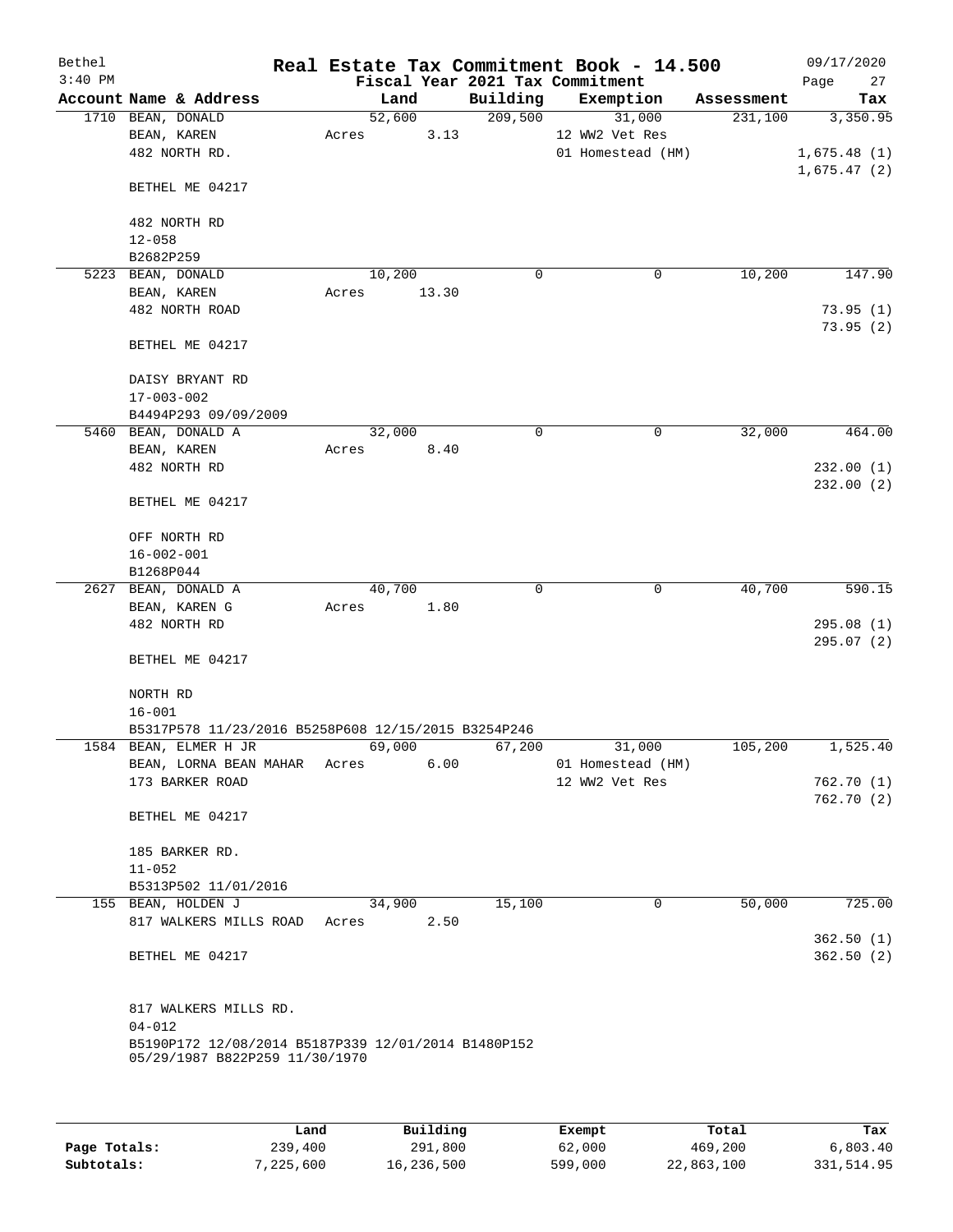| Bethel       |                                                                   |           |                |            |                   | Real Estate Tax Commitment Book - 14.500 |                      | 09/17/2020             |
|--------------|-------------------------------------------------------------------|-----------|----------------|------------|-------------------|------------------------------------------|----------------------|------------------------|
| $3:40$ PM    |                                                                   |           |                |            |                   | Fiscal Year 2021 Tax Commitment          |                      | 28<br>Page             |
|              | Account Name & Address                                            |           | Land<br>28,400 |            | Building<br>6,100 | Exemption<br>$\mathbf 0$                 | Assessment<br>34,500 | Tax<br>500.25          |
|              | 173 BEAN, HOLDEN J.<br>817 WALKERS MILLS RD                       |           | Acres          | 0.68       |                   |                                          |                      |                        |
|              | BETHEL ME 04217                                                   |           |                |            |                   |                                          |                      | 250.13(1)<br>250.12(2) |
|              | 820 WALKERS MILLS RD.                                             |           |                |            |                   |                                          |                      |                        |
|              | $04 - 030$<br>B5501P410 01/07/2020 B5371P105 10/02/2017 B5190P173 |           |                |            |                   |                                          |                      |                        |
|              | 12/08/2014 B642P285 04/12/1966                                    |           |                |            |                   |                                          |                      |                        |
|              | 3256 BEAN, MICHAEL                                                |           | 39,400         |            | 28,300            | $\mathbf 0$                              | 67,700               | 981.65                 |
|              | 210 MILTON RD.                                                    |           | Acres          | 0.09       |                   |                                          |                      | 490.83 (1)             |
|              | MILTON TOWNSHIP ME<br>04219                                       |           |                |            |                   |                                          |                      | 490.82 (2)             |
|              | 6 RAILROAD ST.                                                    |           |                |            |                   |                                          |                      |                        |
|              | $25 - 091$                                                        |           |                |            |                   |                                          |                      |                        |
|              | B731P261                                                          |           |                |            |                   |                                          |                      |                        |
|              | 2865 BEAN, RUBY ARCHER                                            |           | 37,800         |            | 151,400           | $\mathbf 0$                              | 189,200              | 2,743.40               |
|              | PO BOX 253                                                        |           | Acres          | 0.96       |                   |                                          |                      | 1,371.70(1)            |
|              | RUMFORD ME 04276                                                  |           |                |            |                   |                                          |                      | 1,371.70(2)            |
|              | 1405 INTERVALE RD.                                                |           |                |            |                   |                                          |                      |                        |
|              | 19-017-001                                                        |           |                |            |                   |                                          |                      |                        |
|              | B5160P143 09/16/2014                                              |           |                |            |                   |                                          |                      |                        |
|              | 2538 BEAN, WAYNE                                                  |           | 35,400         |            | 142,100           | 25,000                                   | 152,500              | 2, 211.25              |
|              | BEAN, WILMA<br>905 EAST BETHEL ROAD                               |           | Acres          | 3.00       |                   | 01 Homestead (HM)                        |                      | 1, 105.63(1)           |
|              | BETHEL ME 04217                                                   |           |                |            |                   |                                          |                      | 1, 105.62(2)           |
|              | 905 EAST BETHEL RD.<br>$14 - 059$                                 |           |                |            |                   |                                          |                      |                        |
|              | B2341P232 06/27/1996                                              |           |                |            |                   |                                          |                      |                        |
| 2542         | BEAN, WAYNE                                                       |           | 54,600         |            | 0                 | $\mathbf 0$                              | 54,600               | 791.70                 |
|              | BEAN, WILMA                                                       |           | Acres          | 52.00      |                   |                                          |                      |                        |
|              | 905 EAST BETHEL ROAD                                              |           |                |            |                   |                                          |                      | 395.85 (1)             |
|              | BETHEL ME 04217                                                   |           |                |            |                   |                                          |                      | 395.85 (2)             |
|              | KIMBALL HILL RD<br>$15 - 003$                                     |           |                |            |                   |                                          |                      |                        |
|              | B1468P175                                                         |           |                |            |                   |                                          |                      |                        |
| 469          | BEAR HAVEN CROSSING,                                              |           | 117,700        |            | 85,100            | 0                                        | 202,800              | 2,940.60               |
|              | LLC                                                               |           |                |            |                   |                                          |                      |                        |
|              | PO BOX 223                                                        |           | Acres          | 2.50       |                   |                                          |                      | 1,470.30(1)            |
|              | BETHEL ME 04217                                                   |           |                |            |                   |                                          |                      | 1,470.30(2)            |
|              | 164 MAYVILLE ROAD<br>$24 - 025 - 001$<br>B5051P94 10/17/2013      |           |                |            |                   |                                          |                      |                        |
|              |                                                                   | Land      |                | Building   |                   | Exempt                                   | Total                | Tax                    |
| Page Totals: |                                                                   | 313,300   |                | 413,000    |                   | 25,000                                   | 701,300              | 10,168.85              |
| Subtotals:   |                                                                   | 7,538,900 |                | 16,649,500 |                   | 624,000                                  | 23,564,400           | 341,683.80             |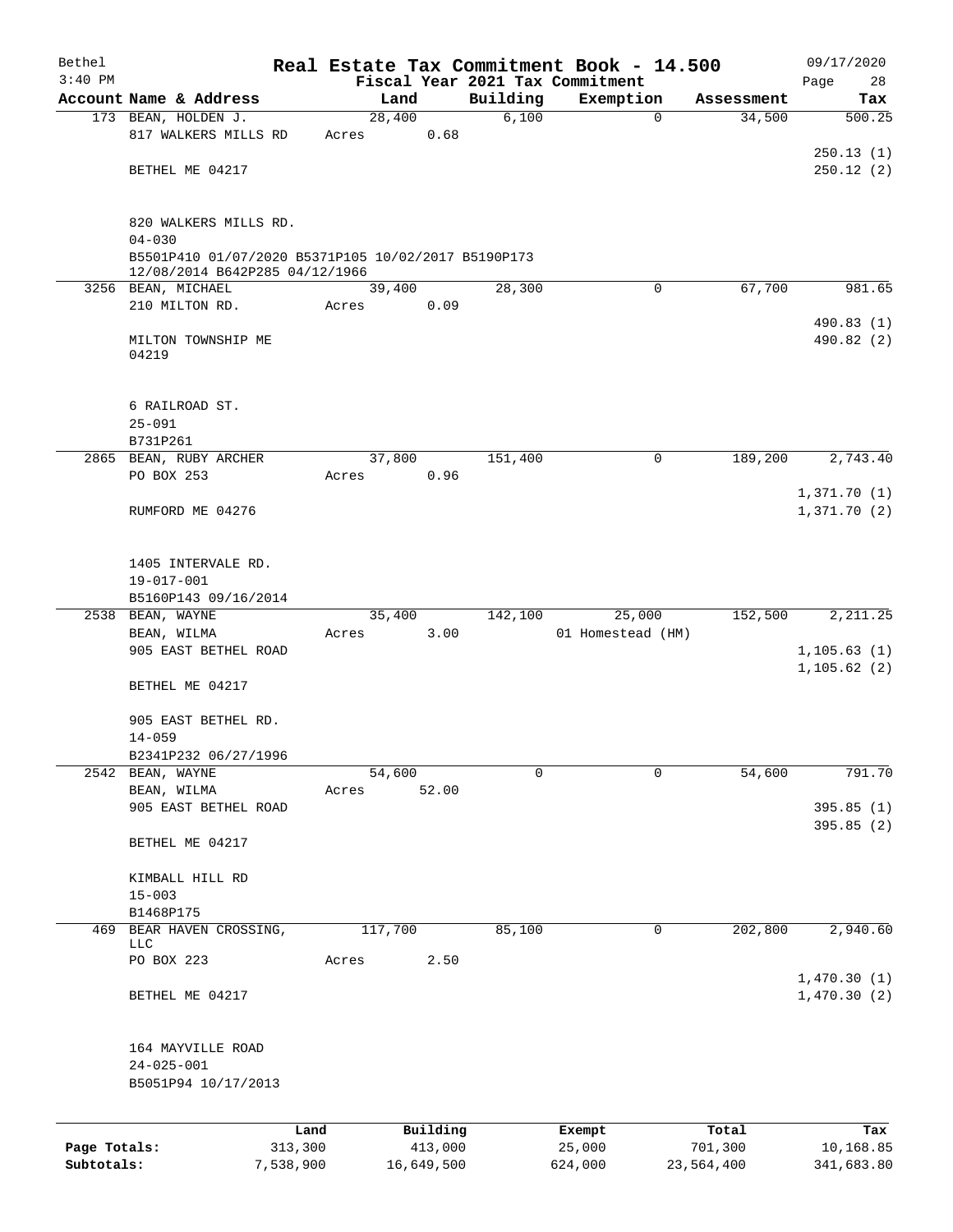| Bethel<br>$3:40$ PM |                                                                                                                                                                                 |                 |        | Fiscal Year 2021 Tax Commitment | Real Estate Tax Commitment Book - 14.500 |            | 09/17/2020<br>Page<br>29   |
|---------------------|---------------------------------------------------------------------------------------------------------------------------------------------------------------------------------|-----------------|--------|---------------------------------|------------------------------------------|------------|----------------------------|
|                     | Account Name & Address                                                                                                                                                          | Land            |        | Building                        | Exemption                                | Assessment | Tax                        |
|                     | 1475 BEAR MOUNTAIN HOLDINGS<br>PO BOX 701                                                                                                                                       | 34,500<br>Acres | 2.10   | 40,500                          | $\Omega$                                 | 75,000     | 1,087.50                   |
|                     | BETHEL ME 04217                                                                                                                                                                 |                 |        |                                 |                                          |            | 543.75(1)<br>543.75 (2)    |
|                     | 449 EAST BETHEL RD.                                                                                                                                                             |                 |        |                                 |                                          |            |                            |
|                     | $09 - 046$                                                                                                                                                                      |                 |        |                                 |                                          |            |                            |
|                     | B5331P190 02/15/2017 B1521P135 11/04/1987 B915P152<br>10/05/1976                                                                                                                |                 |        |                                 |                                          |            |                            |
|                     | 1466 BEAR MOUNTAIN HOLDINGS                                                                                                                                                     | 33,900          |        | 9,700                           | $\mathbf 0$                              | 43,600     | 632.20                     |
|                     | PO BOX 701                                                                                                                                                                      | Acres           | 1.70   |                                 |                                          |            |                            |
|                     | BETHEL ME 04217                                                                                                                                                                 |                 |        |                                 |                                          |            | 316.10(1)<br>316.10(2)     |
|                     | 377 EAST BETHEL ROAD<br>$09 - 038 - 004$                                                                                                                                        |                 |        |                                 |                                          |            |                            |
|                     | B5149P111 08/19/2014 B2035P340 08/03/1993                                                                                                                                       |                 |        |                                 |                                          |            |                            |
| 4949                | BEAR MOUNTAIN HOLDINGS,<br><b>LLC</b>                                                                                                                                           | 32,000          |        | 97,400                          | 0                                        | 129,400    | 1,876.30                   |
|                     | PO BOX 701                                                                                                                                                                      | Acres           | 0.95   |                                 |                                          |            |                            |
|                     | BETHEL ME 04217                                                                                                                                                                 |                 |        |                                 |                                          |            | 938.15(1)<br>938.15(2)     |
|                     |                                                                                                                                                                                 |                 |        |                                 |                                          |            |                            |
|                     | 489 EAST BETHEL RD BACK<br>$09 - 042 - 001$                                                                                                                                     |                 |        |                                 |                                          |            |                            |
|                     | B5465P903 06/18/2019 B5461P964 05/10/2019 B5461P962<br>05/10/2019 B5444P767 12/06/2018 B5444P759 12/06/2018<br>B4930P103 12/13/2012 B4818P36 02/28/2012 B3776P171<br>08/12/2005 |                 |        |                                 |                                          |            |                            |
| 1468                | BEAR MOUNTAIN HOLDINGS,<br>LLC                                                                                                                                                  | 38,900          |        | 8,500                           | 0                                        | 47,400     | 687.30                     |
|                     | PO BOX 701                                                                                                                                                                      | Acres           | 8.27   |                                 |                                          |            |                            |
|                     | BETHEL ME 04217                                                                                                                                                                 |                 |        |                                 |                                          |            | 343.65 (1)<br>343.65(2)    |
|                     | 32 THOMPSON MOUNTAIN                                                                                                                                                            |                 |        |                                 |                                          |            |                            |
|                     | $09 - 038$<br>B5337P619 03/30/2017 B5220P471 05/07/2015 B4596P176                                                                                                               |                 |        |                                 |                                          |            |                            |
|                     | 06/11/2010 B4549P128 12/04/2009 B3043P14 11/27/2001                                                                                                                             |                 |        |                                 |                                          |            |                            |
|                     | 1733 BEARHAVEN CROSSING, LLC                                                                                                                                                    |                 | 44,900 | 170,500                         | $\Omega$                                 | 215,400    | 3,123.30                   |
|                     | PO BOX 223                                                                                                                                                                      | Acres           | 1.65   |                                 |                                          |            |                            |
|                     | BETHEL ME 04217                                                                                                                                                                 |                 |        |                                 |                                          |            | 1,561.65(1)<br>1,561.65(2) |
|                     | 248 MAYVILLE RD                                                                                                                                                                 |                 |        |                                 |                                          |            |                            |
|                     | $12 - 070 - 001$<br>B5255P369 11/20/2015                                                                                                                                        |                 |        |                                 |                                          |            |                            |
|                     |                                                                                                                                                                                 |                 |        |                                 |                                          |            |                            |

|              | Land      | Building   | Exempt  | Total      | Tax        |
|--------------|-----------|------------|---------|------------|------------|
| Page Totals: | 184,200   | 326,600    |         | 510,800    | 7,406.60   |
| Subtotals:   | 7,723,100 | 16,976,100 | 624,000 | 24,075,200 | 349,090.40 |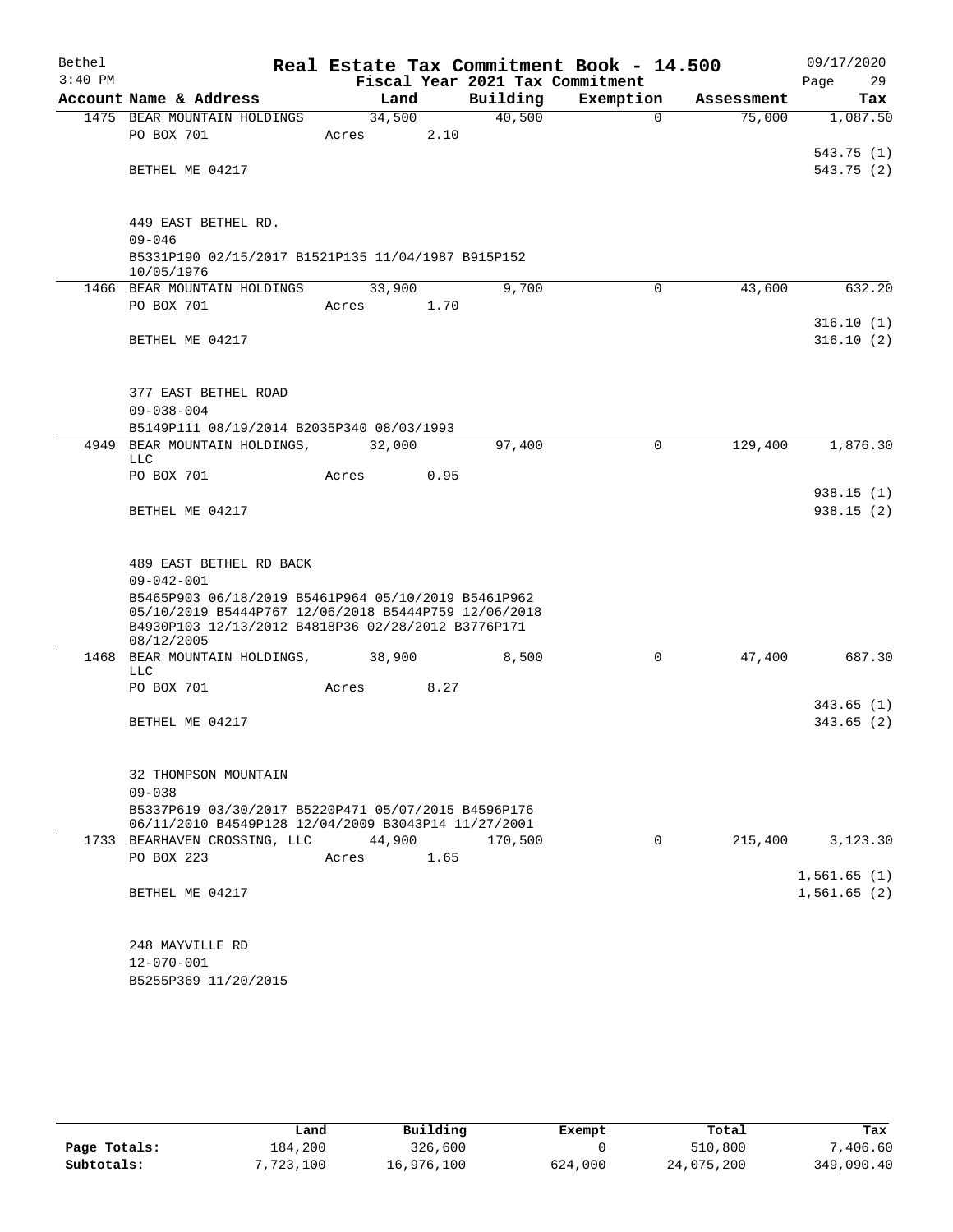| Bethel<br>$3:40$ PM |                                                |         |      |          | Real Estate Tax Commitment Book - 14.500<br>Fiscal Year 2021 Tax Commitment |            | 09/17/2020<br>Page<br>30 |
|---------------------|------------------------------------------------|---------|------|----------|-----------------------------------------------------------------------------|------------|--------------------------|
|                     | Account Name & Address                         | Land    |      | Building | Exemption                                                                   | Assessment | Tax                      |
|                     | 5214 BEARHAVEN CROSSING, LLC                   | 138,300 |      | 357,200  | $\mathbf 0$                                                                 | 495,500    | 7,184.75                 |
|                     | PO BOX 223                                     | Acres   | 2.03 |          |                                                                             |            |                          |
|                     |                                                |         |      |          |                                                                             |            | 3,592.38(1)              |
|                     | BETHEL ME 04217                                |         |      |          |                                                                             |            | 3,592.37(2)              |
|                     |                                                |         |      |          |                                                                             |            |                          |
|                     |                                                |         |      |          |                                                                             |            |                          |
|                     | 312 THRU 322 MAYVILLE                          |         |      |          |                                                                             |            |                          |
|                     | 12-072-003                                     |         |      |          |                                                                             |            |                          |
|                     | B4461P258 06/25/2009                           |         |      |          |                                                                             |            |                          |
|                     | 2446 BEATSON, DOUGLAS                          | 38,800  |      | 157,600  | 25,000                                                                      | 171,400    | 2,485.30                 |
|                     | 365 INTERVALE RD.                              | Acres   | 1.14 |          | 01 Homestead (HM)                                                           |            |                          |
|                     |                                                |         |      |          |                                                                             |            | 1,242.65(1)              |
|                     | BETHEL ME 04217                                |         |      |          |                                                                             |            | 1, 242.65 (2)            |
|                     |                                                |         |      |          |                                                                             |            |                          |
|                     | 365 INTERVALE RD.                              |         |      |          |                                                                             |            |                          |
|                     | $13 - 007 - 001$                               |         |      |          |                                                                             |            |                          |
|                     | B2435P40 05/20/1997                            |         |      |          |                                                                             |            |                          |
|                     | 4673 BEAUREGARD, CRAIG R                       | 48,000  |      | 135,400  | 0                                                                           | 183,400    | 2,659.30                 |
|                     | BEAUREGARD, LORI A                             | Acres   | 1.00 |          |                                                                             |            |                          |
|                     | 36 WINDING BROOK LANE N                        |         |      |          |                                                                             |            | 1,329.65(1)              |
|                     |                                                |         |      |          |                                                                             |            | 1,329.65(2)              |
|                     | WELLS ME 04090                                 |         |      |          |                                                                             |            |                          |
|                     |                                                |         |      |          |                                                                             |            |                          |
|                     | 11 HIDE-A-WAY LANE                             |         |      |          |                                                                             |            |                          |
|                     | $08 - 041 - 003 - 002$                         |         |      |          |                                                                             |            |                          |
|                     | B4167P236 07/24/2007                           |         |      |          |                                                                             |            |                          |
|                     | 1417 BEBKO, JAMES J                            | 52,400  |      | 152,400  | 25,000                                                                      | 179,800    | 2,607.10                 |
|                     | BEBKO, RUTH J                                  | Acres   | 2.66 |          | 01 Homestead (HM)                                                           |            |                          |
|                     | 140 TAYLOR SMITH RD                            |         |      |          |                                                                             |            | 1,303.55(1)              |
|                     |                                                |         |      |          |                                                                             |            | 1,303.55(2)              |
|                     | BETHEL ME 04217                                |         |      |          |                                                                             |            |                          |
|                     |                                                |         |      |          |                                                                             |            |                          |
|                     | 140 TAYLOR SMITH ROAD<br>$09 - 003$            |         |      |          |                                                                             |            |                          |
|                     | B4733P79 07/01/2011                            |         |      |          |                                                                             |            |                          |
|                     | 3340 BEEUWKES, HENRY                           | 20,200  |      | 80,000   | 0                                                                           | 100,200    | 1,452.90                 |
|                     | MILLS, MARGARET E                              |         |      |          |                                                                             |            |                          |
|                     | 168 SIMPSON ROAD                               |         |      |          |                                                                             |            | 726.45(1)                |
|                     |                                                |         |      |          |                                                                             |            | 726.45(2)                |
|                     | SACO ME 04072                                  |         |      |          |                                                                             |            |                          |
|                     |                                                |         |      |          |                                                                             |            |                          |
|                     | 27 SPRING ST                                   |         |      |          |                                                                             |            |                          |
|                     | $25 - 167 - 001 - 004$                         |         |      |          |                                                                             |            |                          |
|                     | B4688P74 02/01/2011                            |         |      |          |                                                                             |            |                          |
|                     | 504 BEHAN, KEITH M                             | 14,000  |      | 0        | $\mathbf 0$                                                                 | 14,000     | 203.00                   |
|                     | 250 VERNON STREET                              | Acres   | 7.90 |          |                                                                             |            |                          |
|                     |                                                |         |      |          |                                                                             |            | 101.50(1)                |
|                     | BETHEL ME 04217                                |         |      |          |                                                                             |            | 101.50(2)                |
|                     |                                                |         |      |          |                                                                             |            |                          |
|                     |                                                |         |      |          |                                                                             |            |                          |
|                     | OFF HOLT HILL RD                               |         |      |          |                                                                             |            |                          |
|                     | $23 - 003 - 002 - 002$<br>B5107P300 04/23/2014 |         |      |          |                                                                             |            |                          |
|                     |                                                |         |      |          |                                                                             |            |                          |
|                     |                                                |         |      |          |                                                                             |            |                          |

|              | Land      | Building   | Exempt  | Total      | Tax        |
|--------------|-----------|------------|---------|------------|------------|
| Page Totals: | 311,700   | 882,600    | 50,000  | 1,144,300  | 16,592.35  |
| Subtotals:   | 8,034,800 | 17,858,700 | 674,000 | 25,219,500 | 365,682.75 |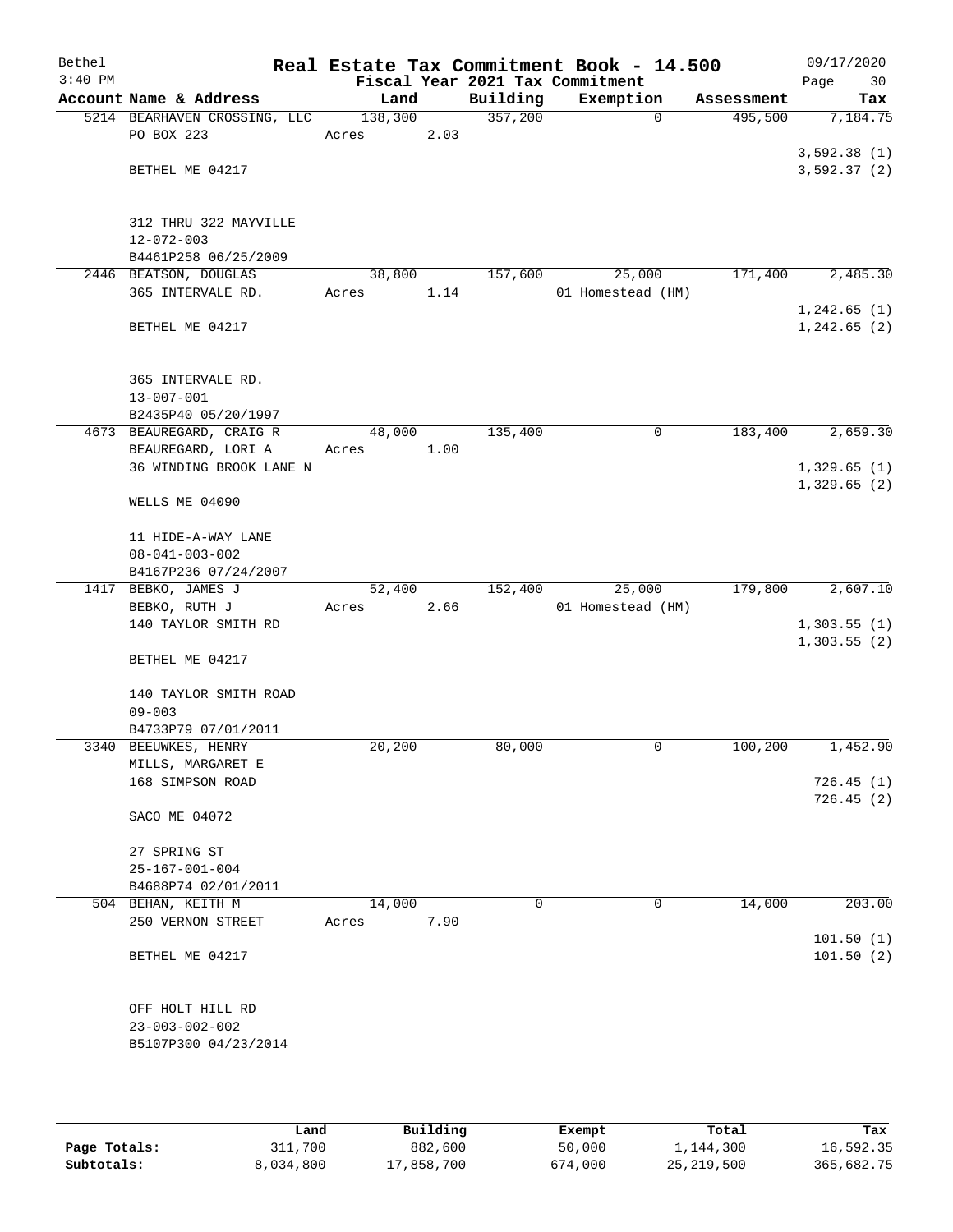| Bethel<br>$3:40$ PM |                                           |                |          | Real Estate Tax Commitment Book - 14.500<br>Fiscal Year 2021 Tax Commitment |            | 09/17/2020<br>Page<br>31   |
|---------------------|-------------------------------------------|----------------|----------|-----------------------------------------------------------------------------|------------|----------------------------|
|                     | Account Name & Address                    | Land           | Building | Exemption                                                                   | Assessment | Tax                        |
|                     | 3047 BEHAN, MARGARET A                    | 10,000         | 0        | $\mathbf 0$                                                                 | 10,000     | 145.00                     |
|                     | PO BOX 153                                | 31.59<br>Acres |          |                                                                             |            |                            |
|                     |                                           |                |          |                                                                             |            | 72.50(1)                   |
|                     | BETHEL ME 04217                           |                |          |                                                                             |            | 72.50(2)                   |
|                     |                                           |                |          |                                                                             |            |                            |
|                     | HOLT HILL RD.                             |                |          |                                                                             |            |                            |
|                     | $23 - 003 - 002$                          |                |          |                                                                             |            |                            |
|                     | B4431P173 04/21/2009 B3169P130 09/23/2002 |                |          |                                                                             |            |                            |
|                     | 5271 BEHAN, MARGARET A                    | 38,400         | 124,000  | 31,000                                                                      | 131,400    | 1,905.30                   |
|                     | PO BOX 153                                | Acres<br>1.00  |          | 01 Homestead (HM)                                                           |            |                            |
|                     |                                           |                |          | 12 WW2 Vet Res                                                              |            | 952.65(1)                  |
|                     | BETHEL ME 04217                           |                |          |                                                                             |            | 952.65 (2)                 |
|                     |                                           |                |          |                                                                             |            |                            |
|                     | 60 HOLT HILL RD                           |                |          |                                                                             |            |                            |
|                     | $23 - 003 - 002 - 001$                    |                |          |                                                                             |            |                            |
|                     | B4431P173 04/21/2009                      |                |          |                                                                             |            |                            |
|                     | 126 BELANGER, GARY                        | 40,500         | 24,900   | 0                                                                           | 65,400     | 948.30                     |
|                     | BELANGER, DIANE                           | Acres<br>2.00  |          |                                                                             |            |                            |
|                     | 147 LINDEN ST.                            |                |          |                                                                             |            | 474.15(1)                  |
|                     |                                           |                |          |                                                                             |            | 474.15(2)                  |
|                     | BERLIN MA 01503                           |                |          |                                                                             |            |                            |
|                     | 336 VERNON ST.                            |                |          |                                                                             |            |                            |
|                     | $03 - 007$                                |                |          |                                                                             |            |                            |
|                     | B5467P297 06/26/2019 B1769P220 11/15/1990 |                |          |                                                                             |            |                            |
|                     | 4758 BELARDO, MARY LOU                    | 60,600         | 116,600  | 0                                                                           | 177,200    | 2,569.40                   |
|                     | BELARDO, AARON                            | 1.77<br>Acres  |          |                                                                             |            |                            |
|                     | PO BOX 559                                |                |          |                                                                             |            | 1,284.70(1)                |
|                     | ROCKY POINT NY 11778                      |                |          |                                                                             |            | 1,284.70(2)                |
|                     |                                           |                |          |                                                                             |            |                            |
|                     | 86 WILL VIEW ROAD                         |                |          |                                                                             |            |                            |
|                     | $17 - 035 - 025$                          |                |          |                                                                             |            |                            |
|                     | B4359P77 10/02/2008                       |                |          |                                                                             |            |                            |
|                     | 5021 BELISLE, FAMILY LLC                  | 55,700         | 264,500  | 0                                                                           | 320,200    | 4,642.90                   |
|                     | PO BOX 161                                | 1.91<br>Acres  |          |                                                                             |            |                            |
|                     | LEBANON CT 06249                          |                |          |                                                                             |            | 2,321.45(1)<br>2,321.45(2) |
|                     |                                           |                |          |                                                                             |            |                            |
|                     |                                           |                |          |                                                                             |            |                            |
|                     | 1 WOODLAND WAY                            |                |          |                                                                             |            |                            |
|                     | $18 - 060 - 001$                          |                |          |                                                                             |            |                            |
|                     | B5291P184 07/06/2016 B3568P322 08/06/2004 |                |          |                                                                             |            |                            |
|                     | 2652 BELL, F LEE                          | 49,800         | 113,000  | $\mathbf 0$                                                                 | 162,800    | 2,360.60                   |
|                     | BELL, MARILYN                             | 1.60<br>Acres  |          |                                                                             |            |                            |
|                     | P.O. BOX 1446<br>CHARLOTTETOWN, PEI       |                |          |                                                                             |            | 1,180.30(1)<br>1,180.30(2) |
|                     | C1A7N1                                    |                |          |                                                                             |            |                            |
|                     |                                           |                |          |                                                                             |            |                            |
|                     |                                           |                |          |                                                                             |            |                            |
|                     | 937 NORTH ROAD                            |                |          |                                                                             |            |                            |
|                     | $16 - 025 - 001$                          |                |          |                                                                             |            |                            |
|                     | B1868P238 02/18/1992                      |                |          |                                                                             |            |                            |
|                     |                                           |                |          |                                                                             |            |                            |
|                     |                                           |                |          |                                                                             |            |                            |

|              | Land      | Building   | Exempt  | Total      | Tax          |
|--------------|-----------|------------|---------|------------|--------------|
| Page Totals: | 255,000   | 643,000    | 31,000  | 867,000    | 12,571.50    |
| Subtotals:   | 8,289,800 | 18,501,700 | 705,000 | 26,086,500 | 378, 254, 25 |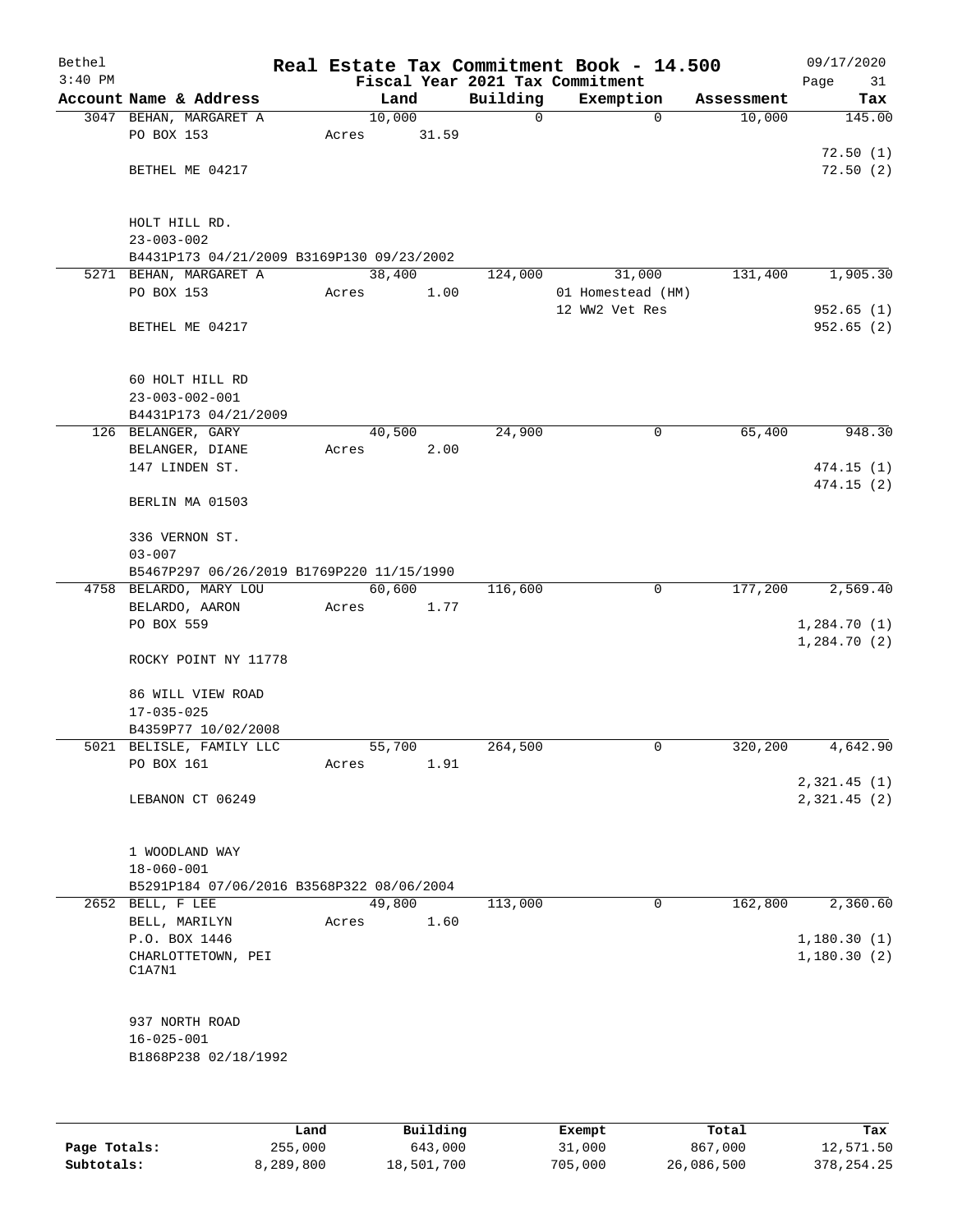| $3:40$ PM<br>Account Name & Address<br>4839 BELL, RICHARD W. &<br>LORRAINE J., TRUSTEES<br>R & L BELL FAMILY TRUST Acres<br>PO BOX 452<br>BETHEL ME 04217<br>59 ELLINGWOOD MOUNTAIN | Land<br>46,900<br>2.88<br>54,900<br>0.55 | Building<br>379,000<br>176,800 | Fiscal Year 2021 Tax Commitment<br>Exemption<br>25,000<br>01 Homestead (HM)<br>0 | Assessment<br>400,900<br>231,700 | Page<br>32<br>Tax<br>5,813.05          |
|-------------------------------------------------------------------------------------------------------------------------------------------------------------------------------------|------------------------------------------|--------------------------------|----------------------------------------------------------------------------------|----------------------------------|----------------------------------------|
|                                                                                                                                                                                     |                                          |                                |                                                                                  |                                  |                                        |
|                                                                                                                                                                                     |                                          |                                |                                                                                  |                                  |                                        |
|                                                                                                                                                                                     |                                          |                                |                                                                                  |                                  | 2,906.53(1)<br>2,906.52(2)<br>3,359.65 |
|                                                                                                                                                                                     |                                          |                                |                                                                                  |                                  |                                        |
|                                                                                                                                                                                     |                                          |                                |                                                                                  |                                  |                                        |
|                                                                                                                                                                                     |                                          |                                |                                                                                  |                                  |                                        |
| $16 - 019 - 007$<br>B5208P477 02/17/2015 B3900P185 03/10/2006                                                                                                                       |                                          |                                |                                                                                  |                                  |                                        |
| 2692 BELL, SIMON                                                                                                                                                                    |                                          |                                |                                                                                  |                                  |                                        |
| PO BOX 121<br>Acres                                                                                                                                                                 |                                          |                                |                                                                                  |                                  | 1,679.83(1)                            |
| KENNEBUNK ME 04043                                                                                                                                                                  |                                          |                                |                                                                                  |                                  | 1,679.82(2)                            |
| 62 RIVER VALLEY ACRES                                                                                                                                                               |                                          |                                |                                                                                  |                                  |                                        |
| $17 - 030$                                                                                                                                                                          |                                          |                                |                                                                                  |                                  |                                        |
| B5301P29 08/29/2016                                                                                                                                                                 |                                          |                                |                                                                                  |                                  |                                        |
| 2594 BELL, STEPHEN<br>BELL, IRENE<br>Acres                                                                                                                                          | 33,900<br>1.66                           | 188,400                        | $\mathbf 0$                                                                      | 222,300                          | 3,223.35                               |
| 21 WADSWORTH ST.                                                                                                                                                                    |                                          |                                |                                                                                  |                                  | 1,611.68(1)                            |
| QUINCY MA 02171                                                                                                                                                                     |                                          |                                |                                                                                  |                                  | 1,611.67(2)                            |
| 28 VALLEY VIEW DRIVE<br>$15 - 022 - 012$                                                                                                                                            |                                          |                                |                                                                                  |                                  |                                        |
| B4157P191 07/03/2007                                                                                                                                                                |                                          |                                |                                                                                  |                                  |                                        |
| 5173 BELLING, WENDY fka<br>MARCOLINI                                                                                                                                                | 35,600                                   | $\mathbf 0$                    | $\mathbf 0$                                                                      | 35,600                           | 516.20                                 |
| 530 MODIGLIANI DR.<br>Acres                                                                                                                                                         | 12.40                                    |                                |                                                                                  |                                  |                                        |
| NOKOMIS FL 34275 4229                                                                                                                                                               |                                          |                                |                                                                                  |                                  | 258.10(1)<br>258.10(2)                 |
| BIRD HILL RD                                                                                                                                                                        |                                          |                                |                                                                                  |                                  |                                        |
| $04 - 067 - 001$<br>B1418P276 09/06/1986                                                                                                                                            |                                          |                                |                                                                                  |                                  |                                        |
| 3655 BELLINGER, KEVIN J                                                                                                                                                             | 43,500                                   | 232,200                        | 25,000                                                                           | 250,700                          | 3,635.15                               |
| BELLINGER, NANCY A<br>Acres                                                                                                                                                         | 4.74                                     |                                | 01 Homestead (HM)                                                                |                                  |                                        |
| 425 VERNON STREET                                                                                                                                                                   |                                          |                                |                                                                                  |                                  | 1,817.58(1)                            |
| BETHEL ME 04217                                                                                                                                                                     |                                          |                                |                                                                                  |                                  | 1,817.57(2)                            |
| 425 VERNON STREET                                                                                                                                                                   |                                          |                                |                                                                                  |                                  |                                        |
| $27 - 036 - 004$                                                                                                                                                                    |                                          |                                |                                                                                  |                                  |                                        |
| B3744P86 06/22/2005                                                                                                                                                                 |                                          |                                |                                                                                  |                                  |                                        |
| 3137 BELLISIMO, DARIN P                                                                                                                                                             | 34,500                                   | 99,600                         | $\mathbf 0$                                                                      | 134,100                          | 1,944.45                               |
| 14 RICE STREET<br>Acres                                                                                                                                                             | 0.75                                     |                                |                                                                                  |                                  |                                        |
| MIDDLEBORO MA 02346                                                                                                                                                                 |                                          |                                |                                                                                  |                                  | 972.23(1)<br>972.22(2)                 |
| 91 INTERVALE RD.<br>$24 - 055$                                                                                                                                                      |                                          |                                |                                                                                  |                                  |                                        |
| B4732P277 07/01/2011 B4732P276 07/01/2011 B4728P300<br>06/20/2011 B1811P13 06/17/1991                                                                                               |                                          |                                |                                                                                  |                                  |                                        |
| Land                                                                                                                                                                                | Building                                 |                                | Exempt                                                                           | Total                            | Tax                                    |

|              | -----     | --------   | ------- | -----      | .          |
|--------------|-----------|------------|---------|------------|------------|
| Page Totals: | 249,300   | 1,076,000  | 50,000  | 1,275,300  | 18,491.85  |
| Subtotals:   | 8,539,100 | 19,577,700 | 755,000 | 27,361,800 | 396,746.10 |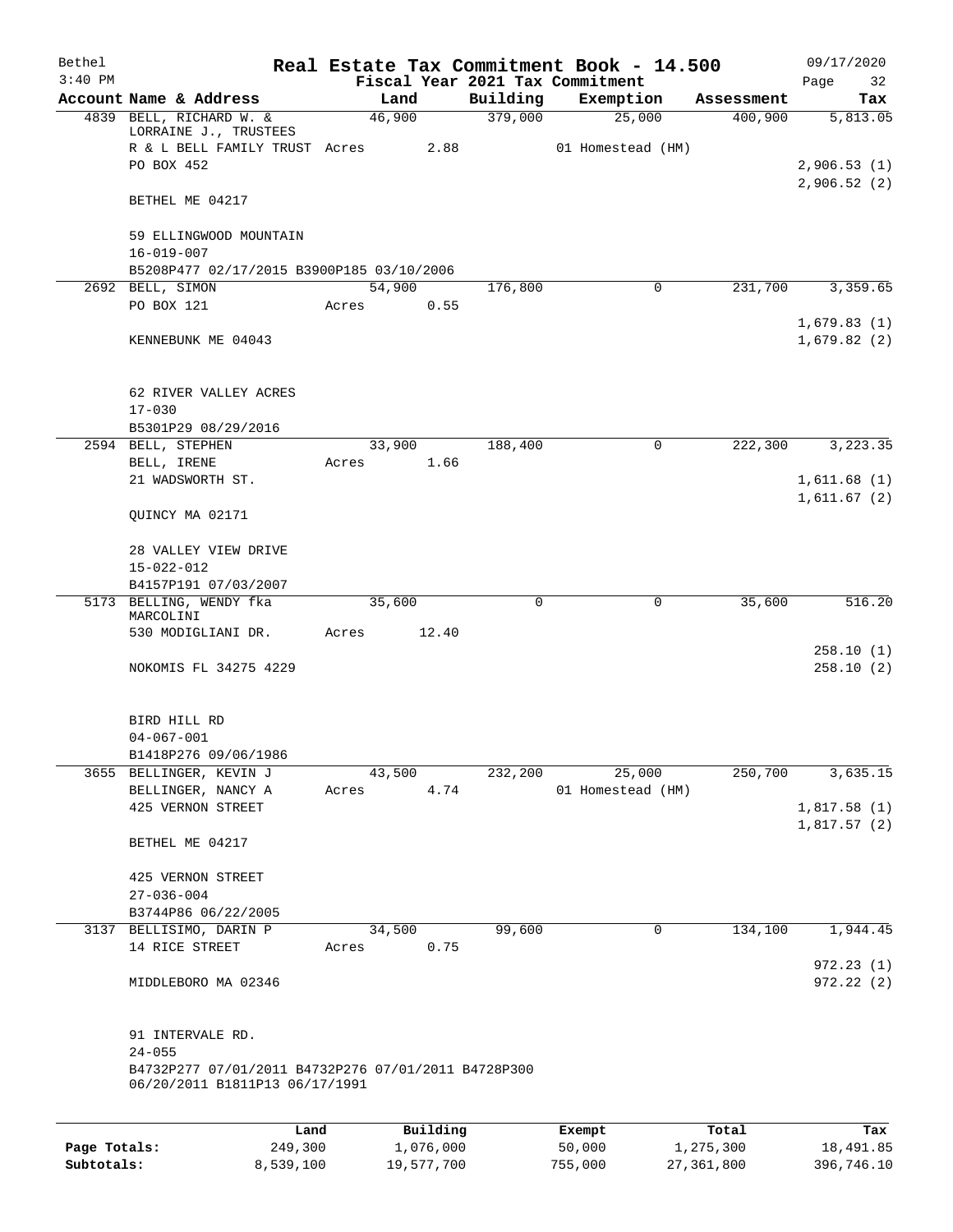| Bethel       |                                                      |       |        |          |          | Real Estate Tax Commitment Book - 14.500 |            | 09/17/2020  |
|--------------|------------------------------------------------------|-------|--------|----------|----------|------------------------------------------|------------|-------------|
| $3:40$ PM    |                                                      |       |        |          |          | Fiscal Year 2021 Tax Commitment          |            | Page<br>33  |
|              | Account Name & Address                               |       | Land   |          | Building | Exemption                                | Assessment | Tax         |
|              | 1449 BENDER, DENISE                                  |       | 7,000  |          | $\Omega$ | $\Omega$                                 | 7,000      | 101.50      |
|              | FOSTER, DAVID                                        | Acres |        | 28.00    |          |                                          |            |             |
|              | 21 WILTON COURT                                      |       |        |          |          |                                          |            | 50.75(1)    |
|              |                                                      |       |        |          |          |                                          |            | 50.75(2)    |
|              | MADISON WI 53704                                     |       |        |          |          |                                          |            |             |
|              |                                                      |       |        |          |          |                                          |            |             |
|              | LOCKE MILLS/E BETHEL                                 |       |        |          |          |                                          |            |             |
|              | $09 - 026$                                           |       |        |          |          |                                          |            |             |
|              | B5466P930 06/25/2019 B1900P247 05/26/1992            |       |        |          |          |                                          |            |             |
|              | 3294 BENEDICT, MITCHELL P                            |       | 54,200 |          | 176,900  | 0                                        | 231,100    | 3,350.95    |
|              | BENEDICT, JEAN E                                     | Acres |        | 0.46     |          |                                          |            |             |
|              | PO BOX 1932                                          |       |        |          |          |                                          |            | 1,675.48(1) |
|              |                                                      |       |        |          |          |                                          |            | 1,675.47(2) |
|              | BETHEL ME 04217                                      |       |        |          |          |                                          |            |             |
|              |                                                      |       |        |          |          |                                          |            |             |
|              | 13 CHAPMAN ST.                                       |       |        |          |          |                                          |            |             |
|              | $25 - 127 - 001$                                     |       |        |          |          |                                          |            |             |
|              | B4380P262 11/26/2008                                 |       |        |          |          |                                          |            |             |
|              | 4721 BENHARRIS, DAVID &<br>KATHLEEN                  |       | 56,600 |          | 0        | 0                                        | 56,600     | 820.70      |
|              | 324 SPRING STREET                                    | Acres |        | 2.01     |          |                                          |            |             |
|              |                                                      |       |        |          |          |                                          |            | 410.35(1)   |
|              | WRENTHAM MA 02093                                    |       |        |          |          |                                          |            | 410.35(2)   |
|              |                                                      |       |        |          |          |                                          |            |             |
|              |                                                      |       |        |          |          |                                          |            |             |
|              | BIRCH WOODS                                          |       |        |          |          |                                          |            |             |
|              | $12 - 073 - 005$                                     |       |        |          |          |                                          |            |             |
|              | B5511P863 03/13/2020 B5511P861 03/13/2020 B4471P64   |       |        |          |          |                                          |            |             |
|              | 07/17/2009 B4232P129 12/03/2007 B3687P167 02/17/2005 |       |        |          |          |                                          |            |             |
|              | 1301 BENJAMIN, RONALD C., JR                         |       | 4,300  |          | $\Omega$ | $\mathbf 0$                              | 4,300      | 62.35       |
|              | 10 POND ROAD                                         | Acres |        | 3.70     |          |                                          |            |             |
|              |                                                      |       |        |          |          |                                          |            | 31.18(1)    |
|              | GLOUCESTER MA 01930                                  |       |        |          |          |                                          |            | 31.17(2)    |
|              |                                                      |       |        |          |          |                                          |            |             |
|              |                                                      |       |        |          |          |                                          |            |             |
|              |                                                      |       |        |          |          |                                          |            |             |
|              | $08 - 006 - 014$                                     |       |        |          |          |                                          |            |             |
|              | B5396P587 03/12/2018 B4381P58 12/01/2008             |       |        |          |          |                                          |            |             |
|              | 1304 BENJAMIN, RONALD C., JR                         |       | 39,700 |          | 0        | $\Omega$                                 | 39,700     | 575.65      |
|              | 10 POND ROAD                                         | Acres |        | 1.40     |          |                                          |            |             |
|              |                                                      |       |        |          |          |                                          |            | 287.83(1)   |
|              | GLOUCESTER MA 01930                                  |       |        |          |          |                                          |            | 287.82(2)   |
|              |                                                      |       |        |          |          |                                          |            |             |
|              |                                                      |       |        |          |          |                                          |            |             |
|              | ROUTE 26                                             |       |        |          |          |                                          |            |             |
|              | $08 - 006 - 004$                                     |       |        |          |          |                                          |            |             |
|              | B5396P587 03/12/2018 B4381P58 12/01/2008             |       |        |          |          |                                          |            |             |
|              | 306 BENNETT, DEENA                                   |       | 32,600 |          | 29,100   | 25,000                                   | 36,700     | 532.15      |
|              | PO BOX 143                                           | Acres |        | 1.00     |          | 01 Homestead (HM)                        |            |             |
|              |                                                      |       |        |          |          |                                          |            | 266.08(1)   |
|              | BRYANT POND ME 04219                                 |       |        |          |          |                                          |            | 266.07(2)   |
|              |                                                      |       |        |          |          |                                          |            |             |
|              |                                                      |       |        |          |          |                                          |            |             |
|              | 3 OLD CART RD.                                       |       |        |          |          |                                          |            |             |
|              | $05 - 015 - 002$                                     |       |        |          |          |                                          |            |             |
|              | B3052P221 01/10/2002                                 |       |        |          |          |                                          |            |             |
|              |                                                      |       |        |          |          |                                          |            |             |
|              |                                                      |       |        |          |          |                                          |            |             |
|              | Land                                                 |       |        | Building |          | Exempt                                   | Total      | Tax         |
| Page Totals: | 194,400                                              |       |        | 206,000  |          | 25,000                                   | 375,400    | 5,443.30    |

**Subtotals:** 8,733,500 19,783,700 780,000 27,737,200 402,189.40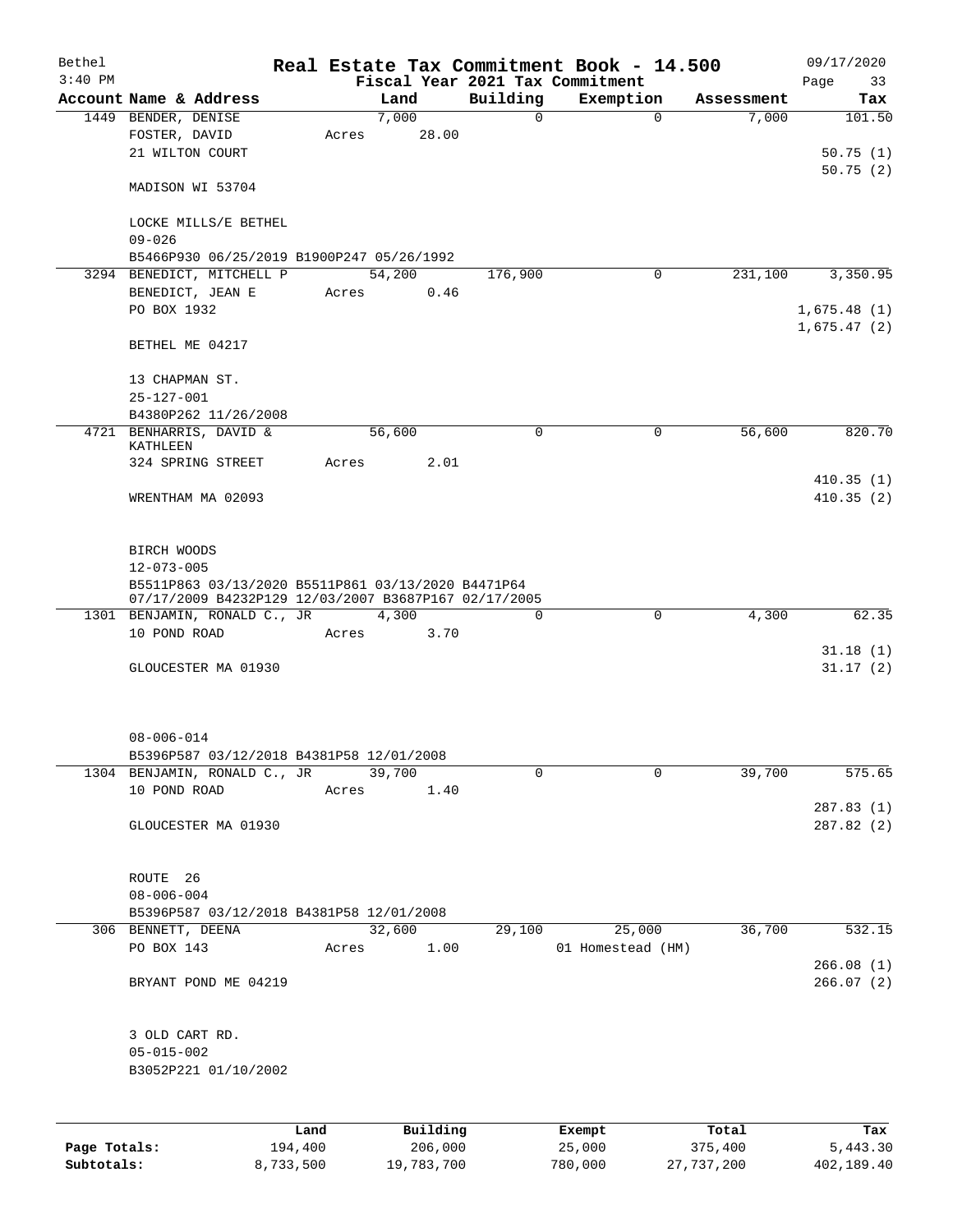| Bethel<br>$3:40$ PM |                              |        |       |          | Real Estate Tax Commitment Book - 14.500<br>Fiscal Year 2021 Tax Commitment |            | 09/17/2020<br>Page<br>34   |
|---------------------|------------------------------|--------|-------|----------|-----------------------------------------------------------------------------|------------|----------------------------|
|                     | Account Name & Address       | Land   |       | Building | Exemption                                                                   | Assessment | Tax                        |
|                     | 1737 BENNETT, DONALD G       | 36,600 |       | 58,100   | 25,000                                                                      | 69,700     | 1,010.65                   |
|                     | BENNETT, CHERYL G            | Acres  | 6.10  |          | 01 Homestead (HM)                                                           |            |                            |
|                     | PO BOX 462                   |        |       |          |                                                                             |            | 505.33(1)                  |
|                     | BETHEL ME 04217              |        |       |          |                                                                             |            | 505.32(2)                  |
|                     | 59 OLD IRON ROAD             |        |       |          |                                                                             |            |                            |
|                     | $12 - 074 - 00B$             |        |       |          |                                                                             |            |                            |
|                     | B3761P192 07/19/2005         |        |       |          |                                                                             |            |                            |
|                     | 4551 BENNETT, DONALD G       | 31,900 |       | 0        | 0                                                                           | 31,900     | 462.55                     |
|                     | BENNETT, CHERYL G            | Acres  | 8.50  |          |                                                                             |            |                            |
|                     | PO BOX 462                   |        |       |          |                                                                             |            | 231.28(1)                  |
|                     | BETHEL ME 04217              |        |       |          |                                                                             |            | 231.27(2)                  |
|                     | NORTH RD                     |        |       |          |                                                                             |            |                            |
|                     | $12 - 074 - 00A$             |        |       |          |                                                                             |            |                            |
|                     | B3277P128 04/18/2003         |        |       |          |                                                                             |            |                            |
|                     | 2520 BENNETT, DOUGLAS J      | 30,500 |       | 77,900   | 0                                                                           | 108,400    | 1,571.80                   |
|                     | BENNETT, JENNIFER L          | Acres  | 0.83  |          |                                                                             |            |                            |
|                     | PO BOX 113                   |        |       |          |                                                                             |            | 785.90(1)                  |
|                     |                              |        |       |          |                                                                             |            | 785.90(2)                  |
|                     | BRYANT POND ME 04219<br>0113 |        |       |          |                                                                             |            |                            |
|                     | 906 EAST BETHEL RD.          |        |       |          |                                                                             |            |                            |
|                     | $14 - 040$                   |        |       |          |                                                                             |            |                            |
|                     | B2926P111 04/05/2001         |        |       |          |                                                                             |            |                            |
|                     | 350 BENNETT, DWAYNE R        | 41,100 |       | 105,800  | 25,000                                                                      | 121,900    | 1,767.55                   |
|                     | 149 WALKERS MILLS RD.        | Acres  | 10.00 |          | 01 Homestead (HM)                                                           |            |                            |
|                     |                              |        |       |          |                                                                             |            | 883.78 (1)                 |
|                     | BETHEL ME 04217              |        |       |          |                                                                             |            | 883.77 (2)                 |
|                     | 729 RTE 232                  |        |       |          |                                                                             |            |                            |
|                     | $05 - 054 - 001$             |        |       |          |                                                                             |            |                            |
|                     | B3939P194 05/23/2006         |        |       |          |                                                                             |            |                            |
|                     | 351 BENNETT, DWAYNE R        | 36,300 |       | 21,800   | 0                                                                           | 58,100     | 842.45                     |
|                     | 149 WALKERS MILLS RD         | Acres  | 0.91  |          |                                                                             |            |                            |
|                     |                              |        |       |          |                                                                             |            | 421.23(1)                  |
|                     | BETHEL ME 04217              |        |       |          |                                                                             |            | 421.22(2)                  |
|                     | 733 RTE 232                  |        |       |          |                                                                             |            |                            |
|                     | $05 - 054 - 002$             |        |       |          |                                                                             |            |                            |
|                     | B5110P28 05/01/2014          |        |       |          |                                                                             |            |                            |
|                     | 1295 BENNETT, DWAYNE R       | 45,500 |       | 137,100  | 0                                                                           | 182,600    | 2,647.70                   |
|                     | 149 WALKERS MILLS RD.        | Acres  | 6.70  |          |                                                                             |            |                            |
|                     | BETHEL ME 04217              |        |       |          |                                                                             |            | 1,323.85(1)<br>1,323.85(2) |
|                     | 149 WALKERS MILLS RD.        |        |       |          |                                                                             |            |                            |
|                     | $08 - 006$                   |        |       |          |                                                                             |            |                            |
|                     | B2841P191                    |        |       |          |                                                                             |            |                            |
|                     |                              |        |       |          |                                                                             |            |                            |
|                     |                              |        |       |          |                                                                             |            |                            |
|                     |                              |        |       |          |                                                                             |            |                            |

|              | Land      | Building   | Exempt  | Total      | Tax        |
|--------------|-----------|------------|---------|------------|------------|
| Page Totals: | 221,900   | 400,700    | 50,000  | 572,600    | 8,302.70   |
| Subtotals:   | 8,955,400 | 20,184,400 | 830,000 | 28,309,800 | 410,492.10 |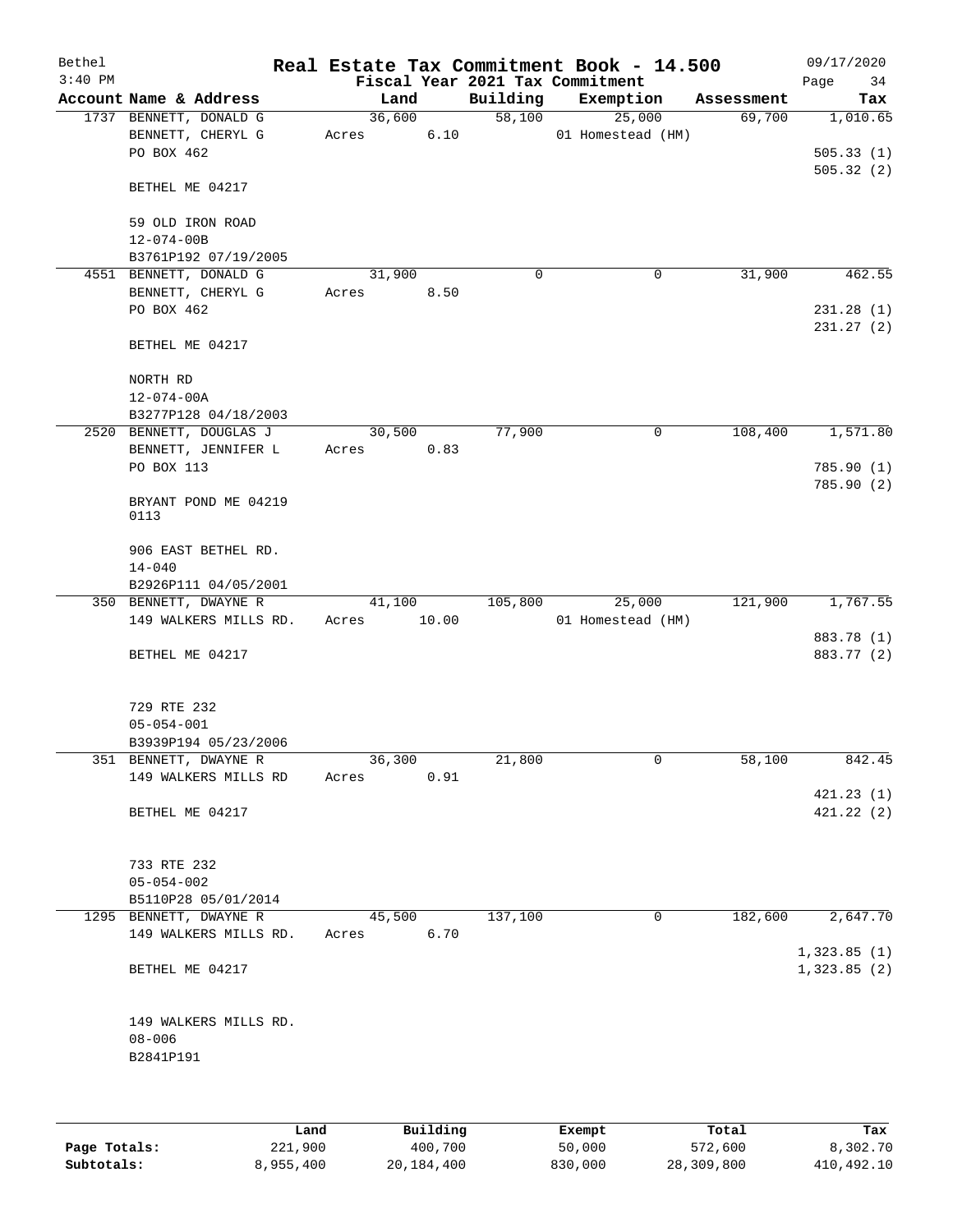| Bethel    |                                                                                        |                 |       |          | Real Estate Tax Commitment Book - 14.500 |            | 09/17/2020                 |
|-----------|----------------------------------------------------------------------------------------|-----------------|-------|----------|------------------------------------------|------------|----------------------------|
| $3:40$ PM |                                                                                        |                 |       |          | Fiscal Year 2021 Tax Commitment          |            | Page<br>35                 |
|           | Account Name & Address                                                                 |                 | Land  | Building | Exemption                                | Assessment | Tax                        |
|           | 3354 BENNETT, GEORGE                                                                   | 53,900          |       | 121,600  | 25,000                                   | 150,500    | 2,182.25                   |
|           | BENNETT, JENNIFER                                                                      | Acres           | 0.44  |          | 01 Homestead (HM)                        |            |                            |
|           | PO BOX 146                                                                             |                 |       |          |                                          |            | 1,091.13(1)                |
|           | BETHEL ME 04217                                                                        |                 |       |          |                                          |            | 1,091.12(2)                |
|           | 33 MASON ST.                                                                           |                 |       |          |                                          |            |                            |
|           | $25 - 175$                                                                             |                 |       |          |                                          |            |                            |
|           | B2724P138 07/14/1999                                                                   |                 |       |          |                                          |            |                            |
|           | 1335 BENNETT, GREGORY                                                                  | 25,800          |       | 34,900   | 0                                        | 60,700     | 880.15                     |
|           | PO 282                                                                                 | Acres           | 0.51  |          |                                          |            |                            |
|           | STANDISH ME 04084                                                                      |                 |       |          |                                          |            | 440.08 (1)<br>440.07 (2)   |
|           | 566 WALKERS MILLS RD.                                                                  |                 |       |          |                                          |            |                            |
|           | $08 - 029$                                                                             |                 |       |          |                                          |            |                            |
|           | B5490P291 11/04/2019 B5397P447 03/16/2018 B5324P653<br>01/03/2017 B1024P198 02/23/1979 |                 |       |          |                                          |            |                            |
|           | 1351 BENNETT, JAMES                                                                    | 62,200          |       | 170,600  | 25,000                                   | 207,800    | 3,013.10                   |
|           | BENNETT, ROBIN                                                                         | Acres           | 45.28 |          | 01 Homestead (HM)                        |            |                            |
|           | 89 HIDE-A-WAY LANE                                                                     |                 |       |          |                                          |            | 1,506.55(1)                |
|           | BETHEL ME 04217                                                                        |                 |       |          |                                          |            | 1,506.55(2)                |
|           | 89 HIDE-A-WAY LANE                                                                     |                 |       |          |                                          |            |                            |
|           | $08 - 041 - 004$                                                                       |                 |       |          |                                          |            |                            |
|           | B3150P7 08/15/2002                                                                     |                 |       |          |                                          |            |                            |
|           | 1576 BENNETT, MALCOLM<br>PO BOX 392                                                    | 48,000          | 4.50  | 136,100  | 25,000<br>01 Homestead (HM)              | 159,100    | 2,306.95                   |
|           |                                                                                        | Acres           |       |          |                                          |            | 1, 153.48(1)               |
|           | BETHEL ME 04217                                                                        |                 |       |          |                                          |            | 1, 153.47(2)               |
|           | 249 BARKER RD                                                                          |                 |       |          |                                          |            |                            |
|           | $11 - 045$                                                                             |                 |       |          |                                          |            |                            |
|           | B2361P187 08/27/1996                                                                   |                 |       |          |                                          |            |                            |
|           | 3250 BENNETT, MARK                                                                     | 51,800          |       | 204,800  | 31,000                                   | 225,600    | 3,271.20                   |
|           | PO BOX 344                                                                             | Acres           | 0.34  |          | 01 Homestead (HM)                        |            |                            |
|           |                                                                                        |                 |       |          | 12 WW2 Vet Res                           |            | 1,635.60(1)<br>1,635.60(2) |
|           | BETHEL ME 04217                                                                        |                 |       |          |                                          |            |                            |
|           | 21 MECHANIC ST.                                                                        |                 |       |          |                                          |            |                            |
|           | $25 - 085$                                                                             |                 |       |          |                                          |            |                            |
|           | B2643P238 12/09/1998<br>2646 BENNETT, MICHAEL RYAN                                     |                 |       | 60,200   | $\mathbf 0$                              | 113,300    |                            |
|           | 781 NORTH ROAD                                                                         | 53,100<br>Acres | 3.50  |          |                                          |            | 1,642.85                   |
|           |                                                                                        |                 |       |          |                                          |            | 821.43 (1)                 |
|           | BETHEL ME 04217                                                                        |                 |       |          |                                          |            | 821.42 (2)                 |
|           | 781 NORTH ROAD                                                                         |                 |       |          |                                          |            |                            |
|           | $16 - 020$                                                                             |                 |       |          |                                          |            |                            |
|           | B5396P371 03/07/2018 B5262P443 01/06/2016 B3224P2                                      |                 |       |          |                                          |            |                            |
|           |                                                                                        |                 |       |          |                                          |            |                            |
|           |                                                                                        |                 |       |          |                                          |            |                            |

|              | Land      | Building   | Exempt  | Total      | Tax        |
|--------------|-----------|------------|---------|------------|------------|
| Page Totals: | 294,800   | 728,200    | 106,000 | 917,000    | 13,296.50  |
| Subtotals:   | 9,250,200 | 20,912,600 | 936,000 | 29,226,800 | 423,788.60 |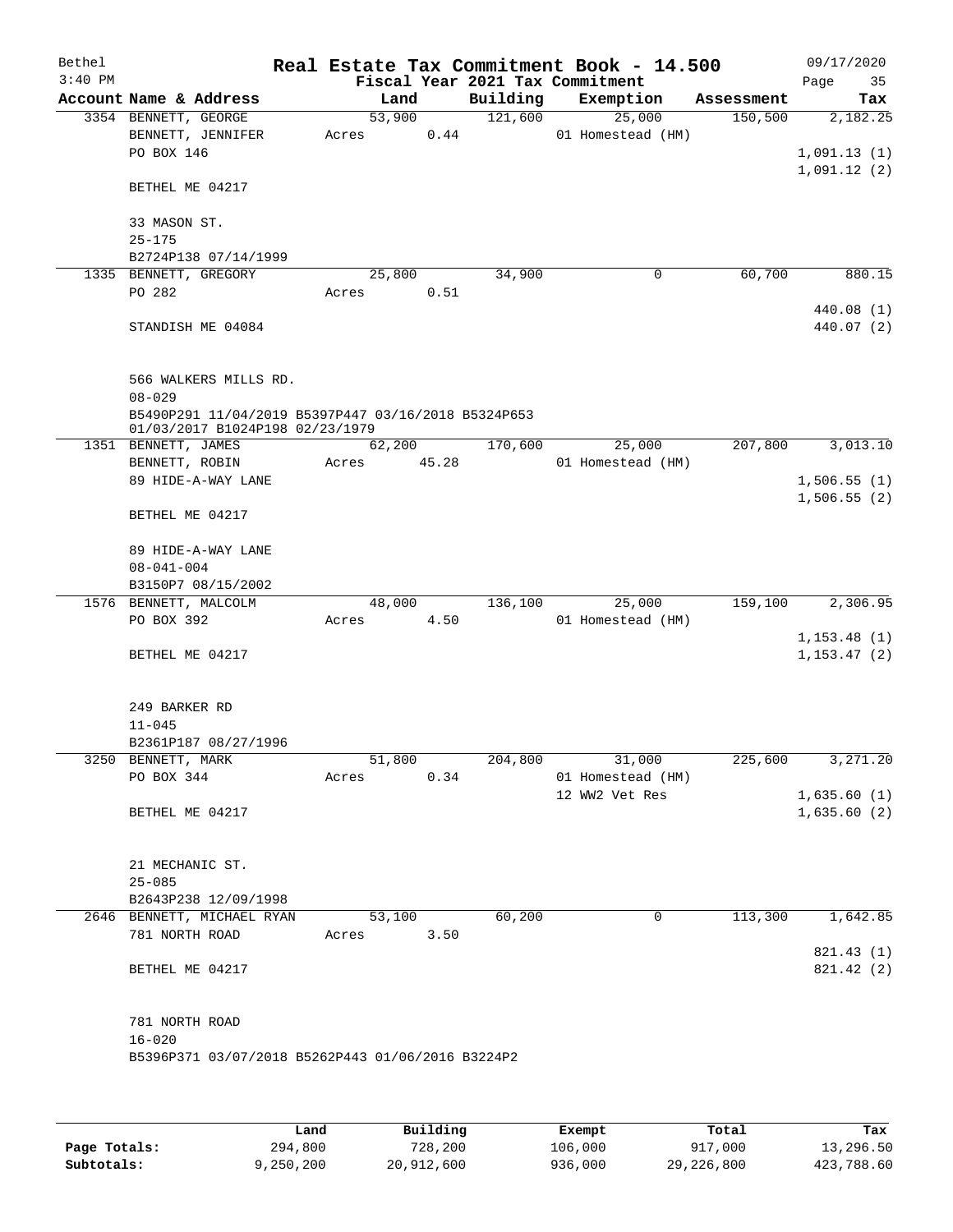| Bethel                     |                                                     |                      |                       |             | Real Estate Tax Commitment Book - 14.500 |                       | 09/17/2020                 |
|----------------------------|-----------------------------------------------------|----------------------|-----------------------|-------------|------------------------------------------|-----------------------|----------------------------|
| $3:40$ PM                  |                                                     |                      |                       |             | Fiscal Year 2021 Tax Commitment          |                       | Page<br>36                 |
|                            | Account Name & Address                              |                      | Land<br>34,500        | Building    | Exemption                                | Assessment            | Tax<br>500.25              |
|                            | 3620 BENNETT, STEPHEN M SR<br>BENNETT, ELIZABETH D  | Acres                | 5.36                  | $\mathbf 0$ | 0                                        | 34,500                |                            |
|                            | 35 FARM HILL ROAD                                   |                      |                       |             |                                          |                       | 250.13(1)                  |
|                            |                                                     |                      |                       |             |                                          |                       | 250.12(2)                  |
|                            | CAPE ELIZABETH ME 04107                             |                      |                       |             |                                          |                       |                            |
|                            |                                                     |                      |                       |             |                                          |                       |                            |
|                            |                                                     |                      |                       |             |                                          |                       |                            |
|                            | $27 - 026$                                          |                      |                       |             |                                          |                       |                            |
|                            | B5362P444 08/18/2017 B5326P423 01/12/2017           |                      |                       |             |                                          |                       |                            |
|                            | 1616 BENSON, ANDREW B                               |                      | 59,100                | $\Omega$    | 0                                        | 59,100                | 856.95                     |
|                            | BENSON, ALICIA B                                    | Acres                | 5.00                  |             |                                          |                       |                            |
|                            | 25 DORE HILL ROAD                                   |                      |                       |             |                                          |                       | 428.48(1)                  |
|                            | ATHENS ME 04912                                     |                      |                       |             |                                          |                       | 428.47(2)                  |
|                            |                                                     |                      |                       |             |                                          |                       |                            |
|                            | NORTH RD.                                           |                      |                       |             |                                          |                       |                            |
|                            | $11 - 073$                                          |                      |                       |             |                                          |                       |                            |
|                            | B4762P203 09/23/2011 B4762P201 09/23/2011 B4674P106 |                      |                       |             |                                          |                       |                            |
|                            | 12/21/2010 B2777P59                                 |                      |                       |             |                                          |                       |                            |
|                            | 1640 BENSON, ANDREW B                               |                      | 900                   | $\mathbf 0$ | 0                                        | 900                   | 13.05                      |
|                            | BENSON, ALICIA B                                    | Acres                | 17.00                 |             |                                          |                       |                            |
|                            | 25 DORE HILL ROAD                                   |                      |                       |             |                                          |                       | 6.53(1)                    |
|                            | ATHENS ME 04912                                     |                      |                       |             |                                          |                       | 6.52(2)                    |
|                            |                                                     |                      |                       |             |                                          |                       |                            |
|                            | 1/2 GROVERS ISLAND                                  |                      |                       |             |                                          |                       |                            |
|                            | $11 - 095$                                          |                      |                       |             |                                          |                       |                            |
|                            | B4762P203 09/23/2011 B4762P201 09/23/2011 B4674P106 |                      |                       |             |                                          |                       |                            |
|                            | 12/21/2010 B4382P30 12/03/2008 B0P0                 |                      |                       |             |                                          |                       |                            |
|                            | 1641 BENSON, ANDREW B                               |                      | 900                   | $\mathbf 0$ | 0                                        | 900                   | 13.05                      |
|                            | BENSON, ALICIA B                                    | Acres                | 18.00                 |             |                                          |                       |                            |
|                            | 25 DORE HILL ROAD                                   |                      |                       |             |                                          |                       | 6.53(1)<br>6.52(2)         |
|                            | ATHENS ME 04912                                     |                      |                       |             |                                          |                       |                            |
|                            |                                                     |                      |                       |             |                                          |                       |                            |
|                            | 1/2 GROVERS ISLAND                                  |                      |                       |             |                                          |                       |                            |
|                            | $11 - 096$                                          |                      |                       |             |                                          |                       |                            |
|                            | B4762P203 09/23/2011 B4762P201 09/23/2011 B4674P106 |                      |                       |             |                                          |                       |                            |
|                            | 12/21/2010 B4382P30 11/19/2008 B2777P59             |                      |                       |             |                                          |                       |                            |
|                            | 2644 BENSON, FERN                                   |                      | 56,300                | 83,200      | 0                                        | 139,500               | 2,022.75                   |
|                            | 689 NORTH ROAD                                      | Acres                | 6.09                  |             |                                          |                       |                            |
|                            | BETHEL ME 04912                                     |                      |                       |             |                                          |                       | 1,011.38(1)<br>1,011.37(2) |
|                            |                                                     |                      |                       |             |                                          |                       |                            |
|                            |                                                     |                      |                       |             |                                          |                       |                            |
|                            | 689 NORTH ROAD                                      |                      |                       |             |                                          |                       |                            |
|                            | $16 - 018 - 001$                                    |                      |                       |             |                                          |                       |                            |
|                            | B4736P73 07/13/2011 B4674P106 12/21/2010            |                      |                       |             |                                          |                       |                            |
|                            | 2937 BENSON, GLENN S                                |                      | 33,600                | 108,200     | 0                                        | 141,800               | 2,056.10                   |
|                            | BENSON, LILLIAN P                                   |                      |                       |             |                                          |                       |                            |
|                            | 76 SHERIDAN ST.                                     |                      |                       |             |                                          |                       | 1,028.05(1)                |
|                            |                                                     |                      |                       |             |                                          |                       | 1,028.05(2)                |
|                            | NEWTON MA 02465                                     |                      |                       |             |                                          |                       |                            |
|                            | 9 CHERRY LANE                                       |                      |                       |             |                                          |                       |                            |
|                            | $22 - 002 - 001 - 015$                              |                      |                       |             |                                          |                       |                            |
|                            | B3592P171 09/10/2004                                |                      |                       |             |                                          |                       |                            |
|                            |                                                     |                      |                       |             |                                          |                       |                            |
|                            |                                                     |                      |                       |             |                                          |                       |                            |
|                            |                                                     | Land                 | Building              |             | Exempt                                   | Total                 | Tax                        |
| Page Totals:<br>Subtotals: |                                                     | 185,300<br>9,435,500 | 191,400<br>21,104,000 |             | $\mathbf 0$<br>936,000                   | 376,700<br>29,603,500 | 5,462.15<br>429,250.75     |
|                            |                                                     |                      |                       |             |                                          |                       |                            |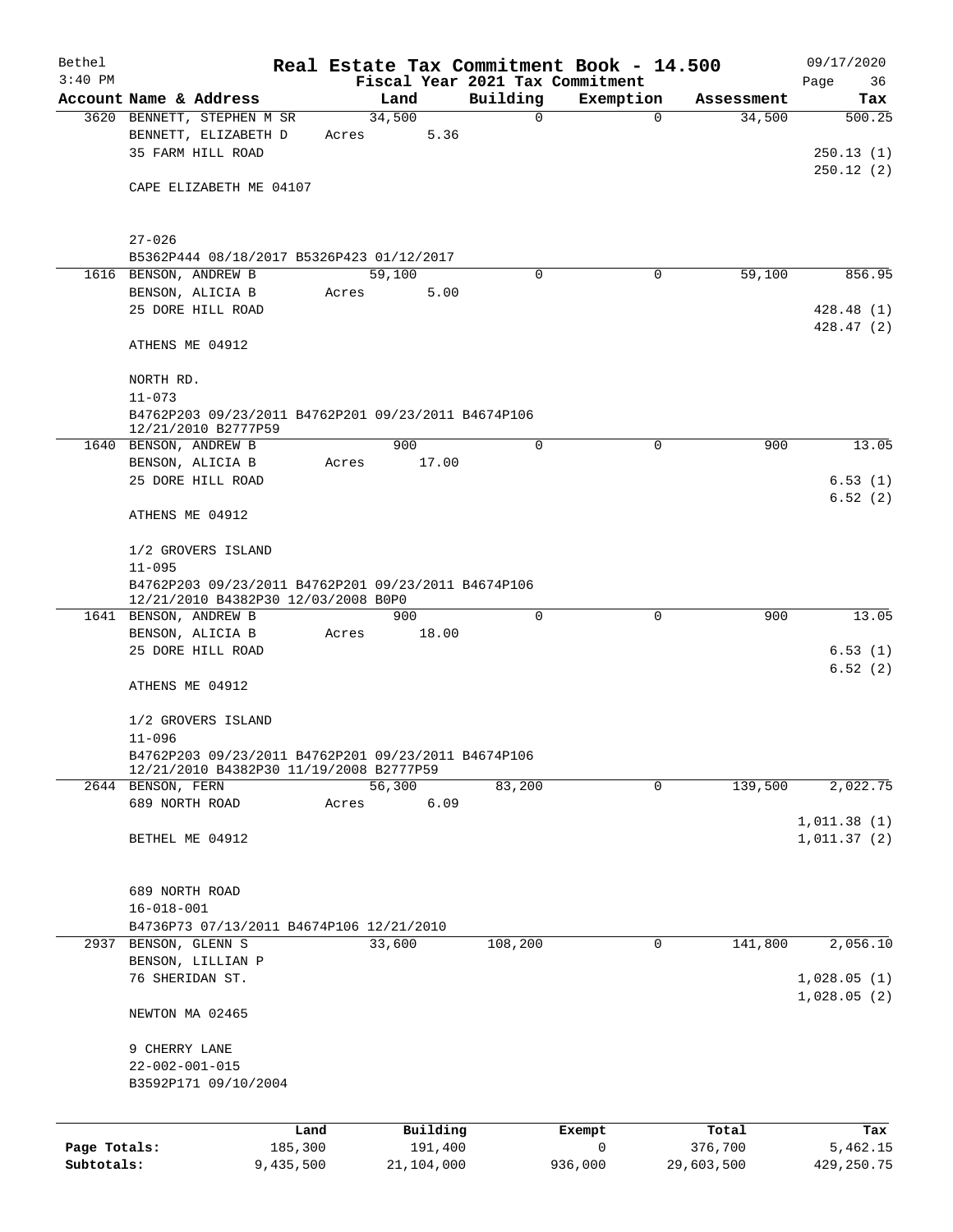| Bethel                     |                                                                                          |                      |                       |                   | Real Estate Tax Commitment Book - 14.500 |                         | 09/17/2020                   |
|----------------------------|------------------------------------------------------------------------------------------|----------------------|-----------------------|-------------------|------------------------------------------|-------------------------|------------------------------|
| $3:40$ PM                  |                                                                                          |                      |                       |                   | Fiscal Year 2021 Tax Commitment          |                         | Page<br>37                   |
|                            | Account Name & Address<br>4604 BENTLEY, SHEILA A                                         |                      | Land<br>33,800        | Building<br>8,200 | Exemption<br>$\mathbf 0$                 | Assessment<br>42,000    | Tax<br>609.00                |
|                            | BENTLEY, DARREN L<br>PO BOX 194                                                          | Acres                | 1.61                  |                   |                                          |                         | 304.50(1)                    |
|                            | RUMFORD ME 04276                                                                         |                      |                       |                   |                                          |                         | 304.50(2)                    |
|                            | 340 WEST BETHEL ROAD<br>$12 - 019$                                                       |                      |                       |                   |                                          |                         |                              |
|                            | B3625P5 11/04/2004                                                                       |                      |                       |                   |                                          |                         |                              |
|                            | 4610 BERGERON, JOHN                                                                      |                      | 53,100                | 0                 | 0                                        | 53,100                  | 769.95                       |
|                            | PEARL, PEARL, KAREN<br>245Littlejohn Road                                                | Acres                | 0.27                  |                   |                                          |                         | 384.98 (1)<br>384.97 (2)     |
|                            | Yarmouth ME 04096                                                                        |                      |                       |                   |                                          |                         |                              |
|                            | PARADISE ROAD<br>$26 - 047 - 001$                                                        |                      |                       |                   |                                          |                         |                              |
|                            | B5417P544 07/11/2018 B4866P313 07/16/2012 B3686P237<br>03/14/2005                        |                      |                       |                   |                                          |                         |                              |
| 3161                       | BERGERON, STEPHEN D.<br>BERGERON, KATHLEEN M.                                            |                      | 16,800                | 52,500            | 0                                        | 69,300                  | 1,004.85                     |
|                            | 429 ENTERPRISE DRIVE                                                                     |                      |                       |                   |                                          |                         | 502.43(1)                    |
|                            | SOMERSET MA 02725                                                                        |                      |                       |                   |                                          |                         | 502.42(2)                    |
|                            | 15 MILL HILL<br>25-008-00B-002                                                           |                      |                       |                   |                                          |                         |                              |
|                            | B5454P803 03/15/2019 B2145P216 07/27/1994                                                |                      |                       |                   |                                          |                         |                              |
|                            | 4874 BERLINER, SHARON                                                                    |                      | 33,300                | 200,100           | 0                                        | 233,400                 | 3,384.30                     |
|                            | WIRTH, WIRTH,<br>CHRISTOPHER<br>341 MILLS ROAD                                           | Acres                | 1.31                  |                   |                                          |                         | 1,692.15(1)                  |
|                            | KENNEBUNK ME 04046                                                                       |                      |                       |                   |                                          |                         | 1,692.15(2)                  |
|                            | 24 ENGLISH WOODS                                                                         |                      |                       |                   |                                          |                         |                              |
|                            | $15 - 008 - 004$                                                                         |                      |                       |                   |                                          |                         |                              |
|                            | B5020P246 08/06/2013                                                                     |                      |                       |                   |                                          |                         |                              |
| 5190                       | BERNARD, MARK                                                                            |                      | 39,400                | 174,500           | $\mathbf 0$                              | 213,900                 | 3,101.55                     |
|                            | BERNARD, JOHANNA<br>11 OGDEN LN.                                                         | Acres                | 1.40                  |                   |                                          |                         | 1,550.78(1)                  |
|                            | MIDDLETOWN MA 01949                                                                      |                      |                       |                   |                                          |                         | 1,550.77(2)                  |
|                            |                                                                                          |                      |                       |                   |                                          |                         |                              |
|                            | 27 EAGLE RIDGE RD<br>$27 - 036 - 003 - 005$                                              |                      |                       |                   |                                          |                         |                              |
|                            | B4472P173 07/20/2009 B4223P288 11/14/2007                                                |                      |                       |                   |                                          |                         |                              |
|                            | 200 BERNIER, ANDRE                                                                       |                      | 35,400                | 129,300           | 0                                        | 164,700                 | 2,388.15                     |
|                            | BERNIER, FLORENCE<br>100 SIERRA DRIVE                                                    | Acres                | 3.00                  |                   |                                          |                         | 1, 194.08(1)<br>1, 194.07(2) |
|                            | MILTON TOWNSHIP ME<br>04219                                                              |                      |                       |                   |                                          |                         |                              |
|                            | 167 EAST BETHEL RD.<br>$04 - 049$<br>B5404P689 04/27/2018 B5392P356 02/07/2018 B2511P335 |                      |                       |                   |                                          |                         |                              |
|                            | 12/29/1997 B976P251 03/10/1978                                                           |                      |                       |                   |                                          |                         |                              |
|                            |                                                                                          | Land                 | Building              |                   | Exempt                                   | Total                   | Tax                          |
| Page Totals:<br>Subtotals: |                                                                                          | 211,800<br>9,647,300 | 564,600<br>21,668,600 |                   | $\mathbf 0$<br>936,000                   | 776,400<br>30, 379, 900 | 11,257.80<br>440,508.55      |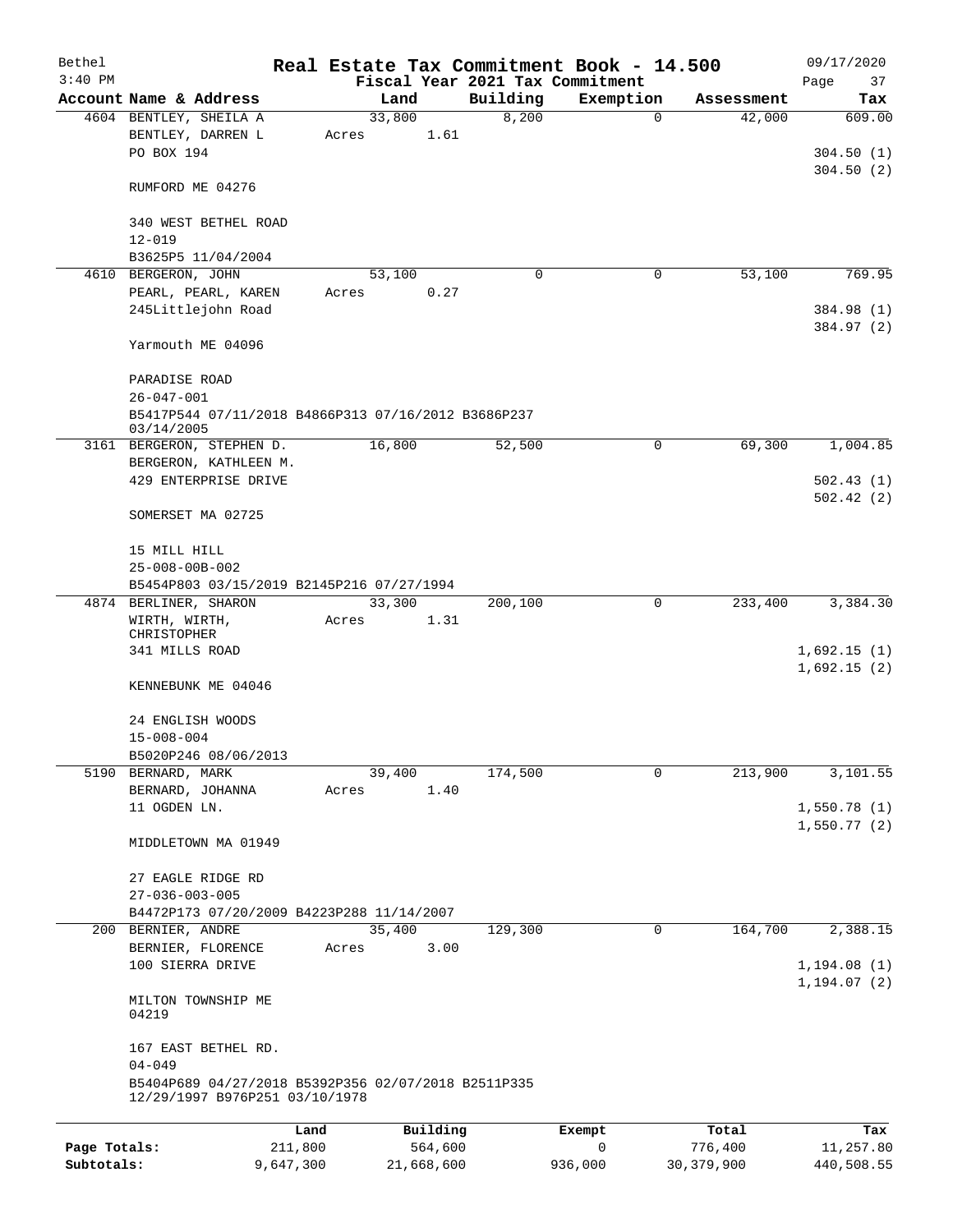| Bethel       |                                                     | Real Estate Tax Commitment Book - 14.500 |                                 |             |            | 09/17/2020  |
|--------------|-----------------------------------------------------|------------------------------------------|---------------------------------|-------------|------------|-------------|
| $3:40$ PM    |                                                     |                                          | Fiscal Year 2021 Tax Commitment |             |            | Page<br>38  |
|              | Account Name & Address                              | Land                                     | Building                        | Exemption   | Assessment | Tax         |
|              | 209 BERNIER, ANDRE                                  | 44,000                                   | $\mathbf 0$                     | $\mathbf 0$ | 44,000     | 638.00      |
|              | BERNIER, FLORENCE                                   | 24.20<br>Acres                           |                                 |             |            |             |
|              | 100 SIERRA DRIVE                                    |                                          |                                 |             |            | 319.00(1)   |
|              |                                                     |                                          |                                 |             |            | 319.00(2)   |
|              | BRYANT POND ME 04219                                |                                          |                                 |             |            |             |
|              |                                                     |                                          |                                 |             |            |             |
|              | $04 - 057 - 002$                                    |                                          |                                 |             |            |             |
|              | B2819P260                                           |                                          |                                 |             |            |             |
|              | 201 BERNIER, ANDRE N                                | 32,600                                   | 87,000                          | 0           | 119,600    | 1,734.20    |
|              | BERNIER, FLORENCE E                                 | Acres                                    | 1.00                            |             |            |             |
|              | 100 SIERRA DRIVE                                    |                                          |                                 |             |            | 867.10(1)   |
|              |                                                     |                                          |                                 |             |            | 867.10(2)   |
|              | BRYANT POND ME 04219                                |                                          |                                 |             |            |             |
|              |                                                     |                                          |                                 |             |            |             |
|              | 157 EAST BETHEL RD.                                 |                                          |                                 |             |            |             |
|              | $04 - 050$                                          |                                          |                                 |             |            |             |
|              | B5306P350 09/23/2016 B5305P440 09/19/2016 B3920P344 |                                          |                                 |             |            |             |
|              | 04/14/2006 B3303P347                                |                                          |                                 |             |            |             |
|              | 3497 BERNSTEIN, ROBERT M. &                         | 60,400                                   | 106,000                         | 0           | 166,400    | 2,412.80    |
|              | HAMMOND, DEBORAH, L.                                | Acres                                    | 0.50                            |             |            |             |
|              | 30 MANTER ST                                        |                                          |                                 |             |            | 1,206.40(1) |
|              |                                                     |                                          |                                 |             |            | 1,206.40(2) |
|              | CAPE ELIZABETH ME 04107                             |                                          |                                 |             |            |             |
|              |                                                     |                                          |                                 |             |            |             |
|              | 11 EDEN LANE                                        |                                          |                                 |             |            |             |
|              | $26 - 056$                                          |                                          |                                 |             |            |             |
|              | B4844P92 05/09/2012 B4811P178 01/31/2012            |                                          |                                 |             |            |             |
|              | 3498 BERNSTEIN, ROBERT M. &                         | 2,300                                    | 0                               | $\mathbf 0$ | 2,300      | 33.35       |
|              | HAMMOND, DEBORAH, L.                                | Acres                                    | 0.05                            |             |            |             |
|              | 30 MANTER ST                                        |                                          |                                 |             |            | 16.68(1)    |
|              |                                                     |                                          |                                 |             |            | 16.67(2)    |
|              | CAPE ELIZABETH ME 04107                             |                                          |                                 |             |            |             |
|              |                                                     |                                          |                                 |             |            |             |
|              | EDEN LANE N/S                                       |                                          |                                 |             |            |             |
|              | $26 - 057$                                          |                                          |                                 |             |            |             |
|              | B4844P92 05/04/2012                                 |                                          |                                 |             |            |             |
| 2985         | BERRY, DAVID F.,<br>TRUSTEE                         | 47,900                                   | 241,500                         | 0           | 289,400    | 4,196.30    |
|              | 51 LONE PINE ROAD                                   | Acres                                    | 3.70                            |             |            |             |
|              |                                                     |                                          |                                 |             |            | 2,098.15(1) |
|              | NEWRY ME 04261                                      |                                          |                                 |             |            | 2,098.15(2) |
|              |                                                     |                                          |                                 |             |            |             |
|              |                                                     |                                          |                                 |             |            |             |
|              | 1116 MAYVILLE RD.                                   |                                          |                                 |             |            |             |
|              | $22 - 013$                                          |                                          |                                 |             |            |             |
|              | B5397P164 03/15/2018 B5341P447 04/24/2017 B5333P192 |                                          |                                 |             |            |             |
|              | 03/02/2017 B1146P202 01/12/1982                     |                                          |                                 |             |            |             |
|              | 333 BERRY, ROXANNE J                                | 24,600                                   | 122,300                         | $\mathbf 0$ | 146,900    | 2,130.05    |
|              | BERRY, E SCOTT                                      | Acres                                    | 0.44                            |             |            |             |
|              | 21 COYOTE RIDGE ROAD                                |                                          |                                 |             |            | 1,065.03(1) |
|              |                                                     |                                          |                                 |             |            | 1,065.02(2) |
|              | NEWRY ME 04261                                      |                                          |                                 |             |            |             |
|              |                                                     |                                          |                                 |             |            |             |
|              | 967 ROUTE 232                                       |                                          |                                 |             |            |             |
|              | $05 - 039$                                          |                                          |                                 |             |            |             |
|              | B5230P531 07/07/2015 B3122P242 06/14/2002           |                                          |                                 |             |            |             |
|              |                                                     |                                          |                                 |             |            |             |
|              | Land                                                | Building                                 |                                 | Exempt      | Total      | Tax         |
| Page Totals: | 211,800                                             | 556,800                                  |                                 | 0           | 768,600    | 11,144.70   |

**Subtotals:** 9,859,100 22,225,400 936,000 31,148,500 451,653.25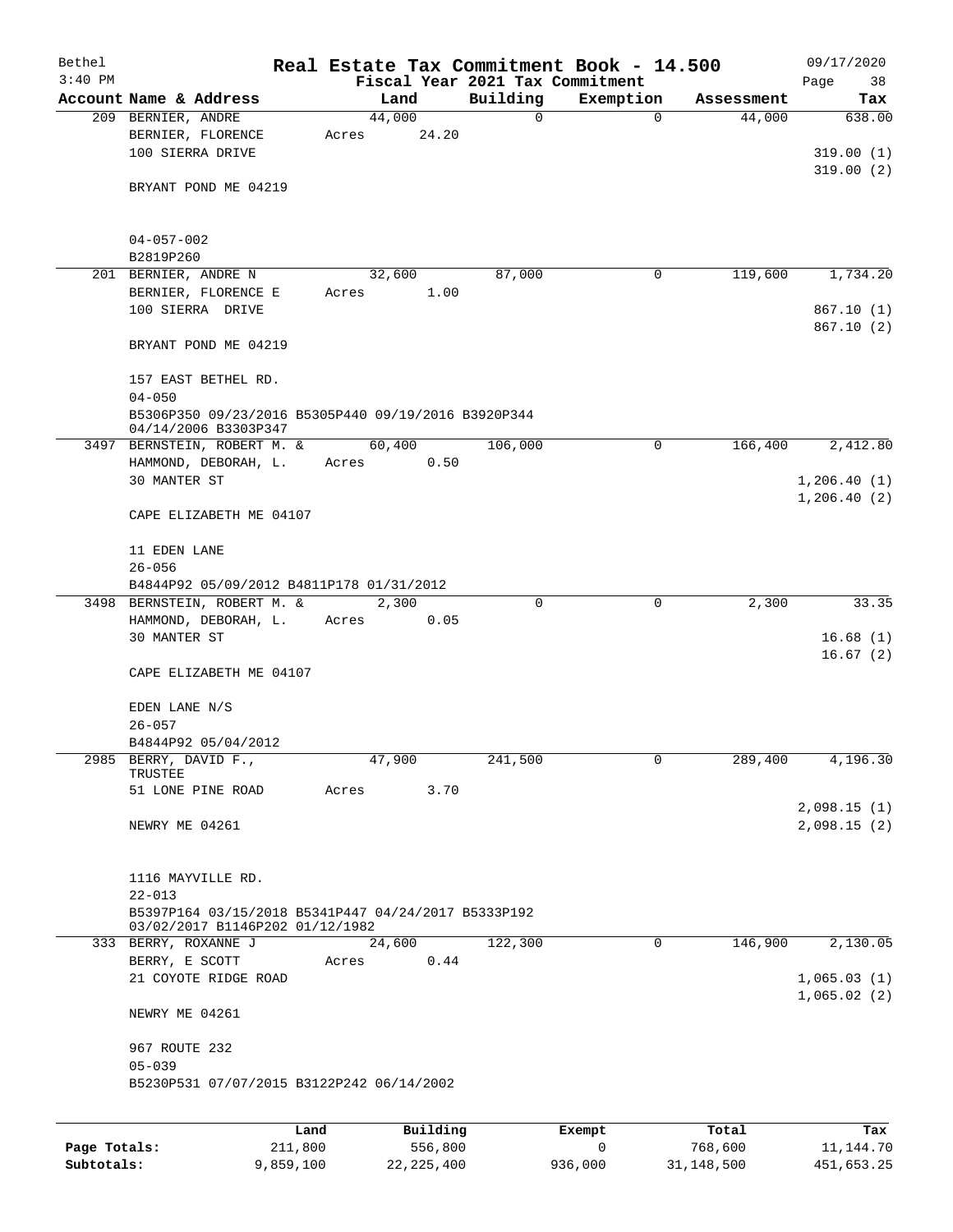| Bethel<br>$3:40$ PM |                                                      |           |          |                                             | Real Estate Tax Commitment Book - 14.500 |            | 09/17/2020              |
|---------------------|------------------------------------------------------|-----------|----------|---------------------------------------------|------------------------------------------|------------|-------------------------|
|                     | Account Name & Address                               |           | Land     | Fiscal Year 2021 Tax Commitment<br>Building | Exemption                                | Assessment | Page<br>39<br>Tax       |
|                     | 2987 BERRY, SUSAN                                    |           | 6,100    | $\mathbf 0$                                 | $\mathbf 0$                              | 6,100      | 88.45                   |
|                     | 1166 MAYVILLE ROAD                                   | Acres     | 0.53     |                                             |                                          |            |                         |
|                     |                                                      |           |          |                                             |                                          |            | 44.23(1)                |
|                     | NEWRY ME 04261                                       |           |          |                                             |                                          |            | 44.22(2)                |
|                     |                                                      |           |          |                                             |                                          |            |                         |
|                     | RTE 2 N/S<br>$22 - 015$                              |           |          |                                             |                                          |            |                         |
|                     | B5416P425 07/03/2018 B5239P600 08/24/2015            |           |          |                                             |                                          |            |                         |
|                     | 1262 BERUBE, RALPH                                   | 20,600    |          | 85,700                                      | $\mathbf 0$                              | 106,300    | 1,541.35                |
|                     | 42 COLES GROVE RD.                                   | Acres     | 0.25     |                                             |                                          |            |                         |
|                     |                                                      |           |          |                                             |                                          |            | 770.68(1)               |
|                     | DERRY NH 03038                                       |           |          |                                             |                                          |            | 770.67(2)               |
|                     | 116 WEST BETHEL RD.                                  |           |          |                                             |                                          |            |                         |
|                     | $07 - 065$                                           |           |          |                                             |                                          |            |                         |
|                     | B3492P253 04/12/2004                                 |           |          |                                             |                                          |            |                         |
|                     | 3336 BETHEL COMMODORE CORP                           |           | 87,800   | 322,500                                     | $\mathsf{O}$                             | 410,300    | 5,949.35                |
|                     | PO BOX 49                                            | Acres     | 1.65     |                                             |                                          |            |                         |
|                     |                                                      |           |          |                                             |                                          |            | 2,974.68(1)             |
|                     | BETHEL ME 04217                                      |           |          |                                             |                                          |            | 2,974.67 (2)            |
|                     | 12 BROAD ST.                                         |           |          |                                             |                                          |            |                         |
|                     | $25 - 167$                                           |           |          |                                             |                                          |            |                         |
|                     | B2555P45                                             |           |          |                                             |                                          |            |                         |
|                     | 3205 BETHEL HOUSING                                  | 151,500   |          | 963,500                                     | 0                                        | 1,115,000  | 16,167.50               |
|                     | <b>ASSOCIATES</b><br>C/O PHOENIX MANAGEMENT<br>CORP. | Acres     | 0.84     |                                             |                                          |            |                         |
|                     | PO BOX 759                                           |           |          |                                             |                                          |            | 8,083.75 (1)            |
|                     |                                                      |           |          |                                             |                                          |            | 8,083.75 (2)            |
|                     | SACO ME 04072                                        |           |          |                                             |                                          |            |                         |
|                     | 56 MAIN ST.                                          |           |          |                                             |                                          |            |                         |
|                     | $25 - 047$                                           |           |          |                                             |                                          |            |                         |
|                     | B1154P270 04/08/1882                                 |           |          |                                             |                                          |            |                         |
|                     | 463 BETHEL INN                                       | 1,861,800 |          | 2,718,900                                   | 0                                        | 4,580,700  | 66,420.15               |
|                     | PO BOX 49                                            | Acres     | 156.86   |                                             |                                          |            |                         |
|                     | BETHEL ME 04217                                      |           |          |                                             |                                          |            | 33,210.08<br>33, 210.07 |
|                     |                                                      |           |          |                                             |                                          |            |                         |
|                     | 21 BROAD STREET                                      |           |          |                                             |                                          |            |                         |
|                     | $07 - 028$                                           |           |          |                                             |                                          |            |                         |
|                     | B4648P125 10/19/2010                                 |           |          |                                             |                                          |            |                         |
|                     | 4575 BETHEL INN                                      |           | 56,400   | 159,400                                     | 0                                        | 215,800    | 3,129.10                |
|                     | TIMESHARE UNIT                                       |           |          |                                             |                                          |            |                         |
|                     | PO BOX 49                                            |           |          |                                             |                                          |            | 1,564.55(1)             |
|                     | BETHEL ME 04217                                      |           |          |                                             |                                          |            | 1,564.55(2)             |
|                     | 114 FAIRWAY ROAD                                     |           |          |                                             |                                          |            |                         |
|                     | $07 - 028 - 500$                                     |           |          |                                             |                                          |            |                         |
|                     |                                                      |           |          |                                             |                                          |            |                         |
|                     | Land,                                                |           | Building |                                             | <b>Exempt</b>                            | Total      | Tax                     |

|              | Land       | Building   | Exempt  | Total      | Tax        |
|--------------|------------|------------|---------|------------|------------|
| Page Totals: | 2,184,200  | 4,250,000  |         | 6,434,200  | 93,295.90  |
| Subtotals:   | 12,043,300 | 26,475,400 | 936,000 | 37,582,700 | 544,949.15 |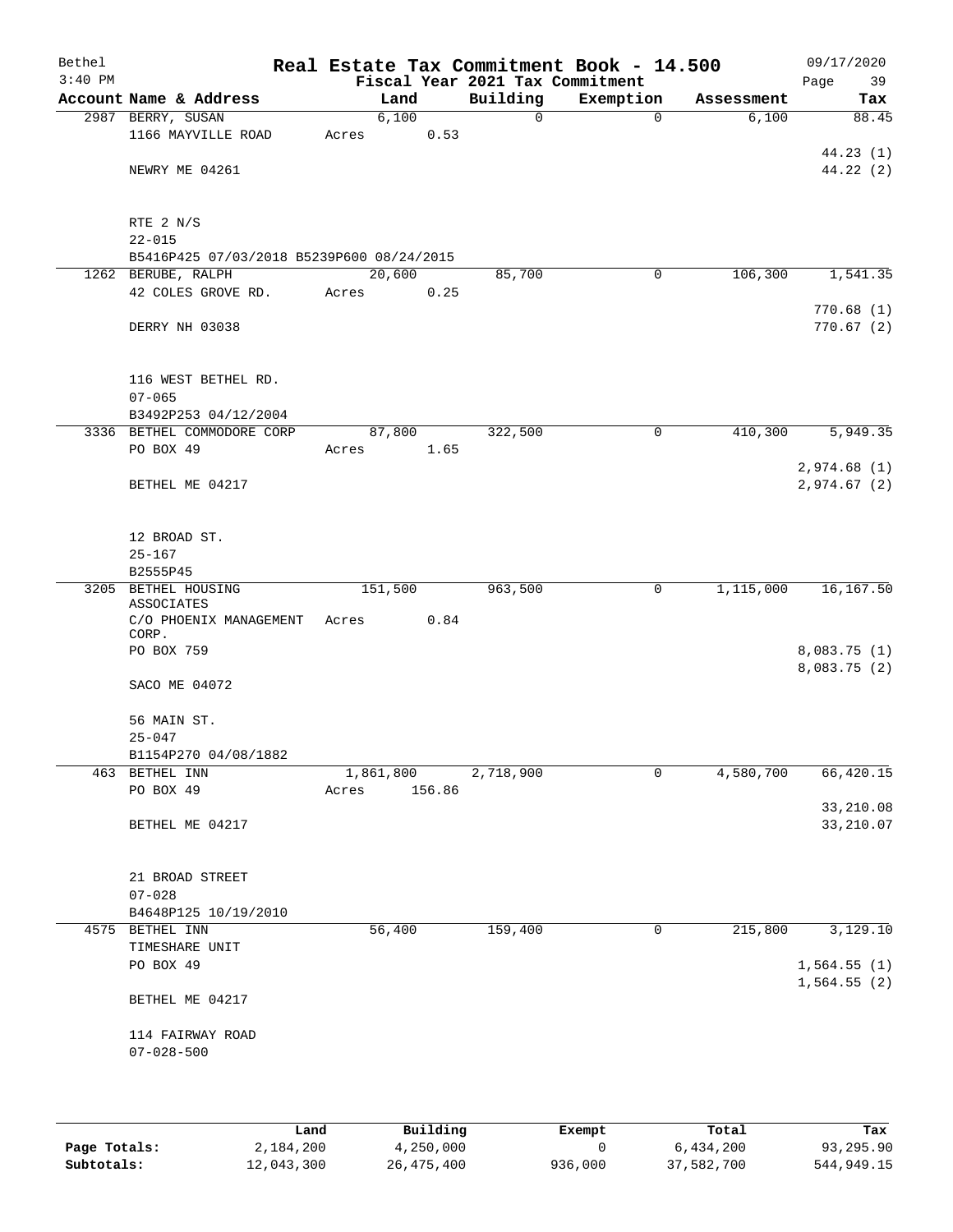| Bethel<br>$3:40$ PM |                                                |         | Real Estate Tax Commitment Book - 14.500<br>Fiscal Year 2021 Tax Commitment |          |             |            | 09/17/2020<br>Page<br>40   |
|---------------------|------------------------------------------------|---------|-----------------------------------------------------------------------------|----------|-------------|------------|----------------------------|
|                     | Account Name & Address                         |         | Land                                                                        | Building | Exemption   | Assessment | Tax                        |
|                     | 4576 BETHEL INN<br>TIMESHARE UNIT<br>PO BOX 49 |         | 56,400                                                                      | 159,400  | $\mathbf 0$ | 215,800    | 3,129.10<br>1,564.55(1)    |
|                     | BETHEL ME 04217                                |         |                                                                             |          |             |            | 1,564.55(2)                |
|                     | 114 FAIRWAY ROAD<br>$07 - 028 - 504$           |         |                                                                             |          |             |            |                            |
| 4577                | BETHEL INN                                     |         | 56,400                                                                      | 159,400  | 0           | 215,800    | 3,129.10                   |
|                     | TIMESHARE UNIT<br>PO BOX 49                    |         |                                                                             |          |             |            | 1,564.55(1)<br>1,564.55(2) |
|                     | BETHEL ME 04217                                |         |                                                                             |          |             |            |                            |
|                     | 114 FAIRWAY ROAD<br>$07 - 028 - 506$           |         |                                                                             |          |             |            |                            |
|                     | 4578 BETHEL INN<br>TIMESHARE UNIT              |         | 56,400                                                                      | 159,400  | 0           | 215,800    | 3,129.10                   |
|                     | PO BOX 49                                      |         |                                                                             |          |             |            | 1,564.55(1)<br>1,564.55(2) |
|                     | BETHEL ME 04217                                |         |                                                                             |          |             |            |                            |
|                     | 114 FAIRWAY ROAD<br>$07 - 028 - 508$           |         |                                                                             |          |             |            |                            |
| 4579                | BETHEL INN                                     |         | 56,400                                                                      | 159,400  | 0           | 215,800    | 3,129.10                   |
|                     | TIMESHARE UNIT<br>PO BOX 49                    |         |                                                                             |          |             |            | 1,564.55(1)                |
|                     | BETHEL ME 04217                                |         |                                                                             |          |             |            | 1,564.55(2)                |
|                     | 114 FAIRWAY ROAD<br>$07 - 028 - 512$           |         |                                                                             |          |             |            |                            |
| 4580                | BETHEL INN                                     |         | 56,400                                                                      | 159,400  | 0           | 215,800    | 3,129.10                   |
|                     | TIMESHARE UNIT                                 |         |                                                                             |          |             |            |                            |
|                     | PO BOX 49                                      |         |                                                                             |          |             |            | 1,564.55(1)<br>1,564.55(2) |
|                     | BETHEL ME 04217                                |         |                                                                             |          |             |            |                            |
|                     | 114 FAIRWAY ROAD<br>$07 - 028 - 516$           |         |                                                                             |          |             |            |                            |
|                     | 4581 BETHEL INN<br>TIMESHARE UNIT              |         | 56,400                                                                      | 159,400  | 0           | 215,800    | 3,129.10                   |
|                     | PO BOX 49                                      |         |                                                                             |          |             |            | 1,564.55(1)<br>1,564.55(2) |
|                     | BETHEL ME 04217                                |         |                                                                             |          |             |            |                            |
|                     | 114 FAIRWAY ROAD<br>$07 - 028 - 518$           |         |                                                                             |          |             |            |                            |
|                     | 4582 BETHEL INN                                |         | 56,400                                                                      | 159,400  | 0           | 215,800    | 3,129.10                   |
|                     | TIMESHARE UNIT                                 |         |                                                                             |          |             |            |                            |
|                     | PO BOX 49                                      |         |                                                                             |          |             |            | 1,564.55(1)<br>1,564.55(2) |
|                     | BETHEL ME 04217                                |         |                                                                             |          |             |            |                            |
|                     | 100 FAIRWAY ROAD<br>$07 - 028 - 520$           |         |                                                                             |          |             |            |                            |
|                     |                                                | Land    | Building                                                                    |          | Exempt      | Total      | Tax                        |
| Page Totals:        |                                                | 394,800 | 1,115,800                                                                   |          | 0           | 1,510,600  | 21,903.70                  |

**Subtotals:** 12,438,100 27,591,200 936,000 39,093,300 566,852.85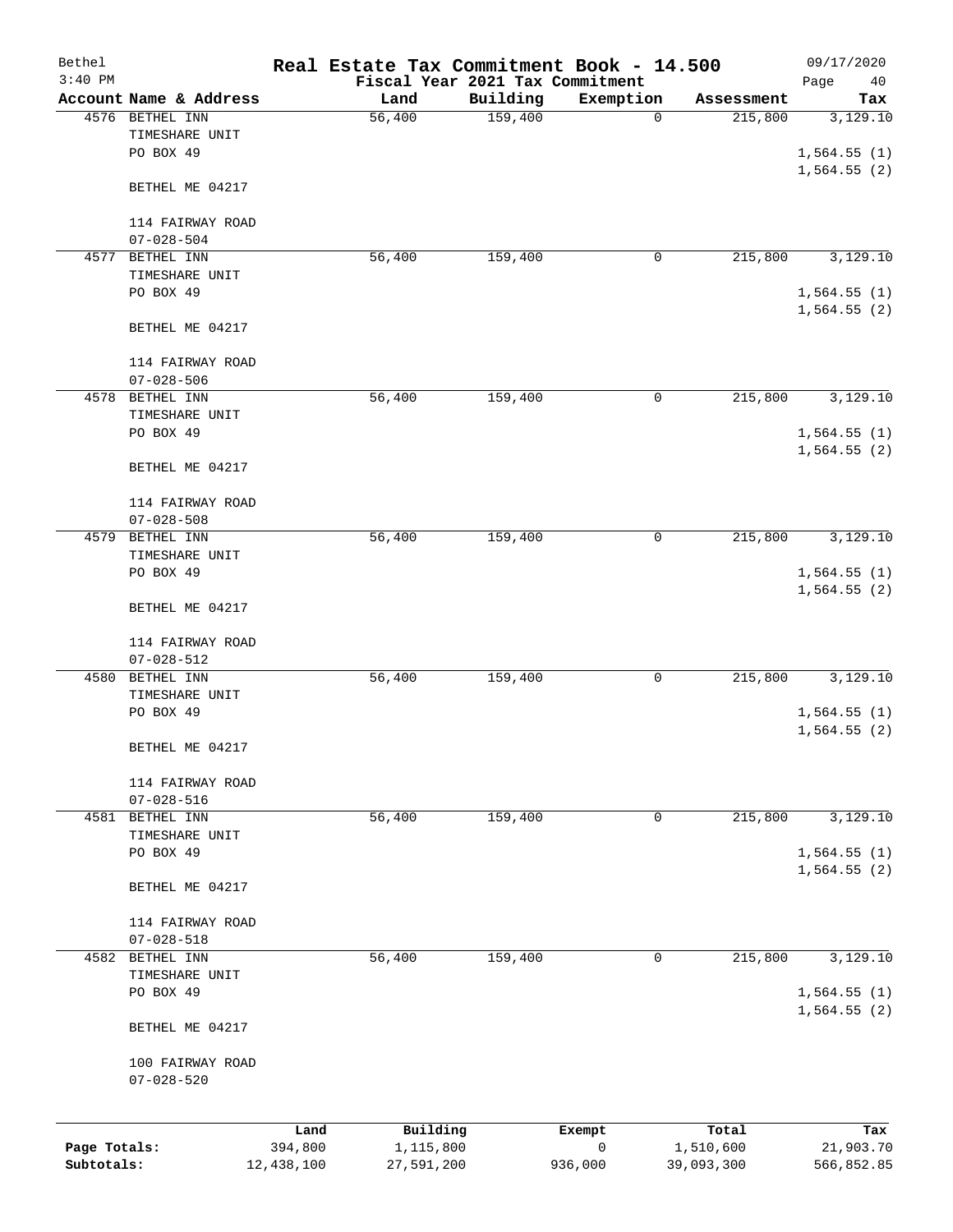| Bethel<br>$3:40$ PM |                                                |         | Real Estate Tax Commitment Book - 14.500<br>Fiscal Year 2021 Tax Commitment |          |             |            | 09/17/2020<br>Page<br>41   |
|---------------------|------------------------------------------------|---------|-----------------------------------------------------------------------------|----------|-------------|------------|----------------------------|
|                     | Account Name & Address                         |         | Land                                                                        | Building | Exemption   | Assessment | Tax                        |
|                     | 4583 BETHEL INN<br>TIMESHARE UNIT<br>PO BOX 49 |         | 56,400                                                                      | 159,400  | $\mathbf 0$ | 215,800    | 3,129.10<br>1,564.55(1)    |
|                     | BETHEL ME 04217                                |         |                                                                             |          |             |            | 1,564.55(2)                |
|                     | 100 FAIRWAY ROAD<br>$07 - 028 - 526$           |         |                                                                             |          |             |            |                            |
|                     | 4584 BETHEL INN                                |         | 56,400                                                                      | 159,400  | 0           | 215,800    | 3,129.10                   |
|                     | TIMESHARE UNIT<br>PO BOX 49                    |         |                                                                             |          |             |            | 1,564.55(1)<br>1,564.55(2) |
|                     | BETHEL ME 04217                                |         |                                                                             |          |             |            |                            |
|                     | 100 FAIRWAY ROAD<br>$07 - 028 - 530$           |         |                                                                             |          |             |            |                            |
| 4585                | BETHEL INN                                     |         | 56,400                                                                      | 159,400  | 0           | 215,800    | 3,129.10                   |
|                     | TIMESHARE UNIT                                 |         |                                                                             |          |             |            |                            |
|                     | PO BOX 49                                      |         |                                                                             |          |             |            | 1,564.55(1)<br>1,564.55(2) |
|                     | BETHEL ME 04217                                |         |                                                                             |          |             |            |                            |
|                     | 100 FAIRWAY ROAD<br>$07 - 028 - 538$           |         |                                                                             |          |             |            |                            |
| 4586                | BETHEL INN                                     |         | 56,400                                                                      | 159,400  | 0           | 215,800    | 3,129.10                   |
|                     | TIMESHARE UNIT                                 |         |                                                                             |          |             |            |                            |
|                     | PO BOX 49                                      |         |                                                                             |          |             |            | 1,564.55(1)<br>1,564.55(2) |
|                     | BETHEL ME 04217                                |         |                                                                             |          |             |            |                            |
|                     | 88 FAIRWAY ROAD<br>$07 - 028 - 554$            |         |                                                                             |          |             |            |                            |
| 4587                | BETHEL INN                                     |         | 56,400                                                                      | 159,400  | 0           | 215,800    | 3,129.10                   |
|                     | TIMESHARE UNIT                                 |         |                                                                             |          |             |            |                            |
|                     | PO BOX 49                                      |         |                                                                             |          |             |            | 1,564.55(1)<br>1,564.55(2) |
|                     | BETHEL ME 04217                                |         |                                                                             |          |             |            |                            |
|                     | 88 FAIRWAY ROAD<br>$07 - 028 - 556$            |         |                                                                             |          |             |            |                            |
| 4588                | BETHEL INN                                     |         | 56,400                                                                      | 159,400  | 0           | 215,800    | 3,129.10                   |
|                     | TIMESHARE UNIT                                 |         |                                                                             |          |             |            |                            |
|                     | PO BOX 49                                      |         |                                                                             |          |             |            | 1,564.55(1)<br>1,564.55(2) |
|                     | BETHEL ME 04217                                |         |                                                                             |          |             |            |                            |
|                     | 74 FAIRWAY ROAD<br>$07 - 028 - 574$            |         |                                                                             |          |             |            |                            |
| 4589                | BETHEL INN                                     |         | 56,400                                                                      | 159,400  | 0           | 215,800    | 3,129.10                   |
|                     | TIMESHARE UNIT                                 |         |                                                                             |          |             |            |                            |
|                     | PO BOX 49                                      |         |                                                                             |          |             |            | 1,564.55(1)<br>1,564.55(2) |
|                     | BETHEL ME 04217                                |         |                                                                             |          |             |            |                            |
|                     | 74 FAIRWAY ROAD                                |         |                                                                             |          |             |            |                            |
|                     | $07 - 028 - 576$                               |         |                                                                             |          |             |            |                            |
|                     |                                                | Land    | Building                                                                    |          | Exempt      | Total      | Tax                        |
| Page Totals:        |                                                | 394,800 | 1,115,800                                                                   |          | 0           | 1,510,600  | 21,903.70                  |

**Subtotals:** 12,832,900 28,707,000 936,000 40,603,900 588,756.55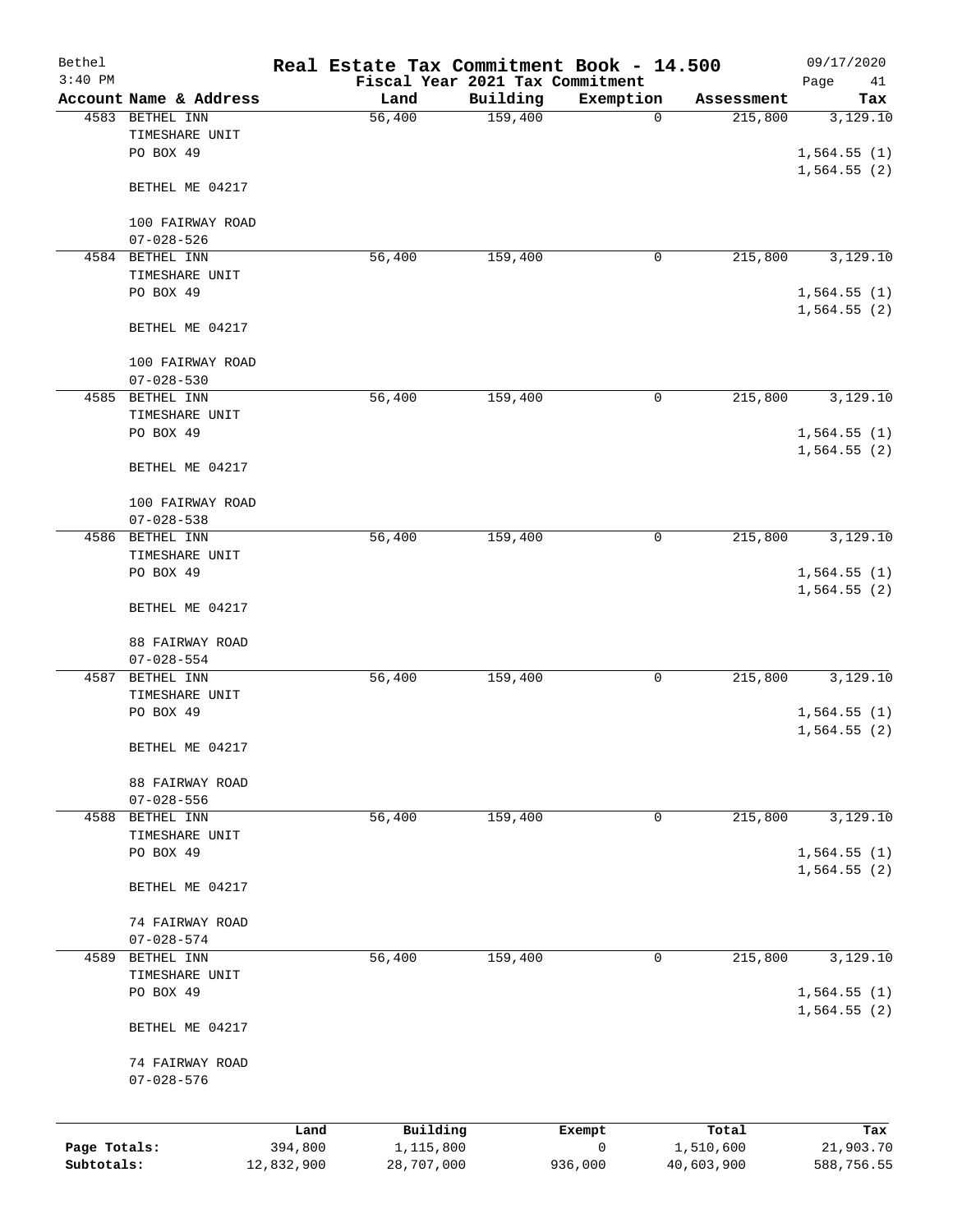| Bethel       |                                |            | Real Estate Tax Commitment Book - 14.500 |          |                        |             |            | 09/17/2020  |
|--------------|--------------------------------|------------|------------------------------------------|----------|------------------------|-------------|------------|-------------|
| $3:40$ PM    |                                |            | Fiscal Year 2021 Tax Commitment          |          |                        |             |            | Page<br>42  |
|              | Account Name & Address         |            | Land                                     | Building | Exemption              |             | Assessment | Tax         |
|              | 4590 BETHEL INN                |            | 56,400                                   | 159,400  |                        | 0           | 215,800    | 3,129.10    |
|              | TIMESHARE UNIT<br>PO BOX 49    |            |                                          |          |                        |             |            |             |
|              |                                |            |                                          |          |                        |             |            | 1,564.55(1) |
|              |                                |            |                                          |          |                        |             |            | 1,564.55(2) |
|              | BETHEL ME 04217                |            |                                          |          |                        |             |            |             |
|              | 74 FAIRWAY ROAD                |            |                                          |          |                        |             |            |             |
|              | $07 - 028 - 578$               |            |                                          |          |                        |             |            |             |
| 4591         | BETHEL INN                     |            | 50,400                                   | 188,400  |                        | 0           | 238,800    | 3,462.60    |
|              | MILLBROOK TIMESHARE            |            |                                          |          |                        |             |            |             |
|              | PO BOX 49                      |            |                                          |          |                        |             |            | 1,731.30(1) |
|              |                                |            |                                          |          |                        |             |            | 1,731.30(2) |
|              | BETHEL ME 04217                |            |                                          |          |                        |             |            |             |
|              |                                |            |                                          |          |                        |             |            |             |
|              | 38 MILL HILL RD.               |            |                                          |          |                        |             |            |             |
|              | $07 - 028 - 578 - 608$         |            |                                          |          |                        |             |            |             |
|              | 4592 BETHEL INN                |            | 50,400                                   | 188,400  |                        | 0           | 238,800    | 3,462.60    |
|              | MILLBROOK TIMESHARE            |            |                                          |          |                        |             |            |             |
|              | PO BOX 49                      |            |                                          |          |                        |             |            | 1,731.30(1) |
|              |                                |            |                                          |          |                        |             |            | 1,731.30(2) |
|              | BETHEL ME 04217                |            |                                          |          |                        |             |            |             |
|              |                                |            |                                          |          |                        |             |            |             |
|              | 38 MILL HILL RD.               |            |                                          |          |                        |             |            |             |
|              | $07 - 028 - 578 - 610$         |            |                                          |          |                        |             |            |             |
| 4593         | BETHEL INN                     |            | 50,400                                   | 188,400  |                        | 0           | 238,800    | 3,462.60    |
|              | MILLBROOK TIMESHARE            |            |                                          |          |                        |             |            |             |
|              | PO BOX 49                      |            |                                          |          |                        |             |            | 1,731.30(1) |
|              |                                |            |                                          |          |                        |             |            | 1,731.30(2) |
|              | BETHEL ME 04217                |            |                                          |          |                        |             |            |             |
|              |                                |            |                                          |          |                        |             |            |             |
|              | 38 MILL HILL RD.               |            |                                          |          |                        |             |            |             |
|              | $07 - 028 - 578 - 612$         |            |                                          |          |                        |             |            |             |
|              | 4594 BETHEL INN                |            | 50,400                                   | 188,400  |                        | 0           | 238,800    | 3,462.60    |
|              | MILLBROOK TIMESHARE            |            |                                          |          |                        |             |            |             |
|              | PO BOX 49                      |            |                                          |          |                        |             |            | 1,731.30(1) |
|              |                                |            |                                          |          |                        |             |            | 1,731.30(2) |
|              | BETHEL ME 04217                |            |                                          |          |                        |             |            |             |
|              |                                |            |                                          |          |                        |             |            |             |
|              | 38 MILL HILL RD.               |            |                                          |          |                        |             |            |             |
|              | $07 - 028 - 578 - 614$         |            |                                          |          |                        |             |            |             |
|              | 4595 BETHEL INN                |            | 4,200                                    | 73,700   |                        | $\mathbf 0$ | 77,900     | 1,129.55    |
|              | MILLBROOK TIMESHARE            |            |                                          |          |                        |             |            |             |
|              | LOCKOUT                        |            |                                          |          |                        |             |            |             |
|              | PO BOX 49                      |            |                                          |          |                        |             |            | 564.78 (1)  |
|              |                                |            |                                          |          |                        |             |            | 564.77 (2)  |
|              | BETHEL ME 04217                |            |                                          |          |                        |             |            |             |
|              |                                |            |                                          |          |                        |             |            |             |
|              | 38 MILL HILL RD.               |            |                                          |          |                        |             |            |             |
|              | $07 - 028 - 578 - 609$         |            |                                          |          |                        |             |            |             |
|              | 4596 BETHEL INN                |            | 4,200                                    | 73,700   |                        | 0           | 77,900     | 1,129.55    |
|              | MILLBROOK TIMESHARE<br>LOCKOUT |            |                                          |          |                        |             |            |             |
|              | PO BOX 49                      |            |                                          |          |                        |             |            | 564.78 (1)  |
|              |                                |            |                                          |          |                        |             |            | 564.77 (2)  |
|              | BETHEL ME 04217                |            |                                          |          |                        |             |            |             |
|              |                                |            |                                          |          |                        |             |            |             |
|              | 38 MILL HILL RD.               |            |                                          |          |                        |             |            |             |
|              | $07 - 028 - 578 - 611$         |            |                                          |          |                        |             |            |             |
|              |                                | Land       | Building                                 |          |                        |             | Total      | Tax         |
| Page Totals: |                                | 266,400    | 1,060,400                                |          | Exempt<br>$\mathsf{O}$ |             | 1,326,800  | 19,238.60   |
| Subtotals:   |                                | 13,099,300 | 29,767,400                               |          | 936,000                |             | 41,930,700 | 607,995.15  |
|              |                                |            |                                          |          |                        |             |            |             |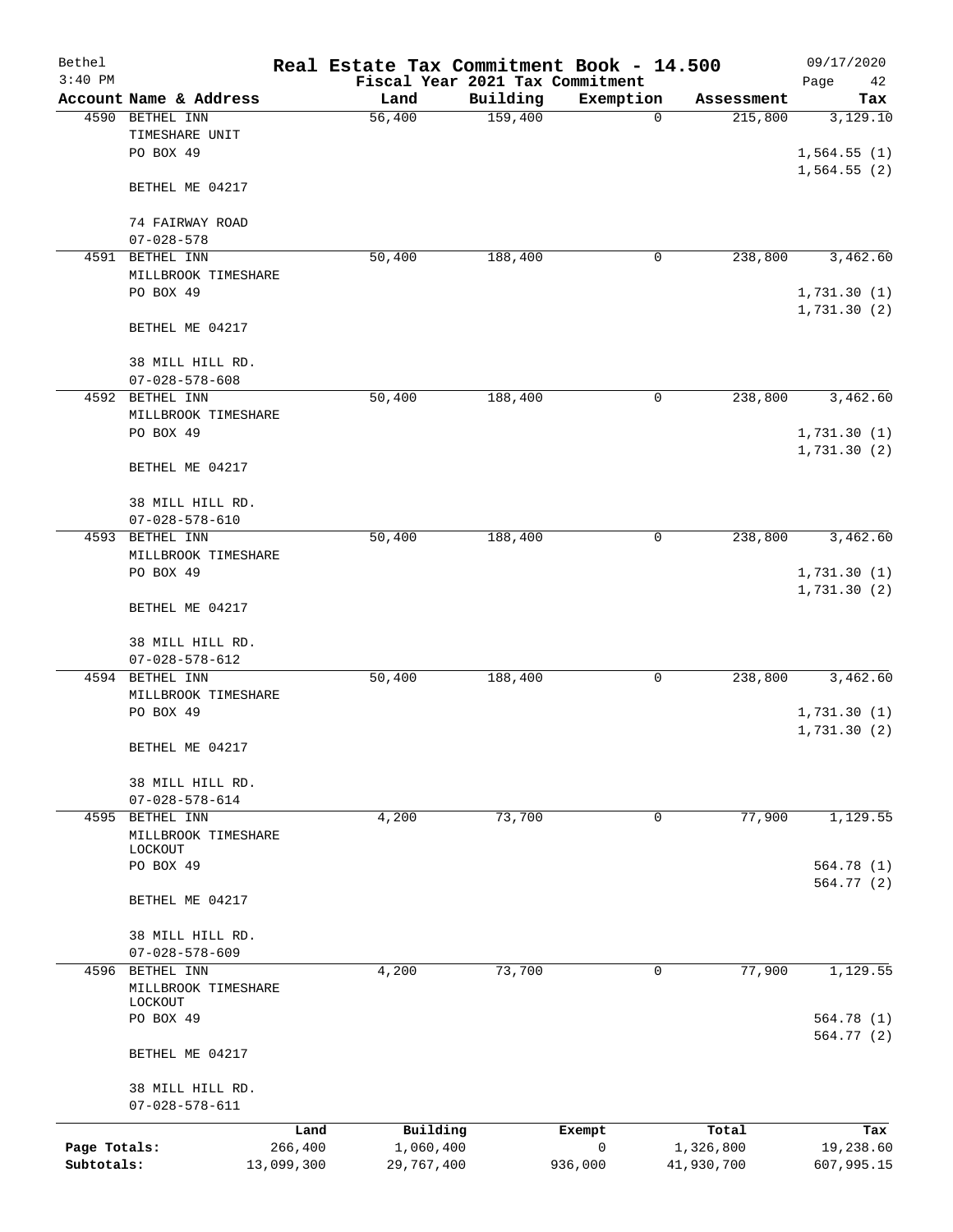| Bethel    |                                            | Real Estate Tax Commitment Book - 14.500 |                                 |           |            | 09/17/2020                 |
|-----------|--------------------------------------------|------------------------------------------|---------------------------------|-----------|------------|----------------------------|
| $3:40$ PM |                                            |                                          | Fiscal Year 2021 Tax Commitment |           |            | Page<br>43                 |
|           | Account Name & Address                     | Land                                     | Building                        | Exemption | Assessment | Tax                        |
|           | 4597 BETHEL INN                            | 4,200                                    | 73,700                          | $\Omega$  | 77,900     | 1,129.55                   |
|           | MILLBROOK TIMESHARE                        |                                          |                                 |           |            |                            |
|           | LOCKOUT<br>PO BOX 49                       |                                          |                                 |           |            |                            |
|           |                                            |                                          |                                 |           |            | 564.78 (1)<br>564.77 (2)   |
|           | BETHEL ME 04217                            |                                          |                                 |           |            |                            |
|           |                                            |                                          |                                 |           |            |                            |
|           | 38 MILL HILL RD.                           |                                          |                                 |           |            |                            |
|           | $07 - 028 - 578 - 613$                     |                                          |                                 |           |            |                            |
|           | 4598 BETHEL INN                            | 4,200                                    | 73,700                          | 0         | 77,900     | 1,129.55                   |
|           | MILLBROOK TIMESHARE                        |                                          |                                 |           |            |                            |
|           | LOCK OUT                                   |                                          |                                 |           |            |                            |
|           | PO BOX 49                                  |                                          |                                 |           |            | 564.78 (1)                 |
|           |                                            |                                          |                                 |           |            | 564.77 (2)                 |
|           | BETHEL ME 04217                            |                                          |                                 |           |            |                            |
|           |                                            |                                          |                                 |           |            |                            |
|           | 38 MILL HILL RD.<br>$07 - 028 - 578 - 615$ |                                          |                                 |           |            |                            |
|           | 1097 BETHEL INN (TIMESHARE)                | 56,400                                   | 159,400                         | 0         | 215,800    | 3,129.10                   |
|           | PO BOX 49                                  |                                          |                                 |           |            |                            |
|           |                                            |                                          |                                 |           |            | 1,564.55(1)                |
|           | BETHEL ME 04217                            |                                          |                                 |           |            | 1,564.55(2)                |
|           |                                            |                                          |                                 |           |            |                            |
|           |                                            |                                          |                                 |           |            |                            |
|           | 74 FAIRWAY ROAD                            |                                          |                                 |           |            |                            |
|           | $07 - 028 - 564$                           |                                          |                                 |           |            |                            |
|           | B3441P68 12/17/2003                        |                                          |                                 |           |            |                            |
|           | 4845 BETHEL INN CORP.                      | 50,400                                   | 207,500                         | 0         | 257,900    | 3,739.55                   |
|           | PO BOX 49                                  |                                          |                                 |           |            |                            |
|           |                                            |                                          |                                 |           |            | 1,869.78(1)                |
|           | BETHEL ME 04217                            |                                          |                                 |           |            | 1,869.77(2)                |
|           |                                            |                                          |                                 |           |            |                            |
|           |                                            |                                          |                                 |           |            |                            |
|           | MILL HILL CONDO 632                        |                                          |                                 |           |            |                            |
|           | $07 - 028 - 632$                           |                                          |                                 |           |            |                            |
| 4899      | BETHEL INN CORP.                           | 50,400                                   | 207,500                         | 0         | 257,900    | 3,739.55                   |
|           | PO BOX 49                                  |                                          |                                 |           |            |                            |
|           | BETHEL ME 04217                            |                                          |                                 |           |            | 1,869.78(1)<br>1,869.77(2) |
|           |                                            |                                          |                                 |           |            |                            |
|           |                                            |                                          |                                 |           |            |                            |
|           | MILL HILL CONDO 620                        |                                          |                                 |           |            |                            |
|           | $07 - 028 - 620$                           |                                          |                                 |           |            |                            |
|           | 4900 BETHEL INN CORP.                      | 50,400                                   | 207,500                         | 0         | 257,900    | 3,739.55                   |
|           | PO BOX 49                                  |                                          |                                 |           |            |                            |
|           |                                            |                                          |                                 |           |            | 1,869.78(1)                |
|           | BETHEL ME 04217                            |                                          |                                 |           |            | 1,869.77(2)                |
|           |                                            |                                          |                                 |           |            |                            |
|           |                                            |                                          |                                 |           |            |                            |
|           | MILL HILL CONDO 616                        |                                          |                                 |           |            |                            |
|           | $07 - 028 - 616$                           |                                          |                                 |           |            |                            |

|              | Land         | Building   | Exempt  | Total      | Tax        |
|--------------|--------------|------------|---------|------------|------------|
| Page Totals: | 216,000      | 929,300    |         | 1,145,300  | 16,606.85  |
| Subtotals:   | 13, 315, 300 | 30,696,700 | 936,000 | 43,076,000 | 624,602.00 |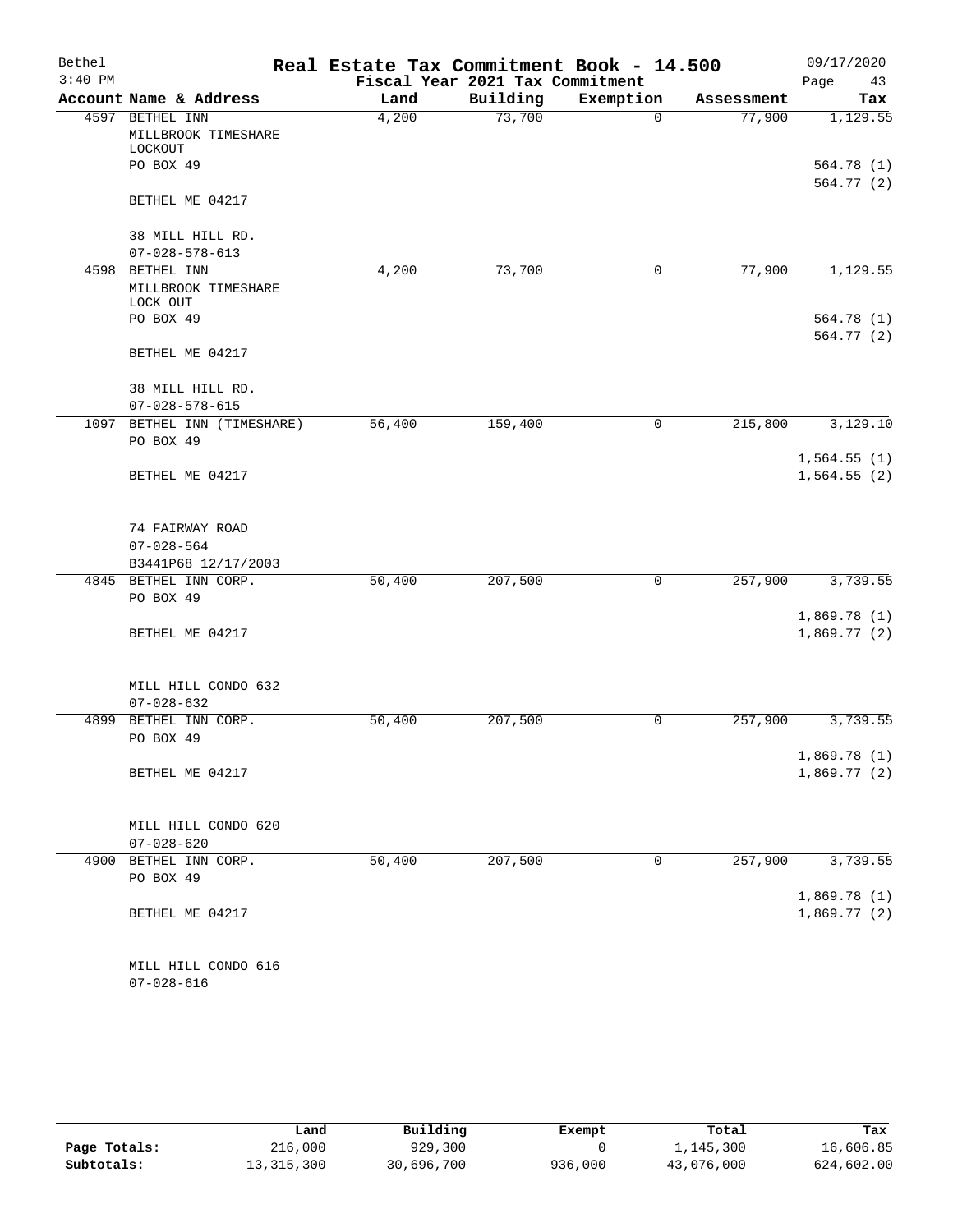| Bethel       |                                                                        |            | Real Estate Tax Commitment Book - 14.500 |          |             |            | 09/17/2020        |
|--------------|------------------------------------------------------------------------|------------|------------------------------------------|----------|-------------|------------|-------------------|
| $3:40$ PM    | Account Name & Address                                                 |            | Fiscal Year 2021 Tax Commitment<br>Land  | Building | Exemption   | Assessment | Page<br>44<br>Tax |
|              | 4901 BETHEL INN CORP.                                                  |            | 4,200                                    | 71,000   | $\mathbf 0$ | 75,200     | 1,090.40          |
|              | PO BOX 49                                                              |            |                                          |          |             |            |                   |
|              |                                                                        |            |                                          |          |             |            | 545.20(1)         |
|              | BETHEL ME 04217                                                        |            |                                          |          |             |            | 545.20(2)         |
|              | MILL HILL CONDO 635                                                    |            |                                          |          |             |            |                   |
|              | $07 - 028 - 635$                                                       |            |                                          |          |             |            |                   |
|              | 4902 BETHEL INN CORP.                                                  |            | 4,200                                    | 71,000   | 0           | 75,200     | 1,090.40          |
|              | PO BOX 49                                                              |            |                                          |          |             |            | 545.20(1)         |
|              | BETHEL ME 04217                                                        |            |                                          |          |             |            | 545.20(2)         |
|              | MILL HILL CONDO 633                                                    |            |                                          |          |             |            |                   |
|              | $07 - 028 - 633$                                                       |            |                                          |          |             |            |                   |
|              | 4903 BETHEL INN CORP.<br>PO BOX 49                                     |            | 4,200                                    | 71,000   | 0           | 75,200     | 1,090.40          |
|              |                                                                        |            |                                          |          |             |            | 545.20(1)         |
|              | BETHEL ME 04217                                                        |            |                                          |          |             |            | 545.20(2)         |
|              | MILL HILL CONDO 623                                                    |            |                                          |          |             |            |                   |
|              | $07 - 028 - 623$                                                       |            |                                          |          |             |            |                   |
|              | 4904 BETHEL INN CORP.<br>PO BOX 49                                     |            | 4,200                                    | 71,000   | 0           | 75,200     | 1,090.40          |
|              |                                                                        |            |                                          |          |             |            | 545.20(1)         |
|              | BETHEL ME 04217                                                        |            |                                          |          |             |            | 545.20(2)         |
|              | MILL HILL CONDO 621                                                    |            |                                          |          |             |            |                   |
|              | $07 - 028 - 621$                                                       |            |                                          |          |             |            |                   |
| 4905         | BETHEL INN CORP.<br>PO BOX 49                                          |            | 4,200                                    | 71,000   | 0           | 75,200     | 1,090.40          |
|              |                                                                        |            |                                          |          |             |            | 545.20(1)         |
|              | BETHEL ME 04217                                                        |            |                                          |          |             |            | 545.20(2)         |
|              | MILL HILL CONDO 619                                                    |            |                                          |          |             |            |                   |
|              | $07 - 028 - 619$                                                       |            |                                          |          |             |            |                   |
| 4907         | BETHEL INN CORP.                                                       |            | 4,200                                    | 71,000   | 0           | 75,200     | 1,090.40          |
|              | PO BOX 49                                                              |            |                                          |          |             |            | 545.20(1)         |
|              | BETHEL ME 04217                                                        |            |                                          |          |             |            | 545.20(2)         |
|              | MILL HILL CONDO 617                                                    |            |                                          |          |             |            |                   |
|              | $07 - 028 - 617$                                                       |            |                                          |          |             |            |                   |
|              | 4852 BETHEL INN CORPORATION                                            |            | 47,000                                   | 293,100  | 0           | 340,100    | 4,931.45          |
|              | PO BOX 49                                                              |            |                                          |          |             |            | 2,465.73(1)       |
|              | BETHEL ME 04217                                                        |            |                                          |          |             |            | 2,465.72(2)       |
|              | 46 MILL HILL RD#624,                                                   |            |                                          |          |             |            |                   |
|              | $07 - 028 - 624$<br>B5077P269 12/27/2013 B4793P160 12/15/2011 B4011P36 |            |                                          |          |             |            |                   |
|              | 09/18/2006                                                             | Land       | Building                                 |          | Exempt      | Total      | Tax               |
| Page Totals: |                                                                        | 72,200     | 719,100                                  |          | 0           | 791,300    | 11,473.85         |
| Subtotals:   |                                                                        | 13,387,500 | 31, 415, 800                             |          | 936,000     | 43,867,300 | 636,075.85        |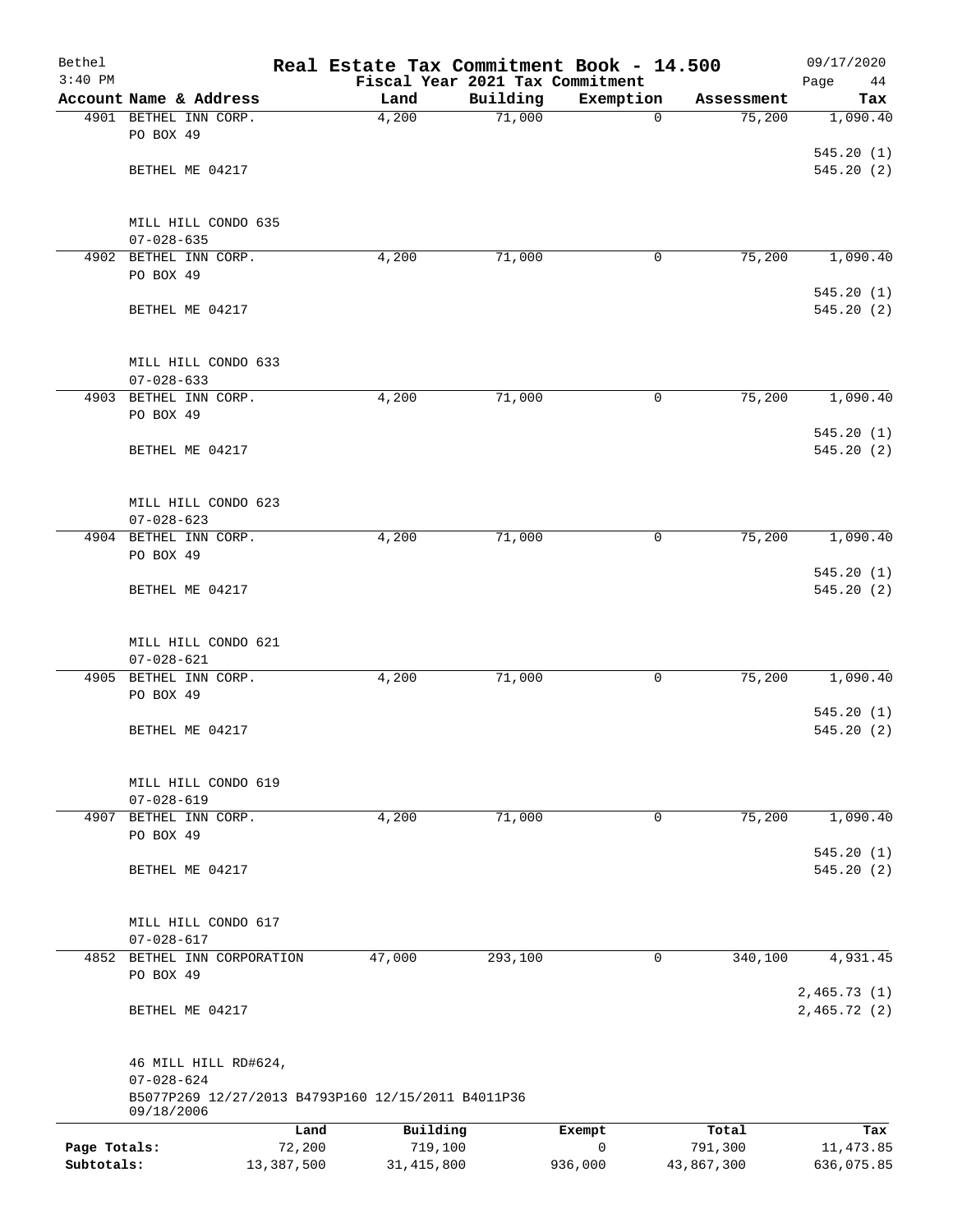| Bethel       |                                                                   |       |            |          | Real Estate Tax Commitment Book - 14.500 |              | 09/17/2020   |
|--------------|-------------------------------------------------------------------|-------|------------|----------|------------------------------------------|--------------|--------------|
| $3:40$ PM    |                                                                   |       |            |          | Fiscal Year 2021 Tax Commitment          |              | Page<br>45   |
|              | Account Name & Address                                            |       | Land       | Building | Exemption                                | Assessment   | Tax          |
|              | 1203 BETHEL INN CORPORATION<br>P.O. BOX 49                        |       | 43,700     | 254,400  | $\Omega$                                 | 298,100      | 4,322.45     |
|              |                                                                   |       |            |          |                                          |              | 2,161.23(1)  |
|              | BETHEL ME 04217                                                   |       |            |          |                                          |              | 2,161.22(2)  |
|              |                                                                   |       |            |          |                                          |              |              |
|              | 46 MILL HILL RD. #                                                |       |            |          |                                          |              |              |
|              | $07 - 028 - 578 - 600 - 01$                                       |       |            |          |                                          |              |              |
|              | B5260P442 12/24/2015 B4792P160 12/09/2011 B3132P316<br>07/01/2002 |       |            |          |                                          |              |              |
|              | 3435 BETHEL MANAGMENT LLC                                         |       | 121,200    | 698,800  | $\Omega$                                 | 820,000      | 11,890.00    |
|              | RITE AID STORE #4944                                              | Acres | 1.41       |          |                                          |              |              |
|              | PO BOX 1159                                                       |       |            |          |                                          |              | 5,945.00(1)  |
|              |                                                                   |       |            |          |                                          |              | 5,945.00(2)  |
|              | DEERFIELD IL 60015                                                |       |            |          |                                          |              |              |
|              | 28 MAYVILLE RD.                                                   |       |            |          |                                          |              |              |
|              | $25 - 248 - 001$                                                  |       |            |          |                                          |              |              |
|              | B2486P202 10/17/1997                                              |       |            |          |                                          |              |              |
|              | 174 BETHEL ROUTE 26 LLC                                           |       | 40,000     | 0        | 0                                        | 40,000       | 580.00       |
|              | PO BOX 158                                                        | Acres | 20.00      |          |                                          |              |              |
|              |                                                                   |       |            |          |                                          |              | 290.00(1)    |
|              | BETHEL ME 04217                                                   |       |            |          |                                          |              | 290.00(2)    |
|              | WALKERS MILLS RD.                                                 |       |            |          |                                          |              |              |
|              | $04 - 031$                                                        |       |            |          |                                          |              |              |
|              | B5505P246 02/03/2020 B5106P204 04/18/2014 B3728P167<br>05/24/2005 |       |            |          |                                          |              |              |
|              | 3419 BETHEL STATION<br>RESIDENCE DEVELOPMENT                      |       | 101,000    | 55,500   | 0                                        | 156,500      | 2,269.25     |
|              | LLC.<br>84 MIDDLE STREET                                          | Acres | 7.15       |          |                                          |              |              |
|              |                                                                   |       |            |          |                                          |              | 1, 134.63(1) |
|              | PORTLAND ME 04101                                                 |       |            |          |                                          |              | 1, 134.62(2) |
|              | 23 CROSS ST                                                       |       |            |          |                                          |              |              |
|              | $25 - 239$                                                        |       |            |          |                                          |              |              |
|              | B5513P526 03/25/2020 B2160P215 09/19/1994 B1645P17<br>04/07/1989  |       |            |          |                                          |              |              |
|              | 2513 BETHEL, GEORGE                                               |       | 18,100     | 0        | 0                                        | 18,100       | 262.45       |
|              | BETHEL, BARBARA                                                   | Acres | 62.00      |          |                                          |              |              |
|              | 2139 INTERVALE ROAD                                               |       |            |          |                                          |              | 131.23(1)    |
|              |                                                                   |       |            |          |                                          |              | 131.22(2)    |
|              | BETHEL ME 04217                                                   |       |            |          |                                          |              |              |
|              | INTERVALE RD S/S                                                  |       |            |          |                                          |              |              |
|              | $14 - 034$                                                        |       |            |          |                                          |              |              |
|              | B1163P15                                                          |       |            |          |                                          |              |              |
|              | 2609 BETHEL, GEORGE                                               |       | 68,600     | 220,200  | 25,000                                   | 263,800      | 3,825.10     |
|              | BETHEL, BARBARA                                                   | Acres | 40.00      |          | 01 Homestead (HM)                        |              |              |
|              | 2139 INTERVALE ROAD                                               |       |            |          |                                          |              | 1,912.55(1)  |
|              | BETHEL ME 04217                                                   |       |            |          |                                          |              | 1,912.55(2)  |
|              | 2139 INTERVALE RD.                                                |       |            |          |                                          |              |              |
|              | $15 - 025$                                                        |       |            |          |                                          |              |              |
|              | B700P55 02/02/1971                                                |       |            |          |                                          |              |              |
|              | Land                                                              |       | Building   |          | Exempt                                   | Total        | Tax          |
| Page Totals: | 392,600                                                           |       | 1,228,900  |          | 25,000                                   | 1,596,500    | 23, 149. 25  |
| Subtotals:   | 13,780,100                                                        |       | 32,644,700 |          | 961,000                                  | 45, 463, 800 | 659,225.10   |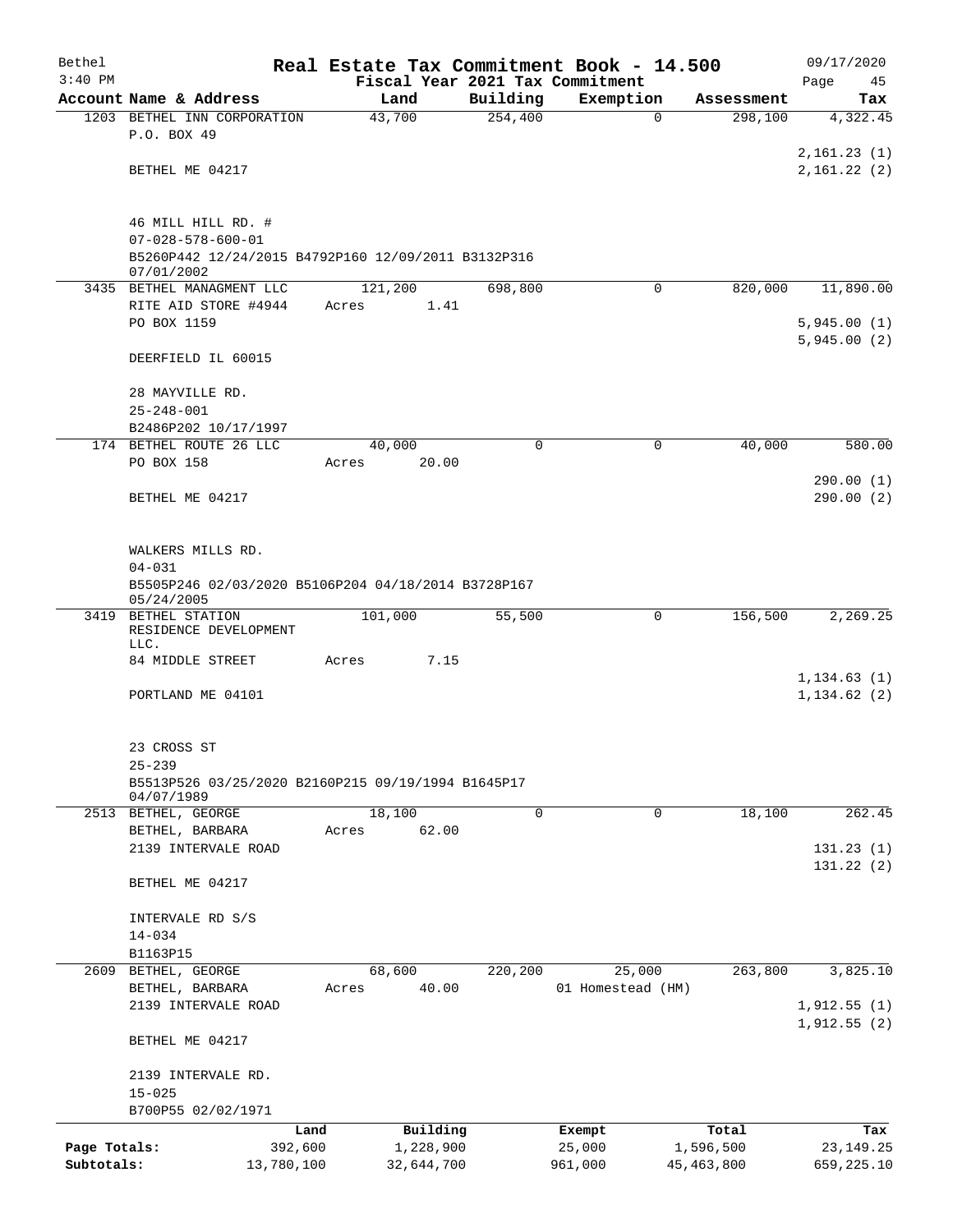| Bethel       |                                                     |       |        |            |          | Real Estate Tax Commitment Book - 14.500 |            | 09/17/2020   |
|--------------|-----------------------------------------------------|-------|--------|------------|----------|------------------------------------------|------------|--------------|
| $3:40$ PM    |                                                     |       |        |            |          | Fiscal Year 2021 Tax Commitment          |            | Page<br>46   |
|              | Account Name & Address                              |       | Land   |            | Building | Exemption                                | Assessment | Tax          |
|              | 1432 BEZANSON, ANDREW W                             |       | 54,400 |            | 129,600  | $\mathbf 0$                              | 184,000    | 2,668.00     |
|              | EAVES, SUSAN D                                      | Acres |        | 4.60       |          |                                          |            |              |
|              | 171 RIVER ROAD W.                                   |       |        |            |          |                                          |            | 1,334.00(1)  |
|              |                                                     |       |        |            |          |                                          |            | 1,334.00(2)  |
|              | BERLIN MA 01503                                     |       |        |            |          |                                          |            |              |
|              |                                                     |       |        |            |          |                                          |            |              |
|              | 60 EGYPT MTN RD                                     |       |        |            |          |                                          |            |              |
|              | $09 - 011 - 003$                                    |       |        |            |          |                                          |            |              |
|              | B3134P182                                           |       |        |            |          |                                          |            |              |
|              | 5152 BICKFORD, JOSHUA                               |       | 78,500 |            | 306,800  | 0                                        | 385,300    | 5,586.85     |
|              | BICKFORD, ERIN M.                                   | Acres |        | 2.00       |          |                                          |            |              |
|              | 74 CHESTNUT ST                                      |       |        |            |          |                                          |            | 2,793.43(1)  |
|              | BROOKLINE MA 02445                                  |       |        |            |          |                                          |            | 2,793.42 (2) |
|              |                                                     |       |        |            |          |                                          |            |              |
|              | 12 PICNIC ROCK ROAD                                 |       |        |            |          |                                          |            |              |
|              | $21 - 002 - 025$                                    |       |        |            |          |                                          |            |              |
|              | B5479P477 09/12/2019 B4703P154 03/23/2011 B3679P183 |       |        |            |          |                                          |            |              |
|              | 02/28/2005                                          |       |        |            |          |                                          |            |              |
|              | 3125 BIELUCH, KAREN H                               |       | 24,300 |            | 108,700  | $\mathbf 0$                              | 133,000    | 1,928.50     |
|              | BIELUCH, JESSE A                                    | Acres |        | 0.26       |          |                                          |            |              |
|              | 114 INTERVALE RD                                    |       |        |            |          |                                          |            | 964.25(1)    |
|              |                                                     |       |        |            |          |                                          |            | 964.25(2)    |
|              | BETHEL ME 04217                                     |       |        |            |          |                                          |            |              |
|              |                                                     |       |        |            |          |                                          |            |              |
|              | 114 INTERVALE RD.                                   |       |        |            |          |                                          |            |              |
|              | $24 - 046$                                          |       |        |            |          |                                          |            |              |
|              | B5382P158 12/05/2017 B4097P129 02/28/2007 B3041P161 |       |        |            |          |                                          |            |              |
|              | 3647 BINETTE, STEVEN J                              |       | 38,400 |            | 77,500   | 25,000                                   | 90,900     | 1,318.05     |
|              | CORRIVEAU, DONNA                                    | Acres |        | 1.00       |          | 01 Homestead (HM)                        |            |              |
|              | 355 VERNON ST.                                      |       |        |            |          |                                          |            | 659.03(1)    |
|              |                                                     |       |        |            |          |                                          |            | 659.02 (2)   |
|              | BETHEL ME 04217                                     |       |        |            |          |                                          |            |              |
|              |                                                     |       |        |            |          |                                          |            |              |
|              | 355 VERNON ST.                                      |       |        |            |          |                                          |            |              |
|              | $27 - 039$                                          |       |        |            |          |                                          |            |              |
|              | B2781P259 01/03/2000                                |       |        |            |          |                                          |            |              |
|              | 4545 BISSON, JAMES R                                |       | 19,500 | 0.66       | 900      | 0                                        | 20,400     | 295.80       |
|              | 264 CROWLEY RD                                      | Acres |        |            |          |                                          |            | 147.90(1)    |
|              | SABATTUS ME 04280 0193                              |       |        |            |          |                                          |            | 147.90(2)    |
|              |                                                     |       |        |            |          |                                          |            |              |
|              |                                                     |       |        |            |          |                                          |            |              |
|              | ROUTE 232                                           |       |        |            |          |                                          |            |              |
|              | $05 - 051 - 001$                                    |       |        |            |          |                                          |            |              |
|              | B3730P62 05/18/2005                                 |       |        |            |          |                                          |            |              |
| 4714         | BITENCOURT, EVA NIRA                                |       | 45,500 |            | 258,800  | $\mathbf 0$                              | 304,300    | 4, 412.35    |
|              | TTE                                                 |       |        |            |          |                                          |            |              |
|              | 5 PITCAIRN WAY                                      | Acres |        | 1.95       |          |                                          |            |              |
|              |                                                     |       |        |            |          |                                          |            | 2,206.18(1)  |
|              | IPSWICH MA 01938                                    |       |        |            |          |                                          |            | 2,206.17(2)  |
|              |                                                     |       |        |            |          |                                          |            |              |
|              |                                                     |       |        |            |          |                                          |            |              |
|              | 27 FIRST ST                                         |       |        |            |          |                                          |            |              |
|              | $22 - 029 - 009$                                    |       |        |            |          |                                          |            |              |
|              | B5455P456 03/21/2019 B4542P307 12/23/2009 B4234P22  |       |        |            |          |                                          |            |              |
|              | 11/30/2007                                          |       |        |            |          |                                          |            |              |
|              |                                                     |       |        |            |          |                                          |            |              |
|              | Land                                                |       |        | Building   |          | Exempt                                   | Total      | Tax          |
| Page Totals: | 260,600                                             |       |        | 882,300    |          | 25,000                                   | 1,117,900  | 16,209.55    |
| Subtotals:   | 14,040,700                                          |       |        | 33,527,000 |          | 986,000                                  | 46,581,700 | 675, 434.65  |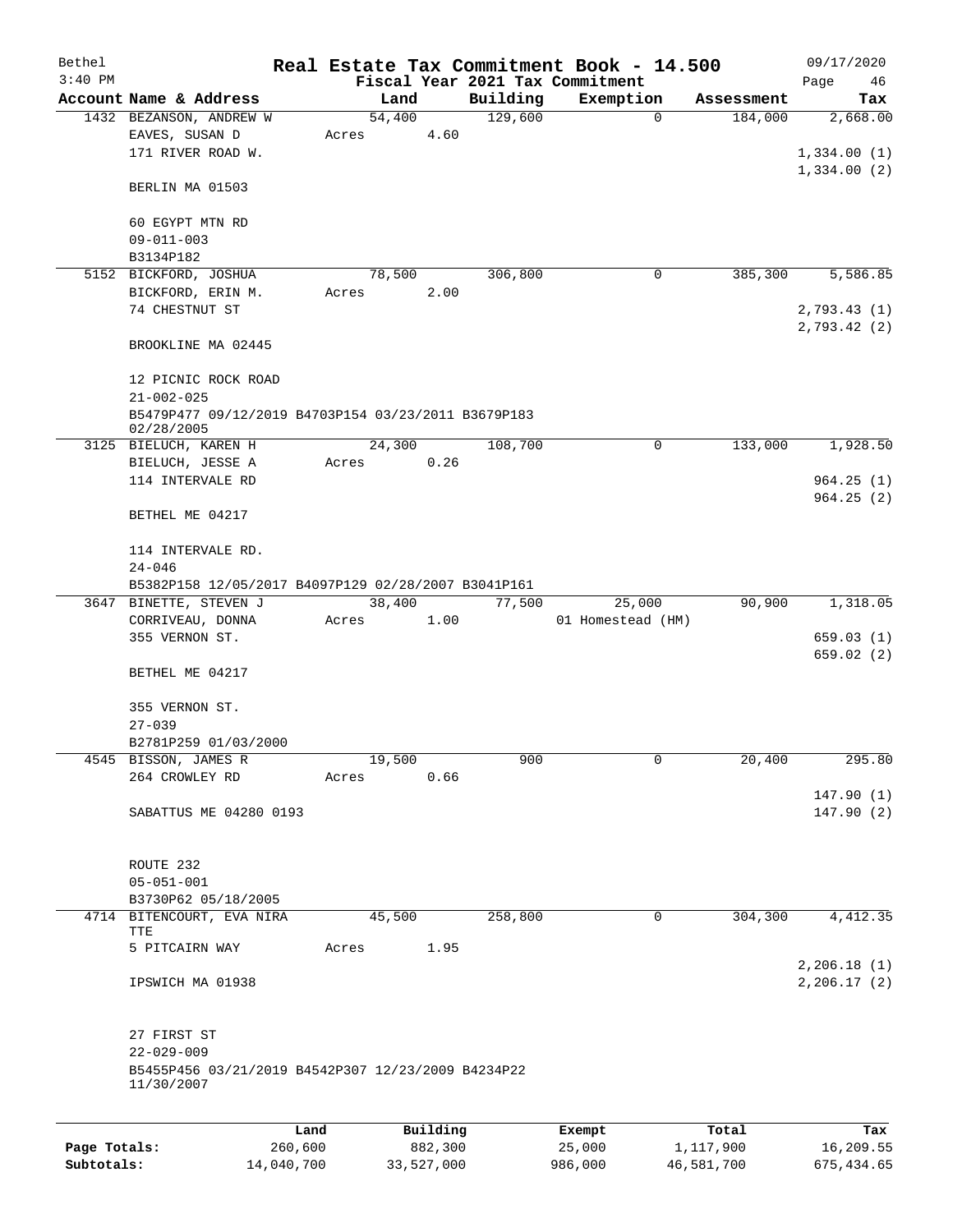| Bethel       |                                           | Real Estate Tax Commitment Book - 14.500 |             |             |            | 09/17/2020              |
|--------------|-------------------------------------------|------------------------------------------|-------------|-------------|------------|-------------------------|
| $3:40$ PM    |                                           | Fiscal Year 2021 Tax Commitment          |             |             |            | Page<br>47              |
|              | Account Name & Address                    | Land                                     | Building    | Exemption   | Assessment | Tax                     |
|              | 257 BITTER, CRAIG A                       | 77,000                                   | 203, 200    | $\mathbf 0$ | 280,200    | 4,062.90                |
|              | 160 FERN AVE                              | 5.00<br>Acres                            |             |             |            | 2,031.45(1)             |
|              | RYE NH 03870                              |                                          |             |             |            | 2,031.45(2)             |
|              |                                           |                                          |             |             |            |                         |
|              | 79 HIGHLAND AVE.<br>$04 - 083 - 007$      |                                          |             |             |            |                         |
|              | B5508P638 02/24/2020 B3818P333 10/11/2005 |                                          |             |             |            |                         |
|              | 2445 BITTNER, MICHAEL JOHN                | 32,800                                   | 77,200      | 0           | 110,000    | 1,595.00                |
|              | 231 NORTH CENTRAL AVE                     | Acres<br>0.65                            |             |             |            |                         |
|              | WOLLASTON MA 02170                        |                                          |             |             |            | 797.50(1)<br>797.50 (2) |
|              | 367 INTERVALE RD.<br>$13 - 007$           |                                          |             |             |            |                         |
|              | B5392P35 02/05/2018 B3368P46 08/26/2003   |                                          |             |             |            |                         |
|              | 5142 BIXBY, STEPHEN                       | 41,300                                   | $\mathbf 0$ | $\mathbf 0$ | 41,300     | 598.85                  |
|              | 21 TURTLE BACK ROAD                       | Acres<br>2.05                            |             |             |            |                         |
|              | ESSEX MA 01929                            |                                          |             |             |            | 299.43 (1)<br>299.42(2) |
|              | LOCKE SUMMIT MT                           |                                          |             |             |            |                         |
|              | $21 - 002 - 015$                          |                                          |             |             |            |                         |
|              | B5512P520 03/17/2020 B3679P183 03/02/2005 |                                          |             |             |            |                         |
|              | 5147 BIXBY, STEPHEN                       | 50,800                                   | 323,200     | $\mathbf 0$ | 374,000    | 5,423.00                |
|              | BIXBY, KRISTEN<br>21 TURTLE BACK ROAD     | 2.00<br>Acres                            |             |             |            | 2,711.50 (1)            |
|              |                                           |                                          |             |             |            | 2, 711.50 (2)           |
|              | ESSEX MA 01929                            |                                          |             |             |            |                         |
|              | 76 PICNIC ROCK RD.<br>$21 - 002 - 020$    |                                          |             |             |            |                         |
|              | B5399P24 03/26/2018 B3679P183 03/02/2005  |                                          |             |             |            |                         |
|              | 3164 BLACK, WILLIAM                       | 46,400                                   | 227,300     | 0           | 273,700    | 3,968.65                |
|              | BLACK, JANET                              | 0.25<br>Acres                            |             |             |            |                         |
|              | 2005 SE 26th AVENUE                       |                                          |             |             |            | 1,984.33(1)             |
|              | FORT LAUDERDALE FL<br>33316               |                                          |             |             |            | 1,984.32 (2)            |
|              | 7 MILL HILL                               |                                          |             |             |            |                         |
|              | $25 - 010$                                |                                          |             |             |            |                         |
|              | B2608P98 09/08/1998                       |                                          |             |             |            |                         |
|              | 3311 BLACK-POOLE HOSPITALITY              | 70,800                                   | 335,500     | 0           | 406,300    | 5,891.35                |
|              | INC.                                      |                                          |             |             |            |                         |
|              | 85 MAIN STREET                            | 0.29<br>Acres                            |             |             |            | 2,945.68(1)             |
|              | BETHEL ME 04217                           |                                          |             |             |            | 2,945.67(2)             |
|              | 85 MAIN ST.                               |                                          |             |             |            |                         |
|              | $25 - 144$                                |                                          |             |             |            |                         |
|              | B5224P93 05/27/2015                       |                                          |             |             |            |                         |
|              |                                           |                                          |             |             |            |                         |
|              | Land                                      | Building                                 |             | Exempt      | Total      | Tax                     |
| Page Totals: | 319,100                                   | 1,166,400                                |             | 0           | 1,485,500  | 21,539.75               |

**Subtotals:** 14,359,800 34,693,400 986,000 48,067,200 696,974.40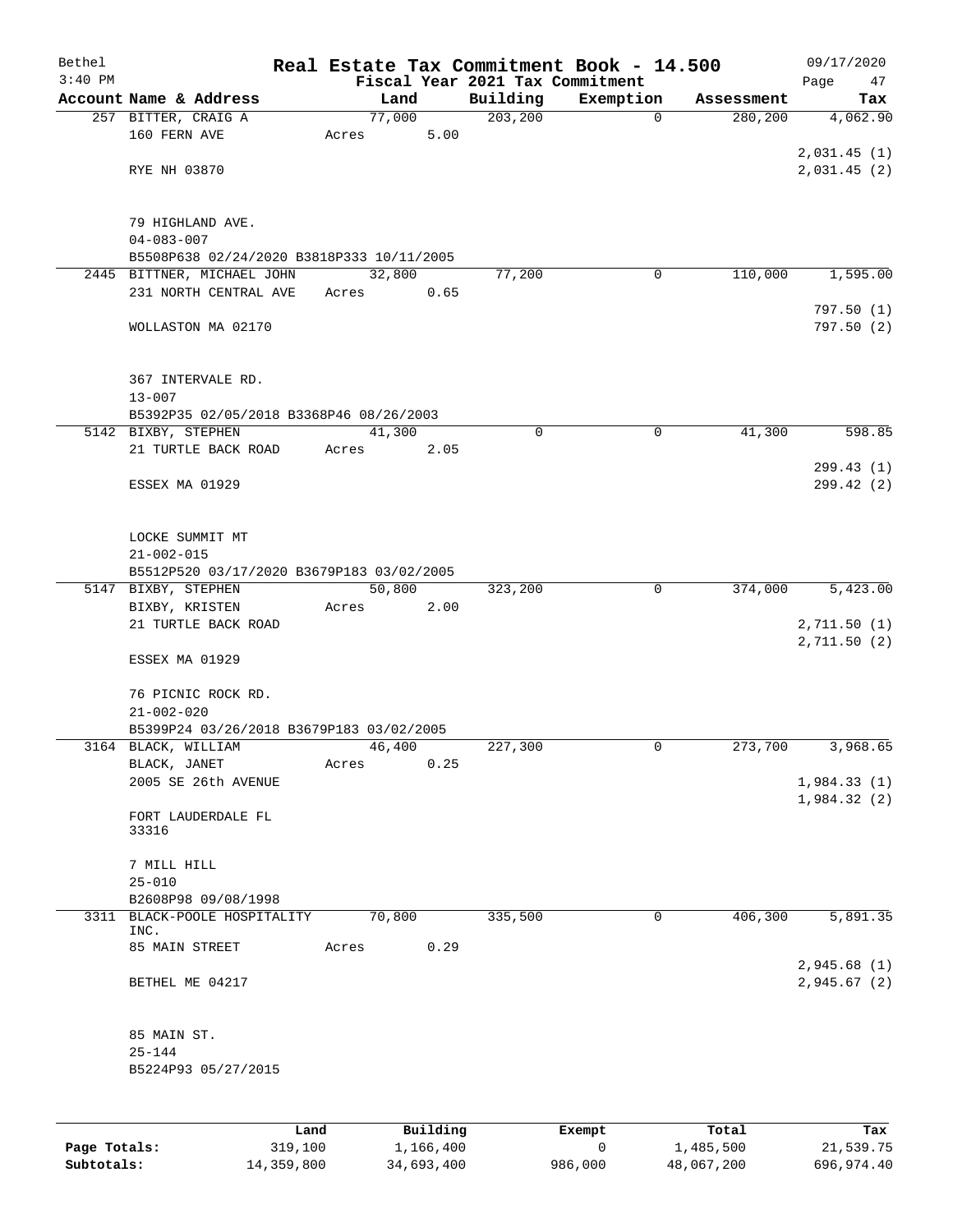| Bethel    |                                                                   |       |                |             | Real Estate Tax Commitment Book - 14.500 |            | 09/17/2020              |
|-----------|-------------------------------------------------------------------|-------|----------------|-------------|------------------------------------------|------------|-------------------------|
| $3:40$ PM |                                                                   |       |                |             | Fiscal Year 2021 Tax Commitment          |            | Page<br>48              |
|           | Account Name & Address                                            |       | Land           | Building    | Exemption                                | Assessment | Tax                     |
|           | 3594 BLAIR, IAN R                                                 |       | 107,500        | 392,400     | $\mathbf 0$                              | 499,900    | 7,248.55                |
|           | BLAIR, LAURA MILLER                                               | Acres | 2.11           |             |                                          |            |                         |
|           | PO BOX 128                                                        |       |                |             |                                          |            | 3,624.28(1)             |
|           | BETHEL ME 04217                                                   |       |                |             |                                          |            | 3,624.27(2)             |
|           | 239 PARADISE RD.                                                  |       |                |             |                                          |            |                         |
|           | $27 - 005$                                                        |       |                |             |                                          |            |                         |
|           | B4704P24 03/24/2011                                               |       |                |             |                                          |            |                         |
|           | 1740 BLAIS, APRYL                                                 |       | 85,400         | 171,500     | 31,000                                   | 225,900    | 3,275.55                |
|           | 165 PLEASANT STREET                                               | Acres | 21.00          |             | 22 WW2 Widow Res.                        |            |                         |
|           |                                                                   |       |                |             | 01 Homestead (HM)                        |            | 1,637.78(1)             |
|           | LEWISTON ME 04240                                                 |       |                |             |                                          |            | 1,637.77(2)             |
|           | 333 MAYVILLE RD.                                                  |       |                |             |                                          |            |                         |
|           | $12 - 075$                                                        |       |                |             |                                          |            |                         |
|           | B5443P314 11/28/2018 B3242P50 02/10/2003                          |       |                |             |                                          |            |                         |
|           | 5103 BLAISDELL FAMILY TRUST<br>OF 2016                            |       | 34,400         | 229,800     | 0                                        | 264,200    | 3,830.90                |
|           | 7 WESTLEDGE ROAD                                                  | Acres | 2.06           |             |                                          |            |                         |
|           |                                                                   |       |                |             |                                          |            | 1,915.45(1)             |
|           | MARBLEHEAD MA 01945                                               |       |                |             |                                          |            | 1,915.45(2)             |
|           |                                                                   |       |                |             |                                          |            |                         |
|           | 23 HEMLOCK RIDGE DRIVE<br>$12 - 045 - 012$                        |       |                |             |                                          |            |                         |
|           | B5457P214 04/08/2019 B5292P692 07/18/2016 B3835P114<br>11/07/2005 |       |                |             |                                          |            |                         |
|           | 391 BLAISDELL, BRENDA                                             |       | 47,000         | 0           | $\mathbf 0$                              | 47,000     | 681.50                  |
|           | 186 FLAT ROAD                                                     | Acres | 6.29           |             |                                          |            |                         |
|           | BETHEL ME 04217                                                   |       |                |             |                                          |            | 340.75 (1)<br>340.75(2) |
|           |                                                                   |       |                |             |                                          |            |                         |
|           | SPARROWHAWK MT RD.                                                |       |                |             |                                          |            |                         |
|           | $06 - 018 - 008$                                                  |       |                |             |                                          |            |                         |
|           | B1474P45                                                          |       |                |             |                                          |            |                         |
|           | 393 BLAISDELL, BRENDA<br>186 FLAT ROAD                            | Acres | 56,400<br>2.76 | 35,700      | 25,000<br>01 Homestead (HM)              | 67,100     | 972.95                  |
|           |                                                                   |       |                |             |                                          |            | 486.48 (1)              |
|           | BETHEL ME 04217                                                   |       |                |             |                                          |            | 486.47 (2)              |
|           |                                                                   |       |                |             |                                          |            |                         |
|           | 186 FLAT RD.                                                      |       |                |             |                                          |            |                         |
|           | $06 - 019$                                                        |       |                |             |                                          |            |                         |
|           | B4094P226 02/13/2007                                              |       |                |             |                                          |            |                         |
|           | 1609 BLAISDELL, BRENDA J                                          |       | 100            | $\mathbf 0$ | 0                                        | 100        | 1.45                    |
|           | 186 FLAT ROAD                                                     | Acres | 0.70           |             |                                          |            |                         |
|           | BETHEL ME 04217                                                   |       |                |             |                                          |            | 0.73(1)<br>0.72(2)      |
|           |                                                                   |       |                |             |                                          |            |                         |
|           | BARKER RD                                                         |       |                |             |                                          |            |                         |
|           | $11 - 066 - 001$                                                  |       |                |             |                                          |            |                         |
|           | B5166P154 09/30/2014 B2884P107 11/21/2000                         |       |                |             |                                          |            |                         |
|           |                                                                   |       |                |             |                                          |            |                         |
|           |                                                                   |       |                |             |                                          |            |                         |

|              | Land       | Building   | Exempt    | Total      | Tax        |
|--------------|------------|------------|-----------|------------|------------|
| Page Totals: | 330,800    | 829,400    | 56,000    | 1,104,200  | 16,010.90  |
| Subtotals:   | 14,690,600 | 35,522,800 | 1,042,000 | 49,171,400 | 712,985.30 |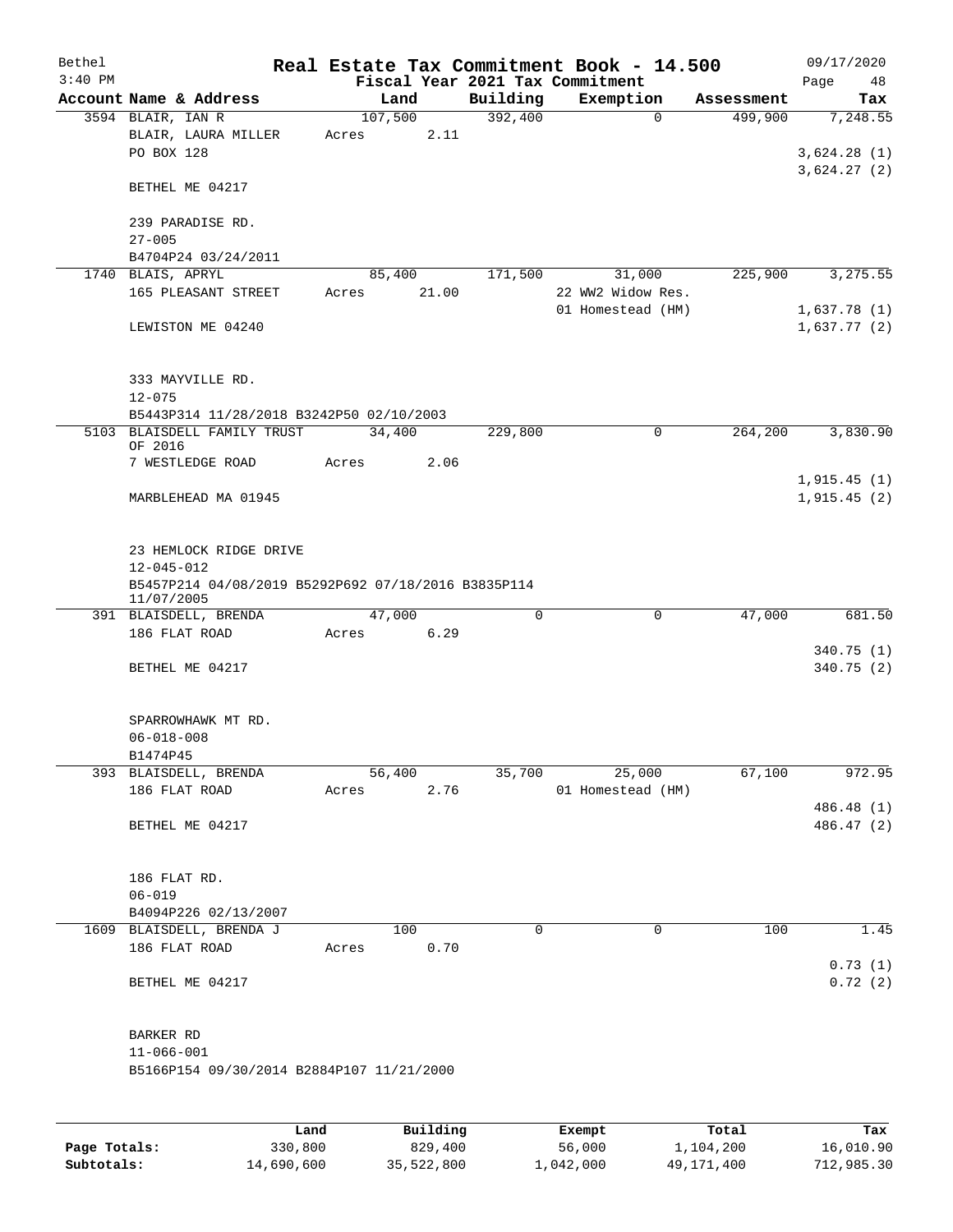| Bethel<br>$3:40$ PM |                                |       |        |             | Real Estate Tax Commitment Book - 14.500<br>Fiscal Year 2021 Tax Commitment |            | 09/17/2020<br>Page<br>49 |
|---------------------|--------------------------------|-------|--------|-------------|-----------------------------------------------------------------------------|------------|--------------------------|
|                     | Account Name & Address         |       | Land   | Building    | Exemption                                                                   | Assessment | Tax                      |
|                     | 1322 BLAKE, BRIAN C            |       | 57,500 | $\mathbf 0$ | $\mathbf 0$                                                                 | 57,500     | 833.75                   |
|                     | BLAKE, CHRISTINE M             | Acres | 40.00  |             |                                                                             |            |                          |
|                     | 384 WALKERS MILLS ROAD         |       |        |             |                                                                             |            | 416.88(1)                |
|                     |                                |       |        |             |                                                                             |            | 416.87(2)                |
|                     | BETHEL ME 04217                |       |        |             |                                                                             |            |                          |
|                     |                                |       |        |             |                                                                             |            |                          |
|                     | RTE 26 S/S                     |       |        |             |                                                                             |            |                          |
|                     | $08 - 017$                     |       |        |             |                                                                             |            |                          |
|                     | B5157P195 09/08/2014 B1035P206 |       |        |             |                                                                             |            |                          |
|                     | 1325 BLAKE, BRIAN C            |       | 5,800  | $\Omega$    | 0                                                                           | 5,800      | 84.10                    |
|                     | BLAKE, CHRISTINE M             | Acres | 12.00  |             |                                                                             |            |                          |
|                     | 384 WALKERS MILLS ROAD         |       |        |             |                                                                             |            | 42.05(1)                 |
|                     |                                |       |        |             |                                                                             |            | 42.05(2)                 |
|                     | BETHEL ME 04217                |       |        |             |                                                                             |            |                          |
|                     |                                |       |        |             |                                                                             |            |                          |
|                     | RTE 26 S/S                     |       |        |             |                                                                             |            |                          |
|                     | $08 - 019$                     |       |        |             |                                                                             |            |                          |
|                     | B5157P195 09/08/2014 B1035P206 |       |        |             |                                                                             |            |                          |
|                     | 1358 BLAKE, BRIAN C            |       | 82,100 | 132,600     | 25,000                                                                      | 189,700    | 2,750.65                 |
|                     | BLAKE, CHRISTINE M             | Acres | 74.00  |             | 01 Homestead (HM)                                                           |            |                          |
|                     | 384 WALKERS MILLS ROAD         |       |        |             |                                                                             |            | 1,375.33(1)              |
|                     |                                |       |        |             |                                                                             |            | 1,375.32(2)              |
|                     | BETHEL ME 04217                |       |        |             |                                                                             |            |                          |
|                     |                                |       |        |             |                                                                             |            |                          |
|                     | 384 WALKERS MILLS RD.          |       |        |             |                                                                             |            |                          |
|                     | $08 - 042 - 001$               |       |        |             |                                                                             |            |                          |
|                     | B1715P219 02/26/1990           |       |        |             |                                                                             |            |                          |
|                     | 110 BLAKE, CYNTHIA             |       | 40,500 | 103,100     | 0                                                                           | 143,600    | 2,082.20                 |
|                     |                                |       |        |             |                                                                             |            |                          |
|                     | 107 INTERVALE ROAD             | Acres | 2.00   |             |                                                                             |            |                          |
|                     |                                |       |        |             |                                                                             |            | 1,041.10(1)              |
|                     | BETHEL ME 04217                |       |        |             |                                                                             |            | 1,041.10(2)              |
|                     |                                |       |        |             |                                                                             |            |                          |
|                     |                                |       |        |             |                                                                             |            |                          |
|                     | 422 PARADISE RD                |       |        |             |                                                                             |            |                          |
|                     | $02 - 027$                     |       |        |             |                                                                             |            |                          |
|                     | B4038P317 10/30/2006           |       |        |             |                                                                             |            |                          |
|                     | 293 BLAKE, E G & SON INC       |       | 35,600 | 0           | 0                                                                           | 35,600     | 516.20                   |
|                     | 107 INTERVALE ROAD             | Acres | 118.00 |             |                                                                             |            |                          |
|                     |                                |       |        |             |                                                                             |            | 258.10(1)                |
|                     | BETHEL ME 04217                |       |        |             |                                                                             |            | 258.10(2)                |
|                     |                                |       |        |             |                                                                             |            |                          |
|                     |                                |       |        |             |                                                                             |            |                          |
|                     | GORE RD.                       |       |        |             |                                                                             |            |                          |
|                     | $05 - 003$                     |       |        |             |                                                                             |            |                          |
|                     | B1270P6                        |       |        |             |                                                                             |            |                          |
|                     | 2806 BLAKE, E G & SON INC      |       | 58,900 | 0           | 0                                                                           | 58,900     | 854.05                   |
|                     | 107 INTERVALE ROAD             | Acres | 39.70  |             |                                                                             |            |                          |
|                     |                                |       |        |             |                                                                             |            | 427.03(1)                |
|                     | BETHEL ME 04217                |       |        |             |                                                                             |            | 427.02(2)                |
|                     |                                |       |        |             |                                                                             |            |                          |
|                     |                                |       |        |             |                                                                             |            |                          |
|                     | INTERVALE RD S/S               |       |        |             |                                                                             |            |                          |
|                     | $18 - 054$                     |       |        |             |                                                                             |            |                          |
|                     | B678P34                        |       |        |             |                                                                             |            |                          |
|                     |                                |       |        |             |                                                                             |            |                          |
|                     |                                |       |        |             |                                                                             |            |                          |
|                     |                                |       |        |             |                                                                             |            |                          |

|              | Land       | Building   | Exempt    | Total      | Tax        |
|--------------|------------|------------|-----------|------------|------------|
| Page Totals: | 280,400    | 235,700    | 25,000    | 491,100    | 7,120.95   |
| Subtotals:   | 14,971,000 | 35,758,500 | 1,067,000 | 49,662,500 | 720,106.25 |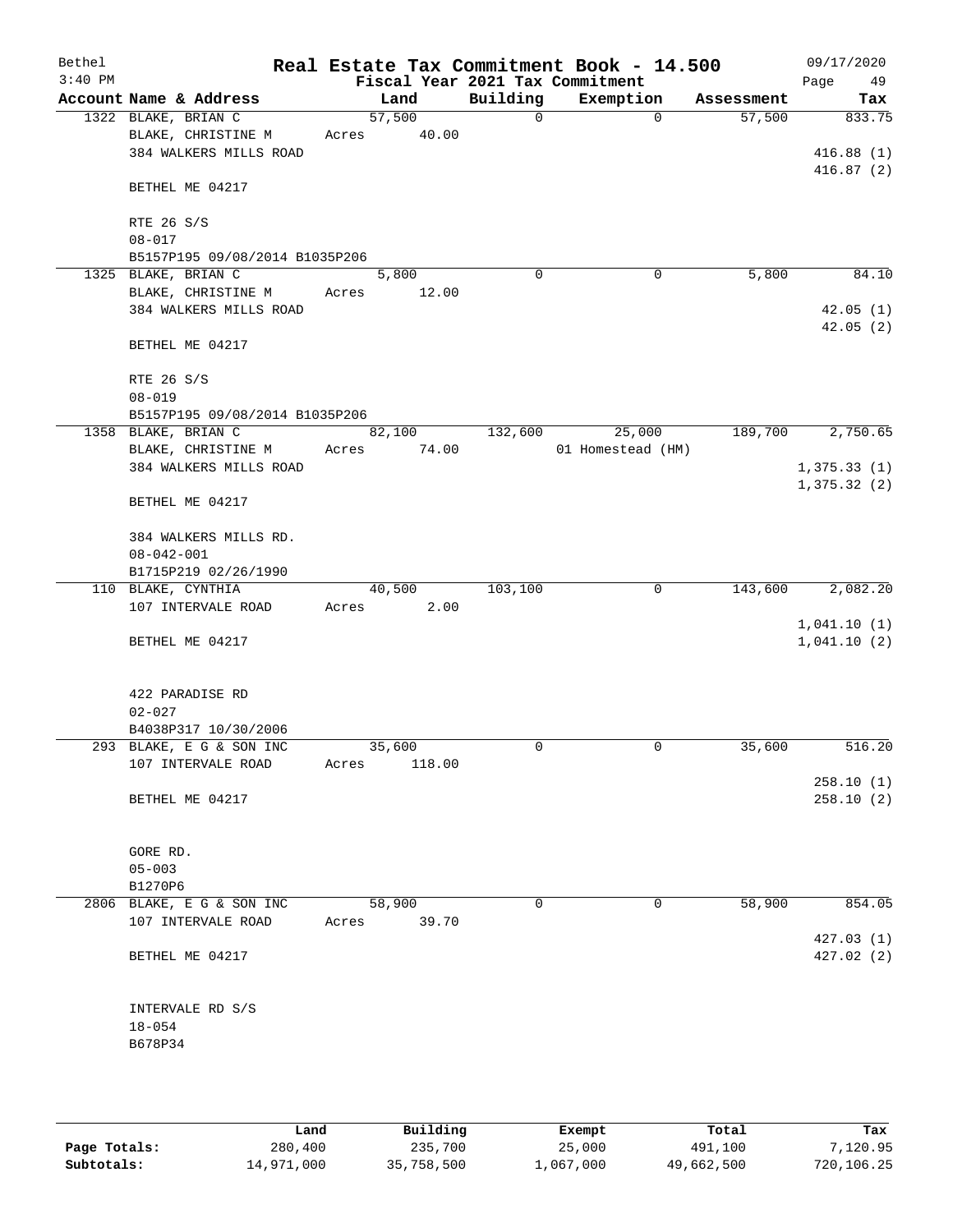| Bethel<br>$3:40$ PM |                                          | Real Estate Tax Commitment Book - 14.500<br>Fiscal Year 2021 Tax Commitment |             |                   |            | 09/17/2020<br>50<br>Page |
|---------------------|------------------------------------------|-----------------------------------------------------------------------------|-------------|-------------------|------------|--------------------------|
|                     | Account Name & Address                   | Land                                                                        | Building    | Exemption         | Assessment | Tax                      |
|                     | 1357 BLAKE, HARLAN                       | 39,500                                                                      | 136,400     | 25,000            | 150,900    | 2,188.05                 |
|                     | 10 CHANDLER HILL RD.                     | 1.45<br>Acres                                                               |             | 01 Homestead (HM) |            |                          |
|                     |                                          |                                                                             |             |                   |            | 1,094.03(1)              |
|                     | BETHEL ME 04217                          |                                                                             |             |                   |            | 1,094.02(2)              |
|                     |                                          |                                                                             |             |                   |            |                          |
|                     |                                          |                                                                             |             |                   |            |                          |
|                     | 10 CHANDLER HILL RD.                     |                                                                             |             |                   |            |                          |
|                     | $08 - 042 - 002$                         |                                                                             |             |                   |            |                          |
|                     | B2140P38 07/12/1994                      |                                                                             |             |                   |            |                          |
|                     | 1356 BLAKE, HARLAN R                     | 65,100                                                                      | $\mathbf 0$ | $\mathbf 0$       | 65,100     | 943.95                   |
|                     | 10 CHANDLER HILL RD                      | Acres<br>57.53                                                              |             |                   |            |                          |
|                     | BETHEL ME 04217                          |                                                                             |             |                   |            | 471.98 (1)<br>471.97 (2) |
|                     |                                          |                                                                             |             |                   |            |                          |
|                     |                                          |                                                                             |             |                   |            |                          |
|                     | RTE 26 N/S                               |                                                                             |             |                   |            |                          |
|                     | $08 - 042$                               |                                                                             |             |                   |            |                          |
|                     | B5157P200 09/08/2014 B2344P276           |                                                                             |             |                   |            |                          |
|                     | 2622 BLAKE, HARLAN R                     | 31,000                                                                      | 0           | 0                 | 31,000     | 449.50                   |
|                     | 10 CHANDLER HILL RD                      | 78.00<br>Acres                                                              |             |                   |            |                          |
|                     |                                          |                                                                             |             |                   |            | 224.75(1)                |
|                     | BETHEL ME 04217                          |                                                                             |             |                   |            | 224.75(2)                |
|                     |                                          |                                                                             |             |                   |            |                          |
|                     |                                          |                                                                             |             |                   |            |                          |
|                     | INTERVALE RD S/S                         |                                                                             |             |                   |            |                          |
|                     | $15 - 030$                               |                                                                             |             |                   |            |                          |
|                     | B5157P199 09/08/2014<br>436 BLAKE, LEE J | 13,800                                                                      | 3,900       | $\mathsf{O}$      | 17,700     | 256.65                   |
|                     | 1129 WEEKS MILLS ROAD                    | 48.00<br>Acres                                                              |             |                   |            |                          |
|                     |                                          |                                                                             |             |                   |            | 128.33(1)                |
|                     | AUGUSTA ME 04330                         |                                                                             |             |                   |            | 128.32(2)                |
|                     |                                          |                                                                             |             |                   |            |                          |
|                     |                                          |                                                                             |             |                   |            |                          |
|                     | HALL RD                                  |                                                                             |             |                   |            |                          |
|                     | $07 - 001$                               |                                                                             |             |                   |            |                          |
|                     | B1065P120                                |                                                                             |             |                   |            |                          |
|                     | 1397 BLAKE, ROBERT                       | 70,700                                                                      | 0           | 0                 | 70,700     | 1,025.15                 |
|                     | BLAKE, CYNTHIA                           | 35.15<br>Acres                                                              |             |                   |            |                          |
|                     | 107 INTERVALE RD                         |                                                                             |             |                   |            | 512.58(1)                |
|                     | BETHEL ME 04217                          |                                                                             |             |                   |            | 512.57(2)                |
|                     |                                          |                                                                             |             |                   |            |                          |
|                     | BLAKE RD.                                |                                                                             |             |                   |            |                          |
|                     | $08 - 062$                               |                                                                             |             |                   |            |                          |
|                     | B4151P60 06/13/2007                      |                                                                             |             |                   |            |                          |
|                     | 438 BLAKE, ROBERT                        | 7,700                                                                       | 0           | $\mathbf 0$       | 7,700      | 111.65                   |
|                     | 107 INTERVALE ROAD                       | 33.00<br>Acres                                                              |             |                   |            |                          |
|                     |                                          |                                                                             |             |                   |            | 55.83(1)                 |
|                     | BETHEL ME 04217                          |                                                                             |             |                   |            | 55.82(2)                 |
|                     |                                          |                                                                             |             |                   |            |                          |
|                     |                                          |                                                                             |             |                   |            |                          |
|                     | HALL RD E/S                              |                                                                             |             |                   |            |                          |
|                     | $07 - 003$                               |                                                                             |             |                   |            |                          |
|                     | B1065P120                                |                                                                             |             |                   |            |                          |
|                     |                                          |                                                                             |             |                   |            |                          |
|                     |                                          |                                                                             |             |                   |            |                          |

|              | Land       | Building   | Exempt    | Total      | Tax        |
|--------------|------------|------------|-----------|------------|------------|
| Page Totals: | 227,800    | 140,300    | 25,000    | 343,100    | 4,974.95   |
| Subtotals:   | 15,198,800 | 35,898,800 | ⊥,092,000 | 50,005,600 | 725,081.20 |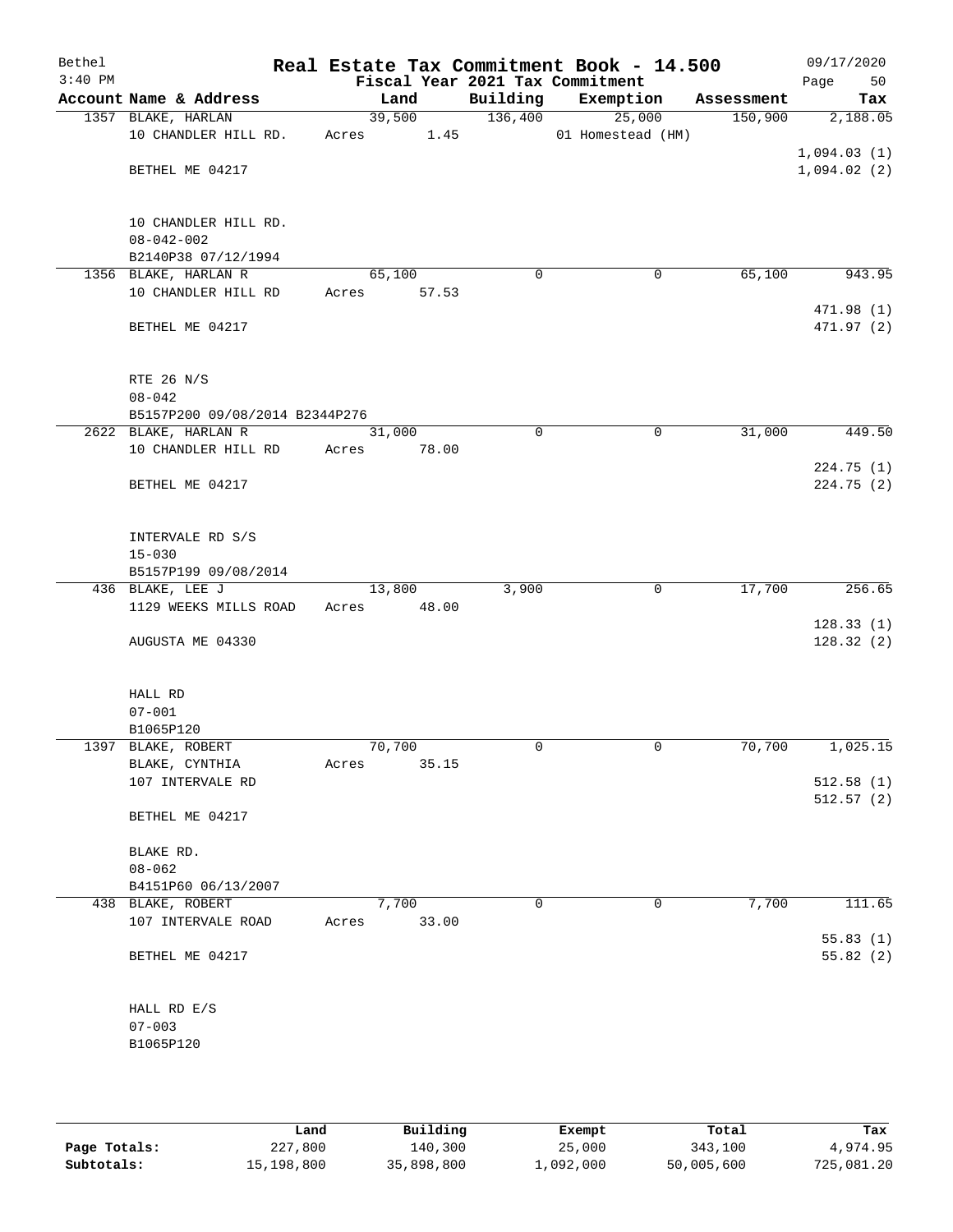| Bethel    |                                           |         |        | Real Estate Tax Commitment Book - 14.500 |                   |             |            | 09/17/2020                   |     |
|-----------|-------------------------------------------|---------|--------|------------------------------------------|-------------------|-------------|------------|------------------------------|-----|
| $3:40$ PM |                                           |         |        | Fiscal Year 2021 Tax Commitment          |                   |             |            | Page                         | 51  |
|           | Account Name & Address                    |         | Land   | Building                                 | Exemption         |             | Assessment |                              | Tax |
|           | 2541 BLAKE, ROBERT                        | 129,300 |        | 0                                        |                   | $\mathbf 0$ | 129,300    | 1,874.85                     |     |
|           | BLAKE, CYNTHIA                            | Acres   | 162.00 |                                          |                   |             |            |                              |     |
|           | 107 INTERVALE RD.                         |         |        |                                          |                   |             |            | 937.43 (1)                   |     |
|           | BETHEL ME 04217                           |         |        |                                          |                   |             |            | 937.42 (2)                   |     |
|           | KIMBALL HILL RD                           |         |        |                                          |                   |             |            |                              |     |
|           | $15 - 002$                                |         |        |                                          |                   |             |            |                              |     |
|           | B2920P309 03/21/2001                      |         |        |                                          |                   |             |            |                              |     |
|           | 3134 BLAKE, ROBERT                        |         | 44,100 | 153,900                                  | 25,000            |             | 173,000    | 2,508.50                     |     |
|           | 107 INTERVALE ROAD                        | Acres   | 5.35   |                                          | 01 Homestead (HM) |             |            | 1, 254.25(1)                 |     |
|           | BETHEL ME 04217                           |         |        |                                          |                   |             |            | 1, 254.25(2)                 |     |
|           | 107 INTERVALE RD.<br>$24 - 052$           |         |        |                                          |                   |             |            |                              |     |
|           | B638P183 01/07/1967                       |         |        |                                          |                   |             |            |                              |     |
|           | 3124 BLAKE, ROBERT                        |         | 69,400 | 56,500                                   |                   | 0           | 125,900    | 1,825.55                     |     |
|           | 107 INTERVALE RD.                         | Acres   | 11.00  |                                          |                   |             |            |                              |     |
|           |                                           |         |        |                                          |                   |             |            | 912.78 (1)                   |     |
|           | BETHEL ME 04217                           |         |        |                                          |                   |             |            | 912.77 (2)                   |     |
|           | 112 INTERVALE RD                          |         |        |                                          |                   |             |            |                              |     |
|           | $24 - 045$                                |         |        |                                          |                   |             |            |                              |     |
|           | B2589P282                                 |         |        |                                          |                   |             |            |                              |     |
|           | 2629 BLAKE, ROBERT L                      |         | 15,200 | $\mathbf 0$                              |                   | 0           | 15,200     | 220.40                       |     |
|           | BLAKE, CYNTHIA J<br>107 INTERVALE RD      | Acres   | 61.30  |                                          |                   |             |            | 110.20(1)                    |     |
|           |                                           |         |        |                                          |                   |             |            | 110.20(2)                    |     |
|           | BETHEL ME 04217                           |         |        |                                          |                   |             |            |                              |     |
|           | NORTH RD<br>$16 - 003$                    |         |        |                                          |                   |             |            |                              |     |
|           | B5043P298 10/01/2013 B5043P293 09/25/2013 |         |        |                                          |                   |             |            |                              |     |
|           | 1504 BLAKE, STEPHEN                       |         | 37,200 | 26,700                                   |                   | 0           | 63,900     | 926.55                       |     |
|           | BLAKE, LINDA                              | Acres   | 5.00   |                                          |                   |             |            |                              |     |
|           | 153 WESTWOODS ROAD                        |         |        |                                          |                   |             |            | 463.28(1)                    |     |
|           | BETHEL ME 04217                           |         |        |                                          |                   |             |            | 463.27 (2)                   |     |
|           | 153 WESTWOODS ROAD                        |         |        |                                          |                   |             |            |                              |     |
|           | $11 - 012 - 010$                          |         |        |                                          |                   |             |            |                              |     |
|           | B2950P150                                 |         |        |                                          |                   |             |            |                              |     |
|           | 4863 BLANCHARD, STACEY                    |         | 33,600 | 120,100                                  |                   | 0           | 153,700    | 2,228.65                     |     |
|           | PO BOX 507                                |         |        |                                          |                   |             |            |                              |     |
|           | SANFORD ME 04073                          |         |        |                                          |                   |             |            | 1, 114.33(1)<br>1, 114.32(2) |     |
|           |                                           |         |        |                                          |                   |             |            |                              |     |
|           | 30 CHERRY LANE UNIT #60                   |         |        |                                          |                   |             |            |                              |     |
|           | $22 - 002 - 001 - 060$                    |         |        |                                          |                   |             |            |                              |     |
|           | B3988P177 08/14/2006                      |         |        |                                          |                   |             |            |                              |     |
|           |                                           |         |        |                                          |                   |             |            |                              |     |

|              | Land       | Building   | Exempt    | Total      | Tax        |
|--------------|------------|------------|-----------|------------|------------|
| Page Totals: | 328,800    | 357,200    | 25,000    | 661,000    | 9,584.50   |
| Subtotals:   | 15,527,600 | 36,256,000 | 1,117,000 | 50,666,600 | 734,665.70 |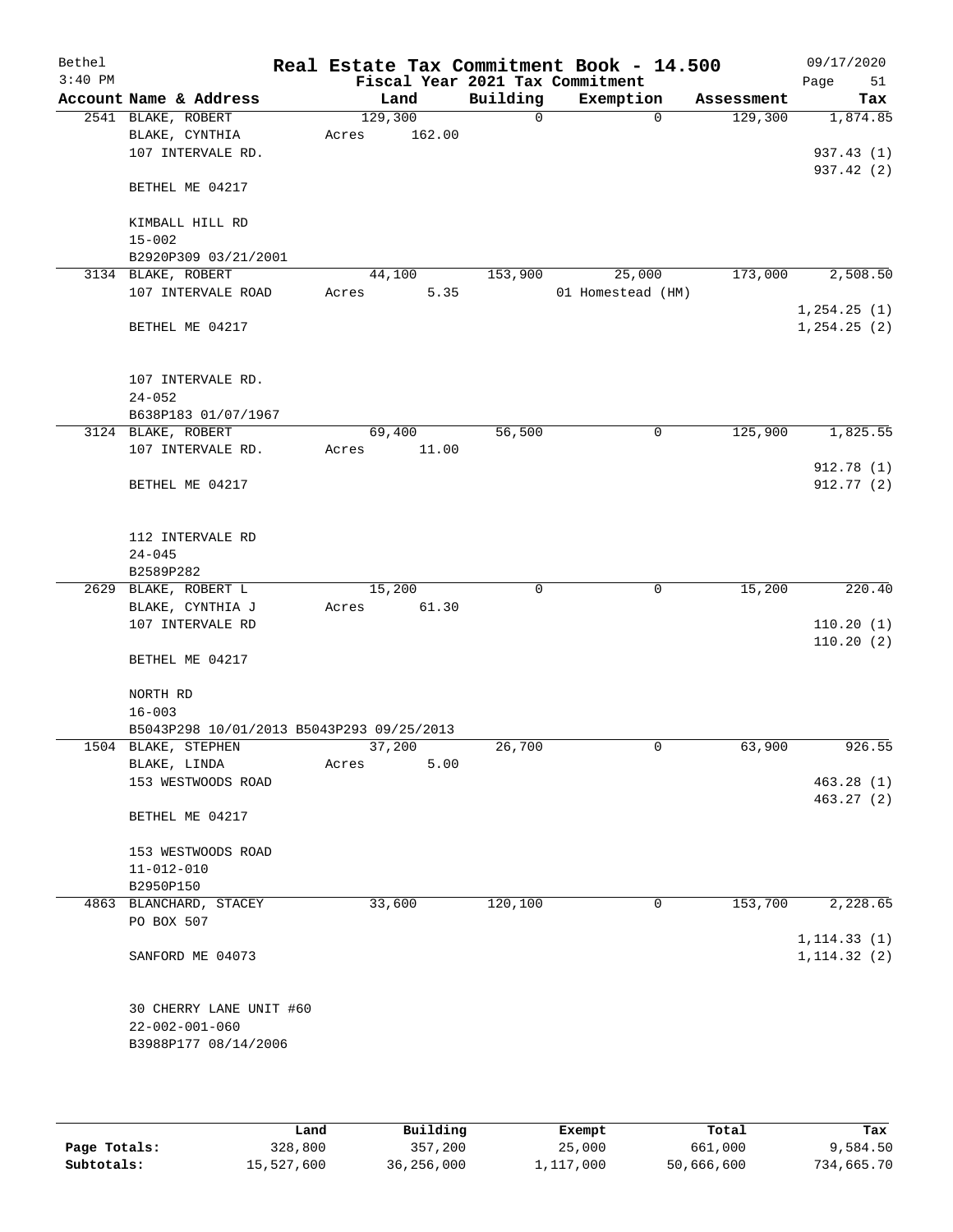| Bethel    |                                                            |       |                |          | Real Estate Tax Commitment Book - 14.500 |            | 09/17/2020   |
|-----------|------------------------------------------------------------|-------|----------------|----------|------------------------------------------|------------|--------------|
| $3:40$ PM |                                                            |       |                |          | Fiscal Year 2021 Tax Commitment          |            | Page<br>52   |
|           | Account Name & Address                                     |       | Land           | Building | Exemption                                | Assessment | Tax          |
|           | 2909 BLANCHARD/JONES,<br>BARBARA ET AL                     |       | 50,700         | 31,500   | $\mathbf{0}$                             | 82,200     | 1,191.90     |
|           | 333 RIVER RD.                                              | Acres | 43.00          |          |                                          |            |              |
|           |                                                            |       |                |          |                                          |            | 595.95(1)    |
|           | MEXICO ME 04257                                            |       |                |          |                                          |            | 595.95(2)    |
|           |                                                            |       |                |          |                                          |            |              |
|           |                                                            |       |                |          |                                          |            |              |
|           | 69 ASH RD.                                                 |       |                |          |                                          |            |              |
|           | $20 - 025$                                                 |       |                |          |                                          |            |              |
|           | B2408P41 02/03/1997<br>5087 BLANDFORD, JANE                |       | 62,700         | 186,000  | 0                                        | 248,700    | 3,606.15     |
|           | 8 CEDAR ROAD                                               | Acres | 1.70           |          |                                          |            |              |
|           |                                                            |       |                |          |                                          |            | 1,803.08(1)  |
|           | BROOKFIELD CT 06804                                        |       |                |          |                                          |            | 1,803.07(2)  |
|           |                                                            |       |                |          |                                          |            |              |
|           |                                                            |       |                |          |                                          |            |              |
|           | 2 ELEANOR - WILLIAMS                                       |       |                |          |                                          |            |              |
|           | $22 - 019 - 008$                                           |       |                |          |                                          |            |              |
|           | B5224P399 06/01/2015 B5074P232 12/18/2013 B4842P162        |       |                |          |                                          |            |              |
|           | 05/04/2012 B3440P145 12/17/2003<br>221 BLANTON, NICHOLAS W |       | 33,200         | 165,300  | 25,000                                   | 173,500    | 2,515.75     |
|           | 114 BIRD HILL RD.                                          | Acres | 1.25           |          | 01 Homestead (HM)                        |            |              |
|           |                                                            |       |                |          |                                          |            | 1, 257.88(1) |
|           | BETHEL ME 04217                                            |       |                |          |                                          |            | 1, 257.87(2) |
|           |                                                            |       |                |          |                                          |            |              |
|           |                                                            |       |                |          |                                          |            |              |
|           | 114 BIRD HILL RD.                                          |       |                |          |                                          |            |              |
|           | $04 - 063 - 001$                                           |       |                |          |                                          |            |              |
|           | B4630P95 09/08/2010                                        |       |                |          |                                          |            |              |
|           | 2628 BLAUSS, NATHANIEL<br>489 NORTH RD                     | Acres | 53,100<br>3.50 | 196,500  | 0                                        | 249,600    | 3,619.20     |
|           |                                                            |       |                |          |                                          |            | 1,809.60(1)  |
|           | BETHEL ME 04217                                            |       |                |          |                                          |            | 1,809.60(2)  |
|           |                                                            |       |                |          |                                          |            |              |
|           |                                                            |       |                |          |                                          |            |              |
|           | 489 NORTH ROAD                                             |       |                |          |                                          |            |              |
|           | $16 - 002$                                                 |       |                |          |                                          |            |              |
|           | B5430P12 09/06/2018 B1268P44 07/17/1984                    |       |                |          |                                          |            |              |
|           | 1396 BLEST, DANIEL                                         |       | 40,000         | 114,000  | 0                                        | 154,000    | 2,233.00     |
|           | MOAK-BLEST, HAYLEY<br>15 RAWSTON AVENUE                    | Acres | 1.70           |          |                                          |            | 1, 116.50(1) |
|           |                                                            |       |                |          |                                          |            | 1, 116.50(2) |
|           | NEWBURYPORT MA 01950                                       |       |                |          |                                          |            |              |
|           |                                                            |       |                |          |                                          |            |              |
|           | 59 INTERVALE RD.                                           |       |                |          |                                          |            |              |
|           | $08 - 061$                                                 |       |                |          |                                          |            |              |
|           | B5486P307 10/15/2019 B5174P280 10/20/2014 B4265P164        |       |                |          |                                          |            |              |
|           | 02/26/2008 B3893P46 02/27/2006                             |       |                |          |                                          |            |              |
|           | 5356 BLISS BENSON                                          |       | 146,800        | 0        | 0                                        | 146,800    | 2,128.60     |
|           | FERN BENSON<br>689 NORTH RD.                               | Acres | 184.00         |          |                                          |            | 1,064.30(1)  |
|           |                                                            |       |                |          |                                          |            | 1,064.30(2)  |
|           | BETHEL ME 04217                                            |       |                |          |                                          |            |              |
|           |                                                            |       |                |          |                                          |            |              |
|           | NORTH ROAD                                                 |       |                |          |                                          |            |              |
|           | $16 - 018$                                                 |       |                |          |                                          |            |              |
|           | B5357P634 07/26/2017 B4674P106 12/21/2010                  |       |                |          |                                          |            |              |
|           |                                                            |       |                |          |                                          |            |              |
|           |                                                            | Land  | Building       |          | Exempt                                   | Total      | Tax          |

|              | Land       | Building   | Exempt    | Total      | Tax        |
|--------------|------------|------------|-----------|------------|------------|
| Page Totals: | 386,500    | 693,300    | 25,000    | 1,054,800  | 15,294.60  |
| Subtotals:   | 15,914,100 | 36,949,300 | 1,142,000 | 51,721,400 | 749,960.30 |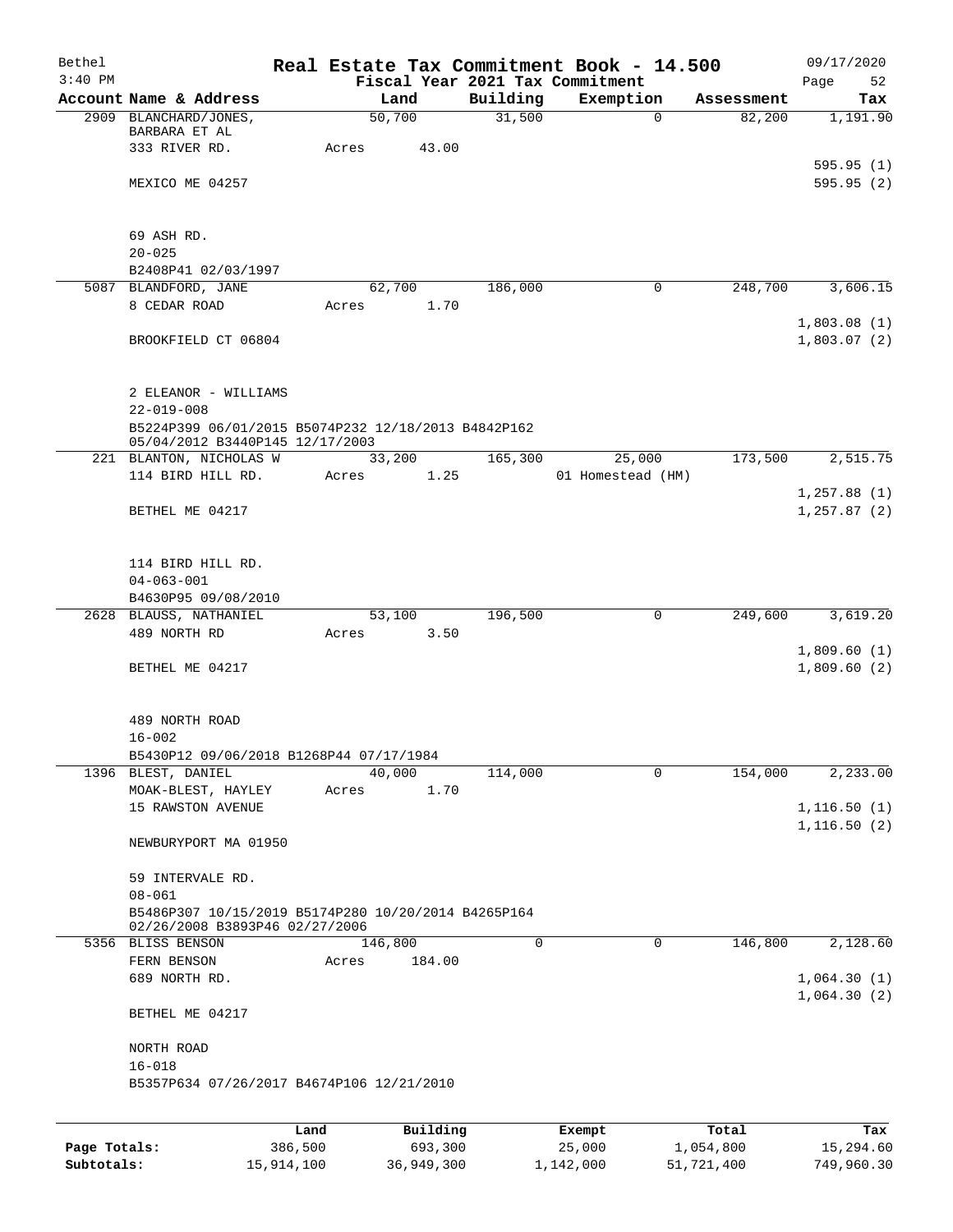| Bethel    |                                                                                      |       |        |             | Real Estate Tax Commitment Book - 14.500 |            | 09/17/2020                 |
|-----------|--------------------------------------------------------------------------------------|-------|--------|-------------|------------------------------------------|------------|----------------------------|
| $3:40$ PM |                                                                                      |       |        |             | Fiscal Year 2021 Tax Commitment          |            | Page<br>53                 |
|           | Account Name & Address                                                               |       | Land   | Building    | Exemption                                | Assessment | Tax                        |
|           | 2712 BLOCK, MATTHEW                                                                  |       | 71,000 | 142,900     | $\mathbf 0$                              | 213,900    | 3,101.55                   |
|           | 117 OAK HILL DRIVE                                                                   | Acres | 1.08   |             |                                          |            |                            |
|           | SHARON MA 02067                                                                      |       |        |             |                                          |            | 1,550.78(1)<br>1,550.77(2) |
|           |                                                                                      |       |        |             |                                          |            |                            |
|           | 27 WILL VIEW RD.                                                                     |       |        |             |                                          |            |                            |
|           | $17 - 035 - 022$                                                                     |       |        |             |                                          |            |                            |
|           | B5433P478 09/27/2018 B5045P134 10/02/2013 B3349P86<br>07/25/2003                     |       |        |             |                                          |            |                            |
|           | 3105 BLOND, CARL J                                                                   |       | 36,000 | 424,900     | $\mathbf 0$                              | 460,900    | 6,683.05                   |
|           | BLOND, BRENDA L                                                                      | Acres | 2.00   |             |                                          |            |                            |
|           | PO BOX 295                                                                           |       |        |             |                                          |            | 3,341.53(1)                |
|           | NEWRY ME 04261                                                                       |       |        |             |                                          |            | 3,341.52(2)                |
|           |                                                                                      |       |        |             |                                          |            |                            |
|           | 174 MAYVILLE RD.                                                                     |       |        |             |                                          |            |                            |
|           | $24 - 026$                                                                           |       |        |             |                                          |            |                            |
| 1430      | B5310P526 10/14/2016 B3438P241 12/16/2003<br>BLUMENSTOCK, DAVID A II                 |       | 16,200 | $\mathbf 0$ | $\mathsf{O}$                             | 16,200     | 234.90                     |
|           | DUBE, DANIEL & KRISTEN                                                               | Acres | 48.00  |             |                                          |            |                            |
|           | 50 WEST STREET                                                                       |       |        |             |                                          |            | 117.45(1)                  |
|           |                                                                                      |       |        |             |                                          |            | 117.45(2)                  |
|           | WESTFORD MA 01886                                                                    |       |        |             |                                          |            |                            |
|           |                                                                                      |       |        |             |                                          |            |                            |
|           | $09 - 011 - 001$                                                                     |       |        |             |                                          |            |                            |
|           | B2812P53                                                                             |       |        |             |                                          |            |                            |
|           | 383 BODEN, GARY                                                                      |       | 56,100 | 169,700     | 25,000                                   | 200,800    | 2,911.60                   |
|           | BODEN, CAROL L                                                                       | Acres | 5.90   |             | 01 Homestead (HM)                        |            |                            |
|           | 133 SPARROWHAWK MT. RD.                                                              |       |        |             |                                          |            | 1,455.80(1)                |
|           | BETHEL ME 04217                                                                      |       |        |             |                                          |            | 1,455.80(2)                |
|           | 133 SPARROWHAWK MT RD                                                                |       |        |             |                                          |            |                            |
|           | $06 - 018 - 001$                                                                     |       |        |             |                                          |            |                            |
|           | B3788P314 08/15/2005                                                                 |       |        |             |                                          |            |                            |
|           | 3243 BODWELL, SALLY G                                                                |       | 52,300 | 101,500     | 25,000                                   | 128,800    | 1,867.60                   |
|           | PO BOX 695                                                                           | Acres | 0.36   |             | 01 Homestead (HM)                        |            |                            |
|           |                                                                                      |       |        |             |                                          |            | 933.80 (1)                 |
|           | BETHEL ME 04217                                                                      |       |        |             |                                          |            | 933.80 (2)                 |
|           | 24 MECHANIC ST.                                                                      |       |        |             |                                          |            |                            |
|           | $25 - 078 - 001$                                                                     |       |        |             |                                          |            |                            |
|           | B5267P590 02/09/2016                                                                 |       |        |             |                                          |            |                            |
|           | 3283 BOHR, KATHERINE ALDEN                                                           |       | 60,600 | 279,600     | 25,000                                   | 315,200    | 4,570.40                   |
|           | PO BOX 247                                                                           | Acres | 0.96   |             | 01 Homestead (HM)                        |            |                            |
|           |                                                                                      |       |        |             |                                          |            | 2, 285.20(1)               |
|           | BETHEL ME 04217                                                                      |       |        |             |                                          |            | 2, 285.20 (2)              |
|           | 38 CHAPMAN ST.                                                                       |       |        |             |                                          |            |                            |
|           | $25 - 117$                                                                           |       |        |             |                                          |            |                            |
|           | B4946P315 01/24/2013 B4831P343 04/03/2012 B1187P11<br>12/09/1982 B854P162 04/29/1975 |       |        |             |                                          |            |                            |
|           |                                                                                      |       |        |             |                                          |            |                            |
|           |                                                                                      |       |        |             |                                          |            |                            |

|              | Land       | Building   | Exempt    | Total      | Tax          |
|--------------|------------|------------|-----------|------------|--------------|
| Page Totals: | 292,200    | 1,118,600  | 75,000    | 1,335,800  | 19,369.10    |
| Subtotals:   | 16,206,300 | 38,067,900 | 1,217,000 | 53,057,200 | 769, 329, 40 |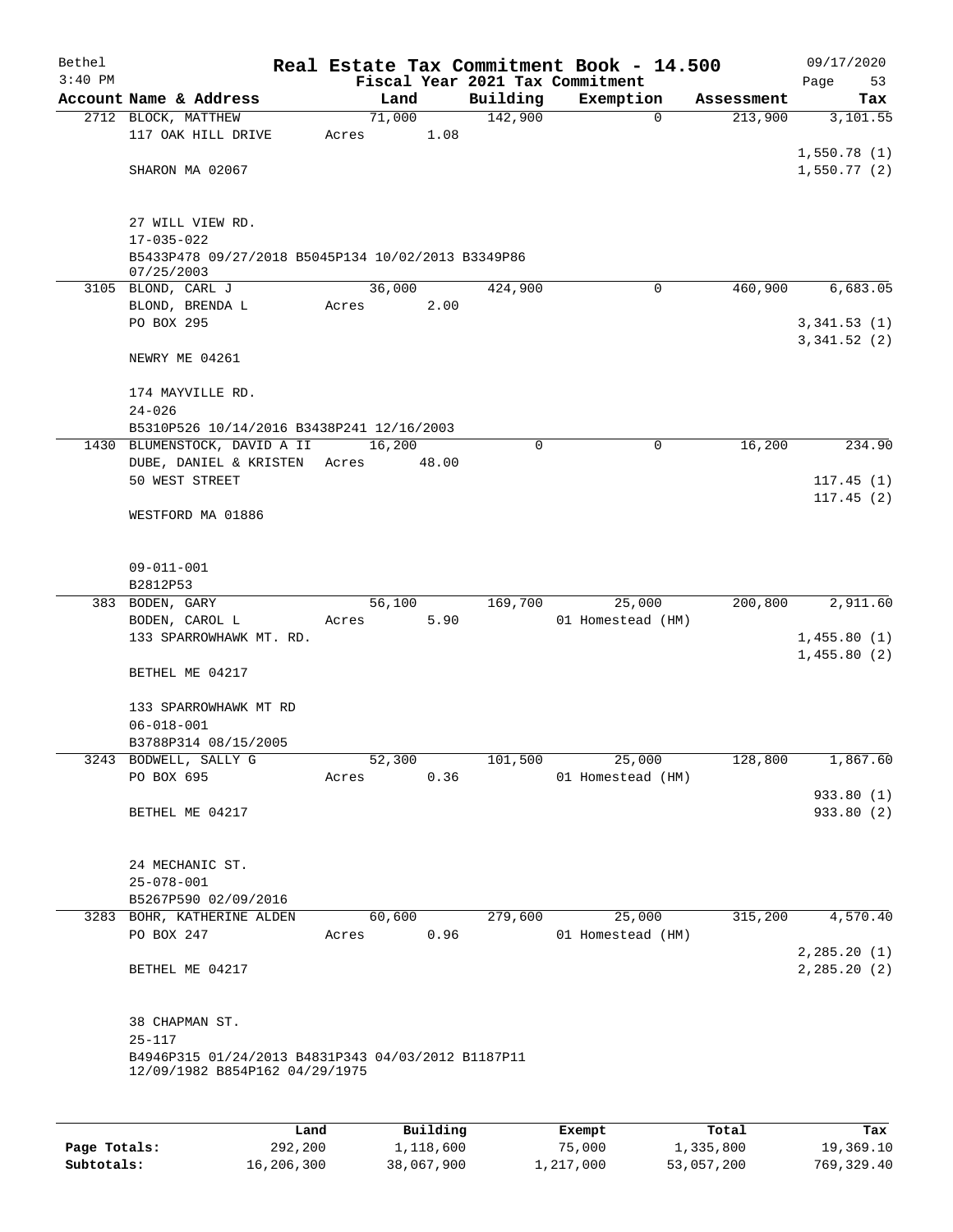| Bethel                     |                                                                        |                         |                     | Real Estate Tax Commitment Book - 14.500 |                           | 09/17/2020                 |
|----------------------------|------------------------------------------------------------------------|-------------------------|---------------------|------------------------------------------|---------------------------|----------------------------|
| $3:40$ PM                  |                                                                        |                         |                     | Fiscal Year 2021 Tax Commitment          |                           | Page<br>54                 |
|                            | Account Name & Address<br>1697 BOISVERT FAMILY TRUST                   | Land<br>51,100          | Building<br>321,900 | Exemption<br>$\mathbf 0$                 | Assessment<br>373,000     | Tax<br>5,408.50            |
|                            | 4 WORTHLEY HILL ROAD                                                   | Acres                   | 2.19                |                                          |                           | 2,704.25(1)                |
|                            | GOFFSTOWN NH 03045                                                     |                         |                     |                                          |                           | 2,704.25(2)                |
|                            | 11 RIPPS TRAIL<br>$12 - 052 - 010$                                     |                         |                     |                                          |                           |                            |
|                            | B5193P296 12/17/2014                                                   |                         |                     |                                          |                           |                            |
|                            | 145 BOLEN, BENJAMIN &<br><b>JEREMIAH</b>                               | 47,300                  | 110,700             | 25,000                                   | 133,000                   | 1,928.50                   |
|                            | C/O YOUNG, CHERYL<br>875 WALKERS MILLS ROAD                            | Acres                   | 18.00               | 01 Homestead (HM)                        |                           | 964.25(1)<br>964.25(2)     |
|                            | BETHEL ME 04217                                                        |                         |                     |                                          |                           |                            |
|                            | 875 WALKERS MILLS RD.<br>$04 - 002$                                    |                         |                     |                                          |                           |                            |
|                            | B5307P407 09/29/2016 B2277P308 11/29/1995 B1912P338<br>06/30/1992      |                         |                     |                                          |                           |                            |
|                            | 3522 BOLINGER, JANE<br>203 VERNON STREET                               | 42,900                  | 162,600             | 0                                        | 205,500                   | 2,979.75                   |
|                            | BETHEL ME 04217                                                        | Acres                   | 0.98                |                                          |                           | 1,489.88(1)<br>1,489.87(2) |
|                            | 203 VERNON ST./VISTA<br>$26 - 070 - 008$                               |                         |                     |                                          |                           |                            |
|                            | B5228P70 06/22/2015                                                    |                         |                     |                                          |                           |                            |
|                            | 3642 BONACORSI, GENISE B<br>BONACORSI, STEPHEN G<br>53 TURKEY HILL RD. | 39,300<br>Acres         | 157,600<br>1.34     | 0                                        | 196,900                   | 2,855.05<br>1,427.53(1)    |
|                            | NEWBURYPORT MA 01950                                                   |                         |                     |                                          |                           | 1,427.52(2)                |
|                            | 406 PARADISE RD.<br>$27 - 036 - 005 - 006$<br>B5337P138 03/27/2017     |                         |                     |                                          |                           |                            |
| 3088                       | BONFATTI, THOMAS ANDREW                                                | 46,700                  | 67,000              | 0                                        | 113,700                   | 1,648.65                   |
|                            | BONFATTI, MELISSA MOREL Acres<br>102 BIRCH LN                          |                         | 0.34                |                                          |                           | 824.33 (1)                 |
|                            | NORTH FALMOUTH MA 02556<br>2919                                        |                         |                     |                                          |                           | 824.32 (2)                 |
|                            | 3 RIVERSIDE LANE<br>$24 - 011$<br>B4593P141 06/01/2010                 |                         |                     |                                          |                           |                            |
|                            | 3260 BONNEMA, GARRETT B                                                | 74,600                  | 239,800             | 25,000                                   | 289,400                   | 4,196.30                   |
|                            | BONNEMA, MELODY<br>PO BOX 53                                           | Acres                   | 0.38                | 01 Homestead (HM)                        |                           | 2,098.15(1)                |
|                            | BETHEL ME 04217                                                        |                         |                     |                                          |                           | 2,098.15(2)                |
|                            | 146 MAIN ST.<br>$25 - 094$<br>B814P24 03/05/1974                       |                         |                     |                                          |                           |                            |
|                            | Land                                                                   | Building                |                     | Exempt                                   | Total                     | Tax                        |
| Page Totals:<br>Subtotals: | 301,900<br>16,508,200                                                  | 1,059,600<br>39,127,500 |                     | 50,000<br>1,267,000                      | 1,311,500<br>54, 368, 700 | 19,016.75<br>788,346.15    |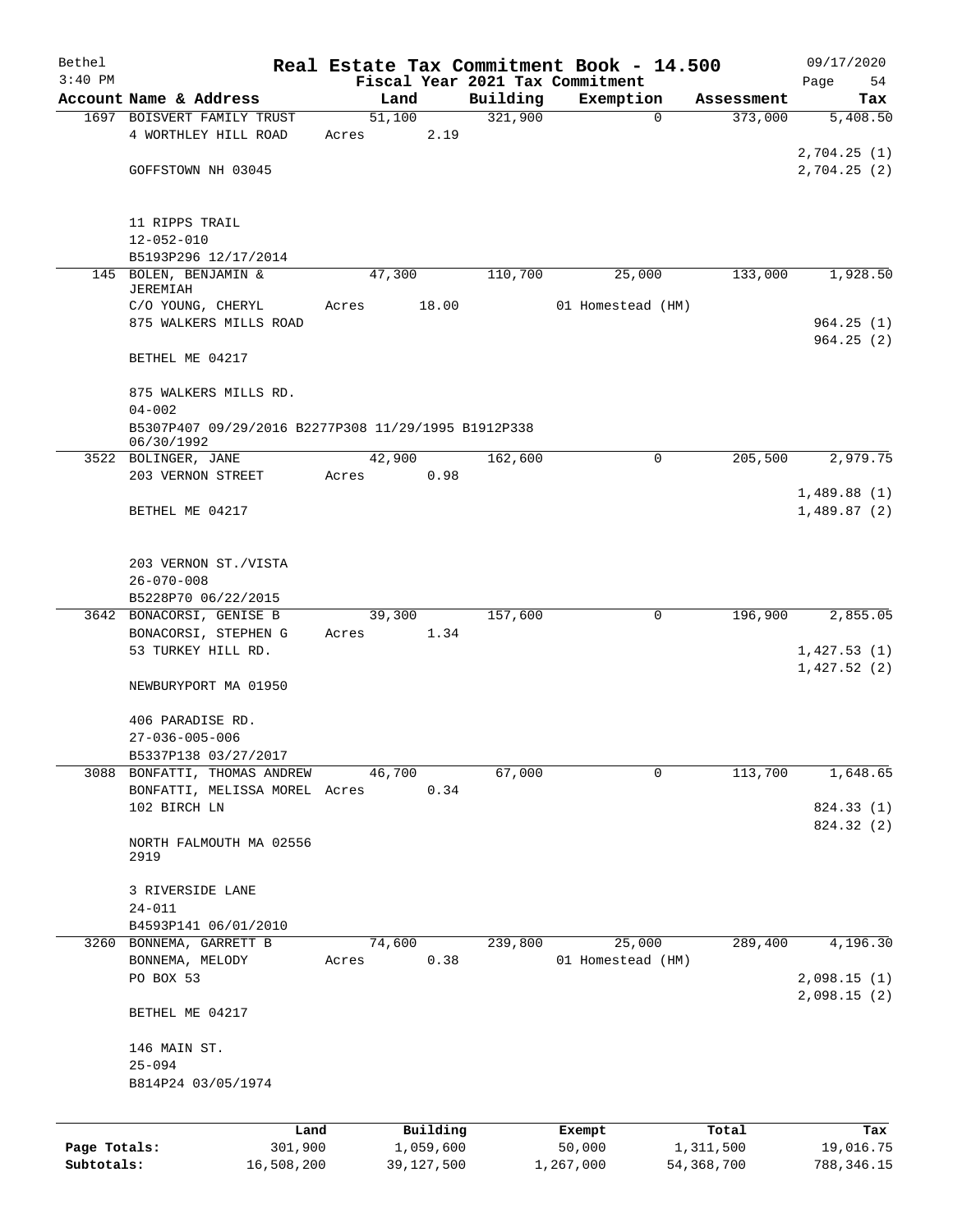| Bethel<br>$3:40$ PM |                                                                                  |        |        |          | Real Estate Tax Commitment Book - 14.500     |                      | 09/17/2020            |
|---------------------|----------------------------------------------------------------------------------|--------|--------|----------|----------------------------------------------|----------------------|-----------------------|
|                     | Account Name & Address                                                           |        | Land   | Building | Fiscal Year 2021 Tax Commitment<br>Exemption |                      | 55<br>Page<br>Tax     |
|                     | 177 BONNEY, LARRY B                                                              | 29,500 |        | 53,900   | 25,000                                       | Assessment<br>58,400 | 846.80                |
|                     | BONNEY, ELSIE                                                                    | Acres  | 1.06   |          | 01 Homestead (HM)                            |                      |                       |
|                     | 28 PARIS ROAD                                                                    |        |        |          |                                              |                      | 423.40 (1)            |
|                     |                                                                                  |        |        |          |                                              |                      | 423.40 (2)            |
|                     | BETHEL ME 04217                                                                  |        |        |          |                                              |                      |                       |
|                     | 28 PARIS RD.                                                                     |        |        |          |                                              |                      |                       |
|                     | $04 - 032$                                                                       |        |        |          |                                              |                      |                       |
|                     | B4044P295 11/13/2006                                                             |        |        |          |                                              |                      |                       |
|                     | 3048 BOOTH, CHRISTINA A                                                          |        | 37,400 | 95,500   | 0                                            | 132,900              | 1,927.05              |
|                     | BOOTH, HEATH                                                                     | Acres  | 1.90   |          |                                              |                      |                       |
|                     | 12 HOLT HILL RD.                                                                 |        |        |          |                                              |                      | 963.53(1)             |
|                     |                                                                                  |        |        |          |                                              |                      | 963.52(2)             |
|                     | BETHEL ME 04217                                                                  |        |        |          |                                              |                      |                       |
|                     | 12 HOLT HILL RD.                                                                 |        |        |          |                                              |                      |                       |
|                     | $23 - 003 - 003$                                                                 |        |        |          |                                              |                      |                       |
|                     | B5305P546 09/20/2016 B4456P170 06/16/2009 B3079P34<br>03/06/2002                 |        |        |          |                                              |                      |                       |
|                     | 5155 BOOTH, JOHN S                                                               |        | 71,400 | 258,400  | 0                                            | 329,800              | 4,782.10              |
|                     | BOOTH, LYNN H                                                                    | Acres  | 3.29   |          |                                              |                      |                       |
|                     | 19 HEBRON LANDING ROAD                                                           |        |        |          |                                              |                      | 2,391.05(1)           |
|                     | HEBRON CT 06248                                                                  |        |        |          |                                              |                      | 2,391.05(2)           |
|                     |                                                                                  |        |        |          |                                              |                      |                       |
|                     | 60 LOCKE SUMMIT ROAD                                                             |        |        |          |                                              |                      |                       |
|                     | $21 - 002 - 027$                                                                 |        |        |          |                                              |                      |                       |
|                     | B5183P268 11/17/2014 B5061P204 11/13/2013 B3679P183<br>4813 BORCHARDT, TIMOTHY J |        | 38,500 | 181,200  | $\mathbf 0$                                  | 219,700              | 3,185.65              |
|                     | 411 VERNON ST.                                                                   | Acres  | 1.04   |          |                                              |                      |                       |
|                     |                                                                                  |        |        |          |                                              |                      | 1,592.83(1)           |
|                     | BETHEL ME 04217                                                                  |        |        |          |                                              |                      | 1,592.82(2)           |
|                     |                                                                                  |        |        |          |                                              |                      |                       |
|                     | 411 VERNON ST.                                                                   |        |        |          |                                              |                      |                       |
|                     | $27 - 036 - 004 - 001 - A$                                                       |        |        |          |                                              |                      |                       |
|                     | B3744P84 06/22/2005                                                              |        |        |          |                                              |                      |                       |
|                     | 3169 BORCHERT, DONALD                                                            | 51,100 |        | 123,800  | 0                                            | 174,900              | $2,536.\overline{05}$ |
|                     | GRIFFITHS, SARAH                                                                 | Acres  | 0.31   |          |                                              |                      |                       |
|                     | PO BOX 85                                                                        |        |        |          |                                              |                      | 1,268.03(1)           |
|                     | 68 ELM STREET                                                                    |        |        |          |                                              |                      | 1,268.02(2)           |
|                     | BETHEL ME 04217                                                                  |        |        |          |                                              |                      |                       |
|                     | 12 PARK ST.                                                                      |        |        |          |                                              |                      |                       |
|                     | $25 - 014$                                                                       |        |        |          |                                              |                      |                       |
|                     | B5475P783 08/23/2019 B2949P159 05/31/2001                                        |        |        |          |                                              |                      |                       |
|                     | 1506 BORDONARO, MICHELLE                                                         | 28,500 |        | 0        | 0                                            | 28,500               | 413.25                |
|                     | 411 EAST CARRILLO ST.                                                            | Acres  | 5.00   |          |                                              |                      |                       |
|                     |                                                                                  |        |        |          |                                              |                      | 206.63(1)             |
|                     | SANTA BARBARA CA 93101                                                           |        |        |          |                                              |                      | 206.62(2)             |
|                     |                                                                                  |        |        |          |                                              |                      |                       |
|                     |                                                                                  |        |        |          |                                              |                      |                       |
|                     | $11 - 012 - 012$                                                                 |        |        |          |                                              |                      |                       |

B2427P154 04/23/1997

|              | Land       | Building   | Exempt    | Total      | Tax        |
|--------------|------------|------------|-----------|------------|------------|
| Page Totals: | 256,400    | 712,800    | 25,000    | 944,200    | 13,690.90  |
| Subtotals:   | 16,764,600 | 39,840,300 | 1,292,000 | 55,312,900 | 802,037.05 |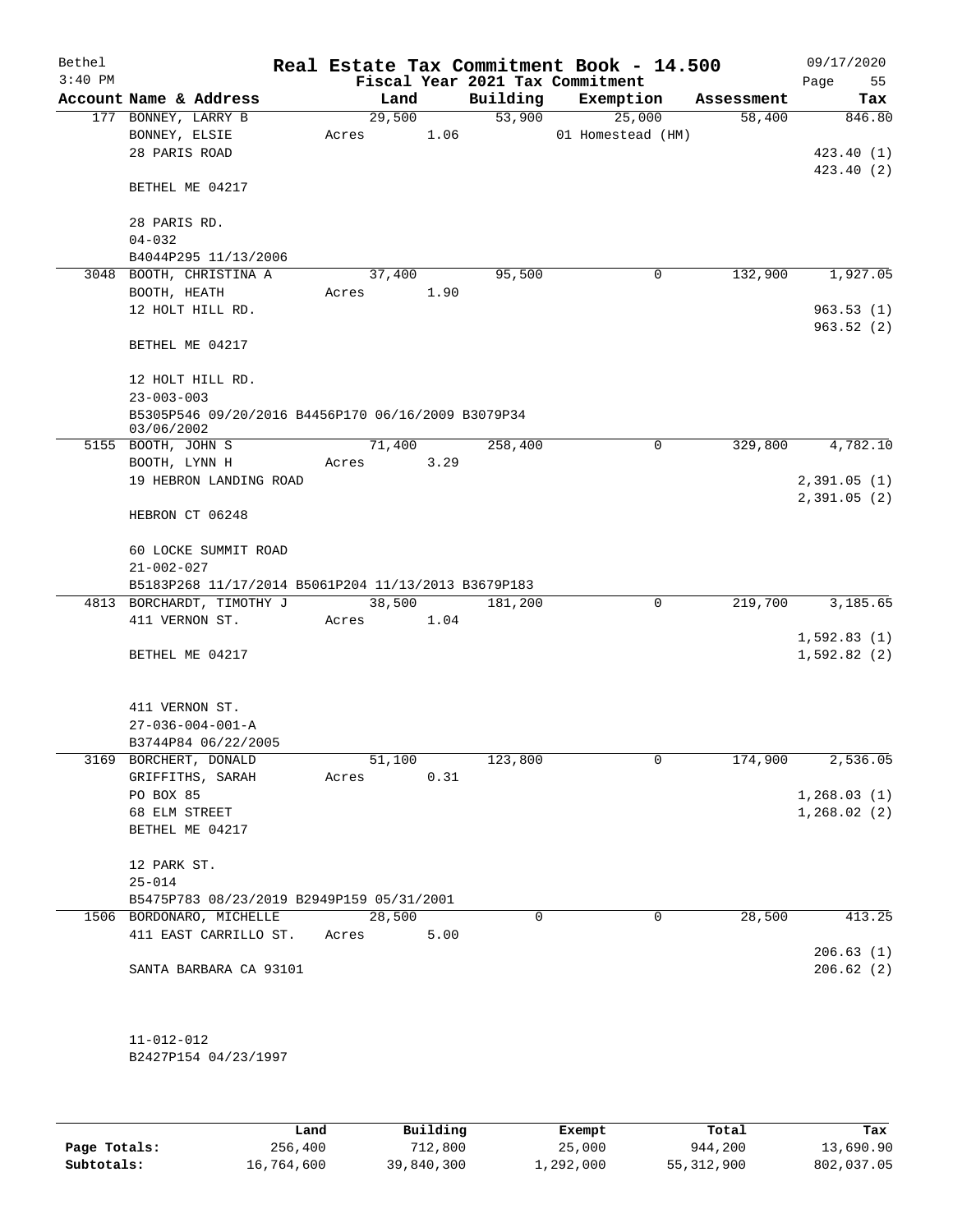| Bethel<br>$3:40$ PM |                                              |        |      |          | Real Estate Tax Commitment Book - 14.500<br>Fiscal Year 2021 Tax Commitment |                     | 09/17/2020<br>Page<br>56 |
|---------------------|----------------------------------------------|--------|------|----------|-----------------------------------------------------------------------------|---------------------|--------------------------|
|                     | Account Name & Address                       | Land   |      | Building | Exemption                                                                   | Assessment          | Tax                      |
|                     | 2739 BORGIOLI, STEPHEN C                     | 36,800 |      | 129,700  |                                                                             | $\Omega$<br>166,500 | 2,414.25                 |
|                     | BORGIOLI, CHARLES                            | Acres  | 0.50 |          |                                                                             |                     |                          |
|                     | PO BOX 217                                   |        |      |          |                                                                             |                     | 1,207.13(1)              |
|                     | AMHERST NH 03054                             |        |      |          |                                                                             |                     | 1, 207.12(2)             |
|                     | 79 SUNDAY RIVER RD                           |        |      |          |                                                                             |                     |                          |
|                     | $18 - 003$                                   |        |      |          |                                                                             |                     |                          |
|                     | B2759P347                                    |        |      |          |                                                                             |                     |                          |
|                     | 3363 BORRIN, ERIC D                          | 44,800 |      | 83,800   |                                                                             | 128,600<br>0        | 1,864.70                 |
|                     | KATZ-BORRIN, JENNIFER A Acres<br>117 BACK RD |        | 0.57 |          |                                                                             |                     | 932.35(1)                |
|                     |                                              |        |      |          |                                                                             |                     | 932.35(2)                |
|                     | DOVER NH 03820                               |        |      |          |                                                                             |                     |                          |
|                     | 59 MASON ST.                                 |        |      |          |                                                                             |                     |                          |
|                     | $25 - 184$                                   |        |      |          |                                                                             |                     |                          |
|                     | B5291P22 07/05/2016                          |        |      |          |                                                                             |                     |                          |
|                     | 1278 BOSCHETTI, JAY                          | 30,100 |      | 93,500   | 25,000                                                                      | 98,600              | 1,429.70                 |
|                     | 155 WEST BETHEL ROAD                         | Acres  | 0.80 |          | 01 Homestead (HM)                                                           |                     |                          |
|                     |                                              |        |      |          |                                                                             |                     | 714.85(1)                |
|                     | BETHEL ME 04217                              |        |      |          |                                                                             |                     | 714.85(2)                |
|                     | 155 WEST BETHEL RD.                          |        |      |          |                                                                             |                     |                          |
|                     | $07 - 080$                                   |        |      |          |                                                                             |                     |                          |
|                     | B3417P295 10/02/2003                         |        |      |          |                                                                             |                     |                          |
|                     | 20 BOSCHETTI, JAY                            | 31,000 |      | 6,400    |                                                                             | 37,400<br>0         | 542.30                   |
|                     | 155 WEST BETHEL ROAD                         | Acres  | 0.85 |          |                                                                             |                     |                          |
|                     |                                              |        |      |          |                                                                             |                     | 271.15(1)                |
|                     | BETHEL ME 04217                              |        |      |          |                                                                             |                     | 271.15(2)                |
|                     | 502 FLAT RD.                                 |        |      |          |                                                                             |                     |                          |
|                     | $01 - 017$                                   |        |      |          |                                                                             |                     |                          |
|                     | B1685P30 10/04/1989                          |        |      |          |                                                                             |                     |                          |
|                     | 2453 BOTKA, ERIC                             | 42,400 |      | 135,600  | 25,000                                                                      | 153,000             | 2,218.50                 |
|                     | BOTKA, KATHERINE<br>PO BOX 214               | Acres  | 3.70 |          | 01 Homestead (HM)                                                           |                     | 1,109.25(1)              |
|                     |                                              |        |      |          |                                                                             |                     | 1, 109.25(2)             |
|                     | BETHEL ME 04217 0214                         |        |      |          |                                                                             |                     |                          |
|                     | 237 INTERVALE RD.                            |        |      |          |                                                                             |                     |                          |
|                     | $13 - 012$                                   |        |      |          |                                                                             |                     |                          |
|                     | B2503P283 12/04/1997                         |        |      |          |                                                                             |                     |                          |
|                     | 4872 BOTTOMLEY, SCOTT W                      | 33,900 |      | 151,500  | 25,000                                                                      | 160,400             | 2,325.80                 |
|                     | BOTTOMLEY, AMY M                             | Acres  | 1.65 |          | 01 Homestead (HM)                                                           |                     |                          |
|                     | 14 ENGLISH WOODS DR.                         |        |      |          |                                                                             |                     | 1,162.90(1)              |
|                     | BETHEL ME 04217                              |        |      |          |                                                                             |                     | 1,162.90(2)              |
|                     | 14 ENGLISH WOODS DRIVE                       |        |      |          |                                                                             |                     |                          |
|                     | $15 - 008 - 002$                             |        |      |          |                                                                             |                     |                          |
|                     | B4742P321 08/02/2011                         |        |      |          |                                                                             |                     |                          |
|                     |                                              |        |      |          |                                                                             |                     |                          |

|              | Land       | Building   | Exempt    | Total      | Tax        |
|--------------|------------|------------|-----------|------------|------------|
| Page Totals: | 219,000    | 600,500    | 75,000    | 744,500    | 10,795.25  |
| Subtotals:   | 16,983,600 | 40,440,800 | 1,367,000 | 56,057,400 | 812,832.30 |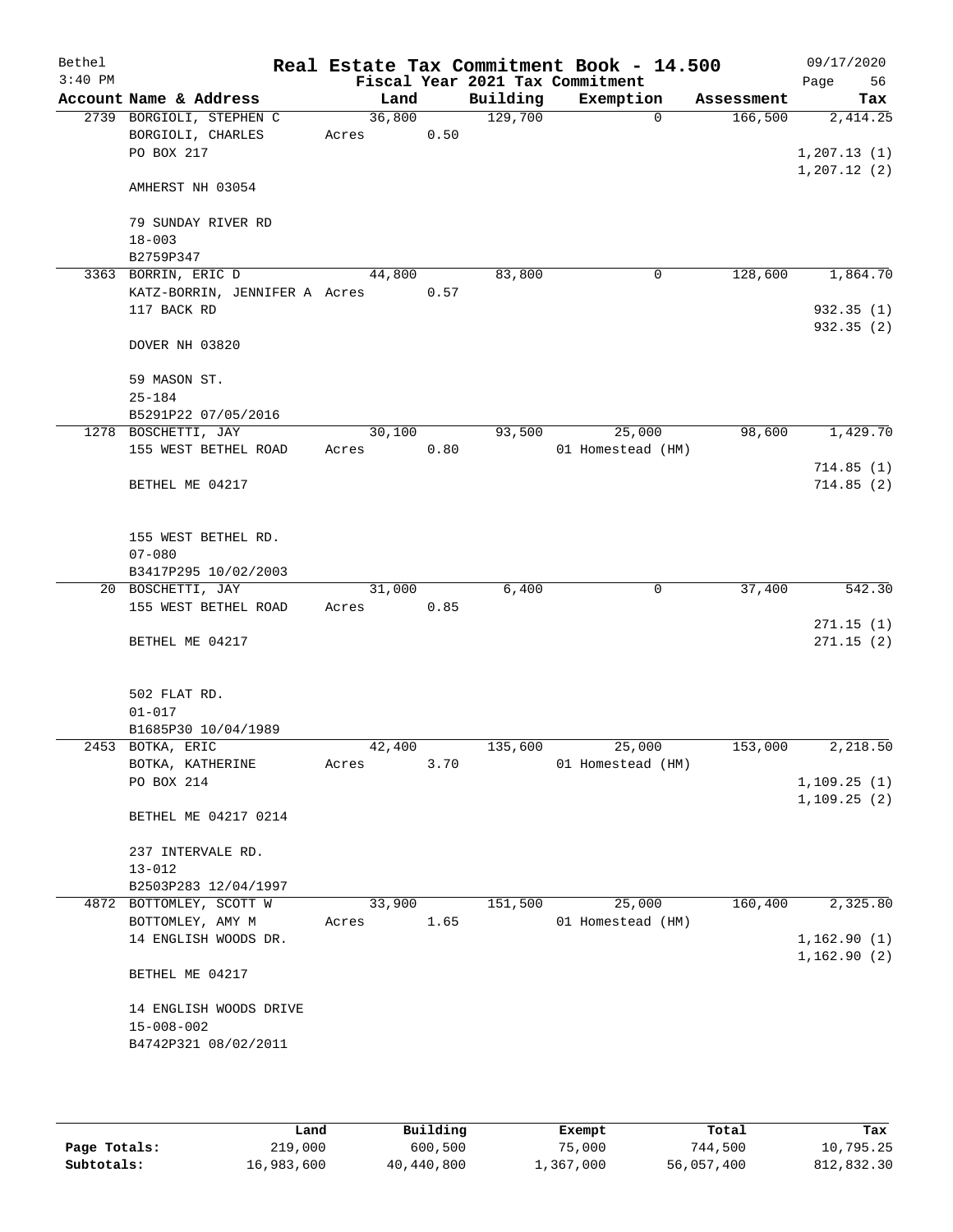| Bethel       |                                                              |       |              |          |                                 | Real Estate Tax Commitment Book - 14.500 |                       | 09/17/2020      |
|--------------|--------------------------------------------------------------|-------|--------------|----------|---------------------------------|------------------------------------------|-----------------------|-----------------|
| $3:40$ PM    | Account Name & Address                                       |       | Land         |          | Fiscal Year 2021 Tax Commitment |                                          |                       | Page<br>57      |
|              | 4691 BOUCHARD, BRIAN P                                       |       | 81,000       |          | Building<br>188,200             | Exemption<br>$\Omega$                    | Assessment<br>269,200 | Tax<br>3,903.40 |
|              | BOUCHARD, REBECCA L                                          |       | Acres        | 2.62     |                                 |                                          |                       |                 |
|              | 105 STRATHMORE ST.                                           |       |              |          |                                 |                                          |                       | 1,951.70(1)     |
|              |                                                              |       |              |          |                                 |                                          |                       | 1,951.70(2)     |
|              | NARRAGANSETT RI 02882                                        |       |              |          |                                 |                                          |                       |                 |
|              | 14 MOUNTAIN VALLEY ROAD                                      |       |              |          |                                 |                                          |                       |                 |
|              | $09 - 005 - 001$                                             |       |              |          |                                 |                                          |                       |                 |
|              | B3862P141 12/21/2005                                         |       |              |          |                                 |                                          |                       |                 |
|              | 471 BOUCHER, SHARON L                                        |       | 36,900       |          | 189,800                         | 0                                        | 226,700               | 3,287.15        |
|              | BOUCHER, PETER F                                             | Acres |              | 1.47     |                                 |                                          |                       |                 |
|              | 7 SOUTH STREET                                               |       |              |          |                                 |                                          |                       | 1,643.58(1)     |
|              | BROOKLYN CT 06234                                            |       |              |          |                                 |                                          |                       | 1,643.57(2)     |
|              | 3 THAYER WAY                                                 |       |              |          |                                 |                                          |                       |                 |
|              | $08 - 041 - 002 - 001$                                       |       |              |          |                                 |                                          |                       |                 |
|              | B5327P449 01/20/2017 B4840P201 05/01/2012                    |       |              |          |                                 |                                          |                       |                 |
|              | 3020 BOUDRIA, THEODORE J. &<br>MELISSA                       |       | 32,600       |          | 330,800                         | $\Omega$                                 | 363,400               | 5,269.30        |
|              | 22 FLORENCE STREET                                           | Acres | 1.70         |          |                                 |                                          |                       |                 |
|              |                                                              |       |              |          |                                 |                                          |                       | 2,634.65(1)     |
|              | WESTPORT MA 02790                                            |       |              |          |                                 |                                          |                       | 2,634.65(2)     |
|              |                                                              |       |              |          |                                 |                                          |                       |                 |
|              |                                                              |       |              |          |                                 |                                          |                       |                 |
|              | 93 TAYLOR WOODS ROAD                                         |       |              |          |                                 |                                          |                       |                 |
|              | $22 - 026 - 020$                                             |       |              |          |                                 |                                          |                       |                 |
|              | B5501P169 01/03/2020 B3394P283 10/09/2003                    |       |              |          |                                 |                                          |                       |                 |
|              | 4919 BOULAY, ROCCO M                                         |       | 20,600       |          | $\Omega$                        | $\Omega$                                 | 20,600                | 298.70          |
|              | 81 GOFFE STREET                                              | Acres |              | 2.06     |                                 |                                          |                       |                 |
|              |                                                              |       |              |          |                                 |                                          |                       | 149.35(1)       |
|              | MANCHESTER NH 03102                                          |       |              |          |                                 |                                          |                       | 149.35(2)       |
|              |                                                              |       |              |          |                                 |                                          |                       |                 |
|              | 52 JORDAN WOODS RD                                           |       |              |          |                                 |                                          |                       |                 |
|              | $11 - 088 - 009$                                             |       |              |          |                                 |                                          |                       |                 |
|              | B5488P907 10/28/2019 B5432P567 09/25/2018 B5258P182          |       |              |          |                                 |                                          |                       |                 |
| 4916         | 12/11/2015 B5255P534 11/25/2015 B3928P296<br>BOULAY, ROCCO M |       | 33,400       |          | 194,300                         | 0                                        | 227,700               | 3,301.65        |
|              | 81 GOFFE STREET                                              | Acres |              | 2.70     |                                 |                                          |                       |                 |
|              |                                                              |       |              |          |                                 |                                          |                       | 1,650.83(1)     |
|              | MANCHESTER NH 03102                                          |       |              |          |                                 |                                          |                       | 1,650.82(2)     |
|              |                                                              |       |              |          |                                 |                                          |                       |                 |
|              |                                                              |       |              |          |                                 |                                          |                       |                 |
|              | 41 JORDAN WOODS ROAD                                         |       |              |          |                                 |                                          |                       |                 |
|              | $11 - 088 - 006$                                             |       |              |          |                                 |                                          |                       |                 |
|              | B5488P905 10/28/2019 B5408P275 05/16/2018 B5271P680          |       |              |          |                                 |                                          |                       |                 |
|              | 03/14/2016 B5255P534 11/25/2015 B3928P296                    |       |              |          |                                 |                                          |                       |                 |
|              | 5472 BOULDER CONSTRUCTION,<br>LLC                            |       | 24,000       |          | 0                               | 0                                        | 24,000                | 348.00          |
|              | P.O. BOX 44                                                  | Acres |              | 1.23     |                                 |                                          |                       |                 |
|              |                                                              |       |              |          |                                 |                                          |                       | 174.00(1)       |
|              | NEWRY ME 04261                                               |       |              |          |                                 |                                          |                       | 174.00(2)       |
|              |                                                              |       |              |          |                                 |                                          |                       |                 |
|              | SONGO POND RD (SUB LOT                                       |       |              |          |                                 |                                          |                       |                 |
|              | $07 - 026 - 001$                                             |       |              |          |                                 |                                          |                       |                 |
|              | B5470P930 07/24/2019                                         |       |              |          |                                 |                                          |                       |                 |
|              |                                                              | Land  |              | Building |                                 | Exempt                                   | Total                 | Tax             |
| Page Totals: | 228,500                                                      |       |              | 903,100  |                                 | 0                                        | 1,131,600             | 16,408.20       |
| Subtotals:   | 17, 212, 100                                                 |       | 41, 343, 900 |          |                                 | 1,367,000                                | 57,189,000            | 829,240.50      |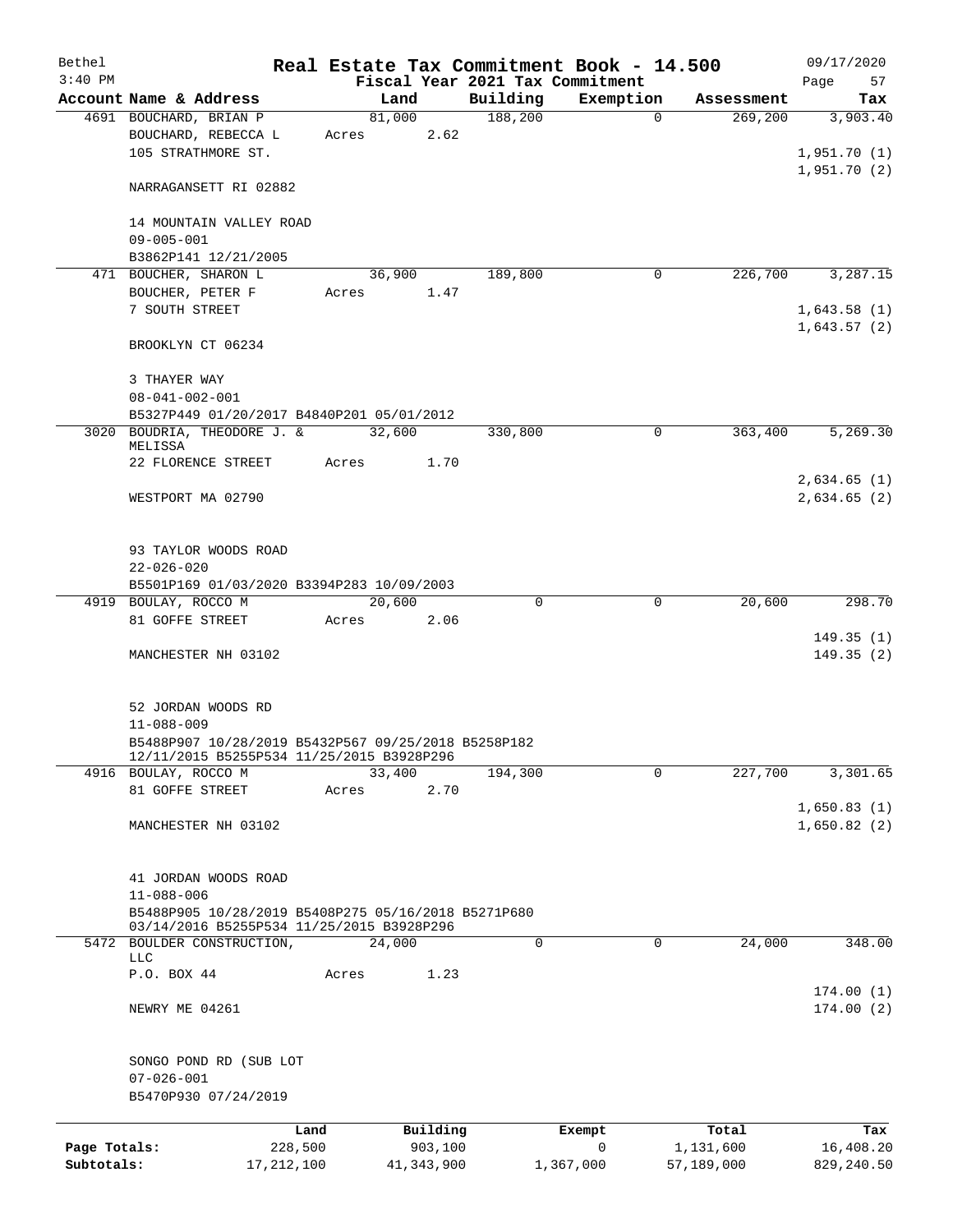| Bethel    |                                          |                            |        |      |                                 | Real Estate Tax Commitment Book - 14.500 |            | 09/17/2020              |
|-----------|------------------------------------------|----------------------------|--------|------|---------------------------------|------------------------------------------|------------|-------------------------|
| $3:40$ PM |                                          |                            |        |      | Fiscal Year 2021 Tax Commitment |                                          |            | Page<br>58              |
|           | Account Name & Address                   |                            | Land   |      | Building                        | Exemption                                | Assessment | Tax                     |
|           | LLC                                      | 5473 BOULDER CONSTRUCTION, | 24,000 |      | $\mathsf{O}$                    | $\overline{0}$                           | 24,000     | 348.00                  |
|           | P.O. BOX 44                              |                            | Acres  | 1.02 |                                 |                                          |            | 174.00(1)               |
|           | NEWRY ME 04261                           |                            |        |      |                                 |                                          |            | 174.00(2)               |
|           |                                          | SONGO POND RD (SUB LOT     |        |      |                                 |                                          |            |                         |
|           | $07 - 026 - 002$<br>B5470P930 07/24/2019 |                            |        |      |                                 |                                          |            |                         |
|           | LLC                                      | 5474 BOULDER CONSTRUCTION, | 24,100 |      | $\Omega$                        | $\mathbf 0$                              | 24,100     | 349.45                  |
|           | P.O. BOX 44                              |                            | Acres  | 1.06 |                                 |                                          |            |                         |
|           | NEWRY ME 04261                           |                            |        |      |                                 |                                          |            | 174.73(1)<br>174.72 (2) |
|           | $07 - 026 - 003$                         | SONGO POND RD (SUB LOT     |        |      |                                 |                                          |            |                         |
|           | B5470P930 07/24/2019                     |                            |        |      |                                 |                                          |            |                         |
|           | LLC                                      | 5475 BOULDER CONSTRUCTION, | 24,200 |      | $\mathbf 0$                     | $\mathbf 0$                              | 24,200     | 350.90                  |
|           | P.O. BOX 44                              |                            | Acres  | 1.10 |                                 |                                          |            |                         |
|           | NEWRY ME 04261                           |                            |        |      |                                 |                                          |            | 175.45(1)<br>175.45(2)  |
|           |                                          | SONGO POND RD (LOT 4)      |        |      |                                 |                                          |            |                         |
|           | $07 - 026 - 004$                         |                            |        |      |                                 |                                          |            |                         |
|           | B5470P930 07/24/2019                     |                            |        |      |                                 |                                          |            |                         |
|           | LLC                                      | 5476 BOULDER CONSTRUCTION, | 24,300 |      | $\mathbf 0$                     | $\mathbf 0$                              | 24,300     | 352.35                  |
|           | P.O. BOX 44                              |                            | Acres  | 1.12 |                                 |                                          |            | 176.18(1)               |
|           | NEWRY ME 04261                           |                            |        |      |                                 |                                          |            | 176.17(2)               |
|           |                                          | SONGO POND RD (LOT 5)      |        |      |                                 |                                          |            |                         |
|           | $07 - 026 - 005$                         |                            |        |      |                                 |                                          |            |                         |
|           | B5470P930 07/24/2019                     |                            |        |      |                                 |                                          |            |                         |
| 5477      | LLC                                      | BOULDER CONSTRUCTION,      | 24,300 |      | 0                               | $\mathbf 0$                              | 24,300     | 352.35                  |
|           | P.O. BOX 44                              |                            | Acres  | 1.13 |                                 |                                          |            | 176.18(1)               |
|           | NEWRY ME 04261                           |                            |        |      |                                 |                                          |            | 176.17(2)               |
|           |                                          | SONGO POND RD (LOT 6)      |        |      |                                 |                                          |            |                         |
|           | $07 - 026 - 006$<br>B5470P930 07/24/2019 |                            |        |      |                                 |                                          |            |                         |

|              | Land       | Building   | Exempt    | Total      | Tax        |
|--------------|------------|------------|-----------|------------|------------|
| Page Totals: | 120,900    |            |           | 120,900    | 1,753.05   |
| Subtotals:   | 17,333,000 | 41,343,900 | 1,367,000 | 57,309,900 | 830,993.55 |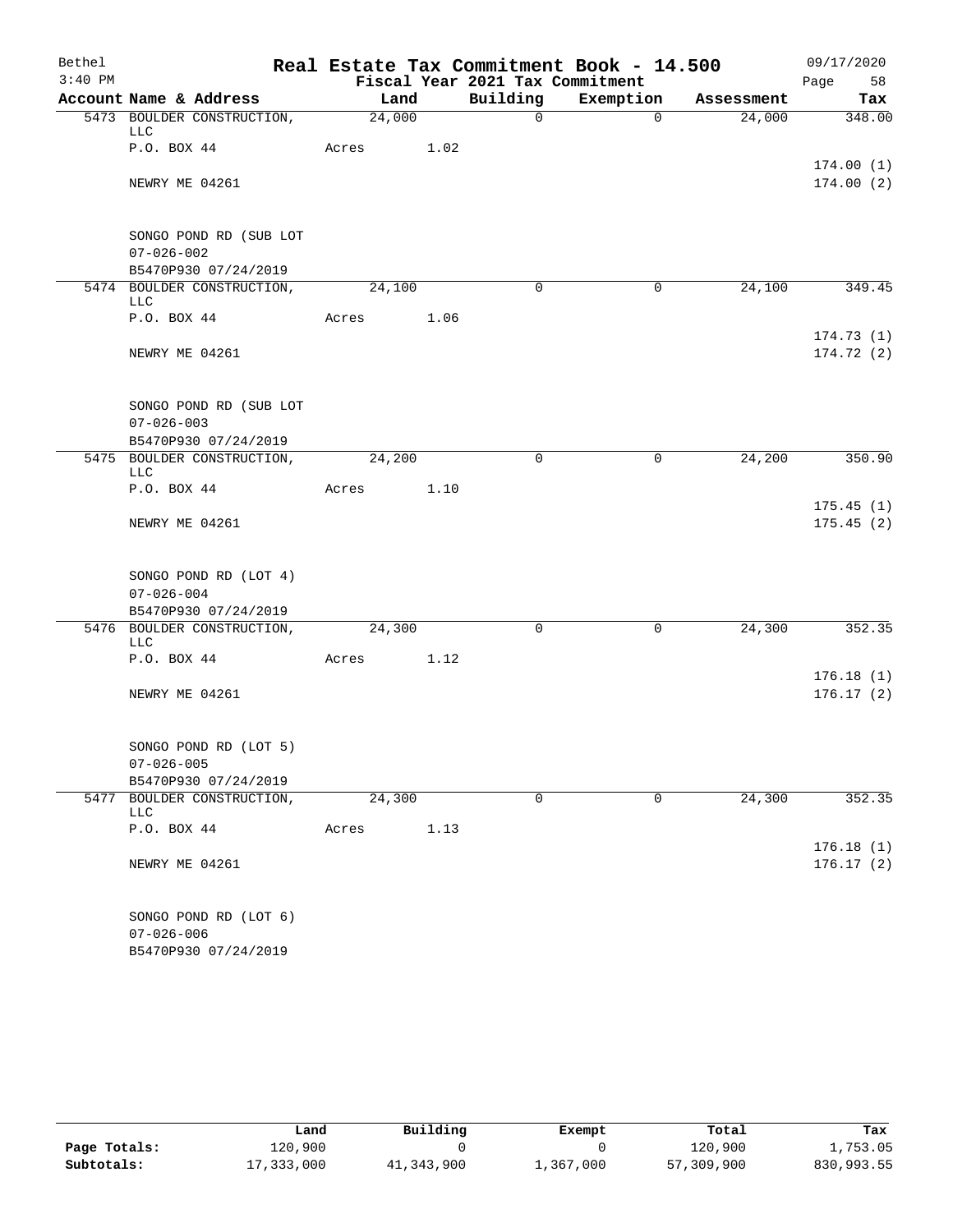| Bethel    |                                          |        |      |                                 | Real Estate Tax Commitment Book - 14.500 |            | 09/17/2020                  |
|-----------|------------------------------------------|--------|------|---------------------------------|------------------------------------------|------------|-----------------------------|
| $3:40$ PM |                                          |        |      | Fiscal Year 2021 Tax Commitment |                                          |            | Page<br>59                  |
|           | Account Name & Address                   | Land   |      | Building                        | Exemption                                | Assessment | Tax                         |
|           | 5478 BOULDER CONSTRUCTION,<br>LLC        | 25,100 |      | $\mathsf{O}$                    | $\overline{0}$                           | 25,100     | 363.95                      |
|           | P.O. BOX 44                              | Acres  | 1.57 |                                 |                                          |            |                             |
|           |                                          |        |      |                                 |                                          |            | 181.98 (1)                  |
|           | NEWRY ME 04261                           |        |      |                                 |                                          |            | 181.97 (2)                  |
|           | SONGO POND RD (SUB LOT                   |        |      |                                 |                                          |            |                             |
|           | $07 - 026 - 007$                         |        |      |                                 |                                          |            |                             |
|           | B5470P930 07/24/2019                     |        |      |                                 |                                          |            |                             |
|           | 5479 BOULDER CONSTRUCTION,<br>LLC        | 24,400 |      | $\Omega$                        | 0                                        | 24,400     | 353.80                      |
|           | P.O. BOX 44                              | Acres  | 1.20 |                                 |                                          |            |                             |
|           | NEWRY ME 04261                           |        |      |                                 |                                          |            | 176.90(1)<br>176.90(2)      |
|           | SONGO POND RD (LOT 8)                    |        |      |                                 |                                          |            |                             |
|           | $07 - 026 - 008$                         |        |      |                                 |                                          |            |                             |
|           | B5470P930 07/24/2019                     |        |      |                                 |                                          |            |                             |
|           | 5480 BOULDER CONSTRUCTION,<br><b>LLC</b> | 24,500 |      | $\mathbf 0$                     | $\mathbf 0$                              | 24,500     | 355.25                      |
|           | P.O. BOX 44                              | Acres  | 1.24 |                                 |                                          |            |                             |
|           | NEWRY ME 04261                           |        |      |                                 |                                          |            | 177.63(1)<br>177.62(2)      |
|           | 103 SONGO POND RD                        |        |      |                                 |                                          |            |                             |
|           | $07 - 026 - 009$                         |        |      |                                 |                                          |            |                             |
|           | B5470P930 07/24/2019                     |        |      |                                 |                                          |            |                             |
|           | 5481 BOULDER CONSTRUCTION,<br><b>LLC</b> | 33,000 |      | 271,700                         | 0                                        | 304,700    | 4,418.15                    |
|           | P.O. BOX 44                              | Acres  | 1.17 |                                 |                                          |            |                             |
|           | NEWRY ME 04261                           |        |      |                                 |                                          |            | 2,209.08(1)<br>2, 209.07(2) |
|           | 99 SONGO POND RD (LOT                    |        |      |                                 |                                          |            |                             |
|           | $07 - 026 - 010$                         |        |      |                                 |                                          |            |                             |
|           | B5470P930 07/24/2019                     |        |      |                                 |                                          |            |                             |
| 5482      | BOULDER CONSTRUCTION,<br>LLC             | 24,400 |      | $\mathbf 0$                     | $\mathbf 0$                              | 24,400     | 353.80                      |
|           | P.O. BOX 44                              | Acres  | 1.18 |                                 |                                          |            |                             |
|           | NEWRY ME 04261                           |        |      |                                 |                                          |            | 176.90(1)<br>176.90(2)      |
|           | SONGO POND RD (LOT 11)                   |        |      |                                 |                                          |            |                             |
|           | $07 - 026 - 011$                         |        |      |                                 |                                          |            |                             |
|           | B5470P930 07/24/2019                     |        |      |                                 |                                          |            |                             |

|              | Land       | Building   | Exempt    | Total      | Tax        |
|--------------|------------|------------|-----------|------------|------------|
| Page Totals: | 131,400    | 271,700    |           | 403,100    | 5,844.95   |
| Subtotals:   | 17,464,400 | 41,615,600 | 1,367,000 | 57,713,000 | 836,838.50 |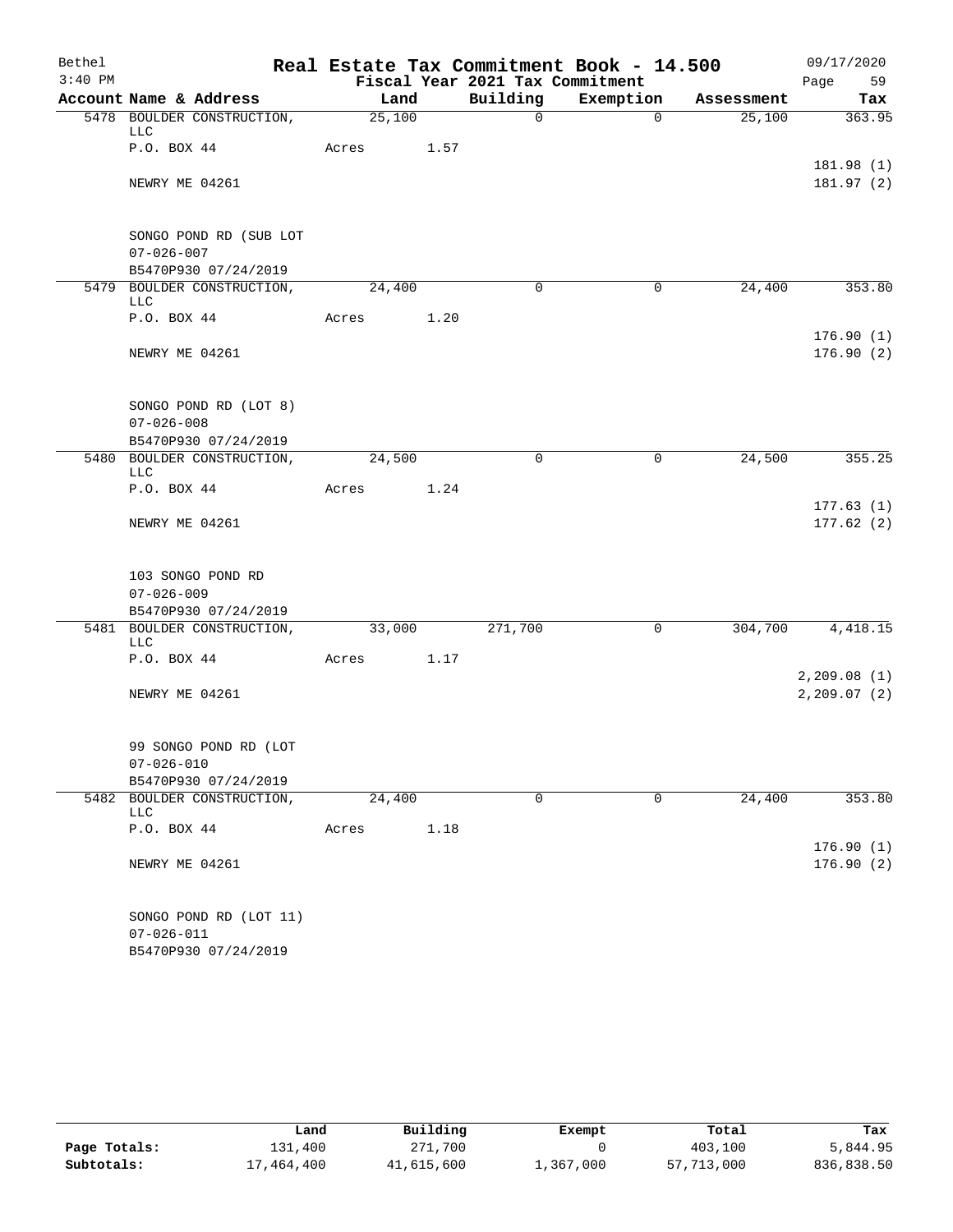| Bethel    |                                                               |        |      |                                 | Real Estate Tax Commitment Book - 14.500 |            | 09/17/2020               |
|-----------|---------------------------------------------------------------|--------|------|---------------------------------|------------------------------------------|------------|--------------------------|
| $3:40$ PM |                                                               |        |      | Fiscal Year 2021 Tax Commitment |                                          |            | Page<br>60               |
|           | Account Name & Address                                        | Land   |      | Building                        | Exemption                                | Assessment | Tax                      |
|           | 5483 BOULDER CONSTRUCTION,<br>LLC                             | 24,300 |      | $\Omega$                        | $\Omega$                                 | 24,300     | 352.35                   |
|           | P.O. BOX 44                                                   | Acres  | 1.15 |                                 |                                          |            | 176.18(1)                |
|           | NEWRY ME 04261                                                |        |      |                                 |                                          |            | 176.17(2)                |
|           | SONGO POND RD (SUB LOT                                        |        |      |                                 |                                          |            |                          |
|           | $07 - 026 - 012$                                              |        |      |                                 |                                          |            |                          |
|           | B5470P930 07/24/2019                                          |        |      |                                 |                                          |            |                          |
|           | 5484 BOULDER CONSTRUCTION,<br>LLC                             | 25,500 |      | $\Omega$                        | $\mathbf 0$                              | 25,500     | 369.75                   |
|           | P.O. BOX 44                                                   | Acres  | 2.22 |                                 |                                          |            |                          |
|           | NEWRY ME 04261                                                |        |      |                                 |                                          |            | 184.88 (1)<br>184.87 (2) |
|           | SONGO POND RD (SUB LOT<br>$07 - 026 - 013$                    |        |      |                                 |                                          |            |                          |
|           | B5470P930 07/24/2019                                          |        |      |                                 |                                          |            |                          |
|           | 5485 BOULDER CONSTRUCTION,<br>LLC                             | 24,100 |      | $\Omega$                        | 0                                        | 24,100     | 349.45                   |
|           | P.O. BOX 44                                                   | Acres  | 1.03 |                                 |                                          |            |                          |
|           |                                                               |        |      |                                 |                                          |            | 174.73(1)                |
|           | NEWRY ME 04261                                                |        |      |                                 |                                          |            | 174.72(2)                |
|           | SONGO POND RD (SUB LOT                                        |        |      |                                 |                                          |            |                          |
|           | $07 - 026 - 014$                                              |        |      |                                 |                                          |            |                          |
|           | B5470P930 07/24/2019                                          |        |      |                                 |                                          |            |                          |
|           | 5418 BOULDER CONSTRUCTION,<br>LLC                             | 81,800 |      | 0                               | $\mathsf{O}$                             | 81,800     | 1,186.10                 |
|           | P.O. BOX 44                                                   | Acres  | 2.41 |                                 |                                          |            |                          |
|           |                                                               |        |      |                                 |                                          |            | 593.05(1)                |
|           | NEWRY ME 04261                                                |        |      |                                 |                                          |            | 593.05(2)                |
|           | PARADISE RD                                                   |        |      |                                 |                                          |            |                          |
|           | $27 - 007 - 008$                                              |        |      |                                 |                                          |            |                          |
|           | B5277P559 04/21/2016 B5250P481 10/27/2015                     |        |      |                                 |                                          |            |                          |
|           | 5419 BOULDER CONSTRUCTION,<br>LLC                             | 83,100 |      | 0                               | $\Omega$                                 | 83,100     | 1,204.95                 |
|           | P.O. BOX 44                                                   | Acres  | 2.82 |                                 |                                          |            |                          |
|           | NEWRY ME 04261                                                |        |      |                                 |                                          |            | 602.48(1)<br>602.47(2)   |
|           |                                                               |        |      |                                 |                                          |            |                          |
|           | PARADISE RD                                                   |        |      |                                 |                                          |            |                          |
|           | $27 - 007 - 009$<br>B5277P559 04/21/2016 B5250P481 10/27/2015 |        |      |                                 |                                          |            |                          |

|              | Land       | Building   | Exempt    | Total      | Tax        |
|--------------|------------|------------|-----------|------------|------------|
| Page Totals: | 238,800    |            |           | 238,800    | 3,462.60   |
| Subtotals:   | 17,703,200 | 41,615,600 | 1,367,000 | 57,951,800 | 840,301.10 |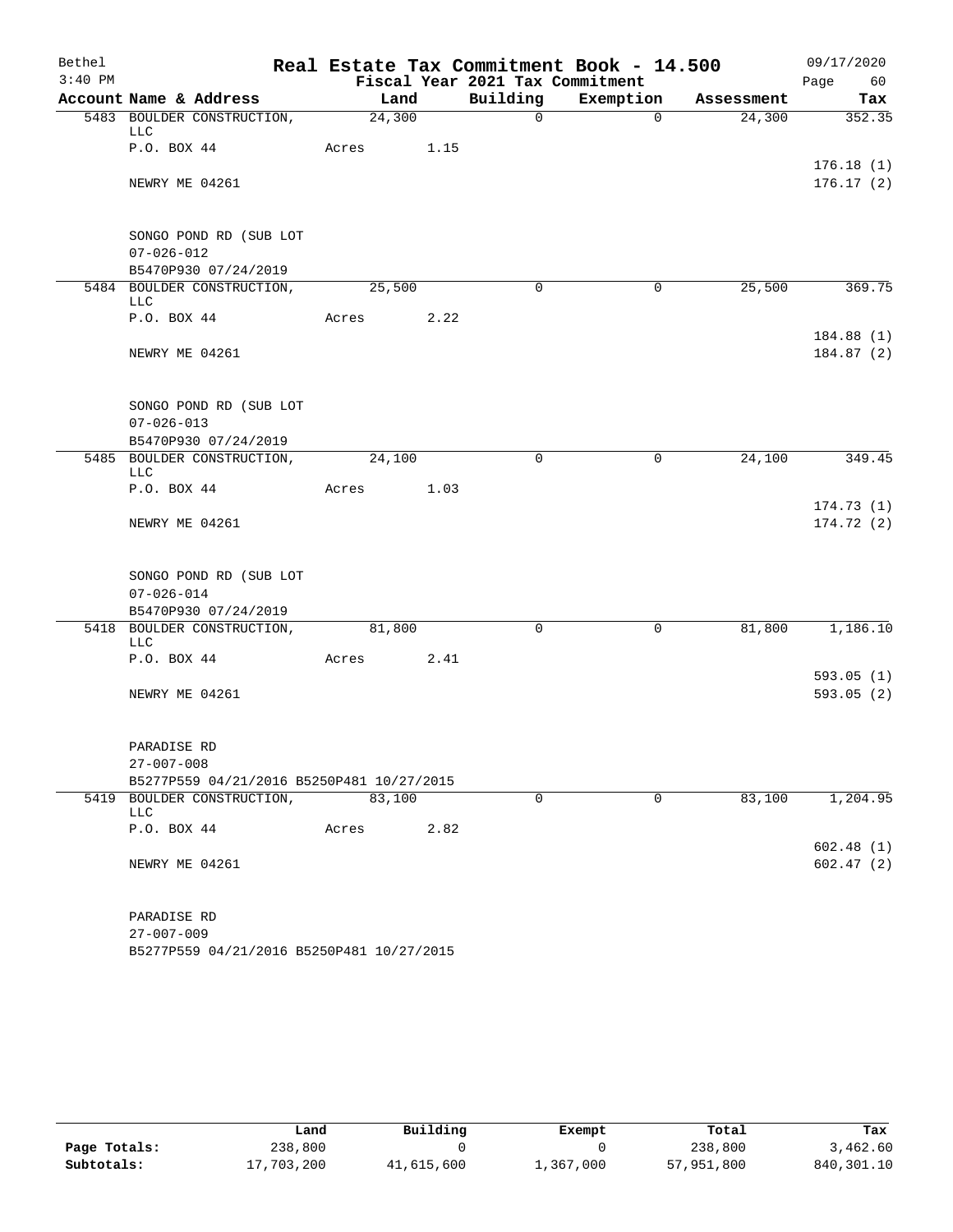| Bethel    |                    |                                                                         |                    |        |      |                                 | Real Estate Tax Commitment Book - 14.500 |            | 09/17/2020                 |                        |
|-----------|--------------------|-------------------------------------------------------------------------|--------------------|--------|------|---------------------------------|------------------------------------------|------------|----------------------------|------------------------|
| $3:40$ PM |                    |                                                                         |                    |        |      | Fiscal Year 2021 Tax Commitment |                                          |            | Page 61                    |                        |
|           |                    | Account Name & Address                                                  |                    | Land   |      | Building                        | Exemption                                | Assessment |                            | Tax                    |
|           | LLC                | 5411 BOULDER CONSTRUCTION,                                              | $\frac{79,000}{ }$ |        |      | $\overline{0}$                  | $\Omega$                                 | 79,000     |                            | 1,145.50               |
|           | P.O. BOX 44        |                                                                         | Acres              |        | 1.71 |                                 |                                          |            |                            | 572.75(1)              |
|           | NEWRY ME 04261     |                                                                         |                    |        |      |                                 |                                          |            |                            | 572.75(2)              |
|           | PARADISE RD        |                                                                         |                    |        |      |                                 |                                          |            |                            |                        |
|           | $27 - 007 - 001$   |                                                                         |                    |        |      |                                 |                                          |            |                            |                        |
|           |                    | B5277P559 04/21/2016 B5250P481 10/27/2015                               |                    |        |      |                                 |                                          |            |                            |                        |
|           | LLC                | 5413 BOULDER CONSTRUCTION,                                              | 77,600             |        |      | $\Omega$                        | $\Omega$                                 | 77,600     |                            | 1,125.20               |
|           | P.O. BOX 44        |                                                                         | Acres              |        | 1.42 |                                 |                                          |            |                            |                        |
|           | NEWRY ME 04261     |                                                                         |                    |        |      |                                 |                                          |            |                            | 562.60(1)<br>562.60(2) |
|           | PARADISE RD        |                                                                         |                    |        |      |                                 |                                          |            |                            |                        |
|           | $27 - 007 - 003$   |                                                                         |                    |        |      |                                 |                                          |            |                            |                        |
|           |                    | B5277P559 04/21/2016 B5250P481 10/27/2015                               |                    |        |      |                                 |                                          |            |                            |                        |
|           | <b>LLC</b>         | 5414 BOULDER CONSTRUCTION,                                              | 77,500             |        |      | $\Omega$                        | $\Omega$                                 | 77,500     |                            | 1,123.75               |
|           |                    | P.O. BOX 44                                                             | Acres              |        | 1.41 |                                 |                                          |            |                            |                        |
|           | NEWRY ME 04261     |                                                                         |                    |        |      |                                 |                                          |            |                            | 561.88(1)<br>561.87(2) |
|           | PARADISE RD        |                                                                         |                    |        |      |                                 |                                          |            |                            |                        |
|           | $27 - 007 - 004$   |                                                                         |                    |        |      |                                 |                                          |            |                            |                        |
|           |                    | B5277P559 04/21/2016 B5250P481 10/27/2015<br>5421 BOULDER CONSTRUCTION, |                    | 80,000 |      | $\Omega$                        | $\mathbf 0$                              | 80,000     |                            | 1,160.00               |
|           | LLC<br>P.O. BOX 44 |                                                                         |                    |        | 1.93 |                                 |                                          |            |                            |                        |
|           |                    |                                                                         | Acres              |        |      |                                 |                                          |            |                            | 580.00(1)              |
|           | NEWRY ME 04261     |                                                                         |                    |        |      |                                 |                                          |            |                            | 580.00(2)              |
|           | PARADISE RD        |                                                                         |                    |        |      |                                 |                                          |            |                            |                        |
|           | $27 - 007 - 011$   |                                                                         |                    |        |      |                                 |                                          |            |                            |                        |
|           |                    | B5277P559 04/21/2016 B5250P481 10/27/2015                               |                    |        |      |                                 |                                          |            |                            |                        |
|           | <b>LLC</b>         | 5422 BOULDER CONSTRUCTION,                                              |                    | 91,500 |      | 183,500                         | $\mathbf 0$                              | 275,000    |                            | 3,987.50               |
|           | P.O. BOX 44        |                                                                         | Acres              |        | 1.71 |                                 |                                          |            |                            |                        |
|           | NEWRY ME 04261     |                                                                         |                    |        |      |                                 |                                          |            | 1,993.75(1)<br>1,993.75(2) |                        |
|           | $27 - 007 - 012$   | 20 CARIBOU MOUNTAIN RD<br>B5277P559 04/21/2016 B5250P481 10/27/2015     |                    |        |      |                                 |                                          |            |                            |                        |

|              | Land       | Building   | Exempt    | Total      | Tax         |
|--------------|------------|------------|-----------|------------|-------------|
| Page Totals: | 405,600    | 183,500    |           | 589,100    | 8,541.95    |
| Subtotals:   | 18,108,800 | 41,799,100 | 1,367,000 | 58,540,900 | 848, 843.05 |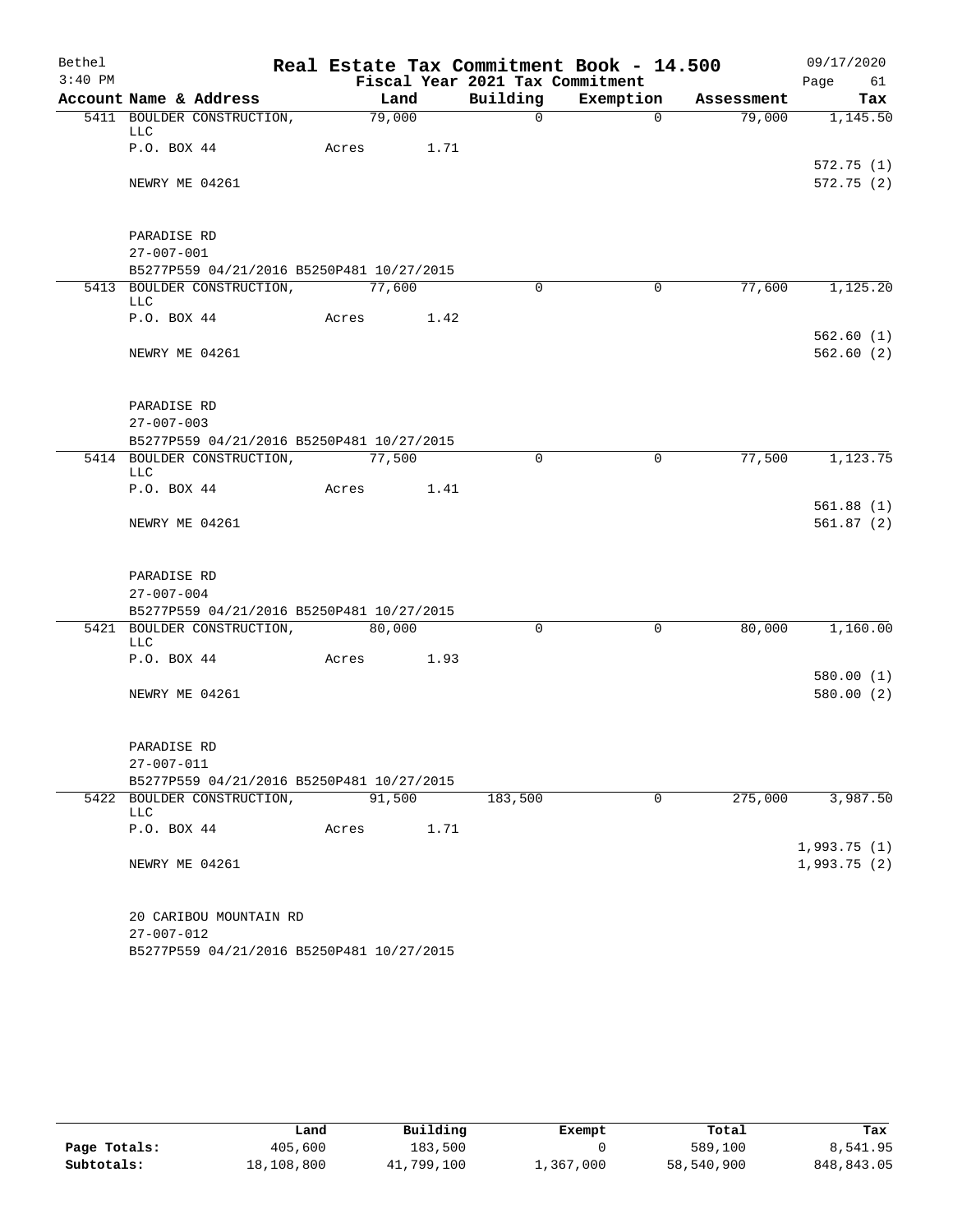| Bethel    |                                          |                                            |       |                |       | Real Estate Tax Commitment Book - 14.500 |           |             |                      | 09/17/2020   |                        |
|-----------|------------------------------------------|--------------------------------------------|-------|----------------|-------|------------------------------------------|-----------|-------------|----------------------|--------------|------------------------|
| $3:40$ PM |                                          | Account Name & Address                     |       |                |       | Fiscal Year 2021 Tax Commitment          |           |             |                      | Page         | 62                     |
|           |                                          | 5390 BOULDER CONSTRUCTION,                 |       | Land<br>89,800 |       | Building<br>$\Omega$                     | Exemption | $\Omega$    | Assessment<br>89,800 |              | Tax<br>1,302.10        |
|           | LLC                                      |                                            |       |                |       |                                          |           |             |                      |              |                        |
|           | P.O. BOX 44                              |                                            | Acres |                | 6.36  |                                          |           |             |                      |              |                        |
|           |                                          |                                            |       |                |       |                                          |           |             |                      |              | 651.05(1)              |
|           | NEWRY ME 04261                           |                                            |       |                |       |                                          |           |             |                      |              | 651.05(2)              |
|           | PARADISE RD                              |                                            |       |                |       |                                          |           |             |                      |              |                        |
|           | $27 - 007$                               |                                            |       |                |       |                                          |           |             |                      |              |                        |
|           |                                          | B5277P559 04/21/2016 B5250P481 10/27/2015  |       |                |       |                                          |           |             |                      |              |                        |
|           | LLC                                      | 460 BOULDER CONSTRUCTION,                  |       | 49,800         |       | $\Omega$                                 |           | $\mathbf 0$ | 49,800               |              | 722.10                 |
|           | P.O. BOX 44                              |                                            | Acres |                | 62.19 |                                          |           |             |                      |              | 361.05(1)              |
|           | NEWRY ME 04261                           |                                            |       |                |       |                                          |           |             |                      |              | 361.05(2)              |
|           | SONGO POND RD<br>$07 - 026$              |                                            |       |                |       |                                          |           |             |                      |              |                        |
|           |                                          | B1724P104 04/12/1990 B1153P24 03/23/1982   |       |                |       |                                          |           |             |                      |              |                        |
|           |                                          | 4864 BOURASSA, MARC J                      |       | 33,600         |       | 120,100                                  |           | 0           | 153,700              |              | 2,228.65               |
|           | <b>BEAULIEU</b>                          | BOURASSA, SUZANNE,                         |       |                |       |                                          |           |             |                      |              |                        |
|           | 6 CARL SMITH                             |                                            |       |                |       |                                          |           |             |                      | 1, 114.33(1) |                        |
|           | 04064                                    | OLD ORCHARD BEACH ME                       |       |                |       |                                          |           |             |                      | 1, 114.32(2) |                        |
|           | 30 CHERRY LANE<br>$22 - 002 - 001 - 059$ |                                            |       |                |       |                                          |           |             |                      |              |                        |
|           |                                          | B4077P306 01/13/2007                       |       |                |       |                                          |           |             |                      |              |                        |
|           |                                          | 4759 BOURASSA, MARC J                      |       | 70,600         |       | 167,400                                  |           | 0           | 238,000              |              | 3,451.00               |
|           |                                          | BOURASSA, SUZANNE B                        | Acres |                | 1.40  |                                          |           |             |                      |              |                        |
|           |                                          | 6 CARL SMITH ST                            |       |                |       |                                          |           |             |                      | 1,725.50(1)  |                        |
|           | 04064                                    | OLD ORCHARD BEACH ME                       |       |                |       |                                          |           |             |                      | 1,725.50(2)  |                        |
|           |                                          | 100 WILL VIEW ROAD                         |       |                |       |                                          |           |             |                      |              |                        |
|           | 17-035-026                               |                                            |       |                |       |                                          |           |             |                      |              |                        |
|           |                                          | B4392P187 01/09/2009                       |       |                |       |                                          |           |             |                      |              |                        |
|           |                                          | 4760 BOURASSA, MARC J                      |       | 63,400         |       | 0                                        |           | 0           | 63,400               |              | 919.30                 |
|           |                                          | BOURASSA, SUZANNE B<br>6 CARL SMITH STREET | Acres |                | 1.59  |                                          |           |             |                      |              |                        |
|           |                                          |                                            |       |                |       |                                          |           |             |                      |              | 459.65(1)<br>459.65(2) |
|           | 04064                                    | OLD ORCHARD BEACH ME                       |       |                |       |                                          |           |             |                      |              |                        |
|           | $17 - 035 - 027$                         | 4 Locke View Drive<br>B4615P245 07/27/2010 |       |                |       |                                          |           |             |                      |              |                        |

|              | Land       | Building   | Exempt    | Total        | Tax        |  |
|--------------|------------|------------|-----------|--------------|------------|--|
| Page Totals: | 307,200    | 287,500    |           | 594,700      | 8,623.15   |  |
| Subtotals:   | 18,416,000 | 42,086,600 | 1,367,000 | 59, 135, 600 | 857,466.20 |  |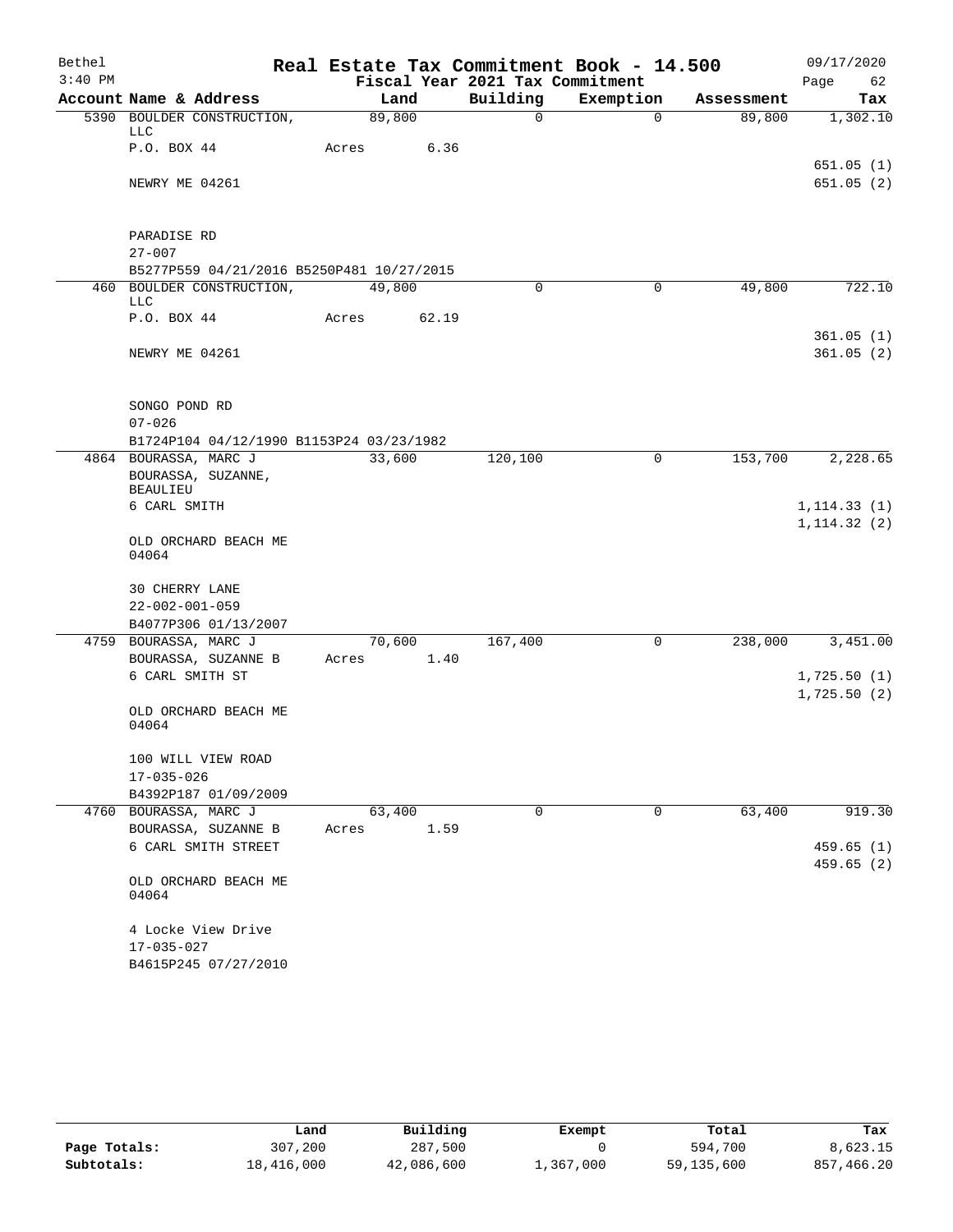| Bethel<br>$3:40$ PM |                                                     | Real Estate Tax Commitment Book - 14.500 |       | Fiscal Year 2021 Tax Commitment |             |            | 09/17/2020<br>Page<br>63 |
|---------------------|-----------------------------------------------------|------------------------------------------|-------|---------------------------------|-------------|------------|--------------------------|
|                     | Account Name & Address                              | Land                                     |       | Building                        | Exemption   | Assessment | Tax                      |
|                     | 2537 BOURNE, JONATHAN L                             | 31,300                                   |       | 0                               | $\mathbf 0$ | 31,300     | 453.85                   |
|                     | PO BOX 377                                          | Acres                                    | 7.90  |                                 |             |            |                          |
|                     |                                                     |                                          |       |                                 |             |            | 226.93(1)                |
|                     | OGUNQUIT ME 03907                                   |                                          |       |                                 |             |            | 226.92(2)                |
|                     | EAST BETHEL RD                                      |                                          |       |                                 |             |            |                          |
|                     | $14 - 058$                                          |                                          |       |                                 |             |            |                          |
|                     | B848P66                                             |                                          |       |                                 |             |            |                          |
|                     | 2473 BOVE, LOUIS GREGORY                            | 25,600                                   |       | 0                               | 0           | 25,600     | 371.20                   |
|                     | PO BOX 441                                          | Acres                                    | 0.79  |                                 |             |            |                          |
|                     | BETHEL ME 04217                                     |                                          |       |                                 |             |            | 185.60(1)<br>185.60 (2)  |
|                     | 26 TERRACE ROAD                                     |                                          |       |                                 |             |            |                          |
|                     | $14 - 003 - 001$                                    |                                          |       |                                 |             |            |                          |
|                     | B5371P233 10/03/2017 B5231P281 07/10/2015           |                                          |       |                                 |             |            |                          |
|                     | 3556 BOVE, LOUIS GREGORY                            | 33,600                                   |       | 98,500                          | $\mathbf 0$ | 132,100    | 1,915.45                 |
|                     | SACRIS, ELBA ALDEA                                  |                                          |       |                                 |             |            |                          |
|                     | PO BOX 441                                          |                                          |       |                                 |             |            | 957.73 (1)               |
|                     | BETHEL ME 04217                                     |                                          |       |                                 |             |            | 957.72 (2)               |
|                     | 135 VERNON ST.                                      |                                          |       |                                 |             |            |                          |
|                     | $26 - 076 - 001 - 04H$                              |                                          |       |                                 |             |            |                          |
|                     | B4676P348 12/29/2010 B2536P235                      |                                          |       |                                 |             |            |                          |
|                     | 4776 BOWER, JEFF                                    | 26,600                                   |       | $\Omega$                        | $\mathbf 0$ | 26,600     | 385.70                   |
|                     | 53 SUMMIT AVE                                       | Acres                                    | 2.28  |                                 |             |            |                          |
|                     | PORTSMOUTH NH 03081                                 |                                          |       |                                 |             |            | 192.85(1)<br>192.85 (2)  |
|                     |                                                     |                                          |       |                                 |             |            |                          |
|                     | 89 RIVER GLEN SUB<br>$18 - 033 - 001 - 009$         |                                          |       |                                 |             |            |                          |
|                     | B5290P653 07/05/2016 B4315P155 06/24/2008 B3801P114 |                                          |       |                                 |             |            |                          |
|                     | 234 BRADFORD, LAURA                                 | 14,700                                   |       | 0                               | 0           | 14,700     | 213.15                   |
|                     | 10183 N CONRAD PT                                   | Acres                                    | 17.00 |                                 |             |            |                          |
|                     |                                                     |                                          |       |                                 |             |            | 106.58(1)                |
|                     | CITRUS SPRINGS FL 34434                             |                                          |       |                                 |             |            | 106.57(2)                |
|                     | BIRD HILL RD                                        |                                          |       |                                 |             |            |                          |
|                     | $04 - 075$                                          |                                          |       |                                 |             |            |                          |
|                     | B1242P286                                           |                                          |       | 0                               | 0           | 31,600     |                          |
|                     | 3645 BRADY, CHRISTINA<br>BRADY, JOHN B              | 31,600<br>Acres                          | 2.55  |                                 |             |            | 458.20                   |
|                     | 7345 GRANT RANCH BLVD.                              |                                          |       |                                 |             |            | 229.10(1)                |
|                     | APT 621                                             |                                          |       |                                 |             |            |                          |
|                     | LITTLETON CO 80123                                  |                                          |       |                                 |             |            | 229.10(2)                |
|                     |                                                     |                                          |       |                                 |             |            |                          |
|                     | PARADISE RD<br>$27 - 036 - 005 - 009$               |                                          |       |                                 |             |            |                          |
|                     | B4366P122 10/20/2008                                |                                          |       |                                 |             |            |                          |
|                     |                                                     |                                          |       |                                 |             |            |                          |
|                     |                                                     |                                          |       |                                 |             |            |                          |
|                     |                                                     |                                          |       |                                 |             |            |                          |

|              | Land       | Building   | Exempt    | Total      | Tax          |
|--------------|------------|------------|-----------|------------|--------------|
| Page Totals: | 163,400    | 98,500     |           | 261,900    | 3,797.55     |
| Subtotals:   | 18,579,400 | 42,185,100 | 1,367,000 | 59,397,500 | 861, 263. 75 |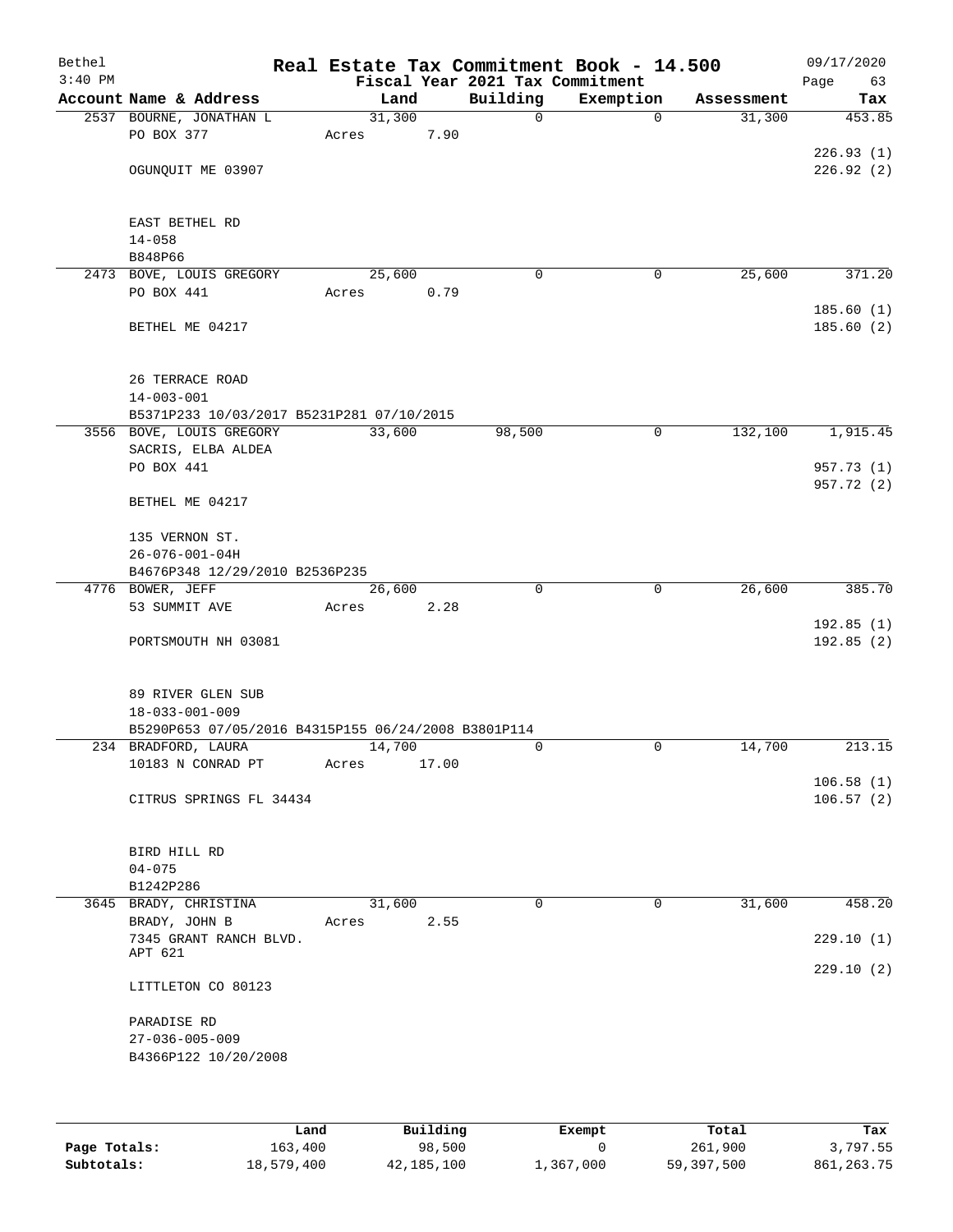| Bethel<br>$3:40$ PM |                                                |       |        |          | Real Estate Tax Commitment Book - 14.500<br>Fiscal Year 2021 Tax Commitment |            | 09/17/2020<br>Page<br>64   |
|---------------------|------------------------------------------------|-------|--------|----------|-----------------------------------------------------------------------------|------------|----------------------------|
|                     | Account Name & Address                         |       | Land   | Building | Exemption                                                                   | Assessment | Tax                        |
|                     | 2556 BRADY, JOHN F                             |       | 25,600 | 114,100  | 25,000                                                                      | 114,700    | 1,663.15                   |
|                     | 3 BALSAM RD                                    | Acres | 0.50   |          | 01 Homestead (HM)                                                           |            |                            |
|                     |                                                |       |        |          |                                                                             |            | 831.58 (1)                 |
|                     | BETHEL ME 04217                                |       |        |          |                                                                             |            | 831.57 (2)                 |
|                     |                                                |       |        |          |                                                                             |            |                            |
|                     |                                                |       |        |          |                                                                             |            |                            |
|                     | 3 BALSAM ROAD                                  |       |        |          |                                                                             |            |                            |
|                     | $15 - 016 - 001$                               |       |        |          |                                                                             |            |                            |
|                     | B5299P430 08/19/2016 B3349P232 08/08/2003      |       | 24,900 |          |                                                                             | 53,200     | 771.40                     |
|                     | 4998 BRAGDON, ARTHUR P<br>BRAGDON, STEPHANIE K | Acres | 3.00   | 28,300   | 0                                                                           |            |                            |
|                     | P.O. BOX 1051                                  |       |        |          |                                                                             |            | 385.70 (1)                 |
|                     |                                                |       |        |          |                                                                             |            | 385.70 (2)                 |
|                     | Bethel ME 04217                                |       |        |          |                                                                             |            |                            |
|                     |                                                |       |        |          |                                                                             |            |                            |
|                     | 108 MCCRILLIS BROOK RD.                        |       |        |          |                                                                             |            |                            |
|                     | $04 - 089 - 004$                               |       |        |          |                                                                             |            |                            |
|                     | B4146P311 06/12/2007                           |       |        |          |                                                                             |            |                            |
|                     | 3631 BRALEY, GREGORY A                         |       | 38,400 | 134,700  | 25,000                                                                      | 148,100    | 2,147.45                   |
|                     | BRALEY, PENNY S<br>373 VERNON ST.              | Acres | 1.00   |          | 01 Homestead (HM)                                                           |            |                            |
|                     |                                                |       |        |          |                                                                             |            | 1,073.73(1)<br>1,073.72(2) |
|                     | BETHEL ME 04217                                |       |        |          |                                                                             |            |                            |
|                     | 373 VERNON ST.                                 |       |        |          |                                                                             |            |                            |
|                     | $27 - 036 - 002 - 001$                         |       |        |          |                                                                             |            |                            |
|                     | B3228P73 01/10/2003                            |       |        |          |                                                                             |            |                            |
|                     | 4526 BRALEY, GREGORY A                         |       | 29,000 | $\Omega$ | $\mathbf 0$                                                                 | 29,000     | 420.50                     |
|                     | BRALEY, PENNY S                                | Acres | 1.07   |          |                                                                             |            |                            |
|                     | 373 VERNON STREET                              |       |        |          |                                                                             |            | 210.25(1)                  |
|                     |                                                |       |        |          |                                                                             |            | 210.25(2)                  |
|                     | BETHEL ME 04217                                |       |        |          |                                                                             |            |                            |
|                     | BOB'S WAY                                      |       |        |          |                                                                             |            |                            |
|                     | $27 - 036 - 002 - 003$                         |       |        |          |                                                                             |            |                            |
|                     | B3436P244 12/15/2003                           |       |        |          |                                                                             |            |                            |
|                     | 3799 BRALEY, PENNY S                           |       | 29,100 | 0        | 0                                                                           | 29,100     | 421.95                     |
|                     | BRALEY, GREGORY A                              | Acres | 1.10   |          |                                                                             |            |                            |
|                     | 373 VERNON ST.                                 |       |        |          |                                                                             |            | 210.98(1)                  |
|                     |                                                |       |        |          |                                                                             |            | 210.97(2)                  |
|                     | BETHEL ME 04217                                |       |        |          |                                                                             |            |                            |
|                     | $27 - 039 - 001$                               |       |        |          |                                                                             |            |                            |
|                     | B3299P119 05/23/2003                           |       |        |          |                                                                             |            |                            |
|                     | 4973 BRANDLEY, KIMBERLY                        |       | 27,000 | 0        | $\mathbf 0$                                                                 | 27,000     | 391.50                     |
|                     | MCCOY, MCCOY, JOYCE                            | Acres | 2.22   |          |                                                                             |            |                            |
|                     | 5 LAUREL TREE DRIVE                            |       |        |          |                                                                             |            | 195.75(1)                  |
|                     |                                                |       |        |          |                                                                             |            | 195.75(2)                  |
|                     | WESTAMPTON NJ 08060                            |       |        |          |                                                                             |            |                            |
|                     | TAYLOR WOODS RD                                |       |        |          |                                                                             |            |                            |
|                     | $22 - 026 - 030$                               |       |        |          |                                                                             |            |                            |
|                     | B5416P52 07/02/2018 B2565P330 05/29/1998       |       |        |          |                                                                             |            |                            |
|                     |                                                |       |        |          |                                                                             |            |                            |
|                     |                                                |       |        |          |                                                                             |            |                            |
|                     |                                                |       |        |          |                                                                             |            |                            |

|              | Land       | Building   | Exempt    | Total      | Tax        |
|--------------|------------|------------|-----------|------------|------------|
| Page Totals: | 174,000    | 277,100    | 50,000    | 401,100    | 5,815.95   |
| Subtotals:   | 18,753,400 | 42,462,200 | 1,417,000 | 59,798,600 | 867,079.70 |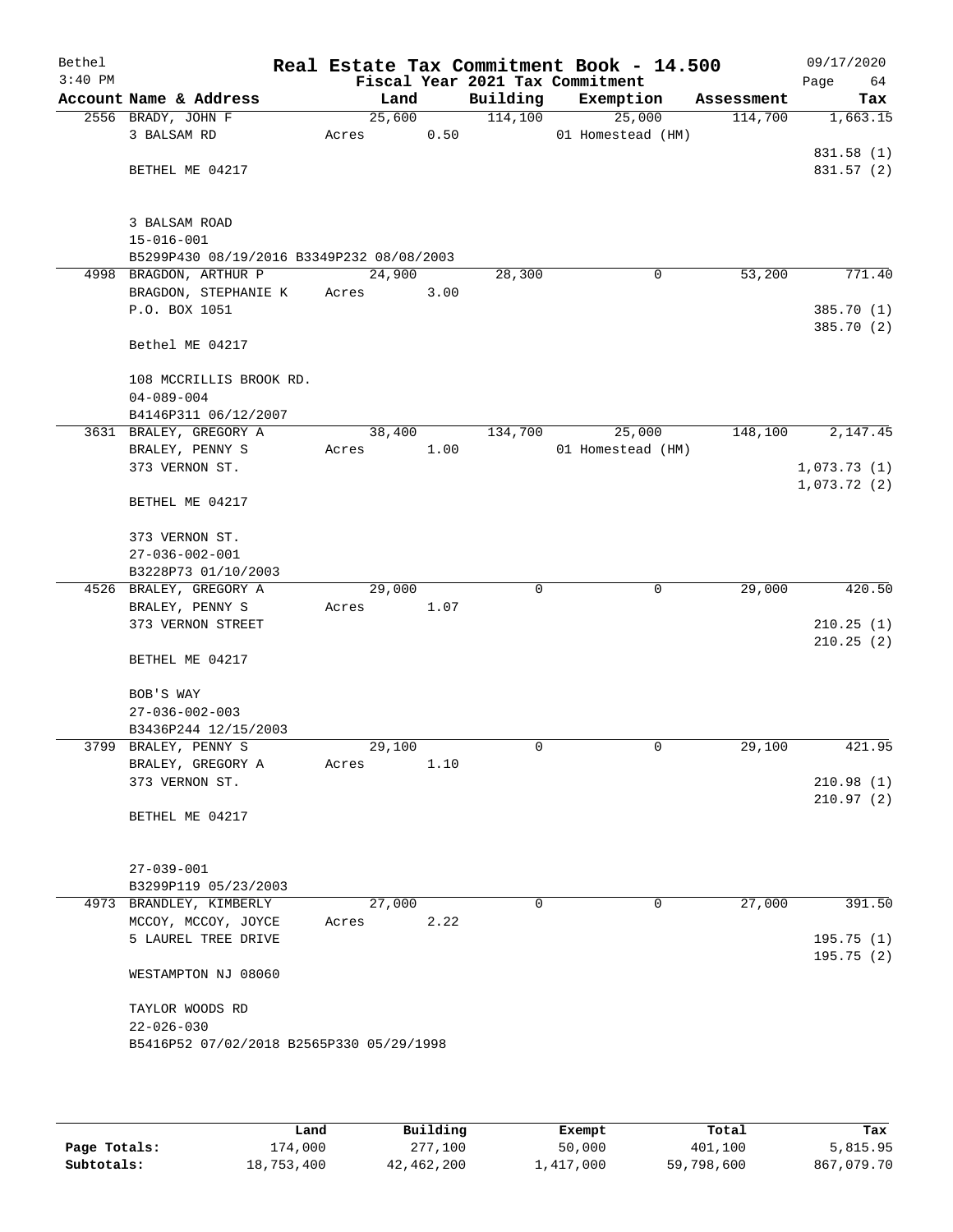| Bethel       |                                                           | Real Estate Tax Commitment Book - 14.500 |                                             |                       |                       | 09/17/2020             |
|--------------|-----------------------------------------------------------|------------------------------------------|---------------------------------------------|-----------------------|-----------------------|------------------------|
| $3:40$ PM    | Account Name & Address                                    | Land                                     | Fiscal Year 2021 Tax Commitment<br>Building | Exemption             |                       | Page<br>65             |
|              | 4972 BRANDLEY, KIMBERLY A                                 | 33,200                                   | 329,400                                     | 0                     | Assessment<br>362,600 | Tax<br>5,257.70        |
|              | MCCOY, JOYCE S                                            | 2.14<br>Acres                            |                                             |                       |                       |                        |
|              | 5 LAUREL TREE DRIVE                                       |                                          |                                             |                       |                       | 2,628.85(1)            |
|              |                                                           |                                          |                                             |                       |                       | 2,628.85(2)            |
|              | WESTAMPTON NJ 08060                                       |                                          |                                             |                       |                       |                        |
|              | 118 TAYLOR WOODS RD                                       |                                          |                                             |                       |                       |                        |
|              | $22 - 026 - 027$                                          |                                          |                                             |                       |                       |                        |
|              | B5273P185 03/21/2016 B5206P629 02/05/2015 B4359P226       |                                          |                                             |                       |                       |                        |
|              | 10/03/2008                                                |                                          |                                             | $\Omega$              |                       |                        |
|              | 413 BRANDON, FRENCH L III<br>BRANDON, LINDA R             | 56,600<br>6.30<br>Acres                  | 105,800                                     |                       | 162,400               | 2,354.80               |
|              | 46 MILE LANE                                              |                                          |                                             |                       |                       | 1, 177.40(1)           |
|              |                                                           |                                          |                                             |                       |                       | 1, 177.40(2)           |
|              | IPSWICH MA 01938 1153                                     |                                          |                                             |                       |                       |                        |
|              |                                                           |                                          |                                             |                       |                       |                        |
|              | 25 CHESTNUT KNOLL LANE<br>$06 - 027 - 006$                |                                          |                                             |                       |                       |                        |
|              | B4455P262 06/15/2009 B1710P128                            |                                          |                                             |                       |                       |                        |
|              | 2641 BREMMER, STEPHEN R                                   | 24,600                                   | 500                                         | 0                     | 25,100                | 363.95                 |
|              | BREMMER, ROBERTA C                                        | 0.75<br>Acres                            |                                             |                       |                       |                        |
|              | 158 SUNRISE DRIVE                                         |                                          |                                             |                       |                       | 181.98 (1)             |
|              |                                                           |                                          |                                             |                       |                       | 181.97(2)              |
|              | GUILFORD VT 05301                                         |                                          |                                             |                       |                       |                        |
|              | 613 NORTH RD                                              |                                          |                                             |                       |                       |                        |
|              | $16 - 015$                                                |                                          |                                             |                       |                       |                        |
|              | B5215P204 03/30/2015                                      |                                          |                                             |                       |                       |                        |
|              | 360 BRENNAN, JR., MICHAEL<br>Ρ.                           | 44,400                                   | 89,700                                      | 0                     | 134,100               | 1,944.45               |
|              | 72 SEACOAST SHORES BLVD Acres 1.40                        |                                          |                                             |                       |                       |                        |
|              |                                                           |                                          |                                             |                       |                       | 972.23(1)              |
|              | EAST FALMOUTH MA 02536                                    |                                          |                                             |                       |                       | 972.22(2)              |
|              |                                                           |                                          |                                             |                       |                       |                        |
|              | 353 FLAT RD.                                              |                                          |                                             |                       |                       |                        |
|              | $06 - 006$                                                |                                          |                                             |                       |                       |                        |
|              | B5383P166 12/11/2017 B5383P164 12/11/2017 B4972P215       |                                          |                                             |                       |                       |                        |
|              | 04/09/2013 B2797P327 03/03/2000<br>3216 BRENNON, ROBERT C | 40,500                                   | 102,600                                     | 0                     | 143,100               | 2,074.95               |
|              | PO BOX 174                                                | 0.19<br>Acres                            |                                             |                       |                       |                        |
|              |                                                           |                                          |                                             |                       |                       | 1,037.48(1)            |
|              | BETHEL ME 04217                                           |                                          |                                             |                       |                       | 1,037.47(2)            |
|              |                                                           |                                          |                                             |                       |                       |                        |
|              | 12 HIGH ST.                                               |                                          |                                             |                       |                       |                        |
|              | $25 - 057$                                                |                                          |                                             |                       |                       |                        |
|              | B4209P250 10/17/2007 B2952P183 06/07/2001                 |                                          |                                             |                       |                       |                        |
|              | 5347 BRIDGES, REX                                         | 43,200                                   | 0                                           | 0                     | 43,200                | 626.40                 |
|              | BRIDGES, CLAUDIA                                          | 3.23<br>Acres                            |                                             |                       |                       |                        |
|              | 26 BEAGLE DRIVE                                           |                                          |                                             |                       |                       | 313.20(1)<br>313.20(2) |
|              | MIDDLETOWN RI 02842                                       |                                          |                                             |                       |                       |                        |
|              |                                                           |                                          |                                             |                       |                       |                        |
|              | GROVER HILL RD                                            |                                          |                                             |                       |                       |                        |
|              | $01 - 041 - A - 003$                                      |                                          |                                             |                       |                       |                        |
|              | B4740P251                                                 |                                          |                                             |                       |                       |                        |
|              |                                                           |                                          |                                             |                       |                       |                        |
| Page Totals: | Land<br>242,500                                           | Building<br>628,000                      |                                             | Exempt<br>$\mathbf 0$ | Total<br>870,500      | Tax<br>12,622.25       |
| Subtotals:   | 18,995,900                                                | 43,090,200                               |                                             | 1,417,000             | 60,669,100            | 879,701.95             |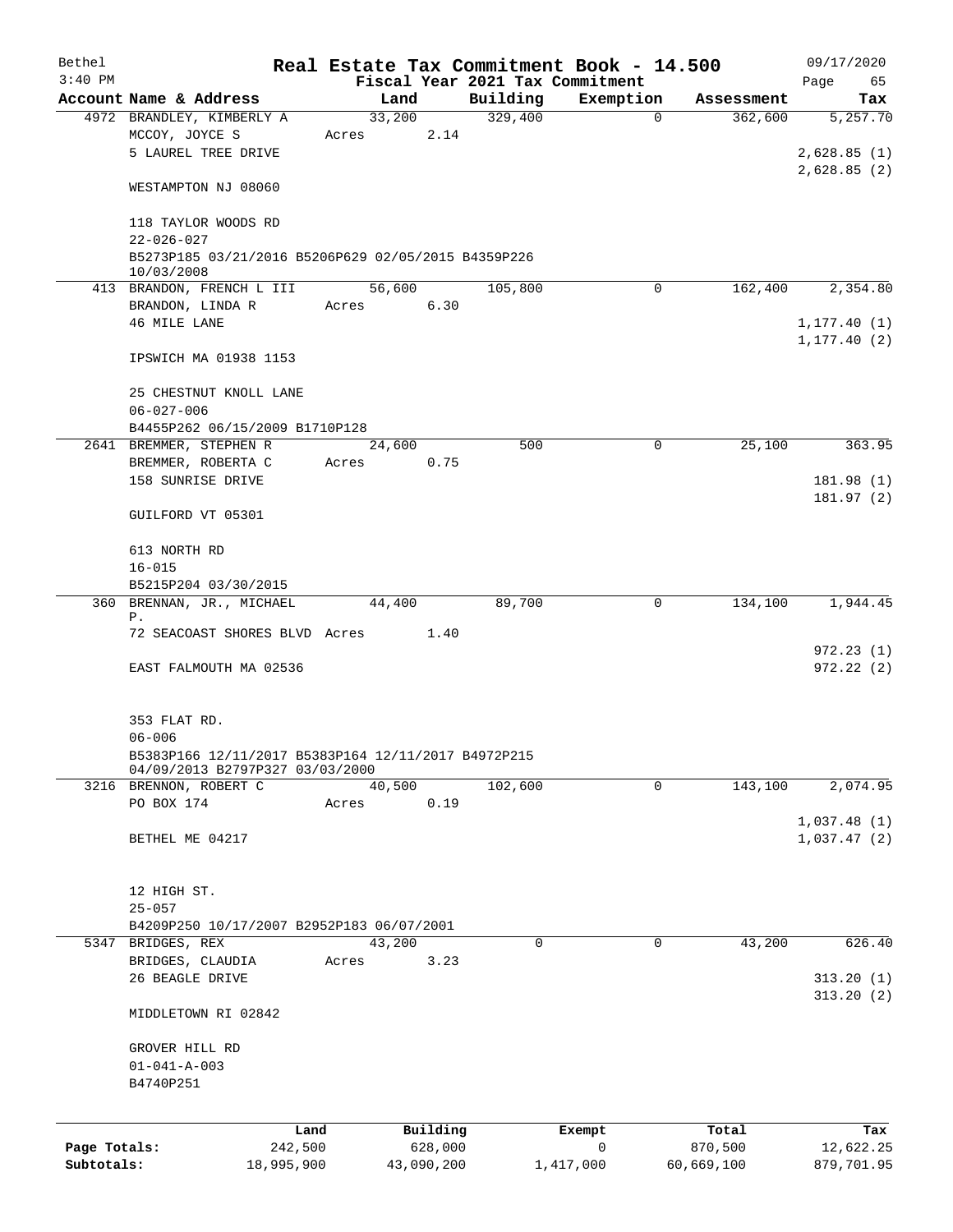| Bethel<br>$3:40$ PM |                                           |        |      |          | Real Estate Tax Commitment Book - 14.500<br>Fiscal Year 2021 Tax Commitment |            | 09/17/2020<br>Page<br>66 |
|---------------------|-------------------------------------------|--------|------|----------|-----------------------------------------------------------------------------|------------|--------------------------|
|                     | Account Name & Address                    | Land   |      | Building | Exemption                                                                   | Assessment | Tax                      |
|                     | 5348 BRIDGES, REX S II                    | 52,200 |      | 236,900  | $\Omega$                                                                    | 289,100    | 4,191.95                 |
|                     | BRIDGES, CLAUDIA                          | Acres  | 2.81 |          |                                                                             |            |                          |
|                     | 26 BEAGLE DR.                             |        |      |          |                                                                             |            | 2,095.98(1)              |
|                     |                                           |        |      |          |                                                                             |            | 2,095.97(2)              |
|                     | MIDDLETOWN RI 02842                       |        |      |          |                                                                             |            |                          |
|                     |                                           |        |      |          |                                                                             |            |                          |
|                     | 8 WILL'S WAY                              |        |      |          |                                                                             |            |                          |
|                     | $01 - 041 - A - 004$                      |        |      |          |                                                                             |            |                          |
|                     | B4765P58 09/19/2011                       |        |      |          |                                                                             |            |                          |
|                     | 121 BRIGGS, COREY RYAN                    | 38,900 |      | 32,900   | 0                                                                           | 71,800     | 1,041.10                 |
|                     | C/O JANICE M. BRIGGS                      | Acres  | 1.20 |          |                                                                             |            |                          |
|                     | 245A STONEYFORT ROAD                      |        |      |          |                                                                             |            | 520.55(1)                |
|                     | WEST KINGSTON RI 02892                    |        |      |          |                                                                             |            | 520.55(2)                |
|                     |                                           |        |      |          |                                                                             |            |                          |
|                     | 252 VERNON ST.                            |        |      |          |                                                                             |            |                          |
|                     | $03 - 005$                                |        |      |          |                                                                             |            |                          |
|                     | B4182P3 08/22/2007                        |        |      |          |                                                                             |            |                          |
|                     | 2742 BRODERICK, MICHAEL                   | 36,800 |      | 100,500  | 25,000                                                                      | 112,300    | 1,628.35                 |
|                     | BRODERICK, EILEEN                         | Acres  | 0.50 |          | 01 Homestead (HM)                                                           |            |                          |
|                     | 77 SUNDAY RIVER RD                        |        |      |          |                                                                             |            | 814.18 (1)               |
|                     |                                           |        |      |          |                                                                             |            | 814.17 (2)               |
|                     | BETHEL ME 04217                           |        |      |          |                                                                             |            |                          |
|                     |                                           |        |      |          |                                                                             |            |                          |
|                     | 77 SUNDAY RIVER RD.<br>$18 - 003 - 003$   |        |      |          |                                                                             |            |                          |
|                     | B2384P250 11/06/1996                      |        |      |          |                                                                             |            |                          |
|                     | 2735 BRONDER, JUSTIN S                    | 59,800 |      | 110,500  | 0                                                                           | 170,300    | 2,469.35                 |
|                     | 82 SPECTACLE POND RD                      | Acres  | 0.76 |          |                                                                             |            |                          |
|                     |                                           |        |      |          |                                                                             |            | 1,234.68(1)              |
|                     | LITTLETON MA 01460-1102                   |        |      |          |                                                                             |            | 1,234.67(2)              |
|                     |                                           |        |      |          |                                                                             |            |                          |
|                     |                                           |        |      |          |                                                                             |            |                          |
|                     | 133 SUNDAY RIVER RD                       |        |      |          |                                                                             |            |                          |
|                     | $18 - 001 - 001$                          |        |      |          |                                                                             |            |                          |
|                     | B5047P253 10/07/2013                      |        |      |          |                                                                             |            |                          |
|                     | 5010 BROOKS, BARBARA                      | 33,600 |      | 192,200  | 0                                                                           | 225,800    | 3,274.10                 |
|                     | P.O. BOX 33                               |        |      |          |                                                                             |            |                          |
|                     |                                           |        |      |          |                                                                             |            | 1,637.05(1)              |
|                     | BETHEL ME 04217                           |        |      |          |                                                                             |            | 1,637.05(2)              |
|                     |                                           |        |      |          |                                                                             |            |                          |
|                     | 232 MAYVILLE RD., UNIT                    |        |      |          |                                                                             |            |                          |
|                     | $24 - 028 - C4$                           |        |      |          |                                                                             |            |                          |
|                     | B4366P349 10/20/2008 B4159P284 07/05/2007 |        |      |          |                                                                             |            |                          |
|                     | 3136 BROOKS, CLYDE                        | 39,400 |      | 106,000  | 25,000                                                                      | 120,400    | 1,745.80                 |
|                     | BROOKS, SENE                              | Acres  | 4.00 |          | 01 Homestead (HM)                                                           |            |                          |
|                     | P.O. BOX 377                              |        |      |          |                                                                             |            | 872.90 (1)               |
|                     |                                           |        |      |          |                                                                             |            | 872.90 (2)               |
|                     | BETHEL ME 04217                           |        |      |          |                                                                             |            |                          |
|                     | 93 INTERVALE RD.                          |        |      |          |                                                                             |            |                          |
|                     | $24 - 054$                                |        |      |          |                                                                             |            |                          |
|                     | B788P134 10/30/2003                       |        |      |          |                                                                             |            |                          |
|                     |                                           |        |      |          |                                                                             |            |                          |
|                     |                                           |        |      |          |                                                                             |            |                          |

|              | Land       | Building   | Exempt    | Total      | Tax        |
|--------------|------------|------------|-----------|------------|------------|
| Page Totals: | 260,700    | 779,000    | 50,000    | 989,700    | 14,350.65  |
| Subtotals:   | 19,256,600 | 43,869,200 | ⊥,467,000 | 61,658,800 | 894,052.60 |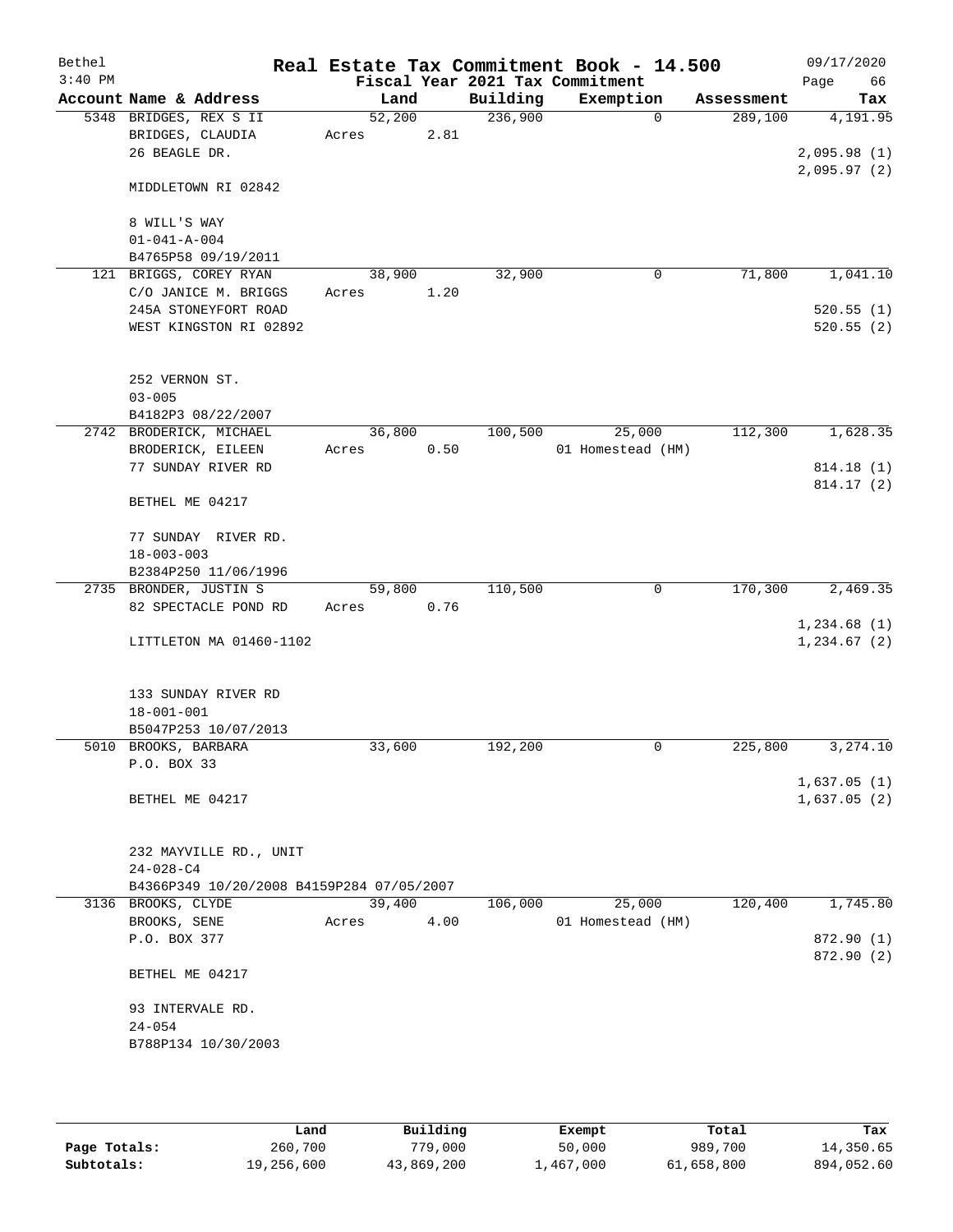| Bethel    |                                                                         |        |      |          | Real Estate Tax Commitment Book - 14.500 |            | 09/17/2020              |
|-----------|-------------------------------------------------------------------------|--------|------|----------|------------------------------------------|------------|-------------------------|
| $3:40$ PM |                                                                         |        |      |          | Fiscal Year 2021 Tax Commitment          |            | 67<br>Page              |
|           | Account Name & Address                                                  | Land   |      | Building | Exemption                                | Assessment | Tax                     |
|           | 3292 BROOKS, DONALD                                                     | 61,700 |      | 173,100  | 31,000                                   | 203,800    | 2,955.10                |
|           | BROOKS, ELEANOR                                                         | Acres  | 0.22 |          | 01 Homestead (HM)                        |            |                         |
|           | PO BOX 402                                                              |        |      |          | 12 WW2 Vet Res                           |            | 1,477.55(1)             |
|           | BETHEL ME 04217                                                         |        |      |          |                                          |            | 1,477.55(2)             |
|           | 91 MAIN ST.                                                             |        |      |          |                                          |            |                         |
|           | $25 - 126$                                                              |        |      |          |                                          |            |                         |
|           | B5198P79 01/07/2015                                                     |        |      |          |                                          |            |                         |
|           | 3207 BROOKS, DONALD E                                                   | 50,900 |      | 182,100  | 0                                        | 233,000    | 3,378.50                |
|           | BROOKS, ELEANOR S                                                       | Acres  | 0.30 |          |                                          |            |                         |
|           | PO BOX 402                                                              |        |      |          |                                          |            | 1,689.25(1)             |
|           |                                                                         |        |      |          |                                          |            | 1,689.25(2)             |
|           | BETHEL ME 04217                                                         |        |      |          |                                          |            |                         |
|           | 62 MAIN ST.                                                             |        |      |          |                                          |            |                         |
|           | $25 - 049$                                                              |        |      |          |                                          |            |                         |
|           | B5386P312 01/02/2018 B546P152 04/03/1955<br>3317 BROOKS, DOUGLAS GROVER | 53,900 |      | 179,300  | 0                                        | 233,200    | 3,381.40                |
|           | 92 BELLSQUEEZE RD                                                       | Acres  | 0.44 |          |                                          |            |                         |
|           |                                                                         |        |      |          |                                          |            | 1,690.70(1)             |
|           | BENTON ME 04901                                                         |        |      |          |                                          |            | 1,690.70(2)             |
|           |                                                                         |        |      |          |                                          |            |                         |
|           | 51 MAIN ST.                                                             |        |      |          |                                          |            |                         |
|           | $25 - 149$                                                              |        |      |          |                                          |            |                         |
|           | B4712P287 04/26/2011                                                    |        |      |          |                                          |            |                         |
|           | 4836 BROOKS, JUSTINE C                                                  | 44,800 |      | 330,500  | 0                                        | 375,300    | 5,441.85                |
|           | BROOKS, TRAVIS G                                                        | Acres  | 1.61 |          |                                          |            |                         |
|           | 120 SUNDAY RIVER ROAD                                                   |        |      |          |                                          |            | 2,720.93 (1)            |
|           | BETHEL ME 04217                                                         |        |      |          |                                          |            | 2,720.92(2)             |
|           | 31 ELLINGWOOD MOUNTAIN                                                  |        |      |          |                                          |            |                         |
|           | $16 - 019 - 004$                                                        |        |      |          |                                          |            |                         |
|           | B5352P596 06/28/2017 B3900P185 03/10/2006                               |        |      |          |                                          |            |                         |
|           | 178 BROOKS, LILLIAN J                                                   | 24,100 |      | 83,900   | 25,000                                   | 83,000     | 1,203.50                |
|           | 43 PARIS ROAD                                                           | Acres  | 0.57 |          | 01 Homestead (HM)                        |            |                         |
|           |                                                                         |        |      |          |                                          |            | 601.75(1)               |
|           | BETHEL ME 04217                                                         |        |      |          |                                          |            | 601.75(2)               |
|           | 43 PARIS RD.                                                            |        |      |          |                                          |            |                         |
|           | $04 - 033$                                                              |        |      |          |                                          |            |                         |
|           | B1646P58 04/13/1989                                                     |        |      |          |                                          |            |                         |
|           | 180 BROOKS, LILLIAN J                                                   | 27,300 |      | 0        | 0                                        | 27,300     | 395.85                  |
|           | 43 PARIS ROAD                                                           | Acres  | 6.90 |          |                                          |            |                         |
|           | BETHEL ME 04217                                                         |        |      |          |                                          |            | 197.93(1)<br>197.92 (2) |
|           |                                                                         |        |      |          |                                          |            |                         |
|           | PARIS RD.                                                               |        |      |          |                                          |            |                         |
|           | $04 - 035 - 001$                                                        |        |      |          |                                          |            |                         |
|           | B4640P87 09/30/2010                                                     |        |      |          |                                          |            |                         |
|           |                                                                         |        |      |          |                                          |            |                         |
|           |                                                                         |        |      |          |                                          |            |                         |

|              | Land       | Building   | Exempt    | Total      | Tax        |
|--------------|------------|------------|-----------|------------|------------|
| Page Totals: | 262,700    | 948,900    | 56,000    | 1,155,600  | 16,756.20  |
| Subtotals:   | 19,519,300 | 44,818,100 | 1,523,000 | 62,814,400 | 910,808.80 |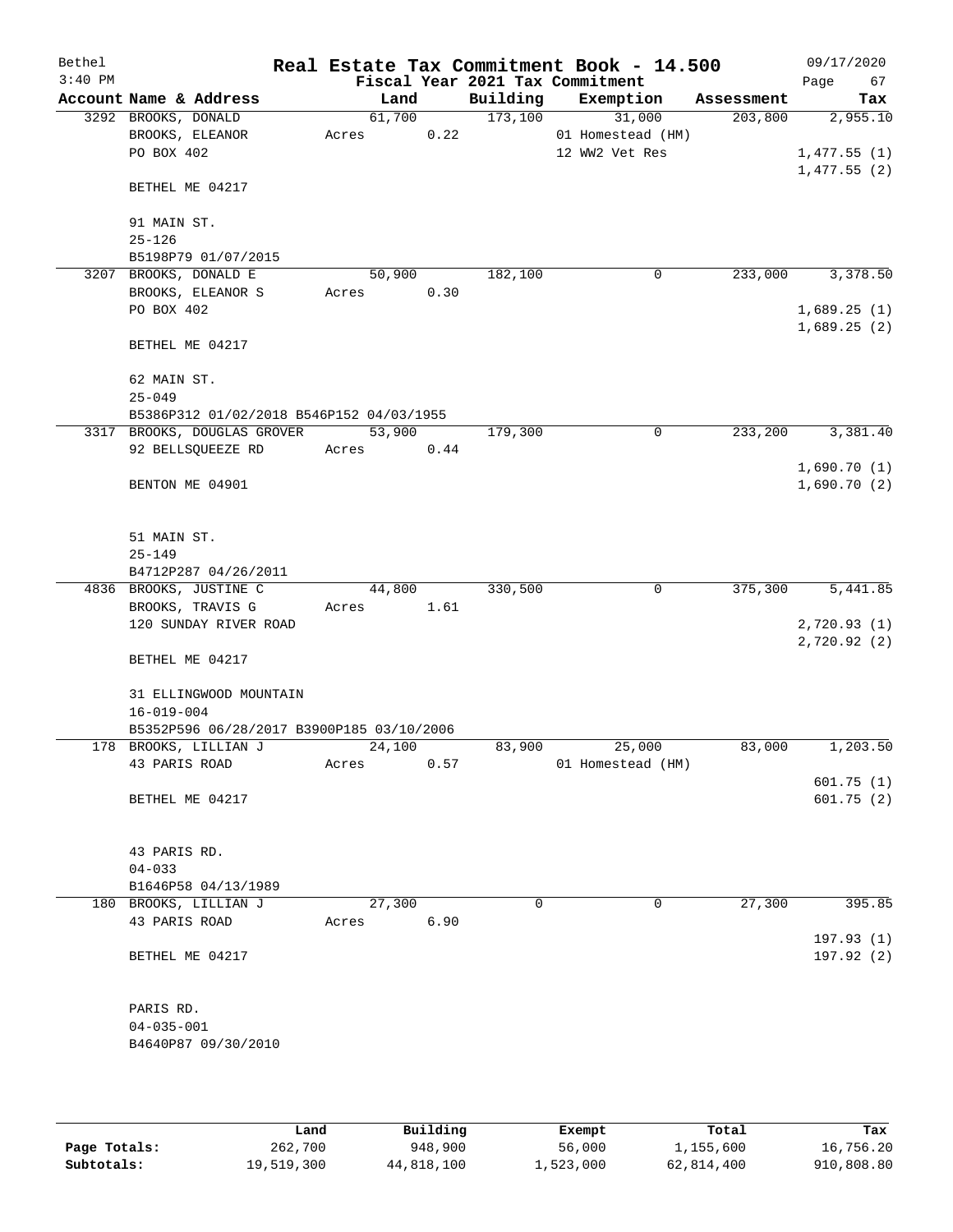| Bethel       |                                                                   |       |          |          | Real Estate Tax Commitment Book - 14.500 |            | 09/17/2020              |
|--------------|-------------------------------------------------------------------|-------|----------|----------|------------------------------------------|------------|-------------------------|
| $3:40$ PM    |                                                                   |       |          |          | Fiscal Year 2021 Tax Commitment          |            | Page<br>68              |
|              | Account Name & Address                                            |       | Land     | Building | Exemption                                | Assessment | Tax                     |
|              | 181 BROOKS, LILLIAN J                                             |       | 28,900   | 10,200   | $\mathbf 0$                              | 39,100     | 566.95                  |
|              | 43 PARIS RD.                                                      | Acres | 0.96     |          |                                          |            |                         |
|              |                                                                   |       |          |          |                                          |            | 283.48(1)               |
|              | BETHEL ME 04217                                                   |       |          |          |                                          |            | 283.47 (2)              |
|              |                                                                   |       |          |          |                                          |            |                         |
|              | 60 PARIS RD.                                                      |       |          |          |                                          |            |                         |
|              | $04 - 035 - 003$                                                  |       |          |          |                                          |            |                         |
|              | B4640P87 09/30/2010                                               |       |          |          |                                          |            |                         |
|              | 372 BROOKS, THERESA D                                             |       | 46,700   | 0        | 0                                        | 46,700     | 677.15                  |
|              | BROOKS, JOSEPH R                                                  | Acres | 6.10     |          |                                          |            |                         |
|              | 16 AMHERST STREET                                                 |       |          |          |                                          |            | 338.58(1)               |
|              |                                                                   |       |          |          |                                          |            | 338.57(2)               |
|              | BIDDEFORD ME 04005                                                |       |          |          |                                          |            |                         |
|              |                                                                   |       |          |          |                                          |            |                         |
|              | PINE BLUFF RD.                                                    |       |          |          |                                          |            |                         |
|              | $06 - 016 - 010$                                                  |       |          |          |                                          |            |                         |
|              | B3361P39 08/26/2003                                               |       |          |          |                                          |            |                         |
|              | 3158 BROUSSEAU, MARK A                                            |       | 16,800   | 50,000   | 25,000                                   | 41,800     | 606.10                  |
|              | PO BOX 1533                                                       |       |          |          | 01 Homestead (HM)                        |            |                         |
|              |                                                                   |       |          |          |                                          |            | 303.05(1)               |
|              | BETHEL ME 04217                                                   |       |          |          |                                          |            | 303.05(2)               |
|              |                                                                   |       |          |          |                                          |            |                         |
|              |                                                                   |       |          |          |                                          |            |                         |
|              | 15 MILL HILL                                                      |       |          |          |                                          |            |                         |
|              | $25 - 008 - 026$                                                  |       |          |          |                                          |            |                         |
|              | B5388P385 01/16/2018 B4114P27 04/09/2007                          |       |          |          |                                          |            |                         |
|              | 2948 BROWN, ALISON A                                              |       | 33,600   | 61,400   | 0                                        | 95,000     | 1,377.50                |
|              | 23 WILSON ROAD                                                    |       |          |          |                                          |            |                         |
|              |                                                                   |       |          |          |                                          |            | 688.75 (1)              |
|              | GRAY ME 04039                                                     |       |          |          |                                          |            | 688.75 (2)              |
|              |                                                                   |       |          |          |                                          |            |                         |
|              |                                                                   |       |          |          |                                          |            |                         |
|              | 22 CHERRY LANE                                                    |       |          |          |                                          |            |                         |
|              | $22 - 002 - 001 - 025$                                            |       |          |          |                                          |            |                         |
|              | B5342P494 04/28/2017 B4383P55 12/03/2008<br>5131 BROWN, ANN MARIE |       | 80,700   | 236,000  | 0                                        | 316,700    | 4,592.15                |
|              | BROWN, DANIEL C                                                   |       | 2.75     |          |                                          |            |                         |
|              | 37 PRESCOTT STREET,                                               | Acres |          |          |                                          |            | 2, 296.08(1)            |
|              | UNIT <sub>2</sub>                                                 |       |          |          |                                          |            |                         |
|              |                                                                   |       |          |          |                                          |            | 2, 296.07(2)            |
|              | MEDFORD MA 02155                                                  |       |          |          |                                          |            |                         |
|              |                                                                   |       |          |          |                                          |            |                         |
|              | 17 LOOK AMOOSE DR                                                 |       |          |          |                                          |            |                         |
|              | $21 - 002 - 004$                                                  |       |          |          |                                          |            |                         |
|              | B5262P488 01/06/2016 B5085P311 01/30/2014 B3679P183               |       |          |          |                                          |            |                         |
|              | 02/28/2005                                                        |       |          |          |                                          |            |                         |
|              | 1620 BROWN, COREY                                                 |       | 54,100   | 0        | $\mathbf 0$                              | 54,100     | 784.45                  |
|              | BROWN, PATRICIA                                                   | Acres | 12.00    |          |                                          |            |                         |
|              | 336 P ST                                                          |       |          |          |                                          |            | 392.23(1)<br>392.22 (2) |
|              | ROCK SPRINGS WY 82901                                             |       |          |          |                                          |            |                         |
|              |                                                                   |       |          |          |                                          |            |                         |
|              | NORTH RD                                                          |       |          |          |                                          |            |                         |
|              | $11 - 076$                                                        |       |          |          |                                          |            |                         |
|              | B880P288 12/18/1975                                               |       |          |          |                                          |            |                         |
|              |                                                                   |       |          |          |                                          |            |                         |
|              |                                                                   |       |          |          |                                          |            |                         |
|              |                                                                   |       |          |          |                                          |            |                         |
|              | Land                                                              |       | Building |          | Exempt                                   | Total      | Tax                     |
| Page Totals: | 260,800                                                           |       | 357,600  |          | 25,000                                   | 593,400    | 8,604.30                |

**Subtotals:** 19,780,100 45,175,700 1,548,000 63,407,800 919,413.10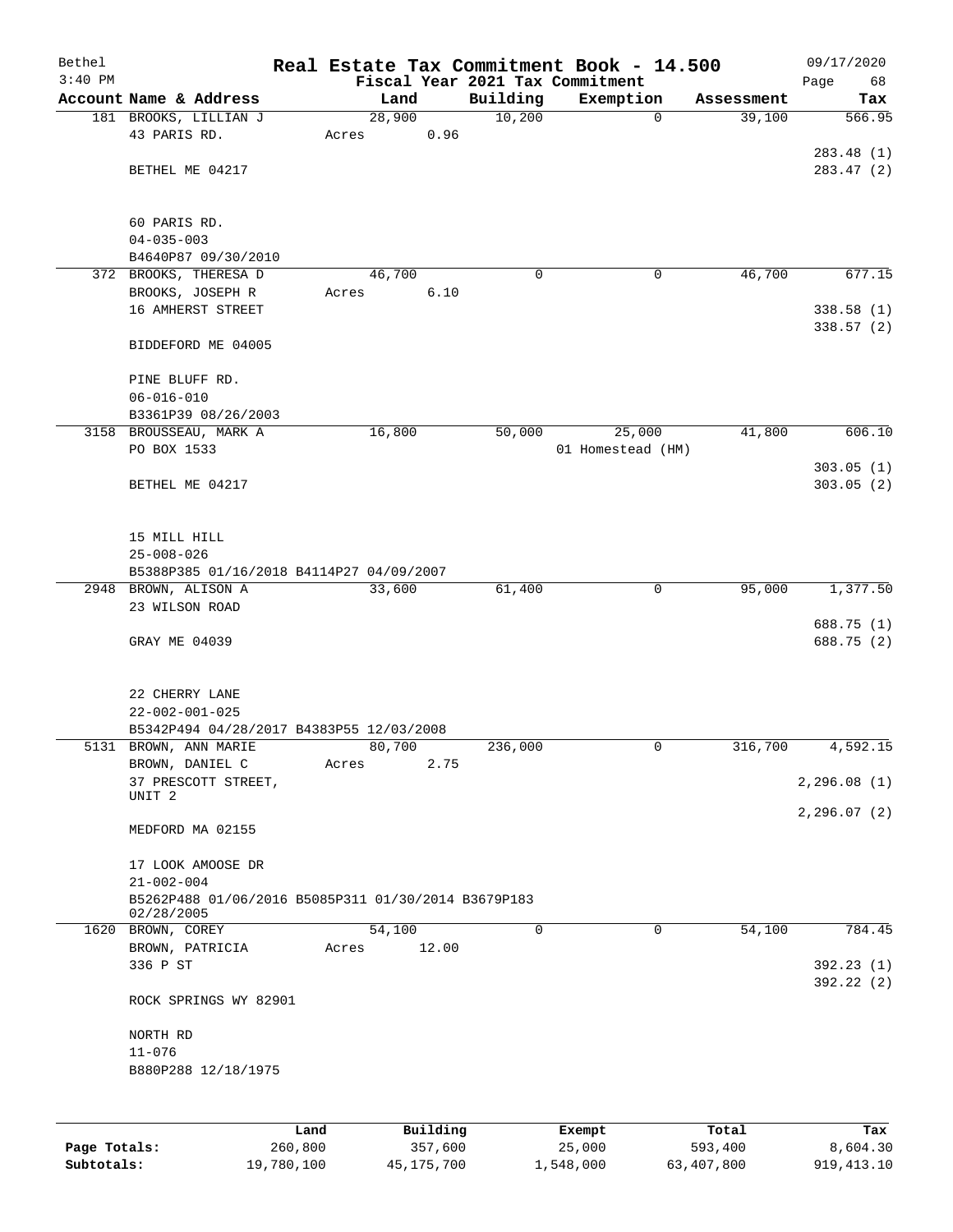| Bethel<br>$3:40$ PM |                                                     | Real Estate Tax Commitment Book - 14.500<br>Fiscal Year 2021 Tax Commitment |          |             |            | 09/17/2020<br>69<br>Page |
|---------------------|-----------------------------------------------------|-----------------------------------------------------------------------------|----------|-------------|------------|--------------------------|
|                     | Account Name & Address                              | Land                                                                        | Building | Exemption   | Assessment | Tax                      |
|                     | 1096 BROWN, GARY A                                  | 33,600                                                                      | 131,700  | $\mathbf 0$ | 165,300    | 2,396.85                 |
|                     | ANN, ANN, TTE                                       |                                                                             |          |             |            |                          |
|                     | 44 SAW MILL RD.                                     |                                                                             |          |             |            | 1, 198.43(1)             |
|                     | CONCORD MA 01742                                    |                                                                             |          |             |            | 1, 198.42(2)             |
|                     | 74 FAIRWAY ROAD                                     |                                                                             |          |             |            |                          |
|                     | $07 - 028 - 562$                                    |                                                                             |          |             |            |                          |
|                     | B5301P473 08/31/2016 B2334P026 06/07/1996           |                                                                             |          |             |            |                          |
|                     | 231 BROWN, HEIDI                                    | 95,700                                                                      | 0        | 0           | 95,700     | 1,387.65                 |
|                     | 16 DACY STREET                                      | Acres<br>148.70                                                             |          |             |            | 693.83(1)                |
|                     | HYDE PARK MA 02136                                  |                                                                             |          |             |            | 693.82 (2)               |
|                     | EAST BETHEL RD.                                     |                                                                             |          |             |            |                          |
|                     | $04 - 073$                                          |                                                                             |          |             |            |                          |
|                     | B4478P299 07/30/2009 B2189P189 12/30/1994 B1036P262 |                                                                             |          |             |            |                          |
|                     | 151 BROWN, HERMAN F                                 | 30,100                                                                      | 52,400   | $\mathbf 0$ | 82,500     | 1,196.25                 |
|                     | BROWN, TATUM B<br>63 BILLINGS HILL RD               | Acres<br>0.80                                                               |          |             |            | 598.13(1)                |
|                     |                                                     |                                                                             |          |             |            | 598.12(2)                |
|                     | BRYANT POND ME 04219                                |                                                                             |          |             |            |                          |
|                     | 901 WALKERS MILLS RD                                |                                                                             |          |             |            |                          |
|                     | $04 - 008$                                          |                                                                             |          |             |            |                          |
|                     | B4278P40 03/31/2008                                 |                                                                             |          |             |            |                          |
|                     | 1094 BROWN, JAMES FRANCIS<br>BROWN, MARY            | 33,600                                                                      | 131,700  | $\mathbf 0$ | 165,300    | 2,396.85                 |
|                     | 2 HOWE ROAD                                         |                                                                             |          |             |            | 1, 198.43(1)             |
|                     |                                                     |                                                                             |          |             |            | 1, 198.42(2)             |
|                     | NAHANT MA 01908                                     |                                                                             |          |             |            |                          |
|                     | 88 FAIRWAY ROAD- Unit                               |                                                                             |          |             |            |                          |
|                     | $07 - 028 - 558$                                    |                                                                             |          |             |            |                          |
|                     | B4974P42 04/09/2013                                 |                                                                             |          |             |            |                          |
|                     | 505 BROWN, LELAND R                                 | 40,100                                                                      | 0        | 0           | 40,100     | 581.45                   |
|                     | 2088 TOCOBAGA LANE                                  | 0.23<br>Acres                                                               |          |             |            |                          |
|                     |                                                     |                                                                             |          |             |            | 290.73(1)                |
|                     | NOKOMIS FL 34275                                    |                                                                             |          |             |            | 290.72 (2)               |
|                     | RAILROAD                                            |                                                                             |          |             |            |                          |
|                     | $25 - 031 - 001$                                    |                                                                             |          |             |            |                          |
|                     | B4753P271 08/26/2011                                |                                                                             |          |             |            |                          |
|                     | 3395 BROWN, LELAND R                                | 55,000                                                                      | 94,100   | $\mathbf 0$ | 149,100    | 2,161.95                 |
|                     | 2088 TOCOBAGA LANE                                  | 1.07<br>Acres                                                               |          |             |            |                          |
|                     |                                                     |                                                                             |          |             |            | 1,080.98(1)              |
|                     | NOKOMIS FL 34275                                    |                                                                             |          |             |            | 1,080.97(2)              |
|                     | 23 CLARK ST                                         |                                                                             |          |             |            |                          |
|                     | $25 - 216$                                          |                                                                             |          |             |            |                          |
|                     | B2939P293                                           |                                                                             |          |             |            |                          |
|                     |                                                     |                                                                             |          |             |            |                          |

|              | Land       | Building   | Exempt    | Total      | Tax        |
|--------------|------------|------------|-----------|------------|------------|
| Page Totals: | 288,100    | 409,900    |           | 698,000    | 10,121.00  |
| Subtotals:   | 20,068,200 | 45,585,600 | 1,548,000 | 64,105,800 | 929,534.10 |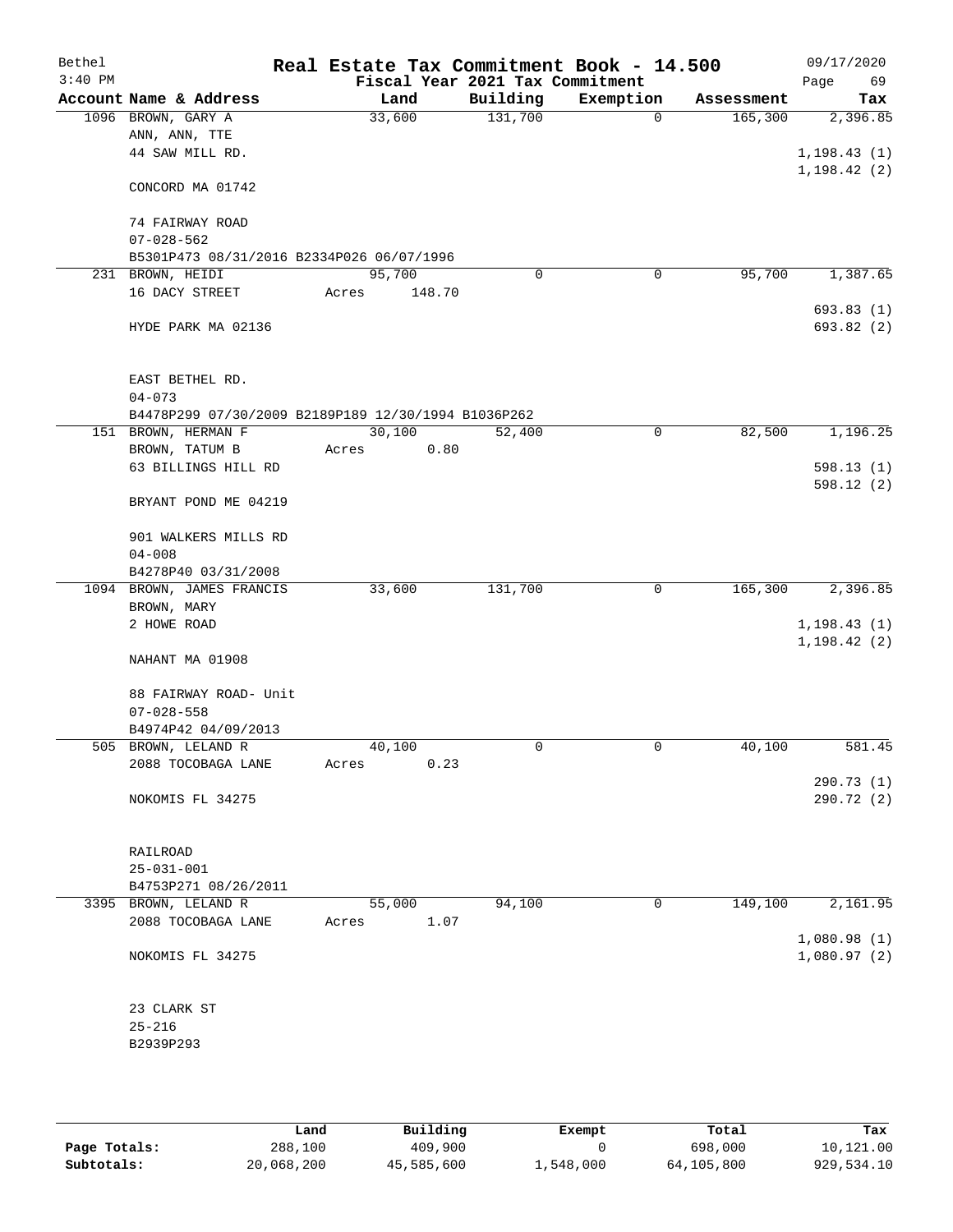| Bethel<br>$3:40$ PM |                                                     |              |       |          |            | Fiscal Year 2021 Tax Commitment | Real Estate Tax Commitment Book - 14.500 |            | 09/17/2020        |
|---------------------|-----------------------------------------------------|--------------|-------|----------|------------|---------------------------------|------------------------------------------|------------|-------------------|
|                     | Account Name & Address                              |              |       | Land     |            | Building                        | Exemption                                | Assessment | Page<br>70<br>Tax |
|                     | 3613 BROWN, LEVI W                                  |              |       | 39,400   |            | 243,400                         | 25,000                                   | 257,800    | 3,738.10          |
|                     | BROWN, DEIDRA L                                     |              | Acres |          | 1.40       |                                 | 01 Homestead (HM)                        |            |                   |
|                     | PO BOX 632                                          |              |       |          |            |                                 |                                          |            | 1,869.05(1)       |
|                     |                                                     |              |       |          |            |                                 |                                          |            | 1,869.05(2)       |
|                     | BETHEL ME 04217                                     |              |       |          |            |                                 |                                          |            |                   |
|                     |                                                     |              |       |          |            |                                 |                                          |            |                   |
|                     | 40 WILLARD ROAD                                     |              |       |          |            |                                 |                                          |            |                   |
|                     | $27 - 018$                                          |              |       |          |            |                                 |                                          |            |                   |
|                     | B1360P278 12/10/1985                                |              |       |          |            |                                 |                                          |            |                   |
|                     | 5240 BROWN, MARY M                                  |              |       | 100      |            | 0                               | 0                                        | 100        | 1.45              |
|                     | C/O BETSY BROWN, NANCY                              |              | Acres |          | 0.15       |                                 |                                          |            |                   |
|                     | COFFIN, MALINDA SEAMES                              |              |       |          |            |                                 |                                          |            |                   |
|                     | 5 MEADOWLARK RD.                                    |              |       |          |            |                                 |                                          |            | 0.73(1)           |
|                     |                                                     |              |       |          |            |                                 |                                          |            | 0.72(2)           |
|                     | BRYANT POND ME 04219                                |              |       |          |            |                                 |                                          |            |                   |
|                     |                                                     |              |       |          |            |                                 |                                          |            |                   |
|                     | 5 MEADOWLARK RD.                                    |              |       |          |            |                                 |                                          |            |                   |
|                     | $05 - 009 - B$                                      |              |       |          |            |                                 |                                          |            |                   |
|                     | B5222P66 05/14/2015                                 |              |       |          |            |                                 |                                          |            |                   |
|                     | 3576 BROWN, NATHAN R. &                             |              |       | 54,400   |            | 92,900                          | 31,000                                   | 116,300    | 1,686.35          |
|                     | BROWN, MELISSA                                      |              |       |          |            |                                 |                                          |            |                   |
|                     | C/O BROWN, REGINALD                                 |              | Acres |          | 0.95       |                                 | 01 Homestead (HM)                        |            |                   |
|                     | 107 VERNON ST                                       |              |       |          |            |                                 | 12 WW2 Vet Res                           |            | 843.18 (1)        |
|                     |                                                     |              |       |          |            |                                 |                                          |            | 843.17 (2)        |
|                     | BETHEL ME 04217                                     |              |       |          |            |                                 |                                          |            |                   |
|                     | 107 VERNON ST.                                      |              |       |          |            |                                 |                                          |            |                   |
|                     | $26 - 080$                                          |              |       |          |            |                                 |                                          |            |                   |
|                     | B5207P155 02/09/2015 B1480P346 06/02/1987 B819P67   |              |       |          |            |                                 |                                          |            |                   |
|                     | 04/30/1974                                          |              |       |          |            |                                 |                                          |            |                   |
|                     | 1264 BROWN, OWEN J                                  |              |       | 22,500   |            | 49,300                          | 25,000                                   | 46,800     | 678.60            |
|                     | BROWN, DEBRA A                                      |              | Acres |          | 0.68       |                                 | 01 Homestead (HM)                        |            |                   |
|                     | 110 WEST BETHEL RD.                                 |              |       |          |            |                                 |                                          |            | 339.30(1)         |
|                     |                                                     |              |       |          |            |                                 |                                          |            | 339.30(2)         |
|                     | BETHEL ME 04217                                     |              |       |          |            |                                 |                                          |            |                   |
|                     |                                                     |              |       |          |            |                                 |                                          |            |                   |
|                     | 110 WEST BETHEL RD.                                 |              |       |          |            |                                 |                                          |            |                   |
|                     | $07 - 066$                                          |              |       |          |            |                                 |                                          |            |                   |
|                     | B4653P286 11/02/2010 B3718P122 05/02/2005           |              |       |          |            |                                 |                                          |            |                   |
|                     | 5114 BROWN, PENNY L                                 |              |       | 39,300   |            | $\mathbf 0$                     | $\Omega$                                 | 39,300     | 569.85            |
|                     | P.O. BOX 192                                        |              | Acres |          | 1.12       |                                 |                                          |            |                   |
|                     |                                                     |              |       |          |            |                                 |                                          |            | 284.93(1)         |
|                     | LIVERMORE FALLS ME                                  |              |       |          |            |                                 |                                          |            | 284.92 (2)        |
|                     | 04254                                               |              |       |          |            |                                 |                                          |            |                   |
|                     |                                                     |              |       |          |            |                                 |                                          |            |                   |
|                     | THUNDER SNOW ROAD                                   |              |       |          |            |                                 |                                          |            |                   |
|                     | $01 - 010 - 011$                                    |              |       |          |            |                                 |                                          |            |                   |
|                     | B5383P466 12/31/2017 B4459P214 06/23/2009 B3962P119 |              |       |          |            |                                 |                                          |            |                   |
|                     | 1577 BROWN, RONALD B                                |              |       | $\Omega$ |            | 14,700                          | $\mathbf 0$                              | 14,700     | 213.15            |
|                     | 245 Barker Rd                                       |              |       |          |            |                                 |                                          |            |                   |
|                     |                                                     |              |       |          |            |                                 |                                          |            | 106.58(1)         |
|                     | BETHEL ME 04217                                     |              |       |          |            |                                 |                                          |            | 106.57(2)         |
|                     |                                                     |              |       |          |            |                                 |                                          |            |                   |
|                     |                                                     |              |       |          |            |                                 |                                          |            |                   |
|                     | 245 BARKER RD.                                      |              |       |          |            |                                 |                                          |            |                   |
|                     | $11 - 046$                                          |              |       |          |            |                                 |                                          |            |                   |
|                     | B2361P187                                           |              |       |          |            |                                 |                                          |            |                   |
|                     |                                                     |              |       |          |            |                                 |                                          |            |                   |
|                     |                                                     | Land         |       |          | Building   |                                 | Exempt                                   | Total      | Tax               |
| Page Totals:        |                                                     | 155,700      |       |          | 400,300    |                                 | 81,000                                   | 475,000    | 6,887.50          |
| Subtotals:          |                                                     | 20, 223, 900 |       |          | 45,985,900 |                                 | 1,629,000                                | 64,580,800 | 936, 421.60       |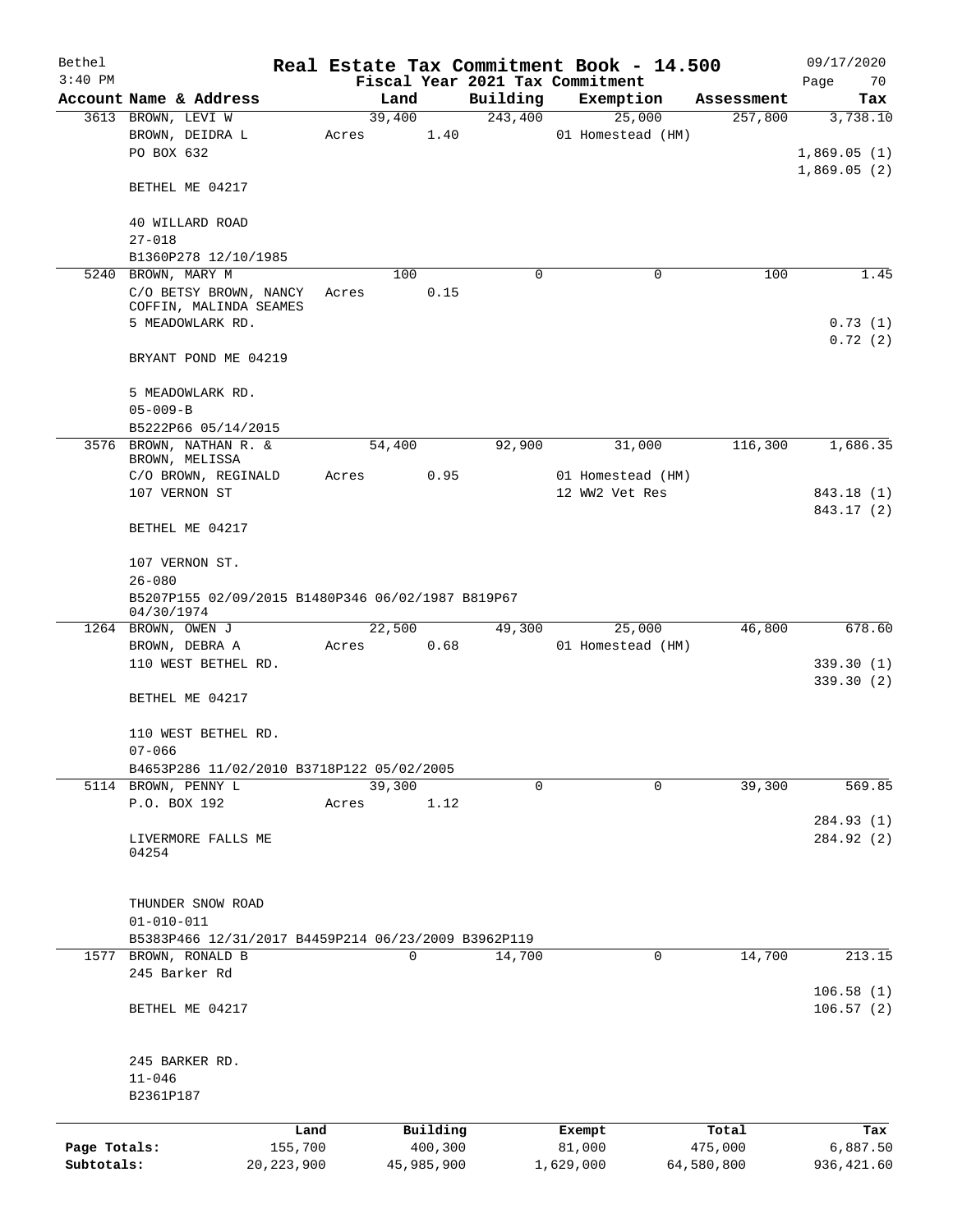| Bethel       |                                                                              |       |            |           |          | Real Estate Tax Commitment Book - 14.500 |            | 09/17/2020  |
|--------------|------------------------------------------------------------------------------|-------|------------|-----------|----------|------------------------------------------|------------|-------------|
| $3:40$ PM    |                                                                              |       |            |           |          | Fiscal Year 2021 Tax Commitment          |            | Page<br>71  |
|              | Account Name & Address                                                       |       | Land       |           | Building | Exemption                                | Assessment | Tax         |
|              | 1597 BROWN, SCOTT                                                            |       | 40,100     |           | 118,400  | 25,000                                   | 133,500    | 1,935.75    |
|              | BROWN, LESA                                                                  | Acres |            | 1.80      |          | 01 Homestead (HM)                        |            |             |
|              | 88 BARKER RD.                                                                |       |            |           |          |                                          |            | 967.88(1)   |
|              |                                                                              |       |            |           |          |                                          |            | 967.87(2)   |
|              | BETHEL ME 04217 3222                                                         |       |            |           |          |                                          |            |             |
|              | 88 BARKER ROAD                                                               |       |            |           |          |                                          |            |             |
|              | $11 - 060 - 003$                                                             |       |            |           |          |                                          |            |             |
|              | B2550P76                                                                     |       |            |           |          |                                          |            |             |
|              | 3024 BROWN, STEPHEN                                                          |       | 32,600     |           | 319,600  | 0                                        | 352,200    | 5,106.90    |
|              | BROWN, SHEILA                                                                | Acres |            | 1.70      |          |                                          |            |             |
|              | 113 TAYLOR WOODS ROAD                                                        |       |            |           |          |                                          |            | 2,553.45(1) |
|              |                                                                              |       |            |           |          |                                          |            | 2,553.45(2) |
|              | BETHEL ME 04217                                                              |       |            |           |          |                                          |            |             |
|              |                                                                              |       |            |           |          |                                          |            |             |
|              | 113 TAYLOR WOODS ROAD                                                        |       |            |           |          |                                          |            |             |
|              | $22 - 026 - 024$                                                             |       |            |           |          |                                          |            |             |
|              | B4237P306 12/13/2007                                                         |       |            |           |          |                                          |            |             |
|              | 2811 BROWN, TRAVIS A.                                                        |       | 37,200     |           | 65,700   | 0                                        | 102,900    | 1,492.05    |
|              | 88 BARKER ROAD                                                               | Acres |            | 0.92      |          |                                          |            |             |
|              |                                                                              |       |            |           |          |                                          |            | 746.03(1)   |
|              | BETHEL ME 04217                                                              |       |            |           |          |                                          |            | 746.02(2)   |
|              |                                                                              |       |            |           |          |                                          |            |             |
|              |                                                                              |       |            |           |          |                                          |            |             |
|              | 591 INTERVALE RD.                                                            |       |            |           |          |                                          |            |             |
|              | $18 - 055 - 001$                                                             |       |            |           |          |                                          |            |             |
|              | B5488P938 10/28/2019 B5488P934 10/28/2019 B5453P5                            |       |            |           |          |                                          |            |             |
|              | 02/26/2019 B5305P191 09/19/2016 B1430P112 10/27/1986<br>4787 BROWN, VERNON J |       | 45,200     |           |          | 0                                        |            | 3,574.25    |
|              |                                                                              | Acres |            | 1.80      | 201,300  |                                          | 246,500    |             |
|              | BROWN, AMY P<br>750 SHORE ROAD                                               |       |            |           |          |                                          |            | 1,787.13(1) |
|              |                                                                              |       |            |           |          |                                          |            | 1,787.12(2) |
|              | CAPE NEDDICK ME 03902                                                        |       |            |           |          |                                          |            |             |
|              |                                                                              |       |            |           |          |                                          |            |             |
|              | 22 HALEY LANE                                                                |       |            |           |          |                                          |            |             |
|              | $18 - 054 - 016$                                                             |       |            |           |          |                                          |            |             |
|              | B5333P654 03/06/2017 B5042P326 09/27/2013 B4406P130                          |       |            |           |          |                                          |            |             |
|              | 02/20/2009 B4397P65 01/26/2009 B3845P1 11/22/2005                            |       |            |           |          |                                          |            |             |
|              | 2690 BROWN-HUFF, LISA A                                                      |       | 52,800     |           | 184,600  | $\mathbf 0$                              | 237,400    | 3,442.30    |
|              | BROWN-HUFF, LISA A                                                           | Acres |            | 0.50      |          |                                          |            |             |
|              | 44 RIVER VALLEY ACRES                                                        |       |            |           |          |                                          |            | 1,721.15(1) |
|              |                                                                              |       |            |           |          |                                          |            | 1,721.15(2) |
|              | BETHEL ME 04217                                                              |       |            |           |          |                                          |            |             |
|              |                                                                              |       |            |           |          |                                          |            |             |
|              | 44 RIVER VALLEY ACRES                                                        |       |            |           |          |                                          |            |             |
|              | $17 - 028$                                                                   |       |            |           |          |                                          |            |             |
|              | B5406P41 05/03/2018 B4773P243 10/19/2011 B4302P329<br>05/28/2008             |       |            |           |          |                                          |            |             |
|              | 3201 BROWN-MOHR, KAREN L                                                     |       | 72,700     |           | 269,500  | 0                                        | 342,200    | 4,961.90    |
|              | 2088 TOCOBAGA LANE                                                           | Acres |            | 0.32      |          |                                          |            |             |
|              |                                                                              |       |            |           |          |                                          |            | 2,480.95(1) |
|              | NOKOMIS FL 34275                                                             |       |            |           |          |                                          |            | 2,480.95(2) |
|              |                                                                              |       |            |           |          |                                          |            |             |
|              |                                                                              |       |            |           |          |                                          |            |             |
|              | 22 MAIN ST.                                                                  |       |            |           |          |                                          |            |             |
|              | $25 - 042$                                                                   |       |            |           |          |                                          |            |             |
|              | B1564P173                                                                    |       |            |           |          |                                          |            |             |
|              |                                                                              |       |            |           |          |                                          |            |             |
|              |                                                                              | Land  |            | Building  |          | Exempt                                   | Total      | Tax         |
| Page Totals: | 280,600                                                                      |       |            | 1,159,100 |          | 25,000                                   | 1,414,700  | 20,513.15   |
| Subtotals:   | 20,504,500                                                                   |       | 47,145,000 |           |          | 1,654,000                                | 65,995,500 | 956,934.75  |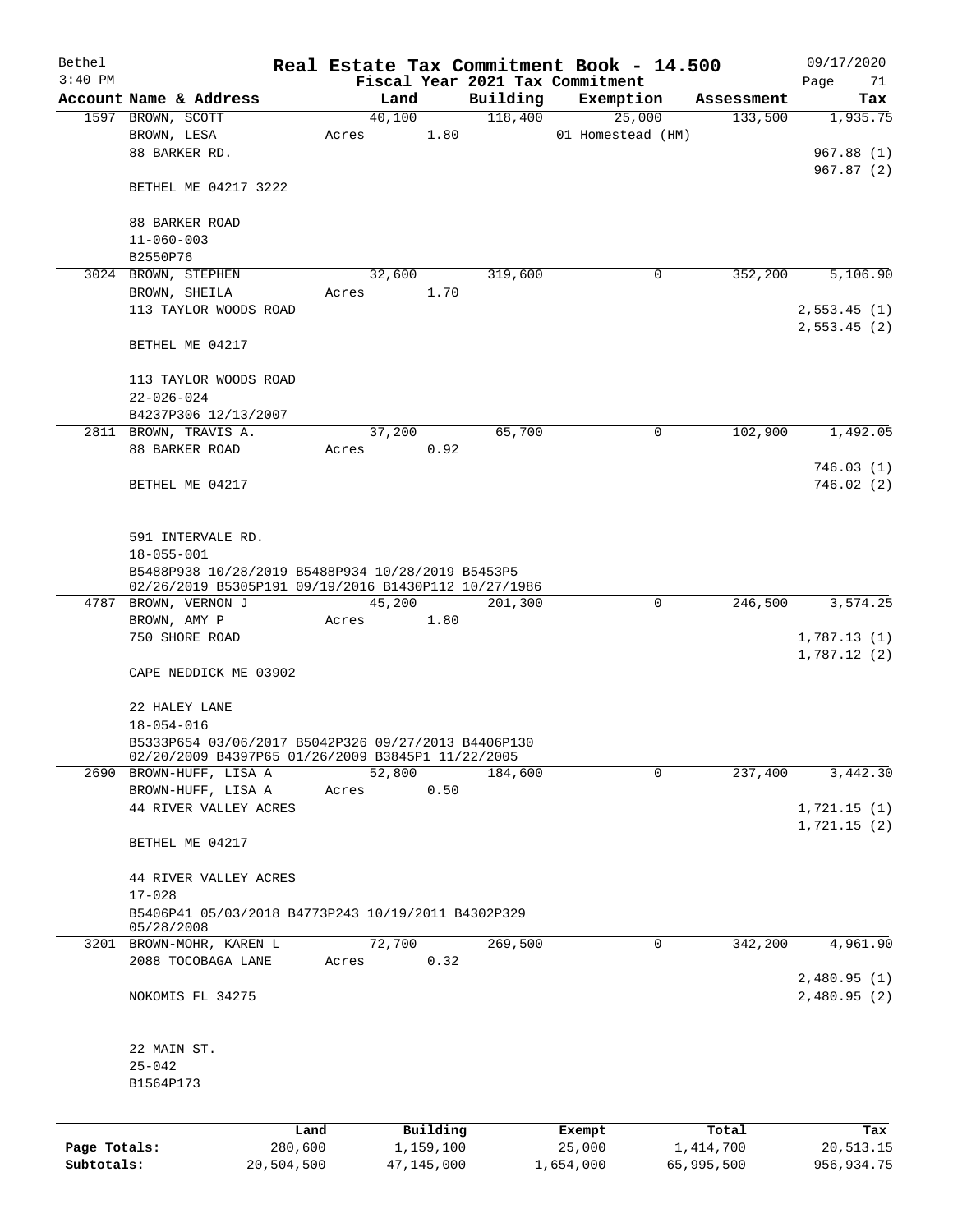| Bethel       |                                                                   |                 |                |                     |          | Real Estate Tax Commitment Book - 14.500 |          |                  | 09/17/2020               |
|--------------|-------------------------------------------------------------------|-----------------|----------------|---------------------|----------|------------------------------------------|----------|------------------|--------------------------|
| $3:40$ PM    | Account Name & Address                                            |                 |                |                     | Building | Fiscal Year 2021 Tax Commitment          |          | Assessment       | Page<br>72               |
|              | 5113 BRUMMEL, DENISE D. &                                         |                 | Land<br>47,300 |                     | $\Omega$ | Exemption                                | $\Omega$ | 47,300           | Tax<br>685.85            |
|              | ROBERT J.                                                         |                 |                |                     |          |                                          |          |                  |                          |
|              | 1245 CHINA RD.                                                    | Acres           |                | 2.47                |          |                                          |          |                  |                          |
|              |                                                                   |                 |                |                     |          |                                          |          |                  | 342.93(1)                |
|              | WINSLOW ME 04901                                                  |                 |                |                     |          |                                          |          |                  | 342.92 (2)               |
|              | WINTERPARK                                                        |                 |                |                     |          |                                          |          |                  |                          |
|              | $01 - 010 - 002$                                                  |                 |                |                     |          |                                          |          |                  |                          |
|              | B5509P501 03/02/2020 B5452P553 02/22/2019 B3962P119               |                 |                |                     |          |                                          |          |                  |                          |
|              | 2991 BRUNNICK, MICHAEL                                            |                 | 55,000         |                     | $\Omega$ | $\mathbf 0$                              |          | 55,000           | 797.50                   |
|              | BRUNNICK, ANYA PURI                                               | Acres           |                | 2.40                |          |                                          |          |                  |                          |
|              | 18 BROAD STREET                                                   |                 |                |                     |          |                                          |          |                  | 398.75(1)<br>398.75(2)   |
|              | NEWBURYPORT MA 01950                                              |                 |                |                     |          |                                          |          |                  |                          |
|              | LANGLEY RD.                                                       |                 |                |                     |          |                                          |          |                  |                          |
|              | $22 - 016 - 004$                                                  |                 |                |                     |          |                                          |          |                  |                          |
|              | B5429P260 09/06/2018 B5092P117 02/25/2014 B3385P119<br>09/29/2003 |                 |                |                     |          |                                          |          |                  |                          |
|              | 2993 BRUNNICK, MICHAEL                                            |                 | 65,100         |                     | 163,800  |                                          | 0        | 228,900          | 3,319.05                 |
|              | BRUNNICK, ANYA PURI                                               | Acres           |                | 2.60                |          |                                          |          |                  |                          |
|              | 18 BROAD STREET                                                   |                 |                |                     |          |                                          |          |                  | 1,659.53(1)              |
|              | NEWBURYPORT MA 01950                                              |                 |                |                     |          |                                          |          |                  | 1,659.52(2)              |
|              | 30 LANGELEY RD                                                    |                 |                |                     |          |                                          |          |                  |                          |
|              | $22 - 016 - 006$                                                  |                 |                |                     |          |                                          |          |                  |                          |
|              | B5407P361 05/11/2018 B5092P117 02/25/2014 B1396P6                 |                 |                |                     |          |                                          |          |                  |                          |
|              | 06/06/1986                                                        |                 |                |                     |          |                                          |          |                  |                          |
|              | 4733 BRUNO, JENNIFER L                                            |                 | 61,500         |                     | 252,100  |                                          | 0        | 313,600          | 4,547.20                 |
|              | 2 OAK LANE                                                        | Acres           |                | 4.66                |          |                                          |          |                  |                          |
|              |                                                                   |                 |                |                     |          |                                          |          |                  | 2, 273.60(1)             |
|              | STRATHAM NH 03885                                                 |                 |                |                     |          |                                          |          |                  | 2, 273.60(2)             |
|              | 8 BEECH LANE                                                      |                 |                |                     |          |                                          |          |                  |                          |
|              | $12 - 073 - 016$                                                  |                 |                |                     |          |                                          |          |                  |                          |
|              | B5465P382 06/12/2019 B5465P379 06/12/2019 B4569P233               |                 |                |                     |          |                                          |          |                  |                          |
|              | 03/22/2010 B3693P328 03/30/2005<br>46 BRYAN, SARAH C              |                 | 54,000         |                     | 90,800   | 25,000                                   |          | 119,800          | 1,737.10                 |
|              | 707 GROVER HILL RD.                                               | Acres           |                | 6.90                |          | 01 Homestead (HM)                        |          |                  |                          |
|              |                                                                   |                 |                |                     |          |                                          |          |                  | 868.55(1)                |
|              | BETHEL ME 04217                                                   |                 |                |                     |          |                                          |          |                  | 868.55(2)                |
|              |                                                                   |                 |                |                     |          |                                          |          |                  |                          |
|              | 707 GROVER HILL RD.                                               |                 |                |                     |          |                                          |          |                  |                          |
|              | $01 - 038$                                                        |                 |                |                     |          |                                          |          |                  |                          |
|              | B5412P386 06/11/2018 B4516P55 10/23/2009                          |                 |                |                     |          |                                          |          |                  |                          |
| 3416         | <b>BSB REALTY TRUST</b>                                           |                 | 90, 300        |                     | $\Omega$ | 0                                        |          | 90, 300          | 1,309.35                 |
|              | C/O ANDREA SULLIVAN                                               | Acres           |                | 2.70                |          |                                          |          |                  |                          |
|              | 18 LAURA LANE                                                     |                 |                |                     |          |                                          |          |                  | 654.68 (1)<br>654.67 (2) |
|              | NORTON MA 02766                                                   |                 |                |                     |          |                                          |          |                  |                          |
|              | CROSS ST.                                                         |                 |                |                     |          |                                          |          |                  |                          |
|              | $25 - 238$                                                        |                 |                |                     |          |                                          |          |                  |                          |
|              |                                                                   |                 |                |                     |          |                                          |          |                  |                          |
| Page Totals: |                                                                   | Land<br>373,200 |                | Building<br>506,700 |          | Exempt<br>25,000                         |          | Total<br>854,900 | Tax<br>12,396.05         |
| Subtotals:   |                                                                   | 20,877,700      | 47,651,700     |                     |          | 1,679,000                                |          | 66,850,400       | 969,330.80               |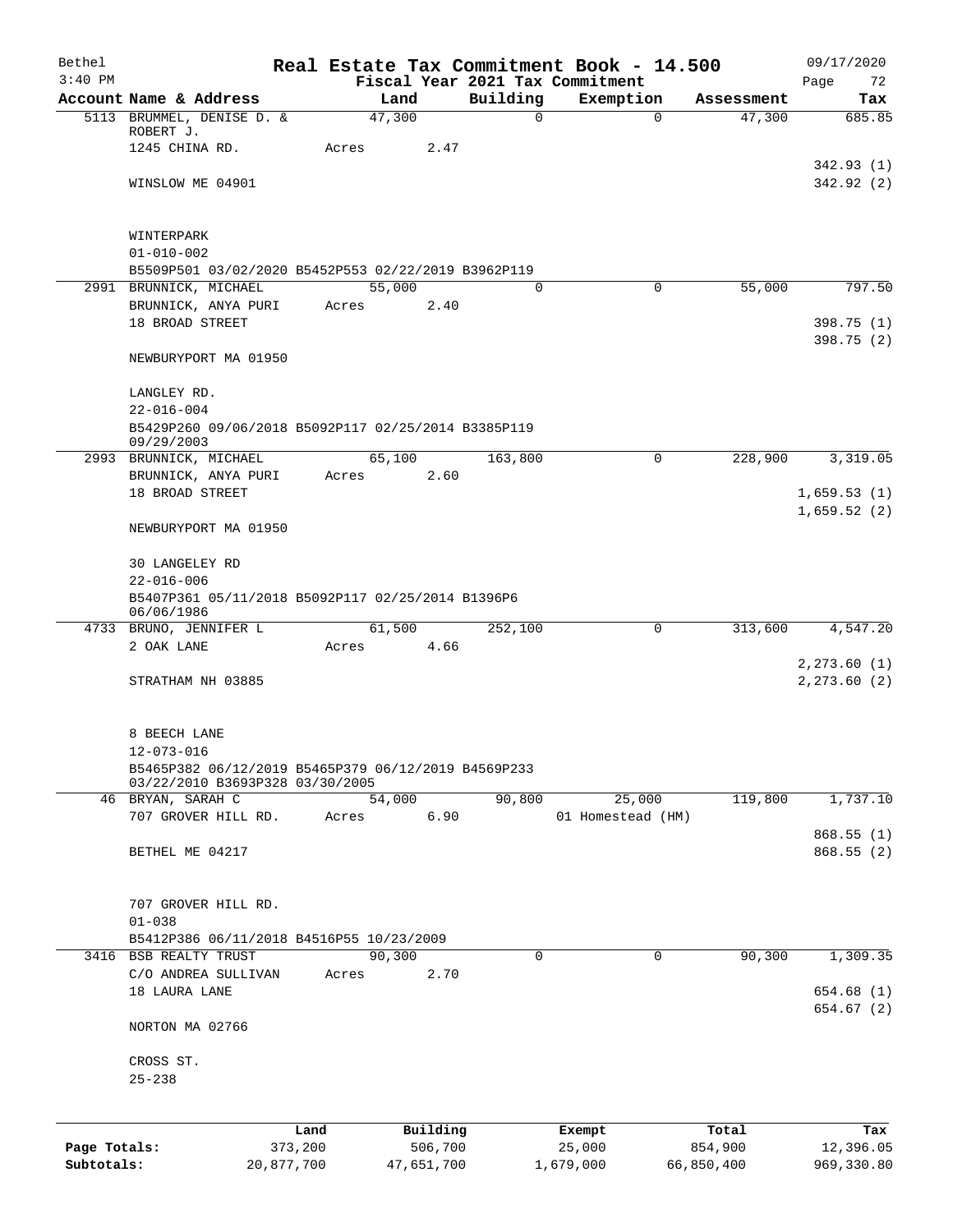| Bethel<br>$3:40$ PM |                                                                                                           |       |        |      |          | Real Estate Tax Commitment Book - 14.500<br>Fiscal Year 2021 Tax Commitment |              |            | Page         | 09/17/2020<br>73 |
|---------------------|-----------------------------------------------------------------------------------------------------------|-------|--------|------|----------|-----------------------------------------------------------------------------|--------------|------------|--------------|------------------|
|                     | Account Name & Address                                                                                    |       | Land   |      | Building | Exemption                                                                   |              | Assessment |              | Tax              |
|                     | 3420 BSB REALTY TRUST                                                                                     |       | 56,200 |      | $\Omega$ |                                                                             | $\Omega$     | 56,200     |              | 814.90           |
|                     | C/O ANDREA SULLIVAN                                                                                       | Acres |        | 0.39 |          |                                                                             |              |            |              |                  |
|                     | 18 LAURA LANE                                                                                             |       |        |      |          |                                                                             |              |            |              | 407.45(1)        |
|                     | NORTON MA 02766                                                                                           |       |        |      |          |                                                                             |              |            |              | 407.45(2)        |
|                     |                                                                                                           |       |        |      |          |                                                                             |              |            |              |                  |
|                     | 45 CROSS ST.<br>$25 - 239 - 001$                                                                          |       |        |      |          |                                                                             |              |            |              |                  |
|                     | 1320 BUCK, ANNA M                                                                                         |       | 43,000 |      | 13,900   | 25,000                                                                      |              | 31,900     |              | 462.55           |
|                     | PO BOX 702                                                                                                | Acres |        | 4.30 |          | 01 Homestead (HM)                                                           |              |            |              |                  |
|                     |                                                                                                           |       |        |      |          |                                                                             |              |            |              | 231.28(1)        |
|                     | BETHEL ME 04217                                                                                           |       |        |      |          |                                                                             |              |            |              | 231.27(2)        |
|                     | 307 WALKERS MILLS RD.                                                                                     |       |        |      |          |                                                                             |              |            |              |                  |
|                     | $08 - 015$                                                                                                |       |        |      |          |                                                                             |              |            |              |                  |
|                     | B1275P84 08/28/1984                                                                                       |       |        |      |          |                                                                             |              |            |              |                  |
|                     | 170 BUCK, ELIZABETH A.<br>PO BOX 491                                                                      |       | 34,400 | 2.00 | 47,200   |                                                                             | $\mathbf 0$  | 81,600     |              | 1,183.20         |
|                     |                                                                                                           | Acres |        |      |          |                                                                             |              |            |              | 591.60(1)        |
|                     | BETHEL ME 04217                                                                                           |       |        |      |          |                                                                             |              |            |              | 591.60(2)        |
|                     |                                                                                                           |       |        |      |          |                                                                             |              |            |              |                  |
|                     | 718 WALKERS MILLS RD.                                                                                     |       |        |      |          |                                                                             |              |            |              |                  |
|                     | $04 - 025$                                                                                                |       |        |      |          |                                                                             |              |            |              |                  |
|                     | B5497P815 12/16/2019 B4454P128 06/10/2009 B4454P126<br>06/10/2009 B3951P36 06/07/2006 B3597P50 09/27/2004 |       |        |      |          |                                                                             |              |            |              |                  |
|                     | 345 BUCK, LARRY O.                                                                                        |       | 33,800 |      | 104,200  |                                                                             | $\mathbf 0$  | 138,000    |              | 2,001.00         |
|                     | BUCK, SUE                                                                                                 | Acres |        | 1.60 |          |                                                                             |              |            |              |                  |
|                     | 765 ROUTE 232                                                                                             |       |        |      |          |                                                                             |              |            | 1,000.50(1)  |                  |
|                     |                                                                                                           |       |        |      |          |                                                                             |              |            | 1,000.50(2)  |                  |
|                     | BRYANT POND ME 04219                                                                                      |       |        |      |          |                                                                             |              |            |              |                  |
|                     | 765 ROUTE 232                                                                                             |       |        |      |          |                                                                             |              |            |              |                  |
|                     | $05 - 050 - 001$                                                                                          |       |        |      |          |                                                                             |              |            |              |                  |
|                     | B5496P386 12/06/2019 B4137P294 05/25/2007 B3598P329<br>09/30/2004                                         |       |        |      |          |                                                                             |              |            |              |                  |
|                     | 2789 BUCK, RODGER J PR                                                                                    |       | 47,800 |      | 205,300  |                                                                             | $\mathbf{0}$ | 253,100    |              | 3,669.95         |
|                     | BUCK, CATHERINE L.                                                                                        | Acres |        | 8.80 |          |                                                                             |              |            |              |                  |
|                     | 150 GLENWOOD AVE                                                                                          |       |        |      |          |                                                                             |              |            | 1,834.98(1)  |                  |
|                     | PORTLAND ME 04103                                                                                         |       |        |      |          |                                                                             |              |            | 1,834.97(2)  |                  |
|                     | 789 INTERVALE RD.<br>$18 - 040$                                                                           |       |        |      |          |                                                                             |              |            |              |                  |
|                     | B5461P900 05/10/2019 B2964P84 07/03/2001                                                                  |       |        |      |          |                                                                             |              |            |              |                  |
|                     | 4926 BUCK, ROGER C PR                                                                                     |       | 48,700 |      | 105,000  |                                                                             | $\mathbf 0$  | 153,700    |              | 2,228.65         |
|                     | BUCK, CATHERINE L                                                                                         | Acres |        | 1.20 |          |                                                                             |              |            |              |                  |
|                     | 150 GLENWOOD AVENUE                                                                                       |       |        |      |          |                                                                             |              |            | 1, 114.33(1) |                  |
|                     | PORTLAND ME 04102                                                                                         |       |        |      |          |                                                                             |              |            | 1, 114.32(2) |                  |
|                     |                                                                                                           |       |        |      |          |                                                                             |              |            |              |                  |
|                     | 787 INTERVALE RD.                                                                                         |       |        |      |          |                                                                             |              |            |              |                  |
|                     | $18 - 040 - 001$                                                                                          |       |        |      |          |                                                                             |              |            |              |                  |
|                     | B3989P135 08/04/2006                                                                                      |       |        |      |          |                                                                             |              |            |              |                  |
|                     |                                                                                                           |       |        |      |          |                                                                             |              |            |              |                  |
|                     |                                                                                                           |       |        |      |          |                                                                             |              |            |              |                  |

|              | Land       | Building   | Exempt    | Total      | Tax        |
|--------------|------------|------------|-----------|------------|------------|
| Page Totals: | 263,900    | 475,600    | 25,000    | 714,500    | 10,360.25  |
| Subtotals:   | 21,141,600 | 48,127,300 | 1,704,000 | 67,564,900 | 979,691.05 |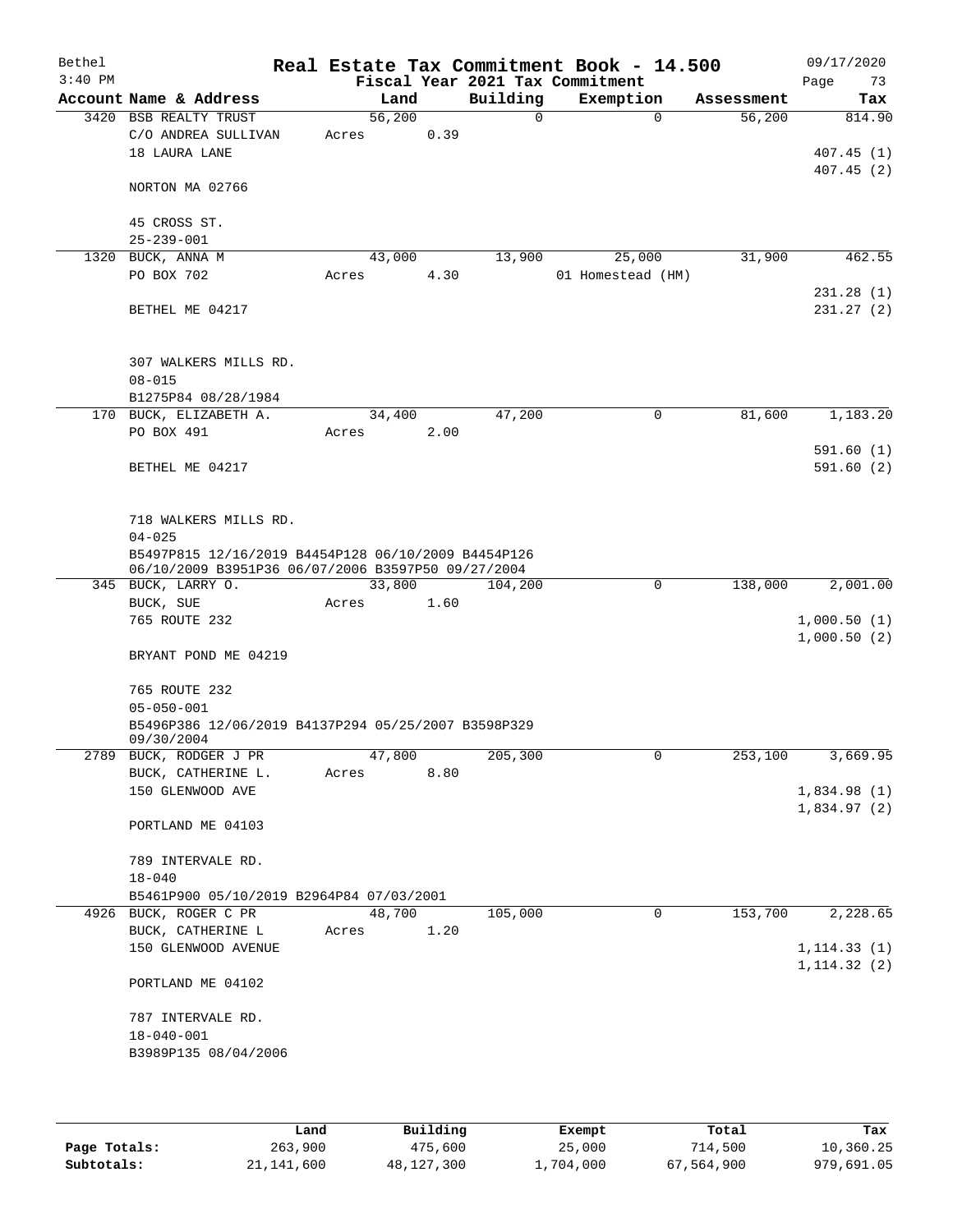| Bethel       |                                            |        |                     |          | Real Estate Tax Commitment Book - 14.500     |                    | 09/17/2020                 |
|--------------|--------------------------------------------|--------|---------------------|----------|----------------------------------------------|--------------------|----------------------------|
| $3:40$ PM    | Account Name & Address                     | Land   |                     | Building | Fiscal Year 2021 Tax Commitment<br>Exemption | Assessment         | Page<br>74<br>Tax          |
|              | 2564 BUCKLEY, CORNELIUS, E.                | 25,600 |                     | 187,600  | $\mathbf 0$                                  | 213,200            | 3,091.40                   |
|              | III & JANET J.<br>256 GRANITE STREET       | Acres  | 0.50                |          |                                              |                    |                            |
|              |                                            |        |                     |          |                                              |                    | 1,545.70(1)                |
|              | LEOMINSTER MA 01453                        |        |                     |          |                                              |                    | 1,545.70(2)                |
|              | 9 HOLLY PLACE                              |        |                     |          |                                              |                    |                            |
|              | $15 - 016 - 016$<br>B4930P52 12/12/2012    |        |                     |          |                                              |                    |                            |
|              | 4656 BUCKLEY, KEVIN F                      | 37,300 |                     | 252,300  | 0                                            | 289,600            | 4,199.20                   |
|              | BUCKLEY, ELISE A<br>8 BOURBEAU TERRACE     | Acres  | 1.56                |          |                                              |                    | 2,099.60(1)<br>2,099.60(2) |
|              | NEWBURYPORT MA 01950                       |        |                     |          |                                              |                    |                            |
|              | 23 TILSON BURKE RD<br>$02 - 025 - 008$     |        |                     |          |                                              |                    |                            |
| 280          | B5260P409 12/23/2015<br>BUCKMAN, ALAN      | 28,300 |                     | 100,400  | 25,000                                       | 103,700            | 1,503.65                   |
|              | BUCKMAN, SUSIE                             | Acres  | 2.88                |          | 01 Homestead (HM)                            |                    |                            |
|              | 144 MCCRILLIS BROOK<br><b>ROAD</b>         |        |                     |          |                                              |                    | 751.83(1)                  |
|              | BRYANT POND ME 04219                       |        |                     |          |                                              |                    | 751.82(2)                  |
|              | 144 MCCRILLIS BROOK RD.                    |        |                     |          |                                              |                    |                            |
|              | $04 - 090$                                 |        |                     |          |                                              |                    |                            |
|              | B839P259<br>1332 BUCKMAN, FRANCIS E        | 30,000 |                     | 60,000   | 25,000                                       | 65,000             | 942.50                     |
|              | BUCKMAN, MARY F                            | Acres  | 6.48                |          | 01 Homestead (HM)                            |                    |                            |
|              | 549 WALKERS MILLS ROAD                     |        |                     |          |                                              |                    | 471.25(1)                  |
|              | BETHEL ME 04217                            |        |                     |          |                                              |                    | 471.25(2)                  |
|              | 549 WALKERS MILLS RD.<br>$08 - 026$        |        |                     |          |                                              |                    |                            |
|              | B1116P51 04/29/1981                        |        |                     |          |                                              |                    |                            |
| 368          | BUINISKAS, FRANK, JR.<br>ET AL             | 38,700 |                     | 37,000   | 31,000                                       | 44,700             | 648.15                     |
|              | 157 FLAT RD                                | Acres  | 0.75                |          | 01 Homestead (HM)                            |                    |                            |
|              | BETHEL ME 04217                            |        |                     |          | 12 WW2 Vet Res                               |                    | 324.08(1)<br>324.07(2)     |
|              |                                            |        |                     |          |                                              |                    |                            |
|              | 157 FLAT RD.                               |        |                     |          |                                              |                    |                            |
|              | $06 - 013$<br>B2367P14 09/12/1996          |        |                     |          |                                              |                    |                            |
|              | 411 BUKER, GARY E                          | 58,300 |                     | 268,300  | 31,000                                       | 295,600            | 4,286.20                   |
|              | 76 CHESTNUT KNOLL LANE                     | Acres  | 7.70                |          | 01 Homestead (HM)                            |                    |                            |
|              | BETHEL ME 04217                            |        |                     |          | 12 WW2 Vet Res                               |                    | 2,143.10(1)<br>2,143.10(2) |
|              | 76 CHESTNUT KNOLL LANE<br>$06 - 027 - 004$ |        |                     |          |                                              |                    |                            |
|              | B4727P107 06/14/2011 B1757P208 09/14/1990  |        |                     |          |                                              |                    |                            |
|              |                                            |        |                     |          |                                              |                    |                            |
| Page Totals: | Land<br>218,200                            |        | Building<br>905,600 |          | Exempt<br>112,000                            | Total<br>1,011,800 | Tax<br>14,671.10           |

**Subtotals:** 21,359,800 49,032,900 1,816,000 68,576,700 994,362.15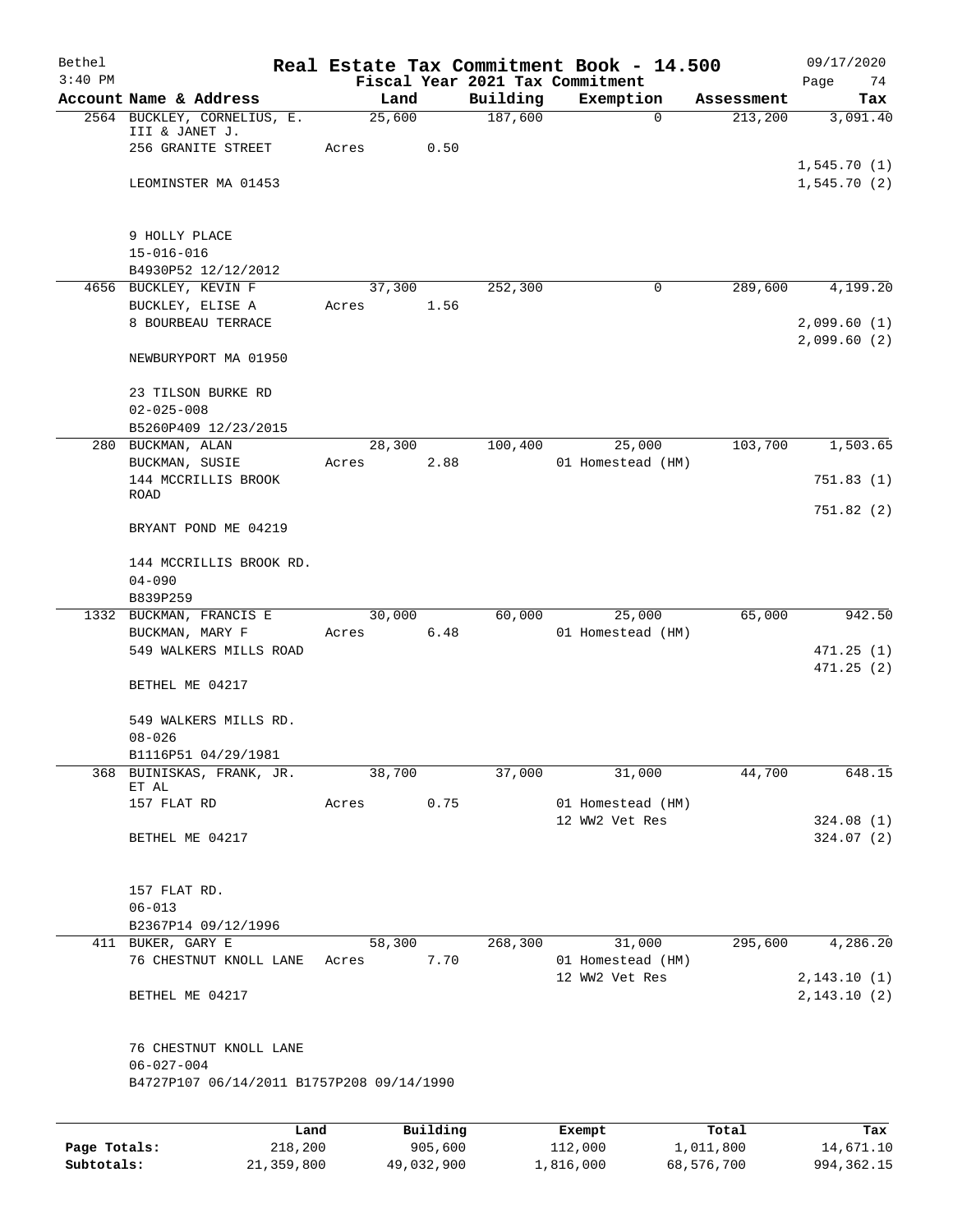| Bethel<br>$3:40$ PM |                                                                  |         |            |          |             | Real Estate Tax Commitment Book - 14.500     |             |            | 09/17/2020                    |
|---------------------|------------------------------------------------------------------|---------|------------|----------|-------------|----------------------------------------------|-------------|------------|-------------------------------|
|                     | Account Name & Address                                           |         | Land       |          | Building    | Fiscal Year 2021 Tax Commitment<br>Exemption |             | Assessment | Page<br>75<br>Tax             |
|                     | 286 BULLOCK, DAMON A                                             |         | 29,800     |          | $\mathbf 0$ |                                              | $\mathbf 0$ | 29,800     | 432.10                        |
|                     | MEEL-BULLOCK, DIANNA V Acres<br>67 PAT-REE DRIVE                 |         |            | 5.03     |             |                                              |             |            | 216.05(1)<br>216.05(2)        |
|                     | EAST TAUNTON MA 02718                                            |         |            |          |             |                                              |             |            |                               |
|                     | MCCRILLIS BROOK RD<br>$04 - 093 - 004$                           |         |            |          |             |                                              |             |            |                               |
|                     | B5328P356 01/25/2017                                             |         |            |          |             |                                              |             |            |                               |
|                     | 287 BULLOCK, DAMON A                                             |         | 22,800     |          | $\Omega$    |                                              | 0           | 22,800     | 330.60                        |
|                     | MEEL-BULLOCK, DIANNA V Acres<br>67 PAT-REE DRIVE                 |         |            | 5.03     |             |                                              |             |            | 165.30(1)<br>165.30(2)        |
|                     | EAST TAUNTON MA 02718                                            |         |            |          |             |                                              |             |            |                               |
|                     | 85 MCCRILLIS BROOK RD<br>$04 - 093 - 005$                        |         |            |          |             |                                              |             |            |                               |
|                     | B5328P356 01/25/2017                                             |         |            |          |             |                                              |             |            |                               |
|                     | 5050 BULLOCK, MICHELLE M                                         |         | 56,500     |          | 255,500     |                                              | $\mathbf 0$ | 312,000    | 4,524.00                      |
|                     | BULLOCK, CHRISTOPHER J Acres                                     |         |            | 2.28     |             |                                              |             |            |                               |
|                     | 14 POND STREET                                                   |         |            |          |             |                                              |             |            | 2, 262.00(1)<br>2, 262.00 (2) |
|                     | HOPKINTON MA 01748                                               |         |            |          |             |                                              |             |            |                               |
|                     | 27 HOMESTEAD LANE                                                |         |            |          |             |                                              |             |            |                               |
|                     | 18-060-027                                                       |         |            |          |             |                                              |             |            |                               |
|                     | B5383P29 12/11/2017 B4896P114 09/19/2012 B3568P322<br>08/06/2004 |         |            |          |             |                                              |             |            |                               |
|                     | 3195 BUMPUS HISTORIC MINE,<br>LLC                                |         | 50,900     |          | 225,700     |                                              | 0           | 276,600    | 4,010.70                      |
|                     | 100 CODMAN ROAD                                                  | Acres   |            | 0.30     |             |                                              |             |            |                               |
|                     | BROOKLINE MA 02445                                               |         |            |          |             |                                              |             |            | 2,005.35(1)<br>2,005.35(2)    |
|                     | 21 CHURCH ST.                                                    |         |            |          |             |                                              |             |            |                               |
|                     | $25 - 036$                                                       |         |            |          |             |                                              |             |            |                               |
|                     | B5248P602 10/13/2015 B4151P251 06/19/2007 B3707P12<br>04/27/2005 |         |            |          |             |                                              |             |            |                               |
|                     | 3386 BUNN, ROSEMARY S                                            |         | 63,600     |          | 179,400     | 25,000                                       |             | 218,000    | 3,161.00                      |
|                     | PO BOX 15                                                        | Acres   |            | 2.10     |             | 01 Homestead (HM)                            |             |            |                               |
|                     | BETHEL ME 04217                                                  |         |            |          |             |                                              |             |            | 1,580.50(1)<br>1,580.50(2)    |
|                     | 25 CLARK ST.<br>$25 - 208$                                       |         |            |          |             |                                              |             |            |                               |
|                     | B4705P192 03/30/2011 B3630P133 11/18/2004                        |         |            |          |             |                                              |             |            |                               |
|                     | 1036 BUNN, ROSEMARY S                                            |         | 33,600     |          | 131,700     |                                              | 0           | 165,300    | 2,396.85                      |
|                     | PO BOX 15                                                        |         |            |          |             |                                              |             |            |                               |
|                     | BETHEL ME 04217                                                  |         |            |          |             |                                              |             |            | 1, 198.43(1)<br>1, 198.42(2)  |
|                     | 88 FAIRWAY ROAD                                                  |         |            |          |             |                                              |             |            |                               |
|                     | $07 - 028 - 542$                                                 |         |            |          |             |                                              |             |            |                               |
|                     | B2664P83 02/01/1999                                              |         |            |          |             |                                              |             |            |                               |
|                     |                                                                  | Land    |            | Building |             | Exempt                                       |             | Total      | Tax                           |
| Page Totals:        |                                                                  | 257,200 |            | 792,300  |             | 25,000                                       |             | 1,024,500  | 14,855.25                     |
| Subtotals:          | 21,617,000                                                       |         | 49,825,200 |          |             | 1,841,000                                    |             | 69,601,200 | 1,009,217.40                  |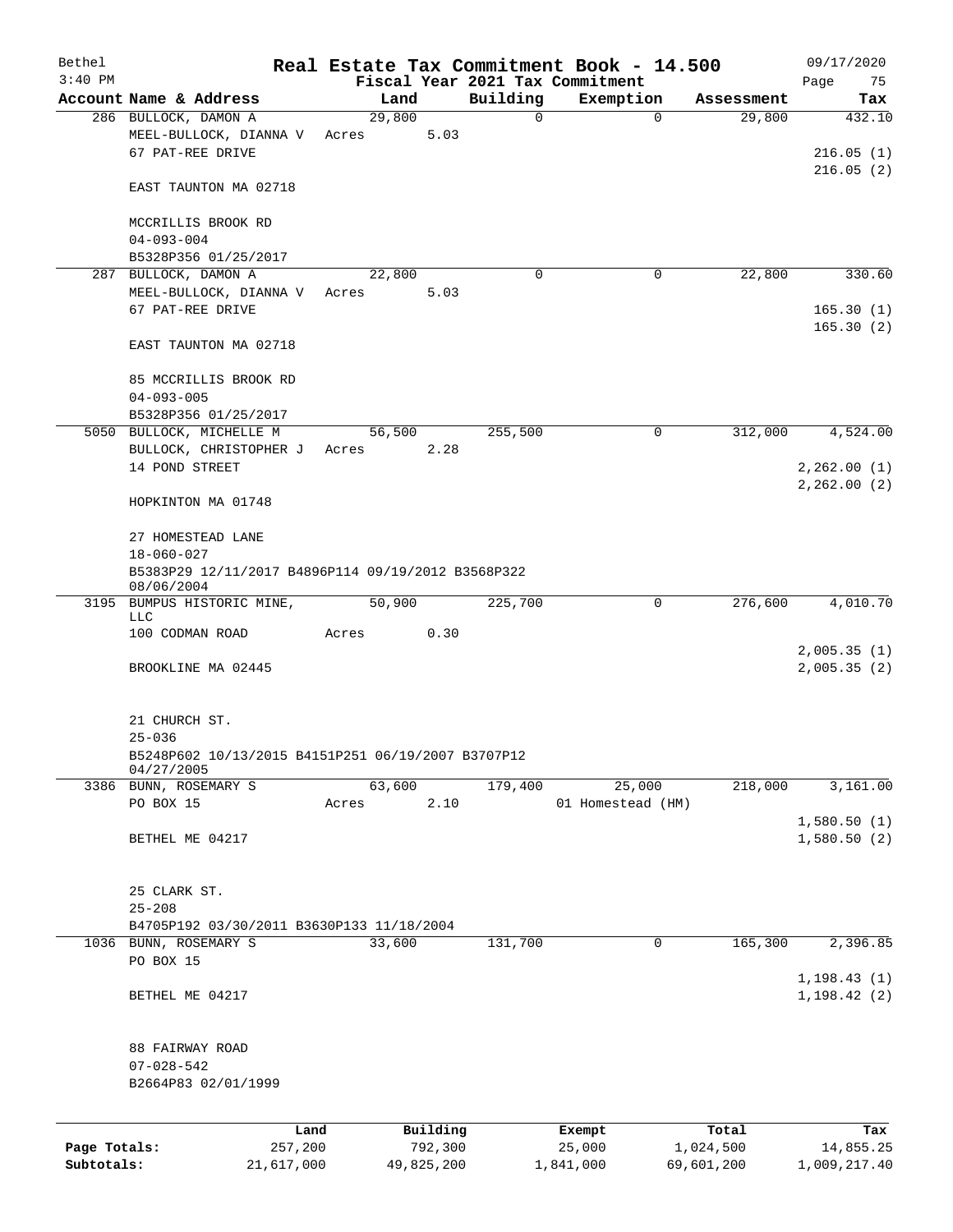| Bethel<br>$3:40$ PM |                                                                 | Real Estate Tax Commitment Book - 14.500<br>Fiscal Year 2021 Tax Commitment |             |                   |            | 09/17/2020<br>Page<br>76   |
|---------------------|-----------------------------------------------------------------|-----------------------------------------------------------------------------|-------------|-------------------|------------|----------------------------|
|                     | Account Name & Address                                          | Land                                                                        | Building    | Exemption         | Assessment | Tax                        |
|                     | 4825 BUNN, ROSEMARY STONE                                       | 56,000                                                                      | $\mathbf 0$ | $\mathbf 0$       | 56,000     | 812.00                     |
|                     | PO BOX 15                                                       | 0.57<br>Acres                                                               |             |                   |            |                            |
|                     |                                                                 |                                                                             |             |                   |            | 406.00(1)                  |
|                     | BETHEL ME 04217                                                 |                                                                             |             |                   |            | 406.00(2)                  |
|                     | VERNON STREET                                                   |                                                                             |             |                   |            |                            |
|                     | $25 - 208 - 002$                                                |                                                                             |             |                   |            |                            |
|                     | B5063P335 11/18/2013                                            |                                                                             |             |                   |            |                            |
|                     | 253 BURBANK, GREGORY S TTE                                      | 77,000                                                                      | 156,800     | 0                 | 233,800    | 3,390.10                   |
|                     | 10 FOUNTAIN SPRING LANE Acres                                   | 5.02                                                                        |             |                   |            |                            |
|                     |                                                                 |                                                                             |             |                   |            | 1,695.05(1)                |
|                     | JOHNSTON RI 02919                                               |                                                                             |             |                   |            | 1,695.05(2)                |
|                     | 39 HIGHLAND AVE.                                                |                                                                             |             |                   |            |                            |
|                     | $04 - 083 - 003$                                                |                                                                             |             |                   |            |                            |
|                     | B5447P439 12/28/2018 B5308P181 10/03/2016                       |                                                                             |             |                   |            |                            |
|                     | 3748 BURGESS, RICHARD E                                         | 61,000                                                                      | 228,600     | $\mathbf 0$       | 289,600    | 4,199.20                   |
|                     | BURGESS, BETH A                                                 | 5.50<br>Acres                                                               |             |                   |            |                            |
|                     | 130 OLD ESSEX RD                                                |                                                                             |             |                   |            | 2,099.60(1)                |
|                     | MANCHESTER MA 01944                                             |                                                                             |             |                   |            | 2,099.60(2)                |
|                     | 251 TAYLOR SMITH RD                                             |                                                                             |             |                   |            |                            |
|                     | $09 - 006 - 008$                                                |                                                                             |             |                   |            |                            |
|                     | B3245P65                                                        |                                                                             |             |                   |            |                            |
|                     | 1545 BURKE, EDWARD P<br>105 KENOZA AVE.                         | 10,800                                                                      | 48,600      | $\mathbf 0$       | 59,400     | 861.30                     |
|                     |                                                                 |                                                                             |             |                   |            | 430.65(1)                  |
|                     | HAVERHILL MA 01830                                              |                                                                             |             |                   |            | 430.65(2)                  |
|                     | 788 WEST BETHEL RD.                                             |                                                                             |             |                   |            |                            |
|                     | $11 - 027 - 001 - 006$                                          |                                                                             |             |                   |            |                            |
|                     | B4408P265 02/26/2009 B2782P290 12/28/1999                       |                                                                             |             |                   |            |                            |
|                     | 2936 BURKE, KEVIN M                                             | 33,600                                                                      | 108,200     | $\mathbf 0$       | 141,800    | 2,056.10                   |
|                     | 183 BUTTERNUT LN                                                |                                                                             |             |                   |            |                            |
|                     | METHUEN MA 01844                                                |                                                                             |             |                   |            | 1,028.05(1)<br>1,028.05(2) |
|                     | 9 CHERRY LANE                                                   |                                                                             |             |                   |            |                            |
|                     | $22 - 002 - 001 - 014$                                          |                                                                             |             |                   |            |                            |
|                     | B4910P317 10/23/2012 B4899P283 09/27/2012 B3592P4<br>09/14/2004 |                                                                             |             |                   |            |                            |
|                     | 4561 BURKE, VIRGINIA A                                          | 34,400                                                                      | 120,800     | 25,000            | 130,200    | 1,887.90                   |
|                     | NELLIS, JEREMY                                                  | Acres<br>2.00                                                               |             | 01 Homestead (HM) |            |                            |
|                     | 577 EAST BETHEL RD                                              |                                                                             |             |                   |            | 943.95 (1)<br>943.95 (2)   |
|                     | BETHEL ME 04217                                                 |                                                                             |             |                   |            |                            |
|                     | 577 EAST BETHEL RD                                              |                                                                             |             |                   |            |                            |
|                     | $09 - 035 - 001$                                                |                                                                             |             |                   |            |                            |
|                     | B4001P158 09/01/2006 B3402P288 10/17/2003                       |                                                                             |             |                   |            |                            |
|                     |                                                                 |                                                                             |             |                   |            |                            |
|                     |                                                                 |                                                                             |             |                   |            |                            |
|                     |                                                                 |                                                                             |             |                   |            |                            |

|              | Land       | Building   | Exempt    | Total      | Tax          |
|--------------|------------|------------|-----------|------------|--------------|
| Page Totals: | 272,800    | 663,000    | 25,000    | 910,800    | 13,206.60    |
| Subtotals:   | 21,889,800 | 50,488,200 | 1,866,000 | 70,512,000 | 1,022,424.00 |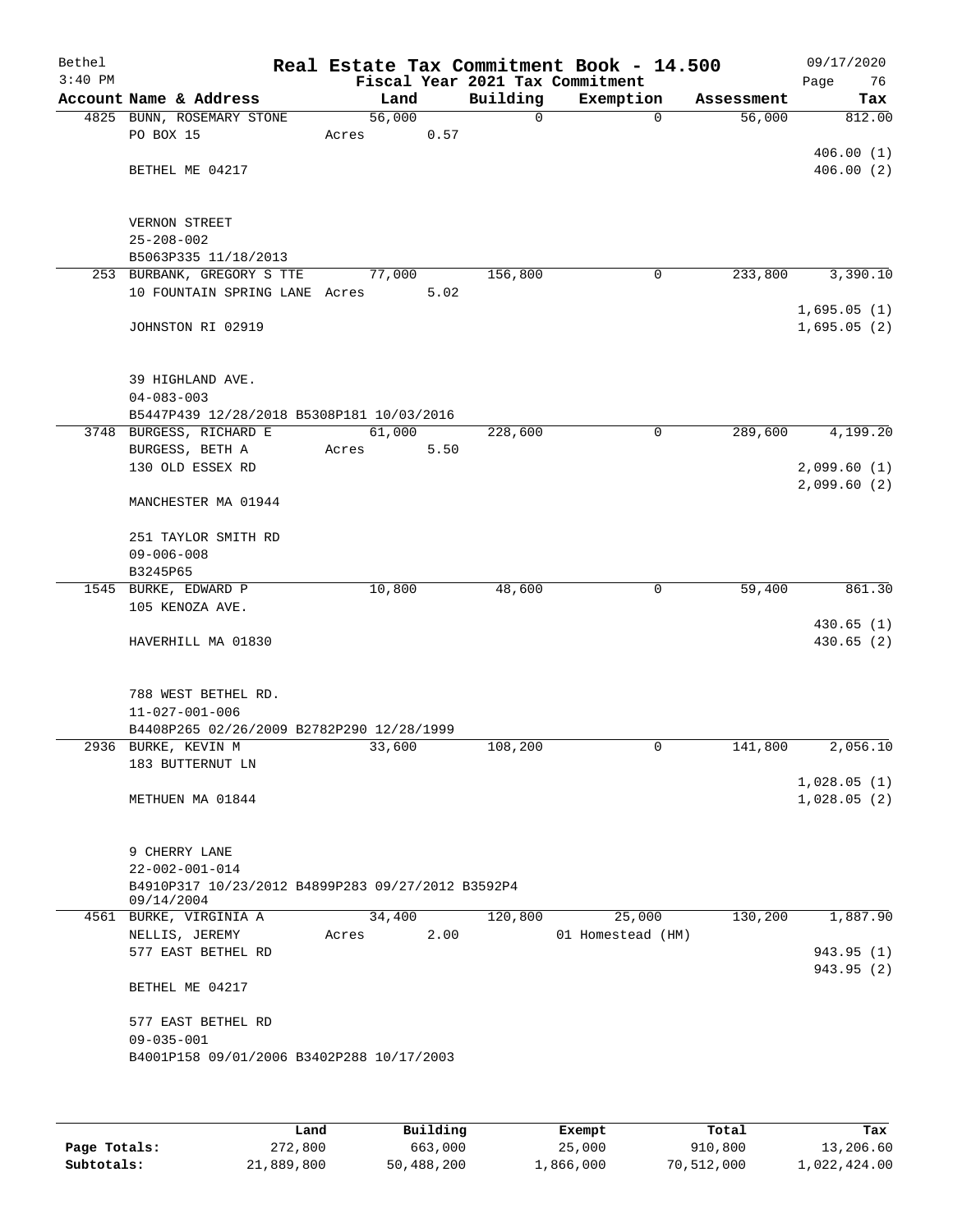| Bethel    |                                                                               |       |        |          |          | Real Estate Tax Commitment Book - 14.500 |            | 09/17/2020   |
|-----------|-------------------------------------------------------------------------------|-------|--------|----------|----------|------------------------------------------|------------|--------------|
| $3:40$ PM |                                                                               |       |        |          |          | Fiscal Year 2021 Tax Commitment          |            | Page<br>77   |
|           | Account Name & Address                                                        |       | Land   |          | Building | Exemption                                | Assessment | Tax          |
|           | 3600 BURNHAM, CHERYL                                                          |       | 68,300 |          | 129,300  | 25,000                                   | 172,600    | 2,502.70     |
|           | PO BOX 129                                                                    | Acres |        | 1.20     |          | 01 Homestead (HM)                        |            |              |
|           |                                                                               |       |        |          |          |                                          |            | 1, 251.35(1) |
|           | BETHEL ME 04217                                                               |       |        |          |          |                                          |            | 1,251.35(2)  |
|           |                                                                               |       |        |          |          |                                          |            |              |
|           | 194 PARADISE RD.                                                              |       |        |          |          |                                          |            |              |
|           | $27 - 011$                                                                    |       |        |          |          |                                          |            |              |
|           | B2643P251 12/09/1998                                                          |       |        |          |          |                                          |            |              |
|           | 1558 BURNHAM, DAVID                                                           |       | 41,500 |          | 112,500  | 25,000                                   | 129,000    | 1,870.50     |
|           | BURNHAM, SUSAN                                                                | Acres |        | 2.80     |          | 01 Homestead (HM)                        |            |              |
|           | 14 FLEMING RD.                                                                |       |        |          |          |                                          |            | 935.25(1)    |
|           |                                                                               |       |        |          |          |                                          |            | 935.25 (2)   |
|           | BETHEL ME 04217                                                               |       |        |          |          |                                          |            |              |
|           | 14 FLEMING RD.                                                                |       |        |          |          |                                          |            |              |
|           | $11 - 033$                                                                    |       |        |          |          |                                          |            |              |
|           | B2403P201 09/07/1993 B1449P171 12/31/1986                                     |       |        |          |          |                                          |            |              |
|           | 3572 BURNS, MARGARET M                                                        |       | 33,600 |          | 176,400  | 0                                        | 210,000    | 3,045.00     |
|           | GODSMAN, JOHN P                                                               |       |        |          |          |                                          |            |              |
|           | 22 RAND ROAD                                                                  |       |        |          |          |                                          |            | 1,522.50(1)  |
|           |                                                                               |       |        |          |          |                                          |            | 1,522.50(2)  |
|           | BOW NH 03304                                                                  |       |        |          |          |                                          |            |              |
|           | 135 VERNON ST                                                                 |       |        |          |          |                                          |            |              |
|           | $26 - 076 - 1 - 8A$                                                           |       |        |          |          |                                          |            |              |
|           | B5341P458 04/24/2017 B5341P456 04/24/2017 B3942P178                           |       |        |          |          |                                          |            |              |
|           | 05/30/2006                                                                    |       |        |          |          |                                          |            |              |
|           | 4766 BURT, JOSEPH H                                                           |       | 73,000 |          | 276,500  | 0                                        | 349,500    | 5,067.75     |
|           | BURT, CYNTHIA L                                                               | Acres |        | 1.49     |          |                                          |            |              |
|           | 11 DIGHTON ST                                                                 |       |        |          |          |                                          |            | 2,533.88(1)  |
|           |                                                                               |       |        |          |          |                                          |            | 2,533.87 (2) |
|           | HULL MA 02045                                                                 |       |        |          |          |                                          |            |              |
|           | 113 WILL VIEW ROAD                                                            |       |        |          |          |                                          |            |              |
|           | $17 - 035 - 033$                                                              |       |        |          |          |                                          |            |              |
|           | B4742P344 08/02/2011                                                          |       |        |          |          |                                          |            |              |
|           | 2593 BUSSIERE, JAMES A                                                        |       | 32,800 |          | 139,800  | 0                                        | 172,600    | 2,502.70     |
|           | BUSSIERE, DEBORAH L                                                           | Acres |        | 1.08     |          |                                          |            |              |
|           | 8 GLEN ELLEN DRIVE                                                            |       |        |          |          |                                          |            | 1, 251.35(1) |
|           |                                                                               |       |        |          |          |                                          |            | 1, 251.35(2) |
|           | CUMBERLAND RI 02864                                                           |       |        |          |          |                                          |            |              |
|           |                                                                               |       |        |          |          |                                          |            |              |
|           | 20 VALLEY VIEW DRIVE<br>$15 - 022 - 011$                                      |       |        |          |          |                                          |            |              |
|           | B3667P14 01/21/2005                                                           |       |        |          |          |                                          |            |              |
|           | 4678 BUTLER, EDMUND J JR                                                      |       | 48,700 |          | 219,200  | 0                                        | 267,900    | 3,884.55     |
|           | BUTLER, BEVERLY A                                                             | Acres |        | 1.19     |          |                                          |            |              |
|           | 2 FAIRWAY VIEW LANE                                                           |       |        |          |          |                                          |            | 1,942.28(1)  |
|           |                                                                               |       |        |          |          |                                          |            | 1,942.27(2)  |
|           | NORTON MA 02766                                                               |       |        |          |          |                                          |            |              |
|           |                                                                               |       |        |          |          |                                          |            |              |
|           | 35 HIDE-A-WAY LANE                                                            |       |        |          |          |                                          |            |              |
|           | $08 - 041 - 003 - 007$<br>B4621P132 08/16/2010 B4573P285 04/05/2010 B4477P116 |       |        |          |          |                                          |            |              |
|           | 07/30/2009                                                                    |       |        |          |          |                                          |            |              |
|           |                                                                               |       |        |          |          |                                          |            |              |
|           |                                                                               |       |        |          |          |                                          |            |              |
|           |                                                                               | Land  |        | Building |          | Exempt                                   | Total      | Tax          |

|              | Land       | Building   | Exempt    | Total      | Tax          |
|--------------|------------|------------|-----------|------------|--------------|
| Page Totals: | 297,900    | 1,053,700  | 50,000    | 1,301,600  | 18,873.20    |
| Subtotals:   | 22,187,700 | 51,541,900 | 1,916,000 | 71,813,600 | 1,041,297.20 |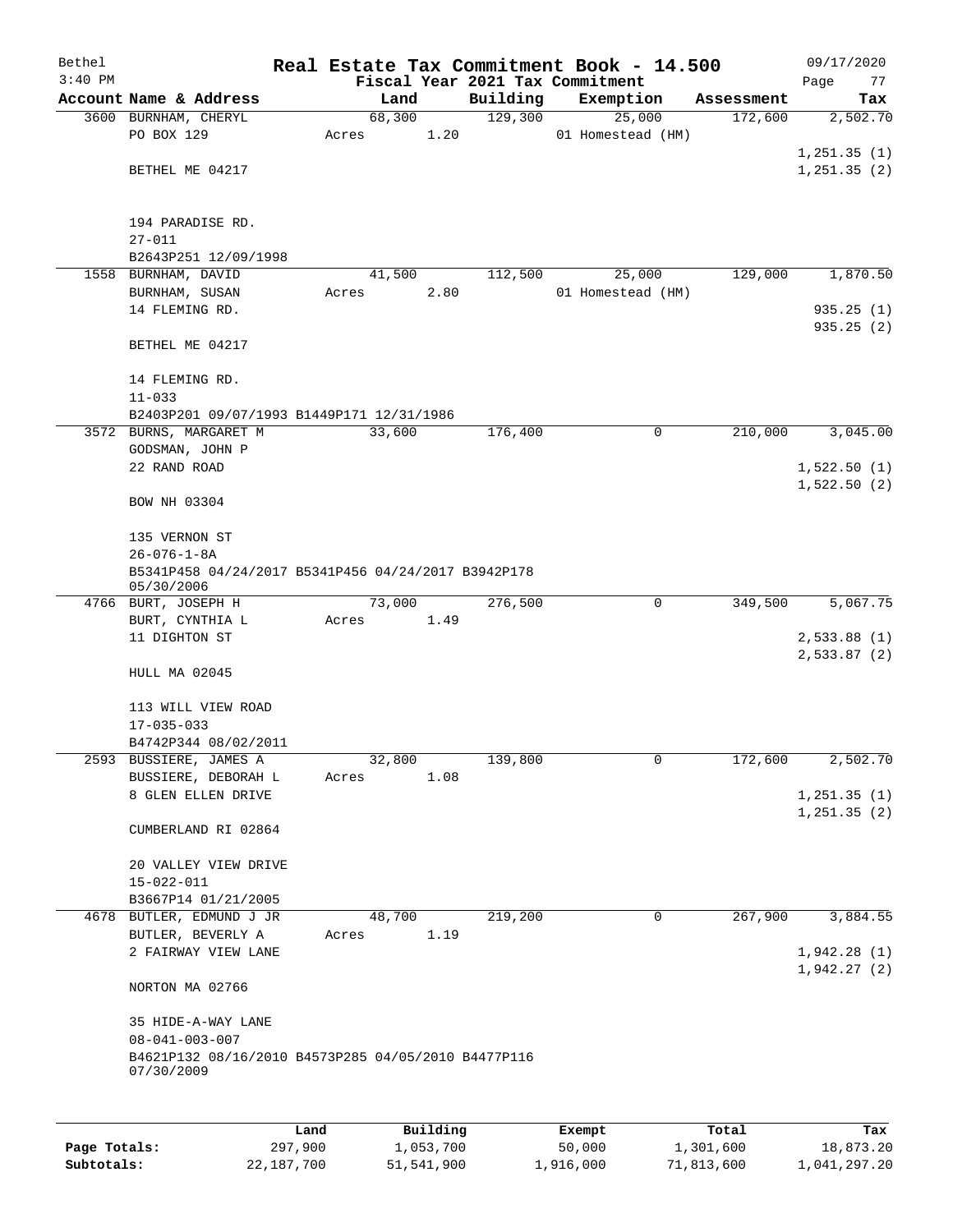| Bethel<br>$3:40$ PM |                                                                  |         |        |          | Real Estate Tax Commitment Book - 14.500<br>Fiscal Year 2021 Tax Commitment |            | 09/17/2020<br>Page<br>78   |
|---------------------|------------------------------------------------------------------|---------|--------|----------|-----------------------------------------------------------------------------|------------|----------------------------|
|                     | Account Name & Address                                           |         | Land   | Building | Exemption                                                                   | Assessment | Tax                        |
|                     | 451 BYE, STEPHEN A                                               | 30,000  |        | 94,900   | $\mathbf 0$                                                                 | 124,900    | 1,811.05                   |
|                     | 3 SONGO POND RD                                                  | Acres   | 0.50   |          |                                                                             |            |                            |
|                     |                                                                  |         |        |          |                                                                             |            | 905.53(1)                  |
|                     | BETHEL ME 04217                                                  |         |        |          |                                                                             |            | 905.52(2)                  |
|                     |                                                                  |         |        |          |                                                                             |            |                            |
|                     | 3 SONGO POND RD                                                  |         |        |          |                                                                             |            |                            |
|                     | $07 - 017$                                                       |         |        |          |                                                                             |            |                            |
|                     | B5189P179 12/04/2014 B3587P348 09/15/2004 B689P385<br>02/24/1970 |         |        |          |                                                                             |            |                            |
|                     | 3117 C. N. BROWN COMPANY                                         | 115,100 |        | 185,700  | $\mathbf 0$                                                                 | 300,800    | 4,361.60                   |
|                     | PO BOX 200                                                       | Acres   | 0.92   |          |                                                                             |            |                            |
|                     |                                                                  |         |        |          |                                                                             |            | 2,180.80(1)                |
|                     | SO PARIS ME 04281                                                |         |        |          |                                                                             |            | 2,180.80(2)                |
|                     |                                                                  |         |        |          |                                                                             |            |                            |
|                     | 59 MAYVILLE RD.                                                  |         |        |          |                                                                             |            |                            |
|                     | $24 - 038$                                                       |         |        |          |                                                                             |            |                            |
|                     | B5386P285 01/02/2018 B1252P46 03/30/1984                         |         |        |          |                                                                             |            |                            |
|                     | 3255 C. N. BROWN COMPANY                                         | 91,300  |        | 60,500   | 0                                                                           | 151,800    | 2,201.10                   |
|                     | PO BOX 200                                                       | Acres   | 0.33   |          |                                                                             |            |                            |
|                     |                                                                  |         |        |          |                                                                             |            | 1,100.55(1)                |
|                     | SO PARIS ME 04281                                                |         |        |          |                                                                             |            | 1,100.55(2)                |
|                     | 10 RAILROAD ST.                                                  |         |        |          |                                                                             |            |                            |
|                     | $25 - 090$                                                       |         |        |          |                                                                             |            |                            |
|                     | B5386P285 01/02/2018 B1656P182 06/01/1989                        |         |        |          |                                                                             |            |                            |
|                     | 1227 C.N. BROWN COMPANY                                          | 49,300  |        | 117,000  | 0                                                                           | 166,300    | 2,411.35                   |
|                     | 164 MAIN ST.                                                     | Acres   | 1.40   |          |                                                                             |            |                            |
|                     |                                                                  |         |        |          |                                                                             |            | 1,205.68(1)                |
|                     | SOUTH PARIS ME 04281                                             |         |        |          |                                                                             |            | 1, 205.67(2)               |
|                     | 38 WEST BETHEL RD.                                               |         |        |          |                                                                             |            |                            |
|                     | $07 - 034$                                                       |         |        |          |                                                                             |            |                            |
|                     | B2710P305 06/09/1999                                             |         |        |          |                                                                             |            |                            |
|                     | 3483 CADDIGAN, WILLIAM                                           | 64,200  |        | 99,300   | 25,000                                                                      | 138,500    | 2,008.25                   |
|                     | PO BOX 776                                                       | Acres   | 0.75   |          | 01 Homestead (HM)                                                           |            |                            |
|                     |                                                                  |         |        |          |                                                                             |            | 1,004.13(1)                |
|                     | BETHEL ME 04217                                                  |         |        |          |                                                                             |            | 1,004.12(2)                |
|                     |                                                                  |         |        |          |                                                                             |            |                            |
|                     | 30 PARADISE RD.                                                  |         |        |          |                                                                             |            |                            |
|                     | $26 - 043$                                                       |         |        |          |                                                                             |            |                            |
|                     | B1329P50 07/15/1985                                              |         |        |          |                                                                             |            |                            |
|                     | 2600 CADIGAN, SEAN D.                                            |         | 34,500 | 151,700  | $\mathbf 0$                                                                 | 186,200    | 2,699.90                   |
|                     | 36 HAVERHILL ROAD,                                               | Acres   | 2.08   |          |                                                                             |            |                            |
|                     | #5107                                                            |         |        |          |                                                                             |            |                            |
|                     | AMESBURY MA 01913                                                |         |        |          |                                                                             |            | 1,349.95(1)<br>1,349.95(2) |
|                     |                                                                  |         |        |          |                                                                             |            |                            |
|                     | 3 GRANDVIEW ROAD                                                 |         |        |          |                                                                             |            |                            |
|                     | $15 - 022 - 003$                                                 |         |        |          |                                                                             |            |                            |
|                     | B5456P607 04/01/2019 B3696P1 03/25/2005                          |         |        |          |                                                                             |            |                            |
|                     |                                                                  |         |        |          |                                                                             |            |                            |
|                     |                                                                  |         |        |          |                                                                             |            |                            |
|                     |                                                                  |         |        |          |                                                                             |            |                            |

|              | Land       | Building   | Exempt    | Total      | Tax          |
|--------------|------------|------------|-----------|------------|--------------|
| Page Totals: | 384,400    | 709.100    | 25,000    | 1,068,500  | 15,493.25    |
| Subtotals:   | 22,572,100 | 52,251,000 | 1,941,000 | 72,882,100 | 1,056,790.45 |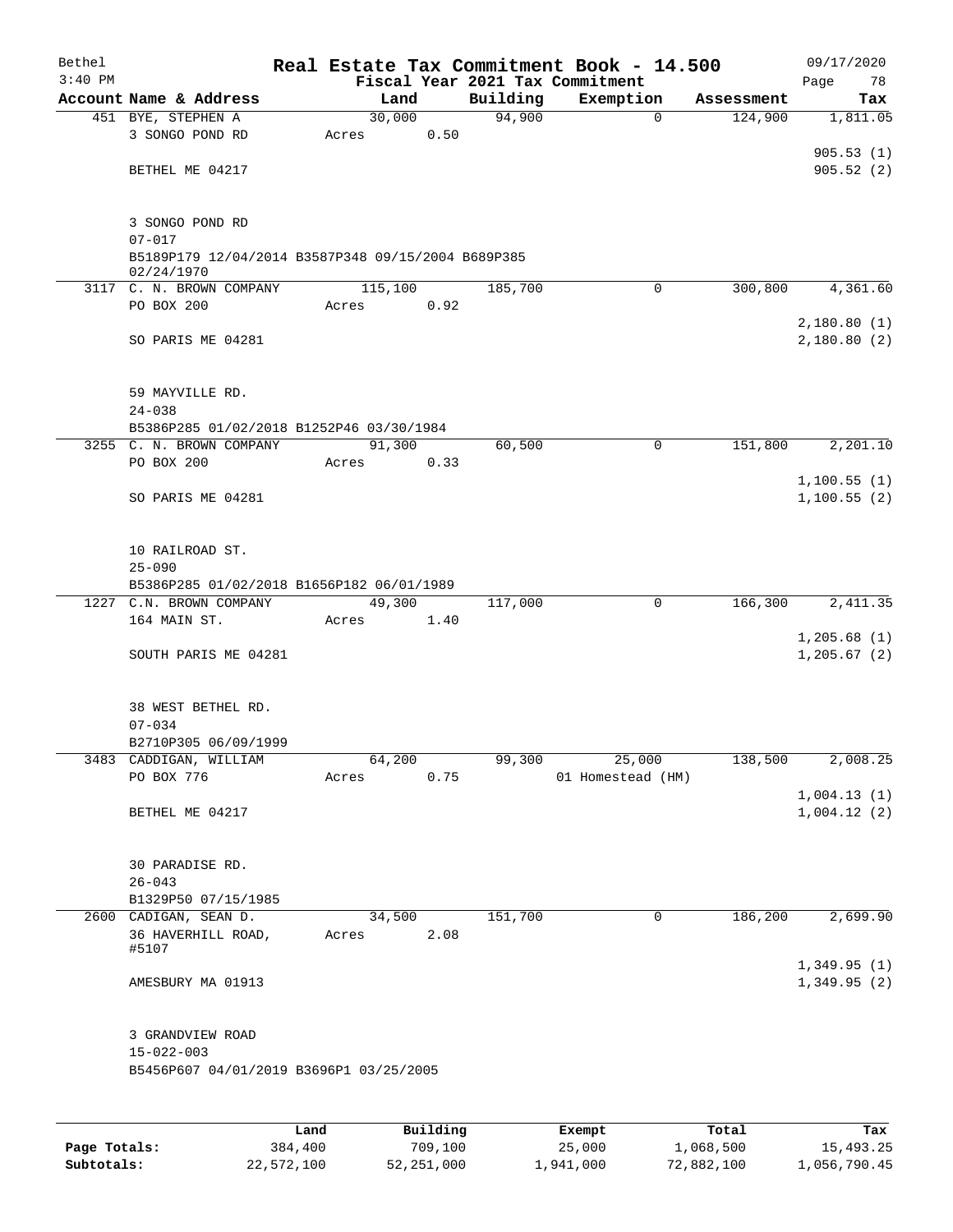| Bethel<br>$3:40$ PM |                                                                                                      |       |                |             | Real Estate Tax Commitment Book - 14.500<br>Fiscal Year 2021 Tax Commitment |            | 09/17/2020<br>Page<br>79 |
|---------------------|------------------------------------------------------------------------------------------------------|-------|----------------|-------------|-----------------------------------------------------------------------------|------------|--------------------------|
|                     | Account Name & Address                                                                               |       | Land           | Building    | Exemption                                                                   | Assessment | Tax                      |
|                     | 4524 CALANDRA, DOMINIC S<br>CALANDRA, LISA M<br>426 WINNACUNNET ROAD,<br>#4                          | Acres | 65,400<br>0.85 | $\mathbf 0$ | $\Omega$                                                                    | 65,400     | 948.30<br>474.15(1)      |
|                     | HAMPTON NH 03842                                                                                     |       |                |             |                                                                             |            | 474.15(2)                |
|                     | PARADISE RD<br>$26 - 005 - 001$<br>B5375P496 10/30/2017 B4545P215 12/30/2009 B3522P207<br>05/27/2004 |       |                |             |                                                                             |            |                          |
|                     | 2840 CALDWELL, CRAIG                                                                                 |       | 12,100         | 8,500       | 0                                                                           | 20,600     | 298.70                   |
|                     | 500 RUN HILL RD.                                                                                     | Acres | 10.69          |             |                                                                             |            |                          |
|                     | BREWSTER MA 02631                                                                                    |       |                |             |                                                                             |            | 149.35(1)<br>149.35(2)   |
|                     | 70 ABBOTT FARM RD.<br>$19 - 005 - 006$                                                               |       |                |             |                                                                             |            |                          |
|                     | B5051P314 10/18/2013 B2652P88 12/29/1998                                                             |       |                |             |                                                                             |            |                          |
|                     | 4989 CALDWELL, RENNY<br>58 HOLT HILL RD                                                              |       | 40,500         | 97,500      | $\mathbf 0$                                                                 | 138,000    | 2,001.00                 |
|                     |                                                                                                      | Acres | 2.00           |             |                                                                             |            | 1,000.50(1)              |
|                     | Bethel ME 04217                                                                                      |       |                |             |                                                                             |            | 1,000.50(2)              |
|                     | 58 HOLT HILL RD<br>$23 - 003 - 001 - 001$                                                            |       |                |             |                                                                             |            |                          |
|                     | B4127P246 05/07/2007                                                                                 |       |                |             |                                                                             |            |                          |
|                     | 2988 CALIRI, JENNY                                                                                   |       | 68,800         | 108,400     | 0                                                                           | 177,200    | 2,569.40                 |
|                     | CALIRI, FRANK                                                                                        | Acres | 5.30           |             |                                                                             |            |                          |
|                     | 8 BERTWELL RD.                                                                                       |       |                |             |                                                                             |            | 1,284.70(1)              |
|                     | LEXINGTON MA 02420                                                                                   |       |                |             |                                                                             |            | 1,284.70(2)              |
|                     | 35 BEAR POINT RD.<br>$22 - 016$                                                                      |       |                |             |                                                                             |            |                          |
|                     | B3399P189 10/14/2003 B3399P189 10/14/2003                                                            |       |                |             |                                                                             |            |                          |
|                     | 4732 CALLAHAN, BRIAN                                                                                 |       | 68,900         | 306,100     | 0                                                                           | 375,000    | 5,437.50                 |
|                     | 25 NAUGUS AVENUE                                                                                     | Acres | 3.20           |             |                                                                             |            |                          |
|                     |                                                                                                      |       |                |             |                                                                             |            | 2,718.75 (1)             |
|                     | MARBLEHEAD MA 01945                                                                                  |       |                |             |                                                                             |            | 2,718.75(2)              |
|                     | 148 DEER VIEW ROAD<br>12-073-015                                                                     |       |                |             |                                                                             |            |                          |
|                     | B5502P159 01/10/2020 B3609P8 10/13/2004                                                              |       |                |             |                                                                             |            |                          |
|                     | 3238 CALLANAN, MARY E                                                                                |       | 61,000         | 116,500     | 0                                                                           | 177,500    | 2,573.75                 |
|                     | INGWERSEN, THOM T<br>23 HASKELL STREET                                                               | Acres | 1.00           |             |                                                                             |            | 1,286.88(1)              |
|                     | LEXINGTON MA 02420                                                                                   |       |                |             |                                                                             |            | 1,286.87(2)              |
|                     | 24 RAILROAD ST.<br>$25 - 075$                                                                        |       |                |             |                                                                             |            |                          |
|                     | B5385P638 12/27/2017 B5237P589 08/14/2015 B963P135<br>11/01/1977                                     |       |                |             |                                                                             |            |                          |
|                     |                                                                                                      | Land  | Building       |             | Exempt                                                                      | Total      | Tax                      |
|                     |                                                                                                      |       |                |             |                                                                             |            |                          |

| Page Totals: | 316,700    | 637,000    |           | 953,700    | 13,828.65    |
|--------------|------------|------------|-----------|------------|--------------|
| Subtotals:   | 22,888,800 | 52,888,000 | 1,941,000 | 73,835,800 | 1,070,619.10 |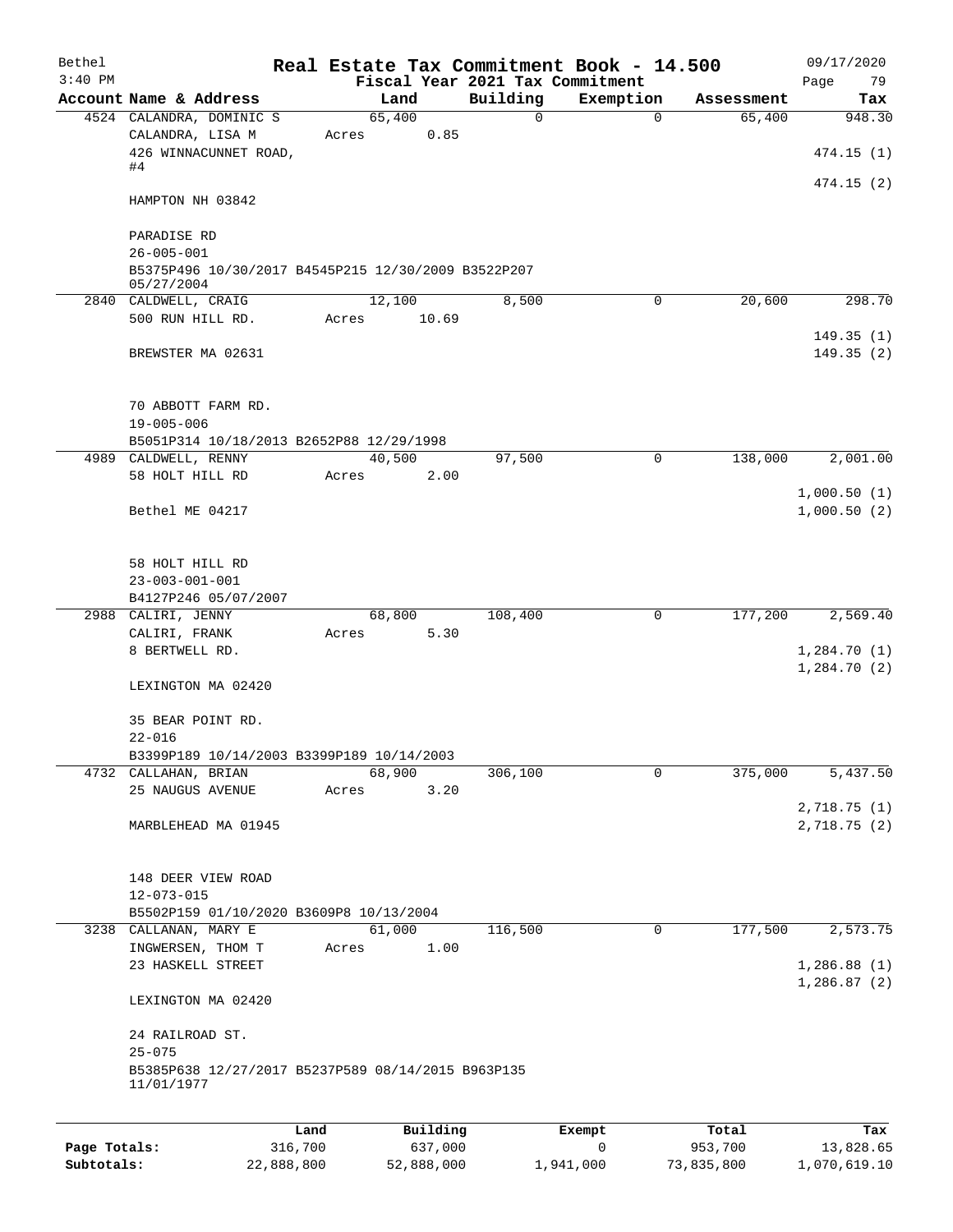| Bethel<br>$3:40$ PM |                                                                     |       |                |          | Real Estate Tax Commitment Book - 14.500     |            | 09/17/2020                 |
|---------------------|---------------------------------------------------------------------|-------|----------------|----------|----------------------------------------------|------------|----------------------------|
|                     | Account Name & Address                                              |       | Land           | Building | Fiscal Year 2021 Tax Commitment<br>Exemption | Assessment | Page<br>80<br>Tax          |
|                     | 5451 CALMAR REAL ESTATE LLD                                         |       | 86,800         | 413,100  | 0                                            | 499,900    | 7,248.55                   |
|                     | 360 CENTER ST                                                       | Acres | 1.22           |          |                                              |            |                            |
|                     |                                                                     |       |                |          |                                              |            | 3,624.28(1)                |
|                     | AUBURN ME 04221 0                                                   |       |                |          |                                              |            | 3,624.27(2)                |
|                     |                                                                     |       |                |          |                                              |            |                            |
|                     |                                                                     |       |                |          |                                              |            |                            |
|                     | 6 LINCOLN ST<br>$25 - 245$                                          |       |                |          |                                              |            |                            |
|                     | B5410P184 05/21/2019                                                |       |                |          |                                              |            |                            |
|                     | 4643 CAMDEN, MARGERY FINLEY                                         |       | 64,300         | 153,200  | 25,000                                       | 192,500    | 2,791.25                   |
|                     | 70 PARADISE ROAD                                                    | Acres | 0.76           |          | 01 Homestead (HM)                            |            |                            |
|                     |                                                                     |       |                |          |                                              |            | 1,395.63(1)                |
|                     | BETHEL ME 04217                                                     |       |                |          |                                              |            | 1,395.62(2)                |
|                     |                                                                     |       |                |          |                                              |            |                            |
|                     | 70 PARADISE ROAD                                                    |       |                |          |                                              |            |                            |
|                     | $26 - 049 - 001$                                                    |       |                |          |                                              |            |                            |
|                     | B5159P23 09/12/2014 B5150P339 08/21/2014 B3785P313                  |       |                |          |                                              |            |                            |
|                     | 08/19/2005                                                          |       |                |          |                                              |            |                            |
| 3740                | CAMERON, CATHERINE M<br>CAMERON, IAN J                              | Acres | 60,400<br>5.00 | 387,200  | 0                                            | 447,600    | 6,490.20                   |
|                     | 105 LEEUWARDEN RD                                                   |       |                |          |                                              |            | 3, 245.10(1)               |
|                     |                                                                     |       |                |          |                                              |            | 3, 245.10(2)               |
|                     | DARIEN CT 06820                                                     |       |                |          |                                              |            |                            |
|                     |                                                                     |       |                |          |                                              |            |                            |
|                     | 208 TAYLOR SMITH ROAD                                               |       |                |          |                                              |            |                            |
|                     | $09 - 006 - 001 - 001$<br>B4983P250 05/10/2013 B3605P216 10/01/2004 |       |                |          |                                              |            |                            |
|                     | 2949 CAMERON, SCOTT G                                               |       | 33,600         | 61,400   | 0                                            | 95,000     | 1,377.50                   |
|                     | 254 LAGOON AVE                                                      |       |                |          |                                              |            |                            |
|                     |                                                                     |       |                |          |                                              |            | 688.75 (1)                 |
|                     | NAPLES FL 34108                                                     |       |                |          |                                              |            | 688.75 (2)                 |
|                     |                                                                     |       |                |          |                                              |            |                            |
|                     |                                                                     |       |                |          |                                              |            |                            |
|                     | 22 CHERRY LANE                                                      |       |                |          |                                              |            |                            |
|                     | $22 - 002 - 001 - 026$<br>B3531P51 06/15/2004                       |       |                |          |                                              |            |                            |
| 1495                | CAMPBELL, CAROLYN S                                                 |       | 56,800         | 105,400  | 25,000                                       | 137,200    | 1,989.40                   |
|                     | CASSARINO, JANET                                                    | Acres | 36.00          |          | 01 Homestead (HM)                            |            |                            |
|                     | 616 WEST BETHEL ROAD                                                |       |                |          |                                              |            | 994.70 (1)                 |
|                     |                                                                     |       |                |          |                                              |            | 994.70 (2)                 |
|                     | BETHEL ME 04217                                                     |       |                |          |                                              |            |                            |
|                     |                                                                     |       |                |          |                                              |            |                            |
|                     | 616 WEST BETHEL RD.<br>$11 - 006$                                   |       |                |          |                                              |            |                            |
|                     | B5255P414 11/23/2015 B1029P90 04/18/1979 B682P411                   |       |                |          |                                              |            |                            |
|                     | 09/16/1969                                                          |       |                |          |                                              |            |                            |
|                     | 5059 CANNON, GREGORY K                                              |       | 55,500         | 238,400  | 0                                            | 293,900    | 4,261.55                   |
|                     | CANNON, NANCY E                                                     | Acres | 1.83           |          |                                              |            |                            |
|                     | 49 MEYER RD                                                         |       |                |          |                                              |            | 2,130.78(1)<br>2,130.77(2) |
|                     | HAMILTON MA 01982                                                   |       |                |          |                                              |            |                            |
|                     |                                                                     |       |                |          |                                              |            |                            |
|                     | 93 OAK RIDGE ROAD                                                   |       |                |          |                                              |            |                            |
|                     | $18 - 060 - 043$                                                    |       |                |          |                                              |            |                            |
|                     | B4704P337 03/29/2011 B3568P322 08/06/2004                           |       |                |          |                                              |            |                            |
|                     |                                                                     |       |                |          |                                              |            |                            |
|                     | Land                                                                |       | Building       |          |                                              | Total      | Tax                        |
| Page Totals:        | 357,400                                                             |       | 1,358,700      |          | Exempt<br>50,000                             | 1,666,100  | 24, 158. 45                |
| Subtotals:          | 23,246,200                                                          |       | 54, 246, 700   |          | 1,991,000                                    | 75,501,900 | 1,094,777.55               |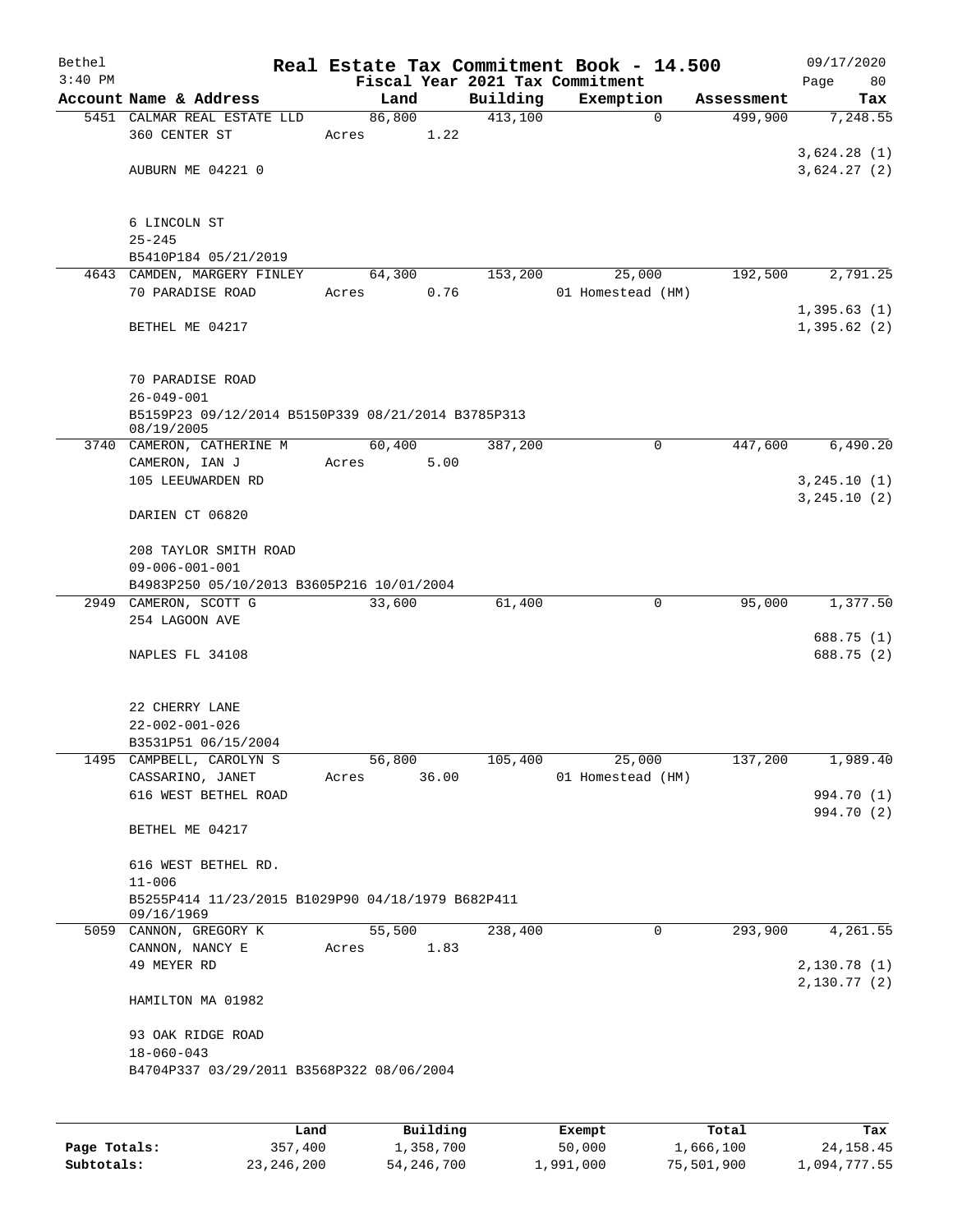| Bethel<br>$3:40$ PM |                                                                                        |       |        |       |          | Real Estate Tax Commitment Book - 14.500<br>Fiscal Year 2021 Tax Commitment |            | 09/17/2020<br>Page<br>81 |
|---------------------|----------------------------------------------------------------------------------------|-------|--------|-------|----------|-----------------------------------------------------------------------------|------------|--------------------------|
|                     | Account Name & Address                                                                 |       | Land   |       | Building | Exemption                                                                   | Assessment | Tax                      |
|                     | 1559 CAPODILUPO, LUCIANO A                                                             |       | 37,700 |       | 144,900  | 25,000                                                                      | 157,600    | 2,285.20                 |
|                     | PO BOX 343                                                                             | Acres |        | 0.95  |          | 01 Homestead (HM)                                                           |            |                          |
|                     |                                                                                        |       |        |       |          |                                                                             |            | 1, 142.60(1)             |
|                     | BETHEL ME 04217                                                                        |       |        |       |          |                                                                             |            | 1,142.60(2)              |
|                     |                                                                                        |       |        |       |          |                                                                             |            |                          |
|                     |                                                                                        |       |        |       |          |                                                                             |            |                          |
|                     | 21 FLEMING RD.                                                                         |       |        |       |          |                                                                             |            |                          |
|                     | $11 - 033 - 001$                                                                       |       |        |       |          |                                                                             |            |                          |
|                     | B3675P271 02/15/2005                                                                   |       |        |       |          |                                                                             |            |                          |
|                     | 419 CARD, BETHANY A<br>ALTIERI, ALTIERI,                                               | Acres | 46,800 | 2.75  | 108,800  | 0                                                                           | 155,600    | 2,256.20                 |
|                     | MICHAEL                                                                                |       |        |       |          |                                                                             |            |                          |
|                     | 18 SHIP ST                                                                             |       |        |       |          |                                                                             |            | 1,128.10(1)              |
|                     |                                                                                        |       |        |       |          |                                                                             |            | 1,128.10(2)              |
|                     | NEWBURYPORT MA 01950                                                                   |       |        |       |          |                                                                             |            |                          |
|                     |                                                                                        |       |        |       |          |                                                                             |            |                          |
|                     | 12 MERRILL DRIVE<br>$06 - 028 - 002$                                                   |       |        |       |          |                                                                             |            |                          |
|                     | B4126P265 04/27/2007 B3349P345 B2348P113                                               |       |        |       |          |                                                                             |            |                          |
|                     | 2719 CARDEW, TERENCE M                                                                 |       | 61,000 |       | 223,300  | 0                                                                           | 284,300    | 4,122.35                 |
|                     | CARDEW, CATHERINE V                                                                    | Acres |        | 1.09  |          |                                                                             |            |                          |
|                     | 250 BEDFORD RD.                                                                        |       |        |       |          |                                                                             |            | 2,061.18(1)              |
|                     |                                                                                        |       |        |       |          |                                                                             |            | 2,061.17(2)              |
|                     | RIDGEWOOD NJ 07450 1326                                                                |       |        |       |          |                                                                             |            |                          |
|                     |                                                                                        |       |        |       |          |                                                                             |            |                          |
|                     | 9 MEGAN'S WAY<br>$17 - 035 - 007$                                                      |       |        |       |          |                                                                             |            |                          |
|                     | B3498P175 04/23/2004                                                                   |       |        |       |          |                                                                             |            |                          |
|                     | 1095 CAREY, DENNIS                                                                     |       | 33,600 |       | 131,700  | 0                                                                           | 165,300    | 2,396.85                 |
|                     | 1179 ROSEWOOD DR. N.E.                                                                 |       |        |       |          |                                                                             |            |                          |
|                     |                                                                                        |       |        |       |          |                                                                             |            | 1, 198.43(1)             |
|                     | ATLANTA GA 30306 3554                                                                  |       |        |       |          |                                                                             |            | 1, 198.42(2)             |
|                     |                                                                                        |       |        |       |          |                                                                             |            |                          |
|                     | 74 FAIRWAY ROAD                                                                        |       |        |       |          |                                                                             |            |                          |
|                     | $07 - 028 - 560$                                                                       |       |        |       |          |                                                                             |            |                          |
|                     | 4556 CAREY, MARIE                                                                      |       | 25,200 |       | 144,400  | 0                                                                           | 169,600    | 2,459.20                 |
|                     | POWERS, POWERS, KEVIN                                                                  |       |        |       |          |                                                                             |            |                          |
|                     | 29 SEASIDE RD.                                                                         |       |        |       |          |                                                                             |            | 1,229.60(1)              |
|                     |                                                                                        |       |        |       |          |                                                                             |            | 1,229.60(2)              |
|                     | SCITUATE MA 02066                                                                      |       |        |       |          |                                                                             |            |                          |
|                     | 45 MILL HILL                                                                           |       |        |       |          |                                                                             |            |                          |
|                     | $25 - 005 - 003$                                                                       |       |        |       |          |                                                                             |            |                          |
|                     | B4993P94 06/04/2013 B4732P214 06/30/2011 B4555P68                                      |       |        |       |          |                                                                             |            |                          |
|                     | 02/01/2010 B3769P72 07/29/2005                                                         |       |        |       |          |                                                                             |            |                          |
|                     | 2675 CARIBOU RUN, LLC                                                                  |       | 43,400 |       | 467,100  | $\mathbf 0$                                                                 | 510,500    | 7,402.25                 |
|                     | 510 RANDOLPH AVE                                                                       | Acres |        | 13.00 |          |                                                                             |            | 3,701.13(1)              |
|                     | MILTON MA 02186                                                                        |       |        |       |          |                                                                             |            | 3,701.12(2)              |
|                     |                                                                                        |       |        |       |          |                                                                             |            |                          |
|                     |                                                                                        |       |        |       |          |                                                                             |            |                          |
|                     | 446 MAYVILLE RD                                                                        |       |        |       |          |                                                                             |            |                          |
|                     | $17 - 015 - 001 - 001$                                                                 |       |        |       |          |                                                                             |            |                          |
|                     | B5384P151 12/15/2017 B5220P160 05/04/2015 B4805P251<br>01/12/2012 B2567P115 05/08/1998 |       |        |       |          |                                                                             |            |                          |
|                     |                                                                                        |       |        |       |          |                                                                             |            |                          |
|                     |                                                                                        |       |        |       |          |                                                                             |            |                          |
|                     |                                                                                        |       |        |       |          |                                                                             |            |                          |

|              | Land       | Building   | Exempt    | Total      | Tax          |
|--------------|------------|------------|-----------|------------|--------------|
| Page Totals: | 247,700    | 1,220,200  | 25,000    | 1,442,900  | 20,922.05    |
| Subtotals:   | 23,493,900 | 55,466,900 | 2,016,000 | 76,944,800 | 1,115,699.60 |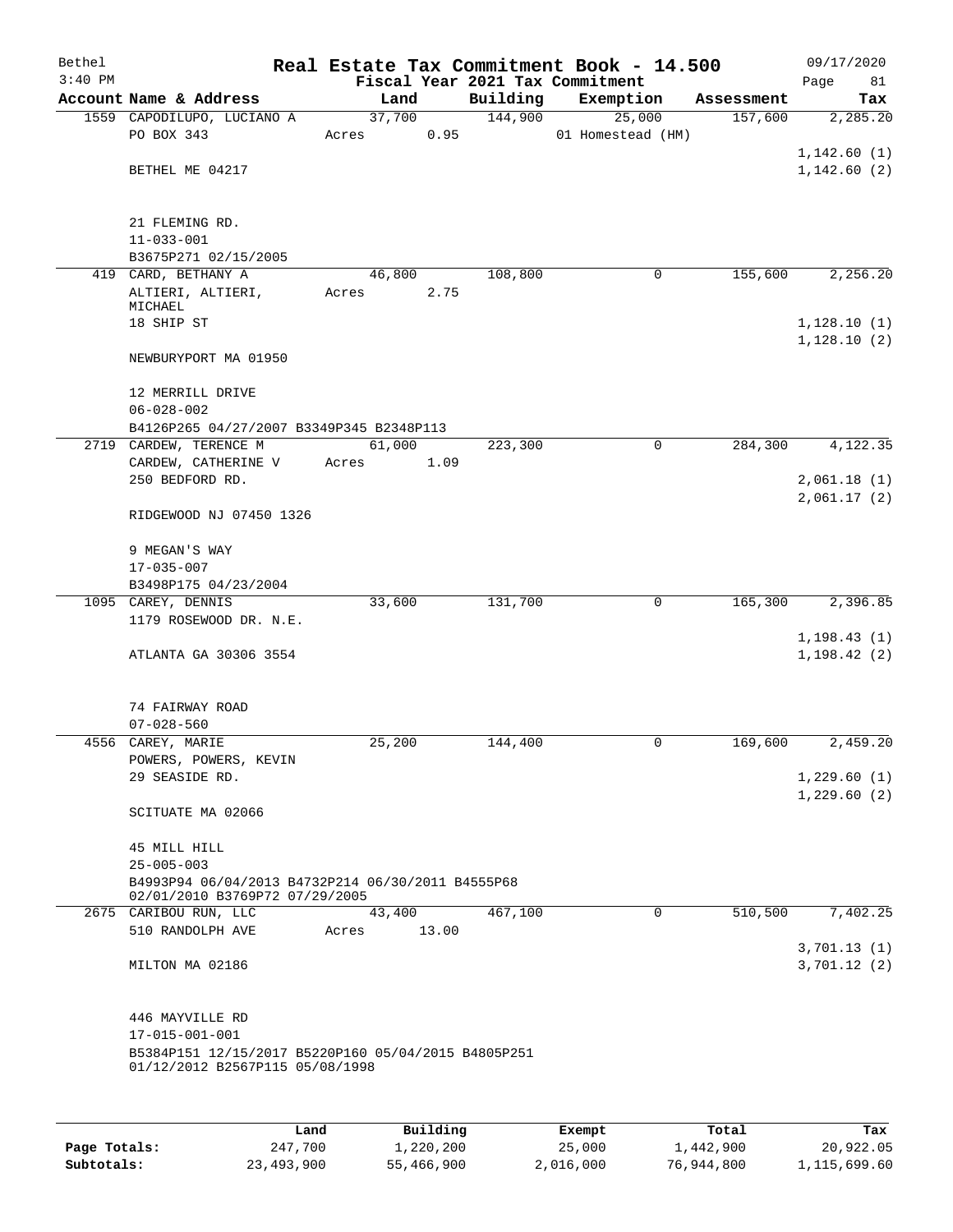| Bethel    |                                                                                        |        |      |          | Real Estate Tax Commitment Book - 14.500 |             |            | 09/17/2020   |            |
|-----------|----------------------------------------------------------------------------------------|--------|------|----------|------------------------------------------|-------------|------------|--------------|------------|
| $3:40$ PM |                                                                                        |        |      |          | Fiscal Year 2021 Tax Commitment          |             |            | Page         | 82         |
|           | Account Name & Address                                                                 | Land   |      | Building | Exemption                                |             | Assessment |              | Tax        |
|           | 1101 CARLETON, WESTON G                                                                | 33,600 |      | 131,700  |                                          | $\mathbf 0$ | 165,300    |              | 2,396.85   |
|           | PO BOX 388                                                                             |        |      |          |                                          |             |            |              |            |
|           |                                                                                        |        |      |          |                                          |             |            | 1, 198.43(1) |            |
|           | BETHEL ME 04217                                                                        |        |      |          |                                          |             |            | 1, 198.42(2) |            |
|           |                                                                                        |        |      |          |                                          |             |            |              |            |
|           | 74 FAIRWAY ROAD                                                                        |        |      |          |                                          |             |            |              |            |
|           | $07 - 028 - 572$                                                                       |        |      |          |                                          |             |            |              |            |
|           | B5256P102 12/01/2015 B3765P263 07/25/2005                                              |        |      |          |                                          |             |            |              |            |
|           | 4525 CARLSON, DAVID L                                                                  | 65,400 |      | 343,300  | 25,000                                   |             | 383,700    |              | 5,563.65   |
|           | CARLSON, JOAN E                                                                        | Acres  | 0.85 |          | 01 Homestead (HM)                        |             |            |              |            |
|           | 121 PARADISE RD                                                                        |        |      |          |                                          |             |            | 2,781.83(1)  |            |
|           |                                                                                        |        |      |          |                                          |             |            | 2,781.82 (2) |            |
|           | BETHEL ME 04217                                                                        |        |      |          |                                          |             |            |              |            |
|           |                                                                                        |        |      |          |                                          |             |            |              |            |
|           | 121 PARADISE RD                                                                        |        |      |          |                                          |             |            |              |            |
|           | $26 - 005 - 002$                                                                       |        |      |          |                                          |             |            |              |            |
|           | B5347P584 05/31/2017 B5026P75 08/19/2013 B4181P154                                     |        |      |          |                                          |             |            |              |            |
|           | 08/21/2007 B3703P98 04/13/2005                                                         |        |      |          |                                          |             |            |              |            |
|           | 10 CARMICHAEL, JOHN                                                                    | 55,000 |      | 33,700   |                                          | $\mathbf 0$ | 88,700     |              | 1,286.15   |
|           | PO BOX 57                                                                              | Acres  | 5.00 |          |                                          |             |            |              |            |
|           |                                                                                        |        |      |          |                                          |             |            |              | 643.08(1)  |
|           | SAINT AGATHA ME 04772<br>0057                                                          |        |      |          |                                          |             |            |              | 643.07 (2) |
|           |                                                                                        |        |      |          |                                          |             |            |              |            |
|           |                                                                                        |        |      |          |                                          |             |            |              |            |
|           | 517 FLAT RD                                                                            |        |      |          |                                          |             |            |              |            |
|           | $01 - 008 - 00A$                                                                       |        |      |          |                                          |             |            |              |            |
|           | B3136P98 07/15/2002                                                                    |        |      |          |                                          |             |            |              |            |
|           | 4856 CARMODY FAMILY TRUST                                                              | 33,600 |      | 67,300   |                                          | 0           | 100,900    |              | 1,463.05   |
|           | 148 BICKFORD ST                                                                        |        |      |          |                                          |             |            |              |            |
|           |                                                                                        |        |      |          |                                          |             |            |              | 731.53(1)  |
|           | LYNN MA 01904                                                                          |        |      |          |                                          |             |            |              | 731.52(2)  |
|           |                                                                                        |        |      |          |                                          |             |            |              |            |
|           |                                                                                        |        |      |          |                                          |             |            |              |            |
|           | 30 CHERRY LANE                                                                         |        |      |          |                                          |             |            |              |            |
|           | $22 - 002 - 001 - 053$                                                                 |        |      |          |                                          |             |            |              |            |
|           | B5292P210 07/12/2016 B5221P532 05/13/2015 B5216P657<br>04/09/2015 B4102P323 03/12/2007 |        |      |          |                                          |             |            |              |            |
|           | 3569 CARMONA, JESSICA                                                                  | 33,600 |      | 98,500   |                                          | 0           | 132,100    |              | 1,915.45   |
|           | 30 GARDEN STREET, APT 4                                                                |        |      |          |                                          |             |            |              |            |
|           |                                                                                        |        |      |          |                                          |             |            |              | 957.73(1)  |
|           | BOSTON MA 02114                                                                        |        |      |          |                                          |             |            |              | 957.72 (2) |
|           |                                                                                        |        |      |          |                                          |             |            |              |            |
|           | 135 VERNON ST.                                                                         |        |      |          |                                          |             |            |              |            |
|           | $26 - 076 - 001 - 06G$                                                                 |        |      |          |                                          |             |            |              |            |
|           | B5508P439 02/24/2020 B4049P307 11/20/2006                                              |        |      |          |                                          |             |            |              |            |
|           |                                                                                        |        |      |          |                                          |             |            |              |            |

|              | Land       | Building   | Exempt    | Total      | Tax          |
|--------------|------------|------------|-----------|------------|--------------|
| Page Totals: | 221,200    | 674,500    | 25,000    | 870,700    | 12,625.15    |
| Subtotals:   | 23,715,100 | 56,141,400 | 2,041,000 | 77,815,500 | 1,128,324.75 |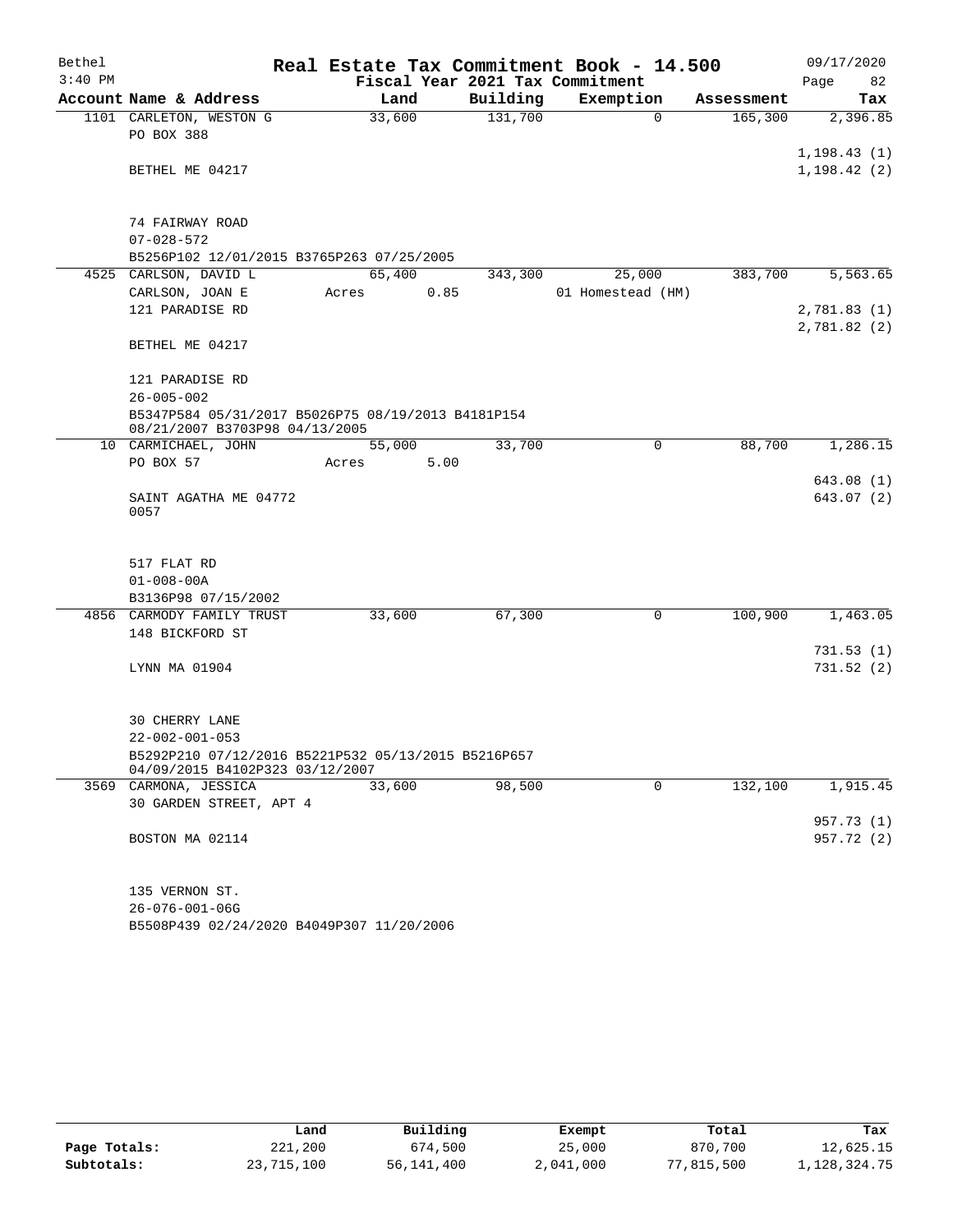| Bethel       |                                                                        |            |                |          | Real Estate Tax Commitment Book - 14.500 |            | 09/17/2020             |
|--------------|------------------------------------------------------------------------|------------|----------------|----------|------------------------------------------|------------|------------------------|
| $3:40$ PM    |                                                                        |            |                |          | Fiscal Year 2021 Tax Commitment          |            | Page<br>83             |
|              | Account Name & Address                                                 |            | Land           | Building | Exemption                                | Assessment | Tax                    |
|              | 4686 CARNEY, RICHARD F<br>214 ELM STREET                               | Acres      | 47,700<br>3.51 | 221,500  | $\mathbf 0$                              | 269,200    | 3,903.40               |
|              |                                                                        |            |                |          |                                          |            | 1,951.70(1)            |
|              | NORTH EASTON MA 02356                                                  |            |                |          |                                          |            | 1,951.70(2)            |
|              |                                                                        |            |                |          |                                          |            |                        |
|              |                                                                        |            |                |          |                                          |            |                        |
|              | 106 BROOK RD                                                           |            |                |          |                                          |            |                        |
|              | $13 - 022 - 008$<br>B5368P577 09/20/2017 B5352P418 06/26/2017 B4591P58 |            |                |          |                                          |            |                        |
|              | 05/26/2010 B4583P146 05/03/2010 B4583P144 05/03/2010                   |            |                |          |                                          |            |                        |
|              | B4447P327 05/28/2009 B4428P194 04/13/2009 B3917P304                    |            |                |          |                                          |            |                        |
|              | 04/07/2006 B3482P257<br>3154 CAROLAN, JOHN D                           |            | 16,800         | 45,800   | $\mathsf{O}$                             | 62,600     | 907.70                 |
|              | 28 NORTH ST. APT. 3                                                    |            |                |          |                                          |            |                        |
|              |                                                                        |            |                |          |                                          |            | 453.85(1)              |
|              | PORTLAND ME 02356                                                      |            |                |          |                                          |            | 453.85(2)              |
|              |                                                                        |            |                |          |                                          |            |                        |
|              |                                                                        |            |                |          |                                          |            |                        |
|              | 15 MILL HILL                                                           |            |                |          |                                          |            |                        |
|              | $25 - 008 - 022$<br>B3809P28 09/13/2005                                |            |                |          |                                          |            |                        |
|              | 1753 CARR, ALEXANDER E                                                 |            | 11,800         | 95,800   | 0                                        | 107,600    | 1,560.20               |
|              | PO BOX 64                                                              |            |                |          |                                          |            |                        |
|              |                                                                        |            |                |          |                                          |            | 780.10(1)              |
|              | NEWRY ME 04261                                                         |            |                |          |                                          |            | 780.10(2)              |
|              |                                                                        |            |                |          |                                          |            |                        |
|              |                                                                        |            |                |          |                                          |            |                        |
|              | 31 PARK ST                                                             |            |                |          |                                          |            |                        |
|              | $25 - 020 - 002$<br>B5413P588 06/18/2018 B5371P13 10/02/2017 B5278P216 |            |                |          |                                          |            |                        |
|              | 04/26/2016 B4709P208 12/04/2011                                        |            |                |          |                                          |            |                        |
|              | 5016 CARRAS, WESLEY R                                                  |            | 9,300          | $\Omega$ | $\Omega$                                 | 9,300      | 134.85                 |
|              | CARRAS, LEILA M                                                        | Acres      | 5.00           |          |                                          |            |                        |
|              | 5418 51ST AVE. NW                                                      |            |                |          |                                          |            | 67.43(1)               |
|              | OLYMPIA WA 98502                                                       |            |                |          |                                          |            | 67.42(2)               |
|              |                                                                        |            |                |          |                                          |            |                        |
|              | OFF HOLT HILL RD                                                       |            |                |          |                                          |            |                        |
|              | $23 - 012 - 003$                                                       |            |                |          |                                          |            |                        |
|              | B4169P1 06/26/2007                                                     |            |                |          |                                          |            |                        |
|              | 129 CARREIRO, RICHARD M                                                |            | 41,400         | 32,700   | $\mathbf 0$                              | 74,100     | 1,074.45               |
|              | CARREIRO, DEBORAH S                                                    | Acres      | 2.70           |          |                                          |            |                        |
|              | 502 CHACE STREET                                                       |            |                |          |                                          |            | 537.23(1)<br>537.22(2) |
|              | SOMERSET MA 02726                                                      |            |                |          |                                          |            |                        |
|              |                                                                        |            |                |          |                                          |            |                        |
|              | 364 VERNON ST.                                                         |            |                |          |                                          |            |                        |
|              | $03 - 010$                                                             |            |                |          |                                          |            |                        |
|              | B5423P479 08/08/2018 B5377P604 11/09/2017 B1232P21                     |            |                |          |                                          |            |                        |
|              | 10/28/1983<br>4741 CARROLL, RONALD R                                   |            | 56,900         | $\Omega$ | 6,000                                    | 50,900     | 738.05                 |
|              | CARROLL, KATHLEEN A                                                    | Acres      | 2.10           |          | 12 WW2 Vet Res                           |            |                        |
|              | PO BOX 327                                                             |            |                |          |                                          |            | 369.03(1)              |
|              |                                                                        |            |                |          |                                          |            | 369.02(2)              |
|              | BETHEL ME 04217                                                        |            |                |          |                                          |            |                        |
|              |                                                                        |            |                |          |                                          |            |                        |
|              | 5 BEECH LANE                                                           |            |                |          |                                          |            |                        |
|              | $12 - 073 - 024$<br>B5499P91 12/20/2019 B3640P11 12/03/2004            |            |                |          |                                          |            |                        |
|              |                                                                        | Land       | Building       |          | Exempt                                   | Total      | Tax                    |
| Page Totals: |                                                                        | 183,900    | 395,800        |          | 6,000                                    | 573,700    | 8,318.65               |
| Subtotals:   |                                                                        | 23,899,000 | 56, 537, 200   |          | 2,047,000                                | 78,389,200 | 1,136,643.40           |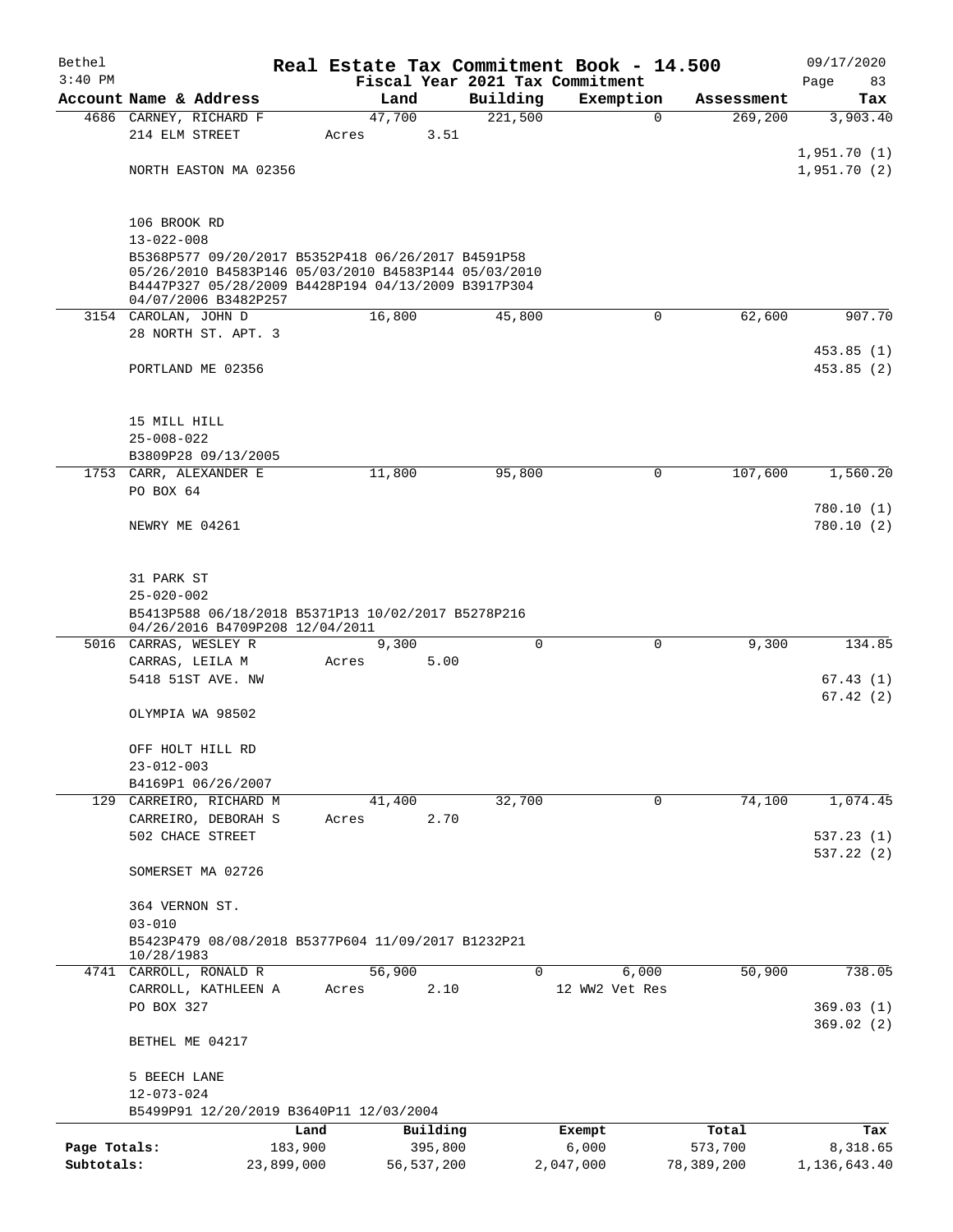| Bethel    |                                  |        |       |             | Real Estate Tax Commitment Book - 14.500 |                        | 09/17/2020                 |
|-----------|----------------------------------|--------|-------|-------------|------------------------------------------|------------------------|----------------------------|
| $3:40$ PM |                                  |        |       |             | Fiscal Year 2021 Tax Commitment          |                        | Page<br>84                 |
|           | Account Name & Address           | Land   |       | Building    | Exemption                                | Assessment             | Tax                        |
|           | 2787 CARTER, ANNE M              | 12,000 |       | $\mathbf 0$ |                                          | 0<br>12,000            | 174.00                     |
|           | 786 INTERVALE RD                 | Acres  | 0.70  |             |                                          |                        |                            |
|           |                                  |        |       |             |                                          |                        | 87.00(1)                   |
|           | BETHEL ME 04217                  |        |       |             |                                          |                        | 87.00(2)                   |
|           | INTERVALE E/S<br>$18 - 038$      |        |       |             |                                          |                        |                            |
|           | 3004 CARTER, ANNE M              | 92,700 |       | 178,800     | 25,000                                   | 246,500                | 3,574.25                   |
|           | 786 INTERVALE RD                 | Acres  | 32.00 |             | 01 Homestead (HM)                        |                        |                            |
|           | BETHEL ME 04217                  |        |       |             |                                          |                        | 1,787.13(1)<br>1,787.12(2) |
|           | 786 INTERVALE RD.                |        |       |             |                                          |                        |                            |
|           | $22 - 024$                       |        |       |             |                                          |                        |                            |
|           | 3068 CARTER, ANNE M              | 65,700 |       | 288,800     |                                          | $\mathbf 0$<br>354,500 | 5,140.25                   |
|           | 786 INTERVALE RD                 | Acres  | 34.00 |             |                                          |                        |                            |
|           |                                  |        |       |             |                                          |                        | 2,570.13(1)                |
|           | BETHEL ME 04217                  |        |       |             |                                          |                        | 2,570.12(2)                |
|           | 1050 INTERVALE RD.<br>$23 - 020$ |        |       |             |                                          |                        |                            |
|           | 2833 CARTER, ANNE M              | 9,500  |       | $\mathbf 0$ |                                          | 9,500<br>0             | 137.75                     |
|           | 786 INTERVALE RD                 | Acres  | 5.30  |             |                                          |                        |                            |
|           | BETHEL ME 04217                  |        |       |             |                                          |                        | 68.88(1)<br>68.87 (2)      |
|           | SWAN HILL RD                     |        |       |             |                                          |                        |                            |
|           | $19 - 004 - 001$                 |        |       |             |                                          |                        |                            |
|           | B3515P180 05/21/2004             |        |       |             |                                          |                        |                            |
|           | 2791 CARTER, ANNE M              | 24,000 |       | 14,000      |                                          | 0<br>38,000            | 551.00                     |
|           | 786 INTERVALE RD                 | Acres  | 1.00  |             |                                          |                        |                            |
|           |                                  |        |       |             |                                          |                        | 275.50(1)                  |
|           | BETHEL ME 04217                  |        |       |             |                                          |                        | 275.50(2)                  |
|           | 91 SWAN HILL RD                  |        |       |             |                                          |                        |                            |
|           | $18 - 042$                       |        |       |             |                                          |                        |                            |
|           | B976P161                         |        |       |             |                                          |                        |                            |
|           | 2792 CARTER, ANNE M              | 58,300 |       | 0           |                                          | 58,300<br>0            | 845.35                     |
|           | 786 INTERVALE RD                 | Acres  | 75.00 |             |                                          |                        |                            |
|           | BETHEL ME 04217                  |        |       |             |                                          |                        | 422.68(1)<br>422.67(2)     |
|           |                                  |        |       |             |                                          |                        |                            |

18-043

|              | Land         | Building   | Exempt    | Total      | Tax          |
|--------------|--------------|------------|-----------|------------|--------------|
| Page Totals: | 262,200      | 481,600    | 25,000    | 718,800    | 10,422.60    |
| Subtotals:   | 24, 161, 200 | 57,018,800 | 2,072,000 | 79,108,000 | 1,147,066.00 |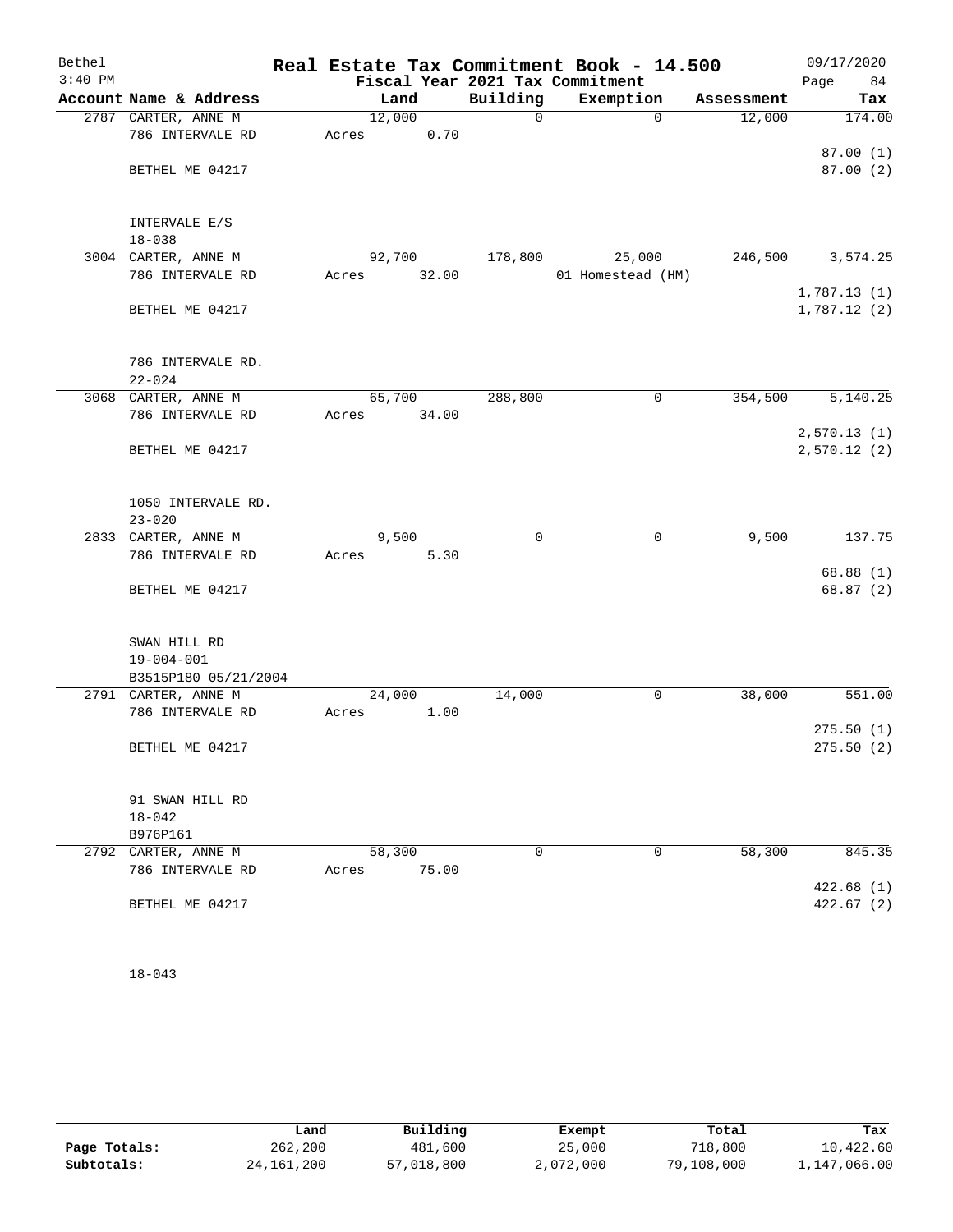| Bethel    |                                                    |       |          |             | Real Estate Tax Commitment Book - 14.500 |            | 09/17/2020              |
|-----------|----------------------------------------------------|-------|----------|-------------|------------------------------------------|------------|-------------------------|
| $3:40$ PM |                                                    |       |          |             | Fiscal Year 2021 Tax Commitment          |            | Page<br>85              |
|           | Account Name & Address                             |       | Land     | Building    | Exemption                                | Assessment | Tax                     |
|           | 2797 CARTER, ANNE M                                |       | 40,500   | 13,100      | $\mathbf 0$                              | 53,600     | 777.20                  |
|           | CARTER, ANNE                                       | Acres | 19.00    |             |                                          |            |                         |
|           | 786 INTERVALE RD                                   |       |          |             |                                          |            | 388.60(1)<br>388.60 (2) |
|           | BETHEL ME 04217                                    |       |          |             |                                          |            |                         |
|           | 65 HOWLING HOLE ROAD                               |       |          |             |                                          |            |                         |
|           | $18 - 049$                                         |       |          |             |                                          |            |                         |
|           | B2787P345 01/28/2000                               |       |          |             |                                          |            |                         |
|           | 3042 CARTER, EDWARD M                              |       | 39,200   | 100,700     | 25,000                                   | 114,900    | 1,666.05                |
|           | CARTER, PATRICIA G                                 | Acres | 1.30     |             | 01 Homestead (HM)                        |            |                         |
|           | 825 INTERVALE RD.                                  |       |          |             |                                          |            | 833.03 (1)              |
|           | BETHEL ME 04217                                    |       |          |             |                                          |            | 833.02 (2)              |
|           | 825 INTERVALE RD.                                  |       |          |             |                                          |            |                         |
|           | $22 - 032$                                         |       |          |             |                                          |            |                         |
|           | B1558P55 04/11/1988 B1540P251 01/14/1988           |       |          |             |                                          |            |                         |
|           | 5336 CARTER, EDWARD M                              |       | 2,400    | $\mathbf 0$ | 0                                        | 2,400      | 34.80                   |
|           | CARTER, PATRICIA                                   | Acres | 0.85     |             |                                          |            |                         |
|           | 825 INTERVALE ROAD                                 |       |          |             |                                          |            | 17.40(1)                |
|           | Bethel ME 04217                                    |       |          |             |                                          |            | 17.40(2)                |
|           | 825 INTERVALE ROAD                                 |       |          |             |                                          |            |                         |
|           | $22 - 031 - A$                                     |       |          |             |                                          |            |                         |
|           | B4702P128 03/18/2011 B4702P122 03/18/2011          |       |          |             |                                          |            |                         |
|           | 3040 CARTER, EDWARD M. &<br>GROVE, ANN C., TRUSTEE |       | 52,400   | 0           | $\mathbf 0$                              | 52,400     | 759.80                  |
|           | 825 INTERVALE ROAD                                 | Acres | 26.30    |             |                                          |            |                         |
|           |                                                    |       |          |             |                                          |            | 379.90(1)               |
|           | BETHEL ME 04217                                    |       |          |             |                                          |            | 379.90(2)               |
|           | SWAN HILL RD S/S                                   |       |          |             |                                          |            |                         |
|           | $22 - 030$                                         |       |          |             |                                          |            |                         |
|           | 3003 CARTER, EDWARD M. &                           |       | 103,100  | 46,700      | 0                                        | 149,800    | 2,172.10                |
|           | GROVE, ANN C., TRUSTEE                             |       |          |             |                                          |            |                         |
|           | 825 INTERVALE ROAD                                 | Acres | 46.00    |             |                                          |            |                         |
|           | BETHEL ME 04217                                    |       |          |             |                                          |            | 1,086.05(1)             |
|           |                                                    |       |          |             |                                          |            | 1,086.05(2)             |
|           | 840 INTERVALE RD.                                  |       |          |             |                                          |            |                         |
|           | $22 - 023$                                         |       |          |             |                                          |            |                         |
|           | B2653P65                                           |       |          |             |                                          |            |                         |
|           | 3041 CARTER, EDWARD M. &<br>GROVE, ANN C., TRUSTEE |       | 31,700   | $\mathbf 0$ | $\mathbf 0$                              | 31,700     | 459.65                  |
|           | 825 INTERVALE ROAD                                 | Acres | 2.65     |             |                                          |            |                         |
|           |                                                    |       |          |             |                                          |            | 229.83(1)               |
|           | BETHEL ME 04217                                    |       |          |             |                                          |            | 229.82(2)               |
|           | INTERVALE RD E/S                                   |       |          |             |                                          |            |                         |
|           | $22 - 031$                                         |       |          |             |                                          |            |                         |
|           | B4702P125 03/18/2011 B2518P58                      |       |          |             |                                          |            |                         |
|           |                                                    |       |          |             |                                          |            |                         |
|           | Land,                                              |       | Building |             | <b>Exempt</b>                            | Total      | Tax                     |

|              | Land       | Building     | Exempt    | Total      | Tax          |
|--------------|------------|--------------|-----------|------------|--------------|
| Page Totals: | 269,300    | 160.500      | 25,000    | 404,800    | 5,869.60     |
| Subtotals:   | 24,430,500 | 57, 179, 300 | 2,097,000 | 79,512,800 | 1,152,935.60 |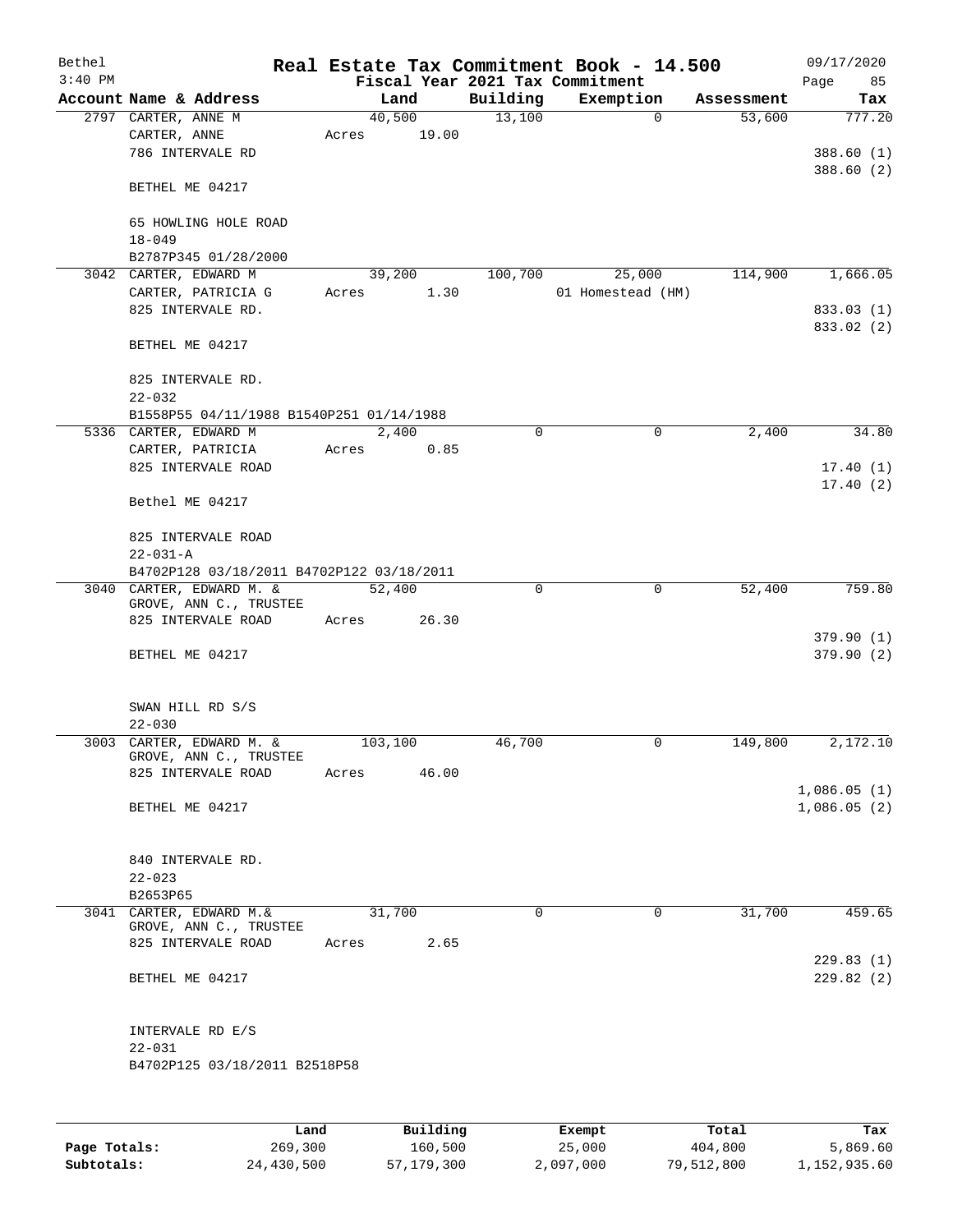| Bethel       |                                                                   |         |          |             | Real Estate Tax Commitment Book - 14.500 |                       | 09/17/2020                 |
|--------------|-------------------------------------------------------------------|---------|----------|-------------|------------------------------------------|-----------------------|----------------------------|
| $3:40$ PM    |                                                                   |         |          |             | Fiscal Year 2021 Tax Commitment          |                       | 86<br>Page                 |
|              | Account Name & Address                                            |         | Land     | Building    | Exemption                                | Assessment            | Tax                        |
|              | 2790 CARTER, JOHN R                                               |         | 16,700   | 0           |                                          | 16,700<br>$\mathbf 0$ | 242.15                     |
|              | 758 INTERVALE RD.                                                 | Acres   | 31.66    |             |                                          |                       | 121.08(1)                  |
|              | BETHEL ME 04217                                                   |         |          |             |                                          |                       | 121.07(2)                  |
|              |                                                                   |         |          |             |                                          |                       |                            |
|              | $18 - 041$                                                        |         |          |             |                                          |                       |                            |
|              | B2103P280 03/10/1994                                              |         |          |             |                                          |                       |                            |
|              | 2782 CARTER, JOHN R                                               |         | 143,100  | 242,000     | 25,000                                   | 360,100               | 5,221.45                   |
|              | 758 INTERVALE RD.                                                 | Acres   | 170.00   |             | 01 Homestead (HM)                        |                       |                            |
|              | BETHEL ME 04217                                                   |         |          |             |                                          |                       | 2,610.73(1)<br>2,610.72(2) |
|              | 758 INTERVALE RD.<br>$18 - 035$                                   |         |          |             |                                          |                       |                            |
|              | B2103P280 03/10/1994 B902P20 B902P20                              |         |          |             |                                          |                       |                            |
|              | 2767 CARTER, JOHN R                                               |         | 6,900    | $\mathbf 0$ |                                          | $\mathbf 0$<br>6,900  | 100.05                     |
|              | 758 INTERVALE RD.                                                 | Acres   | 12.00    |             |                                          |                       |                            |
|              | BETHEL ME 04217                                                   |         |          |             |                                          |                       | 50.03(1)<br>50.02(2)       |
|              | INTERVALE RD W/S                                                  |         |          |             |                                          |                       |                            |
|              | $18 - 023$                                                        |         |          |             |                                          |                       |                            |
|              | B2103P280 03/10/1994 B765P42                                      |         |          |             |                                          |                       |                            |
|              | 5489 CARTER, JOHN R.                                              |         | 15,000   | $\Omega$    |                                          | $\mathbf 0$<br>15,000 | 217.50                     |
|              | 758 INTERVALE RD                                                  | Acres   | 26.00    |             |                                          |                       |                            |
|              | BETHEL ME 04281                                                   |         |          |             |                                          |                       | 108.75(1)<br>108.75(2)     |
|              | MAYVILLE RD<br>$17 - 016 - 001$<br>B5470P653 07/22/2019           |         |          |             |                                          |                       |                            |
|              | 3570 CARTER, LINDA R. &                                           |         | 33,600   | 104,700     |                                          | 138,300<br>0          | 2,005.35                   |
|              | RICHARD A. JR.                                                    |         |          |             |                                          |                       |                            |
|              | 98 BRIMSMEAD STREET                                               |         |          |             |                                          |                       |                            |
|              |                                                                   |         |          |             |                                          |                       | 1,002.68(1)                |
|              | MARLBOROUGH MA 01752                                              |         |          |             |                                          |                       | 1,002.67(2)                |
|              | 135 VERNON ST.<br>26-076-001-06H                                  |         |          |             |                                          |                       |                            |
|              | B4904P204 10/09/2012 B4774P139 10/21/2011 B3043P110<br>12/10/2001 |         |          |             |                                          |                       |                            |
|              | 2793 CARTER, PAMELA L. &                                          |         | 14,100   | 0           |                                          | $\mathbf 0$<br>14,100 | 204.45                     |
|              | DUNN, LORNA L. CARTER<br>C/O CARTER, THOMAS<br>PO BOX 282         | Acres   | 53.00    |             |                                          |                       | 102.23(1)                  |
|              | BETHEL ME 04217                                                   |         |          |             |                                          |                       | 102.22(2)                  |
|              | INTERVALE RD S/S                                                  |         |          |             |                                          |                       |                            |
|              | $18 - 044$<br>B5323P348 12/23/2016 B1100P23                       |         |          |             |                                          |                       |                            |
|              |                                                                   |         |          |             |                                          |                       |                            |
|              |                                                                   | Land    | Building |             | Exempt                                   | Total                 | Tax                        |
| Page Totals: |                                                                   | 229,400 | 346,700  |             | 25,000                                   | 551,100               | 7,990.95                   |

**Subtotals:** 24,659,900 57,526,000 2,122,000 80,063,900 1,160,926.55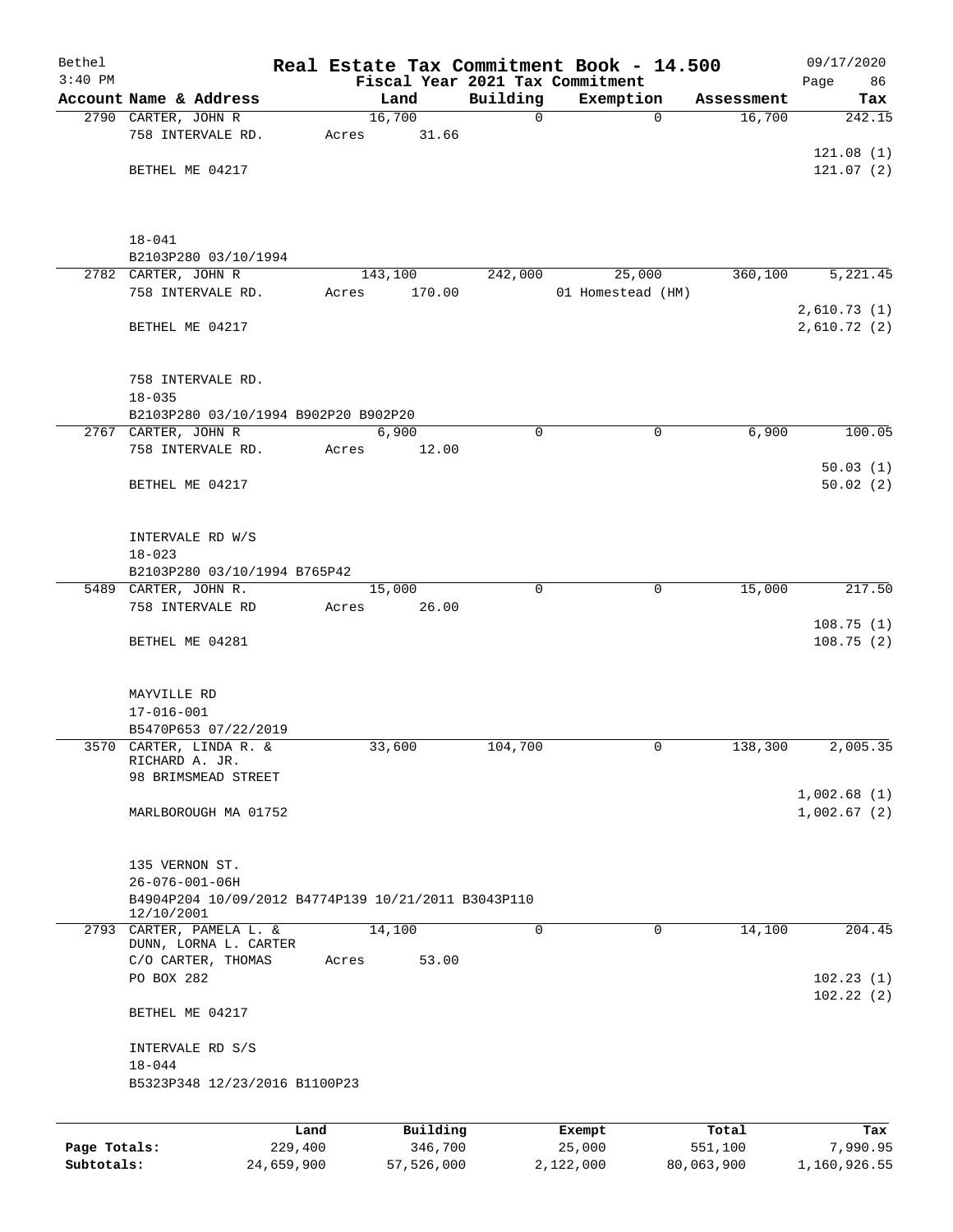| Bethel    |                                                   |                 |       |          | Real Estate Tax Commitment Book - 14.500 |            | 09/17/2020 |
|-----------|---------------------------------------------------|-----------------|-------|----------|------------------------------------------|------------|------------|
| $3:40$ PM |                                                   |                 |       |          | Fiscal Year 2021 Tax Commitment          |            | 87<br>Page |
|           | Account Name & Address                            | Land            |       | Building | Exemption                                | Assessment | Tax        |
|           | 2794 CARTER, PAMELA L. &<br>DUNN, LORNA L. CARTER | 3,500           |       | $\Omega$ | $\Omega$                                 | 3,500      | 50.75      |
|           | C/O CARTER, THOMAS                                | Acres           | 12.00 |          |                                          |            |            |
|           | P.O. BOX 282                                      |                 |       |          |                                          |            | 25.38(1)   |
|           |                                                   |                 |       |          |                                          |            | 25.37(2)   |
|           | BETHEL ME 04217                                   |                 |       |          |                                          |            |            |
|           | INTERVALE E/S                                     |                 |       |          |                                          |            |            |
|           | $18 - 044 - 001$                                  |                 |       |          |                                          |            |            |
|           | B5323P348 12/23/2016 B1576P67 06/21/1988          |                 |       |          |                                          |            |            |
|           | 2796 CARTER, PAMELA L. &<br>DUNN, LORNA L. CARTER | 41,900          |       | 86,600   | 25,000                                   | 103,500    | 1,500.75   |
|           | C/O CARTER, THOMAS R.                             | Acres           | 3.15  |          | 01 Homestead (HM)                        |            |            |
|           | PO BOX 282                                        |                 |       |          |                                          |            | 750.38(1)  |
|           |                                                   |                 |       |          |                                          |            | 750.37(2)  |
|           | BETHEL ME 04217                                   |                 |       |          |                                          |            |            |
|           | 32 STEVENS RD                                     |                 |       |          |                                          |            |            |
|           | $18 - 048$                                        |                 |       |          |                                          |            |            |
|           | B5323P348 12/23/2016 B935P263 05/03/1977 B735P70  |                 |       |          |                                          |            |            |
|           | 02/17/1972                                        |                 |       |          |                                          |            |            |
|           | 2832 CARTER, RUSSELL A<br>188 HOWLING HOLE ROAD   | 31,600<br>Acres | 44.70 | 12,200   | 25,000<br>01 Homestead (HM)              | 18,800     | 272.60     |
|           |                                                   |                 |       |          |                                          |            | 136.30(1)  |
|           | BETHEL ME 04217                                   |                 |       |          |                                          |            | 136.30(2)  |
|           |                                                   |                 |       |          |                                          |            |            |
|           |                                                   |                 |       |          |                                          |            |            |
|           | 188 HOWLING HOLE ROAD                             |                 |       |          |                                          |            |            |
|           | $19 - 004$<br>B1692P123                           |                 |       |          |                                          |            |            |
|           | 2786 CARTER, TIMOTHY                              | 24,800          |       | 58,700   | 31,000                                   | 52,500     | 761.25     |
|           | 744 INTERVALE ROAD                                | Acres           | 0.28  |          | 01 Homestead (HM)                        |            |            |
|           |                                                   |                 |       |          | 12 WW2 Vet Res                           |            | 380.63(1)  |
|           | BETHEL ME 04217                                   |                 |       |          |                                          |            | 380.62 (2) |
|           |                                                   |                 |       |          |                                          |            |            |
|           | 744 INTERVALE RD.                                 |                 |       |          |                                          |            |            |
|           | $18 - 037$                                        |                 |       |          |                                          |            |            |
|           | 2795 CARTER, TIMOTHY                              | 12,800          |       | 0        | 0                                        | 12,800     | 185.60     |
|           | 744 INTERVALE ROAD                                | Acres 49.00     |       |          |                                          |            |            |
|           |                                                   |                 |       |          |                                          |            | 92.80(1)   |
|           | BETHEL ME 04217                                   |                 |       |          |                                          |            | 92.80 (2)  |
|           |                                                   |                 |       |          |                                          |            |            |
|           | INTERVALE RD.                                     |                 |       |          |                                          |            |            |
|           | $18 - 041 - 001$                                  |                 |       |          |                                          |            |            |
|           | 3776 CARTER, TIMOTHY                              | 39,800          |       | 500      | 0                                        | 40,300     | 584.35     |
|           | 744 INTERVALE RD.                                 | Acres 1.59      |       |          |                                          |            | 292.18(1)  |
|           | BETHEL ME 04217                                   |                 |       |          |                                          |            | 292.17(2)  |
|           |                                                   |                 |       |          |                                          |            |            |
|           |                                                   |                 |       |          |                                          |            |            |
|           | 729 INTERVALE RD.                                 |                 |       |          |                                          |            |            |
|           | $18 - 045$                                        |                 |       |          |                                          |            |            |
|           |                                                   |                 |       |          |                                          |            |            |

|              | Land       | Building   | Exempt    | Total      | Tax          |
|--------------|------------|------------|-----------|------------|--------------|
| Page Totals: | 154,400    | 158,000    | 81,000    | 231,400    | 3,355.30     |
| Subtotals:   | 24,814,300 | 57,684,000 | 2,203,000 | 80,295,300 | 1,164,281.85 |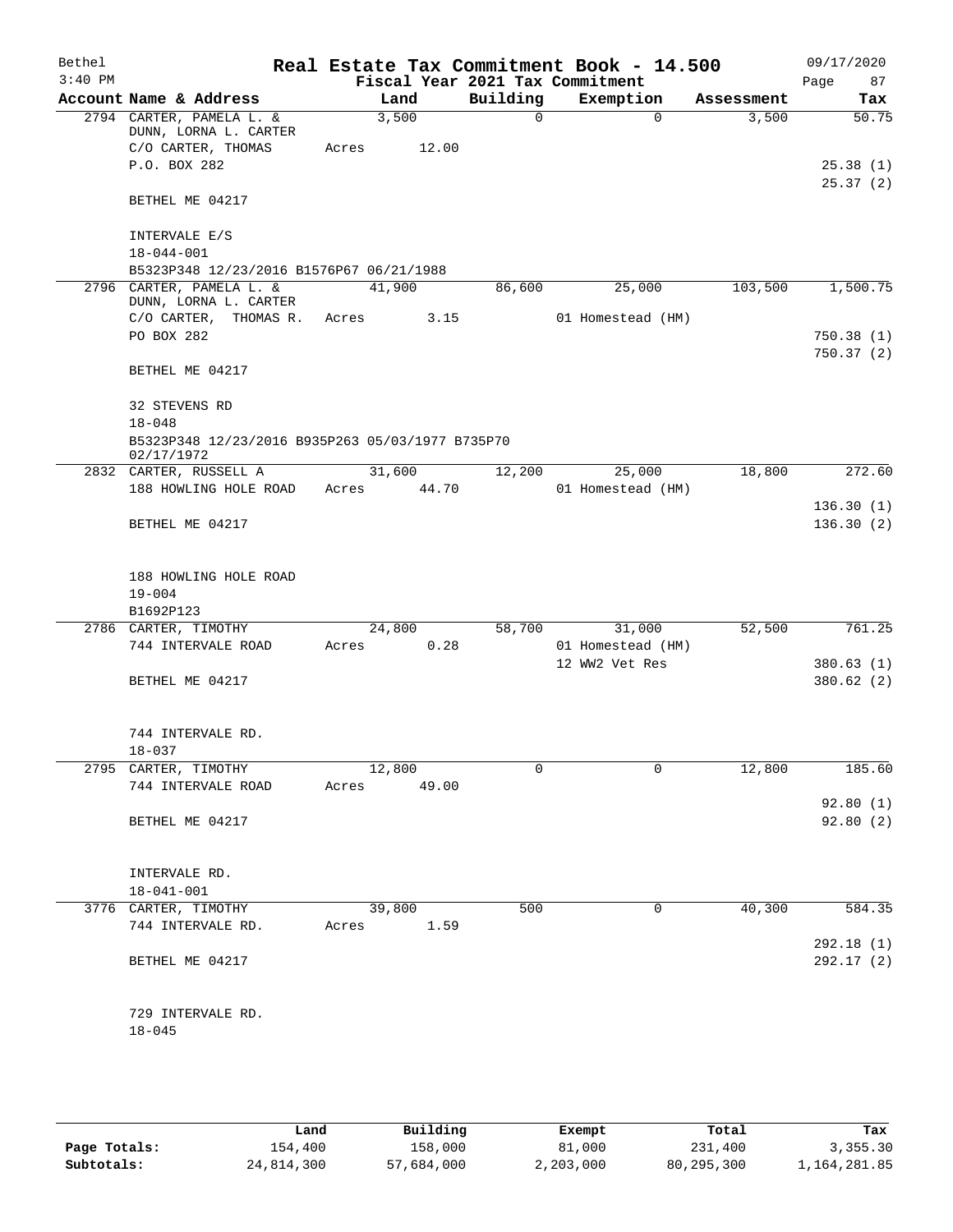| Bethel<br>$3:40$ PM |                      |                                                    |       |        |          | Real Estate Tax Commitment Book - 14.500<br>Fiscal Year 2021 Tax Commitment |          |            | 09/17/2020<br>88<br>Page     |
|---------------------|----------------------|----------------------------------------------------|-------|--------|----------|-----------------------------------------------------------------------------|----------|------------|------------------------------|
|                     |                      | Account Name & Address                             |       | Land   | Building | Exemption                                                                   |          | Assessment | Tax                          |
|                     | 432 CARVER, BARRY D  |                                                    |       | 54,800 | 248,000  | 25,000                                                                      |          | 277,800    | 4,028.10                     |
|                     |                      | CARVER, CLAIRE M                                   | Acres | 17.30  |          | 01 Homestead (HM)                                                           |          |            |                              |
|                     |                      | 420 GROVER HILL ROAD                               |       |        |          |                                                                             |          |            | 2,014.05(1)                  |
|                     |                      |                                                    |       |        |          |                                                                             |          |            | 2,014.05(2)                  |
|                     |                      | BETHEL ME 04217                                    |       |        |          |                                                                             |          |            |                              |
|                     |                      | 420 GROVER HILL RD.                                |       |        |          |                                                                             |          |            |                              |
|                     | $06 - 039$           |                                                    |       |        |          |                                                                             |          |            |                              |
|                     |                      | B1230P121 10/18/1983                               |       |        |          |                                                                             |          |            |                              |
|                     | 1280 CARVER, HAROLD  |                                                    |       | 26,800 | 500      |                                                                             | 0        | 27,300     | 395.85                       |
|                     | 14 CARVER RD.        |                                                    | Acres | 3.00   |          |                                                                             |          |            |                              |
|                     |                      |                                                    |       |        |          |                                                                             |          |            | 197.93(1)                    |
|                     |                      | BETHEL ME 04217                                    |       |        |          |                                                                             |          |            | 197.92(2)                    |
|                     |                      |                                                    |       |        |          |                                                                             |          |            |                              |
|                     |                      |                                                    |       |        |          |                                                                             |          |            |                              |
|                     |                      | WEST BETHEL RD.                                    |       |        |          |                                                                             |          |            |                              |
|                     | $07 - 081 - 001$     |                                                    |       |        |          |                                                                             |          |            |                              |
|                     | 5334 CARVER, HAROLD  |                                                    |       | 1,600  | 0        |                                                                             | 0        | 1,600      | 23.20                        |
|                     | 14 CARVER RD.        |                                                    | Acres | 3.35   |          |                                                                             |          |            |                              |
|                     |                      |                                                    |       |        |          |                                                                             |          |            | 11.60(1)                     |
|                     |                      | BETHEL ME 04217                                    |       |        |          |                                                                             |          |            | 11.60(2)                     |
|                     |                      |                                                    |       |        |          |                                                                             |          |            |                              |
|                     |                      | WEST BETHEL ROAD                                   |       |        |          |                                                                             |          |            |                              |
|                     | $12 - 051$           |                                                    |       |        |          |                                                                             |          |            |                              |
|                     |                      | B1019P283 01/04/1979 B642P428 09/19/1966           |       |        |          |                                                                             |          |            |                              |
|                     |                      | 1644 CARVER, HEATHER A                             |       | 36,600 | 23,600   |                                                                             | 0        | 60,200     | 872.90                       |
|                     | 77 ANNIS RD          |                                                    | Acres | 0.88   |          |                                                                             |          |            |                              |
|                     |                      |                                                    |       |        |          |                                                                             |          |            | 436.45 (1)                   |
|                     |                      | BETHEL ME 04217                                    |       |        |          |                                                                             |          |            | 436.45 (2)                   |
|                     |                      |                                                    |       |        |          |                                                                             |          |            |                              |
|                     |                      |                                                    |       |        |          |                                                                             |          |            |                              |
|                     | 77 ANNIS RD.         |                                                    |       |        |          |                                                                             |          |            |                              |
|                     | $12 - 002 - 001$     |                                                    |       |        |          |                                                                             |          |            |                              |
|                     |                      | B5172P98 01/14/2014 B2815P123                      |       |        |          |                                                                             |          |            |                              |
|                     | 2684 CARVER, JUSTINE |                                                    |       | 44,800 | 109,200  |                                                                             | 0        | 154,000    | 2,233.00                     |
|                     |                      | BROOKS, BROOKS, TRAVIS                             | Acres | 0.84   |          |                                                                             |          |            |                              |
|                     |                      | 420 GROVER HILL RD                                 |       |        |          |                                                                             |          |            | 1, 116.50(1)<br>1, 116.50(2) |
|                     |                      | BETHEL ME 04217                                    |       |        |          |                                                                             |          |            |                              |
|                     |                      |                                                    |       |        |          |                                                                             |          |            |                              |
|                     |                      | 120 SUNDAY RIVER RD                                |       |        |          |                                                                             |          |            |                              |
|                     | $17 - 022$           |                                                    |       |        |          |                                                                             |          |            |                              |
|                     |                      | B4731P158 06/28/2011 B4198P87 09/21/2007 B1122P173 |       |        |          |                                                                             |          |            |                              |
|                     | 06/04/1981           |                                                    |       |        |          |                                                                             |          |            |                              |
|                     |                      | 1241 CARVER, JUSTINE L                             |       | 24,400 | $\Omega$ |                                                                             | $\Omega$ | 24,400     | 353.80                       |
|                     |                      | BROOKS, TRAVIS G                                   | Acres | 36.00  |          |                                                                             |          |            |                              |
|                     |                      | 120 SUNDAY RIVER ROAD                              |       |        |          |                                                                             |          |            | 176.90(1)                    |
|                     |                      |                                                    |       |        |          |                                                                             |          |            | 176.90(2)                    |
|                     |                      | BETHEL ME 04217                                    |       |        |          |                                                                             |          |            |                              |
|                     |                      | OLD GROVER HILL N/S                                |       |        |          |                                                                             |          |            |                              |
|                     | $07 - 044$           |                                                    |       |        |          |                                                                             |          |            |                              |
|                     |                      | B5151P125 08/22/2014 B2188P215 09/10/1992          |       |        |          |                                                                             |          |            |                              |
|                     |                      |                                                    |       |        |          |                                                                             |          |            |                              |
|                     |                      |                                                    |       |        |          |                                                                             |          |            |                              |

|              | Land       | Building   | Exempt    | Total      | Tax          |
|--------------|------------|------------|-----------|------------|--------------|
| Page Totals: | 189,000    | 381,300    | 25,000    | 545,300    | .906.85      |
| Subtotals:   | 25,003,300 | 58,065,300 | 2,228,000 | 80,840,600 | 1,172,188.70 |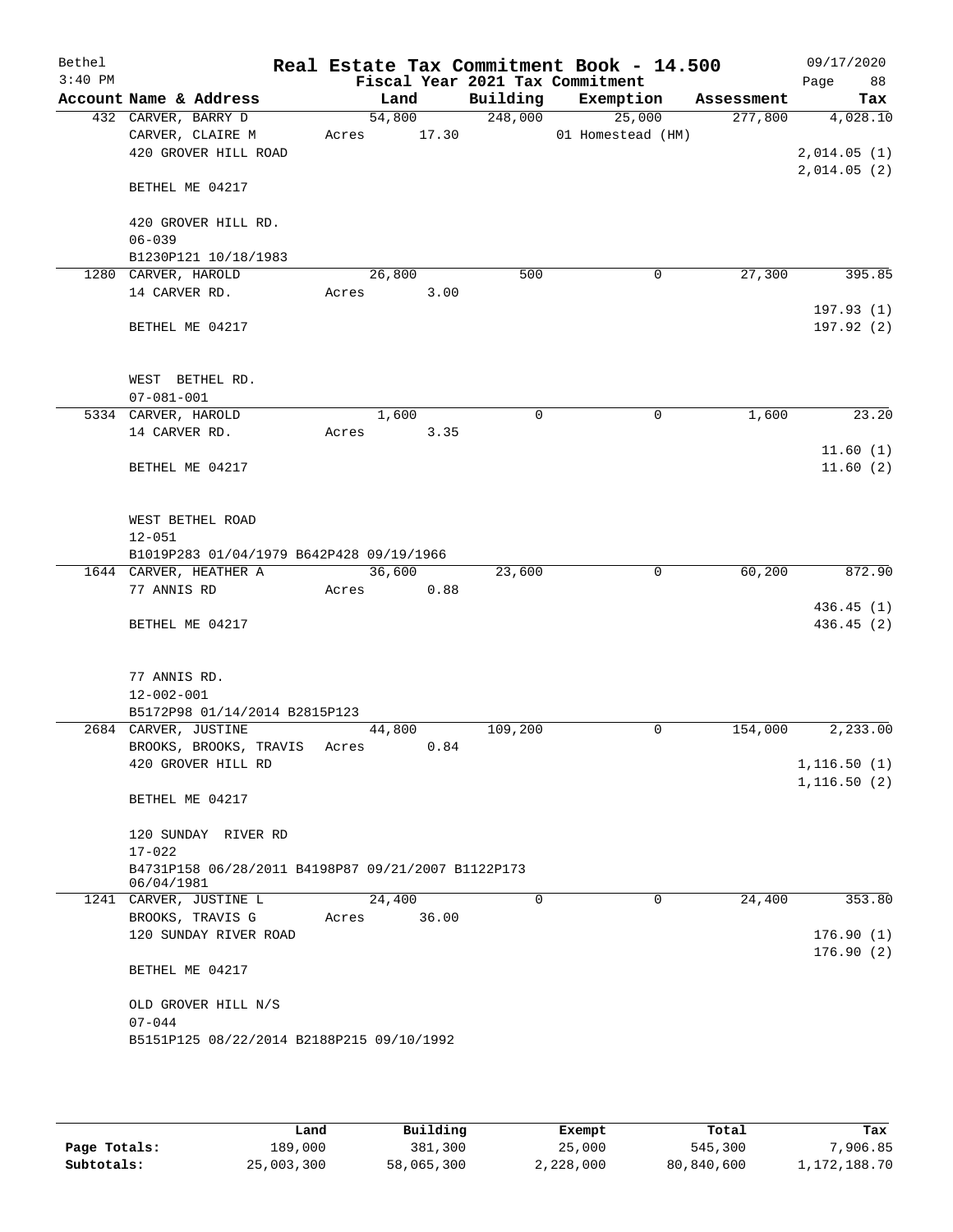| Bethel    |                                                                  |       |        |          | Real Estate Tax Commitment Book - 14.500 |            | 09/17/2020                  |
|-----------|------------------------------------------------------------------|-------|--------|----------|------------------------------------------|------------|-----------------------------|
| $3:40$ PM |                                                                  |       |        |          | Fiscal Year 2021 Tax Commitment          |            | 89<br>Page                  |
|           | Account Name & Address                                           |       | Land   | Building | Exemption                                | Assessment | Tax                         |
|           | 1279 CARVER, LLOYD D                                             |       | 46,000 | 153,000  | 25,000                                   | 174,000    | 2,523.00                    |
|           | CARVER, MELANIE T                                                | Acres | 33.00  |          | 01 Homestead (HM)                        |            |                             |
|           | 14 CARVER RD.                                                    |       |        |          |                                          |            | 1,261.50(1)<br>1, 261.50(2) |
|           | BETHEL ME 04217                                                  |       |        |          |                                          |            |                             |
|           | 14 CARVER RD.                                                    |       |        |          |                                          |            |                             |
|           | $07 - 081$                                                       |       |        |          |                                          |            |                             |
|           | B2256P330 09/18/1995                                             |       |        |          |                                          |            |                             |
|           | 115 CARVER, RITA H.,                                             |       | 40,600 | 30,600   | 0                                        | 71,200     | 1,032.40                    |
|           | TRUSTEE OF RITA H.<br>CARVER TRUST OF MAY,<br>2005               | Acres |        | 3.00     |                                          |            |                             |
|           | PO BOX 710                                                       |       |        |          |                                          |            | 516.20(1)                   |
|           |                                                                  |       |        |          |                                          |            | 516.20(2)                   |
|           | NORTH HAMPTON NH 03862                                           |       |        |          |                                          |            |                             |
|           | 220 VERNON ST.                                                   |       |        |          |                                          |            |                             |
|           | $03 - 001 - 001$                                                 |       |        |          |                                          |            |                             |
|           | B3966P9 07/10/2006 B1499P261                                     |       |        |          |                                          |            |                             |
|           | 4838 CARVER'S WOODWORKING,                                       |       | 35,900 | $\Omega$ | 0                                        | 35,900     | 520.55                      |
|           | INC.                                                             |       |        |          |                                          |            |                             |
|           | 420 GROVER HILL ROAD                                             | Acres |        | 1.93     |                                          |            |                             |
|           | BETHEL ME 04217                                                  |       |        |          |                                          |            | 260.28(1)<br>260.27(2)      |
|           |                                                                  |       |        |          |                                          |            |                             |
|           | ELLINGWOOD MOUNTAIN                                              |       |        |          |                                          |            |                             |
|           | $16 - 019 - 006$                                                 |       |        |          |                                          |            |                             |
|           | B4553P179 01/21/2010 B3900P185 03/10/2006                        |       |        |          |                                          |            |                             |
|           | 4641 CASACCIO, LISA M                                            |       | 65,800 | 305,900  | 0                                        | 371,700    | 5,389.65                    |
|           | PO BOX 222                                                       | Acres |        | 0.85     |                                          |            |                             |
|           |                                                                  |       |        |          |                                          |            | 2,694.83(1)                 |
|           | ALTON BAY NH 03810                                               |       |        |          |                                          |            | 2,694.82(2)                 |
|           | 37 TUCKERS WAY                                                   |       |        |          |                                          |            |                             |
|           | $17 - 018 - 002$                                                 |       |        |          |                                          |            |                             |
|           | B3654P34 12/29/2004                                              |       |        |          |                                          |            |                             |
|           | 3280 CASEY, ADAM P                                               |       | 50,000 | 78,800   | $\Omega$                                 | 128,800    | 1,867.60                    |
|           | CASEY, CINDY L                                                   | Acres |        | 0.29     |                                          |            |                             |
|           | 14 WILLIAMS STREET                                               |       |        |          |                                          |            | 933.80 (1)                  |
|           |                                                                  |       |        |          |                                          |            | 933.80 (2)                  |
|           | BOOTHBAY HARBOR ME<br>04538                                      |       |        |          |                                          |            |                             |
|           | 10 TYLER ST.                                                     |       |        |          |                                          |            |                             |
|           | $25 - 113$                                                       |       |        |          |                                          |            |                             |
|           | B5338P377 04/04/2017 B4231P28 11/30/2007 B3496P159<br>04/21/2004 |       |        |          |                                          |            |                             |

|              | Land         | Building   | Exempt    | Total      | Tax          |
|--------------|--------------|------------|-----------|------------|--------------|
| Page Totals: | 238,300      | 568,300    | 25,000    | 781,600    | 11,333.20    |
| Subtotals:   | 25, 241, 600 | 58,633,600 | 2,253,000 | 81,622,200 | 1,183,521.90 |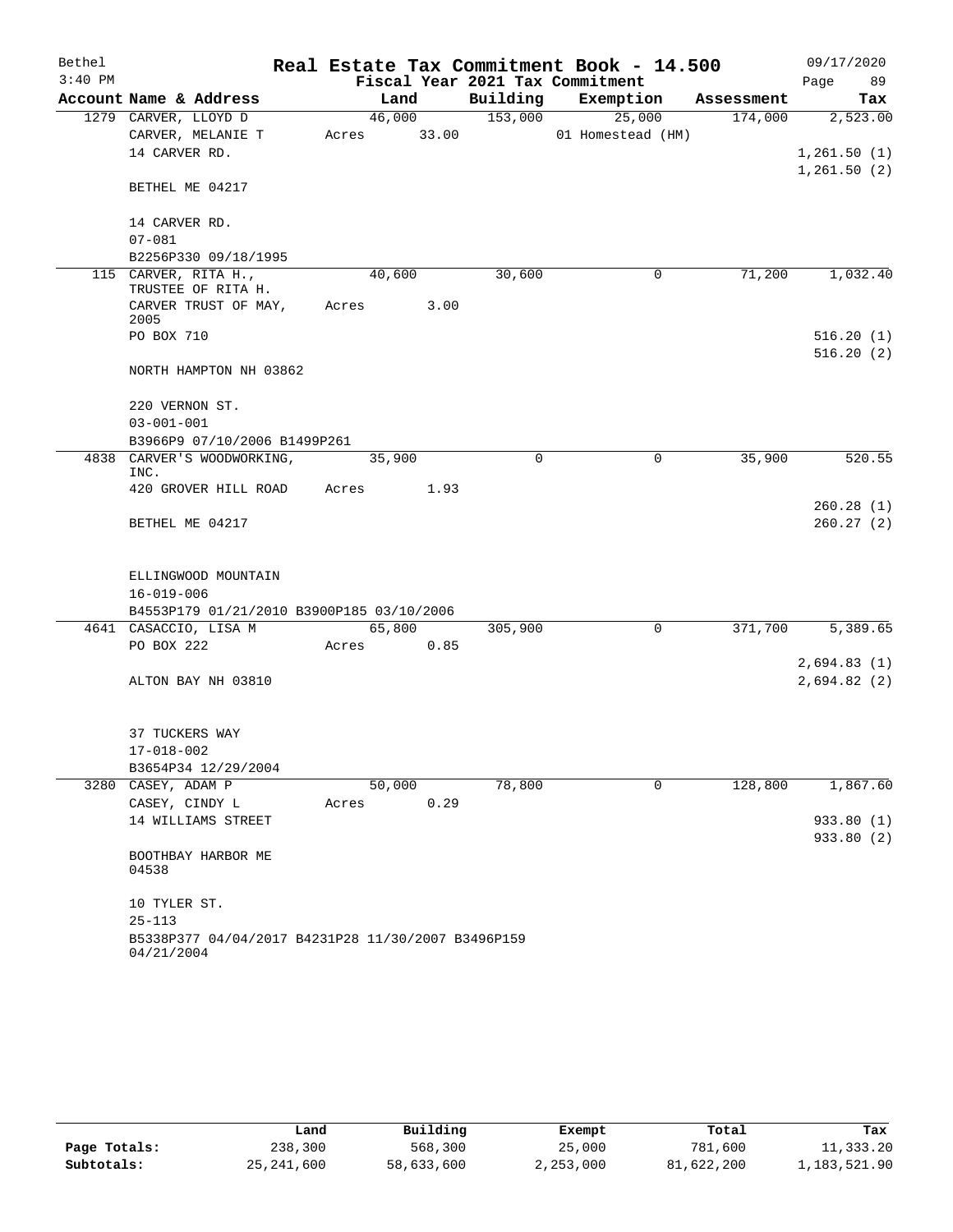| Bethel<br>$3:40$ PM |                                                                                      |        |        | Fiscal Year 2021 Tax Commitment | Real Estate Tax Commitment Book - 14.500 |            | 09/17/2020<br>90 |
|---------------------|--------------------------------------------------------------------------------------|--------|--------|---------------------------------|------------------------------------------|------------|------------------|
|                     | Account Name & Address                                                               |        | Land   | Building                        | Exemption                                | Assessment | Page<br>Tax      |
|                     | 5258 CASKIE, WALTER A                                                                | 33,200 |        | 171,400                         | $\mathbf 0$                              | 204,600    | 2,966.70         |
|                     | CASKIE, ELLEN M                                                                      | Acres  | 1.27   |                                 |                                          |            |                  |
|                     | 101 OAKWOOD DRIVE                                                                    |        |        |                                 |                                          |            | 1,483.35(1)      |
|                     |                                                                                      |        |        |                                 |                                          |            | 1,483.35(2)      |
|                     | WADING RIVER NY 11792                                                                |        |        |                                 |                                          |            |                  |
|                     | 12 OTTER BROOK                                                                       |        |        |                                 |                                          |            |                  |
|                     | $09 - 018 - 001$                                                                     |        |        |                                 |                                          |            |                  |
|                     | B5388P389 01/16/2018 B4891P349 09/12/2012 B4427P212<br>04/08/2009                    |        |        |                                 |                                          |            |                  |
|                     | 5265 CASKIE, WALTER A                                                                | 26,300 |        | 0                               | 0                                        | 26,300     | 381.35           |
|                     | CASKIE, ELLEN M                                                                      | Acres  | 3.29   |                                 |                                          |            |                  |
|                     | 101 OAKWOOD DRIVE                                                                    |        |        |                                 |                                          |            | 190.68(1)        |
|                     |                                                                                      |        |        |                                 |                                          |            | 190.67(2)        |
|                     | WADING RIVER NY 11792                                                                |        |        |                                 |                                          |            |                  |
|                     | OTTER BROOK                                                                          |        |        |                                 |                                          |            |                  |
|                     | $09 - 018 - 008$                                                                     |        |        |                                 |                                          |            |                  |
|                     | B5468P3 07/01/2019 B4891P349 09/12/2012 B4427P212<br>04/08/2009                      |        |        |                                 |                                          |            |                  |
|                     | 3157 CASTALDO, CARMINE                                                               | 16,800 |        | 44,700                          | 0                                        | 61,500     | 891.75           |
|                     | CASTALDO, DONNA                                                                      |        |        |                                 |                                          |            |                  |
|                     | 558 NEW DAM ROAD                                                                     |        |        |                                 |                                          |            | 445.88 (1)       |
|                     | NORTH WATERBORO ME<br>04051                                                          |        |        |                                 |                                          |            | 445.87 (2)       |
|                     | 15 MILL HILL                                                                         |        |        |                                 |                                          |            |                  |
|                     | $25 - 008 - 025$                                                                     |        |        |                                 |                                          |            |                  |
|                     | B4258P173 02/01/2008                                                                 |        |        |                                 |                                          |            |                  |
|                     | 452 CASTALDO, CARMINE A                                                              | 14,400 |        | 83,200                          | 0                                        | 97,600     | 1,415.20         |
|                     | CASTALDO, DONNA L                                                                    |        |        |                                 |                                          |            |                  |
|                     | 558 NEW DAM RD                                                                       |        |        |                                 |                                          |            | 707.60(1)        |
|                     | NORTH WATERBORO ME                                                                   |        |        |                                 |                                          |            | 707.60(2)        |
|                     | 04021                                                                                |        |        |                                 |                                          |            |                  |
|                     | 9 SONGO POND RD, UNIT 1                                                              |        |        |                                 |                                          |            |                  |
|                     | $07 - 018 - U1$                                                                      |        |        |                                 |                                          |            |                  |
|                     | B5287P144 06/01/2016 B5177P347 10/29/2014 B3964P60<br>06/30/2006 B1500P49 08/14/1987 |        |        |                                 |                                          |            |                  |
|                     | 374 CASTALDO, KAROLYN                                                                |        | 56,000 | 128,800                         | 0                                        | 184,800    | 2,679.60         |
|                     | TOWLE, GREGORY                                                                       | Acres  | 5.80   |                                 |                                          |            |                  |
|                     | 131 WEST BETHEL RD                                                                   |        |        |                                 |                                          |            | 1,339.80(1)      |
|                     | BETHEL ME 04217                                                                      |        |        |                                 |                                          |            | 1,339.80(2)      |
|                     | 72 PINE BLUFF ROAD                                                                   |        |        |                                 |                                          |            |                  |
|                     | $06 - 016 - 003$                                                                     |        |        |                                 |                                          |            |                  |
|                     | B5458P828 04/17/2019 B4289P63 04/25/2008 B3685P273<br>03/09/2005                     |        |        |                                 |                                          |            |                  |

|              | Land       | Building   | Exempt    | Total      | Tax          |
|--------------|------------|------------|-----------|------------|--------------|
| Page Totals: | 146,700    | 428,100    |           | 574,800    | 8,334.60     |
| Subtotals:   | 25,388,300 | 59,061,700 | 2,253,000 | 82,197,000 | 1,191,856.50 |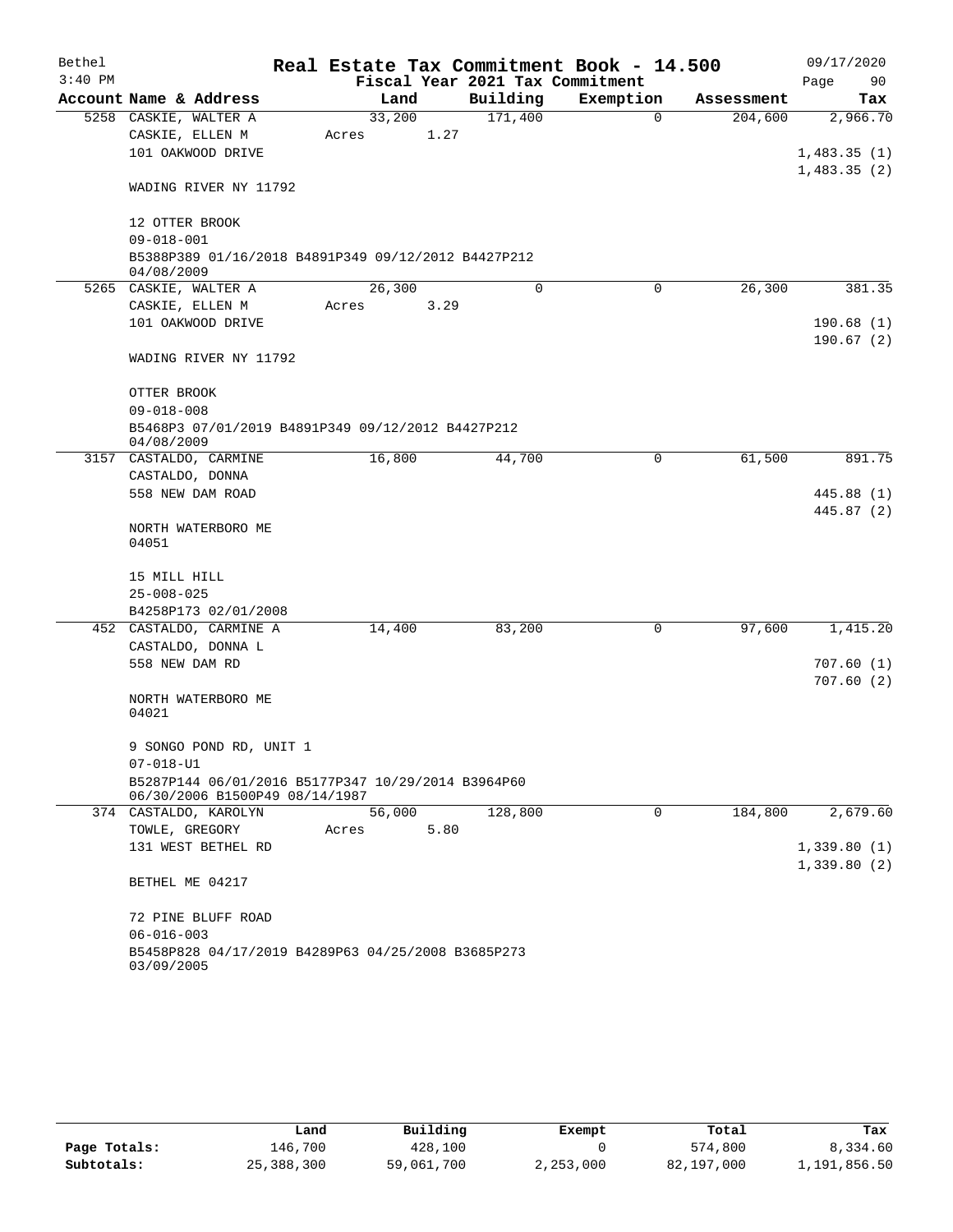| Bethel    |                        |                                                     |       |        |      |          | Real Estate Tax Commitment Book - 14.500 |             |            |      | 09/17/2020             |
|-----------|------------------------|-----------------------------------------------------|-------|--------|------|----------|------------------------------------------|-------------|------------|------|------------------------|
| $3:40$ PM |                        |                                                     |       |        |      |          | Fiscal Year 2021 Tax Commitment          |             |            | Page | 91                     |
|           |                        | Account Name & Address                              |       | Land   |      | Building | Exemption                                |             | Assessment |      | Tax                    |
|           |                        | 4745 CASTNER, CHRISTOPHER                           |       | 56,600 |      | $\Omega$ |                                          | $\Omega$    | 56,600     |      | 820.70                 |
|           | CASTNER, PAMELA        |                                                     | Acres |        | 2.01 |          |                                          |             |            |      |                        |
|           | 5 BONAD ROAD           |                                                     |       |        |      |          |                                          |             |            |      | 410.35(1)<br>410.35(2) |
|           |                        | MARBLEHEAD MA 01945                                 |       |        |      |          |                                          |             |            |      |                        |
|           | BIRCH WOODS            |                                                     |       |        |      |          |                                          |             |            |      |                        |
|           | $12 - 073 - 028$       |                                                     |       |        |      |          |                                          |             |            |      |                        |
|           | 03/01/2006             | B5210P510 03/02/2015 B5210P508 03/02/2015 B3895P1   |       |        |      |          |                                          |             |            |      |                        |
|           |                        | 4744 CASTNER, CHRISTOPHER                           |       | 66,200 |      | 229,200  |                                          | $\Omega$    | 295,400    |      | 4,283.30               |
|           | CASTNER, PAMELA        |                                                     | Acres |        | 2.00 |          |                                          |             |            |      |                        |
|           | 5 BONAD ROAD           |                                                     |       |        |      |          |                                          |             |            |      | 2,141.65(1)            |
|           |                        | MARBLEHEAD MA 01945                                 |       |        |      |          |                                          |             |            |      | 2,141.65(2)            |
|           |                        | 67 DEER VIEW ROAD                                   |       |        |      |          |                                          |             |            |      |                        |
|           | $12 - 073 - 027$       |                                                     |       |        |      |          |                                          |             |            |      |                        |
|           |                        | B5210P506 03/02/2015 B4867P63 07/16/2012 B4608P115  |       |        |      |          |                                          |             |            |      |                        |
|           |                        | 07/06/2010 B4582P15 04/29/2010 B3905P200 03/21/2006 |       |        |      |          |                                          |             |            |      |                        |
|           | PAMELA                 | 5491 CASTNER, CHRISTOPHER &                         |       | 39,700 |      | $\Omega$ |                                          | 0           | 39,700     |      | 575.65                 |
|           |                        | 10 FOSTER STREET                                    | Acres |        | 5.00 |          |                                          |             |            |      |                        |
|           |                        |                                                     |       |        |      |          |                                          |             |            |      | 287.83(1)              |
|           |                        | MARBLEHEAD MA 01945                                 |       |        |      |          |                                          |             |            |      | 287.82 (2)             |
|           | OFF MAYVILLE RD        |                                                     |       |        |      |          |                                          |             |            |      |                        |
|           | $15 - 001 - 002 - 001$ |                                                     |       |        |      |          |                                          |             |            |      |                        |
|           |                        | B5473P588 08/12/2019                                |       |        |      |          |                                          |             |            |      |                        |
|           |                        | 2454 CASWELL, STEPHEN W                             |       | 40,900 |      | 102,600  | 31,000                                   |             | 112,500    |      | 1,631.25               |
|           |                        | 227 INTERVALE RD                                    | Acres |        | 2.30 |          | 01 Homestead (HM)                        |             |            |      |                        |
|           |                        |                                                     |       |        |      |          | 12 WW2 Vet Res                           |             |            |      | 815.63(1)              |
|           | BETHEL ME 04217        |                                                     |       |        |      |          |                                          |             |            |      | 815.62(2)              |
|           |                        | 227 INTERVALE RD.                                   |       |        |      |          |                                          |             |            |      |                        |
|           | $13 - 013$             |                                                     |       |        |      |          |                                          |             |            |      |                        |
|           | 01/03/1974             | B4181P150 08/21/2007 B3265P283 04/01/2003 B809P75   |       |        |      |          |                                          |             |            |      |                        |
|           |                        | 3005 CAVANAGH, CHARLES M                            |       | 38,400 |      | 394,900  |                                          | $\mathbf 0$ | 433,300    |      | 6, 282.85              |
|           |                        | 910 INTERVALE RD.                                   | Acres |        | 1.00 |          |                                          |             |            |      |                        |
|           |                        |                                                     |       |        |      |          |                                          |             |            |      | 3, 141.43(1)           |
|           | BETHEL ME 04217        |                                                     |       |        |      |          |                                          |             |            |      | 3, 141.42(2)           |
|           |                        | 910 INTERVALE RD.                                   |       |        |      |          |                                          |             |            |      |                        |
|           | $22 - 025$             |                                                     |       |        |      |          |                                          |             |            |      |                        |
|           | 11/27/2002             | B5213P170 03/17/2015 B4903P93 10/05/2012 B3209P23   |       |        |      |          |                                          |             |            |      |                        |

|              | Land       | Building   | Exempt    | Total      | Tax          |
|--------------|------------|------------|-----------|------------|--------------|
| Page Totals: | 241,800    | 726,700    | 31,000    | 937,500    | 13,593.75    |
| Subtotals:   | 25,630,100 | 59,788,400 | 2,284,000 | 83,134,500 | 1,205,450.25 |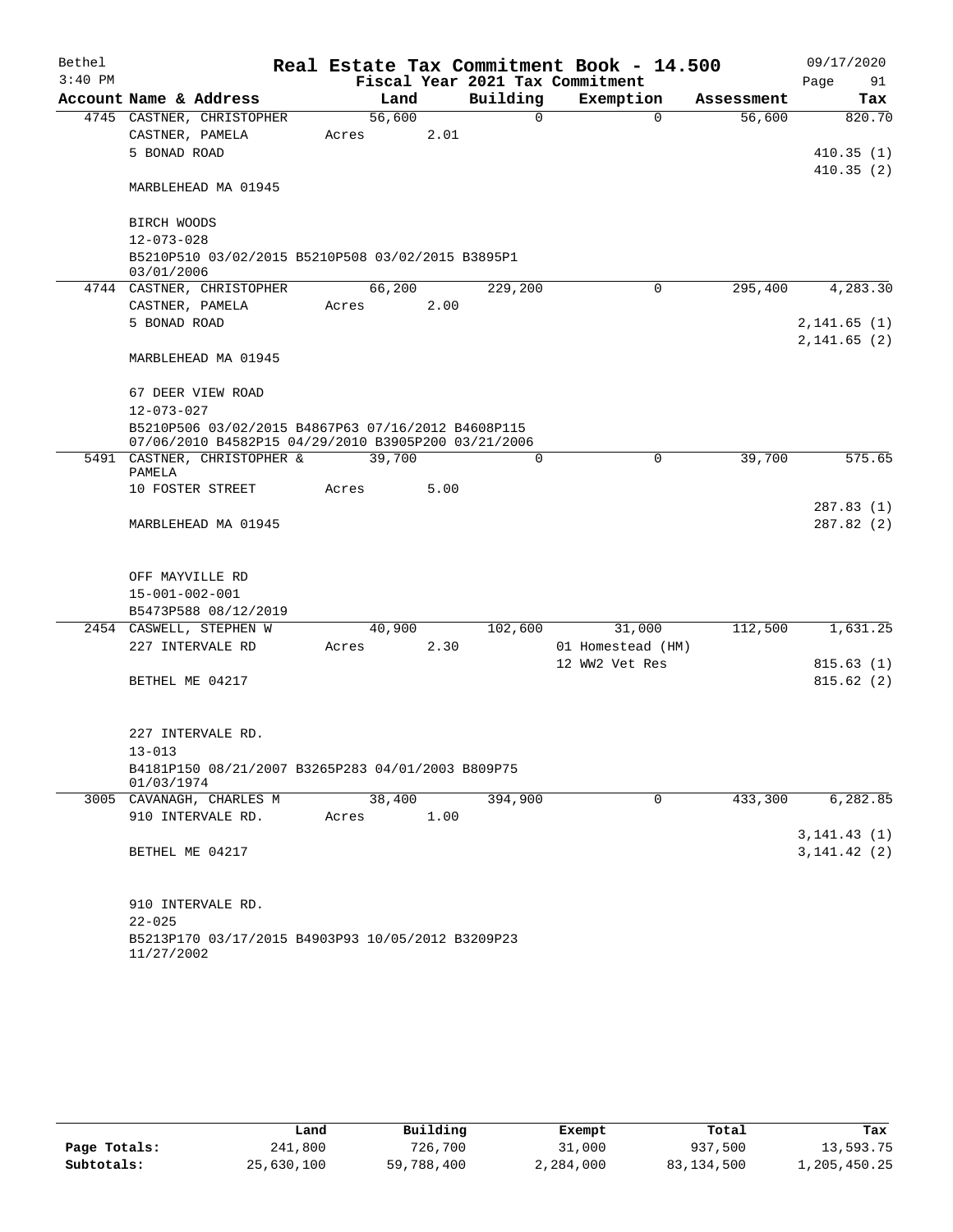| Bethel       |                                                                   |            |       |                |          | Real Estate Tax Commitment Book - 14.500 |            | 09/17/2020   |
|--------------|-------------------------------------------------------------------|------------|-------|----------------|----------|------------------------------------------|------------|--------------|
| $3:40$ PM    |                                                                   |            |       |                |          | Fiscal Year 2021 Tax Commitment          |            | Page<br>92   |
|              | Account Name & Address                                            |            |       | Land           | Building | Exemption                                | Assessment | Tax          |
|              | 3360 CAVINESS, ANN NURRIE<br>8 CRESCENT LANE                      |            | Acres | 45,500<br>0.24 | 91,600   | 25,000<br>01 Homestead (HM)              | 112,100    | 1,625.45     |
|              |                                                                   |            |       |                |          |                                          |            | 812.73 (1)   |
|              | BETHEL ME 04217                                                   |            |       |                |          |                                          |            | 812.72 (2)   |
|              |                                                                   |            |       |                |          |                                          |            |              |
|              |                                                                   |            |       |                |          |                                          |            |              |
|              | 8 CRESCENT LANE<br>$25 - 181$                                     |            |       |                |          |                                          |            |              |
|              | B5303P167 09/19/2016 B5277P552 04/21/2016 B4596P33                |            |       |                |          |                                          |            |              |
|              | 06/09/2010 B4553P209 01/26/2010 B964P202 11/14/1977               |            |       |                |          |                                          |            |              |
|              | 4527 CAYER, CHRISTOPHER R                                         |            |       | 38,600         | 107,500  | 25,000                                   | 121,100    | 1,755.95     |
|              | CAYER, STEPHANIE S<br>PO BOX 354                                  |            | Acres | 1.07           |          | 01 Homestead (HM)                        |            | 877.98 (1)   |
|              |                                                                   |            |       |                |          |                                          |            | 877.97 (2)   |
|              | BETHEL ME 04217                                                   |            |       |                |          |                                          |            |              |
|              |                                                                   |            |       |                |          |                                          |            |              |
|              | 12 BOB'S WAY                                                      |            |       |                |          |                                          |            |              |
|              | $27 - 036 - 002 - 004$                                            |            |       |                |          |                                          |            |              |
|              | B5414P151 06/20/2018 B5333P425 03/03/2017 B3452P261<br>01/12/2004 |            |       |                |          |                                          |            |              |
|              | 3309 CE LIMITED LIABILITY<br>COMPANY                              |            |       | 70,800         | 286,400  | 0                                        | 357,200    | 5,179.40     |
|              | 299 SPRUCE STREET                                                 |            | Acres | 0.29           |          |                                          |            |              |
|              |                                                                   |            |       |                |          |                                          |            | 2,589.70(1)  |
|              | RUMFORD ME 04276                                                  |            |       |                |          |                                          |            | 2,589.70(2)  |
|              |                                                                   |            |       |                |          |                                          |            |              |
|              | 73 MAIN ST.                                                       |            |       |                |          |                                          |            |              |
|              | $25 - 142$                                                        |            |       |                |          |                                          |            |              |
|              | B5033P131 08/05/2013                                              |            |       |                |          |                                          |            |              |
|              | 3315 CE LIMITED LIABILITY                                         |            |       | 58,800         | 14,700   | 0                                        | 73,500     | 1,065.75     |
|              | COMPANY                                                           |            |       |                |          |                                          |            |              |
|              | 299 SPRUCE STREET                                                 |            | Acres | 0.20           |          |                                          |            |              |
|              |                                                                   |            |       |                |          |                                          |            | 532.88(1)    |
|              | RUMFORD ME 04276                                                  |            |       |                |          |                                          |            | 532.87(2)    |
|              |                                                                   |            |       |                |          |                                          |            |              |
|              | 7 Philbrook St.                                                   |            |       |                |          |                                          |            |              |
|              | 25-147-001                                                        |            |       |                |          |                                          |            |              |
|              | B5033P131 08/05/2013                                              |            |       |                |          |                                          |            |              |
| 3408         | CE LIMITED LIABILITY<br>COMPANY                                   |            |       | 1,300          | 67,900   | 0                                        | 69,200     | 1,003.40     |
|              | 299 SPRUCE STREET                                                 |            | Acres | 1.29           |          |                                          |            |              |
|              |                                                                   |            |       |                |          |                                          |            | 501.70(1)    |
|              | RUMFORD ME 04276                                                  |            |       |                |          |                                          |            | 501.70(2)    |
|              |                                                                   |            |       |                |          |                                          |            |              |
|              |                                                                   |            |       |                |          |                                          |            |              |
|              | 191 MAIN ST.                                                      |            |       |                |          |                                          |            |              |
|              | $25 - 229$                                                        |            |       |                |          |                                          |            |              |
|              | B5033P131 08/05/2013 B742P30 05/02/1972<br>4555 CEGLIA, DAVID     |            |       | 25,200         | 149,400  | $\mathbf 0$                              | 174,600    | 2,531.70     |
|              | LARKIN, LARKIN, DEIRDRE                                           |            |       |                |          |                                          |            |              |
|              | 356 WASHINGTON RD.                                                |            |       |                |          |                                          |            | 1, 265.85(1) |
|              |                                                                   |            |       |                |          |                                          |            | 1,265.85(2)  |
|              | RYE NH 03878                                                      |            |       |                |          |                                          |            |              |
|              |                                                                   |            |       |                |          |                                          |            |              |
|              | 45 MILL HILL<br>$25 - 005 - 002$                                  |            |       |                |          |                                          |            |              |
|              | B4167P263 07/24/2007 B3401P83 10/17/2003                          |            |       |                |          |                                          |            |              |
|              |                                                                   | Land       |       | Building       |          | Exempt                                   | Total      | Tax          |
| Page Totals: |                                                                   | 240,200    |       | 717,500        |          | 50,000                                   | 907,700    | 13,161.65    |
| Subtotals:   |                                                                   | 25,870,300 |       | 60,505,900     |          | 2,334,000                                | 84,042,200 | 1,218,611.90 |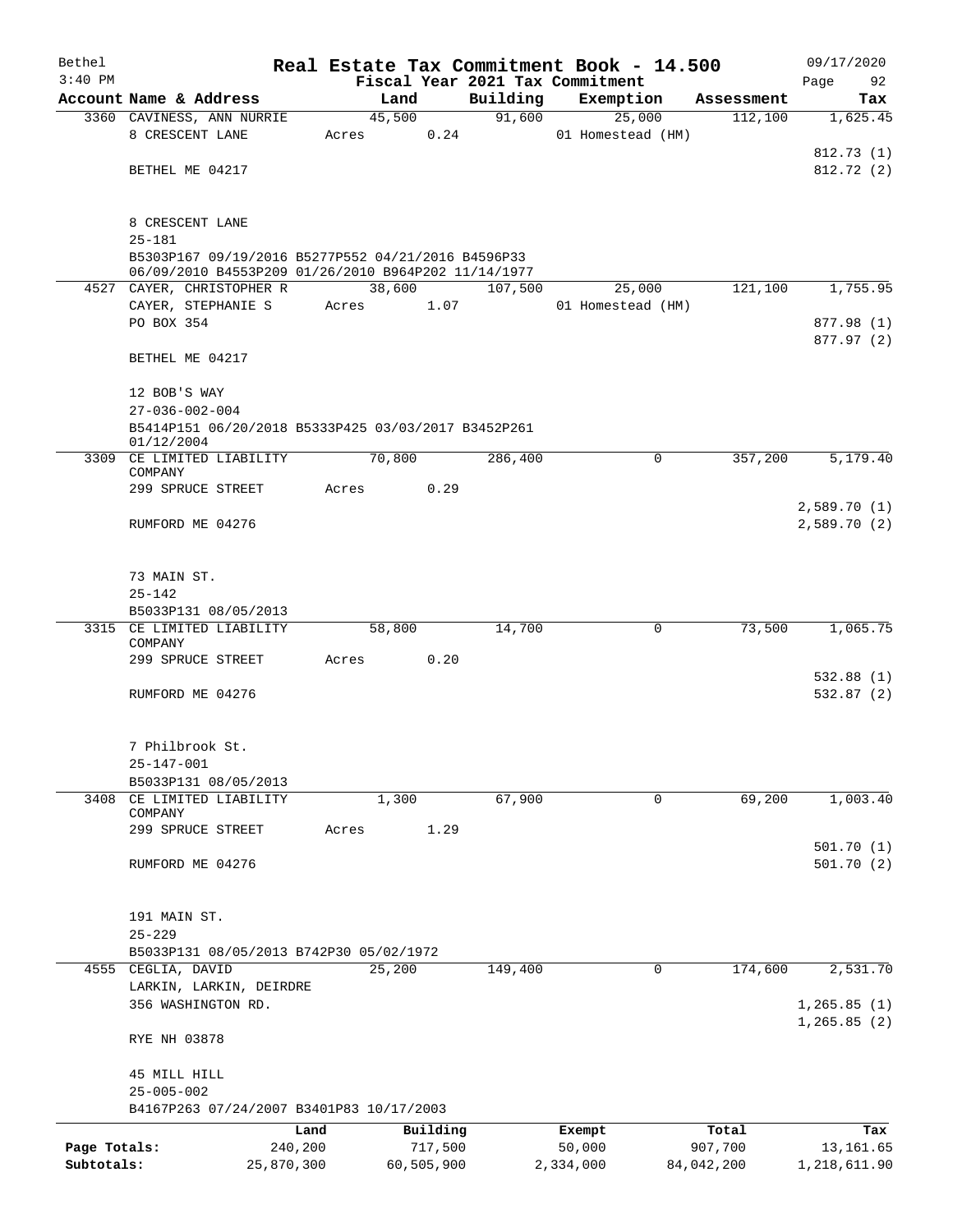| Bethel    |                                                      |           |      |                                 | Real Estate Tax Commitment Book - 14.500 |            | 09/17/2020                   |
|-----------|------------------------------------------------------|-----------|------|---------------------------------|------------------------------------------|------------|------------------------------|
| $3:40$ PM |                                                      |           |      | Fiscal Year 2021 Tax Commitment |                                          |            | Page<br>93                   |
|           | Account Name & Address                               | Land      |      | Building                        | Exemption                                | Assessment | Tax                          |
|           | 3390 CELLUPICA, EDWARD                               | 63,000    |      | 101,800                         | $\mathbf 0$                              | 164,800    | 2,389.60                     |
|           | PO BOX 261                                           | Acres     | 0.23 |                                 |                                          |            |                              |
|           | BETHEL ME 04217                                      |           |      |                                 |                                          |            | 1, 194.80(1)<br>1, 194.80(2) |
|           |                                                      |           |      |                                 |                                          |            |                              |
|           | 119 MAIN ST.                                         |           |      |                                 |                                          |            |                              |
|           | $25 - 211$                                           |           |      |                                 |                                          |            |                              |
|           | B2775P206                                            |           |      |                                 |                                          |            |                              |
|           | 3391 CELLUPICA, EDWARD                               | 63,000    |      | 152,200                         | 0                                        | 215,200    | 3,120.40                     |
|           | PO BOX 261                                           | Acres     | 0.23 |                                 |                                          |            |                              |
|           |                                                      |           |      |                                 |                                          |            | 1,560.20(1)                  |
|           | BETHEL ME 04217                                      |           |      |                                 |                                          |            | 1,560.20(2)                  |
|           |                                                      |           |      |                                 |                                          |            |                              |
|           |                                                      |           |      |                                 |                                          |            |                              |
|           | 125 MAIN ST.                                         |           |      |                                 |                                          |            |                              |
|           | $25 - 212$                                           |           |      |                                 |                                          |            |                              |
|           | B1075P154                                            |           |      |                                 |                                          |            |                              |
|           | 3411 CENTRAL MAINE POWER                             | 91,800    |      | 0                               | 0                                        | 91,800     | 1,331.10                     |
|           | c/o AVANGRID MANAGEMENT Acres<br>COMPANY-LOCAL TAXES |           | 1.51 |                                 |                                          |            |                              |
|           | ONE CITY CENTER 5th                                  |           |      |                                 |                                          |            | 665.55(1)                    |
|           | <b>FLOOR</b>                                         |           |      |                                 |                                          |            |                              |
|           | PORTLAND ME 04101                                    |           |      |                                 |                                          |            | 665.55(2)                    |
|           | 205 MAIN STREET                                      |           |      |                                 |                                          |            |                              |
|           | $25 - 233$                                           |           |      |                                 |                                          |            |                              |
|           | B5244P586 08/17/2015                                 |           |      |                                 |                                          |            |                              |
|           | 2 CENTRAL MAINE POWER                                | 9,000,000 |      | 0                               | 0                                        | 9,000,000  | 130,500.00                   |
|           | c/o AVANGRID MANAGEMENT                              |           |      |                                 |                                          |            |                              |
|           | COMPANY-LOCAL TAXES                                  |           |      |                                 |                                          |            |                              |
|           | ONE CITY CENTER 5th                                  |           |      |                                 |                                          |            | 65,250.00                    |
|           | <b>FLOOR</b>                                         |           |      |                                 |                                          |            |                              |
|           | PORTLAND ME 04101                                    |           |      |                                 |                                          |            | 65,250.00                    |
|           |                                                      |           |      |                                 |                                          |            |                              |
|           | TRANS&DIST SYSTEM                                    |           |      |                                 |                                          |            |                              |
|           | $01 - 001 - 00A$                                     |           |      |                                 |                                          |            |                              |
| 146       | CENTRAL MAINE POWER                                  | 4,200     |      | $\Omega$                        | $\Omega$                                 | 4,200      | 60.90                        |
|           | c/o AVANGRID MANAGEMENT Acres<br>COMPANY-LOCAL TAXES |           | 4.00 |                                 |                                          |            |                              |
|           | ONE CITY CENTER 5th                                  |           |      |                                 |                                          |            | 30.45(1)                     |
|           | <b>FLOOR</b>                                         |           |      |                                 |                                          |            |                              |
|           |                                                      |           |      |                                 |                                          |            | 30.45(2)                     |
|           | PORTLAND ME 04101                                    |           |      |                                 |                                          |            |                              |
|           | WALKERS MILLS RD.                                    |           |      |                                 |                                          |            |                              |
|           | $04 - 003$                                           |           |      |                                 |                                          |            |                              |

|              | Land       | Building   | Exempt    | Total      | Tax          |
|--------------|------------|------------|-----------|------------|--------------|
| Page Totals: | 9,222,000  | 254,000    |           | 9,476,000  | 137,402.00   |
| Subtotals:   | 35,092,300 | 60,759,900 | 2,334,000 | 93,518,200 | 1,356,013.90 |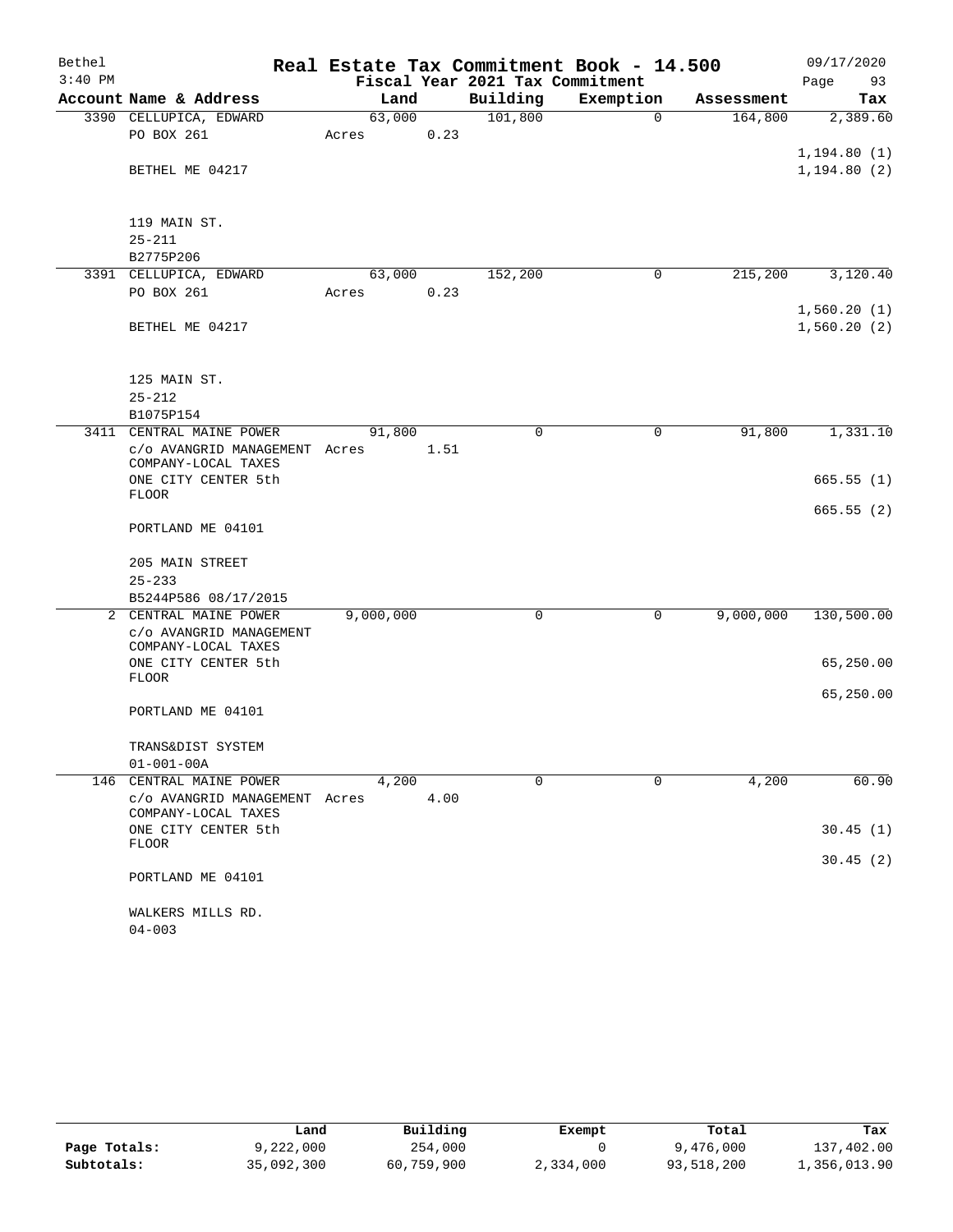| Bethel    |                                                                                                            |        |      | Real Estate Tax Commitment Book - 14.500 |             |            | 09/17/2020                 |
|-----------|------------------------------------------------------------------------------------------------------------|--------|------|------------------------------------------|-------------|------------|----------------------------|
| $3:40$ PM |                                                                                                            |        |      | Fiscal Year 2021 Tax Commitment          |             |            | Page<br>94                 |
|           | Account Name & Address                                                                                     | Land   |      | Building                                 | Exemption   | Assessment | Tax                        |
|           | 216 CENTRAL MAINE POWER                                                                                    | 26,300 |      | 0                                        | $\mathbf 0$ | 26,300     | 381.35                     |
|           | c/o AVANGRID MANAGEMENT Acres<br>COMPANY-LOCAL TAXES                                                       |        | 2.50 |                                          |             |            |                            |
|           | ONE CITY CENTER 5th<br><b>FLOOR</b>                                                                        |        |      |                                          |             |            | 190.68(1)                  |
|           |                                                                                                            |        |      |                                          |             |            | 190.67(2)                  |
|           | PORTLAND ME 04101                                                                                          |        |      |                                          |             |            |                            |
|           | EAST BETHEL RD.                                                                                            |        |      |                                          |             |            |                            |
|           | $04 - 059$                                                                                                 |        |      |                                          |             |            |                            |
|           | B2965P35                                                                                                   |        |      |                                          |             |            |                            |
|           | 217 CENTRAL MAINE POWER                                                                                    | 5,900  | 0.06 | 0                                        | 0           | 5,900      | 85.55                      |
|           | c/o AVANGRID MANAGEMENT Acres<br>COMPANY-LOCAL TAXES                                                       |        |      |                                          |             |            |                            |
|           | ONE CITY CENTER 5th<br><b>FLOOR</b>                                                                        |        |      |                                          |             |            | 42.78 (1)                  |
|           |                                                                                                            |        |      |                                          |             |            | 42.77 (2)                  |
|           | PORTLAND ME 04101                                                                                          |        |      |                                          |             |            |                            |
|           | EAST BETHEL RD.                                                                                            |        |      |                                          |             |            |                            |
|           | $04 - 060$                                                                                                 |        |      |                                          |             |            |                            |
|           | B2965P35                                                                                                   |        |      |                                          |             |            |                            |
|           | 5200 CERRUTO, ALLEN A. JR                                                                                  | 24,600 |      | 0                                        | 0           | 24,600     | 356.70                     |
|           | JIMENEZ, OLGA S.                                                                                           | Acres  | 1.07 |                                          |             |            |                            |
|           | 531 JESSICA LANE                                                                                           |        |      |                                          |             |            | 178.35(1)<br>178.35(2)     |
|           | BRICK NJ 08724                                                                                             |        |      |                                          |             |            |                            |
|           | GRANDVIEW PH2                                                                                              |        |      |                                          |             |            |                            |
|           | 15-022-022                                                                                                 |        |      |                                          |             |            |                            |
|           | B5505P160 01/31/2020 B4755P109 09/01/2011 B4734P318<br>07/07/2011 B4651P60 10/26/2010 B4252P298 12/27/2007 |        |      |                                          |             |            |                            |
|           | 5201 CERRUTO, ALLEN A. JR                                                                                  | 33,800 |      | 343,400                                  | 0           | 377,200    | 5,469.40                   |
|           | JIMENEZ, OLGA S.                                                                                           | Acres  | 1.60 |                                          |             |            |                            |
|           | 531 JESSICA LANE                                                                                           |        |      |                                          |             |            | 2,734.70(1)<br>2,734.70(2) |
|           | BRICK NJ 08724                                                                                             |        |      |                                          |             |            |                            |
|           | 39 KATIE VIEW ROAD                                                                                         |        |      |                                          |             |            |                            |
|           | 15-022-023                                                                                                 |        |      |                                          |             |            |                            |
|           | B5505P160 01/31/2020 B4755P109 09/01/2011 B4734P318<br>07/07/2011 B4651P60 10/26/2010 B4252P298 12/27/2007 |        |      |                                          |             |            |                            |
|           | 1277 CHABOT, DAVID                                                                                         | 23,800 |      | 72,800                                   | 0           | 96,600     | 1,400.70                   |
|           | 242 PINE HILL ROAD                                                                                         | Acres  | 0.40 |                                          |             |            |                            |
|           |                                                                                                            |        |      |                                          |             |            | 700.35(1)                  |
|           | CROYDON NH 03773                                                                                           |        |      |                                          |             |            | 700.35(2)                  |
|           | 139 WEST BETHEL RD.                                                                                        |        |      |                                          |             |            |                            |
|           | $07 - 079$                                                                                                 |        |      |                                          |             |            |                            |
|           | B5361P49 08/09/2017 B4904P158 10/09/2012 B4774P191<br>10/24/2011 B3877P146 01/23/2006                      |        |      |                                          |             |            |                            |

|              | Land       | Building   | Exempt    | Total      | Tax          |
|--------------|------------|------------|-----------|------------|--------------|
| Page Totals: | 114,400    | 416,200    |           | 530,600    | 7,693.70     |
| Subtotals:   | 35,206,700 | 61,176,100 | 2,334,000 | 94,048,800 | 1,363,707.60 |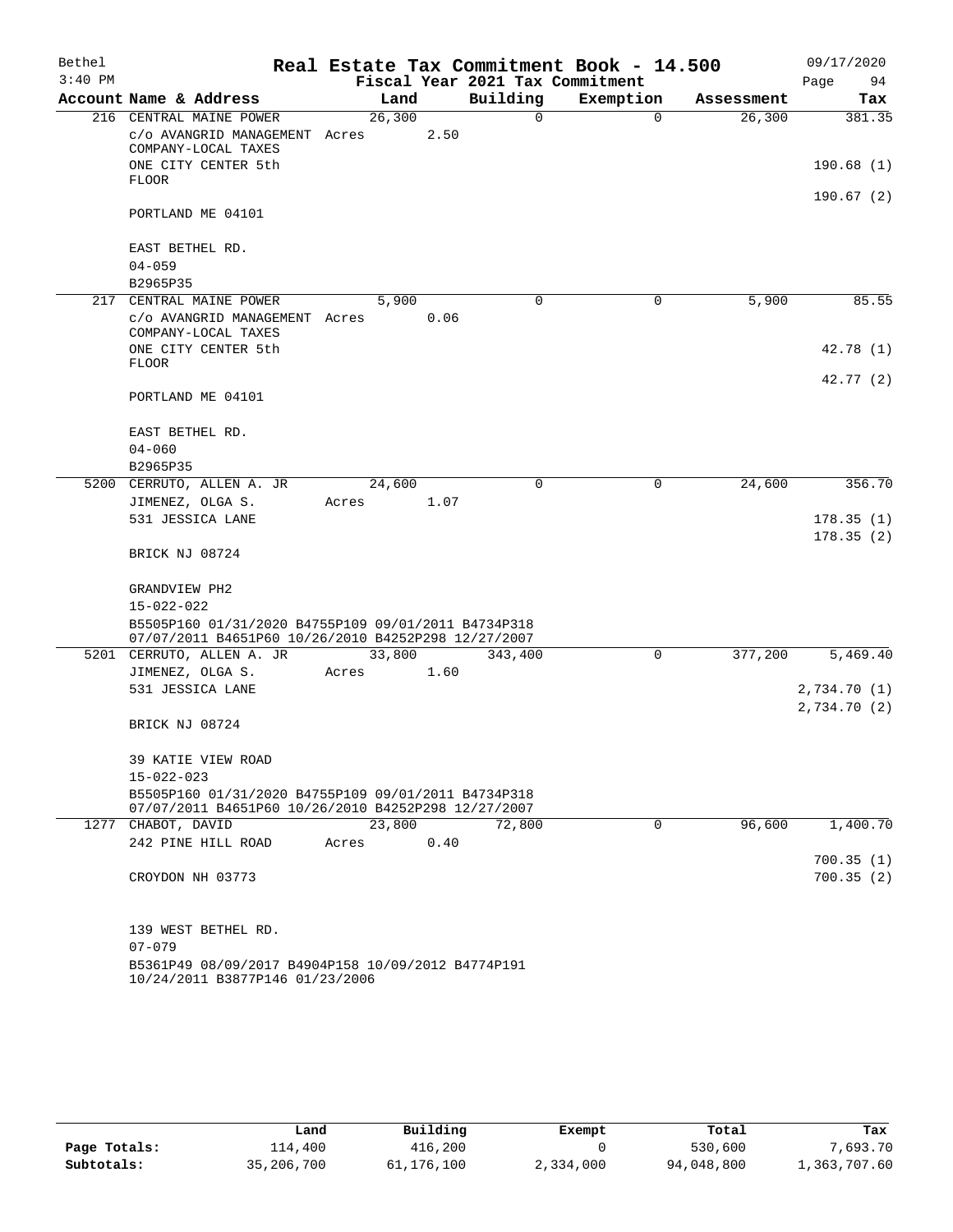| Bethel    |                                           |       |        |                                 | Real Estate Tax Commitment Book - 14.500 |            | 09/17/2020  |
|-----------|-------------------------------------------|-------|--------|---------------------------------|------------------------------------------|------------|-------------|
| $3:40$ PM |                                           |       |        | Fiscal Year 2021 Tax Commitment |                                          |            | Page<br>95  |
|           | Account Name & Address                    |       | Land   | Building                        | Exemption                                | Assessment | Tax         |
|           | 1406 CHADBOURNE TREE FARMS                |       | 44,200 | $\mathsf{O}$                    | 0                                        | 44,200     | 640.90      |
|           | P.O. BOX 1750                             | Acres | 125.00 |                                 |                                          |            | 320.45(1)   |
|           | BETHEL ME 04217                           |       |        |                                 |                                          |            | 320.45(2)   |
|           |                                           |       |        |                                 |                                          |            |             |
|           |                                           |       |        |                                 |                                          |            |             |
|           | RTE 26 N/S                                |       |        |                                 |                                          |            |             |
|           | $08 - 069$                                |       |        |                                 |                                          |            |             |
|           | B5191P255 12/10/2014 B3835P42 11/03/2005  |       |        |                                 |                                          |            |             |
|           | 1362 CHADBOURNE TREE FARMS                |       | 31,300 | 0                               | 0                                        | 31,300     | 453.85      |
|           | PO BOX 1750                               | Acres | 2.30   |                                 |                                          |            | 226.93(1)   |
|           | BETHEL ME 04217                           |       |        |                                 |                                          |            | 226.92 (2)  |
|           |                                           |       |        |                                 |                                          |            |             |
|           |                                           |       |        |                                 |                                          |            |             |
|           | RTE 26 N/S                                |       |        |                                 |                                          |            |             |
|           | $08 - 044$                                |       |        |                                 |                                          |            |             |
|           | B5266P520 02/04/2016 B2999P28             |       |        |                                 |                                          |            |             |
|           | 1363 CHADBOURNE TREE FARMS                |       | 13,000 | 0                               | $\mathbf 0$                              | 13,000     | 188.50      |
|           | PO BOX 1750                               | Acres | 41.00  |                                 |                                          |            | 94.25(1)    |
|           | BETHEL ME 04217                           |       |        |                                 |                                          |            | 94.25(2)    |
|           |                                           |       |        |                                 |                                          |            |             |
|           |                                           |       |        |                                 |                                          |            |             |
|           | RTE 26 N/S                                |       |        |                                 |                                          |            |             |
|           | $08 - 045$                                |       |        |                                 |                                          |            |             |
|           | B4922P326 11/20/2012 B3152P251 06/24/2002 |       |        |                                 |                                          |            |             |
|           | 1365 CHADBOURNE TREE FARMS                |       | 50,200 | 120,100                         | $\mathbf 0$                              | 170,300    | 2,469.35    |
|           | PO BOX 1750                               | Acres | 12.00  |                                 |                                          |            | 1,234.68(1) |
|           | BETHEL ME 04217                           |       |        |                                 |                                          |            | 1,234.67(2) |
|           |                                           |       |        |                                 |                                          |            |             |
|           |                                           |       |        |                                 |                                          |            |             |
|           | 324 WALKERS MILLS RD.                     |       |        |                                 |                                          |            |             |
|           | $08 - 047$                                |       |        |                                 |                                          |            |             |
|           | B5266P520 02/04/2016 B2388P218 11/19/1996 |       |        |                                 |                                          |            |             |
|           | 97 CHADBOURNE TREE FARMS                  | Acres | 39,800 | $\Omega$                        | 0                                        | 39,800     | 577.10      |
|           | PO BOX 1750                               |       | 1.60   |                                 |                                          |            | 288.55 (1)  |
|           | BETHEL ME 04217                           |       |        |                                 |                                          |            | 288.55(2)   |
|           |                                           |       |        |                                 |                                          |            |             |
|           |                                           |       |        |                                 |                                          |            |             |
|           | 48 BAKER RD.                              |       |        |                                 |                                          |            |             |
|           | $02 - 018$                                |       |        |                                 |                                          |            |             |
|           | B4724P32 06/02/2011 B1397P51 05/08/1986   |       | 24,000 | $\Omega$                        | $\Omega$                                 | 24,000     | 348.00      |
|           | 5487 CHADBOURNE TREE FARMS<br>PO BOX 1750 | Acres | 1.00   |                                 |                                          |            |             |
|           |                                           |       |        |                                 |                                          |            | 174.00(1)   |
|           | BETHEL ME 04217                           |       |        |                                 |                                          |            | 174.00(2)   |
|           |                                           |       |        |                                 |                                          |            |             |
|           |                                           |       |        |                                 |                                          |            |             |
|           | WEST BETHEL RD                            |       |        |                                 |                                          |            |             |
|           | 12-036-001                                |       |        |                                 |                                          |            |             |
|           | B5467P84 06/11/2019                       |       |        |                                 |                                          |            |             |
|           |                                           |       |        |                                 |                                          |            |             |

|              | Land       | Building   | Exempt    | Total      | Tax          |
|--------------|------------|------------|-----------|------------|--------------|
| Page Totals: | 202,500    | 120.100    |           | 322,600    | 4,677.70     |
| Subtotals:   | 35,409,200 | 61,296,200 | 2,334,000 | 94,371,400 | 1,368,385.30 |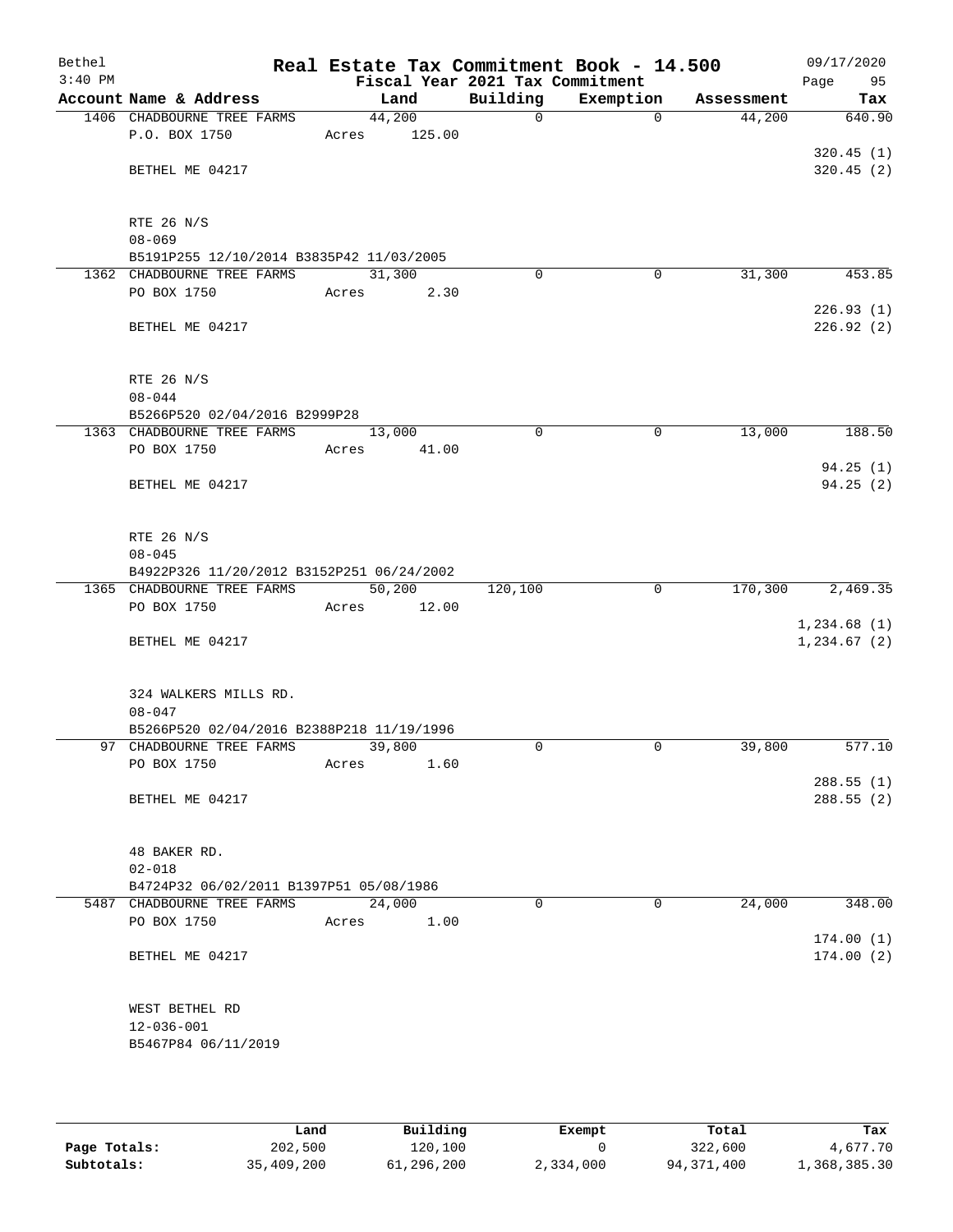| Bethel<br>$3:40$ PM |                                                    |       |          | Fiscal Year 2021 Tax Commitment | Real Estate Tax Commitment Book - 14.500 |            | 09/17/2020<br>Page<br>96 |
|---------------------|----------------------------------------------------|-------|----------|---------------------------------|------------------------------------------|------------|--------------------------|
|                     | Account Name & Address                             |       | Land     | Building                        | Exemption                                | Assessment | Tax                      |
|                     | 5488 CHADBOURNE TREE FARMS                         |       | 9,700    | $\mathsf{O}$                    | $\mathbf 0$                              | 9,700      | 140.65                   |
|                     | PO BOX 1750                                        | Acres | 0.65     |                                 |                                          |            |                          |
|                     |                                                    |       |          |                                 |                                          |            | 70.33(1)                 |
|                     | BETHEL ME 04217                                    |       |          |                                 |                                          |            | 70.32(2)                 |
|                     | WEST BETHEL RD                                     |       |          |                                 |                                          |            |                          |
|                     | $12 - 007 - 001$                                   |       |          |                                 |                                          |            |                          |
|                     | B5467P80 06/25/2019                                |       |          |                                 |                                          |            |                          |
|                     | 5493 CHADBOURNE TREE FARMS                         |       | 45,000   | 0                               | 0                                        | 45,000     | 652.50                   |
|                     | PO BOX 1750                                        | Acres | 15.80    |                                 |                                          |            |                          |
|                     | BETHEL ME 04217                                    |       |          |                                 |                                          |            | 326.25(1)<br>326.25(2)   |
|                     | WALKERS MILL RD                                    |       |          |                                 |                                          |            |                          |
|                     | $03 - 021 - 001$                                   |       |          |                                 |                                          |            |                          |
|                     | B3652P43                                           |       |          |                                 |                                          |            |                          |
|                     | 5273 CHADBOURNE TREE FARMS                         |       | 300      | $\mathbf 0$                     | $\mathbf 0$                              | 300        | 4.35                     |
|                     | PO BOX 1750                                        | Acres | 4.80     |                                 |                                          |            |                          |
|                     |                                                    |       |          |                                 |                                          |            | 2.18(1)                  |
|                     | BETHEL ME 04217                                    |       |          |                                 |                                          |            | 2.17(2)                  |
|                     | ANDROSCOGGIN ISLAND                                |       |          |                                 |                                          |            |                          |
|                     | $11 - 067$                                         |       |          |                                 |                                          |            |                          |
|                     | B529P478 06/06/1953<br>5450 CHADBOURNE TREE FARMS, |       | 5,400    | $\mathbf 0$                     | 0                                        | 5,400      | 78.30                    |
|                     | LLC                                                |       |          |                                 |                                          |            |                          |
|                     | P.O. BOC 1750                                      | Acres | 8.10     |                                 |                                          |            |                          |
|                     | BETHEL ME 04217                                    |       |          |                                 |                                          |            | 39.15(1)<br>39.15(2)     |
|                     |                                                    |       |          |                                 |                                          |            |                          |
|                     | RTE 2 N/S                                          |       |          |                                 |                                          |            |                          |
|                     | $22 - 007$<br>B5271P655 02/10/2016                 |       |          |                                 |                                          |            |                          |
|                     | 5182 CHADBOURNE TREE FARMS,                        |       | 100      | 0                               | 0                                        | 100        | 1.45                     |
|                     | LLC.                                               |       |          |                                 |                                          |            |                          |
|                     | PO BOX 1750                                        | Acres | 0.28     |                                 |                                          |            |                          |
|                     |                                                    |       |          |                                 |                                          |            | 0.73(1)                  |
|                     | BETHEL ME 04217                                    |       |          |                                 |                                          |            | 0.72(2)                  |
|                     | RT 2                                               |       |          |                                 |                                          |            |                          |
|                     | $12 - 020$                                         |       |          |                                 |                                          |            |                          |
|                     | B4085P281 01/11/2007                               |       |          |                                 |                                          |            |                          |
|                     | 5165 CHADBOURNE TREE FARMS,<br>LLC                 |       | 300      | 0                               | $\mathbf 0$                              | 300        | 4.35                     |
|                     | PO BOX 1750                                        | Acres | 3.00     |                                 |                                          |            |                          |
|                     |                                                    |       |          |                                 |                                          |            | 2.18(1)                  |
|                     | BETHEL ME 04217                                    |       |          |                                 |                                          |            | 2.17(2)                  |
|                     | OFF VERNON ST.                                     |       |          |                                 |                                          |            |                          |
|                     | $03 - 025$                                         |       |          |                                 |                                          |            |                          |
|                     | B4372P56 10/31/2008 B1658P62 06/05/1989            |       |          |                                 |                                          |            |                          |
|                     |                                                    |       | Building |                                 |                                          | Total      | Tax                      |
|                     |                                                    | Land  |          |                                 | Exempt                                   |            |                          |

|              | ------     | ---------  | --------  | -----      | ----         |
|--------------|------------|------------|-----------|------------|--------------|
| Page Totals: | 60,800     |            |           | 60,800     | 881.60       |
| Subtotals:   | 35,470,000 | 61,296,200 | 2,334,000 | 94,432,200 | 1,369,266.90 |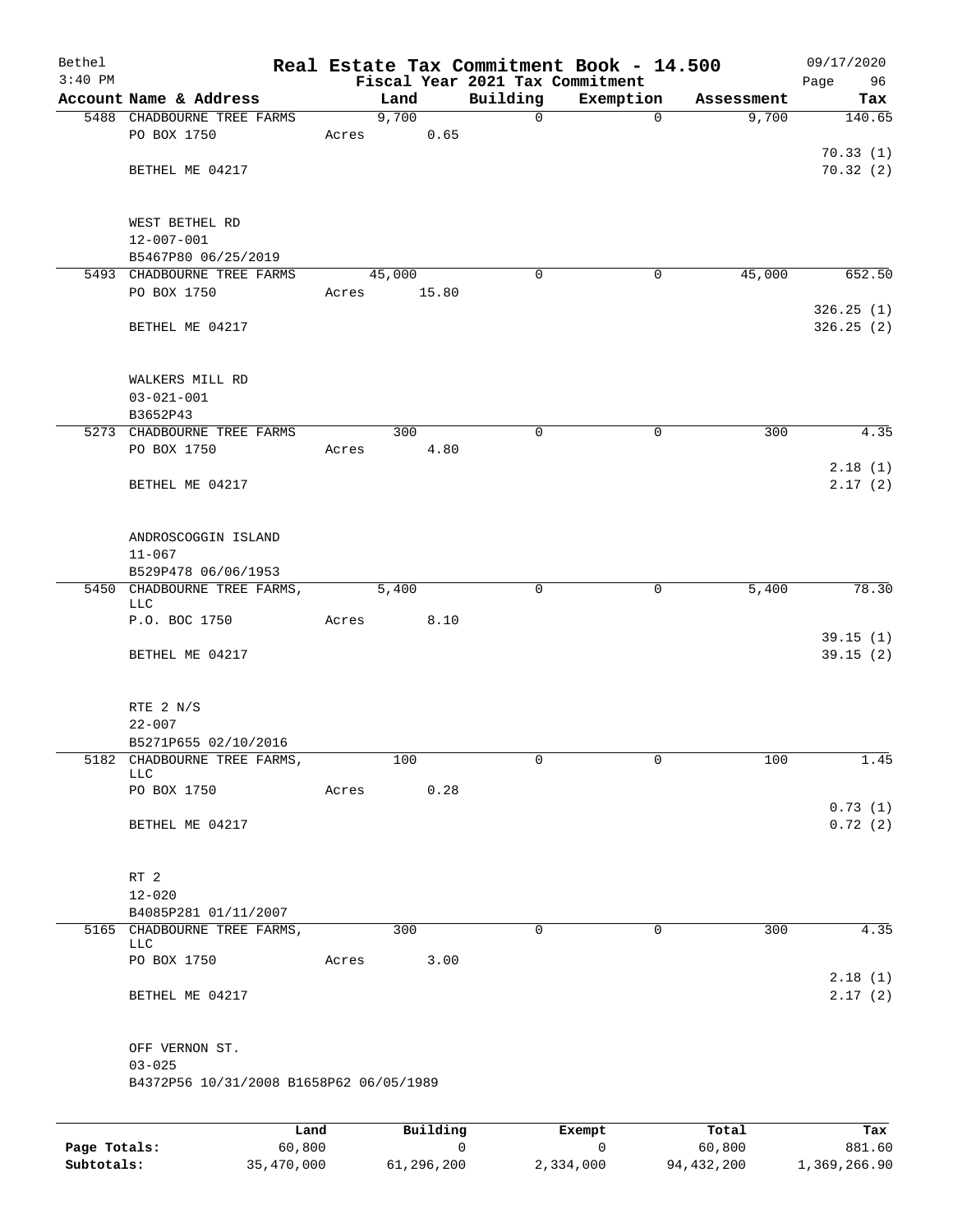| Bethel    |                                                                     |                 |        |                                 | Real Estate Tax Commitment Book - 14.500 |            | 09/17/2020                 |
|-----------|---------------------------------------------------------------------|-----------------|--------|---------------------------------|------------------------------------------|------------|----------------------------|
| $3:40$ PM |                                                                     |                 |        | Fiscal Year 2021 Tax Commitment |                                          |            | Page 97                    |
|           | Account Name & Address                                              | Land            |        |                                 | Building Exemption                       | Assessment | Tax                        |
|           | 4945 CHADBOURNE TREE FARMS, 6,500<br>LLC                            |                 |        | $\Omega$                        | $\Omega$                                 | 6,500      | 94.25                      |
|           | PO BOX 1750                                                         | Acres 30.30     |        |                                 |                                          |            | 47.13(1)                   |
|           | BETHEL ME 04217                                                     |                 |        |                                 |                                          |            | 47.12(2)                   |
|           | $12 - 081$                                                          |                 |        |                                 |                                          |            |                            |
|           | B2755P88                                                            |                 |        |                                 |                                          |            |                            |
|           | 98 CHADBOURNE TREE FARMS, 96,000<br><b>LLC</b>                      |                 |        | $\overline{0}$                  | $\mathsf{O}$                             |            | 96,000 1,392.00            |
|           | PO BOX 1750                                                         | Acres 220.00    |        |                                 |                                          |            |                            |
|           | BETHEL ME 04217                                                     |                 |        |                                 |                                          |            | 696.00(1)<br>696.00(2)     |
|           | SONGO POND RD.                                                      |                 |        |                                 |                                          |            |                            |
|           | $02 - 019$                                                          |                 |        |                                 |                                          |            |                            |
|           | B3652P43 12/29/2004 B2755P88                                        |                 |        |                                 |                                          |            |                            |
|           | 103 CHADBOURNE TREE FARMS, 143,700<br><b>LLC</b>                    |                 |        | $\Omega$                        | $\mathbf 0$                              |            | 143,700 2,083.65           |
|           | PO BOX 1750                                                         | Acres           | 511.00 |                                 |                                          |            |                            |
|           | BETHEL ME 04217                                                     |                 |        |                                 |                                          |            | 1,041.83(1)<br>1,041.82(2) |
|           | PETER GROVER RD<br>$02 - 023$                                       |                 |        |                                 |                                          |            |                            |
|           | B3652P43 12/29/2004 B2468P349<br>135 CHADBOURNE TREE FARMS, 260,600 |                 |        | 0                               | $\mathsf{O}$                             |            | 260,600 3,778.70           |
|           | <b>LLC</b><br>PO BOX 1750                                           | Acres           | 500.00 |                                 |                                          |            |                            |
|           | BETHEL ME 04217                                                     |                 |        |                                 |                                          |            | 1,889.35(1)<br>1,889.35(2) |
|           | RABBIT RD                                                           |                 |        |                                 |                                          |            |                            |
|           | $03 - 016$                                                          |                 |        |                                 |                                          |            |                            |
|           | B3652P43 12/29/2004 B2826P44                                        |                 |        |                                 |                                          |            |                            |
|           | 136 CHADBOURNE TREE FARMS,<br><b>LLC</b>                            | 16,800<br>Acres |        | $\Omega$                        | $\mathbf 0$                              | 16,800     | 243.60                     |
|           | PO BOX 1750                                                         |                 | 57.00  |                                 |                                          |            | 121.80(1)                  |
|           | BETHEL ME 04217                                                     |                 |        |                                 |                                          |            | 121.80(2)                  |
|           | RABITT RD.                                                          |                 |        |                                 |                                          |            |                            |
|           | $03 - 017$<br>B3652P43 12/29/2004 B2826P44                          |                 |        |                                 |                                          |            |                            |
|           |                                                                     |                 |        |                                 |                                          |            |                            |

|              | Land       | Building   | Exempt    | Total      | Tax          |
|--------------|------------|------------|-----------|------------|--------------|
| Page Totals: | 523,600    |            |           | 523,600    | 7.592.20     |
| Subtotals:   | 35,993,600 | 61,296,200 | 2,334,000 | 94,955,800 | 1,376,859.10 |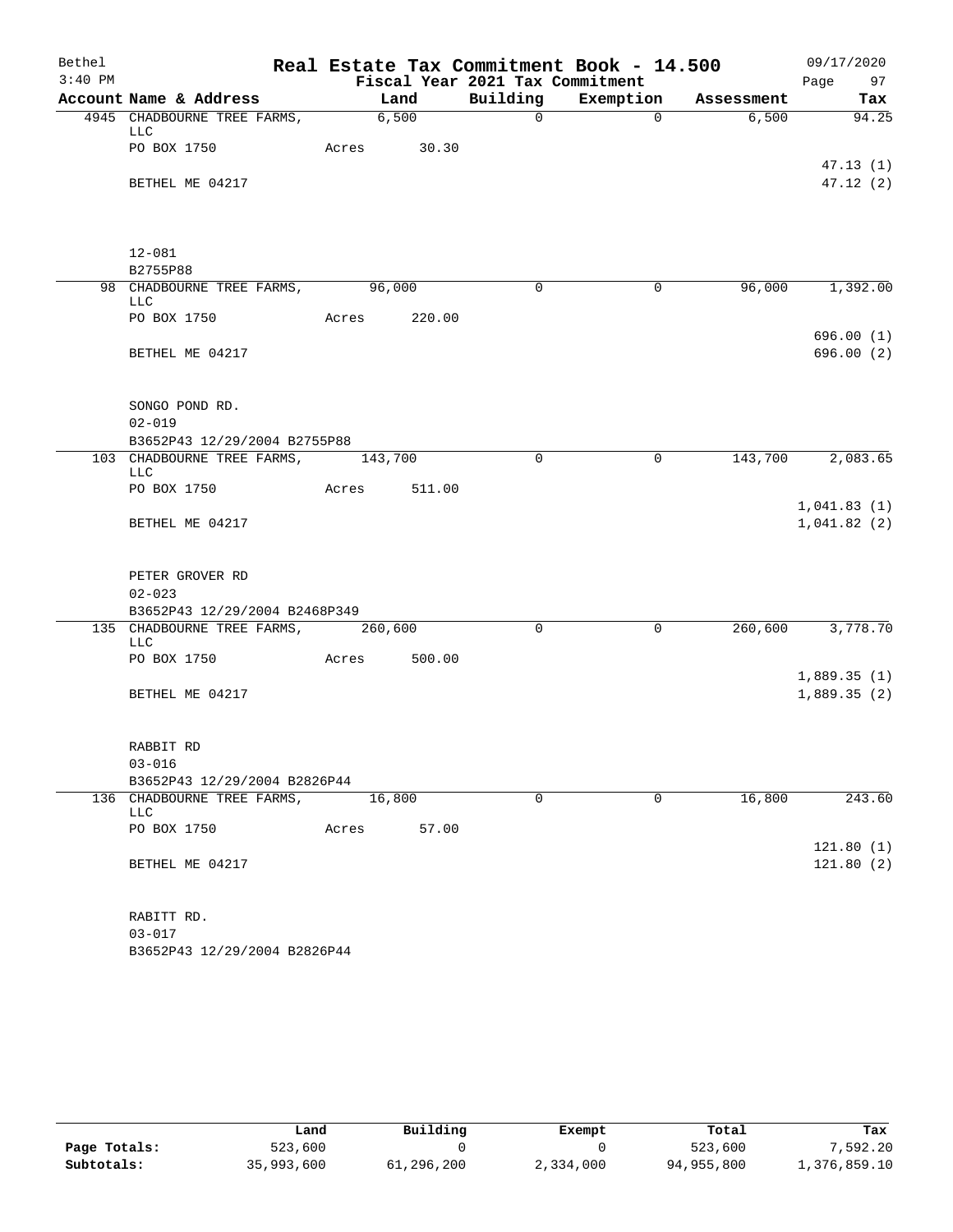| Bethel    |                                                          |               |       |                                 | Real Estate Tax Commitment Book - 14.500 |                               | 09/17/2020                 |
|-----------|----------------------------------------------------------|---------------|-------|---------------------------------|------------------------------------------|-------------------------------|----------------------------|
| $3:40$ PM |                                                          |               |       | Fiscal Year 2021 Tax Commitment |                                          |                               | Page 98                    |
|           | Account Name & Address                                   |               | Land  |                                 |                                          | Building Exemption Assessment | Tax                        |
|           | 130 CHADBOURNE TREE FARMS, 464,500<br>LLC                |               |       | $\Omega$                        | $\Omega$                                 |                               | 464,500 6,735.25           |
|           | PO BOX 1750                                              | Acres 1571.70 |       |                                 |                                          |                               | 3,367.63(1)                |
|           | BETHEL ME 04217                                          |               |       |                                 |                                          |                               | 3,367.62(2)                |
|           | VERNON ST.                                               |               |       |                                 |                                          |                               |                            |
|           | $03 - 011$                                               |               |       |                                 |                                          |                               |                            |
|           | B3652P43 12/29/2004 B1232P21                             |               |       |                                 |                                          |                               |                            |
|           | 163 CHADBOURNE TREE FARMS, 181,700<br>LLC                |               |       | $\Omega$                        | $\Omega$                                 |                               | 181,700 2,634.65           |
|           | PO BOX 1750                                              | Acres 437.20  |       |                                 |                                          |                               |                            |
|           | BETHEL ME 04217                                          |               |       |                                 |                                          |                               | 1,317.33(1)<br>1,317.32(2) |
|           | WALKERS MILLS RD.                                        |               |       |                                 |                                          |                               |                            |
|           | $04 - 020$                                               |               |       |                                 |                                          |                               |                            |
|           | B3652P43 12/29/2004<br>225 CHADBOURNE TREE FARMS, 63,900 |               |       | $\Omega$                        | $\mathbf 0$                              | 63,900                        | 926.55                     |
|           | <b>LLC</b>                                               |               |       |                                 |                                          |                               |                            |
|           | PO BOX 1750                                              | Acres 205.00  |       |                                 |                                          |                               |                            |
|           |                                                          |               |       |                                 |                                          |                               | 463.28(1)                  |
|           | BETHEL ME 04217                                          |               |       |                                 |                                          |                               | 463.27(2)                  |
|           | BIRD HILL RD.                                            |               |       |                                 |                                          |                               |                            |
|           | $04 - 065$                                               |               |       |                                 |                                          |                               |                            |
|           | B3652P43 12/29/2004 B1595P215                            |               |       |                                 |                                          |                               |                            |
|           | 183 CHADBOURNE TREE FARMS, 24,400<br>LLC                 |               |       | $\Omega$                        | $\mathbf 0$                              | 24,400                        | 353.80                     |
|           | PO BOX 1750                                              | Acres 1.17    |       |                                 |                                          |                               | 176.90(1)                  |
|           | BETHEL ME 04217                                          |               |       |                                 |                                          |                               | 176.90(2)                  |
|           | WALKERS MILLS RD.                                        |               |       |                                 |                                          |                               |                            |
|           | $04 - 036$                                               |               |       |                                 |                                          |                               |                            |
|           | B3652P43 12/29/2004                                      |               |       |                                 |                                          |                               |                            |
| 396       | CHADBOURNE TREE FARMS,<br>LLC                            | 16,200        |       | $\mathbf 0$                     | $\mathbf 0$                              | 16,200                        | 234.90                     |
|           | PO BOX 1750                                              | Acres         | 54.30 |                                 |                                          |                               |                            |
|           | BETHEL ME 04217                                          |               |       |                                 |                                          |                               | 117.45(1)<br>117.45(2)     |
|           |                                                          |               |       |                                 |                                          |                               |                            |
|           | FLAT RD.                                                 |               |       |                                 |                                          |                               |                            |
|           | $06 - 022$                                               |               |       |                                 |                                          |                               |                            |

|              | Land       | Building   | Exempt    | Total      | Tax          |
|--------------|------------|------------|-----------|------------|--------------|
| Page Totals: | 750,700    |            |           | 750,700    | 10,885.15    |
| Subtotals:   | 36,744,300 | 61,296,200 | 2,334,000 | 95,706,500 | 1,387,744.25 |

B3652P43 12/29/2004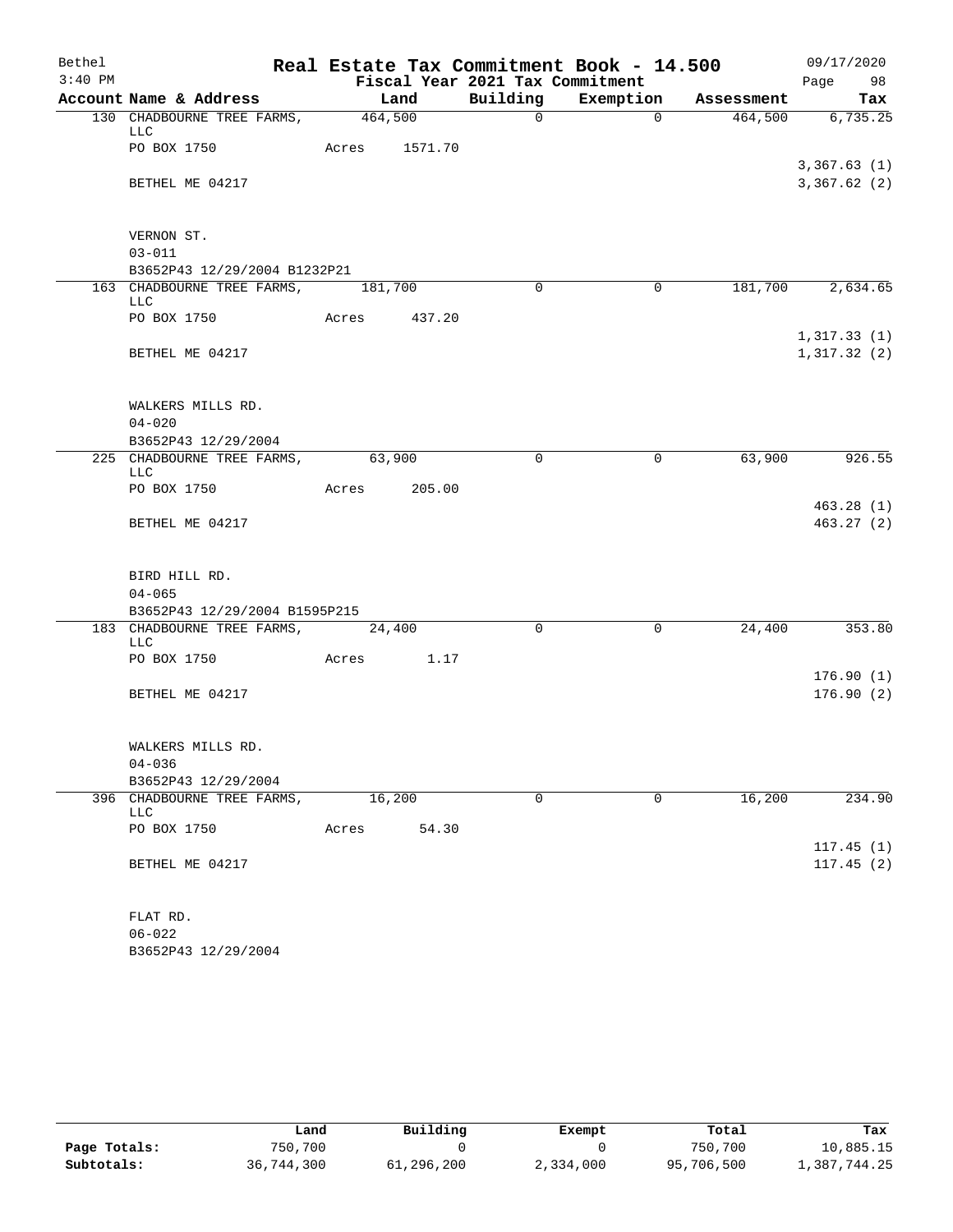| Bethel       |                                                          |            |       |                |        |                                 | Real Estate Tax Commitment Book - 14.500 |                      | 09/17/2020    |
|--------------|----------------------------------------------------------|------------|-------|----------------|--------|---------------------------------|------------------------------------------|----------------------|---------------|
| $3:40$ PM    |                                                          |            |       |                |        | Fiscal Year 2021 Tax Commitment |                                          |                      | Page<br>99    |
|              | Account Name & Address<br>295 CHADBOURNE TREE FARMS,     |            |       | Land<br>18,400 |        | Building<br>$\mathsf{O}$        | Exemption<br>$\Omega$                    | Assessment<br>18,400 | Tax<br>266.80 |
|              | LLC                                                      |            |       |                |        |                                 |                                          |                      |               |
|              | PO BOX 1750                                              |            | Acres | 57.00          |        |                                 |                                          |                      |               |
|              |                                                          |            |       |                |        |                                 |                                          |                      | 133.40(1)     |
|              | BETHEL ME 04217                                          |            |       |                |        |                                 |                                          |                      | 133.40(2)     |
|              |                                                          |            |       |                |        |                                 |                                          |                      |               |
|              | GORE RD.                                                 |            |       |                |        |                                 |                                          |                      |               |
|              | $05 - 005$                                               |            |       |                |        |                                 |                                          |                      |               |
|              | B3652P43 12/29/2004 B1270P6<br>73 CHADBOURNE TREE FARMS, |            |       | 35,200         |        | $\Omega$                        | $\mathbf 0$                              | 35,200               | 510.40        |
|              | LLC                                                      |            |       |                |        |                                 |                                          |                      |               |
|              | PO BOX 1750                                              |            | Acres |                | 121.00 |                                 |                                          |                      |               |
|              |                                                          |            |       |                |        |                                 |                                          |                      | 255.20(1)     |
|              | BETHEL ME 04217                                          |            |       |                |        |                                 |                                          |                      | 255.20(2)     |
|              |                                                          |            |       |                |        |                                 |                                          |                      |               |
|              | GROVER HILL RD.                                          |            |       |                |        |                                 |                                          |                      |               |
|              | $01 - 052$                                               |            |       |                |        |                                 |                                          |                      |               |
|              | 75 CHADBOURNE TREE FARMS, 20,100<br>LLC                  |            |       |                |        | $\mathbf 0$                     | $\mathbf 0$                              | 20,100               | 291.45        |
|              | PO BOX 1750                                              |            | Acres | 70.00          |        |                                 |                                          |                      |               |
|              |                                                          |            |       |                |        |                                 |                                          |                      | 145.73(1)     |
|              | BETHEL ME 04217                                          |            |       |                |        |                                 |                                          |                      | 145.72(2)     |
|              |                                                          |            |       |                |        |                                 |                                          |                      |               |
|              | SONGO POND RD                                            |            |       |                |        |                                 |                                          |                      |               |
|              | $02 - 001$                                               |            |       |                |        |                                 |                                          |                      |               |
|              | B4239P182 12/18/2007 B2217P110 05/02/1995                |            |       |                |        |                                 |                                          |                      |               |
|              | 81 CHADBOURNE TREE FARMS,<br>LLC                         |            |       | 62,100         |        | $\Omega$                        | 0                                        | 62,100               | 900.45        |
|              | PO BOX 1750                                              |            | Acres |                | 104.00 |                                 |                                          |                      |               |
|              |                                                          |            |       |                |        |                                 |                                          |                      | 450.23(1)     |
|              | BETHEL ME 04217                                          |            |       |                |        |                                 |                                          |                      | 450.22(2)     |
|              |                                                          |            |       |                |        |                                 |                                          |                      |               |
|              | SONGO POND RD.                                           |            |       |                |        |                                 |                                          |                      |               |
|              | $02 - 006$                                               |            |       |                |        |                                 |                                          |                      |               |
|              | B3652P43 12/29/2004 B2755P88                             |            |       |                |        |                                 |                                          |                      |               |
|              | 82 CHADBOURNE TREE FARMS,                                |            |       | 10,000         |        | $\mathbf 0$                     | $\mathbf 0$                              | 10,000               | 145.00        |
|              | LLC<br>PO BOX 1750                                       |            | Acres |                | 14.00  |                                 |                                          |                      |               |
|              |                                                          |            |       |                |        |                                 |                                          |                      | 72.50(1)      |
|              | BETHEL ME 04217                                          |            |       |                |        |                                 |                                          |                      | 72.50(2)      |
|              |                                                          |            |       |                |        |                                 |                                          |                      |               |
|              | SKILLINGS RD.                                            |            |       |                |        |                                 |                                          |                      |               |
|              | $02 - 006 - 00A$                                         |            |       |                |        |                                 |                                          |                      |               |
|              | B3652P43 12/29/2004 B2755P88                             |            |       |                |        |                                 |                                          |                      |               |
|              | 1292 CHADBOURNE TREE FARMS,                              |            |       | 5,100          |        | $\mathbf 0$                     | 0                                        | 5,100                | 73.95         |
|              | LLC<br>PO BOX 1750                                       |            | Acres |                | 20.00  |                                 |                                          |                      |               |
|              |                                                          |            |       |                |        |                                 |                                          |                      | 36.98(1)      |
|              | BETHEL ME 04217                                          |            |       |                |        |                                 |                                          |                      | 36.97(2)      |
|              |                                                          |            |       |                |        |                                 |                                          |                      |               |
|              |                                                          |            |       |                |        |                                 |                                          |                      |               |
|              | RTE 26<br>$08 - 001$                                     |            |       |                |        |                                 |                                          |                      |               |
|              | B4372P56 10/31/2008 B1658P62 06/05/1989                  |            |       |                |        |                                 |                                          |                      |               |
|              |                                                          | Land       |       | Building       |        |                                 | Exempt                                   | Total                | Tax           |
| Page Totals: |                                                          | 150,900    |       |                | 0      |                                 | 0                                        | 150,900              | 2,188.05      |
| Subtotals:   |                                                          | 36,895,200 |       | 61,296,200     |        |                                 | 2,334,000                                | 95,857,400           | 1,389,932.30  |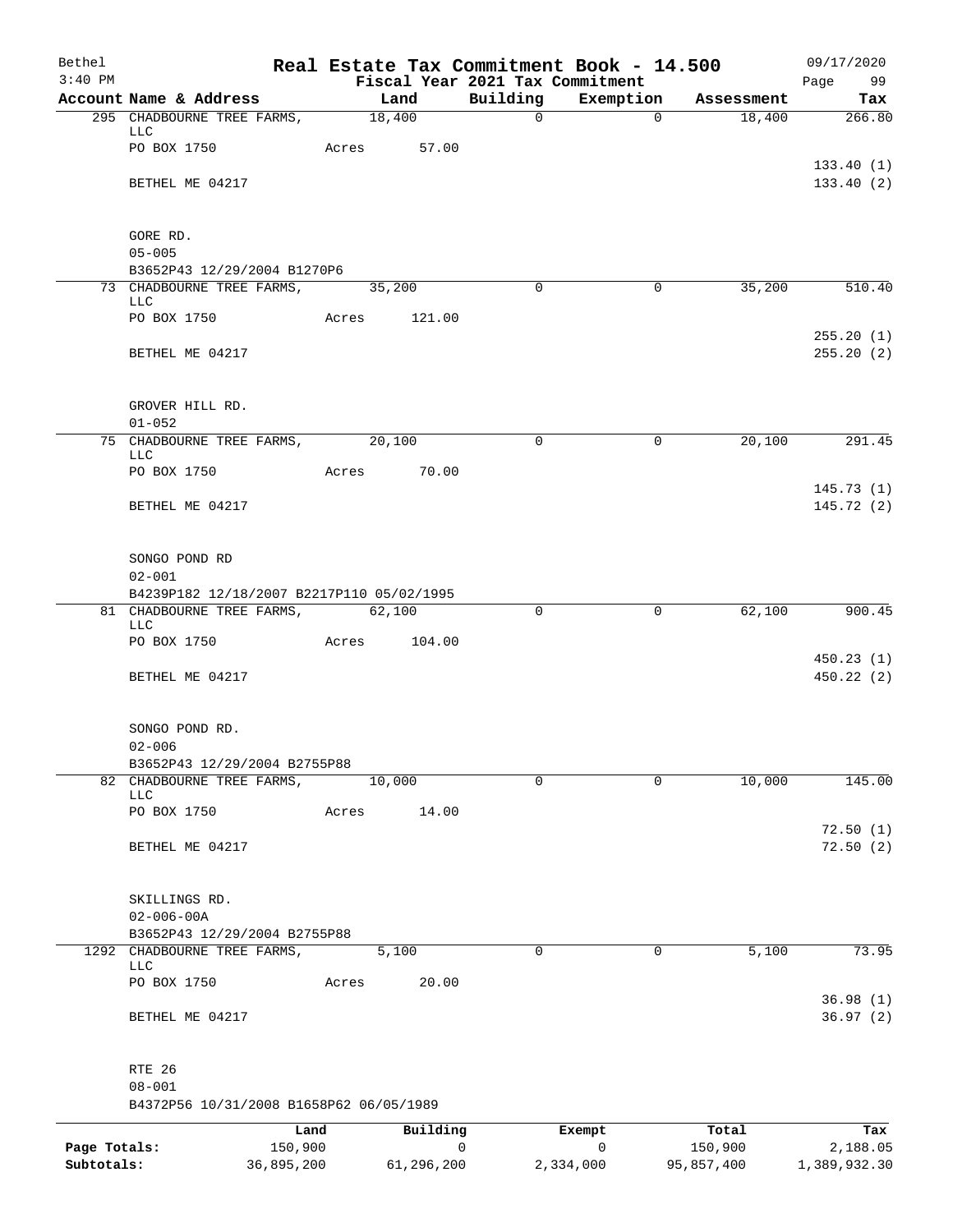| Bethel    |                                                              |       |                   |                                 | Real Estate Tax Commitment Book - 14.500 |            | 09/17/2020             |
|-----------|--------------------------------------------------------------|-------|-------------------|---------------------------------|------------------------------------------|------------|------------------------|
| $3:40$ PM |                                                              |       |                   | Fiscal Year 2021 Tax Commitment |                                          |            | Page<br>100            |
|           | Account Name & Address                                       |       | Land              | Building                        | Exemption                                | Assessment | Tax                    |
|           | 1293 CHADBOURNE TREE FARMS,<br>LLC                           |       | $\frac{1}{5,900}$ | $\Omega$                        | $\Omega$                                 | 5,900      | 85.55                  |
|           | PO BOX 1750                                                  | Acres | 14.00             |                                 |                                          |            | 42.78(1)               |
|           | BETHEL ME 04217                                              |       |                   |                                 |                                          |            | 42.77(2)               |
|           | GREENWOOD RD                                                 |       |                   |                                 |                                          |            |                        |
|           | $08 - 002$                                                   |       |                   |                                 |                                          |            |                        |
|           | B4372P56 10/31/2008 B1658P62 06/05/1989                      |       |                   |                                 |                                          |            |                        |
|           | 1294 CHADBOURNE TREE FARMS,<br><b>LLC</b>                    |       | 22,900            | $\Omega$                        | 0                                        | 22,900     | 332.05                 |
|           | PO BOX 1750                                                  | Acres | 70.80             |                                 |                                          |            |                        |
|           | BETHEL ME 04217                                              |       |                   |                                 |                                          |            | 166.03(1)<br>166.02(2) |
|           | RTE 26                                                       |       |                   |                                 |                                          |            |                        |
|           | $08 - 005$                                                   |       |                   |                                 |                                          |            |                        |
|           | B3652P43 12/29/2004 B1658P62                                 |       |                   |                                 |                                          |            |                        |
|           | 1321 CHADBOURNE TREE FARMS,                                  |       | 11,200            | 12,600                          | 0                                        | 23,800     | 345.10                 |
|           | LLC<br>PO BOX 1750                                           | Acres | 25.00             |                                 |                                          |            |                        |
|           | BETHEL ME 04217                                              |       |                   |                                 |                                          |            | 172.55(1)<br>172.55(2) |
|           | RTE 26 S/S                                                   |       |                   |                                 |                                          |            |                        |
|           | $08 - 016$                                                   |       |                   |                                 |                                          |            |                        |
|           | B3652P43 12/29/2004 B3652P43 12/29/2004 B1275P84<br>B1275P84 |       |                   |                                 |                                          |            |                        |
|           | 1324 CHADBOURNE TREE FARMS,<br>LLC                           |       | 5,900             | $\Omega$                        | 0                                        | 5,900      | 85.55                  |
|           | PO BOX 1750                                                  | Acres | 29.00             |                                 |                                          |            |                        |
|           | BETHEL ME 04217                                              |       |                   |                                 |                                          |            | 42.78(1)<br>42.77(2)   |
|           | RTE 26 S/S<br>$08 - 018$                                     |       |                   |                                 |                                          |            |                        |
|           | B3652P43 12/29/2004 B939P243                                 |       |                   |                                 |                                          |            |                        |
|           | 1326 CHADBOURNE TREE FARMS,<br>LLC                           |       | 1,600             | 0                               | 0                                        | 1,600      | 23.20                  |
|           | PO BOX 1750                                                  | Acres | 9.00              |                                 |                                          |            |                        |
|           | BETHEL ME 04217                                              |       |                   |                                 |                                          |            | 11.60(1)<br>11.60(2)   |
|           | RTE 26 S/S<br>$08 - 020$                                     |       |                   |                                 |                                          |            |                        |

B3652P43 12/29/2004 B995P130

|              | Land       | Building   | Exempt    | Total      | Tax          |
|--------------|------------|------------|-----------|------------|--------------|
| Page Totals: | 47,500     | 12,600     |           | 60,100     | 871.45       |
| Subtotals:   | 36,942,700 | 61,308,800 | 2,334,000 | 95,917,500 | 1,390,803.75 |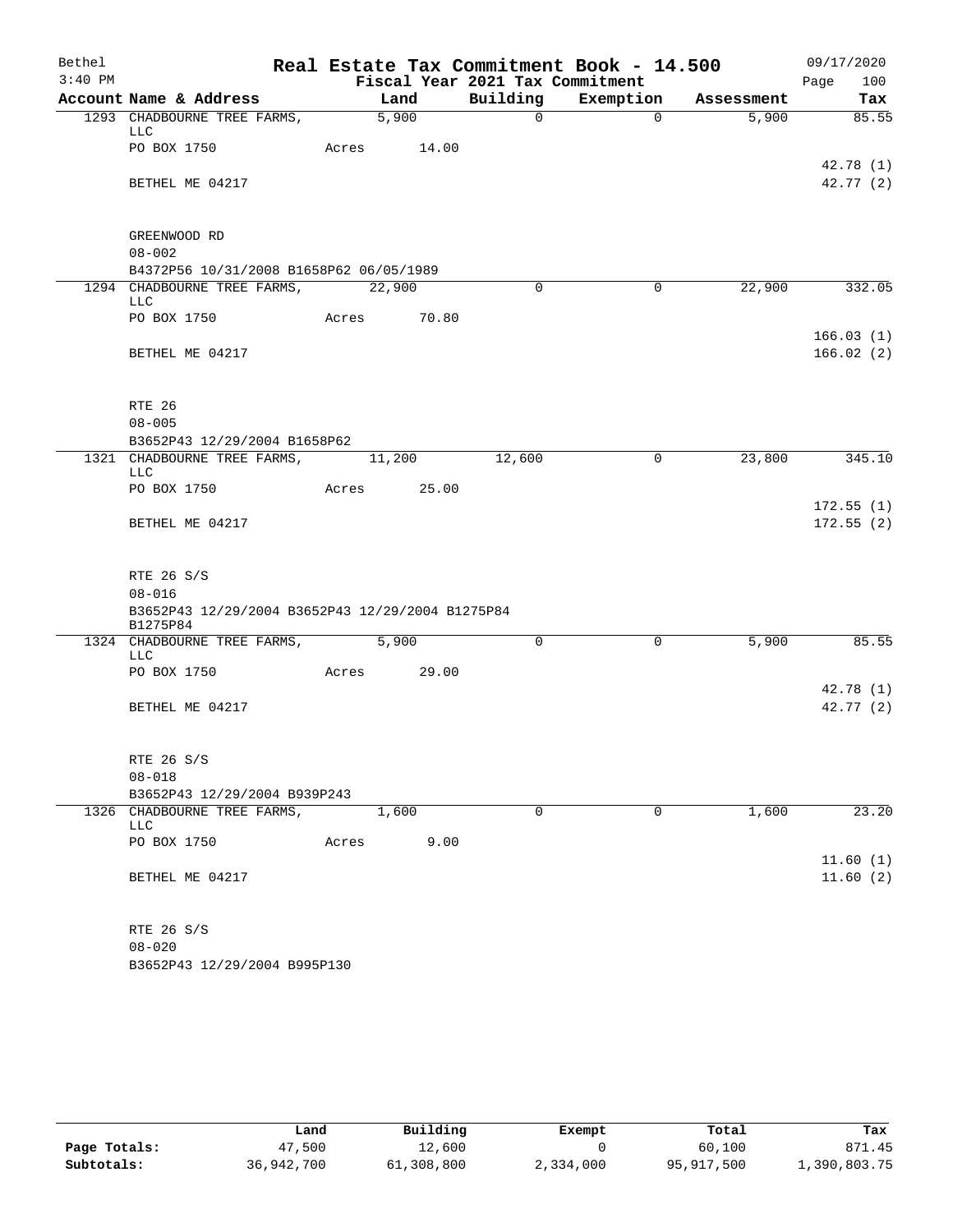| Bethel    |                                            |        |        |                                 | Real Estate Tax Commitment Book - 14.500 |            | 09/17/2020       |
|-----------|--------------------------------------------|--------|--------|---------------------------------|------------------------------------------|------------|------------------|
| $3:40$ PM |                                            |        |        | Fiscal Year 2021 Tax Commitment |                                          |            | Page<br>101      |
|           | Account Name & Address                     |        | Land   | Building                        | Exemption                                | Assessment | Tax              |
|           | 430 CHADBOURNE TREE FARMS,<br>LLC          |        | 54,900 | $\Omega$                        | $\Omega$                                 | 54,900     | 796.05           |
|           | PO BOX 1750                                | Acres  | 182.00 |                                 |                                          |            |                  |
|           |                                            |        |        |                                 |                                          |            | 398.03(1)        |
|           | BETHEL ME 04217                            |        |        |                                 |                                          |            | 398.02 (2)       |
|           |                                            |        |        |                                 |                                          |            |                  |
|           |                                            |        |        |                                 |                                          |            |                  |
|           | GROVER HILL RD.                            |        |        |                                 |                                          |            |                  |
|           | $06 - 037$<br>B3652P43 12/29/2004 B696P254 |        |        |                                 |                                          |            |                  |
|           | 431 CHADBOURNE TREE FARMS, 253,400         |        |        | $\Omega$                        | $\Omega$                                 |            | 253,400 3,674.30 |
|           | LLC                                        |        |        |                                 |                                          |            |                  |
|           | PO BOX 1750                                | Acres  | 534.00 |                                 |                                          |            |                  |
|           |                                            |        |        |                                 |                                          |            | 1,837.15(1)      |
|           | BETHEL ME 04217                            |        |        |                                 |                                          |            | 1,837.15(2)      |
|           |                                            |        |        |                                 |                                          |            |                  |
|           |                                            |        |        |                                 |                                          |            |                  |
|           | CROUSE RD.<br>$06 - 038$                   |        |        |                                 |                                          |            |                  |
|           | B3652P43 12/29/2004 B696P254               |        |        |                                 |                                          |            |                  |
|           | 427 CHADBOURNE TREE FARMS,                 |        | 57,900 | $\Omega$                        | $\mathbf 0$                              | 57,900     | 839.55           |
|           | <b>LLC</b>                                 |        |        |                                 |                                          |            |                  |
|           | PO BOX 1750                                | Acres  | 194.00 |                                 |                                          |            |                  |
|           |                                            |        |        |                                 |                                          |            | 419.78 (1)       |
|           | BETHEL ME 04217                            |        |        |                                 |                                          |            | 419.77 (2)       |
|           |                                            |        |        |                                 |                                          |            |                  |
|           | FLAT RD.                                   |        |        |                                 |                                          |            |                  |
|           | $06 - 034$                                 |        |        |                                 |                                          |            |                  |
|           | B5311P166 12/14/2016 B3652P43 12/29/2004   |        |        |                                 |                                          |            |                  |
|           | 445 CHADBOURNE TREE FARMS,                 | 83,900 |        | $\Omega$                        | $\mathbf 0$                              | 83,900     | 1,216.55         |
|           | LLC                                        |        |        |                                 |                                          |            |                  |
|           | PO BOX 1750                                | Acres  | 135.00 |                                 |                                          |            | 608.28(1)        |
|           | BETHEL ME 04217                            |        |        |                                 |                                          |            | 608.27(2)        |
|           |                                            |        |        |                                 |                                          |            |                  |
|           |                                            |        |        |                                 |                                          |            |                  |
|           | GROVER HILL RD S/S                         |        |        |                                 |                                          |            |                  |
|           | $07 - 010$                                 |        |        |                                 |                                          |            |                  |
|           | B3652P43 12/29/2004 B2888P117              |        |        |                                 |                                          |            |                  |
|           | 1239 CHADBOURNE TREE FARMS,                |        | 30,900 | 0                               | $\mathbf 0$                              | 30,900     | 448.05           |
|           | LLC<br>PO BOX 1750                         | Acres  | 74.00  |                                 |                                          |            |                  |
|           |                                            |        |        |                                 |                                          |            | 224.03(1)        |
|           | BETHEL ME 04217                            |        |        |                                 |                                          |            | 224.02(2)        |
|           |                                            |        |        |                                 |                                          |            |                  |
|           |                                            |        |        |                                 |                                          |            |                  |
|           | GROVER HILL RD N/S                         |        |        |                                 |                                          |            |                  |
|           | $07 - 042$                                 |        |        |                                 |                                          |            |                  |
|           | B3652P43 12/29/2004                        |        |        |                                 |                                          |            |                  |

|              | Land       | Building   | Exempt    | Total      | Tax          |
|--------------|------------|------------|-----------|------------|--------------|
| Page Totals: | 481,000    |            |           | 481,000    | 6,974.50     |
| Subtotals:   | 37,423,700 | 61,308,800 | 2,334,000 | 96,398,500 | l,397,778.25 |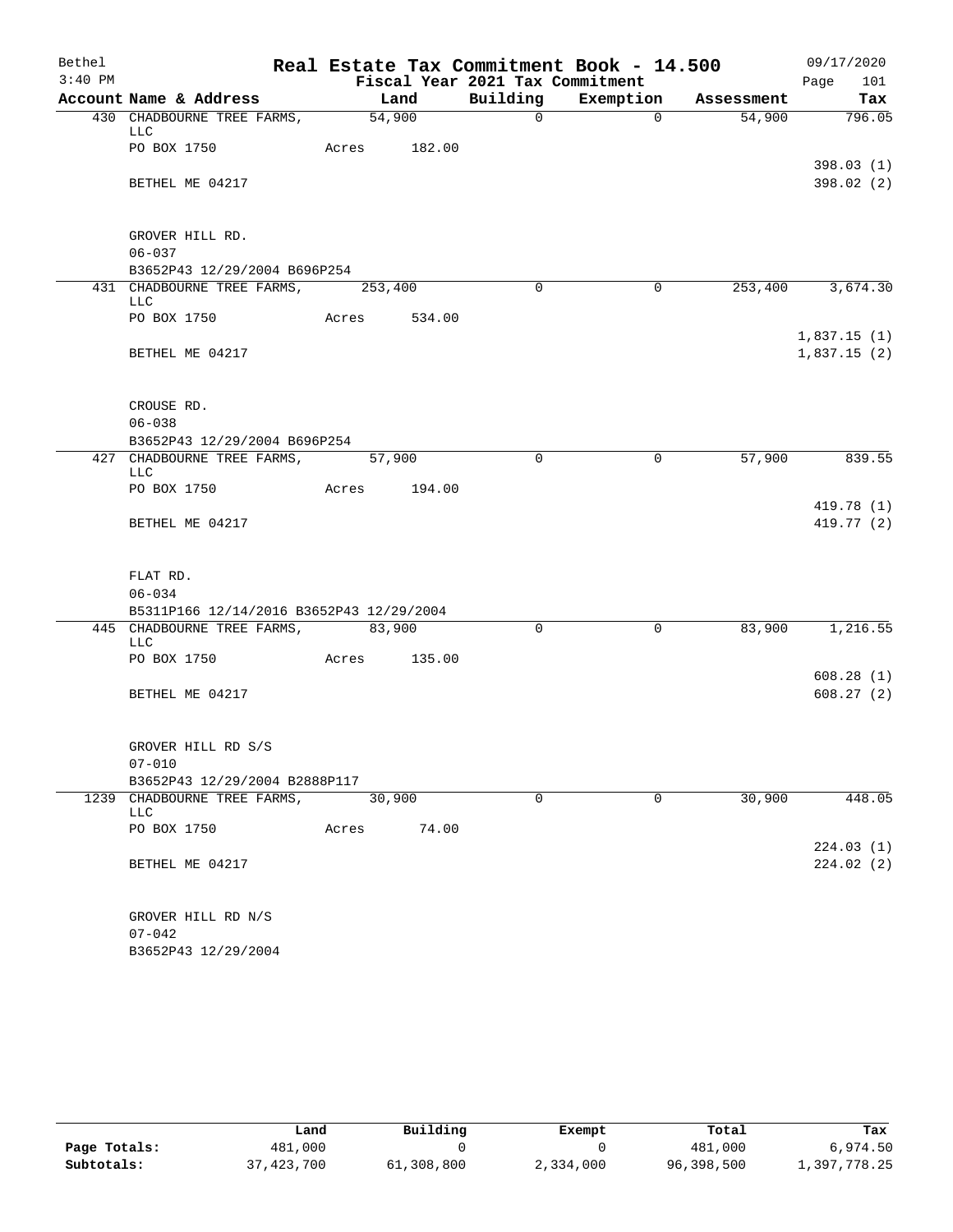| Bethel    |                                                  |                    |      |                                 | Real Estate Tax Commitment Book - 14.500 |            | 09/17/2020             |
|-----------|--------------------------------------------------|--------------------|------|---------------------------------|------------------------------------------|------------|------------------------|
| $3:40$ PM |                                                  |                    |      | Fiscal Year 2021 Tax Commitment |                                          |            | Page<br>102            |
|           | Account Name & Address                           |                    | Land |                                 | Building Exemption                       | Assessment | Tax                    |
|           | 1673 CHADBOURNE TREE FARMS,<br>LLC               | $\frac{41,500}{ }$ |      | $\mathbf 0$                     | $\Omega$                                 | 41,500     | 601.75                 |
|           | PO BOX 1750                                      | Acres 22.20        |      |                                 |                                          |            | 300.88(1)              |
|           | BETHEL ME 04217                                  |                    |      |                                 |                                          |            | 300.87(2)              |
|           | RTE 2 N/S                                        |                    |      |                                 |                                          |            |                        |
|           | $12 - 030$                                       |                    |      |                                 |                                          |            |                        |
|           | B3652P43 12/29/2004                              |                    |      |                                 |                                          |            |                        |
|           | 1674 CHADBOURNE TREE FARMS, 2,800<br><b>LLC</b>  |                    |      | $\Omega$                        | $\mathbf 0$                              | 2,800      | 40.60                  |
|           | PO BOX 1750                                      | Acres 17.80        |      |                                 |                                          |            | 20.30(1)               |
|           | BETHEL ME 04217                                  |                    |      |                                 |                                          |            | 20.30(2)               |
|           | RTE 2 N/S                                        |                    |      |                                 |                                          |            |                        |
|           | $12 - 031$                                       |                    |      |                                 |                                          |            |                        |
|           | B3652P43 12/29/2004 B2645P168                    |                    |      |                                 |                                          |            |                        |
|           | 1653 CHADBOURNE TREE FARMS, 23,600<br>LLC        |                    |      | $\Omega$                        | 0                                        | 23,600     | 342.20                 |
|           | PO BOX 1750                                      | Acres 47.70        |      |                                 |                                          |            |                        |
|           | BETHEL ME 04217                                  |                    |      |                                 |                                          |            | 171.10(1)<br>171.10(2) |
|           | RTE 2 S/S                                        |                    |      |                                 |                                          |            |                        |
|           | $12 - 010$                                       |                    |      |                                 |                                          |            |                        |
|           | B3652P43 12/29/2004 B1342P203                    |                    |      |                                 |                                          |            |                        |
|           | 1658 CHADBOURNE TREE FARMS, 24,200<br><b>LLC</b> |                    |      | $\Omega$                        | $\mathbf 0$                              | 24,200     | 350.90                 |
|           | PO BOX 1750                                      | Acres 41.40        |      |                                 |                                          |            |                        |
|           | BETHEL ME 04217                                  |                    |      |                                 |                                          |            | 175.45(1)<br>175.45(2) |
|           |                                                  |                    |      |                                 |                                          |            |                        |
|           | $12 - 015$                                       |                    |      |                                 |                                          |            |                        |
|           | B3652P43 12/29/2004 B1476P50                     |                    |      |                                 |                                          |            |                        |
|           | 1664 CHADBOURNE TREE FARMS,<br>LLC               | 32,400             |      | $\mathbf 0$                     | $\Omega$                                 | 32,400     | 469.80                 |
|           | PO BOX 1750                                      | Acres              | 9.00 |                                 |                                          |            | 234.90 (1)             |
|           | BETHEL ME 04217                                  |                    |      |                                 |                                          |            | 234.90 (2)             |
|           | RTE 2 S/S                                        |                    |      |                                 |                                          |            |                        |
|           | $12 - 021$                                       |                    |      |                                 |                                          |            |                        |
|           | B3652P43 12/29/2004                              |                    |      |                                 |                                          |            |                        |

|              | Land       | Building   | Exempt    | Total      | Tax          |  |
|--------------|------------|------------|-----------|------------|--------------|--|
| Page Totals: | l 24,500   |            |           | 124,500    | 1,805.25     |  |
| Subtotals:   | 37,548,200 | 61,308,800 | 2,334,000 | 96,523,000 | 1,399,583.50 |  |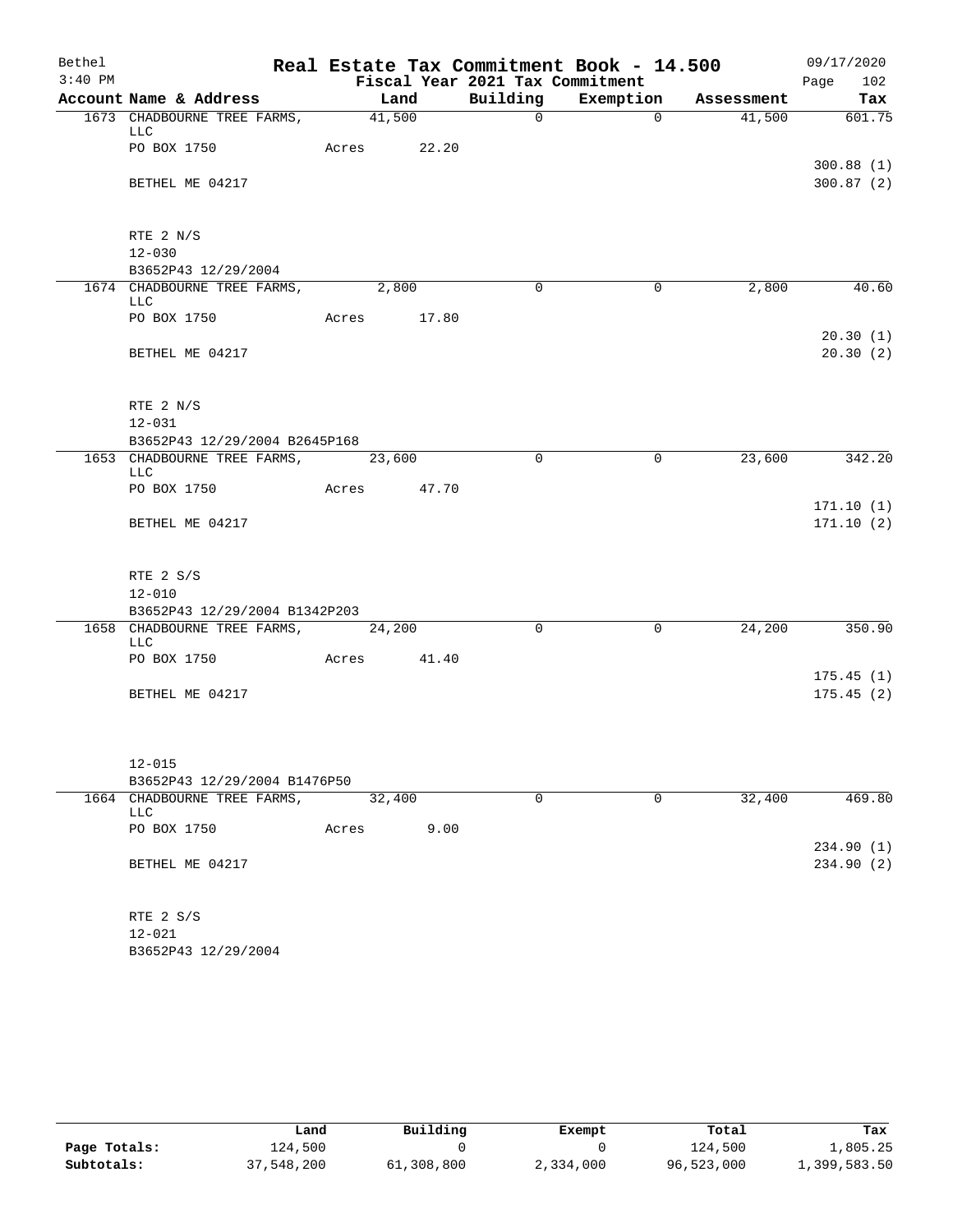| Bethel    |                                           |                    |        |                                 | Real Estate Tax Commitment Book - 14.500 |        | 09/17/2020               |
|-----------|-------------------------------------------|--------------------|--------|---------------------------------|------------------------------------------|--------|--------------------------|
| $3:40$ PM |                                           |                    |        | Fiscal Year 2021 Tax Commitment |                                          |        | Page<br>103              |
|           | Account Name & Address                    |                    | Land   |                                 | Building Exemption Assessment            |        | Tax                      |
|           | 2444 CHADBOURNE TREE FARMS,<br>LLC        | $\frac{23,300}{ }$ |        | $\overline{0}$                  | $\Omega$                                 | 23,300 | 337.85                   |
|           | PO BOX 1750                               | Acres 48.52        |        |                                 |                                          |        | 168.93(1)                |
|           | BETHEL ME 04217                           |                    |        |                                 |                                          |        | 168.92(2)                |
|           | INTERVALE RD                              |                    |        |                                 |                                          |        |                          |
|           | $13 - 006$                                |                    |        |                                 |                                          |        |                          |
|           | B3652P43 12/29/2004 B2755P88              |                    |        |                                 |                                          |        |                          |
|           | 1716 CHADBOURNE TREE FARMS,               |                    | 26,000 | $\Omega$                        | $\mathbf 0$                              | 26,000 | 377.00                   |
|           | LLC<br>PO BOX 1750                        | Acres 3.36         |        |                                 |                                          |        |                          |
|           |                                           |                    |        |                                 |                                          |        | 188.50(1)                |
|           | BETHEL ME 04217                           |                    |        |                                 |                                          |        | 188.50(2)                |
| NORTH RD  |                                           |                    |        |                                 |                                          |        |                          |
|           | $12 - 063$                                |                    |        |                                 |                                          |        |                          |
|           | B3652P43 12/29/2004 B673P87 03/25/1968    |                    |        |                                 |                                          |        |                          |
|           | 1515 CHADBOURNE TREE FARMS,               | 63,800             |        | $\Omega$                        | $\mathbf 0$                              | 63,800 | 925.10                   |
|           | <b>LLC</b>                                |                    |        |                                 |                                          |        |                          |
|           | PO BOX 1750                               | Acres 71.00        |        |                                 |                                          |        |                          |
|           |                                           |                    |        |                                 |                                          |        | 462.55(1)                |
|           | BETHEL ME 04217                           |                    |        |                                 |                                          |        | 462.55(2)                |
|           | RTE 2 S/S                                 |                    |        |                                 |                                          |        |                          |
|           | $11 - 013$                                |                    |        |                                 |                                          |        |                          |
|           | B3652P43 12/29/2004                       |                    |        |                                 |                                          |        |                          |
|           | 1493 CHADBOURNE TREE FARMS, 92,100<br>LLC |                    |        | $\Omega$                        | $\mathbf 0$                              | 92,100 | 1, 335.45                |
|           | PO BOX 1750                               | Acres              | 124.50 |                                 |                                          |        |                          |
|           |                                           |                    |        |                                 |                                          |        | 667.73(1)                |
|           | BETHEL ME 04217                           |                    |        |                                 |                                          |        | 667.72(2)                |
|           | RTE <sub>2</sub>                          |                    |        |                                 |                                          |        |                          |
|           | $11 - 004$                                |                    |        |                                 |                                          |        |                          |
|           | B3652P43 12/29/2004                       |                    |        |                                 |                                          |        |                          |
|           | 3457 CHADBOURNE TREE FARMS,<br>LLC        | 67,300             |        | $\mathbf 0$                     | $\mathbf 0$                              | 67,300 | 975.85                   |
|           | PO BOX 1750                               | Acres              | 1.10   |                                 |                                          |        |                          |
|           | BETHEL ME 04217                           |                    |        |                                 |                                          |        | 487.93 (1)<br>487.92 (2) |
|           | BROAD ST.                                 |                    |        |                                 |                                          |        |                          |
|           | $26 - 016$                                |                    |        |                                 |                                          |        |                          |
|           | B3421P324 11/05/2003                      |                    |        |                                 |                                          |        |                          |

|              | Land       | Building   | Exempt    | Total      | Tax          |
|--------------|------------|------------|-----------|------------|--------------|
| Page Totals: | 272,500    |            |           | 272,500    | 3,951.25     |
| Subtotals:   | 37,820,700 | 61,308,800 | 2,334,000 | 96,795,500 | 1,403,534.75 |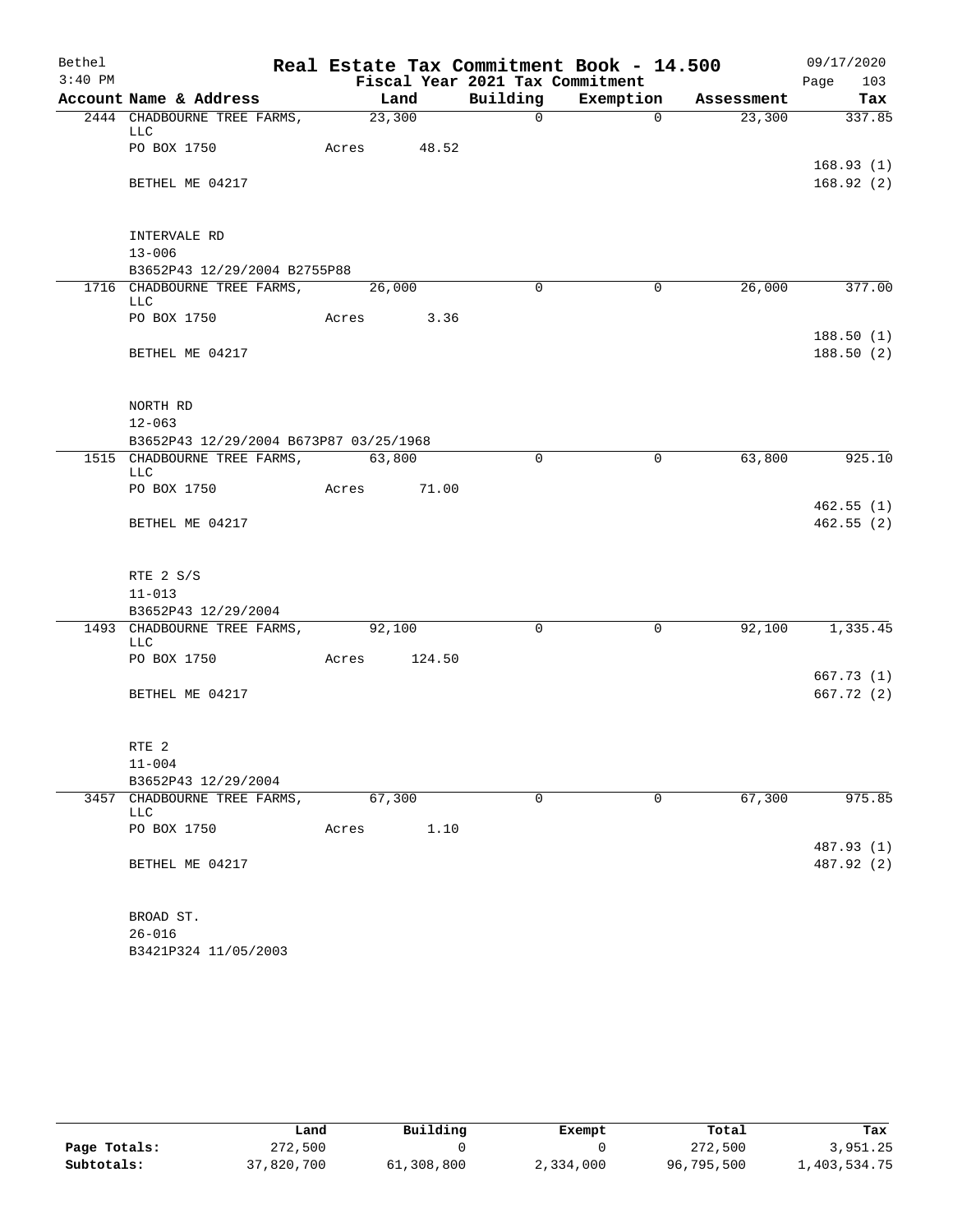| Bethel    |                                                            | Real Estate Tax Commitment Book - 14.500 |             |                |            | 09/17/2020              |
|-----------|------------------------------------------------------------|------------------------------------------|-------------|----------------|------------|-------------------------|
| $3:40$ PM |                                                            | Fiscal Year 2021 Tax Commitment          |             |                |            | Page<br>104             |
|           | Account Name & Address                                     | Land                                     | Building    | Exemption      | Assessment | Tax                     |
|           | 3257 CHADBOURNE TREE FARMS,<br>LLC                         | 69,600                                   | 378,100     | $\overline{0}$ | 447,700    | 6,491.65                |
|           | PO BOX 1750                                                | 0.28<br>Acres                            |             |                |            |                         |
|           |                                                            |                                          |             |                |            | 3, 245.83(1)            |
|           | BETHEL ME 04217                                            |                                          |             |                |            | 3, 245.82 (2)           |
|           |                                                            |                                          |             |                |            |                         |
|           | 172 MAIN ST.                                               |                                          |             |                |            |                         |
|           | $25 - 091 - 001$                                           |                                          |             |                |            |                         |
|           | B3652P43 12/29/2004 B2586P1853                             |                                          |             |                |            |                         |
|           | 3253 CHADBOURNE TREE FARMS, 52,900                         |                                          | $\Omega$    | 0              | 52,900     | 767.05                  |
|           | <b>LLC</b>                                                 |                                          |             |                |            |                         |
|           | PO BOX 1750                                                | Acres 0.39                               |             |                |            |                         |
|           |                                                            |                                          |             |                |            | 383.53(1)<br>383.52 (2) |
|           | BETHEL ME 04217                                            |                                          |             |                |            |                         |
|           |                                                            |                                          |             |                |            |                         |
|           | 29 MECHANIC ST.                                            |                                          |             |                |            |                         |
|           | $25 - 088$                                                 |                                          |             |                |            |                         |
|           | B3130P217 06/28/2002                                       |                                          |             |                |            |                         |
|           | 3649 CHADBOURNE TREE FARMS,                                | 56,200                                   | $\Omega$    | $\mathbf 0$    | 56,200     | 814.90                  |
|           | LLC<br>PO BOX 1750                                         | 34.20<br>Acres                           |             |                |            |                         |
|           |                                                            |                                          |             |                |            | 407.45(1)               |
|           | BETHEL ME 04217                                            |                                          |             |                |            | 407.45(2)               |
|           |                                                            |                                          |             |                |            |                         |
|           |                                                            |                                          |             |                |            |                         |
|           | VERNON ST                                                  |                                          |             |                |            |                         |
|           | $27 - 041$                                                 |                                          |             |                |            |                         |
|           | B3652P43 12/29/2004<br>2976 CHADBOURNE TREE FARMS, 105,700 |                                          | $\mathbf 0$ | $\mathbf 0$    | 105,700    | 1,532.65                |
|           | LLC                                                        |                                          |             |                |            |                         |
|           | PO BOX 1750                                                | 125.80<br>Acres                          |             |                |            |                         |
|           |                                                            |                                          |             |                |            | 766.33(1)               |
|           | BETHEL ME 04217                                            |                                          |             |                |            | 766.32(2)               |
|           |                                                            |                                          |             |                |            |                         |
|           | RTE 2 N/S                                                  |                                          |             |                |            |                         |
|           | $22 - 005$                                                 |                                          |             |                |            |                         |
|           | B3652P43 12/29/2004                                        |                                          |             |                |            |                         |
|           | 2995 CHADBOURNE TREE FARMS,                                | 52,400                                   | $\mathbf 0$ | $\mathbf 0$    | 52,400     | 759.80                  |
|           | LLC                                                        |                                          |             |                |            |                         |
|           | PO BOX 1750                                                | 7.50<br>Acres                            |             |                |            |                         |
|           | BETHEL ME 04217                                            |                                          |             |                |            | 379.90(1)<br>379.90(2)  |
|           |                                                            |                                          |             |                |            |                         |
|           |                                                            |                                          |             |                |            |                         |
|           | ROUTE TWO                                                  |                                          |             |                |            |                         |
|           | $22 - 017$                                                 |                                          |             |                |            |                         |
|           | B3652P43 12/29/2004                                        |                                          |             |                |            |                         |

|              | Land       | Building   | Exempt    | Total      | Tax          |
|--------------|------------|------------|-----------|------------|--------------|
| Page Totals: | 336,800    | 378,100    |           | 714,900    | 10,366.05    |
| Subtotals:   | 38,157,500 | 61,686,900 | 2,334,000 | 97,510,400 | 1,413,900.80 |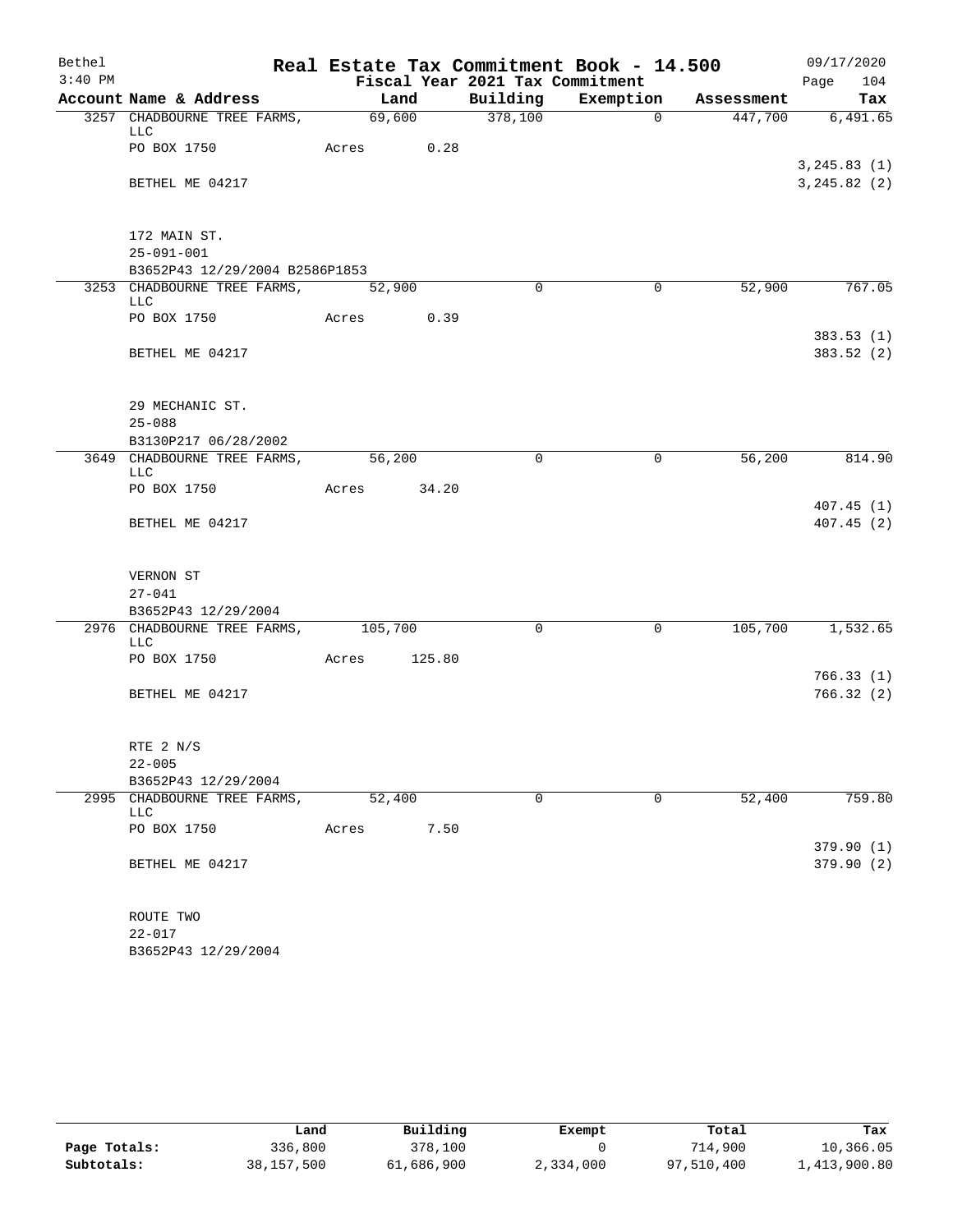| Bethel    |                                                    |             |        |                                 | Real Estate Tax Commitment Book - 14.500 |            | 09/17/2020              |
|-----------|----------------------------------------------------|-------------|--------|---------------------------------|------------------------------------------|------------|-------------------------|
| $3:40$ PM |                                                    |             |        | Fiscal Year 2021 Tax Commitment |                                          |            | Page<br>105             |
|           | Account Name & Address                             |             | Land   | Building                        | Exemption                                | Assessment | Tax                     |
|           | 3062 CHADBOURNE TREE FARMS,<br>LLC                 |             | 68,300 | $\mathsf{O}$                    | $\overline{0}$                           | 68,300     | 990.35                  |
|           | PO BOX 1750                                        | Acres 67.00 |        |                                 |                                          |            |                         |
|           |                                                    |             |        |                                 |                                          |            | 495.18 (1)              |
|           | BETHEL ME 04217                                    |             |        |                                 |                                          |            | 495.17 (2)              |
|           |                                                    |             |        |                                 |                                          |            |                         |
|           |                                                    |             |        |                                 |                                          |            |                         |
|           | INTERVALE RD S/S<br>$23 - 014$                     |             |        |                                 |                                          |            |                         |
|           | B3652P43 12/29/2004                                |             |        |                                 |                                          |            |                         |
|           | 2831 CHADBOURNE TREE FARMS,                        | 14,600      |        | $\Omega$                        | 0                                        | 14,600     | 211.70                  |
|           | LLC                                                |             |        |                                 |                                          |            |                         |
|           | PO BOX 1750                                        | Acres       | 50.00  |                                 |                                          |            |                         |
|           |                                                    |             |        |                                 |                                          |            | 105.85(1)               |
|           | BETHEL ME 04217                                    |             |        |                                 |                                          |            | 105.85(2)               |
|           |                                                    |             |        |                                 |                                          |            |                         |
|           | SWAN HILL RD S/S                                   |             |        |                                 |                                          |            |                         |
|           | $19 - 003$                                         |             |        |                                 |                                          |            |                         |
|           | B3562P43 12/29/2004                                |             |        |                                 |                                          |            |                         |
|           | 2846 CHADBOURNE TREE FARMS,                        | 103,500     |        | $\mathbf 0$                     | $\mathbf 0$                              | 103,500    | 1,500.75                |
|           | <b>LLC</b><br>PO BOX 1750                          | Acres       | 348.00 |                                 |                                          |            |                         |
|           |                                                    |             |        |                                 |                                          |            | 750.38(1)               |
|           | BETHEL ME 04217                                    |             |        |                                 |                                          |            | 750.37 (2)              |
|           |                                                    |             |        |                                 |                                          |            |                         |
|           |                                                    |             |        |                                 |                                          |            |                         |
|           | SWAN HILL RD                                       |             |        |                                 |                                          |            |                         |
|           | $19 - 008$                                         |             |        |                                 |                                          |            |                         |
|           | B3652P43 12/29/2004<br>2928 CHADBOURNE TREE FARMS, |             | 500    | $\mathbf 0$                     | $\mathbf 0$                              | 500        | 7.25                    |
|           | LLC                                                |             |        |                                 |                                          |            |                         |
|           | PO BOX 1750                                        | Acres       | 5.30   |                                 |                                          |            |                         |
|           |                                                    |             |        |                                 |                                          |            | 3.63(1)                 |
|           | BETHEL ME 04217                                    |             |        |                                 |                                          |            | 3.62(2)                 |
|           |                                                    |             |        |                                 |                                          |            |                         |
|           | SUNDAY RIVER RD E/S                                |             |        |                                 |                                          |            |                         |
|           | $22 - 001$                                         |             |        |                                 |                                          |            |                         |
|           | B3652P43 12/29/2004                                |             |        |                                 |                                          |            |                         |
|           | 2923 CHADBOURNE TREE FARMS,                        |             | 90,200 | 0                               | $\mathbf 0$                              | 90, 200    | 1,307.90                |
|           | LLC                                                |             |        |                                 |                                          |            |                         |
|           | PO BOX 1750                                        | Acres       | 105.00 |                                 |                                          |            |                         |
|           | BETHEL ME 04217                                    |             |        |                                 |                                          |            | 653.95 (1)<br>653.95(2) |
|           |                                                    |             |        |                                 |                                          |            |                         |
|           |                                                    |             |        |                                 |                                          |            |                         |
|           | INTERVALE RD S/S                                   |             |        |                                 |                                          |            |                         |
|           | $20 - 034$                                         |             |        |                                 |                                          |            |                         |
|           | B1689P163                                          |             |        |                                 |                                          |            |                         |

|              | Land       | Building   | Exempt    | Total      | Tax          |
|--------------|------------|------------|-----------|------------|--------------|
| Page Totals: | 277,100    |            |           | 277,100    | 4,017.95     |
| Subtotals:   | 38,434,600 | 61,686,900 | 2,334,000 | 97,787,500 | 1,417,918.75 |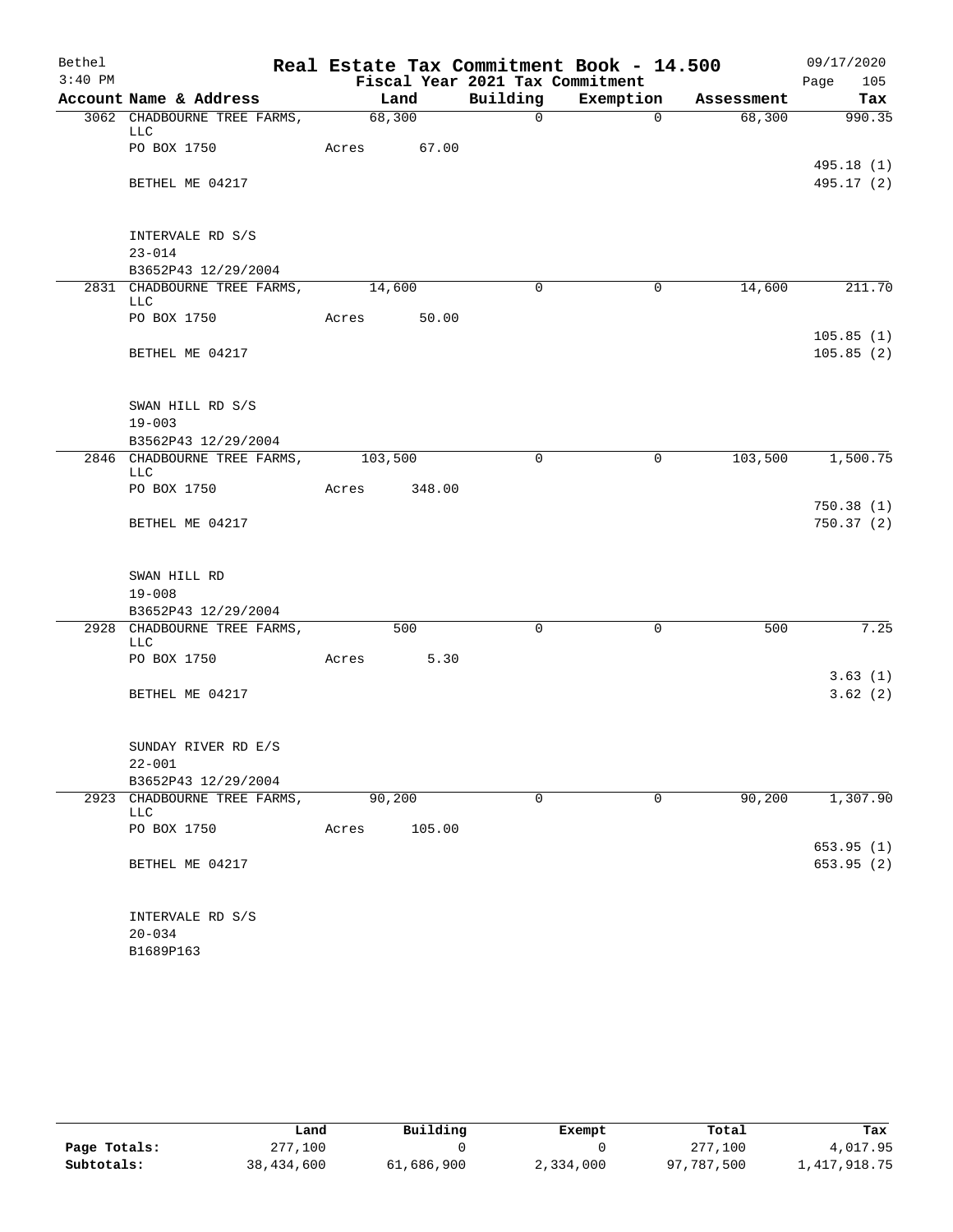| Bethel    |                                                   |               |        |                                 | Real Estate Tax Commitment Book - 14.500 |                               | 09/17/2020                   |
|-----------|---------------------------------------------------|---------------|--------|---------------------------------|------------------------------------------|-------------------------------|------------------------------|
| $3:40$ PM |                                                   |               |        | Fiscal Year 2021 Tax Commitment |                                          |                               | 106<br>Page                  |
|           | Account Name & Address                            |               | Land   |                                 |                                          | Building Exemption Assessment | Tax                          |
|           | 2460 CHADBOURNE TREE FARMS, 19,800<br>LLC         |               |        | $\Omega$                        | $\Omega$                                 | 19,800                        | 287.10                       |
|           | PO BOX 1750                                       | Acres 68.00   |        |                                 |                                          |                               |                              |
|           | BETHEL ME 04217 1750                              |               |        |                                 |                                          |                               | 143.55(1)<br>143.55(2)       |
|           | BAILEY RD                                         |               |        |                                 |                                          |                               |                              |
|           | $13 - 019$                                        |               |        |                                 |                                          |                               |                              |
|           | B3652P43 12/29/2004 B2803P246 B1432P17 11/03/1986 |               |        |                                 |                                          |                               |                              |
|           | 2461 CHADBOURNE TREE FARMS, 573,000<br>LLC        |               |        | $\Omega$                        | $\Omega$                                 |                               | 573,000 8,308.50             |
|           | PO BOX 1750                                       | Acres 1987.00 |        |                                 |                                          |                               |                              |
|           | BETHEL ME 04217                                   |               |        |                                 |                                          |                               | 4, 154.25(1)<br>4, 154.25(2) |
|           | CHANDLER HILL RD N/S                              |               |        |                                 |                                          |                               |                              |
|           | $13 - 020$                                        |               |        |                                 |                                          |                               |                              |
|           | B3652P43 12/29/2004                               |               |        |                                 |                                          |                               |                              |
|           | 2479 CHADBOURNE TREE FARMS, 63,800<br>LLC         |               |        | $\Omega$                        | $\mathbf{0}$                             | 63,800                        | 925.10                       |
|           | PO BOX 1750                                       | Acres 50.00   |        |                                 |                                          |                               |                              |
|           | BETHEL ME 04217                                   |               |        |                                 |                                          |                               | 462.55(1)<br>462.55(2)       |
|           | CHANDLER HILL RD S/S                              |               |        |                                 |                                          |                               |                              |
|           | $14 - 009$<br>B3652P43 12/29/2004 B2722P195       |               |        |                                 |                                          |                               |                              |
|           | 2677 CHADBOURNE TREE FARMS, 122,200               |               |        | $\Omega$                        | $\mathbf 0$                              | 122, 200                      | 1,771.90                     |
|           | LLC<br>PO BOX 1750                                | Acres         | 169.00 |                                 |                                          |                               |                              |
|           |                                                   |               |        |                                 |                                          |                               | 885.95 (1)                   |
|           | BETHEL ME 04217                                   |               |        |                                 |                                          |                               | 885.95 (2)                   |
|           | RTE 2 W/S                                         |               |        |                                 |                                          |                               |                              |
|           | $17 - 017$                                        |               |        |                                 |                                          |                               |                              |
|           | B3652P43 12/29/2004 B1147P129                     |               |        |                                 |                                          |                               |                              |
|           | 2670 CHADBOURNE TREE FARMS,<br>LLC                | 2,700         |        | $\Omega$                        | $\Omega$                                 | 2,700                         | 39.15                        |
|           | PO BOX 1750                                       | Acres         | 4.60   |                                 |                                          |                               | 19.58(1)                     |
|           | BETHEL ME 04217                                   |               |        |                                 |                                          |                               | 19.57(2)                     |
|           | NORTH RD                                          |               |        |                                 |                                          |                               |                              |
|           | $17 - 012$                                        |               |        |                                 |                                          |                               |                              |
|           | B3652P43 12/29/2004 B3325P100 07/02/2003          |               |        |                                 |                                          |                               |                              |

|              | Land         | Building   | Exempt    | Total      | Tax          |
|--------------|--------------|------------|-----------|------------|--------------|
| Page Totals: | 781,500      |            |           | 781,500    | 11,331.75    |
| Subtotals:   | 39, 216, 100 | 61,686,900 | 2,334,000 | 98,569,000 | 1,429,250.50 |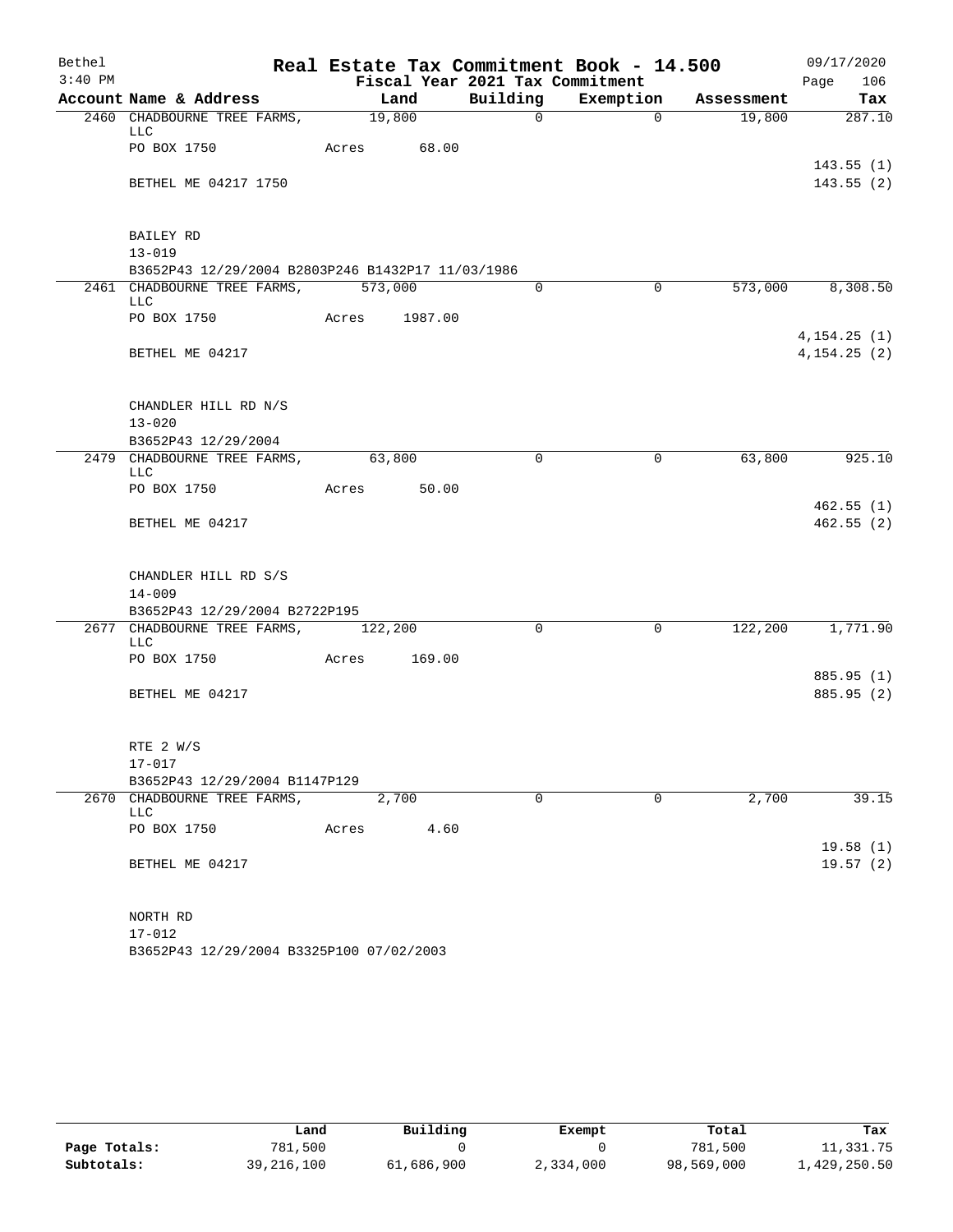| Bethel       |                                                             |                 |         |                |             | Real Estate Tax Commitment Book - 14.500     |                  | 09/17/2020             |
|--------------|-------------------------------------------------------------|-----------------|---------|----------------|-------------|----------------------------------------------|------------------|------------------------|
| $3:40$ PM    | Account Name & Address                                      |                 |         | Land           | Building    | Fiscal Year 2021 Tax Commitment<br>Exemption | Assessment       | Page<br>107<br>Tax     |
|              | 2655 CHADBOURNE TREE FARMS,                                 |                 | 268,200 |                | $\mathbf 0$ |                                              | $\Omega$         | 268, 200<br>3,888.90   |
|              | <b>LLC</b>                                                  |                 |         |                |             |                                              |                  |                        |
|              | PO BOX 1750                                                 |                 |         | Acres 413.60   |             |                                              |                  | 1,944.45(1)            |
|              | BETHEL ME 04217                                             |                 |         |                |             |                                              |                  | 1,944.45(2)            |
|              |                                                             |                 |         |                |             |                                              |                  |                        |
|              | NORTH RD                                                    |                 |         |                |             |                                              |                  |                        |
|              | $16 - 028$<br>B3652P43 12/29/2004 B2383P50                  |                 |         |                |             |                                              |                  |                        |
|              | 2759 CHADBOURNE TREE FARMS,                                 |                 |         | 85,700         | 0           |                                              | 0                | 85,700<br>1,242.65     |
|              | LLC<br>PO BOX 1750                                          |                 | Acres   | 40.00          |             |                                              |                  |                        |
|              |                                                             |                 |         |                |             |                                              |                  | 621.33(1)              |
|              | BETHEL ME 04217                                             |                 |         |                |             |                                              |                  | 621.32(2)              |
|              | RTE 2 S/S                                                   |                 |         |                |             |                                              |                  |                        |
|              | $18 - 018$                                                  |                 |         |                |             |                                              |                  |                        |
|              | B3652P43 12/29/2004                                         |                 |         |                |             |                                              |                  |                        |
|              | 2734 CHADBOURNE TREE FARMS,<br>LLC                          |                 | 46,700  |                | $\Omega$    |                                              | 46,700<br>0      | 677.15                 |
|              | PO BOX 1750                                                 |                 | Acres   | 200.00         |             |                                              |                  |                        |
|              | BETHEL ME 04217                                             |                 |         |                |             |                                              |                  | 338.58(1)<br>338.57(2) |
|              | $17 - 046$                                                  |                 |         |                |             |                                              |                  |                        |
|              | B3652P43 12/29/2004 B2755P88<br>2771 CHADBOURNE TREE FARMS, |                 |         | 68,400         | $\Omega$    |                                              | 68,400<br>0      | 991.80                 |
|              | <b>LLC</b>                                                  |                 |         |                |             |                                              |                  |                        |
|              | PO BOX 1750                                                 | Acres           |         | 62.00          |             |                                              |                  | 495.90 (1)             |
|              | BETHEL ME 04217                                             |                 |         |                |             |                                              |                  | 495.90 (2)             |
|              | INTERVALE W/S                                               |                 |         |                |             |                                              |                  |                        |
|              | $18 - 027$<br>B2755P88                                      |                 |         |                |             |                                              |                  |                        |
|              | 3582 CHADBOURNE, ROBERT                                     |                 |         | 1,600          | $\mathbf 0$ |                                              | 0<br>1,600       | 23.20                  |
|              | P.O. BOX 1600                                               | Acres           |         | 19.00          |             |                                              |                  |                        |
|              | BETHEL ME 04217                                             |                 |         |                |             |                                              |                  | 11.60(1)<br>11.60(2)   |
|              |                                                             |                 |         |                |             |                                              |                  |                        |
|              | VERNON ST E/S                                               |                 |         |                |             |                                              |                  |                        |
|              | $26 - 086$                                                  |                 |         |                |             |                                              |                  |                        |
|              | B1253P116                                                   |                 |         |                |             |                                              |                  |                        |
| 3407         | CHADBOURNE, ROBERT<br>P.O. BOX 1600                         | Acres           |         | 4,700<br>13.00 | 0           | 0                                            | 4,700            | 68.15                  |
|              |                                                             |                 |         |                |             |                                              |                  | 34.08(1)               |
|              | BETHEL ME 04217                                             |                 |         |                |             |                                              |                  | 34.07(2)               |
|              | MAIN ST S/S                                                 |                 |         |                |             |                                              |                  |                        |
|              | $25 - 228$<br>B1253P116                                     |                 |         |                |             |                                              |                  |                        |
|              |                                                             |                 |         |                |             |                                              |                  |                        |
| Page Totals: |                                                             | Land<br>475,300 |         | Building       | 0           | Exempt<br>$\mathsf{O}$                       | Total<br>475,300 | Tax<br>6,891.85        |
| Subtotals:   |                                                             | 39,691,400      |         | 61,686,900     |             | 2,334,000                                    | 99,044,300       | 1,436,142.35           |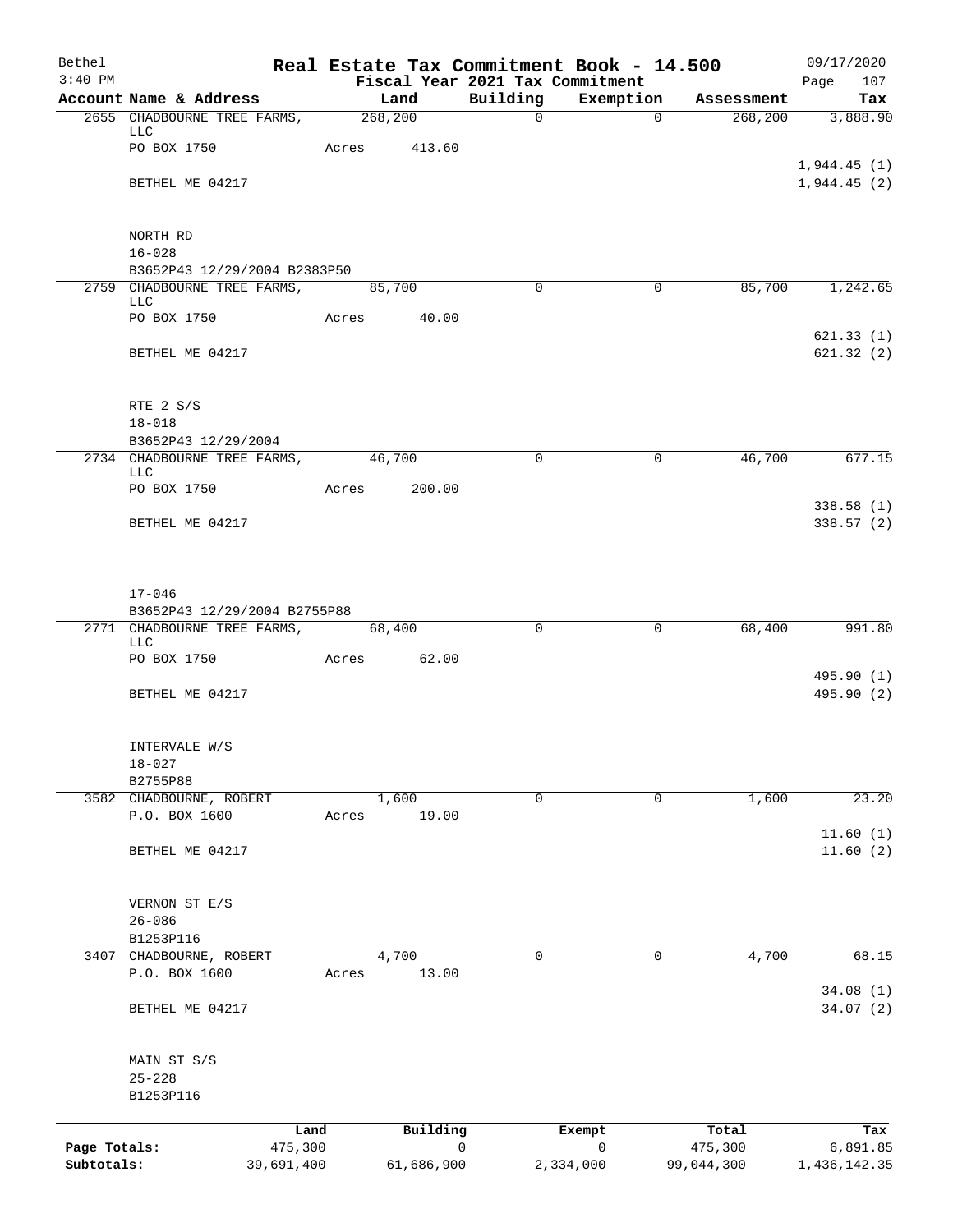| Bethel<br>$3:40$ PM |                                   | Real Estate Tax Commitment Book - 14.500<br>Fiscal Year 2021 Tax Commitment |          |                   |            | 09/17/2020<br>108<br>Page |
|---------------------|-----------------------------------|-----------------------------------------------------------------------------|----------|-------------------|------------|---------------------------|
|                     | Account Name & Address            | Land                                                                        | Building | Exemption         | Assessment | Tax                       |
|                     | 102 CHADBOURNE, ROBERT            | 102,900                                                                     | 0        | $\mathbf 0$       | 102,900    | 1,492.05                  |
|                     | P.O. BOX 1600                     | 214.00<br>Acres                                                             |          |                   |            |                           |
|                     |                                   |                                                                             |          |                   |            | 746.03(1)                 |
|                     | BETHEL ME 04217                   |                                                                             |          |                   |            | 746.02(2)                 |
|                     |                                   |                                                                             |          |                   |            |                           |
|                     |                                   |                                                                             |          |                   |            |                           |
|                     | SONGO POND RD.                    |                                                                             |          |                   |            |                           |
|                     | $02 - 022$                        |                                                                             |          |                   |            |                           |
|                     | 3592 CHADBOURNE, ROBERT P         | 110,500                                                                     | 0        | 0                 | 110,500    | 1,602.25                  |
|                     | CHADBOURNE, NANCY R               | 10.00<br>Acres                                                              |          |                   |            |                           |
|                     | P.O. BOX 1600                     |                                                                             |          |                   |            | 801.13(1)                 |
|                     |                                   |                                                                             |          |                   |            | 801.12 (2)                |
|                     | BETHEL ME 04217                   |                                                                             |          |                   |            |                           |
|                     |                                   |                                                                             |          |                   |            |                           |
|                     |                                   |                                                                             |          |                   |            |                           |
|                     | $27 - 004$<br>B3672P74 01/26/2005 |                                                                             |          |                   |            |                           |
|                     | 3601 CHADBOURNE, ROBERT P         | 145,100                                                                     | 344,700  | 25,000            | 464,800    | 6,739.60                  |
|                     | CHADBOURNE, NANCY R               | 23.80<br>Acres                                                              |          | 01 Homestead (HM) |            |                           |
|                     | P.O. BOX 1600                     |                                                                             |          |                   |            | 3,369.80(1)               |
|                     |                                   |                                                                             |          |                   |            | 3,369.80(2)               |
|                     | BETHEL ME 04217                   |                                                                             |          |                   |            |                           |
|                     |                                   |                                                                             |          |                   |            |                           |
|                     | 250 PARADISE RD.                  |                                                                             |          |                   |            |                           |
|                     | $27 - 012$                        |                                                                             |          |                   |            |                           |
|                     | B3672P74 01/26/2005               |                                                                             |          |                   |            |                           |
|                     | 2817 CHADBOURNE, TANIA E          | 23,300                                                                      | $\Omega$ | $\mathbf 0$       | 23,300     | 337.85                    |
|                     | 50 STOCKHOLM DR.                  | 2.10<br>Acres                                                               |          |                   |            |                           |
|                     |                                   |                                                                             |          |                   |            | 168.93(1)                 |
|                     | CUMBERLAND CTR. ME                |                                                                             |          |                   |            | 168.92(2)                 |
|                     | 04021 8712                        |                                                                             |          |                   |            |                           |
|                     |                                   |                                                                             |          |                   |            |                           |
|                     | 569 INTERVALE RD.                 |                                                                             |          |                   |            |                           |
|                     | $18 - 061$                        |                                                                             |          |                   |            |                           |
|                     | B1457P246 02/06/1987              |                                                                             |          |                   |            |                           |
|                     | 2820 CHADBOURNE, THEODORE         | 31,800                                                                      | 0        | 0                 | 31,800     | 461.10                    |
|                     | 50 STOCKHOLM DR.                  | 2.70<br>Acres                                                               |          |                   |            |                           |
|                     |                                   |                                                                             |          |                   |            | 230.55(1)                 |
|                     | CUMBERLAND CTR. ME                |                                                                             |          |                   |            | 230.55(2)                 |
|                     | 04021 8712                        |                                                                             |          |                   |            |                           |
|                     |                                   |                                                                             |          |                   |            |                           |
|                     |                                   |                                                                             |          |                   |            |                           |
|                     | INTERVALE S/S<br>$18 - 062$       |                                                                             |          |                   |            |                           |
|                     | 3069 CHADBOURNE, THEODORE         | 56,600                                                                      | $\Omega$ | $\Omega$          | 56,600     | 820.70                    |
|                     | 50 STOCKHOLM DR.                  | 35.00<br>Acres                                                              |          |                   |            |                           |
|                     |                                   |                                                                             |          |                   |            | 410.35(1)                 |
|                     | CUMGERLAND CTR. ME                |                                                                             |          |                   |            | 410.35(2)                 |
|                     | 04021 8712                        |                                                                             |          |                   |            |                           |
|                     |                                   |                                                                             |          |                   |            |                           |
|                     |                                   |                                                                             |          |                   |            |                           |
|                     | INTERVALE RD N/S                  |                                                                             |          |                   |            |                           |
|                     | $23 - 021$                        |                                                                             |          |                   |            |                           |
|                     | B1432P10                          |                                                                             |          |                   |            |                           |
|                     |                                   |                                                                             |          |                   |            |                           |

|              | Land       | Building   | Exempt    | Total      | Tax          |
|--------------|------------|------------|-----------|------------|--------------|
| Page Totals: | 470,200    | 344,700    | 25,000    | 789,900    | 11,453.55    |
| Subtotals:   | 40,161,600 | 62,031,600 | 2,359,000 | 99,834,200 | 1,447,595.90 |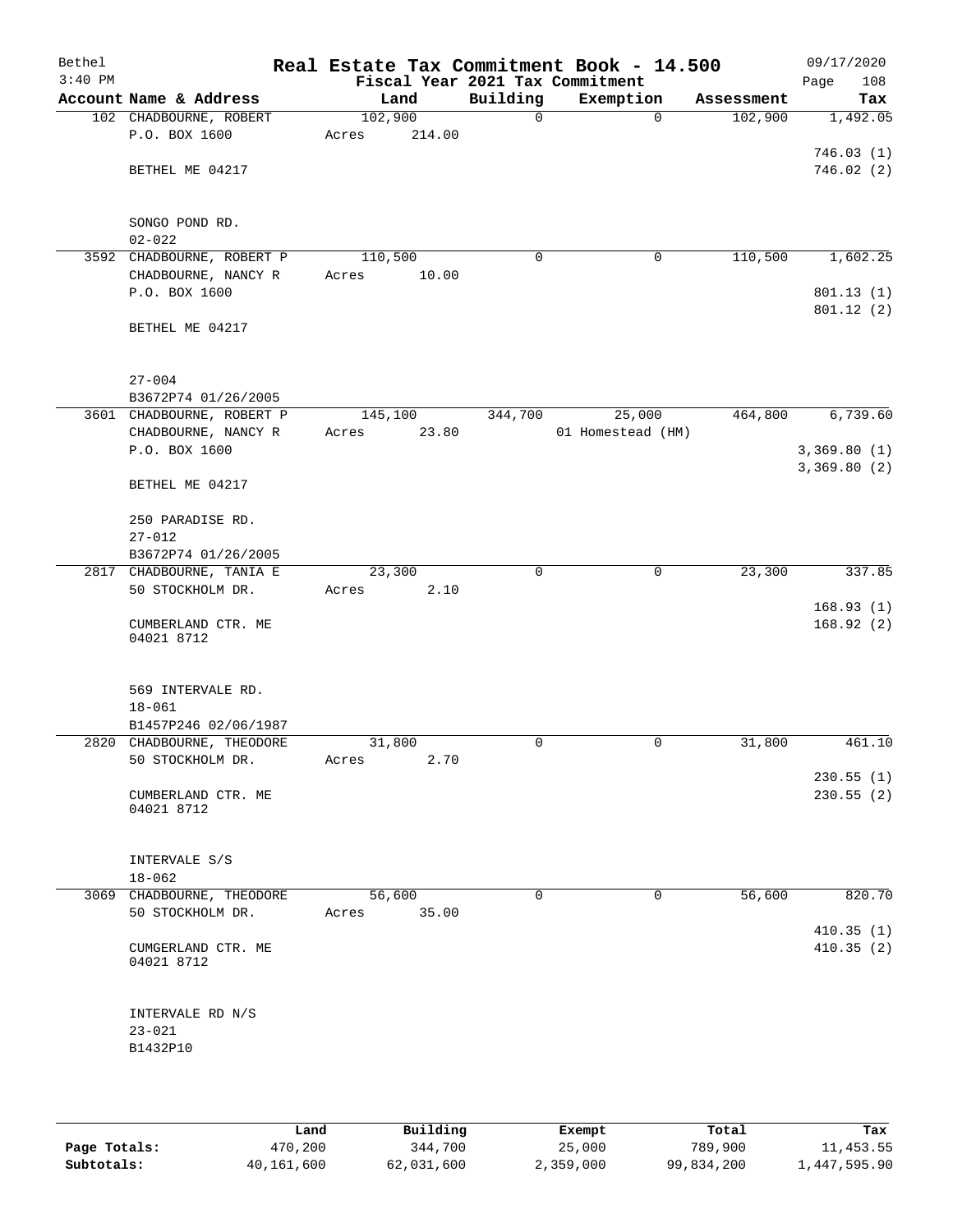| Bethel       |                                                                  |       |                 |          | Real Estate Tax Commitment Book - 14.500 |             | 09/17/2020                  |
|--------------|------------------------------------------------------------------|-------|-----------------|----------|------------------------------------------|-------------|-----------------------------|
| $3:40$ PM    |                                                                  |       |                 |          | Fiscal Year 2021 Tax Commitment          |             | Page<br>109                 |
|              | Account Name & Address                                           |       | Land            | Building | Exemption                                | Assessment  | Tax                         |
|              | 2776 CHADBOURNE, THEODORE<br>50 STOCKHOLM DR.                    | Acres | 78,700<br>81.00 | 0        | $\mathbf 0$                              | 78,700      | 1,141.15                    |
|              | CUMBERLAND CTR. ME<br>04021 8712                                 |       |                 |          |                                          |             | 570.58(1)<br>570.57(2)      |
|              | INTERVALE W/S<br>$18 - 031$                                      |       |                 |          |                                          |             |                             |
|              | 3444 CHADBOURNE, THEODORE                                        |       | 104,900         | $\Omega$ | 0                                        | 104,900     | 1,521.05                    |
|              | 50 STOCKHOLM DR.                                                 | Acres | 20.00           |          |                                          |             | 760.53(1)                   |
|              | CUMBERLAND CTR. ME<br>04021 8712                                 |       |                 |          |                                          |             | 760.52(2)                   |
|              | PARADISE RD<br>$26 - 004$                                        |       |                 |          |                                          |             |                             |
|              | B754P32                                                          |       |                 |          |                                          |             |                             |
|              | 3008 CHAISSON, KATHLEEN                                          |       | 33,800          | 307,900  | 0                                        | 341,700     | 4,954.65                    |
|              | CHAISSON, PAUL<br>49 TAYLOR WOODS RD                             | Acres | 2.72            |          |                                          |             | 2,477.33 (1)<br>2,477.32(2) |
|              | BETHEL ME 04217                                                  |       |                 |          |                                          |             |                             |
|              | 49 TAYLOR WOODS RD<br>$22 - 026 - 011$                           |       |                 |          |                                          |             |                             |
|              | B4985P53 05/14/2013 B4821P287 03/06/2012 B2934P144<br>04/27/2001 |       |                 |          |                                          |             |                             |
| 4895         | CHALK, CHRISTOPHER<br>JAMES                                      |       | 33,600          | 166,100  | 0                                        | 199,700     | 2,895.65                    |
|              | CHALK, KATE ELIZABETH<br>2 WOODLANDS, CHURCHSTOW                 |       |                 |          |                                          |             | 1,447.83(1)<br>1,447.82(2)  |
|              | KINGSBRIDGE, DEVON UK<br>TQ7 1AJ                                 |       |                 |          |                                          |             |                             |
|              | 135 VERNON ST<br>26-076-1-8C                                     |       |                 |          |                                          |             |                             |
|              | B4300P124 05/21/2008 B3942P178                                   |       |                 |          |                                          |             |                             |
|              | 3244 CHAN, NINA S                                                |       | 38,300          | 0        | 0                                        | 38,300      | 555.35                      |
|              | CHAN, TIM C                                                      | Acres | 0.17            |          |                                          |             |                             |
|              | 10 SOUTHBROOK DRIVE                                              |       |                 |          |                                          |             | 277.68(1)<br>277.67(2)      |
|              | CLAREMONT NH 03743                                               |       |                 |          |                                          |             |                             |
|              | MECHANIC ST.<br>$25 - 079$                                       |       |                 |          |                                          |             |                             |
|              | B5229P473 06/30/2015 B615P37 08/20/1962                          |       |                 |          |                                          |             |                             |
|              | 3251 CHAN, TIM C                                                 |       | 42,600          | 184,700  | 0                                        | 227,300     | 3,295.85                    |
|              | CHAN, NINA S<br>10 SOUTHBROOK DR                                 | Acres | 0.21            |          |                                          |             | 1,647.93(1)                 |
|              | CLAREMONT NH 03743                                               |       |                 |          |                                          |             | 1,647.92(2)                 |
|              | 23 MECHANIC ST.                                                  |       |                 |          |                                          |             |                             |
|              | $25 - 086$<br>B3963P235 06/29/2006                               |       |                 |          |                                          |             |                             |
|              |                                                                  | Land  | Building        |          | Exempt                                   | Total       | Tax                         |
| Page Totals: | 331,900                                                          |       | 658,700         |          | 0                                        | 990,600     | 14,363.70                   |
| Subtotals:   | 40, 493, 500                                                     |       | 62,690,300      |          | 2,359,000                                | 100,824,800 | 1,461,959.60                |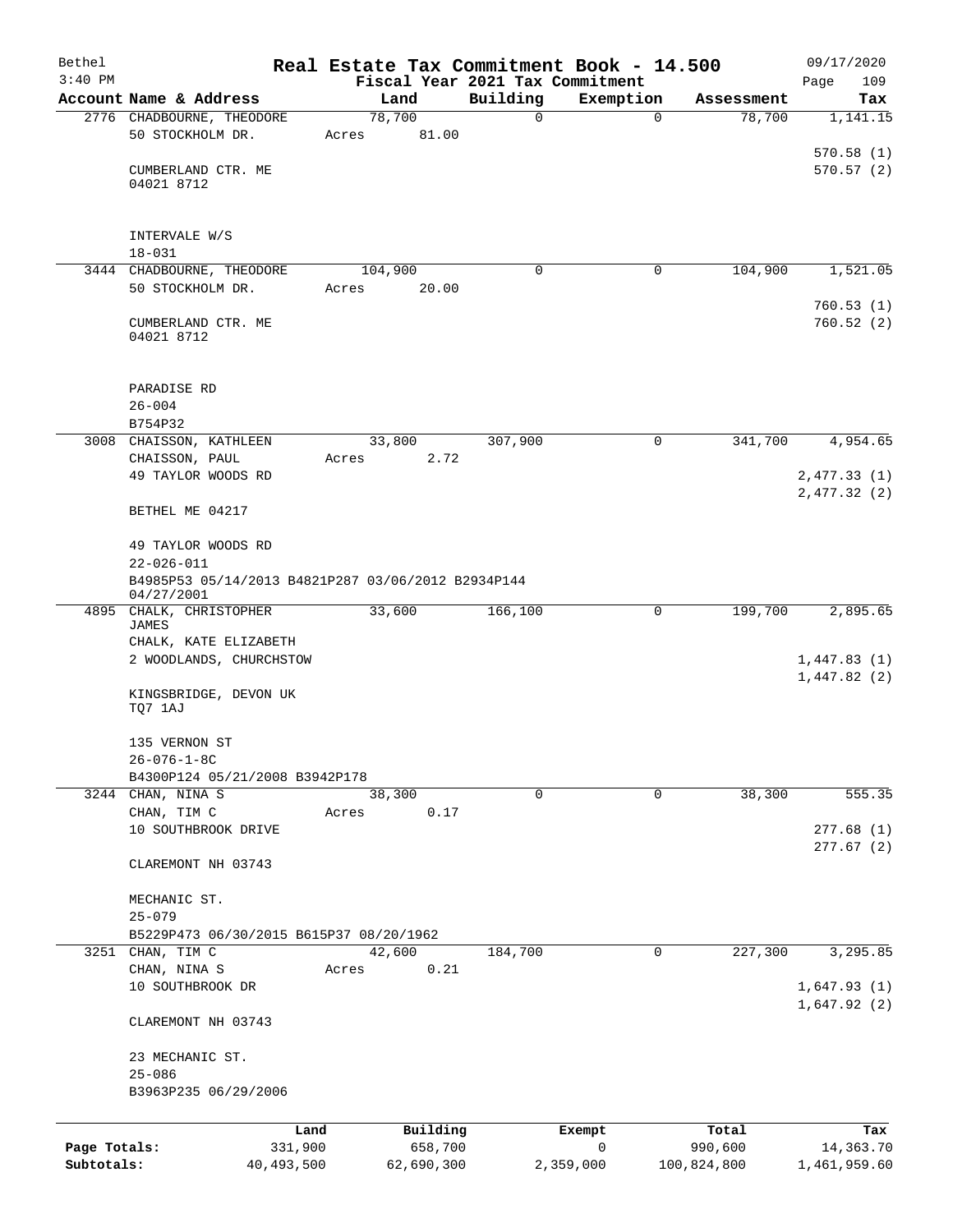| Bethel       |                                                                  |            |                 |            |                     | Real Estate Tax Commitment Book - 14.500 |             |                       | 09/17/2020      |
|--------------|------------------------------------------------------------------|------------|-----------------|------------|---------------------|------------------------------------------|-------------|-----------------------|-----------------|
| $3:40$ PM    |                                                                  |            |                 |            |                     | Fiscal Year 2021 Tax Commitment          |             |                       | 110<br>Page     |
|              | Account Name & Address<br>3270 CHANDLER FUNERAL HOMES            |            | Land<br>76,300  |            | Building<br>245,100 | Exemption                                | $\mathbf 0$ | Assessment<br>321,400 | Tax<br>4,660.30 |
|              | & CREMATION SERVICE                                              |            |                 |            |                     |                                          |             |                       |                 |
|              | 51 MAIN STREET                                                   |            | Acres           | 0.62       |                     |                                          |             |                       |                 |
|              |                                                                  |            |                 |            |                     |                                          |             |                       | 2,330.15(1)     |
|              | SOUTH PARIS ME 04281                                             |            |                 |            |                     |                                          |             |                       | 2,330.15(2)     |
|              |                                                                  |            |                 |            |                     |                                          |             |                       |                 |
|              | 37 VERNON ST.                                                    |            |                 |            |                     |                                          |             |                       |                 |
|              | $25 - 103$                                                       |            |                 |            |                     |                                          |             |                       |                 |
|              | B4034P7 12/20/2006 B1277P74<br>3287 CHANDLER, LYNDA H            |            | 52,700          |            | 189,500             |                                          | 25,000      | 217,200               | 3,149.40        |
|              | PO BOX 974                                                       |            | Acres           | 0.38       |                     | 01 Homestead (HM)                        |             |                       |                 |
|              |                                                                  |            |                 |            |                     |                                          |             |                       | 1,574.70(1)     |
|              | BETHEL ME 04217                                                  |            |                 |            |                     |                                          |             |                       | 1,574.70(2)     |
|              |                                                                  |            |                 |            |                     |                                          |             |                       |                 |
|              | 12 CHAPMAN ST.                                                   |            |                 |            |                     |                                          |             |                       |                 |
|              | $25 - 121$<br>B4032P274 B1247P61 02/13/1984 B1109P1 02/18/1981   |            |                 |            |                     |                                          |             |                       |                 |
|              | 53 CHANDLER, LYNDA H                                             |            | 42,900          |            | 59,600              |                                          | $\mathbf 0$ | 102,500               | 1,486.25        |
|              | PO BOX 974                                                       |            | Acres           | 4.20       |                     |                                          |             |                       |                 |
|              |                                                                  |            |                 |            |                     |                                          |             |                       | 743.13(1)       |
|              | BETHEL ME 04217                                                  |            |                 |            |                     |                                          |             |                       | 743.12(2)       |
|              |                                                                  |            |                 |            |                     |                                          |             |                       |                 |
|              |                                                                  |            |                 |            |                     |                                          |             |                       |                 |
|              | 728 GROVER HILL RD.                                              |            |                 |            |                     |                                          |             |                       |                 |
|              | $01 - 045$                                                       |            |                 |            |                     |                                          |             |                       |                 |
|              | B4032P275 10/13/2006 B1515P27                                    |            |                 |            |                     |                                          |             | 39,100                | 566.95          |
|              | 45 CHANDLER, STEPHEN<br>CHANDLER, LYNDA                          |            | 35,200<br>Acres | 6.00       | 9,900               | 12 WW2 Vet Res                           | 6,000       |                       |                 |
|              | PO BOX 974                                                       |            |                 |            |                     |                                          |             |                       | 283.48(1)       |
|              |                                                                  |            |                 |            |                     |                                          |             |                       | 283.47 (2)      |
|              | BETHEL ME 04217                                                  |            |                 |            |                     |                                          |             |                       |                 |
|              |                                                                  |            |                 |            |                     |                                          |             |                       |                 |
|              | 727 GROVER HILL RD.                                              |            |                 |            |                     |                                          |             |                       |                 |
|              | $01 - 037$                                                       |            |                 |            |                     |                                          |             |                       |                 |
|              | B737P40 03/09/1972                                               |            |                 |            |                     |                                          |             |                       | 423.40          |
|              | 5299 CHAPMAN, DAVID W<br>KALEDAITE, KALEDAITE,                   |            | 29,200<br>Acres | 2.32       | 0                   |                                          | 0           | 29,200                |                 |
|              | JURGA                                                            |            |                 |            |                     |                                          |             |                       |                 |
|              | 1549 US ROUTE 1                                                  |            |                 |            |                     |                                          |             |                       | 211.70(1)       |
|              |                                                                  |            |                 |            |                     |                                          |             |                       | 211.70(2)       |
|              | CAPE NEDDICK ME 03902                                            |            |                 |            |                     |                                          |             |                       |                 |
|              | SECOND ST                                                        |            |                 |            |                     |                                          |             |                       |                 |
|              | $22 - 029 - 017$                                                 |            |                 |            |                     |                                          |             |                       |                 |
|              | B5259P394 12/21/2015 B5055P54 10/28/2013 B3509P327               |            |                 |            |                     |                                          |             |                       |                 |
|              | 05/13/2004                                                       |            |                 |            |                     |                                          |             |                       |                 |
|              | 5300 CHAPMAN, DAVID W                                            |            | 27,900          |            | 0                   |                                          | 0           | 27,900                | 404.55          |
|              | KALEDAITE, KALEDAITE,<br>JURGA                                   |            | Acres           | 1.44       |                     |                                          |             |                       |                 |
|              | 1549 US ROUTE 1                                                  |            |                 |            |                     |                                          |             |                       | 202.28(1)       |
|              |                                                                  |            |                 |            |                     |                                          |             |                       | 202.27(2)       |
|              | CAPE NEDDICK ME 03902                                            |            |                 |            |                     |                                          |             |                       |                 |
|              | SECOND ST                                                        |            |                 |            |                     |                                          |             |                       |                 |
|              | $22 - 029 - 018$                                                 |            |                 |            |                     |                                          |             |                       |                 |
|              | B5259P395 12/21/2015 B5066P142 11/25/2013 B13P4653<br>06/23/2010 |            |                 |            |                     |                                          |             |                       |                 |
|              |                                                                  | Land       |                 | Building   |                     | Exempt                                   |             | Total                 | Tax             |
| Page Totals: |                                                                  | 264,200    |                 | 504,100    |                     | 31,000                                   |             | 737,300               | 10,690.85       |
| Subtotals:   |                                                                  | 40,757,700 |                 | 63,194,400 |                     | 2,390,000                                |             | 101,562,100           | 1,472,650.45    |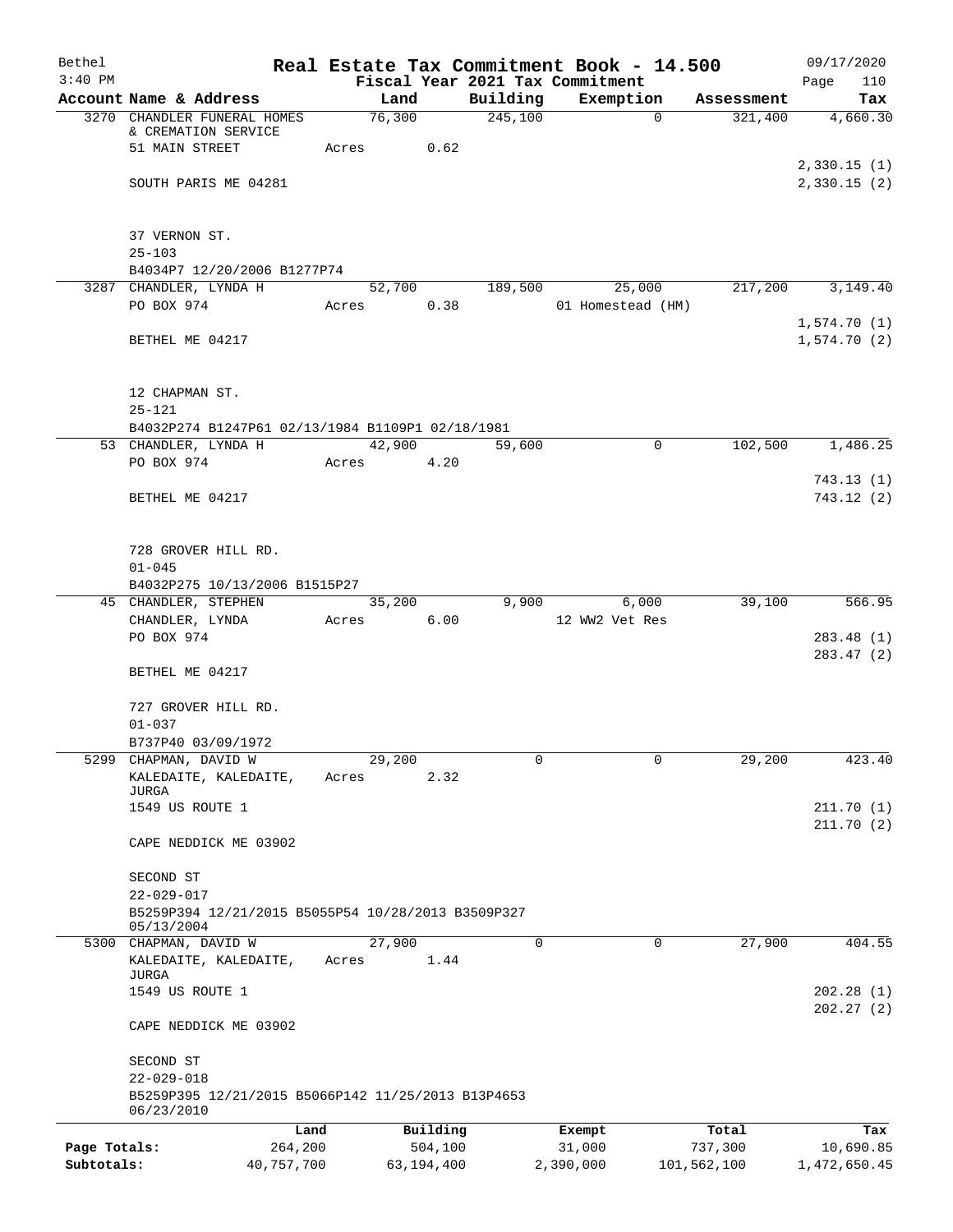| Bethel       |                                                                                        |       |          |          | Real Estate Tax Commitment Book - 14.500 |            | 09/17/2020   |
|--------------|----------------------------------------------------------------------------------------|-------|----------|----------|------------------------------------------|------------|--------------|
| $3:40$ PM    |                                                                                        |       |          |          | Fiscal Year 2021 Tax Commitment          |            | Page<br>111  |
|              | Account Name & Address                                                                 |       | Land     | Building | Exemption                                | Assessment | Tax          |
|              | 2635 CHAPMAN, HOWARD                                                                   |       | 93,100   | 53,800   | 25,000                                   | 121,900    | 1,767.55     |
|              | 76 CHAPMAN HILL RD.                                                                    | Acres | 63.85    |          | 01 Homestead (HM)                        |            |              |
|              |                                                                                        |       |          |          |                                          |            | 883.78 (1)   |
|              | BETHEL ME 04217                                                                        |       |          |          |                                          |            | 883.77 (2)   |
|              |                                                                                        |       |          |          |                                          |            |              |
|              |                                                                                        |       |          |          |                                          |            |              |
|              | 85 CHAPMAN HILL RD                                                                     |       |          |          |                                          |            |              |
|              | $16 - 010$                                                                             |       |          |          |                                          |            |              |
|              | B3331P51 07/11/2003                                                                    |       |          |          |                                          |            |              |
|              | 2637 CHAPMAN, MARY ELLEN                                                               |       | 50,100   | 52,900   | 25,000                                   | 78,000     | 1,131.00     |
|              | 93 CHAPMAN HILL ROAD                                                                   | Acres | 1.70     |          | 01 Homestead (HM)                        |            |              |
|              |                                                                                        |       |          |          |                                          |            | 565.50(1)    |
|              | BETHEL ME 04217                                                                        |       |          |          |                                          |            | 565.50(2)    |
|              |                                                                                        |       |          |          |                                          |            |              |
|              |                                                                                        |       |          |          |                                          |            |              |
|              | 93 CHAPMAN HILL RD                                                                     |       |          |          |                                          |            |              |
|              | $16 - 011 - 001$                                                                       |       |          |          |                                          |            |              |
|              | B1610P157 10/26/1988                                                                   |       |          |          |                                          |            |              |
|              | 2645 CHAPMAN, NICHOLAS                                                                 |       | 43,300   | 52,100   | 0                                        | 95,400     | 1,383.30     |
|              | CHAPMAN, TASHA                                                                         | Acres | 0.77     |          |                                          |            |              |
|              | 74 CHAPMAN HILL RD                                                                     |       |          |          |                                          |            | 691.65(1)    |
|              |                                                                                        |       |          |          |                                          |            | 691.65(2)    |
|              | BETHEL ME 04217                                                                        |       |          |          |                                          |            |              |
|              |                                                                                        |       |          |          |                                          |            |              |
|              |                                                                                        |       |          |          |                                          |            |              |
|              | 74 CHAPMAN HILL RD                                                                     |       |          |          |                                          |            |              |
|              | $16 - 010 - 002$                                                                       |       |          |          |                                          |            |              |
|              | B5122P204 06/05/2014 B3787P60 08/24/2005                                               |       |          |          |                                          |            |              |
|              | 1458 CHAPPIE, TRICIA M                                                                 |       | 46,000   | 70,100   | 0                                        | 116,100    | 1,683.45     |
|              | 110 SOUTH RUMFORD ROAD                                                                 | Acres | 16.00    |          |                                          |            |              |
|              |                                                                                        |       |          |          |                                          |            | 841.73 (1)   |
|              | RUMFORD ME 04276                                                                       |       |          |          |                                          |            | 841.72 (2)   |
|              |                                                                                        |       |          |          |                                          |            |              |
|              |                                                                                        |       |          |          |                                          |            |              |
|              | 571 EAST BETHEL RD.                                                                    |       |          |          |                                          |            |              |
|              | $09 - 035$                                                                             |       |          |          |                                          |            |              |
|              | B5463P121 05/21/2019 B5282P567 05/23/2016 B3402P288<br>10/17/2003 B3402P288 10/17/2003 |       |          |          |                                          |            |              |
| 1437         | CHARETTE, ANTHONY P SR                                                                 |       | 39,500   | 84,600   | 0                                        | 124,100    | 1,799.45     |
|              | CHARETTE, SANDRA                                                                       | Acres | 7.45     |          |                                          |            |              |
|              | 930 MILLVILLE RD                                                                       |       |          |          |                                          |            | 899.73 (1)   |
|              |                                                                                        |       |          |          |                                          |            | 899.72 (2)   |
|              | UXBRIDGE MA 01569                                                                      |       |          |          |                                          |            |              |
|              |                                                                                        |       |          |          |                                          |            |              |
|              |                                                                                        |       |          |          |                                          |            |              |
|              | 538 EAST BETHEL RD.<br>$09 - 015$                                                      |       |          |          |                                          |            |              |
|              |                                                                                        |       |          |          |                                          |            |              |
|              | B5114P67 05/12/2014 B5052P92 10/18/2013 B3867P306<br>12/29/2005                        |       |          |          |                                          |            |              |
|              | 3305 CHARETTE, RENEE B                                                                 |       | 61,900   | 100,700  | 0                                        | 162,600    | 2,357.70     |
|              | <b>30 MASON STREET</b>                                                                 | Acres | 1.38     |          |                                          |            |              |
|              |                                                                                        |       |          |          |                                          |            | 1, 178.85(1) |
|              | BETHEL ME 04217                                                                        |       |          |          |                                          |            | 1, 178.85(2) |
|              |                                                                                        |       |          |          |                                          |            |              |
|              |                                                                                        |       |          |          |                                          |            |              |
|              | 30 MASON ST.                                                                           |       |          |          |                                          |            |              |
|              | $25 - 138$                                                                             |       |          |          |                                          |            |              |
|              |                                                                                        |       |          |          |                                          |            |              |
|              | B5467P941 07/01/2019 B5453P213 02/28/2019 B670P479<br>11/24/1969                       |       |          |          |                                          |            |              |
|              |                                                                                        |       |          |          |                                          |            |              |
|              |                                                                                        |       |          |          |                                          |            |              |
|              | Land                                                                                   |       | Building |          | Exempt                                   | Total      | Tax          |
| Page Totals: | 333,900                                                                                |       | 414,200  |          | 50,000                                   | 698,100    | 10,122.45    |

**Subtotals:** 41,091,600 63,608,600 2,440,000 102,260,200 1,482,772.90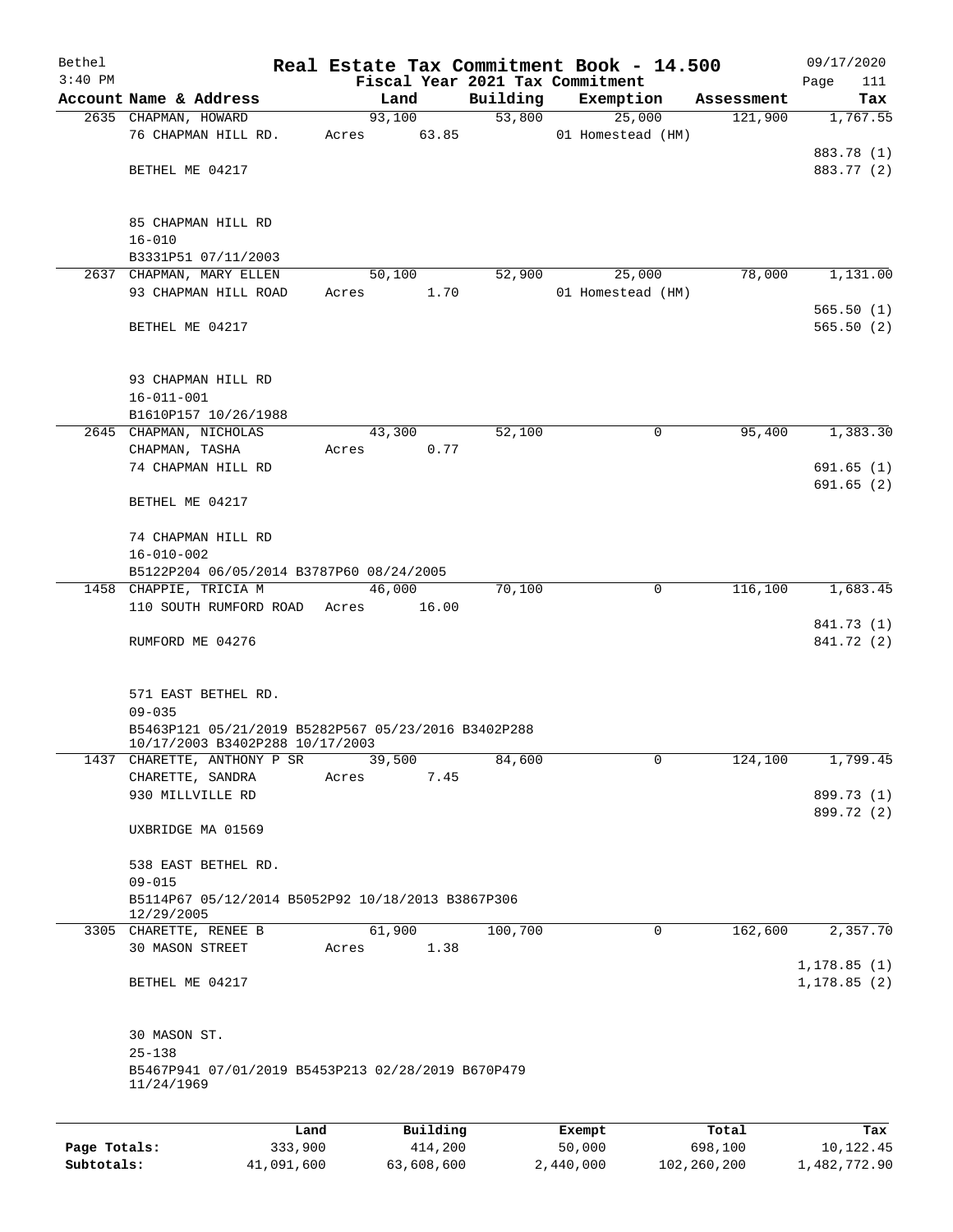| Bethel<br>$3:40$ PM |                                                     |       |        |       | Real Estate Tax Commitment Book - 14.500<br>Fiscal Year 2021 Tax Commitment |                   |            | 09/17/2020<br>Page<br>112  |
|---------------------|-----------------------------------------------------|-------|--------|-------|-----------------------------------------------------------------------------|-------------------|------------|----------------------------|
|                     | Account Name & Address                              |       | Land   |       | Building                                                                    | Exemption         | Assessment | Tax                        |
|                     | 36 CHARLOTTE WHALEN, LLC                            |       | 43,700 |       | 71,300                                                                      | $\mathbf 0$       | 115,000    | 1,667.50                   |
|                     | 234 SCHOOL STREET                                   | Acres |        | 5.00  |                                                                             |                   |            |                            |
|                     |                                                     |       |        |       |                                                                             |                   |            | 833.75 (1)                 |
|                     | SOMERVILLE MA 02145                                 |       |        |       |                                                                             |                   |            | 833.75 (2)                 |
|                     |                                                     |       |        |       |                                                                             |                   |            |                            |
|                     |                                                     |       |        |       |                                                                             |                   |            |                            |
|                     | 960 GROVER HILL RD.                                 |       |        |       |                                                                             |                   |            |                            |
|                     | $01 - 032$                                          |       |        |       |                                                                             |                   |            |                            |
|                     | B5339P294 04/07/2017 B5332P337 02/24/2017 B4760P256 |       |        |       |                                                                             |                   |            |                            |
|                     | 09/19/2011 B4648P348 10/20/2010                     |       |        |       |                                                                             |                   |            |                            |
|                     | 3495 CHASE, CHARLEEN                                |       | 68,100 |       | 202,300                                                                     | 25,000            | 245,400    | 3,558.30                   |
|                     | CASEY, CASEY, CARLIE                                | Acres |        | 1.40  |                                                                             | 01 Homestead (HM) |            |                            |
|                     | PO BOX 197                                          |       |        |       |                                                                             |                   |            | 1,779.15(1)                |
|                     |                                                     |       |        |       |                                                                             |                   |            | 1,779.15(2)                |
|                     | BETHEL ME 04217                                     |       |        |       |                                                                             |                   |            |                            |
|                     |                                                     |       |        |       |                                                                             |                   |            |                            |
|                     | 17 EDEN LANE                                        |       |        |       |                                                                             |                   |            |                            |
|                     | $26 - 054$                                          |       |        |       |                                                                             |                   |            |                            |
|                     | B5084P97 01/22/2014 B3209P342 12/09/2002            |       |        |       |                                                                             |                   |            |                            |
|                     | 1732 CHASE, DONALD C                                |       | 57,300 |       | 217,800                                                                     | 25,000            | 250,100    | 3,626.45                   |
|                     | CHASE, BEVERLY J                                    | Acres |        | 9.00  |                                                                             | 01 Homestead (HM) |            |                            |
|                     | PO BOX 332                                          |       |        |       |                                                                             |                   |            | 1,813.23(1)<br>1,813.22(2) |
|                     | BETHEL ME 04217                                     |       |        |       |                                                                             |                   |            |                            |
|                     |                                                     |       |        |       |                                                                             |                   |            |                            |
|                     | 236 MAYVILLE RD.                                    |       |        |       |                                                                             |                   |            |                            |
|                     | $12 - 069$                                          |       |        |       |                                                                             |                   |            |                            |
|                     | B1315P145 05/20/1985                                |       |        |       |                                                                             |                   |            |                            |
|                     | 3616 CHASE, JASON                                   |       | 38,900 |       | 220,100                                                                     | 0                 | 259,000    | 3,755.50                   |
|                     | CHASE, DARCY                                        | Acres |        | 1.20  |                                                                             |                   |            |                            |
|                     | PO BOX 186                                          |       |        |       |                                                                             |                   |            | 1,877.75(1)                |
|                     |                                                     |       |        |       |                                                                             |                   |            | 1,877.75(2)                |
|                     | BETHEL ME 04217                                     |       |        |       |                                                                             |                   |            |                            |
|                     |                                                     |       |        |       |                                                                             |                   |            |                            |
|                     | 44 DUMONT CIRCLE                                    |       |        |       |                                                                             |                   |            |                            |
|                     | $27 - 021$                                          |       |        |       |                                                                             |                   |            |                            |
|                     | B5087P297 02/06/2014 B4693P226 02/22/2011 B2863P294 |       |        |       |                                                                             |                   |            |                            |
| 3477                | CHASE, JASON A                                      |       | 36,800 |       | 88,800                                                                      | 0                 | 125,600    | 1,821.20                   |
|                     | CHASE, DARCY L                                      | Acres |        | 0.13  |                                                                             |                   |            |                            |
|                     | PO BOX 186                                          |       |        |       |                                                                             |                   |            | 910.60(1)                  |
|                     |                                                     |       |        |       |                                                                             |                   |            | 910.60(2)                  |
|                     | BETHEL ME 04217                                     |       |        |       |                                                                             |                   |            |                            |
|                     |                                                     |       |        |       |                                                                             |                   |            |                            |
|                     | 28 EVERGREEN RD.                                    |       |        |       |                                                                             |                   |            |                            |
|                     | $26 - 037$                                          |       |        |       |                                                                             |                   |            |                            |
|                     | B3733P85 06/03/2005                                 |       |        |       |                                                                             |                   |            |                            |
|                     | 2802 CHASE, RUTH                                    |       | 26,200 |       | 0                                                                           | 0                 | 26,200     | 379.90                     |
|                     | CHASE, GEORGE                                       | Acres |        | 90.00 |                                                                             |                   |            |                            |
|                     | 1 FENDERSON ROAD                                    |       |        |       |                                                                             |                   |            | 189.95(1)                  |
|                     |                                                     |       |        |       |                                                                             |                   |            | 189.95(2)                  |
|                     | SACO ME 04072                                       |       |        |       |                                                                             |                   |            |                            |
|                     |                                                     |       |        |       |                                                                             |                   |            |                            |
|                     | INTERVALE RD.                                       |       |        |       |                                                                             |                   |            |                            |
|                     | $18 - 050 - 002$                                    |       |        |       |                                                                             |                   |            |                            |
|                     | B2226P72                                            |       |        |       |                                                                             |                   |            |                            |
|                     |                                                     |       |        |       |                                                                             |                   |            |                            |
|                     |                                                     |       |        |       |                                                                             |                   |            |                            |
|                     |                                                     |       |        |       |                                                                             |                   |            |                            |

|              | Land       | Building   | Exempt    | Total       | Tax          |
|--------------|------------|------------|-----------|-------------|--------------|
| Page Totals: | 271,000    | 800,300    | 50,000    | 1,021,300   | 14,808.85    |
| Subtotals:   | 41,362,600 | 64,408,900 | 2,490,000 | 103,281,500 | 1,497,581.75 |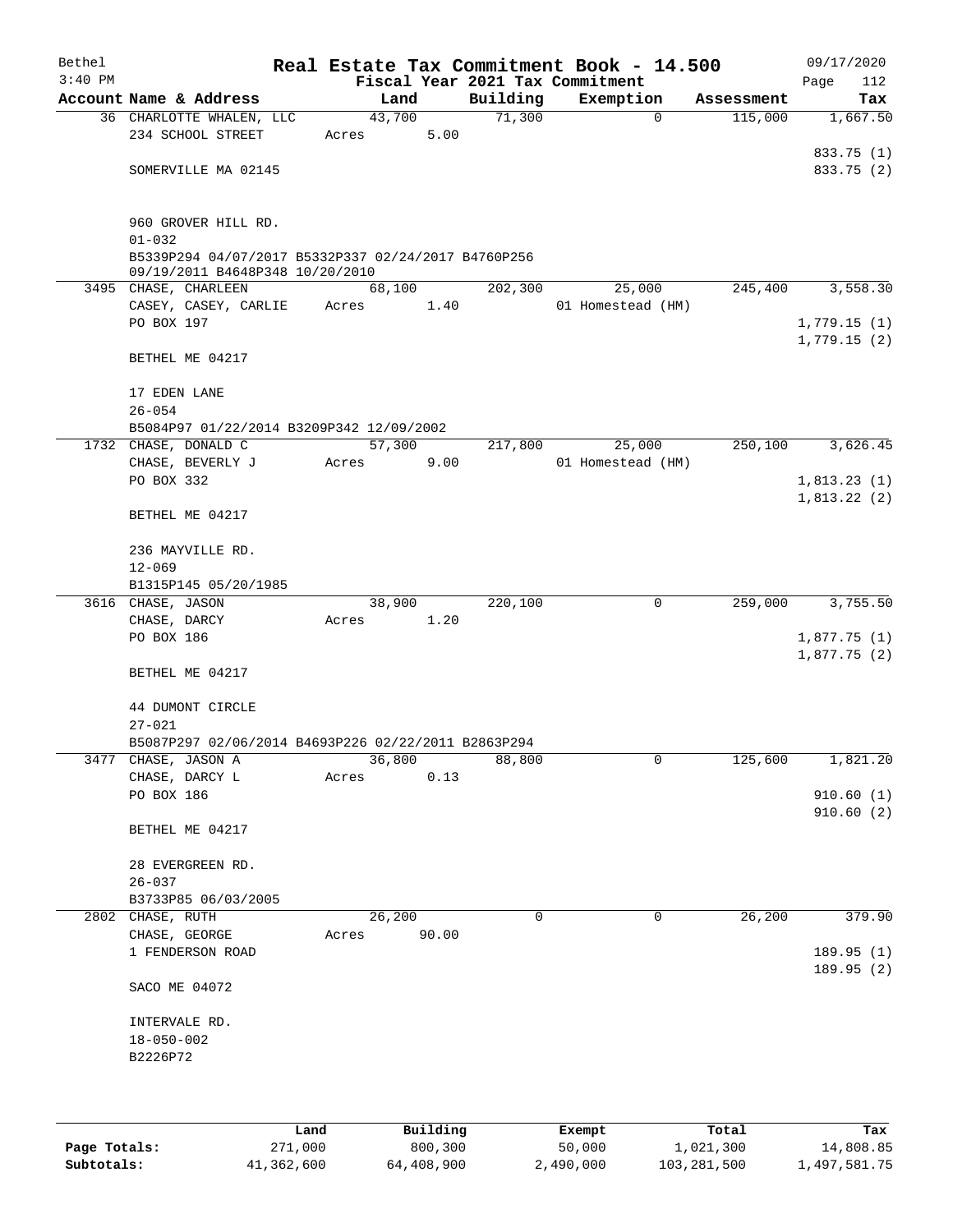| Bethel    |                                                                                                                                               |       |        |      | Real Estate Tax Commitment Book - 14.500 |             |            |      | 09/17/2020                 |
|-----------|-----------------------------------------------------------------------------------------------------------------------------------------------|-------|--------|------|------------------------------------------|-------------|------------|------|----------------------------|
| $3:40$ PM |                                                                                                                                               |       |        |      | Fiscal Year 2021 Tax Commitment          |             |            | Page | 113                        |
|           | Account Name & Address                                                                                                                        |       | Land   |      | Building                                 | Exemption   | Assessment |      | Tax                        |
|           | 2809 CHEEVER, MARK R                                                                                                                          |       | 34,100 |      | $\Omega$                                 | $\Omega$    | 34,100     |      | 494.45                     |
|           | LEWEY, DORENE M                                                                                                                               | Acres |        | 1.15 |                                          |             |            |      |                            |
|           | 8 ILA ROAD                                                                                                                                    |       |        |      |                                          |             |            |      | 247.23(1)                  |
|           | SAUGUS MA 01906                                                                                                                               |       |        |      |                                          |             |            |      | 247.22 (2)                 |
|           | 22 PINE HAVEN LANE                                                                                                                            |       |        |      |                                          |             |            |      |                            |
|           | $18 - 054 - 003$                                                                                                                              |       |        |      |                                          |             |            |      |                            |
|           | B5513P972 03/30/2020 B3247P190 02/21/2003                                                                                                     |       |        |      |                                          |             |            |      |                            |
|           | 2810 CHEEVER, MARK R                                                                                                                          |       | 43,600 |      | 232,000                                  | 0           | 275,600    |      | 3,996.20                   |
|           | LEWEY, DORENE M                                                                                                                               | Acres |        | 1.12 |                                          |             |            |      |                            |
|           | 8 ILA ROAD                                                                                                                                    |       |        |      |                                          |             |            |      | 1,998.10(1)                |
|           | SAUGUS MA 01906                                                                                                                               |       |        |      |                                          |             |            |      | 1,998.10(2)                |
|           | 24 PINE HAVEN LANE                                                                                                                            |       |        |      |                                          |             |            |      |                            |
|           | $18 - 054 - 004$                                                                                                                              |       |        |      |                                          |             |            |      |                            |
|           | B5513P972 03/30/2020 B3247P190 02/21/2003                                                                                                     |       |        |      |                                          |             |            |      |                            |
|           | 2808 CHEEVER, MARK R                                                                                                                          |       | 34,300 |      | 0                                        | $\mathbf 0$ | 34,300     |      | 497.35                     |
|           | LEWEY, DORENE M                                                                                                                               | Acres |        | 1.24 |                                          |             |            |      |                            |
|           | 8 ILA ROAD                                                                                                                                    |       |        |      |                                          |             |            |      | 248.68(1)<br>248.67(2)     |
|           | SAUGUS MA 01906                                                                                                                               |       |        |      |                                          |             |            |      |                            |
|           | $18 - 054 - 002$                                                                                                                              |       |        |      |                                          |             |            |      |                            |
|           | B5513P974 03/30/2020 B3222P244 01/02/2003                                                                                                     |       |        |      |                                          |             |            |      |                            |
|           | 5083 CHESTNUT STREET                                                                                                                          |       | 34,900 |      | 188,700                                  | 0           | 223,600    |      | 3, 242. 20                 |
|           | BUILDERS, LLC                                                                                                                                 |       |        |      |                                          |             |            |      |                            |
|           | 285 CHESTNUT STREET                                                                                                                           | Acres |        | 2.42 |                                          |             |            |      |                            |
|           | WILMINGTON MA 01887                                                                                                                           |       |        |      |                                          |             |            |      | 1,621.10(1)<br>1,621.10(2) |
|           |                                                                                                                                               |       |        |      |                                          |             |            |      |                            |
|           | 54 MT WILL FARM RD                                                                                                                            |       |        |      |                                          |             |            |      |                            |
|           | $22 - 019 - 004$                                                                                                                              |       |        |      |                                          |             |            |      |                            |
|           | B5494P155 11/25/2019 B5403P55 04/18/2018 B5330P378<br>02/09/2017 B5312P318 10/24/2016 B4842P162 05/04/2012<br>B3440P145 12/17/2003            |       |        |      |                                          |             |            |      |                            |
|           | 2781 CHICK, GEOFFREY C., JR.<br>& SHAWN G.                                                                                                    |       | 41,100 |      | 170,800                                  | 0           | 211,900    |      | 3,072.55                   |
|           | 790 NORTH HIGHWAY, 393<br>SUITE 2E                                                                                                            | Acres |        | 2.45 |                                          |             |            |      |                            |
|           |                                                                                                                                               |       |        |      |                                          |             |            |      | 1,536.28(1)                |
|           | SANTA ROSA BEACH FL<br>32459                                                                                                                  |       |        |      |                                          |             |            |      | 1,536.27(2)                |
|           |                                                                                                                                               |       |        |      |                                          |             |            |      |                            |
|           | 656 INTERVALE RD.                                                                                                                             |       |        |      |                                          |             |            |      |                            |
|           | $18 - 034$                                                                                                                                    |       |        |      |                                          |             |            |      |                            |
|           | B5386P413 01/03/2018 B4857P236 06/21/2012 B4857P234<br>06/21/2012 B4680P171 01/07/2011 B4680P168 01/07/2011<br>B4680P165 01/07/2011 B1639P201 |       |        |      |                                          |             |            |      |                            |

|              | Land       | Building   | Exempt    | Total       | Tax          |
|--------------|------------|------------|-----------|-------------|--------------|
| Page Totals: | 188,000    | 591,500    |           | 779,500     | 11,302.75    |
| Subtotals:   | 41,550,600 | 65,000,400 | 2,490,000 | 104,061,000 | 1,508,884.50 |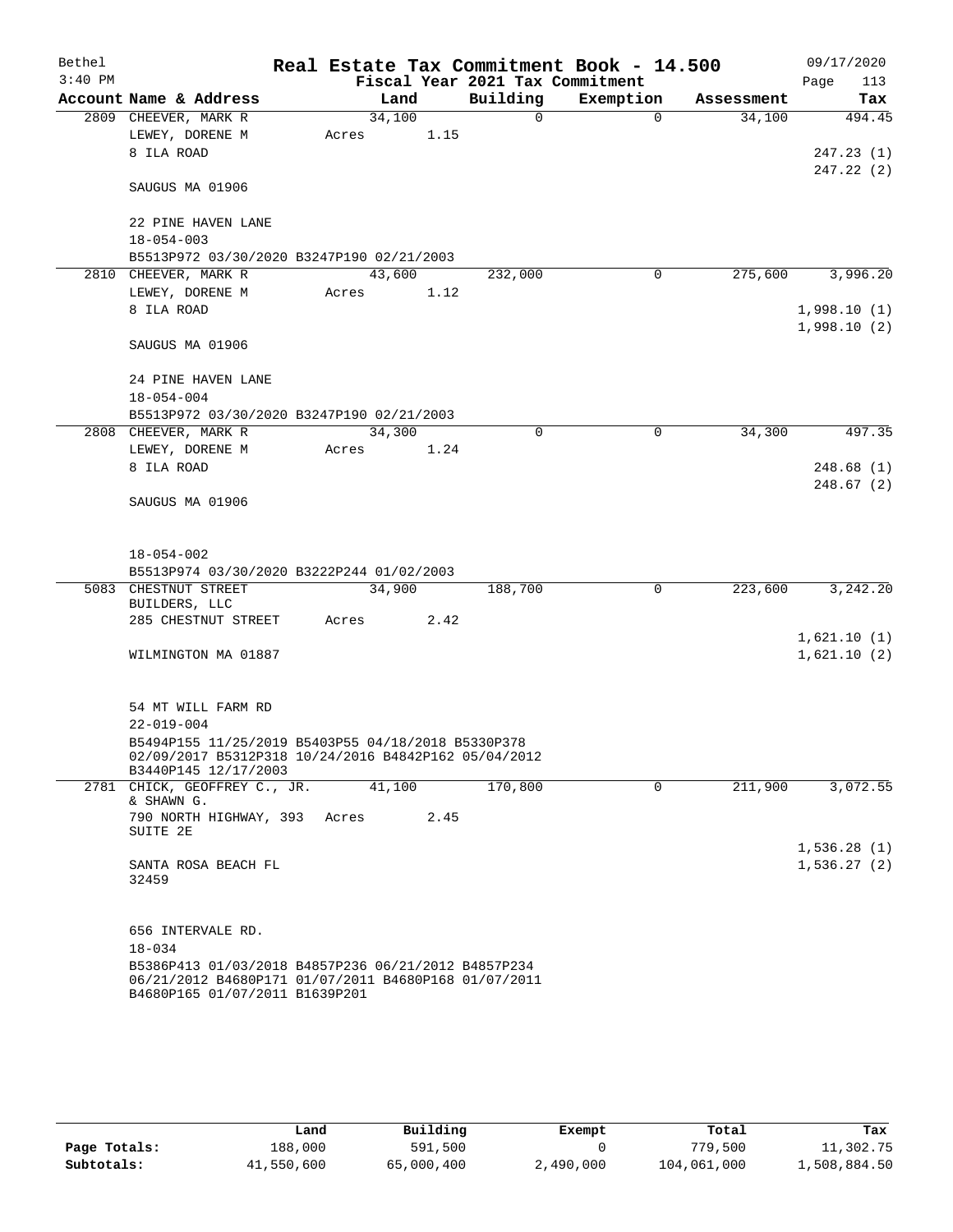| Bethel       |                                                                          | Real Estate Tax Commitment Book - 14.500 |          |             |                    | 09/17/2020         |
|--------------|--------------------------------------------------------------------------|------------------------------------------|----------|-------------|--------------------|--------------------|
| $3:40$ PM    |                                                                          | Fiscal Year 2021 Tax Commitment          |          |             |                    | Page<br>114        |
|              | Account Name & Address                                                   | Land                                     | Building | Exemption   | Assessment         | Tax                |
|              | 2968 CHISMARK, ANTHONY &<br>KATHERINE, TRUSTEES<br>CHISMARK FAMILY TRUST | 33,600                                   | 117,500  | $\mathbf 0$ | 151,100            | 2,190.95           |
|              | 88 QUINCY DR.                                                            |                                          |          |             |                    | 1,095.48(1)        |
|              |                                                                          |                                          |          |             |                    | 1,095.47(2)        |
|              | BEDFORD NH 03110                                                         |                                          |          |             |                    |                    |
|              | 24 CHERRY LANE                                                           |                                          |          |             |                    |                    |
|              | $22 - 002 - 001 - 044$<br>B5077P169 12/26/2013 B2786P304 01/14/2000      |                                          |          |             |                    |                    |
|              | 1581 CHRISTOFORO, MARGARET V                                             | 67,700                                   | 112,800  | 0           | 180,500            | 2,617.25           |
|              | 758 S 51ST STREET                                                        | 6.00<br>Acres                            |          |             |                    | 1,308.63(1)        |
|              | PHILADELPHIA PA 19143                                                    |                                          |          |             |                    | 1,308.62(2)        |
|              | 221 BARKER RD.                                                           |                                          |          |             |                    |                    |
|              | $11 - 050$                                                               |                                          |          |             |                    |                    |
|              | B5403P26 04/18/2018 B2454P124 07/16/1997                                 |                                          |          |             |                    |                    |
|              | 5064 CIMLER, CONSTANCE H                                                 | 46,700                                   | 0        | $\mathbf 0$ | 46,700             | 677.15             |
|              | 75 ENGLISH RANGE ROAD                                                    | 2.17<br>Acres                            |          |             |                    | 338.58(1)          |
|              | DERRY NH 03038                                                           |                                          |          |             |                    | 338.57(2)          |
|              |                                                                          |                                          |          |             |                    |                    |
|              | $18 - 060 - 038$                                                         |                                          |          |             |                    |                    |
|              | B5306P478 09/26/2016 B4681P56 01/10/2011 B3568P322<br>08/06/2004         |                                          |          |             |                    |                    |
|              | 5065 CIMLER, CONSTANCE H                                                 | 55,300                                   | 282,400  | 0           | 337,700            | 4,896.65           |
|              | CIMLER, CONSTANCE H<br>75 ENGLISH RANGE ROAD                             | 1.75<br>Acres                            |          |             |                    | 2,448.33(1)        |
|              |                                                                          |                                          |          |             |                    | 2,448.32(2)        |
|              | DERRY NH 03038                                                           |                                          |          |             |                    |                    |
|              | 29 OAK RIDGE ROAD                                                        |                                          |          |             |                    |                    |
|              | $18 - 060 - 039$<br>B5442P128 11/15/2018 B4611P4 07/15/2010 B3568P322    |                                          |          |             |                    |                    |
|              | 08/06/2004                                                               |                                          |          |             |                    |                    |
|              | 1041 CIMMINO, MICHAEL<br>SMITH, SMITH, JEANNE                            | 33,600                                   | 131,700  | 0           | 165,300            | 2,396.85           |
|              | 31 COUNTRY CLUB WAY                                                      |                                          |          |             |                    | 1, 198.43(1)       |
|              | IPSWICH MA 01938                                                         |                                          |          |             |                    | 1, 198.42(2)       |
|              |                                                                          |                                          |          |             |                    |                    |
|              | 88 FAIRWAY ROAD<br>$07 - 028 - 552$                                      |                                          |          |             |                    |                    |
|              | B5384P617 12/19/2017 B5332P513 02/27/2017 B1545P115<br>02/05/1988        |                                          |          |             |                    |                    |
|              | 1035 CIMMINO, MICHAEL                                                    | 33,600                                   | 131,700  | 0           | 165,300            | 2,396.85           |
|              | 31 COUNTRY CLUB WAY                                                      |                                          |          |             |                    | 1, 198.43(1)       |
|              | IPSWICH MA 01938                                                         |                                          |          |             |                    | 1, 198.42(2)       |
|              | 88 FAIRWAY ROAD                                                          |                                          |          |             |                    |                    |
|              | $07 - 028 - 540$<br>B4717P324 05/16/2011 B3670P29 02/01/2005             |                                          |          |             |                    |                    |
|              |                                                                          |                                          |          |             |                    |                    |
| Page Totals: | 270,500                                                                  | Building<br>Land<br>776,100              |          | Exempt<br>0 | Total<br>1,046,600 | Tax<br>15, 175. 70 |
| Subtotals:   | 41,821,100                                                               | 65,776,500                               |          | 2,490,000   | 105,107,600        | 1,524,060.20       |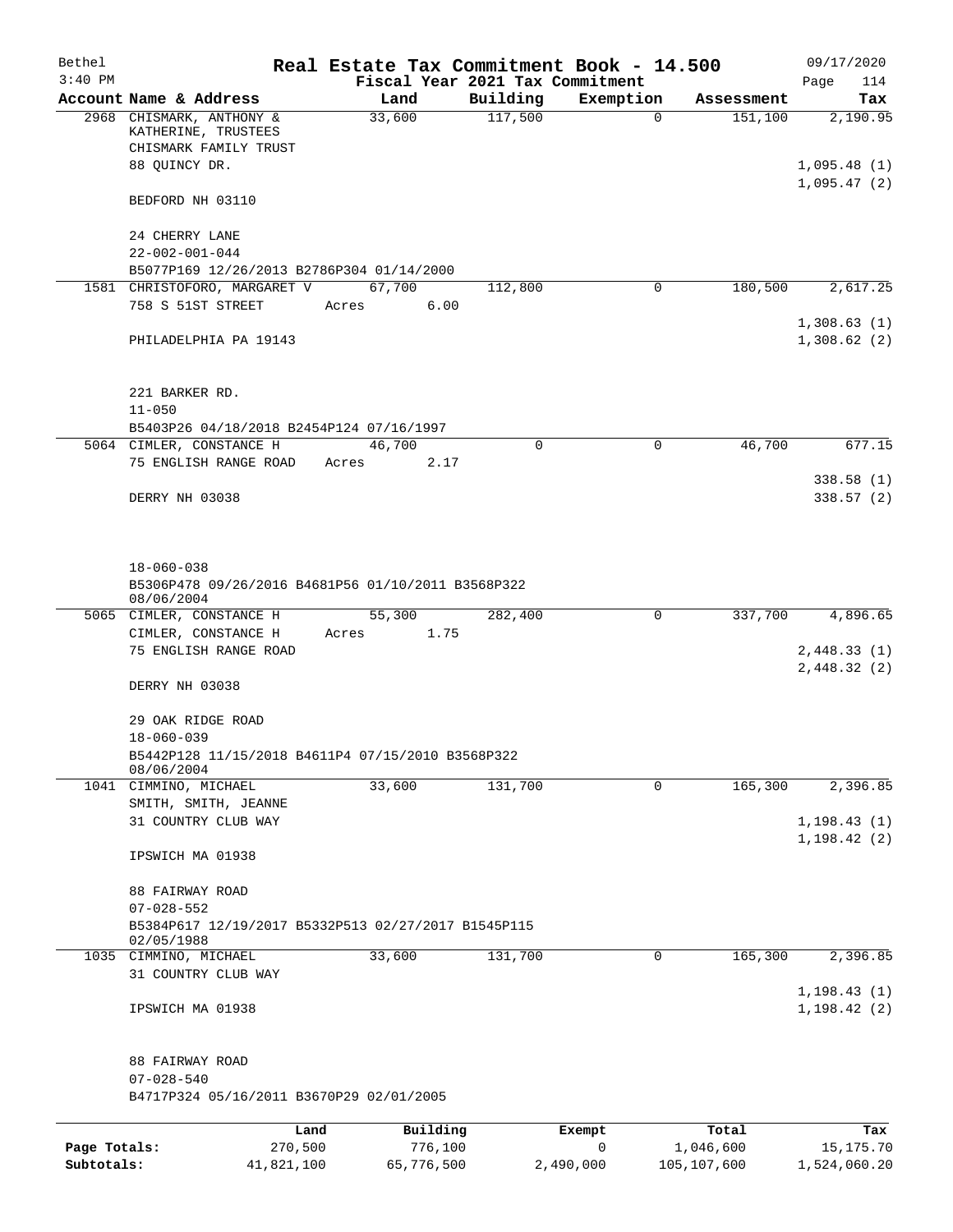| Bethel    |                                                     | Real Estate Tax Commitment Book - 14.500 |          |                   |            | 09/17/2020   |
|-----------|-----------------------------------------------------|------------------------------------------|----------|-------------------|------------|--------------|
| $3:40$ PM |                                                     | Fiscal Year 2021 Tax Commitment          |          |                   |            | 115<br>Page  |
|           | Account Name & Address                              | Land                                     | Building | Exemption         | Assessment | Tax          |
|           | 1742 CLANTON, NORMAN                                | 103,500                                  | 0        | $\mathbf 0$       | 103,500    | 1,500.75     |
|           | CLANTON, SYLVIA                                     | 4.20<br>Acres                            |          |                   |            |              |
|           | PO BOX 305                                          |                                          |          |                   |            | 750.38(1)    |
|           | BETHEL ME 04217                                     |                                          |          |                   |            | 750.37 (2)   |
|           | RTE $2 E/S$                                         |                                          |          |                   |            |              |
|           | $12 - 077$                                          |                                          |          |                   |            |              |
|           | B725P199 10/28/1971                                 |                                          |          |                   |            |              |
|           | 981 CLAPP, WILLIAM K                                | 33,600                                   | 131,700  | 0                 | 165,300    | 2,396.85     |
|           | CLAPP, CYNTHIA R                                    |                                          |          |                   |            |              |
|           | 86 NORTH RIDGE RD.                                  |                                          |          |                   |            | 1, 198.43(1) |
|           |                                                     |                                          |          |                   |            | 1, 198.42(2) |
|           | IPSWICH MA 01938                                    |                                          |          |                   |            |              |
|           | 100 FAIRWAY ROAD                                    |                                          |          |                   |            |              |
|           | $07 - 028 - 532$                                    |                                          |          |                   |            |              |
|           | B3130P291                                           |                                          |          |                   |            |              |
|           | 51 CLARK, JONATHAN T                                | 35,900                                   | 0        | 0                 | 35,900     | 520.55       |
|           | MUNSON, KELLY A                                     | Acres<br>122.00                          |          |                   |            |              |
|           | 395 EAST 7th AVE                                    |                                          |          |                   |            | 260.28(1)    |
|           |                                                     |                                          |          |                   |            | 260.27(2)    |
|           | CHICO CA 95926                                      |                                          |          |                   |            |              |
|           | GROVER HILL RD.                                     |                                          |          |                   |            |              |
|           | $01 - 043$                                          |                                          |          |                   |            |              |
|           | B2941P306 05/16/2001                                |                                          |          |                   |            |              |
|           | 3455 CLARKE, BRADFORD J                             | 86,800                                   | 121,600  | 0                 | 208,400    | 3,021.80     |
|           | CLARKE, ELIZABETH                                   | 2.50<br>Acres                            |          |                   |            |              |
|           | 35 PARADISE RD.                                     |                                          |          |                   |            | 1,510.90(1)  |
|           |                                                     |                                          |          |                   |            | 1,510.90(2)  |
|           | BETHEL ME 04217                                     |                                          |          |                   |            |              |
|           | 35 PARADISE RD                                      |                                          |          |                   |            |              |
|           | $26 - 014$                                          |                                          |          |                   |            |              |
|           | B4956P39 02/20/2013 B2923P254 03/29/2001            |                                          |          |                   |            |              |
|           | 1728 CLEARY, BRIAN & VICKI                          | 0                                        | 94,900   | 0                 | 94,900     | 1,376.05     |
|           | VICTOR BRAVO AVIATION                               |                                          |          |                   |            |              |
|           | 83 WOOSTER HEIGHTS RD.                              |                                          |          |                   |            | 688.03 (1)   |
|           | LEE FARM CORPORATE PARK                             |                                          |          |                   |            | 688.02 (2)   |
|           | DANBURY CT 06810                                    |                                          |          |                   |            |              |
|           | AIRPORT HANGAR                                      |                                          |          |                   |            |              |
|           | 12-068.001                                          |                                          |          |                   |            |              |
|           | 3302 CLIFFORD, JUDY L                               | 53,700                                   | 112,800  | 25,000            | 141,500    | 2,051.75     |
|           | CLIFFORD, DAVID S                                   | 0.43<br>Acres                            |          | 01 Homestead (HM) |            |              |
|           | PO BOX 1491                                         |                                          |          |                   |            | 1,025.88(1)  |
|           |                                                     |                                          |          |                   |            | 1,025.87(2)  |
|           | BETHEL ME 04217                                     |                                          |          |                   |            |              |
|           | 48 MASON ST.                                        |                                          |          |                   |            |              |
|           | $25 - 135$                                          |                                          |          |                   |            |              |
|           | B5463P885 05/29/2019 B4986P319 05/20/2013 B3304P252 |                                          |          |                   |            |              |
|           | 05/28/2003 B2933P55                                 |                                          |          |                   |            |              |
|           |                                                     |                                          |          |                   |            |              |
|           |                                                     |                                          |          |                   |            |              |

|              | Land       | Building   | Exempt    | Total       | Tax          |
|--------------|------------|------------|-----------|-------------|--------------|
| Page Totals: | 313,500    | 461,000    | 25,000    | 749,500     | 10,867.75    |
| Subtotals:   | 42,134,600 | 66,237,500 | 2,515,000 | 105,857,100 | 1,534,927.95 |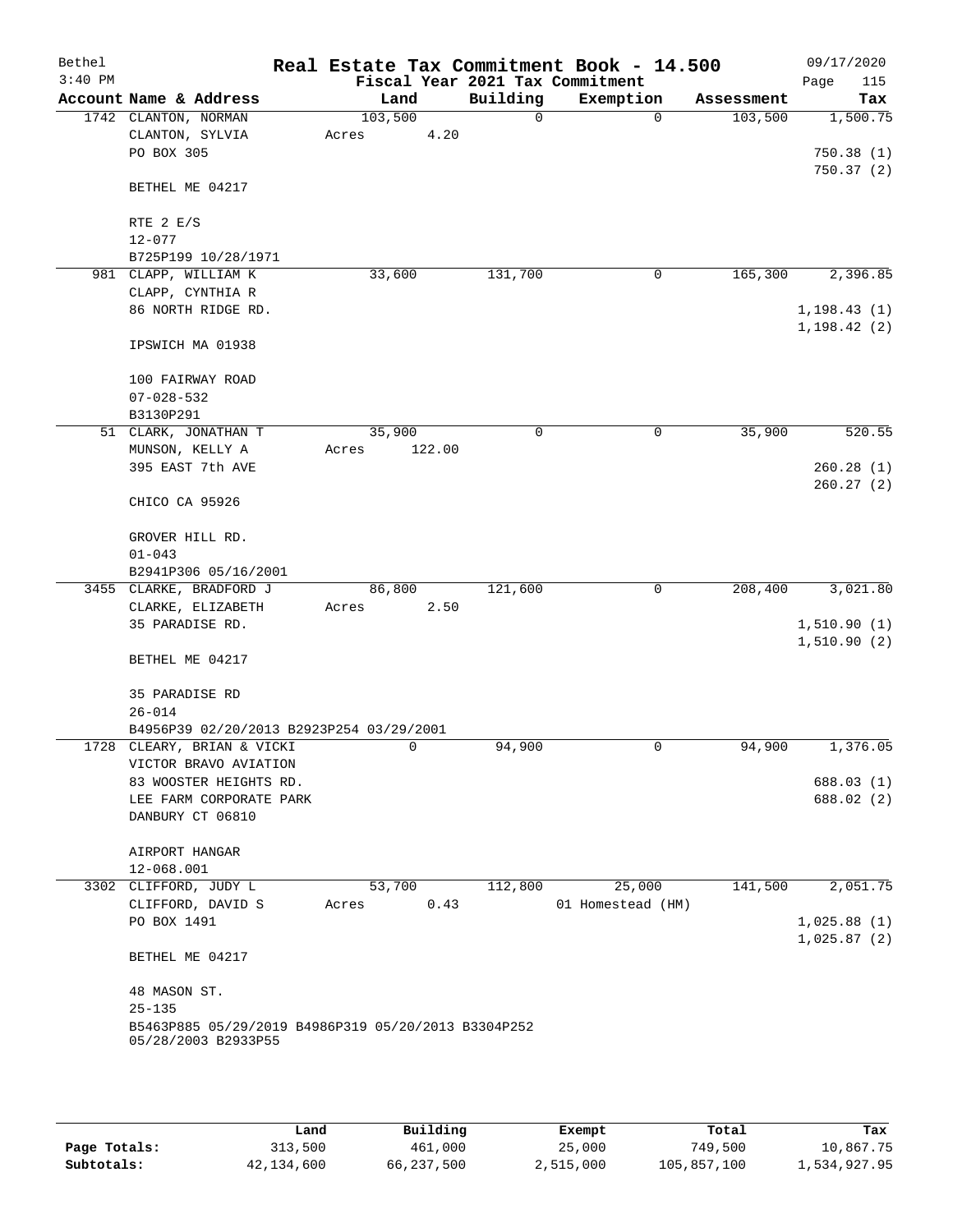| Bethel    |                                           |        |      |      | Real Estate Tax Commitment Book - 14.500 |                   |            | 09/17/2020  |
|-----------|-------------------------------------------|--------|------|------|------------------------------------------|-------------------|------------|-------------|
| $3:40$ PM |                                           |        |      |      | Fiscal Year 2021 Tax Commitment          |                   |            | Page<br>116 |
|           | Account Name & Address                    |        | Land |      | Building                                 | Exemption         | Assessment | Tax         |
|           | 3352 CLIFFORD, JUDY L                     | 59,400 |      |      | 70,900                                   | $\mathbf 0$       | 130,300    | 1,889.35    |
|           | PO BOX 1491                               | Acres  |      | 0.84 |                                          |                   |            |             |
|           | 29 MASON STREET                           |        |      |      |                                          |                   |            | 944.68 (1)  |
|           | BETHEL ME 04217                           |        |      |      |                                          |                   |            | 944.67 (2)  |
|           |                                           |        |      |      |                                          |                   |            |             |
|           |                                           |        |      |      |                                          |                   |            |             |
|           | 29 MASON ST.                              |        |      |      |                                          |                   |            |             |
|           | $25 - 173$                                |        |      |      |                                          |                   |            |             |
|           | B3207P70 12/04/2002                       |        |      |      |                                          |                   |            |             |
|           | 3529 CLOUGH, BONITA                       | 42,200 |      |      | 110,100                                  | 25,000            | 127,300    | 1,845.85    |
|           | 161 VERNON STREET                         | Acres  |      | 3.50 |                                          | 01 Homestead (HM) |            |             |
|           |                                           |        |      |      |                                          |                   |            | 922.93(1)   |
|           | BETHEL ME 04217                           |        |      |      |                                          |                   |            | 922.92 (2)  |
|           |                                           |        |      |      |                                          |                   |            |             |
|           |                                           |        |      |      |                                          |                   |            |             |
|           | 161 VERNON ST.                            |        |      |      |                                          |                   |            |             |
|           | $26 - 075$                                |        |      |      |                                          |                   |            |             |
|           | 3527 CLOUGH, BONITA                       | 24,700 |      |      | $\mathbf 0$                              | 0                 | 24,700     | 358.15      |
|           | 161 VERNON STREET                         | Acres  |      | 3.85 |                                          |                   |            |             |
|           |                                           |        |      |      |                                          |                   |            | 179.08(1)   |
|           | BETHEL ME 04217                           |        |      |      |                                          |                   |            | 179.07(2)   |
|           |                                           |        |      |      |                                          |                   |            |             |
|           |                                           |        |      |      |                                          |                   |            |             |
|           | VERNON ST W/S                             |        |      |      |                                          |                   |            |             |
|           | $26 - 074$                                |        |      |      |                                          |                   |            |             |
|           | B2542P63                                  |        |      |      |                                          |                   |            |             |
|           | 3528 CLOUGH, MELISSA                      | 41,300 |      |      | 79,100                                   | 0                 | 120,400    | 1,745.80    |
|           | 23 MASON ST APT 16                        | Acres  |      | 2.65 |                                          |                   |            |             |
|           |                                           |        |      |      |                                          |                   |            | 872.90 (1)  |
|           | BETHEL ME 04217                           |        |      |      |                                          |                   |            | 872.90 (2)  |
|           |                                           |        |      |      |                                          |                   |            |             |
|           |                                           |        |      |      |                                          |                   |            |             |
|           | 165 VERNON STREET                         |        |      |      |                                          |                   |            |             |
|           | $26 - 074 - 001$                          |        |      |      |                                          |                   |            |             |
|           | B3746P23 06/23/2005                       |        |      |      |                                          |                   |            |             |
|           | 1517 CLOUGH, THERON ET AL                 | 46,100 |      |      | 77,000                                   | 31,000            | 92,100     | 1,335.45    |
|           | C/O ADALINE S. CLOUGH                     | Acres  |      | 2.30 |                                          | 01 Homestead (HM) |            |             |
|           | 138 FLAT ROAD                             |        |      |      |                                          | 12 WW2 Vet Res    |            | 667.73 (1)  |
|           |                                           |        |      |      |                                          |                   |            | 667.72(2)   |
|           | BETHEL ME 04217                           |        |      |      |                                          |                   |            |             |
|           |                                           |        |      |      |                                          |                   |            |             |
|           | 138 FLAT RD.                              |        |      |      |                                          |                   |            |             |
|           | $11 - 015$                                |        |      |      |                                          |                   |            |             |
|           | B1553P48 03/17/1988 B1265P150 06/04/1984  |        |      |      |                                          |                   |            |             |
|           | 5449 CLOUGH, THOMAS & JOY                 | 26,900 |      |      | 0                                        | $\overline{0}$    | 26,900     | 390.05      |
|           | PO BOX 312                                | Acres  |      | 0.87 |                                          |                   |            |             |
|           |                                           |        |      |      |                                          |                   |            | 195.03(1)   |
|           | OQUOSSUC ME 04964                         |        |      |      |                                          |                   |            | 195.02 (2)  |
|           |                                           |        |      |      |                                          |                   |            |             |
|           |                                           |        |      |      |                                          |                   |            |             |
|           | INTERVALE RD                              |        |      |      |                                          |                   |            |             |
|           | $13 - 009 - 004$                          |        |      |      |                                          |                   |            |             |
|           | B5498P855 12/19/2019 B5388P340 01/09/2018 |        |      |      |                                          |                   |            |             |
|           |                                           |        |      |      |                                          |                   |            |             |
|           |                                           |        |      |      |                                          |                   |            |             |
|           |                                           |        |      |      |                                          |                   |            |             |

|              | Land         | Building   | Exempt    | Total       | Tax          |
|--------------|--------------|------------|-----------|-------------|--------------|
| Page Totals: | 240,600      | 337,100    | 56,000    | 521,700     | 7,564.65     |
| Subtotals:   | 42, 375, 200 | 66,574,600 | 2,571,000 | 106,378,800 | 1,542,492.60 |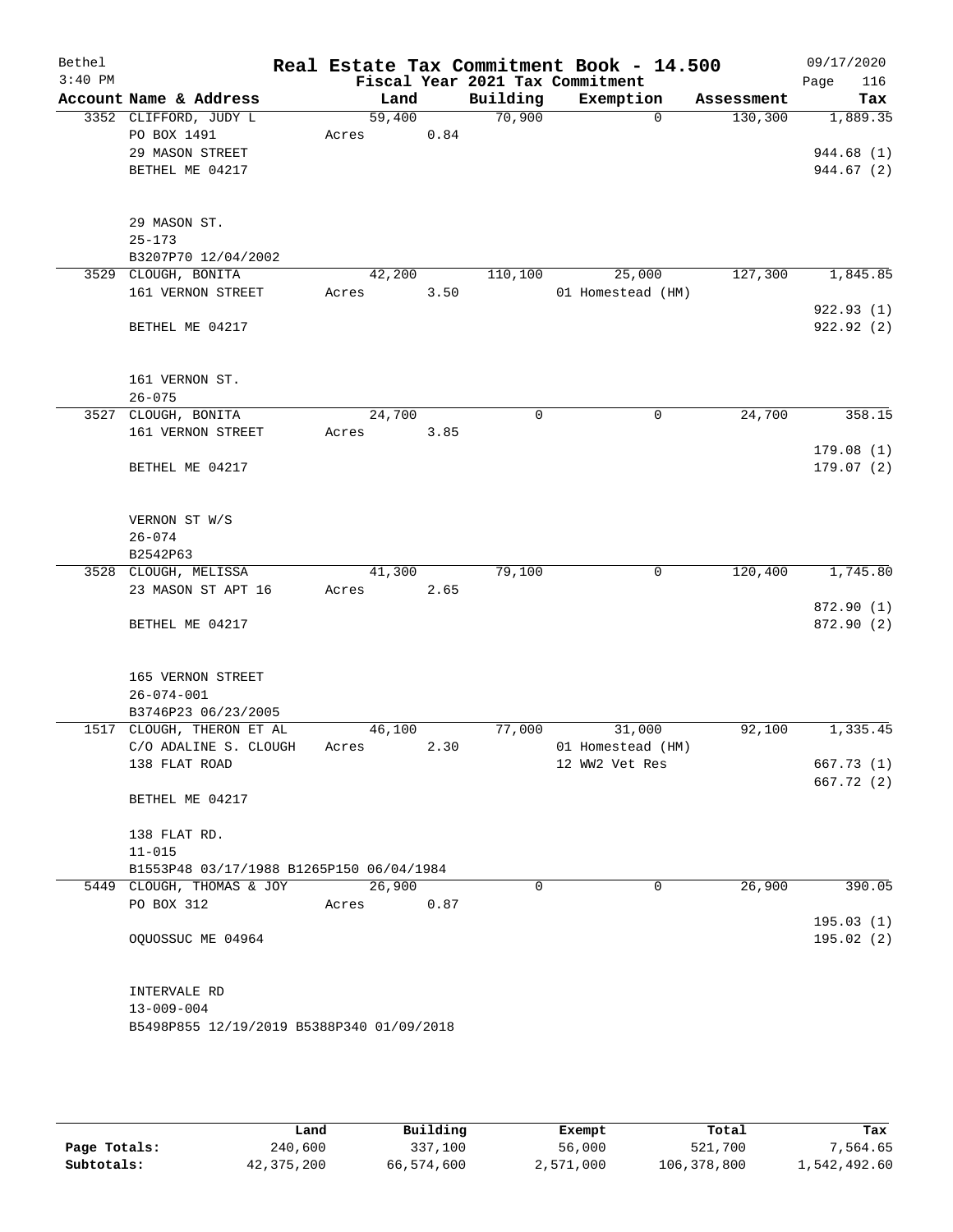| Bethel    |                                                                 | Real Estate Tax Commitment Book - 14.500 |                                 |             |            | 09/17/2020            |
|-----------|-----------------------------------------------------------------|------------------------------------------|---------------------------------|-------------|------------|-----------------------|
| $3:40$ PM |                                                                 |                                          | Fiscal Year 2021 Tax Commitment |             |            | 117<br>Page           |
|           | Account Name & Address                                          | Land                                     | Building                        | Exemption   | Assessment | Tax                   |
|           | 1385 COBB, JAMES A                                              | 50,300                                   | 133,700                         | $\mathbf 0$ | 184,000    | 2,668.00              |
|           | 194 GORE ROAD                                                   | 1.80<br>Acres                            |                                 |             |            |                       |
|           |                                                                 |                                          |                                 |             |            | 1,334.00(1)           |
|           | BRYANT POND ME 04219                                            |                                          |                                 |             |            | 1,334.00(2)           |
|           | 83 BAILEY RD.                                                   |                                          |                                 |             |            |                       |
|           | $08 - 055 - 005$                                                |                                          |                                 |             |            |                       |
|           | B5255P216 11/20/2015 B4143P178 06/07/2007 B2617P30              |                                          |                                 |             |            |                       |
|           | 5239 COBB, JAMES P                                              | 8,100                                    | $\Omega$                        | $\Omega$    | 8,100      | 117.45                |
|           | COBB, MARY A                                                    | Acres<br>2.11                            |                                 |             |            |                       |
|           | 192 GORE RD.                                                    |                                          |                                 |             |            | 58.73(1)              |
|           |                                                                 |                                          |                                 |             |            | 58.72 (2)             |
|           | WOODSTOCK ME 04291                                              |                                          |                                 |             |            |                       |
|           | BONANZA RD                                                      |                                          |                                 |             |            |                       |
|           | $05 - 007 - 001$                                                |                                          |                                 |             |            |                       |
|           | B658P292                                                        |                                          |                                 |             |            |                       |
|           | 1661 COCHRAN, ELLEN E                                           | 33,200                                   | 80,200                          | 0           | 113,400    | 1,644.30              |
|           | 6656 CHAMBERLAIN DRAW                                           | 1.26<br>Acres                            |                                 |             |            |                       |
|           |                                                                 |                                          |                                 |             |            | 822.15(1)             |
|           | WOODBURY MN 55125                                               |                                          |                                 |             |            | 822.15(2)             |
|           |                                                                 |                                          |                                 |             |            |                       |
|           | 322 WEST BETHEL RD.                                             |                                          |                                 |             |            |                       |
|           | $12 - 018$                                                      |                                          |                                 |             |            |                       |
|           | B2350P221 07/24/1996 B2350P220 07/24/1996                       |                                          |                                 |             |            |                       |
|           | 1231 COCHRAN, WILLIAM R. &<br>MARILYN R.                        | 28,900                                   | 272,100                         | 0           | 301,000    | $\overline{4,}364.50$ |
|           | 44 RIVER ROAD                                                   | 0.45<br>Acres                            |                                 |             |            |                       |
|           |                                                                 |                                          |                                 |             |            | 2,182.25(1)           |
|           | ANDOVER MA 01810                                                |                                          |                                 |             |            | 2,182.25(2)           |
|           |                                                                 |                                          |                                 |             |            |                       |
|           | 18 LOVERS LANE                                                  |                                          |                                 |             |            |                       |
|           | $07 - 037 - 001$                                                |                                          |                                 |             |            |                       |
|           | B5504P474 01/27/2020 B5303P388 09/08/2016 B5255P408             |                                          |                                 |             |            |                       |
|           | 11/23/2015 B5012P332 07/19/2013 B3659P111 12/17/2004            |                                          |                                 |             |            |                       |
| 3786      | COE, DONNA M. REVOCABLE<br>TRUST                                | 69,700                                   | 231,600                         | 0           | 301,300    | 4,368.85              |
|           | COE, DONNA & DONALD,<br>TRUSTEES                                | Acres<br>1.53                            |                                 |             |            |                       |
|           | 28 RIDGE RD.                                                    |                                          |                                 |             |            | 2,184.43(1)           |
|           |                                                                 |                                          |                                 |             |            | 2,184.42(2)           |
|           | BETHEL ME 04217                                                 |                                          |                                 |             |            |                       |
|           | 28 RIDGE RD.                                                    |                                          |                                 |             |            |                       |
|           | $26 - 060 - 004$                                                |                                          |                                 |             |            |                       |
|           | B5123P241 06/06/2014 B4934P52 12/20/2012 B3622P27<br>11/05/2004 |                                          |                                 |             |            |                       |

|              | Land       | Building   |           | Total       | Tax          |
|--------------|------------|------------|-----------|-------------|--------------|
| Page Totals: | 190,200    | 717,600    | Exempt    | 907,800     | 13, 163. 10  |
| Subtotals:   | 42,565,400 | 67,292,200 | 2,571,000 | 107,286,600 | 1,555,655.70 |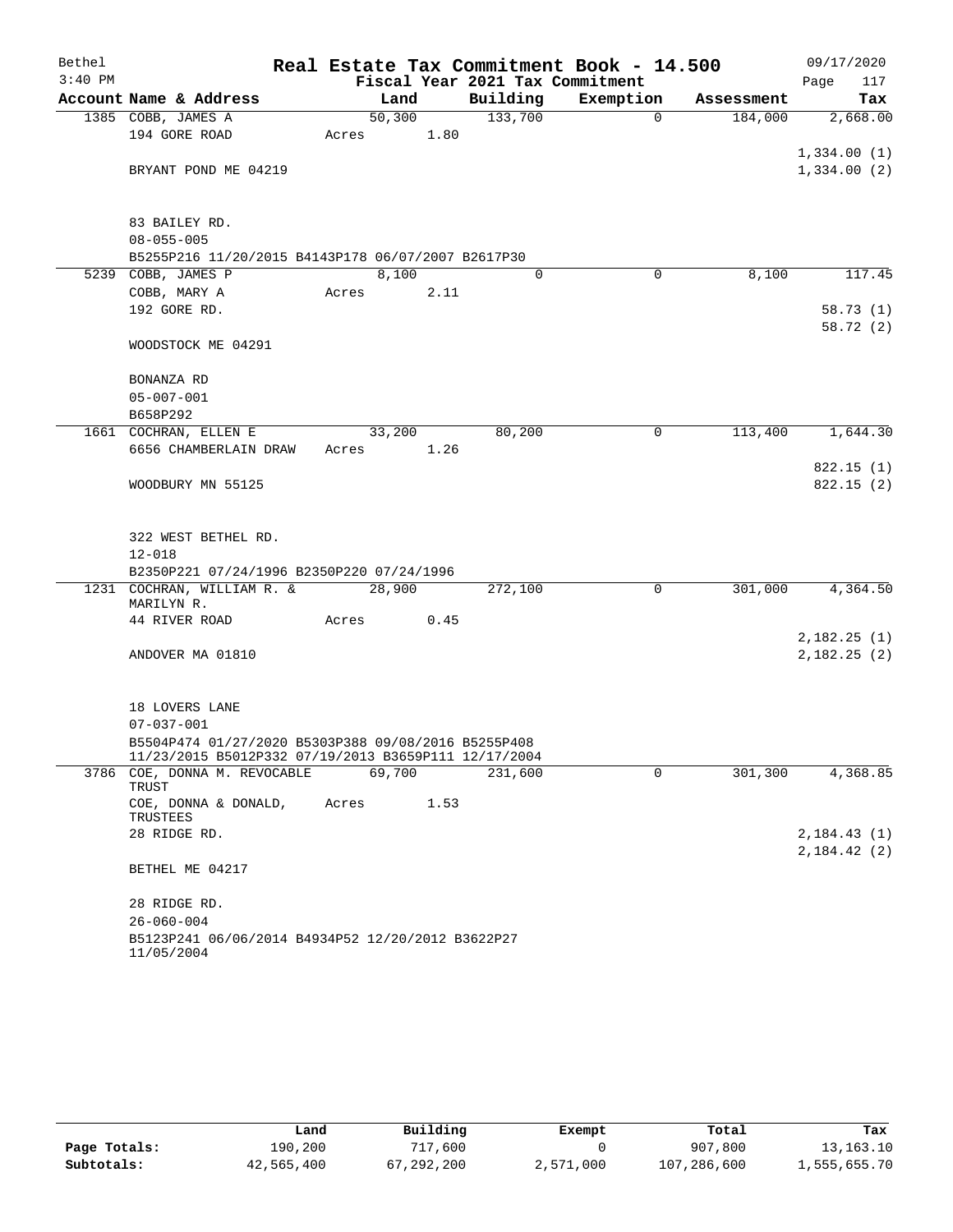| Bethel<br>$3:40$ PM |                        |                                                     |       |        |      | Real Estate Tax Commitment Book - 14.500<br>Fiscal Year 2021 Tax Commitment |                   |          |            |             | 09/17/2020              |
|---------------------|------------------------|-----------------------------------------------------|-------|--------|------|-----------------------------------------------------------------------------|-------------------|----------|------------|-------------|-------------------------|
|                     | Account Name & Address |                                                     |       | Land   |      | Building                                                                    | Exemption         |          | Assessment | Page        | 118<br>Tax              |
|                     |                        | 5063 COLBURN, JEFFERY W                             |       | 55,900 |      | 264,500                                                                     |                   | $\Omega$ | 320,400    |             | 4,645.80                |
|                     | COLBURN, JANE          |                                                     | Acres |        | 2.00 |                                                                             |                   |          |            |             |                         |
|                     | 4527 SHULL LANE        |                                                     |       |        |      |                                                                             |                   |          |            | 2,322.90(1) |                         |
|                     |                        |                                                     |       |        |      |                                                                             |                   |          |            | 2,322.90(2) |                         |
|                     | CATLETT VA 20119       |                                                     |       |        |      |                                                                             |                   |          |            |             |                         |
|                     |                        | 19 OAK RIDGE ROAD                                   |       |        |      |                                                                             |                   |          |            |             |                         |
|                     | $18 - 060 - 037$       |                                                     |       |        |      |                                                                             |                   |          |            |             |                         |
|                     |                        | B5397P273 03/15/2018 B4695P286 03/01/2011 B3568P322 |       |        |      |                                                                             |                   |          |            |             |                         |
|                     | 08/06/2004             |                                                     |       |        |      |                                                                             |                   |          |            |             |                         |
|                     | 3667 COLBY, KEVIN      |                                                     |       | 34,400 |      | 99,300                                                                      |                   | 25,000   | 108,700    |             | 1,576.15                |
|                     | COLBY, TIFFANY         |                                                     | Acres |        | 0.74 |                                                                             | 01 Homestead (HM) |          |            |             |                         |
|                     |                        | 66 MOUNTAIN VIEW CIRCLE                             |       |        |      |                                                                             |                   |          |            |             | 788.08 (1)<br>788.07(2) |
|                     | BETHEL ME 04217        |                                                     |       |        |      |                                                                             |                   |          |            |             |                         |
|                     |                        | 66 MOUNTAIN VIEW CIRCLE                             |       |        |      |                                                                             |                   |          |            |             |                         |
|                     | $28 - 011$             |                                                     |       |        |      |                                                                             |                   |          |            |             |                         |
|                     | B2554P338              |                                                     |       |        |      |                                                                             |                   |          |            |             |                         |
|                     | 3394 COLE, PETER       |                                                     |       | 57,800 |      | 131,900                                                                     |                   | 0        | 189,700    |             | 2,750.65                |
|                     | COLE, KAREN            |                                                     | Acres |        | 0.70 |                                                                             |                   |          |            |             |                         |
|                     | PO BOX 247             |                                                     |       |        |      |                                                                             |                   |          |            | 1,375.33(1) |                         |
|                     |                        | SOUTHPORT ME 04576                                  |       |        |      |                                                                             |                   |          |            | 1,375.32(2) |                         |
|                     | 17 CLARK ST.           |                                                     |       |        |      |                                                                             |                   |          |            |             |                         |
|                     | $25 - 215$             |                                                     |       |        |      |                                                                             |                   |          |            |             |                         |
|                     |                        | B5117P253 05/20/2014 B537P36                        |       |        |      |                                                                             |                   |          |            |             |                         |
|                     | 449 COLE, RAY          |                                                     |       | 30,000 |      | 128,000                                                                     |                   | 25,000   | 133,000    |             | 1,928.50                |
|                     | COLE, JOAN             |                                                     | Acres |        | 0.50 |                                                                             |                   |          |            |             |                         |
|                     | PO BOX 1356            |                                                     |       |        |      |                                                                             |                   |          |            |             | 964.25(1)               |
|                     | BETHEL ME 04217        |                                                     |       |        |      |                                                                             |                   |          |            |             | 964.25(2)               |
|                     |                        |                                                     |       |        |      |                                                                             |                   |          |            |             |                         |
|                     |                        | 6 GROVER HILL RD.                                   |       |        |      |                                                                             |                   |          |            |             |                         |
|                     | $07 - 015$             | B3004P6 09/28/2001                                  |       |        |      |                                                                             |                   |          |            |             |                         |
|                     | 3440 COLE, SCOTT G     |                                                     |       | 0      |      | 3,000                                                                       |                   | 0        | 3,000      |             | 43.50                   |
|                     | COLE, MICHELE V        |                                                     |       |        |      |                                                                             |                   |          |            |             |                         |
|                     | PO BOX 735             |                                                     |       |        |      |                                                                             |                   |          |            |             | 21.75(1)                |
|                     |                        |                                                     |       |        |      |                                                                             |                   |          |            |             | 21.75(2)                |
|                     | BETHEL ME 04217        |                                                     |       |        |      |                                                                             |                   |          |            |             |                         |
|                     | 23 RAILROAD ST.        |                                                     |       |        |      |                                                                             |                   |          |            |             |                         |
|                     | $25 - 252 - 001$       |                                                     |       |        |      |                                                                             |                   |          |            |             |                         |
|                     | 3241 COLE, SCOTT G     |                                                     |       | 53,700 |      | 112,400                                                                     |                   | 25,000   | 141,100    |             | 2,045.95                |
|                     | COLE, MICHELE V        |                                                     | Acres |        | 0.43 |                                                                             | 01 Homestead (HM) |          |            |             |                         |
|                     | PO BOX 735             |                                                     |       |        |      |                                                                             |                   |          |            | 1,022.98(1) |                         |
|                     | BETHEL ME 04217        |                                                     |       |        |      |                                                                             |                   |          |            | 1,022.97(2) |                         |
|                     | 32 MECHANIC ST.        |                                                     |       |        |      |                                                                             |                   |          |            |             |                         |
|                     | $25 - 077$             |                                                     |       |        |      |                                                                             |                   |          |            |             |                         |
|                     |                        | B5018P194 08/02/2013 B4963P61 03/11/2013 B4937P119  |       |        |      |                                                                             |                   |          |            |             |                         |
|                     |                        | 12/31/2012 B4242P92 12/24/2007 B2740P241 08/31/1999 |       |        |      |                                                                             |                   |          |            |             |                         |

|              | Land       | Building   | Exempt    | Total       | Tax          |  |
|--------------|------------|------------|-----------|-------------|--------------|--|
| Page Totals: | 231,800    | 739,100    | 75,000    | 895,900     | 12,990.55    |  |
| Subtotals:   | 42,797,200 | 68,031,300 | 2,646,000 | 108,182,500 | 1,568,646.25 |  |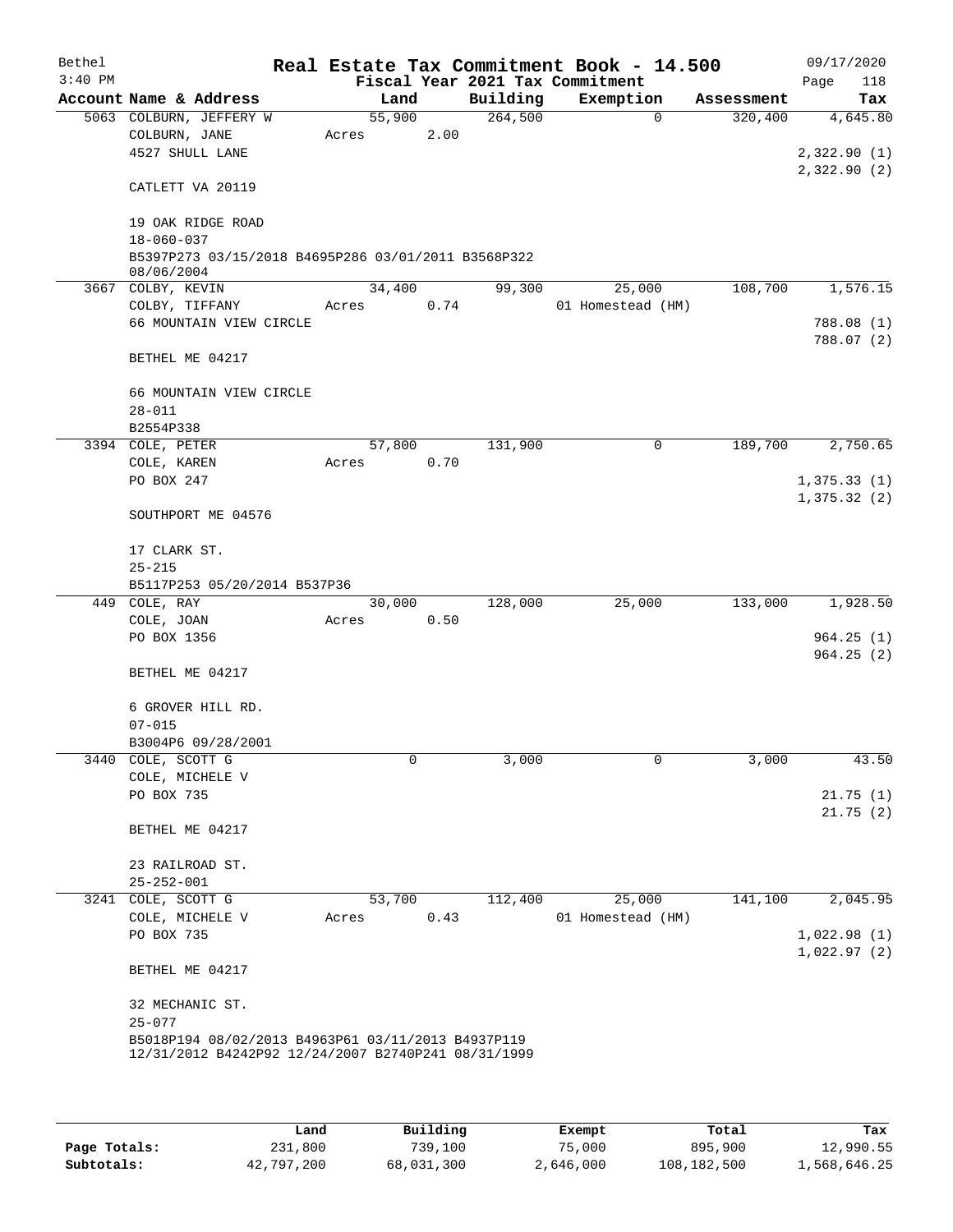| Bethel<br>$3:40$ PM |                                                    |      |       |          |       |              | Real Estate Tax Commitment Book - 14.500<br>Fiscal Year 2021 Tax Commitment |             |            | 09/17/2020         |
|---------------------|----------------------------------------------------|------|-------|----------|-------|--------------|-----------------------------------------------------------------------------|-------------|------------|--------------------|
|                     | Account Name & Address                             |      |       | Land     |       | Building     | Exemption                                                                   |             | Assessment | Page<br>119<br>Tax |
|                     | 379 COLE, TODD C                                   |      |       | 47,000   |       | $\mathsf{O}$ |                                                                             | $\mathbf 0$ | 47,000     | 681.50             |
|                     | COLE, VIRGINIA B                                   |      | Acres |          | 6.30  |              |                                                                             |             |            |                    |
|                     | 22 WINTER DRIVE                                    |      |       |          |       |              |                                                                             |             |            | 340.75 (1)         |
|                     |                                                    |      |       |          |       |              |                                                                             |             |            | 340.75(2)          |
|                     | SEEKONK MA 02771                                   |      |       |          |       |              |                                                                             |             |            |                    |
|                     |                                                    |      |       |          |       |              |                                                                             |             |            |                    |
|                     | PINE BLUFF RD.                                     |      |       |          |       |              |                                                                             |             |            |                    |
|                     | $06 - 016 - 008$<br>B3134P176                      |      |       |          |       |              |                                                                             |             |            |                    |
|                     | 1563 COLEMAN CONCRETE                              |      |       | 5,000    |       | 0            |                                                                             | 0           | 5,000      | 72.50              |
|                     | 9 NH ROUTE 113                                     |      | Acres |          | 5.20  |              |                                                                             |             |            |                    |
|                     |                                                    |      |       |          |       |              |                                                                             |             |            | 36.25(1)           |
|                     | CONWAY NH 03818                                    |      |       |          |       |              |                                                                             |             |            | 36.25(2)           |
|                     |                                                    |      |       |          |       |              |                                                                             |             |            |                    |
|                     |                                                    |      |       |          |       |              |                                                                             |             |            |                    |
|                     | RTE 2 N/S                                          |      |       |          |       |              |                                                                             |             |            |                    |
|                     | $11 - 038$                                         |      |       |          |       |              |                                                                             |             |            |                    |
|                     | B5375P505 10/30/2017 B3716P46 05/10/2005           |      |       |          |       |              |                                                                             |             |            |                    |
|                     | 1717 COLEMAN CONCRETE INC.                         |      |       | 116,200  |       | 299,300      |                                                                             | $\mathbf 0$ | 415,500    | 6,024.75           |
|                     | 9 NH ROUTE 113                                     |      | Acres |          | 27.20 |              |                                                                             |             |            |                    |
|                     |                                                    |      |       |          |       |              |                                                                             |             |            | 3,012.38(1)        |
|                     | ALBANY NH 03818                                    |      |       |          |       |              |                                                                             |             |            | 3,012.37(2)        |
|                     |                                                    |      |       |          |       |              |                                                                             |             |            |                    |
|                     | 275 NORTH RD.                                      |      |       |          |       |              |                                                                             |             |            |                    |
|                     | $12 - 063 - 001$                                   |      |       |          |       |              |                                                                             |             |            |                    |
|                     | BP B5354P597 07/10/2017 B2624P1 10/21/1998         |      |       |          |       |              |                                                                             |             |            |                    |
|                     | 1562 COLEMAN CONCRETE, INC                         |      |       | 20,200   |       | 0            |                                                                             | $\mathbf 0$ | 20, 200    | 292.90             |
|                     | 9 NH ROUTE 113                                     |      | Acres |          | 20.00 |              |                                                                             |             |            |                    |
|                     |                                                    |      |       |          |       |              |                                                                             |             |            | 146.45(1)          |
|                     | CONWAY NH 03818                                    |      |       |          |       |              |                                                                             |             |            | 146.45(2)          |
|                     |                                                    |      |       |          |       |              |                                                                             |             |            |                    |
|                     | RTE 2 N/S                                          |      |       |          |       |              |                                                                             |             |            |                    |
|                     | $11 - 037$                                         |      |       |          |       |              |                                                                             |             |            |                    |
|                     | B4548P198 01/08/2010 B1444P47                      |      |       |          |       |              |                                                                             |             |            |                    |
|                     | 2880 COLLINS, BARBARA &                            |      |       | 43,500   |       | 161,200      | 25,000                                                                      |             | 179,700    | 2,605.65           |
|                     | PATRICK J.                                         |      |       |          |       |              |                                                                             |             |            |                    |
|                     | 105 DALE DR                                        |      | Acres |          | 5.00  |              | 01 Homestead (HM)                                                           |             |            |                    |
|                     |                                                    |      |       |          |       |              |                                                                             |             |            | 1,302.83(1)        |
|                     | OAKDALE NY 11769                                   |      |       |          |       |              |                                                                             |             |            | 1,302.82(2)        |
|                     |                                                    |      |       |          |       |              |                                                                             |             |            |                    |
|                     | 1726 INTERVALE RD.                                 |      |       |          |       |              |                                                                             |             |            |                    |
|                     | $19 - 025 - 1$                                     |      |       |          |       |              |                                                                             |             |            |                    |
|                     | B5456P652 04/01/2019 B2297P129 01/31/1996          |      |       |          |       |              |                                                                             |             |            |                    |
|                     | 5074 COLLINS, KRISTIN V                            |      |       | 55,500   |       | 253,700      |                                                                             | 0           | 309,200    | 4,483.40           |
|                     | 28 CROSS ST                                        |      | Acres |          | 1.82  |              |                                                                             |             |            |                    |
|                     |                                                    |      |       |          |       |              |                                                                             |             |            | 2,241.70(1)        |
|                     | NORWELL MA 02061                                   |      |       |          |       |              |                                                                             |             |            | 2, 241.70(2)       |
|                     |                                                    |      |       |          |       |              |                                                                             |             |            |                    |
|                     | 54 OAK RIDGE ROAD                                  |      |       |          |       |              |                                                                             |             |            |                    |
|                     | $18 - 060 - 054$                                   |      |       |          |       |              |                                                                             |             |            |                    |
|                     | B4930P219 12/13/2012 B4867P60 07/16/2012 B4292P226 |      |       |          |       |              |                                                                             |             |            |                    |
|                     | 05/02/2008 B3568P322 08/06/2004                    |      |       |          |       |              |                                                                             |             |            |                    |
|                     |                                                    |      |       |          |       |              |                                                                             |             |            |                    |
|                     |                                                    |      |       |          |       |              |                                                                             |             |            |                    |
|                     |                                                    | Land |       | Building |       |              | Exempt                                                                      |             | Total      | Tax                |

|              | Land       | Building   | Exempt    | Total       | Tax          |
|--------------|------------|------------|-----------|-------------|--------------|
| Page Totals: | 287,400    | 714,200    | 25,000    | 976,600     | 14,160.70    |
| Subtotals:   | 43,084,600 | 68,745,500 | 2,671,000 | 109,159,100 | 1,582,806.95 |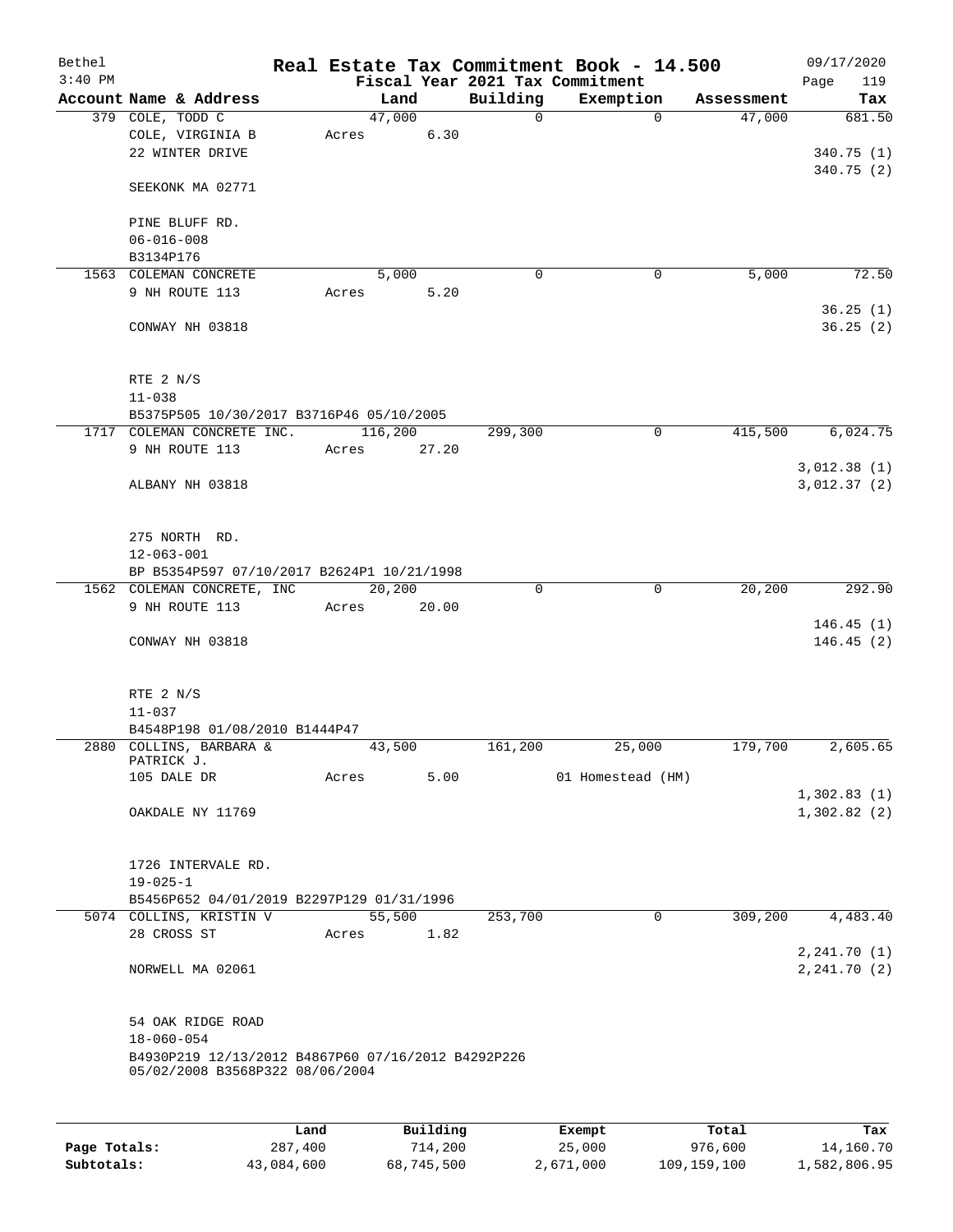| Bethel<br>$3:40$ PM |                                                                   | Real Estate Tax Commitment Book - 14.500<br>Fiscal Year 2021 Tax Commitment |          |             |            | 09/17/2020<br>Page<br>120 |
|---------------------|-------------------------------------------------------------------|-----------------------------------------------------------------------------|----------|-------------|------------|---------------------------|
|                     | Account Name & Address                                            | Land                                                                        | Building | Exemption   | Assessment | Tax                       |
|                     | 1720 COLLINS, MARGARET A                                          | 49,000                                                                      | 65,400   | $\mathbf 0$ | 114,400    | 1,658.80                  |
|                     | 10 CHARLES STREET                                                 | 1.30<br>Acres                                                               |          |             |            |                           |
|                     |                                                                   |                                                                             |          |             |            | 829.40(1)                 |
|                     | BRIDGEWATER MA 02324                                              |                                                                             |          |             |            | 829.40(2)                 |
|                     |                                                                   |                                                                             |          |             |            |                           |
|                     |                                                                   |                                                                             |          |             |            |                           |
|                     | 219 NORTH ROAD                                                    |                                                                             |          |             |            |                           |
|                     | $12 - 066$<br>B3321P90 06/30/2003 B3306P194 06/09/2003            |                                                                             |          |             |            |                           |
|                     | 4840 COLLINS, STEPHEN R                                           | 46,400                                                                      | $\Omega$ | 0           | 46,400     | 672.80                    |
|                     | COLLINS, MARGARET A                                               | 5.80<br>Acres                                                               |          |             |            |                           |
|                     | 10 CHARLES STREET                                                 |                                                                             |          |             |            | 336.40(1)                 |
|                     |                                                                   |                                                                             |          |             |            | 336.40(2)                 |
|                     | BRIDGEWATER MA 02324                                              |                                                                             |          |             |            |                           |
|                     |                                                                   |                                                                             |          |             |            |                           |
|                     | NORTH ROAD                                                        |                                                                             |          |             |            |                           |
|                     | $12 - 048 - 001$                                                  |                                                                             |          |             |            |                           |
|                     | B3892P83 02/24/2006                                               |                                                                             |          |             |            |                           |
|                     | 2867 COLLINS, TERRENC                                             | 38,900                                                                      | 77,600   | 0           | 116,500    | 1,689.25                  |
|                     | SEAMAN, SEAMAN, JAIME                                             | 1.18<br>Acres                                                               |          |             |            |                           |
|                     | 1389 INTERVALE RD.                                                |                                                                             |          |             |            | 844.63 (1)                |
|                     |                                                                   |                                                                             |          |             |            | 844.62 (2)                |
|                     | BETHEL ME 04217                                                   |                                                                             |          |             |            |                           |
|                     | 1389 INTERVALE RD.                                                |                                                                             |          |             |            |                           |
|                     | $19 - 017 - 003$                                                  |                                                                             |          |             |            |                           |
|                     | B5133P251 07/02/2014 B5091P39 02/19/2014 B3606P291                |                                                                             |          |             |            |                           |
|                     | 10/14/2004 B3016P240                                              |                                                                             |          |             |            |                           |
|                     | 5041 COLVIN, RICHARD A                                            | 54,500                                                                      | 254,400  | 0           | 308,900    | 4,479.05                  |
|                     | RAYNAM, HELEN A                                                   | Acres<br>1.47                                                               |          |             |            |                           |
|                     | 16 NORWOOD ST                                                     |                                                                             |          |             |            | 2, 239.53(1)              |
|                     |                                                                   |                                                                             |          |             |            | 2,239.52 (2)              |
|                     | WINCHESTER MA 01890                                               |                                                                             |          |             |            |                           |
|                     |                                                                   |                                                                             |          |             |            |                           |
|                     | 81 OAK RIDGE ROAD                                                 |                                                                             |          |             |            |                           |
|                     | $18 - 060 - 042$                                                  |                                                                             |          |             |            |                           |
|                     | B4717P30 05/12/2011 B3568P322 08/06/2004<br>2871 COMEAU, GLENN E. | 79,800                                                                      | 154,000  | 0           | 233,800    | 3,390.10                  |
|                     | 699 MAIN ST                                                       | 17.43<br>Acres                                                              |          |             |            |                           |
|                     |                                                                   |                                                                             |          |             |            | 1,695.05(1)               |
|                     | MONMOUTH ME 04259                                                 |                                                                             |          |             |            | 1,695.05(2)               |
|                     |                                                                   |                                                                             |          |             |            |                           |
|                     |                                                                   |                                                                             |          |             |            |                           |
|                     | 1460 INTERVALE RD.                                                |                                                                             |          |             |            |                           |
|                     | $19 - 018$                                                        |                                                                             |          |             |            |                           |
|                     | B5473P271 08/09/2019 B5451P795 02/13/2019 B2622P215               |                                                                             |          |             |            |                           |
|                     | 10/19/1998                                                        |                                                                             |          |             |            |                           |
|                     | 3421 COMMUNITY CONCEPTS<br>DEVELOPMENT CORP.                      | 50,000                                                                      | 246,400  | 0           | 296,400    | 4,297.80                  |
|                     | 240 BATES STREET                                                  | 1.71<br>Acres                                                               |          |             |            |                           |
|                     |                                                                   |                                                                             |          |             |            | 2,148.90(1)               |
|                     | LEWISTON ME 04240                                                 |                                                                             |          |             |            | 2,148.90(2)               |
|                     |                                                                   |                                                                             |          |             |            |                           |
|                     |                                                                   |                                                                             |          |             |            |                           |
|                     | 29 CROSS ST.                                                      |                                                                             |          |             |            |                           |
|                     | $25 - 239 - 001 - 001$                                            |                                                                             |          |             |            |                           |
|                     | B5483P763 10/01/2019 B3100P227 04/26/2002                         |                                                                             |          |             |            |                           |
|                     |                                                                   |                                                                             |          |             |            |                           |
|                     | Land                                                              | Building                                                                    |          | Exempt      | Total      | Tax                       |
| Page Totals:        | 318,600                                                           | 797,800                                                                     |          | 0           | 1,116,400  | 16,187.80                 |

**Subtotals:** 43,403,200 69,543,300 2,671,000 110,275,500 1,598,994.75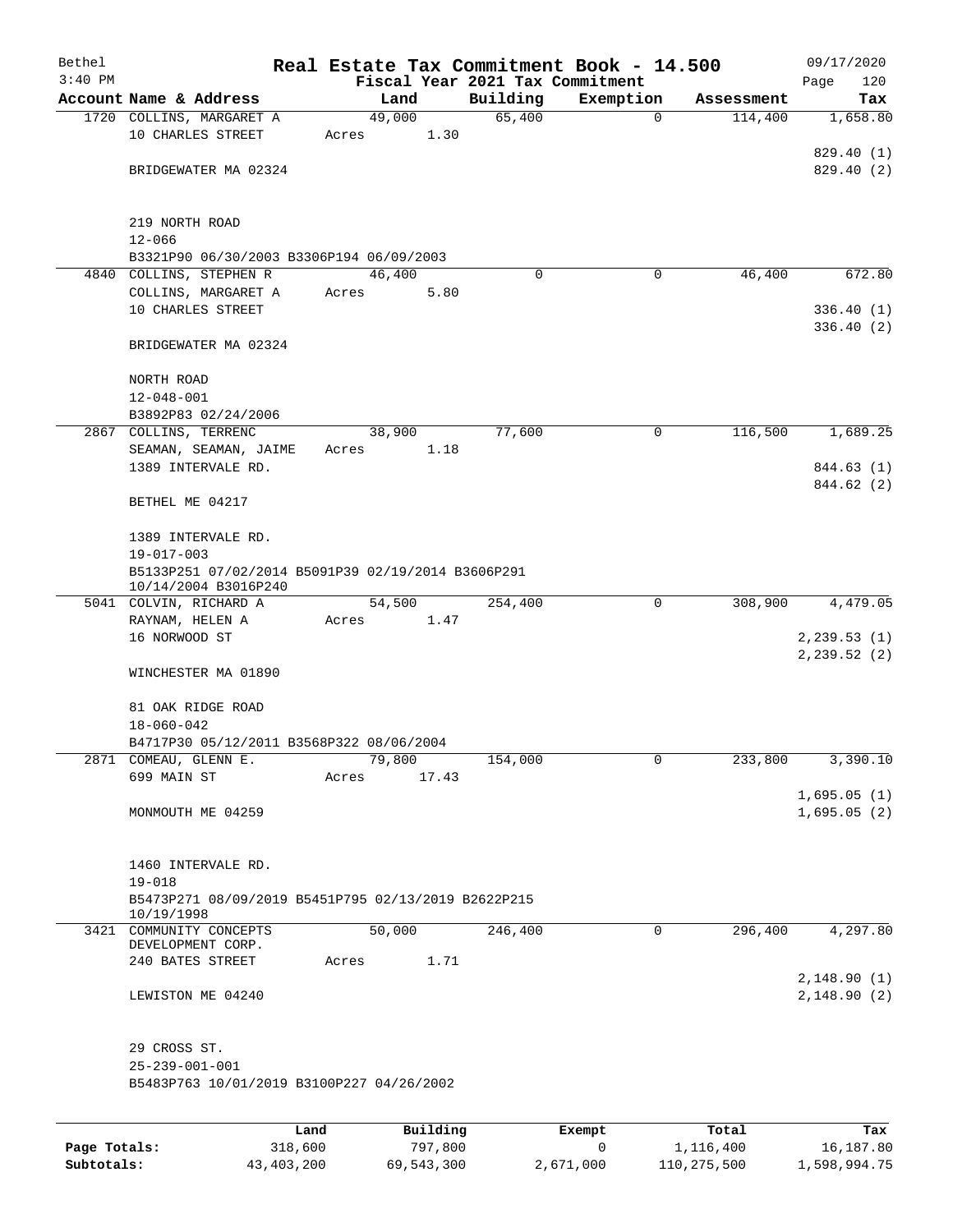| Bethel<br>$3:40$ PM |                                                                    | Fiscal Year 2021 Tax Commitment |          | Real Estate Tax Commitment Book - 14.500 |            | 09/17/2020<br>Page<br>121 |
|---------------------|--------------------------------------------------------------------|---------------------------------|----------|------------------------------------------|------------|---------------------------|
|                     | Account Name & Address                                             | Land                            | Building | Exemption                                | Assessment | Tax                       |
|                     | 1513 CONANT, TODD                                                  | 42,000                          | 96,900   | 25,000                                   | 113,900    | 1,651.55                  |
|                     | PO BOX 1064                                                        | 10.00<br>Acres                  |          | 01 Homestead (HM)                        |            |                           |
|                     |                                                                    |                                 |          |                                          |            | 825.78 (1)                |
|                     | BETHEL ME 04217                                                    |                                 |          |                                          |            | 825.77 (2)                |
|                     |                                                                    |                                 |          |                                          |            |                           |
|                     |                                                                    |                                 |          |                                          |            |                           |
|                     | 142 WESTWOODS RD.                                                  |                                 |          |                                          |            |                           |
|                     | $11 - 012 - 008$                                                   |                                 |          |                                          |            |                           |
|                     | B2033P9 08/03/1993                                                 |                                 |          |                                          |            |                           |
|                     | 3254 CONLEY, MAUREEN E<br>ALLAIN, CHRISTOPHER J                    | 43,600<br>0.22                  | 186,600  | 0                                        | 230,200    | 3,337.90                  |
|                     | 7 ROBIN AVE.                                                       | Acres                           |          |                                          |            | 1,668.95(1)               |
|                     |                                                                    |                                 |          |                                          |            | 1,668.95(2)               |
|                     | WESTBROOK ME 04092                                                 |                                 |          |                                          |            |                           |
|                     |                                                                    |                                 |          |                                          |            |                           |
|                     | 33 MECHANIC ST.                                                    |                                 |          |                                          |            |                           |
|                     | $25 - 089$                                                         |                                 |          |                                          |            |                           |
|                     | B5038P313 09/18/2013 B4031P241 10/03/2006                          |                                 |          |                                          |            |                           |
|                     | 2929 CONLON, JAMES B                                               | 9,900                           | 0        | $\mathbf 0$                              | 9,900      | 143.55                    |
|                     | CONLON, CHRISTINE S                                                | Acres<br>7.90                   |          |                                          |            |                           |
|                     | 6 GERRISH DRIVE                                                    |                                 |          |                                          |            | 71.78(1)                  |
|                     |                                                                    |                                 |          |                                          |            | 71.77(2)                  |
|                     | DURHAM NH 03824                                                    |                                 |          |                                          |            |                           |
|                     |                                                                    |                                 |          |                                          |            |                           |
|                     | SUNDAY RIVER RD E/S<br>$22 - 002$                                  |                                 |          |                                          |            |                           |
|                     | B5144P169 06/04/2014 B5095P280 03/06/2014 B3063P1                  |                                 |          |                                          |            |                           |
|                     | 01/31/2002 B735P152 02/22/1972                                     |                                 |          |                                          |            |                           |
|                     | 4842 CONNELL, AMY MARIE                                            | 40,900                          | 227,400  | 0                                        | 268,300    | 3,890.35                  |
|                     | CONNELL, ROGAN THOMAS                                              | 2.30<br>Acres                   |          |                                          |            |                           |
|                     | 28 BOB'S WAY                                                       |                                 |          |                                          |            | 1,945.18(1)               |
|                     |                                                                    |                                 |          |                                          |            | 1,945.17(2)               |
|                     | BETHEL ME 04217                                                    |                                 |          |                                          |            |                           |
|                     |                                                                    |                                 |          |                                          |            |                           |
|                     | 28 BOBS WAY                                                        |                                 |          |                                          |            |                           |
|                     | $27 - 036 - 002 - 00A$<br>B5316P685 11/21/2016 B3854P53 12/09/2005 |                                 |          |                                          |            |                           |
|                     | 3460 CONNORS, ALLEN                                                | 74,600                          | 244,400  | 25,000                                   | 294,000    | 4,263.00                  |
|                     | 59 BROAD STREET                                                    | 0.87<br>Acres                   |          | 01 Homestead (HM)                        |            |                           |
|                     |                                                                    |                                 |          |                                          |            | 2,131.50(1)               |
|                     | BETHEL ME 04217                                                    |                                 |          |                                          |            | 2,131.50(2)               |
|                     |                                                                    |                                 |          |                                          |            |                           |
|                     |                                                                    |                                 |          |                                          |            |                           |
|                     | 59 BROAD ST                                                        |                                 |          |                                          |            |                           |
|                     | $26 - 019$                                                         |                                 |          |                                          |            |                           |
|                     | B2000P211 04/09/1992 B1080P56 06/17/1980                           |                                 |          |                                          |            |                           |
|                     | 1259 CONNORS, JARRETT<br>17 RIVERBANK RD                           | 20,200                          | 45,200   | $\mathbf 0$                              | 65,400     | 948.30                    |
|                     |                                                                    | 0.23<br>Acres                   |          |                                          |            | 474.15 (1)                |
|                     | NEWRY ME 04261                                                     |                                 |          |                                          |            | 474.15(2)                 |
|                     |                                                                    |                                 |          |                                          |            |                           |
|                     |                                                                    |                                 |          |                                          |            |                           |
|                     | 128 WEST BETHEL RD.                                                |                                 |          |                                          |            |                           |
|                     | $07 - 062$                                                         |                                 |          |                                          |            |                           |
|                     | B5056P329 10/30/2013 B4997P81 06/13/2013 B4978P273                 |                                 |          |                                          |            |                           |
|                     | 04/25/2013 B4926P106 08/09/2012 B3695P4 03/30/2005                 |                                 |          |                                          |            |                           |
|                     |                                                                    |                                 |          |                                          |            |                           |
|                     |                                                                    |                                 |          |                                          |            |                           |

|              | Land       | Building   | Exempt    | Total       | Tax          |
|--------------|------------|------------|-----------|-------------|--------------|
| Page Totals: | 231,200    | 800,500    | 50,000    | 981,700     | 14,234.65    |
| Subtotals:   | 43,634,400 | 70,343,800 | 2,721,000 | 111,257,200 | 1,613,229.40 |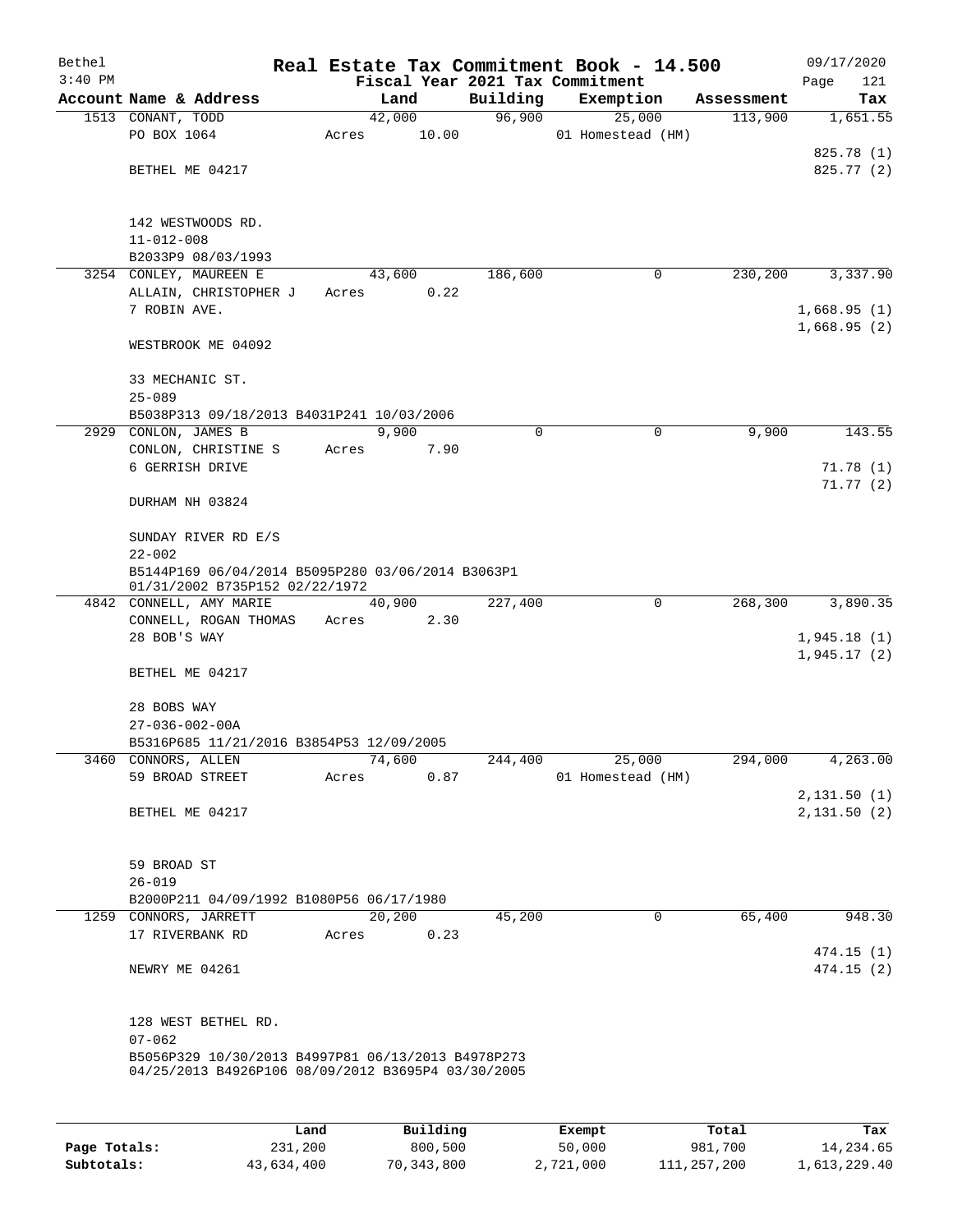| Bethel    |                                                                |        |      |          | Real Estate Tax Commitment Book - 14.500 |            | 09/17/2020                 |
|-----------|----------------------------------------------------------------|--------|------|----------|------------------------------------------|------------|----------------------------|
| $3:40$ PM |                                                                |        |      |          | Fiscal Year 2021 Tax Commitment          |            | Page<br>122                |
|           | Account Name & Address                                         | Land   |      | Building | Exemption                                | Assessment | Tax                        |
|           | 2687 CONNORS, LINDA M                                          | 52,800 |      | 78,100   | $\mathbf 0$                              | 130,900    | 1,898.05                   |
|           | 442 MIDDLE STREET                                              | Acres  | 0.50 |          |                                          |            |                            |
|           |                                                                |        |      |          |                                          |            | 949.03 (1)                 |
|           | WEST NEWBURY MA 01985                                          |        |      |          |                                          |            | 949.02(2)                  |
|           |                                                                |        |      |          |                                          |            |                            |
|           | 26 RIVER VALLEY ACRES                                          |        |      |          |                                          |            |                            |
|           | $17 - 024$                                                     |        |      |          |                                          |            |                            |
|           | B2364P87                                                       |        |      |          |                                          |            |                            |
|           | 3308 CONROY, ROBERT S                                          | 48,300 |      | 133,100  | $\mathbf 0$                              | 181,400    | 2,630.30                   |
|           | CONROY, MICHELLE                                               | Acres  | 0.27 |          |                                          |            |                            |
|           | PO BOX 748                                                     |        |      |          |                                          |            | 1,315.15(1)<br>1,315.15(2) |
|           | BETHEL ME 04217                                                |        |      |          |                                          |            |                            |
|           | 14 PHILBROOK ST.                                               |        |      |          |                                          |            |                            |
|           | $25 - 141$                                                     |        |      |          |                                          |            |                            |
|           | B1449P66 12/31/1986 B751P55 06/30/1972                         |        |      |          |                                          |            |                            |
|           | 1296 CONROY, ROBERT S                                          | 51,000 |      | 153,300  | 25,000                                   | 179,300    | 2,599.85                   |
|           | CONROY, MICHELLE A                                             | Acres  | 2.10 |          | 01 Homestead (HM)                        |            |                            |
|           | P.O. BOX 748                                                   |        |      |          |                                          |            | 1, 299.93(1)               |
|           | BETHEL ME 04217                                                |        |      |          |                                          |            | 1, 299.92(2)               |
|           |                                                                |        |      |          |                                          |            |                            |
|           | 12 FOREST DR.                                                  |        |      |          |                                          |            |                            |
|           | $08 - 006 - 001$                                               |        |      |          |                                          |            |                            |
|           | B4670P322 12/14/2010 B3810P279 09/30/2005<br>262 CONTI, ROBERT | 36,200 |      | 94,600   | $\mathbf 0$                              | 130,800    | 1,896.60                   |
|           | CONTI, MICHAEL                                                 | Acres  | 4.00 |          |                                          |            |                            |
|           | 44 LAWRENCE ST.                                                |        |      |          |                                          |            | 948.30(1)                  |
|           |                                                                |        |      |          |                                          |            | 948.30(2)                  |
|           | NORFOLK MA 02056                                               |        |      |          |                                          |            |                            |
|           |                                                                |        |      |          |                                          |            |                            |
|           | 253 BIRD HILL<br>$04 - 083 - 00D - 001$                        |        |      |          |                                          |            |                            |
|           | B1701P252                                                      |        |      |          |                                          |            |                            |
|           | 3337 CONTIS, JAMES M                                           | 20,200 |      | 80,000   | 0                                        | 100,200    | 1,452.90                   |
|           | CONTIS, LISA T                                                 |        |      |          |                                          |            |                            |
|           | 9 SHEPARD ST                                                   |        |      |          |                                          |            | 726.45(1)                  |
|           |                                                                |        |      |          |                                          |            | 726.45(2)                  |
|           | MARBLEHEAD MA 01945                                            |        |      |          |                                          |            |                            |
|           | 21 SPRING ST                                                   |        |      |          |                                          |            |                            |
|           | $25 - 167 - 001 - 001$                                         |        |      |          |                                          |            |                            |
|           | B4885P336 08/31/2012 B3886P339 02/10/2006                      |        |      |          |                                          |            |                            |
|           | 185 CONWAY, SCOTT                                              | 34,900 |      | 82,800   | 0                                        | 117,700    | 1,706.65                   |
|           | 19 ISABELL AVENUE                                              | Acres  | 2.50 |          |                                          |            |                            |
|           |                                                                |        |      |          |                                          |            | 853.33 (1)                 |
|           | HOLBROOK MA 02343                                              |        |      |          |                                          |            | 853.32 (2)                 |
|           | 54 EAST BETHEL RD.                                             |        |      |          |                                          |            |                            |
|           | $04 - 038$                                                     |        |      |          |                                          |            |                            |
|           | BP B5313P431 10/31/2016 B2376P322 10/17/1996                   |        |      |          |                                          |            |                            |
|           |                                                                |        |      |          |                                          |            |                            |

|              | Land       | Building   | Exempt    | Total       | Tax          |
|--------------|------------|------------|-----------|-------------|--------------|
| Page Totals: | 243,400    | 621,900    | 25,000    | 840,300     | 12,184.35    |
| Subtotals:   | 43,877,800 | 70,965,700 | 2,746,000 | 112,097,500 | 1,625,413.75 |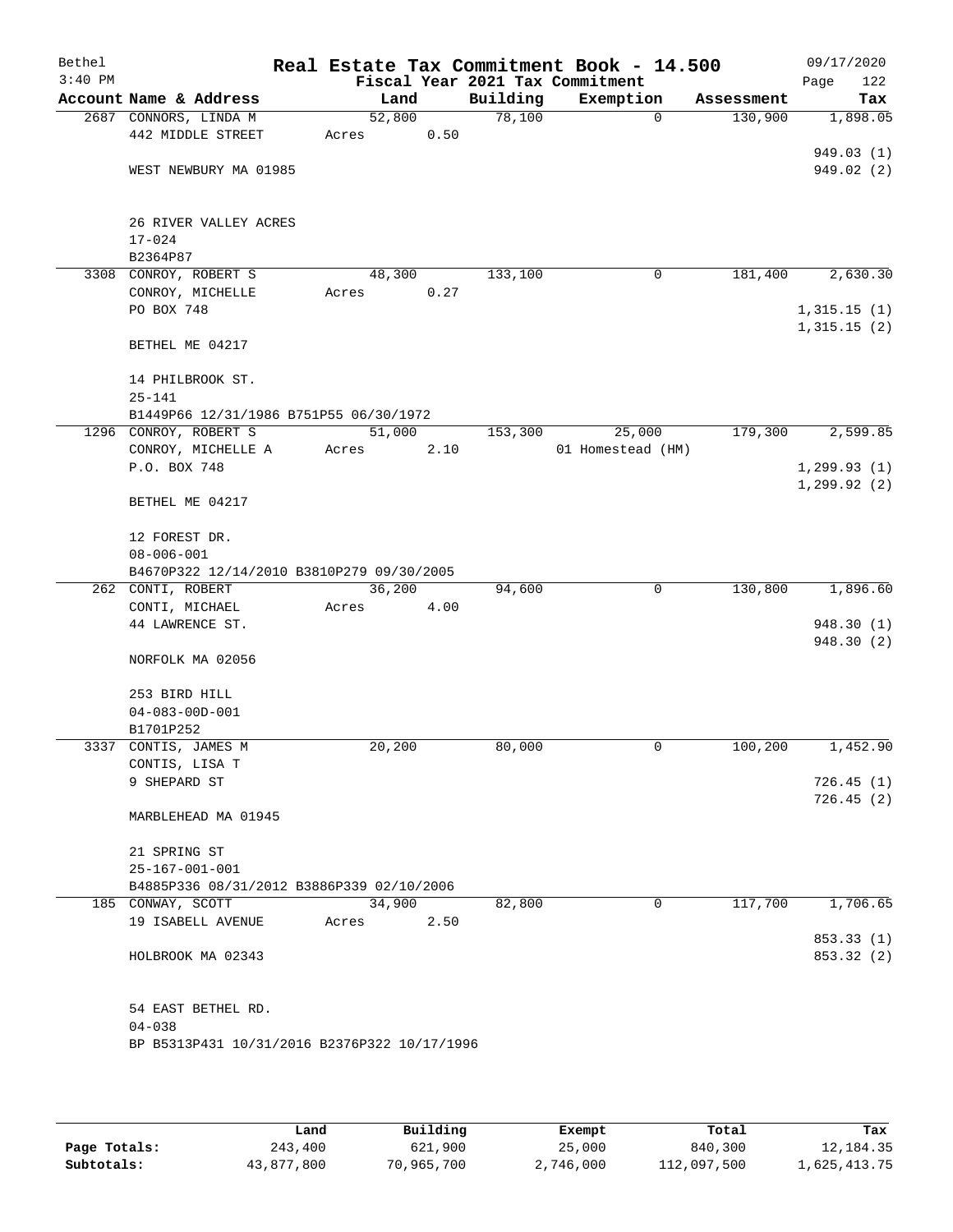| Bethel    |                                                                                          |       |                 |          | Real Estate Tax Commitment Book - 14.500 |            | 09/17/2020                 |
|-----------|------------------------------------------------------------------------------------------|-------|-----------------|----------|------------------------------------------|------------|----------------------------|
| $3:40$ PM |                                                                                          |       |                 |          | Fiscal Year 2021 Tax Commitment          |            | Page<br>123                |
|           | Account Name & Address                                                                   |       | Land            | Building | Exemption                                | Assessment | Tax                        |
|           | 2958 COOK, SARAH<br>12 MONTROSE DRIVE                                                    |       | 33,600          | 109,600  | $\mathbf 0$                              | 143,200    | 2,076.40                   |
|           | STRATHAM NH 03885                                                                        |       |                 |          |                                          |            | 1,038.20(1)<br>1,038.20(2) |
|           | 22 CHERRY LANE<br>$22 - 002 - 001 - 035$                                                 |       |                 |          |                                          |            |                            |
|           | B3617P30 10/27/2004                                                                      |       |                 |          |                                          |            |                            |
|           | 2494 COOLIDGE, JASON<br>HOWE-COOLIDGE,<br>HOWE-COOLIDGE, REBEKAH<br>964 EAST BETHEL ROAD | Acres | 8,300<br>28.00  | $\Omega$ | 0                                        | 8,300      | 120.35<br>60.18(1)         |
|           | BETHEL ME 04217                                                                          |       |                 |          |                                          |            | 60.17(2)                   |
|           | INTERVALE RD.<br>$14 - 020$                                                              |       |                 |          |                                          |            |                            |
|           | B5361P514 08/14/2017 B5194P265 12/19/2014 B4879P245                                      |       |                 |          |                                          |            |                            |
|           | 08/20/2012 B3699P31 04/12/2005 B3031P59 11/27/2001<br>2515 COOLIDGE, JOHN                |       | 45,800          | 54,500   | 25,000                                   | 75,300     | 1,091.85                   |
|           | COOLIDGE, EVA                                                                            | Acres | 15.80           |          | 01 Homestead (HM)                        |            |                            |
|           | 994 EAST BETHEL RD.                                                                      |       |                 |          |                                          |            | 545.93(1)                  |
|           | BETHEL ME 04217                                                                          |       |                 |          |                                          |            | 545.92(2)                  |
|           | 994 EAST BETHEL RD.<br>$14 - 036$                                                        |       |                 |          |                                          |            |                            |
|           | B3001P141 09/24/2001                                                                     |       |                 |          |                                          |            |                            |
|           | 2529 COOLIDGE, JOHN<br>994 EAST BETHEL ROAD                                              | Acres | 45,900<br>29.40 | 0        | $\mathsf{O}$                             | 45,900     | 665.55                     |
|           |                                                                                          |       |                 |          |                                          |            | 332.78 (1)                 |
|           | BETHEL ME 04217                                                                          |       |                 |          |                                          |            | 332.77 (2)                 |
|           | EAST BETHEL RD W/S<br>$14 - 050$                                                         |       |                 |          |                                          |            |                            |
|           | B647P531                                                                                 |       |                 |          |                                          |            |                            |
|           | 2543 COOLIDGE, JOHN<br>COOLIDGE, EVA                                                     | Acres | 34,600<br>5.40  | 3,700    | 0                                        | 38,300     | 555.35                     |
|           | 994 EAST BETHEL RD.                                                                      |       |                 |          |                                          |            | 277.68(1)                  |
|           | BETHEL ME 04217                                                                          |       |                 |          |                                          |            | 277.67(2)                  |
|           | LOCKE MILLS/INTERVAL<br>$15 - 005$                                                       |       |                 |          |                                          |            |                            |
|           | B3001P141                                                                                |       |                 |          |                                          |            |                            |
|           | 1428 COOLIDGE, RUBY<br>434 EAST BETHEL RD.                                               |       | 0               | 19,100   | 19,100<br>01 Homestead (HM)              | 0          | 0.00                       |
|           | BETHEL ME 04217                                                                          |       |                 |          |                                          |            |                            |
|           | 434 EAST BETHEL RD.<br>09-010.001                                                        |       |                 |          |                                          |            |                            |
|           |                                                                                          | Land  | Building        |          | Exempt                                   | Total      | Tax                        |
|           |                                                                                          |       |                 |          |                                          |            |                            |

|              | ⊥and       | Building   | Exempt    | тосат       | тах          |
|--------------|------------|------------|-----------|-------------|--------------|
| Page Totals: | 168,200    | 186,900    | 44,100    | 311,000     | 4,509.50     |
| Subtotals:   | 44,046,000 | 71,152,600 | 2,790,100 | 112,408,500 | 1,629,923.25 |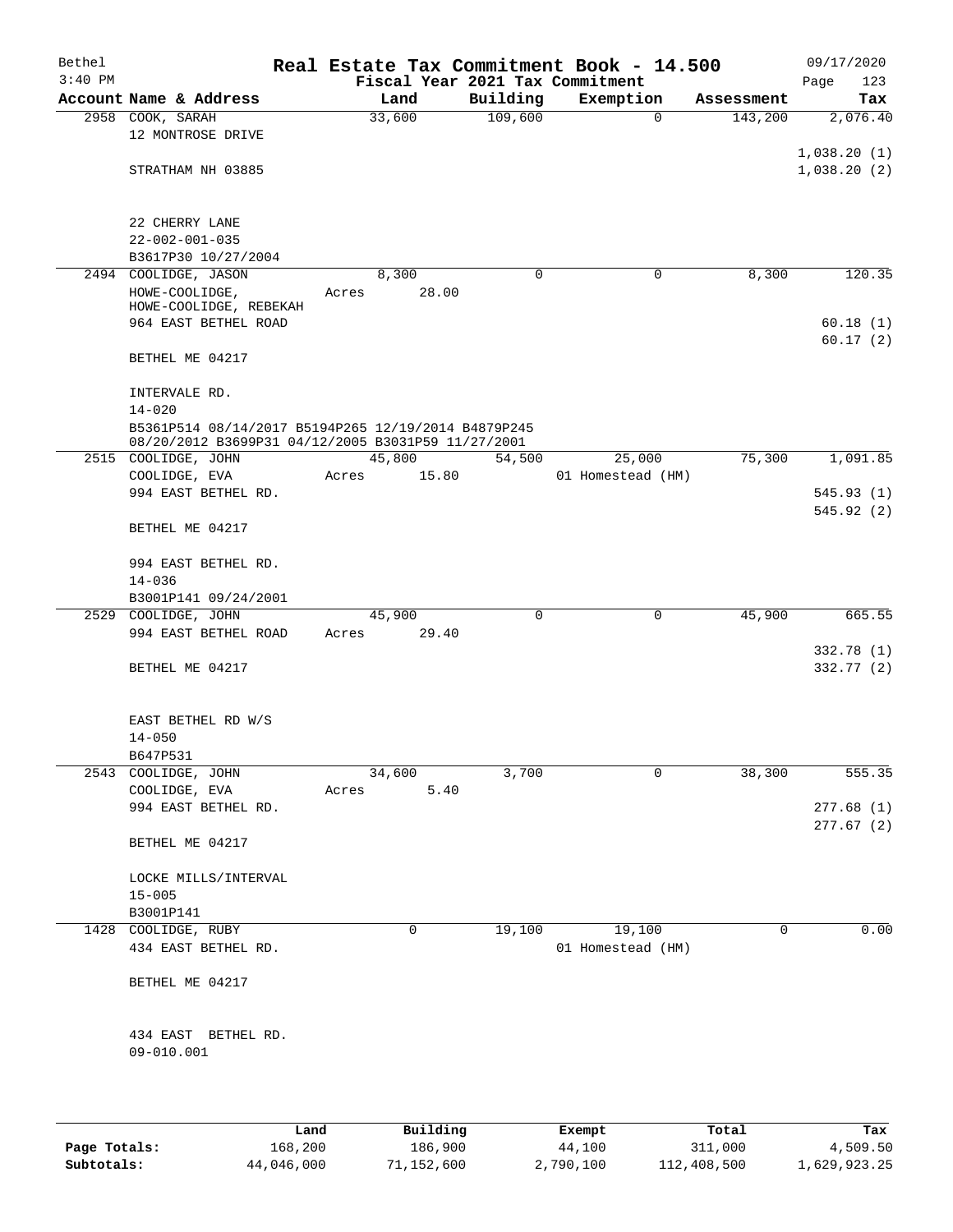| Bethel<br>$3:40$ PM |                                                     |                 |          | Real Estate Tax Commitment Book - 14.500<br>Fiscal Year 2021 Tax Commitment |            | 09/17/2020<br>Page<br>124 |
|---------------------|-----------------------------------------------------|-----------------|----------|-----------------------------------------------------------------------------|------------|---------------------------|
|                     | Account Name & Address                              | Land            | Building | Exemption                                                                   | Assessment | Tax                       |
|                     | 5225 COOLIDGE, TINA L                               | 37,200          | 85,800   | $\mathbf 0$                                                                 | 123,000    | 1,783.50                  |
|                     | 8 TAMERACK WAY                                      | 0.92<br>Acres   |          |                                                                             |            |                           |
|                     |                                                     |                 |          |                                                                             |            | 891.75 (1)                |
|                     | POLAND ME 04274                                     |                 |          |                                                                             |            | 891.75 (2)                |
|                     |                                                     |                 |          |                                                                             |            |                           |
|                     |                                                     |                 |          |                                                                             |            |                           |
|                     | 1857 INTERVALE RD                                   |                 |          |                                                                             |            |                           |
|                     | $14 - 036 - 002$                                    |                 |          |                                                                             |            |                           |
|                     | B4515P301 10/23/2009                                |                 |          |                                                                             |            |                           |
|                     | 1392 COOLIDGE, WILFRED T                            | 42,900          | 67,700   | 25,000                                                                      | 85,600     | 1,241.20                  |
|                     | COOLIDGE, CHRISTINE K                               | 0.75<br>Acres   |          | 01 Homestead (HM)                                                           |            |                           |
|                     | 64 SUNSET ROAD                                      |                 |          |                                                                             |            | 620.60(1)                 |
|                     |                                                     |                 |          |                                                                             |            | 620.60(2)                 |
|                     | BETHEL ME 04217                                     |                 |          |                                                                             |            |                           |
|                     |                                                     |                 |          |                                                                             |            |                           |
|                     | 64 SUNSET RD.                                       |                 |          |                                                                             |            |                           |
|                     | $08 - 057$                                          |                 |          |                                                                             |            |                           |
|                     | B5237P33 08/11/2015 B3334P294 07/18/2003 B658P77    |                 |          |                                                                             |            |                           |
|                     | 2706 COONS, NOAH J                                  | 73,000          | 180,500  | 0                                                                           | 253,500    | 3,675.75                  |
|                     | COONS, ELISA L                                      | Acres<br>1.35   |          |                                                                             |            |                           |
|                     | 17 FAIRLANE RD                                      |                 |          |                                                                             |            | 1,837.88(1)               |
|                     |                                                     |                 |          |                                                                             |            | 1,837.87(2)               |
|                     | STONEHAM MA 02180                                   |                 |          |                                                                             |            |                           |
|                     |                                                     |                 |          |                                                                             |            |                           |
|                     | 63 WILL VIEW ROAD                                   |                 |          |                                                                             |            |                           |
|                     | 17-035-017                                          |                 |          |                                                                             |            |                           |
|                     | B5283P675 05/31/2016 B3209P337 12/09/2002           |                 |          |                                                                             |            |                           |
|                     | 301 COOPER, BETSEY                                  | 112,100         | 138,900  | $\mathbf 0$                                                                 | 251,000    | 3,639.50                  |
|                     | COBURN, PETER                                       | Acres<br>236.00 |          |                                                                             |            |                           |
|                     | 85 GORE RD                                          |                 |          |                                                                             |            | 1,819.75(1)               |
|                     |                                                     |                 |          |                                                                             |            | 1,819.75(2)               |
|                     | BRYANT POND ME 04219                                |                 |          |                                                                             |            |                           |
|                     |                                                     |                 |          |                                                                             |            |                           |
|                     | 85 GORE RD.                                         |                 |          |                                                                             |            |                           |
|                     | $05 - 011$                                          |                 |          |                                                                             |            |                           |
|                     | B5421P677 07/31/2018 B968P88 12/07/1977             |                 |          |                                                                             |            |                           |
|                     | 302 COOPER, BETSEY                                  | 26,500          | $\Omega$ | 0                                                                           | 26,500     | 384.25                    |
|                     | COBURN, PETER                                       | 2.70<br>Acres   |          |                                                                             |            |                           |
|                     | 85 GORE RD                                          |                 |          |                                                                             |            | 192.13(1)                 |
|                     |                                                     |                 |          |                                                                             |            | 192.12(2)                 |
|                     | BRYANT POND ME 04219                                |                 |          |                                                                             |            |                           |
|                     | 76 GORE RD.                                         |                 |          |                                                                             |            |                           |
|                     | $05 - 012$                                          |                 |          |                                                                             |            |                           |
|                     | B5471P110 07/25/2019 B5471P109 07/25/2019 B3953P230 |                 |          |                                                                             |            |                           |
|                     | 06/05/2006 B872P257 09/29/1975                      |                 |          |                                                                             |            |                           |
|                     | 388 CORCORAN, LOUIS T                               | 55,600          | 205,900  | 0                                                                           | 261,500    | 3,791.75                  |
|                     | CORCORAN, KAREN                                     | 5.50<br>Acres   |          |                                                                             |            |                           |
|                     | 12 SWEETSER ST                                      |                 |          |                                                                             |            | 1,895.88(1)               |
|                     |                                                     |                 |          |                                                                             |            | 1,895.87(2)               |
|                     | WAKEFIELD MA 01880                                  |                 |          |                                                                             |            |                           |
|                     |                                                     |                 |          |                                                                             |            |                           |
|                     | 67 SPARROWHAWK MT RD.                               |                 |          |                                                                             |            |                           |
|                     | $06 - 018 - 005$                                    |                 |          |                                                                             |            |                           |
|                     | B1493P137 07/21/1987                                |                 |          |                                                                             |            |                           |
|                     |                                                     |                 |          |                                                                             |            |                           |
|                     |                                                     |                 |          |                                                                             |            |                           |
|                     |                                                     |                 |          |                                                                             |            |                           |

|              | Land       | Building   | Exempt    | Total       | Tax          |
|--------------|------------|------------|-----------|-------------|--------------|
| Page Totals: | 347,300    | 678,800    | 25,000    | 1,001,100   | 14,515.95    |
| Subtotals:   | 44,393,300 | 71,831,400 | 2,815,100 | 113,409,600 | 1,644,439.20 |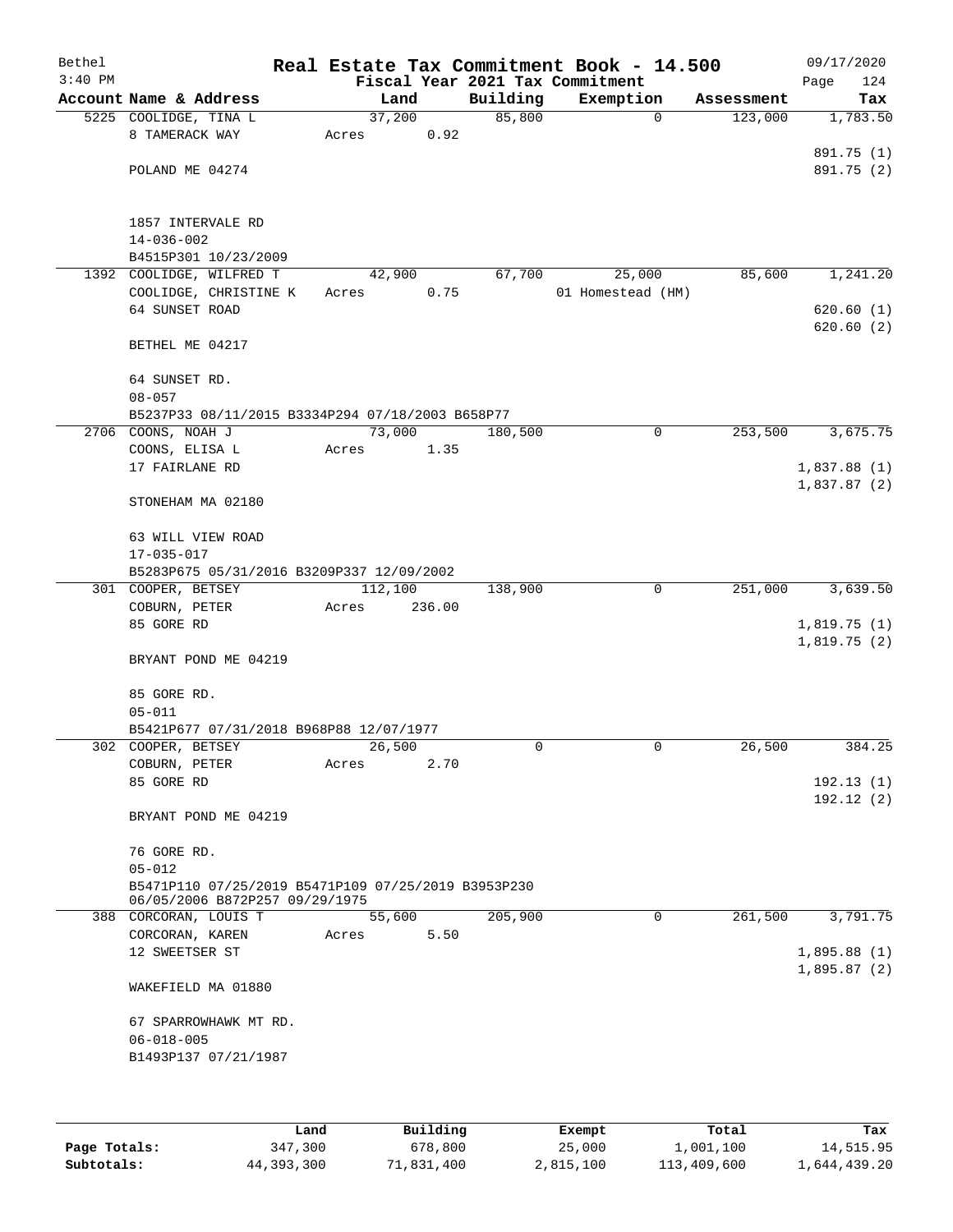| Bethel    |                                                    |            |      |                                 | Real Estate Tax Commitment Book - 14.500 |            | 09/17/2020                 |
|-----------|----------------------------------------------------|------------|------|---------------------------------|------------------------------------------|------------|----------------------------|
| $3:40$ PM |                                                    |            |      | Fiscal Year 2021 Tax Commitment |                                          |            | 125<br>Page                |
|           | Account Name & Address                             | Land       |      | Building                        | Exemption                                | Assessment | Tax                        |
|           | 3621 CORCORAN, RAYMOND O                           | 30,000     |      | $\Omega$                        | $\Omega$                                 | 30,000     | 435.00                     |
|           | CORCORAN, LESLIE M                                 | Acres      | 1.49 |                                 |                                          |            |                            |
|           | 222 SWEET ALLEN FARM                               |            |      |                                 |                                          |            | 217.50(1)                  |
|           | RD, UNIT D3                                        |            |      |                                 |                                          |            | 217.50 (2)                 |
|           | WAKEFIELD RI 02879                                 |            |      |                                 |                                          |            |                            |
|           |                                                    |            |      |                                 |                                          |            |                            |
|           | PARADISE RD-8                                      |            |      |                                 |                                          |            |                            |
|           | $27 - 027$                                         |            |      |                                 |                                          |            |                            |
|           | B1625P252 12/28/1988                               |            |      |                                 |                                          |            |                            |
|           | 3646 CORDEIRO, CHRISTOPHER                         | 38,400     |      | 68,400                          | $\mathbf 0$                              | 106,800    | 1,548.60                   |
|           | 401 VERNON STREET                                  | Acres 1.01 |      |                                 |                                          |            | 774.30(1)                  |
|           | BETHEL ME 04217                                    |            |      |                                 |                                          |            | 774.30(2)                  |
|           |                                                    |            |      |                                 |                                          |            |                            |
|           |                                                    |            |      |                                 |                                          |            |                            |
|           | 401 VERNON ST.                                     |            |      |                                 |                                          |            |                            |
|           | $27 - 037$                                         |            |      |                                 |                                          |            |                            |
|           | B4749P95 08/15/0211 B3093P346 04/04/2002           |            |      |                                 |                                          |            |                            |
|           | 1675 CORDWELL, STANLEY<br>ESTATE OF                | 20,200     |      | 68,700                          | 0                                        | 88,900     | 1,289.05                   |
|           | CORDWELL, STANLEY, PR                              | Acres      | 0.23 |                                 |                                          |            |                            |
|           | 237 WEST BETHEL ROAD                               |            |      |                                 |                                          |            | 644.53 (1)                 |
|           |                                                    |            |      |                                 |                                          |            | 644.52 (2)                 |
|           | BETHEL ME 04217                                    |            |      |                                 |                                          |            |                            |
|           |                                                    |            |      |                                 |                                          |            |                            |
|           | 237 WEST BETHEL RD.                                |            |      |                                 |                                          |            |                            |
|           | $12 - 032$<br>B2788P212 02/01/2000                 |            |      |                                 |                                          |            |                            |
|           | 3211 CORELOGICCOMMERCIAL TAX                       | 67,000     |      | 260,800                         | 0                                        | 327,800    | 4,753.10                   |
|           | <b>SERVICES</b>                                    |            |      |                                 |                                          |            |                            |
|           | ATTN: KEYCORP                                      | Acres      | 0.26 |                                 |                                          |            |                            |
|           | MANAGEMENT COMPANY                                 |            |      |                                 |                                          |            |                            |
|           | PO BOX 961009                                      |            |      |                                 |                                          |            | 2,376.55(1)<br>2,376.55(2) |
|           | FORT WORTH TX 76161                                |            |      |                                 |                                          |            |                            |
|           | 0009                                               |            |      |                                 |                                          |            |                            |
|           |                                                    |            |      |                                 |                                          |            |                            |
|           | 96 MAIN ST.                                        |            |      |                                 |                                          |            |                            |
|           | $25 - 053$                                         |            |      |                                 |                                          |            |                            |
|           | B738P70<br>3449 CORKERY, TIMOTHY                   | 67,100     |      | 391,200                         | 0                                        | 458,300    | 6,645.35                   |
|           | CORKERY, JENNIFER                                  | Acres      | 1.03 |                                 |                                          |            |                            |
|           | 193 BEACON STREET, APT                             |            |      |                                 |                                          |            | 3,322.68(1)                |
|           | 4                                                  |            |      |                                 |                                          |            |                            |
|           |                                                    |            |      |                                 |                                          |            | 3,322.67(2)                |
|           | BOSTON MA 02116                                    |            |      |                                 |                                          |            |                            |
|           | 93 PARADISE RD                                     |            |      |                                 |                                          |            |                            |
|           | $26 - 008 - 00A$                                   |            |      |                                 |                                          |            |                            |
|           | B5226P416 06/12/2015 B4868P311 07/20/2012 B985P226 |            |      |                                 |                                          |            |                            |
|           | 05/30/1978                                         |            |      |                                 |                                          |            |                            |

|              | Land       | Building   | Exempt    | Total       | Tax          |
|--------------|------------|------------|-----------|-------------|--------------|
| Page Totals: | 222,700    | 789,100    |           | 1,011,800   | 14,671.10    |
| Subtotals:   | 44,616,000 | 72,620,500 | 2,815,100 | 114,421,400 | 1,659,110.30 |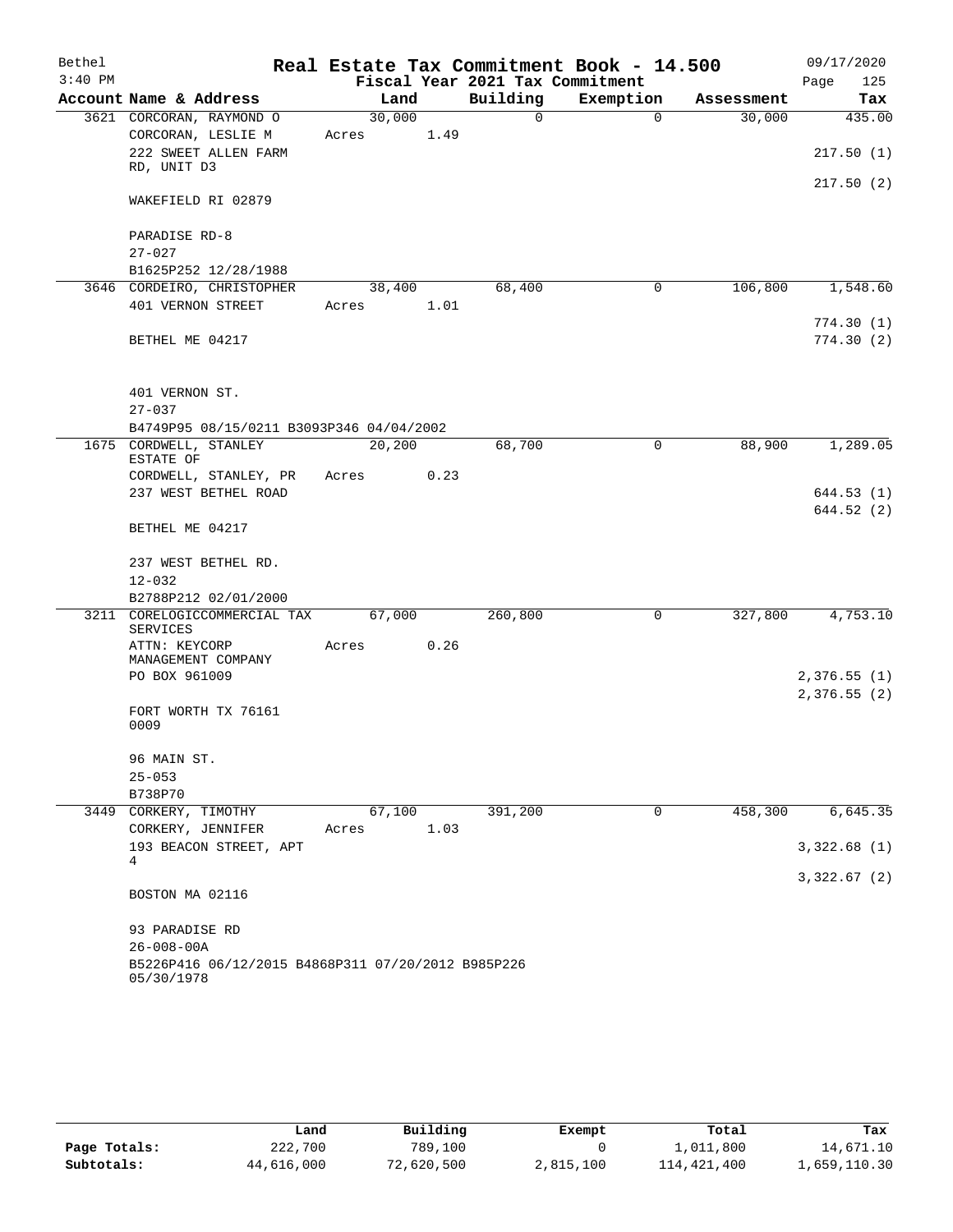| Bethel    |                                                                                      |        |      |          | Real Estate Tax Commitment Book - 14.500 |            | 09/17/2020               |
|-----------|--------------------------------------------------------------------------------------|--------|------|----------|------------------------------------------|------------|--------------------------|
| $3:40$ PM |                                                                                      |        |      |          | Fiscal Year 2021 Tax Commitment          |            | Page<br>126              |
|           | Account Name & Address                                                               | Land   |      | Building | Exemption                                | Assessment | Tax                      |
|           | 3558 CORKERY, TIMOTHY<br>199 FAIR OAKS PARK                                          | 33,600 |      | 98,500   | $\mathbf 0$                              | 132,100    | 1,915.45                 |
|           | NEEDHAM MA 02492 3017                                                                |        |      |          |                                          |            | 957.73 (1)<br>957.72 (2) |
|           |                                                                                      |        |      |          |                                          |            |                          |
|           | 135 VERNON ST.<br>$26 - 076 - 001 - 05B$                                             |        |      |          |                                          |            |                          |
|           | B4207P92 10/11/2007 B3561P15 07/12/2004                                              |        |      |          |                                          |            |                          |
|           | 507 CORKERY, TIMOTHY                                                                 | 67,200 |      | $\Omega$ | 0                                        | 67,200     | 974.40                   |
|           | CORKERY, JENNIFER                                                                    | Acres  | 1.04 |          |                                          |            |                          |
|           | 199 FAIR OAKS PARK                                                                   |        |      |          |                                          |            | 487.20 (1)               |
|           |                                                                                      |        |      |          |                                          |            | 487.20 (2)               |
|           | NEEDHAM MA 02492 3017                                                                |        |      |          |                                          |            |                          |
|           | PARADISE RD.                                                                         |        |      |          |                                          |            |                          |
|           | $26 - 008 - 00B$                                                                     |        |      |          |                                          |            |                          |
|           | B5226P416 06/12/2015                                                                 |        |      |          |                                          |            |                          |
|           | 3619 CORKUM, MARY WD                                                                 | 34,100 |      | 0        | 0                                        | 34,100     | 494.45                   |
|           | CORKUM, WAYNE                                                                        | Acres  | 5.00 |          |                                          |            |                          |
|           | P.O. BOX 6                                                                           |        |      |          |                                          |            | 247.23(1)<br>247.22 (2)  |
|           | BETHEL ME 04217                                                                      |        |      |          |                                          |            |                          |
|           | $27 - 025$                                                                           |        |      |          |                                          |            |                          |
|           | B5284P360 06/01/2016 B1397P13 06/10/1986                                             |        |      |          |                                          |            |                          |
|           | 3618 CORKUM, WAYNE                                                                   | 43,700 |      | 200,500  | 25,000                                   | 219,200    | 3,178.40                 |
|           | CORKUM, MARY                                                                         | Acres  | 4.95 |          | 01 Homestead (HM)                        |            |                          |
|           | P.O. BOX 6                                                                           |        |      |          |                                          |            | 1,589.20(1)              |
|           |                                                                                      |        |      |          |                                          |            | 1,589.20(2)              |
|           | BETHEL ME 04217                                                                      |        |      |          |                                          |            |                          |
|           | 44 WILLARD ROAD                                                                      |        |      |          |                                          |            |                          |
|           | $27 - 024$                                                                           |        |      |          |                                          |            |                          |
|           | B1397P14                                                                             |        |      |          |                                          |            |                          |
|           | 4736 CORMIER, BERNARD J                                                              | 77,600 |      | 427,400  | 0                                        | 505,000    | 7,322.50                 |
|           | CORMIER, PATRICIA P                                                                  | Acres  | 9.92 |          |                                          |            |                          |
|           | 52 HICKORY LN                                                                        |        |      |          |                                          |            | 3,661.25(1)              |
|           | BOXFORD ME 01921                                                                     |        |      |          |                                          |            | 3,661.25(2)              |
|           | 32 BEECH LANE                                                                        |        |      |          |                                          |            |                          |
|           | $12 - 073 - 019$                                                                     |        |      |          |                                          |            |                          |
|           | B5098P136 03/18/2014 B4593P1 05/28/2010 B4077P302<br>01/09/2007 B3696P106 03/31/2005 |        |      |          |                                          |            |                          |
|           | 3709 CORREIRA, MATTHEW J                                                             | 25,600 |      | 86,700   | $\mathbf 0$                              | 112,300    | 1,628.35                 |
|           | CORREIRA, HOLLY M                                                                    | Acres  | 0.50 |          |                                          |            |                          |
|           | 29 EMMETT AVE.                                                                       |        |      |          |                                          |            | 814.18 (1)               |
|           |                                                                                      |        |      |          |                                          |            | 814.17 (2)               |
|           | DARTMOUTH MA 02747                                                                   |        |      |          |                                          |            |                          |
|           | 751 WEST BETHEL RD.                                                                  |        |      |          |                                          |            |                          |
|           | $28 - 051$                                                                           |        |      |          |                                          |            |                          |
|           | B3605P284 10/08/2004                                                                 |        |      |          |                                          |            |                          |
|           |                                                                                      |        |      |          |                                          |            |                          |

|              | Land       | Building   | Exempt    | Total       | Tax          |
|--------------|------------|------------|-----------|-------------|--------------|
| Page Totals: | 281,800    | 813,100    | 25,000    | 1,069,900   | 15,513.55    |
| Subtotals:   | 44,897,800 | 73,433,600 | 2,840,100 | 115,491,300 | 1,674,623.85 |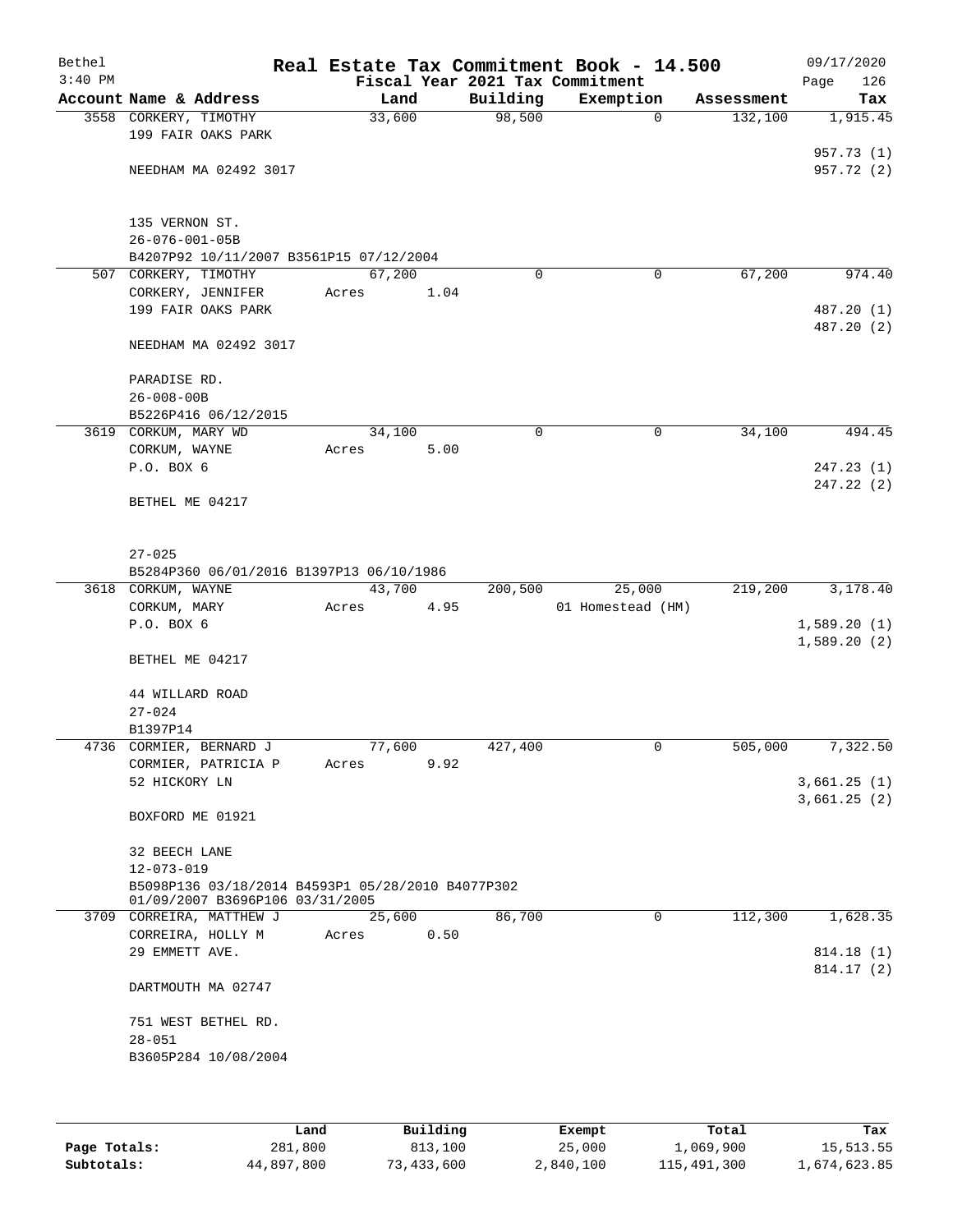| Bethel    |                                                                                                             |       |        |      | Real Estate Tax Commitment Book - 14.500 |             |            | 09/17/2020  |
|-----------|-------------------------------------------------------------------------------------------------------------|-------|--------|------|------------------------------------------|-------------|------------|-------------|
| $3:40$ PM |                                                                                                             |       |        |      | Fiscal Year 2021 Tax Commitment          |             |            | 127<br>Page |
|           | Account Name & Address                                                                                      |       | Land   |      | Building                                 | Exemption   | Assessment | Tax         |
|           | 5084 CORRIGAN, KELLY J.                                                                                     |       | 34,100 |      | 188,700                                  | $\mathbf 0$ | 222,800    | 3,230.60    |
|           | 14 CUSHMAN STREET                                                                                           | Acres |        | 1.79 |                                          |             |            |             |
|           |                                                                                                             |       |        |      |                                          |             |            | 1,615.30(1) |
|           | WATERTOWN MA 02472                                                                                          |       |        |      |                                          |             |            | 1,615.30(2) |
|           |                                                                                                             |       |        |      |                                          |             |            |             |
|           |                                                                                                             |       |        |      |                                          |             |            |             |
|           | 59 MT WILL FARM RD                                                                                          |       |        |      |                                          |             |            |             |
|           | $22 - 019 - 005$                                                                                            |       |        |      |                                          |             |            |             |
|           | B5482P1000 09/27/2019 B5403P60 04/18/2018 B5330P381<br>02/09/2017 B5077P264 12/27/2013 B4842P162 05/04/2012 |       |        |      |                                          |             |            |             |
|           | B3440P145 12/17/2003                                                                                        |       |        |      |                                          |             |            |             |
|           | 2550 CORRIVEAU, LAURIET JR                                                                                  |       | 38,400 |      | 22,700                                   | 0           | 61,100     | 885.95      |
|           | P.O. BOX 725                                                                                                | Acres |        | 1.00 |                                          |             |            |             |
|           |                                                                                                             |       |        |      |                                          |             |            | 442.98 (1)  |
|           | BETHEL ME 04217                                                                                             |       |        |      |                                          |             |            | 442.97 (2)  |
|           |                                                                                                             |       |        |      |                                          |             |            |             |
|           |                                                                                                             |       |        |      |                                          |             |            |             |
|           | 1917 INTERVALE RD.                                                                                          |       |        |      |                                          |             |            |             |
|           | $15 - 010$                                                                                                  |       |        |      |                                          |             |            |             |
|           | B1371P341                                                                                                   |       |        |      |                                          |             |            |             |
|           | 3689 COSTA, SUSAN                                                                                           |       | 27,900 |      | $\Omega$                                 | $\mathbf 0$ | 27,900     | 404.55      |
|           | 77 BRADLEY AVE.                                                                                             | Acres |        | 0.69 |                                          |             |            |             |
|           |                                                                                                             |       |        |      |                                          |             |            | 202.28(1)   |
|           | SOMERSET MA 02726                                                                                           |       |        |      |                                          |             |            | 202.27(2)   |
|           |                                                                                                             |       |        |      |                                          |             |            |             |
|           |                                                                                                             |       |        |      |                                          |             |            |             |
|           | FLAT RD                                                                                                     |       |        |      |                                          |             |            |             |
|           | $28 - 032$                                                                                                  |       |        |      |                                          |             |            |             |
|           | 1574 COTE, ALBERT                                                                                           |       | 24,900 |      | 25,300                                   | $\mathbf 0$ | 50,200     | 727.90      |
|           | COTE, PATSY                                                                                                 | Acres |        | 0.46 |                                          |             |            |             |
|           | PO BOX 54                                                                                                   |       |        |      |                                          |             |            | 363.95(1)   |
|           |                                                                                                             |       |        |      |                                          |             |            | 363.95(2)   |
|           | WEST BETHEL ME 04286                                                                                        |       |        |      |                                          |             |            |             |
|           | 21 FERRY RD.                                                                                                |       |        |      |                                          |             |            |             |
|           | $11 - 043$                                                                                                  |       |        |      |                                          |             |            |             |
|           | B3031P194 11/27/2001                                                                                        |       |        |      |                                          |             |            |             |
|           | 1575 COTE, ALBERT                                                                                           |       | 33,300 |      | 63,700                                   | U           | 97,000     | 1,406.50    |
|           | COTE, PATSY                                                                                                 | Acres |        | 1.30 |                                          |             |            |             |
|           | PO BOX 54                                                                                                   |       |        |      |                                          |             |            | 703.25(1)   |
|           |                                                                                                             |       |        |      |                                          |             |            | 703.25(2)   |
|           | WEST BETHEL ME 04286                                                                                        |       |        |      |                                          |             |            |             |
|           |                                                                                                             |       |        |      |                                          |             |            |             |
|           | 17 FERRY RD.                                                                                                |       |        |      |                                          |             |            |             |
|           | $11 - 044$                                                                                                  |       |        |      |                                          |             |            |             |
|           | B2744P252 09/09/1999                                                                                        |       |        |      |                                          |             |            |             |
|           | 1540 COUGHLAN, DAVID                                                                                        |       | 10,800 |      | 48,600                                   | 0           | 59,400     | 861.30      |
|           | COUGHLAN, KATHERINE                                                                                         |       |        |      |                                          |             |            |             |
|           | 48 TENNEY ST.                                                                                               |       |        |      |                                          |             |            | 430.65 (1)  |
|           |                                                                                                             |       |        |      |                                          |             |            | 430.65 (2)  |
|           | YARMOUTH ME 04096                                                                                           |       |        |      |                                          |             |            |             |
|           |                                                                                                             |       |        |      |                                          |             |            |             |
|           | 788 WEST BETHEL RD.                                                                                         |       |        |      |                                          |             |            |             |
|           | $11 - 027 - 001 - 010$                                                                                      |       |        |      |                                          |             |            |             |
|           | B2468P108                                                                                                   |       |        |      |                                          |             |            |             |
|           |                                                                                                             |       |        |      |                                          |             |            |             |
|           |                                                                                                             |       |        |      |                                          |             |            |             |
|           |                                                                                                             |       |        |      |                                          |             |            |             |

|              | Land       | Building   | Exempt    | Total       | Tax          |
|--------------|------------|------------|-----------|-------------|--------------|
| Page Totals: | 169,400    | 349,000    |           | 518,400     | 7,516.80     |
| Subtotals:   | 45,067,200 | 73,782,600 | 2,840,100 | 116,009,700 | 1,682,140.65 |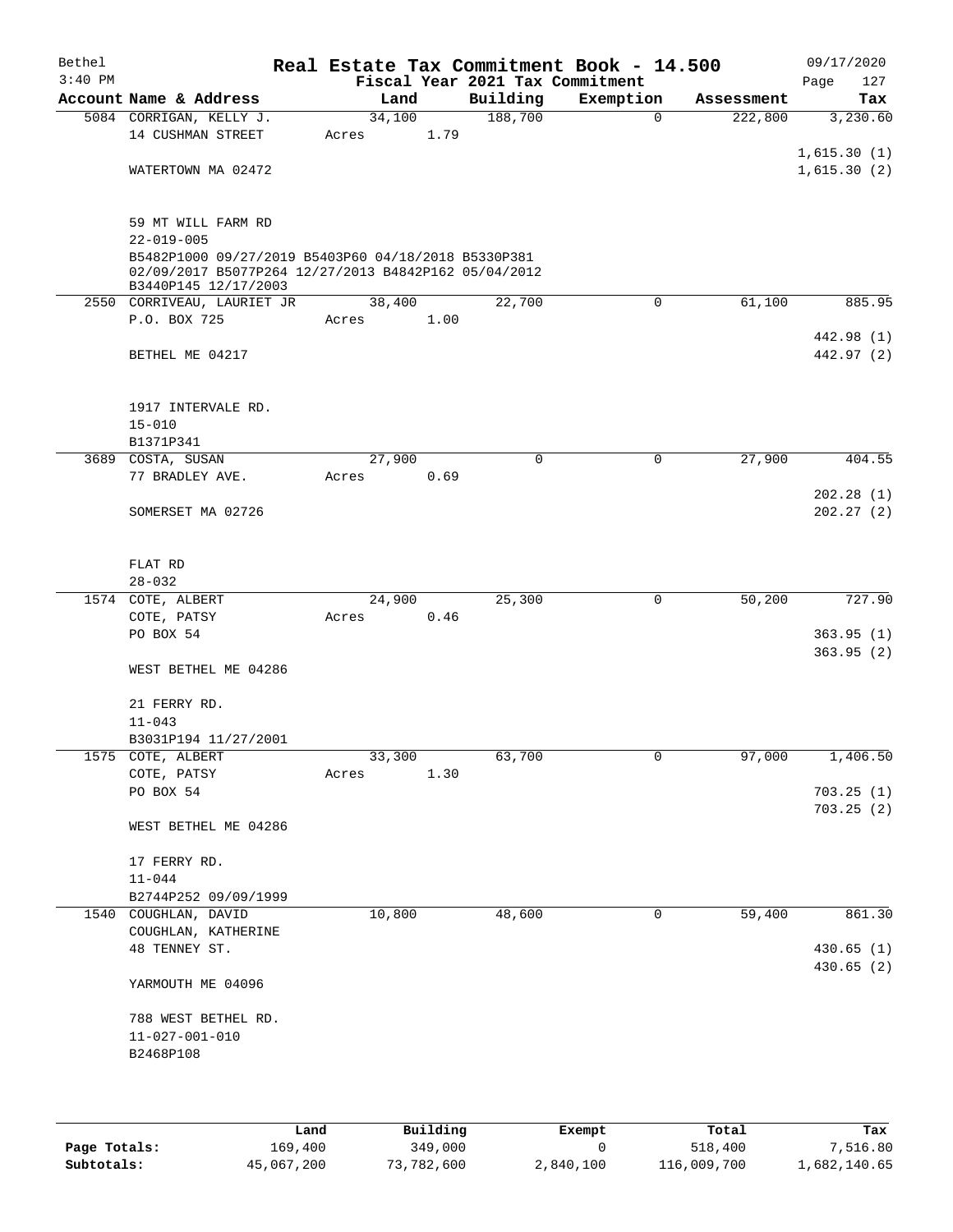| Bethel    |                                           |        |        |                                 | Real Estate Tax Commitment Book - 14.500 |            | 09/17/2020  |
|-----------|-------------------------------------------|--------|--------|---------------------------------|------------------------------------------|------------|-------------|
| $3:40$ PM |                                           |        |        | Fiscal Year 2021 Tax Commitment |                                          |            | 128<br>Page |
|           | Account Name & Address                    |        | Land   | Building                        | Exemption                                | Assessment | Tax         |
|           | 4778 COUGHLIN, JAY P                      |        | 69,300 | 214,000                         | 31,000                                   | 252,300    | 3,658.35    |
|           | 97 RIVER GLEN RD                          | Acres  | 3.40   |                                 | 01 Homestead (HM)                        |            |             |
|           |                                           |        |        |                                 | 12 WW2 Vet Res                           |            | 1,829.18(1) |
|           | BETHEL ME 04217                           |        |        |                                 |                                          |            | 1,829.17(2) |
|           |                                           |        |        |                                 |                                          |            |             |
|           |                                           |        |        |                                 |                                          |            |             |
|           | 97 RIVER GLEN ROAD                        |        |        |                                 |                                          |            |             |
|           | $18 - 033 - 001 - 011$                    |        |        |                                 |                                          |            |             |
|           | B5143P311 08/01/2014 B3801P114            |        |        |                                 |                                          |            |             |
|           | 3266 COVERDALE, REV DONALD E              |        | 57,800 | 182,600                         | 0                                        | 240,400    | 3,485.80    |
|           | PO BOX 883                                | Acres  | 0.70   |                                 |                                          |            |             |
|           |                                           |        |        |                                 |                                          |            | 1,742.90(1) |
|           | BETHEL ME 04217                           |        |        |                                 |                                          |            | 1,742.90(2) |
|           |                                           |        |        |                                 |                                          |            |             |
|           |                                           |        |        |                                 |                                          |            |             |
|           | 11 VERNON ST.                             |        |        |                                 |                                          |            |             |
|           | $25 - 100$                                |        |        |                                 |                                          |            |             |
|           | B1582P294 07/12/1988                      |        |        |                                 |                                          |            |             |
|           | 1355 COWAN, JON                           | 49,900 |        | 166,000                         | 25,000                                   | 190,900    | 2,768.05    |
|           | SCHUBERT-COWAN, JULIA D Acres 10.88       |        |        |                                 | 01 Homestead (HM)                        |            |             |
|           | 246 CHANDLER HILL RD.                     |        |        |                                 |                                          |            | 1,384.03(1) |
|           |                                           |        |        |                                 |                                          |            |             |
|           |                                           |        |        |                                 |                                          |            | 1,384.02(2) |
|           | BETHEL ME 04217 4925                      |        |        |                                 |                                          |            |             |
|           | 246 CHANDLER HILL RD.                     |        |        |                                 |                                          |            |             |
|           |                                           |        |        |                                 |                                          |            |             |
|           | $08 - 041 - 006$                          |        |        |                                 |                                          |            |             |
|           | B3552P93 07/15/2004                       |        |        |                                 |                                          |            |             |
|           | 2631 COWGILL, JAMES                       |        | 52,300 | 59,300                          | 31,000                                   | 80,600     | 1,168.70    |
|           | P.O. BOX 571                              | Acres  | 2.90   |                                 | 01 Homestead (HM)                        |            |             |
|           |                                           |        |        |                                 | 12 WW2 Vet Res                           |            | 584.35(1)   |
|           | BETHEL ME 04217                           |        |        |                                 |                                          |            | 584.35 (2)  |
|           |                                           |        |        |                                 |                                          |            |             |
|           |                                           |        |        |                                 |                                          |            |             |
|           | 521 NORTH ROAD                            |        |        |                                 |                                          |            |             |
|           | $16 - 005$                                |        |        |                                 |                                          |            |             |
|           | B871P147 09/19/1975                       |        |        |                                 |                                          |            |             |
|           | 3011 COWGILL, WILLIAM F                   | 82,000 |        | 173,300                         | 31,000                                   | 224,300    | 3, 252.35   |
|           | COWGILL, KAREN A                          | Acres  | 9.00   |                                 | 01 Homestead (HM)                        |            |             |
|           | 55 TAYLOR WOODS RD                        |        |        |                                 | 12 WW2 Vet Res                           |            | 1,626.18(1) |
|           |                                           |        |        |                                 |                                          |            | 1,626.17(2) |
|           | BETHEL ME 04217                           |        |        |                                 |                                          |            |             |
|           |                                           |        |        |                                 |                                          |            |             |
|           | 55 TAYLOR WOODS ROAD                      |        |        |                                 |                                          |            |             |
|           | 22-026-012                                |        |        |                                 |                                          |            |             |
|           | B4362P212 10/08/2008 B3810P263 09/30/2005 |        |        |                                 |                                          |            |             |
|           | 4801 COWPER, SCOTT M                      | 36,800 |        | $\Omega$                        | 0                                        | 36,800     | 533.60      |
|           | COWPER, ROBIN L                           | Acres  | 2.50   |                                 |                                          |            |             |
|           | 41 JEFFERSON ROAD                         |        |        |                                 |                                          |            | 266.80(1)   |
|           |                                           |        |        |                                 |                                          |            | 266.80(2)   |
|           | FRANKLIN MA 02038                         |        |        |                                 |                                          |            |             |
|           |                                           |        |        |                                 |                                          |            |             |
|           | SWAN HILL AT INTERVALE                    |        |        |                                 |                                          |            |             |
|           | $23 - 013 - 001 - 013$                    |        |        |                                 |                                          |            |             |
|           | B3815P116 10/07/2005                      |        |        |                                 |                                          |            |             |
|           |                                           |        |        |                                 |                                          |            |             |
|           |                                           |        |        |                                 |                                          |            |             |
|           |                                           |        |        |                                 |                                          |            |             |

|              | Land       | Building   | Exempt    | Total       | Tax          |
|--------------|------------|------------|-----------|-------------|--------------|
| Page Totals: | 348,100    | 795,200    | 118,000   | 1,025,300   | 14,866.85    |
| Subtotals:   | 45,415,300 | 74,577,800 | 2,958,100 | 117,035,000 | 1,697,007.50 |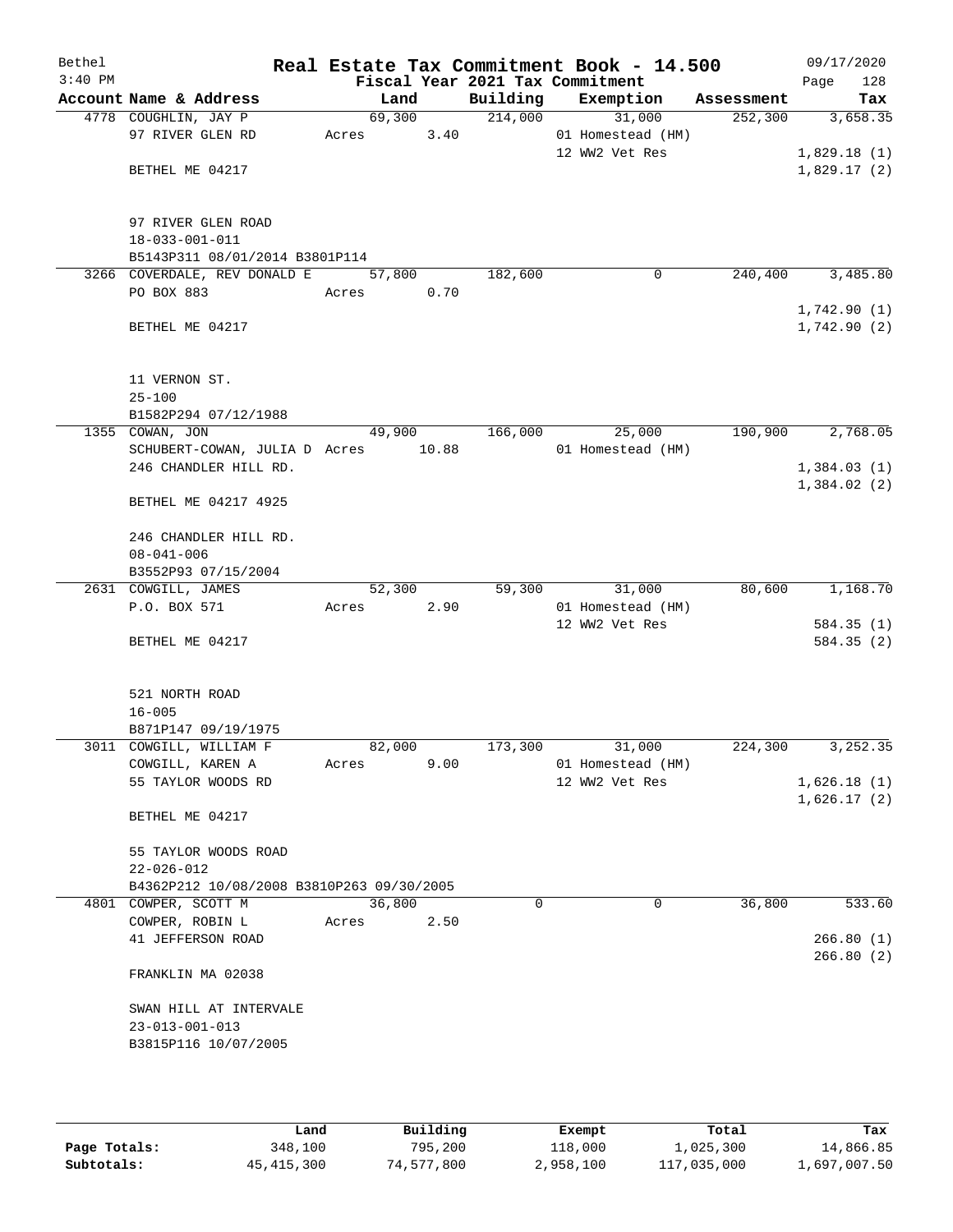| Bethel<br>$3:40$ PM |                                           | Real Estate Tax Commitment Book - 14.500 | Fiscal Year 2021 Tax Commitment |             |             | 09/17/2020<br>Page<br>129 |
|---------------------|-------------------------------------------|------------------------------------------|---------------------------------|-------------|-------------|---------------------------|
|                     | Account Name & Address                    | Land                                     | Building                        | Exemption   | Assessment  | Tax                       |
|                     | 3770 COX, BRIAN P                         | 26,900                                   | 98,700                          | $\mathbf 0$ | 125,600     | 1,821.20                  |
|                     | 8 WHIPPORWILL DRIVE                       |                                          |                                 |             |             |                           |
|                     |                                           |                                          |                                 |             |             | 910.60(1)                 |
|                     | WESTWOOD MA 02090                         |                                          |                                 |             |             | 910.60(2)                 |
|                     |                                           |                                          |                                 |             |             |                           |
|                     |                                           |                                          |                                 |             |             |                           |
|                     | 53 SUNDAY RIVER ROAD<br>$18 - 005 - 004$  |                                          |                                 |             |             |                           |
|                     | B3104P113                                 |                                          |                                 |             |             |                           |
|                     | 3773 COX, SPURGEON M. JR.,                | 26,900                                   | 173,900                         | 0           | 200,800     | 2,911.60                  |
|                     | PAULA J. COX, BRIAN COX                   |                                          |                                 |             |             |                           |
|                     | 261 BURGESS AVE                           |                                          |                                 |             |             |                           |
|                     |                                           |                                          |                                 |             |             | 1,455.80(1)               |
|                     | WESTWOOD MA 02090                         |                                          |                                 |             |             | 1,455.80(2)               |
|                     |                                           |                                          |                                 |             |             |                           |
|                     |                                           |                                          |                                 |             |             |                           |
|                     | 53 SUNDAY RIVER ROAD<br>$18 - 005 - 007$  |                                          |                                 |             |             |                           |
|                     | B3899P275 03/09/2006                      |                                          |                                 |             |             |                           |
|                     | 3774 COX, SPURGEON M. JR.,                | 26,900                                   | 173,900                         | 0           | 200,800     | 2,911.60                  |
|                     | PAULA J. COX, BRIAN COX                   |                                          |                                 |             |             |                           |
|                     | 261 BURGESS AVE                           |                                          |                                 |             |             |                           |
|                     |                                           |                                          |                                 |             |             | 1,455.80(1)               |
|                     | WESTWOOD MA 02090                         |                                          |                                 |             |             | 1,455.80(2)               |
|                     |                                           |                                          |                                 |             |             |                           |
|                     | 53 SUNDAY RIVER ROAD                      |                                          |                                 |             |             |                           |
|                     | $18 - 005 - 008$                          |                                          |                                 |             |             |                           |
|                     | B3899P275 03/09/2006                      |                                          |                                 |             |             |                           |
|                     | 3771 COX, SPURGEON M.                     | 26,900                                   | 173,900                         | 0           | 200,800     | 2,911.60                  |
|                     | JR., PAULA J. COX, BRIAN                  |                                          |                                 |             |             |                           |
|                     | COX                                       |                                          |                                 |             |             |                           |
|                     | 261 BURGESS AVE                           |                                          |                                 |             |             | 1,455.80(1)               |
|                     | WESTWOOD MA 02090                         |                                          |                                 |             |             | 1,455.80(2)               |
|                     |                                           |                                          |                                 |             |             |                           |
|                     |                                           |                                          |                                 |             |             |                           |
|                     | 53 SUNDAY RIVER ROAD                      |                                          |                                 |             |             |                           |
|                     | $18 - 005 - 005$                          |                                          |                                 |             |             |                           |
|                     | B3899P275 03/09/2006                      |                                          |                                 |             |             |                           |
|                     | 1543 CRADDOCK, EDWARD S                   | 10,800                                   | 48,600                          | $\mathbf 0$ | 59,400      | 861.30                    |
|                     | CRADDOCK, JENNIFER L                      |                                          |                                 |             |             |                           |
|                     | 523 CRAFTS STREET                         |                                          |                                 |             |             | 430.65(1)<br>430.65(2)    |
|                     | NEWTON MA 02165                           |                                          |                                 |             |             |                           |
|                     |                                           |                                          |                                 |             |             |                           |
|                     | 788 WEST BETHEL RD.                       |                                          |                                 |             |             |                           |
|                     | $11 - 027 - 001 - 004$                    |                                          |                                 |             |             |                           |
|                     | B5470P657 07/22/2019 B2278P326 11/27/1995 |                                          |                                 |             |             |                           |
| 2970                | CRAIG, ALEXA K.                           | 33,600                                   | 106,900                         | 0           | 140,500     | 2,037.25                  |
|                     | CRAIG, ANTHONY K.                         |                                          |                                 |             |             |                           |
|                     | 16 LONGMEADOW RD                          |                                          |                                 |             |             | 1,018.63(1)               |
|                     |                                           |                                          |                                 |             |             | 1,018.62(2)               |
|                     | CUMBERLAND FORESIDE ME<br>04110           |                                          |                                 |             |             |                           |
|                     |                                           |                                          |                                 |             |             |                           |
|                     | 7 CHERRY LANE                             |                                          |                                 |             |             |                           |
|                     | $22 - 002 - 001 - 006$                    |                                          |                                 |             |             |                           |
|                     | B5450P822 02/04/2019 B3001P150 09/21/2001 |                                          |                                 |             |             |                           |
|                     | Land                                      | Building                                 |                                 | Exempt      | Total       | Tax                       |
| Page Totals:        | 152,000                                   | 775,900                                  |                                 | 0           | 927,900     | 13, 454.55                |
| Subtotals:          | 45,567,300                                | 75, 353, 700                             |                                 | 2,958,100   | 117,962,900 | 1,710,462.05              |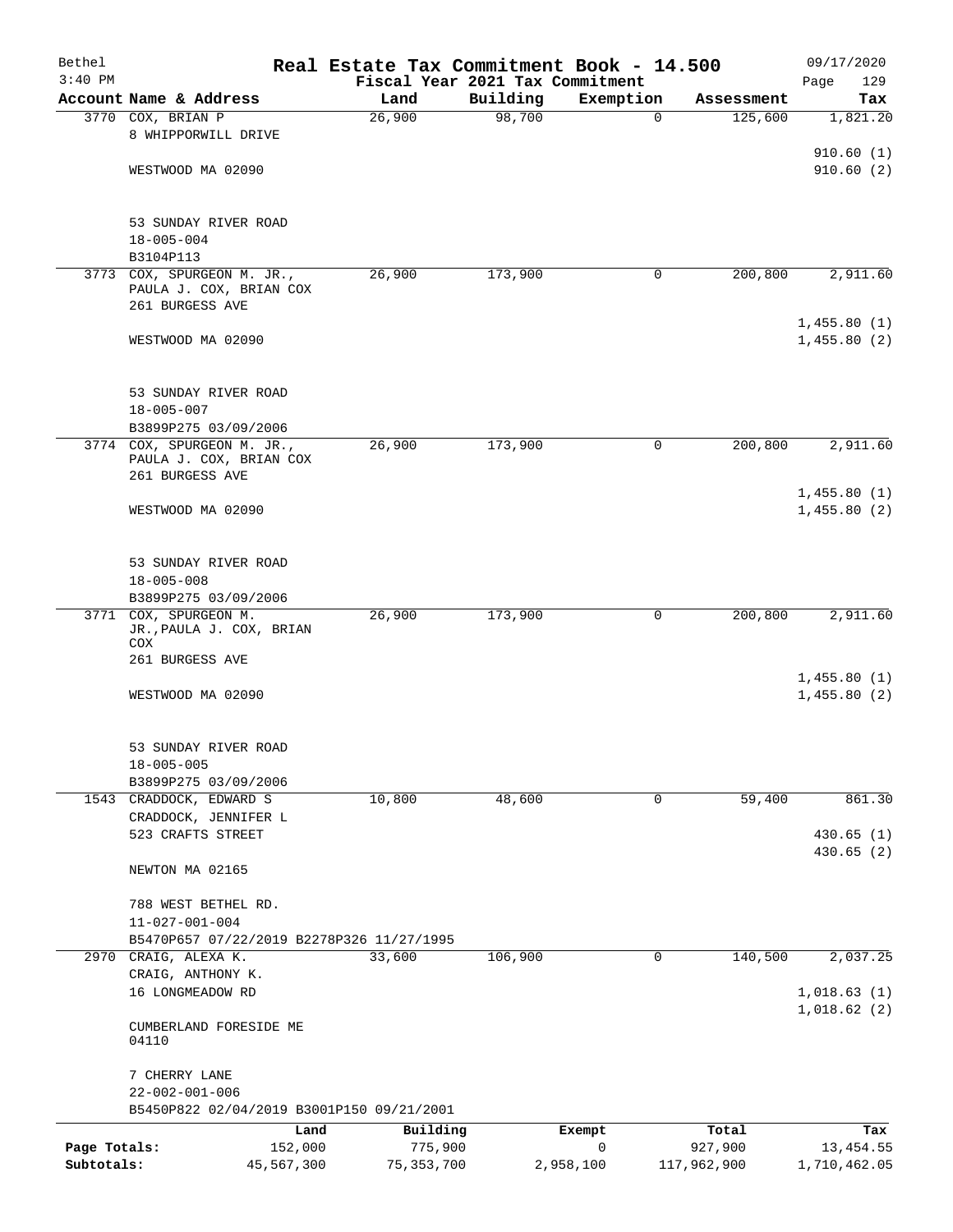| Bethel<br>$3:40$ PM |                                                     | Real Estate Tax Commitment Book - 14.500<br>Fiscal Year 2021 Tax Commitment |          |                   |            | 09/17/2020<br>Page<br>130 |
|---------------------|-----------------------------------------------------|-----------------------------------------------------------------------------|----------|-------------------|------------|---------------------------|
|                     | Account Name & Address                              | Land                                                                        | Building | Exemption         | Assessment | Tax                       |
|                     | 267 CRANE, ALLAN                                    | 87,100                                                                      | 0        | $\mathbf 0$       | 87,100     | 1,262.95                  |
|                     | CRANE, MARY                                         | 25.60<br>Acres                                                              |          |                   |            |                           |
|                     | 55 MURIEL LANE                                      |                                                                             |          |                   |            | 631.48(1)                 |
|                     |                                                     |                                                                             |          |                   |            | 631.47 (2)                |
|                     | BETHEL ME 04217                                     |                                                                             |          |                   |            |                           |
|                     |                                                     |                                                                             |          |                   |            |                           |
|                     | MURIEL LANE                                         |                                                                             |          |                   |            |                           |
|                     | $04 - 083 - 00E - 003$                              |                                                                             |          |                   |            |                           |
|                     | B5391P90 01/22/2018 B2670P226 02/18/1999            |                                                                             |          |                   |            |                           |
|                     | 268 CRANE, ALLAN                                    | 92,200                                                                      | 709,300  | 31,000            | 770,500    | 11, 172. 25               |
|                     | CRANE, MARY                                         | Acres<br>20.30                                                              |          | 01 Homestead (HM) |            |                           |
|                     | 55 MURIEL LANE                                      |                                                                             |          | 12 WW2 Vet Res    |            | 5,586.13(1)               |
|                     |                                                     |                                                                             |          |                   |            | 5,586.12(2)               |
|                     | BETHEL ME 04217                                     |                                                                             |          |                   |            |                           |
|                     |                                                     |                                                                             |          |                   |            |                           |
|                     | 55 MURIEL LANE                                      |                                                                             |          |                   |            |                           |
|                     | $04 - 083 - 00E - 004$                              |                                                                             |          |                   |            |                           |
|                     | B2670P226 02/18/1999                                |                                                                             |          |                   |            |                           |
|                     | 3316 CREATIVE WELL, LLC                             | 67,000                                                                      | 156,900  | 0                 | 223,900    | 3,246.55                  |
|                     | C/O JIM MANN                                        | 0.26<br>Acres                                                               |          |                   |            |                           |
|                     | 420 CROCKETT RIDGE RD                               |                                                                             |          |                   |            | 1,623.28(1)               |
|                     |                                                     |                                                                             |          |                   |            | 1,623.27(2)               |
|                     | NORWAY ME 04268                                     |                                                                             |          |                   |            |                           |
|                     | 57 MAIN ST.                                         |                                                                             |          |                   |            |                           |
|                     | $25 - 148$                                          |                                                                             |          |                   |            |                           |
|                     | B3311P100 06/03/2003 B1334P295                      |                                                                             |          |                   |            |                           |
|                     | 2650 CROCKER, STUART                                | 57,000                                                                      | 510,200  | 25,000            | 542,200    | 7,861.90                  |
|                     | CROCKER, ELLEN                                      | 48.00<br>Acres                                                              |          | 01 Homestead (HM) |            |                           |
|                     | 917 NORTH ROAD                                      |                                                                             |          |                   |            | 3,930.95(1)               |
|                     |                                                     |                                                                             |          |                   |            | 3,930.95(2)               |
|                     | BETHEL ME 04217                                     |                                                                             |          |                   |            |                           |
|                     |                                                     |                                                                             |          |                   |            |                           |
|                     | 917 NORTH ROAD                                      |                                                                             |          |                   |            |                           |
|                     | $16 - 024$                                          |                                                                             |          |                   |            |                           |
|                     | B1037P149 B1037P149                                 |                                                                             |          |                   |            |                           |
|                     | 3066 CROCKETT, AARON                                | 40,000                                                                      | 21,400   | 0                 | 61,400     | 890.30                    |
|                     | EMERSON, EMERSON, COREY Acres                       | 1.70                                                                        |          |                   |            |                           |
|                     | 1390 INTERVALE RD                                   |                                                                             |          |                   |            | 445.15 (1)                |
|                     |                                                     |                                                                             |          |                   |            | 445.15(2)                 |
|                     | BETHEL ME 04217                                     |                                                                             |          |                   |            |                           |
|                     |                                                     |                                                                             |          |                   |            |                           |
|                     | 1054 INTERVALE RD.                                  |                                                                             |          |                   |            |                           |
|                     | $23 - 018$                                          |                                                                             |          |                   |            |                           |
|                     | B5170P228 10/08/2014 B5033P307 08/05/2013 B4584P283 |                                                                             |          |                   |            |                           |
|                     | 05/06/2010 B998P205                                 |                                                                             |          |                   |            |                           |
|                     | 3079 CROCKETT, AARON                                | 40,800                                                                      | 195,100  | 25,000            | 210,900    | 3,058.05                  |
|                     | CROCKETT, KELLIE                                    | 2.24<br>Acres                                                               |          | 01 Homestead (HM) |            |                           |
|                     | 1390 INTERVALE RD.                                  |                                                                             |          |                   |            | 1,529.03(1)               |
|                     | BETHEL ME 04217                                     |                                                                             |          |                   |            | 1,529.02(2)               |
|                     |                                                     |                                                                             |          |                   |            |                           |
|                     | 1390 INTERVALE RD.                                  |                                                                             |          |                   |            |                           |
|                     | $23 - 028 - 003$                                    |                                                                             |          |                   |            |                           |
|                     | B2878P212                                           |                                                                             |          |                   |            |                           |
|                     |                                                     |                                                                             |          |                   |            |                           |
|                     |                                                     |                                                                             |          |                   |            |                           |
|                     |                                                     |                                                                             |          |                   |            |                           |

|              | Land       | Building   | Exempt    | Total       | Tax          |
|--------------|------------|------------|-----------|-------------|--------------|
| Page Totals: | 384,100    | 1,592,900  | 81,000    | 1,896,000   | 27,492.00    |
| Subtotals:   | 45,951,400 | 76,946,600 | 3,039,100 | 119,858,900 | 1,737,954.05 |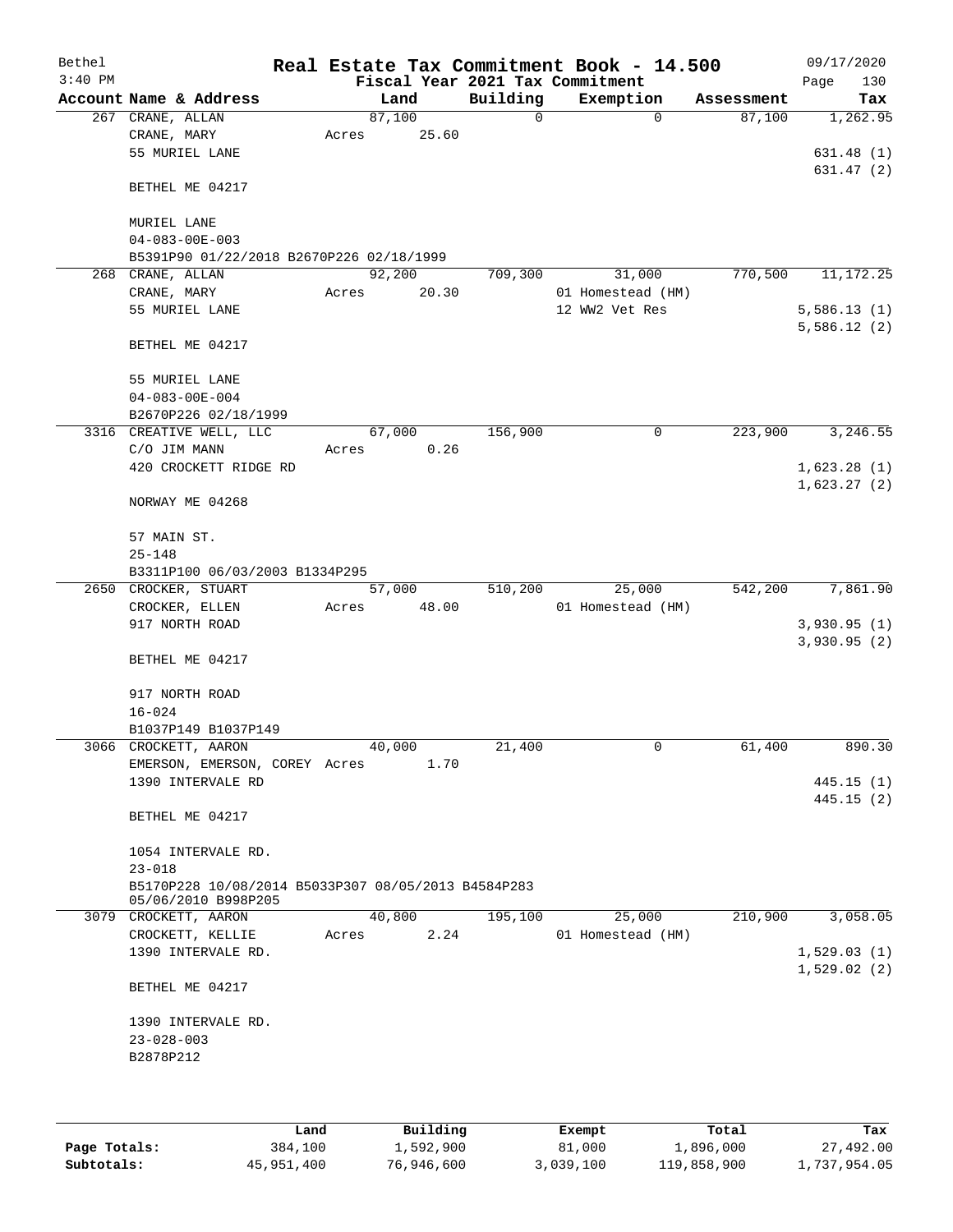| Bethel    |                                                     |        |       | Real Estate Tax Commitment Book - 14.500 |                   |            | 09/17/2020  |
|-----------|-----------------------------------------------------|--------|-------|------------------------------------------|-------------------|------------|-------------|
| $3:40$ PM |                                                     |        |       | Fiscal Year 2021 Tax Commitment          |                   |            | Page<br>131 |
|           | Account Name & Address                              |        | Land  | Building                                 | Exemption         | Assessment | Tax         |
|           | 2883 CROCKETT, ANDREW C                             | 37,300 |       | $\Omega$                                 | $\Omega$          | 37,300     | 540.85      |
|           | CROCKETT, CHERRI L                                  | Acres  | 17.00 |                                          |                   |            |             |
|           | PO BOX 253                                          |        |       |                                          |                   |            | 270.43(1)   |
|           |                                                     |        |       |                                          |                   |            | 270.42(2)   |
|           | BETHEL ME 04217                                     |        |       |                                          |                   |            |             |
|           |                                                     |        |       |                                          |                   |            |             |
|           | INTERVALE RD N/S                                    |        |       |                                          |                   |            |             |
|           | $20 - 002$                                          |        |       |                                          |                   |            |             |
|           | B3411P231 11/04/2003                                |        |       |                                          |                   |            |             |
|           | 2514 CROCKETT, ANDREW C                             | 41,400 |       | 197,500                                  | 25,000            | 213,900    | 3,101.55    |
|           | CROCKETT, CHERRI L                                  | Acres  | 3.60  |                                          | 01 Homestead (HM) |            |             |
|           | PO BOX 253                                          |        |       |                                          |                   |            | 1,550.78(1) |
|           |                                                     |        |       |                                          |                   |            | 1,550.77(2) |
|           | BETHEL ME 04217                                     |        |       |                                          |                   |            |             |
|           |                                                     |        |       |                                          |                   |            |             |
|           | 1847 INTERVALE RD.                                  |        |       |                                          |                   |            |             |
|           | $14 - 035$                                          |        |       |                                          |                   |            |             |
|           | B3946P19 05/30/2006 B2335P6                         |        |       |                                          |                   |            |             |
|           | 1749 CROCKETT, CAROLYN                              | 19,200 |       | 53,100                                   | 0                 | 72,300     | 1,048.35    |
|           | HARRINGTON, SHEILA                                  |        |       |                                          |                   |            |             |
|           | 44 RODERICK ROAD                                    |        |       |                                          |                   |            | 524.18(1)   |
|           |                                                     |        |       |                                          |                   |            | 524.17(2)   |
|           | NEWRY ME 04261                                      |        |       |                                          |                   |            |             |
|           |                                                     |        |       |                                          |                   |            |             |
|           | 357 MAYVILLE RD.                                    |        |       |                                          |                   |            |             |
|           | 12-080-101                                          |        |       |                                          |                   |            |             |
|           | B3061P111                                           |        |       |                                          |                   |            |             |
|           | 1369 CROCKETT, CLAYTON                              | 41,000 |       | 111,200                                  | 31,000            | 121,200    | 1,757.40    |
|           | CROCKETT, GLORIA                                    | Acres  | 2.40  |                                          | 01 Homestead (HM) |            |             |
|           | PO BOX 420                                          |        |       |                                          | 12 WW2 Vet Res    |            | 878.70 (1)  |
|           |                                                     |        |       |                                          |                   |            | 878.70 (2)  |
|           | BETHEL ME 04217                                     |        |       |                                          |                   |            |             |
|           |                                                     |        |       |                                          |                   |            |             |
|           | 208 WALKERS MILLS RD.                               |        |       |                                          |                   |            |             |
|           | $08 - 052$                                          |        |       |                                          |                   |            |             |
|           | B5460P174 04/26/2019 B561P229 03/28/1957            |        |       |                                          |                   |            |             |
|           | 2819 CROCKETT, CLYDE                                | 28,800 |       | 0                                        | $\mathbf 0$       | 28,800     | 417.60      |
|           | RICE, GLORIA CROCKETT                               | Acres  | 1.00  |                                          |                   |            |             |
|           | 8 SCHOOL BROOK RD                                   |        |       |                                          |                   |            | 208.80(1)   |
|           |                                                     |        |       |                                          |                   |            | 208.80(2)   |
|           | BETHEL ME 04217                                     |        |       |                                          |                   |            |             |
|           |                                                     |        |       |                                          |                   |            |             |
|           | SCHOOL HOUSE BROOK RD                               |        |       |                                          |                   |            |             |
|           | $18 - 061 - 001 - 001$                              |        |       |                                          |                   |            |             |
|           | B5460P174 04/26/2019 B5460P170 04/26/2019 B5029P211 |        |       |                                          |                   |            |             |
|           | 08/23/2013 B1530P168 12/09/1987                     |        |       |                                          |                   |            |             |
|           | 2822 CROCKETT, CLYDE H                              | 32,500 |       | 52,500                                   | 25,000            | 60,000     | 870.00      |
|           | 8 SCHOOL HOUSE ROAD                                 | Acres  | 0.63  |                                          | 01 Homestead (HM) |            |             |
|           |                                                     |        |       |                                          |                   |            | 435.00(1)   |
|           | BETHEL ME 04217                                     |        |       |                                          |                   |            | 435.00 (2)  |
|           |                                                     |        |       |                                          |                   |            |             |
|           |                                                     |        |       |                                          |                   |            |             |
|           | 8 SCHOOLHOUSE BROOK RD                              |        |       |                                          |                   |            |             |
|           | $18 - 064$                                          |        |       |                                          |                   |            |             |
|           | B5412P215 06/11/2018 B3845P121 11/23/2005           |        |       |                                          |                   |            |             |
|           |                                                     |        |       |                                          |                   |            |             |
|           |                                                     |        |       |                                          |                   |            |             |
|           |                                                     |        |       |                                          |                   |            |             |

|              | Land       | Building   | Exempt    | Total       | Tax          |
|--------------|------------|------------|-----------|-------------|--------------|
| Page Totals: | 200,200    | 414,300    | 81,000    | 533,500     | 7.735.75     |
| Subtotals:   | 46,151,600 | 77,360,900 | 3,120,100 | 120,392,400 | l,745,689.80 |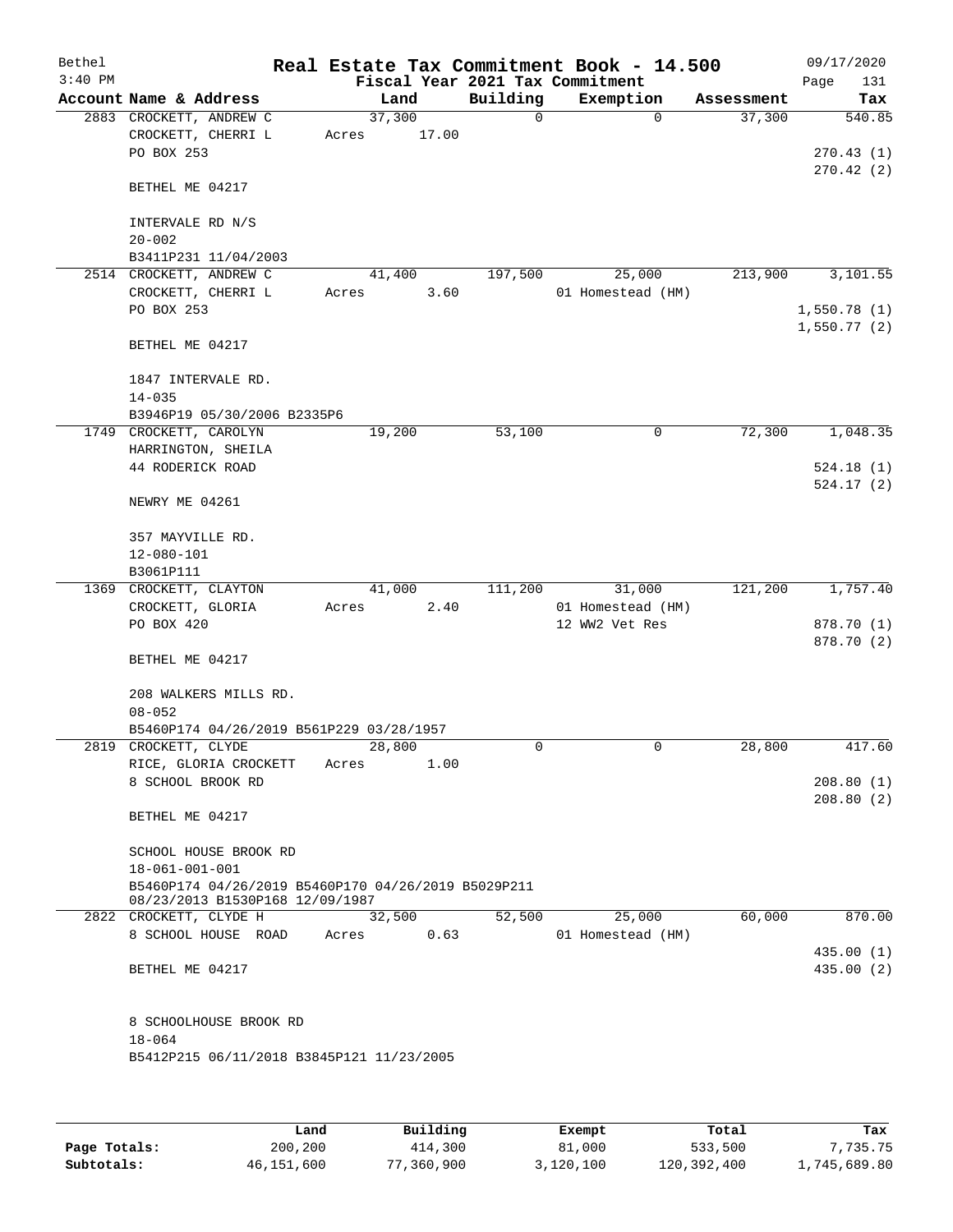| Bethel<br>$3:40$ PM |                                                                                      |       |        |          | Fiscal Year 2021 Tax Commitment | Real Estate Tax Commitment Book - 14.500 |            | 09/17/2020<br>Page<br>132 |
|---------------------|--------------------------------------------------------------------------------------|-------|--------|----------|---------------------------------|------------------------------------------|------------|---------------------------|
|                     | Account Name & Address                                                               |       | Land   |          | Building                        | Exemption                                | Assessment | Tax                       |
|                     | 149 CROCKETT, DALE                                                                   |       | 19,400 |          | 31,200                          | 25,000                                   | 25,600     | 371.20                    |
|                     | PO BOX 4                                                                             | Acres |        | 0.20     |                                 | 01 Homestead (HM)                        |            |                           |
|                     |                                                                                      |       |        |          |                                 |                                          |            | 185.60(1)                 |
|                     | GREENWOOD ME 04255                                                                   |       |        |          |                                 |                                          |            | 185.60(2)                 |
|                     |                                                                                      |       |        |          |                                 |                                          |            |                           |
|                     |                                                                                      |       |        |          |                                 |                                          |            |                           |
|                     | 911 WALKERS MILLS RD.                                                                |       |        |          |                                 |                                          |            |                           |
|                     | $04 - 006$                                                                           |       |        |          |                                 |                                          |            |                           |
|                     | B2487P219 10/21/1997<br>2788 CROCKETT, DAVID C                                       |       |        |          |                                 |                                          |            | 1,502.20                  |
|                     | CROCKETT, JOANN                                                                      | Acres | 38,400 | 1.00     | 90,200                          | 25,000<br>01 Homestead (HM)              | 103,600    |                           |
|                     | 815 INTERVALE ROAD                                                                   |       |        |          |                                 |                                          |            | 751.10(1)                 |
|                     |                                                                                      |       |        |          |                                 |                                          |            | 751.10(2)                 |
|                     | BETHEL ME 04217                                                                      |       |        |          |                                 |                                          |            |                           |
|                     |                                                                                      |       |        |          |                                 |                                          |            |                           |
|                     | 815 INTERVALE RD.                                                                    |       |        |          |                                 |                                          |            |                           |
|                     | $18 - 039$                                                                           |       |        |          |                                 |                                          |            |                           |
|                     | B3768P87 07/21/2005                                                                  |       |        |          |                                 |                                          |            |                           |
|                     | 3076 CROCKETT, GLORIA                                                                |       | 68,100 |          | 116,100                         | 31,000                                   | 153,200    | 2,221.40                  |
|                     | 1360 INTERVALE RD.                                                                   | Acres |        | 39.00    |                                 | 01 Homestead (HM)                        |            |                           |
|                     |                                                                                      |       |        |          |                                 | 22 WW2 Widow Res.                        |            | 1,110.70(1)               |
|                     | BETHEL ME 04217                                                                      |       |        |          |                                 |                                          |            | 1,110.70(2)               |
|                     |                                                                                      |       |        |          |                                 |                                          |            |                           |
|                     |                                                                                      |       |        |          |                                 |                                          |            |                           |
|                     | 1360 INTERVALE RD.                                                                   |       |        |          |                                 |                                          |            |                           |
|                     | $23 - 028$                                                                           |       |        |          |                                 |                                          |            |                           |
|                     | B1280P176 09/25/1984                                                                 |       |        |          |                                 |                                          |            |                           |
|                     | 1469 CROCKETT, GORDON                                                                |       | 37,500 |          | $\Omega$                        | 0                                        | 37,500     | 543.75                    |
|                     | CROCKETT, JARROD S<br>PO BOX 701                                                     | Acres |        | 5.33     |                                 |                                          |            | 271.88(1)                 |
|                     |                                                                                      |       |        |          |                                 |                                          |            | 271.87(2)                 |
|                     | BETHEL ME 04217                                                                      |       |        |          |                                 |                                          |            |                           |
|                     |                                                                                      |       |        |          |                                 |                                          |            |                           |
|                     | EAST BETHEL RD.                                                                      |       |        |          |                                 |                                          |            |                           |
|                     | $09 - 038 - 007$                                                                     |       |        |          |                                 |                                          |            |                           |
|                     | B5170P145 10/07/2014 B1523P70 10/13/1987                                             |       |        |          |                                 |                                          |            |                           |
|                     | 1474 CROCKETT, GORDON &                                                              |       | 38,300 |          | 136,600                         | 31,000                                   | 143,900    | 2,086.55                  |
|                     | <b>ROSEANN</b>                                                                       |       |        |          |                                 |                                          |            |                           |
|                     | C/O CROCKETT, JARROD S. Acres                                                        |       |        | 6.20     |                                 | 01 Homestead (HM)                        |            |                           |
|                     | PO BOX 701                                                                           |       |        |          |                                 | 12 WW2 Vet Res                           |            | 1,043.28(1)               |
|                     | BETHEL ME 04217                                                                      |       |        |          |                                 |                                          |            | 1,043.27(2)               |
|                     |                                                                                      |       |        |          |                                 |                                          |            |                           |
|                     | 461 EAST BETHEL RD.                                                                  |       |        |          |                                 |                                          |            |                           |
|                     | $09 - 045$                                                                           |       |        |          |                                 |                                          |            |                           |
|                     | B5003P13 06/26/2013 B785P99 03/30/1973                                               |       |        |          |                                 |                                          |            |                           |
|                     | 5237 CROCKETT, GORDON D                                                              |       | 28,300 |          | $\Omega$                        | 0                                        | 28,300     | 410.35                    |
|                     | CROCKETT, CROCKETT                                                                   | Acres |        | 4.78     |                                 |                                          |            |                           |
|                     | JARROD S. JT                                                                         |       |        |          |                                 |                                          |            |                           |
|                     | 439 EAST BETHEL ROAD                                                                 |       |        |          |                                 |                                          |            | 205.18(1)                 |
|                     |                                                                                      |       |        |          |                                 |                                          |            | 205.17(2)                 |
|                     | BETHEL ME 04217                                                                      |       |        |          |                                 |                                          |            |                           |
|                     |                                                                                      |       |        |          |                                 |                                          |            |                           |
|                     | EAST BETHEL ROAD                                                                     |       |        |          |                                 |                                          |            |                           |
|                     | $09 - 041 - 002$                                                                     |       |        |          |                                 |                                          |            |                           |
|                     | B5337P622 03/30/2017 B5316P673 11/10/2016 B4774P24<br>09/08/2011 B4573P62 03/19/2010 |       |        |          |                                 |                                          |            |                           |
|                     |                                                                                      |       |        |          |                                 |                                          |            |                           |
|                     |                                                                                      |       |        |          |                                 |                                          |            |                           |
|                     |                                                                                      | Land  |        | Building |                                 | Exempt                                   | Total      | Tax                       |

|              | Land       | Building   | Exempt    | тосат       | rax.         |
|--------------|------------|------------|-----------|-------------|--------------|
| Page Totals: | 230,000    | 374.100    | 112,000   | 492,100     | 7,135.45     |
| Subtotals:   | 46,381,600 | 77,735,000 | 3,232,100 | 120,884,500 | 1,752,825.25 |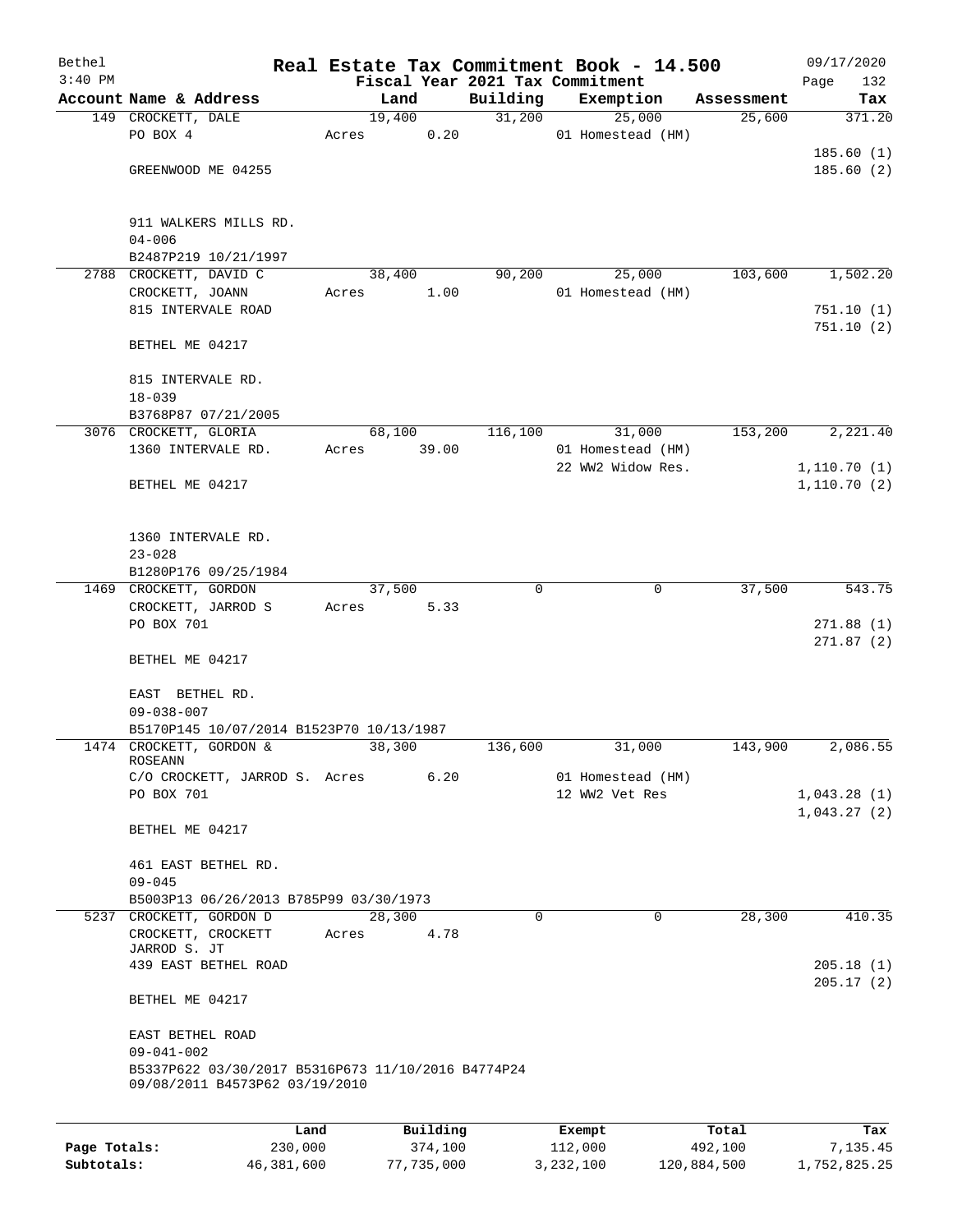| Bethel    |                                                     |       |                |                     | Real Estate Tax Commitment Book - 14.500 |                       | 09/17/2020               |
|-----------|-----------------------------------------------------|-------|----------------|---------------------|------------------------------------------|-----------------------|--------------------------|
| $3:40$ PM |                                                     |       |                |                     | Fiscal Year 2021 Tax Commitment          |                       | Page<br>133              |
|           | Account Name & Address<br>1476 CROCKETT, JARROD S   |       | Land<br>33,500 | Building<br>129,600 | Exemption<br>25,000                      | Assessment<br>138,100 | Tax<br>2,002.45          |
|           | CROCKETT, PAIGE D<br>PO BOX 701                     | Acres | 1.40           |                     | 01 Homestead (HM)                        |                       | 1,001.23(1)              |
|           | BETHEL ME 04217                                     |       |                |                     |                                          |                       | 1,001.22(2)              |
|           | 439 EAST BETHEL RD.<br>$09 - 047$                   |       |                |                     |                                          |                       |                          |
|           | B4989P107 05/24/2013 B4226P328 11/21/2007 B2786P219 |       |                |                     |                                          |                       |                          |
|           | 1427 CROCKETT, JARROD S                             |       | 49,900         | $\Omega$            | 0                                        | 49,900                | 723.55                   |
|           | CROCKETT, CROCKETT,<br>GORDON                       | Acres | 9.00           |                     |                                          |                       |                          |
|           | PO BOX 701                                          |       |                |                     |                                          |                       | 361.78(1)                |
|           |                                                     |       |                |                     |                                          |                       | 361.77(2)                |
|           | BETHEL ME 04217                                     |       |                |                     |                                          |                       |                          |
|           | EAST BETHEL RD.<br>$09 - 010 - 001$                 |       |                |                     |                                          |                       |                          |
|           | B5085P163 01/28/2014 B4830P117 03/28/2012 B4385P286 |       |                |                     |                                          |                       |                          |
|           | 12/16/2008 B1736P165 06/11/1990                     |       |                |                     |                                          |                       |                          |
|           | 4553 CROCKETT, JASON D<br>CROCKETT, ANDREA K        | Acres | 33,000<br>1.17 | 112,500             | 0                                        | 145,500               | 2,109.75                 |
|           | 74 CENTRAL PARK AVE                                 |       |                |                     |                                          |                       | 1,054.88(1)              |
|           |                                                     |       |                |                     |                                          |                       | 1,054.87(2)              |
|           | OLD ORCHARD BEACH ME<br>04064                       |       |                |                     |                                          |                       |                          |
|           | 890 EAST BETHEL ROAD                                |       |                |                     |                                          |                       |                          |
|           | $14 - 041 - 001$                                    |       |                |                     |                                          |                       |                          |
|           | B3395P302 10/09/2003                                |       |                |                     |                                          |                       |                          |
|           | 205 CROCKETT, KENNETH                               |       | 32,900         | 59,400              | 25,000                                   | 67,300                | 975.85                   |
|           | CROCKETT, LAURIE                                    | Acres | 1.10           |                     | 01 Homestead (HM)                        |                       |                          |
|           | 111 EAST BETHEL ROAD                                |       |                |                     |                                          |                       | 487.93 (1)<br>487.92 (2) |
|           | BETHEL ME 04217                                     |       |                |                     |                                          |                       |                          |
|           | 111 EAST BETHEL RD.                                 |       |                |                     |                                          |                       |                          |
|           | $04 - 054$                                          |       |                |                     |                                          |                       |                          |
|           | B689P125                                            |       |                |                     |                                          |                       |                          |
|           | 369 CROCKETT, LOLA B.                               |       | 26,600         | $\Omega$            | $\Omega$                                 | 26,600                | 385.70                   |
|           | CROCKETT, CLYDE                                     | Acres | 37.00          |                     |                                          |                       |                          |
|           | PO BOX 420                                          |       |                |                     |                                          |                       | 192.85(1)<br>192.85(2)   |
|           | BETHEL ME 04217                                     |       |                |                     |                                          |                       |                          |
|           | FLAT RD.                                            |       |                |                     |                                          |                       |                          |
|           | $06 - 014$                                          |       |                |                     |                                          |                       |                          |
|           | B5460P176 04/26/2019 B1020P232 01/11/1979           |       |                |                     |                                          |                       |                          |
|           | 3364 CROMWELL, NICHOLAS C<br>CROMWELL, CATHARINE M  | Acres | 63,400<br>2.00 | 135,600             | 0                                        | 199,000               | 2,885.50                 |
|           | 649 HOPE ST                                         |       |                |                     |                                          |                       | 1,442.75(1)              |
|           |                                                     |       |                |                     |                                          |                       | 1,442.75(2)              |
|           | BRISTOL RI 02809                                    |       |                |                     |                                          |                       |                          |
|           | 54 CHAPMAN ST.                                      |       |                |                     |                                          |                       |                          |
|           | $25 - 185$                                          |       |                |                     |                                          |                       |                          |
|           | B4777P150 10/31/2011 B1444P4 12/16/1986             |       |                |                     |                                          |                       |                          |
|           |                                                     |       |                |                     |                                          |                       |                          |
|           | Land                                                |       | Building       |                     | Exempt                                   | Total                 | Tax                      |

|              | .          | <u>DULLULUM</u> | <b>BACINDO</b> | ----        | $-0.0$       |
|--------------|------------|-----------------|----------------|-------------|--------------|
| Page Totals: | 239,300    | 437,100         | 50,000         | 626,400     | 9,082.80     |
| Subtotals:   | 46,620,900 | 78,172,100      | 3,282,100      | 121,510,900 | 1,761,908.05 |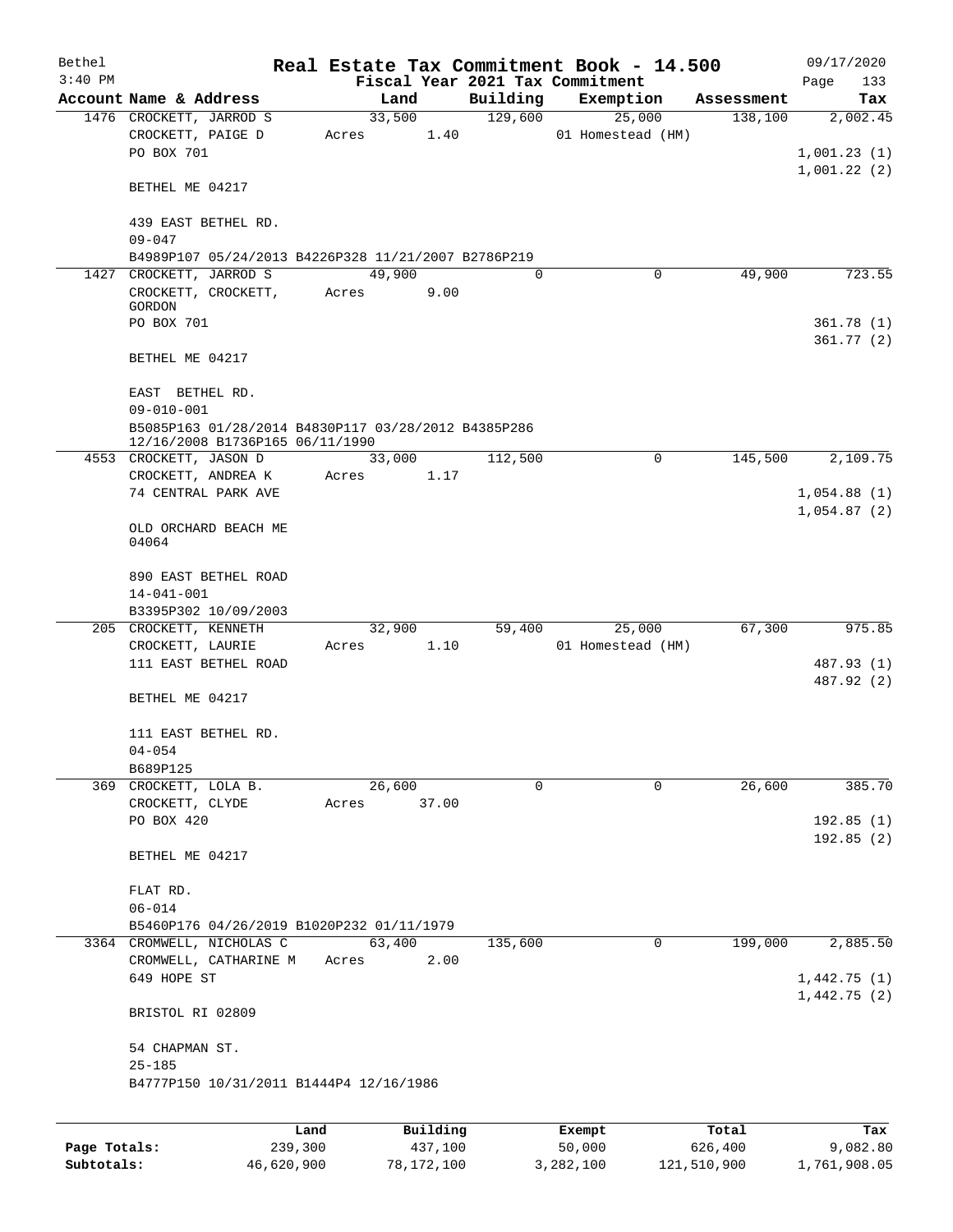| Bethel       |                                                                  |       |              |                                             | Real Estate Tax Commitment Book - 14.500 |                      | 09/17/2020                      |  |  |  |  |  |
|--------------|------------------------------------------------------------------|-------|--------------|---------------------------------------------|------------------------------------------|----------------------|---------------------------------|--|--|--|--|--|
| $3:40$ PM    | Account Name & Address                                           |       | Land         | Fiscal Year 2021 Tax Commitment<br>Building |                                          |                      | Page<br>134                     |  |  |  |  |  |
|              | 4791 CRONE, WILLIAM P                                            |       | 37,400       | $\mathsf{O}$                                | Exemption<br>$\mathbf 0$                 | Assessment<br>37,400 | Tax<br>542.30                   |  |  |  |  |  |
|              | SAMPSON, JONATHAN S                                              | Acres | 2.91         |                                             |                                          |                      |                                 |  |  |  |  |  |
|              | C/O JONATHAN SAMPSON                                             |       |              |                                             |                                          |                      | 271.15(1)                       |  |  |  |  |  |
|              | 73 MERRILL STREET                                                |       |              |                                             |                                          |                      | 271.15(2)                       |  |  |  |  |  |
|              | PORTLAND ME 04101                                                |       |              |                                             |                                          |                      |                                 |  |  |  |  |  |
|              | SWAN HILL AT INTERVALE<br>$23 - 013 - 001 - 003$                 |       |              |                                             |                                          |                      |                                 |  |  |  |  |  |
|              | B4398P281 02/02/2009 B4044P47 11/10/2006                         |       |              |                                             |                                          |                      |                                 |  |  |  |  |  |
| 4790         | CRONE, WILLIAM P                                                 |       | 37,100       | $\Omega$                                    | 0                                        | 37,100               | 537.95                          |  |  |  |  |  |
|              | SAMPSON, JONATHAN S                                              | Acres | 2.66         |                                             |                                          |                      |                                 |  |  |  |  |  |
|              | PO BOX 303                                                       |       |              |                                             |                                          |                      | 268.98(1)                       |  |  |  |  |  |
|              | 629 FERN AVE                                                     |       |              |                                             |                                          |                      | 268.97(2)                       |  |  |  |  |  |
|              | LONG ISLAND ME 04050                                             |       |              |                                             |                                          |                      |                                 |  |  |  |  |  |
|              | SWAN HILL AT INTERVALE                                           |       |              |                                             |                                          |                      |                                 |  |  |  |  |  |
|              | $23 - 013 - 001 - 002$                                           |       |              |                                             |                                          |                      |                                 |  |  |  |  |  |
|              | B4398P281 02/02/2009 B4044P47 11/10/2006                         |       |              |                                             |                                          |                      |                                 |  |  |  |  |  |
|              | 2885 CROOKER, DANIEL S., JR.                                     |       | 44,600       | 131,200                                     | $\mathbf 0$                              | 175,800              | 2,549.10                        |  |  |  |  |  |
|              | 1350 E ZENITH AVE                                                | Acres | 9.42         |                                             |                                          |                      |                                 |  |  |  |  |  |
|              | SALT LAKE CITY UT                                                |       |              |                                             |                                          |                      | 1, 274.55(1)<br>$1, 274.55$ (2) |  |  |  |  |  |
|              | 84106-3432                                                       |       |              |                                             |                                          |                      |                                 |  |  |  |  |  |
|              |                                                                  |       |              |                                             |                                          |                      |                                 |  |  |  |  |  |
|              | 1890 INTERVALE RD.                                               |       |              |                                             |                                          |                      |                                 |  |  |  |  |  |
|              | $20 - 004$<br>B3986P111 08/09/2006 B3692P133 03/25/2005 B3412P46 |       |              |                                             |                                          |                      |                                 |  |  |  |  |  |
|              | 11/03/2003                                                       |       |              |                                             |                                          |                      |                                 |  |  |  |  |  |
|              | 3754 CROOKER, NATHAN T                                           |       | 68,700       | 75,600                                      | $\mathbf 0$                              | 144,300              | 2,092.35                        |  |  |  |  |  |
|              | 20 ORCHARD ROAD                                                  | Acres | 41.90        |                                             |                                          |                      |                                 |  |  |  |  |  |
|              |                                                                  |       |              |                                             |                                          |                      | 1,046.18(1)                     |  |  |  |  |  |
|              | CUMBERLAND ME 04021                                              |       |              |                                             |                                          |                      | 1,046.17(2)                     |  |  |  |  |  |
|              |                                                                  |       |              |                                             |                                          |                      |                                 |  |  |  |  |  |
|              | 837 NORTH ROAD                                                   |       |              |                                             |                                          |                      |                                 |  |  |  |  |  |
|              | $16 - 023 - 001$                                                 |       |              |                                             |                                          |                      |                                 |  |  |  |  |  |
|              | B4796P87 12/19/2011 B3218P46 12/23/2002                          |       |              |                                             |                                          |                      |                                 |  |  |  |  |  |
| 128          | CROSS FAMILY<br>PARTNERSHIP                                      |       | 1,200        | 0                                           | 0                                        | 1,200                | 17.40                           |  |  |  |  |  |
|              | 309 VERNON STREET                                                | Acres | 13.00        |                                             |                                          |                      |                                 |  |  |  |  |  |
|              |                                                                  |       |              |                                             |                                          |                      | 8.70(1)                         |  |  |  |  |  |
|              | BETHEL ME 04217                                                  |       |              |                                             |                                          |                      | 8.70(2)                         |  |  |  |  |  |
|              |                                                                  |       |              |                                             |                                          |                      |                                 |  |  |  |  |  |
|              | VERNON ST.                                                       |       |              |                                             |                                          |                      |                                 |  |  |  |  |  |
|              | $03 - 009$                                                       |       |              |                                             |                                          |                      |                                 |  |  |  |  |  |
|              | B2321P320 05/01/1996                                             |       |              |                                             |                                          |                      |                                 |  |  |  |  |  |
|              | 114 CROSS FAMILY<br>PARTNERSHIP                                  |       | 35,500       | 0                                           | 0                                        | 35,500               | 514.75                          |  |  |  |  |  |
|              | 309 VERNON STREET                                                | Acres | 29.00        |                                             |                                          |                      |                                 |  |  |  |  |  |
|              |                                                                  |       |              |                                             |                                          |                      | 257.38(1)                       |  |  |  |  |  |
|              | BETHEL ME 04217                                                  |       |              |                                             |                                          |                      | 257.37(2)                       |  |  |  |  |  |
|              |                                                                  |       |              |                                             |                                          |                      |                                 |  |  |  |  |  |
|              | 222 VERNON ST.<br>$03 - 001$                                     |       |              |                                             |                                          |                      |                                 |  |  |  |  |  |
|              | B2321P320 05/01/1996                                             |       |              |                                             |                                          |                      |                                 |  |  |  |  |  |
|              |                                                                  |       |              |                                             |                                          |                      |                                 |  |  |  |  |  |
|              |                                                                  | Land  | Building     |                                             | Exempt                                   | Total                | Tax                             |  |  |  |  |  |
| Page Totals: | 224,500                                                          |       | 206,800      |                                             | 0                                        | 431,300              | 6,253.85                        |  |  |  |  |  |
| Subtotals:   | 46,845,400                                                       |       | 78, 378, 900 |                                             | 3,282,100                                | 121,942,200          | 1,768,161.90                    |  |  |  |  |  |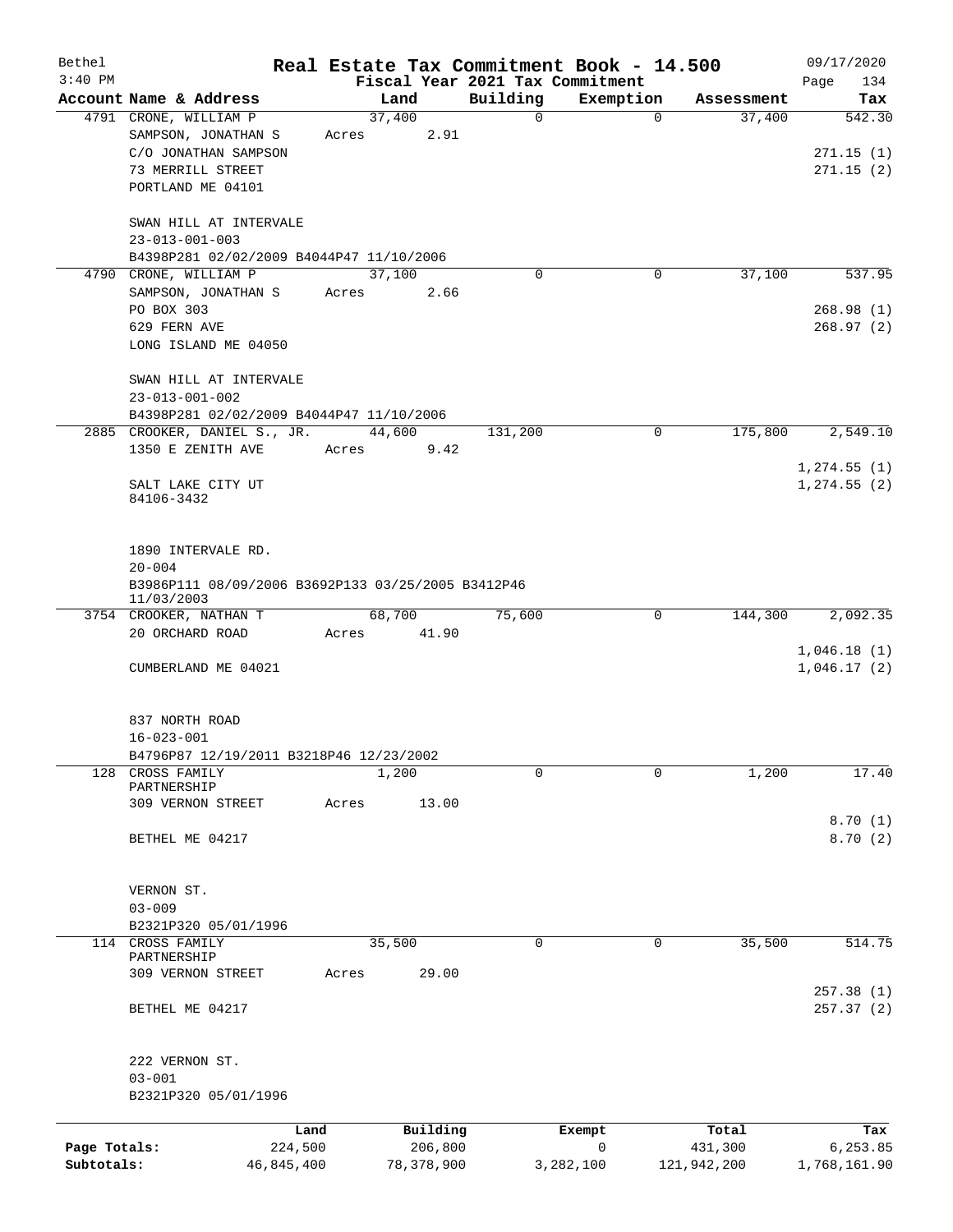| Bethel    |                                                                 |       |        |       |                                 | Real Estate Tax Commitment Book - 14.500 |            | 09/17/2020             |
|-----------|-----------------------------------------------------------------|-------|--------|-------|---------------------------------|------------------------------------------|------------|------------------------|
| $3:40$ PM |                                                                 |       |        |       | Fiscal Year 2021 Tax Commitment |                                          |            | 135<br>Page            |
|           | Account Name & Address                                          |       | Land   |       | Building                        | Exemption                                | Assessment | Tax                    |
|           | 2463 CROSS FAMILY<br>PARTNERSHIP                                |       | 17,700 |       | $\Omega$                        | $\Omega$                                 | 17,700     | 256.65                 |
|           | 309 VERNON ST.                                                  | Acres |        | 57.00 |                                 |                                          |            | 128.33(1)              |
|           | BETHEL ME 04217                                                 |       |        |       |                                 |                                          |            | 128.32(2)              |
|           | INTERVALE RD E/S                                                |       |        |       |                                 |                                          |            |                        |
|           | $13 - 021$                                                      |       |        |       |                                 |                                          |            |                        |
|           | B1546P249                                                       |       |        |       |                                 |                                          |            |                        |
|           | 3651 CROSS FAMILY<br>PARTNERSHIP                                |       | 49,000 |       | 74,100                          | 31,000                                   | 92,100     | 1,335.45               |
|           | 309 VERNON STREET                                               | Acres |        | 10.00 |                                 | 01 Homestead (HM)<br>12 WW2 Vet Res      |            | 667.73 (1)             |
|           | BETHEL ME 04217                                                 |       |        |       |                                 |                                          |            | 667.72 (2)             |
|           | 309 VERNON ST.                                                  |       |        |       |                                 |                                          |            |                        |
|           | $27 - 043$                                                      |       |        |       |                                 |                                          |            |                        |
|           | B2321P320 05/01/1996 B624P354 02/07/1964                        |       |        |       |                                 |                                          |            |                        |
|           | 4812 CROSS SAND & GRAVEL,<br>LLC                                |       | 15,400 |       | $\Omega$                        | $\mathbf 0$                              | 15,400     | 223.30                 |
|           | PO BOX 158                                                      | Acres |        | 13.83 |                                 |                                          |            |                        |
|           | BETHEL ME 04217                                                 |       |        |       |                                 |                                          |            | 111.65(1)<br>111.65(2) |
|           |                                                                 |       |        |       |                                 |                                          |            |                        |
|           | 12-074-002                                                      |       |        |       |                                 |                                          |            |                        |
|           | B4513P65 10/19/2009 B3485P330 03/30/2004                        |       |        |       |                                 |                                          |            |                        |
|           | 4816 CROSS SAND & GRAVEL,<br>LLC                                |       | 15,600 |       | $\mathbf 0$                     | $\mathbf 0$                              | 15,600     | 226.20                 |
|           | PO BOX 158                                                      | Acres |        | 14.04 |                                 |                                          |            |                        |
|           | BETHEL ME 04217                                                 |       |        |       |                                 |                                          |            | 113.10(1)<br>113.10(2) |
|           |                                                                 |       |        |       |                                 |                                          |            |                        |
|           | NORTH RD.                                                       |       |        |       |                                 |                                          |            |                        |
|           | $12 - 074 - D$                                                  |       |        |       |                                 |                                          |            |                        |
|           | B5219P293 04/29/2015 B4883P199 08/23/2012 B4513P65              |       |        |       |                                 |                                          |            |                        |
|           | 10/19/2009 B4040P261 11/02/2006<br>3742 CROSS, JACK             |       | 77,400 |       | 335,000                         | 25,000                                   | 387,400    | 5,617.30               |
|           | CROSS, SUSAN                                                    | Acres |        | 65.29 |                                 | 01 Homestead (HM)                        |            |                        |
|           | 250 TAYLOR SMITH RD                                             |       |        |       |                                 |                                          |            | 2,808.65(1)            |
|           |                                                                 |       |        |       |                                 |                                          |            | 2,808.65(2)            |
|           | BETHEL ME 04217                                                 |       |        |       |                                 |                                          |            |                        |
|           | 250 TAYLOR SMITH ROAD                                           |       |        |       |                                 |                                          |            |                        |
|           | $09 - 006 - 002 - 001$                                          |       |        |       |                                 |                                          |            |                        |
|           | B4561P141 02/16/2010 B3245P65 07/03/2003 B3245P65<br>07/03/2003 |       |        |       |                                 |                                          |            |                        |

|              | Land       | Building   | Exempt    | Total       | Tax          |
|--------------|------------|------------|-----------|-------------|--------------|
| Page Totals: | 175,100    | 409,100    | 56,000    | 528,200     | 7,658.90     |
| Subtotals:   | 47,020,500 | 78,788,000 | 3,338,100 | 122,470,400 | 1,775,820.80 |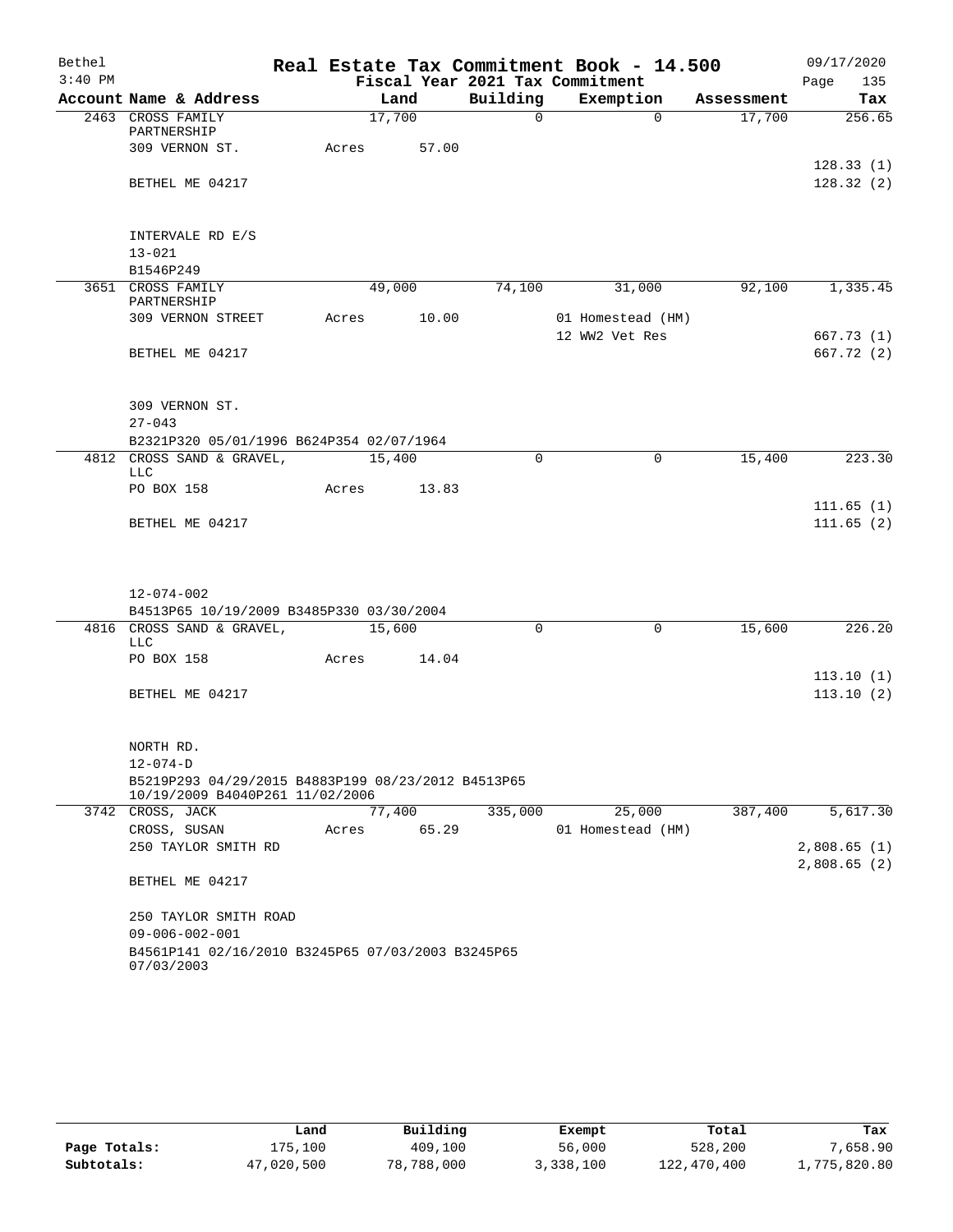| Bethel    |                                                                              |       |        |          |                                 | Real Estate Tax Commitment Book - 14.500 |            |      | 09/17/2020             |
|-----------|------------------------------------------------------------------------------|-------|--------|----------|---------------------------------|------------------------------------------|------------|------|------------------------|
| $3:40$ PM |                                                                              |       |        |          | Fiscal Year 2021 Tax Commitment |                                          |            | Page | 136                    |
|           | Account Name & Address                                                       |       | Land   |          | Building                        | Exemption                                | Assessment |      | Tax                    |
|           | 1711 CROSS, JUDITH A<br>COOLIDGE                                             |       | 53,000 |          | 199,800                         | 25,000                                   | 227,800    |      | 3,303.10               |
|           | 508 NORTH ROAD                                                               | Acres |        | 3.40     |                                 | 01 Homestead (HM)                        |            |      |                        |
|           |                                                                              |       |        |          |                                 |                                          |            |      | 1,651.55(1)            |
|           | BETHEL ME 04217                                                              |       |        |          |                                 |                                          |            |      | 1,651.55(2)            |
|           |                                                                              |       |        |          |                                 |                                          |            |      |                        |
|           | 508 NORTH ROAD                                                               |       |        |          |                                 |                                          |            |      |                        |
|           | $12 - 059$                                                                   |       |        |          |                                 |                                          |            |      |                        |
|           | B899P125                                                                     |       |        |          |                                 |                                          |            |      |                        |
|           | 1610 CROSS, JUDITH A                                                         |       | 43,700 |          | $\Omega$                        | 0                                        | 43,700     |      | 633.65                 |
|           | COOLIDGE<br>508 NORTH RD                                                     | Acres |        | 86.00    |                                 |                                          |            |      |                        |
|           |                                                                              |       |        |          |                                 |                                          |            |      | 316.83(1)              |
|           | BETHEL ME 04217                                                              |       |        |          |                                 |                                          |            |      | 316.82(2)              |
|           |                                                                              |       |        |          |                                 |                                          |            |      |                        |
|           |                                                                              |       |        |          |                                 |                                          |            |      |                        |
|           | NORTH RD                                                                     |       |        |          |                                 |                                          |            |      |                        |
|           | $12 - 053$                                                                   |       |        |          |                                 |                                          |            |      |                        |
|           | B5042P216 09/25/2013 B4968P322 03/28/2013 B1188P248<br>3525 CROSS, STEPHEN L |       | 31,200 |          | 90,000                          | 25,000                                   | 96,200     |      | $\overline{1,}$ 394.90 |
|           | 183 VERNON STREET                                                            | Acres |        | 0.56     |                                 | 01 Homestead (HM)                        |            |      |                        |
|           |                                                                              |       |        |          |                                 |                                          |            |      | 697.45(1)              |
|           | BETHEL ME 04217                                                              |       |        |          |                                 |                                          |            |      | 697.45(2)              |
|           |                                                                              |       |        |          |                                 |                                          |            |      |                        |
|           |                                                                              |       |        |          |                                 |                                          |            |      |                        |
|           | 183 VERNON ST.<br>$26 - 072$                                                 |       |        |          |                                 |                                          |            |      |                        |
|           | B4207P181 10/03/2007 B757P71                                                 |       |        |          |                                 |                                          |            |      |                        |
|           | 77 CROSS, WENDY M                                                            |       | 50,200 |          | 87,000                          | 25,000                                   | 112,200    |      | 1,626.90               |
|           | PO BOX 47                                                                    | Acres | 12.00  |          |                                 | 01 Homestead (HM)                        |            |      |                        |
|           |                                                                              |       |        |          |                                 |                                          |            |      | 813.45(1)              |
|           | BETHEL ME 04217                                                              |       |        |          |                                 |                                          |            |      | 813.45(2)              |
|           |                                                                              |       |        |          |                                 |                                          |            |      |                        |
|           | 333 SONGO POND RD                                                            |       |        |          |                                 |                                          |            |      |                        |
|           | $02 - 003$                                                                   |       |        |          |                                 |                                          |            |      |                        |
|           | B2015P164 06/10/1993 B1146P183 12/22/1981                                    |       |        |          |                                 |                                          |            |      |                        |
|           | 3063 CUMMINGS, KATHY S                                                       |       | 46,300 |          | 113,600                         | 25,000                                   | 134,900    |      | 1,956.05               |
|           | PO BOX 778                                                                   | Acres |        | 2.80     |                                 | 01 Homestead (HM)                        |            |      | 978.03(1)              |
|           | BETHEL ME 04217                                                              |       |        |          |                                 |                                          |            |      | 978.02 (2)             |
|           |                                                                              |       |        |          |                                 |                                          |            |      |                        |
|           |                                                                              |       |        |          |                                 |                                          |            |      |                        |
|           | 4 CUMMINGS ROAD                                                              |       |        |          |                                 |                                          |            |      |                        |
|           | $23 - 015$<br>B4148P325 06/18/2007 B1021P4                                   |       |        |          |                                 |                                          |            |      |                        |
|           | 2847 CUMMINGS, MITCHELL                                                      |       | 39,200 |          | 109,300                         | 25,000                                   | 123,500    |      | 1,790.75               |
|           | CUMMINGS, KATHY                                                              | Acres |        | 1.30     |                                 | 01 Homestead (HM)                        |            |      |                        |
|           | PO BOX 778                                                                   |       |        |          |                                 |                                          |            |      | 895.38 (1)             |
|           |                                                                              |       |        |          |                                 |                                          |            |      | 895.37 (2)             |
|           | BETHEL ME 04217                                                              |       |        |          |                                 |                                          |            |      |                        |
|           |                                                                              |       |        |          |                                 |                                          |            |      |                        |
|           | 1683 INTERVALE RD.<br>$19 - 009$                                             |       |        |          |                                 |                                          |            |      |                        |
|           | B5049P71 10/10/2013 B5016P339 07/30/2013 B4766P137                           |       |        |          |                                 |                                          |            |      |                        |
|           | 09/29/2011 B1580P301 06/30/1988                                              |       |        |          |                                 |                                          |            |      |                        |
|           |                                                                              |       |        |          |                                 |                                          |            |      |                        |
|           |                                                                              | Land  |        | Building |                                 | Exempt                                   | Total      |      | Tax                    |

|              | ⊥and       | Building   | Exempt    | Total       | тах          |
|--------------|------------|------------|-----------|-------------|--------------|
| Page Totals: | 263,600    | 599,700    | 125,000   | 738,300     | 10,705.35    |
| Subtotals:   | 47,284,100 | 79,387,700 | 3,463,100 | 123,208,700 | 1,786,526.15 |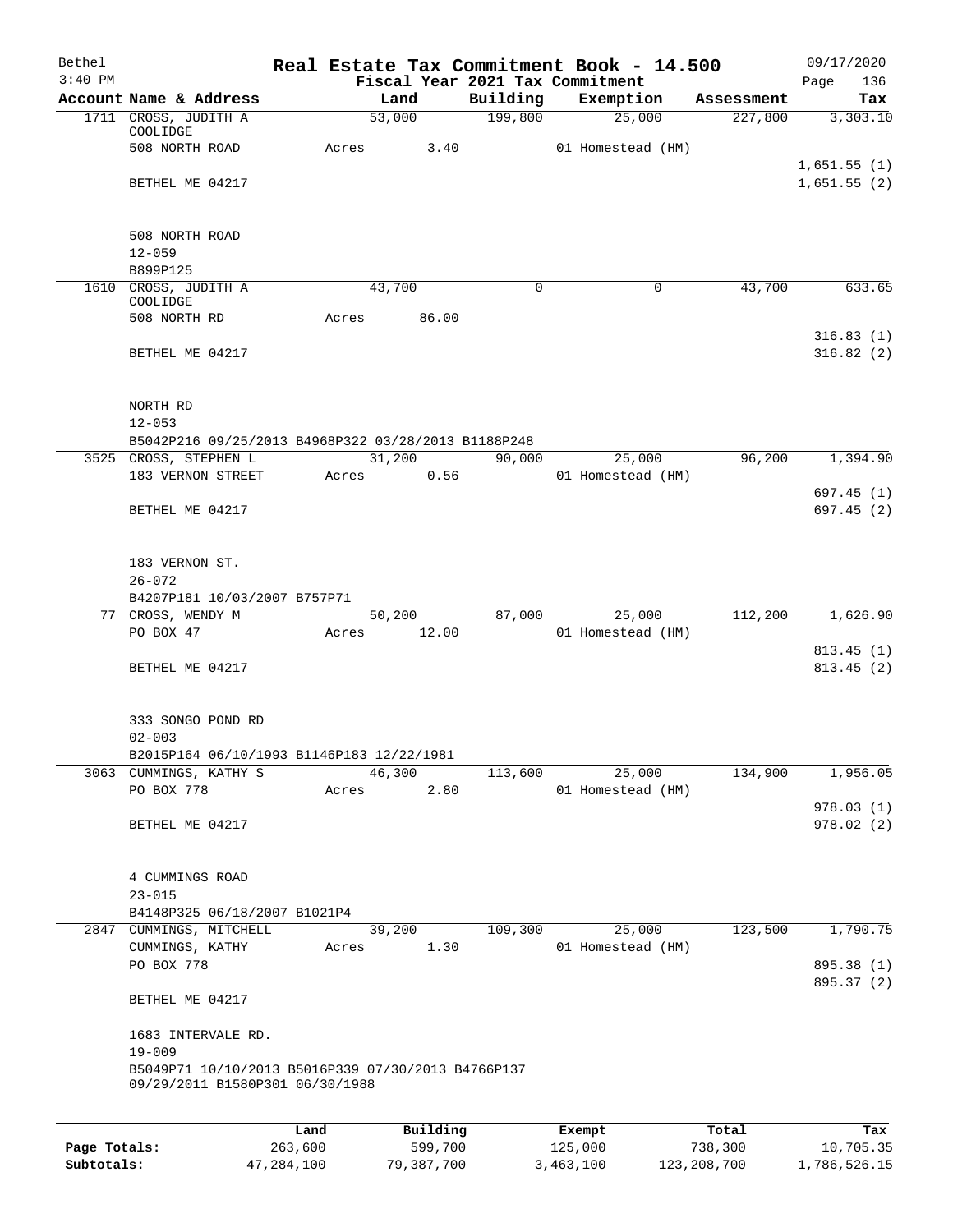| Bethel       |                                                                                                            |            |                 |              |                     | Real Estate Tax Commitment Book - 14.500 |                       | 09/17/2020      |
|--------------|------------------------------------------------------------------------------------------------------------|------------|-----------------|--------------|---------------------|------------------------------------------|-----------------------|-----------------|
| $3:40$ PM    |                                                                                                            |            |                 |              |                     | Fiscal Year 2021 Tax Commitment          |                       | Page<br>137     |
|              | Account Name & Address<br>4654 CUMMINGS, SHEILA 2014                                                       |            | Land<br>36,000  |              | Building<br>156,000 | Exemption<br>$\mathbf 0$                 | Assessment<br>192,000 | Tax<br>2,784.00 |
|              | FAMILY TRUST                                                                                               |            |                 |              |                     |                                          |                       |                 |
|              | 74 JERICHO ROAD                                                                                            |            | Acres           | 1.32         |                     |                                          |                       |                 |
|              |                                                                                                            |            |                 |              |                     |                                          |                       | 1,392.00(1)     |
|              | WESTON MA 02493                                                                                            |            |                 |              |                     |                                          |                       | 1,392.00(2)     |
|              | 73 TILSON BURKE ROAD                                                                                       |            |                 |              |                     |                                          |                       |                 |
|              | $02 - 025 - 006$                                                                                           |            |                 |              |                     |                                          |                       |                 |
|              | B5477P527 09/03/2019 B5434P521 10/03/2018 B5288P314<br>06/23/2016 B5058P341 11/05/2013 B3803P46 09/20/2005 |            |                 |              |                     |                                          |                       |                 |
|              | 4763 CUNNINGHAM, COLIN M.,                                                                                 |            | 72,700          |              | 243,300             | $\mathsf{O}$                             | 316,000               | 4,582.00        |
|              | JR.<br>647 WOLFES NECK RD.                                                                                 |            | Acres           | 1.41         |                     |                                          |                       |                 |
|              |                                                                                                            |            |                 |              |                     |                                          |                       | 2,291.00(1)     |
|              | FREEPORT ME 04032                                                                                          |            |                 |              |                     |                                          |                       | 2,291.00(2)     |
|              | 15 LOCKE VIEW DRIVE                                                                                        |            |                 |              |                     |                                          |                       |                 |
|              | $17 - 035 - 030$                                                                                           |            |                 |              |                     |                                          |                       |                 |
|              | B5248P40 10/06/2015 B4583P78 05/03/2010                                                                    |            |                 |              |                     |                                          |                       |                 |
|              | 2935 CURRAN, JAMES                                                                                         |            | 33,600          |              | 108,200             | 0                                        | 141,800               | 2,056.10        |
|              | CURRAN, KAREN<br>160 HOLEBROOK ROAD                                                                        |            |                 |              |                     |                                          |                       | 1,028.05(1)     |
|              |                                                                                                            |            |                 |              |                     |                                          |                       | 1,028.05(2)     |
|              | QUINCY MA 02171                                                                                            |            |                 |              |                     |                                          |                       |                 |
|              | 9 CHERRY LANE                                                                                              |            |                 |              |                     |                                          |                       |                 |
|              | $22 - 002 - 001 - 013$                                                                                     |            |                 |              |                     |                                          |                       |                 |
|              | B1976P158 12/31/1992                                                                                       |            |                 |              |                     |                                          |                       |                 |
|              | 5066 CURRIE, RODNEY                                                                                        |            | 58,000          |              | 365,800             | 0                                        | 423,800               | 6, 145.10       |
|              | TURNER-CURRIE,<br>TURNER-CURRIE, ALESE                                                                     |            | Acres           | 3.14         |                     |                                          |                       |                 |
|              | 19 LAKE RD                                                                                                 |            |                 |              |                     |                                          |                       | 3,072.55(1)     |
|              |                                                                                                            |            |                 |              |                     |                                          |                       | 3,072.55(2)     |
|              | BRENTWOOD NH 03833                                                                                         |            |                 |              |                     |                                          |                       |                 |
|              | 116 OAK RIDGE ROAD                                                                                         |            |                 |              |                     |                                          |                       |                 |
|              | $18 - 060 - 046$                                                                                           |            |                 |              |                     |                                          |                       |                 |
|              | B4546P302 01/04/2010 B3568P322 08/06/2004                                                                  |            |                 |              |                     |                                          |                       |                 |
|              | 3054 CURRIER, IVORY S JR<br>PO BOX 11                                                                      |            | 39,200<br>Acres | 1.30         | 85,500              | 25,000<br>01 Homestead (HM)              | 99,700                | 1,445.65        |
|              |                                                                                                            |            |                 |              |                     |                                          |                       | 722.83(1)       |
|              | BETHEL ME 04217                                                                                            |            |                 |              |                     |                                          |                       | 722.82(2)       |
|              |                                                                                                            |            |                 |              |                     |                                          |                       |                 |
|              | 41 HOLT HILL RD.                                                                                           |            |                 |              |                     |                                          |                       |                 |
|              | $23 - 008$<br>B852P69 04/01/1975                                                                           |            |                 |              |                     |                                          |                       |                 |
| 1465         | CURRIER, IVORY S JR                                                                                        |            | 34,500          |              | 13,200              | 0                                        | 47,700                | 691.65          |
|              | CURRIER, PRISCILLA M                                                                                       |            | Acres           | 2.10         |                     |                                          |                       |                 |
|              | PO BOX 11                                                                                                  |            |                 |              |                     |                                          |                       | 345.83(1)       |
|              | BETHEL ME 04217                                                                                            |            |                 |              |                     |                                          |                       | 345.82(2)       |
|              | 391 EAST BETHEL RD.                                                                                        |            |                 |              |                     |                                          |                       |                 |
|              | $09 - 038 - 003$                                                                                           |            |                 |              |                     |                                          |                       |                 |
|              | B2263P245 10/12/1995                                                                                       |            |                 |              |                     |                                          |                       |                 |
|              |                                                                                                            | Land       |                 | Building     |                     | Exempt                                   | Total                 | Tax             |
| Page Totals: |                                                                                                            | 274,000    |                 | 972,000      |                     | 25,000                                   | 1,221,000             | 17,704.50       |
| Subtotals:   |                                                                                                            | 47,558,100 |                 | 80, 359, 700 |                     | 3,488,100                                | 124, 429, 700         | 1,804,230.65    |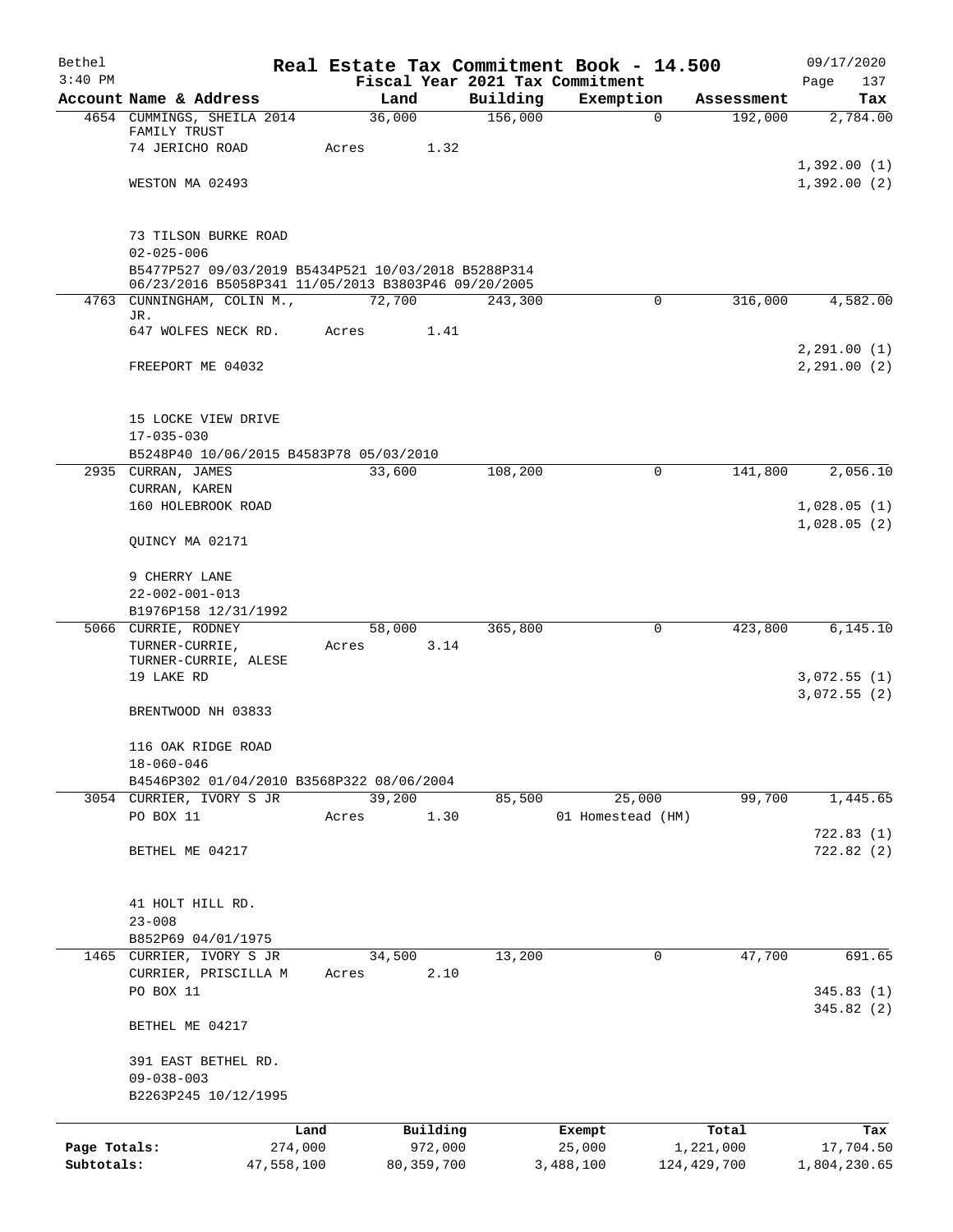| Bethel    |                                                               |       |        |          |          | Real Estate Tax Commitment Book - 14.500 |                |            | 09/17/2020   |        |
|-----------|---------------------------------------------------------------|-------|--------|----------|----------|------------------------------------------|----------------|------------|--------------|--------|
| $3:40$ PM |                                                               |       |        |          |          | Fiscal Year 2021 Tax Commitment          |                |            | Page         | 138    |
|           | Account Name & Address                                        |       | Land   |          | Building | Exemption                                |                | Assessment |              | Tax    |
|           | 4719 CURRIER, ROBERT                                          |       | 56,600 |          | 0        |                                          | $\mathbf 0$    | 56,600     |              | 820.70 |
|           | PO BOX 506                                                    | Acres |        | 2.00     |          |                                          |                |            |              |        |
|           |                                                               |       |        |          |          |                                          |                |            | 410.35(1)    |        |
|           | BETHEL ME 04217                                               |       |        |          |          |                                          |                |            | 410.35(2)    |        |
|           |                                                               |       |        |          |          |                                          |                |            |              |        |
|           |                                                               |       |        |          |          |                                          |                |            |              |        |
|           | BIRCH WOODS                                                   |       |        |          |          |                                          |                |            |              |        |
|           | $12 - 073 - 002$                                              |       |        |          |          |                                          |                |            |              |        |
|           | B4357P150 08/29/2008 B3890P144 02/21/2006                     |       |        |          |          |                                          |                |            |              |        |
|           | 4737 CURRIER, ROBERT A                                        |       | 74,900 |          | 303,900  | 25,000                                   |                | 353,800    | 5,130.10     |        |
|           | PO BOX 506                                                    | Acres |        | 15.10    |          | 01 Homestead (HM)                        |                |            |              |        |
|           |                                                               |       |        |          |          |                                          |                |            | 2,565.05(1)  |        |
|           | BETHEL ME 04217                                               |       |        |          |          |                                          |                |            | 2,565.05(2)  |        |
|           |                                                               |       |        |          |          |                                          |                |            |              |        |
|           |                                                               |       |        |          |          |                                          |                |            |              |        |
|           | 42 BEECH LANE                                                 |       |        |          |          |                                          |                |            |              |        |
|           | $12 - 073 - 020$<br>B4041P322 10/31/2006 B3605P194 10/13/2004 |       |        |          |          |                                          |                |            |              |        |
|           | 94 CURTIN, KEVIN D                                            |       | 39,400 |          | 318,800  |                                          | $\mathbf 0$    | 358,200    | 5,193.90     |        |
|           | CURTIN, MICHELLE LEA                                          | Acres |        | 1.40     |          |                                          |                |            |              |        |
|           | 16 STOWECROFT DR.                                             |       |        |          |          |                                          |                |            | 2,596.95(1)  |        |
|           |                                                               |       |        |          |          |                                          |                |            | 2,596.95(2)  |        |
|           | HAMPTON NH 03842                                              |       |        |          |          |                                          |                |            |              |        |
|           |                                                               |       |        |          |          |                                          |                |            |              |        |
|           | 26 BAKER RD.                                                  |       |        |          |          |                                          |                |            |              |        |
|           | $02 - 015 - 002$                                              |       |        |          |          |                                          |                |            |              |        |
|           | B4975P235 04/16/2013 B4850P125 06/01/2012 B3654P118           |       |        |          |          |                                          |                |            |              |        |
|           | 12/30/2004 B2902P200 01/22/2001                               |       |        |          |          |                                          |                |            |              |        |
|           | 2971 CURTIS, BETHANY S                                        |       | 33,600 |          | 106,900  |                                          | 0              | 140,500    | 2,037.25     |        |
|           | CURTIS, ANDREW M                                              |       |        |          |          |                                          |                |            |              |        |
|           | 86 HIGH MEADOW LANE                                           |       |        |          |          |                                          |                |            | 1,018.63(1)  |        |
|           |                                                               |       |        |          |          |                                          |                |            | 1,018.62(2)  |        |
|           | WAKEFIELD RI 02879                                            |       |        |          |          |                                          |                |            |              |        |
|           |                                                               |       |        |          |          |                                          |                |            |              |        |
|           | 7 CHERRY LANE                                                 |       |        |          |          |                                          |                |            |              |        |
|           | $22 - 002 - 001 - 007$                                        |       |        |          |          |                                          |                |            |              |        |
|           | B3553P316 07/14/2004                                          |       |        |          |          |                                          |                |            |              |        |
|           | 3261 CYCLOPS PROPERTIES, LLC                                  |       | 60,200 |          | 132,300  |                                          | $\overline{0}$ | 192,500    | 2,791.25     |        |
|           | PO BOX 268                                                    | Acres |        | 0.21     |          |                                          |                |            |              |        |
|           |                                                               |       |        |          |          |                                          |                |            | 1,395.63(1)  |        |
|           | RUMFORD ME 04276                                              |       |        |          |          |                                          |                |            | 1,395.62(2)  |        |
|           |                                                               |       |        |          |          |                                          |                |            |              |        |
|           | 140 MAIN ST.                                                  |       |        |          |          |                                          |                |            |              |        |
|           | $25 - 095$                                                    |       |        |          |          |                                          |                |            |              |        |
|           | B4529P92 11/23/2009 B866P114                                  |       |        |          |          |                                          |                |            |              |        |
|           | 3279 CYR, KAITLYN R                                           |       | 53,100 |          | 115,100  |                                          | $\mathbf 0$    | 168,200    | 2,438.90     |        |
|           | WILLIAMS, MICHAEL B                                           | Acres |        | 0.40     |          |                                          |                |            |              |        |
|           | 16 TYLER STREET                                               |       |        |          |          |                                          |                |            | 1, 219.45(1) |        |
|           |                                                               |       |        |          |          |                                          |                |            | 1, 219.45(2) |        |
|           | BETHEL ME 04217                                               |       |        |          |          |                                          |                |            |              |        |
|           |                                                               |       |        |          |          |                                          |                |            |              |        |
|           | 16 TYLER ST.                                                  |       |        |          |          |                                          |                |            |              |        |
|           | $25 - 112$                                                    |       |        |          |          |                                          |                |            |              |        |
|           | B5498P988 12/20/2019 B4723P109 06/01/2011 B3811P338           |       |        |          |          |                                          |                |            |              |        |
|           | 09/30/2005                                                    |       |        |          |          |                                          |                |            |              |        |
|           |                                                               |       |        |          |          |                                          |                |            |              |        |
|           |                                                               |       |        |          |          |                                          |                |            |              |        |
|           |                                                               | Land  |        | Building |          | <b>Fromnt</b>                            |                | $T$ ctal   |              | Tav    |

|              | Land       | Building   | Exempt    | Total       | Tax          |
|--------------|------------|------------|-----------|-------------|--------------|
| Page Totals: | 317,800    | 977,000    | 25,000    | 1,269,800   | 18,412.10    |
| Subtotals:   | 47,875,900 | 81,336,700 | 3,513,100 | 125,699,500 | 1,822,642.75 |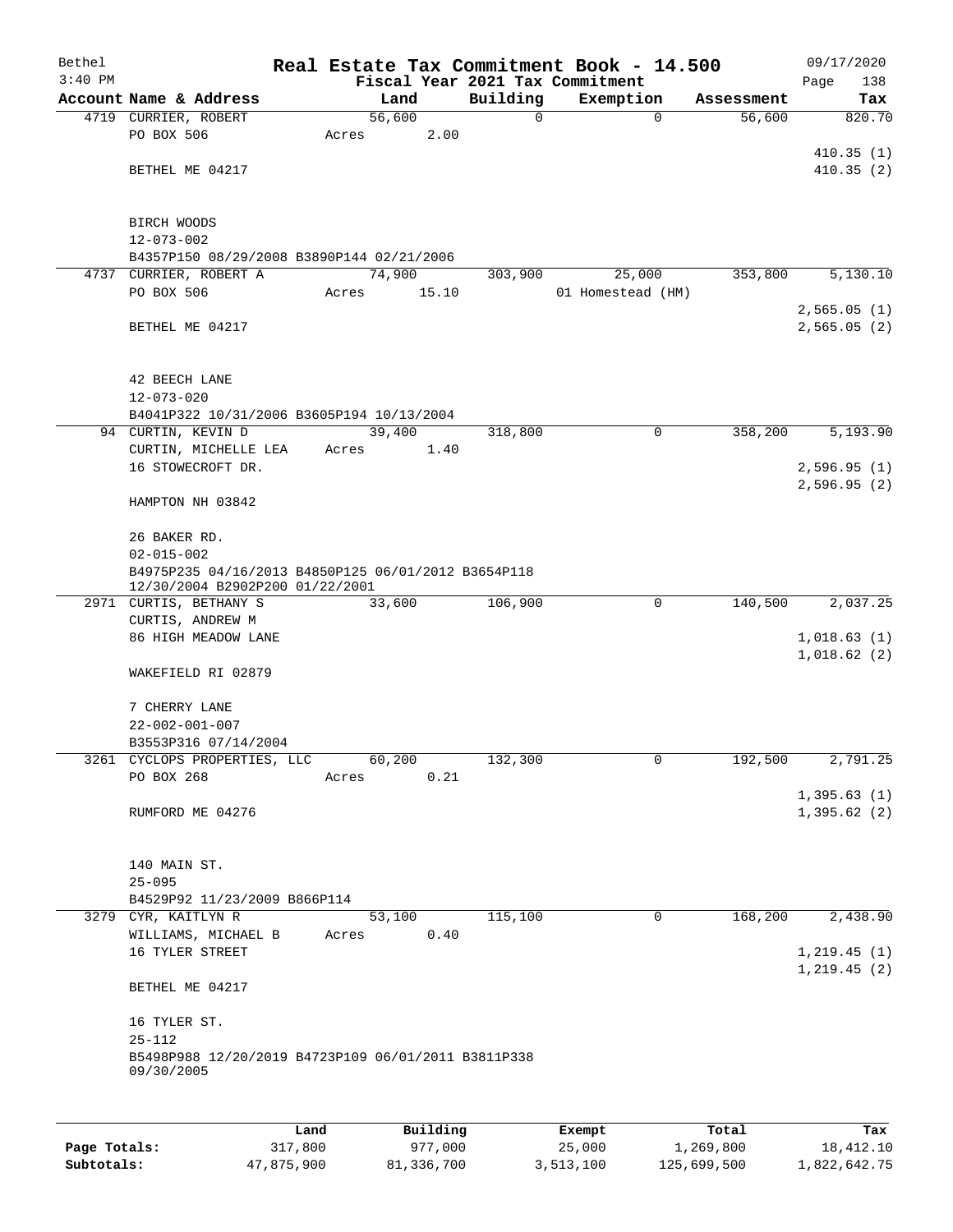| Bethel       |                                                                                     |        |            |                                 | Real Estate Tax Commitment Book - 14.500 |             | 09/17/2020   |
|--------------|-------------------------------------------------------------------------------------|--------|------------|---------------------------------|------------------------------------------|-------------|--------------|
| $3:40$ PM    |                                                                                     |        |            | Fiscal Year 2021 Tax Commitment |                                          |             | Page<br>139  |
|              | Account Name & Address                                                              | Land   |            | Building                        | Exemption                                | Assessment  | Tax          |
|              | 983 CZOTTER, THEODORE V                                                             | 33,600 |            | 131,700                         | $\mathbf 0$                              | 165,300     | 2,396.85     |
|              | CZOTTER, SUE ANN M                                                                  |        |            |                                 |                                          |             |              |
|              | 1375 WASHINGTON STREET                                                              |        |            |                                 |                                          |             | 1, 198.43(1) |
|              | HOLLISTON MA 01746                                                                  |        |            |                                 |                                          |             | 1, 198.42(2) |
|              | 100 FAIRWAY ROAD                                                                    |        |            |                                 |                                          |             |              |
|              | $07 - 028 - 536$                                                                    |        |            |                                 |                                          |             |              |
|              | B3686P242 03/11/2005                                                                |        |            |                                 |                                          |             |              |
|              | 5047 CZUBIK, MICHAEL J                                                              | 40,900 |            | $\Omega$                        | $\mathbf 0$                              | 40,900      | 593.05       |
|              | CZUBIK, KAREN J                                                                     | Acres  | 1.66       |                                 |                                          |             |              |
|              | 7 MARTHAS WAY                                                                       |        |            |                                 |                                          |             | 296.53(1)    |
|              | FRANKLIN MA 02038                                                                   |        |            |                                 |                                          |             | 296.52(2)    |
|              |                                                                                     |        |            |                                 |                                          |             |              |
|              | $18 - 060 - 023$                                                                    |        |            |                                 |                                          |             |              |
|              | B5265P6 01/25/2016 B5261P72 12/22/2015 B4896P116<br>09/19/2012 B3568P322 08/06/2004 |        |            |                                 |                                          |             |              |
|              | 3413 D & S REALTY, LLC                                                              | 74,900 |            | 124,200                         | 0                                        | 199,100     | 2,886.95     |
|              | 19 WILD DUNES WAY                                                                   | Acres  | 0.39       |                                 |                                          |             |              |
|              |                                                                                     |        |            |                                 |                                          |             | 1,443.48(1)  |
|              | OLD ORCHARD BEACH ME                                                                |        |            |                                 |                                          |             | 1,443.47(2)  |
|              | 04064                                                                               |        |            |                                 |                                          |             |              |
|              | 182 MAIN ST.                                                                        |        |            |                                 |                                          |             |              |
|              | $25 - 235$                                                                          |        |            |                                 |                                          |             |              |
|              | B3810P264 09/29/2005                                                                |        |            |                                 |                                          |             |              |
|              | 1570 DAGDIGIAN, CHRISTOPHER                                                         | 60,900 |            | 109,800                         | $\mathbf 0$                              | 170,700     | 2,475.15     |
|              | R                                                                                   |        |            |                                 |                                          |             |              |
|              | LAMPPU, DIANA M                                                                     | Acres  | 1.20       |                                 |                                          |             |              |
|              | 4394 WASHINGTON ST.                                                                 |        |            |                                 |                                          |             | 1,237.58(1)  |
|              |                                                                                     |        |            |                                 |                                          |             | 1, 237.57(2) |
|              | ROSLINDALE MA 02131                                                                 |        |            |                                 |                                          |             |              |
|              | 24 OAK DRIVE                                                                        |        |            |                                 |                                          |             |              |
|              | $11 - 042 - 004$                                                                    |        |            |                                 |                                          |             |              |
|              | B5366P455 09/11/2017                                                                |        |            |                                 |                                          |             |              |
|              | 2938 D'AGOSTINO, MELISSA                                                            | 33,600 |            | 108,200                         | 0                                        | 141,800     | 2,056.10     |
|              | 41 PINEWOOD DRIVE                                                                   |        |            |                                 |                                          |             |              |
|              |                                                                                     |        |            |                                 |                                          |             | 1,028.05(1)  |
|              | CUMBERLAND ME 04021                                                                 |        |            |                                 |                                          |             | 1,028.05(2)  |
|              | 9 CHERRY LANE                                                                       |        |            |                                 |                                          |             |              |
|              | $22 - 002 - 001 - 016$                                                              |        |            |                                 |                                          |             |              |
|              | B5511P156 03/10/2020 B4850P261 06/01/2012 B1970P13                                  |        |            |                                 |                                          |             |              |
|              | 12/28/1992                                                                          |        |            |                                 |                                          |             |              |
|              | 2582 DALTON, CHARLES H                                                              | 32,600 |            | 80,400                          | 0                                        | 113,000     | 1,638.50     |
|              | DALTON, DIANE K                                                                     | Acres  | 1.00       |                                 |                                          |             |              |
|              | 3016 PERSIMMON VALLEY                                                               |        |            |                                 |                                          |             | 819.25(1)    |
|              | TRL                                                                                 |        |            |                                 |                                          |             |              |
|              | AUSTIN TX 78732 2198                                                                |        |            |                                 |                                          |             | 819.25(2)    |
|              | 44 BALSAM ROAD                                                                      |        |            |                                 |                                          |             |              |
|              | $15 - 016 - 007$                                                                    |        |            |                                 |                                          |             |              |
|              | B4767P324 10/05/2011 B3973P119 07/20/2006 B302P199                                  |        |            |                                 |                                          |             |              |
|              | Land                                                                                |        | Building   |                                 | Exempt                                   | Total       | Tax          |
| Page Totals: | 276,500                                                                             |        | 554,300    |                                 | $\mathbf 0$                              | 830,800     | 12,046.60    |
| Subtotals:   | 48, 152, 400                                                                        |        | 81,891,000 |                                 | 3,513,100                                | 126,530,300 | 1,834,689.35 |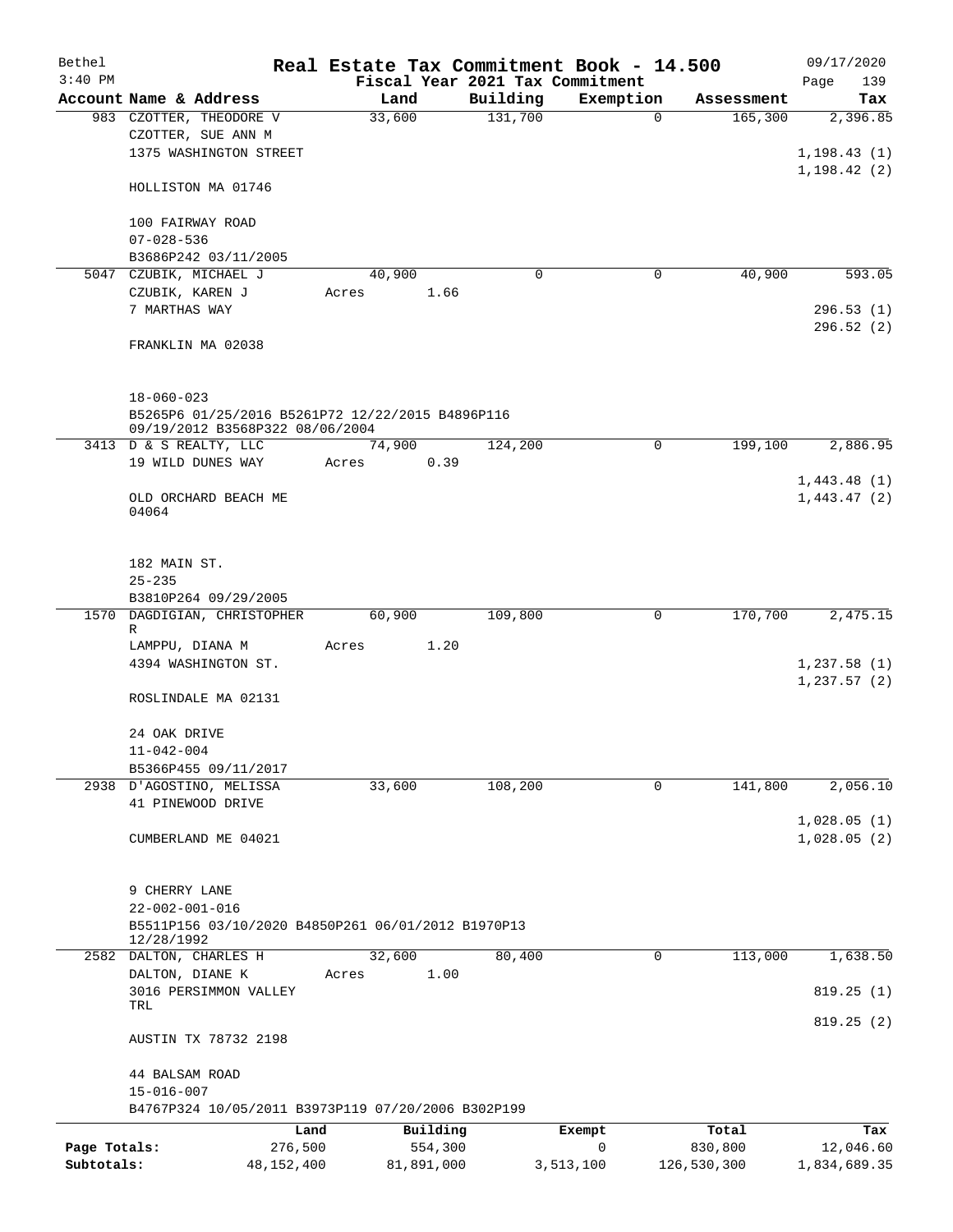| Bethel<br>$3:40$ PM |                                           |        |      | Fiscal Year 2021 Tax Commitment | Real Estate Tax Commitment Book - 14.500 |            | 09/17/2020<br>Page<br>140 |
|---------------------|-------------------------------------------|--------|------|---------------------------------|------------------------------------------|------------|---------------------------|
|                     | Account Name & Address                    | Land   |      | Building                        | Exemption                                | Assessment | Tax                       |
|                     | 1234 D'AMBOISE, PATRICK                   | 28,000 |      | 67,900                          | $\mathbf 0$                              | 95,900     | 1,390.55                  |
|                     | D'AMBOISE, DENISE                         | Acres  | 1.16 |                                 |                                          |            |                           |
|                     | 169 TOWN FARM RD                          |        |      |                                 |                                          |            | 695.28(1)                 |
|                     | NEW GLOUCESTER ME 04260                   |        |      |                                 |                                          |            | 695.27(2)                 |
|                     | 223 GROVER HILL ROAD<br>$07 - 040 - 006$  |        |      |                                 |                                          |            |                           |
|                     | B3745P202 06/22/2005                      |        |      |                                 |                                          |            |                           |
|                     | 4806 D'AMBOISE, PATRICK                   | 12,700 |      | 0                               | 0                                        | 12,700     | 184.15                    |
|                     | D'AMBOISE, DENISE                         | Acres  | 1.04 |                                 |                                          |            |                           |
|                     | 169 TOWN FARM ROAD                        |        |      |                                 |                                          |            | 92.08(1)                  |
|                     | NEW GLOUCESTER ME 04260                   |        |      |                                 |                                          |            | 92.07(2)                  |
|                     | COBBLESTONE FARM                          |        |      |                                 |                                          |            |                           |
|                     | $07 - 040 - 008$                          |        |      |                                 |                                          |            |                           |
|                     | B3754P174 07/06/2005<br>3611 DAMON, JON   | 28,800 |      | 0                               | 0                                        | 28,800     | 417.60                    |
|                     | DAMON, ANN                                | Acres  | 1.00 |                                 |                                          |            |                           |
|                     | PO BOX 475                                |        |      |                                 |                                          |            | 208.80(1)                 |
|                     | BETHEL ME 04217                           |        |      |                                 |                                          |            | 208.80(2)                 |
|                     |                                           |        |      |                                 |                                          |            |                           |
|                     | WILLARD RD.                               |        |      |                                 |                                          |            |                           |
|                     | $27 - 015$                                |        |      |                                 |                                          |            |                           |
|                     | B3320P212 06/27/2003<br>3798 DAMON, JON   | 38,400 |      | 154,200                         | 25,000                                   | 167,600    | 2,430.20                  |
|                     | DAMON, ANN                                | Acres  | 1.00 |                                 | 01 Homestead (HM)                        |            |                           |
|                     | PO BOX 475                                |        |      |                                 |                                          |            | 1,215.10(1)               |
|                     |                                           |        |      |                                 |                                          |            | 1, 215.10(2)              |
|                     | BETHEL ME 04217                           |        |      |                                 |                                          |            |                           |
|                     | 18 WILLARD ROAD                           |        |      |                                 |                                          |            |                           |
|                     | $27 - 015 - 001$                          |        |      |                                 |                                          |            |                           |
|                     | B3320P212 06/27/2003                      |        |      |                                 |                                          |            |                           |
|                     | 5457 DAMON, PETER                         | 37,700 |      | 0                               | 6,000                                    | 31,700     | 459.65                    |
|                     | PO BOX 27                                 | Acres  | 3.14 |                                 | 12 WW2 Vet Res                           |            |                           |
|                     | WEST BETHEL ME 04286                      |        |      |                                 |                                          |            | 229.83(1)<br>229.82(2)    |
|                     |                                           |        |      |                                 |                                          |            |                           |
|                     | MOZEE'S WAY                               |        |      |                                 |                                          |            |                           |
|                     | $06 - 015 - 2$                            |        |      |                                 |                                          |            |                           |
|                     | B5480P397 09/16/2019                      |        |      |                                 |                                          |            |                           |
|                     | 194 DANFORTH, BETHANY M                   | 32,800 |      | 63,300                          | 25,000                                   | 71,100     | 1,030.95                  |
|                     | 224 EAST BETHEL RD.                       | Acres  | 2.70 |                                 | 01 Homestead (HM)                        |            |                           |
|                     |                                           |        |      |                                 |                                          |            | 515.48(1)                 |
|                     | BETHEL ME 04217                           |        |      |                                 |                                          |            | 515.47(2)                 |
|                     | 224 EAST BETHEL RD.                       |        |      |                                 |                                          |            |                           |
|                     | $04 - 045$                                |        |      |                                 |                                          |            |                           |
|                     | B5064P174 11/19/2013 B3219P305 11/25/2002 |        |      |                                 |                                          |            |                           |
|                     |                                           |        |      |                                 |                                          |            |                           |

|              | Land       | Building   | Exempt    | Total       | Tax          |
|--------------|------------|------------|-----------|-------------|--------------|
| Page Totals: | 178,400    | 285,400    | 56,000    | 407,800     | 5,913.10     |
| Subtotals:   | 48,330,800 | 82,176,400 | 3,569,100 | 126,938,100 | 1,840,602.45 |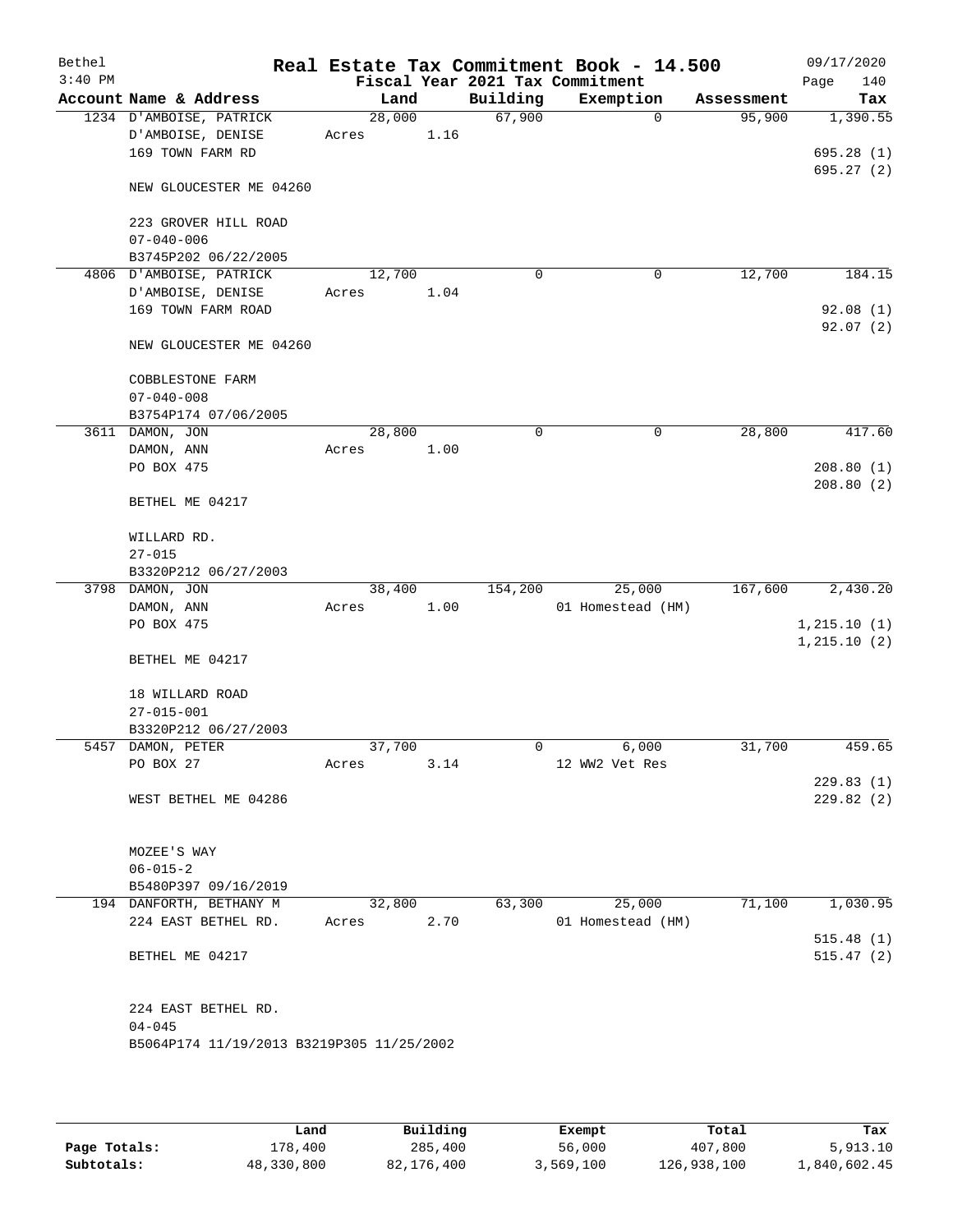| Bethel    |                                                    |      |       |        |          |          | Real Estate Tax Commitment Book - 14.500 |            |      | 09/17/2020             |
|-----------|----------------------------------------------------|------|-------|--------|----------|----------|------------------------------------------|------------|------|------------------------|
| $3:40$ PM |                                                    |      |       |        |          |          | Fiscal Year 2021 Tax Commitment          |            | Page | 141                    |
|           | Account Name & Address                             |      |       | Land   |          | Building | Exemption                                | Assessment |      | Tax                    |
|           | 2569 DANIELSON, TAYLOR L                           |      |       | 25,600 |          | 122,300  | 25,000                                   | 122,900    |      | 1,782.05               |
|           | COTE, MICHELLE E                                   |      | Acres |        | 0.50     |          | 01 Homestead (HM)                        |            |      |                        |
|           | 24 BALSAM RD                                       |      |       |        |          |          |                                          |            |      | 891.03 (1)             |
|           | BETHEL ME 04217                                    |      |       |        |          |          |                                          |            |      | 891.02 (2)             |
|           | 24 BALSAM ROAD                                     |      |       |        |          |          |                                          |            |      |                        |
|           | $15 - 016 - 020$                                   |      |       |        |          |          |                                          |            |      |                        |
|           | B4763P244 09/23/2011 B3388P236 09/25/2003 B3219P49 |      |       |        |          |          |                                          |            |      |                        |
|           | 3392 DARBY, CHRISTOPHER                            |      |       | 86,600 |          | 291,700  | 0                                        | 378,300    |      | 5,485.35               |
|           | DARBY, KIMBERLY R                                  |      | Acres |        | 1.14     |          |                                          |            |      |                        |
|           | PO BOX 808                                         |      |       |        |          |          |                                          |            |      | 2,742.68(1)            |
|           |                                                    |      |       |        |          |          |                                          |            |      | 2,742.67(2)            |
|           | JACKSON NH 03846                                   |      |       |        |          |          |                                          |            |      |                        |
|           | 137 MAIN ST S/S                                    |      |       |        |          |          |                                          |            |      |                        |
|           | $25 - 213$                                         |      |       |        |          |          |                                          |            |      |                        |
|           | B2770P130 11/24/1999                               |      |       |        |          |          |                                          |            |      |                        |
|           | 3549 DAVID W. TANNHEIMER                           |      |       | 33,600 |          | 98,500   | 0                                        | 132,100    |      | 1,915.45               |
|           | TRUST                                              |      |       |        |          |          |                                          |            |      |                        |
|           | PO BOX 2465                                        |      |       |        |          |          |                                          |            |      |                        |
|           |                                                    |      |       |        |          |          |                                          |            |      | 957.73 (1)             |
|           | SALEM NH 03079                                     |      |       |        |          |          |                                          |            |      | 957.72 (2)             |
|           |                                                    |      |       |        |          |          |                                          |            |      |                        |
|           | 135 VERNON ST.                                     |      |       |        |          |          |                                          |            |      |                        |
|           | $26 - 076 - 001 - 04A$                             |      |       |        |          |          |                                          |            |      |                        |
|           | B5488P886 10/28/2019 B2014P23 06/04/1993           |      |       |        |          |          |                                          |            |      |                        |
|           | 2913 DAVIDOWICZ, JOAN                              |      |       | 12,100 |          | 0        | 0                                        | 12,100     |      | 175.45                 |
|           | DAVIDOWICZ, DOROTHY                                |      | Acres |        | 10.80    |          |                                          |            |      |                        |
|           | 116 RANTOUL ST, #505                               |      |       |        |          |          |                                          |            |      | 87.73 (1)<br>87.72 (2) |
|           | BEVERLY MA 01915                                   |      |       |        |          |          |                                          |            |      |                        |
|           |                                                    |      |       |        |          |          |                                          |            |      |                        |
|           | SEA LAND SUBDIVISION                               |      |       |        |          |          |                                          |            |      |                        |
|           | $20 - 029$                                         |      |       |        |          |          |                                          |            |      |                        |
|           | B3427P41 11/20/2003                                |      |       |        |          |          |                                          |            |      |                        |
|           | 2914 DAVIDOWICZ, JOAN                              |      |       | 12,100 |          | 0        | 0                                        | 12,100     |      | 175.45                 |
|           | DAVIDOWICZ, DOROTHY                                |      | Acres |        | 10.80    |          |                                          |            |      |                        |
|           | 116 RANTOUL ST, #505                               |      |       |        |          |          |                                          |            |      | 87.73 (1)              |
|           | BEVERLY MA 01915                                   |      |       |        |          |          |                                          |            |      | 87.72(2)               |
|           |                                                    |      |       |        |          |          |                                          |            |      |                        |
|           | SEA LAND SUBDIVISION                               |      |       |        |          |          |                                          |            |      |                        |
|           | $20 - 029 - 001$                                   |      |       |        |          |          |                                          |            |      |                        |
|           | B3427P41 11/20/2003                                |      |       |        |          |          |                                          |            |      |                        |
| 2915      | DAVIDOWICZ, JOAN                                   |      |       | 12,200 |          | 0        | 0                                        | 12,200     |      | 176.90                 |
|           | DAVIDOWICZ, DOROTHY                                |      | Acres |        | 11.50    |          |                                          |            |      |                        |
|           | 116 RANTOUL ST, #505                               |      |       |        |          |          |                                          |            |      | 88.45(1)               |
|           | BEVERLY MA 01915                                   |      |       |        |          |          |                                          |            |      | 88.45 (2)              |
|           |                                                    |      |       |        |          |          |                                          |            |      |                        |
|           | SEA LAND SUBDIVISION                               |      |       |        |          |          |                                          |            |      |                        |
|           | $20 - 029 - 002$                                   |      |       |        |          |          |                                          |            |      |                        |
|           | B3427P41 11/20/2003                                |      |       |        |          |          |                                          |            |      |                        |
|           |                                                    |      |       |        |          |          |                                          |            |      |                        |
|           |                                                    |      |       |        |          |          |                                          |            |      |                        |
|           |                                                    | Land |       |        | Building |          | Exempt                                   | Total      |      | Tax                    |

|              | Land       | Building   | Exempt    | Total       | тах          |
|--------------|------------|------------|-----------|-------------|--------------|
| Page Totals: | 182,200    | 512,500    | 25,000    | 669,700     | 9,710.65     |
| Subtotals:   | 48,513,000 | 82,688,900 | 3,594,100 | 127,607,800 | 1,850,313.10 |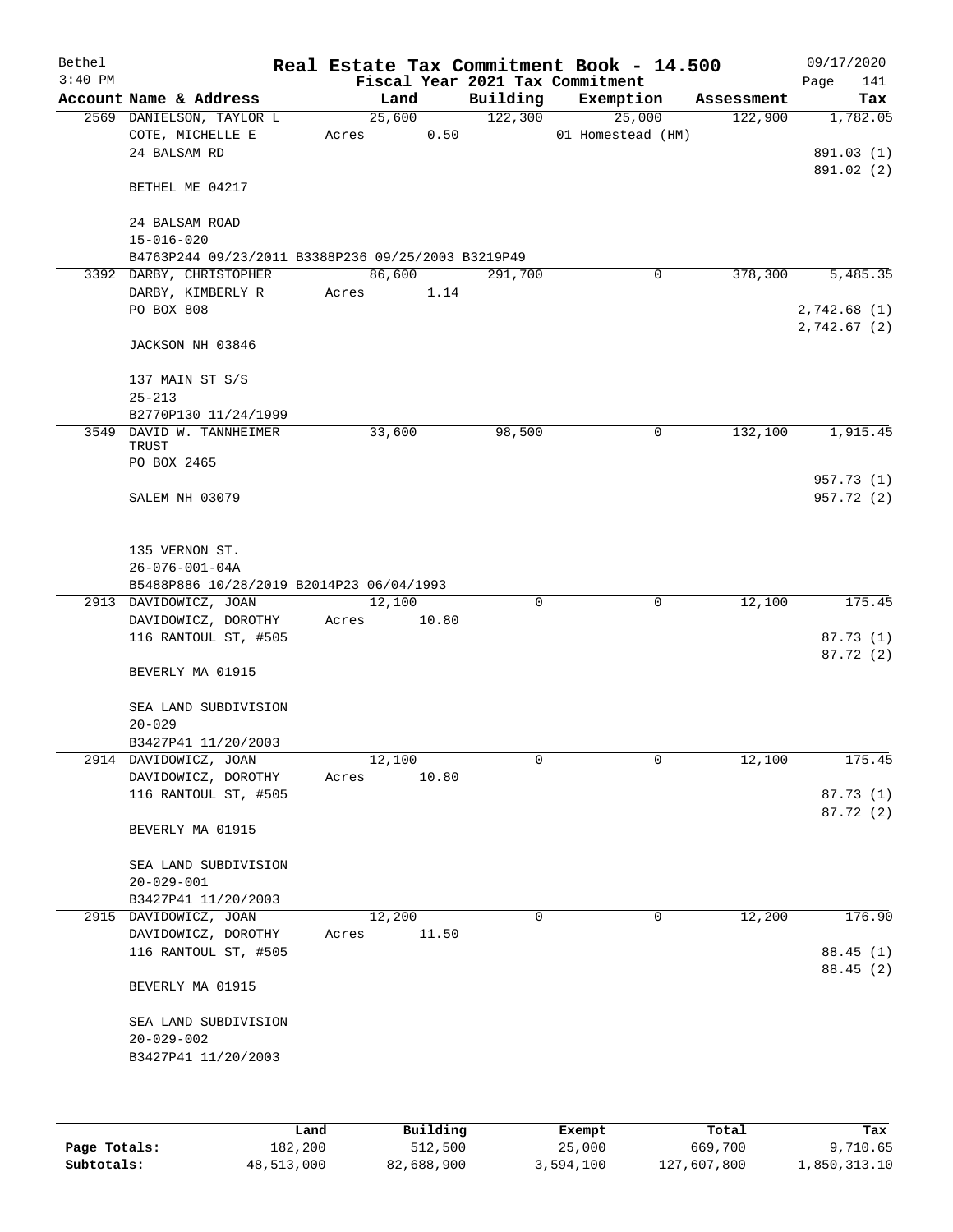| Bethel       |                                                    |       |                 |                                 | Real Estate Tax Commitment Book - 14.500 |             | 09/17/2020             |
|--------------|----------------------------------------------------|-------|-----------------|---------------------------------|------------------------------------------|-------------|------------------------|
| $3:40$ PM    |                                                    |       |                 | Fiscal Year 2021 Tax Commitment |                                          |             | 142<br>Page            |
|              | Account Name & Address                             |       | Land            | Building                        | Exemption                                | Assessment  | Tax<br>198.65          |
|              | 2916 DAVIDOWICZ, JOAN<br>DAVIDOWICZ, DOROTHY       | Acres | 13,700<br>14.00 | $\mathbf 0$                     | $\Omega$                                 | 13,700      |                        |
|              | 116 RANTOUL ST, #505                               |       |                 |                                 |                                          |             | 99.33(1)               |
|              |                                                    |       |                 |                                 |                                          |             | 99.32(2)               |
|              | BEVERLY MA 01915                                   |       |                 |                                 |                                          |             |                        |
|              | SEA LAND SUBDIVISION                               |       |                 |                                 |                                          |             |                        |
|              | $20 - 029 - 003$                                   |       |                 |                                 |                                          |             |                        |
|              | B3427P41 11/20/2003                                |       |                 |                                 |                                          |             |                        |
|              | 3441 DAVIDSON, LISA A                              |       | 67,000          | 79,700                          | 0                                        | 146,700     | 2,127.15               |
|              | 173 PARADISE RD                                    | Acres | 1.00            |                                 |                                          |             |                        |
|              |                                                    |       |                 |                                 |                                          |             | 1,063.58(1)            |
|              | BETHEL ME 04217 1235                               |       |                 |                                 |                                          |             | 1,063.57(2)            |
|              | 173 PARADISE RD                                    |       |                 |                                 |                                          |             |                        |
|              | $26 - 001$                                         |       |                 |                                 |                                          |             |                        |
|              | B4907P236 10/16/2012 B4708P73 03/29/2011 B4591P126 |       |                 |                                 |                                          |             |                        |
|              | 05/26/2010 B816P88                                 |       | 25,800          | $\mathbf 0$                     | $\mathbf 0$                              | 25,800      |                        |
|              | 4970 DAVIS, J.W.<br>2989 US HIGHWAY 2              | Acres | 29.80           |                                 |                                          |             | 374.10                 |
|              |                                                    |       |                 |                                 |                                          |             | 187.05(1)              |
|              | HANOVER ME 04237                                   |       |                 |                                 |                                          |             | 187.05(2)              |
|              |                                                    |       |                 |                                 |                                          |             |                        |
|              | NORTH RD. - AIRPORT LOT                            |       |                 |                                 |                                          |             |                        |
|              | $12 - 074$                                         |       |                 |                                 |                                          |             |                        |
|              | B5032P120 08/29/2013 B5005P130 06/27/2013          |       |                 |                                 |                                          |             |                        |
| 1230         | DAVIS, JAMES RUSSELL,                              |       | 38,400          | 82,900                          | $\mathbf 0$                              | 121,300     | 1,758.85               |
|              | JR.                                                |       |                 |                                 |                                          |             |                        |
|              | 831 PLUM AVE.                                      | Acres | 1.00            |                                 |                                          |             |                        |
|              | NEW SMYRNA FL 32168                                |       |                 |                                 |                                          |             | 879.43(1)              |
|              |                                                    |       |                 |                                 |                                          |             | 879.42 (2)             |
|              | 26 LOVERS LANE                                     |       |                 |                                 |                                          |             |                        |
|              | $07 - 037$                                         |       |                 |                                 |                                          |             |                        |
|              | B5066P49 11/22/2013 B5012P332 07/19/2013 B3659P111 |       |                 |                                 |                                          |             |                        |
|              | 12/17/2004                                         |       |                 |                                 |                                          |             |                        |
|              | 1266 DAVIS, JEFF                                   |       | 29,600          | $\Omega$                        | $\Omega$                                 | 29,600      | 429.20                 |
|              | LOWELL, LOWELL, DAVID                              | Acres | 6.10            |                                 |                                          |             |                        |
|              | 2989 US HIGHWAY 2                                  |       |                 |                                 |                                          |             | 214.60(1)<br>214.60(2) |
|              | HANOVER ME 04237                                   |       |                 |                                 |                                          |             |                        |
|              | WEST BETHEL RD. - HOWE                             |       |                 |                                 |                                          |             |                        |
|              | $07 - 068$                                         |       |                 |                                 |                                          |             |                        |
|              | B4547P323 01/07/2010 B1567P267                     |       |                 |                                 |                                          |             |                        |
|              | 1267 DAVIS, JEFF                                   |       | 3,900           | 0                               | 0                                        | 3,900       | 56.55                  |
|              | 2989 US HIGHWAY 2                                  | Acres | 0.27            |                                 |                                          |             | 28.28(1)               |
|              | HANOVER ME 04237                                   |       |                 |                                 |                                          |             | 28.27(2)               |
|              |                                                    |       |                 |                                 |                                          |             |                        |
|              | WEST BETHEL RD. - HOWE                             |       |                 |                                 |                                          |             |                        |
|              | $07 - 069$                                         |       |                 |                                 |                                          |             |                        |
|              | B1545P272                                          |       |                 |                                 |                                          |             |                        |
|              |                                                    | Land  | Building        |                                 | Exempt                                   | Total       | Tax                    |
| Page Totals: | 178,400                                            |       | 162,600         |                                 | 0                                        | 341,000     | 4,944.50               |
| Subtotals:   | 48,691,400                                         |       | 82,851,500      |                                 | 3,594,100                                | 127,948,800 | 1,855,257.60           |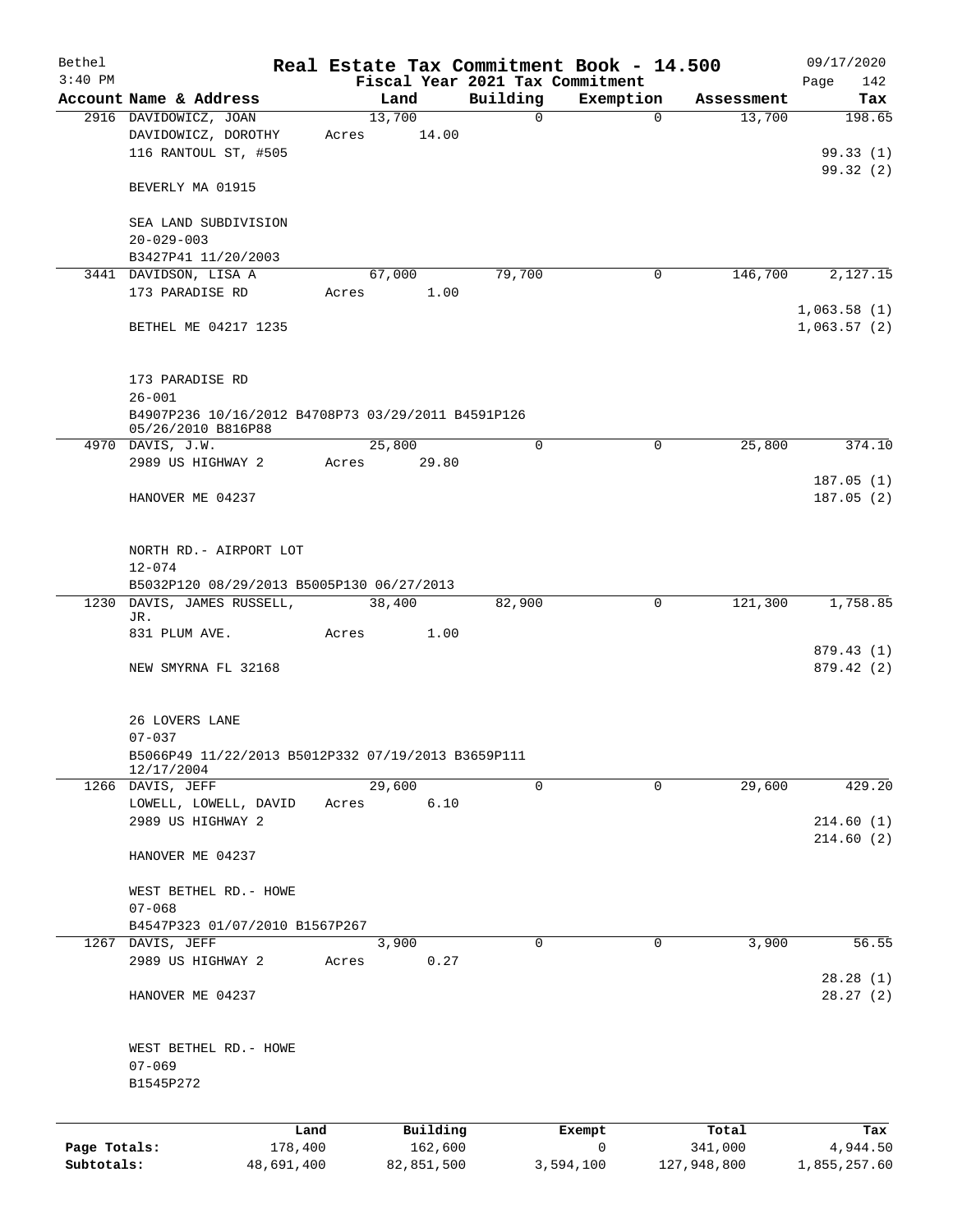| Bethel       |                                                                          |                 |            | Real Estate Tax Commitment Book - 14.500 |                  |                   |                  | 09/17/2020                   |
|--------------|--------------------------------------------------------------------------|-----------------|------------|------------------------------------------|------------------|-------------------|------------------|------------------------------|
| $3:40$ PM    |                                                                          |                 |            | Fiscal Year 2021 Tax Commitment          |                  |                   |                  | 143<br>Page                  |
|              | Account Name & Address                                                   | Land            |            | Building                                 |                  | Exemption         | Assessment       | Tax                          |
|              | 4626 DAVIS, KEITH W<br>PO BOX 95                                         | 40,900<br>Acres | 2.32       | 116,600                                  |                  | $\mathbf 0$       | 157,500          | 2,283.75                     |
|              |                                                                          |                 |            |                                          |                  |                   |                  | 1, 141.88(1)                 |
|              | WEST BETHEL ME 04286                                                     |                 |            |                                          |                  |                   |                  | 1, 141.87(2)                 |
|              |                                                                          |                 |            |                                          |                  |                   |                  |                              |
|              | 111 BARKER ROAD                                                          |                 |            |                                          |                  |                   |                  |                              |
|              | $11 - 061 - 001$                                                         |                 |            |                                          |                  |                   |                  |                              |
|              | B4204P51 09/28/2007 B3509P331 05/11/2004                                 |                 |            |                                          |                  |                   |                  |                              |
|              | 3696 DAVIS, LAWRENCE                                                     | 51,300          |            | 65,000                                   |                  | 25,000            | 91,300           | 1,323.85                     |
|              | DAVIS, FREDA                                                             | Acres           | 6.90       |                                          |                  | 01 Homestead (HM) |                  |                              |
|              | 35 FLAT ROAD                                                             |                 |            |                                          |                  |                   |                  | 661.93(1)                    |
|              | BETHEL ME 04217                                                          |                 |            |                                          |                  |                   |                  | 661.92 (2)                   |
|              |                                                                          |                 |            |                                          |                  |                   |                  |                              |
|              | 35 FLAT RD.<br>$28 - 038$                                                |                 |            |                                          |                  |                   |                  |                              |
|              | B782P288 05/18/1973                                                      |                 |            |                                          |                  |                   |                  |                              |
|              | 3071 DAVIS, MARGARET                                                     |                 | 100        | 0                                        |                  | $\mathbf 0$       | 100              | 1.45                         |
|              | 50 EVERGREEN ROAD                                                        | Acres           | 1.00       |                                          |                  |                   |                  |                              |
|              |                                                                          |                 |            |                                          |                  |                   |                  | 0.73(1)                      |
|              | BETHEL ME 04217                                                          |                 |            |                                          |                  |                   |                  | 0.72(2)                      |
|              |                                                                          |                 |            |                                          |                  |                   |                  |                              |
|              |                                                                          |                 |            |                                          |                  |                   |                  |                              |
|              | INTERVALE RD N/S                                                         |                 |            |                                          |                  |                   |                  |                              |
|              | $23 - 023$<br>3478 DAVIS, MARGARET                                       | 67,400          |            | 126,300                                  |                  | 31,000            | 162,700          | 2,359.15                     |
|              | 50 EVERGREEN ROAD                                                        | Acres           | 1.12       |                                          |                  | 01 Homestead (HM) |                  |                              |
|              |                                                                          |                 |            |                                          |                  | 12 WW2 Vet Res    |                  | 1, 179.58(1)                 |
|              | BETHEL ME 04217                                                          |                 |            |                                          |                  |                   |                  | 1, 179.57(2)                 |
|              |                                                                          |                 |            |                                          |                  |                   |                  |                              |
|              | 50 EVERGREEN RD.                                                         |                 |            |                                          |                  |                   |                  |                              |
|              | $26 - 038$                                                               |                 |            |                                          |                  |                   |                  |                              |
|              | B642P531 02/14/1967 B518P587 03/11/1953                                  |                 |            |                                          |                  |                   |                  |                              |
|              | 3759 DAVIS, ROBERT S                                                     | 4,700           |            | 0                                        |                  | 0                 | 4,700            | 68.15                        |
|              | ALSHOUSE, ALSHOUSE,                                                      | Acres           | 9.70       |                                          |                  |                   |                  |                              |
|              | <b>JANET</b><br>PO BOX 1255                                              |                 |            |                                          |                  |                   |                  | 34.08(1)                     |
|              |                                                                          |                 |            |                                          |                  |                   |                  | 34.07(2)                     |
|              | BETHEL ME 04217                                                          |                 |            |                                          |                  |                   |                  |                              |
|              | TARA WAY                                                                 |                 |            |                                          |                  |                   |                  |                              |
|              | $15 - 021 - 001 - 001$                                                   |                 |            |                                          |                  |                   |                  |                              |
|              | B4825P150 03/16/2012 B3467P226 02/26/2004 B3234P30                       |                 |            |                                          |                  |                   |                  |                              |
|              | 3760 DAVIS, ROBERT S                                                     | 58,200          |            | 515,600                                  |                  | 0                 | 573,800          | 8,320.10                     |
|              | ALSHOUSE, ALSHOUSE,                                                      | Acres           | 53.70      |                                          |                  |                   |                  |                              |
|              | <b>JANET</b>                                                             |                 |            |                                          |                  |                   |                  |                              |
|              | 2900 NO. A1A<br>#PHG-A                                                   |                 |            |                                          |                  |                   |                  | 4, 160.05(1)<br>4, 160.05(2) |
|              | HUTCHINSON ISLAND FL                                                     |                 |            |                                          |                  |                   |                  |                              |
|              | 34949                                                                    |                 |            |                                          |                  |                   |                  |                              |
|              | 133 TARA WAY                                                             |                 |            |                                          |                  |                   |                  |                              |
|              | $15 - 021 - 002$                                                         |                 |            |                                          |                  |                   |                  |                              |
|              | B4469P289 07/15/2009 B4416P113 03/17/2009 B3310P1<br>06/09/2003 B3234P30 |                 |            |                                          |                  |                   |                  |                              |
|              | Land                                                                     |                 | Building   |                                          |                  |                   |                  |                              |
| Page Totals: | 222,600                                                                  |                 | 823,500    |                                          | Exempt<br>56,000 |                   | Total<br>990,100 | Tax<br>14,356.45             |
| Subtotals:   | 48,914,000                                                               |                 | 83,675,000 |                                          | 3,650,100        |                   | 128,938,900      | 1,869,614.05                 |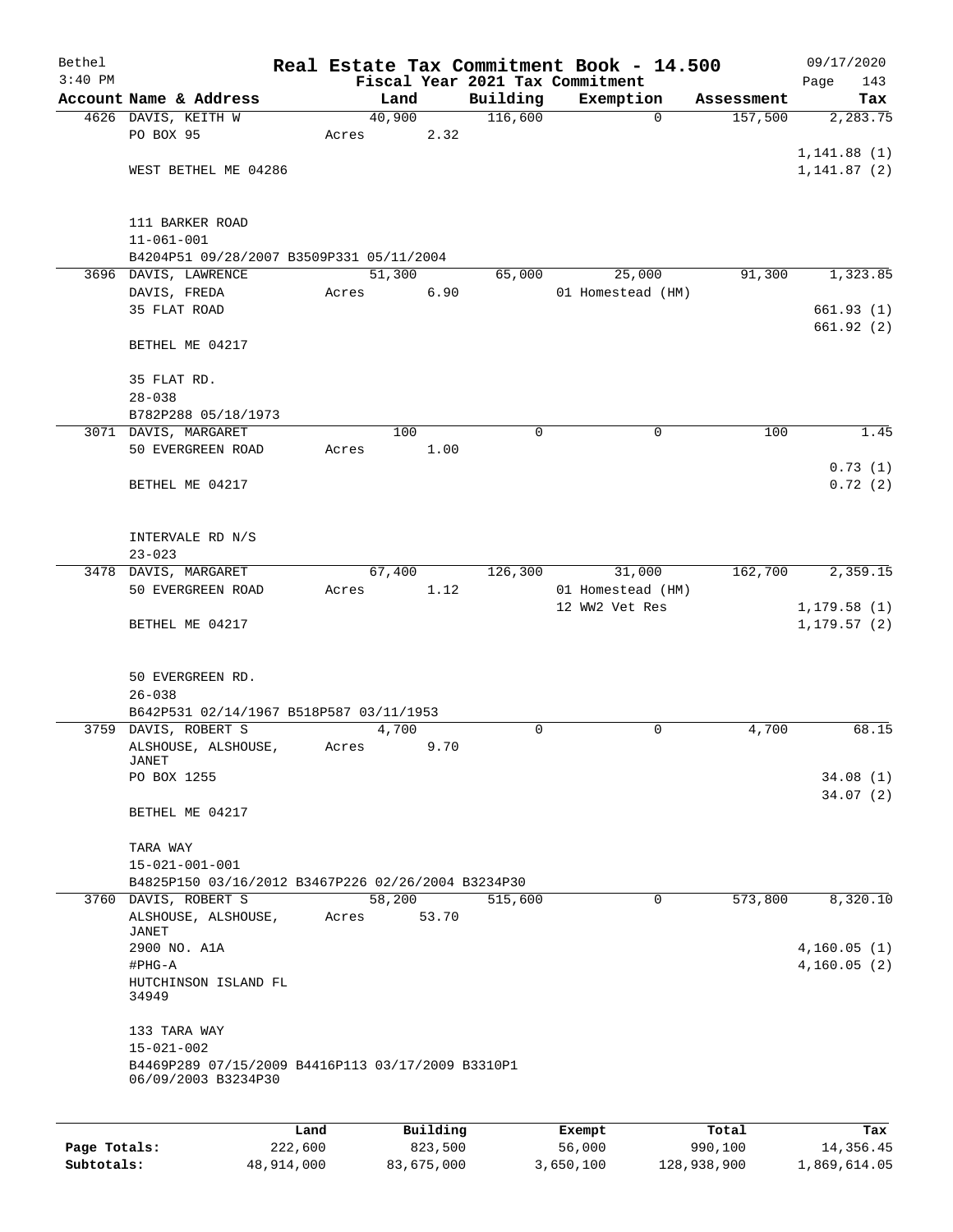| Bethel<br>$3:40$ PM |                                                        |       |        |       | Fiscal Year 2021 Tax Commitment | Real Estate Tax Commitment Book - 14.500 |            | 09/17/2020<br>Page<br>144 |
|---------------------|--------------------------------------------------------|-------|--------|-------|---------------------------------|------------------------------------------|------------|---------------------------|
|                     | Account Name & Address                                 |       | Land   |       | Building                        | Exemption                                | Assessment | Tax                       |
|                     | 3273 DAVIS, TAMARA                                     |       | 55,700 |       | 82,400                          | 31,000                                   | 107,100    | 1,552.95                  |
|                     | BEAN, AARON                                            | Acres |        | 0.55  |                                 | 01 Homestead (HM)                        |            |                           |
|                     | PO BOX 22                                              |       |        |       |                                 | 12 WW2 Vet Res                           |            | 776.48(1)                 |
|                     | BETHEL ME 04217                                        |       |        |       |                                 |                                          |            | 776.47 (2)                |
|                     | 15 KILBORN ST.                                         |       |        |       |                                 |                                          |            |                           |
|                     | $25 - 106$<br>B5468P169 07/10/2019 B4999P40 06/18/2013 |       |        |       |                                 |                                          |            |                           |
|                     | 3476 DAVIS, THEODORE                                   |       | 64,200 |       | 120,600                         | 25,000                                   | 159,800    | 2,317.10                  |
|                     | DAVIS, LINDA                                           | Acres |        | 0.75  |                                 | 01 Homestead (HM)                        |            |                           |
|                     | 24 EVERGREEN ROAD                                      |       |        |       |                                 |                                          |            | 1,158.55(1)               |
|                     |                                                        |       |        |       |                                 |                                          |            | 1,158.55(2)               |
|                     | BETHEL ME 04217                                        |       |        |       |                                 |                                          |            |                           |
|                     | 24 EVERGREEN RD.                                       |       |        |       |                                 |                                          |            |                           |
|                     | $26 - 036$                                             |       |        |       |                                 |                                          |            |                           |
|                     | B864P238 07/22/1975                                    |       |        |       |                                 |                                          |            |                           |
|                     | 326 DAVIS, TODD T                                      |       | 7,900  |       | 0                               | $\mathbf 0$                              | 7,900      | 114.55                    |
|                     | 8 FARM HILL RD                                         | Acres |        | 19.10 |                                 |                                          |            |                           |
|                     | BETHEL ME 04217 4923                                   |       |        |       |                                 |                                          |            | 57.28(1)<br>57.27(2)      |
|                     |                                                        |       |        |       |                                 |                                          |            |                           |
|                     | ROUTE 232                                              |       |        |       |                                 |                                          |            |                           |
|                     | $05 - 033$                                             |       |        |       |                                 |                                          |            |                           |
|                     | B2740P178 08/31/1999                                   |       |        |       |                                 |                                          |            |                           |
|                     | 4546 DAVIS, TODD T                                     |       | 40,500 |       | 196,800                         | 25,000                                   | 212,300    | 3,078.35                  |
|                     | DAVIS, NIKKI L                                         | Acres |        | 2.02  |                                 | 01 Homestead (HM)                        |            |                           |
|                     | 8 FARM HILL ROAD                                       |       |        |       |                                 |                                          |            | 1,539.18(1)               |
|                     |                                                        |       |        |       |                                 |                                          |            | 1,539.17(2)               |
|                     | BETHEL ME 04217                                        |       |        |       |                                 |                                          |            |                           |
|                     | 8 FARM HILL RD.                                        |       |        |       |                                 |                                          |            |                           |
|                     | $08 - 042 - 004$                                       |       |        |       |                                 |                                          |            |                           |
|                     | B3442P203 12/10/2003                                   |       |        |       |                                 |                                          |            |                           |
|                     | 1284 DAVIS, VERNON                                     |       |        | 0     | 15,000                          | 0                                        | 15,000     | 217.50                    |
|                     | PO BOX 561                                             |       |        |       |                                 |                                          |            |                           |
|                     |                                                        |       |        |       |                                 |                                          |            | 108.75(1)                 |
|                     | BETHEL ME 04217                                        |       |        |       |                                 |                                          |            | 108.75(2)                 |
|                     | 3 RED COURT                                            |       |        |       |                                 |                                          |            |                           |
|                     | $07 - 082 - B - ON$                                    |       |        |       |                                 |                                          |            |                           |
|                     | 2659 DAVIS, VERNON J                                   |       | 38,600 |       | 210,600                         | 25,000                                   | 224,200    | 3,250.90                  |
|                     | DAVIS, TAMARA                                          | Acres |        | 6.60  |                                 | 01 Homestead (HM)                        |            |                           |
|                     | P.O. BOX 561                                           |       |        |       |                                 |                                          |            | 1,625.45(1)               |
|                     |                                                        |       |        |       |                                 |                                          |            | 1,625.45(2)               |
|                     | BETHEL ME 04217                                        |       |        |       |                                 |                                          |            |                           |
|                     | 144 DAISY BRYANT ROAD                                  |       |        |       |                                 |                                          |            |                           |
|                     | $17 - 002$                                             |       |        |       |                                 |                                          |            |                           |
|                     | B5264P398 01/19/2016 B2782P73                          |       |        |       |                                 |                                          |            |                           |
|                     |                                                        |       |        |       |                                 |                                          |            |                           |
|                     |                                                        |       |        |       |                                 |                                          |            |                           |
|                     |                                                        |       |        |       |                                 |                                          |            |                           |

|              | Land       | Building   | Exempt    | Total       | Tax          |
|--------------|------------|------------|-----------|-------------|--------------|
| Page Totals: | 206,900    | 625,400    | 106,000   | 726,300     | 10,531.35    |
| Subtotals:   | 49,120,900 | 84,300,400 | 3,756,100 | 129,665,200 | 1,880,145.40 |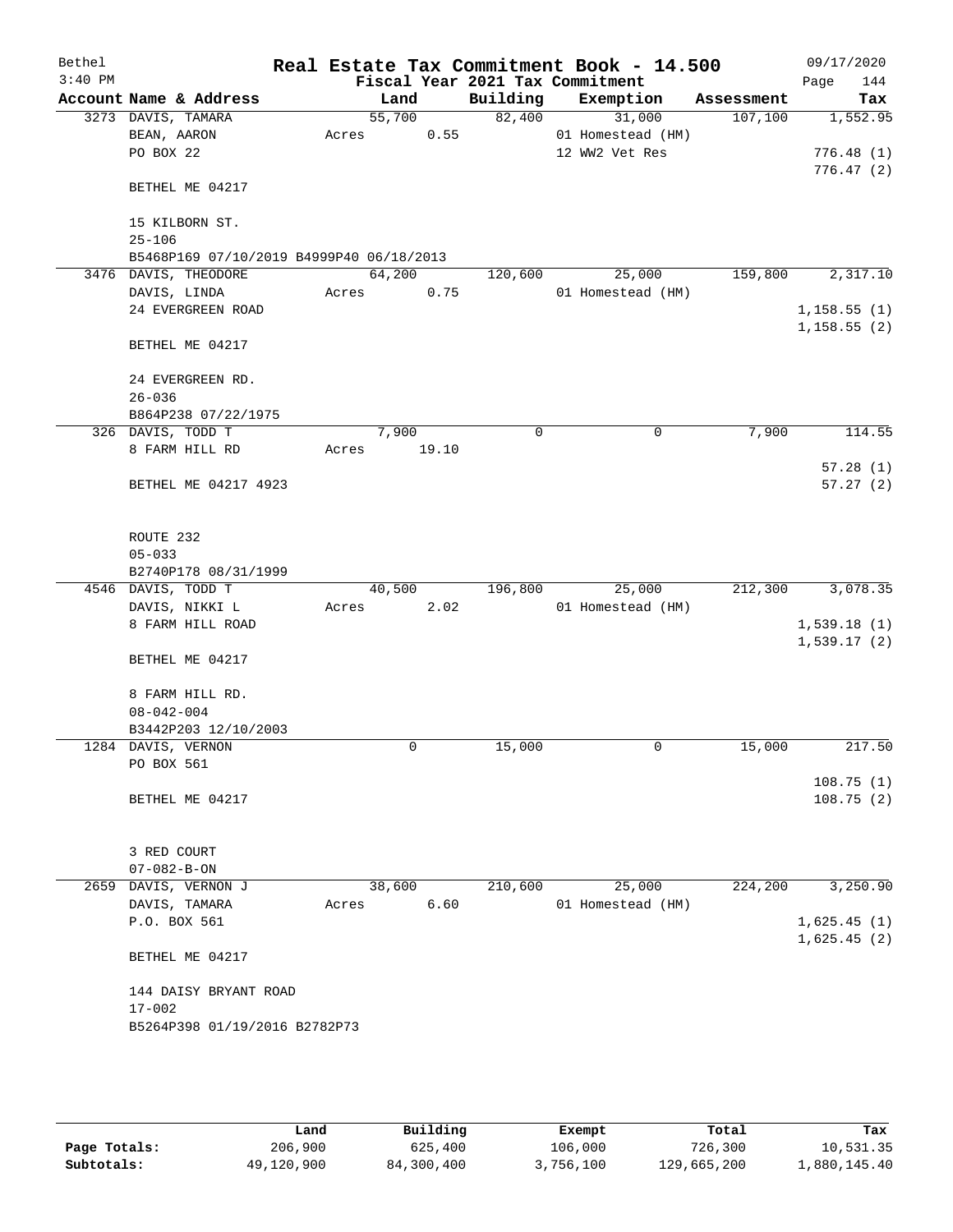| Bethel       |                                                    |       |                    |             | Real Estate Tax Commitment Book - 14.500 |                  | 09/17/2020              |
|--------------|----------------------------------------------------|-------|--------------------|-------------|------------------------------------------|------------------|-------------------------|
| $3:40$ PM    |                                                    |       |                    |             | Fiscal Year 2021 Tax Commitment          |                  | Page<br>145             |
|              | Account Name & Address                             |       | Land               | Building    | Exemption                                | Assessment       | Tax                     |
|              | 5441 DAVISON, BRIAN DENNIS                         |       | 25,100             | $\mathbf 0$ | $\mathbf 0$                              | 25,100           | 363.95                  |
|              | 5 JUNIPER LN                                       | Acres | 1.55               |             |                                          |                  |                         |
|              |                                                    |       |                    |             |                                          |                  | 181.98 (1)              |
|              | FRAMINGHAM MA 01701                                |       |                    |             |                                          |                  | 181.97(2)               |
|              | FLAT RD                                            |       |                    |             |                                          |                  |                         |
|              | $01 - 014$                                         |       |                    |             |                                          |                  |                         |
|              | B4864P284 07/09/2012 B4708P75 03/29/2011           |       |                    |             |                                          |                  |                         |
|              | 1331 DAY, JOHN C                                   |       | 34,800             | 48,500      | 25,000                                   | 58,300           | 845.35                  |
|              | DAY, SUSAN                                         | Acres | 2.40               |             | 01 Homestead (HM)                        |                  |                         |
|              | 531 WALKERS MILLS ROAD                             |       |                    |             |                                          |                  | 422.68(1)<br>422.67 (2) |
|              | BETHEL ME 04217                                    |       |                    |             |                                          |                  |                         |
|              | 531 WALKERS MILLS RD.<br>$08 - 025$                |       |                    |             |                                          |                  |                         |
|              | B1011P22                                           |       |                    |             |                                          |                  |                         |
|              | 289 DAY, LEROY                                     |       | 30,200             | $\mathbf 0$ | $\mathbf 0$                              | 30,200           | 437.90                  |
|              | DAY, LOIS                                          | Acres | 96.60              |             |                                          |                  |                         |
|              | 14 BIRD HILL RD.                                   |       |                    |             |                                          |                  | 218.95(1)               |
|              |                                                    |       |                    |             |                                          |                  | 218.95(2)               |
|              | BRYANT POND ME 04219<br>6118                       |       |                    |             |                                          |                  |                         |
|              | GORE RD.                                           |       |                    |             |                                          |                  |                         |
|              | $04 - 095$                                         |       |                    |             |                                          |                  |                         |
|              | B927P116                                           |       |                    |             |                                          |                  |                         |
|              | 2587 DAY, PERLEY                                   |       | 28,300             | 7,700       | 0                                        | 36,000           | 522.00                  |
|              | DAY, KATHLEEN                                      | Acres | 1.00               |             |                                          |                  |                         |
|              | 663 BROWNFIELD RD                                  |       |                    |             |                                          |                  | 261.00(1)<br>261.00(2)  |
|              | EATON NH 03832                                     |       |                    |             |                                          |                  |                         |
|              | 2069 INTERVALE RD.                                 |       |                    |             |                                          |                  |                         |
|              | $15 - 019$                                         |       |                    |             |                                          |                  |                         |
|              | B5382P75 12/05/2017 B4174P304 08/03/2007 B3141P151 |       |                    |             |                                          |                  |                         |
|              | 2585 DAY, PERLEY & KATHLEEN<br>PO BOX 129          | Acres | 39,400<br>10.00    | 0           | 0                                        | 39,400           | 571.30                  |
|              |                                                    |       |                    |             |                                          |                  | 285.65(1)               |
|              | EATON NH 03832                                     |       |                    |             |                                          |                  | 285.65(2)               |
|              |                                                    |       |                    |             |                                          |                  |                         |
|              | INTERVALE RD                                       |       |                    |             |                                          |                  |                         |
|              | $15 - 017$                                         |       |                    |             |                                          |                  |                         |
|              | B5484P952 10/07/2019                               |       |                    |             |                                          |                  |                         |
|              | 2607 DAY, REBEKAH I                                |       | 14,500             | 0           | $\mathbf 0$                              | 14,500           | 210.25                  |
|              | 316 BUCKSKIN PATH                                  | Acres | 0.70               |             |                                          |                  |                         |
|              | CENTERVILLE MA 02632<br>2204                       |       |                    |             |                                          |                  | 105.13(1)<br>105.12(2)  |
|              | INTERVALE RD S/S                                   |       |                    |             |                                          |                  |                         |
|              | $15 - 023$                                         |       |                    |             |                                          |                  |                         |
|              | B3887P306 02/14/2006                               |       |                    |             |                                          |                  |                         |
|              |                                                    |       |                    |             |                                          |                  |                         |
|              |                                                    |       |                    |             |                                          |                  |                         |
| Page Totals: | Land<br>172,300                                    |       | Building<br>56,200 |             | Exempt<br>25,000                         | Total<br>203,500 | Tax<br>2,950.75         |

**Subtotals:** 49,293,200 84,356,600 3,781,100 129,868,700 1,883,096.15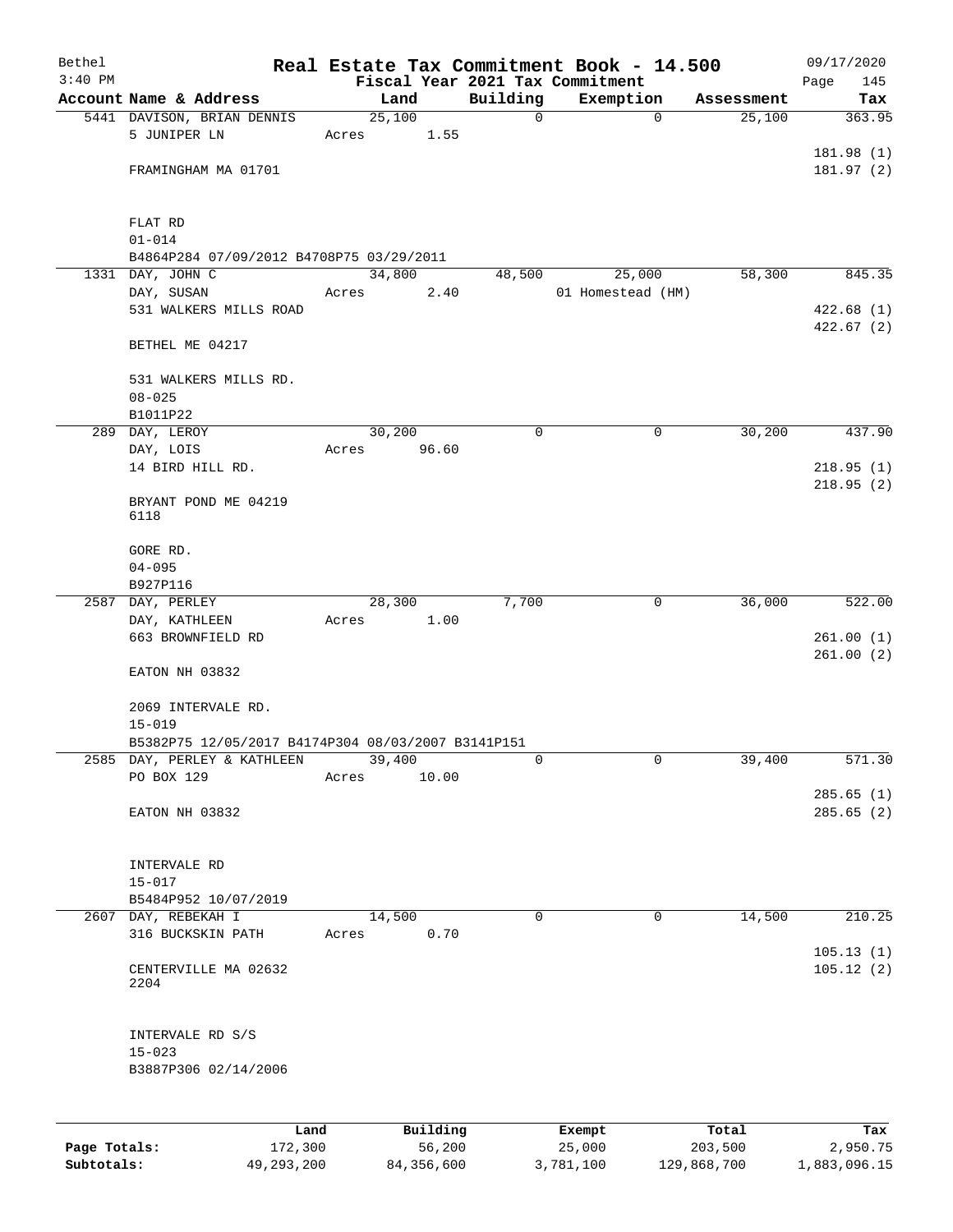| Bethel       |                                                                               |            |       |              |          | Real Estate Tax Commitment Book - 14.500 |               | 09/17/2020                 |
|--------------|-------------------------------------------------------------------------------|------------|-------|--------------|----------|------------------------------------------|---------------|----------------------------|
| $3:40$ PM    |                                                                               |            |       |              |          | Fiscal Year 2021 Tax Commitment          |               | Page<br>146                |
|              | Account Name & Address                                                        |            |       | Land         | Building | Exemption                                | Assessment    | Tax                        |
|              | 3543 DAY, THOMAS J<br>ROGERS, CAROL J<br>245 BOXFORD STREET                   |            |       | 33,600       | 104,700  | 0                                        | 138,300       | 2,005.35                   |
|              |                                                                               |            |       |              |          |                                          |               | 1,002.68(1)<br>1,002.67(2) |
|              | NORTH ANDOVER MA 01845                                                        |            |       |              |          |                                          |               |                            |
|              | 135 VERNON ST.                                                                |            |       |              |          |                                          |               |                            |
|              | $26 - 076 - 001 - 03A$<br>B5390P184 01/25/2018 B5382P551 12/07/2017 B5328P463 |            |       |              |          |                                          |               |                            |
|              | 01/26/2017 B5035P199 09/11/2013 B3753P11 07/06/2005<br>4851 DEAN, KAREN       |            |       | 47,000       | 293,100  | $\Omega$                                 | 340,100       | 4,931.45                   |
|              | DEAN, DANIEL G                                                                |            |       |              |          |                                          |               |                            |
|              | 2 BLUEBERRY PATH                                                              |            |       |              |          |                                          |               | 2,465.73(1)                |
|              |                                                                               |            |       |              |          |                                          |               | 2,465.72(2)                |
|              | ACTON MA 01720                                                                |            |       |              |          |                                          |               |                            |
|              | MILL HILL 628, 629, 631<br>$07 - 028 - C628$                                  |            |       |              |          |                                          |               |                            |
|              | B3979P286 07/24/2006                                                          |            |       |              |          |                                          |               |                            |
|              | 3129 DEAN, PAUL D                                                             |            |       | 70,100       | 62,500   | 0                                        | 132,600       | 1,922.70                   |
|              | DEAN, TONYA C                                                                 |            | Acres | 3.90         |          |                                          |               |                            |
|              | 2 ALEWIFE ROAD                                                                |            |       |              |          |                                          |               | 961.35(1)                  |
|              | PLYMOUTH MA 02360                                                             |            |       |              |          |                                          |               | 961.35(2)                  |
|              | 206 INTERVALE RD.                                                             |            |       |              |          |                                          |               |                            |
|              | $24 - 049$<br>B5263P681 01/14/2016 B2218P169 05/08/1995                       |            |       |              |          |                                          |               |                            |
|              | 277 DEAN, ROBERT W. JR. &                                                     |            |       | 26,100       | 32,300   | $\mathbf 0$                              | 58,400        | 846.80                     |
|              | DONNA M. ET AL                                                                |            |       |              |          |                                          |               |                            |
|              | 27 COLUMBIA RD.                                                               |            | Acres | 1.00         |          |                                          |               |                            |
|              | PLYMOUTH MA 02360                                                             |            |       |              |          |                                          |               | 423.40(1)<br>423.40 (2)    |
|              |                                                                               |            |       |              |          |                                          |               |                            |
|              | 72 MCCRILLIS BROOK RD.                                                        |            |       |              |          |                                          |               |                            |
|              | $04 - 089 - 001$                                                              |            |       |              |          |                                          |               |                            |
|              | B5422P76 08/01/2018 B3156P339 08/29/2002                                      |            |       | 44,300       |          | $\mathbf 0$                              |               |                            |
| 4783         | DEAN, TROY B<br>DEAN, KRISTINA F                                              |            | Acres | 1.37         | 214,200  |                                          | 258,500       | 3,748.25                   |
|              | 50 FENGLER ROAD                                                               |            |       |              |          |                                          |               | 1,874.13(1)                |
|              |                                                                               |            |       |              |          |                                          |               | 1,874.12(2)                |
|              | SCARBOROUGH ME 04074                                                          |            |       |              |          |                                          |               |                            |
|              | 7 HALEY LANE                                                                  |            |       |              |          |                                          |               |                            |
|              | $18 - 054 - 012$                                                              |            |       |              |          |                                          |               |                            |
|              | B5335P80 03/15/2017 B4043P337 11/03/2006 B3845P4<br>11/22/2005                |            |       |              |          |                                          |               |                            |
|              | 5078 DECAREAU, JAIME                                                          |            |       | 56,000       | 279,600  | 0                                        | 335,600       | 4,866.20                   |
|              | DECAREAU, MICHAEL JR.                                                         |            | Acres | 2.05         |          |                                          |               |                            |
|              | 4 OAK RIDGE ROAD<br>1304                                                      |            |       |              |          |                                          |               | 2,433.10(1)<br>2,433.10(2) |
|              | BETHEL ME 04217                                                               |            |       |              |          |                                          |               |                            |
|              | 4 OAK RIDGE ROAD                                                              |            |       |              |          |                                          |               |                            |
|              | $18 - 060 - 059$                                                              |            |       |              |          |                                          |               |                            |
|              | B5429P393 09/06/2018 B5226P543 06/15/2015 B3568P322<br>08/06/2004             |            |       |              |          |                                          |               |                            |
|              |                                                                               | Land       |       | Building     |          | Exempt                                   | Total         | Tax                        |
| Page Totals: |                                                                               | 277,100    |       | 986,400      |          | $\mathbf 0$                              | 1,263,500     | 18,320.75                  |
| Subtotals:   |                                                                               | 49,570,300 |       | 85, 343, 000 |          | 3,781,100                                | 131, 132, 200 | 1,901,416.90               |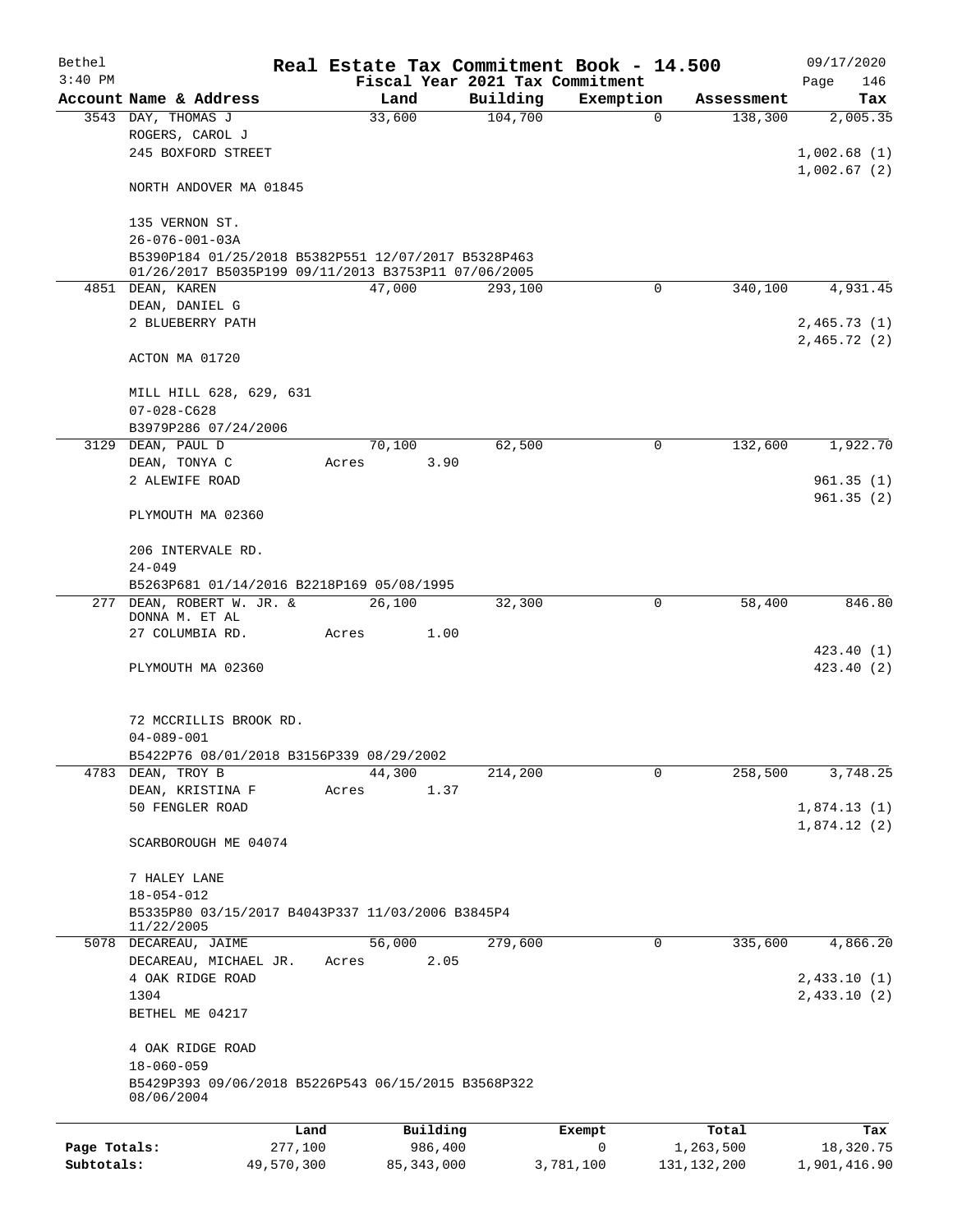| Bethel    |                                                    |       |                |                                 | Real Estate Tax Commitment Book - 14.500 |            | 09/17/2020                 |           |
|-----------|----------------------------------------------------|-------|----------------|---------------------------------|------------------------------------------|------------|----------------------------|-----------|
| $3:40$ PM |                                                    |       |                | Fiscal Year 2021 Tax Commitment |                                          |            | Page                       | 147       |
|           | Account Name & Address                             |       | Land           | Building                        | Exemption                                | Assessment |                            | Tax       |
|           | 242 DECAROLIS, RICHARD                             |       | 77,800         | 124,600                         | 25,000                                   | 177,400    |                            | 2,572.30  |
|           | DECAROLIS, KAREN<br>17 HIGHLAND AVENUE             | Acres | 5.61           |                                 | 01 Homestead (HM)                        |            | 1,286.15(1)                |           |
|           |                                                    |       |                |                                 |                                          |            | 1,286.15(2)                |           |
|           | BETHEL ME 04217                                    |       |                |                                 |                                          |            |                            |           |
|           |                                                    |       |                |                                 |                                          |            |                            |           |
|           | 17 HIGHLAND AVE.                                   |       |                |                                 |                                          |            |                            |           |
|           | $04 - 083 - 001$                                   |       |                |                                 |                                          |            |                            |           |
|           | B1559P182                                          |       |                |                                 |                                          |            |                            |           |
|           | 2466 DECARTERET, GLEN S                            |       | 39,800         | 90,500                          | 25,000                                   | 105,300    |                            | 1,526.85  |
|           | CASEY, DOREEN P<br>19 TERRACE ROAD                 | Acres | 1.60           |                                 | 01 Homestead (HM)                        |            |                            | 763.43(1) |
|           |                                                    |       |                |                                 |                                          |            | 763.42(2)                  |           |
|           | BETHEL ME 04217                                    |       |                |                                 |                                          |            |                            |           |
|           |                                                    |       |                |                                 |                                          |            |                            |           |
|           | 19 TERRACE ROAD                                    |       |                |                                 |                                          |            |                            |           |
|           | $14 - 002 - 001$                                   |       |                |                                 |                                          |            |                            |           |
|           | B4000P93 08/31/2006 B1423P306                      |       |                |                                 |                                          |            |                            |           |
|           | 495 DECATO, CHRISTOPHER                            |       | 63,800         | 210,100                         | 25,000                                   | 248,900    |                            | 3,609.05  |
|           | DECATO, SARAH<br>520 NORTH ROAD                    | Acres | 12.10          |                                 | 01 Homestead (HM)                        |            | 1,804.53(1)                |           |
|           |                                                    |       |                |                                 |                                          |            | 1,804.52(2)                |           |
|           | BETHEL ME 04217                                    |       |                |                                 |                                          |            |                            |           |
|           |                                                    |       |                |                                 |                                          |            |                            |           |
|           | 520 NORTH ROAD                                     |       |                |                                 |                                          |            |                            |           |
|           | $11 - 068 - 001$                                   |       |                |                                 |                                          |            |                            |           |
|           | B5140P318 07/21/2014<br>3328 DECOSSY, LISA SHERMAN |       | 52,900         | 148,800                         | 0                                        | 201,700    |                            | 2,924.65  |
|           | REV TRUST                                          |       |                |                                 |                                          |            |                            |           |
|           | SHERMAN, THOMAS                                    | Acres | 0.39           |                                 |                                          |            |                            |           |
|           | MARSHALL, TTEE                                     |       |                |                                 |                                          |            |                            |           |
|           | 296 HARBOR RD                                      |       |                |                                 |                                          |            | 1,462.33(1)<br>1,462.32(2) |           |
|           | RYE NH 03870                                       |       |                |                                 |                                          |            |                            |           |
|           |                                                    |       |                |                                 |                                          |            |                            |           |
|           | 11 SPRING ST                                       |       |                |                                 |                                          |            |                            |           |
|           | $25 - 159$                                         |       |                |                                 |                                          |            |                            |           |
|           | B4840P203 05/01/2012 B2781P344 12/31/1999          |       |                |                                 |                                          |            |                            |           |
|           | 2606 DECRESCENZO, DINO                             |       | 26,700         | 0                               | $\Omega$                                 | 26,700     |                            | 387.15    |
|           | DECRESCENZO, LORI ANN<br>72 GORHAM STREET          | Acres | 2.41           |                                 |                                          |            | 193.58(1)                  |           |
|           |                                                    |       |                |                                 |                                          |            | 193.57(2)                  |           |
|           | REHOBOTH MA 02769                                  |       |                |                                 |                                          |            |                            |           |
|           |                                                    |       |                |                                 |                                          |            |                            |           |
|           | GRAND VIEW ESTATES                                 |       |                |                                 |                                          |            |                            |           |
|           | $15 - 022 - 009$                                   |       |                |                                 |                                          |            |                            |           |
|           | B3279P171 04/24/2003                               |       |                |                                 |                                          |            |                            |           |
|           | 2647 Dehart, Robert E JR<br>Dehart, Carol a        | Acres | 43,700<br>5.00 | 137,700                         | $\mathbf 0$                              | 181,400    |                            | 2,630.30  |
|           | 5 ANTHONY RD                                       |       |                |                                 |                                          |            | 1,315.15(1)                |           |
|           |                                                    |       |                |                                 |                                          |            | 1,315.15(2)                |           |
|           | BARRINGTON RI 02806                                |       |                |                                 |                                          |            |                            |           |
|           |                                                    |       |                |                                 |                                          |            |                            |           |
|           | 791 NORTH ROAD                                     |       |                |                                 |                                          |            |                            |           |
|           | $16 - 021$                                         |       |                |                                 |                                          |            |                            |           |
|           | B5484P20 10/02/2019 B5022P207 08/09/2013           |       |                |                                 |                                          |            |                            |           |
|           |                                                    |       |                |                                 |                                          |            |                            |           |
|           |                                                    |       |                |                                 |                                          |            |                            |           |

|              | Land       | Building   | Exempt    | Total       | Tax          |
|--------------|------------|------------|-----------|-------------|--------------|
| Page Totals: | 304,700    | 711,700    | 75,000    | 941,400     | 13,650.30    |
| Subtotals:   | 49,875,000 | 86,054,700 | 3,856,100 | 132,073,600 | 1,915,067.20 |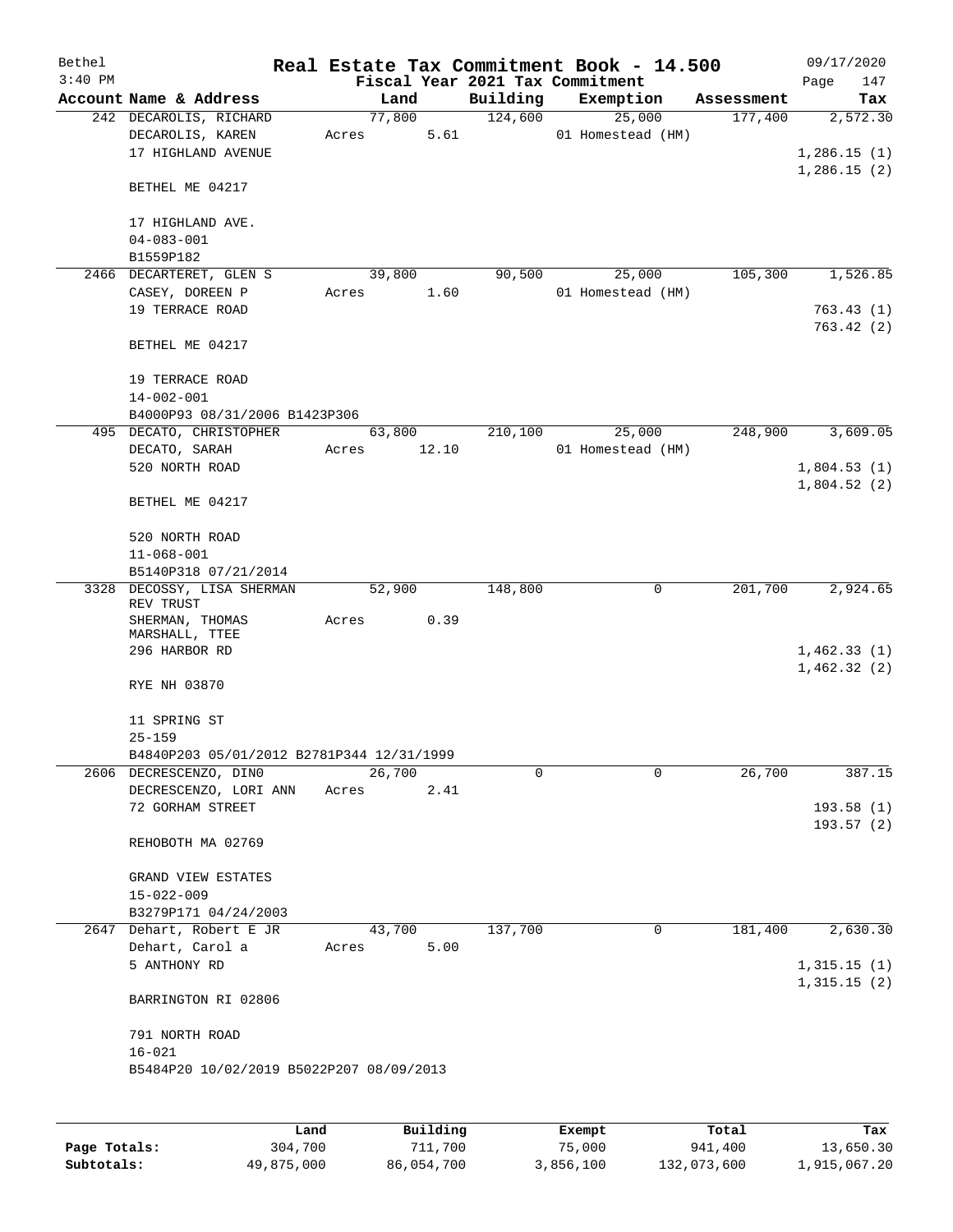| Bethel<br>$3:40$ PM |                                               |       |        |      |          | Real Estate Tax Commitment Book - 14.500<br>Fiscal Year 2021 Tax Commitment |            | 09/17/2020<br>Page<br>148 |
|---------------------|-----------------------------------------------|-------|--------|------|----------|-----------------------------------------------------------------------------|------------|---------------------------|
|                     | Account Name & Address                        |       | Land   |      | Building | Exemption                                                                   | Assessment | Tax                       |
|                     | 3414 DEIULIO HOLDINGS, LLC                    |       | 87,000 |      | 70,300   | $\mathbf 0$                                                                 | 157,300    | 2,280.85                  |
|                     | 5 RABBIT ROAD                                 | Acres |        | 1.31 |          |                                                                             |            |                           |
|                     |                                               |       |        |      |          |                                                                             |            | 1, 140.43(1)              |
|                     | BETHEL ME 04217                               |       |        |      |          |                                                                             |            | 1, 140.42(2)              |
|                     |                                               |       |        |      |          |                                                                             |            |                           |
|                     |                                               |       |        |      |          |                                                                             |            |                           |
|                     | 14 CROSS ST.                                  |       |        |      |          |                                                                             |            |                           |
|                     | $25 - 236$                                    |       |        |      |          |                                                                             |            |                           |
|                     | B5416P497 07/05/2018 B3417P247 11/14/2003     |       |        |      |          |                                                                             | 99,900     | 1,448.55                  |
|                     | 143 DEIULIO, ANTHONY, M.<br>5 RABBIT ROAD     | Acres | 29,300 | 0.74 | 70,600   | $\mathbf 0$                                                                 |            |                           |
|                     |                                               |       |        |      |          |                                                                             |            | 724.28(1)                 |
|                     | BETHEL ME 04217                               |       |        |      |          |                                                                             |            | 724.27(2)                 |
|                     |                                               |       |        |      |          |                                                                             |            |                           |
|                     |                                               |       |        |      |          |                                                                             |            |                           |
|                     | 5 RABBIT ROAD                                 |       |        |      |          |                                                                             |            |                           |
|                     | $03 - 023$                                    |       |        |      |          |                                                                             |            |                           |
|                     | B4184P22 08/23/2007 B654P316                  |       |        |      |          |                                                                             |            |                           |
|                     | 3484 DELALLA, JOHN 0. 2016                    |       | 63,600 |      | 57,800   | 0                                                                           | 121,400    | 1,760.30                  |
|                     | REVOCABLE TRUST                               |       |        |      |          |                                                                             |            |                           |
|                     | 50 NEWTOWN ROAD                               | Acres |        | 0.70 |          |                                                                             |            | 880.15 (1)                |
|                     | ACTON MA 01720 3921                           |       |        |      |          |                                                                             |            | 880.15 (2)                |
|                     |                                               |       |        |      |          |                                                                             |            |                           |
|                     |                                               |       |        |      |          |                                                                             |            |                           |
|                     | 32 PARADISE RD.                               |       |        |      |          |                                                                             |            |                           |
|                     | $26 - 044$                                    |       |        |      |          |                                                                             |            |                           |
|                     | B5305P77 09/15/2016 B1974P245 01/04/1993      |       |        |      |          |                                                                             |            |                           |
|                     | 16 DELANEY, DOUGLAS                           |       | 48,400 |      | 302,600  | $\mathbf 0$                                                                 | 351,000    | 5,089.50                  |
|                     | DELANEY, JUDITH                               | Acres |        | 4.15 |          |                                                                             |            |                           |
|                     | PO BOX 956                                    |       |        |      |          |                                                                             |            | 2,544.75(1)               |
|                     | BETHEL ME 04217                               |       |        |      |          |                                                                             |            | 2,544.75(2)               |
|                     |                                               |       |        |      |          |                                                                             |            |                           |
|                     | 472 FLAT RD.                                  |       |        |      |          |                                                                             |            |                           |
|                     | $01 - 013$                                    |       |        |      |          |                                                                             |            |                           |
|                     | B2890P348 12/12/2000                          |       |        |      |          |                                                                             |            |                           |
|                     | 3636 DELDUCA, FRANK                           |       | 40,600 |      | 260,200  | 25,000                                                                      | 275,800    | 3,999.10                  |
|                     | PO BOX 1131                                   | Acres |        | 2.09 |          | 01 Homestead (HM)                                                           |            |                           |
|                     |                                               |       |        |      |          |                                                                             |            | 1,999.55(1)               |
|                     | BETHEL ME 04217                               |       |        |      |          |                                                                             |            | 1,999.55(2)               |
|                     |                                               |       |        |      |          |                                                                             |            |                           |
|                     |                                               |       |        |      |          |                                                                             |            |                           |
|                     | 17 GREELY LANE                                |       |        |      |          |                                                                             |            |                           |
|                     | $27 - 036 - 005 - 012$<br>B3491P48 04/07/2004 |       |        |      |          |                                                                             |            |                           |
|                     | 3436 DELDUCA, FRANK                           |       | 70,000 |      | 208,100  | $\mathbf 0$                                                                 | 278,100    | 4,032.45                  |
|                     | PO BOX 1131                                   | Acres |        | 0.34 |          |                                                                             |            |                           |
|                     |                                               |       |        |      |          |                                                                             |            | 2,016.23(1)               |
|                     | BETHEL ME 04217                               |       |        |      |          |                                                                             |            | 2,016.22(2)               |
|                     |                                               |       |        |      |          |                                                                             |            |                           |
|                     |                                               |       |        |      |          |                                                                             |            |                           |
|                     | 24 MAYVILLE RD.                               |       |        |      |          |                                                                             |            |                           |
|                     | $25 - 249$                                    |       |        |      |          |                                                                             |            |                           |
|                     | B5374P667 10/25/2017 B3027P139 11/19/2001     |       |        |      |          |                                                                             |            |                           |
|                     |                                               |       |        |      |          |                                                                             |            |                           |
|                     |                                               |       |        |      |          |                                                                             |            |                           |
|                     |                                               |       |        |      |          |                                                                             |            |                           |

|              | Land         | Building   | Exempt    | Total       | Tax          |
|--------------|--------------|------------|-----------|-------------|--------------|
| Page Totals: | 338,900      | 969,600    | 25,000    | 1,283,500   | 18,610.75    |
| Subtotals:   | 50, 213, 900 | 87,024,300 | 3,881,100 | 133,357,100 | 1,933,677.95 |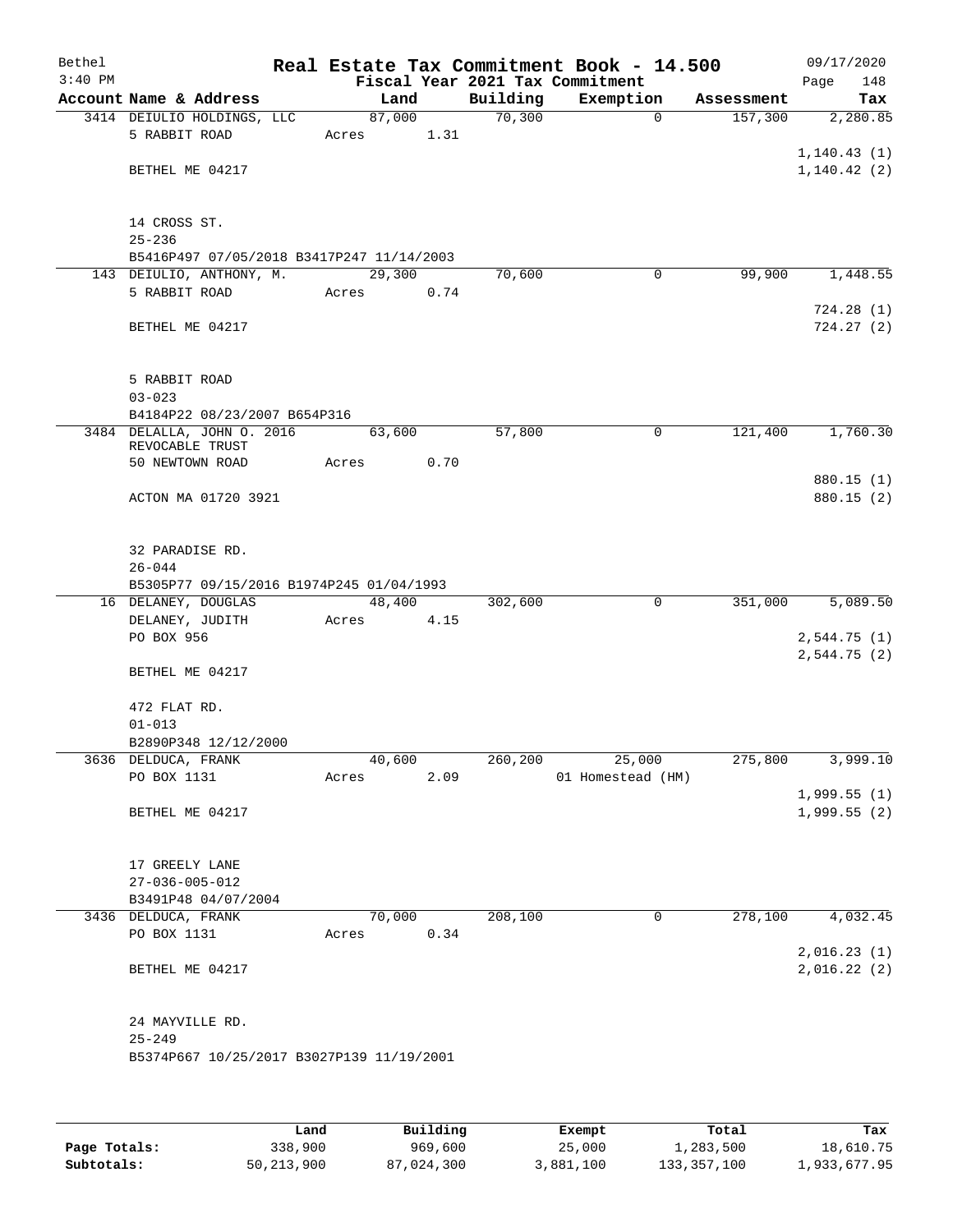| Bethel       |                                                                       |            |       |                |          | Real Estate Tax Commitment Book - 14.500 |             | 09/17/2020             |
|--------------|-----------------------------------------------------------------------|------------|-------|----------------|----------|------------------------------------------|-------------|------------------------|
| $3:40$ PM    |                                                                       |            |       |                |          | Fiscal Year 2021 Tax Commitment          |             | 149<br>Page            |
|              | Account Name & Address                                                |            |       | Land           | Building | Exemption                                | Assessment  | Tax                    |
|              | 3366 DELDUCA, FRANK<br>PO BOX 1131                                    |            | Acres | 50,900<br>0.30 | 68,100   | $\mathbf 0$                              | 119,000     | 1,725.50               |
|              |                                                                       |            |       |                |          |                                          |             | 862.75 (1)             |
|              | BETHEL ME 04217                                                       |            |       |                |          |                                          |             | 862.75 (2)             |
|              |                                                                       |            |       |                |          |                                          |             |                        |
|              |                                                                       |            |       |                |          |                                          |             |                        |
|              | 7 TYLER ST.<br>$25 - 187$                                             |            |       |                |          |                                          |             |                        |
|              | B3764P148 07/21/2005                                                  |            |       |                |          |                                          |             |                        |
|              | 3637 DELDUCA, FRANK J                                                 |            |       | 30,200         | $\Omega$ | 0                                        | 30,200      | 437.90                 |
|              | PO BOX 1131                                                           |            | Acres | 1.61           |          |                                          |             |                        |
|              |                                                                       |            |       |                |          |                                          |             | 218.95(1)              |
|              | BETHEL ME 04217                                                       |            |       |                |          |                                          |             | 218.95(2)              |
|              |                                                                       |            |       |                |          |                                          |             |                        |
|              |                                                                       |            |       |                |          |                                          |             |                        |
|              | $27 - 036 - 005 - 013$                                                |            |       |                |          |                                          |             |                        |
|              | B3483P258 03/26/2004                                                  |            |       |                |          |                                          |             |                        |
|              | 2619 DELLAQUILA, ANTHONY                                              |            |       | 18,700         | 62,200   | 0                                        | 80,900      | 1,173.05               |
|              | DELLAQUILA, KELLY                                                     |            | Acres | 41.40          |          |                                          |             |                        |
|              | <b>368 SPURWINK AVENUE</b>                                            |            |       |                |          |                                          |             | 586.53(1)              |
|              |                                                                       |            |       |                |          |                                          |             | 586.52(2)              |
|              | CAPE ELIZABETH ME 04107<br>0007                                       |            |       |                |          |                                          |             |                        |
|              |                                                                       |            |       |                |          |                                          |             |                        |
|              | 265 RINALDI ROAD                                                      |            |       |                |          |                                          |             |                        |
|              | $15 - 028 - 002$                                                      |            |       |                |          |                                          |             |                        |
| 2617         | B2430P298<br>DELLAQUILA, ANTHONY &                                    |            |       | 24,500         | 0        | 0                                        | 24,500      | 355.25                 |
|              | KELLY                                                                 |            |       |                |          |                                          |             |                        |
|              | TRUSTEES DELLAQUILA                                                   |            | Acres | 49.90          |          |                                          |             |                        |
|              | LIVING TRUSTS                                                         |            |       |                |          |                                          |             |                        |
|              | 368 SPURWINK AVE                                                      |            |       |                |          |                                          |             | 177.63(1)<br>177.62(2) |
|              | CAPE ELIZABETH ME 04107                                               |            |       |                |          |                                          |             |                        |
|              |                                                                       |            |       |                |          |                                          |             |                        |
|              | INTERVALE RD S/S                                                      |            |       |                |          |                                          |             |                        |
|              | $15 - 028$                                                            |            |       |                |          |                                          |             |                        |
|              | B2675P58                                                              |            |       |                | $\Omega$ | $\Omega$                                 |             | 371.20                 |
|              | 2603 DELMONICO, RONALD J<br>DELMONICO, DOREEN R                       |            | Acres | 25,600<br>1.58 |          |                                          | 25,600      |                        |
|              | 72 COMMERCIAl STREET                                                  |            |       |                |          |                                          |             | 185.60(1)              |
|              |                                                                       |            |       |                |          |                                          |             | 185.60(2)              |
|              | WHITMAN MA 02382                                                      |            |       |                |          |                                          |             |                        |
|              |                                                                       |            |       |                |          |                                          |             |                        |
|              | GRAND VIEW ESTATES                                                    |            |       |                |          |                                          |             |                        |
|              | $15 - 022 - 006$<br>B4573P282 03/26/2010 B4137P68 05/23/2007 B3301P99 |            |       |                |          |                                          |             |                        |
|              | 05/28/2003                                                            |            |       |                |          |                                          |             |                        |
|              | 4664 DELUCIA, GAIL M                                                  |            |       | 24,600         | 153,100  | 0                                        | 177,700     | 2,576.65               |
|              | DELUCIA, CHRISTOPHER J                                                |            | Acres | 1.09           |          |                                          |             |                        |
|              | SPANKS<br>2 SIMONE STREET, APT #2                                     |            |       |                |          |                                          |             | 1,288.33(1)            |
|              |                                                                       |            |       |                |          |                                          |             | 1,288.32(2)            |
|              | METHUEN MA 01844                                                      |            |       |                |          |                                          |             |                        |
|              |                                                                       |            |       |                |          |                                          |             |                        |
|              | 37 COUNTRYSIDE LANE                                                   |            |       |                |          |                                          |             |                        |
|              | $15 - 004 - 011$<br>B3859P144 12/13/2005                              |            |       |                |          |                                          |             |                        |
|              |                                                                       | Land       |       | Building       |          | Exempt                                   | Total       | Tax                    |
| Page Totals: |                                                                       | 174,500    |       | 283,400        |          | 0                                        | 457,900     | 6,639.55               |
| Subtotals:   |                                                                       | 50,388,400 |       | 87, 307, 700   |          | 3,881,100                                | 133,815,000 | 1,940,317.50           |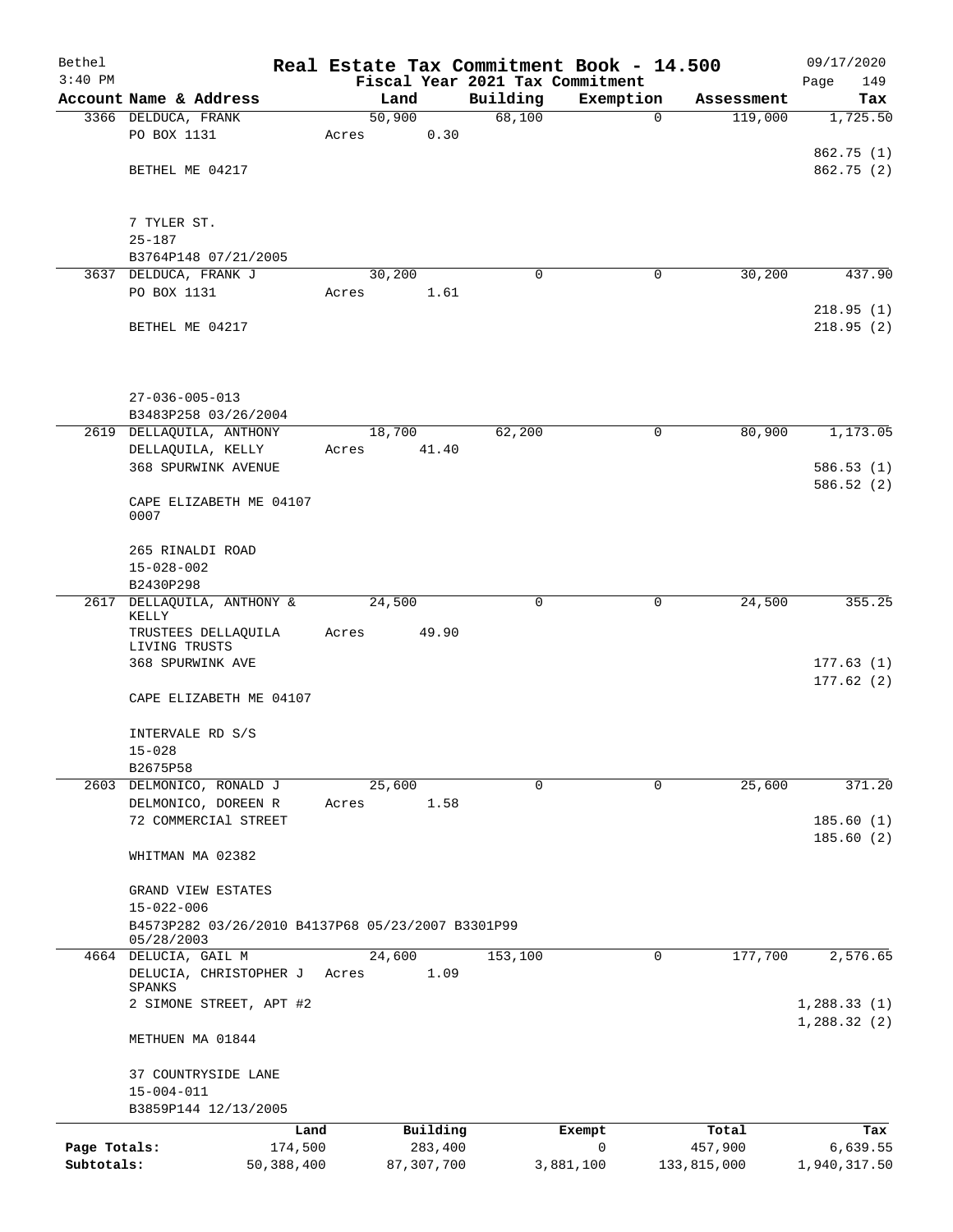| Bethel<br>$3:40$ PM |                                                                                       | Real Estate Tax Commitment Book - 14.500 |          |                             |            | 09/17/2020                   |
|---------------------|---------------------------------------------------------------------------------------|------------------------------------------|----------|-----------------------------|------------|------------------------------|
|                     | Account Name & Address                                                                | Fiscal Year 2021 Tax Commitment<br>Land  | Building | Exemption                   | Assessment | 150<br>Page<br>Tax           |
|                     | 1477 DEMAIO, TODD S                                                                   | 34,200                                   | 12,800   | $\mathbf 0$                 | 47,000     | 681.50                       |
|                     | DEMAIO, ELLEN A<br>435 EAST BETHEL RD                                                 | 1.90<br>Acres                            |          |                             |            | 340.75(1)                    |
|                     | BETHEL ME 04217                                                                       |                                          |          |                             |            | 340.75 (2)                   |
|                     | 435 EAST BETHEL RD.                                                                   |                                          |          |                             |            |                              |
|                     | $09 - 048$<br>B5263P282 01/12/2016 B1497P52                                           |                                          |          |                             |            |                              |
|                     | 2964 DEMARIA, ROBERT J                                                                | 33,600                                   | 65,800   | 0                           | 99,400     | 1,441.30                     |
|                     | 104 ALEHSON ST                                                                        |                                          |          |                             |            | 720.65(1)                    |
|                     | RYE NH 03870                                                                          |                                          |          |                             |            | 720.65(2)                    |
|                     | 24 CHERRY LANE                                                                        |                                          |          |                             |            |                              |
|                     | $22 - 002 - 001 - 040$<br>B3131P40 06/28/2002                                         |                                          |          |                             |            |                              |
|                     | 4849 DEMELLO, BETH G                                                                  | 33,600                                   | 120,100  | 0                           | 153,700    | 2,228.65                     |
|                     | DEMELLO, SHAWN                                                                        |                                          |          |                             |            |                              |
|                     | 1 SHERMAN DRIVE                                                                       |                                          |          |                             |            | 1, 114.33(1)<br>1, 114.32(2) |
|                     | SCITUATE MA 02066                                                                     |                                          |          |                             |            |                              |
|                     | 26 CHERRY LANE                                                                        |                                          |          |                             |            |                              |
|                     | $22 - 002 - 001 - 051$<br>B5341P34 04/19/2017 B3901                                   |                                          |          |                             |            |                              |
|                     | 03                                                                                    | P190 03/13/2006                          |          |                             |            |                              |
|                     | 3084 DEMERCHANT, DONALD L                                                             | 51,900                                   | 113,100  | 25,000                      | 140,000    | 2,030.00                     |
|                     | 18 RIVERSIDE LN                                                                       | 0.69<br>Acres                            |          | 01 Homestead (HM)           |            | 1,015.00(1)                  |
|                     | BETHEL ME 04217                                                                       |                                          |          |                             |            | 1,015.00(2)                  |
|                     | 18 RIVERSIDE LANE                                                                     |                                          |          |                             |            |                              |
|                     | $24 - 007 - 001$                                                                      |                                          |          |                             |            |                              |
|                     | B5408P52 05/11/2018 B5184P293 11/19/2014 B5157P199<br>09/08/2014 B1715P319 02/27/1990 |                                          |          |                             |            |                              |
|                     | 5431 DENMAN, JOHN E                                                                   | 44,500                                   | 0        | 0                           | 44,500     | 645.25                       |
|                     | DENMAN, DARYL A<br>11 FOREST DRIVE                                                    | 17.70<br>Acres                           |          |                             |            | 322.63(1)                    |
|                     | EAST KINGSTON NH 03827                                                                |                                          |          |                             |            | 322.62(2)                    |
|                     | SKILLINGS RD.                                                                         |                                          |          |                             |            |                              |
|                     | $01 - 049 - 1$                                                                        |                                          |          |                             |            |                              |
|                     | B5361P619 08/15/2017                                                                  |                                          |          |                             |            |                              |
|                     | 1386 DENNIS, SCOTT A<br>DENNIS, SANDRA K                                              | 50,300<br>1.80<br>Acres                  | 200,300  | 25,000<br>01 Homestead (HM) | 225,600    | 3,271.20                     |
|                     | 91 BAILEY ROAD                                                                        |                                          |          |                             |            | 1,635.60(1)<br>1,635.60(2)   |
|                     | BETHEL ME 04217                                                                       |                                          |          |                             |            |                              |
|                     | 91 BAILEY RD.                                                                         |                                          |          |                             |            |                              |
|                     | $08 - 055 - 006$<br>B1524P183 11/17/1987                                              |                                          |          |                             |            |                              |
|                     |                                                                                       |                                          |          |                             |            |                              |
|                     | Land                                                                                  | Building                                 |          | Exempt                      | Total      | Tax                          |
| Page Totals:        | 248,100                                                                               | 512,100                                  |          | 50,000                      | 710,200    | 10,297.90                    |

**Subtotals:** 50,636,500 87,819,800 3,931,100 134,525,200 1,950,615.40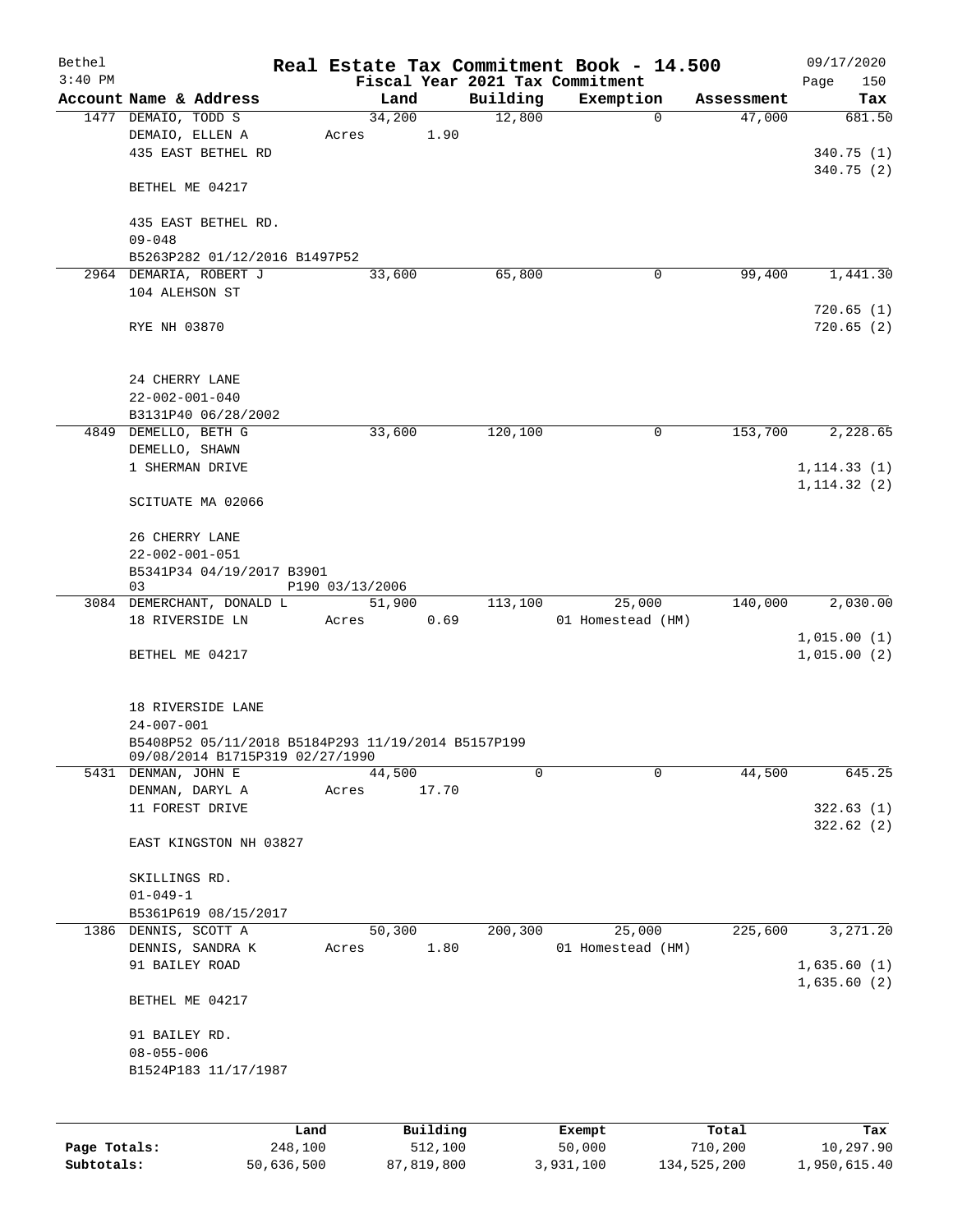| Bethel<br>$3:40$ PM |                                                                                                |       |        |          |              | Real Estate Tax Commitment Book - 14.500<br>Fiscal Year 2021 Tax Commitment |            | 09/17/2020<br>Page<br>151  |
|---------------------|------------------------------------------------------------------------------------------------|-------|--------|----------|--------------|-----------------------------------------------------------------------------|------------|----------------------------|
|                     | Account Name & Address                                                                         |       | Land   |          | Building     | Exemption                                                                   | Assessment | Tax                        |
|                     | 4531 DERING, IRMGARD                                                                           |       | 35,900 |          | $\mathsf{O}$ | $\mathbf 0$                                                                 | 35,900     | 520.55                     |
|                     | PO BOX 903                                                                                     | Acres |        | 6.66     |              |                                                                             |            |                            |
|                     |                                                                                                |       |        |          |              |                                                                             |            | 260.28(1)                  |
|                     | BRUNSWICK ME 04011 0903                                                                        |       |        |          |              |                                                                             |            | 260.27(2)                  |
|                     |                                                                                                |       |        |          |              |                                                                             |            |                            |
|                     | GROVER HILL<br>$07 - 001 - 001$                                                                |       |        |          |              |                                                                             |            |                            |
|                     | B3536P239 06/21/2004                                                                           |       |        |          |              |                                                                             |            |                            |
|                     | 3555 Dery, Phillip A                                                                           |       | 33,600 |          | 98,500       | 0                                                                           | 132,100    | 1,915.45                   |
|                     | Dery, Michael J                                                                                |       |        |          |              |                                                                             |            |                            |
|                     | 825 SLOUGH RD                                                                                  |       |        |          |              |                                                                             |            | 957.73 (1)                 |
|                     | BREWSTER MA 02631                                                                              |       |        |          |              |                                                                             |            | 957.72 (2)                 |
|                     | 135 VERNON ST.                                                                                 |       |        |          |              |                                                                             |            |                            |
|                     | $26 - 076 - 001 - 04G$                                                                         |       |        |          |              |                                                                             |            |                            |
|                     | B5496P783 12/10/2019 B4300P92 05/21/2008 B3717P331<br>05/06/2005                               |       |        |          |              |                                                                             |            |                            |
|                     | 3626 DESANTIS LIVING TRUST                                                                     |       | 36,500 |          | 254,900      | $\mathbf 0$                                                                 | 291,400    | 4,225.30                   |
|                     | 105 TIDEWATER FARM ROAD Acres                                                                  |       |        | 0.87     |              |                                                                             |            |                            |
|                     | STRATHAM NH 03885                                                                              |       |        |          |              |                                                                             |            | 2,112.65(1)<br>2,112.65(2) |
|                     | 9 DUMONT CIRCLE                                                                                |       |        |          |              |                                                                             |            |                            |
|                     | $27 - 032$                                                                                     |       |        |          |              |                                                                             |            |                            |
|                     | B5505P32 01/31/2020 B5229P554 06/30/2015 B4688P73<br>02/01/2011 B4240P291 12/20/2007 B2886P311 |       |        |          |              |                                                                             |            |                            |
|                     | 5302 DESJARDINS, ARTHUR M                                                                      |       | 36,400 |          | 170,500      | $\mathbf 0$                                                                 | 206,900    | 3,000.05                   |
|                     | 16 FIELDSTONE DRIVE                                                                            | Acres |        | 1.97     |              |                                                                             |            |                            |
|                     |                                                                                                |       |        |          |              |                                                                             |            | 1,500.03(1)                |
|                     | COVENTRY RI 02816                                                                              |       |        |          |              |                                                                             |            | 1,500.02(2)                |
|                     | 51 FIRST ST                                                                                    |       |        |          |              |                                                                             |            |                            |
|                     | $22 - 029 - 020$                                                                               |       |        |          |              |                                                                             |            |                            |
|                     | B5467P877 07/01/2019 B5298P67 08/11/2016                                                       |       |        |          |              |                                                                             |            | 3,783.05                   |
|                     | 380 DEVIVO, JOHN M<br>DEVIVO, AMY E                                                            | Acres | 55,700 | 5.60     | 230,200      | 25,000<br>01 Homestead (HM)                                                 | 260,900    |                            |
|                     | 184 WESTWOODS ROAD                                                                             |       |        |          |              |                                                                             |            | 1,891.53(1)                |
|                     |                                                                                                |       |        |          |              |                                                                             |            | 1,891.52(2)                |
|                     | BETHEL ME 04217 3071                                                                           |       |        |          |              |                                                                             |            |                            |
|                     | 184 WESTWOODS ROAD                                                                             |       |        |          |              |                                                                             |            |                            |
|                     | $06 - 016 - 009$                                                                               |       |        |          |              |                                                                             |            |                            |
|                     | B3531P131 06/14/2004                                                                           |       |        |          |              |                                                                             |            |                            |
|                     | 4694 DEWHURST, ERICA                                                                           |       | 88,000 |          | 240,500      | 0                                                                           | 328,500    | 4,763.25                   |
|                     | DEWHURST, JEFFREY S<br>62 MOUNTAIN VALLEY ROAD                                                 | Acres |        | 2.33     |              |                                                                             |            | 2,381.63(1)                |
|                     | BETHEL ME 04217                                                                                |       |        |          |              |                                                                             |            | 2,381.62 (2)               |
|                     | 62 MOUNTAIN VALLEY ROAD                                                                        |       |        |          |              |                                                                             |            |                            |
|                     | $09 - 005 - 004$<br>B5440P948 11/05/2018 B3735P181 06/03/2005                                  |       |        |          |              |                                                                             |            |                            |
|                     |                                                                                                |       |        |          |              |                                                                             |            |                            |
|                     |                                                                                                | Land  |        | Building |              | Exempt                                                                      | Total      | Tax                        |

|              | and ا      | Building   | Exempt    | Total       | Tax          |
|--------------|------------|------------|-----------|-------------|--------------|
| Page Totals: | 286,100    | 994,600    | 25,000    | 1,255,700   | 18,207.65    |
| Subtotals:   | 50,922,600 | 88,814,400 | 3,956,100 | 135,780,900 | 1,968,823.05 |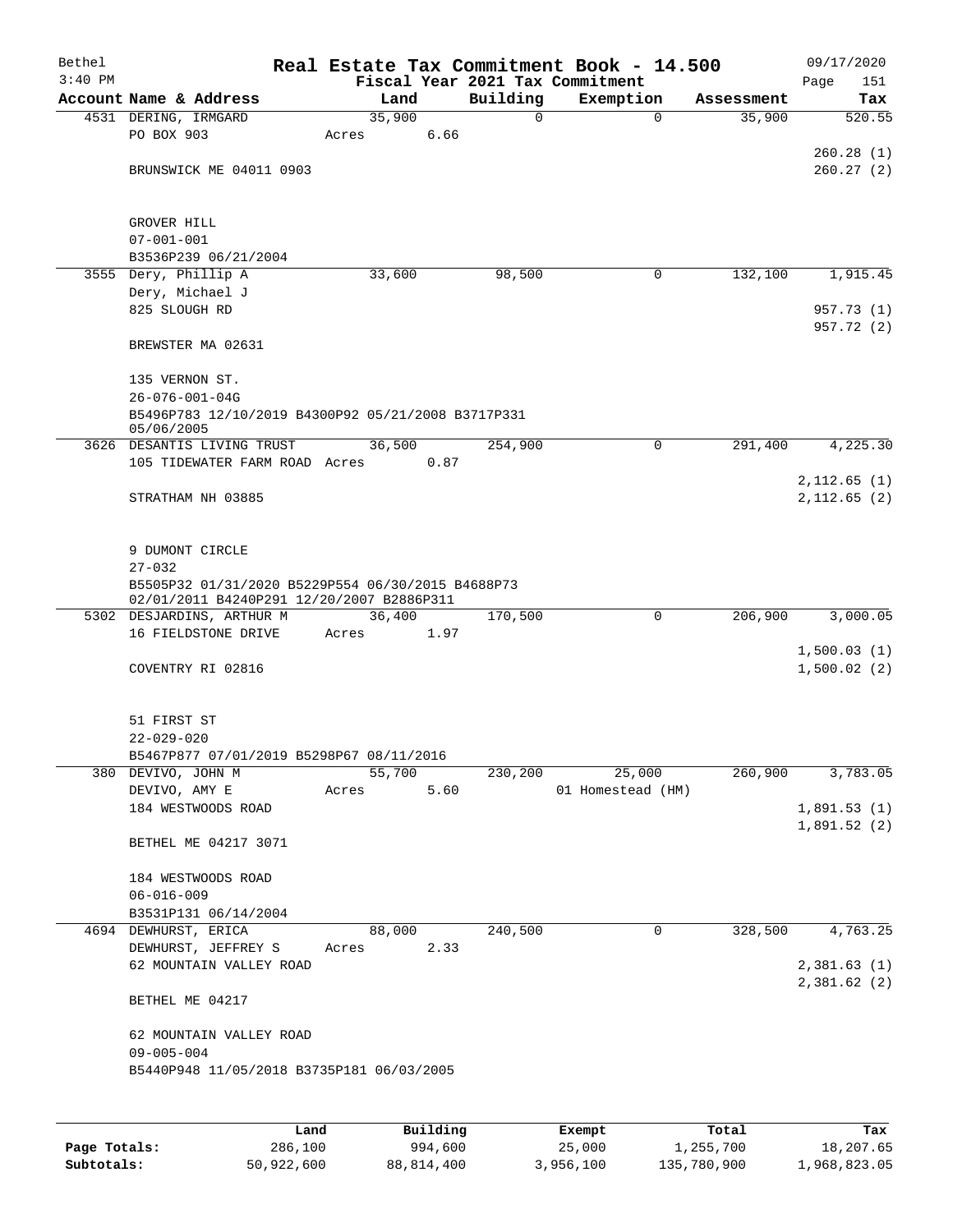| Bethel    |                                                     |                 |        |                                 | Real Estate Tax Commitment Book - 14.500 |            | 09/17/2020                 |
|-----------|-----------------------------------------------------|-----------------|--------|---------------------------------|------------------------------------------|------------|----------------------------|
| $3:40$ PM |                                                     |                 |        | Fiscal Year 2021 Tax Commitment |                                          |            | 152<br>Page                |
|           | Account Name & Address                              | Land            |        | Building                        | Exemption                                | Assessment | Tax                        |
|           | 1600 DIAMOND, JUDITH<br>15 ACRES RD.                | 64,200<br>Acres | 6.00   | 115,800                         | $\mathbf 0$                              | 180,000    | 2,610.00                   |
|           |                                                     |                 |        |                                 |                                          |            | 1,305.00(1)                |
|           | BETHEL ME 04217                                     |                 |        |                                 |                                          |            | 1,305.00(2)                |
|           |                                                     |                 |        |                                 |                                          |            |                            |
|           |                                                     |                 |        |                                 |                                          |            |                            |
|           | 15 ACRES RD.                                        |                 |        |                                 |                                          |            |                            |
|           | $11 - 062 - 001$                                    |                 |        |                                 |                                          |            |                            |
|           | B3128P210                                           |                 |        |                                 |                                          |            |                            |
|           | 2694 DIBIASE, JOSEPH                                | 62,100          |        | 185,400                         | 0                                        | 247,500    | 3,588.75                   |
|           | DIBIASE, DENISE<br>18 AMBURG ST.                    | Acres           | 0.74   |                                 |                                          |            |                            |
|           |                                                     |                 |        |                                 |                                          |            | 1,794.38(1)<br>1,794.37(2) |
|           | GEORGETOWN MA 01833                                 |                 |        |                                 |                                          |            |                            |
|           |                                                     |                 |        |                                 |                                          |            |                            |
|           | 86 RIVER VALLEY ACRES<br>$17 - 032$                 |                 |        |                                 |                                          |            |                            |
|           | B2554P287                                           |                 |        |                                 |                                          |            |                            |
|           | 2581 DICARLI, FRANCIS M                             | 25,600          |        | 105,400                         | 0                                        | 131,000    | 1,899.50                   |
|           | 32 EAGLE WAY                                        | Acres           | 0.50   |                                 |                                          |            |                            |
|           |                                                     |                 |        |                                 |                                          |            | 949.75 (1)                 |
|           | LAKEVILLE MA 02347 1456                             |                 |        |                                 |                                          |            | 949.75 (2)                 |
|           |                                                     |                 |        |                                 |                                          |            |                            |
|           | 29 BALSAM ROAD                                      |                 |        |                                 |                                          |            |                            |
|           | $15 - 016 - 006$                                    |                 |        |                                 |                                          |            |                            |
|           | B4738P322 07/21/2011 B3023P199 11/05/2001           |                 |        |                                 |                                          |            |                            |
|           | 3557 DICARLO, STEVEN V                              | 33,600          |        | 104,700                         | 0                                        | 138,300    | 2,005.35                   |
|           | SAVERIANO, JOSEPH S                                 |                 |        |                                 |                                          |            |                            |
|           | 67 LOWE ST                                          |                 |        |                                 |                                          |            | 1,002.68(1)                |
|           |                                                     |                 |        |                                 |                                          |            | 1,002.67(2)                |
|           | REVERE MA 02151                                     |                 |        |                                 |                                          |            |                            |
|           | 135 VERNON ST.                                      |                 |        |                                 |                                          |            |                            |
|           | $26 - 076 - 001 - 05A$                              |                 |        |                                 |                                          |            |                            |
|           | B5204P120 01/22/2015 B4725P316 06/09/2011 B1637P207 |                 |        |                                 |                                          |            |                            |
|           | 02/23/1989                                          |                 |        |                                 |                                          |            |                            |
|           | 3521 DICROCE, WILLIAM                               | 43,000          |        | 160,000                         | 0                                        | 203,000    | 2,943.50                   |
|           | DICROCE, KRISTIN                                    | Acres           | 0.99   |                                 |                                          |            |                            |
|           | 21 HOWE ROAD                                        |                 |        |                                 |                                          |            | 1,471.75(1)<br>1,471.75(2) |
|           | COHASSET MA 02025                                   |                 |        |                                 |                                          |            |                            |
|           |                                                     |                 |        |                                 |                                          |            |                            |
|           | 207 VERNON ST./VISTA                                |                 |        |                                 |                                          |            |                            |
|           | $26 - 070 - 007$                                    |                 |        |                                 |                                          |            |                            |
|           | B3462P265 02/13/2004                                |                 |        |                                 |                                          |            |                            |
|           | 343 DILLON INVESTMENTS, LLC                         | 38,600          |        | $\Omega$                        | 0                                        | 38,600     | 559.70                     |
|           | PO BOX 296                                          | Acres           | 128.00 |                                 |                                          |            |                            |
|           | ANSON ME 04911                                      |                 |        |                                 |                                          |            | 279.85(1)<br>279.85(2)     |
|           |                                                     |                 |        |                                 |                                          |            |                            |
|           |                                                     |                 |        |                                 |                                          |            |                            |
|           | ROUTE 232                                           |                 |        |                                 |                                          |            |                            |
|           | $05 - 048$                                          |                 |        |                                 |                                          |            |                            |
|           | B5468P306 07/02/2019 B5468P304 07/02/2019 B591P319  |                 |        |                                 |                                          |            |                            |
|           |                                                     |                 |        |                                 |                                          |            |                            |
|           |                                                     |                 |        |                                 |                                          |            |                            |

|              | Land       | Building     | Exempt    | Total       | Tax          |
|--------------|------------|--------------|-----------|-------------|--------------|
| Page Totals: | 267,100    | 671,300      |           | 938,400     | 13,606.80    |
| Subtotals:   | 51,189,700 | 89, 485, 700 | 3,956,100 | 136,719,300 | 1,982,429.85 |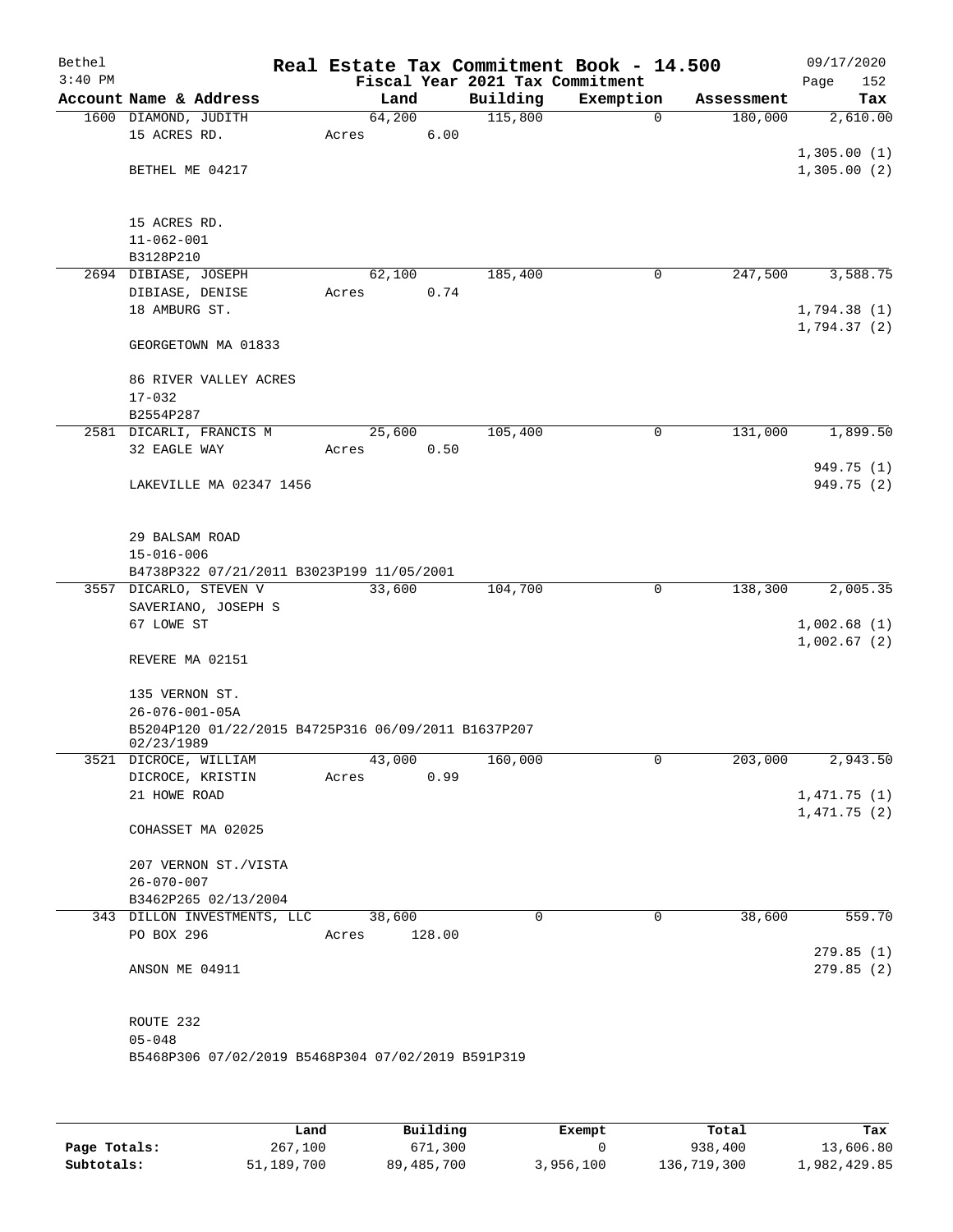| Bethel    |                                                                                        |       |             |             | Real Estate Tax Commitment Book - 14.500 |            | 09/17/2020               |
|-----------|----------------------------------------------------------------------------------------|-------|-------------|-------------|------------------------------------------|------------|--------------------------|
| $3:40$ PM |                                                                                        |       |             |             | Fiscal Year 2021 Tax Commitment          |            | Page<br>153              |
|           | Account Name & Address                                                                 |       | Land        | Building    | Exemption                                | Assessment | Tax                      |
|           | 338 DILLON INVESTMENTS, LLC                                                            |       | 37,400      | 0           | $\mathbf 0$                              | 37,400     | 542.30                   |
|           | PO BOX 296                                                                             | Acres | 128.00      |             |                                          |            |                          |
|           | ANSON ME 04911                                                                         |       |             |             |                                          |            | 271.15(1)<br>271.15(2)   |
|           |                                                                                        |       |             |             |                                          |            |                          |
|           | ROUTE 232                                                                              |       |             |             |                                          |            |                          |
|           | $05 - 043$                                                                             |       |             |             |                                          |            |                          |
|           | B5468P306 07/02/2019 B5468P304 07/02/2019 B4246P161<br>12/31/2007 B3879P208 01/27/2006 |       |             |             |                                          |            |                          |
|           | 3160 DILLON, JOHN H                                                                    |       | 16,800      | 61,600      | $\mathbf 0$                              | 78,400     | 1,136.80                 |
|           | 1245 REYNOLDS ROAD                                                                     |       |             |             |                                          |            |                          |
|           |                                                                                        |       |             |             |                                          |            | 568.40(1)                |
|           | CHEPACHET RI 02814                                                                     |       |             |             |                                          |            | 568.40(2)                |
|           | 15 MILL HILL                                                                           |       |             |             |                                          |            |                          |
|           | $25 - 008 - 004$                                                                       |       |             |             |                                          |            |                          |
|           | B5342P892 05/02/2017 B4936P101 12/28/2012 B4906P94                                     |       |             |             |                                          |            |                          |
|           | 10/12/2012 B1658P316 06/08/1989                                                        |       |             |             |                                          |            |                          |
|           | 3566 DILLON, PATRICK E                                                                 |       | 33,600      | 98,500      | $\mathbf 0$                              | 132,100    | 1,915.45                 |
|           | DILLON, SONYA L                                                                        |       |             |             |                                          |            |                          |
|           | 21 OSPREY TERRACE                                                                      |       |             |             |                                          |            | 957.73 (1)<br>957.72 (2) |
|           | PORTLAND ME 04103                                                                      |       |             |             |                                          |            |                          |
|           | 135 VERNON ST                                                                          |       |             |             |                                          |            |                          |
|           | $26 - 076 - 001 - 06D$                                                                 |       |             |             |                                          |            |                          |
|           | B5386P41 12/29/2017 B3585P133 08/24/2004                                               |       |             |             |                                          |            |                          |
|           | 4659 DION, BARBARA F                                                                   |       | 18,000      | $\Omega$    | $\mathbf 0$                              | 18,000     | 261.00                   |
|           | DION, ROBERT L<br>12 COUNTRYSIDE LANE                                                  | Acres | 1.00        |             |                                          |            | 130.50(1)                |
|           |                                                                                        |       |             |             |                                          |            | 130.50(2)                |
|           | BETHEL ME 04217                                                                        |       |             |             |                                          |            |                          |
|           | COUNTRYSIDE ACRES/LOT 5                                                                |       |             |             |                                          |            |                          |
|           | $15 - 004 - 005$                                                                       |       |             |             |                                          |            |                          |
|           | B4979P314 04/29/2013 B3615P109 10/27/2004<br>4660 DION, ROBERT L                       |       | 24,600      | 127,000     | 31,000                                   | 120,600    | 1,748.70                 |
|           | DION, BARBARA F                                                                        | Acres | 1.09        |             | 01 Homestead (HM)                        |            |                          |
|           | 12 COUNTRYSIDE LANE                                                                    |       |             |             | 12 WW2 Vet Res                           |            | 874.35 (1)               |
|           |                                                                                        |       |             |             |                                          |            | 874.35(2)                |
|           | BETHEL ME 04217                                                                        |       |             |             |                                          |            |                          |
|           | 12 COUNTRYSIDE LANE                                                                    |       |             |             |                                          |            |                          |
|           | $15 - 004 - 006$                                                                       |       |             |             |                                          |            |                          |
|           | B4183P349 08/27/2007 B3615P107 10/27/2004                                              |       |             |             |                                          |            |                          |
|           | 3744 DIPLACIDO, BARBARA A                                                              |       | 41,900      | $\mathbf 0$ | $\mathbf 0$                              | 41,900     | 607.55                   |
|           | SKYVIEW DR                                                                             |       | Acres 41.00 |             |                                          |            |                          |
|           |                                                                                        |       |             |             |                                          |            | 303.78(1)                |
|           | BETHEL ME 04217                                                                        |       |             |             |                                          |            | 303.77(2)                |
|           | $09 - 006 - 004$                                                                       |       |             |             |                                          |            |                          |
|           | B3267P268 04/03/2003                                                                   |       |             |             |                                          |            |                          |
|           |                                                                                        |       |             |             |                                          |            |                          |
|           |                                                                                        |       |             |             |                                          |            |                          |

|              | Land       | Building   | Exempt    | Total         | Tax          |
|--------------|------------|------------|-----------|---------------|--------------|
| Page Totals: | 172,300    | 287,100    | 31,000    | 428,400       | 6,211.80     |
| Subtotals:   | 51,362,000 | 89,772,800 | 3,987,100 | 137, 147, 700 | 1,988,641.65 |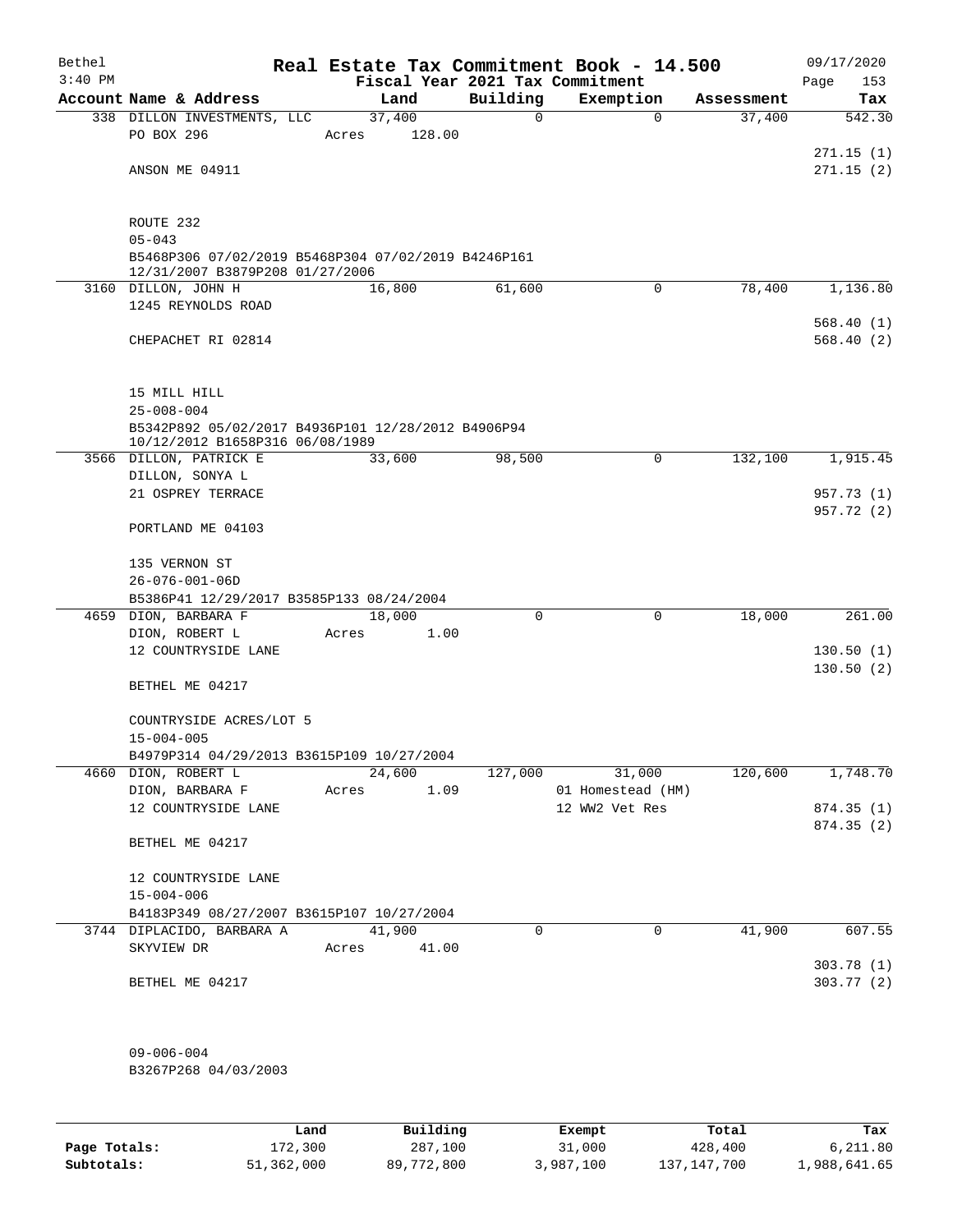| Bethel    |                               | Real Estate Tax Commitment Book - 14.500 |       |                                 |             |            | 09/17/2020               |
|-----------|-------------------------------|------------------------------------------|-------|---------------------------------|-------------|------------|--------------------------|
| $3:40$ PM |                               |                                          |       | Fiscal Year 2021 Tax Commitment |             |            | Page<br>154              |
|           | Account Name & Address        | Land                                     |       | Building                        | Exemption   | Assessment | Tax                      |
|           | 3756 DIPLACIDO, RICHARD       | 25,600                                   |       | $\mathbf 0$                     | $\Omega$    | 25,600     | 371.20                   |
|           | DIPLACIDO, BARBARA            | Acres                                    | 0.79  |                                 |             |            |                          |
|           | 25 SKYVIEW DR                 |                                          |       |                                 |             |            | 185.60(1)<br>185.60(2)   |
|           | BETHEL ME 04217               |                                          |       |                                 |             |            |                          |
|           | INTERVALE RD.                 |                                          |       |                                 |             |            |                          |
|           | $13 - 001 - 003$              |                                          |       |                                 |             |            |                          |
|           | B3133P175                     |                                          |       |                                 |             |            |                          |
|           | 3746 DIPLACIDO, RICHARD F     | 60,100                                   |       | $\mathbf 0$                     | 0           | 60,100     | 871.45                   |
|           | 25 SKYVIEW DR                 | Acres                                    | 91.00 |                                 |             |            |                          |
|           | BETHEL ME 04217               |                                          |       |                                 |             |            | 435.73 (1)<br>435.72 (2) |
|           | TAYLOR SMITH ROAD             |                                          |       |                                 |             |            |                          |
|           | $09 - 006 - 006$              |                                          |       |                                 |             |            |                          |
|           | B3469P117 03/02/2004          |                                          |       |                                 |             |            |                          |
|           | 3747 DIPLACIDO, RICHARD F     | 16,600                                   |       | $\mathbf 0$                     | $\mathbf 0$ | 16,600     | 240.70                   |
|           | 25 SKYVIEW DR                 | Acres                                    | 74.80 |                                 |             |            | 120.35(1)                |
|           | BETHEL ME 04217               |                                          |       |                                 |             |            | 120.35(2)                |
|           |                               |                                          |       |                                 |             |            |                          |
|           | $09 - 006 - 007$              |                                          |       |                                 |             |            |                          |
|           | B3469P117 02/26/2004 B3245P65 |                                          |       |                                 |             |            |                          |
|           | 3741 DIPLACIDO, RICHARD F     | 76,200                                   |       | $\Omega$                        | $\mathbf 0$ | 76,200     | 1,104.90                 |
|           | 25 SKYVIEW DR                 | Acres                                    | 39.39 |                                 |             |            |                          |
|           | BETHEL ME 04217               |                                          |       |                                 |             |            | 552.45(1)<br>552.45(2)   |
|           |                               |                                          |       |                                 |             |            |                          |
|           | NEVEL ROAD                    |                                          |       |                                 |             |            |                          |
|           | $09 - 006 - 002$              |                                          |       |                                 |             |            |                          |
|           | B1344P287                     |                                          |       |                                 |             |            |                          |
|           | 5249 DIPLACIDO, RICHARD F     | 45,800                                   |       | $\mathbf 0$                     | $\mathbf 0$ | 45,800     | 664.10                   |
|           | 25 SKYVIEW DR                 | Acres                                    | 1.79  |                                 |             |            | 332.05(1)                |
|           | BETHEL ME 04217               |                                          |       |                                 |             |            | 332.05 (2)               |
|           |                               |                                          |       |                                 |             |            |                          |
|           | QUAIL RUN                     |                                          |       |                                 |             |            |                          |
|           | $09 - 006 - 006 - 006$        |                                          |       |                                 |             |            |                          |
|           | B12P4549 08/14/2009           |                                          |       |                                 |             |            |                          |
|           | 5251 DIPLACIDO, RICHARD F     | 44,200                                   |       | $\mathbf 0$                     | $\mathbf 0$ | 44,200     | 640.90                   |
|           | 25 SKYVIEW DR                 | Acres                                    | 1.25  |                                 |             |            |                          |
|           | BETHEL ME 04217               |                                          |       |                                 |             |            | 320.45(1)<br>320.45(2)   |
|           |                               |                                          |       |                                 |             |            |                          |
|           | TAYLOR SMITH RD               |                                          |       |                                 |             |            |                          |
|           | $09 - 006 - 006 - 008$        |                                          |       |                                 |             |            |                          |
|           | B12P4549 08/14/2009           |                                          |       |                                 |             |            |                          |
|           |                               |                                          |       |                                 |             |            |                          |

|              | Land       | Building   | Exempt    | Total         | Tax          |
|--------------|------------|------------|-----------|---------------|--------------|
| Page Totals: | 268,500    |            |           | 268,500       | 3,893.25     |
| Subtotals:   | 51,630,500 | 89,772,800 | 3,987,100 | 137, 416, 200 | 1,992,534.90 |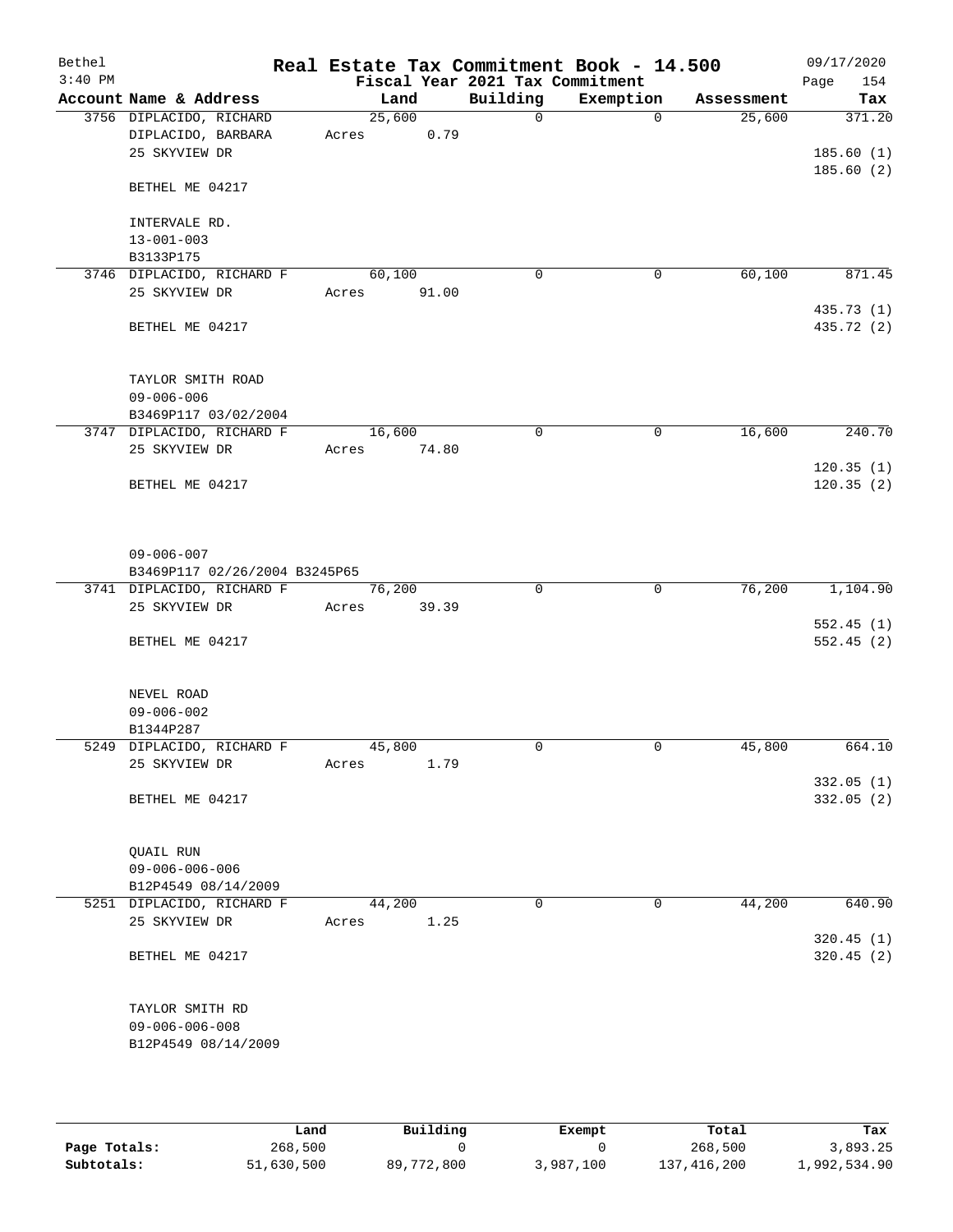| Bethel       |                                                                                       |        |            |          | Real Estate Tax Commitment Book - 14.500 |             | 09/17/2020                 |
|--------------|---------------------------------------------------------------------------------------|--------|------------|----------|------------------------------------------|-------------|----------------------------|
| $3:40$ PM    |                                                                                       |        |            |          | Fiscal Year 2021 Tax Commitment          |             | 155<br>Page                |
|              | Account Name & Address                                                                | Land   |            | Building | Exemption                                | Assessment  | Tax                        |
|              | 5252 DIPLACIDO, RICHARD F                                                             | 44,100 |            | 0        | 0                                        | 44,100      | 639.45                     |
|              | 25 SKYVIEW DR                                                                         | Acres  | 1.24       |          |                                          |             | 319.73(1)                  |
|              | BETHEL ME 04217                                                                       |        |            |          |                                          |             | 319.72(2)                  |
|              |                                                                                       |        |            |          |                                          |             |                            |
|              |                                                                                       |        |            |          |                                          |             |                            |
|              | TAYLOR SMITH RD                                                                       |        |            |          |                                          |             |                            |
|              | $09 - 006 - 006 - 009$                                                                |        |            |          |                                          |             |                            |
|              | B12P4549 08/14/2009                                                                   |        |            |          |                                          |             |                            |
|              | 5253 DIPLACIDO, RICHARD F                                                             | 58,600 |            | 422,500  | 25,000                                   | 456,100     | 6,613.45                   |
|              | DIPLACIDO, BARBARA                                                                    | Acres  | 3.54       |          | 01 Homestead (HM)                        |             |                            |
|              | 25 SKYVIEW DR                                                                         |        |            |          |                                          |             | 3,306.73(1)<br>3,306.72(2) |
|              | BETHEL ME 04217                                                                       |        |            |          |                                          |             |                            |
|              | 25 SKY VIEW DR                                                                        |        |            |          |                                          |             |                            |
|              | $09 - 006 - 006 - 011$                                                                |        |            |          |                                          |             |                            |
|              | B5250P458 10/27/2015                                                                  |        |            |          |                                          |             |                            |
|              | 5254 DIPLACIDO, RICHARD F                                                             | 11,100 |            | 0        | 0                                        | 11,100      | 160.95                     |
|              | 25 SKYVIEW DR                                                                         | Acres  | 1.37       |          |                                          |             |                            |
|              |                                                                                       |        |            |          |                                          |             | 80.48(1)                   |
|              | BETHEL ME 04217                                                                       |        |            |          |                                          |             | 80.47(2)                   |
|              |                                                                                       |        |            |          |                                          |             |                            |
|              |                                                                                       |        |            |          |                                          |             |                            |
|              | SKYVIEW DR                                                                            |        |            |          |                                          |             |                            |
|              | $09 - 006 - 006 - 012$                                                                |        |            |          |                                          |             |                            |
|              | B12P4549 08/14/2009                                                                   |        |            |          |                                          |             |                            |
|              | 403 DIRAGO, MARK                                                                      | 56,300 |            | 254,400  | 25,000                                   | 285,700     | 4,142.65                   |
|              | DIRAGO, KATHLEEN                                                                      | Acres  | 6.10       |          | 01 Homestead (HM)                        |             |                            |
|              | 181 CHESTNUT KNOLL RD.                                                                |        |            |          |                                          |             | 2,071.33(1)                |
|              | BETHEL ME 04217                                                                       |        |            |          |                                          |             | 2,071.32(2)                |
|              |                                                                                       |        |            |          |                                          |             |                            |
|              | 181 CHESTNUT KNOLL LANE                                                               |        |            |          |                                          |             |                            |
|              | $06 - 027 - 011$                                                                      |        |            |          |                                          |             |                            |
|              | B2927P316 04/10/2001                                                                  |        |            |          |                                          |             |                            |
|              | 4848 DIROMA, BRYAN S. & DAWN<br>Ι.                                                    | 33,600 |            | 67,300   | 0                                        | 100,900     | 1,463.05                   |
|              | C/O RICHARD & HARRIET                                                                 |        |            |          |                                          |             |                            |
|              | <b>BOWERS</b>                                                                         |        |            |          |                                          |             |                            |
|              | 9864 CORRYSTONE DRIVE                                                                 |        |            |          |                                          |             | 731.53 (1)                 |
|              |                                                                                       |        |            |          |                                          |             | 731.52(2)                  |
|              | CHARLOTTE NC 28277                                                                    |        |            |          |                                          |             |                            |
|              | 26 CHERRY LANE                                                                        |        |            |          |                                          |             |                            |
|              | $22 - 002 - 001 - 045$                                                                |        |            |          |                                          |             |                            |
|              | B3943P298 05/31/2006                                                                  |        |            |          |                                          |             |                            |
|              | 5104 DISTELL, ANDREW T. &                                                             | 36,100 |            | 142,300  | 0                                        | 178,400     | 2,586.80                   |
|              | KAMALDEEP                                                                             |        |            |          |                                          |             |                            |
|              | 5 KIMBALL WAY                                                                         | Acres  | 3.87       |          |                                          |             |                            |
|              |                                                                                       |        |            |          |                                          |             | 1, 293.40(1)               |
|              | NEWMARKET NH 03857                                                                    |        |            |          |                                          |             | 1, 293.40(2)               |
|              |                                                                                       |        |            |          |                                          |             |                            |
|              | 13 HEMLOCK RIDGE DRIVE                                                                |        |            |          |                                          |             |                            |
|              | $12 - 045 - 013$                                                                      |        |            |          |                                          |             |                            |
|              | B5483P114 09/27/2019 B5234P525 07/29/2015 B4912P83<br>10/26/2012 B3835P114 11/07/2005 |        |            |          |                                          |             |                            |
|              | Land                                                                                  |        | Building   |          | Exempt                                   | Total       | Tax                        |
| Page Totals: | 239,800                                                                               |        | 886,500    |          | 50,000                                   | 1,076,300   | 15,606.35                  |
| Subtotals:   | 51,870,300                                                                            |        | 90,659,300 |          | 4,037,100                                | 138,492,500 | 2,008,141.25               |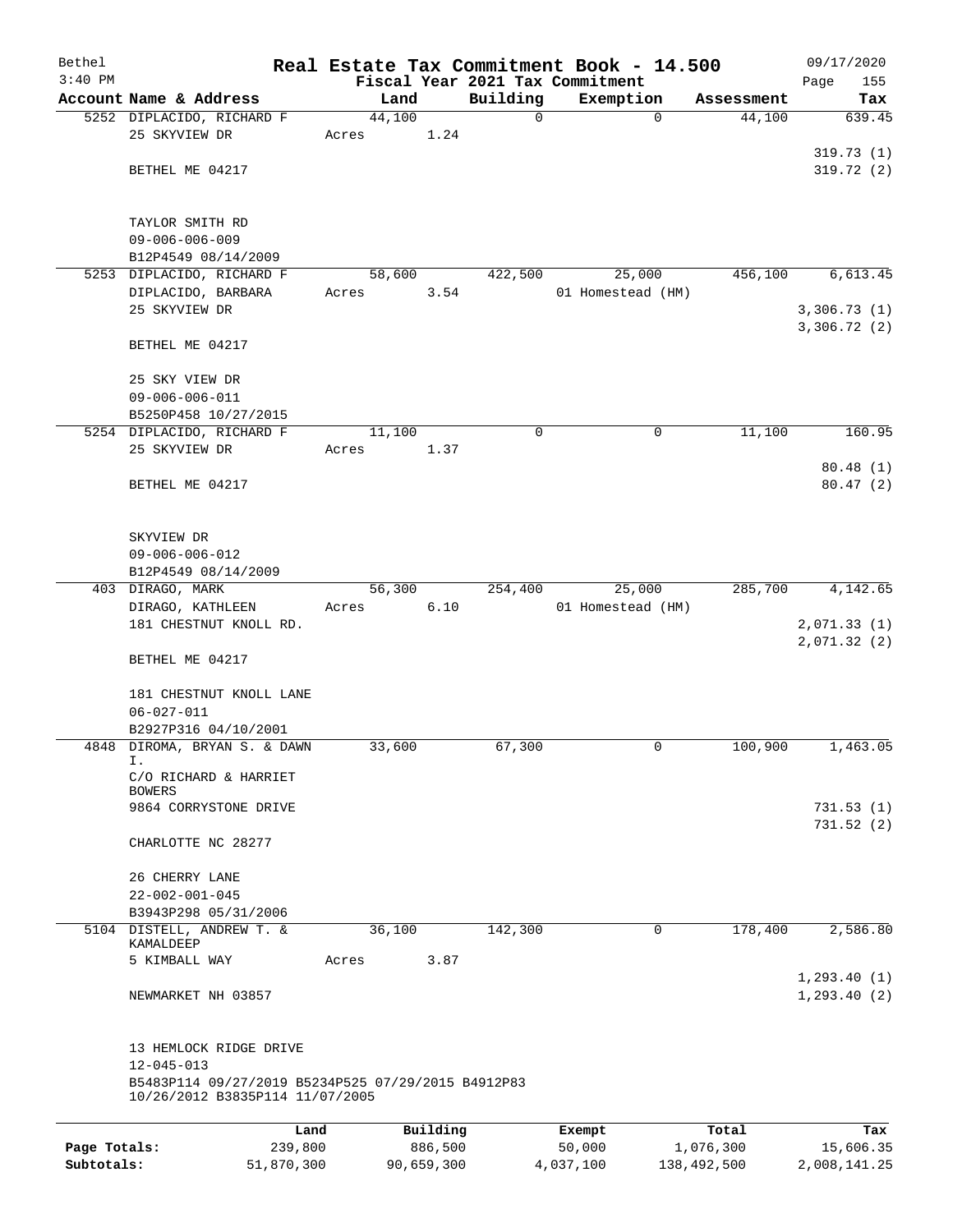| Bethel<br>$3:40$ PM |                                                     | Real Estate Tax Commitment Book - 14.500<br>Fiscal Year 2021 Tax Commitment |             |             |            | 09/17/2020<br>156<br>Page |
|---------------------|-----------------------------------------------------|-----------------------------------------------------------------------------|-------------|-------------|------------|---------------------------|
|                     | Account Name & Address                              | Land                                                                        | Building    | Exemption   | Assessment | Tax                       |
|                     | 2931 DIZAZZO, DAVID J                               | 33,600                                                                      | 59,900      | $\mathbf 0$ | 93,500     | 1,355.75                  |
|                     | 61A OAK ST                                          |                                                                             |             |             |            |                           |
|                     |                                                     |                                                                             |             |             |            | 677.88(1)                 |
|                     | METHUEN MA 01844                                    |                                                                             |             |             |            | 677.87(2)                 |
|                     |                                                     |                                                                             |             |             |            |                           |
|                     | 7 CHERRY LANE                                       |                                                                             |             |             |            |                           |
|                     | $22 - 002 - 001 - 001$                              |                                                                             |             |             |            |                           |
|                     | B1730P331 05/16/1990                                |                                                                             |             |             |            |                           |
|                     | 5189 DOAR, JAMES G                                  | 39,200                                                                      | 172,300     | $\mathbf 0$ | 211,500    | 3,066.75                  |
|                     | DOAR, MELISSA L                                     | 1.30<br>Acres                                                               |             |             |            |                           |
|                     | 754 FLANDERS CREEK AVE                              |                                                                             |             |             |            | 1,533.38(1)               |
|                     |                                                     |                                                                             |             |             |            | 1,533.37(2)               |
|                     | BOZEMAN MY 59718 6369                               |                                                                             |             |             |            |                           |
|                     | 28 EAGLE RIDGE RD                                   |                                                                             |             |             |            |                           |
|                     | $27 - 036 - 003 - 004$                              |                                                                             |             |             |            |                           |
|                     | B4484P206 08/18/2009                                |                                                                             |             |             |            |                           |
|                     | 414 DOBLE, GLENN                                    | 46,600                                                                      | $\mathbf 0$ | 0           | 46,600     | 675.70                    |
|                     | 12 AIKEN ST                                         | 6.00<br>Acres                                                               |             |             |            |                           |
|                     |                                                     |                                                                             |             |             |            | 337.85(1)                 |
|                     | DERRY NH 03038                                      |                                                                             |             |             |            | 337.85(2)                 |
|                     |                                                     |                                                                             |             |             |            |                           |
|                     | CHESTNUT KNOLL LANE                                 |                                                                             |             |             |            |                           |
|                     | $06 - 027 - 007$                                    |                                                                             |             |             |            |                           |
|                     | B4154P253 06/28/2007 B3195P17                       |                                                                             |             |             |            |                           |
|                     | 148 DOHERTY, JAMES F SR                             | 25,600                                                                      | 56,800      | $\mathbf 0$ | 82,400     | 1,194.80                  |
|                     | DOHERTY, PARI K                                     | 0.50<br>Acres                                                               |             |             |            |                           |
|                     | 913 WALKERS MILLS RD                                |                                                                             |             |             |            | 597.40(1)                 |
|                     |                                                     |                                                                             |             |             |            | 597.40(2)                 |
|                     | BETHEL ME 04217                                     |                                                                             |             |             |            |                           |
|                     | 913 WALKERS MILLS RD.                               |                                                                             |             |             |            |                           |
|                     | $04 - 005$                                          |                                                                             |             |             |            |                           |
|                     | B2874P308 10/23/2000                                |                                                                             |             |             |            |                           |
|                     | 516 DOLAN, MICHAEL J                                | 33,600                                                                      | 131,700     | 0           | 165,300    | 2,396.85                  |
|                     | PO BOX 1507                                         |                                                                             |             |             |            |                           |
|                     |                                                     |                                                                             |             |             |            | 1, 198.43(1)              |
|                     | BETHEL ME 04217                                     |                                                                             |             |             |            | 1, 198.42(2)              |
|                     |                                                     |                                                                             |             |             |            |                           |
|                     | 114 FAIRWAY ROAD                                    |                                                                             |             |             |            |                           |
|                     | $07 - 028 - 502$                                    |                                                                             |             |             |            |                           |
|                     | B5265P595 01/29/2016 B5240P212 08/27/2015 B1868P218 |                                                                             |             |             |            |                           |
|                     | 02/18/1992                                          |                                                                             |             |             |            |                           |
|                     | 2983 DOLLOFF, HELEN H                               | 20,100                                                                      | 0           | $\mathbf 0$ | 20,100     | 291.45                    |
|                     | P.O. BOX 117                                        | 69.00<br>Acres                                                              |             |             |            | 145.73(1)                 |
|                     | HANOVER ME 04237                                    |                                                                             |             |             |            | 145.72(2)                 |
|                     |                                                     |                                                                             |             |             |            |                           |
|                     |                                                     |                                                                             |             |             |            |                           |
|                     | RTE 2 N/S                                           |                                                                             |             |             |            |                           |
|                     | $22 - 011$                                          |                                                                             |             |             |            |                           |
|                     | B2215P109 04/24/1995                                |                                                                             |             |             |            |                           |
|                     |                                                     |                                                                             |             |             |            |                           |
|                     |                                                     |                                                                             |             |             |            |                           |
|                     |                                                     |                                                                             |             |             |            |                           |

|              | Land       | Building   | Exempt    | Total       | Tax          |
|--------------|------------|------------|-----------|-------------|--------------|
| Page Totals: | 198,700    | 420,700    |           | 619,400     | 8,981.30     |
| Subtotals:   | 52,069,000 | 91,080,000 | 4,037,100 | 139,111,900 | 2,017,122.55 |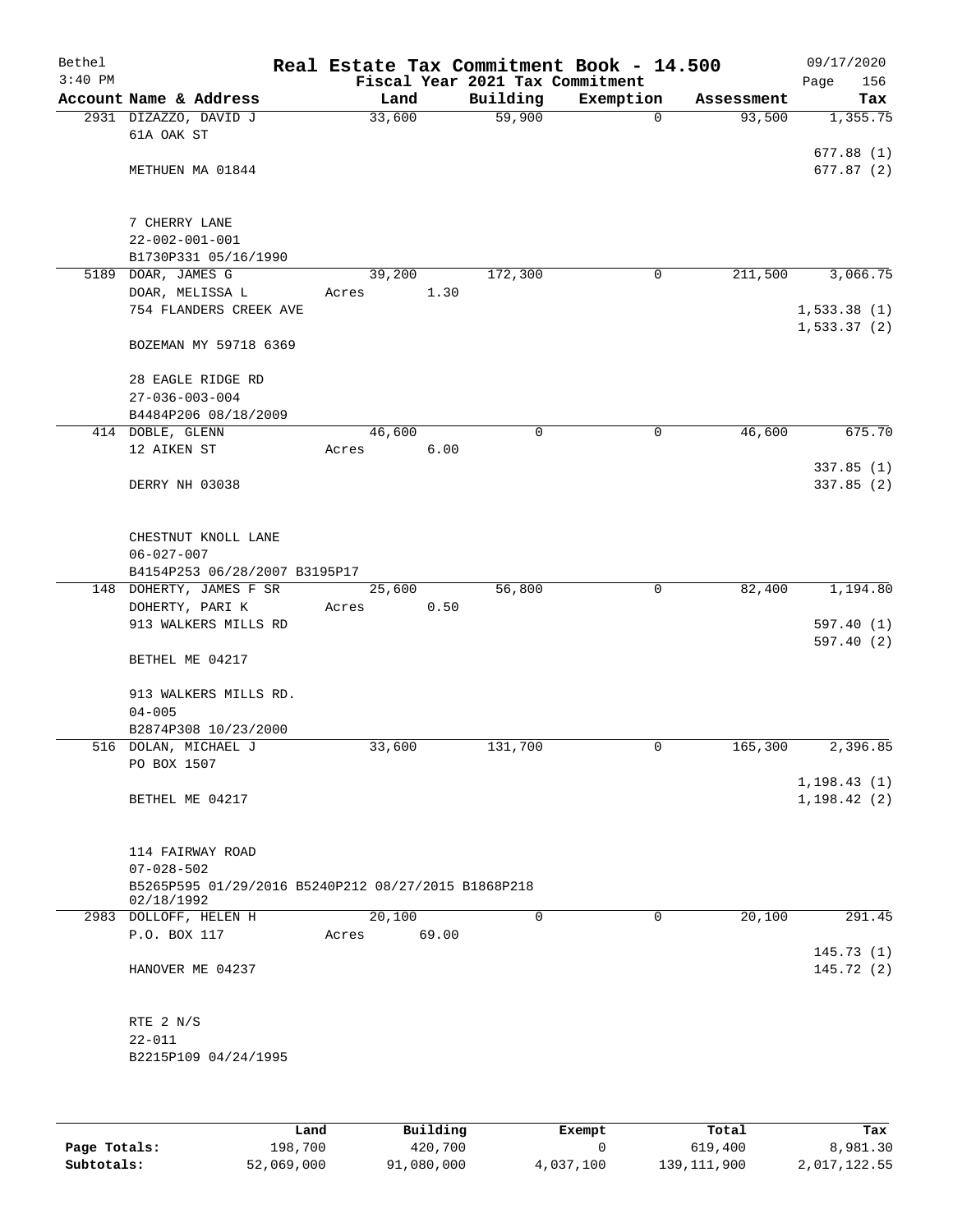| Bethel       |                                          |                 |            |               | Real Estate Tax Commitment Book - 14.500 |                       | 09/17/2020                   |
|--------------|------------------------------------------|-----------------|------------|---------------|------------------------------------------|-----------------------|------------------------------|
| $3:40$ PM    | Account Name & Address                   |                 |            |               | Fiscal Year 2021 Tax Commitment          |                       | Page<br>157                  |
|              | 4923 DOMINATOR HOLDINGS, LLC             | Land<br>145,600 |            | Building<br>0 | Exemption<br>$\mathbf 0$                 | Assessment<br>145,600 | Tax<br>2,111.20              |
|              | 19 WILD DUNES WAY                        | Acres           | 2.63       |               |                                          |                       | 1,055.60(1)                  |
|              | OLD ORCHARD BEACH ME<br>04064            |                 |            |               |                                          |                       | 1,055.60(2)                  |
|              | MAYVILLE RD<br>$12 - 072 - 002$          |                 |            |               |                                          |                       |                              |
|              | B4022P25 10/03/2006                      |                 |            |               |                                          |                       |                              |
|              | 3412 DOMINATOR PLAZA TWO,<br><b>LLC</b>  | 78,000          |            | 208,700       | $\mathbf 0$                              | 286,700               | 4,157.15                     |
|              | 140 GRANITE POINT RD.                    | Acres           | 0.51       |               |                                          |                       | 2,078.58 (1)                 |
|              | BIDDEFORD ME 04005                       |                 |            |               |                                          |                       | 2,078.57(2)                  |
|              | 190 MAIN ST.                             |                 |            |               |                                          |                       |                              |
|              | $25 - 234$<br>B3681P92 03/01/2005        |                 |            |               |                                          |                       |                              |
|              | 409 DONAHUE, JOHN B                      | 55,300          |            | 244,800       | 0                                        | 300,100               | 4,351.45                     |
|              | DONAHUE, WENDY<br>34 CLARK ROAD          | Acres           | 5.30       |               |                                          |                       | 2, 175.73(1)                 |
|              | LOVELL MA 01852                          |                 |            |               |                                          |                       | 2, 175.72(2)                 |
|              | 4 VINCENT ST.                            |                 |            |               |                                          |                       |                              |
|              | $06 - 027 - 002$<br>B1608P70             |                 |            |               |                                          |                       |                              |
|              | 3019 DONOFRIO, JOSEPH R                  | 33,400          |            | 405,000       | 0                                        | 438,400               | 6, 356.80                    |
|              | DONOFRIO, DEBORAH                        | Acres           | 2.33       |               |                                          |                       |                              |
|              | 6 RINGBOLT ROAD                          |                 |            |               |                                          |                       | 3, 178.40(1)<br>3,178.40(2)  |
|              | HINGHAM MA 02043                         |                 |            |               |                                          |                       |                              |
|              | 90 TAYLOR WOODS ROAD<br>$22 - 026 - 019$ |                 |            |               |                                          |                       |                              |
|              | B3917P328 04/10/2006                     |                 |            |               |                                          |                       |                              |
| 4823         | DONOHUE, BARRY J                         | 57,000          |            | 449,000       | 25,000                                   | 481,000               | 6,974.50                     |
|              | DONOHUE, KATHLEEN M<br>154 BAILEY ROAD   | Acres           | 6.64       |               | 01 Homestead (HM)                        |                       | 3,487.25 (1)<br>3,487.25 (2) |
|              | BETHEL ME 04217                          |                 |            |               |                                          |                       |                              |
|              | BAILEY ROAD<br>$08 - 062 - 005$          |                 |            |               |                                          |                       |                              |
|              | B3775P146 08/11/2005                     |                 |            |               |                                          |                       |                              |
|              | 4633 DONOHUE, BARRY J                    | 40,500          |            | 0             | 0                                        | 40,500                | 587.25                       |
|              | DONOHUE, KATHLEEN M<br>154 BAILEY ROAD   | Acres           | 1.69       |               |                                          |                       | 293.63 (1)<br>293.62(2)      |
|              | BETHEL ME 04217                          |                 |            |               |                                          |                       |                              |
|              | 154 BAILEY ROAD<br>$08 - 055 - 016$      |                 |            |               |                                          |                       |                              |
|              | B3645P13 12/17/2004                      |                 |            |               |                                          |                       |                              |
|              | Land                                     |                 | Building   |               | Exempt                                   | Total                 | Tax                          |
| Page Totals: | 409,800                                  |                 | 1,307,500  |               | 25,000                                   | 1,692,300             | 24,538.35                    |
| Subtotals:   | 52,478,800                               |                 | 92,387,500 |               | 4,062,100                                | 140,804,200           | 2,041,660.90                 |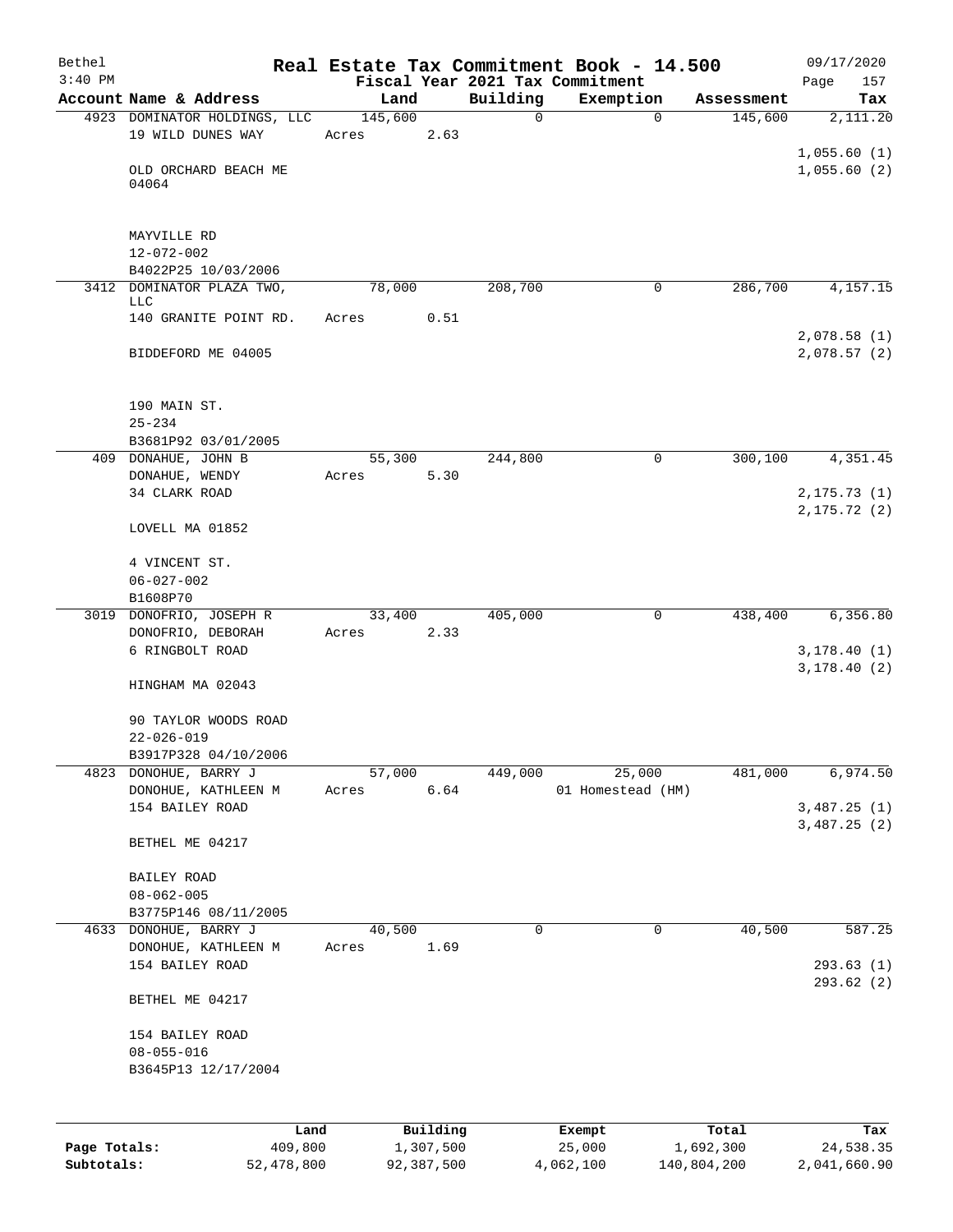| Bethel       |                                                                 |          |         |          | Real Estate Tax Commitment Book - 14.500 |            | 09/17/2020  |
|--------------|-----------------------------------------------------------------|----------|---------|----------|------------------------------------------|------------|-------------|
| $3:40$ PM    |                                                                 |          |         |          | Fiscal Year 2021 Tax Commitment          |            | Page<br>158 |
|              | Account Name & Address                                          | Land     |         | Building | Exemption                                | Assessment | Tax         |
|              | 1248 DOOEN, GAYLAND                                             | 44,200   |         | 80,400   | 31,000                                   | 93,600     | 1,357.20    |
|              | DOOEN, MARY                                                     | Acres    | 5.43    |          | 01 Homestead (HM)                        |            |             |
|              | PO BOX 176                                                      |          |         |          | 12 WW2 Vet Res                           |            | 678.60(1)   |
|              | BETHEL ME 04217                                                 |          |         |          |                                          |            | 678.60(2)   |
|              | 34 ANNIS RD.                                                    |          |         |          |                                          |            |             |
|              | $07 - 050$                                                      |          |         |          |                                          |            |             |
|              | B837P157 09/26/1974                                             |          |         |          |                                          |            |             |
|              | 1249 DOOEN, GAYLAND                                             | 36,200   |         | 18,200   | 0                                        | 54,400     | 788.80      |
|              | DOOEN, MARY                                                     | Acres    | 0.85    |          |                                          |            |             |
|              | P.O. BOX 176                                                    |          |         |          |                                          |            | 394.40 (1)  |
|              |                                                                 |          |         |          |                                          |            | 394.40 (2)  |
|              | BETHEL ME 04217                                                 |          |         |          |                                          |            |             |
|              | 26 ANNIS RD.                                                    |          |         |          |                                          |            |             |
|              | $07 - 051$                                                      |          |         |          |                                          |            |             |
|              | B677P86                                                         |          |         |          |                                          |            |             |
|              | 3663 DOOEN, LISA T                                              | 34,400   |         | 87,800   | 25,000                                   | 97,200     | 1,409.40    |
|              | 44 MOUNTAIN VIEW CIRCLE Acres                                   |          | 0.74    |          | 01 Homestead (HM)                        |            |             |
|              |                                                                 |          |         |          |                                          |            | 704.70(1)   |
|              | BETHEL ME 04217                                                 |          |         |          |                                          |            | 704.70(2)   |
|              |                                                                 |          |         |          |                                          |            |             |
|              | 44 MOUNTAIN VIEW CIRCLE                                         |          |         |          |                                          |            |             |
|              | $28 - 007$                                                      |          |         |          |                                          |            |             |
|              | B5094P29 03/03/2014 B5049P59 10/10/2013 B3775P153<br>08/05/2005 |          |         |          |                                          |            |             |
|              | 5279 DOOEN, SHERI                                               | 31,300   |         | 102,900  | $\mathbf 0$                              | 134,200    | 1,945.90    |
|              | PO BOX 176                                                      | Acres    | 0.57    |          |                                          |            | 972.95(1)   |
|              | BETHEL ME 04217                                                 |          |         |          |                                          |            | 972.95(2)   |
|              |                                                                 |          |         |          |                                          |            |             |
|              | 22 ANNIS ROAD                                                   |          |         |          |                                          |            |             |
|              | $07 - 052$                                                      |          |         |          |                                          |            |             |
|              | B4629P105 09/03/2010                                            |          |         |          |                                          |            |             |
|              | 1672 DOOLEY, CORINNE                                            | 47,500   |         | 28,600   | 0                                        | 76,100     | 1,103.45    |
|              | PO BOX 675                                                      | Acres    | 34.00   |          |                                          |            |             |
|              |                                                                 |          |         |          |                                          |            | 551.73(1)   |
|              | GLEN NH 03838                                                   |          |         |          |                                          |            | 551.72(2)   |
|              |                                                                 |          |         |          |                                          |            |             |
|              | 323 WEST BETHEL RD.                                             |          |         |          |                                          |            |             |
|              | $12 - 029$                                                      |          |         |          |                                          |            |             |
|              | B5444P926 12/10/2018 B5311P313 10/19/2016 B3462P306             |          |         |          |                                          |            |             |
|              | 01/21/2004<br>2708 DORAN-HEALEY, ELIZABETH                      | 72,500   |         | 168,800  | $\mathbf 0$                              | 241,300    | 3,498.85    |
|              | 15 CAHOON WAY                                                   | Acres    | 1.38    |          |                                          |            |             |
|              |                                                                 |          |         |          |                                          |            | 1,749.43(1) |
|              | BARRINGTON NH 03825                                             |          |         |          |                                          |            | 1,749.42(2) |
|              |                                                                 |          |         |          |                                          |            |             |
|              | 41 WILL VIEW ROAD                                               |          |         |          |                                          |            |             |
|              | $17 - 035 - 019$                                                |          |         |          |                                          |            |             |
|              | B3411P234 10/31/2003                                            |          |         |          |                                          |            |             |
|              |                                                                 |          |         |          |                                          |            |             |
|              | Land                                                            | Building |         |          | Exempt                                   | Total      | Tax         |
| Page Totals: | 266,100                                                         |          | 486,700 |          | 56,000                                   | 696,800    | 10,103.60   |

**Subtotals:** 52,744,900 92,874,200 4,118,100 141,501,000 2,051,764.50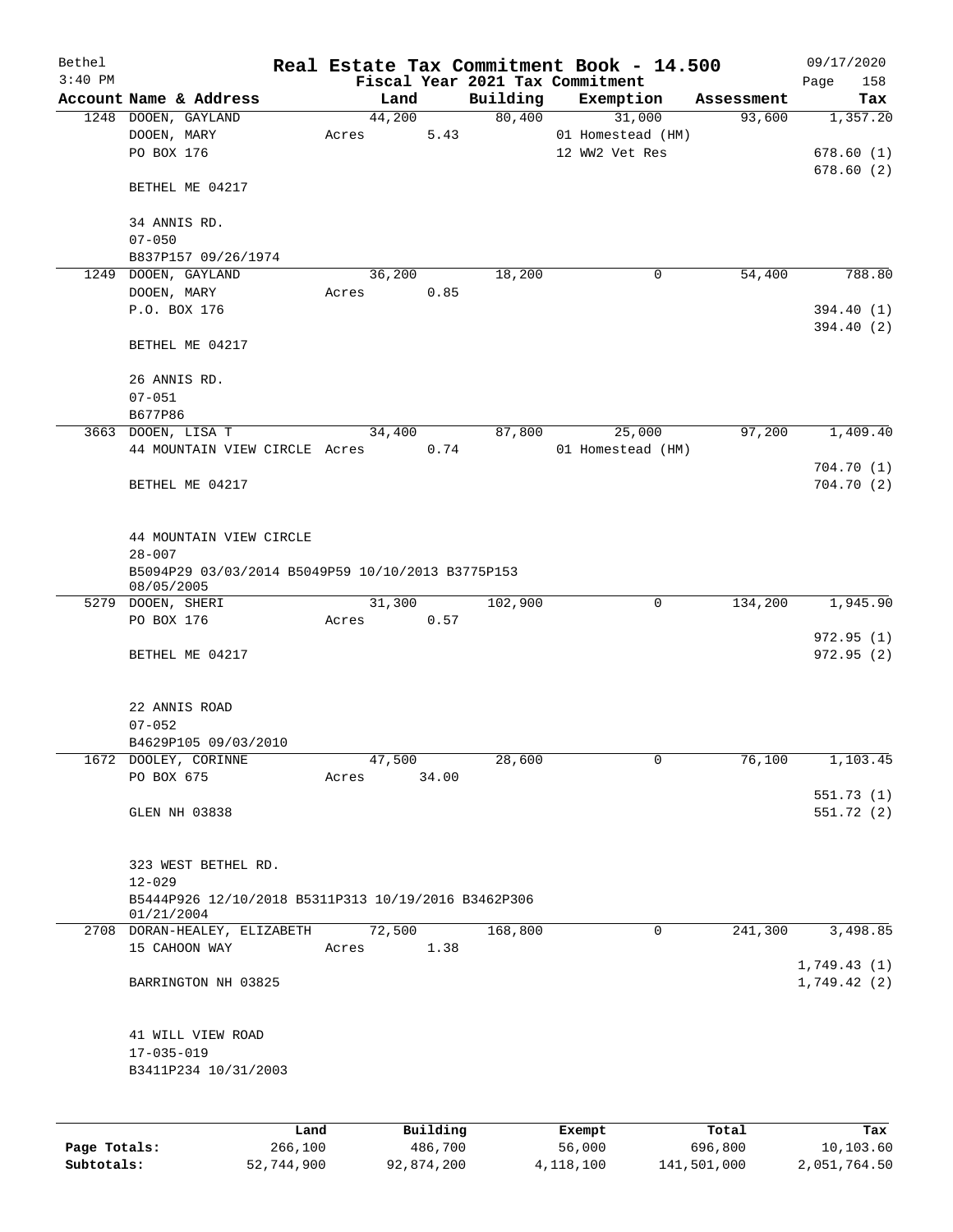| Bethel       |                                                                                                                       |       |          |             | Real Estate Tax Commitment Book - 14.500 |            | 09/17/2020  |
|--------------|-----------------------------------------------------------------------------------------------------------------------|-------|----------|-------------|------------------------------------------|------------|-------------|
| $3:40$ PM    |                                                                                                                       |       |          |             | Fiscal Year 2021 Tax Commitment          |            | Page<br>159 |
|              | Account Name & Address                                                                                                |       | Land     | Building    | Exemption                                | Assessment | Tax         |
|              | 2839 DORMAN, GIDEON                                                                                                   |       | 20,800   | 51,800      | 25,000                                   | 47,600     | 690.20      |
|              | 48 ABBOTT FARM RD                                                                                                     | Acres | 10.94    |             | 01 Homestead (HM)                        |            | 345.10(1)   |
|              | BETHEL ME 04217 5335                                                                                                  |       |          |             |                                          |            | 345.10(2)   |
|              |                                                                                                                       |       |          |             |                                          |            |             |
|              | 48 ABBOTT FARM RD.                                                                                                    |       |          |             |                                          |            |             |
|              | $19 - 005 - 005$                                                                                                      |       |          |             |                                          |            |             |
|              | B2606P124 08/28/1998                                                                                                  |       |          |             |                                          |            |             |
| 4679         | DORMAN, JENNIFER A                                                                                                    |       | 42,900   | 142,200     | 0                                        | 185,100    | 2,683.95    |
|              | DORMAN, CARROLL L                                                                                                     | Acres | 0.96     |             |                                          |            |             |
|              | 248 MIDDLE ST                                                                                                         |       |          |             |                                          |            | 1,341.98(1) |
|              |                                                                                                                       |       |          |             |                                          |            | 1,341.97(2) |
|              | FARMINGTON ME 04938                                                                                                   |       |          |             |                                          |            |             |
|              | 9 BROOK RD                                                                                                            |       |          |             |                                          |            |             |
|              | $13 - 022 - 001$                                                                                                      |       |          |             |                                          |            |             |
|              | B5203P106 01/20/2015 B4763P61 09/23/2011 B4345P1<br>09/02/2008 B4124P276 05/01/2007 B3917P286 04/07/2006<br>B3482P257 |       |          |             |                                          |            |             |
|              | 283 DORMAN, RONALD                                                                                                    |       | 30, 300  | 65,700      | 25,000                                   | 71,000     | 1,029.50    |
|              | DORMAN, SUSAN                                                                                                         | Acres | 5.71     |             | 01 Homestead (HM)                        |            |             |
|              | 95 BIRD HILL RD.                                                                                                      |       |          |             |                                          |            | 514.75(1)   |
|              |                                                                                                                       |       |          |             |                                          |            | 514.75(2)   |
|              | BRYANT POND ME 04219<br>6118                                                                                          |       |          |             |                                          |            |             |
|              | 137 MCCRILLIS BROOK RD.                                                                                               |       |          |             |                                          |            |             |
|              | $04 - 093 - 001$                                                                                                      |       |          |             |                                          |            |             |
|              | B2630P197                                                                                                             |       |          |             |                                          |            |             |
|              | 2911 DOSTIE-LADD, MARY                                                                                                |       | 12,800   | $\mathbf 0$ | $\mathbf 0$                              | 12,800     | 185.60      |
|              | MARTHA                                                                                                                |       |          |             |                                          |            |             |
|              | 5450 SE 117th TER.                                                                                                    | Acres | 12.20    |             |                                          |            |             |
|              |                                                                                                                       |       |          |             |                                          |            | 92.80(1)    |
|              | MORRISTON FL 32668                                                                                                    |       |          |             |                                          |            | 92.80(2)    |
|              | $20 - 026 - 001$                                                                                                      |       |          |             |                                          |            |             |
|              | 2482 DOUCETTE, STEVEN                                                                                                 |       | 42,100   | 125,600     | 25,000                                   | 142,700    | 2,069.15    |
|              | 50 CHASE ROAD                                                                                                         | Acres | 3.30     |             | 01 Homestead (HM)                        |            |             |
|              |                                                                                                                       |       |          |             |                                          |            | 1,034.58(1) |
|              | BETHEL ME 04217                                                                                                       |       |          |             |                                          |            | 1,034.57(2) |
|              | 50 CHASE ROAD                                                                                                         |       |          |             |                                          |            |             |
|              | $14 - 010 - 002$                                                                                                      |       |          |             |                                          |            |             |
|              | B3485P40 03/31/2004                                                                                                   |       |          |             |                                          |            |             |
|              | 1667 DOUGENECK, WILLIAM                                                                                               |       | 27,900   | 69,300      | 0                                        | 97,200     | 1,409.40    |
|              | 425 WEST BETHEL RD                                                                                                    | Acres | 2.00     |             |                                          |            |             |
|              |                                                                                                                       |       |          |             |                                          |            | 704.70(1)   |
|              | BETHEL ME 04217                                                                                                       |       |          |             |                                          |            | 704.70 (2)  |
|              | 425 WEST BETHEL RD.                                                                                                   |       |          |             |                                          |            |             |
|              | $12 - 024$                                                                                                            |       |          |             |                                          |            |             |
|              | B3091P32 04/03/2002                                                                                                   |       |          |             |                                          |            |             |
|              |                                                                                                                       | Land  | Building |             | Exempt                                   | Total      | Tax         |
| Page Totals: | 176,800                                                                                                               |       | 454,600  |             | 75,000                                   | 556,400    | 8,067.80    |

**Subtotals:** 52,921,700 93,328,800 4,193,100 142,057,400 2,059,832.30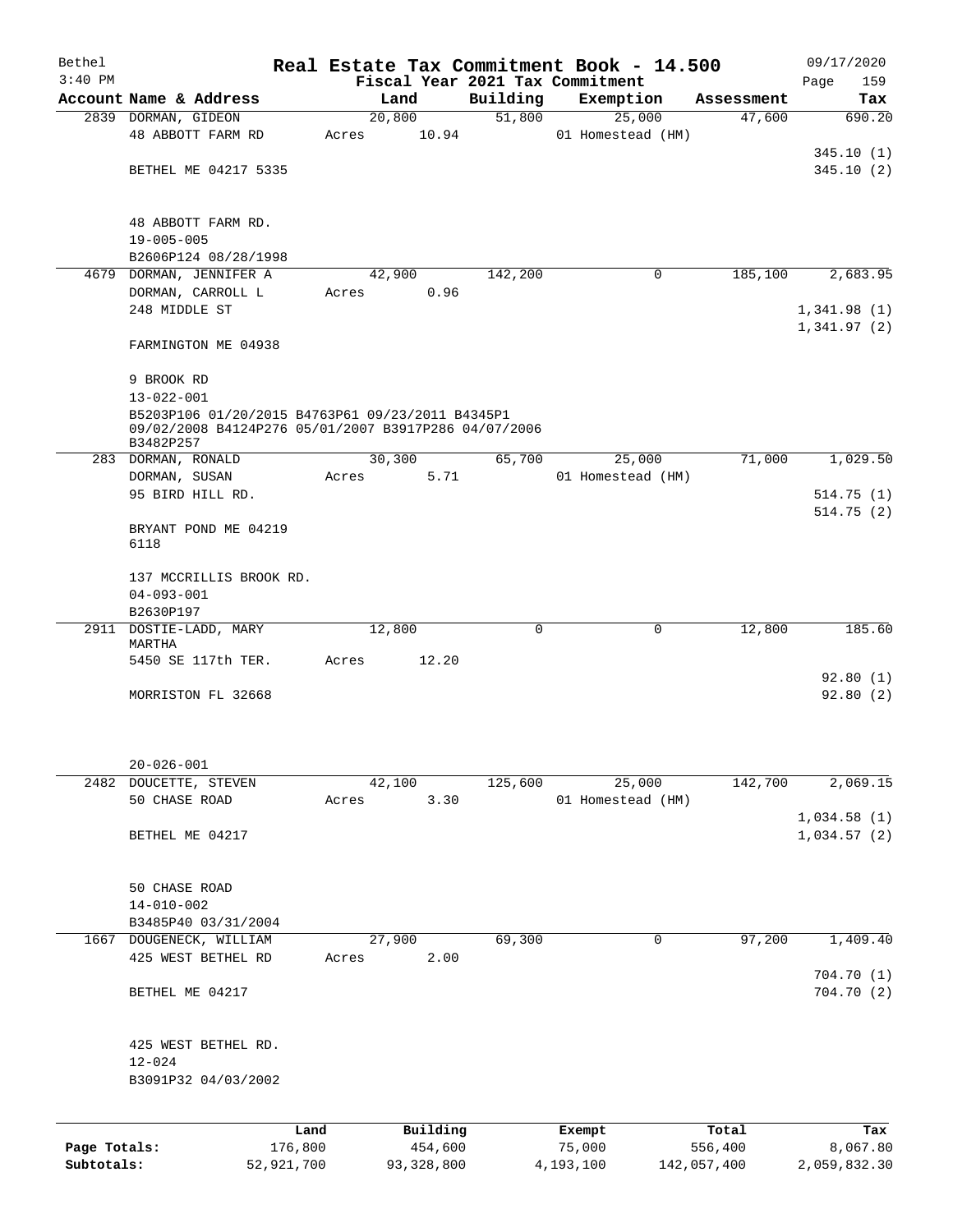| Bethel       |                                                      |       |                                 |          | Real Estate Tax Commitment Book - 14.500 |             | 09/17/2020   |
|--------------|------------------------------------------------------|-------|---------------------------------|----------|------------------------------------------|-------------|--------------|
| $3:40$ PM    |                                                      |       | Fiscal Year 2021 Tax Commitment |          |                                          |             | Page<br>160  |
|              | Account Name & Address                               |       | Land                            | Building | Exemption                                | Assessment  | Tax          |
|              | 3669 DOUGHERTY, BOBBIEJEAN                           |       | 34,900                          | 96,400   | $\mathbf 0$                              | 131,300     | 1,903.85     |
|              | DOUGHERTY, CHRISTOPHER                               | Acres | 0.77                            |          |                                          |             |              |
|              | PO BOX 484                                           |       |                                 |          |                                          |             | 951.93(1)    |
|              |                                                      |       |                                 |          |                                          |             | 951.92(2)    |
|              | BETHEL ME 04217                                      |       |                                 |          |                                          |             |              |
|              |                                                      |       |                                 |          |                                          |             |              |
|              | 59 MOUNTAIN VIEW CIRCLE<br>$28 - 013$                |       |                                 |          |                                          |             |              |
|              | B5422P323 08/02/2018 B4626P261 08/27/2010            |       |                                 |          |                                          |             |              |
|              | 1670 DOUGHERTY, MICHAEL                              |       | 31,200                          | 74,300   | 0                                        | 105,500     | 1,529.75     |
|              | DOUGHERTY, ROBERTA M.                                | Acres | 0.88                            |          |                                          |             |              |
|              | 1880 INTERVALE RD                                    |       |                                 |          |                                          |             | 764.88(1)    |
|              |                                                      |       |                                 |          |                                          |             | 764.87(2)    |
|              | BETHEL ME 04217                                      |       |                                 |          |                                          |             |              |
|              |                                                      |       |                                 |          |                                          |             |              |
|              | 347 WEST BETHEL RD.                                  |       |                                 |          |                                          |             |              |
|              | $12 - 027$                                           |       |                                 |          |                                          |             |              |
|              | B4131P5460 04/25/2019 B4780P241 11/07/2011 B3506P241 |       |                                 |          |                                          |             |              |
|              | 05/07/2004                                           |       |                                 |          |                                          |             |              |
|              | 2882 DOUGHERTY, PHILIP MARK                          |       | 38,400                          | 53,000   | $\mathbf 0$                              | 91,400      | 1,325.30     |
|              | PO BOX 642                                           | Acres | 1.00                            |          |                                          |             |              |
|              |                                                      |       |                                 |          |                                          |             | 662.65(1)    |
|              | BETHEL ME 04217                                      |       |                                 |          |                                          |             | 662.65(2)    |
|              |                                                      |       |                                 |          |                                          |             |              |
|              |                                                      |       |                                 |          |                                          |             |              |
|              | 1880 INTERVALE RD.                                   |       |                                 |          |                                          |             |              |
|              | $20 - 001$                                           |       |                                 |          |                                          |             |              |
|              | B4780P241 11/07/2011 B4583P177 05/04/2010 B1179P240  |       |                                 |          |                                          |             |              |
|              | 10/22/1982                                           |       |                                 |          |                                          |             |              |
|              | 2834 DOUGHTY, PRISCILLA,<br>ESTATE OF                |       | 13,200                          | 34,700   | $\mathbf 0$                              | 47,900      | 694.55       |
|              | C/O SMITH, CHERYL                                    | Acres | 13.00                           |          |                                          |             |              |
|              | 24 BRACKETT ST.                                      |       |                                 |          |                                          |             | 347.28(1)    |
|              |                                                      |       |                                 |          |                                          |             | 347.27(2)    |
|              | DIXFIELD ME 04224                                    |       |                                 |          |                                          |             |              |
|              |                                                      |       |                                 |          |                                          |             |              |
|              | 264 SWAN HILL RD.                                    |       |                                 |          |                                          |             |              |
|              | $19 - 005$                                           |       |                                 |          |                                          |             |              |
|              | B5108P254 04/28/2014 B2636P349 11/23/1998            |       |                                 |          |                                          |             |              |
|              | 5407 DOUGLAS, GINA L                                 |       | 41,200                          | 0        | 0                                        | 41,200      | 597.40       |
|              | DOUGLAS, BRIAN R                                     | Acres | 2.00                            |          |                                          |             |              |
|              | 340 NORTH ROAD                                       |       |                                 |          |                                          |             | 298.70 (1)   |
|              |                                                      |       |                                 |          |                                          |             | 298.70 (2)   |
|              | BETHEL ME 04217                                      |       |                                 |          |                                          |             |              |
|              |                                                      |       |                                 |          |                                          |             |              |
|              | NORTH RD                                             |       |                                 |          |                                          |             |              |
|              | $12 - 061 - 001$                                     |       |                                 |          |                                          |             |              |
|              | B5323P615 12/23/2016                                 |       |                                 |          |                                          |             |              |
|              | 1695 DOUGLASS, BRIAN                                 |       | 49,300                          | 116,000  | 25,000                                   | 140,300     | 2,034.35     |
|              | DOUGLASS, GINA                                       | Acres | 1.40                            |          | 01 Homestead (HM)                        |             |              |
|              | 340 NORTH ROAD                                       |       |                                 |          |                                          |             | 1,017.18(1)  |
|              |                                                      |       |                                 |          |                                          |             | 1,017.17(2)  |
|              | BETHEL ME 04217                                      |       |                                 |          |                                          |             |              |
|              |                                                      |       |                                 |          |                                          |             |              |
|              | 340 NORTH ROAD                                       |       |                                 |          |                                          |             |              |
|              | $12 - 050$                                           |       |                                 |          |                                          |             |              |
|              | B1171P182 08/13/1982                                 |       |                                 |          |                                          |             |              |
|              |                                                      |       |                                 |          |                                          |             |              |
|              |                                                      | Land  | Building                        |          | Exempt                                   | Total       | Tax          |
| Page Totals: | 208,200                                              |       | 374,400                         |          | 25,000                                   | 557,600     | 8,085.20     |
| Subtotals:   | 53,129,900                                           |       | 93,703,200                      |          | 4,218,100                                | 142,615,000 | 2,067,917.50 |
|              |                                                      |       |                                 |          |                                          |             |              |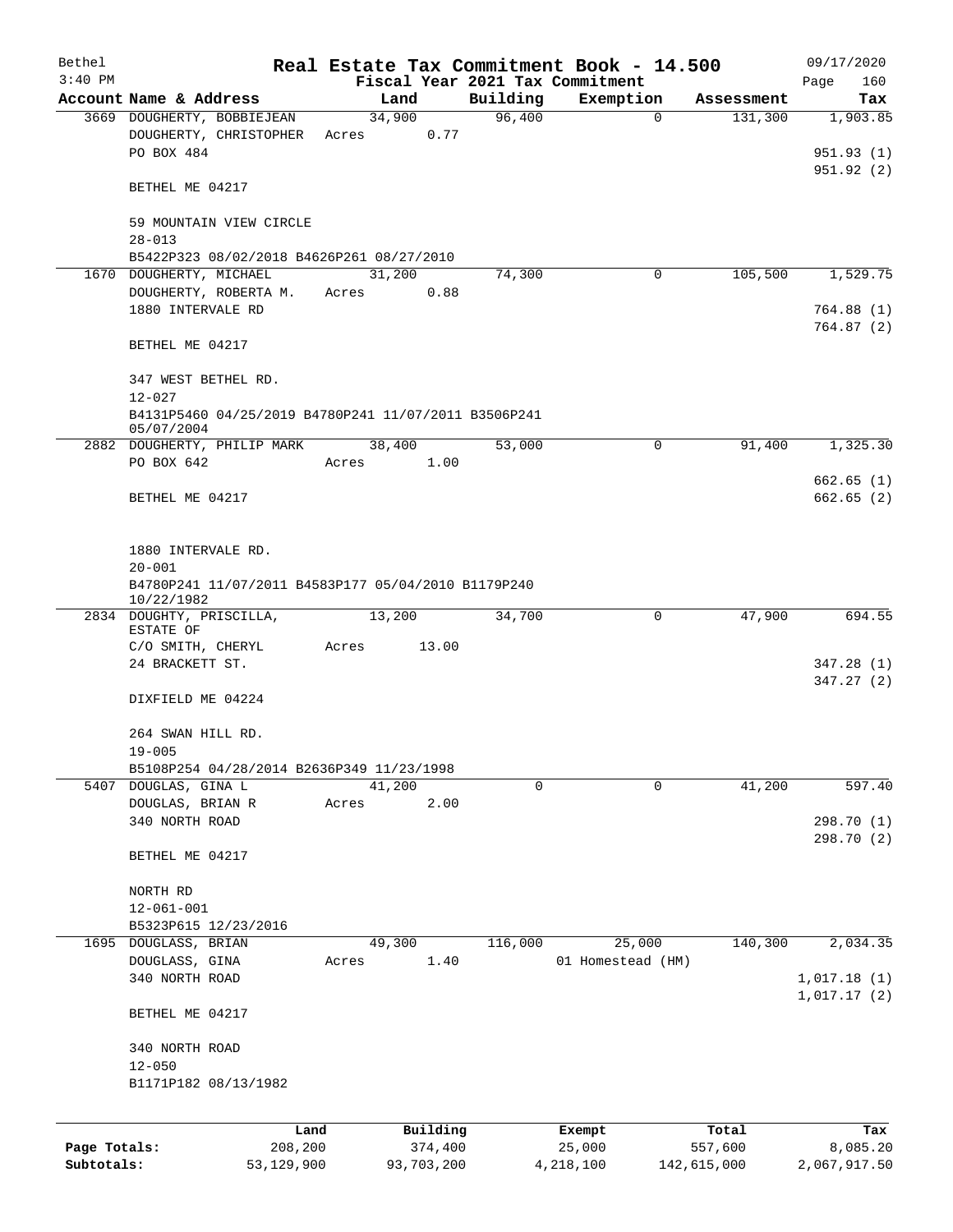| Bethel    |                                                                   |       |        |       |             | Real Estate Tax Commitment Book - 14.500 |             |            | 09/17/2020  |
|-----------|-------------------------------------------------------------------|-------|--------|-------|-------------|------------------------------------------|-------------|------------|-------------|
| $3:40$ PM |                                                                   |       |        |       |             | Fiscal Year 2021 Tax Commitment          |             |            | Page<br>161 |
|           | Account Name & Address                                            |       | Land   |       | Building    | Exemption                                |             | Assessment | Tax         |
|           | 1693 DOUGLASS, GRACE T                                            |       | 92,000 |       | 121,200     |                                          | $\mathbf 0$ | 213,200    | 3,091.40    |
|           | 274 NORTH ROAD                                                    | Acres |        | 35.73 |             |                                          |             |            |             |
|           |                                                                   |       |        |       |             |                                          |             |            | 1,545.70(1) |
|           | BETHEL ME 04217                                                   |       |        |       |             |                                          |             |            | 1,545.70(2) |
|           |                                                                   |       |        |       |             |                                          |             |            |             |
|           | 282 NORTH ROAD                                                    |       |        |       |             |                                          |             |            |             |
|           | $12 - 049$                                                        |       |        |       |             |                                          |             |            |             |
|           | B5252P258 11/04/2015 B5159P122 09/12/2014 B3725P302<br>05/20/2005 |       |        |       |             |                                          |             |            |             |
|           | 1694 DOUGLASS, GRACE T                                            |       | 55,600 |       | 228,300     | 25,000                                   |             | 258,900    | 3,754.05    |
|           | 274 NORTH ROAD                                                    | Acres |        | 5.50  |             | 01 Homestead (HM)                        |             |            |             |
|           |                                                                   |       |        |       |             |                                          |             |            | 1,877.03(1) |
|           | BETHEL ME 04217                                                   |       |        |       |             |                                          |             |            | 1,877.02(2) |
|           |                                                                   |       |        |       |             |                                          |             |            |             |
|           |                                                                   |       |        |       |             |                                          |             |            |             |
|           | 274 NORTH ROAD                                                    |       |        |       |             |                                          |             |            |             |
|           | $12 - 049 - 001$                                                  |       |        |       |             |                                          |             |            |             |
|           | B5252P258 11/04/2015 B5159P122 09/12/2014 B3725P302<br>05/20/2005 |       |        |       |             |                                          |             |            |             |
|           | 1621 DOUGLASS, GRACE T                                            |       | 76,400 |       | $\mathbf 0$ |                                          | 0           | 76,400     | 1,107.80    |
|           | 274 NORTH ROAD                                                    | Acres |        | 21.90 |             |                                          |             |            |             |
|           |                                                                   |       |        |       |             |                                          |             |            | 553.90(1)   |
|           | BETHEL ME 04217                                                   |       |        |       |             |                                          |             |            | 553.90(2)   |
|           |                                                                   |       |        |       |             |                                          |             |            |             |
|           |                                                                   |       |        |       |             |                                          |             |            |             |
|           | NORTH RD                                                          |       |        |       |             |                                          |             |            |             |
|           | $11 - 077$                                                        |       |        |       |             |                                          |             |            |             |
|           | B5252P258 11/04/2015 B5159P122 09/12/2014 B3725P302<br>05/20/2005 |       |        |       |             |                                          |             |            |             |
|           | 1635 DOUGLASS, GRACE T                                            |       | 500    |       | $\Omega$    |                                          | $\mathbf 0$ | 500        | 7.25        |
|           | 274 NORTH ROAD                                                    | Acres |        | 8.80  |             |                                          |             |            |             |
|           |                                                                   |       |        |       |             |                                          |             |            | 3.63(1)     |
|           | BETHEL ME 04217                                                   |       |        |       |             |                                          |             |            | 3.62(2)     |
|           |                                                                   |       |        |       |             |                                          |             |            |             |
|           | 1/2 ISLAND IN ANDRO RIV                                           |       |        |       |             |                                          |             |            |             |
|           | $11 - 090$                                                        |       |        |       |             |                                          |             |            |             |
|           | B5252P258 11/04/2015 B5159P122 09/12/2014 B3725P302               |       |        |       |             |                                          |             |            |             |
|           | 05/20/2005                                                        |       |        |       |             |                                          |             |            |             |
|           | 1637 DOUGLASS, GRACE T                                            |       | 500    |       | $\mathbf 0$ |                                          | $\mathbf 0$ | 500        | 7.25        |
|           | 274 NORTH ROAD                                                    | Acres |        | 8.00  |             |                                          |             |            |             |
|           |                                                                   |       |        |       |             |                                          |             |            | 3.63(1)     |
|           | BETHEL ME 04217                                                   |       |        |       |             |                                          |             |            | 3.62(2)     |
|           | ISLAND IN ANDRO                                                   |       |        |       |             |                                          |             |            |             |
|           | $11 - 092$                                                        |       |        |       |             |                                          |             |            |             |
|           | B5252P258 11/04/2015 B5159P122 09/12/2014 B3725P302               |       |        |       |             |                                          |             |            |             |

05/20/2005

|              | Land       | Building   | Exempt    | Total       | Tax          |
|--------------|------------|------------|-----------|-------------|--------------|
| Page Totals: | 225,000    | 349,500    | 25,000    | 549,500     | 7,967.75     |
| Subtotals:   | 53,354,900 | 94,052,700 | 4,243,100 | 143,164,500 | 2,075,885.25 |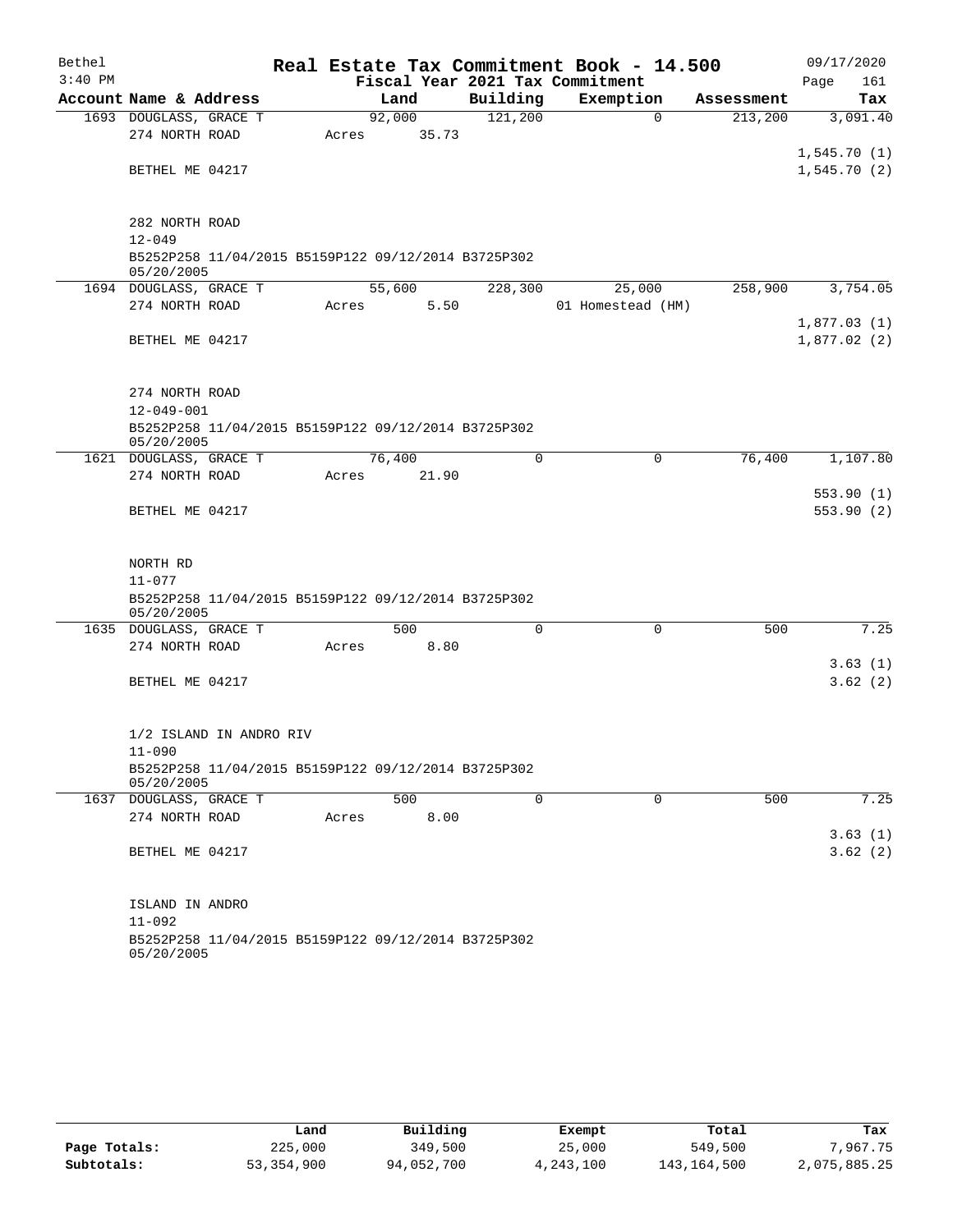| Bethel       |                                                                   |         |             |             | Real Estate Tax Commitment Book - 14.500 |            | 09/17/2020             |
|--------------|-------------------------------------------------------------------|---------|-------------|-------------|------------------------------------------|------------|------------------------|
| $3:40$ PM    |                                                                   |         |             |             | Fiscal Year 2021 Tax Commitment          |            | 162<br>Page            |
|              | Account Name & Address                                            |         | Land<br>200 | Building    | Exemption                                | Assessment | Tax<br>2.90            |
|              | 1638 DOUGLASS, GRACE T<br>274 NORTH ROAD                          | Acres   | 14.00       | 0           | $\mathbf 0$                              | 200        |                        |
|              |                                                                   |         |             |             |                                          |            | 1.45(1)                |
|              | BETHEL ME 04217                                                   |         |             |             |                                          |            | 1.45(2)                |
|              |                                                                   |         |             |             |                                          |            |                        |
|              |                                                                   |         |             |             |                                          |            |                        |
|              | ISLAND IN ANDRO                                                   |         |             |             |                                          |            |                        |
|              | $11 - 093$                                                        |         |             |             |                                          |            |                        |
|              | B5252P258 11/04/2015 B5159P122 09/12/2014 B3725P302<br>05/20/2005 |         |             |             |                                          |            |                        |
|              | 1632 DOUGLASS, GRACE T                                            |         | 83,100      | $\mathbf 0$ | $\Omega$                                 | 83,100     | 1,204.95               |
|              | 274 NORTH ROAD                                                    | Acres   | 34.45       |             |                                          |            |                        |
|              |                                                                   |         |             |             |                                          |            | 602.48(1)              |
|              | BETHEL ME 04217                                                   |         |             |             |                                          |            | 602.47(2)              |
|              |                                                                   |         |             |             |                                          |            |                        |
|              | NORTH RD                                                          |         |             |             |                                          |            |                        |
|              | $11 - 087$                                                        |         |             |             |                                          |            |                        |
|              | B5252P258 11/04/2015 B5159P122 09/12/2014 B3725P302               |         |             |             |                                          |            |                        |
|              | 05/20/2005                                                        |         |             |             |                                          |            |                        |
|              | 162 DOUGLASS, GRACE T                                             |         | 86,900      | $\Omega$    | $\Omega$                                 | 86,900     | 1,260.05               |
|              | 274 NORTH ROAD                                                    | Acres   | 68.00       |             |                                          |            |                        |
|              | BETHEL ME 04217                                                   |         |             |             |                                          |            | 630.03(1)<br>630.02(2) |
|              |                                                                   |         |             |             |                                          |            |                        |
|              |                                                                   |         |             |             |                                          |            |                        |
|              | EAST BETHEL RD.                                                   |         |             |             |                                          |            |                        |
|              | $04 - 019$                                                        |         |             |             |                                          |            |                        |
|              | B5252P258 11/04/2015 B5159P123 09/12/2014 B3725P302               |         |             |             |                                          |            |                        |
|              | 05/20/2005<br>1481 DOUGLASS, ROGER L                              |         | 38,800      | $\Omega$    | 0                                        | 38,800     | 562.60                 |
|              | LINDA A, LINDA A., III Acres                                      |         | 1.12        |             |                                          |            |                        |
|              | 5 VINCENT AVE                                                     |         |             |             |                                          |            | 281.30(1)              |
|              |                                                                   |         |             |             |                                          |            | 281.30(2)              |
|              | BIDDEFORD ME 04005                                                |         |             |             |                                          |            |                        |
|              |                                                                   |         |             |             |                                          |            |                        |
|              | 19 GOSS POND RD.<br>$09 - 007 - 001 - 006$                        |         |             |             |                                          |            |                        |
|              | B4131P192 05/11/2007 B3701P296 04/11/2005                         |         |             |             |                                          |            |                        |
|              | 2570 DOW, GEORGE                                                  |         | 24,000      | $\mathbf 0$ | 0                                        | 24,000     | 348.00                 |
|              | DOW, JULIE                                                        | Acres   | 1.00        |             |                                          |            |                        |
|              | 1 BARTLETT RD.                                                    |         |             |             |                                          |            | 174.00(1)              |
|              |                                                                   |         |             |             |                                          |            | 174.00(2)              |
|              | KITTERY POINT ME 03905                                            |         |             |             |                                          |            |                        |
|              | INTERVALE RD.                                                     |         |             |             |                                          |            |                        |
|              | $15 - 016 - 021$                                                  |         |             |             |                                          |            |                        |
|              | B3376P147 09/08/2003 B2231P234                                    |         |             |             |                                          |            |                        |
|              | 1499 DOYLE, DAVID                                                 |         | 51,600      | 138,500     | 0                                        | 190,100    | 2,756.45               |
|              | DOYLE, DEBORAH                                                    | Acres   | 2.45        |             |                                          |            |                        |
|              | PO Box 64                                                         |         |             |             |                                          |            | 1,378.23(1)            |
|              | BETHEL ME 04217                                                   |         |             |             |                                          |            | 1,378.22(2)            |
|              |                                                                   |         |             |             |                                          |            |                        |
|              | 602 WEST BETHEL RD.                                               |         |             |             |                                          |            |                        |
|              | $11 - 008$                                                        |         |             |             |                                          |            |                        |
|              | B4533P155 12/03/2009 B2847P125 12/30/1995                         |         |             |             |                                          |            |                        |
|              |                                                                   |         |             |             |                                          |            |                        |
|              |                                                                   | Land    | Building    |             | Exempt                                   | Total      | Tax                    |
| Page Totals: |                                                                   | 284,600 | 138,500     |             | 0                                        | 423,100    | 6,134.95               |

**Subtotals:** 53,639,500 94,191,200 4,243,100 143,587,600 2,082,020.20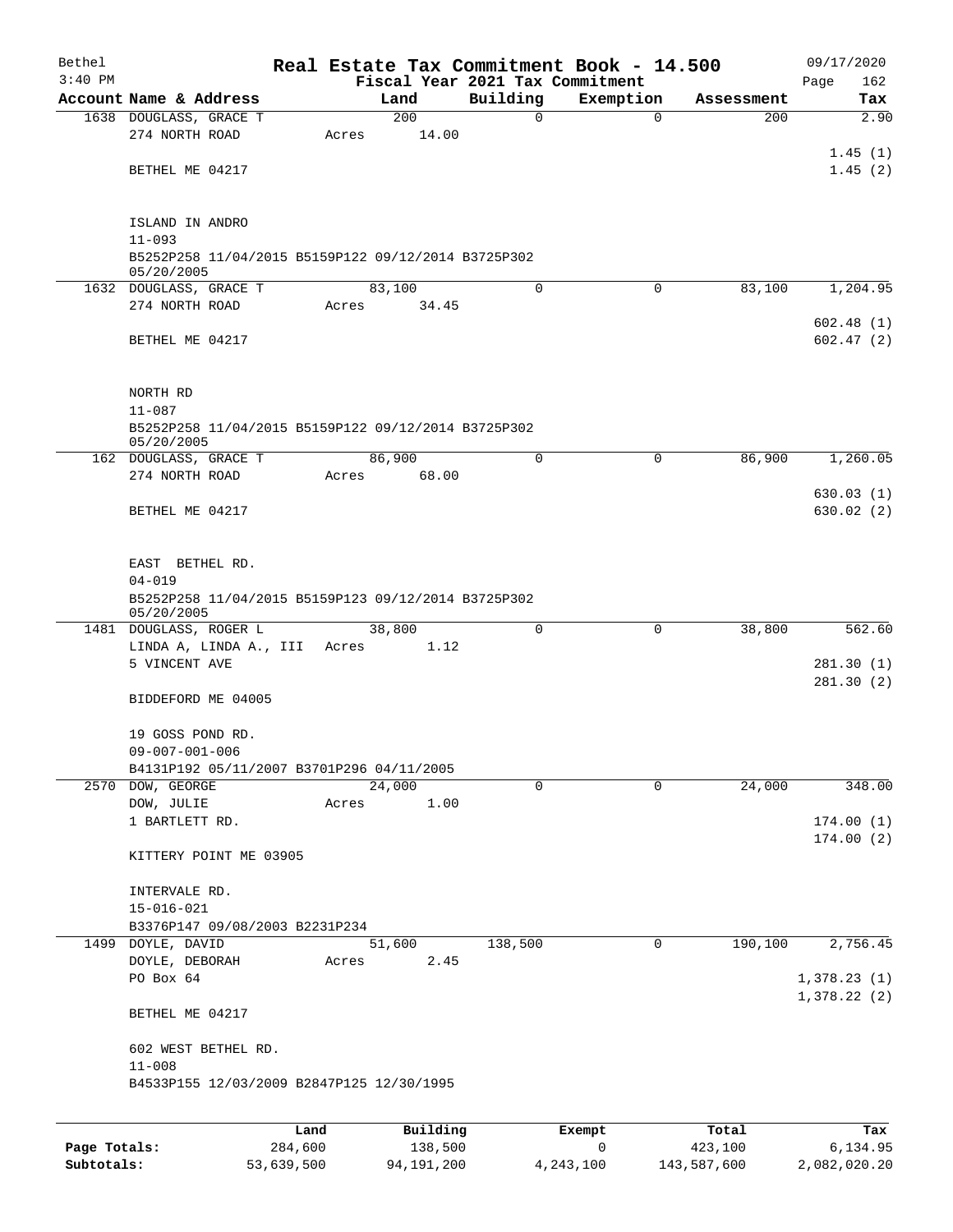| Bethel       |                                                                                        |            |                |                    | Real Estate Tax Commitment Book - 14.500 |             | 09/17/2020   |
|--------------|----------------------------------------------------------------------------------------|------------|----------------|--------------------|------------------------------------------|-------------|--------------|
| $3:40$ PM    |                                                                                        |            |                |                    | Fiscal Year 2021 Tax Commitment          |             | Page<br>163  |
|              | Account Name & Address                                                                 |            | Land           | Building<br>82,000 | Exemption                                | Assessment  | Tax          |
|              | 1263 DOYLE, DEBORAH M<br>42 COLES GROVE RD.                                            | Acres      | 20,600<br>0.25 |                    | $\mathbf 0$                              | 102,600     | 1,487.70     |
|              |                                                                                        |            |                |                    |                                          |             | 743.85(1)    |
|              | DERRY NH 03038                                                                         |            |                |                    |                                          |             | 743.85(2)    |
|              |                                                                                        |            |                |                    |                                          |             |              |
|              |                                                                                        |            |                |                    |                                          |             |              |
|              | 120 WEST BETHEL RD.                                                                    |            |                |                    |                                          |             |              |
|              | $07 - 065 - 001$<br>B5495P964 12/05/2019 B5325P650 01/09/2017 B5325P645                |            |                |                    |                                          |             |              |
|              | 01/09/2017 B3015P151 10/23/2001                                                        |            |                |                    |                                          |             |              |
|              | 1438 DOYLE, JAMES Q                                                                    |            | 42,400         | 160,600            | $\Omega$                                 | 203,000     | 2,943.50     |
|              | DOYLE, JENNIFER S                                                                      | Acres      | 11.30          |                    |                                          |             |              |
|              | PO BOX 840                                                                             |            |                |                    |                                          |             | 1,471.75(1)  |
|              |                                                                                        |            |                |                    |                                          |             | 1,471.75(2)  |
|              | WEST TISBURY MA 02575                                                                  |            |                |                    |                                          |             |              |
|              | 558 EAST BETHEL RD.                                                                    |            |                |                    |                                          |             |              |
|              | $09 - 016$                                                                             |            |                |                    |                                          |             |              |
|              | B5355P665 07/13/2017 B4769P326 10/07/2011 B2484P308                                    |            |                |                    |                                          |             |              |
|              | 10/10/1997                                                                             |            |                |                    |                                          |             |              |
|              | 2775 DOYON, JOEL                                                                       |            | 44,500<br>5.70 | 111,000            | $\Omega$                                 | 155,500     | 2,254.75     |
|              | DOYON, KATHLEEN<br>PO BOX 742                                                          | Acres      |                |                    |                                          |             | 1,127.38(1)  |
|              |                                                                                        |            |                |                    |                                          |             | 1, 127.37(2) |
|              | BETHEL ME 04217                                                                        |            |                |                    |                                          |             |              |
|              |                                                                                        |            |                |                    |                                          |             |              |
|              | 59 WINSLOW ROAD                                                                        |            |                |                    |                                          |             |              |
|              | $18 - 030 - 001$                                                                       |            |                |                    |                                          |             |              |
|              | B5404P395 04/25/2018 B4414P331 03/11/2009 B2997P202                                    |            |                |                    |                                          |             |              |
|              | 3167 DRESSER, HARRY H JR<br>DRESSER, ELAINE S                                          | Acres      | 52,100<br>0.35 | 228,500            | 31,000<br>01 Homestead (HM)              | 249,600     | 3,619.20     |
|              | PO BOX 526                                                                             |            |                |                    | 12 WW2 Vet Res                           |             | 1,809.60(1)  |
|              |                                                                                        |            |                |                    |                                          |             | 1,809.60(2)  |
|              | BETHEL ME 04217                                                                        |            |                |                    |                                          |             |              |
|              |                                                                                        |            |                |                    |                                          |             |              |
|              | 10 CHURCH ST.                                                                          |            |                |                    |                                          |             |              |
|              | $25 - 013 - 00A$                                                                       |            |                |                    |                                          |             |              |
|              | B3532P204 06/16/2004                                                                   |            |                |                    | 0                                        | 201,700     |              |
| 3781         | DREW, IAN J<br>DREW, KRISTEN L                                                         | Acres      | 38,400<br>1.00 | 163,300            |                                          |             | 2,924.65     |
|              | 922 INTERVALE RD.                                                                      |            |                |                    |                                          |             | 1,462.33(1)  |
|              |                                                                                        |            |                |                    |                                          |             | 1,462.32(2)  |
|              | BETHEL ME 04217                                                                        |            |                |                    |                                          |             |              |
|              |                                                                                        |            |                |                    |                                          |             |              |
|              | 922 INTERVALE RD.                                                                      |            |                |                    |                                          |             |              |
|              | $22 - 026 - A$                                                                         |            |                |                    |                                          |             |              |
|              | B3195P116 11/08/2002<br>3322 DRISCOLL, MARK H TTE                                      |            | 52,300         | 92,300             | 0                                        | 144,600     | 2,096.70     |
|              | DRISCOLL, KIMBERLY C.                                                                  | Acres      | 0.36           |                    |                                          |             |              |
|              | TTE                                                                                    |            |                |                    |                                          |             |              |
|              | 28 ANDERSON ST                                                                         |            |                |                    |                                          |             | 1,048.35(1)  |
|              |                                                                                        |            |                |                    |                                          |             | 1,048.35(2)  |
|              | MARBLEHEAD MA 01945<br>2327                                                            |            |                |                    |                                          |             |              |
|              |                                                                                        |            |                |                    |                                          |             |              |
|              | 12 SPRING ST                                                                           |            |                |                    |                                          |             |              |
|              | $25 - 154$                                                                             |            |                |                    |                                          |             |              |
|              | B5449P446 01/17/2019 B5137P341 07/14/2014 B4342P292<br>08/26/2008 B3554P173 07/15/2004 |            |                |                    |                                          |             |              |
|              |                                                                                        | Land       | Building       |                    | Exempt                                   | Total       | Tax          |
| Page Totals: |                                                                                        | 250,300    | 837,700        |                    | 31,000                                   | 1,057,000   | 15,326.50    |
| Subtotals:   |                                                                                        | 53,889,800 | 95,028,900     |                    | 4,274,100                                | 144,644,600 | 2,097,346.70 |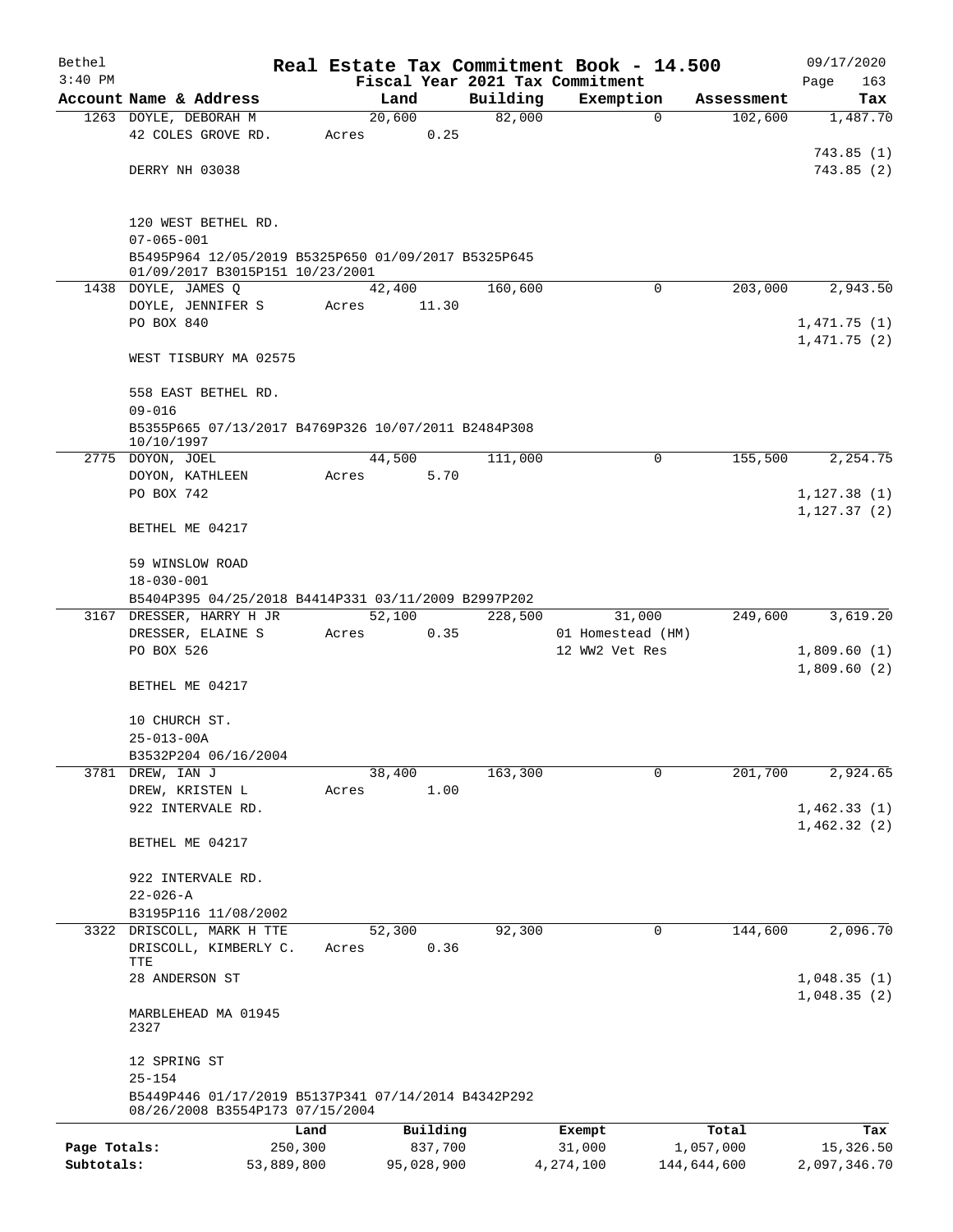| Bethel       |                                                                                      | Real Estate Tax Commitment Book - 14.500 |                     |                                 |                       | 09/17/2020                 |
|--------------|--------------------------------------------------------------------------------------|------------------------------------------|---------------------|---------------------------------|-----------------------|----------------------------|
| $3:40$ PM    | Account Name & Address                                                               |                                          |                     | Fiscal Year 2021 Tax Commitment |                       | Page<br>164                |
|              | 4515 DUBIN, BLAKE                                                                    | Land<br>61,400                           | Building<br>313,400 | Exemption<br>$\mathbf 0$        | Assessment<br>374,800 | Tax<br>5,434.60            |
|              | 336 MILLER AVENUE                                                                    | 0.72<br>Acres                            |                     |                                 |                       |                            |
|              |                                                                                      |                                          |                     |                                 |                       | 2,717.30(1)                |
|              | PORTSMOUTH NH 03807                                                                  |                                          |                     |                                 |                       | 2,717.30(2)                |
|              |                                                                                      |                                          |                     |                                 |                       |                            |
|              | 37 RIVER VALLEY ACRES                                                                |                                          |                     |                                 |                       |                            |
|              | $17 - 041 - 003$                                                                     |                                          |                     |                                 |                       |                            |
|              | B5076P48 12/20/2013 B5076P47 12/20/2013 B5068P104                                    |                                          |                     |                                 |                       |                            |
|              | 12/02/2013 B3729P95 05/20/2005                                                       |                                          |                     |                                 |                       |                            |
|              | 85 DUBOIS, SUZANNE L<br>16 LEDGEFIELD CIRCLE                                         | 38,700<br>1.10<br>Acres                  | 137,200             | $\Omega$                        | 175,900               | 2,550.55                   |
|              |                                                                                      |                                          |                     |                                 |                       | 1, 275.28(1)               |
|              | SOUTH PORTLAND ME 04106                                                              |                                          |                     |                                 |                       | 1, 275.27(2)               |
|              |                                                                                      |                                          |                     |                                 |                       |                            |
|              |                                                                                      |                                          |                     |                                 |                       |                            |
|              | 385 SONGO POND RD.<br>$02 - 009$                                                     |                                          |                     |                                 |                       |                            |
|              | B5376P404 11/03/2017 B5267P499 02/09/2016 B1118P181                                  |                                          |                     |                                 |                       |                            |
|              | 05/15/1981                                                                           |                                          |                     |                                 |                       |                            |
|              | 3634 DUCLOS, MICHAEL J                                                               | 39,200                                   | 154,000             | 0                               | 193,200               | 2,801.40                   |
|              | DUCLOS, RACHEL M                                                                     | 1.30<br>Acres                            |                     |                                 |                       |                            |
|              | PO BOX 773                                                                           |                                          |                     |                                 |                       | 1,400.70(1)<br>1,400.70(2) |
|              | BETHEL ME 04217                                                                      |                                          |                     |                                 |                       |                            |
|              |                                                                                      |                                          |                     |                                 |                       |                            |
|              | 5 GREELY LN                                                                          |                                          |                     |                                 |                       |                            |
|              | $27 - 036 - 005 - 010$                                                               |                                          |                     |                                 |                       |                            |
|              | B5258P132 12/11/2015 B4379P177 11/24/2008 B3944P1<br>05/11/2006 B3482P262 03/25/2004 |                                          |                     |                                 |                       |                            |
|              | 3016 DUDICS, JERI LYNN, TTE                                                          | 60,700                                   | $\Omega$            | $\mathbf 0$                     | 60,700                | 880.15                     |
|              | 70 DUDICS MOUNTAIN RD                                                                | 1.70<br>Acres                            |                     |                                 |                       |                            |
|              |                                                                                      |                                          |                     |                                 |                       | 440.08 (1)                 |
|              | PORTER ME 04068                                                                      |                                          |                     |                                 |                       | 440.07 (2)                 |
|              |                                                                                      |                                          |                     |                                 |                       |                            |
|              | TAYLOR WOODS/LOT 17                                                                  |                                          |                     |                                 |                       |                            |
|              | $22 - 026 - 017$                                                                     |                                          |                     |                                 |                       |                            |
|              | B4869P135 07/23/2012 B3176P248 10/04/2002                                            |                                          |                     |                                 |                       |                            |
|              | 4631 DUDICS, JERI LYNN, TTE                                                          | 36,000                                   | 0                   | 0                               | 36,000                | 522.00                     |
|              | THE HADLEY FAMILY TRUST Acres                                                        | 2.02                                     |                     |                                 |                       |                            |
|              | 70 DUDICS MOUNTAIN RD                                                                |                                          |                     |                                 |                       | 261.00(1)<br>261.00(2)     |
|              | PORTER ME 04068                                                                      |                                          |                     |                                 |                       |                            |
|              |                                                                                      |                                          |                     |                                 |                       |                            |
|              | SWAN HILL AT INTERVALE                                                               |                                          |                     |                                 |                       |                            |
|              | $23 - 013 - 001 - 001$                                                               |                                          |                     |                                 |                       |                            |
|              | B4869P133 07/23/2012 B3660P233 01/14/2005<br>2798 DUFAULT, PAUL                      | 42,000                                   | 117,600             | 31,000                          | 128,600               | 1,864.70                   |
|              | DUFAULT, ELEANOR                                                                     | 10.00<br>Acres                           |                     | 01 Homestead (HM)               |                       |                            |
|              | PO BOX 839                                                                           |                                          |                     | 12 WW2 Vet Res                  |                       | 932.35(1)                  |
|              |                                                                                      |                                          |                     |                                 |                       | 932.35 (2)                 |
|              | BETHEL ME 04217                                                                      |                                          |                     |                                 |                       |                            |
|              | 45 HOWLING HOLE ROAD                                                                 |                                          |                     |                                 |                       |                            |
|              | $18 - 049 - 001$                                                                     |                                          |                     |                                 |                       |                            |
|              | B1435P157 09/02/1986                                                                 |                                          |                     |                                 |                       |                            |
|              |                                                                                      |                                          |                     |                                 |                       |                            |
|              | Land                                                                                 | Building                                 |                     | Exempt                          | Total                 | Tax                        |
| Page Totals: | 278,000                                                                              | 722,200                                  |                     | 31,000                          | 969,200               | 14,053.40                  |
| Subtotals:   | 54,167,800                                                                           | 95,751,100                               |                     | 4,305,100                       | 145,613,800           | 2, 111, 400.10             |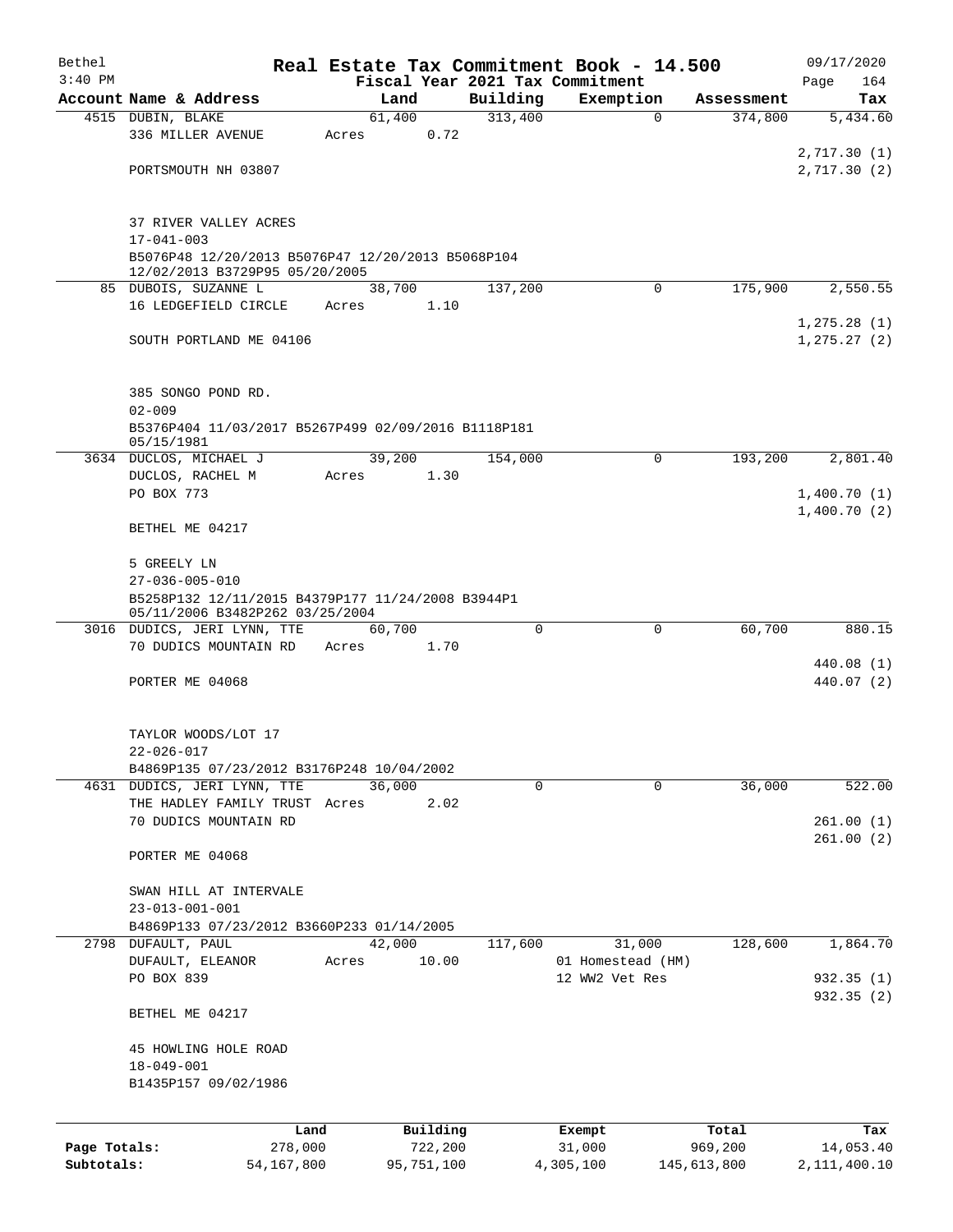| Bethel    |                                                                          |        |      | Real Estate Tax Commitment Book - 14.500 |             |            | 09/17/2020             |
|-----------|--------------------------------------------------------------------------|--------|------|------------------------------------------|-------------|------------|------------------------|
| $3:40$ PM |                                                                          |        |      | Fiscal Year 2021 Tax Commitment          |             |            | 165<br>Page            |
|           | Account Name & Address                                                   | Land   |      | Building                                 | Exemption   | Assessment | Tax                    |
|           | 5318 DUMONT ENTERPRISES,<br>INC.                                         | 13,800 |      | 0                                        | $\Omega$    | 13,800     | 200.10                 |
|           | 11377 North Shore Line<br>Court                                          | Acres  | 2.43 |                                          |             |            |                        |
|           | Hideout UT 84036                                                         |        |      |                                          |             |            | 100.05(1)<br>100.05(2) |
|           | MOUNTAIN VALLEY RD EXT<br>$09 - 006 - 001 - 028$<br>B13P4643 05/21/2010  |        |      |                                          |             |            |                        |
|           | 5305 DUMONT ENTERPRISES,<br>INC.                                         | 13,800 |      | $\mathbf 0$                              | 0           | 13,800     | 200.10                 |
|           | 11377 North Shore Line<br>Court                                          | Acres  | 2.47 |                                          |             |            |                        |
|           | Hideout UT 84036                                                         |        |      |                                          |             |            | 100.05(1)<br>100.05(2) |
|           | MOUNTAIN VALLEY RD EXT<br>$09 - 006 - 001 - 015$<br>B13P4643 05/21/2010  |        |      |                                          |             |            |                        |
|           | 5306 DUMONT ENTERPRISES,<br>INC.                                         | 13,500 |      | 0                                        | $\mathbf 0$ | 13,500     | 195.75                 |
|           | 11377 North Shore Line<br>Court                                          | Acres  | 1.93 |                                          |             |            |                        |
|           | Hideout UT 84036                                                         |        |      |                                          |             |            | 97.88(1)<br>97.87(2)   |
|           | MOUNTAIN VALLEY RD EXT<br>$09 - 006 - 001 - 016$<br>B13P4643 05/21/2010  |        |      |                                          |             |            |                        |
|           | 5307 DUMONT ENTERPRISES,                                                 | 13,900 |      | 0                                        | 0           | 13,900     | 201.55                 |
|           | INC.<br>11377 North Shore Line<br>Court                                  | Acres  | 2.73 |                                          |             |            |                        |
|           | Hideout UT 84036                                                         |        |      |                                          |             |            | 100.78(1)<br>100.77(2) |
|           | MOUNTAIN VALLEY RD EXT<br>$09 - 006 - 001 - 017$<br>B13P4643 05/21/2010  |        |      |                                          |             |            |                        |
|           | 5308 DUMONT ENTERPRISES,<br>INC.                                         | 12,500 |      | 0                                        | 0           | 12,500     | 181.25                 |
|           | 11377 North Shore Line<br>Court                                          | Acres  | 0.99 |                                          |             |            |                        |
|           | Hideout UT 84036                                                         |        |      |                                          |             |            | 90.63(1)<br>90.62(2)   |
|           | MOUINTAIN VALLEY RD EXT<br>$09 - 006 - 001 - 019$<br>B13P4643 05/21/2010 |        |      |                                          |             |            |                        |

|              | Land         | Building   | Exempt    | Total       | Tax            |
|--------------|--------------|------------|-----------|-------------|----------------|
| Page Totals: | 67,500       |            |           | 67,500      | 978.75         |
| Subtotals:   | 54, 235, 300 | 95,751,100 | 4,305,100 | 145,681,300 | 2, 112, 378.85 |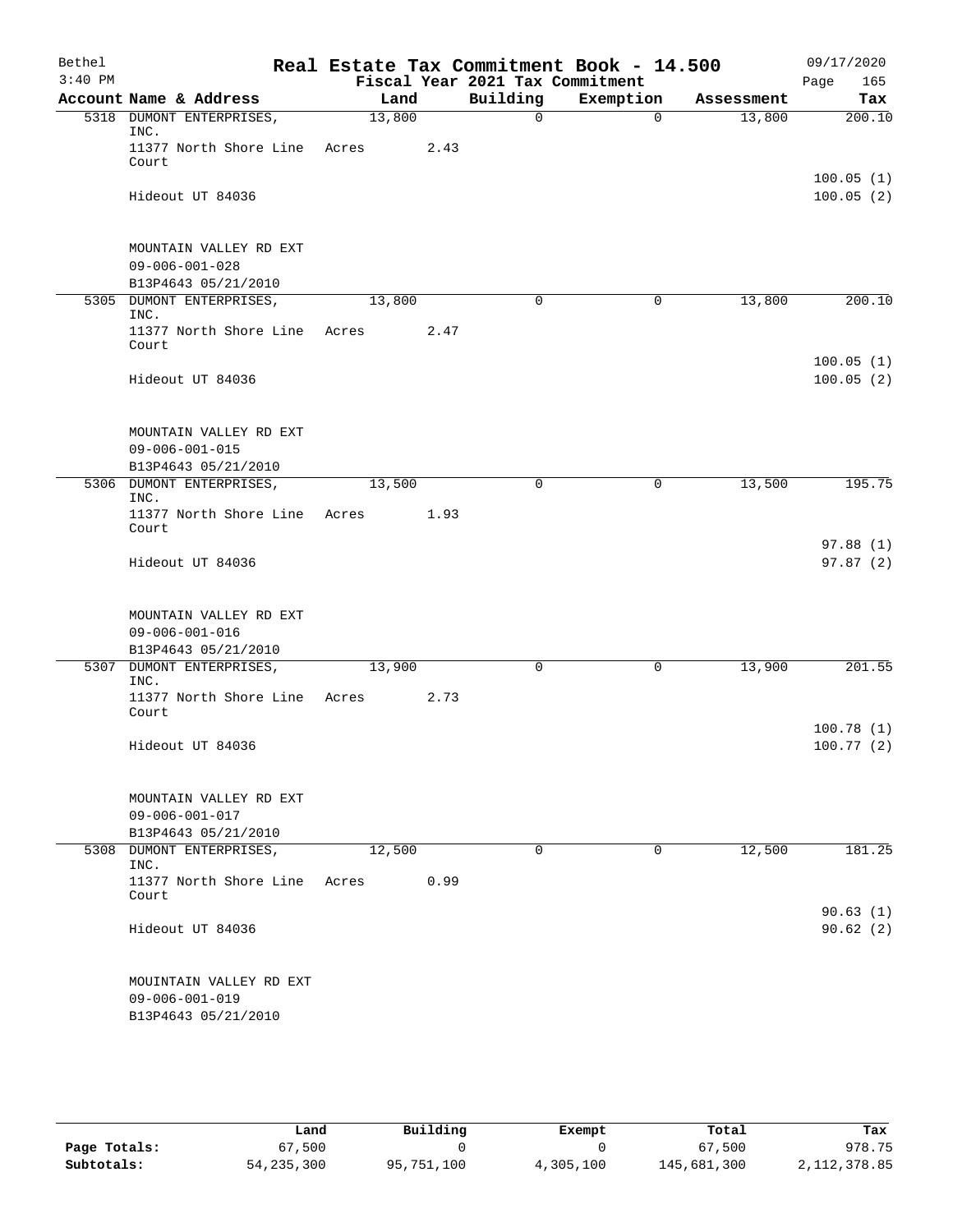| Bethel    |                                                                         |                |      | Real Estate Tax Commitment Book - 14.500 |                       |                      | 09/17/2020             |
|-----------|-------------------------------------------------------------------------|----------------|------|------------------------------------------|-----------------------|----------------------|------------------------|
| $3:40$ PM |                                                                         |                |      | Fiscal Year 2021 Tax Commitment          |                       |                      | 166<br>Page            |
|           | Account Name & Address<br>5309 DUMONT ENTERPRISES,                      | Land<br>13,000 |      | Building<br>$\mathbf 0$                  | Exemption<br>$\Omega$ | Assessment<br>13,000 | Tax<br>188.50          |
|           | INC.                                                                    |                |      |                                          |                       |                      |                        |
|           | 11377 North Shore Line Acres<br>Court                                   |                | 1.38 |                                          |                       |                      |                        |
|           | Hideout UT 84036                                                        |                |      |                                          |                       |                      | 94.25(1)<br>94.25(2)   |
|           | MOUNTAIN VALLEY RD EXT<br>$09 - 006 - 001 - 018$<br>B13P4643 05/21/2010 |                |      |                                          |                       |                      |                        |
|           | 5310 DUMONT ENTERPRISES,                                                | 12,800         |      | $\mathbf 0$                              | 0                     | 12,800               | 185.60                 |
|           | INC.<br>11377 North Shore Line<br>Court                                 | Acres          | 1.13 |                                          |                       |                      |                        |
|           | Hideout UT 84036                                                        |                |      |                                          |                       |                      | 92.80(1)<br>92.80(2)   |
|           | MOUNTAIN VALLEY RD EXT<br>$09 - 006 - 001 - 020$<br>B13P4643 05/21/2010 |                |      |                                          |                       |                      |                        |
|           | 5311 DUMONT ENTERPRISES,                                                | 13,200         |      | $\Omega$                                 | 0                     | 13,200               | 191.40                 |
|           | INC.<br>11377 North Shore Line Acres<br>Court                           |                | 1.58 |                                          |                       |                      |                        |
|           | Hideout UT 84036                                                        |                |      |                                          |                       |                      | 95.70(1)<br>95.70(2)   |
|           | MOUNTAIN VALLEY RD EXT<br>$09 - 006 - 001 - 021$<br>B13P4643 05/21/2010 |                |      |                                          |                       |                      |                        |
|           | 5312 DUMONT ENTERPRISES,                                                | 13,900         |      | 0                                        | 0                     | 13,900               | 201.55                 |
|           | INC.<br>11377 North Shore Line<br>Court                                 | Acres          | 2.72 |                                          |                       |                      |                        |
|           | Hideout UT 84036                                                        |                |      |                                          |                       |                      | 100.78(1)<br>100.77(2) |
|           | MOUNTAIN VALLEY RD EXT<br>$09 - 006 - 001 - 022$<br>B13P4643 05/21/2010 |                |      |                                          |                       |                      |                        |
|           | 5313 DUMONT ENTERPRISES,                                                | 14,300         |      | 0                                        | 0                     | 14,300               | 207.35                 |
|           | INC.<br>11377 North Shore Line<br>Court                                 | Acres          | 3.64 |                                          |                       |                      |                        |
|           | Hideout UT 84036                                                        |                |      |                                          |                       |                      | 103.68(1)<br>103.67(2) |
|           | MOUNTAIN VALLEY RD EXT<br>$09 - 006 - 001 - 023$<br>B13P4643 05/21/2010 |                |      |                                          |                       |                      |                        |

|              | Land       | Building   | Exempt    | Total       | Tax             |
|--------------|------------|------------|-----------|-------------|-----------------|
| Page Totals: | 67,200     |            |           | 67,200      | 974.40          |
| Subtotals:   | 54,302,500 | 95,751,100 | 4,305,100 | 145,748,500 | 2, 113, 353. 25 |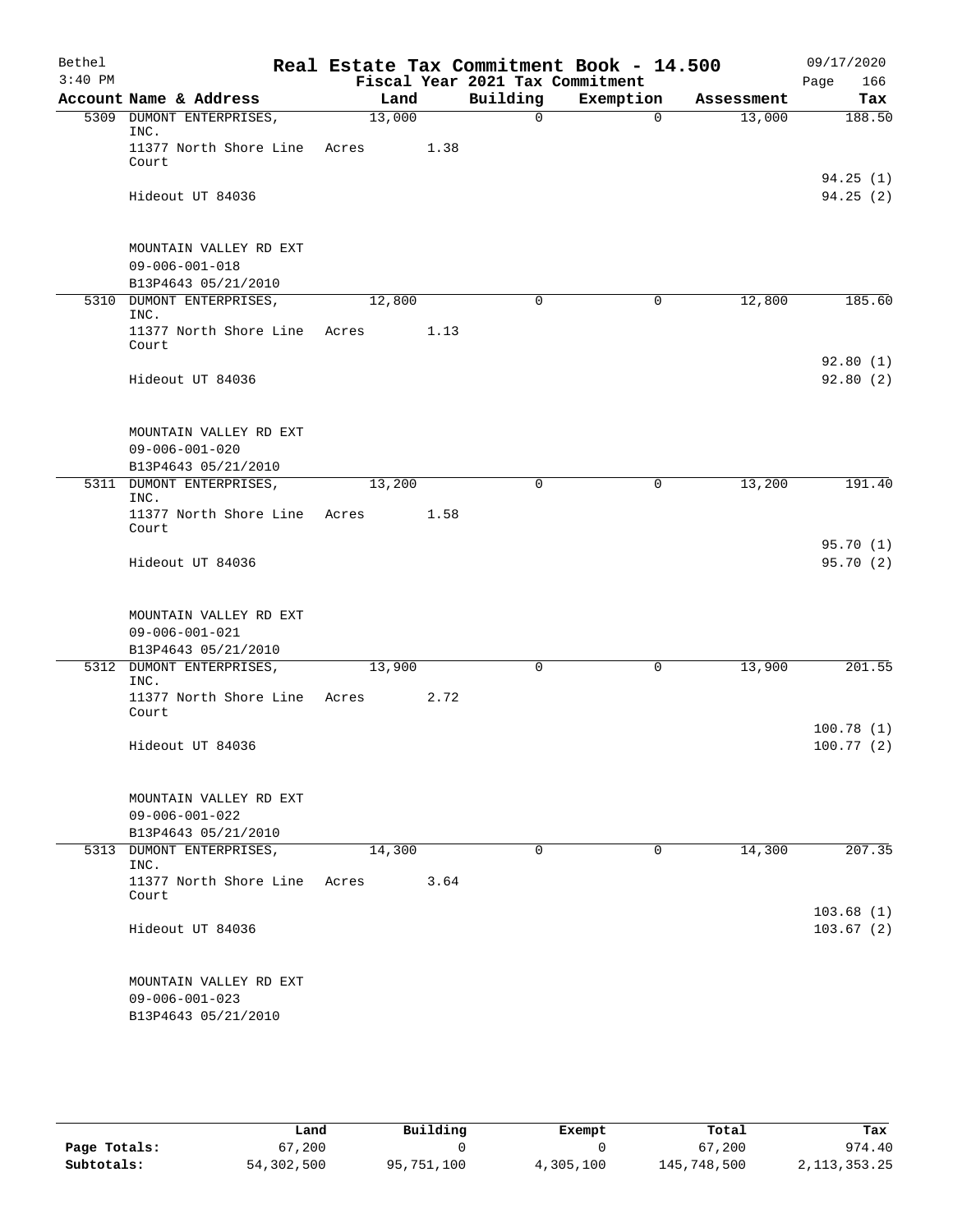| Bethel    |                                                                         |                 |      |                                             | Real Estate Tax Commitment Book - 14.500 |            | 09/17/2020               |
|-----------|-------------------------------------------------------------------------|-----------------|------|---------------------------------------------|------------------------------------------|------------|--------------------------|
| $3:40$ PM | Account Name & Address                                                  |                 | Land | Fiscal Year 2021 Tax Commitment<br>Building | Exemption                                | Assessment | 167<br>Page<br>Tax       |
|           | 5314 DUMONT ENTERPRISES,                                                | 14,300          |      | $\Omega$                                    | $\Omega$                                 | 14,300     | 207.35                   |
|           | INC.<br>11377 North Shore Line Acres<br>Court                           |                 | 3.58 |                                             |                                          |            |                          |
|           | Hideout UT 84036                                                        |                 |      |                                             |                                          |            | 103.68(1)<br>103.67(2)   |
|           | MOUNTAIN VALLEY RD EXT<br>$09 - 006 - 001 - 024$<br>B13P4643 05/21/2010 |                 |      |                                             |                                          |            |                          |
|           | 5315 DUMONT ENTERPRISES,<br>INC.                                        | 14,100          |      | $\mathbf 0$                                 | 0                                        | 14,100     | 204.45                   |
|           | 11377 North Shore Line<br>Court                                         | Acres           | 2.99 |                                             |                                          |            |                          |
|           | Hideout UT 84036                                                        |                 |      |                                             |                                          |            | 102.23(1)<br>102.22(2)   |
|           | MOUNTAIN VALLEY RD EXT<br>$09 - 006 - 001 - 025$<br>B13P4643 05/21/2010 |                 |      |                                             |                                          |            |                          |
|           | 5316 DUMONT ENTERPRISES,<br>INC.                                        | 14,100          |      | 0                                           | 0                                        | 14,100     | 204.45                   |
|           | 11377 North Shore Line<br>Court                                         | Acres           | 3.18 |                                             |                                          |            |                          |
|           | Hideout UT 84036                                                        |                 |      |                                             |                                          |            | 102.23(1)<br>102.22(2)   |
|           | MOUNTAIN VALLEY RD EXT<br>$09 - 006 - 001 - 026$<br>B13P4643 05/21/2010 |                 |      |                                             |                                          |            |                          |
|           | 5317 DUMONT ENTERPRISES,<br>INC.                                        | 13,100          |      | 0                                           | 0                                        | 13,100     | 189.95                   |
|           | 11377 North Shore Line Acres<br>Court                                   |                 | 1.42 |                                             |                                          |            |                          |
|           | Hideout UT 84036                                                        |                 |      |                                             |                                          |            | 94.98 (1)<br>94.97 (2)   |
|           | MOUNTAIN VALLEY RD EXT<br>$09 - 006 - 001 - 027$<br>B13P4643 05/21/2010 |                 |      |                                             |                                          |            |                          |
|           | 1456 DUMONT, BARBARA B<br>DUMONT, FRANCIS G. &<br>FELICIA K.            | 39,800<br>Acres | 7.78 | 52,100                                      | 25,000<br>01 Homestead (HM)              | 66,900     | 970.05                   |
|           | PO BOX 1071                                                             |                 |      |                                             |                                          |            | 485.03 (1)<br>485.02 (2) |
|           | BETHEL ME 04217                                                         |                 |      |                                             |                                          |            |                          |
|           | 663 EAST BETHEL RD.<br>$09 - 033$                                       |                 |      |                                             |                                          |            |                          |
|           | B5324P618 12/28/2016 B1260P53                                           |                 |      |                                             |                                          |            |                          |

|              | Land       | Building   | Exempt    | Total       | Tax            |
|--------------|------------|------------|-----------|-------------|----------------|
| Page Totals: | 95,400     | 52,100     | 25,000    | 122,500     | 1,776.25       |
| Subtotals:   | 54,397,900 | 95,803,200 | 4,330,100 | 145,871,000 | 2, 115, 129.50 |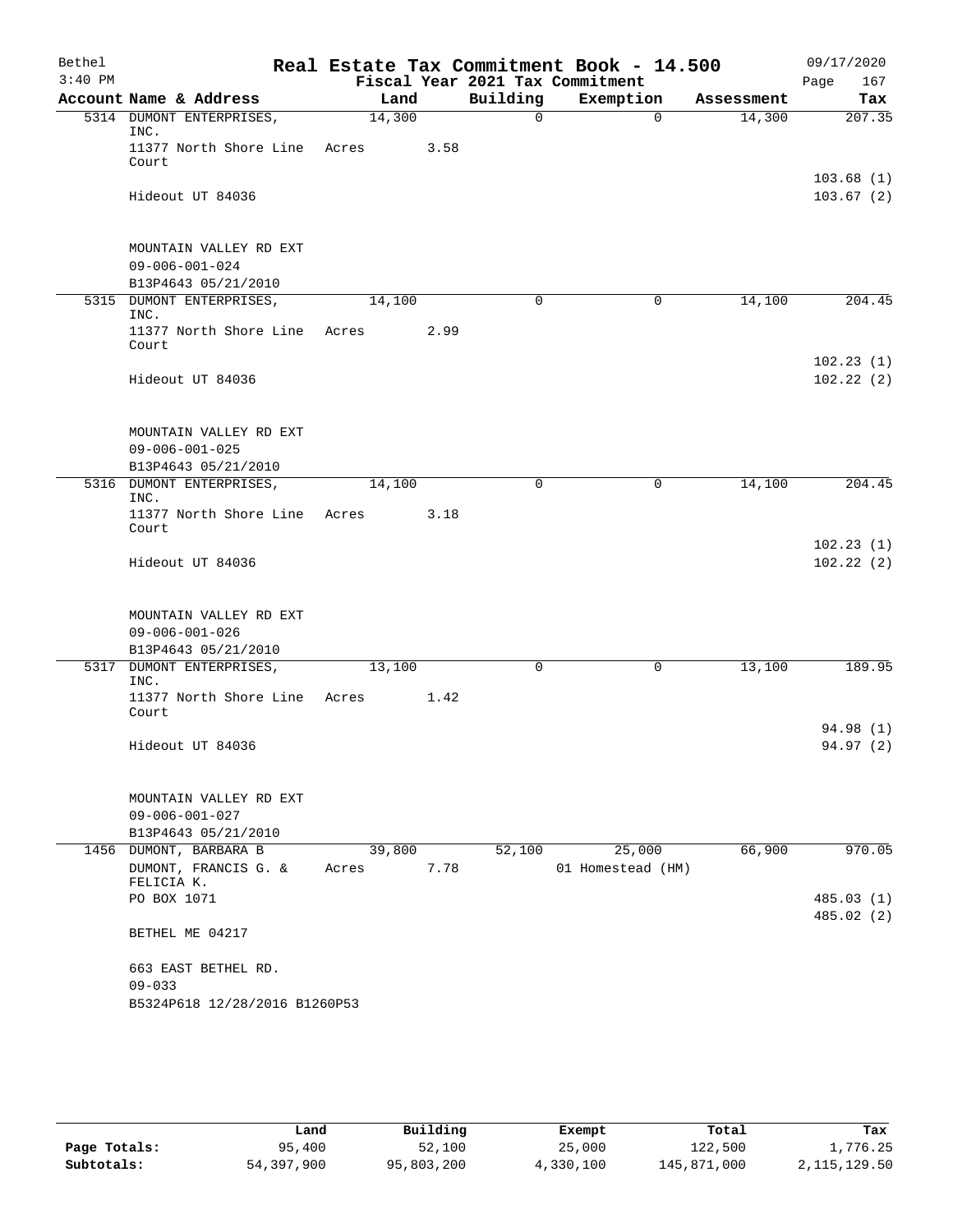| Bethel       |                                                                       |            |       |            |          |          | Real Estate Tax Commitment Book - 14.500 |             |             |      | 09/17/2020               |
|--------------|-----------------------------------------------------------------------|------------|-------|------------|----------|----------|------------------------------------------|-------------|-------------|------|--------------------------|
| $3:40$ PM    |                                                                       |            |       |            |          |          | Fiscal Year 2021 Tax Commitment          |             |             | Page | 168                      |
|              | Account Name & Address                                                |            |       | Land       |          | Building | Exemption                                |             | Assessment  |      | Tax                      |
|              | 2614 DUMONT, PAUL D<br>PO BOX 245                                     |            | Acres | 17,200     | 25.90    | 0        |                                          | $\mathbf 0$ | 17,200      |      | 249.40                   |
|              |                                                                       |            |       |            |          |          |                                          |             |             |      | 124.70(1)                |
|              | BETHEL ME 04217                                                       |            |       |            |          |          |                                          |             |             |      | 124.70(2)                |
|              |                                                                       |            |       |            |          |          |                                          |             |             |      |                          |
|              | EIRE PROPERTIES                                                       |            |       |            |          |          |                                          |             |             |      |                          |
|              | $15 - 027 - 004$                                                      |            |       |            |          |          |                                          |             |             |      |                          |
|              | B4821P22 02/15/2012 B3101P233 04/29/2002                              |            |       |            |          |          |                                          |             |             |      |                          |
|              | 2612 DUMONT, PAUL D                                                   |            |       | 49,100     |          | $\Omega$ |                                          | 0           | 49,100      |      | 711.95                   |
|              | PO BOX 245                                                            |            | Acres |            | 40.50    |          |                                          |             |             |      |                          |
|              | BETHEL ME 04217                                                       |            |       |            |          |          |                                          |             |             |      | 355.98(1)<br>355.97(2)   |
|              |                                                                       |            |       |            |          |          |                                          |             |             |      |                          |
|              | EIRE PROPERTIES                                                       |            |       |            |          |          |                                          |             |             |      |                          |
|              | $15 - 027 - 002$                                                      |            |       |            |          |          |                                          |             |             |      |                          |
|              | B5127P311 06/19/2014 B4821P22 02/15/2012 B3087P14<br>04/29/2002       |            |       |            |          |          |                                          |             |             |      |                          |
|              | 2613 DUMONT, PAUL D                                                   |            |       | 57,200     |          | 537,800  | 25,000                                   |             | 570,000     |      | 8,265.00                 |
|              | PO BOX 245                                                            |            | Acres |            | 40.50    |          | 01 Homestead (HM)                        |             |             |      |                          |
|              |                                                                       |            |       |            |          |          |                                          |             |             |      | 4, 132.50(1)             |
|              | BETHEL ME 04217                                                       |            |       |            |          |          |                                          |             |             |      | 4,132.50(2)              |
|              | 256 GRANDVIEW ROAD                                                    |            |       |            |          |          |                                          |             |             |      |                          |
|              | $15 - 027 - 003$<br>B5127P311 06/19/2014 B4821P22 02/15/2012 B3087P14 |            |       |            |          |          |                                          |             |             |      |                          |
|              | 04/29/2002                                                            |            |       |            |          |          |                                          |             |             |      |                          |
|              | 3281 DUNCAN, DENISE L                                                 |            |       | 30,800     |          | 87,100   |                                          | 0           | 117,900     |      | 1,709.55                 |
|              | MARBLEHEAD, MA<br>3 BIRCHWOOD DR.                                     |            | Acres |            | 0.11     |          |                                          |             |             |      | 854.78 (1)               |
|              | SOUTH BOROUGH MA 01772                                                |            |       |            |          |          |                                          |             |             |      | 854.77 (2)               |
|              |                                                                       |            |       |            |          |          |                                          |             |             |      |                          |
|              | 8 TYLER ST.                                                           |            |       |            |          |          |                                          |             |             |      |                          |
|              | $25 - 115$                                                            |            |       |            |          |          |                                          |             |             |      |                          |
|              | B3524P27 05/26/2004                                                   |            |       |            |          |          |                                          |             |             |      |                          |
|              | 275 DUNHILL, MATTHEW M                                                |            |       | 25,300     |          | 23,900   |                                          | 0           | 49,200      |      | 713.40                   |
|              | DUNHILL, ADELE D                                                      |            | Acres |            | 3.30     |          |                                          |             |             |      |                          |
|              | 16 SWAIN CIRCLE                                                       |            |       |            |          |          |                                          |             |             |      | 356.70 (1)<br>356.70 (2) |
|              | MASHPEE MA 02649                                                      |            |       |            |          |          |                                          |             |             |      |                          |
|              | 152 MCCRILLIS BROOK RD.                                               |            |       |            |          |          |                                          |             |             |      |                          |
|              | $04 - 088 - 001$                                                      |            |       |            |          |          |                                          |             |             |      |                          |
|              | B3037P27                                                              |            |       |            |          |          |                                          |             |             |      |                          |
| 4644         | DUNIN-WILCZYNSKI,                                                     |            |       | 39,700     |          | 84,600   | 25,000                                   |             | 99,300      |      | 1,439.85                 |
|              | RICHARD<br>77 HOLT HILL ROAD                                          |            | Acres |            | 1.55     |          | 01 Homestead (HM)                        |             |             |      |                          |
|              |                                                                       |            |       |            |          |          |                                          |             |             |      | 719.93(1)                |
|              | BETHEL ME 04217                                                       |            |       |            |          |          |                                          |             |             |      | 719.92(2)                |
|              |                                                                       |            |       |            |          |          |                                          |             |             |      |                          |
|              | 77 HOLT HILL RD                                                       |            |       |            |          |          |                                          |             |             |      |                          |
|              | $23 - 011 - 001 - 001$                                                |            |       |            |          |          |                                          |             |             |      |                          |
|              | B3792P185 08/26/2005                                                  |            |       |            |          |          |                                          |             |             |      |                          |
|              |                                                                       | Land       |       |            | Building |          | Exempt                                   |             | Total       |      | Tax                      |
| Page Totals: |                                                                       | 219,300    |       |            | 733,400  |          | 50,000                                   |             | 902,700     |      | 13,089.15                |
| Subtotals:   |                                                                       | 54,617,200 |       | 96,536,600 |          |          | 4,380,100                                |             | 146,773,700 |      | 2, 128, 218.65           |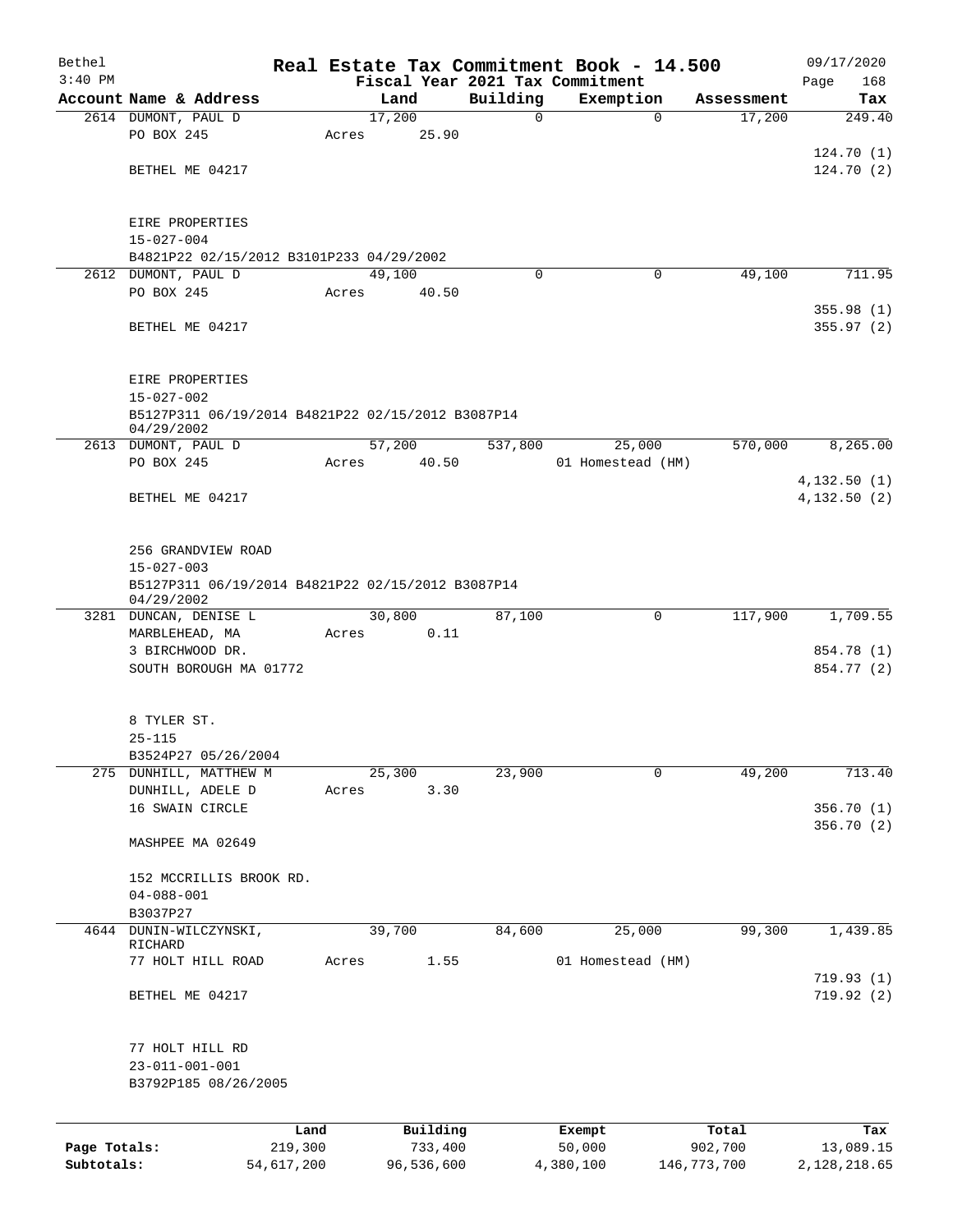| Bethel<br>$3:40$ PM |                                                                                        |       |        |       |             | Real Estate Tax Commitment Book - 14.500<br>Fiscal Year 2021 Tax Commitment |             |            | 09/17/2020<br>169    |
|---------------------|----------------------------------------------------------------------------------------|-------|--------|-------|-------------|-----------------------------------------------------------------------------|-------------|------------|----------------------|
|                     | Account Name & Address                                                                 |       | Land   |       | Building    | Exemption                                                                   |             | Assessment | Page<br>Tax          |
|                     | 5376 DUNN, JOHN C                                                                      |       | 44,800 |       | 393,700     | 25,000                                                                      |             | 413,500    | 5,995.75             |
|                     | DUNN, CAROLYN S                                                                        | Acres |        | 6.00  |             | 01 Homestead (HM)                                                           |             |            |                      |
|                     | 318 INTERVALE RD                                                                       |       |        |       |             |                                                                             |             |            | 2,997.88(1)          |
|                     |                                                                                        |       |        |       |             |                                                                             |             |            | 2,997.87(2)          |
|                     | BETHEL ME 04217                                                                        |       |        |       |             |                                                                             |             |            |                      |
|                     | 318 INTERVALE RD                                                                       |       |        |       |             |                                                                             |             |            |                      |
|                     | $13 - 002 - 005$                                                                       |       |        |       |             |                                                                             |             |            |                      |
|                     | B5259P661 12/22/2015                                                                   |       |        |       |             |                                                                             |             |            |                      |
|                     | 5389 DUNPHY, ARTHUR                                                                    |       | 8,000  |       | $\mathbf 0$ |                                                                             | 0           | 8,000      | 116.00               |
|                     | 510 RANDOLPH AVE                                                                       | Acres |        | 6.40  |             |                                                                             |             |            |                      |
|                     | MILTON MA 02186                                                                        |       |        |       |             |                                                                             |             |            | 58.00(1)<br>58.00(2) |
|                     | NEAR AIRPORT                                                                           |       |        |       |             |                                                                             |             |            |                      |
|                     | $12 - 074 - 00D - 001$                                                                 |       |        |       |             |                                                                             |             |            |                      |
|                     | 248 DUPUIS, STEVEN W                                                                   |       | 77,100 |       | 223,900     | 25,000                                                                      |             | 276,000    | 4,002.00             |
|                     | DUPUIS, KIMBERLY Y                                                                     | Acres |        | 5.04  |             | 01 Homestead (HM)                                                           |             |            |                      |
|                     | P.O. BOX 106                                                                           |       |        |       |             |                                                                             |             |            | 2,001.00(1)          |
|                     |                                                                                        |       |        |       |             |                                                                             |             |            | 2,001.00(2)          |
|                     | BETHEL ME 04217                                                                        |       |        |       |             |                                                                             |             |            |                      |
|                     | 36 HIGHLAND AVE.                                                                       |       |        |       |             |                                                                             |             |            |                      |
|                     | $04 - 083 - 015$                                                                       |       |        |       |             |                                                                             |             |            |                      |
|                     | B4236P310 12/11/2007 B2597P257                                                         |       |        |       |             |                                                                             |             |            |                      |
| 3739                | DUPUY, JON-LUC & JAMIE                                                                 |       | 62,400 |       | 403,600     |                                                                             | 0           | 466,000    | 6,757.00             |
|                     | М.                                                                                     |       |        |       |             |                                                                             |             |            |                      |
|                     | 11 TRENTON STREET                                                                      | Acres |        | 6.77  |             |                                                                             |             |            |                      |
|                     |                                                                                        |       |        |       |             |                                                                             |             |            | 3,378.50(1)          |
|                     | CHARLESTOWN MA 02129                                                                   |       |        |       |             |                                                                             |             |            | 3,378.50(2)          |
|                     |                                                                                        |       |        |       |             |                                                                             |             |            |                      |
|                     | 31 SKY VIEW DRIVE                                                                      |       |        |       |             |                                                                             |             |            |                      |
|                     | $09 - 006 - 006 - 010$                                                                 |       |        |       |             |                                                                             |             |            |                      |
|                     | B5493P668 11/21/2019 B4783P213 11/30/2011 B4730P177<br>06/24/2011 B4031P189 10/18/2006 |       |        |       |             |                                                                             |             |            |                      |
|                     | 5375 DURKIN, HELEN A                                                                   |       | 66,600 |       | 494,400     |                                                                             | 0           | 561,000    | 8,134.50             |
|                     | 7 OAKLAND STREET                                                                       | Acres |        | 11.00 |             |                                                                             |             |            |                      |
|                     |                                                                                        |       |        |       |             |                                                                             |             |            | 4,067.25(1)          |
|                     | MEDWAY MA 02053                                                                        |       |        |       |             |                                                                             |             |            | 4,067.25(2)          |
|                     |                                                                                        |       |        |       |             |                                                                             |             |            |                      |
|                     |                                                                                        |       |        |       |             |                                                                             |             |            |                      |
|                     | 292 INTERVALE ROAD                                                                     |       |        |       |             |                                                                             |             |            |                      |
|                     | $13 - 002 - 004$                                                                       |       |        |       |             |                                                                             |             |            |                      |
|                     | B6220P168 05/01/2015                                                                   |       |        |       |             |                                                                             |             |            |                      |
|                     | 2745 DURSO, CARMEN L. &                                                                |       | 26,900 |       | 98,700      |                                                                             | $\mathbf 0$ | 125,600    | 1,821.20             |
|                     | ZUFFANTE, ROSANNE                                                                      |       |        |       |             |                                                                             |             |            |                      |
|                     | 175 FEDERAL STREET                                                                     |       |        |       |             |                                                                             |             |            | 910.60(1)            |
|                     | SUITE 1425                                                                             |       |        |       |             |                                                                             |             |            |                      |
|                     | BOSTON MA 02110 2287                                                                   |       |        |       |             |                                                                             |             |            | 910.60(2)            |
|                     | 53 SUNDAY RIVER RD.                                                                    |       |        |       |             |                                                                             |             |            |                      |
|                     | $18 - 005 - 001$                                                                       |       |        |       |             |                                                                             |             |            |                      |
|                     | B4943P143 01/14/2013 B3558P166 07/22/2004                                              |       |        |       |             |                                                                             |             |            |                      |
|                     |                                                                                        |       |        |       |             |                                                                             |             |            |                      |
|                     |                                                                                        |       |        |       |             |                                                                             |             |            |                      |
|                     |                                                                                        |       |        |       |             |                                                                             |             |            |                      |

|              | Land       | Building   | Exempt    | Total       | Tax          |
|--------------|------------|------------|-----------|-------------|--------------|
| Page Totals: | 285,800    | 1,614,300  | 50,000    | 1,850,100   | 26,826.45    |
| Subtotals:   | 54,903,000 | 98,150,900 | 4,430,100 | 148,623,800 | 2,155,045.10 |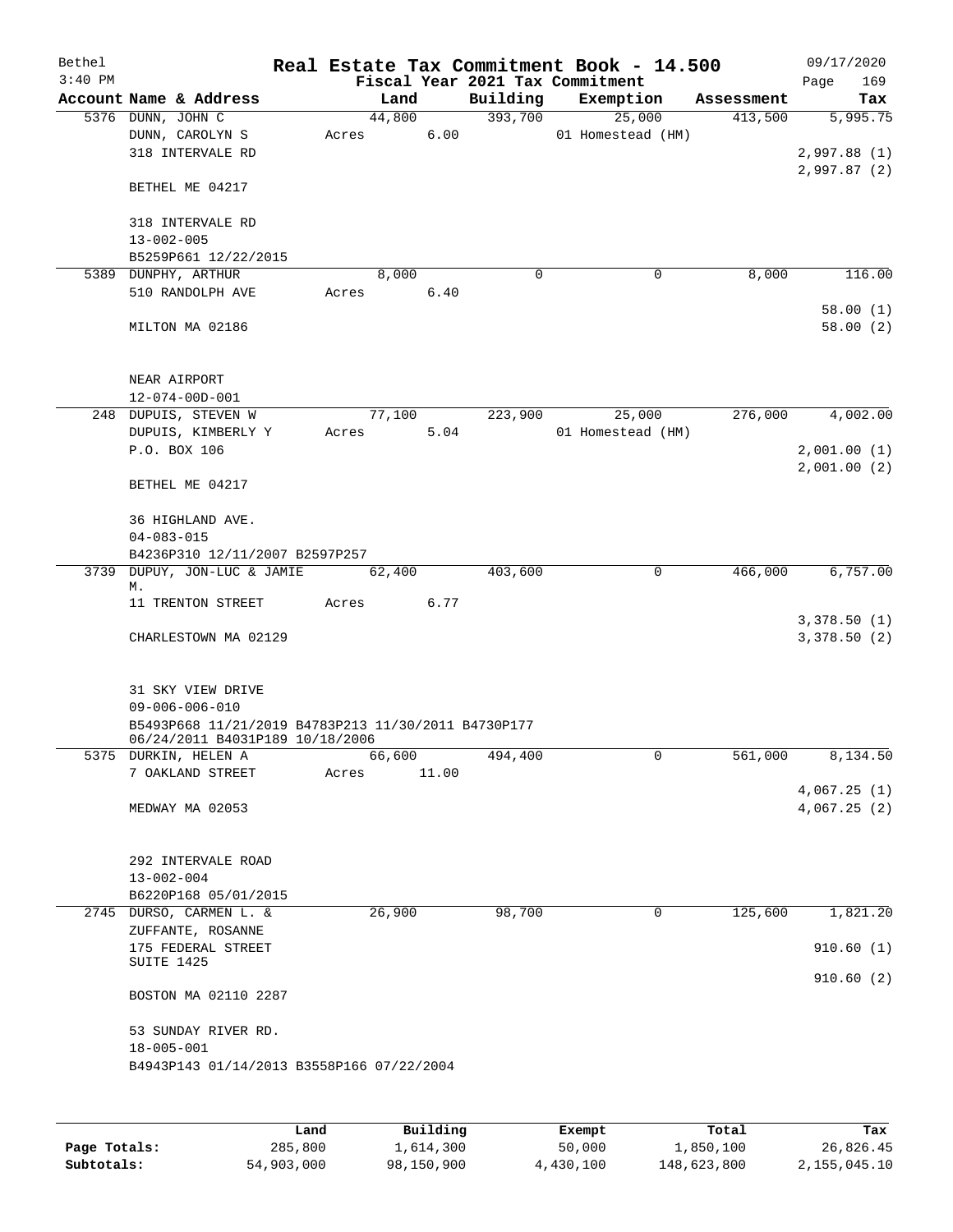| Bethel       |                                                     |                 |       |        |                       |          | Real Estate Tax Commitment Book - 14.500 |                    | 09/17/2020              |
|--------------|-----------------------------------------------------|-----------------|-------|--------|-----------------------|----------|------------------------------------------|--------------------|-------------------------|
| $3:40$ PM    |                                                     |                 |       |        |                       |          | Fiscal Year 2021 Tax Commitment          |                    | 170<br>Page             |
|              | Account Name & Address                              |                 |       | Land   |                       | Building | Exemption                                | Assessment         | Tax                     |
|              | 4980 DWORTZ, DAVID R                                |                 |       | 71,400 |                       | 259,500  | $\mathbf 0$                              | 330,900            | 4,798.05                |
|              | DWORTZ, EILEEN                                      |                 | Acres |        | 1.14                  |          |                                          |                    |                         |
|              | 4 OCEAN MEADOW LANE                                 |                 |       |        |                       |          |                                          |                    | 2,399.03(1)             |
|              |                                                     |                 |       |        |                       |          |                                          |                    | 2,399.02(2)             |
|              | MARBLEHEAD MA 01945                                 |                 |       |        |                       |          |                                          |                    |                         |
|              | 65 RIVER VALLEY ACRES                               |                 |       |        |                       |          |                                          |                    |                         |
|              | $17 - 040 - 001$                                    |                 |       |        |                       |          |                                          |                    |                         |
|              | B4797P269 12/22/2011 B4745P111 09/05/2011 B1719P100 |                 |       |        |                       |          |                                          |                    |                         |
|              | 03/08/1990                                          |                 |       |        |                       |          |                                          |                    |                         |
|              | 3053 DYER, RANDALL                                  |                 |       | 27,600 |                       | 86,500   | $\Omega$                                 | 114,100            | 1,654.45                |
|              | DYER, NIKKI<br>65 BIG BEAR PLACE NW                 |                 | Acres |        | 0.92                  |          |                                          |                    |                         |
|              |                                                     |                 |       |        |                       |          |                                          |                    | 827.23(1)<br>827.22 (2) |
|              | ISSAQUAH WA 98027                                   |                 |       |        |                       |          |                                          |                    |                         |
|              |                                                     |                 |       |        |                       |          |                                          |                    |                         |
|              | 1221 INTERVALE RD S/S                               |                 |       |        |                       |          |                                          |                    |                         |
|              | $23 - 007$                                          |                 |       |        |                       |          |                                          |                    |                         |
|              | B4131P233 05/11/2007 B3854P148 12/12/2005           |                 |       |        |                       |          |                                          |                    |                         |
|              | 3267 EARLY, PATRICIA                                |                 |       | 54,400 |                       | 160,500  | 25,000                                   | 189,900            | 2,753.55                |
|              | 23 MASON ST, APT 20                                 |                 | Acres |        | 0.47                  |          | 01 Homestead (HM)                        |                    |                         |
|              |                                                     |                 |       |        |                       |          |                                          |                    | 1,376.78(1)             |
|              | BETHEL ME 04217                                     |                 |       |        |                       |          |                                          |                    | 1,376.77(2)             |
|              | 19 VERNON ST.                                       |                 |       |        |                       |          |                                          |                    |                         |
|              | $25 - 101$                                          |                 |       |        |                       |          |                                          |                    |                         |
|              | B864P291 07/23/1975                                 |                 |       |        |                       |          |                                          |                    |                         |
|              | 1316 EARTH DESIGN ASSOC                             |                 |       | 42,100 |                       | 39,000   | $\mathbf 0$                              | 81,100             | 1,175.95                |
|              | C/O DAVID FREIDAY                                   |                 | Acres |        | 3.38                  |          |                                          |                    |                         |
|              | PO BOX 884                                          |                 |       |        |                       |          |                                          |                    | 587.98 (1)              |
|              |                                                     |                 |       |        |                       |          |                                          |                    | 587.97 (2)              |
|              | BETHEL ME 04217                                     |                 |       |        |                       |          |                                          |                    |                         |
|              | 279 WALKERS MILLS RD.                               |                 |       |        |                       |          |                                          |                    |                         |
|              | $08 - 012$                                          |                 |       |        |                       |          |                                          |                    |                         |
|              | B2932P135                                           |                 |       |        |                       |          |                                          |                    |                         |
|              | 1303 EASLEY, ERIC M                                 |                 |       | 50,300 |                       | 312,900  | 0                                        | 363,200            | 5,266.40                |
|              | EASLEY, JENNIFER P                                  |                 | Acres |        | 1.80                  |          |                                          |                    |                         |
|              | 30-B WINDING OAKS WAY                               |                 |       |        |                       |          |                                          |                    | 2,633.20(1)             |
|              |                                                     |                 |       |        |                       |          |                                          |                    | 2,633.20(2)             |
|              | BOXFORD MA 01921                                    |                 |       |        |                       |          |                                          |                    |                         |
|              |                                                     |                 |       |        |                       |          |                                          |                    |                         |
|              | 32 FOREST DR                                        |                 |       |        |                       |          |                                          |                    |                         |
|              | $08 - 006 - 003$                                    |                 |       |        |                       |          |                                          |                    |                         |
|              | B4628P304 09/02/2010 B4160P190 07/10/2007 B3522P98  |                 |       |        |                       |          |                                          |                    |                         |
|              | 05/21/2004                                          |                 |       |        |                       | 308,000  |                                          |                    |                         |
|              | 3015 EASLEY, ERIC M<br>EASLEY, JENNIFER P           |                 |       | 32,500 |                       |          | 0                                        | 340,500            | 4,937.25                |
|              | 30-B WINDING OAKS WAY                               |                 | Acres |        | 1.67                  |          |                                          |                    | 2,468.63(1)             |
|              |                                                     |                 |       |        |                       |          |                                          |                    | 2,468.62(2)             |
|              | BOXFORD MA 01921                                    |                 |       |        |                       |          |                                          |                    |                         |
|              | 74 TAYLOR WOODS ROAD                                |                 |       |        |                       |          |                                          |                    |                         |
|              | $22 - 026 - 016$                                    |                 |       |        |                       |          |                                          |                    |                         |
|              | B3763P292 07/22/2005                                |                 |       |        |                       |          |                                          |                    |                         |
|              |                                                     |                 |       |        |                       |          |                                          |                    |                         |
|              |                                                     |                 |       |        |                       |          |                                          |                    |                         |
| Page Totals: |                                                     | Land<br>278,300 |       |        | Building<br>1,166,400 |          | Exempt<br>25,000                         | Total<br>1,419,700 | Tax<br>20,585.65        |
| Subtotals:   |                                                     | 55, 181, 300    |       |        | 99, 317, 300          |          | 4,455,100                                | 150,043,500        | 2, 175, 630.75          |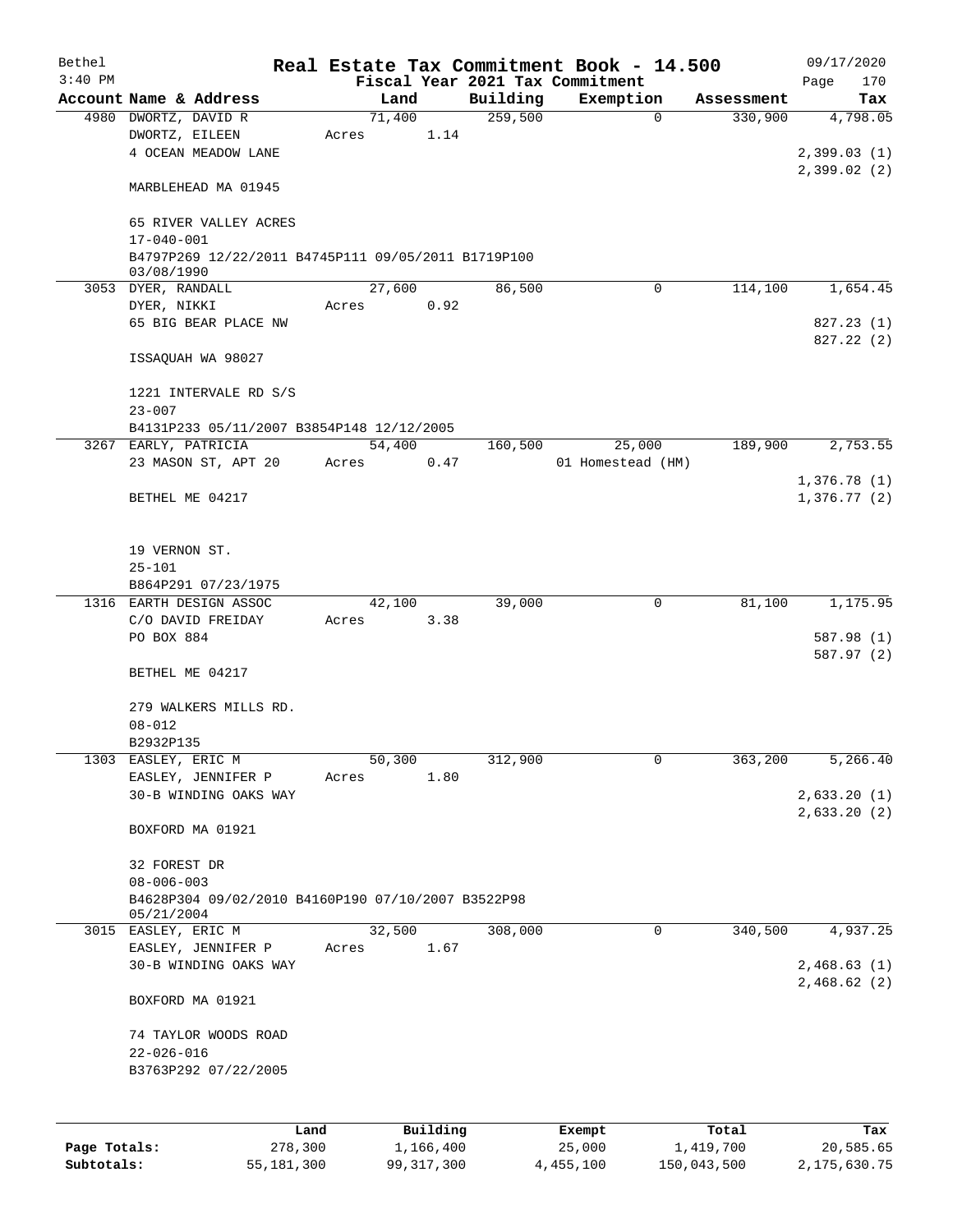| Bethel<br>$3:40$ PM |                                                     |       |          | Fiscal Year 2021 Tax Commitment | Real Estate Tax Commitment Book - 14.500 |            | 09/17/2020<br>Page         |
|---------------------|-----------------------------------------------------|-------|----------|---------------------------------|------------------------------------------|------------|----------------------------|
|                     | Account Name & Address                              |       | Land     | Building                        | Exemption                                | Assessment | 171<br>Tax                 |
|                     | 1300 EASLEY, ERIC M                                 |       | 4,500    | $\mathsf{O}$                    | $\Omega$                                 | 4,500      | 65.25                      |
|                     | EASLEY, JENNIFER P                                  | Acres | 3.90     |                                 |                                          |            |                            |
|                     | 30-B WINDING OAKS WAY                               |       |          |                                 |                                          |            | 32.63(1)                   |
|                     |                                                     |       |          |                                 |                                          |            | 32.62(2)                   |
|                     | BOXFORD MA 01921                                    |       |          |                                 |                                          |            |                            |
|                     |                                                     |       |          |                                 |                                          |            |                            |
|                     |                                                     |       |          |                                 |                                          |            |                            |
|                     | $08 - 006 - 013$                                    |       |          |                                 |                                          |            |                            |
|                     | B4628P304 10/02/2010 B3522P98 04/01/2004            |       |          |                                 |                                          |            |                            |
|                     | 3684 EATON, NANCY L                                 |       | 34,500   | 81,600                          | 0                                        | 116,100    | 1,683.45                   |
|                     | PO BOX 83                                           | Acres | 0.55     |                                 |                                          |            | 841.73 (1)                 |
|                     | WEST BETHEL ME 04286                                |       |          |                                 |                                          |            | 841.72 (2)                 |
|                     |                                                     |       |          |                                 |                                          |            |                            |
|                     |                                                     |       |          |                                 |                                          |            |                            |
|                     | 22 FLAT RD                                          |       |          |                                 |                                          |            |                            |
|                     | $28 - 027$                                          |       |          |                                 |                                          |            |                            |
|                     | B3202P293 11/26/2002                                |       |          |                                 |                                          |            |                            |
|                     | 1503 ECLIMONT, LLC                                  |       | 54,700   | 151,800                         | 0                                        | 206,500    | 2,994.25                   |
|                     | 728 ORANGE AVE.                                     | Acres | 5.30     |                                 |                                          |            |                            |
|                     |                                                     |       |          |                                 |                                          |            | 1,497.13(1)                |
|                     | LOS ALTOS CA 94022                                  |       |          |                                 |                                          |            | 1,497.12(2)                |
|                     |                                                     |       |          |                                 |                                          |            |                            |
|                     |                                                     |       |          |                                 |                                          |            |                            |
|                     | 646 WEST BETHEL RD.                                 |       |          |                                 |                                          |            |                            |
|                     | $11 - 012 - 001$                                    |       |          |                                 |                                          |            |                            |
|                     | B5433P503 09/28/2018 B1628P063 B1468P203            |       | 121,000  | 176,300                         | 0                                        | 297,300    | 4,310.85                   |
|                     | 3432 EDNABL, LLC<br>175 BETHEL RD                   | Acres | 1.34     |                                 |                                          |            |                            |
|                     |                                                     |       |          |                                 |                                          |            | 2, 155.43(1)               |
|                     | WEST PARIS ME 04289                                 |       |          |                                 |                                          |            | 2, 155.42(2)               |
|                     |                                                     |       |          |                                 |                                          |            |                            |
|                     |                                                     |       |          |                                 |                                          |            |                            |
|                     | 33 MAYVILLE RD.                                     |       |          |                                 |                                          |            |                            |
|                     | $25 - 246$                                          |       |          |                                 |                                          |            |                            |
|                     | B4703P313 03/24/2011 B3004P93 09/27/2001            |       |          |                                 |                                          |            |                            |
|                     | 3433 EDNABL, LLC                                    |       | 63,500   | 164,100                         | 0                                        | 227,600    | 3,300.20                   |
|                     | 175 BETHEL RD.                                      | Acres | 0.28     |                                 |                                          |            |                            |
|                     | WEST PARIS ME 04289                                 |       |          |                                 |                                          |            | 1,650.10(1)<br>1,650.10(2) |
|                     |                                                     |       |          |                                 |                                          |            |                            |
|                     |                                                     |       |          |                                 |                                          |            |                            |
|                     | 37 MAYVILLE RD.                                     |       |          |                                 |                                          |            |                            |
|                     | $25 - 247$                                          |       |          |                                 |                                          |            |                            |
|                     | B5316P566 11/18/2016 B2195P290 01/30/1995 B2137P287 |       |          |                                 |                                          |            |                            |
|                     | 07/07/1994 B2107P328 03/28/1994                     |       |          |                                 |                                          |            |                            |
|                     | 5323 EGAN, ROBERT &<br>ELIZABETH                    |       | 40,800   | $\Omega$                        | 0                                        | 40,800     | 591.60                     |
|                     | 11 FOREST HILL LANE                                 | Acres | 19.33    |                                 |                                          |            |                            |
|                     |                                                     |       |          |                                 |                                          |            | 295.80(1)                  |
|                     | KENNEBUNK ME 04043                                  |       |          |                                 |                                          |            | 295.80(2)                  |
|                     |                                                     |       |          |                                 |                                          |            |                            |
|                     |                                                     |       |          |                                 |                                          |            |                            |
|                     | NORDY HILL                                          |       |          |                                 |                                          |            |                            |
|                     | $09 - 034 - 006$                                    |       |          |                                 |                                          |            |                            |
|                     | B5461P966 05/10/2019 B5319P480 12/05/2016 B13P4636  |       |          |                                 |                                          |            |                            |
|                     | 04/27/2010                                          |       |          |                                 |                                          |            |                            |
|                     |                                                     |       |          |                                 |                                          |            |                            |
|                     |                                                     | Land  | Building |                                 | Exempt                                   | Total      | Tax                        |
| Page Totals:        | 319,000                                             |       | 573,800  |                                 | 0                                        | 892,800    | 12,945.60                  |

**Subtotals:** 55,500,300 99,891,100 4,455,100 150,936,300 2,188,576.35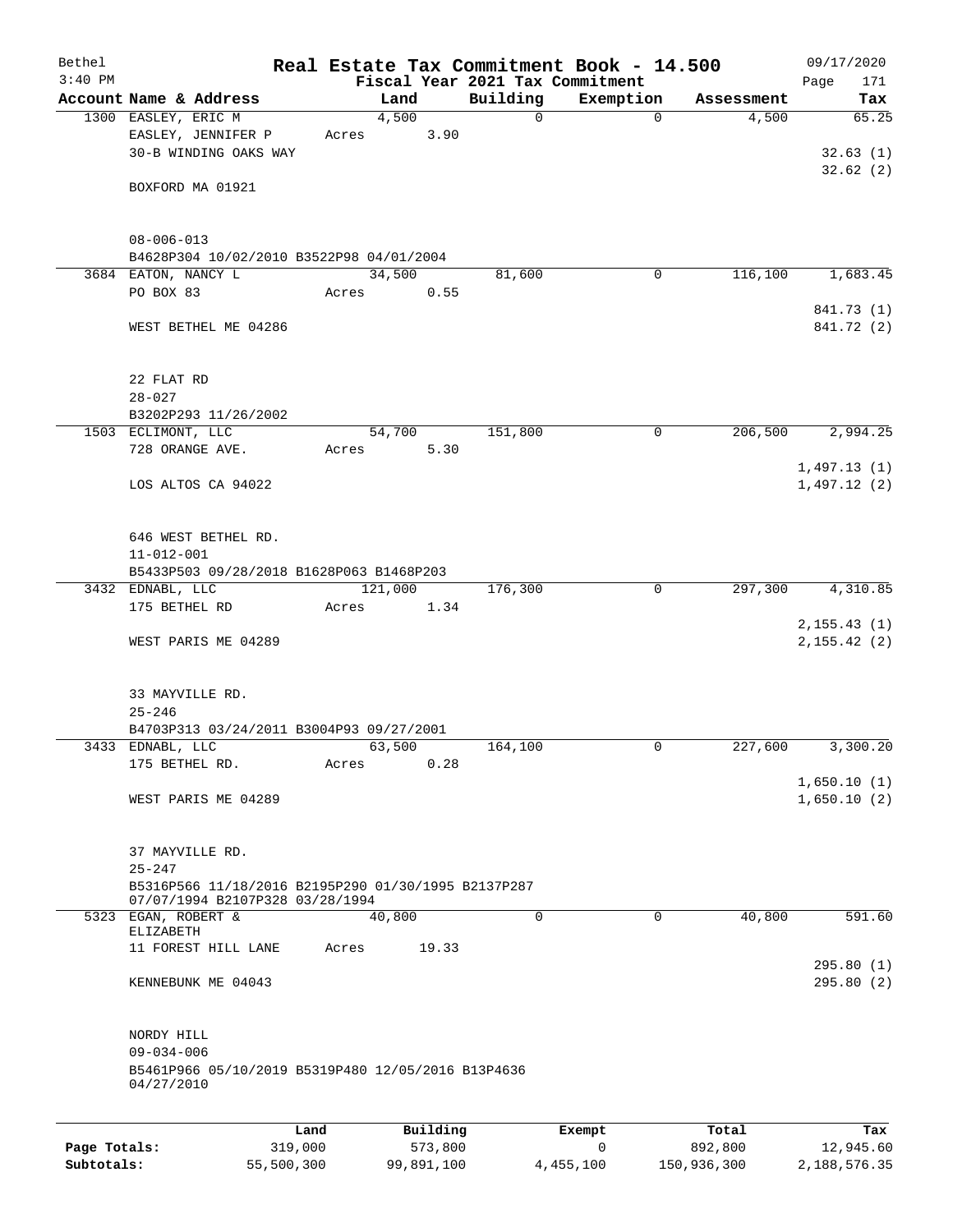| Bethel<br>$3:40$ PM |                                                  |        |      |          | Real Estate Tax Commitment Book - 14.500<br>Fiscal Year 2021 Tax Commitment |            | 09/17/2020<br>Page<br>172 |
|---------------------|--------------------------------------------------|--------|------|----------|-----------------------------------------------------------------------------|------------|---------------------------|
|                     | Account Name & Address                           | Land   |      | Building | Exemption                                                                   | Assessment | Tax                       |
|                     | 3224 EGEBERG, MARK                               | 50,900 |      | 183,400  | 25,000                                                                      | 209, 300   | 3,034.85                  |
|                     | PO BOX 257                                       | Acres  | 0.30 |          | 01 Homestead (HM)                                                           |            |                           |
|                     |                                                  |        |      |          |                                                                             |            | 1,517.43(1)               |
|                     | BETHEL ME 04217                                  |        |      |          |                                                                             |            | 1,517.42(2)               |
|                     |                                                  |        |      |          |                                                                             |            |                           |
|                     |                                                  |        |      |          |                                                                             |            |                           |
|                     | 6 MECHANIC ST.                                   |        |      |          |                                                                             |            |                           |
|                     | $25 - 063$                                       |        |      |          |                                                                             |            |                           |
|                     | B3104P90 04/30/2002<br>3096 EICHELBERGER, JOHN A | 37,800 |      | 68,100   | 0                                                                           | 105,900    | 1,535.55                  |
|                     | EICHELBERGER, MEGHNA G                           | Acres  | 0.54 |          |                                                                             |            |                           |
|                     | 1 CURTIS CIRCLE                                  |        |      |          |                                                                             |            | 767.78(1)                 |
|                     |                                                  |        |      |          |                                                                             |            | 767.77(2)                 |
|                     | WINCHESTER MA 01890                              |        |      |          |                                                                             |            |                           |
|                     |                                                  |        |      |          |                                                                             |            |                           |
|                     | 27 NORTH ROAD                                    |        |      |          |                                                                             |            |                           |
|                     | $24 - 019$                                       |        |      |          |                                                                             |            |                           |
|                     | B4210P237 10/15/2007                             |        |      |          |                                                                             |            |                           |
|                     | 3789 EKHOLM, BRUCE K<br>EKHOLM, MARGARET T       | 58,300 |      | 0        | $\mathbf 0$                                                                 | 58,300     | 845.35                    |
|                     | 15 EVANGELINE ROAD                               | Acres  | 1.13 |          |                                                                             |            | 422.68(1)                 |
|                     |                                                  |        |      |          |                                                                             |            | 422.67(2)                 |
|                     | FALMOUTH MA 02540                                |        |      |          |                                                                             |            |                           |
|                     |                                                  |        |      |          |                                                                             |            |                           |
|                     | RIDGE ROAD                                       |        |      |          |                                                                             |            |                           |
|                     | $26 - 060 - 007$                                 |        |      |          |                                                                             |            |                           |
|                     | B3391P228 10/03/2003                             |        |      |          |                                                                             |            |                           |
|                     | 4712 ELDRIDGE, BRENDAN L                         | 36,100 |      | $\Omega$ | $\mathbf 0$                                                                 | 36,100     | 523.45                    |
|                     | ELDRIDGE, JULIE A<br>434 THE RIDGE               | Acres  | 2.05 |          |                                                                             |            | 261.73(1)                 |
|                     | HASTINGS, EAST SUSSEX                            |        |      |          |                                                                             |            | 261.72(2)                 |
|                     | TN3Y2RY ENGLAND                                  |        |      |          |                                                                             |            |                           |
|                     |                                                  |        |      |          |                                                                             |            |                           |
|                     | FARWELL MTN. ESTATES                             |        |      |          |                                                                             |            |                           |
|                     | $22 - 029 - 007$                                 |        |      |          |                                                                             |            |                           |
|                     | B3735P330 06/01/2005                             |        |      |          |                                                                             |            |                           |
|                     | 2729 ELDRIDGE, WILLIAM &<br>CHRISTINE            | 53,700 |      | 93,300   | 0                                                                           | 147,000    | 2,131.50                  |
|                     | MAYO, JOSEPH & TAMRA                             | Acres  | 0.52 |          |                                                                             |            |                           |
|                     | 37 KATHLEEN CIRCLE                               |        |      |          |                                                                             |            | 1,065.75(1)               |
|                     |                                                  |        |      |          |                                                                             |            | 1,065.75(2)               |
|                     | ROWLEY MA 01969                                  |        |      |          |                                                                             |            |                           |
|                     |                                                  |        |      |          |                                                                             |            |                           |
|                     | 23 RIVER VALLEY ACRES                            |        |      |          |                                                                             |            |                           |
|                     | $17 - 043$<br>B4121P51 04/23/2007 B2420P141      |        |      |          |                                                                             |            |                           |
|                     | 3599 ELIOT, JOHN F., JR &                        | 61,100 |      | 112,900  | 0                                                                           | 174,000    | 2,523.00                  |
|                     | TANIA J.                                         |        |      |          |                                                                             |            |                           |
|                     | 188 PARADISE ROAD                                | Acres  | 0.80 |          |                                                                             |            |                           |
|                     |                                                  |        |      |          |                                                                             |            | 1,261.50(1)               |
|                     | BETHEL MA 04217                                  |        |      |          |                                                                             |            | 1,261.50(2)               |
|                     |                                                  |        |      |          |                                                                             |            |                           |
|                     | 188 PARADISE RD.                                 |        |      |          |                                                                             |            |                           |
|                     | $27 - 010$                                       |        |      |          |                                                                             |            |                           |
|                     | B5358P363 07/28/2017 B2811P304 04/27/2000        |        |      |          |                                                                             |            |                           |
|                     |                                                  |        |      |          |                                                                             |            |                           |
|                     |                                                  |        |      |          |                                                                             |            |                           |

|              | Land       | Building    | Exempt    | Total       | Tax          |
|--------------|------------|-------------|-----------|-------------|--------------|
| Page Totals: | 297,900    | 457,700     | 25,000    | 730,600     | 10,593.70    |
| Subtotals:   | 55,798,200 | 100,348,800 | 4,480,100 | 151,666,900 | 2,199,170.05 |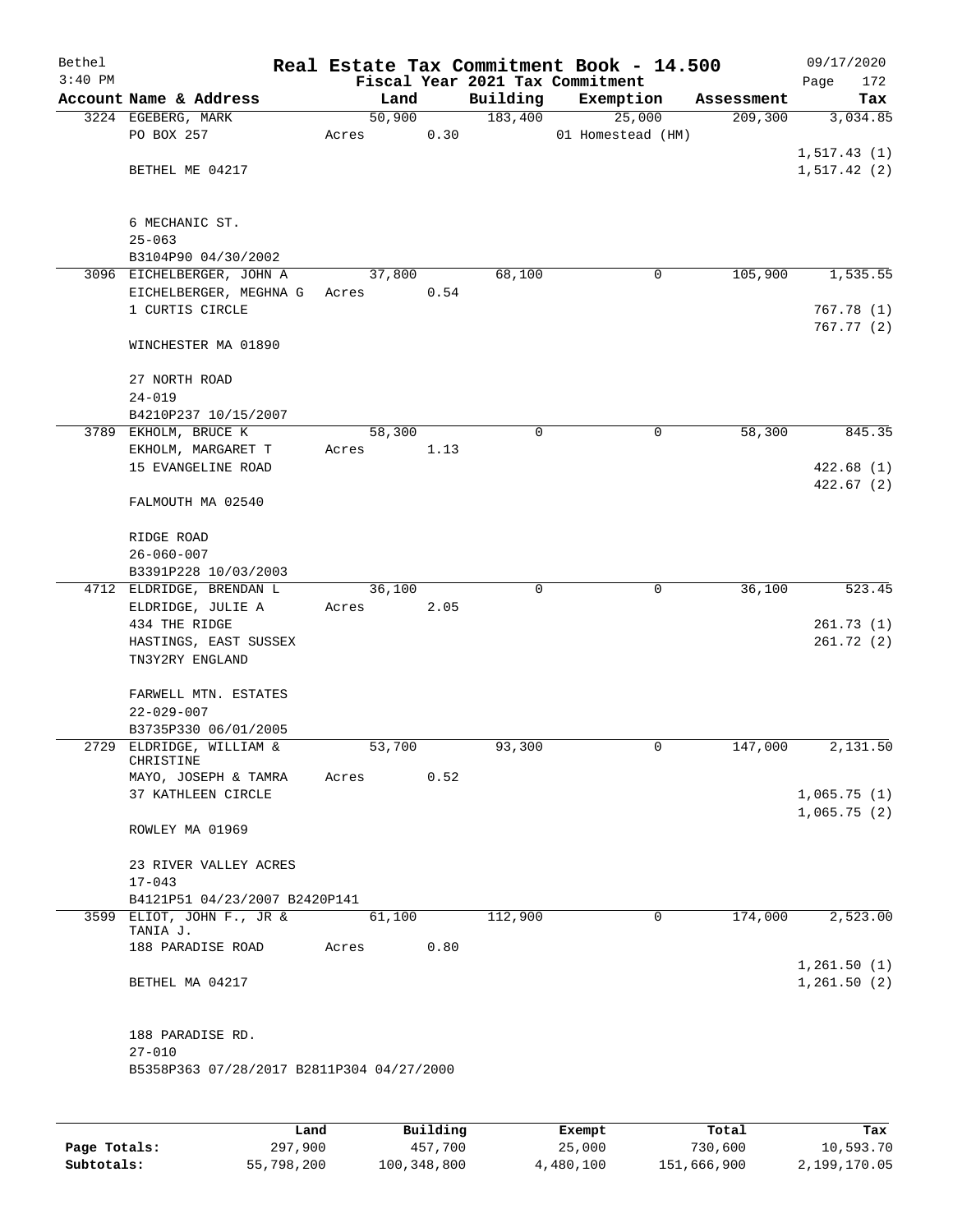| Bethel    |                                                                   |       |        |       |          | Real Estate Tax Commitment Book - 14.500 |             |            |             | 09/17/2020  |
|-----------|-------------------------------------------------------------------|-------|--------|-------|----------|------------------------------------------|-------------|------------|-------------|-------------|
| $3:40$ PM |                                                                   |       |        |       |          | Fiscal Year 2021 Tax Commitment          |             |            | Page        | 173         |
|           | Account Name & Address                                            |       | Land   |       | Building | Exemption                                |             | Assessment |             | Tax         |
|           | 3755 ELLIOTT, JOHN R                                              |       | 35,200 |       | 194,000  | 25,000                                   |             | 204, 200   |             | 2,960.90    |
|           | MCDONOUGH, MORIAH L                                               | Acres |        | 0.79  |          | 01 Homestead (HM)                        |             |            |             |             |
|           | 214 INTERVALE RD                                                  |       |        |       |          |                                          |             |            | 1,480.45(1) |             |
|           | BETHEL ME 04217                                                   |       |        |       |          |                                          |             |            | 1,480.45(2) |             |
|           | 214 INTERVALE RD.                                                 |       |        |       |          |                                          |             |            |             |             |
|           | $13 - 001 - 001$                                                  |       |        |       |          |                                          |             |            |             |             |
|           | B4981P1 05/01/2013 B4430P14 04/16/2009 B3856P220<br>12/14/2005    |       |        |       |          |                                          |             |            |             |             |
|           | 4720 EQUITY TRUST COMPANY<br>CUST. IRA FBO                        |       | 66,200 |       | 253,900  |                                          | $\Omega$    | 320,100    |             | 4,641.45    |
|           | BENHARRIS, DAVID ROBERT Acres                                     |       |        | 2.01  |          |                                          |             |            |             |             |
|           | 324 SPRING STREET                                                 |       |        |       |          |                                          |             |            | 2,320.73(1) |             |
|           | WRENTHAM MA 02093                                                 |       |        |       |          |                                          |             |            | 2,320.72(2) |             |
|           | 44 DEERVIEW ROAD                                                  |       |        |       |          |                                          |             |            |             |             |
|           | $12 - 073 - 003$                                                  |       |        |       |          |                                          |             |            |             |             |
|           | B5240P210 08/27/2015 B5057P3 10/30/2013 B4582P31                  |       |        |       |          |                                          |             |            |             |             |
|           | 04/29/2010 B3903P333 03/16/2006                                   |       |        |       |          |                                          |             |            |             |             |
|           | 11 ERICKSON, JEFFREY B                                            |       | 65,600 |       | 144,700  | 25,000                                   |             | 185,300    |             | 2,686.85    |
|           | 471 FLAT RD                                                       | Acres |        | 29.00 |          | 01 Homestead (HM)                        |             |            |             |             |
|           |                                                                   |       |        |       |          |                                          |             |            | 1,343.43(1) |             |
|           | BETHEL ME 04217                                                   |       |        |       |          |                                          |             |            | 1,343.42(2) |             |
|           |                                                                   |       |        |       |          |                                          |             |            |             |             |
|           | 471 FLAT RD                                                       |       |        |       |          |                                          |             |            |             |             |
|           | $01 - 009$                                                        |       |        |       |          |                                          |             |            |             |             |
|           | B5272P128 03/15/2016 B5066P262 11/25/2013 B4497P102<br>09/16/2009 |       |        |       |          |                                          |             |            |             |             |
|           | 4734 ERICKSON, MATTHEW C                                          |       | 69,300 |       | 369,600  |                                          | $\Omega$    | 438,900    |             | 6,364.05    |
|           | ERICKSON, NICHOLETTE L Acres                                      |       |        | 3.41  |          |                                          |             |            |             |             |
|           | PO BOX 390                                                        |       |        |       |          |                                          |             |            |             | 3,182.03(1) |
|           |                                                                   |       |        |       |          |                                          |             |            |             | 3,182.02(2) |
|           | BETHEL ME 04217                                                   |       |        |       |          |                                          |             |            |             |             |
|           | 16 BEECH LANE                                                     |       |        |       |          |                                          |             |            |             |             |
|           | 12-073-017                                                        |       |        |       |          |                                          |             |            |             |             |
|           | B3603P255 10/08/2004                                              |       |        |       |          |                                          |             |            |             |             |
|           | 3022 ERRINGTON, JASEN A.                                          |       | 26,300 |       | 0        |                                          | $\mathbf 0$ | 26,300     |             | 381.35      |
|           | PO BOX 135                                                        | Acres |        | 1.70  |          |                                          |             |            |             |             |
|           |                                                                   |       |        |       |          |                                          |             |            |             | 190.68(1)   |
|           | DIXFIELD ME 04224                                                 |       |        |       |          |                                          |             |            |             | 190.67(2)   |
|           | TAYLOR WOODS ROAD                                                 |       |        |       |          |                                          |             |            |             |             |
|           | 22-026-022                                                        |       |        |       |          |                                          |             |            |             |             |
|           | B5478P975 09/10/2019                                              |       |        |       |          |                                          |             |            |             |             |

|              | Land       | Building    | Exempt    | Total       | Tax          |
|--------------|------------|-------------|-----------|-------------|--------------|
| Page Totals: | 262,600    | 962,200     | 50,000    | 1,174,800   | 17,034.60    |
| Subtotals:   | 56,060,800 | 101,311,000 | 4,530,100 | 152,841,700 | 2,216,204.65 |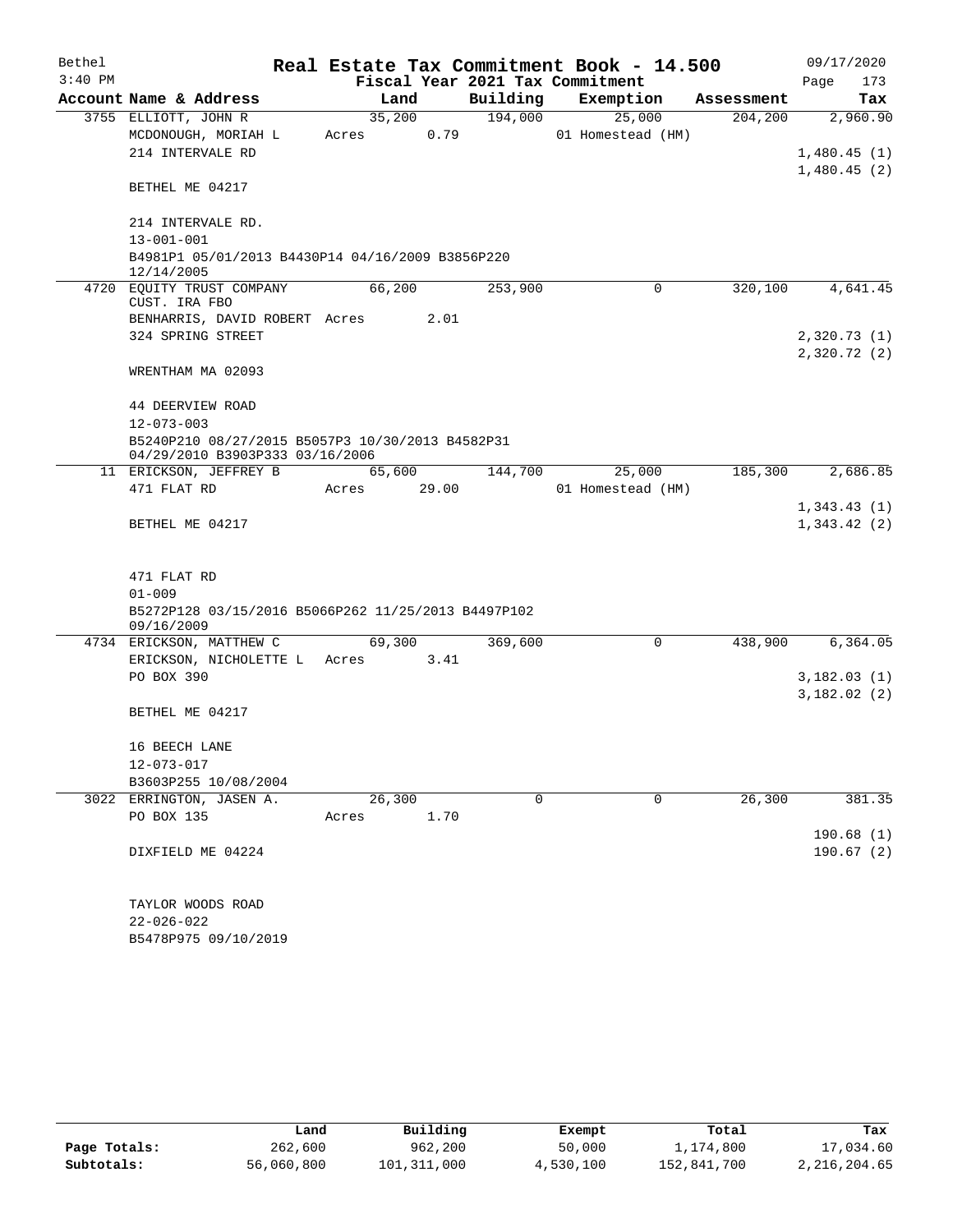| Bethel                     |                                                                                       |       |                          |          | Real Estate Tax Commitment Book - 14.500     |                          | 09/17/2020                   |
|----------------------------|---------------------------------------------------------------------------------------|-------|--------------------------|----------|----------------------------------------------|--------------------------|------------------------------|
| $3:40$ PM                  | Account Name & Address                                                                |       | Land                     | Building | Fiscal Year 2021 Tax Commitment<br>Exemption | Assessment               | 174<br>Page<br>Tax           |
| 29                         | ERVIN L. & SUSAN C. JOY                                                               |       | 46,100                   | 14,200   | 0                                            | 60,300                   | 874.35                       |
|                            | JR<br>18 OUR ROAD                                                                     | Acres | 12.00                    |          |                                              |                          |                              |
|                            | SABATTUS ME 04280                                                                     |       |                          |          |                                              |                          | 437.18 (1)<br>437.17 (2)     |
|                            | 1074 GROVER HILL<br>$01 - 027$<br>B5462P761 05/17/2019 B4950P211 02/05/2013 B2405P281 |       |                          |          |                                              |                          |                              |
|                            | 01/24/1997                                                                            |       |                          |          |                                              |                          |                              |
|                            | 4680 ERWICH, MARK<br>SOETRISNO,<br>ROOSLINAJATIE<br>501 SUMMER ST                     | Acres | 42,900<br>0.96           | 234,800  | 0                                            | 277,700                  | 4,026.65<br>2,013.33(1)      |
|                            | LYNNFIELD MA 01940 2003                                                               |       |                          |          |                                              |                          | 2,013.32(2)                  |
|                            | 21 BROOK RD<br>$13 - 022 - 002$                                                       |       |                          |          |                                              |                          |                              |
|                            | B4075P139 01/05/2007 B3917P288 04/07/2006 B3482P257                                   |       |                          |          |                                              |                          |                              |
|                            | 3097 ESCLIMONT, LLC<br>728 ORANGE AVENUE                                              | Acres | 161,200<br>5.00          | 884,000  | 0                                            | 1,045,200                | 15, 155. 40                  |
|                            |                                                                                       |       |                          |          |                                              |                          | 7,577.70 (1)                 |
|                            | LOS ALTOS CA 94022                                                                    |       |                          |          |                                              |                          | 7,577.70(2)                  |
|                            | 134 MAYVILLE RD.<br>$24 - 020$                                                        |       |                          |          |                                              |                          |                              |
|                            | B5377P486 11/09/2017 B4402P38 02/10/2009                                              |       |                          |          |                                              |                          |                              |
|                            | 228 ESSLINGER, DIANE L,<br>TRUSTEE<br>DIANE L. ESSLINGER                              | Acres | 32,500<br>10.00          | 6,000    | $\mathbf 0$                                  | 38,500                   | 558.25                       |
|                            | TRUST<br>123 PLEASANT ST                                                              |       |                          |          |                                              |                          | 279.13(1)<br>279.12(2)       |
|                            | COHASSET MA 02025                                                                     |       |                          |          |                                              |                          |                              |
|                            | BIRD HILL RD.<br>$04 - 069$                                                           |       |                          |          |                                              |                          |                              |
|                            | B5279P390 05/04/2016 B4478P298 08/04/2009 B1612P91<br>3111 ETHERIDGE, STEVE R         |       | 143,600                  | 454,600  | 0                                            | 598,200                  | 8,673.90                     |
|                            | PO BOX 856                                                                            | Acres | 2.45                     |          |                                              |                          |                              |
|                            | BETHEL ME 04217                                                                       |       |                          |          |                                              |                          | 4,336.95(1)<br>4,336.95(2)   |
|                            | 159 MAYVILLE RD.                                                                      |       |                          |          |                                              |                          |                              |
|                            | $24 - 032$<br>B3431P48 11/26/2003                                                     |       |                          |          |                                              |                          |                              |
|                            | 4857 ETHERIDGE, STEVEN R                                                              |       | 33,600                   | 67,300   | $\mathbf 0$                                  | 100,900                  | 1,463.05                     |
|                            | PO BOX 856                                                                            |       |                          |          |                                              |                          |                              |
|                            | BETHEL ME 04217                                                                       |       |                          |          |                                              |                          | 731.53(1)<br>731.52(2)       |
|                            | 30 CHERRY LANE<br>$22 - 002 - 001 - 054$<br>B3966P14 07/07/2006                       |       |                          |          |                                              |                          |                              |
|                            | Land                                                                                  |       | Building                 |          | Exempt                                       | Total                    | Tax                          |
| Page Totals:<br>Subtotals: | 459,900<br>56,520,700                                                                 |       | 1,660,900<br>102,971,900 |          | 0<br>4,530,100                               | 2,120,800<br>154,962,500 | 30,751.60<br>2, 246, 956. 25 |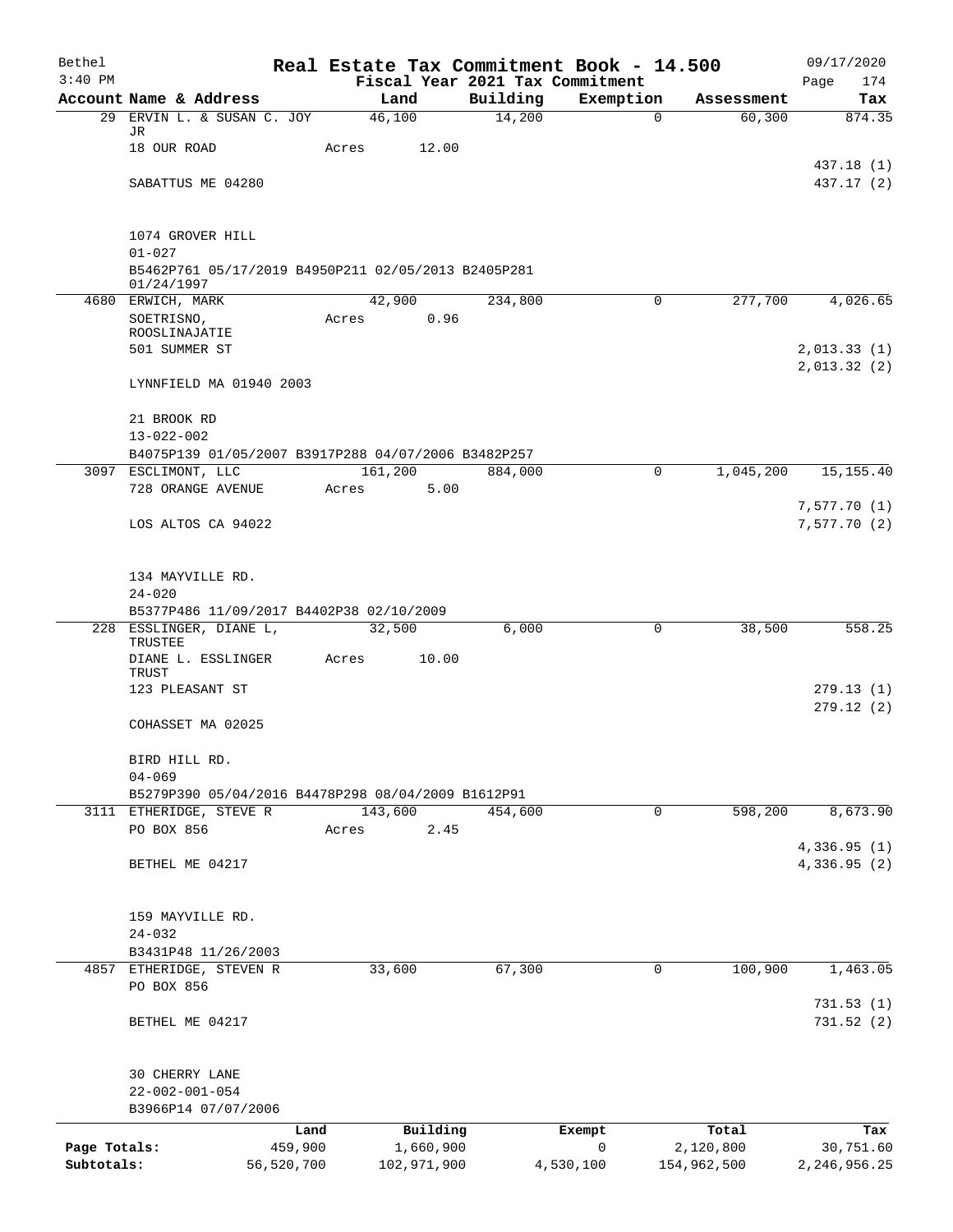| Bethel    |                                            |                     |       |             | Real Estate Tax Commitment Book - 14.500 |            | 09/17/2020  |
|-----------|--------------------------------------------|---------------------|-------|-------------|------------------------------------------|------------|-------------|
| $3:40$ PM |                                            |                     |       |             | Fiscal Year 2021 Tax Commitment          |            | Page<br>175 |
|           | Account Name & Address                     | Land                |       | Building    | Exemption                                | Assessment | Tax         |
|           | 4560 EVANS, JOHN M                         | $\overline{21,600}$ |       | $\mathbf 0$ | $\Omega$                                 | 21,600     | 313.20      |
|           | 640 WEST BETHEL RD                         | Acres               | 40.00 |             |                                          |            |             |
|           |                                            |                     |       |             |                                          |            | 156.60(1)   |
|           | BETHEL ME 04217                            |                     |       |             |                                          |            | 156.60(2)   |
|           |                                            |                     |       |             |                                          |            |             |
|           |                                            |                     |       |             |                                          |            |             |
|           |                                            |                     |       |             |                                          |            |             |
|           | $11 - 005 - 00A$                           |                     |       |             |                                          |            |             |
|           | B3553P170 07/14/2004<br>1494 EVANS, JOHN M | 34,300              |       | 238,100     | 25,000                                   | 247,400    | 3,587.30    |
|           | 640 WEST BETHEL RD                         | Acres               | 1.92  |             | 01 Homestead (HM)                        |            |             |
|           |                                            |                     |       |             |                                          |            | 1,793.65(1) |
|           | BETHEL ME 04217                            |                     |       |             |                                          |            | 1,793.65(2) |
|           |                                            |                     |       |             |                                          |            |             |
|           |                                            |                     |       |             |                                          |            |             |
|           | 108 EVANS HILL                             |                     |       |             |                                          |            |             |
|           | $11 - 005 - 001$                           |                     |       |             |                                          |            |             |
|           | B4859P44 06/15/2012 B3553P170 07/14/2004   |                     |       |             |                                          |            |             |
|           | 1502 EVANS, JOHN M                         | 27,400              |       | 0           | $\mathbf 0$                              | 27,400     | 397.30      |
|           | 640 WEST BETHEL RD                         | Acres               | 6.74  |             |                                          |            |             |
|           |                                            |                     |       |             |                                          |            | 198.65(1)   |
|           | BETHEL ME 04217                            |                     |       |             |                                          |            | 198.65(2)   |
|           |                                            |                     |       |             |                                          |            |             |
|           |                                            |                     |       |             |                                          |            |             |
|           | WEST BETHEL RD.                            |                     |       |             |                                          |            |             |
|           | $11 - 011$                                 |                     |       |             |                                          |            |             |
|           | B3553P170 07/14/2004                       |                     |       |             |                                          |            |             |
|           | 514 EVANS, JOHN M                          | 41,100              |       | 0           | $\mathbf 0$                              | 41,100     | 595.95      |
|           | 640 WEST BETHEL RD                         | Acres               | 22.20 |             |                                          |            | 297.98 (1)  |
|           | BETHEL ME 04217                            |                     |       |             |                                          |            | 297.97 (2)  |
|           |                                            |                     |       |             |                                          |            |             |
|           |                                            |                     |       |             |                                          |            |             |
|           | WEST BETHEL ROAD                           |                     |       |             |                                          |            |             |
|           | $11 - 005$                                 |                     |       |             |                                          |            |             |
|           | B3553P170 06/15/2012                       |                     |       |             |                                          |            |             |
|           | 1589 EVANS, JOHN MICHAEL                   | 38,800              |       | 39,200      | 0                                        | 78,000     | 1,131.00    |
|           | 640 WEST BETHEL RD                         | Acres               | 1.10  |             |                                          |            |             |
|           |                                            |                     |       |             |                                          |            | 565.50(1)   |
|           | BETHEL ME 04217                            |                     |       |             |                                          |            | 565.50(2)   |
|           |                                            |                     |       |             |                                          |            |             |
|           |                                            |                     |       |             |                                          |            |             |
|           | 152 BARKER RD.                             |                     |       |             |                                          |            |             |
|           | $11 - 055 - 001$                           |                     |       |             |                                          |            |             |
|           | B5009P227 07/11/2013                       |                     |       |             |                                          |            |             |
|           | 5211 EVANS, STEPHEN G                      | 49,000              |       | 222,900     | 0                                        | 271,900    | 3,942.55    |
|           | EVANS, KELLY ANNE<br>5 MCTEE DRIVE         | Acres               | 0.83  |             |                                          |            | 1,971.28(1) |
|           |                                            |                     |       |             |                                          |            | 1,971.27(2) |
|           | NORTON MA 02776                            |                     |       |             |                                          |            |             |
|           |                                            |                     |       |             |                                          |            |             |
|           | 13 NEVEL RD                                |                     |       |             |                                          |            |             |
|           | $09 - 006 - 002 - A$                       |                     |       |             |                                          |            |             |
|           | B4557P276 02/05/2010 B4502P227 09/29/2009  |                     |       |             |                                          |            |             |
|           |                                            |                     |       |             |                                          |            |             |
|           |                                            |                     |       |             |                                          |            |             |

|              | Land       | Building    | Exempt    | Total       | Tax            |
|--------------|------------|-------------|-----------|-------------|----------------|
| Page Totals: | 212,200    | 500,200     | 25,000    | 687,400     | 9,967.30       |
| Subtotals:   | 56,732,900 | 103,472,100 | 4,555,100 | 155,649,900 | 2, 256, 923.55 |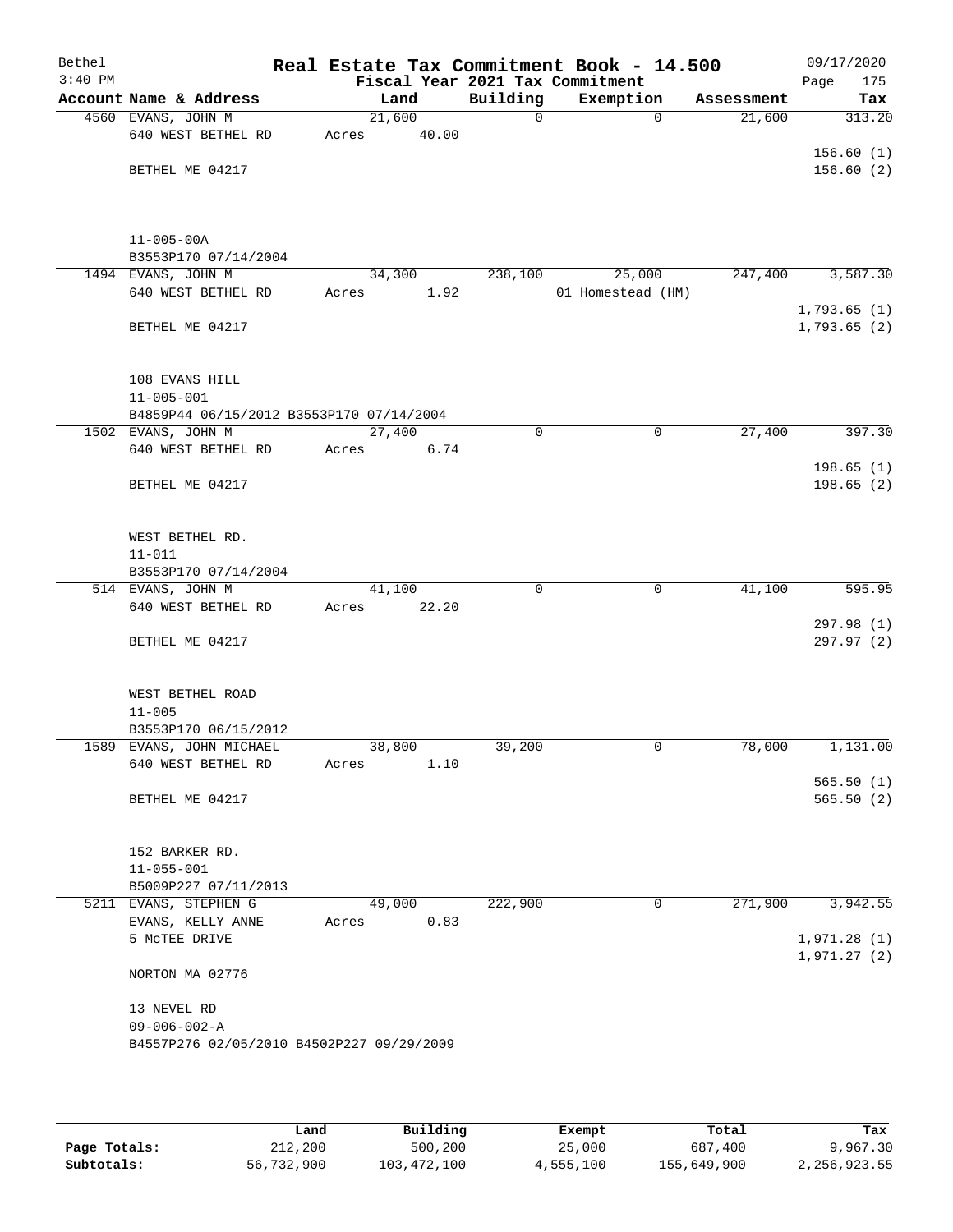| Bethel<br>$3:40$ PM |                                                          |       |        |       |                                             | Real Estate Tax Commitment Book - 14.500 |            | 09/17/2020         |
|---------------------|----------------------------------------------------------|-------|--------|-------|---------------------------------------------|------------------------------------------|------------|--------------------|
|                     | Account Name & Address                                   |       | Land   |       | Fiscal Year 2021 Tax Commitment<br>Building | Exemption                                | Assessment | Page<br>176<br>Tax |
|                     | 4753 EVCO PROPERTIES, LLC                                |       | 33,800 |       | $\mathbf 0$                                 | $\mathbf 0$                              | 33,800     | 490.10             |
|                     | PO BOX 399                                               | Acres |        | 1.06  |                                             |                                          |            |                    |
|                     |                                                          |       |        |       |                                             |                                          |            | 245.05(1)          |
|                     | SOUTH PARIS ME 04281                                     |       |        |       |                                             |                                          |            | 245.05(2)          |
|                     |                                                          |       |        |       |                                             |                                          |            |                    |
|                     |                                                          |       |        |       |                                             |                                          |            |                    |
|                     | TALL PINES                                               |       |        |       |                                             |                                          |            |                    |
|                     | $01 - 005 - 001$                                         |       |        |       |                                             |                                          |            |                    |
|                     | B5237P220 08/12/2015 B3695P196                           |       |        |       |                                             |                                          |            |                    |
|                     | 4754 EVCO PROPERTIES, LLC                                |       | 33,600 |       | $\Omega$                                    | 0                                        | 33,600     | 487.20             |
|                     | PO BOX 399                                               | Acres |        | 1.01  |                                             |                                          |            |                    |
|                     |                                                          |       |        |       |                                             |                                          |            | 243.60(1)          |
|                     | SOUTH PARIS ME 04281                                     |       |        |       |                                             |                                          |            | 243.60(2)          |
|                     |                                                          |       |        |       |                                             |                                          |            |                    |
|                     |                                                          |       |        |       |                                             |                                          |            |                    |
|                     | TALL PINES                                               |       |        |       |                                             |                                          |            |                    |
|                     | $01 - 005 - 002$                                         |       |        |       |                                             |                                          |            |                    |
|                     | B3695P196                                                |       |        |       |                                             |                                          |            |                    |
|                     | 4755 EVCO PROPERTIES, LLC<br>PO BOX 399                  |       | 34,600 |       | 0                                           | 0                                        | 34,600     | 501.70             |
|                     |                                                          | Acres |        | 1.36  |                                             |                                          |            | 250.85(1)          |
|                     | SOUTH PARIS ME 04281                                     |       |        |       |                                             |                                          |            | 250.85(2)          |
|                     |                                                          |       |        |       |                                             |                                          |            |                    |
|                     |                                                          |       |        |       |                                             |                                          |            |                    |
|                     | TALL PINES                                               |       |        |       |                                             |                                          |            |                    |
|                     | $01 - 005 - 003$                                         |       |        |       |                                             |                                          |            |                    |
|                     | B5237P220 08/12/2015 B3695P196                           |       |        |       |                                             |                                          |            |                    |
|                     | 4756 EVCO PROPERTIES, LLC                                |       | 100    |       | $\Omega$                                    | $\mathbf 0$                              | 100        | 1.45               |
|                     | PO BOX 399                                               | Acres |        | 0.78  |                                             |                                          |            |                    |
|                     |                                                          |       |        |       |                                             |                                          |            | 0.73(1)            |
|                     | SOUTH PARIS ME 04281                                     |       |        |       |                                             |                                          |            | 0.72(2)            |
|                     |                                                          |       |        |       |                                             |                                          |            |                    |
|                     |                                                          |       |        |       |                                             |                                          |            |                    |
|                     | TALL PINES                                               |       |        |       |                                             |                                          |            |                    |
|                     | $01 - 005 - 004$                                         |       |        |       |                                             |                                          |            |                    |
|                     | B5237P220 08/12/2015 B3695P196<br>6 EVCO PROPERTIES, LLC |       | 3,000  |       | 0                                           | 0                                        | 3,000      | 43.50              |
|                     | PO BOX 399                                               | Acres |        | 10.00 |                                             |                                          |            |                    |
|                     |                                                          |       |        |       |                                             |                                          |            | 21.75(1)           |
|                     | SOUTH PARIS ME 04281                                     |       |        |       |                                             |                                          |            | 21.75(2)           |
|                     |                                                          |       |        |       |                                             |                                          |            |                    |
|                     |                                                          |       |        |       |                                             |                                          |            |                    |
|                     | FLAT RD                                                  |       |        |       |                                             |                                          |            |                    |
|                     | $01 - 005$                                               |       |        |       |                                             |                                          |            |                    |
|                     | B5237P220 08/12/2015 B3695P196 04/04/2005                |       |        |       |                                             |                                          |            |                    |
|                     | 1309 EVERETT LEASING, LLC                                |       | 42,900 |       | 163,900                                     | 0                                        | 206,800    | 2,998.60           |
|                     | 1 EVERETT DRIVE                                          | Acres |        | 4.25  |                                             |                                          |            |                    |
|                     |                                                          |       |        |       |                                             |                                          |            | 1,499.30(1)        |
|                     | WEST PARIS ME 04289                                      |       |        |       |                                             |                                          |            | 1,499.30(2)        |
|                     |                                                          |       |        |       |                                             |                                          |            |                    |
|                     |                                                          |       |        |       |                                             |                                          |            |                    |
|                     | 175 WALKERS MILLS RD.                                    |       |        |       |                                             |                                          |            |                    |
|                     | $08 - 006 - 009$                                         |       |        |       |                                             |                                          |            |                    |
|                     | B5424P253 08/13/2018 B4480P315 08/10/2009 B2098P321      |       |        |       |                                             |                                          |            |                    |
|                     |                                                          |       |        |       |                                             |                                          |            |                    |

|              | Land       | Building    | Exempt    | Total       | Tax          |
|--------------|------------|-------------|-----------|-------------|--------------|
| Page Totals: | 148,000    | 163,900     |           | 311,900     | 4,522.55     |
| Subtotals:   | 56,880,900 | 103,636,000 | 4,555,100 | 155,961,800 | 2,261,446.10 |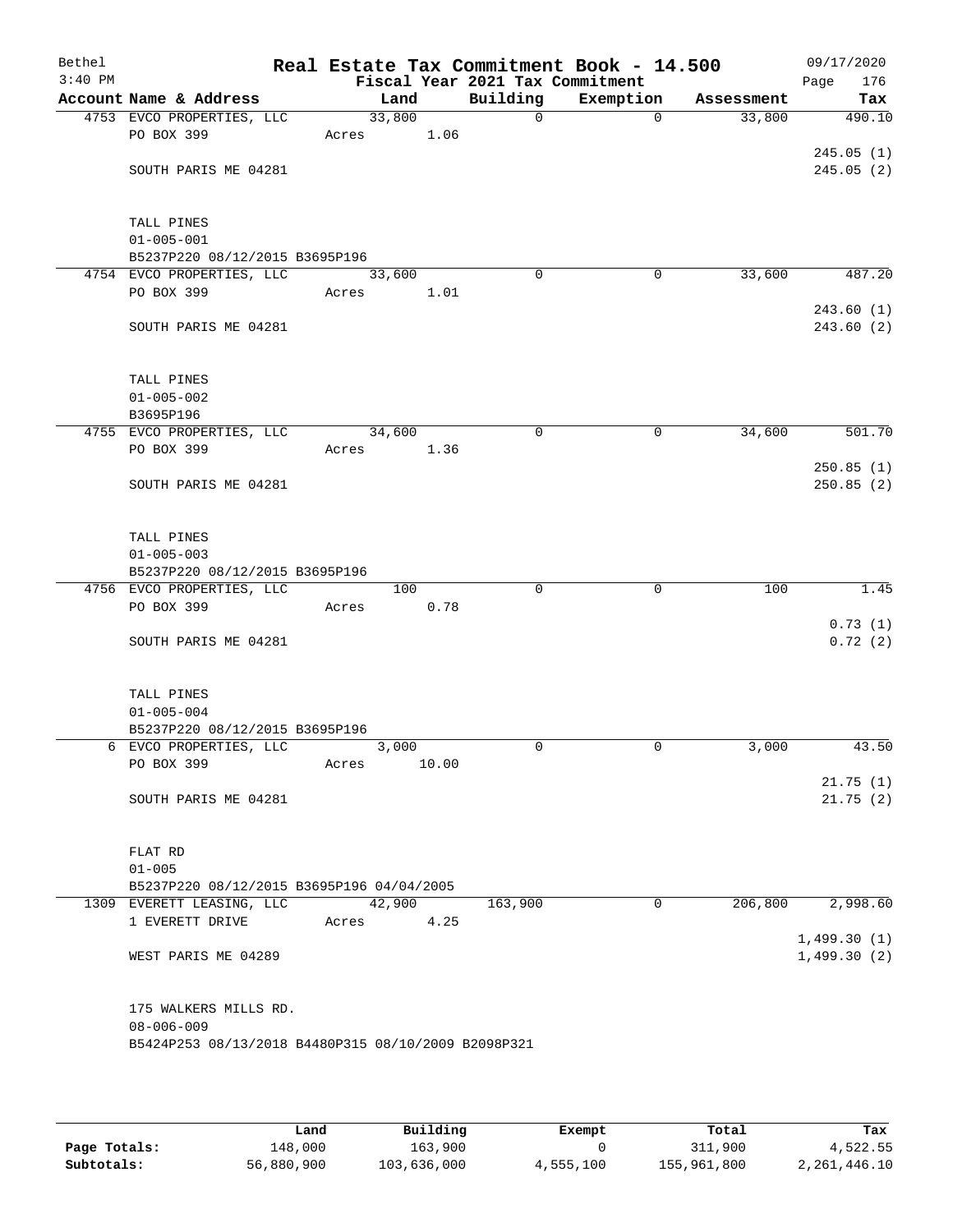| Bethel<br>$3:40$ PM |                                           | Fiscal Year 2021 Tax Commitment |          | Real Estate Tax Commitment Book - 14.500 |            | 09/17/2020<br>177<br>Page |
|---------------------|-------------------------------------------|---------------------------------|----------|------------------------------------------|------------|---------------------------|
|                     | Account Name & Address                    | Land                            | Building | Exemption                                | Assessment | Tax                       |
|                     | 1 EVERETT TREE FARMS LLC                  | 39,800                          | 0        | $\mathbf 0$                              | 39,800     | 577.10                    |
|                     | PO BOX 399                                | 9.00<br>Acres                   |          |                                          |            |                           |
|                     |                                           |                                 |          |                                          |            | 288.55(1)                 |
|                     | SOUTH PARIS ME 04281                      |                                 |          |                                          |            | 288.55(2)                 |
|                     |                                           |                                 |          |                                          |            |                           |
|                     |                                           |                                 |          |                                          |            |                           |
|                     | FLAT RD                                   |                                 |          |                                          |            |                           |
|                     | $01 - 001$                                |                                 |          |                                          |            |                           |
|                     | B3992P171 08/15/2006 B2633P312 11/16/1998 |                                 |          |                                          |            |                           |
|                     | 33 EVERETT TREE FARMS LLC                 | 4,600                           | $\Omega$ | $\mathbf 0$                              | 4,600      | 66.70                     |
|                     | PO BOX 399                                | Acres<br>24.00                  |          |                                          |            |                           |
|                     |                                           |                                 |          |                                          |            | 33.35(1)                  |
|                     | SOUTH PARIS ME 04281                      |                                 |          |                                          |            | 33.35(2)                  |
|                     |                                           |                                 |          |                                          |            |                           |
|                     |                                           |                                 |          |                                          |            |                           |
|                     | 1028 GROVER HILL RD.                      |                                 |          |                                          |            |                           |
|                     | $01 - 029$                                |                                 |          |                                          |            |                           |
|                     | B4918P258 11/13/2012 B3992P171 08/15/2006 |                                 |          |                                          |            |                           |
|                     | 187 EVERETT, JODI                         | 40,000                          | 199,700  | 25,000                                   | 214,700    | 3, 113. 15                |
|                     | EVERETT, RALPH                            | 8.00<br>Acres                   |          | 01 Homestead (HM)                        |            |                           |
|                     | 78 EAST BETHEL RD                         |                                 |          |                                          |            | 1,556.58(1)               |
|                     | BETHEL ME 04217                           |                                 |          |                                          |            | 1,556.57(2)               |
|                     |                                           |                                 |          |                                          |            |                           |
|                     | 78 EAST BETHEL RD.                        |                                 |          |                                          |            |                           |
|                     | $04 - 040$                                |                                 |          |                                          |            |                           |
|                     | B5388P224 01/09/2018 B971P38 01/10/1978   |                                 |          |                                          |            |                           |
|                     | 2679 EVERETT, RALPH M                     | 166,300                         | 161,400  | 0                                        | 327,700    | 4,751.65                  |
|                     | EVERETT, JODI D.                          | Acres<br>3.80                   |          |                                          |            |                           |
|                     | 78 EAST BETHEL ROAD                       |                                 |          |                                          |            | 2,375.83(1)               |
|                     |                                           |                                 |          |                                          |            | 2,375.82(2)               |
|                     | BETHEL ME 04217                           |                                 |          |                                          |            |                           |
|                     |                                           |                                 |          |                                          |            |                           |
|                     | 22 SUNDAY RIVER RD.                       |                                 |          |                                          |            |                           |
|                     | $17 - 018 - 001$                          |                                 |          |                                          |            |                           |
|                     | B5476P26 08/26/2019 B2295P121 01/23/1996  |                                 |          |                                          |            |                           |
|                     | 5 EVERETT, ROBERT                         | 53,000                          | 224,200  | 31,000                                   | 246,200    | 3,569.90                  |
|                     | 657 FLAT RD.                              | 3.97<br>Acres                   |          | 01 Homestead (HM)                        |            |                           |
|                     |                                           |                                 |          | 12 WW2 Vet Res                           |            | 1,784.95 (1)              |
|                     | BETHEL ME 04217                           |                                 |          |                                          |            | 1,784.95 (2)              |
|                     |                                           |                                 |          |                                          |            |                           |
|                     |                                           |                                 |          |                                          |            |                           |
|                     | 657 FLAT RD                               |                                 |          |                                          |            |                           |
|                     | $01 - 004$                                |                                 |          |                                          |            |                           |
|                     | B3759P76 07/15/2005                       |                                 |          |                                          |            | 207.35                    |
|                     | 4946 EVERETT, ROBERT PR                   | 0                               | 14,300   | 0                                        | 14,300     |                           |
|                     | 657 FLAT RD.                              |                                 |          |                                          |            | 103.68(1)                 |
|                     | BETHEL ME 04217                           |                                 |          |                                          |            | 103.67(2)                 |
|                     |                                           |                                 |          |                                          |            |                           |
|                     |                                           |                                 |          |                                          |            |                           |
|                     | 683 FLAT RD                               |                                 |          |                                          |            |                           |
|                     | $01 - 004.001$                            |                                 |          |                                          |            |                           |
|                     |                                           |                                 |          |                                          |            |                           |
|                     |                                           |                                 |          |                                          |            |                           |

|              | Land       | Building    | Exempt    | Total       | Tax            |
|--------------|------------|-------------|-----------|-------------|----------------|
| Page Totals: | 303,700    | 599,600     | 56,000    | 847,300     | 12,285.85      |
| Subtotals:   | 57,184,600 | 104,235,600 | 4,611,100 | 156,809,100 | 2, 273, 731.95 |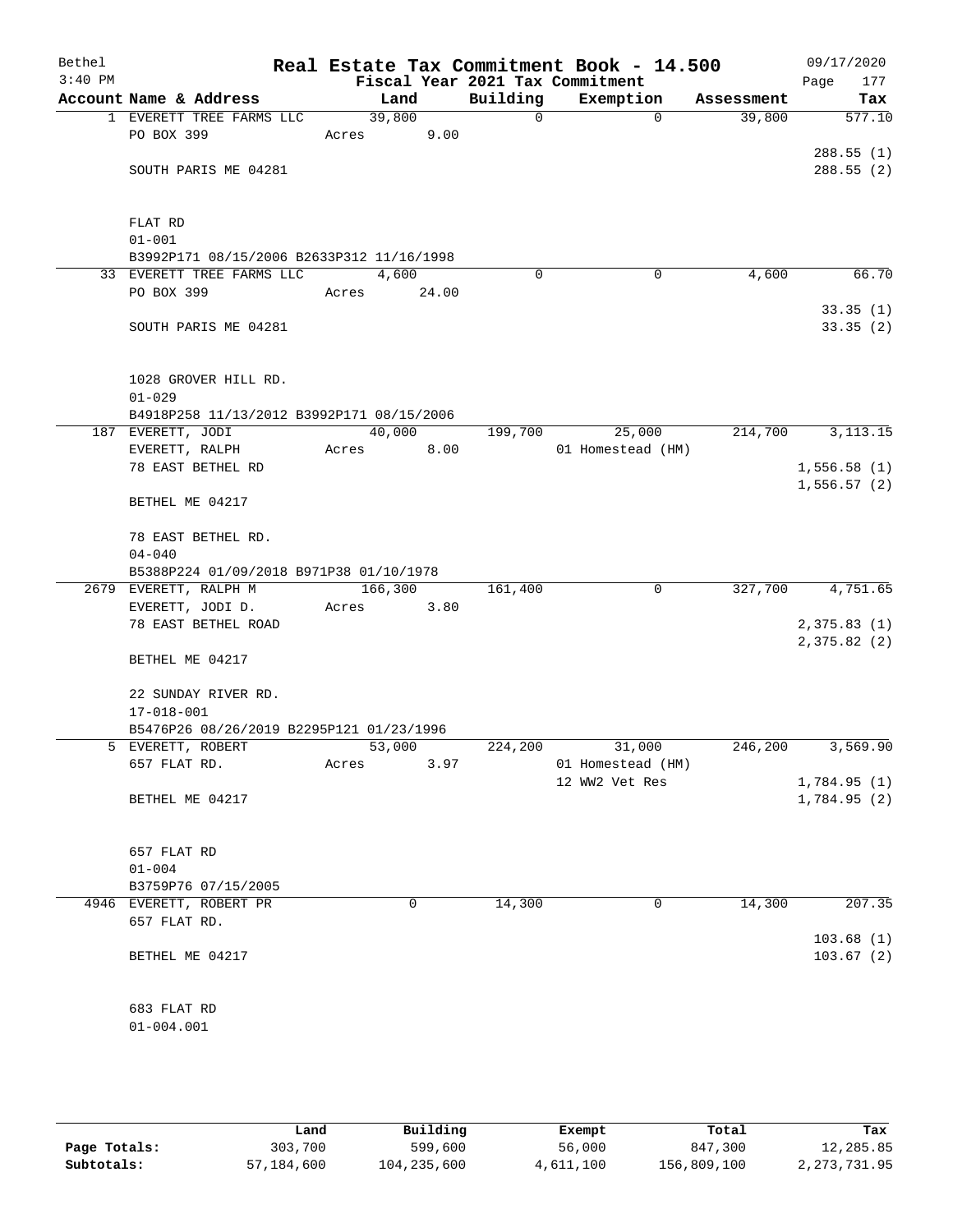| Account Name & Address<br>2772 EYPPER, EDITH ESTATE OF | Fiscal Year 2021 Tax Commitment<br>Land                                                                                                                   | Building                                                                                                      |                                                                        |                  | 178<br>Page                            |
|--------------------------------------------------------|-----------------------------------------------------------------------------------------------------------------------------------------------------------|---------------------------------------------------------------------------------------------------------------|------------------------------------------------------------------------|------------------|----------------------------------------|
|                                                        |                                                                                                                                                           |                                                                                                               | Exemption                                                              | Assessment       | Tax                                    |
| C/O CHARLES H EYPPER<br>GROSSER HASENPFAD 25           | 2,900<br>10.00<br>Acres                                                                                                                                   | $\Omega$                                                                                                      | $\Omega$                                                               | 2,900            | 42.05<br>21.03(1)                      |
| 60598 FRANKFURT am MAIN<br>0000                        |                                                                                                                                                           |                                                                                                               |                                                                        |                  | 21.02(2)                               |
| INTERVALE W/S<br>$18 - 028$                            |                                                                                                                                                           |                                                                                                               |                                                                        |                  |                                        |
|                                                        |                                                                                                                                                           | 133,900                                                                                                       | 0                                                                      |                  | 3,509.00                               |
| GROSSER HASENPFAD 25                                   |                                                                                                                                                           |                                                                                                               |                                                                        |                  | 1,754.50(1)<br>1,754.50(2)             |
| 60598 FRANKFURT am MAIN<br>00000                       |                                                                                                                                                           |                                                                                                               |                                                                        |                  |                                        |
| 72 EYPPER RD.<br>$18 - 024$                            |                                                                                                                                                           |                                                                                                               |                                                                        |                  |                                        |
| 2828 EYPPER, EDITH ESTATE OF                           | 3,300                                                                                                                                                     | $\mathbf 0$                                                                                                   | $\mathbf 0$                                                            | 3,300            | 47.85                                  |
| GROSSER HASENPFAD 25                                   |                                                                                                                                                           |                                                                                                               |                                                                        |                  | 23.93(1)<br>23.92(2)                   |
| 60598 FRANKFURT am MAIN<br>0000                        |                                                                                                                                                           |                                                                                                               |                                                                        |                  |                                        |
| INTERVALE S/S<br>$18 - 070$                            |                                                                                                                                                           |                                                                                                               |                                                                        |                  |                                        |
| B1383P102 04/16/1986                                   |                                                                                                                                                           |                                                                                                               |                                                                        |                  |                                        |
|                                                        |                                                                                                                                                           |                                                                                                               |                                                                        |                  | 620.60                                 |
| DOVER NH 03820                                         |                                                                                                                                                           |                                                                                                               |                                                                        |                  | 310.30(1)<br>310.30(2)                 |
| RIVER VALLEY AC<br>$17 - 031$                          |                                                                                                                                                           |                                                                                                               |                                                                        |                  |                                        |
|                                                        |                                                                                                                                                           |                                                                                                               |                                                                        |                  |                                        |
| 4 WOODLAND DR                                          | 26.40<br>Acres                                                                                                                                            |                                                                                                               |                                                                        |                  | 256.65                                 |
| COHASSET MA 02025                                      |                                                                                                                                                           |                                                                                                               |                                                                        |                  | 128.33(1)<br>128.32(2)                 |
| SWAN HILL RD<br>$19 - 005 - 002$                       |                                                                                                                                                           |                                                                                                               |                                                                        |                  |                                        |
| 1372 FADEYEV, CHRISTOPHER                              | 48,000                                                                                                                                                    | 198,500                                                                                                       | 0                                                                      |                  | 3,574.25                               |
| FADEYEV, KAREN<br>387 NORTH 9th STREET                 | 1.00<br>Acres                                                                                                                                             |                                                                                                               |                                                                        |                  | 1,787.13(1)                            |
| SURF CITY NJ 08008                                     |                                                                                                                                                           |                                                                                                               |                                                                        |                  | 1,787.12(2)                            |
| 11 BAILEY RD.<br>$08 - 053 - 001 - 001$                |                                                                                                                                                           |                                                                                                               |                                                                        |                  |                                        |
|                                                        | C/O CHARLES H. EYPPER<br>C/O CHARLES H. EYPPER<br>2693 F L MALONE INC<br>244 DOVER POINT RD<br>B1442P107<br>2836 FACEY, MARK D<br>B1400P140<br>11/17/1998 | 2768 EYPPER, EDITH ESTATE OF 108,100<br>89.00<br>Acres<br>12.00<br>Acres<br>42,800<br>0.50<br>Acres<br>17,700 | $\mathbf 0$<br>0<br>B5144P340 08/04/2014 B4809P90 11/25/2011 B2634P218 | $\mathbf 0$<br>0 | 242,000<br>42,800<br>17,700<br>246,500 |

|              | Land       | Building    | Exempt    | Total       | Tax          |
|--------------|------------|-------------|-----------|-------------|--------------|
| Page Totals: | 222,800    | 332,400     |           | 555,200     | 8,050.40     |
| Subtotals:   | 57,407,400 | 104,568,000 | 4,611,100 | 157,364,300 | 2,281,782.35 |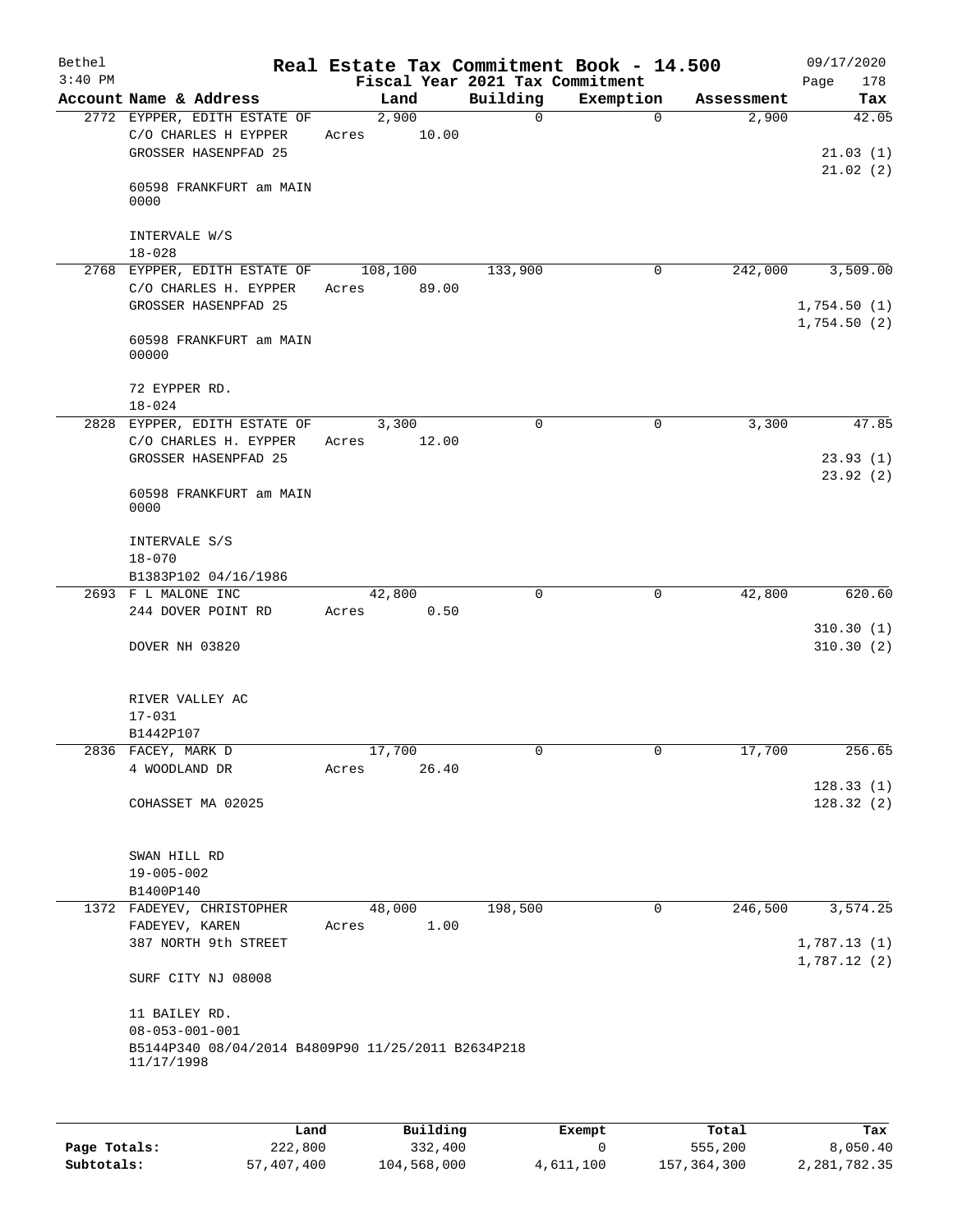| Bethel       |                                                     |            |                |               |                    | Real Estate Tax Commitment Book - 14.500 |             |                       | 09/17/2020                 |
|--------------|-----------------------------------------------------|------------|----------------|---------------|--------------------|------------------------------------------|-------------|-----------------------|----------------------------|
| $3:40$ PM    |                                                     |            |                |               |                    | Fiscal Year 2021 Tax Commitment          |             |                       | Page<br>179                |
|              | Account Name & Address<br>3534 FALL, ADAM           |            | Land<br>33,600 |               | Building<br>96,000 | Exemption                                | $\mathbf 0$ | Assessment<br>129,600 | Tax<br>1,879.20            |
|              | FALL, TALBOT                                        |            |                |               |                    |                                          |             |                       |                            |
|              | 25 WILLOW ROAD                                      |            |                |               |                    |                                          |             |                       | 939.60(1)                  |
|              |                                                     |            |                |               |                    |                                          |             |                       | 939.60(2)                  |
|              | MARBLEHEAD MA 01945                                 |            |                |               |                    |                                          |             |                       |                            |
|              | 135 VERNON ST.                                      |            |                |               |                    |                                          |             |                       |                            |
|              | $26 - 076 - 001 - 01D$                              |            |                |               |                    |                                          |             |                       |                            |
|              | B5407P312 05/11/2018 B5277P305 04/19/2016 B4726P113 |            |                |               |                    |                                          |             |                       |                            |
|              | 06/10/2011 B4540P1 12/17/2009 B2892P335 12/08/2000  |            |                |               |                    |                                          |             |                       |                            |
|              | 497 FAMILY DOLLAR, INC                              |            | 122,300        |               | 385,300            |                                          | $\mathbf 0$ | 507,600               | 7,360.20                   |
|              | P.O. BOX 59365                                      |            | Acres          | 1.10          |                    |                                          |             |                       |                            |
|              | SCHAUMBURG IL 60159<br>0365                         |            |                |               |                    |                                          |             |                       | 3,680.10(1)<br>3,680.10(2) |
|              | <b>36 MAYVILLE ROAD</b>                             |            |                |               |                    |                                          |             |                       |                            |
|              | $25 - 248$                                          |            |                |               |                    |                                          |             |                       |                            |
|              | B5215P12 03/27/2015                                 |            |                |               |                    |                                          |             |                       |                            |
|              | 336 FARNUM, DAVID P                                 |            | 31,500         |               | 45,900             | 25,000                                   |             | 52,400                | 759.80                     |
|              | FARNUM, SANDRA                                      |            | Acres          | 0.91          |                    | 01 Homestead (HM)                        |             |                       |                            |
|              | 923 ROUTE 232                                       |            |                |               |                    |                                          |             |                       | 379.90(1)                  |
|              | BRYANT POND ME 04219                                |            |                |               |                    |                                          |             |                       | 379.90(2)                  |
|              | 923 ROUTE 232                                       |            |                |               |                    |                                          |             |                       |                            |
|              | $05 - 042$                                          |            |                |               |                    |                                          |             |                       |                            |
|              | B711P296                                            |            |                |               |                    |                                          |             |                       |                            |
|              | 337 FARNUM, MARK                                    |            | 31,500         |               | 106,800            | 25,000                                   |             | $1\overline{13,300}$  | 1,642.85                   |
|              | FARNUM, SONDRA                                      |            | Acres          | 0.91          |                    | 01 Homestead (HM)                        |             |                       |                            |
|              | 915 RT. 232                                         |            |                |               |                    |                                          |             |                       | 821.43 (1)                 |
|              | BRYANT POND ME 04219                                |            |                |               |                    |                                          |             |                       | 821.42 (2)                 |
|              | 915 ROUTE 232                                       |            |                |               |                    |                                          |             |                       |                            |
|              | $05 - 042 - 001$                                    |            |                |               |                    |                                          |             |                       |                            |
|              | B711P296                                            |            |                |               |                    |                                          |             |                       |                            |
| 377          | FARRELL, ELKE                                       |            | 45,500         |               | 12,900             |                                          | $\mathbf 0$ | 58,400                | 846.80                     |
|              | FARRELL, BRIAN                                      |            | Acres          | 5.10          |                    |                                          |             |                       |                            |
|              | PO BOX 917                                          |            |                |               |                    |                                          |             |                       | 423.40(1)                  |
|              |                                                     |            |                |               |                    |                                          |             |                       | 423.40 (2)                 |
|              | WEST TISBURY MA 02575<br>0917                       |            |                |               |                    |                                          |             |                       |                            |
|              | 56 PINE BLUFF RD.                                   |            |                |               |                    |                                          |             |                       |                            |
|              | $06 - 016 - 006$                                    |            |                |               |                    |                                          |             |                       |                            |
|              | B5234P136 07/27/2015 B3134P176 08/21/2003           |            |                |               |                    |                                          |             |                       |                            |
|              | 3678 FARREN, RICHARD L                              |            | 30,000         |               | 83,000             | 31,000                                   |             | 82,000                | 1,189.00                   |
|              | FARREN, KATHY JO                                    |            | Acres          | 0.79          |                    | 01 Homestead (HM)                        |             |                       |                            |
|              | PO BOX 13                                           |            |                |               |                    | 12 WW2 Vet Res                           |             |                       | 594.50(1)                  |
|              |                                                     |            |                |               |                    |                                          |             |                       | 594.50(2)                  |
|              | W BETHEL ME 04286                                   |            |                |               |                    |                                          |             |                       |                            |
|              | 728 WEST BETHEL RD.                                 |            |                |               |                    |                                          |             |                       |                            |
|              | $28 - 021$                                          |            |                |               |                    |                                          |             |                       |                            |
|              | B1247P26 02/13/1984                                 |            |                |               |                    |                                          |             |                       |                            |
|              |                                                     |            |                |               |                    |                                          |             |                       |                            |
|              |                                                     | Land       |                | Building      |                    | Exempt                                   |             | Total                 | Tax                        |
| Page Totals: |                                                     | 294,400    |                | 729,900       |                    | 81,000                                   |             | 943,300               | 13,677.85                  |
| Subtotals:   |                                                     | 57,701,800 |                | 105, 297, 900 |                    | 4,692,100                                |             | 158,307,600           | 2,295,460.20               |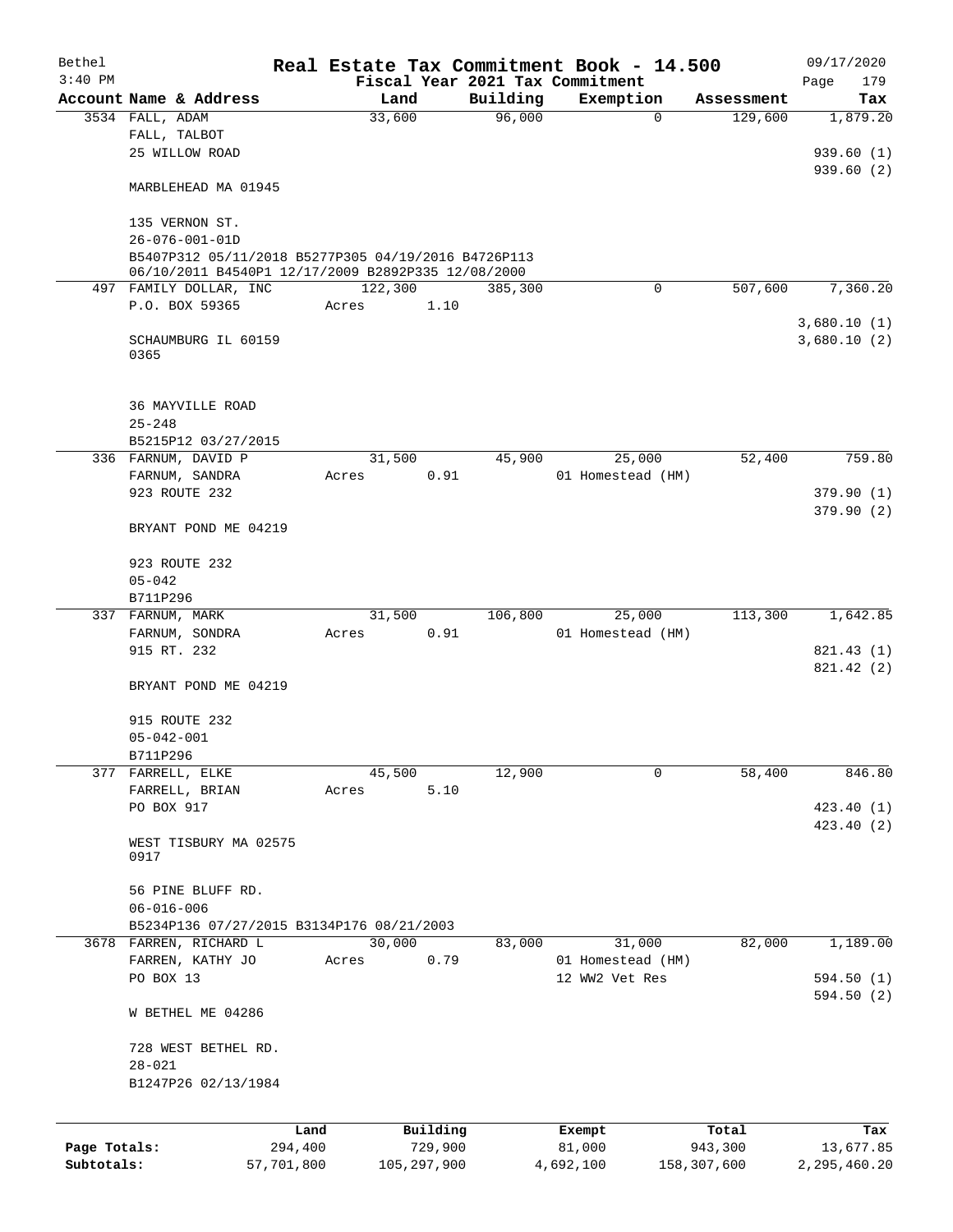| Bethel<br>$3:40$ PM |                                                                   |            |        |               |          | Real Estate Tax Commitment Book - 14.500<br>Fiscal Year 2021 Tax Commitment |               |            | 09/17/2020                 |
|---------------------|-------------------------------------------------------------------|------------|--------|---------------|----------|-----------------------------------------------------------------------------|---------------|------------|----------------------------|
|                     | Account Name & Address                                            |            | Land   |               | Building | Exemption                                                                   |               | Assessment | 180<br>Page<br>Tax         |
|                     | 274 FARRENKOPF, RICHARD R.                                        |            | 25,500 |               | 58,200   |                                                                             | $\Omega$      | 83,700     | 1,213.65                   |
|                     | & SAMANTHA R. III                                                 |            |        |               |          |                                                                             |               |            |                            |
|                     | 41 RIVERDALE SOUTH                                                | Acres      |        | 5.27          |          |                                                                             |               |            |                            |
|                     |                                                                   |            |        |               |          |                                                                             |               |            | 606.83(1)                  |
|                     | DENNIS MA 02660                                                   |            |        |               |          |                                                                             |               |            | 606.82(2)                  |
|                     | 174 MCCRILLIS BROOK RD.                                           |            |        |               |          |                                                                             |               |            |                            |
|                     | $04 - 088$                                                        |            |        |               |          |                                                                             |               |            |                            |
|                     | B5512P756 03/01/2020 B5497P215 12/12/2019 B3873P281<br>01/17/2006 |            |        |               |          |                                                                             |               |            |                            |
|                     | 3794 FAULDS, MICHELLE S                                           |            | 57,800 |               | 174,100  |                                                                             | 0             | 231,900    | 3,362.55                   |
|                     | 6 ROWE AVENUE                                                     | Acres      |        | 1.03          |          |                                                                             |               |            |                            |
|                     |                                                                   |            |        |               |          |                                                                             |               |            | 1,681.28(1)                |
|                     | ROCKPORT ME 01966                                                 |            |        |               |          |                                                                             |               |            | 1,681.27(2)                |
|                     |                                                                   |            |        |               |          |                                                                             |               |            |                            |
|                     | 68 RIDGE ROAD<br>$26 - 060 - 012$                                 |            |        |               |          |                                                                             |               |            |                            |
|                     | B5453P220 02/28/2019 B5270P320 03/01/2016 B3469P113               |            |        |               |          |                                                                             |               |            |                            |
|                     | 02/24/2004                                                        |            |        |               |          |                                                                             |               |            |                            |
|                     | 3772 FEDERAL NATIONAL                                             |            | 26,900 |               | 173,900  |                                                                             | 0             | 200,800    | 2,911.60                   |
|                     | MORTGAGE ASSOC<br>5600 GRANITE PARKWAY,                           |            |        |               |          |                                                                             |               |            |                            |
|                     | BLDG VII                                                          |            |        |               |          |                                                                             |               |            |                            |
|                     |                                                                   |            |        |               |          |                                                                             |               |            | 1,455.80(1)                |
|                     | PLANO TX 75024                                                    |            |        |               |          |                                                                             |               |            | 1,455.80(2)                |
|                     |                                                                   |            |        |               |          |                                                                             |               |            |                            |
|                     | 53 SUNDAY RIVER ROAD                                              |            |        |               |          |                                                                             |               |            |                            |
|                     | $18 - 005 - 006$<br>B5473P1 08/07/2019 B3899P275 03/09/2006       |            |        |               |          |                                                                             |               |            |                            |
|                     | 353 FEENEY, PATRICK                                               |            | 36,200 |               | 117,400  | 25,000                                                                      |               | 128,600    | 1,864.70                   |
|                     | FEENEY, CHRISTY                                                   | Acres      |        | 4.00          |          | 01 Homestead (HM)                                                           |               |            |                            |
|                     | 711 RTE. 232                                                      |            |        |               |          |                                                                             |               |            | 932.35(1)                  |
|                     |                                                                   |            |        |               |          |                                                                             |               |            | 932.35(2)                  |
|                     | BRYANT POND ME 04219                                              |            |        |               |          |                                                                             |               |            |                            |
|                     | 711 ROUTE 232                                                     |            |        |               |          |                                                                             |               |            |                            |
|                     | $05 - 055$                                                        |            |        |               |          |                                                                             |               |            |                            |
|                     | B5036P170 09/13/2013 B3112P27 05/20/2002                          |            |        |               |          |                                                                             |               |            |                            |
|                     | 4762 FEINBERG, GEORGE                                             |            | 70,800 |               | 224,300  |                                                                             | 0             | 295,100    | 4,278.95                   |
|                     | 127 HARDY RD                                                      | Acres      |        | 1.04          |          |                                                                             |               |            |                            |
|                     | FALMOUTH ME 04105                                                 |            |        |               |          |                                                                             |               |            | 2,139.48(1)<br>2,139.47(2) |
|                     |                                                                   |            |        |               |          |                                                                             |               |            |                            |
|                     | 17 LOCKE VIEW DRIVE                                               |            |        |               |          |                                                                             |               |            |                            |
|                     | $17 - 035 - 029$                                                  |            |        |               |          |                                                                             |               |            |                            |
|                     | B4872P123 07/31/2012 B4387P339 12/24/2008                         |            |        |               |          |                                                                             |               |            |                            |
|                     | 1709 FELCH, MYLES                                                 |            | 43,500 |               | 78,900   | 25,000                                                                      |               | 97,400     | 1,412.30                   |
|                     | 489 NORTH RD                                                      | Acres      |        | 0.78          |          | 01 Homestead (HM)                                                           |               |            |                            |
|                     | BETHEL ME 04217                                                   |            |        |               |          |                                                                             |               |            | 706.15(1)<br>706.15(2)     |
|                     |                                                                   |            |        |               |          |                                                                             |               |            |                            |
|                     | 474 NORTH ROAD                                                    |            |        |               |          |                                                                             |               |            |                            |
|                     | $12 - 057$                                                        |            |        |               |          |                                                                             |               |            |                            |
|                     | B5410P211 05/29/2018 B5319P562 12/06/2016                         |            |        |               |          |                                                                             |               |            |                            |
|                     |                                                                   | Land       |        | Building      |          | Exempt                                                                      |               | Total      | Tax                        |
| Page Totals:        |                                                                   | 260,700    |        | 826,800       |          | 50,000                                                                      |               | 1,037,500  | 15,043.75                  |
| Subtotals:          |                                                                   | 57,962,500 |        | 106, 124, 700 |          | 4,742,100                                                                   | 159, 345, 100 |            | 2,310,503.95               |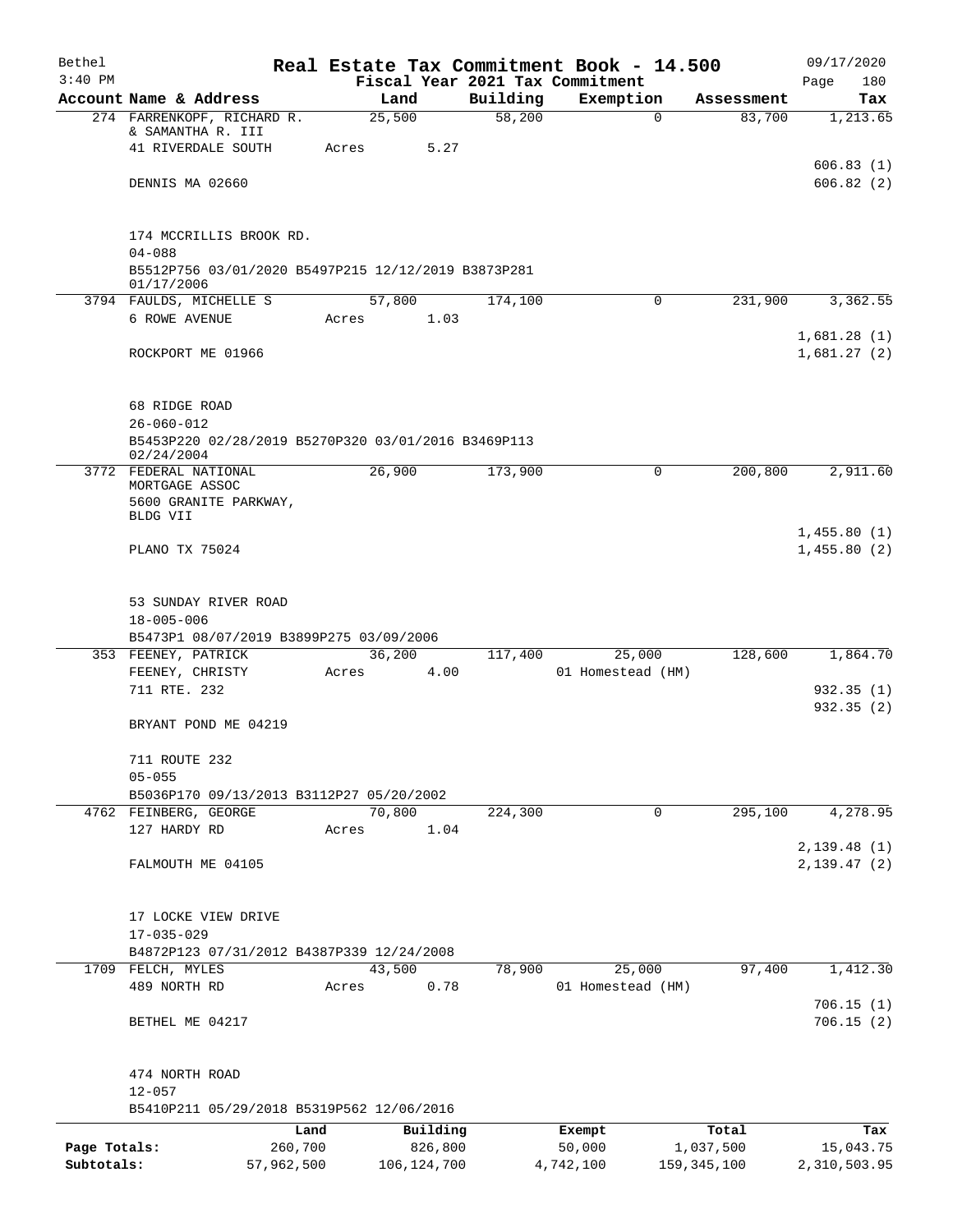| Bethel       |                                      |                                                                                      |                 |          |                                             | Real Estate Tax Commitment Book - 14.500 |                       | 09/17/2020                  |
|--------------|--------------------------------------|--------------------------------------------------------------------------------------|-----------------|----------|---------------------------------------------|------------------------------------------|-----------------------|-----------------------------|
| $3:40$ PM    | Account Name & Address               |                                                                                      |                 | Land     | Fiscal Year 2021 Tax Commitment<br>Building | Exemption                                |                       | Page<br>181                 |
|              | 4698 FENNELL, JOHN W                 |                                                                                      | 87,800          |          | 242,300                                     | $\mathbf 0$                              | Assessment<br>330,100 | Tax<br>4,786.45             |
|              | FENNELL                              | FENNELL, NANCY O'NEILL                                                               | Acres           | 2.29     |                                             |                                          |                       |                             |
|              | 54 GRAPE VINE RD                     |                                                                                      |                 |          |                                             |                                          |                       | 2,393.23(1)<br>2,393.22(2)  |
|              | BEDFORD NH 03110                     |                                                                                      |                 |          |                                             |                                          |                       |                             |
|              |                                      | 103 MOUNTAIN VALLEY                                                                  |                 |          |                                             |                                          |                       |                             |
|              | $09 - 005 - 008$                     |                                                                                      |                 |          |                                             |                                          |                       |                             |
|              | 4731 FERGUSON, DANIEL                | B3881P46 01/31/2006                                                                  | 69,200          |          | 257,000                                     | $\mathbf 0$                              | 326,200               | 4,729.90                    |
|              | FERGUSON, JANET                      |                                                                                      | Acres           | 3.34     |                                             |                                          |                       |                             |
|              |                                      | 140 DEER VIEW ROAD                                                                   |                 |          |                                             |                                          |                       | 2,364.95(1)<br>2,364.95(2)  |
|              | BETHEL ME 04217                      |                                                                                      |                 |          |                                             |                                          |                       |                             |
|              | $12 - 073 - 014$                     | 140 DEER VIEW ROAD                                                                   |                 |          |                                             |                                          |                       |                             |
|              |                                      | B5398P131 03/20/2018 B5039P22 09/19/2013 B4814P77<br>02/14/2012 B3675P266 02/22/2005 |                 |          |                                             |                                          |                       |                             |
|              | 3673 FERLAND, PAUL J                 |                                                                                      | 33,500          |          | 99,100                                      | 0                                        | 132,600               | 1,922.70                    |
|              | P.O. BOX 6262                        |                                                                                      | Acres           | 0.69     |                                             |                                          |                       |                             |
|              |                                      | FALL RIVER MA 02724                                                                  |                 |          |                                             |                                          |                       | 961.35(1)<br>961.35(2)      |
|              | $28 - 017$                           | 29 MOUNTAIN VIEW CIRCLE                                                              |                 |          |                                             |                                          |                       |                             |
|              | 06/29/2006                           | B4455P88 06/12/2009 B4448P127 05/29/2009 B3966P237                                   |                 |          |                                             |                                          |                       |                             |
|              | 1098 FERREIRA, DENNIS                |                                                                                      | 33,600          |          | 131,700                                     | 0                                        | 165,300               | 2,396.85                    |
|              | FERREIRA, YVONNE                     |                                                                                      |                 |          |                                             |                                          |                       |                             |
|              | 734 ADAMS STREET                     |                                                                                      |                 |          |                                             |                                          |                       | 1,198.43(1)<br>1, 198.42(2) |
|              |                                      | HOLLISTON MA 01746                                                                   |                 |          |                                             |                                          |                       |                             |
|              | 74 FAIRWAY ROAD                      |                                                                                      |                 |          |                                             |                                          |                       |                             |
|              | $07 - 028 - 566$                     |                                                                                      |                 |          |                                             |                                          |                       |                             |
|              |                                      | B3670P2 02/02/2005                                                                   |                 |          |                                             |                                          |                       |                             |
|              | 3758 FERRO, MICHAEL A                |                                                                                      | 60,200<br>Acres |          | 114,600                                     | 0                                        | 174,800               | 2,534.60                    |
|              |                                      | 101 WALLACE STREET #3                                                                |                 | 23.00    |                                             |                                          |                       | 1, 267.30(1)                |
|              | MALDEN MA 02148                      |                                                                                      |                 |          |                                             |                                          |                       | 1, 267.30(2)                |
|              |                                      |                                                                                      |                 |          |                                             |                                          |                       |                             |
|              | 197 INTERVALE RD<br>$13 - 015 - 001$ |                                                                                      |                 |          |                                             |                                          |                       |                             |
|              |                                      | B5258P419 12/14/2015 B3216P61                                                        |                 |          |                                             |                                          |                       |                             |
|              | 2467 FILES, GREGORY W                |                                                                                      | 38,400          |          | 111,200                                     | 0                                        | 149,600               | 2,169.20                    |
|              | FILES, COLLEEN A                     |                                                                                      | Acres           | 1.00     |                                             |                                          |                       |                             |
|              | 75 WOODLAND RD                       |                                                                                      |                 |          |                                             |                                          |                       | 1,084.60(1)<br>1,084.60(2)  |
|              | WINDHAM ME 04062                     |                                                                                      |                 |          |                                             |                                          |                       |                             |
|              | 25 TERRACE ROAD                      |                                                                                      |                 |          |                                             |                                          |                       |                             |
|              | $14 - 002 - 002$                     |                                                                                      |                 |          |                                             |                                          |                       |                             |
|              |                                      | B3459P192 09/29/2003 B1719P178                                                       |                 |          |                                             |                                          |                       |                             |
|              |                                      | Land                                                                                 |                 | Building |                                             | Exempt                                   | Total                 | Tax                         |
| Page Totals: |                                      | 322,700                                                                              |                 | 955,900  |                                             | 0                                        | 1,278,600             | 18,539.70                   |

**Subtotals:** 58,285,200 107,080,600 4,742,100 160,623,700 2,329,043.65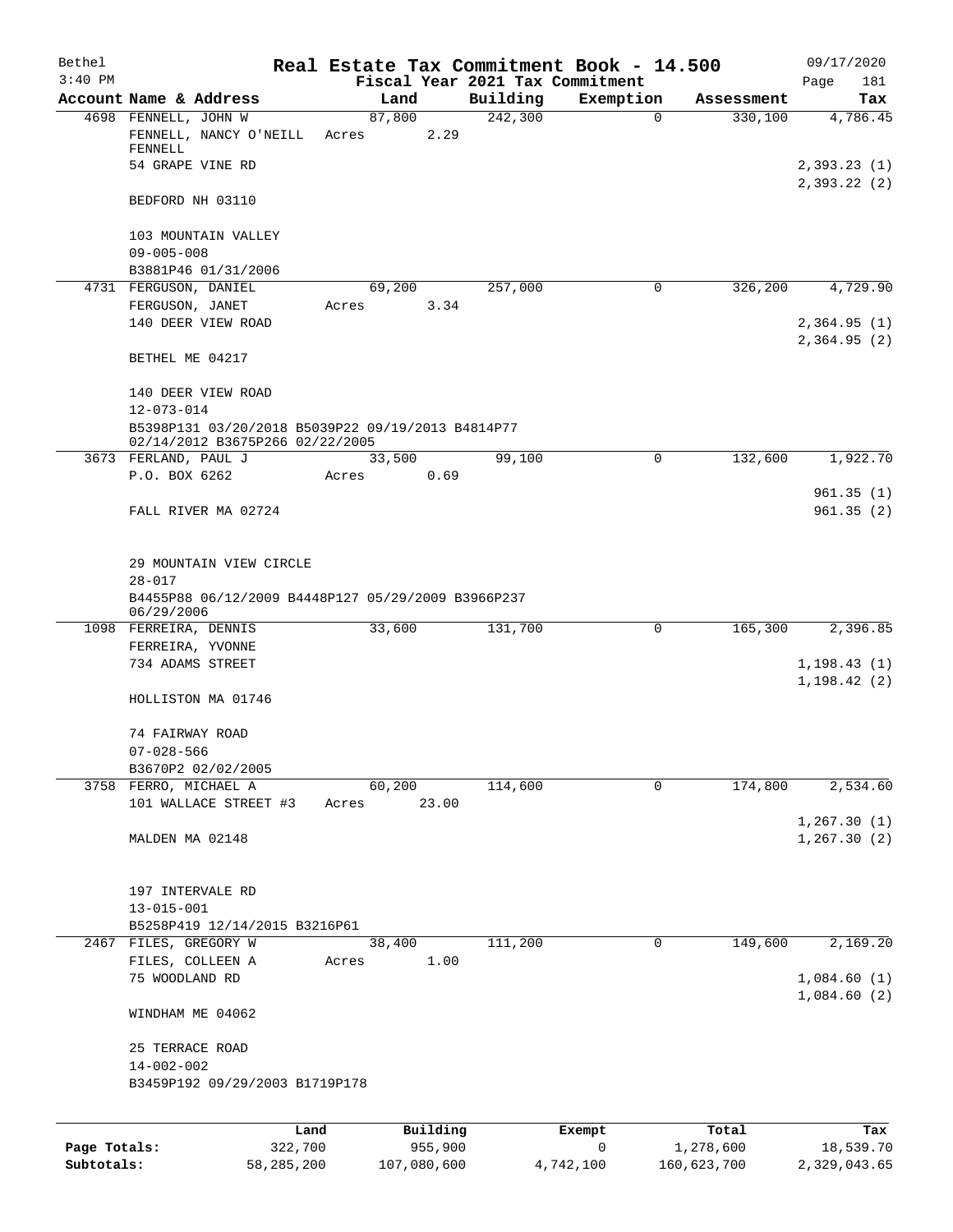| Bethel       |                                                                         |        |             |          | Real Estate Tax Commitment Book - 14.500 |             | 09/17/2020   |  |  |  |  |
|--------------|-------------------------------------------------------------------------|--------|-------------|----------|------------------------------------------|-------------|--------------|--|--|--|--|
| $3:40$ PM    |                                                                         |        |             |          | Fiscal Year 2021 Tax Commitment          |             | Page<br>182  |  |  |  |  |
|              | Account Name & Address                                                  | Land   |             | Building | Exemption                                | Assessment  | Tax          |  |  |  |  |
|              | 3452 FINLEY, T KEVIN                                                    | 77,500 |             | 126,600  | 25,000                                   | 179,100     | 2,596.95     |  |  |  |  |
|              | 55 PARADISE RD.                                                         | Acres  | 0.57        |          | 01 Homestead (HM)                        |             |              |  |  |  |  |
|              |                                                                         |        |             |          |                                          |             | 1,298.48(1)  |  |  |  |  |
|              | BETHEL ME 04217                                                         |        |             |          |                                          |             | 1,298.47(2)  |  |  |  |  |
|              |                                                                         |        |             |          |                                          |             |              |  |  |  |  |
|              | 55 PARADISE RD.                                                         |        |             |          |                                          |             |              |  |  |  |  |
|              | $26 - 011$                                                              |        |             |          |                                          |             |              |  |  |  |  |
|              | B5159P23 09/12/2014 B2271P203 11/01/1995 B1025P3                        |        |             |          |                                          |             |              |  |  |  |  |
|              | 03/01/1979                                                              |        |             |          |                                          |             |              |  |  |  |  |
|              | 2716 FIORE, MICHAEL J                                                   | 71,500 |             | 210,900  | $\Omega$                                 | 282,400     | 4,094.80     |  |  |  |  |
|              | FIORE, KATHLEEN ROYAL                                                   | Acres  | 1.17        |          |                                          |             |              |  |  |  |  |
|              | 210 SOUTH ST, UNIT 3-2                                                  |        |             |          |                                          |             | 2,047.40(1)  |  |  |  |  |
|              |                                                                         |        |             |          |                                          |             | 2,047.40(2)  |  |  |  |  |
|              | BOSTON MA 02111                                                         |        |             |          |                                          |             |              |  |  |  |  |
|              | 10 MEGAN'S WAY                                                          |        |             |          |                                          |             |              |  |  |  |  |
|              | $17 - 035 - 004$                                                        |        |             |          |                                          |             |              |  |  |  |  |
|              | B4593P254 06/02/2010 B3804P259 09/26/2005                               |        |             |          |                                          |             |              |  |  |  |  |
|              | 3155 FIORENTINI, REGINA L                                               | 16,800 |             | 48,000   | 0                                        | 64,800      | 939.60       |  |  |  |  |
|              | PO BOX 625                                                              |        |             |          |                                          |             |              |  |  |  |  |
|              |                                                                         |        |             |          |                                          |             | 469.80(1)    |  |  |  |  |
|              | BETHEL ME 04217                                                         |        |             |          |                                          |             | 469.80(2)    |  |  |  |  |
|              |                                                                         |        |             |          |                                          |             |              |  |  |  |  |
|              |                                                                         |        |             |          |                                          |             |              |  |  |  |  |
|              | 15 MILL HILL                                                            |        |             |          |                                          |             |              |  |  |  |  |
|              | $25 - 008 - 023$<br>B5211P111 03/03/2015 B4925P117 11/28/2012 B4872P272 |        |             |          |                                          |             |              |  |  |  |  |
|              | 08/01/2012 B3860P178 12/09/2005                                         |        |             |          |                                          |             |              |  |  |  |  |
|              | 5006 FIRST COMMERCIAL                                                   | 60,500 |             | 0        | 0                                        | 60,500      | 877.25       |  |  |  |  |
|              | LENDERS INC.                                                            |        |             |          |                                          |             |              |  |  |  |  |
|              | 216 THORNTON DRIVE                                                      |        |             |          |                                          |             |              |  |  |  |  |
|              |                                                                         |        |             |          |                                          |             | 438.63(1)    |  |  |  |  |
|              | HYANNIS MA 02601                                                        |        |             |          |                                          |             | 438.62 (2)   |  |  |  |  |
|              |                                                                         |        |             |          |                                          |             |              |  |  |  |  |
|              | CONDO SITES UNITS 5-18                                                  |        |             |          |                                          |             |              |  |  |  |  |
|              | $24 - 028 - C$                                                          |        |             |          |                                          |             |              |  |  |  |  |
|              | B4316P24 06/26/2008                                                     |        |             |          |                                          |             |              |  |  |  |  |
|              | 4514 FISHER WOLF, LLC                                                   | 47,600 |             | 177,300  | 0                                        | 224,900     | 3,261.05     |  |  |  |  |
|              | 177 BIRCH DRIVE                                                         | Acres  | 0.62        |          |                                          |             |              |  |  |  |  |
|              |                                                                         |        |             |          |                                          |             | 1,630.53(1)  |  |  |  |  |
|              | POLAND SPRING ME 04274                                                  |        |             |          |                                          |             | 1,630.52(2)  |  |  |  |  |
|              |                                                                         |        |             |          |                                          |             |              |  |  |  |  |
|              |                                                                         |        |             |          |                                          |             |              |  |  |  |  |
|              | 47 RIVER VALLEY ACRES                                                   |        |             |          |                                          |             |              |  |  |  |  |
|              | $17 - 041 - 002$<br>B5370P678 10/02/2017 B4449P164 06/01/2009 B3922P74  |        |             |          |                                          |             |              |  |  |  |  |
|              | 04/19/2006 B3803P213 09/21/2005                                         |        |             |          |                                          |             |              |  |  |  |  |
|              | 3505 FISHER, KURT W                                                     | 79,100 |             | 151,300  | 0                                        | 230,400     | 3,340.80     |  |  |  |  |
|              | FISHER, CATHERINE J                                                     | Acres  | 0.68        |          |                                          |             |              |  |  |  |  |
|              | 120 PARADISE RD                                                         |        |             |          |                                          |             | 1,670.40(1)  |  |  |  |  |
|              |                                                                         |        |             |          |                                          |             | 1,670.40(2)  |  |  |  |  |
|              | BETHEL ME 04217                                                         |        |             |          |                                          |             |              |  |  |  |  |
|              |                                                                         |        |             |          |                                          |             |              |  |  |  |  |
|              | 120 PARADISE RD.                                                        |        |             |          |                                          |             |              |  |  |  |  |
|              | $26 - 062$<br>B5207P204 02/09/2015 B4839P300 04/30/2012 B4708P310       |        |             |          |                                          |             |              |  |  |  |  |
|              | 04/08/2011 B614P117 02/23/1962                                          |        |             |          |                                          |             |              |  |  |  |  |
|              |                                                                         | Land   | Building    |          | Exempt                                   | Total       | Tax          |  |  |  |  |
| Page Totals: | 353,000                                                                 |        | 714,100     |          | 25,000                                   | 1,042,100   | 15,110.45    |  |  |  |  |
| Subtotals:   | 58,638,200                                                              |        | 107,794,700 |          | 4,767,100                                | 161,665,800 | 2,344,154.10 |  |  |  |  |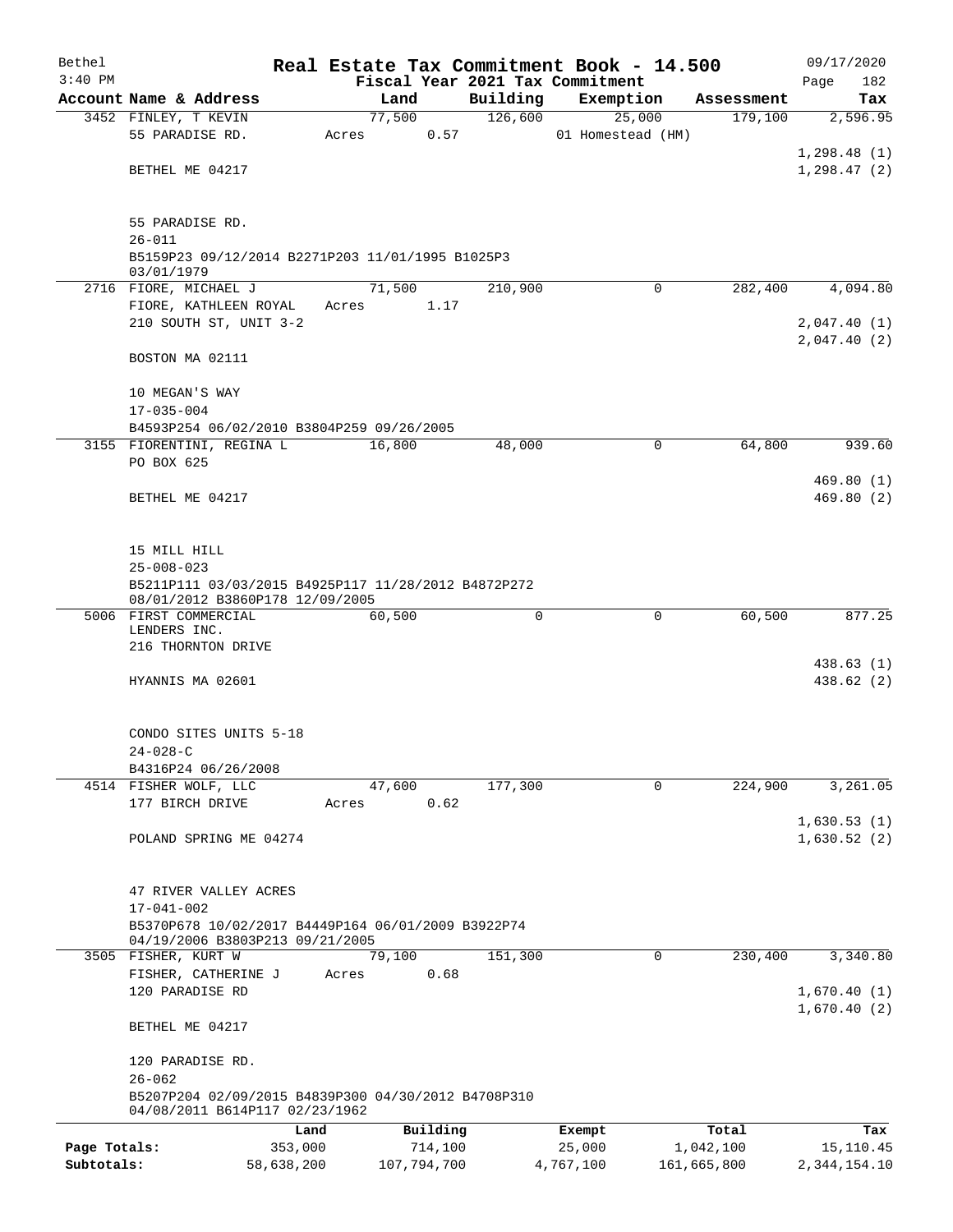| Bethel       |                                                                                       |            |        |             |                                 |           | Real Estate Tax Commitment Book - 14.500 |               |                            | 09/17/2020          |
|--------------|---------------------------------------------------------------------------------------|------------|--------|-------------|---------------------------------|-----------|------------------------------------------|---------------|----------------------------|---------------------|
| $3:40$ PM    |                                                                                       |            |        |             | Fiscal Year 2021 Tax Commitment |           |                                          |               | Page                       | 183                 |
|              | Account Name & Address                                                                |            | Land   |             | Building                        |           | Exemption                                | Assessment    |                            | Tax                 |
|              | 2854 FISKE ET. AL., BRADLEY<br>FISKE, SUZANNE<br>351 PALISADES DRIVE N.               | Acres      | 7,500  | 7.10        | 8,600                           |           | $\mathbf 0$                              | 16,100        |                            | 233.45<br>116.73(1) |
|              | SEDONA AZ 86336                                                                       |            |        |             |                                 |           |                                          |               |                            | 116.72(2)           |
|              | INTERVALE RD.                                                                         |            |        |             |                                 |           |                                          |               |                            |                     |
|              | $19 - 014$                                                                            |            |        |             |                                 |           |                                          |               |                            |                     |
|              | B5453P441 03/04/2019<br>2873 FISKE ET. AL., BRADLEY                                   |            | 73,700 |             | 173,300                         |           | 31,000                                   | 216,000       |                            | 3,132.00            |
|              | THE FISKE FAMILY TRUST                                                                | Acres      |        | 6.80        |                                 |           | 01 Homestead (HM)                        |               |                            |                     |
|              | 351 PALISADES DRIVE N.                                                                |            |        |             |                                 |           | 12 WW2 Vet Res                           |               | 1,566.00(1)<br>1,566.00(2) |                     |
|              | SEDONA AZ 86336                                                                       |            |        |             |                                 |           |                                          |               |                            |                     |
|              | 1472 INTERVALE RD.<br>$19 - 019$                                                      |            |        |             |                                 |           |                                          |               |                            |                     |
|              | B5453P441 03/04/2019 B2411P290 02/20/1997 B1639P201<br>03/10/1989                     |            |        |             |                                 |           |                                          |               |                            |                     |
|              | 1460 FITZMORRIS, LOUISE                                                               |            | 38,100 |             | 59,800                          |           | 25,000                                   | 72,900        |                            | 1,057.05            |
|              | WHEATLEY, LISA M. &<br>TYLER, LAURA J.                                                | Acres      |        | 2.10        |                                 |           | 01 Homestead (HM)                        |               |                            |                     |
|              | 549 EAST BETHEL RD.                                                                   |            |        |             |                                 |           |                                          |               |                            | 528.53(1)           |
|              | BETHEL ME 04217                                                                       |            |        |             |                                 |           |                                          |               |                            | 528.52(2)           |
|              | 549 EAST BETHEL RD.                                                                   |            |        |             |                                 |           |                                          |               |                            |                     |
|              | $09 - 037$                                                                            |            |        |             |                                 |           |                                          |               |                            |                     |
|              | B4978P341 04/25/2013 B1716P160 02/28/1990 B1063P122<br>11/29/1979 B638P362 04/01/1965 |            |        |             | $\Omega$                        |           |                                          |               |                            |                     |
|              | 5122 FLAT ROAD, LLC<br>101 EAST INDUSTRIAL                                            | Acres      | 38,800 | 3.22        |                                 |           | 0                                        | 38,800        |                            | 562.60              |
|              | PARK DRIVE                                                                            |            |        |             |                                 |           |                                          |               |                            |                     |
|              |                                                                                       |            |        |             |                                 |           |                                          |               |                            | 281.30(1)           |
|              | MANCHESTER NH 03109                                                                   |            |        |             |                                 |           |                                          |               |                            | 281.30(2)           |
|              | WINTERPARK                                                                            |            |        |             |                                 |           |                                          |               |                            |                     |
|              | $01 - 010 - 020$                                                                      |            |        |             |                                 |           |                                          |               |                            |                     |
|              | B3962P119<br>3064 FLEMING, DAVID J                                                    |            | 44,200 |             | 221,000                         |           | 0                                        | 265,200       |                            | 3,845.40            |
|              | MINOR, BRENDA C                                                                       | Acres      |        | 5.40        |                                 |           |                                          |               |                            |                     |
|              | 80 NAUGUS AVE.                                                                        |            |        |             |                                 |           |                                          |               | 1,922.70(1)                |                     |
|              | MARBLEHEAD MA 01945                                                                   |            |        |             |                                 |           |                                          |               | 1,922.70(2)                |                     |
|              |                                                                                       |            |        |             |                                 |           |                                          |               |                            |                     |
|              | 8 CUMMINGS RD.                                                                        |            |        |             |                                 |           |                                          |               |                            |                     |
|              | $23 - 016$                                                                            |            |        |             |                                 |           |                                          |               |                            |                     |
|              | B2433P145 05/15/1997                                                                  |            |        |             |                                 |           |                                          |               |                            |                     |
| 2954         | FLEMING, RICHARD W                                                                    |            | 33,600 |             | 109,600                         |           | 0                                        | 143,200       |                            | 2,076.40            |
|              | FLEMING, PATRICIA M<br>143 CHERRY ST.                                                 |            |        |             |                                 |           |                                          |               | 1,038.20(1)                |                     |
|              |                                                                                       |            |        |             |                                 |           |                                          |               | 1,038.20(2)                |                     |
|              | WENHAM MA 01984                                                                       |            |        |             |                                 |           |                                          |               |                            |                     |
|              | 22 CHERRY LANE                                                                        |            |        |             |                                 |           |                                          |               |                            |                     |
|              | $22 - 002 - 001 - 031$<br>B5466P932 06/25/2019 B2303P166 02/22/1996                   |            |        |             |                                 |           |                                          |               |                            |                     |
|              |                                                                                       | Land       |        | Building    |                                 | Exempt    |                                          | Total         |                            | Tax                 |
| Page Totals: |                                                                                       | 235,900    |        | 572,300     |                                 | 56,000    |                                          | 752,200       |                            | 10,906.90           |
| Subtotals:   |                                                                                       | 58,874,100 |        | 108,367,000 |                                 | 4,823,100 |                                          | 162, 418, 000 |                            | 2,355,061.00        |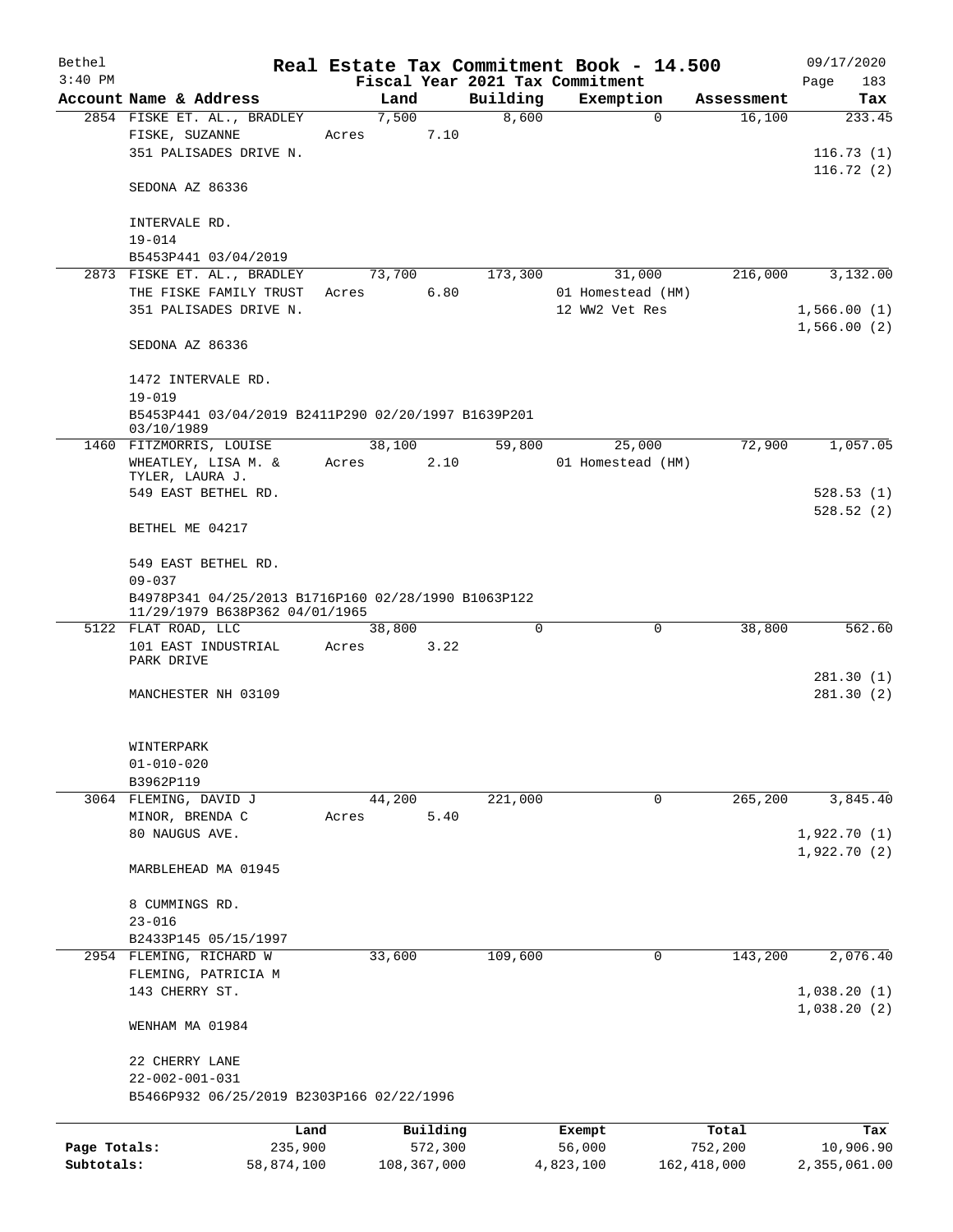| Bethel       |                                                                               |       |             |          |                                 | Real Estate Tax Commitment Book - 14.500 |             |             | 09/17/2020   |
|--------------|-------------------------------------------------------------------------------|-------|-------------|----------|---------------------------------|------------------------------------------|-------------|-------------|--------------|
| $3:40$ PM    |                                                                               |       |             |          | Fiscal Year 2021 Tax Commitment |                                          |             |             | Page<br>184  |
|              | Account Name & Address                                                        |       | Land        |          | Building                        | Exemption                                |             | Assessment  | Tax          |
|              | 34 FLETCHER, CRAIG                                                            |       | 39,700      |          | 85,400                          |                                          | $\mathbf 0$ | 125,100     | 1,813.95     |
|              | 12 BROADVIEW LANE                                                             | Acres |             | 7.00     |                                 |                                          |             |             |              |
|              |                                                                               |       |             |          |                                 |                                          |             |             | 906.98(1)    |
|              | EAST WINDSOR CT 06088<br>9639                                                 |       |             |          |                                 |                                          |             |             | 906.97(2)    |
|              |                                                                               |       |             |          |                                 |                                          |             |             |              |
|              |                                                                               |       |             |          |                                 |                                          |             |             |              |
|              | 1054 GROVER HILL RD                                                           |       |             |          |                                 |                                          |             |             |              |
|              | $01 - 030$                                                                    |       |             |          |                                 |                                          |             |             |              |
|              | B4994P113 06/06/2013 B4918P260 11/13/2012 B4918P256                           |       |             |          |                                 |                                          |             |             |              |
|              | 11/13/2012 B1193P86 02/17/1983 B659P381 05/06/1967<br>5054 FLETCHER, SHARON H |       | 54,100      |          | 204,000                         |                                          | $\mathbf 0$ | 258,100     | 3,742.45     |
|              | FLETCHER, GORDON W                                                            | Acres |             | 1.34     |                                 |                                          |             |             |              |
|              | 252 WICKFORD POINT ROAD                                                       |       |             |          |                                 |                                          |             |             | 1,871.23(1)  |
|              |                                                                               |       |             |          |                                 |                                          |             |             | 1,871.22(2)  |
|              | NORTH KINGSTON RI 02852                                                       |       |             |          |                                 |                                          |             |             |              |
|              |                                                                               |       |             |          |                                 |                                          |             |             |              |
|              | 26 HOMESTEAD LANE                                                             |       |             |          |                                 |                                          |             |             |              |
|              | $18 - 060 - 030$                                                              |       |             |          |                                 |                                          |             |             |              |
|              | B5081P323 01/13/2014 B4915P207 11/02/2012 B3568P322                           |       |             |          |                                 |                                          |             |             |              |
|              | 08/06/2004                                                                    |       |             |          |                                 |                                          |             |             |              |
|              | 402 FLYNN, BRIAN                                                              |       | 46,100      |          | 0                               |                                          | 0           | 46,100      | 668.45       |
|              | FLYNN, CARIE A                                                                | Acres |             | 5.60     |                                 |                                          |             |             |              |
|              | 1309 85TH CT NW STREET                                                        |       |             |          |                                 |                                          |             |             | 334.23(1)    |
|              | BRADENTON FL 34209                                                            |       |             |          |                                 |                                          |             |             | 334.22 (2)   |
|              |                                                                               |       |             |          |                                 |                                          |             |             |              |
|              | CHESTNUT KNOLL LANE                                                           |       |             |          |                                 |                                          |             |             |              |
|              | $06 - 027 - 010$                                                              |       |             |          |                                 |                                          |             |             |              |
|              | B1608P20                                                                      |       |             |          |                                 |                                          |             |             |              |
|              | 4699 FOLEY, EDWARD J                                                          |       | 72,600      |          | $\mathbf 0$                     |                                          | 0           | 72,600      | 1,052.70     |
|              | FOLEY, KAREN NADINA                                                           | Acres |             | 1.09     |                                 |                                          |             |             |              |
|              | 35 LANCASHIRE DR                                                              |       |             |          |                                 |                                          |             |             | 526.35(1)    |
|              |                                                                               |       |             |          |                                 |                                          |             |             | 526.35(2)    |
|              | MANSFIELD MA 02048 1766                                                       |       |             |          |                                 |                                          |             |             |              |
|              |                                                                               |       |             |          |                                 |                                          |             |             |              |
|              | MOUNTAIN VALLEY                                                               |       |             |          |                                 |                                          |             |             |              |
|              | $09 - 005 - 009$                                                              |       |             |          |                                 |                                          |             |             |              |
|              | B3820P215 10/13/2005                                                          |       |             |          |                                 |                                          |             |             |              |
|              | 96 FOLEY, KATHERINE                                                           |       | 36,000      |          | 97,200                          |                                          | 0           | 133,200     | 1,931.40     |
|              | PARSONS, PETER MICHAEL                                                        | Acres |             | 2.10     |                                 |                                          |             |             |              |
|              | PO BOX 171                                                                    |       |             |          |                                 |                                          |             |             | 965.70(1)    |
|              | BETHEL ME 04217                                                               |       |             |          |                                 |                                          |             |             | 965.70(2)    |
|              |                                                                               |       |             |          |                                 |                                          |             |             |              |
|              | 46 BAKER RD.                                                                  |       |             |          |                                 |                                          |             |             |              |
|              | $02 - 017$                                                                    |       |             |          |                                 |                                          |             |             |              |
|              | B4891P338 09/11/2012 B4715P245 05/06/2011 B4272P167                           |       |             |          |                                 |                                          |             |             |              |
|              | 03/14/2008 B1017P88 12/12/1978                                                |       |             |          |                                 |                                          |             |             |              |
|              | 4534 FOLSOM STREET, LLC                                                       |       | 41,300      |          | $\Omega$                        |                                          | 0           | 41,300      | 598.85       |
|              | PO BOX 505                                                                    | Acres |             | 2.05     |                                 |                                          |             |             |              |
|              |                                                                               |       |             |          |                                 |                                          |             |             | 299.43 (1)   |
|              | BETHEL ME 04217                                                               |       |             |          |                                 |                                          |             |             | 299.42 (2)   |
|              |                                                                               |       |             |          |                                 |                                          |             |             |              |
|              |                                                                               |       |             |          |                                 |                                          |             |             |              |
|              | SUNSET HILL SUB<br>$08 - 060 - 003$                                           |       |             |          |                                 |                                          |             |             |              |
|              | B5513P624 03/01/2020 B3460P339 02/06/2004                                     |       |             |          |                                 |                                          |             |             |              |
|              |                                                                               |       |             |          |                                 |                                          |             |             |              |
|              | Land                                                                          |       |             | Building |                                 | Exempt                                   |             | Total       | Tax          |
| Page Totals: | 289,800                                                                       |       |             | 386,600  |                                 | 0                                        |             | 676,400     | 9,807.80     |
| Subtotals:   | 59,163,900                                                                    |       | 108,753,600 |          |                                 | 4,823,100                                |             | 163,094,400 | 2,364,868.80 |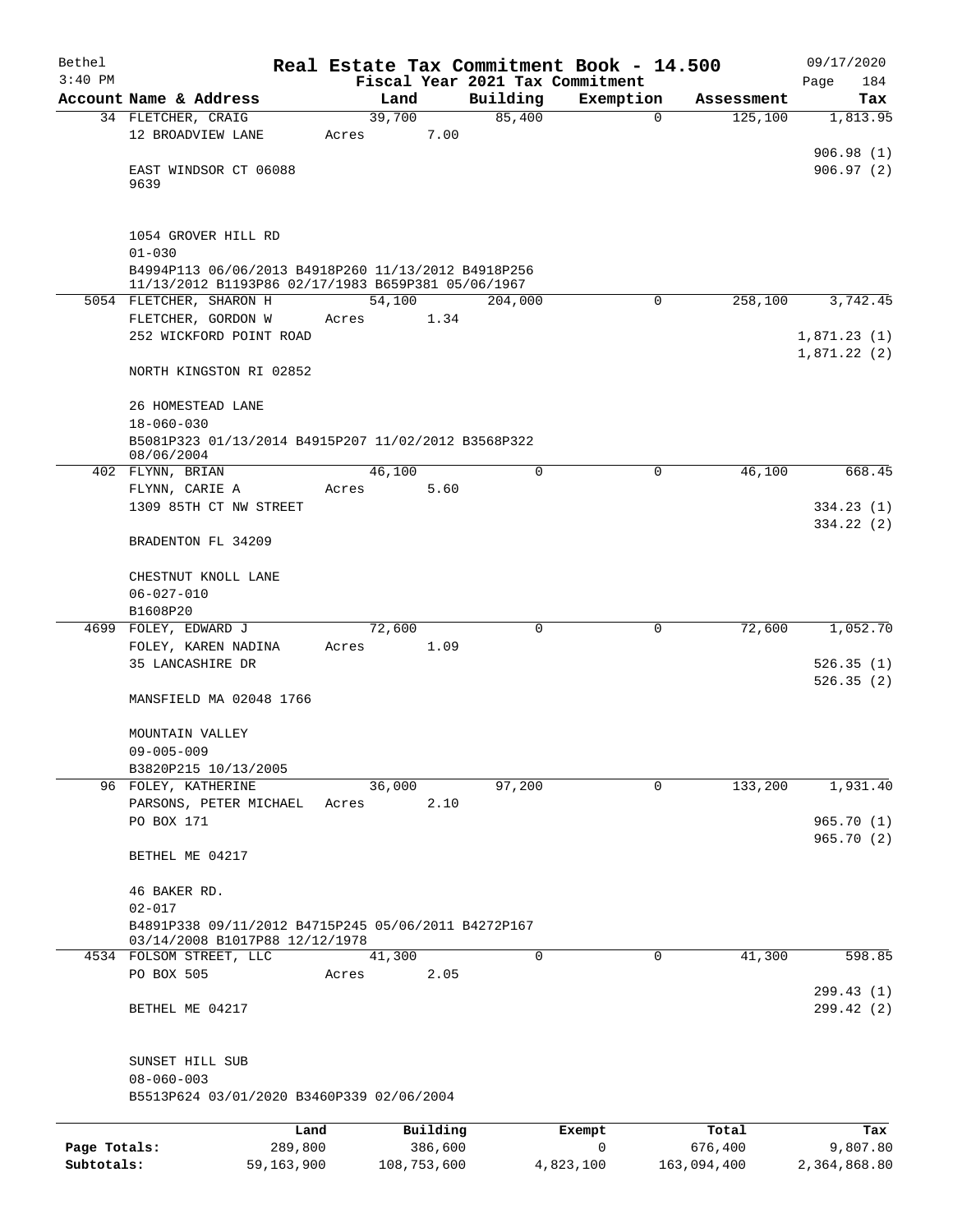| Bethel       |                                                                                     | Real Estate Tax Commitment Book - 14.500 |             |                                 |                      | 09/17/2020             |
|--------------|-------------------------------------------------------------------------------------|------------------------------------------|-------------|---------------------------------|----------------------|------------------------|
| $3:40$ PM    | Account Name & Address                                                              |                                          | Building    | Fiscal Year 2021 Tax Commitment |                      | 185<br>Page            |
|              | 4535 FOLSOM STREET, LLC                                                             | Land<br>39,300                           | $\mathbf 0$ | Exemption<br>$\Omega$           | Assessment<br>39,300 | Tax<br>569.85          |
|              | PO BOX 505                                                                          | 1.26<br>Acres                            |             |                                 |                      |                        |
|              |                                                                                     |                                          |             |                                 |                      | 284.93 (1)             |
|              | BETHEL ME 04217                                                                     |                                          |             |                                 |                      | 284.92 (2)             |
|              | SUNSET HILL SUB                                                                     |                                          |             |                                 |                      |                        |
|              | $08 - 060 - 004$<br>B5507P98 02/01/2020 B4737P24 07/15/2011 B3452P241<br>12/11/2003 |                                          |             |                                 |                      |                        |
|              | 5404 FOLSOM STREET, LLC                                                             | 177,700                                  | 286,800     | $\mathbf 0$                     | 464,500              | 6,735.25               |
|              | PO BOX 505                                                                          | 7.40<br>Acres                            |             |                                 |                      | 3,367.63(1)            |
|              | BETHEL ME 04217                                                                     |                                          |             |                                 |                      | 3,367.62(2)            |
|              | 303 MAYVILLE ROAD<br>$12 - 076 - 001$                                               |                                          |             |                                 |                      |                        |
|              | B5409P184 05/17/2018 B5289P84 06/23/2016                                            |                                          |             |                                 |                      |                        |
|              | 1544 FONG, PEGGY S                                                                  | 10,800                                   | 48,600      | 0                               | 59,400               | 861.30                 |
|              | 18 ARBOR LANE                                                                       |                                          |             |                                 |                      |                        |
|              | WINCHESTER MA 01890<br>1650                                                         |                                          |             |                                 |                      | 430.65(1)<br>430.65(2) |
|              |                                                                                     |                                          |             |                                 |                      |                        |
|              | 788 WEST BETHEL RD.<br>$11 - 027 - 001 - 005$                                       |                                          |             |                                 |                      |                        |
|              | B3646P249 12/17/2004                                                                |                                          |             |                                 |                      |                        |
|              | 1548 FONG, PEGGY S                                                                  | 10,800                                   | 48,600      | 0                               | 59,400               | 861.30                 |
|              | 18 ARBOR LANE                                                                       |                                          |             |                                 |                      | 430.65(1)              |
|              | WINCHESTER MA 01890<br>1650                                                         |                                          |             |                                 |                      | 430.65(2)              |
|              | 788 WEST BETHEL RD.                                                                 |                                          |             |                                 |                      |                        |
|              | $11 - 027 - 001 - 009$<br>B3719P288 05/13/2005                                      |                                          |             |                                 |                      |                        |
|              | 1549 FONG, PEGGY S                                                                  | 34,400                                   | 90,400      | $\mathbf 0$                     | 124,800              | 1,809.60               |
|              | 18 ARBOR LN                                                                         | 2.00<br>Acres                            |             |                                 |                      |                        |
|              |                                                                                     |                                          |             |                                 |                      | 904.80(1)              |
|              | WINCHESTER MA 01890                                                                 |                                          |             |                                 |                      | 904.80(2)              |
|              | WEST BETHEL RD.                                                                     |                                          |             |                                 |                      |                        |
|              | $11 - 027 - 002$                                                                    |                                          |             |                                 |                      |                        |
|              | B3646P277 12/17/2004                                                                |                                          |             |                                 |                      |                        |
|              | 1596 FONT, MIGUEL F<br>FONT, BARBARA A                                              | 40,000<br>1.70<br>Acres                  | 70,100      | 25,000<br>01 Homestead (HM)     | 85,100               | 1,233.95               |
|              | 98 BARKER RD                                                                        |                                          |             |                                 |                      | 616.98(1)              |
|              | BETHEL ME 04217                                                                     |                                          |             |                                 |                      | 616.97(2)              |
|              |                                                                                     |                                          |             |                                 |                      |                        |
|              | 98 BARKER RD.<br>$11 - 060 - 002$                                                   |                                          |             |                                 |                      |                        |
|              | B5157P317 09/09/2014 B4232P93 12/03/2007 B2550P76                                   |                                          |             |                                 |                      |                        |
|              |                                                                                     |                                          |             |                                 |                      |                        |
|              | 313,000                                                                             | Building<br>Land<br>544,500              |             | Exempt<br>25,000                | Total<br>832,500     | Tax<br>12,071.25       |
| Page Totals: |                                                                                     |                                          |             |                                 |                      |                        |

**Subtotals:** 59,476,900 109,298,100 4,848,100 163,926,900 2,376,940.05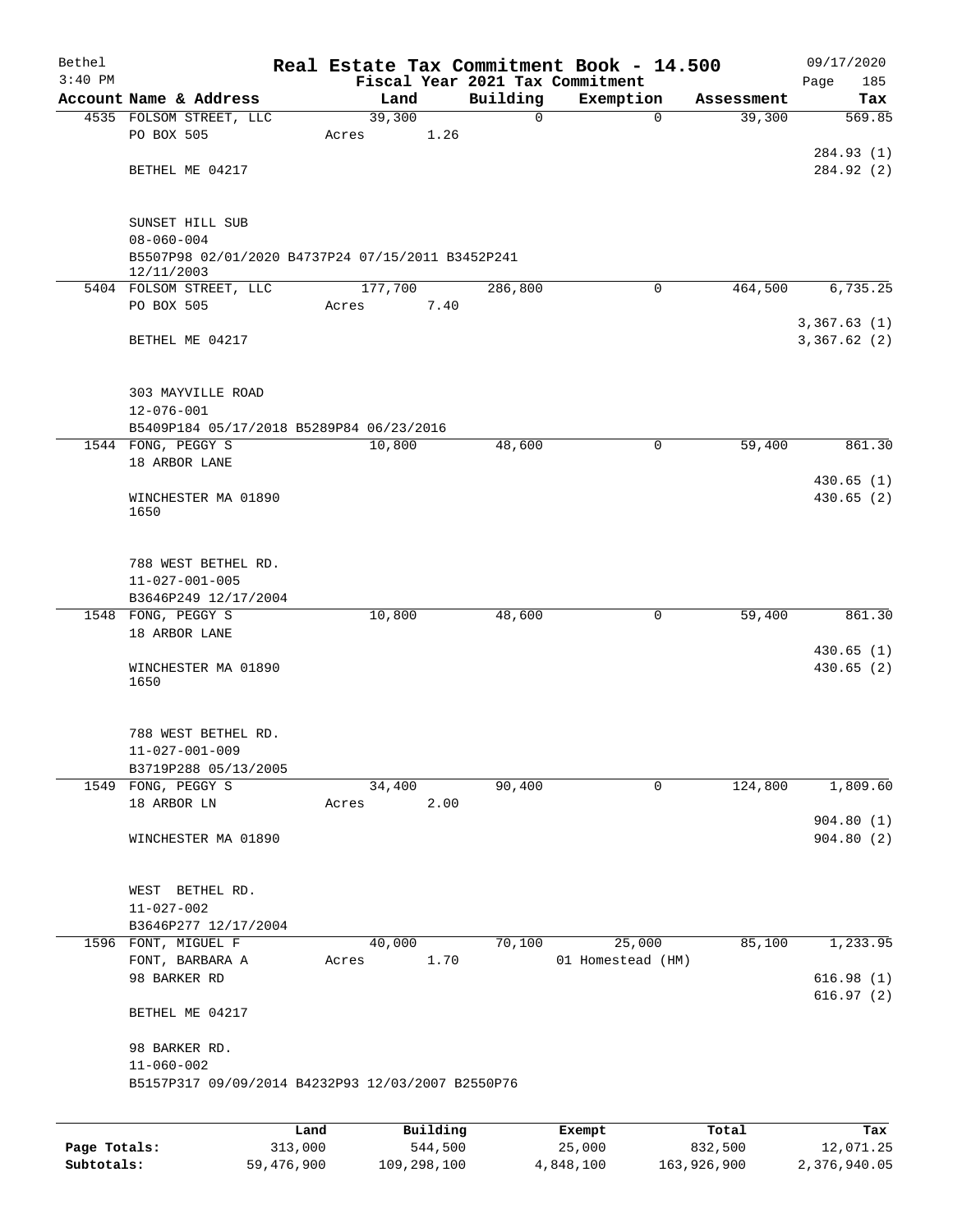| Bethel    |                                                                                        |  |       |        |      | Real Estate Tax Commitment Book - 14.500 |           |             |            | 09/17/2020  |
|-----------|----------------------------------------------------------------------------------------|--|-------|--------|------|------------------------------------------|-----------|-------------|------------|-------------|
| $3:40$ PM |                                                                                        |  |       |        |      | Fiscal Year 2021 Tax Commitment          |           |             |            | 186<br>Page |
|           | Account Name & Address                                                                 |  |       | Land   |      | Building                                 | Exemption |             | Assessment | Tax         |
|           | 2933 FOOTE, ROBERT M.,<br>TRUSTEE<br>FOOTE, JANET L.,                                  |  |       | 33,600 |      | 60,600                                   |           | $\Omega$    | 94,200     | 1,365.90    |
|           | TRUSTEE                                                                                |  |       |        |      |                                          |           |             |            |             |
|           | 9 HOMESTEAD LANE                                                                       |  |       |        |      |                                          |           |             |            | 682.95 (1)  |
|           | ROWLEY MA 01969                                                                        |  |       |        |      |                                          |           |             |            | 682.95 (2)  |
|           | 9 CHERRY LANE<br>$22 - 002 - 001 - 011$                                                |  |       |        |      |                                          |           |             |            |             |
|           | B4942P192 01/11/2013 B4059P135 12/08/2006 B3752P302                                    |  |       |        |      |                                          |           |             |            |             |
|           | 06/18/2005                                                                             |  |       |        |      |                                          |           |             |            |             |
|           | 3098 FORGET DEVELOPMENT                                                                |  |       | 67,800 |      | 0                                        |           | $\mathbf 0$ | 67,800     | 983.10      |
|           | 728 ORANGE AVENUE                                                                      |  | Acres |        | 1.00 |                                          |           |             |            |             |
|           |                                                                                        |  |       |        |      |                                          |           |             |            | 491.55(1)   |
|           | LOS ALTOS CA 94022                                                                     |  |       |        |      |                                          |           |             |            | 491.55(2)   |
|           | 142 MAYVILLE RD.                                                                       |  |       |        |      |                                          |           |             |            |             |
|           | $24 - 021$                                                                             |  |       |        |      |                                          |           |             |            |             |
|           | B5434P354 10/03/2018 B4402P34 02/10/2009 B2281P103<br>11/22/1995                       |  |       |        |      |                                          |           |             |            |             |
|           | 3099 FORGET DEVELOPMENT                                                                |  |       | 8,700  |      | 0                                        |           | 0           | 8,700      | 126.15      |
|           | 728 ORANGE AVENUE                                                                      |  | Acres |        | 8.24 |                                          |           |             |            |             |
|           |                                                                                        |  |       |        |      |                                          |           |             |            | 63.08(1)    |
|           | LOS ALTOS CA 94022                                                                     |  |       |        |      |                                          |           |             |            | 63.07(2)    |
|           | 144 MAYVILLE RD.                                                                       |  |       |        |      |                                          |           |             |            |             |
|           | $24 - 022$                                                                             |  |       |        |      |                                          |           |             |            |             |
|           | B5434P354 10/03/2018 B4402P40 02/10/2009 B4335P327<br>08/14/2008 B2833P265             |  |       |        |      |                                          |           |             |            |             |
|           | 3100 FORGET DEVELOPMENT                                                                |  |       | 52,800 |      | 0                                        |           | 0           | 52,800     | 765.60      |
|           | 728 ORANGE AVENUE                                                                      |  | Acres |        | 0.78 |                                          |           |             |            |             |
|           |                                                                                        |  |       |        |      |                                          |           |             |            | 382.80(1)   |
|           | LOS ALTOS CA 94022                                                                     |  |       |        |      |                                          |           |             |            | 382.80 (2)  |
|           | MAYVILLE RD.                                                                           |  |       |        |      |                                          |           |             |            |             |
|           | $24 - 022 - 001$                                                                       |  |       |        |      |                                          |           |             |            |             |
|           | B5434P354 10/03/2018 B4402P40 02/10/2009 B2833P267                                     |  |       |        |      |                                          |           |             |            |             |
|           | 4522 FORGET DEVELOPMENT                                                                |  |       | 3,000  |      | 0                                        |           | 0           | 3,000      | 43.50       |
|           | 728 ORANGE AVENUE                                                                      |  | Acres |        | 2.83 |                                          |           |             |            |             |
|           |                                                                                        |  |       |        |      |                                          |           |             |            | 21.75(1)    |
|           | LOS ALTOS CA 94022                                                                     |  |       |        |      |                                          |           |             |            | 21.75(2)    |
|           | AIRPORT EASEMENT                                                                       |  |       |        |      |                                          |           |             |            |             |
|           | $24 - 022 - 002$                                                                       |  |       |        |      |                                          |           |             |            |             |
|           | B5434P354 10/03/2018 B4335P3427 08/14/2008 B4335P326<br>08/14/2008 B1953P61 10/30/1992 |  |       |        |      |                                          |           |             |            |             |

|              | Land       | Building    | Exempt    | Total         | Tax          |
|--------------|------------|-------------|-----------|---------------|--------------|
| Page Totals: | 165,900    | 60,600      |           | 226,500       | 3,284.25     |
| Subtotals:   | 59,642,800 | 109,358,700 | 4,848,100 | 164, 153, 400 | 2,380,224.30 |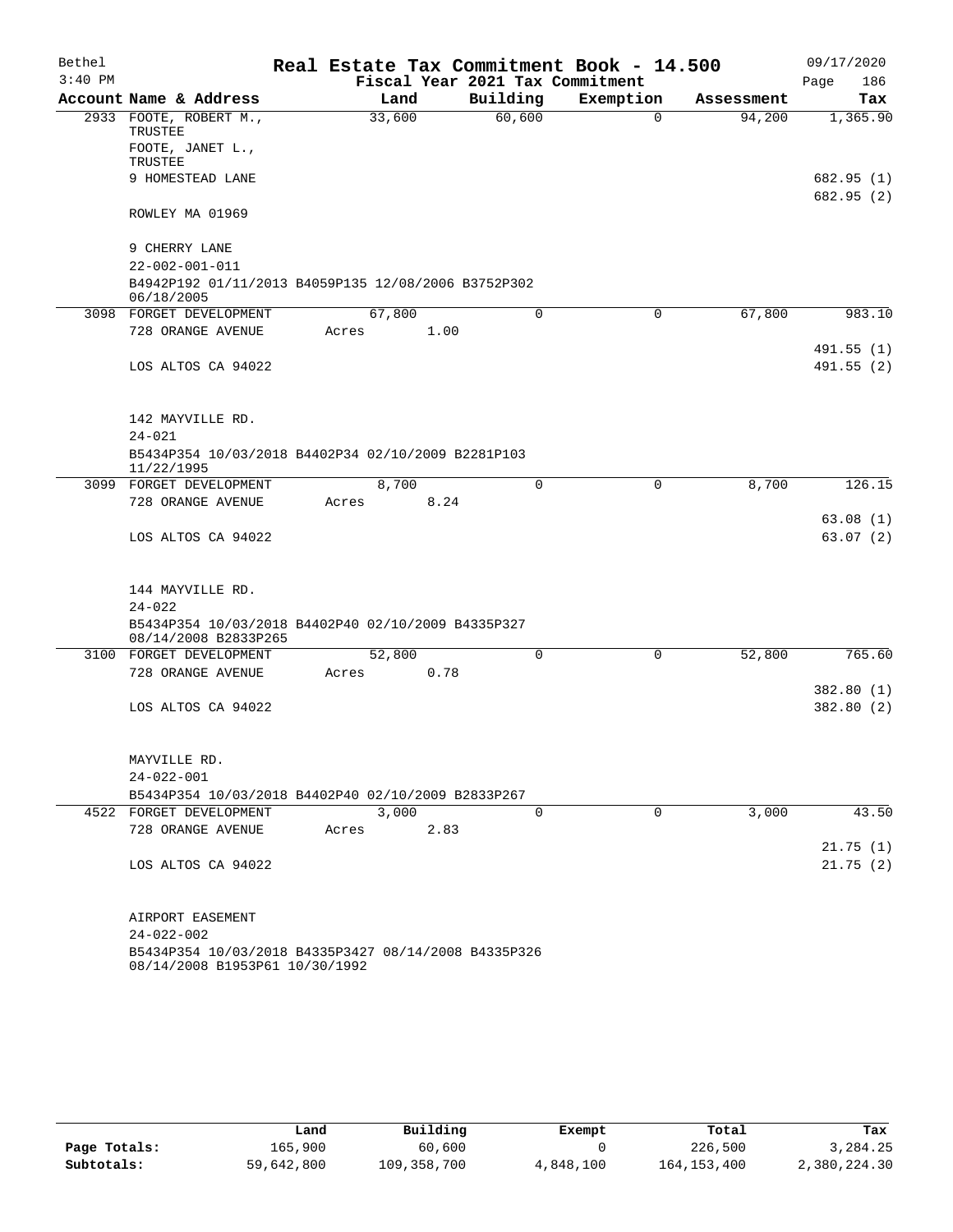| Bethel    |                                                               |        |      |                                             | Real Estate Tax Commitment Book - 14.500 |            | 09/17/2020         |  |  |
|-----------|---------------------------------------------------------------|--------|------|---------------------------------------------|------------------------------------------|------------|--------------------|--|--|
| $3:40$ PM | Account Name & Address                                        | Land   |      | Fiscal Year 2021 Tax Commitment<br>Building | Exemption                                | Assessment | 187<br>Page<br>Tax |  |  |
|           | 5079 FORGET DEVELOPMENT                                       | 47,100 |      | $\Omega$                                    | $\Omega$                                 | 47,100     | 682.95             |  |  |
|           | 728 ORANGE AVENUE                                             | Acres  | 2.36 |                                             |                                          |            |                    |  |  |
|           |                                                               |        |      |                                             |                                          |            | 341.48(1)          |  |  |
|           | LOS ALTOS CA 94022                                            |        |      |                                             |                                          |            | 341.47(2)          |  |  |
|           |                                                               |        |      |                                             |                                          |            |                    |  |  |
|           | $18 - 060 - 058$                                              |        |      |                                             |                                          |            |                    |  |  |
|           | B5226P540 06/15/2015 B3568P322 08/06/2004                     |        |      |                                             |                                          |            |                    |  |  |
|           | 5022 FORGET DEVELOPMENT                                       | 47,200 |      | $\mathbf 0$                                 | $\mathbf 0$                              | 47,200     | 684.40             |  |  |
|           | 728 ORANGE AVENUE                                             | Acres  | 2.41 |                                             |                                          |            |                    |  |  |
|           |                                                               |        |      |                                             |                                          |            | 342.20(1)          |  |  |
|           | LOS ALTOS CA 94022                                            |        |      |                                             |                                          |            | 342.20(2)          |  |  |
|           |                                                               |        |      |                                             |                                          |            |                    |  |  |
|           | $18 - 060 - 002$<br>B5226P531 06/15/2015 B3568P322 08/06/2004 |        |      |                                             |                                          |            |                    |  |  |
|           | 5040 FORGET DEVELOPMENT                                       | 35,500 |      | $\mathbf 0$                                 | $\mathbf 0$                              | 35,500     | 514.75             |  |  |
|           | 728 ORANGE AVENUE                                             | Acres  | 1.32 |                                             |                                          |            |                    |  |  |
|           |                                                               |        |      |                                             |                                          |            | 257.38 (1)         |  |  |
|           | LOS ALTOS CA 94022                                            |        |      |                                             |                                          |            | 257.37(2)          |  |  |
|           |                                                               |        |      |                                             |                                          |            |                    |  |  |
|           | $18 - 060 - 017$                                              |        |      |                                             |                                          |            |                    |  |  |
|           | B5438P51 10/22/2018 B3568P322 08/06/2004                      |        |      |                                             |                                          |            |                    |  |  |
|           | 5037 FORGET DEVELOPMENT                                       | 37,500 |      | $\mathbf 0$                                 | $\mathbf 0$                              | 37,500     | 543.75             |  |  |
|           | 728 ORANGE AVENUE                                             | Acres  | 2.28 |                                             |                                          |            | 271.88(1)          |  |  |
|           | LOS ALTOS CA 94022                                            |        |      |                                             |                                          |            | 271.87(2)          |  |  |
|           |                                                               |        |      |                                             |                                          |            |                    |  |  |
|           | $18 - 060 - 015$                                              |        |      |                                             |                                          |            |                    |  |  |
|           | B5438P51 10/22/2018 B3568P322 08/06/2004                      |        |      |                                             |                                          |            |                    |  |  |
|           | 5038 FORGET DEVELOPMENT                                       | 36,900 |      | $\Omega$                                    | $\mathbf 0$                              | 36,900     | 535.05             |  |  |
|           | 728 ORANGE AVENUE                                             | Acres  | 1.93 |                                             |                                          |            |                    |  |  |
|           |                                                               |        |      |                                             |                                          |            | 267.53(1)          |  |  |
|           | LOS ALTOS CA 94022                                            |        |      |                                             |                                          |            | 267.52(2)          |  |  |
|           |                                                               |        |      |                                             |                                          |            |                    |  |  |
|           | $18 - 060 - 016$                                              |        |      |                                             |                                          |            |                    |  |  |
|           | B5438P51 10/22/2018 B3568P322 08/06/2004                      |        |      |                                             |                                          |            |                    |  |  |
|           | 5068 FORGET DEVELOPMENT, LLC 46,200                           |        |      | 0                                           | $\overline{0}$                           | 46,200     | 669.90             |  |  |
|           | 728 ORANGE AVE                                                | Acres  | 1.97 |                                             |                                          |            | 334.95(1)          |  |  |
|           | LOS ALTOS CA 94022                                            |        |      |                                             |                                          |            | 334.95(2)          |  |  |
|           |                                                               |        |      |                                             |                                          |            |                    |  |  |
|           | $18 - 060 - 048$                                              |        |      |                                             |                                          |            |                    |  |  |
|           | B5204P307 01/23/2015 B3568P322 08/06/2004                     |        |      |                                             |                                          |            |                    |  |  |
|           |                                                               |        |      |                                             |                                          |            |                    |  |  |

|              | Land       | Building    | Exempt    | Total       | Tax          |
|--------------|------------|-------------|-----------|-------------|--------------|
| Page Totals: | 250,400    |             |           | 250,400     | 3,630.80     |
| Subtotals:   | 59,893,200 | 109,358,700 | 4,848,100 | 164,403,800 | 2,383,855.10 |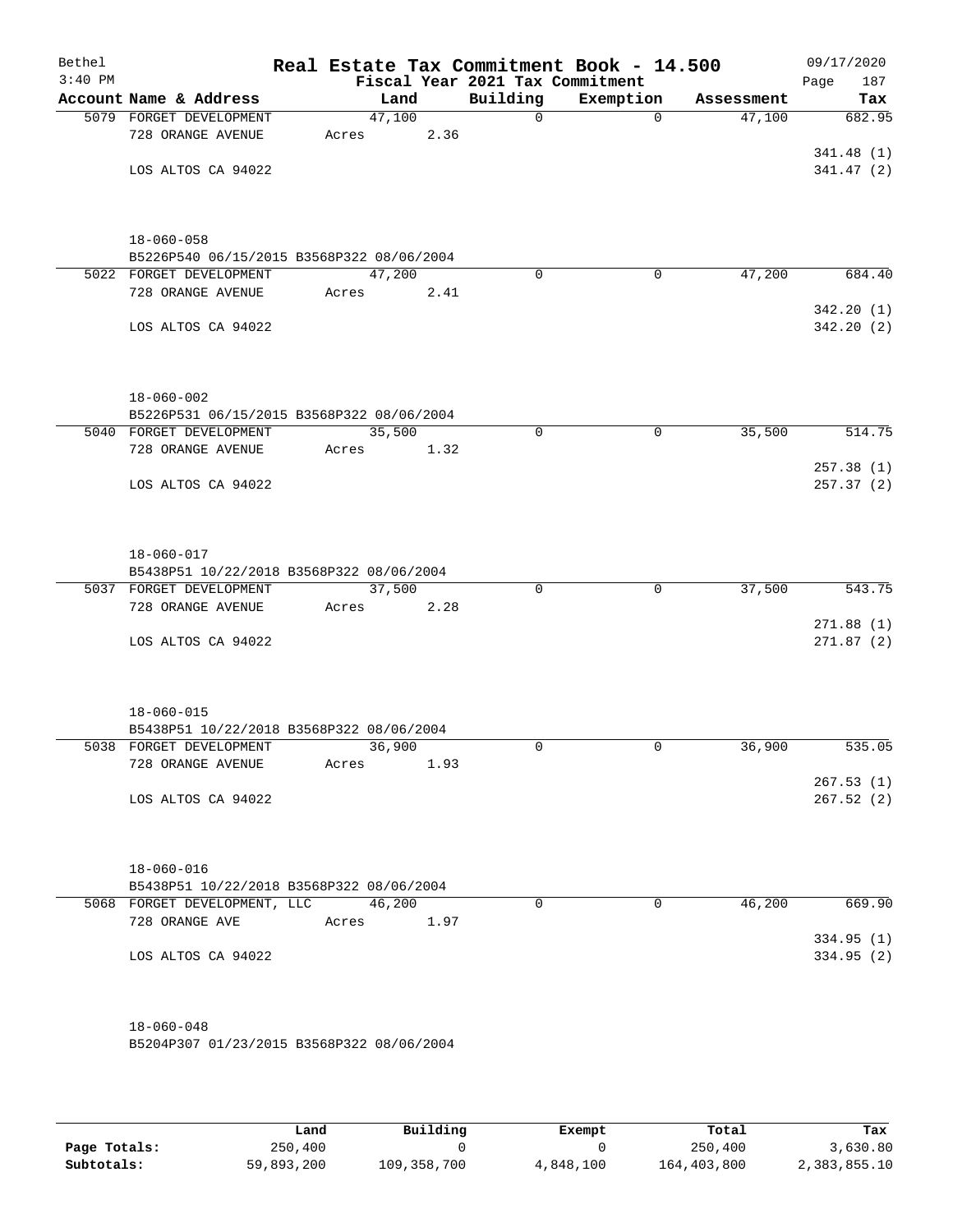| Bethel       |                                                                                              | Real Estate Tax Commitment Book - 14.500 |                                 |             |               | 09/17/2020                   |
|--------------|----------------------------------------------------------------------------------------------|------------------------------------------|---------------------------------|-------------|---------------|------------------------------|
| $3:40$ PM    |                                                                                              |                                          | Fiscal Year 2021 Tax Commitment |             |               | 188<br>Page                  |
|              | Account Name & Address                                                                       | Land                                     | Building                        | Exemption   | Assessment    | Tax                          |
|              | 5160 FORGET DEVELOPMENT, LLC<br>728 ORANGE AVE                                               | 34,500<br>1.30<br>Acres                  | $\mathbf 0$                     | $\mathbf 0$ | 34,500        | 500.25                       |
|              | LOS ALTOS CA 94002 3948                                                                      |                                          |                                 |             |               | 250.13(1)<br>250.12(2)       |
|              | MOOSE LANE                                                                                   |                                          |                                 |             |               |                              |
|              | $02 - 010 - 004$<br>B4867P62 07/16/2012 B4629P35 09/02/2010 B4522P239<br>11/05/2009 B3815P42 |                                          |                                 |             |               |                              |
|              | 2688 FORMAN, DAVID A                                                                         | 53,700                                   | 203,400                         | $\Omega$    | 257,100       | 3,727.95                     |
|              | FORMAN, JACQUELINE S                                                                         | 0.52<br>Acres                            |                                 |             |               |                              |
|              | 2 JOHNSON STREET                                                                             |                                          |                                 |             |               | 1,863.98(1)                  |
|              | PEABODY MA 01960                                                                             |                                          |                                 |             |               | 1,863.97(2)                  |
|              | 30 RIVER VALLEY ACRES                                                                        |                                          |                                 |             |               |                              |
|              | $17 - 025$<br>B3820P283 10/14/2005                                                           |                                          |                                 |             |               |                              |
|              | 5055 FORTIER, DAVID                                                                          | 39,400                                   | $\mathbf 0$                     | 0           | 39,400        | 571.30                       |
|              | 67 STONEHENGE ROAD                                                                           | 1.14<br>Acres                            |                                 |             |               |                              |
|              |                                                                                              |                                          |                                 |             |               | 285.65(1)                    |
|              | LONDONDERRY NH 03053                                                                         |                                          |                                 |             |               | 285.65(2)                    |
|              | $18 - 060 - 032$                                                                             |                                          |                                 |             |               |                              |
|              | B5259P532 12/21/2015 B5083P321 01/21/2014 B3568P322<br>08/06/2004                            |                                          |                                 |             |               |                              |
|              | 474 FORTIN CONSTRUCTION,<br>INC.                                                             | 38,300                                   | 230,900                         | 0           | 269,200       | 3,903.40                     |
|              | 35 MARKARLYN STREET                                                                          | Acres<br>2.35                            |                                 |             |               |                              |
|              | AUBURN ME 04210                                                                              |                                          |                                 |             |               | 1,951.70(1)<br>1,951.70(2)   |
|              | 41 THAYER WAY                                                                                |                                          |                                 |             |               |                              |
|              | $08 - 041 - 002 - 004$                                                                       |                                          |                                 |             |               |                              |
|              | B5471P206 07/26/2019 B5471P205 07/26/2019 B5470P395<br>07/18/2019 B4840P201 05/12/2012       |                                          |                                 |             |               |                              |
|              | 3606 FORTIN, BRYAN W                                                                         | 72,700                                   | 233,300                         | $\mathbf 0$ | 306,000       | 4,437.00                     |
|              | FORTIN, LORI A                                                                               | 2.50<br>Acres                            |                                 |             |               |                              |
|              | 76 BATTERYMARCH ST #3                                                                        |                                          |                                 |             |               | 2, 218.50(1)<br>2, 218.50(2) |
|              | BOSTON MA 02110                                                                              |                                          |                                 |             |               |                              |
|              | 302 PARADISE ROAD                                                                            |                                          |                                 |             |               |                              |
|              | $27 - 013 - 004$                                                                             |                                          |                                 |             |               |                              |
|              | B3603P245 10/08/2004                                                                         |                                          |                                 |             |               |                              |
|              | 154 FORTIN, SCOTT                                                                            | 13,500                                   | 1,500                           | 0           | 15,000        | 217.50                       |
|              | 1859 CONGRESS ST                                                                             | 9.30<br>Acres                            |                                 |             |               | 108.75(1)                    |
|              | PORTLAND ME 04102                                                                            |                                          |                                 |             |               | 108.75(2)                    |
|              | 849 WALKERS MILLS RD.<br>$04 - 011$                                                          |                                          |                                 |             |               |                              |
|              | B5317P176 11/22/2016 B5028P322 08/23/2013 B4338P3<br>08/19/2008 B1167P4 04/29/1982           |                                          |                                 |             |               |                              |
|              | Land                                                                                         | Building                                 |                                 | Exempt      | Total         | Tax                          |
| Page Totals: | 252,100                                                                                      | 669,100                                  |                                 | 0           | 921,200       | 13,357.40                    |
| Subtotals:   | 60,145,300                                                                                   | 110,027,800                              |                                 | 4,848,100   | 165, 325, 000 | 2,397,212.50                 |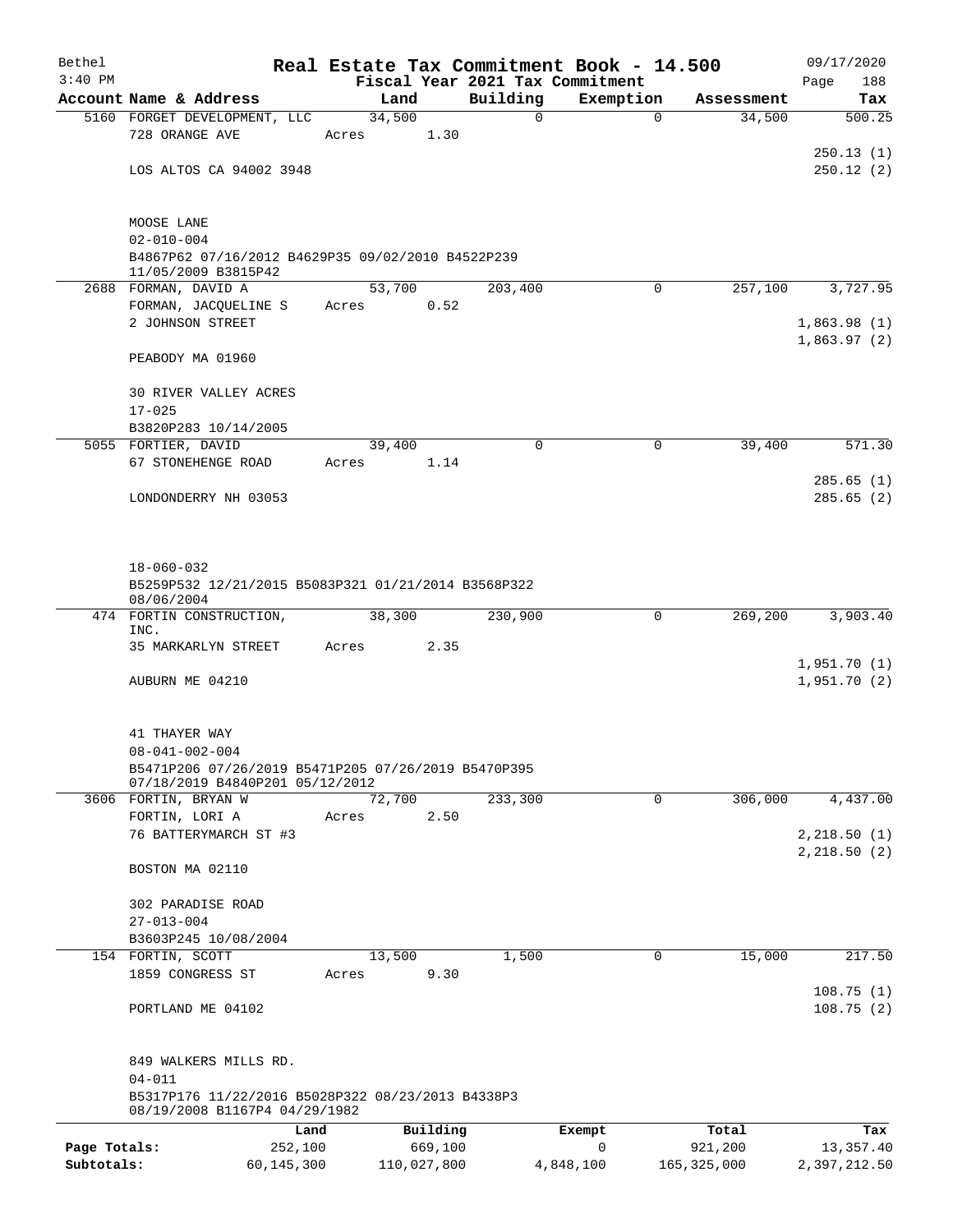| Bethel       |                                                                                                            |         |                |                                 | Real Estate Tax Commitment Book - 14.500 |                       | 09/17/2020      |
|--------------|------------------------------------------------------------------------------------------------------------|---------|----------------|---------------------------------|------------------------------------------|-----------------------|-----------------|
| $3:40$ PM    |                                                                                                            |         |                | Fiscal Year 2021 Tax Commitment |                                          |                       | Page<br>189     |
|              | Account Name & Address<br>4847 FOSSETT, BETH T                                                             |         | Land<br>33,600 | Building<br>120,100             | Exemption<br>0                           | Assessment<br>153,700 | Tax<br>2,228.65 |
|              | FOSSETT, TIMOTHY A                                                                                         |         |                |                                 |                                          |                       |                 |
|              | 3 LEDGEWATER DR.                                                                                           |         |                |                                 |                                          |                       | 1, 114.33(1)    |
|              |                                                                                                            |         |                |                                 |                                          |                       | 1, 114.32(2)    |
|              | KENNEBUNK ME 04043                                                                                         |         |                |                                 |                                          |                       |                 |
|              | 26 CHERRY LANE                                                                                             |         |                |                                 |                                          |                       |                 |
|              | $22 - 002 - 001 - 049$                                                                                     |         |                |                                 |                                          |                       |                 |
|              | B5222P159 05/15/2015 B3943P302 05/31/2006 B3901P144<br>03/10/2006                                          |         |                |                                 |                                          |                       |                 |
|              | 3515 FOSTER, LAWRENCE S                                                                                    |         | 47,100         | 161,300                         | 0                                        | 208,400               | 3,021.80        |
|              | 27 FAIRGREEN PLACE                                                                                         | Acres   | 3.02           |                                 |                                          |                       |                 |
|              |                                                                                                            |         |                |                                 |                                          |                       | 1,510.90(1)     |
|              | CHESTNUT HILL MA 02467                                                                                     |         |                |                                 |                                          |                       | 1,510.90(2)     |
|              |                                                                                                            |         |                |                                 |                                          |                       |                 |
|              | 243 VERNON ST./VISTA                                                                                       |         |                |                                 |                                          |                       |                 |
|              | $26 - 070 - 001$                                                                                           |         |                |                                 |                                          |                       |                 |
|              | B3181P61 10/16/2002                                                                                        |         |                |                                 |                                          |                       |                 |
|              | 1665 FOUKE, CHAD S                                                                                         |         | 41,700         | 74,900                          | 0                                        | 116,600               | 1,690.70        |
|              | HARTE, LESLEY C                                                                                            | Acres   | 9.77           |                                 |                                          |                       |                 |
|              | 48 OTHMAR ST                                                                                               |         |                |                                 |                                          |                       | 845.35 (1)      |
|              | PO BOX 3325                                                                                                |         |                |                                 |                                          |                       | 845.35 (2)      |
|              | NARRAGANSETT RI 02882                                                                                      |         |                |                                 |                                          |                       |                 |
|              | 382 WEST BETHEL RD.                                                                                        |         |                |                                 |                                          |                       |                 |
|              | $12 - 022$                                                                                                 |         |                |                                 |                                          |                       |                 |
|              | B4787P109 11/28/2011 B1910P205 06/16/1992                                                                  |         |                |                                 |                                          |                       |                 |
|              | 5202 FOULSHAM, JOHN A                                                                                      |         | 24,500         | 0                               | 0                                        | 24,500                | 355.25          |
|              | HEALY, COLLEEN B.                                                                                          | Acres   | 1.00           |                                 |                                          |                       |                 |
|              | 115 GRIDLEY STREET                                                                                         |         |                |                                 |                                          |                       | 177.63(1)       |
|              |                                                                                                            |         |                |                                 |                                          |                       | 177.62(2)       |
|              | QUINCY MA 02169                                                                                            |         |                |                                 |                                          |                       |                 |
|              | GRANDVIEW PH2                                                                                              |         |                |                                 |                                          |                       |                 |
|              | 15-022-024                                                                                                 |         |                |                                 |                                          |                       |                 |
|              | B5438P151 10/23/2018 B4755P109 09/01/2011 B4734P318                                                        |         |                |                                 |                                          |                       |                 |
|              | 07/07/2011 B4651P60 10/26/2010 B4252P298 12/27/2007                                                        |         |                |                                 |                                          |                       |                 |
|              | 5203 FOULSHAM, JOHN A                                                                                      |         | 24,500         | $\Omega$                        | $\Omega$                                 | 24,500                | 355.25          |
|              | HEALY, COLLEEN B.                                                                                          | Acres   | 1.02           |                                 |                                          |                       |                 |
|              | 115 GRIDLEY STREET                                                                                         |         |                |                                 |                                          |                       | 177.63(1)       |
|              | QUINCY MA 02169                                                                                            |         |                |                                 |                                          |                       | 177.62(2)       |
|              |                                                                                                            |         |                |                                 |                                          |                       |                 |
|              | GRANDVIEW PH2                                                                                              |         |                |                                 |                                          |                       |                 |
|              | $15 - 022 - 025$                                                                                           |         |                |                                 |                                          |                       |                 |
|              | B5438P151 10/23/2018 B4755P109 09/01/2011 B4734P318<br>07/07/2011 B4651P60 10/26/2010 B4252P298 12/27/2007 |         |                |                                 |                                          |                       |                 |
|              | 5204 FOULSHAM, JOHN A                                                                                      |         | 24,800         | 0                               | $\mathbf 0$                              | 24,800                | 359.60          |
|              | 115 GRIDLEY STREET                                                                                         | Acres   | 1.13           |                                 |                                          |                       |                 |
|              |                                                                                                            |         |                |                                 |                                          |                       | 179.80(1)       |
|              | QUINCY MA 02169                                                                                            |         |                |                                 |                                          |                       | 179.80(2)       |
|              |                                                                                                            |         |                |                                 |                                          |                       |                 |
|              | GRANDVIEW PH2<br>$15 - 022 - 026$                                                                          |         |                |                                 |                                          |                       |                 |
|              | B5438P151 10/23/2018 B4755P109 09/01/2011 B4734P318<br>07/07/2011 B4651P60 10/26/2010 B4252P298 12/27/2007 |         |                |                                 |                                          |                       |                 |
|              |                                                                                                            |         |                |                                 |                                          |                       |                 |
|              |                                                                                                            | Land    | Building       |                                 | Exempt                                   | Total                 | Tax             |
| Page Totals: |                                                                                                            | 196,200 | 356,300        |                                 | 0                                        | 552,500               | 8,011.25        |

**Subtotals:** 60,341,500 110,384,100 4,848,100 165,877,500 2,405,223.75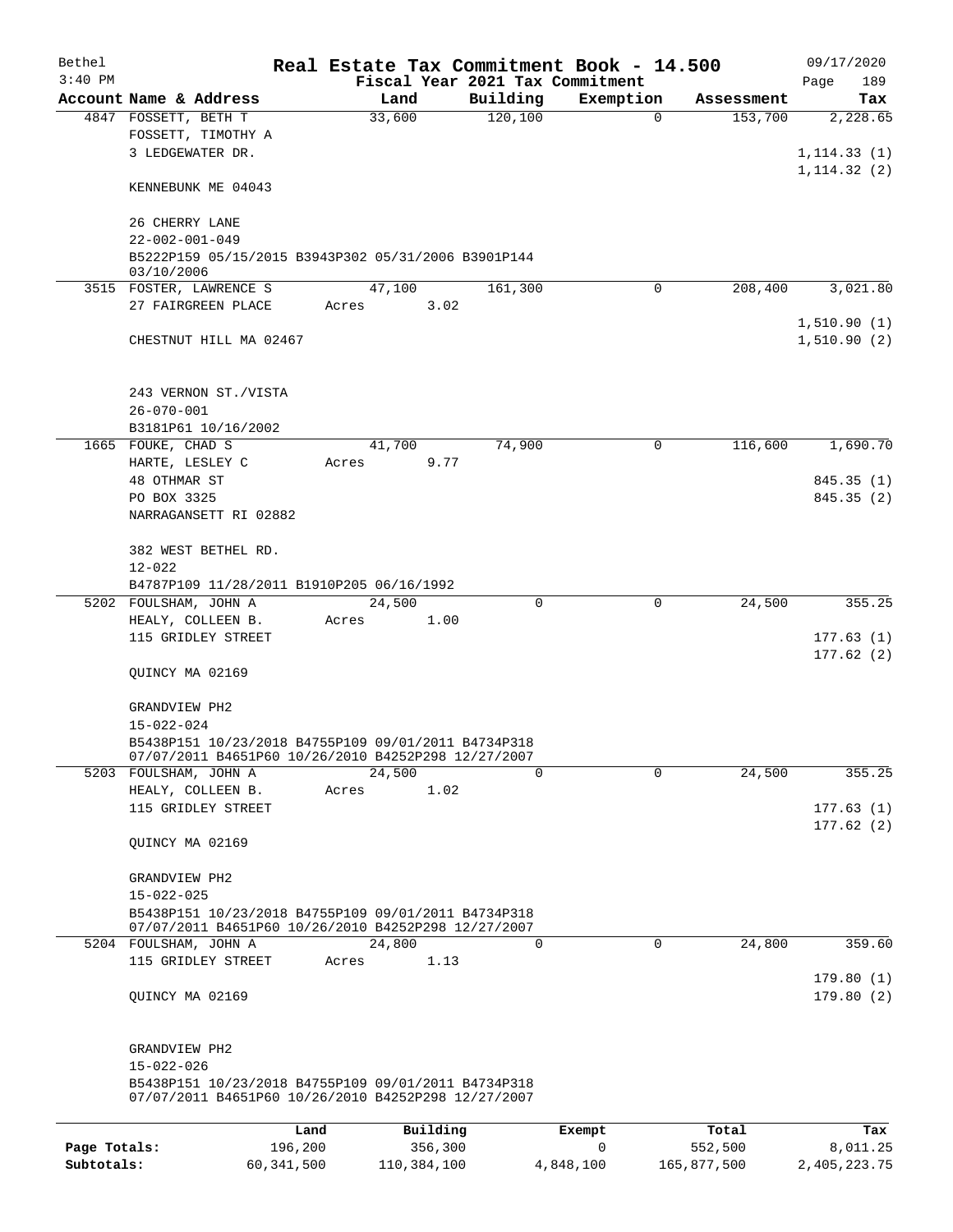| Bethel    |                                                                                                            |      |       |        |          |          | Real Estate Tax Commitment Book - 14.500 |            | 09/17/2020   |
|-----------|------------------------------------------------------------------------------------------------------------|------|-------|--------|----------|----------|------------------------------------------|------------|--------------|
| $3:40$ PM |                                                                                                            |      |       |        |          |          | Fiscal Year 2021 Tax Commitment          |            | 190<br>Page  |
|           | Account Name & Address                                                                                     |      |       | Land   |          | Building | Exemption                                | Assessment | Tax          |
|           | 5205 FOULSHAM, JOHN A                                                                                      |      |       | 25,000 |          | 0        | $\Omega$                                 | 25,000     | 362.50       |
|           | 115 GRIDLEY STREET                                                                                         |      | Acres |        | 1.21     |          |                                          |            |              |
|           |                                                                                                            |      |       |        |          |          |                                          |            | 181.25(1)    |
|           | QUINCY MA 02169                                                                                            |      |       |        |          |          |                                          |            | 181.25(2)    |
|           |                                                                                                            |      |       |        |          |          |                                          |            |              |
|           |                                                                                                            |      |       |        |          |          |                                          |            |              |
|           | GRANDVIEW PH2                                                                                              |      |       |        |          |          |                                          |            |              |
|           | $15 - 022 - 027$<br>B5074P140 12/16/2013 B4755P109 09/01/2011 B4734P318                                    |      |       |        |          |          |                                          |            |              |
|           | 07/07/2011 B4651P60 10/26/2010 B4252P298 12/27/2007                                                        |      |       |        |          |          |                                          |            |              |
|           | 5206 FOULSHAM, JOHN W                                                                                      |      |       | 24,900 |          | 0        | $\Omega$                                 | 24,900     | 361.05       |
|           | FOULSHAM, BARBARA A                                                                                        |      | Acres |        | 1.20     |          |                                          |            |              |
|           | 272 ATLANTIC ST                                                                                            |      |       |        |          |          |                                          |            | 180.53(1)    |
|           |                                                                                                            |      |       |        |          |          |                                          |            | 180.52(2)    |
|           | QUINCY MA 02171                                                                                            |      |       |        |          |          |                                          |            |              |
|           |                                                                                                            |      |       |        |          |          |                                          |            |              |
|           | GRANDVIEW PH2                                                                                              |      |       |        |          |          |                                          |            |              |
|           | $15 - 022 - 028$                                                                                           |      |       |        |          |          |                                          |            |              |
|           | B5074P142 12/16/2013 B4755P109 09/01/2011 B4734P318<br>07/07/2011 B4651P60 10/26/2010 B4252P298 12/27/2009 |      |       |        |          |          |                                          |            |              |
|           | 2592 FOULSHAM, JOHN W                                                                                      |      |       | 33,100 |          | 170,500  | $\Omega$                                 | 203,600    | 2,952.20     |
|           | FOULSHAM, BARBARA A                                                                                        |      | Acres |        | 1.22     |          |                                          |            |              |
|           | 272 ATLANTIC STREET                                                                                        |      |       |        |          |          |                                          |            | 1,476.10(1)  |
|           |                                                                                                            |      |       |        |          |          |                                          |            | 1,476.10(2)  |
|           | QUINCY MA 02171                                                                                            |      |       |        |          |          |                                          |            |              |
|           |                                                                                                            |      |       |        |          |          |                                          |            |              |
|           | 16 VALLEY VIEW DRIVE                                                                                       |      |       |        |          |          |                                          |            |              |
|           | $15 - 022 - 010$                                                                                           |      |       |        |          |          |                                          |            |              |
|           | B3521P279 05/24/2004 B3287P145 05/08/2003 B2841P138                                                        |      |       |        |          |          |                                          |            |              |
|           | 223 FOWLER, CHARLES A                                                                                      |      |       | 57,000 |          | 114,300  | 0                                        | 171,300    | 2,483.85     |
|           | PREBLE, VANESSA L                                                                                          |      | Acres |        | 2.55     |          |                                          |            |              |
|           | 9 PINE WOODS ROAD                                                                                          |      |       |        |          |          |                                          |            | 1, 241.93(1) |
|           |                                                                                                            |      |       |        |          |          |                                          |            | 1, 241.92(2) |
|           | EAST KINGSTON NH 03827                                                                                     |      |       |        |          |          |                                          |            |              |
|           |                                                                                                            |      |       |        |          |          |                                          |            |              |
|           | 192 BIRD HILL RD.                                                                                          |      |       |        |          |          |                                          |            |              |
|           | $04 - 064 - 002 - A$<br>B5303P80 09/07/2016 B3402P316 10/23/2003                                           |      |       |        |          |          |                                          |            |              |
|           | 3671 FOWLES, BRUCE W                                                                                       |      |       | 35,700 |          | 137,700  | 25,000                                   | 148,400    | 2,151.80     |
|           | FOWLES, DEANNA L                                                                                           |      | Acres |        | 0.82     |          | 01 Homestead (HM)                        |            |              |
|           | 4 LIBERTY LANE                                                                                             |      |       |        |          |          |                                          |            | 1,075.90(1)  |
|           |                                                                                                            |      |       |        |          |          |                                          |            | 1,075.90(2)  |
|           | BETHEL ME 04217                                                                                            |      |       |        |          |          |                                          |            |              |
|           |                                                                                                            |      |       |        |          |          |                                          |            |              |
|           | 4 LIBERTY LANE                                                                                             |      |       |        |          |          |                                          |            |              |
|           | $28 - 015$                                                                                                 |      |       |        |          |          |                                          |            |              |
|           | B3768P320 07/29/2005                                                                                       |      |       |        |          |          |                                          |            |              |
|           | 1652 FOX, NANCY J                                                                                          |      |       | 32,900 |          | 43,400   | 25,000                                   | 51,300     | 743.85       |
|           | PO BOX 494                                                                                                 |      | Acres |        | 1.11     |          | 01 Homestead (HM)                        |            |              |
|           |                                                                                                            |      |       |        |          |          |                                          |            | 371.93(1)    |
|           | BETHEL ME 04217                                                                                            |      |       |        |          |          |                                          |            | 371.92(2)    |
|           |                                                                                                            |      |       |        |          |          |                                          |            |              |
|           |                                                                                                            |      |       |        |          |          |                                          |            |              |
|           | 226 WEST BETHEL RD.                                                                                        |      |       |        |          |          |                                          |            |              |
|           | $12 - 009$                                                                                                 |      |       |        |          |          |                                          |            |              |
|           | B1342P203 09/17/1985                                                                                       |      |       |        |          |          |                                          |            |              |
|           |                                                                                                            |      |       |        |          |          |                                          |            |              |
|           |                                                                                                            |      |       |        |          |          |                                          |            |              |
|           |                                                                                                            | Land |       |        | Building |          | Exempt                                   | Total      | Tax          |

|              | <b>Land</b> | <b>Building</b> | LXCMDL    | IOCAL       | 1ax.         |
|--------------|-------------|-----------------|-----------|-------------|--------------|
| Page Totals: | 208,600     | 465,900         | 50,000    | 624,500     | 9,055.25     |
| Subtotals:   | 60,550,100  | 110,850,000     | 4,898,100 | 166,502,000 | 2,414,279.00 |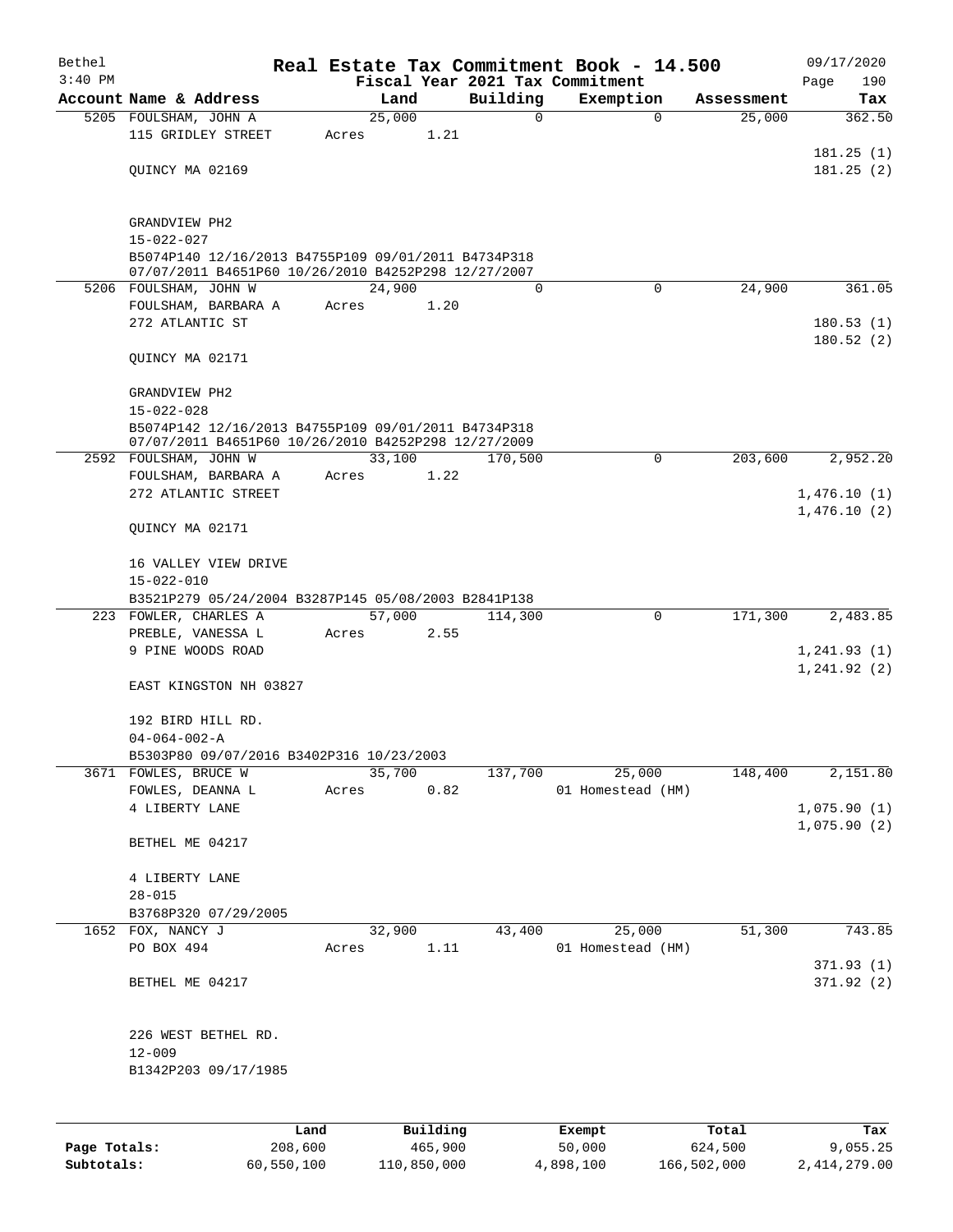| Bethel       |                                                                   |        |          |          | Real Estate Tax Commitment Book - 14.500     |                       | 09/17/2020             |
|--------------|-------------------------------------------------------------------|--------|----------|----------|----------------------------------------------|-----------------------|------------------------|
| $3:40$ PM    | Account Name & Address                                            | Land   |          | Building | Fiscal Year 2021 Tax Commitment<br>Exemption |                       | 191<br>Page            |
|              | 3541 FRANCO, ELISSA G.                                            | 33,600 |          | 83,600   | $\mathbf 0$                                  | Assessment<br>117,200 | Tax<br>1,699.40        |
|              | 566 HIGH ST                                                       |        |          |          |                                              |                       |                        |
|              |                                                                   |        |          |          |                                              |                       | 849.70 (1)             |
|              | WESTWOOD MA 02090                                                 |        |          |          |                                              |                       | 849.70 (2)             |
|              | 135 VERNON ST.                                                    |        |          |          |                                              |                       |                        |
|              | $26 - 076 - 001 - 02E$                                            |        |          |          |                                              |                       |                        |
|              | B5461P483 05/07/2019 B1621P119 12/08/1988                         | 38,600 |          |          | 25,000                                       |                       |                        |
|              | 3078 FRANGIPANE, ANTHONY S<br>1404 INTERVALE RD.                  | Acres  | 2.70     | 140,300  | 01 Homestead (HM)                            | 153,900               | 2,231.55               |
|              |                                                                   |        |          |          |                                              |                       | 1, 115.78(1)           |
|              | BETHEL ME 04217                                                   |        |          |          |                                              |                       | 1, 115.77(2)           |
|              | 1404 INTERVALE RD.<br>$23 - 028 - 002$                            |        |          |          |                                              |                       |                        |
|              | B4773P170 10/19/2011                                              |        |          |          |                                              |                       |                        |
|              | 5081 FRANKLIN, CHRISTOPHER                                        | 44,000 |          | 35,500   | 0                                            | 79,500                | 1,152.75               |
|              | FRANKLIN, JULIE                                                   | Acres  | 1.26     |          |                                              |                       |                        |
|              | 271 MAIN STREET                                                   |        |          |          |                                              |                       | 576.38(1)<br>576.37(2) |
|              | CUMBERLAND ME 04021                                               |        |          |          |                                              |                       |                        |
|              | 12 MT WILL FARM RD                                                |        |          |          |                                              |                       |                        |
|              | $22 - 019 - 001$                                                  |        |          |          |                                              |                       |                        |
|              | B5447P686 01/02/2019 B4833P192 04/10/2012 B3440P145<br>12/17/2003 |        |          |          |                                              |                       |                        |
|              | 5463 Frascaria, John R                                            | 41,200 |          | 53,900   | 0                                            | 95,100                | 1,378.95               |
|              | 437 Grover Hill Rd                                                | Acres  | 2.50     |          |                                              |                       | 689.48 (1)             |
|              | Bethel ME 04217                                                   |        |          |          |                                              |                       | 689.47 (2)             |
|              | 437 GROVER HILL RD                                                |        |          |          |                                              |                       |                        |
|              | $06 - 035 - 002 - 001$                                            |        |          |          |                                              |                       |                        |
|              | B5415P618 06/29/2018                                              |        |          |          |                                              |                       |                        |
|              | 3282 FRASER, DORIS                                                | 54,800 |          | 57,300   | 31,000                                       | 81,100                | 1,175.95               |
|              | P.O. BOX 1235                                                     | Acres  | 0.49     |          | 01 Homestead (HM)<br>12 WW2 Vet Res          |                       | 587.98 (1)             |
|              | BETHEL ME 04217                                                   |        |          |          |                                              |                       | 587.97 (2)             |
|              |                                                                   |        |          |          |                                              |                       |                        |
|              | 44 CHAPMAN ST.                                                    |        |          |          |                                              |                       |                        |
|              | $25 - 116$                                                        |        |          |          |                                              |                       |                        |
|              | B505P392 06/19/1950<br>86 FRASER, KELLEY                          | 44,900 |          | 225,200  | 0                                            | 270,100               | 3,916.45               |
|              | PO BOX 737                                                        | Acres  | 1.62     |          |                                              |                       |                        |
|              |                                                                   |        |          |          |                                              |                       | 1,958.23(1)            |
|              | BETHEL ME 04217                                                   |        |          |          |                                              |                       | 1,958.22(2)            |
|              | 411 SONGO POND RD<br>$02 - 010 - 006$                             |        |          |          |                                              |                       |                        |
|              | B4544P235 12/29/2009 B4522P239 11/05/2009 B3815P42<br>10/04/2005  |        |          |          |                                              |                       |                        |
|              |                                                                   |        |          |          |                                              |                       |                        |
|              | Land                                                              |        | Building |          | Exempt                                       | Total                 | Tax                    |
| Page Totals: | 257,100                                                           |        | 595,800  |          | 56,000                                       | 796,900               | 11,555.05              |

**Subtotals:** 60,807,200 111,445,800 4,954,100 167,298,900 2,425,834.05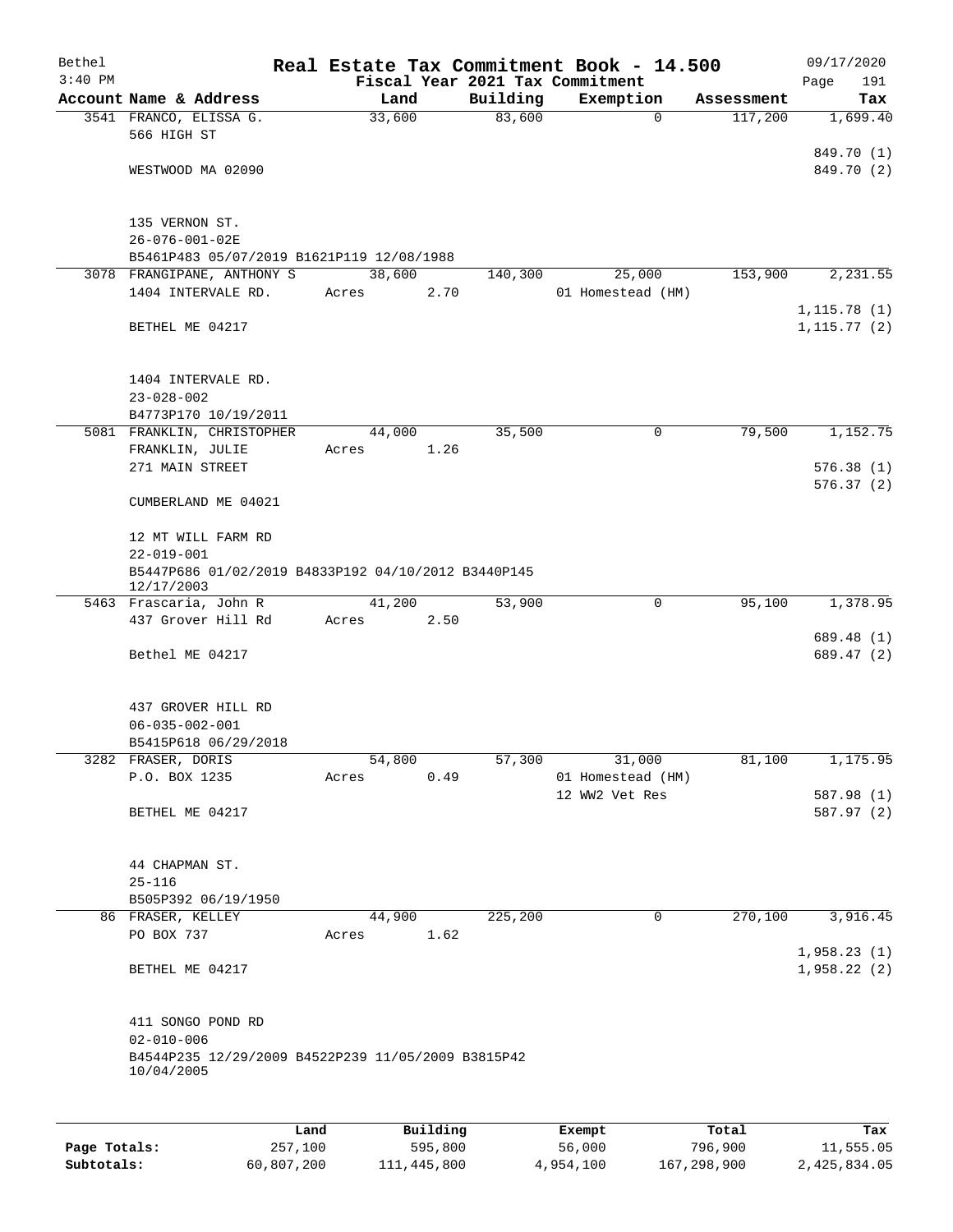| Bethel       |                                                                            |                 |       |        |                       | Real Estate Tax Commitment Book - 14.500 |                   |             |                    | 09/17/2020       |
|--------------|----------------------------------------------------------------------------|-----------------|-------|--------|-----------------------|------------------------------------------|-------------------|-------------|--------------------|------------------|
| $3:40$ PM    |                                                                            |                 |       |        |                       | Fiscal Year 2021 Tax Commitment          |                   |             |                    | 192<br>Page      |
|              | Account Name & Address                                                     |                 |       | Land   |                       | Building                                 | Exemption         |             | Assessment         | Tax              |
|              | 2440 FRASER, MICHAEL<br>P.O. BOX 844                                       |                 | Acres | 35,200 | 0.79                  | 233,600                                  |                   | 0           | 268,800            | 3,897.60         |
|              |                                                                            |                 |       |        |                       |                                          |                   |             |                    | 1,948.80(1)      |
|              | BETHEL ME 04217                                                            |                 |       |        |                       |                                          |                   |             |                    | 1,948.80(2)      |
|              |                                                                            |                 |       |        |                       |                                          |                   |             |                    |                  |
|              |                                                                            |                 |       |        |                       |                                          |                   |             |                    |                  |
|              | 276 INTERVALE RD.                                                          |                 |       |        |                       |                                          |                   |             |                    |                  |
|              | $13 - 003$<br>B5043P230 09/30/2013 B3511P133 05/12/2004 B2907P51           |                 |       |        |                       |                                          |                   |             |                    |                  |
|              | 02/06/2001                                                                 |                 |       |        |                       |                                          |                   |             |                    |                  |
|              | 3502 FRASER, SCOTT M. KORAL                                                |                 |       | 82,900 |                       | 234,400                                  |                   | 25,000      | 292,300            | 4,238.35         |
|              | L.                                                                         |                 |       |        |                       |                                          |                   |             |                    |                  |
|              | PO BOX 1053                                                                |                 | Acres |        | 1.00                  |                                          | 01 Homestead (HM) |             |                    | 2,119.18(1)      |
|              | BETHEL ME 04217                                                            |                 |       |        |                       |                                          |                   |             |                    | 2,119.17(2)      |
|              |                                                                            |                 |       |        |                       |                                          |                   |             |                    |                  |
|              |                                                                            |                 |       |        |                       |                                          |                   |             |                    |                  |
|              | 108 PARADISE RD.                                                           |                 |       |        |                       |                                          |                   |             |                    |                  |
|              | $26 - 060 - 015$                                                           |                 |       |        |                       |                                          |                   |             |                    |                  |
|              | B5315P482 11/14/2016 B4517P153 10/26/2009 B4493P214<br>09/04/2009 B2931P38 |                 |       |        |                       |                                          |                   |             |                    |                  |
|              | 5373 FREDA, LISA P                                                         |                 |       | 38,300 |                       | 111,300                                  |                   | 25,000      | 124,600            | 1,806.70         |
|              | 131 SUNDAY RIVER RD.                                                       |                 | Acres |        | 0.56                  |                                          | 01 Homestead (HM) |             |                    |                  |
|              |                                                                            |                 |       |        |                       |                                          |                   |             |                    | 903.35(1)        |
|              | BETHEL ME 04217                                                            |                 |       |        |                       |                                          |                   |             |                    | 903.35(2)        |
|              |                                                                            |                 |       |        |                       |                                          |                   |             |                    |                  |
|              | 131 SUNDAY RIVER RD                                                        |                 |       |        |                       |                                          |                   |             |                    |                  |
|              | $18 - 001 - 002$                                                           |                 |       |        |                       |                                          |                   |             |                    |                  |
|              | B2265P120 10/17/1995                                                       |                 |       |        |                       |                                          |                   |             |                    |                  |
|              | 5053 FREDERICK, CHRISTINE                                                  |                 |       | 55,100 |                       | 277,500                                  |                   | 0           | 332,600            | 4,822.70         |
|              | 366 CYPRESS ROAD                                                           |                 | Acres |        | 1.67                  |                                          |                   |             |                    |                  |
|              |                                                                            |                 |       |        |                       |                                          |                   |             |                    | 2,411.35(1)      |
|              | NEWINGTON CT 06111                                                         |                 |       |        |                       |                                          |                   |             |                    | 2,411.35(2)      |
|              |                                                                            |                 |       |        |                       |                                          |                   |             |                    |                  |
|              | 30 HOMESTEAD LANE                                                          |                 |       |        |                       |                                          |                   |             |                    |                  |
|              | $18 - 060 - 029$                                                           |                 |       |        |                       |                                          |                   |             |                    |                  |
|              | B5319P190 12/02/2016 B4936P97 12/28/2012 B3568P322<br>08/06/2004           |                 |       |        |                       |                                          |                   |             |                    |                  |
|              | 3286 FREEMAN, HUGH                                                         |                 |       | 55,100 |                       | 98,900                                   |                   | 0           | 154,000            | 2,233.00         |
|              | 2 HICKORY STREET                                                           |                 | Acres |        | 0.51                  |                                          |                   |             |                    |                  |
|              |                                                                            |                 |       |        |                       |                                          |                   |             |                    | 1, 116.50(1)     |
|              | GLOUCESTER MA 01930                                                        |                 |       |        |                       |                                          |                   |             |                    | 1, 116.50(2)     |
|              |                                                                            |                 |       |        |                       |                                          |                   |             |                    |                  |
|              | 20 CHAPMAN ST.                                                             |                 |       |        |                       |                                          |                   |             |                    |                  |
|              | $25 - 120$                                                                 |                 |       |        |                       |                                          |                   |             |                    |                  |
|              | B5316P76 11/14/2016 B4455P201 06/15/2009 B4417P67                          |                 |       |        |                       |                                          |                   |             |                    |                  |
|              | 03/19/2009                                                                 |                 |       |        |                       |                                          |                   |             |                    |                  |
|              | 3633 FREEMAN, PAMELA S                                                     |                 |       | 39,400 |                       | 200,500                                  |                   | $\mathbf 0$ | 239,900            | 3,478.55         |
|              | FREEMAN, CLIFFORD M<br>21 BORDER ROAD                                      |                 | Acres |        | 1.41                  |                                          |                   |             |                    | 1,739.28(1)      |
|              |                                                                            |                 |       |        |                       |                                          |                   |             |                    | 1,739.27(2)      |
|              | NEEDHAM MA 02492                                                           |                 |       |        |                       |                                          |                   |             |                    |                  |
|              |                                                                            |                 |       |        |                       |                                          |                   |             |                    |                  |
|              | 6 HILLSIDE LANE                                                            |                 |       |        |                       |                                          |                   |             |                    |                  |
|              | $27 - 036 - 005 - 001$                                                     |                 |       |        |                       |                                          |                   |             |                    |                  |
|              | B3762P108 07/15/2005                                                       |                 |       |        |                       |                                          |                   |             |                    |                  |
| Page Totals: |                                                                            | Land<br>306,000 |       |        | Building<br>1,156,200 |                                          | Exempt<br>50,000  |             | Total<br>1,412,200 | Tax<br>20,476.90 |
| Subtotals:   |                                                                            | 61, 113, 200    |       |        | 112,602,000           |                                          | 5,004,100         |             | 168,711,100        | 2,446,310.95     |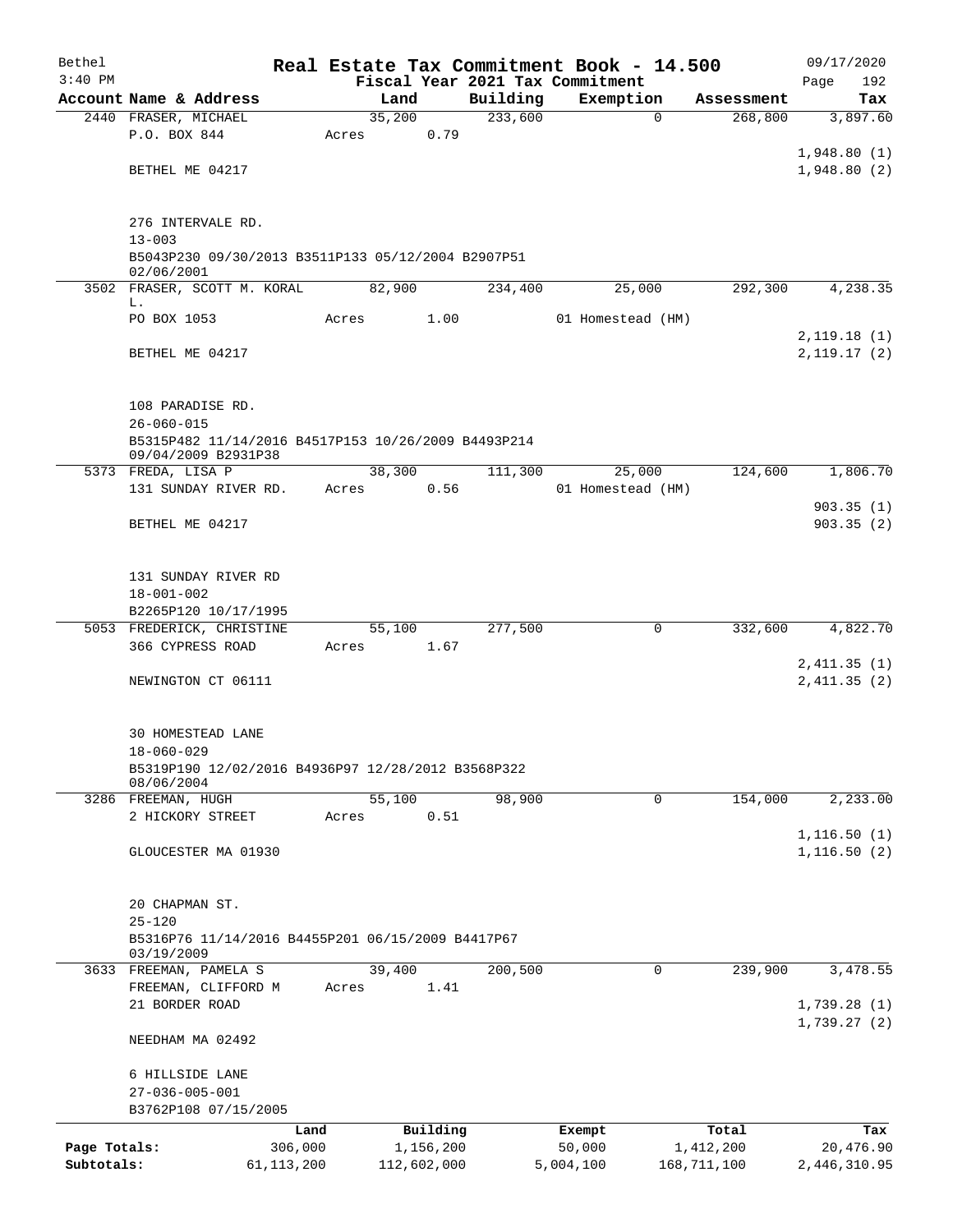| Bethel    |                                                                                                            |        |      |       | Real Estate Tax Commitment Book - 14.500 |                   |             |            |      | 09/17/2020  |
|-----------|------------------------------------------------------------------------------------------------------------|--------|------|-------|------------------------------------------|-------------------|-------------|------------|------|-------------|
| $3:40$ PM |                                                                                                            |        |      |       | Fiscal Year 2021 Tax Commitment          |                   |             |            | Page | 193         |
|           | Account Name & Address                                                                                     |        | Land |       | Building                                 | Exemption         |             | Assessment |      | Tax         |
|           | 5198 FREEMAN, VICKY                                                                                        | 33,100 |      |       | 343,400                                  |                   | $\Omega$    | 376,500    |      | 5,459.25    |
|           | FREEMAN, J. TIMOTHY                                                                                        | Acres  |      | 1.22  |                                          |                   |             |            |      |             |
|           | PO BOX 671                                                                                                 |        |      |       |                                          |                   |             |            |      | 2,729.63(1) |
|           |                                                                                                            |        |      |       |                                          |                   |             |            |      | 2,729.62(2) |
|           | BETHEL ME 04217                                                                                            |        |      |       |                                          |                   |             |            |      |             |
|           |                                                                                                            |        |      |       |                                          |                   |             |            |      |             |
|           | 46 KATIE VIEW ROAD                                                                                         |        |      |       |                                          |                   |             |            |      |             |
|           | $15 - 022 - 020$                                                                                           |        |      |       |                                          |                   |             |            |      |             |
|           | B5438P54 10/22/2018 B4755P109 B4734P318 07/07/2011                                                         | 61,600 |      |       | 96,700                                   | 25,000            |             | 133,300    |      | 1,932.85    |
|           | 352 FREIDAY, DAVID N<br>P.O. BOX 884                                                                       |        |      | 46.00 |                                          |                   |             |            |      |             |
|           |                                                                                                            | Acres  |      |       |                                          | 01 Homestead (HM) |             |            |      | 966.43(1)   |
|           | BETHEL ME 04217                                                                                            |        |      |       |                                          |                   |             |            |      | 966.42(2)   |
|           |                                                                                                            |        |      |       |                                          |                   |             |            |      |             |
|           |                                                                                                            |        |      |       |                                          |                   |             |            |      |             |
|           | 723 ROUTE 232                                                                                              |        |      |       |                                          |                   |             |            |      |             |
|           | $05 - 054$                                                                                                 |        |      |       |                                          |                   |             |            |      |             |
|           | B1937P233 09/08/1992                                                                                       |        |      |       |                                          |                   |             |            |      |             |
|           | 4549 FRENCH, KIMBALL                                                                                       | 34,800 |      |       | 57,500                                   |                   | $\mathbf 0$ | 92,300     |      | 1,338.35    |
|           | 100 MAPLE ST                                                                                               | Acres  |      | 2.33  |                                          |                   |             |            |      |             |
|           |                                                                                                            |        |      |       |                                          |                   |             |            |      | 669.18(1)   |
|           | METHUEN MA 01844                                                                                           |        |      |       |                                          |                   |             |            |      | 669.17 (2)  |
|           |                                                                                                            |        |      |       |                                          |                   |             |            |      |             |
|           |                                                                                                            |        |      |       |                                          |                   |             |            |      |             |
|           | 288 WEST BETHEL ROAD                                                                                       |        |      |       |                                          |                   |             |            |      |             |
|           | $12 - 016 - 001$                                                                                           |        |      |       |                                          |                   |             |            |      |             |
|           | B5272P58 03/14/2016 B5228P67 06/22/2015 B5225P292                                                          |        |      |       |                                          |                   |             |            |      |             |
|           | 06/05/2015 B3906P207 03/22/2006                                                                            |        |      |       |                                          |                   | $\Omega$    |            |      | 3, 142. 15  |
|           | 5188 FROMENT, DAVID & JILL,<br>TRUSTEES                                                                    | 33,700 |      |       | 183,000                                  |                   |             | 216,700    |      |             |
|           | TWENTY-SIX EAGLE RIDGE                                                                                     | Acres  |      | 0.70  |                                          |                   |             |            |      |             |
|           | ROAD NRT                                                                                                   |        |      |       |                                          |                   |             |            |      |             |
|           | 45 ROUNSEVELL RD                                                                                           |        |      |       |                                          |                   |             |            |      | 1,571.08(1) |
|           |                                                                                                            |        |      |       |                                          |                   |             |            |      | 1,571.07(2) |
|           | TEWKSBURY MA 01876 2212                                                                                    |        |      |       |                                          |                   |             |            |      |             |
|           |                                                                                                            |        |      |       |                                          |                   |             |            |      |             |
|           | 26 EAGLE RIDGE RD                                                                                          |        |      |       |                                          |                   |             |            |      |             |
|           | $27 - 036 - 003 - 003$                                                                                     |        |      |       |                                          |                   |             |            |      |             |
|           | B5235P478 08/03/2015 B4583P66 05/03/2010 B4475P154<br>07/27/2009 B4461P344 06/25/2009 B4233P288 09/14/2007 |        |      |       |                                          |                   |             |            |      |             |
|           | 3464 FRONGILLO, WILLIAM &                                                                                  | 70,700 |      |       | 313,900                                  |                   | $\Omega$    | 384,600    |      | 5,576.70    |
|           | GAIL                                                                                                       |        |      |       |                                          |                   |             |            |      |             |
|           | TRUSTEES FRONGILLO                                                                                         | Acres  |      | 0.61  |                                          |                   |             |            |      |             |
|           | REALTY TRUST                                                                                               |        |      |       |                                          |                   |             |            |      |             |
|           | 23 MARY LANE                                                                                               |        |      |       |                                          |                   |             |            |      | 2,788.35(1) |
|           | CUMBERLAND FORESIDE ME                                                                                     |        |      |       |                                          |                   |             |            |      | 2,788.35(2) |
|           | 04110 1442                                                                                                 |        |      |       |                                          |                   |             |            |      |             |
|           |                                                                                                            |        |      |       |                                          |                   |             |            |      |             |
|           | 28 BROAD ST.                                                                                               |        |      |       |                                          |                   |             |            |      |             |
|           | $26 - 023$                                                                                                 |        |      |       |                                          |                   |             |            |      |             |
|           | B3353P283                                                                                                  |        |      |       |                                          |                   |             |            |      |             |
|           |                                                                                                            |        |      |       |                                          |                   |             |            |      |             |

|              | Land       | Building    | Exempt    | Total       | Tax          |
|--------------|------------|-------------|-----------|-------------|--------------|
| Page Totals: | 233,900    | 994,500     | 25,000    | 1,203,400   | 17,449.30    |
| Subtotals:   | 61,347,100 | 113,596,500 | 5,029,100 | 169,914,500 | 2,463,760.25 |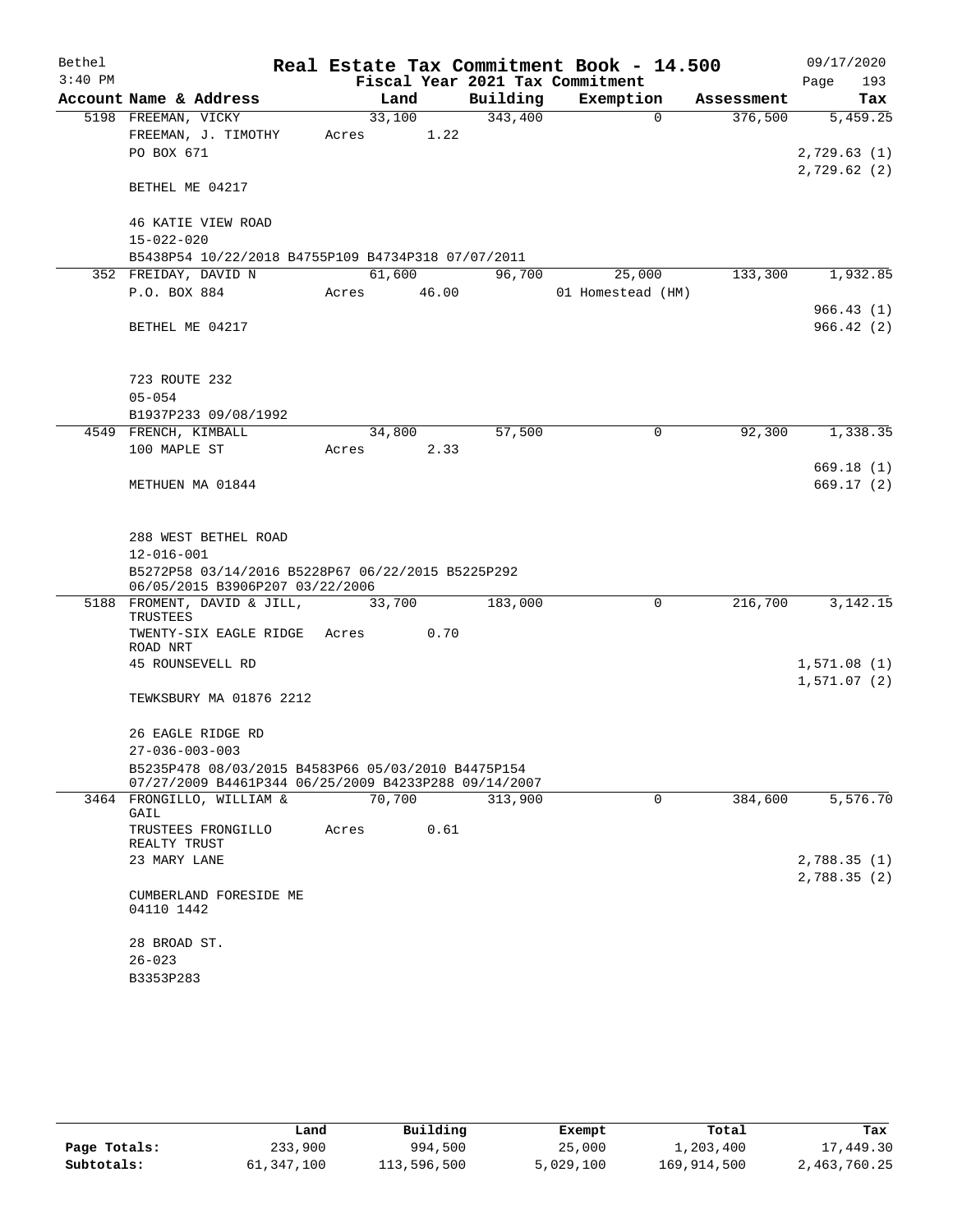| Bethel    |                                                               | Real Estate Tax Commitment Book - 14.500 |             |             |            | 09/17/2020  |
|-----------|---------------------------------------------------------------|------------------------------------------|-------------|-------------|------------|-------------|
| $3:40$ PM |                                                               | Fiscal Year 2021 Tax Commitment          |             |             |            | Page<br>194 |
|           | Account Name & Address                                        | Land                                     | Building    | Exemption   | Assessment | Tax         |
|           | 1323 FRONTIER VISION<br>OPERATING PTNRS.                      | $\mathbf 0$                              | 16,500      | $\mathbf 0$ | 16,500     | 239.25      |
|           | TIME WARNER NY CABLE                                          |                                          |             |             |            |             |
|           | PO Box 7467                                                   |                                          |             |             |            | 119.63(1)   |
|           | CHARLOTTE NC 28241 7467                                       |                                          |             |             |            | 119.62(2)   |
|           | 383 WALKERS MILLS RD.                                         |                                          |             |             |            |             |
|           | $08 - 017 - 001$                                              |                                          |             |             |            |             |
|           | 3296 FROST, ELDON - TRUSTEE<br>ELDON D. FROST REVOC.<br>TRUST | 58,400                                   | 154,900     | 0           | 213,300    | 3,092.85    |
|           | FROST, RITA - TRUSTEE<br>RITA M. FROST REVOC.<br>TRUST        | 0.75<br>Acres                            |             |             |            |             |
|           | 1 BRAVE BOAT HARBOR RD                                        |                                          |             |             |            | 1,546.43(1) |
|           |                                                               |                                          |             |             |            | 1,546.42(2) |
|           | YORK ME 03909                                                 |                                          |             |             |            |             |
|           | 21 CHAPMAN ST.                                                |                                          |             |             |            |             |
|           | $25 - 129$                                                    |                                          |             |             |            |             |
|           | B3660P43 01/10/2005                                           |                                          |             |             |            |             |
|           | 3790 FUCHS, HAL                                               | 61,300                                   | $\mathbf 0$ | 0           | 61,300     | 888.85      |
|           | FUCHS, JANE                                                   | 1.87<br>Acres                            |             |             |            |             |
|           | PO BOX 28                                                     |                                          |             |             |            | 444.43 (1)  |
|           |                                                               |                                          |             |             |            | 444.42 (2)  |
|           | FARMINGDALE NY 11735                                          |                                          |             |             |            |             |
|           | RIDGE ROAD                                                    |                                          |             |             |            |             |
|           | $26 - 060 - 008$                                              |                                          |             |             |            |             |
|           | B3185P340 10/25/2002                                          |                                          |             |             |            |             |
|           | 2997 FULGHUM, JOHN R. III &                                   | 45,400                                   | 122,900     | 0           | 168,300    | 2,440.35    |
|           | DECENZO, MAUREEN T                                            | 1.90<br>Acres                            |             |             |            |             |
|           | 29 RANGE RD                                                   |                                          |             |             |            | 1,220.18(1) |
|           | NAHANT MA 01908                                               |                                          |             |             |            | 1,220.17(2) |
|           | 973 MAYVILLE RD                                               |                                          |             |             |            |             |
|           | 22-019-002                                                    |                                          |             |             |            |             |
|           | B4833P169 04/10/2012 B3440P145 02/10/1998                     |                                          |             |             |            |             |
|           | 2671 FULLER, LINDA ET AL.                                     | 17,400                                   | 0           | $\mathbf 0$ | 17,400     | 252.30      |
|           | 84 LYMBURNER ROAD                                             | 106.00<br>Acres                          |             |             |            |             |
|           |                                                               |                                          |             |             |            | 126.15(1)   |
|           | OTIS ME 04605                                                 |                                          |             |             |            | 126.15(2)   |
|           | NORTH RD                                                      |                                          |             |             |            |             |
|           | $17 - 013$                                                    |                                          |             |             |            |             |
|           | B5163P240 09/24/2014 B2872P285 08/22/2000 B1576P65            |                                          |             |             |            |             |

06/21/1988

|              | Land       | Building    | Exempt    | Total       | Tax          |
|--------------|------------|-------------|-----------|-------------|--------------|
| Page Totals: | 182,500    | 294,300     |           | 476,800     | 6.913.60     |
| Subtotals:   | 61,529,600 | 113,890,800 | 5,029,100 | 170,391,300 | 2,470,673.85 |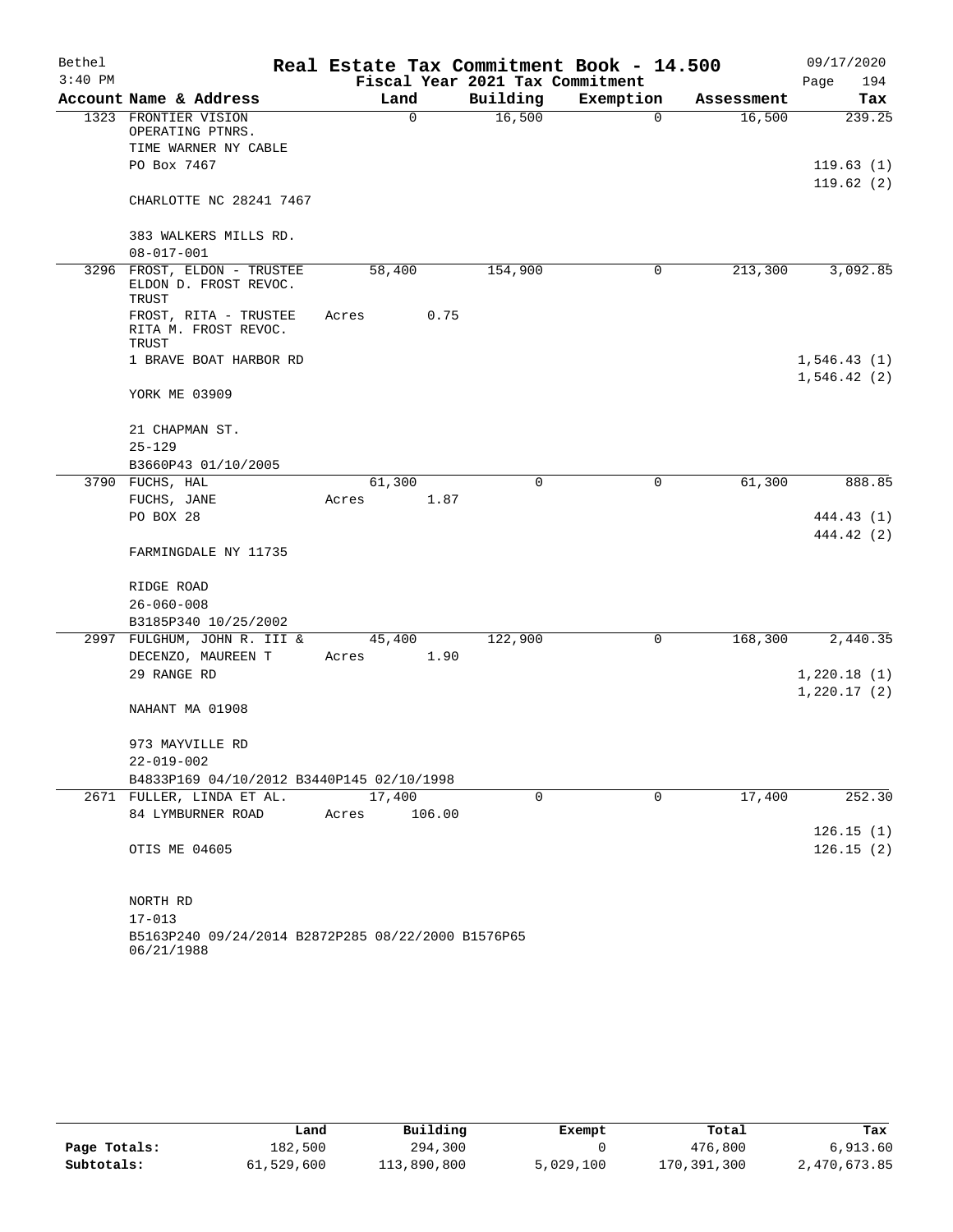| Bethel       |                                                                           |         |                 |          |             | Real Estate Tax Commitment Book - 14.500 |            | 09/17/2020              |
|--------------|---------------------------------------------------------------------------|---------|-----------------|----------|-------------|------------------------------------------|------------|-------------------------|
| $3:40$ PM    |                                                                           |         |                 |          |             | Fiscal Year 2021 Tax Commitment          |            | 195<br>Page             |
|              | Account Name & Address                                                    |         | Land            |          | Building    | Exemption                                | Assessment | Tax                     |
|              | 1308 FULTZ, AARON                                                         |         | 52,000          |          | 226,100     | $\mathbf 0$                              | 278,100    | 4,032.45                |
|              | FULTZ, CYNTHIA<br>9 FOREST DRIVE                                          |         | Acres           | 2.70     |             |                                          |            | 2,016.23(1)             |
|              |                                                                           |         |                 |          |             |                                          |            | 2,016.22(2)             |
|              | BETHEL ME 04217 4856                                                      |         |                 |          |             |                                          |            |                         |
|              | 9 FOREST DR.                                                              |         |                 |          |             |                                          |            |                         |
|              | $08 - 006 - 008$                                                          |         |                 |          |             |                                          |            |                         |
|              | B4326P199 07/21/2008 B4267P186 03/03/2008 B3930P88<br>05/02/2006 B2611P13 |         |                 |          |             |                                          |            |                         |
|              | 359 GABLE, JOAN CLARK                                                     |         | 52,100          |          | 0           | $\Omega$                                 | 52,100     | 755.45                  |
|              | 853 FLAT RD.                                                              |         | Acres           | 33.00    |             |                                          |            | 377.73(1)               |
|              | ALBANY TOWNSHIP ME<br>04217                                               |         |                 |          |             |                                          |            | 377.72 (2)              |
|              | FLAT RD.                                                                  |         |                 |          |             |                                          |            |                         |
|              | $06 - 005$                                                                |         |                 |          |             |                                          |            |                         |
|              | B2858P283                                                                 |         |                 |          |             |                                          |            |                         |
|              | 3341 GADD, PETER                                                          |         | 20,200          |          | 86,400      | 0                                        | 106,600    | 1,545.70                |
|              | GADD, SHERRIE                                                             |         |                 |          |             |                                          |            |                         |
|              | 415 MIDDLE ST.                                                            |         |                 |          |             |                                          |            | 772.85(1)               |
|              | NEWBURY MA 01985                                                          |         |                 |          |             |                                          |            | 772.85(2)               |
|              | 12 MASON ST.<br>$25 - 167 - 001 - 005$                                    |         |                 |          |             |                                          |            |                         |
|              | B3022P157                                                                 |         |                 |          |             |                                          |            |                         |
|              | 284 GAGE, MARY P                                                          |         | 24,100          |          | $\mathbf 0$ | 0                                        | 24,100     | 349.45                  |
|              | 119 MCCRILLIS BROOK                                                       |         | Acres           | 6.68     |             |                                          |            |                         |
|              | ROAD                                                                      |         |                 |          |             |                                          |            |                         |
|              |                                                                           |         |                 |          |             |                                          |            | 174.73(1)<br>174.72 (2) |
|              | BRYANT POND ME 04219                                                      |         |                 |          |             |                                          |            |                         |
|              | MCCRILLIS BROOK RD                                                        |         |                 |          |             |                                          |            |                         |
|              | $04 - 093 - 002$                                                          |         |                 |          |             |                                          |            |                         |
|              | B4015P244 09/26/2006 B1987P190                                            |         |                 |          |             |                                          |            |                         |
|              | 390 GAGNE, STEPHEN J<br>GAGNE, CHRISTOPHER                                |         | 45,900<br>Acres | 5.40     | $\mathbf 0$ | 0                                        | 45,900     | 665.55                  |
|              | 320 SALEM RD                                                              |         |                 |          |             |                                          |            | 332.78 (1)              |
|              |                                                                           |         |                 |          |             |                                          |            | 332.77 (2)              |
|              | DRACUT MA 01826                                                           |         |                 |          |             |                                          |            |                         |
|              | SPARROWHAWK MT RD.                                                        |         |                 |          |             |                                          |            |                         |
|              | $06 - 018 - 007$                                                          |         |                 |          |             |                                          |            |                         |
|              | B1779P179                                                                 |         |                 |          |             |                                          |            |                         |
|              | 3624 GAGNON, LINDSAY B                                                    |         | 40,200          |          | 183,700     | 25,000                                   | 198,900    | 2,884.05                |
|              | GAGNON, RYAN E                                                            |         | Acres           | 1.83     |             | 01 Homestead (HM)                        |            |                         |
|              | PO BOX 716                                                                |         |                 |          |             |                                          |            | 1,442.03(1)             |
|              | BETHEL ME 04217                                                           |         |                 |          |             |                                          |            | 1,442.02(2)             |
|              | 21 DUMONT CIRCLE                                                          |         |                 |          |             |                                          |            |                         |
|              | $27 - 030$                                                                |         |                 |          |             |                                          |            |                         |
|              | B5297P385 08/09/2016 B2950P155 06/01/2001                                 |         |                 |          |             |                                          |            |                         |
|              |                                                                           | Land    |                 | Building |             | Exempt                                   | Total      | Tax                     |
| Page Totals: |                                                                           | 234,500 |                 | 496,200  |             | 25,000                                   | 705,700    | 10,232.65               |

**Subtotals:** 61,764,100 114,387,000 5,054,100 171,097,000 2,480,906.50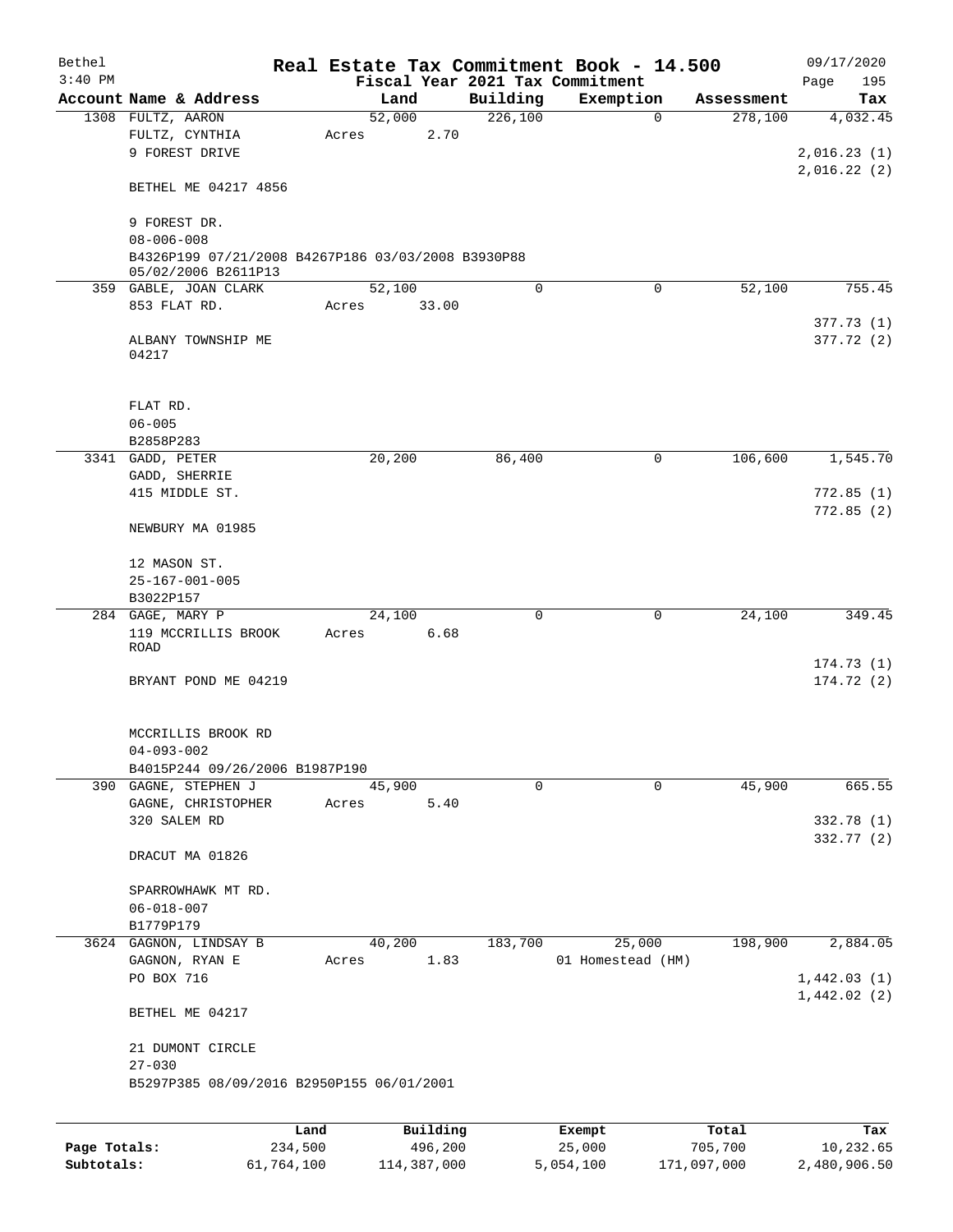| Bethel       |                                                                  | Real Estate Tax Commitment Book - 14.500 |          |             |             | 09/17/2020             |
|--------------|------------------------------------------------------------------|------------------------------------------|----------|-------------|-------------|------------------------|
| $3:40$ PM    |                                                                  | Fiscal Year 2021 Tax Commitment          |          |             |             | 196<br>Page            |
|              | Account Name & Address                                           | Land                                     | Building | Exemption   | Assessment  | Tax                    |
|              | 3625 GAGNON, LINDSAY B                                           | 26,900                                   | 0        | $\mathbf 0$ | 26,900      | 390.05                 |
|              | GAGNON, RYAN E<br>PO BOX 716                                     | 0.87<br>Acres                            |          |             |             | 195.03(1)              |
|              |                                                                  |                                          |          |             |             | 195.02(2)              |
|              | BETHEL ME 04217 1840                                             |                                          |          |             |             |                        |
|              |                                                                  |                                          |          |             |             |                        |
|              | $27 - 031$                                                       |                                          |          |             |             |                        |
|              | B5362P621 08/21/2017 B2950P155 06/01/2001                        |                                          |          |             |             |                        |
|              | 3682 GAGNON, MALINDA                                             | 26,100                                   | 103,000  | 0           | 129,100     | 1,871.95               |
|              | GAGNON, BRIAN                                                    | 0.53<br>Acres                            |          |             |             |                        |
|              | PO BOX 1407                                                      |                                          |          |             |             | 935.98 (1)             |
|              |                                                                  |                                          |          |             |             | 935.97 (2)             |
|              | BETHEL ME 04217                                                  |                                          |          |             |             |                        |
|              | 12 FLAT RD                                                       |                                          |          |             |             |                        |
|              | $28 - 025$                                                       |                                          |          |             |             |                        |
|              | B4697P347 03/07/2011                                             |                                          |          |             |             |                        |
|              | 2489 GAINEY, CHRISTINA K                                         | 21,100                                   | 0        | 0           | 21,100      | 305.95                 |
|              | GAINEY, CLINT E                                                  | Acres<br>69.00                           |          |             |             |                        |
|              | 672 EAST BETHEL RD                                               |                                          |          |             |             | 152.98(1)              |
|              |                                                                  |                                          |          |             |             | 152.97(2)              |
|              | BETHEL ME 04217                                                  |                                          |          |             |             |                        |
|              | WATERSPOUT MT RD S/S                                             |                                          |          |             |             |                        |
|              | $14 - 016$                                                       |                                          |          |             |             |                        |
|              | B5329P586 02/06/2017 B2821P350 05/25/2000                        |                                          |          |             |             |                        |
|              | 1446 GAINEY, CHRISTINA K                                         | 48,500                                   | 175,700  | 0           | 224,200     | 3,250.90               |
|              | GAINEY, CLINT E                                                  | 36.00<br>Acres                           |          |             |             |                        |
|              | 672 EAST BETHEL RD                                               |                                          |          |             |             | 1,625.45(1)            |
|              |                                                                  |                                          |          |             |             | 1,625.45(2)            |
|              | BETHEL ME 04217                                                  |                                          |          |             |             |                        |
|              | 672 EAST BETHEL RD.                                              |                                          |          |             |             |                        |
|              | $09 - 023$                                                       |                                          |          |             |             |                        |
|              | B5329P586 02/06/2017 B5307P304 09/28/2016 B1395P31<br>06/04/1986 |                                          |          |             |             |                        |
|              | 1448 GAINEY, CHRISTINA K                                         | 45,200                                   | 0        | 0           | 45,200      | 655.40                 |
|              | GAINEY, CLINT E                                                  | 151.00<br>Acres                          |          |             |             |                        |
|              | 672 EAST BETHEL RD                                               |                                          |          |             |             | 327.70(1)              |
|              |                                                                  |                                          |          |             |             | 327.70 (2)             |
|              | BETHEL ME 04217                                                  |                                          |          |             |             |                        |
|              | LOCKE MILLS/E BETHEL                                             |                                          |          |             |             |                        |
|              | $09 - 025$                                                       |                                          |          |             |             |                        |
|              | B5329P586 02/06/2017 B5307P304 09/28/2016 B2821P350              |                                          |          |             |             |                        |
|              | 05/25/2000                                                       |                                          |          |             |             |                        |
|              | 3535 GAJDA, THOMAS J                                             | 33,600                                   | 96,000   | 0           | 129,600     | 1,879.20               |
|              | GAJDA, SARAH R                                                   |                                          |          |             |             |                        |
|              | 10 RICKER CIRCLE                                                 |                                          |          |             |             | 939.60(1)<br>939.60(2) |
|              | SOUTH HAMILTON MA 01982                                          |                                          |          |             |             |                        |
|              | 135 VERNON ST.                                                   |                                          |          |             |             |                        |
|              | 26-076-001-01E                                                   |                                          |          |             |             |                        |
|              | B4908P38 10/16/2012 B4540P12 12/17/2009 B3025P238<br>11/06/2001  |                                          |          |             |             |                        |
|              | Land                                                             | Building                                 |          | Exempt      | Total       | Tax                    |
| Page Totals: | 201,400                                                          | 374,700                                  |          | $\mathbf 0$ | 576,100     | 8,353.45               |
| Subtotals:   | 61,965,500                                                       | 114,761,700                              |          | 5,054,100   | 171,673,100 | 2,489,259.95           |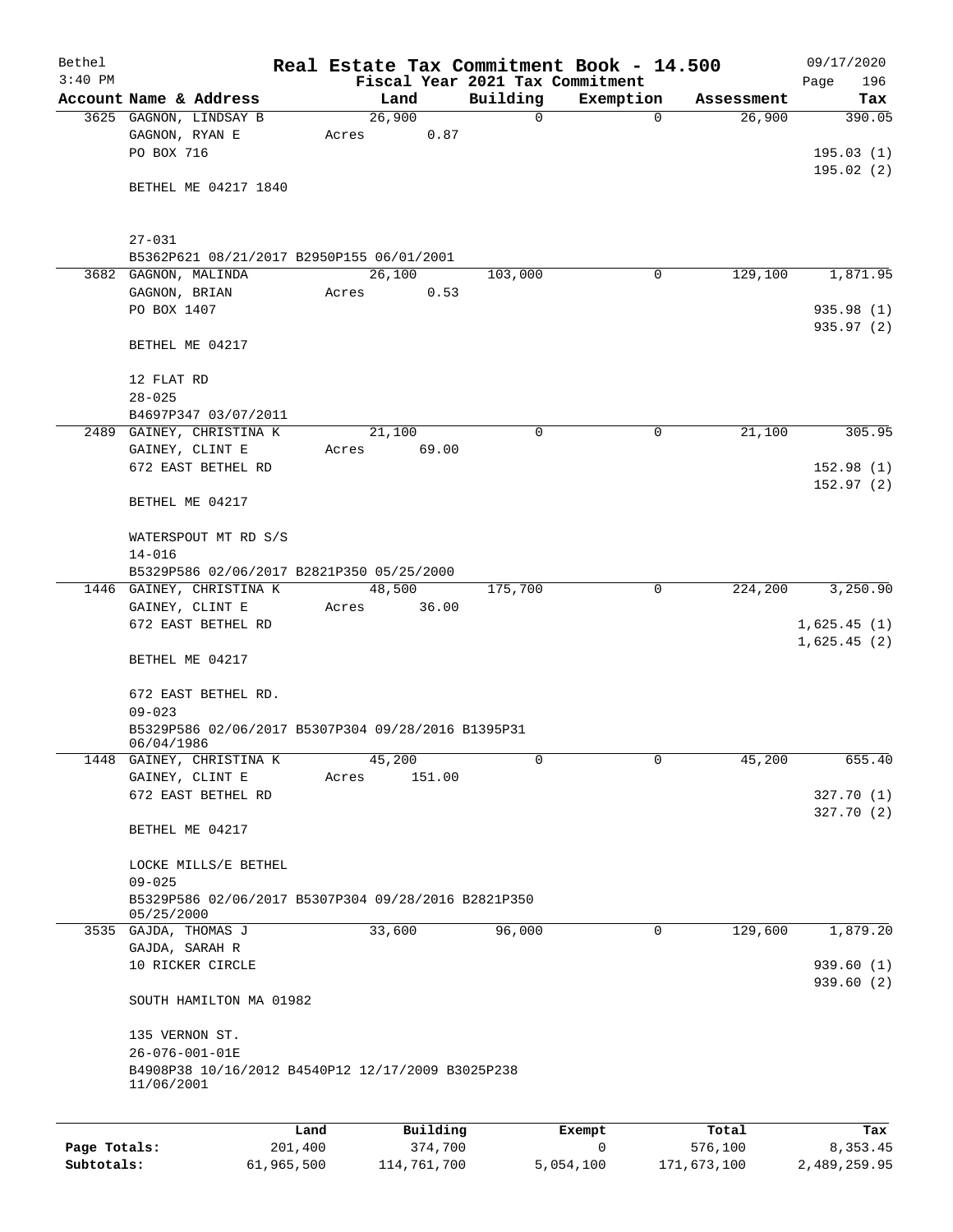| $3:40$ PM<br>Fiscal Year 2021 Tax Commitment<br>Page<br>Account Name & Address<br>Building<br>Exemption<br>Land<br>Assessment<br>98,500<br>3561 GALLAGHER, STACY<br>33,600<br>$\Omega$<br>132,100<br>1,915.45<br>GALLAGHER, JAMES<br>13 OAKLAND STREET<br>957.73 (1)<br>957.72 (2)<br>MATTAPOISETT MA 02739<br>135 VERNON ST.<br>$26 - 076 - 001 - 05E$<br>B5379P638 11/27/2017 B4544P179 12/29/2009 B3701P75<br>04/14/2005<br>43,600<br>185,700<br>31,000<br>198,300<br>2,875.35<br>3518 GALLANT, WAYNE<br>221 VERNON ST<br>1.12<br>01 Homestead (HM)<br>Acres<br>12 WW2 Vet Res<br>NEW AUCKLAND QLD<br>1,437.68(1)<br>BETHEL ME 04217<br>1,437.67(2)<br>221 VERNON ST.<br>$26 - 070 - 004$<br>B5342P93 04/26/2017 B4337P279 08/19/2008<br>39,100<br>25,000<br>156,600<br>2,270.70<br>1367 GAMBLE, LESLIE B<br>142,500<br>GAMBLE, LINDA C<br>1.26<br>01 Homestead (HM)<br>Acres<br>248 WALKERS MILLS ROAD<br>1, 135.35(1)<br>1, 135.35(2)<br>BETHEL ME 04217<br>248 WALKERS MILLS RD.<br>$08 - 050$<br>B1625P142 12/26/1988<br>$\mathbf 0$<br>1,265.85<br>3215 GAMMON, JACKLYN<br>30,800<br>56,500<br>87,300<br>P.O. BOX 135<br>0.11<br>Acres<br>632.93 (1)<br>632.92 (2)<br>BRYANT POND ME 04219<br>16 HIGH ST.<br>$25 - 056$<br>B638P1<br>1,000<br>2621 GAMMON, LESLIE R<br>28,900<br>29,900<br>0<br>GAMMON, MARIANNE<br>70.00<br>Acres<br>1193 WATERFORD RD.<br>216.78(1)<br>216.77(2)<br>WATERFORD ME 04088<br>INTERVALE RD S/S<br>$15 - 029$<br>B4750P338 08/19/2011 B774P257 03/03/1973<br>52,100<br>226,200<br>3,279.90<br>4547 GANDEE, KEVIN C<br>174,100<br>$\mathbf 0$<br>GANDEE, COURTNEY M<br>2.79<br>Acres<br>18 BLAKE RD<br>1,639.95(1)<br>1,639.95(2)<br>BETHEL ME 04217<br>18 BLAKE RD<br>$08 - 062 - 003$<br>B5395P640 03/05/2018 B5229P555 B3294P22 05/16/2003 | Bethel |  |  |  | Real Estate Tax Commitment Book - 14.500 |  | 09/17/2020 |
|-----------------------------------------------------------------------------------------------------------------------------------------------------------------------------------------------------------------------------------------------------------------------------------------------------------------------------------------------------------------------------------------------------------------------------------------------------------------------------------------------------------------------------------------------------------------------------------------------------------------------------------------------------------------------------------------------------------------------------------------------------------------------------------------------------------------------------------------------------------------------------------------------------------------------------------------------------------------------------------------------------------------------------------------------------------------------------------------------------------------------------------------------------------------------------------------------------------------------------------------------------------------------------------------------------------------------------------------------------------------------------------------------------------------------------------------------------------------------------------------------------------------------------------------------------------------------------------------------------------------------------------------------------------------------------------------------------------------------------------------------------------------------------------|--------|--|--|--|------------------------------------------|--|------------|
|                                                                                                                                                                                                                                                                                                                                                                                                                                                                                                                                                                                                                                                                                                                                                                                                                                                                                                                                                                                                                                                                                                                                                                                                                                                                                                                                                                                                                                                                                                                                                                                                                                                                                                                                                                                   |        |  |  |  |                                          |  | 197        |
|                                                                                                                                                                                                                                                                                                                                                                                                                                                                                                                                                                                                                                                                                                                                                                                                                                                                                                                                                                                                                                                                                                                                                                                                                                                                                                                                                                                                                                                                                                                                                                                                                                                                                                                                                                                   |        |  |  |  |                                          |  | Tax        |
|                                                                                                                                                                                                                                                                                                                                                                                                                                                                                                                                                                                                                                                                                                                                                                                                                                                                                                                                                                                                                                                                                                                                                                                                                                                                                                                                                                                                                                                                                                                                                                                                                                                                                                                                                                                   |        |  |  |  |                                          |  |            |
|                                                                                                                                                                                                                                                                                                                                                                                                                                                                                                                                                                                                                                                                                                                                                                                                                                                                                                                                                                                                                                                                                                                                                                                                                                                                                                                                                                                                                                                                                                                                                                                                                                                                                                                                                                                   |        |  |  |  |                                          |  |            |
|                                                                                                                                                                                                                                                                                                                                                                                                                                                                                                                                                                                                                                                                                                                                                                                                                                                                                                                                                                                                                                                                                                                                                                                                                                                                                                                                                                                                                                                                                                                                                                                                                                                                                                                                                                                   |        |  |  |  |                                          |  |            |
|                                                                                                                                                                                                                                                                                                                                                                                                                                                                                                                                                                                                                                                                                                                                                                                                                                                                                                                                                                                                                                                                                                                                                                                                                                                                                                                                                                                                                                                                                                                                                                                                                                                                                                                                                                                   |        |  |  |  |                                          |  |            |
|                                                                                                                                                                                                                                                                                                                                                                                                                                                                                                                                                                                                                                                                                                                                                                                                                                                                                                                                                                                                                                                                                                                                                                                                                                                                                                                                                                                                                                                                                                                                                                                                                                                                                                                                                                                   |        |  |  |  |                                          |  |            |
|                                                                                                                                                                                                                                                                                                                                                                                                                                                                                                                                                                                                                                                                                                                                                                                                                                                                                                                                                                                                                                                                                                                                                                                                                                                                                                                                                                                                                                                                                                                                                                                                                                                                                                                                                                                   |        |  |  |  |                                          |  |            |
|                                                                                                                                                                                                                                                                                                                                                                                                                                                                                                                                                                                                                                                                                                                                                                                                                                                                                                                                                                                                                                                                                                                                                                                                                                                                                                                                                                                                                                                                                                                                                                                                                                                                                                                                                                                   |        |  |  |  |                                          |  |            |
|                                                                                                                                                                                                                                                                                                                                                                                                                                                                                                                                                                                                                                                                                                                                                                                                                                                                                                                                                                                                                                                                                                                                                                                                                                                                                                                                                                                                                                                                                                                                                                                                                                                                                                                                                                                   |        |  |  |  |                                          |  |            |
|                                                                                                                                                                                                                                                                                                                                                                                                                                                                                                                                                                                                                                                                                                                                                                                                                                                                                                                                                                                                                                                                                                                                                                                                                                                                                                                                                                                                                                                                                                                                                                                                                                                                                                                                                                                   |        |  |  |  |                                          |  |            |
|                                                                                                                                                                                                                                                                                                                                                                                                                                                                                                                                                                                                                                                                                                                                                                                                                                                                                                                                                                                                                                                                                                                                                                                                                                                                                                                                                                                                                                                                                                                                                                                                                                                                                                                                                                                   |        |  |  |  |                                          |  |            |
|                                                                                                                                                                                                                                                                                                                                                                                                                                                                                                                                                                                                                                                                                                                                                                                                                                                                                                                                                                                                                                                                                                                                                                                                                                                                                                                                                                                                                                                                                                                                                                                                                                                                                                                                                                                   |        |  |  |  |                                          |  |            |
|                                                                                                                                                                                                                                                                                                                                                                                                                                                                                                                                                                                                                                                                                                                                                                                                                                                                                                                                                                                                                                                                                                                                                                                                                                                                                                                                                                                                                                                                                                                                                                                                                                                                                                                                                                                   |        |  |  |  |                                          |  |            |
|                                                                                                                                                                                                                                                                                                                                                                                                                                                                                                                                                                                                                                                                                                                                                                                                                                                                                                                                                                                                                                                                                                                                                                                                                                                                                                                                                                                                                                                                                                                                                                                                                                                                                                                                                                                   |        |  |  |  |                                          |  |            |
|                                                                                                                                                                                                                                                                                                                                                                                                                                                                                                                                                                                                                                                                                                                                                                                                                                                                                                                                                                                                                                                                                                                                                                                                                                                                                                                                                                                                                                                                                                                                                                                                                                                                                                                                                                                   |        |  |  |  |                                          |  |            |
|                                                                                                                                                                                                                                                                                                                                                                                                                                                                                                                                                                                                                                                                                                                                                                                                                                                                                                                                                                                                                                                                                                                                                                                                                                                                                                                                                                                                                                                                                                                                                                                                                                                                                                                                                                                   |        |  |  |  |                                          |  |            |
|                                                                                                                                                                                                                                                                                                                                                                                                                                                                                                                                                                                                                                                                                                                                                                                                                                                                                                                                                                                                                                                                                                                                                                                                                                                                                                                                                                                                                                                                                                                                                                                                                                                                                                                                                                                   |        |  |  |  |                                          |  |            |
|                                                                                                                                                                                                                                                                                                                                                                                                                                                                                                                                                                                                                                                                                                                                                                                                                                                                                                                                                                                                                                                                                                                                                                                                                                                                                                                                                                                                                                                                                                                                                                                                                                                                                                                                                                                   |        |  |  |  |                                          |  |            |
|                                                                                                                                                                                                                                                                                                                                                                                                                                                                                                                                                                                                                                                                                                                                                                                                                                                                                                                                                                                                                                                                                                                                                                                                                                                                                                                                                                                                                                                                                                                                                                                                                                                                                                                                                                                   |        |  |  |  |                                          |  |            |
|                                                                                                                                                                                                                                                                                                                                                                                                                                                                                                                                                                                                                                                                                                                                                                                                                                                                                                                                                                                                                                                                                                                                                                                                                                                                                                                                                                                                                                                                                                                                                                                                                                                                                                                                                                                   |        |  |  |  |                                          |  |            |
|                                                                                                                                                                                                                                                                                                                                                                                                                                                                                                                                                                                                                                                                                                                                                                                                                                                                                                                                                                                                                                                                                                                                                                                                                                                                                                                                                                                                                                                                                                                                                                                                                                                                                                                                                                                   |        |  |  |  |                                          |  |            |
|                                                                                                                                                                                                                                                                                                                                                                                                                                                                                                                                                                                                                                                                                                                                                                                                                                                                                                                                                                                                                                                                                                                                                                                                                                                                                                                                                                                                                                                                                                                                                                                                                                                                                                                                                                                   |        |  |  |  |                                          |  |            |
|                                                                                                                                                                                                                                                                                                                                                                                                                                                                                                                                                                                                                                                                                                                                                                                                                                                                                                                                                                                                                                                                                                                                                                                                                                                                                                                                                                                                                                                                                                                                                                                                                                                                                                                                                                                   |        |  |  |  |                                          |  |            |
|                                                                                                                                                                                                                                                                                                                                                                                                                                                                                                                                                                                                                                                                                                                                                                                                                                                                                                                                                                                                                                                                                                                                                                                                                                                                                                                                                                                                                                                                                                                                                                                                                                                                                                                                                                                   |        |  |  |  |                                          |  |            |
|                                                                                                                                                                                                                                                                                                                                                                                                                                                                                                                                                                                                                                                                                                                                                                                                                                                                                                                                                                                                                                                                                                                                                                                                                                                                                                                                                                                                                                                                                                                                                                                                                                                                                                                                                                                   |        |  |  |  |                                          |  |            |
|                                                                                                                                                                                                                                                                                                                                                                                                                                                                                                                                                                                                                                                                                                                                                                                                                                                                                                                                                                                                                                                                                                                                                                                                                                                                                                                                                                                                                                                                                                                                                                                                                                                                                                                                                                                   |        |  |  |  |                                          |  |            |
|                                                                                                                                                                                                                                                                                                                                                                                                                                                                                                                                                                                                                                                                                                                                                                                                                                                                                                                                                                                                                                                                                                                                                                                                                                                                                                                                                                                                                                                                                                                                                                                                                                                                                                                                                                                   |        |  |  |  |                                          |  |            |
|                                                                                                                                                                                                                                                                                                                                                                                                                                                                                                                                                                                                                                                                                                                                                                                                                                                                                                                                                                                                                                                                                                                                                                                                                                                                                                                                                                                                                                                                                                                                                                                                                                                                                                                                                                                   |        |  |  |  |                                          |  |            |
|                                                                                                                                                                                                                                                                                                                                                                                                                                                                                                                                                                                                                                                                                                                                                                                                                                                                                                                                                                                                                                                                                                                                                                                                                                                                                                                                                                                                                                                                                                                                                                                                                                                                                                                                                                                   |        |  |  |  |                                          |  |            |
|                                                                                                                                                                                                                                                                                                                                                                                                                                                                                                                                                                                                                                                                                                                                                                                                                                                                                                                                                                                                                                                                                                                                                                                                                                                                                                                                                                                                                                                                                                                                                                                                                                                                                                                                                                                   |        |  |  |  |                                          |  |            |
|                                                                                                                                                                                                                                                                                                                                                                                                                                                                                                                                                                                                                                                                                                                                                                                                                                                                                                                                                                                                                                                                                                                                                                                                                                                                                                                                                                                                                                                                                                                                                                                                                                                                                                                                                                                   |        |  |  |  |                                          |  |            |
|                                                                                                                                                                                                                                                                                                                                                                                                                                                                                                                                                                                                                                                                                                                                                                                                                                                                                                                                                                                                                                                                                                                                                                                                                                                                                                                                                                                                                                                                                                                                                                                                                                                                                                                                                                                   |        |  |  |  |                                          |  |            |
|                                                                                                                                                                                                                                                                                                                                                                                                                                                                                                                                                                                                                                                                                                                                                                                                                                                                                                                                                                                                                                                                                                                                                                                                                                                                                                                                                                                                                                                                                                                                                                                                                                                                                                                                                                                   |        |  |  |  |                                          |  | 433.55     |
|                                                                                                                                                                                                                                                                                                                                                                                                                                                                                                                                                                                                                                                                                                                                                                                                                                                                                                                                                                                                                                                                                                                                                                                                                                                                                                                                                                                                                                                                                                                                                                                                                                                                                                                                                                                   |        |  |  |  |                                          |  |            |
|                                                                                                                                                                                                                                                                                                                                                                                                                                                                                                                                                                                                                                                                                                                                                                                                                                                                                                                                                                                                                                                                                                                                                                                                                                                                                                                                                                                                                                                                                                                                                                                                                                                                                                                                                                                   |        |  |  |  |                                          |  |            |
|                                                                                                                                                                                                                                                                                                                                                                                                                                                                                                                                                                                                                                                                                                                                                                                                                                                                                                                                                                                                                                                                                                                                                                                                                                                                                                                                                                                                                                                                                                                                                                                                                                                                                                                                                                                   |        |  |  |  |                                          |  |            |
|                                                                                                                                                                                                                                                                                                                                                                                                                                                                                                                                                                                                                                                                                                                                                                                                                                                                                                                                                                                                                                                                                                                                                                                                                                                                                                                                                                                                                                                                                                                                                                                                                                                                                                                                                                                   |        |  |  |  |                                          |  |            |
|                                                                                                                                                                                                                                                                                                                                                                                                                                                                                                                                                                                                                                                                                                                                                                                                                                                                                                                                                                                                                                                                                                                                                                                                                                                                                                                                                                                                                                                                                                                                                                                                                                                                                                                                                                                   |        |  |  |  |                                          |  |            |
|                                                                                                                                                                                                                                                                                                                                                                                                                                                                                                                                                                                                                                                                                                                                                                                                                                                                                                                                                                                                                                                                                                                                                                                                                                                                                                                                                                                                                                                                                                                                                                                                                                                                                                                                                                                   |        |  |  |  |                                          |  |            |
|                                                                                                                                                                                                                                                                                                                                                                                                                                                                                                                                                                                                                                                                                                                                                                                                                                                                                                                                                                                                                                                                                                                                                                                                                                                                                                                                                                                                                                                                                                                                                                                                                                                                                                                                                                                   |        |  |  |  |                                          |  |            |
|                                                                                                                                                                                                                                                                                                                                                                                                                                                                                                                                                                                                                                                                                                                                                                                                                                                                                                                                                                                                                                                                                                                                                                                                                                                                                                                                                                                                                                                                                                                                                                                                                                                                                                                                                                                   |        |  |  |  |                                          |  |            |
|                                                                                                                                                                                                                                                                                                                                                                                                                                                                                                                                                                                                                                                                                                                                                                                                                                                                                                                                                                                                                                                                                                                                                                                                                                                                                                                                                                                                                                                                                                                                                                                                                                                                                                                                                                                   |        |  |  |  |                                          |  |            |
|                                                                                                                                                                                                                                                                                                                                                                                                                                                                                                                                                                                                                                                                                                                                                                                                                                                                                                                                                                                                                                                                                                                                                                                                                                                                                                                                                                                                                                                                                                                                                                                                                                                                                                                                                                                   |        |  |  |  |                                          |  |            |
|                                                                                                                                                                                                                                                                                                                                                                                                                                                                                                                                                                                                                                                                                                                                                                                                                                                                                                                                                                                                                                                                                                                                                                                                                                                                                                                                                                                                                                                                                                                                                                                                                                                                                                                                                                                   |        |  |  |  |                                          |  |            |
|                                                                                                                                                                                                                                                                                                                                                                                                                                                                                                                                                                                                                                                                                                                                                                                                                                                                                                                                                                                                                                                                                                                                                                                                                                                                                                                                                                                                                                                                                                                                                                                                                                                                                                                                                                                   |        |  |  |  |                                          |  |            |
|                                                                                                                                                                                                                                                                                                                                                                                                                                                                                                                                                                                                                                                                                                                                                                                                                                                                                                                                                                                                                                                                                                                                                                                                                                                                                                                                                                                                                                                                                                                                                                                                                                                                                                                                                                                   |        |  |  |  |                                          |  |            |
|                                                                                                                                                                                                                                                                                                                                                                                                                                                                                                                                                                                                                                                                                                                                                                                                                                                                                                                                                                                                                                                                                                                                                                                                                                                                                                                                                                                                                                                                                                                                                                                                                                                                                                                                                                                   |        |  |  |  |                                          |  |            |
|                                                                                                                                                                                                                                                                                                                                                                                                                                                                                                                                                                                                                                                                                                                                                                                                                                                                                                                                                                                                                                                                                                                                                                                                                                                                                                                                                                                                                                                                                                                                                                                                                                                                                                                                                                                   |        |  |  |  |                                          |  |            |
|                                                                                                                                                                                                                                                                                                                                                                                                                                                                                                                                                                                                                                                                                                                                                                                                                                                                                                                                                                                                                                                                                                                                                                                                                                                                                                                                                                                                                                                                                                                                                                                                                                                                                                                                                                                   |        |  |  |  |                                          |  |            |

|              | Land       | Building    | Exempt    | Total       | Tax          |
|--------------|------------|-------------|-----------|-------------|--------------|
| Page Totals: | 228,100    | 658,300     | 56,000    | 830,400     | 12,040.80    |
| Subtotals:   | 62,193,600 | 115,420,000 | 5,110,100 | 172,503,500 | 2,501,300.75 |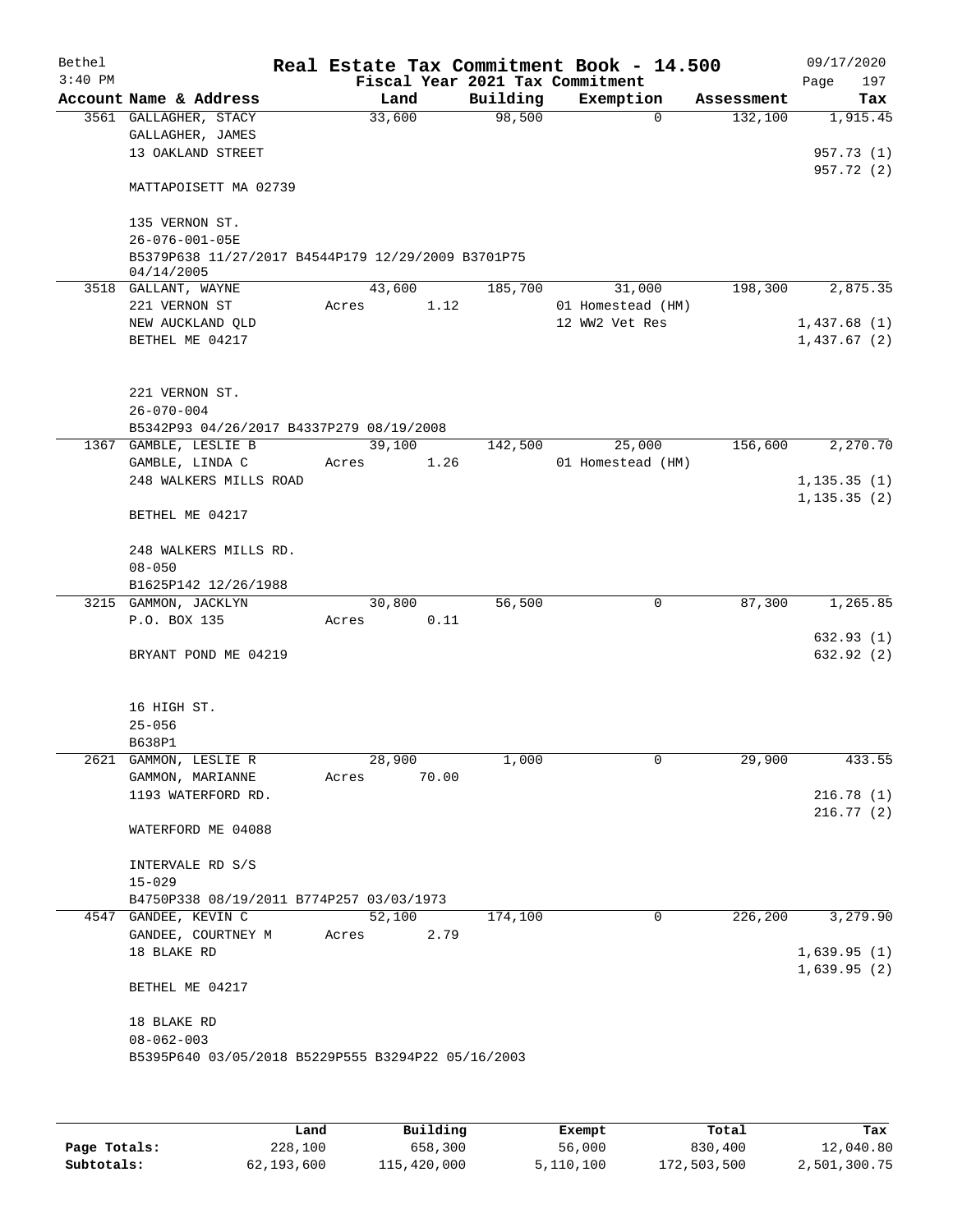| Bethel    |                                           |       |        |                                             | Real Estate Tax Commitment Book - 14.500 |            | 09/17/2020         |
|-----------|-------------------------------------------|-------|--------|---------------------------------------------|------------------------------------------|------------|--------------------|
| $3:40$ PM | Account Name & Address                    |       | Land   | Fiscal Year 2021 Tax Commitment<br>Building | Exemption                                | Assessment | Page<br>198<br>Tax |
|           | 1290 GARDNER, JOHANNA                     |       | 0      | 7,000                                       | $\Omega$                                 | 7,000      | 101.50             |
|           | 30 JONATHAN CLARK LANE                    |       |        |                                             |                                          |            |                    |
|           |                                           |       |        |                                             |                                          |            | 50.75(1)           |
|           | BETHEL ME 04217                           |       |        |                                             |                                          |            | 50.75(2)           |
|           |                                           |       |        |                                             |                                          |            |                    |
|           |                                           |       |        |                                             |                                          |            |                    |
|           | 30 JONATHAN CLARK LANE                    |       |        |                                             |                                          |            |                    |
|           | $07 - 082 - B - ON$                       |       |        |                                             |                                          |            |                    |
|           | 2451 GARFIELD, BRIAN & BETH<br>PO BOX 584 |       | 34,200 | 375,100                                     | 0                                        | 409,300    | 5,934.85           |
|           |                                           | Acres | 0.73   |                                             |                                          |            | 2,967.43(1)        |
|           | BETHEL ME 04217                           |       |        |                                             |                                          |            | 2,967.42(2)        |
|           |                                           |       |        |                                             |                                          |            |                    |
|           |                                           |       |        |                                             |                                          |            |                    |
|           | 279 INTERVALE RD.                         |       |        |                                             |                                          |            |                    |
|           | $13 - 010$                                |       |        |                                             |                                          |            |                    |
|           | B5460P865 05/01/2019 B3511P131 05/17/2004 |       |        |                                             |                                          |            |                    |
|           | 4757 GARFIELD, BRIAN & BETH               |       | 29,500 | $\mathbf 0$                                 | $\mathbf 0$                              | 29,500     | 427.75             |
|           | PO BOX 584                                | Acres | 1.25   |                                             |                                          |            |                    |
|           |                                           |       |        |                                             |                                          |            | 213.88(1)          |
|           | BETHEL ME 04217                           |       |        |                                             |                                          |            | 213.87(2)          |
|           |                                           |       |        |                                             |                                          |            |                    |
|           | INTERVALE RD                              |       |        |                                             |                                          |            |                    |
|           | $13 - 009 - 003$                          |       |        |                                             |                                          |            |                    |
|           | B5460P865 05/01/2019 B3800P150 09/16/2005 |       |        |                                             |                                          |            |                    |
|           | 1344 GARVEY, DANIEL                       |       | 22,800 | $\Omega$                                    | 0                                        | 22,800     | 330.60             |
|           | 20 REMICKS LANE                           | Acres | 36.00  |                                             |                                          |            |                    |
|           |                                           |       |        |                                             |                                          |            | 165.30(1)          |
|           | KITTERY ME 03904                          |       |        |                                             |                                          |            | 165.30(2)          |
|           |                                           |       |        |                                             |                                          |            |                    |
|           | RTE 26 N/S                                |       |        |                                             |                                          |            |                    |
|           | $08 - 038$                                |       |        |                                             |                                          |            |                    |
|           | B1493P323                                 |       |        |                                             |                                          |            |                    |
|           | 5358 GAUDET, LISA                         |       | 27,600 | 0                                           | 0                                        | 27,600     | 400.20             |
|           | 47 PLEASANT HILL RD                       | Acres | 4.00   |                                             |                                          |            |                    |
|           |                                           |       |        |                                             |                                          |            | 200.10(1)          |
|           | FREEPORT ME 04032 6441                    |       |        |                                             |                                          |            | 200.10(2)          |
|           |                                           |       |        |                                             |                                          |            |                    |
|           | BIRD HILL RD                              |       |        |                                             |                                          |            |                    |
|           | $04 - 082 - 001$                          |       |        |                                             |                                          |            |                    |
|           | B4748P19 08/08/2011                       |       |        |                                             |                                          |            |                    |
|           | 5359 GAUDET, LISA M                       |       | 28,700 | 0                                           | $\mathbf 0$                              | 28,700     | 416.15             |
|           | 47 PLEASANT HILL RD                       | Acres | 5.18   |                                             |                                          |            |                    |
|           |                                           |       |        |                                             |                                          |            | 208.08(1)          |
|           | FREEPORT ME 04032 6441                    |       |        |                                             |                                          |            | 208.07(2)          |
|           |                                           |       |        |                                             |                                          |            |                    |
|           | BIRD HILL ROAD                            |       |        |                                             |                                          |            |                    |
|           | $04 - 082 - 002$                          |       |        |                                             |                                          |            |                    |
|           | B5249P261 10/16/2015 B4751P60 08/09/2011  |       |        |                                             |                                          |            |                    |
|           |                                           |       |        |                                             |                                          |            |                    |
|           |                                           |       |        |                                             |                                          |            |                    |
|           |                                           |       |        |                                             |                                          |            |                    |

|              | Land       | Building    | Exempt    | Total       | Tax          |
|--------------|------------|-------------|-----------|-------------|--------------|
| Page Totals: | 142,800    | 382,100     |           | 524,900     | 7,611.05     |
| Subtotals:   | 62,336,400 | 115,802,100 | 5,110,100 | 173,028,400 | 2,508,911.80 |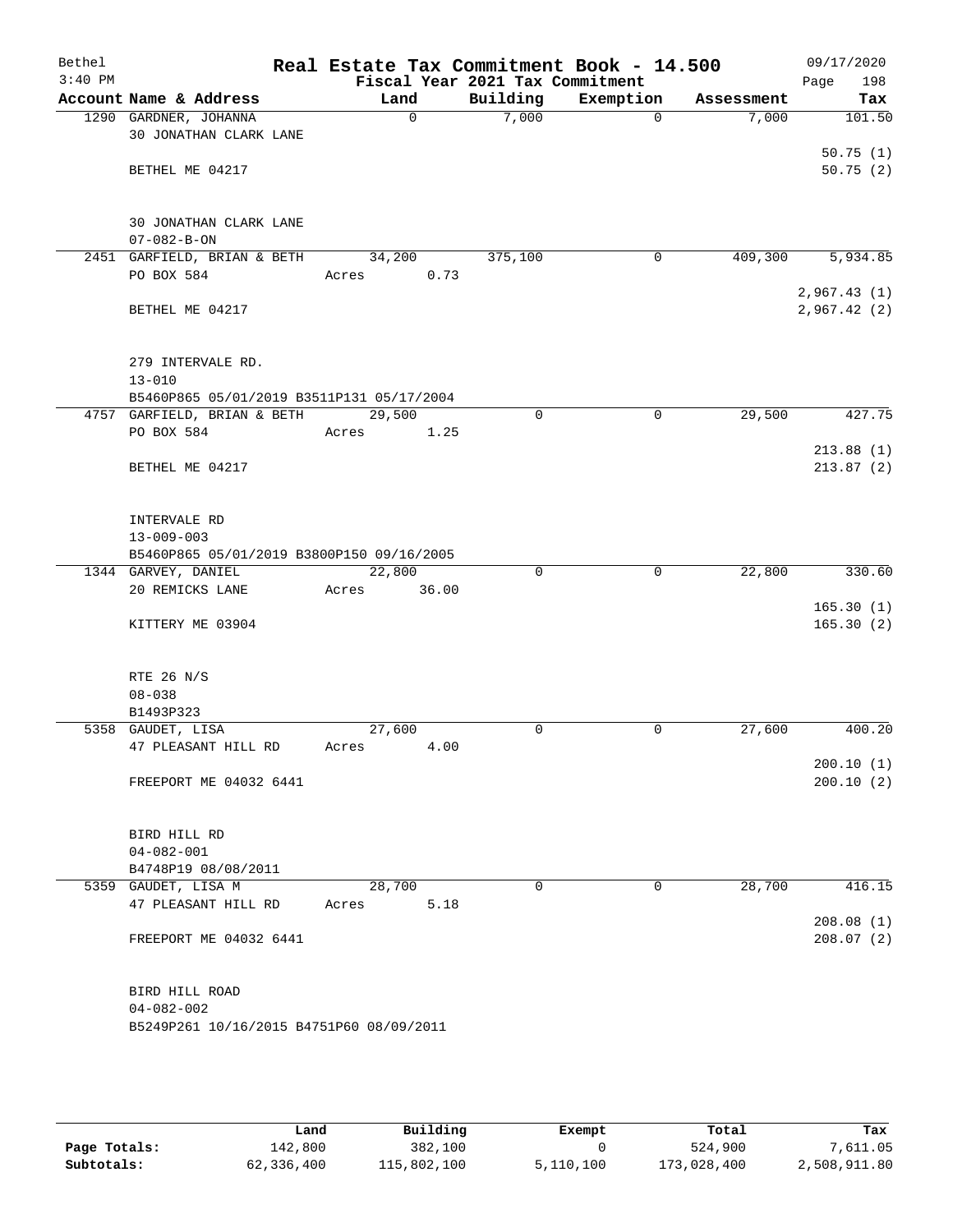| Bethel    |                                                     |                                 |          | Real Estate Tax Commitment Book - 14.500 |            | 09/17/2020   |
|-----------|-----------------------------------------------------|---------------------------------|----------|------------------------------------------|------------|--------------|
| $3:40$ PM |                                                     | Fiscal Year 2021 Tax Commitment |          |                                          |            | 199<br>Page  |
|           | Account Name & Address                              | Land                            | Building | Exemption                                | Assessment | Tax          |
|           | 1336 GAUDREAU, GEOFFREY                             | 44,900                          | 140,700  | 25,000                                   | 160,600    | 2,328.70     |
|           | 554 WALKERS MILLS ROAD                              | Acres 14.00                     |          | 01 Homestead (HM)                        |            |              |
|           |                                                     |                                 |          |                                          |            | 1,164.35(1)  |
|           | BETHEL ME 04217                                     |                                 |          |                                          |            | 1, 164.35(2) |
|           |                                                     |                                 |          |                                          |            |              |
|           |                                                     |                                 |          |                                          |            |              |
|           | 554 WALKERS MILLS RD.                               |                                 |          |                                          |            |              |
|           | $08 - 030$                                          |                                 |          |                                          |            |              |
|           | B785P194                                            |                                 |          |                                          |            |              |
|           | 1338 GAUDREAU, GEOFFREY                             | 22,600                          | 6,200    | $\mathbf 0$                              | 28,800     | 417.60       |
|           | 554 WALKERS MILLS RD.                               | Acres<br>0.34                   |          |                                          |            |              |
|           |                                                     |                                 |          |                                          |            | 208.80(1)    |
|           | BETHEL ME 04217                                     |                                 |          |                                          |            | 208.80(2)    |
|           |                                                     |                                 |          |                                          |            |              |
|           |                                                     |                                 |          |                                          |            |              |
|           | 548 WALKERS MILLS RD.                               |                                 |          |                                          |            |              |
|           | $08 - 032$                                          |                                 |          |                                          |            |              |
|           | B2618P302 10/08/1998                                |                                 |          |                                          |            |              |
|           | 1343 GAUDREAU, GEOFFREY                             | 42,100                          | $\Omega$ | $\mathbf 0$                              | 42,100     | 610.45       |
|           | 560 WALKERS MILLS RD.                               | 23.00<br>Acres                  |          |                                          |            |              |
|           |                                                     |                                 |          |                                          |            | 305.23(1)    |
|           | BETHEL ME 04217                                     |                                 |          |                                          |            | 305.22(2)    |
|           |                                                     |                                 |          |                                          |            |              |
|           |                                                     |                                 |          |                                          |            |              |
|           | RTE 26 N/S                                          |                                 |          |                                          |            |              |
|           | $08 - 037$                                          |                                 |          |                                          |            |              |
|           | B2864P121                                           |                                 |          |                                          |            |              |
|           | 1337 GAUDREAU, GEOFFREY G                           | 25,800                          | 61,000   | 25,000                                   | 61,800     | 896.10       |
|           | 560 WALKERS MILLS ROAD Acres                        | 0.51                            |          | 01 Homestead (HM)                        |            |              |
|           |                                                     |                                 |          |                                          |            | 448.05(1)    |
|           | BETHEL ME 04217                                     |                                 |          |                                          |            | 448.05 (2)   |
|           |                                                     |                                 |          |                                          |            |              |
|           |                                                     |                                 |          |                                          |            |              |
|           | 560 WALKERS MILLS RD.                               |                                 |          |                                          |            |              |
|           | $08 - 031$                                          |                                 |          |                                          |            |              |
|           | B5281P696 05/19/2016 B673P401 08/06/1968 B669P39    |                                 |          |                                          |            |              |
|           | 01/31/1968                                          |                                 |          |                                          |            |              |
|           | 4956 GAUMONT, TANYA                                 | 0                               | 19,600   | 0                                        | 19,600     | 284.20       |
|           | 2247 INTERVALE RD                                   |                                 |          |                                          |            |              |
|           |                                                     |                                 |          |                                          |            | 142.10(1)    |
|           | Bethel ME 04217                                     |                                 |          |                                          |            | 142.10(2)    |
|           |                                                     |                                 |          |                                          |            |              |
|           |                                                     |                                 |          |                                          |            |              |
|           | 2247 INTERVALE RD                                   |                                 |          |                                          |            |              |
|           | $20 - 033 - ON$                                     |                                 |          |                                          |            |              |
| 4918      | GAY, ERIC                                           | 25,100                          | 0        | 0                                        | 25,100     | 363.95       |
|           | 24 HARDY RD                                         | 2.60<br>Acres                   |          |                                          |            |              |
|           |                                                     |                                 |          |                                          |            | 181.98 (1)   |
|           | FALMOUTH ME 04105                                   |                                 |          |                                          |            | 181.97 (2)   |
|           |                                                     |                                 |          |                                          |            |              |
|           |                                                     |                                 |          |                                          |            |              |
|           | JORDAN WOODS LOT 8                                  |                                 |          |                                          |            |              |
|           | $11 - 088 - 008$                                    |                                 |          |                                          |            |              |
|           | B5258P179 12/11/2015 B5255P534 11/25/2015 B3928P296 |                                 |          |                                          |            |              |
|           |                                                     |                                 |          |                                          |            |              |
|           |                                                     |                                 |          |                                          |            |              |
|           |                                                     |                                 |          |                                          |            |              |

|              | Land       | Building    | Exempt    | Total       | Tax          |
|--------------|------------|-------------|-----------|-------------|--------------|
| Page Totals: | 160,500    | 227,500     | 50,000    | 338,000     | 4,901.00     |
| Subtotals:   | 62,496,900 | 116,029,600 | 5,160,100 | 173,366,400 | 2,513,812.80 |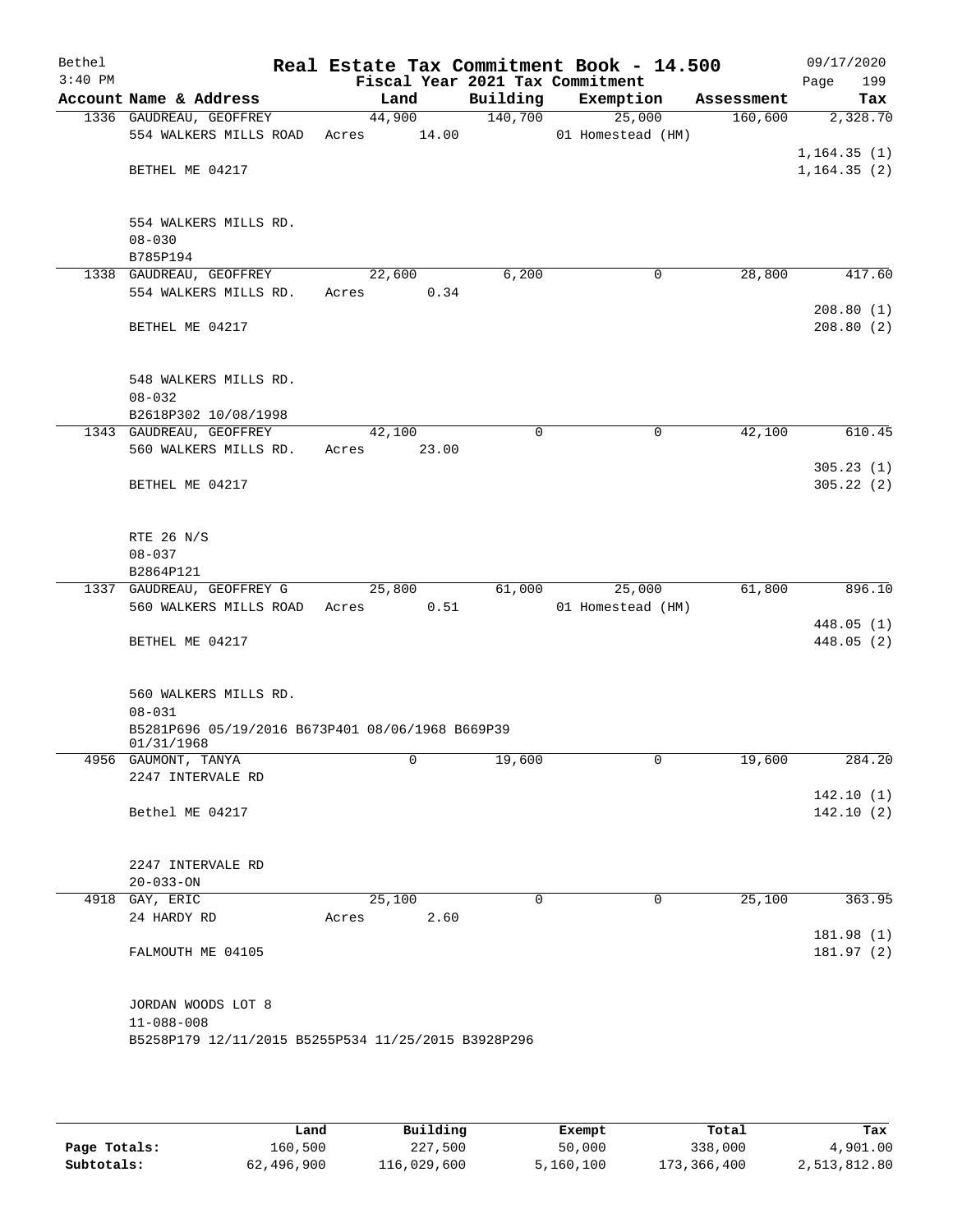| Bethel       |                                                                   | Real Estate Tax Commitment Book - 14.500 |                    |                          |                       | 09/17/2020                  |
|--------------|-------------------------------------------------------------------|------------------------------------------|--------------------|--------------------------|-----------------------|-----------------------------|
| $3:40$ PM    | Account Name & Address                                            | Fiscal Year 2021 Tax Commitment          |                    |                          |                       | 200<br>Page                 |
|              | 418 GEIGER, RAY                                                   | Land<br>45,600                           | Building<br>70,600 | Exemption<br>$\mathbf 0$ | Assessment<br>116,200 | Tax<br>1,684.90             |
|              | YOUMANS, YOUMANS, WENDY Acres<br>PO BOX 322                       | 2.00                                     |                    |                          |                       | 842.45 (1)                  |
|              | BETHEL ME 04217                                                   |                                          |                    |                          |                       | 842.45 (2)                  |
|              | 292 FLAT RD.<br>$06 - 028 - 001$                                  |                                          |                    |                          |                       |                             |
|              | B4952P300 02/12/2013 B4844P339 05/14/2012 B2348P113<br>07/17/1996 |                                          |                    |                          |                       |                             |
|              | 1297 GENTILI, PAUL T.<br>GENTILI, MARY E.                         | 51,300<br>2.30<br>Acres                  | 269,900            | $\mathbf 0$              | 321,200               | 4,657.40                    |
|              | 27 STANWOOD DRIVE                                                 |                                          |                    |                          |                       | 2,328.70(1)<br>2,328.70(2)  |
|              | FRANKILN MA 02038                                                 |                                          |                    |                          |                       |                             |
|              | 21 FOREST DRIVE<br>$08 - 006 - 010$                               |                                          |                    |                          |                       |                             |
|              | B5456P929 04/03/2019 B5146P135 08/08/2014                         |                                          |                    |                          |                       |                             |
| 227          | GEORGE, KATHRYN                                                   | 45,200                                   | 57,700             | 0                        | 102,900               | 1,492.05                    |
|              | SALLY ANNE DANTICO                                                | 39.00<br>Acres                           |                    |                          |                       |                             |
|              | 2 STONELEIGH PARK                                                 |                                          |                    |                          |                       | 746.03(1)                   |
|              | WESTFIELD NJ 07090                                                |                                          |                    |                          |                       | 746.02(2)                   |
|              | 340 BIRD HILL RD.                                                 |                                          |                    |                          |                       |                             |
|              | $04 - 068$<br>B2822P100 05/25/2000                                |                                          |                    |                          |                       |                             |
|              | 133 GERTZMAN, MARK I                                              | 36,400                                   | 119,600            | $\mathbf 0$              | 156,000               | 2,262.00                    |
|              | DEVINE, DEVINE,                                                   | 10.47<br>Acres                           |                    |                          |                       |                             |
|              | ADRIANNA                                                          |                                          |                    |                          |                       |                             |
|              | 450 VERNON STREET                                                 |                                          |                    |                          |                       | 1,131.00(1)                 |
|              | BETHEL ME 04217                                                   |                                          |                    |                          |                       | 1, 131.00(2)                |
|              | 450 VERNON ST.                                                    |                                          |                    |                          |                       |                             |
|              | $03 - 014$<br>B5375P499 10/30/2017 B4980P328 05/01/2013 B4468P66  |                                          |                    |                          |                       |                             |
|              | 07/10/2009 B3671P157 02/08/2005                                   |                                          |                    |                          |                       |                             |
|              | 3299 GETCHELL, KATHERINE G                                        | 61,700                                   | 107,400            | $\mathbf 0$              | 169,100               | 2,451.95                    |
|              | GETCHELL, PHILIP J                                                | 1.30<br>Acres                            |                    |                          |                       |                             |
|              | 39 CHAPMAN STREET                                                 |                                          |                    |                          |                       | 1,225.98(1)<br>1, 225.97(2) |
|              | BETHEL ME 04217                                                   |                                          |                    |                          |                       |                             |
|              | 39 CHAPMAN ST.                                                    |                                          |                    |                          |                       |                             |
|              | $25 - 132$                                                        |                                          |                    |                          |                       |                             |
|              | B4737P285 07/07/2011 B3096P344 04/17/2002                         |                                          |                    |                          |                       |                             |
|              | 4738 GETMAN, DIANA                                                | 58,500                                   | 363,300            | $\mathbf 0$              | 421,800               | 6, 116.10                   |
|              | 53 SPRING ROAD                                                    | Acres<br>2.80                            |                    |                          |                       |                             |
|              | RYE NH 03870                                                      |                                          |                    |                          |                       | 3,058.05(1)<br>3,058.05(2)  |
|              | 54 BEECH LANE                                                     |                                          |                    |                          |                       |                             |
|              | 12-073-021<br>B4027P94 10/06/2006 B3735P107 06/08/2005            |                                          |                    |                          |                       |                             |
|              |                                                                   |                                          |                    |                          |                       |                             |
|              |                                                                   |                                          |                    |                          |                       |                             |
| Page Totals: | 298,700                                                           | Building<br>Land<br>988,500              |                    | Exempt<br>0              | Total<br>1,287,200    | Tax<br>18,664.40            |

**Subtotals:** 62,795,600 117,018,100 5,160,100 174,653,600 2,532,477.20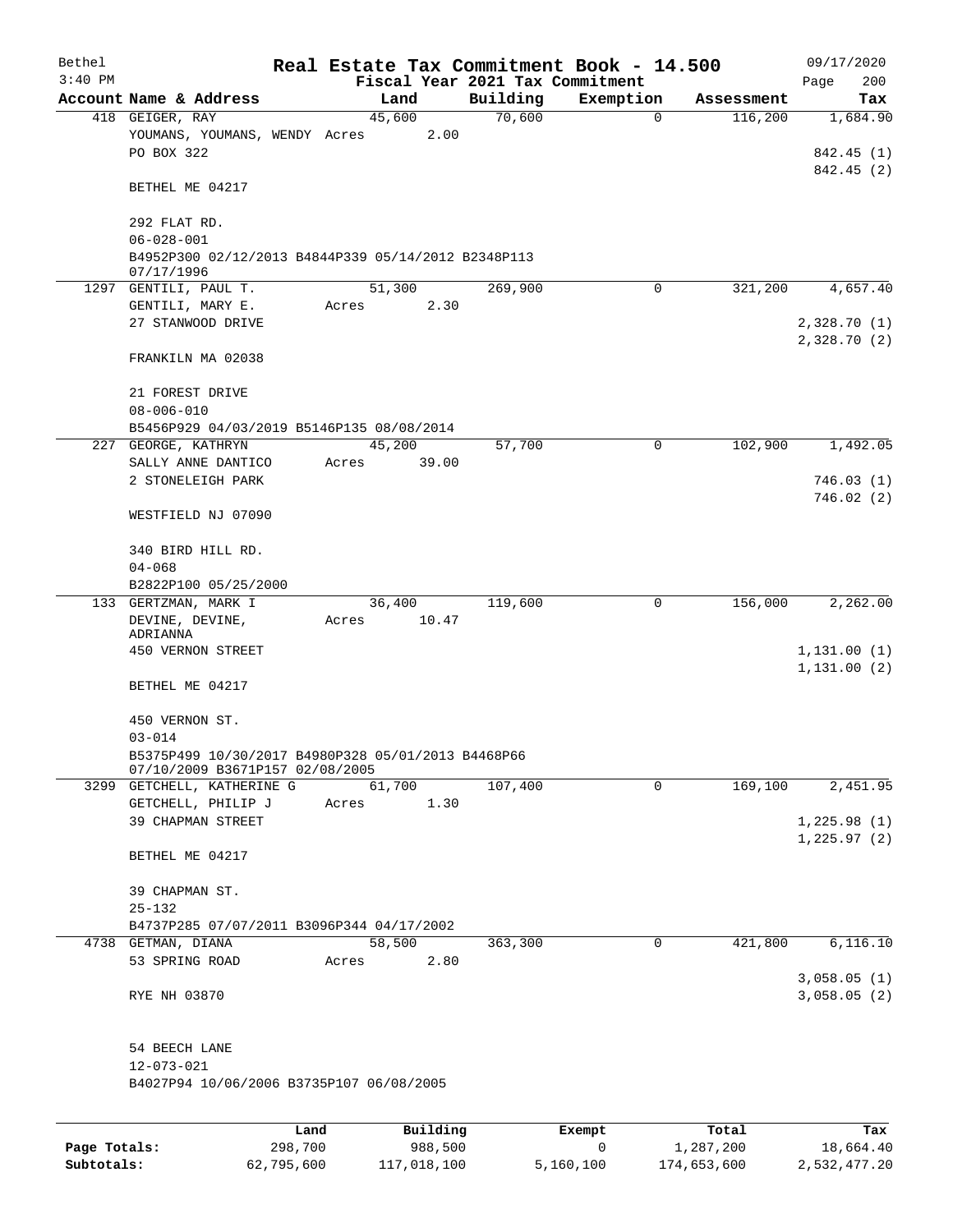| Bethel    |                                                                 |        |      |                                 | Real Estate Tax Commitment Book - 14.500 |            | 09/17/2020   |
|-----------|-----------------------------------------------------------------|--------|------|---------------------------------|------------------------------------------|------------|--------------|
| $3:40$ PM |                                                                 |        |      | Fiscal Year 2021 Tax Commitment |                                          |            | 201<br>Page  |
|           | Account Name & Address                                          | Land   |      | Building                        | Exemption                                | Assessment | Tax          |
|           | 3508 GIBBS, DANIEL                                              | 82,900 |      | 77,800                          | $\mathbf 0$                              | 160,700    | 2,330.15     |
|           | GIBBS, ANITA                                                    | Acres  | 1.00 |                                 |                                          |            |              |
|           | PO BOX 391                                                      |        |      |                                 |                                          |            | 1,165.08(1)  |
|           |                                                                 |        |      |                                 |                                          |            | 1,165.07(2)  |
|           | BETHEL ME 04217                                                 |        |      |                                 |                                          |            |              |
|           |                                                                 |        |      |                                 |                                          |            |              |
|           | 138 PARADISE RD.                                                |        |      |                                 |                                          |            |              |
|           | $26 - 065$                                                      |        |      |                                 |                                          |            |              |
|           | B2570P327 06/11/1998 B2570P325 06/11/1998<br>1615 GIBBS, DANIEL | 66,600 |      |                                 |                                          | 168,700    |              |
|           | GIBBS, ANITA K                                                  | Acres  | 3.44 | 127,100                         | 25,000                                   |            | 2,446.15     |
|           | PO BOX 391                                                      |        |      |                                 | 01 Homestead (HM)                        |            | 1,223.08(1)  |
|           |                                                                 |        |      |                                 |                                          |            | 1, 223.07(2) |
|           | BETHEL ME 04217                                                 |        |      |                                 |                                          |            |              |
|           |                                                                 |        |      |                                 |                                          |            |              |
|           | 674 NORTH ROAD                                                  |        |      |                                 |                                          |            |              |
|           | $11 - 072$                                                      |        |      |                                 |                                          |            |              |
|           | B5385P427 12/20/2017 B4512P252 10/19/2009 B1057P197             |        |      |                                 |                                          |            |              |
|           | 1272 GIBBS, JOSHEPH                                             | 30,000 |      | 110,400                         | 25,000                                   | 115,400    | 1,673.30     |
|           | HUTCHINS, HUTCHINS,                                             | Acres  | 0.79 |                                 | 01 Homestead (HM)                        |            |              |
|           | <b>BURLEIGH</b>                                                 |        |      |                                 |                                          |            |              |
|           | 113 WEST BETHEL ROAD                                            |        |      |                                 |                                          |            | 836.65 (1)   |
|           |                                                                 |        |      |                                 |                                          |            | 836.65(2)    |
|           | BETHEL ME 04217                                                 |        |      |                                 |                                          |            |              |
|           |                                                                 |        |      |                                 |                                          |            |              |
|           | 113 WEST BETHEL RD.                                             |        |      |                                 |                                          |            |              |
|           | $07 - 075$                                                      |        |      |                                 |                                          |            |              |
|           | B5273P533 03/23/2016 B3922P1 04/05/2006 B2814P31                |        |      |                                 |                                          |            |              |
|           | 3662 GIBBS, THOMAS H                                            | 60,100 |      | 80,400                          | 25,000                                   | 115,500    | 1,674.75     |
|           | GIBBS, LINDA C                                                  | Acres  | 0.77 |                                 | 01 Homestead (HM)                        |            |              |
|           | 40 MOUNTAIN VIEW CIRCLE                                         |        |      |                                 |                                          |            | 837.38 (1)   |
|           |                                                                 |        |      |                                 |                                          |            | 837.37 (2)   |
|           | BETHEL ME 04217                                                 |        |      |                                 |                                          |            |              |
|           |                                                                 |        |      |                                 |                                          |            |              |
|           | 40 MOUNTAIN VIEW CIRCLE                                         |        |      |                                 |                                          |            |              |
|           | $28 - 006$                                                      |        |      |                                 |                                          |            |              |
|           | B1122P277                                                       |        |      |                                 |                                          |            |              |
|           | 1624 GIBSON, GEORGE A                                           | 43,600 |      | 0                               | 0                                        | 43,600     | 632.20       |
|           | 55 GIBSON RD                                                    | Acres  | 0.75 |                                 |                                          |            |              |
|           |                                                                 |        |      |                                 |                                          |            | 316.10(1)    |
|           | BETHEL ME 04217                                                 |        |      |                                 |                                          |            | 316.10(2)    |
|           |                                                                 |        |      |                                 |                                          |            |              |
|           | GIBSON RD E/S                                                   |        |      |                                 |                                          |            |              |
|           | $11 - 080$                                                      |        |      |                                 |                                          |            |              |
|           | B2888P308 12/04/2000                                            |        |      |                                 |                                          |            |              |
|           | 1628 GIBSON, GEORGE A                                           | 63,100 |      | 75,200                          | 25,000                                   | 113,300    | 1,642.85     |
|           | 55 GIBSON ROAD                                                  | Acres  | 5.16 |                                 | 01 Homestead (HM)                        |            |              |
|           |                                                                 |        |      |                                 |                                          |            | 821.43 (1)   |
|           | BETHEL ME 04217                                                 |        |      |                                 |                                          |            | 821.42 (2)   |
|           |                                                                 |        |      |                                 |                                          |            |              |
|           |                                                                 |        |      |                                 |                                          |            |              |
|           | 55 GIBSON RD.                                                   |        |      |                                 |                                          |            |              |
|           | $11 - 082$                                                      |        |      |                                 |                                          |            |              |
|           | B4708P30 04/07/2011 B2424P291 04/14/1997                        |        |      |                                 |                                          |            |              |
|           |                                                                 |        |      |                                 |                                          |            |              |
|           |                                                                 |        |      |                                 |                                          |            |              |
|           |                                                                 |        |      |                                 |                                          |            |              |

|              | Land       | Building    | Exempt    | Total       | Tax          |
|--------------|------------|-------------|-----------|-------------|--------------|
| Page Totals: | 346,300    | 470,900     | 100,000   | 717,200     | 10,399.40    |
| Subtotals:   | 63,141,900 | 117,489,000 | 5,260,100 | 175,370,800 | 2,542,876.60 |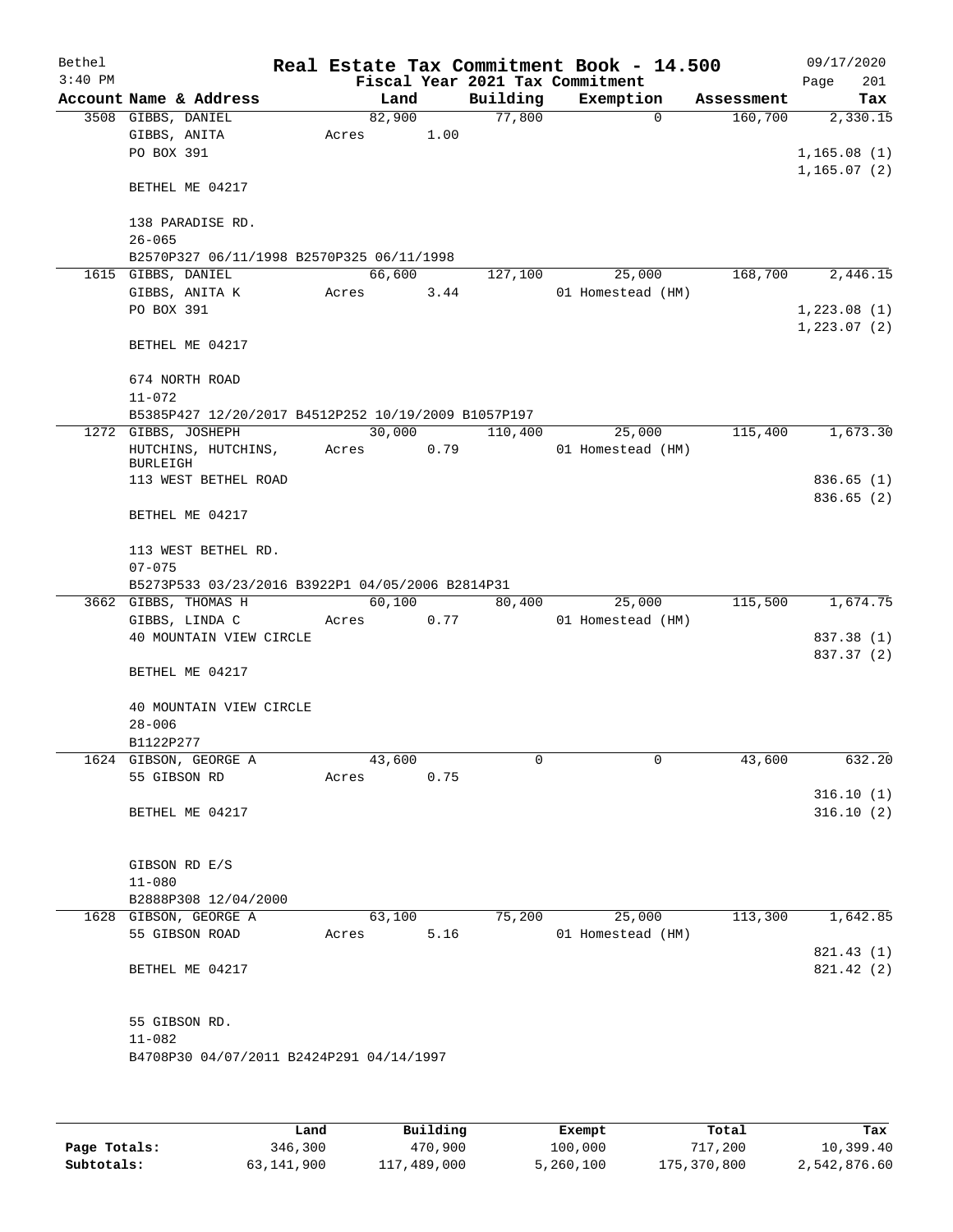| Bethel    |                                                 |       |       |             |          | Real Estate Tax Commitment Book - 14.500 |              |            | 09/17/2020           |
|-----------|-------------------------------------------------|-------|-------|-------------|----------|------------------------------------------|--------------|------------|----------------------|
| $3:40$ PM |                                                 |       |       |             |          | Fiscal Year 2021 Tax Commitment          |              |            | Page<br>202          |
|           | Account Name & Address                          |       |       | Land        | Building | Exemption                                |              | Assessment | Tax                  |
|           | 2474 GIBSON, GRACE                              |       |       | 35,200      | 108,600  | 25,000                                   |              | 118,800    | 1,722.60             |
|           | WILSON, ESTHER &<br>CROCKETT, JACQUELINE        | Acres |       | 0.79        |          | 01 Homestead (HM)                        |              |            |                      |
|           | 291 CHANDLER HILL RD.                           |       |       |             |          |                                          |              |            | 861.30 (1)           |
|           |                                                 |       |       |             |          |                                          |              |            | 861.30 (2)           |
|           | BETHEL ME 04217 4931                            |       |       |             |          |                                          |              |            |                      |
|           |                                                 |       |       |             |          |                                          |              |            |                      |
|           | 291 CHANDLER HILL                               |       |       |             |          |                                          |              |            |                      |
|           | $14 - 004$                                      |       |       |             |          |                                          |              |            |                      |
|           | B5279P204 05/03/2016 B1725P319 B1065P267        |       |       |             |          |                                          |              |            |                      |
|           | 1625 GIBSON, IRA                                |       |       | 63,100      | 153,500  | 25,000                                   |              | 191,600    | 2,778.20             |
|           | 36 GIBSON ROAD                                  | Acres |       | 10.70       |          | 01 Homestead (HM)                        |              |            |                      |
|           |                                                 |       |       |             |          |                                          |              |            | 1,389.10(1)          |
|           | BETHEL ME 04217                                 |       |       |             |          |                                          |              |            | 1,389.10(2)          |
|           |                                                 |       |       |             |          |                                          |              |            |                      |
|           |                                                 |       |       |             |          |                                          |              |            |                      |
|           | 36 GIBSON RD                                    |       |       |             |          |                                          |              |            |                      |
|           | $11 - 080 - 001$                                |       |       |             |          |                                          |              |            |                      |
|           | B4740P45 07/25/2011 B1479P34 05/26/1987         |       |       |             |          |                                          |              |            |                      |
|           | 1623 GIBSON, IRA A                              |       |       | 2,800       | 0        |                                          | $\mathbf 0$  | 2,800      | 40.60                |
|           | 36 GIBSON ROAD                                  | Acres |       | 10.00       |          |                                          |              |            |                      |
|           |                                                 |       |       |             |          |                                          |              |            | 20.30(1)<br>20.30(2) |
|           | BETHEL ME 04217                                 |       |       |             |          |                                          |              |            |                      |
|           |                                                 |       |       |             |          |                                          |              |            |                      |
|           | GIBSON RD E/S                                   |       |       |             |          |                                          |              |            |                      |
|           | $11 - 079$                                      |       |       |             |          |                                          |              |            |                      |
|           | B4580P28 04/26/2010 B1467P93 03/31/1987         |       |       |             |          |                                          |              |            |                      |
|           | 1424 GIBSON, KRISTIN H                          |       |       | 32,800      | 82,200   |                                          | 0            | 115,000    | 1,667.50             |
|           | PO BOX 1055                                     | Acres |       | 1.09        |          |                                          |              |            |                      |
|           |                                                 |       |       |             |          |                                          |              |            | 833.75 (1)           |
|           | BETHEL ME 04217                                 |       |       |             |          |                                          |              |            | 833.75 (2)           |
|           |                                                 |       |       |             |          |                                          |              |            |                      |
|           |                                                 |       |       |             |          |                                          |              |            |                      |
|           | 400 EAST BETHEL RD.                             |       |       |             |          |                                          |              |            |                      |
|           | $09 - 009$                                      |       |       |             |          |                                          |              |            |                      |
|           | B4784P169 11/17/2011 B908P31 06/09/1976 B713P98 |       |       |             |          |                                          |              |            |                      |
|           | 07/14/1971<br>1235 GIBSON, THERESA              |       |       | 38,400      | 17,500   | 25,000                                   |              | 30,900     | 448.05               |
|           | MILLS, MILLS, DUSTIN                            |       | Acres | 1.00        |          | 01 Homestead (HM)                        |              |            |                      |
|           | 197 GROVER HILL RD                              |       |       |             |          |                                          |              |            | 224.03(1)            |
|           |                                                 |       |       |             |          |                                          |              |            | 224.02(2)            |
|           | BETHEL ME 04217                                 |       |       |             |          |                                          |              |            |                      |
|           |                                                 |       |       |             |          |                                          |              |            |                      |
|           | 197 GROVER HILL RD.                             |       |       |             |          |                                          |              |            |                      |
|           | $07 - 040 - 001$                                |       |       |             |          |                                          |              |            |                      |
|           | B4962P166 03/11/2013 B3769P253 08/01/2005       |       |       |             |          |                                          |              |            |                      |
|           | 4624 GIBSON, THERESA                            |       |       | 41,400      | 0        |                                          | $\mathsf{O}$ | 41,400     | 600.30               |
|           | MILLS, MILLS, DUSTIN                            |       |       | Acres 11.89 |          |                                          |              |            |                      |
|           | 197 GROVER HILL RD                              |       |       |             |          |                                          |              |            | 300.15(1)            |
|           |                                                 |       |       |             |          |                                          |              |            | 300.15(2)            |
|           | BETHEL ME 04217                                 |       |       |             |          |                                          |              |            |                      |
|           |                                                 |       |       |             |          |                                          |              |            |                      |
|           | GROVER HILL                                     |       |       |             |          |                                          |              |            |                      |
|           | $07 - 040 - 004$                                |       |       |             |          |                                          |              |            |                      |
|           | B4962P166 03/11/2013 B3769P253 08/01/2005       |       |       |             |          |                                          |              |            |                      |
|           |                                                 |       |       |             |          |                                          |              |            |                      |
|           |                                                 |       |       |             |          |                                          |              |            |                      |

|              | Land       | Building    | Exempt    | Total       | Tax          |
|--------------|------------|-------------|-----------|-------------|--------------|
| Page Totals: | 213,700    | 361,800     | 75,000    | 500,500     | 7.257.25     |
| Subtotals:   | 63,355,600 | 117,850,800 | 5,335,100 | 175,871,300 | 2,550,133.85 |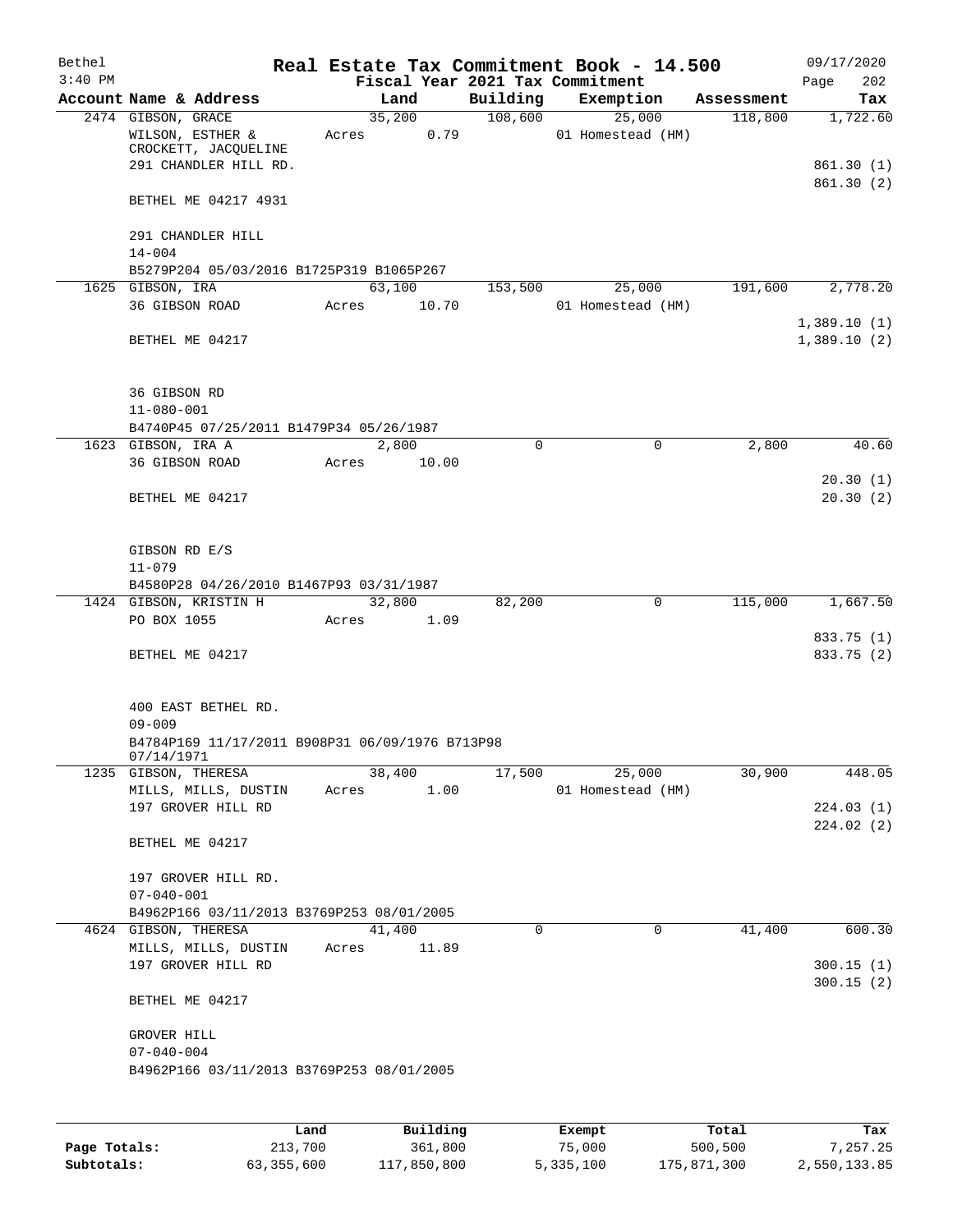| Bethel    |                                                                                                           |        |       |                                 | Real Estate Tax Commitment Book - 14.500 |            | 09/17/2020             |
|-----------|-----------------------------------------------------------------------------------------------------------|--------|-------|---------------------------------|------------------------------------------|------------|------------------------|
| $3:40$ PM |                                                                                                           |        |       | Fiscal Year 2021 Tax Commitment |                                          |            | Page<br>203            |
|           | Account Name & Address                                                                                    |        | Land  | Building                        | Exemption                                | Assessment | Tax                    |
|           | 142 GILBERT, DUANE L SR                                                                                   | 24,300 |       | 0                               | $\mathbf 0$                              | 24,300     | 352.35                 |
|           | 911 SYCAMORE SHOALS DR                                                                                    | Acres  | 3.80  |                                 |                                          |            |                        |
|           | ELIZABETHTON TN 37643                                                                                     |        |       |                                 |                                          |            | 176.18(1)<br>176.17(2) |
|           | 6727                                                                                                      |        |       |                                 |                                          |            |                        |
|           | WALKERS MILLS RD.                                                                                         |        |       |                                 |                                          |            |                        |
|           | $03 - 022$                                                                                                |        |       |                                 |                                          |            |                        |
|           | B2270P325 10/31/1995                                                                                      |        |       |                                 |                                          |            |                        |
|           | 144 GILBERT, DUANE L SR                                                                                   |        | 600   | $\Omega$                        | 0                                        | 600        | 8.70                   |
|           | 911 SYCAMORE SHOALS<br>DRIVE                                                                              | Acres  | 0.60  |                                 |                                          |            |                        |
|           | ELIZABETHTON TN 37643                                                                                     |        |       |                                 |                                          |            | 4.35(1)<br>4.35(2)     |
|           | RABBIT RD.                                                                                                |        |       |                                 |                                          |            |                        |
|           | $03 - 024$                                                                                                |        |       |                                 |                                          |            |                        |
|           | B2270P325 10/31/1995 B654P316                                                                             |        |       |                                 |                                          |            |                        |
|           | 160 GILBERT, DUANE L SR                                                                                   | 32,800 |       | 0                               | 0                                        | 32,800     | 475.60                 |
|           | 911 SYCAMORE SHOALS<br>DRIVE                                                                              | Acres  | 14.00 |                                 |                                          |            |                        |
|           |                                                                                                           |        |       |                                 |                                          |            | 237.80(1)              |
|           | ELIZABETHTON TN 37643                                                                                     |        |       |                                 |                                          |            | 237.80(2)              |
|           | WALKERS MILLS RD.                                                                                         |        |       |                                 |                                          |            |                        |
|           | $04 - 016$                                                                                                |        |       |                                 |                                          |            |                        |
|           | B2270P325 10/31/1995                                                                                      |        |       |                                 |                                          |            |                        |
|           | 3708 GILBERT, GLEN, NEIL,<br>SCOTT, BRENT                                                                 | 53,200 |       | 49,400                          | 0                                        | 102,600    | 1,487.70               |
|           | HALE, ARLYNN & RAMSEY,<br>CHERYL & CROCKETT,<br>CAROL                                                     | Acres  | 0.75  |                                 |                                          |            |                        |
|           | PO BOX 14                                                                                                 |        |       |                                 |                                          |            | 743.85 (1)             |
|           |                                                                                                           |        |       |                                 |                                          |            | 743.85(2)              |
|           | W BETHEL ME 04286                                                                                         |        |       |                                 |                                          |            |                        |
|           | 18 RANDY LANE                                                                                             |        |       |                                 |                                          |            |                        |
|           | $28 - 050$                                                                                                |        |       |                                 |                                          |            |                        |
|           | B3268P264 04/03/2003                                                                                      |        |       |                                 |                                          |            |                        |
|           | 2990 GILBERT, GREGORY P                                                                                   | 65,500 |       | 330,000                         | $\mathbf 0$                              | 395,500    | 5,734.75               |
|           | GILBERT, MARY ELLEN                                                                                       | Acres  | 2.82  |                                 |                                          |            |                        |
|           | 9 POWDERHOUSE LANE                                                                                        |        |       |                                 |                                          |            | 2,867.38(1)            |
|           | BOXFORD MA 01921                                                                                          |        |       |                                 |                                          |            | 2,867.37(2)            |
|           | 2 LANGLEY RD.                                                                                             |        |       |                                 |                                          |            |                        |
|           | $22 - 016 - 003$                                                                                          |        |       |                                 |                                          |            |                        |
|           | B5218P157 04/21/2014 B5144P100 08/04/2014 B5144P95<br>08/04/2014 B5144P92 08/04/2014 B3593P163 09/15/2004 |        |       |                                 |                                          |            |                        |

|              | Land       | Building    | Exempt    | Total       | Tax          |
|--------------|------------|-------------|-----------|-------------|--------------|
| Page Totals: | 176,400    | 379,400     |           | 555,800     | 8,059.10     |
| Subtotals:   | 63,532,000 | 118,230,200 | 5,335,100 | 176,427,100 | 2,558,192.95 |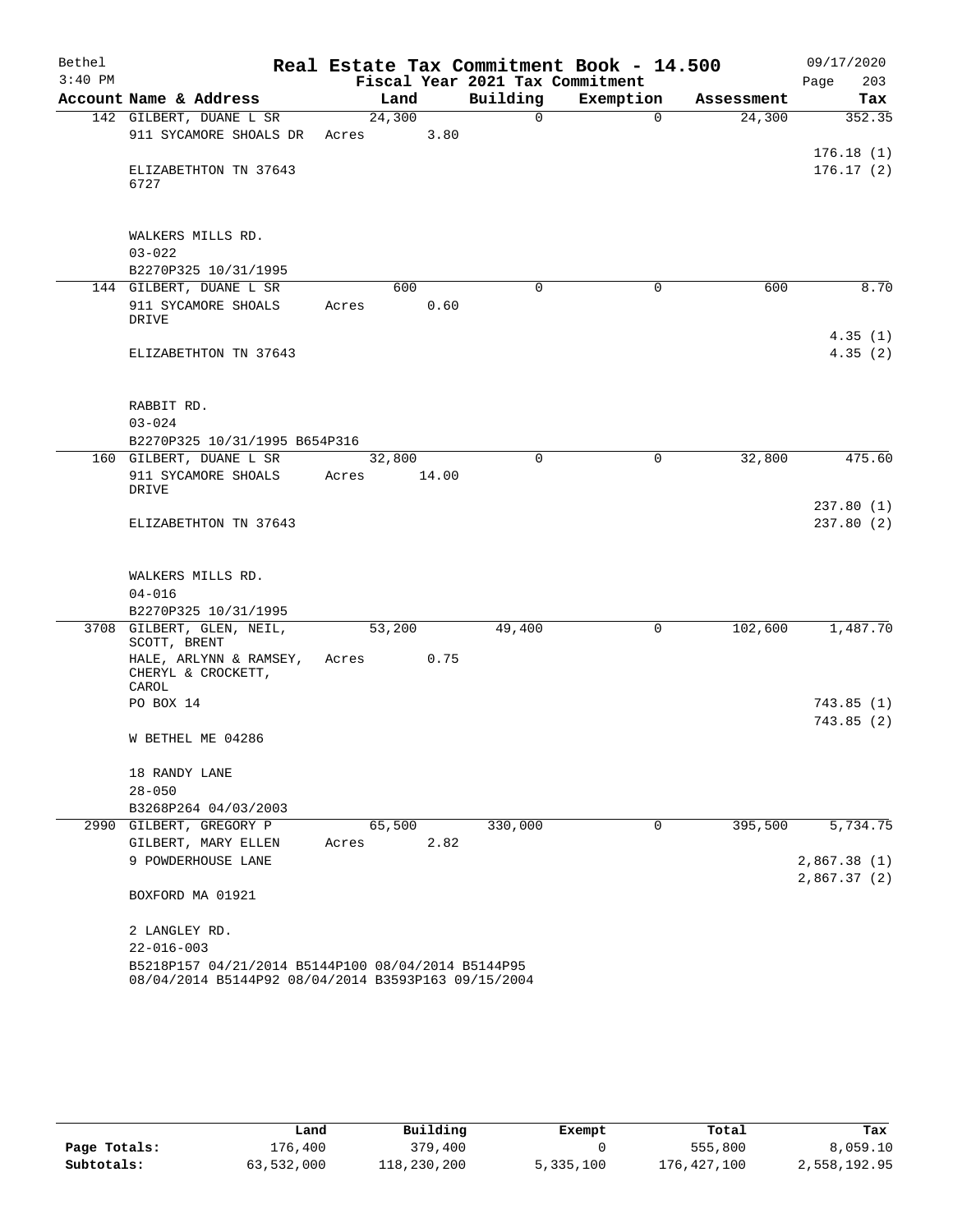| Bethel       |                                                    |       |             |          | Real Estate Tax Commitment Book - 14.500 |               | 09/17/2020   |
|--------------|----------------------------------------------------|-------|-------------|----------|------------------------------------------|---------------|--------------|
| $3:40$ PM    |                                                    |       |             |          | Fiscal Year 2021 Tax Commitment          |               | 204<br>Page  |
|              | Account Name & Address                             |       | Land        | Building | Exemption                                | Assessment    | Tax          |
|              | 2648 GILBERT, LAURIE K.                            |       | 36,200      | 65,100   | 25,000                                   | 76,300        | 1,106.35     |
|              | 823 NORTH ROAD                                     | Acres | 0.48        |          | 01 Homestead (HM)                        |               |              |
|              |                                                    |       |             |          |                                          |               | 553.18(1)    |
|              | BETHEL ME 04217                                    |       |             |          |                                          |               | 553.17(2)    |
|              |                                                    |       |             |          |                                          |               |              |
|              | 823 NORTH ROAD                                     |       |             |          |                                          |               |              |
|              | $16 - 022$                                         |       |             |          |                                          |               |              |
|              | B5442P721 11/20/2018 B1090P64 09/04/1980           |       |             |          |                                          |               |              |
|              | 3565 GILBERT, LINDA                                |       | 33,600      | 98,500   | 0                                        | 132,100       | 1,915.45     |
|              | PO BOX 837                                         |       |             |          |                                          |               |              |
|              |                                                    |       |             |          |                                          |               | 957.73 (1)   |
|              | BETHEL ME 04217                                    |       |             |          |                                          |               | 957.72 (2)   |
|              |                                                    |       |             |          |                                          |               |              |
|              | 135 VERNON ST.                                     |       |             |          |                                          |               |              |
|              | $26 - 076 - 001 - 06C$                             |       |             |          |                                          |               |              |
|              | B5494P542 11/26/2019 B4747P68 08/10/2011 B3178P148 |       |             |          |                                          |               |              |
|              | 10/08/2002                                         |       |             |          |                                          |               |              |
|              | 2866 GILBERT, NICHOLAS R                           |       | 38,800      | 127,600  | 0                                        | 166,400       | 2,412.80     |
|              | GILBERT, DANIELLE M                                | Acres | 1.15        |          |                                          |               |              |
|              | 1395 INTERVALE RD                                  |       |             |          |                                          |               | 1,206.40(1)  |
|              |                                                    |       |             |          |                                          |               | 1, 206.40(2) |
|              | BETHEL ME 04217                                    |       |             |          |                                          |               |              |
|              |                                                    |       |             |          |                                          |               |              |
|              | 1395 INTERVALE RD.<br>$19 - 017 - 002$             |       |             |          |                                          |               |              |
|              | B4955P190 02/19/2013                               |       |             |          |                                          |               |              |
|              | 421 GILBERT, REGINALD                              |       | 43,500      | 103,500  | 25,000                                   | 122,000       | 1,769.00     |
|              | DONCASTER, DONCASTER,                              | Acres | 8.60        |          | 01 Homestead (HM)                        |               |              |
|              | REBECCA                                            |       |             |          |                                          |               |              |
|              | 352 FLAT ROAD                                      |       |             |          |                                          |               | 884.50 (1)   |
|              |                                                    |       |             |          |                                          |               | 884.50 (2)   |
|              | BETHEL ME 04217                                    |       |             |          |                                          |               |              |
|              |                                                    |       |             |          |                                          |               |              |
|              | 352 FLAT RD.                                       |       |             |          |                                          |               |              |
|              | $06 - 030$                                         |       |             |          |                                          |               |              |
| 3685         | B955P174<br>GILBERT, REGINALD, LEE                 |       | 37,300      | 86,400   | 31,000                                   | 92,700        | 1,344.15     |
|              | ANN KENNIE, LINDA                                  |       |             |          |                                          |               |              |
|              | BLAKE,                                             |       |             |          |                                          |               |              |
|              | & MARILYN GILBERT LIFE                             | Acres | 0.68        |          | 01 Homestead (HM)                        |               |              |
|              | ESTATE<br>30 FLAT RD.                              |       |             |          | 12 WW2 Vet Res                           |               | 672.08 (1)   |
|              |                                                    |       |             |          |                                          |               | 672.07(2)    |
|              | BETHEL ME 04217                                    |       |             |          |                                          |               |              |
|              |                                                    |       |             |          |                                          |               |              |
|              | 30 FLAT RD                                         |       |             |          |                                          |               |              |
|              | $28 - 028$                                         |       |             |          |                                          |               |              |
|              | B3825P12 10/20/2005 B1263P84 06/14/1984            |       |             |          |                                          |               |              |
|              | 2665 GILBERT, ROBIN                                |       | 52,000      | 209,100  | 0                                        | 261,100       | 3,785.95     |
|              | 431 NORTH RD.                                      | Acres | 2.70        |          |                                          |               |              |
|              |                                                    |       |             |          |                                          |               | 1,892.98(1)  |
|              | BETHEL ME 04217                                    |       |             |          |                                          |               | 1,892.97(2)  |
|              |                                                    |       |             |          |                                          |               |              |
|              | 431 NORTH ROAD                                     |       |             |          |                                          |               |              |
|              | $17 - 007$                                         |       |             |          |                                          |               |              |
|              | B3697P149 03/18/2005                               |       |             |          |                                          |               |              |
|              |                                                    | Land  | Building    |          | Exempt                                   | Total         | Tax          |
| Page Totals: | 241,400                                            |       | 690,200     |          | 81,000                                   | 850,600       | 12,333.70    |
| Subtotals:   | 63,773,400                                         |       | 118,920,400 |          | 5,416,100                                | 177, 277, 700 | 2,570,526.65 |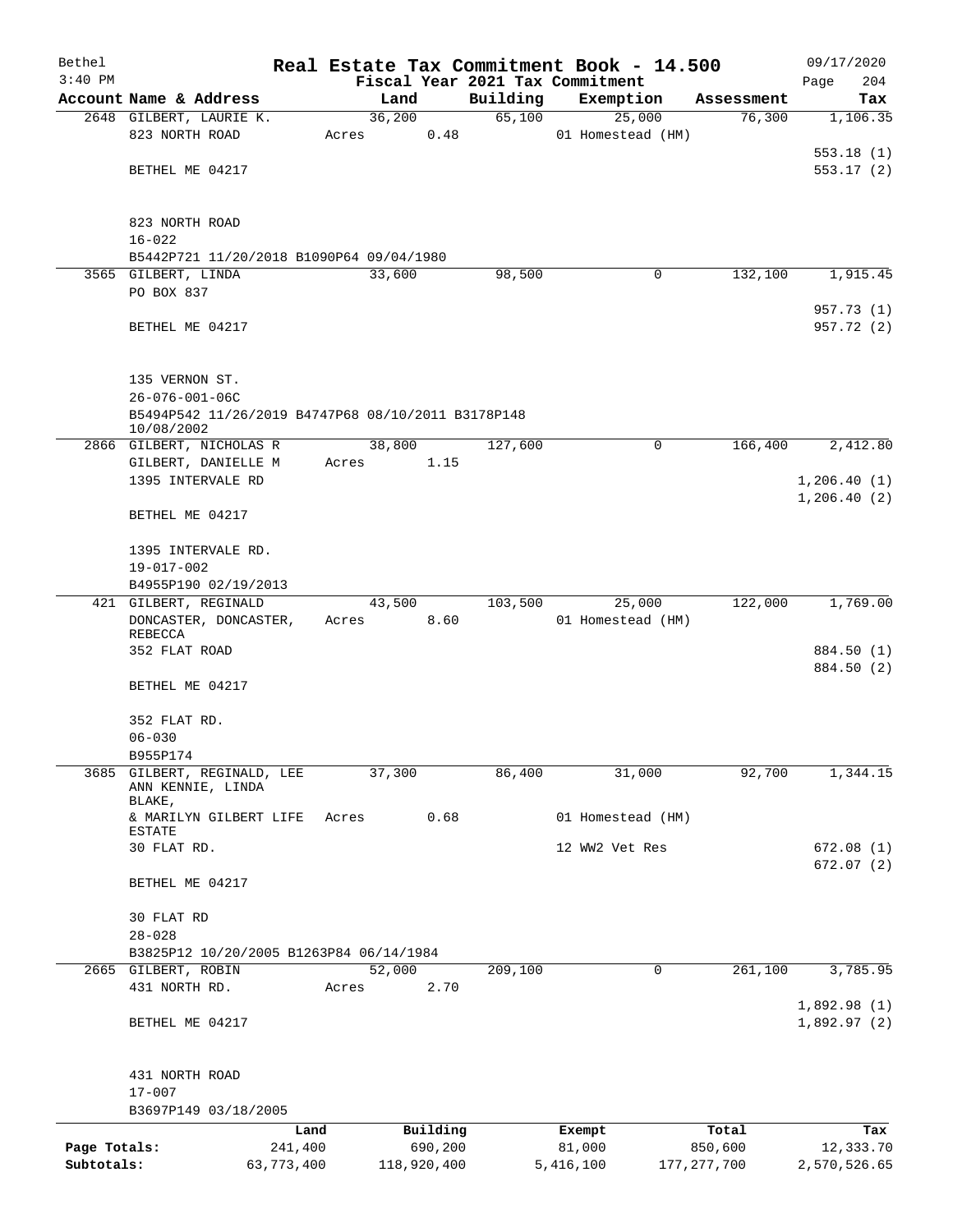| Bethel       |                                                                    |       |                |                     | Real Estate Tax Commitment Book - 14.500     |            | 09/17/2020                 |
|--------------|--------------------------------------------------------------------|-------|----------------|---------------------|----------------------------------------------|------------|----------------------------|
| $3:40$ PM    | Account Name & Address                                             |       | Land           | Building            | Fiscal Year 2021 Tax Commitment<br>Exemption | Assessment | 205<br>Page<br>Tax         |
|              | 3705 GILBERT, TRAVIS M.,<br>MARY JANE & BRENT                      |       | 33,300         | $\overline{52,500}$ | $\mathbf 0$                                  | 85,800     | 1,244.10                   |
|              | GILBERT<br>PO BOX 74                                               | Acres | 1.30           |                     |                                              |            |                            |
|              | WEST BETHEL ME 04286                                               |       |                |                     |                                              |            | 622.05(1)<br>622.05(2)     |
|              | 762 WEST BETHEL RD.<br>$28 - 047$                                  |       |                |                     |                                              |            |                            |
|              | B3764P1 06/28/2005                                                 |       |                |                     |                                              |            |                            |
|              | 4779 GILL, JEFFREY A                                               |       | 30,200         | 0                   | 0                                            | 30,200     | 437.90                     |
|              | GILL, NANCY J<br>PO BOX 424                                        | Acres | 1.63           |                     |                                              |            | 218.95(1)                  |
|              | ELIOT ME 03903                                                     |       |                |                     |                                              |            | 218.95(2)                  |
|              | RIVER GLEN SUB<br>$18 - 033 - 001 - 012$                           |       |                |                     |                                              |            |                            |
|              | B3970P137 07/17/2006 B3801P114                                     |       |                |                     |                                              |            |                            |
|              | 1604 GILL, MARK                                                    |       | 44,100         | 88,800              | 0                                            | 132,900    | 1,927.05                   |
|              | 61 WHITTIER RD                                                     | Acres | 5.32           |                     |                                              |            |                            |
|              | WELLESLEY MA 02481                                                 |       |                |                     |                                              |            | 963.53(1)<br>963.52(2)     |
|              | 85 BARKER RD.<br>$11 - 062 - 005$                                  |       |                |                     |                                              |            |                            |
|              | B4131P236 05/14/2007 B3712P181 05/06/2005                          |       |                |                     |                                              |            |                            |
|              | 410 GILL, MARK S                                                   |       | 55,300         | 200,400             | $\mathbf 0$                                  | 255,700    | 3,707.65                   |
|              | 61 WHITTIER ROAD                                                   | Acres | 5.30           |                     |                                              |            | 1,853.83(1)                |
|              | WELLESLEY MA 02481                                                 |       |                |                     |                                              |            | 1,853.82(2)                |
|              | 22 VINCENT STREET                                                  |       |                |                     |                                              |            |                            |
|              | $06 - 027 - 003$                                                   |       |                |                     |                                              |            |                            |
|              | B1608P70<br>2969 GILLESPIE, JOHN K                                 |       | 33,600         | 106,900             | 0                                            | 140,500    | 2,037.25                   |
|              | GILLESPIE, CHERYL G                                                |       |                |                     |                                              |            |                            |
|              | 287 HUNTER WAY                                                     |       |                |                     |                                              |            | 1,018.63(1)<br>1,018.62(2) |
|              | FALMOUTH ME 04105                                                  |       |                |                     |                                              |            |                            |
|              | 7 CHERRY LANE                                                      |       |                |                     |                                              |            |                            |
|              | $22 - 002 - 001 - 005$                                             |       |                |                     |                                              |            |                            |
|              | B4642P53 10/05/2010 B3572P19 09/13/2004                            |       |                |                     |                                              |            |                            |
|              | 412 GILLIS, JOHN<br>GILLIS, DONNA                                  |       | 56,000<br>5.80 | 259,200             | 25,000                                       | 290,200    | 4,207.90                   |
|              | 27 CHESTNUT KNOLL                                                  | Acres |                |                     | 01 Homestead (HM)                            |            | 2,103.95(1)<br>2,103.95(2) |
|              | BETHEL ME 04217                                                    |       |                |                     |                                              |            |                            |
|              | 27 CHESTNUT KNOLL LANE<br>$06 - 027 - 005$<br>B2345P187 07/08/1996 |       |                |                     |                                              |            |                            |
|              |                                                                    |       |                |                     |                                              |            |                            |
|              |                                                                    | Land  | Building       |                     | Exempt                                       | Total      | Tax                        |
| Page Totals: | 252,500                                                            |       | 707,800        |                     | 25,000                                       | 935,300    | 13,561.85                  |

**Subtotals:** 64,025,900 119,628,200 5,441,100 178,213,000 2,584,088.50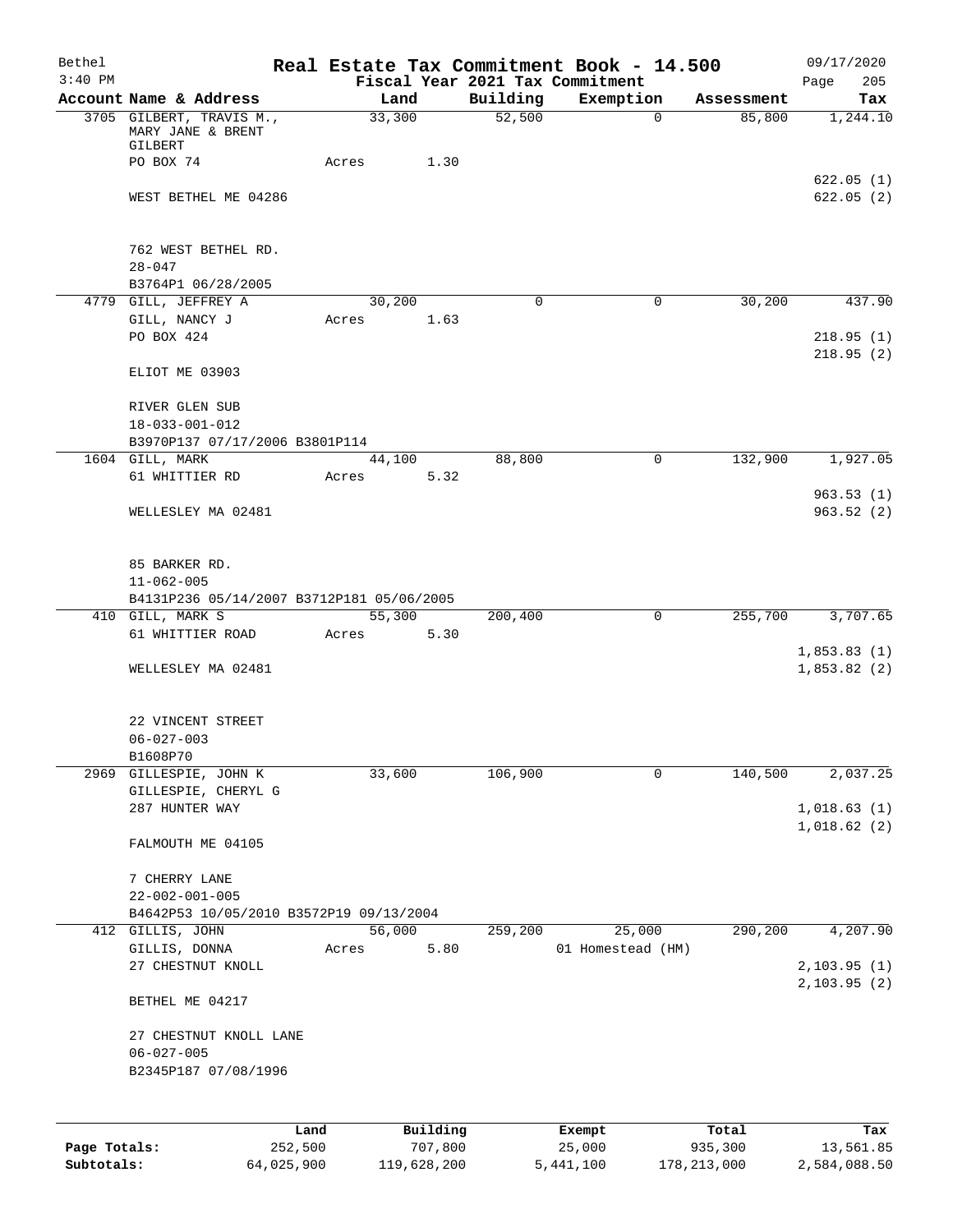| Bethel    |                                          |       |        |          | Real Estate Tax Commitment Book - 14.500 |            | 09/17/2020    |
|-----------|------------------------------------------|-------|--------|----------|------------------------------------------|------------|---------------|
| $3:40$ PM |                                          |       |        |          | Fiscal Year 2021 Tax Commitment          |            | 206<br>Page   |
|           | Account Name & Address                   |       | Land   | Building | Exemption                                | Assessment | Tax           |
|           | 4511 GILMAN, GREGORY L                   |       | 48,500 | 127,400  | 25,000                                   | 150,900    | 2,188.05      |
|           | GILMAN, JAIME M                          | Acres | 1.15   |          | 01 Homestead (HM)                        |            |               |
|           | PO BOX 352                               |       |        |          |                                          |            | 1,094.03(1)   |
|           |                                          |       |        |          |                                          |            | 1,094.02(2)   |
|           | BETHEL ME 04217                          |       |        |          |                                          |            |               |
|           |                                          |       |        |          |                                          |            |               |
|           | 51 CHAPMAN HILL ROAD                     |       |        |          |                                          |            |               |
|           | $16 - 010 - 001$                         |       |        |          |                                          |            |               |
|           | B5163P279 09/24/2014 B3331P51 07/11/2003 |       |        |          |                                          |            |               |
|           | 2841 GILMORE, MARK                       |       | 16,200 | 31,100   | 0                                        | 47,300     | 685.85        |
|           | GILMORE, JANE                            | Acres | 10.37  |          |                                          |            |               |
|           | 136 FROST HILL RD.                       |       |        |          |                                          |            | 342.93(1)     |
|           |                                          |       |        |          |                                          |            | 342.92 (2)    |
|           |                                          |       |        |          |                                          |            |               |
|           | NORWAY ME 04268                          |       |        |          |                                          |            |               |
|           |                                          |       |        |          |                                          |            |               |
|           | 11 ABBOTT FARM RD.                       |       |        |          |                                          |            |               |
|           | $19 - 006$                               |       |        |          |                                          |            |               |
|           | B2598P24                                 |       |        |          |                                          |            |               |
|           | 4637 GINGRAS FAMILY TRUST                |       | 51,800 | 261,200  | 0                                        | 313,000    | 4,538.50      |
|           | 25 BLAKE RD                              | Acres | 2.57   |          |                                          |            |               |
|           |                                          |       |        |          |                                          |            | 2, 269.25(1)  |
|           | BETHEL ME 04217                          |       |        |          |                                          |            | 2, 269.25 (2) |
|           |                                          |       |        |          |                                          |            |               |
|           |                                          |       |        |          |                                          |            |               |
|           | 25 BLAKE RD.                             |       |        |          |                                          |            |               |
|           | $08 - 062 - 004$                         |       |        |          |                                          |            |               |
|           | B5344P453 05/10/2017 B3612P13 10/22/2004 |       |        |          |                                          |            |               |
|           | 263 GIONET, MICHAEL                      |       | 72,200 | 114,900  | 0                                        | 187,100    | 2,712.95      |
|           | GIONET, NANCY                            | Acres | 2.29   |          |                                          |            |               |
|           | 20 MURIEL LANE                           |       |        |          |                                          |            | 1,356.48(1)   |
|           |                                          |       |        |          |                                          |            | 1,356.47(2)   |
|           | BETHEL ME 04217                          |       |        |          |                                          |            |               |
|           |                                          |       |        |          |                                          |            |               |
|           | 20 MURIEL LANE                           |       |        |          |                                          |            |               |
|           | $04 - 083 - 00D - 002$                   |       |        |          |                                          |            |               |
|           | B5434P479 10/03/2018 B1660P285           |       |        |          |                                          |            |               |
|           | 1542 GIRARD, ERIC G. &                   |       | 10,800 | 48,600   | 0                                        | 59,400     | 861.30        |
|           | ANGELA B.                                |       |        |          |                                          |            |               |
|           | 5 SPINDLE TREE ST                        |       |        |          |                                          |            |               |
|           |                                          |       |        |          |                                          |            | 430.65(1)     |
|           | AMESBURY MA 01913                        |       |        |          |                                          |            | 430.65(2)     |
|           |                                          |       |        |          |                                          |            |               |
|           |                                          |       |        |          |                                          |            |               |
|           | 788 WEST BETHEL RD.                      |       |        |          |                                          |            |               |
|           |                                          |       |        |          |                                          |            |               |
|           | $11 - 027 - 001 - 003$                   |       |        |          |                                          |            |               |
|           | B5457P465 04/10/2019 B3161P270           |       |        |          |                                          |            |               |
|           | 1514 GLASFELD, ANDREW H                  |       | 37,200 | 169,200  | 25,000                                   | 181,400    | 2,630.30      |
|           | GLASFELD, SARAH E                        | Acres | 5.00   |          | 01 Homestead (HM)                        |            |               |
|           | 143 WESTWOOD RD                          |       |        |          |                                          |            | 1,315.15(1)   |
|           |                                          |       |        |          |                                          |            | 1,315.15(2)   |
|           | BETHEL ME 04217                          |       |        |          |                                          |            |               |
|           |                                          |       |        |          |                                          |            |               |
|           | 143 WESTWOODS RD.                        |       |        |          |                                          |            |               |
|           | $11 - 012 - 009$                         |       |        |          |                                          |            |               |
|           | B3870P336 01/06/2006                     |       |        |          |                                          |            |               |
|           |                                          |       |        |          |                                          |            |               |
|           |                                          |       |        |          |                                          |            |               |
|           |                                          |       |        |          |                                          |            |               |

|              | Land       | Building    | Exempt    | Total         | Tax          |
|--------------|------------|-------------|-----------|---------------|--------------|
| Page Totals: | 236,700    | 752,400     | 50,000    | 939,100       | 13,616.95    |
| Subtotals:   | 64,262,600 | 120,380,600 | 5,491,100 | 179, 152, 100 | 2,597,705.45 |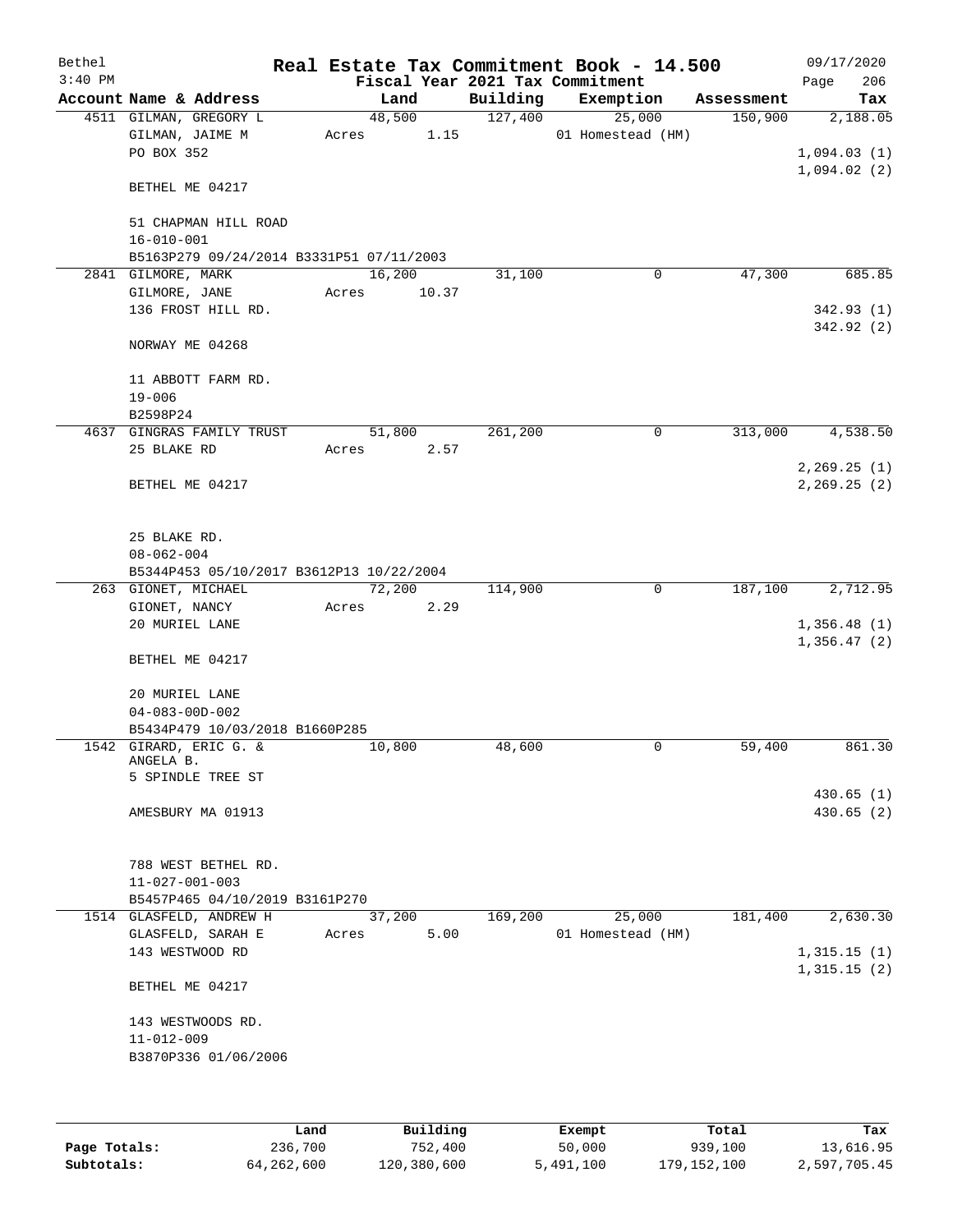| Bethel    |                                                                                        |        |             |          | Real Estate Tax Commitment Book - 14.500 |            | 09/17/2020                  |
|-----------|----------------------------------------------------------------------------------------|--------|-------------|----------|------------------------------------------|------------|-----------------------------|
| $3:40$ PM |                                                                                        |        |             |          | Fiscal Year 2021 Tax Commitment          |            | 207<br>Page                 |
|           | Account Name & Address                                                                 | Land   |             | Building | Exemption                                | Assessment | Tax                         |
|           | 2557 GLEW, RAYMOND L                                                                   | 25,600 |             | 153,100  | 25,000                                   | 153,700    | 2,228.65                    |
|           | GLEW, NANCY L<br>8 BALSAM RD                                                           | Acres  | 0.50        |          | 01 Homestead (HM)                        |            | 1, 114.33(1)                |
|           |                                                                                        |        |             |          |                                          |            | 1, 114.32(2)                |
|           | BETHEL ME 04217                                                                        |        |             |          |                                          |            |                             |
|           | 8 BALSAM ROAD                                                                          |        |             |          |                                          |            |                             |
|           | $15 - 016 - 010$                                                                       |        |             |          |                                          |            |                             |
|           | B4449P185 06/01/2009 B4310P145 06/12/2008 B4270P284<br>03/10/2008 B2172P124            |        |             |          |                                          |            |                             |
|           | 3208 GLIDDEN, CARL                                                                     | 86,800 |             | 651,800  | $\mathbf 0$                              | 738,600    | 10,709.70                   |
|           | P.O. BOX 1387                                                                          | Acres  | 1.23        |          |                                          |            | 5,354.85(1)                 |
|           | BETHEL ME 04217                                                                        |        |             |          |                                          |            | 5,354.85(2)                 |
|           | 72 MAIN ST.                                                                            |        |             |          |                                          |            |                             |
|           | $25 - 050$<br>B1469P108 03/30/1987                                                     |        |             |          |                                          |            |                             |
|           | 3209 GLIDDEN, CARL                                                                     | 72,700 |             | 438,800  | 0                                        | 511,500    | 7,416.75                    |
|           | P.O. BOX 1387                                                                          | Acres  | 0.32        |          |                                          |            |                             |
|           | BETHEL ME 04217                                                                        |        |             |          |                                          |            | 3,708.38(1)<br>3,708.37 (2) |
|           | 82 MAIN STREET<br>$25 - 051$                                                           |        |             |          |                                          |            |                             |
|           | B2376P183 10/16/1996 B1173P51 08/26/1982                                               |        |             |          |                                          |            |                             |
|           | 4844 GLOBAL TOWER, LLC<br>C/O PROPERTY TAX DEPT.                                       |        | $\mathbf 0$ | 140,400  | $\mathbf 0$                              | 140,400    | 2,035.80                    |
|           | PO BOX 723597                                                                          |        |             |          |                                          |            | 1,017.90(1)                 |
|           |                                                                                        |        |             |          |                                          |            | 1,017.90(2)                 |
|           | ATLANTA GA 31139                                                                       |        |             |          |                                          |            |                             |
|           | 206 ASH RD                                                                             |        |             |          |                                          |            |                             |
|           | $20 - 029 - 005 - 001$                                                                 |        |             |          |                                          |            |                             |
|           | 2517 GLOVER, CHRISTOPHER L                                                             | 23,800 |             | 51,600   | 0                                        | 75,400     | 1,093.30                    |
|           | GLOVER, KATELYN R                                                                      | Acres  | 0.40        |          |                                          |            |                             |
|           | 972 EAST BETHEL ROAD                                                                   |        |             |          |                                          |            | 546.65(1)                   |
|           | BETHEL ME 04217                                                                        |        |             |          |                                          |            | 546.65(2)                   |
|           | 972 EAST BETHEL RD.                                                                    |        |             |          |                                          |            |                             |
|           | $14 - 037$                                                                             |        |             |          |                                          |            |                             |
|           | B5411P407 06/01/2018 B5357P326 07/24/2017 B5310P402<br>10/13/2016 B4356P186 09/25/2008 |        |             |          |                                          |            |                             |
|           | 2921 GOBBI, JOSEPH R JR                                                                | 44,900 |             | 118,600  | $\Omega$                                 | 163,500    | 2,370.75                    |
|           | GOBBI, JOSEPH R<br>PO BOX 125                                                          | Acres  | 6.10        |          |                                          |            | 1, 185.38(1)                |
|           |                                                                                        |        |             |          |                                          |            | 1, 185.37(2)                |
|           | PORTSMOUTH NH 03801                                                                    |        |             |          |                                          |            |                             |
|           | 2261 INTERVALE RD.                                                                     |        |             |          |                                          |            |                             |
|           | $20 - 032$                                                                             |        |             |          |                                          |            |                             |
|           | B3932P78 05/05/2006 B3618P75 10/28/2004                                                |        |             |          |                                          |            |                             |
|           |                                                                                        |        |             |          |                                          |            |                             |

|              | Land       | Building    | Exempt    | Total       | Tax          |
|--------------|------------|-------------|-----------|-------------|--------------|
| Page Totals: | 253,800    | 1,554,300   | 25,000    | 1,783,100   | 25,854.95    |
| Subtotals:   | 64,516,400 | 121,934,900 | 5,516,100 | 180,935,200 | 2,623,560.40 |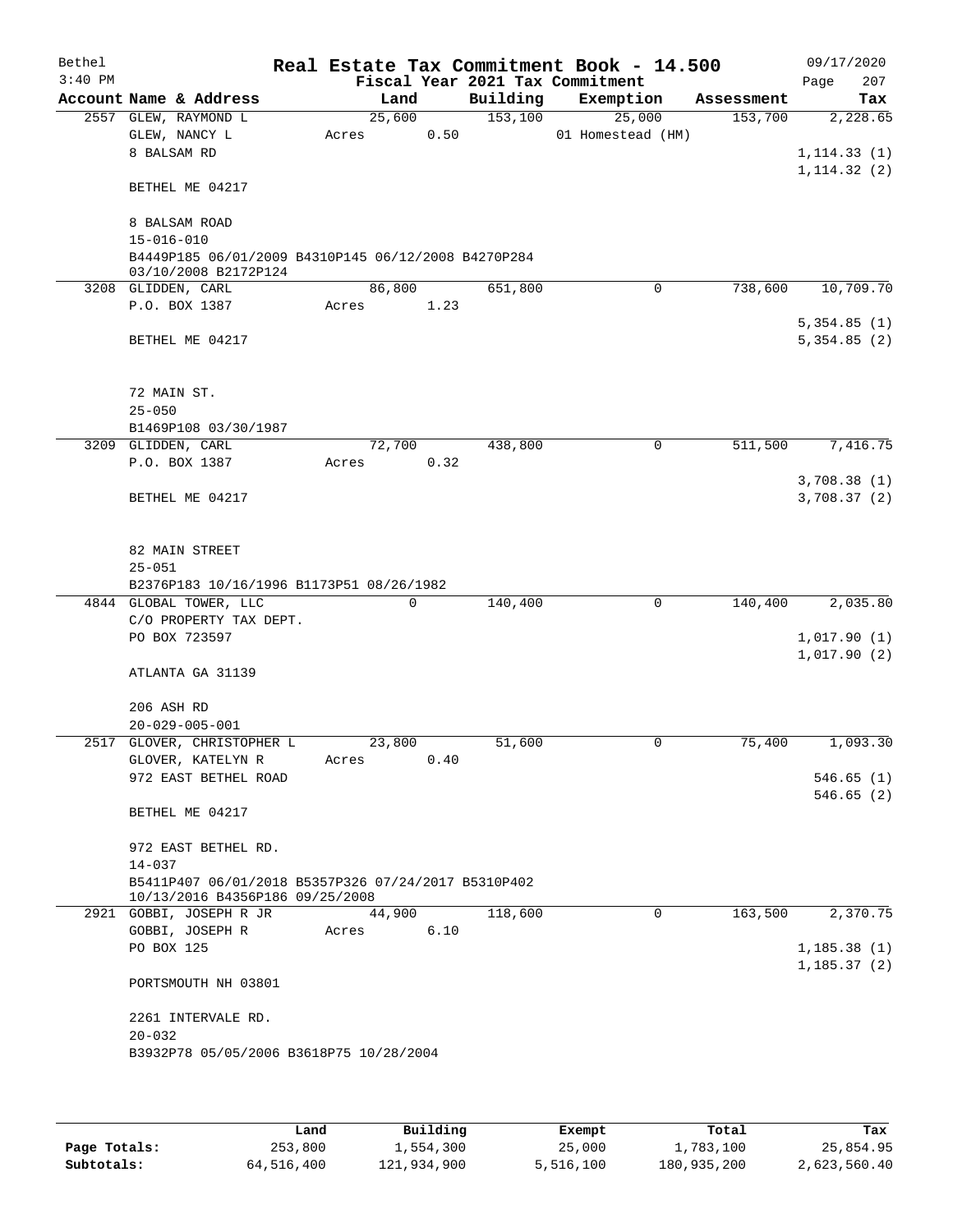| Bethel    |                                                                                                             |        |      |          | Real Estate Tax Commitment Book - 14.500 |            | 09/17/2020           |
|-----------|-------------------------------------------------------------------------------------------------------------|--------|------|----------|------------------------------------------|------------|----------------------|
| $3:40$ PM |                                                                                                             |        |      |          | Fiscal Year 2021 Tax Commitment          |            | 208<br>Page          |
|           | Account Name & Address                                                                                      | Land   |      | Building | Exemption                                | Assessment | Tax                  |
|           | 1255 GOBEL, JOHN A                                                                                          | 48,400 |      | 106,400  | $\mathbf 0$                              | 154,800    | 2,244.60             |
|           | 34 JACOBS WAY                                                                                               | Acres  | 1.10 |          |                                          |            | 1, 122.30(1)         |
|           | GORHAM ME 04038                                                                                             |        |      |          |                                          |            | 1, 122.30(2)         |
|           |                                                                                                             |        |      |          |                                          |            |                      |
|           |                                                                                                             |        |      |          |                                          |            |                      |
|           | 160 WEST BETHEL RD.                                                                                         |        |      |          |                                          |            |                      |
|           | $07 - 058$                                                                                                  |        |      |          |                                          |            |                      |
|           | B5398P296 03/21/2018 B5220P170 05/04/2015 B4866P127<br>07/12/2012 B4291P251 05/01/2008 B2396P106 12/13/1996 |        |      |          |                                          |            |                      |
|           | 5108 GOCLOWSKI, BERNARD J                                                                                   | 41,600 |      | $\Omega$ | $\Omega$                                 | 41,600     | 603.20               |
|           | PO BOX 1023                                                                                                 | Acres  | 1.95 |          |                                          |            |                      |
|           |                                                                                                             |        |      |          |                                          |            | 301.60(1)            |
|           | BETHEL ME 04217                                                                                             |        |      |          |                                          |            | 301.60(2)            |
|           |                                                                                                             |        |      |          |                                          |            |                      |
|           |                                                                                                             |        |      |          |                                          |            |                      |
|           | WINTERPARK                                                                                                  |        |      |          |                                          |            |                      |
|           | $01 - 010 - 005$<br>B5512P429 03/16/2020 B5452P553 02/22/2019 B3962P119                                     |        |      |          |                                          |            |                      |
|           | 3370 GOLDBERG, JONATHAN                                                                                     | 62,200 |      | 126,200  | 25,000                                   | 163,400    | 2,369.30             |
|           | GOLDBERG, KATHRYN                                                                                           | Acres  | 1.51 |          | 01 Homestead (HM)                        |            |                      |
|           | PO BOX 731                                                                                                  |        |      |          |                                          |            | 1,184.65(1)          |
|           |                                                                                                             |        |      |          |                                          |            | 1,184.65(2)          |
|           | BETHEL ME 04217                                                                                             |        |      |          |                                          |            |                      |
|           |                                                                                                             |        |      |          |                                          |            |                      |
|           | 31 TYLER ST.                                                                                                |        |      |          |                                          |            |                      |
|           | $25 - 191$<br>B2104P274 03/08/1994                                                                          |        |      |          |                                          |            |                      |
|           | 5191 GOLDMAN, RICHARD A                                                                                     | 39,400 |      | 180,000  | 0                                        | 219,400    | 3,181.30             |
|           | GOLDMAN, HOLLY H                                                                                            | Acres  | 1.40 |          |                                          |            |                      |
|           | 180 MILL ROAD                                                                                               |        |      |          |                                          |            | 1,590.65(1)          |
|           |                                                                                                             |        |      |          |                                          |            | 1,590.65(2)          |
|           | NORTH ANDOVER MA 01845                                                                                      |        |      |          |                                          |            |                      |
|           |                                                                                                             |        |      |          |                                          |            |                      |
|           | 19 EAGLE RIDGE RD<br>$27 - 036 - 003 - 006$                                                                 |        |      |          |                                          |            |                      |
|           | B4614P208 07/27/2010 B4475P156 07/27/2009 B4461P344                                                         |        |      |          |                                          |            |                      |
|           | 06/25/2009 B4223P288 11/14/2009                                                                             |        |      |          |                                          |            |                      |
|           | 3695 GOODRICH, BRIAN                                                                                        |        | 0    | 7,500    | 0                                        | 7,500      | 108.75               |
|           | PO BOX 1674                                                                                                 |        |      |          |                                          |            |                      |
|           | BETHEL ME 04217                                                                                             |        |      |          |                                          |            | 54.38(1)<br>54.37(2) |
|           |                                                                                                             |        |      |          |                                          |            |                      |
|           |                                                                                                             |        |      |          |                                          |            |                      |
|           | 57 FLAT RD.                                                                                                 |        |      |          |                                          |            |                      |
|           | 28-037.001                                                                                                  |        |      |          |                                          |            |                      |
|           | 1391 GORDET, RICHARD E                                                                                      | 41,200 |      | 149,800  | 0                                        | 191,000    | 2,769.50             |
|           | 192 WREN ST.                                                                                                | Acres  | 2.50 |          |                                          |            |                      |
|           |                                                                                                             |        |      |          |                                          |            | 1,384.75(1)          |
|           | WEST ROXBURY MA 02132                                                                                       |        |      |          |                                          |            | 1,384.75(2)          |
|           |                                                                                                             |        |      |          |                                          |            |                      |
|           | 170 WALKERS MILLS RD.                                                                                       |        |      |          |                                          |            |                      |
|           | $08 - 056 - 001$                                                                                            |        |      |          |                                          |            |                      |
|           | B3353P293 08/15/2003 B2620P156                                                                              |        |      |          |                                          |            |                      |
|           |                                                                                                             |        |      |          |                                          |            |                      |
|           |                                                                                                             |        |      |          |                                          |            |                      |

|              | Land       | Building    | Exempt    | Total       | Tax          |
|--------------|------------|-------------|-----------|-------------|--------------|
| Page Totals: | 232,800    | 569,900     | 25,000    | 777,700     | 11,276.65    |
| Subtotals:   | 64,749,200 | 122,504,800 | 5,541,100 | 181,712,900 | 2,634,837.05 |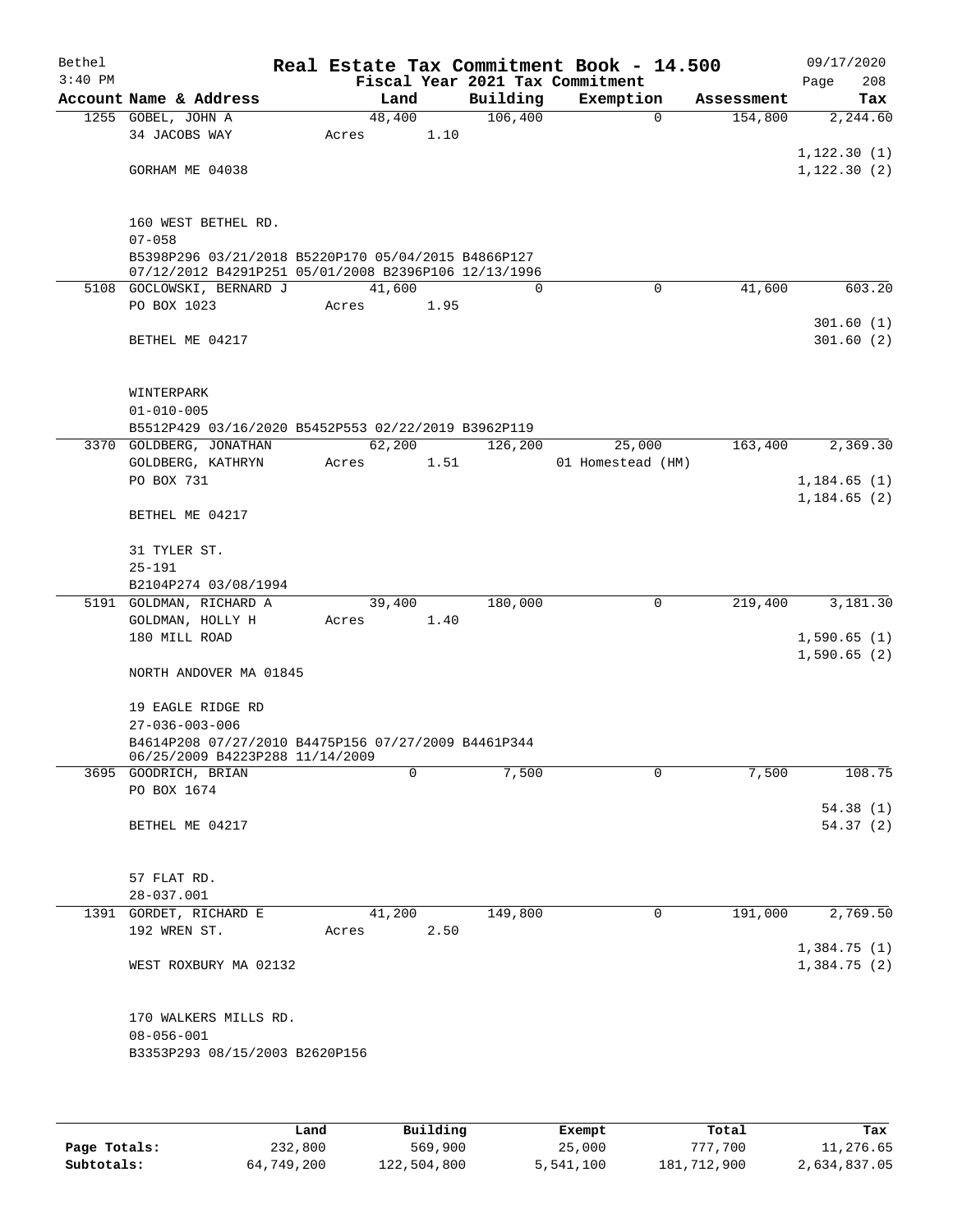| Bethel       |                                                                  |         |        |          |             | Real Estate Tax Commitment Book - 14.500 |             |            | 09/17/2020            |
|--------------|------------------------------------------------------------------|---------|--------|----------|-------------|------------------------------------------|-------------|------------|-----------------------|
| $3:40$ PM    |                                                                  |         |        |          |             | Fiscal Year 2021 Tax Commitment          |             |            | 209<br>Page           |
|              | Account Name & Address                                           |         |        | Land     | Building    | Exemption                                |             | Assessment | Tax                   |
|              | 3548 GORDON, ANDREW E                                            |         | 33,600 |          | 104,700     |                                          | $\mathbf 0$ | 138,300    | 2,005.35              |
|              | LEDOUX, LEAH L                                                   |         |        |          |             |                                          |             |            |                       |
|              | 43 N HOWELLS POINT RD.                                           |         |        |          |             |                                          |             |            | 1,002.68(1)           |
|              |                                                                  |         |        |          |             |                                          |             |            | 1,002.67(2)           |
|              | BELLPORT NY 11713                                                |         |        |          |             |                                          |             |            |                       |
|              |                                                                  |         |        |          |             |                                          |             |            |                       |
|              | 135 VERNON ST.                                                   |         |        |          |             |                                          |             |            |                       |
|              | 26-076-001-03F                                                   |         |        |          |             |                                          |             |            |                       |
|              | B2875P54 10/24/2000                                              |         |        |          |             |                                          |             |            |                       |
| 5028         | GORHAN, MICHEAL &                                                |         | 55,900 |          | 301,700     |                                          | 0           | 357,600    | $\overline{5,185.20}$ |
|              | DEBORAH<br>223 OLD ELM STREET                                    |         | Acres  | 1.99     |             |                                          |             |            |                       |
|              |                                                                  |         |        |          |             |                                          |             |            | 2,592.60(1)           |
|              | MANSFIELD MA 02048                                               |         |        |          |             |                                          |             |            | 2,592.60 (2)          |
|              |                                                                  |         |        |          |             |                                          |             |            |                       |
|              |                                                                  |         |        |          |             |                                          |             |            |                       |
|              |                                                                  |         |        |          |             |                                          |             |            |                       |
|              | 111 OAK RIDGE ROAD                                               |         |        |          |             |                                          |             |            |                       |
|              | $18 - 060 - 045$                                                 |         |        |          |             |                                          |             |            |                       |
|              | B5462P777 05/17/2019 B4959P55 03/01/2013 B3568P322<br>08/06/2004 |         |        |          |             |                                          |             |            |                       |
|              | 3359 GORMAN, JANE                                                |         | 51,800 |          | 52,400      | 25,000                                   |             | 79,200     | 1,148.40              |
|              | 12 CRESCENT LANE                                                 |         | Acres  | 0.34     |             | 01 Homestead (HM)                        |             |            |                       |
|              |                                                                  |         |        |          |             |                                          |             |            | 574.20(1)             |
|              | BETHEL ME 04217                                                  |         |        |          |             |                                          |             |            | 574.20(2)             |
|              |                                                                  |         |        |          |             |                                          |             |            |                       |
|              |                                                                  |         |        |          |             |                                          |             |            |                       |
|              | 11 CRESCENT LANE                                                 |         |        |          |             |                                          |             |            |                       |
|              | $25 - 180$                                                       |         |        |          |             |                                          |             |            |                       |
|              | B3274P230 04/11/2003                                             |         |        |          |             |                                          |             |            |                       |
|              | 2754 GORTMANS, DEBORAH                                           |         |        | 4,000    | $\mathbf 0$ |                                          | $\mathbf 0$ | 4,000      | 58.00                 |
|              | 323 ACADEMY RD                                                   |         | Acres  | 1.70     |             |                                          |             |            |                       |
|              |                                                                  |         |        |          |             |                                          |             |            | 29.00(1)              |
|              | MONMOUTH ME 04259                                                |         |        |          |             |                                          |             |            | 29.00(2)              |
|              |                                                                  |         |        |          |             |                                          |             |            |                       |
|              |                                                                  |         |        |          |             |                                          |             |            |                       |
|              | RTE 2 N/S                                                        |         |        |          |             |                                          |             |            |                       |
|              | $18 - 013$                                                       |         |        |          |             |                                          |             |            |                       |
|              | B3188P311                                                        |         |        |          |             |                                          |             |            |                       |
| 2998         | GOTJEN, ELAINE                                                   |         | 65,300 |          | 0           |                                          | $\mathbf 0$ | 65,300     | 946.85                |
|              | GOTJEN, REGINALD                                                 |         | Acres  | 12.50    |             |                                          |             |            |                       |
|              | 7 LYNDON ST                                                      |         |        |          |             |                                          |             |            | 473.43 (1)            |
|              |                                                                  |         |        |          |             |                                          |             |            | 473.42 (2)            |
|              | WARREN RI 02825                                                  |         |        |          |             |                                          |             |            |                       |
|              |                                                                  |         |        |          |             |                                          |             |            |                       |
|              | RTE 2 S/S                                                        |         |        |          |             |                                          |             |            |                       |
|              | $22 - 019 - A$                                                   |         |        |          |             |                                          |             |            |                       |
|              | B1308P44 04/02/1985                                              |         |        |          |             |                                          |             |            |                       |
| 1229         | <b>GOULD ACADEMY</b>                                             |         | 26,100 |          | 53,300      |                                          | 0           | 79,400     | 1,151.30              |
|              | ATTN: BUSINESS OFFICE,                                           |         | Acres  | 0.33     |             |                                          |             |            |                       |
|              | BETH MCWILLIAMS, CFO                                             |         |        |          |             |                                          |             |            |                       |
|              | PO BOX 860                                                       |         |        |          |             |                                          |             |            | 575.65(1)             |
|              |                                                                  |         |        |          |             |                                          |             |            | 575.65(2)             |
|              | BETHEL ME 04217                                                  |         |        |          |             |                                          |             |            |                       |
|              |                                                                  |         |        |          |             |                                          |             |            |                       |
|              | 62 LOVERS LANE                                                   |         |        |          |             |                                          |             |            |                       |
|              | $07 - 036$                                                       |         |        |          |             |                                          |             |            |                       |
|              | B4817P18 02/23/2012 B4775P309 10/26/2011 B620P358                |         |        |          |             |                                          |             |            |                       |
|              | 05/09/1963                                                       |         |        |          |             |                                          |             |            |                       |
|              |                                                                  |         |        |          |             |                                          |             |            |                       |
|              |                                                                  | Land    |        | Building |             | Exempt                                   |             | Total      | Tax                   |
| Page Totals: |                                                                  | 236,700 |        | 512,100  |             | 25,000                                   |             | 723,800    | 10,495.10             |

**Subtotals:** 64,985,900 123,016,900 5,566,100 182,436,700 2,645,332.15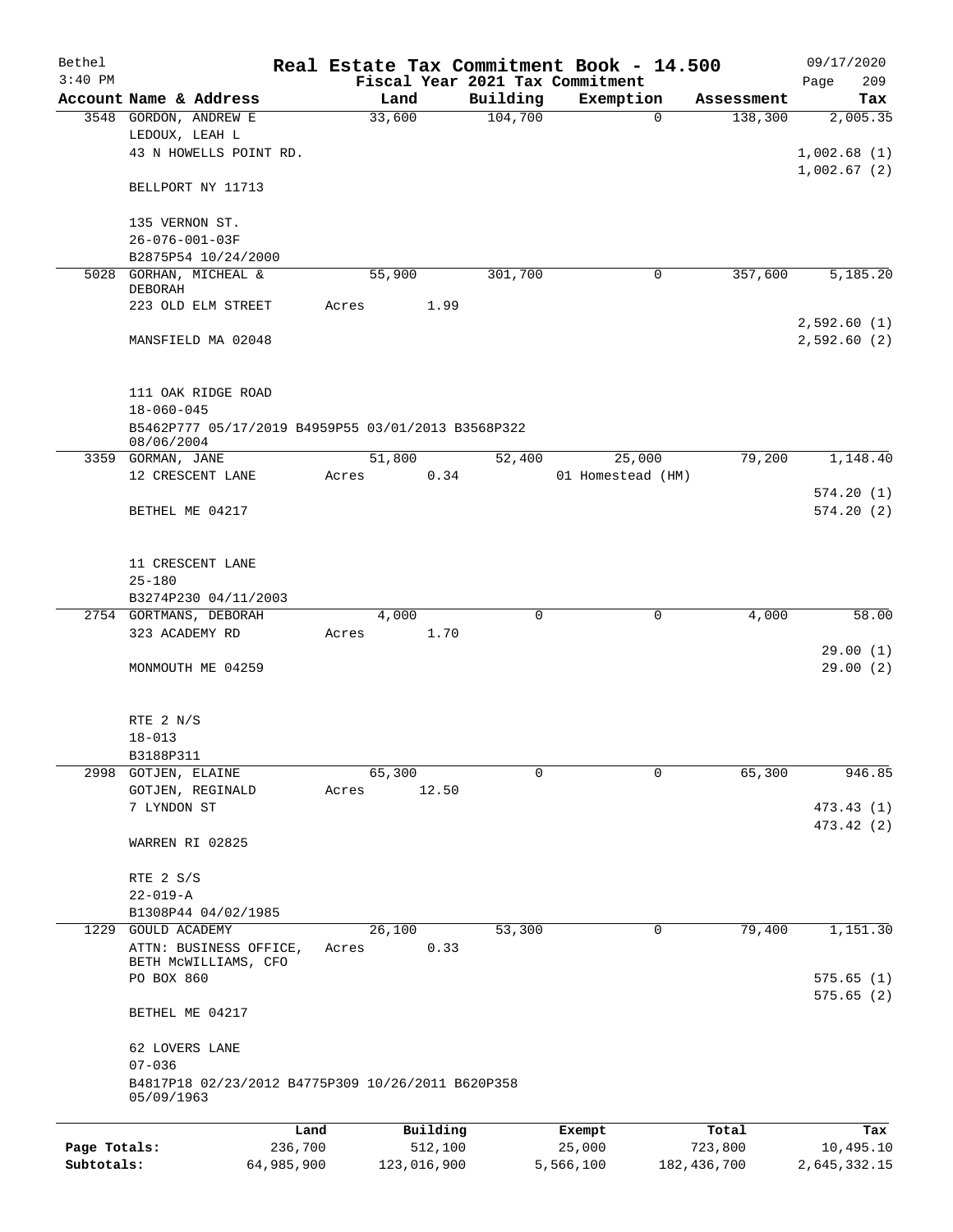| Bethel    |                                                                                       |                 |      |                                 | Real Estate Tax Commitment Book - 14.500 |                      | 09/17/2020    |
|-----------|---------------------------------------------------------------------------------------|-----------------|------|---------------------------------|------------------------------------------|----------------------|---------------|
| $3:40$ PM |                                                                                       |                 |      | Fiscal Year 2021 Tax Commitment |                                          |                      | Page<br>210   |
|           | Account Name & Address<br>3230 GOULD ACADEMY                                          | 49,200          | Land | Building<br>0                   | Exemption<br>$\Omega$                    | Assessment<br>49,200 | Tax<br>713.40 |
|           | ATTN: BUSINESS OFFICE                                                                 | Acres           | 0.28 |                                 |                                          |                      |               |
|           | PO BOX 860                                                                            |                 |      |                                 |                                          |                      | 356.70(1)     |
|           |                                                                                       |                 |      |                                 |                                          |                      | 356.70(2)     |
|           | Bethel ME 04217                                                                       |                 |      |                                 |                                          |                      |               |
|           |                                                                                       |                 |      |                                 |                                          |                      |               |
|           | 53 ELM ST.                                                                            |                 |      |                                 |                                          |                      |               |
|           | $25 - 067$                                                                            |                 |      |                                 |                                          |                      |               |
| 3177      | B1224P83 09/07/1983<br><b>GOULD ACADEMY</b>                                           | 26,300          |      | 116,200                         | 0                                        | 142,500              | 2,066.25      |
|           | PO BOX 860                                                                            | Acres           | 0.08 |                                 |                                          |                      |               |
|           |                                                                                       |                 |      |                                 |                                          |                      | 1,033.13(1)   |
|           | BETHEL ME 04217                                                                       |                 |      |                                 |                                          |                      | 1,033.12(2)   |
|           |                                                                                       |                 |      |                                 |                                          |                      |               |
|           |                                                                                       |                 |      |                                 |                                          |                      |               |
|           | 7 PARK ST.                                                                            |                 |      |                                 |                                          |                      |               |
|           | $25 - 022$                                                                            |                 |      |                                 |                                          |                      |               |
|           | B5508P654 02/24/2020 B5122P227 06/05/2014 B1858P312<br>01/08/1992 B1284P29 10/16/1984 |                 |      |                                 |                                          |                      |               |
|           | 3178 GOULD ACADEMY                                                                    | 26,300          |      | 116,000                         | 0                                        | 142,300              | 2,063.35      |
|           | ATTN: BUSINESS OFFICE,                                                                | Acres           | 0.08 |                                 |                                          |                      |               |
|           | BETH MCWILLIAMS, CFO                                                                  |                 |      |                                 |                                          |                      |               |
|           | PO BOX 860                                                                            |                 |      |                                 |                                          |                      | 1,031.68(1)   |
|           | BETHEL ME 04217                                                                       |                 |      |                                 |                                          |                      | 1,031.67(2)   |
|           |                                                                                       |                 |      |                                 |                                          |                      |               |
|           | 5 PARK ST.                                                                            |                 |      |                                 |                                          |                      |               |
|           | $25 - 023$                                                                            |                 |      |                                 |                                          |                      |               |
|           | B4806P162 01/17/2012 B3143P140 07/29/2002                                             |                 |      |                                 |                                          |                      |               |
|           | 3185 GOULD ACADEMY                                                                    | 56,800          |      | 168,400                         | 0                                        | 225,200              | 3,265.40      |
|           | ATTN: BUSINESS OFFICE,<br>BETH MCWILLIAMS, CFO                                        | Acres           | 0.96 |                                 |                                          |                      |               |
|           | PO BOX 860                                                                            |                 |      |                                 |                                          |                      | 1,632.70(1)   |
|           |                                                                                       |                 |      |                                 |                                          |                      | 1,632.70(2)   |
|           | BETHEL ME 04217                                                                       |                 |      |                                 |                                          |                      |               |
|           |                                                                                       |                 |      |                                 |                                          |                      |               |
|           | CHURCH ST E/S                                                                         |                 |      |                                 |                                          |                      |               |
|           | $25 - 030 - 001$                                                                      |                 |      |                                 |                                          |                      |               |
|           | 3193 GOULD ACADEMY                                                                    | 78,200<br>Acres | 0.52 | 299,100                         | $\mathbf 0$                              | 377,300              | 5,470.85      |
|           | ATTN: BUSINESS OFFICE,<br>BETH MCWILLIAMS, CFO                                        |                 |      |                                 |                                          |                      |               |
|           | PO BOX 860                                                                            |                 |      |                                 |                                          |                      | 2,735.43(1)   |
|           |                                                                                       |                 |      |                                 |                                          |                      | 2,735.42(2)   |
|           | BETHEL ME 04217                                                                       |                 |      |                                 |                                          |                      |               |
|           |                                                                                       |                 |      |                                 |                                          |                      |               |
|           | 20 ELM ST<br>$25 - 034 - 001$                                                         |                 |      |                                 |                                          |                      |               |
|           | 3194 GOULD ACADEMY                                                                    | 45,500          |      | 11,700                          | 0                                        | 57,200               | 829.40        |
|           | ATTN: BUSINESS OFFICE,                                                                | Acres           | 0.24 |                                 |                                          |                      |               |
|           | BETH MCWILLIAMS, CFO                                                                  |                 |      |                                 |                                          |                      |               |
|           | PO BOX 860                                                                            |                 |      |                                 |                                          |                      | 414.70 (1)    |
|           |                                                                                       |                 |      |                                 |                                          |                      | 414.70 (2)    |
|           | BETHEL ME 04217                                                                       |                 |      |                                 |                                          |                      |               |
|           | 23 CHURCH ST.                                                                         |                 |      |                                 |                                          |                      |               |
|           | $25 - 035$                                                                            |                 |      |                                 |                                          |                      |               |
|           | B4682P263 01/14/2011 B3976P318 07/24/2006                                             |                 |      |                                 |                                          |                      |               |
|           |                                                                                       |                 |      |                                 |                                          |                      |               |
|           |                                                                                       |                 |      |                                 |                                          |                      |               |
|           |                                                                                       |                 |      |                                 |                                          |                      |               |

|              | Land       | Building    | Exempt    | Total       | Tax          |
|--------------|------------|-------------|-----------|-------------|--------------|
| Page Totals: | 282,300    | 711,400     |           | 993,700     | 14,408.65    |
| Subtotals:   | 65,268,200 | 123,728,300 | 5,566,100 | 183,430,400 | 2,659,740.80 |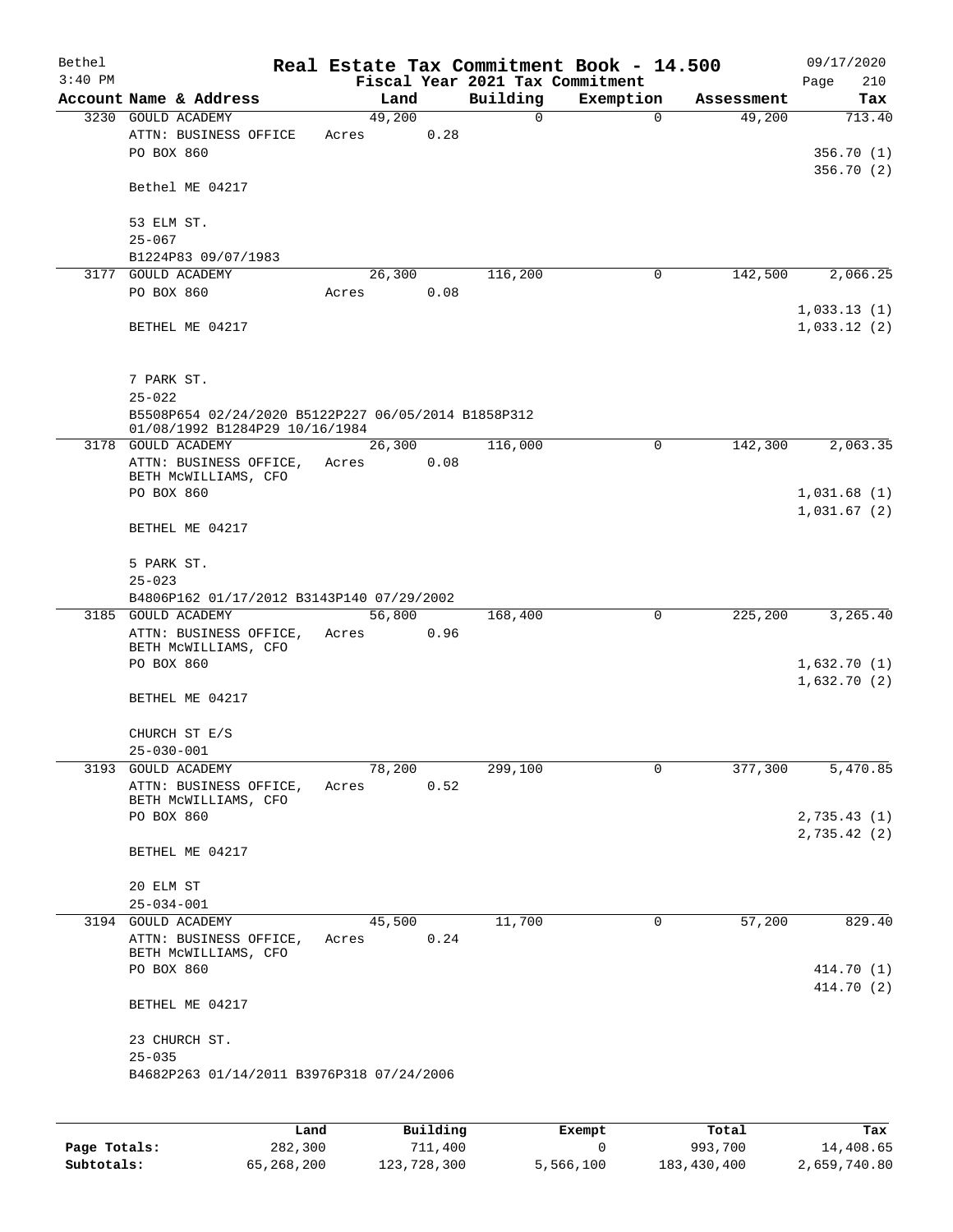| Bethel    |                                              |        |      |                                 | Real Estate Tax Commitment Book - 14.500 |            | 09/17/2020                 |
|-----------|----------------------------------------------|--------|------|---------------------------------|------------------------------------------|------------|----------------------------|
| $3:40$ PM |                                              |        |      | Fiscal Year 2021 Tax Commitment |                                          |            | 211<br>Page                |
|           | Account Name & Address                       | Land   |      | Building                        | Exemption                                | Assessment | Tax                        |
|           | 3220 GOULD ACADEMY (BRYANT)                  | 43,600 |      | 97,100                          | $\Omega$                                 | 140,700    | 2,040.15                   |
|           | ATTN: BUSINESS OFFICE                        | Acres  | 0.22 |                                 |                                          |            |                            |
|           | PO BOX 860                                   |        |      |                                 |                                          |            | 1,020.08(1)                |
|           | BETHEL ME 04217                              |        |      |                                 |                                          |            | 1,020.07(2)                |
|           |                                              |        |      |                                 |                                          |            |                            |
|           |                                              |        |      |                                 |                                          |            |                            |
|           | $25 - 060 - 002$                             |        |      |                                 |                                          |            |                            |
|           | 3229 GOULD ACADEMY (CLARK)                   | 53,700 |      | 112,100                         | 0                                        | 165,800    | 2,404.10                   |
|           | ATTN: BUSINESS OFFICE                        | Acres  | 0.43 |                                 |                                          |            |                            |
|           | PO BOX 860                                   |        |      |                                 |                                          |            | 1,202.05(1)                |
|           |                                              |        |      |                                 |                                          |            | 1,202.05(2)                |
|           | BETHEL ME 04217                              |        |      |                                 |                                          |            |                            |
|           |                                              |        |      |                                 |                                          |            |                            |
|           |                                              |        |      |                                 |                                          |            |                            |
|           | $25 - 066 - 003$                             |        |      |                                 |                                          |            |                            |
|           | 3168 GOULD ACADEMY (COX)                     | 42,600 |      | 209,900                         | $\Omega$                                 | 252,500    | 3,661.25                   |
|           | ATTN: BUSINESS OFFICE<br>PO BOX 860          | Acres  | 0.21 |                                 |                                          |            |                            |
|           |                                              |        |      |                                 |                                          |            | 1,830.63(1)<br>1,830.62(2) |
|           | BETHEL ME 04217                              |        |      |                                 |                                          |            |                            |
|           |                                              |        |      |                                 |                                          |            |                            |
|           | 14 CHURCH ST                                 |        |      |                                 |                                          |            |                            |
|           | $25 - 013 - 00B$                             |        |      |                                 |                                          |            |                            |
|           | 3188 GOULD ACADEMY (GARBER)                  | 51,100 |      | 107,900                         | $\mathbf 0$                              | 159,000    | 2,305.50                   |
|           | ATTN: BUSINESS OFFICE                        | Acres  | 0.31 |                                 |                                          |            |                            |
|           | PO BOX 860                                   |        |      |                                 |                                          |            | 1,152.75(1)                |
|           |                                              |        |      |                                 |                                          |            | 1,152.75(2)                |
|           | BETHEL ME 04217                              |        |      |                                 |                                          |            |                            |
|           |                                              |        |      |                                 |                                          |            |                            |
|           | 8 WINTER STREET<br>$25 - 030 - 004$          |        |      |                                 |                                          |            |                            |
| 4985      | GOULD ACADEMY (GARDEN                        | 11,000 |      | 220,400                         | 0                                        | 231,400    | 3,355.30                   |
|           | HOUSE)                                       |        |      |                                 |                                          |            |                            |
|           | ATTN: BUSINESS OFFICE                        | Acres  | 0.21 |                                 |                                          |            |                            |
|           | PO BOX 860                                   |        |      |                                 |                                          |            | 1,677.65(1)                |
|           |                                              |        |      |                                 |                                          |            | 1,677.65(2)                |
|           | BETHEL ME 04217                              |        |      |                                 |                                          |            |                            |
|           |                                              |        |      |                                 |                                          |            |                            |
|           | 1 WINTER ST                                  |        |      |                                 |                                          |            |                            |
|           | $25 - 030 - 005$<br>3221 GOULD ACADEMY (HALL | 43,600 |      | 86,200                          | 0                                        | 129,800    | 1,882.10                   |
|           | HOUSE)                                       |        |      |                                 |                                          |            |                            |
|           | ATTN: BUSINESS OFFICE                        | Acres  | 0.22 |                                 |                                          |            |                            |
|           | PO BOX 860                                   |        |      |                                 |                                          |            | 941.05 (1)                 |
|           |                                              |        |      |                                 |                                          |            | 941.05(2)                  |
|           | BETHEL ME 04217                              |        |      |                                 |                                          |            |                            |
|           |                                              |        |      |                                 |                                          |            |                            |
|           | ELM ST E/S                                   |        |      |                                 |                                          |            |                            |
|           | $25 - 060 - 003$                             |        |      |                                 |                                          |            |                            |

|              | Land       | Building    | Exempt    | Total       | Tax          |
|--------------|------------|-------------|-----------|-------------|--------------|
| Page Totals: | 245,600    | 833,600     |           | 1,079,200   | 15,648.40    |
| Subtotals:   | 65,513,800 | 124,561,900 | 5,566,100 | 184,509,600 | 2,675,389.20 |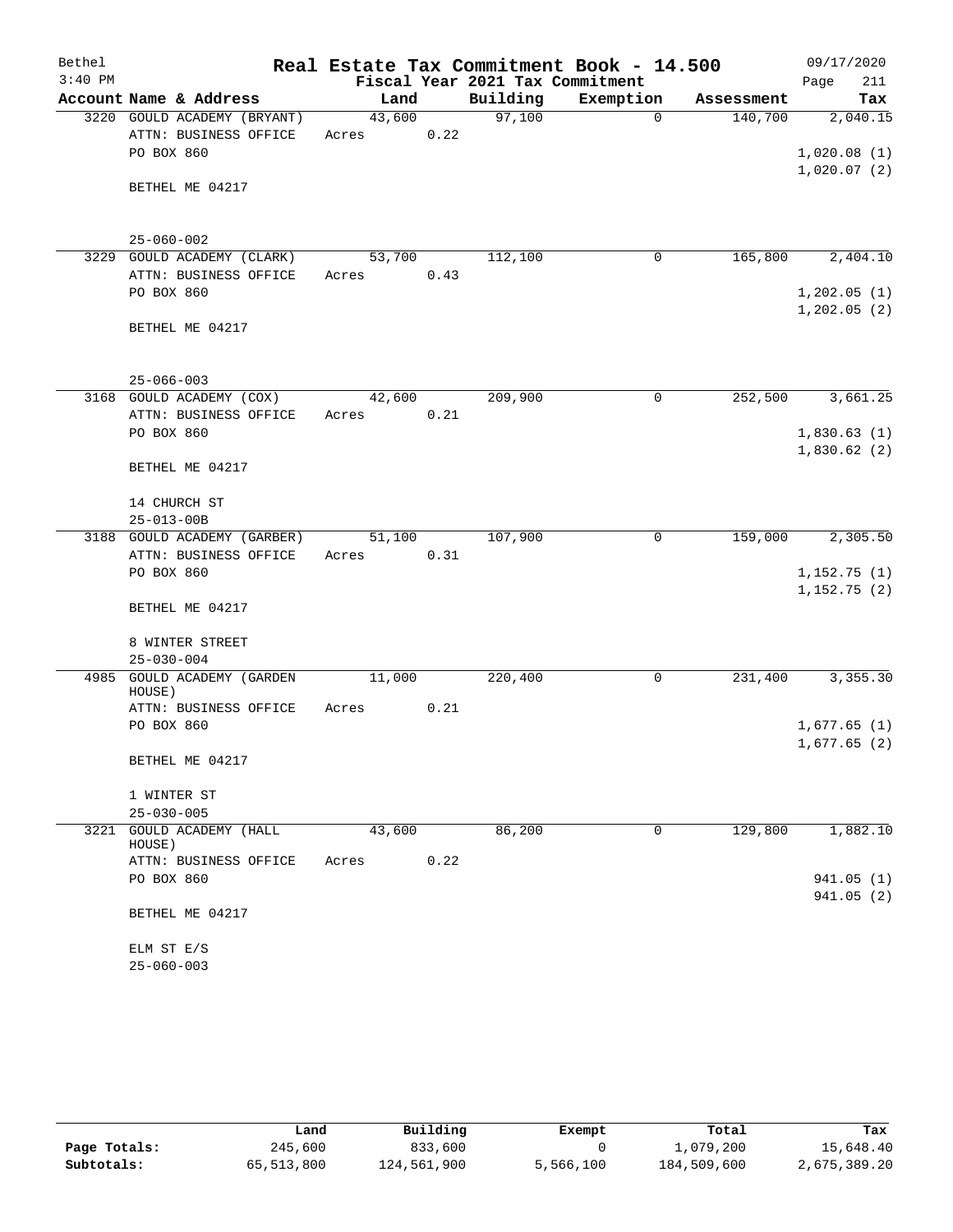| Bethel    |                                             |        |             |                                 | Real Estate Tax Commitment Book - 14.500 |            | 09/17/2020   |
|-----------|---------------------------------------------|--------|-------------|---------------------------------|------------------------------------------|------------|--------------|
| $3:40$ PM |                                             |        |             | Fiscal Year 2021 Tax Commitment |                                          |            | 212<br>Page  |
|           | Account Name & Address                      |        | Land        | Building                        | Exemption                                | Assessment | Tax          |
|           | 4948 GOULD ACADEMY                          |        | $\mathbf 0$ | 541,200                         | $\Omega$                                 | 541,200    | 7,847.40     |
|           | (HEADMASTER HOUSE)<br>ATTN: BUSINESS OFFICE |        |             |                                 |                                          |            |              |
|           | P.O. BOX 860                                |        |             |                                 |                                          |            | 3,923.70(1)  |
|           |                                             |        |             |                                 |                                          |            | 3,923.70(2)  |
|           | BETHEL ME 04217                             |        |             |                                 |                                          |            |              |
|           |                                             |        |             |                                 |                                          |            |              |
|           | CHURCH STREET                               |        |             |                                 |                                          |            |              |
|           | $25 - 029.001$                              |        |             |                                 |                                          |            |              |
|           | 3186 GOULD ACADEMY                          | 55,700 |             | 94,600                          | 0                                        | 150,300    | 2,179.35     |
|           | (HUTCHINSON)                                |        |             |                                 |                                          |            |              |
|           | ATTN: BUSINESS OFFICE                       | Acres  | 0.55        |                                 |                                          |            |              |
|           | PO BOX 860                                  |        |             |                                 |                                          |            | 1,089.68(1)  |
|           | BETHEL ME 04217                             |        |             |                                 |                                          |            | 1,089.67(2)  |
|           |                                             |        |             |                                 |                                          |            |              |
|           |                                             |        |             |                                 |                                          |            |              |
|           | $25 - 030 - 002$                            |        |             |                                 |                                          |            |              |
|           | 3176 GOULD ACADEMY (KAILEY)                 | 43,600 |             | 205,600                         | $\mathbf 0$                              | 249,200    | 3,613.40     |
|           | ATTN: BUSINESS OFFICE                       | Acres  | 0.22        |                                 |                                          |            |              |
|           | PO BOX 860                                  |        |             |                                 |                                          |            | 1,806.70(1)  |
|           |                                             |        |             |                                 |                                          |            | 1,806.70(2)  |
|           | BETHEL ME 04217                             |        |             |                                 |                                          |            |              |
|           |                                             |        |             |                                 |                                          |            |              |
|           | 36 PARK ST.                                 |        |             |                                 |                                          |            |              |
|           | $25 - 021$                                  |        |             |                                 |                                          |            |              |
|           | B1493P133                                   |        |             |                                 |                                          |            |              |
|           | 3228 GOULD ACADEMY (KNAPP)                  | 53,700 | 0.43        | 119,300                         | 0                                        | 173,000    | 2,508.50     |
|           | ATTN: BUSINESS OFFICE<br>PO BOX 860         | Acres  |             |                                 |                                          |            | 1, 254.25(1) |
|           |                                             |        |             |                                 |                                          |            | 1, 254.25(2) |
|           | BETHEL ME 04217                             |        |             |                                 |                                          |            |              |
|           |                                             |        |             |                                 |                                          |            |              |
|           | 45 ELM                                      |        |             |                                 |                                          |            |              |
|           | $25 - 066 - 002$                            |        |             |                                 |                                          |            |              |
|           | 3219 GOULD ACADEMY (LOWELL)                 | 43,600 |             | 105,000                         | 0                                        | 148,600    | 2,154.70     |
|           | ATTN: BUSINESS OFFICE                       | Acres  | 0.22        |                                 |                                          |            |              |
|           | PO BOX 860                                  |        |             |                                 |                                          |            | 1,077.35(1)  |
|           |                                             |        |             |                                 |                                          |            | 1,077.35(2)  |
|           | BETHEL ME 04217                             |        |             |                                 |                                          |            |              |
|           |                                             |        |             |                                 |                                          |            |              |
|           | $25 - 060 - 001$                            |        |             |                                 |                                          |            |              |
|           | 3187 GOULD ACADEMY                          | 54,600 |             | 74,200                          | 0                                        | 128,800    | 1,867.60     |
|           | (THOMPSON)                                  |        |             |                                 |                                          |            |              |
|           | ATTN: BUSINESS OFFICE                       | Acres  | 0.48        |                                 |                                          |            |              |
|           | PO BOX 860                                  |        |             |                                 |                                          |            | 933.80 (1)   |
|           |                                             |        |             |                                 |                                          |            | 933.80 (2)   |
|           | BETHEL ME 04217                             |        |             |                                 |                                          |            |              |
|           |                                             |        |             |                                 |                                          |            |              |
|           |                                             |        |             |                                 |                                          |            |              |
|           | $25 - 030 - 003$                            |        |             |                                 |                                          |            |              |

|              | Land       | Building    | Exempt    | Total       | Tax          |
|--------------|------------|-------------|-----------|-------------|--------------|
| Page Totals: | 251,200    | 1,139,900   |           | l,391,100   | 20,170.95    |
| Subtotals:   | 65,765,000 | 125,701,800 | 5,566,100 | 185,900,700 | 2,695,560.15 |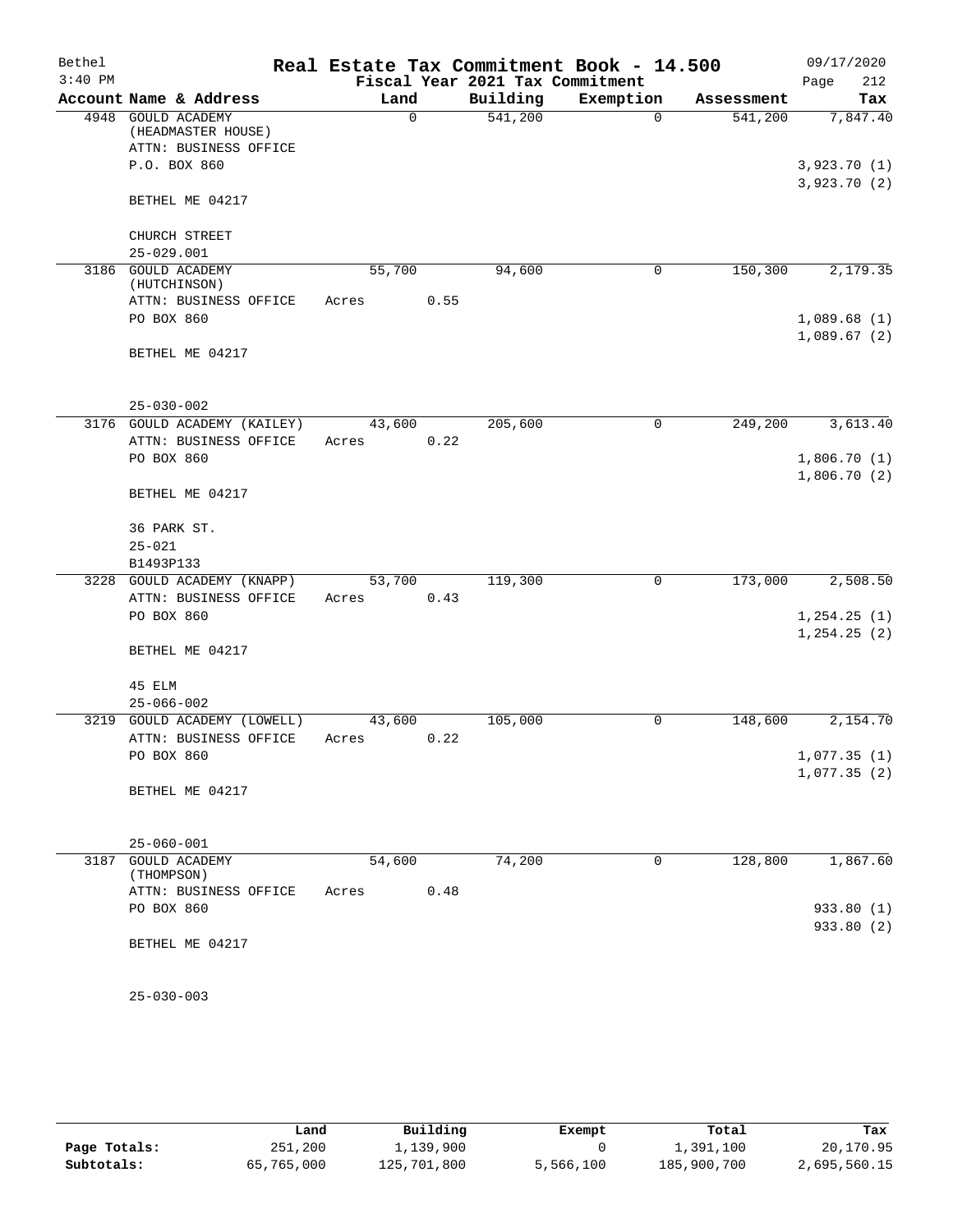| Bethel    |                                              |        |      |          | Real Estate Tax Commitment Book - 14.500 |            | 09/17/2020                   |
|-----------|----------------------------------------------|--------|------|----------|------------------------------------------|------------|------------------------------|
| $3:40$ PM |                                              |        |      |          | Fiscal Year 2021 Tax Commitment          |            | 213<br>Page                  |
|           | Account Name & Address                       | Land   |      | Building | Exemption                                | Assessment | Tax                          |
|           | 3203 GOULD ACADEMY (VAN)                     | 50,000 |      | 176,700  | $\Omega$                                 | 226,700    | 3,287.15                     |
|           | ATTN: BUSINESS OFFICE<br>PO BOX 860          | Acres  | 0.29 |          |                                          |            | 1,643.58(1)                  |
|           |                                              |        |      |          |                                          |            | 1,643.57(2)                  |
|           | BETHEL ME 04217                              |        |      |          |                                          |            |                              |
|           |                                              |        |      |          |                                          |            |                              |
|           | 4 ELM ST.                                    |        |      |          |                                          |            |                              |
|           | $25 - 045$                                   |        |      |          |                                          |            |                              |
|           | 3227 GOULD ACADEMY (ZALLEN)                  | 53,700 |      | 125,900  | 0                                        | 179,600    | 2,604.20                     |
|           | ATTN: BUSINESS OFFICE                        | Acres  | 0.43 |          |                                          |            |                              |
|           | PO BOX 860                                   |        |      |          |                                          |            | 1,302.10(1)<br>1,302.10(2)   |
|           | BETHEL ME 04217                              |        |      |          |                                          |            |                              |
|           |                                              |        |      |          |                                          |            |                              |
|           | 47 ELM ST E/S                                |        |      |          |                                          |            |                              |
|           | $25 - 066 - 001$                             |        |      |          |                                          |            |                              |
|           | 4510 GOULD, D SCOTT                          | 70,600 |      | 345,800  | 25,000                                   | 391,400    | 5,675.30                     |
|           | GOULD, CAROL A                               | Acres  | 0.60 |          | 01 Homestead (HM)                        |            |                              |
|           | 66 BROAD STREET                              |        |      |          |                                          |            | 2,837.65(1)                  |
|           |                                              |        |      |          |                                          |            | 2,837.65(2)                  |
|           | BETHEL ME 04217                              |        |      |          |                                          |            |                              |
|           | 66 BROAD STREET                              |        |      |          |                                          |            |                              |
|           | $26 - 016 - 001$                             |        |      |          |                                          |            |                              |
|           | B5186P166 11/24/2014 B3421P324 11/05/2003    |        |      |          |                                          |            |                              |
|           | 3526 GOULD, ROBERT C JR                      | 28,800 |      | 98,400   | 25,000                                   | 102,200    | 1,481.90                     |
|           | GOULD, JUDY A                                | Acres  | 1.00 |          | 01 Homestead (HM)                        |            |                              |
|           | 173 VERNON ST.                               |        |      |          |                                          |            | 740.95(1)                    |
|           | BETHEL ME 04217                              |        |      |          |                                          |            | 740.95(2)                    |
|           |                                              |        |      |          |                                          |            |                              |
|           | 173 VERNON ST.                               |        |      |          |                                          |            |                              |
|           | $26 - 073$                                   |        |      |          |                                          |            |                              |
|           | B2542P64 11/12/1997                          |        |      |          |                                          |            |                              |
|           | 5248 GOULDING, STEVEN P                      | 53,200 |      | 249,600  | 0                                        | 302,800    | 4,390.60                     |
|           | GOULDING, CLAIRE M                           | Acres  | 1.09 |          |                                          |            |                              |
|           | 18 ACORN PATH                                |        |      |          |                                          |            | 2, 195.30(1)<br>2, 195.30(2) |
|           | GROTON MA 01450                              |        |      |          |                                          |            |                              |
|           |                                              |        |      |          |                                          |            |                              |
|           | 36 QUAIL RUN                                 |        |      |          |                                          |            |                              |
|           | $09 - 006 - 006 - 005$                       |        |      |          |                                          |            |                              |
|           | B4660P45 11/16/2010 B12P4549 08/14/2009      |        |      |          |                                          |            |                              |
|           | 2561 GOULET, RONALD &<br><b>JESSICA MARY</b> | 17,000 |      | 0        | 0                                        | 17,000     | 246.50                       |
|           | TENANTS IN COMMON                            | Acres  | 0.50 |          |                                          |            |                              |
|           | 12 Holly Place                               |        |      |          |                                          |            | 123.25(1)                    |
|           |                                              |        |      |          |                                          |            | 123.25(2)                    |
|           | Bethel ME 04217                              |        |      |          |                                          |            |                              |
|           |                                              |        |      |          |                                          |            |                              |
|           | 19 HOLLY PLACE<br>$15 - 016 - 014$           |        |      |          |                                          |            |                              |
|           | B4025P171 10/11/2006 B2634P198               |        |      |          |                                          |            |                              |
|           |                                              |        |      |          |                                          |            |                              |
|           |                                              |        |      |          |                                          |            |                              |

|              | Land       | Building    | Exempt    | Total         | Tax          |
|--------------|------------|-------------|-----------|---------------|--------------|
| Page Totals: | 273,300    | 996,400     | 50,000    | 1,219,700     | 17,685.65    |
| Subtotals:   | 66,038,300 | 126,698,200 | 5,616,100 | 187, 120, 400 | 2,713,245.80 |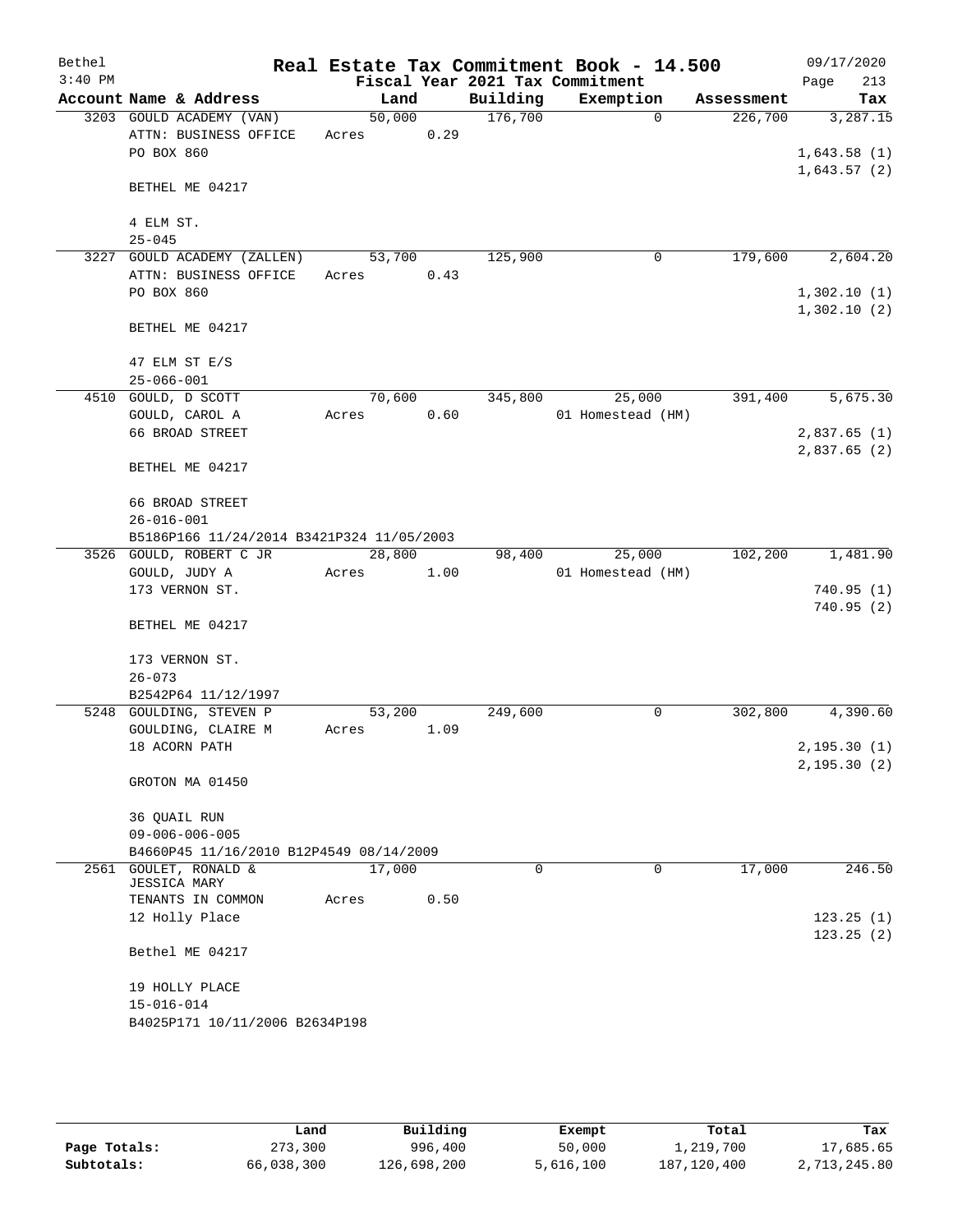| Bethel       |                                                                         |       |          | Real Estate Tax Commitment Book - 14.500 |           |             |            | 09/17/2020                 |
|--------------|-------------------------------------------------------------------------|-------|----------|------------------------------------------|-----------|-------------|------------|----------------------------|
| $3:40$ PM    |                                                                         |       |          | Fiscal Year 2021 Tax Commitment          |           |             |            | Page<br>214                |
|              | Account Name & Address                                                  |       | Land     | Building                                 | Exemption |             | Assessment | Tax                        |
|              | 2559 GOULET, ZACHARY T                                                  |       | 26,300   | 78,800                                   |           | $\mathbf 0$ | 105,100    | 1,523.95                   |
|              | 12 Holly Place                                                          | Acres | 0.54     |                                          |           |             |            | 761.98(1)                  |
|              | Bethel ME 04217                                                         |       |          |                                          |           |             |            | 761.97(2)                  |
|              |                                                                         |       |          |                                          |           |             |            |                            |
|              |                                                                         |       |          |                                          |           |             |            |                            |
|              | 12 ASPEN RD.                                                            |       |          |                                          |           |             |            |                            |
|              | $15 - 016 - 012$                                                        |       |          |                                          |           |             |            |                            |
|              | B5429P694 09/10/2018 B2085P76 B1889P138                                 |       |          |                                          |           |             |            |                            |
|              | 4702 GRAF, OWEN D                                                       |       | 88,000   | 233,000                                  |           | 0           | 321,000    | 4,654.50                   |
|              | GRAF, EDITH B<br>110 OLD BASS RIVER RD                                  | Acres | 2.34     |                                          |           |             |            | 2,327.25(1)                |
|              |                                                                         |       |          |                                          |           |             |            | 2,327.25 (2)               |
|              | SOUTH DENNIS MA 02660                                                   |       |          |                                          |           |             |            |                            |
|              |                                                                         |       |          |                                          |           |             |            |                            |
|              | 51 MOUNTAIN VALLEY road                                                 |       |          |                                          |           |             |            |                            |
|              | $09 - 005 - 012$                                                        |       |          |                                          |           |             |            |                            |
|              | B4852P107 06/07/2012 B4694P321 02/25/2011 B3879P329<br>01/30/2006       |       |          |                                          |           |             |            |                            |
|              | 1040 GRAHAM, MICHAEL G                                                  |       | 33,600   | 131,700                                  |           | 0           | 165,300    | 2,396.85                   |
|              | GRAHAM, NOREEN                                                          |       |          |                                          |           |             |            |                            |
|              | 62 PINEHURST ROAD                                                       |       |          |                                          |           |             |            | 1, 198.43(1)               |
|              |                                                                         |       |          |                                          |           |             |            | 1, 198.42(2)               |
|              | MARSHFIELD MA 02050                                                     |       |          |                                          |           |             |            |                            |
|              |                                                                         |       |          |                                          |           |             |            |                            |
|              | 88 FAIRWAY ROAD                                                         |       |          |                                          |           |             |            |                            |
|              | $07 - 028 - 550$<br>B5464P857 06/06/2019 B5464P855 06/06/2019 B5390P569 |       |          |                                          |           |             |            |                            |
|              | 01/29/2018 B5155P80 09/02/2014                                          |       |          |                                          |           |             |            |                            |
|              | 3387 GRAMMAS, COREY A                                                   |       | 53,500   | 127,200                                  |           | 0           | 180,700    | 2,620.15                   |
|              | GRAMMAS, ELIZABETH                                                      | Acres | 0.42     |                                          |           |             |            |                            |
|              | COMPTON CAPITAL                                                         |       |          |                                          |           |             |            | 1,310.08(1)                |
|              | PO BOX 609<br>BETHEL ME 04217                                           |       |          |                                          |           |             |            | 1,310.07(2)                |
|              |                                                                         |       |          |                                          |           |             |            |                            |
|              | 24 VERNON ST.                                                           |       |          |                                          |           |             |            |                            |
|              | $25 - 208 - 001$                                                        |       |          |                                          |           |             |            |                            |
|              | B4616P96 08/02/2010 B3457P319 01/30/2004                                |       |          |                                          |           |             |            |                            |
| 2669         | GRANT, LUTHER C                                                         |       | 700      | 0                                        |           | $\mathbf 0$ | 700        | 10.15                      |
|              | PO BOX 11                                                               | Acres | 7.70     |                                          |           |             |            |                            |
|              |                                                                         |       |          |                                          |           |             |            | 5.08(1)                    |
|              | MANSFIELD MA 02048                                                      |       |          |                                          |           |             |            | 5.07(2)                    |
|              |                                                                         |       |          |                                          |           |             |            |                            |
|              | NORTH RD.                                                               |       |          |                                          |           |             |            |                            |
|              | $17 - 011$                                                              |       |          |                                          |           |             |            |                            |
|              | B5239P388 08/21/2015 B2647P63 12/16/1998                                |       |          |                                          |           |             |            |                            |
|              | 3638 GRANT, SHAWN P                                                     |       | 39,900   | 193,100                                  |           | 0           | 233,000    | 3,378.50                   |
|              | GRANT, KEVIN J CALL                                                     | Acres | 1.67     |                                          |           |             |            |                            |
|              | 28 CRYSTAL LANE                                                         |       |          |                                          |           |             |            | 1,689.25(1)<br>1,689.25(2) |
|              | WINDHAM ME 04062                                                        |       |          |                                          |           |             |            |                            |
|              |                                                                         |       |          |                                          |           |             |            |                            |
|              | 7 HILLSIDE LANE                                                         |       |          |                                          |           |             |            |                            |
|              | $27 - 036 - 005 - 002$                                                  |       |          |                                          |           |             |            |                            |
|              | B3671P193 01/31/2005                                                    |       |          |                                          |           |             |            |                            |
|              |                                                                         |       |          |                                          |           |             |            |                            |
|              |                                                                         |       |          |                                          |           |             |            |                            |
|              | Land                                                                    |       | Building |                                          | Exempt    |             | Total      | Tax                        |
| Page Totals: | 242,000                                                                 |       | 763,800  |                                          | 0         |             | 1,005,800  | 14,584.10                  |

**Subtotals:** 66,280,300 127,462,000 5,616,100 188,126,200 2,727,829.90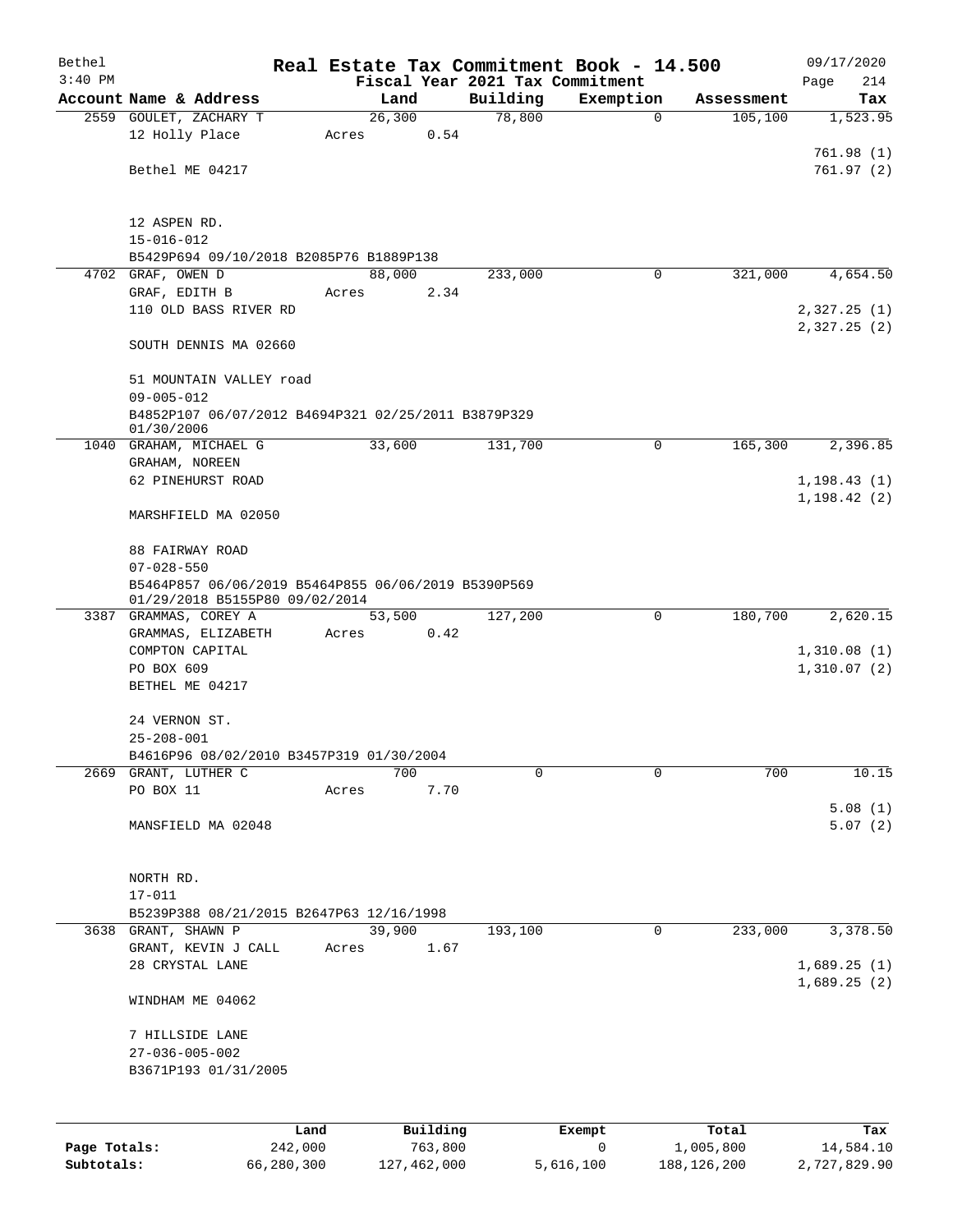| Bethel       |                                                      |                 |             |                                 | Real Estate Tax Commitment Book - 14.500 |                        | 09/17/2020                |
|--------------|------------------------------------------------------|-----------------|-------------|---------------------------------|------------------------------------------|------------------------|---------------------------|
| $3:40$ PM    |                                                      |                 |             | Fiscal Year 2021 Tax Commitment |                                          |                        | 215<br>Page               |
|              | Account Name & Address                               |                 | Land        | Building<br>$\Omega$            | Exemption<br>$\Omega$                    | Assessment             | Tax                       |
|              | 2894 GRATTAN, WALTER, W., JR<br>25 WALNUT FARM DRIVE | 31,100<br>Acres | 4.00        |                                 |                                          | 31,100                 | 450.95                    |
|              |                                                      |                 |             |                                 |                                          |                        | 225.48(1)                 |
|              | FARMINGTON CT 06032                                  |                 |             |                                 |                                          |                        | 225.47(2)                 |
|              |                                                      |                 |             |                                 |                                          |                        |                           |
|              |                                                      |                 |             |                                 |                                          |                        |                           |
|              | INTERVALE RD N/S                                     |                 |             |                                 |                                          |                        |                           |
|              | $20 - 012 - 001$<br>B4293P111 05/06/2008             |                 |             |                                 |                                          |                        |                           |
|              | 3026 GRAUL, CHRISTOPHER                              |                 | 33,300      | 314,200                         | 0                                        | 347,500                | 5,038.75                  |
|              | GRAUL, REGINA                                        | Acres           | 2.21        |                                 |                                          |                        |                           |
|              | 14 PINE BROOKWAY                                     |                 |             |                                 |                                          |                        | 2,519.38(1)               |
|              |                                                      |                 |             |                                 |                                          |                        | 2,519.37(2)               |
|              | DUXBURY MA 02332                                     |                 |             |                                 |                                          |                        |                           |
|              | 14 TAYLOR WOODS RD.                                  |                 |             |                                 |                                          |                        |                           |
|              | $22 - 026 - 003$                                     |                 |             |                                 |                                          |                        |                           |
|              | B5337P307 03/28/2017 B4518P226 10/23/2009 B3707P74   |                 |             |                                 |                                          |                        |                           |
|              | 04/27/2005                                           |                 |             |                                 |                                          |                        |                           |
| 2717         | GRAWEHR, BRIAN P. &                                  | 71,800          |             | 152,600                         | 0                                        | 224,400                | 3,253.80                  |
|              | DORMAN, TIMOTHY R                                    | Acres           | 1.22        |                                 |                                          |                        |                           |
|              | 144 BROWN AVENUE, UNIT                               |                 |             |                                 |                                          |                        | 1,626.90(1)               |
|              | 2                                                    |                 |             |                                 |                                          |                        |                           |
|              | ROSLINDALE MA 02131                                  |                 |             |                                 |                                          |                        | 1,626.90(2)               |
|              |                                                      |                 |             |                                 |                                          |                        |                           |
|              | 14 MEGAN'S WAY                                       |                 |             |                                 |                                          |                        |                           |
|              | $17 - 035 - 005$                                     |                 |             |                                 |                                          |                        |                           |
|              | B4937P201 12/31/2012 B2967P302 06/22/2001            |                 |             |                                 |                                          |                        |                           |
|              | 2654 GRAY BIRCH LAND INVEST,                         | 125,200         |             | 0                               | 0                                        | 125,200                | 1,815.40                  |
|              | <b>LLC</b>                                           |                 |             |                                 |                                          |                        |                           |
|              | 230 EL CENTRO BLVD. SE                               | Acres           | 410.00      |                                 |                                          |                        | 907.70(1)                 |
|              | EAST GRAND RAPIDS MI                                 |                 |             |                                 |                                          |                        | 907.70(2)                 |
|              | 49506                                                |                 |             |                                 |                                          |                        |                           |
|              |                                                      |                 |             |                                 |                                          |                        |                           |
|              | NORTH RD                                             |                 |             |                                 |                                          |                        |                           |
|              | $16 - 027$                                           |                 |             |                                 |                                          |                        |                           |
|              | B5054P91 10/24/2013 B3569P173 08/06/2004 B2383P50    |                 |             |                                 |                                          |                        |                           |
|              | 2125 GRAY, JANE D                                    |                 | 19,200      | 53,100                          | 0                                        | 72,300                 | 1,048.35                  |
|              | TRUSTEE RIVERVIEW TRUST                              |                 |             |                                 |                                          |                        |                           |
|              | PO BOX 535                                           |                 |             |                                 |                                          |                        | 524.18(1)                 |
|              |                                                      |                 |             |                                 |                                          |                        | 524.17(2)                 |
|              | HARRISON ME 04040                                    |                 |             |                                 |                                          |                        |                           |
|              |                                                      |                 |             |                                 |                                          |                        |                           |
|              | 357 MAYVILLE RD.<br>$12 - 080 - 206$                 |                 |             |                                 |                                          |                        |                           |
|              | B3120P262 06/10/2002                                 |                 |             |                                 |                                          |                        |                           |
|              | 2230 GRAY, JANE D                                    | 19,200          |             | 53, 100                         | $\mathbf 0$                              | 72,300                 | 1,048.35                  |
|              | TRUSTEE RIVERVIEW TRUST                              |                 |             |                                 |                                          |                        |                           |
|              | PO BOX 535                                           |                 |             |                                 |                                          |                        | 524.18(1)                 |
|              |                                                      |                 |             |                                 |                                          |                        | 524.17(2)                 |
|              | HARRISON ME 04040                                    |                 |             |                                 |                                          |                        |                           |
|              | 357 MAYVILLE RD.                                     |                 |             |                                 |                                          |                        |                           |
|              | $12 - 080 - 209$                                     |                 |             |                                 |                                          |                        |                           |
|              |                                                      |                 |             |                                 |                                          |                        |                           |
|              |                                                      |                 |             |                                 |                                          |                        |                           |
|              | Land                                                 |                 | Building    |                                 | Exempt                                   | Total                  | Tax                       |
| Page Totals: | 299,800<br>66,580,100                                |                 | 573,000     |                                 | 0<br>5,616,100                           | 872,800<br>188,999,000 | 12,655.60<br>2,740,485.50 |
| Subtotals:   |                                                      |                 | 128,035,000 |                                 |                                          |                        |                           |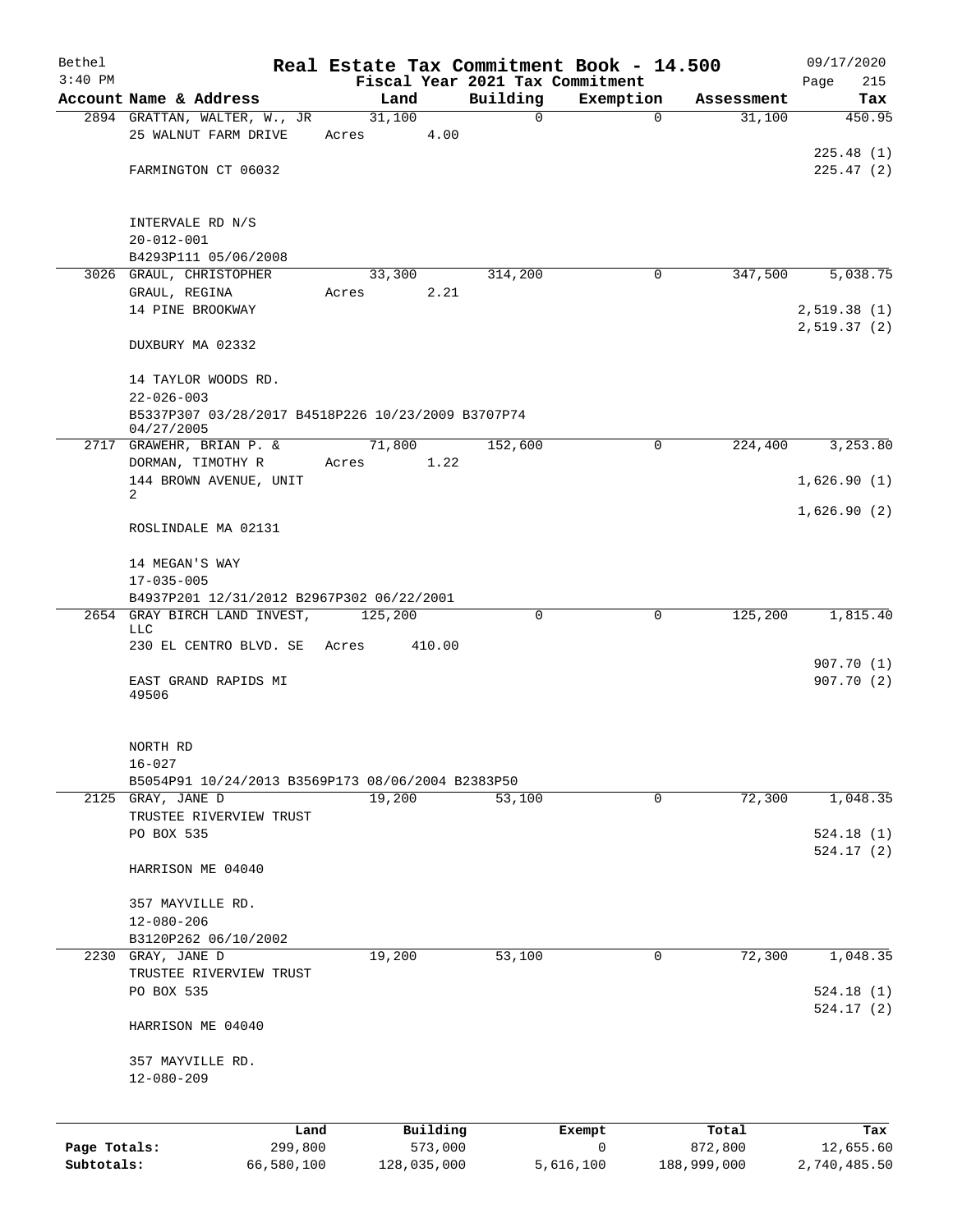| Bethel<br>$3:40$ PM |                                  | Real Estate Tax Commitment Book - 14.500 | Fiscal Year 2021 Tax Commitment |             |            | 09/17/2020<br>Page<br>216 |
|---------------------|----------------------------------|------------------------------------------|---------------------------------|-------------|------------|---------------------------|
|                     | Account Name & Address           | Land                                     | Building                        | Exemption   | Assessment | Tax                       |
|                     | 2435 GRAY, JANE D                | 19,200                                   | 53,100                          | $\mathbf 0$ | 72,300     | 1,048.35                  |
|                     | TRUSTEE RIVERVIEW TRUST          |                                          |                                 |             |            |                           |
|                     | PO BOX 535                       |                                          |                                 |             |            | 524.18(1)                 |
|                     |                                  |                                          |                                 |             |            | 524.17(2)                 |
|                     | HARRISON ME 04040                |                                          |                                 |             |            |                           |
|                     |                                  |                                          |                                 |             |            |                           |
|                     | 357 MAYVILLE RD.                 |                                          |                                 |             |            |                           |
| 1750                | $12 - 080 - 214$<br>GRAY, JANE D |                                          | 53,100                          |             | 72,300     | 1,048.35                  |
|                     | TRUSTEE RIVERVIEW TRUST          | 19,200                                   |                                 | 0           |            |                           |
|                     | PO BOX 535                       |                                          |                                 |             |            | 524.18(1)                 |
|                     |                                  |                                          |                                 |             |            | 524.17(2)                 |
|                     | HARRISON ME 04040                |                                          |                                 |             |            |                           |
|                     | 357 MAYVILLE RD.                 |                                          |                                 |             |            |                           |
|                     | 12-080-102                       |                                          |                                 |             |            |                           |
|                     | B3061P111                        |                                          |                                 |             |            |                           |
|                     | 1751 GRAY, JANE D                | 19,200                                   | 53,100                          | 0           | 72,300     | 1,048.35                  |
|                     | TRUSTEE RIVERVIEW TRUST          |                                          |                                 |             |            |                           |
|                     | PO BOX 535                       |                                          |                                 |             |            | 524.18(1)<br>524.17(2)    |
|                     | HARRISON ME 04040                |                                          |                                 |             |            |                           |
|                     | 357 MAYVILLE RD.                 |                                          |                                 |             |            |                           |
|                     | $12 - 080 - 103$                 |                                          |                                 |             |            |                           |
|                     | B3061P111                        |                                          |                                 |             |            |                           |
|                     | 1752 GRAY, JANE D                | 19,200                                   | 53,100                          | 0           | 72,300     | 1,048.35                  |
|                     | TRUSTEE RIVERVIEW TRUST          |                                          |                                 |             |            |                           |
|                     | PO BOX 535                       |                                          |                                 |             |            | 524.18(1)                 |
|                     | HARRISON ME 04040                |                                          |                                 |             |            | 524.17(2)                 |
|                     | 357 MAYVILLE RD.                 |                                          |                                 |             |            |                           |
|                     | $12 - 080 - 104$                 |                                          |                                 |             |            |                           |
|                     | B3061P111                        |                                          |                                 |             |            |                           |
|                     | 1745 GRAY, JANE D                | 19,200                                   | 53,100                          | 0           | 72,300     | 1,048.35                  |
|                     | TRUSTEE RIVERVIEW TRUST          |                                          |                                 |             |            |                           |
|                     | PO BOX 535                       |                                          |                                 |             |            | 524.18(1)                 |
|                     |                                  |                                          |                                 |             |            | 524.17(2)                 |
|                     | HARRISON ME 04040                |                                          |                                 |             |            |                           |
|                     | 357 MAYVILLE RD.                 |                                          |                                 |             |            |                           |
|                     | $12 - 080 - 001$                 |                                          |                                 |             |            |                           |
|                     | B3061P111                        |                                          |                                 |             |            |                           |
|                     | 1746 GRAY, JANE D                | 19,200                                   | 53,100                          | 0           | 72,300     | 1,048.35                  |
|                     | TRUSTEE RIVERVIEW TRUST          |                                          |                                 |             |            |                           |
|                     | PO BOX 535                       |                                          |                                 |             |            | 524.18(1)                 |
|                     | HARRISON ME 04040                |                                          |                                 |             |            | 524.17(2)                 |
|                     | 357 MAYVILLE RD.                 |                                          |                                 |             |            |                           |
|                     | $12 - 080 - 002$                 |                                          |                                 |             |            |                           |
|                     | B3061P111                        |                                          |                                 |             |            |                           |
|                     |                                  |                                          |                                 |             |            |                           |

|              | Land       | Building    | Exempt    | Total         | Tax          |
|--------------|------------|-------------|-----------|---------------|--------------|
| Page Totals: | 115,200    | 318,600     |           | 433,800       | 6, 290.10    |
| Subtotals:   | 66,695,300 | 128,353,600 | 5,616,100 | 189, 432, 800 | 2,746,775.60 |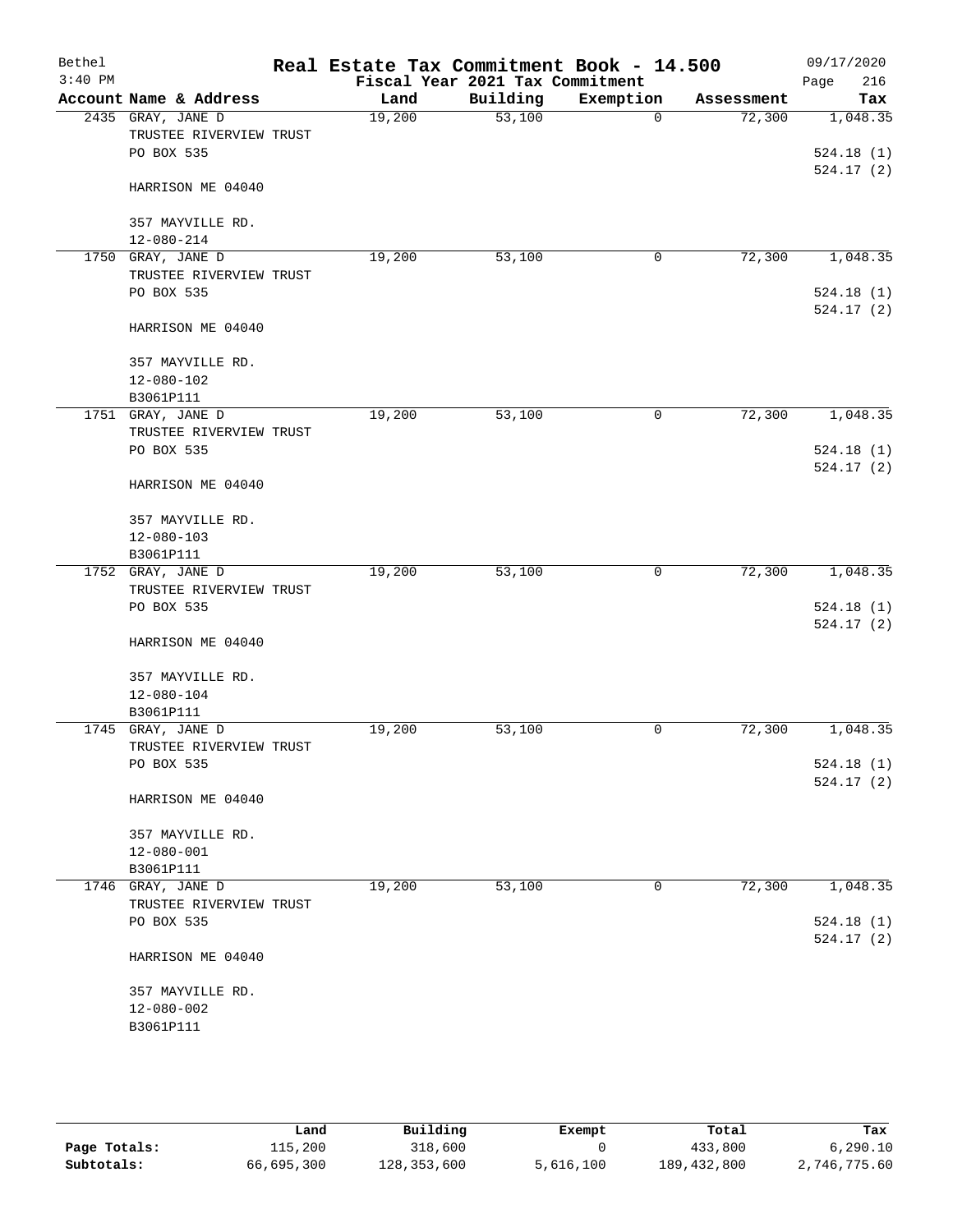| Bethel    |                         | Real Estate Tax Commitment Book - 14.500 |                                 |             |            | 09/17/2020             |
|-----------|-------------------------|------------------------------------------|---------------------------------|-------------|------------|------------------------|
| $3:40$ PM |                         |                                          | Fiscal Year 2021 Tax Commitment |             |            | 217<br>Page            |
|           | Account Name & Address  | Land                                     | Building                        | Exemption   | Assessment | Tax                    |
|           | 1747 GRAY, JANE D       | 19,200                                   | 53,100                          | $\mathbf 0$ | 72,300     | 1,048.35               |
|           | TRUSTEE RIVERVIEW TRUST |                                          |                                 |             |            |                        |
|           | PO BOX 535              |                                          |                                 |             |            | 524.18(1)<br>524.17(2) |
|           | HARRISON ME 04040       |                                          |                                 |             |            |                        |
|           | 357 MAYVILLE RD.        |                                          |                                 |             |            |                        |
|           | $12 - 080 - 003$        |                                          |                                 |             |            |                        |
|           | B3061P111               |                                          |                                 |             |            |                        |
|           | 1748 GRAY, JANE D       | 19,200                                   | 53,100                          | 0           | 72,300     | 1,048.35               |
|           | TRUSTEE RIVERVIEW TRUST |                                          |                                 |             |            |                        |
|           | PO BOX 535              |                                          |                                 |             |            | 524.18(1)<br>524.17(2) |
|           | HARRISON ME 04040       |                                          |                                 |             |            |                        |
|           | 357 MAYVILLE RD.        |                                          |                                 |             |            |                        |
|           | $12 - 080 - 004$        |                                          |                                 |             |            |                        |
|           | B3061P111               |                                          |                                 |             |            |                        |
|           | 1804 GRAY, JANE D       | 19,200                                   | 53,100                          | 0           | 72,300     | 1,048.35               |
|           | TRUSTEE RIVERVIEW TRUST |                                          |                                 |             |            |                        |
|           | PO BOX 535              |                                          |                                 |             |            | 524.18(1)              |
|           | HARRISON ME 04040       |                                          |                                 |             |            | 524.17(2)              |
|           | 357 MAYVILLE RD.        |                                          |                                 |             |            |                        |
|           | $12 - 080 - 106$        |                                          |                                 |             |            |                        |
|           | 2014 GRAY, JANE D       | 19,200                                   | 53,100                          | 0           | 72,300     | 1,048.35               |
|           | TRUSTEE RIVERVIEW TRUST |                                          |                                 |             |            |                        |
|           | PO BOX 535              |                                          |                                 |             |            | 524.18(1)              |
|           |                         |                                          |                                 |             |            | 524.17(2)              |
|           | HARRISON ME 04040       |                                          |                                 |             |            |                        |
|           | 357 MAYVILLE RD.        |                                          |                                 |             |            |                        |
|           | $12 - 080 - 111$        |                                          |                                 |             |            |                        |
|           | 2119 GRAY, JANE D       | 19,200                                   | 53,100                          | 0           | 72,300     | 1,048.35               |
|           | TRUSTEE RIVERVIEW TRUST |                                          |                                 |             |            |                        |
|           | PO BOX 535              |                                          |                                 |             |            | 524.18(1)              |
|           | HARRISON ME 04040       |                                          |                                 |             |            | 524.17(2)              |
|           |                         |                                          |                                 |             |            |                        |
|           | 357 MAYVILLE RD.        |                                          |                                 |             |            |                        |
|           | 12-080-114              |                                          |                                 |             |            |                        |
|           | 2120 GRAY, JANE D       | 19,200                                   | 53,100                          | 0           | 72,300     | 1,048.35               |
|           | TRUSTEE RIVERVIEW TRUST |                                          |                                 |             |            |                        |
|           | PO BOX 535              |                                          |                                 |             |            | 524.18(1)              |
|           | HARRISON ME 04040       |                                          |                                 |             |            | 524.17(2)              |
|           | 357 MAYVILLE RD.        |                                          |                                 |             |            |                        |
|           | 12-080-201              |                                          |                                 |             |            |                        |
|           | B3120P262 06/10/2002    |                                          |                                 |             |            |                        |
|           |                         |                                          |                                 |             |            |                        |

|              | Land       | Building    | Exempt    | Total       | Tax          |
|--------------|------------|-------------|-----------|-------------|--------------|
| Page Totals: | 115,200    | 318,600     |           | 433,800     | 6.290.10     |
| Subtotals:   | 66,810,500 | 128,672,200 | 5,616,100 | 189,866,600 | 2,753,065.70 |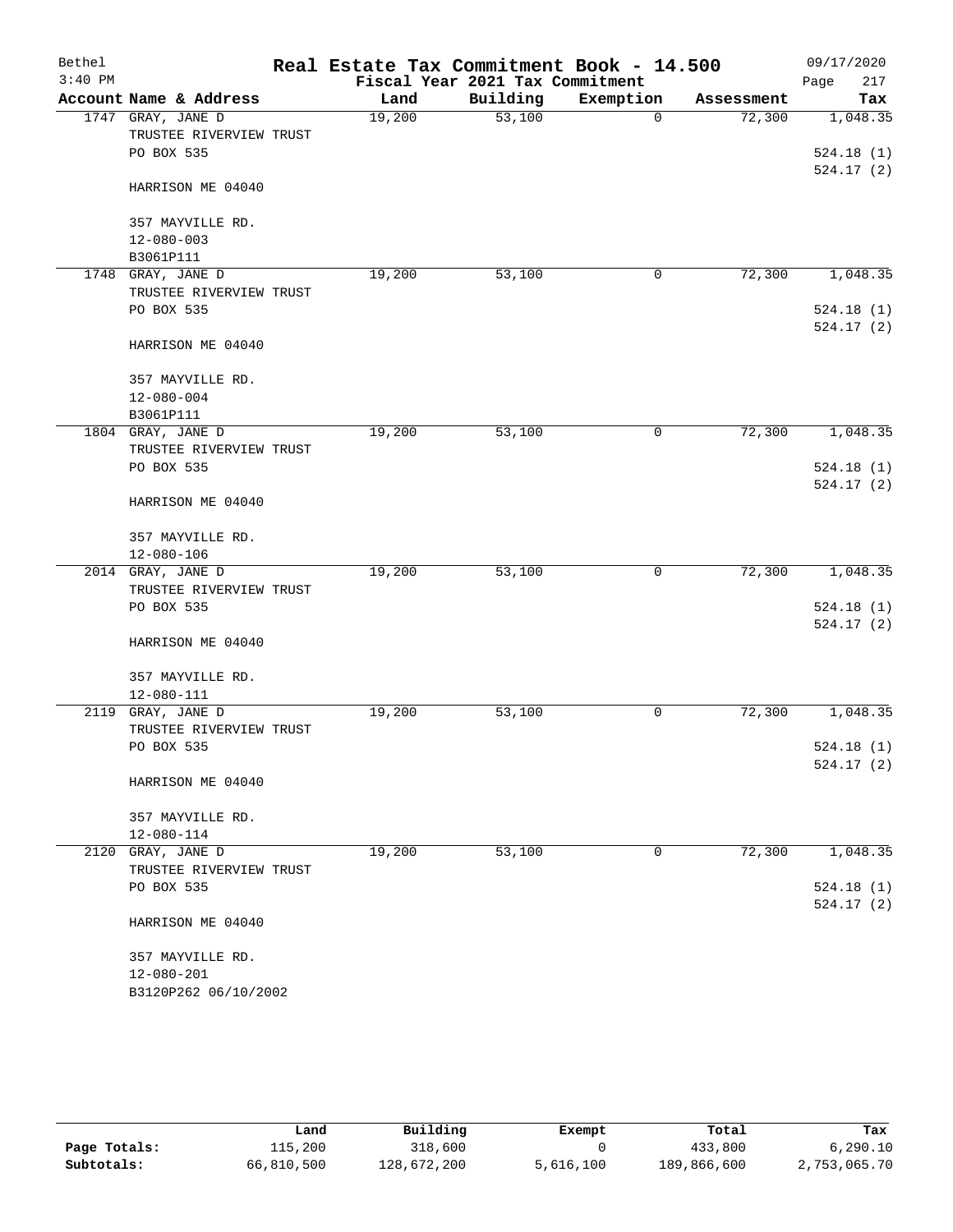| Bethel<br>$3:40$ PM |                                                            | Real Estate Tax Commitment Book - 14.500 | Fiscal Year 2021 Tax Commitment |             |            | 09/17/2020<br>218<br>Page |
|---------------------|------------------------------------------------------------|------------------------------------------|---------------------------------|-------------|------------|---------------------------|
|                     | Account Name & Address                                     | Land                                     | Building                        | Exemption   | Assessment | Tax                       |
|                     | 2121 GRAY, JANE D<br>TRUSTEE RIVERVIEW TRUST<br>PO BOX 535 | 19,200                                   | 53,100                          | $\mathbf 0$ | 72,300     | 1,048.35<br>524.18(1)     |
|                     | HARRISON ME 04040                                          |                                          |                                 |             |            | 524.17(2)                 |
|                     | 357 MAYVILLE RD.<br>$12 - 080 - 202$                       |                                          |                                 |             |            |                           |
|                     | B3120P262 06/10/2002<br>2122 GRAY, JANE D                  | 19,200                                   | 53,100                          | 0           | 72,300     | 1,048.35                  |
|                     | TRUSTEE RIVERVIEW TRUST<br>PO BOX 535                      |                                          |                                 |             |            | 524.18(1)<br>524.17(2)    |
|                     | HARRISON ME 04040                                          |                                          |                                 |             |            |                           |
|                     | 357 MAYVILLE RD.<br>$12 - 080 - 203$                       |                                          |                                 |             |            |                           |
|                     | B3120P262 06/10/2002                                       |                                          | 53,100                          | 0           | 72,300     |                           |
|                     | 2123 GRAY, JANE D<br>TRUSTEE RIVERVIEW TRUST               | 19,200                                   |                                 |             |            | 1,048.35                  |
|                     | PO BOX 535                                                 |                                          |                                 |             |            | 524.18(1)<br>524.17(2)    |
|                     | HARRISTON ME 04040                                         |                                          |                                 |             |            |                           |
|                     | 357 MAYVILLE RD.                                           |                                          |                                 |             |            |                           |
|                     | $12 - 080 - 204$<br>B3120P262 06/10/2002                   |                                          |                                 |             |            |                           |
|                     | 2124 GRAY, JANE D. TRUSTEE                                 | 19,200                                   | 53,100                          | 0           | 72,300     | 1,048.35                  |
|                     | RIVERVIEW TIMESHARE<br>TRUST                               |                                          |                                 |             |            |                           |
|                     | PO BOX 535                                                 |                                          |                                 |             |            | 524.18(1)<br>524.17(2)    |
|                     | HARRISON ME 04040                                          |                                          |                                 |             |            |                           |
|                     | 357 MAYVILLE RD.<br>$12 - 080 - 205$                       |                                          |                                 |             |            |                           |
|                     | B3120P262 06/10/2002                                       |                                          |                                 |             |            |                           |
|                     | 4562 GRAY, JANE D. TRUSTEE<br>RIVERVIEW TIMESHARE          | 19,200                                   | 53,100                          | 0           | 72,300     | 1,048.35                  |
|                     | TRUST<br>PO BOX 535                                        |                                          |                                 |             |            | 524.18(1)                 |
|                     |                                                            |                                          |                                 |             |            | 524.17(2)                 |
|                     | HARRISON ME 04040                                          |                                          |                                 |             |            |                           |
|                     | 357 MAYVILLE RD.<br>$12 - 080 - 105$                       |                                          |                                 |             |            |                           |
|                     | 4563 GRAY, JANE D. TRUSTEE<br>RIVERVIEW TIMESHARE<br>TRUST | 19,200                                   | 53,100                          | 0           | 72,300     | 1,048.35                  |
|                     | PO BOX 535                                                 |                                          |                                 |             |            | 524.18(1)<br>524.17(2)    |
|                     | HARRISON ME 04040                                          |                                          |                                 |             |            |                           |
|                     | 357 MAYVILLE RD.<br>12-080-107                             |                                          |                                 |             |            |                           |
|                     |                                                            |                                          |                                 |             |            |                           |

|              | Land       | Building    | Exempt    | Total       | Tax          |
|--------------|------------|-------------|-----------|-------------|--------------|
| Page Totals: | 115,200    | 318,600     |           | 433,800     | 6, 290, 10   |
| Subtotals:   | 66,925,700 | 128,990,800 | 5,616,100 | 190,300,400 | 2,759,355.80 |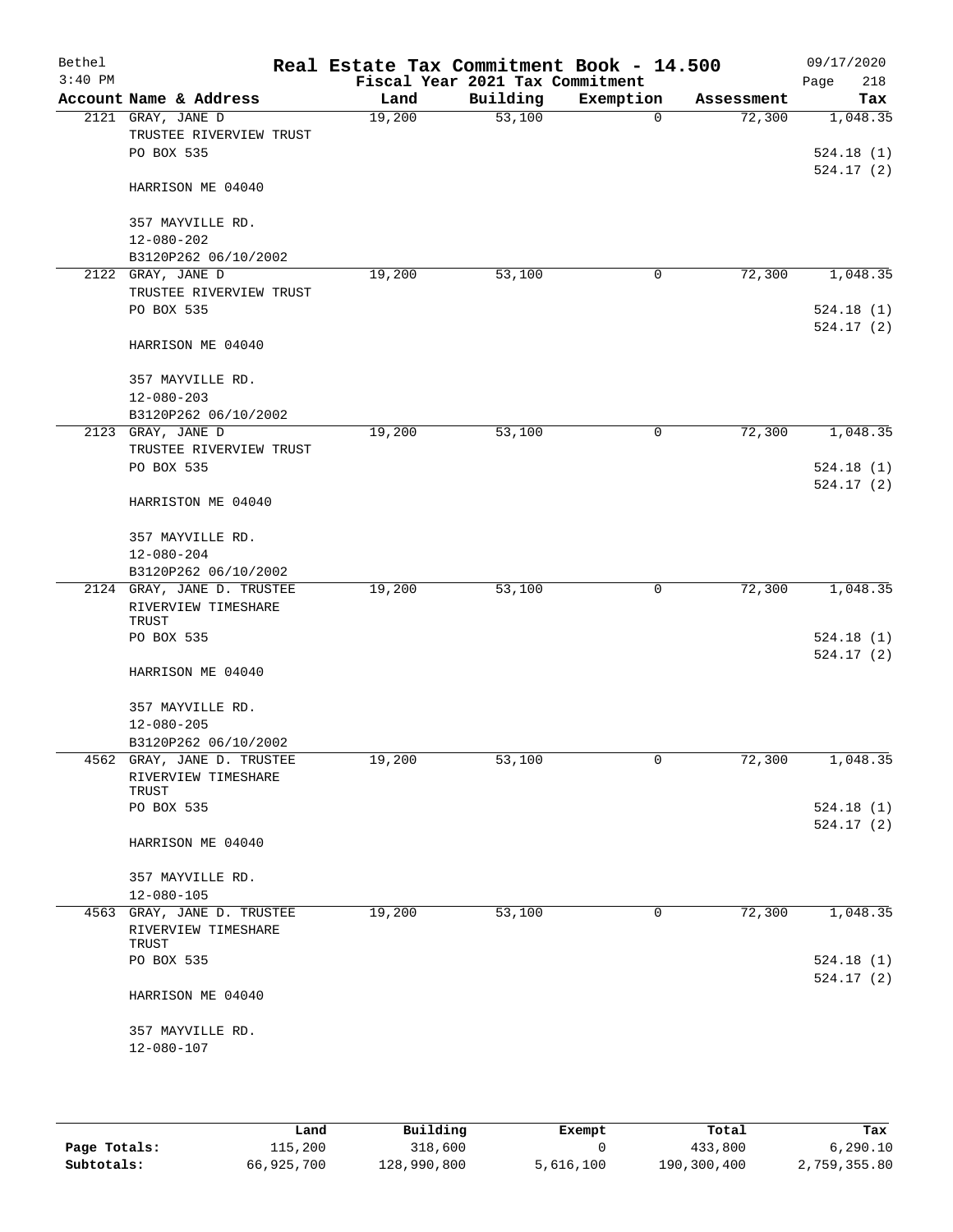| $3:40$ PM<br>Fiscal Year 2021 Tax Commitment<br>Page<br>Building<br>Exemption<br>Account Name & Address<br>Land<br>Assessment<br>53,100<br>4564 GRAY, JANE D. TRUSTEE<br>19,200<br>72,300<br>$\Omega$<br>RIVERVIEW TIMESHARE<br>TRUST<br>PO BOX 535<br>HARRISON ME 04040<br>357 MAYVILLE RD.<br>$12 - 080 - 108$<br>4565 GRAY, JANE D. TRUSTEE<br>19,200<br>72,300<br>53,100<br>0<br>RIVERVIEW TIMESHARE<br>TRUST<br>PO BOX 535<br>524.17(2)<br>HARRISON ME 04040<br>357 MAYVILLE RD.<br>$12 - 080 - 109$<br>72,300<br>4566 GRAY, JANE D. TRUSTEE<br>19,200<br>53,100<br>0<br>RIVERVIEW TIMESHARE<br>TRUST<br>524.18(1)<br>PO BOX 535<br>524.17(2)<br>HARRISON ME 04040<br>357 MAYVILLE RD.<br>12-080-110<br>4567 GRAY, JANE D. TRUSTEE<br>19,200<br>53,100<br>72,300<br>0<br>RIVERVIEW TIMESHARE<br>TRUST<br>PO BOX 535<br>HARRISON ME 04040<br>357 MAYVILLE RD.<br>$12 - 080 - 112$<br>4568 GRAY, JANE D. TRUSTEE<br>72,300<br>19,200<br>53,100<br>0<br>RIVERVIEW TIMESHARE<br>TRUST<br>PO BOX 535<br>524.18(1)<br>524.17(2)<br>HARRISON ME 04040<br>357 MAYVILLE RD.<br>12-080-113<br>72,300<br>4569 GRAY, JANE D. TRUSTEE<br>19,200<br>53,100<br>0<br>RIVERVIEW TIMESHARE<br>TRUST<br>PO BOX 535<br>HARRISON ME 04040<br>357 MAYVILLE RD.<br>$12 - 080 - 207$ | Bethel | Real Estate Tax Commitment Book - 14.500 |  | 09/17/2020 |
|-------------------------------------------------------------------------------------------------------------------------------------------------------------------------------------------------------------------------------------------------------------------------------------------------------------------------------------------------------------------------------------------------------------------------------------------------------------------------------------------------------------------------------------------------------------------------------------------------------------------------------------------------------------------------------------------------------------------------------------------------------------------------------------------------------------------------------------------------------------------------------------------------------------------------------------------------------------------------------------------------------------------------------------------------------------------------------------------------------------------------------------------------------------------------------------------------------------------------------------------------------------------|--------|------------------------------------------|--|------------|
|                                                                                                                                                                                                                                                                                                                                                                                                                                                                                                                                                                                                                                                                                                                                                                                                                                                                                                                                                                                                                                                                                                                                                                                                                                                                   |        |                                          |  | 219        |
|                                                                                                                                                                                                                                                                                                                                                                                                                                                                                                                                                                                                                                                                                                                                                                                                                                                                                                                                                                                                                                                                                                                                                                                                                                                                   |        |                                          |  | Tax        |
|                                                                                                                                                                                                                                                                                                                                                                                                                                                                                                                                                                                                                                                                                                                                                                                                                                                                                                                                                                                                                                                                                                                                                                                                                                                                   |        |                                          |  | 1,048.35   |
|                                                                                                                                                                                                                                                                                                                                                                                                                                                                                                                                                                                                                                                                                                                                                                                                                                                                                                                                                                                                                                                                                                                                                                                                                                                                   |        |                                          |  |            |
|                                                                                                                                                                                                                                                                                                                                                                                                                                                                                                                                                                                                                                                                                                                                                                                                                                                                                                                                                                                                                                                                                                                                                                                                                                                                   |        |                                          |  | 524.18(1)  |
|                                                                                                                                                                                                                                                                                                                                                                                                                                                                                                                                                                                                                                                                                                                                                                                                                                                                                                                                                                                                                                                                                                                                                                                                                                                                   |        |                                          |  | 524.17(2)  |
|                                                                                                                                                                                                                                                                                                                                                                                                                                                                                                                                                                                                                                                                                                                                                                                                                                                                                                                                                                                                                                                                                                                                                                                                                                                                   |        |                                          |  |            |
|                                                                                                                                                                                                                                                                                                                                                                                                                                                                                                                                                                                                                                                                                                                                                                                                                                                                                                                                                                                                                                                                                                                                                                                                                                                                   |        |                                          |  |            |
|                                                                                                                                                                                                                                                                                                                                                                                                                                                                                                                                                                                                                                                                                                                                                                                                                                                                                                                                                                                                                                                                                                                                                                                                                                                                   |        |                                          |  |            |
|                                                                                                                                                                                                                                                                                                                                                                                                                                                                                                                                                                                                                                                                                                                                                                                                                                                                                                                                                                                                                                                                                                                                                                                                                                                                   |        |                                          |  | 1,048.35   |
|                                                                                                                                                                                                                                                                                                                                                                                                                                                                                                                                                                                                                                                                                                                                                                                                                                                                                                                                                                                                                                                                                                                                                                                                                                                                   |        |                                          |  |            |
|                                                                                                                                                                                                                                                                                                                                                                                                                                                                                                                                                                                                                                                                                                                                                                                                                                                                                                                                                                                                                                                                                                                                                                                                                                                                   |        |                                          |  | 524.18(1)  |
|                                                                                                                                                                                                                                                                                                                                                                                                                                                                                                                                                                                                                                                                                                                                                                                                                                                                                                                                                                                                                                                                                                                                                                                                                                                                   |        |                                          |  |            |
|                                                                                                                                                                                                                                                                                                                                                                                                                                                                                                                                                                                                                                                                                                                                                                                                                                                                                                                                                                                                                                                                                                                                                                                                                                                                   |        |                                          |  |            |
|                                                                                                                                                                                                                                                                                                                                                                                                                                                                                                                                                                                                                                                                                                                                                                                                                                                                                                                                                                                                                                                                                                                                                                                                                                                                   |        |                                          |  |            |
|                                                                                                                                                                                                                                                                                                                                                                                                                                                                                                                                                                                                                                                                                                                                                                                                                                                                                                                                                                                                                                                                                                                                                                                                                                                                   |        |                                          |  | 1,048.35   |
|                                                                                                                                                                                                                                                                                                                                                                                                                                                                                                                                                                                                                                                                                                                                                                                                                                                                                                                                                                                                                                                                                                                                                                                                                                                                   |        |                                          |  |            |
|                                                                                                                                                                                                                                                                                                                                                                                                                                                                                                                                                                                                                                                                                                                                                                                                                                                                                                                                                                                                                                                                                                                                                                                                                                                                   |        |                                          |  |            |
|                                                                                                                                                                                                                                                                                                                                                                                                                                                                                                                                                                                                                                                                                                                                                                                                                                                                                                                                                                                                                                                                                                                                                                                                                                                                   |        |                                          |  |            |
|                                                                                                                                                                                                                                                                                                                                                                                                                                                                                                                                                                                                                                                                                                                                                                                                                                                                                                                                                                                                                                                                                                                                                                                                                                                                   |        |                                          |  |            |
|                                                                                                                                                                                                                                                                                                                                                                                                                                                                                                                                                                                                                                                                                                                                                                                                                                                                                                                                                                                                                                                                                                                                                                                                                                                                   |        |                                          |  |            |
|                                                                                                                                                                                                                                                                                                                                                                                                                                                                                                                                                                                                                                                                                                                                                                                                                                                                                                                                                                                                                                                                                                                                                                                                                                                                   |        |                                          |  |            |
|                                                                                                                                                                                                                                                                                                                                                                                                                                                                                                                                                                                                                                                                                                                                                                                                                                                                                                                                                                                                                                                                                                                                                                                                                                                                   |        |                                          |  | 1,048.35   |
|                                                                                                                                                                                                                                                                                                                                                                                                                                                                                                                                                                                                                                                                                                                                                                                                                                                                                                                                                                                                                                                                                                                                                                                                                                                                   |        |                                          |  |            |
|                                                                                                                                                                                                                                                                                                                                                                                                                                                                                                                                                                                                                                                                                                                                                                                                                                                                                                                                                                                                                                                                                                                                                                                                                                                                   |        |                                          |  | 524.18(1)  |
|                                                                                                                                                                                                                                                                                                                                                                                                                                                                                                                                                                                                                                                                                                                                                                                                                                                                                                                                                                                                                                                                                                                                                                                                                                                                   |        |                                          |  | 524.17(2)  |
|                                                                                                                                                                                                                                                                                                                                                                                                                                                                                                                                                                                                                                                                                                                                                                                                                                                                                                                                                                                                                                                                                                                                                                                                                                                                   |        |                                          |  |            |
|                                                                                                                                                                                                                                                                                                                                                                                                                                                                                                                                                                                                                                                                                                                                                                                                                                                                                                                                                                                                                                                                                                                                                                                                                                                                   |        |                                          |  |            |
|                                                                                                                                                                                                                                                                                                                                                                                                                                                                                                                                                                                                                                                                                                                                                                                                                                                                                                                                                                                                                                                                                                                                                                                                                                                                   |        |                                          |  |            |
|                                                                                                                                                                                                                                                                                                                                                                                                                                                                                                                                                                                                                                                                                                                                                                                                                                                                                                                                                                                                                                                                                                                                                                                                                                                                   |        |                                          |  | 1,048.35   |
|                                                                                                                                                                                                                                                                                                                                                                                                                                                                                                                                                                                                                                                                                                                                                                                                                                                                                                                                                                                                                                                                                                                                                                                                                                                                   |        |                                          |  |            |
|                                                                                                                                                                                                                                                                                                                                                                                                                                                                                                                                                                                                                                                                                                                                                                                                                                                                                                                                                                                                                                                                                                                                                                                                                                                                   |        |                                          |  |            |
|                                                                                                                                                                                                                                                                                                                                                                                                                                                                                                                                                                                                                                                                                                                                                                                                                                                                                                                                                                                                                                                                                                                                                                                                                                                                   |        |                                          |  |            |
|                                                                                                                                                                                                                                                                                                                                                                                                                                                                                                                                                                                                                                                                                                                                                                                                                                                                                                                                                                                                                                                                                                                                                                                                                                                                   |        |                                          |  |            |
|                                                                                                                                                                                                                                                                                                                                                                                                                                                                                                                                                                                                                                                                                                                                                                                                                                                                                                                                                                                                                                                                                                                                                                                                                                                                   |        |                                          |  |            |
|                                                                                                                                                                                                                                                                                                                                                                                                                                                                                                                                                                                                                                                                                                                                                                                                                                                                                                                                                                                                                                                                                                                                                                                                                                                                   |        |                                          |  | 1,048.35   |
|                                                                                                                                                                                                                                                                                                                                                                                                                                                                                                                                                                                                                                                                                                                                                                                                                                                                                                                                                                                                                                                                                                                                                                                                                                                                   |        |                                          |  |            |
|                                                                                                                                                                                                                                                                                                                                                                                                                                                                                                                                                                                                                                                                                                                                                                                                                                                                                                                                                                                                                                                                                                                                                                                                                                                                   |        |                                          |  | 524.18(1)  |
|                                                                                                                                                                                                                                                                                                                                                                                                                                                                                                                                                                                                                                                                                                                                                                                                                                                                                                                                                                                                                                                                                                                                                                                                                                                                   |        |                                          |  | 524.17(2)  |
|                                                                                                                                                                                                                                                                                                                                                                                                                                                                                                                                                                                                                                                                                                                                                                                                                                                                                                                                                                                                                                                                                                                                                                                                                                                                   |        |                                          |  |            |
|                                                                                                                                                                                                                                                                                                                                                                                                                                                                                                                                                                                                                                                                                                                                                                                                                                                                                                                                                                                                                                                                                                                                                                                                                                                                   |        |                                          |  |            |

|              | Land       | Building    | Exempt    | Total       | Tax          |
|--------------|------------|-------------|-----------|-------------|--------------|
| Page Totals: | 115,200    | 318,600     |           | 433,800     | 6, 290, 10   |
| Subtotals:   | 67,040,900 | 129,309,400 | 5,616,100 | 190.734.200 | 2,765,645.90 |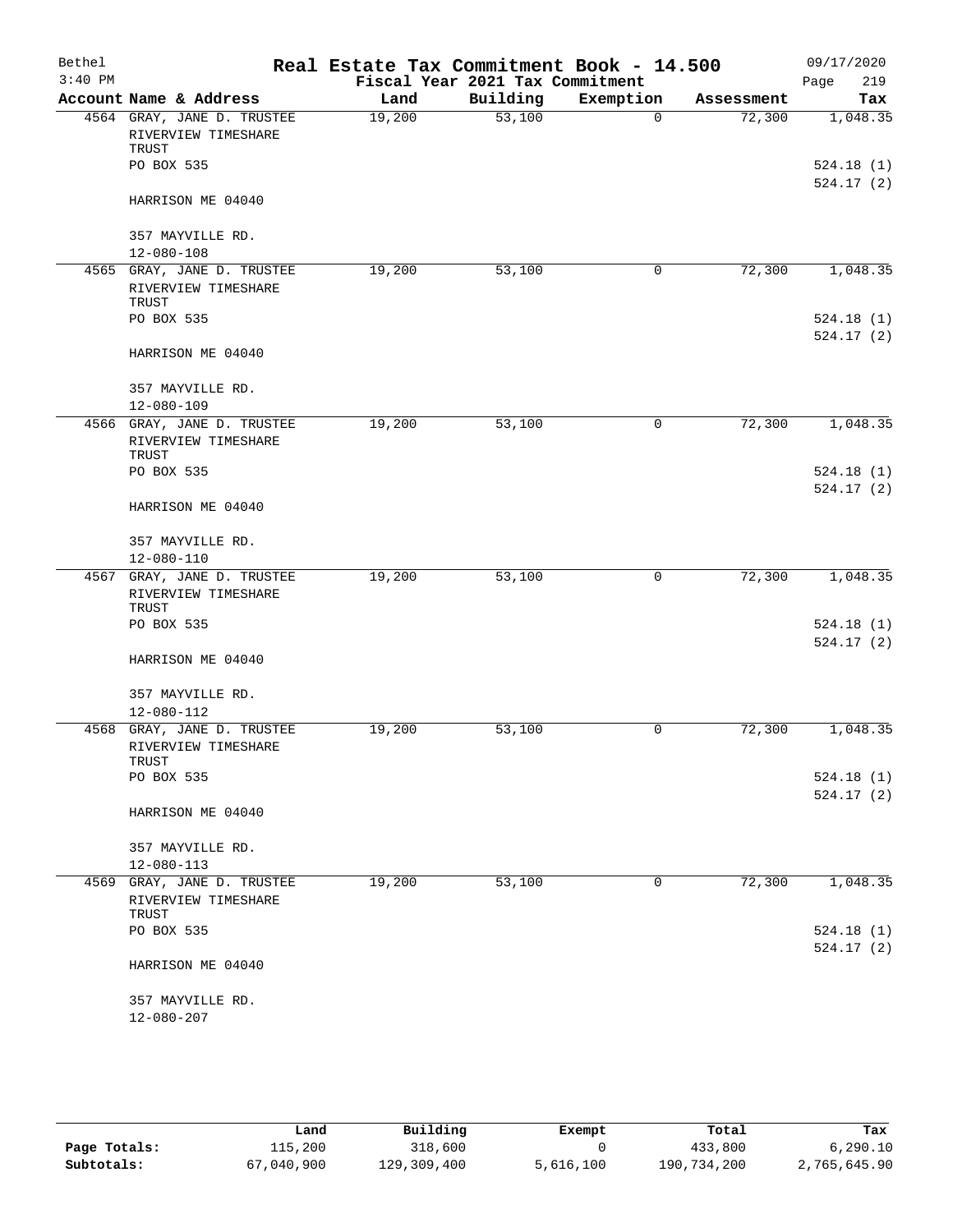| Bethel<br>$3:40$ PM |                                          | Real Estate Tax Commitment Book - 14.500<br>Fiscal Year 2021 Tax Commitment |          |                   |            | 09/17/2020<br>220 |
|---------------------|------------------------------------------|-----------------------------------------------------------------------------|----------|-------------------|------------|-------------------|
|                     | Account Name & Address                   | Land                                                                        | Building | Exemption         | Assessment | Page<br>Tax       |
|                     | 4570 GRAY, JANE D. TRUSTEE               | 19,200                                                                      | 53,100   | $\Omega$          | 72,300     | 1,048.35          |
|                     | RIVERVIEW TIMESHARE                      |                                                                             |          |                   |            |                   |
|                     | TRUST                                    |                                                                             |          |                   |            |                   |
|                     | PO BOX 535                               |                                                                             |          |                   |            | 524.18(1)         |
|                     |                                          |                                                                             |          |                   |            | 524.17(2)         |
|                     | HARRISON ME 04040                        |                                                                             |          |                   |            |                   |
|                     | 357 MAYVILLE RD.                         |                                                                             |          |                   |            |                   |
|                     | $12 - 080 - 208$                         |                                                                             |          |                   |            |                   |
|                     | 4571 GRAY, JANE D. TRUSTEE               | 19,200                                                                      | 53,100   | 0                 | 72,300     | 1,048.35          |
|                     | RIVERVIEW TIMESHARE                      |                                                                             |          |                   |            |                   |
|                     | TRUST                                    |                                                                             |          |                   |            |                   |
|                     | PO BOX 535                               |                                                                             |          |                   |            | 524.18(1)         |
|                     |                                          |                                                                             |          |                   |            | 524.17(2)         |
|                     | HARRISON ME 04040                        |                                                                             |          |                   |            |                   |
|                     | 357 MAYVILLE RD.                         |                                                                             |          |                   |            |                   |
|                     | $12 - 080 - 210$                         |                                                                             |          |                   |            |                   |
|                     | 4572 GRAY, JANE D. TRUSTEE               | 19,200                                                                      | 53,100   | 0                 | 72,300     | 1,048.35          |
|                     | RIVERVIEW TIMESHARE                      |                                                                             |          |                   |            |                   |
|                     | TRUST                                    |                                                                             |          |                   |            |                   |
|                     | PO BOX 535                               |                                                                             |          |                   |            | 524.18(1)         |
|                     |                                          |                                                                             |          |                   |            | 524.17(2)         |
|                     | HARRISON ME 04040                        |                                                                             |          |                   |            |                   |
|                     |                                          |                                                                             |          |                   |            |                   |
|                     | 357 MAYVILLE RD.                         |                                                                             |          |                   |            |                   |
|                     | 12-080-211                               |                                                                             |          |                   |            |                   |
|                     | 4573 GRAY, JANE D. TRUSTEE               | 19,200                                                                      | 53,100   | 0                 | 72,300     | 1,048.35          |
|                     | RIVERVIEW TIMESHARE<br>TRUST             |                                                                             |          |                   |            |                   |
|                     | PO BOX 535                               |                                                                             |          |                   |            | 524.18(1)         |
|                     |                                          |                                                                             |          |                   |            | 524.17(2)         |
|                     | HARRISON ME 04040                        |                                                                             |          |                   |            |                   |
|                     |                                          |                                                                             |          |                   |            |                   |
|                     | 357 MAYVILLE RD.                         |                                                                             |          |                   |            |                   |
|                     | $12 - 080 - 212$                         |                                                                             |          |                   |            |                   |
|                     | 4574 GRAY, JANE D. TRUSTEE               | 19,200                                                                      | 53,100   | 0                 | 72,300     | 1,048.35          |
|                     | RIVERVIEW TIMESHARE                      |                                                                             |          |                   |            |                   |
|                     | TRUST<br>PO BOX 535                      |                                                                             |          |                   |            | 524.18(1)         |
|                     |                                          |                                                                             |          |                   |            | 524.17(2)         |
|                     | HARRISON ME 04040                        |                                                                             |          |                   |            |                   |
|                     |                                          |                                                                             |          |                   |            |                   |
|                     | 357 MAYVILLE RD.                         |                                                                             |          |                   |            |                   |
|                     | $12 - 080 - 213$                         |                                                                             |          |                   |            |                   |
|                     | 104 GRAY, JOHN A JR                      | 96,300                                                                      | 104,500  | 25,000            | 175,800    | 2,549.10          |
|                     | PO BOX 3                                 | 43.00<br>Acres                                                              |          | 01 Homestead (HM) |            |                   |
|                     |                                          |                                                                             |          |                   |            | 1,274.55(1)       |
|                     | BETHEL ME 04217                          |                                                                             |          |                   |            | 1, 274.55(2)      |
|                     |                                          |                                                                             |          |                   |            |                   |
|                     |                                          |                                                                             |          |                   |            |                   |
|                     | 331 PARADISE RD.                         |                                                                             |          |                   |            |                   |
|                     | $02 - 024$                               |                                                                             |          |                   |            |                   |
|                     | B1024P243 02/26/1979 B873P249 10/08/1975 |                                                                             |          |                   |            |                   |
|                     |                                          |                                                                             |          |                   |            |                   |
|                     |                                          |                                                                             |          |                   |            |                   |

|              | Land       | Building    | Exempt    | Total       | Tax          |
|--------------|------------|-------------|-----------|-------------|--------------|
| Page Totals: | 192,300    | 370,000     | 25,000    | 537,300     | 7,790.85     |
| Subtotals:   | 67,233,200 | 129,679,400 | 5,641,100 | 191,271,500 | 2,773,436.75 |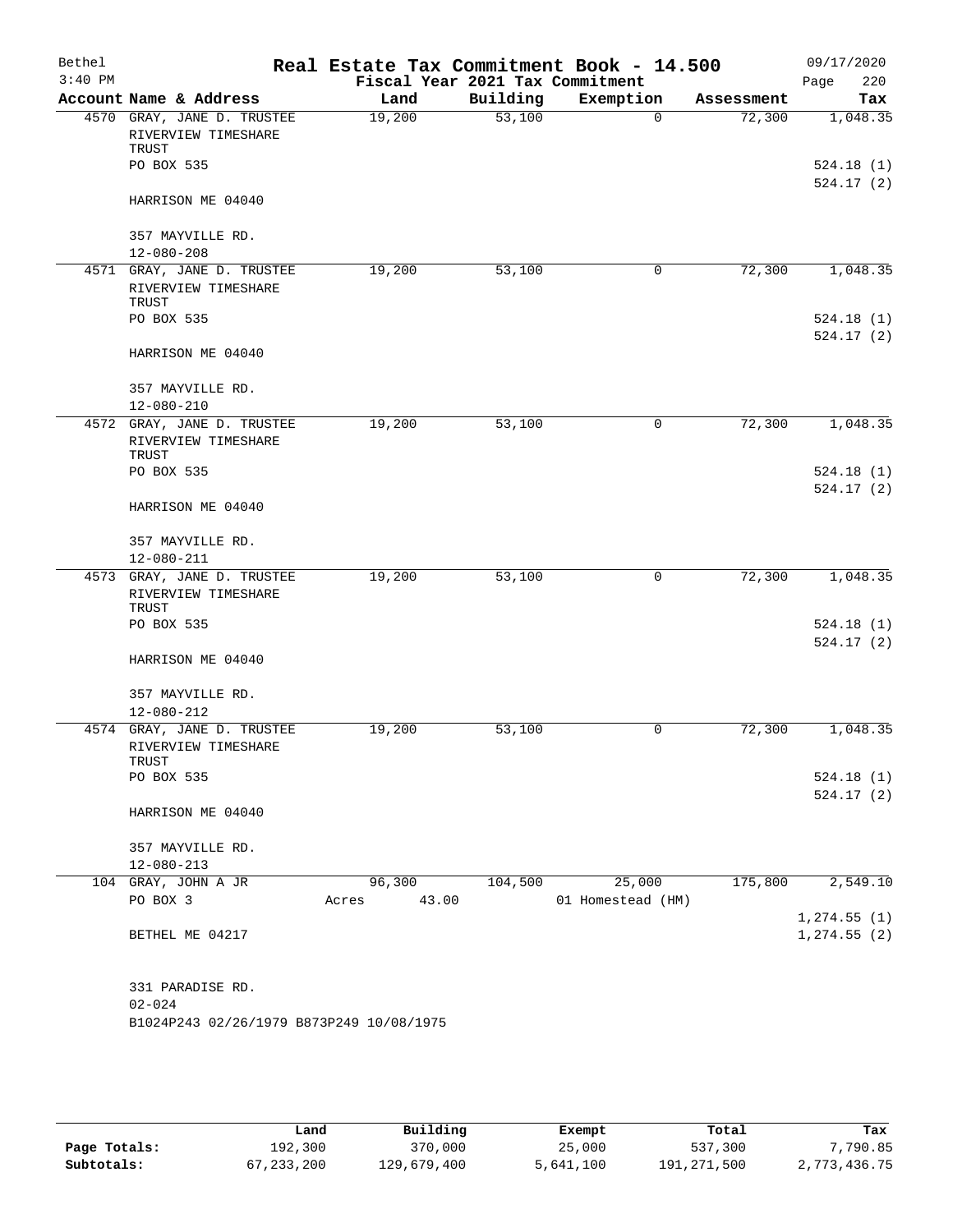| Bethel<br>$3:40$ PM |                                                                       |        |      | Fiscal Year 2021 Tax Commitment | Real Estate Tax Commitment Book - 14.500 |            | 09/17/2020<br>221<br>Page |
|---------------------|-----------------------------------------------------------------------|--------|------|---------------------------------|------------------------------------------|------------|---------------------------|
|                     | Account Name & Address                                                | Land   |      | Building                        | Exemption                                | Assessment | Tax                       |
|                     | 5397 GREAT COMANOE, LLC                                               | 4,500  |      | 0                               | $\mathbf 0$                              | 4,500      | 65.25                     |
|                     | 39 SHEFFIELD RD                                                       | Acres  | 6.11 |                                 |                                          |            |                           |
|                     |                                                                       |        |      |                                 |                                          |            | 32.63(1)                  |
|                     | BOXFORD MA 04217                                                      |        |      |                                 |                                          |            | 32.62(2)                  |
|                     |                                                                       |        |      |                                 |                                          |            |                           |
|                     |                                                                       |        |      |                                 |                                          |            |                           |
|                     | PARADISE RD                                                           |        |      |                                 |                                          |            |                           |
|                     | $26 - 010$<br>B5294P331 07/19/2016                                    |        |      |                                 |                                          |            |                           |
|                     | 5395 GREAT COMANOE, LLC                                               | 60,400 |      | 0                               | 0                                        | 60,400     | 875.80                    |
|                     | 39 SHEFFIELD RD                                                       | Acres  | 0.50 |                                 |                                          |            |                           |
|                     |                                                                       |        |      |                                 |                                          |            | 437.90 (1)                |
|                     | BOXFORD MA 04217                                                      |        |      |                                 |                                          |            | 437.90 (2)                |
|                     |                                                                       |        |      |                                 |                                          |            |                           |
|                     |                                                                       |        |      |                                 |                                          |            |                           |
|                     | PARADISE RD                                                           |        |      |                                 |                                          |            |                           |
|                     | $26 - 010 - 003$                                                      |        |      |                                 |                                          |            |                           |
|                     | B5294P322 07/25/2016 B730P122 12/16/1971                              |        |      |                                 |                                          |            |                           |
|                     | 1100 GREELY, JOHN, TRUSTEE                                            | 33,600 |      | 131,700                         | 0                                        | 165,300    | 2,396.85                  |
|                     | 7 WHALE COVE ROAD                                                     |        |      |                                 |                                          |            |                           |
|                     |                                                                       |        |      |                                 |                                          |            | 1, 198.43(1)              |
|                     | ROCKPORT MA 01966 1921                                                |        |      |                                 |                                          |            | 1, 198.42(2)              |
|                     |                                                                       |        |      |                                 |                                          |            |                           |
|                     | 74 FAIRWAY ROAD                                                       |        |      |                                 |                                          |            |                           |
|                     | $07 - 028 - 570$                                                      |        |      |                                 |                                          |            |                           |
|                     | B5459P876 04/24/2019 B2187P50 12/22/1994                              |        |      |                                 |                                          |            |                           |
|                     | 254 GREENE, REID                                                      | 77,000 |      | 222,800                         | $\mathbf 0$                              | 299,800    | 4,347.10                  |
|                     | 17 BARBERRY LANE                                                      | Acres  | 5.01 |                                 |                                          |            |                           |
|                     |                                                                       |        |      |                                 |                                          |            | 2, 173.55(1)              |
|                     | W NEWBURY MA 01985                                                    |        |      |                                 |                                          |            | 2, 173.55(2)              |
|                     |                                                                       |        |      |                                 |                                          |            |                           |
|                     | 49 HIGHLAND AVE.                                                      |        |      |                                 |                                          |            |                           |
|                     | $04 - 083 - 004$                                                      |        |      |                                 |                                          |            |                           |
|                     | B1641P161                                                             |        |      |                                 |                                          |            |                           |
|                     | 2906 GREENE, STEPHEN                                                  | 44,100 |      | 147,300                         | 0                                        | 191,400    | 2,775.30                  |
|                     | LAWRENCE, AMY                                                         | Acres  | 5.30 |                                 |                                          |            |                           |
|                     | 905 EAST BROADWAY                                                     |        |      |                                 |                                          |            | 1,387.65(1)               |
|                     |                                                                       |        |      |                                 |                                          |            | 1,387.65(2)               |
|                     | SOUTH BOSTON MA 02127                                                 |        |      |                                 |                                          |            |                           |
|                     |                                                                       |        |      |                                 |                                          |            |                           |
|                     | 2375 INTERVALE ROAD                                                   |        |      |                                 |                                          |            |                           |
|                     | $20 - 022$                                                            |        |      |                                 |                                          |            |                           |
|                     | B4069P9 B3930P293 B3788P55 08/23/2005<br>3271 GREENLEAF, NATHAN E, PR | 54,600 |      | 94,100                          | 0                                        | 148,700    | 2,156.15                  |
|                     | GREENLEAF, ELIZABETH,                                                 | Acres  | 0.48 |                                 |                                          |            |                           |
|                     | ESTATE OF                                                             |        |      |                                 |                                          |            |                           |
|                     | 8 COLTON AVENUE                                                       |        |      |                                 |                                          |            | 1,078.08(1)               |
|                     |                                                                       |        |      |                                 |                                          |            | 1,078.07(2)               |
|                     | STOW ME 04037                                                         |        |      |                                 |                                          |            |                           |
|                     |                                                                       |        |      |                                 |                                          |            |                           |
|                     | 16 KILBORN ST.                                                        |        |      |                                 |                                          |            |                           |
|                     | $25 - 104$                                                            |        |      |                                 |                                          |            |                           |
|                     | B5376P641 11/03/2017 B2452P205 07/08/1997                             |        |      |                                 |                                          |            |                           |
|                     |                                                                       |        |      |                                 |                                          |            |                           |

|              | Land       | Building    | Exempt    | Total       | Tax          |
|--------------|------------|-------------|-----------|-------------|--------------|
| Page Totals: | 274,200    | 595,900     |           | 870,100     | 12,616.45    |
| Subtotals:   | 67,507,400 | 130,275,300 | 5,641,100 | 192,141,600 | 2,786,053.20 |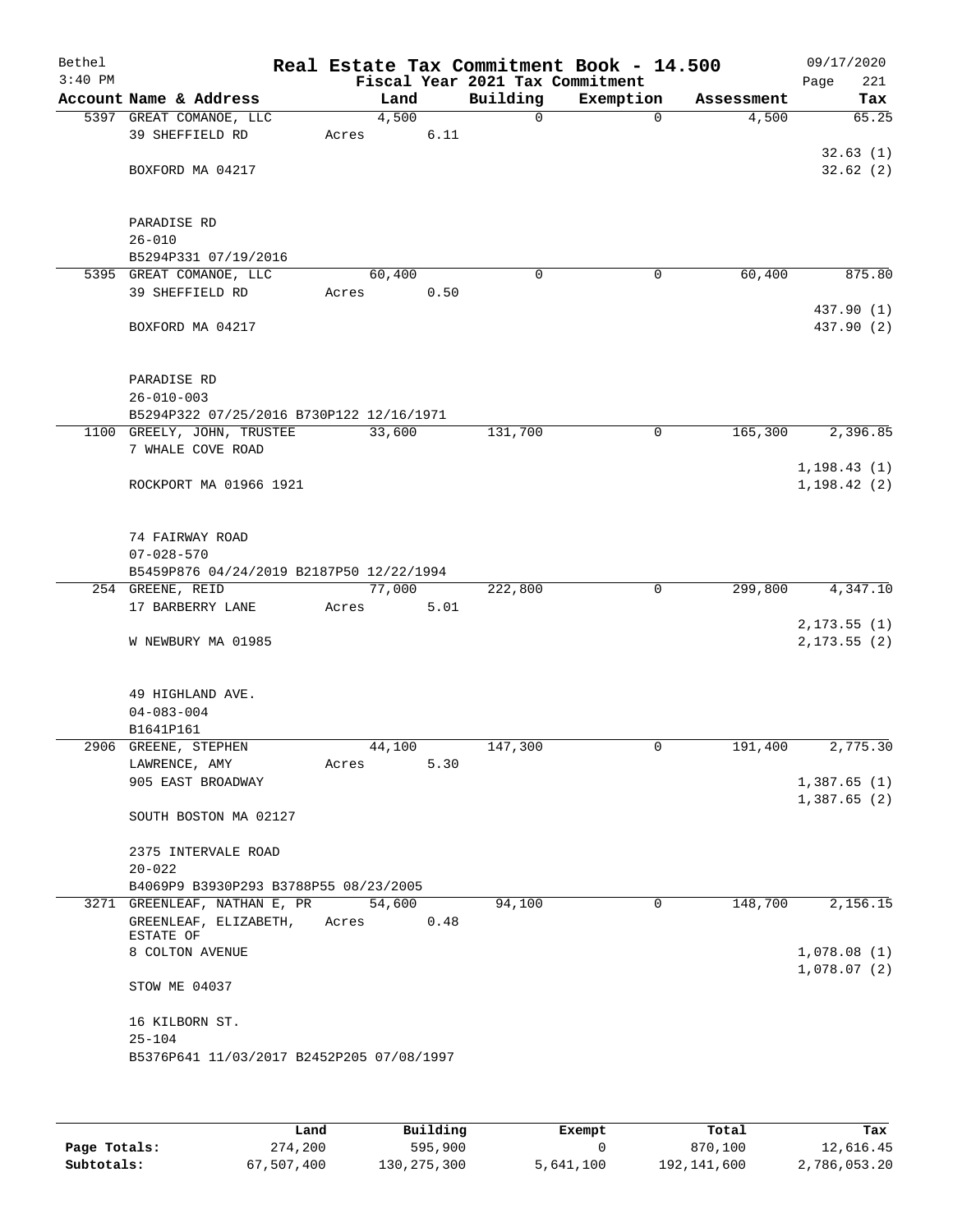| Bethel       |                                                                        |       |                       |          | Real Estate Tax Commitment Book - 14.500 |                    | 09/17/2020        |  |  |  |  |
|--------------|------------------------------------------------------------------------|-------|-----------------------|----------|------------------------------------------|--------------------|-------------------|--|--|--|--|
| $3:40$ PM    |                                                                        |       |                       |          | Fiscal Year 2021 Tax Commitment          |                    | 222<br>Page       |  |  |  |  |
|              | Account Name & Address                                                 |       | Land                  | Building | Exemption                                | Assessment         | Tax               |  |  |  |  |
|              | 3751 GREENWELL, JERI B<br>PO BOX 4                                     |       | 52,200                | 448,000  | $\mathbf 0$                              | 500,200            | 7,252.90          |  |  |  |  |
|              |                                                                        | Acres | 5.00                  |          |                                          |                    | 3,626.45(1)       |  |  |  |  |
|              | BETHEL ME 04217                                                        |       |                       |          |                                          |                    | 3,626.45(2)       |  |  |  |  |
|              |                                                                        |       |                       |          |                                          |                    |                   |  |  |  |  |
|              |                                                                        |       |                       |          |                                          |                    |                   |  |  |  |  |
|              | 715 GROVER HILL RD.                                                    |       |                       |          |                                          |                    |                   |  |  |  |  |
|              | $01 - 039 - 001$                                                       |       |                       |          |                                          |                    |                   |  |  |  |  |
|              | B5508P304 02/21/2020 B3634P215 12/01/2004<br>5007 GREENWELL, JERI B    |       | 38,300                | $\Omega$ | 0                                        | 38,300             | 555.35            |  |  |  |  |
|              | PO BOX 4                                                               | Acres | 1.00                  |          |                                          |                    |                   |  |  |  |  |
|              |                                                                        |       |                       |          |                                          |                    | 277.68(1)         |  |  |  |  |
|              | BETHEL ME 04217                                                        |       |                       |          |                                          |                    | 277.67(2)         |  |  |  |  |
|              |                                                                        |       |                       |          |                                          |                    |                   |  |  |  |  |
|              | GROVER HILL RD                                                         |       |                       |          |                                          |                    |                   |  |  |  |  |
|              | $01 - 044 - 001$                                                       |       |                       |          |                                          |                    |                   |  |  |  |  |
|              | B5508P299 02/21/2020 B4317P232 06/30/2008 B4125P81                     |       |                       |          |                                          |                    |                   |  |  |  |  |
|              | 05/02/2007                                                             |       |                       |          |                                          |                    |                   |  |  |  |  |
|              | 406 GREENWOOD, TRACY L. &<br>JOSEPH H. JR                              |       | 55,600                | 266,000  | 0                                        | 321,600            | 4,663.20          |  |  |  |  |
|              | 15 MAPLE STREET                                                        | Acres | 5.50                  |          |                                          |                    |                   |  |  |  |  |
|              |                                                                        |       |                       |          |                                          |                    | 2,331.60(1)       |  |  |  |  |
|              | DANVERS MA 01983                                                       |       |                       |          |                                          |                    | 2,331.60(2)       |  |  |  |  |
|              |                                                                        |       |                       |          |                                          |                    |                   |  |  |  |  |
|              |                                                                        |       |                       |          |                                          |                    |                   |  |  |  |  |
|              | 194 CHESTNUT KNOLL LANE<br>$06 - 027 - 014$                            |       |                       |          |                                          |                    |                   |  |  |  |  |
|              | B5464P801 06/06/2019 B2415P30 02/28/1997                               |       |                       |          |                                          |                    |                   |  |  |  |  |
|              | 1298 GREGORY, NIKOLAS K                                                |       | 41,700                | 187,200  | 0                                        | 228,900            | 3,319.05          |  |  |  |  |
|              | GREGORY, LAURA M                                                       | Acres | 3.00                  |          |                                          |                    |                   |  |  |  |  |
|              | 5 EMBASSY LANE                                                         |       |                       |          |                                          |                    | 1,659.53(1)       |  |  |  |  |
|              |                                                                        |       |                       |          |                                          |                    | 1,659.52(2)       |  |  |  |  |
|              | ANDOVER MA 01810                                                       |       |                       |          |                                          |                    |                   |  |  |  |  |
|              | 203 WALKERS MILLS RD                                                   |       |                       |          |                                          |                    |                   |  |  |  |  |
|              | $08 - 006 - 011$                                                       |       |                       |          |                                          |                    |                   |  |  |  |  |
|              | B4783P84 11/14/2011 B4406P86 02/20/2009 B4314P234                      |       |                       |          |                                          |                    |                   |  |  |  |  |
|              | 06/23/2008 B3363P215 08/27/2003 B2549P47                               |       |                       |          |                                          |                    |                   |  |  |  |  |
|              | 5438 GRIBBON, CELINE L. &                                              |       | 49,100                | $\Omega$ | $\mathbf 0$                              | 49,100             | 711.95            |  |  |  |  |
|              | CLARK, WILLIAM R.<br>3 DRUMMER LANE                                    | Acres | 18.60                 |          |                                          |                    | 355.98(1)         |  |  |  |  |
|              |                                                                        |       |                       |          |                                          |                    | 355.97(2)         |  |  |  |  |
|              | CHELMFSORD MA 01824                                                    |       |                       |          |                                          |                    |                   |  |  |  |  |
|              |                                                                        |       |                       |          |                                          |                    |                   |  |  |  |  |
|              | BAILEY RD                                                              |       |                       |          |                                          |                    |                   |  |  |  |  |
|              | $08 - 055 - 00B$                                                       |       |                       |          |                                          |                    |                   |  |  |  |  |
|              | B5485P253 10/09/2019 B5274P654 03/28/2016<br>5384 GRIBBON, CELINE L. & |       | 55,100                | 270,100  | $\mathbf 0$                              | 325,200            | 4,715.40          |  |  |  |  |
|              | CLARK, WILLIAM R                                                       | Acres | 5.10                  |          |                                          |                    |                   |  |  |  |  |
|              | 3 DRUMMER LANE                                                         |       |                       |          |                                          |                    | 2,357.70 (1)      |  |  |  |  |
|              |                                                                        |       |                       |          |                                          |                    | 2,357.70(2)       |  |  |  |  |
|              | CHELMFSORD MA 01824                                                    |       |                       |          |                                          |                    |                   |  |  |  |  |
|              | 115 BAILEY RD                                                          |       |                       |          |                                          |                    |                   |  |  |  |  |
|              | $08 - 055 - 00B - 001$                                                 |       |                       |          |                                          |                    |                   |  |  |  |  |
|              | B5385P237 12/20/2017 B5274P654 03/28/2016                              |       |                       |          |                                          |                    |                   |  |  |  |  |
|              |                                                                        |       |                       |          |                                          |                    |                   |  |  |  |  |
|              |                                                                        |       |                       |          |                                          |                    |                   |  |  |  |  |
| Page Totals: | 292,000                                                                | Land  | Building<br>1,171,300 |          | Exempt<br>0                              | Total<br>1,463,300 | Tax<br>21, 217.85 |  |  |  |  |
|              |                                                                        |       |                       |          |                                          |                    |                   |  |  |  |  |

**Subtotals:** 67,799,400 131,446,600 5,641,100 193,604,900 2,807,271.05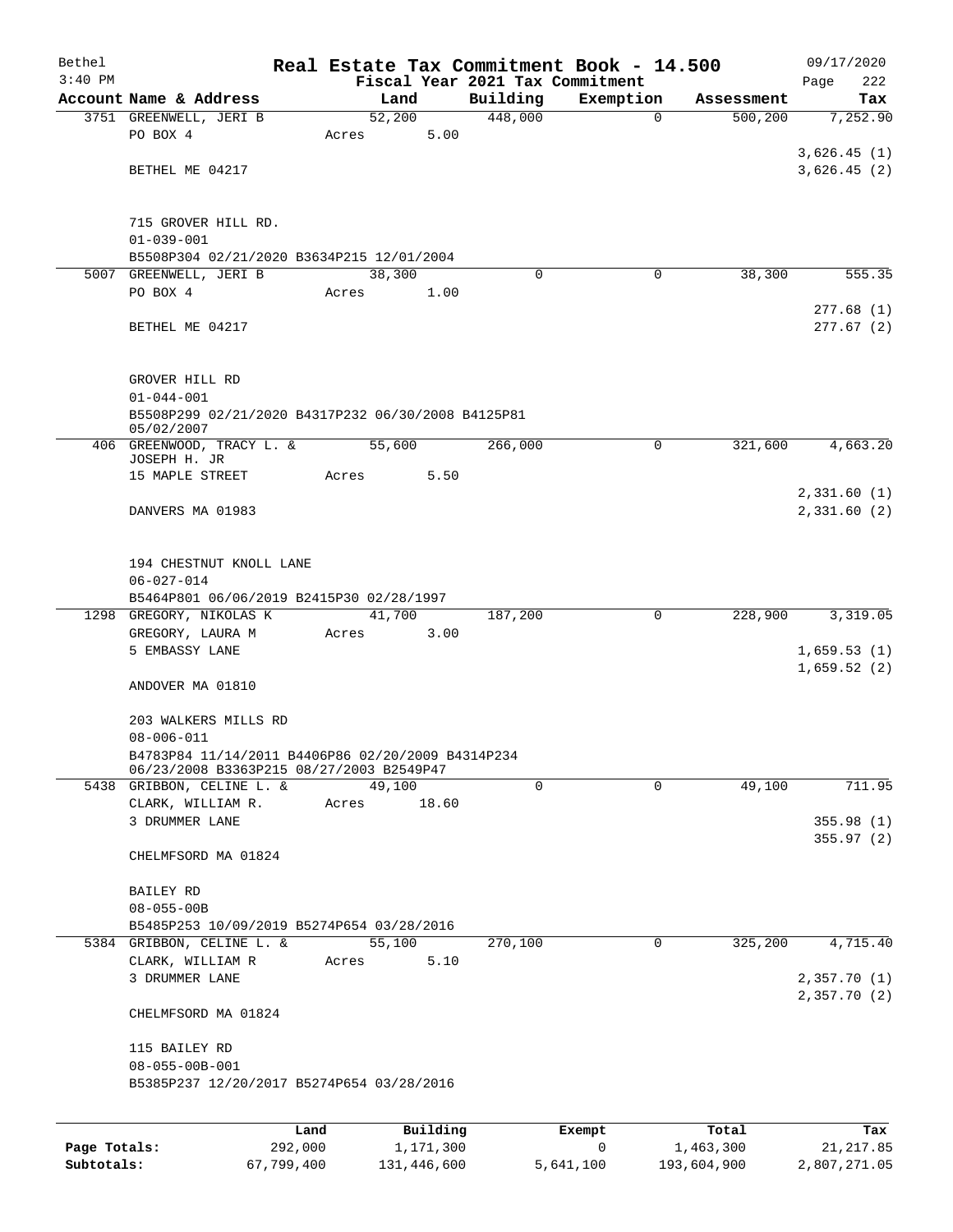| Bethel    |                                                                                                                                    |                                                                                     |  |        |      |          | Real Estate Tax Commitment Book - 14.500 |             |            | 09/17/2020  |
|-----------|------------------------------------------------------------------------------------------------------------------------------------|-------------------------------------------------------------------------------------|--|--------|------|----------|------------------------------------------|-------------|------------|-------------|
| $3:40$ PM |                                                                                                                                    |                                                                                     |  |        |      |          | Fiscal Year 2021 Tax Commitment          |             |            | Page<br>223 |
|           | Account Name & Address                                                                                                             |                                                                                     |  |        | Land | Building | Exemption                                |             | Assessment | Tax         |
|           | JR.                                                                                                                                | 4696 GRIESMER, TIMOTHY J.                                                           |  | 84,700 |      | 182,000  |                                          | $\mathbf 0$ | 266,700    | 3,867.15    |
|           | LIBERATI, GIA M.                                                                                                                   |                                                                                     |  | Acres  | 1.52 |          |                                          |             |            |             |
|           |                                                                                                                                    | 3 SANDALWOOD DRIVE                                                                  |  |        |      |          |                                          |             |            | 1,933.58(1) |
|           |                                                                                                                                    | KENNEBUNK ME 04043                                                                  |  |        |      |          |                                          |             |            | 1,933.57(2) |
|           | $09 - 005 - 006$                                                                                                                   | 82 MOUNTAIN VALLEY ROAD                                                             |  |        |      |          |                                          |             |            |             |
|           |                                                                                                                                    | B5497P690 12/16/2019 B3843P347 11/18/2005                                           |  |        |      |          |                                          |             |            |             |
|           | 2630 GROGAN, PAUL S                                                                                                                |                                                                                     |  | 52,000 |      | 242,100  |                                          | $\Omega$    | 294,100    | 4,264.45    |
|           | 1                                                                                                                                  | 8 WEST HILL PLACE, APT Acres                                                        |  |        | 2.70 |          |                                          |             |            |             |
|           |                                                                                                                                    |                                                                                     |  |        |      |          |                                          |             |            | 2,132.23(1) |
|           | BOSTON MA 02114                                                                                                                    |                                                                                     |  |        |      |          |                                          |             |            | 2,132.22(2) |
|           | 511 NORTH ROAD                                                                                                                     |                                                                                     |  |        |      |          |                                          |             |            |             |
|           | $16 - 004$                                                                                                                         |                                                                                     |  |        |      |          |                                          |             |            |             |
|           |                                                                                                                                    | B4916P32 11/05/2012 B4895P57 09/18/2012 B4699P273<br>03/11/2011 B3711P11 05/05/2005 |  |        |      |          |                                          |             |            |             |
|           | 3676 GROGAN, RAYMOND                                                                                                               |                                                                                     |  | 34,000 |      | 16,000   |                                          | $\mathbf 0$ | 50,000     | 725.00      |
|           | 212 MAIN STREET                                                                                                                    |                                                                                     |  | Acres  | 0.72 |          |                                          |             |            |             |
|           |                                                                                                                                    |                                                                                     |  |        |      |          |                                          |             |            | 362.50(1)   |
|           | FREEPORT ME 04032                                                                                                                  |                                                                                     |  |        |      |          |                                          |             |            | 362.50(2)   |
|           |                                                                                                                                    |                                                                                     |  |        |      |          |                                          |             |            |             |
|           |                                                                                                                                    | 11 MOUNTAIN VIEW CIRCLE                                                             |  |        |      |          |                                          |             |            |             |
|           | $28 - 020$                                                                                                                         |                                                                                     |  |        |      |          |                                          |             |            |             |
|           | B5465P806 06/17/2019 B4913P192 10/30/2012 B4913P190<br>10/30/2012 B4834P46 04/11/2012 B4375P193 11/10/2008<br>B3511P193 05/17/2004 |                                                                                     |  |        |      |          |                                          |             |            |             |
|           | 171 GROSS, ALVIN JR                                                                                                                |                                                                                     |  | 39,700 |      | 60,600   | 25,000                                   |             | 75,300     | 1,091.85    |
|           | LORD, CINDY                                                                                                                        |                                                                                     |  | Acres  | 7.60 |          | 01 Homestead (HM)                        |             |            |             |
|           | PO BOX 126                                                                                                                         |                                                                                     |  |        |      |          |                                          |             |            | 545.93(1)   |
|           |                                                                                                                                    |                                                                                     |  |        |      |          |                                          |             |            | 545.92 (2)  |
|           |                                                                                                                                    | GREENWOOD ME 04255                                                                  |  |        |      |          |                                          |             |            |             |
|           |                                                                                                                                    | 760 WALKERS MILLS RD.                                                               |  |        |      |          |                                          |             |            |             |
|           | $04 - 026$                                                                                                                         |                                                                                     |  |        |      |          |                                          |             |            |             |
|           | B2791P161                                                                                                                          |                                                                                     |  |        |      |          |                                          |             |            |             |
|           | 3511 GROSS, MURRAY &<br>BARBARA, TRUSTEES                                                                                          |                                                                                     |  | 86,900 |      | 381,700  |                                          | 0           | 468,600    | 6,794.70    |
|           | 9 ELIOT LANE                                                                                                                       |                                                                                     |  | Acres  | 1.48 |          |                                          |             |            |             |
|           |                                                                                                                                    |                                                                                     |  |        |      |          |                                          |             |            | 3,397.35(1) |
|           | WESTON MA 02493                                                                                                                    |                                                                                     |  |        |      |          |                                          |             |            | 3,397.35(2) |
|           | 164 PARADISE RD                                                                                                                    |                                                                                     |  |        |      |          |                                          |             |            |             |
|           | $26 - 066 - 002$                                                                                                                   |                                                                                     |  |        |      |          |                                          |             |            |             |
|           | 01/11/2000                                                                                                                         | B4960P25 03/04/2013 B4952P271 02/12/2013 B2784P72                                   |  |        |      |          |                                          |             |            |             |

|              | Land       | Building    | Exempt    | Total       | Tax          |
|--------------|------------|-------------|-----------|-------------|--------------|
| Page Totals: | 297,300    | 882,400     | 25,000    | 1,154,700   | 16,743.15    |
| Subtotals:   | 68,096,700 | 132,329,000 | 5,666,100 | 194,759,600 | 2,824,014.20 |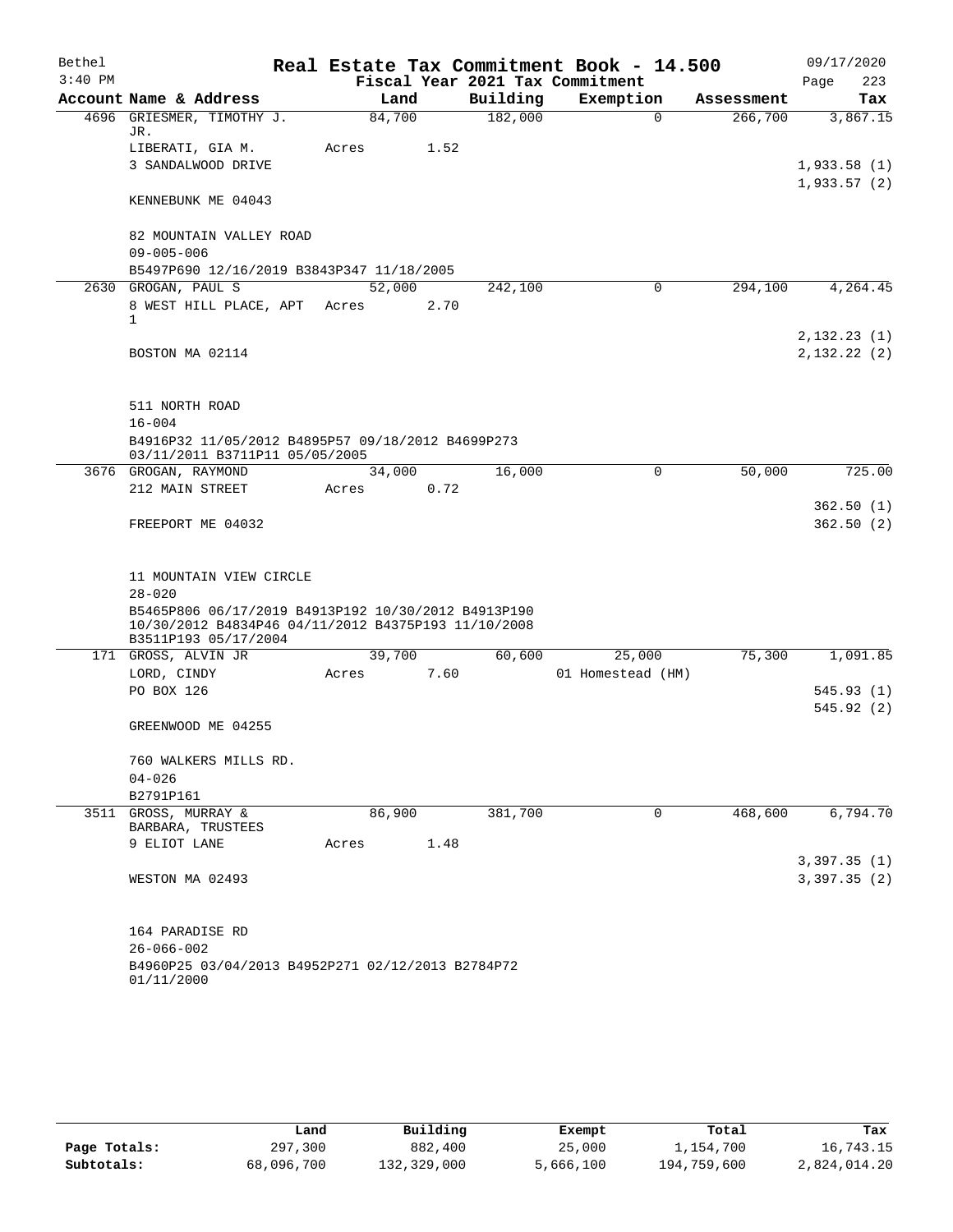| Bethel    |                                           |        |        |                                 | Real Estate Tax Commitment Book - 14.500 |            | 09/17/2020             |
|-----------|-------------------------------------------|--------|--------|---------------------------------|------------------------------------------|------------|------------------------|
| $3:40$ PM |                                           |        |        | Fiscal Year 2021 Tax Commitment |                                          |            | Page<br>224            |
|           | Account Name & Address                    | 40,400 | Land   | Building<br>$\mathsf{O}$        | Exemption                                | Assessment | Tax<br>585.80          |
|           | 1381 GROVE, ANN C. REVOCABLE<br>TRUST     |        |        |                                 | $\overline{0}$                           | 40,400     |                        |
|           | 884 HANLON WAY                            | Acres  | 1.65   |                                 |                                          |            |                        |
|           |                                           |        |        |                                 |                                          |            | 292.90(1)              |
|           | BENICIA CA 94510                          |        |        |                                 |                                          |            | 292.90(2)              |
|           |                                           |        |        |                                 |                                          |            |                        |
|           | <b>BAILEY RD</b>                          |        |        |                                 |                                          |            |                        |
|           | $08 - 055 - 015$                          |        |        |                                 |                                          |            |                        |
|           | B5210P607 03/02/2015 B1493P333 07/22/1987 |        |        |                                 |                                          |            |                        |
|           | 5213 GROVER HILL HOLDINGS                 | 31,300 |        | 0                               | 0                                        | 31,300     | 453.85                 |
|           | LLC                                       |        |        |                                 |                                          |            |                        |
|           | 294 VALLEY ROAD                           | Acres  | 102.00 |                                 |                                          |            |                        |
|           |                                           |        |        |                                 |                                          |            | 226.93(1)              |
|           | MIDDLETOWN RI 02842                       |        |        |                                 |                                          |            | 226.92(2)              |
|           |                                           |        |        |                                 |                                          |            |                        |
|           | GROVER HILL RD                            |        |        |                                 |                                          |            |                        |
|           | $01 - 041 - A - 012$                      |        |        |                                 |                                          |            |                        |
|           | B4696P226 03/03/2011                      |        |        |                                 |                                          |            |                        |
|           | 5351 GROVER HILL HOLDINGS                 |        | 40,900 | 0                               | $\mathbf 0$                              | 40,900     | 593.05                 |
|           | LLC                                       |        |        |                                 |                                          |            |                        |
|           | 294 VALLEY ROAD                           | Acres  | 1.90   |                                 |                                          |            |                        |
|           |                                           |        |        |                                 |                                          |            | 296.53(1)              |
|           | MIDDLETOWN RI 02842                       |        |        |                                 |                                          |            | 296.52(2)              |
|           | WILL'S WAY                                |        |        |                                 |                                          |            |                        |
|           | $01 - 041 - A - 007$                      |        |        |                                 |                                          |            |                        |
|           | B4696P226                                 |        |        |                                 |                                          |            |                        |
|           | 5352 GROVER HILL HOLDINGS                 |        | 42,600 | 0                               | 0                                        | 42,600     | 617.70                 |
|           | LLC                                       |        |        |                                 |                                          |            |                        |
|           | 294 VALLEY ROAD                           | Acres  | 2.82   |                                 |                                          |            |                        |
|           | MIDDLETOWN RI 02842                       |        |        |                                 |                                          |            | 308.85(1)<br>308.85(2) |
|           |                                           |        |        |                                 |                                          |            |                        |
|           | WILL'S WAY                                |        |        |                                 |                                          |            |                        |
|           | $01 - 041 - A - 008$                      |        |        |                                 |                                          |            |                        |
|           | B4626P226                                 |        |        |                                 |                                          |            |                        |
| 5345      | GROVER HILL HOLDINGS                      | 46,100 |        | 0                               | $\mathbf 0$                              | 46,100     | 668.45                 |
|           | LLC                                       |        |        |                                 |                                          |            |                        |
|           | 294 VALLEY ROAD                           | Acres  | 5.69   |                                 |                                          |            | 334.23(1)              |
|           | MIDDLETOWN RI 02842                       |        |        |                                 |                                          |            | 334.22 (2)             |
|           |                                           |        |        |                                 |                                          |            |                        |
|           | GROVER HILL ROAD                          |        |        |                                 |                                          |            |                        |
|           | $01 - 041 - A - 001$                      |        |        |                                 |                                          |            |                        |
|           | B4696P226                                 |        |        |                                 |                                          |            |                        |

|              | Land       | Building    | Exempt    | Total       | Tax          |
|--------------|------------|-------------|-----------|-------------|--------------|
| Page Totals: | 201,300    |             |           | 201,300     | 2,918.85     |
| Subtotals:   | 68,298,000 | 132,329,000 | 5,666,100 | 194,960,900 | 2,826,933.05 |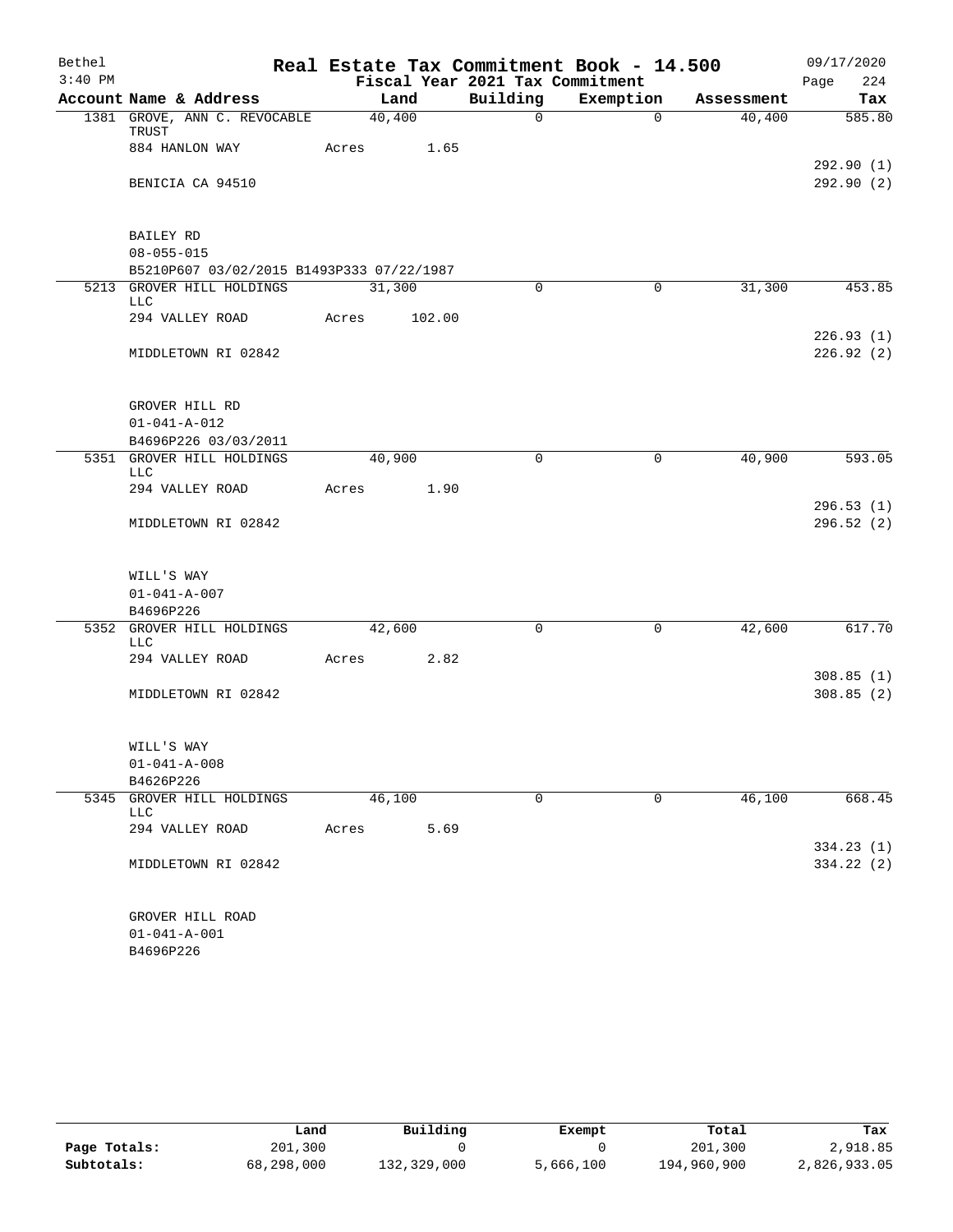| Bethel<br>$3:40$ PM |                                                                           |                 |                                             | Real Estate Tax Commitment Book - 14.500 |            | 09/17/2020             |
|---------------------|---------------------------------------------------------------------------|-----------------|---------------------------------------------|------------------------------------------|------------|------------------------|
|                     | Account Name & Address                                                    | Land            | Fiscal Year 2021 Tax Commitment<br>Building | Exemption                                | Assessment | 225<br>Page<br>Tax     |
|                     | 2524 GROVER, DAWN R. & JAMES                                              | 33,600          | 103,900                                     | 25,000                                   | 112,500    | 1,631.25               |
|                     | к.                                                                        |                 |                                             |                                          |            |                        |
|                     | GROVER, DAWN R<br>826 EAST BETHEL ROAD                                    | Acres 1.50      |                                             | 01 Homestead (HM)                        |            |                        |
|                     |                                                                           |                 |                                             |                                          |            | 815.63(1)<br>815.62(2) |
|                     | BETHEL ME 04217                                                           |                 |                                             |                                          |            |                        |
|                     | 826 EAST BETHEL RD.                                                       |                 |                                             |                                          |            |                        |
|                     | $14 - 045$                                                                |                 |                                             |                                          |            |                        |
|                     | B5115P234 05/16/2014 B1139P77 10/30/1981                                  | 40,200          |                                             | $\mathbf 0$                              |            |                        |
|                     | 3700 GROVER, EVANNA M<br>PO BOX 38                                        | Acres           | 128,600<br>0.83                             |                                          | 168,800    | 2,447.60               |
|                     |                                                                           |                 |                                             |                                          |            | 1,223.80(1)            |
|                     | WEST BETHEL ME 04286                                                      |                 |                                             |                                          |            | 1,223.80(2)            |
|                     |                                                                           |                 |                                             |                                          |            |                        |
|                     | 17 FLAT RD                                                                |                 |                                             |                                          |            |                        |
|                     | $28 - 042$                                                                |                 |                                             |                                          |            |                        |
|                     | B3979P108 07/31/2006 B781P238                                             |                 |                                             |                                          |            |                        |
|                     | 2527 GROVER, KENNETH                                                      | 32,500          | 11,300                                      | 0                                        | 43,800     | 635.10                 |
|                     | 789 EAST BETHEL ROAD                                                      | Acres 10.00     |                                             |                                          |            |                        |
|                     |                                                                           |                 |                                             |                                          |            | 317.55(1)              |
|                     | BETHEL ME 04217                                                           |                 |                                             |                                          |            | 317.55(2)              |
|                     |                                                                           |                 |                                             |                                          |            |                        |
|                     | EAST BETHEL RD W/S                                                        |                 |                                             |                                          |            |                        |
|                     | $14 - 048$                                                                |                 |                                             |                                          |            |                        |
|                     | B1400P341                                                                 |                 |                                             |                                          |            |                        |
|                     | 2530 GROVER, KENNETH R<br>789 EAST BETHEL ROAD                            | 35,600<br>Acres | 84,000<br>3.20                              | 25,000<br>01 Homestead (HM)              | 94,600     | 1,371.70               |
|                     |                                                                           |                 |                                             |                                          |            | 685.85(1)              |
|                     | BETHEL ME 04217                                                           |                 |                                             |                                          |            | 685.85(2)              |
|                     |                                                                           |                 |                                             |                                          |            |                        |
|                     |                                                                           |                 |                                             |                                          |            |                        |
|                     | 789 EAST BETHEL RD.<br>$14 - 051$                                         |                 |                                             |                                          |            |                        |
|                     | B4767P244 10/04/2011 B1220P259 08/22/1983                                 |                 |                                             |                                          |            |                        |
| 2531                | GROVER, KENNETH R. C/O                                                    | 26,600          | 4,700                                       | 25,000                                   | 6,300      | 91.35                  |
|                     | GROVER, JEAN                                                              | Acres           | 1.00                                        | 01 Homestead (HM)                        |            |                        |
|                     | 811 EAST BETHEL ROAD                                                      |                 |                                             |                                          |            | 45.68(1)               |
|                     | BETHEL ME 04217                                                           |                 |                                             |                                          |            | 45.67(2)               |
|                     |                                                                           |                 |                                             |                                          |            |                        |
|                     | 811 EAST BETHEL RD.                                                       |                 |                                             |                                          |            |                        |
|                     | $14 - 052$                                                                |                 |                                             |                                          |            |                        |
|                     | B4767P243 10/04/2011 B1220P259 08/22/1983                                 |                 |                                             |                                          |            |                        |
|                     | 1496 GROVER, MARTHA H. &<br>LYDIA C.                                      | 58,800          | 147,600                                     | 0                                        | 206,400    | 2,992.80               |
|                     | C/O GROVER, DANIEL T.                                                     | Acres           | 9.31                                        |                                          |            |                        |
|                     | NANCY W.                                                                  |                 |                                             |                                          |            |                        |
|                     | 630 WEST BETHEL RD                                                        |                 |                                             |                                          |            | 1,496.40(1)            |
|                     | BETHEL ME 04217                                                           |                 |                                             |                                          |            | 1,496.40(2)            |
|                     | 630 WEST BETHEL RD                                                        |                 |                                             |                                          |            |                        |
|                     | $11 - 006 - 001$                                                          |                 |                                             |                                          |            |                        |
|                     | B5320P633 12/12/2016 B2290P243 01/04/1996 B1681P85<br>09/13/1989 B682P411 |                 |                                             |                                          |            |                        |
|                     |                                                                           |                 |                                             |                                          |            |                        |
|                     | Land                                                                      | Building        |                                             | Exempt                                   | Total      | Tax                    |
| Page Totals:        | 227,300                                                                   | 480,100         |                                             | 75,000                                   | 632,400    | 9,169.80               |

**Subtotals:** 68,525,300 132,809,100 5,741,100 195,593,300 2,836,102.85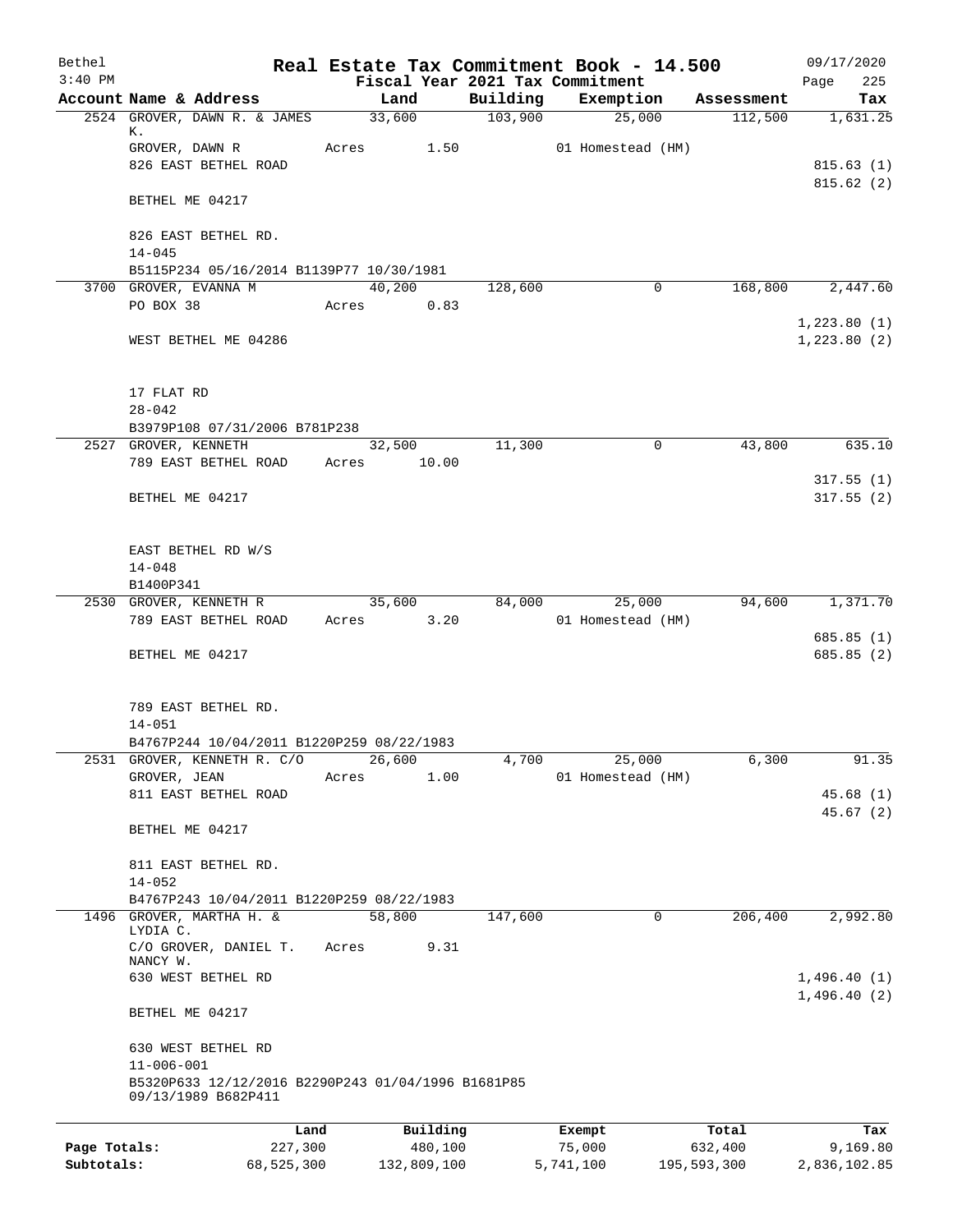| Bethel    |                                                                  | Real Estate Tax Commitment Book - 14.500 |          |                   |            | 09/17/2020                 |
|-----------|------------------------------------------------------------------|------------------------------------------|----------|-------------------|------------|----------------------------|
| $3:40$ PM |                                                                  | Fiscal Year 2021 Tax Commitment          |          |                   |            | 226<br>Page                |
|           | Account Name & Address                                           | Land                                     | Building | Exemption         | Assessment | Tax                        |
|           | 1590 GROVER, RUPERT H, JR &<br>SUZANNE                           | 78,300                                   | 239,100  | $\Omega$          | 317,400    | 4,602.30                   |
|           | PO BOX 223                                                       | Acres<br>13.60                           |          |                   |            |                            |
|           | NORWAY ME 04268                                                  |                                          |          |                   |            | 2,301.15(1)<br>2,301.15(2) |
|           |                                                                  |                                          |          |                   |            |                            |
|           | 157 BARKER RD.                                                   |                                          |          |                   |            |                            |
|           | $11 - 056$                                                       |                                          |          |                   |            |                            |
|           | B4877P190 08/13/2012 B2426P27 03/30/1997 B1257P115<br>05/07/1984 |                                          |          |                   |            |                            |
|           | 3210 GROVER, RUTH D                                              | 58,800                                   | 305,500  | 25,000            | 339,300    | 4,919.85                   |
|           | GROVER, JAIME ELIZABETH Acres                                    | 0.20                                     |          | 01 Homestead (HM) |            |                            |
|           | PO BOX 8                                                         |                                          |          |                   |            | 2,459.93(1)                |
|           | BETHEL ME 04217                                                  |                                          |          |                   |            | 2,459.92(2)                |
|           | 88 MAIN ST.                                                      |                                          |          |                   |            |                            |
|           | $25 - 052$                                                       |                                          |          |                   |            |                            |
|           | B5395P248 02/28/2018 B1308P281 04/08/1985                        |                                          |          |                   |            |                            |
|           | 494 GTP ACQUISITION                                              | $\mathbf 0$                              | 110,700  | 0                 | 110,700    | 1,605.15                   |
|           | PARTNERS II, LLC                                                 |                                          |          |                   |            |                            |
|           | C/O AMERICAN TOWER                                               |                                          |          |                   |            |                            |
|           | 10 PRESIDENTIAL WAY                                              |                                          |          |                   |            | 802.58(1)                  |
|           | WOBURN MA 01801                                                  |                                          |          |                   |            | 802.57(2)                  |
|           | 84 EVANS HILL- TOWER                                             |                                          |          |                   |            |                            |
|           | $11 - 005 - ON$                                                  |                                          |          |                   |            |                            |
|           | B5324P425 11/14/2016                                             |                                          |          |                   |            |                            |
|           | 3704 GUAY, RACHAEL                                               | 36,700                                   | 68,700   | 25,000            | 80,400     | 1,165.80                   |
|           | 754 WEST BETHEL RD                                               | 4.50<br>Acres                            |          | 01 Homestead (HM) |            |                            |
|           | BETHEL ME 04217                                                  |                                          |          |                   |            | 582.90 (1)<br>582.90 (2)   |
|           |                                                                  |                                          |          |                   |            |                            |
|           | 754 WEST BETHEL RD.                                              |                                          |          |                   |            |                            |
|           | $28 - 046$                                                       |                                          |          |                   |            |                            |
|           | B5073P234 12/13/2013 B4964P93 03/12/2013 B647P373<br>05/02/1966  |                                          |          |                   |            |                            |
|           | 4742 GUERIN, JOHN J TTE                                          | 66,500                                   | 234,900  | $\mathbf 0$       | 301,400    | 4,370.30                   |
|           | GUERIN, MARCIA D TTE                                             | 2.11<br>Acres                            |          |                   |            |                            |
|           | 136 CLIFWOOD LANE                                                |                                          |          |                   |            | 2,185.15(1)<br>2,185.15(2) |
|           | FALMOUTH MA 02540                                                |                                          |          |                   |            |                            |
|           | 43 DEER VIEW ROAD                                                |                                          |          |                   |            |                            |
|           | $12 - 073 - 025$                                                 |                                          |          |                   |            |                            |
|           | B5436P102 10/12/2018 B4372P268 11/03/2008 B3872P178              |                                          |          |                   |            |                            |
|           | 01/11/2006                                                       |                                          |          |                   |            |                            |

|              | Land       | Building    | Exempt    | Total       | Tax          |
|--------------|------------|-------------|-----------|-------------|--------------|
| Page Totals: | 240,300    | 958,900     | 50,000    | 1,149,200   | 16,663.40    |
| Subtotals:   | 68,765,600 | 133,768,000 | 5,791,100 | 196,742,500 | 2,852,766.25 |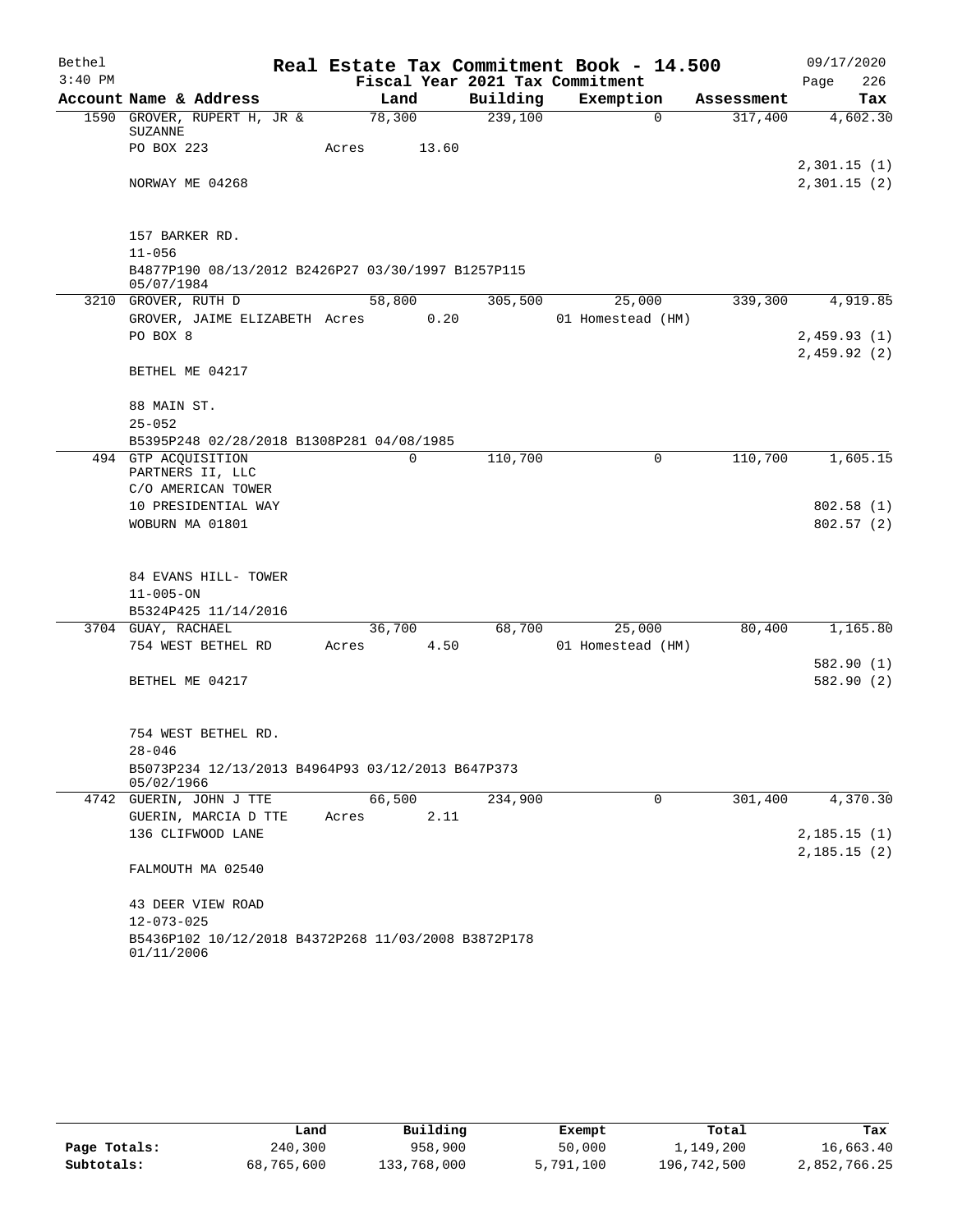| Bethel       |                                                                  |        |          |                     | Real Estate Tax Commitment Book - 14.500 |                       | 09/17/2020                   |
|--------------|------------------------------------------------------------------|--------|----------|---------------------|------------------------------------------|-----------------------|------------------------------|
| $3:40$ PM    |                                                                  |        |          |                     | Fiscal Year 2021 Tax Commitment          |                       | 227<br>Page                  |
|              | Account Name & Address<br>3588 GUERNSEY, BRUCE H.,               | 71,300 | Land     | Building<br>103,900 | Exemption<br>$\mathbf 0$                 | Assessment<br>175,200 | Tax<br>2,540.40              |
|              | WOOLLEN-DANNER,<br>VICTORIA                                      |        |          |                     |                                          |                       |                              |
|              | 5130 18TH STREET                                                 | Acres  | 1.98     |                     |                                          |                       |                              |
|              | CHARLESTON IL 61920                                              |        |          |                     |                                          |                       | 1, 270.20(1)<br>1, 270.20(2) |
|              |                                                                  |        |          |                     |                                          |                       |                              |
|              | 305 PARADISE RD.<br>$27 - 002$                                   |        |          |                     |                                          |                       |                              |
|              | B3503P169 04/28/2004                                             |        |          |                     |                                          |                       |                              |
|              | 1500 GULLY, DAVID                                                | 24,900 |          | 89,200              | 0                                        | 114,100               | 1,654.45                     |
|              | 596 B WEST BETHEL ROAD                                           | Acres  | 0.46     |                     |                                          |                       |                              |
|              |                                                                  |        |          |                     |                                          |                       | 827.23 (1)                   |
|              | BETHEL ME 04217                                                  |        |          |                     |                                          |                       | 827.22(2)                    |
|              | 596 WEST BETHEL RD.                                              |        |          |                     |                                          |                       |                              |
|              | $11 - 008 - 002 - B$                                             |        |          |                     |                                          |                       |                              |
|              | B5435P292 10/09/2018 B5269P43 02/23/2016 B2619P303<br>10/13/1998 |        |          |                     |                                          |                       |                              |
|              | 3650 GUNAPATI, BHARATH                                           | 39,800 |          | 40,800              | 0                                        | 80,600                | 1,168.70                     |
|              | GUNAPATI, SHERYL                                                 | Acres  | 1.60     |                     |                                          |                       |                              |
|              | 159 RAMBLEWOOD DR                                                |        |          |                     |                                          |                       | 584.35(1)                    |
|              | RAYNHAM MA 02767                                                 |        |          |                     |                                          |                       | 584.35(2)                    |
|              | 319 VERNON ST.                                                   |        |          |                     |                                          |                       |                              |
|              | $27 - 042 - 001$                                                 |        |          |                     |                                          |                       |                              |
|              | B5175P224 10/22/2014 B3416P164 11/07/2003                        |        |          |                     |                                          |                       |                              |
|              | 508 GUNAPATI, SHERYL W                                           | 37,700 |          | 0                   | $\mathbf 0$                              | 37,700                | 546.65                       |
|              | 159 RAMBLEWOOD DR.                                               | Acres  | 8.40     |                     |                                          |                       | 273.33(1)                    |
|              | RAYNHAM MA 02767                                                 |        |          |                     |                                          |                       | 273.32(2)                    |
|              |                                                                  |        |          |                     |                                          |                       |                              |
|              | VERNON ST<br>$27 - 042$                                          |        |          |                     |                                          |                       |                              |
|              | B5246P649 09/30/2015 B3416P164 11/07/2003                        |        |          |                     |                                          |                       |                              |
|              | 1403 GUNDERSEN, ROBERT                                           | 38,900 |          | 64,500              | 0                                        | 103,400               | 1,499.30                     |
|              | GUNDERSEN, ROBIN                                                 | Acres  | 1.20     |                     |                                          |                       |                              |
|              | 14 OLD GORE RD.                                                  |        |          |                     |                                          |                       | 749.65(1)                    |
|              | BRYANT POND ME 04219                                             |        |          |                     |                                          |                       | 749.65(2)                    |
|              | 55 SUNSET RD.                                                    |        |          |                     |                                          |                       |                              |
|              | $08 - 066$                                                       |        |          |                     |                                          |                       |                              |
|              | B2686P257 04/05/1999                                             |        |          |                     |                                          |                       |                              |
|              | 1642 GUNDERSEN, ROBERT L                                         | 38,400 |          | 65,600              | 0                                        | 104,000               | 1,508.00                     |
|              | GUNDERSEN, ROBIN L<br>14 OLD GORE RD.                            | Acres  | 1.00     |                     |                                          |                       | 754.00(1)                    |
|              | BRYANT POND ME 04219                                             |        |          |                     |                                          |                       | 754.00(2)                    |
|              | 67 ANNIS RD.                                                     |        |          |                     |                                          |                       |                              |
|              | $12 - 001$<br>B4885P341 08/31/2012 B4189P229 07/19/2007 B1524P73 |        |          |                     |                                          |                       |                              |
|              |                                                                  |        |          |                     |                                          |                       |                              |
|              |                                                                  | Land   | Building |                     | Exempt                                   | Total                 | Tax                          |
| Page Totals: | 251,000                                                          |        | 364,000  |                     | $\mathsf{O}\xspace$                      | 615,000               | 8,917.50                     |

**Subtotals:** 69,016,600 134,132,000 5,791,100 197,357,500 2,861,683.75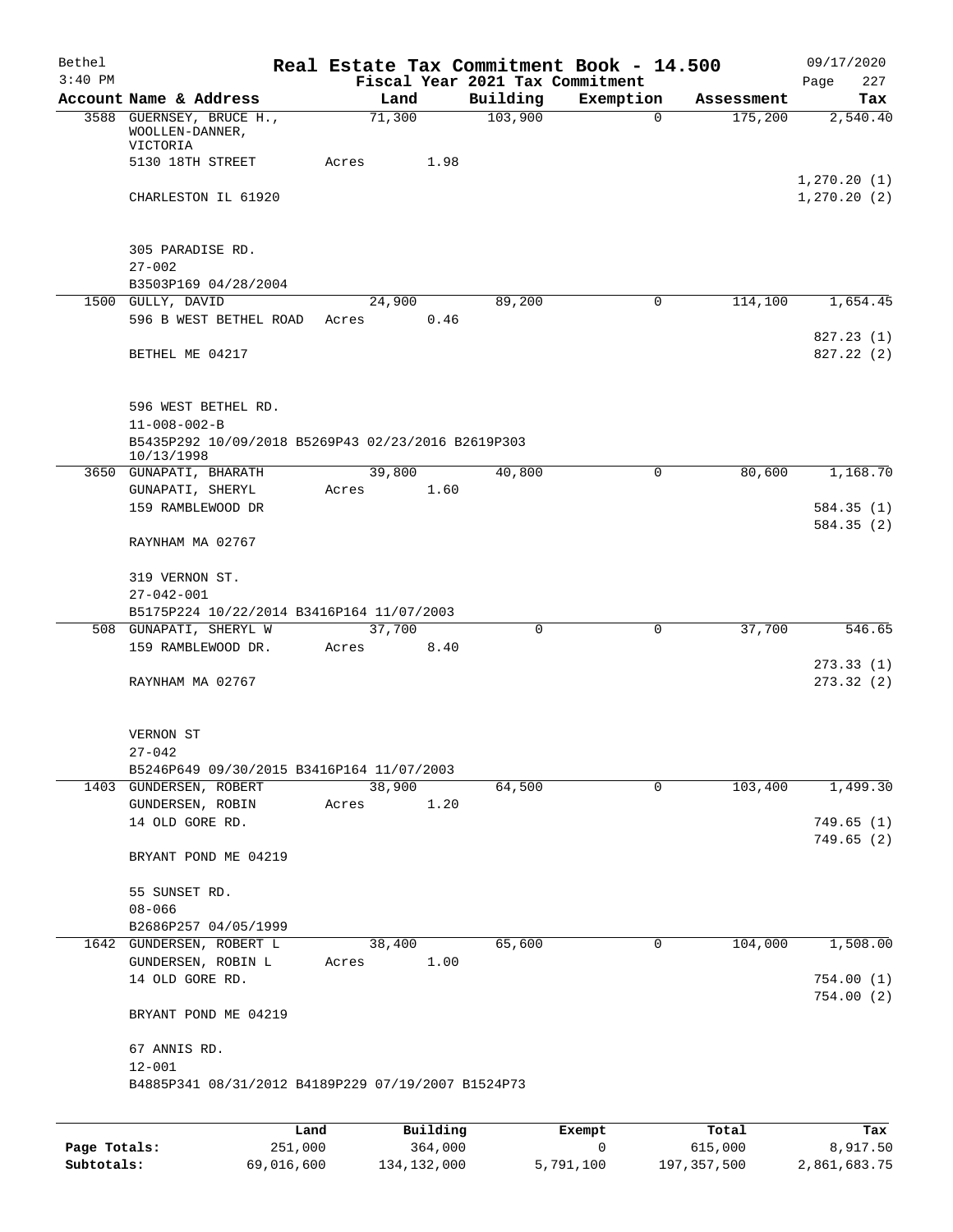| Bethel    |                                                                                                                                    |       |        |      |                                 | Real Estate Tax Commitment Book - 14.500 |          |            | 09/17/2020                 |           |
|-----------|------------------------------------------------------------------------------------------------------------------------------------|-------|--------|------|---------------------------------|------------------------------------------|----------|------------|----------------------------|-----------|
| $3:40$ PM |                                                                                                                                    |       |        |      | Fiscal Year 2021 Tax Commitment |                                          |          |            | Page                       | 228       |
|           | Account Name & Address                                                                                                             |       | Land   |      | Building                        | Exemption                                |          | Assessment |                            | Tax       |
|           | 3734 GUNTHER, ANDREA MAE                                                                                                           |       | 46,600 |      | 159,700                         |                                          | $\Omega$ | 206, 300   |                            | 2,991.35  |
|           | 560 WALKERS MILL RD                                                                                                                | Acres |        | 2.60 |                                 |                                          |          |            |                            |           |
|           |                                                                                                                                    |       |        |      |                                 |                                          |          |            | 1,495.68(1)                |           |
|           | BETHEL ME 04217                                                                                                                    |       |        |      |                                 |                                          |          |            | 1,495.67(2)                |           |
|           |                                                                                                                                    |       |        |      |                                 |                                          |          |            |                            |           |
|           | 24 MOZEE'S WAY                                                                                                                     |       |        |      |                                 |                                          |          |            |                            |           |
|           | $06 - 015 - 1$                                                                                                                     |       |        |      |                                 |                                          |          |            |                            |           |
|           | B5322P362 12/19/2016 B3923P229 04/24/2006 B3184P302<br>10/23/2002 B0P0                                                             |       |        |      |                                 |                                          |          |            |                            |           |
|           | 1373 GUNTHER, H SCOTT                                                                                                              |       | 51,300 |      | 143,800                         |                                          | 0        | 195,100    |                            | 2,828.95  |
|           | TRUSTEE OF ERIC GUNTHER Acres                                                                                                      |       |        | 2.30 |                                 |                                          |          |            |                            |           |
|           | TRUST                                                                                                                              |       |        |      |                                 |                                          |          |            |                            |           |
|           | 27 BAILEY RD.                                                                                                                      |       |        |      |                                 |                                          |          |            | 1,414.48(1)<br>1,414.47(2) |           |
|           | BETHEL ME 04217                                                                                                                    |       |        |      |                                 |                                          |          |            |                            |           |
|           | 27 BAILEY RD.                                                                                                                      |       |        |      |                                 |                                          |          |            |                            |           |
|           | $08 - 054$                                                                                                                         |       |        |      |                                 |                                          |          |            |                            |           |
|           | B5094P233 03/04/2014 B5092P342 02/27/2014 B4992P180<br>05/22/2013 B3475P253 03/12/2004 B1675P349 06/30/1989<br>B991P165 06/27/1978 |       |        |      |                                 |                                          |          |            |                            |           |
|           | 1586 GUNTHER, JACOUELINE                                                                                                           |       | 33,300 |      | 137,500                         | 25,000                                   |          | 145,800    |                            | 2,114.10  |
|           | P.O. BOX 334                                                                                                                       | Acres |        | 0.68 |                                 | 01 Homestead (HM)                        |          |            |                            |           |
|           |                                                                                                                                    |       |        |      |                                 |                                          |          |            | 1,057.05(1)                |           |
|           | BETHEL ME 04217                                                                                                                    |       |        |      |                                 |                                          |          |            | 1,057.05(2)                |           |
|           |                                                                                                                                    |       |        |      |                                 |                                          |          |            |                            |           |
|           | 172 BARKER RD.                                                                                                                     |       |        |      |                                 |                                          |          |            |                            |           |
|           | $11 - 054$                                                                                                                         |       |        |      |                                 |                                          |          |            |                            |           |
|           | B1251P199                                                                                                                          |       |        |      |                                 |                                          |          |            |                            |           |
|           | 2710 GUNVILLE, MARK R                                                                                                              |       | 70,600 |      | 230,900                         |                                          | 0        | 301,500    |                            | 4,371.75  |
|           | 526 EAST MAIN ST                                                                                                                   | Acres |        | 1.01 |                                 |                                          |          |            |                            |           |
|           |                                                                                                                                    |       |        |      |                                 |                                          |          |            | 2,185.88(1)                |           |
|           | YARMOUTH ME 04096                                                                                                                  |       |        |      |                                 |                                          |          |            | 2,185.87(2)                |           |
|           |                                                                                                                                    |       |        |      |                                 |                                          |          |            |                            |           |
|           | 39 WILL VIEW ROAD LOT                                                                                                              |       |        |      |                                 |                                          |          |            |                            |           |
|           | $17 - 035 - 020$                                                                                                                   |       |        |      |                                 |                                          |          |            |                            |           |
|           | B5278P176 04/25/2016 B3488P171 04/02/2004                                                                                          |       |        |      |                                 |                                          |          |            |                            |           |
|           | 3438 GURPREET SINGH WALIA,                                                                                                         |       | 16,500 |      | $\Omega$                        |                                          | $\Omega$ | 16,500     |                            | 239.25    |
|           | PLLC                                                                                                                               |       |        |      |                                 |                                          |          |            |                            |           |
|           | 400 JERICHO TURNPIKE                                                                                                               | Acres |        | 1.00 |                                 |                                          |          |            |                            |           |
|           |                                                                                                                                    |       |        |      |                                 |                                          |          |            |                            | 119.63(1) |
|           | JERICHO NY 11753                                                                                                                   |       |        |      |                                 |                                          |          |            |                            | 119.62(2) |
|           |                                                                                                                                    |       |        |      |                                 |                                          |          |            |                            |           |
|           | BRIDGE ST W/S                                                                                                                      |       |        |      |                                 |                                          |          |            |                            |           |
|           | $25 - 251$                                                                                                                         |       |        |      |                                 |                                          |          |            |                            |           |
|           | B5509P701 03/02/2020 B5242P161 09/04/2015 B3718P261<br>05/02/2005                                                                  |       |        |      |                                 |                                          |          |            |                            |           |

|              | Land       | Building    | Exempt    | Total       | Tax          |
|--------------|------------|-------------|-----------|-------------|--------------|
| Page Totals: | 218,300    | 671,900     | 25,000    | 865,200     | 12,545.40    |
| Subtotals:   | 69,234,900 | 134,803,900 | 5,816,100 | 198,222,700 | 2,874,229.15 |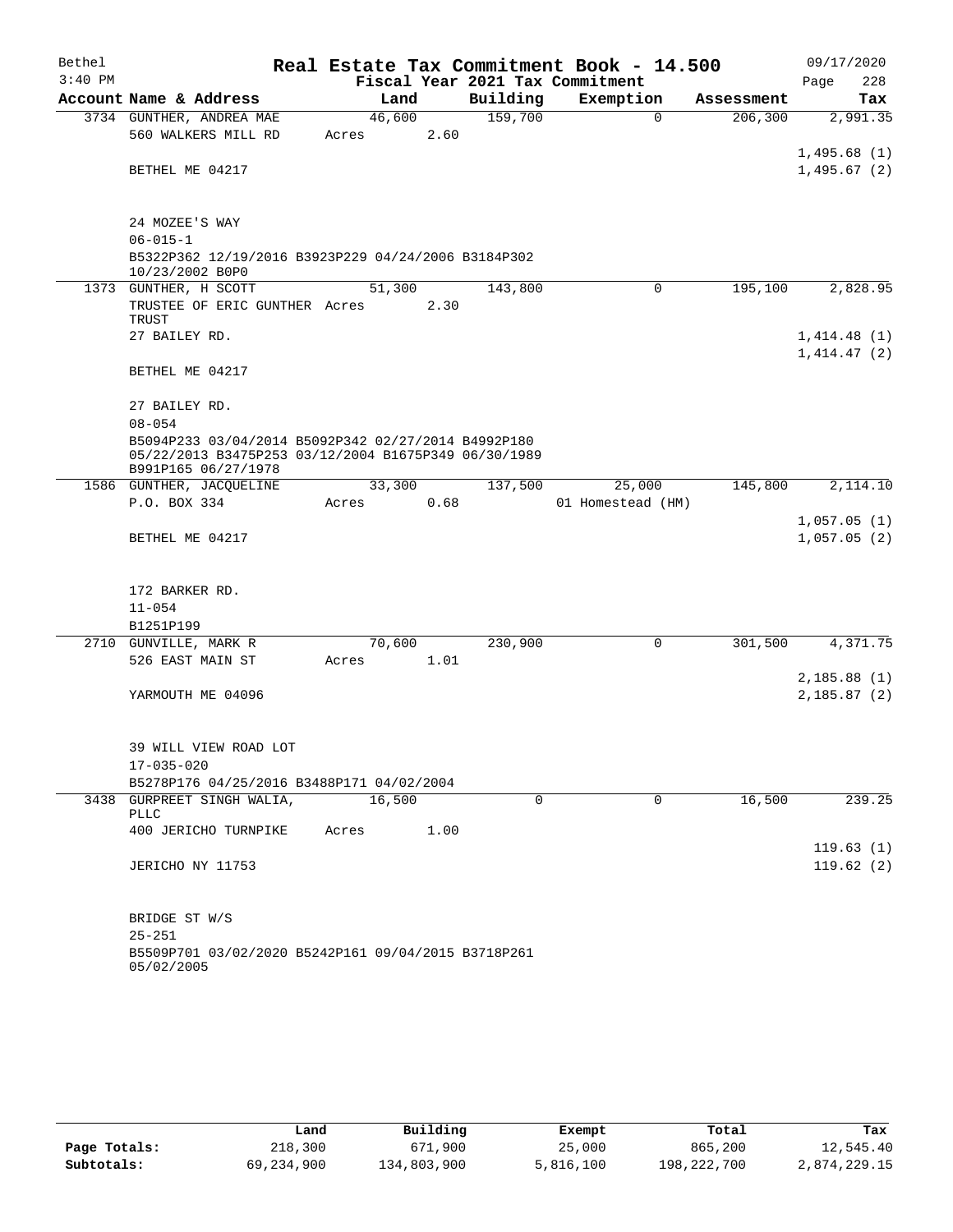| Bethel       |                                                                                       |       |                 |          | Real Estate Tax Commitment Book - 14.500 |            | 09/17/2020                 |
|--------------|---------------------------------------------------------------------------------------|-------|-----------------|----------|------------------------------------------|------------|----------------------------|
| $3:40$ PM    |                                                                                       |       |                 |          | Fiscal Year 2021 Tax Commitment          |            | 229<br>Page                |
|              | Account Name & Address                                                                |       | Land            | Building | Exemption                                | Assessment | Tax                        |
|              | 2459 GUT, PHILIPPE E<br>16 GRAFTON RD                                                 | Acres | 17,400<br>62.40 | 0        | 0                                        | 17,400     | 252.30                     |
|              |                                                                                       |       |                 |          |                                          |            | 126.15(1)                  |
|              | UPTON MA 01568                                                                        |       |                 |          |                                          |            | 126.15(2)                  |
|              |                                                                                       |       |                 |          |                                          |            |                            |
|              | BAILEY RD                                                                             |       |                 |          |                                          |            |                            |
|              | $13 - 018$                                                                            |       |                 |          |                                          |            |                            |
|              | B4737P330 07/19/2011 B3633P216 11/30/2004                                             |       |                 |          |                                          |            |                            |
|              | 4850 GUTIN, BORIS                                                                     |       | 33,600          | 67,300   | 0                                        | 100,900    | 1,463.05                   |
|              | GUTIN, MARINA                                                                         |       |                 |          |                                          |            |                            |
|              | 31 ARNOLD TERRACE                                                                     |       |                 |          |                                          |            | 731.53(1)<br>731.52(2)     |
|              | MARBLEHEAD MA 01945                                                                   |       |                 |          |                                          |            |                            |
|              | 26 CHERRY LANE                                                                        |       |                 |          |                                          |            |                            |
|              | $22 - 002 - 001 - 047$                                                                |       |                 |          |                                          |            |                            |
|              | B3952P116 06/09/2006                                                                  |       |                 |          |                                          |            |                            |
|              | 4855 GUTIN, BORIS                                                                     |       | 33,600          | 67,300   | 0                                        | 100,900    | 1,463.05                   |
|              | GUTIN, MARINA                                                                         |       |                 |          |                                          |            |                            |
|              | 31 ARNOLD TERRACE                                                                     |       |                 |          |                                          |            | 731.53(1)                  |
|              |                                                                                       |       |                 |          |                                          |            | 731.52(2)                  |
|              | MARBLEHEAD MA 01945                                                                   |       |                 |          |                                          |            |                            |
|              | 26 CHERRY LANE                                                                        |       |                 |          |                                          |            |                            |
|              | $22 - 002 - 001 - 048$                                                                |       |                 |          |                                          |            |                            |
|              | B3952P116 06/09/2006                                                                  |       |                 |          |                                          |            |                            |
|              | 2723 GWOZDZ, MARK A                                                                   |       | 64,200          | 136,600  | 0                                        | 200,800    | 2,911.60                   |
|              | GWOZDZ, JENNIFER A                                                                    | Acres | 0.80            |          |                                          |            |                            |
|              | 230 STAPLES TREET                                                                     |       |                 |          |                                          |            | 1,455.80(1)<br>1,455.80(2) |
|              | EAST TAUNTON MA 02718                                                                 |       |                 |          |                                          |            |                            |
|              | 89 RIVER VALLEY ACRES                                                                 |       |                 |          |                                          |            |                            |
|              | $17 - 037$                                                                            |       |                 |          |                                          |            |                            |
|              | B3162P27<br>3447 HABERMAN, JULES J. &                                                 |       | 83,700          | 303,200  | 31,000                                   | 355,900    | 5,160.55                   |
|              | MARY L. CO-TRUSTEES                                                                   |       |                 |          |                                          |            |                            |
|              | THE HABERMAN FAMILY<br>TRUST                                                          | Acres | 1.31            |          | 01 Homestead (HM)                        |            |                            |
|              | PO BOX 576                                                                            |       |                 |          | 12 WW2 Vet Res                           |            | 2,580.28(1)                |
|              | BETHEL ME 04217                                                                       |       |                 |          |                                          |            | 2,580.27(2)                |
|              | 107 PARADISE RD                                                                       |       |                 |          |                                          |            |                            |
|              | $26 - 006$                                                                            |       |                 |          |                                          |            |                            |
|              | B3120P120 05/22/2002                                                                  |       |                 |          |                                          |            |                            |
|              | 400 HADDOCK, DOUGLAS                                                                  |       | 49,400          | 72,000   | 0                                        | 121,400    | 1,760.30                   |
|              | 1275 WINSTED RD, UNIT                                                                 | Acres | 5.10            |          |                                          |            |                            |
|              | 319                                                                                   |       |                 |          |                                          |            | 880.15 (1)                 |
|              | TORRINGTON CT 06790                                                                   |       |                 |          |                                          |            | 880.15 (2)                 |
|              | 272 FLAT RD.                                                                          |       |                 |          |                                          |            |                            |
|              | $06 - 026$                                                                            |       |                 |          |                                          |            |                            |
|              | B5459P601 04/24/2019 B5348P609 06/05/2017 B5236P354<br>08/07/2015 B1349P67 10/22/1985 |       |                 |          |                                          |            |                            |
|              | Land                                                                                  |       | Building        |          | Exempt                                   | Total      | Tax                        |
| Page Totals: | 281,900                                                                               |       | 646,400         |          | 31,000                                   | 897,300    | 13,010.85                  |

**Subtotals:** 69,516,800 135,450,300 5,847,100 199,120,000 2,887,240.00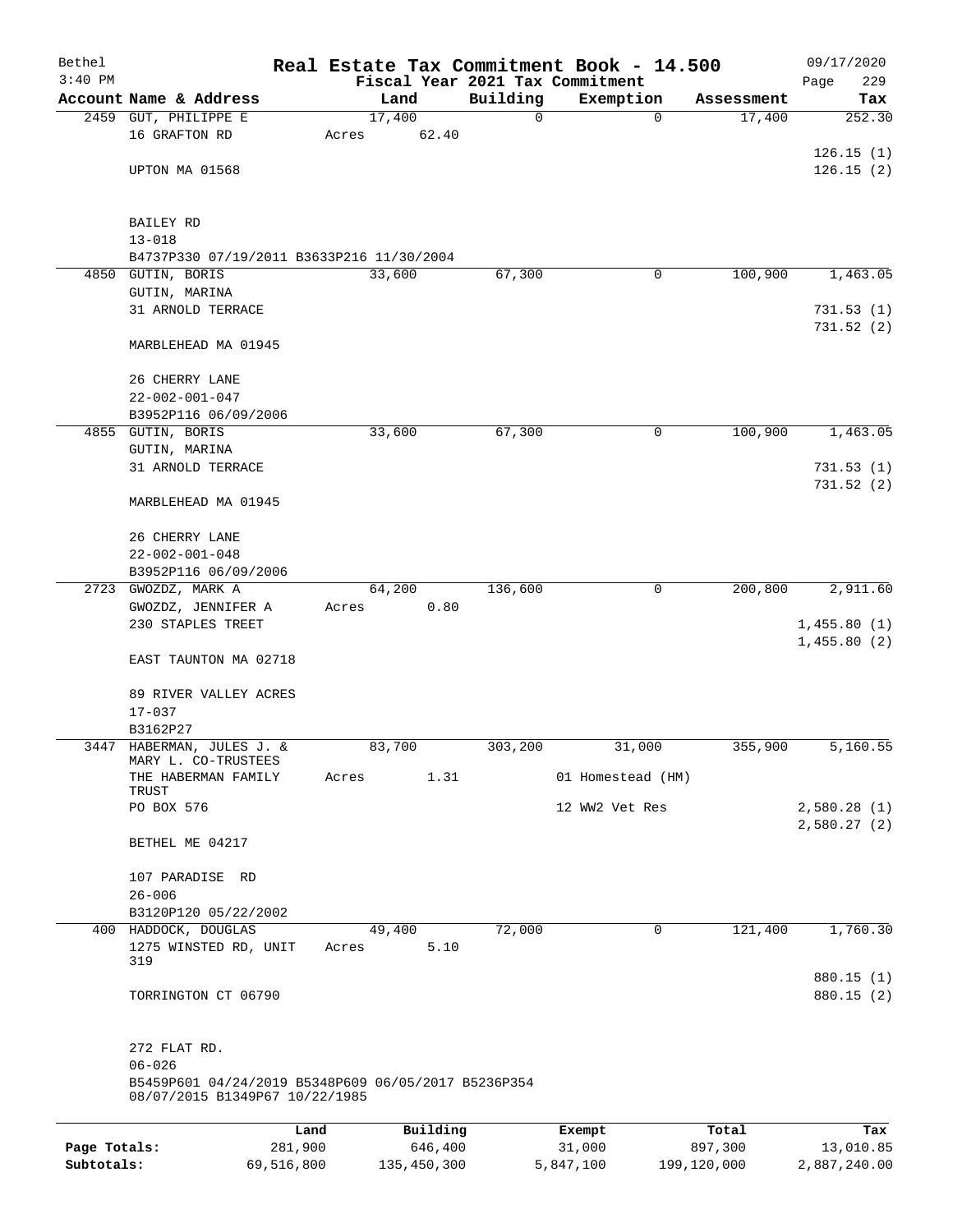| Bethel    |                                                                               |        |        |              | Real Estate Tax Commitment Book - 14.500 |            | 09/17/2020  |
|-----------|-------------------------------------------------------------------------------|--------|--------|--------------|------------------------------------------|------------|-------------|
| $3:40$ PM |                                                                               |        |        |              | Fiscal Year 2021 Tax Commitment          |            | 230<br>Page |
|           | Account Name & Address                                                        | Land   |        | Building     | Exemption                                | Assessment | Tax         |
|           | 5353 HADFIELD, ANDREA                                                         | 39,600 |        | $\mathsf{O}$ | $\mathbf 0$                              | 39,600     | 574.20      |
|           | 9 RANGE ROAD                                                                  | Acres  | 1.35   |              |                                          |            |             |
|           |                                                                               |        |        |              |                                          |            | 287.10(1)   |
|           | DORCHESTER MA 02124                                                           |        |        |              |                                          |            | 287.10(2)   |
|           |                                                                               |        |        |              |                                          |            |             |
|           |                                                                               |        |        |              |                                          |            |             |
|           | WILL'S WAY                                                                    |        |        |              |                                          |            |             |
|           | $01 - 041 - A - 009$                                                          |        |        |              |                                          |            |             |
|           | B5174P265 10/20/2014 B4771P137 10/04/2011 B4626P226<br>5354 HADFIELD, MATTHEW | 49,300 |        | 288,000      | 0                                        | 337,300    | 4,890.85    |
|           | 294 VALLEY ROAD                                                               |        |        |              |                                          |            |             |
|           |                                                                               | Acres  | 1.41   |              |                                          |            |             |
|           |                                                                               |        |        |              |                                          |            | 2,445.43(1) |
|           | MIDDLETOWN RI 02842                                                           |        |        |              |                                          |            | 2,445.42(2) |
|           |                                                                               |        |        |              |                                          |            |             |
|           | 19 WILL'S WAY                                                                 |        |        |              |                                          |            |             |
|           | $01 - 041 - A - 010$                                                          |        |        |              |                                          |            |             |
|           | B4770P340 10/07/2011 B4326P226                                                |        |        |              |                                          |            |             |
|           | 2512 HAINES, BERNARD R                                                        | 38,400 |        | 111,700      | 25,000                                   | 125,100    | 1,813.95    |
|           | 1786 INTERVALE RD                                                             | Acres  | 1.00   |              | 01 Homestead (HM)                        |            |             |
|           |                                                                               |        |        |              |                                          |            | 906.98(1)   |
|           | BETHEL ME 04217                                                               |        |        |              |                                          |            | 906.97(2)   |
|           |                                                                               |        |        |              |                                          |            |             |
|           |                                                                               |        |        |              |                                          |            |             |
|           | 1786 INTERVALE RD                                                             |        |        |              |                                          |            |             |
|           | $14 - 033 - 002$                                                              |        |        |              |                                          |            |             |
|           | B5477P846 09/04/2019 B2547P316 04/21/1998                                     |        |        |              |                                          |            |             |
|           | 2510 HAINES, CHARLES                                                          | 66,200 |        | 85,100       | 0                                        | 151,300    | 2,193.85    |
|           | 1788 INTERVALE ROAD                                                           | Acres  | 49.00  |              |                                          |            |             |
|           |                                                                               |        |        |              |                                          |            | 1,096.93(1) |
|           | BETHEL ME 04217                                                               |        |        |              |                                          |            | 1,096.92(2) |
|           |                                                                               |        |        |              |                                          |            |             |
|           |                                                                               |        |        |              |                                          |            |             |
|           | 1798 INTERVALE RD.                                                            |        |        |              |                                          |            |             |
|           | $14 - 033$                                                                    |        |        |              |                                          |            |             |
|           | B5469P651 07/15/2019 B2505P112 04/21/1998                                     |        |        |              |                                          |            |             |
|           | 2511 HAINES, CHARLES                                                          | 33,700 |        | 73,900       | 25,000                                   | 82,600     | 1,197.70    |
|           | HAINES, MARY                                                                  | Acres  | 0.70   |              | 01 Homestead (HM)                        |            |             |
|           | 1788 INTERVALE ROAD                                                           |        |        |              |                                          |            | 598.85(1)   |
|           |                                                                               |        |        |              |                                          |            | 598.85(2)   |
|           | BETHEL ME 04217                                                               |        |        |              |                                          |            |             |
|           |                                                                               |        |        |              |                                          |            |             |
|           | 1788 INTERVALE RD.                                                            |        |        |              |                                          |            |             |
|           | $14 - 033 - 001$                                                              |        |        |              |                                          |            |             |
|           | B669P290 05/21/1968                                                           |        |        |              |                                          |            |             |
|           | 2496 HAINES, CHARLES                                                          | 36,900 |        | 0            | 0                                        | 36,900     | 535.05      |
|           | 1798 INTERVALE RD                                                             | Acres  | 140.00 |              |                                          |            |             |
|           |                                                                               |        |        |              |                                          |            | 267.53(1)   |
|           | BETHEL ME 04217                                                               |        |        |              |                                          |            | 267.52(2)   |
|           |                                                                               |        |        |              |                                          |            |             |
|           |                                                                               |        |        |              |                                          |            |             |
|           | INTERVALE RD.                                                                 |        |        |              |                                          |            |             |
|           | $14 - 022$                                                                    |        |        |              |                                          |            |             |
|           | B5469P651 07/15/2019                                                          |        |        |              |                                          |            |             |
|           |                                                                               |        |        |              |                                          |            |             |
|           |                                                                               |        |        |              |                                          |            |             |

|              | Land       | Building    | Exempt    | Total       | Tax          |
|--------------|------------|-------------|-----------|-------------|--------------|
| Page Totals: | 264,100    | 558,700     | 50,000    | 772,800     | 11,205.60    |
| Subtotals:   | 69,780,900 | 136,009,000 | 5,897,100 | 199,892,800 | 2,898,445.60 |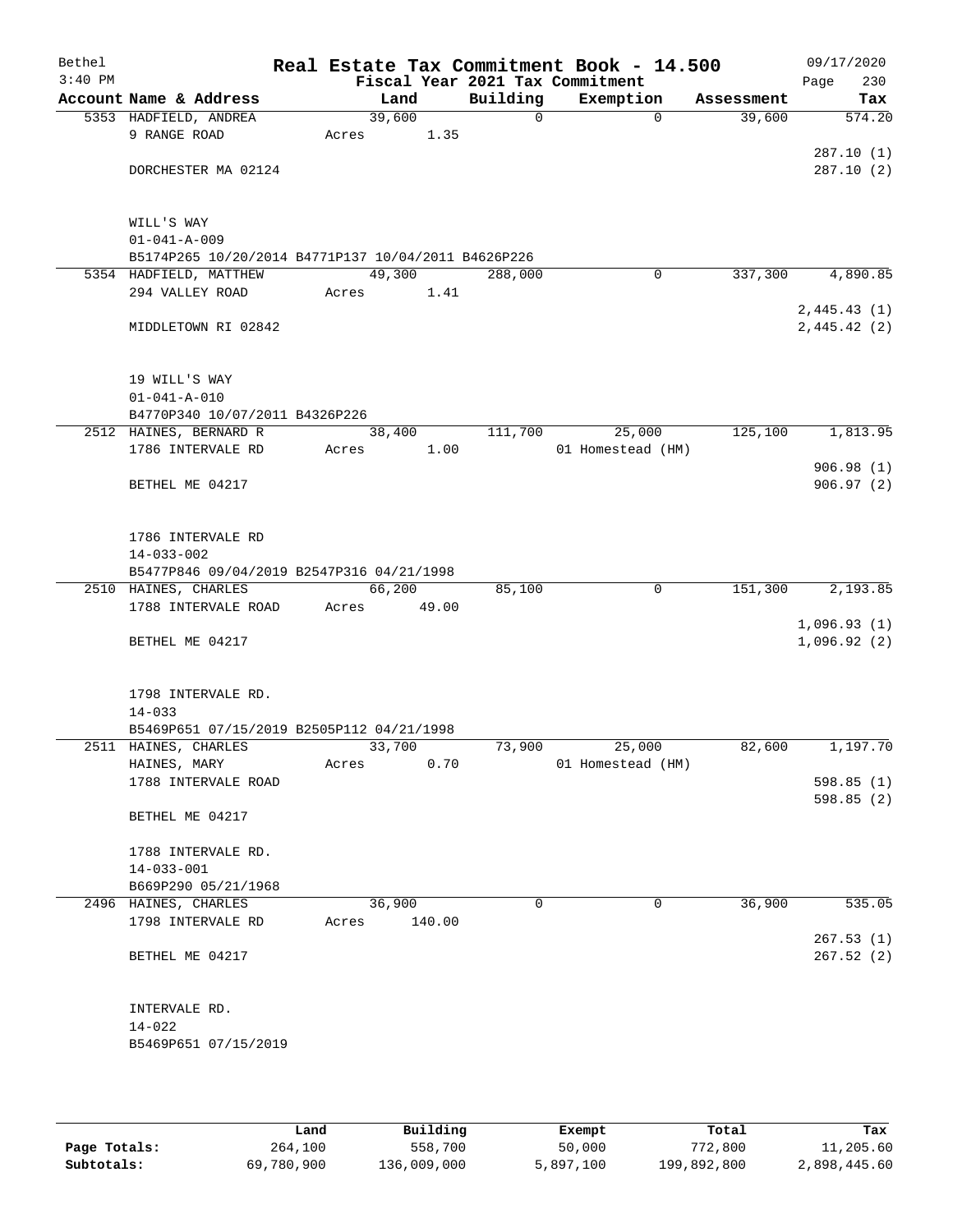| Bethel<br>$3:40$ PM |                                                                 | Real Estate Tax Commitment Book - 14.500 | Fiscal Year 2021 Tax Commitment |             |            | 09/17/2020<br>231<br>Page |
|---------------------|-----------------------------------------------------------------|------------------------------------------|---------------------------------|-------------|------------|---------------------------|
|                     | Account Name & Address                                          | Land                                     | Building                        | Exemption   | Assessment | Tax                       |
|                     | 2497 HAINES, CHARLES                                            | 35,600                                   | 0                               | $\mathbf 0$ | 35,600     | 516.20                    |
|                     | 1798 INTERVALE ROAD                                             | 124.00<br>Acres                          |                                 |             |            |                           |
|                     |                                                                 |                                          |                                 |             |            | 258.10(1)                 |
|                     | BETHEL ME 04217                                                 |                                          |                                 |             |            | 258.10(2)                 |
|                     | INTERVALE N/S                                                   |                                          |                                 |             |            |                           |
|                     | $14 - 023$                                                      |                                          |                                 |             |            |                           |
|                     | B5469P651 07/15/2019                                            |                                          |                                 |             |            |                           |
|                     | 2493 HAINES, CHARLES                                            | 3,900                                    | 0                               | 0           | 3,900      | 56.55                     |
|                     | 1798 INTERVALE RD.                                              | Acres<br>13.00                           |                                 |             |            |                           |
|                     | BETHEL ME 04217                                                 |                                          |                                 |             |            | 28.28(1)<br>28.27(2)      |
|                     | INTERVALE RD.                                                   |                                          |                                 |             |            |                           |
|                     | $14 - 019$                                                      |                                          |                                 |             |            |                           |
|                     | B5469P651 07/15/2019                                            |                                          |                                 |             |            |                           |
|                     | 2553 HAINES, JAMES L                                            | 41,700                                   | 0                               | $\mathbf 0$ | 41,700     | 604.65                    |
|                     | MERCER, NANCY                                                   | 3.00<br>Acres                            |                                 |             |            |                           |
|                     | 1968 INTERVALE ROAD                                             |                                          |                                 |             |            | 302.33(1)<br>302.32(2)    |
|                     | BETHEL ME 04217                                                 |                                          |                                 |             |            |                           |
|                     | INTERVALE RD S/S                                                |                                          |                                 |             |            |                           |
|                     | $15 - 013$                                                      |                                          |                                 |             |            |                           |
|                     | B4904P71 09/07/2012 B4829P169 03/28/2012 B743P194<br>05/15/1972 |                                          |                                 |             |            |                           |
|                     | 2893 HAINES, JAMES L                                            | 77,900                                   | 132,000                         | $\mathbf 0$ | 209,900    | 3,043.55                  |
|                     | 1968 INTERVALE RD.                                              | 12.12<br>Acres                           |                                 |             |            | 1,521.78(1)               |
|                     | BETHEL ME 04217                                                 |                                          |                                 |             |            | 1,521.77(2)               |
|                     | 1968 INTERVALE RD.                                              |                                          |                                 |             |            |                           |
|                     | $20 - 011 - 001$                                                |                                          |                                 |             |            |                           |
|                     | B4829P169 03/28/2012 B743P194 05/15/1972                        |                                          |                                 |             |            |                           |
|                     | 1486 HAINES, JAMES L                                            | 29,800                                   | 0                               | 0           | 29,800     | 432.10                    |
|                     | HAINES, GEORGE K                                                | 103.00<br>Acres                          |                                 |             |            | 216.05(1)                 |
|                     | 1968 INVERVALE ROAD                                             |                                          |                                 |             |            | 216.05(2)                 |
|                     | BETHEL ME 04217                                                 |                                          |                                 |             |            |                           |
|                     | RT 232 N/S                                                      |                                          |                                 |             |            |                           |
|                     | $10 - 005$                                                      |                                          |                                 |             |            |                           |
|                     | B4904P75 09/07/2012 B4829P169 03/28/2012 B743P194<br>05/15/1972 |                                          |                                 |             |            |                           |
|                     | 5444 HAINES, JAMES L<br>1968 INTERVALE RD                       | 95,800<br>190.00                         | 0                               | $\mathbf 0$ | 95,800     | 1,389.10                  |
|                     |                                                                 | Acres                                    |                                 |             |            | 694.55 (1)                |
|                     | BETHEL ME 04217                                                 |                                          |                                 |             |            | 694.55(2)                 |
|                     | 168 KIMBALL HILL RD.                                            |                                          |                                 |             |            |                           |
|                     | $10 - 003 - 001$                                                |                                          |                                 |             |            |                           |
|                     | B5400P262 03/30/2018 B5359P459 08/03/2017 B763P32<br>10/16/1972 |                                          |                                 |             |            |                           |
|                     |                                                                 |                                          |                                 |             |            |                           |
|                     | Land                                                            | Building                                 |                                 | Exempt      | Total      | Tax                       |
| Page Totals:        | 284,700                                                         | 132,000                                  |                                 | 0           | 416,700    | 6,042.15                  |

**Subtotals:** 70,065,600 136,141,000 5,897,100 200,309,500 2,904,487.75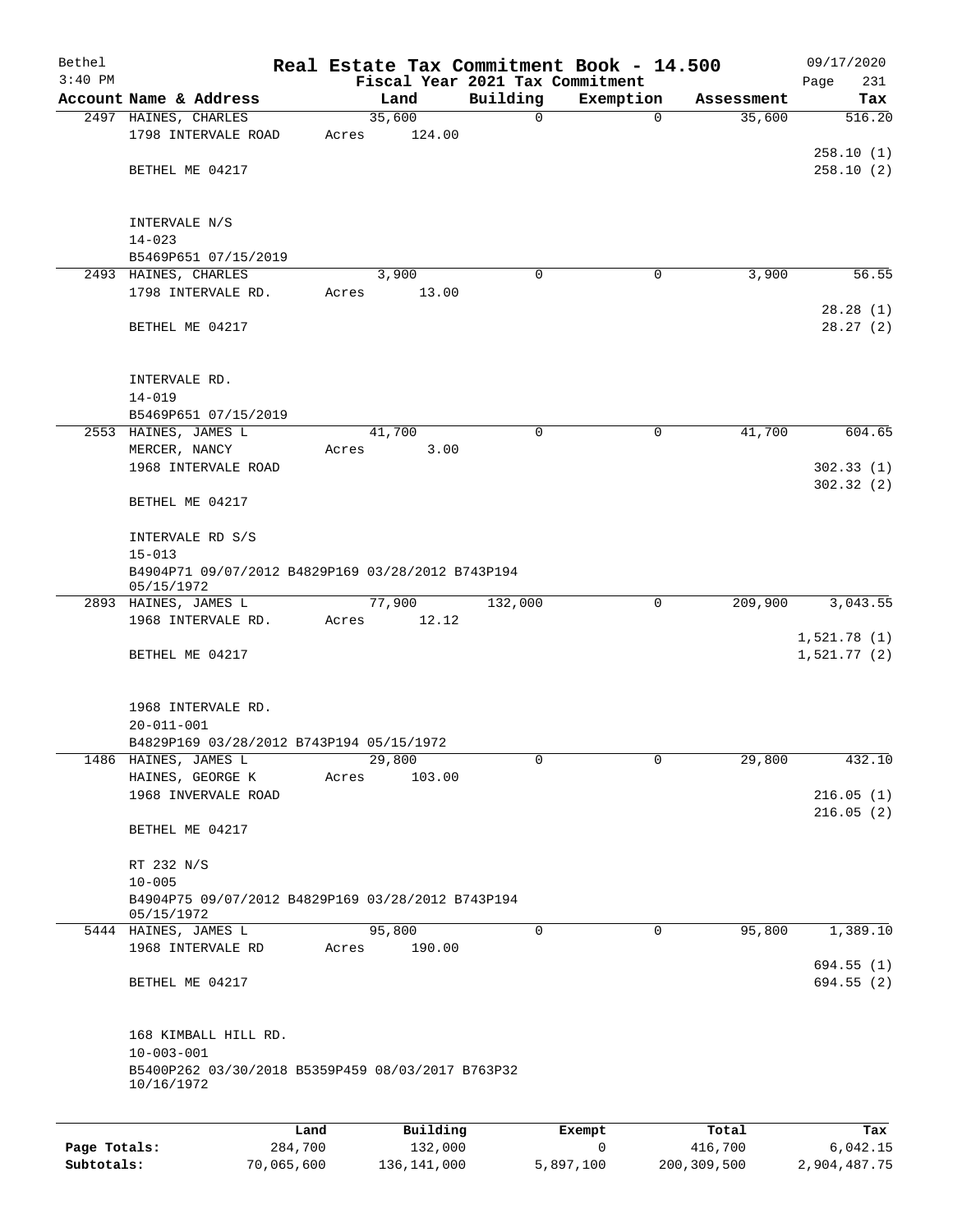| Bethel       |                                                                                                 |         |                |               | Real Estate Tax Commitment Book - 14.500 |                      | 09/17/2020    |
|--------------|-------------------------------------------------------------------------------------------------|---------|----------------|---------------|------------------------------------------|----------------------|---------------|
| $3:40$ PM    |                                                                                                 |         |                |               | Fiscal Year 2021 Tax Commitment          |                      | 232<br>Page   |
|              | Account Name & Address<br>465 HAINES, JAMES L.,                                                 |         | Land<br>23,800 | Building<br>0 | Exemption<br>$\mathbf 0$                 | Assessment<br>23,800 | Tax<br>345.10 |
|              | HAINES, GEORGE K.<br>HAINES, LISA                                                               | Acres   | 58.00          |               |                                          |                      |               |
|              | 1968 INTERVALE ROAD                                                                             |         |                |               |                                          |                      | 172.55(1)     |
|              |                                                                                                 |         |                |               |                                          |                      | 172.55(2)     |
|              | BETHEL ME 04217                                                                                 |         |                |               |                                          |                      |               |
|              | INTERVALE ROAD                                                                                  |         |                |               |                                          |                      |               |
|              | $20 - 011$<br>B4904P68 09/07/2012 B2945P218                                                     |         |                |               |                                          |                      |               |
|              | 2895 HAINES, LISA                                                                               |         | 22,700         | $\Omega$      | $\Omega$                                 | 22,700               | 329.15        |
|              | HAINES, JAMES L                                                                                 | Acres   | 56.00          |               |                                          |                      |               |
|              | 168 KIMBALL HILL ROAD                                                                           |         |                |               |                                          |                      | 164.58(1)     |
|              |                                                                                                 |         |                |               |                                          |                      | 164.57(2)     |
|              | BETHEL ME 04217                                                                                 |         |                |               |                                          |                      |               |
|              | INTERVALE RD N/S                                                                                |         |                |               |                                          |                      |               |
|              | $20 - 013$                                                                                      |         |                |               |                                          |                      |               |
|              | B4618P293 08/06/2010                                                                            |         |                |               |                                          |                      |               |
|              | 1484 HAINES, LISA M                                                                             |         | 45,700         | 157,300       | $\mathbf 0$                              | 203,000              | 2,943.50      |
|              | 168 KIMBALL HILL ROAD                                                                           | Acres   | 2.80           |               |                                          |                      |               |
|              |                                                                                                 |         |                |               |                                          |                      | 1,471.75(1)   |
|              | BETHEL ME 04217                                                                                 |         |                |               |                                          |                      | 1,471.75(2)   |
|              |                                                                                                 |         |                |               |                                          |                      |               |
|              | 168 KIMBALL HILL RD.                                                                            |         |                |               |                                          |                      |               |
|              | $10 - 003$                                                                                      |         |                |               |                                          |                      |               |
|              | B5400P248 03/30/2018 B5400P248 03/27/2018 B5359P459<br>08/03/2017 B763P32 10/16/1972            |         |                |               |                                          |                      |               |
|              | 1552 HALE, ARLYNNE G                                                                            |         | 43,400         | 64,400        | 25,000                                   | 82,800               | 1,200.60      |
|              | PO BOX 52                                                                                       | Acres   | 16.26          |               | 01 Homestead (HM)                        |                      |               |
|              |                                                                                                 |         |                |               |                                          |                      | 600.30(1)     |
|              | W BETHEL ME 04286                                                                               |         |                |               |                                          |                      | 600.30(2)     |
|              |                                                                                                 |         |                |               |                                          |                      |               |
|              | 12 FLEMING RD.                                                                                  |         |                |               |                                          |                      |               |
|              | $11 - 029$                                                                                      |         |                |               |                                          |                      |               |
|              | B5410P189 05/29/2018 B4526P320 11/16/2009 B2353P87                                              |         |                |               |                                          |                      |               |
|              | 3489 HALE, RICHARD A<br>HALE, JANINE D                                                          | Acres   | 67,700<br>1.24 | 131,900       | 31,000<br>01 Homestead (HM)              | 168,600              | 2,444.70      |
|              | 76 PARADISE ROAD                                                                                |         |                |               | 12 WW2 Vet Res                           |                      | 1,222.35(1)   |
|              |                                                                                                 |         |                |               |                                          |                      | 1,222.35(2)   |
|              | BETHEL ME 04217                                                                                 |         |                |               |                                          |                      |               |
|              | 76 PARADISE RD.                                                                                 |         |                |               |                                          |                      |               |
|              | $26 - 049$                                                                                      |         |                |               |                                          |                      |               |
|              | B4359P32 10/02/2008 B3494P46 04/07/2004                                                         |         |                |               |                                          |                      |               |
|              | 3544 HALL, MARK                                                                                 |         | 33,600         | 98,500        | $\mathbf 0$                              | 132,100              | 1,915.45      |
|              | ELG, LAUREN                                                                                     |         |                |               |                                          |                      |               |
|              | PO BOX 1084                                                                                     |         |                |               |                                          |                      | 957.73 (1)    |
|              |                                                                                                 |         |                |               |                                          |                      | 957.72 (2)    |
|              | BETHEL ME 04217                                                                                 |         |                |               |                                          |                      |               |
|              | 135 VERNON ST.                                                                                  |         |                |               |                                          |                      |               |
|              | $26 - 076 - 001 - 03B$                                                                          |         |                |               |                                          |                      |               |
|              | B5446P801 12/21/2018 B5274P601 03/30/2016 B4916P71<br>11/05/2012 B4215P256 10/29/2007 B3243P114 |         |                |               |                                          |                      |               |
|              |                                                                                                 |         |                |               |                                          |                      |               |
|              |                                                                                                 | Land    | Building       |               | Exempt                                   | Total                | Tax           |
| Page Totals: |                                                                                                 | 236,900 | 452,100        |               | 56,000                                   | 633,000              | 9,178.50      |

**Subtotals:** 70,302,500 136,593,100 5,953,100 200,942,500 2,913,666.25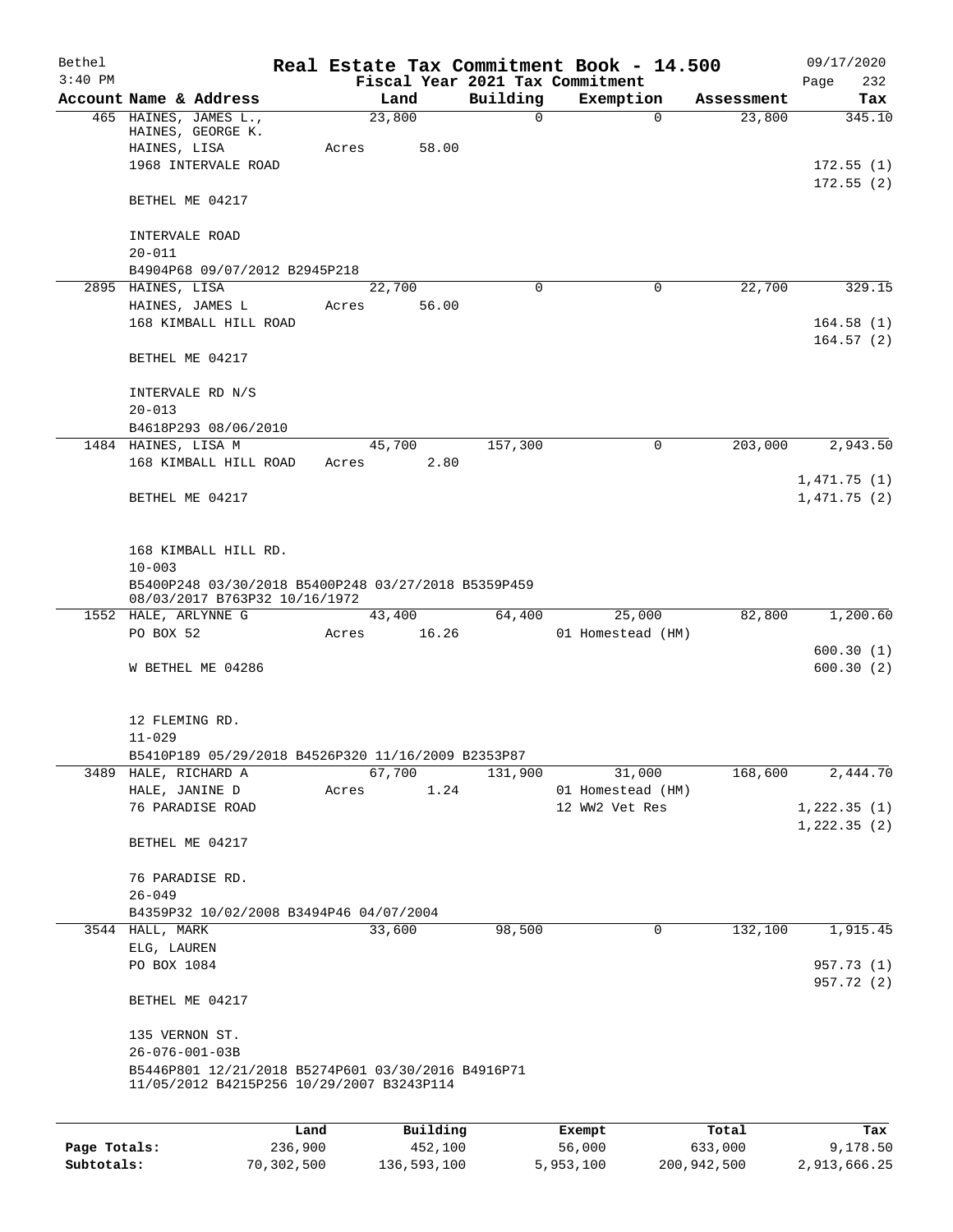| Bethel       |                                                                                        |               |                                 | Real Estate Tax Commitment Book - 14.500 |             | 09/17/2020                 |
|--------------|----------------------------------------------------------------------------------------|---------------|---------------------------------|------------------------------------------|-------------|----------------------------|
| $3:40$ PM    |                                                                                        |               | Fiscal Year 2021 Tax Commitment |                                          |             | 233<br>Page                |
|              | Account Name & Address                                                                 | Land          | Building<br>67,300              | Exemption                                | Assessment  | Tax<br>1,463.05            |
|              | 4854 HALL, WAYNE A., JR. REV<br>TRUST                                                  | 33,600        |                                 | 0                                        | 100,900     |                            |
|              | 47 NOTTINGHAM ROAD                                                                     |               |                                 |                                          |             |                            |
|              |                                                                                        |               |                                 |                                          |             | 731.53(1)                  |
|              | RAYMOND NH 03077                                                                       |               |                                 |                                          |             | 731.52(2)                  |
|              |                                                                                        |               |                                 |                                          |             |                            |
|              | 30 CHERRY LANE                                                                         |               |                                 |                                          |             |                            |
|              | $22 - 002 - 001 - 056$                                                                 |               |                                 |                                          |             |                            |
|              | B5383P108 12/11/2017 B5304P321 08/12/2016 B3938P237<br>11/30/2005                      |               |                                 |                                          |             |                            |
|              | 3358 HALLETT, BARRY J JR                                                               | 54,600        | 88,700                          | $\mathbf 0$                              | 143,300     | 2,077.85                   |
|              | HALLETT, BROOKE L                                                                      | Acres         | 0.48                            |                                          |             |                            |
|              | PO BOX 896                                                                             |               |                                 |                                          |             | 1,038.93(1)                |
|              | BETHEL ME 04217                                                                        |               |                                 |                                          |             | 1,038.92(2)                |
|              |                                                                                        |               |                                 |                                          |             |                            |
|              | 47 MASON ST.                                                                           |               |                                 |                                          |             |                            |
|              | $25 - 179$                                                                             |               |                                 |                                          |             |                            |
|              | B3471P348                                                                              |               |                                 |                                          |             |                            |
|              | 3300 Halsted, Amy                                                                      | 52,700        | 94,500                          | 0                                        | 147,200     | 2,134.40                   |
|              | 41 Chapman St                                                                          | Acres         | 0.38                            |                                          |             |                            |
|              | Bethel ME 04217                                                                        |               |                                 |                                          |             | 1,067.20(1)<br>1,067.20(2) |
|              | 41 CHAPMAN ST.                                                                         |               |                                 |                                          |             |                            |
|              | $25 - 133$                                                                             |               |                                 |                                          |             |                            |
|              | B5485P140 10/08/2019 B5473P604 08/12/2019 B5399P408<br>03/27/2018 B5299P361 08/16/2016 |               |                                 |                                          |             |                            |
|              | 1328 HAMEL, KEITH                                                                      | 34,600        | 128,600                         | 0                                        | 163,200     | 2,366.40                   |
|              | HAMEL, MARILYN                                                                         | Acres         | 2.20                            |                                          |             |                            |
|              | 112 BAYSIDE RD                                                                         |               |                                 |                                          |             | 1,183.20(1)                |
|              | ELLSWORTH ME 04605                                                                     |               |                                 |                                          |             | 1, 183.20(2)               |
|              |                                                                                        |               |                                 |                                          |             |                            |
|              | 507 WALKERS MILLS RD.                                                                  |               |                                 |                                          |             |                            |
|              | $08 - 023$                                                                             |               |                                 |                                          |             |                            |
|              | B3253P169 03/05/2003                                                                   |               |                                 |                                          |             |                            |
|              | 3116 HAMEL, WILLIAM                                                                    | 60,600        | 189,600                         | 0                                        | 250,200     | $3,627.\overline{90}$      |
|              | 175 LAWNDALE AVE                                                                       | Acres         | 6.18                            |                                          |             | 1,813.95(1)                |
|              | FRANKLIN NH 03235                                                                      |               |                                 |                                          |             | 1,813.95(2)                |
|              |                                                                                        |               |                                 |                                          |             |                            |
|              | 73 MAYVILLE RD.                                                                        |               |                                 |                                          |             |                            |
|              | $24 - 037$                                                                             |               |                                 |                                          |             |                            |
|              | B5464P308 05/31/2019 B5402P408 04/13/2018 B5356P530<br>07/19/2017 B1286P130 10/30/1984 |               |                                 |                                          |             |                            |
|              | 3481 HAMEL, WILLIAM J                                                                  | 56,800        | 23,800                          | $\mathbf 0$                              | 80,600      | 1,168.70                   |
|              | HAMEL, CHRISTINA M                                                                     | Acres         | 0.33                            |                                          |             |                            |
|              | 73 MAYVILLE RD                                                                         |               |                                 |                                          |             | 584.35 (1)                 |
|              | BETHEL ME 04217                                                                        |               |                                 |                                          |             | 584.35 (2)                 |
|              | 15 EVERGREEN RD.                                                                       |               |                                 |                                          |             |                            |
|              | $26 - 041$<br>B4965P258 03/18/2013 B4894P174 09/17/2012 B4788P107                      |               |                                 |                                          |             |                            |
|              | 11/08/2011 B2137P159 07/06/1994<br>Land                                                |               | Building                        | Exempt                                   | Total       | Tax                        |
| Page Totals: | 292,900                                                                                |               | 592,500                         | 0                                        | 885,400     | 12,838.30                  |
| Subtotals:   | 70,595,400                                                                             | 137, 185, 600 |                                 | 5,953,100                                | 201,827,900 | 2,926,504.55               |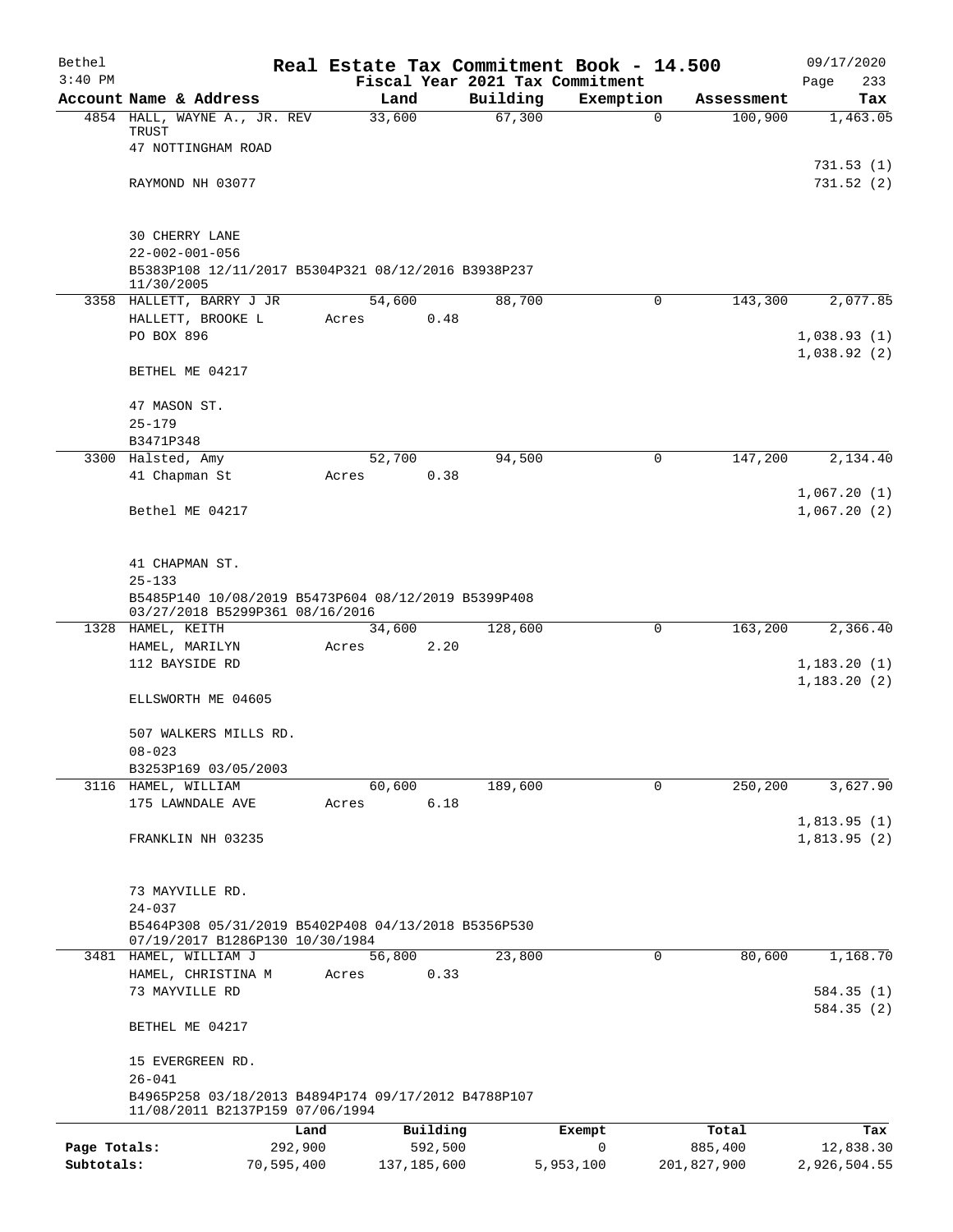| Bethel<br>$3:40$ PM |                                                                   |         |       | Fiscal Year 2021 Tax Commitment | Real Estate Tax Commitment Book - 14.500 |            | 09/17/2020<br>234<br>Page  |
|---------------------|-------------------------------------------------------------------|---------|-------|---------------------------------|------------------------------------------|------------|----------------------------|
|                     | Account Name & Address                                            | Land    |       | Building                        | Exemption                                | Assessment | Tax                        |
|                     | 4730 HAMNER, STACIE                                               | 67,900  |       | 226,600                         | $\mathbf 0$                              | 294,500    | 4,270.25                   |
|                     | <b>60 COLLINS AVENUE</b>                                          | Acres   | 2.68  |                                 |                                          |            |                            |
|                     |                                                                   |         |       |                                 |                                          |            | 2,135.13(1)                |
|                     | AMESBURY MA 01913                                                 |         |       |                                 |                                          |            | 2, 135.12(2)               |
|                     |                                                                   |         |       |                                 |                                          |            |                            |
|                     |                                                                   |         |       |                                 |                                          |            |                            |
|                     | 130 DEER VIEW ROAD                                                |         |       |                                 |                                          |            |                            |
|                     | $12 - 073 - 013$                                                  |         |       |                                 |                                          |            |                            |
|                     | B5388P283 01/16/2018 B3928P268 04/25/2006 B3866P217<br>12/30/2005 |         |       |                                 |                                          |            |                            |
|                     | 140 HANCOCK BETHEL LLC                                            | 36,900  |       | 164,600                         | $\mathbf 0$                              | 201,500    | 2,921.75                   |
|                     | PO BOX 299                                                        | Acres   | 3.00  |                                 |                                          |            |                            |
|                     |                                                                   |         |       |                                 |                                          |            | 1,460.88(1)                |
|                     | CASCO ME 04015                                                    |         |       |                                 |                                          |            | 1,460.87(2)                |
|                     |                                                                   |         |       |                                 |                                          |            |                            |
|                     |                                                                   |         |       |                                 |                                          |            |                            |
|                     | 639 WALKERS MILLS RD.                                             |         |       |                                 |                                          |            |                            |
|                     | $03 - 021 - 004$                                                  |         |       |                                 |                                          |            |                            |
|                     | B5503P1 01/16/2020 B3652P43 12/29/2004 B1169P277                  |         |       |                                 |                                          |            |                            |
| 139                 | HANCOCK BETHEL LLC                                                | 148,200 |       | 2,553,200                       | 0                                        | 2,701,400  | 39, 170.30                 |
|                     | PO BOX 299                                                        | Acres   | 70.00 |                                 |                                          |            |                            |
|                     |                                                                   |         |       |                                 |                                          |            | 19,585.15                  |
|                     | CASCO ME 04015                                                    |         |       |                                 |                                          |            | 19,585.15                  |
|                     |                                                                   |         |       |                                 |                                          |            |                            |
|                     | 639 WALKERS MILLS RD.                                             |         |       |                                 |                                          |            |                            |
|                     | $03 - 021$                                                        |         |       |                                 |                                          |            |                            |
|                     | B2866P47 09/26/2000                                               |         |       |                                 |                                          |            |                            |
|                     | 483 HANCOCK LUMBER CO. INC.                                       | 34,600  |       | 0                               | $\mathbf 0$                              | 34,600     | 501.70                     |
|                     | PO BOX 299                                                        | Acres   | 5.40  |                                 |                                          |            |                            |
|                     |                                                                   |         |       |                                 |                                          |            | 250.85(1)                  |
|                     | CASCO ME 04015                                                    |         |       |                                 |                                          |            | 250.85(2)                  |
|                     |                                                                   |         |       |                                 |                                          |            |                            |
|                     |                                                                   |         |       |                                 |                                          |            |                            |
|                     | WALKERS MILLS RD                                                  |         |       |                                 |                                          |            |                            |
|                     | $03 - 021 - 003$                                                  |         |       |                                 |                                          |            |                            |
|                     | B2866P47 09/26/2000                                               |         |       |                                 |                                          |            |                            |
|                     | 1364 HANLEY, ERIN A                                               | 38,700  |       | 195,600                         | 0                                        | 234,300    | 3,397.35                   |
|                     | HANLEY, ERIN A                                                    | Acres   | 1.10  |                                 |                                          |            |                            |
|                     | PO BOX 1083                                                       |         |       |                                 |                                          |            | 1,698.68(1)<br>1,698.67(2) |
|                     | BETHEL ME 04217                                                   |         |       |                                 |                                          |            |                            |
|                     |                                                                   |         |       |                                 |                                          |            |                            |
|                     | 340 WALKERS MILLS RD.                                             |         |       |                                 |                                          |            |                            |
|                     | $08 - 046$                                                        |         |       |                                 |                                          |            |                            |
|                     | B5368P522 09/20/2017 B3441P274 12/24/2003 B3421P319               |         |       |                                 |                                          |            |                            |
|                     | B989P225                                                          |         |       |                                 |                                          |            |                            |
|                     | 127 HANLEY, KATHLEEN                                              | 47,000  |       | 67,600                          | 0                                        | 114,600    | 1,661.70                   |
|                     | HANLEY, BRIAN                                                     | Acres   | 19.00 |                                 |                                          |            |                            |
|                     | <b>46 DAVENPORT ROAD</b>                                          |         |       |                                 |                                          |            | 830.85 (1)                 |
|                     |                                                                   |         |       |                                 |                                          |            | 830.85 (2)                 |
|                     | PLYMOUTH MA 02360                                                 |         |       |                                 |                                          |            |                            |
|                     | 350 VERNON ST.                                                    |         |       |                                 |                                          |            |                            |
|                     | $03 - 008$                                                        |         |       |                                 |                                          |            |                            |
|                     | B2059P328 10/25/1993 B998P236 09/09/1978 B0P0                     |         |       |                                 |                                          |            |                            |
|                     |                                                                   |         |       |                                 |                                          |            |                            |
|                     |                                                                   |         |       |                                 |                                          |            |                            |
|                     |                                                                   |         |       |                                 |                                          |            |                            |

|              | Land       | Building    | Exempt    | Total       | Tax          |
|--------------|------------|-------------|-----------|-------------|--------------|
| Page Totals: | 373,300    | 3,207,600   |           | 3,580,900   | 51,923.05    |
| Subtotals:   | 70,968,700 | 140,393,200 | 5,953,100 | 205,408,800 | 2,978,427.60 |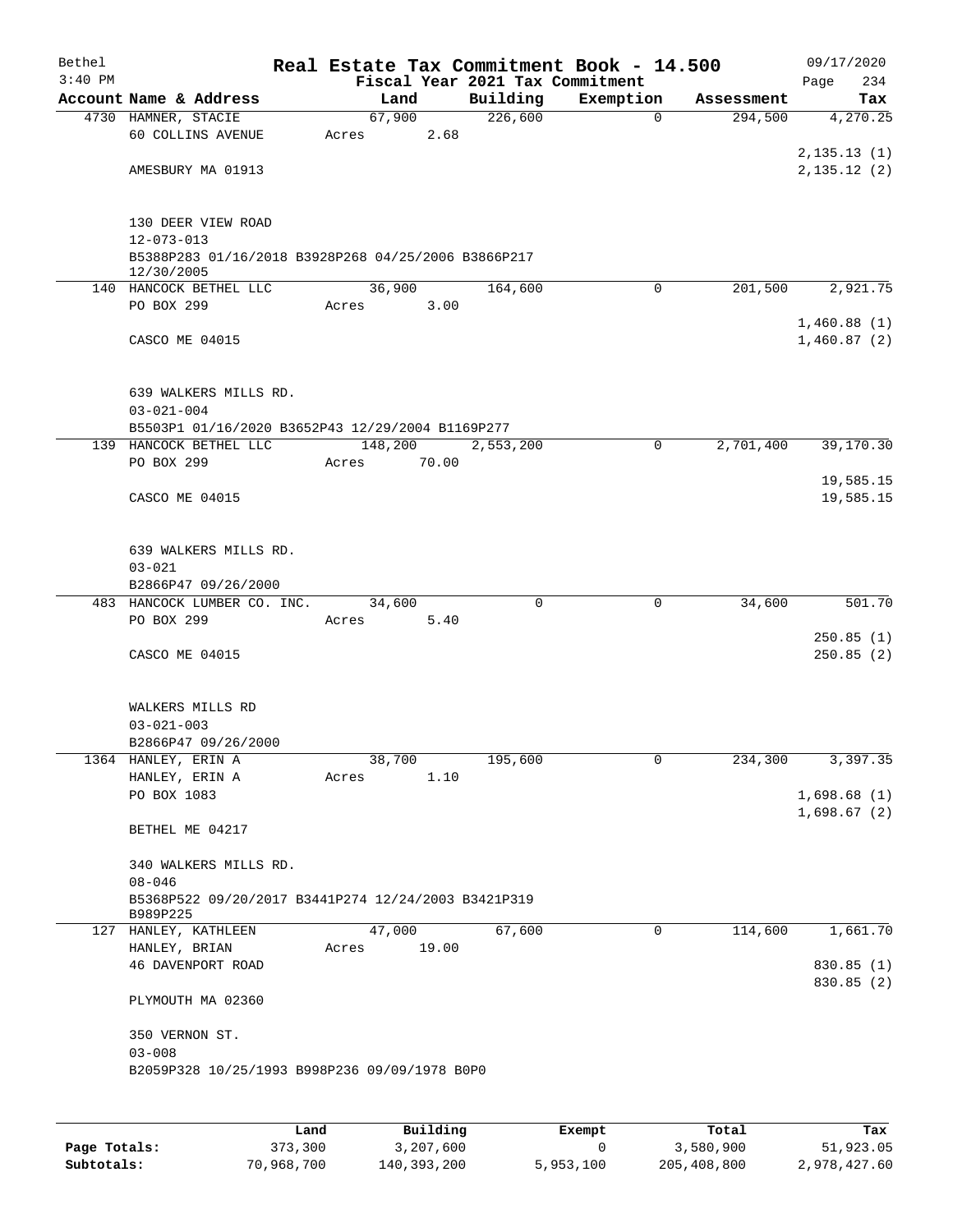| Bethel    |                                                     |        |      |          | Real Estate Tax Commitment Book - 14.500 |            | 09/17/2020   |
|-----------|-----------------------------------------------------|--------|------|----------|------------------------------------------|------------|--------------|
| $3:40$ PM |                                                     |        |      |          | Fiscal Year 2021 Tax Commitment          |            | Page<br>235  |
|           | Account Name & Address                              |        | Land | Building | Exemption                                | Assessment | Tax          |
|           | 245 HANNA, THOMAS                                   | 68,200 |      | 102,600  | $\mathbf 0$                              | 170,800    | 2,476.60     |
|           | #6 SEDGEWICK LANE                                   | Acres  | 5.60 |          |                                          |            |              |
|           |                                                     |        |      |          |                                          |            | 1,238.30(1)  |
|           | SANDWICH MA 02563                                   |        |      |          |                                          |            | 1, 238.30(2) |
|           | 70 HIGHLAND AVE.                                    |        |      |          |                                          |            |              |
|           | $04 - 083 - 012$                                    |        |      |          |                                          |            |              |
|           | B1559P182                                           |        |      |          |                                          |            |              |
|           | 3681 HANSCOM, DAVID                                 | 23,600 |      | 57,300   | 25,000                                   | 55,900     | 810.55       |
|           | HANSCOM, AMY                                        | Acres  | 0.39 |          | 01 Homestead (HM)                        |            |              |
|           | PO BOX 103                                          |        |      |          |                                          |            | 405.28(1)    |
|           |                                                     |        |      |          |                                          |            | 405.27(2)    |
|           | WEST BETHEL ME 04286                                |        |      |          |                                          |            |              |
|           | 8 FLAT RD                                           |        |      |          |                                          |            |              |
|           | $28 - 024$                                          |        |      |          |                                          |            |              |
|           | B2469P9 09/28/1997 B1191P246 02/01/1983             |        |      |          |                                          |            |              |
|           | 4723 Hanson, Carly J                                | 66,200 |      | 263,900  | $\mathbf 0$                              | 330,100    | 4,786.45     |
|           | Hanson, Jeremy S<br>1424 51.5 AVE NE                | Acres  | 2.00 |          |                                          |            | 2,393.23(1)  |
|           |                                                     |        |      |          |                                          |            | 2,393.22(2)  |
|           | JAMESTOWN ND 58401                                  |        |      |          |                                          |            |              |
|           | 70 DEER VIEW ROAD                                   |        |      |          |                                          |            |              |
|           | $12 - 073 - 006$                                    |        |      |          |                                          |            |              |
|           | B5478P581 09/09/2019 B4191P157 09/05/2007           |        |      |          |                                          |            |              |
|           | 4809 HANSON, JOHN                                   | 12,700 |      | 0        | $\mathbf 0$                              | 12,700     | 184.15       |
|           | HANSON, NANCY                                       | Acres  | 1.05 |          |                                          |            |              |
|           | 353 CARRIAGE SHOP RD                                |        |      |          |                                          |            | 92.08(1)     |
|           | EAST FALMOUTH MA 02536                              |        |      |          |                                          |            | 92.07(2)     |
|           | COBBLESTONE FARM LOT 3                              |        |      |          |                                          |            |              |
|           | $07 - 040 - 011$                                    |        |      |          |                                          |            |              |
|           | B4885P339 08/31/2012 B3843P257 11/15/2005           |        |      |          |                                          |            |              |
|           | 5410 HAPPY TRAIL LLC                                |        | 0    | 84,600   | 0                                        | 84,600     | 1,226.70     |
|           | P.O. BOX 1064                                       |        |      |          |                                          |            |              |
|           |                                                     |        |      |          |                                          |            | 613.35(1)    |
|           | BOYLSTON MA 02061                                   |        |      |          |                                          |            | 613.35(2)    |
|           | AIRPORT HANGAR                                      |        |      |          |                                          |            |              |
|           | 12-068.003                                          |        |      |          |                                          |            |              |
|           | 3170 HARKINS, ROBERT J                              | 51,600 |      | 120,700  | 0                                        | 172,300    | 2,498.35     |
|           | HARKINS, SALLY F                                    | Acres  | 0.33 |          |                                          |            |              |
|           | PO BOX 45                                           |        |      |          |                                          |            | 1, 249.18(1) |
|           | BETHEL ME 04217                                     |        |      |          |                                          |            | 1, 249.17(2) |
|           | 14 PARK ST.                                         |        |      |          |                                          |            |              |
|           | $25 - 015$                                          |        |      |          |                                          |            |              |
|           | B5369P243 09/25/2017 B4722P126 05/31/2011 B4620P304 |        |      |          |                                          |            |              |
|           | 08/13/2010                                          |        |      |          |                                          |            |              |

|              | Land       | Building    | Exempt    | Total         | Tax          |
|--------------|------------|-------------|-----------|---------------|--------------|
| Page Totals: | 222,300    | 629,100     | 25,000    | 826,400       | 11,982.80    |
| Subtotals:   | 71,191,000 | 141,022,300 | 5,978,100 | 206, 235, 200 | 2,990,410.40 |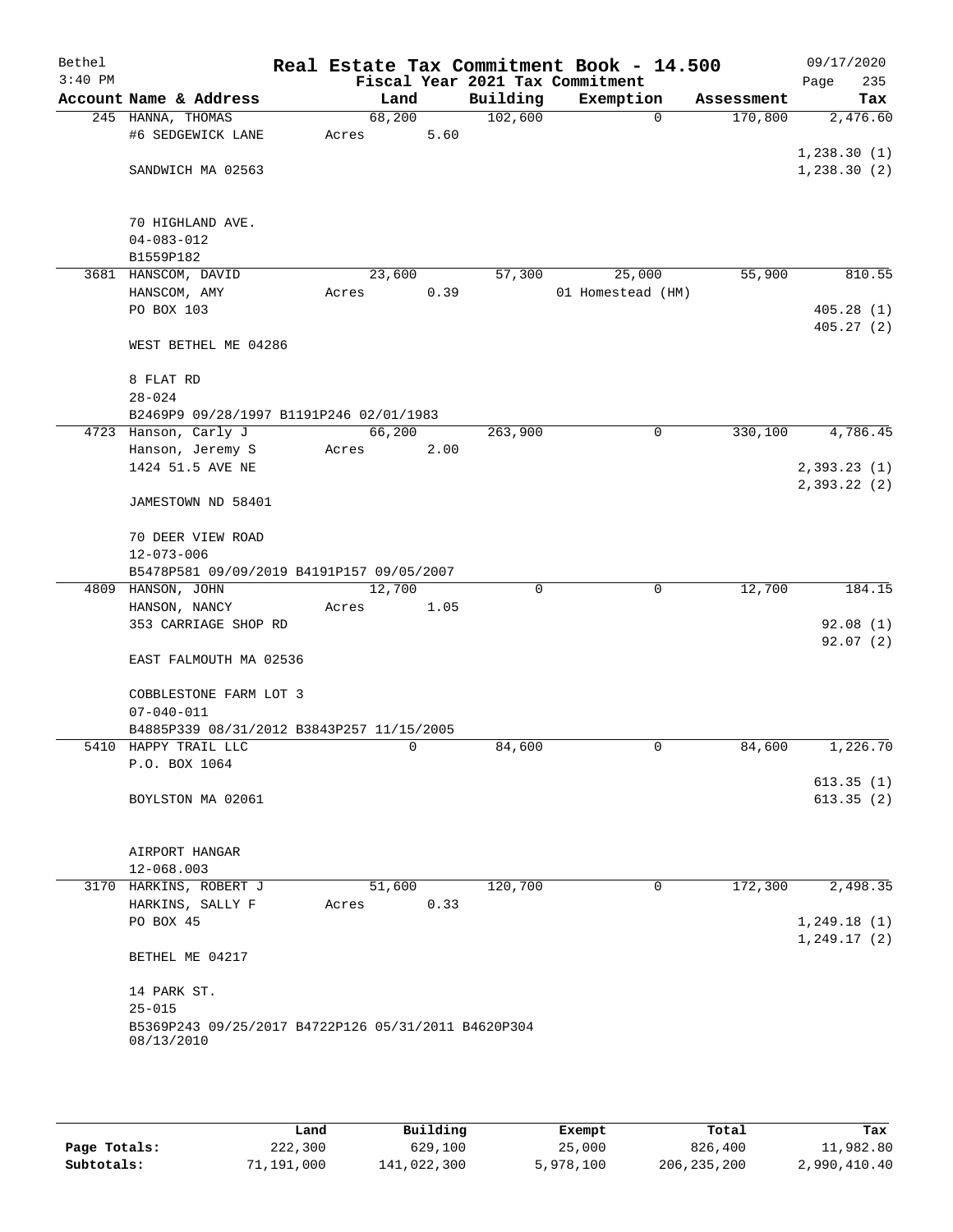| Bethel       |                                                                  |                                 |          | Real Estate Tax Commitment Book - 14.500 |            | 09/17/2020                 |
|--------------|------------------------------------------------------------------|---------------------------------|----------|------------------------------------------|------------|----------------------------|
| $3:40$ PM    |                                                                  | Fiscal Year 2021 Tax Commitment |          |                                          |            | Page<br>236                |
|              | Account Name & Address                                           | Land                            | Building | Exemption                                | Assessment | Tax                        |
|              | 1451 HARLOW, KENT E<br>KIBBE, JANIS PRESCOTT                     | 46,600<br>15.24<br>Acres        | 246,400  | 25,000<br>01 Homestead (HM)              | 268,000    | 3,886.00                   |
|              | 740 EAST BETHEL RD                                               |                                 |          |                                          |            | 1,943.00(1)<br>1,943.00(2) |
|              | BETHEL ME 04217                                                  |                                 |          |                                          |            |                            |
|              | 740 EAST BETHEL RD.<br>$09 - 028$                                |                                 |          |                                          |            |                            |
|              | B5443P698 11/21/2018 B4551P3 01/19/2010 B1047P48<br>08/10/1979   |                                 |          |                                          |            |                            |
|              | 5130 HARMON, GREGORY W                                           | 69,700                          | $\Omega$ | $\Omega$                                 | 69,700     | 1,010.65                   |
|              | HARMON, ANNETTE M                                                | 2.58<br>Acres                   |          |                                          |            |                            |
|              | 211 WHITE OAK HILL ROAD                                          |                                 |          |                                          |            | 505.33(1)<br>505.32(2)     |
|              | POLAND ME 04274                                                  |                                 |          |                                          |            |                            |
|              | LOCKE SUMMIT MT                                                  |                                 |          |                                          |            |                            |
|              | $21 - 002 - 003$                                                 |                                 |          |                                          |            |                            |
|              | B4734P328 07/07/2011                                             |                                 |          |                                          |            |                            |
|              | 9 HARRINGTON, ANNE                                               | 53,500                          | 220,100  | 0                                        | 273,600    | 3,967.20                   |
|              | DURANT, JOHN R                                                   | 10.00<br>Acres                  |          |                                          |            |                            |
|              | <b>46 LINNAEAN ST</b>                                            |                                 |          |                                          |            | 1,983.60(1)                |
|              | CAMBRIDGE MA 02148                                               |                                 |          |                                          |            | 1,983.60(2)                |
|              | 493 FLAT RD                                                      |                                 |          |                                          |            |                            |
|              | $01 - 008$                                                       |                                 |          |                                          |            |                            |
|              | B4988P342 05/24/2013 B3503P167 04/27/2004                        |                                 |          |                                          |            |                            |
|              | 2522 HARRINGTON, ARLENE<br>891 EAST BETHEL ROAD                  | 65,700<br>Acres<br>71.93        | 7,500    | 0                                        | 73,200     | 1,061.40                   |
|              |                                                                  |                                 |          |                                          |            | 530.70(1)                  |
|              | BETHEL ME 04217                                                  |                                 |          |                                          |            | 530.70 (2)                 |
|              | 892 EAST BETHEL RD.                                              |                                 |          |                                          |            |                            |
|              | $14 - 041$                                                       |                                 |          |                                          |            |                            |
|              | B3441P235 12/23/2003 B3441P235 12/23/2003 B2584P145<br>B2584P145 |                                 |          |                                          |            |                            |
|              | 2539 HARRINGTON, ARLENE                                          | 37,600                          | 74,300   | 31,000                                   | 80,900     | 1,173.05                   |
|              | 891 EAST BETHEL ROAD                                             | 5.40<br>Acres                   |          | 01 Homestead (HM)                        |            |                            |
|              | BETHEL ME 04217                                                  |                                 |          | 12 WW2 Vet Res                           |            | 586.53(1)<br>586.52(2)     |
|              | 891 EAST BETHEL RD.                                              |                                 |          |                                          |            |                            |
|              | $14 - 060$                                                       |                                 |          |                                          |            |                            |
|              | B1162P49 06/09/1982                                              |                                 |          |                                          |            |                            |
|              | 3095 HARRINGTON, FRANK D<br>740 MAYVILLE ROAD                    | 48,500<br>18.50<br>Acres        | 33,300   | 0                                        | 81,800     | 1,186.10                   |
|              | BETHEL ME 04217                                                  |                                 |          |                                          |            | 593.05(1)<br>593.05(2)     |
|              | NW BETHEL RD N/S                                                 |                                 |          |                                          |            |                            |
|              | $24 - 018$                                                       |                                 |          |                                          |            |                            |
|              | B2833P259 06/27/2000                                             |                                 |          |                                          |            |                            |
|              |                                                                  |                                 |          |                                          |            |                            |
|              |                                                                  |                                 |          |                                          |            |                            |
|              | Land                                                             | Building                        |          | Exempt                                   | Total      | Tax                        |
| Page Totals: | 321,600                                                          | 581,600                         |          | 56,000                                   | 847,200    | 12,284.40                  |

**Subtotals:** 71,512,600 141,603,900 6,034,100 207,082,400 3,002,694.80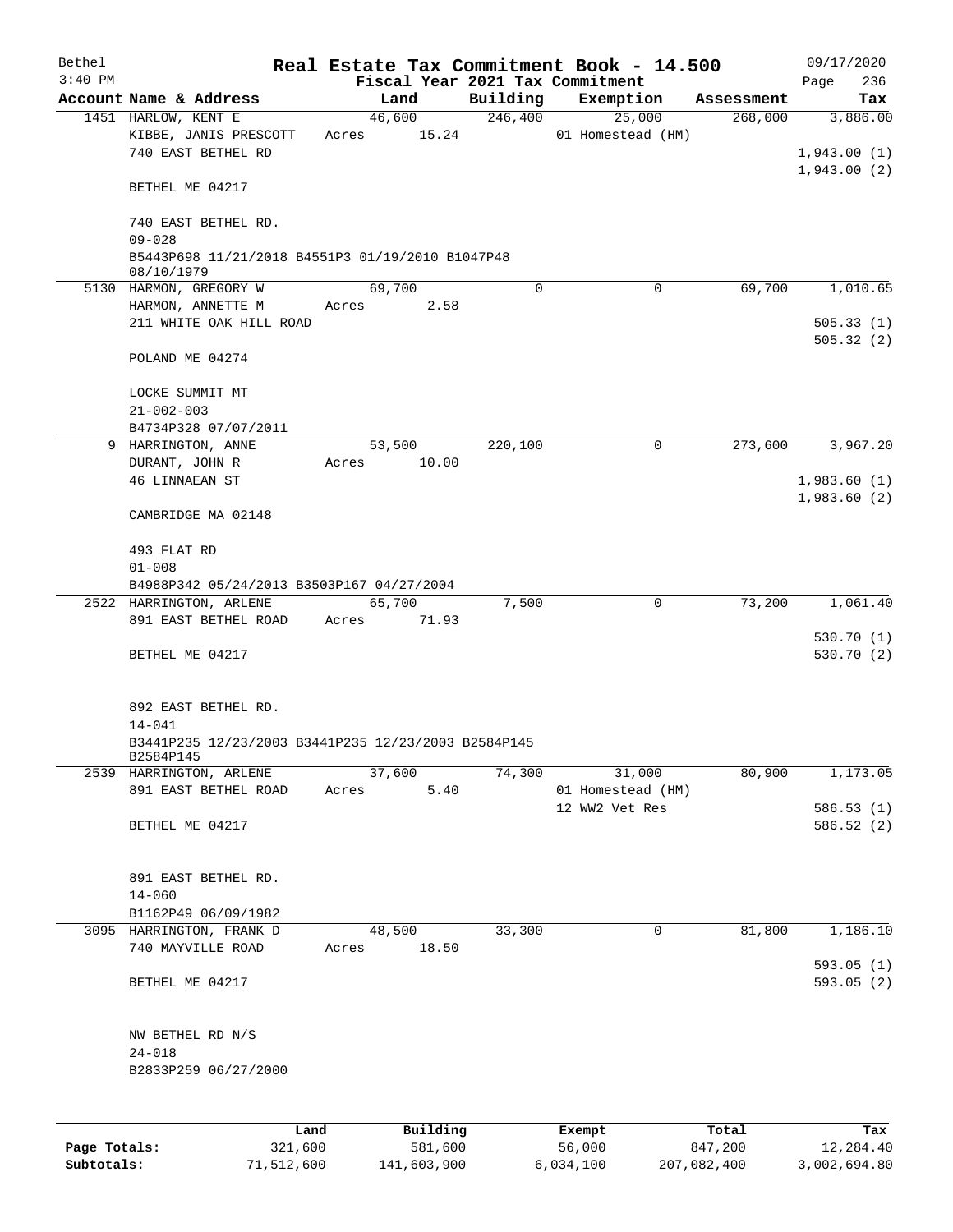| Bethel    |                                                                   | Real Estate Tax Commitment Book - 14.500 |          |                   |            | 09/17/2020   |
|-----------|-------------------------------------------------------------------|------------------------------------------|----------|-------------------|------------|--------------|
| $3:40$ PM |                                                                   | Fiscal Year 2021 Tax Commitment          |          |                   |            | 237<br>Page  |
|           | Account Name & Address                                            | Land                                     | Building | Exemption         | Assessment | Tax          |
|           | 3493 HARRINGTON, FRANKLIN                                         | 62,400                                   | 80,700   | $\Omega$          | 143,100    | 2,074.95     |
|           | HARRINGTON, SUSIE                                                 | 0.62<br>Acres                            |          |                   |            |              |
|           | 740 MAYVILLE ROAD                                                 |                                          |          |                   |            | 1,037.48(1)  |
|           |                                                                   |                                          |          |                   |            | 1,037.47(2)  |
|           | BETHEL ME 04217                                                   |                                          |          |                   |            |              |
|           | 23 EDEN LANE                                                      |                                          |          |                   |            |              |
|           | $26 - 052$                                                        |                                          |          |                   |            |              |
|           | B675P448                                                          |                                          |          |                   |            |              |
|           | 2758 HARRINGTON, FRANKLIN                                         | 44,600                                   | 89,900   | 25,000            | 109,500    | 1,587.75     |
|           | HARRINGTON, SHEILA R                                              | 1.50<br>Acres                            |          | 01 Homestead (HM) |            |              |
|           | 740 MAYVILLE ROAD                                                 |                                          |          |                   |            | 793.88 (1)   |
|           |                                                                   |                                          |          |                   |            | 793.87 (2)   |
|           | BETHEL ME 04217                                                   |                                          |          |                   |            |              |
|           |                                                                   |                                          |          |                   |            |              |
|           | 740 MAYVILLE RD.                                                  |                                          |          |                   |            |              |
|           | $18 - 017$                                                        |                                          |          |                   |            |              |
|           | 2975 HARRINGTON, FRANKLIN                                         | 47,300                                   | 0        | $\mathbf 0$       | 47,300     | 685.85       |
|           | 740 MAYVILLE RD.                                                  | Acres<br>160.00                          |          |                   |            |              |
|           |                                                                   |                                          |          |                   |            | 342.93(1)    |
|           | BETHEL ME 04217                                                   |                                          |          |                   |            | 342.92 (2)   |
|           |                                                                   |                                          |          |                   |            |              |
|           |                                                                   |                                          |          |                   |            |              |
|           | EMERY RD<br>$22 - 004$                                            |                                          |          |                   |            |              |
|           | B848P183 02/11/1975                                               |                                          |          |                   |            |              |
|           | 2763 HARRINGTON, KELLY D                                          | 44,700                                   | 132,700  | 25,000            | 152,400    | 2,209.80     |
|           | 721 MAYVILLE RD.                                                  | 1.55<br>Acres                            |          | 01 Homestead (HM) |            |              |
|           |                                                                   |                                          |          |                   |            | 1, 104.90(1) |
|           | BETHEL ME 04217                                                   |                                          |          |                   |            | 1, 104.90(2) |
|           |                                                                   |                                          |          |                   |            |              |
|           |                                                                   |                                          |          |                   |            |              |
|           | 721 MAYVILLE RD.                                                  |                                          |          |                   |            |              |
|           | $18 - 019 - 001$                                                  |                                          |          |                   |            |              |
|           | B4125P186 05/01/2007 B2792P268                                    |                                          |          |                   |            |              |
|           | 2540 HARRINGTON, RALPH B                                          | 36,300                                   | 0        | 0                 | 36,300     | 526.35       |
|           | 91 MONKEY BROOK ROAD                                              | 140.00<br>Acres                          |          |                   |            |              |
|           |                                                                   |                                          |          |                   |            | 263.18(1)    |
|           | NEWRY ME 04261                                                    |                                          |          |                   |            | 263.17(2)    |
|           |                                                                   |                                          |          |                   |            |              |
|           | KIMBALL HILL E/S                                                  |                                          |          |                   |            |              |
|           | $15 - 001$                                                        |                                          |          |                   |            |              |
|           | B5104P265 04/11/2014 B4956P172 02/20/2013 B738P164                |                                          |          |                   |            |              |
|           | 03/29/1972                                                        |                                          |          |                   |            |              |
|           | 3113 HARRINGTON, RALPH B                                          | 82,500                                   | 2,000    | 0                 | 84,500     | 1,225.25     |
|           | HARRINGTON, FRANKLIN D                                            | 33.30<br>Acres                           |          |                   |            |              |
|           | 740 MAYVILLE ROAD                                                 |                                          |          |                   |            | 612.63(1)    |
|           |                                                                   |                                          |          |                   |            | 612.62(2)    |
|           | BETHEL ME 04217                                                   |                                          |          |                   |            |              |
|           |                                                                   |                                          |          |                   |            |              |
|           | RTE 2 E/S                                                         |                                          |          |                   |            |              |
|           | $24 - 034$                                                        |                                          |          |                   |            |              |
|           | B5369P285 09/22/2017 B4907P198 10/16/2012 B1249P240<br>03/07/1984 |                                          |          |                   |            |              |
|           |                                                                   |                                          |          |                   |            |              |
|           |                                                                   |                                          |          |                   |            |              |

|              | Land       | Building    | Exempt    | Total       | Tax          |
|--------------|------------|-------------|-----------|-------------|--------------|
| Page Totals: | 317,800    | 305,300     | 50,000    | 573,100     | 8,309.95     |
| Subtotals:   | 71,830,400 | 141,909,200 | 6,084,100 | 207,655,500 | 3,011,004.75 |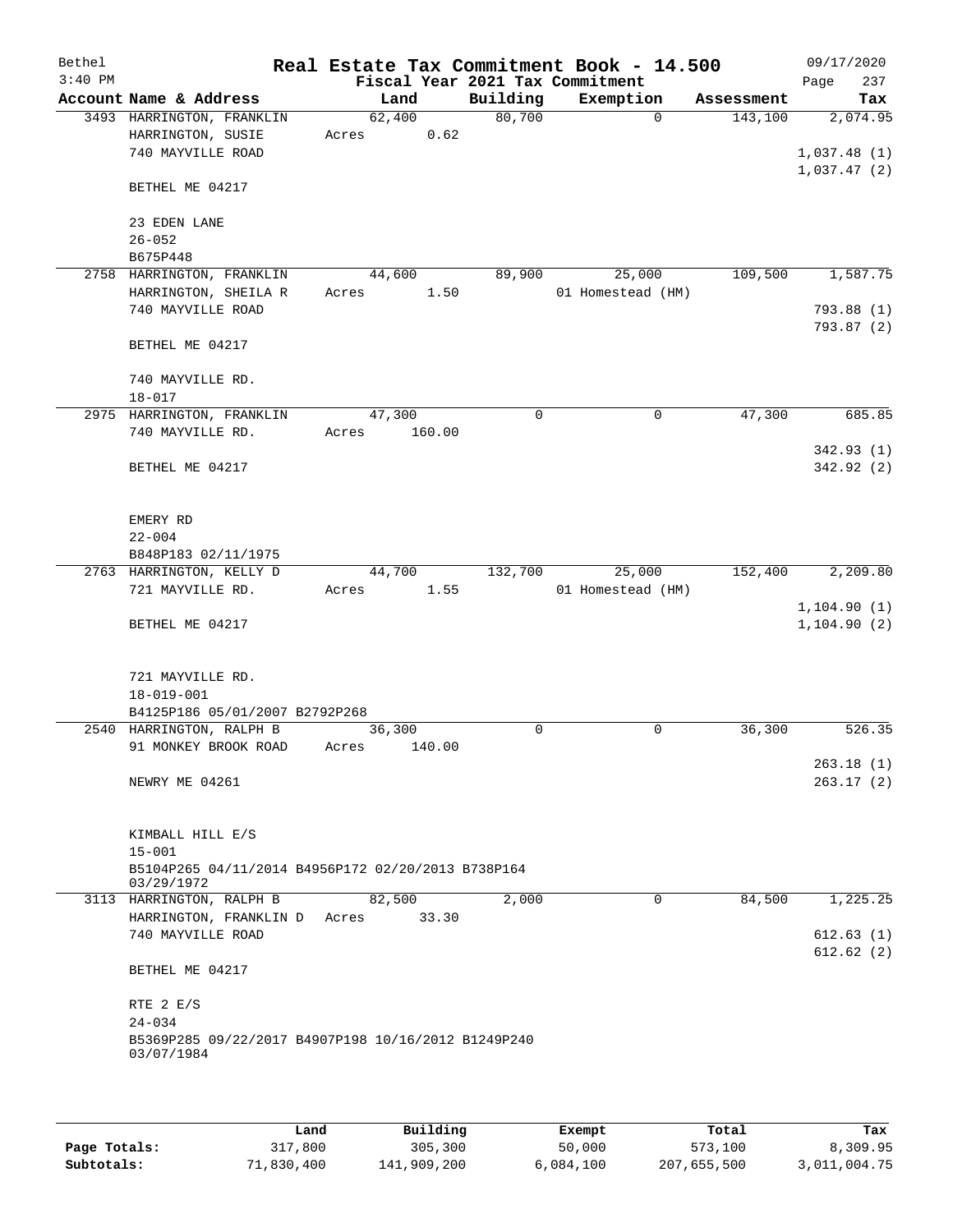| Bethel<br>$3:40$ PM |                                                   |       |        |        |          | Real Estate Tax Commitment Book - 14.500<br>Fiscal Year 2021 Tax Commitment |                        | 09/17/2020<br>238 |
|---------------------|---------------------------------------------------|-------|--------|--------|----------|-----------------------------------------------------------------------------|------------------------|-------------------|
|                     | Account Name & Address                            |       | Land   |        | Building | Exemption                                                                   | Assessment             | Page<br>Tax       |
|                     | 3222 HARRINGTON, RALPH B                          |       | 9,800  |        | $\Omega$ |                                                                             | $\Omega$<br>9,800      | 142.10            |
|                     | FOURNIER, PEGGY J                                 | Acres |        | 0.28   |          |                                                                             |                        |                   |
|                     | 740 MAYVILLE RD                                   |       |        |        |          |                                                                             |                        | 71.05(1)          |
|                     |                                                   |       |        |        |          |                                                                             |                        | 71.05(2)          |
|                     | BETHEL ME 04217                                   |       |        |        |          |                                                                             |                        |                   |
|                     |                                                   |       |        |        |          |                                                                             |                        |                   |
|                     | SUMMER ST                                         |       |        |        |          |                                                                             |                        |                   |
|                     | $25 - 061$                                        |       |        |        |          |                                                                             |                        |                   |
|                     | B4907P198 10/16/2012                              |       |        |        |          |                                                                             |                        |                   |
|                     | 1485 HARRINGTON, RALPH B                          |       | 37,300 |        | 8,300    |                                                                             | 0<br>45,600            | 661.20            |
|                     | 91 MONKEY BROOK ROAD                              | Acres |        | 130.00 |          |                                                                             |                        |                   |
|                     |                                                   |       |        |        |          |                                                                             |                        | 330.60(1)         |
|                     | NEWRY ME 04261                                    |       |        |        |          |                                                                             |                        | 330.60(2)         |
|                     |                                                   |       |        |        |          |                                                                             |                        |                   |
|                     | KIMBALL HILL RD E/S                               |       |        |        |          |                                                                             |                        |                   |
|                     | $10 - 004$                                        |       |        |        |          |                                                                             |                        |                   |
|                     | B5104P265 04/11/2014 B4956P172 02/20/2013 B763P32 |       |        |        |          |                                                                             |                        |                   |
|                     | 5275 HARRINGTON, RANDY S                          |       | 44,400 |        | 191,500  |                                                                             | $\mathbf 0$<br>235,900 | 3,420.55          |
|                     | 6 EMERY ROAD                                      |       | Acres  | 1.40   |          |                                                                             |                        |                   |
|                     |                                                   |       |        |        |          |                                                                             |                        | 1,710.28(1)       |
|                     | BETHEL ME 04217                                   |       |        |        |          |                                                                             |                        | 1,710.27(2)       |
|                     |                                                   |       |        |        |          |                                                                             |                        |                   |
|                     |                                                   |       |        |        |          |                                                                             |                        |                   |
|                     | 742 MAYVILLE RD.                                  |       |        |        |          |                                                                             |                        |                   |
|                     | $18 - 016 - A$                                    |       |        |        |          |                                                                             |                        |                   |
|                     | B4597P337 06/17/2010<br>2979 HARRINGTON, SHEILA   |       | 5,400  |        | $\Omega$ | 0                                                                           | 5,400                  | 78.30             |
|                     | 740 MAYVILLE RD                                   | Acres |        | 8.10   |          |                                                                             |                        |                   |
|                     |                                                   |       |        |        |          |                                                                             |                        | 39.15(1)          |
|                     | BETHEL ME 04217                                   |       |        |        |          |                                                                             |                        | 39.15(2)          |
|                     |                                                   |       |        |        |          |                                                                             |                        |                   |
|                     |                                                   |       |        |        |          |                                                                             |                        |                   |
|                     | RTE 2 N/S                                         |       |        |        |          |                                                                             |                        |                   |
|                     | $22 - 007$                                        |       |        |        |          |                                                                             |                        |                   |
|                     | B1760P208 09/28/1990                              |       |        |        |          |                                                                             |                        |                   |
|                     | 2699 HARRISON, AMANDA S                           |       | 70,600 |        | 99,400   |                                                                             | 170,000<br>0           | 2,465.00          |
|                     | 678 HALE STREET                                   | Acres |        | 1.01   |          |                                                                             |                        |                   |
|                     | BEVERLY MA 01915                                  |       |        |        |          |                                                                             |                        | 1,232.50(1)       |
|                     |                                                   |       |        |        |          |                                                                             |                        | 1,232.50(2)       |
|                     |                                                   |       |        |        |          |                                                                             |                        |                   |
|                     | 7 CONFORTI COURT                                  |       |        |        |          |                                                                             |                        |                   |
|                     | $17 - 035 - 010$                                  |       |        |        |          |                                                                             |                        |                   |
|                     | B4642P347 10/06/2010 B2963P1                      |       |        |        |          |                                                                             |                        |                   |
|                     | 1333 HART, BARBARA                                |       | 28,100 |        | 10,200   | 25,000                                                                      | 13,300                 | 192.85            |
|                     | 561 WALKERS MILLS ROAD                            | Acres |        | 0.66   |          | 01 Homestead (HM)                                                           |                        |                   |
|                     |                                                   |       |        |        |          |                                                                             |                        | 96.43(1)          |
|                     | BETHEL ME 04217                                   |       |        |        |          |                                                                             |                        | 96.42(2)          |
|                     |                                                   |       |        |        |          |                                                                             |                        |                   |
|                     |                                                   |       |        |        |          |                                                                             |                        |                   |
|                     | 561 WALKERS MILLS RD.                             |       |        |        |          |                                                                             |                        |                   |
|                     | $08 - 027$                                        |       |        |        |          |                                                                             |                        |                   |
|                     | B1116P52 04/29/1981 B659P579 07/12/1967           |       |        |        |          |                                                                             |                        |                   |
|                     |                                                   |       |        |        |          |                                                                             |                        |                   |

|              | úand       | Building    | Exempt    | Total       | Tax          |
|--------------|------------|-------------|-----------|-------------|--------------|
| Page Totals: | 195,600    | 309,400     | 25,000    | 480,000     | 6,960.00     |
| Subtotals:   | 72,026,000 | 142,218,600 | 6,109,100 | 208,135,500 | 3,017,964.75 |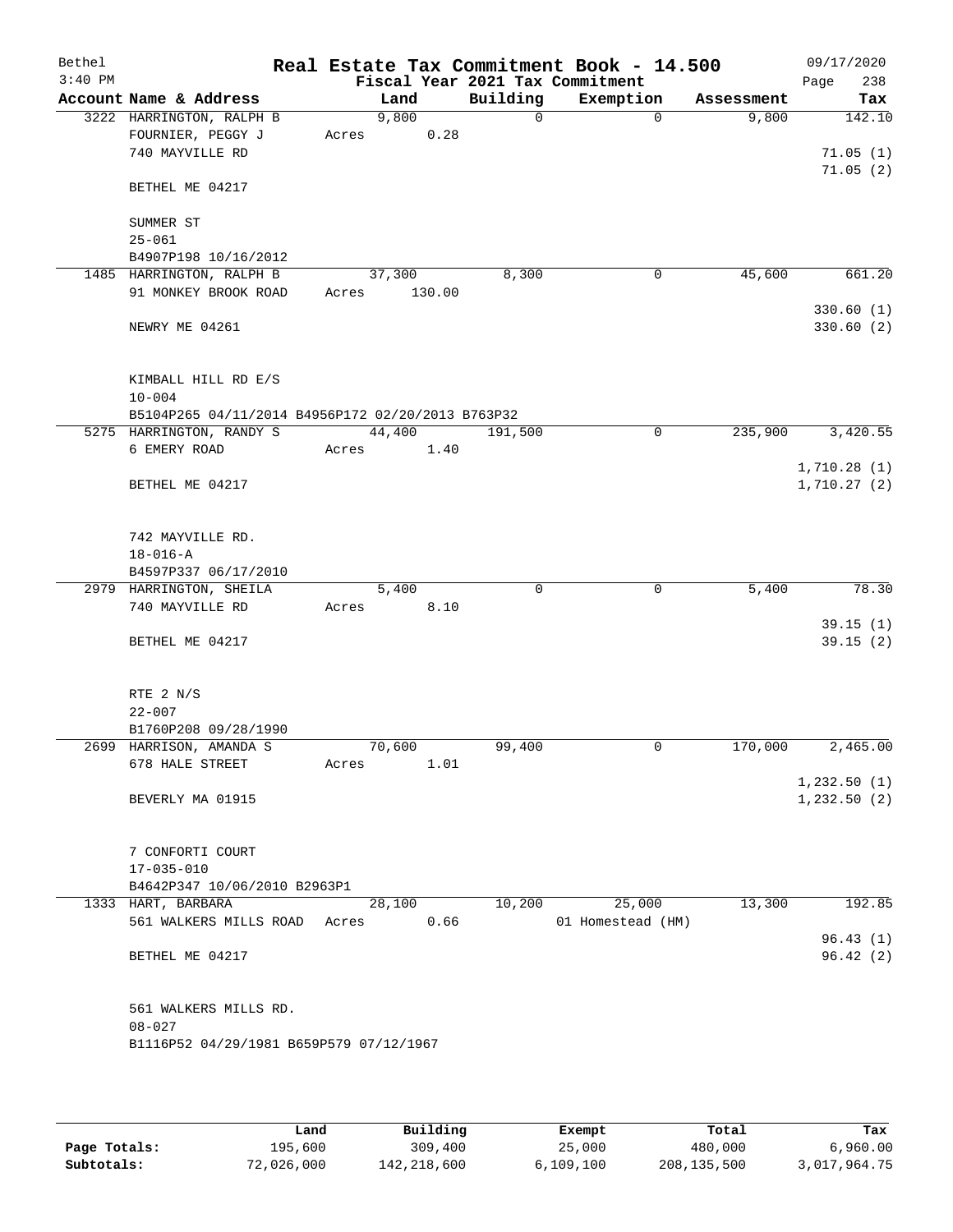| Bethel    |                                         |        |       |                                 | Real Estate Tax Commitment Book - 14.500 |            | 09/17/2020  |
|-----------|-----------------------------------------|--------|-------|---------------------------------|------------------------------------------|------------|-------------|
| $3:40$ PM |                                         |        |       | Fiscal Year 2021 Tax Commitment |                                          |            | Page<br>239 |
|           | Account Name & Address                  | Land   |       | Building                        | Exemption                                | Assessment | Tax         |
|           | 3385 HART, DAN                          | 55,900 |       | 195,800                         | 25,000                                   | 226,700    | 3,287.15    |
|           | HART, JULIE                             | Acres  | 1.43  |                                 | 01 Homestead (HM)                        |            |             |
|           | PO BOX 552                              |        |       |                                 |                                          |            | 1,643.58(1) |
|           | BETHEL ME 04217                         |        |       |                                 |                                          |            | 1,643.57(2) |
|           | 32 VERNON ST.                           |        |       |                                 |                                          |            |             |
|           | $25 - 207$                              |        |       |                                 |                                          |            |             |
|           | B2253P213 09/12/1995                    |        |       |                                 |                                          |            |             |
|           | 168 HART, EARL                          | 36,900 |       | 66,100                          | 25,000                                   | 78,000     | 1,131.00    |
|           | HART, FREIDA                            | Acres  | 4.70  |                                 | 01 Homestead (HM)                        |            |             |
|           | 706 WALKERS MILLS ROAD                  |        |       |                                 |                                          |            | 565.50(1)   |
|           |                                         |        |       |                                 |                                          |            | 565.50(2)   |
|           | BETHEL ME 04217                         |        |       |                                 |                                          |            |             |
|           | 706 WALKERS MILLS RD.                   |        |       |                                 |                                          |            |             |
|           | $04 - 023$                              |        |       |                                 |                                          |            |             |
|           | B2600P162 08/26/1998 B663P62 07/31/1967 |        |       |                                 |                                          |            |             |
|           | 2475 HART, MAURICE F                    | 35,200 |       | 59,400                          | 25,000                                   | 69,600     | 1,009.20    |
|           | HART, YVONNE<br>PO BOX 551              | Acres  | 0.79  |                                 | 01 Homestead (HM)                        |            | 504.60(1)   |
|           |                                         |        |       |                                 |                                          |            | 504.60(2)   |
|           | BETHEL ME 04217                         |        |       |                                 |                                          |            |             |
|           | 299 CHANDLER HILL                       |        |       |                                 |                                          |            |             |
|           | $14 - 005$                              |        |       |                                 |                                          |            |             |
|           | B1065P272 01/29/1980                    |        |       |                                 |                                          |            |             |
|           | 137 HART, VICTOR B                      | 8,200  |       | 4,900                           | 0                                        | 13,100     | 189.95      |
|           | 60 DEERFOOT RD                          | Acres  | 2.40  |                                 |                                          |            |             |
|           |                                         |        |       |                                 |                                          |            | 94.98 (1)   |
|           | SOUTHBOROUGH MA 01772                   |        |       |                                 |                                          |            | 94.97(2)    |
|           | 35 EDDIES ROAD                          |        |       |                                 |                                          |            |             |
|           | $03 - 019$                              |        |       |                                 |                                          |            |             |
|           | B3220P332 12/30/2002                    |        |       |                                 |                                          |            |             |
|           | 3396 HARTAI, THOMAS M                   | 53,300 |       | 82,500                          | 0                                        | 135,800    | 1,969.10    |
|           | HARTAI, JENNIFER J                      | Acres  | 0.41  |                                 |                                          |            |             |
|           | 1 AVON ROAD                             |        |       |                                 |                                          |            | 984.55(1)   |
|           | BEDFORD MA 01730                        |        |       |                                 |                                          |            | 984.55 (2)  |
|           | 20 CLARK ST.                            |        |       |                                 |                                          |            |             |
|           | $25 - 217$                              |        |       |                                 |                                          |            |             |
|           | B3449P102 07/01/2003                    |        |       |                                 |                                          |            |             |
|           | 462 HARVEST TABLE LLC                   | 46,100 |       | 31,200                          | 0                                        | 77,300     | 1,120.85    |
|           | 16 BAILEY RD                            | Acres  | 19.00 |                                 |                                          |            |             |
|           |                                         |        |       |                                 |                                          |            | 560.43(1)   |
|           | BETHEL ME 04217                         |        |       |                                 |                                          |            | 560.42(2)   |
|           | SONGO POND ROAD                         |        |       |                                 |                                          |            |             |
|           | 07-027                                  |        |       |                                 |                                          |            |             |
|           | B5439P530 10/29/2018 B873P180           |        |       |                                 |                                          |            |             |
|           |                                         |        |       |                                 |                                          |            |             |

|              | Land       | Building    | Exempt    | Total       | Tax          |
|--------------|------------|-------------|-----------|-------------|--------------|
| Page Totals: | 235,600    | 439,900     | 75,000    | 600,500     | 8,707.25     |
| Subtotals:   | 72,261,600 | 142,658,500 | 6,184,100 | 208,736,000 | 3,026,672.00 |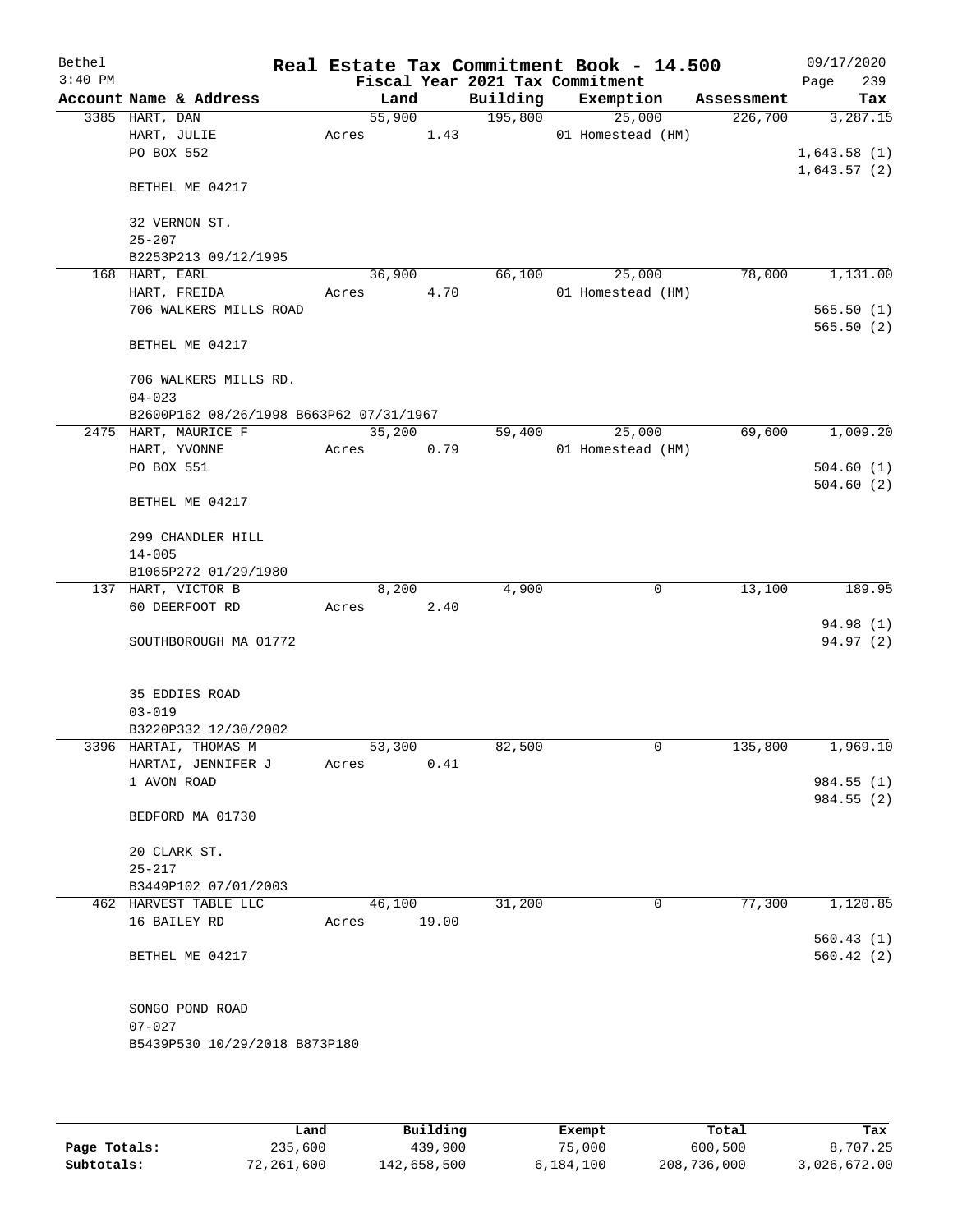| Bethel    |                                                                                                        |        |        |       | Real Estate Tax Commitment Book - 14.500 |             |            | 09/17/2020                  |
|-----------|--------------------------------------------------------------------------------------------------------|--------|--------|-------|------------------------------------------|-------------|------------|-----------------------------|
| $3:40$ PM |                                                                                                        |        |        |       | Fiscal Year 2021 Tax Commitment          |             |            | 240<br>Page                 |
|           | Account Name & Address                                                                                 |        | Land   |       | Building                                 | Exemption   | Assessment | Tax                         |
|           | 2850 HARVEY, ADELE P.,<br>TRUSTEE                                                                      | 39,200 |        |       | $\mathbf 0$                              | $\Omega$    | 39,200     | 568.40                      |
|           | ADELE P.HARVEY TRUST                                                                                   | Acres  |        | 9.80  |                                          |             |            |                             |
|           | 140 LINCOLN ROAD, UNIT<br>215                                                                          |        |        |       |                                          |             |            | 284.20 (1)                  |
|           | LINCOLN MA 01773                                                                                       |        |        |       |                                          |             |            | 284.20 (2)                  |
|           | INTERVAL RD W/S<br>$19 - 011 - 001$                                                                    |        |        |       |                                          |             |            |                             |
|           | B4922P332 11/20/2012 B4887P154 09/04/2012 B3577P296<br>08/26/2004 B1150P115                            |        |        |       |                                          |             |            |                             |
|           | 2851 HARVEY, ADELE P.,<br>TRUSTEE                                                                      | 49,700 |        |       | 204,600                                  | 0           | 254,300    | 3,687.35                    |
|           | ADELE P.HARVEY TRUST                                                                                   | Acres  |        | 10.60 |                                          |             |            |                             |
|           | 140 LINCOLN ROAD, UNIT<br>215                                                                          |        |        |       |                                          |             |            | 1,843.68(1)                 |
|           |                                                                                                        |        |        |       |                                          |             |            | 1,843.67(2)                 |
|           | LINCOLN MA 01773                                                                                       |        |        |       |                                          |             |            |                             |
|           | 1583 INTERVALE RD.                                                                                     |        |        |       |                                          |             |            |                             |
|           | $19 - 011 - 002$                                                                                       |        |        |       |                                          |             |            |                             |
|           | B3871P38 01/06/2006                                                                                    |        |        |       |                                          |             |            |                             |
|           | 2618 HARVEY, JOHN F                                                                                    | 21,300 |        |       | 0                                        | $\mathbf 0$ | 21,300     | 308.85                      |
|           | HARVEY, ANGELA M<br>167 RINALDI RD                                                                     | Acres  |        | 41.40 |                                          |             |            | 154.43(1)                   |
|           |                                                                                                        |        |        |       |                                          |             |            | 154.42(2)                   |
|           | BETHEL ME 04217                                                                                        |        |        |       |                                          |             |            |                             |
|           | $15 - 028 - 001$                                                                                       |        |        |       |                                          |             |            |                             |
|           | B5104P343 04/14/2014 B5104P342 04/14/2014 B5004P257                                                    |        |        |       |                                          |             |            |                             |
|           | 07/01/2013 B4820P196 03/05/2012 B2430P298 05/02/1997                                                   |        |        |       |                                          |             |            |                             |
|           | 2620 HARVEY, JOHN FREDERICK                                                                            | 12,200 |        |       | 61,000                                   | $\mathbf 0$ | 73,200     | 1,061.40                    |
|           | HARVEY, ANGELA                                                                                         | Acres  |        | 11.00 |                                          |             |            |                             |
|           | 167 RINALDI RD                                                                                         |        |        |       |                                          |             |            | 530.70(1)                   |
|           | BETHEL ME 04217 0181                                                                                   |        |        |       |                                          |             |            | 530.70 (2)                  |
|           | 167 RINALDI ROAD                                                                                       |        |        |       |                                          |             |            |                             |
|           | $15 - 028 - 003$                                                                                       |        |        |       |                                          |             |            |                             |
|           | B3116P20 05/21/2002                                                                                    |        |        |       |                                          |             |            |                             |
|           | 2878 HARVEY, SCOTT                                                                                     |        | 55,500 |       | 261,300                                  | $\mathbf 0$ | 316,800    | 4,593.60                    |
|           | HARVEY, TAMMY F.<br>19 JUSTICE HILL RD                                                                 | Acres  |        | 24.00 |                                          |             |            |                             |
|           |                                                                                                        |        |        |       |                                          |             |            | 2,296.80(1)<br>2, 296.80(2) |
|           | STERLING MA 01564                                                                                      |        |        |       |                                          |             |            |                             |
|           | 1662 INTERVALE RD.<br>$19 - 023$                                                                       |        |        |       |                                          |             |            |                             |
|           | B5450P524 01/31/2019 B5428P490 09/05/2018 B5422P74<br>07/31/2018 B3243P177 02/12/2003 B8P13 08/13/1979 |        |        |       |                                          |             |            |                             |

|              | Land       | Building    | Exempt    | Total       | Tax          |
|--------------|------------|-------------|-----------|-------------|--------------|
| Page Totals: | 177.900    | 526,900     |           | 704,800     | 10,219.60    |
| Subtotals:   | 72,439,500 | 143,185,400 | 6,184,100 | 209,440,800 | 3,036,891.60 |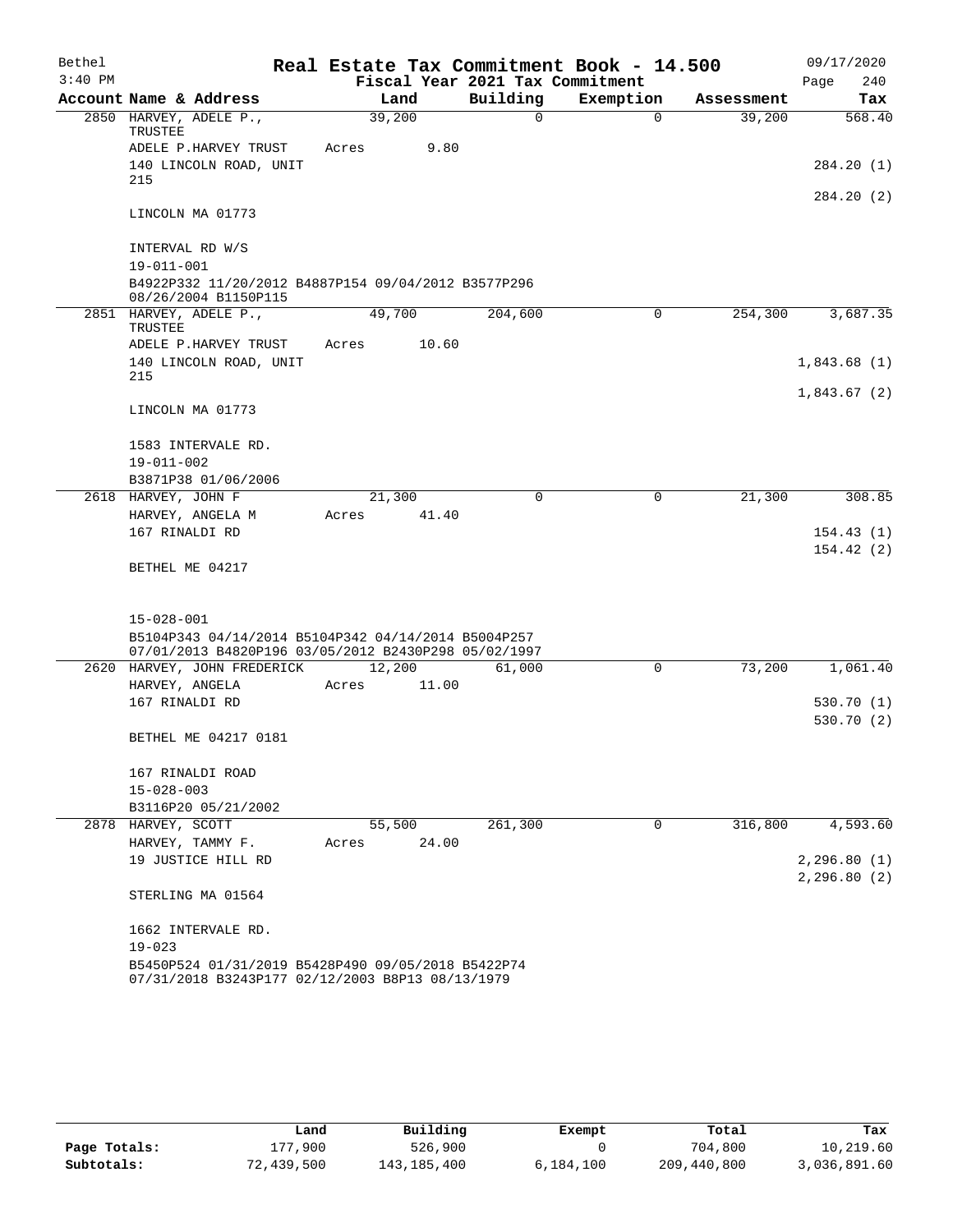| Bethel       |                                                                                                           |         |        |          |                    | Real Estate Tax Commitment Book - 14.500 |                       | 09/17/2020           |  |
|--------------|-----------------------------------------------------------------------------------------------------------|---------|--------|----------|--------------------|------------------------------------------|-----------------------|----------------------|--|
| $3:40$ PM    | Account Name & Address                                                                                    |         | Land   |          |                    | Fiscal Year 2021 Tax Commitment          |                       | 241<br>Page          |  |
|              | 3233 HARVIE, SCOTT                                                                                        |         | 37,200 |          | Building<br>80,700 | Exemption<br>$\mathbf 0$                 | Assessment<br>117,900 | Tax<br>1,709.55      |  |
|              | 614 SUGAR MILL RD                                                                                         | Acres   |        | 0.16     |                    |                                          |                       |                      |  |
|              |                                                                                                           |         |        |          |                    |                                          |                       | 854.78 (1)           |  |
|              | TARPON SPRINGS FL 34689                                                                                   |         |        |          |                    |                                          |                       | 854.77 (2)           |  |
|              |                                                                                                           |         |        |          |                    |                                          |                       |                      |  |
|              | 63 ELM ST.<br>$25 - 070$                                                                                  |         |        |          |                    |                                          |                       |                      |  |
|              | B2954P129                                                                                                 |         |        |          |                    |                                          |                       |                      |  |
|              | 4786 HASSAN, EDWARD                                                                                       |         | 44,300 |          | 248,200            | 0                                        | 292,500               | 4, 241.25            |  |
|              | 3 HEATHER WAY                                                                                             | Acres   |        | 1.38     |                    |                                          |                       |                      |  |
|              |                                                                                                           |         |        |          |                    |                                          |                       | 2, 120.63(1)         |  |
|              | RAYNHAM MA 02767                                                                                          |         |        |          |                    |                                          |                       | 2,120.62(2)          |  |
|              | 25 HALEY LANE                                                                                             |         |        |          |                    |                                          |                       |                      |  |
|              | $18 - 054 - 015$                                                                                          |         |        |          |                    |                                          |                       |                      |  |
|              | B4125P2 05/01/2007 B3845P1 11/22/2005                                                                     |         |        |          |                    |                                          |                       |                      |  |
|              | 4789 HASSETT, JAMES R. ET.                                                                                |         | 46,400 |          | 240,100            | $\mathbf 0$                              | 286,500               | 4,154.25             |  |
|              | AL.                                                                                                       |         |        |          |                    |                                          |                       |                      |  |
|              | 10 ARBOR ROAD                                                                                             | Acres   |        | 2.49     |                    |                                          |                       | 2,077.13(1)          |  |
|              | FALMOUTH ME 04105                                                                                         |         |        |          |                    |                                          |                       | 2,077.12(2)          |  |
|              | 36 HALEY LANE                                                                                             |         |        |          |                    |                                          |                       |                      |  |
|              | $18 - 054 - 018$                                                                                          |         |        |          |                    |                                          |                       |                      |  |
|              | B5386P585 01/03/2018 B5118P289 05/23/2014 B4944P104<br>01/16/2013 B4012P271 09/19/2006 B3845P1 11/22/2005 |         |        |          |                    |                                          |                       |                      |  |
|              |                                                                                                           |         |        |          |                    |                                          |                       |                      |  |
|              | 4642 HASTINGS, JAY R                                                                                      |         | 33,600 |          | 0                  | $\mathbf 0$                              | 33,600                | 487.20               |  |
|              | 1738 INTERVALE RD                                                                                         | Acres   |        | 61.58    |                    |                                          |                       | 243.60(1)            |  |
|              | BETHEL ME 04217                                                                                           |         |        |          |                    |                                          |                       | 243.60(2)            |  |
|              |                                                                                                           |         |        |          |                    |                                          |                       |                      |  |
|              | INTERVALE RD.                                                                                             |         |        |          |                    |                                          |                       |                      |  |
|              | $20 - 004 - 001$                                                                                          |         |        |          |                    |                                          |                       |                      |  |
|              | B4093P89 06/23/2006 B3692P133 B3692P133                                                                   |         |        |          |                    |                                          |                       |                      |  |
|              | 5360 HASTINGS, JAY R                                                                                      |         | 10,900 |          | 0                  | $\mathbf 0$                              | 10,900                | 158.05               |  |
|              | 1738 INTERVALE ROAD                                                                                       | Acres   |        | 17.20    |                    |                                          |                       |                      |  |
|              | BETHEL ME 04217                                                                                           |         |        |          |                    |                                          |                       | 79.03(1)<br>79.02(2) |  |
|              | OFF INTERVALE ROAD                                                                                        |         |        |          |                    |                                          |                       |                      |  |
|              | 19-022-002                                                                                                |         |        |          |                    |                                          |                       |                      |  |
|              | B4751P168 08/23/2011                                                                                      |         |        |          |                    |                                          |                       |                      |  |
|              | 2886 HASTINGS, JAY R                                                                                      |         | 9,100  |          | $\mathbf 0$        | $\mathbf 0$                              | 9,100                 | 131.95               |  |
|              | 1738 INTERVALE RD                                                                                         | Acres   |        | 20.00    |                    |                                          |                       | 65.98(1)             |  |
|              | BETHEL ME 04217                                                                                           |         |        |          |                    |                                          |                       | 65.97(2)             |  |
|              | INTERVALE RD N/S                                                                                          |         |        |          |                    |                                          |                       |                      |  |
|              | $20 - 005$                                                                                                |         |        |          |                    |                                          |                       |                      |  |
|              | B4913P100 10/29/2012 B4879P244 08/20/2012 B3699P31<br>04/12/2005 B477P413 06/18/1947                      |         |        |          |                    |                                          |                       |                      |  |
|              |                                                                                                           |         |        |          |                    |                                          |                       |                      |  |
|              |                                                                                                           | Land    |        | Building |                    | Exempt                                   | Total                 | Tax                  |  |
| Page Totals: |                                                                                                           | 181,500 |        | 569,000  |                    | 0                                        | 750,500               | 10,882.25            |  |

**Subtotals:** 72,621,000 143,754,400 6,184,100 210,191,300 3,047,773.85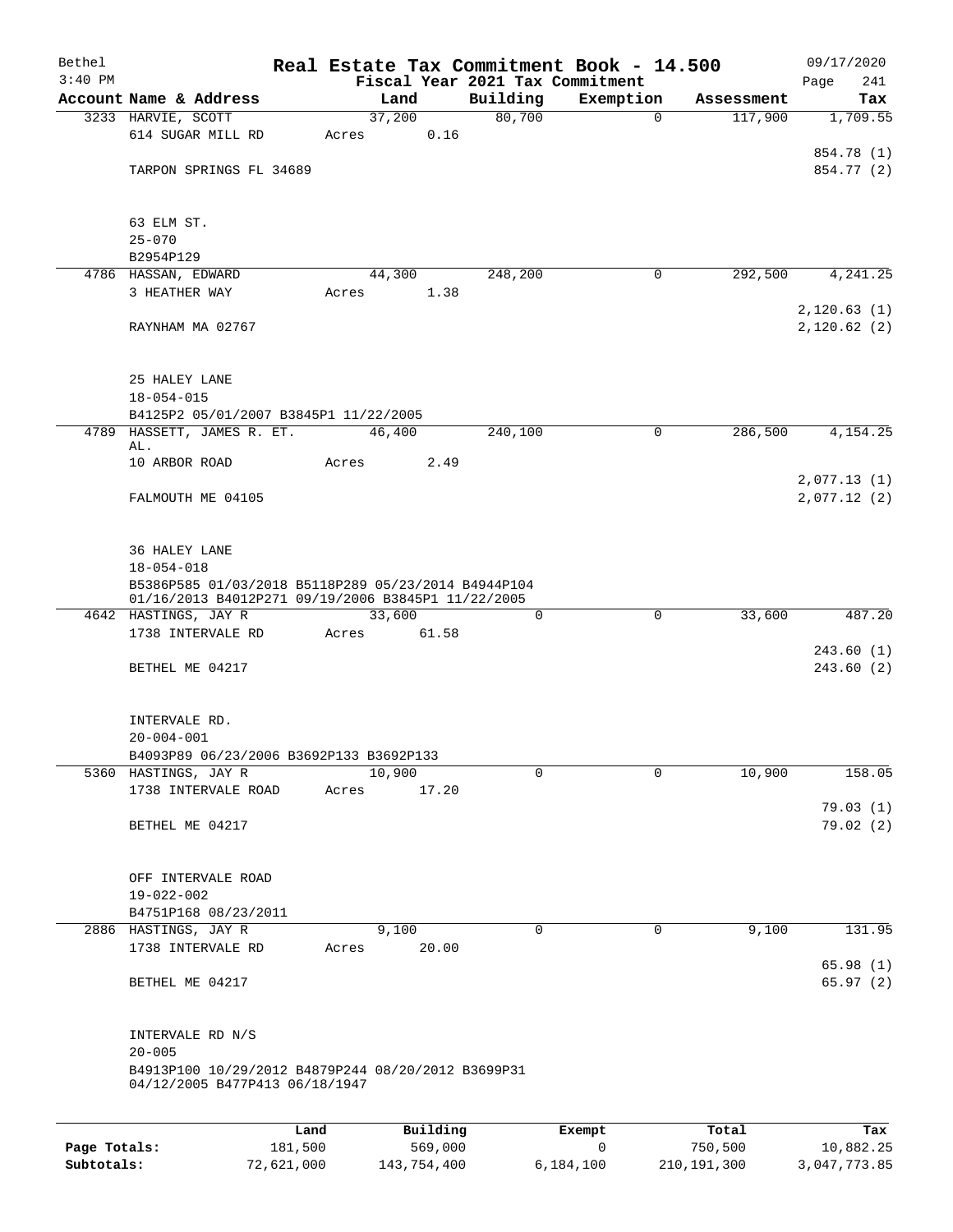| Bethel    |                                               | Real Estate Tax Commitment Book - 14.500 |          |             |            | 09/17/2020             |
|-----------|-----------------------------------------------|------------------------------------------|----------|-------------|------------|------------------------|
| $3:40$ PM |                                               | Fiscal Year 2021 Tax Commitment          |          |             |            | 242<br>Page            |
|           | Account Name & Address                        | Land                                     | Building | Exemption   | Assessment | Tax                    |
|           | 2508 HASTINGS, JAY R                          | 38,400                                   | 111,300  | $\mathbf 0$ | 149,700    | 2,170.65               |
|           | 1738 INTERVALE RD.                            | 1.00<br>Acres                            |          |             |            |                        |
|           |                                               |                                          |          |             |            | 1,085.33(1)            |
|           | BETHEL ME 04217                               |                                          |          |             |            | 1,085.32(2)            |
|           |                                               |                                          |          |             |            |                        |
|           | 1738 INTERVALE RD.                            |                                          |          |             |            |                        |
|           | $14 - 031 - 001$                              |                                          |          |             |            |                        |
|           | B5218P189 03/19/2015                          |                                          |          |             |            |                        |
|           | 2503 HASTINGS, ROBERT D                       | 0                                        | 55,800   | 0           | 55,800     | 809.10                 |
|           | HASTINGS, FLORENCE<br>1751 INTERVALE ROAD     |                                          |          |             |            |                        |
|           |                                               |                                          |          |             |            | 404.55(1)<br>404.55(2) |
|           | BETHEL ME 04217                               |                                          |          |             |            |                        |
|           | 1751 INTERVALE RD.                            |                                          |          |             |            |                        |
|           | $14 - 027 - 001$                              |                                          |          |             |            |                        |
|           | 2505 HASTINGS, ROBERT W                       | 2,300                                    | 0        | $\mathbf 0$ | 2,300      | 33.35                  |
|           | 1751 INTERVALE RD.                            | Acres<br>9.00                            |          |             |            |                        |
|           |                                               |                                          |          |             |            | 16.68(1)               |
|           | BETHEL ME 04217                               |                                          |          |             |            | 16.67(2)               |
|           |                                               |                                          |          |             |            |                        |
|           | INTERVALE RD W/S                              |                                          |          |             |            |                        |
|           | $14 - 029$                                    |                                          |          |             |            |                        |
|           | B3031P59                                      |                                          |          |             |            |                        |
|           | 2887 HASTINGS, ROBERT W                       | 15,800                                   | $\Omega$ | $\mathbf 0$ | 15,800     | 229.10                 |
|           | 1751 INTERVALE RD.                            | 30.00<br>Acres                           |          |             |            |                        |
|           |                                               |                                          |          |             |            | 114.55(1)              |
|           | BETHEL ME 04217                               |                                          |          |             |            | 114.55(2)              |
|           |                                               |                                          |          |             |            |                        |
|           | INTERVALE RD N/S                              |                                          |          |             |            |                        |
|           | $20 - 006$                                    |                                          |          |             |            |                        |
|           | B602P328 08/29/1961                           |                                          |          |             |            |                        |
|           | 2879 HASTINGS, ROBERT W<br>1751 INTERVALE RD. | 43,100                                   | 0        | 0           | 43,100     | 624.95                 |
|           |                                               | 62.00<br>Acres                           |          |             |            | 312.48(1)              |
|           | BETHEL ME 04217                               |                                          |          |             |            | 312.47(2)              |
|           |                                               |                                          |          |             |            |                        |
|           | INTERVALE E/S                                 |                                          |          |             |            |                        |
|           | $19 - 024$                                    |                                          |          |             |            |                        |
|           | 2881 HASTINGS, ROBERT W                       | 16,200                                   | 0        | 0           | 16,200     | 234.90                 |
|           | 1751 INTERVALE RD.                            | Acres<br>20.00                           |          |             |            |                        |
|           |                                               |                                          |          |             |            | 117.45(1)              |
|           | BETHEL ME 04217                               |                                          |          |             |            | 117.45(2)              |
|           |                                               |                                          |          |             |            |                        |
|           |                                               |                                          |          |             |            |                        |
|           | INTERVALE RD                                  |                                          |          |             |            |                        |
|           | $19 - 026$                                    |                                          |          |             |            |                        |

|              | Land       | Building    | Exempt    | Total       | Tax          |
|--------------|------------|-------------|-----------|-------------|--------------|
| Page Totals: | 115,800    | 167,100     |           | 282,900     | 4,102.05     |
| Subtotals:   | 72,736,800 | 143,921,500 | 6,184,100 | 210,474,200 | 3,051,875.90 |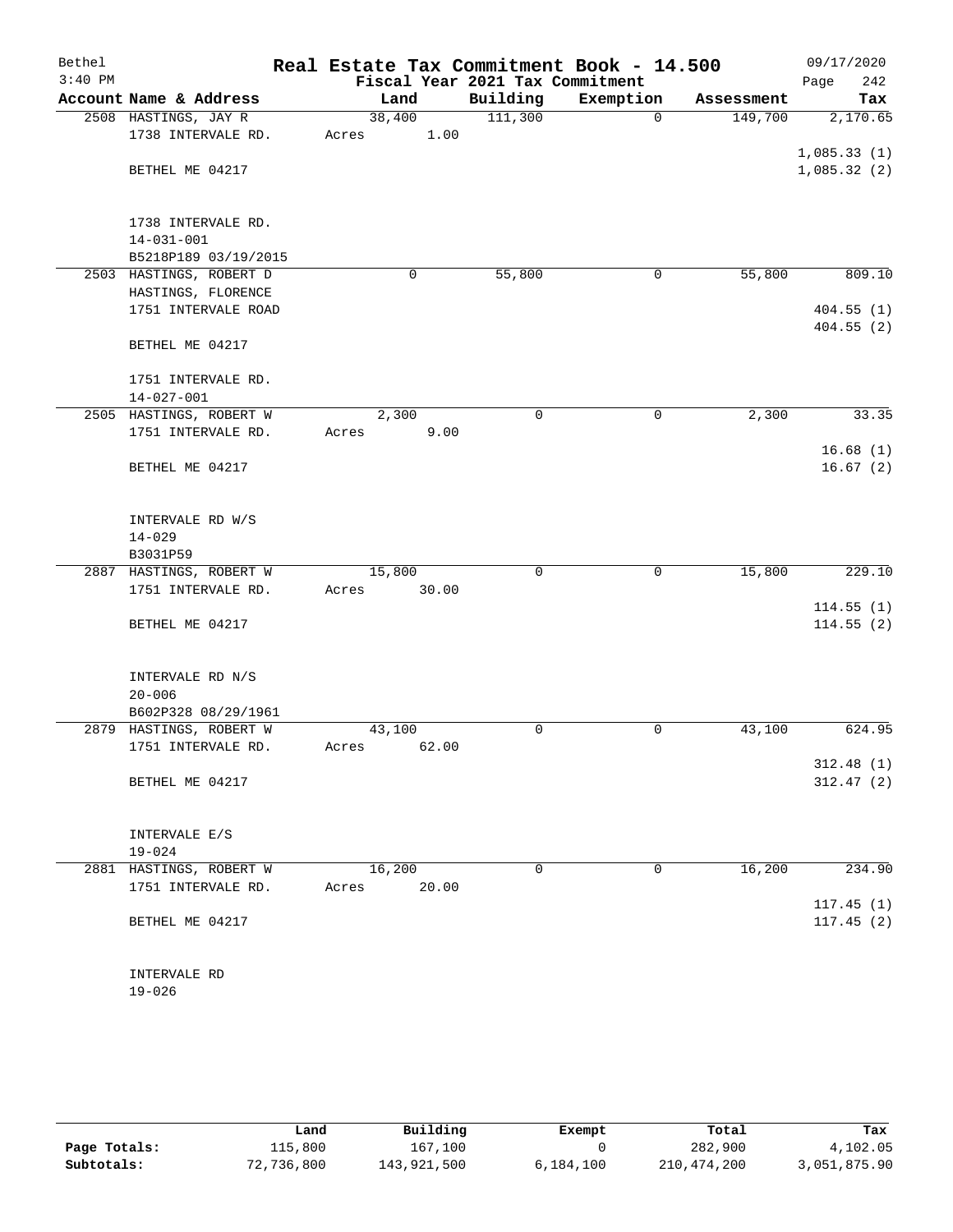| Bethel    |                                                           |                  |        |             | Real Estate Tax Commitment Book - 14.500 |                      | 09/17/2020                 |
|-----------|-----------------------------------------------------------|------------------|--------|-------------|------------------------------------------|----------------------|----------------------------|
| $3:40$ PM |                                                           |                  |        | Building    | Fiscal Year 2021 Tax Commitment          |                      | 243<br>Page                |
|           | Account Name & Address<br>2874 HASTINGS, ROBERT W         | Land<br>36,300   |        | $\mathbf 0$ | Exemption<br>$\Omega$                    | Assessment<br>36,300 | Tax<br>526.35              |
|           | 1751 INTERVALE RD.                                        | Acres            | 58.00  |             |                                          |                      |                            |
|           | BETHEL ME 04217                                           |                  |        |             |                                          |                      | 263.18(1)<br>263.17(2)     |
|           | INTERVALE RD.<br>$19 - 020$                               |                  |        |             |                                          |                      |                            |
|           | 2875 HASTINGS, ROBERT W<br>1751 INTERVALE RD.             | 35,400<br>Acres  | 0.80   | 8,300       | 0                                        | 43,700               | 633.65                     |
|           | BETHEL ME 04217                                           |                  |        |             |                                          |                      | 316.83(1)<br>316.82(2)     |
|           | 1566 INTERVALE RD.<br>$19 - 021$<br>B658P416              |                  |        |             |                                          |                      |                            |
|           | 5387 HASTINGS, ROBERT W                                   | 37,400           |        | $\mathbf 0$ | $\mathbf 0$                              | 37,400               | 542.30                     |
|           | HASTINGS, BETTYANNE E                                     | Acres            | 9.00   |             |                                          |                      |                            |
|           | 1751 INTERVALE ROAD                                       |                  |        |             |                                          |                      | 271.15(1)<br>271.15(2)     |
|           | Bethel ME 04217                                           |                  |        |             |                                          |                      |                            |
|           | INTERVALE RD                                              |                  |        |             |                                          |                      |                            |
|           | $14 - 031$                                                |                  |        |             |                                          |                      |                            |
|           | 2502 HASTINGS, ROBERT W<br>1751 INTERVALE RD.             | 153,500<br>Acres | 232.40 | 152,700     | 25,000<br>01 Homestead (HM)              | 281,200              | 4,077.40                   |
|           | BETHEL ME 04217                                           |                  |        |             |                                          |                      | 2,038.70(1)<br>2,038.70(2) |
|           | 1747 INTERVALE RD.<br>$14 - 027$<br>B560P575 B560P575     |                  |        |             |                                          |                      |                            |
|           | 1382 HATCH, WALTER H                                      | 57,000           |        | 263,100     | 31,000                                   | 289,100              | 4,191.95                   |
|           | HATCH, CAROLYN                                            | Acres            | 6.60   |             | 01 Homestead (HM)                        |                      |                            |
|           | 70 BAILEY ROAD                                            |                  |        |             | 12 WW2 Vet Res                           |                      | 2,095.98(1)<br>2,095.97(2) |
|           | BETHEL ME 04217                                           |                  |        |             |                                          |                      |                            |
|           | 70 BAILEY RD.<br>$08 - 055 - 002$<br>B1420P155 09/17/1986 |                  |        |             |                                          |                      |                            |
|           | 1384 HATCH, WALTER H                                      | 43,400           |        | 0           | 0                                        | 43,400               | 629.30                     |
|           | HATCH, CAROLYN                                            | Acres            | 3.40   |             |                                          |                      |                            |
|           | 70 BAILEY ROAD                                            |                  |        |             |                                          |                      | 314.65(1)<br>314.65(2)     |
|           | BETHEL ME 04217                                           |                  |        |             |                                          |                      |                            |
|           | BAILEY RD                                                 |                  |        |             |                                          |                      |                            |
|           | $08 - 055 - 004$<br>B1486P80 05/23/1987                   |                  |        |             |                                          |                      |                            |
|           |                                                           |                  |        |             |                                          |                      |                            |

|              | úand       | Building    | Exempt    | Total       | Tax          |
|--------------|------------|-------------|-----------|-------------|--------------|
| Page Totals: | 363,000    | 424,100     | 56,000    | 731,100     | 10,600.95    |
| Subtotals:   | 73,099,800 | 144,345,600 | 6,240,100 | 211,205,300 | 3,062,476.85 |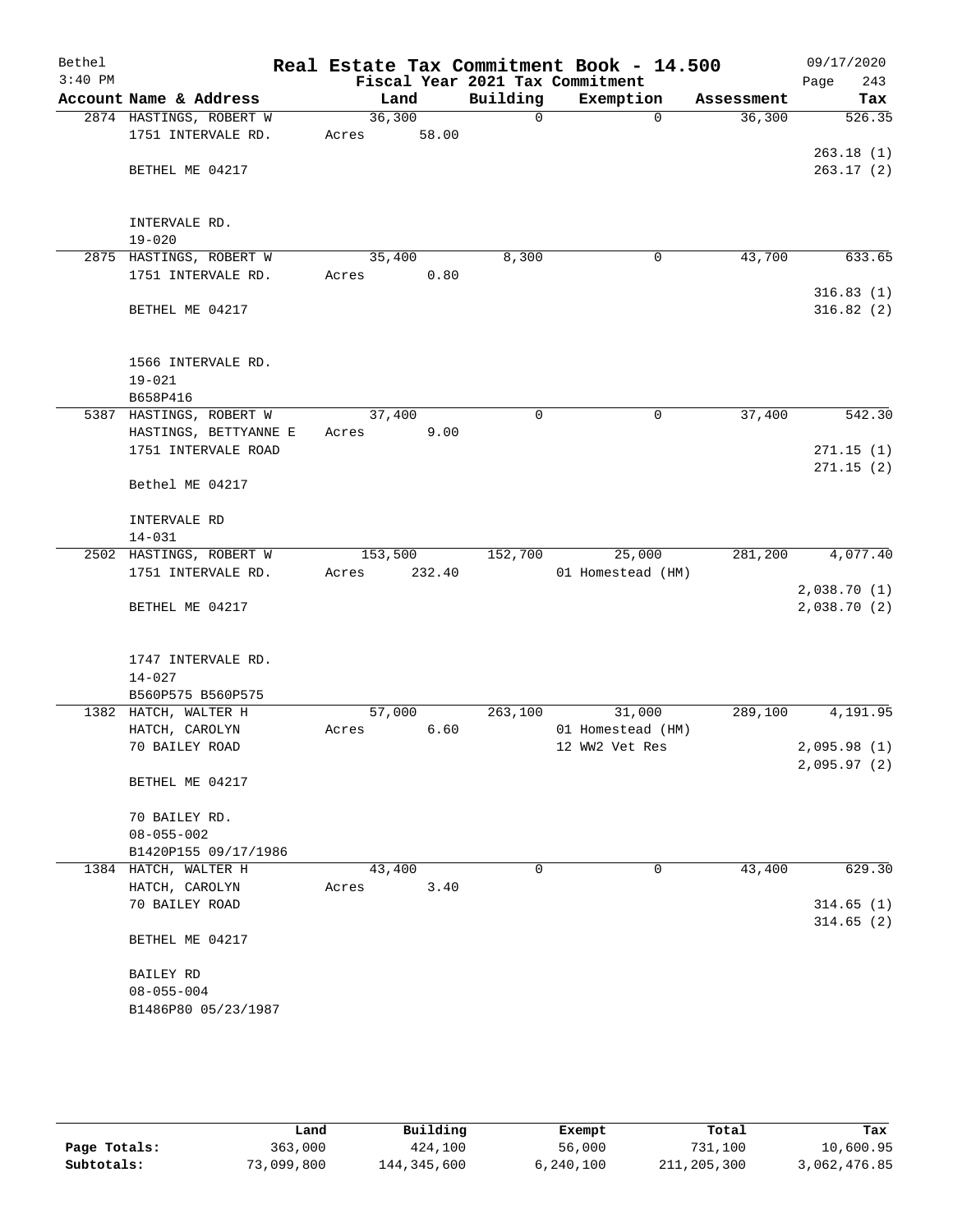| Bethel    |                                                                  |       |          |       |          | Real Estate Tax Commitment Book - 14.500 |             |            | 09/17/2020  |          |
|-----------|------------------------------------------------------------------|-------|----------|-------|----------|------------------------------------------|-------------|------------|-------------|----------|
| $3:40$ PM |                                                                  |       |          |       |          | Fiscal Year 2021 Tax Commitment          |             |            | Page        | 244      |
|           | Account Name & Address                                           |       | Land     |       | Building | Exemption                                |             | Assessment |             | Tax      |
|           | 1708 HATHAWAY, JANE E &                                          |       | 39,800   |       | 130,000  |                                          | 0           | 169,800    |             | 2,462.10 |
|           | SILVERMAN, MYLES J<br>CHARLTON, SUSAN                            | Acres |          | 0.62  |          |                                          |             |            |             |          |
|           | 109 MAIN STREET                                                  |       |          |       |          |                                          |             |            | 1,231.05(1) |          |
|           |                                                                  |       |          |       |          |                                          |             |            | 1,231.05(2) |          |
|           | WEST PARIS ME 04289                                              |       |          |       |          |                                          |             |            |             |          |
|           | 468 NORTH ROAD                                                   |       |          |       |          |                                          |             |            |             |          |
|           | $12 - 056$                                                       |       |          |       |          |                                          |             |            |             |          |
|           | B5487P866 10/23/2019 B4698P22 03/07/2011 B2976P100               |       |          |       |          |                                          |             |            |             |          |
|           | 1283 HATSTAT, REBECCA                                            |       | $\Omega$ |       | 9,400    |                                          | 0           | 9,400      |             | 136.30   |
|           | OWENS, OWENS, ROBERT                                             |       |          |       |          |                                          |             |            |             |          |
|           | PO BOX 1186                                                      |       |          |       |          |                                          |             |            |             | 68.15(1) |
|           | BETHEL ME 04217 3435                                             |       |          |       |          |                                          |             |            |             | 68.15(2) |
|           |                                                                  |       |          |       |          |                                          |             |            |             |          |
|           | 1 BLUE COURT                                                     |       |          |       |          |                                          |             |            |             |          |
|           | $07 - 082 - B - ON$                                              |       |          |       |          |                                          |             |            |             |          |
|           | B4590P331 05/24/2010                                             |       |          |       |          |                                          |             |            |             |          |
|           | 5008 HAWKE, KATIE J                                              |       | 33,600   |       | 163,400  |                                          | $\mathbf 0$ | 197,000    |             | 2,856.50 |
|           | GROTE, ELIZABETH A                                               |       |          |       |          |                                          |             |            |             |          |
|           | 7 NEWFIELD RD                                                    |       |          |       |          |                                          |             |            | 1,428.25(1) |          |
|           | FREEPORT ME 04032                                                |       |          |       |          |                                          |             |            | 1,428.25(2) |          |
|           | 232 MAYVILLE RD., UNIT                                           |       |          |       |          |                                          |             |            |             |          |
|           | $24 - 028 - C2$                                                  |       |          |       |          |                                          |             |            |             |          |
|           | B4403P247 02/13/2009 B4316P23 06/26/2008                         |       |          |       |          |                                          |             |            |             |          |
|           | 1507 HAYDEN, JUSTIN K.                                           |       | 37,200   |       | 108,800  |                                          | 0           | 146,000    |             | 2,117.00 |
|           | HAYDEN, ALISON J.                                                | Acres |          | 5.00  |          |                                          |             |            |             |          |
|           | 32 AUTUMN BROOK WAY                                              |       |          |       |          |                                          |             |            | 1,058.50(1) |          |
|           |                                                                  |       |          |       |          |                                          |             |            | 1,058.50(2) |          |
|           | GORHAM ME 04038                                                  |       |          |       |          |                                          |             |            |             |          |
|           | 41 WESTWOODS ROAD                                                |       |          |       |          |                                          |             |            |             |          |
|           | $11 - 012 - 002$                                                 |       |          |       |          |                                          |             |            |             |          |
|           | B5444P169 12/04/2018 B5099P33 03/20/2014 B3577P243<br>08/23/2004 |       |          |       |          |                                          |             |            |             |          |
| 238       | HAYES IRREVOCABLE LAND<br><b>TRUST</b>                           |       | 52,000   |       | 230,600  | 25,000                                   |             | 257,600    |             | 3,735.20 |
|           | 449 BIRD HILL RD.                                                | Acres |          | 25.00 |          | 01 Homestead (HM)                        |             |            |             |          |
|           |                                                                  |       |          |       |          |                                          |             |            | 1,867.60(1) |          |
|           | BETHEL ME 04217                                                  |       |          |       |          |                                          |             |            | 1,867.60(2) |          |
|           | 449 BIRD HILL RD.                                                |       |          |       |          |                                          |             |            |             |          |
|           | $04 - 078$                                                       |       |          |       |          |                                          |             |            |             |          |
|           | B4862P2 07/02/2012 B1366P252 01/07/1986 B1014P26<br>11/01/1978   |       |          |       |          |                                          |             |            |             |          |

|              | Land       | Building    | Exempt    | Total       | Tax          |
|--------------|------------|-------------|-----------|-------------|--------------|
| Page Totals: | 162,600    | 642,200     | 25,000    | 779,800     | 11,307.10    |
| Subtotals:   | 73,262,400 | 144,987,800 | 6,265,100 | 211,985,100 | 3,073,783.95 |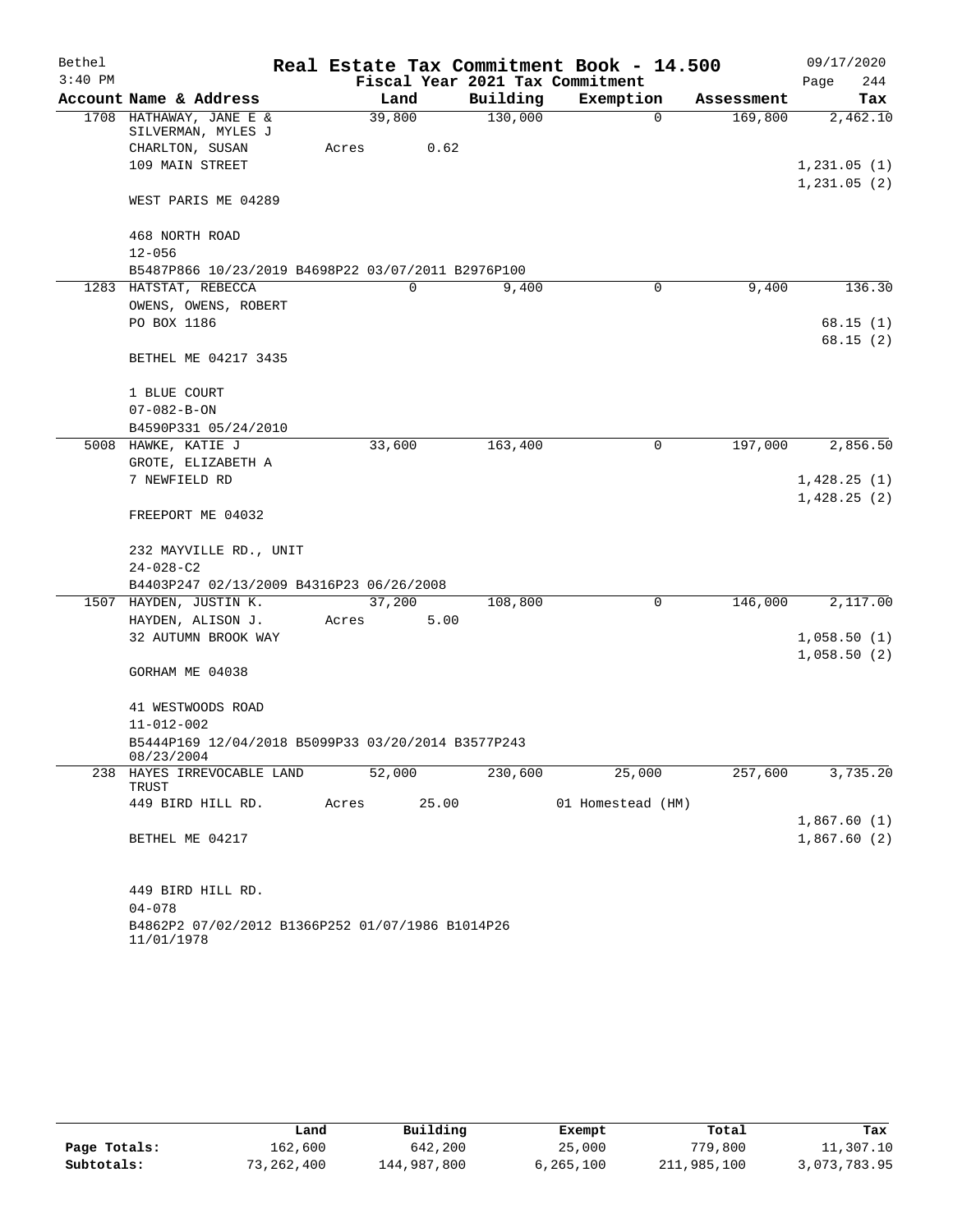| Bethel    |                                                                                   | Real Estate Tax Commitment Book - 14.500 |          |             |            | 09/17/2020         |
|-----------|-----------------------------------------------------------------------------------|------------------------------------------|----------|-------------|------------|--------------------|
| $3:40$ PM |                                                                                   | Fiscal Year 2021 Tax Commitment          |          |             |            | 245<br>Page        |
|           | Account Name & Address                                                            | Land                                     | Building | Exemption   | Assessment | Tax                |
|           | 239 HAYES IRREVOCABLE LAND<br>TRUST                                               | 27,600                                   | $\Omega$ | $\Omega$    | 27,600     | 400.20             |
|           | 449 BIRD HILL ROAD                                                                | 13.00<br>Acres                           |          |             |            | 200.10(1)          |
|           | BETHEL ME 04217                                                                   |                                          |          |             |            | 200.10(2)          |
|           | BIRD HILL RD                                                                      |                                          |          |             |            |                    |
|           | $04 - 080$                                                                        |                                          |          |             |            |                    |
|           | B4862P9 07/02/2012 B4446P286 05/26/2009 B4019P8<br>10/02/2006 B994P256 07/18/1978 |                                          |          |             |            |                    |
|           | 240 HAYES IRREVOCABLE LAND<br>TRUST                                               | 30,300                                   | $\Omega$ | $\mathbf 0$ | 30,300     | 439.35             |
|           | 449 BIRD HILL RD.                                                                 | Acres<br>15.74                           |          |             |            | 219.68(1)          |
|           | BETHEL ME 04217                                                                   |                                          |          |             |            | 219.67(2)          |
|           | BIRD HILL RD.                                                                     |                                          |          |             |            |                    |
|           | $04 - 081$                                                                        |                                          |          |             |            |                    |
|           | B4862P5 07/02/2012 B2523P195 02/10/1998                                           |                                          |          |             |            |                    |
|           | 235 HAYES IRREVOCABLE LAND<br>TRUST                                               | 1,200                                    | $\Omega$ | $\Omega$    | 1,200      | 17.40              |
|           | 449 BIRD HILL ROAD                                                                | Acres<br>3.90                            |          |             |            |                    |
|           | BETHEL ME 04217                                                                   |                                          |          |             |            | 8.70(1)<br>8.70(2) |
|           |                                                                                   |                                          |          |             |            |                    |
|           | BIRD HILL RD.                                                                     |                                          |          |             |            |                    |
|           | $04 - 076$<br>B4862P4 07/02/2012 B4260P131 02/08/2008                             |                                          |          |             |            |                    |
|           | 290 HAYES IRREVOCABLE LAND<br><b>TRUST</b>                                        | 11,500                                   | $\Omega$ | $\Omega$    | 11,500     | 166.75             |
|           | 449 BIRD HILL RD.                                                                 | Acres<br>38.00                           |          |             |            |                    |
|           |                                                                                   |                                          |          |             |            | 83.38 (1)          |
|           | BETHEL ME 04217                                                                   |                                          |          |             |            | 83.37(2)           |
|           | BIRD HILL RD.                                                                     |                                          |          |             |            |                    |
|           | $04 - 096$                                                                        |                                          |          |             |            |                    |
|           | B4862P1 07/02/2012 B2834P274 06/22/2000                                           | 38,000                                   |          |             |            |                    |
|           | 2917 HAYES, GEORGE F III<br>HAYES, ANNE I                                         | 11.10<br>Acres                           | 0        | 0           | 38,000     | 551.00             |
|           | 15 FINGER LANE                                                                    |                                          |          |             |            | 275.50(1)          |
|           |                                                                                   |                                          |          |             |            | 275.50(2)          |
|           | WEST HARTFORD CT 06107                                                            |                                          |          |             |            |                    |
|           | 207 ASH RD.                                                                       |                                          |          |             |            |                    |
|           | $20 - 029 - 005$<br>B5236P290 08/06/2015 B4346P318 09/05/2008 B2589P47            |                                          |          |             |            |                    |
|           |                                                                                   |                                          |          |             |            |                    |

|              | Land       | Building    | Exempt    | Total       | Tax          |
|--------------|------------|-------------|-----------|-------------|--------------|
| Page Totals: | 108,600    |             |           | 108,600     | 1,574.70     |
| Subtotals:   | 73,371,000 | 144,987,800 | 6,265,100 | 212,093,700 | 3,075,358.65 |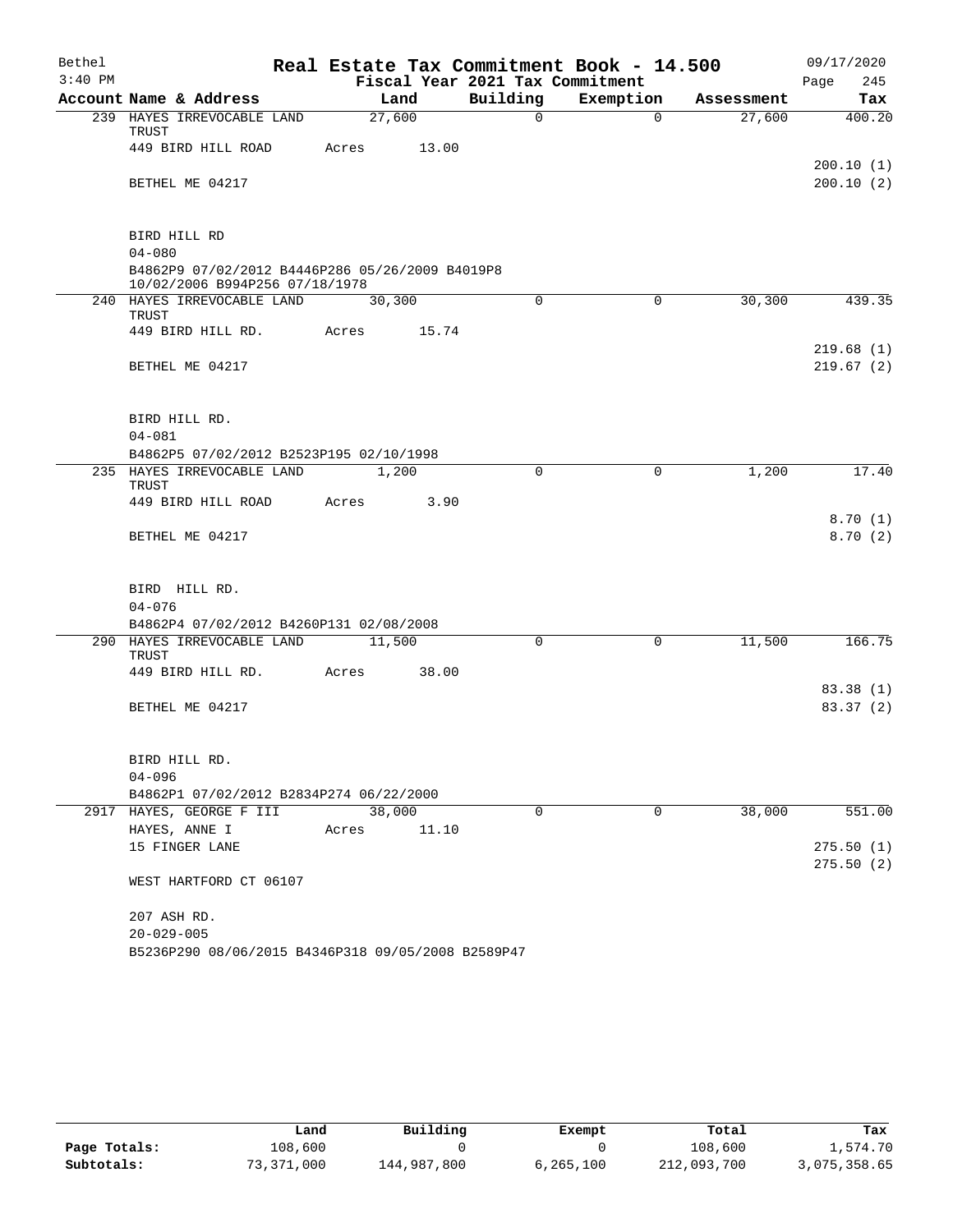| Bethel    |                                                                  |      |       |                 |             | Real Estate Tax Commitment Book - 14.500 |            | 09/17/2020                 |  |
|-----------|------------------------------------------------------------------|------|-------|-----------------|-------------|------------------------------------------|------------|----------------------------|--|
| $3:40$ PM |                                                                  |      |       |                 |             | Fiscal Year 2021 Tax Commitment          |            | 246<br>Page                |  |
|           | Account Name & Address<br>2918 HAYES, GEORGE F III               |      |       | Land            | Building    | Exemption<br>$\mathbf 0$                 | Assessment | Tax<br>2,646.25            |  |
|           | HAYES, ANNE I<br>15 FINGER LANE                                  |      | Acres | 38,000<br>11.40 | 144,500     |                                          | 182,500    | 1,323.13(1)                |  |
|           | WEST HARTFORD CT 06107                                           |      |       |                 |             |                                          |            | 1,323.12(2)                |  |
|           | 205 ASH RD.<br>$20 - 029 - 004$                                  |      |       |                 |             |                                          |            |                            |  |
|           | B5236P292 08/06/2015 B4346P318 09/05/2008 B2589P47<br>07/24/1998 |      |       |                 |             |                                          |            |                            |  |
|           | 2945 HAYWARD, REBECCA A<br>HAYWARD, JOSEPH J                     |      |       | 33,600          | 108,200     | 0                                        | 141,800    | 2,056.10                   |  |
|           | 58 TORREY ST                                                     |      |       |                 |             |                                          |            | 1,028.05(1)<br>1,028.05(2) |  |
|           | PORTLAND ME 04103                                                |      |       |                 |             |                                          |            |                            |  |
|           | 11 CHERRY LANE<br>$22 - 002 - 001 - 022$                         |      |       |                 |             |                                          |            |                            |  |
|           | B5137P30 07/09/2014 B4976P69 04/18/2013 B4769P49                 |      |       |                 |             |                                          |            |                            |  |
|           | 10/06/2011 B2180P114 11/29/1994 B0P0                             |      |       |                 |             |                                          |            |                            |  |
|           | 186 HD TOWERS, LLC                                               |      |       | 600             | $\Omega$    | 0                                        | 600        | 8.70                       |  |
|           | 134 MCCRILLIS BROOK RD Acres                                     |      |       | 0.26            |             |                                          |            | 4.35(1)                    |  |
|           | BRYANT POND ME 04219                                             |      |       |                 |             |                                          |            | 4.35(2)                    |  |
|           | EAST BETHEL RD.<br>$04 - 039$                                    |      |       |                 |             |                                          |            |                            |  |
|           | B5500P794 01/02/2020 B2951P237 06/05/2001                        |      |       |                 |             |                                          |            |                            |  |
|           | 3239 HEAD DAVID & FRANCES                                        |      |       | 73,400          | 112,900     | $\mathbf 0$                              | 186,300    | 2,701.35                   |  |
|           | PO BOX 61                                                        |      | Acres | 0.34            |             |                                          |            |                            |  |
|           | WEST BETHEL ME 04286                                             |      |       |                 |             |                                          |            | 1,350.68(1)<br>1,350.67(2) |  |
|           | 20 RAILROAD ST.<br>$25 - 076$                                    |      |       |                 |             |                                          |            |                            |  |
|           | B4242P91 12/24/2007 B3190P152 11/01/2002                         |      |       |                 |             |                                          |            |                            |  |
|           | 458 HEAD, DAVID                                                  |      |       | 38,400          | 135,100     | 25,000                                   | 148,500    | 2,153.25                   |  |
|           | HEAD, FRANCES                                                    |      | Acres | 1.00            |             | 01 Homestead (HM)                        |            |                            |  |
|           | PO BOX 61                                                        |      |       |                 |             |                                          |            | 1,076.63(1)<br>1,076.62(2) |  |
|           | WEST BETHEL ME 04286                                             |      |       |                 |             |                                          |            |                            |  |
|           | 53 SONGO POND ROAD                                               |      |       |                 |             |                                          |            |                            |  |
|           | $07 - 024$                                                       |      |       |                 |             |                                          |            |                            |  |
|           | B4331P145 08/04/2008 B918P245 11/03/1976                         |      |       |                 |             |                                          |            |                            |  |
|           | 1491 HEAD, DAVID & FRANCIS<br>M. TRUSTEES                        |      |       | 59,700          | $\mathbf 0$ | 0                                        | 59,700     | 865.65                     |  |
|           | PO BOX 61                                                        |      | Acres | 216.00          |             |                                          |            |                            |  |
|           |                                                                  |      |       |                 |             |                                          |            | 432.83 (1)                 |  |
|           | W BETHEL ME 04286                                                |      |       |                 |             |                                          |            | 432.82 (2)                 |  |
|           | RTE 2 S/S                                                        |      |       |                 |             |                                          |            |                            |  |
|           | $11 - 002$<br>B4953P101 02/07/2013 B647P220                      |      |       |                 |             |                                          |            |                            |  |
|           |                                                                  |      |       |                 |             |                                          |            |                            |  |
|           |                                                                  | Land |       | Building        |             | Exempt                                   | Total      | Tax                        |  |

|              | uanu.      | <b>DULLULLY</b> | LACINUL   | TOLAT       | ias.         |
|--------------|------------|-----------------|-----------|-------------|--------------|
| Page Totals: | 243,700    | 500,700         | 25,000    | 719,400     | 10,431.30    |
| Subtotals:   | 73,614,700 | 145,488,500     | 6,290,100 | 212,813,100 | 3,085,789.95 |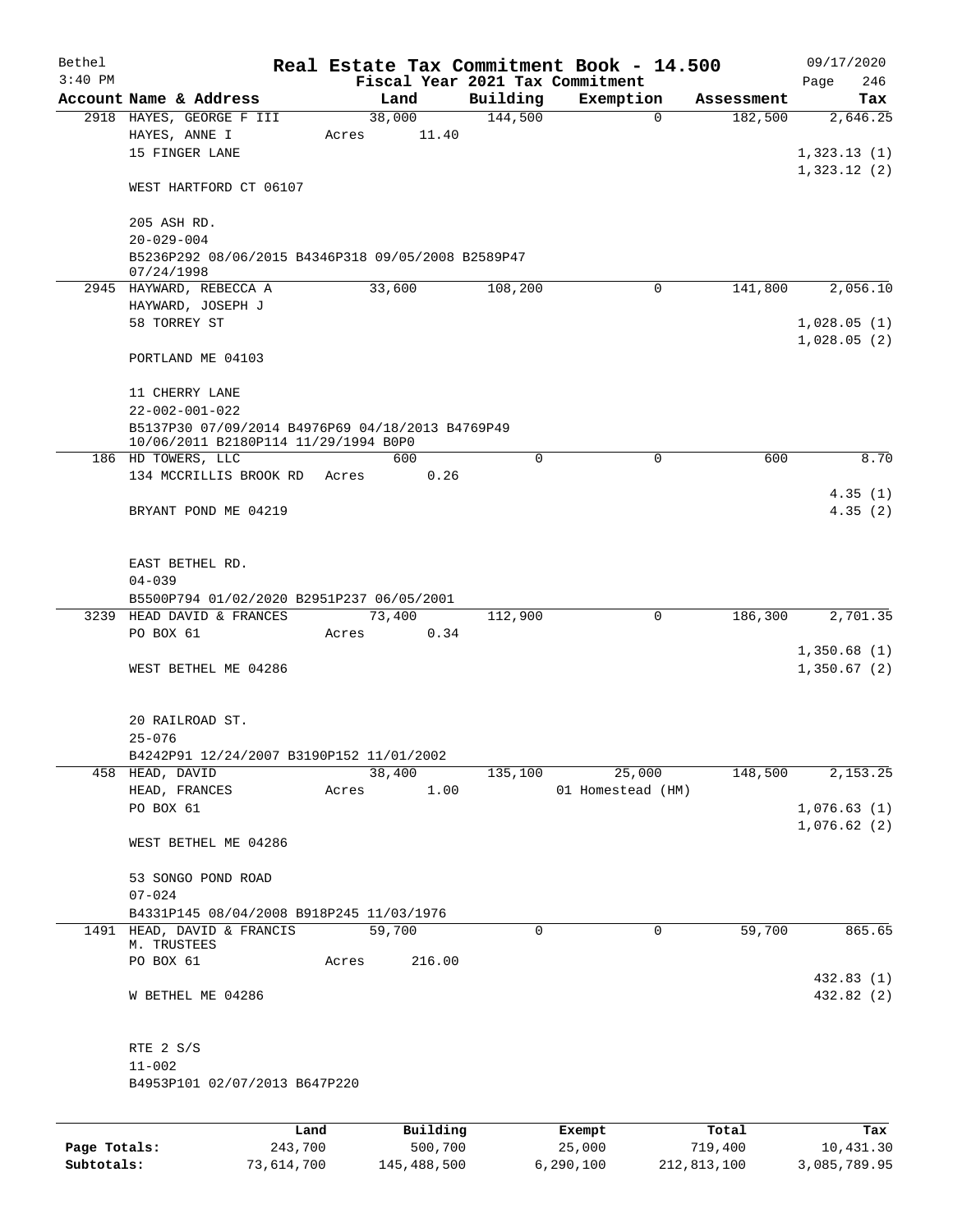| Bethel       |                                                                                                   |            | Real Estate Tax Commitment Book - 14.500 |                    |             |                       |                       | 09/17/2020      |
|--------------|---------------------------------------------------------------------------------------------------|------------|------------------------------------------|--------------------|-------------|-----------------------|-----------------------|-----------------|
| $3:40$ PM    |                                                                                                   |            | Fiscal Year 2021 Tax Commitment          |                    |             |                       |                       | 247<br>Page     |
|              | Account Name & Address                                                                            |            | Land<br>44,100                           | Building<br>96,800 |             | Exemption<br>$\Omega$ | Assessment<br>140,900 | Tax<br>2,043.05 |
|              | 1599 HEAD, DAVID & FRANCIS<br>M. TRUSTEES                                                         |            |                                          |                    |             |                       |                       |                 |
|              | PO BOX 61                                                                                         | Acres      | 5.38                                     |                    |             |                       |                       |                 |
|              |                                                                                                   |            |                                          |                    |             |                       |                       | 1,021.53(1)     |
|              | W BETHEL ME 04286                                                                                 |            |                                          |                    |             |                       |                       | 1,021.52(2)     |
|              |                                                                                                   |            |                                          |                    |             |                       |                       |                 |
|              | 101 BARKER RD.                                                                                    |            |                                          |                    |             |                       |                       |                 |
|              | $11 - 061$                                                                                        |            |                                          |                    |             |                       |                       |                 |
|              | B4953P101 02/13/2013 B624P225                                                                     |            |                                          |                    |             |                       |                       |                 |
|              | 1657 HEAD, DAVID & FRANCIS<br>M. TRUSTEES                                                         |            | 10,900                                   |                    | 0           | $\mathbf 0$           | 10,900                | 158.05          |
|              | PO BOX 61                                                                                         | Acres      | 44.00                                    |                    |             |                       |                       |                 |
|              |                                                                                                   |            |                                          |                    |             |                       |                       | 79.03(1)        |
|              | W BETHEL ME 04286                                                                                 |            |                                          |                    |             |                       |                       | 79.02(2)        |
|              |                                                                                                   |            |                                          |                    |             |                       |                       |                 |
|              | RTE 2 S/S                                                                                         |            |                                          |                    |             |                       |                       |                 |
|              | $12 - 014$<br>B4953P101 02/17/2013 B1476P50 05/12/1987                                            |            |                                          |                    |             |                       |                       |                 |
|              | 1572 HEAD, DAVID A                                                                                |            | 43,200                                   | 135,000            |             | 0                     | 178,200               | 2,583.90        |
|              | HEAD, FRANCES M                                                                                   | Acres      | 1.00                                     |                    |             |                       |                       |                 |
|              | PO BOX 61                                                                                         |            |                                          |                    |             |                       |                       | 1,291.95(1)     |
|              |                                                                                                   |            |                                          |                    |             |                       |                       | 1, 291.95(2)    |
|              | WEST BETHEL ME 04286                                                                              |            |                                          |                    |             |                       |                       |                 |
|              | 21 OAK DRIVE                                                                                      |            |                                          |                    |             |                       |                       |                 |
|              | $11 - 042 - 006$                                                                                  |            |                                          |                    |             |                       |                       |                 |
|              | B4346P236 09/04/2008 B2661P274 12/30/1998<br>1473 HEAD, DAVID A                                   |            | 41,300                                   | 116,800            |             | $\mathbf 0$           | 158,100               | 2,292.45        |
|              | HEAD, FRANCES M                                                                                   | Acres      | 1.00                                     |                    |             |                       |                       |                 |
|              | PO BOX 61                                                                                         |            |                                          |                    |             |                       |                       | 1, 146.23(1)    |
|              |                                                                                                   |            |                                          |                    |             |                       |                       | 1, 146.22(2)    |
|              | WEST BETHEL ME 04286                                                                              |            |                                          |                    |             |                       |                       |                 |
|              | 487 EAST BETHEL RD.                                                                               |            |                                          |                    |             |                       |                       |                 |
|              | $09 - 042$                                                                                        |            |                                          |                    |             |                       |                       |                 |
|              | B5319P123 12/01/2016 B5319P120 12/01/2016 B5319P117                                               |            |                                          |                    |             |                       |                       |                 |
|              | 12/01/2016 B5220P446 05/07/2015 B5099P214 03/21/2014<br>B4981P317 05/03/2012 B3613P226 11/25/2004 |            |                                          |                    |             |                       |                       |                 |
|              | 1327 HEAD, DAVID A                                                                                |            | 32,000                                   |                    | $\mathbf 0$ | $\mathbf 0$           | 32,000                | 464.00          |
|              | HEAD, FRANCES M                                                                                   | Acres      | 8.60                                     |                    |             |                       |                       |                 |
|              | PO BOX 61                                                                                         |            |                                          |                    |             |                       |                       | 232.00(1)       |
|              |                                                                                                   |            |                                          |                    |             |                       |                       | 232.00(2)       |
|              | WEST BETHEL ME 04286                                                                              |            |                                          |                    |             |                       |                       |                 |
|              | RTE 26 S/S                                                                                        |            |                                          |                    |             |                       |                       |                 |
|              | $08 - 022$                                                                                        |            |                                          |                    |             |                       |                       |                 |
|              | B5273P176 03/21/2016 B4603P47 06/28/2010 B3855P303<br>12/12/2005                                  |            |                                          |                    |             |                       |                       |                 |
|              | 232 HEAD, DAVID A                                                                                 |            | 32,600                                   | 45,900             |             | 0                     | 78,500                | 1,138.25        |
|              | HEAD, FRANCES M                                                                                   | Acres      | 1.00                                     |                    |             |                       |                       |                 |
|              | PO BOX 61                                                                                         |            |                                          |                    |             |                       |                       | 569.13(1)       |
|              | WEST BETHEL ME 04286                                                                              |            |                                          |                    |             |                       |                       | 569.12(2)       |
|              | 341 EAST BETHEL RD.                                                                               |            |                                          |                    |             |                       |                       |                 |
|              | $04 - 073 - 002$                                                                                  |            |                                          |                    |             |                       |                       |                 |
|              | B5308P550 10/05/2016 B1007P216 10/07/1978                                                         |            |                                          |                    |             |                       |                       |                 |
|              |                                                                                                   | Land       | Building                                 |                    | Exempt      |                       | Total                 | Tax             |
| Page Totals: |                                                                                                   | 204,100    | 394,500                                  |                    | 0           |                       | 598,600               | 8,679.70        |
| Subtotals:   |                                                                                                   | 73,818,800 | 145,883,000                              |                    | 6, 290, 100 |                       | 213, 411, 700         | 3,094,469.65    |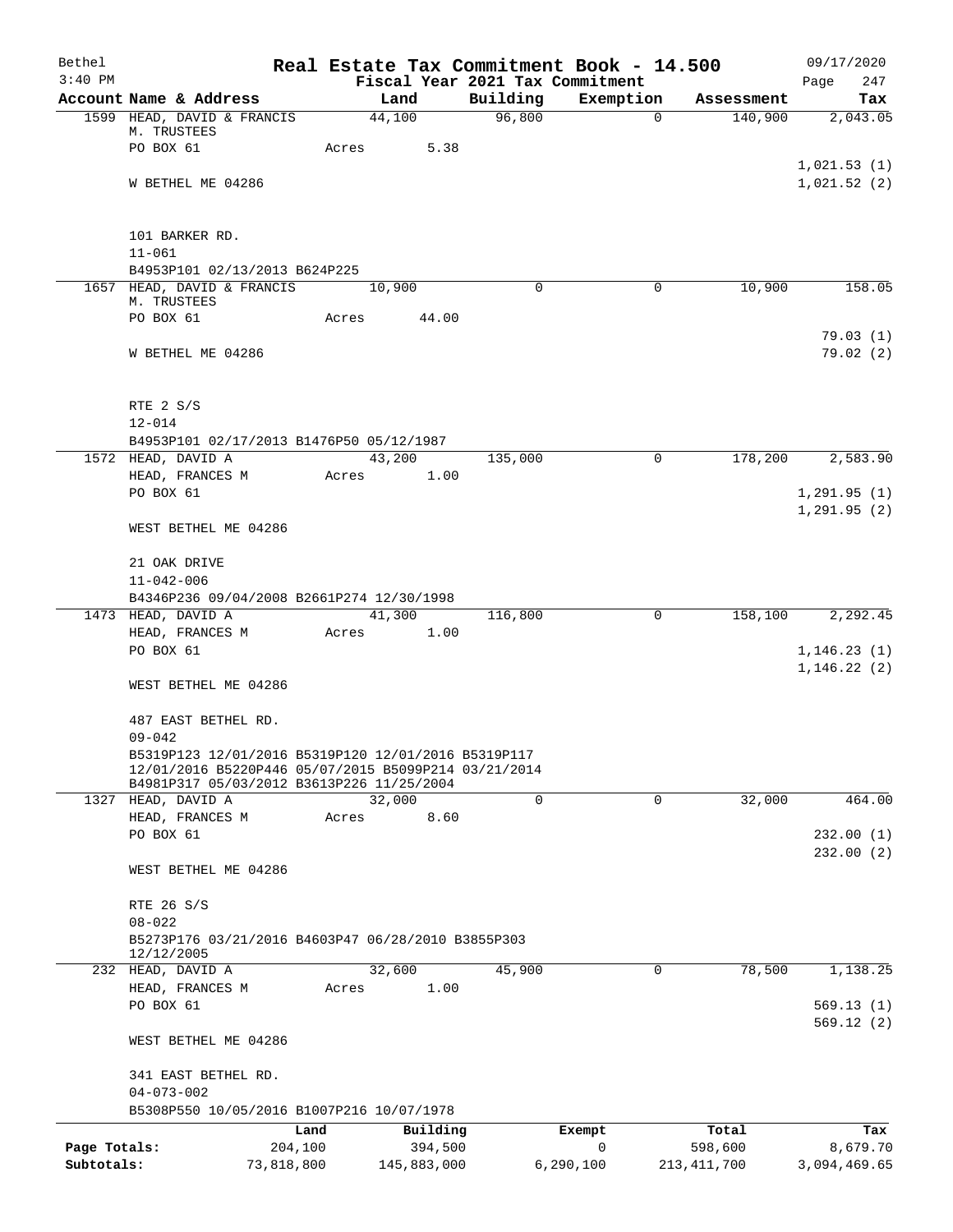| Bethel    |                                           |        |        |                                 | Real Estate Tax Commitment Book - 14.500 |            | 09/17/2020             |
|-----------|-------------------------------------------|--------|--------|---------------------------------|------------------------------------------|------------|------------------------|
| $3:40$ PM |                                           |        |        | Fiscal Year 2021 Tax Commitment |                                          |            | 248<br>Page            |
|           | Account Name & Address                    |        | Land   | Building                        | Exemption                                | Assessment | Tax                    |
|           | 3706 HEAD, DAVID A                        |        | 32,000 | 69,000                          | $\mathbf 0$                              | 101,000    | 1,464.50               |
|           | HEAD, FRANCES M<br>PO BOX 61              | Acres  | 0.95   |                                 |                                          |            | 732.25(1)              |
|           |                                           |        |        |                                 |                                          |            | 732.25(2)              |
|           | WEST BETHEL ME 04286                      |        |        |                                 |                                          |            |                        |
|           | 761 WEST BETHEL RD.                       |        |        |                                 |                                          |            |                        |
|           | $28 - 048$                                |        |        |                                 |                                          |            |                        |
|           | B5350P459 06/14/2017 B4855P160 06/15/2012 |        |        |                                 |                                          |            |                        |
|           | 3679 HEAD, DAVID A                        | 13,800 |        | 19,600                          | $\mathbf 0$                              | 33,400     | 484.30                 |
|           | HEAD, FRANCIS M                           | Acres  | 0.33   |                                 |                                          |            |                        |
|           | PO BOX 61                                 |        |        |                                 |                                          |            | 242.15(1)              |
|           |                                           |        |        |                                 |                                          |            | 242.15(2)              |
|           | W BETHEL ME 04286                         |        |        |                                 |                                          |            |                        |
|           | 732 WEST BETHEL RD.                       |        |        |                                 |                                          |            |                        |
|           | $28 - 022$                                |        |        |                                 |                                          |            |                        |
|           | B4953P101 02/13/2013 B677P405 02/24/1968  |        |        |                                 |                                          |            |                        |
|           | 5285 HEAD, DAVID A<br>HEAD, FRANCES M     | 28,400 |        | 0                               | $\mathbf 0$                              | 28,400     | 411.80                 |
|           | P.O. BOX 61                               | Acres  | 1.71   |                                 |                                          |            | 205.90(1)              |
|           |                                           |        |        |                                 |                                          |            | 205.90(2)              |
|           | WEST BETHEL ME 04286                      |        |        |                                 |                                          |            |                        |
|           | SECOND ST                                 |        |        |                                 |                                          |            |                        |
|           | $22 - 029 - 003 - A$                      |        |        |                                 |                                          |            |                        |
|           | B5361P510 08/14/2017 B13P4653 06/23/2010  |        |        |                                 |                                          |            |                        |
|           | 5298 HEAD, DAVID A                        | 27,800 |        | 0                               | $\mathbf 0$                              | 27,800     | 403.10                 |
|           | HEAD, FRANCES M                           | Acres  | 1.39   |                                 |                                          |            |                        |
|           | P.O. BOX 61                               |        |        |                                 |                                          |            | 201.55(1)<br>201.55(2) |
|           | WEST BETHEL ME 04286                      |        |        |                                 |                                          |            |                        |
|           | SECOND ST                                 |        |        |                                 |                                          |            |                        |
|           | $22 - 029 - 016$                          |        |        |                                 |                                          |            |                        |
|           | B5361P510 08/14/2017 B13P4653 06/23/2010  |        |        |                                 |                                          |            |                        |
|           | 5304 HEAD, DAVID A                        | 28,600 |        | $\Omega$                        | 0                                        | 28,600     | 414.70                 |
|           | HEAD, FRANCES M                           | Acres  | 1.88   |                                 |                                          |            |                        |
|           | P.O. BOX 61                               |        |        |                                 |                                          |            | 207.35(1)              |
|           | WEST BETHEL ME 04286                      |        |        |                                 |                                          |            | 207.35(2)              |
|           | FIRST ST                                  |        |        |                                 |                                          |            |                        |
|           | $22 - 029 - 022$                          |        |        |                                 |                                          |            |                        |
|           | B5361P510 08/14/2017 B13P4653 06/23/2010  |        |        |                                 |                                          |            |                        |
|           | 3712 HEAD, FUMIKO                         | 36,200 |        | 41,800                          | 0                                        | 78,000     | 1,131.00               |
|           | PO BOX 7                                  | Acres  | 0.48   |                                 |                                          |            |                        |
|           |                                           |        |        |                                 |                                          |            | 565.50(1)              |
|           | BETHEL ME 04217                           |        |        |                                 |                                          |            | 565.50(2)              |
|           | 737 WEST BETHEL RD.                       |        |        |                                 |                                          |            |                        |
|           | $28 - 054$                                |        |        |                                 |                                          |            |                        |
|           | B857P166 05/27/1975                       |        |        |                                 |                                          |            |                        |
|           |                                           |        |        |                                 |                                          |            |                        |

|              | Land       | Building    | Exempt    | Total       | Tax          |
|--------------|------------|-------------|-----------|-------------|--------------|
| Page Totals: | 166,800    | 130,400     |           | 297,200     | 4,309.40     |
| Subtotals:   | 73,985,600 | 146,013,400 | 6,290,100 | 213,708,900 | 3,098,779.05 |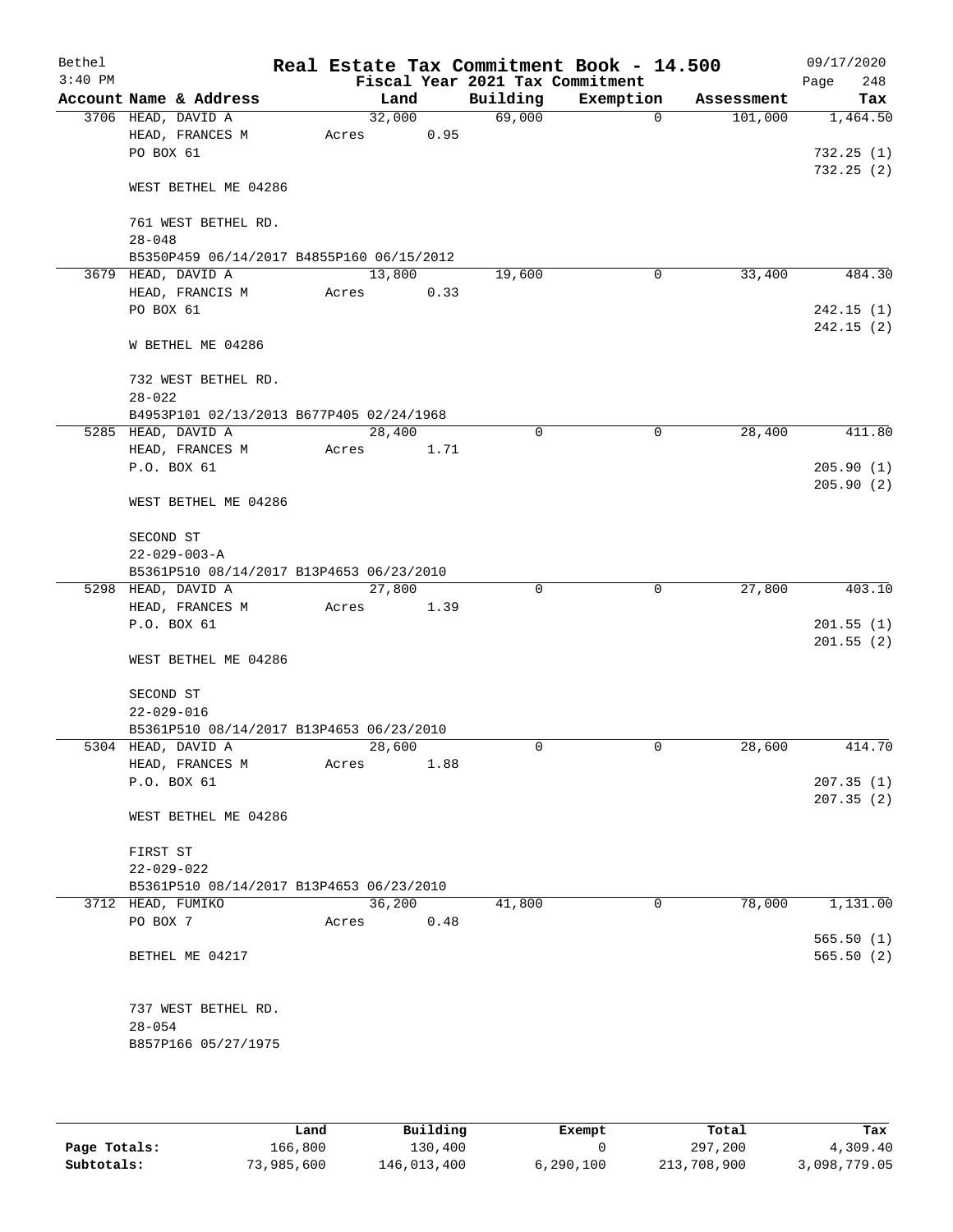| Bethel       |                                                                                                             |            |                |             |                                             |           | Real Estate Tax Commitment Book - 14.500 |                       | 09/17/2020      |
|--------------|-------------------------------------------------------------------------------------------------------------|------------|----------------|-------------|---------------------------------------------|-----------|------------------------------------------|-----------------------|-----------------|
| $3:40$ PM    | Account Name & Address                                                                                      |            |                |             | Fiscal Year 2021 Tax Commitment<br>Building |           |                                          |                       | 249<br>Page     |
|              | 3388 HEAD, JOHN                                                                                             |            | Land<br>60,400 |             | 272,200                                     |           | Exemption<br>31,000                      | Assessment<br>301,600 | Tax<br>4,373.20 |
|              | HEAD, FUMIKO                                                                                                |            |                | 0.94        |                                             |           | 01 Homestead (HM)                        |                       |                 |
|              | PO BOX 7                                                                                                    | Acres      |                |             |                                             |           | 22 WW2 Widow Res.                        |                       | 2,186.60(1)     |
|              |                                                                                                             |            |                |             |                                             |           |                                          |                       | 2,186.60(2)     |
|              | BETHEL ME 04217                                                                                             |            |                |             |                                             |           |                                          |                       |                 |
|              |                                                                                                             |            |                |             |                                             |           |                                          |                       |                 |
|              | 14 VERNON ST.                                                                                               |            |                |             |                                             |           |                                          |                       |                 |
|              | $25 - 209$                                                                                                  |            |                |             |                                             |           |                                          |                       |                 |
|              | B852P68 04/01/1975                                                                                          |            |                |             |                                             |           |                                          |                       |                 |
|              | 3711 HEAD, JOHNATHAN                                                                                        |            | 26,600         |             | 71,300                                      |           | 25,000                                   | 72,900                | 1,057.05        |
|              | HEAD, JENNIFER                                                                                              | Acres      |                | 0.56        |                                             |           | 01 Homestead (HM)                        |                       |                 |
|              | PO BOX 566                                                                                                  |            |                |             |                                             |           |                                          |                       | 528.53(1)       |
|              | BETHEL ME 04217                                                                                             |            |                |             |                                             |           |                                          |                       | 528.52(2)       |
|              | 743 WEST BETHEL RD.                                                                                         |            |                |             |                                             |           |                                          |                       |                 |
|              | $28 - 053$                                                                                                  |            |                |             |                                             |           |                                          |                       |                 |
|              | B2429P244                                                                                                   |            |                |             |                                             |           |                                          |                       |                 |
|              | 4689 HEAD, ROBERT M. &                                                                                      |            | 46,300         |             | 287,300                                     |           | 0                                        | 333,600               | 4,837.20        |
|              | PATRICK G.                                                                                                  |            |                |             |                                             |           |                                          |                       |                 |
|              | 272 BROOK STREET                                                                                            | Acres      |                | 2.44        |                                             |           |                                          |                       |                 |
|              |                                                                                                             |            |                |             |                                             |           |                                          |                       | 2,418.60(1)     |
|              | HANSON MA 02341                                                                                             |            |                |             |                                             |           |                                          |                       | 2,418.60(2)     |
|              |                                                                                                             |            |                |             |                                             |           |                                          |                       |                 |
|              |                                                                                                             |            |                |             |                                             |           |                                          |                       |                 |
|              | 22 BROOK RD.                                                                                                |            |                |             |                                             |           |                                          |                       |                 |
|              | $13 - 022 - 011$                                                                                            |            |                |             |                                             |           |                                          |                       |                 |
|              | B5462P862 05/17/2019 B5400P137 03/29/2018 B5395P669<br>03/05/2018 B5083P323 01/21/2014 B4616P222 08/02/2010 |            |                |             |                                             |           |                                          |                       |                 |
|              | 1682 HEALY, KATHERINE L                                                                                     |            |                | 400         | 0                                           |           | $\mathbf 0$                              | 400                   | 5.80            |
|              | SWAIN<br>12 NOYES STREET                                                                                    | Acres      |                | 6.77        |                                             |           |                                          |                       |                 |
|              |                                                                                                             |            |                |             |                                             |           |                                          |                       | 2.90(1)         |
|              | CONCORD NH 03301                                                                                            |            |                |             |                                             |           |                                          |                       | 2.90(2)         |
|              |                                                                                                             |            |                |             |                                             |           |                                          |                       |                 |
|              |                                                                                                             |            |                |             |                                             |           |                                          |                       |                 |
|              | CLARK ISLAND                                                                                                |            |                |             |                                             |           |                                          |                       |                 |
|              | $12 - 039$                                                                                                  |            |                |             |                                             |           |                                          |                       |                 |
|              | B5417P673 07/12/2018 B2535P155 03/17/1998 B4604P72<br>06/30/2010 B623P362                                   |            |                |             |                                             |           |                                          |                       |                 |
|              | 1648 HEALY, KATHERINE L                                                                                     |            | 32,700         |             | $\overline{0}$                              |           | $\Omega$                                 | 32,700                | 474.15          |
|              | SWAIN                                                                                                       |            |                |             |                                             |           |                                          |                       |                 |
|              | 12 NOYES STREET                                                                                             | Acres      |                | 3.60        |                                             |           |                                          |                       |                 |
|              |                                                                                                             |            |                |             |                                             |           |                                          |                       | 237.08(1)       |
|              | CONCORD NH 03301                                                                                            |            |                |             |                                             |           |                                          |                       | 237.07(2)       |
|              |                                                                                                             |            |                |             |                                             |           |                                          |                       |                 |
|              | ANNIS RD                                                                                                    |            |                |             |                                             |           |                                          |                       |                 |
|              | $12 - 005$                                                                                                  |            |                |             |                                             |           |                                          |                       |                 |
|              | B2535P155 03/17/1998 B725P190 10/28/1971                                                                    |            |                |             |                                             |           |                                          |                       |                 |
|              | 5233 HEALY, KATHERINE SWAIN                                                                                 |            | 46,700         |             | $\Omega$                                    |           | $\mathbf 0$                              | 46,700                | 677.15          |
|              | 12 NOYES STREET                                                                                             | Acres      |                | 16.90       |                                             |           |                                          |                       |                 |
|              |                                                                                                             |            |                |             |                                             |           |                                          |                       | 338.58(1)       |
|              | CONCORD NH 03301                                                                                            |            |                |             |                                             |           |                                          |                       | 338.57(2)       |
|              |                                                                                                             |            |                |             |                                             |           |                                          |                       |                 |
|              | ANNIS                                                                                                       |            |                |             |                                             |           |                                          |                       |                 |
|              | $12 - 002 - A$                                                                                              |            |                |             |                                             |           |                                          |                       |                 |
|              | B4604P72 06/30/2010 B4558P288 02/10/2010                                                                    |            |                |             |                                             |           |                                          |                       |                 |
|              |                                                                                                             | Land       |                | Building    |                                             |           | Exempt                                   | Total                 | Tax             |
| Page Totals: |                                                                                                             | 213,100    |                | 630,800     |                                             |           | 56,000                                   | 787,900               | 11, 424.55      |
| Subtotals:   |                                                                                                             | 74,198,700 |                | 146,644,200 |                                             | 6,346,100 |                                          | 214,496,800           | 3,110,203.60    |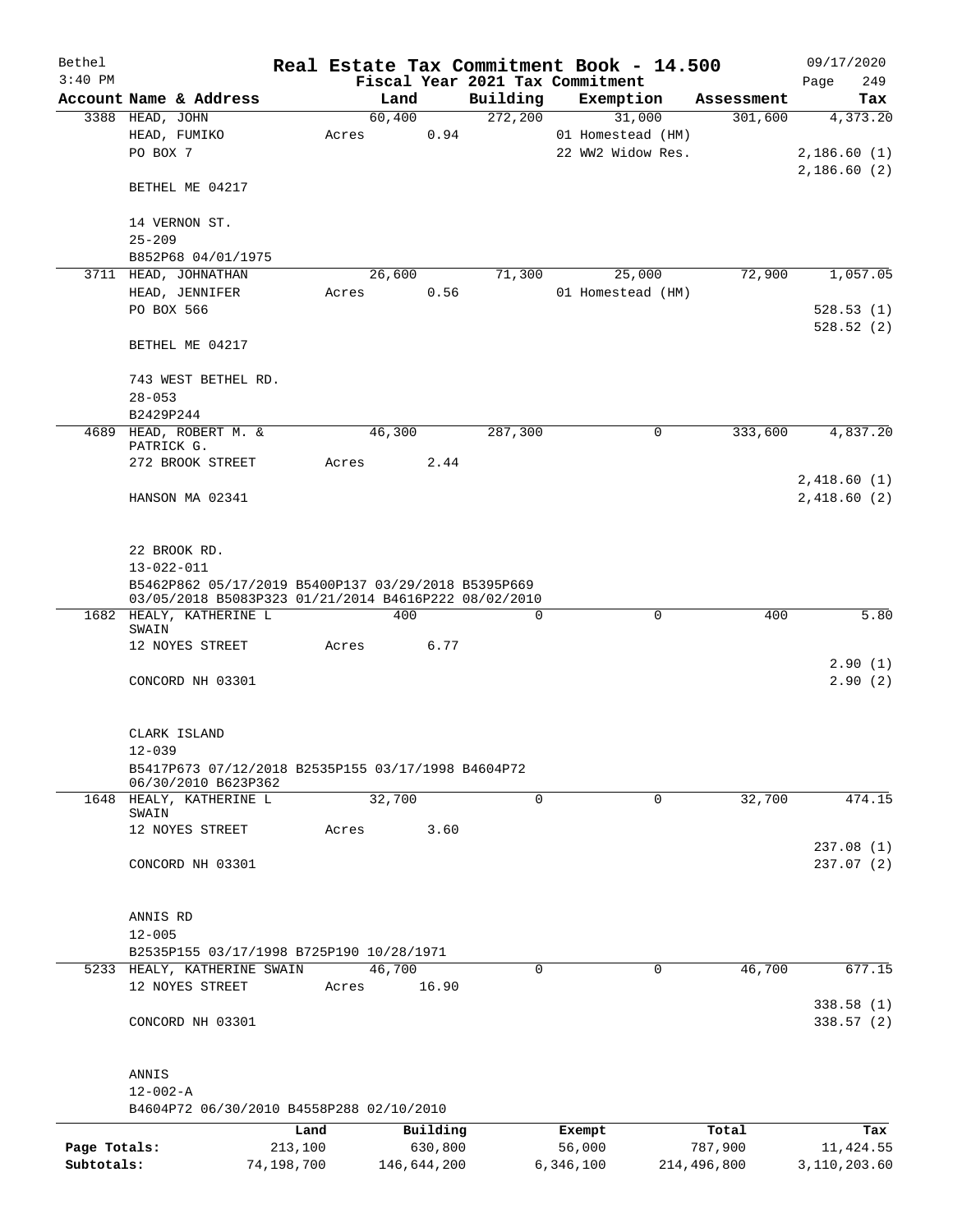| Bethel       |                                                                         |         |                |          | Real Estate Tax Commitment Book - 14.500 |               | 09/17/2020     |
|--------------|-------------------------------------------------------------------------|---------|----------------|----------|------------------------------------------|---------------|----------------|
| $3:40$ PM    |                                                                         |         |                |          | Fiscal Year 2021 Tax Commitment          |               | 250<br>Page    |
|              | Account Name & Address                                                  |         | Land<br>36,200 | Building | Exemption                                | Assessment    | Tax            |
|              | 5284 HEATH, AIMEE E<br>413 SAWIN HILL ROAD                              | Acres   | 1.80           | 254,800  | $\mathbf 0$                              | 291,000       | 4,219.50       |
|              |                                                                         |         |                |          |                                          |               | 2,109.75(1)    |
|              | ALBANY TWP ME 04217                                                     |         |                |          |                                          |               | 2,109.75(2)    |
|              |                                                                         |         |                |          |                                          |               |                |
|              |                                                                         |         |                |          |                                          |               |                |
|              | 13 SECOND ST<br>$22 - 029 - 002 - A$                                    |         |                |          |                                          |               |                |
|              | B5369P550 09/27/2017 B5368P479 09/20/2017 B5361P510                     |         |                |          |                                          |               |                |
|              | 08/14/2017 B13P4653 06/23/2010                                          |         |                |          |                                          |               |                |
|              | 5283 HEATH, AIMEE E                                                     |         | 28,100         | $\Omega$ | $\Omega$                                 | 28,100        | 407.45         |
|              | 413 SAWIN HILL ROAD                                                     | Acres   | 1.58           |          |                                          |               |                |
|              |                                                                         |         |                |          |                                          |               | 203.73(1)      |
|              | ALBANY TWP ME 04217                                                     |         |                |          |                                          |               | 203.72(2)      |
|              |                                                                         |         |                |          |                                          |               |                |
|              | SECOND ST                                                               |         |                |          |                                          |               |                |
|              | $22 - 029 - 001 - A$                                                    |         |                |          |                                          |               |                |
|              | B5369P550 09/27/2017 B5368P479 09/20/2017 B5361P510                     |         |                |          |                                          |               |                |
|              | 08/14/2017 B13P4653 06/23/2010                                          |         |                |          |                                          |               |                |
|              | 459 HEATH, JAMES A.                                                     | Acres   | 26,100         | 72,100   | $\Omega$                                 | 98,200        | 1,423.90       |
|              | 413 SAWIN HILL RD                                                       |         | 0.33           |          |                                          |               | 711.95(1)      |
|              | ALBNAY TWP ME 04217                                                     |         |                |          |                                          |               | 711.95(2)      |
|              |                                                                         |         |                |          |                                          |               |                |
|              |                                                                         |         |                |          |                                          |               |                |
|              | 61 SONGO POND ROAD                                                      |         |                |          |                                          |               |                |
|              | $07 - 025$                                                              |         |                |          |                                          |               |                |
|              | B5477P112 08/30/2019 B5457P745 04/11/2019 B1314P95                      |         |                |          |                                          |               |                |
|              | 2521 HEATH, JAMES, SR. &<br>CYNTHIA                                     |         | 34,000         | 91,100   | 25,000                                   | 100,100       | 1,451.45       |
|              | HEATH, JAMES, JR. &                                                     | Acres   | 1.72           |          | 01 Homestead (HM)                        |               |                |
|              | HEATH, JERED                                                            |         |                |          |                                          |               |                |
|              | PO BOX 61                                                               |         |                |          |                                          |               | 725.73(1)      |
|              |                                                                         |         |                |          |                                          |               | 725.72(2)      |
|              | LOCKE MILLS ME 04255                                                    |         |                |          |                                          |               |                |
|              | 917 EAST BETHEL RD.                                                     |         |                |          |                                          |               |                |
|              | $14 - 040 - 001$                                                        |         |                |          |                                          |               |                |
|              | B5334P275 03/07/2017 B2584P145 07/14/1998                               |         |                |          |                                          |               |                |
| 1410         | HEBERT, SR, MICHAEL E &                                                 |         | 41,600         | 130,600  | $\mathbf 0$                              | 172,200       | 2,496.90       |
|              | DAWN A<br>43 KINSMAN STREET                                             | Acres   | 2.84           |          |                                          |               |                |
|              |                                                                         |         |                |          |                                          |               | 1, 248.45(1)   |
|              | CUMBERLAND RI 02864                                                     |         |                |          |                                          |               | 1, 248.45(2)   |
|              |                                                                         |         |                |          |                                          |               |                |
|              |                                                                         |         |                |          |                                          |               |                |
|              | 119 CHANDLER HILL RD.                                                   |         |                |          |                                          |               |                |
|              | $08 - 070 - 004$                                                        |         |                |          |                                          |               |                |
|              | B4368P18 10/22/2008 B3488P130 02/25/2004 B2331P188<br>358 HEDDEN, PETER |         | 51,000         |          | $\Omega$                                 | 125,100       |                |
|              | WILKERSON, TRACEY K                                                     | Acres   | 30.00          | 74,100   |                                          |               | 1,813.95       |
|              | PO BOX 134                                                              |         |                |          |                                          |               | 906.98(1)      |
|              |                                                                         |         |                |          |                                          |               | 906.97(2)      |
|              | BETHEL ME 04217                                                         |         |                |          |                                          |               |                |
|              |                                                                         |         |                |          |                                          |               |                |
|              | 391 FLAT RD.                                                            |         |                |          |                                          |               |                |
|              | $06 - 004$                                                              |         |                |          |                                          |               |                |
|              | B5441P55 11/06/2018 B3493P127 04/09/2004                                |         |                |          |                                          |               |                |
|              |                                                                         | Land    | Building       |          | Exempt                                   | Total         | Tax            |
| Page Totals: |                                                                         | 217,000 | 622,700        |          | 25,000                                   | 814,700       | 11,813.15      |
| Subtotals:   | 74, 415, 700                                                            |         | 147,266,900    |          | 6,371,100                                | 215, 311, 500 | 3, 122, 016.75 |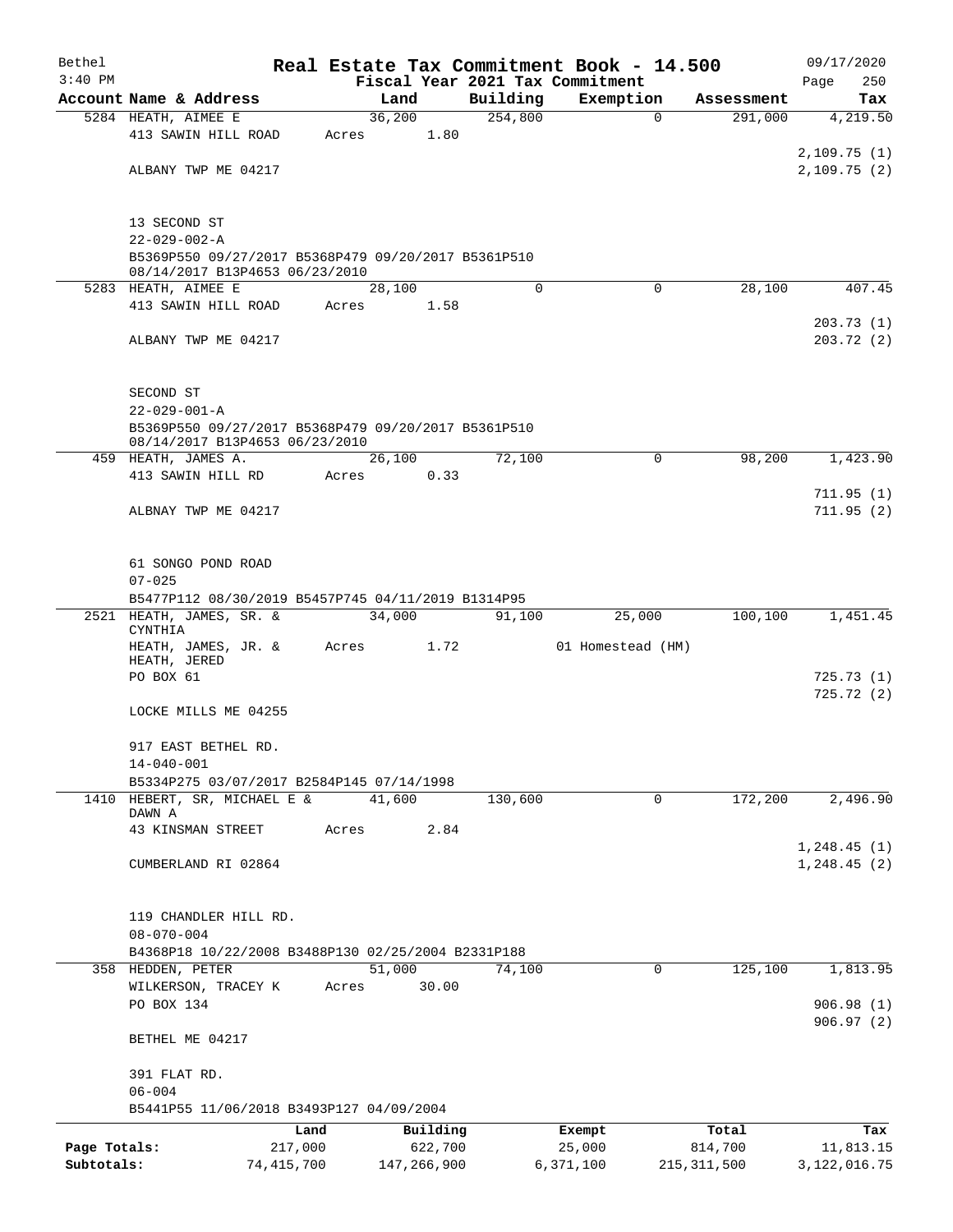| Bethel       |                                                                  |            |                                         |          | Real Estate Tax Commitment Book - 14.500 |                       | 09/17/2020                  |
|--------------|------------------------------------------------------------------|------------|-----------------------------------------|----------|------------------------------------------|-----------------------|-----------------------------|
| $3:40$ PM    | Account Name & Address                                           |            | Fiscal Year 2021 Tax Commitment<br>Land | Building | Exemption                                |                       | 251<br>Page                 |
|              | 422 HEDDEN, PETER W                                              |            | $\overline{55,900}$                     | 268,000  | $\mathbf 0$                              | Assessment<br>323,900 | Tax<br>4,696.55             |
|              | HEDDEN, TRACEY<br>WILKERSON                                      | Acres      | 19.00                                   |          |                                          |                       |                             |
|              | PO BOX 134                                                       |            |                                         |          |                                          |                       | 2,348.28(1)<br>2,348.27 (2) |
|              | BETHEL ME 04217                                                  |            |                                         |          |                                          |                       |                             |
|              | 386 FLAT RD.<br>$06 - 031$                                       |            |                                         |          |                                          |                       |                             |
|              | B955P174                                                         |            |                                         |          |                                          |                       |                             |
|              | 423 HEDDEN, PETER W                                              |            | 69,800                                  | 105,700  | 0                                        | 175,500               | 2,544.75                    |
|              | WILKERSON, TRACY K<br>PO BOX 134                                 | Acres      | 82.00                                   |          |                                          |                       |                             |
|              |                                                                  |            |                                         |          |                                          |                       | 1,272.38(1)<br>1, 272.37(2) |
|              | BETHEL ME 04217                                                  |            |                                         |          |                                          |                       |                             |
|              | 402 FLAT RD                                                      |            |                                         |          |                                          |                       |                             |
|              | $06 - 032$                                                       |            |                                         |          |                                          |                       |                             |
|              | B4780P213 11/07/2011 B966P168 11/29/1977                         |            |                                         |          |                                          |                       |                             |
|              | 5499 HELMS, ALEX<br>PO BOX 44                                    |            | $\mathbf 0$                             | 6,000    | $\mathbf 0$                              | 6,000                 | 87.00                       |
|              |                                                                  |            |                                         |          |                                          |                       | 43.50(1)                    |
|              | BRYANT POND ME 04219                                             |            |                                         |          |                                          |                       | 43.50(2)                    |
|              | 5 WHITE COURT                                                    |            |                                         |          |                                          |                       |                             |
|              | $07 - 082 - 5$ ON                                                |            |                                         |          |                                          |                       |                             |
| 3259         | HEMEON, SARA<br>PO BOX 652                                       | Acres      | 81,800<br>0.70                          | 319,200  | $\mathbf 0$                              | 401,000               | 5,814.50                    |
|              |                                                                  |            |                                         |          |                                          |                       | 2,907.25(1)                 |
|              | BETHEL ME 04217                                                  |            |                                         |          |                                          |                       | 2,907.25(2)                 |
|              | 162 MAIN ST.                                                     |            |                                         |          |                                          |                       |                             |
|              | $25 - 093$<br>B5471P482 07/29/2019 B5449P50 01/14/2019 B2137P165 |            |                                         |          |                                          |                       |                             |
|              | 07/06/1994 B1467P94 03/18/1987                                   |            |                                         |          |                                          |                       |                             |
|              | 23 HENNESSEY, JEREMIA<br>ROBERT                                  |            | 33,600                                  | 0        |                                          | 33,600                | 487.20                      |
|              | 46 EVERGREEN ROAD                                                | Acres      | 1.00                                    |          |                                          |                       |                             |
|              |                                                                  |            |                                         |          |                                          |                       | 243.60(1)                   |
|              | NORTON MA 02766                                                  |            |                                         |          |                                          |                       | 243.60(2)                   |
|              | DRAGON FLY DRIVE                                                 |            |                                         |          |                                          |                       |                             |
|              | $01 - 020$<br>B5327P1 01/17/2017 B5095P275 03/07/2014 B2917P271  |            |                                         |          |                                          |                       |                             |
|              | 03/14/2001 B1707P166 12/27/1989                                  |            |                                         |          |                                          |                       |                             |
|              | 24 HENNESSEY, JEREMIA<br>ROBERT                                  |            | 45,200                                  | 62,100   | 0                                        | 107,300               | 1,555.85                    |
|              | <b>46 EVERGREEN ROAD</b>                                         | Acres      | 1.80                                    |          |                                          |                       |                             |
|              | NORTON MA 02766                                                  |            |                                         |          |                                          |                       | 777.93(1)<br>777.92 (2)     |
|              |                                                                  |            |                                         |          |                                          |                       |                             |
|              | 60 DRAGON FLY DRIVE<br>$01 - 021$                                |            |                                         |          |                                          |                       |                             |
|              | B5327P1 01/17/2017 B5095P275 03/07/2014 B2917P271<br>03/14/2001  |            |                                         |          |                                          |                       |                             |
|              |                                                                  | Land       | Building                                |          | Exempt                                   | Total                 | Tax                         |
| Page Totals: |                                                                  | 286,300    | 761,000                                 |          | 0                                        | 1,047,300             | 15, 185.85                  |
| Subtotals:   |                                                                  | 74,702,000 | 148,027,900                             |          | 6,371,100                                | 216, 358, 800         | 3,137,202.60                |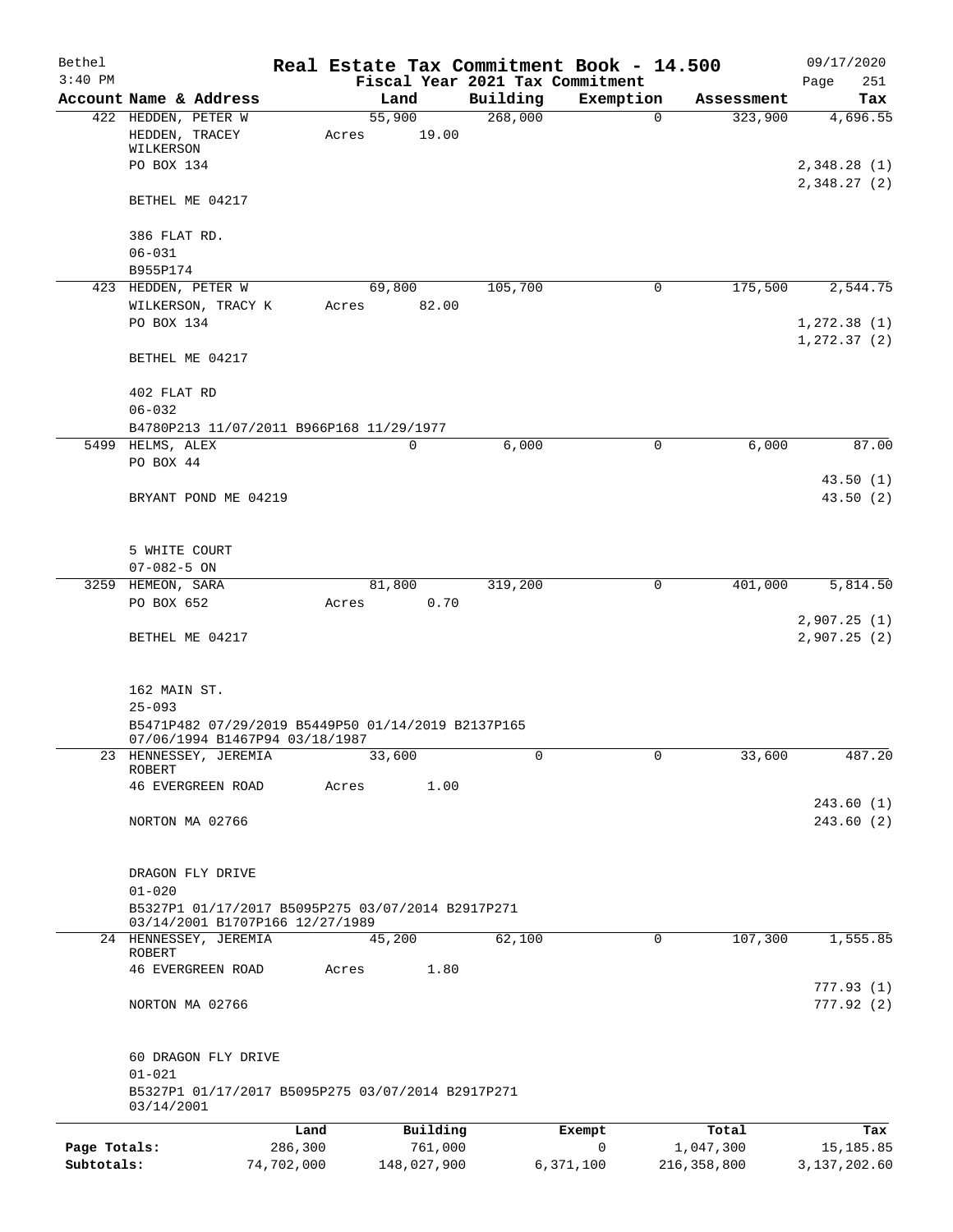| Bethel<br>$3:40$ PM |                                                                        |                 |       |        |                     |             | Real Estate Tax Commitment Book - 14.500<br>Fiscal Year 2021 Tax Commitment |             |                  | 09/17/2020<br>252<br>Page   |
|---------------------|------------------------------------------------------------------------|-----------------|-------|--------|---------------------|-------------|-----------------------------------------------------------------------------|-------------|------------------|-----------------------------|
|                     | Account Name & Address                                                 |                 |       | Land   |                     | Building    | Exemption                                                                   |             | Assessment       | Tax                         |
|                     | 4986 HENSCHEL, ASHLEY N                                                |                 |       | 33,100 |                     | 127,700     |                                                                             | $\mathbf 0$ | 160,800          | 2,331.60                    |
|                     | 165 OLD WATERFORD RD.                                                  |                 | Acres |        | 1.20                |             |                                                                             |             |                  | 1,165.80(1)                 |
|                     | LOVELL ME 04051                                                        |                 |       |        |                     |             |                                                                             |             |                  | 1, 165.80(2)                |
|                     | 763 RTE 232                                                            |                 |       |        |                     |             |                                                                             |             |                  |                             |
|                     | $05 - 050 - 002$<br>B5310P527 10/14/2016 B5211P265 03/05/2015 B5198P71 |                 |       |        |                     |             |                                                                             |             |                  |                             |
|                     | 01/05/2015 B4773P67 10/18/2011<br>5295 HENSON, JEFFREY                 |                 |       | 29,900 |                     | $\mathbf 0$ |                                                                             | $\Omega$    | 29,900           | 433.55                      |
|                     | P O BOX 9263                                                           |                 | Acres |        | 2.89                |             |                                                                             |             |                  |                             |
|                     | FALL RIVER MA 02720                                                    |                 |       |        |                     |             |                                                                             |             |                  | 216.78(1)<br>216.77(2)      |
|                     |                                                                        |                 |       |        |                     |             |                                                                             |             |                  |                             |
|                     | SECOND ST<br>$22 - 029 - 013 - A$                                      |                 |       |        |                     |             |                                                                             |             |                  |                             |
|                     | B5052P269 10/21/2013 B13P4653 06/23/2010                               |                 |       |        |                     |             |                                                                             |             |                  |                             |
|                     | 2963 HEPPNER, CATHERINE J                                              |                 |       | 33,600 |                     | 59,900      |                                                                             | 0           | 93,500           | 1,355.75                    |
|                     | 2 DOWNING CT.                                                          |                 |       |        |                     |             |                                                                             |             |                  |                             |
|                     |                                                                        |                 |       |        |                     |             |                                                                             |             |                  | 677.88(1)                   |
|                     | EXETER NH 03833                                                        |                 |       |        |                     |             |                                                                             |             |                  | 677.87(2)                   |
|                     | 7 CHERRY LANE                                                          |                 |       |        |                     |             |                                                                             |             |                  |                             |
|                     | $22 - 002 - 001 - 004$                                                 |                 |       |        |                     |             |                                                                             |             |                  |                             |
|                     | B3717P109 05/13/2005                                                   |                 |       |        |                     |             |                                                                             |             |                  |                             |
|                     | 1534 HERRICK, CHESTER                                                  |                 |       | 49,200 |                     | 99,000      | 25,000                                                                      |             | 123,200          | 1,786.40                    |
|                     | HERRICK, THIRZA                                                        |                 | Acres |        | 4.97                |             | 01 Homestead (HM)                                                           |             |                  |                             |
|                     | 103 FLAT ROAD                                                          |                 |       |        |                     |             |                                                                             |             |                  | 893.20 (1)<br>893.20 (2)    |
|                     | BETHEL ME 04217                                                        |                 |       |        |                     |             |                                                                             |             |                  |                             |
|                     | 103 FLAT RD.                                                           |                 |       |        |                     |             |                                                                             |             |                  |                             |
|                     | $11 - 024$                                                             |                 |       |        |                     |             |                                                                             |             |                  |                             |
|                     | B642P111 09/07/1965                                                    |                 |       |        |                     |             |                                                                             |             |                  |                             |
| 2523                | HERTELL, DEBRA C/O<br>HERTELL, ARTHUR                                  |                 |       | 66,000 |                     | 122,700     | 25,000                                                                      |             | 163,700          | 2,373.65                    |
|                     | 868 EAST BETHEL ROAD                                                   |                 | Acres |        | 56.00               |             | 01 Homestead (HM)                                                           |             |                  |                             |
|                     | BETHEL ME 04217                                                        |                 |       |        |                     |             |                                                                             |             |                  | 1, 186.83(1)<br>1,186.82(2) |
|                     | 868 EAST BETHEL RD.                                                    |                 |       |        |                     |             |                                                                             |             |                  |                             |
|                     | $14 - 043$                                                             |                 |       |        |                     |             |                                                                             |             |                  |                             |
|                     | B5195P47 12/22/2014 B1371P265                                          |                 |       |        |                     |             |                                                                             |             |                  |                             |
|                     | 2535 HERTELL, DEBRA C/O<br>HERTELL, ARTHUR                             |                 |       | 7,000  |                     | $\mathbf 0$ |                                                                             | 0           | 7,000            | 101.50                      |
|                     | 868 EAST BETHEL ROAD                                                   |                 | Acres |        | 5.50                |             |                                                                             |             |                  |                             |
|                     | BETHEL ME 04217                                                        |                 |       |        |                     |             |                                                                             |             |                  | 50.75(1)<br>50.75(2)        |
|                     | EAST BETHEL RD<br>$14 - 056$                                           |                 |       |        |                     |             |                                                                             |             |                  |                             |
|                     | B5195P47 12/22/2014 B647P516                                           |                 |       |        |                     |             |                                                                             |             |                  |                             |
|                     |                                                                        |                 |       |        |                     |             |                                                                             |             |                  |                             |
| Page Totals:        |                                                                        | Land<br>218,800 |       |        | Building<br>409,300 |             | Exempt<br>50,000                                                            |             | Total<br>578,100 | Tax<br>8,382.45             |

**Subtotals:** 74,920,800 148,437,200 6,421,100 216,936,900 3,145,585.05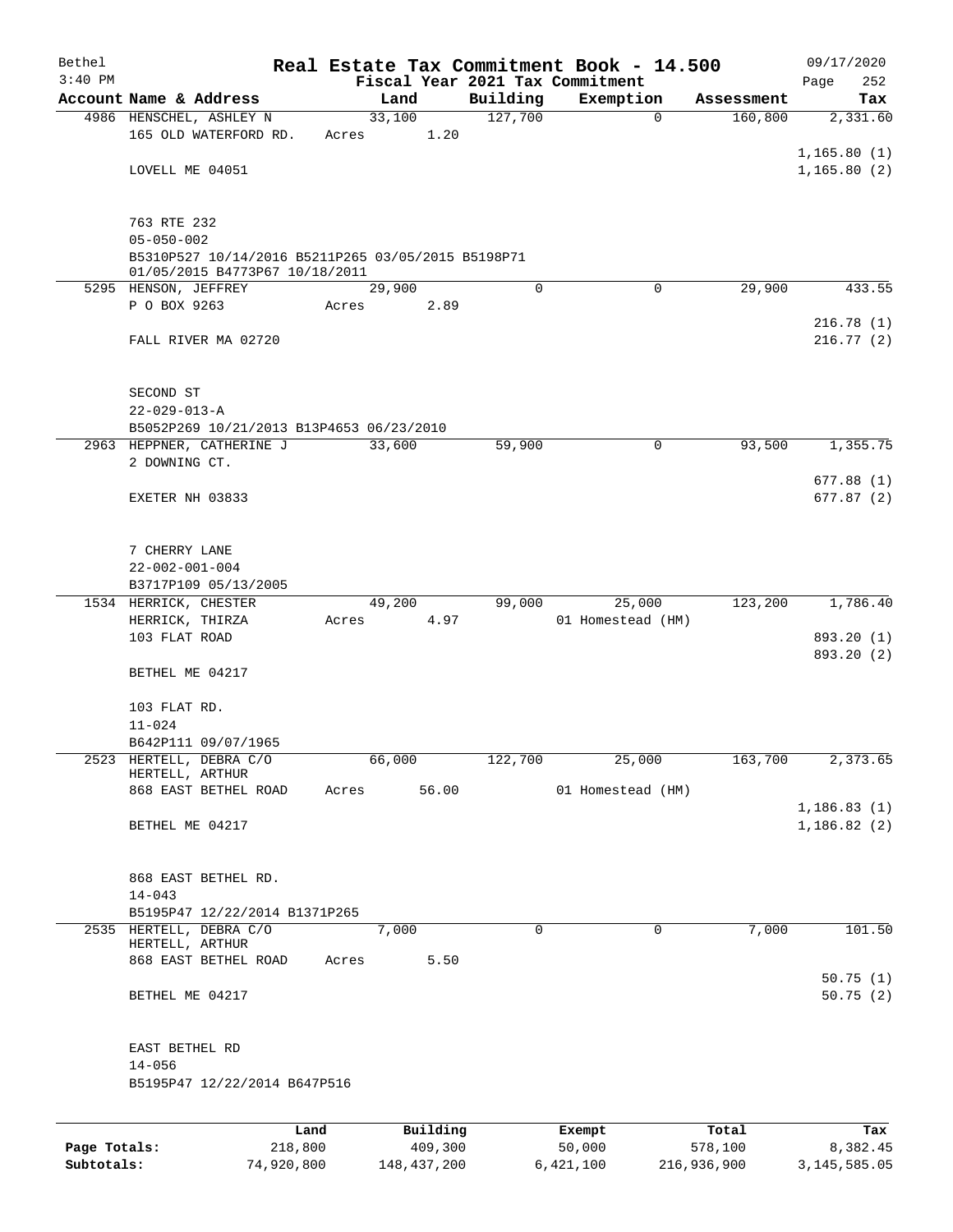| $3:40$ PM<br>Fiscal Year 2021 Tax Commitment<br>Page<br>Building<br>Exemption<br>Account Name & Address<br>Land<br>Assessment<br>83,600<br>3540 HERTZ, GEORGE<br>33,600<br>117,200<br>0<br>HERTZ, CAMILLA<br>P.O. BOX 269<br>WESTWOOD MA 02090<br>135 VERNON ST.<br>$26 - 076 - 001 - 02D$<br>B2086P84 01/10/1994<br>40,100<br>160,900<br>201,000<br>5363 HESSINGER, ERIC<br>0<br>0.23<br>HESSINGER, DEBORAH<br>Acres<br>201 HUCH FARM LANE<br>1,457.25(1)<br>1,457.25(2)<br>MARS PA 16046<br>6 HIGH ST<br>$25 - 059 - 001$<br>B5422P204 08/01/2018 B4968P273 03/27/2013 B3957P136<br>06/02/2006<br>33,300<br>120,100<br>1463 HICINBOTHEM, TORI<br>0<br>153,400<br>409 EAST BETHEL RD.<br>Acres<br>1.30<br>1, 112.15(1)<br>BETHEL ME 04217<br>1,112.15(2)<br>409 EAST BETHEL RD.<br>$09 - 038 - 001$<br>B4272P64 03/14/2008 B3602P1 10/04/2004<br>175 HICKS, MICHAEL<br>47,300<br>25,000<br>110,700<br>88,400<br>P.O. BOX 577<br>18.00<br>01 Homestead (HM)<br>Acres<br>802.58(1)<br>BETHEL ME 04217<br>802.57(2)<br>850 WALKERS MILLS RD.<br>$04 - 031 - 001$<br>B2716P307 06/24/1999 B2178P5 11/21/1994<br>72 HIEBERT, CYNTHIA<br>54,200<br>278,900<br>25,000<br>308,100<br>HIEBERT, MARK<br>10.10<br>01 Homestead (HM)<br>Acres<br>2, 233.73(1)<br>P.O. BOX 809<br>2, 233.72(2)<br>BETHEL ME 04217<br>81 SKILLINGS ROAD<br>$01 - 051 - 006$<br>B2188P227 12/29/1994<br>5032 HIEBERT, LUCAS C<br>389,500<br>55,000<br>359,500<br>25,000<br>HIEBERT, TRACY B<br>1.65<br>01 Homestead (HM)<br>Acres<br>PO BOX 92<br>2,823.88(1)<br>2,823.87(2)<br>BETHEL ME 04217<br>8 WOODLAND WAY<br>$18 - 060 - 010$<br>B4732P172 06/30/2011 B3568P322 08/06/2004 | Bethel |  |  | Real Estate Tax Commitment Book - 14.500 |  | 09/17/2020 |
|------------------------------------------------------------------------------------------------------------------------------------------------------------------------------------------------------------------------------------------------------------------------------------------------------------------------------------------------------------------------------------------------------------------------------------------------------------------------------------------------------------------------------------------------------------------------------------------------------------------------------------------------------------------------------------------------------------------------------------------------------------------------------------------------------------------------------------------------------------------------------------------------------------------------------------------------------------------------------------------------------------------------------------------------------------------------------------------------------------------------------------------------------------------------------------------------------------------------------------------------------------------------------------------------------------------------------------------------------------------------------------------------------------------------------------------------------------------------------------------------------------------------------------------------------------------------------------------------------------------------------------------------------|--------|--|--|------------------------------------------|--|------------|
|                                                                                                                                                                                                                                                                                                                                                                                                                                                                                                                                                                                                                                                                                                                                                                                                                                                                                                                                                                                                                                                                                                                                                                                                                                                                                                                                                                                                                                                                                                                                                                                                                                                      |        |  |  |                                          |  | 253        |
|                                                                                                                                                                                                                                                                                                                                                                                                                                                                                                                                                                                                                                                                                                                                                                                                                                                                                                                                                                                                                                                                                                                                                                                                                                                                                                                                                                                                                                                                                                                                                                                                                                                      |        |  |  |                                          |  | Tax        |
|                                                                                                                                                                                                                                                                                                                                                                                                                                                                                                                                                                                                                                                                                                                                                                                                                                                                                                                                                                                                                                                                                                                                                                                                                                                                                                                                                                                                                                                                                                                                                                                                                                                      |        |  |  |                                          |  | 1,699.40   |
|                                                                                                                                                                                                                                                                                                                                                                                                                                                                                                                                                                                                                                                                                                                                                                                                                                                                                                                                                                                                                                                                                                                                                                                                                                                                                                                                                                                                                                                                                                                                                                                                                                                      |        |  |  |                                          |  | 849.70 (1) |
|                                                                                                                                                                                                                                                                                                                                                                                                                                                                                                                                                                                                                                                                                                                                                                                                                                                                                                                                                                                                                                                                                                                                                                                                                                                                                                                                                                                                                                                                                                                                                                                                                                                      |        |  |  |                                          |  | 849.70 (2) |
|                                                                                                                                                                                                                                                                                                                                                                                                                                                                                                                                                                                                                                                                                                                                                                                                                                                                                                                                                                                                                                                                                                                                                                                                                                                                                                                                                                                                                                                                                                                                                                                                                                                      |        |  |  |                                          |  |            |
|                                                                                                                                                                                                                                                                                                                                                                                                                                                                                                                                                                                                                                                                                                                                                                                                                                                                                                                                                                                                                                                                                                                                                                                                                                                                                                                                                                                                                                                                                                                                                                                                                                                      |        |  |  |                                          |  |            |
|                                                                                                                                                                                                                                                                                                                                                                                                                                                                                                                                                                                                                                                                                                                                                                                                                                                                                                                                                                                                                                                                                                                                                                                                                                                                                                                                                                                                                                                                                                                                                                                                                                                      |        |  |  |                                          |  |            |
|                                                                                                                                                                                                                                                                                                                                                                                                                                                                                                                                                                                                                                                                                                                                                                                                                                                                                                                                                                                                                                                                                                                                                                                                                                                                                                                                                                                                                                                                                                                                                                                                                                                      |        |  |  |                                          |  |            |
|                                                                                                                                                                                                                                                                                                                                                                                                                                                                                                                                                                                                                                                                                                                                                                                                                                                                                                                                                                                                                                                                                                                                                                                                                                                                                                                                                                                                                                                                                                                                                                                                                                                      |        |  |  |                                          |  | 2,914.50   |
|                                                                                                                                                                                                                                                                                                                                                                                                                                                                                                                                                                                                                                                                                                                                                                                                                                                                                                                                                                                                                                                                                                                                                                                                                                                                                                                                                                                                                                                                                                                                                                                                                                                      |        |  |  |                                          |  |            |
|                                                                                                                                                                                                                                                                                                                                                                                                                                                                                                                                                                                                                                                                                                                                                                                                                                                                                                                                                                                                                                                                                                                                                                                                                                                                                                                                                                                                                                                                                                                                                                                                                                                      |        |  |  |                                          |  |            |
|                                                                                                                                                                                                                                                                                                                                                                                                                                                                                                                                                                                                                                                                                                                                                                                                                                                                                                                                                                                                                                                                                                                                                                                                                                                                                                                                                                                                                                                                                                                                                                                                                                                      |        |  |  |                                          |  |            |
|                                                                                                                                                                                                                                                                                                                                                                                                                                                                                                                                                                                                                                                                                                                                                                                                                                                                                                                                                                                                                                                                                                                                                                                                                                                                                                                                                                                                                                                                                                                                                                                                                                                      |        |  |  |                                          |  |            |
|                                                                                                                                                                                                                                                                                                                                                                                                                                                                                                                                                                                                                                                                                                                                                                                                                                                                                                                                                                                                                                                                                                                                                                                                                                                                                                                                                                                                                                                                                                                                                                                                                                                      |        |  |  |                                          |  |            |
|                                                                                                                                                                                                                                                                                                                                                                                                                                                                                                                                                                                                                                                                                                                                                                                                                                                                                                                                                                                                                                                                                                                                                                                                                                                                                                                                                                                                                                                                                                                                                                                                                                                      |        |  |  |                                          |  |            |
|                                                                                                                                                                                                                                                                                                                                                                                                                                                                                                                                                                                                                                                                                                                                                                                                                                                                                                                                                                                                                                                                                                                                                                                                                                                                                                                                                                                                                                                                                                                                                                                                                                                      |        |  |  |                                          |  |            |
|                                                                                                                                                                                                                                                                                                                                                                                                                                                                                                                                                                                                                                                                                                                                                                                                                                                                                                                                                                                                                                                                                                                                                                                                                                                                                                                                                                                                                                                                                                                                                                                                                                                      |        |  |  |                                          |  | 2,224.30   |
|                                                                                                                                                                                                                                                                                                                                                                                                                                                                                                                                                                                                                                                                                                                                                                                                                                                                                                                                                                                                                                                                                                                                                                                                                                                                                                                                                                                                                                                                                                                                                                                                                                                      |        |  |  |                                          |  |            |
|                                                                                                                                                                                                                                                                                                                                                                                                                                                                                                                                                                                                                                                                                                                                                                                                                                                                                                                                                                                                                                                                                                                                                                                                                                                                                                                                                                                                                                                                                                                                                                                                                                                      |        |  |  |                                          |  |            |
|                                                                                                                                                                                                                                                                                                                                                                                                                                                                                                                                                                                                                                                                                                                                                                                                                                                                                                                                                                                                                                                                                                                                                                                                                                                                                                                                                                                                                                                                                                                                                                                                                                                      |        |  |  |                                          |  |            |
|                                                                                                                                                                                                                                                                                                                                                                                                                                                                                                                                                                                                                                                                                                                                                                                                                                                                                                                                                                                                                                                                                                                                                                                                                                                                                                                                                                                                                                                                                                                                                                                                                                                      |        |  |  |                                          |  |            |
|                                                                                                                                                                                                                                                                                                                                                                                                                                                                                                                                                                                                                                                                                                                                                                                                                                                                                                                                                                                                                                                                                                                                                                                                                                                                                                                                                                                                                                                                                                                                                                                                                                                      |        |  |  |                                          |  |            |
|                                                                                                                                                                                                                                                                                                                                                                                                                                                                                                                                                                                                                                                                                                                                                                                                                                                                                                                                                                                                                                                                                                                                                                                                                                                                                                                                                                                                                                                                                                                                                                                                                                                      |        |  |  |                                          |  |            |
|                                                                                                                                                                                                                                                                                                                                                                                                                                                                                                                                                                                                                                                                                                                                                                                                                                                                                                                                                                                                                                                                                                                                                                                                                                                                                                                                                                                                                                                                                                                                                                                                                                                      |        |  |  |                                          |  | 1,605.15   |
|                                                                                                                                                                                                                                                                                                                                                                                                                                                                                                                                                                                                                                                                                                                                                                                                                                                                                                                                                                                                                                                                                                                                                                                                                                                                                                                                                                                                                                                                                                                                                                                                                                                      |        |  |  |                                          |  |            |
|                                                                                                                                                                                                                                                                                                                                                                                                                                                                                                                                                                                                                                                                                                                                                                                                                                                                                                                                                                                                                                                                                                                                                                                                                                                                                                                                                                                                                                                                                                                                                                                                                                                      |        |  |  |                                          |  |            |
|                                                                                                                                                                                                                                                                                                                                                                                                                                                                                                                                                                                                                                                                                                                                                                                                                                                                                                                                                                                                                                                                                                                                                                                                                                                                                                                                                                                                                                                                                                                                                                                                                                                      |        |  |  |                                          |  |            |
|                                                                                                                                                                                                                                                                                                                                                                                                                                                                                                                                                                                                                                                                                                                                                                                                                                                                                                                                                                                                                                                                                                                                                                                                                                                                                                                                                                                                                                                                                                                                                                                                                                                      |        |  |  |                                          |  |            |
|                                                                                                                                                                                                                                                                                                                                                                                                                                                                                                                                                                                                                                                                                                                                                                                                                                                                                                                                                                                                                                                                                                                                                                                                                                                                                                                                                                                                                                                                                                                                                                                                                                                      |        |  |  |                                          |  |            |
|                                                                                                                                                                                                                                                                                                                                                                                                                                                                                                                                                                                                                                                                                                                                                                                                                                                                                                                                                                                                                                                                                                                                                                                                                                                                                                                                                                                                                                                                                                                                                                                                                                                      |        |  |  |                                          |  |            |
|                                                                                                                                                                                                                                                                                                                                                                                                                                                                                                                                                                                                                                                                                                                                                                                                                                                                                                                                                                                                                                                                                                                                                                                                                                                                                                                                                                                                                                                                                                                                                                                                                                                      |        |  |  |                                          |  | 4,467.45   |
|                                                                                                                                                                                                                                                                                                                                                                                                                                                                                                                                                                                                                                                                                                                                                                                                                                                                                                                                                                                                                                                                                                                                                                                                                                                                                                                                                                                                                                                                                                                                                                                                                                                      |        |  |  |                                          |  |            |
|                                                                                                                                                                                                                                                                                                                                                                                                                                                                                                                                                                                                                                                                                                                                                                                                                                                                                                                                                                                                                                                                                                                                                                                                                                                                                                                                                                                                                                                                                                                                                                                                                                                      |        |  |  |                                          |  |            |
|                                                                                                                                                                                                                                                                                                                                                                                                                                                                                                                                                                                                                                                                                                                                                                                                                                                                                                                                                                                                                                                                                                                                                                                                                                                                                                                                                                                                                                                                                                                                                                                                                                                      |        |  |  |                                          |  |            |
|                                                                                                                                                                                                                                                                                                                                                                                                                                                                                                                                                                                                                                                                                                                                                                                                                                                                                                                                                                                                                                                                                                                                                                                                                                                                                                                                                                                                                                                                                                                                                                                                                                                      |        |  |  |                                          |  |            |
|                                                                                                                                                                                                                                                                                                                                                                                                                                                                                                                                                                                                                                                                                                                                                                                                                                                                                                                                                                                                                                                                                                                                                                                                                                                                                                                                                                                                                                                                                                                                                                                                                                                      |        |  |  |                                          |  |            |
|                                                                                                                                                                                                                                                                                                                                                                                                                                                                                                                                                                                                                                                                                                                                                                                                                                                                                                                                                                                                                                                                                                                                                                                                                                                                                                                                                                                                                                                                                                                                                                                                                                                      |        |  |  |                                          |  |            |
|                                                                                                                                                                                                                                                                                                                                                                                                                                                                                                                                                                                                                                                                                                                                                                                                                                                                                                                                                                                                                                                                                                                                                                                                                                                                                                                                                                                                                                                                                                                                                                                                                                                      |        |  |  |                                          |  | 5,647.75   |
|                                                                                                                                                                                                                                                                                                                                                                                                                                                                                                                                                                                                                                                                                                                                                                                                                                                                                                                                                                                                                                                                                                                                                                                                                                                                                                                                                                                                                                                                                                                                                                                                                                                      |        |  |  |                                          |  |            |
|                                                                                                                                                                                                                                                                                                                                                                                                                                                                                                                                                                                                                                                                                                                                                                                                                                                                                                                                                                                                                                                                                                                                                                                                                                                                                                                                                                                                                                                                                                                                                                                                                                                      |        |  |  |                                          |  |            |
|                                                                                                                                                                                                                                                                                                                                                                                                                                                                                                                                                                                                                                                                                                                                                                                                                                                                                                                                                                                                                                                                                                                                                                                                                                                                                                                                                                                                                                                                                                                                                                                                                                                      |        |  |  |                                          |  |            |
|                                                                                                                                                                                                                                                                                                                                                                                                                                                                                                                                                                                                                                                                                                                                                                                                                                                                                                                                                                                                                                                                                                                                                                                                                                                                                                                                                                                                                                                                                                                                                                                                                                                      |        |  |  |                                          |  |            |
|                                                                                                                                                                                                                                                                                                                                                                                                                                                                                                                                                                                                                                                                                                                                                                                                                                                                                                                                                                                                                                                                                                                                                                                                                                                                                                                                                                                                                                                                                                                                                                                                                                                      |        |  |  |                                          |  |            |
|                                                                                                                                                                                                                                                                                                                                                                                                                                                                                                                                                                                                                                                                                                                                                                                                                                                                                                                                                                                                                                                                                                                                                                                                                                                                                                                                                                                                                                                                                                                                                                                                                                                      |        |  |  |                                          |  |            |
|                                                                                                                                                                                                                                                                                                                                                                                                                                                                                                                                                                                                                                                                                                                                                                                                                                                                                                                                                                                                                                                                                                                                                                                                                                                                                                                                                                                                                                                                                                                                                                                                                                                      |        |  |  |                                          |  |            |
|                                                                                                                                                                                                                                                                                                                                                                                                                                                                                                                                                                                                                                                                                                                                                                                                                                                                                                                                                                                                                                                                                                                                                                                                                                                                                                                                                                                                                                                                                                                                                                                                                                                      |        |  |  |                                          |  |            |
|                                                                                                                                                                                                                                                                                                                                                                                                                                                                                                                                                                                                                                                                                                                                                                                                                                                                                                                                                                                                                                                                                                                                                                                                                                                                                                                                                                                                                                                                                                                                                                                                                                                      |        |  |  |                                          |  |            |

|              | Land       | Building    | Exempt    | Total       | Tax             |
|--------------|------------|-------------|-----------|-------------|-----------------|
| Page Totals: | 263,500    | 1,091,400   | 75,000    | 1,279,900   | 18,558.55       |
| Subtotals:   | 75,184,300 | 149,528,600 | 6,496,100 | 218,216,800 | 3, 164, 143, 60 |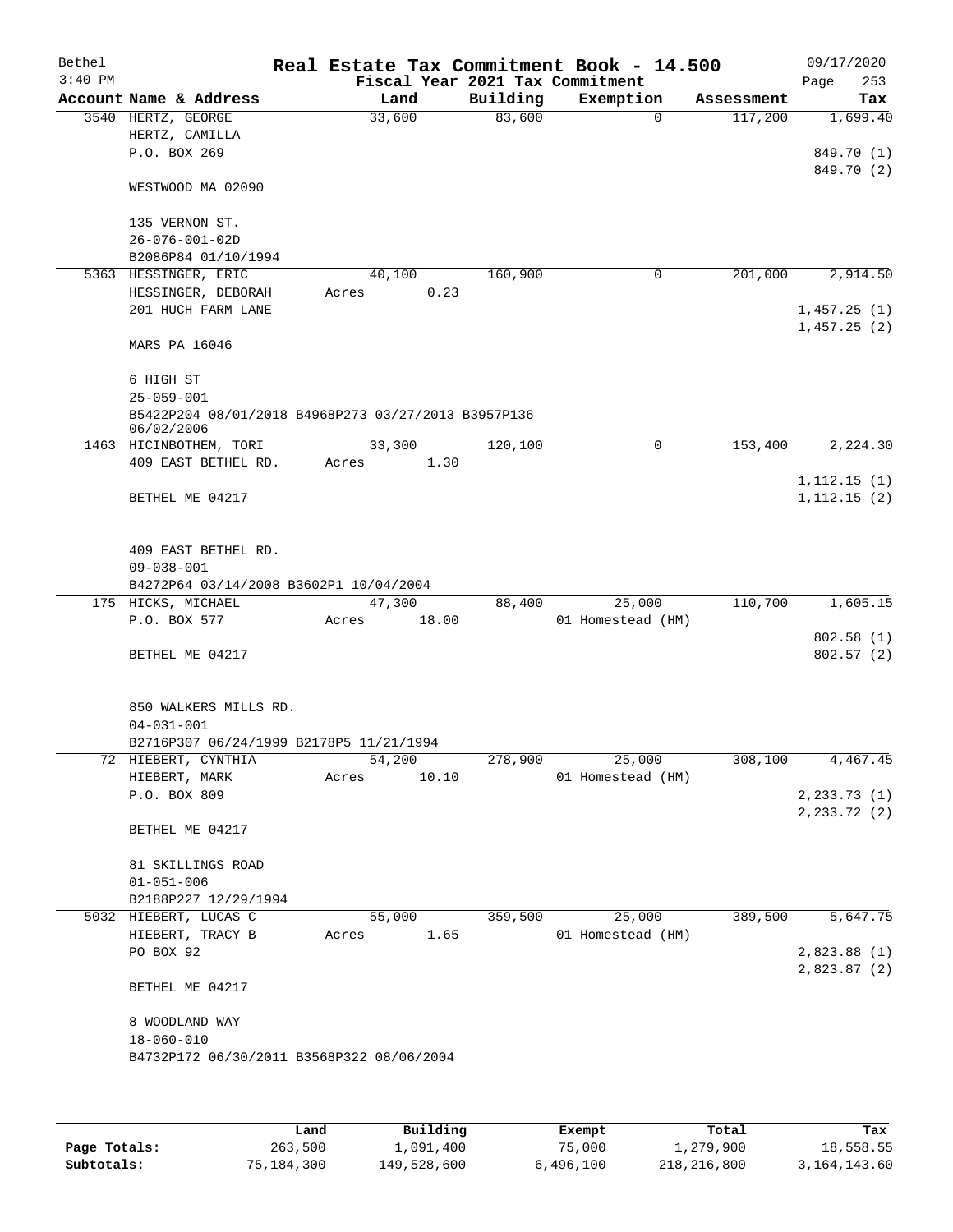| Bethel    |                                                                                        |      |       |        |          |          | Real Estate Tax Commitment Book - 14.500 |            | 09/17/2020  |
|-----------|----------------------------------------------------------------------------------------|------|-------|--------|----------|----------|------------------------------------------|------------|-------------|
| $3:40$ PM |                                                                                        |      |       |        |          |          | Fiscal Year 2021 Tax Commitment          |            | 254<br>Page |
|           | Account Name & Address                                                                 |      |       | Land   |          | Building | Exemption                                | Assessment | Tax         |
|           | 5058 HIEBERT, MATTHEW                                                                  |      |       | 40,700 |          | 0        | $\mathbf 0$                              | 40,700     | 590.15      |
|           | HIEBERT, SARAH                                                                         |      | Acres |        | 1.59     |          |                                          |            |             |
|           | PO BOX 819                                                                             |      |       |        |          |          |                                          |            | 295.08(1)   |
|           | BETHEL ME 04217                                                                        |      |       |        |          |          |                                          |            | 295.07(2)   |
|           | TIMBER CREEK                                                                           |      |       |        |          |          |                                          |            |             |
|           | $18 - 060 - 034$                                                                       |      |       |        |          |          |                                          |            |             |
|           | B5417P159 07/09/2018 B5083P319 01/21/2014 B3568P322<br>08/06/2004                      |      |       |        |          |          |                                          |            |             |
|           | 3162 HIEBERT, MATTHEW G                                                                |      |       | 16,800 |          | 69,800   | $\Omega$                                 | 86,600     | 1,255.70    |
|           | HIEBERT, SARAH C                                                                       |      |       |        |          |          |                                          |            |             |
|           | PO BOX 819                                                                             |      |       |        |          |          |                                          |            | 627.85(1)   |
|           |                                                                                        |      |       |        |          |          |                                          |            | 627.85(2)   |
|           | BETHEL ME 04217                                                                        |      |       |        |          |          |                                          |            |             |
|           | 15 MILL HILL                                                                           |      |       |        |          |          |                                          |            |             |
|           | $25 - 008 - 00M$                                                                       |      |       |        |          |          |                                          |            |             |
|           | B5387P132 01/06/2018 B5216P593 04/09/2015 B5061P198<br>11/13/2013 B2109P193 04/01/1994 |      |       |        |          |          |                                          |            |             |
|           | 4894 HIEBERT, TRACY B                                                                  |      |       | 33,600 |          | 166,100  | 0                                        | 199,700    | 2,895.65    |
|           | HIEBERT, LUCAS C                                                                       |      |       |        |          |          |                                          |            |             |
|           | PO BOX 92                                                                              |      |       |        |          |          |                                          |            | 1,447.83(1) |
|           |                                                                                        |      |       |        |          |          |                                          |            | 1,447.82(2) |
|           | BETHEL ME 04217                                                                        |      |       |        |          |          |                                          |            |             |
|           | 135 VERNON ST                                                                          |      |       |        |          |          |                                          |            |             |
|           | $26 - 076 - 1 - 8B$                                                                    |      |       |        |          |          |                                          |            |             |
|           | B5479P216 09/11/2019 B4189P37 09/05/2007 B3942P178                                     |      |       |        |          |          |                                          |            |             |
|           | 5292 HIEGER, BROCK M                                                                   |      |       | 30,900 |          | $\Omega$ | 0                                        | 30,900     | 448.05      |
|           | HIEGER, TARA K                                                                         |      | Acres |        | 3.97     |          |                                          |            |             |
|           | 6 KIMBERLY DRIVE                                                                       |      |       |        |          |          |                                          |            | 224.03(1)   |
|           | SACO ME 04072                                                                          |      |       |        |          |          |                                          |            | 224.02(2)   |
|           | SECOND ST                                                                              |      |       |        |          |          |                                          |            |             |
|           | $22 - 029 - 010 - A$                                                                   |      |       |        |          |          |                                          |            |             |
|           | B4739P133 07/22/2011 B3509P327 05/12/2004                                              |      |       |        |          |          |                                          |            |             |
|           | 3012 HILL FAMILY TRUST                                                                 |      |       | 63,600 |          | 0        | 0                                        | 63,600     | 922.20      |
|           | C/O HILL, KAREN K.                                                                     |      | Acres |        | 2.70     |          |                                          |            |             |
|           | 363 WETHERSFIELD STREET                                                                |      |       |        |          |          |                                          |            | 461.10(1)   |
|           | ROWLEY MA 01969                                                                        |      |       |        |          |          |                                          |            | 461.10(2)   |
|           |                                                                                        |      |       |        |          |          |                                          |            |             |
|           | TAYLOR WOODS/LOT 13                                                                    |      |       |        |          |          |                                          |            |             |
|           | $22 - 026 - 013$                                                                       |      |       |        |          |          |                                          |            |             |
|           | B5375P509 10/31/2017 B3366P138 08/29/2003                                              |      |       |        |          |          |                                          |            |             |
|           | 249 HILL, CHRISTOPHER                                                                  |      |       | 77,000 |          | 112,600  | 0                                        | 189,600    | 2,749.20    |
|           | HILL, DONNA                                                                            |      | Acres |        | 5.02     |          |                                          |            |             |
|           | 918 LUMBERTS HILL ROAD                                                                 |      |       |        |          |          |                                          |            | 1,374.60(1) |
|           | MARSTONS MILLS MA 02648                                                                |      |       |        |          |          |                                          |            | 1,374.60(2) |
|           |                                                                                        |      |       |        |          |          |                                          |            |             |
|           | 26 HIGHLAND AVE.                                                                       |      |       |        |          |          |                                          |            |             |
|           | $04 - 083 - 016$                                                                       |      |       |        |          |          |                                          |            |             |
|           | B1559P182                                                                              |      |       |        |          |          |                                          |            |             |
|           |                                                                                        |      |       |        |          |          |                                          |            |             |
|           |                                                                                        | Land |       |        | Building |          | Exempt                                   | Total      | Tax         |
|           |                                                                                        |      |       |        |          |          |                                          |            |             |

**Page Totals:** 262,600 348,500 0 611,100 8,860.95 **Subtotals:** 75,446,900 149,877,100 6,496,100 218,827,900 3,173,004.55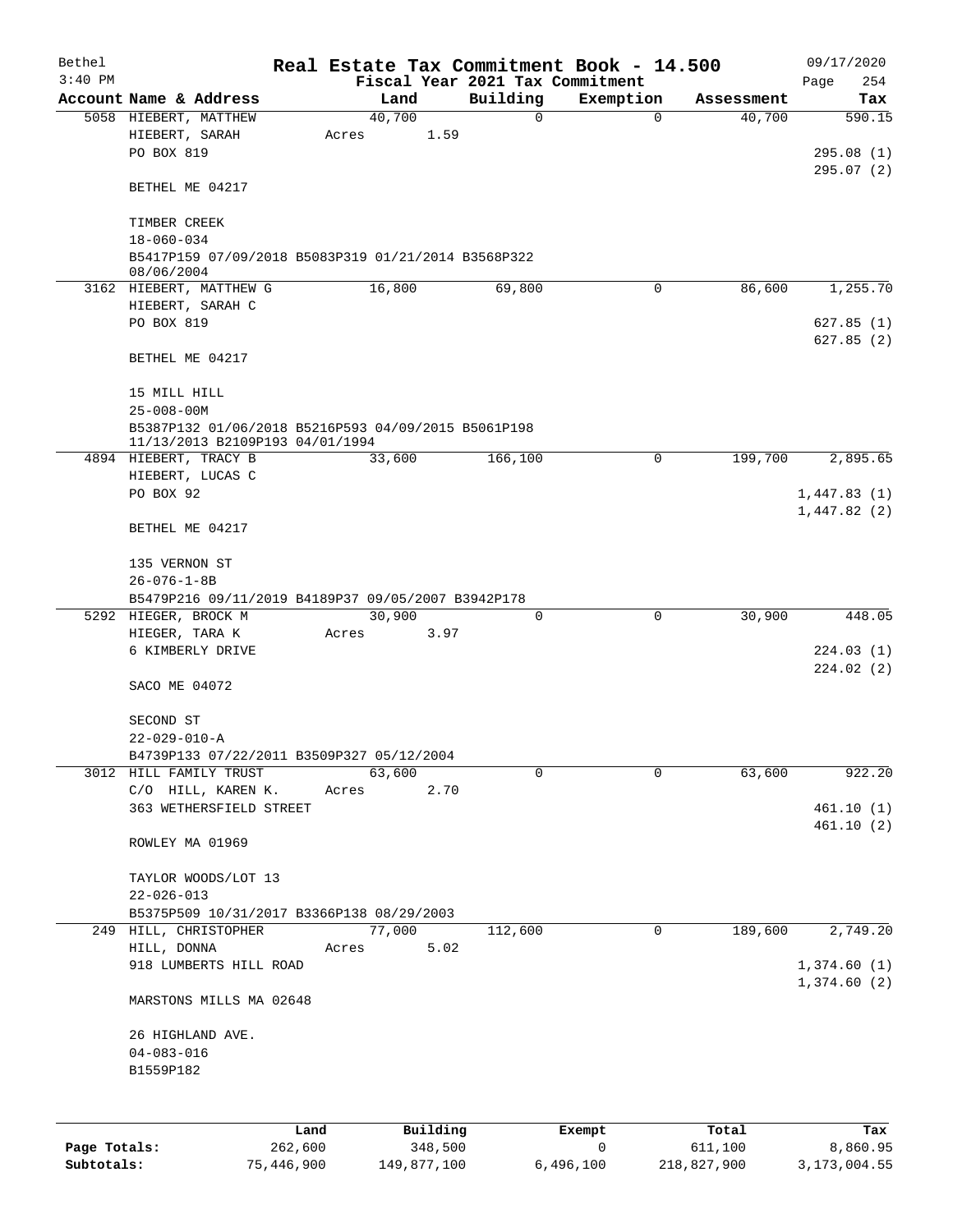| Bethel<br>$3:40$ PM |                                                                       |       |                        |      | Fiscal Year 2021 Tax Commitment | Real Estate Tax Commitment Book - 14.500 |            | 09/17/2020<br>Page         | 255        |
|---------------------|-----------------------------------------------------------------------|-------|------------------------|------|---------------------------------|------------------------------------------|------------|----------------------------|------------|
|                     | Account Name & Address                                                |       | Land                   |      |                                 | Building Exemption                       | Assessment |                            | Tax        |
|                     | 2803 HILLSIDE TREE FARM, LLC<br>ALVIN R. & ALICE R.<br><b>STEVENS</b> |       | 84,500<br>Acres 134.00 |      | 125,400                         | 25,000<br>01 Homestead (HM)              | 184,900    |                            | 2,681.05   |
|                     | 94 STEVENS ROAD                                                       |       |                        |      |                                 |                                          |            | 1,340.53(1)<br>1,340.52(2) |            |
|                     | BETHEL ME 04217                                                       |       |                        |      |                                 |                                          |            |                            |            |
|                     | 94 STEVENS RD<br>$18 - 051$                                           |       |                        |      |                                 |                                          |            |                            |            |
|                     | B4838P229 04/24/2012 B647P217 03/08/1966                              |       |                        |      |                                 |                                          |            |                            |            |
|                     | 4767 HINAMAN, THEODORE W II                                           |       | 70,800                 |      | 316,500                         | 25,000                                   | 362,300    |                            | 5, 253.35  |
|                     | 115 WILL VIEW RD                                                      |       | Acres 1.04             |      |                                 | 01 Homestead (HM)                        |            |                            |            |
|                     | BETHEL ME 04217                                                       |       |                        |      |                                 |                                          |            | 2,626.68(1)<br>2,626.67(2) |            |
|                     | 115 WILL VIEW ROAD<br>$17 - 035 - 034$                                |       |                        |      |                                 |                                          |            |                            |            |
|                     | B4803P173 01/09/2012 B2796P48 11/29/1999                              |       |                        |      |                                 |                                          |            |                            |            |
|                     | 3051 HINCKLEY, WILLIAM                                                |       | 35,400                 |      | 35,800                          | 25,000                                   | 46,200     |                            | 669.90     |
|                     | 1251 INTERVALE ROAD                                                   |       | Acres 0.80             |      |                                 | 01 Homestead (HM)                        |            |                            |            |
|                     |                                                                       |       |                        |      |                                 |                                          |            |                            | 334.95(1)  |
|                     | BETHEL ME 04217                                                       |       |                        |      |                                 |                                          |            |                            | 334.95 (2) |
|                     | 1251 INTERVALE RD.                                                    |       |                        |      |                                 |                                          |            |                            |            |
|                     | $23 - 005$                                                            |       |                        |      |                                 |                                          |            |                            |            |
|                     | B2969P145                                                             |       |                        |      |                                 |                                          |            |                            |            |
|                     | 79 HINDMAN, MARK                                                      |       | 38,400                 |      | 57,500                          | 0                                        | 95,900     |                            | 1,390.55   |
|                     | PO BOX 641                                                            |       | Acres 1.00             |      |                                 |                                          |            |                            |            |
|                     |                                                                       |       |                        |      |                                 |                                          |            |                            | 695.28(1)  |
|                     | BETHEL ME 04217                                                       |       |                        |      |                                 |                                          |            |                            | 695.27(2)  |
|                     | 345 SONGO POND RD<br>$02 - 004$                                       |       |                        |      |                                 |                                          |            |                            |            |
|                     | B2411P264                                                             |       |                        |      |                                 |                                          |            |                            |            |
|                     | 4700 HITCHINGS, MARK T                                                |       | 84,400                 |      | 269,500                         | 0                                        | 353,900    |                            | 5,131.55   |
|                     | HITCHINGS, COLLEEN A                                                  | Acres |                        | 1.47 |                                 |                                          |            |                            |            |
|                     | 91 HOLLY HILLS LANE                                                   |       |                        |      |                                 |                                          |            | 2,565.78(1)                |            |
|                     |                                                                       |       |                        |      |                                 |                                          |            | 2,565.77(2)                |            |
|                     | SAUNDERSTOWN RI 02874                                                 |       |                        |      |                                 |                                          |            |                            |            |
|                     | 83 MOUNTAIN VALLEY ROAD                                               |       |                        |      |                                 |                                          |            |                            |            |
|                     | $09 - 005 - 010$                                                      |       |                        |      |                                 |                                          |            |                            |            |
|                     | B4611P149 07/20/2010                                                  |       |                        |      |                                 |                                          |            |                            |            |
|                     | 5349 HODGES FAMILY TRUST                                              |       | 42,200                 |      | $\Omega$                        | $\Omega$                                 | 42,200     |                            | 611.90     |
|                     | 106 ATLANTIC AVE                                                      | Acres |                        | 2.55 |                                 |                                          |            |                            |            |
|                     |                                                                       |       |                        |      |                                 |                                          |            |                            | 305.95(1)  |
|                     | NORTH HAMPTON NH 03862                                                |       |                        |      |                                 |                                          |            |                            | 305.95(2)  |
|                     | WILL'S WAY                                                            |       |                        |      |                                 |                                          |            |                            |            |
|                     | $01 - 041 - A - 005$                                                  |       |                        |      |                                 |                                          |            |                            |            |
|                     | B5375P486 10/30/2017 B4696P226 03/03/2011                             |       |                        |      |                                 |                                          |            |                            |            |
|                     |                                                                       |       |                        |      |                                 |                                          |            |                            |            |

|              | Land       | Building    | Exempt    | Total       | Tax          |
|--------------|------------|-------------|-----------|-------------|--------------|
| Page Totals: | 355,700    | 804,700     | 75,000    | 1,085,400   | 15,738.30    |
| Subtotals:   | 75,802,600 | 150,681,800 | 6,571,100 | 219,913,300 | 3,188,742.85 |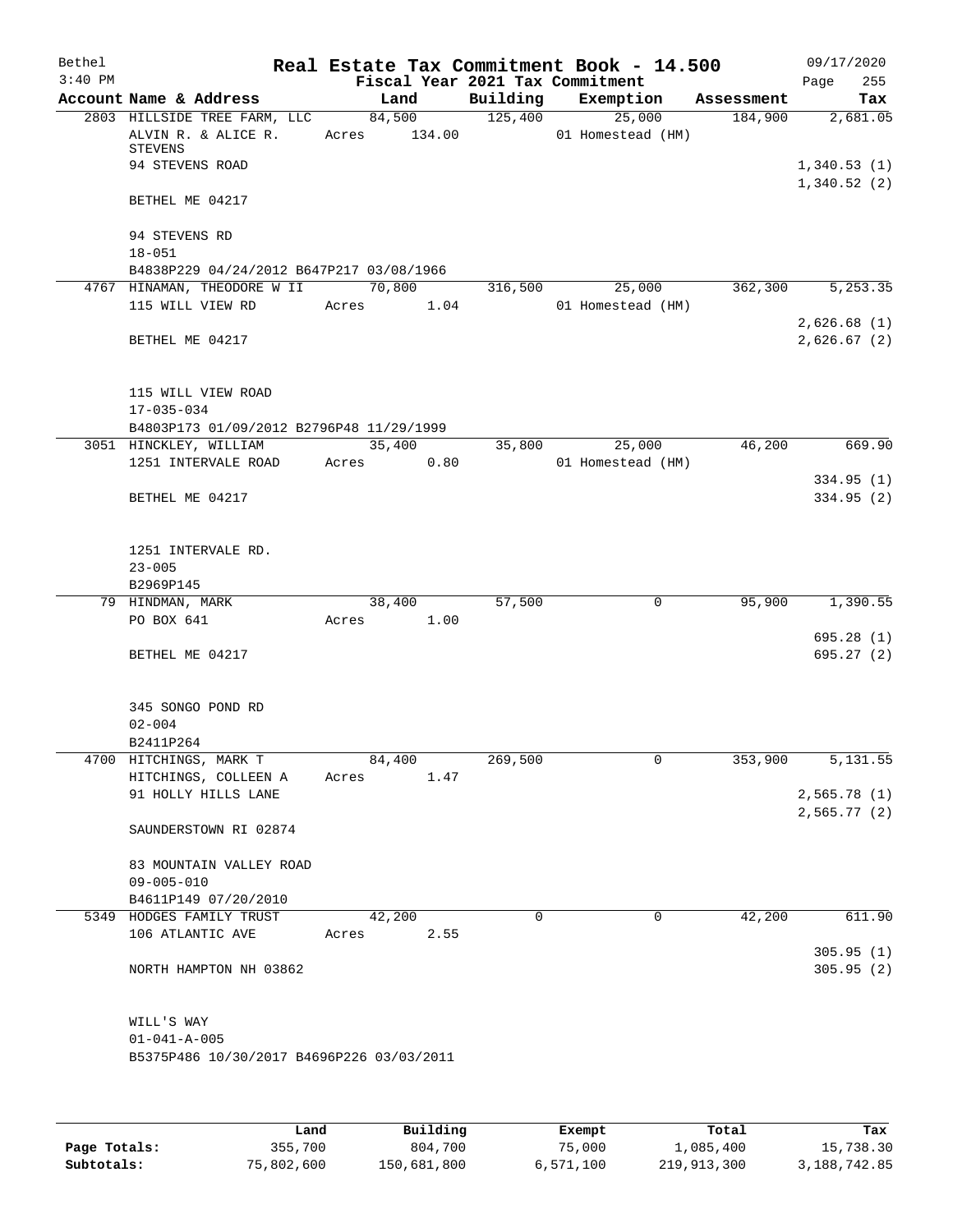| Bethel       |                                                                                       |                 |                     |          | Real Estate Tax Commitment Book - 14.500 |                    | 09/17/2020                 |
|--------------|---------------------------------------------------------------------------------------|-----------------|---------------------|----------|------------------------------------------|--------------------|----------------------------|
| $3:40$ PM    |                                                                                       |                 |                     |          | Fiscal Year 2021 Tax Commitment          |                    | Page<br>256                |
|              | Account Name & Address                                                                | Land            |                     | Building | Exemption                                | Assessment         | Tax                        |
|              | 395 HOEFER, DEBRA<br>HOEFER, RICHARD G JR<br>22 RESERVOIR PARK<br>DRIVE, UNIT 2       | 54,000<br>Acres | 9.50                | 178,700  | $\Omega$                                 | 232,700            | 3,374.15<br>1,687.08(1)    |
|              |                                                                                       |                 |                     |          |                                          |                    | 1,687.07(2)                |
|              | ROCKLAND MA 02370                                                                     |                 |                     |          |                                          |                    |                            |
|              | 206 FLAT RD.<br>$06 - 021$                                                            |                 |                     |          |                                          |                    |                            |
|              | B3204P289 12/02/2002                                                                  |                 |                     |          |                                          |                    |                            |
|              | 3499 HOEH, RICHARD C                                                                  | 64,000          |                     | 193,200  | 31,000                                   | 226,200            | 3,279.90                   |
|              | HOEH, DOLORES B                                                                       | Acres           | 0.73                |          | 12 WW2 Vet Res                           |                    |                            |
|              | 3 EDEN LANE                                                                           |                 |                     |          | 01 Homestead (HM)                        |                    | 1,639.95(1)<br>1,639.95(2) |
|              | BETHEL ME 04217                                                                       |                 |                     |          |                                          |                    |                            |
|              | 3 EDEN LANE<br>$26 - 058$                                                             |                 |                     |          |                                          |                    |                            |
|              | B4564P279 03/02/2010 B4282P274 04/07/2008 B4173P319<br>08/06/2007 B3581P91 08/30/2004 |                 |                     |          |                                          |                    |                            |
|              | 4711 HOFFMAN, JANE S REALTY<br>TRUST                                                  | 36,300          |                     | $\Omega$ | $\Omega$                                 | 36,300             | 526.35                     |
|              | P.O. BOX 636                                                                          | Acres           | 2.14                |          |                                          |                    | 263.18(1)                  |
|              | SOUTH CHATHAM MA 02659                                                                |                 |                     |          |                                          |                    | 263.17(2)                  |
|              | FARWELL MTN. ESTATES                                                                  |                 |                     |          |                                          |                    |                            |
|              | $22 - 029 - 006$<br>B3938P243 05/19/2006 B3836P328 11/08/2005                         |                 |                     |          |                                          |                    |                            |
|              | 4692 HOFFMAN, JOSHUA                                                                  | 80,300          |                     | 263,000  | 0                                        | 343,300            | 4,977.85                   |
|              | HOFFMAN, BRYAN                                                                        | Acres           | 2.38                |          |                                          |                    |                            |
|              | 28 Mountain Valley Rd                                                                 |                 |                     |          |                                          |                    | 2,488.93(1)<br>2,488.92(2) |
|              | Bethel ME 04217                                                                       |                 |                     |          |                                          |                    |                            |
|              | 28 MOUNTAIN VALLEY ROAD<br>$09 - 005 - 002$                                           |                 |                     |          |                                          |                    |                            |
|              | B5425P602 08/22/2018 B3735P181 06/03/2005                                             |                 |                     |          |                                          |                    |                            |
|              | 3151 HOGAN, PAUL                                                                      | 16,800          |                     | 56,000   | 0                                        | 72,800             | 1,055.60                   |
|              | FITZGERALD, FITZGERALD,<br>GERALYN                                                    |                 |                     |          |                                          |                    |                            |
|              | 324 KINGS HIGHWAY                                                                     |                 |                     |          |                                          |                    | 527.80(1)<br>527.80(2)     |
|              | KENNEBUNKPORT ME 04046                                                                |                 |                     |          |                                          |                    |                            |
|              | 15 MILL HILL<br>$25 - 008 - 001$                                                      |                 |                     |          |                                          |                    |                            |
|              | B5415P673 07/02/2018 B5294P334 07/25/2016 B3113P264<br>05/28/2002                     |                 |                     |          |                                          |                    |                            |
|              | 2934 HOLLORAN, THOMAS J                                                               | 33,600          |                     | 60,600   | 0                                        | 94,200             | 1,365.90                   |
|              | HOLLORAN, KERRY J                                                                     |                 |                     |          |                                          |                    |                            |
|              | 30 CHESTNUT ST                                                                        |                 |                     |          |                                          |                    | 682.95 (1)<br>682.95 (2)   |
|              | WOBURN MA 01801                                                                       |                 |                     |          |                                          |                    |                            |
|              | 9 CHERRY LANE                                                                         |                 |                     |          |                                          |                    |                            |
|              | $22 - 002 - 001 - 012$<br>B5170P41 10/06/2014 B1976P177 01/06/1993                    |                 |                     |          |                                          |                    |                            |
|              | Land                                                                                  |                 |                     |          |                                          |                    |                            |
| Page Totals: | 285,000                                                                               |                 | Building<br>751,500 |          | Exempt<br>31,000                         | Total<br>1,005,500 | Tax<br>14,579.75           |
| Subtotals:   | 76,087,600                                                                            |                 | 151, 433, 300       |          | 6,602,100                                | 220,918,800        | 3, 203, 322.60             |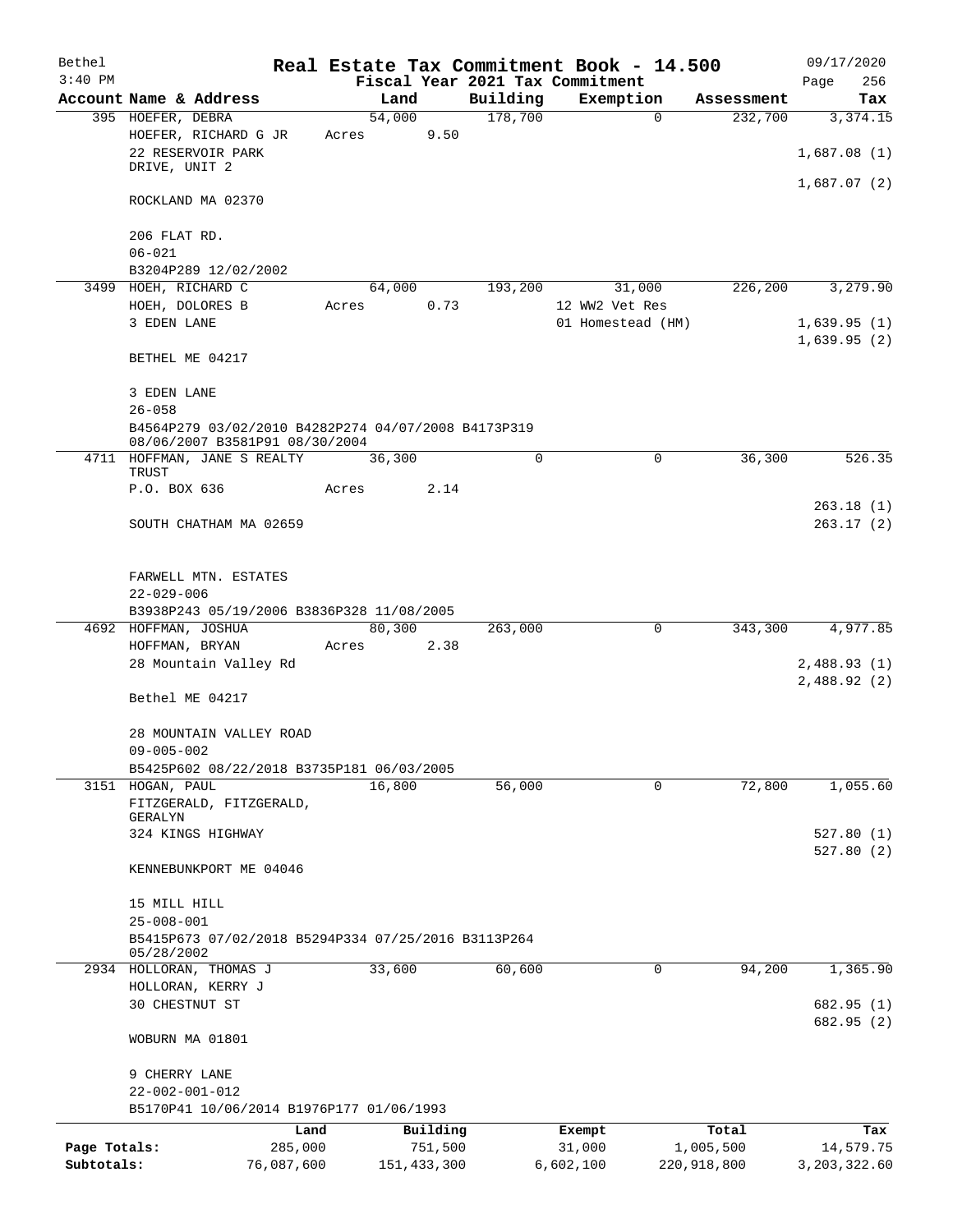| Bethel       |                                                     |       |               |          | Real Estate Tax Commitment Book - 14.500 |             | 09/17/2020             |
|--------------|-----------------------------------------------------|-------|---------------|----------|------------------------------------------|-------------|------------------------|
| $3:40$ PM    |                                                     |       |               |          | Fiscal Year 2021 Tax Commitment          |             | Page<br>257            |
|              | Account Name & Address                              |       | Land          | Building | Exemption                                | Assessment  | Tax                    |
|              | 1444 HOLT, HEIDI                                    |       | 48,900        | 77,100   | 25,000                                   | 101,000     | 1,464.50               |
|              | 688 EAST BETHEL ROAD                                | Acres | 31.64         |          | 01 Homestead (HM)                        |             | 732.25(1)              |
|              | BETHEL ME 04217                                     |       |               |          |                                          |             | 732.25(2)              |
|              |                                                     |       |               |          |                                          |             |                        |
|              |                                                     |       |               |          |                                          |             |                        |
|              | 688 EAST BETHEL RD.                                 |       |               |          |                                          |             |                        |
|              | $09 - 022$                                          |       |               |          |                                          |             |                        |
|              | B5443P701 11/28/2018 B2813P10 05/03/2000            |       |               |          |                                          |             |                        |
|              | 1455 HOLT, JEROME A                                 |       | 49,600        | 385,800  | 25,000                                   | 410,400     | 5,950.80               |
|              | 691 EAST BETHEL ROAD                                | Acres | 19.60         |          | 01 Homestead (HM)                        |             |                        |
|              |                                                     |       |               |          |                                          |             | 2,975.40(1)            |
|              | BETHEL ME 04217                                     |       |               |          |                                          |             | 2,975.40(2)            |
|              |                                                     |       |               |          |                                          |             |                        |
|              | 691 EAST BETHEL RD.                                 |       |               |          |                                          |             |                        |
|              | $09 - 032 - 001$                                    |       |               |          |                                          |             |                        |
|              | B5324P616 12/28/2016 B5117P50 05/19/2014 B5104P340  |       |               |          |                                          |             |                        |
|              | 04/14/2014 B4539P47 12/16/2009 B3195P224 11/13/2002 |       |               |          |                                          |             |                        |
|              | 1454 HOLT, SCOTT J                                  |       | 65,600        | 135,200  | 0                                        | 200,800     | 2,911.60               |
|              | HOLT, PAMELA A                                      | Acres | 36.00         |          |                                          |             |                        |
|              | PO BOX 118                                          |       |               |          |                                          |             | 1,455.80(1)            |
|              | GREENWOOD ME 04255                                  |       |               |          |                                          |             | 1,455.80(2)            |
|              |                                                     |       |               |          |                                          |             |                        |
|              | 47 TOOTIE LANE                                      |       |               |          |                                          |             |                        |
|              | $09 - 032$                                          |       |               |          |                                          |             |                        |
|              | B3536P66 06/22/2004 B3536P66 06/22/2004             |       |               |          |                                          |             |                        |
|              | 3072 HONKALA, RUDOLF                                |       | 44,100        | 150,300  | 31,000                                   | 163,400     | 2,369.30               |
|              | HONKALA, BARBARA                                    | Acres | 5.30          |          | 01 Homestead (HM)                        |             |                        |
|              | 1262 INTERVALE RD                                   |       |               |          | 12 WW2 Vet Res                           |             | 1,184.65(1)            |
|              |                                                     |       |               |          |                                          |             | 1,184.65(2)            |
|              | BETHEL ME 04217                                     |       |               |          |                                          |             |                        |
|              | 1262 INTERVALE RD.                                  |       |               |          |                                          |             |                        |
|              | $23 - 025$                                          |       |               |          |                                          |             |                        |
|              | B1689P282 10/20/1989 B1689P280 10/20/1989 B1689P278 |       |               |          |                                          |             |                        |
|              | 10/20/1989                                          |       |               |          |                                          |             |                        |
| 90           | HOPKINS, ALLISON N                                  |       | 42,000        | 181,700  | 31,000                                   | 192,700     | 2,794.15               |
|              | 512 SONGO POND RD                                   | Acres | 3.24          |          | 01 Homestead (HM)                        |             |                        |
|              |                                                     |       |               |          | 12 WW2 Vet Res                           |             | 1,397.08(1)            |
|              | BETHEL ME 04217                                     |       |               |          |                                          |             | 1,397.07(2)            |
|              |                                                     |       |               |          |                                          |             |                        |
|              | 512 SONGO POND RD                                   |       |               |          |                                          |             |                        |
|              | $02 - 013$                                          |       |               |          |                                          |             |                        |
|              | B5267P157 02/08/2016 B3448P207 01/12/2004 B3015P112 |       |               |          |                                          |             |                        |
|              | 10/20/2001                                          |       |               |          |                                          |             |                        |
|              | 4991 HOPKINS, NANCY J                               |       | 24,400        | 0        | 0                                        | 24,400      | 353.80                 |
|              | 58 HILLS RD                                         | Acres | 0.72          |          |                                          |             |                        |
|              | HARRISVILLE RI 02830                                |       |               |          |                                          |             | 176.90(1)<br>176.90(2) |
|              | 104                                                 |       |               |          |                                          |             |                        |
|              |                                                     |       |               |          |                                          |             |                        |
|              |                                                     |       |               |          |                                          |             |                        |
|              | INTERVALE RD                                        |       |               |          |                                          |             |                        |
|              | $20 - 003 - 001$                                    |       |               |          |                                          |             |                        |
|              | B4182P7 08/20/2007                                  |       |               |          |                                          |             |                        |
|              |                                                     | Land  | Building      |          | Exempt                                   | Total       | Tax                    |
| Page Totals: | 274,600                                             |       | 930,100       |          | 112,000                                  | 1,092,700   | 15,844.15              |
| Subtotals:   | 76,362,200                                          |       | 152, 363, 400 |          | 6,714,100                                | 222,011,500 | 3, 219, 166.75         |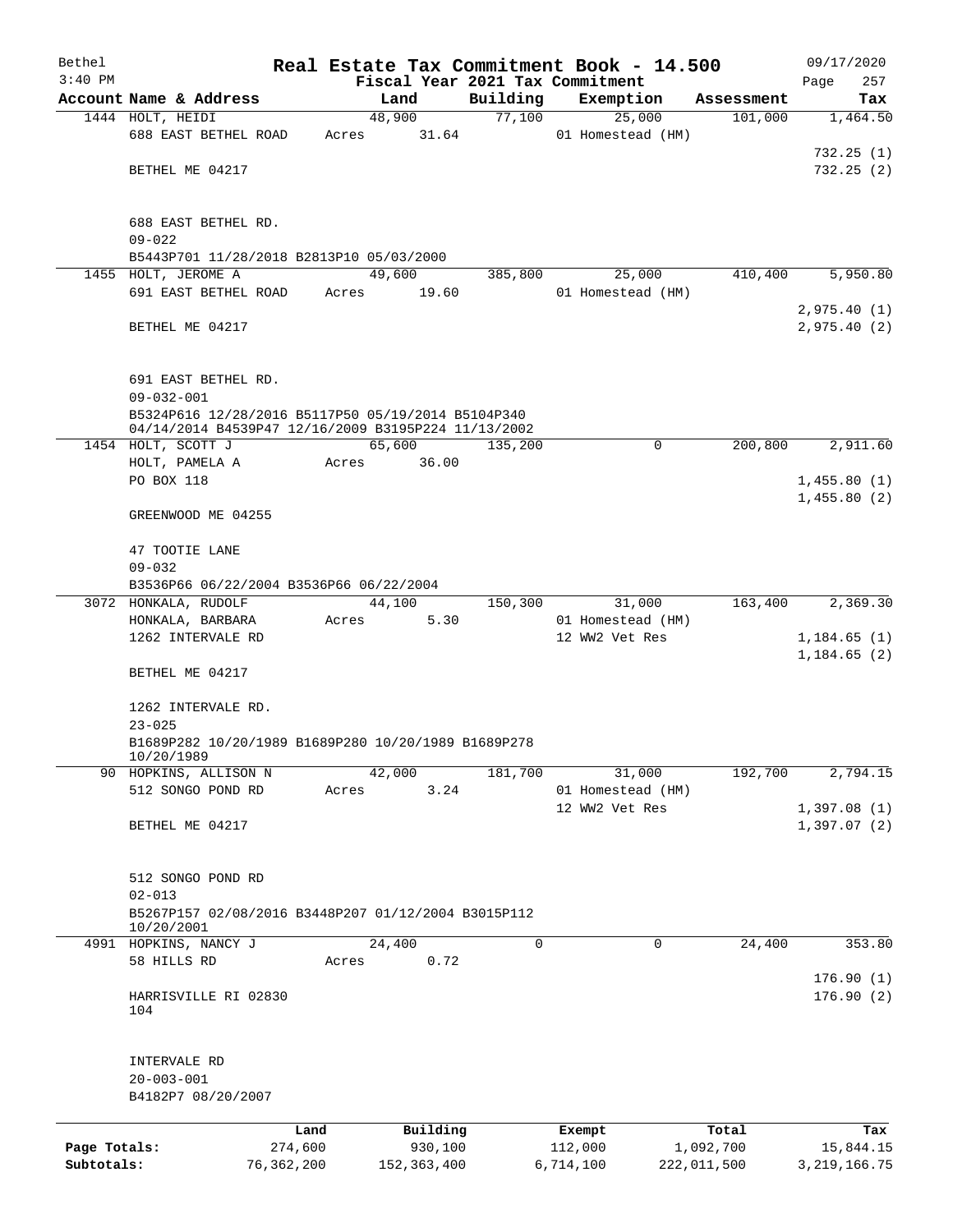| Bethel<br>$3:40$ PM |                                               | Real Estate Tax Commitment Book - 14.500 |          |             |            | 09/17/2020         |
|---------------------|-----------------------------------------------|------------------------------------------|----------|-------------|------------|--------------------|
|                     | Account Name & Address                        | Fiscal Year 2021 Tax Commitment<br>Land  | Building | Exemption   | Assessment | 258<br>Page<br>Tax |
|                     | 2884 HOPKINS, RALPH                           | 31,700                                   | 37,700   | $\mathbf 0$ | 69,400     | 1,006.30           |
|                     | 58 HILL RD                                    | 4.20<br>Acres                            |          |             |            |                    |
|                     |                                               |                                          |          |             |            | 503.15(1)          |
|                     | HARRISVILLE RI 02830                          |                                          |          |             |            | 503.15(2)          |
|                     | 1004                                          |                                          |          |             |            |                    |
|                     |                                               |                                          |          |             |            |                    |
|                     | 1874 INTERVALE RD.                            |                                          |          |             |            |                    |
|                     | $20 - 003$<br>B3692P100 03/19/2005            |                                          |          |             |            |                    |
|                     | 3547 HORTON, ANDREW L                         | 33,600                                   | 98,500   | $\mathbf 0$ | 132,100    | 1,915.45           |
|                     | HORTON, CATHERINE B                           |                                          |          |             |            |                    |
|                     | 51 ISLINGTON STREET,                          |                                          |          |             |            | 957.73 (1)         |
|                     | UNIT 504                                      |                                          |          |             |            | 957.72 (2)         |
|                     | PORTSMOUTH NH 03801                           |                                          |          |             |            |                    |
|                     | 135 VERNON ST.                                |                                          |          |             |            |                    |
|                     | $26 - 076 - 001 - 03E$                        |                                          |          |             |            |                    |
|                     | B3871P40 12/29/2005                           |                                          |          |             |            |                    |
|                     | 5494 HORTON, KYLE F.                          | 49,700                                   | $\Omega$ | $\mathbf 0$ | 49,700     | 720.65             |
|                     | HORTON, DANIELLE T.<br>15 OCCIDENT CIRCLE     | 14.70<br>Acres                           |          |             |            | 360.33(1)          |
|                     |                                               |                                          |          |             |            | 360.32(2)          |
|                     | WALPOLE MA 02081                              |                                          |          |             |            |                    |
|                     | SWAN HILL RD                                  |                                          |          |             |            |                    |
|                     | $22 - 030 - 001$                              |                                          |          |             |            |                    |
|                     | B5510P708 03/09/2020                          |                                          |          |             |            |                    |
|                     | 3701 HOSTERMAN, JANE<br>C/O SUE SMITH         | 34,100<br>1.80<br>Acres                  | 89,200   | 0           | 123,300    | 1,787.85           |
|                     | 52 OLD OAKEN BUCKET                           |                                          |          |             |            | 893.93 (1)         |
|                     | ROAD                                          |                                          |          |             |            |                    |
|                     | SCITUATE MA 02066                             |                                          |          |             |            | 893.92 (2)         |
|                     |                                               |                                          |          |             |            |                    |
|                     | 9 FLAT RD                                     |                                          |          |             |            |                    |
|                     | $28 - 043$                                    |                                          |          |             |            |                    |
|                     | B851P244 03/27/1975<br>4704 HOTOPP, KENNETH P | 78,700                                   | 215,600  | $\mathbf 0$ | 294,300    | 4,267.35           |
|                     | HOTOPP, MARY R GORRELL                        | 1.90<br>Acres                            |          |             |            |                    |
|                     | PO BOX 1298                                   |                                          |          |             |            | 2,133.68(1)        |
|                     |                                               |                                          |          |             |            | 2, 133.67 (2)      |
|                     | BETHEL ME 04217                               |                                          |          |             |            |                    |
|                     | 15 MOUNTAIN VALLEY ROAD                       |                                          |          |             |            |                    |
|                     | $09 - 005 - 014$                              |                                          |          |             |            |                    |
|                     | B3887P246 02/14/2006                          |                                          |          |             |            |                    |
|                     | 329 HOUGHTON, JOSHUA                          | 12,300                                   | 0        | 0           | 12,300     | 178.35             |
|                     | LEVESQUE, LEVESQUE,<br>MICHELLE               | 4.00<br>Acres                            |          |             |            |                    |
|                     | 156 CUMBERLAND AVE. #1                        |                                          |          |             |            | 89.18 (1)          |
|                     | PORTLAND ME 04101                             |                                          |          |             |            | 89.17 (2)          |
|                     |                                               |                                          |          |             |            |                    |
|                     | ROUTE 232<br>$05 - 036$                       |                                          |          |             |            |                    |
|                     | B4595P188 06/08/2010 B3863P167 12/23/2005     |                                          |          |             |            |                    |
|                     |                                               |                                          |          |             |            |                    |
|                     | Land                                          | Building                                 |          | Exempt      | Total      | Tax                |
| Page Totals:        | 240,100                                       | 441,000                                  |          | 0           | 681,100    | 9,875.95           |

**Subtotals:** 76,602,300 152,804,400 6,714,100 222,692,600 3,229,042.70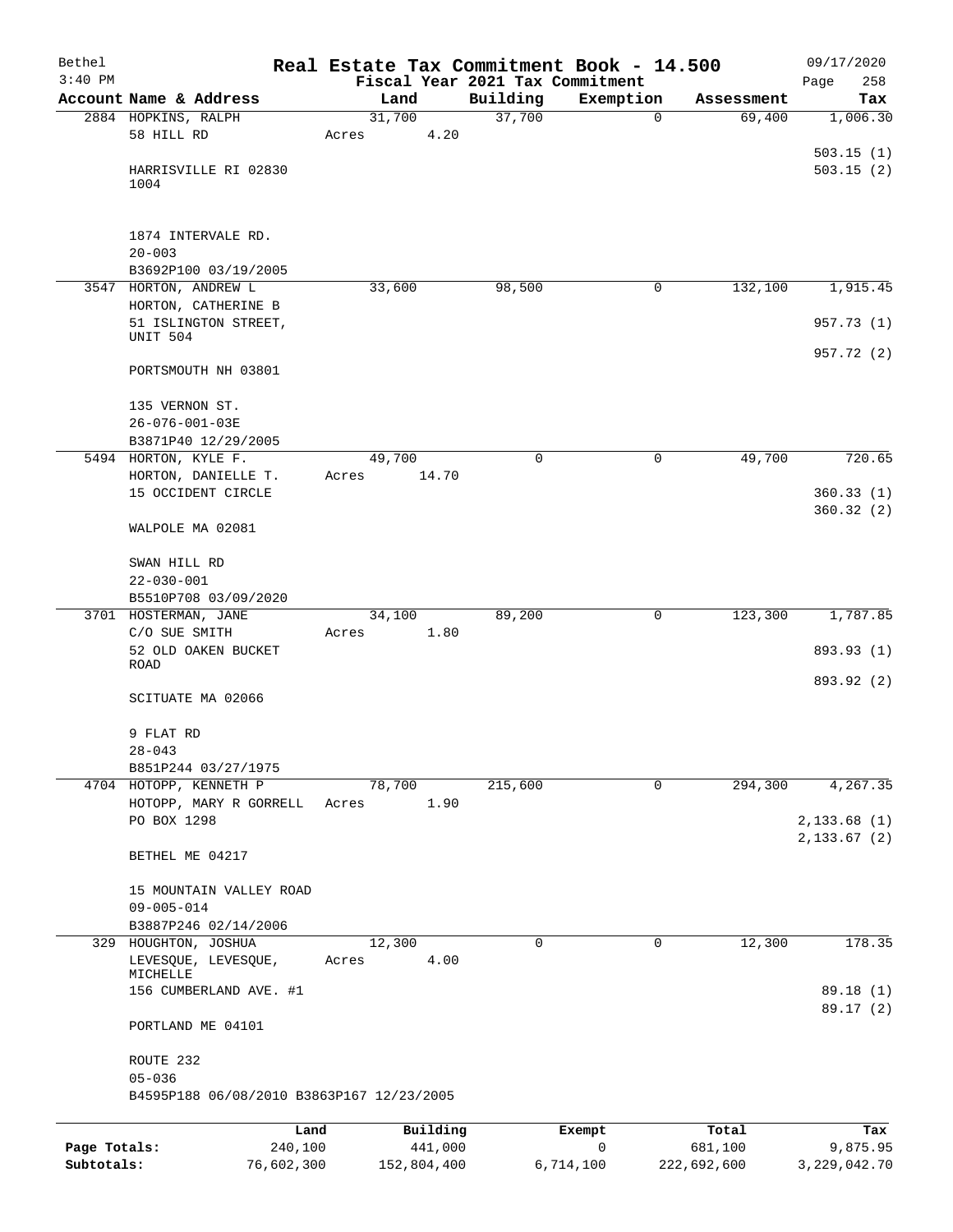| Bethel       |                                                                                                    |       |                 |          | Real Estate Tax Commitment Book - 14.500 |                        | 09/17/2020              |
|--------------|----------------------------------------------------------------------------------------------------|-------|-----------------|----------|------------------------------------------|------------------------|-------------------------|
| $3:40$ PM    |                                                                                                    |       |                 |          | Fiscal Year 2021 Tax Commitment          |                        | 259<br>Page             |
|              | Account Name & Address                                                                             |       | Land            | Building | Exemption                                | Assessment             | Tax                     |
|              | 92 HOWARD, TERESA, INMAN,<br>ANTHONY & MICHAEL<br>BUTTERS, RENITA                                  | Acres | 40,500<br>2.00  | 79,500   |                                          | $\mathbf 0$<br>120,000 | 1,740.00                |
|              | 12 BARTON RD.                                                                                      |       |                 |          |                                          |                        | 870.00 (1)              |
|              | ALBANY TOWNSHIP ME<br>04217                                                                        |       |                 |          |                                          |                        | 870.00(2)               |
|              | 20 BAKER RD.<br>$02 - 015$                                                                         |       |                 |          |                                          |                        |                         |
|              | B3383P34 09/25/2003 B2650P222 12/23/1998                                                           |       |                 |          |                                          |                        |                         |
|              | 2438 HOWE, CATHY<br>257 INTERVALE RD                                                               | Acres | 13,000<br>21.20 | 0        |                                          | $\mathbf 0$<br>13,000  | 188.50                  |
|              | BETHEL ME 04217                                                                                    |       |                 |          |                                          |                        | 94.25(1)<br>94.25(2)    |
|              | INTERVALE RD.                                                                                      |       |                 |          |                                          |                        |                         |
|              | $13 - 002$<br>B5194P265 12/19/2014 B4879P244 08/20/2012 B3699P31<br>04/12/2005 B3031P59 11/27/2001 |       |                 |          |                                          |                        |                         |
|              | 2448 HOWE, CATHY<br>257 INTERVALE RD                                                               | Acres | 58,400<br>56.86 | 53,900   | 25,000<br>01 Homestead (HM)              | 87,300                 | 1,265.85                |
|              | BETHEL ME 04217                                                                                    |       |                 |          |                                          |                        | 632.93(1)<br>632.92 (2) |
|              |                                                                                                    |       |                 |          |                                          |                        |                         |
|              | 257 INTERVALE RD.<br>$13 - 009$                                                                    |       |                 |          |                                          |                        |                         |
|              | B5194P265 12/19/2014 B4879P245 08/20/2012 B3699P31<br>04/12/2005 B3031P59 11/27/2001               |       |                 |          |                                          |                        |                         |
|              | 2449 HOWE, CATHY E                                                                                 |       | 20,000          | $\Omega$ |                                          | $\mathbf 0$<br>20,000  | 290.00                  |
|              | 257 INTERVALE ROAD                                                                                 | Acres | 0.86            |          |                                          |                        | 145.00(1)               |
|              | BETHEL MA 04217                                                                                    |       |                 |          |                                          |                        | 145.00(2)               |
|              | INTERVALE RD                                                                                       |       |                 |          |                                          |                        |                         |
|              | $13 - 009 - 001$<br>B5388P337 01/16/2018 B5257P619 12/10/2015 B2287P285                            |       |                 |          |                                          |                        |                         |
|              | 2458 HOWE, CLARENCE W                                                                              |       | 26,600          | 0        |                                          | 26,600<br>$\mathbf 0$  | 385.70                  |
|              | 356 INTERVALE RD.                                                                                  | Acres | 90.00           |          |                                          |                        | 192.85(1)               |
|              | BETHEL ME 04217                                                                                    |       |                 |          |                                          |                        | 192.85(2)               |
|              | INTERVALE RD E/S                                                                                   |       |                 |          |                                          |                        |                         |
|              | $13 - 017$<br>B3241P189 02/07/2003                                                                 |       |                 |          |                                          |                        |                         |
| 2441         | HOWE, CLARENCE W                                                                                   |       | 56,500          | 125,100  | 25,000                                   | 156,600                | 2,270.70                |
|              | 356 INTERVALE ROAD                                                                                 | Acres | 51.30           |          | 01 Homestead (HM)                        |                        | 1, 135.35(1)            |
|              | BETHEL ME 04217                                                                                    |       |                 |          |                                          |                        | 1, 135.35(2)            |
|              | 356 INTERVALE RD.<br>$13 - 005$                                                                    |       |                 |          |                                          |                        |                         |
|              | B5376P98 10/31/2017 B2890P299 12/12/2000                                                           |       |                 |          |                                          |                        |                         |
|              |                                                                                                    | Land  | Building        |          | Exempt                                   | Total                  | Tax                     |
| Page Totals: | 215,000                                                                                            |       | 258,500         |          | 50,000                                   | 423,500                | 6,140.75                |
| Subtotals:   | 76,817,300                                                                                         |       | 153,062,900     |          | 6,764,100                                | 223, 116, 100          | 3, 235, 183. 45         |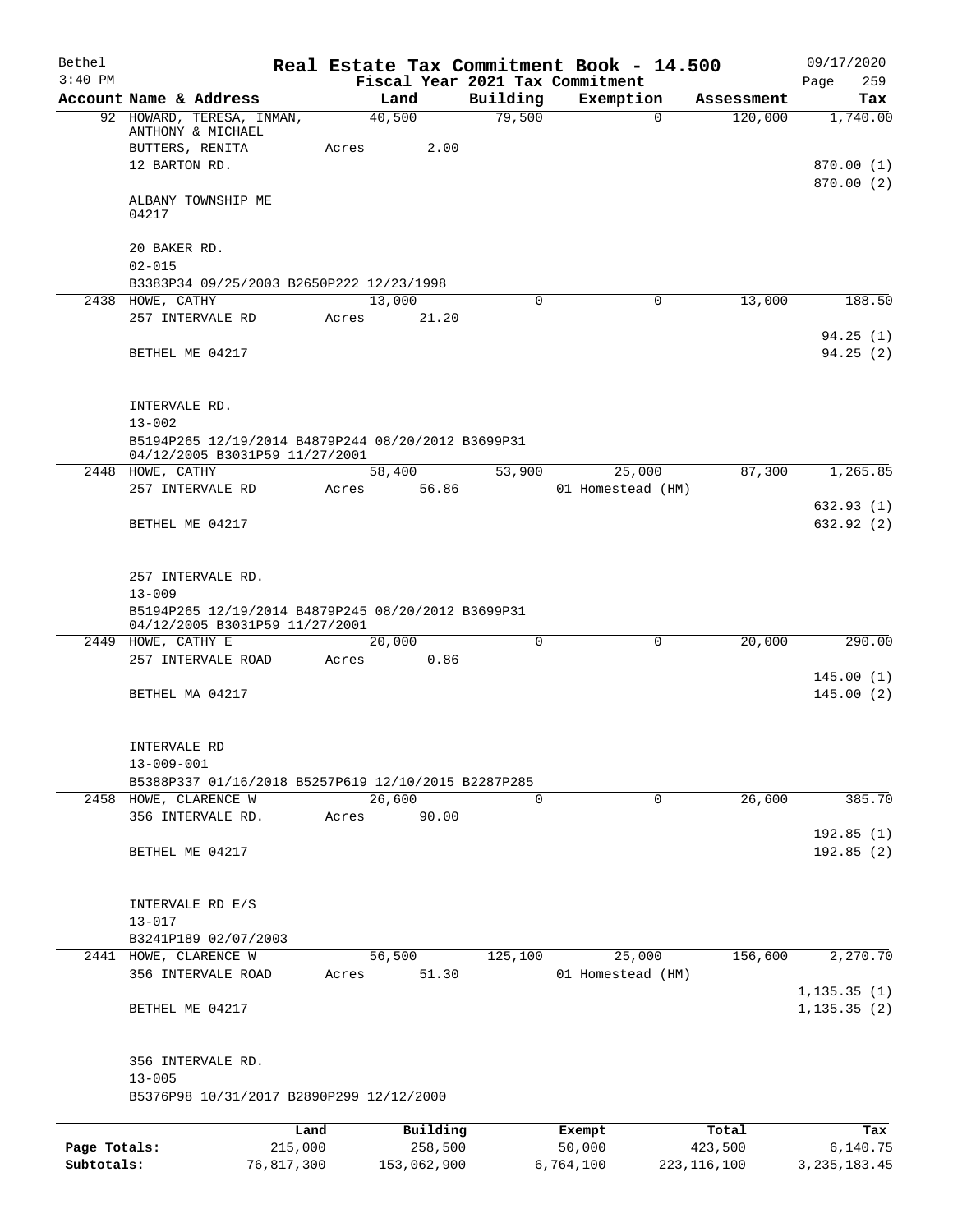| Bethel<br>$3:40$ PM |                                |                 |             | Real Estate Tax Commitment Book - 14.500<br>Fiscal Year 2021 Tax Commitment |            | 09/17/2020<br>260<br>Page |
|---------------------|--------------------------------|-----------------|-------------|-----------------------------------------------------------------------------|------------|---------------------------|
|                     | Account Name & Address         | Land            | Building    | Exemption                                                                   | Assessment | Tax                       |
|                     | 2447 HOWE, CLARENCE W          | 45,000          | $\mathbf 0$ | $\Omega$                                                                    | 45,000     | 652.50                    |
|                     | 356 INTERVALE ROAD             | 145.00<br>Acres |             |                                                                             |            |                           |
|                     |                                |                 |             |                                                                             |            | 326.25(1)                 |
|                     | BETHEL ME 04217                |                 |             |                                                                             |            | 326.25(2)                 |
|                     |                                |                 |             |                                                                             |            |                           |
|                     |                                |                 |             |                                                                             |            |                           |
|                     | INTERVALE RD E/S               |                 |             |                                                                             |            |                           |
|                     | $13 - 008$                     |                 |             |                                                                             |            |                           |
|                     | B2942P42                       |                 |             |                                                                             |            |                           |
| 2509                | HOWE, DIANE                    | 43,300          | 94,400      | 25,000                                                                      | 112,700    | 1,634.15                  |
|                     | 1760 INTERVALE ROAD            | 4.60<br>Acres   |             | 01 Homestead (HM)                                                           |            |                           |
|                     |                                |                 |             |                                                                             |            | 817.08 (1)                |
|                     | BETHEL ME 04217                |                 |             |                                                                             |            | 817.07(2)                 |
|                     |                                |                 |             |                                                                             |            |                           |
|                     | 1760 INTERVALE RD.             |                 |             |                                                                             |            |                           |
|                     | $14 - 032$                     |                 |             |                                                                             |            |                           |
|                     | B3465P254 02/23/2004 B1235P261 |                 |             |                                                                             |            |                           |
|                     | 2500 HOWE, DIANE               | 43,700          | 8,200       | 0                                                                           | 51,900     | 752.55                    |
|                     | 1760 INTERVALE ROAD            | 15.00<br>Acres  |             |                                                                             |            |                           |
|                     |                                |                 |             |                                                                             |            | 376.28(1)                 |
|                     | BETHEL ME 04217                |                 |             |                                                                             |            | 376.27(2)                 |
|                     |                                |                 |             |                                                                             |            |                           |
|                     |                                |                 |             |                                                                             |            |                           |
|                     | INTERVALE W/S                  |                 |             |                                                                             |            |                           |
|                     | $14 - 026$                     |                 |             |                                                                             |            |                           |
|                     | B3184P337                      |                 |             |                                                                             |            |                           |
|                     | 5218 HOWE, JONATHAN C          | 35,900          | 10,200      | 0                                                                           | 46,100     | 668.45                    |
|                     | 2037 NORTH ROAD                | 0.47<br>Acres   |             |                                                                             |            |                           |
|                     |                                |                 |             |                                                                             |            | 334.23(1)                 |
|                     | GILEAD ME 04217                |                 |             |                                                                             |            | 334.22 (2)                |
|                     |                                |                 |             |                                                                             |            |                           |
|                     | 819 NORTH RD                   |                 |             |                                                                             |            |                           |
|                     | $16 - 022 - A$                 |                 |             |                                                                             |            |                           |
|                     | B4468P96 07/10/2009            |                 |             |                                                                             |            |                           |
|                     | 2519 HOWE, REBEKAH             | 32,600          | 53,000      | 25,000                                                                      | 60,600     | 878.70                    |
|                     | HOWE, JASON COOLIDGE           | 1.00<br>Acres   |             | 01 Homestead (HM)                                                           |            |                           |
|                     | 964 EAST BETHEL ROAD           |                 |             |                                                                             |            | 439.35 (1)                |
|                     |                                |                 |             |                                                                             |            | 439.35 (2)                |
|                     | BETHEL ME 04217                |                 |             |                                                                             |            |                           |
|                     |                                |                 |             |                                                                             |            |                           |
|                     | 964 EAST BETHEL RD.            |                 |             |                                                                             |            |                           |
|                     | $14 - 039$                     |                 |             |                                                                             |            |                           |
|                     | B3901P276 03/13/2006           |                 |             |                                                                             |            |                           |
|                     | 2443 HOWE, ROBERT W            | 40,800          | 118,400     | 25,000                                                                      | 134,200    | 1,945.90                  |
|                     | HOWE, LINDA                    | 2.20<br>Acres   |             | 01 Homestead (HM)                                                           |            |                           |
|                     | 346 INTERVALE RD.              |                 |             |                                                                             |            | 972.95 (1)                |
|                     |                                |                 |             |                                                                             |            | 972.95 (2)                |
|                     | BETHEL ME 04217                |                 |             |                                                                             |            |                           |
|                     | 346 INTERVALE RD.              |                 |             |                                                                             |            |                           |
|                     | $13 - 005 - 001$               |                 |             |                                                                             |            |                           |
|                     | B2946P234                      |                 |             |                                                                             |            |                           |
|                     |                                |                 |             |                                                                             |            |                           |
|                     |                                |                 |             |                                                                             |            |                           |
|                     |                                |                 |             |                                                                             |            |                           |

|              | Land       | Building    | Exempt    | Total       | Tax             |
|--------------|------------|-------------|-----------|-------------|-----------------|
| Page Totals: | 241,300    | 284,200     | 75,000    | 450,500     | 6,532.25        |
| Subtotals:   | 77,058,600 | 153,347,100 | 6,839,100 | 223,566,600 | 3, 241, 715. 70 |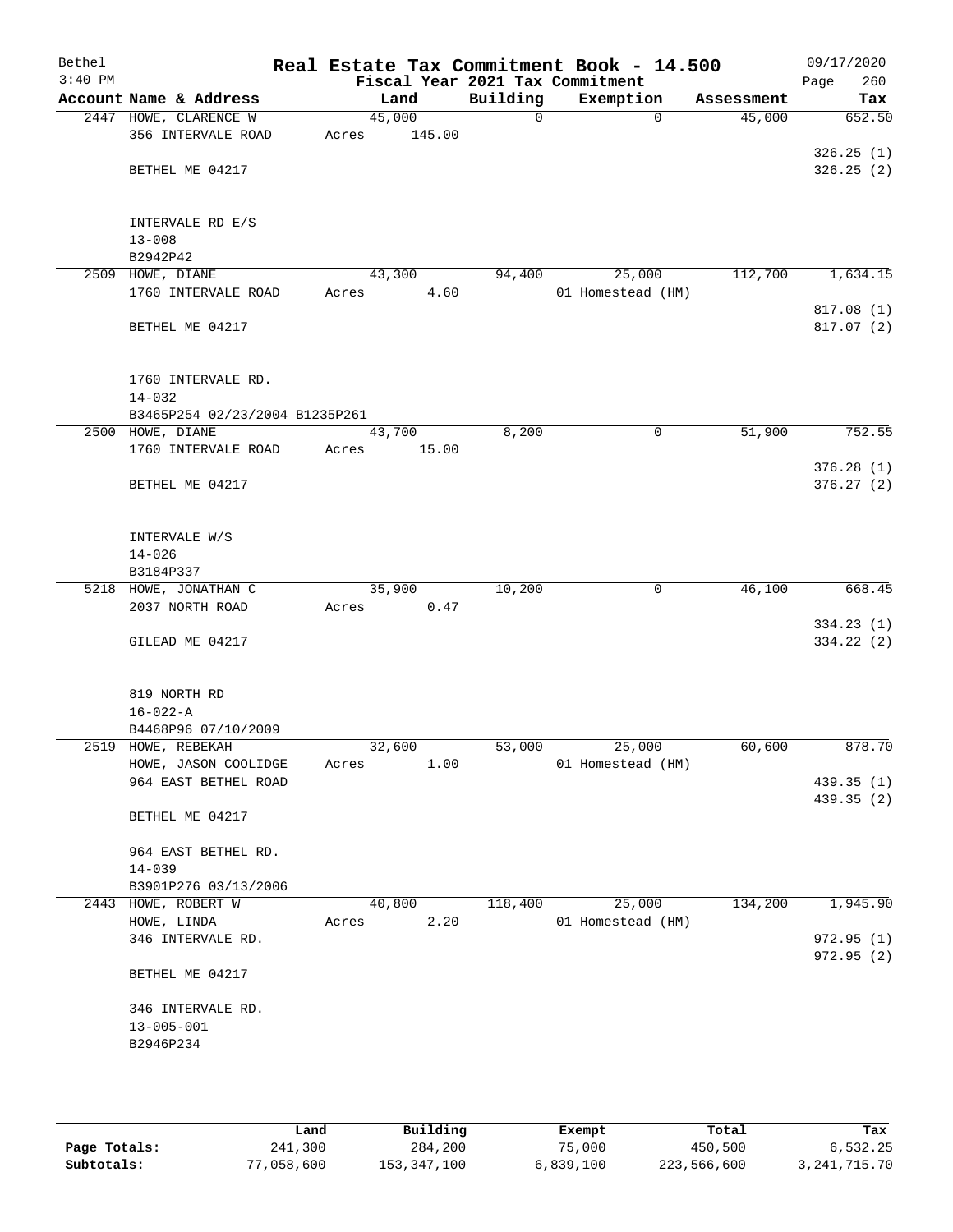| Bethel       |                                                                                      |            |       |        |               |                                 | Real Estate Tax Commitment Book - 14.500 |             | 09/17/2020             |
|--------------|--------------------------------------------------------------------------------------|------------|-------|--------|---------------|---------------------------------|------------------------------------------|-------------|------------------------|
| $3:40$ PM    |                                                                                      |            |       |        |               | Fiscal Year 2021 Tax Commitment |                                          |             | 261<br>Page            |
|              | Account Name & Address                                                               |            |       | Land   |               | Building                        | Exemption                                | Assessment  | Tax                    |
|              | 3348 HOWE, STANLEY<br>PO BOX 113                                                     |            |       | 74,600 | 1.50          | 223,100                         | 25,000<br>01 Homestead (HM)              | 272,700     | 3,954.15               |
|              |                                                                                      |            | Acres |        |               |                                 |                                          |             | 1,977.08(1)            |
|              | BETHEL ME 04217                                                                      |            |       |        |               |                                 |                                          |             | 1,977.07 (2)           |
|              |                                                                                      |            |       |        |               |                                 |                                          |             |                        |
|              | 18 BROAD ST.                                                                         |            |       |        |               |                                 |                                          |             |                        |
|              | $25 - 170$                                                                           |            |       |        |               |                                 |                                          |             |                        |
|              | B1575P21 06/20/1988                                                                  |            |       |        |               |                                 |                                          |             |                        |
|              | 2436 HOWE, THOMAS                                                                    |            |       | 42,100 |               | 186,600                         | 25,000                                   | 203,700     | 2,953.65               |
|              | HOWE, SUZANNE                                                                        |            | Acres |        | 3.32          |                                 | 01 Homestead (HM)                        |             |                        |
|              | 234 INTERVALE RD.                                                                    |            |       |        |               |                                 |                                          |             | 1,476.83(1)            |
|              |                                                                                      |            |       |        |               |                                 |                                          |             | 1,476.82(2)            |
|              | BETHEL ME 04217                                                                      |            |       |        |               |                                 |                                          |             |                        |
|              | 234 INTERVALE RD.                                                                    |            |       |        |               |                                 |                                          |             |                        |
|              | $13 - 001$                                                                           |            |       |        |               |                                 |                                          |             |                        |
|              | B2008P282 05/13/1993                                                                 |            |       |        |               |                                 |                                          |             |                        |
|              | 215 HOWLEY, DENISE ANN                                                               |            |       | 30,100 |               | 94,800                          | 0                                        | 124,900     | 1,811.05               |
|              | PO BOX 478                                                                           |            | Acres |        | 0.80          |                                 |                                          |             | 905.53(1)              |
|              | BETHEL ME 04217                                                                      |            |       |        |               |                                 |                                          |             | 905.52(2)              |
|              |                                                                                      |            |       |        |               |                                 |                                          |             |                        |
|              | 67 EAST BETHEL RD.                                                                   |            |       |        |               |                                 |                                          |             |                        |
|              | $04 - 058$                                                                           |            |       |        |               |                                 |                                          |             |                        |
|              | B5396P455 02/23/2018 B4822P67 03/07/2012 B4544P139<br>12/29/2009 B2965P35 06/29/2001 |            |       |        |               |                                 |                                          |             |                        |
|              | 3052 HOY, DOUGLAS J                                                                  |            |       | 41,900 |               | 125,900                         | 25,000                                   | 142,800     | 2,070.60               |
|              | HOY, CECELIA J                                                                       |            | Acres |        | 3.10          |                                 | 01 Homestead (HM)                        |             |                        |
|              | PO BOX 712                                                                           |            |       |        |               |                                 |                                          |             | 1,035.30(1)            |
|              | BETHEL ME 04217                                                                      |            |       |        |               |                                 |                                          |             | 1,035.30(2)            |
|              |                                                                                      |            |       |        |               |                                 |                                          |             |                        |
|              | 29 HOLT HILL RD.                                                                     |            |       |        |               |                                 |                                          |             |                        |
|              | $23 - 006$                                                                           |            |       |        |               |                                 |                                          |             |                        |
|              | B1209P293 06/16/1983                                                                 |            |       |        |               |                                 |                                          |             |                        |
|              | 373 HUBBARD, JEFFREY L                                                               |            |       | 45,400 |               | 0                               | 0                                        | 45,400      | 658.30                 |
|              | HUBBARD, PURVI SEVAK                                                                 |            | Acres |        | 5.00          |                                 |                                          |             |                        |
|              | 4126 27TH ST, APT 5D                                                                 |            |       |        |               |                                 |                                          |             | 329.15(1)<br>329.15(2) |
|              | LONG ISLAND CITY NY                                                                  |            |       |        |               |                                 |                                          |             |                        |
|              | 11101                                                                                |            |       |        |               |                                 |                                          |             |                        |
|              | PINE BLUFF RD.                                                                       |            |       |        |               |                                 |                                          |             |                        |
|              | $06 - 016 - 002$                                                                     |            |       |        |               |                                 |                                          |             |                        |
| 371          | HUBBARD, JEFFREY L                                                                   |            |       | 56,200 |               | 373,300                         | 0                                        | 429,500     | 6, 227.75              |
|              | HUBBARD, PURVI SEVAK                                                                 |            | Acres |        | 6.00          |                                 |                                          |             |                        |
|              | 4126 27TH ST, APT 5D                                                                 |            |       |        |               |                                 |                                          |             | 3, 113.88(1)           |
|              |                                                                                      |            |       |        |               |                                 |                                          |             | 3, 113.87 (2)          |
|              | LONG ISLAND CITY NY<br>11101                                                         |            |       |        |               |                                 |                                          |             |                        |
|              | 92 PINE BLUFF RD.                                                                    |            |       |        |               |                                 |                                          |             |                        |
|              | $06 - 016 - 001$                                                                     |            |       |        |               |                                 |                                          |             |                        |
|              | B3300P306 05/29/2003                                                                 |            |       |        |               |                                 |                                          |             |                        |
|              |                                                                                      |            |       |        |               |                                 |                                          |             |                        |
|              |                                                                                      | Land       |       |        | Building      |                                 | Exempt                                   | Total       | Tax                    |
| Page Totals: |                                                                                      | 290,300    |       |        | 1,003,700     |                                 | 75,000                                   | 1,219,000   | 17,675.50              |
| Subtotals:   |                                                                                      | 77,348,900 |       |        | 154, 350, 800 |                                 | 6,914,100                                | 224,785,600 | 3, 259, 391.20         |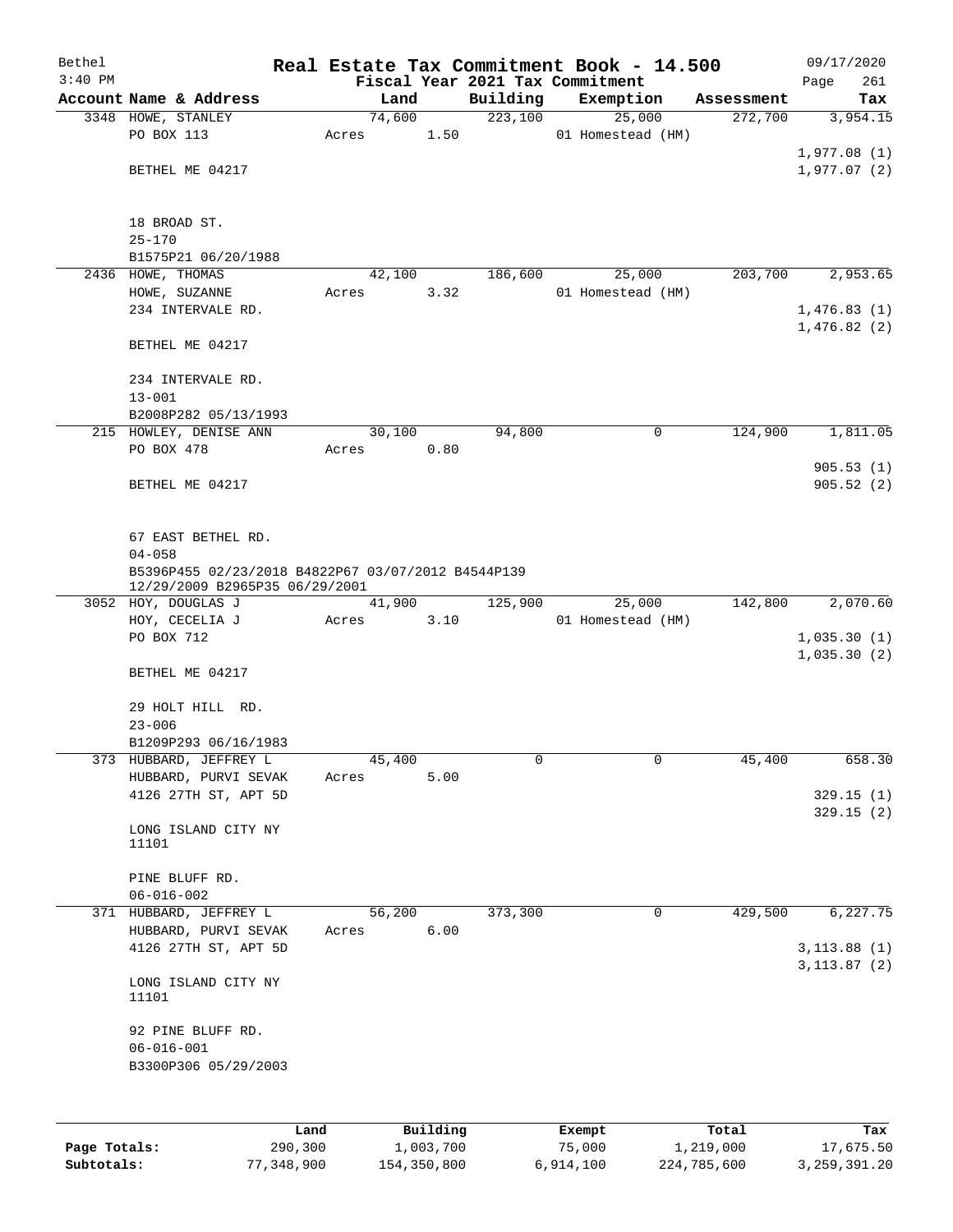| Bethel       |                                                                                       |         |                |          |                     | Real Estate Tax Commitment Book - 14.500 |                       | 09/17/2020                  |
|--------------|---------------------------------------------------------------------------------------|---------|----------------|----------|---------------------|------------------------------------------|-----------------------|-----------------------------|
| $3:40$ PM    |                                                                                       |         |                |          |                     | Fiscal Year 2021 Tax Commitment          |                       | 262<br>Page                 |
|              | Account Name & Address<br>3284 HUGHES, WOODLEIGH H. &                                 |         | Land<br>60,600 |          | Building<br>127,800 | Exemption<br>25,000                      | Assessment<br>163,400 | Tax<br>2,369.30             |
|              | LEE MORISON<br>TRUSTEES, HUGHES<br>REVOCABLE TRUSTS                                   | Acres   |                | 0.96     |                     | 01 Homestead (HM)                        |                       |                             |
|              | 32 CHAPMAN ST                                                                         |         |                |          |                     |                                          |                       | 1,184.65(1)<br>1, 184.65(2) |
|              | BETHEL ME 04217                                                                       |         |                |          |                     |                                          |                       |                             |
|              | 32 CHAPMAN ST.<br>$25 - 118$                                                          |         |                |          |                     |                                          |                       |                             |
|              | B5247P373 10/02/2015 B3322P55 06/27/2003 B2848P298                                    |         |                |          |                     |                                          |                       |                             |
|              | 4602 HULL, CATHERINE Z                                                                |         | 29,400         |          | 62,100              | 0                                        | 91,500                | 1,326.75                    |
|              | HULL, BARRY J<br>299 LUNT RD                                                          | Acres   |                | 0.10     |                     |                                          |                       |                             |
|              |                                                                                       |         |                |          |                     |                                          |                       | 663.38(1)<br>663.37(2)      |
|              | BRUNSWICK ME 04011                                                                    |         |                |          |                     |                                          |                       |                             |
|              | 44 RAILROAD STREET<br>$25 - 072 - 001$                                                |         |                |          |                     |                                          |                       |                             |
|              | B5323P374 12/23/2016 B4485P205 08/20/2009 B3837P209<br>11/09/2005                     |         |                |          |                     |                                          |                       |                             |
|              | 435 HUNT, BRADFORD P                                                                  |         | 41,100         |          | 231,400             | 0                                        | 272,500               | 3,951.25                    |
|              | HURLEY, KATHLEEN M                                                                    | Acres   |                | 6.50     |                     |                                          |                       |                             |
|              | PO BOX 111                                                                            |         |                |          |                     |                                          |                       | 1,975.63(1)<br>1,975.62(2)  |
|              | READINGTON NJ 08870                                                                   |         |                |          |                     |                                          |                       |                             |
|              | 504 GROVER HILL RD.                                                                   |         |                |          |                     |                                          |                       |                             |
|              | $06 - 042$                                                                            |         |                |          |                     |                                          |                       |                             |
|              | B5372P24 10/06/2017 B4203P5 10/02/2007 B1470P278<br>40 HUNT, THOMAS M                 |         | 40,600         |          | 148,400             | $\mathbf 0$                              | 189,000               | 2,740.50                    |
|              | 1815 BLAKELEY ROAD                                                                    |         | Acres          | 2.10     |                     |                                          |                       |                             |
|              |                                                                                       |         |                |          |                     |                                          |                       | 1,370.25(1)                 |
|              | EAST AURORA NY 14052                                                                  |         |                |          |                     |                                          |                       | 1,370.25(2)                 |
|              | 857 GROVER HILL RD.                                                                   |         |                |          |                     |                                          |                       |                             |
|              | $01 - 035 - 001$                                                                      |         |                |          |                     |                                          |                       |                             |
|              | B5055P61 10/28/2013 B1611P168 10/20/1988<br>43 HUNT, THOMAS M                         |         | 30,700         |          | $\Omega$            | $\Omega$                                 | 30,700                | 445.15                      |
|              | 1815 BLAKELEY RD                                                                      | Acres   |                | 7.68     |                     |                                          |                       |                             |
|              |                                                                                       |         |                |          |                     |                                          |                       | 222.58(1)                   |
|              | EAST AURORA NY 14052                                                                  |         |                |          |                     |                                          |                       | 222.57(2)                   |
|              | GROVER HILL RD.                                                                       |         |                |          |                     |                                          |                       |                             |
|              | $01 - 035 - 004$                                                                      |         |                |          |                     |                                          |                       |                             |
|              | B5055P61 10/28/2013 B2440P98 05/29/1997                                               |         |                |          |                     |                                          |                       |                             |
|              | 5185 HUNT, THOMAS M                                                                   |         | 10,800         |          | 0                   | $\mathbf 0$                              | 10,800                | 156.60                      |
|              | HUNT, PATRICK                                                                         | Acres   |                | 37.00    |                     |                                          |                       |                             |
|              | 1815 BLAKELEY RD                                                                      |         |                |          |                     |                                          |                       | 78.30(1)<br>78.30 (2)       |
|              | EAST AURORA NY 14052                                                                  |         |                |          |                     |                                          |                       |                             |
|              | GROVER HILL RD                                                                        |         |                |          |                     |                                          |                       |                             |
|              | $01 - 039 - 003$<br>B5407P160 05/10/2018 B5375P453 10/30/2017 B4287P141<br>04/16/2009 |         |                |          |                     |                                          |                       |                             |
|              |                                                                                       |         |                |          |                     |                                          |                       |                             |
|              |                                                                                       | Land    |                | Building |                     | Exempt                                   | Total                 | Tax                         |
| Page Totals: |                                                                                       | 213,200 |                | 569,700  |                     | 25,000                                   | 757,900               | 10,989.55                   |

**Subtotals:** 77,562,100 154,920,500 6,939,100 225,543,500 3,270,380.75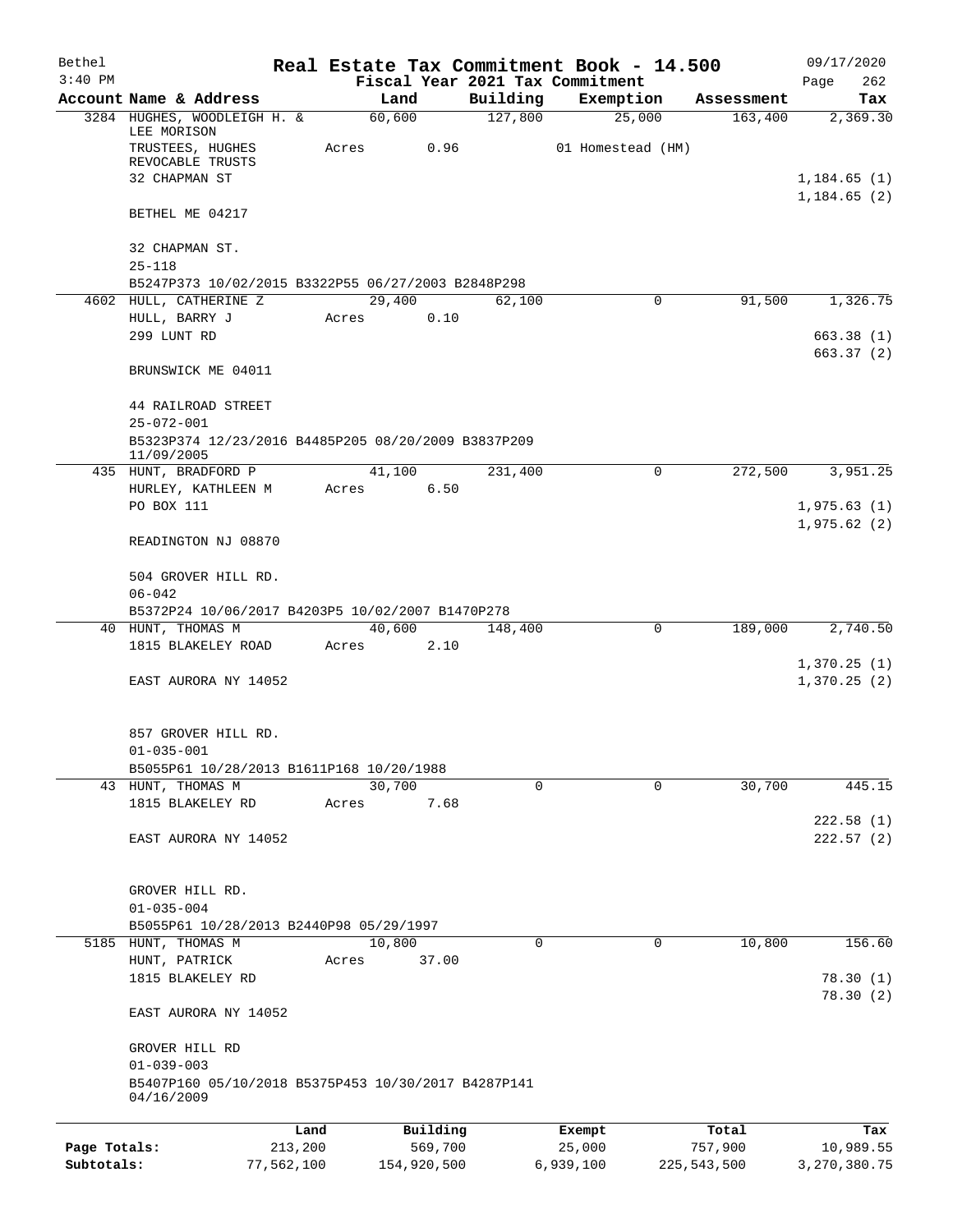| Bethel       |                                                                 |         |                |              | Real Estate Tax Commitment Book - 14.500 |            | 09/17/2020           |
|--------------|-----------------------------------------------------------------|---------|----------------|--------------|------------------------------------------|------------|----------------------|
| $3:40$ PM    |                                                                 |         |                |              | Fiscal Year 2021 Tax Commitment          |            | 263<br>Page          |
|              | Account Name & Address                                          |         | Land           | Building     | Exemption                                | Assessment | Tax                  |
|              | 5432 HUNT, THOMAS M                                             |         | 2,900<br>10.00 | $\mathsf{O}$ | $\Omega$                                 | 2,900      | 42.05                |
|              | HUNT, PATRICK<br>1815 BLAKELEY RD                               | Acres   |                |              |                                          |            |                      |
|              |                                                                 |         |                |              |                                          |            | 21.03(1)<br>21.02(2) |
|              | EAST AURORA NY 14052                                            |         |                |              |                                          |            |                      |
|              | 699 GROVER HILL ROAD<br>$01 - 039 - 004$                        |         |                |              |                                          |            |                      |
|              | B5375P453 10/30/2017 B4287P141 04/16/2009                       |         |                |              |                                          |            |                      |
|              | 3198 HURD, CHARLES JR                                           |         | 24,600         | 80,600       | 25,000                                   | 80,200     | 1,162.90             |
|              | HURD, DONNA L MALLAHY                                           | Acres   | 0.07           |              | 01 Homestead (HM)                        |            |                      |
|              | PO BOX 613                                                      |         |                |              |                                          |            | 581.45(1)            |
|              |                                                                 |         |                |              |                                          |            | 581.45(2)            |
|              | BETHEL ME 04217                                                 |         |                |              |                                          |            |                      |
|              | 9 CHURCH ST                                                     |         |                |              |                                          |            |                      |
|              | $25 - 039$                                                      |         |                |              |                                          |            |                      |
|              | B3687P225 03/16/2005                                            |         |                |              |                                          |            |                      |
|              | 291 HURD, KATHRYN, & DAY,                                       |         | 28,500         | 0            | 0                                        | 28,500     | 413.25               |
|              | ROBERT H. JR.                                                   |         |                |              |                                          |            |                      |
|              | 284 GORE RD                                                     | Acres   | 100.00         |              |                                          |            |                      |
|              |                                                                 |         |                |              |                                          |            | 206.63(1)            |
|              | BRYANT POND ME 04219                                            |         |                |              |                                          |            | 206.62(2)            |
|              |                                                                 |         |                |              |                                          |            |                      |
|              | GORE RD.<br>$05 - 001$                                          |         |                |              |                                          |            |                      |
|              | B4304P48 05/30/2008                                             |         |                |              |                                          |            |                      |
|              | 317 HURD, KATHRYN, & DAY,                                       |         | 44,700         | 0            | 0                                        | 44,700     | 648.15               |
|              | ROBERT H. JR.                                                   |         |                |              |                                          |            |                      |
|              | 284 GORE RD                                                     | Acres   | 28.00          |              |                                          |            |                      |
|              |                                                                 |         |                |              |                                          |            | 324.08(1)            |
|              | BRYANT POND ME 04219                                            |         |                |              |                                          |            | 324.07(2)            |
|              |                                                                 |         |                |              |                                          |            |                      |
|              | ROUTE 232                                                       |         |                |              |                                          |            |                      |
|              | $05 - 026$                                                      |         |                |              |                                          |            |                      |
|              | B4290P297 05/01/2008 B4217P336 11/01/2007 B3931P72<br>B1637P213 |         |                |              |                                          |            |                      |
|              | 3197 HURD, SCOTT                                                |         | 44,600         | 188,800      | $\mathbf 0$                              | 233,400    | 3,384.30             |
|              | 77 PORTEOUS AVE                                                 | Acres   | 0.23           |              |                                          |            |                      |
|              |                                                                 |         |                |              |                                          |            | 1,692.15(1)          |
|              | FAIRFAX CA 94930                                                |         |                |              |                                          |            | 1,692.15(2)          |
|              |                                                                 |         |                |              |                                          |            |                      |
|              | 15 CHURCH ST.                                                   |         |                |              |                                          |            |                      |
|              | $25 - 038$                                                      |         |                |              |                                          |            |                      |
|              | B5497P384 12/01/2019 B4310P260 06/13/2008                       |         |                |              |                                          |            |                      |
|              | 3075 HUSSEY, STEVEN J                                           |         | 37,800         | 51,700       | 0                                        | 89,500     | 1,297.75             |
|              | HUSSEY, SUSAN V                                                 | Acres   | 0.96           |              |                                          |            |                      |
|              | 602 MEGQUIER HILL ROAD                                          |         |                |              |                                          |            | 648.88(1)            |
|              |                                                                 |         |                |              |                                          |            | 648.87(2)            |
|              | POLAND ME 04274                                                 |         |                |              |                                          |            |                      |
|              | 1328 INTERVALE RD.<br>$23 - 027$                                |         |                |              |                                          |            |                      |
|              | B5363P507 08/24/2017 B1276P195 09/07/1984                       |         |                |              |                                          |            |                      |
|              |                                                                 |         |                |              |                                          |            |                      |
|              |                                                                 | Land    | Building       |              | Exempt                                   | Total      | Tax                  |
| Page Totals: |                                                                 | 183,100 | 321,100        |              | 25,000                                   | 479,200    | 6,948.40             |

**Subtotals:** 77,745,200 155,241,600 6,964,100 226,022,700 3,277,329.15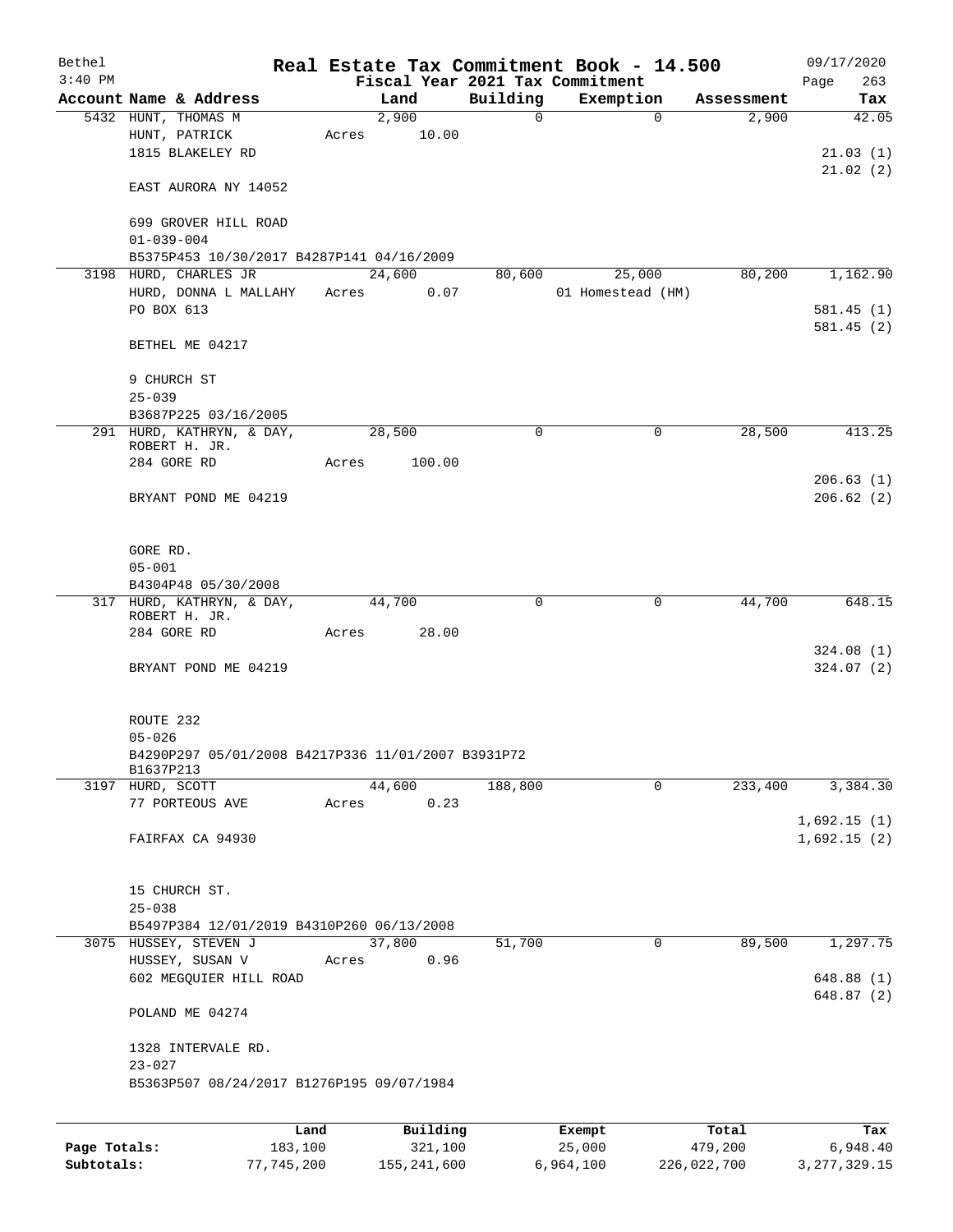| Bethel<br>$3:40$ PM |                                                                                       |            |       |             |          | Real Estate Tax Commitment Book - 14.500<br>Fiscal Year 2021 Tax Commitment |             | 09/17/2020<br>264<br>Page |
|---------------------|---------------------------------------------------------------------------------------|------------|-------|-------------|----------|-----------------------------------------------------------------------------|-------------|---------------------------|
|                     | Account Name & Address                                                                |            |       | Land        | Building | Exemption                                                                   | Assessment  | Tax                       |
|                     | 3127 HUTCHINS ONE FAMILY                                                              |            |       | 60,500      | $\Omega$ | $\Omega$                                                                    | 60,500      | 877.25                    |
|                     | TRUST                                                                                 |            |       |             |          |                                                                             |             |                           |
|                     | HUTCHINS, MARK L.<br>TRUSTEE                                                          |            | Acres | 3.88        |          |                                                                             |             |                           |
|                     | 121 INTERVALE RD                                                                      |            |       |             |          |                                                                             |             | 438.63(1)                 |
|                     |                                                                                       |            |       |             |          |                                                                             |             | 438.62 (2)                |
|                     | BETHEL ME 04217                                                                       |            |       |             |          |                                                                             |             |                           |
|                     | INTERVALE RD.                                                                         |            |       |             |          |                                                                             |             |                           |
|                     | $24 - 047 - 001$                                                                      |            |       |             |          |                                                                             |             |                           |
|                     | B5154P185 08/29/2014 B2745P143 09/13/1999                                             |            |       |             |          |                                                                             |             |                           |
|                     | 1254 HUTCHINS, JEFFREY                                                                |            |       | 1,000       | 0        | 0                                                                           | 1,000       | 14.50                     |
|                     | 1329 NORTH ROAD                                                                       |            | Acres | 4.80        |          |                                                                             |             |                           |
|                     |                                                                                       |            |       |             |          |                                                                             |             | 7.25(1)<br>7.25(2)        |
|                     | GILEAD ME 04217                                                                       |            |       |             |          |                                                                             |             |                           |
|                     |                                                                                       |            |       |             |          |                                                                             |             |                           |
|                     | RTE 2 S/S<br>$07 - 057$                                                               |            |       |             |          |                                                                             |             |                           |
|                     | B1094P100 10/08/1980 B575P63                                                          |            |       |             |          |                                                                             |             |                           |
|                     | 1489 HUTCHINS, KRISTIE                                                                |            |       | 8,000       | $\Omega$ | 0                                                                           | 8,000       | 116.00                    |
|                     | 1023 ROUTE 232                                                                        |            | Acres | 21.00       |          |                                                                             |             |                           |
|                     |                                                                                       |            |       |             |          |                                                                             |             | 58.00(1)                  |
|                     | MILTON TOWNSHIP ME                                                                    |            |       |             |          |                                                                             |             | 58.00(2)                  |
|                     | 04219                                                                                 |            |       |             |          |                                                                             |             |                           |
|                     | RTE 232 N/S                                                                           |            |       |             |          |                                                                             |             |                           |
|                     | $10 - 008$                                                                            |            |       |             |          |                                                                             |             |                           |
|                     | B4216P109 10/30/2007 B3931P72 B827P108                                                |            |       |             |          |                                                                             |             |                           |
|                     | 1529 HUTCHINSON, JUDITH                                                               |            |       | 500         | $\Omega$ | $\Omega$                                                                    | 500         | 7.25                      |
|                     | 1103 LAKE MOXIE RD                                                                    |            | Acres | 4.80        |          |                                                                             |             |                           |
|                     |                                                                                       |            |       |             |          |                                                                             |             | 3.63(1)                   |
|                     | WEST FORKS ME 04286                                                                   |            |       |             |          |                                                                             |             | 3.62(2)                   |
|                     |                                                                                       |            |       |             |          |                                                                             |             |                           |
|                     | $11 - 019$                                                                            |            |       |             |          |                                                                             |             |                           |
|                     | B4758P261 09/12/2011 B4512P17 10/16/2009 B2142P347                                    |            |       |             |          |                                                                             |             |                           |
|                     | B845P185<br>3690 HUTCHINSON, JUDITH                                                   |            |       | 70,300      | 98,700   | 25,000                                                                      | 144,000     | 2,088.00                  |
|                     | 1103 LAKE MOXIE RD                                                                    |            | Acres | 32.00       |          | 01 Homestead (HM)                                                           |             |                           |
|                     |                                                                                       |            |       |             |          |                                                                             |             | 1,044.00(1)               |
|                     | WEST FORKS ME 04985                                                                   |            |       |             |          |                                                                             |             | 1,044.00(2)               |
|                     |                                                                                       |            |       |             |          |                                                                             |             |                           |
|                     | 62 FLAT RD                                                                            |            |       |             |          |                                                                             |             |                           |
|                     | $28 - 033$                                                                            |            |       |             |          |                                                                             |             |                           |
|                     | B4758P261 09/12/2011 B4512P17 10/16/2009 B2142P347                                    |            |       |             |          |                                                                             |             |                           |
|                     | 74 HUTCHINSON, THOMAS C                                                               |            |       | 45,900      | 158,000  | 0                                                                           | 203,900     | 2,956.55                  |
|                     | C/O BETH WALKER                                                                       |            | Acres | 7.00        |          |                                                                             |             |                           |
|                     | 104 SKILLINGS RD.                                                                     |            |       |             |          |                                                                             |             | 1,478.28(1)               |
|                     | BETHEL ME 04217                                                                       |            |       |             |          |                                                                             |             | 1,478.27(2)               |
|                     | 104 SKILLINGS RD                                                                      |            |       |             |          |                                                                             |             |                           |
|                     | $01 - 053$                                                                            |            |       |             |          |                                                                             |             |                           |
|                     | B5308P646 10/06/2016 B4626P317 08/27/2010 B4608P265<br>07/13/2010 B1321P24 06/11/1985 |            |       |             |          |                                                                             |             |                           |
|                     |                                                                                       | Land       |       | Building    |          | Exempt                                                                      | Total       | Tax                       |
| Page Totals:        |                                                                                       | 186,200    |       | 256,700     |          | 25,000                                                                      | 417,900     | 6,059.55                  |
| Subtotals:          |                                                                                       | 77,931,400 |       | 155,498,300 |          | 6,989,100                                                                   | 226,440,600 | 3, 283, 388.70            |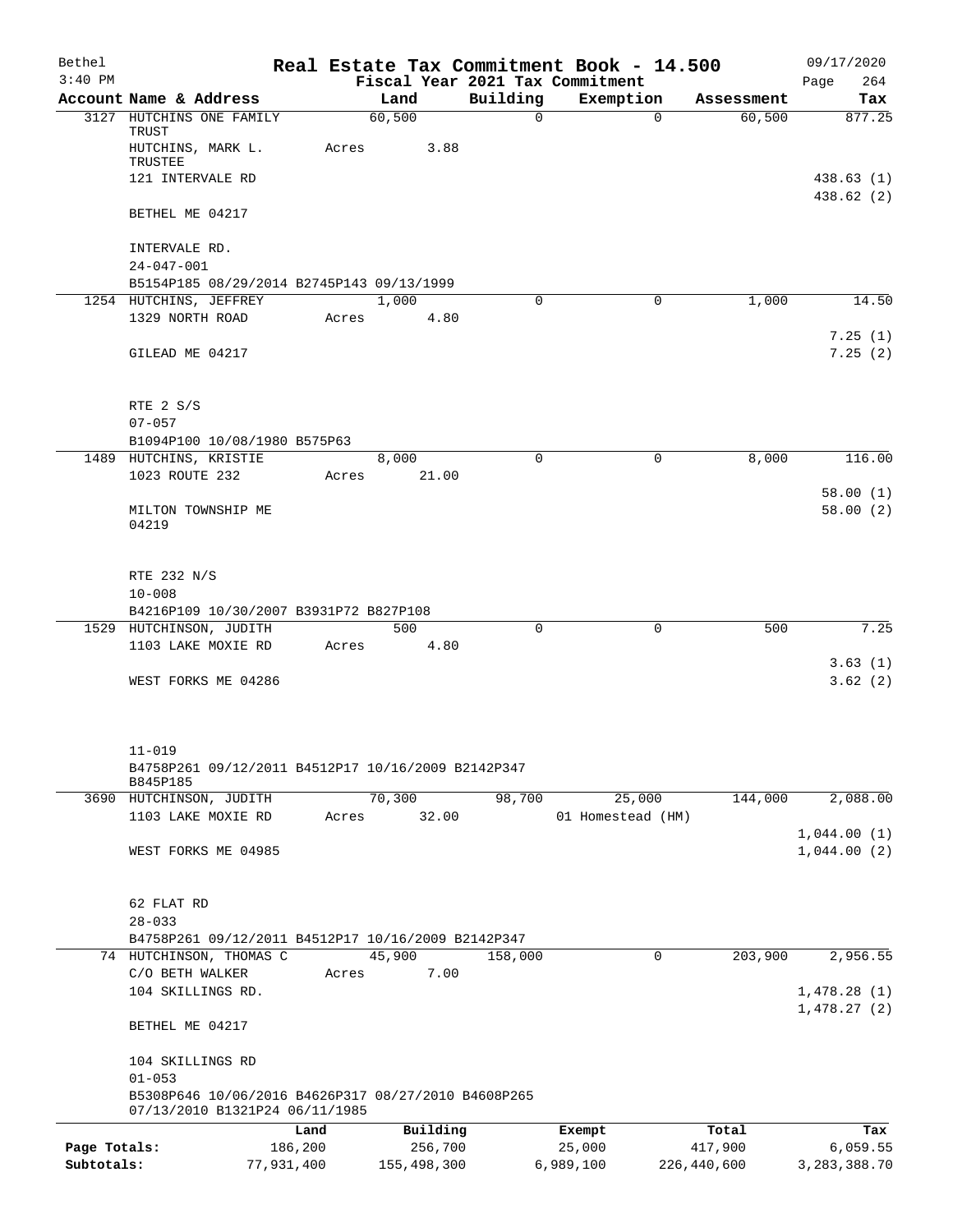| Bethel       |                                                                                     |         |         |           |          | Real Estate Tax Commitment Book - 14.500 |            | 09/17/2020    |
|--------------|-------------------------------------------------------------------------------------|---------|---------|-----------|----------|------------------------------------------|------------|---------------|
| $3:40$ PM    |                                                                                     |         |         |           |          | Fiscal Year 2021 Tax Commitment          |            | 265<br>Page   |
|              | Account Name & Address                                                              |         |         | Land      | Building | Exemption                                | Assessment | Tax           |
|              | 3202 HW BETHEL REALTY, LLC<br>15 Eden Lane                                          |         |         | 81,900    | 422,000  | $\mathbf 0$                              | 503,900    | 7,306.55      |
|              |                                                                                     |         | Acres   | 0.71      |          |                                          |            | 3,653.28(1)   |
|              | Bethel ME 04217                                                                     |         |         |           |          |                                          |            | 3,653.27(2)   |
|              |                                                                                     |         |         |           |          |                                          |            |               |
|              | 32 MAIN ST.                                                                         |         |         |           |          |                                          |            |               |
|              | $25 - 043$                                                                          |         |         |           |          |                                          |            |               |
|              | B5420P417 07/25/2018 B4593P188 06/01/2010                                           |         |         |           |          |                                          |            |               |
|              | 1702 HYMAN, MICHAEL                                                                 |         | 108,600 |           | 438,200  | 0                                        | 546,800    | 7,928.60      |
|              | HYMAN, SHERRY                                                                       |         | Acres   | 3.21      |          |                                          |            |               |
|              | 4301 SOUTH FLAGER DR.                                                               |         |         |           |          |                                          |            | 3,964.30(1)   |
|              |                                                                                     |         |         |           |          |                                          |            | 3,964.30(2)   |
|              | WEST PALM BEACH FL<br>33405                                                         |         |         |           |          |                                          |            |               |
|              | 50 RIPPS TRAIL                                                                      |         |         |           |          |                                          |            |               |
|              | $12 - 052 - 005$                                                                    |         |         |           |          |                                          |            |               |
|              | B4960P275 03/01/2013 B3256P172                                                      |         |         |           |          |                                          |            |               |
|              | 1422 HYNEK, SCOTT                                                                   |         |         | 74,600    | 257,000  | 25,000                                   | 306,600    | 4,445.70      |
|              | PO BOX 1144                                                                         |         | Acres   | 29.50     |          | 01 Homestead (HM)                        |            |               |
|              |                                                                                     |         |         |           |          |                                          |            | 2, 222.85 (1) |
|              | BETHEL ME 04217                                                                     |         |         |           |          |                                          |            | 2, 222.85 (2) |
|              |                                                                                     |         |         |           |          |                                          |            |               |
|              | 23 GOSS POND RD.                                                                    |         |         |           |          |                                          |            |               |
|              | $09 - 007 - 001$                                                                    |         |         |           |          |                                          |            |               |
|              | B2519P295 B2519P295                                                                 |         |         |           |          |                                          |            |               |
|              | 3264 HYNEK, SCOTT                                                                   |         |         | 72,000    | 135,400  | 0                                        | 207,400    | 3,007.30      |
|              | PO BOX 1144                                                                         |         | Acres   | 0.30      |          |                                          |            |               |
|              |                                                                                     |         |         |           |          |                                          |            | 1,503.65(1)   |
|              | BETHEL ME 04217                                                                     |         |         |           |          |                                          |            | 1,503.65(2)   |
|              |                                                                                     |         |         |           |          |                                          |            |               |
|              | 111 MAIN ST.                                                                        |         |         |           |          |                                          |            |               |
|              | $25 - 098$                                                                          |         |         |           |          |                                          |            |               |
|              | B3299P130 05/27/2003                                                                |         |         |           |          |                                          |            |               |
|              | 3101 IDEAS UNDAUNTED, LLC                                                           |         | 124,500 |           | 324,900  | $\overline{0}$                           | 449,400    | 6,516.30      |
|              | PO BOX 250                                                                          |         | Acres   | 1.20      |          |                                          |            |               |
|              |                                                                                     |         |         |           |          |                                          |            | 3, 258.15 (1) |
|              | BETHEL ME 04217                                                                     |         |         |           |          |                                          |            | 3, 258.15 (2) |
|              |                                                                                     |         |         |           |          |                                          |            |               |
|              | 150 MAYVILLE RD.                                                                    |         |         |           |          |                                          |            |               |
|              | $24 - 023$                                                                          |         |         |           |          |                                          |            |               |
|              | B5266P76 02/01/2016 B4528P73 11/15/2009 B4335P333<br>08/14/2008 B3663P38 01/24/2005 |         |         |           |          |                                          |            |               |
|              | 3507 ILES, ROBERT, D. &                                                             |         |         | 57,800    | 125,200  | 31,000                                   | 152,000    | 2,204.00      |
|              | ALLIDAH, L.<br>132 PARADISE RD.                                                     |         | Acres   | 0.70      |          | 01 Homestead (HM)                        |            |               |
|              |                                                                                     |         |         |           |          | 12 WW2 Vet Res                           |            | 1,102.00(1)   |
|              | BETHEL ME 04217                                                                     |         |         |           |          |                                          |            | 1,102.00(2)   |
|              |                                                                                     |         |         |           |          |                                          |            |               |
|              | 132 PARADISE RD.<br>$26 - 064$                                                      |         |         |           |          |                                          |            |               |
|              | B4294P89 05/03/2008 B574P303                                                        |         |         |           |          |                                          |            |               |
|              |                                                                                     |         |         |           |          |                                          |            |               |
|              |                                                                                     | Land    |         | Building  |          | Exempt                                   | Total      | Tax           |
| Page Totals: |                                                                                     | 519,400 |         | 1,702,700 |          | 56,000                                   | 2,166,100  | 31,408.45     |

**Subtotals:** 78,450,800 157,201,000 7,045,100 228,606,700 3,314,797.15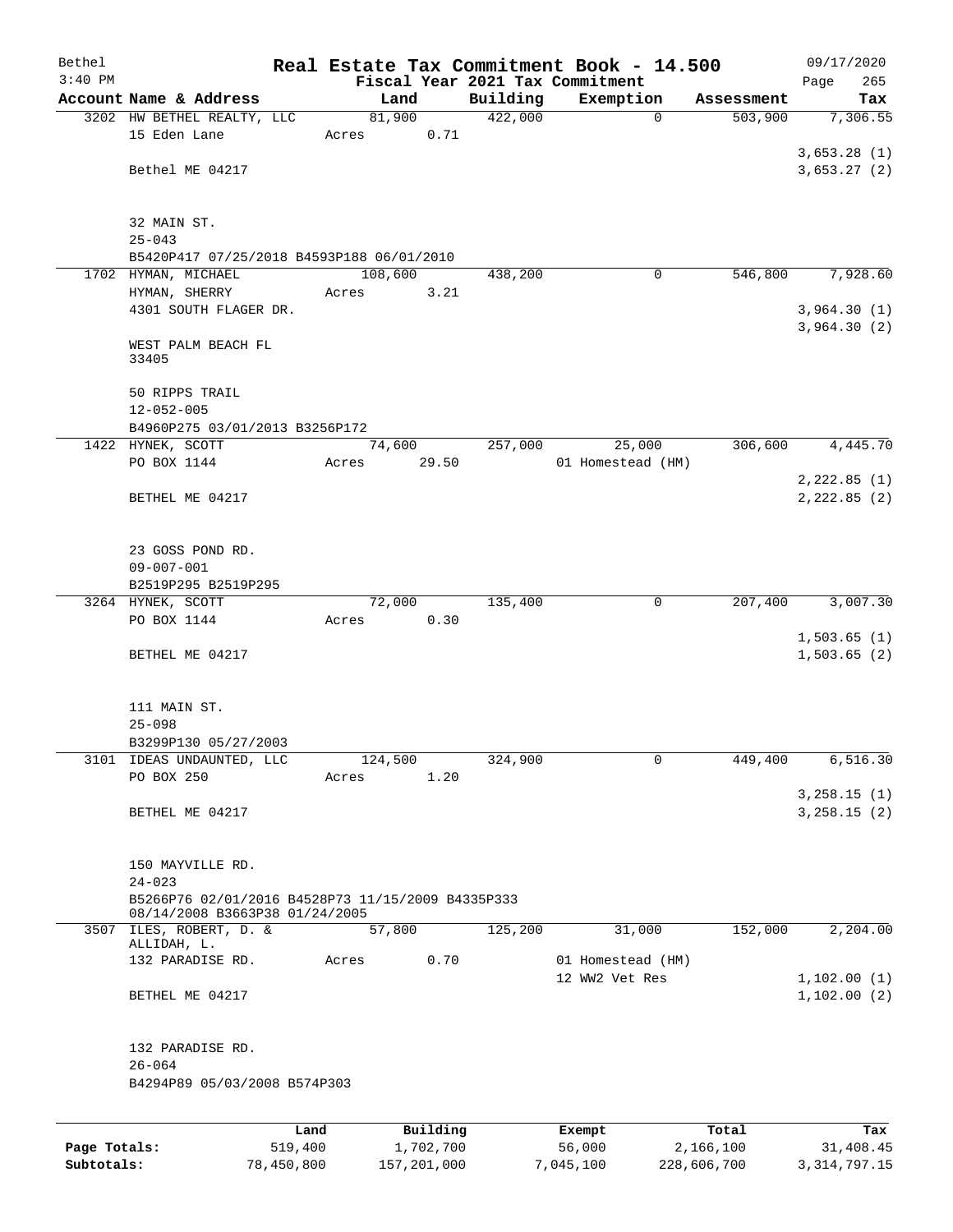| Bethel    |                                                                                     |       |        |        |                                             | Real Estate Tax Commitment Book - 14.500 |                      | 09/17/2020                 |
|-----------|-------------------------------------------------------------------------------------|-------|--------|--------|---------------------------------------------|------------------------------------------|----------------------|----------------------------|
| $3:40$ PM | Account Name & Address                                                              |       | Land   |        | Fiscal Year 2021 Tax Commitment<br>Building |                                          |                      | 266<br>Page                |
|           | 5492 INDICIANI, CARLENE &                                                           |       | 30,000 |        | $\Omega$                                    | Exemption<br>$\Omega$                    | Assessment<br>30,000 | Tax<br>435.00              |
|           | MARIO                                                                               |       |        |        |                                             |                                          |                      |                            |
|           | 7 MILL POND RD                                                                      | Acres |        | 1.50   |                                             |                                          |                      |                            |
|           |                                                                                     |       |        |        |                                             |                                          |                      | 217.50(1)                  |
|           | NORTH ANDOVER MA 01845                                                              |       |        |        |                                             |                                          |                      | 217.50(2)                  |
|           | GROVER HILL RD                                                                      |       |        |        |                                             |                                          |                      |                            |
|           | $06 - 035 - 002 - 002$                                                              |       |        |        |                                             |                                          |                      |                            |
|           | B5492P634 11/04/2019                                                                |       |        |        |                                             |                                          |                      |                            |
|           | 1387 INGLESIDE PROPERTIES<br>NORTH, LLC                                             |       | 50,300 |        | 208,700                                     | 0                                        | 259,000              | 3,755.50                   |
|           | 99 BAILEY RD                                                                        | Acres |        | 1.80   |                                             |                                          |                      |                            |
|           | BETHEL ME 04217                                                                     |       |        |        |                                             |                                          |                      | 1,877.75(1)<br>1,877.75(2) |
|           |                                                                                     |       |        |        |                                             |                                          |                      |                            |
|           | 99 BAILEY RD.<br>$08 - 055 - 007$                                                   |       |        |        |                                             |                                          |                      |                            |
|           | B4447P169 05/27/2009 B4131P348 05/09/2007 B3406P261                                 |       |        |        |                                             |                                          |                      |                            |
|           | 10/27/2003 B2760P332                                                                |       |        |        |                                             |                                          |                      |                            |
|           | 428 INNELLA, MICHAEL A.,                                                            |       | 41,600 |        | 40,700                                      | $\mathbf 0$                              | 82,300               | 1,193.35                   |
|           | ELIZABETH, GERALD<br>622 WEST SIDNEY ROAD                                           | Acres |        | 12.00  |                                             |                                          |                      |                            |
|           |                                                                                     |       |        |        |                                             |                                          |                      | 596.68(1)                  |
|           | PITTSTOWN NJ 08867                                                                  |       |        |        |                                             |                                          |                      | 596.67(2)                  |
|           | 453 GROVER HILL RD                                                                  |       |        |        |                                             |                                          |                      |                            |
|           | $06 - 035 - 001$                                                                    |       |        |        |                                             |                                          |                      |                            |
|           | B4816P76 02/21/2012 B4362P205 10/08/2008 B4203P6<br>10/02/2007 B2817P348 05/11/2000 |       |        |        |                                             |                                          |                      |                            |
|           | 3200 INTEGRITY HOLDINGS, LLC                                                        |       |        | 50,900 | 453,100                                     | 0                                        | 504,000              | 7,308.00                   |
|           | 46 CUNNINGHAM ROAD                                                                  | Acres |        | 0.15   |                                             |                                          |                      |                            |
|           |                                                                                     |       |        |        |                                             |                                          |                      | 3,654.00(1)                |
|           | FREEPORT ME 04032                                                                   |       |        |        |                                             |                                          |                      | 3,654.00(2)                |
|           | 14 MAIN ST.                                                                         |       |        |        |                                             |                                          |                      |                            |
|           | $25 - 041$                                                                          |       |        |        |                                             |                                          |                      |                            |
|           | B4199P129 09/25/2007 B2759P55                                                       |       |        |        |                                             |                                          |                      |                            |
|           | 3319 IRIE HOLDINGS, LLC<br>C/O JESSICA & BRIAN                                      | Acres | 75,200 | 0.40   | 186,300                                     | 0                                        | 261,500              | 3,791.75                   |
|           | NICHOLS<br>PO BOX 72                                                                |       |        |        |                                             |                                          |                      | 1,895.88(1)                |
|           |                                                                                     |       |        |        |                                             |                                          |                      | 1,895.87(2)                |
|           | BETHEL ME 04217                                                                     |       |        |        |                                             |                                          |                      |                            |
|           | 43 MAIN ST.                                                                         |       |        |        |                                             |                                          |                      |                            |
|           | $25 - 150 - 001$                                                                    |       |        |        |                                             |                                          |                      |                            |
|           | B5300P205 08/24/2016 B3281P265 04/30/2003 B2761P222                                 |       |        |        |                                             |                                          |                      |                            |

|              | Land       | Building    | Exempt    | Total       | Tax          |
|--------------|------------|-------------|-----------|-------------|--------------|
| Page Totals: | 248,000    | 888,800     |           | 1,136,800   | 16,483.60    |
| Subtotals:   | 78,698,800 | 158,089,800 | 7,045,100 | 229,743,500 | 3,331,280.75 |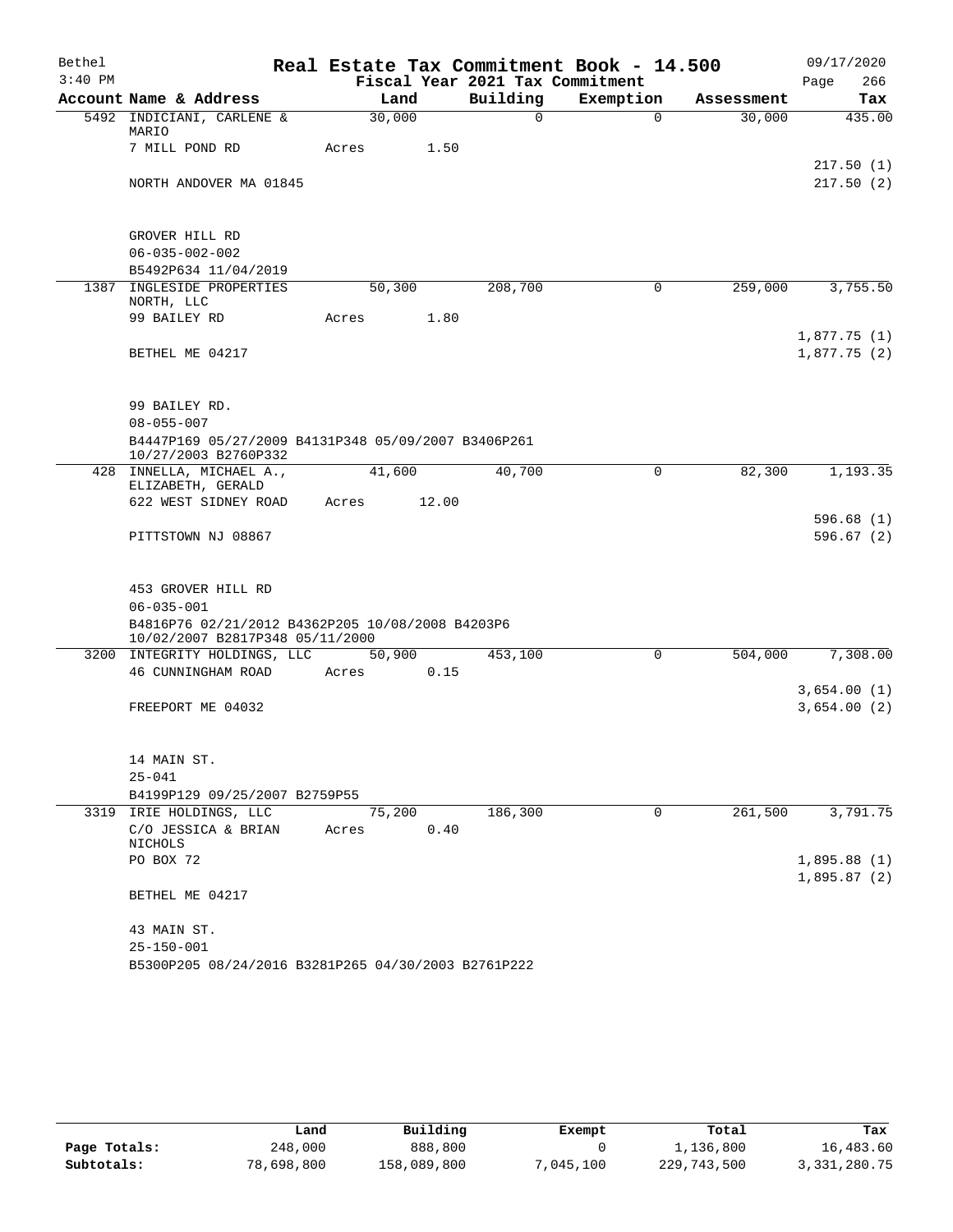| Bethel       |                                                                                                           |            |             |                     | Real Estate Tax Commitment Book - 14.500 |             | 09/17/2020                  |
|--------------|-----------------------------------------------------------------------------------------------------------|------------|-------------|---------------------|------------------------------------------|-------------|-----------------------------|
| $3:40$ PM    |                                                                                                           |            |             |                     | Fiscal Year 2021 Tax Commitment          |             | 267<br>Page                 |
|              | Account Name & Address                                                                                    |            | Land        | Building            | Exemption                                | Assessment  | Tax                         |
|              | 3320 IRIE HOLDINGS, LLC<br>C/O JESSICA & BRIAN<br>NICHOLS                                                 | Acres      | 67,000      | $\mathbf 0$<br>0.26 | $\mathbf 0$                              | 67,000      | 971.50                      |
|              | P.O. BOX 72                                                                                               |            |             |                     |                                          |             | 485.75 (1)<br>485.75 (2)    |
|              | BETHEL ME 04217                                                                                           |            |             |                     |                                          |             |                             |
|              | 41 MAIN ST.<br>$25 - 151$                                                                                 |            |             |                     |                                          |             |                             |
|              | B5300P205 08/24/2016 B4442P37 05/18/2009 B4121P256<br>08/24/2007 B3943P296 05/26/2006 B3841P19 11/09/2005 |            |             |                     |                                          |             |                             |
|              | 3109 IRVING OIL LIMITED                                                                                   |            | 121,200     | 313,800             | 0                                        | 435,000     | 6,307.50                    |
|              | ATTN: CORPORATE REAL<br>ESTATE                                                                            | Acres      |             | 1.05                |                                          |             |                             |
|              | PO BOX 868                                                                                                |            |             |                     |                                          |             | 3,153.75(1)<br>3, 153.75(2) |
|              | CALAIS ME 04619                                                                                           |            |             |                     |                                          |             |                             |
|              | 211 MAYVILLE RD.<br>$24 - 030$                                                                            |            |             |                     |                                          |             |                             |
|              | B4754P133 08/29/2011 B4390P200 01/02/2009 B1230P146                                                       |            |             |                     |                                          |             |                             |
|              | 5365 IRVING OIL LIMITED                                                                                   |            | 0           | 15,200              | 0                                        | 15,200      | 220.40                      |
|              | ATTN: CORPORATE REAL                                                                                      |            |             |                     |                                          |             |                             |
|              | ESTATE<br>PO BOX 868                                                                                      |            |             |                     |                                          |             | 110.20(1)                   |
|              |                                                                                                           |            |             |                     |                                          |             | 110.20(2)                   |
|              | CALAIS ME 04619                                                                                           |            |             |                     |                                          |             |                             |
|              | MAYVILLE ROAD - CANOPY                                                                                    |            |             |                     |                                          |             |                             |
|              | 24-030 ON                                                                                                 |            |             |                     |                                          |             |                             |
|              | 4690 IRWIN, JEANNE, E.<br>218 HARRIET ST.                                                                 | Acres      | 43,400      | 201,100<br>1.07     | 0                                        | 244,500     | 3,545.25                    |
|              | SOUTH PORTLAND ME 04106                                                                                   |            |             |                     |                                          |             | 1,772.63(1)<br>1,772.62(2)  |
|              |                                                                                                           |            |             |                     |                                          |             |                             |
|              | 16 BROOK RD                                                                                               |            |             |                     |                                          |             |                             |
|              | $13 - 022 - 012$                                                                                          |            |             |                     |                                          |             |                             |
|              | B4301P297 05/23/2008 B3917P313 04/07/2006 B3482P257<br>3604 ISELIN, SARAH                                 |            | 109,100     | 293,000             | $\mathbf 0$                              | 402,100     | 5,830.45                    |
|              | 60 HULL STREET                                                                                            | Acres      |             | 2.50                |                                          |             |                             |
|              |                                                                                                           |            |             |                     |                                          |             | 2,915.23(1)                 |
|              | NEWTON MA 02460                                                                                           |            |             |                     |                                          |             | 2,915.22(2)                 |
|              | 280 PARADISE RD                                                                                           |            |             |                     |                                          |             |                             |
|              | $27 - 013 - 002$<br>B5405P477 05/01/2018 B5281P187 05/16/2016 B3302P106                                   |            |             |                     |                                          |             |                             |
|              | 05/29/2003<br>2869 ISHAM, TAMARA                                                                          |            | 38,400      | 83,000              | $\Omega$                                 | 121,400     | 1,760.30                    |
|              | PO BOX 592                                                                                                | Acres      | 1.00        |                     |                                          |             | 880.15 (1)                  |
|              | BETHEL ME 04217                                                                                           |            |             |                     |                                          |             | 880.15 (2)                  |
|              | 1371 INTERVALE RD.                                                                                        |            |             |                     |                                          |             |                             |
|              | $19 - 017 - 005$                                                                                          |            |             |                     |                                          |             |                             |
|              | B5347P231 05/26/2017 B5259P338 02/18/2015 B2609P288<br>09/16/1998                                         |            |             |                     |                                          |             |                             |
|              |                                                                                                           | Land       | Building    |                     | Exempt                                   | Total       | Tax                         |
| Page Totals: |                                                                                                           | 379,100    | 906,100     |                     | $\mathbf 0$                              | 1,285,200   | 18,635.40                   |
| Subtotals:   |                                                                                                           | 79,077,900 | 158,995,900 |                     | 7,045,100                                | 231,028,700 | 3, 349, 916.15              |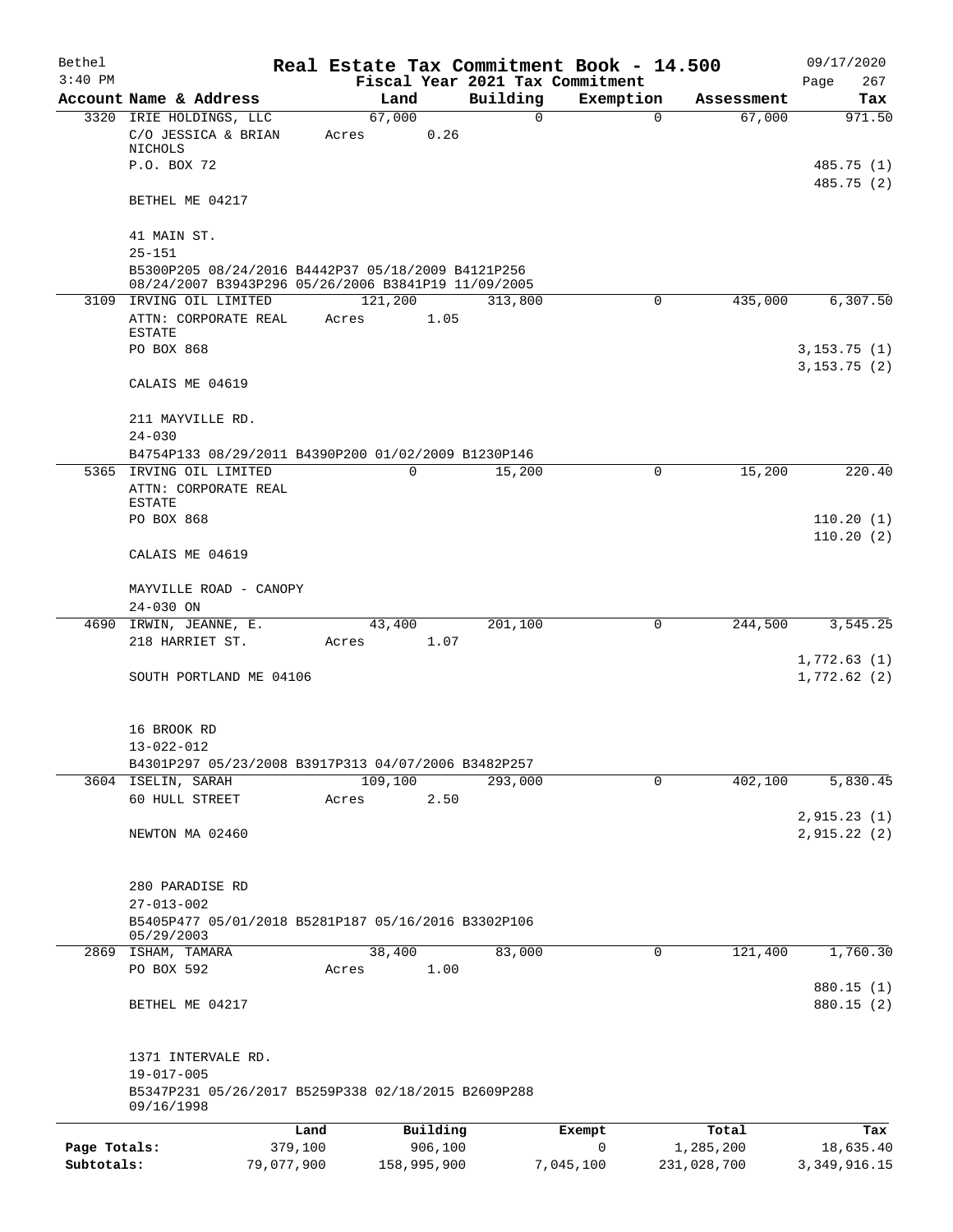| Bethel       |                                                                   |                 |          |             | Real Estate Tax Commitment Book - 14.500 |            | 09/17/2020                 |
|--------------|-------------------------------------------------------------------|-----------------|----------|-------------|------------------------------------------|------------|----------------------------|
| $3:40$ PM    |                                                                   |                 |          |             | Fiscal Year 2021 Tax Commitment          |            | 268<br>Page                |
|              | Account Name & Address                                            | Land            |          | Building    | Exemption                                | Assessment | Tax                        |
|              | 4533 IVANOV, MARK N<br>VICENS-IVANOV, MARIA D<br>31 RIVER RD.     | 48,000<br>Acres | 1.00     | 330,800     | $\mathbf 0$                              | 378,800    | 5,492.60<br>2,746.30(1)    |
|              | IPSWICH MA 01938                                                  |                 |          |             |                                          |            | 2,746.30(2)                |
|              | 11 Merriman Road<br>$08 - 060 - 002$                              |                 |          |             |                                          |            |                            |
|              | B4499P103 09/21/2009 B4420P248 03/26/2009 B3535P254<br>06/04/2004 |                 |          |             |                                          |            |                            |
|              | 3050 JACKSON, DENNIS                                              | 42,700          |          | 86,100      | 25,000                                   | 103,800    | 1,505.10                   |
|              | 1289 INTERVALE ROAD                                               | Acres           | 4.00     |             | 01 Homestead (HM)                        |            |                            |
|              | BETHEL ME 04217                                                   |                 |          |             |                                          |            | 752.55(1)<br>752.55(2)     |
|              | 1289 INTERVALE RD.<br>$23 - 004$                                  |                 |          |             |                                          |            |                            |
|              | B2987P271                                                         |                 |          |             |                                          |            |                            |
|              | 4769 JACKSON, WILLIAM E III<br>549 PEARL STREET                   | 25,600<br>Acres | 1.55     | $\mathbf 0$ | 0                                        | 25,600     | 371.20                     |
|              |                                                                   |                 |          |             |                                          |            | 185.60(1)                  |
|              | READING MA 01867                                                  |                 |          |             |                                          |            | 185.60(2)                  |
|              | RIVER GLEN SUB<br>$18 - 033 - 001 - 002$                          |                 |          |             |                                          |            |                            |
|              | B3991P227 08/17/2006 B3801P114                                    |                 |          |             |                                          |            |                            |
|              | 876 JACOBS, DAVID<br>JACOBS, DANIELLE                             | 33,600          |          | 131,700     | 0                                        | 165,300    | 2,396.85                   |
|              | 91 POND ST.                                                       |                 |          |             |                                          |            | 1, 198.43(1)               |
|              | MARBLEHEAD MA 01945                                               |                 |          |             |                                          |            | 1, 198.42(2)               |
|              |                                                                   |                 |          |             |                                          |            |                            |
|              | 100 FAIRWAY ROAD                                                  |                 |          |             |                                          |            |                            |
|              | $07 - 028 - 522$<br>B2455P277                                     |                 |          |             |                                          |            |                            |
|              | 476 JACQUES, BEAU                                                 | 36,800          |          | 219,600     | 0                                        | 256,400    | 3,717.80                   |
|              | JACQUES, ERIKA                                                    | Acres           | 1.40     |             |                                          |            |                            |
|              | 56 THAYER WAY                                                     |                 |          |             |                                          |            | 1,858.90(1)<br>1,858.90(2) |
|              | BETHEL ME 04217                                                   |                 |          |             |                                          |            |                            |
|              | 56 THAYER WAY                                                     |                 |          |             |                                          |            |                            |
|              | $08 - 041 - 002 - 006$                                            |                 |          |             |                                          |            |                            |
|              | B5343P75 05/02/2017 B5180P4 11/04/2014 B4840P201<br>05/01/2012    |                 |          |             |                                          |            |                            |
|              | 2912 JACQUES, BRIAN R                                             | 17,200          |          | $\mathbf 0$ | $\mathbf 0$                              | 17,200     | 249.40                     |
|              | 82 PICADILLY ROAD                                                 | Acres           | 24.60    |             |                                          |            | 124.70(1)                  |
|              | HAMPSTEAD NH 03841                                                |                 |          |             |                                          |            | 124.70(2)                  |
|              | 16 INTERVALE RD.                                                  |                 |          |             |                                          |            |                            |
|              | $20 - 028$                                                        |                 |          |             |                                          |            |                            |
|              | B1564P287 05/11/1988                                              |                 |          |             |                                          |            |                            |
|              |                                                                   |                 |          |             |                                          |            |                            |
|              | Land                                                              |                 | Building |             | Exempt                                   | Total      | Tax                        |
| Page Totals: | 203,900                                                           |                 | 768,200  |             | 25,000                                   | 947,100    | 13,732.95                  |

**Subtotals:** 79,281,800 159,764,100 7,070,100 231,975,800 3,363,649.10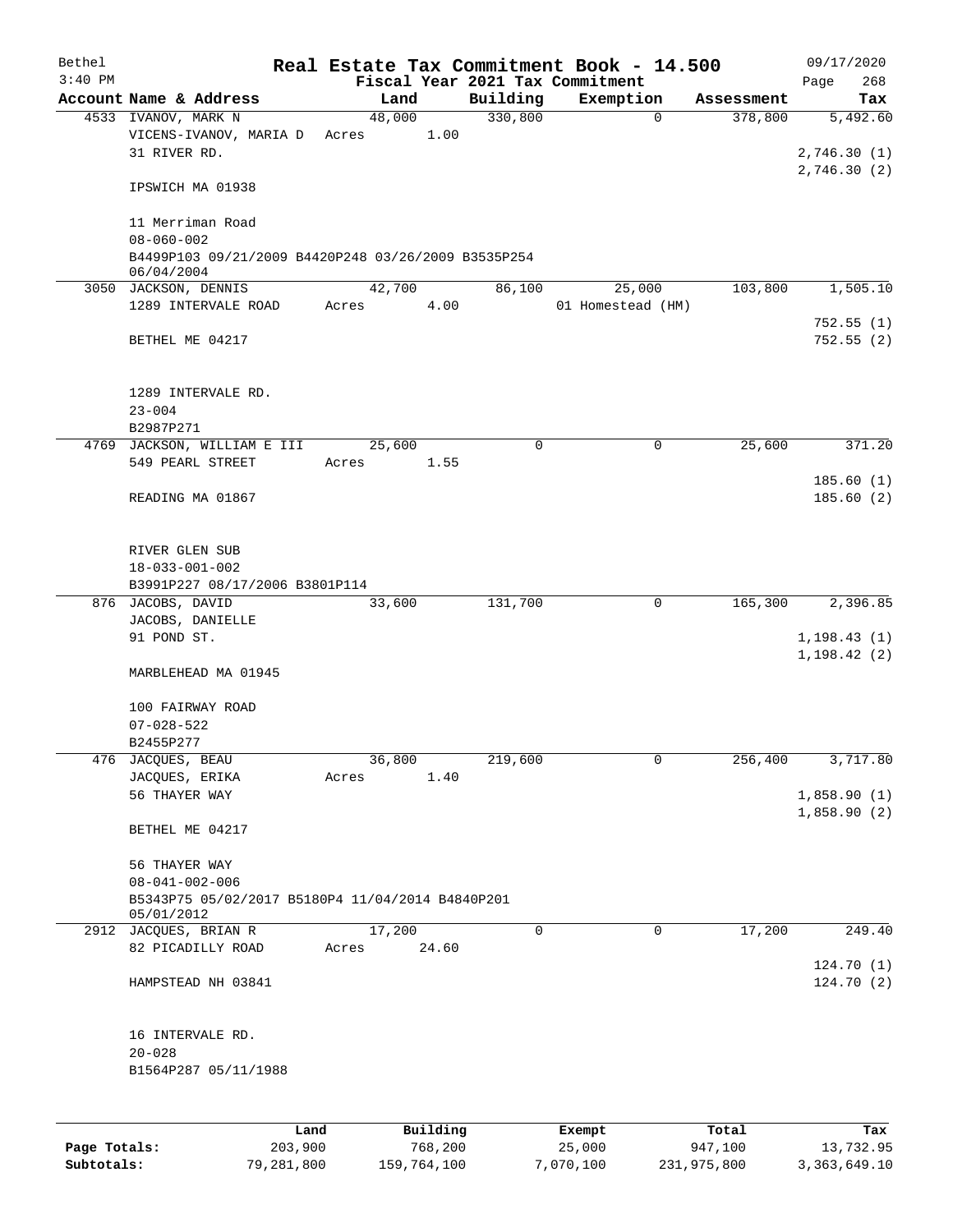| Bethel    |                                                                   |                 |          |                                 | Real Estate Tax Commitment Book - 14.500 |            | 09/17/2020                 |
|-----------|-------------------------------------------------------------------|-----------------|----------|---------------------------------|------------------------------------------|------------|----------------------------|
| $3:40$ PM |                                                                   |                 |          | Fiscal Year 2021 Tax Commitment |                                          |            | 269<br>Page                |
|           | Account Name & Address                                            |                 | Land     | Building                        | Exemption                                | Assessment | Tax                        |
|           | 3055 JALBERT, JOHN F<br>JALBERT, CONSTANCE<br>14 DEXTER AVE       | 44,500<br>Acres | 5.70     | 39,400                          | $\mathbf 0$                              | 83,900     | 1,216.55<br>608.28(1)      |
|           | AUBURN ME 04240                                                   |                 |          |                                 |                                          |            | 608.27(2)                  |
|           | 59 HOLT HILL RD.<br>$23 - 009$                                    |                 |          |                                 |                                          |            |                            |
|           | B1764P17 10/18/1990                                               |                 |          |                                 |                                          |            |                            |
|           | 4873 JAMES, RICHARD G JR                                          |                 | 32,700   | 172,200                         | 0                                        | 204,900    | 2,971.05                   |
|           | JAMES, TAMMY L                                                    | Acres           | 1.02     |                                 |                                          |            |                            |
|           | 15 ENGLISH WOODS RD.                                              |                 |          |                                 |                                          |            | 1,485.53(1)<br>1,485.52(2) |
|           | BETHEL ME 04217                                                   |                 |          |                                 |                                          |            |                            |
|           | 15 ENGLISH WOODS DRIVE<br>$15 - 008 - 003$                        |                 |          |                                 |                                          |            |                            |
|           | B4358P82 10/01/2008                                               |                 |          |                                 |                                          |            |                            |
|           | 3307 JANICKI, ERIK                                                |                 | 45,500   | 113,500                         | 0                                        | 159,000    | 2,305.50                   |
|           | JANICKI, MARGARET FOLEY Acres                                     |                 | 0.24     |                                 |                                          |            |                            |
|           | 20 MAIN STREET                                                    |                 |          |                                 |                                          |            | 1,152.75(1)                |
|           | EXETER NH 03833                                                   |                 |          |                                 |                                          |            | 1,152.75(2)                |
|           | 18 PHILBROOK ST.                                                  |                 |          |                                 |                                          |            |                            |
|           | $25 - 140$                                                        |                 |          |                                 |                                          |            |                            |
|           | B3578P312 08/30/2004                                              |                 |          |                                 |                                          |            |                            |
|           | 2736 JBEGOOD, LLC                                                 | 175,400         |          | 150,600                         | 0                                        | 326,000    | 4,727.00                   |
|           | PO BOX 24                                                         | Acres           | 6.60     |                                 |                                          |            |                            |
|           | NO WOODSTOCK NH 03262<br>0657                                     |                 |          |                                 |                                          |            | 2,363.50(1)<br>2,363.50(2) |
|           | 119 SUNDAY RIVER RD.<br>$18 - 002$                                |                 |          |                                 |                                          |            |                            |
|           | B3785P346 08/16/2005                                              |                 |          |                                 |                                          |            |                            |
|           | 2711 JELOVCICH, SYLVIO                                            | 71,000          |          | 207,700                         | 0                                        | 278,700    | 4,041.15                   |
|           | BELSANTI, LINDA<br>7 APPALOOSA DRIVE                              | Acres           | 1.07     |                                 |                                          |            | 2,020.58(1)                |
|           | NORTH GRAFTON MA 01536                                            |                 |          |                                 |                                          |            | 2,020.57(2)                |
|           | 29 WILL VIEW ROAD                                                 |                 |          |                                 |                                          |            |                            |
|           | $17 - 035 - 021$                                                  |                 |          |                                 |                                          |            |                            |
|           | B4503P295 09/30/2009<br>3223 JEMS AND CO LLC                      |                 | 50,900   | 192,400                         | $\mathbf 0$                              | 243,300    | 3,527.85                   |
|           | 25 PARADISE RD                                                    | Acres           | 0.30     |                                 |                                          |            |                            |
|           | BETHEL ME 04217                                                   |                 |          |                                 |                                          |            | 1,763.93(1)<br>1,763.92(2) |
|           | 19 SUMMER ST                                                      |                 |          |                                 |                                          |            |                            |
|           | $25 - 062$                                                        |                 |          |                                 |                                          |            |                            |
|           | B5465P781 06/17/2019 B5178P220 10/30/2014 B3678P220<br>02/25/2005 |                 |          |                                 |                                          |            |                            |
|           |                                                                   |                 |          |                                 |                                          |            |                            |
|           |                                                                   | Land            | Building |                                 | Exempt                                   | Total      | Tax                        |

|              | Land       | Building    | Exempt    | Total       | Tax          |
|--------------|------------|-------------|-----------|-------------|--------------|
| Page Totals: | 420,000    | 875,800     |           | 1,295,800   | 18,789.10    |
| Subtotals:   | 79,701,800 | 160,639,900 | 7,070,100 | 233,271,600 | 3,382,438.20 |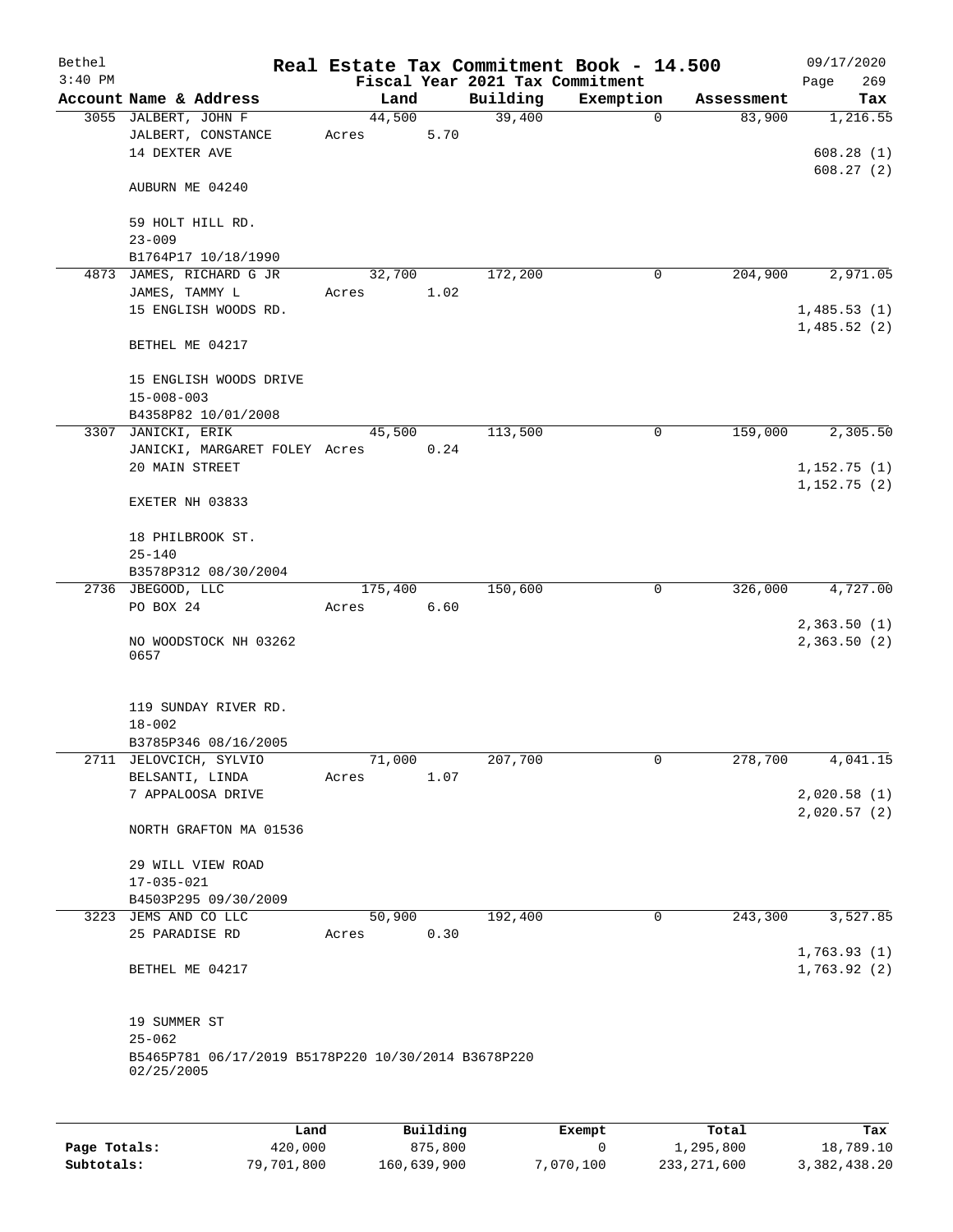| Bethel    |                                                                                      |       |        |       |                                 | Real Estate Tax Commitment Book - 14.500 |            | 09/17/2020               |
|-----------|--------------------------------------------------------------------------------------|-------|--------|-------|---------------------------------|------------------------------------------|------------|--------------------------|
| $3:40$ PM |                                                                                      |       |        |       | Fiscal Year 2021 Tax Commitment |                                          |            | 270<br>Page              |
|           | Account Name & Address                                                               |       | Land   |       | Building                        | Exemption                                | Assessment | Tax                      |
|           | 207 JENNIFER R. SHAW                                                                 |       | 33,300 |       | 83,800                          | $\mathbf 0$                              | 117,100    | 1,697.95                 |
|           | SHAW, LEONARD                                                                        | Acres |        | 1.33  |                                 |                                          |            |                          |
|           | 83 EAST BETHEL RD.                                                                   |       |        |       |                                 |                                          |            | 848.98 (1)<br>848.97 (2) |
|           | BETHEL ME 04217                                                                      |       |        |       |                                 |                                          |            |                          |
|           | 83 EAST BETHEL RD.                                                                   |       |        |       |                                 |                                          |            |                          |
|           | $04 - 056 - 001$<br>B5478P240 09/06/2019 B4764P72 09/23/2011 B1223P57                |       |        |       |                                 |                                          |            |                          |
|           | 08/30/1983<br>2807 JENNINGS LIVING TRUST                                             |       | 44,300 |       | 113,100                         | $\Omega$                                 | 157,400    | 2,282.30                 |
|           | 59 EARLS RD.                                                                         | Acres |        | 1.39  |                                 |                                          |            |                          |
|           |                                                                                      |       |        |       |                                 |                                          |            | 1,141.15(1)              |
|           | SOUTH BERWICK ME 03908                                                               |       |        |       |                                 |                                          |            | 1, 141.15(2)             |
|           | 661 INTERVALE RD.                                                                    |       |        |       |                                 |                                          |            |                          |
|           | $18 - 054 - 001$                                                                     |       |        |       |                                 |                                          |            |                          |
|           | B5359P357 08/03/2017 B2996P238 09/02/2001                                            |       |        |       |                                 |                                          |            |                          |
|           | 3023 JENSEN, CARLA E                                                                 |       | 26,700 |       | 0                               | $\mathbf 0$                              | 26,700     | 387.15                   |
|           | 20 BIGWOOD LANE                                                                      | Acres |        | 1.93  |                                 |                                          |            |                          |
|           |                                                                                      |       |        |       |                                 |                                          |            | 193.58(1)                |
|           | BURLINGTON CT 06013<br>1415                                                          |       |        |       |                                 |                                          |            | 193.57(2)                |
|           |                                                                                      |       |        |       |                                 |                                          |            |                          |
|           | TAYLOR WOODS/LOT 23                                                                  |       |        |       |                                 |                                          |            |                          |
|           | $22 - 026 - 023$                                                                     |       |        |       |                                 |                                          |            |                          |
|           | B3850P271 12/05/2005                                                                 |       |        |       |                                 |                                          |            |                          |
|           | 1692 JERBECK CONSTRUCTION,<br><b>INC</b>                                             |       | 40,000 |       | 23,300                          | 0                                        | 63,300     | 917.85                   |
|           | P.O. BOX 1015                                                                        | Acres |        | 1.50  |                                 |                                          |            |                          |
|           |                                                                                      |       |        |       |                                 |                                          |            | 458.93 (1)               |
|           | BETHEL ME 04217                                                                      |       |        |       |                                 |                                          |            | 458.92 (2)               |
|           | NORTH RD                                                                             |       |        |       |                                 |                                          |            |                          |
|           | $12 - 048$                                                                           |       |        |       |                                 |                                          |            |                          |
|           | B5508P669 02/24/2020 B4746P48 08/08/2011 B4557P195<br>02/10/2010 B3892P83 02/16/2006 |       |        |       |                                 |                                          |            |                          |
|           | 1718 JERBECK CONSTRUCTION,                                                           |       | 62,600 |       | $\mathbf 0$                     | $\mathbf 0$                              | 62,600     | 907.70                   |
|           | INC                                                                                  |       |        |       |                                 |                                          |            |                          |
|           | P.O. BOX 1015                                                                        | Acres |        | 21.84 |                                 |                                          |            | 453.85(1)                |
|           | BETHEL ME 04217                                                                      |       |        |       |                                 |                                          |            | 453.85 (2)               |
|           |                                                                                      |       |        |       |                                 |                                          |            |                          |
|           | 245 NORTH RD                                                                         |       |        |       |                                 |                                          |            |                          |
|           | $12 - 064$                                                                           |       |        |       |                                 |                                          |            |                          |
|           | B5182P176 11/12/2014 B3835P114 11/03/2005                                            |       |        |       |                                 |                                          |            |                          |

|              | Land       | Building    | Exempt    | Total       | Tax          |
|--------------|------------|-------------|-----------|-------------|--------------|
| Page Totals: | 206,900    | 220,200     |           | 427,100     | 6,192.95     |
| Subtotals:   | 79,908,700 | 160,860,100 | 7,070,100 | 233,698,700 | 3,388,631.15 |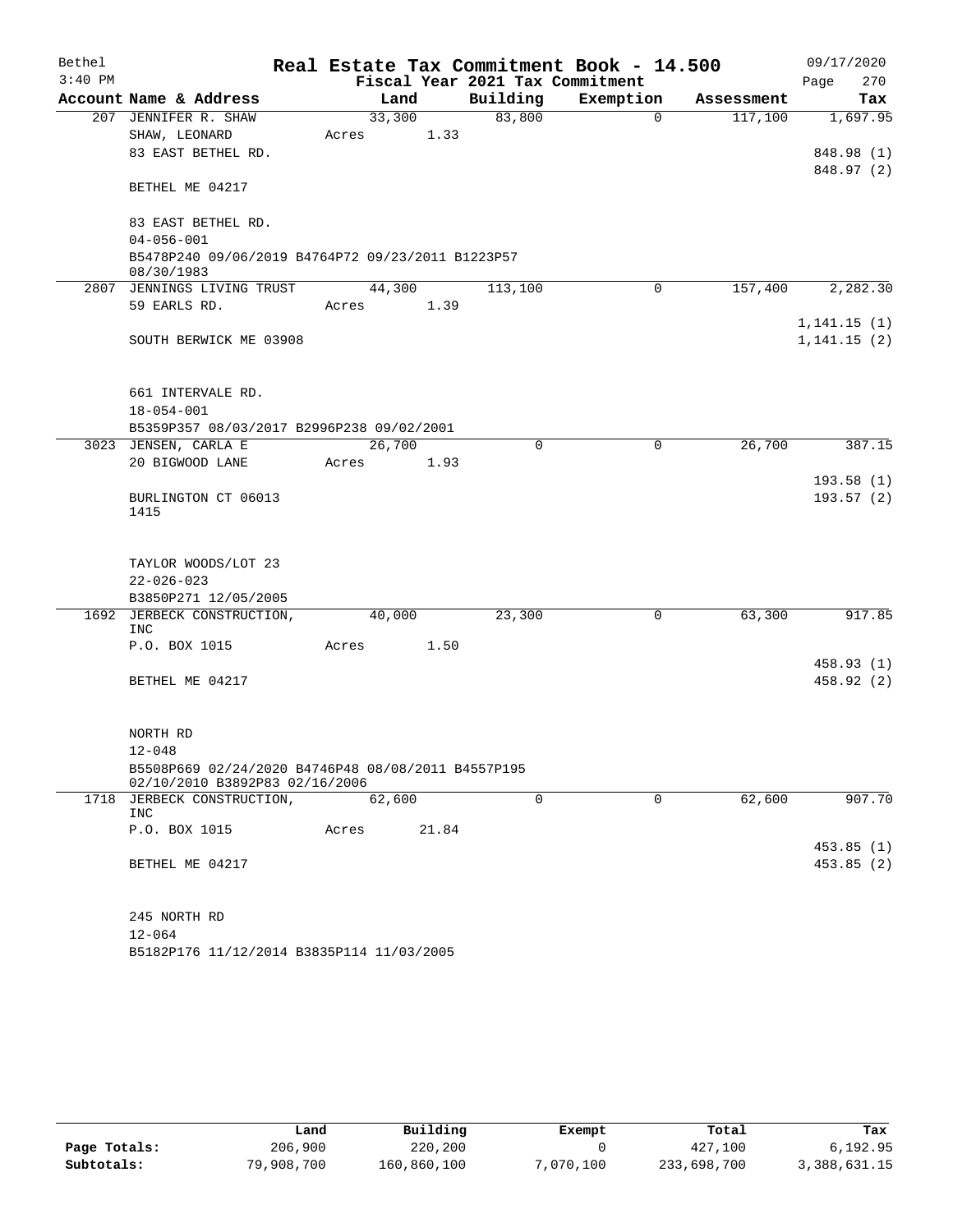| Bethel       |                                                                                              |            |        |               |          | Real Estate Tax Commitment Book - 14.500 |             |             | 09/17/2020              |
|--------------|----------------------------------------------------------------------------------------------|------------|--------|---------------|----------|------------------------------------------|-------------|-------------|-------------------------|
| $3:40$ PM    |                                                                                              |            |        |               |          | Fiscal Year 2021 Tax Commitment          |             |             | 271<br>Page             |
|              | Account Name & Address                                                                       |            | Land   |               | Building | Exemption                                |             | Assessment  | Tax                     |
|              | 1719 JERBECK CONSTRUCTION,<br>INC                                                            |            | 49,300 |               | 69,400   |                                          | 0           | 118,700     | 1,721.15                |
|              | P.O. BOX 1015                                                                                |            | Acres  | 1.41          |          |                                          |             |             |                         |
|              |                                                                                              |            |        |               |          |                                          |             |             | 860.58(1)               |
|              | BETHEL ME 04217                                                                              |            |        |               |          |                                          |             |             | 860.57(2)               |
|              | 241 NORTH ROAD                                                                               |            |        |               |          |                                          |             |             |                         |
|              | $12 - 065$                                                                                   |            |        |               |          |                                          |             |             |                         |
|              | B5508P669 02/24/2020 B4746P48 08/08/2011 B4557P195<br>02/05/2010 B2624P1 B805P273 11/20/1973 |            |        |               |          |                                          |             |             |                         |
|              | 5101 JERBECK CONSTRUCTION,                                                                   |            | 24,600 |               | 0        |                                          | $\mathbf 0$ | 24,600      | 356.70                  |
|              | INC.<br>PO BOX 1015                                                                          |            | Acres  | 1.27          |          |                                          |             |             |                         |
|              |                                                                                              |            |        |               |          |                                          |             |             | 178.35(1)               |
|              | BETHEL ME 04217                                                                              |            |        |               |          |                                          |             |             | 178.35(2)               |
|              | HEMLOCK RIDGE                                                                                |            |        |               |          |                                          |             |             |                         |
|              | $12 - 045 - 010$                                                                             |            |        |               |          |                                          |             |             |                         |
|              | B5292P692 07/18/2016 B3835P114 11/07/2005                                                    |            |        |               |          |                                          |             |             |                         |
|              | 3608 JEROME, BRADLEY G                                                                       |            | 68,700 |               | 271,400  | 25,000                                   |             | 315,100     | 4,568.95                |
|              | JEROME, KAY E                                                                                |            | Acres  | 1.30          |          | 01 Homestead (HM)                        |             |             |                         |
|              | PO BOX 1134                                                                                  |            |        |               |          |                                          |             |             | 2, 284.48(1)            |
|              | BETHEL ME 04217                                                                              |            |        |               |          |                                          |             |             | 2, 284.47 (2)           |
|              | 320 PARADISE RD.                                                                             |            |        |               |          |                                          |             |             |                         |
|              | $27 - 013 - 006$                                                                             |            |        |               |          |                                          |             |             |                         |
|              | B5286P142 06/10/2016 B2790P94 02/08/2000 B2048P176<br>09/22/1993                             |            |        |               |          |                                          |             |             |                         |
|              | 1099 JESSE, SANDRA                                                                           |            | 33,600 |               | 131,700  |                                          | $\Omega$    | 165,300     | 2,396.85                |
|              | 148 SCHOOL ST                                                                                |            |        |               |          |                                          |             |             |                         |
|              |                                                                                              |            |        |               |          |                                          |             |             | 1, 198.43(1)            |
|              | MANCHESTER BY THE SEA                                                                        |            |        |               |          |                                          |             |             | 1, 198.42(2)            |
|              | MA 01944 1235                                                                                |            |        |               |          |                                          |             |             |                         |
|              | 74 FAIRWAY ROAD                                                                              |            |        |               |          |                                          |             |             |                         |
|              | $07 - 028 - 568$                                                                             |            |        |               |          |                                          |             |             |                         |
|              | B3712P298 05/06/2005                                                                         |            |        |               |          |                                          |             |             |                         |
|              | 4650 JFS INVESTMENT TRUST                                                                    |            | 36,400 |               | 185,300  |                                          | 0           | 221,700     | 3,214.65                |
|              | PO BOX 149                                                                                   |            | Acres  | 1.13          |          |                                          |             |             |                         |
|              |                                                                                              |            |        |               |          |                                          |             |             | 1,607.33(1)             |
|              | YARMOUTH PORT MA 02675                                                                       |            |        |               |          |                                          |             |             | 1,607.32(2)             |
|              | 32 TILSON BURKE RD                                                                           |            |        |               |          |                                          |             |             |                         |
|              | $02 - 025 - 002$                                                                             |            |        |               |          |                                          |             |             |                         |
|              | B5343P233 05/03/2017 B3803P46 09/20/2005                                                     |            |        |               |          |                                          |             |             |                         |
|              | 1265 JODREY, ELEANOR                                                                         |            | 67,000 |               | $\Omega$ |                                          | $\Omega$    | 67,000      | 971.50                  |
|              | 75 VERNON ST                                                                                 |            | Acres  | 91.00         |          |                                          |             |             |                         |
|              | BETHEL ME 04217                                                                              |            |        |               |          |                                          |             |             | 485.75(1)<br>485.75 (2) |
|              |                                                                                              |            |        |               |          |                                          |             |             |                         |
|              | RTE 2 S/S<br>$07 - 067$                                                                      |            |        |               |          |                                          |             |             |                         |
|              | B3571P223 08/04/2004                                                                         |            |        |               |          |                                          |             |             |                         |
|              |                                                                                              | Land       |        | Building      |          | Exempt                                   |             | Total       | Tax                     |
| Page Totals: |                                                                                              | 279,600    |        | 657,800       |          | 25,000                                   |             | 912,400     | 13,229.80               |
| Subtotals:   |                                                                                              | 80,188,300 |        | 161, 517, 900 |          | 7,095,100                                |             | 234,611,100 | 3,401,860.95            |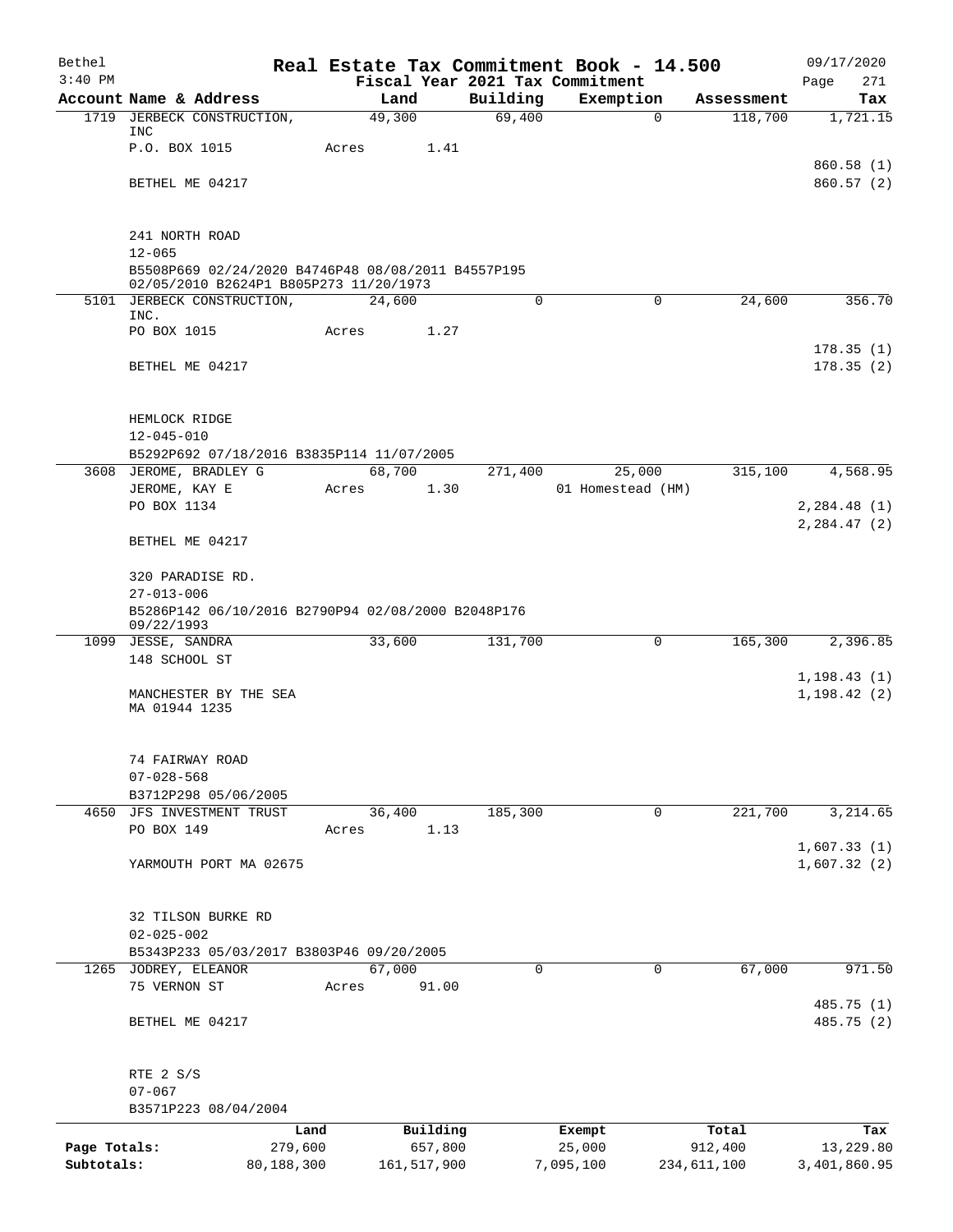| Bethel    |                        |        |       |             | Real Estate Tax Commitment Book - 14.500 |            | 09/17/2020                 |
|-----------|------------------------|--------|-------|-------------|------------------------------------------|------------|----------------------------|
| $3:40$ PM |                        |        |       |             | Fiscal Year 2021 Tax Commitment          |            | Page<br>272                |
|           | Account Name & Address | Land   |       | Building    | Exemption                                | Assessment | Tax                        |
|           | 1654 JODREY, ELEANOR   | 25,400 |       | $\mathbf 0$ | $\mathbf 0$                              | 25,400     | 368.30                     |
|           | 75 VERNON STREET       | Acres  | 1.79  |             |                                          |            |                            |
|           |                        |        |       |             |                                          |            | 184.15(1)                  |
|           | BETHEL ME 04217        |        |       |             |                                          |            | 184.15(2)                  |
|           |                        |        |       |             |                                          |            |                            |
|           |                        |        |       |             |                                          |            |                            |
|           | 240 WEST BETHEL RD.    |        |       |             |                                          |            |                            |
|           | $12 - 011$             |        |       |             |                                          |            |                            |
|           | B3571P221 08/04/2004   |        |       |             |                                          |            |                            |
|           | 3371 JODREY, ELEANOR   | 54,200 |       | 150,700     | 25,000                                   | 179,900    | 2,608.55                   |
|           | 75 VERNON STREET       | Acres  | 0.46  |             | 01 Homestead (HM)                        |            |                            |
|           |                        |        |       |             |                                          |            | 1,304.28(1)                |
|           | BETHEL ME 04217        |        |       |             |                                          |            | 1,304.27(2)                |
|           |                        |        |       |             |                                          |            |                            |
|           |                        |        |       |             |                                          |            |                            |
|           | 75 VERNON ST.          |        |       |             |                                          |            |                            |
|           | $25 - 192$             |        |       |             |                                          |            |                            |
|           | B584P207               |        |       |             |                                          |            |                            |
|           | 3372 JODREY, ELEANOR   | 55,300 |       | 58,000      | $\mathsf{O}$                             | 113,300    | 1,642.85                   |
|           | 75 VERNON STREET       | Acres  | 0.52  |             |                                          |            |                            |
|           |                        |        |       |             |                                          |            | 821.43 (1)                 |
|           | BETHEL ME 04217        |        |       |             |                                          |            | 821.42 (2)                 |
|           |                        |        |       |             |                                          |            |                            |
|           |                        |        |       |             |                                          |            |                            |
|           | 79 VERNON ST.          |        |       |             |                                          |            |                            |
|           | $25 - 193$             |        |       |             |                                          |            |                            |
|           | B878P2                 |        |       |             |                                          |            |                            |
|           | 3380 JODREY, ELEANOR   | 28,600 |       | 0           | 0                                        | 28,600     | 414.70                     |
|           | 75 VERNON STREET       | Acres  | 20.00 |             |                                          |            |                            |
|           |                        |        |       |             |                                          |            | 207.35(1)                  |
|           | BETHEL ME 04217        |        |       |             |                                          |            | 207.35(2)                  |
|           |                        |        |       |             |                                          |            |                            |
|           |                        |        |       |             |                                          |            |                            |
|           | VERNON ST E/S          |        |       |             |                                          |            |                            |
|           | $25 - 202$             |        |       |             |                                          |            |                            |
|           | B3571P227 08/04/2004   |        |       |             | 0                                        |            | 2,154.70                   |
|           | 3381 JODREY, ELEANOR   | 61,900 |       | 86,700      |                                          | 148,600    |                            |
|           | 75 VERNON STREET       | Acres  | 1.40  |             |                                          |            |                            |
|           | BETHEL ME 04217        |        |       |             |                                          |            | 1,077.35(1)<br>1,077.35(2) |
|           |                        |        |       |             |                                          |            |                            |
|           |                        |        |       |             |                                          |            |                            |
|           | 60 VERNON ST.          |        |       |             |                                          |            |                            |
|           | $25 - 203$             |        |       |             |                                          |            |                            |
|           | B3571P225 08/04/2004   |        |       |             |                                          |            |                            |
|           | 3652 JODREY, MICHAEL   | 46,900 |       | 257,900     | 25,000                                   | 279,800    | 4,057.10                   |
|           | 275 VERNON STREET      | Acres  | 8.00  |             | 01 Homestead (HM)                        |            |                            |
|           |                        |        |       |             |                                          |            | 2,028.55(1)                |
|           | BETHEL ME 04217        |        |       |             |                                          |            | 2,028.55(2)                |
|           |                        |        |       |             |                                          |            |                            |
|           |                        |        |       |             |                                          |            |                            |
|           | 275 VERNON ST.         |        |       |             |                                          |            |                            |
|           | $27 - 044$             |        |       |             |                                          |            |                            |
|           | B1812P184 06/20/1991   |        |       |             |                                          |            |                            |
|           |                        |        |       |             |                                          |            |                            |
|           |                        |        |       |             |                                          |            |                            |

|              | Land       | Building    | Exempt    | Total       | Tax          |
|--------------|------------|-------------|-----------|-------------|--------------|
| Page Totals: | 272,300    | 553,300     | 50,000    | 775,600     | 11,246.20    |
| Subtotals:   | 80,460,600 | 162,071,200 | 7,145,100 | 235,386,700 | 3,413,107.15 |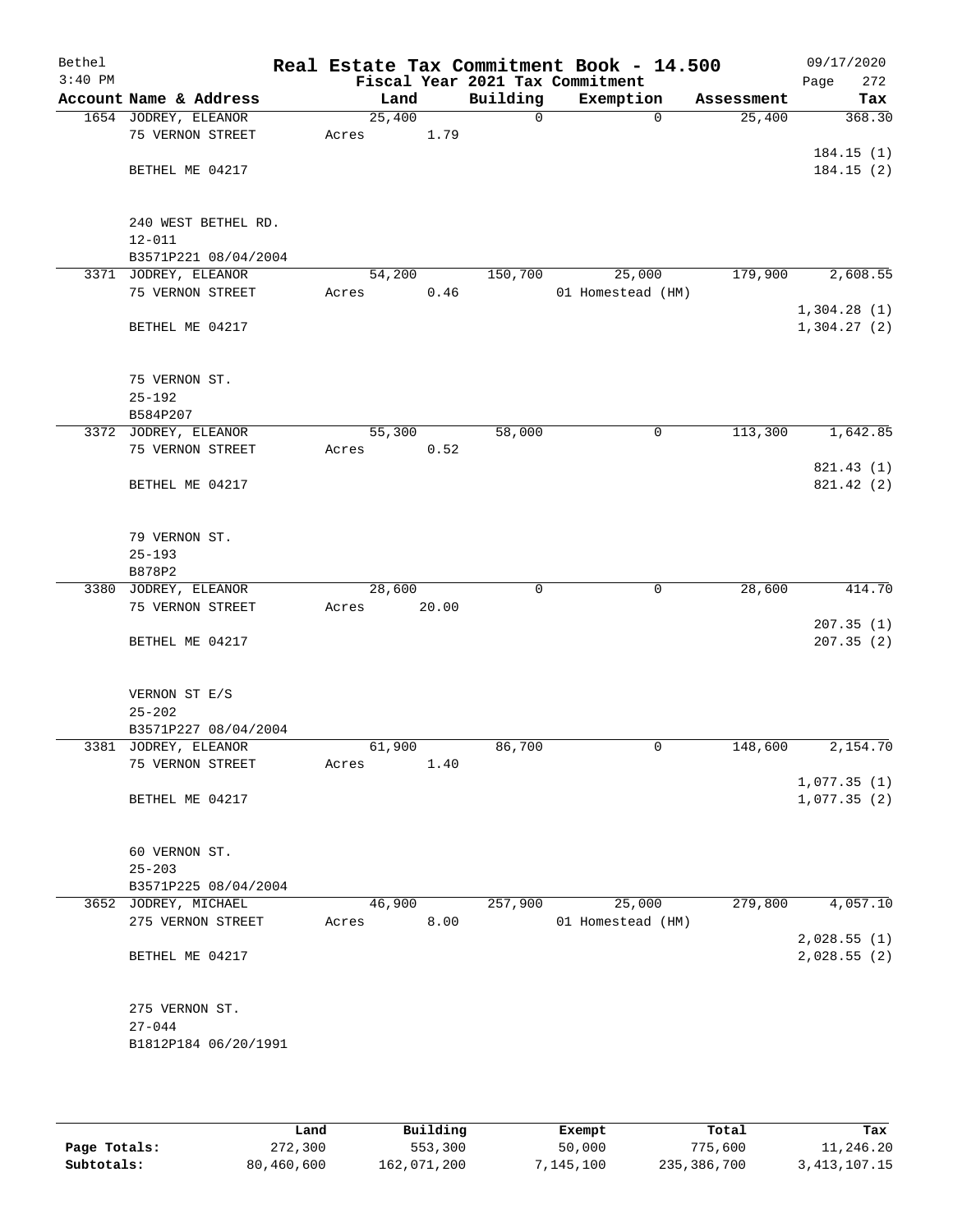| Bethel    |                                                                                                            |       |        |      |                                 | Real Estate Tax Commitment Book - 14.500 |            | 09/17/2020              |
|-----------|------------------------------------------------------------------------------------------------------------|-------|--------|------|---------------------------------|------------------------------------------|------------|-------------------------|
| $3:40$ PM |                                                                                                            |       |        |      | Fiscal Year 2021 Tax Commitment |                                          |            | 273<br>Page             |
|           | Account Name & Address                                                                                     |       | Land   |      | Building                        | Exemption                                | Assessment | Tax                     |
|           | 4717 JOHANNAH PROPERTIES,<br>LLC                                                                           |       | 45,300 |      | 178,300                         | $\Omega$                                 | 223,600    | 3,242.20                |
|           | PO BOX 636                                                                                                 | Acres |        | 1.84 |                                 |                                          |            | 1,621.10(1)             |
|           | SOUTH CHATHAM MA 02659                                                                                     |       |        |      |                                 |                                          |            | 1,621.10(2)             |
|           | 54 SWAN HILL ROAD<br>$22 - 029 - 012$                                                                      |       |        |      |                                 |                                          |            |                         |
|           | B4565P29 03/03/2010 B4551P97 01/19/2010 B3836P328<br>11/08/2005                                            |       |        |      |                                 |                                          |            |                         |
|           | 2926 JOHN MAROTTA<br>CONSTRUCTION COMPANY                                                                  |       | 74,700 |      | 0                               | 0                                        | 74,700     | 1,083.15                |
|           | PO BOX 44                                                                                                  | Acres |        | 5.38 |                                 |                                          |            |                         |
|           | NEWRY ME 04261                                                                                             |       |        |      |                                 |                                          |            | 541.58 (1)<br>541.57(2) |
|           | LOCKE SUMMIT MT<br>$21 - 002 - 002$                                                                        |       |        |      |                                 |                                          |            |                         |
|           | B5085P308 01/20/2014 B3679P183 02/28/2005                                                                  |       |        |      |                                 |                                          |            |                         |
|           | 5426 JOHN MAROTTA<br>CONSTRUCTION CORP                                                                     |       | 29,200 |      | 0                               | $\mathbf 0$                              | 29,200     | 423.40                  |
|           | PO BOX 44                                                                                                  | Acres |        | 1.14 |                                 |                                          |            |                         |
|           | NEWRY ME 04261                                                                                             |       |        |      |                                 |                                          |            | 211.70 (1)<br>211.70(2) |
|           | 84 GROVER HILL RD.<br>$07 - 011 - 002$                                                                     |       |        |      |                                 |                                          |            |                         |
|           | B5347P221 05/26/2017 B5342P470 04/28/2017 B2987P199<br>08/24/2001 B2164P118 10/03/1994                     |       |        |      |                                 |                                          |            |                         |
|           | 5429 JOHN MAROTTA<br>CONSTRUCTION CORP                                                                     |       | 29,700 |      | 0                               | 0                                        | 29,700     | 430.65                  |
|           | PO BOX 44                                                                                                  | Acres |        | 1.36 |                                 |                                          |            | 215.33(1)               |
|           | NEWRY ME 04261                                                                                             |       |        |      |                                 |                                          |            | 215.32(2)               |
|           | GROVER HILL RD.                                                                                            |       |        |      |                                 |                                          |            |                         |
|           | $07 - 011 - 005$<br>B5347P221 05/26/2017 B5342P470 04/28/2017 B2987P199<br>08/24/2001 B2164P118 10/03/1994 |       |        |      |                                 |                                          |            |                         |
|           | 3674 JOHNSON, DAVID W                                                                                      |       | 23,900 |      | $\Omega$                        | $\Omega$                                 | 23,900     | 346.55                  |
|           | 43 GEORGE AVE APT. A                                                                                       | Acres |        | 0.69 |                                 |                                          |            | 173.28(1)               |
|           | GROTON CT 06340 4938                                                                                       |       |        |      |                                 |                                          |            | 173.27(2)               |
|           | MOUNTAIN VIEW CIRCLE                                                                                       |       |        |      |                                 |                                          |            |                         |
|           | $28 - 018$<br>B3021P131                                                                                    |       |        |      |                                 |                                          |            |                         |
|           |                                                                                                            |       |        |      |                                 |                                          |            |                         |

|              | Land       | Building    | Exempt    | Total       | Tax            |
|--------------|------------|-------------|-----------|-------------|----------------|
| Page Totals: | 202,800    | 178,300     |           | 381,100     | 5,525.95       |
| Subtotals:   | 80,663,400 | 162,249,500 | 7,145,100 | 235,767,800 | 3, 418, 633.10 |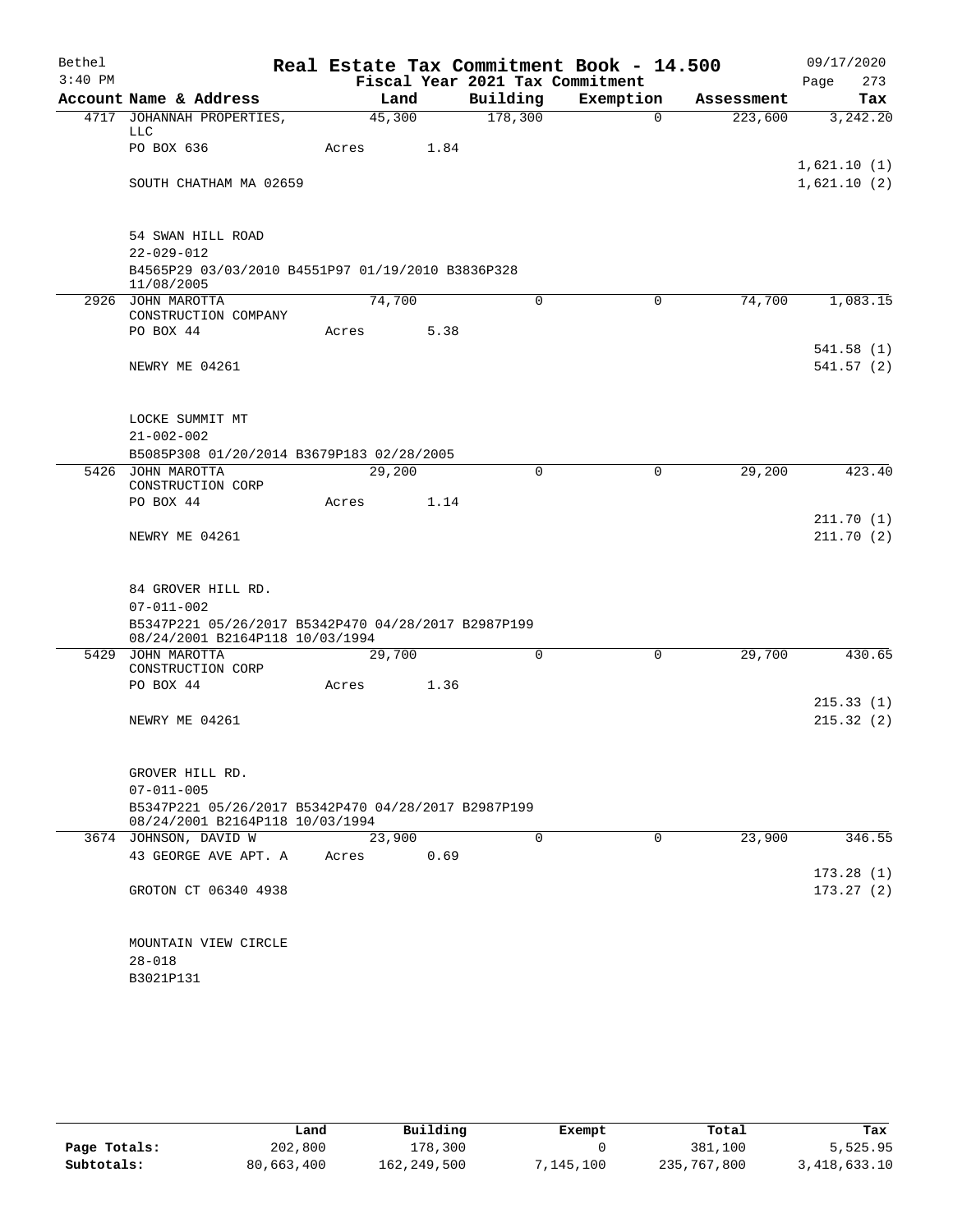| Bethel    |                        |                                                    |        |       |          | Real Estate Tax Commitment Book - 14.500 |             |            |                              | 09/17/2020 |
|-----------|------------------------|----------------------------------------------------|--------|-------|----------|------------------------------------------|-------------|------------|------------------------------|------------|
| $3:40$ PM |                        |                                                    |        |       |          | Fiscal Year 2021 Tax Commitment          |             |            | Page                         | 274        |
|           |                        | Account Name & Address                             |        | Land  | Building | Exemption                                |             | Assessment |                              | Tax        |
|           | 272 JOHNSON, EDWARD    |                                                    | 32,300 |       | 107,800  |                                          | $\Omega$    | 140,100    |                              | 2,031.45   |
|           |                        | JOHNSON, DEBORAH                                   | Acres  | 15.00 |          |                                          |             |            |                              |            |
|           | 2 QUIMBY ROAD          |                                                    |        |       |          |                                          |             |            | 1,015.73(1)                  |            |
|           |                        | ATKINSON NH 03811 2186                             |        |       |          |                                          |             |            | 1,015.72(2)                  |            |
|           |                        | 206 MCCRILLISS BROOK                               |        |       |          |                                          |             |            |                              |            |
|           | $04 - 087$             |                                                    |        |       |          |                                          |             |            |                              |            |
|           |                        | B3871P1 01/06/2006                                 |        |       |          |                                          |             |            |                              |            |
| 3017      | JOHNSON, EVAN K        |                                                    | 38,400 |       | 237,700  |                                          | $\mathbf 0$ | 276,100    |                              | 4,003.45   |
|           |                        | 201 MAIN STREET, #10                               | Acres  | 1.00  |          |                                          |             |            |                              |            |
|           |                        |                                                    |        |       |          |                                          |             |            | 2,001.73(1)                  |            |
|           |                        | WOBURN MA 01801                                    |        |       |          |                                          |             |            | 2,001.72(2)                  |            |
|           |                        | 930 INTERVALE RD.                                  |        |       |          |                                          |             |            |                              |            |
|           | $22 - 026 - B$         |                                                    |        |       |          |                                          |             |            |                              |            |
|           |                        | B5330P49 02/06/2017 B5113P342 05/12/2014 B4293P196 |        |       |          |                                          |             |            |                              |            |
|           |                        | 05/07/2008 B3619P23 10/29/2004                     |        |       |          |                                          |             |            |                              |            |
|           | 2943 JOHNSON, JOAN M   |                                                    | 33,600 |       | 60,600   |                                          | $\mathbf 0$ | 94,200     |                              | 1,365.90   |
|           |                        | 653 MARTINS POND ROAD                              |        |       |          |                                          |             |            |                              | 682.95 (1) |
|           |                        | GROTON MA 01450                                    |        |       |          |                                          |             |            |                              | 682.95 (2) |
|           |                        |                                                    |        |       |          |                                          |             |            |                              |            |
|           | 11 CHERRY LANE         |                                                    |        |       |          |                                          |             |            |                              |            |
|           | $22 - 002 - 001 - 020$ |                                                    |        |       |          |                                          |             |            |                              |            |
|           | 2555 JOHNSON, MONA     | B5336P570 03/24/2017 B2289P160 12/29/1995          | 38,400 |       | 88,100   | 25,000                                   |             | 101,500    |                              | 1,471.75   |
|           | PO BOX 676             |                                                    | Acres  | 1.00  |          | 01 Homestead (HM)                        |             |            |                              |            |
|           |                        |                                                    |        |       |          |                                          |             |            |                              | 735.88(1)  |
|           |                        | BETHEL ME 04217                                    |        |       |          |                                          |             |            |                              | 735.87(2)  |
|           |                        |                                                    |        |       |          |                                          |             |            |                              |            |
|           |                        |                                                    |        |       |          |                                          |             |            |                              |            |
|           |                        | 1999 INTERVALE RD.                                 |        |       |          |                                          |             |            |                              |            |
|           | $15 - 015$             |                                                    |        |       |          |                                          |             |            |                              |            |
|           |                        | B5146P76 08/08/2014 B4154P64 06/25/2007            |        |       |          |                                          |             |            |                              |            |
|           |                        | 3037 JOHNSON, WILLIAM                              | 71,600 |       | 81,100   |                                          | 0           | 152,700    |                              | 2, 214.15  |
|           | 70 NEVEDA ST.          |                                                    | Acres  | 5.10  |          |                                          |             |            |                              |            |
|           |                        | MARSHFIELD MA 02050                                |        |       |          |                                          |             |            | 1, 107.08(1)<br>1, 107.07(2) |            |
|           |                        |                                                    |        |       |          |                                          |             |            |                              |            |
|           |                        |                                                    |        |       |          |                                          |             |            |                              |            |
|           | 47 TIMBER WAY          |                                                    |        |       |          |                                          |             |            |                              |            |
|           | $22 - 028 - 004$       | B5468P514 07/05/2019 B3106P109 05/09/2002          |        |       |          |                                          |             |            |                              |            |
|           |                        | 241 JOHNSTON, JEFFERY                              | 29,600 |       | $\Omega$ |                                          | $\Omega$    | 29,600     |                              | 429.20     |
|           |                        | JOHNSTON, COREY                                    | Acres  | 6.10  |          |                                          |             |            |                              |            |
|           |                        | 198 UNION STREET                                   |        |       |          |                                          |             |            |                              | 214.60(1)  |
|           |                        |                                                    |        |       |          |                                          |             |            |                              | 214.60(2)  |
|           |                        | PORTSMOUTH NH 03801                                |        |       |          |                                          |             |            |                              |            |
|           |                        | 309 BIRD HILL RD                                   |        |       |          |                                          |             |            |                              |            |
|           | $04 - 082$             |                                                    |        |       |          |                                          |             |            |                              |            |
|           |                        | B5382P563 12/07/2017 B4947P286 01/28/2013          |        |       |          |                                          |             |            |                              |            |
|           |                        |                                                    |        |       |          |                                          |             |            |                              |            |
|           |                        |                                                    |        |       |          |                                          |             |            |                              |            |
|           |                        |                                                    |        |       |          |                                          |             |            |                              |            |

|              | Land       | Building    | Exempt    | Total       | Tax          |
|--------------|------------|-------------|-----------|-------------|--------------|
| Page Totals: | 243,900    | 575,300     | 25,000    | 794,200     | 11,515.90    |
| Subtotals:   | 80,907,300 | 162,824,800 | 7,170,100 | 236,562,000 | 3,430,149.00 |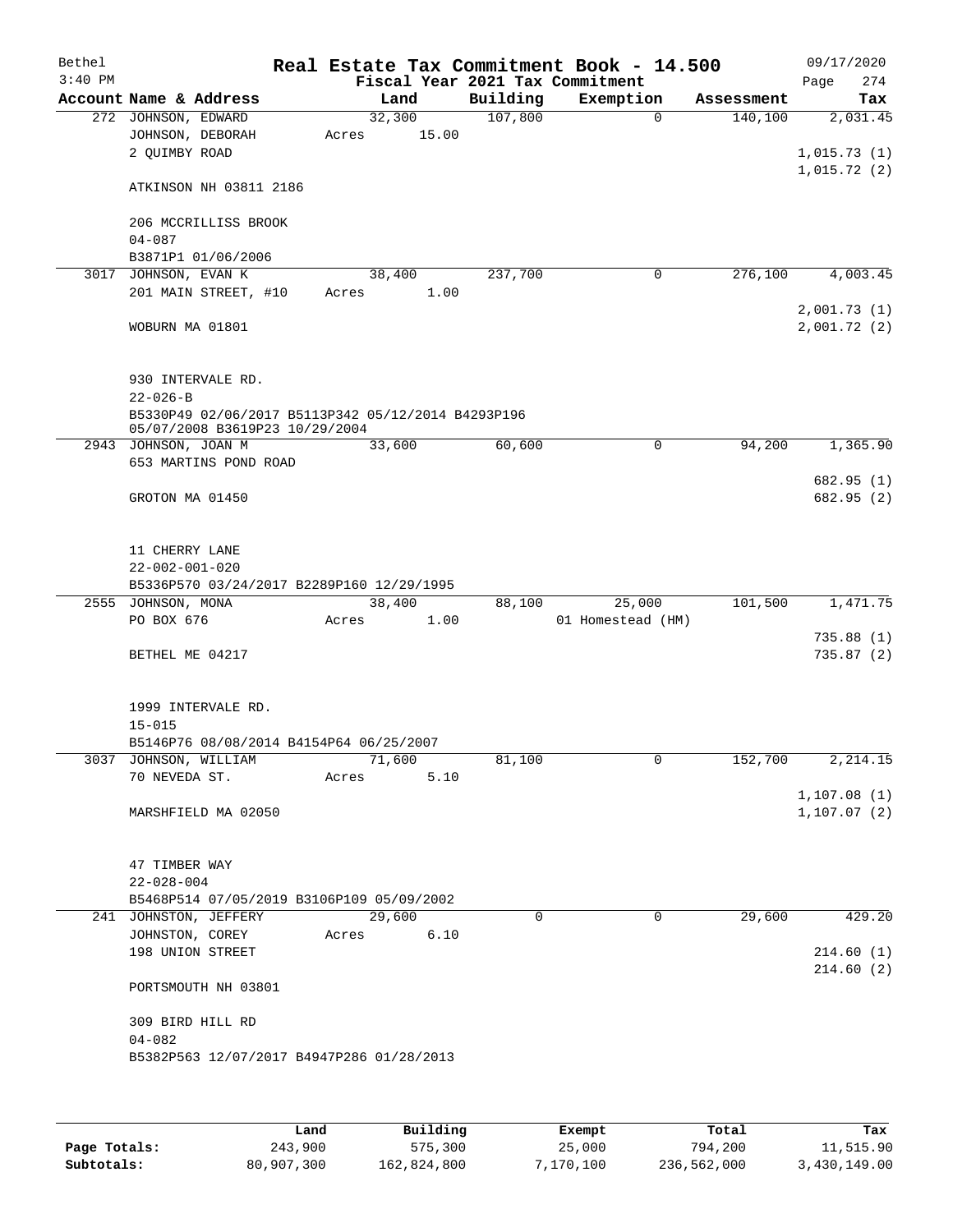| Bethel    |                                                                                        | Real Estate Tax Commitment Book - 14.500 |          |                   |            | 09/17/2020  |  |  |  |  |  |
|-----------|----------------------------------------------------------------------------------------|------------------------------------------|----------|-------------------|------------|-------------|--|--|--|--|--|
| $3:40$ PM |                                                                                        | Fiscal Year 2021 Tax Commitment          |          |                   |            | 275<br>Page |  |  |  |  |  |
|           | Account Name & Address                                                                 | Land                                     | Building | Exemption         | Assessment | Tax         |  |  |  |  |  |
|           | 4828 JOHNSTON, SCOTT, TTEE                                                             | 65,900                                   | 202,900  | $\Omega$          | 268,800    | 3,897.60    |  |  |  |  |  |
|           | JOHNSTON, SCOTT TRUST                                                                  | 3.00<br>Acres                            |          |                   |            |             |  |  |  |  |  |
|           | 6110 PAUL DRIVE                                                                        |                                          |          |                   |            | 1,948.80(1) |  |  |  |  |  |
|           |                                                                                        |                                          |          |                   |            | 1,948.80(2) |  |  |  |  |  |
|           | CLINTON OH 44216                                                                       |                                          |          |                   |            |             |  |  |  |  |  |
|           | 36 LOST BROOK RD                                                                       |                                          |          |                   |            |             |  |  |  |  |  |
|           | $11 - 070 - 004$                                                                       |                                          |          |                   |            |             |  |  |  |  |  |
|           | B51980P272 01/07/2015 B5118P181 05/22/2014 B5118P179<br>05/22/2014 B3817P50 10/13/2005 |                                          |          |                   |            |             |  |  |  |  |  |
|           | 3784 JONES, DAVID ROBERT &                                                             | 69,400                                   | 172,800  | 25,000            | 217,200    | 3,149.40    |  |  |  |  |  |
|           | CONNELLY, ANGELA JANE                                                                  | 1.46<br>Acres                            |          | 01 Homestead (HM) |            |             |  |  |  |  |  |
|           | PO BOX 678                                                                             |                                          |          |                   |            | 1,574.70(1) |  |  |  |  |  |
|           |                                                                                        |                                          |          |                   |            | 1,574.70(2) |  |  |  |  |  |
|           | BETHEL ME 04217                                                                        |                                          |          |                   |            |             |  |  |  |  |  |
|           |                                                                                        |                                          |          |                   |            |             |  |  |  |  |  |
|           | 14 RIDGE ROAD                                                                          |                                          |          |                   |            |             |  |  |  |  |  |
|           | $26 - 060 - 002$<br>B4949P189 01/31/2013 B3139P274 07/23/2002                          |                                          |          |                   |            |             |  |  |  |  |  |
|           | 1564 JONES, DOUGLAS G                                                                  | 14,700                                   | 14,000   | 0                 | 28,700     | 416.15      |  |  |  |  |  |
|           | 824 ROOSEVELT TRAIL,                                                                   | 0.59<br>Acres                            |          |                   |            |             |  |  |  |  |  |
|           | <b>SUITE 2-158</b>                                                                     |                                          |          |                   |            |             |  |  |  |  |  |
|           |                                                                                        |                                          |          |                   |            | 208.08(1)   |  |  |  |  |  |
|           | WINDHAM ME 04062                                                                       |                                          |          |                   |            | 208.07(2)   |  |  |  |  |  |
|           |                                                                                        |                                          |          |                   |            |             |  |  |  |  |  |
|           | 10 FERRY RD                                                                            |                                          |          |                   |            |             |  |  |  |  |  |
|           | $11 - 039$                                                                             |                                          |          |                   |            |             |  |  |  |  |  |
|           | B5208P503 02/17/2015 B4568P190 03/16/2010 B4450P235                                    |                                          |          |                   |            |             |  |  |  |  |  |
|           | 08/07/2009 B3662P211 12/28/2004                                                        |                                          |          |                   |            |             |  |  |  |  |  |
|           | 1565 JONES, DOUGLAS GRANT                                                              | 66,300                                   | 23,100   | 0                 | 89,400     | 1,296.30    |  |  |  |  |  |
|           | 824 ROOSEVELT TRAIL,                                                                   | Acres<br>17.17                           |          |                   |            |             |  |  |  |  |  |
|           | <b>SUITE 2-158</b>                                                                     |                                          |          |                   |            | 648.15(1)   |  |  |  |  |  |
|           | WINDHAM ME 04062                                                                       |                                          |          |                   |            | 648.15(2)   |  |  |  |  |  |
|           |                                                                                        |                                          |          |                   |            |             |  |  |  |  |  |
|           |                                                                                        |                                          |          |                   |            |             |  |  |  |  |  |
|           | 8 FERRY RD.                                                                            |                                          |          |                   |            |             |  |  |  |  |  |
|           | $11 - 040$                                                                             |                                          |          |                   |            |             |  |  |  |  |  |
|           | B5324P355 12/30/2016 B5261P636 12/31/2015 B4198P7                                      |                                          |          |                   |            |             |  |  |  |  |  |
|           | 09/21/2007 B3020P287<br>502 JONES, MICHAEL J                                           | 38,200                                   | 18,200   | 0                 | 56,400     | 817.80      |  |  |  |  |  |
|           | 25 LEARY DRIVE                                                                         | 15.70<br>Acres                           |          |                   |            |             |  |  |  |  |  |
|           |                                                                                        |                                          |          |                   |            | 408.90(1)   |  |  |  |  |  |
|           | SAVANNAH GA 31406                                                                      |                                          |          |                   |            | 408.90(2)   |  |  |  |  |  |
|           |                                                                                        |                                          |          |                   |            |             |  |  |  |  |  |
|           | 85 DAISY BRYANT RD                                                                     |                                          |          |                   |            |             |  |  |  |  |  |
|           | 17-003-00C                                                                             |                                          |          |                   |            |             |  |  |  |  |  |
|           | B5172P170 10/07/2014                                                                   |                                          |          |                   |            |             |  |  |  |  |  |

|              | Land       | Building    | Exempt    | Total       | Tax          |
|--------------|------------|-------------|-----------|-------------|--------------|
| Page Totals: | 254,500    | 431,000     | 25,000    | 660,500     | 9,577.25     |
| Subtotals:   | 81,161,800 | 163,255,800 | 7,195,100 | 237,222,500 | 3,439,726.25 |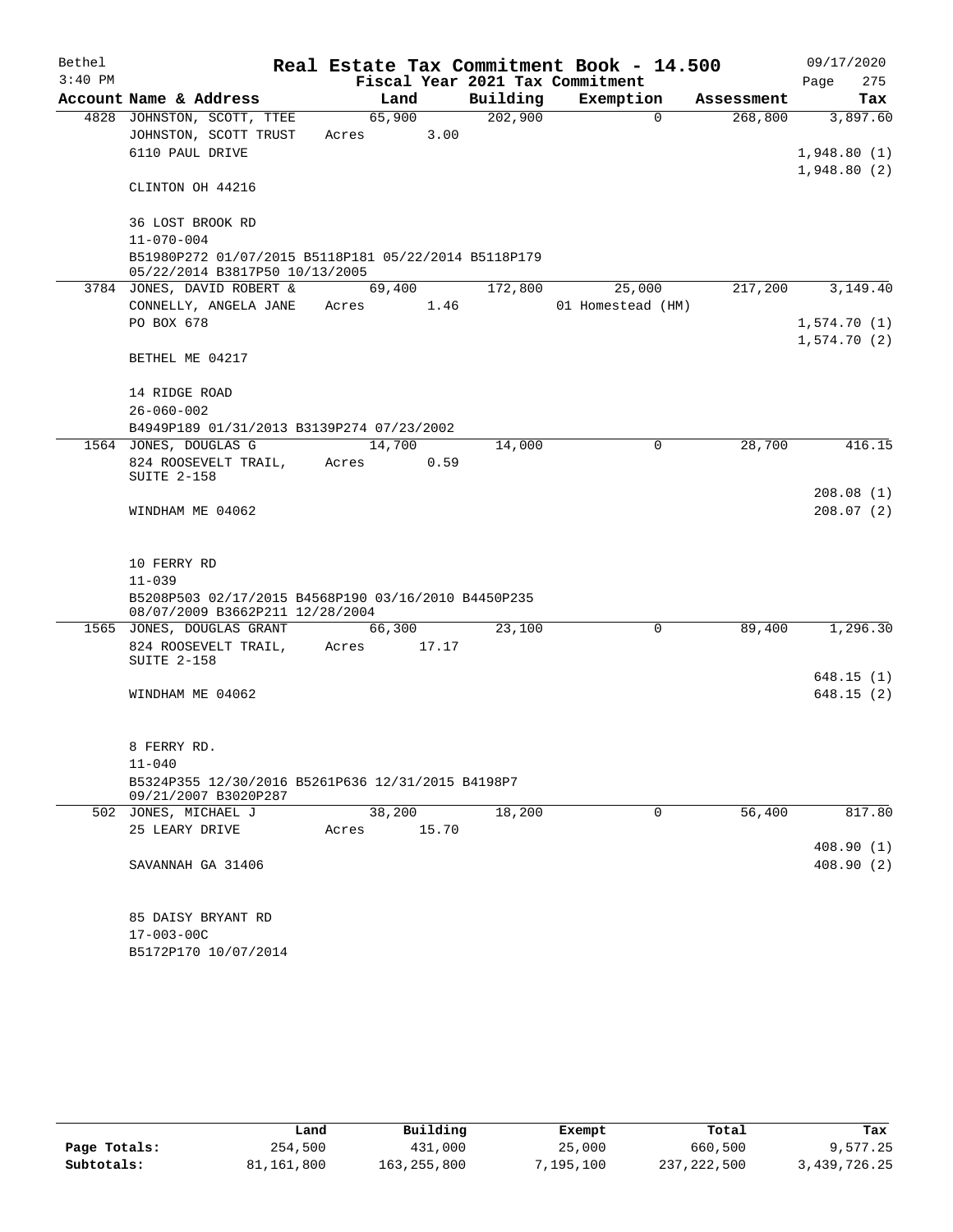| Bethel    |                                                      |       |        |      | Real Estate Tax Commitment Book - 14.500 |           |                           | 09/17/2020             |  |
|-----------|------------------------------------------------------|-------|--------|------|------------------------------------------|-----------|---------------------------|------------------------|--|
| $3:40$ PM |                                                      |       |        |      | Fiscal Year 2021 Tax Commitment          |           |                           | 276<br>Page            |  |
|           | Account Name & Address                               |       | Land   |      | Building<br>211,300                      | Exemption | Assessment<br>$\mathbf 0$ | Tax                    |  |
|           | 4870 JORGENSEN, CLAUS<br>JORGENSEN, GAIL M.          | Acres | 44,400 | 1.85 |                                          |           | 255,700                   | 3,707.65               |  |
|           | 26 BELLIS ROAD                                       |       |        |      |                                          |           |                           | 1,853.83(1)            |  |
|           |                                                      |       |        |      |                                          |           |                           | 1,853.82(2)            |  |
|           | MILFORD NJ 08848                                     |       |        |      |                                          |           |                           |                        |  |
|           |                                                      |       |        |      |                                          |           |                           |                        |  |
|           | 14 THUNDER SNOW ROAD                                 |       |        |      |                                          |           |                           |                        |  |
|           | $01 - 010 - 001$                                     |       |        |      |                                          |           |                           |                        |  |
|           | B5447P659 12/31/2018 B4714P158 05/02/2011 B4433P83   |       |        |      |                                          |           |                           |                        |  |
|           | 04/27/2009 B3962P119 06/30/2006<br>3716 JOSEY, BARRY |       | 24,200 |      | 40,600                                   |           | 64,800<br>$\Omega$        | 939.60                 |  |
|           | JOSEY, JANIS                                         | Acres |        | 0.42 |                                          |           |                           |                        |  |
|           | 403 Weaverly Rd                                      |       |        |      |                                          |           |                           | 469.80(1)              |  |
|           |                                                      |       |        |      |                                          |           |                           | 469.80(2)              |  |
|           | Dartmouth, NS B2X2E7                                 |       |        |      |                                          |           |                           |                        |  |
|           |                                                      |       |        |      |                                          |           |                           |                        |  |
|           | 719 WEST BETHEL RD.                                  |       |        |      |                                          |           |                           |                        |  |
|           | $28 - 058$                                           |       |        |      |                                          |           |                           |                        |  |
|           | B5229P163 06/26/2015 B4287P177 04/22/2008            |       |        |      |                                          |           |                           |                        |  |
|           | 2456 JS HOLDINGS, LLC                                |       | 38,400 |      | 98,600                                   |           | 137,000<br>0              | 1,986.50               |  |
|           | 6 SOD FARM LANE                                      | Acres |        | 1.00 |                                          |           |                           | 993.25(1)              |  |
|           | SACO ME 04072                                        |       |        |      |                                          |           |                           | 993.25(2)              |  |
|           |                                                      |       |        |      |                                          |           |                           |                        |  |
|           |                                                      |       |        |      |                                          |           |                           |                        |  |
|           | 205 INTERVALE RD.                                    |       |        |      |                                          |           |                           |                        |  |
|           | $13 - 015$                                           |       |        |      |                                          |           |                           |                        |  |
|           | B5393P78 02/12/2018 B4606P122 07/06/2010 B3216P61    |       |        |      |                                          |           |                           |                        |  |
|           | 12/17/2002<br>3425 JSC ENTERPRISES, INC              |       | 64,700 |      | 105,000                                  |           | 0<br>169,700              | 2,460.65               |  |
|           | 250 TAYLOR SMITH ROAD                                | Acres | 1.20   |      |                                          |           |                           |                        |  |
|           |                                                      |       |        |      |                                          |           |                           | 1,230.33(1)            |  |
|           | BETHEL ME 04217                                      |       |        |      |                                          |           |                           | 1, 230.32(2)           |  |
|           |                                                      |       |        |      |                                          |           |                           |                        |  |
|           |                                                      |       |        |      |                                          |           |                           |                        |  |
|           | 22 PARKWAY                                           |       |        |      |                                          |           |                           |                        |  |
|           | $25 - 241 - 002$                                     |       |        |      |                                          |           |                           |                        |  |
|           | B5141P330 07/24/2014 B2881P27                        |       |        |      |                                          |           |                           |                        |  |
|           | 3573 JUTRAS, JENNA IVERSEN                           |       | 50,800 |      | 74,200                                   |           | 0<br>125,000              | 1,812.50               |  |
|           | JUTRAS, NORMAN JR<br>118 FRIEND ST                   | Acres |        | 0.60 |                                          |           |                           | 906.25(1)              |  |
|           |                                                      |       |        |      |                                          |           |                           | 906.25(2)              |  |
|           | AMESBURY MA 01913 2731                               |       |        |      |                                          |           |                           |                        |  |
|           |                                                      |       |        |      |                                          |           |                           |                        |  |
|           | 133 VERNON ST.                                       |       |        |      |                                          |           |                           |                        |  |
|           | 26-077-001                                           |       |        |      |                                          |           |                           |                        |  |
|           | B3470P1 02/27/2004                                   |       |        |      |                                          |           |                           |                        |  |
|           | 491 JUTRAS, JENNA IVERSON                            |       | 27,600 |      | 0                                        |           | $\mathbf 0$<br>27,600     | 400.20                 |  |
|           | 118 FRIEND STREET                                    | Acres |        | 1.09 |                                          |           |                           |                        |  |
|           | AMESBURY MA 01913                                    |       |        |      |                                          |           |                           | 200.10(1)<br>200.10(2) |  |
|           |                                                      |       |        |      |                                          |           |                           |                        |  |
|           |                                                      |       |        |      |                                          |           |                           |                        |  |
|           | VERNON STREET                                        |       |        |      |                                          |           |                           |                        |  |
|           | $26 - 078 - 001$                                     |       |        |      |                                          |           |                           |                        |  |
|           | B5270P387 03/02/2016 B5063P121 11/14/2013 B3435P347  |       |        |      |                                          |           |                           |                        |  |
|           |                                                      |       |        |      |                                          |           |                           |                        |  |
|           |                                                      |       |        |      |                                          |           |                           |                        |  |

|              | Land         | Building    | Exempt    | Total       | Tax          |
|--------------|--------------|-------------|-----------|-------------|--------------|
| Page Totals: | 250,100      | 529,700     |           | 779.800     | 11,307.10    |
| Subtotals:   | 81, 411, 900 | 163,785,500 | 7,195,100 | 238,002,300 | 3,451,033.35 |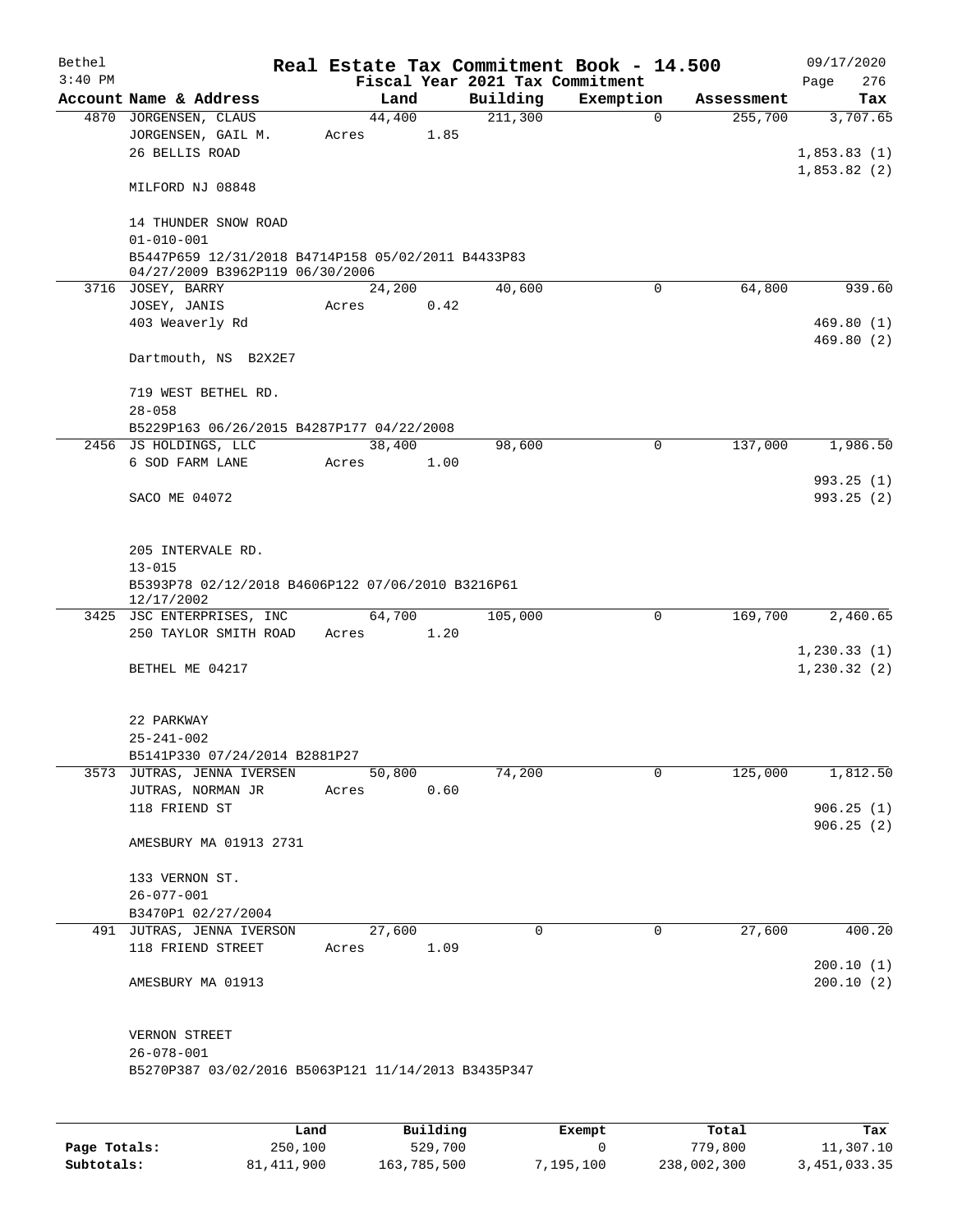| Bethel    |                                                                                                            | Real Estate Tax Commitment Book - 14.500 |          |             |            | 09/17/2020   |  |  |  |  |
|-----------|------------------------------------------------------------------------------------------------------------|------------------------------------------|----------|-------------|------------|--------------|--|--|--|--|
| $3:40$ PM |                                                                                                            | Fiscal Year 2021 Tax Commitment          |          |             |            | Page<br>277  |  |  |  |  |
|           | Account Name & Address                                                                                     | Land                                     | Building | Exemption   | Assessment | Tax          |  |  |  |  |
|           | 3365 KAISER, SHARON A                                                                                      | 52,500                                   | 64,900   | $\mathbf 0$ | 117,400    | 1,702.30     |  |  |  |  |
|           | KAISER, PETER M                                                                                            | 0.37<br>Acres                            |          |             |            |              |  |  |  |  |
|           | 48 POOR FARM RD.                                                                                           |                                          |          |             |            | 851.15(1)    |  |  |  |  |
|           | FARMINGTON NH 03835                                                                                        |                                          |          |             |            | 851.15(2)    |  |  |  |  |
|           | 52 CHAPMAN ST.                                                                                             |                                          |          |             |            |              |  |  |  |  |
|           | $25 - 186$                                                                                                 |                                          |          |             |            |              |  |  |  |  |
|           | B3305P331 05/30/2003                                                                                       |                                          |          |             |            |              |  |  |  |  |
|           | 3563 KANDLE, JEFF                                                                                          | 33,600                                   | 104,700  | 0           | 138,300    | 2,005.35     |  |  |  |  |
|           | KANDLE, TERESA                                                                                             |                                          |          |             |            |              |  |  |  |  |
|           | 18 FELICITY TRACE PLACE                                                                                    |                                          |          |             |            | 1,002.68(1)  |  |  |  |  |
|           |                                                                                                            |                                          |          |             |            | 1,002.67(2)  |  |  |  |  |
|           | THE WOODLANDS TX 77382                                                                                     |                                          |          |             |            |              |  |  |  |  |
|           |                                                                                                            |                                          |          |             |            |              |  |  |  |  |
|           | 135 VERNON ST.<br>$26 - 076 - 001 - 06A$                                                                   |                                          |          |             |            |              |  |  |  |  |
|           | B3118P134 06/05/2002                                                                                       |                                          |          |             |            |              |  |  |  |  |
|           | 49 KARG, RICHARD J                                                                                         | 55,100                                   | 246,200  | 0           | 301,300    | 4,368.85     |  |  |  |  |
|           | CHATFIELD, LESLIE ANN                                                                                      | 25.37<br>Acres                           |          |             |            |              |  |  |  |  |
|           | 596 GROVER HILL ROAD                                                                                       |                                          |          |             |            | 2,184.43(1)  |  |  |  |  |
|           |                                                                                                            |                                          |          |             |            | 2,184.42(2)  |  |  |  |  |
|           | BETHEL ME 04217                                                                                            |                                          |          |             |            |              |  |  |  |  |
|           | 596 GROVER HILL RD.                                                                                        |                                          |          |             |            |              |  |  |  |  |
|           | $01 - 041$                                                                                                 |                                          |          |             |            |              |  |  |  |  |
|           | B4540P243 12/18/2009 B4540P225 12/18/2009 B4433P53<br>04/27/2009 B4328P145 07/25/2008 B1404P178 07/08/1986 |                                          |          |             |            |              |  |  |  |  |
|           |                                                                                                            |                                          |          |             |            |              |  |  |  |  |
|           | B1404P178<br>4859 KARLA, BRANNEN J.                                                                        | 33,600                                   | 120,100  | 0           | 153,700    | 2,228.65     |  |  |  |  |
|           | 47 HENNESSY DRIVE                                                                                          |                                          |          |             |            |              |  |  |  |  |
|           |                                                                                                            |                                          |          |             |            | 1, 114.33(1) |  |  |  |  |
|           | PORTLAND ME 04103                                                                                          |                                          |          |             |            | 1, 114.32(2) |  |  |  |  |
|           |                                                                                                            |                                          |          |             |            |              |  |  |  |  |
|           | 30 CHERRY LN                                                                                               |                                          |          |             |            |              |  |  |  |  |
|           | $22 - 002 - 001 - 057$                                                                                     |                                          |          |             |            |              |  |  |  |  |
|           | B5465P574 06/13/2019 B3962P298 06/28/2006                                                                  |                                          |          |             |            |              |  |  |  |  |
|           | 2812 KAUF, KRISTIE                                                                                         | 37,200                                   | 86,300   | 0           | 123,500    | 1,790.75     |  |  |  |  |
|           | 6 OSGOOD RD.                                                                                               | 0.92<br>Acres                            |          |             |            |              |  |  |  |  |
|           |                                                                                                            |                                          |          |             |            | 895.38 (1)   |  |  |  |  |
|           | BETHEL ME 04217                                                                                            |                                          |          |             |            | 895.37 (2)   |  |  |  |  |
|           |                                                                                                            |                                          |          |             |            |              |  |  |  |  |
|           |                                                                                                            |                                          |          |             |            |              |  |  |  |  |
|           | 6 OSGOOD ROAD                                                                                              |                                          |          |             |            |              |  |  |  |  |
|           | $18 - 056$                                                                                                 |                                          |          |             |            |              |  |  |  |  |
|           | B4765P37 09/27/2011 B1471P135 04/14/1987                                                                   |                                          |          |             |            |              |  |  |  |  |
|           | 3245 KAUFMAN, ELLIOT M                                                                                     | 64,600                                   | 184,600  | 0           | 249,200    | 3,613.40     |  |  |  |  |
|           | KAUFMAN, JANICE                                                                                            | 2.51<br>Acres                            |          |             |            |              |  |  |  |  |
|           | 714 BEAR ROCK RD.                                                                                          |                                          |          |             |            | 1,806.70(1)  |  |  |  |  |
|           | STEWARTSTOWN NH 03576                                                                                      |                                          |          |             |            | 1,806.70(2)  |  |  |  |  |
|           |                                                                                                            |                                          |          |             |            |              |  |  |  |  |
|           | 18 MECHANIC ST.                                                                                            |                                          |          |             |            |              |  |  |  |  |
|           | $25 - 080$                                                                                                 |                                          |          |             |            |              |  |  |  |  |
|           | B1448P298 12/30/1986                                                                                       |                                          |          |             |            |              |  |  |  |  |
|           |                                                                                                            |                                          |          |             |            |              |  |  |  |  |
|           | Land                                                                                                       | Building                                 |          | Exempt      | Total      | Tax          |  |  |  |  |

|              | Land       | Building    | Exempt    | Total       | Tax          |
|--------------|------------|-------------|-----------|-------------|--------------|
| Page Totals: | 276,600    | 806,800     |           | 1,083,400   | 15,709.30    |
| Subtotals:   | 81,688,500 | 164,592,300 | 7,195,100 | 239,085,700 | 3,466,742.65 |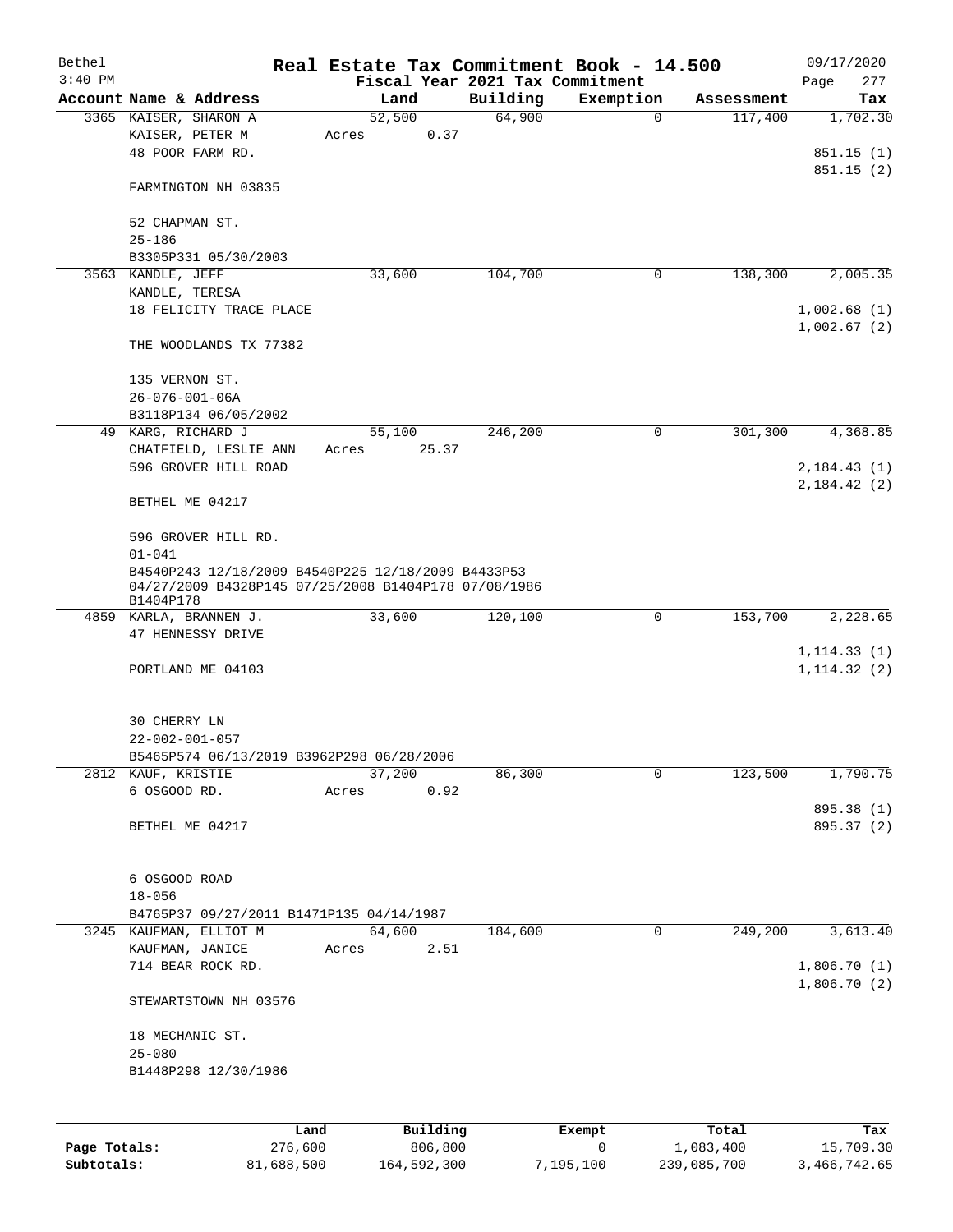| Bethel<br>$3:40$ PM |                                                     |        |      |          | Real Estate Tax Commitment Book - 14.500<br>Fiscal Year 2021 Tax Commitment |            | 09/17/2020<br>278<br>Page |
|---------------------|-----------------------------------------------------|--------|------|----------|-----------------------------------------------------------------------------|------------|---------------------------|
|                     | Account Name & Address                              | Land   |      | Building | Exemption                                                                   | Assessment | Tax                       |
|                     | 3122 KAVANAUGH, PAUL                                | 27,800 |      | 66,700   | $\mathbf 0$                                                                 | 94,500     | 1,370.25                  |
|                     | 312 BENNETT ST                                      | Acres  | 0.40 |          |                                                                             |            |                           |
|                     |                                                     |        |      |          |                                                                             |            | 685.13 (1)                |
|                     | WRENTHAM MA 02093                                   |        |      |          |                                                                             |            | 685.12(2)                 |
|                     |                                                     |        |      |          |                                                                             |            |                           |
|                     |                                                     |        |      |          |                                                                             |            |                           |
|                     | 78 INTERVALE RD.<br>$24 - 043$                      |        |      |          |                                                                             |            |                           |
|                     | B5177P221 05/20/2014 B3168P196 09/23/2002           |        |      |          |                                                                             |            |                           |
|                     | 3473 KAVANAUGH, WADE P                              | 63,600 |      | 147,300  | 0                                                                           | 210,900    | 3,058.05                  |
|                     | WEISBERGER, BETHANY M                               | Acres  | 0.70 |          |                                                                             |            |                           |
|                     | 76 OLD WEST BETHEL RD                               |        |      |          |                                                                             |            | 1,529.03(1)               |
|                     |                                                     |        |      |          |                                                                             |            | 1,529.02(2)               |
|                     | ALBANY TWP ME 04217                                 |        |      |          |                                                                             |            |                           |
|                     |                                                     |        |      |          |                                                                             |            |                           |
|                     | 24 PARADISE RD.                                     |        |      |          |                                                                             |            |                           |
|                     | $26 - 033$                                          |        |      |          |                                                                             |            |                           |
|                     | B5369P560 09/27/2017 B2548P324 04/23/1998           |        |      |          |                                                                             |            |                           |
|                     | 3550 KEAN, DAVID J.                                 | 33,600 |      | 98,500   | $\mathbf 0$                                                                 | 132,100    | 1,915.45                  |
|                     | 883 FERRY STREET                                    |        |      |          |                                                                             |            |                           |
|                     |                                                     |        |      |          |                                                                             |            | 957.73 (1)<br>957.72 (2)  |
|                     | MARSHFIELD MA 02050                                 |        |      |          |                                                                             |            |                           |
|                     |                                                     |        |      |          |                                                                             |            |                           |
|                     | 135 VERNON ST.                                      |        |      |          |                                                                             |            |                           |
|                     | $26 - 076 - 001 - 04B$                              |        |      |          |                                                                             |            |                           |
|                     | B5468P5 07/01/2019 B5289P430 06/29/2016 B4066P278   |        |      |          |                                                                             |            |                           |
|                     | 12/19/2006 B3253P256                                |        |      |          |                                                                             |            |                           |
|                     | 122 KEANE, STEVEN                                   | 42,100 |      | 158,700  | 25,000                                                                      | 175,800    | 2,549.10                  |
|                     | KEANE, MARIE CORBIN                                 | Acres  | 3.40 |          | 01 Homestead (HM)                                                           |            |                           |
|                     | PO BOX 754                                          |        |      |          |                                                                             |            | 1, 274.55(1)              |
|                     |                                                     |        |      |          |                                                                             |            | 1, 274.55(2)              |
|                     | BETHEL ME 04217                                     |        |      |          |                                                                             |            |                           |
|                     | 288 VERNON ST.                                      |        |      |          |                                                                             |            |                           |
|                     | $03 - 006$                                          |        |      |          |                                                                             |            |                           |
|                     | B1672P261 08/08/1989 B1533P322 12/21/1987           |        |      |          |                                                                             |            |                           |
|                     | 124 KEANE, STEVEN                                   | 30,900 |      | 4,900    | $\overline{0}$                                                              | 35,800     | 519.10                    |
|                     | KEANE, MARIE                                        | Acres  | 2.00 |          |                                                                             |            |                           |
|                     | PO BOX 754                                          |        |      |          |                                                                             |            | 259.55(1)                 |
|                     |                                                     |        |      |          |                                                                             |            | 259.55 (2)                |
|                     | BETHEL ME 04217                                     |        |      |          |                                                                             |            |                           |
|                     |                                                     |        |      |          |                                                                             |            |                           |
|                     | VERNON ST                                           |        |      |          |                                                                             |            |                           |
|                     | $03 - 006 - 002$                                    |        |      |          |                                                                             |            |                           |
|                     | 1602 KEARNEY, RIAN & PAMELA                         | 63,100 |      | 127,700  | 0                                                                           | 190,800    | 2,766.60                  |
|                     | ROBINSON, JADE<br>65 SEAVIEW DRIVE                  | Acres  | 5.15 |          |                                                                             |            | 1,383.30(1)               |
|                     |                                                     |        |      |          |                                                                             |            | 1,383.30(2)               |
|                     | MARSHFIELD MA 02050                                 |        |      |          |                                                                             |            |                           |
|                     |                                                     |        |      |          |                                                                             |            |                           |
|                     | 24 ANDROSCOGGIN ROAD<br>$11 - 062 - 003$            |        |      |          |                                                                             |            |                           |
|                     | B5323P534 12/27/2016 B5232P560 07/16/2015 B3550P336 |        |      |          |                                                                             |            |                           |
|                     | 06/04/2004                                          |        |      |          |                                                                             |            |                           |
|                     |                                                     |        |      |          |                                                                             |            |                           |
|                     |                                                     |        |      |          |                                                                             |            |                           |

|              | Land       | Building    | Exempt    | Total       | Tax          |
|--------------|------------|-------------|-----------|-------------|--------------|
| Page Totals: | 261,100    | 603,800     | 25,000    | 839,900     | 12,178.55    |
| Subtotals:   | 81,949,600 | 165,196,100 | 7,220,100 | 239,925,600 | 3,478,921.20 |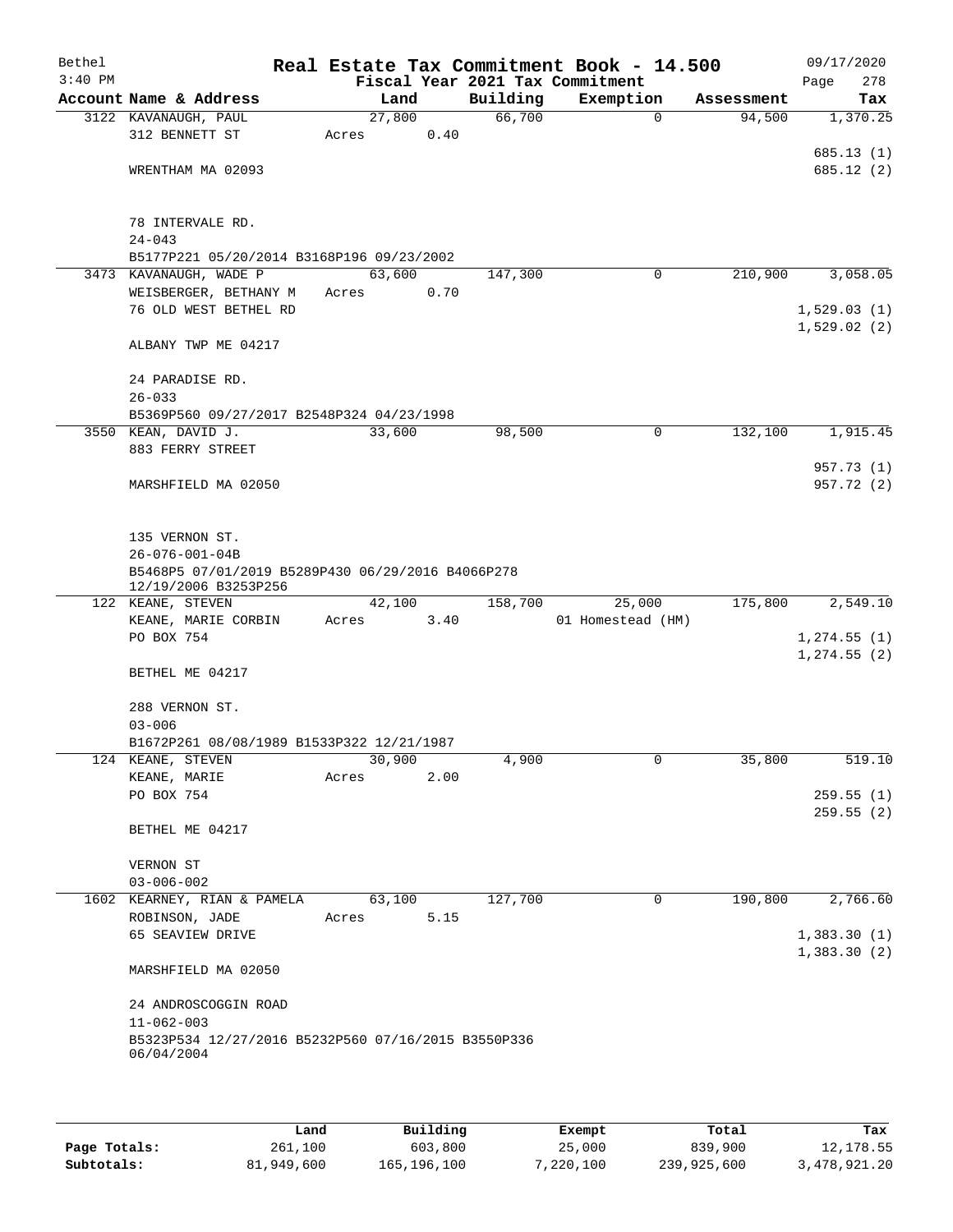| Bethel       |                                                                         | Real Estate Tax Commitment Book - 14.500 |          |                          |                       | 09/17/2020       |
|--------------|-------------------------------------------------------------------------|------------------------------------------|----------|--------------------------|-----------------------|------------------|
| $3:40$ PM    | Account Name & Address                                                  | Fiscal Year 2021 Tax Commitment          | Building |                          |                       | 279<br>Page      |
|              | 1509 KEARNS, RICHARD TTE                                                | Land<br>39,100                           | 91,600   | Exemption<br>$\mathbf 0$ | Assessment<br>130,700 | Tax<br>1,895.15  |
|              | KEARNS, JILL K. TTE                                                     | 7.00<br>Acres                            |          |                          |                       |                  |
|              | 577 SANDY POINT AVENUE                                                  |                                          |          |                          |                       | 947.58 (1)       |
|              |                                                                         |                                          |          |                          |                       | 947.57 (2)       |
|              | PORTSMOUTH RI 02871                                                     |                                          |          |                          |                       |                  |
|              | 64 WESTWOODS RD.                                                        |                                          |          |                          |                       |                  |
|              | $11 - 012 - 004$                                                        |                                          |          |                          |                       |                  |
|              | B5445P681 12/14/2018 B5352P274 06/26/2017 B3110P183                     |                                          |          |                          |                       |                  |
|              | 05/20/2002<br>3551 KEITH, CELESTE N                                     | 33,600                                   | 98,500   | $\Omega$                 | 132,100               | 1,915.45         |
|              | PO BOX 832                                                              |                                          |          |                          |                       |                  |
|              |                                                                         |                                          |          |                          |                       | 957.73 (1)       |
|              | BETHEL ME 04217                                                         |                                          |          |                          |                       | 957.72 (2)       |
|              |                                                                         |                                          |          |                          |                       |                  |
|              | 135 VERNON ST.                                                          |                                          |          |                          |                       |                  |
|              | $26 - 076 - 001 - 04C$                                                  |                                          |          |                          |                       |                  |
|              | B5328P420 01/26/2017 B4985P274 05/15/2013 B4673P259                     |                                          |          |                          |                       |                  |
|              | 12/20/2010 B3796P245 09/06/2005                                         |                                          |          |                          |                       |                  |
|              | 4780 KEITH, NANCY<br>LACER, JOHN                                        | 74,900<br>16.34<br>Acres                 | 40,700   | $\Omega$                 | 115,600               | 1,676.20         |
|              | 300 FALMOUTH ROAD, UNIT                                                 |                                          |          |                          |                       | 838.10 (1)       |
|              | 12D                                                                     |                                          |          |                          |                       |                  |
|              |                                                                         |                                          |          |                          |                       | 838.10 (2)       |
|              | MASHPEE MA 02649                                                        |                                          |          |                          |                       |                  |
|              | 636 INTERVALE RD                                                        |                                          |          |                          |                       |                  |
|              | $18 - 033 - 001 - 013 - A$                                              |                                          |          |                          |                       |                  |
|              | B3966P2 06/30/2006 B3801P114                                            |                                          |          |                          |                       |                  |
|              | 3353 KEITH, SCOTT A                                                     | 57,000                                   | 112,100  | 0                        | 169,100               | 2,451.95         |
|              | 423 SOUTH MEADOW ROAD                                                   | 0.64<br>Acres                            |          |                          |                       | 1,225.98(1)      |
|              | LANCASTER MA 01523                                                      |                                          |          |                          |                       | 1, 225.97(2)     |
|              |                                                                         |                                          |          |                          |                       |                  |
|              |                                                                         |                                          |          |                          |                       |                  |
|              | 31 MASON ST.                                                            |                                          |          |                          |                       |                  |
|              | $25 - 174$<br>B4949P1 01/31/2013 B3672P218 02/11/2005                   |                                          |          |                          |                       |                  |
|              | 2626 KELLEHER, ETHAN                                                    | 25,200                                   | 166,700  | $\mathbf 0$              | 191,900               | 2,782.55         |
|              | KELLEHER, MEGAN                                                         | 1.49<br>Acres                            |          |                          |                       |                  |
|              | 18 GRISTMILL LN                                                         |                                          |          |                          |                       | 1,391.28(1)      |
|              |                                                                         |                                          |          |                          |                       | 1,391.27(2)      |
|              | NORTHBOROUGH MA 01532                                                   |                                          |          |                          |                       |                  |
|              | 23 COUNTRYSIDE LANE                                                     |                                          |          |                          |                       |                  |
|              | $15 - 004 - 004$                                                        |                                          |          |                          |                       |                  |
|              | B3785P192 08/23/2005                                                    |                                          |          |                          |                       |                  |
|              | 5088 KELLEHER, JOHN W                                                   | 63,900                                   | 224,400  | 0                        | 288,300               | 4,180.35         |
|              | KELLEHER, THERESE A<br>19 STACEY STREET                                 | 2.10<br>Acres                            |          |                          |                       | 2,090.18(1)      |
|              |                                                                         |                                          |          |                          |                       | 2,090.17(2)      |
|              | MARBLEHEAD MA 01945                                                     |                                          |          |                          |                       |                  |
|              |                                                                         |                                          |          |                          |                       |                  |
|              | 6 ELEANOR - WILLIAMS                                                    |                                          |          |                          |                       |                  |
|              | $22 - 019 - 009$<br>B5222P302 05/15/2015 B4842P162 05/04/2012 B3440P145 |                                          |          |                          |                       |                  |
|              | 05/04/2012                                                              |                                          |          |                          |                       |                  |
|              |                                                                         |                                          |          |                          |                       |                  |
| Page Totals: | Land<br>293,700                                                         | Building<br>734,000                      |          | Exempt<br>0              | Total<br>1,027,700    | Tax<br>14,901.65 |
| Subtotals:   | 82, 243, 300                                                            | 165,930,100                              |          | 7,220,100                | 240,953,300           | 3,493,822.85     |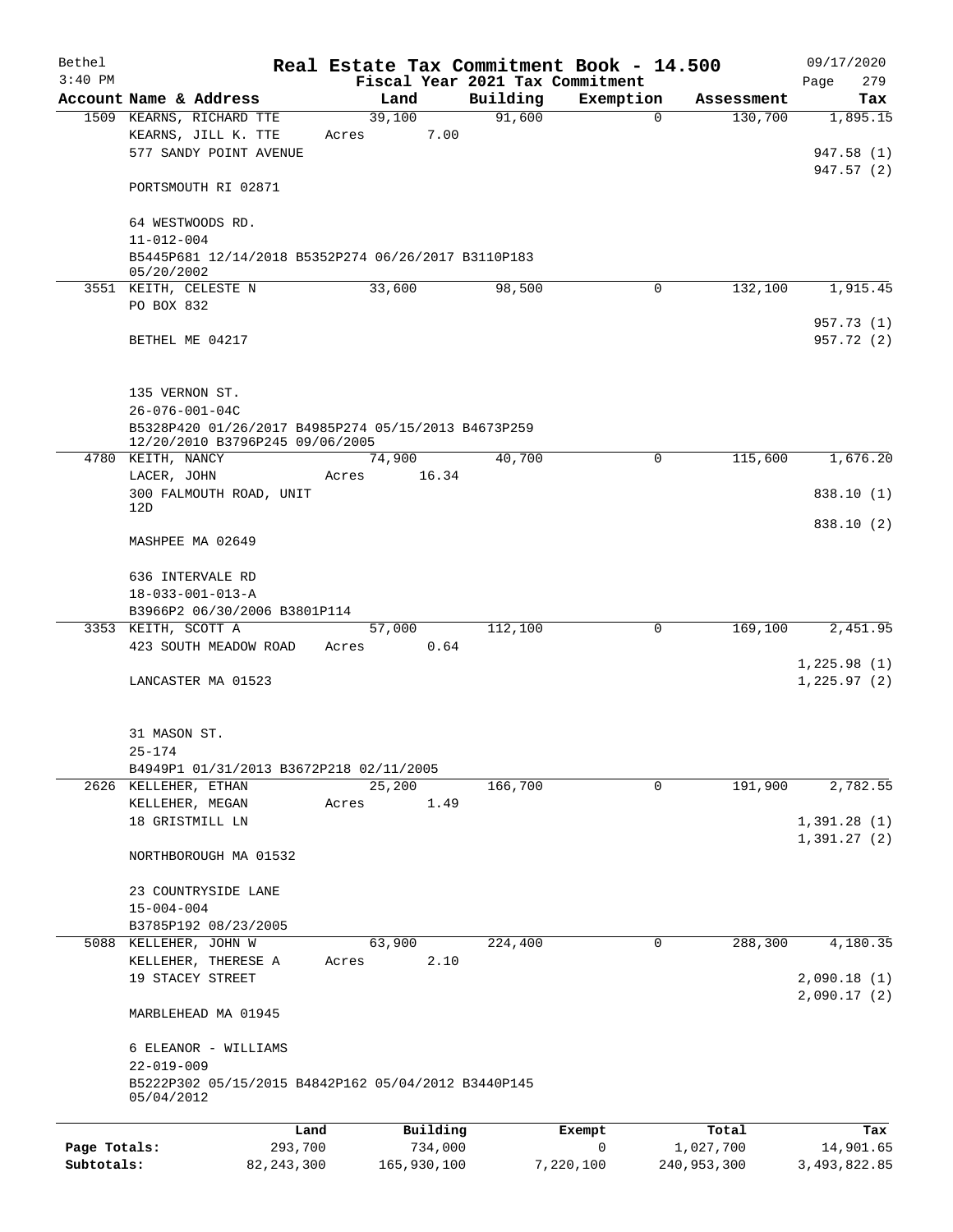| Bethel<br>$3:40$ PM |                                                                     |             |      |          | Real Estate Tax Commitment Book - 14.500<br>Fiscal Year 2021 Tax Commitment |            | 09/17/2020<br>280<br>Page  |
|---------------------|---------------------------------------------------------------------|-------------|------|----------|-----------------------------------------------------------------------------|------------|----------------------------|
|                     | Account Name & Address                                              | Land        |      | Building | Exemption                                                                   | Assessment | Tax                        |
|                     | 1582 KELLER, JAMES                                                  | 32,600      |      | 91,800   | 0                                                                           | 124,400    | 1,803.80                   |
|                     | 207 BARKER RD.                                                      | Acres       | 1.00 |          |                                                                             |            |                            |
|                     |                                                                     |             |      |          |                                                                             |            | 901.90(1)                  |
|                     | BETHEL ME 04217                                                     |             |      |          |                                                                             |            | 901.90(2)                  |
|                     |                                                                     |             |      |          |                                                                             |            |                            |
|                     | 207 BARKER RD.                                                      |             |      |          |                                                                             |            |                            |
|                     | $11 - 051$                                                          |             |      |          |                                                                             |            |                            |
|                     | B2840P337 07/19/2000                                                |             |      |          |                                                                             |            |                            |
|                     | 1755 KELLEY, MATHEW                                                 | 11,800      |      | 59,100   | 0                                                                           | 70,900     | 1,028.05                   |
|                     | 231 MAIN STREET                                                     |             |      |          |                                                                             |            |                            |
|                     |                                                                     |             |      |          |                                                                             |            | 514.03(1)                  |
|                     | NORWAY ME 04268                                                     |             |      |          |                                                                             |            | 514.02(2)                  |
|                     |                                                                     |             |      |          |                                                                             |            |                            |
|                     |                                                                     |             |      |          |                                                                             |            |                            |
|                     | 31 PARK ST                                                          |             |      |          |                                                                             |            |                            |
|                     | $25 - 020 - 003$                                                    |             |      |          |                                                                             |            |                            |
|                     | B4915P228 11/05/2012 B4709P208 04/08/2011<br>5340 KELLEY, MATTHEW J | $\mathbf 0$ |      | 8,200    | 0                                                                           | 8,200      | 118.90                     |
|                     | PO BOX 221                                                          |             |      |          |                                                                             |            |                            |
|                     |                                                                     |             |      |          |                                                                             |            | 59.45(1)                   |
|                     | BETHEL ME 04217                                                     |             |      |          |                                                                             |            | 59.45(2)                   |
|                     |                                                                     |             |      |          |                                                                             |            |                            |
|                     |                                                                     |             |      |          |                                                                             |            |                            |
|                     | 1 WHITE COURT                                                       |             |      |          |                                                                             |            |                            |
|                     | $07 - 082 - B - ON$                                                 |             |      |          |                                                                             |            |                            |
|                     | 3225 KELLEYS AUTO PARTS                                             | 75,500      |      | 157,000  | 0                                                                           | 232,500    | 3,371.25                   |
|                     | 505 3RD AVENUE                                                      | Acres       | 0.41 |          |                                                                             |            |                            |
|                     | BERLIN NH 03570                                                     |             |      |          |                                                                             |            | 1,685.63(1)<br>1,685.62(2) |
|                     |                                                                     |             |      |          |                                                                             |            |                            |
|                     |                                                                     |             |      |          |                                                                             |            |                            |
|                     | 10 MECHANIC ST.                                                     |             |      |          |                                                                             |            |                            |
|                     | $25 - 064$                                                          |             |      |          |                                                                             |            |                            |
|                     | B1066P123                                                           |             |      |          |                                                                             |            |                            |
|                     | 3082 KELLOGG, BENJAMIN                                              | 46,700      |      | 108,300  | 31,000                                                                      | 124,000    | 1,798.00                   |
|                     | KELLOGG, DIANA                                                      | Acres       | 0.34 |          | 01 Homestead (HM)                                                           |            |                            |
|                     | PO BOX 172                                                          |             |      |          | 12 WW2 Vet Res                                                              |            | 899.00 (1)                 |
|                     | BETHEL ME 04217                                                     |             |      |          |                                                                             |            | 899.00 (2)                 |
|                     |                                                                     |             |      |          |                                                                             |            |                            |
|                     | 4 RIVERSIDE LANE                                                    |             |      |          |                                                                             |            |                            |
|                     | $24 - 005$                                                          |             |      |          |                                                                             |            |                            |
|                     | B673P282 06/04/1968                                                 |             |      |          |                                                                             |            |                            |
|                     | 4701 KELLY, BRIAN                                                   | 74,800      |      | 0        | $\mathbf{0}$                                                                | 74,800     | 1,084.60                   |
|                     | KELLY, CYNTHIA J                                                    | Acres       | 1.47 |          |                                                                             |            |                            |
|                     | 241 MEADOWS END RD                                                  |             |      |          |                                                                             |            | 542.30(1)                  |
|                     |                                                                     |             |      |          |                                                                             |            | 542.30 (2)                 |
|                     | MONROE CT 06468                                                     |             |      |          |                                                                             |            |                            |
|                     | MOUNTAIN VALLEY SUB/LOT                                             |             |      |          |                                                                             |            |                            |
|                     | $09 - 005 - 011$                                                    |             |      |          |                                                                             |            |                            |
|                     | B3823P107 10/19/2005                                                |             |      |          |                                                                             |            |                            |
|                     |                                                                     |             |      |          |                                                                             |            |                            |
|                     |                                                                     |             |      |          |                                                                             |            |                            |

|              | Land       | Building    | Exempt    | Total       | Tax          |
|--------------|------------|-------------|-----------|-------------|--------------|
| Page Totals: | 241,400    | 424,400     | 31,000    | 634,800     | 9,204.60     |
| Subtotals:   | 82,484,700 | 166,354,500 | 1,251,100 | 241,588,100 | 3,503,027.45 |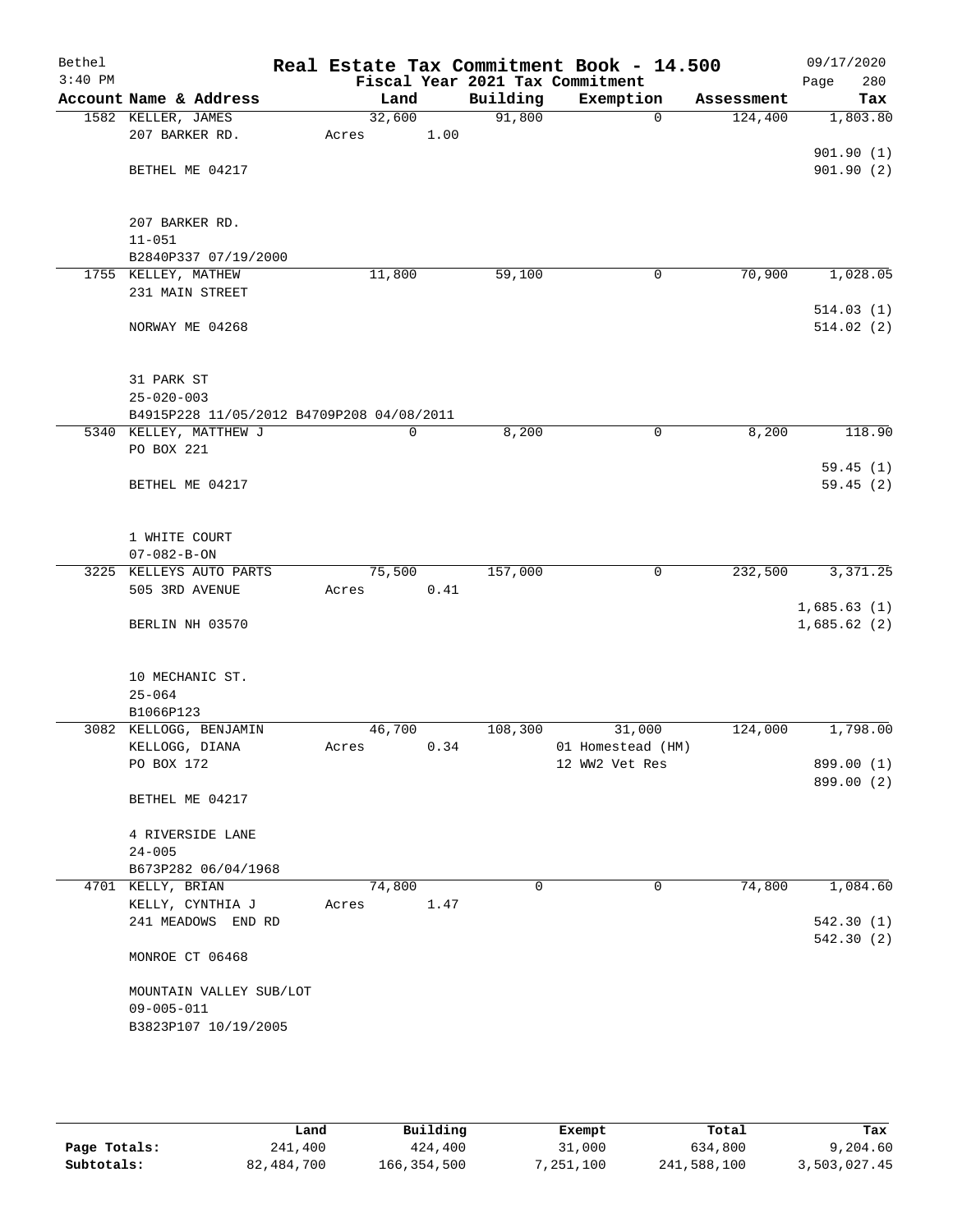| Bethel<br>$3:40$ PM |                                           |        |             |          | Real Estate Tax Commitment Book - 14.500<br>Fiscal Year 2021 Tax Commitment |            | 09/17/2020<br>281<br>Page |
|---------------------|-------------------------------------------|--------|-------------|----------|-----------------------------------------------------------------------------|------------|---------------------------|
|                     | Account Name & Address                    | Land   |             | Building | Exemption                                                                   | Assessment | Tax                       |
|                     | 321 KELLY, DELIA C                        | 34,400 |             | 86,200   | 25,000                                                                      | 95,600     | 1,386.20                  |
|                     | 954 RTE 232                               | Acres  | 2.00        |          | 01 Homestead (HM)                                                           |            |                           |
|                     |                                           |        |             |          |                                                                             |            | 693.10(1)                 |
|                     | BRYANT POND ME 04219                      |        |             |          |                                                                             |            | 693.10(2)                 |
|                     | 954 ROUTE 232                             |        |             |          |                                                                             |            |                           |
|                     | $05 - 029$                                |        |             |          |                                                                             |            |                           |
|                     | B3165P144 09/17/2002                      |        |             |          |                                                                             |            |                           |
|                     | 87 KELLY, EUGENE L                        | 41,100 |             | 117,800  | 31,000                                                                      | 127,900    | 1,854.55                  |
|                     | KELLY, VIRGINIA                           | Acres  | 2.45        |          | 01 Homestead (HM)                                                           |            |                           |
|                     | 15 SKILLINGS RD.                          |        |             |          | 12 WW2 Vet Res                                                              |            | 927.28(1)                 |
|                     | BETHEL ME 04217                           |        |             |          |                                                                             |            | 927.27(2)                 |
|                     | 15 SKILLINGS RD                           |        |             |          |                                                                             |            |                           |
|                     | $02 - 011$                                |        |             |          |                                                                             |            |                           |
|                     | B971P268 01/17/1978                       |        |             |          |                                                                             |            |                           |
|                     | 5448 KELLY, MATTHEW                       |        | $\mathbf 0$ | 12,000   | 0                                                                           | 12,000     | 174.00                    |
|                     | PO BOX 221                                |        |             |          |                                                                             |            |                           |
|                     |                                           |        |             |          |                                                                             |            | 87.00(1)                  |
|                     | BETHEL ME 04217                           |        |             |          |                                                                             |            | 87.00(2)                  |
|                     |                                           |        |             |          |                                                                             |            |                           |
|                     | 4 WHITE COURT                             |        |             |          |                                                                             |            |                           |
|                     | $07 - 082 - B - ON$<br>425 KELLY, MERYL A | 44,100 |             | 53,800   | 0                                                                           | 97,900     | 1,419.55                  |
|                     | LENBERG, BRIAN                            | Acres  | 5.31        |          |                                                                             |            |                           |
|                     | 575 GROVER HILL ROAD                      |        |             |          |                                                                             |            | 709.78(1)                 |
|                     |                                           |        |             |          |                                                                             |            | 709.77(2)                 |
|                     | BETHEL ME 04217                           |        |             |          |                                                                             |            |                           |
|                     | 575 GROVER HILL RD.                       |        |             |          |                                                                             |            |                           |
|                     | $06 - 033 - 001$                          |        |             |          |                                                                             |            |                           |
|                     | B5358P555 07/31/2017 B2970P279 07/13/2001 |        |             |          |                                                                             |            |                           |
|                     | 5235 KELLY, MICHAEL T                     | 29,600 |             | 2,500    | 0                                                                           | 32,100     | 465.45                    |
|                     | 5 GILBERT AVE                             | Acres  | 1.32        |          |                                                                             |            |                           |
|                     | RUMFORD ME 04276                          |        |             |          |                                                                             |            | 232.73 (1)<br>232.72 (2)  |
|                     |                                           |        |             |          |                                                                             |            |                           |
|                     | SKILLINGS & SONGO POND                    |        |             |          |                                                                             |            |                           |
|                     | $02 - 011 - 002$                          |        |             |          |                                                                             |            |                           |
|                     | B4570P69 03/23/2010                       |        |             |          |                                                                             |            |                           |
|                     | 2932 KELLY, SUE N                         | 33,600 |             | 60,600   | 0                                                                           | 94,200     | 1,365.90                  |
|                     | 105 POPE RD.                              |        |             |          |                                                                             |            |                           |
|                     | WINDHAM ME 04062                          |        |             |          |                                                                             |            | 682.95 (1)<br>682.95 (2)  |
|                     |                                           |        |             |          |                                                                             |            |                           |
|                     | 9 CHERRY LANE                             |        |             |          |                                                                             |            |                           |
|                     | $22 - 002 - 001 - 010$                    |        |             |          |                                                                             |            |                           |
|                     | B3213P14 12/12/2002                       |        |             |          |                                                                             |            |                           |
|                     |                                           |        |             |          |                                                                             |            |                           |

|              | Land       | Building    | Exempt   | Total       | Tax          |
|--------------|------------|-------------|----------|-------------|--------------|
| Page Totals: | 182,800    | 332,900     | 56,000   | 459,700     | 6,665.65     |
| Subtotals:   | 82,667,500 | 166,687,400 | ,307,100 | 242,047,800 | 3,509,693.10 |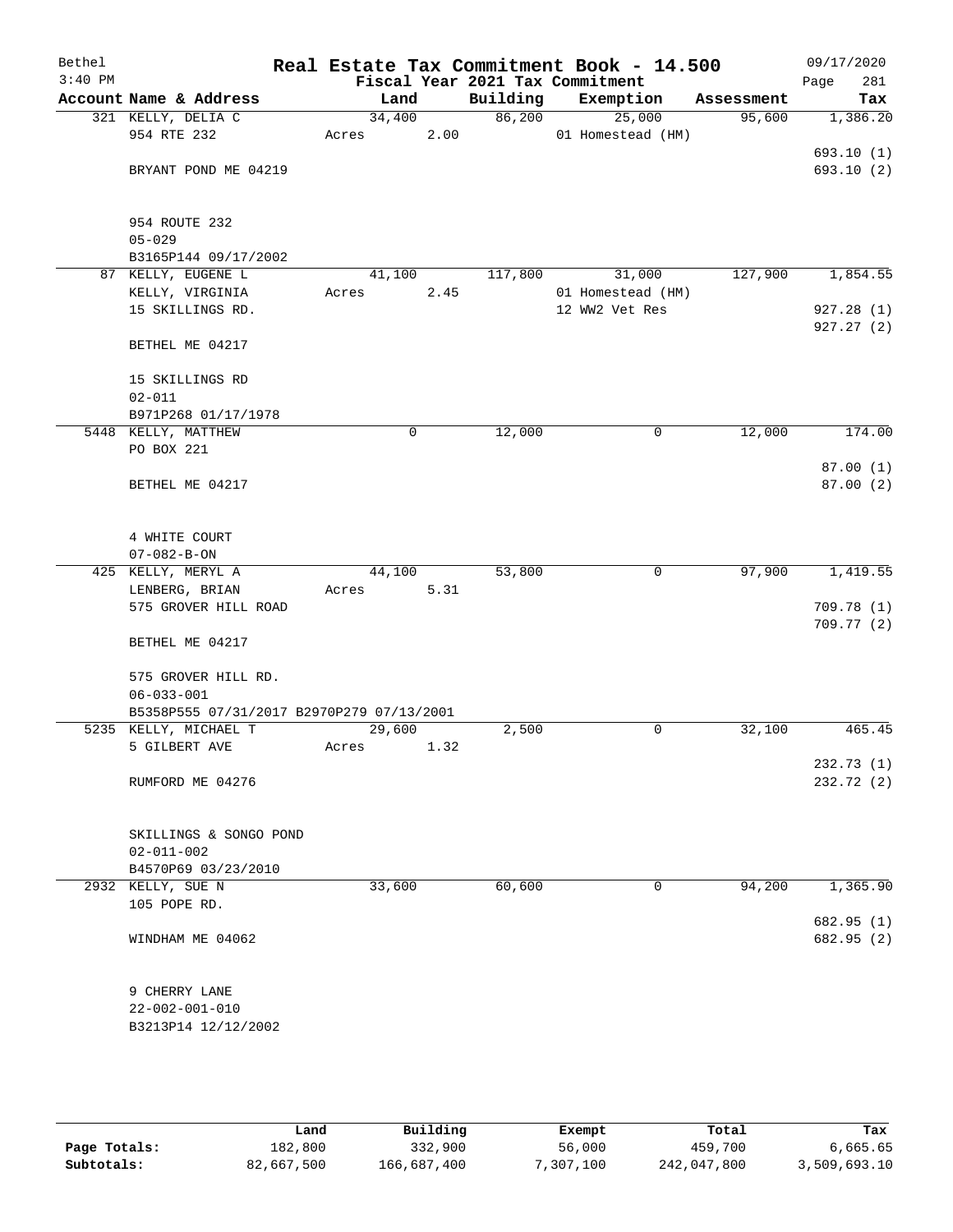| Bethel    |                                                                   |         |         |          | Real Estate Tax Commitment Book - 14.500 |            | 09/17/2020   |
|-----------|-------------------------------------------------------------------|---------|---------|----------|------------------------------------------|------------|--------------|
| $3:40$ PM |                                                                   |         |         |          | Fiscal Year 2021 Tax Commitment          |            | Page<br>282  |
|           | Account Name & Address                                            |         | Land    | Building | Exemption                                | Assessment | Tax          |
|           | 3595 KENDALL, MARGUERITE                                          |         | 108,300 | 144,000  | 31,000                                   | 221,300    | 3,208.85     |
|           | KENDALL, RONALD                                                   | Acres   | 2.30    |          | 01 Homestead (HM)                        |            |              |
|           | PO BOX 1                                                          |         |         |          | 12 WW2 Vet Res                           |            | 1,604.43(1)  |
|           | BETHEL ME 04217                                                   |         |         |          |                                          |            | 1,604.42(2)  |
|           | 221 PARADISE RD.                                                  |         |         |          |                                          |            |              |
|           | $27 - 006$                                                        |         |         |          |                                          |            |              |
|           | B5351P147 06/19/2017 B1494P198 07/24/1987                         |         |         |          |                                          |            |              |
|           | 1236 KENDALL, MARK                                                |         | 36,700  | 0        | 0                                        | 36,700     | 532.15       |
|           | PO BOX 443                                                        | Acres   | 8.30    |          |                                          |            |              |
|           |                                                                   |         |         |          |                                          |            | 266.08(1)    |
|           | BETHEL ME 04217 0443                                              |         |         |          |                                          |            | 266.07(2)    |
|           |                                                                   |         |         |          |                                          |            |              |
|           |                                                                   |         |         |          |                                          |            |              |
|           | GROVER HILL RD.                                                   |         |         |          |                                          |            |              |
|           | $07 - 040 - 002$                                                  |         |         |          |                                          |            |              |
|           | B2624P131<br>1237 KENDALL, MARK                                   |         |         | 227,800  | 0                                        | 266,700    | 3,867.15     |
|           |                                                                   |         | 38,900  |          |                                          |            |              |
|           | RAND-MAINES,<br>RAND-MAINES, BRENDA                               | Acres   | 1.20    |          |                                          |            |              |
|           | PO BOX 443                                                        |         |         |          |                                          |            | 1,933.58(1)  |
|           |                                                                   |         |         |          |                                          |            | 1,933.57(2)  |
|           | BETHEL ME 04217 0443                                              |         |         |          |                                          |            |              |
|           |                                                                   |         |         |          |                                          |            |              |
|           | 221 GROVER HILL RD.                                               |         |         |          |                                          |            |              |
|           | $07 - 040 - 002 - 001$                                            |         |         |          |                                          |            |              |
|           | B5302P480 09/06/2016 B2710P175 06/08/1999 B2624P131<br>10/23/1998 |         |         |          |                                          |            |              |
|           | 3458 KENNEBEC LAND COMPANY,<br><b>LLC</b>                         | 242,600 |         | 434,200  | 0                                        | 676,800    | 9,813.60     |
|           | 10 WATER ST, BOX 68                                               | Acres   | 10.30   |          |                                          |            |              |
|           |                                                                   |         |         |          |                                          |            | 4,906.80(1)  |
|           | WATERVILLE ME 04901                                               |         |         |          |                                          |            | 4,906.80 (2) |
|           |                                                                   |         |         |          |                                          |            |              |
|           | 70 BROAD ST. (MERGED                                              |         |         |          |                                          |            |              |
|           | $26 - 017$                                                        |         |         |          |                                          |            |              |
|           | B4643P156 10/07/2010                                              |         |         |          |                                          |            |              |
| 378       | KENNIE, LEE ANN & JAMES                                           |         | 46,000  | 7,500    | 0                                        | 53,500     | 775.75       |
|           | W. III, TRUSTEES                                                  |         |         |          |                                          |            |              |
|           | 18 MEADOWCREEK LANE                                               | Acres   | 5.50    |          |                                          |            |              |
|           |                                                                   |         |         |          |                                          |            | 387.88 (1)   |
|           | NORTH YARMOUTH ME 04097                                           |         |         |          |                                          |            | 387.87 (2)   |
|           |                                                                   |         |         |          |                                          |            |              |
|           | 8 PINE BLUFF RD.                                                  |         |         |          |                                          |            |              |
|           | $06 - 016 - 007$                                                  |         |         |          |                                          |            |              |

B3396P132 10/09/2003

|              | Land       | Building    | Exempt    | Total       | Tax          |
|--------------|------------|-------------|-----------|-------------|--------------|
| Page Totals: | 472,500    | 813,500     | 31,000    | ⊥,255,000   | 18,197.50    |
| Subtotals:   | 83,140,000 | 167,500,900 | 7,338,100 | 243,302,800 | 3,527,890.60 |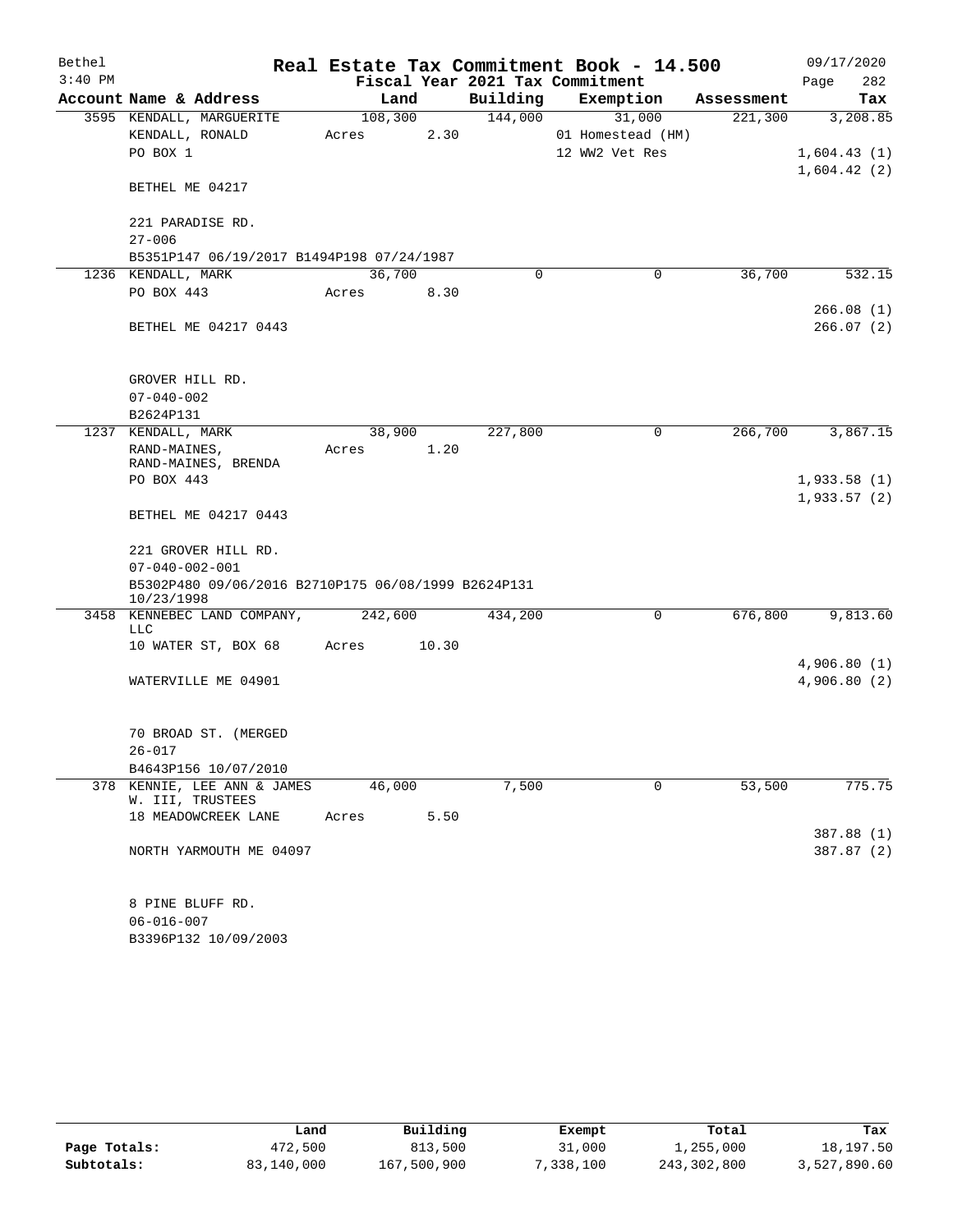| Bethel    |                                                                   |        |       |                                 | Real Estate Tax Commitment Book - 14.500 |            | 09/17/2020  |
|-----------|-------------------------------------------------------------------|--------|-------|---------------------------------|------------------------------------------|------------|-------------|
| $3:40$ PM |                                                                   |        |       | Fiscal Year 2021 Tax Commitment |                                          |            | 283<br>Page |
|           | Account Name & Address                                            | Land   |       | Building                        | Exemption                                | Assessment | Tax         |
|           | 2464 KENNY, VICTORIA &<br>ANDREW                                  | 40,000 |       | 25,100                          | $\mathbf 0$                              | 65,100     | 943.95      |
|           | PO BOX 202                                                        | Acres  | 1.70  |                                 |                                          |            | 471.98 (1)  |
|           | BOOTHBAY HARBOR ME<br>04538                                       |        |       |                                 |                                          |            | 471.97 (2)  |
|           | 259 CHANDLER HILL                                                 |        |       |                                 |                                          |            |             |
|           | $14 - 001$                                                        |        |       |                                 |                                          |            |             |
|           | B5467P894 07/01/2019 B5434P576 10/04/2018 B2467P341<br>08/26/1997 |        |       |                                 |                                          |            |             |
|           | 4512 KENYON, STEPHEN B                                            | 52,800 |       | 227,900                         | 0                                        | 280,700    | 4,070.15    |
|           | KENYON, LAURA K                                                   | Acres  | 0.50  |                                 |                                          |            |             |
|           | 18 SOUTHWINDS DR.                                                 |        |       |                                 |                                          |            | 2,035.08(1) |
|           |                                                                   |        |       |                                 |                                          |            | 2,035.07(2) |
|           | WAKEFIELD RI 02879                                                |        |       |                                 |                                          |            |             |
|           | 70 RIVER VALLEY ACRES                                             |        |       |                                 |                                          |            |             |
|           | $17 - 030 - 001$                                                  |        |       |                                 |                                          |            |             |
|           | B3482P260 03/26/2004                                              |        |       |                                 |                                          |            |             |
|           | 188 KERNOZEK, KATIE L.                                            | 38,200 |       | 145,600                         | $\mathbf 0$                              | 183,800    | 2,665.10    |
|           | LLOYD, KATHY A.                                                   | Acres  | 6.10  |                                 |                                          |            |             |
|           | 17 FARM POND RD                                                   |        |       |                                 |                                          |            | 1,332.55(1) |
|           | NORTH STONINGTON CT<br>06359                                      |        |       |                                 |                                          |            | 1,332.55(2) |
|           | 108 EAST BETHEL RD.                                               |        |       |                                 |                                          |            |             |
|           | $04 - 041 - 001$                                                  |        |       |                                 |                                          |            |             |
|           | B5448P668 01/10/2019 B5351P40 06/15/2017 B1723P141<br>04/09/1990  |        |       |                                 |                                          |            |             |
|           | 2452 KETTINGER, SUSAN B                                           | 19,500 |       | $\mathbf 0$                     | 0                                        | 19,500     | 282.75      |
|           | 39 JOSEPH RD                                                      | Acres  | 0.46  |                                 |                                          |            |             |
|           |                                                                   |        |       |                                 |                                          |            | 141.38(1)   |
|           | SALEM NH 03079                                                    |        |       |                                 |                                          |            | 141.37(2)   |
|           | INTERVALE RD E/S                                                  |        |       |                                 |                                          |            |             |
|           | $13 - 011$                                                        |        |       |                                 |                                          |            |             |
|           | B2377P219                                                         |        |       |                                 |                                          |            |             |
|           | 2611 KEYES, DENNIS                                                | 50,400 |       | 0                               | 0                                        | 50,400     | 730.80      |
|           | SWEEZY, KENNETH JR                                                | Acres  | 40.50 |                                 |                                          |            |             |
|           | 51 MATTAKEESETT ST                                                |        |       |                                 |                                          |            | 365.40(1)   |
|           |                                                                   |        |       |                                 |                                          |            | 365.40(2)   |
|           | HANSON MA 02341                                                   |        |       |                                 |                                          |            |             |
|           | $15 - 027 - 001$                                                  |        |       |                                 |                                          |            |             |
|           | B3085P163                                                         |        |       |                                 |                                          |            |             |

|              | Land       | Building    | Exempt    | Total       | Tax          |
|--------------|------------|-------------|-----------|-------------|--------------|
| Page Totals: | 200,900    | 398,600     |           | 599,500     | 8,692.75     |
| Subtotals:   | 83,340,900 | 167,899,500 | 7,338,100 | 243,902,300 | 3,536,583.35 |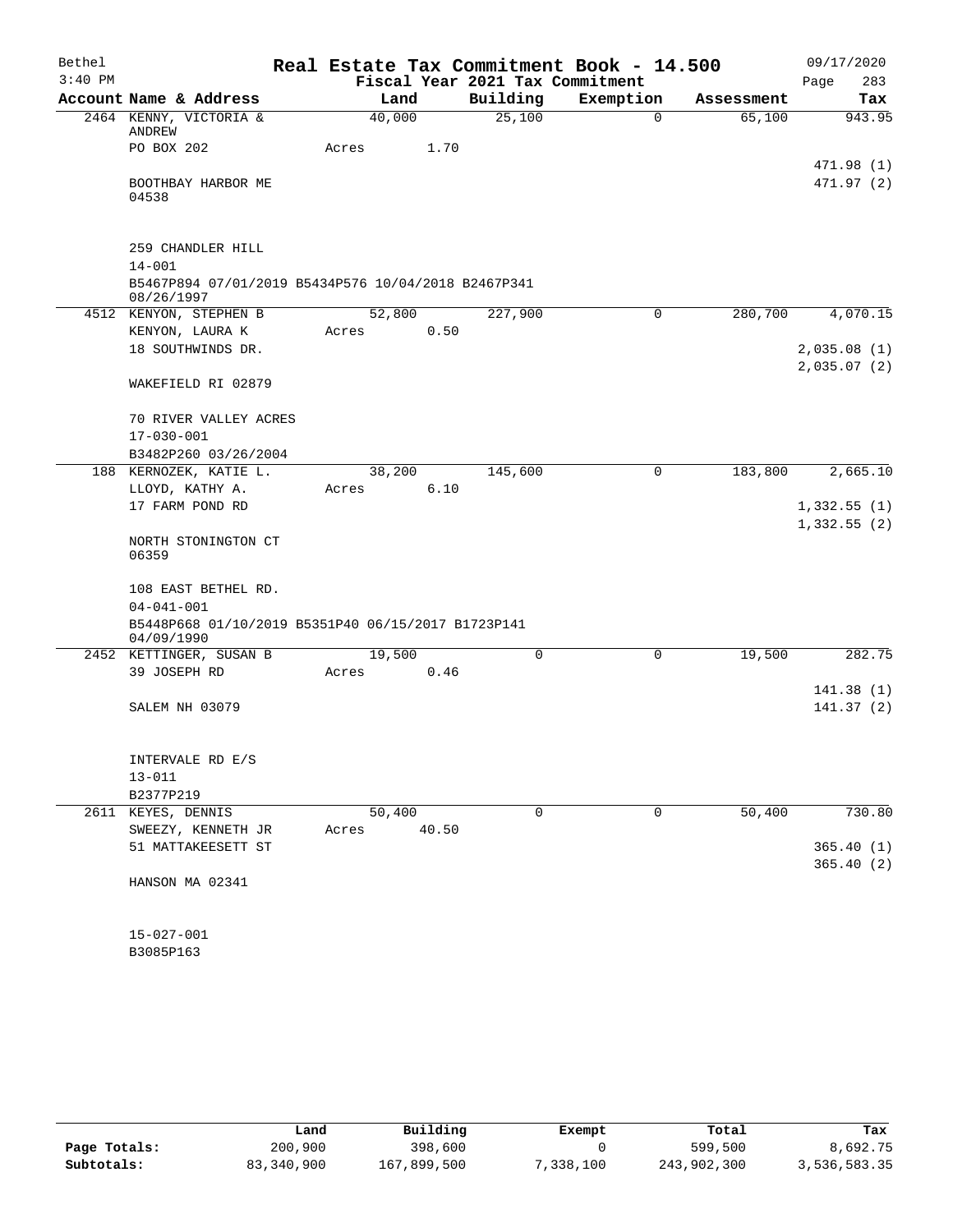| Bethel    |                                                                           |       |        |       |             | Real Estate Tax Commitment Book - 14.500 |            | 09/17/2020                 |
|-----------|---------------------------------------------------------------------------|-------|--------|-------|-------------|------------------------------------------|------------|----------------------------|
| $3:40$ PM |                                                                           |       |        |       |             | Fiscal Year 2021 Tax Commitment          |            | 284<br>Page                |
|           | Account Name & Address                                                    |       | Land   |       | Building    | Exemption                                | Assessment | Tax                        |
|           | 2785 KIEFFER, WILLIAM H III,<br>TTEE  REALTY TRUST<br>MAY, JAMES M, TTEE  | Acres | 31,900 | 0.60  | 211,600     | $\Omega$                                 | 243,500    | 3,530.75                   |
|           | JAMES M. MAY REALTY<br>TRUST                                              |       |        |       |             |                                          |            |                            |
|           | PO BOX 746                                                                |       |        |       |             |                                          |            | 1,765.38(1)<br>1,765.37(2) |
|           | BETHEL ME 04217                                                           |       |        |       |             |                                          |            |                            |
|           | 714 INTERVALE RD.                                                         |       |        |       |             |                                          |            |                            |
|           | $18 - 036$<br>B4653P260 10/26/2010 B4633P258 10/26/2010 B2668P194         |       |        |       |             |                                          |            |                            |
|           | 02/02/1999                                                                |       |        |       |             |                                          |            |                            |
|           | 5095 Kiel, John R                                                         |       | 35,100 |       | 105,300     | 0                                        | 140,400    | 2,035.80                   |
|           | 38 HEMLOCK RIDGE DRIVE                                                    | Acres |        | 2.69  |             |                                          |            |                            |
|           | BETHEL ME 04217                                                           |       |        |       |             |                                          |            | 1,017.90(1)<br>1,017.90(2) |
|           | <b>38 HEMLOCK RIDGE DRIVE</b>                                             |       |        |       |             |                                          |            |                            |
|           | $12 - 045 - 004$                                                          |       |        |       |             |                                          |            |                            |
|           | B5495P844 12/04/2019 B4879P37 08/16/2012 B3835P114<br>11/03/2005          |       |        |       |             |                                          |            |                            |
|           | 2498 KIMBALL, AMOS                                                        |       | 12,900 |       | $\mathbf 0$ | 0                                        | 12,900     | 187.05                     |
|           | 1727 INTERVALE ROAD                                                       | Acres |        | 45.00 |             |                                          |            |                            |
|           | BETHEL ME 04217                                                           |       |        |       |             |                                          |            | 93.53(1)<br>93.52(2)       |
|           | INTERVALE RD W/S                                                          |       |        |       |             |                                          |            |                            |
|           | $14 - 024$                                                                |       |        |       |             |                                          |            |                            |
|           | B5397P323 03/16/2018 B2297P129 01/31/1996                                 |       |        |       |             |                                          |            |                            |
|           | 2506 KIMBALL, AMOS A<br>KIMBALL, CARRIE L                                 | Acres | 48,100 | 9.10  | 363,900     | 25,000<br>01 Homestead (HM)              | 387,000    | 5,611.50                   |
|           | 1727 INTERVALE RD.                                                        |       |        |       |             |                                          |            | 2,805.75(1)                |
|           |                                                                           |       |        |       |             |                                          |            | 2,805.75(2)                |
|           | BETHEL ME 04217                                                           |       |        |       |             |                                          |            |                            |
|           | 1727 INTERVALE RD.                                                        |       |        |       |             |                                          |            |                            |
|           | $14 - 030$                                                                |       |        |       |             |                                          |            |                            |
|           | B5294P01 07/21/2016 B5231P552 07/21/2015 B2506P301<br>11/20/2007 B2252P25 |       |        |       |             |                                          |            |                            |
|           | 5439 KIMBALL, AMOS A                                                      |       | 400    |       | 1,000       | $\mathbf 0$                              | 1,400      | 20.30                      |
|           | 1727 INTERVALE RD                                                         | Acres |        | 0.90  |             |                                          |            | 10.15(1)                   |
|           | Bethel ME 04217                                                           |       |        |       |             |                                          |            | 10.15(2)                   |
|           | INTERVALE RD W/S                                                          |       |        |       |             |                                          |            |                            |
|           | $14 - 024 - 001$<br>B5381P606 12/01/2017                                  |       |        |       |             |                                          |            |                            |
|           |                                                                           |       |        |       |             |                                          |            |                            |

|              | Land       | Building    | Exempt    | Total       | Tax          |
|--------------|------------|-------------|-----------|-------------|--------------|
| Page Totals: | 128,400    | 681,800     | 25,000    | 785,200     | 11,385.40    |
| Subtotals:   | 83,469,300 | 168,581,300 | 7,363,100 | 244,687,500 | 3,547,968.75 |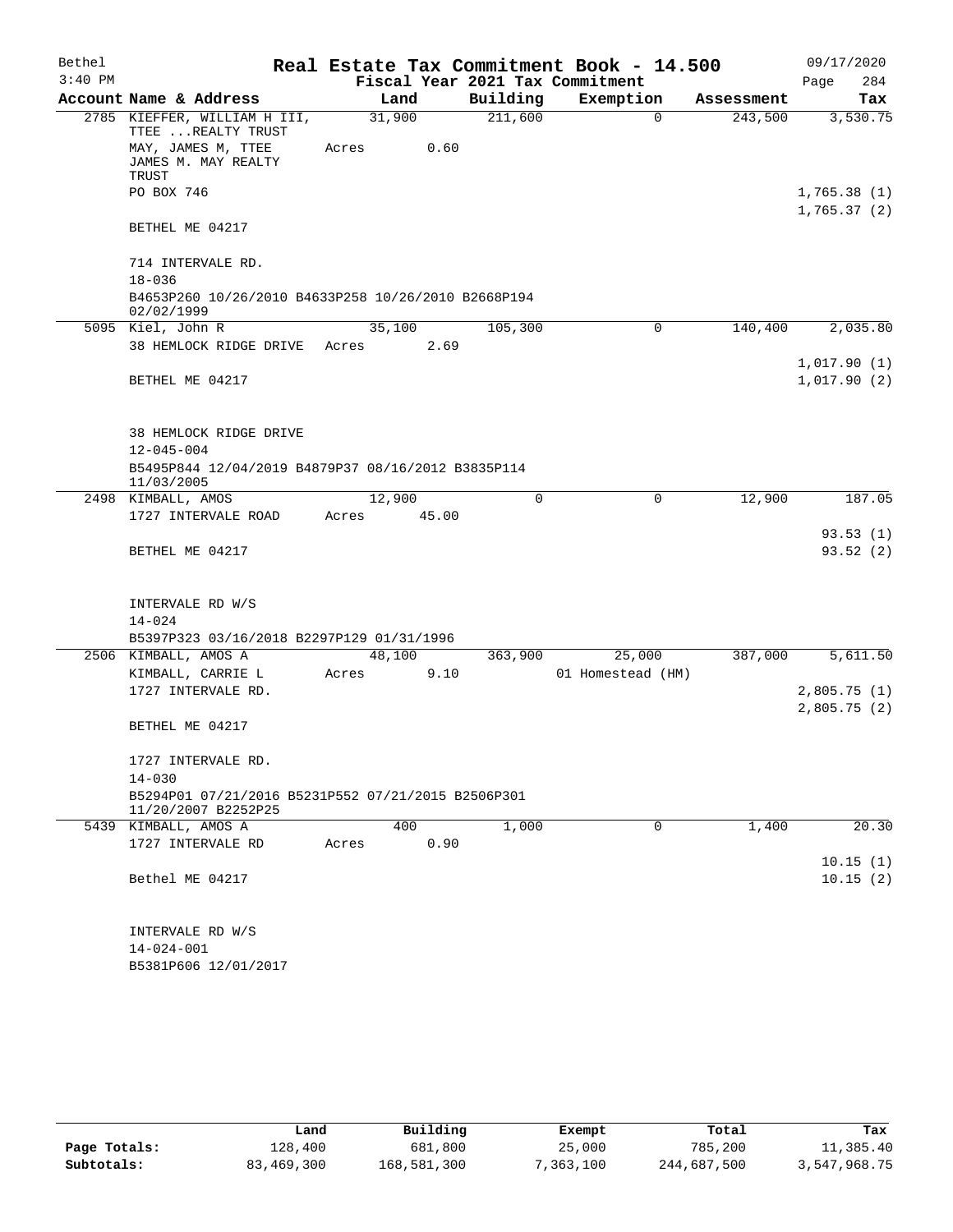| Bethel<br>$3:40$ PM |                                                                                       |            |       |             |          | Real Estate Tax Commitment Book - 14.500<br>Fiscal Year 2021 Tax Commitment |               | 09/17/2020<br>285<br>Page |
|---------------------|---------------------------------------------------------------------------------------|------------|-------|-------------|----------|-----------------------------------------------------------------------------|---------------|---------------------------|
|                     | Account Name & Address                                                                |            |       | Land        | Building | Exemption                                                                   | Assessment    | Tax                       |
|                     | 112 KIMBALL, CARRIE L. &                                                              |            |       | 39,800      | 91,700   | 25,000                                                                      | 106,500       | 1,544.25                  |
|                     | DEAN, LORI M.                                                                         |            |       |             |          |                                                                             |               |                           |
|                     | C/O ANITA MASON                                                                       |            | Acres | 1.60        |          | 01 Homestead (HM)                                                           |               |                           |
|                     | <b>463 VERNON STREET</b>                                                              |            |       |             |          |                                                                             |               | 772.13(1)                 |
|                     | BETHEL ME 04217                                                                       |            |       |             |          |                                                                             |               | 772.12(2)                 |
|                     | 463 VERNON ST.                                                                        |            |       |             |          |                                                                             |               |                           |
|                     | $02 - 028$                                                                            |            |       |             |          |                                                                             |               |                           |
|                     | B5285P647 06/09/2016 B689P288 01/06/1970                                              |            |       |             |          |                                                                             |               |                           |
|                     | 2499 KIMBALL, GLENDON M                                                               |            |       | 1,800       | $\Omega$ | $\Omega$                                                                    | 1,800         | 26.10                     |
|                     | 86 BIRD HILL RD.                                                                      |            | Acres | 3.70        |          |                                                                             |               |                           |
|                     | GREENWOOD ME 04255                                                                    |            |       |             |          |                                                                             |               | 13.05(1)<br>13.05(2)      |
|                     | INTERVALE RD W/S<br>$14 - 025$                                                        |            |       |             |          |                                                                             |               |                           |
|                     | B4537P272 12/11/2009 B3184P337 10/23/2002 B1659P36<br>04/28/1989                      |            |       |             |          |                                                                             |               |                           |
|                     | 5367 KIMBALL, JAMES P.                                                                |            |       | 50,000      | 84,300   | 25,000                                                                      | 109,300       | 1,584.85                  |
|                     | TUOMINEN, VELORA F.                                                                   |            | Acres | 20.19       |          | 01 Homestead (HM)                                                           |               |                           |
|                     | PO BOX 1                                                                              |            |       |             |          |                                                                             |               | 792.43 (1)                |
|                     | GREENWOOD ME 04255                                                                    |            |       |             |          |                                                                             |               | 792.42(2)                 |
|                     | 91 EAST BETHEL RD.                                                                    |            |       |             |          |                                                                             |               |                           |
|                     | $04 - 056$                                                                            |            |       |             |          |                                                                             |               |                           |
|                     | B5472P230 08/02/2019 B3644P202 12/20/2004 B2820P199<br>05/23/2000 B1223P57 09/01/1983 |            |       |             |          |                                                                             |               |                           |
|                     | 1342 KIMBALL, JULIE A                                                                 |            |       | 48,300      | 84,900   | 0                                                                           | 133,200       | 1,931.40                  |
|                     | P.O. BOX 334                                                                          |            | Acres | 36.00       |          |                                                                             |               |                           |
|                     | BETHEL ME 04217                                                                       |            |       |             |          |                                                                             |               | 965.70(1)<br>965.70 (2)   |
|                     | 512 WALKERS MILLS RD.<br>08-036                                                       |            |       |             |          |                                                                             |               |                           |
|                     | B2945P197                                                                             |            |       |             |          |                                                                             |               |                           |
|                     | 4623 KIMBALL, NANCY                                                                   |            |       | 32,600      | 54,000   | 25,000                                                                      | 61,600        | 893.20                    |
|                     | 75 East Bethel Rd.                                                                    |            | Acres | 1.00        |          | 01 Homestead (HM)                                                           |               |                           |
|                     |                                                                                       |            |       |             |          |                                                                             |               | 446.60(1)                 |
|                     | Bethel ME 04217 5114                                                                  |            |       |             |          |                                                                             |               | 446.60(2)                 |
|                     | 75 EAST BETHEL RD.                                                                    |            |       |             |          |                                                                             |               |                           |
|                     | $04 - 057 - 001 - 001$                                                                |            |       |             |          |                                                                             |               |                           |
|                     | B3714P232 05/12/2005                                                                  |            |       |             |          |                                                                             |               |                           |
|                     | 5471 KIMBALL, RICHARD &<br>PATRICIA                                                   |            |       | 32,700      | 0        | 0                                                                           | 32,700        | 474.15                    |
|                     | TRUSTEES OF THE KIMBALL Acres                                                         |            |       | 35.00       |          |                                                                             |               |                           |
|                     | FAMILY TRUST                                                                          |            |       |             |          |                                                                             |               |                           |
|                     | 1726 INTERVALE RD                                                                     |            |       |             |          |                                                                             |               | 237.08(1)                 |
|                     | BETHEL ME 04217                                                                       |            |       |             |          |                                                                             |               | 237.07 (2)                |
|                     | 1726 INTERVALE RD.                                                                    |            |       |             |          |                                                                             |               |                           |
|                     | $19 - 025$                                                                            |            |       |             |          |                                                                             |               |                           |
|                     | B5493P520 11/20/2019 B2297P129 01/31/1996                                             |            |       |             |          |                                                                             |               |                           |
|                     |                                                                                       | Land       |       | Building    |          | Exempt                                                                      | Total         | Tax                       |
| Page Totals:        |                                                                                       | 205,200    |       | 314,900     |          | 75,000                                                                      | 445,100       | 6,453.95                  |
| Subtotals:          |                                                                                       | 83,674,500 |       | 168,896,200 |          | 7,438,100                                                                   | 245, 132, 600 | 3,554,422.70              |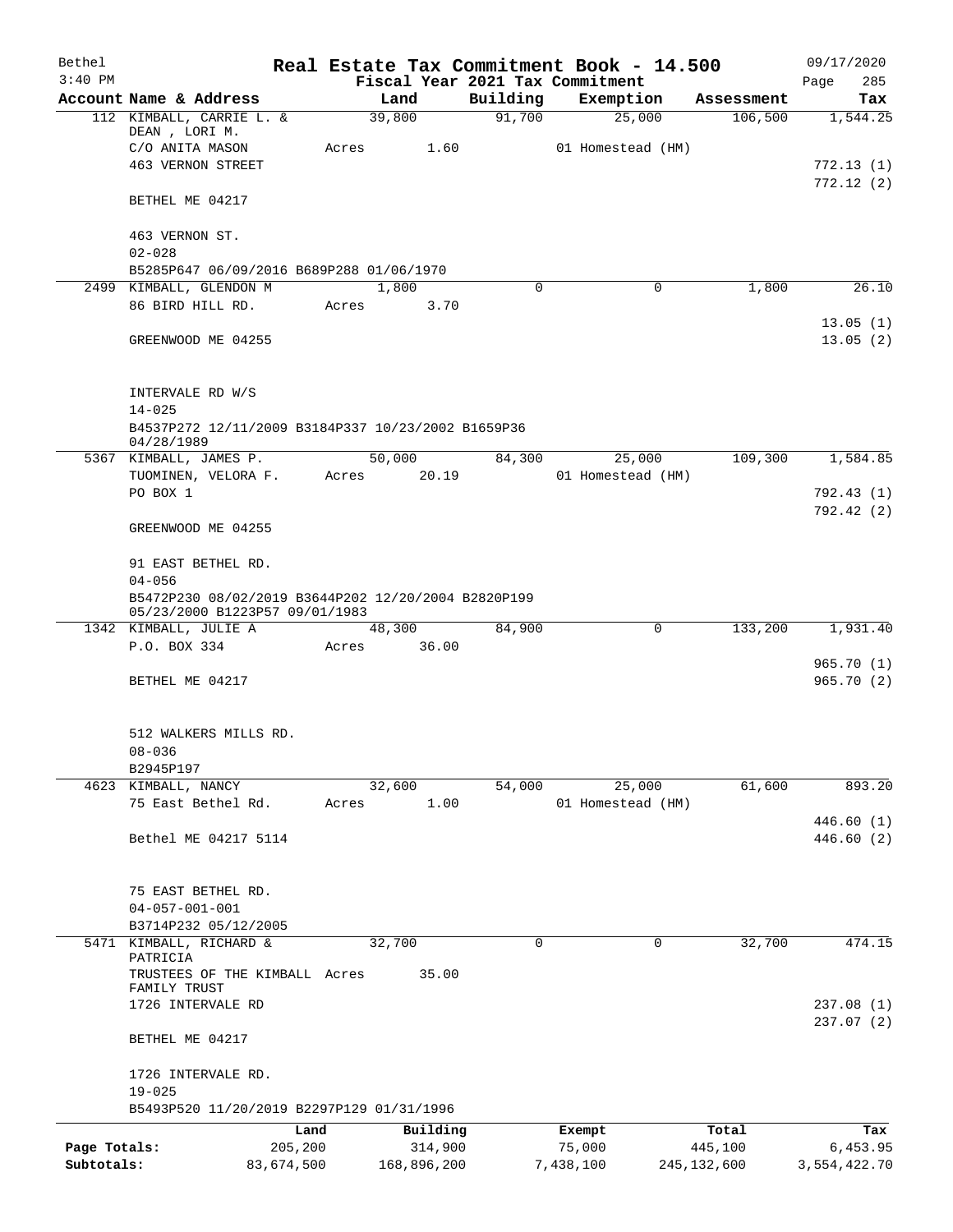| Bethel<br>$3:40$ PM |                                                        |       |        |                     |          | Real Estate Tax Commitment Book - 14.500<br>Fiscal Year 2021 Tax Commitment |                  | 09/17/2020                 |
|---------------------|--------------------------------------------------------|-------|--------|---------------------|----------|-----------------------------------------------------------------------------|------------------|----------------------------|
|                     | Account Name & Address                                 |       | Land   |                     | Building | Exemption                                                                   | Assessment       | 286<br>Page<br>Tax         |
|                     | 3710 KIMBALL, RODNEY                                   |       | 24,200 |                     | 91,100   | 25,000                                                                      | 90,300           | 1,309.35                   |
|                     | ATTN: KRISTEN CANNELL                                  | Acres |        | 0.42                |          | 01 Homestead (HM)                                                           |                  |                            |
|                     | 172 PARSONS ROAD                                       |       |        |                     |          |                                                                             |                  | 654.68 (1)                 |
|                     |                                                        |       |        |                     |          |                                                                             |                  | 654.67 (2)                 |
|                     | NORWAY ME 04268                                        |       |        |                     |          |                                                                             |                  |                            |
|                     |                                                        |       |        |                     |          |                                                                             |                  |                            |
|                     | 747 WEST BETHEL RD.                                    |       |        |                     |          |                                                                             |                  |                            |
|                     | $28 - 052$<br>B637P440 09/03/1964                      |       |        |                     |          |                                                                             |                  |                            |
|                     | 1490 KIMBALL, RODNEY E                                 |       | 57,300 |                     | $\Omega$ | 0                                                                           | 57,300           | 830.85                     |
|                     | NATTN: KRISTEN CANNELL                                 | Acres |        | 52.00               |          |                                                                             |                  |                            |
|                     | 172 PARSONS RD                                         |       |        |                     |          |                                                                             |                  | 415.43(1)                  |
|                     |                                                        |       |        |                     |          |                                                                             |                  | 415.42(2)                  |
|                     | NORWAY ME 04268                                        |       |        |                     |          |                                                                             |                  |                            |
|                     |                                                        |       |        |                     |          |                                                                             |                  |                            |
|                     | RTE 2 S/S                                              |       |        |                     |          |                                                                             |                  |                            |
|                     | $11 - 001$                                             |       |        |                     |          |                                                                             |                  |                            |
|                     | 394 KIMBALL, RYAN                                      |       | 43,200 |                     | 167,700  | 25,000                                                                      | 185,900          | 2,695.55                   |
|                     | KIMBALL, KARA                                          | Acres |        | 1.01                |          | 01 Homestead (HM)                                                           |                  |                            |
|                     | PO BOX 758                                             |       |        |                     |          |                                                                             |                  | 1,347.78(1)<br>1,347.77(2) |
|                     | BETHEL ME 04217                                        |       |        |                     |          |                                                                             |                  |                            |
|                     |                                                        |       |        |                     |          |                                                                             |                  |                            |
|                     | 12 LEDGE CIRCLE                                        |       |        |                     |          |                                                                             |                  |                            |
|                     | $06 - 020 - 004$                                       |       |        |                     |          |                                                                             |                  |                            |
|                     | B5378P113 11/13/2017 B4191P141 09/06/2007 B3954P3      |       |        |                     |          |                                                                             |                  |                            |
|                     | B3221P170                                              |       |        |                     |          |                                                                             |                  |                            |
|                     | 4993 KIMBALL, RYAN                                     |       | 33,600 | 1.01                | 0        | $\mathbf 0$                                                                 | 33,600           | 487.20                     |
|                     | KIMBALL, KARA<br>PO BOX 758                            | Acres |        |                     |          |                                                                             |                  | 243.60(1)                  |
|                     |                                                        |       |        |                     |          |                                                                             |                  | 243.60 (2)                 |
|                     | BETHEL ME 04217                                        |       |        |                     |          |                                                                             |                  |                            |
|                     |                                                        |       |        |                     |          |                                                                             |                  |                            |
|                     | 14 LEDGE CIRCLE                                        |       |        |                     |          |                                                                             |                  |                            |
|                     | $06 - 020 - 002$                                       |       |        |                     |          |                                                                             |                  |                            |
|                     | B5378P113 11/13/2017 B5279P216 05/03/2016 B5274P344    |       |        |                     |          |                                                                             |                  |                            |
|                     | 03/28/2016 B4235P216 12/10/2007<br>3539 KING, DANIEL J |       | 33,600 |                     | 83,600   | 25,000                                                                      | 92,200           | 1,336.90                   |
|                     | 135 VERNON STREET, UNIT                                |       |        |                     |          | 01 Homestead (HM)                                                           |                  |                            |
|                     | 2C                                                     |       |        |                     |          |                                                                             |                  |                            |
|                     |                                                        |       |        |                     |          |                                                                             |                  | 668.45(1)                  |
|                     | BETHEL ME 04217                                        |       |        |                     |          |                                                                             |                  | 668.45 (2)                 |
|                     |                                                        |       |        |                     |          |                                                                             |                  |                            |
|                     | 135 VERNON ST.                                         |       |        |                     |          |                                                                             |                  |                            |
|                     | 26-076-001-02C                                         |       |        |                     |          |                                                                             |                  |                            |
|                     | B5366P106 09/07/2017 B4449P278 06/02/2009 B3752P307    |       |        |                     |          |                                                                             |                  |                            |
|                     | 06/27/2005                                             |       |        |                     |          |                                                                             |                  |                            |
|                     | 2584 KING, MATTHEW T                                   |       | 26,400 |                     | 81,500   | 0                                                                           | 107,900          | 1,564.55                   |
|                     | KING, DEBORAH H                                        | Acres |        | 0.55                |          |                                                                             |                  |                            |
|                     | 108 HILL STREET                                        |       |        |                     |          |                                                                             |                  | 782.28 (1)                 |
|                     | WEYMOUTH MA 02189                                      |       |        |                     |          |                                                                             |                  | 782.27 (2)                 |
|                     |                                                        |       |        |                     |          |                                                                             |                  |                            |
|                     | 4 BALSAM ROAD                                          |       |        |                     |          |                                                                             |                  |                            |
|                     | $15 - 016 - 009$                                       |       |        |                     |          |                                                                             |                  |                            |
|                     | B3445P9 12/23/2004 B3023P90                            |       |        |                     |          |                                                                             |                  |                            |
|                     |                                                        |       |        |                     |          |                                                                             |                  |                            |
|                     |                                                        |       |        |                     |          |                                                                             |                  |                            |
| Page Totals:        | Land<br>218,300                                        |       |        | Building<br>423,900 |          | Exempt<br>75,000                                                            | Total<br>567,200 | Tax<br>8,224.40            |
|                     |                                                        |       |        |                     |          |                                                                             |                  |                            |

**Subtotals:** 83,892,800 169,320,100 7,513,100 245,699,800 3,562,647.10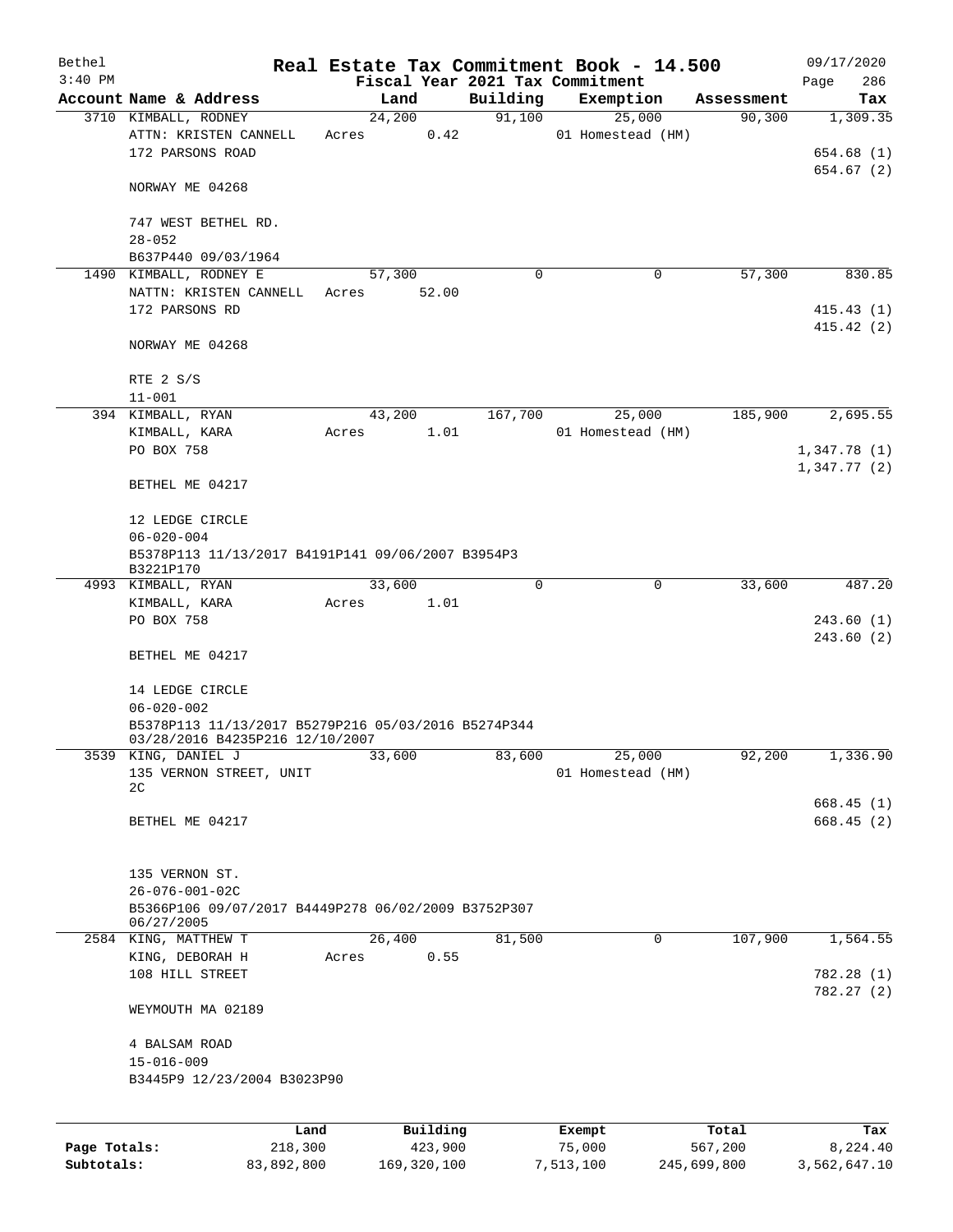| Bethel    |                                                             |       |         |      | Real Estate Tax Commitment Book - 14.500 |           |             |            | 09/17/2020                 |            |
|-----------|-------------------------------------------------------------|-------|---------|------|------------------------------------------|-----------|-------------|------------|----------------------------|------------|
| $3:40$ PM |                                                             |       |         |      | Fiscal Year 2021 Tax Commitment          |           |             |            | Page                       | 287        |
|           | Account Name & Address                                      |       | Land    |      | Building                                 | Exemption |             | Assessment |                            | Tax        |
|           | 3415 KINGPINS LLC                                           |       | 90, 300 |      | 1,644,400                                |           | $\Omega$    | 1,734,700  |                            | 25, 153.15 |
|           | PO BOX 1130                                                 | Acres |         | 2.69 |                                          |           |             |            |                            | 12,576.58  |
|           | BETHEL ME 04217                                             |       |         |      |                                          |           |             |            |                            | 12,576.57  |
|           |                                                             |       |         |      |                                          |           |             |            |                            |            |
|           |                                                             |       |         |      |                                          |           |             |            |                            |            |
|           | CROSS ST.                                                   |       |         |      |                                          |           |             |            |                            |            |
|           | $25 - 236 - 001$                                            |       |         |      |                                          |           |             |            |                            |            |
|           | B5456P711 04/01/2019 B5443P874 12/03/2018 B5422P287         |       |         |      |                                          |           |             |            |                            |            |
|           | 08/02/2018<br>2469 KINGSLEY, HELEN H                        |       | 38,700  |      | 101,900                                  |           | $\mathbf 0$ | 140,600    |                            | 2,038.70   |
|           | 57 ELM STREET                                               | Acres |         | 1.10 |                                          |           |             |            |                            |            |
|           |                                                             |       |         |      |                                          |           |             |            | 1,019.35(1)                |            |
|           | EAST BRIDGEWATER MA                                         |       |         |      |                                          |           |             |            | 1,019.35(2)                |            |
|           | 02333                                                       |       |         |      |                                          |           |             |            |                            |            |
|           |                                                             |       |         |      |                                          |           |             |            |                            |            |
|           | 27 TERRACE ROAD                                             |       |         |      |                                          |           |             |            |                            |            |
|           | $14 - 002 - 003$                                            |       |         |      |                                          |           |             |            |                            |            |
|           | B3036P5                                                     |       |         |      |                                          |           |             |            |                            |            |
|           | 448 KINLAW, WILLIAM B III                                   |       | 35,800  |      | 212,200                                  |           | 0           | 248,000    |                            | 3,596.00   |
|           | KINLAW, SARAH                                               | Acres |         | 0.83 |                                          |           |             |            |                            |            |
|           | <b>BRISSENDEN</b>                                           |       |         |      |                                          |           |             |            |                            |            |
|           | 37 LARAMIE RD                                               |       |         |      |                                          |           |             |            | 1,798.00(1)<br>1,798.00(2) |            |
|           | ETNA NH 03750                                               |       |         |      |                                          |           |             |            |                            |            |
|           |                                                             |       |         |      |                                          |           |             |            |                            |            |
|           | 16 GROVER HILL RD.                                          |       |         |      |                                          |           |             |            |                            |            |
|           | $07 - 013$                                                  |       |         |      |                                          |           |             |            |                            |            |
|           | B4472P16 07/17/2009 B4214P164 10/17/2007 B3921P38           |       |         |      |                                          |           |             |            |                            |            |
|           | 04/13/2006 B3709P133 04/28/2005<br>2709 KIRCHNER, MATTHEW & |       | 71,000  |      | 120,400                                  |           | $\mathbf 0$ | 191,400    |                            | 2,775.30   |
|           | WENDY TRUST                                                 |       |         |      |                                          |           |             |            |                            |            |
|           | 46 BOWDEN AVE                                               | Acres |         | 1.08 |                                          |           |             |            |                            |            |
|           |                                                             |       |         |      |                                          |           |             |            | 1,387.65(1)                |            |
|           | BARRINGTON RI 02806                                         |       |         |      |                                          |           |             |            | 1,387.65(2)                |            |
|           |                                                             |       |         |      |                                          |           |             |            |                            |            |
|           | 14 WILL VIEW RD.                                            |       |         |      |                                          |           |             |            |                            |            |
|           | $17 - 035 - 002$                                            |       |         |      |                                          |           |             |            |                            |            |
|           | B5341P601 04/25/2017 B4387P342 12/24/2008 B3399P298         |       |         |      |                                          |           |             |            |                            |            |
|           | 10/17/2003                                                  |       |         |      |                                          |           |             |            |                            |            |
|           | 21 KIRGIS, DANIEL P                                         |       | 38,100  |      | 96,100                                   |           | 0           | 134,200    |                            | 1,945.90   |
|           | KIRGIS, CYNTHIA L<br>SALISBURY                              | Acres |         | 1.75 |                                          |           |             |            |                            |            |
|           | 516 FLAT RD                                                 |       |         |      |                                          |           |             |            |                            | 972.95 (1) |
|           |                                                             |       |         |      |                                          |           |             |            |                            | 972.95(2)  |
|           | BETHEL ME 04217                                             |       |         |      |                                          |           |             |            |                            |            |
|           | 516 FLAT RD.                                                |       |         |      |                                          |           |             |            |                            |            |
|           | $01 - 018$                                                  |       |         |      |                                          |           |             |            |                            |            |
|           | B3806P69 09/23/2005                                         |       |         |      |                                          |           |             |            |                            |            |
|           |                                                             |       |         |      |                                          |           |             |            |                            |            |

|              | Land       | Building    | Exempt    | Total       | Tax          |
|--------------|------------|-------------|-----------|-------------|--------------|
| Page Totals: | 273,900    | 2,175,000   |           | 2,448,900   | 35,509.05    |
| Subtotals:   | 84,166,700 | 171,495,100 | 7,513,100 | 248,148,700 | 3,598,156.15 |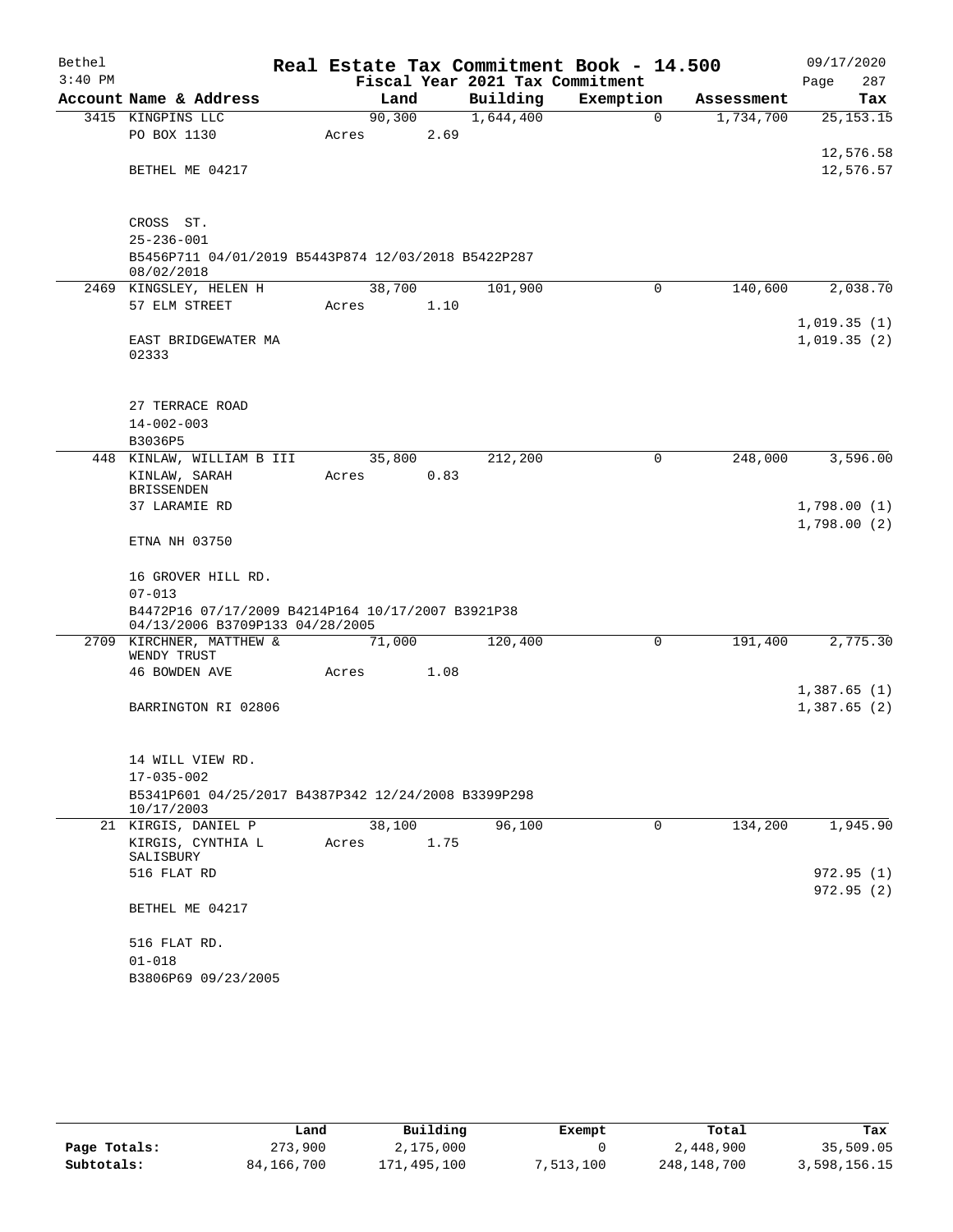| Bethel    |                                                                                      |       |        |          |          | Real Estate Tax Commitment Book - 14.500 |            | 09/17/2020             |
|-----------|--------------------------------------------------------------------------------------|-------|--------|----------|----------|------------------------------------------|------------|------------------------|
| $3:40$ PM |                                                                                      |       |        |          |          | Fiscal Year 2021 Tax Commitment          |            | Page<br>288            |
|           | Account Name & Address                                                               |       | Land   |          | Building | Exemption                                | Assessment | Tax                    |
|           | 2994 KIRLEIS, ERIC<br>KIRLEIS, KATHLEEN<br>71 BOYLSTON ST                            | Acres | 65,900 | 3.05     | 41,100   | $\mathbf 0$                              | 107,000    | 1,551.50<br>775.75(1)  |
|           | JAMAICA PLAIN MA 02130                                                               |       |        |          |          |                                          |            | 775.75(2)              |
|           | 1115 MAYVILLE RD<br>$22 - 016 - 007$                                                 |       |        |          |          |                                          |            |                        |
|           | B5146P342 08/11/2014 B2226P140 05/27/1995 B2104P142<br>03/10/1994 B1359P163          |       |        |          |          |                                          |            |                        |
|           | 4833 KIRSCHEMANN, IAN<br>JONES, JONES, LESLIE                                        | Acres | 45,500 | 1.93     | 88,900   | 0                                        | 134,400    | 1,948.80               |
|           | 154 BIRKDALE DRIVE                                                                   |       |        |          |          |                                          |            | 974.40(1)<br>974.40(2) |
|           | BLUE BELL PA 19422                                                                   |       |        |          |          |                                          |            |                        |
|           | 8 ELLINGWOOD MOUNTAIN                                                                |       |        |          |          |                                          |            |                        |
|           | $16 - 019 - 001$<br>B5184P97 11/18/2014 B4267P154 03/03/2008 B3900P185<br>03/10/2006 |       |        |          |          |                                          |            |                        |
|           | 1329 KISSEL, RANDALL A<br>BALLARD, MEGAN A                                           | Acres | 29,700 | 1.38     | 169,600  | 0                                        | 199,300    | 2,889.85               |
|           | PO BOX 181                                                                           |       |        |          |          |                                          |            | 1,444.93(1)            |
|           | GREENWOOD ME 02455                                                                   |       |        |          |          |                                          |            | 1,444.92(2)            |
|           | 513 WALKERS MILLS RD.<br>$08 - 023 - 001$                                            |       |        |          |          |                                          |            |                        |
|           | B4781P232 11/08/2011 B3664P195 12/23/2004                                            |       |        |          |          |                                          |            |                        |
|           | 2544 KITTREDGE, JOHN S                                                               |       | 35,400 |          | 116,900  | 25,000                                   | 127,300    | 1,845.85               |
|           | KITTREDGE, PENNY B<br>PO BOX 286                                                     | Acres |        | 3.00     |          | 01 Homestead (HM)                        |            |                        |
|           |                                                                                      |       |        |          |          |                                          |            | 922.93(1)<br>922.92(2) |
|           | GREENWOOD ME 04255                                                                   |       |        |          |          |                                          |            |                        |
|           | 985 EAST BETHEL RD.<br>$15 - 005 - 001$                                              |       |        |          |          |                                          |            |                        |
|           | B1650P342 05/09/1989                                                                 |       |        |          |          |                                          |            |                        |
|           | 1452 KITTREDGE, PENNY B                                                              |       | 39,000 |          | 62,700   | 0                                        | 101,700    | 1,474.65               |
|           | C/O PENNY KITTREDGE, PR Acres                                                        |       |        | 1.90     |          |                                          |            |                        |
|           | 7 ROYAL GRANT WAY                                                                    |       |        |          |          |                                          |            | 737.33(1)              |
|           | WESTBROOK ME 04092                                                                   |       |        |          |          |                                          |            | 737.32(2)              |
|           | 748 EAST BETHEL RD.                                                                  |       |        |          |          |                                          |            |                        |
|           | $09 - 029$                                                                           |       |        |          |          |                                          |            |                        |
|           | B5357P328 07/24/2017 B5310P402 10/13/2016                                            |       |        |          |          |                                          |            |                        |
|           | 4803 KLAESIUS, WARREN A                                                              |       | 13,400 |          | 0        | 0                                        | 13,400     | 194.30                 |
|           | LICITRA, LOUIS E                                                                     | Acres |        | 1.51     |          |                                          |            |                        |
|           | 29162 BOUGAINVILLEA<br>LANE                                                          |       |        |          |          |                                          |            | 97.15(1)               |
|           | BIG PINE KEY FL 33043                                                                |       |        |          |          |                                          |            | 97.15(2)               |
|           | COBBLESTONE FARM                                                                     |       |        |          |          |                                          |            |                        |
|           | $07 - 040 - 003 - 001$                                                               |       |        |          |          |                                          |            |                        |
|           | B5386P315 01/02/2018 B3531P18 06/15/2004                                             |       |        |          |          |                                          |            |                        |
|           |                                                                                      |       |        |          |          |                                          |            |                        |
|           |                                                                                      | Land  |        | Building |          | Exempt                                   | Total      | Tax                    |

|              | --------   | _____________ | ______    | --------    | -------      |
|--------------|------------|---------------|-----------|-------------|--------------|
| Page Totals: | 228,900    | 479,200       | 25,000    | 683,100     | 9,904.95     |
| Subtotals:   | 84,395,600 | 171,974,300   | 7,538,100 | 248,831,800 | 3,608,061.10 |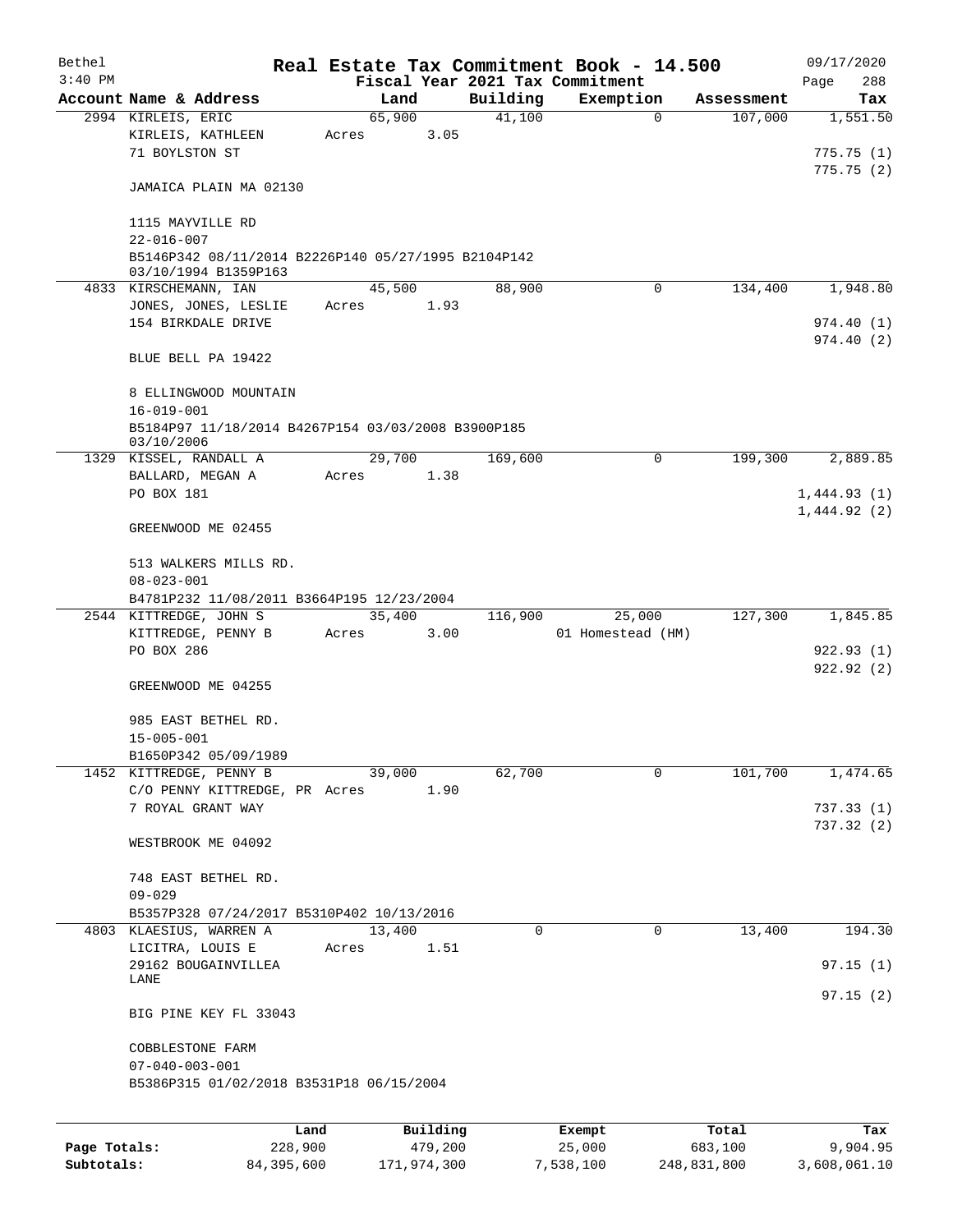| Bethel       |                                                                                                             |         |                |          |                     | Real Estate Tax Commitment Book - 14.500 |             |                       | 09/17/2020                 |
|--------------|-------------------------------------------------------------------------------------------------------------|---------|----------------|----------|---------------------|------------------------------------------|-------------|-----------------------|----------------------------|
| $3:40$ PM    |                                                                                                             |         |                |          |                     | Fiscal Year 2021 Tax Commitment          |             |                       | 289<br>Page                |
|              | Account Name & Address<br>4622 KLAESIUS, WARREN A                                                           |         | Land<br>39,800 |          | Building<br>130,000 | Exemption                                | $\Omega$    | Assessment<br>169,800 | Tax<br>2,462.10            |
|              | LICITRA, LOUIS E                                                                                            | Acres   |                | 1.63     |                     |                                          |             |                       |                            |
|              | 29162 BOUGAINVILLEA                                                                                         |         |                |          |                     |                                          |             |                       | 1,231.05(1)                |
|              | LANE                                                                                                        |         |                |          |                     |                                          |             |                       | 1,231.05(2)                |
|              | BIG PINE KEY FL 33043                                                                                       |         |                |          |                     |                                          |             |                       |                            |
|              | 10 COBBLESTONE FARM RD.                                                                                     |         |                |          |                     |                                          |             |                       |                            |
|              | $07 - 040 - 003$                                                                                            |         |                |          |                     |                                          |             |                       |                            |
|              | B5386P315 01/02/2018 B3531P18 06/14/2004<br>3675 KLATSKY, GREGG                                             |         | 34,500         |          | 62,000              | 25,000                                   |             | 71,500                | 1,036.75                   |
|              | KLATSKY, SHEILA A                                                                                           | Acres   |                | 0.75     |                     | 01 Homestead (HM)                        |             |                       |                            |
|              | KLATSKY                                                                                                     |         |                |          |                     |                                          |             |                       |                            |
|              | PO BOX 293                                                                                                  |         |                |          |                     |                                          |             |                       | 518.38(1)<br>518.37(2)     |
|              | BETHEL ME 04217                                                                                             |         |                |          |                     |                                          |             |                       |                            |
|              | 19 MOUNTAIN VIEW CIRCLE                                                                                     |         |                |          |                     |                                          |             |                       |                            |
|              | $28 - 019$                                                                                                  |         |                |          |                     |                                          |             |                       |                            |
|              | B3895P183 03/02/2006<br>3362 KLEIN, PETER D. SARAH                                                          |         | 54,000         |          | 221,700             |                                          | 0           | 275,700               | 3,997.65                   |
|              | Β.                                                                                                          |         |                |          |                     |                                          |             |                       |                            |
|              | 47 HILLSIDE AVE                                                                                             | Acres   |                | 0.90     |                     |                                          |             |                       |                            |
|              | CUMBERLAND ME 04021                                                                                         |         |                |          |                     |                                          |             |                       | 1,998.83(1)<br>1,998.82(2) |
|              |                                                                                                             |         |                |          |                     |                                          |             |                       |                            |
|              | 55 MASON ST.<br>$25 - 183$                                                                                  |         |                |          |                     |                                          |             |                       |                            |
|              | B5483P819 10/01/2019 B5463P929 05/29/2019 B5455P903<br>03/26/2019 B4151P144 06/22/2007 B3820P102 10/17/2005 |         |                |          |                     |                                          |             |                       |                            |
|              | 1554 KNUDSEN, JAY MORGAN                                                                                    |         | 36,400         |          | 0                   |                                          | $\mathbf 0$ | 36,400                | 527.80                     |
|              | KNUDSEN, ERICA LYNN                                                                                         | Acres   |                | 7.10     |                     |                                          |             |                       |                            |
|              | 23 FOX RUN                                                                                                  |         |                |          |                     |                                          |             |                       | 263.90(1)<br>263.90(2)     |
|              | KENNEBUNKPORT ME 04046                                                                                      |         |                |          |                     |                                          |             |                       |                            |
|              | 43 FLEMING RD.                                                                                              |         |                |          |                     |                                          |             |                       |                            |
|              | $11 - 031$                                                                                                  |         |                |          |                     |                                          |             |                       |                            |
|              | B5372P636 10/13/2017 B2653P106 12/30/1998                                                                   |         |                |          | $\mathbf 0$         |                                          | 0           |                       |                            |
|              | 1555 KNUDSEN, JAY MORGAN<br>KNUDSEN, ERICA LYNN                                                             | Acres   | 5,900          | 1.30     |                     |                                          |             | 5,900                 | 85.55                      |
|              | 23 FOX RUN                                                                                                  |         |                |          |                     |                                          |             |                       | 42.78 (1)                  |
|              |                                                                                                             |         |                |          |                     |                                          |             |                       | 42.77 (2)                  |
|              | KENNEBUNKPORT ME 04046                                                                                      |         |                |          |                     |                                          |             |                       |                            |
|              | FLEMING RD.                                                                                                 |         |                |          |                     |                                          |             |                       |                            |
|              | $11 - 031 - 001$                                                                                            |         |                |          |                     |                                          |             |                       |                            |
|              | B5372P636 10/13/2017 B2653P106 12/30/1998                                                                   |         |                |          |                     |                                          |             |                       |                            |
|              | 1556 KNUDSEN, JAY MORGAN<br>KNUDSEN, ERICA LYNN                                                             | Acres   | 5,900          | 1.20     | 0                   |                                          | 0           | 5,900                 | 85.55                      |
|              | 23 FOX RUN                                                                                                  |         |                |          |                     |                                          |             |                       | 42.78 (1)                  |
|              | KENNEBUNKPORT ME 04046                                                                                      |         |                |          |                     |                                          |             |                       | 42.77 (2)                  |
|              |                                                                                                             |         |                |          |                     |                                          |             |                       |                            |
|              | FLEMING RD.<br>$11 - 031 - 002$                                                                             |         |                |          |                     |                                          |             |                       |                            |
|              | B5372P636 10/13/2017 B2653P106 12/30/1998                                                                   |         |                |          |                     |                                          |             |                       |                            |
|              |                                                                                                             |         |                |          |                     |                                          |             |                       |                            |
|              |                                                                                                             | Land    |                | Building |                     | Exempt                                   |             | Total                 | Tax                        |
| Page Totals: |                                                                                                             | 176,500 |                | 413,700  |                     | 25,000                                   |             | 565,200               | 8,195.40                   |

**Subtotals:** 84,572,100 172,388,000 7,563,100 249,397,000 3,616,256.50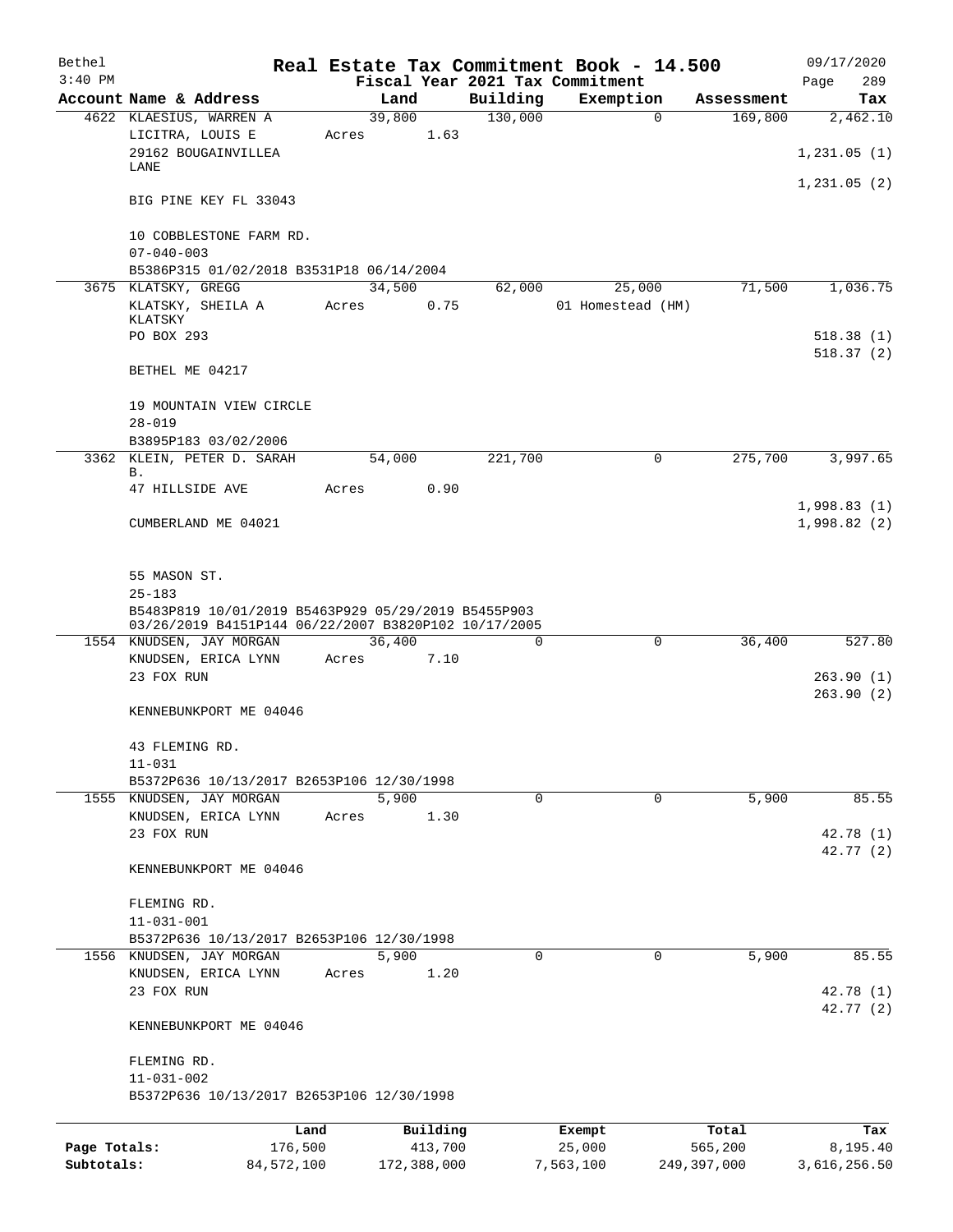| Bethel       |                                                                   |            |       |               |          | Real Estate Tax Commitment Book - 14.500 |             | 09/17/2020   |            |
|--------------|-------------------------------------------------------------------|------------|-------|---------------|----------|------------------------------------------|-------------|--------------|------------|
| $3:40$ PM    |                                                                   |            |       |               |          | Fiscal Year 2021 Tax Commitment          |             | Page         | 290        |
|              | Account Name & Address                                            |            |       | Land          | Building | Exemption                                | Assessment  |              | Tax        |
|              | 57 KORHONEN, TIMOTHY                                              |            |       | 110,700       | 88,100   | 31,000                                   | 167,800     |              | 2,433.10   |
|              | KORHONEN, JO-ANN                                                  |            | Acres | 210.00        |          | 01 Homestead (HM)                        |             |              |            |
|              | 192 SKILLINGS ROAD                                                |            |       |               |          | 12 WW2 Vet Res                           |             | 1,216.55(1)  |            |
|              |                                                                   |            |       |               |          |                                          |             | 1,216.55(2)  |            |
|              | BETHEL ME 04217                                                   |            |       |               |          |                                          |             |              |            |
|              |                                                                   |            |       |               |          |                                          |             |              |            |
|              | 192 SKILLINGS RD                                                  |            |       |               |          |                                          |             |              |            |
|              | $01 - 047$                                                        |            |       |               |          |                                          |             |              |            |
|              | B2900P298 01/16/2001                                              |            |       |               |          |                                          |             |              |            |
| 5052         | KOVALIK, JEFFREY &                                                |            |       | 54,700        | 310,700  | 0                                        | 365,400     |              | 5,298.30   |
|              | MARCIA S.                                                         |            |       |               |          |                                          |             |              |            |
|              | CO-TRUSTEES OF THE<br>KOVALIK FAMILY TRUST                        |            | Acres | 1.54          |          |                                          |             |              |            |
|              | 21 DEERTREES LN                                                   |            |       |               |          |                                          |             | 2,649.15(1)  |            |
|              |                                                                   |            |       |               |          |                                          |             | 2,649.15(2)  |            |
|              |                                                                   |            |       |               |          |                                          |             |              |            |
|              | NEWFIELDS NH 03856                                                |            |       |               |          |                                          |             |              |            |
|              |                                                                   |            |       |               |          |                                          |             |              |            |
|              | 33 HOMESTEAD LANE                                                 |            |       |               |          |                                          |             |              |            |
|              | $18 - 060 - 028$                                                  |            |       |               |          |                                          |             |              |            |
|              | B5299P159 08/19/2016 B4906P311 10/15/2012 B3568P322<br>08/06/2004 |            |       |               |          |                                          |             |              |            |
|              | 229 KOWALZYK, CHARLES                                             |            |       | 34,400        | 0        | 0                                        | 34,400      |              | 498.80     |
|              | 635 HANCOCK ST                                                    |            | Acres | 12.00         |          |                                          |             |              |            |
|              |                                                                   |            |       |               |          |                                          |             |              | 249.40 (1) |
|              | RUMFORD ME 04276                                                  |            |       |               |          |                                          |             |              | 249.40 (2) |
|              |                                                                   |            |       |               |          |                                          |             |              |            |
|              |                                                                   |            |       |               |          |                                          |             |              |            |
|              | BIRD HILL RD.                                                     |            |       |               |          |                                          |             |              |            |
|              | $04 - 070$                                                        |            |       |               |          |                                          |             |              |            |
|              | B1321P296                                                         |            |       |               |          |                                          |             |              |            |
|              | 3401 KRAMER, ELIZABETH A                                          |            |       | 40,500        | 142,400  | 0                                        | 182,900     |              | 2,652.05   |
|              | (TTEE)                                                            |            |       |               |          |                                          |             |              |            |
|              | PO BOX 842                                                        |            | Acres | 0.19          |          |                                          |             |              |            |
|              |                                                                   |            |       |               |          |                                          |             | 1,326.03(1)  |            |
|              | GREENLAND NH 03840                                                |            |       |               |          |                                          |             | 1,326.02(2)  |            |
|              |                                                                   |            |       |               |          |                                          |             |              |            |
|              |                                                                   |            |       |               |          |                                          |             |              |            |
|              | 153 MAIN ST.                                                      |            |       |               |          |                                          |             |              |            |
|              | $25 - 222$                                                        |            |       |               |          |                                          |             |              |            |
|              | B4646P294 10/14/2010 B3108P197                                    |            |       |               |          |                                          |             |              |            |
|              | 5209 KRAMER, PATRICIA C                                           |            |       | 73,900        | 252,000  | $\mathbf 0$                              | 325,900     |              | 4,725.55   |
|              | KRAMER, ANDREW M                                                  |            | Acres | 1.72          |          |                                          |             |              |            |
|              | 7 CLIFTON AVE                                                     |            |       |               |          |                                          |             | 2,362.78(1)  |            |
|              |                                                                   |            |       |               |          |                                          |             | 2,362.77(2)  |            |
|              | MARBLEHEAD MA 01945                                               |            |       |               |          |                                          |             |              |            |
|              |                                                                   |            |       |               |          |                                          |             |              |            |
|              | 93 RIVER VALLEY ACRES                                             |            |       |               |          |                                          |             |              |            |
|              | $17 - 035 - 023 - C$                                              |            |       |               |          |                                          |             |              |            |
|              | B4848P108 05/23/2012 B2796P48 03/11/2000 B12P4474                 |            |       |               |          |                                          |             |              |            |
|              | 3191 KULIK, MARTIN M JR                                           |            |       | 40,500        | 173,900  | 31,000                                   | 183,400     |              | 2,659.30   |
|              | KULIK, LYNNE Z                                                    |            | Acres | 0.19          |          | 01 Homestead (HM)                        |             |              |            |
|              | 60 ELM ST                                                         |            |       |               |          | 12 WW2 Vet Res                           |             | 1,329.65(1)  |            |
|              |                                                                   |            |       |               |          |                                          |             | 1,329.65(2)  |            |
|              | BETHEL ME 04217                                                   |            |       |               |          |                                          |             |              |            |
|              |                                                                   |            |       |               |          |                                          |             |              |            |
|              | 60 ELM ST.                                                        |            |       |               |          |                                          |             |              |            |
|              | $25 - 033$                                                        |            |       |               |          |                                          |             |              |            |
|              | B5254P280 11/16/2015 B4014P342 09/22/2006 B2634P168               |            |       |               |          |                                          |             |              |            |
|              |                                                                   |            |       |               |          |                                          |             |              |            |
|              |                                                                   | Land       |       | Building      |          | Exempt                                   | Total       |              | Tax        |
| Page Totals: |                                                                   | 354,700    |       | 967,100       |          | 62,000                                   | 1,259,800   |              | 18,267.10  |
| Subtotals:   |                                                                   | 84,926,800 |       | 173, 355, 100 |          | 7,625,100                                | 250,656,800 | 3,634,523.60 |            |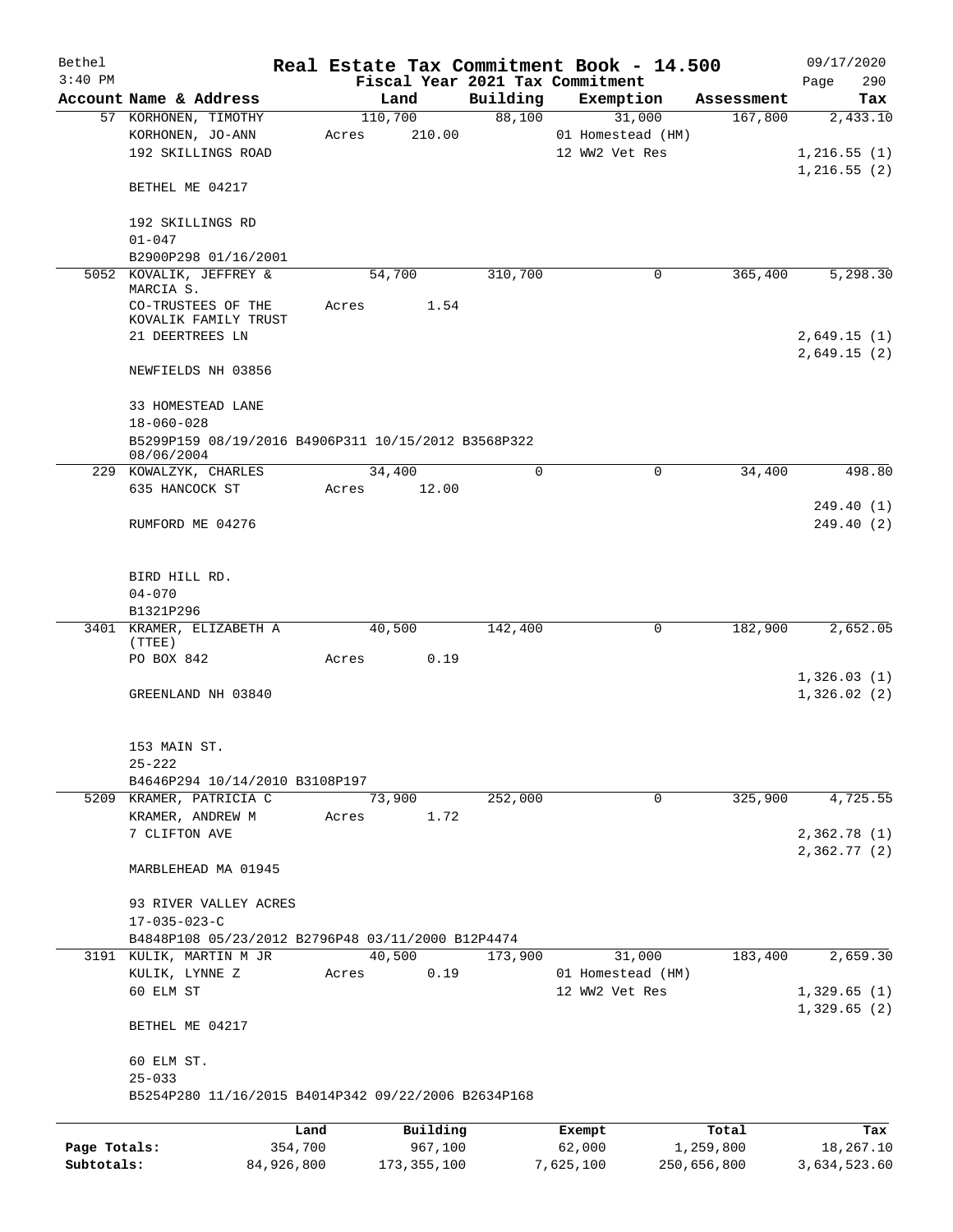| Bethel<br>$3:40$ PM |                                                                                                                                                       |                 |       |          | Real Estate Tax Commitment Book - 14.500<br>Fiscal Year 2021 Tax Commitment |            | 09/17/2020<br>Page<br>291   |
|---------------------|-------------------------------------------------------------------------------------------------------------------------------------------------------|-----------------|-------|----------|-----------------------------------------------------------------------------|------------|-----------------------------|
|                     | Account Name & Address                                                                                                                                | Land            |       | Building | Exemption                                                                   | Assessment | Tax                         |
|                     | 2604 KUZMESKAS, MARK J<br>KUZMESKAS, KIMBERLY M<br>300 HANCOCK STREET                                                                                 | 25,600<br>Acres | 1.44  | 0        | $\Omega$                                                                    | 25,600     | 371.20<br>185.60(1)         |
|                     | WRENTHAM MA 02093                                                                                                                                     |                 |       |          |                                                                             |            | 185.60(2)                   |
|                     | GRAND VIEW ESTATES LOT<br>$15 - 022 - 007$<br>B3572P70 08/20/2004                                                                                     |                 |       |          |                                                                             |            |                             |
| 4710                | KUZMESKAS, MARK J                                                                                                                                     | 46,000          |       | 202,200  | 0                                                                           | 248,200    | 3,598.90                    |
|                     | KUZMESKAS, KIMBERLY M<br>399 HANCOCK STREET                                                                                                           | Acres           | 2.25  |          |                                                                             |            | 1,799.45(1)<br>1,799.45(2)  |
|                     | WRENTHAM MA 02093                                                                                                                                     |                 |       |          |                                                                             |            |                             |
|                     | 28 FIRST ST.<br>$22 - 029 - 005$<br>B3802P309 09/15/2005                                                                                              |                 |       |          |                                                                             |            |                             |
|                     | 2999 KUZYK, PETER L                                                                                                                                   | 74,000          |       | 101,800  | 31,000                                                                      | 144,800    | 2,099.60                    |
|                     | 895 MAYVILLE RD.                                                                                                                                      | Acres           | 10.90 |          | 01 Homestead (HM)                                                           |            |                             |
|                     | BETHEL ME 04217                                                                                                                                       |                 |       |          | 12 WW2 Vet Res                                                              |            | 1,049.80(1)<br>1,049.80(2)  |
|                     | 895 MAYVILLE RD.<br>$22 - 020$                                                                                                                        |                 |       |          |                                                                             |            |                             |
|                     | B985P170 05/26/1978                                                                                                                                   |                 |       |          |                                                                             |            |                             |
|                     | 3000 KUZYK, PETER L<br>KUZYK, LINDA T                                                                                                                 | 60,000<br>Acres | 1.00  | 98,600   | 0                                                                           | 158,600    | 2,299.70                    |
|                     | 895 MAYVILLE RD.                                                                                                                                      |                 |       |          |                                                                             |            | 1,149.85(1)<br>1, 149.85(2) |
|                     | BETHEL ME 04217                                                                                                                                       |                 |       |          |                                                                             |            |                             |
|                     | 897 MAYVILLE RD.                                                                                                                                      |                 |       |          |                                                                             |            |                             |
|                     | $22 - 020 - 001$<br>B5312P587 10/26/2016 B5307P164 09/26/2016 B2004P238<br>05/03/1993                                                                 |                 |       |          |                                                                             |            |                             |
|                     | 496 LACER, VANESSA JADE                                                                                                                               | 31,900          |       | 0        | 0                                                                           | 31,900     | 462.55                      |
|                     | 1511 S. 4TH STREET                                                                                                                                    | Acres           | 2.77  |          |                                                                             |            |                             |
|                     | WILMINGTON NC 28401                                                                                                                                   |                 |       |          |                                                                             |            | 231.28(1)<br>231.27(2)      |
|                     | INTERVALE ROAD<br>$18 - 033 - 001 - 013 - B$<br>B5430P7 08/10/2018 B3966P2                                                                            |                 |       |          |                                                                             |            |                             |
|                     | 5428 LACEY, PETER<br>7 POND STREET                                                                                                                    | 39,300<br>Acres | 1.36  | 235,000  | 0                                                                           | 274,300    | 3,977.35                    |
|                     | NEWBURYPORT MA 01950                                                                                                                                  |                 |       |          |                                                                             |            | 1,988.68(1)<br>1,988.67(2)  |
|                     | 74 GROVER HILL RD.<br>$07 - 011 - 004$<br>B5436P364 10/15/2018 B5347P221 05/26/2017 B5342P470<br>04/28/2017 B2987P199 08/24/2001 B2164P118 10/03/1994 |                 |       |          |                                                                             |            |                             |
|                     |                                                                                                                                                       |                 |       |          |                                                                             |            |                             |

|              | Land       | Building    | Exempt    | Total       | Tax          |
|--------------|------------|-------------|-----------|-------------|--------------|
| Page Totals: | 276,800    | 637,600     | 31,000    | 883,400     | 12,809.30    |
| Subtotals:   | 85,203,600 | 173,992,700 | 7,656,100 | 251,540,200 | 3,647,332.90 |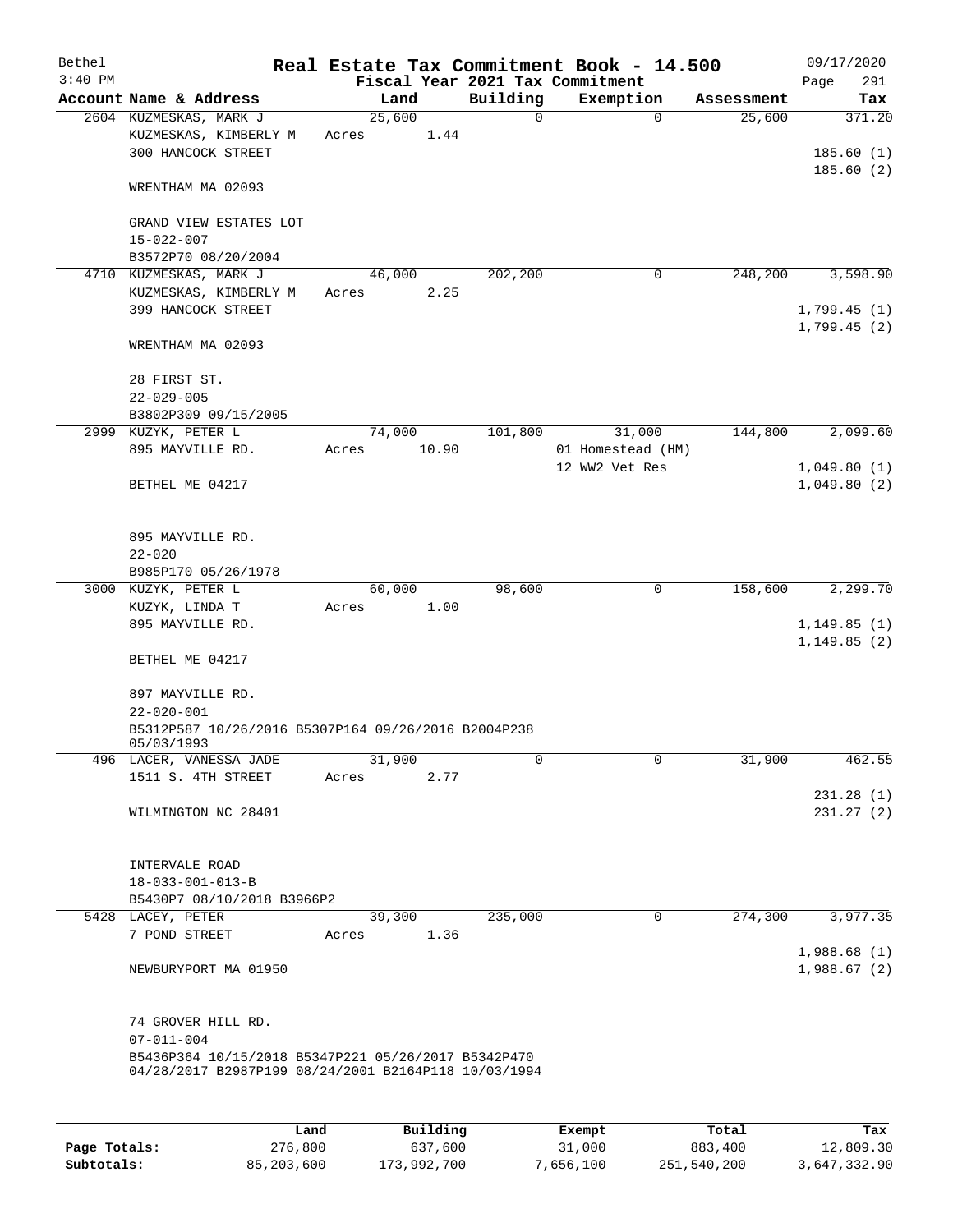| Bethel    |                                           |        |      |                                 | Real Estate Tax Commitment Book - 14.500 |            | 09/17/2020             |
|-----------|-------------------------------------------|--------|------|---------------------------------|------------------------------------------|------------|------------------------|
| $3:40$ PM |                                           |        |      | Fiscal Year 2021 Tax Commitment |                                          |            | 292<br>Page            |
|           | Account Name & Address                    | Land   |      | Building                        | Exemption                                | Assessment | Tax                    |
|           | 3791 LAFORTE, MICHAEL K                   | 68,500 |      | 166,100                         | 0                                        | 234,600    | 3,401.70               |
|           | 59 RIDGE RD                               | Acres  | 1.24 |                                 |                                          |            |                        |
|           |                                           |        |      |                                 |                                          |            | 1,700.85(1)            |
|           | BETHEL ME 04217                           |        |      |                                 |                                          |            | 1,700.85(2)            |
|           |                                           |        |      |                                 |                                          |            |                        |
|           | 59 RIDGE ROAD                             |        |      |                                 |                                          |            |                        |
|           | $26 - 060 - 009$                          |        |      |                                 |                                          |            |                        |
|           | B4890P216 09/07/2012 B3396P261 10/10/2003 |        |      |                                 |                                          |            |                        |
|           | 1537 LAKEMONT BRIDGE, LLC                 | 14,500 |      | $\Omega$                        | $\mathbf 0$                              | 14,500     | 210.25                 |
|           | PO BOX 590253                             | Acres  | 1.10 |                                 |                                          |            |                        |
|           |                                           |        |      |                                 |                                          |            | 105.13(1)              |
|           | NEWTON MA 02459                           |        |      |                                 |                                          |            | 105.12(2)              |
|           |                                           |        |      |                                 |                                          |            |                        |
|           | MONARCH CIRCLE LOT 1                      |        |      |                                 |                                          |            |                        |
|           | $11 - 026 - 001$                          |        |      |                                 |                                          |            |                        |
|           | B3889P248 02/17/2006                      |        |      |                                 |                                          |            |                        |
|           | 4930 LAKEMONT BRIDGE, LLC                 | 14,800 |      | $\mathbf 0$                     | 0                                        | 14,800     | 214.60                 |
|           | PO BOX 590253                             | Acres  | 1.34 |                                 |                                          |            |                        |
|           |                                           |        |      |                                 |                                          |            | 107.30(1)              |
|           | NEWTON MQ 02459                           |        |      |                                 |                                          |            | 107.30(2)              |
|           |                                           |        |      |                                 |                                          |            |                        |
|           | MONARCH CIRCLE LOT 2                      |        |      |                                 |                                          |            |                        |
|           | $11 - 026 - 002$                          |        |      |                                 |                                          |            |                        |
|           | B3889P248                                 |        |      |                                 |                                          |            |                        |
|           | 4931 LAKEMONT BRIDGE, LLC                 | 14,900 |      | $\mathbf 0$                     | $\mathbf 0$                              | 14,900     | 216.05                 |
|           | PO BOX 590253                             | Acres  | 1.39 |                                 |                                          |            |                        |
|           |                                           |        |      |                                 |                                          |            | 108.03(1)              |
|           | NEWTON MA 02459                           |        |      |                                 |                                          |            | 108.02(2)              |
|           |                                           |        |      |                                 |                                          |            |                        |
|           | MONARCH CIRCLE LOT 3                      |        |      |                                 |                                          |            |                        |
|           | $11 - 026 - 003$                          |        |      |                                 |                                          |            |                        |
|           | 4932 LAKEMONT BRIDGE, LLC                 | 14,500 |      | 0                               | 0                                        | 14,500     | 210.25                 |
|           | PO BOX 590253                             | Acres  | 1.10 |                                 |                                          |            |                        |
|           | NEWTON MA 02459                           |        |      |                                 |                                          |            | 105.13(1)<br>105.12(2) |
|           |                                           |        |      |                                 |                                          |            |                        |
|           |                                           |        |      |                                 |                                          |            |                        |
|           | MONARCH CIRCLE LOT 4                      |        |      |                                 |                                          |            |                        |
|           | $11 - 026 - 004$                          |        |      |                                 |                                          |            |                        |
|           | 4933 LAKEMONT BRIDGE, LLC                 | 14,700 |      | 0                               | 0                                        | 14,700     | 213.15                 |
|           | PO BOX 590253                             | Acres  | 1.23 |                                 |                                          |            |                        |
|           |                                           |        |      |                                 |                                          |            | 106.58(1)              |
|           | NEWTON MA 02459                           |        |      |                                 |                                          |            | 106.57(2)              |
|           |                                           |        |      |                                 |                                          |            |                        |
|           | MONARCH CIRCLE LOT 5                      |        |      |                                 |                                          |            |                        |
|           | $11 - 026 - 005$                          |        |      |                                 |                                          |            |                        |
|           |                                           |        |      |                                 |                                          |            |                        |

|              | Land         | Building    | Exempt    | Total       | Tax          |
|--------------|--------------|-------------|-----------|-------------|--------------|
| Page Totals: | 141,900      | 166,100     |           | 308,000     | 4,466.00     |
| Subtotals:   | 85, 345, 500 | 174,158,800 | 7,656,100 | 251,848,200 | 3,651,798.90 |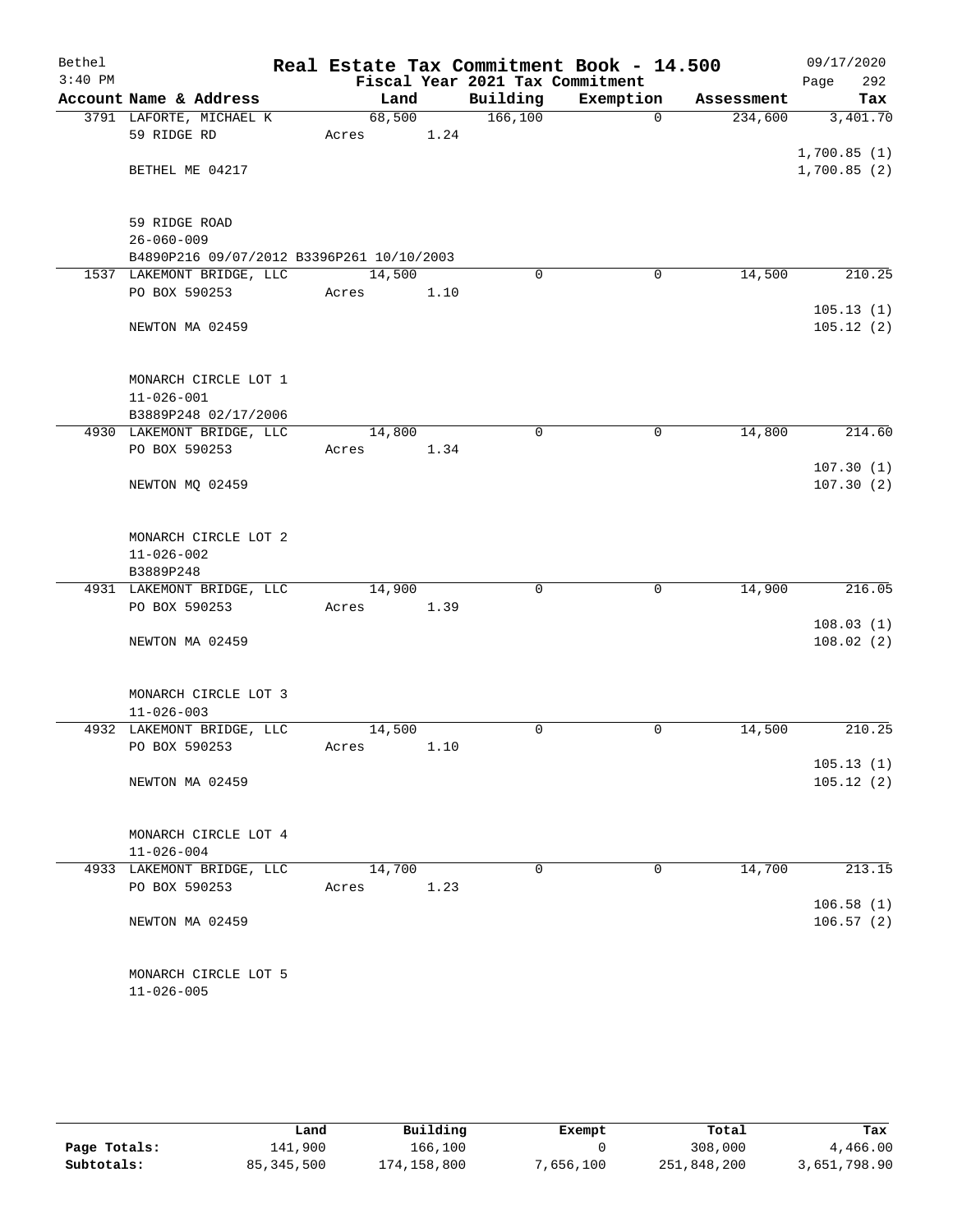| Bethel                     |                                           |                       |        |             |             | Real Estate Tax Commitment Book - 14.500     |                        | 09/17/2020               |
|----------------------------|-------------------------------------------|-----------------------|--------|-------------|-------------|----------------------------------------------|------------------------|--------------------------|
| $3:40$ PM                  | Account Name & Address                    |                       | Land   |             | Building    | Fiscal Year 2021 Tax Commitment<br>Exemption | Assessment             | Page<br>293<br>Tax       |
|                            | 4934 LAKEMONT BRIDGE, LLC                 |                       | 14,600 |             | $\mathbf 0$ | $\mathbf 0$                                  | 14,600                 | 211.70                   |
|                            | PO BOX 590253                             |                       | Acres  | 1.16        |             |                                              |                        |                          |
|                            |                                           |                       |        |             |             |                                              |                        | 105.85(1)                |
|                            | NEWTON MA 02459                           |                       |        |             |             |                                              |                        | 105.85(2)                |
|                            | MONARCH CIRCLE LOT 6<br>$11 - 026 - 006$  |                       |        |             |             |                                              |                        |                          |
|                            | 4935 LAKEMONT BRIDGE, LLC                 |                       | 15,200 |             | 0           | 0                                            | 15,200                 | 220.40                   |
|                            | PO BOX 590253                             |                       | Acres  | 1.70        |             |                                              |                        |                          |
|                            | NEWTON MA 02459                           |                       |        |             |             |                                              |                        | 110.20(1)<br>110.20(2)   |
|                            | MONARCH CIRCLE LOT 7<br>$11 - 026 - 007$  |                       |        |             |             |                                              |                        |                          |
|                            | 4936 LAKEMONT BRIDGE, LLC                 |                       | 16,500 |             | $\mathbf 0$ | 0                                            | 16,500                 | 239.25                   |
|                            | PO BOX 590253                             |                       | Acres  | 3.90        |             |                                              |                        |                          |
|                            | NEWTON MA 02459                           |                       |        |             |             |                                              |                        | 119.63(1)<br>119.62(2)   |
|                            | MONARCH CIRCLE LOT 8<br>$11 - 026 - 008$  |                       |        |             |             |                                              |                        |                          |
|                            | 4937 LAKEMONT BRIDGE, LLC                 |                       | 14,800 |             | $\mathbf 0$ | $\mathbf 0$                                  | 14,800                 | 214.60                   |
|                            | PO BOX 590253                             |                       | Acres  | 1.30        |             |                                              |                        |                          |
|                            | NEWTON MA 02459                           |                       |        |             |             |                                              |                        | 107.30(1)<br>107.30(2)   |
|                            | MONARCH CIRCLE LOT 9<br>$11 - 026 - 009$  |                       |        |             |             |                                              |                        |                          |
|                            | 4938 LAKEMONT BRIDGE, LLC                 |                       | 14,600 |             | $\mathbf 0$ | 0                                            | 14,600                 | 211.70                   |
|                            | PO BOX 590253                             |                       | Acres  | 1.16        |             |                                              |                        | 105.85(1)                |
|                            | NEWTON MA 02459                           |                       |        |             |             |                                              |                        | 105.85(2)                |
|                            | MONARCH CIRCLE LOT 10<br>$11 - 026 - 010$ |                       |        |             |             |                                              |                        |                          |
|                            | 4939 LAKEMONT BRIDGE, LLC                 |                       | 14,800 |             | $\mathbf 0$ | 0                                            | 14,800                 | 214.60                   |
|                            | PO BOX 590253                             |                       | Acres  | 1.28        |             |                                              |                        | 107.30(1)                |
|                            | NEWTON MA 02459                           |                       |        |             |             |                                              |                        | 107.30(2)                |
|                            | MONARCH CIRCLE LOT 11<br>$11 - 026 - 011$ |                       |        |             |             |                                              |                        |                          |
|                            | 4940 LAKEMONT BRIDGE, LLC                 |                       | 14,700 |             | 0           | 0                                            | 14,700                 | 213.15                   |
|                            | PO BOX 590253                             |                       | Acres  | 1.27        |             |                                              |                        | 106.58(1)                |
|                            | NEWTON MA 02459                           |                       |        |             |             |                                              |                        | 106.57(2)                |
|                            | MONARCH CIRCLE LOT 12<br>$11 - 026 - 012$ |                       |        |             |             |                                              |                        |                          |
|                            |                                           | Land                  |        | Building    |             | Exempt                                       | Total                  | Tax                      |
| Page Totals:<br>Subtotals: |                                           | 105,200<br>85,450,700 |        | 174,158,800 | 0           | $\mathbf 0$<br>7,656,100                     | 105,200<br>251,953,400 | 1,525.40<br>3,653,324.30 |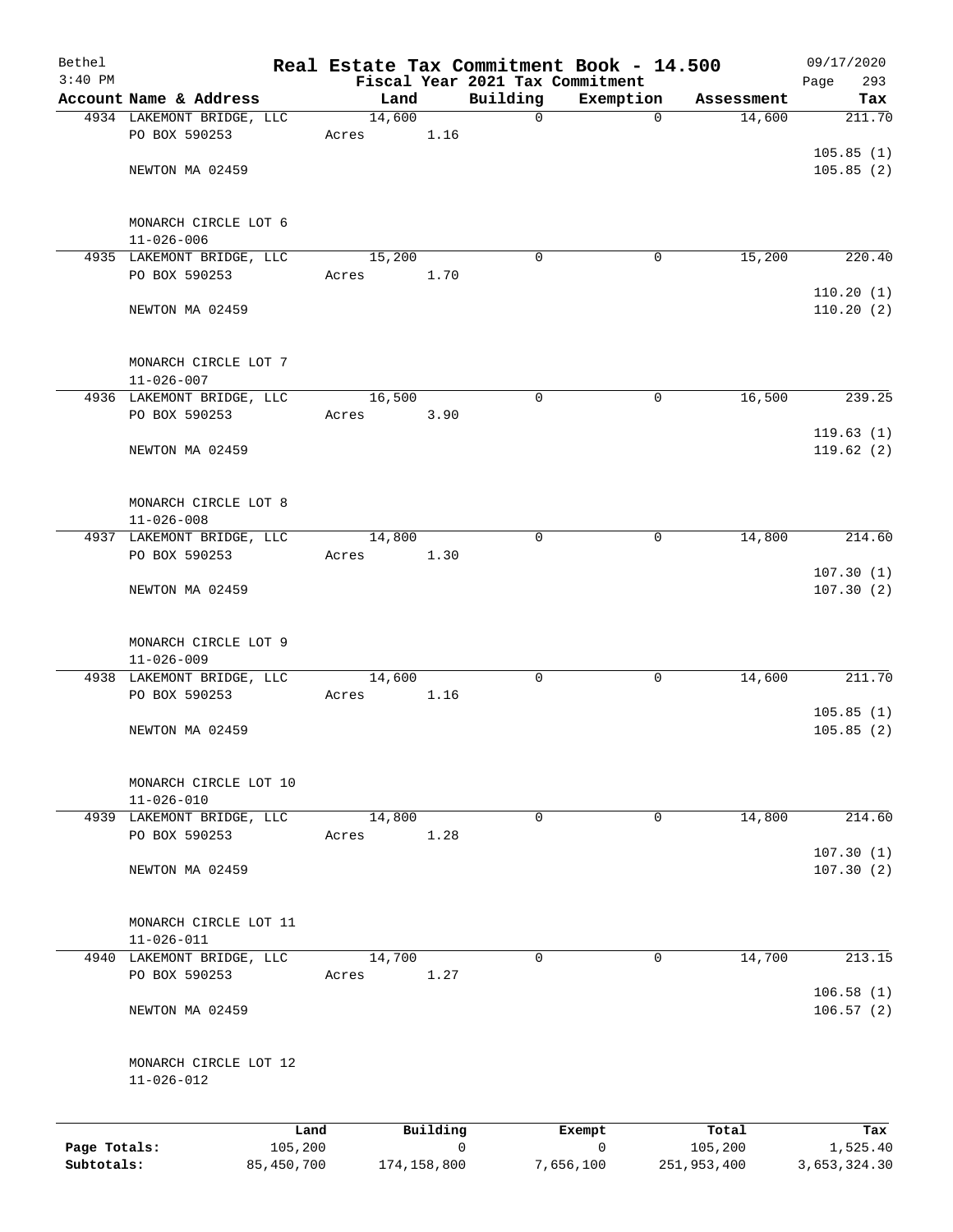| Bethel<br>$3:40$ PM |                                                                   |        |      |             | Real Estate Tax Commitment Book - 14.500<br>Fiscal Year 2021 Tax Commitment |            | 09/17/2020<br>Page<br>294 |
|---------------------|-------------------------------------------------------------------|--------|------|-------------|-----------------------------------------------------------------------------|------------|---------------------------|
|                     | Account Name & Address                                            | Land   |      | Building    | Exemption                                                                   | Assessment | Tax                       |
|                     | 4941 LAKEMONT BRIDGE, LLC                                         | 14,500 |      | $\mathbf 0$ | $\Omega$                                                                    | 14,500     | 210.25                    |
|                     | PO BOX 590253                                                     | Acres  | 1.10 |             |                                                                             |            |                           |
|                     |                                                                   |        |      |             |                                                                             |            | 105.13(1)                 |
|                     | NEWTON MA 02459                                                   |        |      |             |                                                                             |            | 105.12(2)                 |
|                     |                                                                   |        |      |             |                                                                             |            |                           |
|                     |                                                                   |        |      |             |                                                                             |            |                           |
|                     | MONARCH CIRCLE LOT 13                                             |        |      |             |                                                                             |            |                           |
|                     | $11 - 026 - 013$                                                  |        |      |             |                                                                             |            |                           |
|                     | 4942 LAKEMONT BRIDGE, LLC                                         | 15,500 |      | 0           | 0                                                                           | 15,500     | 224.75                    |
|                     | PO BOX 590253                                                     | Acres  | 2.10 |             |                                                                             |            |                           |
|                     |                                                                   |        |      |             |                                                                             |            | 112.38(1)                 |
|                     | NEWTON MA 02459                                                   |        |      |             |                                                                             |            | 112.37(2)                 |
|                     |                                                                   |        |      |             |                                                                             |            |                           |
|                     |                                                                   |        |      |             |                                                                             |            |                           |
|                     | MONARCH CIRCLE LOT 14                                             |        |      |             |                                                                             |            |                           |
|                     | $11 - 026 - 014$                                                  |        |      |             |                                                                             |            |                           |
|                     | 4943 LAKEMONT BRIDGE, LLC<br>PO BOX 590253                        | 18,200 |      | $\mathbf 0$ | $\mathbf 0$                                                                 | 18,200     | 263.90                    |
|                     |                                                                   | Acres  | 5.60 |             |                                                                             |            | 131.95(1)                 |
|                     | NEWTON MA 02459                                                   |        |      |             |                                                                             |            | 131.95(2)                 |
|                     |                                                                   |        |      |             |                                                                             |            |                           |
|                     |                                                                   |        |      |             |                                                                             |            |                           |
|                     | MONARCH CIRCLE LOT 15                                             |        |      |             |                                                                             |            |                           |
|                     | $11 - 026 - 015$                                                  |        |      |             |                                                                             |            |                           |
|                     | 3503 LAMBERT, NICHOLAS B                                          | 86,300 |      | 291,000     | 0                                                                           | 377,300    | 5,470.85                  |
|                     | LAMBERT, DARCY P                                                  | Acres  | 2.30 |             |                                                                             |            |                           |
|                     | PO BOX 36                                                         |        |      |             |                                                                             |            | 2,735.43(1)               |
|                     |                                                                   |        |      |             |                                                                             |            | 2,735.42(2)               |
|                     | BETHEL ME 04217                                                   |        |      |             |                                                                             |            |                           |
|                     |                                                                   |        |      |             |                                                                             |            |                           |
|                     | 114 PARADISE RD.                                                  |        |      |             |                                                                             |            |                           |
|                     | $26 - 061$                                                        |        |      |             |                                                                             |            |                           |
|                     | B5048P34 10/08/2013 B3109P56 05/15/2007                           |        |      |             |                                                                             |            |                           |
|                     | 1671 LAMONTAGNE, JUDITH                                           | 32,600 |      | 57,500      | 25,000                                                                      | 65,100     | 943.95                    |
|                     | PO BOX 642                                                        | Acres  | 1.00 |             | 01 Homestead (HM)                                                           |            | 471.98 (1)                |
|                     | BETHEL ME 04217                                                   |        |      |             |                                                                             |            | 471.97(2)                 |
|                     |                                                                   |        |      |             |                                                                             |            |                           |
|                     |                                                                   |        |      |             |                                                                             |            |                           |
|                     | 339 WEST BETHEL RD.                                               |        |      |             |                                                                             |            |                           |
|                     | $12 - 028$                                                        |        |      |             |                                                                             |            |                           |
|                     | B4153P72 06/25/2007 B669P260                                      |        |      |             |                                                                             |            |                           |
|                     | 4897 LAMPMAN, TIMOTHY J TTE                                       | 33,600 |      | 166,100     | $\mathbf 0$                                                                 | 199,700    | 2,895.65                  |
|                     | LAMPMAN, SELVI TTE                                                |        |      |             |                                                                             |            |                           |
|                     | 14 HALE FARM ROAD                                                 |        |      |             |                                                                             |            | 1,447.83(1)               |
|                     |                                                                   |        |      |             |                                                                             |            | 1,447.82(2)               |
|                     | LEE NH 03861                                                      |        |      |             |                                                                             |            |                           |
|                     |                                                                   |        |      |             |                                                                             |            |                           |
|                     | 135 VERNON ST                                                     |        |      |             |                                                                             |            |                           |
|                     | $26 - 076 - 1 - 8E$                                               |        |      |             |                                                                             |            |                           |
|                     | B5436P314 10/15/2018 B5280P510 05/11/2016 B4062P170<br>12/12/2006 |        |      |             |                                                                             |            |                           |
|                     |                                                                   |        |      |             |                                                                             |            |                           |

|              | Land       | Building    | Exempt    | Total       | Tax          |
|--------------|------------|-------------|-----------|-------------|--------------|
| Page Totals: | 200,700    | 514,600     | 25,000    | 690,300     | 10,009.35    |
| Subtotals:   | 85,651,400 | 174,673,400 | 7,681,100 | 252,643,700 | 3,663,333.65 |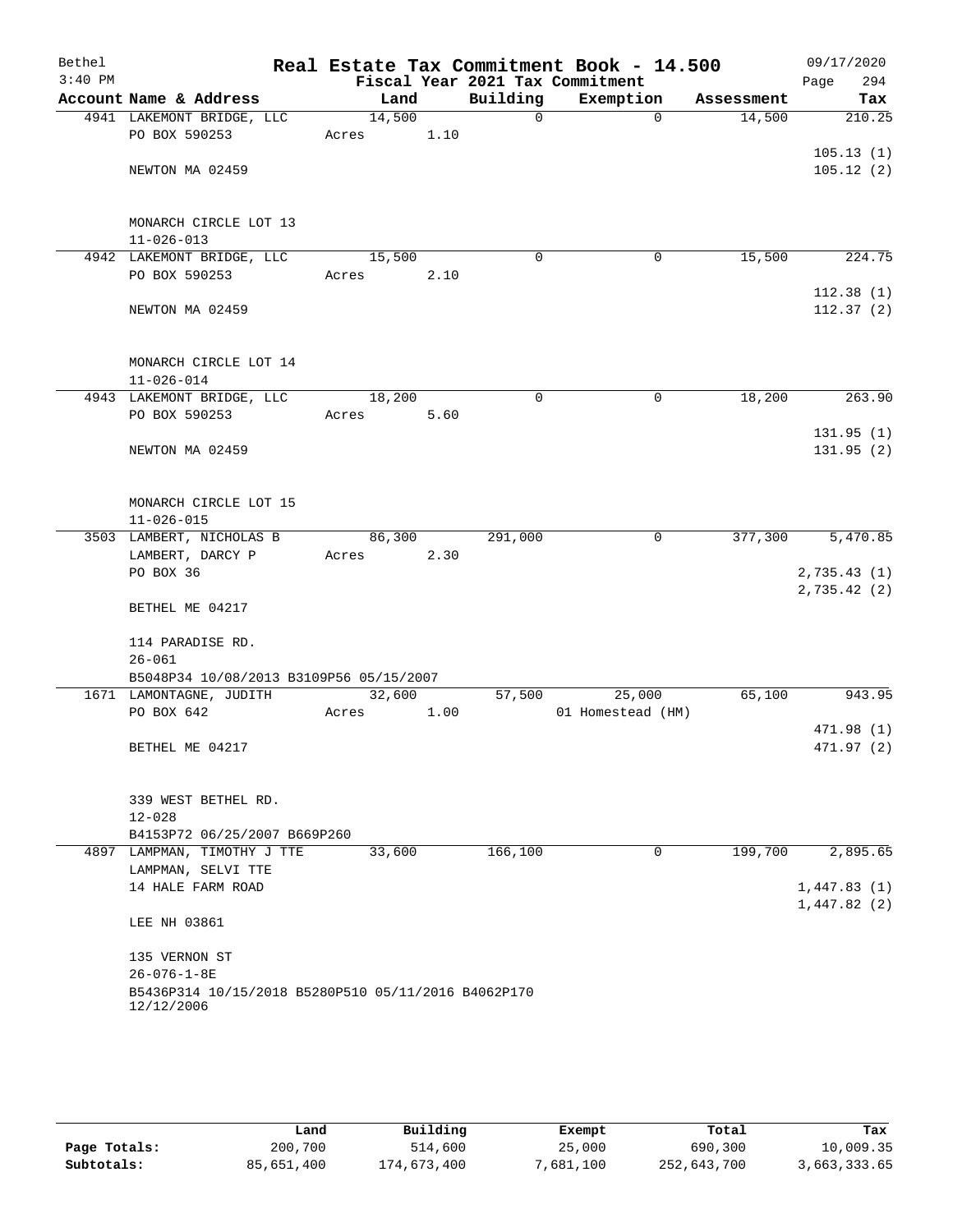| Bethel       |                                                           |            |                |                   | Real Estate Tax Commitment Book - 14.500 |                      | 09/17/2020                 |
|--------------|-----------------------------------------------------------|------------|----------------|-------------------|------------------------------------------|----------------------|----------------------------|
| $3:40$ PM    |                                                           |            |                |                   | Fiscal Year 2021 Tax Commitment          |                      | 295<br>Page                |
|              | Account Name & Address<br>1569 LAMPPU, ERKKI I.,          |            | Land<br>50,400 | Building<br>1,500 | Exemption<br>$\mathbf 0$                 | Assessment<br>51,900 | Tax<br>752.55              |
|              | PIRKKO & DIANA                                            |            |                |                   |                                          |                      |                            |
|              | 4394 WASHINGTON ST                                        | Acres      | 1.00           |                   |                                          |                      |                            |
|              |                                                           |            |                |                   |                                          |                      | 376.28(1)                  |
|              | ROSLINDALE MA 02130                                       |            |                |                   |                                          |                      | 376.27(2)                  |
|              | 20 OAK DRIVE                                              |            |                |                   |                                          |                      |                            |
|              | $11 - 042 - 003$                                          |            |                |                   |                                          |                      |                            |
|              | B4865P335 07/11/2012 B3168P189 09/23/2002                 |            |                |                   |                                          |                      |                            |
|              | 190 LANDES, CHRISTINE                                     |            | 33,800         | 105,400           | 0                                        | 139,200              | 2,018.40                   |
|              | LANDES, TRAVIS W                                          | Acres      | 1.63           |                   |                                          |                      |                            |
|              | PO BOX 512                                                |            |                |                   |                                          |                      | 1,009.20(1)                |
|              | GARDINER ME 04345                                         |            |                |                   |                                          |                      | 1,009.20(2)                |
|              | 192 EAST BETHEL RD.                                       |            |                |                   |                                          |                      |                            |
|              | $04 - 043$                                                |            |                |                   |                                          |                      |                            |
|              | B5274P155 03/25/2016 B1391P336 05/20/1986                 |            |                |                   |                                          |                      |                            |
|              | 2698 LANDSBERGEN, THOMAS                                  |            | 71,200         | 281,600           | $\mathbf 0$                              | 352,800              | 5,115.60                   |
|              | MALTEMPI, MALTEMPI,                                       | Acres      | 1.11           |                   |                                          |                      |                            |
|              | CAMILLE<br>675 WOLFES NECK ROAD                           |            |                |                   |                                          |                      |                            |
|              |                                                           |            |                |                   |                                          |                      | 2,557.80(1)<br>2,557.80(2) |
|              | FREEPORT ME 04032                                         |            |                |                   |                                          |                      |                            |
|              | 12 WILL VIEW ROAD                                         |            |                |                   |                                          |                      |                            |
|              | $17 - 035 - 001$                                          |            |                |                   |                                          |                      |                            |
|              | B5410P377 05/30/2018 B5023P257 08/13/2013 B4944P272       |            |                |                   |                                          |                      |                            |
|              | 01/17/2013 B4915P210 11/02/2012 B3401P90 10/17/2003       |            |                |                   |                                          |                      |                            |
|              | 453 LANE, DAVID & ANDREA<br>25 NORTHERN LIGHTS FARM Acres |            | 30,000<br>0.50 | 14,900            | 0                                        | 44,900               | 651.05                     |
|              | ROAD                                                      |            |                |                   |                                          |                      |                            |
|              |                                                           |            |                |                   |                                          |                      | 325.53(1)                  |
|              | UPTON ME 04261                                            |            |                |                   |                                          |                      | 325.52(2)                  |
|              | 15 SONGO POND RD                                          |            |                |                   |                                          |                      |                            |
|              | $07 - 019$                                                |            |                |                   |                                          |                      |                            |
|              | B5469P574 07/15/2019 B1336P140 08/15/1985                 |            |                |                   |                                          |                      |                            |
|              | 1412 LANE, DAVID L                                        |            | 40,800         | 93,700            | $\mathsf{O}$                             | 134,500              | 1,950.25                   |
|              | LANE, ANDREA J                                            | Acres      | 2.21           |                   |                                          |                      |                            |
|              | 25 NORTHERN LIGHTS FARM<br>ROAD                           |            |                |                   |                                          |                      | 975.13(1)                  |
|              |                                                           |            |                |                   |                                          |                      | 975.12 (2)                 |
|              | UPTON ME 04261                                            |            |                |                   |                                          |                      |                            |
|              | 107 CHANDLER HILL RD.                                     |            |                |                   |                                          |                      |                            |
|              | $08 - 070 - 006$                                          |            |                |                   |                                          |                      |                            |
|              | B5375P627 10/31/2017 B2251P327 09/07/1995                 |            |                |                   |                                          |                      |                            |
|              | 3248 LANE, POK SUN                                        |            | 27,900         | 106,900           | 0                                        | 134,800              | 1,954.60                   |
|              | PO BOX 807                                                | Acres      | 0.09           |                   |                                          |                      |                            |
|              | BETHEL ME 04217                                           |            |                |                   |                                          |                      | 977.30(1)<br>977.30(2)     |
|              |                                                           |            |                |                   |                                          |                      |                            |
|              | 7 MECHANIC ST.                                            |            |                |                   |                                          |                      |                            |
|              | $25 - 083$<br>B4211P22 10/19/2007 B2797P309               |            |                |                   |                                          |                      |                            |
|              |                                                           | Land       | Building       |                   | Exempt                                   | Total                | Tax                        |
| Page Totals: |                                                           | 254,100    | 604,000        |                   | 0                                        | 858,100              | 12,442.45                  |
| Subtotals:   |                                                           | 85,905,500 | 175, 277, 400  |                   | 7,681,100                                | 253,501,800          | 3,675,776.10               |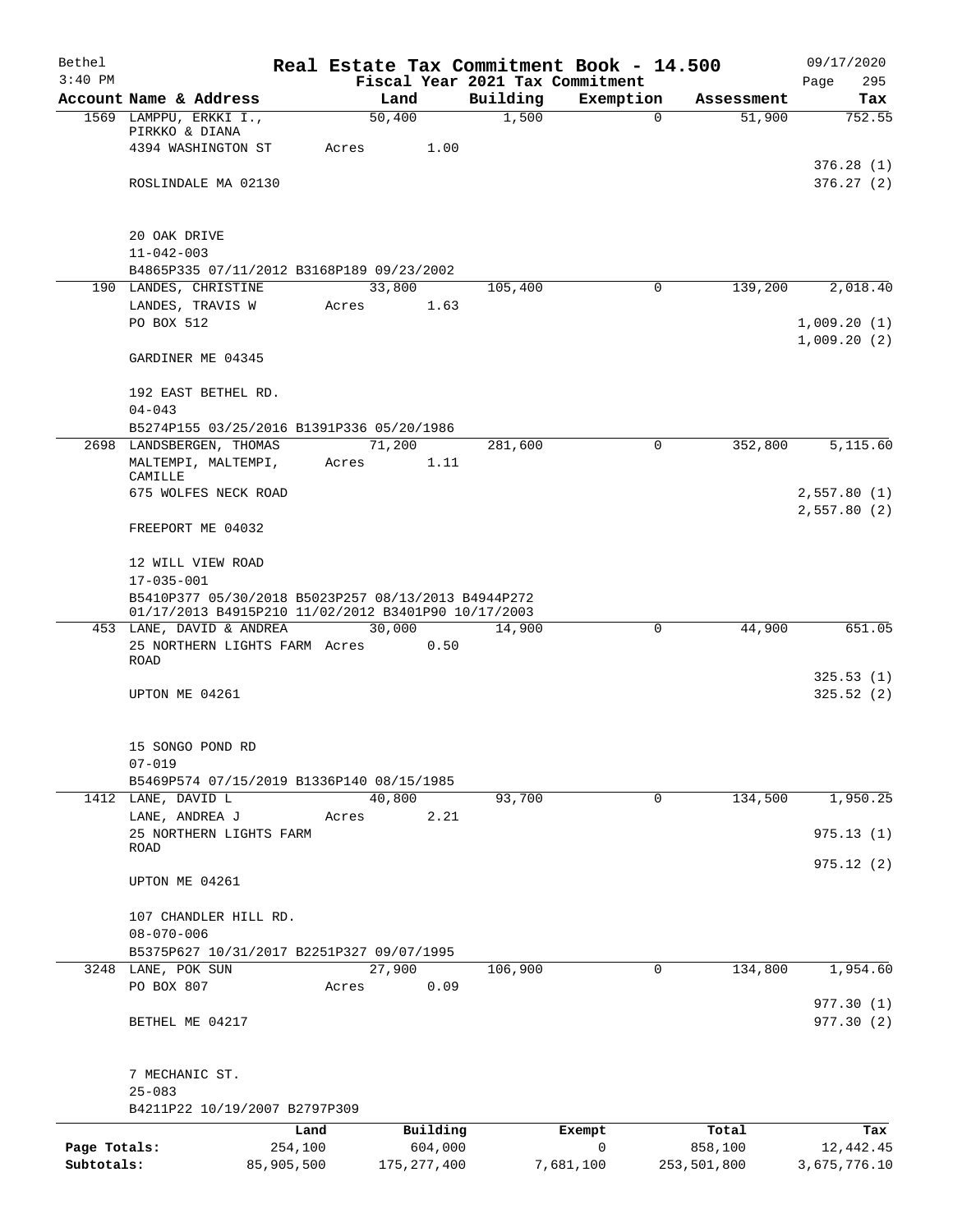| Bethel    |                                          |        |      |          | Real Estate Tax Commitment Book - 14.500 |            | 09/17/2020   |
|-----------|------------------------------------------|--------|------|----------|------------------------------------------|------------|--------------|
| $3:40$ PM |                                          |        |      |          | Fiscal Year 2021 Tax Commitment          |            | Page<br>296  |
|           | Account Name & Address                   |        | Land | Building | Exemption                                | Assessment | Tax          |
|           | 3404 LANE, POK SUN                       | 75,200 |      | 73,500   | $\mathbf 0$                              | 148,700    | 2,156.15     |
|           | PO BOX 807                               | Acres  | 0.40 |          |                                          |            |              |
|           |                                          |        |      |          |                                          |            | 1,078.08(1)  |
|           | BETHEL ME 04217                          |        |      |          |                                          |            | 1,078.07(2)  |
|           |                                          |        |      |          |                                          |            |              |
|           |                                          |        |      |          |                                          |            |              |
|           | 177 MAIN ST.                             |        |      |          |                                          |            |              |
|           | $25 - 225$                               |        |      |          |                                          |            |              |
|           | B5215P206 03/30/2015 B3027P78 11/16/2001 |        |      |          |                                          |            |              |
|           | 3406 LANE, POK SUN<br>PO BOX 807         | 24,000 |      |          | 0<br>0                                   | 24,000     | 348.00       |
|           |                                          | Acres  | 0.90 |          |                                          |            |              |
|           |                                          |        |      |          |                                          |            | 174.00(1)    |
|           | BETHEL ME 04217                          |        |      |          |                                          |            | 174.00(2)    |
|           |                                          |        |      |          |                                          |            |              |
|           | MAIN ST S/S                              |        |      |          |                                          |            |              |
|           | $25 - 227$                               |        |      |          |                                          |            |              |
|           | B5215P206 03/30/2015 B3027P78 11/16/2001 |        |      |          |                                          |            |              |
|           | 3393 LANE, POK SUN                       | 74,900 |      | 356,000  | $\mathbf 0$                              | 430,900    | 6,248.05     |
|           | CHO SUN RESTARAUNT                       | Acres  | 0.39 |          |                                          |            |              |
|           | PO BOX 807                               |        |      |          |                                          |            | 3, 124.03(1) |
|           |                                          |        |      |          |                                          |            | 3, 124.02(2) |
|           | BETHEL ME 04217                          |        |      |          |                                          |            |              |
|           |                                          |        |      |          |                                          |            |              |
|           | 141 MAIN ST.                             |        |      |          |                                          |            |              |
|           | $25 - 214$                               |        |      |          |                                          |            |              |
|           | B5159P94 09/12/2014 B3629P269 11/12/2004 |        |      |          |                                          |            |              |
|           | 4536 LANE, POK SUN                       | 41,600 |      |          | 0<br>0                                   | 41,600     | 603.20       |
|           | PO BOX 807                               | Acres  | 2.24 |          |                                          |            |              |
|           |                                          |        |      |          |                                          |            | 301.60(1)    |
|           | BETHEL ME 04217                          |        |      |          |                                          |            | 301.60(2)    |
|           |                                          |        |      |          |                                          |            |              |
|           |                                          |        |      |          |                                          |            |              |
|           | SUNSET HILL SUB                          |        |      |          |                                          |            |              |
|           | $08 - 060 - 005$                         |        |      |          |                                          |            |              |
|           | B3705P187 04/19/2005                     |        |      |          |                                          |            |              |
|           | 3355 LANE, POK-SUN                       | 46,900 |      |          | 0<br>0                                   | 46,900     | 680.05       |
|           | LANE, BRUCE                              | Acres  | 1.50 |          |                                          |            |              |
|           | PO BOX 807                               |        |      |          |                                          |            | 340.03(1)    |
|           |                                          |        |      |          |                                          |            | 340.02(2)    |
|           | BETHEL ME 04217                          |        |      |          |                                          |            |              |
|           |                                          |        |      |          |                                          |            |              |
|           | 39 MASON ST.                             |        |      |          |                                          |            |              |
|           | $25 - 176$                               |        |      |          |                                          |            |              |
|           | B3629P266 11/12/2004                     |        |      |          |                                          |            |              |
|           | 3249 LANE, POK-SUN                       | 50,000 |      |          | $\mathbf 0$<br>$\mathbf 0$               | 50,000     | 725.00       |
|           | PO BOX 807                               | Acres  | 0.29 |          |                                          |            |              |
|           |                                          |        |      |          |                                          |            | 362.50(1)    |
|           | BETHEL ME 04217                          |        |      |          |                                          |            | 362.50(2)    |
|           |                                          |        |      |          |                                          |            |              |
|           |                                          |        |      |          |                                          |            |              |
|           | MECHANIC ST.                             |        |      |          |                                          |            |              |
|           | $25 - 084$                               |        |      |          |                                          |            |              |
|           | B4211P22 10/19/2007 B2798P161            |        |      |          |                                          |            |              |
|           |                                          |        |      |          |                                          |            |              |
|           |                                          |        |      |          |                                          |            |              |

|              | Land       | Building    | Exempt    | Total       | Tax          |
|--------------|------------|-------------|-----------|-------------|--------------|
| Page Totals: | 312,600    | 429,500     |           | 742,100     | 10,760.45    |
| Subtotals:   | 86,218,100 | 175,706,900 | 7,681,100 | 254,243,900 | 3,686,536.55 |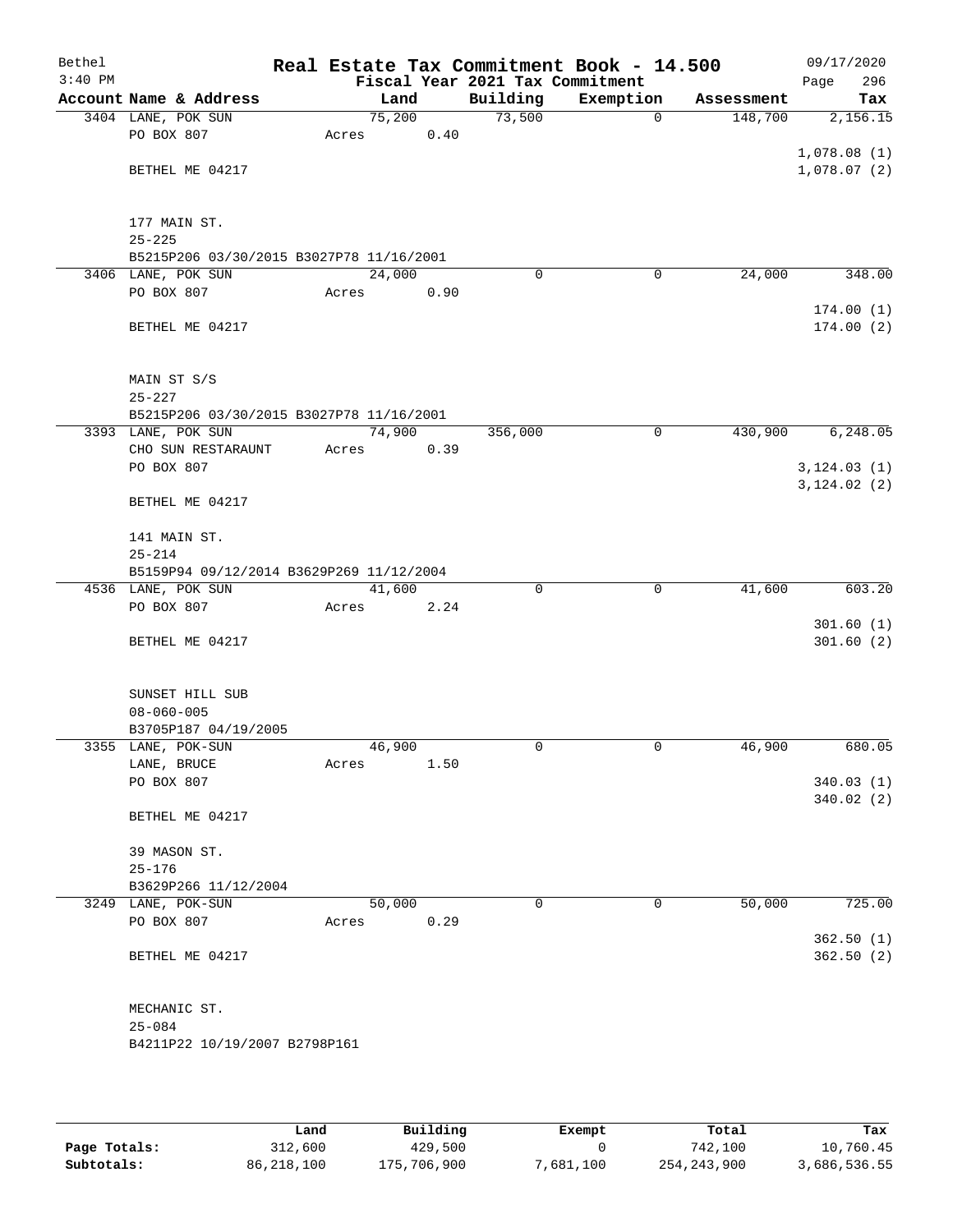| Bethel    |                                                                                       |       |                |      |          | Real Estate Tax Commitment Book - 14.500     |                       | 09/17/2020      |
|-----------|---------------------------------------------------------------------------------------|-------|----------------|------|----------|----------------------------------------------|-----------------------|-----------------|
| $3:40$ PM | Account Name & Address                                                                |       |                |      | Building | Fiscal Year 2021 Tax Commitment<br>Exemption |                       | 297<br>Page     |
|           | 3262 LANE, POK-SUN                                                                    |       | Land<br>52,600 |      | 196,500  | $\mathbf 0$                                  | Assessment<br>249,100 | Tax<br>3,611.95 |
|           | PO BOX 807                                                                            | Acres |                | 0.16 |          |                                              |                       |                 |
|           |                                                                                       |       |                |      |          |                                              |                       | 1,805.98(1)     |
|           | BETHEL ME 04217                                                                       |       |                |      |          |                                              |                       | 1,805.97(2)     |
|           |                                                                                       |       |                |      |          |                                              |                       |                 |
|           | 130 MAIN ST                                                                           |       |                |      |          |                                              |                       |                 |
|           | $25 - 096$                                                                            |       |                |      |          |                                              |                       |                 |
|           | B3629P268 11/12/2004                                                                  |       |                |      |          |                                              |                       |                 |
|           | 3605 LAPOINTE, THOMAS D                                                               |       | 109,500        |      | 220,800  | 0                                            | 330,300               | 4,789.35        |
|           | LAPOINTE, CATHLEEN J                                                                  | Acres |                | 2.60 |          |                                              |                       |                 |
|           | 282 PARADISE RD                                                                       |       |                |      |          |                                              |                       | 2,394.68(1)     |
|           |                                                                                       |       |                |      |          |                                              |                       | 2,394.67(2)     |
|           | BETHEL ME 04217                                                                       |       |                |      |          |                                              |                       |                 |
|           | 282 PARADISE ROAD                                                                     |       |                |      |          |                                              |                       |                 |
|           | $27 - 013 - 003$                                                                      |       |                |      |          |                                              |                       |                 |
|           | B4817P183 02/24/2012 B4817P181 02/24/2012 B4817P179<br>02/24/2012 B2848P52 08/05/2000 |       |                |      |          |                                              |                       |                 |
|           | 4706 LAROCHE, PAUL                                                                    |       | 46,400         |      | 220,500  | 0                                            | 266,900               | 3,870.05        |
|           | LAROCHE, MARIAN B                                                                     | Acres |                | 2.46 |          |                                              |                       |                 |
|           | 26 SWAN HILL RD                                                                       |       |                |      |          |                                              |                       | 1,935.03(1)     |
|           |                                                                                       |       |                |      |          |                                              |                       | 1,935.02(2)     |
|           | BETHEL ME 04217                                                                       |       |                |      |          |                                              |                       |                 |
|           | 26 SWAN HILL ROAD<br>$22 - 029 - 001$                                                 |       |                |      |          |                                              |                       |                 |
|           | B3648P11 12/21/2004                                                                   |       |                |      |          |                                              |                       |                 |
|           | 4793 LAROCHE, PAUL G                                                                  |       | 45,200         |      | 540,300  | 0                                            | 585,500               | 8,489.75        |
|           | LAROCHE, MARION B                                                                     | Acres |                | 1.77 |          |                                              |                       |                 |
|           | 26 SWAN HILL ROAD                                                                     |       |                |      |          |                                              |                       | 4, 244.88(1)    |
|           |                                                                                       |       |                |      |          |                                              |                       | 4, 244.87 (2)   |
|           | BETHEL ME 04217                                                                       |       |                |      |          |                                              |                       |                 |
|           | 7 HARMONY ROW                                                                         |       |                |      |          |                                              |                       |                 |
|           | $23 - 013 - 001 - 005$                                                                |       |                |      |          |                                              |                       |                 |
|           | B5304P662 09/14/2016 B4216P55 10/29/2007                                              |       |                |      |          |                                              |                       |                 |
|           | 370 LAURENDEAU, THOMAS &                                                              |       | 48,600         |      | 136,700  | 0                                            | 185,300               | 2,686.85        |
|           | DIANE                                                                                 |       |                |      |          |                                              |                       |                 |
|           | 362 EAST SHORE DRIVE                                                                  | Acres |                | 4.36 |          |                                              |                       |                 |
|           |                                                                                       |       |                |      |          |                                              |                       | 1,343.43(1)     |
|           | ACTON ME 04001                                                                        |       |                |      |          |                                              |                       | 1,343.42(2)     |
|           | 5 MOZEE'S WAY                                                                         |       |                |      |          |                                              |                       |                 |
|           | $06 - 015$                                                                            |       |                |      |          |                                              |                       |                 |
|           | B5451P663 02/12/2019 B4945P44 01/18/2013 B3184P302                                    |       |                |      |          |                                              |                       |                 |
|           | 2662 LAUX, ROBERT                                                                     |       | 52,800         |      | 328,300  | 31,000                                       | 350,100               | 5,076.45        |
|           | LAUX, PATRICE LYNN                                                                    | Acres |                | 7.50 |          | 01 Homestead (HM)                            |                       |                 |
|           | PO BOX 997                                                                            |       |                |      |          | 12 WW2 Vet Res                               |                       | 2,538.23(1)     |
|           |                                                                                       |       |                |      |          |                                              |                       | 2,538.22(2)     |
|           | BETHEL ME 04217                                                                       |       |                |      |          |                                              |                       |                 |
|           | 459 NORTH RD.                                                                         |       |                |      |          |                                              |                       |                 |
|           | $17 - 004 - 001$                                                                      |       |                |      |          |                                              |                       |                 |
|           | B5487P777 10/22/2019 B2513P322 12/31/1997                                             |       |                |      |          |                                              |                       |                 |
|           |                                                                                       |       |                |      |          |                                              |                       |                 |
|           |                                                                                       |       |                |      |          |                                              |                       |                 |
|           |                                                                                       |       |                |      |          |                                              |                       |                 |

|              | Land       | Building    | Exempt    | Total       | Tax          |
|--------------|------------|-------------|-----------|-------------|--------------|
| Page Totals: | 355,100    | 1,643,100   | 31,000    | 1,967,200   | 28,524.40    |
| Subtotals:   | 86,573,200 | 177,350,000 | 7,712,100 | 256,211,100 | 3,715,060.95 |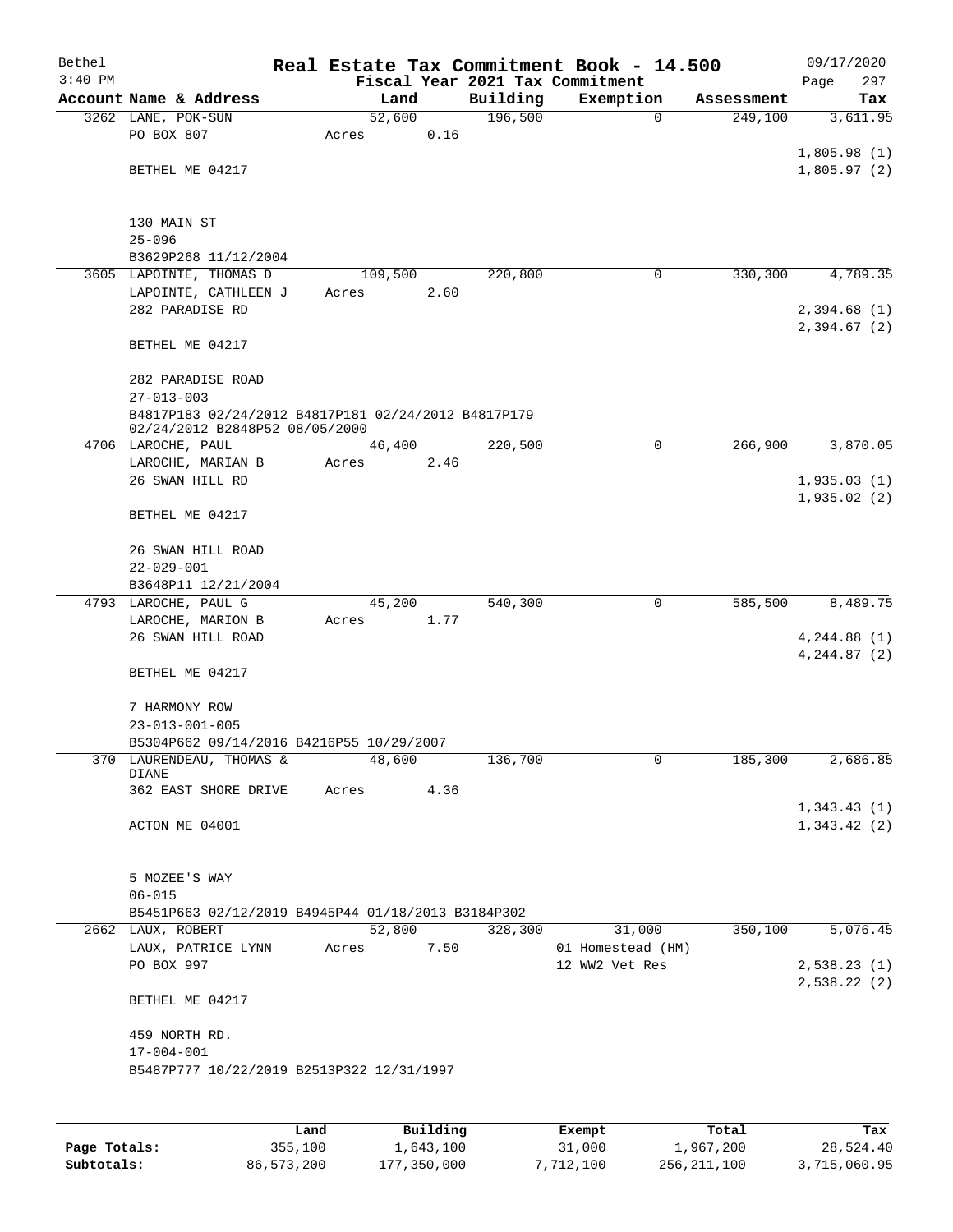| Bethel<br>$3:40$ PM |                                                                                                                       | Real Estate Tax Commitment Book - 14.500 | Fiscal Year 2021 Tax Commitment |             |            | 09/17/2020<br>298<br>Page  |
|---------------------|-----------------------------------------------------------------------------------------------------------------------|------------------------------------------|---------------------------------|-------------|------------|----------------------------|
|                     | Account Name & Address                                                                                                | Land                                     | Building                        | Exemption   | Assessment | Tax                        |
|                     | 1557 LAVALLEE, ELIZABETH S                                                                                            | 32,100                                   | 0                               | $\mathbf 0$ | 32,100     | 465.45                     |
|                     | 27 FLEMING RD.                                                                                                        | 3.00<br>Acres                            |                                 |             |            |                            |
|                     | BETHEL ME 04217                                                                                                       |                                          |                                 |             |            | 232.73(1)<br>232.72 (2)    |
|                     | RTE 2 S/S                                                                                                             |                                          |                                 |             |            |                            |
|                     | $11 - 032$                                                                                                            |                                          |                                 |             |            |                            |
|                     | B3733P329 06/02/2005                                                                                                  |                                          |                                 |             |            |                            |
|                     | 2844 LAVALLIERE, ROGER                                                                                                | 12,200                                   | 200                             | 0           | 12,400     | 179.80                     |
|                     | 81 FORBES LANE                                                                                                        | 10.90<br>Acres                           |                                 |             |            | 89.90 (1)                  |
|                     | WINDHAM ME 04062                                                                                                      |                                          |                                 |             |            | 89.90 (2)                  |
|                     | ABBOTT FARM RD.                                                                                                       |                                          |                                 |             |            |                            |
|                     | $19 - 007$                                                                                                            |                                          |                                 |             |            |                            |
|                     | B3078P54                                                                                                              |                                          | 65,800                          | 0           | 99,400     | 1,441.30                   |
|                     | 2960 LAVENDA, RONALD G<br>LAVENDA, LINDA G                                                                            | 33,600                                   |                                 |             |            |                            |
|                     | 39 BROWNLEA RD.                                                                                                       |                                          |                                 |             |            | 720.65(1)                  |
|                     | FRAMINGHAM MA 01701                                                                                                   |                                          |                                 |             |            | 720.65(2)                  |
|                     | 24 CHERRY LANE                                                                                                        |                                          |                                 |             |            |                            |
|                     | $22 - 002 - 001 - 037$                                                                                                |                                          |                                 |             |            |                            |
|                     | B3525P243 05/14/2004                                                                                                  |                                          |                                 |             |            |                            |
|                     | 2601 LAVIGNE, ERNEST L III                                                                                            | 24,700                                   | $\Omega$                        | $\mathbf 0$ | 24,700     | 358.15                     |
|                     | LAVIGNE, STACEY R                                                                                                     | 1.10<br>Acres                            |                                 |             |            |                            |
|                     | 3 RAINONE COURT                                                                                                       |                                          |                                 |             |            | 179.08(1)                  |
|                     | COVENTRY RI 02816                                                                                                     |                                          |                                 |             |            | 179.07(2)                  |
|                     | GRAND VIEW ESTATES                                                                                                    |                                          |                                 |             |            |                            |
|                     | $15 - 022 - 004$                                                                                                      |                                          |                                 |             |            |                            |
|                     | B3623P241 11/08/2004                                                                                                  |                                          |                                 |             |            |                            |
|                     | 4882 LAWLESS, MICHAEL J                                                                                               | 25,300                                   | 0                               | 0           | 25,300     | 366.85                     |
|                     | PO BOX 437                                                                                                            | 1.39<br>Acres                            |                                 |             |            |                            |
|                     | DUNSTABLE MA 01872                                                                                                    |                                          |                                 |             |            | 183.43(1)<br>183.42(2)     |
|                     | ENGLISH WOODS                                                                                                         |                                          |                                 |             |            |                            |
|                     | $15 - 008 - 012$                                                                                                      |                                          |                                 |             |            |                            |
|                     | B5042P23 09/25/2013 B4997P17 06/12/2013 B4898P206<br>09/26/2012 B4060P112 12/08/2006 B4030P73 10/18/2006<br>B3924P104 |                                          |                                 |             |            |                            |
|                     | 4884 LAWLESS, MICHAEL J                                                                                               | 33,200                                   | 187,500                         | 0           | 220,700    | 3,200.15                   |
|                     | 48 ADAMS ST                                                                                                           | 1.25<br>Acres                            |                                 |             |            |                            |
|                     | DUNSTABLE MA 01872                                                                                                    |                                          |                                 |             |            | 1,600.08(1)<br>1,600.07(2) |
|                     | 78 ENGLISH WOODS                                                                                                      |                                          |                                 |             |            |                            |
|                     | $15 - 008 - 014$                                                                                                      |                                          |                                 |             |            |                            |
|                     | B4511P232 10/15/2009 B4149P174 06/19/2007 B3924P104                                                                   |                                          |                                 |             |            |                            |
|                     |                                                                                                                       |                                          |                                 |             |            |                            |

|              | Land       | Building    | Exempt    | Total       | Tax          |
|--------------|------------|-------------|-----------|-------------|--------------|
| Page Totals: | 161,100    | 253,500     |           | 414,600     | 6,011.70     |
| Subtotals:   | 86,734,300 | 177,603,500 | 7,712,100 | 256,625,700 | 3,721,072.65 |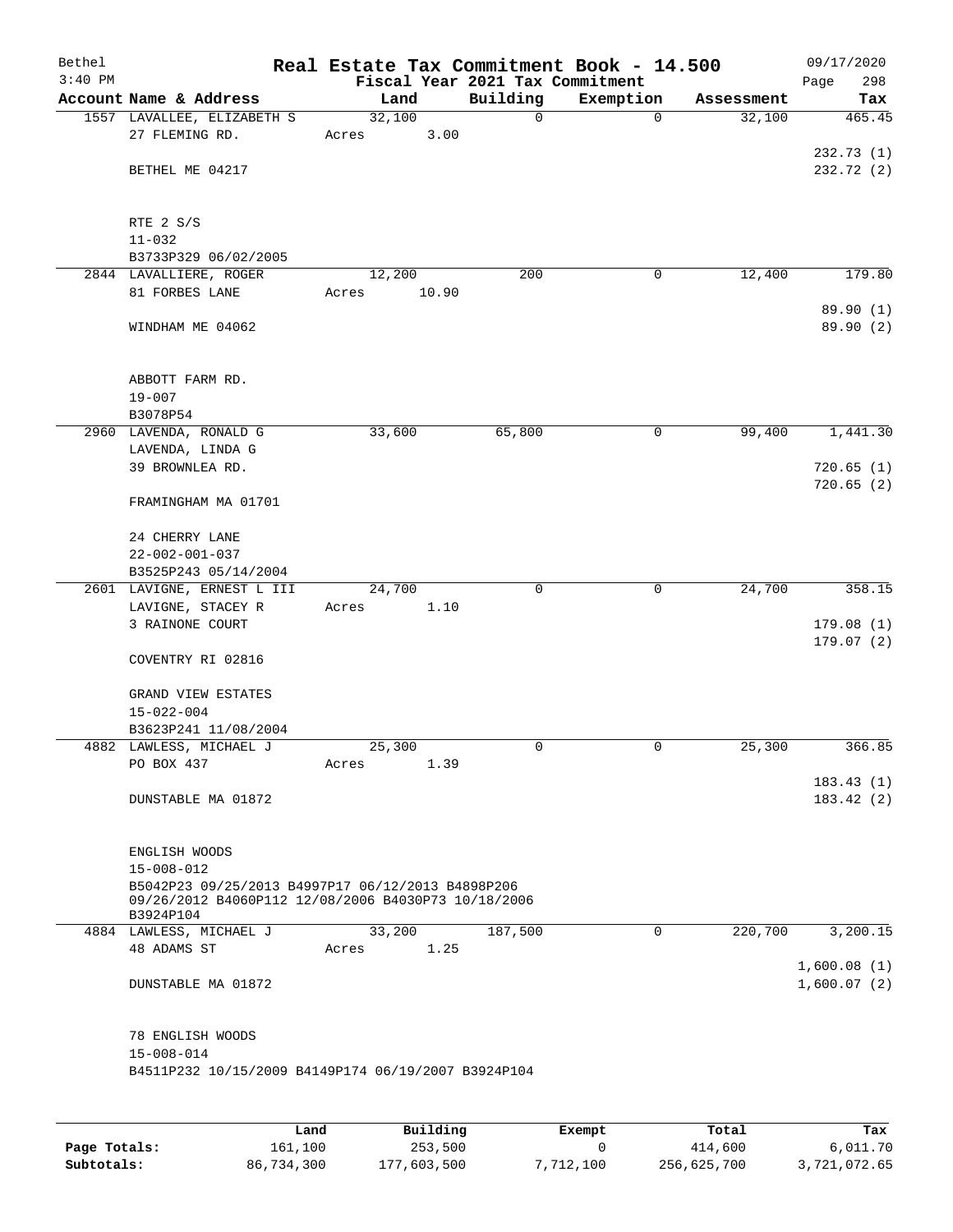| Bethel    |                                                                                        |        |             |                                 | Real Estate Tax Commitment Book - 14.500 |            | 09/17/2020  |
|-----------|----------------------------------------------------------------------------------------|--------|-------------|---------------------------------|------------------------------------------|------------|-------------|
| $3:40$ PM |                                                                                        |        |             | Fiscal Year 2021 Tax Commitment |                                          |            | 299<br>Page |
|           | Account Name & Address                                                                 | Land   |             | Building                        | Exemption                                | Assessment | Tax         |
|           | 5500 LAWRENCE, DONALD<br>LAWRENCE, JOHANNA                                             |        | $\mathbf 0$ | 13,500                          | $\Omega$                                 | 13,500     | 195.75      |
|           | PO BOX 157                                                                             |        |             |                                 |                                          |            | 97.88(1)    |
|           |                                                                                        |        |             |                                 |                                          |            | 97.87(2)    |
|           | BRYANT POND ME 04219                                                                   |        |             |                                 |                                          |            |             |
|           |                                                                                        |        |             |                                 |                                          |            |             |
|           | 5 BLUE COURT<br>$07 - 082 - B$                                                         |        |             |                                 |                                          |            |             |
|           | 319 LAWRENCE, DONALD                                                                   | 28,900 |             | 93,600                          | 0                                        | 122,500    | 1,776.25    |
|           | LAWRENCE, JOHANNA                                                                      | Acres  | 0.71        |                                 |                                          |            |             |
|           | PO BOX 157                                                                             |        |             |                                 |                                          |            | 888.13 (1)  |
|           |                                                                                        |        |             |                                 |                                          |            | 888.12 (2)  |
|           | BRYANT POND ME 04219                                                                   |        |             |                                 |                                          |            |             |
|           | 952 ROUTE 232                                                                          |        |             |                                 |                                          |            |             |
|           | $05 - 028$                                                                             |        |             |                                 |                                          |            |             |
|           | B5327P55 01/17/2017 B910P206 08/30/1976 B1748P96                                       |        |             |                                 |                                          |            |             |
|           | 273 LAWRENCE, DONALD D                                                                 | 24,200 |             | 6,600                           | $\mathbf 0$                              | 30,800     | 446.60      |
|           | PO BOX 157                                                                             | Acres  | 8.80        |                                 |                                          |            |             |
|           |                                                                                        |        |             |                                 |                                          |            | 223.30(1)   |
|           | BRYANT POND ME 04219                                                                   |        |             |                                 |                                          |            | 223.30(2)   |
|           | 219 MCCRILLIS BROOK RD.                                                                |        |             |                                 |                                          |            |             |
|           | $04 - 087 - 001$                                                                       |        |             |                                 |                                          |            |             |
|           | B5365P251 09/05/2017 B5358P242 07/27/2017 B3394P277<br>10/09/2003 B3242P280 02/11/2003 |        |             |                                 |                                          |            |             |
|           | 1282 LAWRENCE, DONALD D                                                                |        | 0           | 12,000                          | 0                                        | 12,000     | 174.00      |
|           | LAWRENCE, JOHANNA                                                                      |        |             |                                 |                                          |            |             |
|           | PO BOX 157                                                                             |        |             |                                 |                                          |            | 87.00(1)    |
|           |                                                                                        |        |             |                                 |                                          |            | 87.00(2)    |
|           | BRYANT POND ME 04219                                                                   |        |             |                                 |                                          |            |             |
|           | 2 RED COURT                                                                            |        |             |                                 |                                          |            |             |
|           | $07 - 082 - B - ON$                                                                    |        |             |                                 |                                          |            |             |
|           | 490 LAWRENCE, DONALD D                                                                 |        | 0           | 18,000                          | 0                                        | 18,000     | 261.00      |
|           | LAWRENCE, JOHANNA                                                                      |        |             |                                 |                                          |            |             |
|           | PO BOX 157                                                                             |        |             |                                 |                                          |            | 130.50(1)   |
|           | BRYANT POND ME 04219                                                                   |        |             |                                 |                                          |            | 130.50(2)   |
|           | 8 RED COURT                                                                            |        |             |                                 |                                          |            |             |
|           | $07 - 082 - B - ON$                                                                    |        |             |                                 |                                          |            |             |
|           | 2586 LAWRENCE, DONALD D                                                                | 25,200 |             | 84,900                          | 0                                        | 110,100    | 1,596.45    |
|           | LAWRENCE, JOHANNA J                                                                    | Acres  | 0.60        |                                 |                                          |            |             |
|           | PO BOX 157                                                                             |        |             |                                 |                                          |            | 798.23(1)   |
|           |                                                                                        |        |             |                                 |                                          |            | 798.22(2)   |
|           | BRYANT POND ME 04219                                                                   |        |             |                                 |                                          |            |             |
|           | 2067 INTERVALE RD.                                                                     |        |             |                                 |                                          |            |             |
|           | $15 - 018$                                                                             |        |             |                                 |                                          |            |             |
|           | B5148P270 08/18/2014 B5130P74 06/26/2014 B5051P76                                      |        |             |                                 |                                          |            |             |
|           | 10/17/2013 B2561P74 05/20/1998 B1417P105 09/02/1986                                    |        |             |                                 |                                          |            |             |

|              | Land       | Building    | Exempt    | Total       | Tax          |
|--------------|------------|-------------|-----------|-------------|--------------|
| Page Totals: | 78,300     | 228,600     |           | 306,900     | 4,450.05     |
| Subtotals:   | 86,812,600 | 177,832,100 | 7,712,100 | 256,932,600 | 3,725,522.70 |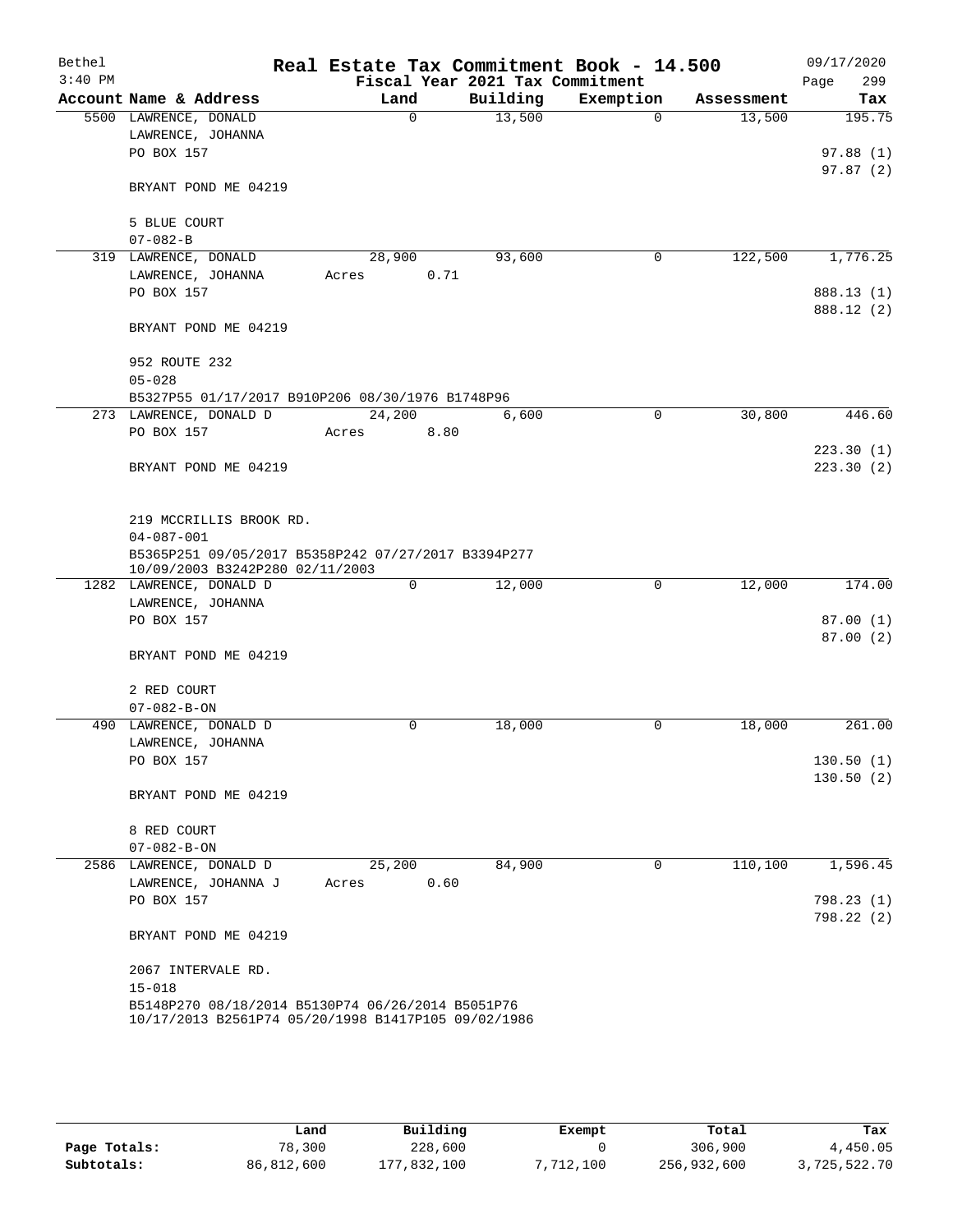| Bethel<br>$3:40$ PM |                                                                  | Real Estate Tax Commitment Book - 14.500 | Fiscal Year 2021 Tax Commitment |             |            | 09/17/2020<br>300<br>Page |
|---------------------|------------------------------------------------------------------|------------------------------------------|---------------------------------|-------------|------------|---------------------------|
|                     | Account Name & Address                                           | Land                                     | Building                        | Exemption   | Assessment | Tax                       |
|                     | 5357 LAWRENCE, DONALD D                                          | 71,400                                   | $\Omega$                        | $\Omega$    | 71,400     | 1,035.30                  |
|                     | LAWRENCE, JOHANNA                                                | 4.40<br>Acres                            |                                 |             |            |                           |
|                     | PO BOX 157                                                       |                                          |                                 |             |            | 517.65(1)                 |
|                     | BRYANT POND ME 04219                                             |                                          |                                 |             |            | 517.65(2)                 |
|                     | 30 JONATHON CLARK LN                                             |                                          |                                 |             |            |                           |
|                     | $07 - 082 - B$<br>B4756P117 09/06/2011                           |                                          |                                 |             |            |                           |
|                     | 5447 LAWRENCE, DONALD D                                          | $\mathbf 0$                              | 15,000                          | 0           | 15,000     | 217.50                    |
|                     | LAWRENCE, JOHANNA                                                |                                          |                                 |             |            |                           |
|                     | PO BOX 157                                                       |                                          |                                 |             |            | 108.75(1)                 |
|                     |                                                                  |                                          |                                 |             |            | 108.75(2)                 |
|                     | BRYANT POND ME 04219                                             |                                          |                                 |             |            |                           |
|                     | 4 RED COURT                                                      |                                          |                                 |             |            |                           |
|                     | $07 - 082 - B - ON$                                              |                                          |                                 |             |            |                           |
|                     | 4995 LAWRENCE, DONALD D                                          | 33,800                                   | 8,900                           | $\mathbf 0$ | 42,700     | 619.15                    |
|                     | PO BOX 157                                                       | 1.60<br>Acres                            |                                 |             |            |                           |
|                     |                                                                  |                                          |                                 |             |            | 309.58(1)                 |
|                     | BRYANT POND ME 04219                                             |                                          |                                 |             |            | 309.57(2)                 |
|                     | 505 EAST BETHEL RD.                                              |                                          |                                 |             |            |                           |
|                     | $09 - 041 - 001 - A$                                             |                                          |                                 |             |            |                           |
|                     | B5108P345 04/29/2014 B4222P289 11/13/2007                        |                                          |                                 |             |            |                           |
|                     | 320 LAWRENCE, DONALD D.                                          | 1,000                                    | $\mathbf 0$                     | 0           | 1,000      | 14.50                     |
|                     | JOHANNA J.                                                       |                                          |                                 |             |            |                           |
|                     | PO BOX 157                                                       | 1.00<br>Acres                            |                                 |             |            |                           |
|                     | BRYANT POND ME 04219                                             |                                          |                                 |             |            | 7.25(1)<br>7.25(2)        |
|                     |                                                                  |                                          |                                 |             |            |                           |
|                     | $05 - 028 - 001$                                                 |                                          |                                 |             |            |                           |
|                     | B5342P228 04/26/2017 B1748P96                                    |                                          |                                 |             |            |                           |
|                     | 1520 LCB120 LLC.                                                 | 148,000                                  | 850,200                         | 0           | 998,200    | 14,473.90                 |
|                     | 6 PHANTOM FARM RD                                                | 120.00<br>Acres                          |                                 |             |            |                           |
|                     |                                                                  |                                          |                                 |             |            | 7,236.95(1)               |
|                     | CAPE ELIZABETH ME 04107                                          |                                          |                                 |             |            | 7,236.95(2)               |
|                     |                                                                  |                                          |                                 |             |            |                           |
|                     | 120 FLEMING RD.<br>$11 - 018$                                    |                                          |                                 |             |            |                           |
|                     | B5511P614 03/11/2020 B5483P160 09/27/2019 B2752P62<br>10/01/1999 |                                          |                                 |             |            |                           |
|                     | 4768 LEAHY, KATHLEEN P                                           | 38,800                                   | 182,500                         | 0           | 221,300    | 3,208.85                  |
|                     | 258 GRANIT STREET EXT                                            | 1.16<br>Acres                            |                                 |             |            |                           |
|                     |                                                                  |                                          |                                 |             |            | 1,604.43(1)               |
|                     | BIDDEFORD ME 01006                                               |                                          |                                 |             |            | 1,604.42(2)               |
|                     |                                                                  |                                          |                                 |             |            |                           |
|                     | 4 RIVER GLEN RD<br>$18 - 033 - 001 - 001$                        |                                          |                                 |             |            |                           |
|                     | B4776P257 10/28/2011 B3801P114 09/20/2005                        |                                          |                                 |             |            |                           |
|                     |                                                                  |                                          |                                 |             |            |                           |
|                     |                                                                  |                                          |                                 |             |            |                           |
|                     |                                                                  |                                          |                                 |             |            |                           |

|              | Land       | Building    | Exempt    | Total       | Tax          |
|--------------|------------|-------------|-----------|-------------|--------------|
| Page Totals: | 293,000    | 1,056,600   |           | 1,349,600   | 19,569.20    |
| Subtotals:   | 87,105,600 | 178,888,700 | 7,712,100 | 258,282,200 | 3,745,091.90 |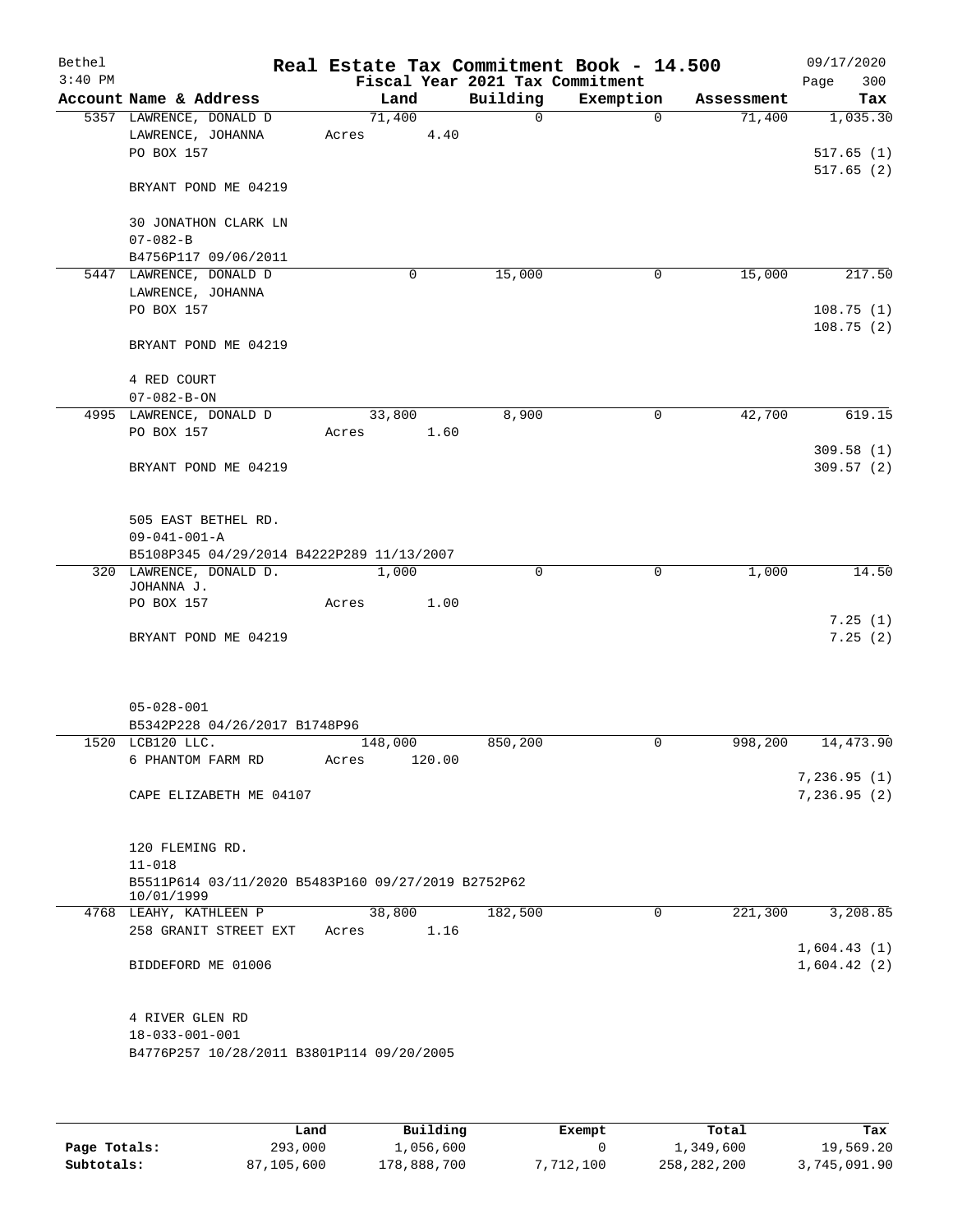| Bethel       |                                                                  |         |                |          | Real Estate Tax Commitment Book - 14.500     |                      | 09/17/2020                  |  |  |
|--------------|------------------------------------------------------------------|---------|----------------|----------|----------------------------------------------|----------------------|-----------------------------|--|--|
| $3:40$ PM    | Account Name & Address                                           |         | Land           | Building | Fiscal Year 2021 Tax Commitment<br>Exemption |                      | 301<br>Page                 |  |  |
|              | 2973 LEAVITT, CHRISTOPHER                                        |         | 33,600         | 60,600   | $\Omega$                                     | Assessment<br>94,200 | Tax<br>1,365.90             |  |  |
|              | 288 MAGNOLIA AVE.                                                |         |                |          |                                              |                      |                             |  |  |
|              | GLOUCESTER MA 01930                                              |         |                |          |                                              |                      | 682.95 (1)<br>682.95 (2)    |  |  |
|              | 9 CHERRY LANE                                                    |         |                |          |                                              |                      |                             |  |  |
|              | $22 - 002 - 001 - 009$                                           |         |                |          |                                              |                      |                             |  |  |
|              | B5458P446 04/16/2019 B5293P230 07/19/2016 B5293P206              |         |                |          |                                              |                      |                             |  |  |
|              | 07/19/2016 B4440P28 05/13/2009 B3850P65 09/21/2005               |         |                |          |                                              |                      |                             |  |  |
|              | 408 LEBLOND, MARC L<br>LEBLOND, KELLY D                          | Acres   | 59,800<br>8.88 | 222,600  | 31,000<br>01 Homestead (HM)                  | 251,400              | 3,645.30                    |  |  |
|              | 180 CHESTNUT KNOLL LANE                                          |         |                |          | 12 WW2 Vet Res                               |                      | 1,822.65(1)                 |  |  |
|              | BETHEL ME 04217                                                  |         |                |          |                                              |                      | 1,822.65(2)                 |  |  |
|              |                                                                  |         |                |          |                                              |                      |                             |  |  |
|              | 180 CHESTNUT KNOLL LANE<br>$06 - 027 - 016$                      |         |                |          |                                              |                      |                             |  |  |
|              | B4914P280 11/01/2012 B4864P219 07/09/2012 B1608P70<br>10/18/1988 |         |                |          |                                              |                      |                             |  |  |
|              | 3584 LECLERC, DAVID K                                            |         | 48,000         | 115,700  | 0                                            | 163,700              | 2,373.65                    |  |  |
|              | 172 VERNON ST                                                    | Acres   | 8.99           |          |                                              |                      |                             |  |  |
|              | BETHEL ME 04217                                                  |         |                |          |                                              |                      | 1, 186.83(1)<br>1,186.82(2) |  |  |
|              |                                                                  |         |                |          |                                              |                      |                             |  |  |
|              | 172 VERNON ST.                                                   |         |                |          |                                              |                      |                             |  |  |
|              | $26 - 088$<br>B4446P333 05/27/2009 B2810P326 03/31/2000          |         |                |          |                                              |                      |                             |  |  |
|              | 1238 LEE, CALEIGH THIELBAR                                       |         | 34,500         | 31,900   | $\mathbf 0$                                  | 66,400               | 962.80                      |  |  |
|              | 243 GROVER HILL ROAD                                             | Acres   | 0.75           |          |                                              |                      |                             |  |  |
|              |                                                                  |         |                |          |                                              |                      | 481.40 (1)                  |  |  |
|              | BETHEL ME 04217                                                  |         |                |          |                                              |                      | 481.40 (2)                  |  |  |
|              | 243 GROVER HILL RD.                                              |         |                |          |                                              |                      |                             |  |  |
|              | $07 - 041$                                                       |         |                |          |                                              |                      |                             |  |  |
|              | B5494P776 11/27/2019 B5298P57 08/11/2016 B693P95<br>09/25/1970   |         |                |          |                                              |                      |                             |  |  |
|              | 310 LEE, CHRISTOPHER                                             |         | 36,400         | 102,500  | 25,000                                       | 113,900              | 1,651.55                    |  |  |
|              | LEE, ALICE                                                       | Acres   | 6.18           |          | 01 Homestead (HM)                            |                      |                             |  |  |
|              | PO BOX 727                                                       |         |                |          |                                              |                      | 825.78 (1)<br>825.77 (2)    |  |  |
|              | BETHEL ME 04217                                                  |         |                |          |                                              |                      |                             |  |  |
|              | 724 ROUTE 232                                                    |         |                |          |                                              |                      |                             |  |  |
|              | $05 - 020$<br>B2444P182 07/16/1997 B965P136 11/21/1977           |         |                |          |                                              |                      |                             |  |  |
|              | 4748 LEE, DAVID A                                                |         | 66,200         | 341,900  | 0                                            | 408,100              | 5,917.45                    |  |  |
|              | BRINGOLA, THOMAS J                                               | Acres   | 2.01           |          |                                              |                      |                             |  |  |
|              | PO BOX 601                                                       |         |                |          |                                              |                      | 2,958.73(1)<br>2,958.72(2)  |  |  |
|              | NORTH WOODSTOCK NH<br>03262-0601                                 |         |                |          |                                              |                      |                             |  |  |
|              | 151 DEER VIEW RD                                                 |         |                |          |                                              |                      |                             |  |  |
|              | $12 - 073 - 031$<br>B4791P195 12/07/2011 B3609P5 10/13/2004      |         |                |          |                                              |                      |                             |  |  |
|              |                                                                  | Land    | Building       |          | Exempt                                       | Total                | Tax                         |  |  |
| Page Totals: |                                                                  | 278,500 | 875,200        |          | 56,000                                       | 1,097,700            | 15,916.65                   |  |  |
| Subtotals:   | 87, 384, 100                                                     |         | 179,763,900    |          | 7,768,100                                    | 259, 379, 900        | 3,761,008.55                |  |  |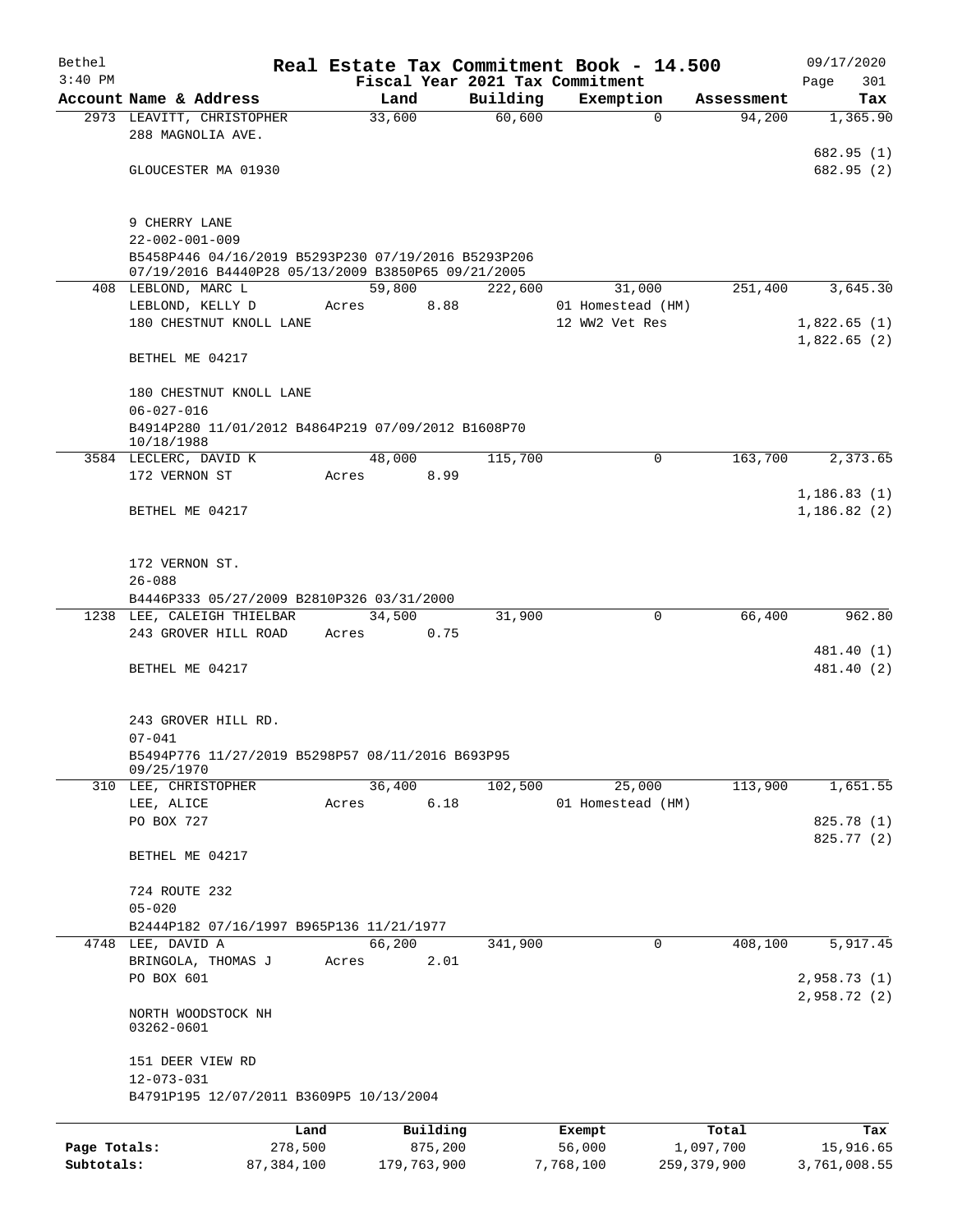| Bethel    |                                                  |                  |         |          | Real Estate Tax Commitment Book - 14.500 |            | 09/17/2020                 |
|-----------|--------------------------------------------------|------------------|---------|----------|------------------------------------------|------------|----------------------------|
| $3:40$ PM |                                                  |                  |         |          | Fiscal Year 2021 Tax Commitment          |            | 302<br>Page                |
|           | Account Name & Address                           | Land             |         | Building | Exemption                                | Assessment | Tax                        |
|           | 4898 LEE, KAREN<br>106 THIRTEENTH ST UNIT<br>206 | 33,600           |         | 176,400  | $\mathbf 0$                              | 210,000    | 3,045.00                   |
|           | CHARLESTOWN MA 02129                             |                  |         |          |                                          |            | 1,522.50(1)<br>1,522.50(2) |
|           | 135 VERNON ST                                    |                  |         |          |                                          |            |                            |
|           | $26 - 076 - 1 - 8F$                              |                  |         |          |                                          |            |                            |
|           | B5115P144 05/16/2014                             |                  |         |          |                                          |            |                            |
|           | 1435 LEIGHTON, AMANDA                            | 34,700           |         | 79,300   | 25,000                                   | 89,000     | 1,290.50                   |
|           | LEIGHTON, TOBY                                   | Acres            | 2.29    |          | 01 Homestead (HM)                        |            |                            |
|           | PO BOX 774                                       |                  |         |          |                                          |            | 645.25(1)<br>645.25(2)     |
|           | BETHEL ME 04217                                  |                  |         |          |                                          |            |                            |
|           | 504 EAST BETHEL RD.<br>$09 - 012 - 001$          |                  |         |          |                                          |            |                            |
|           | B2880P26                                         |                  |         |          |                                          |            |                            |
|           | 4713 LENNIG, FREDERICK III                       | 45,600           |         | 346,300  | 0                                        | 391,900    | 5,682.55                   |
|           | 7 MARION WAY, UNIT 7204 Acres                    |                  | 1.98    |          |                                          |            |                            |
|           | FALMOUTH ME 04105 1993                           |                  |         |          |                                          |            | 2,841.28(1)<br>2,841.27(2) |
|           | 41 FIRST STREET                                  |                  |         |          |                                          |            |                            |
|           | $22 - 029 - 008$                                 |                  |         |          |                                          |            |                            |
|           | B4061P167 12/08/2006 B3836P328 11/18/2005        |                  |         |          |                                          |            |                            |
|           | 3045 LENNOX, RICHARD J                           | 41,500           |         | 156,300  | 0                                        | 197,800    | 2,868.10                   |
|           | LENNOX, JANE M                                   | Acres            | 2.80    |          |                                          |            |                            |
|           | 20 STOWE ROAD                                    |                  |         |          |                                          |            | 1,434.05(1)                |
|           | SANDWICH MA 02563                                |                  |         |          |                                          |            | 1,434.05(2)                |
|           | 1339 INTERVALE RD.<br>$23 - 002$                 |                  |         |          |                                          |            |                            |
|           | B3542P329 06/29/2004                             |                  |         |          |                                          |            |                            |
|           | 5383 LEPICH, JAMES                               | 39,800           |         | 178,800  | 25,000                                   | 193,600    | 2,807.20                   |
|           | LEPICH, SHARON                                   | Acres            | 1.00    |          | 01 Homestead (HM)                        |            |                            |
|           | 10 BRUCE ROAD                                    |                  |         |          |                                          |            | 1,403.60(1)                |
|           | BETHEL ME 04217                                  |                  |         |          |                                          |            | 1,403.60(2)                |
|           | 10 BRUCE ROAD                                    |                  |         |          |                                          |            |                            |
|           | $09 - 006 - 003 - 001$                           |                  |         |          |                                          |            |                            |
|           | B5232P420 07/15/2015                             |                  |         |          |                                          |            |                            |
|           | 1483 LES BOIS CARTHAGE, INC.<br>103 RUSSELL ROAD | 422,600<br>Acres | 1403.00 | 0        | $\mathbf 0$                              | 422,600    | 6,127.70                   |
|           | MADISON ME 04920                                 |                  |         |          |                                          |            | 3,063.85(1)<br>3,063.85(2) |
|           | KIMBALL HILL RD<br>$10 - 002$                    |                  |         |          |                                          |            |                            |
|           | B3569P173 08/06/2004 B2383P50                    |                  |         |          |                                          |            |                            |
|           |                                                  |                  |         |          |                                          |            |                            |
|           |                                                  |                  |         |          |                                          |            |                            |

|              | Land       | Building    | Exempt    | Total       | Tax          |
|--------------|------------|-------------|-----------|-------------|--------------|
| Page Totals: | 617,800    | 937,100     | 50,000    | 1,504,900   | 21,821.05    |
| Subtotals:   | 88,001,900 | 180,701,000 | 7,818,100 | 260,884,800 | 3,782,829.60 |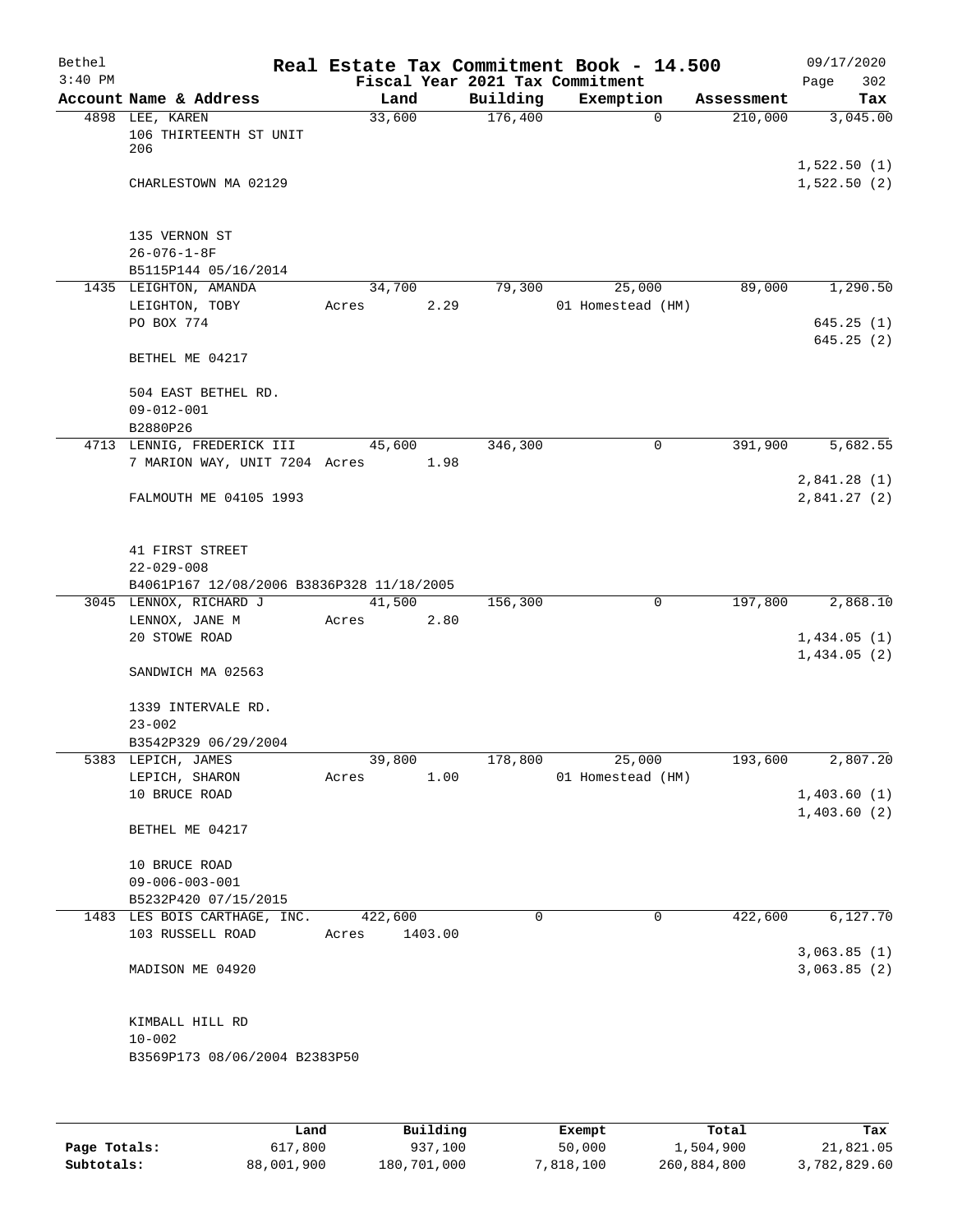| Bethel    |                                                     |        |      |                                 | Real Estate Tax Commitment Book - 14.500 |            | 09/17/2020                 |
|-----------|-----------------------------------------------------|--------|------|---------------------------------|------------------------------------------|------------|----------------------------|
| $3:40$ PM |                                                     |        |      | Fiscal Year 2021 Tax Commitment |                                          |            | 303<br>Page                |
|           | Account Name & Address                              | Land   |      | Building                        | Exemption                                | Assessment | Tax                        |
|           | 4681 LESTE, MARIA L                                 | 45,900 |      | 199,900                         | $\Omega$                                 | 245,800    | 3,564.10                   |
|           | 26 HARRIS AVE                                       | Acres  | 2.14 |                                 |                                          |            |                            |
|           | WARREN RI 02885                                     |        |      |                                 |                                          |            | 1,782.05(1)<br>1,782.05(2) |
|           |                                                     |        |      |                                 |                                          |            |                            |
|           |                                                     |        |      |                                 |                                          |            |                            |
|           | 43 BROOK RD                                         |        |      |                                 |                                          |            |                            |
|           | $13 - 022 - 003$                                    |        |      |                                 |                                          |            |                            |
|           | B3917P300 04/07/2006 B3917P290 04/07/2006 B3482P257 |        |      |                                 |                                          |            |                            |
|           | 3664 LEVEILLE, RYAN                                 | 34,200 |      | 59,100                          | 25,000                                   | 68,300     | 990.35                     |
|           | 50 MOUNTAIN VIEW CIRCLE Acres                       |        | 0.73 |                                 | 01 Homestead (HM)                        |            |                            |
|           |                                                     |        |      |                                 |                                          |            | 495.18 (1)                 |
|           | BETHEL ME 04217                                     |        |      |                                 |                                          |            | 495.17 (2)                 |
|           | 50 MOUNTAIN VIEW CIRCLE                             |        |      |                                 |                                          |            |                            |
|           | $28 - 008$                                          |        |      |                                 |                                          |            |                            |
|           | B3057P323                                           |        |      |                                 |                                          |            |                            |
|           | 3077 LEVESQUE, FRANCIS                              | 44,800 |      | 80,500                          | 25,000                                   | 100,300    | 1,454.35                   |
|           | LEVESQUE, KAREN                                     | Acres  | 6.00 |                                 | 01 Homestead (HM)                        |            |                            |
|           | 1348 INTERVALE ROAD                                 |        |      |                                 |                                          |            | 727.18(1)                  |
|           |                                                     |        |      |                                 |                                          |            | 727.17(2)                  |
|           | BETHEL ME 04217                                     |        |      |                                 |                                          |            |                            |
|           | 1348 INTERVALE RD.                                  |        |      |                                 |                                          |            |                            |
|           | $23 - 028 - 001$                                    |        |      |                                 |                                          |            |                            |
|           | B3022P184                                           |        |      |                                 |                                          |            |                            |
|           | 4667 LEVESQUE, RICHARD A                            | 18,200 |      | $\Omega$                        | $\mathbf 0$                              | 18,200     | 263.90                     |
|           | 10 1/2 B RANGERS DRIVE                              | Acres  | 1.09 |                                 |                                          |            |                            |
|           |                                                     |        |      |                                 |                                          |            | 131.95(1)                  |
|           | HUDSON NH 03051                                     |        |      |                                 |                                          |            | 131.95 (2)                 |
|           | COUNTRYSIDE ACRES/LOT                               |        |      |                                 |                                          |            |                            |
|           | $15 - 004 - 014$                                    |        |      |                                 |                                          |            |                            |
|           | B3795P257 09/09/2005                                |        |      |                                 |                                          |            |                            |
|           | 5391 LEWIS, GLORIA                                  | 21,800 |      | 61,300                          | 25,000                                   | 58,100     | 842.45                     |
|           | 596 A WEST BETHEL RD                                | Acres  | 0.30 |                                 | 01 Homestead (HM)                        |            |                            |
|           |                                                     |        |      |                                 |                                          |            | 421.23(1)                  |
|           | BETHEL ME 04217                                     |        |      |                                 |                                          |            | 421.22(2)                  |
|           |                                                     |        |      |                                 |                                          |            |                            |
|           | 596 WEST BETHEL RD.                                 |        |      |                                 |                                          |            |                            |
|           | $11 - 008 - 002 - A$                                |        |      |                                 |                                          |            |                            |
|           | B5269P43 02/23/2016                                 | 33,300 |      | 85,300                          | $\mathbf 0$                              | 118,600    | 1,719.70                   |
|           | 2533 LEWIS, JOHN<br>LEWIS, TONYA                    | Acres  | 1.30 |                                 |                                          |            |                            |
|           | 831 EAST BETHEL RD                                  |        |      |                                 |                                          |            | 859.85 (1)                 |
|           |                                                     |        |      |                                 |                                          |            | 859.85 (2)                 |
|           | BETHEL ME 04217                                     |        |      |                                 |                                          |            |                            |
|           | 831 EAST BETHEL RD.                                 |        |      |                                 |                                          |            |                            |
|           | $14 - 054$                                          |        |      |                                 |                                          |            |                            |
|           | B5432P284 09/21/2018 B1259P168                      |        |      |                                 |                                          |            |                            |
|           |                                                     |        |      |                                 |                                          |            |                            |
|           |                                                     |        |      |                                 |                                          |            |                            |

|              | Land       | Building    | Exempt    | Total       | Tax          |
|--------------|------------|-------------|-----------|-------------|--------------|
| Page Totals: | 198,200    | 486,100     | 75,000    | 609,300     | 8,834.85     |
| Subtotals:   | 88,200,100 | 181,187,100 | 7,893,100 | 261,494,100 | 3,791,664.45 |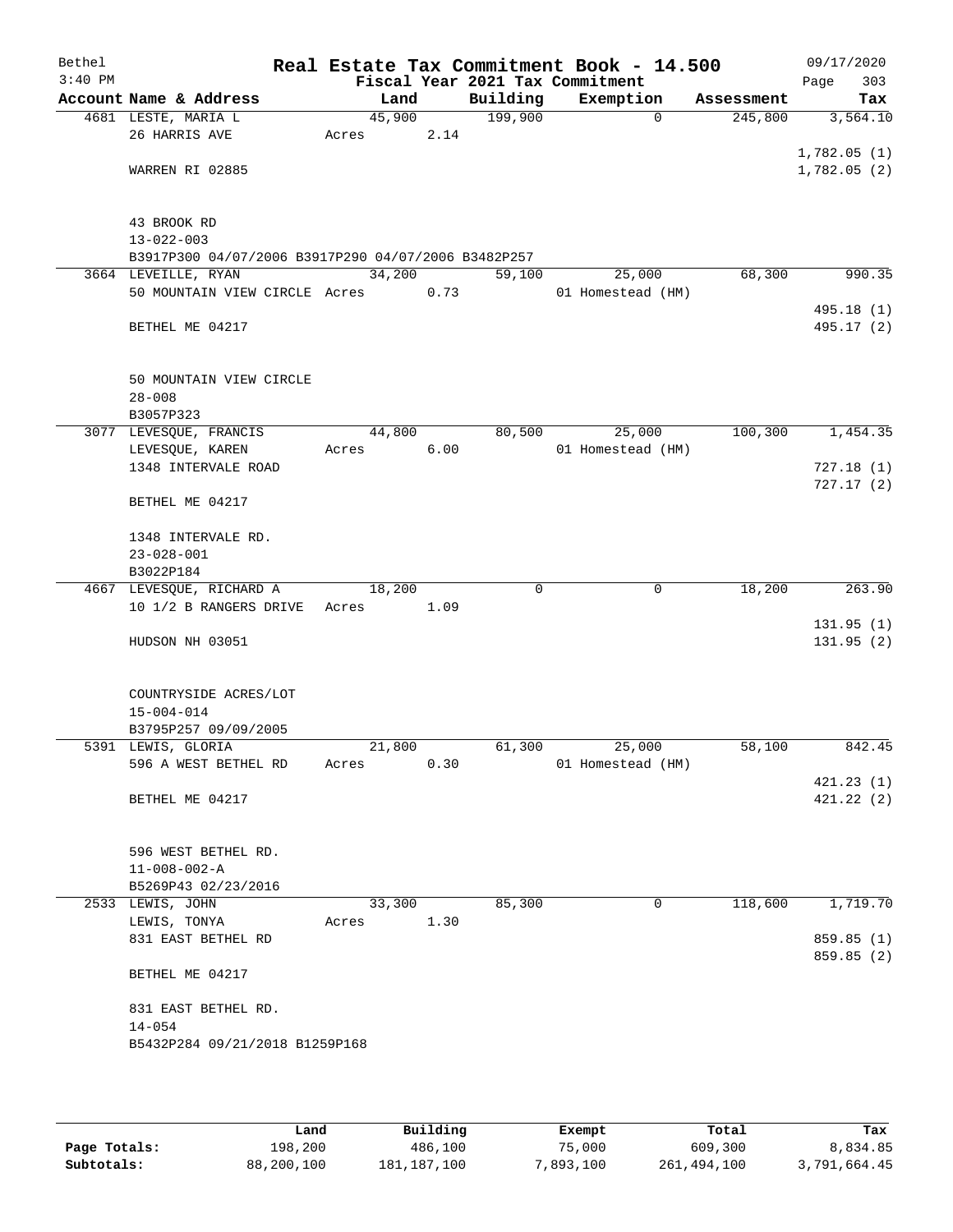| Bethel    |                                                   |       |                |      |                     | Real Estate Tax Commitment Book - 14.500 |             |                        | 09/17/2020                   |
|-----------|---------------------------------------------------|-------|----------------|------|---------------------|------------------------------------------|-------------|------------------------|------------------------------|
| $3:40$ PM |                                                   |       |                |      |                     | Fiscal Year 2021 Tax Commitment          |             |                        | 304<br>Page                  |
|           | Account Name & Address                            |       | Land<br>71,700 |      | Building<br>109,400 | Exemption                                | $\mathbf 0$ | Assessment<br>181, 100 | Tax<br>2,625.95              |
|           | 2705 LEWIS, MARK S<br>PO BOX 165                  | Acres |                | 1.20 |                     |                                          |             |                        |                              |
|           |                                                   |       |                |      |                     |                                          |             |                        | 1,312.98(1)                  |
|           | WAKEFIELD RI 02880                                |       |                |      |                     |                                          |             |                        | 1,312.97(2)                  |
|           |                                                   |       |                |      |                     |                                          |             |                        |                              |
|           |                                                   |       |                |      |                     |                                          |             |                        |                              |
|           | 17 MAHANEY'S LANE<br>$17 - 035 - 016$             |       |                |      |                     |                                          |             |                        |                              |
|           | B4841P88 05/02/2012 B4643P41 10/07/2010 B3270P165 |       |                |      |                     |                                          |             |                        |                              |
|           | 04/04/2003                                        |       |                |      |                     |                                          |             |                        |                              |
|           | 4747 LIBERTI, MICHAEL J                           |       | 66,200         |      | 281,300             |                                          | $\Omega$    | 347,500                | 5,038.75                     |
|           | LIBERTI, CHRISTINE L                              | Acres |                | 2.00 |                     |                                          |             |                        |                              |
|           | PO BOX 189                                        |       |                |      |                     |                                          |             |                        | 2,519.38(1)                  |
|           |                                                   |       |                |      |                     |                                          |             |                        | 2,519.37(2)                  |
|           | NEWRY ME 04261                                    |       |                |      |                     |                                          |             |                        |                              |
|           | 139 DEER VIEW ROAD                                |       |                |      |                     |                                          |             |                        |                              |
|           | $12 - 073 - 030$                                  |       |                |      |                     |                                          |             |                        |                              |
|           | B5249P478 10/20/2015 B3688P121 03/17/2005         |       |                |      |                     |                                          |             |                        |                              |
|           | 5181 LIEBLEIN, KELLY S                            |       | 42,300         |      | 112,600             |                                          | 0           | 154,900                | 2, 246.05                    |
|           | 2341 FOREST HILLS DRIVE Acres                     |       |                | 3.58 |                     |                                          |             |                        |                              |
|           |                                                   |       |                |      |                     |                                          |             |                        | 1, 123.03(1)                 |
|           | HARRISBURG PA 17112                               |       |                |      |                     |                                          |             |                        | 1, 123.02(2)                 |
|           |                                                   |       |                |      |                     |                                          |             |                        |                              |
|           | 405 VERNON ST.                                    |       |                |      |                     |                                          |             |                        |                              |
|           | $27 - 036 - 004 - 001$                            |       |                |      |                     |                                          |             |                        |                              |
|           | B5198P207 01/06/2015 B4379P86 11/24/2008 B3744P84 |       |                |      |                     |                                          |             |                        |                              |
|           | 06/22/2005                                        |       |                |      |                     |                                          |             |                        |                              |
|           | 4862 LIKHTERMAN, VLADIMIR                         |       | 33,600         |      | 120,100             |                                          | 0           | 153,700                | 2,228.65                     |
|           | GUTMAN, IRINA                                     |       |                |      |                     |                                          |             |                        |                              |
|           | 12 BALDWIN RD                                     |       |                |      |                     |                                          |             |                        | 1, 114.33(1)<br>1, 114.32(2) |
|           | MARBLEHEAD MA 01945                               |       |                |      |                     |                                          |             |                        |                              |
|           |                                                   |       |                |      |                     |                                          |             |                        |                              |
|           | 26 CHERRY LANE                                    |       |                |      |                     |                                          |             |                        |                              |
|           | $22 - 002 - 001 - 050$                            |       |                |      |                     |                                          |             |                        |                              |
|           | B4905P247 10/11/2012 B1632P261 12/12/1988         |       |                |      |                     |                                          |             |                        |                              |
|           | 1618 LILLY, BRUCE                                 |       | 72,500         |      | 1,011,700           |                                          | 25,000      | 1,059,200              | 15,358.40                    |
|           | LILLY, SHEILA                                     | Acres |                | 8.90 |                     | 01 Homestead (HM)                        |             |                        |                              |
|           | 750 NORTH RD.                                     |       |                |      |                     |                                          |             |                        | 7,679.20(1)                  |
|           | BETHEL ME 04217                                   |       |                |      |                     |                                          |             |                        | 7,679.20(2)                  |
|           |                                                   |       |                |      |                     |                                          |             |                        |                              |
|           | 746 NORTH ROAD                                    |       |                |      |                     |                                          |             |                        |                              |
|           | $11 - 075$                                        |       |                |      |                     |                                          |             |                        |                              |
|           | B4015P247 09/26/2006 B3629P271 11/19/2004         |       |                |      |                     |                                          |             |                        |                              |
|           | 4835 LILLY, BRUCE R                               |       | 36,200         |      | $\mathbf 0$         |                                          | $\mathbf 0$ | 36,200                 | 524.90                       |
|           | 750 NORTH RD.                                     |       | Acres          | 2.08 |                     |                                          |             |                        |                              |
|           |                                                   |       |                |      |                     |                                          |             |                        | 262.45(1)                    |
|           | BETHEL ME 04217                                   |       |                |      |                     |                                          |             |                        | 262.45(2)                    |
|           |                                                   |       |                |      |                     |                                          |             |                        |                              |
|           | ELLINGWOOD MOUNTAIN                               |       |                |      |                     |                                          |             |                        |                              |
|           | $16 - 019 - 003$                                  |       |                |      |                     |                                          |             |                        |                              |
|           | B4267P156 03/03/2008 B3900P185 03/10/2006         |       |                |      |                     |                                          |             |                        |                              |
|           |                                                   |       |                |      |                     |                                          |             |                        |                              |
|           |                                                   |       |                |      |                     |                                          |             |                        |                              |
|           |                                                   |       |                |      |                     |                                          |             |                        |                              |

|              | Land       | Building    | Exempt    | Total       | Tax          |
|--------------|------------|-------------|-----------|-------------|--------------|
| Page Totals: | 322,500    | 1,635,100   | 25,000    | 1,932,600   | 28,022.70    |
| Subtotals:   | 88,522,600 | 182,822,200 | 7,918,100 | 263,426,700 | 3,819,687.15 |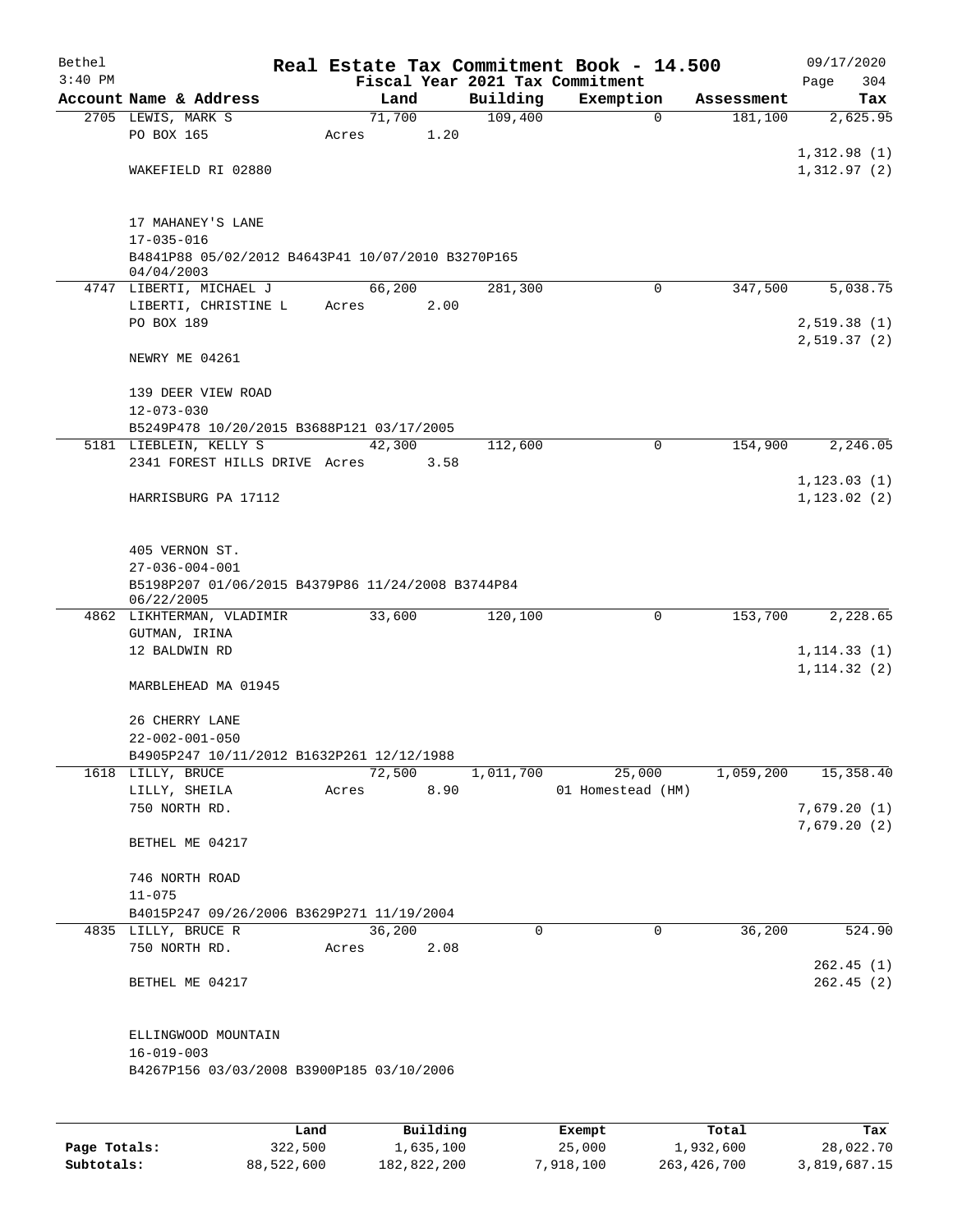| Bethel<br>$3:40$ PM |                                                     |         |               |          | Real Estate Tax Commitment Book - 14.500     |             | 09/17/2020         |
|---------------------|-----------------------------------------------------|---------|---------------|----------|----------------------------------------------|-------------|--------------------|
|                     | Account Name & Address                              | Land    |               | Building | Fiscal Year 2021 Tax Commitment<br>Exemption | Assessment  | Page<br>305<br>Tax |
|                     | 4834 LILLY, JASON M                                 | 45,500  |               | 246,100  | $\Omega$                                     | 291,600     | 4,228.20           |
|                     | LILLY, AMY J                                        | Acres   | 1.93          |          |                                              |             |                    |
|                     | 750 NORTH RD.                                       |         |               |          |                                              |             | 2, 114.10(1)       |
|                     |                                                     |         |               |          |                                              |             | 2, 114.10(2)       |
|                     | BETHEL ME 04217                                     |         |               |          |                                              |             |                    |
|                     |                                                     |         |               |          |                                              |             |                    |
|                     | 20 ELLINGWOOD MOUNTAIN                              |         |               |          |                                              |             |                    |
|                     | $16 - 019 - 002$                                    |         |               |          |                                              |             |                    |
|                     | B4522P229 11/05/2009 B4267P155 03/03/2008 B3900P185 |         |               |          |                                              |             |                    |
|                     | 03/10/2006                                          |         |               |          |                                              |             |                    |
|                     | 5443 LILLY, SHEILA MARIE                            | 53,700  |               | 334,900  | 0                                            | 388,600     | 5,634.70           |
|                     | LILLY, BRUCE                                        | Acres   | 4.00          |          |                                              |             |                    |
|                     | 750 NORTH RD.                                       |         |               |          |                                              |             | 2,817.35 (1)       |
|                     |                                                     |         |               |          |                                              |             | 2,817.35(2)        |
|                     | BETHEL ME 04217                                     |         |               |          |                                              |             |                    |
|                     |                                                     |         |               |          |                                              |             |                    |
|                     | 750 NORTH ROAD                                      |         |               |          |                                              |             |                    |
|                     | $11 - 075 - 002$                                    |         |               |          |                                              |             |                    |
|                     | B3664P83 01/19/2005                                 |         |               |          |                                              |             |                    |
|                     | 3593 LINCOLN, MICHAEL B                             | 100,800 |               | 361,700  | 0                                            | 462,500     | 6,706.25           |
|                     | ROSEMARY, ROSEMARY, C.                              | Acres   | 1.00          |          |                                              |             |                    |
|                     | 106 THIRTEENTH STREET,                              |         |               |          |                                              |             | 3,353.13(1)        |
|                     | UNIT 327                                            |         |               |          |                                              |             |                    |
|                     |                                                     |         |               |          |                                              |             | 3,353.12(2)        |
|                     | CHARLESTOWN MA 02129                                |         |               |          |                                              |             |                    |
|                     | 269 PARADISE RD.                                    |         |               |          |                                              |             |                    |
|                     | $27 - 004 - 001$                                    |         |               |          |                                              |             |                    |
|                     | B4907P145 10/15/2012 B1628P282 01/12/1989 B1056P269 |         |               |          |                                              |             |                    |
|                     | 10/29/1979                                          |         |               |          |                                              |             |                    |
|                     | 3070 LINCOLN, SUSAN F                               | 24,800  |               | 85,000   | 0                                            | 109,800     | 1,592.10           |
|                     | KERR, GLENN                                         | Acres   | 0.28          |          |                                              |             |                    |
|                     | PO Box 596                                          |         |               |          |                                              |             | 796.05(1)          |
|                     |                                                     |         |               |          |                                              |             | 796.05(2)          |
|                     | DRIGGS ID 83422                                     |         |               |          |                                              |             |                    |
|                     |                                                     |         |               |          |                                              |             |                    |
|                     | 1160 INTERVALE RD.                                  |         |               |          |                                              |             |                    |
|                     | $23 - 022$                                          |         |               |          |                                              |             |                    |
|                     | B2273P105 11/06/1995                                |         |               |          |                                              |             |                    |
|                     | 362 LIST, ERIC                                      | 49,900  |               | 168,200  | 25,000                                       | 193,100     | 2,799.95           |
|                     | TREFETHEN, TREFETHEN,                               | Acres   | 5.64          |          | 01 Homestead (HM)                            |             |                    |
|                     | CHRISTINE                                           |         |               |          |                                              |             |                    |
|                     | P.O. BOX 667                                        |         |               |          |                                              |             | 1,399.98(1)        |
|                     |                                                     |         |               |          |                                              |             | 1,399.97(2)        |
|                     | BETHEL ME 04217                                     |         |               |          |                                              |             |                    |
|                     |                                                     |         |               |          |                                              |             |                    |
|                     | 343 FLAT RD.<br>$06 - 007 - 001$                    |         |               |          |                                              |             |                    |
|                     |                                                     |         |               |          |                                              |             |                    |
|                     | B2463P129 08/11/1997                                |         |               |          | 0                                            | 135,600     | 1,966.20           |
|                     | 3536 LISTER, GEORGE                                 | 33,600  |               | 102,000  |                                              |             |                    |
|                     | LISTER, VIRGINIA<br>3560 MARIANNA PLACE             |         |               |          |                                              |             | 983.10 (1)         |
|                     |                                                     |         |               |          |                                              |             | 983.10 (2)         |
|                     | THE VILLAGES FL 32163                               |         |               |          |                                              |             |                    |
|                     |                                                     |         |               |          |                                              |             |                    |
|                     | 135 VERNON ST.                                      |         |               |          |                                              |             |                    |
|                     | 26-076-001-01F                                      |         |               |          |                                              |             |                    |
|                     | B5437P203 10/18/2018 B3657P207 01/05/2005           |         |               |          |                                              |             |                    |
|                     |                                                     |         |               |          |                                              |             |                    |
|                     | Land                                                |         | Building      |          | Exempt                                       | Total       | Tax                |
| Page Totals:        | 308,300                                             |         | 1,297,900     |          | 25,000                                       | 1,581,200   | 22,927.40          |
| Subtotals:          | 88,830,900                                          |         | 184, 120, 100 |          | 7,943,100                                    | 265,007,900 | 3,842,614.55       |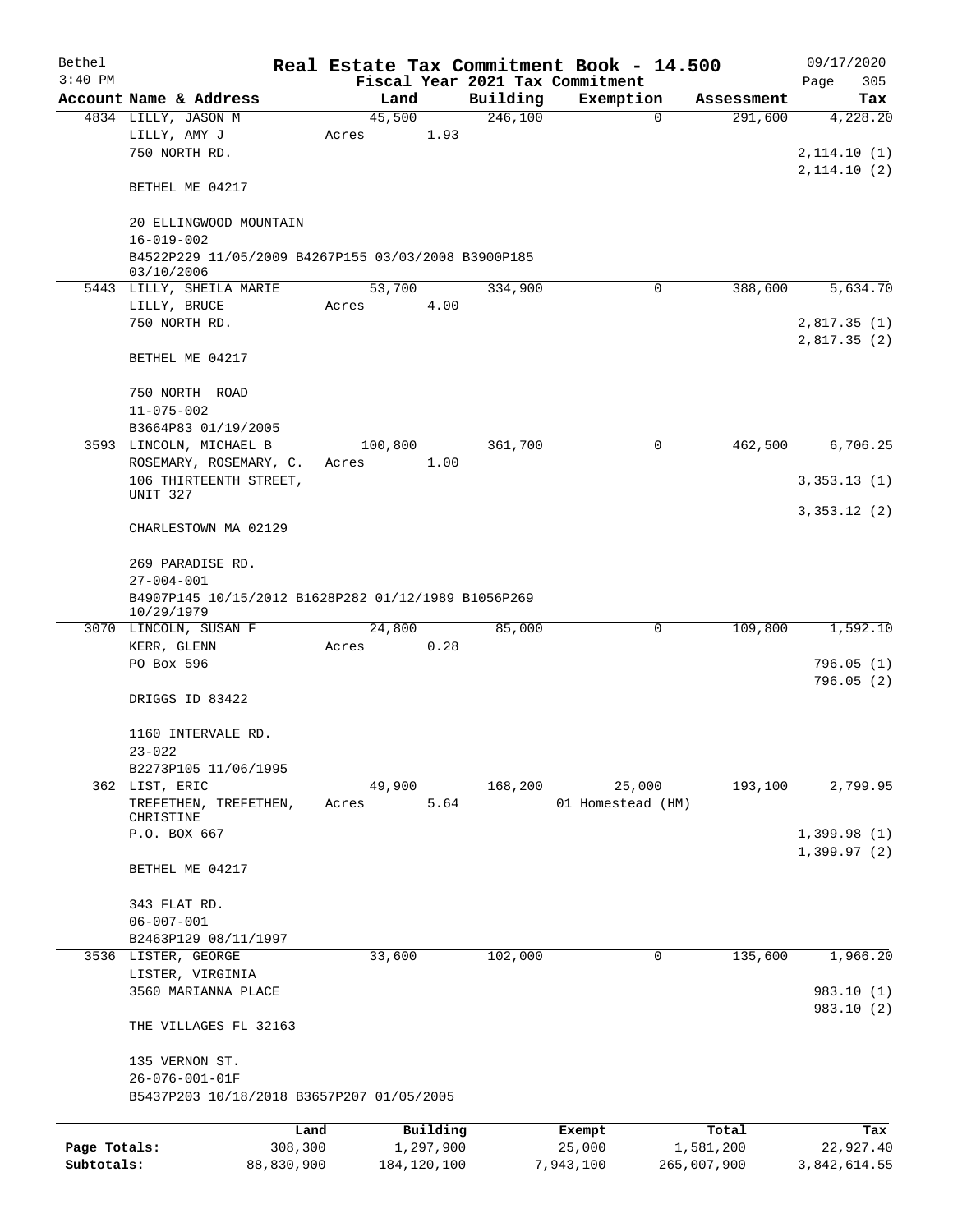| Bethel<br>$3:40$ PM |                                                               |       |        |             |             | Real Estate Tax Commitment Book - 14.500<br>Fiscal Year 2021 Tax Commitment |             | 09/17/2020<br>306<br>Page |
|---------------------|---------------------------------------------------------------|-------|--------|-------------|-------------|-----------------------------------------------------------------------------|-------------|---------------------------|
|                     | Account Name & Address                                        |       | Land   |             |             | Building Exemption                                                          | Assessment  | Tax                       |
|                     | 138 LITTLEFIELD, J RICHARD                                    |       | 35,800 |             | 129,900     | 31,000                                                                      | 134,700     | 1,953.15                  |
|                     | LITTLEFIELD, NESTA                                            |       | Acres  | 3.50        |             | 01 Homestead (HM)                                                           |             |                           |
|                     | PO BOX 331                                                    |       |        |             |             | 12 WW2 Vet Res                                                              |             | 976.58(1)                 |
|                     |                                                               |       |        |             |             |                                                                             |             | 976.57(2)                 |
|                     | BETHEL ME 04217                                               |       |        |             |             |                                                                             |             |                           |
|                     | 39 RABBIT RD                                                  |       |        |             |             |                                                                             |             |                           |
|                     | $03 - 020$                                                    |       |        |             |             |                                                                             |             |                           |
|                     | B1169P277 08/14/1982                                          |       |        |             |             |                                                                             |             |                           |
|                     | 2986 LITTLEHALE, TERRI                                        |       | 900    |             | $\Omega$    | $\mathbf 0$                                                                 | 900         | 13.05                     |
|                     | 31 LONE PINE ROAD                                             |       | Acres  | 3.01        |             |                                                                             |             |                           |
|                     |                                                               |       |        |             |             |                                                                             |             | 6.53(1)                   |
|                     | NEWRY ME 04261                                                |       |        |             |             |                                                                             |             | 6.52(2)                   |
|                     | RTE 2 N/S                                                     |       |        |             |             |                                                                             |             |                           |
|                     | $22 - 014$                                                    |       |        |             |             |                                                                             |             |                           |
|                     | B2507P78 12/17/1997 B1241P203 12/20/1983                      |       |        |             |             |                                                                             |             |                           |
|                     | 5098 LIVINGWOOD, ALLEN &<br>KATHRYN                           |       | 35,900 |             | 347,200     | $\mathbf 0$                                                                 | 383,100     | 5, 554.95                 |
|                     | 12 SPRINGBROOK LANE                                           | Acres |        | 3.57        |             |                                                                             |             |                           |
|                     |                                                               |       |        |             |             |                                                                             |             | 2,777.48(1)               |
|                     | FALMOUTH ME 04105                                             |       |        |             |             |                                                                             |             | 2,777.47 (2)              |
|                     | 55 HEMLOCK RIDGE DRIVE                                        |       |        |             |             |                                                                             |             |                           |
|                     | $12 - 045 - 007$                                              |       |        |             |             |                                                                             |             |                           |
|                     | B5472P274 08/05/2019 B4953P67 02/13/2013 B3835P114            |       |        |             |             |                                                                             |             |                           |
|                     | 11/07/2005                                                    |       |        |             |             |                                                                             |             |                           |
|                     | 4808 LOCKE SUMMIT ESTATES                                     |       | 12,700 |             | $\mathbf 0$ | $\mathbf 0$                                                                 | 12,700      | 184.15                    |
|                     | 29 INDUSTRIAL PARK ROAD Acres 1.06                            |       |        |             |             |                                                                             |             |                           |
|                     | RUMFORD ME 04276                                              |       |        |             |             |                                                                             |             | 92.08(1)<br>92.07(2)      |
|                     |                                                               |       |        |             |             |                                                                             |             |                           |
|                     | COBBLESTONE FARM LOT 4                                        |       |        |             |             |                                                                             |             |                           |
|                     | $07 - 040 - 010$                                              |       |        |             |             |                                                                             |             |                           |
|                     | B4734P331 07/07/2011 B3767P270 07/28/2005                     |       |        |             |             |                                                                             |             |                           |
|                     | 4807 LOCKE SUMMIT ESTATES,                                    |       | 16,200 |             | 0           | $\mathbf 0$                                                                 | 16,200      | 234.90                    |
|                     | LLC                                                           |       |        |             |             |                                                                             |             |                           |
|                     | 29 INDUSTRIAL PARK                                            | Acres |        | 4.78        |             |                                                                             |             |                           |
|                     |                                                               |       |        |             |             |                                                                             |             | 117.45(1)                 |
|                     | RUMFORD ME 04276                                              |       |        |             |             |                                                                             |             | 117.45(2)                 |
|                     | COBBLESTONE FARM                                              |       |        |             |             |                                                                             |             |                           |
|                     | $07 - 040 - 009$                                              |       |        |             |             |                                                                             |             |                           |
|                     | B3912P245 04/27/2006 B3595P277                                |       |        |             |             |                                                                             |             |                           |
|                     | 4804 LOCKE SUMMIT ESTATES,                                    |       | 13,100 |             | 0           | 0                                                                           | 13,100      | 189.95                    |
|                     | <b>LLC</b>                                                    |       |        |             |             |                                                                             |             |                           |
|                     | 29 INDUSTRIAL PARK ROAD Acres                                 |       |        | 1.28        |             |                                                                             |             | 94.98 (1)                 |
|                     | RUMFORD ME 04276                                              |       |        |             |             |                                                                             |             | 94.97 (2)                 |
|                     |                                                               |       |        |             |             |                                                                             |             |                           |
|                     | COBBLESTONE FARM                                              |       |        |             |             |                                                                             |             |                           |
|                     | $07 - 040 - 005$<br>B4734P331 07/07/2011 B3767P272 07/28/2005 |       |        |             |             |                                                                             |             |                           |
|                     | Land                                                          |       |        | Building    |             | Exempt                                                                      | Total       | Tax                       |
| Page Totals:        | 114,600                                                       |       |        | 477,100     |             | 31,000                                                                      | 560,700     | 8,130.15                  |
| Subtotals:          | 88,945,500                                                    |       |        | 184,597,200 |             | 7,974,100                                                                   | 265,568,600 | 3,850,744.70              |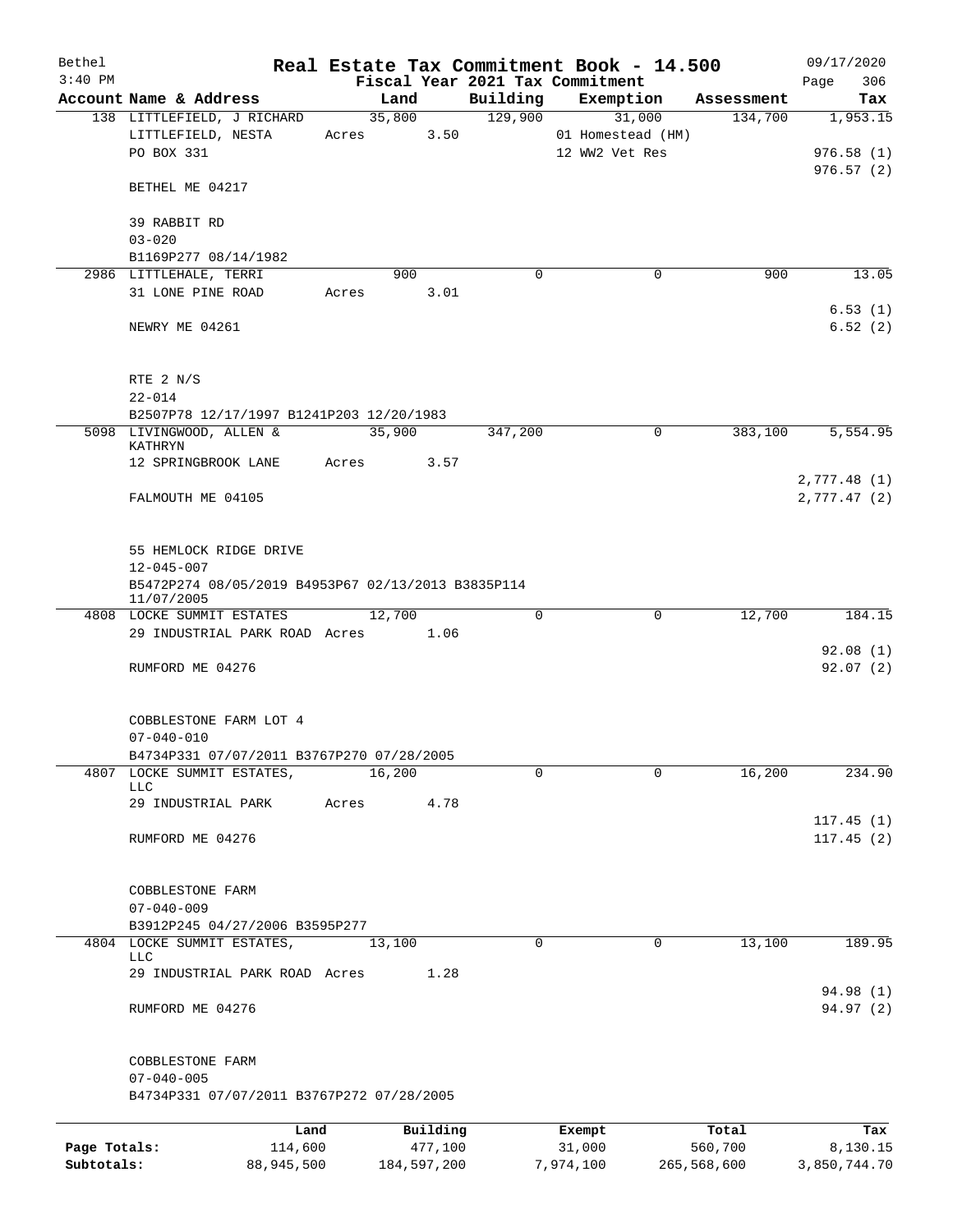| Bethel       |                                           |        |             |             | Real Estate Tax Commitment Book - 14.500     |                  | 09/17/2020               |
|--------------|-------------------------------------------|--------|-------------|-------------|----------------------------------------------|------------------|--------------------------|
| $3:40$ PM    | Account Name & Address                    |        | Land        | Building    | Fiscal Year 2021 Tax Commitment<br>Exemption | Assessment       | Page<br>307<br>Tax       |
|              | 5134 LOCKE SUMMIT ESTATES,                | 49,600 |             | $\mathbf 0$ | $\mathbf 0$                                  | 49,600           | 719.20                   |
|              | <b>LLC</b>                                |        |             |             |                                              |                  |                          |
|              | 29 INDUSTRIAL PARK                        | Acres  | 8.39        |             |                                              |                  | 359.60(1)                |
|              | RUMFORD ME 04276                          |        |             |             |                                              |                  | 359.60 (2)               |
|              |                                           |        |             |             |                                              |                  |                          |
|              | LOCKE SUMMIT MT                           |        |             |             |                                              |                  |                          |
|              | $21 - 002 - 007$                          |        |             |             |                                              |                  |                          |
|              | B3679P183                                 |        |             |             |                                              |                  |                          |
|              | 5135 LOCKE SUMMIT ESTATES,<br>LLC         | 49,400 |             | 0           | 0                                            | 49,400           | 716.30                   |
|              | 29 INDUSTRIAL PARK                        | Acres  | 8.21        |             |                                              |                  |                          |
|              | RUMFORD ME 04276                          |        |             |             |                                              |                  | 358.15(1)<br>358.15(2)   |
|              | LOCKE SUMMIT MT                           |        |             |             |                                              |                  |                          |
|              | $21 - 002 - 008$<br>B3679P183             |        |             |             |                                              |                  |                          |
|              | 5136 LOCKE SUMMIT ESTATES,                | 41,200 |             | $\Omega$    | 0                                            | 41,200           | 597.40                   |
|              | <b>LLC</b><br>29 INDUSTRIAL PARK          | Acres  | 2.02        |             |                                              |                  |                          |
|              | RUMFORD ME 04276                          |        |             |             |                                              |                  | 298.70 (1)<br>298.70 (2) |
|              |                                           |        |             |             |                                              |                  |                          |
|              | LOCKE SUMMIT MT                           |        |             |             |                                              |                  |                          |
|              | $21 - 002 - 009$<br>B3679P183             |        |             |             |                                              |                  |                          |
|              | 5137 LOCKE SUMMIT ESTATES,                | 41,200 |             | 0           | 0                                            | 41,200           | 597.40                   |
|              | LLC                                       |        |             |             |                                              |                  |                          |
|              | 29 INDUSTRIAL PARK                        | Acres  | 2.00        |             |                                              |                  | 298.70 (1)               |
|              | RUMFORD ME 04276                          |        |             |             |                                              |                  | 298.70 (2)               |
|              | LOCKE SUMMIT MT                           |        |             |             |                                              |                  |                          |
| 5139         | $21 - 002 - 010$<br>LOCKE SUMMIT ESTATES, | 41,900 |             | $\mathbf 0$ | $\Omega$                                     | 41,900           | 607.55                   |
|              | <b>LLC</b>                                |        |             |             |                                              |                  |                          |
|              | 29 INDUSTRIAL PARK                        | Acres  | 2.42        |             |                                              |                  |                          |
|              | RUMFORD ME 04276                          |        |             |             |                                              |                  | 303.78 (1)<br>303.77 (2) |
|              | LOCKE SUMMIT MT                           |        |             |             |                                              |                  |                          |
|              | $21 - 002 - 012$                          |        |             |             |                                              |                  |                          |
|              | B3679P183                                 |        |             |             |                                              |                  |                          |
|              | 5140 LOCKE SUMMIT ESTATES,<br>LLC         | 41,800 |             | $\mathbf 0$ | 0                                            | 41,800           | 606.10                   |
|              | 29 INDUSTRIAL PARK                        | Acres  | 2.31        |             |                                              |                  |                          |
|              | RUMFORD ME 04276                          |        |             |             |                                              |                  | 303.05(1)<br>303.05(2)   |
|              | LOCKE SUMMIT MT<br>$21 - 002 - 013$       |        |             |             |                                              |                  |                          |
|              | B3679P183                                 |        |             |             |                                              |                  |                          |
| Page Totals: | Land<br>265,100                           |        | Building    | 0           | Exempt<br>$\mathsf{O}$                       | Total<br>265,100 | Tax<br>3,843.95          |
| Subtotals:   | 89,210,600                                |        | 184,597,200 |             | 7,974,100                                    | 265,833,700      | 3,854,588.65             |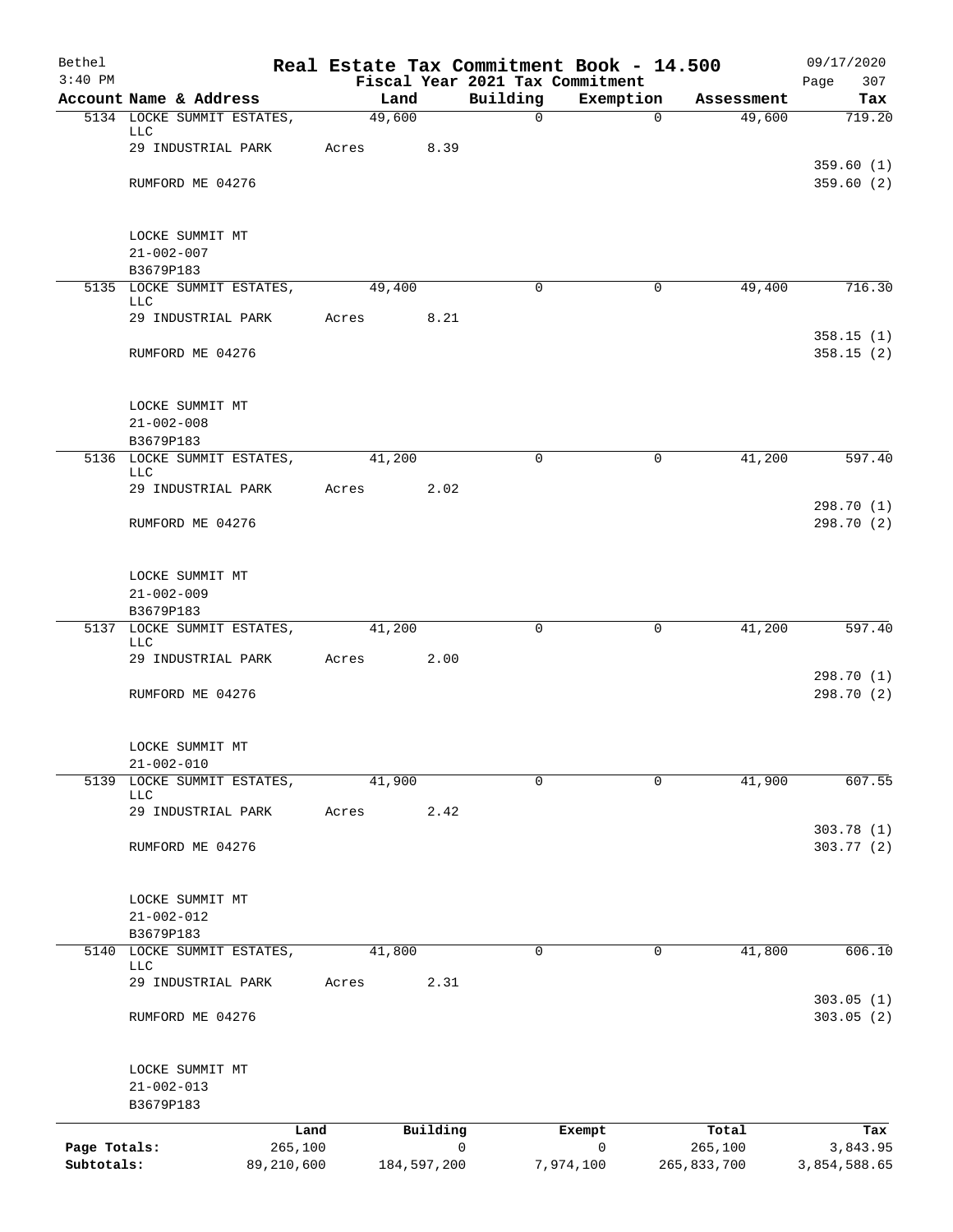| Bethel       |                                          |       |        |             |                                             | Real Estate Tax Commitment Book - 14.500 |             | 09/17/2020             |
|--------------|------------------------------------------|-------|--------|-------------|---------------------------------------------|------------------------------------------|-------------|------------------------|
| $3:40$ PM    | Account Name & Address                   |       | Land   |             | Fiscal Year 2021 Tax Commitment<br>Building | Exemption                                | Assessment  | 308<br>Page<br>Tax     |
|              | 5143 LOCKE SUMMIT ESTATES,               |       | 41,800 |             | $\mathsf{O}$                                | $\Omega$                                 | 41,800      | 606.10                 |
|              | LLC                                      |       |        |             |                                             |                                          |             |                        |
|              | 29 INDUSTRIAL PARK                       | Acres |        | 2.35        |                                             |                                          |             |                        |
|              | RUMFORD ME 04276                         |       |        |             |                                             |                                          |             | 303.05(1)<br>303.05(2) |
|              |                                          |       |        |             |                                             |                                          |             |                        |
|              |                                          |       |        |             |                                             |                                          |             |                        |
|              | LOCKE SUMMIT MT<br>$21 - 002 - 016$      |       |        |             |                                             |                                          |             |                        |
|              | 5144 LOCKE SUMMIT ESTATES,               |       | 42,500 |             | $\Omega$                                    | $\mathbf 0$                              | 42,500      | 616.25                 |
|              | LLC<br>29 INDUSTRIAL PARK                | Acres |        | 2.74        |                                             |                                          |             |                        |
|              |                                          |       |        |             |                                             |                                          |             | 308.13(1)              |
|              | RUMFORD ME 04276                         |       |        |             |                                             |                                          |             | 308.12(2)              |
|              | LOCKE SUMMIT MT                          |       |        |             |                                             |                                          |             |                        |
|              | $21 - 002 - 017$                         |       |        |             |                                             |                                          |             |                        |
|              | B3679P183                                |       |        |             |                                             |                                          |             |                        |
|              | 5145 LOCKE SUMMIT ESTATES,<br>LLC        |       | 43,400 |             | $\Omega$                                    | 0                                        | 43,400      | 629.30                 |
|              | 29 INDUSTRIAL PARK                       | Acres |        | 3.40        |                                             |                                          |             |                        |
|              |                                          |       |        |             |                                             |                                          |             | 314.65(1)              |
|              | RUMFORD ME 04276                         |       |        |             |                                             |                                          |             | 314.65(2)              |
|              | LOCKE SUMMIT MT                          |       |        |             |                                             |                                          |             |                        |
|              | $21 - 002 - 018$                         |       |        |             |                                             |                                          |             |                        |
|              | B3679P183                                |       |        |             |                                             |                                          |             |                        |
|              | 5146 LOCKE SUMMIT ESTATES,<br><b>LLC</b> |       | 40,000 |             | $\Omega$                                    | $\mathbf 0$                              | 40,000      | 580.00                 |
|              | 29 INDUSTRIAL PARK                       | Acres |        | 1.52        |                                             |                                          |             |                        |
|              | RUMFORD ME 04276                         |       |        |             |                                             |                                          |             | 290.00(1)<br>290.00(2) |
|              | LOCKE SUMMIT MT                          |       |        |             |                                             |                                          |             |                        |
|              | $21 - 002 - 019$                         |       |        |             |                                             |                                          |             |                        |
|              | B3679P183                                |       |        |             |                                             |                                          |             |                        |
| 5156         | LOCKE SUMMIT ESTATES,<br><b>LLC</b>      |       | 71,600 |             | $\mathbf 0$                                 | $\Omega$                                 | 71,600      | 1,038.20               |
|              | 29 INDUSTRIAL PARK                       | Acres |        | 3.41        |                                             |                                          |             |                        |
|              |                                          |       |        |             |                                             |                                          |             | 519.10(1)              |
|              | RUMFORD ME 04276                         |       |        |             |                                             |                                          |             | 519.10(2)              |
|              | LOCKE SUMMIT MT                          |       |        |             |                                             |                                          |             |                        |
|              | $21 - 002 - 028$                         |       |        |             |                                             |                                          |             |                        |
|              | B3679P183                                |       |        |             |                                             |                                          |             |                        |
|              | 5149 LOCKE SUMMIT ESTATES,<br>LLC        |       | 43,000 |             | $\Omega$                                    | $\mathbf 0$                              | 43,000      | 623.50                 |
|              | 29 INDUSTRIAL PARK                       | Acres |        | 3.12        |                                             |                                          |             |                        |
|              | RUMFORD ME 04276                         |       |        |             |                                             |                                          |             | 311.75(1)<br>311.75(2) |
|              |                                          |       |        |             |                                             |                                          |             |                        |
|              | LOCKE SUMMIT MT                          |       |        |             |                                             |                                          |             |                        |
|              | $21 - 002 - 022$<br>B3679P183            |       |        |             |                                             |                                          |             |                        |
|              | Land                                     |       |        | Building    |                                             | Exempt                                   | Total       | Tax                    |
| Page Totals: | 282,300                                  |       |        |             | $\mathbf 0$                                 | $\mathbf 0$                              | 282,300     | 4,093.35               |
| Subtotals:   | 89,492,900                               |       |        | 184,597,200 |                                             | 7,974,100                                | 266,116,000 | 3,858,682.00           |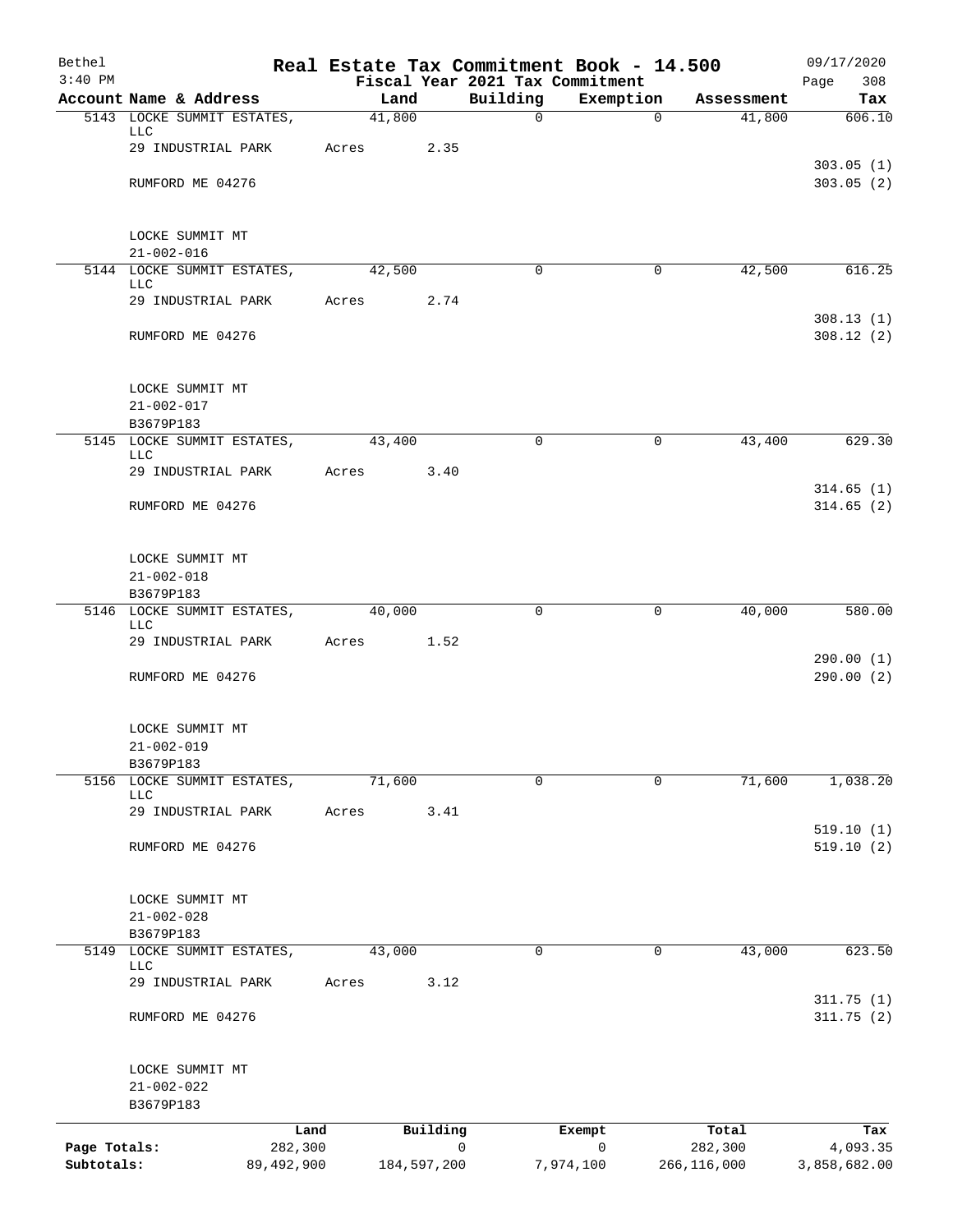| Bethel                     |                                                      |       |                        |                          | Real Estate Tax Commitment Book - 14.500 |                          | 09/17/2020               |
|----------------------------|------------------------------------------------------|-------|------------------------|--------------------------|------------------------------------------|--------------------------|--------------------------|
| $3:40$ PM                  |                                                      |       |                        |                          | Fiscal Year 2021 Tax Commitment          |                          | 309<br>Page              |
|                            | Account Name & Address<br>5150 LOCKE SUMMIT ESTATES, |       | Land<br>42,900         | Building<br>$\mathsf{O}$ | Exemption<br>$\Omega$                    | Assessment<br>42,900     | Tax<br>622.05            |
|                            | LLC                                                  |       |                        |                          |                                          |                          |                          |
|                            | 29 INDUSTRIAL PARK                                   | Acres | 3.03                   |                          |                                          |                          |                          |
|                            |                                                      |       |                        |                          |                                          |                          | 311.03(1)                |
|                            | RUMFORD ME 04276                                     |       |                        |                          |                                          |                          | 311.02(2)                |
|                            | LOCKE SUMMIT MT                                      |       |                        |                          |                                          |                          |                          |
|                            | $21 - 002 - 023$                                     |       |                        |                          |                                          |                          |                          |
|                            | B3679P183                                            |       |                        |                          |                                          |                          |                          |
|                            | 5151 LOCKE SUMMIT ESTATES,                           |       | 44,700                 | $\mathbf 0$              | $\mathbf 0$                              | 44,700                   | 648.15                   |
|                            | LLC                                                  |       |                        |                          |                                          |                          |                          |
|                            | 29 INDUSTRIAL PARK                                   | Acres | 4.51                   |                          |                                          |                          | 324.08(1)                |
|                            | RUMFORD ME 04276                                     |       |                        |                          |                                          |                          | 324.07(2)                |
|                            | LOCKE SUMMIT MT                                      |       |                        |                          |                                          |                          |                          |
|                            | $21 - 002 - 024$                                     |       |                        |                          |                                          |                          |                          |
|                            | B3679P183                                            |       |                        |                          |                                          |                          |                          |
|                            | 2925 LOCKE SUMMIT ESTATES,                           |       | 21,000                 | 2,300                    | $\mathbf 0$                              | 23,300                   | 337.85                   |
|                            | <b>LLC</b><br>29 INDUSTRIAL PARK                     | Acres | 0.30                   |                          |                                          |                          |                          |
|                            |                                                      |       |                        |                          |                                          |                          | 168.93(1)                |
|                            | RUMFORD ME 04276                                     |       |                        |                          |                                          |                          | 168.92(2)                |
|                            | 192 SUNDAY RIVER RD.                                 |       |                        |                          |                                          |                          |                          |
|                            | $21 - 002 - 001$                                     |       |                        |                          |                                          |                          |                          |
|                            | B3726P27 05/25/2005                                  |       |                        |                          |                                          |                          |                          |
|                            | 189 LOCKLIN, THOMAS P, JR                            |       | 36,500                 | 34,900                   | $\mathbf 0$                              | 71,400                   | 1,035.30                 |
|                            | KNOX, JANIE M                                        | Acres | 4.30                   |                          |                                          |                          |                          |
|                            | PO BOX 222                                           |       |                        |                          |                                          |                          | 517.65(1)<br>517.65(2)   |
|                            | GREENWOOD ME 04255                                   |       |                        |                          |                                          |                          |                          |
|                            | 164 EAST BETHEL RD                                   |       |                        |                          |                                          |                          |                          |
|                            | $04 - 042$                                           |       |                        |                          |                                          |                          |                          |
|                            | B4320P34 07/03/2008 B1317P135 09/28/1985             |       |                        |                          |                                          |                          |                          |
|                            | 109 LONG, CHERYLLE A<br>PO BOX 1193                  | Acres | 38,400<br>1.00         | 57,600                   | 25,000<br>01 Homestead (HM)              | 71,000                   | 1,029.50                 |
|                            |                                                      |       |                        |                          |                                          |                          | 514.75(1)                |
|                            | BETHEL ME 04217                                      |       |                        |                          |                                          |                          | 514.75(2)                |
|                            | 423 PARADISE RD                                      |       |                        |                          |                                          |                          |                          |
|                            | $02 - 026 - 003$                                     |       |                        |                          |                                          |                          |                          |
|                            | B3411P236 10/30/2003 B2521P229                       |       |                        |                          |                                          |                          |                          |
|                            | 1443 LONG, DANNY JR                                  |       | 35,900                 | 10,800                   | 0                                        | 46,700                   | 677.15                   |
|                            | PO BOX 507                                           | Acres | 8.00                   |                          |                                          |                          |                          |
|                            | BETHEL ME 04217                                      |       |                        |                          |                                          |                          | 338.58 (1)<br>338.57(2)  |
|                            |                                                      |       |                        |                          |                                          |                          |                          |
|                            | 654 EAST BETHEL ROAD<br>$09 - 021$                   |       |                        |                          |                                          |                          |                          |
|                            | B2406P63 01/27/1997                                  |       |                        |                          |                                          |                          |                          |
|                            |                                                      |       |                        |                          |                                          |                          |                          |
|                            |                                                      | Land  | Building               |                          | Exempt                                   | Total                    | Tax                      |
| Page Totals:<br>Subtotals: | 219,400<br>89,712,300                                |       | 105,600<br>184,702,800 |                          | 25,000<br>7,999,100                      | 300,000<br>266, 416, 000 | 4,350.00<br>3,863,032.00 |
|                            |                                                      |       |                        |                          |                                          |                          |                          |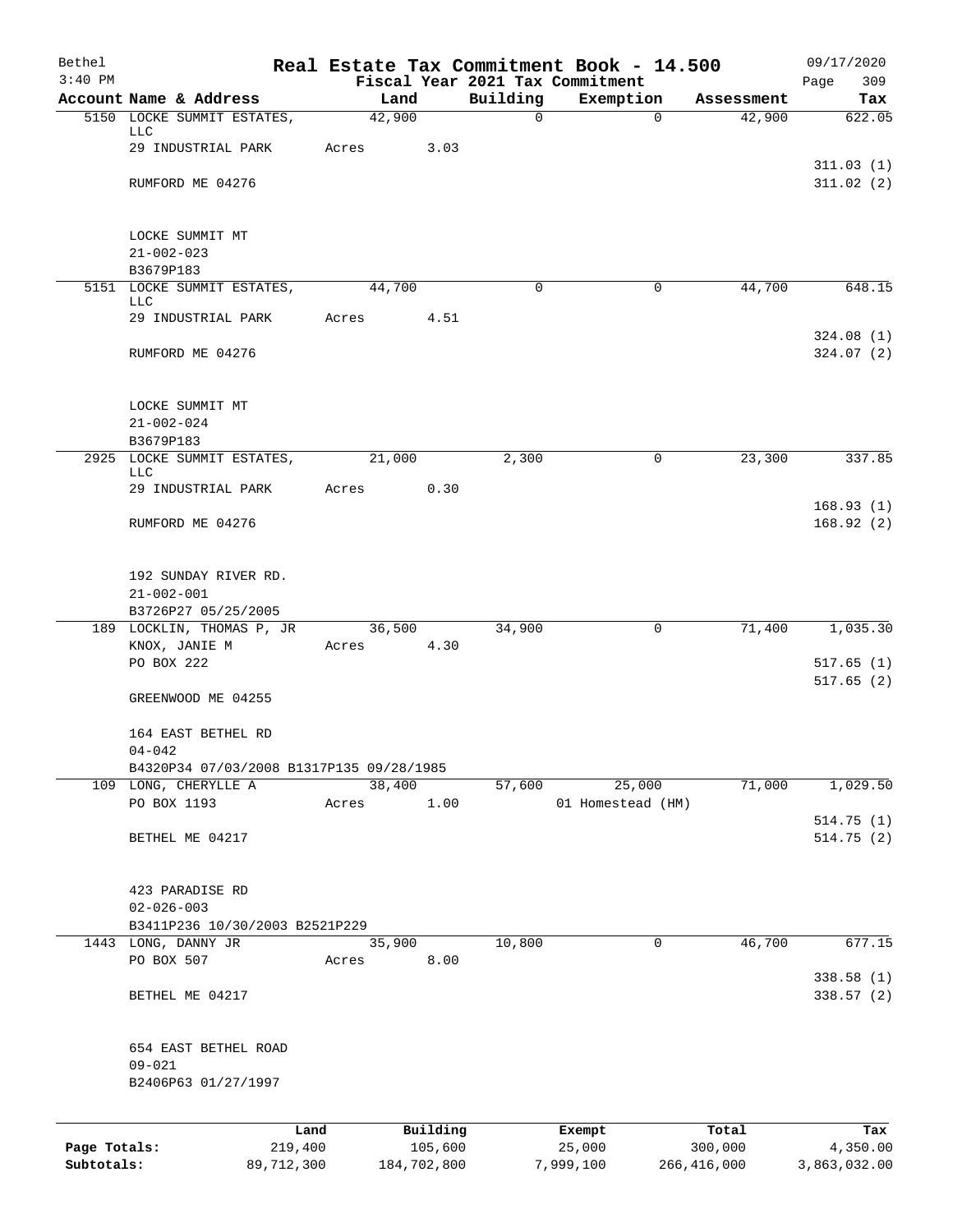| Bethel<br>$3:40$ PM |                                                                        |       |        |      | Fiscal Year 2021 Tax Commitment | Real Estate Tax Commitment Book - 14.500 |            | 09/17/2020<br>Page<br>310 |
|---------------------|------------------------------------------------------------------------|-------|--------|------|---------------------------------|------------------------------------------|------------|---------------------------|
|                     | Account Name & Address                                                 |       | Land   |      | Building                        | Exemption                                | Assessment | Tax                       |
|                     | 3532 LONG, JAMES J.                                                    |       | 33,600 |      | 96,000                          | $\Omega$                                 | 129,600    | 1,879.20                  |
|                     | 42 WATUPPA RD                                                          |       |        |      |                                 |                                          |            |                           |
|                     |                                                                        |       |        |      |                                 |                                          |            | 939.60(1)                 |
|                     | WESTPORT MA 02790                                                      |       |        |      |                                 |                                          |            | 939.60(2)                 |
|                     |                                                                        |       |        |      |                                 |                                          |            |                           |
|                     |                                                                        |       |        |      |                                 |                                          |            |                           |
|                     | 135 VERNON ST.                                                         |       |        |      |                                 |                                          |            |                           |
|                     | $26 - 076 - 001 - 01B$                                                 |       |        |      |                                 |                                          |            |                           |
|                     | B5477P184 08/30/2019 B5092P19 02/24/2014 B4734P197                     |       |        |      |                                 |                                          |            |                           |
|                     | 07/07/2011 B4539P326 12/17/2009 B1756P226 09/12/1990<br>270 LORD, JOHN |       | 32,600 |      | 101,600                         | 25,000                                   | 109,200    | 1,583.40                  |
|                     | 123 BIRD HILL RD.                                                      | Acres |        | 1.00 |                                 | 01 Homestead (HM)                        |            |                           |
|                     |                                                                        |       |        |      |                                 |                                          |            | 791.70 (1)                |
|                     | BETHEL ME 04217                                                        |       |        |      |                                 |                                          |            | 791.70 (2)                |
|                     |                                                                        |       |        |      |                                 |                                          |            |                           |
|                     |                                                                        |       |        |      |                                 |                                          |            |                           |
|                     | 123 BIRD HILL RD                                                       |       |        |      |                                 |                                          |            |                           |
|                     | $04 - 085$                                                             |       |        |      |                                 |                                          |            |                           |
|                     | B2727P209 07/22/1999                                                   |       |        |      |                                 |                                          |            |                           |
|                     | 4765 LORD, KEVIN M                                                     |       | 71,300 |      | 165,600                         | 0                                        | 236,900    | 3,435.05                  |
|                     | LORD, KELLY M                                                          | Acres |        | 1.13 |                                 |                                          |            |                           |
|                     | PO BOX 1730                                                            |       |        |      |                                 |                                          |            | 1,717.53(1)               |
|                     |                                                                        |       |        |      |                                 |                                          |            | 1,717.52(2)               |
|                     | KENNEBUNKPORT ME 04046                                                 |       |        |      |                                 |                                          |            |                           |
|                     |                                                                        |       |        |      |                                 |                                          |            |                           |
|                     | 103 WILL VIEW PHASE II                                                 |       |        |      |                                 |                                          |            |                           |
|                     | $17 - 035 - 032$                                                       |       |        |      |                                 |                                          |            |                           |
|                     | B5322P574 12/20/2016 B4941P42 01/07/2013 B4445P247<br>05/22/2009       |       |        |      |                                 |                                          |            |                           |
|                     | 416 LOUPE, CAROLINE M                                                  |       | 56,100 |      | 118,400                         | 0                                        | 174,500    | 2,530.25                  |
|                     | 3 WILDWOOD CIRCLE                                                      | Acres |        | 5.90 |                                 |                                          |            |                           |
|                     |                                                                        |       |        |      |                                 |                                          |            | 1, 265.13(1)              |
|                     | PORTLAND ME 04103                                                      |       |        |      |                                 |                                          |            | 1, 265.12(2)              |
|                     |                                                                        |       |        |      |                                 |                                          |            |                           |
|                     |                                                                        |       |        |      |                                 |                                          |            |                           |
|                     | 63 CHESTNUT KNOLL LANE                                                 |       |        |      |                                 |                                          |            |                           |
|                     | $06 - 027 - 009$                                                       |       |        |      |                                 |                                          |            |                           |
|                     | B5510P873 03/09/2020 B4687P342 01/31/2011 B3070P304                    |       |        |      |                                 |                                          |            |                           |
|                     | 3718 LOVEJOY, ALANSON                                                  |       | 17,900 |      | 73,600                          | 31,000                                   | 60,500     | 877.25                    |
|                     | PO BOX 5                                                               | Acres |        | 0.15 |                                 | 01 Homestead (HM)                        |            |                           |
|                     |                                                                        |       |        |      |                                 | 12 WW2 Vet Res                           |            | 438.63 (1)                |
|                     | W BETHEL ME 04286                                                      |       |        |      |                                 |                                          |            | 438.62 (2)                |
|                     |                                                                        |       |        |      |                                 |                                          |            |                           |
|                     |                                                                        |       |        |      |                                 |                                          |            |                           |
|                     | 709 WEST BETHEL RD.                                                    |       |        |      |                                 |                                          |            |                           |
|                     | $28 - 060$<br>B885P42 02/09/1976                                       |       |        |      |                                 |                                          |            |                           |
|                     | 356 LOVEJOY, CATHRYN ET AL                                             |       | 35,200 |      | 110,000                         | 31,000                                   | 114,200    | 1,655.90                  |
|                     | 415 FLAT ROAD                                                          | Acres |        | 2.75 |                                 | 01 Homestead (HM)                        |            |                           |
|                     |                                                                        |       |        |      |                                 | 12 WW2 Vet Res                           |            | 827.95 (1)                |
|                     | BETHEL ME 04217                                                        |       |        |      |                                 |                                          |            | 827.95 (2)                |
|                     |                                                                        |       |        |      |                                 |                                          |            |                           |
|                     |                                                                        |       |        |      |                                 |                                          |            |                           |
|                     | 415 FLAT RD.                                                           |       |        |      |                                 |                                          |            |                           |
|                     | $06 - 002$                                                             |       |        |      |                                 |                                          |            |                           |
|                     | B4760P58 09/16/2011 B1818P222 09/10/1991                               |       |        |      |                                 |                                          |            |                           |
|                     |                                                                        |       |        |      |                                 |                                          |            |                           |
|                     |                                                                        |       |        |      |                                 |                                          |            |                           |
|                     |                                                                        |       |        |      |                                 |                                          |            |                           |

|              | Land       | Building    | Exempt    | Total       | Tax          |
|--------------|------------|-------------|-----------|-------------|--------------|
| Page Totals: | 246,700    | 665,200     | 87,000    | 824,900     | 11,961.05    |
| Subtotals:   | 89,959,000 | 185,368,000 | 8,086,100 | 267,240,900 | 3,874,993.05 |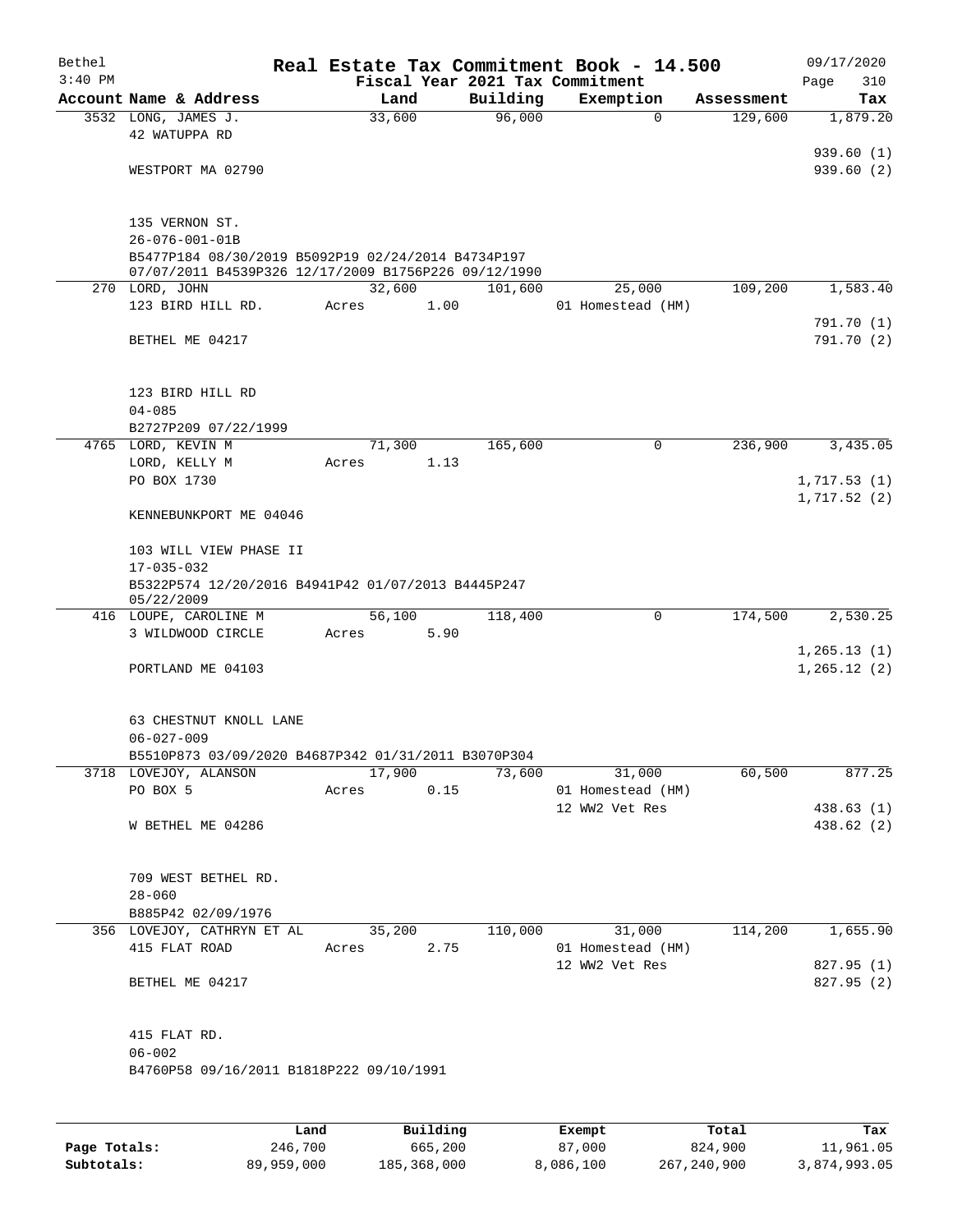| Bethel<br>$3:40$ PM |                                           | Fiscal Year 2021 Tax Commitment |          | Real Estate Tax Commitment Book - 14.500 |            | 09/17/2020<br>Page<br>311 |
|---------------------|-------------------------------------------|---------------------------------|----------|------------------------------------------|------------|---------------------------|
|                     | Account Name & Address                    | Land                            | Building | Exemption                                | Assessment | Tax                       |
|                     | 48 LOVEJOY, STEPHEN                       | 51,200                          | 156,600  | 25,000                                   | 182,800    | 2,650.60                  |
|                     | LOVEJOY, LOUISE                           | 18.00<br>Acres                  |          | 01 Homestead (HM)                        |            |                           |
|                     | 633 GROVER HILL RD                        |                                 |          |                                          |            | 1,325.30(1)               |
|                     |                                           |                                 |          |                                          |            | 1,325.30(2)               |
|                     | BETHEL ME 04217                           |                                 |          |                                          |            |                           |
|                     | 633 GROVER HILL RD                        |                                 |          |                                          |            |                           |
|                     | $01 - 040$                                |                                 |          |                                          |            |                           |
|                     | B1009P218 10/20/1978 B1009P217 10/20/1978 |                                 |          |                                          |            |                           |
|                     | 50 LOVEJOY, STEPHEN                       | 38,500                          | 6,500    | 0                                        | 45,000     | 652.50                    |
|                     | LOVEJOY, LOUISE                           | 22.00<br>Acres                  |          |                                          |            |                           |
|                     | 633 GROVER HILL RD                        |                                 |          |                                          |            | 326.25(1)                 |
|                     |                                           |                                 |          |                                          |            | 326.25(2)                 |
|                     | BETHEL ME 04217                           |                                 |          |                                          |            |                           |
|                     | GROVER HILL RD                            |                                 |          |                                          |            |                           |
|                     | $01 - 042$                                |                                 |          |                                          |            |                           |
|                     | B1009P217 10/20/1978                      |                                 |          |                                          |            |                           |
|                     | 3514 LOWE, ALAN                           | 50,600                          | 65,800   | 25,000                                   | 91,400     | 1,325.30                  |
|                     | LOWE, CHRISTINA                           | 11.50<br>Acres                  |          | 01 Homestead (HM)                        |            |                           |
|                     | 257 VERNON STREET                         |                                 |          |                                          |            | 662.65(1)                 |
|                     | BETHEL ME 04217                           |                                 |          |                                          |            | 662.65(2)                 |
|                     |                                           |                                 |          |                                          |            |                           |
|                     | 257 VERNON ST.                            |                                 |          |                                          |            |                           |
|                     | $26 - 069$                                |                                 |          |                                          |            |                           |
|                     | B1528P163 12/01/1987                      |                                 |          |                                          |            |                           |
|                     | 292 LOWE, MICHAEL                         | 5,100                           | 0        | 0                                        | 5,100      | 73.95                     |
|                     | 268 GORE RD.                              | Acres<br>11.00                  |          |                                          |            |                           |
|                     |                                           |                                 |          |                                          |            | 36.98(1)                  |
|                     | BRYANT POND ME 04219                      |                                 |          |                                          |            | 36.97(2)                  |
|                     |                                           |                                 |          |                                          |            |                           |
|                     | GORE RD                                   |                                 |          |                                          |            |                           |
|                     | $05 - 002$                                |                                 |          |                                          |            |                           |
|                     | B2642P73 12/07/1998                       |                                 |          |                                          |            |                           |
|                     | 4868 LOWELL, PATRICIA M                   | 41,400                          | 124,400  | 25,000                                   | 140,800    | 2,041.60                  |
|                     | 104 CHANDLER HILL RD                      | 2.73<br>Acres                   |          | 01 Homestead (HM)                        |            |                           |
|                     |                                           |                                 |          |                                          |            | 1,020.80(1)               |
|                     | BETHEL ME 04217                           |                                 |          |                                          |            | 1,020.80(2)               |
|                     | 104 CHANDLER HILL                         |                                 |          |                                          |            |                           |
|                     | $08 - 041 - 008$                          |                                 |          |                                          |            |                           |
|                     | B4771P125 10/12/2011                      |                                 |          |                                          |            |                           |
|                     | 1312 LOWELL, ROBERT                       | 58,900                          | 100,200  | 31,000                                   | 128,100    | 1,857.45                  |
|                     | CROSS, SUSAN                              | 24.00<br>Acres                  |          | 01 Homestead (HM)                        |            |                           |
|                     | 241 WALKERS MILLS ROAD                    |                                 |          | 12 WW2 Vet Res                           |            | 928.73(1)                 |
|                     |                                           |                                 |          |                                          |            | 928.72 (2)                |
|                     | BETHEL ME 04217                           |                                 |          |                                          |            |                           |
|                     | 241 WALKERS MILLS RD.                     |                                 |          |                                          |            |                           |
|                     | $08 - 009$                                |                                 |          |                                          |            |                           |
|                     | B2426P218                                 |                                 |          |                                          |            |                           |
|                     |                                           |                                 |          |                                          |            |                           |
|                     |                                           |                                 |          |                                          |            |                           |
|                     |                                           |                                 |          |                                          |            |                           |

|              | Land       | Building    | Exempt    | Total       | Tax          |
|--------------|------------|-------------|-----------|-------------|--------------|
| Page Totals: | 245,700    | 453,500     | 106,000   | 593,200     | 8,601.40     |
| Subtotals:   | 90,204,700 | 185,821,500 | 8,192,100 | 267,834,100 | 3,883,594.45 |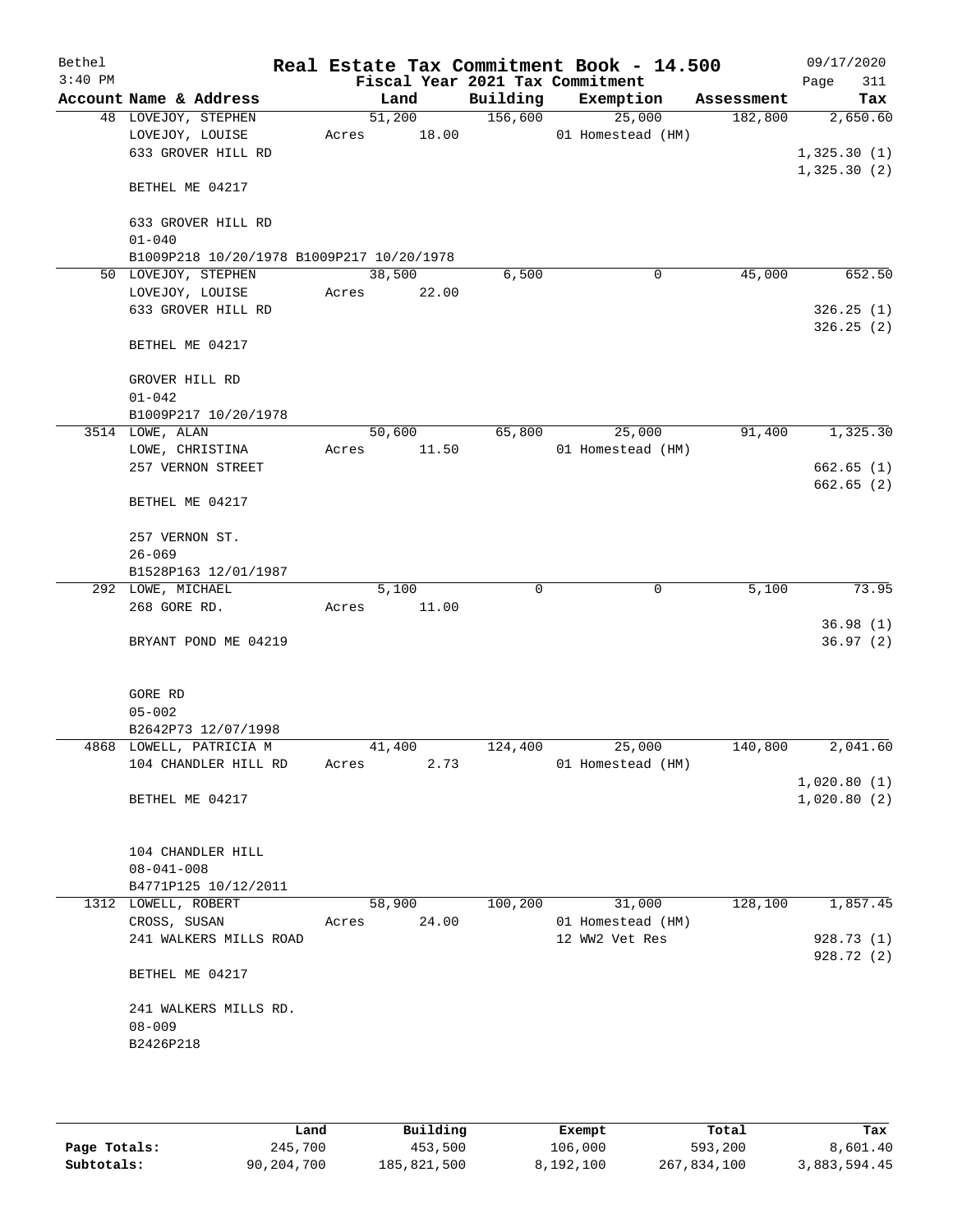| Bethel    |                                                                       |                                 |                | Real Estate Tax Commitment Book - 14.500 |            | 09/17/2020             |
|-----------|-----------------------------------------------------------------------|---------------------------------|----------------|------------------------------------------|------------|------------------------|
| $3:40$ PM |                                                                       | Fiscal Year 2021 Tax Commitment |                |                                          |            | 312<br>Page            |
|           | Account Name & Address                                                | Land                            | Building       | Exemption                                | Assessment | Tax                    |
|           | 1313 LOWELL, ROBERT                                                   | $\Omega$                        | 11,200         | $\Omega$                                 | 11,200     | 162.40                 |
|           | 241 WAKERS MILLS ROAD                                                 |                                 |                |                                          |            | 81.20(1)               |
|           | BETHEL ME 04217                                                       |                                 |                |                                          |            | 81.20(2)               |
|           |                                                                       |                                 |                |                                          |            |                        |
|           |                                                                       |                                 |                |                                          |            |                        |
|           |                                                                       |                                 |                |                                          |            |                        |
|           | $08 - 009.001$<br>1311 LOWELL, ROBERT L                               | 34,500                          | $\mathbf 0$    | 0                                        | 34,500     | 500.25                 |
|           | 241 WALKERS MILLS RD                                                  | 0.75<br>Acres                   |                |                                          |            |                        |
|           |                                                                       |                                 |                |                                          |            | 250.13(1)              |
|           | BETHEL ME 04217                                                       |                                 |                |                                          |            | 250.12(2)              |
|           |                                                                       |                                 |                |                                          |            |                        |
|           |                                                                       |                                 |                |                                          |            |                        |
|           | 233 WALKERS MILLS RD.                                                 |                                 |                |                                          |            |                        |
|           | $08 - 008$<br>B5007P306 07/08/2013 B4990P214 05/30/2013 B529P358      |                                 |                |                                          |            |                        |
|           | 04/29/1953                                                            |                                 |                |                                          |            |                        |
|           | 3717 LUCARELLI, CAREN                                                 | 19,900                          | 76,700         | 25,000                                   | 71,600     | 1,038.20               |
|           | 713 WEST BETHEL ROAD                                                  | 0.22<br>Acres                   |                | 01 Homestead (HM)                        |            |                        |
|           |                                                                       |                                 |                |                                          |            | 519.10(1)<br>519.10(2) |
|           | BETHEL ME 04217                                                       |                                 |                |                                          |            |                        |
|           |                                                                       |                                 |                |                                          |            |                        |
|           | 713 WEST BETHEL RD.                                                   |                                 |                |                                          |            |                        |
|           | $28 - 059$                                                            |                                 |                |                                          |            |                        |
|           | B5401P62 04/04/2018 B1090P278 09/11/1980                              |                                 |                |                                          |            |                        |
|           | 4784 LUCAS, JEFFREY H                                                 | 43,900                          | 237,200        | $\mathbf 0$                              | 281,100    | 4,075.95               |
|           | LUCAS, DEBORAH L<br>100 BRATTLE ST.                                   | 1.22<br>Acres                   |                |                                          |            | 2,037.98(1)            |
|           |                                                                       |                                 |                |                                          |            | 2,037.97(2)            |
|           | ARLINGTON MA 02474                                                    |                                 |                |                                          |            |                        |
|           |                                                                       |                                 |                |                                          |            |                        |
|           | 17 HALEY LANE                                                         |                                 |                |                                          |            |                        |
|           | $18 - 054 - 013$<br>B4903P238 10/05/2012 B4140P338 06/01/2007 B3845P4 |                                 |                |                                          |            |                        |
|           | 11/22/2005                                                            |                                 |                |                                          |            |                        |
|           | 2725 LUCE, CHAD                                                       | 70,600                          | 240,300        | $\mathbf{0}$                             | 310,900    | 4,508.05               |
|           | LUCE, MEGAN E                                                         | Acres<br>1.00                   |                |                                          |            |                        |
|           | 31 WILLOW LANE                                                        |                                 |                |                                          |            | 2, 254.03(1)           |
|           | PORTSMOUTH NH 03801                                                   |                                 |                |                                          |            | 2, 254.02 (2)          |
|           |                                                                       |                                 |                |                                          |            |                        |
|           | 81 RIVER VALLEY ACRES                                                 |                                 |                |                                          |            |                        |
|           | $17 - 039$                                                            |                                 |                |                                          |            |                        |
|           | B4769P227 10/07/2011 B3752P309 06/30/2005                             |                                 |                |                                          |            |                        |
|           | 300 LUCE, GLENDON N JR                                                | 21,900                          | $\overline{0}$ | $\overline{0}$                           | 21,900     | 317.55                 |
|           | PO BOX 33                                                             | Acres<br>73.00                  |                |                                          |            | 158.78(1)              |
|           | TURNER ME 04282 0033                                                  |                                 |                |                                          |            | 158.77(2)              |
|           |                                                                       |                                 |                |                                          |            |                        |
|           |                                                                       |                                 |                |                                          |            |                        |
|           | GORE RD.                                                              |                                 |                |                                          |            |                        |
|           | $05 - 010$                                                            |                                 |                |                                          |            |                        |
|           | B2820P283 05/23/2000                                                  |                                 |                |                                          |            |                        |
|           |                                                                       |                                 |                |                                          |            |                        |
|           |                                                                       |                                 |                |                                          |            |                        |

|              | Land       | Building    | Exempt    | Total       | Tax          |
|--------------|------------|-------------|-----------|-------------|--------------|
| Page Totals: | 190,800    | 565,400     | 25,000    | 731,200     | 10,602.40    |
| Subtotals:   | 90,395,500 | 186,386,900 | 8,217,100 | 268,565,300 | 3,894,196.85 |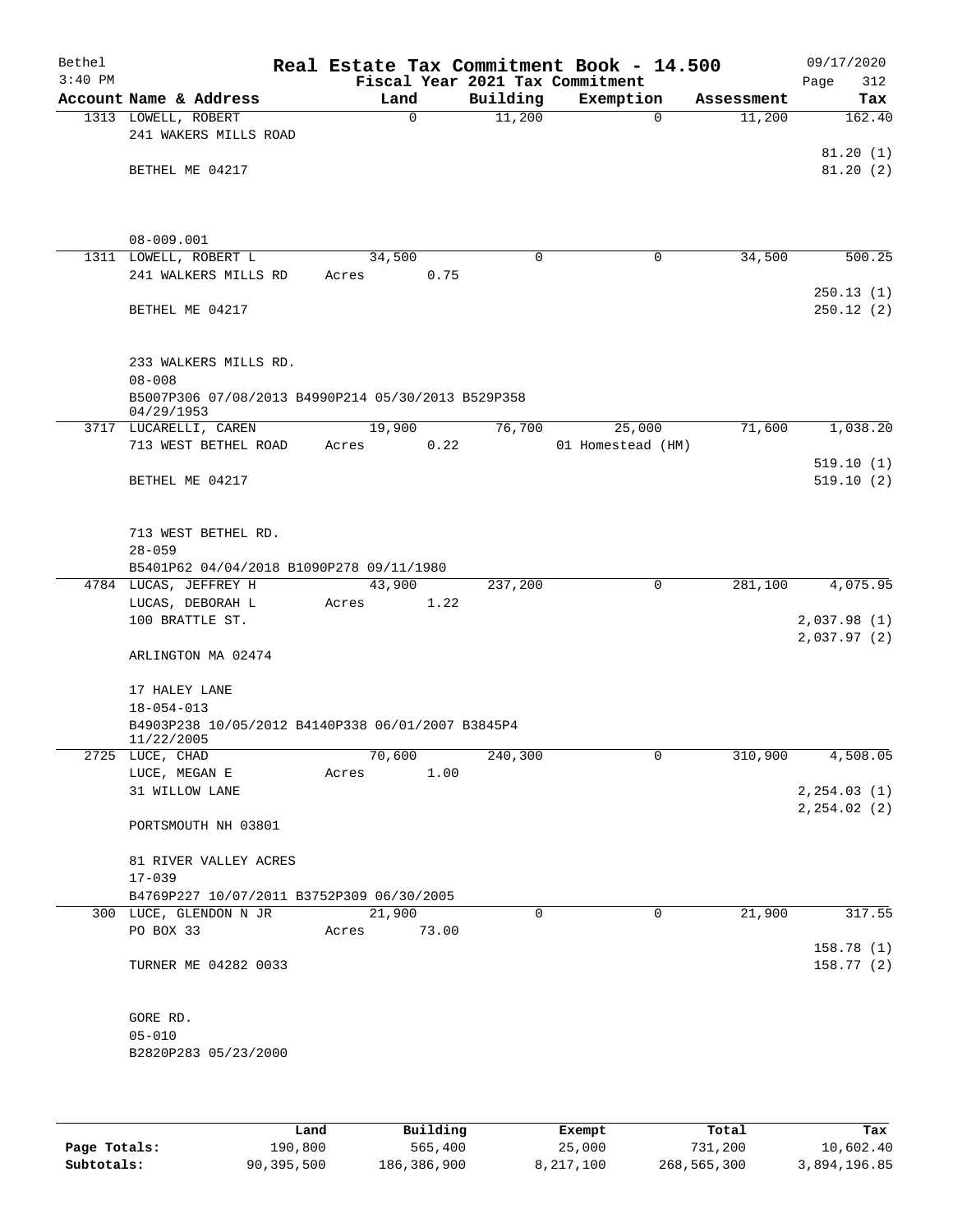| Bethel    |                                                     |      |        |          |             | Real Estate Tax Commitment Book - 14.500 |            | 09/17/2020  |
|-----------|-----------------------------------------------------|------|--------|----------|-------------|------------------------------------------|------------|-------------|
| $3:40$ PM |                                                     |      |        |          |             | Fiscal Year 2021 Tax Commitment          |            | Page<br>313 |
|           | Account Name & Address                              |      | Land   |          | Building    | Exemption                                | Assessment | Tax         |
|           | 5346 LUKE, ROBERT                                   |      | 43,400 |          | $\mathbf 0$ | $\mathbf 0$                              | 43,400     | 629.30      |
|           | LUKE, BARBARA                                       |      | Acres  | 3.37     |             |                                          |            |             |
|           | 45 KIRKWOOD ROAD                                    |      |        |          |             |                                          |            | 314.65(1)   |
|           |                                                     |      |        |          |             |                                          |            | 314.65(2)   |
|           | SCARBORO ME 04074                                   |      |        |          |             |                                          |            |             |
|           |                                                     |      |        |          |             |                                          |            |             |
|           | GROVER HILL ROAD                                    |      |        |          |             |                                          |            |             |
|           | $01 - 041 - A - 002$                                |      |        |          |             |                                          |            |             |
|           | B4763P111 09/15/2011 B4696P226                      |      |        |          |             |                                          |            |             |
|           | 3252 LUNNEY, JAMES F                                |      | 51,600 |          | 132,300     | 25,000                                   | 158,900    | 2,304.05    |
|           | PO BOX 681                                          |      | Acres  | 0.33     |             | 01 Homestead (HM)                        |            |             |
|           |                                                     |      |        |          |             |                                          |            | 1,152.03(1) |
|           | BETHEL ME 04217                                     |      |        |          |             |                                          |            | 1,152.02(2) |
|           |                                                     |      |        |          |             |                                          |            |             |
|           |                                                     |      |        |          |             |                                          |            |             |
|           | 25 MECHANIC ST.                                     |      |        |          |             |                                          |            |             |
|           |                                                     |      |        |          |             |                                          |            |             |
|           | $25 - 087$                                          |      |        |          |             |                                          |            |             |
|           | B2043P83 09/07/1993 B1416P285 08/29/1986            |      |        |          |             |                                          |            |             |
|           | 3519 LUNNEY, MEAGAN A                               |      | 42,900 |          | 96,800      | 0                                        | 139,700    | 2,025.65    |
|           | PO BOX 681                                          |      | Acres  | 0.98     |             |                                          |            |             |
|           |                                                     |      |        |          |             |                                          |            | 1,012.83(1) |
|           | BETHEL ME 04217                                     |      |        |          |             |                                          |            | 1,012.82(2) |
|           |                                                     |      |        |          |             |                                          |            |             |
|           |                                                     |      |        |          |             |                                          |            |             |
|           | 217 VERNON ST./VISTA                                |      |        |          |             |                                          |            |             |
|           | $26 - 070 - 005$                                    |      |        |          |             |                                          |            |             |
|           | B5111P102 05/05/2014 B5106P176 04/17/2014 B4810P102 |      |        |          |             |                                          |            |             |
|           | 01/26/2012 B3496P336 04/22/2004                     |      |        |          |             |                                          |            |             |
|           | 1598 LUNNEY, TARA L                                 |      | 40,000 |          | 87,700      | 0                                        | 127,700    | 1,851.65    |
|           | PO BOX 681                                          |      | Acres  | 1.70     |             |                                          |            |             |
|           |                                                     |      |        |          |             |                                          |            | 925.83(1)   |
|           | BETHEL ME 04217                                     |      |        |          |             |                                          |            | 925.82(2)   |
|           |                                                     |      |        |          |             |                                          |            |             |
|           |                                                     |      |        |          |             |                                          |            |             |
|           | 76 BARKER RD                                        |      |        |          |             |                                          |            |             |
|           | $11 - 060 - 004$                                    |      |        |          |             |                                          |            |             |
|           | B5303P463 09/09/2016 B3923P242 04/21/2006 B2591P184 |      |        |          |             |                                          |            |             |
|           | 08/03/1998                                          |      |        |          |             |                                          |            |             |
|           | 3668 LUXTON, DAVID                                  |      | 34,900 |          | 82,500      | 0                                        | 117,400    | 1,702.30    |
|           | LUXTON, DEBORAH                                     |      | Acres  | 0.77     |             |                                          |            |             |
|           | P.O. BOX 274                                        |      |        |          |             |                                          |            | 851.15 (1)  |
|           |                                                     |      |        |          |             |                                          |            | 851.15(2)   |
|           | BETHEL ME 04217                                     |      |        |          |             |                                          |            |             |
|           |                                                     |      |        |          |             |                                          |            |             |
|           | 63 MOUNTAIN VIEW CIRCLE                             |      |        |          |             |                                          |            |             |
|           | $28 - 012$                                          |      |        |          |             |                                          |            |             |
|           | B1589P309                                           |      |        |          |             |                                          |            |             |
|           | 1561 LUXTON, DAVID C                                |      | 29,000 |          | 91,900      | 25,000                                   | 95,900     | 1,390.55    |
|           | LUXTON, DEBORAH                                     |      | Acres  | 6.49     |             | 01 Homestead (HM)                        |            |             |
|           | PO BOX 274                                          |      |        |          |             |                                          |            | 695.28 (1)  |
|           |                                                     |      |        |          |             |                                          |            | 695.27 (2)  |
|           | BETHEL ME 04217                                     |      |        |          |             |                                          |            |             |
|           |                                                     |      |        |          |             |                                          |            |             |
|           | 891 WEST BETHEL RD.                                 |      |        |          |             |                                          |            |             |
|           | $11 - 035$                                          |      |        |          |             |                                          |            |             |
|           | B859P170 06/10/1975                                 |      |        |          |             |                                          |            |             |
|           |                                                     |      |        |          |             |                                          |            |             |
|           |                                                     |      |        |          |             |                                          |            |             |
|           |                                                     | Land |        | Building |             | Exempt                                   | Total      | Tax         |
|           |                                                     |      |        |          |             |                                          |            |             |

|              | -------    |             | -------   | ------      | -------      |
|--------------|------------|-------------|-----------|-------------|--------------|
| Page Totals: | 241,800    | 491,200     | 50,000    | 683,000     | 9,903.50     |
| Subtotals:   | 90,637,300 | 186,878,100 | 8,267,100 | 269,248,300 | 3,904,100.35 |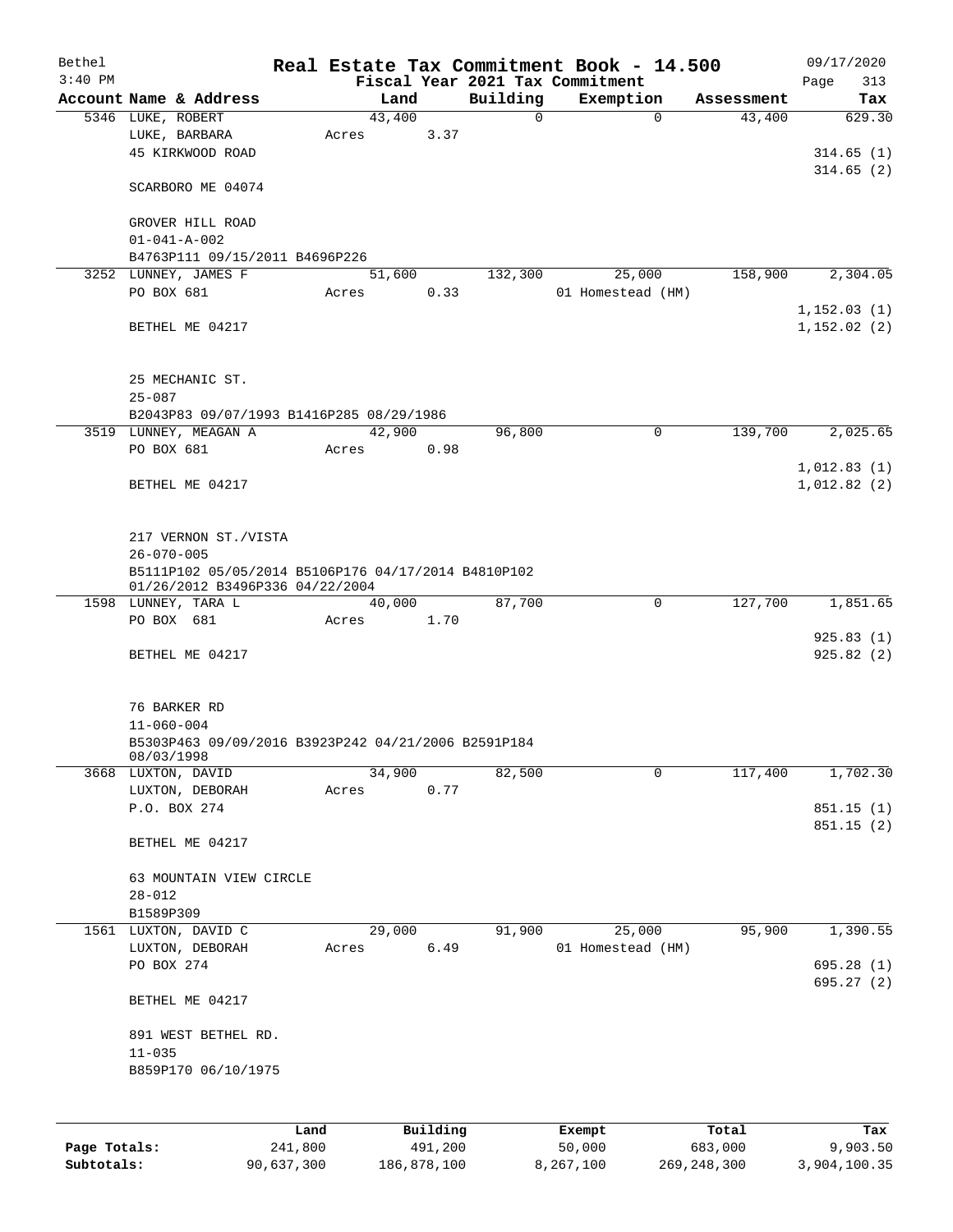| Bethel       |                                                                                                 |       |                     |          | Real Estate Tax Commitment Book - 14.500 |                  | 09/17/2020                  |
|--------------|-------------------------------------------------------------------------------------------------|-------|---------------------|----------|------------------------------------------|------------------|-----------------------------|
| $3:40$ PM    |                                                                                                 |       |                     |          | Fiscal Year 2021 Tax Commitment          |                  | Page<br>314                 |
|              | Account Name & Address                                                                          |       | Land                | Building | Exemption                                | Assessment       | Tax<br>616.25               |
|              | 1580 LUXTON, DONALD<br>227 BARKER ROAD                                                          | Acres | 32,600<br>1.00      | 34,900   | 25,000<br>01 Homestead (HM)              | 42,500           |                             |
|              |                                                                                                 |       |                     |          |                                          |                  | 308.13(1)                   |
|              | BETHEL ME 04217                                                                                 |       |                     |          |                                          |                  | 308.12(2)                   |
|              |                                                                                                 |       |                     |          |                                          |                  |                             |
|              |                                                                                                 |       |                     |          |                                          |                  |                             |
|              | 227 BARKER RD.                                                                                  |       |                     |          |                                          |                  |                             |
|              | $11 - 049 - 001$<br>B1588P48                                                                    |       |                     |          |                                          |                  |                             |
|              | 1379 LYNG, THOMAS P. &                                                                          |       | 50,000              | 117,800  | 0                                        | 167,800          | 2,433.10                    |
|              | KIMBERLEY S.                                                                                    |       |                     |          |                                          |                  |                             |
|              | 333 NEW CASTLE AVE                                                                              | Acres | 1.65                |          |                                          |                  |                             |
|              |                                                                                                 |       |                     |          |                                          |                  | 1,216.55(1)                 |
|              | PORTSMOUTH NH 03801                                                                             |       |                     |          |                                          |                  | 1,216.55(2)                 |
|              |                                                                                                 |       |                     |          |                                          |                  |                             |
|              | 143 BAILEY RD                                                                                   |       |                     |          |                                          |                  |                             |
|              | $08 - 055 - 013$                                                                                |       |                     |          |                                          |                  |                             |
|              | B5477P186 B4910P294 10/23/2012 B2178P229 11/22/1994<br>B1799P97 05/07/1991 B1504P271 09/01/1987 |       |                     |          |                                          |                  |                             |
|              | 4798 LYON, JOHN C III                                                                           |       | 44,900              | 227,900  | $\mathbf 0$                              | 272,800          | 3,955.60                    |
|              | LYON, CHERYL P                                                                                  | Acres | 1.65                |          |                                          |                  |                             |
|              | 14 YEARLING LANE                                                                                |       |                     |          |                                          |                  | 1,977.80(1)                 |
|              |                                                                                                 |       |                     |          |                                          |                  | 1,977.80(2)                 |
|              | TOLAND CT 06084                                                                                 |       |                     |          |                                          |                  |                             |
|              | 39 HARMONY ROW                                                                                  |       |                     |          |                                          |                  |                             |
|              | $23 - 013 - 001 - 010$                                                                          |       |                     |          |                                          |                  |                             |
|              | B5282P570 05/24/2016                                                                            |       |                     |          |                                          |                  |                             |
|              | 386 LYON, SEABURY A III                                                                         |       | 55,800              | 121,300  | 25,000                                   | 152,100          | 2,205.45                    |
|              | LYON, SHARON B                                                                                  | Acres | 5.70                |          | 01 Homestead (HM)                        |                  |                             |
|              | 99 SPARROWHAWK MTN. RD.                                                                         |       |                     |          |                                          |                  | 1, 102.73(1)<br>1,102.72(2) |
|              | BETHEL ME 04217                                                                                 |       |                     |          |                                          |                  |                             |
|              |                                                                                                 |       |                     |          |                                          |                  |                             |
|              | 99 SPARROWHAWK MT RD                                                                            |       |                     |          |                                          |                  |                             |
|              | $06 - 018 - 003$                                                                                |       |                     |          |                                          |                  |                             |
|              | B2884P264                                                                                       |       |                     |          |                                          |                  |                             |
| 2967         | LYONS, JEFFREY<br>LYONS, KELLY                                                                  |       | 33,600              | 117,500  | 0                                        | 151,100          | 2,190.95                    |
|              | 43 ARDSMOOR ROAD                                                                                |       |                     |          |                                          |                  | 1,095.48(1)                 |
|              |                                                                                                 |       |                     |          |                                          |                  | 1,095.47(2)                 |
|              | MELROSE MA 02176                                                                                |       |                     |          |                                          |                  |                             |
|              |                                                                                                 |       |                     |          |                                          |                  |                             |
|              | 24 CHERRY LANE<br>$22 - 002 - 001 - 043$                                                        |       |                     |          |                                          |                  |                             |
|              | B5410P462 05/31/2018 B5255P412 11/23/2015 B4418P138                                             |       |                     |          |                                          |                  |                             |
|              | 03/23/2009 B3603P248 09/22/2004                                                                 |       |                     |          |                                          |                  |                             |
|              | 515 MACARTHUR, ROSALIE                                                                          |       | 48,100              | 24,700   | 0                                        | 72,800           | 1,055.60                    |
|              | MACARTHUR, STEVEN                                                                               | Acres | 1.03                |          |                                          |                  |                             |
|              | PO BOX 52                                                                                       |       |                     |          |                                          |                  | 527.80(1)                   |
|              | EDDINGTON ME 04428                                                                              |       |                     |          |                                          |                  | 527.80(2)                   |
|              |                                                                                                 |       |                     |          |                                          |                  |                             |
|              | 564 NORTH ROAD                                                                                  |       |                     |          |                                          |                  |                             |
|              | $11 - 070 - 005$                                                                                |       |                     |          |                                          |                  |                             |
|              | B5421P338 07/27/2018 B5364P67 08/28/2017 B4873P162<br>07/27/2012                                |       |                     |          |                                          |                  |                             |
|              |                                                                                                 |       |                     |          |                                          |                  |                             |
| Page Totals: | 265,000                                                                                         | Land  | Building<br>644,100 |          | Exempt<br>50,000                         | Total<br>859,100 | Tax<br>12,456.95            |
| Subtotals:   | 90,902,300                                                                                      |       | 187,522,200         |          | 8,317,100                                | 270,107,400      | 3,916,557.30                |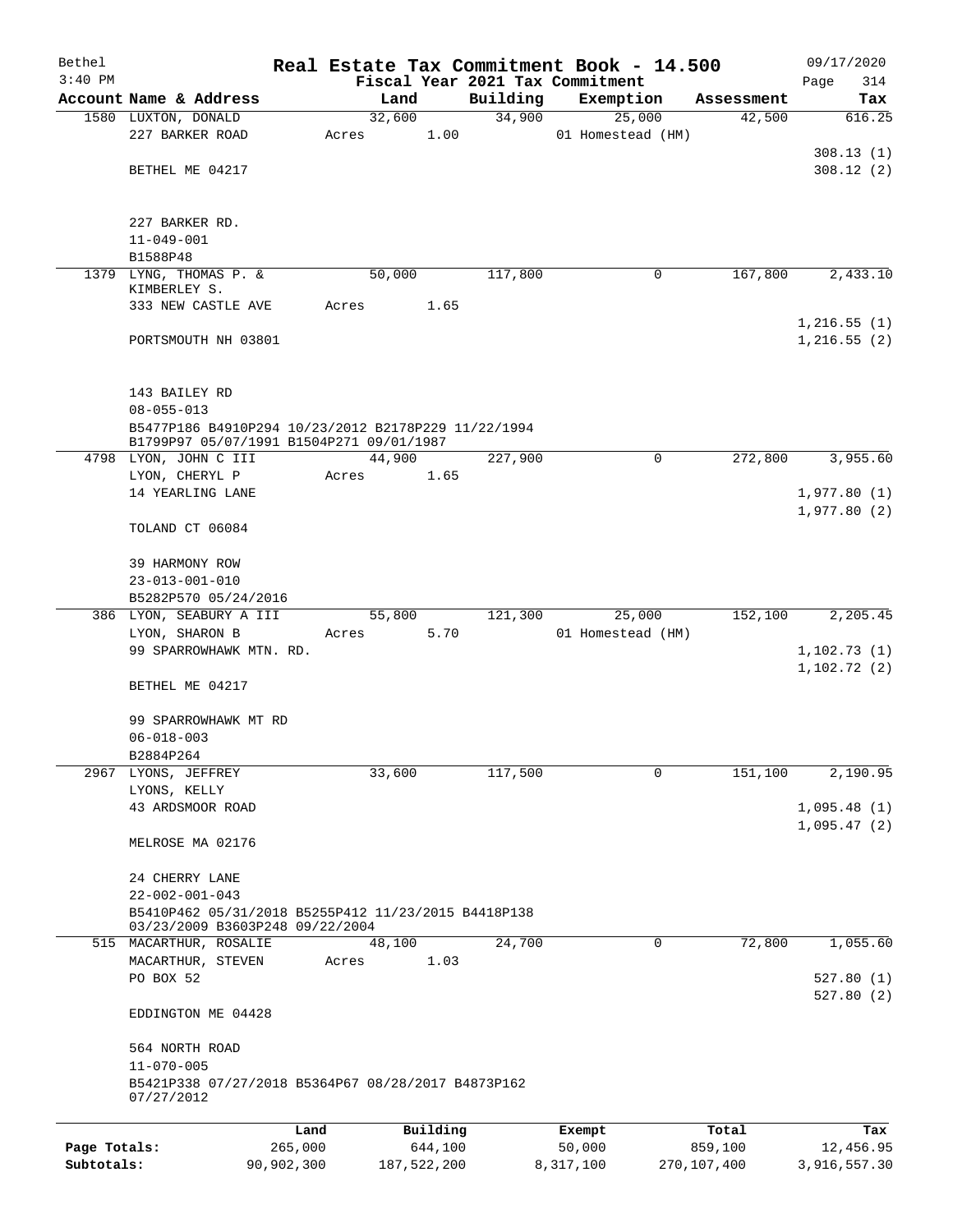| Bethel                     |                                                                                                 |                       |                          |          | Real Estate Tax Commitment Book - 14.500 |                        | 09/17/2020                      |
|----------------------------|-------------------------------------------------------------------------------------------------|-----------------------|--------------------------|----------|------------------------------------------|------------------------|---------------------------------|
| $3:40$ PM                  |                                                                                                 |                       |                          |          | Fiscal Year 2021 Tax Commitment          |                        | Page<br>315                     |
|                            | Account Name & Address                                                                          |                       | Land                     | Building | Exemption                                | Assessment             | Tax                             |
|                            | 2843 MACDERMID, CLIFFORD S<br>MACDERMID, DORI J<br>37 DORCAS DRIVE                              | Acres                 | 12,300<br>11.20          | 0        | $\mathbf 0$                              | 12,300                 | 178.35<br>89.18 (1)<br>89.17(2) |
|                            | BARNSTABLE MA 02630                                                                             |                       |                          |          |                                          |                        |                                 |
|                            | $19 - 006 - 002$<br>B3546P133 06/30/2004                                                        |                       |                          |          |                                          |                        |                                 |
|                            | 2549 MACDONALD, BRIDGET A                                                                       |                       | 38,400                   | 110,200  | 0                                        | 148,600                | 2,154.70                        |
|                            | MACDONALD, BRIAN J<br>MACDONALD                                                                 | Acres                 | 1.00                     |          |                                          |                        |                                 |
|                            | 73 WATER ST                                                                                     |                       |                          |          |                                          |                        | 1,077.35(1)<br>1,077.35(2)      |
|                            | HANOVER MA 02339                                                                                |                       |                          |          |                                          |                        |                                 |
|                            | 1913 INTERVALE RD.<br>$15 - 009$                                                                |                       |                          |          |                                          |                        |                                 |
|                            | B3378P125 08/29/2003                                                                            |                       |                          |          |                                          |                        |                                 |
|                            | 3278 MACDONALD, SARAH E                                                                         |                       | 51,800                   | 93,800   | 0                                        | 145,600                | 2,111.20                        |
|                            | MACDONALD, SCOTT M<br>4 MERRILL BROOK DRIVE                                                     | Acres                 | 0.34                     |          |                                          |                        | 1,055.60(1)                     |
|                            |                                                                                                 |                       |                          |          |                                          |                        | 1,055.60(2)                     |
|                            | SCARBOROUGH ME 04074                                                                            |                       |                          |          |                                          |                        |                                 |
|                            | 20 TYLER ST.<br>$25 - 111$                                                                      |                       |                          |          |                                          |                        |                                 |
|                            | B5393P692 02/20/2018 B5344P334 05/09/2017 B4723P107<br>06/01/2011 B2931P299 04/19/2001 B1476P52 |                       |                          |          |                                          |                        |                                 |
|                            | 5051 MACEACHERN, STUART P                                                                       |                       | 55,400                   | 293,600  | 0                                        | 349,000                | 5,060.50                        |
|                            | LOCKNER, JULIE A                                                                                | Acres                 | 1.78                     |          |                                          |                        |                                 |
|                            | 55 NORTH MILL STREET                                                                            |                       |                          |          |                                          |                        | 2,530.25(1)<br>2,530.25(2)      |
|                            | HOPKINTON MA 01748                                                                              |                       |                          |          |                                          |                        |                                 |
|                            | 13 HOMESTEAD LANE<br>$18 - 060 - 026$                                                           |                       |                          |          |                                          |                        |                                 |
|                            | B5264P37 01/19/2016 B4724P242 06/03/2011 B3568P322                                              |                       |                          |          |                                          |                        |                                 |
|                            | 08/06/2004<br>4770 MACHADO, JASON &                                                             |                       | 34,500                   | 131,000  | $\mathbf 0$                              | 165,500                | 2,399.75                        |
|                            | TIFFANY<br>25 LAWNGALE CIRCLE                                                                   | Acres                 | 2.07                     |          |                                          |                        |                                 |
|                            |                                                                                                 |                       |                          |          |                                          |                        | 1, 199.88(1)                    |
|                            | GLOUCESTER MA 01930                                                                             |                       |                          |          |                                          |                        | 1, 199.87(2)                    |
|                            | 19 RIVER GLEN ROAD                                                                              |                       |                          |          |                                          |                        |                                 |
|                            | $18 - 033 - 001 - 003$                                                                          |                       |                          |          |                                          |                        |                                 |
|                            | B5459P531 04/23/2019 B5228P342 06/23/2015 B3801P114                                             |                       |                          |          |                                          |                        |                                 |
|                            | 1606 MACINNIS, MERRILL<br>PO BOX 708                                                            | Acres                 | 9,000<br>1.50            | 8,300    | 0                                        | 17,300                 | 250.85                          |
|                            |                                                                                                 |                       |                          |          |                                          |                        | 125.43(1)                       |
|                            | BETHEL ME 04217                                                                                 |                       |                          |          |                                          |                        | 125.42(2)                       |
|                            | RTE 2 S/S                                                                                       |                       |                          |          |                                          |                        |                                 |
|                            | $11 - 064$                                                                                      |                       |                          |          |                                          |                        |                                 |
|                            | B4061P124 B2488P66                                                                              |                       |                          |          |                                          |                        |                                 |
|                            |                                                                                                 | Land                  | Building                 |          | Exempt                                   | Total                  | Tax                             |
| Page Totals:<br>Subtotals: |                                                                                                 | 201,400<br>91,103,700 | 636,900<br>188, 159, 100 |          | 0<br>8,317,100                           | 838,300<br>270,945,700 | 12, 155.35<br>3,928,712.65      |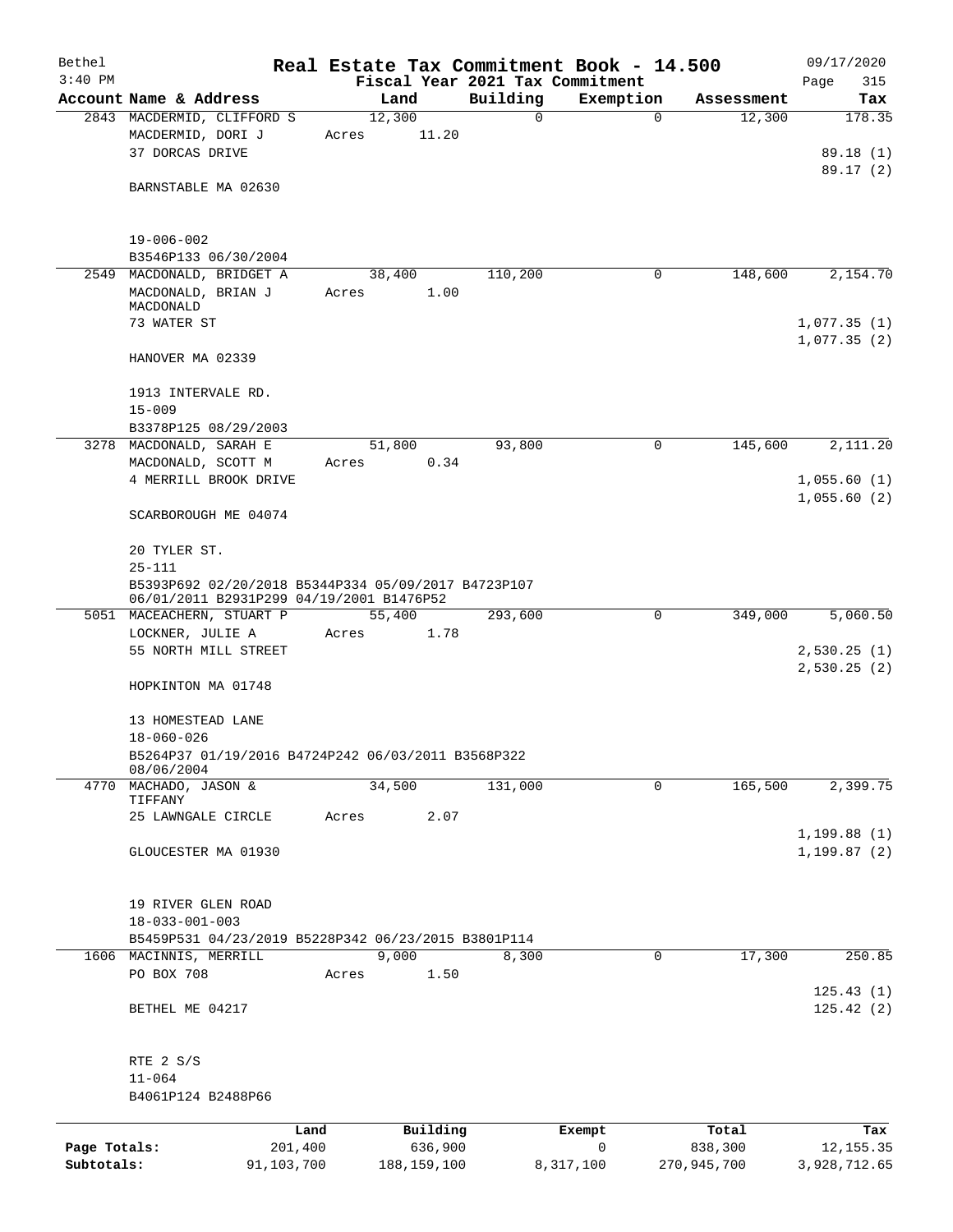| Bethel       |                                                            | Real Estate Tax Commitment Book - 14.500 |          |             |             | 09/17/2020               |
|--------------|------------------------------------------------------------|------------------------------------------|----------|-------------|-------------|--------------------------|
| $3:40$ PM    |                                                            | Fiscal Year 2021 Tax Commitment          |          |             |             | 316<br>Page              |
|              | Account Name & Address                                     | Land                                     | Building | Exemption   | Assessment  | Tax                      |
|              | 1607 MACINNIS, MERRILL<br>PO BOX 708                       | 48,900<br>6.06<br>Acres                  | 0        | $\mathbf 0$ | 48,900      | 709.05                   |
|              |                                                            |                                          |          |             |             | 354.53(1)                |
|              | BETHEL ME 04217                                            |                                          |          |             |             | 354.52(2)                |
|              |                                                            |                                          |          |             |             |                          |
|              |                                                            |                                          |          |             |             |                          |
|              | 61 BARKER RD.<br>$11 - 065$                                |                                          |          |             |             |                          |
|              | B4061P124 12/08/2006 B2488P66 B2488P66                     |                                          |          |             |             |                          |
|              | 1608 MACINNIS, MERRILL                                     | 100                                      | $\Omega$ | 0           | 100         | 1.45                     |
|              | PO BOX 708                                                 | 0.06<br>Acres                            |          |             |             |                          |
|              |                                                            |                                          |          |             |             | 0.73(1)                  |
|              | BETHEL ME 04217                                            |                                          |          |             |             | 0.72(2)                  |
|              |                                                            |                                          |          |             |             |                          |
|              |                                                            |                                          |          |             |             |                          |
|              | RTE 2 N/S<br>$11 - 066$                                    |                                          |          |             |             |                          |
|              | B4061P124 B2507P307                                        |                                          |          |             |             |                          |
|              | 5362 MACINNIS, MERRILL REAL                                | 83,100                                   | 301,400  | 0           | 384,500     | 5,575.25                 |
|              | ESTATE TRUST                                               |                                          |          |             |             |                          |
|              | CATERINE, SANDRA Y.<br>REAL ESTATE TRUST                   | 18.04<br>Acres                           |          |             |             |                          |
|              | P.O. BOX 708                                               |                                          |          |             |             | 2,787.63 (1)             |
|              |                                                            |                                          |          |             |             | 2,787.62(2)              |
|              | BETHEL ME 04217                                            |                                          |          |             |             |                          |
|              |                                                            |                                          |          |             |             |                          |
|              | 59 BARKER ROAD                                             |                                          |          |             |             |                          |
|              | $11 - 065 - 001$<br>B4775P185 10/25/2011                   |                                          |          |             |             |                          |
|              | 2634 MACKAY, RENNY                                         | 50,800                                   | 76,200   | 0           | 127,000     | 1,841.50                 |
|              | 15 MEETING HOUSE LANE                                      | 2.00<br>Acres                            |          |             |             |                          |
|              |                                                            |                                          |          |             |             | 920.75(1)                |
|              | SCITUATE MA 02066                                          |                                          |          |             |             | 920.75(2)                |
|              |                                                            |                                          |          |             |             |                          |
|              | 559 NORTH ROAD                                             |                                          |          |             |             |                          |
|              | $16 - 008$                                                 |                                          |          |             |             |                          |
|              | B5460P535 04/29/2019 B5215P282 03/30/2015 B1248P76         |                                          |          |             |             |                          |
|              | 02/23/1984 B642P46 06/15/1965 B560P219                     |                                          |          |             |             |                          |
|              | 3568 MACLEAN, KEITH                                        | 33,600                                   | 98,500   | 0           | 132,100     | 1,915.45                 |
|              | MACLEAN, CANDACE<br>13 KENDRICKS COURT                     |                                          |          |             |             |                          |
|              |                                                            |                                          |          |             |             | 957.73 (1)<br>957.72 (2) |
|              | AMESBURY MA 01913                                          |                                          |          |             |             |                          |
|              |                                                            |                                          |          |             |             |                          |
|              | 135 VERNON ST.                                             |                                          |          |             |             |                          |
|              | 26-076-001-06F                                             |                                          |          |             |             |                          |
|              | B4711P232 12/09/2010 B3243P9<br>1251 MACMUNN, ELEANOR EST. | 31,400                                   | 80,600   | 0           | 112,000     | 1,624.00                 |
|              | OF/BRUCE MACMUNN, PR                                       |                                          |          |             |             |                          |
|              | 723 ALLEN POND RD.                                         | 0.90<br>Acres                            |          |             |             |                          |
|              |                                                            |                                          |          |             |             | 812.00(1)                |
|              | GREENE ME 04236                                            |                                          |          |             |             | 812.00(2)                |
|              |                                                            |                                          |          |             |             |                          |
|              | 188 WEST BETHEL RD.                                        |                                          |          |             |             |                          |
|              | $07 - 054$                                                 |                                          |          |             |             |                          |
|              | B3709P43 05/02/2005                                        |                                          |          |             |             |                          |
|              | Land                                                       | Building                                 |          | Exempt      | Total       |                          |
| Page Totals: | 247,900                                                    | 556,700                                  |          | 0           | 804,600     | Tax<br>11,666.70         |
| Subtotals:   | 91,351,600                                                 | 188,715,800                              |          | 8,317,100   | 271,750,300 | 3,940,379.35             |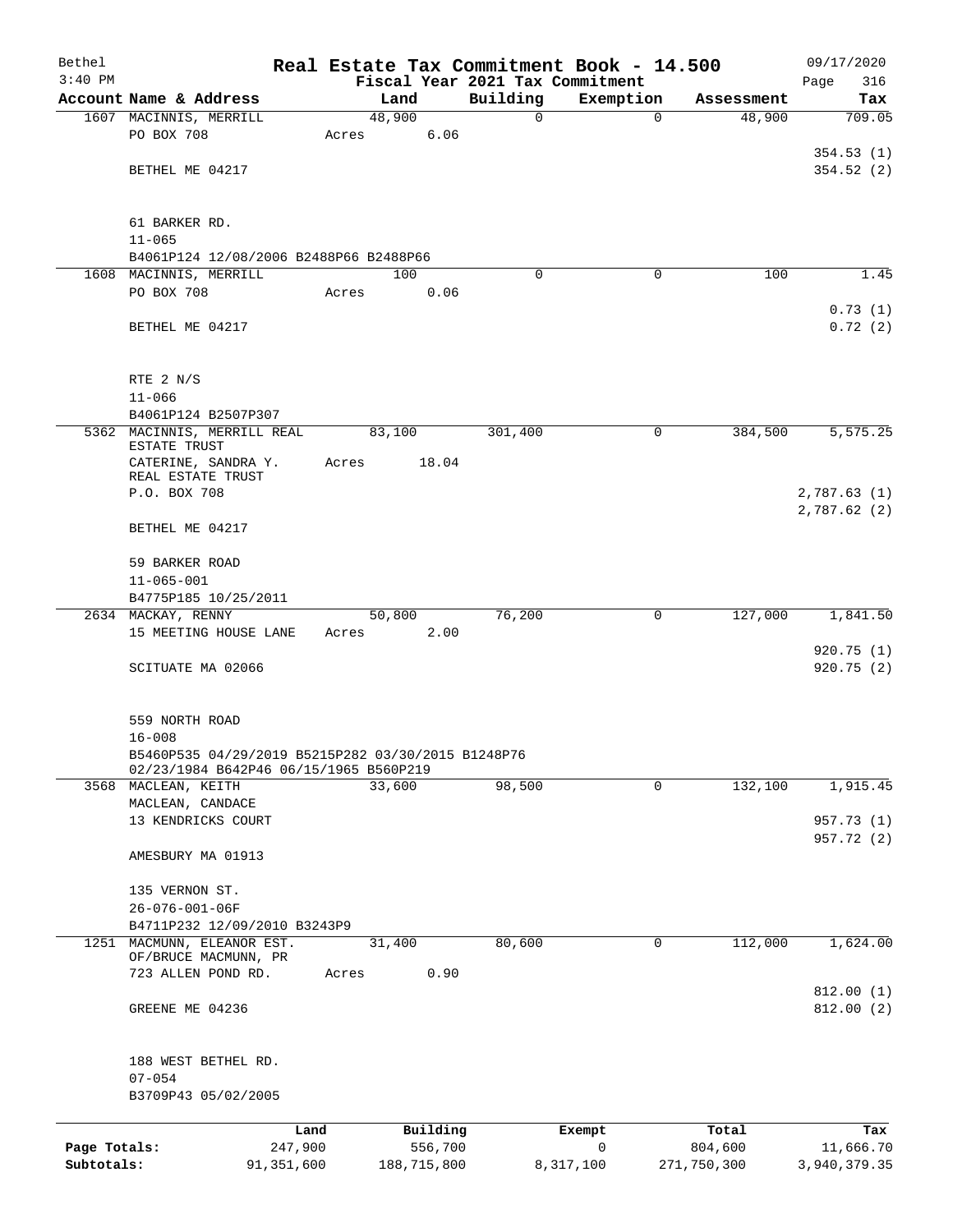| Bethel       |                                                                                        |            |       |             |          | Real Estate Tax Commitment Book - 14.500 |                         | 09/17/2020                  |
|--------------|----------------------------------------------------------------------------------------|------------|-------|-------------|----------|------------------------------------------|-------------------------|-----------------------------|
| $3:40$ PM    |                                                                                        |            |       |             |          | Fiscal Year 2021 Tax Commitment          |                         | 317<br>Page                 |
|              | Account Name & Address                                                                 |            |       | Land        | Building | Exemption                                | Assessment              | Tax                         |
|              | 4520 MACPHIE, SARAH                                                                    |            |       | 44,400      | 248,100  |                                          | 292,500<br>$\mathbf 0$  | 4, 241.25                   |
|              | 19 PINE HAVEN LANE                                                                     |            | Acres | 1.41        |          |                                          |                         | 2,120.63(1)                 |
|              | BETHEL ME 04217                                                                        |            |       |             |          |                                          |                         | 2,120.62(2)                 |
|              |                                                                                        |            |       |             |          |                                          |                         |                             |
|              |                                                                                        |            |       |             |          |                                          |                         |                             |
|              | 19 PINE HAVEN LANE                                                                     |            |       |             |          |                                          |                         |                             |
|              | $18 - 054 - 008$                                                                       |            |       |             |          |                                          |                         |                             |
|              | B5250P466 10/27/2015 B4181P246 08/22/2007 B3849P218<br>11/14/2005                      |            |       |             |          |                                          |                         |                             |
|              | 2724 MADDEN, ELIZABETH ET                                                              |            |       | 56,700      | 0        |                                          | $\mathbf 0$<br>56,700   | 822.15                      |
|              | AL                                                                                     |            |       |             |          |                                          |                         |                             |
|              | 11 GLORIA DR                                                                           |            | Acres | 0.88        |          |                                          |                         |                             |
|              |                                                                                        |            |       |             |          |                                          |                         | 411.08(1)                   |
|              | MANSFIELD MA 02048                                                                     |            |       |             |          |                                          |                         | 411.07(2)                   |
|              |                                                                                        |            |       |             |          |                                          |                         |                             |
|              | RIVER VALLEY AC                                                                        |            |       |             |          |                                          |                         |                             |
|              | $17 - 038$                                                                             |            |       |             |          |                                          |                         |                             |
|              | B3162P27                                                                               |            |       |             |          |                                          |                         |                             |
|              | 2558 MADGE, PETER                                                                      |            |       | 25,600      | 214,600  |                                          | $\mathbf 0$<br>240,200  | 3,482.90                    |
|              | MADGE, TRACI<br>237 UNION ST                                                           |            | Acres | 0.50        |          |                                          |                         |                             |
|              |                                                                                        |            |       |             |          |                                          |                         | 1,741.45 (1)<br>1,741.45(2) |
|              | MARSHFIELD MA 02050                                                                    |            |       |             |          |                                          |                         |                             |
|              | 5275                                                                                   |            |       |             |          |                                          |                         |                             |
|              |                                                                                        |            |       |             |          |                                          |                         |                             |
|              | 1 HOLLY PLACE                                                                          |            |       |             |          |                                          |                         |                             |
|              | $15 - 016 - 011$                                                                       |            |       |             |          |                                          |                         |                             |
|              | B3740P342 06/15/2005<br>1414 MADMACS'S LLC                                             |            |       | 40,900      | 51,000   |                                          | 91,900<br>$\mathbf 0$   | 1,332.55                    |
|              | PO BOX 896                                                                             |            | Acres | 2.30        |          |                                          |                         |                             |
|              |                                                                                        |            |       |             |          |                                          |                         | 666.28(1)                   |
|              | BETHEL ME 04217                                                                        |            |       |             |          |                                          |                         | 666.27 (2)                  |
|              |                                                                                        |            |       |             |          |                                          |                         |                             |
|              |                                                                                        |            |       |             |          |                                          |                         |                             |
|              | 93 CHANDLER HILL RD.                                                                   |            |       |             |          |                                          |                         |                             |
|              | $08 - 070 - 008$                                                                       |            |       |             |          |                                          |                         |                             |
|              | B5178P218 10/30/2014 B5133P196 07/02/2014 B4543P278<br>12/28/2009 B3819P317 10/11/2005 |            |       |             |          |                                          |                         |                             |
|              | 3343 MAGEE, JAMES                                                                      |            |       | 20,200      | 86,400   |                                          | $\mathsf{O}$<br>106,600 | 1,545.70                    |
|              | MAGEE, MARILYN                                                                         |            |       |             |          |                                          |                         |                             |
|              | 373 FOX DEN CIRCLE                                                                     |            |       |             |          |                                          |                         | 772.85 (1)                  |
|              |                                                                                        |            |       |             |          |                                          |                         | 772.85(2)                   |
|              | NAPLES FL 34104                                                                        |            |       |             |          |                                          |                         |                             |
|              | 16 MASON ST.                                                                           |            |       |             |          |                                          |                         |                             |
|              | $25 - 167 - 001 - 007$                                                                 |            |       |             |          |                                          |                         |                             |
|              | B2347P2                                                                                |            |       |             |          |                                          |                         |                             |
|              | 3275 MAGNER, MICHAEL R                                                                 |            |       | 48,300      | 64,700   |                                          | 113,000<br>0            | 1,638.50                    |
|              | 644 HALE ST                                                                            |            | Acres | 0.27        |          |                                          |                         |                             |
|              |                                                                                        |            |       |             |          |                                          |                         | 819.25(1)                   |
|              | BEVERLY MA 01915 1435                                                                  |            |       |             |          |                                          |                         | 819.25(2)                   |
|              |                                                                                        |            |       |             |          |                                          |                         |                             |
|              | 47 VERNON ST.                                                                          |            |       |             |          |                                          |                         |                             |
|              | $25 - 108$                                                                             |            |       |             |          |                                          |                         |                             |
|              | B5310P250 10/12/2016 B5282P8 05/19/2016 B5282P8<br>05/19/2016 B3640P61 12/01/2004      |            |       |             |          |                                          |                         |                             |
|              |                                                                                        | Land       |       | Building    |          | Exempt                                   | Total                   | Tax                         |
| Page Totals: |                                                                                        | 236,100    |       | 664,800     |          | 0                                        | 900,900                 | 13,063.05                   |
| Subtotals:   |                                                                                        | 91,587,700 |       | 189,380,600 |          | 8,317,100                                | 272,651,200             | 3,953,442.40                |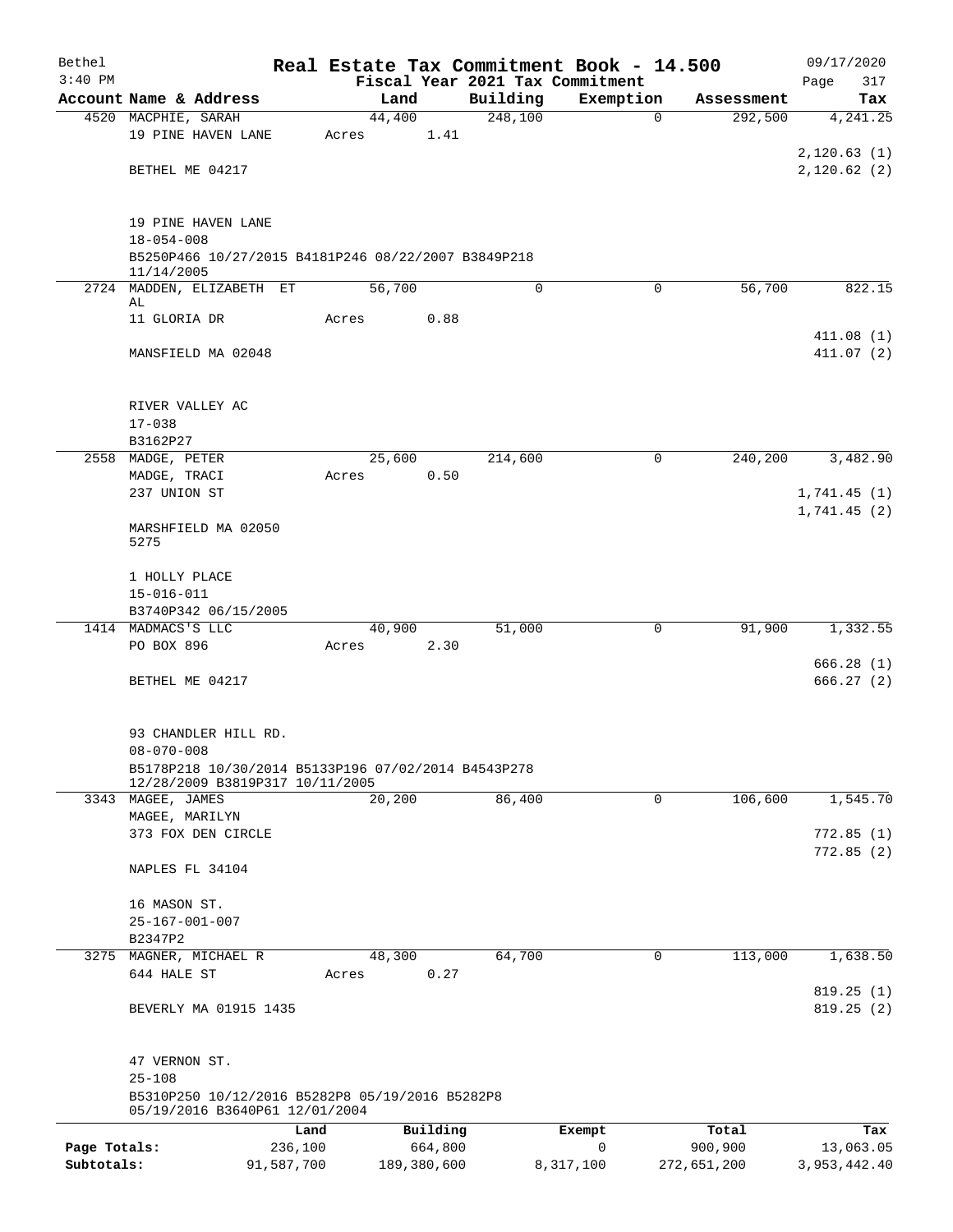| Bethel    |                                                            |       |         |          |             | Real Estate Tax Commitment Book - 14.500 |             |            | 09/17/2020              |
|-----------|------------------------------------------------------------|-------|---------|----------|-------------|------------------------------------------|-------------|------------|-------------------------|
| $3:40$ PM |                                                            |       |         |          |             | Fiscal Year 2021 Tax Commitment          |             |            | Page<br>318             |
|           | Account Name & Address                                     |       | Land    |          | Building    | Exemption                                |             | Assessment | Tax                     |
|           | 250 MAGUIRE, FREDERICK<br>MAGUIRE, SHEILA<br>4 JERICHO RD. | Acres | 77,100  | 5.08     | 223,600     |                                          | $\mathbf 0$ | 300,700    | 4,360.15<br>2,180.08(1) |
|           | SCITUATE MA 02066                                          |       |         |          |             |                                          |             |            | 2,180.07(2)             |
|           | 22 HIGHLAND AVE.<br>$04 - 083 - 017$                       |       |         |          |             |                                          |             |            |                         |
|           | B2330P26                                                   |       |         |          |             |                                          |             |            |                         |
| 3659      | MAHAR, JOHN P III                                          |       | 28,400  |          | 127,700     |                                          | 25,000      | 131,100    | 1,900.95                |
|           | MAHAR, LORNA L                                             | Acres |         | 0.68     |             | 01 Homestead (HM)                        |             |            |                         |
|           | PO BOX 116                                                 |       |         |          |             |                                          |             |            | 950.48 (1)<br>950.47(2) |
|           | WEST BETHEL ME 04286                                       |       |         |          |             |                                          |             |            |                         |
|           | 704 WEST BETHEL RD.                                        |       |         |          |             |                                          |             |            |                         |
|           | $28 - 003$                                                 |       |         |          |             |                                          |             |            |                         |
|           | B2228P210 06/16/1995                                       |       |         |          |             |                                          |             |            |                         |
|           | 5183 MAHAR, JOHN, P. &<br>LORNA, L                         |       | 54,700  |          | 13,800      |                                          | 0           | 68,500     | 993.25                  |
|           | PO BOX 116                                                 | Acres |         | 7.50     |             |                                          |             |            |                         |
|           | WEST BETHEL ME 04217                                       |       |         |          |             |                                          |             |            | 496.63(1)<br>496.62 (2) |
|           | 171 BARKER RD                                              |       |         |          |             |                                          |             |            |                         |
|           | $11 - 052 - 00A$                                           |       |         |          |             |                                          |             |            |                         |
|           | B4392P272 01/12/2009                                       |       |         |          |             |                                          |             |            |                         |
|           | 2733 MAHOOSUC PATHWAYS<br>PO BOX 572                       | Acres | 247,100 | 853.31   | $\mathbf 0$ |                                          | $\mathbf 0$ | 247,100    | 3,582.95                |
|           |                                                            |       |         |          |             |                                          |             |            | 1,791.48(1)             |
|           | BETHEL ME 04217                                            |       |         |          |             |                                          |             |            | 1,791.47(2)             |
|           | NORTH RD                                                   |       |         |          |             |                                          |             |            |                         |
|           | $17 - 045$                                                 |       |         |          |             |                                          |             |            |                         |
|           | B5466P44 06/18/2019 B3835P114 11/07/2005                   |       |         |          |             |                                          |             |            |                         |
|           | 1715 MAHOOSUC PATHWAYS INC                                 |       | 5,900   |          | 0           |                                          | 0           | 5,900      | 85.55                   |
|           | 537 HIGH ST.                                               | Acres |         | 20.28    |             |                                          |             |            | 42.78 (1)               |
|           | W GARDINER ME 04345                                        |       |         |          |             |                                          |             |            | 42.77 (2)               |
|           | DAISY BRYANT RD                                            |       |         |          |             |                                          |             |            |                         |
|           | $12 - 045 - 002$                                           |       |         |          |             |                                          |             |            |                         |
|           | B3835P114 11/03/2005                                       |       |         |          |             |                                          |             |            |                         |
|           | 4558 MAHOOSUC PROPERTIES,<br>INC.                          |       | 87,300  |          | 354,900     |                                          | 0           | 442,200    | 6,411.90                |
|           | PO BOX 508                                                 | Acres |         | 1.42     |             |                                          |             |            | 3, 205.95 (1)           |
|           | BETHEL ME 04217                                            |       |         |          |             |                                          |             |            | 3, 205.95 (2)           |
|           | 16 PARKWAY                                                 |       |         |          |             |                                          |             |            |                         |
|           | $25 - 241 - 001 - 001$                                     |       |         |          |             |                                          |             |            |                         |
|           | B3434P122 12/10/2003                                       |       |         |          |             |                                          |             |            |                         |
|           |                                                            |       |         |          |             |                                          |             |            |                         |
|           |                                                            | Land  |         | Building |             | Exempt                                   |             | Total      | Tax                     |

**Page Totals:** 500,500 720,000 25,000 1,195,500 17,334.75 **Subtotals:** 92,088,200 190,100,600 8,342,100 273,846,700 3,970,777.15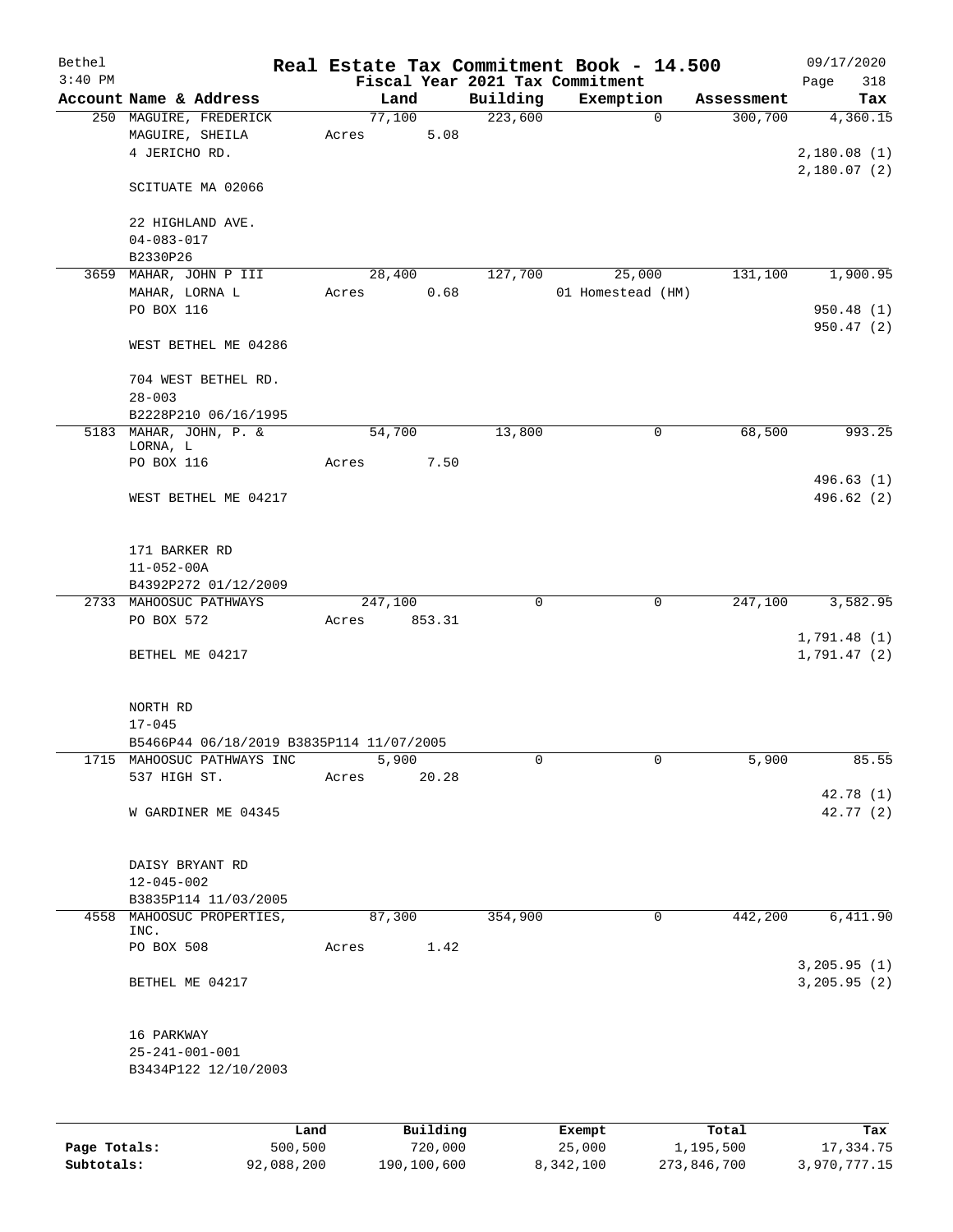| Bethel    |                                                                   |        |          |          | Real Estate Tax Commitment Book - 14.500 |            | 09/17/2020                 |
|-----------|-------------------------------------------------------------------|--------|----------|----------|------------------------------------------|------------|----------------------------|
| $3:40$ PM |                                                                   |        |          |          | Fiscal Year 2021 Tax Commitment          |            | 319<br>Page                |
|           | Account Name & Address                                            |        | Land     | Building | Exemption                                | Assessment | Tax                        |
|           | 5260 MAIKATH, KYLE K                                              |        | 34,700   | 148,000  | $\mathbf 0$                              | 182,700    | 2,649.15                   |
|           | FISHER, ANNIE P<br>54 LANGDON AVE                                 | Acres  | 2.24     |          |                                          |            |                            |
|           |                                                                   |        |          |          |                                          |            | 1,324.58(1)<br>1,324.57(2) |
|           | WATERTOWN MA 02472-1404                                           |        |          |          |                                          |            |                            |
|           | 650 EAST BETHEL ROAD                                              |        |          |          |                                          |            |                            |
|           | $09 - 018 - 003$                                                  |        |          |          |                                          |            |                            |
|           | B5280P332 05/09/2016 B4891P349 09/12/2012 B4427P212<br>04/08/2009 |        |          |          |                                          |            |                            |
|           | 5261 MAIKATH, KYLE K                                              | 26,000 |          | $\Omega$ | $\Omega$                                 | 26,000     | 377.00                     |
|           | FISHER, ANNIE P                                                   | Acres  | 2.48     |          |                                          |            |                            |
|           | 54 LANGDON AVE                                                    |        |          |          |                                          |            | 188.50(1)                  |
|           | WATERTOWN MA 02472                                                |        |          |          |                                          |            | 188.50(2)                  |
|           | OTTER BROOK                                                       |        |          |          |                                          |            |                            |
|           | $09 - 018 - 004$                                                  |        |          |          |                                          |            |                            |
|           | B5280P332 05/09/2016 B4891P349 09/12/2012 B4427P212<br>04/08/2009 |        |          |          |                                          |            |                            |
|           | 3293 MAINE MINERAL & GEM                                          | 41,500 |          | 214,000  | $\mathbf 0$                              | 255,500    | 3,704.75                   |
|           | MUSEUM<br>PO BOX 500                                              | Acres  | 0.20     |          |                                          |            |                            |
|           |                                                                   |        |          |          |                                          |            | 1,852.38(1)                |
|           | BETHEL ME 04217                                                   |        |          |          |                                          |            | 1,852.37(2)                |
|           |                                                                   |        |          |          |                                          |            |                            |
|           | 2 METEORITE LANDING                                               |        |          |          |                                          |            |                            |
|           | $25 - 127$                                                        |        |          |          |                                          |            |                            |
|           | B5100P194 03/25/2014 B3777P183 08/01/2005                         |        |          |          |                                          |            |                            |
|           | 5255 MAINE SKI HOLDINGS LLC                                       | 35,800 |          | $\Omega$ | $\Omega$                                 | 35,800     | 519.10                     |
|           | PO BOX 508                                                        | Acres  | 1.43     |          |                                          |            |                            |
|           |                                                                   |        |          |          |                                          |            | 259.55(1)                  |
|           | BETHEL ME 04217                                                   |        |          |          |                                          |            | 259.55(2)                  |
|           | WINTERPARK                                                        |        |          |          |                                          |            |                            |
|           | $01 - 010 - 030$                                                  |        |          |          |                                          |            |                            |
|           | B5452P553 02/22/2019                                              |        |          |          |                                          |            |                            |
|           | 5256 MAINE SKI HOLDINGS LLC                                       |        | 33,500   | $\Omega$ | 0                                        | 33,500     | 485.75                     |
|           | PO BOX 508                                                        | Acres  | 0.94     |          |                                          |            |                            |
|           |                                                                   |        |          |          |                                          |            | 242.88(1)                  |
|           | BETHEL ME 04217                                                   |        |          |          |                                          |            | 242.87(2)                  |
|           | WINTERPARK                                                        |        |          |          |                                          |            |                            |
|           | $01 - 010 - 031$                                                  |        |          |          |                                          |            |                            |
|           | B5452P553 02/22/2019                                              |        |          |          |                                          |            |                            |
|           | 5229 MAINE SKI HOLDINGS LLC                                       | 36,600 |          | 0        | $\mathbf 0$                              | 36,600     | 530.70                     |
|           | PO BOX 508                                                        | Acres  | 1.76     |          |                                          |            |                            |
|           | BETHEL ME 04217                                                   |        |          |          |                                          |            | 265.35(1)<br>265.35(2)     |
|           |                                                                   |        |          |          |                                          |            |                            |
|           | WINTERPARK<br>$01 - 010 - 027$                                    |        |          |          |                                          |            |                            |
|           | B5452P553 02/22/2019 B12P4567 10/29/2009                          |        |          |          |                                          |            |                            |
|           |                                                                   |        |          |          |                                          |            |                            |
|           | Land                                                              |        | Building |          | Exempt                                   | Total      | Tax                        |

**Page Totals:** 208,100 362,000 0 570,100 8,266.45 **Subtotals:** 92,296,300 190,462,600 8,342,100 274,416,800 3,979,043.60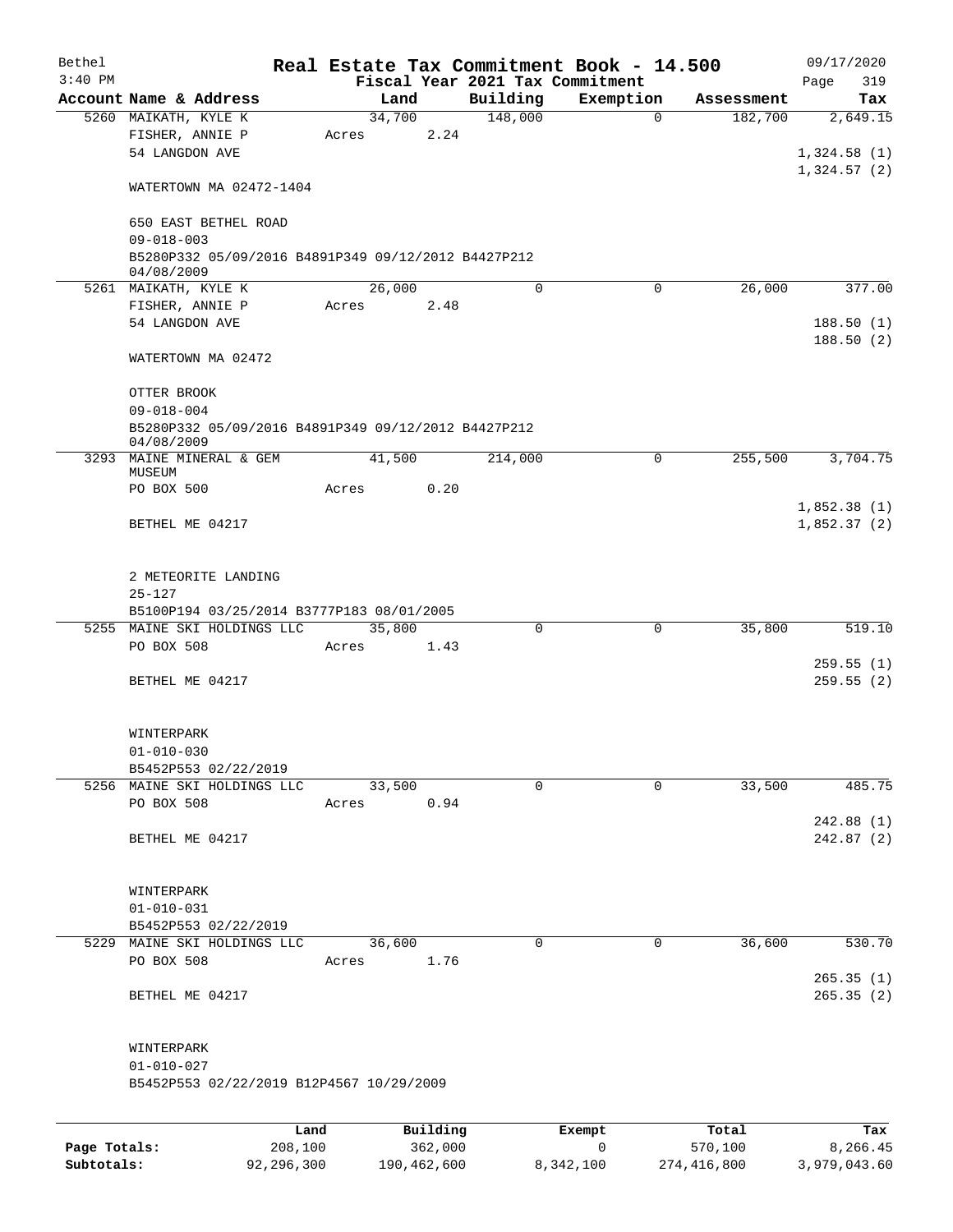| Bethel<br>$3:40$ PM |                                                               |                     |      | Fiscal Year 2021 Tax Commitment | Real Estate Tax Commitment Book - 14.500 |            | 09/17/2020<br>Page<br>320 |
|---------------------|---------------------------------------------------------------|---------------------|------|---------------------------------|------------------------------------------|------------|---------------------------|
|                     | Account Name & Address                                        | Land                |      | Building                        | Exemption                                | Assessment | Tax                       |
|                     | 5230 MAINE SKI HOLDINGS LLC                                   | 35,000              |      | $\mathbf 0$                     | $\mathbf 0$                              | 35,000     | 507.50                    |
|                     | PO BOX 508                                                    | Acres               | 1.15 |                                 |                                          |            |                           |
|                     |                                                               |                     |      |                                 |                                          |            | 253.75(1)                 |
|                     | BETHEL ME 04217                                               |                     |      |                                 |                                          |            | 253.75(2)                 |
|                     |                                                               |                     |      |                                 |                                          |            |                           |
|                     | WINTERPARK                                                    |                     |      |                                 |                                          |            |                           |
|                     | $01 - 010 - 028$                                              |                     |      |                                 |                                          |            |                           |
|                     | B5452P553 02/22/2019 B12P4567 10/29/2009                      |                     |      |                                 |                                          |            |                           |
|                     | 5128 MAINE SKI HOLDINGS LLC                                   | 37,800              |      | $\Omega$                        | 0                                        | 37,800     | 548.10                    |
|                     | PO BOX 508                                                    | Acres               | 2.46 |                                 |                                          |            |                           |
|                     |                                                               |                     |      |                                 |                                          |            | 274.05(1)                 |
|                     | BETHEL ME 04217                                               |                     |      |                                 |                                          |            | 274.05(2)                 |
|                     |                                                               |                     |      |                                 |                                          |            |                           |
|                     | WINTERPARK                                                    |                     |      |                                 |                                          |            |                           |
|                     | $01 - 010 - 025$                                              |                     |      |                                 |                                          |            |                           |
|                     | B5452P553 02/22/2019 B3962P119                                |                     |      |                                 |                                          |            |                           |
|                     | 5129 MAINE SKI HOLDINGS LLC                                   | 38,100              |      | $\mathbf 0$                     | $\mathbf 0$                              | 38,100     | 552.45                    |
|                     | PO BOX 508                                                    | Acres               | 2.66 |                                 |                                          |            |                           |
|                     | BETHEL ME 04217                                               |                     |      |                                 |                                          |            | 276.23(1)<br>276.22(2)    |
|                     |                                                               |                     |      |                                 |                                          |            |                           |
|                     |                                                               |                     |      |                                 |                                          |            |                           |
|                     | WINTERPARK                                                    |                     |      |                                 |                                          |            |                           |
|                     | $01 - 010 - 026$                                              |                     |      |                                 |                                          |            |                           |
|                     | B5452P553 02/22/2019 B3962P119                                |                     |      |                                 |                                          |            |                           |
|                     | 5110 MAINE SKI HOLDINGS LLC                                   | 48,500              |      | 262,100                         | 0                                        | 310,600    | 4,503.70                  |
|                     | PO BOX 508                                                    | Acres               | 1.27 |                                 |                                          |            | 2, 251.85 (1)             |
|                     | BETHEL ME 04217                                               |                     |      |                                 |                                          |            | 2, 251.85 (2)             |
|                     |                                                               |                     |      |                                 |                                          |            |                           |
|                     |                                                               |                     |      |                                 |                                          |            |                           |
|                     | 18 GENTLE BEN LANE                                            |                     |      |                                 |                                          |            |                           |
|                     | $01 - 010 - 007$                                              |                     |      |                                 |                                          |            |                           |
|                     | B5452P553 02/22/2019 B3962P119<br>5116 MAINE SKI HOLDINGS LLC | 40,500              |      | $\Omega$                        | 0                                        | 40,500     | 587.25                    |
|                     | PO BOX 508                                                    | Acres               | 1.50 |                                 |                                          |            |                           |
|                     |                                                               |                     |      |                                 |                                          |            | 293.63(1)                 |
|                     | BETHEL ME 04217                                               |                     |      |                                 |                                          |            | 293.62(2)                 |
|                     |                                                               |                     |      |                                 |                                          |            |                           |
|                     | WINTERPARK                                                    |                     |      |                                 |                                          |            |                           |
|                     | $01 - 010 - 013$                                              |                     |      |                                 |                                          |            |                           |
|                     | B5452P553 02/22/2019 B3962P119                                |                     |      |                                 |                                          |            |                           |
|                     | 5117 MAINE SKI HOLDINGS LLC                                   | $\overline{42,300}$ |      | $\Omega$                        | $\Omega$                                 | 42,300     | 613.35                    |
|                     | PO BOX 508                                                    | Acres               | 2.35 |                                 |                                          |            |                           |
|                     |                                                               |                     |      |                                 |                                          |            | 306.68(1)                 |
|                     | BETHEL ME 04217                                               |                     |      |                                 |                                          |            | 306.67(2)                 |
|                     |                                                               |                     |      |                                 |                                          |            |                           |
|                     | WINTERPARK                                                    |                     |      |                                 |                                          |            |                           |
|                     | $01 - 010 - 014$                                              |                     |      |                                 |                                          |            |                           |
|                     | B5452P553 02/22/2019 B3962P119                                |                     |      |                                 |                                          |            |                           |
|                     |                                                               |                     |      |                                 |                                          |            |                           |
|                     |                                                               |                     |      |                                 |                                          |            |                           |

|              | Land       | Building    | Exempt    | Total       | Tax          |
|--------------|------------|-------------|-----------|-------------|--------------|
| Page Totals: | 242,200    | 262,100     |           | 504,300     | 7,312.35     |
| Subtotals:   | 92,538,500 | 190,724,700 | 8,342,100 | 274,921,100 | 3,986,355.95 |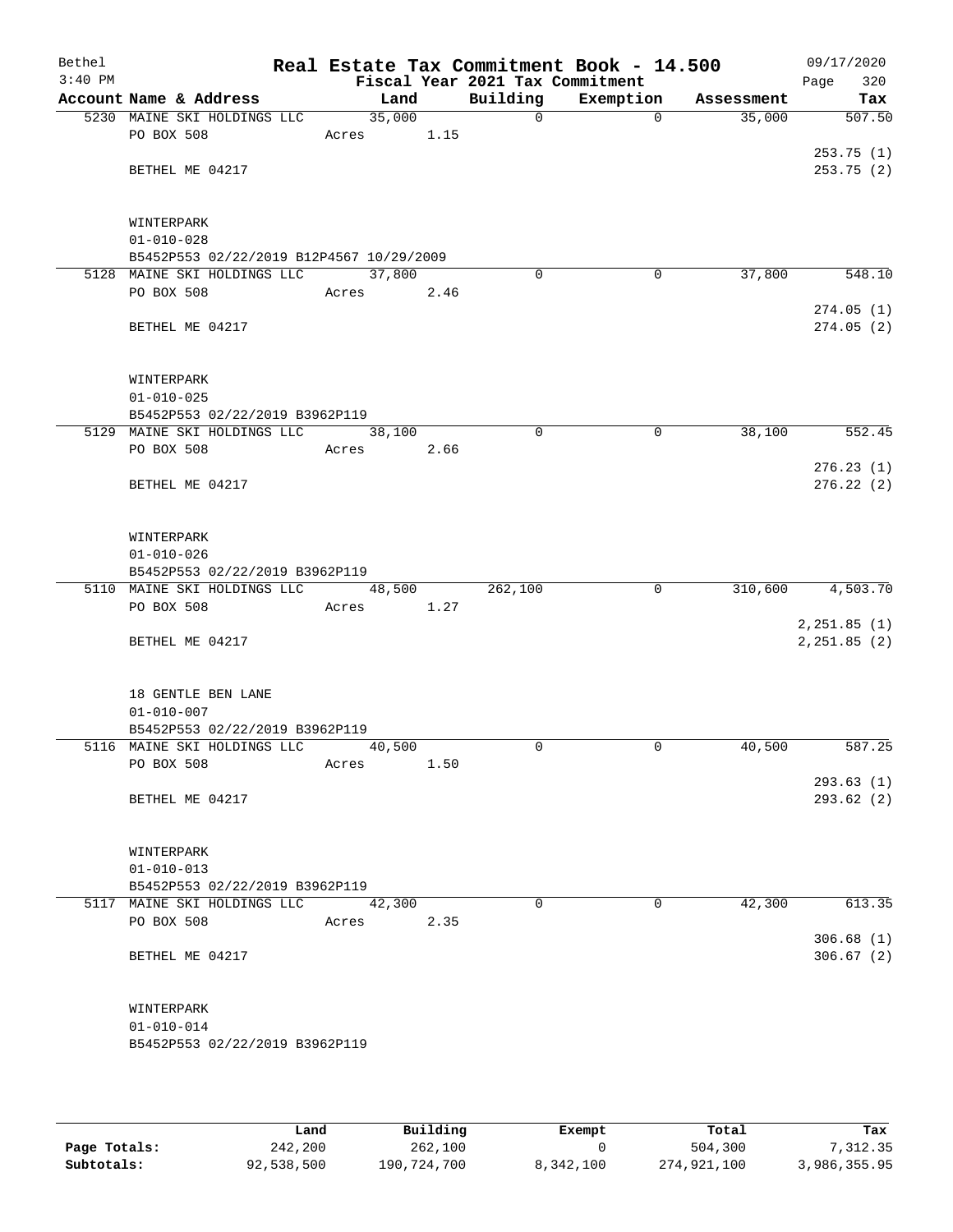| Bethel<br>$3:40$ PM |                                                    |                 |       | Fiscal Year 2021 Tax Commitment | Real Estate Tax Commitment Book - 14.500 |            | 09/17/2020<br>Page<br>321 |
|---------------------|----------------------------------------------------|-----------------|-------|---------------------------------|------------------------------------------|------------|---------------------------|
|                     | Account Name & Address                             | Land            |       | Building                        | Exemption                                | Assessment | Tax                       |
|                     | 5119 MAINE SKI HOLDINGS LLC                        | 42,300          |       | $\mathsf{O}$                    | $\Omega$                                 | 42,300     | 613.35                    |
|                     | PO BOX 508                                         | Acres           | 2.31  |                                 |                                          |            |                           |
|                     |                                                    |                 |       |                                 |                                          |            | 306.68(1)                 |
|                     | BETHEL ME 04217                                    |                 |       |                                 |                                          |            | 306.67(2)                 |
|                     |                                                    |                 |       |                                 |                                          |            |                           |
|                     |                                                    |                 |       |                                 |                                          |            |                           |
|                     | WINTERPARK                                         |                 |       |                                 |                                          |            |                           |
|                     | $01 - 010 - 016$<br>B5452P553 02/22/2019 B3962P119 |                 |       |                                 |                                          |            |                           |
|                     | 5120 MAINE SKI HOLDINGS LLC                        | 41,500          |       | $\Omega$                        | 0                                        | 41,500     | 601.75                    |
|                     | PO BOX 508                                         | Acres           | 1.90  |                                 |                                          |            |                           |
|                     |                                                    |                 |       |                                 |                                          |            | 300.88(1)                 |
|                     | BETHEL ME 04217                                    |                 |       |                                 |                                          |            | 300.87(2)                 |
|                     |                                                    |                 |       |                                 |                                          |            |                           |
|                     |                                                    |                 |       |                                 |                                          |            |                           |
|                     | WINTERPARK                                         |                 |       |                                 |                                          |            |                           |
|                     | $01 - 010 - 017$                                   |                 |       |                                 |                                          |            |                           |
|                     | B5452P553 02/22/2019 B3962P119                     |                 |       | $\mathbf 0$                     | $\mathbf 0$                              |            |                           |
|                     | 5121 MAINE SKI HOLDINGS LLC<br>PO BOX 508          | 41,700<br>Acres | 2.03  |                                 |                                          | 41,700     | 604.65                    |
|                     |                                                    |                 |       |                                 |                                          |            | 302.33(1)                 |
|                     | BETHEL ME 04217                                    |                 |       |                                 |                                          |            | 302.32(2)                 |
|                     |                                                    |                 |       |                                 |                                          |            |                           |
|                     |                                                    |                 |       |                                 |                                          |            |                           |
|                     | WINTERPARK                                         |                 |       |                                 |                                          |            |                           |
|                     | $01 - 010 - 018$                                   |                 |       |                                 |                                          |            |                           |
|                     | B5452P553 02/22/2019 B3962P119                     |                 |       |                                 |                                          |            |                           |
|                     | 5124 MAINE SKI HOLDINGS LLC<br>PO BOX 508          | 36,400          | 1.69  | 0                               | 0                                        | 36,400     | 527.80                    |
|                     |                                                    | Acres           |       |                                 |                                          |            | 263.90(1)                 |
|                     | BETHEL ME 04217                                    |                 |       |                                 |                                          |            | 263.90(2)                 |
|                     |                                                    |                 |       |                                 |                                          |            |                           |
|                     |                                                    |                 |       |                                 |                                          |            |                           |
|                     | WINTERPARK                                         |                 |       |                                 |                                          |            |                           |
|                     | $01 - 010 - 021$                                   |                 |       |                                 |                                          |            |                           |
|                     | B5452P553 02/22/2019 B3962P119                     |                 |       |                                 |                                          |            |                           |
|                     | 5125 MAINE SKI HOLDINGS LLC<br>PO BOX 508          | 38,200<br>Acres | 2.70  | $\Omega$                        | 0                                        | 38,200     | 553.90                    |
|                     |                                                    |                 |       |                                 |                                          |            | 276.95(1)                 |
|                     | BETHEL ME 04217                                    |                 |       |                                 |                                          |            | 276.95(2)                 |
|                     |                                                    |                 |       |                                 |                                          |            |                           |
|                     |                                                    |                 |       |                                 |                                          |            |                           |
|                     | WINTERPARK                                         |                 |       |                                 |                                          |            |                           |
|                     | $01 - 010 - 022$                                   |                 |       |                                 |                                          |            |                           |
|                     | B5452P553 02/22/2019 B3962P119                     |                 |       |                                 |                                          | 100,400    |                           |
|                     | 3761 MAIONE, ROBERT W<br>MAIONE, LYNN M            | 60,400          |       | 40,000                          | 0                                        |            | 1,455.80                  |
|                     | 11 WOODSIA TRAIL                                   | Acres           | 52.00 |                                 |                                          |            | 727.90(1)                 |
|                     |                                                    |                 |       |                                 |                                          |            | 727.90(2)                 |
|                     | SOUTH KINGSTON RI 02879                            |                 |       |                                 |                                          |            |                           |
|                     |                                                    |                 |       |                                 |                                          |            |                           |
|                     | 195 TARA'S WAY                                     |                 |       |                                 |                                          |            |                           |
|                     | $15 - 021 - 003$                                   |                 |       |                                 |                                          |            |                           |
|                     | B3235P1 01/27/2003                                 |                 |       |                                 |                                          |            |                           |
|                     |                                                    |                 |       |                                 |                                          |            |                           |

|              | Land       | Building    | Exempt    | Total         | Tax          |
|--------------|------------|-------------|-----------|---------------|--------------|
| Page Totals: | 260,500    | 40,000      |           | 300,500       | 4,357.25     |
| Subtotals:   | 92,799,000 | 190,764,700 | 8,342,100 | 275, 221, 600 | 3,990,713.20 |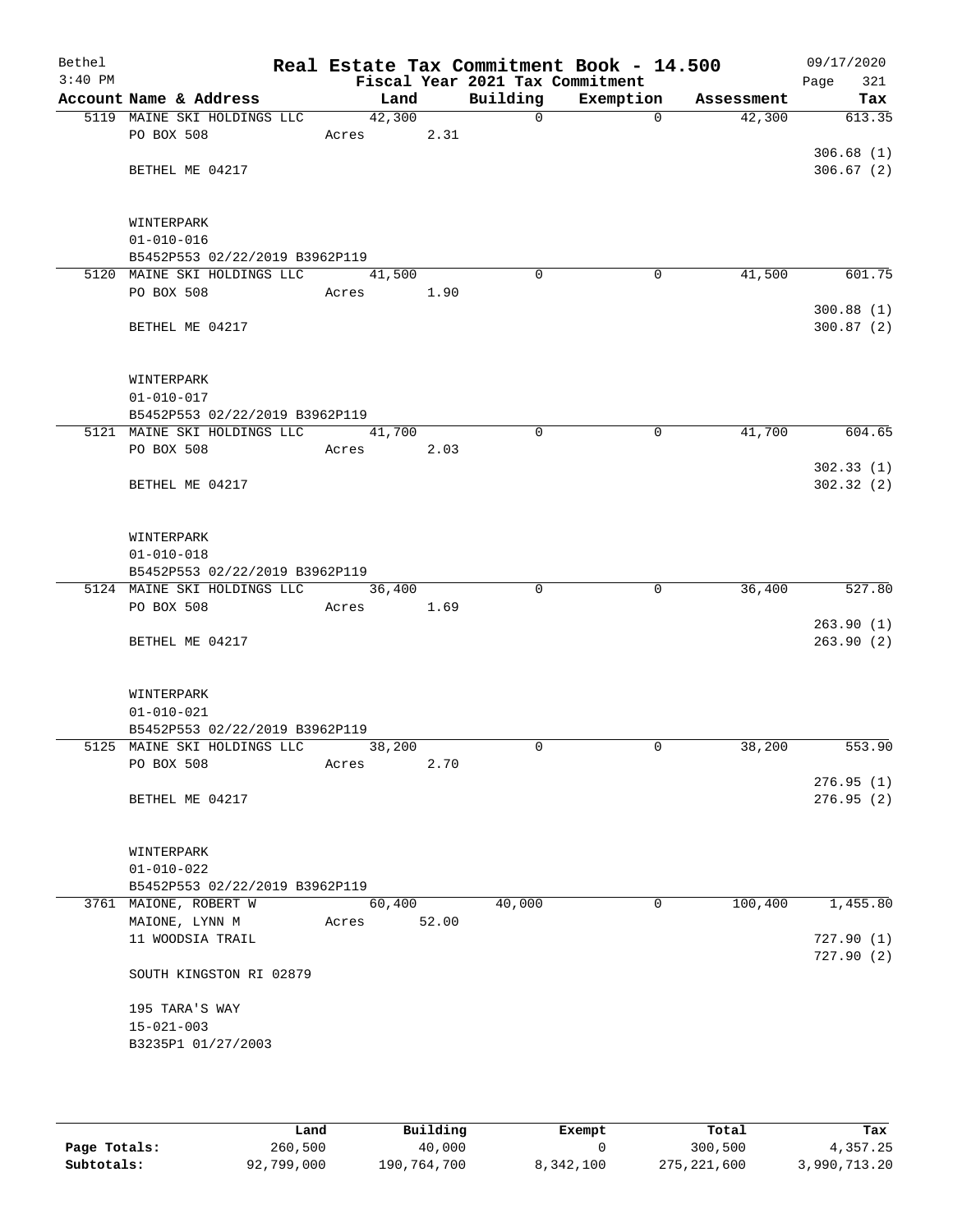| Bethel    |                                                    |       |        |       |          | Real Estate Tax Commitment Book - 14.500 |            | 09/17/2020  |            |
|-----------|----------------------------------------------------|-------|--------|-------|----------|------------------------------------------|------------|-------------|------------|
| $3:40$ PM |                                                    |       |        |       |          | Fiscal Year 2021 Tax Commitment          |            | Page        | 322        |
|           | Account Name & Address                             |       | Land   |       | Building | Exemption                                | Assessment |             | Tax        |
|           | 392 MALATESTA, ROBERT P JR                         |       | 55,100 |       | 149,500  | 25,000                                   | 179,600    |             | 2,604.20   |
|           | AYR, LAURA J                                       | Acres |        | 5.10  |          | 01 Homestead (HM)                        |            |             |            |
|           | PO BOX 84                                          |       |        |       |          |                                          |            | 1,302.10(1) |            |
|           |                                                    |       |        |       |          |                                          |            | 1,302.10(2) |            |
|           | WEST BETHEL ME 04286                               |       |        |       |          |                                          |            |             |            |
|           |                                                    |       |        |       |          |                                          |            |             |            |
|           | 74 SPARROWHAWK MT RD.                              |       |        |       |          |                                          |            |             |            |
|           | $06 - 018 - 009$                                   |       |        |       |          |                                          |            |             |            |
|           | B4292P332 05/05/2008 B1460P354                     |       |        |       | 209,500  | 0                                        | 253,900    |             |            |
|           | 4797 MALENCHINI, PAUL<br>MALENCHINI, MAUREEN       | Acres | 44,400 | 1.41  |          |                                          |            |             | 3,681.55   |
|           | 9 BOUNDARY STONE RD                                |       |        |       |          |                                          |            | 1,840.78(1) |            |
|           |                                                    |       |        |       |          |                                          |            | 1,840.77(2) |            |
|           | SUTTON MA 01590                                    |       |        |       |          |                                          |            |             |            |
|           |                                                    |       |        |       |          |                                          |            |             |            |
|           | 29 HARMONY ROW                                     |       |        |       |          |                                          |            |             |            |
|           | $23 - 013 - 001 - 009$                             |       |        |       |          |                                          |            |             |            |
|           | B4949P310 02/01/2013 B4627P297 08/31/2010          |       |        |       |          |                                          |            |             |            |
|           | 2924 MALLEY, TODD W                                |       | 34,400 |       | 79,700   | 25,000                                   | 89,100     |             | 1,291.95   |
|           | MALLEY, HANNAH K                                   | Acres |        | 0.74  |          | 01 Homestead (HM)                        |            |             |            |
|           | 2159 INTERVALE RD                                  |       |        |       |          |                                          |            |             | 645.98(1)  |
|           |                                                    |       |        |       |          |                                          |            |             | 645.97(2)  |
|           | BETHEL ME 04217                                    |       |        |       |          |                                          |            |             |            |
|           |                                                    |       |        |       |          |                                          |            |             |            |
|           | 2159 INTERVALE RD.                                 |       |        |       |          |                                          |            |             |            |
|           | $20 - 035$                                         |       |        |       |          |                                          |            |             |            |
|           | B3583P30 08/31/2004                                |       |        |       |          |                                          |            |             |            |
|           | 2484 MALLORY, MARK                                 |       | 38,400 |       | 77,200   | 25,000                                   | 90,600     |             | 1,313.70   |
|           | MALLORY, SUSAN                                     | Acres |        | 1.00  |          | 01 Homestead (HM)                        |            |             |            |
|           | 8 CHASE RD.                                        |       |        |       |          |                                          |            |             | 656.85(1)  |
|           |                                                    |       |        |       |          |                                          |            |             | 656.85(2)  |
|           | BETHEL ME 04217                                    |       |        |       |          |                                          |            |             |            |
|           |                                                    |       |        |       |          |                                          |            |             |            |
|           | 8 CHASE RD.                                        |       |        |       |          |                                          |            |             |            |
|           | $14 - 012 - 001$                                   |       |        |       |          |                                          |            |             |            |
|           | B5436P657 10/17/2018 B2630P145 11/05/1998          |       |        |       |          |                                          |            |             | 1,177.40   |
|           | 2485 MALLORY, SUSAN J<br>8 CHASE ROAD              |       | 49,100 | 11.00 | 57,100   | 25,000<br>01 Homestead (HM)              | 81,200     |             |            |
|           |                                                    | Acres |        |       |          |                                          |            |             | 588.70 (1) |
|           | BETHEL ME 04217                                    |       |        |       |          |                                          |            |             | 588.70 (2) |
|           |                                                    |       |        |       |          |                                          |            |             |            |
|           |                                                    |       |        |       |          |                                          |            |             |            |
|           | 403 CHANDLER HILL                                  |       |        |       |          |                                          |            |             |            |
|           | $14 - 013$                                         |       |        |       |          |                                          |            |             |            |
|           | B5412P37 06/07/2018 B5380P520 11/29/2017 B5372P429 |       |        |       |          |                                          |            |             |            |
|           | 10/12/2017 B818P47 04/22/1974 B659P595 07/17/1967  |       |        |       |          |                                          |            |             |            |
|           | 4927 MALLOY, MICHAEL                               |       | 43,500 |       | 258,400  | 0                                        | 301,900    |             | 4,377.55   |
|           | MALLOY, BETH ANN                                   | Acres |        | 1.09  |          |                                          |            |             |            |
|           | 190 LUMBER STREET                                  |       |        |       |          |                                          |            | 2,188.78(1) |            |
|           |                                                    |       |        |       |          |                                          |            | 2,188.77(2) |            |
|           | HOPKINGTON MA 01748                                |       |        |       |          |                                          |            |             |            |
|           |                                                    |       |        |       |          |                                          |            |             |            |
|           | 11 LEDGE CIRCLE<br>$06 - 020 - 001$                |       |        |       |          |                                          |            |             |            |
|           | B5274P256 03/28/2016 B4229P64 11/28/2007 B4020P1   |       |        |       |          |                                          |            |             |            |
|           | 09/28/2006                                         |       |        |       |          |                                          |            |             |            |
|           |                                                    |       |        |       |          |                                          |            |             |            |
|           |                                                    |       |        |       |          |                                          |            |             |            |
|           |                                                    |       |        |       |          |                                          |            |             |            |

|              | Land       | Building    | Exempt    | Total       | Tax          |
|--------------|------------|-------------|-----------|-------------|--------------|
| Page Totals: | 264,900    | 831,400     | 100,000   | 996,300     | 14,446.35    |
| Subtotals:   | 93,063,900 | 191,596,100 | 8,442,100 | 276,217,900 | 4,005,159.55 |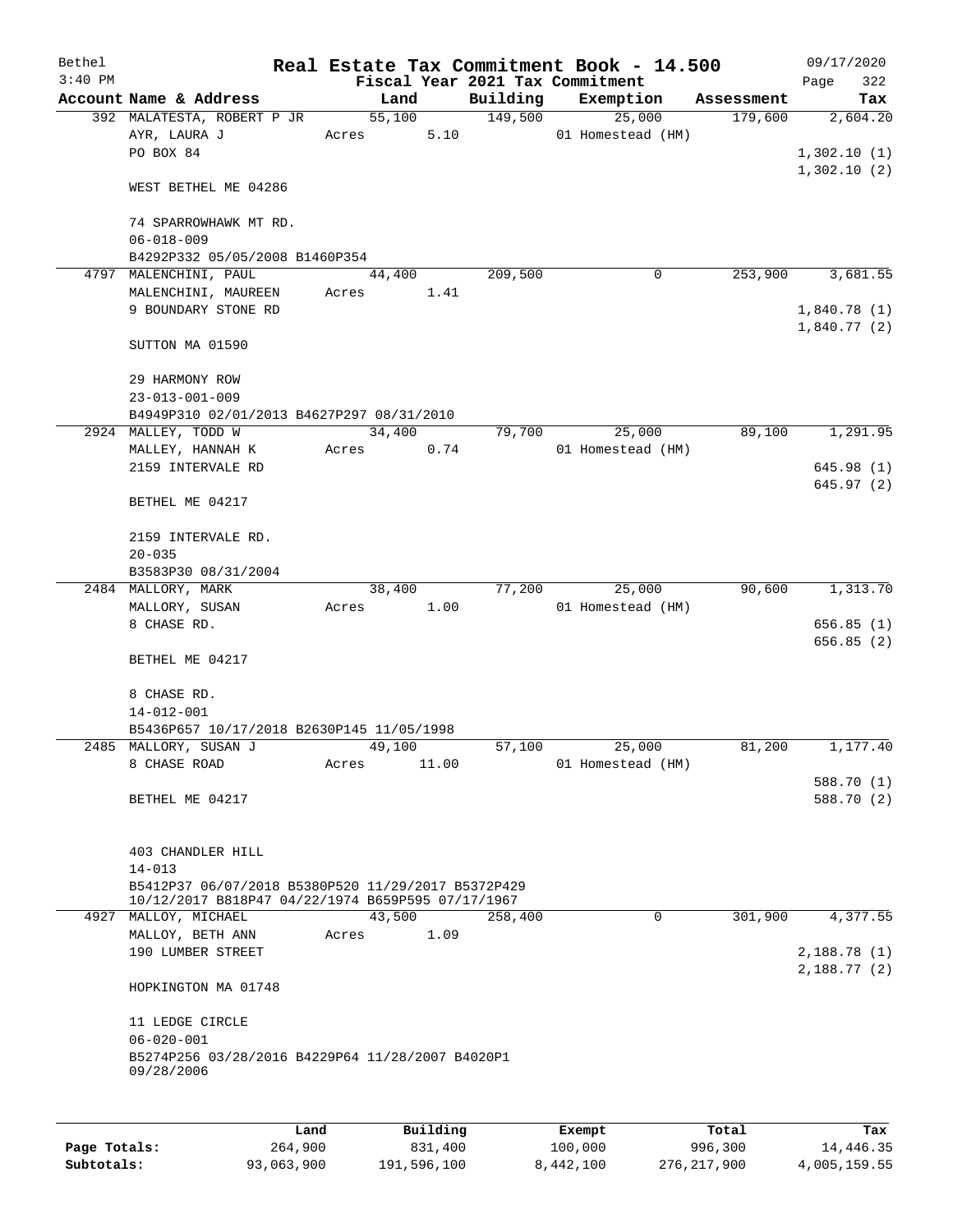| Bethel    |                                                                                        |       |        |        |       | Real Estate Tax Commitment Book - 14.500 |           |             |            | 09/17/2020             |
|-----------|----------------------------------------------------------------------------------------|-------|--------|--------|-------|------------------------------------------|-----------|-------------|------------|------------------------|
| $3:40$ PM |                                                                                        |       |        |        |       | Fiscal Year 2021 Tax Commitment          |           |             |            | 323<br>Page            |
|           | Account Name & Address                                                                 |       |        | Land   |       | Building                                 | Exemption |             | Assessment | Tax                    |
|           | 5288 MAM, SANGTY                                                                       |       | 28,200 |        |       | 0                                        |           | $\Omega$    | 28,200     | 408.90                 |
|           | 16 SAINT ANDREWS<br>CROSSOVER                                                          | Acres |        |        | 1.60  |                                          |           |             |            |                        |
|           |                                                                                        |       |        |        |       |                                          |           |             |            | 204.45 (1)             |
|           | SEVERNA PARK MD 21146                                                                  |       |        |        |       |                                          |           |             |            | 204.45(2)              |
|           |                                                                                        |       |        |        |       |                                          |           |             |            |                        |
|           | SECOND ST                                                                              |       |        |        |       |                                          |           |             |            |                        |
|           | $22 - 029 - 006 - A$                                                                   |       |        |        |       |                                          |           |             |            |                        |
|           | B5392P156 02/05/2018 B5366P453 09/11/2017 B5361P510<br>08/14/2017 B13P4653 06/23/2010  |       |        |        |       |                                          |           |             |            |                        |
|           | 5287 MAM, SANGTY                                                                       |       | 28,900 |        |       | $\mathbf 0$                              | 0         |             | 28,900     | 419.05                 |
|           | 16 SAINT ANDREWS                                                                       | Acres |        |        | 2.03  |                                          |           |             |            |                        |
|           | CROSSOVER                                                                              |       |        |        |       |                                          |           |             |            |                        |
|           |                                                                                        |       |        |        |       |                                          |           |             |            | 209.53(1)<br>209.52(2) |
|           | SEVERNA PARK MD 21146                                                                  |       |        |        |       |                                          |           |             |            |                        |
|           |                                                                                        |       |        |        |       |                                          |           |             |            |                        |
|           | SECOND ST                                                                              |       |        |        |       |                                          |           |             |            |                        |
|           | $22 - 029 - 005 - A$                                                                   |       |        |        |       |                                          |           |             |            |                        |
|           | B5388P387 01/16/2018 B5366P453 09/11/2017 B5361P510                                    |       |        |        |       |                                          |           |             |            |                        |
|           | 08/14/2017 B13P4653 06/23/2010                                                         |       |        |        |       |                                          |           |             |            |                        |
|           | 288 MANETTA, MAXIMILLIAN                                                               |       | 22,200 |        |       | 26,200                                   |           | 0           | 48,400     | 701.80                 |
|           | 463 FRANKLINVILLE RD                                                                   | Acres |        |        | 4.18  |                                          |           |             |            |                        |
|           |                                                                                        |       |        |        |       |                                          |           |             |            | 350.90(1)              |
|           | SWEDESBORO NJ 08005<br>1833                                                            |       |        |        |       |                                          |           |             |            | 350.90(2)              |
|           |                                                                                        |       |        |        |       |                                          |           |             |            |                        |
|           |                                                                                        |       |        |        |       |                                          |           |             |            |                        |
|           | 79 MCCRILLIS BROOK RD.                                                                 |       |        |        |       |                                          |           |             |            |                        |
|           | $04 - 094$                                                                             |       |        |        |       |                                          |           |             |            |                        |
|           | B3793P68 08/31/2005                                                                    |       |        |        |       |                                          |           |             |            |                        |
|           | 271 MANGION, CHRISTOPHER<br>PAUL                                                       |       |        | 45,400 |       | 22,000                                   |           | 0           | 67,400     | 977.30                 |
|           | MANGION, MARCY                                                                         | Acres |        |        | 32.80 |                                          |           |             |            |                        |
|           | 283 SOUTH MAIN ST                                                                      |       |        |        |       |                                          |           |             |            | 488.65 (1)             |
|           |                                                                                        |       |        |        |       |                                          |           |             |            | 488.65 (2)             |
|           | ATTLEBORO MA 02703                                                                     |       |        |        |       |                                          |           |             |            |                        |
|           |                                                                                        |       |        |        |       |                                          |           |             |            |                        |
|           | 104 MCCRILLIS BROOK RD.                                                                |       |        |        |       |                                          |           |             |            |                        |
|           | $04 - 089 - 003$                                                                       |       |        |        |       |                                          |           |             |            |                        |
|           | B5383P122 12/11/2017 B4520P24 11/02/2009 B4058P188<br>12/04/2006 B2965P8               |       |        |        |       |                                          |           |             |            |                        |
|           | 2849 MANN, ELIJAH A                                                                    |       |        | 50,100 |       | 5,800                                    |           | $\mathbf 0$ | 55,900     | 810.55                 |
|           | PO BOX 757                                                                             | Acres |        |        | 11.00 |                                          |           |             |            |                        |
|           |                                                                                        |       |        |        |       |                                          |           |             |            | 405.28(1)              |
|           | BETHEL ME 04217                                                                        |       |        |        |       |                                          |           |             |            | 405.27(2)              |
|           |                                                                                        |       |        |        |       |                                          |           |             |            |                        |
|           | 1615 INTERVALE ROAD                                                                    |       |        |        |       |                                          |           |             |            |                        |
|           | $19 - 011$                                                                             |       |        |        |       |                                          |           |             |            |                        |
|           | B5061P123 11/12/2013 B4970P279 03/02/2013 B4562P162<br>04/04/2010 B4155P113 06/29/2007 |       |        |        |       |                                          |           |             |            |                        |

|              | Land         | Building    | Exempt    | Total       | Tax          |
|--------------|--------------|-------------|-----------|-------------|--------------|
| Page Totals: | .74,800      | 54,000      |           | 228,800     | 3,317.60     |
| Subtotals:   | 93, 238, 700 | 191,650,100 | 8,442,100 | 276,446,700 | 4,008,477.15 |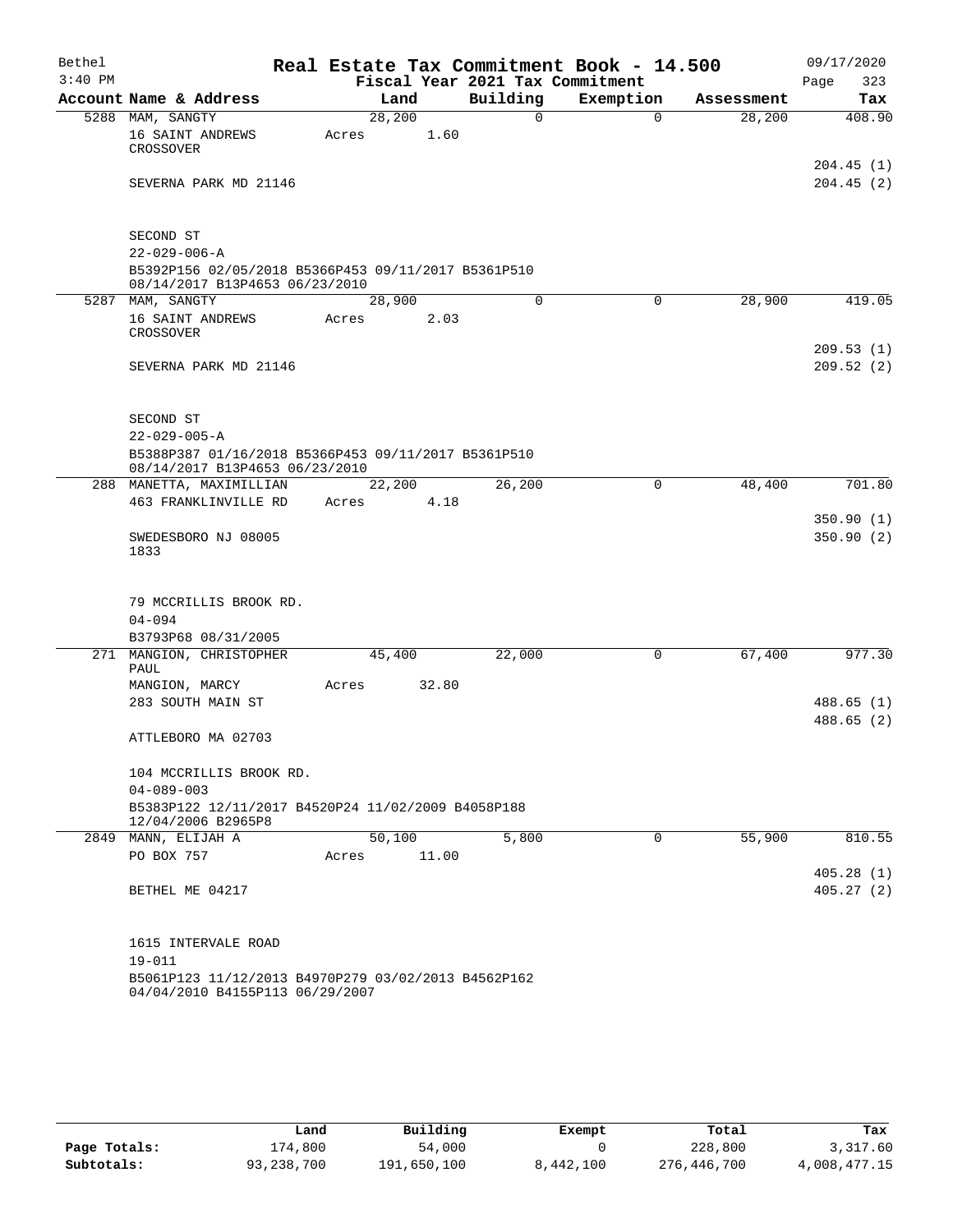| Bethel    |                                                    |                                                     |       |        |                                 | Real Estate Tax Commitment Book - 14.500 |            | 09/17/2020                 |
|-----------|----------------------------------------------------|-----------------------------------------------------|-------|--------|---------------------------------|------------------------------------------|------------|----------------------------|
| $3:40$ PM |                                                    |                                                     |       |        | Fiscal Year 2021 Tax Commitment |                                          |            | Page<br>324                |
|           | Account Name & Address                             |                                                     |       | Land   | Building                        | Exemption                                | Assessment | Tax                        |
|           | 2947 MANSFIELD, KAREN L. &<br>J. PATRICK, TRUSTEES |                                                     |       | 33,600 | 108,200                         | $\mathbf 0$                              | 141,800    | 2,056.10                   |
|           | <b>TRUST</b>                                       | KAREN L. MANSFIELD 1994                             |       |        |                                 |                                          |            |                            |
|           | 64 GREAT HILL DR                                   |                                                     |       |        |                                 |                                          |            | 1,028.05(1)<br>1,028.05(2) |
|           | TOPSFIELD MA 01983                                 |                                                     |       |        |                                 |                                          |            |                            |
|           | 11 CHERRY LANE                                     |                                                     |       |        |                                 |                                          |            |                            |
|           | $22 - 002 - 001 - 024$                             |                                                     |       |        |                                 |                                          |            |                            |
|           |                                                    | B5090P56 02/14/2014 B2179P163 11/28/1994            |       |        |                                 |                                          |            |                            |
|           | K, TRUSTEES                                        | 1705 MANSON, DAVID W & ELLEN                        |       | 71,200 | 408,200                         | 0                                        | 479,400    | 6,951.30                   |
|           | TRUSTS                                             | MANSON REVOCABLE LIVING Acres                       |       | 1.97   |                                 |                                          |            |                            |
|           | PO BOX 1276                                        |                                                     |       |        |                                 |                                          |            | 3,475.65(1)<br>3,475.65(2) |
|           | BETHEL ME 04217                                    |                                                     |       |        |                                 |                                          |            |                            |
|           | 25 RIPPS TRAIL                                     |                                                     |       |        |                                 |                                          |            |                            |
|           | $12 - 052 - 008$                                   |                                                     |       |        |                                 |                                          |            |                            |
|           | 05/08/2006 B3255P255                               | B5117P93 05/20/2014 B4123P156 04/27/2007 B3931P222  |       |        |                                 |                                          |            |                            |
|           | 4543 MARATHON, DEBORA                              |                                                     |       | 39,700 | $\Omega$                        | 0                                        | 39,700     | 575.65                     |
|           | PO BOX 781                                         |                                                     | Acres | 1.39   |                                 |                                          |            |                            |
|           | OGUNQUIT ME 03907                                  |                                                     |       |        |                                 |                                          |            | 287.83 (1)<br>287.82(2)    |
|           | SUNSET HILL SUB                                    |                                                     |       |        |                                 |                                          |            |                            |
|           | $08 - 060 - 012$                                   |                                                     |       |        |                                 |                                          |            |                            |
|           |                                                    | B4271P256 03/13/2008 B3452P243 12/19/2003           |       |        |                                 |                                          |            |                            |
|           | 1258 MARCHAND, KENNETH                             |                                                     |       | 17,900 | 32,200                          | $\mathbf 0$                              | 50,100     | 726.45                     |
|           | MARCHAND, SALLY                                    |                                                     | Acres | 0.15   |                                 |                                          |            |                            |
|           | PO BOX 1310                                        |                                                     |       |        |                                 |                                          |            | 363.23(1)                  |
|           |                                                    |                                                     |       |        |                                 |                                          |            | 363.22(2)                  |
|           | YORK HARBOR ME 03911                               |                                                     |       |        |                                 |                                          |            |                            |
|           | 134 WEST BETHEL RD.                                |                                                     |       |        |                                 |                                          |            |                            |
|           | $07 - 061$                                         |                                                     |       |        |                                 |                                          |            |                            |
|           | 05/05/2005                                         | B5276P134 04/08/2016 B5269P390 02/24/2016 B3712P300 |       |        |                                 |                                          |            |                            |
|           | 1256 MARIN, RICHARD                                |                                                     |       | 34,200 | 51,300                          | 25,000                                   | 60,500     | 877.25                     |
|           | PO BOX 606                                         |                                                     | Acres | 1.90   |                                 | 01 Homestead (HM)                        |            |                            |
|           |                                                    |                                                     |       |        |                                 |                                          |            | 438.63 (1)                 |
|           | BETHEL ME 04217                                    |                                                     |       |        |                                 |                                          |            | 438.62 (2)                 |
|           | 150 WEST BETHEL ROAD                               |                                                     |       |        |                                 |                                          |            |                            |
|           | $07 - 059$                                         |                                                     |       |        |                                 |                                          |            |                            |
|           | B1761P205 10/09/1990                               |                                                     |       |        |                                 |                                          |            |                            |

|              | Land         | Building    | Exempt    | Total       | Tax          |
|--------------|--------------|-------------|-----------|-------------|--------------|
| Page Totals: | 196,600      | 599,900     | 25,000    | 771,500     | 11,186.75    |
| Subtotals:   | 93, 435, 300 | 192,250,000 | 8,467,100 | 277,218,200 | 4,019,663.90 |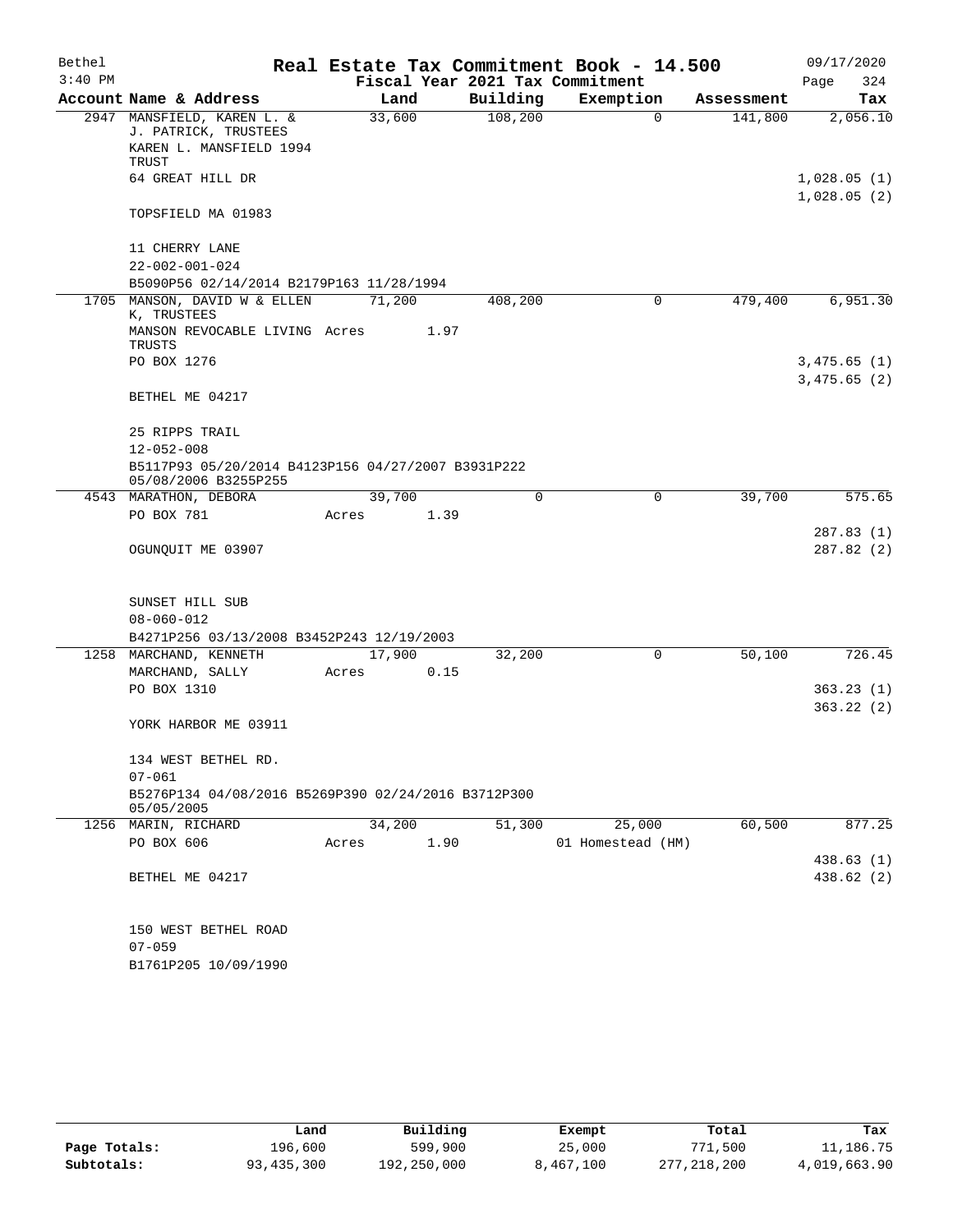| Bethel       |                                                                                                             |            |       |                |                     | Real Estate Tax Commitment Book - 14.500 |                                      | 09/17/2020               |
|--------------|-------------------------------------------------------------------------------------------------------------|------------|-------|----------------|---------------------|------------------------------------------|--------------------------------------|--------------------------|
| $3:40$ PM    | Account Name & Address                                                                                      |            |       |                |                     | Fiscal Year 2021 Tax Commitment          |                                      | Page<br>325              |
|              | 5244 MARK, CHARTIER A.                                                                                      |            |       | Land<br>53,800 | Building<br>274,400 | Exemption                                | Assessment<br>328,200<br>$\mathbf 0$ | Tax<br>4,758.90          |
|              | 34 WINNIFRED ROAD                                                                                           |            | Acres | 1.25           |                     |                                          |                                      |                          |
|              |                                                                                                             |            |       |                |                     |                                          |                                      | 2,379.45(1)              |
|              | BROCKTON MA 02301                                                                                           |            |       |                |                     |                                          |                                      | 2,379.45(2)              |
|              |                                                                                                             |            |       |                |                     |                                          |                                      |                          |
|              |                                                                                                             |            |       |                |                     |                                          |                                      |                          |
|              | 18 QUAIL RUN<br>$09 - 006 - 006 - 001$                                                                      |            |       |                |                     |                                          |                                      |                          |
|              | B5469P782 07/16/2019 B5255P66 11/19/2015 B4640P344                                                          |            |       |                |                     |                                          |                                      |                          |
|              | 10/01/2010 B12P4549 08/14/2009                                                                              |            |       |                |                     |                                          |                                      |                          |
|              | 296 MARKS, JANICE                                                                                           |            |       | 13,000         | $\Omega$            |                                          | $\Omega$<br>13,000                   | 188.50                   |
|              | MARKS, JURGEN                                                                                               |            | Acres | 46.00          |                     |                                          |                                      |                          |
|              | PO BOX 125                                                                                                  |            |       |                |                     |                                          |                                      | 94.25(1)<br>94.25(2)     |
|              | BETHEL ME 04217                                                                                             |            |       |                |                     |                                          |                                      |                          |
|              |                                                                                                             |            |       |                |                     |                                          |                                      |                          |
|              | GORE RD.                                                                                                    |            |       |                |                     |                                          |                                      |                          |
|              | $05 - 006$                                                                                                  |            |       |                |                     |                                          |                                      |                          |
|              | B4492P97 09/01/2009 B1408P297 07/28/1986 B985P266                                                           |            |       |                |                     |                                          |                                      |                          |
|              | 5430 MAROTTA, JAKE                                                                                          |            |       | 40,200         | 167,000             |                                          | 207,200<br>0                         | 3,004.40                 |
|              | 78 TIMBERLINE DRIVE                                                                                         |            | Acres | 2.79           |                     |                                          |                                      | 1,502.20(1)              |
|              | NEWRY ME 04261                                                                                              |            |       |                |                     |                                          |                                      | 1,502.20(2)              |
|              |                                                                                                             |            |       |                |                     |                                          |                                      |                          |
|              |                                                                                                             |            |       |                |                     |                                          |                                      |                          |
|              | 66 GROVER HILL RD.                                                                                          |            |       |                |                     |                                          |                                      |                          |
|              | $07 - 011 - 006$                                                                                            |            |       |                |                     |                                          |                                      |                          |
|              | B5395P161 02/27/2018 B5347P221 05/26/2017 B5342P470<br>04/28/2017 B2987P199 08/24/2001 B2164P118 10/03/1994 |            |       |                |                     |                                          |                                      |                          |
|              | 433 MARSH, DWAYNE A                                                                                         |            |       | 2,500          | 0                   |                                          | 2,500<br>0                           | 36.25                    |
|              | MARSH, KATHLEEN F                                                                                           |            | Acres | 8.71           |                     |                                          |                                      |                          |
|              | 17 PULASKI RD                                                                                               |            |       |                |                     |                                          |                                      | 18.13(1)                 |
|              |                                                                                                             |            |       |                |                     |                                          |                                      | 18.12(2)                 |
|              | WHITEHOUSE STATION NJ<br>08889                                                                              |            |       |                |                     |                                          |                                      |                          |
|              |                                                                                                             |            |       |                |                     |                                          |                                      |                          |
|              | GROVER HILL RD.                                                                                             |            |       |                |                     |                                          |                                      |                          |
|              | $06 - 040$                                                                                                  |            |       |                |                     |                                          |                                      |                          |
|              | B5324P804 12/27/2016 B4303P5 10/02/2007 B2638P239                                                           |            |       |                |                     |                                          |                                      |                          |
|              | 434 MARSH, DWAYNE A                                                                                         |            |       | 50,600         | 86,600              |                                          | 137,200<br>0                         | 1,989.40                 |
|              | MARSH, KATHLEEN F<br>17 PULASKI ROAD                                                                        |            | Acres | 25.33          |                     |                                          |                                      | 994.70 (1)               |
|              |                                                                                                             |            |       |                |                     |                                          |                                      | 994.70 (2)               |
|              | WHITEHOUSE STATION NJ                                                                                       |            |       |                |                     |                                          |                                      |                          |
|              | 08889                                                                                                       |            |       |                |                     |                                          |                                      |                          |
|              |                                                                                                             |            |       |                |                     |                                          |                                      |                          |
|              | 460 GROVER HILL RD.<br>$06 - 041$                                                                           |            |       |                |                     |                                          |                                      |                          |
|              | B4979P289 04/21/2014 B3423P104                                                                              |            |       |                |                     |                                          |                                      |                          |
|              | 2764 MARSHALL, KEVIN                                                                                        |            |       | 66,500         | 96,200              | 25,000                                   | 137,700                              | 1,996.65                 |
|              | C/O JOHN & BONITA                                                                                           |            | Acres | 25.00          |                     | 01 Homestead (HM)                        |                                      |                          |
|              | MARSHALL                                                                                                    |            |       |                |                     |                                          |                                      |                          |
|              | 679 MAYVILLE RD                                                                                             |            |       |                |                     |                                          |                                      | 998.33 (1)<br>998.32 (2) |
|              | BETHEL ME 04217                                                                                             |            |       |                |                     |                                          |                                      |                          |
|              |                                                                                                             |            |       |                |                     |                                          |                                      |                          |
|              | 679 MAYVILLE RD.                                                                                            |            |       |                |                     |                                          |                                      |                          |
|              | $18 - 020$                                                                                                  |            |       |                |                     |                                          |                                      |                          |
|              | B5301P36 08/29/2016 B4285P37 04/16/2008                                                                     |            |       |                |                     |                                          |                                      |                          |
|              |                                                                                                             | Land       |       | Building       |                     | Exempt                                   | Total                                | Tax                      |
| Page Totals: |                                                                                                             | 226,600    |       | 624,200        |                     | 25,000                                   | 825,800                              | 11,974.10                |
| Subtotals:   |                                                                                                             | 93,661,900 |       | 192,874,200    |                     | 8,492,100                                | 278,044,000                          | 4,031,638.00             |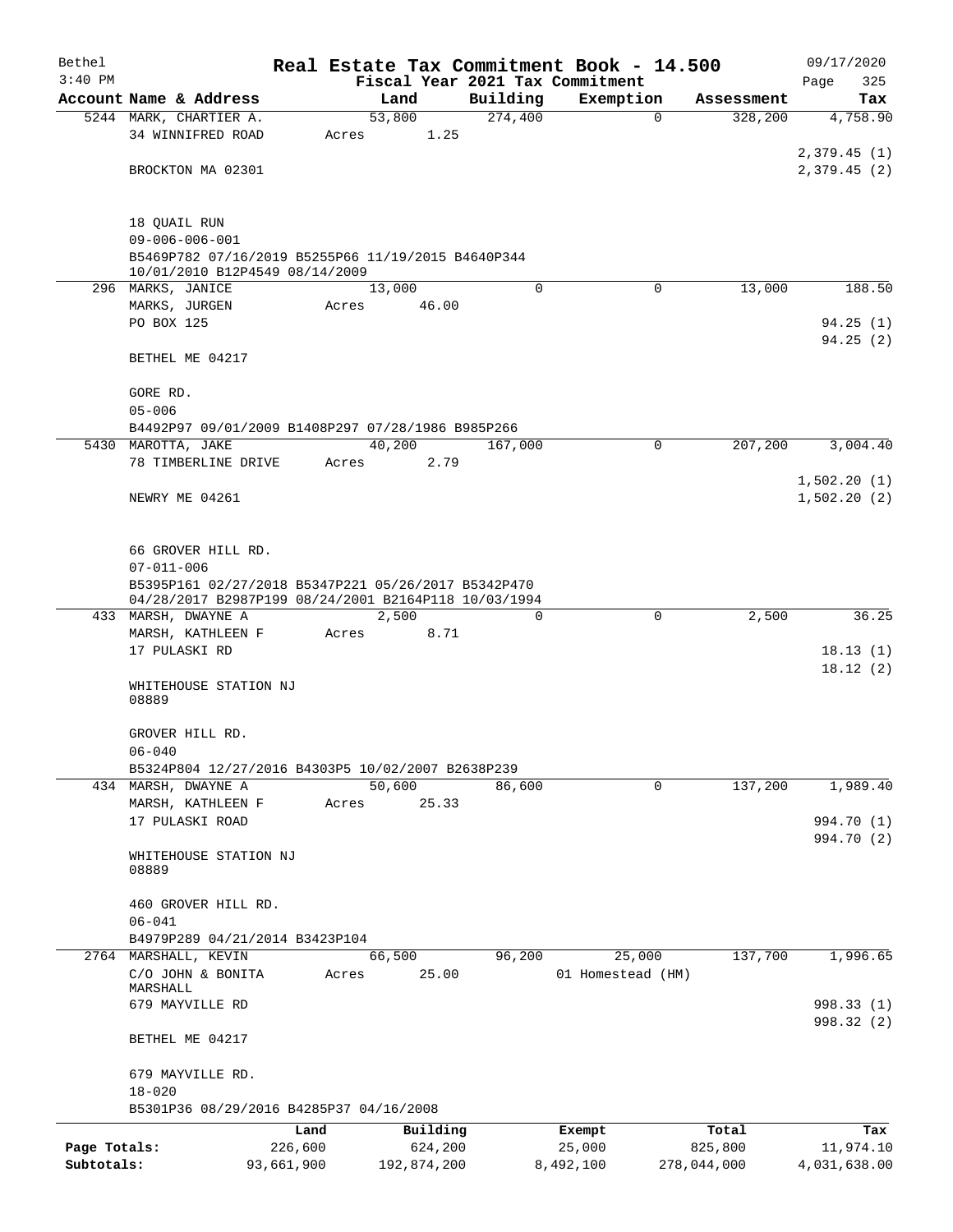| Bethel    |                                                                   |       |                |                                 | Real Estate Tax Commitment Book - 14.500 |            |      | 09/17/2020   |
|-----------|-------------------------------------------------------------------|-------|----------------|---------------------------------|------------------------------------------|------------|------|--------------|
| $3:40$ PM |                                                                   |       |                | Fiscal Year 2021 Tax Commitment |                                          |            | Page | 326          |
|           | Account Name & Address                                            |       | Land           | Building                        | Exemption                                | Assessment |      | Tax          |
|           | 1371 MARSHALL, PAUL C<br>MARSHALL, DANIELLE                       | Acres | 48,000<br>1.00 | 130,400                         | $\mathbf 0$                              | 178,400    |      | 2,586.80     |
|           | LAROCHE<br>7 BAILEY RD.                                           |       |                |                                 |                                          |            |      | 1, 293.40(1) |
|           |                                                                   |       |                |                                 |                                          |            |      | 1, 293.40(2) |
|           | BETHEL ME 04217                                                   |       |                |                                 |                                          |            |      |              |
|           | 7 BAILEY RD.                                                      |       |                |                                 |                                          |            |      |              |
|           | $08 - 053 - 001$                                                  |       |                |                                 |                                          |            |      |              |
|           | B4860P241 06/28/2012 B3387P24 09/30/2003 B2717P2                  |       |                |                                 |                                          |            |      |              |
|           | 1605 MARSHALL, ROBERT A                                           |       | 38,700         | 130,200                         | $\Omega$                                 | 168,900    |      | 2,449.05     |
|           | MARSHALL, ALESSANDRA S                                            | Acres | 1.10           |                                 |                                          |            |      |              |
|           | 5 ALDERBROOK DRIVE                                                |       |                |                                 |                                          |            |      | 1,224.53(1)  |
|           | TOPSFIELD MA 01983                                                |       |                |                                 |                                          |            |      | 1,224.52(2)  |
|           |                                                                   |       |                |                                 |                                          |            |      |              |
|           | 73 BARKER RD.                                                     |       |                |                                 |                                          |            |      |              |
|           | $11 - 063$                                                        |       |                |                                 |                                          |            |      |              |
|           | B3641P209 12/10/2004 B2594P218                                    |       |                |                                 |                                          |            |      |              |
|           | 4861 MARTELL, PETER W. &<br>MARY J.                               |       | 33,600         | 120,100                         | $\mathbf 0$                              | 153,700    |      | 2,228.65     |
|           | 27 HEMLOCK LANE                                                   |       |                |                                 |                                          |            |      |              |
|           |                                                                   |       |                |                                 |                                          |            |      | 1, 114.33(1) |
|           | GRAY ME 04039                                                     |       |                |                                 |                                          |            |      | 1, 114.32(2) |
|           | 26 CHERRY LANE                                                    |       |                |                                 |                                          |            |      |              |
|           | $22 - 002 - 001 - 052$                                            |       |                |                                 |                                          |            |      |              |
|           | B5493P737 11/21/2019 B3943P300 05/31/2006 B3933P346<br>05/08/2006 |       |                |                                 |                                          |            |      |              |
|           | 3715 MARTHA HENRY LLC                                             |       | 22,400         | 55,200                          | 0                                        | 77,600     |      | 1,125.20     |
|           | 19 MENDUM AVENUE                                                  | Acres | 0.21           |                                 |                                          |            |      |              |
|           |                                                                   |       |                |                                 |                                          |            |      | 562.60(1)    |
|           | KITTERY ME 03904                                                  |       |                |                                 |                                          |            |      | 562.60(2)    |
|           | 721 WEST BETHEL RD.                                               |       |                |                                 |                                          |            |      |              |
|           | $28 - 057$                                                        |       |                |                                 |                                          |            |      |              |
|           | B5447P688 01/02/2019 B5349P155 06/07/2017 B224P468<br>03/31/1891  |       |                |                                 |                                          |            |      |              |
|           | 331 MARTIN, BRADLEY                                               |       | 21,300         | 51,500                          | 0                                        | 72,800     |      | 1,055.60     |
|           | MARTIN, WILLIAM A                                                 | Acres | 0.28           |                                 |                                          |            |      |              |
|           | 968 RT. 232                                                       |       |                |                                 |                                          |            |      | 527.80(1)    |
|           |                                                                   |       |                |                                 |                                          |            |      | 527.80(2)    |
|           | BRYANT POND ME 04219                                              |       |                |                                 |                                          |            |      |              |
|           | 968 ROUTE 232                                                     |       |                |                                 |                                          |            |      |              |
|           | $05 - 037$                                                        |       |                |                                 |                                          |            |      |              |
|           | B5376P393 11/03/2017 B2035P134 08/11/1993                         |       |                |                                 |                                          |            |      |              |

|              | Land       | Building    | Exempt    | Total       | Tax          |
|--------------|------------|-------------|-----------|-------------|--------------|
| Page Totals: | 164.000    | 487,400     |           | 651,400     | 9,445.30     |
| Subtotals:   | 93,825,900 | 193,361,600 | 8,492,100 | 278,695,400 | 4,041,083.30 |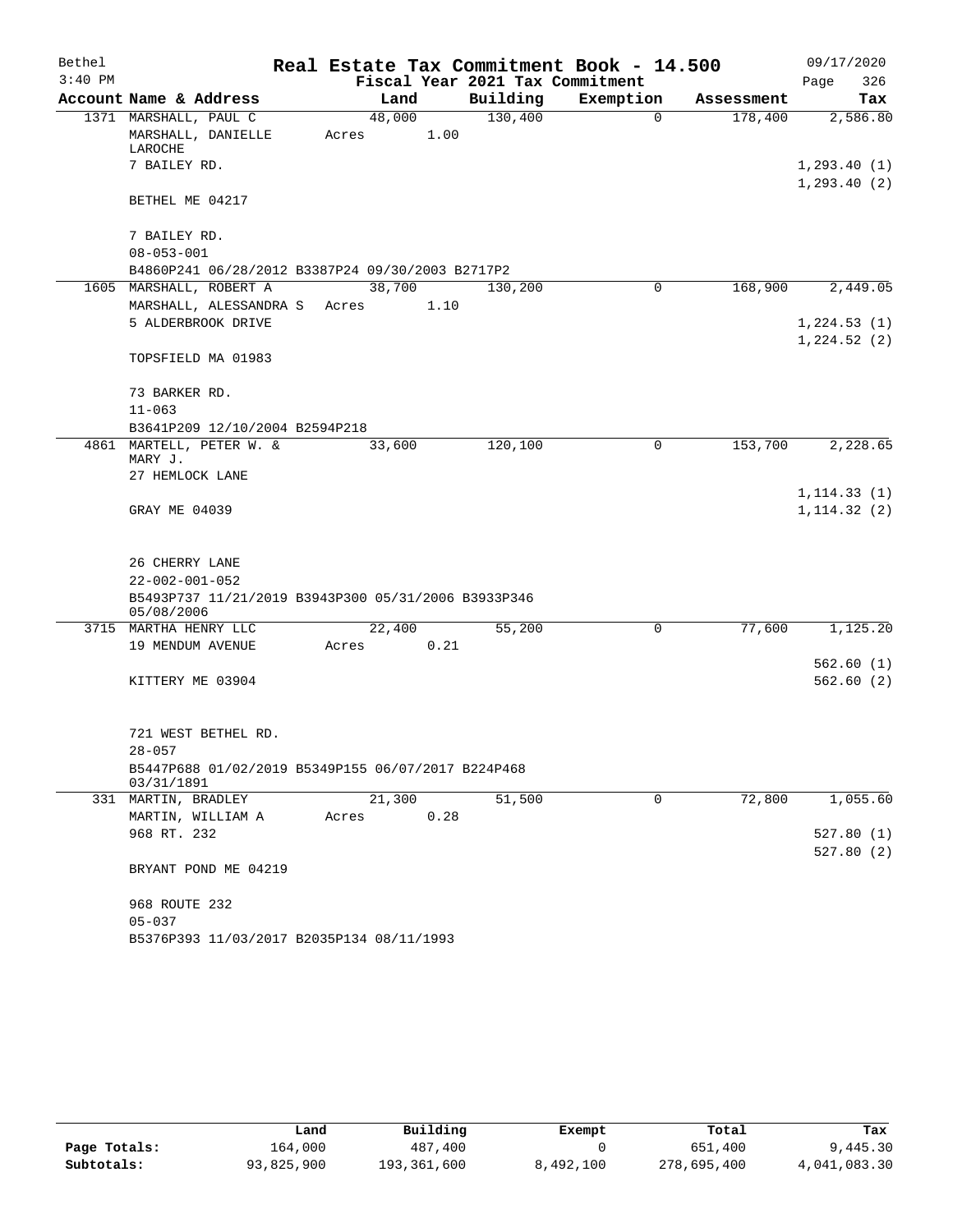| Bethel       |                                                                                |            |       |             |          | Real Estate Tax Commitment Book - 14.500 |           |                   |             | 09/17/2020                 |
|--------------|--------------------------------------------------------------------------------|------------|-------|-------------|----------|------------------------------------------|-----------|-------------------|-------------|----------------------------|
| $3:40$ PM    |                                                                                |            |       |             |          | Fiscal Year 2021 Tax Commitment          |           |                   |             | Page<br>327                |
|              | Account Name & Address                                                         |            |       | Land        |          | Building                                 |           | Exemption         | Assessment  | Tax                        |
|              | 5241 MARTIN, DEAN M                                                            |            |       | 100         |          | $\mathbf 0$                              |           | $\mathbf 0$       | 100         | 1.45                       |
|              | ANDERSON, KAREN L<br>21 HIGH STREET                                            |            | Acres |             | 0.77     |                                          |           |                   |             | 0.73(1)                    |
|              | <b>EXTENSION</b>                                                               |            |       |             |          |                                          |           |                   |             | 0.72(2)                    |
|              | LANCASTER MA 01523                                                             |            |       |             |          |                                          |           |                   |             |                            |
|              | GORE RD                                                                        |            |       |             |          |                                          |           |                   |             |                            |
|              | $05 - 057$<br>B4640P276 10/01/2010 B4601P148 06/24/2010 B4078P91<br>01/17/2007 |            |       |             |          |                                          |           |                   |             |                            |
|              | 4528 MARTIN, JEFFREY M                                                         |            |       | 47,500      |          | 164,100                                  |           | 31,000            | 180,600     | 2,618.70                   |
|              | MARTIN, KATHLEEN F                                                             |            | Acres |             | 3.20     |                                          |           | 01 Homestead (HM) |             |                            |
|              | 111 SKILLINGS RD                                                               |            |       |             |          |                                          |           | 12 WW2 Vet Res    |             | 1,309.35(1)<br>1,309.35(2) |
|              | BETHEL ME 04217                                                                |            |       |             |          |                                          |           |                   |             |                            |
|              | 111 SKILLINGS ROAD                                                             |            |       |             |          |                                          |           |                   |             |                            |
|              | $01 - 051 - 005 - 001$                                                         |            |       |             |          |                                          |           |                   |             |                            |
|              | B3640P15 12/09/2004<br>5274 MARTIN, LUCAS H                                    |            |       | 44,600      |          | $\mathbf 0$                              |           | $\mathbf 0$       | 44,600      | 646.70                     |
|              | MARTIN, MICHAEL J                                                              |            | Acres |             | 0.23     |                                          |           |                   |             |                            |
|              | 2241 HOPKINTON RD                                                              |            |       |             |          |                                          |           |                   |             | 323.35(1)                  |
|              | HOPKINTON NH 03229                                                             |            |       |             |          |                                          |           |                   |             | 323.35(2)                  |
|              | CRESCENT LANE                                                                  |            |       |             |          |                                          |           |                   |             |                            |
|              | $25 - 181 - A$                                                                 |            |       |             |          |                                          |           |                   |             |                            |
|              | B5277P425 04/20/2016 B4595P297 06/09/2010                                      |            |       |             |          |                                          |           |                   |             |                            |
|              | 3735 MARTIN, RACHARD                                                           |            |       | 41,200      |          | 0                                        |           | $\mathbf 0$       | 41,200      | 597.40                     |
|              | MARTIN, TINA<br>ZANI-MARTIN                                                    |            | Acres |             | 2.00     |                                          |           |                   |             |                            |
|              | PO BOX 722                                                                     |            |       |             |          |                                          |           |                   |             | 298.70 (1)                 |
|              |                                                                                |            |       |             |          |                                          |           |                   |             | 298.70 (2)                 |
|              | RINDGE NH 03461                                                                |            |       |             |          |                                          |           |                   |             |                            |
|              | $08 - 041 - 002 - B$                                                           |            |       |             |          |                                          |           |                   |             |                            |
|              | B3115P54                                                                       |            |       |             |          |                                          |           |                   |             |                            |
|              | 2835 MARTIROS, CHRISTOPHER                                                     |            |       | 9,600       |          | $\Omega$                                 |           | $\Omega$          | 9,600       | 139.20                     |
|              | 22 ROUND HOUSE RD                                                              |            | Acres |             | 5.50     |                                          |           |                   |             | 69.60(1)                   |
|              | BOURNE MA 02532                                                                |            |       |             |          |                                          |           |                   |             | 69.60(2)                   |
|              |                                                                                |            |       |             |          |                                          |           |                   |             |                            |
|              | $19 - 005 - 001$                                                               |            |       |             |          |                                          |           |                   |             |                            |
|              | B4137P349 05/25/2007 B1457P60                                                  |            |       |             |          |                                          |           |                   |             |                            |
|              | 1510 MARVIN FAMILY<br>REVCOCABLE TRUST 2009                                    |            |       | 28,700      |          | $\mathbf 0$                              |           | $\mathbf 0$       | 28,700      | 416.15                     |
|              | 80 LOCKE ROAD                                                                  |            | Acres |             | 5.20     |                                          |           |                   |             |                            |
|              |                                                                                |            |       |             |          |                                          |           |                   |             | 208.08(1)                  |
|              | RYE NH 03870                                                                   |            |       |             |          |                                          |           |                   |             | 208.07(2)                  |
|              | 5 WESTWOODS RD.                                                                |            |       |             |          |                                          |           |                   |             |                            |
|              | $11 - 012 - 005$<br>B5222P569 05/19/2015 B4020P3 10/02/2006 B1554P95           |            |       |             |          |                                          |           |                   |             |                            |
|              |                                                                                |            |       |             |          |                                          |           |                   |             |                            |
|              |                                                                                | Land       |       |             | Building |                                          | Exempt    |                   | Total       | Tax                        |
| Page Totals: |                                                                                | 171,700    |       |             | 164,100  |                                          | 31,000    |                   | 304,800     | 4,419.60                   |
| Subtotals:   |                                                                                | 93,997,600 |       | 193,525,700 |          |                                          | 8,523,100 |                   | 279,000,200 | 4,045,502.90               |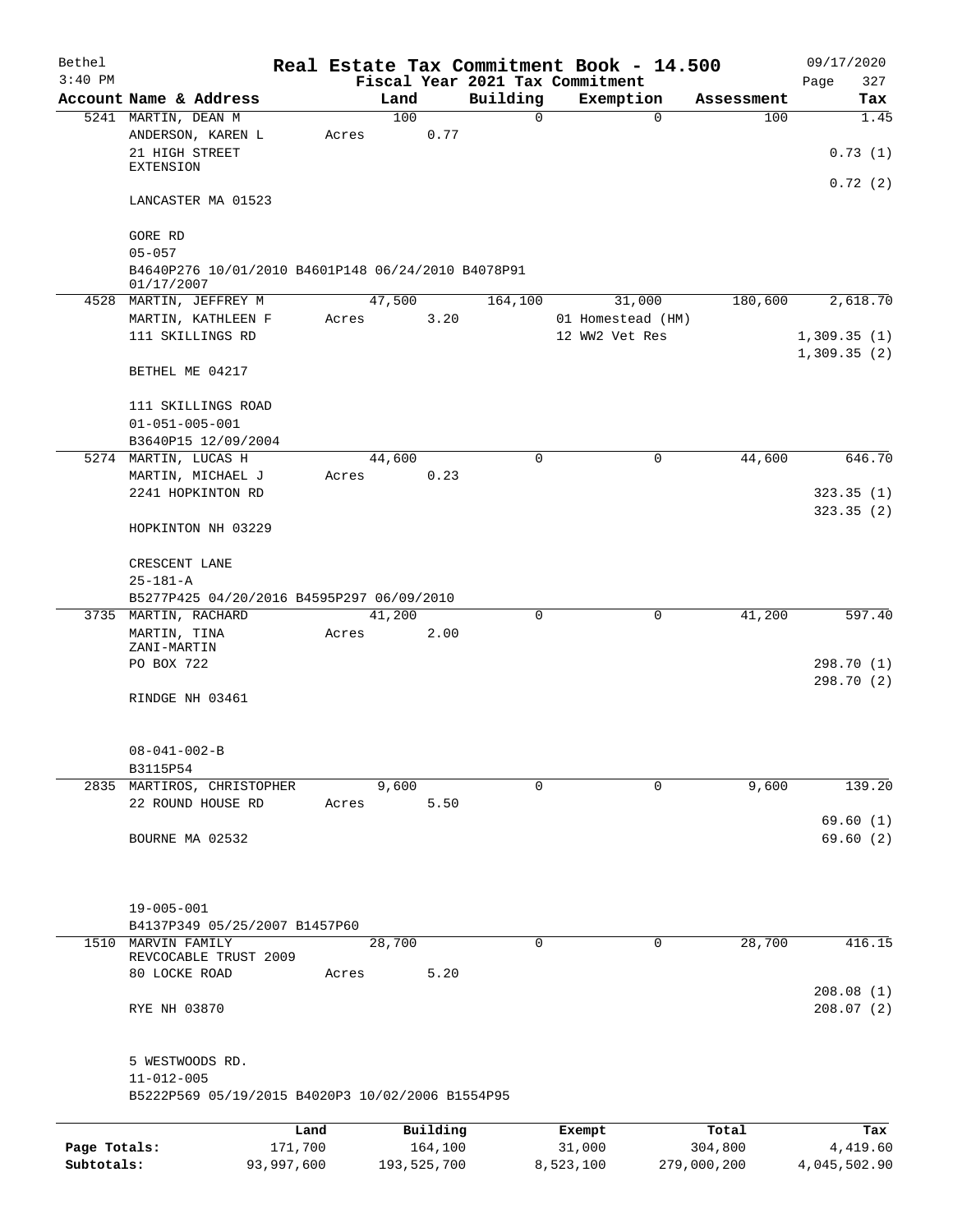| Bethel       |                                                         |       |                |          |                     | Real Estate Tax Commitment Book - 14.500 |                       | 09/17/2020                 |
|--------------|---------------------------------------------------------|-------|----------------|----------|---------------------|------------------------------------------|-----------------------|----------------------------|
| $3:40$ PM    |                                                         |       |                |          |                     | Fiscal Year 2021 Tax Commitment          |                       | Page<br>328                |
|              | Account Name & Address<br>1512 MARVIN, BRADLEY D. JR.   |       | Land<br>37,200 |          | Building<br>152,700 | Exemption<br>0                           | Assessment<br>189,900 | Tax<br>2,753.55            |
|              | & KRISTINE E.                                           |       |                |          |                     |                                          |                       |                            |
|              | TTEES MARVIN FAMILY                                     | Acres |                | 5.00     |                     |                                          |                       |                            |
|              | REV. TRUST                                              |       |                |          |                     |                                          |                       |                            |
|              | 80 LOCKE ROAD                                           |       |                |          |                     |                                          |                       | 1,376.78(1)<br>1,376.77(2) |
|              | RYE NH 03870                                            |       |                |          |                     |                                          |                       |                            |
|              | 123 WESTWOODS RD<br>$11 - 012 - 007$                    |       |                |          |                     |                                          |                       |                            |
|              | B4478P106 08/03/2009 B3890P211 02/21/2006               |       |                |          |                     |                                          |                       |                            |
|              | 37 MASON PETER A.                                       |       | 24,500         |          | 8,600               | 0                                        | 33,100                | 479.95                     |
|              | DAVIS, LAWRENCE                                         | Acres |                | 1.00     |                     |                                          |                       |                            |
|              | PO BOX 24                                               |       |                |          |                     |                                          |                       | 239.98(1)                  |
|              |                                                         |       |                |          |                     |                                          |                       | 239.97(2)                  |
|              | WEST BETHEL ME 04286                                    |       |                |          |                     |                                          |                       |                            |
|              | 936 GROVER HILL RD.                                     |       |                |          |                     |                                          |                       |                            |
|              | $01 - 033$                                              |       |                |          |                     |                                          |                       |                            |
|              | B5258P537 12/15/2015 B1083P108 07/09/1980               |       |                |          |                     |                                          |                       |                            |
|              | 3598 MASON, FREDERICK IV                                |       | 61,100         |          | 115,900             | $\mathbf 0$                              | 177,000               | 2,566.50                   |
|              | MASON, SARAH                                            | Acres |                | 0.80     |                     |                                          |                       |                            |
|              | 74 FACULTY DRIVE                                        |       |                |          |                     |                                          |                       | 1, 283.25(1)               |
|              | MIDDLETOWN RI 02842                                     |       |                |          |                     |                                          |                       | 1, 283.25(2)               |
|              |                                                         |       |                |          |                     |                                          |                       |                            |
|              | 184 PARADISE RD                                         |       |                |          |                     |                                          |                       |                            |
|              | $27 - 009$<br>B5422P185 08/01/2018 B2876P122 10/26/2000 |       |                |          |                     |                                          |                       |                            |
|              | 3090 MASON, JOHN                                        |       | 67,300         |          | 266,800             | 0                                        | 334,100               | 4,844.45                   |
|              | P.O. BOX 570                                            | Acres |                | 3.90     |                     |                                          |                       |                            |
|              |                                                         |       |                |          |                     |                                          |                       | 2,422.23(1)                |
|              | BETHEL ME 04217                                         |       |                |          |                     |                                          |                       | 2,422.22(2)                |
|              | 24 NORTH ROAD                                           |       |                |          |                     |                                          |                       |                            |
|              | $24 - 014$                                              |       |                |          |                     |                                          |                       |                            |
|              | B4134P343 05/18/2007                                    |       |                |          |                     |                                          |                       |                            |
| 1416         | MASON, JOHN                                             |       | 39,400         |          | 0                   | 0                                        | 39,400                | 571.30                     |
|              | MASON, TRACY                                            | Acres |                | 19.00    |                     |                                          |                       |                            |
|              | PO BOX 570                                              |       |                |          |                     |                                          |                       | 285.65(1)                  |
|              |                                                         |       |                |          |                     |                                          |                       | 285.65(2)                  |
|              | BETHEL ME 04217                                         |       |                |          |                     |                                          |                       |                            |
|              | TAYLOR SMITH RD                                         |       |                |          |                     |                                          |                       |                            |
|              | $09 - 002$                                              |       |                |          |                     |                                          |                       |                            |
|              | B4134P343 05/18/2007                                    |       |                |          |                     |                                          |                       |                            |
|              | 3670 MASON, PETER                                       |       | 34,900         |          | 111,100             | 25,000                                   | 121,000               | 1,754.50                   |
|              | MASON, CHRISTEN                                         | Acres |                | 0.77     |                     | 01 Homestead (HM)                        |                       |                            |
|              | PO BOX 24                                               |       |                |          |                     |                                          |                       | 877.25(1)<br>877.25(2)     |
|              | WEST BETHEL ME 04286                                    |       |                |          |                     |                                          |                       |                            |
|              | 51 MOUNTAIN VIEW CIRCLE                                 |       |                |          |                     |                                          |                       |                            |
|              | $28 - 014$                                              |       |                |          |                     |                                          |                       |                            |
|              | B3328P24 06/17/2003                                     |       |                |          |                     |                                          |                       |                            |
|              |                                                         |       |                |          |                     |                                          |                       |                            |
|              |                                                         |       |                |          |                     |                                          |                       |                            |
|              | Land                                                    |       |                | Building |                     | Exempt                                   | Total                 | Tax                        |
| Page Totals: | 264,400                                                 |       |                | 655,100  |                     | 25,000                                   | 894,500               | 12,970.25                  |

**Subtotals:** 94,262,000 194,180,800 8,548,100 279,894,700 4,058,473.15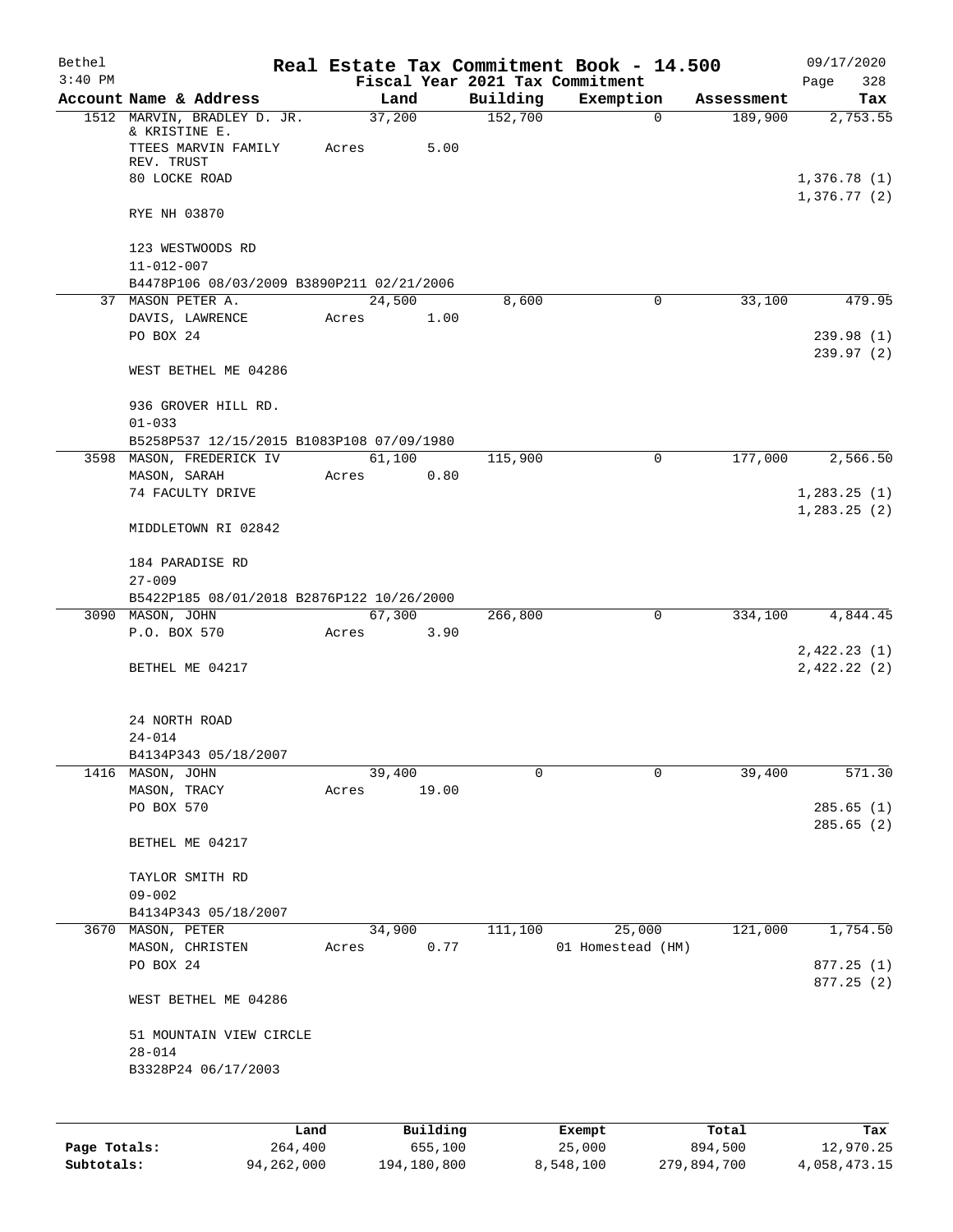| Bethel    |                                                                                                        | Real Estate Tax Commitment Book - 14.500 |                                 |           |            | 09/17/2020                 |
|-----------|--------------------------------------------------------------------------------------------------------|------------------------------------------|---------------------------------|-----------|------------|----------------------------|
| $3:40$ PM |                                                                                                        |                                          | Fiscal Year 2021 Tax Commitment |           |            | 329<br>Page                |
|           | Account Name & Address                                                                                 | Land                                     | Building                        | Exemption | Assessment | Tax                        |
|           | 5259 MASON, PETER L.<br>190 BRIDGE ST., APT<br>4110                                                    | 34,500<br>2.12<br>Acres                  | 149,100                         | 0         | 183,600    | 2,662.20                   |
|           | SALEM MA 01970                                                                                         |                                          |                                 |           |            | 1,331.10(1)<br>1,331.10(2) |
|           | 7 OTTER BROOK<br>$09 - 018 - 002$<br>B5460P515 04/29/2019 B4891P349 09/12/2012 B4427P212<br>04/08/2009 |                                          |                                 |           |            |                            |
|           | 5501 MASON, TONY                                                                                       | 0                                        | 6,900                           | 0         | 6,900      | 100.05                     |
|           | 487 EAST BETHEL RD                                                                                     |                                          |                                 |           |            | 50.03(1)                   |
|           | BETHEL ME 04217                                                                                        |                                          |                                 |           |            | 50.02(2)                   |
|           | EAST BETHEL RD<br>$09 - 041 - 001 - ON$                                                                |                                          |                                 |           |            |                            |
|           | 4726 MASS HAULING CORP.                                                                                | 58,600                                   | 0                               | 0         | 58,600     | 849.70                     |
|           | 200 LIBBEY INDUSTRIAL<br>PKWY                                                                          | Acres<br>2.85                            |                                 |           |            |                            |
|           | EAST WEYMOUTH MA 02189                                                                                 |                                          |                                 |           |            | 424.85(1)<br>424.85(2)     |
|           | BIRCH WOODS<br>$12 - 073 - 009$                                                                        |                                          |                                 |           |            |                            |
|           | B3808P143 09/28/2005                                                                                   |                                          |                                 |           |            |                            |
|           | 3589 MASTROIANNI, ROBERT L                                                                             | 62,900                                   | $\mathbf 0$                     | 0         | 62,900     | 912.05                     |
|           | MASTROIANNI, STEPHANIE<br>S                                                                            | 2.40<br>Acres                            |                                 |           |            |                            |
|           | 11 PETER GROVER RD                                                                                     |                                          |                                 |           |            | 456.03(1)<br>456.02(2)     |
|           | BETHEL ME 04217                                                                                        |                                          |                                 |           |            |                            |
|           | PARADISE RD<br>$27 - 002 - 001$                                                                        |                                          |                                 |           |            |                            |
|           | B5300P271 08/24/2016 B3762P137 07/20/2005                                                              |                                          |                                 |           |            |                            |
|           | 3590 MASTROIANNI, ROBERT L<br>MASTROIANNI, STEPHANIE                                                   | 59,200<br>1.32<br>Acres                  | $\Omega$                        | $\Omega$  | 59,200     | 858.40                     |
|           | S<br>11 PETER GROVER RD.                                                                               |                                          |                                 |           |            | 429.20(1)                  |
|           | BETHEL ME 04217                                                                                        |                                          |                                 |           |            | 429.20 (2)                 |
|           | PARADISE RD.                                                                                           |                                          |                                 |           |            |                            |
|           | $27 - 002 - 001 - 00A$                                                                                 |                                          |                                 |           |            |                            |
|           | B530P273 08/24/2016 B4018P175 09/29/2006 B3762P135<br>07/20/2005                                       |                                          |                                 |           |            |                            |

|              | Land       | Building    | Exempt    | Total         | Tax          |
|--------------|------------|-------------|-----------|---------------|--------------|
| Page Totals: | 215,200    | 156.000     |           | 371,200       | 5,382.40     |
| Subtotals:   | 94,477,200 | 194,336,800 | 8,548,100 | 280, 265, 900 | 4,063,855.55 |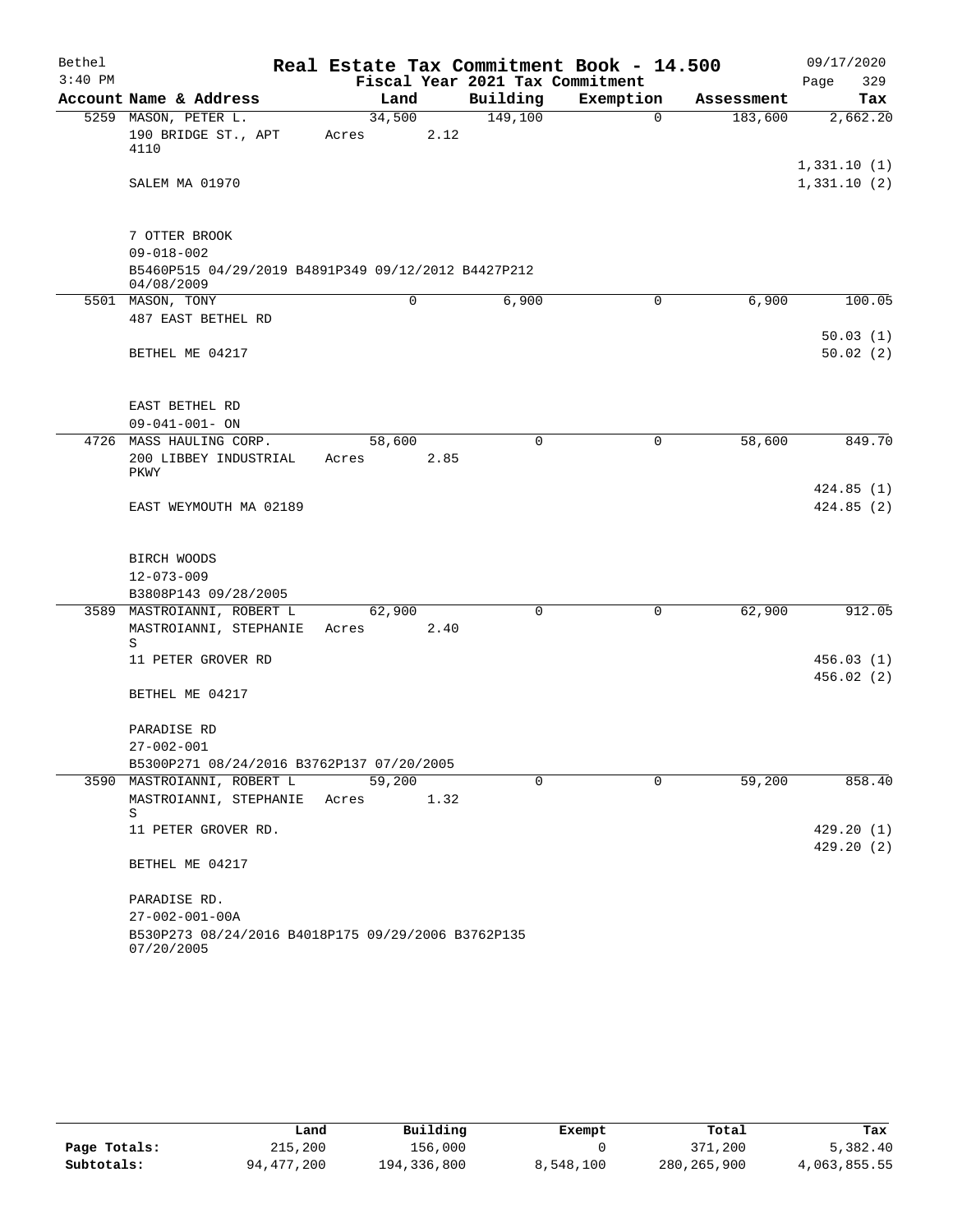| Bethel    |                                                                                        |        |      |                                 | Real Estate Tax Commitment Book - 14.500 |            | 09/17/2020                 |
|-----------|----------------------------------------------------------------------------------------|--------|------|---------------------------------|------------------------------------------|------------|----------------------------|
| $3:40$ PM |                                                                                        |        |      | Fiscal Year 2021 Tax Commitment |                                          |            | Page<br>330                |
|           | Account Name & Address                                                                 | Land   |      | Building                        | Exemption                                | Assessment | Tax                        |
|           | 3587 MASTROIANNI, STEPHANIE<br>S                                                       | 77,300 |      | 236,700                         | $\Omega$                                 | 314,000    | 4,553.00                   |
|           | MASTROIANNI, ROBERT L                                                                  | Acres  | 5.20 |                                 |                                          |            |                            |
|           | 11 PETER GROVER RD.                                                                    |        |      |                                 |                                          |            | 2, 276.50(1)               |
|           | BETHEL ME 04217                                                                        |        |      |                                 |                                          |            | 2, 276.50(2)               |
|           | 11 PETER GROVER RD.                                                                    |        |      |                                 |                                          |            |                            |
|           | $27 - 001$                                                                             |        |      |                                 |                                          |            |                            |
|           | B5270P393 03/02/2016 B4018P177 09/29/2006 B2167P330<br>10/19/1994 B1409P112 07/29/1986 |        |      |                                 |                                          |            |                            |
|           | 5009 MATOSIC, MATTHEW J                                                                | 33,600 |      | 163,400                         | 0                                        | 197,000    | 2,856.50                   |
|           | 300 WOODVIEW WAY, UNIT<br>305                                                          |        |      |                                 |                                          |            |                            |
|           | WATERTOWN MA 02472-4849                                                                |        |      |                                 |                                          |            | 1,428.25(1)<br>1,428.25(2) |
|           |                                                                                        |        |      |                                 |                                          |            |                            |
|           | 232 MAYVILLE RD., UNIT                                                                 |        |      |                                 |                                          |            |                            |
|           | $24 - 028 - C3$                                                                        |        |      |                                 |                                          |            |                            |
|           | B5356P425 07/17/2017 B4203P252 10/02/2007<br>450 MATSON, DAVID P                       | 22,500 |      | 132,600                         | 0                                        | 155,100    | 2,248.95                   |
|           | 124 RATTLESNAKE HILL RD Acres                                                          |        | 0.20 |                                 |                                          |            |                            |
|           |                                                                                        |        |      |                                 |                                          |            | 1, 124.48(1)               |
|           | ANDOVER MA 01810 6045                                                                  |        |      |                                 |                                          |            | 1, 124.47(2)               |
|           | 1 SONGO POND RD                                                                        |        |      |                                 |                                          |            |                            |
|           | $07 - 016$                                                                             |        |      |                                 |                                          |            |                            |
|           | B4684P173 01/20/2011 B3019P78                                                          |        |      |                                 |                                          |            |                            |
|           | 1380 MATTHEWS, DAVID J                                                                 | 49,800 |      | 125,100                         | 0                                        | 174,900    | 2,536.05                   |
|           | MATTHEWS, GINA F                                                                       | Acres  | 1.57 |                                 |                                          |            |                            |
|           | 15 FLEETWOOD DRIVE                                                                     |        |      |                                 |                                          |            | 1,268.03(1)                |
|           | NORFOLK MA 02056                                                                       |        |      |                                 |                                          |            | 1,268.02(2)                |
|           | 150 BAILEY RD                                                                          |        |      |                                 |                                          |            |                            |
|           | $08 - 055 - 014$                                                                       |        |      |                                 |                                          |            |                            |
|           | B5129P19 06/23/2014 B3651P320 12/17/2004                                               |        |      |                                 |                                          |            |                            |
| 4795      | MAXIM, MERRITT S. &<br>MICHAEL-MAXIM, LEFKI                                            | 44,700 |      | 205,800                         | 0                                        | 250,500    | 3,632.25                   |
|           | MAXIM FAMILY REALTY<br>TRUST                                                           | Acres  | 1.53 |                                 |                                          |            |                            |
|           | PO BOX 351                                                                             |        |      |                                 |                                          |            | 1,816.13(1)<br>1,816.12(2) |
|           | BETHEL ME 04217                                                                        |        |      |                                 |                                          |            |                            |
|           | 21 HARMONY ROW                                                                         |        |      |                                 |                                          |            |                            |
|           | $23 - 013 - 001 - 007$                                                                 |        |      |                                 |                                          |            |                            |
|           | B4846P69 05/16/2012 B4738P108 07/19/2011 B4627P296<br>08/31/2010                       |        |      |                                 |                                          |            |                            |

|              | Land       | Building    | Exempt    | Total       | Tax          |
|--------------|------------|-------------|-----------|-------------|--------------|
| Page Totals: | 227,900    | 863,600     |           | 1,091,500   | 15,826.75    |
| Subtotals:   | 94,705,100 | 195,200,400 | 8,548,100 | 281,357,400 | 4,079,682.30 |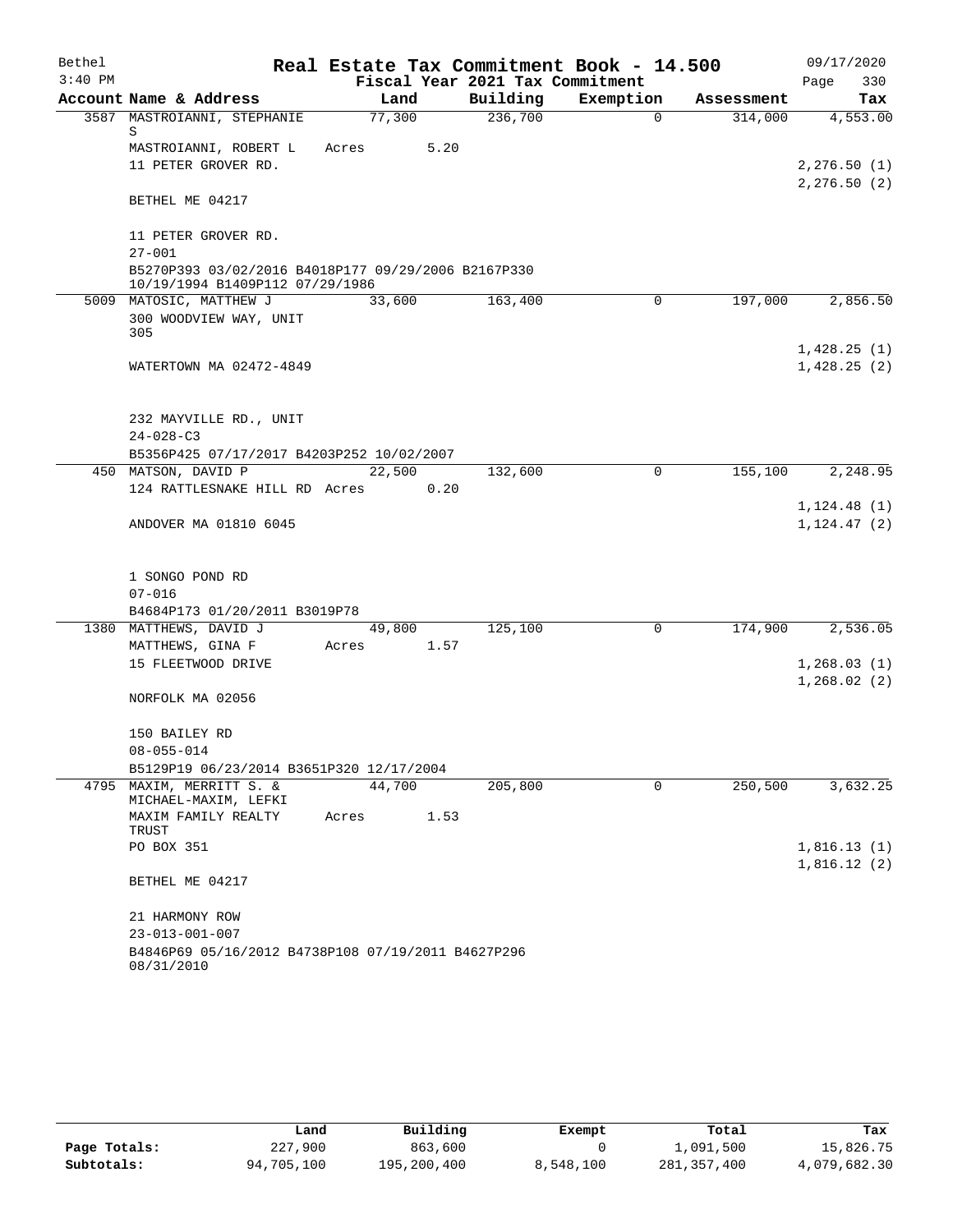| Bethel    |                                                                                      |       |        |          |          | Real Estate Tax Commitment Book - 14.500 |            | 09/17/2020               |
|-----------|--------------------------------------------------------------------------------------|-------|--------|----------|----------|------------------------------------------|------------|--------------------------|
| $3:40$ PM |                                                                                      |       |        |          |          | Fiscal Year 2021 Tax Commitment          |            | Page<br>331              |
|           | Account Name & Address                                                               |       | Land   |          | Building | Exemption                                | Assessment | Tax                      |
|           | 4837 MC DEVELOPMENT, LLC                                                             |       | 35,600 |          | 0        | $\mathbf 0$                              | 35,600     | 516.20                   |
|           | 420 GROVER HILL ROAD                                                                 | Acres |        | 1.77     |          |                                          |            |                          |
|           | BETHEL ME 04217                                                                      |       |        |          |          |                                          |            | 258.10(1)<br>258.10(2)   |
|           |                                                                                      |       |        |          |          |                                          |            |                          |
|           | ELLINGWOOD MOUNTAIN                                                                  |       |        |          |          |                                          |            |                          |
|           | $16 - 019 - 005$                                                                     |       |        |          |          |                                          |            |                          |
|           | B3900P185 03/10/2006                                                                 |       |        |          |          |                                          |            |                          |
|           | 157 MCALLISTER, JOYCE                                                                |       | 33,300 |          | 51,700   | 25,000                                   | 60,000     | 870.00                   |
|           | P.O. BOX 626                                                                         | Acres |        | 1.30     |          | 01 Homestead (HM)                        |            |                          |
|           | BETHEL ME 04217                                                                      |       |        |          |          |                                          |            | 435.00 (1)<br>435.00 (2) |
|           |                                                                                      |       |        |          |          |                                          |            |                          |
|           | 783 WALKERS MILLS RD.                                                                |       |        |          |          |                                          |            |                          |
|           | $04 - 014$                                                                           |       |        |          |          |                                          |            |                          |
|           | B1961P45 12/01/1992 B1619P8                                                          |       |        |          |          |                                          |            |                          |
|           | 2940 MCATAVEY, RICHARD                                                               |       | 33,600 |          | 60,600   | 0                                        | 94,200     | 1,365.90                 |
|           | MCATAVEY, BRENDA<br>1 COTTAGE LANE                                                   |       |        |          |          |                                          |            | 682.95 (1)               |
|           |                                                                                      |       |        |          |          |                                          |            | 682.95 (2)               |
|           | ROLLINSFORD NH 03869                                                                 |       |        |          |          |                                          |            |                          |
|           | 11 CHERRY LANE                                                                       |       |        |          |          |                                          |            |                          |
|           | $22 - 002 - 001 - 018$                                                               |       |        |          |          |                                          |            |                          |
|           | B4332P253 08/05/2009 B3611P146 10/19/2004 B2443P308<br>2700 MCCABE, THOMAS A         |       | 70,700 |          | 215,100  | 0                                        | 285,800    | 4,144.10                 |
|           | SOLTERO, GLISETTE M                                                                  | Acres |        | 1.03     |          |                                          |            |                          |
|           | 9 NANTUCKET AVE                                                                      |       |        |          |          |                                          |            | 2,072.05(1)              |
|           |                                                                                      |       |        |          |          |                                          |            | 2,072.05(2)              |
|           | SWAMPSCOT MA 01907                                                                   |       |        |          |          |                                          |            |                          |
|           | 3 CONFORTI COURT                                                                     |       |        |          |          |                                          |            |                          |
|           | $17 - 035 - 011$                                                                     |       |        |          |          |                                          |            |                          |
|           | B4322P96 07/10/2008 B4276P340 03/20/2008 B4276P338<br>03/20/2008 B3713P37 04/28/2005 |       |        |          |          |                                          |            |                          |
|           | 4521 MCCANNELL, NANCY C                                                              |       | 44,400 |          | 157,400  | 25,000                                   | 176,800    | 2,563.60                 |
|           | MADDEN, MARY A.                                                                      | Acres |        | 1.41     |          | 01 Homestead (HM)                        |            |                          |
|           | 5 PINE HAVEN LN.                                                                     |       |        |          |          |                                          |            | 1,281.80(1)              |
|           |                                                                                      |       |        |          |          |                                          |            | 1,281.80(2)              |
|           | BETHEL ME 04217                                                                      |       |        |          |          |                                          |            |                          |
|           | 5 PINE HAVEN LANE                                                                    |       |        |          |          |                                          |            |                          |
|           | $18 - 054 - 009$                                                                     |       |        |          |          |                                          |            |                          |
|           | B3495P344 04/15/2004 B3374P204 09/11/2003                                            |       |        |          |          |                                          |            |                          |
|           | 5034 MCCLURE, CHRISINE<br>94 KRISTEN LANE                                            | Acres | 52,700 | 3.52     | 282,700  | 0                                        | 335,400    | 4,863.30                 |
|           |                                                                                      |       |        |          |          |                                          |            | 2,431.65(1)              |
|           | MAPLEVILLE RI 02839                                                                  |       |        |          |          |                                          |            | 2,431.65(2)              |
|           | 49 TWIN BROOKS ROAD                                                                  |       |        |          |          |                                          |            |                          |
|           | $18 - 060 - 012$                                                                     |       |        |          |          |                                          |            |                          |
|           | B5159P315 09/15/2014 B3568P322 08/06/2004                                            |       |        |          |          |                                          |            |                          |
|           |                                                                                      |       |        |          |          |                                          |            |                          |
|           |                                                                                      | Land  |        | Building |          | Exempt                                   | Total      | Tax                      |

**Page Totals:** 270,300 **1911 195, 270,300 Exempt Page Totals:** 270,300 287,800 14,323.10<br>**282,345,200 14,323.10** 50,000 987,800 14,323.10 987,800 987,800 987,800 5.40

**Subtotals:** 94,975,400 195,967,900 8,598,100 282,345,200 4,094,005.40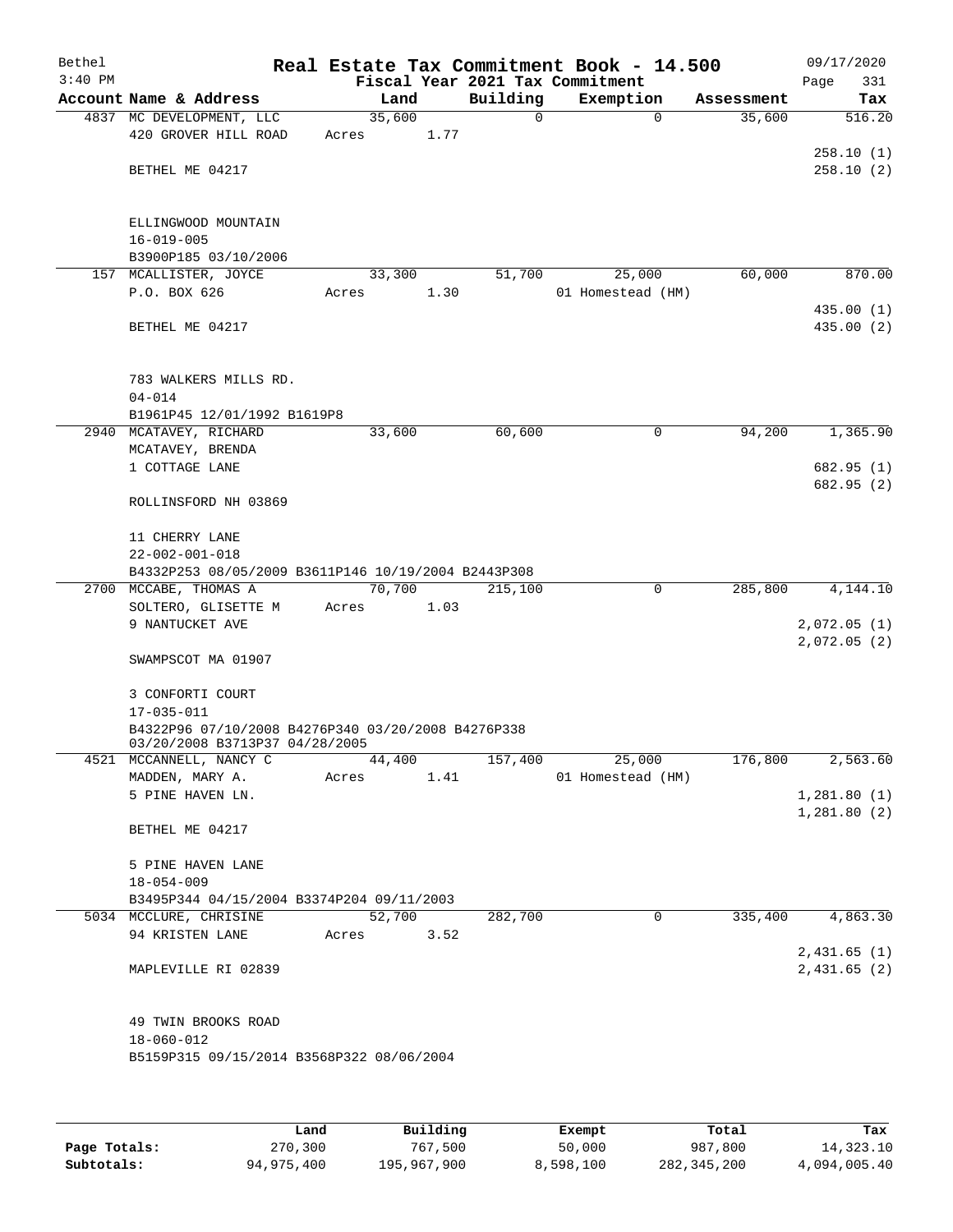| Bethel<br>$3:40$ PM |                                                          |       |        |      | Real Estate Tax Commitment Book - 14.500<br>Fiscal Year 2021 Tax Commitment |                          |            | 09/17/2020         |
|---------------------|----------------------------------------------------------|-------|--------|------|-----------------------------------------------------------------------------|--------------------------|------------|--------------------|
|                     | Account Name & Address                                   |       | Land   |      | Building                                                                    | Exemption                | Assessment | 332<br>Page<br>Tax |
|                     | 5036 MCCLURE, CHRISTINE J                                |       | 39,600 |      | $\mathbf 0$                                                                 | $\Omega$                 | 39,600     | 574.20             |
|                     | 94 KRISTEN LANE                                          | Acres |        | 3.92 |                                                                             |                          |            |                    |
|                     |                                                          |       |        |      |                                                                             |                          |            | 287.10(1)          |
|                     | MAPLEVILLE RI 02839                                      |       |        |      |                                                                             |                          |            | 287.10(2)          |
|                     |                                                          |       |        |      |                                                                             |                          |            |                    |
|                     |                                                          |       |        |      |                                                                             |                          |            |                    |
|                     |                                                          |       |        |      |                                                                             |                          |            |                    |
|                     | $18 - 060 - 014$                                         |       |        |      |                                                                             |                          |            |                    |
|                     | B5408P577 05/18/2018 B3568P322 08/06/2004                |       | 61,600 |      |                                                                             |                          |            |                    |
|                     | 5396 MCCONATHY, STEVE A<br>PO BOX 1295                   | Acres |        | 0.57 | 235,500                                                                     | 31,000<br>12 WW2 Vet Res | 266,100    | 3,858.45           |
|                     |                                                          |       |        |      |                                                                             | 01 Homestead (HM)        |            | 1,929.23(1)        |
|                     | BETHEL ME 04217                                          |       |        |      |                                                                             |                          |            | 1,929.22(2)        |
|                     |                                                          |       |        |      |                                                                             |                          |            |                    |
|                     |                                                          |       |        |      |                                                                             |                          |            |                    |
|                     | 71 PARADISE RD                                           |       |        |      |                                                                             |                          |            |                    |
|                     | $26 - 010 - 001$                                         |       |        |      |                                                                             |                          |            |                    |
|                     | B5430P299 09/12/2018 B5340P581 04/18/2017 B5294P331      |       |        |      |                                                                             |                          |            |                    |
|                     | 07/19/2016 B668P452 11/08/1967<br>5296 MCCONNELL, DIANNA |       | 30,400 |      | $\mathbf 0$                                                                 | $\mathbf 0$              | 30,400     | 440.80             |
|                     | 49 LOGAN AVENUE                                          | Acres |        | 3.45 |                                                                             |                          |            |                    |
|                     |                                                          |       |        |      |                                                                             |                          |            | 220.40(1)          |
|                     | SWANSEA MA 02777                                         |       |        |      |                                                                             |                          |            | 220.40(2)          |
|                     |                                                          |       |        |      |                                                                             |                          |            |                    |
|                     |                                                          |       |        |      |                                                                             |                          |            |                    |
|                     | SECOND ST                                                |       |        |      |                                                                             |                          |            |                    |
|                     | $22 - 029 - 014$                                         |       |        |      |                                                                             |                          |            |                    |
|                     | B5076P231 12/23/2013 B3509P327 05/12/2004                |       |        |      | 0                                                                           | $\mathbf 0$              |            | 413.25             |
|                     | 5303 MCCONNELL, DIANNA<br>49 LOGAN AVENUE                | Acres | 28,500 | 1.80 |                                                                             |                          | 28,500     |                    |
|                     |                                                          |       |        |      |                                                                             |                          |            | 206.63(1)          |
|                     | SWANSEA MA 02777                                         |       |        |      |                                                                             |                          |            | 206.62(2)          |
|                     |                                                          |       |        |      |                                                                             |                          |            |                    |
|                     |                                                          |       |        |      |                                                                             |                          |            |                    |
|                     | FIRST ST                                                 |       |        |      |                                                                             |                          |            |                    |
|                     | $22 - 029 - 021$                                         |       |        |      |                                                                             |                          |            |                    |
|                     | B5076P231 12/23/2014 B3509P327 05/12/2004                |       |        |      |                                                                             |                          |            |                    |
|                     | 4820 MCCORMICK, CHARLES R<br>PO BOX 958                  | Acres | 29,300 | 1.20 | 0                                                                           | $\overline{0}$           | 29,300     | 424.85             |
|                     |                                                          |       |        |      |                                                                             |                          |            | 212.43(1)          |
|                     | BETHEL ME 04217                                          |       |        |      |                                                                             |                          |            | 212.42(2)          |
|                     |                                                          |       |        |      |                                                                             |                          |            |                    |
|                     |                                                          |       |        |      |                                                                             |                          |            |                    |
|                     | INTERVALE RD                                             |       |        |      |                                                                             |                          |            |                    |
|                     | $13 - 002 - 002$                                         |       |        |      |                                                                             |                          |            |                    |
|                     | B5273P366 03/22/2016 B3850P329 12/05/2005                |       |        |      |                                                                             |                          |            |                    |
|                     | 2439 MCCORMICK, CHARLES R                                |       | 39,600 |      | 193,500                                                                     | 25,000                   | 208,100    | 3,017.45           |
|                     | PO BOX 958                                               | Acres |        | 1.50 |                                                                             | 01 Homestead (HM)        |            | 1,508.73(1)        |
|                     | BETHEL ME 04217                                          |       |        |      |                                                                             |                          |            | 1,508.72(2)        |
|                     |                                                          |       |        |      |                                                                             |                          |            |                    |
|                     |                                                          |       |        |      |                                                                             |                          |            |                    |
|                     | 322 INTERVALE RD                                         |       |        |      |                                                                             |                          |            |                    |
|                     | $13 - 002 - 001$                                         |       |        |      |                                                                             |                          |            |                    |
|                     | B5273P366 03/22/2016 B2699P79 05/11/1999                 |       |        |      |                                                                             |                          |            |                    |
|                     |                                                          |       |        |      |                                                                             |                          |            |                    |
|                     |                                                          |       |        |      |                                                                             |                          |            |                    |
|                     |                                                          |       |        |      |                                                                             |                          |            |                    |

|              | Land       | Building    | Exempt    | Total       | Tax          |
|--------------|------------|-------------|-----------|-------------|--------------|
| Page Totals: | 229,000    | 429,000     | 56,000    | 602,000     | 8,729.00     |
| Subtotals:   | 95,204,400 | 196,396,900 | 8,654,100 | 282,947,200 | 4,102,734.40 |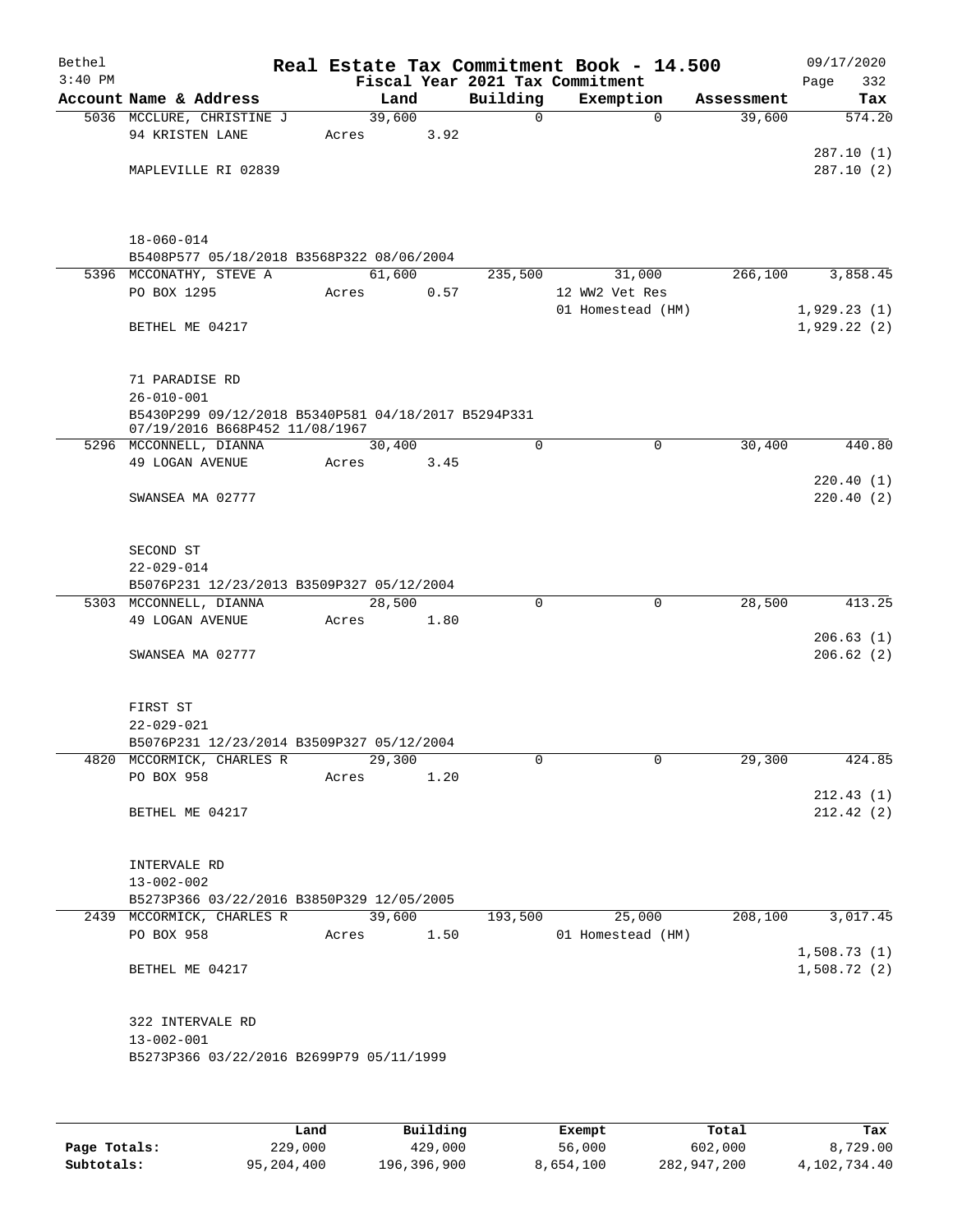| Bethel<br>$3:40$ PM |                                                     |       |        | Fiscal Year 2021 Tax Commitment | Real Estate Tax Commitment Book - 14.500 |            | 09/17/2020<br>333<br>Page |
|---------------------|-----------------------------------------------------|-------|--------|---------------------------------|------------------------------------------|------------|---------------------------|
|                     | Account Name & Address                              |       | Land   | Building                        | Exemption                                | Assessment | Tax                       |
|                     | 1743 MCCRUM LAND, LLC                               |       | 76,900 | $\mathbf 0$                     | $\mathbf 0$                              | 76,900     | 1,115.05                  |
|                     | PO BOX 660                                          | Acres | 37.00  |                                 |                                          |            |                           |
|                     |                                                     |       |        |                                 |                                          |            | 557.53(1)                 |
|                     | MARS HILL ME 04758                                  |       |        |                                 |                                          |            | 557.52(2)                 |
|                     |                                                     |       |        |                                 |                                          |            |                           |
|                     |                                                     |       |        |                                 |                                          |            |                           |
|                     | MAYVILLE RD.                                        |       |        |                                 |                                          |            |                           |
|                     | $12 - 078$                                          |       |        |                                 |                                          |            |                           |
|                     | B4932P273 12/19/2012 B3585P310 09/10/2004           |       |        |                                 |                                          |            |                           |
|                     | 1688 MCCRUM LAND, LLC                               |       | 23,600 | $\Omega$                        | 0                                        | 23,600     | 342.20                    |
|                     | PO BOX 660                                          | Acres | 41.00  |                                 |                                          |            |                           |
|                     |                                                     |       |        |                                 |                                          |            | 171.10(1)                 |
|                     | MARS HILL ME 04758                                  |       |        |                                 |                                          |            | 171.10(2)                 |
|                     |                                                     |       |        |                                 |                                          |            |                           |
|                     |                                                     |       |        |                                 |                                          |            |                           |
|                     | NORTH RD                                            |       |        |                                 |                                          |            |                           |
|                     | $12 - 045$                                          |       |        |                                 |                                          |            |                           |
|                     | B4932P273 12/19/2012 B3585P309 09/10/2004           |       |        |                                 |                                          |            |                           |
|                     | 1691 MCCRUM LAND, LLC                               |       | 28,800 | 0                               | $\mathbf 0$                              | 28,800     | 417.60                    |
|                     | PO BOX 660                                          | Acres | 50.00  |                                 |                                          |            |                           |
|                     |                                                     |       |        |                                 |                                          |            | 208.80(1)                 |
|                     | MARS HILL ME 04758                                  |       |        |                                 |                                          |            | 208.80(2)                 |
|                     |                                                     |       |        |                                 |                                          |            |                           |
|                     | NORTH RD                                            |       |        |                                 |                                          |            |                           |
|                     | $12 - 047$                                          |       |        |                                 |                                          |            |                           |
|                     | B4932P273 12/19/2012 B3585P310 09/10/2004           |       |        |                                 |                                          |            |                           |
|                     | 3110 MCCRUM LAND, LLC                               |       | 92,500 | 276,700                         | 0                                        | 369,200    | 5,353.40                  |
|                     | PO BOX 660                                          | Acres | 64.00  |                                 |                                          |            |                           |
|                     |                                                     |       |        |                                 |                                          |            | 2,676.70(1)               |
|                     | MARS HILL ME 04758                                  |       |        |                                 |                                          |            | 2,676.70 (2)              |
|                     |                                                     |       |        |                                 |                                          |            |                           |
|                     |                                                     |       |        |                                 |                                          |            |                           |
|                     | 175 MAYVILLE RD.                                    |       |        |                                 |                                          |            |                           |
|                     | $24 - 031$                                          |       |        |                                 |                                          |            |                           |
|                     | B4932P273 12/19/2012 B3585P326 09/10/2004           |       |        |                                 |                                          |            |                           |
|                     | 3112 MCCRUM LAND, LLC                               |       | 14,900 | 0                               | 0                                        | 14,900     | 216.05                    |
|                     | PO BOX 660                                          | Acres | 31.00  |                                 |                                          |            |                           |
|                     |                                                     |       |        |                                 |                                          |            | 108.03(1)                 |
|                     | MARS HILL ME 04758                                  |       |        |                                 |                                          |            | 108.02(2)                 |
|                     |                                                     |       |        |                                 |                                          |            |                           |
|                     |                                                     |       |        |                                 |                                          |            |                           |
|                     | RTE 2 E/S                                           |       |        |                                 |                                          |            |                           |
|                     | $24 - 033$                                          |       |        |                                 |                                          |            |                           |
|                     | B4932P273 12/19/2012 B3585P326 09/10/2004           |       |        |                                 |                                          |            |                           |
|                     | 4822 MCCRUM LAND, LLC                               |       | 65,100 | $\Omega$                        | $\Omega$                                 | 65,100     | 943.95                    |
|                     | PO BOX 660                                          | Acres | 69.18  |                                 |                                          |            |                           |
|                     | INDUSTRIAL ST                                       |       |        |                                 |                                          |            | 471.98 (1)                |
|                     | MARS HILL ME 04758                                  |       |        |                                 |                                          |            | 471.97(2)                 |
|                     |                                                     |       |        |                                 |                                          |            |                           |
|                     | JONATHAN CLARK LN                                   |       |        |                                 |                                          |            |                           |
|                     | $07 - 082$                                          |       |        |                                 |                                          |            |                           |
|                     | B4932P273 12/19/2012 B4742P296 09/01/2011 B3708P128 |       |        |                                 |                                          |            |                           |
|                     | 05/02/2005                                          |       |        |                                 |                                          |            |                           |
|                     |                                                     |       |        |                                 |                                          |            |                           |
|                     |                                                     |       |        |                                 |                                          |            |                           |
|                     |                                                     |       |        |                                 |                                          |            |                           |

|              | Land       | Building    | Exempt    | Total       | Tax            |
|--------------|------------|-------------|-----------|-------------|----------------|
| Page Totals: | 301,800    | 276,700     |           | 578,500     | 8,388.25       |
| Subtotals:   | 95,506,200 | 196,673,600 | 8,654,100 | 283,525,700 | 4, 111, 122.65 |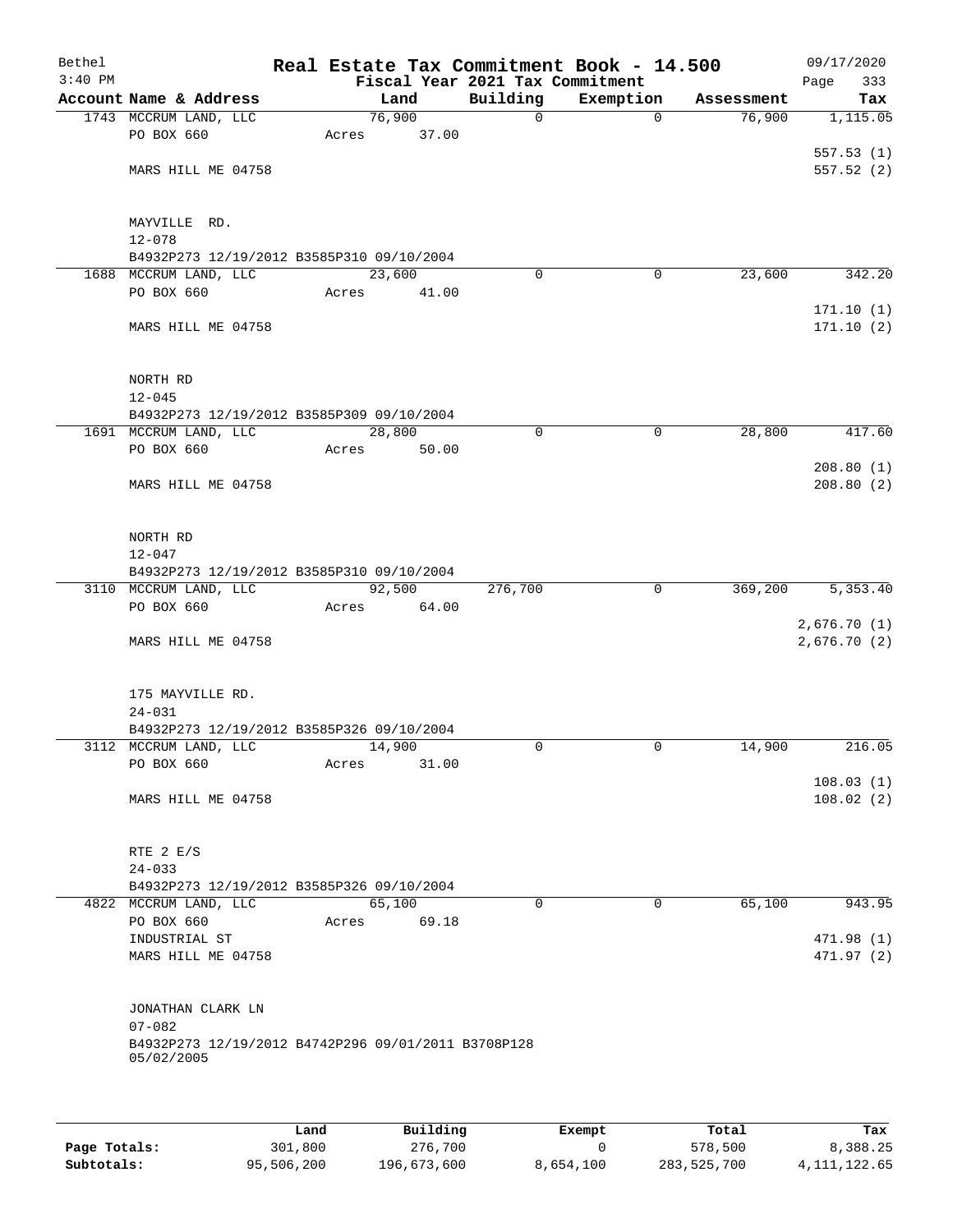| Bethel    |                                                                                    |                |      |                                 | Real Estate Tax Commitment Book - 14.500 |            | 09/17/2020                 |
|-----------|------------------------------------------------------------------------------------|----------------|------|---------------------------------|------------------------------------------|------------|----------------------------|
| $3:40$ PM |                                                                                    |                |      | Fiscal Year 2021 Tax Commitment |                                          |            | Page<br>334                |
|           | Account Name & Address                                                             | Land           |      | Building                        | Exemption                                | Assessment | Tax                        |
|           | 4639 MCCRUM LAND, LLC<br>PO BOX 660                                                | 1,400<br>Acres | 1.15 | 0                               | $\mathbf 0$                              | 1,400      | $\overline{20.30}$         |
|           | MARS HILL ME 04758                                                                 |                |      |                                 |                                          |            | 10.15(1)<br>10.15(2)       |
|           |                                                                                    |                |      |                                 |                                          |            |                            |
|           | $12 - 078 - 001$<br>B4932P273 12/19/2012 B3585P322 09/10/2004                      |                |      |                                 |                                          |            |                            |
|           | 3297 MCCRUM, DAVID B                                                               | 55,900         |      | 88,600                          | $\mathbf 0$                              | 144,500    | 2,095.25                   |
|           | MCCRUM, PATRICIA T                                                                 | Acres          | 0.56 |                                 |                                          |            |                            |
|           | PO BOX 629                                                                         |                |      |                                 |                                          |            | 1,047.63(1)<br>1,047.62(2) |
|           | MARS HILL ME 04758                                                                 |                |      |                                 |                                          |            |                            |
|           | 25 CHAPMAN ST.<br>$25 - 130$                                                       |                |      |                                 |                                          |            |                            |
|           | B5357P236 07/21/2017 B744P170 05/22/1972 B744P169                                  |                |      |                                 |                                          |            |                            |
| 3027      | 05/22/1972 B744P168 05/22/1972 B668P74 08/04/1967<br>MCCUE, ROBERT B. ESTATE<br>ΟF | 32,200         |      | 291,500                         | 0                                        | 323,700    | 4,693.65                   |
|           | MCCUE, SEAN M. & MCCUE<br>MATTHEW R. % MARY MCCUE                                  | Acres          | 1.46 |                                 |                                          |            |                            |
|           | 16 SCHIRIPO WAY                                                                    |                |      |                                 |                                          |            | 2,346.83(1)                |
|           | DRACUT MA 01826                                                                    |                |      |                                 |                                          |            | 2,346.82(2)                |
|           | 21 TAYLOR WOODS RD.                                                                |                |      |                                 |                                          |            |                            |
|           | $22 - 026 - 004$                                                                   |                |      |                                 |                                          |            |                            |
|           | B4197P136 09/20/2007 B2648P245                                                     |                |      |                                 |                                          |            |                            |
| 3028      | MCCUE, ROBERT B. ESTATE<br>ΟF                                                      | 26,000         |      | $\Omega$                        | 0                                        | 26,000     | 377.00                     |
|           | MCCUE, SEAN M. & MCCUE<br>MATTHEW R. % MARY MCCUE                                  | Acres          | 1.52 |                                 |                                          |            |                            |
|           | 16 SCHIRIPO WAY                                                                    |                |      |                                 |                                          |            | 188.50(1)<br>188.50(2)     |
|           | DRACUT MA 01826                                                                    |                |      |                                 |                                          |            |                            |
|           | TAYLOR WOODS SUB<br>$22 - 026 - 005$                                               |                |      |                                 |                                          |            |                            |
|           | B4197P134 09/20/2007 B2648P246                                                     |                |      |                                 |                                          |            |                            |
|           | 3009 MCCUE, ROBERT B. ESTATE                                                       | 25,000         |      | $\Omega$                        | $\Omega$                                 | 25,000     | 362.50                     |
|           | OF                                                                                 |                |      |                                 |                                          |            |                            |
|           | MCCUE, SEAN M. & MCCUE<br>MATTHEW R. % MARY MCCUE                                  | Acres          | 1.00 |                                 |                                          |            |                            |
|           | 16 SCHIRIPO WAY                                                                    |                |      |                                 |                                          |            | 181.25(1)                  |
|           | DRACUT MA 01826                                                                    |                |      |                                 |                                          |            | 181.25(2)                  |
|           | 37 TAYLOR WOODS/LOT 1                                                              |                |      |                                 |                                          |            |                            |
|           | $22 - 026 - 001$                                                                   |                |      |                                 |                                          |            |                            |
|           | B4197P138 09/20/2007 B2896P148                                                     |                |      |                                 |                                          |            |                            |

|              | Land       | Building    | Exempt    | Total       | Tax          |
|--------------|------------|-------------|-----------|-------------|--------------|
| Page Totals: | 140,500    | 380,100     |           | 520,600     | 7,548.70     |
| Subtotals:   | 95,646,700 | 197,053,700 | 8,654,100 | 284,046,300 | 4,118,671.35 |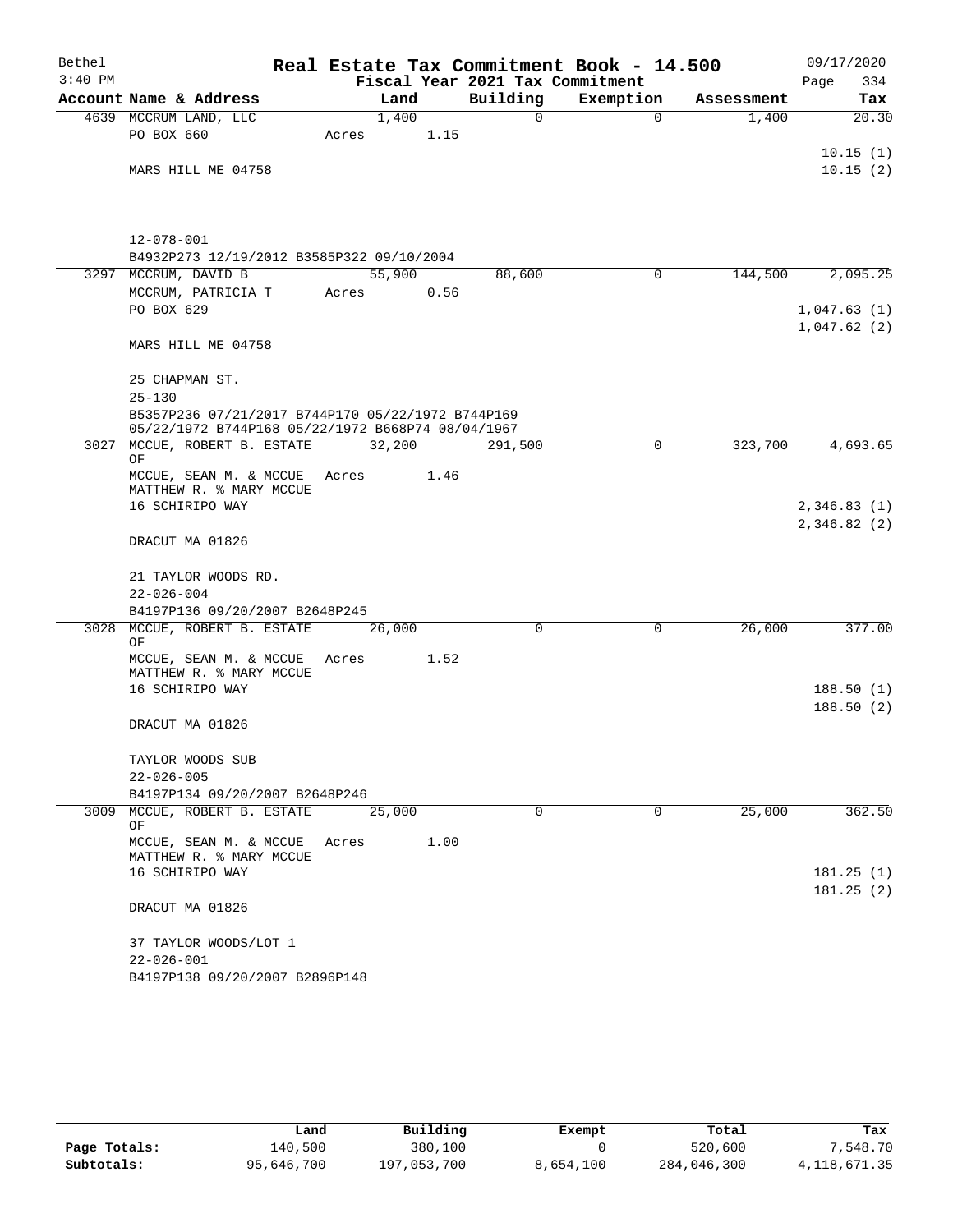| Bethel<br>$3:40$ PM |                                                                                    |        |                |          | Real Estate Tax Commitment Book - 14.500<br>Fiscal Year 2021 Tax Commitment |            | 09/17/2020<br>Page<br>335    |
|---------------------|------------------------------------------------------------------------------------|--------|----------------|----------|-----------------------------------------------------------------------------|------------|------------------------------|
|                     | Account Name & Address                                                             |        | Land           | Building | Exemption                                                                   | Assessment | Tax                          |
|                     | 3349 MCDERMOTT, PAUL S<br>MCDERMOTT, JANINE M                                      | Acres  | 47,400<br>0.26 | 95,000   | $\mathbf 0$                                                                 | 142,400    | 2,064.80                     |
|                     | 3 BRIGHTSIDE AVE, UNIT<br>1                                                        |        |                |          |                                                                             |            | 1,032.40(1)                  |
|                     | GLOUCESTER MA 01930                                                                |        |                |          |                                                                             |            | 1,032.40(2)                  |
|                     | 11 MASON ST.<br>$25 - 171$                                                         |        |                |          |                                                                             |            |                              |
|                     | B4163P5 07/12/2007 B3831P139 10/26/2005                                            |        |                |          |                                                                             |            |                              |
|                     | 100 MCDONNELL, CYNTHIA                                                             |        | 41,700         | 200      | 0                                                                           | 41,900     | 607.55                       |
|                     | 60 SOUTH GROVE ST. #1                                                              | Acres  | 3.00           |          |                                                                             |            | 303.78(1)                    |
|                     | AUGUSTA ME 04334                                                                   |        |                |          |                                                                             |            | 303.77(2)                    |
|                     | 336 SONGO POND ROAD<br>$02 - 021 - 001$                                            |        |                |          |                                                                             |            |                              |
|                     | B2689P197 04/13/1999                                                               |        |                |          |                                                                             |            |                              |
|                     |                                                                                    |        |                |          |                                                                             |            |                              |
|                     | 3574 MCDONOUGH, BRIAN S                                                            |        | 55,400         | 72,700   | 0                                                                           | 128,100    | 1,857.45                     |
|                     | MCDONOUGH, SUSAN Y                                                                 | Acres  | 1.24           |          |                                                                             |            |                              |
|                     | 8 ELDRIDGE ROAD                                                                    |        |                |          |                                                                             |            | 928.73 (1)                   |
|                     | YORK ME 03909                                                                      |        |                |          |                                                                             |            | 928.72 (2)                   |
|                     | 119 VERNON ST.                                                                     |        |                |          |                                                                             |            |                              |
|                     | $26 - 078$<br>B5318P684 11/30/2016 B5063P121 11/15/2013 B3435P347<br>12/09/2003    |        |                |          |                                                                             |            |                              |
|                     | 2471 MCDONOUGH, MICHAEL J                                                          | 39,900 |                | 0        | 0                                                                           | 39,900     | 578.55                       |
|                     | 43 SUNRISE AVE                                                                     | Acres  | 1.66           |          |                                                                             |            |                              |
|                     |                                                                                    |        |                |          |                                                                             |            | 289.28 (1)                   |
|                     | GRAFTON MA 01519                                                                   |        |                |          |                                                                             |            | 289.27(2)                    |
|                     | CHANDLER HILL TER<br>$14 - 003$                                                    |        |                |          |                                                                             |            |                              |
|                     | B1543P350                                                                          |        |                |          |                                                                             |            |                              |
|                     | 1276 MCDONOUGH, PETER                                                              | 18,500 |                | 30,300   | 25,000                                                                      | 23,800     | 345.10                       |
|                     | 135 WEST BETHEL ROAD                                                               | Acres  | 0.17           |          | 01 Homestead (HM)                                                           |            | 172.55(1)                    |
|                     | BETHEL ME 04217                                                                    |        |                |          |                                                                             |            | 172.55(2)                    |
|                     | 135 WEST BETHEL RD.                                                                |        |                |          |                                                                             |            |                              |
|                     | $07 - 078$                                                                         |        |                |          |                                                                             |            |                              |
|                     | B1628P134 01/10/1989                                                               |        |                |          |                                                                             |            |                              |
|                     | 4516 MCELROY, KAREN                                                                |        | 42,400         | 148,700  | 25,000                                                                      | 166, 100   | 2,408.45                     |
|                     | UNDERHILL, JANICE                                                                  | Acres  | 3.64           |          | 01 Homestead (HM)                                                           |            |                              |
|                     | PO BOX 1203                                                                        |        |                |          |                                                                             |            | 1, 204.23(1)<br>1, 204.22(2) |
|                     | BETHEL ME 04217                                                                    |        |                |          |                                                                             |            |                              |
|                     | 426 INTERVALE RD.<br>$18 - 022 - 001$<br>B4197P132 09/20/2007 B3651P324 07/30/2004 |        |                |          |                                                                             |            |                              |
|                     |                                                                                    |        |                |          |                                                                             |            |                              |
|                     |                                                                                    |        |                |          |                                                                             |            |                              |

|              | Land       | Building    | Exempt    | Total       | Tax          |
|--------------|------------|-------------|-----------|-------------|--------------|
| Page Totals: | 245,300    | 346,900     | 50,000    | 542,200     | 7,861.90     |
| Subtotals:   | 95,892,000 | 197,400,600 | 8,704,100 | 284,588,500 | 4,126,533.25 |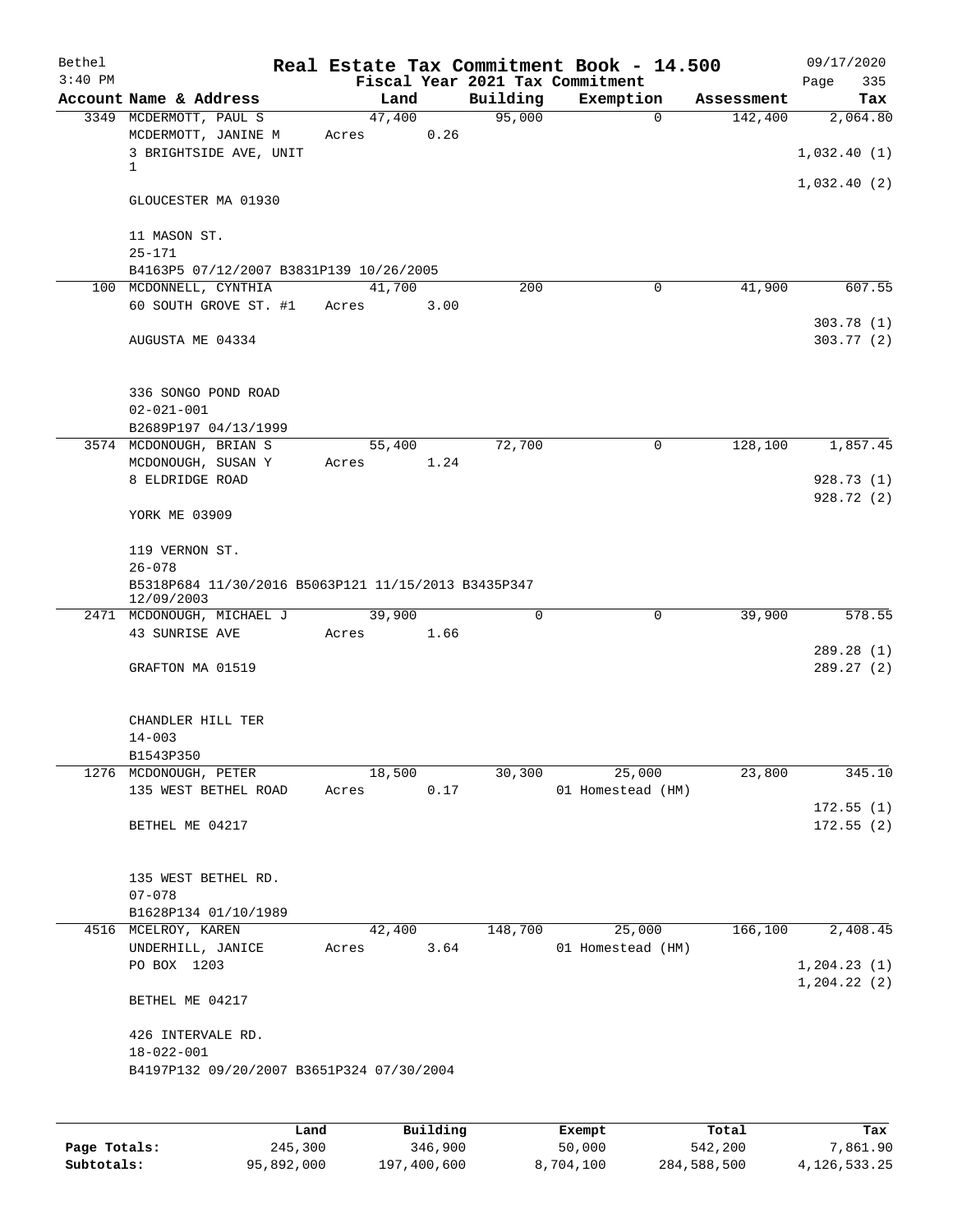| Bethel    |                         |                                           |        |      |                                 | Real Estate Tax Commitment Book - 14.500 |            | 09/17/2020   |
|-----------|-------------------------|-------------------------------------------|--------|------|---------------------------------|------------------------------------------|------------|--------------|
| $3:40$ PM |                         |                                           |        |      | Fiscal Year 2021 Tax Commitment |                                          |            | Page<br>336  |
|           | Account Name & Address  |                                           | Land   |      | Building                        | Exemption                                | Assessment | Tax          |
|           | 4665 MCENTEE, JOHN F    |                                           | 24,700 |      | 232,100                         | $\mathbf 0$                              | 256,800    | 3,723.60     |
|           | MCENTEE, CHARLENE       |                                           | Acres  | 1.10 |                                 |                                          |            |              |
|           | 4 TANGLEWOOD DRIVE      |                                           |        |      |                                 |                                          |            | 1,861.80(1)  |
|           |                         | PLAINVILLE MA 02762                       |        |      |                                 |                                          |            | 1,861.80(2)  |
|           |                         | 47 COUNTRYSIDE LANE                       |        |      |                                 |                                          |            |              |
|           | $15 - 004 - 012$        |                                           |        |      |                                 |                                          |            |              |
|           |                         | B3920P184 04/14/2006 B3795P283 09/09/2005 |        |      |                                 |                                          |            |              |
|           | 415 MCEVOY, MICHAEL     |                                           | 56,700 |      | 127,000                         | 31,000                                   | 152,700    | 2,214.15     |
|           |                         | 114 CHESTNUT KNOLL LN                     | Acres  | 6.40 |                                 | 14 WW2 Vet Non                           |            |              |
|           |                         |                                           |        |      |                                 | 01 Homestead (HM)                        |            | 1,107.08(1)  |
|           | BETHEL ME 04217         |                                           |        |      |                                 |                                          |            | 1, 107.07(2) |
|           |                         | 114 CHESTNUT KNOLL LANE                   |        |      |                                 |                                          |            |              |
|           | $06 - 027 - 008$        |                                           |        |      |                                 |                                          |            |              |
|           |                         | B2989P347 08/29/2001                      |        |      |                                 |                                          |            |              |
|           | 4709 MCEWEN, KARIN E    |                                           | 46,000 |      | 247,800                         | 0                                        | 293,800    | 4,260.10     |
|           | MCEWEN, GREGORY A       |                                           | Acres  | 2.20 |                                 |                                          |            |              |
|           | 4 FISKE POND ROAD       |                                           |        |      |                                 |                                          |            | 2,130.05(1)  |
|           | HOLLISTON MA 01746      |                                           |        |      |                                 |                                          |            | 2,130.05(2)  |
|           |                         |                                           |        |      |                                 |                                          |            |              |
|           | 24 FIRST STREET         |                                           |        |      |                                 |                                          |            |              |
|           | $22 - 029 - 004$        |                                           |        |      |                                 |                                          |            |              |
|           |                         | B3938P244 05/19/2006 B3836P328 11/08/2005 |        |      |                                 |                                          |            |              |
|           | 2560 MCGARRY, ELIZABETH |                                           | 26,100 |      | 151,200                         | 0                                        | 177,300    | 2,570.85     |
|           | 69 JOB ST.              |                                           | Acres  | 0.53 |                                 |                                          |            |              |
|           |                         |                                           |        |      |                                 |                                          |            | 1,285.43(1)  |
|           |                         | PROVIDENCE RI 02904                       |        |      |                                 |                                          |            | 1, 285.42(2) |
|           | 37 HOLLY PLACE          |                                           |        |      |                                 |                                          |            |              |
|           | $15 - 016 - 013$        |                                           |        |      |                                 |                                          |            |              |
|           |                         | B4198P196 09/21/2007 B1889P138            |        |      |                                 |                                          |            |              |
|           | 3643 MCGEE, KEVIN       |                                           | 39,600 |      | 92,700                          | 0                                        | 132,300    | 1,918.35     |
|           |                         | 390R MERRIMAC STREET                      | Acres  | 1.49 |                                 |                                          |            |              |
|           |                         |                                           |        |      |                                 |                                          |            | 959.18(1)    |
|           |                         | NEWBURYPORT MA 01950                      |        |      |                                 |                                          |            | 959.17(2)    |
|           | 400 PARADISE RD.        |                                           |        |      |                                 |                                          |            |              |
|           | $27 - 036 - 005 - 007$  |                                           |        |      |                                 |                                          |            |              |
|           |                         | B5360P137 08/07/2017 B3495P46 04/15/2004  |        |      |                                 |                                          |            |              |
|           | 3644 MCGEE, KEVIN       |                                           | 31,500 |      | $\Omega$                        | $\Omega$                                 | 31,500     | 456.75       |
|           |                         | 390R MERRIMAC STREET                      | Acres  | 2.44 |                                 |                                          |            |              |
|           |                         |                                           |        |      |                                 |                                          |            | 228.38(1)    |
|           |                         | NEWBURYPORT MA 01950                      |        |      |                                 |                                          |            | 228.37(2)    |
|           | HILLSIDE PINES          |                                           |        |      |                                 |                                          |            |              |
|           | $27 - 036 - 005 - 008$  |                                           |        |      |                                 |                                          |            |              |
|           |                         | B5360P155 08/07/2017 B3538P320 06/28/2004 |        |      |                                 |                                          |            |              |
|           |                         |                                           |        |      |                                 |                                          |            |              |
|           |                         |                                           |        |      |                                 |                                          |            |              |

|              | Land       | Building    | Exempt    | Total       | Tax          |
|--------------|------------|-------------|-----------|-------------|--------------|
| Page Totals: | 224,600    | 850,800     | 31,000    | 1,044,400   | 15, 143, 80  |
| Subtotals:   | 96,116,600 | 198,251,400 | 8,735,100 | 285,632,900 | 4,141,677.05 |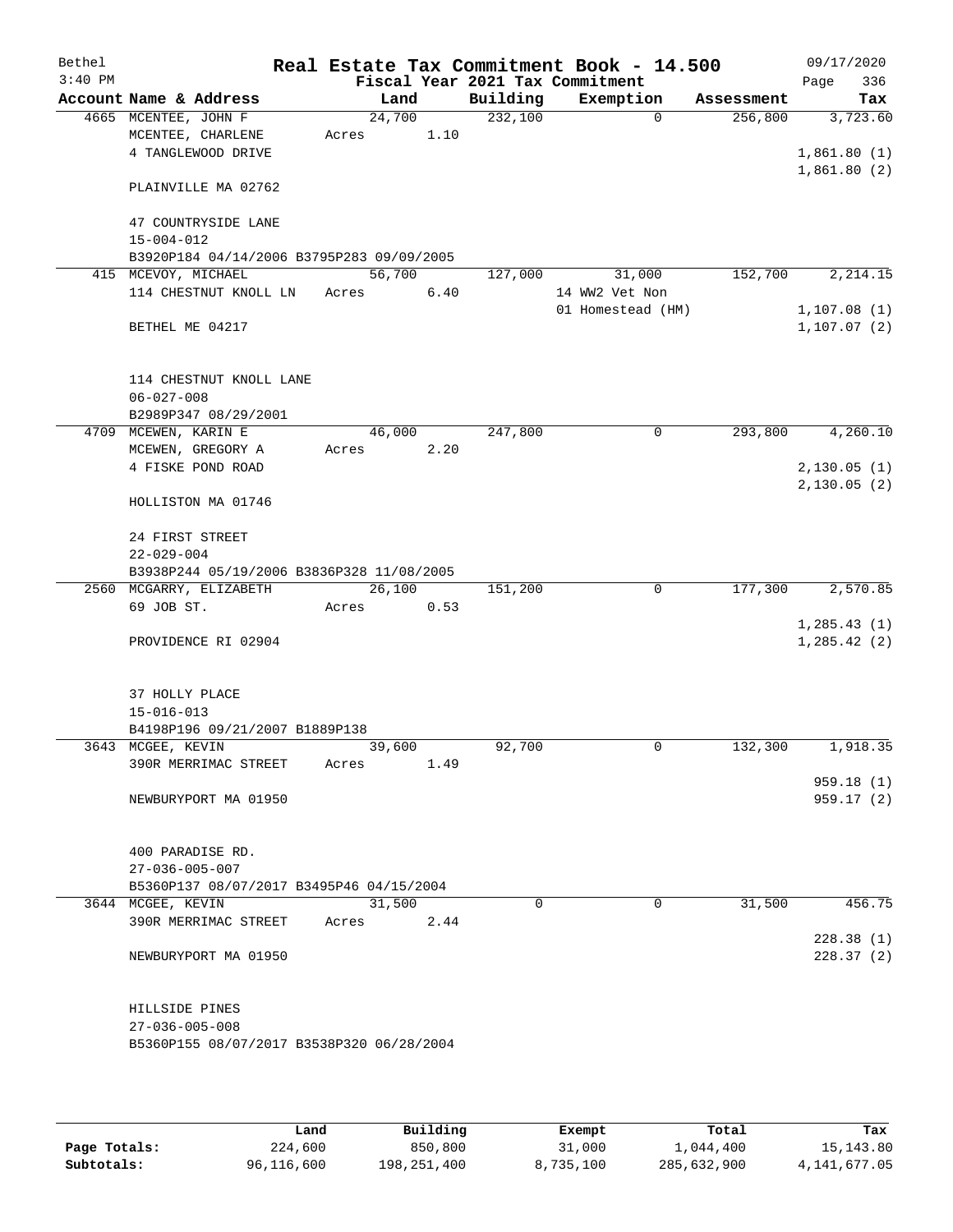| Bethel       |                                                                  | Real Estate Tax Commitment Book - 14.500 |             |                                     |            | 09/17/2020                  |
|--------------|------------------------------------------------------------------|------------------------------------------|-------------|-------------------------------------|------------|-----------------------------|
| $3:40$ PM    | Account Name & Address                                           | Fiscal Year 2021 Tax Commitment<br>Land  | Building    | Exemption                           | Assessment | Page<br>337                 |
|              | 4761 MCGEE, KEVIN R                                              | 73,400                                   | 267,700     | $\mathbf 0$                         | 341,100    | Tax<br>4,945.95             |
|              | 250 FIRST AVENUE UNIT<br>606                                     | 1.59<br>Acres                            |             |                                     |            |                             |
|              | CHARLESTOWN MA 02129                                             |                                          |             |                                     |            | 2,472.98 (1)<br>2,472.97(2) |
|              | 14 LOCKE VIEW DRIVE                                              |                                          |             |                                     |            |                             |
|              | $17 - 035 - 028$<br>B4629P262 09/07/2010                         |                                          |             |                                     |            |                             |
|              | 2864 MCGUIRE, TIMOTHY                                            | 33,700                                   | $\mathbf 0$ | $\mathbf 0$                         | 33,700     | 488.65                      |
|              | MYERS, M BETH<br>93 MILE RD                                      | 4.60<br>Acres                            |             |                                     |            | 244.33(1)                   |
|              |                                                                  |                                          |             |                                     |            | 244.32 (2)                  |
|              | THORNDIKE ME 04986                                               |                                          |             |                                     |            |                             |
|              | INTERVALE RD SW/S                                                |                                          |             |                                     |            |                             |
|              | $19 - 016$                                                       |                                          |             |                                     |            |                             |
|              | B2622P215 10/19/1998<br>3107 MCHOWELL, SUSANNE                   | 33,600                                   | 192,200     | 0                                   | 225,800    | 3, 274.10                   |
|              | C/O MAHOUSUC REALTY &<br><b>RENTAL</b>                           |                                          |             |                                     |            |                             |
|              | PO BOX 508                                                       |                                          |             |                                     |            | 1,637.05(1)                 |
|              | BETHEL ME 04217                                                  |                                          |             |                                     |            | 1,637.05(2)                 |
|              |                                                                  |                                          |             |                                     |            |                             |
|              | 232 MAYVILLE RD., UNIT<br>$24 - 028 - C1$                        |                                          |             |                                     |            |                             |
|              | B4295P175 05/12/2008 B4151P174 06/22/2007 B3482P61<br>03/19/2004 |                                          |             |                                     |            |                             |
|              | 4992 MCLAUGHLIN, JAMES E III                                     | 43,200                                   | 164,700     | 25,000                              | 182,900    | 2,652.05                    |
|              | PO BOX 729                                                       | 1.01<br>Acres                            |             | 01 Homestead (HM)                   |            | 1,326.03(1)                 |
|              | BETHEL ME 04217                                                  |                                          |             |                                     |            | 1,326.02(2)                 |
|              | 15 LEDGE CIRCLE<br>$06 - 020 - 003$                              |                                          |             |                                     |            |                             |
|              | B4576P259 10/28/2009 B4259P65 02/04/2008                         |                                          |             |                                     |            |                             |
|              | 404 MCLAUGHLIN, LUCILLE                                          | 55,600                                   | 120,700     | 31,000                              | 145,300    | 2,106.85                    |
|              | MCLAUGHLIN, LOUIS<br>189 CHESTNUT KNOLL RD.                      | 5.52<br>Acres                            |             | 01 Homestead (HM)<br>12 WW2 Vet Res |            | 1,053.43(1)                 |
|              |                                                                  |                                          |             |                                     |            | 1,053.42(2)                 |
|              | BETHEL ME 04217                                                  |                                          |             |                                     |            |                             |
|              | 189 CHESTNUT KNOLL LANE                                          |                                          |             |                                     |            |                             |
|              | $06 - 027 - 012$<br>B2945P104 05/22/2001                         |                                          |             |                                     |            |                             |
|              | 3369 MCLEAN, ANGELA G                                            | 61,100                                   | 54,000      | 25,000                              | 90,100     | 1,306.45                    |
|              | PO BOX 709                                                       | 1.07<br>Acres                            |             | 01 Homestead (HM)                   |            |                             |
|              | BETHEL ME 04217                                                  |                                          |             |                                     |            | 653.23(1)<br>653.22(2)      |
|              | 21 TYLER ST.                                                     |                                          |             |                                     |            |                             |
|              | $25 - 190$<br>B4703P194 03/23/2011 B4295P196 05/12/2008 B711P6   |                                          |             |                                     |            |                             |
|              | 01/04/1971                                                       |                                          |             |                                     |            |                             |
|              | Land                                                             | Building                                 |             | Exempt                              | Total      | Tax                         |
| Page Totals: | 300,600                                                          | 799,300                                  |             | 81,000                              | 1,018,900  | 14,774.05                   |

**Subtotals:** 96,417,200 199,050,700 8,816,100 286,651,800 4,156,451.10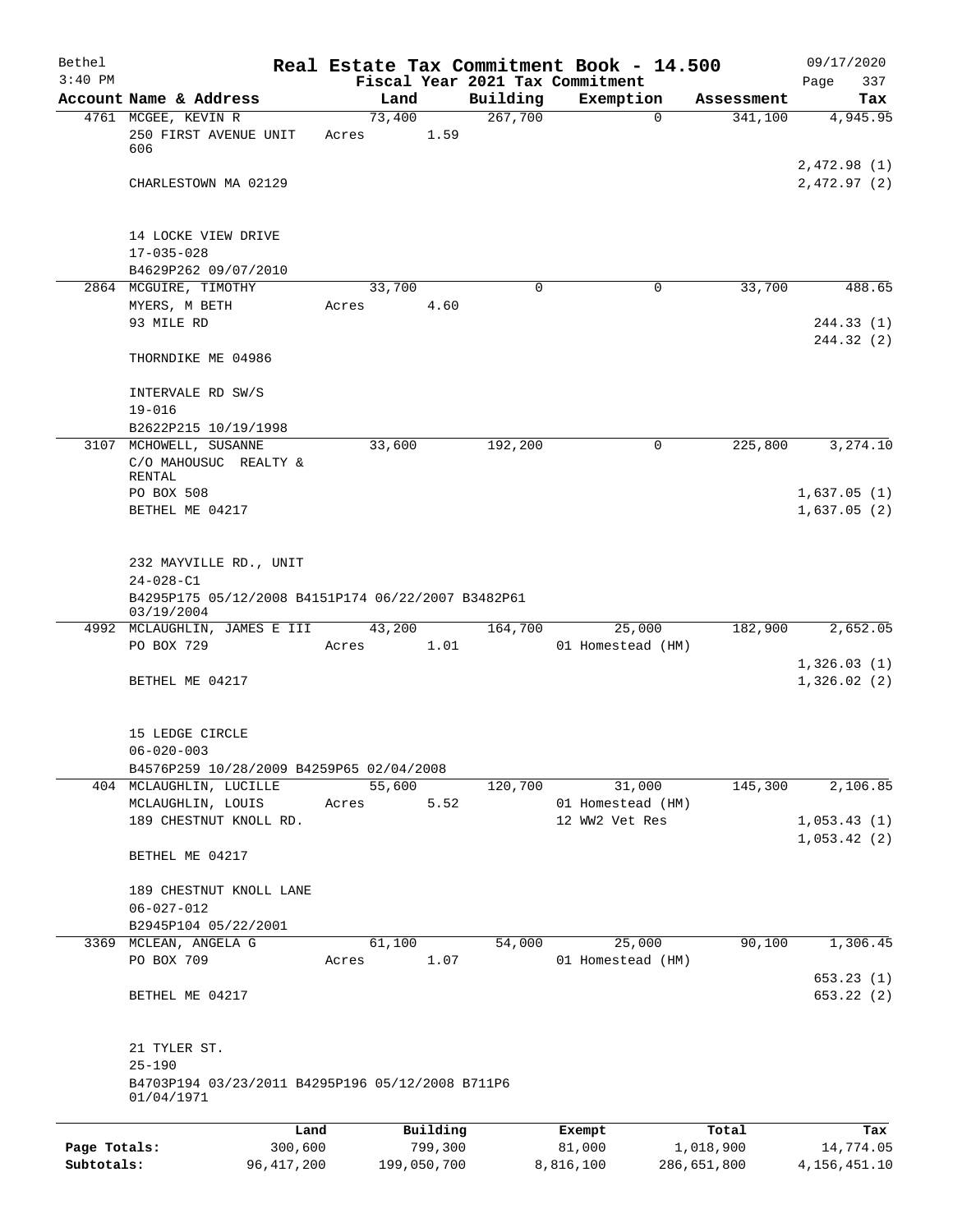| Bethel       |                                                      |       |                | Real Estate Tax Commitment Book - 14.500 |                   |             |             | 09/17/2020   |
|--------------|------------------------------------------------------|-------|----------------|------------------------------------------|-------------------|-------------|-------------|--------------|
| $3:40$ PM    |                                                      |       |                | Fiscal Year 2021 Tax Commitment          |                   |             |             | Page<br>338  |
|              | Account Name & Address                               |       | Land           | Building                                 | Exemption         |             | Assessment  | Tax          |
|              | 439 MCLELLAN, EDWARD C III                           |       | 54,500         | 0                                        |                   | $\mathbf 0$ | 54,500      | 790.25       |
|              | 17 WASHINGTON WAY                                    | Acres | 33.00          |                                          |                   |             |             |              |
|              |                                                      |       |                |                                          |                   |             |             | 395.13(1)    |
|              | KINGSTON NH 03848                                    |       |                |                                          |                   |             |             | 395.12(2)    |
|              |                                                      |       |                |                                          |                   |             |             |              |
|              |                                                      |       |                |                                          |                   |             |             |              |
|              | HALL RD E/S                                          |       |                |                                          |                   |             |             |              |
|              | $07 - 004$                                           |       |                |                                          |                   |             |             |              |
|              | B3117P181 B3117P181                                  |       |                |                                          |                   | 0           |             | 2,093.80     |
|              | 1413 MCMAHON, ELLEN                                  |       | 40,900<br>2.28 | 103,500                                  |                   |             | 144,400     |              |
|              | GOFF, ARIK<br>44 VILLA DRIVE                         | Acres |                |                                          |                   |             |             | 1,046.90(1)  |
|              |                                                      |       |                |                                          |                   |             |             | 1,046.90(2)  |
|              | VINEYARDHAVEN MA 02568                               |       |                |                                          |                   |             |             |              |
|              |                                                      |       |                |                                          |                   |             |             |              |
|              | 105 CHANDLER HILL RD.                                |       |                |                                          |                   |             |             |              |
|              | $08 - 070 - 007$                                     |       |                |                                          |                   |             |             |              |
|              | B5479P718 09/13/2019 B5442P646 11/20/2018 B5139P234  |       |                |                                          |                   |             |             |              |
|              | 07/16/2014 B5119P66 05/27/2014 B4746P238 08/09/2011  |       |                |                                          |                   |             |             |              |
|              | B4546P267 01/04/2010 B4462P142 06/26/2009 B3415P273  |       |                |                                          |                   |             |             |              |
|              | 11/07/2003 B2851P275 B0P0<br>2784 MCMAHON, TIMOTHY L |       | 38,700         |                                          |                   |             | 283,600     | 4,112.20     |
|              |                                                      |       | 1.10           | 275,900                                  | 12 WW2 Vet Res    | 31,000      |             |              |
|              | MCMAHON, DIANE M<br>676 INTERVALE RD                 | Acres |                |                                          | 01 Homestead (HM) |             |             | 2,056.10(1)  |
|              |                                                      |       |                |                                          |                   |             |             | 2,056.10(2)  |
|              | BETHEL ME 04217                                      |       |                |                                          |                   |             |             |              |
|              |                                                      |       |                |                                          |                   |             |             |              |
|              | 676 INTERVALE RD.                                    |       |                |                                          |                   |             |             |              |
|              | $18 - 035 - 001$                                     |       |                |                                          |                   |             |             |              |
|              | B2408P214 02/04/1997                                 |       |                |                                          |                   |             |             |              |
|              | 4537 MCMANMON, JAMES P                               |       | 40,700         | 0                                        |                   | $\mathbf 0$ | 40,700      | 590.15       |
|              | 755 METHUEN STREET                                   | Acres | 1.78           |                                          |                   |             |             |              |
|              |                                                      |       |                |                                          |                   |             |             | 295.08(1)    |
|              | DRACUT MA 01826                                      |       |                |                                          |                   |             |             | 295.07(2)    |
|              |                                                      |       |                |                                          |                   |             |             |              |
|              |                                                      |       |                |                                          |                   |             |             |              |
|              | SUNSET HILL SUB                                      |       |                |                                          |                   |             |             |              |
|              | 08-060-006                                           |       |                |                                          |                   |             |             |              |
|              | B3702P193 04/13/2005                                 |       |                |                                          |                   |             |             |              |
| 1388         | MCMANUS, EDWARD J                                    |       | 50,800         | 140,600                                  |                   | 0           | 191,400     | 2,775.30     |
|              | MCMANUS, JUDY E                                      | Acres | 2.00           |                                          |                   |             |             |              |
|              | 21 ORCHARD ST                                        |       |                |                                          |                   |             |             | 1,387.65(1)  |
|              |                                                      |       |                |                                          |                   |             |             | 1,387.65 (2) |
|              | N. QUINCY MA 02171                                   |       |                |                                          |                   |             |             |              |
|              |                                                      |       |                |                                          |                   |             |             |              |
|              | 90 BAILEY RD.                                        |       |                |                                          |                   |             |             |              |
|              | $08 - 055 - 008$                                     |       |                |                                          |                   |             |             |              |
|              | B1602P13 09/23/1988                                  |       |                |                                          |                   |             |             |              |
|              | 3014 MCMENIMEN, JOSEPH P                             |       | 26,200         | 0                                        |                   | 0           | 26,200      | 379.90       |
|              | MCMENIMEN, KAREN L                                   | Acres | 1.62           |                                          |                   |             |             |              |
|              | PO BOX 1492                                          |       |                |                                          |                   |             |             | 189.95(1)    |
|              |                                                      |       |                |                                          |                   |             |             | 189.95(2)    |
|              | BETHEL ME 04217                                      |       |                |                                          |                   |             |             |              |
|              |                                                      |       |                |                                          |                   |             |             |              |
|              | TAYLOR WOODS/LOT 15                                  |       |                |                                          |                   |             |             |              |
|              | $22 - 026 - 015$                                     |       |                |                                          |                   |             |             |              |
|              | B3305P57 06/04/2003                                  |       |                |                                          |                   |             |             |              |
|              |                                                      |       |                |                                          |                   |             |             |              |
|              | Land                                                 |       | Building       |                                          | Exempt            |             | Total       | Tax          |
| Page Totals: | 251,800                                              |       | 520,000        |                                          | 31,000            |             | 740,800     | 10,741.60    |
| Subtotals:   | 96,669,000                                           |       | 199,570,700    |                                          | 8,847,100         |             | 287,392,600 | 4,167,192.70 |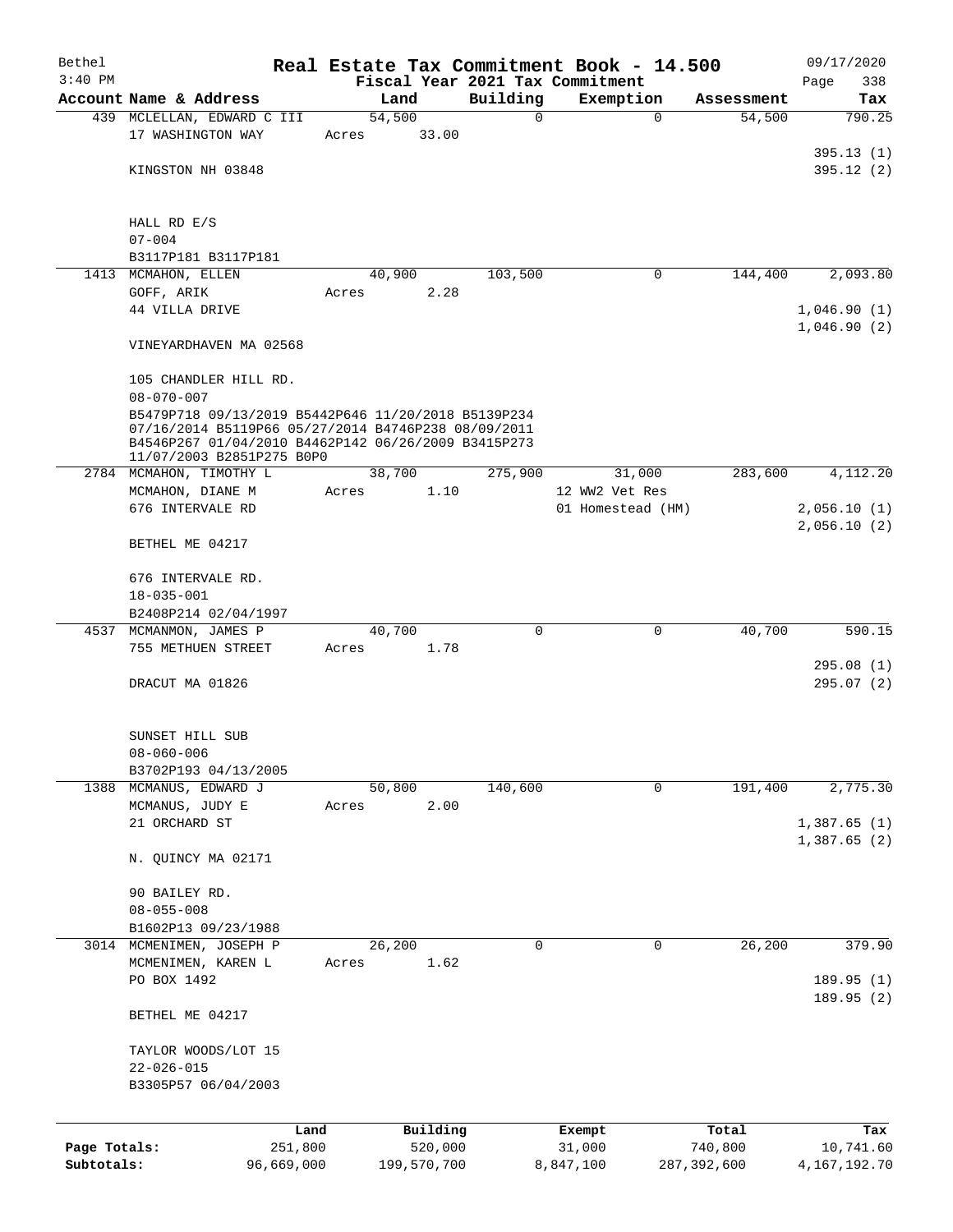| Bethel    |                                                    |       |        |      | Real Estate Tax Commitment Book - 14.500 |                   |          |            | 09/17/2020  |
|-----------|----------------------------------------------------|-------|--------|------|------------------------------------------|-------------------|----------|------------|-------------|
| $3:40$ PM |                                                    |       |        |      | Fiscal Year 2021 Tax Commitment          |                   |          |            | 339<br>Page |
|           | Account Name & Address                             |       | Land   |      | Building                                 | Exemption         |          | Assessment | Tax         |
|           | 3007 MCMENIMEN, JOSEPH P                           |       | 32,200 |      | 283,100                                  |                   | 25,000   | 290, 300   | 4,209.35    |
|           | MCMENIMEN, KAREN L<br>P.O. BOX 1492                | Acres |        | 1.48 |                                          | 01 Homestead (HM) |          |            | 2,104.68(1) |
|           |                                                    |       |        |      |                                          |                   |          |            |             |
|           | BETHEL ME 04217                                    |       |        |      |                                          |                   |          |            | 2,104.67(2) |
|           |                                                    |       |        |      |                                          |                   |          |            |             |
|           | 46 TAYLOR WOODS RD.                                |       |        |      |                                          |                   |          |            |             |
|           | $22 - 026 - 010$                                   |       |        |      |                                          |                   |          |            |             |
|           | B3014P136 10/22/2001                               |       |        |      |                                          |                   |          |            |             |
|           | 2952 MCMINIS, BENNIE R. III                        |       | 33,600 |      | 61,400                                   |                   | 0        | 95,000     | 1,377.50    |
|           | 227 BEARS DEN ROAD                                 |       |        |      |                                          |                   |          |            |             |
|           |                                                    |       |        |      |                                          |                   |          |            | 688.75 (1)  |
|           | WELLS ME 04090                                     |       |        |      |                                          |                   |          |            | 688.75 (2)  |
|           |                                                    |       |        |      |                                          |                   |          |            |             |
|           |                                                    |       |        |      |                                          |                   |          |            |             |
|           | 22 CHERRY LANE                                     |       |        |      |                                          |                   |          |            |             |
|           | $22 - 002 - 001 - 029$                             |       |        |      |                                          |                   |          |            |             |
|           | B5462P941 05/20/2019 B4789P43 12/01/2011 B3843P261 |       |        |      |                                          |                   |          |            |             |
|           | 11/21/2005                                         |       |        |      |                                          |                   |          |            |             |
|           | 4629 MCNAMARA, BLAKE T                             |       | 11,800 |      | $\mathbf 0$                              |                   | 0        | 11,800     | 171.10      |
|           | MCNAMARA, JAMES DELANEY Acres 10.20                |       |        |      |                                          |                   |          |            |             |
|           | 70 MARC DRIVE                                      |       |        |      |                                          |                   |          |            | 85.55(1)    |
|           |                                                    |       |        |      |                                          |                   |          |            | 85.55(2)    |
|           | RIDGE NY 11961                                     |       |        |      |                                          |                   |          |            |             |
|           |                                                    |       |        |      |                                          |                   |          |            |             |
|           |                                                    |       |        |      |                                          |                   |          |            |             |
|           | $15 - 021 - 008 - 001$                             |       |        |      |                                          |                   |          |            |             |
|           | B5117P89 05/20/2014 B3491P59 04/09/2004            |       |        |      |                                          |                   |          |            |             |
|           | 3034 MCNARY, K SCOTT                               |       | 34,200 |      | 0                                        |                   | $\Omega$ | 34,200     | 495.90      |
|           | MCNARY, CHRISTINE                                  | Acres |        | 5.10 |                                          |                   |          |            |             |
|           | PO BOX 1542                                        |       |        |      |                                          |                   |          |            | 247.95(1)   |
|           |                                                    |       |        |      |                                          |                   |          |            | 247.95(2)   |
|           | BETHEL ME 04217                                    |       |        |      |                                          |                   |          |            |             |
|           | INTERVALE RD.                                      |       |        |      |                                          |                   |          |            |             |
|           | $22 - 028 - 001$                                   |       |        |      |                                          |                   |          |            |             |
|           | B3281P7 04/22/2003                                 |       |        |      |                                          |                   |          |            |             |
|           | 3035 MCNARY, K SCOTT                               |       | 62,800 |      | 0                                        |                   | 0        | 62,800     | 910.60      |
|           | MCNARY, CHRISTINE                                  | Acres |        | 9.40 |                                          |                   |          |            |             |
|           | PO BOX 1542                                        |       |        |      |                                          |                   |          |            | 455.30(1)   |
|           |                                                    |       |        |      |                                          |                   |          |            | 455.30(2)   |
|           | BETHEL ME 04217                                    |       |        |      |                                          |                   |          |            |             |
|           |                                                    |       |        |      |                                          |                   |          |            |             |
|           |                                                    |       |        |      |                                          |                   |          |            |             |
|           | $22 - 028 - 002$                                   |       |        |      |                                          |                   |          |            |             |
|           | B3281P7 04/22/2003                                 |       |        |      |                                          |                   |          |            |             |
|           | 3036 MCNARY, K SCOTT                               |       | 71,600 |      | 180,900                                  |                   | 0        | 252,500    | 3,661.25    |
|           | MCNARY, CHRISTINE                                  | Acres |        | 5.10 |                                          |                   |          |            |             |
|           | PO BOX 1542                                        |       |        |      |                                          |                   |          |            | 1,830.63(1) |
|           |                                                    |       |        |      |                                          |                   |          |            | 1,830.62(2) |
|           | BETHEL ME 04217                                    |       |        |      |                                          |                   |          |            |             |
|           |                                                    |       |        |      |                                          |                   |          |            |             |
|           | 52 TIMBER WAY                                      |       |        |      |                                          |                   |          |            |             |
|           | $22 - 028 - 003$                                   |       |        |      |                                          |                   |          |            |             |
|           | B2754P182                                          |       |        |      |                                          |                   |          |            |             |
|           |                                                    |       |        |      |                                          |                   |          |            |             |
|           |                                                    |       |        |      |                                          |                   |          |            |             |
|           |                                                    |       |        |      |                                          |                   |          |            |             |
|           |                                                    |       |        |      |                                          |                   |          |            |             |

|              | Land       | Building    | Exempt    | Total       | Tax          |
|--------------|------------|-------------|-----------|-------------|--------------|
| Page Totals: | 246,200    | 525,400     | 25,000    | 746,600     | 10,825.70    |
| Subtotals:   | 96,915,200 | 200,096,100 | 8,872,100 | 288,139,200 | 4,178,018.40 |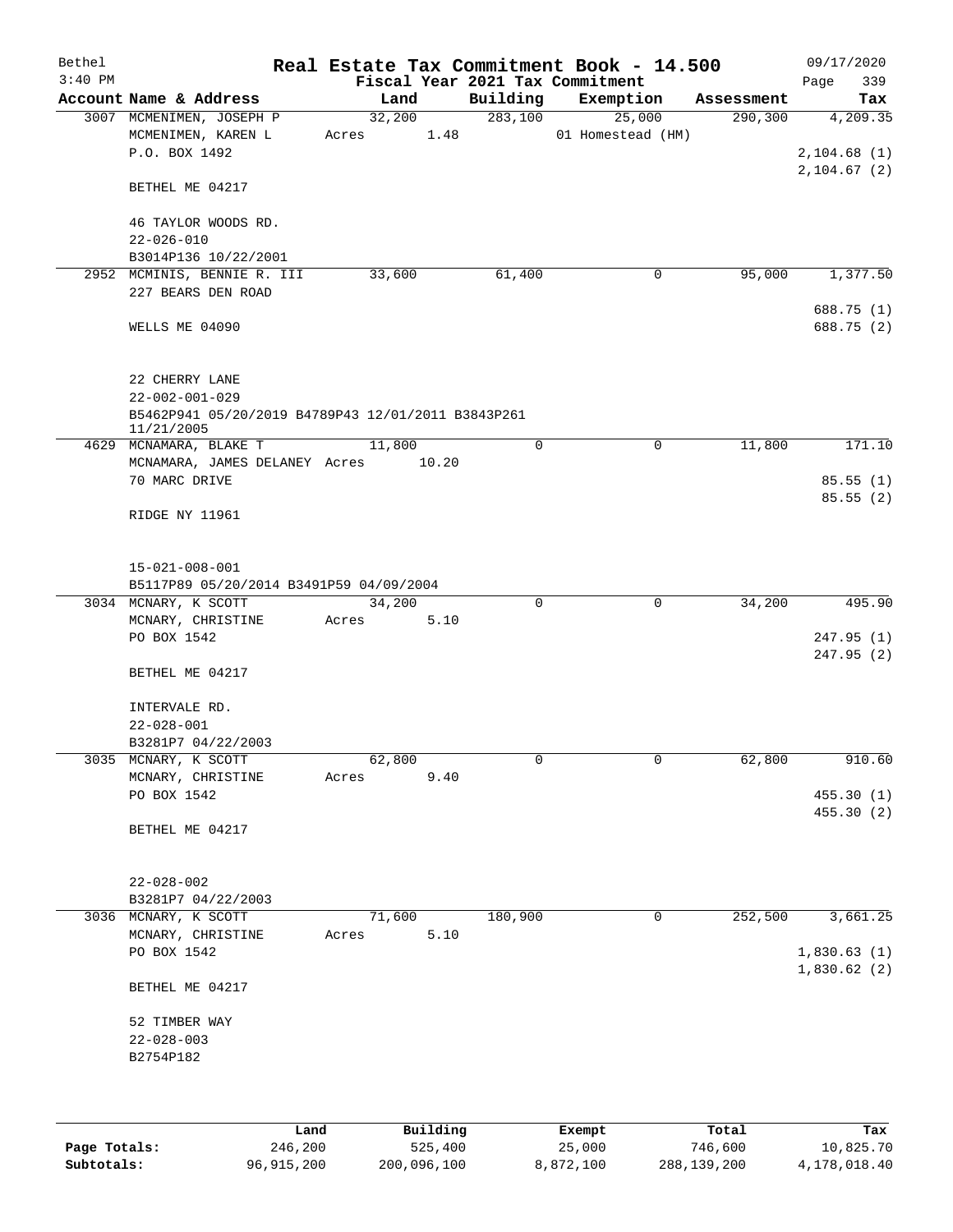| Bethel    |                                                                                       |                                 |             | Real Estate Tax Commitment Book - 14.500 |            | 09/17/2020  |
|-----------|---------------------------------------------------------------------------------------|---------------------------------|-------------|------------------------------------------|------------|-------------|
| $3:40$ PM |                                                                                       | Fiscal Year 2021 Tax Commitment |             |                                          |            | Page<br>340 |
|           | Account Name & Address                                                                | Land                            | Building    | Exemption                                | Assessment | Tax         |
|           | 101 MCPHERSON, MARK A                                                                 | 41,700                          | 103,300     | 25,000                                   | 120,000    | 1,740.00    |
|           | MCPHERSON, COURTNEY D.                                                                | 2.95<br>Acres                   |             | 01 Homestead (HM)                        |            |             |
|           | PO BOX 692                                                                            |                                 |             |                                          |            | 870.00 (1)  |
|           |                                                                                       |                                 |             |                                          |            | 870.00(2)   |
|           | BETHEL ME 04217                                                                       |                                 |             |                                          |            |             |
|           | 338 SONGO POND ROAD                                                                   |                                 |             |                                          |            |             |
|           | $02 - 021$                                                                            |                                 |             |                                          |            |             |
|           | B5465P311 06/11/2019 B3611P1 10/22/2004                                               |                                 |             |                                          |            |             |
|           | 3509 MEADOWS, ELIZABETH H<br>AND                                                      | 94,500                          | 174,400     | 25,000                                   | 243,900    | 3,536.55    |
|           | EASTER, EDWARD R                                                                      | 5.40<br>Acres                   |             | 01 Homestead (HM)                        |            |             |
|           | PO BOX 1114                                                                           |                                 |             |                                          |            | 1,768.28(1) |
|           |                                                                                       |                                 |             |                                          |            | 1,768.27(2) |
|           | BETHEL ME 04217                                                                       |                                 |             |                                          |            |             |
|           | 146 PARADISE RD.                                                                      |                                 |             |                                          |            |             |
|           | $26 - 066$                                                                            |                                 |             |                                          |            |             |
|           | B5369P134 B3835P42 11/03/2005                                                         |                                 |             |                                          |            |             |
|           | 59 MEISNER, VINCENT                                                                   | 45,300                          | $\mathbf 0$ | 0                                        | 45,300     | 656.85      |
|           | MEISNER, EILEEN                                                                       | 17.00<br>Acres                  |             |                                          |            |             |
|           | 214 SHAMROCK ROAD                                                                     |                                 |             |                                          |            | 328.43 (1)  |
|           |                                                                                       |                                 |             |                                          |            | 328.42(2)   |
|           | ALBANY ME 04217                                                                       |                                 |             |                                          |            |             |
|           | SKILLINGS RD.                                                                         |                                 |             |                                          |            |             |
|           | $01 - 049$                                                                            |                                 |             |                                          |            |             |
|           | B5232P546 07/16/2015 B5205P38 01/25/2015 B5107P222<br>04/23/2014 B2023P274 07/06/1993 |                                 |             |                                          |            |             |
|           | 3140 MELANSON, MARK M                                                                 | 29,100                          | 113,300     | 0                                        | 142,400    | 2,064.80    |
|           | MELANSON, LAURIE A                                                                    | Acres<br>0.46                   |             |                                          |            |             |
|           | 35 PHEASANT RUN                                                                       |                                 |             |                                          |            | 1,032.40(1) |
|           |                                                                                       |                                 |             |                                          |            | 1,032.40(2) |
|           | ALFRED ME 04002                                                                       |                                 |             |                                          |            |             |
|           | 69 INTERVALE RD.                                                                      |                                 |             |                                          |            |             |
|           | $24 - 058$                                                                            |                                 |             |                                          |            |             |
|           | B4301P347 05/27/2008                                                                  |                                 |             |                                          |            |             |
|           | 3537 MELEWSKI, EDWARD &                                                               | 33,600                          | 88,800      | 0                                        | 122,400    | 1,774.80    |
|           | HELEN & STACIE a                                                                      |                                 |             |                                          |            |             |
|           | 16 N VENETIAN WAY                                                                     |                                 |             |                                          |            |             |
|           |                                                                                       |                                 |             |                                          |            | 887.40 (1)  |
|           | PORT ORANGE FL 32127                                                                  |                                 |             |                                          |            | 887.40 (2)  |
|           | 135 VERNON ST.                                                                        |                                 |             |                                          |            |             |
|           | $26 - 076 - 001 - 02A$                                                                |                                 |             |                                          |            |             |
|           | B5466P886 06/24/2019 B5250P443 10/26/2015 B1656P170                                   |                                 |             |                                          |            |             |

| <u>231002000 00, 21, 2</u> |  |  |  |  |  |
|----------------------------|--|--|--|--|--|
| 05/31/1989                 |  |  |  |  |  |

|              | úand       | Building    | Exempt    | Total       | Tax          |
|--------------|------------|-------------|-----------|-------------|--------------|
| Page Totals: | 244,200    | 479,800     | 50,000    | 674,000     | 9,773.00     |
| Subtotals:   | 97,159,400 | 200,575,900 | 8,922,100 | 288,813,200 | 4,187,791.40 |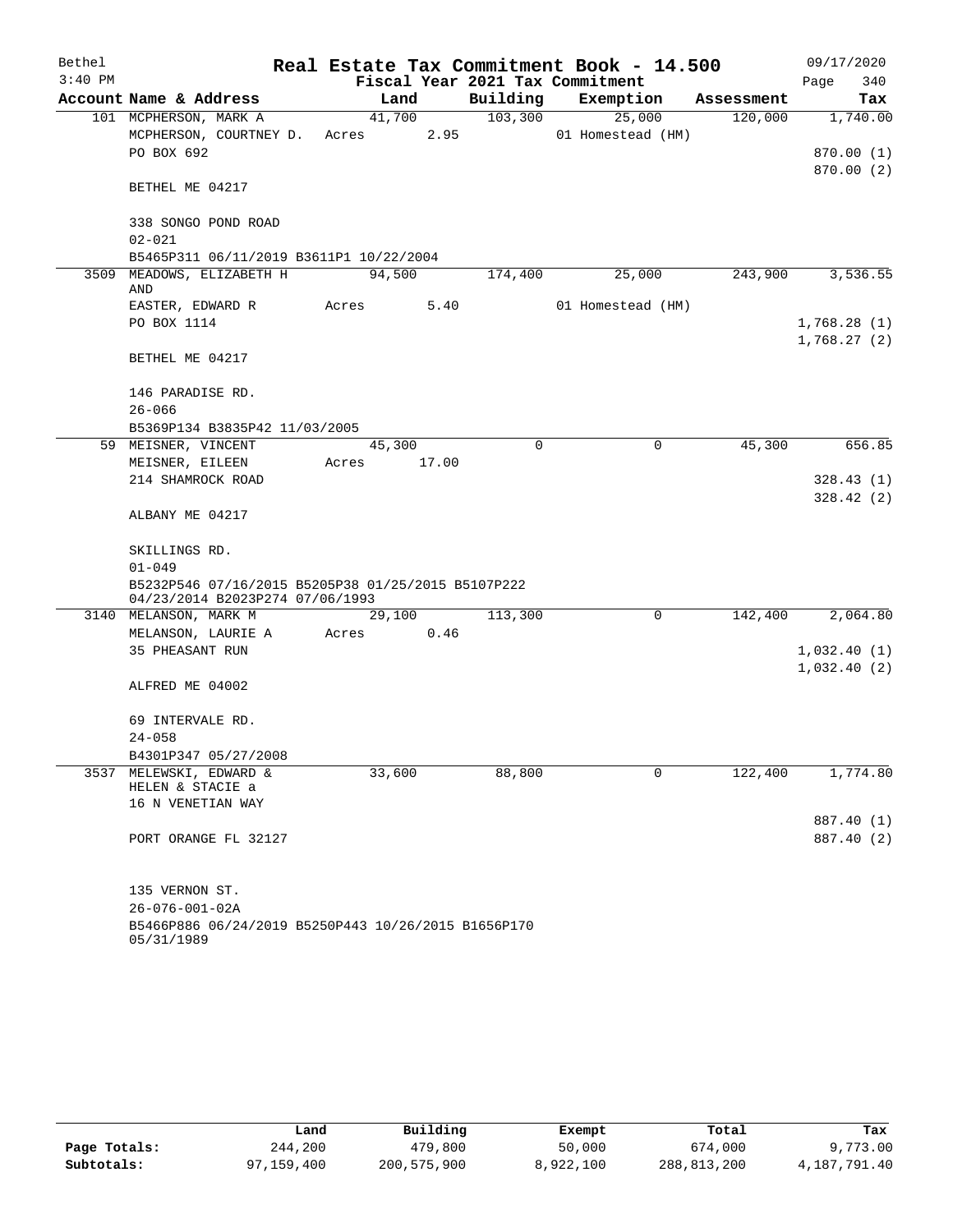| Bethel    |                                                                   |        |      |                                             | Real Estate Tax Commitment Book - 14.500 |            | 09/17/2020         |
|-----------|-------------------------------------------------------------------|--------|------|---------------------------------------------|------------------------------------------|------------|--------------------|
| $3:40$ PM | Account Name & Address                                            | Land   |      | Fiscal Year 2021 Tax Commitment<br>Building | Exemption                                | Assessment | 341<br>Page<br>Tax |
|           | 5289 MELLEY, MICHAEL P. &                                         | 28,500 |      | 0                                           | $\Omega$                                 | 28,500     | 413.25             |
|           | JANICE M.                                                         |        |      |                                             |                                          |            |                    |
|           | PO BOX 982                                                        | Acres  | 1.79 |                                             |                                          |            |                    |
|           |                                                                   |        |      |                                             |                                          |            | 206.63(1)          |
|           | EASTON MA 02334                                                   |        |      |                                             |                                          |            | 206.62(2)          |
|           | SECOND ST                                                         |        |      |                                             |                                          |            |                    |
|           | $22 - 029 - 007 - A$                                              |        |      |                                             |                                          |            |                    |
|           | B5470P242 07/18/2019 B5361P510 08/14/2017 B13P4653<br>06/23/2010  |        |      |                                             |                                          |            |                    |
|           | 5416 MENDENHALL, CORWIN G. &                                      | 92,400 |      | 335,400                                     | 0                                        | 427,800    | 6, 203.10          |
|           | JENNIFER P. IV<br>PO BOX 102                                      | Acres  | 1.92 |                                             |                                          |            |                    |
|           |                                                                   |        |      |                                             |                                          |            | 3,101.55(1)        |
|           | HANOVER ME 04237                                                  |        |      |                                             |                                          |            | 3,101.55(2)        |
|           |                                                                   |        |      |                                             |                                          |            |                    |
|           | 57 CARIBOU MOUNTAIN                                               |        |      |                                             |                                          |            |                    |
|           | $27 - 007 - 006$                                                  |        |      |                                             |                                          |            |                    |
|           | B5472P903 08/07/2019 B5277P559 04/21/2016 B5250P481<br>10/27/2015 |        |      |                                             |                                          |            |                    |
|           | 3635 MENGES, JOEL                                                 | 30,200 |      | 0                                           | 0                                        | 30,200     | 437.90             |
|           | SIGNORI, SIGNORI,                                                 | Acres  | 1.63 |                                             |                                          |            |                    |
|           | ANTOINETTE<br>6607 TUCKER AVENUE                                  |        |      |                                             |                                          |            | 218.95(1)          |
|           |                                                                   |        |      |                                             |                                          |            | 218.95(2)          |
|           | MCLEAN VA 22101                                                   |        |      |                                             |                                          |            |                    |
|           |                                                                   |        |      |                                             |                                          |            |                    |
|           | $27 - 036 - 005 - 011$                                            |        |      |                                             |                                          |            |                    |
|           | B3512P189 05/13/2004<br>1207 MENICI FAMILY TRUST                  | 43,700 |      | 254,400                                     | 0                                        | 298,100    | 4,322.45           |
|           | DATED APRIL 26, 2017                                              |        |      |                                             |                                          |            |                    |
|           | 14B KENNEDY RD                                                    |        |      |                                             |                                          |            |                    |
|           |                                                                   |        |      |                                             |                                          |            | 2,161.23(1)        |
|           | MAGNOLIA MA 01930                                                 |        |      |                                             |                                          |            | 2,161.22(2)        |
|           |                                                                   |        |      |                                             |                                          |            |                    |
|           | 46 MILL HILL RD.                                                  |        |      |                                             |                                          |            |                    |
|           | $07 - 028 - 578 - 604 - 05$                                       |        |      |                                             |                                          |            |                    |
|           | B5473P590 08/12/2019 B5324P8695 01/04/2017 B3410P75<br>11/03/2003 |        |      |                                             |                                          |            |                    |
|           | 1039 MENICI, MARK                                                 | 33,600 |      | 131,700                                     | $\mathbf 0$                              | 165,300    | 2,396.85           |
|           | 28 ABINGTON ROAD                                                  |        |      |                                             |                                          |            |                    |
|           |                                                                   |        |      |                                             |                                          |            | 1, 198.43(1)       |
|           | DANVERS MA 01923                                                  |        |      |                                             |                                          |            | 1, 198.42(2)       |
|           |                                                                   |        |      |                                             |                                          |            |                    |
|           | 88 FAIRWAY ROAD                                                   |        |      |                                             |                                          |            |                    |
|           | $07 - 028 - 548$                                                  |        |      |                                             |                                          |            |                    |
|           | B2719P168                                                         |        |      |                                             |                                          |            |                    |
|           |                                                                   |        |      |                                             |                                          |            |                    |

|              | Land       | Building      | Exempt    | Total       | Tax          |
|--------------|------------|---------------|-----------|-------------|--------------|
| Page Totals: | 228,400    | 721,500       |           | 949,900     | 13,773.55    |
| Subtotals:   | 97,387,800 | 201, 297, 400 | 8,922,100 | 289,763,100 | 4,201,564.95 |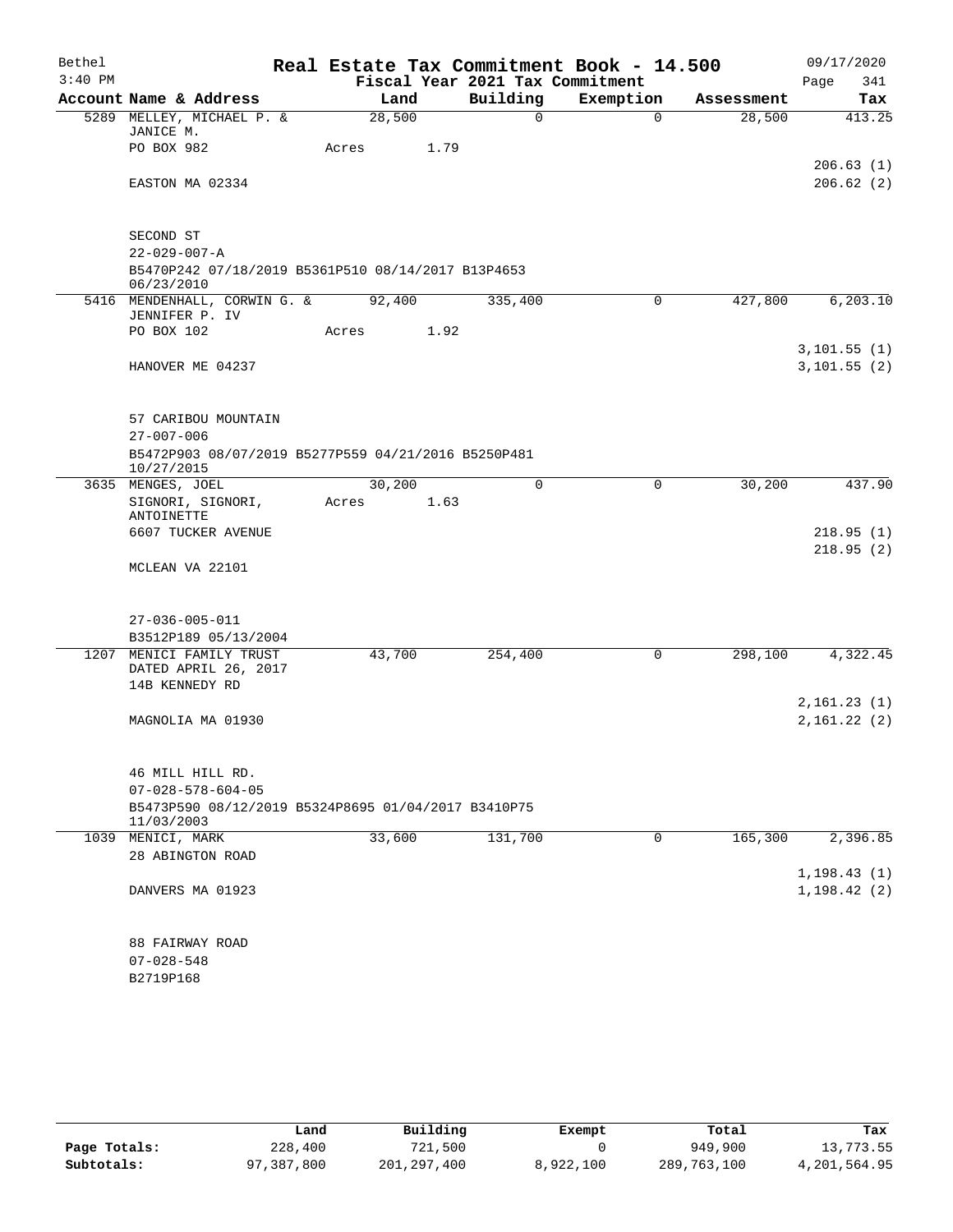| Bethel       |                                                                                        |                 |       |                     |          | Real Estate Tax Commitment Book - 14.500 |                  | 09/17/2020       |
|--------------|----------------------------------------------------------------------------------------|-----------------|-------|---------------------|----------|------------------------------------------|------------------|------------------|
| $3:40$ PM    |                                                                                        |                 |       |                     |          | Fiscal Year 2021 Tax Commitment          |                  | Page<br>342      |
|              | Account Name & Address                                                                 |                 |       | Land                | Building | Exemption                                | Assessment       | Tax              |
|              | 2554 MERCER, NANCY H                                                                   |                 |       | 42,200              | 79,200   | 31,000                                   | 90,400           | 1,310.80         |
|              | 1987 INTERVALE ROAD                                                                    |                 | Acres | 3.43                |          | 01 Homestead (HM)                        |                  |                  |
|              |                                                                                        |                 |       |                     |          | 12 WW2 Vet Res                           |                  | 655.40(1)        |
|              | BETHEL ME 04217                                                                        |                 |       |                     |          |                                          |                  | 655.40(2)        |
|              | 1987 INTERVALE RD.                                                                     |                 |       |                     |          |                                          |                  |                  |
|              | $15 - 014$                                                                             |                 |       |                     |          |                                          |                  |                  |
|              | B802P91 10/16/1973                                                                     |                 |       |                     |          |                                          |                  |                  |
|              | 5089 MERHIGE FAMILY TRUST                                                              |                 |       | 66,600              | 321,700  | 0                                        | 388,300          | 5,630.35         |
|              | 51 FOX RUN RD                                                                          |                 | Acres | 3.40                |          |                                          |                  |                  |
|              |                                                                                        |                 |       |                     |          |                                          |                  | 2,815.18(1)      |
|              | SUDBURY MA 01776                                                                       |                 |       |                     |          |                                          |                  | 2,815.17(2)      |
|              | 15 MT WILL FARM RD                                                                     |                 |       |                     |          |                                          |                  |                  |
|              | $22 - 019 - 010$                                                                       |                 |       |                     |          |                                          |                  |                  |
|              | B5322P332 12/19/2016 B5219P244 04/29/2015 B4842P162<br>05/04/2012 B3440P145 12/17/2003 |                 |       |                     |          |                                          |                  |                  |
|              | 4661 MERNER, SUSAN M. &                                                                |                 |       | 24,500              | 125,600  | $\mathbf 0$                              | 150, 100         | 2,176.45         |
|              | CORNELIOUS J.<br>9 DANA ROAD                                                           |                 | Acres | 1.00                |          |                                          |                  |                  |
|              |                                                                                        |                 |       |                     |          |                                          |                  | 1,088.23(1)      |
|              | WEST ROXBURY MA 02132                                                                  |                 |       |                     |          |                                          |                  | 1,088.22(2)      |
|              |                                                                                        |                 |       |                     |          |                                          |                  |                  |
|              | 22 COUNTRYSIDE LANE                                                                    |                 |       |                     |          |                                          |                  |                  |
|              | $15 - 004 - 007$                                                                       |                 |       |                     |          |                                          |                  |                  |
|              | B5462P265 05/14/2019 B3642P288 12/11/2004                                              |                 |       |                     |          |                                          |                  |                  |
|              | 1729 MERRILL, CHRIS                                                                    |                 |       | $\mathbf 0$         | 69,600   | 0                                        | 69,600           | 1,009.20         |
|              | 85 SUMNER BEAN RD                                                                      |                 |       |                     |          |                                          |                  |                  |
|              |                                                                                        |                 |       |                     |          |                                          |                  | 504.60(1)        |
|              | ALBANY TWP ME 04217                                                                    |                 |       |                     |          |                                          |                  | 504.60(2)        |
|              | 6233                                                                                   |                 |       |                     |          |                                          |                  |                  |
|              | AIRPORT HANGAR AT                                                                      |                 |       |                     |          |                                          |                  |                  |
|              | 12-068.002                                                                             |                 |       |                     |          |                                          |                  |                  |
| 2814         | MERRILL, CHRISTOPHER O                                                                 |                 |       | 33,300              | 71,800   | $\mathbf 0$                              | 105,100          | 1,523.95         |
|              | MERRILL, DIANE E                                                                       |                 | Acres | 0.68                |          |                                          |                  |                  |
|              | 85 SUMNER BEAN RD.                                                                     |                 |       |                     |          |                                          |                  | 761.98(1)        |
|              |                                                                                        |                 |       |                     |          |                                          |                  | 761.97 (2)       |
|              | ALBANY ME 04217                                                                        |                 |       |                     |          |                                          |                  |                  |
|              | 16 OSGOOD ROAD                                                                         |                 |       |                     |          |                                          |                  |                  |
|              | $18 - 058$                                                                             |                 |       |                     |          |                                          |                  |                  |
|              | B5054P325 10/25/2013 B4983P106 05/08/2013 B4124P199                                    |                 |       |                     |          |                                          |                  |                  |
|              | 04/20/2007 B2494P131                                                                   |                 |       |                     |          |                                          |                  |                  |
| 363          | MERRILL, JAMES C                                                                       |                 |       | 54,900              | 120,000  | 25,000                                   | 149,900          | 2,173.55         |
|              | MERRILL, MARY F                                                                        |                 | Acres | 14.00               |          | 01 Homestead (HM)                        |                  |                  |
|              | 306 FLAT ROAD                                                                          |                 |       |                     |          |                                          |                  | 1,086.78(1)      |
|              | BETHEL ME 04217                                                                        |                 |       |                     |          |                                          |                  | 1,086.77(2)      |
|              | 333 FLAT RD.                                                                           |                 |       |                     |          |                                          |                  |                  |
|              | $06 - 008$                                                                             |                 |       |                     |          |                                          |                  |                  |
|              | B3204P278 12/02/2002                                                                   |                 |       |                     |          |                                          |                  |                  |
|              |                                                                                        |                 |       |                     |          |                                          |                  |                  |
| Page Totals: |                                                                                        | Land<br>221,500 |       | Building<br>787,900 |          | Exempt<br>56,000                         | Total<br>953,400 | Tax<br>13,824.30 |
| Subtotals:   |                                                                                        | 97,609,300      |       | 202,085,300         |          | 8,978,100                                | 290,716,500      | 4, 215, 389. 25  |
|              |                                                                                        |                 |       |                     |          |                                          |                  |                  |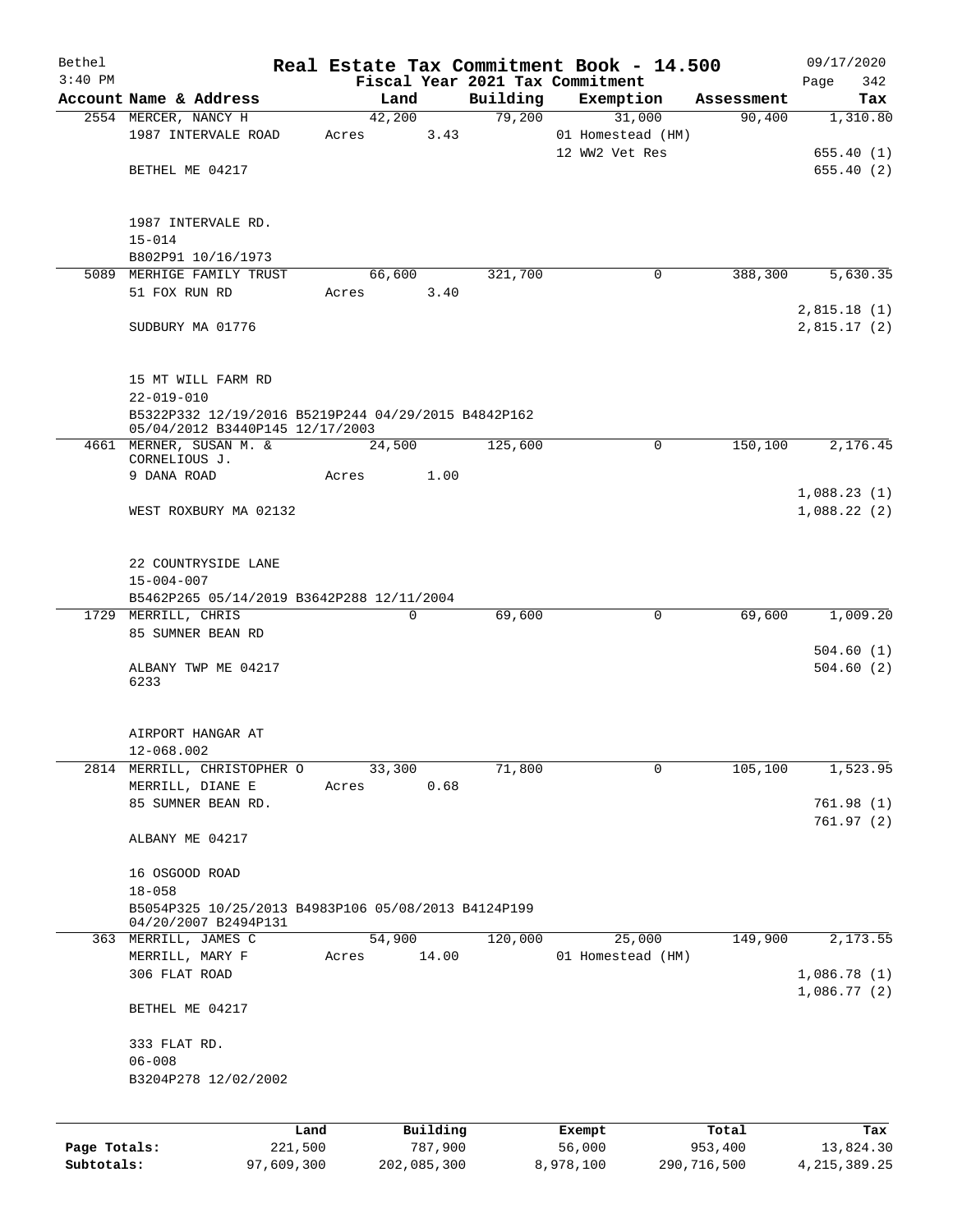| Bethel       |                                                    |            |       |        |             | Real Estate Tax Commitment Book - 14.500 |           |                   |             |             |                            | 09/17/2020   |
|--------------|----------------------------------------------------|------------|-------|--------|-------------|------------------------------------------|-----------|-------------------|-------------|-------------|----------------------------|--------------|
| $3:40$ PM    |                                                    |            |       |        |             | Fiscal Year 2021 Tax Commitment          |           |                   |             |             | Page                       | 343          |
|              | Account Name & Address                             |            |       | Land   |             | Building                                 |           | Exemption         |             | Assessment  |                            | Tax          |
|              | 1603 MERRILL, JOAN M                               |            |       | 69,100 |             | 123,100                                  |           |                   | $\Omega$    | 192,200     |                            | 2,786.90     |
|              | GOUCHER, ALLEN F                                   |            | Acres |        | 5.29        |                                          |           |                   |             |             |                            |              |
|              | 11 DEWEY ST.                                       |            |       |        |             |                                          |           |                   |             |             | 1,393.45(1)                |              |
|              |                                                    |            |       |        |             |                                          |           |                   |             |             | 1,393.45(2)                |              |
|              | AMESBURY MA 01913                                  |            |       |        |             |                                          |           |                   |             |             |                            |              |
|              | 38 ANDROSCOGGIN RD                                 |            |       |        |             |                                          |           |                   |             |             |                            |              |
|              | $11 - 062 - 004$                                   |            |       |        |             |                                          |           |                   |             |             |                            |              |
|              | B3146P57                                           |            |       |        |             |                                          |           |                   |             |             |                            |              |
|              | 420 MERRILL, RUSSELL &                             |            |       | 30,700 |             | $\mathbf 0$                              |           |                   | 0           | 30,700      |                            | 445.15       |
|              | JAMES                                              |            |       |        |             |                                          |           |                   |             |             |                            |              |
|              | C/O MERRILL, EMERSON &                             |            | Acres |        | 71.00       |                                          |           |                   |             |             |                            |              |
|              | LORETTA                                            |            |       |        |             |                                          |           |                   |             |             |                            |              |
|              | 11 MERRILL DR                                      |            |       |        |             |                                          |           |                   |             |             |                            | 222.58(1)    |
|              |                                                    |            |       |        |             |                                          |           |                   |             |             |                            | 222.57(2)    |
|              | BETHEL ME 04217                                    |            |       |        |             |                                          |           |                   |             |             |                            |              |
|              |                                                    |            |       |        |             |                                          |           |                   |             |             |                            |              |
|              | FLAT RD.                                           |            |       |        |             |                                          |           |                   |             |             |                            |              |
|              | $06 - 029$                                         |            |       |        |             |                                          |           |                   |             |             |                            |              |
|              | B5296P199 08/03/2016 B3203P82 11/27/2002           |            |       | 44,600 |             |                                          |           | 25,000            |             | 195,000     |                            |              |
|              | 4843 MERRILL, RUSSELL E<br>10 MERRILL DRIVE        |            |       |        |             | 175,400                                  |           |                   |             |             |                            | 2,827.50     |
|              |                                                    |            | Acres |        | 1.50        |                                          |           | 01 Homestead (HM) |             |             |                            |              |
|              | BETHEL ME 04217                                    |            |       |        |             |                                          |           |                   |             |             | 1,413.75(1)<br>1,413.75(2) |              |
|              |                                                    |            |       |        |             |                                          |           |                   |             |             |                            |              |
|              |                                                    |            |       |        |             |                                          |           |                   |             |             |                            |              |
|              | 10 MERRILL DRIVE                                   |            |       |        |             |                                          |           |                   |             |             |                            |              |
|              | $06 - 028 - 003$                                   |            |       |        |             |                                          |           |                   |             |             |                            |              |
|              | B3897P103 03/06/2006                               |            |       |        |             |                                          |           |                   |             |             |                            |              |
|              | 417 MERRILL, RUSSELL,                              |            |       | 54,000 |             | 124,300                                  |           | 25,000            |             | 153,300     |                            | 2,222.85     |
|              | SAMANTHA & JAMES                                   |            |       |        |             |                                          |           |                   |             |             |                            |              |
|              | C/O MERRILL, EMERSON &                             |            |       | Acres  | 4.20        |                                          |           | 01 Homestead (HM) |             |             |                            |              |
|              | LORETTA                                            |            |       |        |             |                                          |           |                   |             |             |                            |              |
|              | 11 MERRILL DR                                      |            |       |        |             |                                          |           |                   |             |             |                            | 1, 111.43(1) |
|              |                                                    |            |       |        |             |                                          |           |                   |             |             | 1, 111.42(2)               |              |
|              | BETHEL ME 04217                                    |            |       |        |             |                                          |           |                   |             |             |                            |              |
|              |                                                    |            |       |        |             |                                          |           |                   |             |             |                            |              |
|              | 11 MERRILL DRIVE<br>$06 - 028$                     |            |       |        |             |                                          |           |                   |             |             |                            |              |
|              | B5296P193 08/03/2016 B3897P103 03/06/2006          |            |       |        |             |                                          |           |                   |             |             |                            |              |
| 4707         | MESSIER, HENRY                                     |            |       | 38,800 |             | $\mathbf 0$                              |           |                   | $\mathbf 0$ | 38,800      |                            | 562.60       |
|              | 65 BAILEY ROAD                                     |            | Acres |        | 4.18        |                                          |           |                   |             |             |                            |              |
|              |                                                    |            |       |        |             |                                          |           |                   |             |             |                            | 281.30(1)    |
|              | BETHEL ME 04217                                    |            |       |        |             |                                          |           |                   |             |             |                            | 281.30(2)    |
|              |                                                    |            |       |        |             |                                          |           |                   |             |             |                            |              |
|              |                                                    |            |       |        |             |                                          |           |                   |             |             |                            |              |
|              | FARWELL MTN. ESTATES                               |            |       |        |             |                                          |           |                   |             |             |                            |              |
|              | $22 - 029 - 002$                                   |            |       |        |             |                                          |           |                   |             |             |                            |              |
|              | B3720P34 05/20/2005                                |            |       |        |             |                                          |           |                   |             |             |                            |              |
| 4708         | MESSIER, HENRY E                                   |            |       | 38,300 |             | 0                                        |           |                   | 0           | 38,300      |                            | 555.35       |
|              | 65 BAILEY RD                                       |            | Acres |        | 3.66        |                                          |           |                   |             |             |                            |              |
|              |                                                    |            |       |        |             |                                          |           |                   |             |             |                            | 277.68(1)    |
|              | BETHEL ME 04217                                    |            |       |        |             |                                          |           |                   |             |             |                            | 277.67(2)    |
|              |                                                    |            |       |        |             |                                          |           |                   |             |             |                            |              |
|              |                                                    |            |       |        |             |                                          |           |                   |             |             |                            |              |
|              | FARWELL MTN. ESTATES                               |            |       |        |             |                                          |           |                   |             |             |                            |              |
|              | $22 - 029 - 003$                                   |            |       |        |             |                                          |           |                   |             |             |                            |              |
|              | B5317P182 11/22/2016 B5029P24 08/23/2013 B3739P125 |            |       |        |             |                                          |           |                   |             |             |                            |              |
|              | 06/01/2005                                         |            |       |        |             |                                          |           |                   |             |             |                            |              |
|              |                                                    | Land       |       |        | Building    |                                          | Exempt    |                   |             | Total       |                            | Tax          |
| Page Totals: |                                                    | 275,500    |       |        | 422,800     |                                          | 50,000    |                   |             | 648,300     |                            | 9,400.35     |
| Subtotals:   |                                                    | 97,884,800 |       |        | 202,508,100 |                                          | 9,028,100 |                   |             | 291,364,800 | 4, 224, 789.60             |              |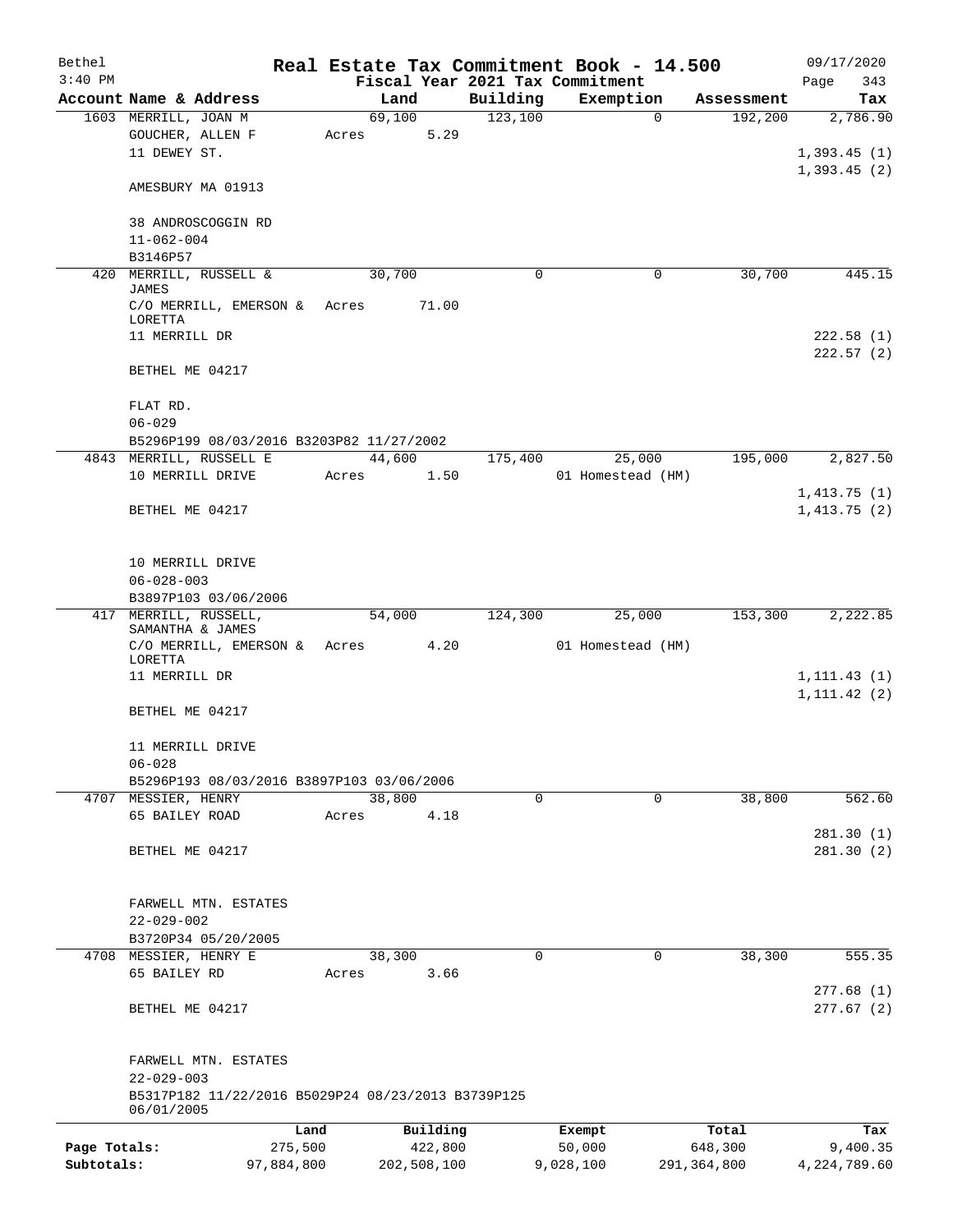| Bethel<br>$3:40$ PM |                                                                   |        |        |             | Real Estate Tax Commitment Book - 14.500<br>Fiscal Year 2021 Tax Commitment |            | 09/17/2020<br>344<br>Page |
|---------------------|-------------------------------------------------------------------|--------|--------|-------------|-----------------------------------------------------------------------------|------------|---------------------------|
|                     | Account Name & Address                                            | Land   |        | Building    | Exemption                                                                   | Assessment | Tax                       |
|                     | 1383 MESSIER, HENRY E                                             |        | 55,500 | 138,800     | 31,000                                                                      | 163,300    | 2,367.85                  |
|                     | 65 BAILEY RD.                                                     | Acres  | 5.40   |             | 01 Homestead (HM)                                                           |            |                           |
|                     |                                                                   |        |        |             | 12 WW2 Vet Res                                                              |            | 1, 183.93(1)              |
|                     | BETHEL ME 04217                                                   |        |        |             |                                                                             |            | 1, 183.92(2)              |
|                     |                                                                   |        |        |             |                                                                             |            |                           |
|                     |                                                                   |        |        |             |                                                                             |            |                           |
|                     | 65 BAILEY RD.                                                     |        |        |             |                                                                             |            |                           |
|                     | $08 - 055 - 003$                                                  |        |        |             |                                                                             |            |                           |
|                     | B5264P252 01/20/2016 B2742P34 09/03/1999                          |        |        |             |                                                                             |            |                           |
|                     | 132 MESSINA, ANTONIO                                              | 9,100  |        | $\Omega$    | 0                                                                           | 9,100      | 131.95                    |
|                     | 4 REMINGTON CIR                                                   | Acres  | 15.00  |             |                                                                             |            | 65.98(1)                  |
|                     | N SMITHFIELD RI 02895                                             |        |        |             |                                                                             |            | 65.97(2)                  |
|                     |                                                                   |        |        |             |                                                                             |            |                           |
|                     |                                                                   |        |        |             |                                                                             |            |                           |
|                     | VERNON ST.                                                        |        |        |             |                                                                             |            |                           |
|                     | $03 - 013$                                                        |        |        |             |                                                                             |            |                           |
|                     | 131 MESSINA, ANTONIO W                                            | 29,100 |        | 0           | $\mathbf 0$                                                                 | 29,100     | 421.95                    |
|                     | MESSINA, LYNNE C                                                  | Acres  | 4.20   |             |                                                                             |            |                           |
|                     | 4 REMINGTON CIRCLE                                                |        |        |             |                                                                             |            | 210.98(1)                 |
|                     |                                                                   |        |        |             |                                                                             |            | 210.97(2)                 |
|                     | NORTH SMITHFIELD RI                                               |        |        |             |                                                                             |            |                           |
|                     | 02896                                                             |        |        |             |                                                                             |            |                           |
|                     | VERNON ST.                                                        |        |        |             |                                                                             |            |                           |
|                     | $03 - 012$                                                        |        |        |             |                                                                             |            |                           |
|                     | B4544P89 12/28/2009 B3967P38 07/06/2006 B857P117                  |        |        |             |                                                                             |            |                           |
|                     | 134 MESSINA, IANTONIO W                                           | 10,600 |        | $\mathbf 0$ | $\mathbf 0$                                                                 | 10,600     | 153.70                    |
|                     | MESSINA, LYNNE C                                                  | Acres  | 23.00  |             |                                                                             |            |                           |
|                     | 4 REMINGTON CIRCLE                                                |        |        |             |                                                                             |            | 76.85(1)                  |
|                     |                                                                   |        |        |             |                                                                             |            | 76.85(2)                  |
|                     | NORTH SMITHFIELD RI                                               |        |        |             |                                                                             |            |                           |
|                     | 02896                                                             |        |        |             |                                                                             |            |                           |
|                     | VERNON ST.                                                        |        |        |             |                                                                             |            |                           |
|                     | $03 - 015$                                                        |        |        |             |                                                                             |            |                           |
|                     | B4544P89 12/28/2009 B3967P38 07/06/2006 B721P68                   |        |        |             |                                                                             |            |                           |
|                     | 3304 METHODIST CHURCH                                             | 45,500 |        | 101,700     | 20,000                                                                      | 127,200    | 1,844.40                  |
|                     | P.O. BOX 387                                                      | Acres  | 0.24   |             | 53 Parsonages                                                               |            |                           |
|                     |                                                                   |        |        |             |                                                                             |            | 922.20(1)                 |
|                     | BETHEL ME 04217                                                   |        |        |             |                                                                             |            | 922.20(2)                 |
|                     |                                                                   |        |        |             |                                                                             |            |                           |
|                     |                                                                   |        |        |             |                                                                             |            |                           |
|                     | 34 MASON ST.                                                      |        |        |             |                                                                             |            |                           |
|                     | $25 - 137$<br>5097 MICHAELS, ROSS I. &                            | 35,900 |        | 320,000     | 25,000                                                                      | 330,900    | 4,798.05                  |
|                     | LINDA M., TRUSTEES                                                |        |        |             |                                                                             |            |                           |
|                     | PO BOX 1974                                                       | Acres  | 3.55   |             | 01 Homestead (HM)                                                           |            |                           |
|                     |                                                                   |        |        |             |                                                                             |            | 2,399.03(1)               |
|                     | BETHEL ME 04217                                                   |        |        |             |                                                                             |            | 2,399.02(2)               |
|                     |                                                                   |        |        |             |                                                                             |            |                           |
|                     |                                                                   |        |        |             |                                                                             |            |                           |
|                     | 57 HEMLOCK RIDGE DRIVE                                            |        |        |             |                                                                             |            |                           |
|                     | $12 - 045 - 006$                                                  |        |        |             |                                                                             |            |                           |
|                     | B4979P101 04/26/2013 B4872P320 08/01/2012 B3835P114<br>11/03/2005 |        |        |             |                                                                             |            |                           |
|                     |                                                                   |        |        |             |                                                                             |            |                           |
|                     |                                                                   |        |        |             |                                                                             |            |                           |
|                     |                                                                   |        |        |             |                                                                             |            |                           |

|              | Land       | Building    | Exempt    | Total       | Tax          |
|--------------|------------|-------------|-----------|-------------|--------------|
| Page Totals: | 185,700    | 560,500     | 76,000    | 670,200     | 9,717.90     |
| Subtotals:   | 98,070,500 | 203,068,600 | 9,104,100 | 292,035,000 | 4,234,507.50 |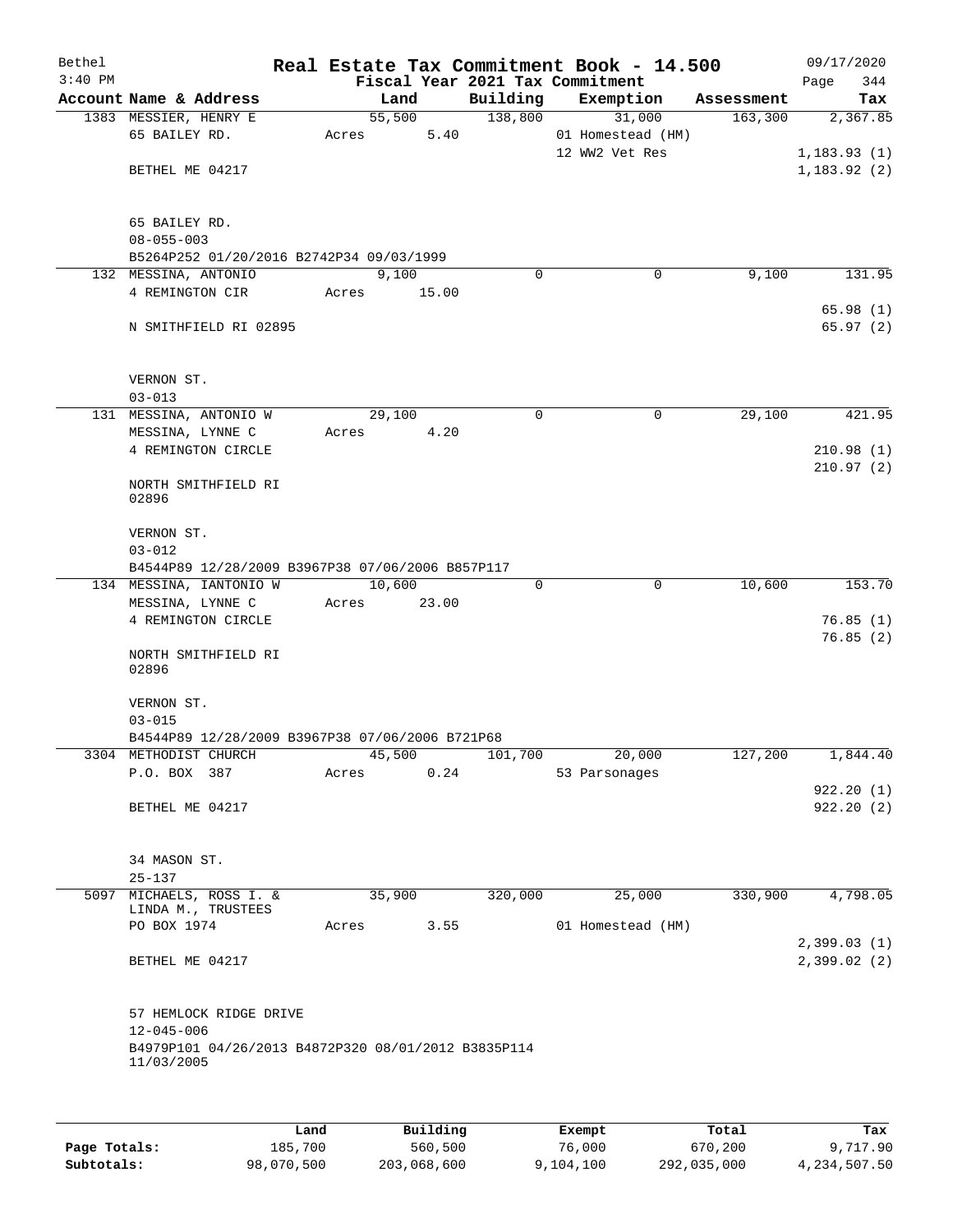| Bethel    |                                                                  |        |                 |                                 | Real Estate Tax Commitment Book - 14.500 |            | 09/17/2020                 |
|-----------|------------------------------------------------------------------|--------|-----------------|---------------------------------|------------------------------------------|------------|----------------------------|
| $3:40$ PM |                                                                  |        |                 | Fiscal Year 2021 Tax Commitment |                                          |            | Page<br>345                |
|           | Account Name & Address                                           |        | Land            | Building                        | Exemption                                | Assessment | Tax                        |
|           | 5096 MICHAELS, ROSS I.<br>LIVING TRUST                           | 28,800 |                 | $\mathbf 0$                     | $\Omega$                                 | 28,800     | 417.60                     |
|           | PO BOX 1974                                                      | Acres  | 5.32            |                                 |                                          |            |                            |
|           | BETHEL ME 04217                                                  |        |                 |                                 |                                          |            | 208.80(1)<br>208.80(2)     |
|           | HEMLOCK RIDGE                                                    |        |                 |                                 |                                          |            |                            |
|           | $12 - 045 - 005$                                                 |        |                 |                                 |                                          |            |                            |
|           | B5146P179 08/08/2014 B3835P114 11/07/2005                        |        |                 |                                 |                                          |            |                            |
|           | 4683 MICHAL, THOMAS J. JR. &<br>MICHAL, MEGAN                    | 45,800 |                 | 210,000                         | 0                                        | 255,800    | 3,709.10                   |
|           | FIVE BROOK RD NOMINEE<br>REALTY TRUST                            | Acres  | 2.10            |                                 |                                          |            |                            |
|           | 15 SAWMILL DRIVE                                                 |        |                 |                                 |                                          |            | 1,854.55(1)<br>1,854.55(2) |
|           | WESTFORD MA 01886                                                |        |                 |                                 |                                          |            |                            |
|           | 95 BROOK RD<br>$13 - 022 - 005$                                  |        |                 |                                 |                                          |            |                            |
|           | B4716P77 05/09/2011 B4285P107 04/16/2008 B4124P280               |        |                 |                                 |                                          |            |                            |
|           | 05/01/2007 B3917P292 04/07/2006 B3482P257                        |        |                 |                                 |                                          |            |                            |
|           | 3298 MILLARD, CHARLES E. JR.<br>& MARY C. MILLARD,               | 58,100 |                 | 153,200                         | $\mathbf 0$                              | 211,300    | 3,063.85                   |
|           | TRUSTEE<br>CHARLES MILLARD                                       | Acres  | 0.73            |                                 |                                          |            |                            |
|           | REV.TRST/MARY MILLARD<br>REV. TRUST                              |        |                 |                                 |                                          |            |                            |
|           | 620 HOPE ST.                                                     |        |                 |                                 |                                          |            | 1,531.93(1)<br>1,531.92(2) |
|           | BRISTOL RI 02809                                                 |        |                 |                                 |                                          |            |                            |
|           | 31 CHAPMAN ST.                                                   |        |                 |                                 |                                          |            |                            |
|           | $25 - 131$                                                       |        |                 |                                 |                                          |            |                            |
|           | B3878P194 01/25/2006                                             |        |                 |                                 |                                          |            |                            |
|           | 3767 MILLER, MICHAEL                                             |        | 24,600<br>50.30 | 0                               | 0                                        | 24,600     | 356.70                     |
|           | MILLER, NINA<br>6 CROSS ST.                                      | Acres  |                 |                                 |                                          |            | 178.35(1)                  |
|           |                                                                  |        |                 |                                 |                                          |            | 178.35(2)                  |
|           | WAYLAND MA 01778                                                 |        |                 |                                 |                                          |            |                            |
|           | $15 - 021 - 009$                                                 |        |                 |                                 |                                          |            |                            |
|           | B5312P576 10/03/2017 B4234P232 12/06/2007 B3245P171              |        |                 |                                 |                                          |            |                            |
|           | 3658 MILLIGAN, LEONARD E.,                                       |        | 28,000          | 76,000                          | $\mathbf 0$                              | 104,000    | 1,508.00                   |
|           | III                                                              |        |                 |                                 |                                          |            |                            |
|           | 694 WEST BETHEL RD                                               | Acres  | 0.65            |                                 |                                          |            |                            |
|           | BETHEL ME 04217                                                  |        |                 |                                 |                                          |            | 754.00(1)<br>754.00(2)     |
|           | 694 WEST BETHEL RD.                                              |        |                 |                                 |                                          |            |                            |
|           | $28 - 002$<br>B5031P36 08/28/2013 B4988P337 05/24/2013 B3549P298 |        |                 |                                 |                                          |            |                            |
|           | 07/12/2004                                                       |        |                 |                                 |                                          |            |                            |

|              | Land       | Building    | Exempt    | Total       | Tax             |
|--------------|------------|-------------|-----------|-------------|-----------------|
| Page Totals: | 185,300    | 439,200     |           | 624,500     | 9,055.25        |
| Subtotals:   | 98,255,800 | 203,507,800 | 9,104,100 | 292,659,500 | 4, 243, 562. 75 |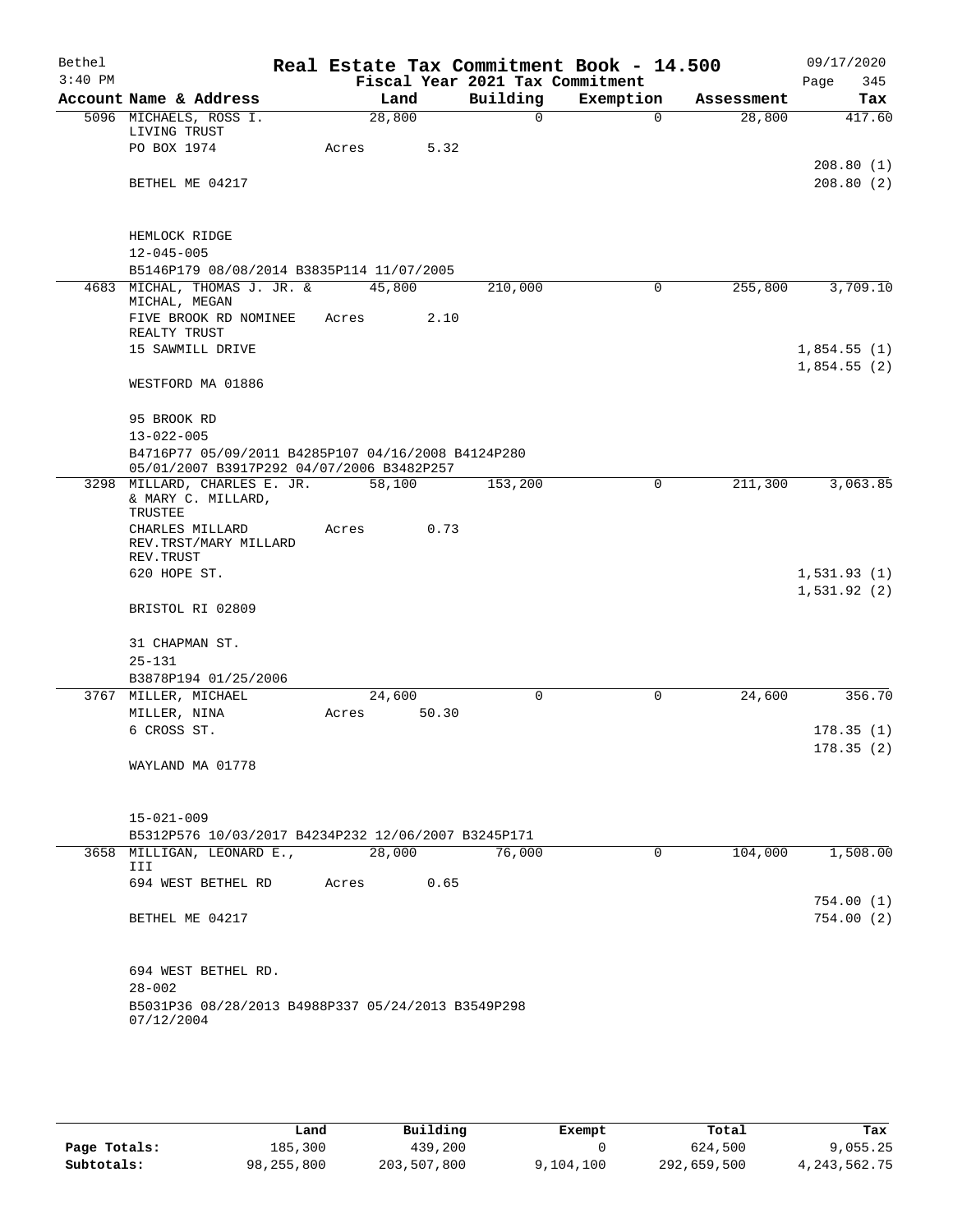| Bethel    |                                             |       |                 |                                 | Real Estate Tax Commitment Book - 14.500 |             | 09/17/2020          |
|-----------|---------------------------------------------|-------|-----------------|---------------------------------|------------------------------------------|-------------|---------------------|
| $3:40$ PM |                                             |       |                 |                                 | Fiscal Year 2021 Tax Commitment          |             | 346<br>Page         |
|           | Account Name & Address                      |       | Land            | Building<br>$\overline{57,900}$ | Exemption                                | Assessment  | Tax                 |
|           | 2901 MILLS, ANGIE<br>PO BOX 183             | Acres | 77,400<br>18.00 |                                 |                                          | $\mathbf 0$ | 135,300<br>1,961.85 |
|           |                                             |       |                 |                                 |                                          |             | 980.93 (1)          |
|           | BETHEL ME 04217                             |       |                 |                                 |                                          |             | 980.92 (2)          |
|           |                                             |       |                 |                                 |                                          |             |                     |
|           |                                             |       |                 |                                 |                                          |             |                     |
|           | 2236 INTERVALE RD.                          |       |                 |                                 |                                          |             |                     |
|           | $20 - 018 - 001$                            |       |                 |                                 |                                          |             |                     |
|           | B5489P190 10/29/2019 B2352P143 07/29/1996   |       |                 |                                 |                                          |             |                     |
|           | 3263 MILLS, DEBRA                           |       | 22,800          | 95,200                          | 25,000                                   |             | 93,000<br>1,348.50  |
|           | PO BOX 183                                  | Acres | 0.06            |                                 | 01 Homestead (HM)                        |             |                     |
|           |                                             |       |                 |                                 |                                          |             | 674.25(1)           |
|           | BETHEL ME 04217                             |       |                 |                                 |                                          |             | 674.25(2)           |
|           |                                             |       |                 |                                 |                                          |             |                     |
|           | 126 MAIN ST                                 |       |                 |                                 |                                          |             |                     |
|           | $25 - 097$                                  |       |                 |                                 |                                          |             |                     |
|           | B1285P19                                    |       |                 |                                 |                                          |             |                     |
|           | 2488 MILLS, DORIS                           |       | 67,500          | 38,800                          | 25,000                                   |             | 81,300<br>1,178.85  |
|           | 435 CHANDLER HILL ROAD                      | Acres | 77.00           |                                 | 01 Homestead (HM)                        |             |                     |
|           |                                             |       |                 |                                 |                                          |             | 589.43(1)           |
|           | BETHEL ME 04217                             |       |                 |                                 |                                          |             | 589.42 (2)          |
|           |                                             |       |                 |                                 |                                          |             |                     |
|           | 435 CHANDLER HILL ROAD                      |       |                 |                                 |                                          |             |                     |
|           | $14 - 015$                                  |       |                 |                                 |                                          |             |                     |
|           | B863P10 07/08/1975 B751P223 07/14/1972 B0P0 |       |                 |                                 |                                          |             |                     |
|           | 2480 MILLS, DORIS                           |       | 4,300           | 0                               |                                          | $\mathbf 0$ | 4,300<br>62.35      |
|           | 435 CHANDLER HILL                           | Acres | 20.40           |                                 |                                          |             |                     |
|           |                                             |       |                 |                                 |                                          |             | 31.18(1)            |
|           | BETHEL ME 04217                             |       |                 |                                 |                                          |             | 31.17(2)            |
|           |                                             |       |                 |                                 |                                          |             |                     |
|           | CHASE RD W/S                                |       |                 |                                 |                                          |             |                     |
|           | $14 - 010$                                  |       |                 |                                 |                                          |             |                     |
|           | B1682P133                                   |       |                 |                                 |                                          |             |                     |
|           | 1595 MILLS, HARMONY M                       |       | 30,500          | 0                               | $\mathbf 0$                              |             | 30,500<br>442.25    |
|           | JAMES, THOMAS A.                            | Acres | 1.80            |                                 |                                          |             |                     |
|           | PO BOX 95                                   |       |                 |                                 |                                          |             | 221.13(1)           |
|           |                                             |       |                 |                                 |                                          |             | 221.12(2)           |
|           | WEST BETHEL ME 04286                        |       |                 |                                 |                                          |             |                     |
|           | RTE 2 S/S                                   |       |                 |                                 |                                          |             |                     |
|           | $11 - 060 - 001$                            |       |                 |                                 |                                          |             |                     |
|           | B5502P481 01/13/2020 B2990P80 08/30/2001    |       |                 |                                 |                                          |             |                     |
|           | 1594 MILLS, HARMONY M.                      |       | 38,700          | 124,400                         |                                          | 0           | 163,100<br>2,364.95 |
|           | JAMES, THOMAS A.                            | Acres | 1.10            |                                 |                                          |             |                     |
|           | 122 BARKER RD                               |       |                 |                                 |                                          |             | 1,182.48(1)         |
|           |                                             |       |                 |                                 |                                          |             | 1,182.47(2)         |
|           | BETHEL ME 04217                             |       |                 |                                 |                                          |             |                     |
|           |                                             |       |                 |                                 |                                          |             |                     |
|           | 122 BARKER RD.                              |       |                 |                                 |                                          |             |                     |
|           | $11 - 059$                                  |       |                 |                                 |                                          |             |                     |
|           | B5497P417 12/13/2019 B1192P150 02/09/1983   |       |                 |                                 |                                          |             |                     |
|           |                                             |       |                 |                                 |                                          |             |                     |

|              | Land       | Building    | Exempt    | Total       | Tax          |
|--------------|------------|-------------|-----------|-------------|--------------|
| Page Totals: | 241,200    | 316,300     | 50,000    | 507,500     | .358.75      |
| Subtotals:   | 98,497,000 | 203,824,100 | 9,154,100 | 293,167,000 | 4,250,921.50 |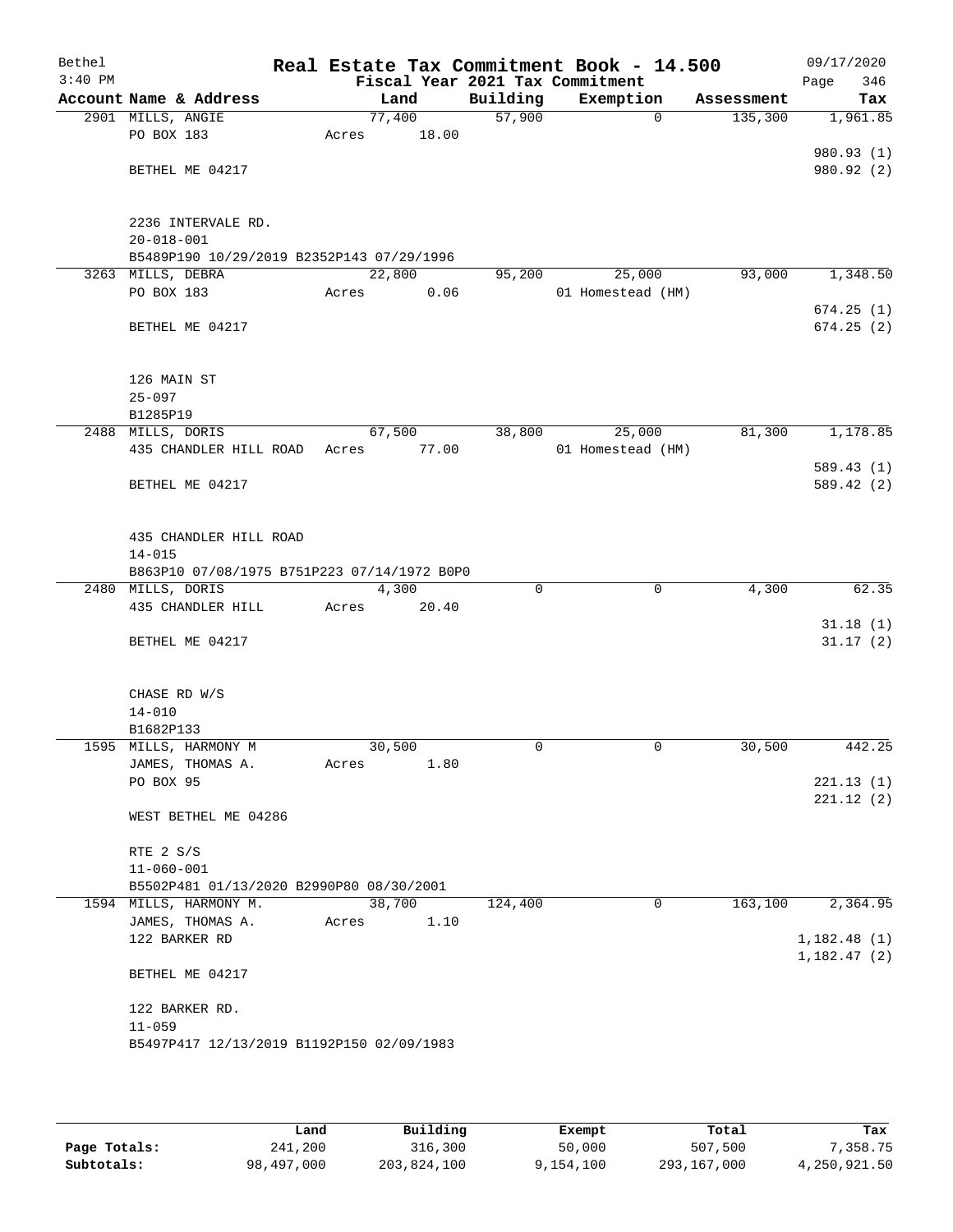| Bethel<br>$3:40$ PM |                                                        |       |                | Fiscal Year 2021 Tax Commitment | Real Estate Tax Commitment Book - 14.500 |            | 09/17/2020<br>Page<br>347 |
|---------------------|--------------------------------------------------------|-------|----------------|---------------------------------|------------------------------------------|------------|---------------------------|
|                     | Account Name & Address                                 |       | Land           | Building                        | Exemption                                | Assessment | Tax                       |
|                     | 1482 MILLS, RYAN                                       |       | 9,700          | $\mathbf 0$                     | $\mathbf 0$                              | 9,700      | 140.65                    |
|                     | 465 INTERVALE RD                                       | Acres | 33.00          |                                 |                                          |            |                           |
|                     |                                                        |       |                |                                 |                                          |            | 70.33(1)                  |
|                     | BETHEL ME 04217                                        |       |                |                                 |                                          |            | 70.32(2)                  |
|                     |                                                        |       |                |                                 |                                          |            |                           |
|                     |                                                        |       |                |                                 |                                          |            |                           |
|                     | EAST BETHEL RD E/S                                     |       |                |                                 |                                          |            |                           |
|                     | $10 - 001$                                             |       |                |                                 |                                          |            |                           |
|                     | B5478P776 09/09/2019 B951P194<br>297 MILLS, RYAN       |       | 53,200         | $\Omega$                        | 0                                        | 53,200     | 771.40                    |
|                     | 465 INTERVALE RD                                       | Acres | 180.00         |                                 |                                          |            |                           |
|                     |                                                        |       |                |                                 |                                          |            | 385.70 (1)                |
|                     | BETHEL ME 04217                                        |       |                |                                 |                                          |            | 385.70 (2)                |
|                     |                                                        |       |                |                                 |                                          |            |                           |
|                     |                                                        |       |                |                                 |                                          |            |                           |
|                     | GORE RD.                                               |       |                |                                 |                                          |            |                           |
|                     | $05 - 007$                                             |       |                |                                 |                                          |            |                           |
|                     | B5478P776 09/09/2019                                   |       |                |                                 |                                          |            |                           |
|                     | 38 MILLS, RYAN                                         |       | 9,600          | $\mathbf 0$                     | $\mathbf 0$                              | 9,600      | 139.20                    |
|                     | 465 INTERVALE RD                                       | Acres | 50.00          |                                 |                                          |            |                           |
|                     |                                                        |       |                |                                 |                                          |            | 69.60(1)                  |
|                     | BETHEL ME 04217                                        |       |                |                                 |                                          |            | 69.60(2)                  |
|                     |                                                        |       |                |                                 |                                          |            |                           |
|                     | GROVER HILL RD.                                        |       |                |                                 |                                          |            |                           |
|                     | $01 - 034$                                             |       |                |                                 |                                          |            |                           |
|                     | B5478P776 09/09/2019                                   |       |                |                                 |                                          |            |                           |
|                     | 35 MILLS, RYAN                                         |       | 86,900         | 0                               | 0                                        | 86,900     | 1,260.05                  |
|                     | 465 INTERVALE RD                                       | Acres | 283.00         |                                 |                                          |            |                           |
|                     |                                                        |       |                |                                 |                                          |            | 630.03(1)                 |
|                     | BETHEL ME 04217                                        |       |                |                                 |                                          |            | 630.02 (2)                |
|                     |                                                        |       |                |                                 |                                          |            |                           |
|                     |                                                        |       |                |                                 |                                          |            |                           |
|                     | GROVER HILL RD.                                        |       |                |                                 |                                          |            |                           |
|                     | $01 - 031$<br>B5478P776 09/09/2019 B669P149 03/25/1968 |       |                |                                 |                                          |            |                           |
|                     | 2532 MILLS, RYAN                                       |       | 19,300         | 0                               | 0                                        | 19,300     | 279.85                    |
|                     | 465 INTERVALE RD                                       | Acres | 68.00          |                                 |                                          |            |                           |
|                     |                                                        |       |                |                                 |                                          |            | 139.93 (1)                |
|                     | BETHEL ME 04217                                        |       |                |                                 |                                          |            | 139.92(2)                 |
|                     |                                                        |       |                |                                 |                                          |            |                           |
|                     |                                                        |       |                |                                 |                                          |            |                           |
|                     | EAST BETHEL RD NE/S                                    |       |                |                                 |                                          |            |                           |
|                     | $14 - 053$                                             |       |                |                                 |                                          |            |                           |
|                     | B5478P776 09/09/2019 B951P194                          |       |                |                                 |                                          |            |                           |
|                     | 2525 MILLS, RYAN<br>465 INTERVALE RD                   | Acres | 3,200<br>11.00 | 200                             | 0                                        | 3,400      | 49.30                     |
|                     |                                                        |       |                |                                 |                                          |            | 24.65(1)                  |
|                     | BETHEL ME 04217                                        |       |                |                                 |                                          |            | 24.65(2)                  |
|                     |                                                        |       |                |                                 |                                          |            |                           |
|                     |                                                        |       |                |                                 |                                          |            |                           |
|                     | EAST BETHEL RD SW/S                                    |       |                |                                 |                                          |            |                           |
|                     | $14 - 046$                                             |       |                |                                 |                                          |            |                           |
|                     | B5478P776 09/09/2019 B1135P1                           |       |                |                                 |                                          |            |                           |
|                     |                                                        |       |                |                                 |                                          |            |                           |

|              | Land       | Building    | Exempt    | Total       | Tax            |
|--------------|------------|-------------|-----------|-------------|----------------|
| Page Totals: | 181,900    | 200         |           | 182,100     | 2,640.45       |
| Subtotals:   | 98,678,900 | 203,824,300 | 9,154,100 | 293,349,100 | 4, 253, 561.95 |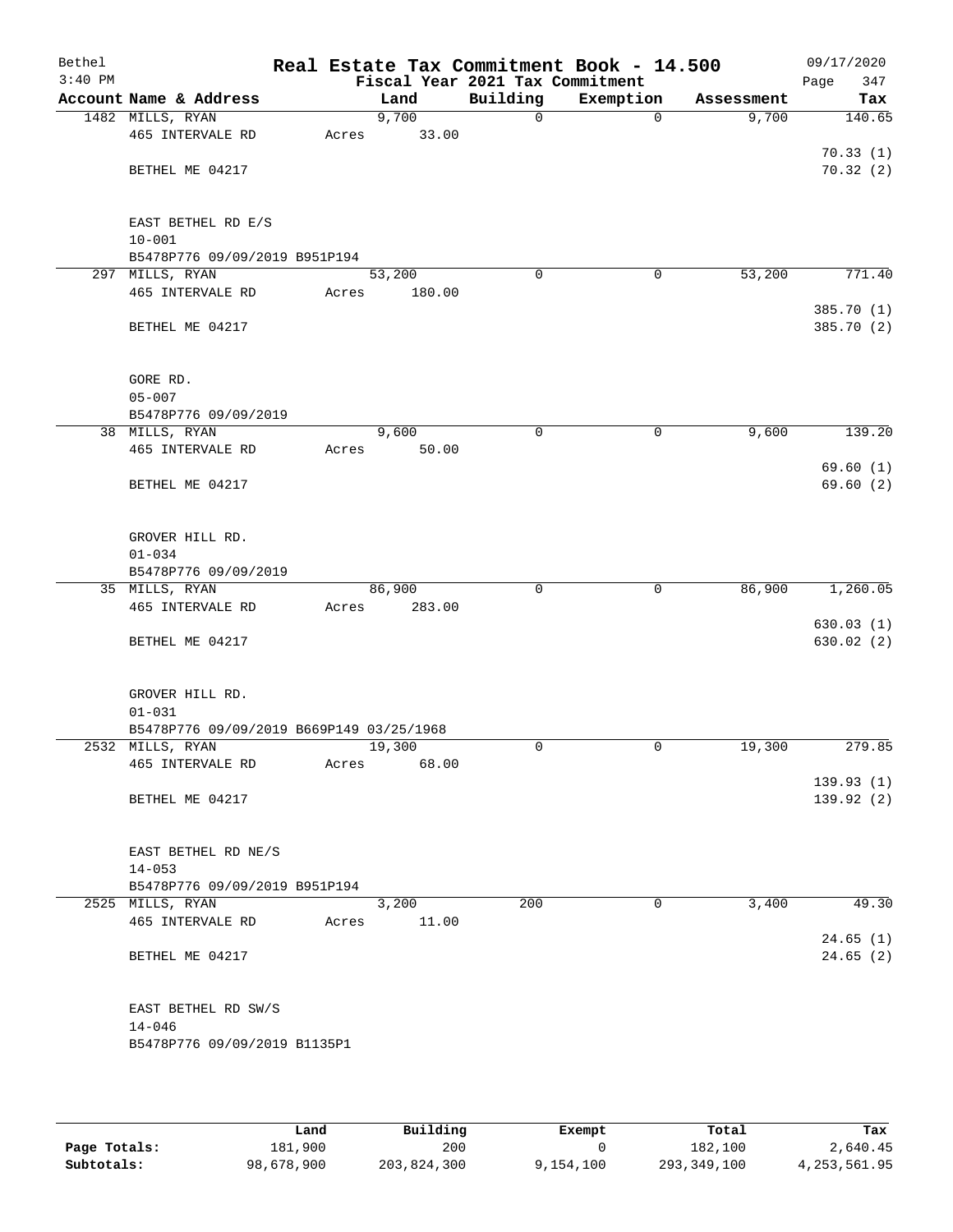| Bethel<br>$3:40$ PM |                                                                  |       |         |        |          | Real Estate Tax Commitment Book - 14.500<br>Fiscal Year 2021 Tax Commitment |             |            | 09/17/2020<br>348<br>Page |
|---------------------|------------------------------------------------------------------|-------|---------|--------|----------|-----------------------------------------------------------------------------|-------------|------------|---------------------------|
|                     | Account Name & Address                                           |       | Land    |        | Building | Exemption                                                                   |             | Assessment | Tax                       |
|                     | 2495 MILLS, RYAN                                                 |       | 9,800   |        | 0        |                                                                             | $\mathbf 0$ | 9,800      | 142.10                    |
|                     | 465 INTERVALE RD                                                 | Acres |         | 36.00  |          |                                                                             |             |            |                           |
|                     |                                                                  |       |         |        |          |                                                                             |             |            | 71.05(1)                  |
|                     | BETHEL ME 04217                                                  |       |         |        |          |                                                                             |             |            | 71.05(2)                  |
|                     |                                                                  |       |         |        |          |                                                                             |             |            |                           |
|                     |                                                                  |       |         |        |          |                                                                             |             |            |                           |
|                     | WATERSPOUT MT RD S/S                                             |       |         |        |          |                                                                             |             |            |                           |
|                     | $14 - 021$                                                       |       |         |        |          |                                                                             |             |            |                           |
|                     | B5478P776 09/09/2019 B3031P59<br>2769 MILLS, RYAN                |       | 105,400 |        | $\Omega$ |                                                                             | 0           | 105,400    | 1,528.30                  |
|                     | 465 INTERVALE RD                                                 | Acres |         | 100.00 |          |                                                                             |             |            |                           |
|                     |                                                                  |       |         |        |          |                                                                             |             |            | 764.15(1)                 |
|                     | BETHEL ME 04217                                                  |       |         |        |          |                                                                             |             |            | 764.15(2)                 |
|                     |                                                                  |       |         |        |          |                                                                             |             |            |                           |
|                     |                                                                  |       |         |        |          |                                                                             |             |            |                           |
|                     | INTERVALE RD W/S                                                 |       |         |        |          |                                                                             |             |            |                           |
|                     | $18 - 025$                                                       |       |         |        |          |                                                                             |             |            |                           |
|                     | 2827 MILLS, RYAN                                                 |       | 44,800  |        | 81,500   | 25,000                                                                      |             | 101,300    | 1,468.85                  |
|                     | 465 INTERVALE RD                                                 | Acres |         | 6.00   |          | 01 Homestead (HM)                                                           |             |            |                           |
|                     | BETHEL ME 04217                                                  |       |         |        |          |                                                                             |             |            | 734.43(1)<br>734.42 (2)   |
|                     |                                                                  |       |         |        |          |                                                                             |             |            |                           |
|                     |                                                                  |       |         |        |          |                                                                             |             |            |                           |
|                     | 465 INTERVALE RD.                                                |       |         |        |          |                                                                             |             |            |                           |
|                     | $18 - 069$                                                       |       |         |        |          |                                                                             |             |            |                           |
|                     | B2338P83 06/17/1996                                              |       |         |        |          |                                                                             |             |            |                           |
|                     | 2957 MILLS, SCOTT J                                              |       | 33,600  |        | 109,600  |                                                                             | 0           | 143,200    | 2,076.40                  |
|                     | DUFFY, MATTHEW T III                                             |       |         |        |          |                                                                             |             |            |                           |
|                     | 2 CLARENDON ST., #405                                            |       |         |        |          |                                                                             |             |            | 1,038.20(1)               |
|                     | BOSTON MA 02116                                                  |       |         |        |          |                                                                             |             |            | 1,038.20(2)               |
|                     |                                                                  |       |         |        |          |                                                                             |             |            |                           |
|                     | 22 CHERRY LANE                                                   |       |         |        |          |                                                                             |             |            |                           |
|                     | $22 - 002 - 001 - 034$                                           |       |         |        |          |                                                                             |             |            |                           |
|                     | B5170P173 10/07/2014 B3475P59 03/12/2004                         |       |         |        |          |                                                                             |             |            |                           |
|                     | 4655 MILOSCIA, GARY T. &                                         |       | 36,000  |        | 190,200  |                                                                             | 0           | 226,200    | 3,279.90                  |
|                     | JOAN<br>4 HEIDI CIRCLE                                           | Acres |         | 1.11   |          |                                                                             |             |            |                           |
|                     |                                                                  |       |         |        |          |                                                                             |             |            | 1,639.95(1)               |
|                     | HOPKINTON MA 01748                                               |       |         |        |          |                                                                             |             |            | 1,639.95(2)               |
|                     |                                                                  |       |         |        |          |                                                                             |             |            |                           |
|                     |                                                                  |       |         |        |          |                                                                             |             |            |                           |
|                     | 63 TILSON BURKE ROAD                                             |       |         |        |          |                                                                             |             |            |                           |
|                     | $02 - 025 - 007$                                                 |       |         |        |          |                                                                             |             |            |                           |
|                     | B5467P475 06/27/2019 B5190P338 12/08/2014 B3803P46<br>09/20/2005 |       |         |        |          |                                                                             |             |            |                           |
|                     | 1655 MITCHELL, EDWARD G                                          |       | 36,100  |        | 82,200   |                                                                             | $\mathbf 0$ | 118,300    | 1,715.35                  |
|                     | MITCHELL, MELISSA A                                              | Acres |         | 3.79   |          |                                                                             |             |            |                           |
|                     | PO BOX 15                                                        |       |         |        |          |                                                                             |             |            | 857.68 (1)                |
|                     |                                                                  |       |         |        |          |                                                                             |             |            | 857.67 (2)                |
|                     | WEST BETHEL ME 04286                                             |       |         |        |          |                                                                             |             |            |                           |
|                     | 248 WEST BETHEL RD.                                              |       |         |        |          |                                                                             |             |            |                           |
|                     | $12 - 012$                                                       |       |         |        |          |                                                                             |             |            |                           |
|                     | B5277P418 04/20/2016 B4603P261 06/29/2010 B4039P88               |       |         |        |          |                                                                             |             |            |                           |
|                     | 10/30/2006 B3626P76 11/05/2004                                   |       |         |        |          |                                                                             |             |            |                           |
|                     |                                                                  |       |         |        |          |                                                                             |             |            |                           |
|                     |                                                                  |       |         |        |          |                                                                             |             |            |                           |
|                     |                                                                  |       |         |        |          |                                                                             |             |            |                           |

|              | Land       | Building      | Exempt    | Total       | Tax          |
|--------------|------------|---------------|-----------|-------------|--------------|
| Page Totals: | 265,700    | 463,500       | 25,000    | 704,200     | 10,210.90    |
| Subtotals:   | 98,944,600 | 204, 287, 800 | 9,179,100 | 294,053,300 | 4,263,772.85 |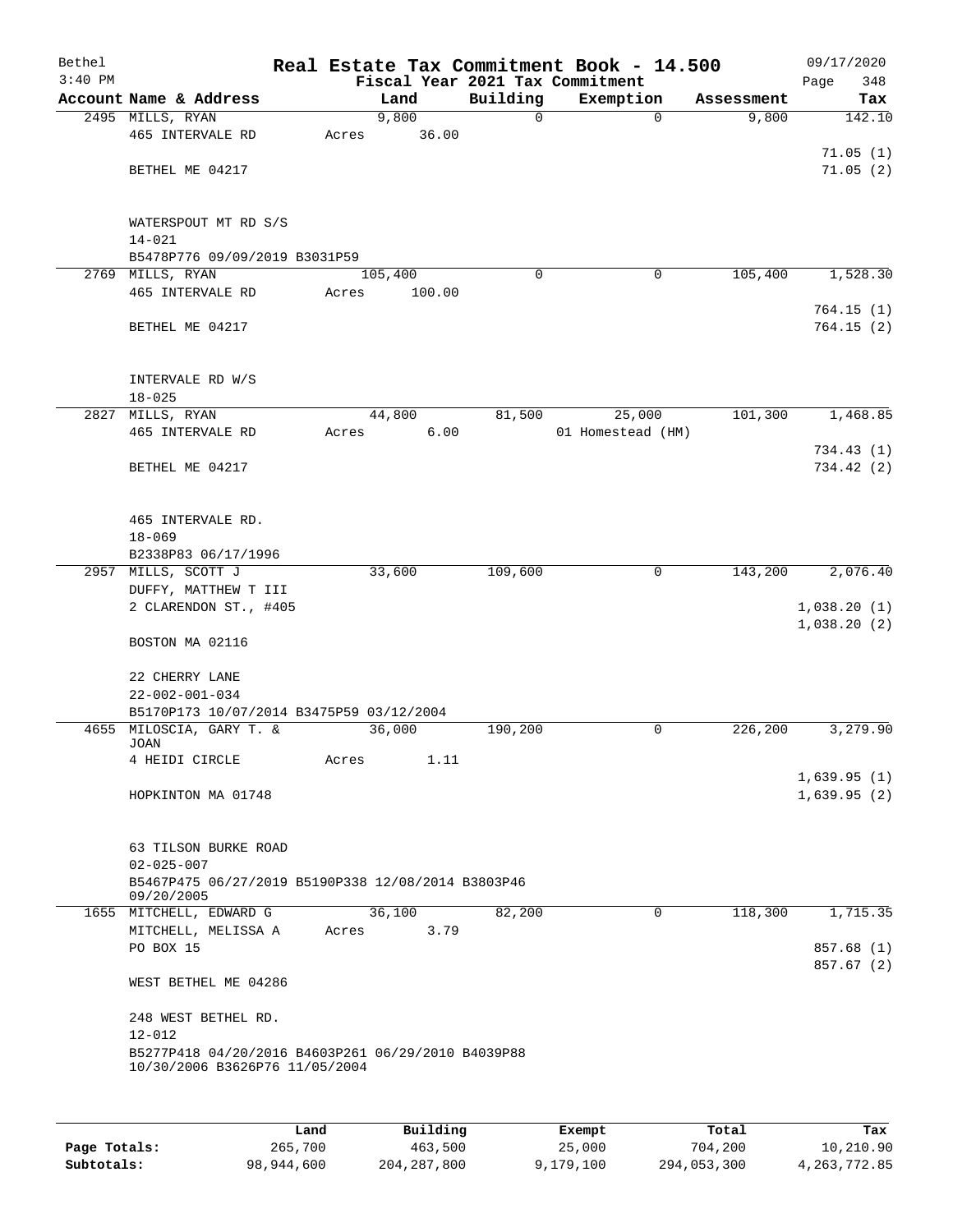| Bethel                     |                                                                             |       |                          |                   | Real Estate Tax Commitment Book - 14.500 |                          | 09/17/2020                   |
|----------------------------|-----------------------------------------------------------------------------|-------|--------------------------|-------------------|------------------------------------------|--------------------------|------------------------------|
| $3:40$ PM                  |                                                                             |       |                          |                   | Fiscal Year 2021 Tax Commitment          |                          | 349<br>Page                  |
|                            | Account Name & Address<br>172 MITCHELL, FREDERICK W                         |       | Land<br>32,600           | Building<br>7,600 | Exemption<br>$\mathbf 0$                 | Assessment<br>40,200     | Tax<br>582.90                |
|                            | MITCHELL, KIMBERLY W<br>379 ELM STREET                                      | Acres | 1.00                     |                   |                                          |                          | 291.45(1)<br>291.45(2)       |
|                            | MECHANICS FALLS ME<br>04256                                                 |       |                          |                   |                                          |                          |                              |
|                            | 772 WALKERS MILLS RD.<br>$04 - 027$                                         |       |                          |                   |                                          |                          |                              |
|                            | B5277P638 04/22/2016 B3762P288 07/22/2005                                   |       |                          |                   |                                          |                          |                              |
|                            | 5250 MITCHELL, JOSEPH F                                                     |       | 58,300                   | 215,900           | 0                                        | 274,200                  | 3,975.90                     |
|                            | DIAS-MITCHELL, LAURIE A Acres<br>1612 C DRIFT ROAD                          |       | 3.29                     |                   |                                          |                          | 1,987.95(1)<br>1,987.95(2)   |
|                            | WESTPORT MA 02790                                                           |       |                          |                   |                                          |                          |                              |
|                            | 25 QUAIL RUN<br>$09 - 006 - 006 - 007$                                      |       |                          |                   |                                          |                          |                              |
|                            | B4676P138 12/28/2010 B12P4549 08/14/2009                                    |       |                          |                   |                                          |                          |                              |
|                            | 3602 MOGHTADER, PAUL F                                                      |       | 99,500                   | 405,300           | 0                                        | 504,800                  | 7,319.60                     |
|                            | MOGHTADER, SARAH                                                            | Acres | 0.97                     |                   |                                          |                          |                              |
|                            | 16 CHILTON STREET                                                           |       |                          |                   |                                          |                          | 3,659.80(1)                  |
|                            | BROOKLINE MA 02446                                                          |       |                          |                   |                                          |                          | 3,659.80(2)                  |
|                            | 204 PARADISE RD.<br>$27 - 012 - 001$                                        |       |                          |                   |                                          |                          |                              |
|                            | B5446P63 12/18/2018 B2567P27 06/02/1998                                     |       |                          |                   |                                          |                          |                              |
|                            | 5153 MOLASKEY, JOHN M                                                       |       | 79,000                   | 294,300           | 0                                        | 373,300                  | 5,412.85                     |
|                            | MOLASKEY, ELAINE M<br>17 SILVER HILL ROAD                                   | Acres | 2.17                     |                   |                                          |                          | 2,706.43 (1)<br>2,706.42 (2) |
|                            | ACTON MA 01720                                                              |       |                          |                   |                                          |                          |                              |
|                            | 76 LOCKE SUMMIT ROAD<br>$21 - 002 - 026$                                    |       |                          |                   |                                          |                          |                              |
|                            | B5083P292 01/21/2014 B5006P241 07/03/2013 B3679P183<br>03/02/2005           |       |                          |                   |                                          |                          |                              |
| 4685                       | MOLLICA, RUSSELL                                                            |       | 45,900                   | 180,900           | 0                                        | 226,800                  | 3,288.60                     |
|                            | MOLLICA, ELIZABETH<br>4 RIVER OAK RD                                        | Acres | 2.17                     |                   |                                          |                          | 1,644.30(1)<br>1,644.30(2)   |
|                            | BARRINGTON RI 02806                                                         |       |                          |                   |                                          |                          |                              |
|                            | 104 BROOK RD                                                                |       |                          |                   |                                          |                          |                              |
|                            | $13 - 022 - 007$                                                            |       |                          |                   |                                          |                          |                              |
|                            | B4240P209 12/20/2007 B4124P281 05/01/2007 B3917P294<br>04/07/2006 B3482P257 |       |                          |                   |                                          |                          |                              |
|                            | 2599 MOLLICONE, NINA R                                                      |       | 34,300                   | 175,100           | 0                                        | 209,400                  | 3,036.30                     |
|                            | 1902 INTERVALE RD.                                                          | Acres | 1.95                     |                   |                                          |                          | 1,518.15(1)                  |
|                            | BETHEL ME 04217                                                             |       |                          |                   |                                          |                          | 1,518.15(2)                  |
|                            | 83 GRANDVIEW ROAD                                                           |       |                          |                   |                                          |                          |                              |
|                            | $15 - 022 - 002$                                                            |       |                          |                   |                                          |                          |                              |
|                            | B3511P288 05/14/2004                                                        |       |                          |                   |                                          |                          |                              |
|                            |                                                                             | Land  | Building                 |                   | Exempt                                   | Total                    | Tax                          |
| Page Totals:<br>Subtotals: | 349,600<br>99,294,200                                                       |       | 1,279,100<br>205,566,900 |                   | 0<br>9,179,100                           | 1,628,700<br>295,682,000 | 23,616.15<br>4,287,389.00    |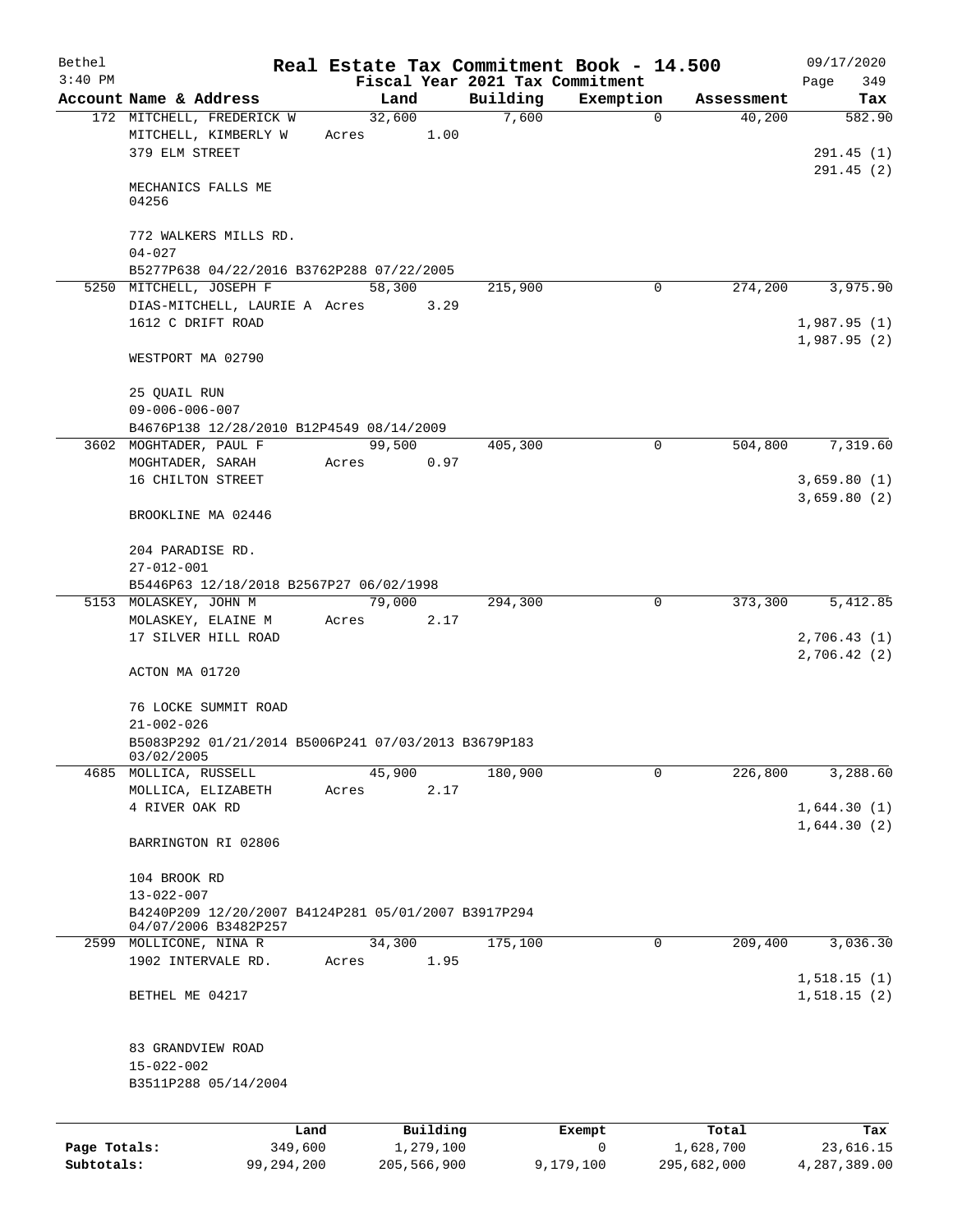| Bethel       |                                                      |                         |          | Real Estate Tax Commitment Book - 14.500 |             | 09/17/2020   |
|--------------|------------------------------------------------------|-------------------------|----------|------------------------------------------|-------------|--------------|
| $3:40$ PM    |                                                      |                         |          | Fiscal Year 2021 Tax Commitment          |             | 350<br>Page  |
|              | Account Name & Address                               | Land                    | Building | Exemption                                | Assessment  | Tax          |
|              | 2890 MOLLICONE, NINA R<br>1902 INTERVALE RD.         | 41,300<br>2.60<br>Acres | 105,800  | 25,000<br>01 Homestead (HM)              | 122,100     | 1,770.45     |
|              |                                                      |                         |          |                                          |             | 885.23 (1)   |
|              | BETHEL ME 04217                                      |                         |          |                                          |             | 885.22 (2)   |
|              |                                                      |                         |          |                                          |             |              |
|              | 1902 INTERVALE RD.                                   |                         |          |                                          |             |              |
|              | $20 - 008$                                           |                         |          |                                          |             |              |
|              | B5482P434 09/25/2019 B689P61 09/17/1969              |                         |          |                                          |             |              |
|              | 2588 MOLLICONE, NINA, PR                             | 18,200                  | $\Omega$ | 0                                        | 18,200      | 263.90       |
|              | EST. OF LESLIE NOYES                                 | 28.00<br>Acres          |          |                                          |             |              |
|              | 1902 INTERVALE RD.                                   |                         |          |                                          |             | 131.95(1)    |
|              |                                                      |                         |          |                                          |             | 131.95(2)    |
|              | BETHEL ME 04217                                      |                         |          |                                          |             |              |
|              | INTERVALE RD S/S                                     |                         |          |                                          |             |              |
|              | $15 - 020$                                           |                         |          |                                          |             |              |
|              | B3412P46 11/03/2003 B3141P151                        |                         |          |                                          |             |              |
|              | 4952 MONTEIRO, GUILHERME                             | 30,100                  | 135,000  | 0                                        | 165,100     | 2,393.95     |
|              | MONTEIRO, MARCIA                                     | 1.53<br>Acres           |          |                                          |             |              |
|              | 15 BOLTON ST                                         |                         |          |                                          |             | 1, 196.98(1) |
|              |                                                      |                         |          |                                          |             | 1,196.97(2)  |
|              | HUDSON MA 01749                                      |                         |          |                                          |             |              |
|              | 444 VERNON ST.                                       |                         |          |                                          |             |              |
|              | $03 - 014 - 001$                                     |                         |          |                                          |             |              |
|              | B4127P241 05/04/2007                                 |                         |          |                                          |             |              |
|              | 1233 MONZO, MICHAEL JR                               | 38,400                  | 135,900  | 25,000                                   | 149,300     | 2,164.85     |
|              | C/O JEAN MONZO                                       | 1.00<br>Acres           |          | 01 Homestead (HM)                        |             |              |
|              | 201 GROVER HILL ROAD                                 |                         |          |                                          |             | 1,082.43(1)  |
|              | BETHEL ME 04217                                      |                         |          |                                          |             | 1,082.42(2)  |
|              |                                                      |                         |          |                                          |             |              |
|              | 201 GROVER HILL RD.                                  |                         |          |                                          |             |              |
|              | $07 - 039$                                           |                         |          |                                          |             |              |
|              | B4988P281 05/23/2013 B4974P42 04/12/2013 B3495P329   |                         |          |                                          |             |              |
|              | 04/16/2004                                           |                         |          |                                          |             |              |
| 2722         | MOORE, DAMON S. & DIANA<br>М.                        | 62,100                  | 240,900  | $\mathbf{0}$                             | 303,000     | 4,393.50     |
|              | 6 DONCASTER RD                                       | Acres<br>0.74           |          |                                          |             |              |
|              |                                                      |                         |          |                                          |             | 2, 196.75(1) |
|              | LYNNFIELD MA 01940                                   |                         |          |                                          |             | 2,196.75(2)  |
|              |                                                      |                         |          |                                          |             |              |
|              | 91 RIVER VALLEY ACRES                                |                         |          |                                          |             |              |
|              | $17 - 036$                                           |                         |          |                                          |             |              |
|              | B5493P76 11/18/2019 B5027P215 08/21/2013 B4833P110   |                         |          |                                          |             |              |
|              | 04/09/2012 B789P140 06/20/1973                       |                         |          |                                          |             |              |
|              | 4877 MOORE, JOHN                                     | 33,100                  | 128,000  | 0                                        | 161,100     | 2,335.95     |
|              | JOHNSON, JOHNSON,                                    | 1.21<br>Acres           |          |                                          |             |              |
|              | HARRIET<br>1 DOGWOODS ROAD                           |                         |          |                                          |             | 1,167.98(1)  |
|              |                                                      |                         |          |                                          |             | 1, 167.97(2) |
|              | BOURNE MA 02532                                      |                         |          |                                          |             |              |
|              | 37 ENGLISH WOODS DR                                  |                         |          |                                          |             |              |
|              | $15 - 008 - 007$                                     |                         |          |                                          |             |              |
|              | B4630P114 09/08/2010 B4406P241 02/23/2009 B4285P21   |                         |          |                                          |             |              |
|              | 04/15/2008 B4268P345 03/06/2008 B3924P104 04/18/2006 |                         |          |                                          |             |              |
|              | Land                                                 | Building                |          | Exempt                                   | Total       | Tax          |
| Page Totals: | 223,200                                              | 745,600                 |          | 50,000                                   | 918,800     | 13,322.60    |
| Subtotals:   | 99,517,400                                           | 206, 312, 500           |          | 9,229,100                                | 296,600,800 | 4,300,711.60 |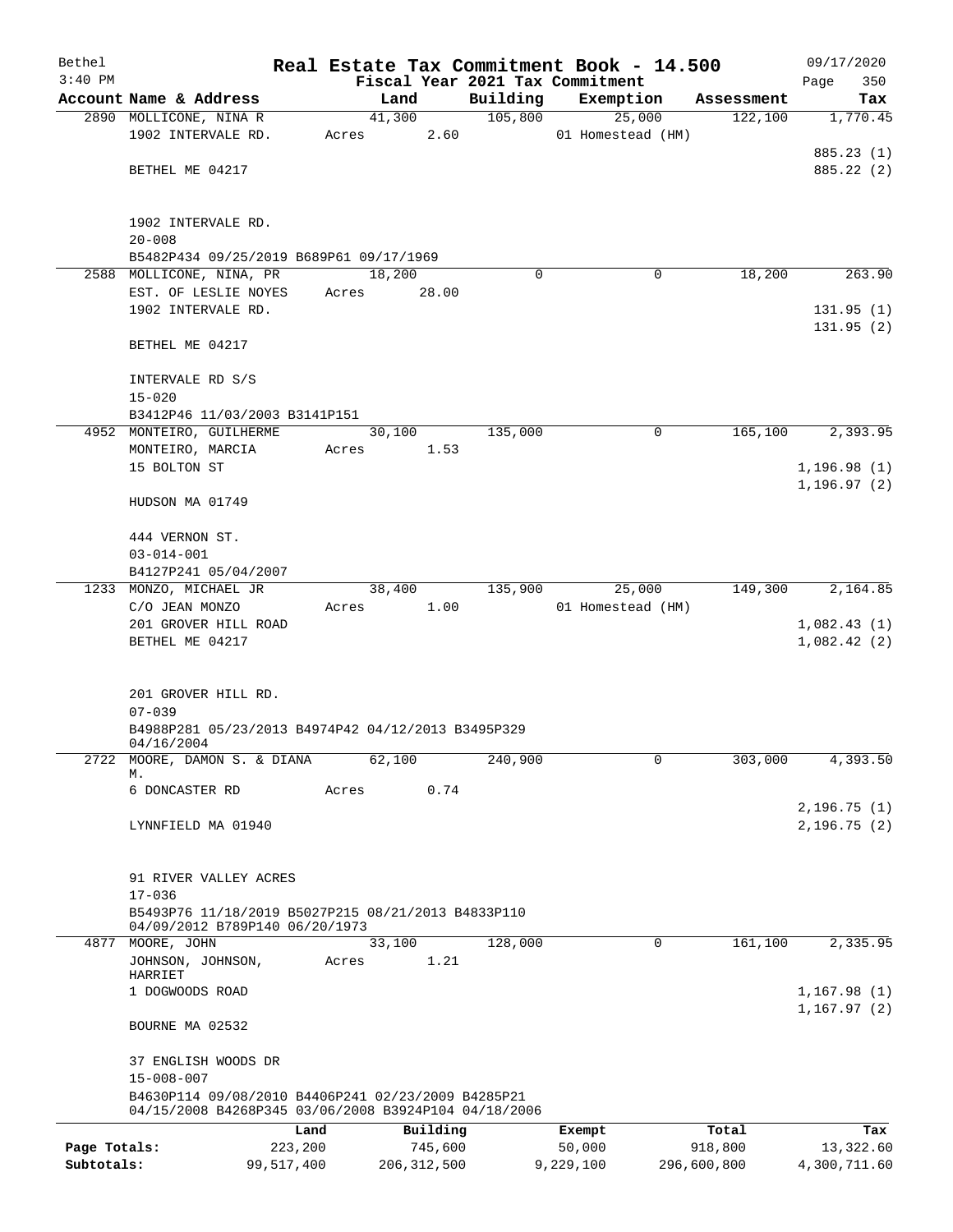| Bethel       |                                                                                                          |            |       |                 |                     | Real Estate Tax Commitment Book - 14.500 |                         | 09/17/2020       |
|--------------|----------------------------------------------------------------------------------------------------------|------------|-------|-----------------|---------------------|------------------------------------------|-------------------------|------------------|
| $3:40$ PM    |                                                                                                          |            |       |                 |                     | Fiscal Year 2021 Tax Commitment          |                         | Page<br>351      |
|              | Account Name & Address<br>3474 MOOREHEAD, ROBERT JOAN                                                    |            |       | Land<br>134,100 | Building<br>980,700 | Exemption<br>$\Omega$                    | Assessment<br>1,114,800 | Tax<br>16,164.60 |
|              | S                                                                                                        |            |       |                 |                     |                                          |                         |                  |
|              | PO BOX 24                                                                                                |            | Acres | 2.00            |                     |                                          |                         |                  |
|              |                                                                                                          |            |       |                 |                     |                                          |                         | 8,082.30(1)      |
|              | PARIS ME 04271 0024                                                                                      |            |       |                 |                     |                                          |                         | 8,082.30 (2)     |
|              | 12 EVERGREEN RD.                                                                                         |            |       |                 |                     |                                          |                         |                  |
|              | $26 - 034$                                                                                               |            |       |                 |                     |                                          |                         |                  |
|              | B4863P339 07/05/2012 B925P264 01/12/1977                                                                 |            |       |                 |                     |                                          |                         |                  |
|              | 3212 MORAN SMITH, LLC                                                                                    |            |       | 72,000          | 71,600              | $\mathbf 0$                              | 143,600                 | 2,082.20         |
|              | PO BOX 1176                                                                                              |            | Acres | 0.30            |                     |                                          |                         | 1,041.10(1)      |
|              | BETHEL ME 04217                                                                                          |            |       |                 |                     |                                          |                         | 1,041.10(2)      |
|              | 2 MECHANIC ST.                                                                                           |            |       |                 |                     |                                          |                         |                  |
|              | $25 - 054$                                                                                               |            |       |                 |                     |                                          |                         |                  |
|              | B4967P277 03/25/2013 B2953P290 06/11/2001                                                                |            |       |                 |                     |                                          |                         |                  |
|              | 3165 MOREAU, MICHAEL F. &                                                                                |            |       | 51,800          | 205,200             | 0                                        | 257,000                 | 3,726.50         |
|              | ANNIE M.                                                                                                 |            |       |                 |                     |                                          |                         |                  |
|              | 41 BUNKER HILL AVE                                                                                       |            | Acres | 0.34            |                     |                                          |                         | 1,863.25(1)      |
|              | STRATHAM NH 03885                                                                                        |            |       |                 |                     |                                          |                         | 1,863.25(2)      |
|              | 5 MILL HILL                                                                                              |            |       |                 |                     |                                          |                         |                  |
|              | $25 - 011$                                                                                               |            |       |                 |                     |                                          |                         |                  |
|              | B5458P407 04/16/2019 B4421P259 03/30/2009                                                                |            |       |                 |                     |                                          |                         |                  |
|              | 670 MORGAN, GWYNNE ELLEN<br>TRUST 2007                                                                   |            |       | 33,600          | 131,700             | $\mathbf 0$                              | 165,300                 | 2,396.85         |
|              | MORGAN, GWYNNE<br>52 RICHWOOD ST                                                                         |            |       |                 |                     |                                          |                         | 1, 198.43(1)     |
|              |                                                                                                          |            |       |                 |                     |                                          |                         | 1, 198.42(2)     |
|              | WEST ROXBURY MA 02132                                                                                    |            |       |                 |                     |                                          |                         |                  |
|              | 114 FAIRWAY ROAD                                                                                         |            |       |                 |                     |                                          |                         |                  |
|              | $07 - 028 - 510$<br>B5380P464 11/28/2017 B1553P92 03/18/1988                                             |            |       |                 |                     |                                          |                         |                  |
|              | 484 MORGAN, JOYCE C                                                                                      |            |       | 52,500          | 213,600             | 31,000                                   | 235,100                 | 3,408.95         |
|              | 807 NORTH RD                                                                                             |            | Acres | 3.00            |                     | 01 Homestead (HM)                        |                         |                  |
|              |                                                                                                          |            |       |                 |                     | 12 WW2 Vet Res                           |                         | 1,704.48(1)      |
|              | BETHEL ME 04217                                                                                          |            |       |                 |                     |                                          |                         | 1,704.47(2)      |
|              | 807 NORTH RD                                                                                             |            |       |                 |                     |                                          |                         |                  |
|              | $16 - 021 - 001$<br>B5225P474 06/08/2015 B1174P277 03/13/1982 B858P156<br>06/04/1975 B729P116 12/06/1971 |            |       |                 |                     |                                          |                         |                  |
| 5090         | MORGAN, MARTIN L                                                                                         |            |       | 58,500          | $\Omega$            | 0                                        | 58,500                  | 848.25           |
|              | MORGAN, PAMELA L                                                                                         |            | Acres | 4.50            |                     |                                          |                         |                  |
|              | 58 LIGHTHOUSE LANE                                                                                       |            |       |                 |                     |                                          |                         | 424.13(1)        |
|              | RUMFORD ME 04276                                                                                         |            |       |                 |                     |                                          |                         | 424.12(2)        |
|              | 22-019-011                                                                                               |            |       |                 |                     |                                          |                         |                  |
|              | B4590P103 05/24/2010                                                                                     |            |       |                 |                     |                                          |                         |                  |
|              |                                                                                                          | Land       |       | Building        |                     | Exempt                                   | Total                   | Tax              |
| Page Totals: |                                                                                                          | 402,500    |       | 1,602,800       |                     | 31,000                                   | 1,974,300               | 28,627.35        |
| Subtotals:   |                                                                                                          | 99,919,900 |       | 207, 915, 300   |                     | 9,260,100                                | 298,575,100             | 4,329,338.95     |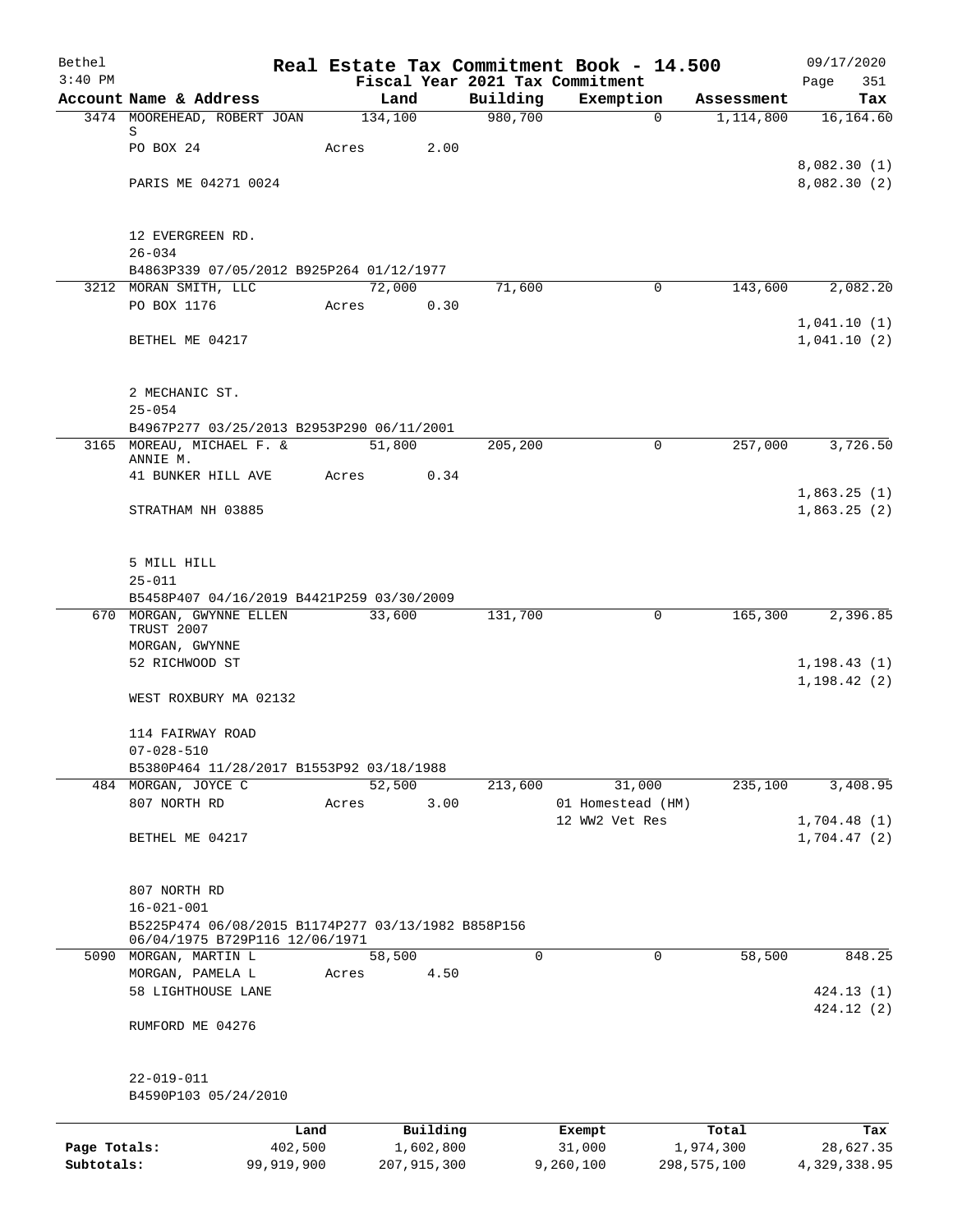| Bethel<br>$3:40$ PM |                                                                  |        |      | Fiscal Year 2021 Tax Commitment | Real Estate Tax Commitment Book - 14.500 |            | 09/17/2020<br>Page<br>352 |
|---------------------|------------------------------------------------------------------|--------|------|---------------------------------|------------------------------------------|------------|---------------------------|
|                     | Account Name & Address                                           | Land   |      | Building                        | Exemption                                | Assessment | Tax                       |
|                     | 2868 MORGENSTERN, MAUREEN L                                      | 38,600 |      | 73,900                          | 25,000                                   | 87,500     | 1,268.75                  |
|                     | 1381 INTERVALE RD                                                | Acres  | 1.09 |                                 | 01 Homestead (HM)                        |            |                           |
|                     |                                                                  |        |      |                                 |                                          |            | 634.38 (1)                |
|                     | BETHEL ME 04217                                                  |        |      |                                 |                                          |            | 634.37 (2)                |
|                     |                                                                  |        |      |                                 |                                          |            |                           |
|                     |                                                                  |        |      |                                 |                                          |            |                           |
|                     | 1381 INTERVALE RD.                                               |        |      |                                 |                                          |            |                           |
|                     | $19 - 017 - 004$                                                 |        |      |                                 |                                          |            |                           |
|                     | B5203P26 01/16/2015 B5112P300 05/12/2014 B2763P309               |        |      |                                 |                                          |            |                           |
|                     | 1411 MORIN, ANTHONY                                              | 40,900 |      | 86,700                          | 25,000                                   | 102,600    | 1,487.70                  |
|                     | MORIN, TRACY                                                     | Acres  | 2.30 |                                 | 01 Homestead (HM)                        |            |                           |
|                     | 115 CHANDLER HILL ROAD                                           |        |      |                                 |                                          |            | 743.85(1)<br>743.85(2)    |
|                     | BETHEL ME 04217 4929                                             |        |      |                                 |                                          |            |                           |
|                     |                                                                  |        |      |                                 |                                          |            |                           |
|                     | 115 CHANDLER HILL RD.                                            |        |      |                                 |                                          |            |                           |
|                     | $08 - 070 - 005$                                                 |        |      |                                 |                                          |            |                           |
|                     | B2275P34 11/09/1995                                              |        |      |                                 |                                          |            |                           |
|                     | 192 MORIN, GERALD                                                | 32,900 |      | 92,500                          | 0                                        | 125,400    | 1,818.30                  |
|                     | MORIN, ANGELA                                                    | Acres  | 1.10 |                                 |                                          |            |                           |
|                     | 204 EAST BETHEL RD.                                              |        |      |                                 |                                          |            | 909.15(1)                 |
|                     |                                                                  |        |      |                                 |                                          |            | 909.15(2)                 |
|                     | BETHEL ME 04217                                                  |        |      |                                 |                                          |            |                           |
|                     |                                                                  |        |      |                                 |                                          |            |                           |
|                     | 204 EAST BETHEL RD.                                              |        |      |                                 |                                          |            |                           |
|                     | $04 - 043 - 001 - 001$<br>B2853P106 08/25/2000                   |        |      |                                 |                                          |            |                           |
|                     | 3792 MORIN, KATE B                                               | 67,900 |      | 219,300                         | 0                                        | 287,200    | 4,164.40                  |
|                     | PO BOX 767                                                       | Acres  | 1.12 |                                 |                                          |            |                           |
|                     |                                                                  |        |      |                                 |                                          |            | 2,082.20(1)               |
|                     | BETHEL ME 04217                                                  |        |      |                                 |                                          |            | 2,082.20(2)               |
|                     |                                                                  |        |      |                                 |                                          |            |                           |
|                     |                                                                  |        |      |                                 |                                          |            |                           |
|                     | 62 RIDGE ROAD                                                    |        |      |                                 |                                          |            |                           |
|                     | $26 - 060 - 010$                                                 |        |      |                                 |                                          |            |                           |
|                     | B5228P440 06/23/2015 B4094P321 02/23/2007 B3295P53<br>05/05/2003 |        |      |                                 |                                          |            |                           |
|                     | 3043 MORISSETTE, GARY G                                          | 32,600 |      | 217,900                         | 0                                        | 250,500    | 3,632.25                  |
|                     | MORISSETTE, SARAH J                                              | Acres  | 1.70 |                                 |                                          |            |                           |
|                     | 33 WESTWIND ROAD                                                 |        |      |                                 |                                          |            | 1,816.13(1)               |
|                     |                                                                  |        |      |                                 |                                          |            | 1,816.12(2)               |
|                     | ANDOVER MA 01810                                                 |        |      |                                 |                                          |            |                           |
|                     |                                                                  |        |      |                                 |                                          |            |                           |
|                     | 115 TAYLOR WOODS RD                                              |        |      |                                 |                                          |            |                           |
|                     | $22 - 026 - 026$                                                 |        |      |                                 |                                          |            |                           |
|                     | B5423P92 08/06/2018 B4099P50 03/02/2007                          |        |      |                                 |                                          |            |                           |
|                     | 367 MORRILL-DREHER, GEMMA<br>PO BOX 267                          | 46,900 |      | 117,400                         | 25,000                                   | 139,300    | 2,019.85                  |
|                     |                                                                  | Acres  | 2.84 |                                 | 01 Homestead (HM)                        |            | 1,009.93(1)               |
|                     | BETHEL ME 04217                                                  |        |      |                                 |                                          |            | 1,009.92(2)               |
|                     |                                                                  |        |      |                                 |                                          |            |                           |
|                     |                                                                  |        |      |                                 |                                          |            |                           |
|                     | 163 FLAT RD.                                                     |        |      |                                 |                                          |            |                           |
|                     | $06 - 012$                                                       |        |      |                                 |                                          |            |                           |
|                     | B1583P281 07/18/1988                                             |        |      |                                 |                                          |            |                           |
|                     |                                                                  |        |      |                                 |                                          |            |                           |
|                     |                                                                  |        |      |                                 |                                          |            |                           |
|                     |                                                                  |        |      |                                 |                                          |            |                           |

|              | Land        | Building    | Exempt    | Total       | Tax          |
|--------------|-------------|-------------|-----------|-------------|--------------|
| Page Totals: | 259,800     | 807,700     | 75,000    | 992,500     | 14,391.25    |
| Subtotals:   | 100,179,700 | 208,723,000 | 9,335,100 | 299,567,600 | 4,343,730.20 |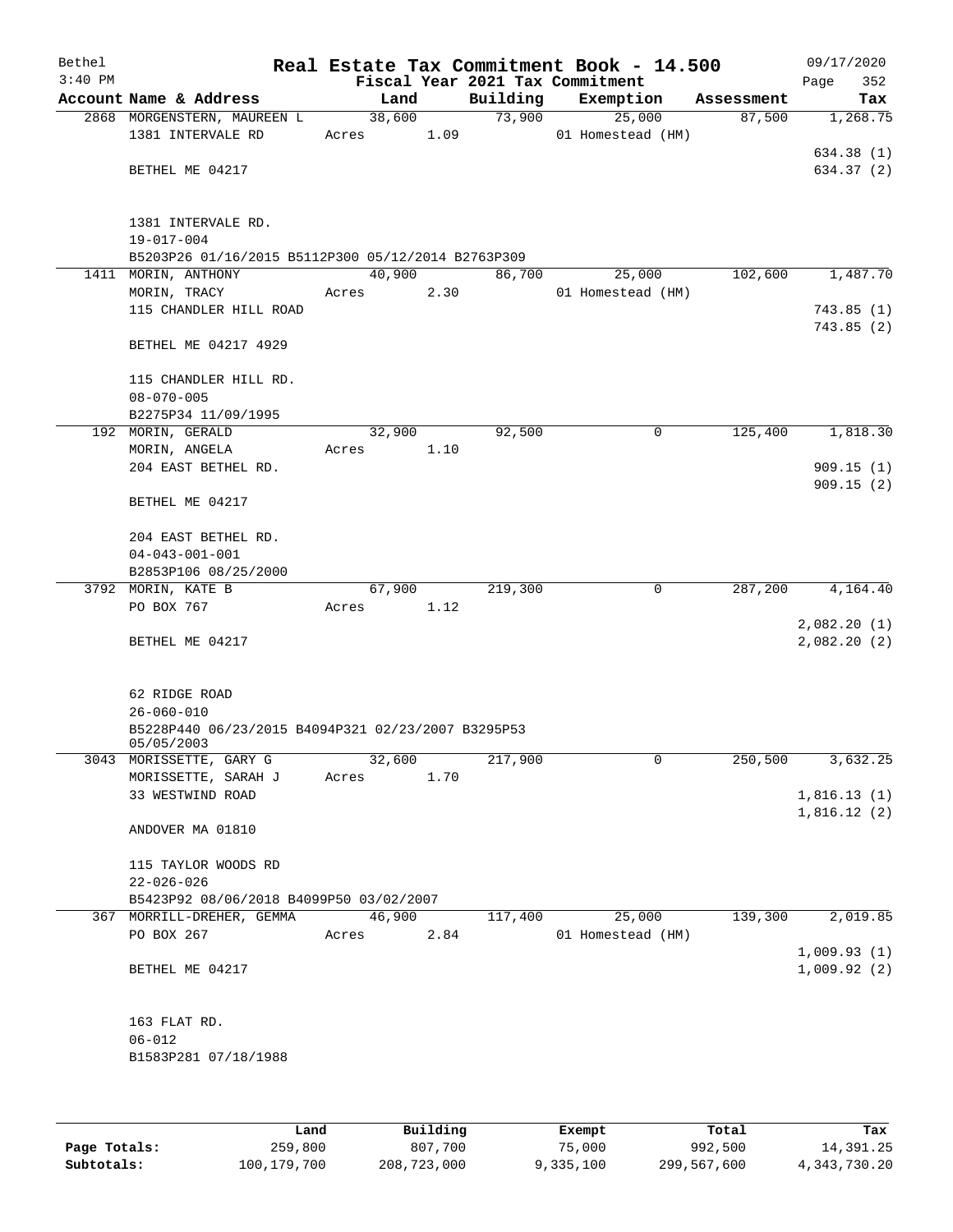| Bethel       |                                                                                      | Real Estate Tax Commitment Book - 14.500 |          |             |               | 09/17/2020                   |
|--------------|--------------------------------------------------------------------------------------|------------------------------------------|----------|-------------|---------------|------------------------------|
| $3:40$ PM    |                                                                                      | Fiscal Year 2021 Tax Commitment          |          |             |               | Page<br>353                  |
|              | Account Name & Address                                                               | Land                                     | Building | Exemption   | Assessment    | Tax                          |
|              | 385 MORRISON, ROBERT<br>MORRISON, EMILY<br>18 WELLINGTON ST.                         | 58,000<br>7.40<br>Acres                  | 137,300  | $\mathbf 0$ | 195,300       | 2,831.85<br>1,415.93(1)      |
|              | ARLINGTON MA 02476                                                                   |                                          |          |             |               | 1,415.92(2)                  |
|              | 119 SPARROWHAWK MT RD                                                                |                                          |          |             |               |                              |
|              | $06 - 018 - 002$<br>B2817P329                                                        |                                          |          |             |               |                              |
|              | 5217 MORRISSEY, ELIZABETH                                                            | 32,900                                   | $\Omega$ | 0           | 32,900        | 477.05                       |
|              | 225 PROSPECT ST.                                                                     | 3.80<br>Acres                            |          |             |               |                              |
|              | PORTLAND ME 04103 3038                                                               |                                          |          |             |               | 238.53(1)<br>238.52(2)       |
|              | HOLT HILL RD                                                                         |                                          |          |             |               |                              |
|              | $23 - 003 - 003 - A$                                                                 |                                          |          |             |               |                              |
|              | B4456P170 06/16/2009<br>4876 MORSE, DEBRA                                            | 25,200                                   | 0        | 0           | 25,200        | 365.40                       |
|              | GILBERT, KENNETH, JR                                                                 | Acres<br>1.36                            |          |             |               |                              |
|              | 5 EASEMENT RD                                                                        |                                          |          |             |               | 182.70 (1)<br>182.70(2)      |
|              | TEWKSBURY MA 01876                                                                   |                                          |          |             |               |                              |
|              | ENGLISH WOODS                                                                        |                                          |          |             |               |                              |
|              | $15 - 008 - 006$                                                                     |                                          |          |             |               |                              |
|              | B5032P336 09/03/2013 B4569P84 03/19/2010 B3924P104<br>04/18/2006                     |                                          |          |             |               |                              |
|              | 3546 MORTGAGE EQUITY<br>CONVERSION ASSET TRUST<br>8950 CYPRESS WATERS<br><b>BLVD</b> | 33,600                                   | 98,500   | 0           | 132,100       | 1,915.45                     |
|              | COPPELL TX 75019                                                                     |                                          |          |             |               | 957.73 (1)<br>957.72 (2)     |
|              | 135 VERNON ST.                                                                       |                                          |          |             |               |                              |
|              | $26 - 076 - 001 - 03D$<br>B5473P845 08/13/2019 B4307P68 06/05/2008 B2923P77          |                                          |          |             |               |                              |
|              | 03/28/2001                                                                           |                                          |          |             |               |                              |
|              | 1508 MORTIMER, TAVISH A                                                              | 37,800                                   | 118,900  | 0           | 156,700       | 2,272.15                     |
|              | FITZGERALD, ELLEN C<br>1 ABERDEEN WAY, STE 219                                       | 5.70<br>Acres                            |          |             |               | 1,136.08(1)                  |
|              |                                                                                      |                                          |          |             |               | 1,136.07(2)                  |
|              | CAMBRIDGE MA 02138 2692                                                              |                                          |          |             |               |                              |
|              | 60 WESTWOODS ROAD                                                                    |                                          |          |             |               |                              |
|              | $11 - 012 - 003$<br>B5348P213 05/22/2017 B1547P349 02/23/1988                        |                                          |          |             |               |                              |
|              | 4554 MORTON, THOMAS E                                                                | 25,200                                   | 149,400  | $\mathbf 0$ | 174,600       | 2,531.70                     |
|              | 1100 BELCHER ROAD                                                                    |                                          |          |             |               |                              |
|              | LARGO FL 33771                                                                       |                                          |          |             |               | 1, 265.85(1)<br>1, 265.85(2) |
|              | 45 MILL HILL<br>$25 - 005 - 001$                                                     |                                          |          |             |               |                              |
|              | B5334P60 03/07/2017 B3401P60 10/17/2003                                              |                                          |          |             |               |                              |
|              | Land                                                                                 | Building                                 |          | Exempt      | Total         | Tax                          |
| Page Totals: | 212,700                                                                              | 504,100                                  |          | $\mathbf 0$ | 716,800       | 10,393.60                    |
| Subtotals:   | 100,392,400                                                                          | 209, 227, 100                            |          | 9,335,100   | 300, 284, 400 | 4, 354, 123.80               |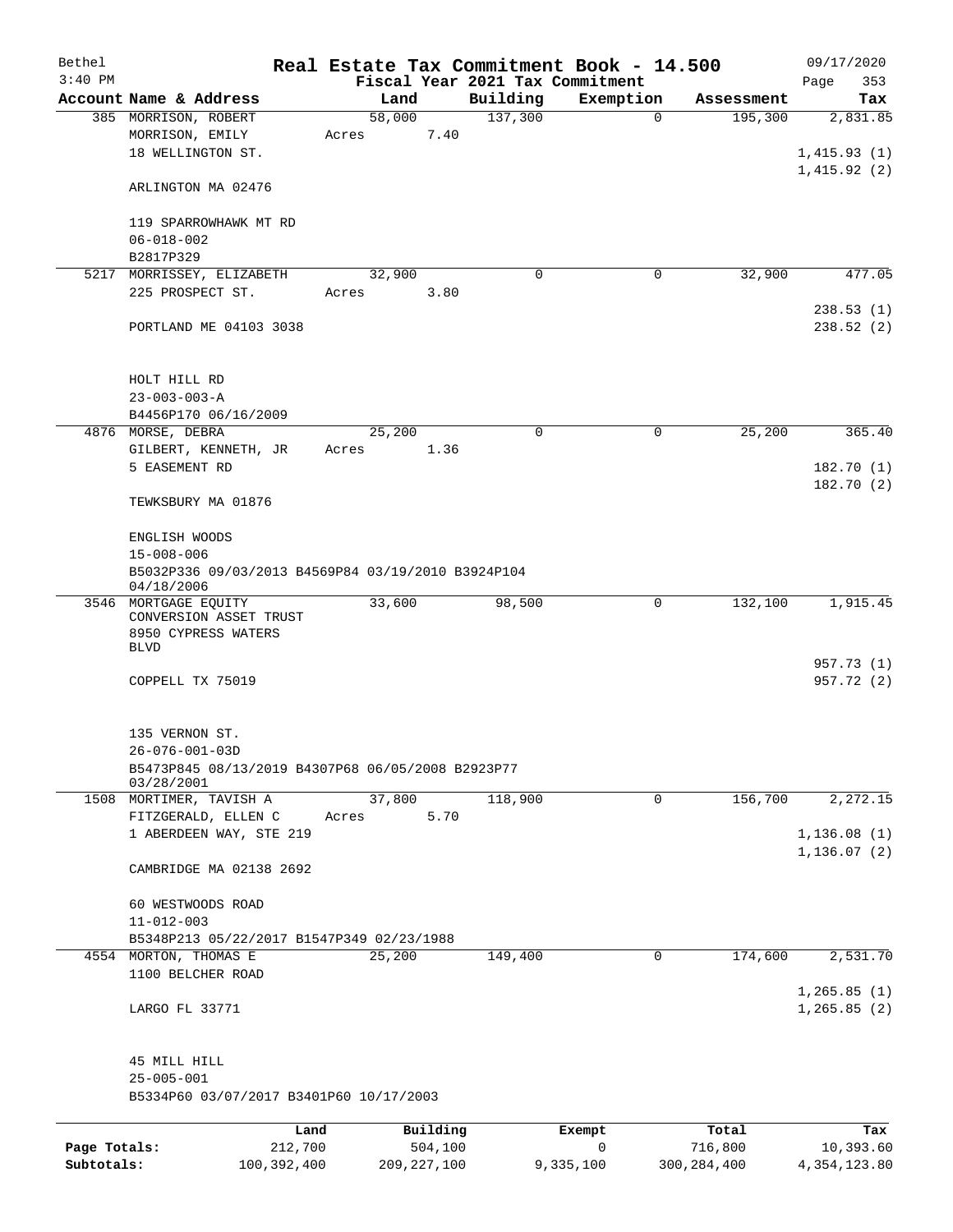| Bethel    |                                                                                                                                     |        |      |      |          | Real Estate Tax Commitment Book - 14.500 |             |            |                            | 09/17/2020  |
|-----------|-------------------------------------------------------------------------------------------------------------------------------------|--------|------|------|----------|------------------------------------------|-------------|------------|----------------------------|-------------|
| $3:40$ PM |                                                                                                                                     |        |      |      |          | Fiscal Year 2021 Tax Commitment          |             |            | Page                       | 354         |
|           | Account Name & Address                                                                                                              |        | Land |      | Building | Exemption                                |             | Assessment |                            | Tax         |
|           | 3269 MOSSEY, JUSTIN M                                                                                                               | 57,300 |      |      | 130,900  |                                          | $\mathbf 0$ | 188,200    |                            | 2,728.90    |
|           | 31 VERNON ST.                                                                                                                       | Acres  |      | 0.66 |          |                                          |             |            |                            |             |
|           |                                                                                                                                     |        |      |      |          |                                          |             |            | 1,364.45(1)                |             |
|           | BETHEL ME 04217                                                                                                                     |        |      |      |          |                                          |             |            | 1,364.45(2)                |             |
|           |                                                                                                                                     |        |      |      |          |                                          |             |            |                            |             |
|           | 31 VERNON ST.                                                                                                                       |        |      |      |          |                                          |             |            |                            |             |
|           | $25 - 102 - 001$                                                                                                                    |        |      |      |          |                                          |             |            |                            |             |
|           | B5314P366 11/07/2016 B4287P147 04/22/2008                                                                                           |        |      |      |          |                                          |             |            |                            |             |
|           | 4687 MOTTS, PAUL H                                                                                                                  | 43,500 |      |      | 192,400  | 25,000                                   |             | 210,900    |                            | 3,058.05    |
|           | MOTTS, GRETCHEN                                                                                                                     | Acres  |      | 1.10 |          | 01 Homestead (HM)                        |             |            |                            |             |
|           | 88 BROOK RD.                                                                                                                        |        |      |      |          |                                          |             |            | 1,529.03(1)                |             |
|           |                                                                                                                                     |        |      |      |          |                                          |             |            | 1,529.02(2)                |             |
|           | BETHEL ME 04217                                                                                                                     |        |      |      |          |                                          |             |            |                            |             |
|           | 88 BROOK RD                                                                                                                         |        |      |      |          |                                          |             |            |                            |             |
|           | $13 - 022 - 009$                                                                                                                    |        |      |      |          |                                          |             |            |                            |             |
|           | B5256P53 12/01/2015 B4380P110 11/25/2008 B3941P1<br>05/19/2006 B3482P257                                                            |        |      |      |          |                                          |             |            |                            |             |
|           | 4682 MOULTON, MICHAEL D. &                                                                                                          | 44,400 |      |      | 207,600  |                                          | 0           | 252,000    |                            | 3,654.00    |
|           | SCANLON-MOULTON, DARCY                                                                                                              | Acres  |      | 1.44 |          |                                          |             |            |                            |             |
|           | Α                                                                                                                                   |        |      |      |          |                                          |             |            |                            |             |
|           | 13 ABBOTT LANE                                                                                                                      |        |      |      |          |                                          |             |            | 1,827.00(1)<br>1,827.00(2) |             |
|           | IPSWICH MA 01938                                                                                                                    |        |      |      |          |                                          |             |            |                            |             |
|           | 73 BROOK RD                                                                                                                         |        |      |      |          |                                          |             |            |                            |             |
|           | $13 - 022 - 004$                                                                                                                    |        |      |      |          |                                          |             |            |                            |             |
|           | B4806P131 01/17/2012 B4303P203 05/29/2008                                                                                           |        |      |      |          |                                          |             |            |                            |             |
|           | 1567 MOUNTFORD, ANDREW                                                                                                              | 60,900 |      |      | 150,900  |                                          | 0           | 211,800    |                            | 3,071.10    |
|           | BOSWORTH, BOSWORTH,<br>ELIZABETH                                                                                                    | Acres  |      | 1.20 |          |                                          |             |            |                            |             |
|           | 322 MENOTOMY RD                                                                                                                     |        |      |      |          |                                          |             |            | 1,535.55(1)                |             |
|           |                                                                                                                                     |        |      |      |          |                                          |             |            | 1,535.55(2)                |             |
|           | FRYEBURG ME 04037                                                                                                                   |        |      |      |          |                                          |             |            |                            |             |
|           | 10 OAK DRIVE                                                                                                                        |        |      |      |          |                                          |             |            |                            |             |
|           | $11 - 042 - 001$                                                                                                                    |        |      |      |          |                                          |             |            |                            |             |
|           | B4782P348 11/14/2011 B3540P6 06/25/2004                                                                                             |        |      |      |          |                                          |             |            |                            |             |
|           | 3609 MOURA TRUSTEES                                                                                                                 | 70,000 |      |      | 354,700  |                                          | 0           | 424,700    |                            | 6,158.15    |
|           | DAVID MOURA SPOUSAL<br>ACCESS TRUST                                                                                                 | Acres  |      | 1.60 |          |                                          |             |            |                            |             |
|           | 1193 ASHLEY BLVD, REAR                                                                                                              |        |      |      |          |                                          |             |            | 3,079.08(1)                |             |
|           |                                                                                                                                     |        |      |      |          |                                          |             |            |                            | 3,079.07(2) |
|           | NEW BEDFORD MA 02745                                                                                                                |        |      |      |          |                                          |             |            |                            |             |
|           | 326 PARADISE RD.                                                                                                                    |        |      |      |          |                                          |             |            |                            |             |
|           | $27 - 013 - 006 - 001$                                                                                                              |        |      |      |          |                                          |             |            |                            |             |
|           | B5330P375 02/09/2017 B5192P232 12/16/2014 B5158P126<br>09/10/2014 B4840P238 05/01/2012 B4044P275 11/10/2006<br>B3531P254 06/11/2004 |        |      |      |          |                                          |             |            |                            |             |

|              | Land        | Building    | Exempt   | Total       | Tax          |
|--------------|-------------|-------------|----------|-------------|--------------|
| Page Totals: | 276,100     | 1,036,500   | 25,000   | 1,287,600   | 18,670.20    |
| Subtotals:   | 100,668,500 | 210,263,600 | ,360,100 | 301,572,000 | 4,372,794.00 |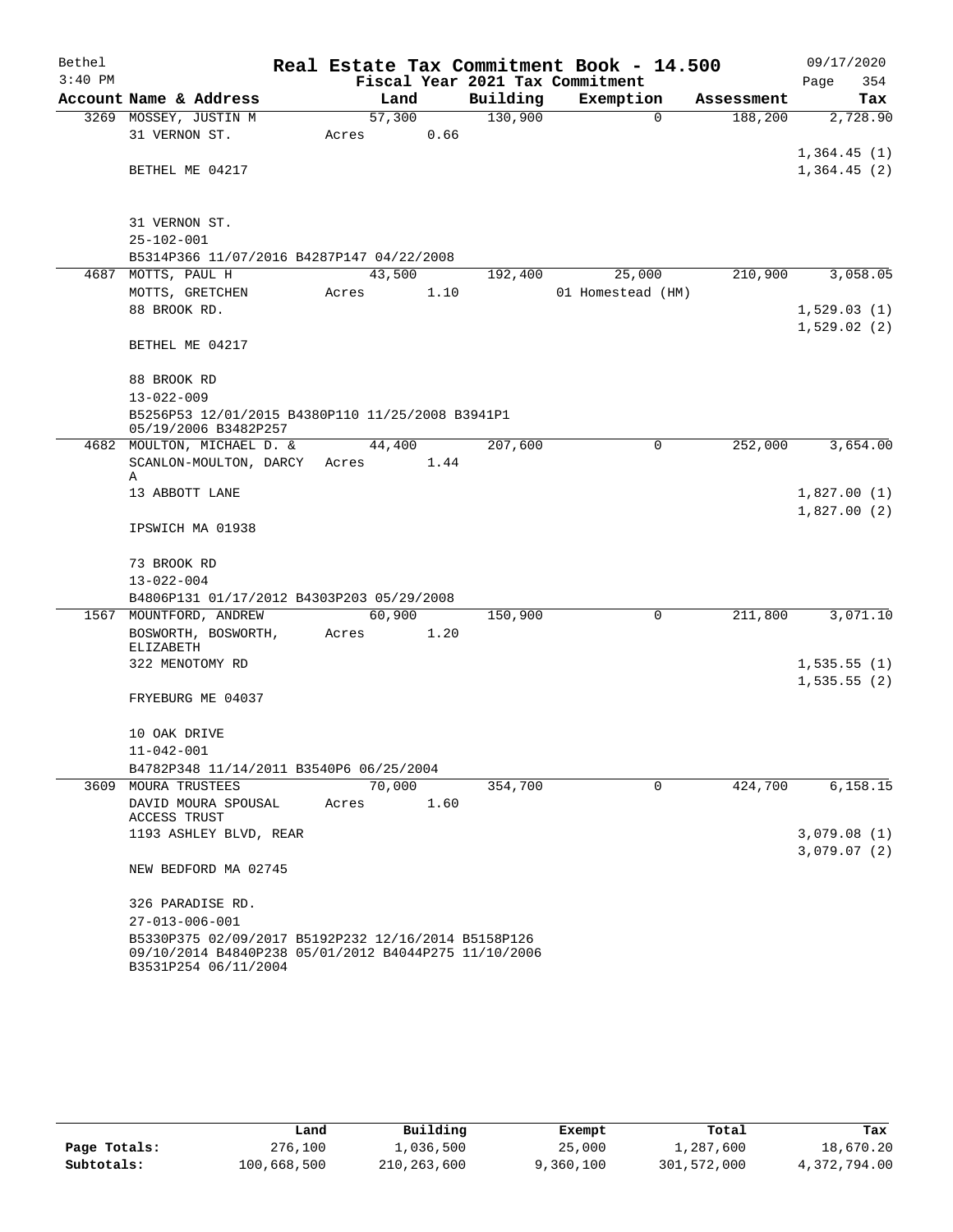| Bethel    |                                                       |       |        |                                 | Real Estate Tax Commitment Book - 14.500 |            | 09/17/2020   |
|-----------|-------------------------------------------------------|-------|--------|---------------------------------|------------------------------------------|------------|--------------|
| $3:40$ PM |                                                       |       |        | Fiscal Year 2021 Tax Commitment |                                          |            | Page<br>355  |
|           | Account Name & Address                                |       | Land   | Building                        | Exemption                                | Assessment | Tax          |
|           | 1651 MOWERY, JOSHUA                                   |       | 48,400 | 47,200                          | $\mathbf 0$                              | 95,600     | 1,386.20     |
|           | MOWERY, ERIN                                          | Acres | 1.10   |                                 |                                          |            |              |
|           | 191 FLAT ROAD                                         |       |        |                                 |                                          |            | 693.10(1)    |
|           | BETHEL ME 04217                                       |       |        |                                 |                                          |            | 693.10(2)    |
|           | 214 WEST BETHEL RD.                                   |       |        |                                 |                                          |            |              |
|           | $12 - 008$                                            |       |        |                                 |                                          |            |              |
|           | B4749P146 08/16/2011 B3759P76 07/15/2005              |       |        |                                 |                                          |            |              |
|           | 366 MOWERY, JOSHUA A                                  |       | 47,900 | 117,600                         | 0                                        | 165,500    | 2,399.75     |
|           | MOWERY, ERIN E                                        | Acres | 25.80  |                                 |                                          |            |              |
|           | 191 FLAT RD                                           |       |        |                                 |                                          |            | 1,199.88(1)  |
|           |                                                       |       |        |                                 |                                          |            | 1, 199.87(2) |
|           | BETHEL ME 04217                                       |       |        |                                 |                                          |            |              |
|           | 191 FLAT RD.                                          |       |        |                                 |                                          |            |              |
|           | $06 - 011$                                            |       |        |                                 |                                          |            |              |
|           | B5079P44 01/02/2014 B5079P42 01/02/2014 B5079P40      |       |        |                                 |                                          |            |              |
|           | 01/02/2014 B4235P234 12/10/2007<br>1568 MOY, QUINCY K |       | 50,400 | 0                               | 0                                        | 50,400     | 730.80       |
|           | ELLEN DRISCOLL                                        | Acres | 1.00   |                                 |                                          |            |              |
|           | 22 TANGLEWOOD DRIVE                                   |       |        |                                 |                                          |            | 365.40(1)    |
|           |                                                       |       |        |                                 |                                          |            | 365.40(2)    |
|           | KENNEBUNK ME 04043                                    |       |        |                                 |                                          |            |              |
|           | FERRY RD                                              |       |        |                                 |                                          |            |              |
|           | $11 - 042 - 002$                                      |       |        |                                 |                                          |            |              |
|           | B3213P16 12/13/2002                                   |       |        |                                 |                                          |            |              |
|           | 3384 MUFF, CLAUDE                                     |       | 65,800 | 156,500                         | 0                                        | 222,300    | 3,223.35     |
|           | PO BOX 1003                                           | Acres | 3.03   |                                 |                                          |            |              |
|           |                                                       |       |        |                                 |                                          |            | 1,611.68(1)  |
|           | BETHEL ME 04217                                       |       |        |                                 |                                          |            | 1,611.67(2)  |
|           | 36 VERNON ST.                                         |       |        |                                 |                                          |            |              |
|           | $25 - 206$                                            |       |        |                                 |                                          |            |              |
|           | B3071P140                                             |       |        |                                 |                                          |            |              |
|           | 3462 MUFF, CLAUDE W                                   |       | 71,600 | 420,700                         | 0                                        | 492,300    | 7,138.35     |
|           | PO BOX 1003                                           | Acres | 0.66   |                                 |                                          |            |              |
|           |                                                       |       |        |                                 |                                          |            | 3,569.18(1)  |
|           | BETHEL ME 04217                                       |       |        |                                 |                                          |            | 3,569.17(2)  |
|           | 45 BROAD ST                                           |       |        |                                 |                                          |            |              |
|           | $26 - 021$                                            |       |        |                                 |                                          |            |              |
|           | B4623P196 08/23/2010 B1993P218                        |       |        |                                 |                                          |            |              |
|           | 3698 MUIR, MICHAEL                                    |       | 28,900 | 64,700                          | 0                                        | 93,600     | 1, 357.20    |
|           | 56 PLEASANT STREET                                    | Acres | 0.33   |                                 |                                          |            |              |
|           |                                                       |       |        |                                 |                                          |            | 678.60(1)    |
|           | WATERVILLE ME 04901                                   |       |        |                                 |                                          |            | 678.60(2)    |
|           |                                                       |       |        |                                 |                                          |            |              |
|           | 27 FLAT RD                                            |       |        |                                 |                                          |            |              |
|           | $28 - 040$                                            |       |        |                                 |                                          |            |              |
|           | B5485P846 10/11/2019 B3096P274 04/17/2002             |       |        |                                 |                                          |            |              |
|           |                                                       |       |        |                                 |                                          |            |              |
|           |                                                       |       |        |                                 |                                          |            |              |
|           |                                                       |       |        |                                 |                                          |            |              |

|              | Land        | Building    | Exempt    | Total       | Tax          |
|--------------|-------------|-------------|-----------|-------------|--------------|
| Page Totals: | 313,000     | 806,700     |           | 1,119,700   | 16,235.65    |
| Subtotals:   | 100,981,500 | 211,070,300 | 9,360,100 | 302,691,700 | 4,389,029.65 |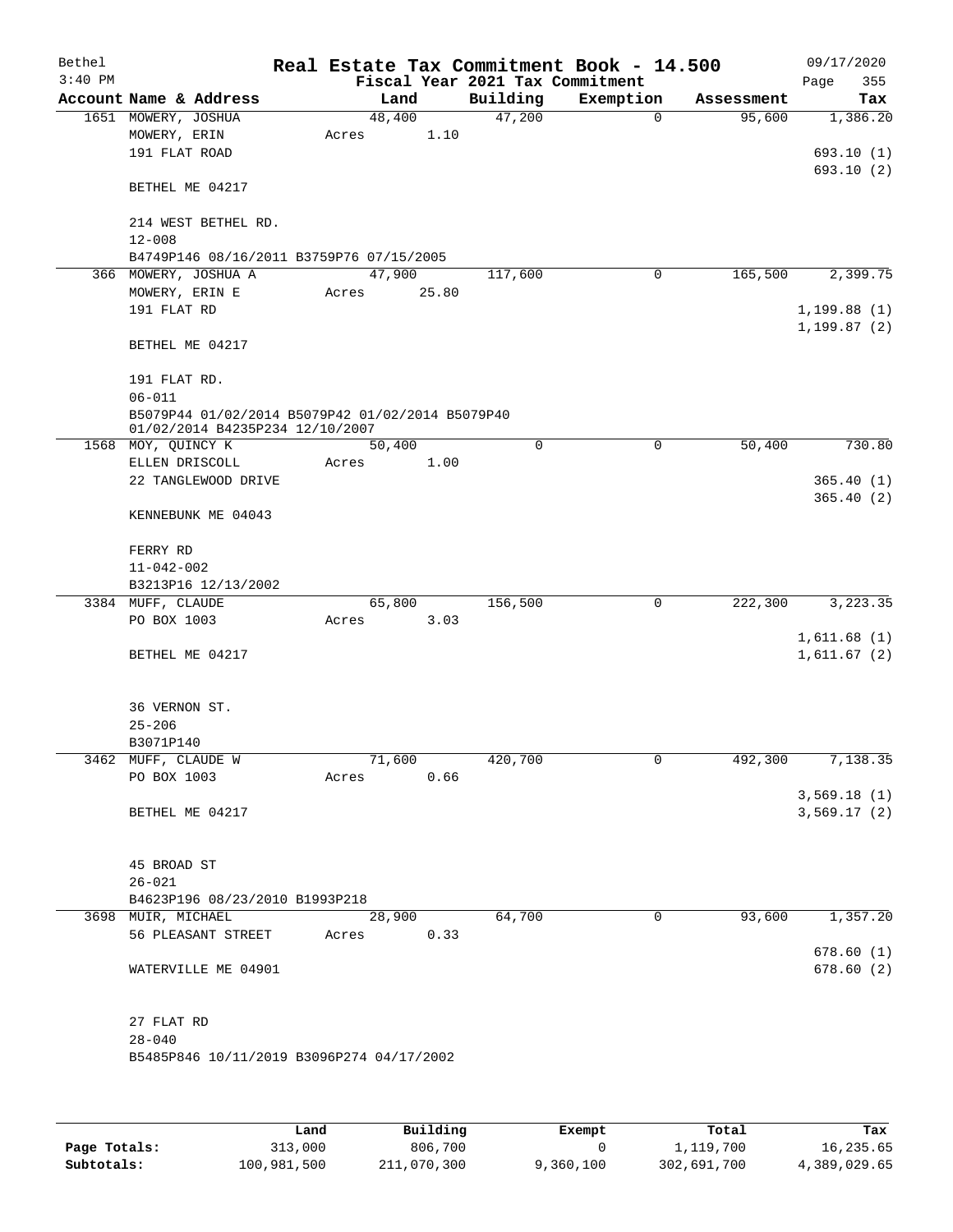| Bethel<br>$3:40$ PM |                                                                                       |                 |        | Fiscal Year 2021 Tax Commitment | Real Estate Tax Commitment Book - 14.500 |            | 09/17/2020<br>356<br>Page |
|---------------------|---------------------------------------------------------------------------------------|-----------------|--------|---------------------------------|------------------------------------------|------------|---------------------------|
|                     | Account Name & Address                                                                |                 | Land   | Building                        | Exemption                                | Assessment | Tax                       |
|                     | 2910 MULLEN, JEFFREY S.<br>198 FAIRBANKS RD                                           | 12,800<br>Acres | 12.20  | 11,000                          | $\mathbf 0$                              | 23,800     | 345.10                    |
|                     | WAYNE ME 04284                                                                        |                 |        |                                 |                                          |            | 172.55(1)<br>172.55(2)    |
|                     | INTERVALE S/S<br>$20 - 026$                                                           |                 |        |                                 |                                          |            |                           |
|                     | B5481P419 09/20/2019 B5284P49 05/31/2016 B2138P161<br>07/08/1994 B1214P182 07/19/1983 |                 |        |                                 |                                          |            |                           |
|                     | 4819 MULLER, JOSEPH                                                                   | 31,100          |        | 0                               | $\mathbf 0$                              | 31,100     | 450.95                    |
|                     | 24 WOODHULL LANE                                                                      | Acres           | 4.10   |                                 |                                          |            |                           |
|                     | SAYVILLE NY 11782                                                                     |                 |        |                                 |                                          |            | 225.48(1)<br>225.47(2)    |
|                     | WEST VISTA/EAST BETHEL<br>$20 - 012 - 003$                                            |                 |        |                                 |                                          |            |                           |
|                     | B4293P105 05/06/2008 B3740P334                                                        |                 |        |                                 |                                          |            |                           |
|                     | 2565 MULLER, JOSEPH W<br>24 WOODHULL LANE                                             | 17,000<br>Acres | 0.50   | $\mathbf 0$                     | $\mathbf 0$                              | 17,000     | 246.50                    |
|                     |                                                                                       |                 |        |                                 |                                          |            | 123.25(1)                 |
|                     | SAYVILLE NY 11782                                                                     |                 |        |                                 |                                          |            | 123.25(2)                 |
|                     | 5 HOLLY PLACE<br>$15 - 016 - 017$<br>B3743P308 06/14/2005                             |                 |        |                                 |                                          |            |                           |
|                     | 2691 MULLINS, NATHANIEL                                                               | 52,800          |        | 287,500                         | 0                                        | 340,300    | 4,934.35                  |
|                     | MULLINS, REBECCA                                                                      | Acres           | 0.50   |                                 |                                          |            |                           |
|                     | 28 CRESTVIEW DR                                                                       |                 |        |                                 |                                          |            | 2,467.18(1)               |
|                     | EAST SANDWICH MA 02537                                                                |                 |        |                                 |                                          |            | 2,467.17 (2)              |
|                     | 60 RIVER VALLEY ACRES<br>$17 - 029$                                                   |                 |        |                                 |                                          |            |                           |
|                     | B4982P321 05/07/2013 B4787P73 11/21/2011 B1397P50                                     |                 |        |                                 |                                          |            |                           |
|                     | 5132 MUNRO, SCOTT W., TTE                                                             | 85,100          |        | 230,800                         | 0                                        | 315,900    | 4,580.55                  |
|                     | 3216 RIVERSIDE AVE.                                                                   | Acres           | 5.31   |                                 |                                          |            |                           |
|                     |                                                                                       |                 |        |                                 |                                          |            | 2, 290.28(1)              |
|                     | SOMERSET MA 02726                                                                     |                 |        |                                 |                                          |            | 2, 290.27(2)              |
|                     | 21 LOOK AMOOSE DR<br>$21 - 002 - 005$                                                 |                 |        |                                 |                                          |            |                           |
|                     | B5085P314 01/30/2014 B3679P183                                                        |                 |        |                                 |                                          |            |                           |
|                     | 5118 MURLEY, RUSSELL D                                                                |                 | 50,400 | 198,400                         | 0                                        | 248,800    | 3,607.60                  |
|                     | PO BOX 1                                                                              | Acres           | 2.06   |                                 |                                          |            |                           |
|                     |                                                                                       |                 |        |                                 |                                          |            | 1,803.80(1)               |
|                     | WEST BETHEL ME 04286                                                                  |                 |        |                                 |                                          |            | 1,803.80(2)               |
|                     | 42 GENTLE BEN LANE<br>$01 - 010 - 015$                                                |                 |        |                                 |                                          |            |                           |
|                     | B5267P275 02/08/2016 B4597P173 06/16/2010                                             |                 |        |                                 |                                          |            |                           |
|                     |                                                                                       |                 |        |                                 |                                          |            |                           |

|              | Land        | Building    | Exempt    | Total       | Tax          |
|--------------|-------------|-------------|-----------|-------------|--------------|
| Page Totals: | 249,200     | 727.700     |           | 976,900     | 14,165.05    |
| Subtotals:   | 101,230,700 | 211,798,000 | 9,360,100 | 303,668,600 | 4,403,194.70 |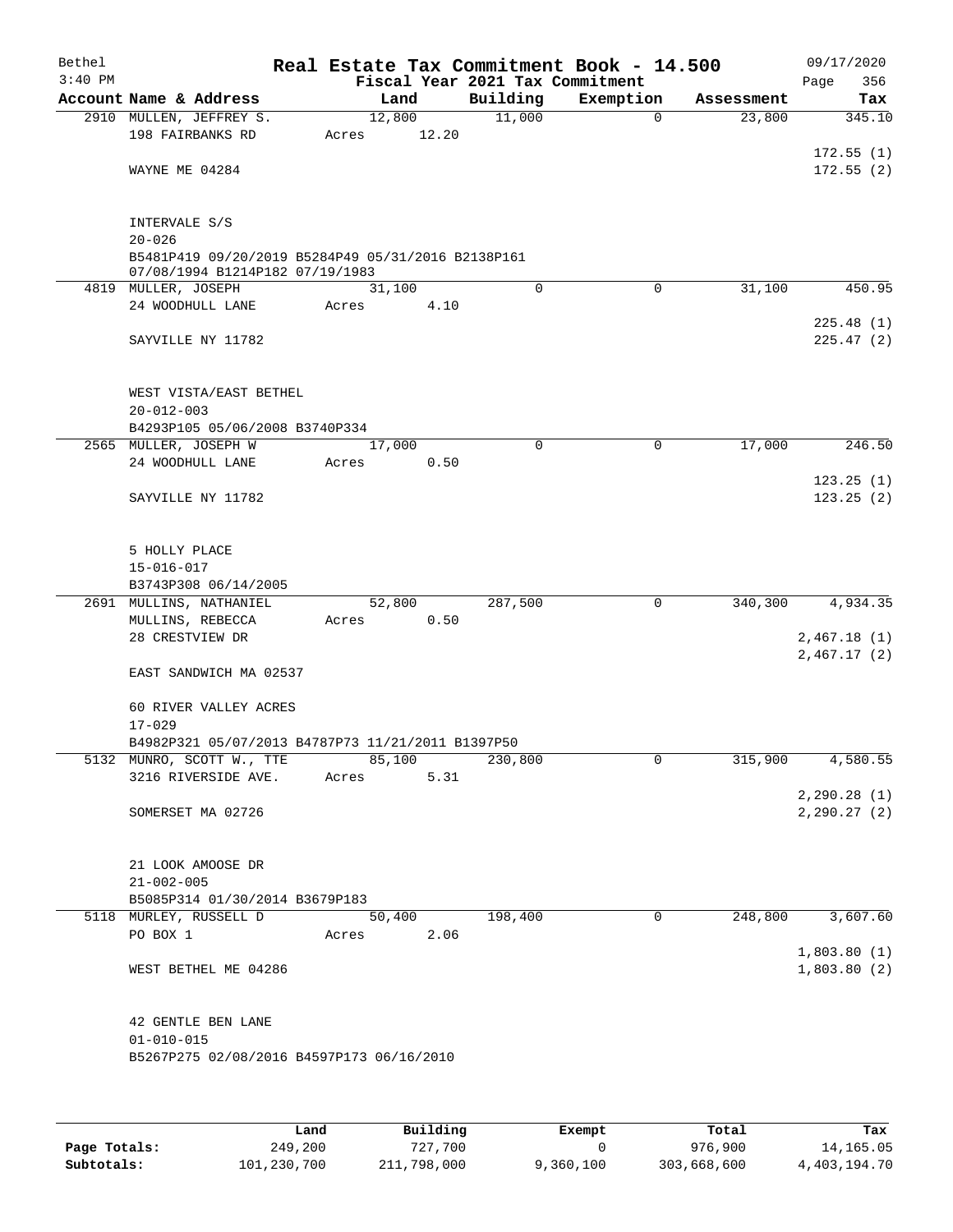| Bethel    |                                                                                                          |                |       |                                 | Real Estate Tax Commitment Book - 14.500 |                       | 09/17/2020      |
|-----------|----------------------------------------------------------------------------------------------------------|----------------|-------|---------------------------------|------------------------------------------|-----------------------|-----------------|
| $3:40$ PM | Account Name & Address                                                                                   |                |       | Fiscal Year 2021 Tax Commitment |                                          |                       | 357<br>Page     |
|           | 3080 MURPHY, ARTHUR                                                                                      | Land<br>52,500 |       | Building<br>61,200              | Exemption<br>$\mathbf 0$                 | Assessment<br>113,700 | Tax<br>1,648.65 |
|           | MURPHY, SUSAN                                                                                            | Acres          | 0.75  |                                 |                                          |                       |                 |
|           | 1439 BRUSH HILL ROAD                                                                                     |                |       |                                 |                                          |                       | 824.33 (1)      |
|           |                                                                                                          |                |       |                                 |                                          |                       | 824.32 (2)      |
|           | MILTON MA 02186                                                                                          |                |       |                                 |                                          |                       |                 |
|           | 44 MAYVILLE RD.                                                                                          |                |       |                                 |                                          |                       |                 |
|           | $24 - 002$                                                                                               |                |       |                                 |                                          |                       |                 |
|           | B5500P932 01/02/2020 B5477P640 09/03/2019 B5213P38<br>03/16/2015 B5016P53 07/29/2013 B584P518 02/28/1968 |                |       |                                 |                                          |                       |                 |
|           | 1546 MURPHY, DANIEL J                                                                                    | 10,800         |       | 48,600                          | $\mathbf 0$                              | 59,400                | 861.30          |
|           | MURPHY, MARY ANNE                                                                                        |                |       |                                 |                                          |                       |                 |
|           | 13 WINTERBERRY ROAD                                                                                      |                |       |                                 |                                          |                       | 430.65(1)       |
|           |                                                                                                          |                |       |                                 |                                          |                       | 430.65(2)       |
|           | PELHAM NH 03076 3574                                                                                     |                |       |                                 |                                          |                       |                 |
|           | 788 WEST BETHEL RD.                                                                                      |                |       |                                 |                                          |                       |                 |
|           | $11 - 027 - 001 - 007$                                                                                   |                |       |                                 |                                          |                       |                 |
|           | B2782P290                                                                                                |                |       |                                 |                                          |                       |                 |
| 2980      | MURPHY, DAVID                                                                                            | 66,900         |       | 157,100                         | 25,000                                   | 199,000               | 2,885.50        |
|           | MURPHY, NANCY                                                                                            | Acres          | 45.00 |                                 | 01 Homestead (HM)                        |                       |                 |
|           | 844 MAYVILLE ROAD                                                                                        |                |       |                                 |                                          |                       | 1,442.75(1)     |
|           | BETHEL ME 04217                                                                                          |                |       |                                 |                                          |                       | 1,442.75(2)     |
|           | 844 MAYVILLE RD.                                                                                         |                |       |                                 |                                          |                       |                 |
|           | $22 - 008$                                                                                               |                |       |                                 |                                          |                       |                 |
|           | B1815P129 07/01/1991                                                                                     |                |       |                                 |                                          |                       |                 |
|           | 3002 MURPHY, DAVID                                                                                       | 74,000         |       | $\mathbf 0$                     | $\mathbf 0$                              | 74,000                | 1,073.00        |
|           | MURPHY, NANCY                                                                                            | Acres          | 45.00 |                                 |                                          |                       |                 |
|           | 844 MAYVILLE ROAD                                                                                        |                |       |                                 |                                          |                       | 536.50(1)       |
|           | BETHEL ME 04217                                                                                          |                |       |                                 |                                          |                       | 536.50(2)       |
|           | RTE 2 S/S                                                                                                |                |       |                                 |                                          |                       |                 |
|           | $22 - 022$                                                                                               |                |       |                                 |                                          |                       |                 |
|           | B1815P130 07/01/1991 B1446P268                                                                           |                |       |                                 |                                          |                       |                 |
|           | 3121 MURPHY, DAVID & NANCY                                                                               | 39,200         |       | 93,800                          | 0                                        | 133,000               | 1,928.50        |
|           | ROMA, PATRICK & JOYCE                                                                                    | Acres          | 0.22  |                                 |                                          |                       |                 |
|           | 844 MAYVILLE ROAD                                                                                        |                |       |                                 |                                          |                       | 964.25(1)       |
|           |                                                                                                          |                |       |                                 |                                          |                       | 964.25(2)       |
|           | BETHEL ME 04217                                                                                          |                |       |                                 |                                          |                       |                 |
|           | 39 MAYVILLE RD.                                                                                          |                |       |                                 |                                          |                       |                 |
|           | $24 - 042$                                                                                               |                |       |                                 |                                          |                       |                 |
|           | B3243P101 01/29/2003 B1417P118                                                                           |                |       |                                 |                                          |                       |                 |
|           | 3001 MURPHY, DAVID W AND                                                                                 | 51,300         |       | $\Omega$                        | 0                                        | 51,300                | 743.85          |
|           | NANCY B                                                                                                  |                |       |                                 |                                          |                       |                 |
|           | 844 MAYVILLE ROAD                                                                                        | Acres          | 20.00 |                                 |                                          |                       | 371.93(1)       |
|           | BETHEL ME 04217                                                                                          |                |       |                                 |                                          |                       | 371.92(2)       |
|           |                                                                                                          |                |       |                                 |                                          |                       |                 |
|           | RTE 2 S/S                                                                                                |                |       |                                 |                                          |                       |                 |
|           | $22 - 021$                                                                                               |                |       |                                 |                                          |                       |                 |
|           |                                                                                                          |                |       |                                 |                                          |                       |                 |
|           |                                                                                                          |                |       |                                 |                                          |                       |                 |

|              | Land        | Building    | Exempt    | Total       | Tax            |
|--------------|-------------|-------------|-----------|-------------|----------------|
| Page Totals: | 294,700     | 360,700     | 25,000    | 630,400     | 9,140.80       |
| Subtotals:   | 101,525,400 | 212,158,700 | 9,385,100 | 304,299,000 | 4, 412, 335.50 |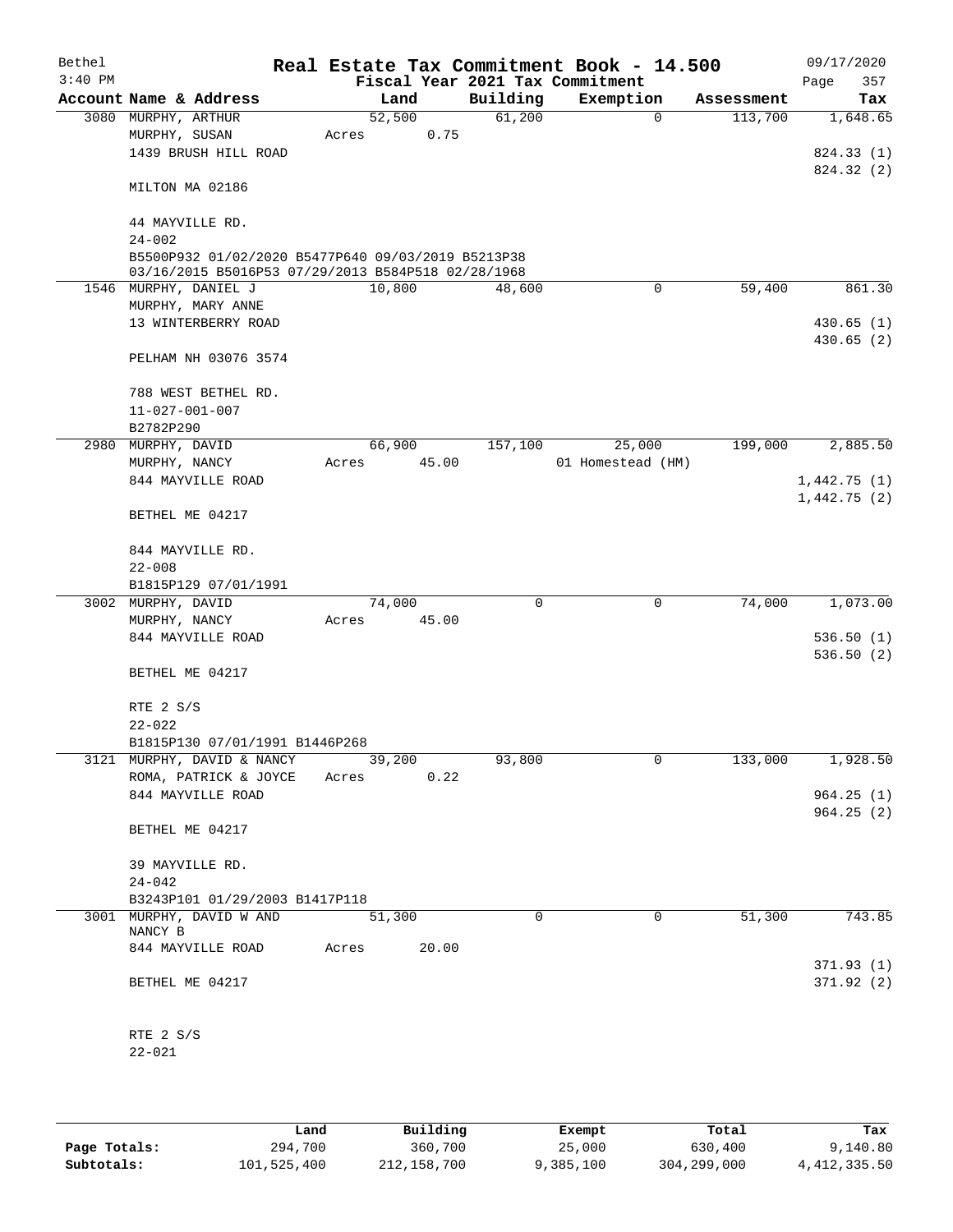| Bethel       |                                                                  |         |                |             | Real Estate Tax Commitment Book - 14.500     |               | 09/17/2020                   |
|--------------|------------------------------------------------------------------|---------|----------------|-------------|----------------------------------------------|---------------|------------------------------|
| $3:40$ PM    | Account Name & Address                                           |         | Land           | Building    | Fiscal Year 2021 Tax Commitment<br>Exemption | Assessment    | 358<br>Page<br>Tax           |
|              | 1404 MURPHY, JAMES D. &                                          |         | 38,700         | 71,500      | $\mathbf 0$                                  | 110,200       | 1,597.90                     |
|              | JILLAINE V.                                                      |         |                |             |                                              |               |                              |
|              | 213 N 200W                                                       | Acres   | 1.10           |             |                                              |               |                              |
|              |                                                                  |         |                |             |                                              |               | 798.95(1)                    |
|              | LEHI UT 84043                                                    |         |                |             |                                              |               | 798.95(2)                    |
|              | 67 SUNSET RD.                                                    |         |                |             |                                              |               |                              |
|              | $08 - 067$                                                       |         |                |             |                                              |               |                              |
|              | B5458P541 04/16/2019 B5323P186 12/22/2016 B3101P43<br>07/22/2003 |         |                |             |                                              |               |                              |
|              | 246 MURPHY, MATTHEW                                              |         | 77,200         | 155,400     | 25,000                                       | 207,600       | 3,010.20                     |
|              | MURPHY, NANCY                                                    | Acres   | 5.12           |             | 01 Homestead (HM)                            |               |                              |
|              | 60 HIGHLAND AVE                                                  |         |                |             |                                              |               | 1,505.10(1)                  |
|              | BETHEL ME 04217 5902                                             |         |                |             |                                              |               | 1,505.10(2)                  |
|              | 60 HIGHLAND AVE.                                                 |         |                |             |                                              |               |                              |
|              | $04 - 083 - 013$                                                 |         |                |             |                                              |               |                              |
|              | B2129P217 06/10/1994                                             |         |                |             |                                              |               |                              |
|              | 1744 MURPHY, PAUL B                                              |         | 43,400         | 115,000     | 0                                            | 158,400       | 2,296.80                     |
|              | MACMILLAN, JEANNE M                                              | Acres   | 1.05           |             |                                              |               |                              |
|              | 12 WESTBRANCH RD.                                                |         |                |             |                                              |               | 1,148.40(1)                  |
|              | CUMBERLAND ME 04021                                              |         |                |             |                                              |               | 1, 148.40(2)                 |
|              | 347 MAYVILLE RD.                                                 |         |                |             |                                              |               |                              |
|              | $12 - 079$                                                       |         |                |             |                                              |               |                              |
|              | B3502P296 04/30/2004                                             |         |                |             |                                              |               |                              |
|              | 1585 MURPHY, WILLIAM R<br>C/O WILLIAM & SYLVIE                   | Acres   | 38,400<br>1.00 | $\mathbf 0$ | 0                                            | 38,400        | 556.80                       |
|              | MURPHY                                                           |         |                |             |                                              |               |                              |
|              | 309 ROUTE 232                                                    |         |                |             |                                              |               | 278.40(1)                    |
|              | WOODSTOCK ME 04219 6225                                          |         |                |             |                                              |               | 278.40(2)                    |
|              | 190 BARKER RD.                                                   |         |                |             |                                              |               |                              |
|              | $11 - 053$                                                       |         |                |             |                                              |               |                              |
|              | B5233P528 07/23/2015 B804P135 11/05/1973                         |         |                |             |                                              |               |                              |
| 5466         | MURRAY W. THURSTON                                               |         | 83,100         | 372,400     | 0                                            | 455,500       | 6,604.75                     |
|              | FAMILY TRUST                                                     |         |                |             |                                              |               |                              |
|              | DAVID P. THURSTON,<br>TRUSTEE                                    | Acres   | 58.65          |             |                                              |               |                              |
|              | P.O. BOX                                                         |         |                |             |                                              |               | 3,302.38(1)                  |
|              | OLD LYME CT 06371                                                |         |                |             |                                              |               | 3,302.37(2)                  |
|              | MAYVILLE RD                                                      |         |                |             |                                              |               |                              |
|              | $17 - 015 - 001$                                                 |         |                |             |                                              |               |                              |
|              | 3074 MURRAY, JAMES W                                             |         | 45,500         | 132,900     | 0                                            | 178,400       | 2,586.80                     |
|              | 2112 CYPRESS RD                                                  | Acres   | 6.71           |             |                                              |               |                              |
|              | SAINT CLOUD MN 56303                                             |         |                |             |                                              |               | 1, 293.40(1)<br>1, 293.40(2) |
|              | 1322 INTERVALE RD.                                               |         |                |             |                                              |               |                              |
|              | $23 - 026 - 001$                                                 |         |                |             |                                              |               |                              |
|              | B5501P193 01/03/2020 B5078P163 12/30/2013 B4641P81<br>10/04/2010 |         |                |             |                                              |               |                              |
|              |                                                                  | Land    | Building       |             | Exempt                                       | Total         | Tax                          |
| Page Totals: |                                                                  | 326,300 | 847,200        |             | 25,000                                       | 1,148,500     | 16,653.25                    |
| Subtotals:   | 101,851,700                                                      |         | 213,005,900    |             | 9,410,100                                    | 305, 447, 500 | 4,428,988.75                 |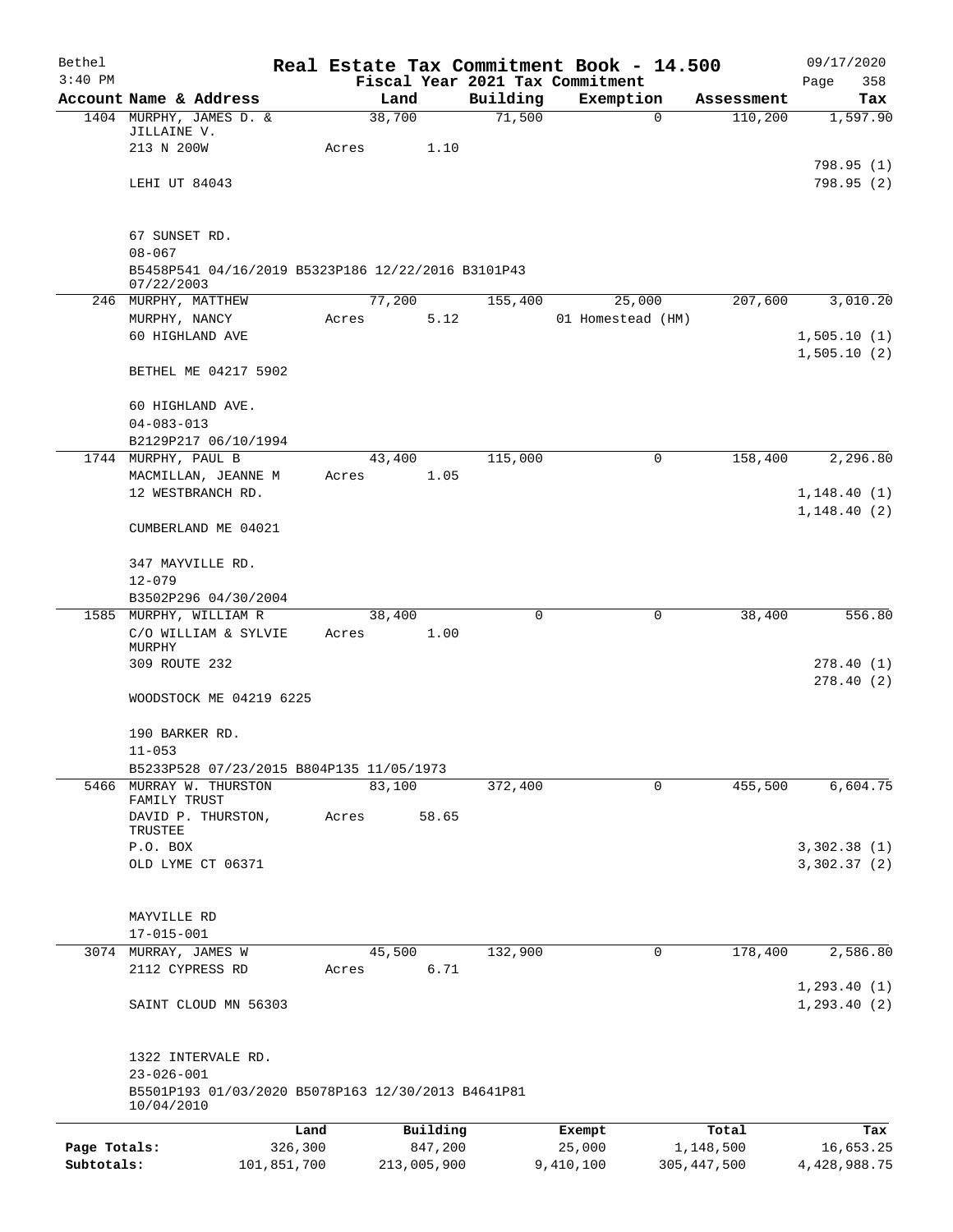| Bethel    |                                                         | Real Estate Tax Commitment Book - 14.500 |                                 |             |            | 09/17/2020   |
|-----------|---------------------------------------------------------|------------------------------------------|---------------------------------|-------------|------------|--------------|
| $3:40$ PM |                                                         |                                          | Fiscal Year 2021 Tax Commitment |             |            | Page<br>359  |
|           | Account Name & Address                                  | Land                                     | Building                        | Exemption   | Assessment | Tax          |
|           | 1421 MURRAY, JESSICA                                    | 53,300                                   | 0                               | $\mathbf 0$ | 53,300     | 772.85       |
|           | PO BOX 121084                                           | 40.00<br>Acres                           |                                 |             |            |              |
|           |                                                         |                                          |                                 |             |            | 386.43(1)    |
|           | BOSTON MA 02112                                         |                                          |                                 |             |            | 386.42(2)    |
|           |                                                         |                                          |                                 |             |            |              |
|           |                                                         |                                          |                                 |             |            |              |
|           |                                                         |                                          |                                 |             |            |              |
|           | $09 - 007$<br>B5489P862 10/31/2019 B3908P282 03/27/2006 |                                          |                                 |             |            |              |
|           | 3171 MUSSETT, OLIVIA E.                                 | 56,600                                   | 297,400                         | $\mathbf 0$ | 354,000    | 5,133.00     |
|           | BARRETT, BARBRA V                                       | 0.61<br>Acres                            |                                 |             |            |              |
|           | PO BOX 1346                                             |                                          |                                 |             |            | 2,566.50(1)  |
|           |                                                         |                                          |                                 |             |            | 2,566.50(2)  |
|           | BETHEL ME 04217                                         |                                          |                                 |             |            |              |
|           |                                                         |                                          |                                 |             |            |              |
|           | 16 PARK ST.                                             |                                          |                                 |             |            |              |
|           | $25 - 016$                                              |                                          |                                 |             |            |              |
|           | B5460P616 04/30/2019 B2315P316 04/09/1996               |                                          |                                 |             |            |              |
|           | 3579 MYERS LOGGING INC                                  | 700                                      | 0                               | 0           | 700        | 10.15        |
|           | 64 BIRCH ST.                                            | Acres<br>8.43                            |                                 |             |            |              |
|           |                                                         |                                          |                                 |             |            | 5.08(1)      |
|           | BRYANT POND ME 04219                                    |                                          |                                 |             |            | 5.07(2)      |
|           |                                                         |                                          |                                 |             |            |              |
|           |                                                         |                                          |                                 |             |            |              |
|           | GREENWOOD E/S                                           |                                          |                                 |             |            |              |
|           | $26 - 083$                                              |                                          |                                 |             |            |              |
|           | B1590P38 08/08/1988<br>3377 MYERS, KELLY                | 61,300                                   | 101,100                         | 0           | 162,400    | 2,354.80     |
|           | 99 VERNON ST.                                           | 1.14<br>Acres                            |                                 |             |            |              |
|           |                                                         |                                          |                                 |             |            | 1, 177.40(1) |
|           | BETHEL ME 04217                                         |                                          |                                 |             |            | 1, 177.40(2) |
|           |                                                         |                                          |                                 |             |            |              |
|           |                                                         |                                          |                                 |             |            |              |
|           | 99 VERNON ST.                                           |                                          |                                 |             |            |              |
|           | $25 - 199$                                              |                                          |                                 |             |            |              |
|           | B3395P19 09/23/2003                                     |                                          |                                 |             |            |              |
|           | 3376 MYERS, WILBUR                                      | 61,300                                   | 21,600                          | 0           | 82,900     | 1,202.05     |
|           | 64 BIRCH ST.                                            | 1.04<br>Acres                            |                                 |             |            |              |
|           |                                                         |                                          |                                 |             |            | 601.03(1)    |
|           | BRYANT POND ME 04219                                    |                                          |                                 |             |            | 601.02(2)    |
|           |                                                         |                                          |                                 |             |            |              |
|           |                                                         |                                          |                                 |             |            |              |
|           | 97 VERNON ST.<br>$25 - 198$                             |                                          |                                 |             |            |              |
|           | B1060P280 12/05/1979                                    |                                          |                                 |             |            |              |
|           | 3577 MYERS, WILBUR                                      | 25,700                                   | 0                               | 0           | 25,700     | 372.65       |
|           | MYERS, VICKY                                            | 14.00<br>Acres                           |                                 |             |            |              |
|           | 64 BIRCH ST.                                            |                                          |                                 |             |            | 186.33(1)    |
|           |                                                         |                                          |                                 |             |            | 186.32(2)    |
|           | BRYANT POND ME 04219                                    |                                          |                                 |             |            |              |
|           |                                                         |                                          |                                 |             |            |              |
|           | VERNON ST W/S                                           |                                          |                                 |             |            |              |
|           | $26 - 081$                                              |                                          |                                 |             |            |              |
|           | B3077P29 03/05/2002                                     |                                          |                                 |             |            |              |
|           |                                                         |                                          |                                 |             |            |              |
|           |                                                         |                                          |                                 |             |            |              |

|              | Land        | Building    | Exempt    | Total       | Tax          |
|--------------|-------------|-------------|-----------|-------------|--------------|
| Page Totals: | 258,900     | 420,100     |           | 679,000     | 9,845.50     |
| Subtotals:   | 102,110,600 | 213,426,000 | 9,410,100 | 306,126,500 | 4,438,834.25 |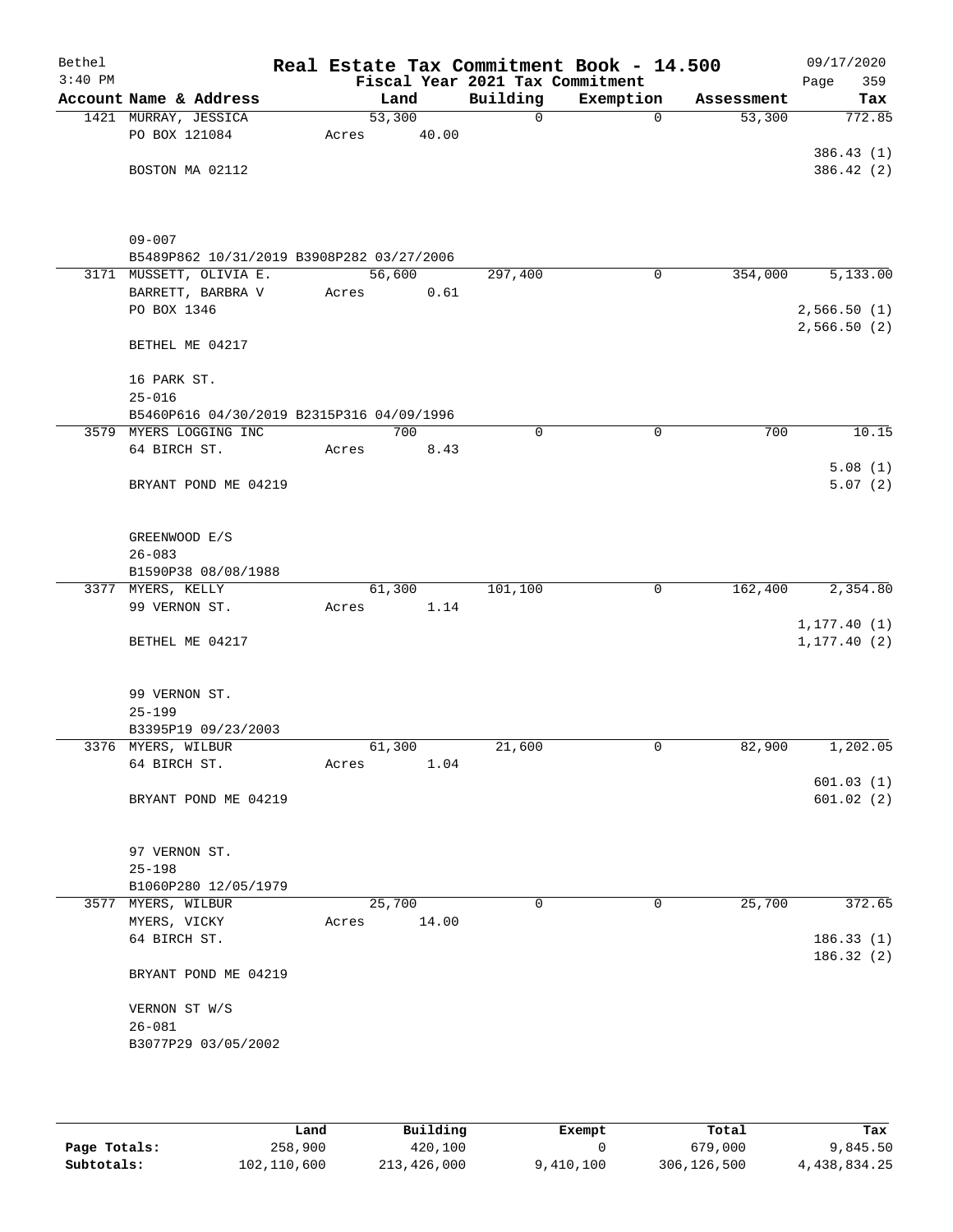| Bethel    |                                                     |       |        |       |          | Real Estate Tax Commitment Book - 14.500 |            |      | 09/17/2020   |
|-----------|-----------------------------------------------------|-------|--------|-------|----------|------------------------------------------|------------|------|--------------|
| $3:40$ PM |                                                     |       |        |       |          | Fiscal Year 2021 Tax Commitment          |            | Page | 360          |
|           | Account Name & Address                              |       | Land   |       | Building | Exemption                                | Assessment |      | Tax          |
|           | 3258 NAPLES, MITZIE J                               |       | 39,400 |       | 139,300  | 25,000                                   | 153,700    |      | 2,228.65     |
|           | PO BOX 757                                          | Acres |        | 0.18  |          | 01 Homestead (HM)                        |            |      |              |
|           |                                                     |       |        |       |          |                                          |            |      | 1, 114.33(1) |
|           | BETHEL ME 04217                                     |       |        |       |          |                                          |            |      | 1, 114.32(2) |
|           |                                                     |       |        |       |          |                                          |            |      |              |
|           |                                                     |       |        |       |          |                                          |            |      |              |
|           | 170 MAIN ST.                                        |       |        |       |          |                                          |            |      |              |
|           | $25 - 092$<br>B1327P245 07/09/1985                  |       |        |       |          |                                          |            |      |              |
|           | 1536 NAPLES, MITZIE J                               |       | 53,600 |       | 62,300   | 0                                        | 115,900    |      | 1,680.55     |
|           | PO BOX 757                                          | Acres |        | 10.00 |          |                                          |            |      |              |
|           |                                                     |       |        |       |          |                                          |            |      | 840.28 (1)   |
|           | BETHEL ME 04217                                     |       |        |       |          |                                          |            |      | 840.27 (2)   |
|           |                                                     |       |        |       |          |                                          |            |      |              |
|           |                                                     |       |        |       |          |                                          |            |      |              |
|           | 81 FLAT RD.                                         |       |        |       |          |                                          |            |      |              |
|           | $11 - 025$                                          |       |        |       |          |                                          |            |      |              |
|           | B5381P216 12/01/2017 B658P72 07/28/1966             |       |        |       |          |                                          |            |      |              |
|           | 3338 NARDONE FAMILY                                 |       | 20,200 |       | 86,400   | 0                                        | 106,600    |      | 1,545.70     |
|           | TRUST-2011                                          |       |        |       |          |                                          |            |      |              |
|           | NARDONE, MARIE A                                    |       |        |       |          |                                          |            |      |              |
|           | 15 MORELAND ST                                      |       |        |       |          |                                          |            |      | 772.85(1)    |
|           |                                                     |       |        |       |          |                                          |            |      | 772.85(2)    |
|           | JOHNSTON RI 02919                                   |       |        |       |          |                                          |            |      |              |
|           | 23 SPRING ST                                        |       |        |       |          |                                          |            |      |              |
|           | $25 - 167 - 001 - 002$                              |       |        |       |          |                                          |            |      |              |
|           | B4751P347 08/23/2011 B4092P64 02/15/2007 B2868P333  |       |        |       |          |                                          |            |      |              |
|           | 3128 NEE, TIMOTHY                                   |       | 66,800 |       | 59,700   | 0                                        | 126,500    |      | 1,834.25     |
|           | NEE, BARBARA                                        | Acres |        | 2.23  |          |                                          |            |      |              |
|           | 37 DRAKE ROAD #708                                  |       |        |       |          |                                          |            |      | 917.13(1)    |
|           |                                                     |       |        |       |          |                                          |            |      | 917.12(2)    |
|           | ARLINGTON MA 02476                                  |       |        |       |          |                                          |            |      |              |
|           |                                                     |       |        |       |          |                                          |            |      |              |
|           | 196 INTERVALE RD                                    |       |        |       |          |                                          |            |      |              |
|           | $24 - 048$                                          |       |        |       |          |                                          |            |      |              |
|           | B3197P344 11/15/2002                                |       |        |       |          |                                          |            |      |              |
|           | 3119 NELSON, ALIDA                                  |       | 51,500 |       | 41,600   | 0                                        | 93,100     |      | 1,349.95     |
|           | 47 MAYVILLE ROAD                                    | Acres |        | 0.66  |          |                                          |            |      |              |
|           |                                                     |       |        |       |          |                                          |            |      | 674.98(1)    |
|           | BETHEL ME 04217                                     |       |        |       |          |                                          |            |      | 674.97(2)    |
|           |                                                     |       |        |       |          |                                          |            |      |              |
|           |                                                     |       |        |       |          |                                          |            |      |              |
|           | 47 MAYVILLE RD.<br>$24 - 040$                       |       |        |       |          |                                          |            |      |              |
|           | B5295P315 08/01/2016 B4845P141 05/14/2012 B4426P104 |       |        |       |          |                                          |            |      |              |
|           | 04/08/2009                                          |       |        |       |          |                                          |            |      |              |
|           | 224 NELSON, JOHN W                                  |       | 26,600 |       | 0        | $\mathbf 0$                              | 26,600     |      | 385.70       |
|           | NELSON, BARBARA B                                   | Acres |        | 2.84  |          |                                          |            |      |              |
|           | 178 MAIN STREET                                     |       |        |       |          |                                          |            |      | 192.85(1)    |
|           |                                                     |       |        |       |          |                                          |            |      | 192.85(2)    |
|           | SPRINGVALE ME 04083                                 |       |        |       |          |                                          |            |      |              |
|           |                                                     |       |        |       |          |                                          |            |      |              |
|           | 204 BIRD HILL RD.                                   |       |        |       |          |                                          |            |      |              |
|           | $04 - 064 - 002 - B$                                |       |        |       |          |                                          |            |      |              |
|           | B4995P117 06/07/2013 B3477P96 03/16/2004 B2638P60   |       |        |       |          |                                          |            |      |              |
|           |                                                     |       |        |       |          |                                          |            |      |              |
|           |                                                     |       |        |       |          |                                          |            |      |              |

|              | Land        | Building    | Exempt    | Total       | Tax          |
|--------------|-------------|-------------|-----------|-------------|--------------|
| Page Totals: | 258,100     | 389,300     | 25,000    | 622,400     | 9,024.80     |
| Subtotals:   | 102,368,700 | 213,815,300 | 9,435,100 | 306,748,900 | 4,447,859.05 |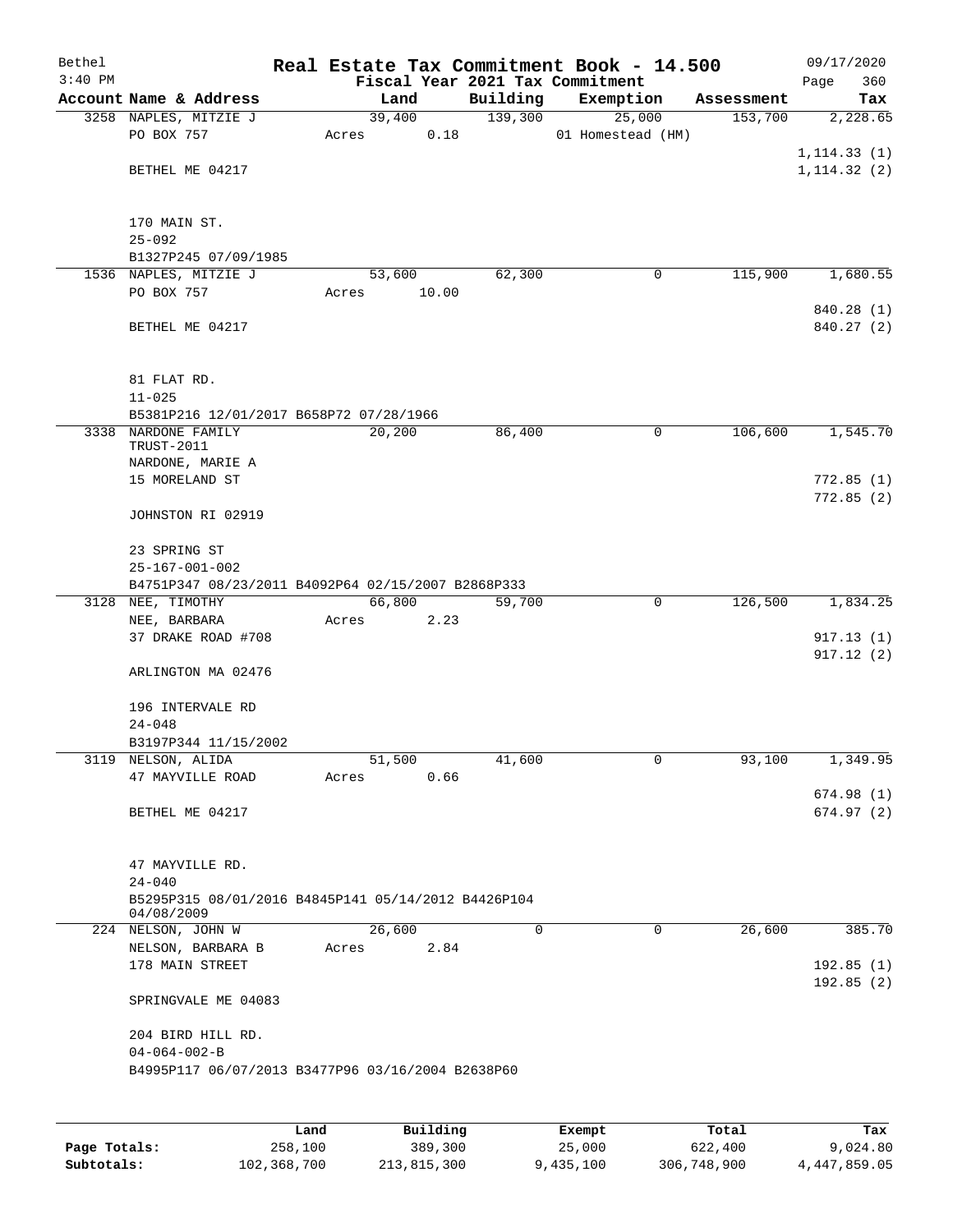| Bethel       |                                                                                        |         |       |                |             | Real Estate Tax Commitment Book - 14.500 |            | 09/17/2020  |
|--------------|----------------------------------------------------------------------------------------|---------|-------|----------------|-------------|------------------------------------------|------------|-------------|
| $3:40$ PM    |                                                                                        |         |       |                |             | Fiscal Year 2021 Tax Commitment          |            | Page<br>361 |
|              | Account Name & Address                                                                 |         |       | Land           | Building    | Exemption                                | Assessment | Tax         |
|              | 83 NELSON, ROBERT H                                                                    |         | Acres | 38,400<br>1.00 | 38,700      | $\mathbf 0$                              | 77,100     | 1,117.95    |
|              | NELSON, BONNIE<br>23 ARROWSIC ROAD                                                     |         |       |                |             |                                          |            | 558.98(1)   |
|              |                                                                                        |         |       |                |             |                                          |            | 558.97(2)   |
|              | ARROWSIC ME 04530                                                                      |         |       |                |             |                                          |            |             |
|              | 369 SONGO POND RD<br>$02 - 007$                                                        |         |       |                |             |                                          |            |             |
|              | B1068P282 03/04/1980                                                                   |         |       |                |             |                                          |            |             |
|              | 2953 NEUMANN, STACEY D.                                                                |         |       | 33,600         | 59,900      | 0                                        | 93,500     | 1,355.75    |
|              | PERLUT, NOAH G.                                                                        |         |       |                |             |                                          |            |             |
|              | 17 WINDSOR PINES DRIVE                                                                 |         |       |                |             |                                          |            | 677.88(1)   |
|              |                                                                                        |         |       |                |             |                                          |            | 677.87(2)   |
|              | SCARBOROUGH ME 04074                                                                   |         |       |                |             |                                          |            |             |
|              | 7 CHERRY LANE                                                                          |         |       |                |             |                                          |            |             |
|              | $22 - 002 - 001 - 003$                                                                 |         |       |                |             |                                          |            |             |
|              | B5483P783 10/01/2019 B5181P285 11/10/2014 B4568P213<br>03/17/2010 B3454P131 01/19/2004 |         |       |                |             |                                          |            |             |
|              | 2483 NEVEL, ROBIN                                                                      |         |       | 28,800         | $\mathbf 0$ | 0                                        | 28,800     | 417.60      |
|              | NEVEL, BARRY                                                                           |         | Acres | 1.00           |             |                                          |            |             |
|              | PO BOX 573                                                                             |         |       |                |             |                                          |            | 208.80(1)   |
|              | BETHEL ME 04217                                                                        |         |       |                |             |                                          |            | 208.80(2)   |
|              | CHASE RD.                                                                              |         |       |                |             |                                          |            |             |
|              | $14 - 012$                                                                             |         |       |                |             |                                          |            |             |
|              | B5436P659 10/17/2018 B1233P218 11/07/1983                                              |         |       |                |             |                                          |            |             |
| 1447         | NEVEL, ROBIN                                                                           |         |       | 112,000        | 136,400     | 25,000                                   | 223,400    | 3,239.30    |
|              | NEVEL, BARRY                                                                           |         | Acres | 100.00         |             | 01 Homestead (HM)                        |            |             |
|              | PO BOX 573                                                                             |         |       |                |             |                                          |            | 1,619.65(1) |
|              |                                                                                        |         |       |                |             |                                          |            | 1,619.65(2) |
|              | BETHEL ME 04217                                                                        |         |       |                |             |                                          |            |             |
|              | 148 NEVEL RD.                                                                          |         |       |                |             |                                          |            |             |
|              | $09 - 024$                                                                             |         |       |                |             |                                          |            |             |
|              | B2484P295 10/14/1997                                                                   |         |       |                |             |                                          |            |             |
|              | 4636 NEVEU, MARK                                                                       |         |       | 54,700         | 345,900     | 0                                        | 400,600    | 5,808.70    |
|              | BLANCO, RICARDO DE                                                                     |         | Acres | 4.90           |             |                                          |            |             |
|              | JESUS                                                                                  |         |       |                |             |                                          |            |             |
|              | 70 BEHARRELL STREET,                                                                   |         |       |                |             |                                          |            | 2,904.35(1) |
|              | APT 209                                                                                |         |       |                |             |                                          |            | 2,904.35(2) |
|              | CONCORD MA 01742                                                                       |         |       |                |             |                                          |            |             |
|              | 44 MERRIMAN ROAD                                                                       |         |       |                |             |                                          |            |             |
|              | $08 - 060 - 013$                                                                       |         |       |                |             |                                          |            |             |
|              | B4426P278 04/08/2009 B3769P163 07/29/2005                                              |         |       |                |             |                                          |            |             |
|              | 3487 NEW AUBURN PROPERTIES                                                             |         |       | 56,200         | 107,600     | $\mathbf 0$                              | 163,800    | 2,375.10    |
|              | PO BOX 194                                                                             |         | Acres | 0.31           |             |                                          |            |             |
|              |                                                                                        |         |       |                |             |                                          |            | 1,187.55(1) |
|              | RAYMOND ME 04071                                                                       |         |       |                |             |                                          |            | 1,187.55(2) |
|              | 48 PARADISE RD.<br>$26 - 047$                                                          |         |       |                |             |                                          |            |             |
|              | B5505P443 02/01/2020 B3436P272 12/09/2003                                              |         |       |                |             |                                          |            |             |
|              |                                                                                        |         |       |                |             |                                          |            |             |
|              |                                                                                        | Land    |       | Building       |             | Exempt                                   | Total      | Tax         |
| Page Totals: |                                                                                        | 323,700 |       | 688,500        |             | 25,000                                   | 987,200    | 14, 314.40  |

**Subtotals:** 102,692,400 214,503,800 9,460,100 307,736,100 4,462,173.45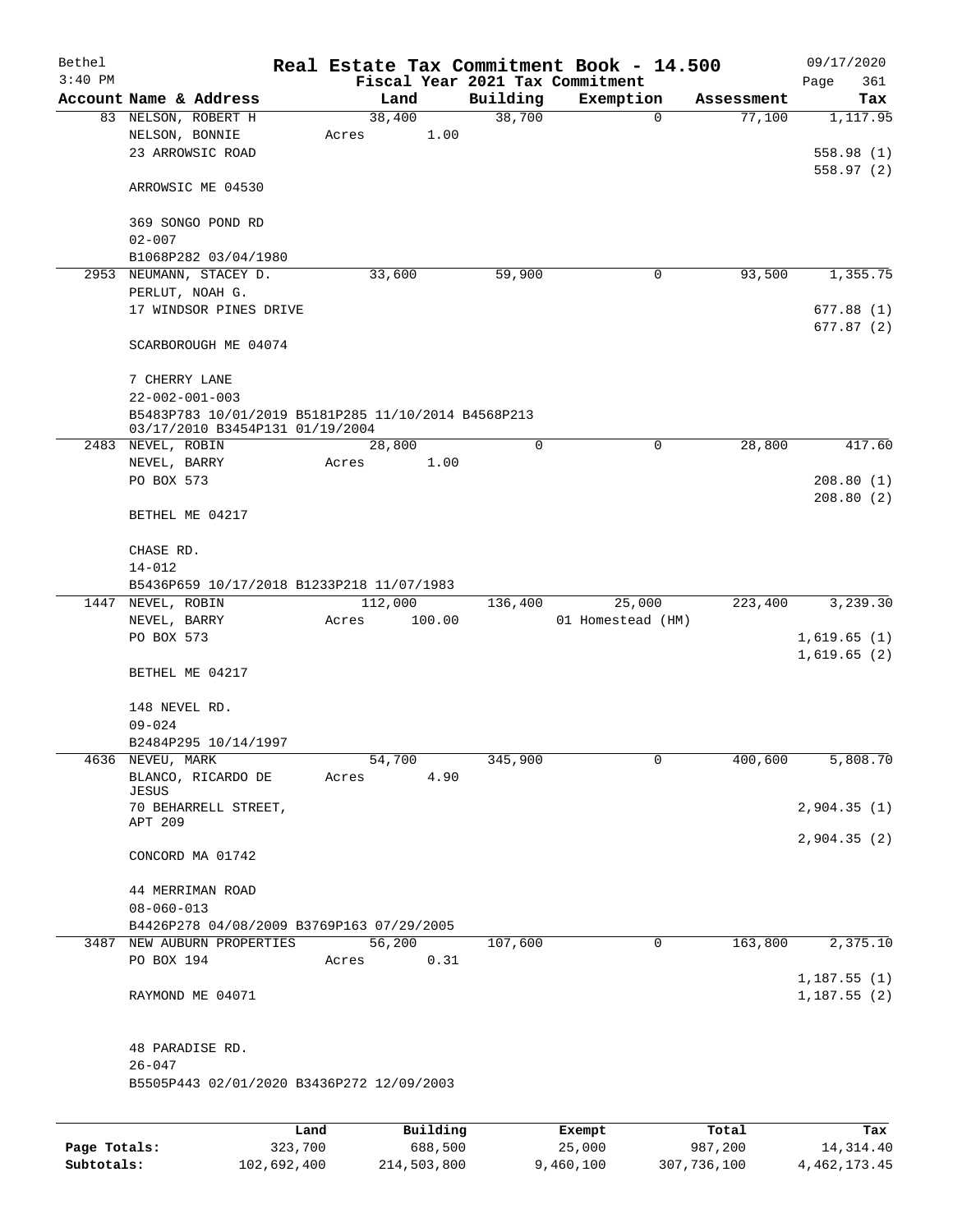| Bethel       |                                                                                                             |                 |        |                     |          | Real Estate Tax Commitment Book - 14.500 |                     | 09/17/2020                   |
|--------------|-------------------------------------------------------------------------------------------------------------|-----------------|--------|---------------------|----------|------------------------------------------|---------------------|------------------------------|
| $3:40$ PM    |                                                                                                             |                 |        |                     |          | Fiscal Year 2021 Tax Commitment          |                     | 362<br>Page                  |
|              | Account Name & Address                                                                                      |                 | Land   |                     | Building | Exemption                                | Assessment          | Tax                          |
|              | 446 NEWELL, MATTHEW ISAIAH<br>AND                                                                           |                 | 40,100 |                     | 107, 100 | 25,000                                   | 122,200             | 1,771.90                     |
|              | AMBER LEE                                                                                                   | Acres           |        | 1.75                |          | 01 Homestead (HM)                        |                     |                              |
|              | PO BOX 1763                                                                                                 |                 |        |                     |          |                                          |                     | 885.95 (1)                   |
|              | BETHEL ME 04217                                                                                             |                 |        |                     |          |                                          |                     | 885.95 (2)                   |
|              | 96 GROVER HILL RD.                                                                                          |                 |        |                     |          |                                          |                     |                              |
|              | $07 - 011 - 001$                                                                                            |                 |        |                     |          |                                          |                     |                              |
|              | B5352P515 06/23/2017 B5347P221 05/26/2017 B5342P470<br>04/28/2017 B2987P199 08/24/2001 B2164P118 10/03/1994 |                 |        |                     |          |                                          |                     |                              |
|              | 3733 NEWKIRK, KELLY O.,                                                                                     |                 | 29,300 |                     | 131,500  |                                          | 0<br>160,800        | 2,331.60                     |
|              | C.P.A., P.C.                                                                                                |                 |        |                     |          |                                          |                     |                              |
|              | PO BOX 151                                                                                                  | Acres           |        | 0.47                |          |                                          |                     |                              |
|              | BETHEL ME 04217                                                                                             |                 |        |                     |          |                                          |                     | 1, 165.80(1)<br>1, 165.80(2) |
|              | 918 WALKERS MILLS ROAD                                                                                      |                 |        |                     |          |                                          |                     |                              |
|              | $04 - 037 - 001$                                                                                            |                 |        |                     |          |                                          |                     |                              |
|              | B4775P326 10/26/2011 B3697P245 03/31/2005                                                                   |                 |        |                     |          |                                          |                     |                              |
|              | 2773 NEWSOM, JEFFREY C                                                                                      |                 | 36,600 |                     | $\Omega$ |                                          | $\Omega$<br>36,600  | 530.70                       |
|              | C/O JAY HASTINGS                                                                                            | Acres           |        | 56.00               |          |                                          |                     |                              |
|              | 69 WINSLOW RD                                                                                               |                 |        |                     |          |                                          |                     | 265.35(1)                    |
|              | BETHEL ME 04217                                                                                             |                 |        |                     |          |                                          |                     | 265.35(2)                    |
|              |                                                                                                             |                 |        |                     |          |                                          |                     |                              |
|              | INTERVALE W/S                                                                                               |                 |        |                     |          |                                          |                     |                              |
|              | $18 - 029$                                                                                                  |                 |        |                     |          |                                          |                     |                              |
|              | B4815P98 02/16/2012 B645P151 01/01/1965                                                                     |                 |        |                     |          |                                          |                     |                              |
|              | 2774 NEWSOM, JEFFREY C                                                                                      |                 | 44,900 |                     | 210,700  |                                          | 255,600<br>0        | 3,706.20                     |
|              | 69 WINSLOW RD.                                                                                              | Acres           |        | 6.10                |          |                                          |                     |                              |
|              | BETHEL ME 04217                                                                                             |                 |        |                     |          |                                          |                     | 1,853.10(1)<br>1,853.10(2)   |
|              |                                                                                                             |                 |        |                     |          |                                          |                     |                              |
|              | 69 WINSLOW ROAD                                                                                             |                 |        |                     |          |                                          |                     |                              |
|              | $18 - 030$                                                                                                  |                 |        |                     |          |                                          |                     |                              |
|              | B4241P245 12/21/2007 B1650P339                                                                              |                 |        |                     |          |                                          |                     |                              |
|              | 3029 NGUYEN, CONG V                                                                                         |                 | 32,200 |                     | 142,600  |                                          | 174,800<br>$\Omega$ | 2,534.60                     |
|              | GORDON, TAMMY L                                                                                             | Acres           |        | 1.48                |          |                                          |                     |                              |
|              | 26 TAYLOR WOODS RD.                                                                                         |                 |        |                     |          |                                          |                     | 1, 267.30(1)<br>1, 267.30(2) |
|              | BETHEL ME 04217                                                                                             |                 |        |                     |          |                                          |                     |                              |
|              | 26 TAYLOR WOODS RD.                                                                                         |                 |        |                     |          |                                          |                     |                              |
|              | $22 - 026 - 006$                                                                                            |                 |        |                     |          |                                          |                     |                              |
|              | B4873P170 09/02/2012 B4252P17 01/15/2008 B3160P30                                                           |                 |        |                     |          |                                          |                     |                              |
|              | 08/29/2002                                                                                                  |                 |        |                     |          |                                          |                     |                              |
|              | 161 NICASTRO, JOANNE F.                                                                                     |                 | 32,600 |                     | 14,900   |                                          | 47,500<br>0         | 688.75                       |
|              | 425 FRANKLIN STREET,<br>APT. 2                                                                              | Acres           |        | 1.00                |          |                                          |                     |                              |
|              |                                                                                                             |                 |        |                     |          |                                          |                     | 344.38 (1)                   |
|              | RUMFORD ME 04276                                                                                            |                 |        |                     |          |                                          |                     | 344.37 (2)                   |
|              |                                                                                                             |                 |        |                     |          |                                          |                     |                              |
|              | 26 RABBIT RD.                                                                                               |                 |        |                     |          |                                          |                     |                              |
|              | $04 - 017$<br>B5481P633 09/23/2019 B4158P244 07/05/2007 B2882P37                                            |                 |        |                     |          |                                          |                     |                              |
|              |                                                                                                             |                 |        |                     |          |                                          |                     |                              |
| Page Totals: |                                                                                                             | Land<br>215,700 |        | Building<br>606,800 |          | Exempt<br>25,000                         | Total<br>797,500    | Tax<br>11,563.75             |
| Subtotals:   | 102,908,100                                                                                                 |                 |        | 215, 110, 600       |          | 9,485,100                                | 308,533,600         | 4, 473, 737.20               |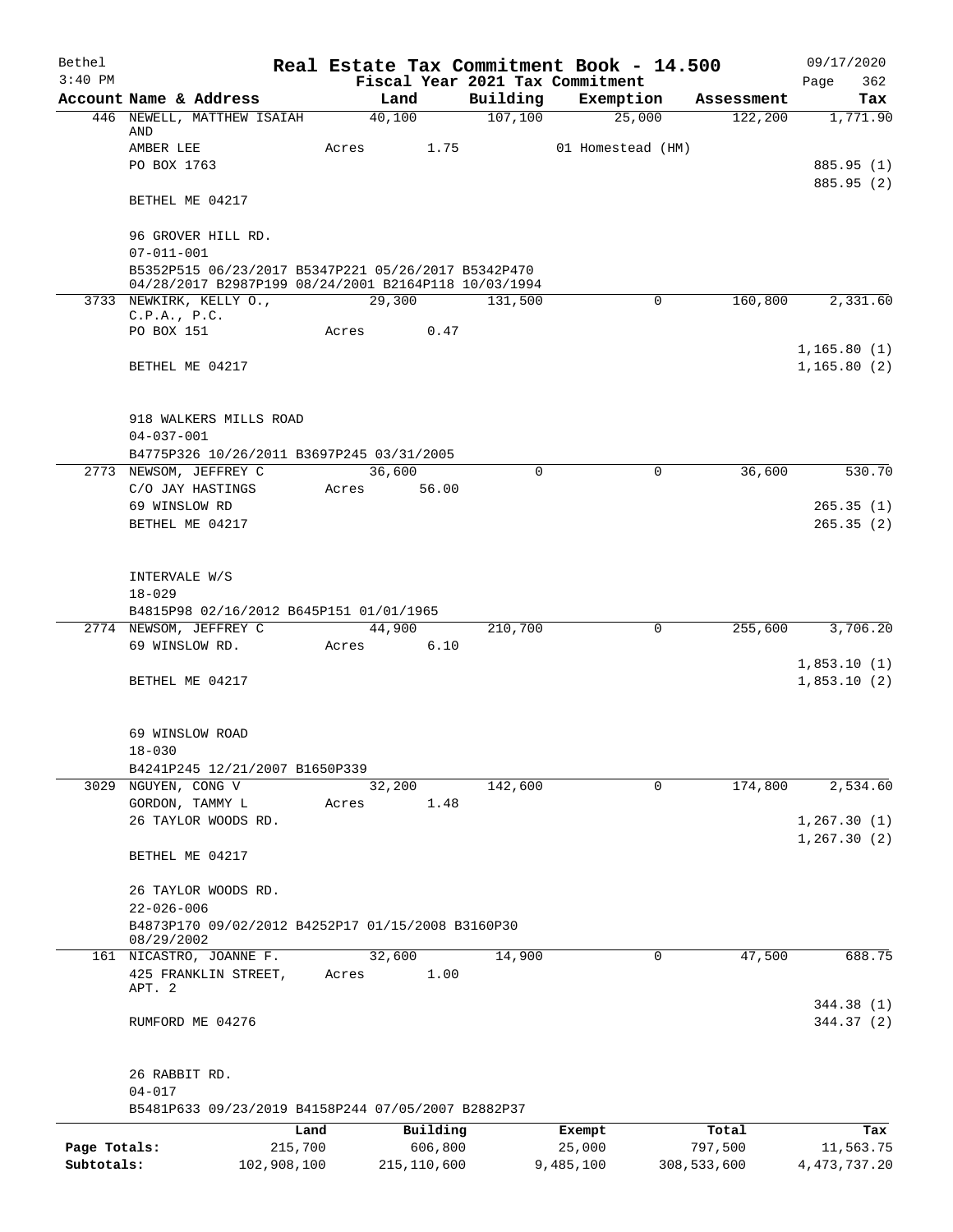| $3:40$ PM<br>Fiscal Year 2021 Tax Commitment<br>363<br>Page<br>Building<br>Account Name & Address<br>Exemption<br>Land<br>Assessment<br>41,300<br>$\Omega$<br>5049 NICHOLAS & BETHAN<br>41,300<br>$\Omega$<br>CIMLER<br>7834 TREEHOUSE TERRACE<br>Acres<br>1.81<br>FOUNTAIN CO 80817<br>$18 - 060 - 025$<br>B5507P461 02/01/2020 B5261P70 12/28/2015 B3568P322<br>08/06/2004<br>21,700<br>3766 NICHOLLS, MATTHEW<br>0<br>$\mathbf 0$<br>21,700<br>77 GRIDLEY ST<br>40.20<br>Acres<br>QUINCY MA 02169<br>$15 - 021 - 008$<br>B4209P3 10/16/2007 B3560P30 07/30/2004<br>3272 NICKERSON IRREV FAMILY<br>56,200<br>245,600<br>189,400<br>0<br>TRUST<br>WIGHT, KATE N., TRUSTEE Acres<br>0.58<br>10 KILBORN STREET<br>BETHEL ME 04217<br>10 KILBORN ST.<br>$25 - 105$<br>B5421P430 07/30/2018 B2452P201 07/08/1997<br>3021 NICKINELLO, KIMBERLY &<br>32,800<br>217,300<br>250,100<br>0<br>PRUNTY, HOLLY<br>C/O CASAVANT, ROBERT C. Acres<br>1.84<br>& SARAH M.<br>40 GILMAN POND RD<br>NEW PORTLAND ME 04961<br>106 TAYLOR WOODS ROAD<br>$22 - 026 - 021$<br>B5177P332 10/29/2014 B3684P160 02/28/2005<br>75,400<br>25,000<br>188,300<br>261 NIVUS, DAVID<br>137,900<br>HALE-NIVUS, HALE-NIVUS, Acres<br>3.81<br>01 Homestead (HM)<br>HEATHER<br>PO BOX 467<br>BETHEL ME 04217<br>37 MURIEL LANE<br>$04 - 083 - 00D$<br>B3189P324 11/01/2002 | Bethel | Real Estate Tax Commitment Book - 14.500 |  | 09/17/2020 |
|-----------------------------------------------------------------------------------------------------------------------------------------------------------------------------------------------------------------------------------------------------------------------------------------------------------------------------------------------------------------------------------------------------------------------------------------------------------------------------------------------------------------------------------------------------------------------------------------------------------------------------------------------------------------------------------------------------------------------------------------------------------------------------------------------------------------------------------------------------------------------------------------------------------------------------------------------------------------------------------------------------------------------------------------------------------------------------------------------------------------------------------------------------------------------------------------------------------------------------------------------------------------------------------------------------------------------------------------|--------|------------------------------------------|--|------------|
| 598.85                                                                                                                                                                                                                                                                                                                                                                                                                                                                                                                                                                                                                                                                                                                                                                                                                                                                                                                                                                                                                                                                                                                                                                                                                                                                                                                                  |        |                                          |  |            |
|                                                                                                                                                                                                                                                                                                                                                                                                                                                                                                                                                                                                                                                                                                                                                                                                                                                                                                                                                                                                                                                                                                                                                                                                                                                                                                                                         |        |                                          |  | Tax        |
| 299.42(2)                                                                                                                                                                                                                                                                                                                                                                                                                                                                                                                                                                                                                                                                                                                                                                                                                                                                                                                                                                                                                                                                                                                                                                                                                                                                                                                               |        |                                          |  |            |
|                                                                                                                                                                                                                                                                                                                                                                                                                                                                                                                                                                                                                                                                                                                                                                                                                                                                                                                                                                                                                                                                                                                                                                                                                                                                                                                                         |        |                                          |  |            |
|                                                                                                                                                                                                                                                                                                                                                                                                                                                                                                                                                                                                                                                                                                                                                                                                                                                                                                                                                                                                                                                                                                                                                                                                                                                                                                                                         |        |                                          |  | 299.43 (1) |
| 314.65<br>157.33(1)<br>157.32(2)<br>3,561.20<br>1,780.60(1)<br>1,780.60(2)<br>3,626.45<br>1,813.23(1)<br>1,813.22(2)<br>2,730.35<br>1,365.18(1)<br>1,365.17(2)                                                                                                                                                                                                                                                                                                                                                                                                                                                                                                                                                                                                                                                                                                                                                                                                                                                                                                                                                                                                                                                                                                                                                                          |        |                                          |  |            |
|                                                                                                                                                                                                                                                                                                                                                                                                                                                                                                                                                                                                                                                                                                                                                                                                                                                                                                                                                                                                                                                                                                                                                                                                                                                                                                                                         |        |                                          |  |            |
|                                                                                                                                                                                                                                                                                                                                                                                                                                                                                                                                                                                                                                                                                                                                                                                                                                                                                                                                                                                                                                                                                                                                                                                                                                                                                                                                         |        |                                          |  |            |
|                                                                                                                                                                                                                                                                                                                                                                                                                                                                                                                                                                                                                                                                                                                                                                                                                                                                                                                                                                                                                                                                                                                                                                                                                                                                                                                                         |        |                                          |  |            |
|                                                                                                                                                                                                                                                                                                                                                                                                                                                                                                                                                                                                                                                                                                                                                                                                                                                                                                                                                                                                                                                                                                                                                                                                                                                                                                                                         |        |                                          |  |            |
|                                                                                                                                                                                                                                                                                                                                                                                                                                                                                                                                                                                                                                                                                                                                                                                                                                                                                                                                                                                                                                                                                                                                                                                                                                                                                                                                         |        |                                          |  |            |
|                                                                                                                                                                                                                                                                                                                                                                                                                                                                                                                                                                                                                                                                                                                                                                                                                                                                                                                                                                                                                                                                                                                                                                                                                                                                                                                                         |        |                                          |  |            |
|                                                                                                                                                                                                                                                                                                                                                                                                                                                                                                                                                                                                                                                                                                                                                                                                                                                                                                                                                                                                                                                                                                                                                                                                                                                                                                                                         |        |                                          |  |            |
|                                                                                                                                                                                                                                                                                                                                                                                                                                                                                                                                                                                                                                                                                                                                                                                                                                                                                                                                                                                                                                                                                                                                                                                                                                                                                                                                         |        |                                          |  |            |
|                                                                                                                                                                                                                                                                                                                                                                                                                                                                                                                                                                                                                                                                                                                                                                                                                                                                                                                                                                                                                                                                                                                                                                                                                                                                                                                                         |        |                                          |  |            |
|                                                                                                                                                                                                                                                                                                                                                                                                                                                                                                                                                                                                                                                                                                                                                                                                                                                                                                                                                                                                                                                                                                                                                                                                                                                                                                                                         |        |                                          |  |            |
|                                                                                                                                                                                                                                                                                                                                                                                                                                                                                                                                                                                                                                                                                                                                                                                                                                                                                                                                                                                                                                                                                                                                                                                                                                                                                                                                         |        |                                          |  |            |
|                                                                                                                                                                                                                                                                                                                                                                                                                                                                                                                                                                                                                                                                                                                                                                                                                                                                                                                                                                                                                                                                                                                                                                                                                                                                                                                                         |        |                                          |  |            |
|                                                                                                                                                                                                                                                                                                                                                                                                                                                                                                                                                                                                                                                                                                                                                                                                                                                                                                                                                                                                                                                                                                                                                                                                                                                                                                                                         |        |                                          |  |            |
|                                                                                                                                                                                                                                                                                                                                                                                                                                                                                                                                                                                                                                                                                                                                                                                                                                                                                                                                                                                                                                                                                                                                                                                                                                                                                                                                         |        |                                          |  |            |
|                                                                                                                                                                                                                                                                                                                                                                                                                                                                                                                                                                                                                                                                                                                                                                                                                                                                                                                                                                                                                                                                                                                                                                                                                                                                                                                                         |        |                                          |  |            |
|                                                                                                                                                                                                                                                                                                                                                                                                                                                                                                                                                                                                                                                                                                                                                                                                                                                                                                                                                                                                                                                                                                                                                                                                                                                                                                                                         |        |                                          |  |            |
|                                                                                                                                                                                                                                                                                                                                                                                                                                                                                                                                                                                                                                                                                                                                                                                                                                                                                                                                                                                                                                                                                                                                                                                                                                                                                                                                         |        |                                          |  |            |
|                                                                                                                                                                                                                                                                                                                                                                                                                                                                                                                                                                                                                                                                                                                                                                                                                                                                                                                                                                                                                                                                                                                                                                                                                                                                                                                                         |        |                                          |  |            |
|                                                                                                                                                                                                                                                                                                                                                                                                                                                                                                                                                                                                                                                                                                                                                                                                                                                                                                                                                                                                                                                                                                                                                                                                                                                                                                                                         |        |                                          |  |            |
|                                                                                                                                                                                                                                                                                                                                                                                                                                                                                                                                                                                                                                                                                                                                                                                                                                                                                                                                                                                                                                                                                                                                                                                                                                                                                                                                         |        |                                          |  |            |
|                                                                                                                                                                                                                                                                                                                                                                                                                                                                                                                                                                                                                                                                                                                                                                                                                                                                                                                                                                                                                                                                                                                                                                                                                                                                                                                                         |        |                                          |  |            |
|                                                                                                                                                                                                                                                                                                                                                                                                                                                                                                                                                                                                                                                                                                                                                                                                                                                                                                                                                                                                                                                                                                                                                                                                                                                                                                                                         |        |                                          |  |            |
|                                                                                                                                                                                                                                                                                                                                                                                                                                                                                                                                                                                                                                                                                                                                                                                                                                                                                                                                                                                                                                                                                                                                                                                                                                                                                                                                         |        |                                          |  |            |
|                                                                                                                                                                                                                                                                                                                                                                                                                                                                                                                                                                                                                                                                                                                                                                                                                                                                                                                                                                                                                                                                                                                                                                                                                                                                                                                                         |        |                                          |  |            |
|                                                                                                                                                                                                                                                                                                                                                                                                                                                                                                                                                                                                                                                                                                                                                                                                                                                                                                                                                                                                                                                                                                                                                                                                                                                                                                                                         |        |                                          |  |            |
|                                                                                                                                                                                                                                                                                                                                                                                                                                                                                                                                                                                                                                                                                                                                                                                                                                                                                                                                                                                                                                                                                                                                                                                                                                                                                                                                         |        |                                          |  |            |
|                                                                                                                                                                                                                                                                                                                                                                                                                                                                                                                                                                                                                                                                                                                                                                                                                                                                                                                                                                                                                                                                                                                                                                                                                                                                                                                                         |        |                                          |  |            |
|                                                                                                                                                                                                                                                                                                                                                                                                                                                                                                                                                                                                                                                                                                                                                                                                                                                                                                                                                                                                                                                                                                                                                                                                                                                                                                                                         |        |                                          |  |            |
|                                                                                                                                                                                                                                                                                                                                                                                                                                                                                                                                                                                                                                                                                                                                                                                                                                                                                                                                                                                                                                                                                                                                                                                                                                                                                                                                         |        |                                          |  |            |
|                                                                                                                                                                                                                                                                                                                                                                                                                                                                                                                                                                                                                                                                                                                                                                                                                                                                                                                                                                                                                                                                                                                                                                                                                                                                                                                                         |        |                                          |  |            |
|                                                                                                                                                                                                                                                                                                                                                                                                                                                                                                                                                                                                                                                                                                                                                                                                                                                                                                                                                                                                                                                                                                                                                                                                                                                                                                                                         |        |                                          |  |            |

|              | Land        | Building    | Exempt    | Total       | Tax          |
|--------------|-------------|-------------|-----------|-------------|--------------|
| Page Totals: | 227,400     | 544,600     | 25,000    | 747,000     | 10,831.50    |
| Subtotals:   | 103,135,500 | 215,655,200 | 9,510,100 | 309,280,600 | 4,484,568.70 |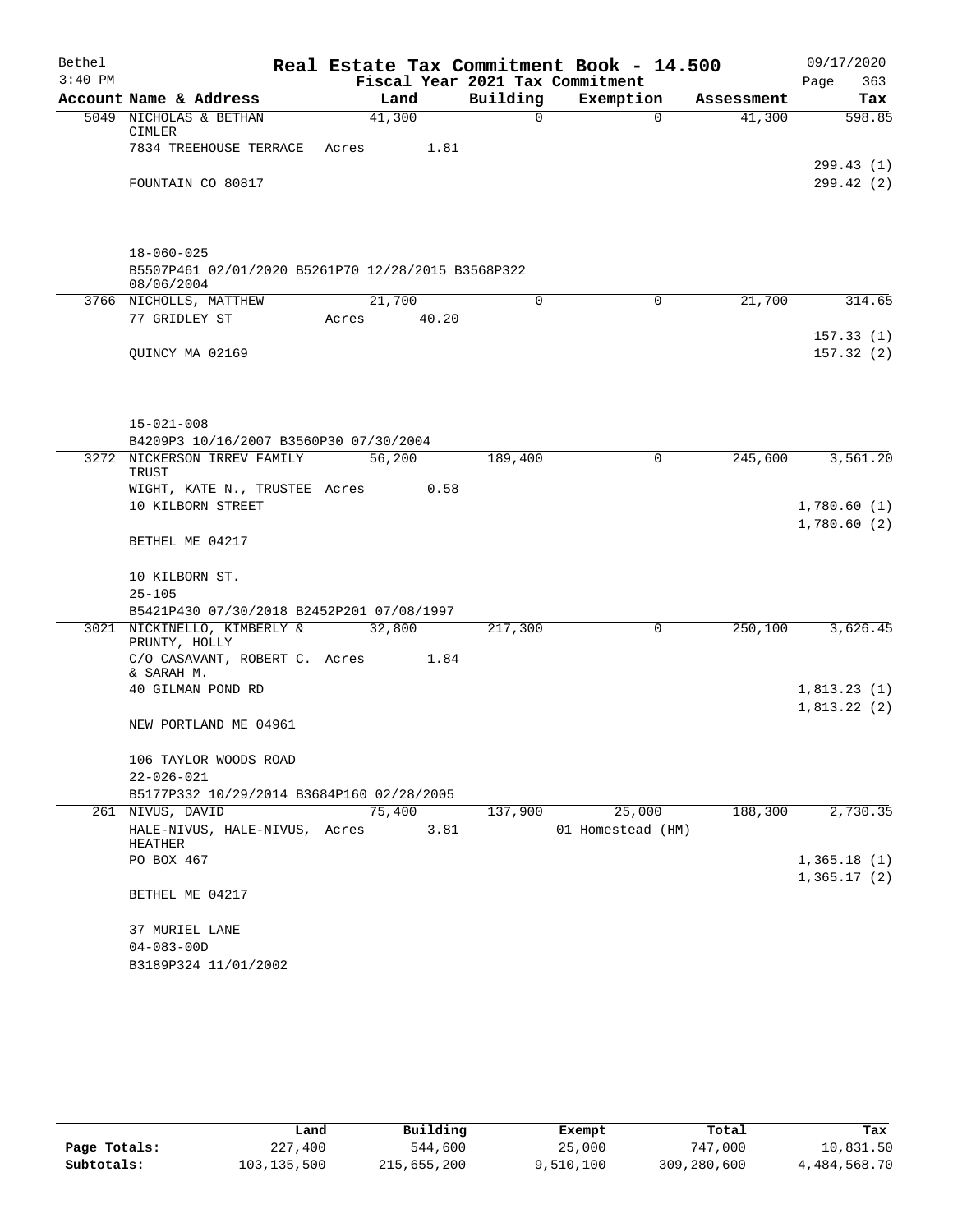| Bethel       |                                                                 |       |               |          |             | Real Estate Tax Commitment Book - 14.500 |                        | 09/17/2020                 |
|--------------|-----------------------------------------------------------------|-------|---------------|----------|-------------|------------------------------------------|------------------------|----------------------------|
| $3:40$ PM    |                                                                 |       |               |          |             | Fiscal Year 2021 Tax Commitment          |                        | 364<br>Page                |
|              | Account Name & Address                                          |       | Land          |          | Building    | Exemption                                | Assessment             | Tax                        |
|              | 4645 NIVUS, DAVID<br>HALE-NIVUS, HALE-NIVUS, Acres<br>HEATHER   |       | 27,900        | 0.60     | 0           |                                          | 27,900<br>$\mathbf 0$  | 404.55                     |
|              | PO BOX 467                                                      |       |               |          |             |                                          |                        | 202.28(1)                  |
|              | BETHEL ME 04217                                                 |       |               |          |             |                                          |                        | 202.27(2)                  |
|              | RT. 2                                                           |       |               |          |             |                                          |                        |                            |
|              | $24 - 028 - 001$                                                |       |               |          |             |                                          |                        |                            |
|              | B3625P130 11/12/2004                                            |       |               |          |             |                                          |                        |                            |
|              | 3108 NIVUS-HALE<br>P.O. BOX 467                                 | Acres | 76,400        | 0.50     | 196,600     |                                          | $\mathbf 0$<br>273,000 | 3,958.50                   |
|              |                                                                 |       |               |          |             |                                          |                        | 1,979.25(1)                |
|              | BETHEL ME 04217                                                 |       |               |          |             |                                          |                        | 1,979.25(2)                |
|              | 212 MAYVILLE RD.                                                |       |               |          |             |                                          |                        |                            |
|              | $24 - 029$<br>B2115P218 04/27/1994 B1918P124 07/13/1992 B1518P9 |       |               |          |             |                                          |                        |                            |
|              | 2703 NOCE, MAURA A TTEE                                         |       | 62,200        |          | $\mathbf 0$ |                                          | 62,200<br>0            | 901.90                     |
|              | 99 APPLETON STREET                                              | Acres |               | 1.08     |             |                                          |                        |                            |
|              | REALTY TRUST<br>20 WHARF LANE                                   |       |               |          |             |                                          |                        | 450.95(1)                  |
|              | HAVERHILL MA 01830                                              |       |               |          |             |                                          |                        | 450.95(2)                  |
|              | WILL VIEW                                                       |       |               |          |             |                                          |                        |                            |
|              | $17 - 035 - 014$                                                |       |               |          |             |                                          |                        |                            |
|              | B4508P102 10/06/2009 B3401P342 10/21/2003                       |       |               |          |             |                                          |                        |                            |
|              | 5057 NOCE, MAURA A., TTEE                                       |       | 49,000        |          | 211,800     |                                          | 0<br>260,800           | 3,781.60                   |
|              | 99 APPLETON STREET<br>REALTY TRUST                              | Acres |               | 1.47     |             |                                          |                        |                            |
|              | 20 WHARF LANE                                                   |       |               |          |             |                                          |                        | 1,890.80(1)<br>1,890.80(2) |
|              | HAVERHILL MA 01830                                              |       |               |          |             |                                          |                        |                            |
|              | 65 OSGOOD ROAD<br>$18 - 060 - 033$                              |       |               |          |             |                                          |                        |                            |
|              | B4516P276 10/23/2009 B3568P322 08/06/2004                       |       |               |          |             |                                          |                        |                            |
|              | 3046 NOLAN, TIMOTHY & DANIEL                                    |       | 33,400        |          | 0           |                                          | $\Omega$<br>33,400     | 484.30                     |
|              | ET AL<br>PIKE, JOSEPH & SEAN                                    | Acres |               | 4.30     |             |                                          |                        |                            |
|              | 133 HURRICANE RD.                                               |       |               |          |             |                                          |                        | 242.15(1)                  |
|              |                                                                 |       |               |          |             |                                          |                        | 242.15(2)                  |
|              | FALMOUTH ME 04105 2525                                          |       |               |          |             |                                          |                        |                            |
|              | Holt Hill Rd                                                    |       |               |          |             |                                          |                        |                            |
|              | $23 - 003 - 001$                                                |       |               |          |             |                                          |                        |                            |
|              | B2973P68 07/23/2001                                             |       |               |          |             |                                          |                        |                            |
|              | 3166 NOLTE, FRED<br>NOLTE, SANDRA FRYE                          |       | 72,900        | 0.46     | 322,500     | 25,000<br>01 Homestead (HM)              | 370,400                | 5,370.80                   |
|              | PO BOX 341                                                      | Acres |               |          |             |                                          |                        | 2,685.40(1)                |
|              | BETHEL ME 04217                                                 |       |               |          |             |                                          |                        | 2,685.40(2)                |
|              | 1 MILL HILL<br>$25 - 012$                                       |       |               |          |             |                                          |                        |                            |
|              | B2552P1 05/01/1998                                              |       |               |          |             |                                          |                        |                            |
|              |                                                                 | Land  |               | Building |             | Exempt                                   | Total                  | Tax                        |
| Page Totals: | 321,800                                                         |       |               | 730,900  |             | 25,000                                   | 1,027,700              | 14,901.65                  |
| Subtotals:   | 103, 457, 300                                                   |       | 216, 386, 100 |          |             | 9,535,100                                | 310, 308, 300          | 4,499,470.35               |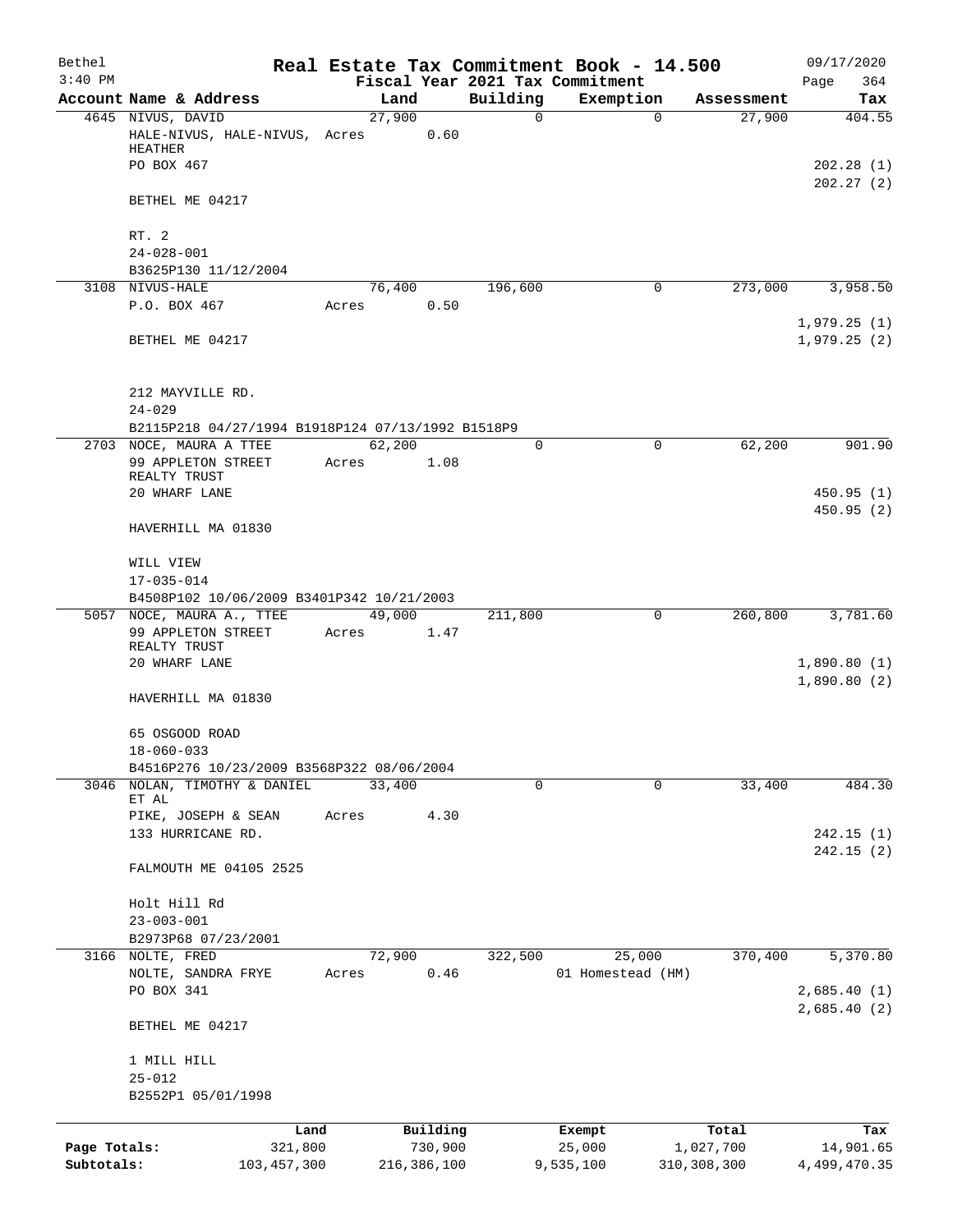| Bethel<br>$3:40$ PM |                                                     |        |      | Fiscal Year 2021 Tax Commitment | Real Estate Tax Commitment Book - 14.500 |            | 09/17/2020<br>365      |
|---------------------|-----------------------------------------------------|--------|------|---------------------------------|------------------------------------------|------------|------------------------|
|                     | Account Name & Address                              | Land   |      | Building                        | Exemption                                | Assessment | Page<br>Tax            |
|                     | 4695 NOONAN, JOHN F                                 | 87,900 |      | 281,000                         | $\Omega$                                 | 368,900    | 5,349.05               |
|                     | NOONAN, LOIS A                                      | Acres  | 2.31 |                                 |                                          |            |                        |
|                     | 47 MILK ST.                                         |        |      |                                 |                                          |            | 2,674.53(1)            |
|                     | NEWBURYPORT MA 01950                                |        |      |                                 |                                          |            | 2,674.52(2)            |
|                     | 70 MOUNTAIN VALLEY ROAD                             |        |      |                                 |                                          |            |                        |
|                     | $09 - 005 - 005$                                    |        |      |                                 |                                          |            |                        |
|                     | B5281P162 05/13/2016 B4316P269 06/20/2008           |        |      |                                 |                                          |            |                        |
| 3482                | NORTH, DAVID                                        | 56,000 |      | 165,900                         | 0                                        | 221,900    | 3, 217.55              |
|                     | PO BOX 207                                          | Acres  | 0.30 |                                 |                                          |            |                        |
|                     |                                                     |        |      |                                 |                                          |            | 1,608.78(1)            |
|                     | CENTER CONWAY NH 03813                              |        |      |                                 |                                          |            | 1,608.77(2)            |
|                     | 28 PARADISE RD.                                     |        |      |                                 |                                          |            |                        |
|                     | $26 - 042$                                          |        |      |                                 |                                          |            |                        |
|                     | B5380P512 11/29/2017 B4877P279 08/14/2012 B3672P129 |        |      |                                 |                                          |            |                        |
|                     | 02/08/2005<br>2713 NORTH, DAVID G                   | 1,300  |      | $\mathbf 0$                     | $\mathsf{O}$                             | 1,300      | 18.85                  |
|                     | PO BOX 207                                          | Acres  | 3.40 |                                 |                                          |            |                        |
|                     |                                                     |        |      |                                 |                                          |            | 9.43(1)                |
|                     | CENTER CONWAY NH 03813                              |        |      |                                 |                                          |            | 9.42(2)                |
|                     |                                                     |        |      |                                 |                                          |            |                        |
|                     | RIVER VALLEY ACRES RD                               |        |      |                                 |                                          |            |                        |
|                     | $17 - 035 - 023$                                    |        |      |                                 |                                          |            |                        |
|                     | B2892P141 12/14/2000 B2796P50 B2796P49 B2796P48     |        |      |                                 |                                          |            |                        |
|                     | 2714 NORTH, DAVID G                                 | 73,300 |      | 53,400                          | $\mathbf 0$                              | 126,700    | 1,837.15               |
|                     | PO BOX 207                                          | Acres  | 1.55 |                                 |                                          |            |                        |
|                     | CENTER CONWAY NH 03813                              |        |      |                                 |                                          |            | 918.58(1)<br>918.57(2) |
|                     |                                                     |        |      |                                 |                                          |            |                        |
|                     |                                                     |        |      |                                 |                                          |            |                        |
|                     | 93 WILL VIEW ROAD<br>$17 - 035 - 024$               |        |      |                                 |                                          |            |                        |
|                     | B2982P1                                             |        |      |                                 |                                          |            |                        |
|                     | 1440 NORTH, DAVID G                                 | 2,700  |      | 0                               | $\mathsf{O}$                             | 2,700      | 39.15                  |
|                     | PO BOX 207                                          | Acres  | 3.87 |                                 |                                          |            |                        |
|                     |                                                     |        |      |                                 |                                          |            | 19.58(1)               |
|                     | CENTER CONWAY NH 03109                              |        |      |                                 |                                          |            | 19.57(2)               |
|                     | OTTER BROOK                                         |        |      |                                 |                                          |            |                        |
|                     | $09 - 018$                                          |        |      |                                 |                                          |            |                        |
|                     | B4891P349 09/12/2012 B4427P212 04/09/2009 B1900P247 |        |      |                                 |                                          |            |                        |
|                     | 5207 NORTH, DAVID G                                 | 63,500 |      | 17,100                          | $\mathbf 0$                              | 80,600     | 1,168.70               |
|                     | PO BOX 207                                          | Acres  | 2.18 |                                 |                                          |            |                        |
|                     |                                                     |        |      |                                 |                                          |            | 584.35(1)              |
|                     | CENTER CONWAY NH 03813                              |        |      |                                 |                                          |            | 584.35 (2)             |
|                     |                                                     |        |      |                                 |                                          |            |                        |
|                     | 97 WILL VIEW RD.<br>$17 - 035 - 023 - A$            |        |      |                                 |                                          |            |                        |
|                     | B2796P48 03/11/2000 B12P4474                        |        |      |                                 |                                          |            |                        |
|                     |                                                     |        |      |                                 |                                          |            |                        |
|                     |                                                     |        |      |                                 |                                          |            |                        |
|                     |                                                     |        |      |                                 |                                          |            |                        |

|              | Land        | Building    | Exempt    | Total       | Tax          |
|--------------|-------------|-------------|-----------|-------------|--------------|
| Page Totals: | 284,700     | 517,400     |           | 802,100     | 11,630.45    |
| Subtotals:   | 103,742,000 | 216,903,500 | 9,535,100 | 311,110,400 | 4,511,100.80 |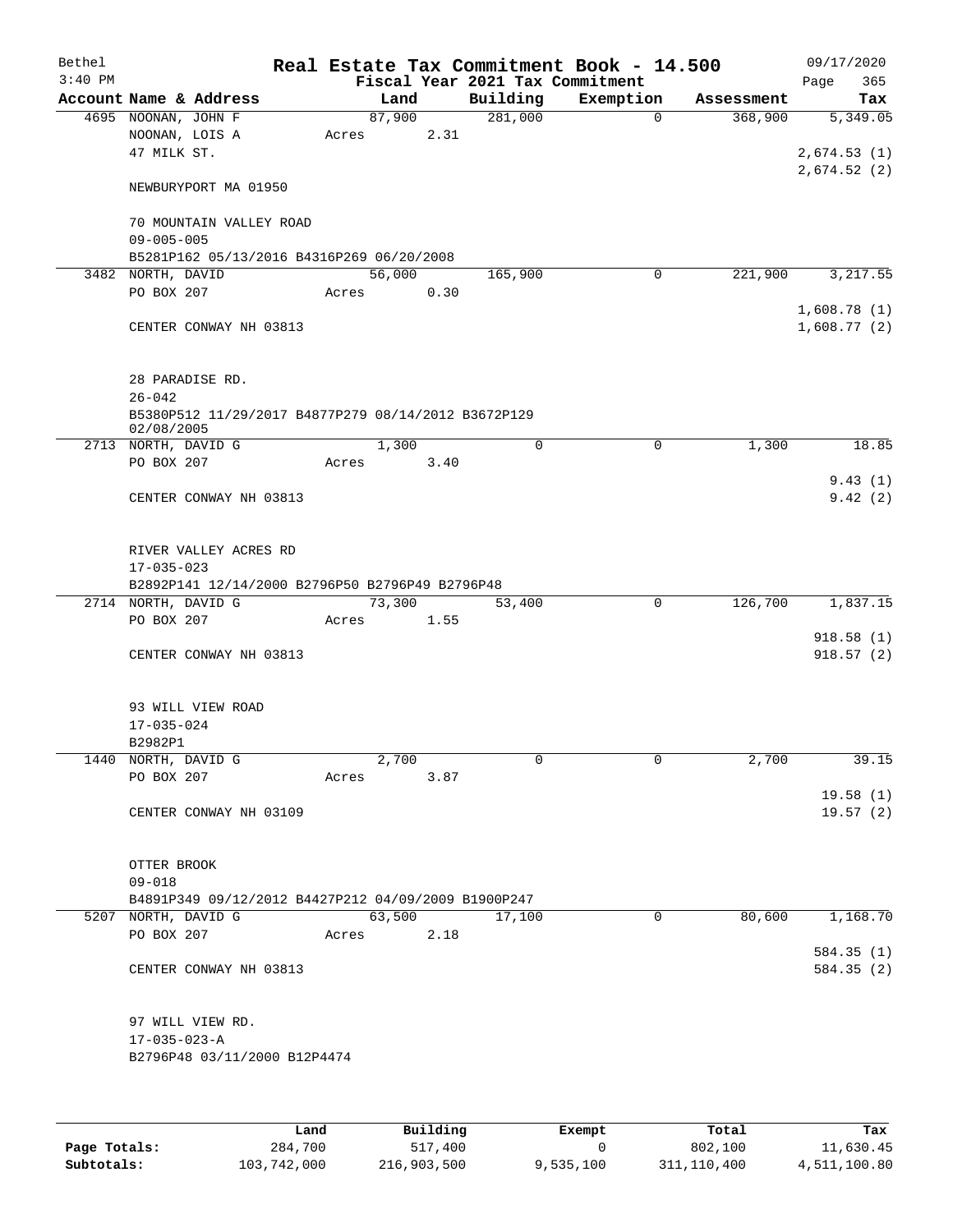| Bethel    |                                                                  |       |        |       |                                 | Real Estate Tax Commitment Book - 14.500 |            | 09/17/2020  |
|-----------|------------------------------------------------------------------|-------|--------|-------|---------------------------------|------------------------------------------|------------|-------------|
| $3:40$ PM |                                                                  |       |        |       | Fiscal Year 2021 Tax Commitment |                                          |            | 366<br>Page |
|           | Account Name & Address                                           |       | Land   |       | Building                        | Exemption                                | Assessment | Tax         |
|           | 5208 NORTH, DAVID G                                              |       | 82,300 |       | 271,200                         | $\mathbf 0$                              | 353,500    | 5,125.75    |
|           | PO BOX 207                                                       | Acres |        | 8.53  |                                 |                                          |            |             |
|           |                                                                  |       |        |       |                                 |                                          |            | 2,562.88(1) |
|           | CENTER CONWAY NH 03813                                           |       |        |       |                                 |                                          |            | 2,562.87(2) |
|           |                                                                  |       |        |       |                                 |                                          |            |             |
|           |                                                                  |       |        |       |                                 |                                          |            |             |
|           | 95 WILL VIEW RD.                                                 |       |        |       |                                 |                                          |            |             |
|           | $17 - 035 - 023 - B$                                             |       |        |       |                                 |                                          |            |             |
|           | B2796P48 03/01/2000                                              |       |        |       |                                 |                                          |            |             |
|           | 5266 NORTH, DAVID G                                              |       | 28,300 |       | 0                               | 0                                        | 28,300     | 410.35      |
|           | PO BOX 207                                                       | Acres |        | 4.94  |                                 |                                          |            |             |
|           |                                                                  |       |        |       |                                 |                                          |            | 205.18(1)   |
|           | CENTER CONWAY NH 03109                                           |       |        |       |                                 |                                          |            | 205.17(2)   |
|           |                                                                  |       |        |       |                                 |                                          |            |             |
|           |                                                                  |       |        |       |                                 |                                          |            |             |
|           | OTTER BROOK<br>$09 - 018 - 009$                                  |       |        |       |                                 |                                          |            |             |
|           | B4891P349 09/12/2012 B4427P212 04/08/2009                        |       |        |       |                                 |                                          |            |             |
|           | 5267 NORTH, DAVID G                                              |       | 26,900 |       | 0                               | $\mathsf{O}$                             | 26,900     | 390.05      |
|           | PO BOX 207                                                       | Acres |        | 3.83  |                                 |                                          |            |             |
|           |                                                                  |       |        |       |                                 |                                          |            | 195.03(1)   |
|           | CENTER CONWAY NH 03109                                           |       |        |       |                                 |                                          |            | 195.02(2)   |
|           |                                                                  |       |        |       |                                 |                                          |            |             |
|           |                                                                  |       |        |       |                                 |                                          |            |             |
|           | OTTER BROOK                                                      |       |        |       |                                 |                                          |            |             |
|           | $09 - 018 - 010$                                                 |       |        |       |                                 |                                          |            |             |
|           | B4891P349 09/12/2012 B4427P212 04/08/2009                        |       |        |       |                                 |                                          |            |             |
|           | 5262 NORTH, DAVID G                                              |       | 33,100 |       | 18,300                          | $\mathbf 0$                              | 51,400     | 745.30      |
|           | PO BOX 207                                                       | Acres |        | 13.36 |                                 |                                          |            |             |
|           |                                                                  |       |        |       |                                 |                                          |            | 372.65(1)   |
|           | CENTER CONWAY NH 03109                                           |       |        |       |                                 |                                          |            | 372.65(2)   |
|           |                                                                  |       |        |       |                                 |                                          |            |             |
|           |                                                                  |       |        |       |                                 |                                          |            |             |
|           | OTTER BROOK                                                      |       |        |       |                                 |                                          |            |             |
|           | $09 - 018 - 005$                                                 |       |        |       |                                 |                                          |            |             |
|           | B4891P349 09/12/2012 B4427P212 04/08/2009<br>5263 NORTH, DAVID G |       | 24,300 |       | $\Omega$                        | $\mathbf 0$                              | 24,300     | 352.35      |
|           | PO BOX 207                                                       | Acres |        | 1.80  |                                 |                                          |            |             |
|           |                                                                  |       |        |       |                                 |                                          |            | 176.18(1)   |
|           | CENTER CONWAY NH 03109                                           |       |        |       |                                 |                                          |            | 176.17(2)   |
|           |                                                                  |       |        |       |                                 |                                          |            |             |
|           |                                                                  |       |        |       |                                 |                                          |            |             |
|           | OTTER BROOK                                                      |       |        |       |                                 |                                          |            |             |
|           | $09 - 018 - 006$                                                 |       |        |       |                                 |                                          |            |             |
|           | B4891P349 09/12/2012 B4427P212 04/08/2009                        |       |        |       |                                 |                                          |            |             |
|           | 5264 NORTH, DAVID G                                              |       | 25,800 |       | $\Omega$                        | 0                                        | 25,800     | 374.10      |
|           | PO BOX 207                                                       | Acres |        | 2.42  |                                 |                                          |            |             |
|           |                                                                  |       |        |       |                                 |                                          |            | 187.05(1)   |
|           | CENTER CONWAY NH 03109                                           |       |        |       |                                 |                                          |            | 187.05(2)   |
|           |                                                                  |       |        |       |                                 |                                          |            |             |
|           |                                                                  |       |        |       |                                 |                                          |            |             |
|           | OTTER BROOK                                                      |       |        |       |                                 |                                          |            |             |
|           | $09 - 018 - 007$                                                 |       |        |       |                                 |                                          |            |             |
|           | B4891P349 09/12/2012 B4427P212 04/08/2009                        |       |        |       |                                 |                                          |            |             |
|           |                                                                  |       |        |       |                                 |                                          |            |             |
|           |                                                                  |       |        |       |                                 |                                          |            |             |

|              | Land        | Building    | Exempt    | Total       | Tax          |
|--------------|-------------|-------------|-----------|-------------|--------------|
| Page Totals: | 220,700     | 289,500     |           | 510,200     | 7,397.90     |
| Subtotals:   | 103,962,700 | 217,193,000 | 9,535,100 | 311,620,600 | 4,518,498.70 |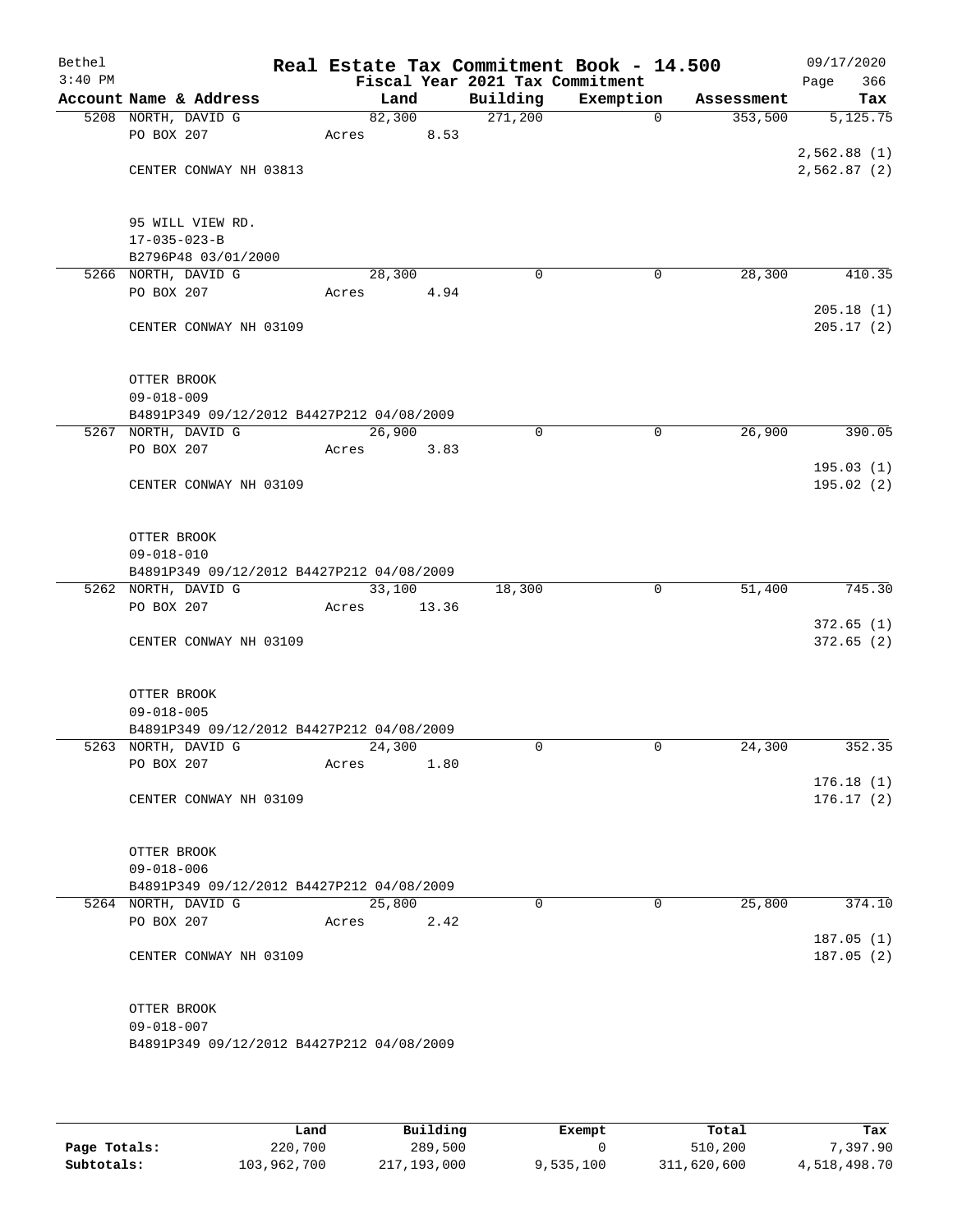| Bethel       |                                                                  |         |             |         |                                             | Real Estate Tax Commitment Book - 14.500 |             | 09/17/2020                  |  |  |
|--------------|------------------------------------------------------------------|---------|-------------|---------|---------------------------------------------|------------------------------------------|-------------|-----------------------------|--|--|
| $3:40$ PM    | Account Name & Address                                           |         | Land        |         | Fiscal Year 2021 Tax Commitment<br>Building | Exemption                                | Assessment  | 367<br>Page                 |  |  |
|              | 5270 NORTH, DEREK M.                                             |         | 28,000      |         | 0                                           | $\mathbf 0$                              | 28,000      | Tax<br>406.00               |  |  |
|              | 30 WASHINGTON ST.                                                | Acres   |             | 4.38    |                                             |                                          |             |                             |  |  |
|              |                                                                  |         |             |         |                                             |                                          |             | 203.00(1)                   |  |  |
|              | METHUEN MA 01844                                                 |         |             |         |                                             |                                          |             | 203.00(2)                   |  |  |
|              | OTTER BROOK                                                      |         |             |         |                                             |                                          |             |                             |  |  |
|              | $09 - 018 - 013$                                                 |         |             |         |                                             |                                          |             |                             |  |  |
|              | B5466P90 06/18/2019 B4891P349 09/12/2012 B4427P212<br>04/08/2009 |         |             |         |                                             |                                          |             |                             |  |  |
|              | 5269 NORTH, MEGAN M                                              |         | 27,000      |         | $\Omega$                                    | $\Omega$                                 | 27,000      | 391.50                      |  |  |
|              | 1 ESTATE DRIVE                                                   | Acres   |             | 6.05    |                                             |                                          |             |                             |  |  |
|              | MANCHESTER NH 03104                                              |         |             |         |                                             |                                          |             | 195.75(1)<br>195.75(2)      |  |  |
|              |                                                                  |         |             |         |                                             |                                          |             |                             |  |  |
|              | OTTER BROOK                                                      |         |             |         |                                             |                                          |             |                             |  |  |
|              | $09 - 018 - 012$                                                 |         |             |         |                                             |                                          |             |                             |  |  |
|              | B5466P88 06/18/2019 B4891P349 09/12/2012 B4427P212<br>04/08/2009 |         |             |         |                                             |                                          |             |                             |  |  |
|              | 5268 NORTH, STEFFAN                                              |         | 25,200      |         | $\Omega$                                    | $\mathbf 0$                              | 25,200      | 365.40                      |  |  |
|              | NORTH, SARAH PARKER                                              | Acres   |             | 3.27    |                                             |                                          |             |                             |  |  |
|              | 28 PARADISE ROAD                                                 |         |             |         |                                             |                                          |             | 182.70(1)                   |  |  |
|              | BETHEL ME 04217                                                  |         |             |         |                                             |                                          |             | 182.70(2)                   |  |  |
|              | OTTER BROOK                                                      |         |             |         |                                             |                                          |             |                             |  |  |
|              | $09 - 018 - 011$                                                 |         |             |         |                                             |                                          |             |                             |  |  |
|              | B5466P86 06/18/2019 B4891P349 09/12/2012 B4427P212<br>04/08/2009 |         |             |         |                                             |                                          |             |                             |  |  |
|              | 3332 NORTHEAST BANK                                              |         | 57,300      |         | 568,000                                     | 0                                        | 625,300     | 9,066.85                    |  |  |
|              | PO BOX 850                                                       | Acres   |             | 0.19    |                                             |                                          |             |                             |  |  |
|              | BETHEL ME 04217                                                  |         |             |         |                                             |                                          |             | 4,533.43(1)<br>4,533.42 (2) |  |  |
|              |                                                                  |         |             |         |                                             |                                          |             |                             |  |  |
|              | 11 MAIN ST.                                                      |         |             |         |                                             |                                          |             |                             |  |  |
|              | $25 - 163$                                                       |         |             |         |                                             |                                          |             |                             |  |  |
| 5381         | NORTHEAST WIRELESS<br>NETWORKS, LLC                              |         | 0           |         | 90,000                                      | 0                                        | 90,000      | 1,305.00                    |  |  |
|              | 243 MOUNT AUBURN AVE,                                            |         |             |         |                                             |                                          |             |                             |  |  |
|              | SUITE C                                                          |         |             |         |                                             |                                          |             | 652.50 (1)                  |  |  |
|              | AUBURN ME 04210                                                  |         |             |         |                                             |                                          |             | 652.50 (2)                  |  |  |
|              |                                                                  |         |             |         |                                             |                                          |             |                             |  |  |
|              | FAIRWAY RD                                                       |         |             |         |                                             |                                          |             |                             |  |  |
|              | $07 - 028 - ON$                                                  |         |             |         |                                             |                                          |             |                             |  |  |
| 3237         | NORTHERN OXFORD HEALTH<br>AND SERVICE COUNCIL                    |         | 51,400      |         | 75,100                                      | 0                                        | 126,500     | 1,834.25                    |  |  |
|              | PO BOX 959                                                       | Acres   |             | 0.32    |                                             |                                          |             |                             |  |  |
|              |                                                                  |         |             |         |                                             |                                          |             | 917.13(1)                   |  |  |
|              | BETHEL ME 04217                                                  |         |             |         |                                             |                                          |             | 917.12(2)                   |  |  |
|              | 30 RAILROAD ST.                                                  |         |             |         |                                             |                                          |             |                             |  |  |
|              | $25 - 074$                                                       |         |             |         |                                             |                                          |             |                             |  |  |
|              | B4813P200 02/09/2012 B691P179 08/18/1970                         |         |             |         |                                             |                                          |             |                             |  |  |
|              |                                                                  | Land    | Building    |         |                                             | Exempt                                   | Total       | Tax                         |  |  |
| Page Totals: |                                                                  | 188,900 |             | 733,100 |                                             | $\mathbf 0$                              | 922,000     | 13,369.00                   |  |  |
| Subtotals:   | 104, 151, 600                                                    |         | 217,926,100 |         |                                             | 9,535,100                                | 312,542,600 | 4,531,867.70                |  |  |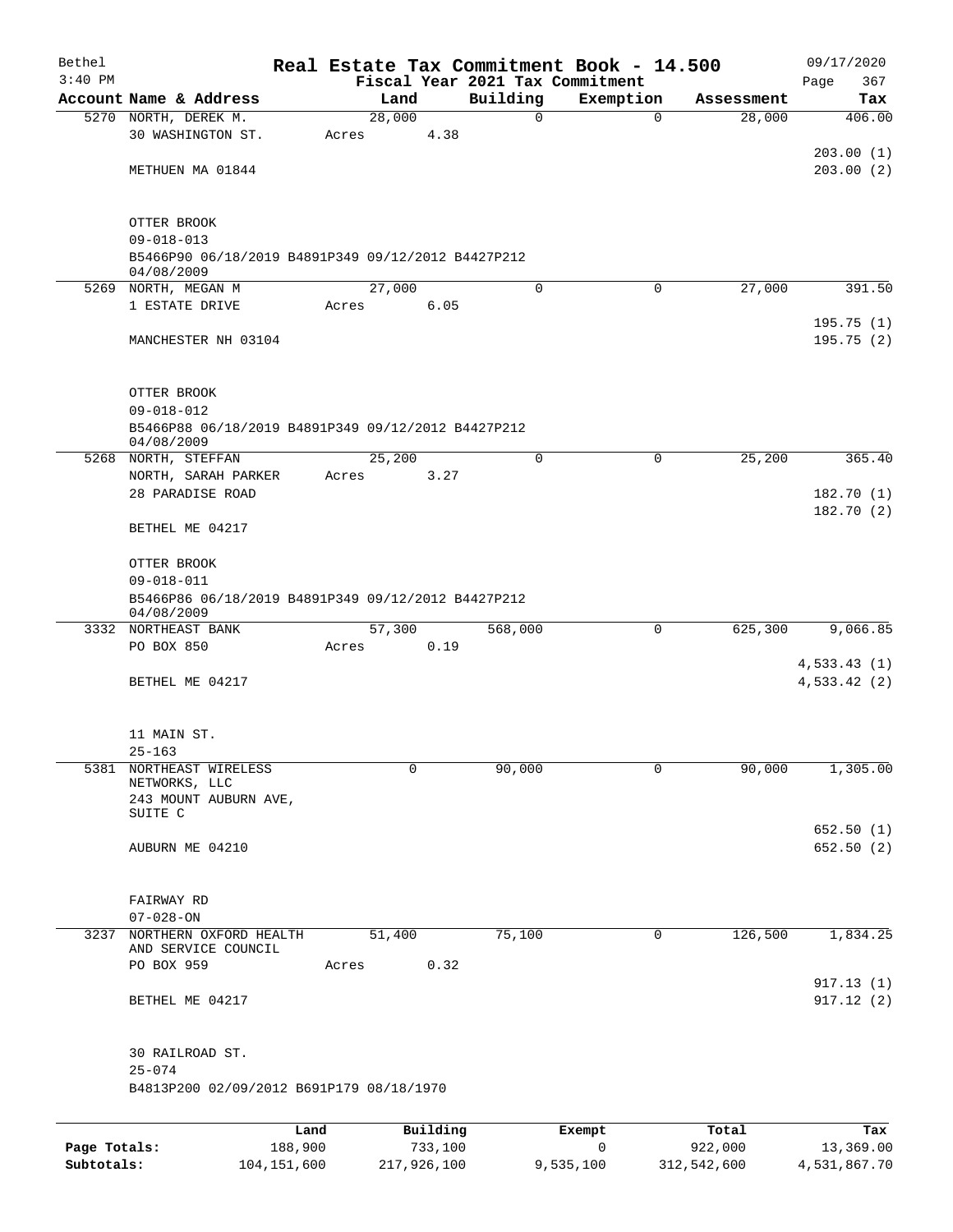| Bethel<br>$3:40$ PM |                                                   |                 | Fiscal Year 2021 Tax Commitment |           | Real Estate Tax Commitment Book - 14.500 |                    | 09/17/2020<br>Page<br>368  |
|---------------------|---------------------------------------------------|-----------------|---------------------------------|-----------|------------------------------------------|--------------------|----------------------------|
|                     | Account Name & Address                            |                 | Land                            | Building  | Exemption                                | Assessment         | Tax                        |
|                     | 3431 NORWAY SAVINGS BANK                          |                 | 122,200                         | 1,438,600 | $\mathbf 0$                              | 1,560,800          | 22,631.60                  |
|                     | ATTN. BRIAN SHIBLES,<br>VICE PRES/CFO             | Acres           | 1.75                            |           |                                          |                    |                            |
|                     | PO BOX 347                                        |                 |                                 |           |                                          |                    | 11,315.80                  |
|                     | NORWAY ME 04268                                   |                 |                                 |           |                                          |                    | 11,315.80                  |
|                     |                                                   |                 |                                 |           |                                          |                    |                            |
|                     | 1 PARKWAY                                         |                 |                                 |           |                                          |                    |                            |
|                     | $25 - 245 - 001$                                  |                 |                                 |           |                                          |                    |                            |
|                     | B2778P182 12/21/1999                              |                 |                                 |           |                                          |                    |                            |
|                     | 219 NOYES, BRANDON                                |                 | 17,100                          | 0         | 0                                        | 17,100             | 247.95                     |
|                     | 62 1/2 EVERGREEN AVE.                             | Acres           | 0.51                            |           |                                          |                    |                            |
|                     |                                                   |                 |                                 |           |                                          |                    | 123.98(1)                  |
|                     | OLD ORCHARD BEACH ME<br>04064                     |                 |                                 |           |                                          |                    | 123.97(2)                  |
|                     |                                                   |                 |                                 |           |                                          |                    |                            |
|                     |                                                   |                 |                                 |           |                                          |                    |                            |
|                     | BIRD HILL RD.                                     |                 |                                 |           |                                          |                    |                            |
|                     | $04 - 062$<br>B3538P294 06/16/2004                |                 |                                 |           |                                          |                    |                            |
|                     | 5290 NUNES, JOHN S                                |                 | 36,300                          | 249,400   | $\mathbf 0$                              | 285,700            | 4,142.65                   |
|                     | NUNES, MARCELLE M                                 | Acres           | 1.89                            |           |                                          |                    |                            |
|                     | 15 REED ST.                                       |                 |                                 |           |                                          |                    | 2,071.33(1)                |
|                     |                                                   |                 |                                 |           |                                          |                    | 2,071.32(2)                |
|                     | TIVERTON RI 02878                                 |                 |                                 |           |                                          |                    |                            |
|                     | 61 SECOND ST                                      |                 |                                 |           |                                          |                    |                            |
|                     | $22 - 029 - 008 - A$                              |                 |                                 |           |                                          |                    |                            |
|                     | B5056P1 10/29/2013 B13P4653 06/23/2010            |                 |                                 |           |                                          |                    |                            |
|                     | 3486 NUTTING-BAILEY, WENDY L                      |                 | 69,700                          | 115,700   | 25,000                                   | 160,400            | 2,325.80                   |
|                     | LIBBY, PETER                                      | Acres           | 2.00                            |           | 01 Homestead (HM)                        |                    |                            |
|                     | 44 PARADISE ROAD                                  |                 |                                 |           |                                          |                    | 1,162.90(1)<br>1,162.90(2) |
|                     | BETHEL ME 04217                                   |                 |                                 |           |                                          |                    |                            |
|                     |                                                   |                 |                                 |           |                                          |                    |                            |
|                     | 44 PARADISE RD.                                   |                 |                                 |           |                                          |                    |                            |
|                     | $26 - 046$                                        |                 |                                 |           |                                          |                    |                            |
|                     | B5463P887 05/29/2019 B3910P194 03/29/2006         |                 |                                 |           |                                          |                    |                            |
| 1479                | OAKES, DONALD E                                   |                 | 48,700                          | 171,900   | $\mathbf 0$                              | 220,600            | 3,198.70                   |
|                     | 176 FORESIDE RD                                   | Acres           | 1.20                            |           |                                          |                    | 1,599.35(1)                |
|                     | FALMOUTH ME 04105 1719                            |                 |                                 |           |                                          |                    | 1,599.35(2)                |
|                     |                                                   |                 |                                 |           |                                          |                    |                            |
|                     |                                                   |                 |                                 |           |                                          |                    |                            |
|                     | 11 GOSS POND RD.                                  |                 |                                 |           |                                          |                    |                            |
|                     | $09 - 007 - 001 - 004$                            |                 |                                 |           |                                          |                    |                            |
|                     | B3569P138 08/12/2004 B3235P151                    |                 |                                 |           |                                          |                    |                            |
|                     | 1415 OAKES, EDWARD FINLEY                         |                 | 83,800                          | 76,800    | 0                                        | 160,600            | 2,328.70                   |
|                     | MAINE REALTY TRUST<br>428 RICHMOND RD             | Acres           | 242.00                          |           |                                          |                    | 1, 164.35(1)               |
|                     |                                                   |                 |                                 |           |                                          |                    | 1,164.35(2)                |
|                     | TROY NH 03465                                     |                 |                                 |           |                                          |                    |                            |
|                     | 116 CHASE ROAD                                    |                 |                                 |           |                                          |                    |                            |
|                     | $09 - 001$                                        |                 |                                 |           |                                          |                    |                            |
|                     | B5197P71 12/30/2014 B4441P268 05/18/2009 B3955P45 |                 |                                 |           |                                          |                    |                            |
|                     | 03/31/2006 B623P231                               |                 |                                 |           |                                          |                    |                            |
|                     |                                                   |                 |                                 |           |                                          |                    |                            |
| Page Totals:        |                                                   | Land<br>377,800 | Building<br>2,052,400           |           | Exempt<br>25,000                         | Total<br>2,405,200 | Tax<br>34,875.40           |
|                     |                                                   |                 |                                 |           |                                          |                    |                            |

**Subtotals:** 104,529,400 219,978,500 9,560,100 314,947,800 4,566,743.10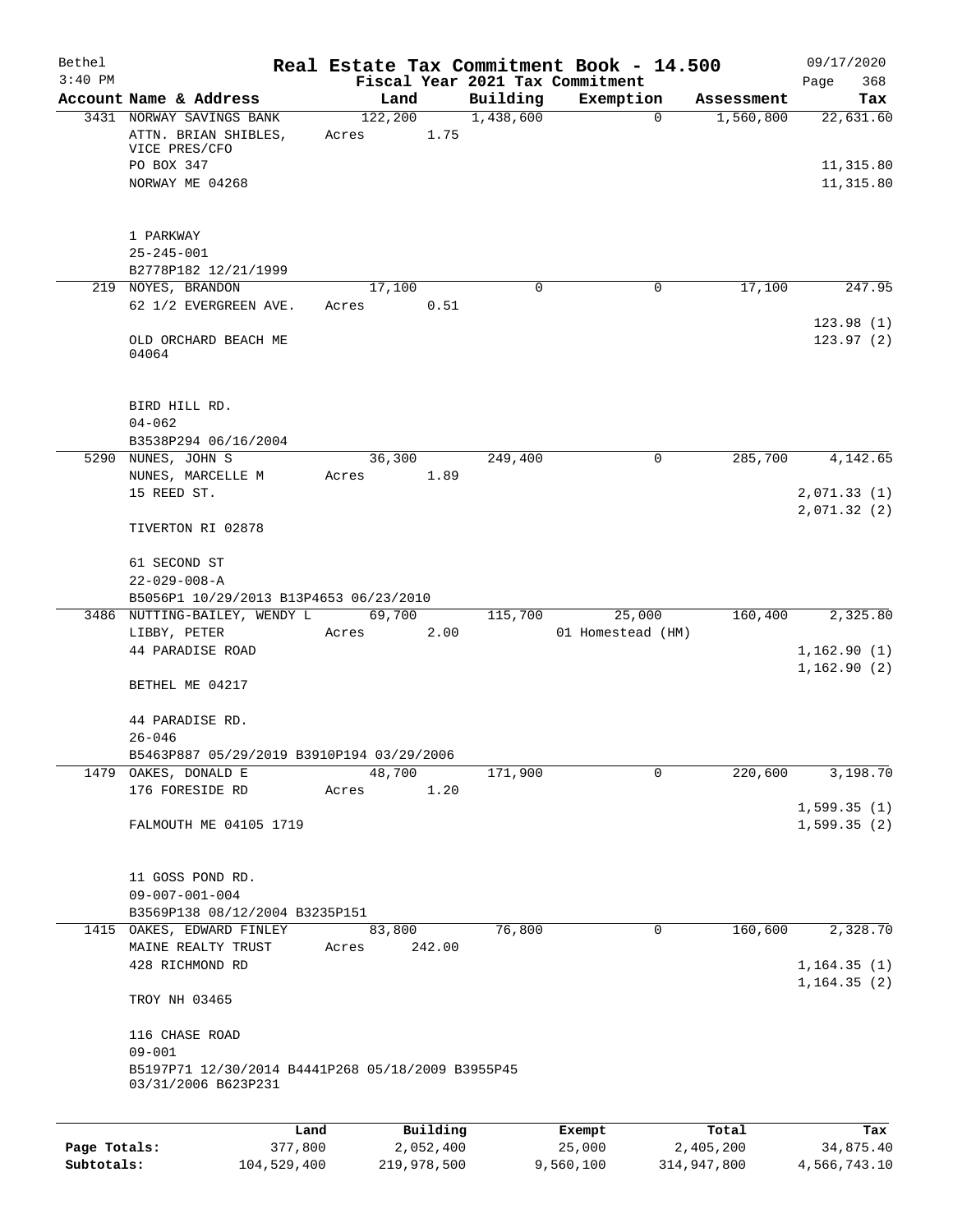| Bethel<br>$3:40$ PM |                                                |        |       | Fiscal Year 2021 Tax Commitment | Real Estate Tax Commitment Book - 14.500 |            | 09/17/2020<br>Page<br>369  |
|---------------------|------------------------------------------------|--------|-------|---------------------------------|------------------------------------------|------------|----------------------------|
|                     | Account Name & Address                         | Land   |       | Building                        | Exemption                                | Assessment | Tax                        |
|                     | 2660 OBEAR, THOMAS ROBERT                      | 33,500 |       | 0                               | $\mathbf 0$                              | 33,500     | 485.75                     |
|                     | 191 DAMON RD                                   | Acres  | 10.00 |                                 |                                          |            |                            |
|                     |                                                |        |       |                                 |                                          |            | 242.88 (1)                 |
|                     | SUMNER ME 04292                                |        |       |                                 |                                          |            | 242.87(2)                  |
|                     | DAISY BRYANT ROAD                              |        |       |                                 |                                          |            |                            |
|                     | $17 - 003 - 00A$                               |        |       |                                 |                                          |            |                            |
|                     | B5147P172 08/08/2014 B3481P86 03/22/2004       |        |       |                                 |                                          |            |                            |
|                     | 4703 OBERY, CURTIS                             | 91,400 |       | 299,200                         | 0                                        | 390,600    | 5,663.70                   |
|                     | OBERY, LISA                                    | Acres  | 3.60  |                                 |                                          |            |                            |
|                     | 88 ROCK RIDGE ROAD                             |        |       |                                 |                                          |            | 2,831.85(1)<br>2,831.85(2) |
|                     | CUMBERLAND ME 04021                            |        |       |                                 |                                          |            |                            |
|                     | 43 MOUNTAIN VALLEY ROAD                        |        |       |                                 |                                          |            |                            |
|                     | $09 - 005 - 013$                               |        |       |                                 |                                          |            |                            |
|                     | B3979P121 07/31/2006 B3868P62 01/04/2006       |        |       |                                 |                                          |            |                            |
|                     | 5433 OBRIEN, CAROLYN C &<br>ROBERT E, TRUSTEES | 73,300 |       | $\mathbf 0$                     | 0                                        | 73,300     | 1,062.85                   |
|                     | OF THE CAROLYN OBRIEN                          | Acres  | 1.82  |                                 |                                          |            |                            |
|                     | LIVING TRUST<br>2879 S PONTE VEDRA BLVD        |        |       |                                 |                                          |            | 531.43(1)                  |
|                     | PONTE VEDRA FL                                 |        |       |                                 |                                          |            | 531.42(2)                  |
|                     | 32082-4529                                     |        |       |                                 |                                          |            |                            |
|                     | PARADISE RD.                                   |        |       |                                 |                                          |            |                            |
|                     | $26 - 066 - 003$                               |        |       |                                 |                                          |            |                            |
|                     | B5369P134 B3835P42 11/03/2005                  |        |       |                                 |                                          |            |                            |
|                     | 2888 OBRIEN, CAROLYN C &<br>ROBERT E, TRUSTEES | 21,700 |       | $\mathbf 0$                     | 0                                        | 21,700     | 314.65                     |
|                     | OF THE CAROLYN OBRIEN                          | Acres  | 3.00  |                                 |                                          |            |                            |
|                     | LIVING TRUST                                   |        |       |                                 |                                          |            |                            |
|                     | 2879 S. PONTE VEDRA<br>BLVD.                   |        |       |                                 |                                          |            | 157.33(1)                  |
|                     |                                                |        |       |                                 |                                          |            | 157.32(2)                  |
|                     | PONTE VEDRA FL 32082<br>4529                   |        |       |                                 |                                          |            |                            |
|                     | INTERVALE RD N/S                               |        |       |                                 |                                          |            |                            |
|                     | $20 - 007$                                     |        |       |                                 |                                          |            |                            |
|                     | B3835P42 11/03/2005                            |        |       |                                 |                                          |            |                            |
|                     | 1668 OBRIEN, CAROLYN C &<br>ROBERT E, TRUSTEES | 9,300  |       | $\mathbf 0$                     | $\mathbf 0$                              | 9,300      | 134.85                     |
|                     | OF THE CAROLYN OBRIEN<br>LIVING TRUST          | Acres  | 18.00 |                                 |                                          |            |                            |
|                     | 2879 S. PONTE VEDRA<br><b>BLVD</b>             |        |       |                                 |                                          |            | 67.43(1)                   |
|                     |                                                |        |       |                                 |                                          |            | 67.42(2)                   |
|                     | PONTE VEDRA FL 32082<br>4529                   |        |       |                                 |                                          |            |                            |
|                     | RTE 2 N/S                                      |        |       |                                 |                                          |            |                            |
|                     | $12 - 025$                                     |        |       |                                 |                                          |            |                            |
|                     | B3835P42 11/03/2005                            |        |       |                                 |                                          |            |                            |

|              | Land        | Building      | Exempt    | Total       | Tax          |
|--------------|-------------|---------------|-----------|-------------|--------------|
| Page Totals: | 229,200     | 299,200       |           | 528,400     | 7,661.80     |
| Subtotals:   | 104,758,600 | 220, 277, 700 | 9,560,100 | 315,476,200 | 4,574,404.90 |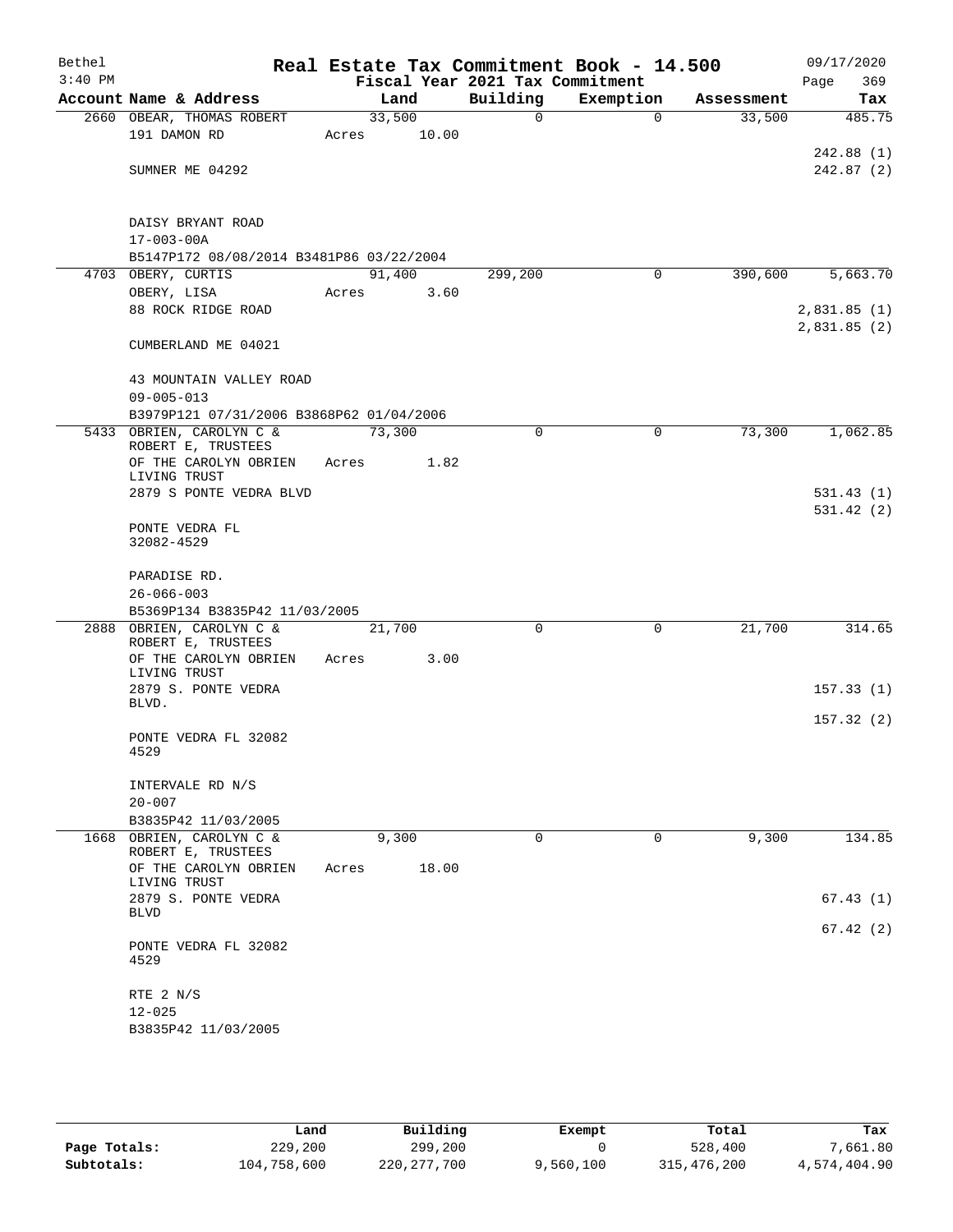| Bethel    |                                                                                 |                 |        |                                 | Real Estate Tax Commitment Book - 14.500 |            | 09/17/2020                   |
|-----------|---------------------------------------------------------------------------------|-----------------|--------|---------------------------------|------------------------------------------|------------|------------------------------|
| $3:40$ PM |                                                                                 |                 |        | Fiscal Year 2021 Tax Commitment |                                          |            | 370<br>Page                  |
|           | Account Name & Address                                                          |                 | Land   | Building                        | Exemption                                | Assessment | Tax                          |
|           | 76 OBRIEN, CAROLYN C &<br>ROBERT E, TRUSTEES                                    | 34,900          |        | 0                               | $\Omega$                                 | 34,900     | 506.05                       |
|           | OF THE CAROLYN OBRIEN<br>LIVING TRUST                                           | Acres           | 140.00 |                                 |                                          |            |                              |
|           | 2879 S. PONTE VEDRA<br>BLVD.                                                    |                 |        |                                 |                                          |            | 253.03(1)                    |
|           | PONTE VEDRA FL 32082<br>4529                                                    |                 |        |                                 |                                          |            | 253.02(2)                    |
|           | SONGO POND RD.                                                                  |                 |        |                                 |                                          |            |                              |
|           | $02 - 002$                                                                      |                 |        |                                 |                                          |            |                              |
|           | B3835P42 11/03/2005                                                             |                 |        |                                 |                                          |            |                              |
|           | 165 OCHOA, KAYLA                                                                | 34,700          |        | 64,700                          | 0                                        | 99,400     | 1,441.30                     |
|           | STEVENSON, STEVENSON,<br><b>DENISE</b>                                          | Acres           | 2.30   |                                 |                                          |            |                              |
|           | 620 MEADOWBRIAR STREET                                                          |                 |        |                                 |                                          |            | 720.65(1)<br>720.65(2)       |
|           | LEAGUE CITY TX 77573                                                            |                 |        |                                 |                                          |            |                              |
|           | 678 WALKERS MILLS RD.                                                           |                 |        |                                 |                                          |            |                              |
|           | $04 - 021$<br>B5422P662 08/03/2018 B4977P240 04/23/2013 B4428P128<br>02/17/2009 |                 |        |                                 |                                          |            |                              |
|           | 3030 OCHTERA, CAROLINE                                                          |                 | 31,800 | 203,800                         | $\Omega$                                 | 235,600    | 3,416.20                     |
|           | 28 TAYLOR WOODS ROAD                                                            | Acres           | 1.25   |                                 |                                          |            |                              |
|           | BETHEL ME 04217                                                                 |                 |        |                                 |                                          |            | 1,708.10(1)<br>1,708.10(2)   |
|           |                                                                                 |                 |        |                                 |                                          |            |                              |
|           | 28 TAYLOR WOODS RD.<br>$22 - 026 - 007$                                         |                 |        |                                 |                                          |            |                              |
|           | B4329P132 07/30/2008 B3414P273 11/07/2003                                       |                 |        |                                 |                                          |            |                              |
|           | 407 OCHTERA, JON M<br>ANDREWS, WILLOW                                           | 57,000<br>Acres | 6.60   | 114,500                         | 25,000<br>01 Homestead (HM)              | 146,500    | 2,124.25                     |
|           | PO BOX 1792                                                                     |                 |        |                                 |                                          |            | 1,062.13(1)                  |
|           |                                                                                 |                 |        |                                 |                                          |            | 1,062.12(2)                  |
|           | BETHEL ME 04217                                                                 |                 |        |                                 |                                          |            |                              |
|           | 182 CHESTNUT KNOLL LANE                                                         |                 |        |                                 |                                          |            |                              |
|           | $06 - 027 - 015$                                                                |                 |        |                                 |                                          |            |                              |
|           | B4320P63 07/03/2008                                                             |                 |        |                                 |                                          |            |                              |
|           | 929 O'CONNELL, CANDICE M                                                        | 33,600          |        | 131,700                         | 0                                        | 165,300    | 2,396.85                     |
|           | O'CONNELL, BRENDAN                                                              |                 |        |                                 |                                          |            |                              |
|           | 18 DEERFIELD STREET                                                             |                 |        |                                 |                                          |            | 1, 198.43(1)<br>1, 198.42(2) |
|           | QUINCY MA 02171                                                                 |                 |        |                                 |                                          |            |                              |
|           | 100 FAIRWAY ROAD                                                                |                 |        |                                 |                                          |            |                              |
|           | $07 - 028 - 528$                                                                |                 |        |                                 |                                          |            |                              |
|           | B5354P223 07/05/2017 B3433P6 12/10/2003                                         |                 |        |                                 |                                          |            |                              |

|              | Land        | Building    | Exempt    | Total       | Tax          |
|--------------|-------------|-------------|-----------|-------------|--------------|
| Page Totals: | 192,000     | 514,700     | 25,000    | 681,700     | 9,884.65     |
| Subtotals:   | 104,950,600 | 220,792,400 | 9,585,100 | 316,157,900 | 4,584,289.55 |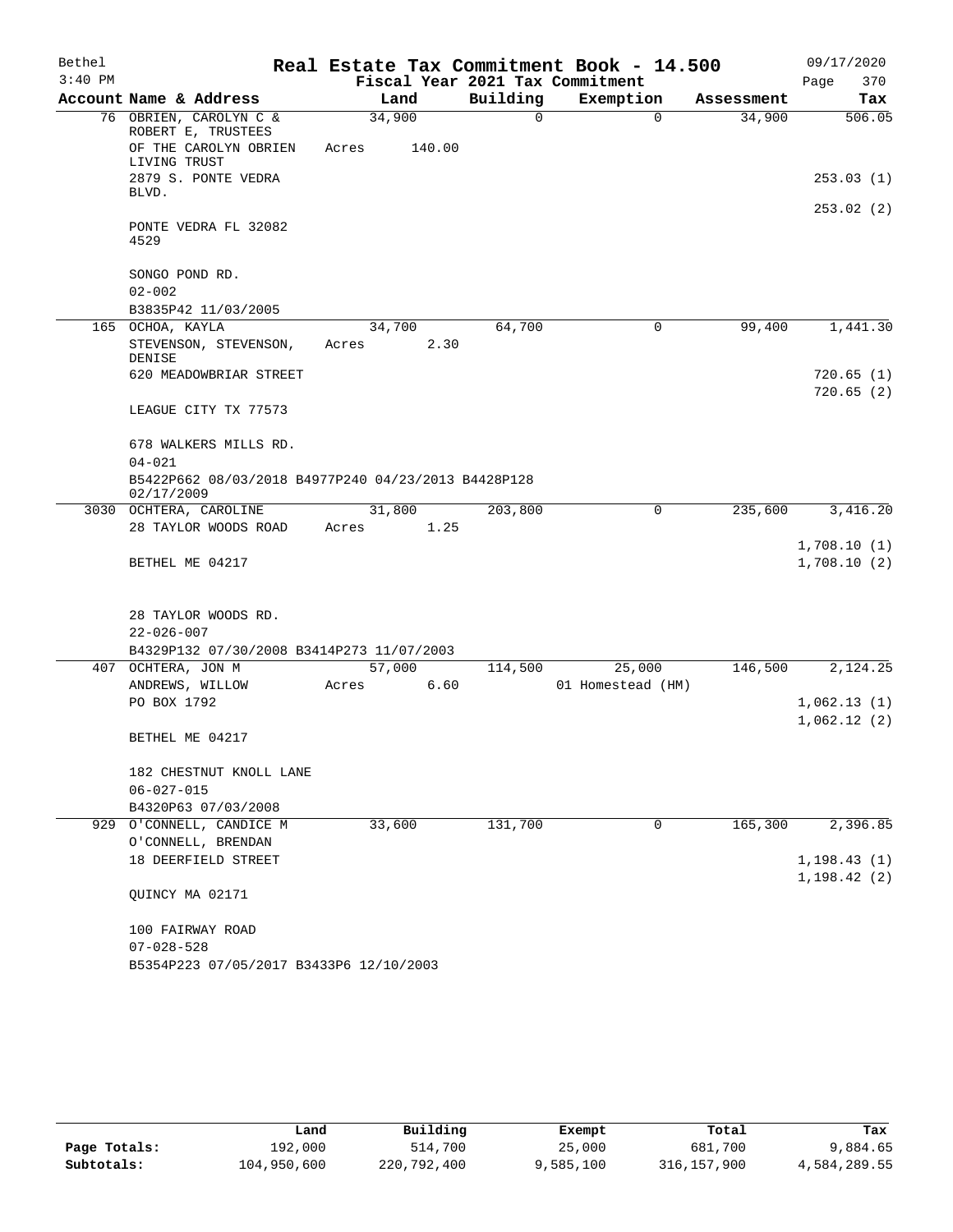| Bethel<br>$3:40$ PM |                                           |        |       |             | Real Estate Tax Commitment Book - 14.500<br>Fiscal Year 2021 Tax Commitment |            | 09/17/2020   |
|---------------------|-------------------------------------------|--------|-------|-------------|-----------------------------------------------------------------------------|------------|--------------|
|                     | Account Name & Address                    |        | Land  | Building    | Exemption                                                                   | Assessment | 371<br>Page  |
|                     |                                           | 41,700 |       |             |                                                                             |            | Tax          |
|                     | 5138 O'CONNER, MAURICE<br>7615 PALMER CT  |        | 2.26  | $\mathbf 0$ | $\mathbf 0$                                                                 | 41,700     | 604.65       |
|                     |                                           | Acres  |       |             |                                                                             |            | 302.33(1)    |
|                     | NAPLES FL 34113                           |        |       |             |                                                                             |            | 302.32(2)    |
|                     |                                           |        |       |             |                                                                             |            |              |
|                     |                                           |        |       |             |                                                                             |            |              |
|                     | LOCKE SUMMIT ESTATES                      |        |       |             |                                                                             |            |              |
|                     | $21 - 002 - 011$                          |        |       |             |                                                                             |            |              |
|                     | B4849P319 05/30/2012 B3679P183 02/28/2005 |        |       |             |                                                                             |            |              |
|                     | 3018 O'CONNOR, JAMES L                    | 64,900 |       | $\Omega$    | 0                                                                           | 64,900     | 941.05       |
|                     | O'CONNOR, LAURETTA L                      | Acres  | 3.30  |             |                                                                             |            |              |
|                     | 65 ELM ST.                                |        |       |             |                                                                             |            | 470.53(1)    |
|                     |                                           |        |       |             |                                                                             |            | 470.52 (2)   |
|                     | CHELMSFORD MA 08124                       |        |       |             |                                                                             |            |              |
|                     |                                           |        |       |             |                                                                             |            |              |
|                     | TAYLOR WOODS/LOT 18                       |        |       |             |                                                                             |            |              |
|                     | $22 - 026 - 018$                          |        |       |             |                                                                             |            |              |
|                     | B3176P247                                 |        |       |             |                                                                             |            |              |
|                     | 125 O'CONNOR, TIM                         | 41,600 |       | 137,800     | 25,000                                                                      | 154,400    | 2,238.80     |
|                     | O'CONNOR, TERESA                          | Acres  | 2.87  |             | 01 Homestead (HM)                                                           |            |              |
|                     | 326 VERNON ST.                            |        |       |             |                                                                             |            | 1, 119.40(1) |
|                     | BETHEL ME 04217                           |        |       |             |                                                                             |            | 1, 119.40(2) |
|                     |                                           |        |       |             |                                                                             |            |              |
|                     | 326 VERNON ST.                            |        |       |             |                                                                             |            |              |
|                     | $03 - 006 - 003$                          |        |       |             |                                                                             |            |              |
|                     | B2130P60 06/13/1994 B1701P284 12/05/1989  |        |       |             |                                                                             |            |              |
|                     | 1593 O'DONNELL, BARBARA SUE               | 28,800 |       | 0           | $\mathbf 0$                                                                 | 28,800     | 417.60       |
|                     | PO BOX 728                                | Acres  | 1.00  |             |                                                                             |            |              |
|                     |                                           |        |       |             |                                                                             |            | 208.80(1)    |
|                     | BETHEL ME 04217                           |        |       |             |                                                                             |            | 208.80(2)    |
|                     |                                           |        |       |             |                                                                             |            |              |
|                     |                                           |        |       |             |                                                                             |            |              |
|                     | BARKER RD.                                |        |       |             |                                                                             |            |              |
|                     | $11 - 058 - 001$                          |        |       |             |                                                                             |            |              |
|                     | B2634P69                                  |        |       |             |                                                                             |            |              |
|                     | 3329 O'DONNELL, BARBARA SUE               | 67,000 |       | 236,400     | 25,000                                                                      | 278,400    | 4,036.80     |
|                     | PO BOX 728                                | Acres  | 0.26  |             | 01 Homestead (HM)                                                           |            |              |
|                     |                                           |        |       |             |                                                                             |            | 2,018.40(1)  |
|                     | BETHEL ME 04217                           |        |       |             |                                                                             |            | 2,018.40(2)  |
|                     |                                           |        |       |             |                                                                             |            |              |
|                     | 29 MAIN ST.                               |        |       |             |                                                                             |            |              |
|                     | $25 - 160$                                |        |       |             |                                                                             |            |              |
|                     | B5107P216 04/23/2014 B3841P13 08/25/2005  |        |       |             |                                                                             |            |              |
|                     | 3318 O'DONNELL, BARBARA SUE               |        | 9,600 | $\Omega$    | $\Omega$                                                                    | 9,600      | 139.20       |
|                     | PO BOX 728                                | Acres  | 0.17  |             |                                                                             |            |              |
|                     |                                           |        |       |             |                                                                             |            | 69.60(1)     |
|                     | BETHEL ME 04217                           |        |       |             |                                                                             |            | 69.60(2)     |
|                     |                                           |        |       |             |                                                                             |            |              |
|                     |                                           |        |       |             |                                                                             |            |              |
|                     | 14 SPRING ST.                             |        |       |             |                                                                             |            |              |
|                     | $25 - 150$                                |        |       |             |                                                                             |            |              |
|                     | B5107P216 04/23/2014 B3841P13 08/25/2005  |        |       |             |                                                                             |            |              |
|                     |                                           |        |       |             |                                                                             |            |              |

|              | Land        | Building    | Exempt    | Total       | Tax          |
|--------------|-------------|-------------|-----------|-------------|--------------|
| Page Totals: | 253,600     | 374,200     | 50,000    | 577,800     | 8,378.10     |
| Subtotals:   | 105,204,200 | 221,166,600 | 9,635,100 | 316,735,700 | 4,592,667.65 |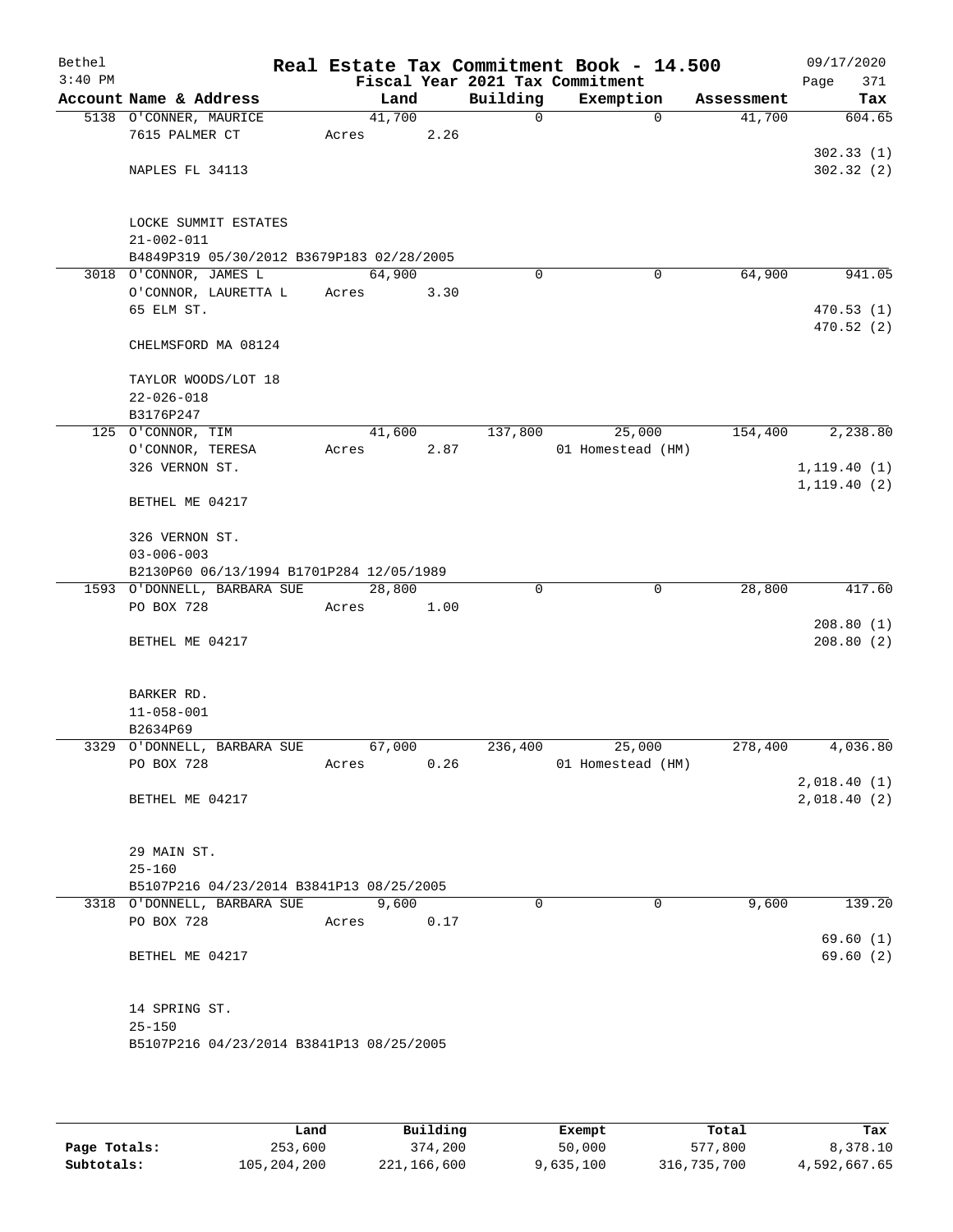| Bethel    |                                                     |       |          |          | Real Estate Tax Commitment Book - 14.500 |            | 09/17/2020  |
|-----------|-----------------------------------------------------|-------|----------|----------|------------------------------------------|------------|-------------|
| $3:40$ PM |                                                     |       |          |          | Fiscal Year 2021 Tax Commitment          |            | Page<br>372 |
|           | Account Name & Address                              |       | Land     | Building | Exemption                                | Assessment | Tax         |
|           | 2972 OGDEN, DIANE                                   |       | 33,600   | 106,900  | $\mathbf 0$                              | 140,500    | 2,037.25    |
|           | MONGEON, BETHANY C                                  |       |          |          |                                          |            |             |
|           | 951 CAROLINE STREET                                 |       |          |          |                                          |            | 1,018.63(1) |
|           |                                                     |       |          |          |                                          |            | 1,018.62(2) |
|           | KEY WEST FL 33040                                   |       |          |          |                                          |            |             |
|           | 7 CHERRY LANE                                       |       |          |          |                                          |            |             |
|           | $22 - 002 - 001 - 008$                              |       |          |          |                                          |            |             |
|           | B3247P120 02/17/2003                                |       |          |          |                                          |            |             |
|           | 1511 OILER, JOHN P                                  |       | 29,500   | 0        | $\mathbf 0$                              | 29,500     | 427.75      |
|           | 2506 LAKESIDE DRIVE                                 | Acres | 6.00     |          |                                          |            |             |
|           |                                                     |       |          |          |                                          |            | 213.88(1)   |
|           | BALDWIN NY 11510                                    |       |          |          |                                          |            | 213.87(2)   |
|           |                                                     |       |          |          |                                          |            |             |
|           |                                                     |       |          |          |                                          |            |             |
|           | WESTWOODS RD.                                       |       |          |          |                                          |            |             |
|           | $11 - 012 - 006$                                    |       |          |          |                                          |            |             |
|           | B5333P151 03/01/2017 B4079P295 01/19/2007 B3132P1   |       |          |          |                                          |            |             |
|           | 07/02/2002                                          |       |          |          |                                          |            |             |
|           | 1464 OJEDA, HERIBERTO                               |       | 33,900   | 79,600   | 25,000                                   | 88,500     | 1,283.25    |
|           | OJEDA, MERRIE L<br>PO BOX 714                       | Acres | 1.70     |          | 01 Homestead (HM)                        |            | 641.63(1)   |
|           |                                                     |       |          |          |                                          |            | 641.62(2)   |
|           | BETHEL ME 04217                                     |       |          |          |                                          |            |             |
|           |                                                     |       |          |          |                                          |            |             |
|           | 401 EAST BETHEL RD.                                 |       |          |          |                                          |            |             |
|           | $09 - 038 - 002$                                    |       |          |          |                                          |            |             |
|           | B2243P347 08/11/1995                                |       |          |          |                                          |            |             |
|           | 3327 OJEDA, MERRIE LEE                              |       | 43,600   | 84,200   | 0                                        | 127,800    | 1,853.10    |
|           | OJEDA, HERIBERTO C                                  | Acres | 0.22     |          |                                          |            |             |
|           | PO BOX 714                                          |       |          |          |                                          |            | 926.55(1)   |
|           |                                                     |       |          |          |                                          |            | 926.55(2)   |
|           | BETHEL ME 04217                                     |       |          |          |                                          |            |             |
|           |                                                     |       |          |          |                                          |            |             |
|           | 15 SPRING ST                                        |       |          |          |                                          |            |             |
|           | $25 - 158$                                          |       |          |          |                                          |            |             |
|           | B5513P997 03/30/2020 B5313P504 11/01/2016 B651P471  |       |          |          |                                          |            |             |
|           | 03/30/197<br>244 OKENQUIST, GARY R                  |       | 68,100   | 242,000  | 25,000                                   | 285,100    | 4,133.95    |
|           | OKENQUIST, EDITH D                                  | Acres | 5.52     |          | 01 Homestead (HM)                        |            |             |
|           | 78 HIGHLAND AVENUE.                                 |       |          |          |                                          |            | 2,066.98(1) |
|           |                                                     |       |          |          |                                          |            | 2,066.97(2) |
|           | BETHEL ME 04217 5902                                |       |          |          |                                          |            |             |
|           |                                                     |       |          |          |                                          |            |             |
|           | 78 HIGHLAND AVE.                                    |       |          |          |                                          |            |             |
|           | $04 - 083 - 011$                                    |       |          |          |                                          |            |             |
|           | B1559P182 12/09/1992                                |       |          |          |                                          |            |             |
|           | 3312 OLIVER, ASHLEY E                               |       | 35,500   | 51,400   | $\mathsf{O}$                             | 86,900     | 1,260.05    |
|           | 15 PHILBROOK ST                                     | Acres | 0.18     |          |                                          |            |             |
|           |                                                     |       |          |          |                                          |            | 630.03(1)   |
|           | BETHEL ME 04217                                     |       |          |          |                                          |            | 630.02(2)   |
|           |                                                     |       |          |          |                                          |            |             |
|           | 15 PHILBROOK ST.                                    |       |          |          |                                          |            |             |
|           | $25 - 145$                                          |       |          |          |                                          |            |             |
|           | B5329P283 02/01/2017 B5295P319 08/01/2016 B4852P181 |       |          |          |                                          |            |             |
|           | 06/08/2012 B4843P79 05/08/2012 B3008P252 09/28/2001 |       |          |          |                                          |            |             |
|           |                                                     |       |          |          |                                          |            |             |
|           |                                                     | Land  | Building |          | Exempt                                   | Total      | Tax         |
|           |                                                     |       |          |          |                                          |            |             |

**Page Totals:** 244,200 564,100 50,000 758,300 10,995.35 **Subtotals:** 105,448,400 221,730,700 9,685,100 317,494,000 4,603,663.00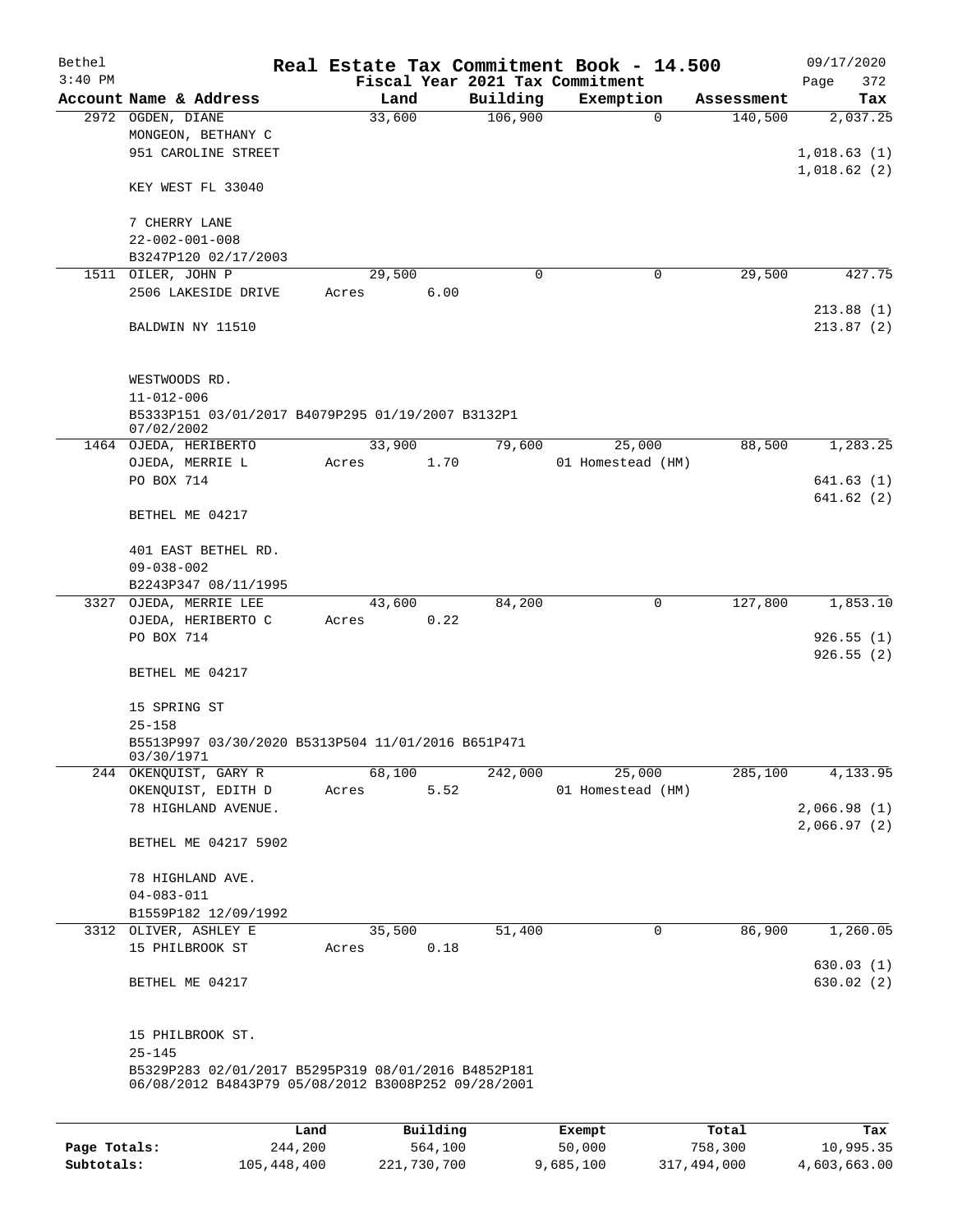| Bethel    |                                                                         |       |        |       |                                 | Real Estate Tax Commitment Book - 14.500 |            | 09/17/2020  |
|-----------|-------------------------------------------------------------------------|-------|--------|-------|---------------------------------|------------------------------------------|------------|-------------|
| $3:40$ PM |                                                                         |       |        |       | Fiscal Year 2021 Tax Commitment |                                          |            | Page<br>373 |
|           | Account Name & Address                                                  |       | Land   |       | Building                        | Exemption                                | Assessment | Tax         |
|           | 202 OLIVER, BRIAN                                                       |       | 23,100 |       | 30,800                          | $\mathbf 0$                              | 53,900     | 781.55      |
|           | 37 ROYAL RD.                                                            | Acres |        | 0.48  |                                 |                                          |            |             |
|           |                                                                         |       |        |       |                                 |                                          |            | 390.78 (1)  |
|           | POWNAL ME 04069                                                         |       |        |       |                                 |                                          |            | 390.77 (2)  |
|           |                                                                         |       |        |       |                                 |                                          |            |             |
|           |                                                                         |       |        |       |                                 |                                          |            |             |
|           | 137 EAST BETHEL RD.<br>$04 - 051$                                       |       |        |       |                                 |                                          |            |             |
|           | B907P280 08/10/1976 B623P338 07/12/1963                                 |       |        |       |                                 |                                          |            |             |
|           | 3607 OLIVER, JAMES W.                                                   |       | 71,900 |       | 292,700                         | 25,000                                   | 339,600    | 4,924.20    |
|           | DEBORAH DAY                                                             |       |        |       |                                 |                                          |            |             |
|           | P.O. BOX 915                                                            | Acres |        | 2.20  |                                 | 01 Homestead (HM)                        |            |             |
|           |                                                                         |       |        |       |                                 |                                          |            | 2,462.10(1) |
|           | BETHEL ME 04217                                                         |       |        |       |                                 |                                          |            | 2,462.10(2) |
|           |                                                                         |       |        |       |                                 |                                          |            |             |
|           |                                                                         |       |        |       |                                 |                                          |            |             |
|           | 310 PARADISE ROAD                                                       |       |        |       |                                 |                                          |            |             |
|           | $27 - 013 - 005$                                                        |       |        |       |                                 |                                          |            |             |
|           | B5405P642 05/02/2018 B3612P117 10/15/2004                               |       |        |       |                                 |                                          |            |             |
|           | 68 OLIVER, MARK D                                                       |       | 58,100 |       | 312,200                         | 0                                        | 370,300    | 5,369.35    |
|           | OLIVER, SARA M                                                          | Acres |        | 12.70 |                                 |                                          |            |             |
|           | 5 HERON LANDING DRIVE                                                   |       |        |       |                                 |                                          |            | 2,684.68(1) |
|           |                                                                         |       |        |       |                                 |                                          |            | 2,684.67(2) |
|           | WELLS ME 04090                                                          |       |        |       |                                 |                                          |            |             |
|           | 45 LYMAN WHEELER RD                                                     |       |        |       |                                 |                                          |            |             |
|           | $01 - 051 - 002$                                                        |       |        |       |                                 |                                          |            |             |
|           | B4783P44 11/14/2011 B4204P146 10/03/2007 B2750P350                      |       |        |       |                                 |                                          |            |             |
|           | 4725 OLIVER, MARK K                                                     |       | 67,700 |       | 297,200                         | 0                                        | 364,900    | 5,291.05    |
|           | OLIVER, GLENNA S                                                        | Acres |        | 2.62  |                                 |                                          |            |             |
|           | PO BOX 1004                                                             |       |        |       |                                 |                                          |            | 2,645.53(1) |
|           |                                                                         |       |        |       |                                 |                                          |            | 2,645.52(2) |
|           | BETHEL ME 04217                                                         |       |        |       |                                 |                                          |            |             |
|           |                                                                         |       |        |       |                                 |                                          |            |             |
|           | 94 DEER VIEW ROAD                                                       |       |        |       |                                 |                                          |            |             |
|           | $12 - 073 - 008$                                                        |       |        |       |                                 |                                          |            |             |
|           | B4096P234 02/28/2007 B3763P138 07/20/2005                               |       |        |       |                                 |                                          |            |             |
|           | 4880 OLMSTED, DAVID G                                                   |       | 33,600 |       | 202,500                         | 0                                        | 236,100    | 3,423.45    |
|           | KARST, NATHANIEL J                                                      | Acres |        | 1.46  |                                 |                                          |            |             |
|           | 32 CHARNWOOD RD                                                         |       |        |       |                                 |                                          |            | 1,711.73(1) |
|           |                                                                         |       |        |       |                                 |                                          |            | 1,711.72(2) |
|           | SOMERVILLE MA 02144                                                     |       |        |       |                                 |                                          |            |             |
|           |                                                                         |       |        |       |                                 |                                          |            |             |
|           | 56 ENGLISH WOODS DR                                                     |       |        |       |                                 |                                          |            |             |
|           | $15 - 008 - 010$<br>B5055P206 10/29/2013 B4404P209 02/17/2009 B3924P104 |       |        |       |                                 |                                          |            |             |
|           | 04/19/2006                                                              |       |        |       |                                 |                                          |            |             |
|           | 2902 OLSON, CHRISTOPHER D                                               |       | 39,800 |       | 74,100                          | 25,000                                   | 88,900     | 1,289.05    |
|           | OLSON, CYNDY KANE                                                       | Acres |        | 1.60  |                                 | 01 Homestead (HM)                        |            |             |
|           | 2242 INTERVALE ROAD                                                     |       |        |       |                                 |                                          |            | 644.53 (1)  |
|           |                                                                         |       |        |       |                                 |                                          |            | 644.52 (2)  |
|           | BETHEL ME 04217                                                         |       |        |       |                                 |                                          |            |             |
|           |                                                                         |       |        |       |                                 |                                          |            |             |
|           | 2242 INTERVALE RD.                                                      |       |        |       |                                 |                                          |            |             |
|           | $20 - 019$                                                              |       |        |       |                                 |                                          |            |             |
|           | B5177P286 10/28/2014 B1109P196                                          |       |        |       |                                 |                                          |            |             |
|           |                                                                         |       |        |       |                                 |                                          |            |             |
|           |                                                                         |       |        |       |                                 |                                          |            |             |
|           |                                                                         |       |        |       |                                 |                                          |            |             |

|              | Land        | Building    | Exempt    | Total       | Tax          |
|--------------|-------------|-------------|-----------|-------------|--------------|
| Page Totals: | 294,200     | 1,209,500   | 50,000    | 1,453,700   | 21,078.65    |
| Subtotals:   | 105,742,600 | 222,940,200 | 9,735,100 | 318,947,700 | 4,624,741.65 |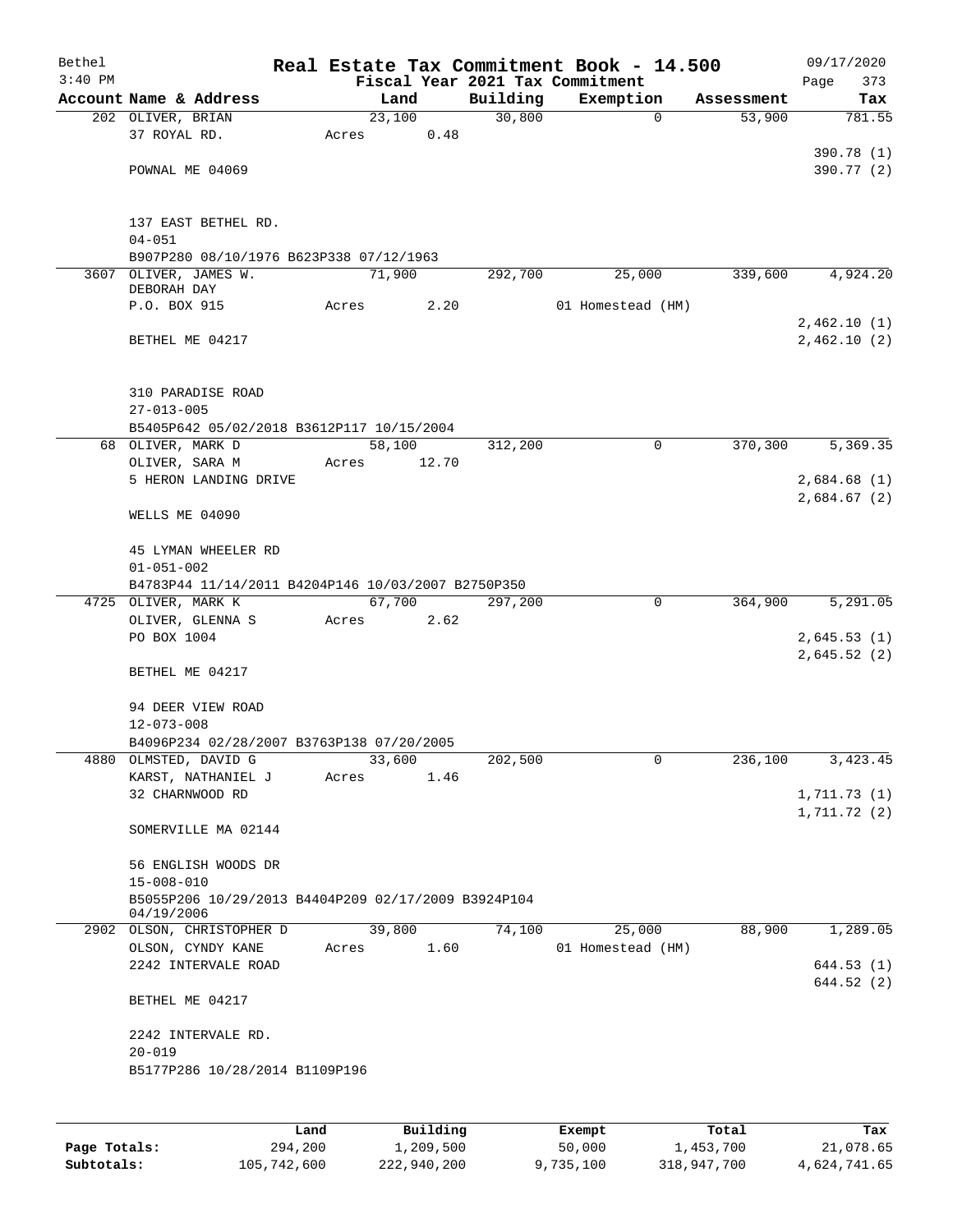| Bethel    |                                           |        |      |          | Real Estate Tax Commitment Book - 14.500 |            | 09/17/2020   |
|-----------|-------------------------------------------|--------|------|----------|------------------------------------------|------------|--------------|
| $3:40$ PM |                                           |        |      |          | Fiscal Year 2021 Tax Commitment          |            | 374<br>Page  |
|           | Account Name & Address                    | Land   |      | Building | Exemption                                | Assessment | Tax          |
|           | 1453 OLSON, NEIL                          | 33,300 |      | 180, 800 | 25,000                                   | 189,100    | 2,741.95     |
|           | OLSON, LINDA                              | Acres  | 1.30 |          | 01 Homestead (HM)                        |            |              |
|           | 760 EAST BETHEL ROAD                      |        |      |          |                                          |            | 1,370.98(1)  |
|           |                                           |        |      |          |                                          |            | 1,370.97(2)  |
|           | BETHEL ME 04217                           |        |      |          |                                          |            |              |
|           |                                           |        |      |          |                                          |            |              |
|           | 760 EAST BETHEL RD.                       |        |      |          |                                          |            |              |
|           | $09 - 031$                                |        |      |          |                                          |            |              |
|           | 339 OMAN HUGHES, MARISSA L                | 32,600 |      | 42,100   | 0                                        | 74,700     | 1,083.15     |
|           | 231 MAIN STREET 3187                      | Acres  | 1.00 |          |                                          |            |              |
|           |                                           |        |      |          |                                          |            | 541.58(1)    |
|           | NORWAY ME 04268                           |        |      |          |                                          |            | 541.57(2)    |
|           |                                           |        |      |          |                                          |            |              |
|           | 841 ROUTE 232                             |        |      |          |                                          |            |              |
|           | $05 - 044$                                |        |      |          |                                          |            |              |
|           | B5249P272 10/16/2015 B3256P163            |        |      |          |                                          |            |              |
|           | 4830 O'NEIL, BRIAN T                      | 84,700 |      | 135,900  | 0                                        | 220,600    | 3,198.70     |
|           | O'NEIL, KATHERINE L                       | Acres  | 1.70 |          |                                          |            |              |
|           | 81 PARADISE ROAD                          |        |      |          |                                          |            | 1,599.35(1)  |
|           |                                           |        |      |          |                                          |            | 1,599.35(2)  |
|           | BETHEL ME 04217                           |        |      |          |                                          |            |              |
|           |                                           |        |      |          |                                          |            |              |
|           | 81 PARADISE ROAD                          |        |      |          |                                          |            |              |
|           | $26 - 009 - 001$                          |        |      |          |                                          |            |              |
|           | B5356P143 07/17/2017 B3715P205 05/12/2005 |        |      |          |                                          |            |              |
|           | 389 ONEIL, FRANCIS                        | 55,500 |      | 167,100  | 0                                        | 222,600    | 3,227.70     |
|           | ONEIL, PATRICIA                           | Acres  | 5.40 |          |                                          |            |              |
|           | 49 SUMMER ST.                             |        |      |          |                                          |            | 1,613.85(1)  |
|           |                                           |        |      |          |                                          |            | 1,613.85(2)  |
|           | ANDOVER MA 01810                          |        |      |          |                                          |            |              |
|           |                                           |        |      |          |                                          |            |              |
|           | 37 SPARROW HAWK                           |        |      |          |                                          |            |              |
|           | $06 - 018 - 006$                          |        |      |          |                                          |            |              |
|           | B2620P298                                 |        |      |          |                                          |            |              |
| 4788      | ONEY, JASON                               | 44,300 |      | 160,900  | 0                                        | 205,200    | 2,975.40     |
|           | ONEY, LINDSEY                             | Acres  | 1.38 |          |                                          |            |              |
|           | 177 FORESIDE ROAD                         |        |      |          |                                          |            | 1,487.70(1)  |
|           |                                           |        |      |          |                                          |            | 1,487.70(2)  |
|           | FALMOUTH ME 04105                         |        |      |          |                                          |            |              |
|           |                                           |        |      |          |                                          |            |              |
|           | 31 & HALEY LANE                           |        |      |          |                                          |            |              |
|           | $18 - 054 - 017$                          |        |      |          |                                          |            |              |
|           | B4094P13 02/21/2007 B3845P1 11/22/2005    |        |      |          |                                          |            |              |
|           | 3610 OPIE, EILEEN                         | 54,600 |      | 122,700  | 0                                        | 177,300    | 2,570.85     |
|           | 356 PARADISE RD                           | Acres  | 0.61 |          |                                          |            |              |
|           |                                           |        |      |          |                                          |            | 1, 285.43(1) |
|           | BETHEL ME 04217                           |        |      |          |                                          |            | 1, 285.42(2) |
|           |                                           |        |      |          |                                          |            |              |
|           |                                           |        |      |          |                                          |            |              |
|           | 348 PARADISE RD                           |        |      |          |                                          |            |              |
|           | $27 - 014$                                |        |      |          |                                          |            |              |
|           | B1637P333                                 |        |      |          |                                          |            |              |
|           |                                           |        |      |          |                                          |            |              |
|           |                                           |        |      |          |                                          |            |              |

|              | Land        | Building    | Exempt    | Total       | Tax          |
|--------------|-------------|-------------|-----------|-------------|--------------|
| Page Totals: | 305,000     | 809,500     | 25,000    | 1,089,500   | 15,797.75    |
| Subtotals:   | 106,047,600 | 223,749,700 | 9,760,100 | 320,037,200 | 4,640,539.40 |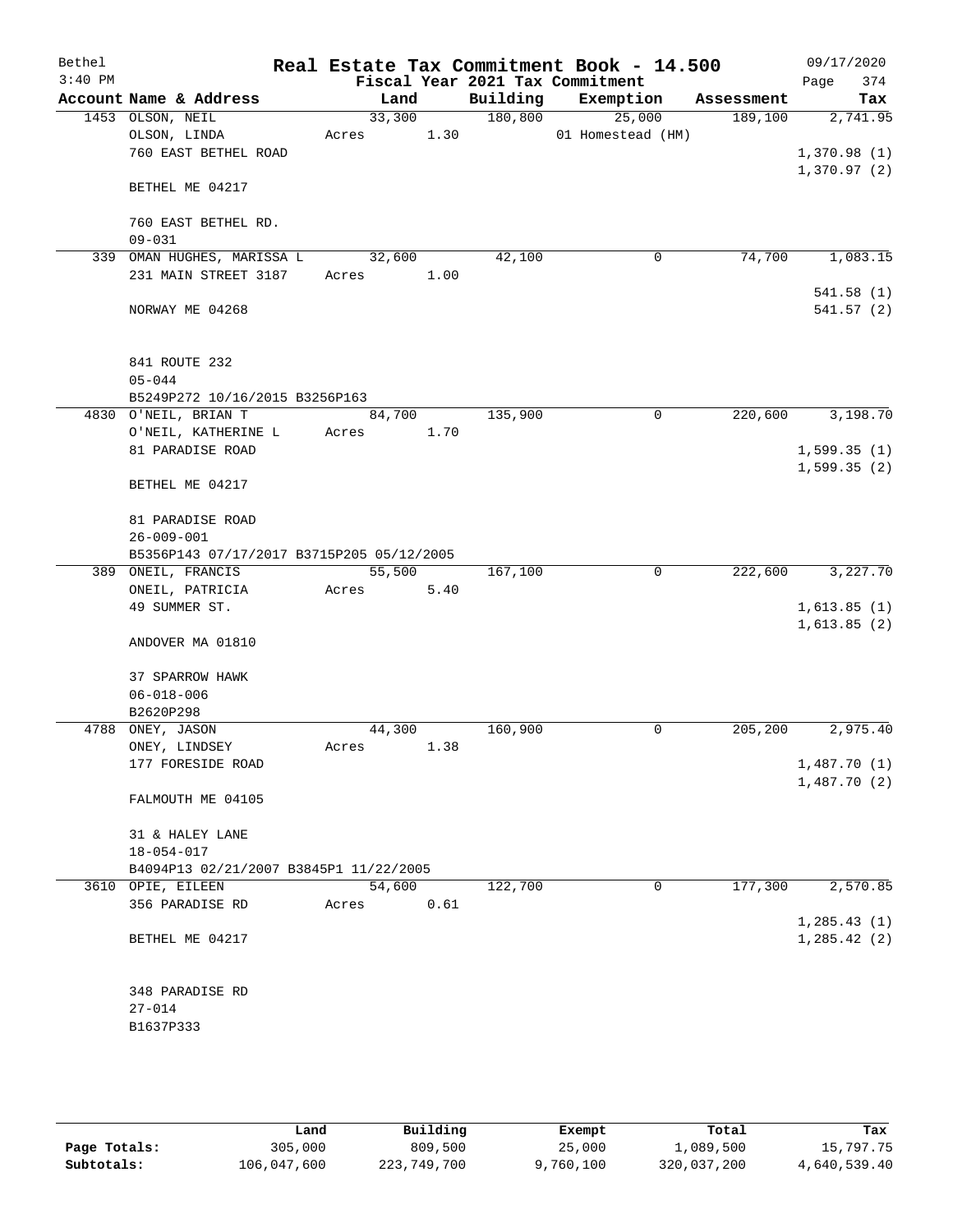| Bethel       |                                                     | Real Estate Tax Commitment Book - 14.500 |                                 |             |            | 09/17/2020                   |
|--------------|-----------------------------------------------------|------------------------------------------|---------------------------------|-------------|------------|------------------------------|
| $3:40$ PM    |                                                     |                                          | Fiscal Year 2021 Tax Commitment |             |            | Page<br>375                  |
|              | Account Name & Address                              | Land                                     | Building                        | Exemption   | Assessment | Tax                          |
|              | 2624 ORDWAY, CAROL M                                | 24,500                                   | 268,100                         | $\mathbf 0$ | 292,600    | 4,242.70                     |
|              | ORDWAY, DONALD W                                    | Acres                                    | 1.01                            |             |            |                              |
|              | 17 ALBION ROAD                                      |                                          |                                 |             |            | 2, 121.35(1)<br>2, 121.35(2) |
|              | WOLLASTON MA 02790                                  |                                          |                                 |             |            |                              |
|              |                                                     |                                          |                                 |             |            |                              |
|              | 9 COUNTRYSIDE LANE                                  |                                          |                                 |             |            |                              |
|              | $15 - 004 - 002$                                    |                                          |                                 |             |            |                              |
|              | B3926P252 04/28/2006 B3591P310 09/17/2004           |                                          |                                 |             |            |                              |
|              | 3552 ORFFER, JOHANNES RETIEF                        | 33,600                                   | 98,500                          | 0           | 132,100    | 1,915.45                     |
|              | 135 VERNON ST., UNIT 4D                             |                                          |                                 |             |            |                              |
|              |                                                     |                                          |                                 |             |            | 957.73 (1)                   |
|              | BETHEL ME 04217                                     |                                          |                                 |             |            | 957.72 (2)                   |
|              |                                                     |                                          |                                 |             |            |                              |
|              | 135 VERNON ST.                                      |                                          |                                 |             |            |                              |
|              | $26 - 076 - 001 - 04D$                              |                                          |                                 |             |            |                              |
|              | B5312P642 10/26/2016 B5258P513 12/15/2015 B3442P142 |                                          |                                 |             |            |                              |
|              | 12/22/2003                                          |                                          |                                 |             |            |                              |
|              | 63 ORINO, ROMEO J III                               | 45,200                                   | $\mathbf 0$                     | 0           | 45,200     | 655.40                       |
|              | ORINO, WANDA J                                      | 17.80<br>Acres                           |                                 |             |            |                              |
|              | 18 SOUTH SHORE LANE                                 |                                          |                                 |             |            | 327.70(1)                    |
|              |                                                     |                                          |                                 |             |            | 327.70(2)                    |
|              | ALBANY TWP. ME 04217                                |                                          |                                 |             |            |                              |
|              | WHEELER ACRES                                       |                                          |                                 |             |            |                              |
|              | $01 - 050 - 007$                                    |                                          |                                 |             |            |                              |
|              | B2942P31 05/16/2001                                 |                                          |                                 |             |            |                              |
|              | 1470 O'ROURKE, MICHAEL S                            | 33,900                                   | 116,800                         | 0           | 150,700    | 2,185.15                     |
|              | 545 EAST BETHEL RD                                  | 1.70<br>Acres                            |                                 |             |            |                              |
|              |                                                     |                                          |                                 |             |            | 1,092.58(1)                  |
|              | BETHEL ME 04217                                     |                                          |                                 |             |            | 1,092.57(2)                  |
|              |                                                     |                                          |                                 |             |            |                              |
|              | 545 EAST BETHEL RD.                                 |                                          |                                 |             |            |                              |
|              | $09 - 039$                                          |                                          |                                 |             |            |                              |
|              | B5269P682 02/26/2016 B638P341 03/31/1965 B602P137   |                                          |                                 |             |            |                              |
|              | 0.11011790T                                         |                                          |                                 |             |            |                              |
|              | 4675 OSMECKI, JACEK                                 | 39,800                                   | 0                               | 0           | 39,800     | 577.10                       |
|              | 3 ANNIE TERRACE DRIVE                               | 1.43<br>Acres                            |                                 |             |            |                              |
|              |                                                     |                                          |                                 |             |            | 288.55(1)                    |
|              | HUDSON MA 01749                                     |                                          |                                 |             |            | 288.55(2)                    |
|              |                                                     |                                          |                                 |             |            |                              |
|              | 19 HIDE-A-WAY LANE                                  |                                          |                                 |             |            |                              |
|              | $08 - 041 - 003 - 004$                              |                                          |                                 |             |            |                              |
|              | B5382P247 12/06/2017 B4581P343 04/29/2010 B4499P97  |                                          |                                 |             |            |                              |
|              | 09/21/2009 B4477P116 07/30/2009                     |                                          |                                 |             |            |                              |
|              | 3172 Ostermann, Keith                               | 40,500                                   | 82,400                          | 0           | 122,900    | 1,782.05                     |
|              | Hirnak, Cary M                                      | Acres                                    | 0.19                            |             |            |                              |
|              | 676 MEADOW RD                                       |                                          |                                 |             |            | 891.03 (1)                   |
|              | TOPSHAM ME 04086                                    |                                          |                                 |             |            | 891.02 (2)                   |
|              |                                                     |                                          |                                 |             |            |                              |
|              | 18 PARK ST.                                         |                                          |                                 |             |            |                              |
|              | $25 - 017$                                          |                                          |                                 |             |            |                              |
|              | B5494P441 11/25/2019 B1768P321 11/09/1990           |                                          |                                 |             |            |                              |
|              |                                                     |                                          |                                 |             |            |                              |
|              |                                                     | Building<br>Land                         |                                 | Exempt      | Total      | Tax                          |
| Page Totals: | 217,500                                             | 565,800                                  |                                 | 0           | 783,300    | 11,357.85                    |

**Subtotals:** 106,265,100 224,315,500 9,760,100 320,820,500 4,651,897.25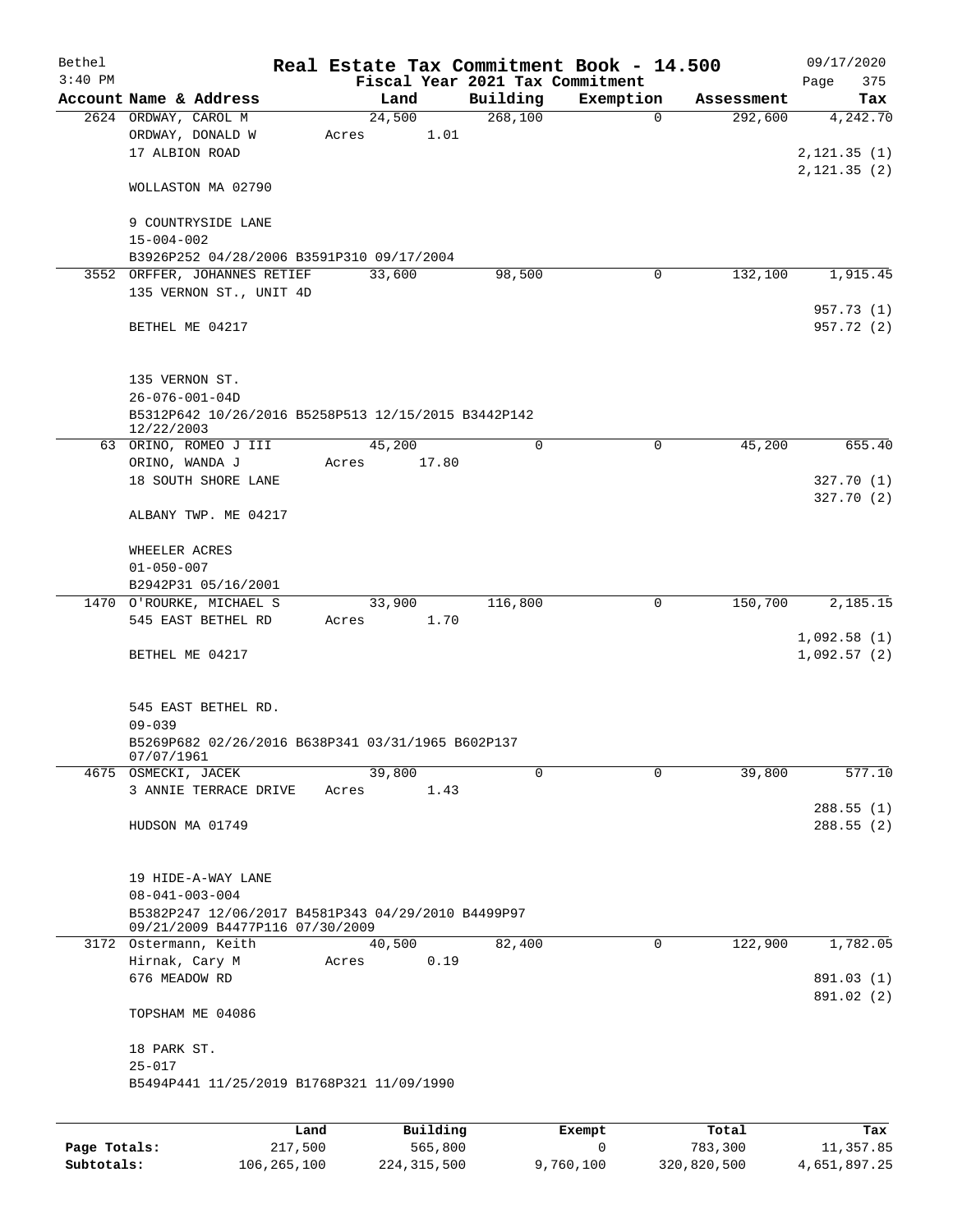| Bethel    |                                                     |       |                |          | Real Estate Tax Commitment Book - 14.500 |            | 09/17/2020                 |
|-----------|-----------------------------------------------------|-------|----------------|----------|------------------------------------------|------------|----------------------------|
| $3:40$ PM |                                                     |       |                |          | Fiscal Year 2021 Tax Commitment          |            | 376<br>Page                |
|           | Account Name & Address                              |       | Land           | Building | Exemption                                | Assessment | Tax                        |
|           | 3796 OTTEN, BENJAMIN J                              |       | 79,700         | 241,300  | $\Omega$                                 | 321,000    | 4,654.50                   |
|           | OTTEN, KRISTIN B                                    | Acres | 0.72           |          |                                          |            |                            |
|           | 98 PARADISE RD                                      |       |                |          |                                          |            | 2,327.25(1)                |
|           | BETHEL ME 04217                                     |       |                |          |                                          |            | 2,327.25(2)                |
|           | 98 PARADISE RD                                      |       |                |          |                                          |            |                            |
|           | $26 - 060 - 014$                                    |       |                |          |                                          |            |                            |
|           | B4785P153 11/21/2011 B3836P301 11/09/2005           |       |                |          |                                          |            |                            |
|           | 3114 OTTERSHAW PARK, LLC                            |       | 58,300         | 108,400  | 0                                        | 166,700    | 2,417.15                   |
|           | 121 MAYVILLE RD                                     | Acres | 1.50           |          |                                          |            |                            |
|           |                                                     |       |                |          |                                          |            | 1,208.58(1)                |
|           | BETHEL ME 04217                                     |       |                |          |                                          |            | 1,208.57(2)                |
|           | 137 MAYVILLE RD.                                    |       |                |          |                                          |            |                            |
|           | $24 - 035$                                          |       |                |          |                                          |            |                            |
|           | B5485P481 10/10/2019 B3987P3 08/10/2006 B3521P162   |       |                |          |                                          |            |                            |
|           | 05/27/2004                                          |       |                |          |                                          |            |                            |
|           | 3115 OTTERSHAW PARK, LLC                            |       | 257,600        | 150,800  | 0                                        | 408,400    | 5,921.80                   |
|           | 121 MAYVILLE RD                                     | Acres | 21.90          |          |                                          |            |                            |
|           | BETHEL ME 04217                                     |       |                |          |                                          |            | 2,960.90(1)<br>2,960.90(2) |
|           |                                                     |       |                |          |                                          |            |                            |
|           | 121 MAYVILLE RD.                                    |       |                |          |                                          |            |                            |
|           | $24 - 036$                                          |       |                |          |                                          |            |                            |
|           | B5485P481 10/10/2019 B2316P151 04/11/1996 B1440P193 |       |                |          |                                          |            |                            |
|           | 3141 OTTERSHAW PARK, LLC                            |       | 4,400          | 0        | $\mathbf 0$                              | 4,400      | 63.80                      |
|           | 121 MAYVILLE RD                                     | Acres | 37.00          |          |                                          |            |                            |
|           | BETHEL ME 04217                                     |       |                |          |                                          |            | 31.90(1)<br>31.90(2)       |
|           |                                                     |       |                |          |                                          |            |                            |
|           | HASTINGS ISLAND                                     |       |                |          |                                          |            |                            |
|           | $24 - 059$                                          |       |                |          |                                          |            |                            |
|           | B5485P481 10/10/2019 B1440P193 01/22/2004           |       |                |          |                                          |            |                            |
|           | 3142 OTTERSHAW PARK, LLC<br>121 MAYVILLE RD         |       | 1,500<br>12.50 | 0        | 0                                        | 1,500      | 21.75                      |
|           |                                                     | Acres |                |          |                                          |            | 10.88(1)                   |
|           | BETHEL ME 04217                                     |       |                |          |                                          |            | 10.87(2)                   |
|           |                                                     |       |                |          |                                          |            |                            |
|           | HASTI NGS ISLAND 1/2                                |       |                |          |                                          |            |                            |
|           | $24 - 060$                                          |       |                |          |                                          |            |                            |
|           | B5485P481 10/10/2019 B3468P32 02/23/2004            |       |                |          |                                          |            |                            |
|           | 3442 OUWINGA, MARVIN                                |       | 85,200         | 178,500  | 25,000                                   | 238,700    | 3,461.15                   |
|           | OUWINGA, TRIJNTJE                                   | Acres | 1.89           |          | 01 Homestead (HM)                        |            |                            |
|           | PO BOX 407                                          |       |                |          |                                          |            | 1,730.58(1)                |
|           |                                                     |       |                |          |                                          |            | 1,730.57(2)                |
|           | BETHEL ME 04217                                     |       |                |          |                                          |            |                            |
|           | 159 PARADISE RD.                                    |       |                |          |                                          |            |                            |
|           | $26 - 002$                                          |       |                |          |                                          |            |                            |
|           | B1425P262 10/07/1986                                |       |                |          |                                          |            |                            |
|           |                                                     |       |                |          |                                          |            |                            |
|           |                                                     |       |                |          |                                          |            |                            |

|              | úand        | Building    | Exempt    | Total       | Tax          |
|--------------|-------------|-------------|-----------|-------------|--------------|
| Page Totals: | 486,700     | 679,000     | 25,000    | 1,140,700   | 16,540.15    |
| Subtotals:   | 106,751,800 | 224,994,500 | 9,785,100 | 321,961,200 | 4,668,437.40 |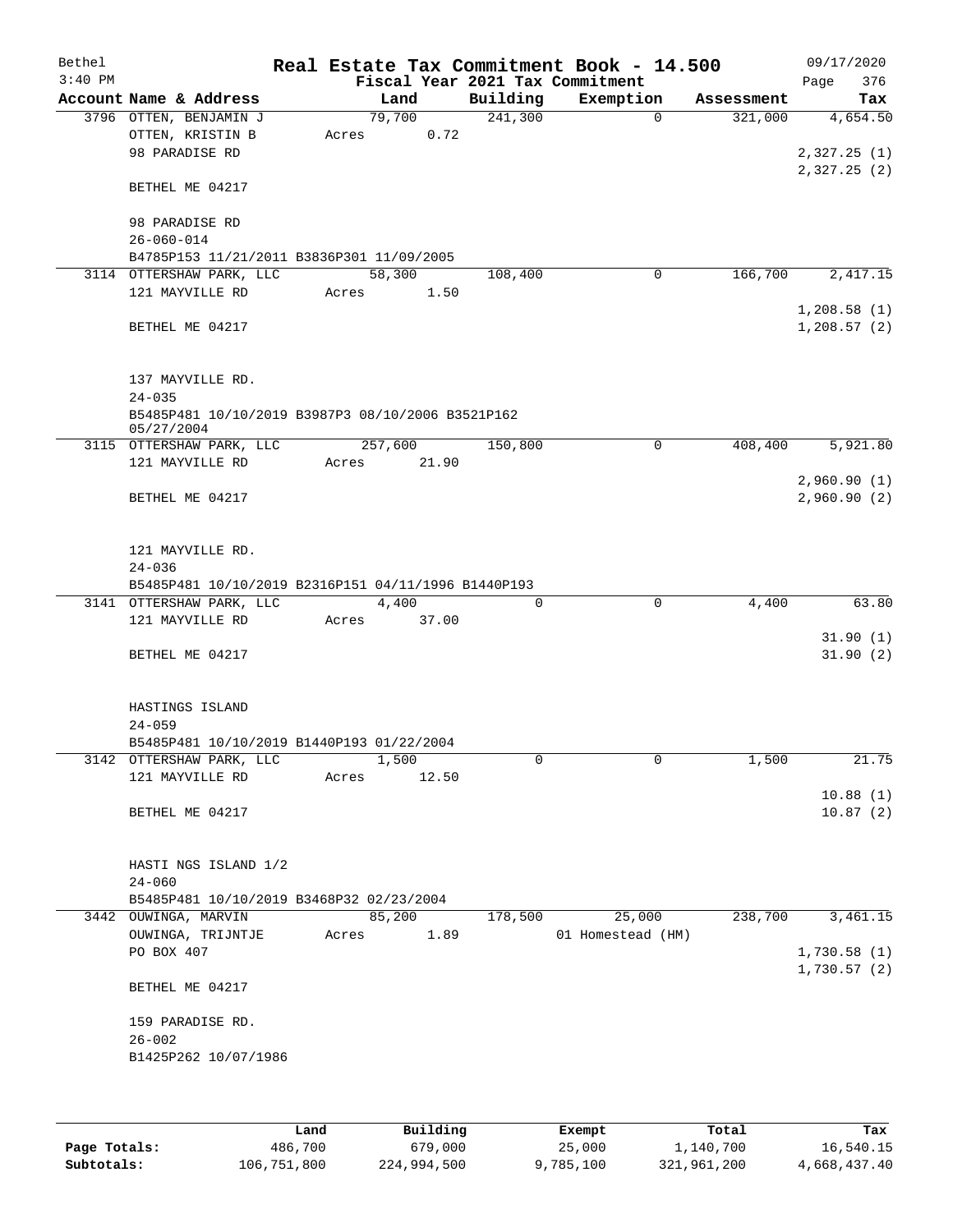| Bethel       |                                                                                                                                             |       |             |          |          | Real Estate Tax Commitment Book - 14.500 |             | 09/17/2020                 |
|--------------|---------------------------------------------------------------------------------------------------------------------------------------------|-------|-------------|----------|----------|------------------------------------------|-------------|----------------------------|
| $3:40$ PM    |                                                                                                                                             |       |             |          |          | Fiscal Year 2021 Tax Commitment          |             | Page<br>377                |
|              | Account Name & Address                                                                                                                      |       | Land        |          | Building | Exemption                                | Assessment  | Tax                        |
|              | 1349 OVERWETER, NICOLE<br>OVERWETER, PETER H. DE<br>BLAAK, AARTJE VAN                                                                       | Acres | 41,100      | 2.44     | 193,700  | $\Omega$                                 | 234,800     | 3,404.60                   |
|              | BEETHOVEN ST #51<br>ST. MAARTEN                                                                                                             |       |             |          |          |                                          |             | 1,702.30(1)<br>1,702.30(2) |
|              | NETHERLAND ANTILLES                                                                                                                         |       |             |          |          |                                          |             |                            |
|              | 110 CHANDLER HILL RD                                                                                                                        |       |             |          |          |                                          |             |                            |
|              | $08 - 041 - 007$<br>B5333P640 03/06/2017 B5333P638 03/06/2017 B5198P43<br>01/02/2015 B3923P250 04/21/2006 B3306P192 06/07/2003<br>B2753P233 |       |             |          |          |                                          |             |                            |
|              | 456 OWEN, JEAN K                                                                                                                            |       | 37,100      |          | 93,400   | 25,000                                   | 105,500     | 1,529.75                   |
|              | PO BOX 481                                                                                                                                  | Acres |             | 0.91     |          | 01 Homestead (HM)                        |             |                            |
|              | BETHEL ME 04217                                                                                                                             |       |             |          |          |                                          |             | 764.88(1)<br>764.87(2)     |
|              | 33 SONGO POND ROAD                                                                                                                          |       |             |          |          |                                          |             |                            |
|              | $07 - 022$                                                                                                                                  |       |             |          |          |                                          |             |                            |
|              | B677P246<br>2481 OWENS, DAVID L                                                                                                             |       | 42,100      |          | 43,800   | 0                                        | 85,900      | 1,245.55                   |
|              | 24 CHASE RD.                                                                                                                                | Acres |             | 3.30     |          |                                          |             |                            |
|              | BETHEL ME 04217                                                                                                                             |       |             |          |          |                                          |             | 622.78 (1)<br>622.77(2)    |
|              | 24 CHASE ROAD                                                                                                                               |       |             |          |          |                                          |             |                            |
|              | $14 - 010 - 001$                                                                                                                            |       |             |          |          |                                          |             |                            |
|              | B3735P40 06/03/2005                                                                                                                         |       |             |          |          |                                          |             |                            |
|              | 3204 OXFORD NETWORKS                                                                                                                        |       | 70,000      |          | 67,500   | 0                                        | 137,500     | 1,993.75                   |
|              | 491 LISBON ST.                                                                                                                              | Acres |             | 0.35     |          |                                          |             |                            |
|              | LEWISTON ME 04243                                                                                                                           |       |             |          |          |                                          |             | 996.88 (1)<br>996.87 (2)   |
|              | 8 ELM ST.                                                                                                                                   |       |             |          |          |                                          |             |                            |
|              | 25-046                                                                                                                                      |       |             |          |          |                                          |             |                            |
|              | B2145P285 07/27/1994<br>3719 OXFORD NETWORKS                                                                                                |       | 10,200      |          | 15,100   | 0                                        | 25,300      | 366.85                     |
|              | 471 LISBON ST.                                                                                                                              | Acres |             | 0.07     |          |                                          |             |                            |
|              | LEWISTON ME 04243                                                                                                                           |       |             |          |          |                                          |             | 183.43(1)<br>183.42(2)     |
|              | 707 WEST BETHEL RD.                                                                                                                         |       |             |          |          |                                          |             |                            |
|              | $28 - 061$<br>2695 PAISLEY, ROBERT G                                                                                                        |       | 52,000      |          | 0        | 0                                        | 52,000      | 754.00                     |
|              | 80 REVERE ST.                                                                                                                               | Acres |             | 0.74     |          |                                          |             |                            |
|              | PORTLAND ME 04103                                                                                                                           |       |             |          |          |                                          |             | 377.00(1)<br>377.00(2)     |
|              | RIVER VALLEY AC<br>$17 - 033$                                                                                                               |       |             |          |          |                                          |             |                            |
|              | B5287P372 06/20/2016 B2301P033 02/14/1996 B1530P96<br>12/08/1987                                                                            |       |             |          |          |                                          |             |                            |
|              | Land                                                                                                                                        |       |             | Building |          | Exempt                                   | Total       | Tax                        |
| Page Totals: | 252,500                                                                                                                                     |       |             | 413,500  |          | 25,000                                   | 641,000     | 9,294.50                   |
| Subtotals:   | 107,004,300                                                                                                                                 |       | 225,408,000 |          |          | 9,810,100                                | 322,602,200 | 4,677,731.90               |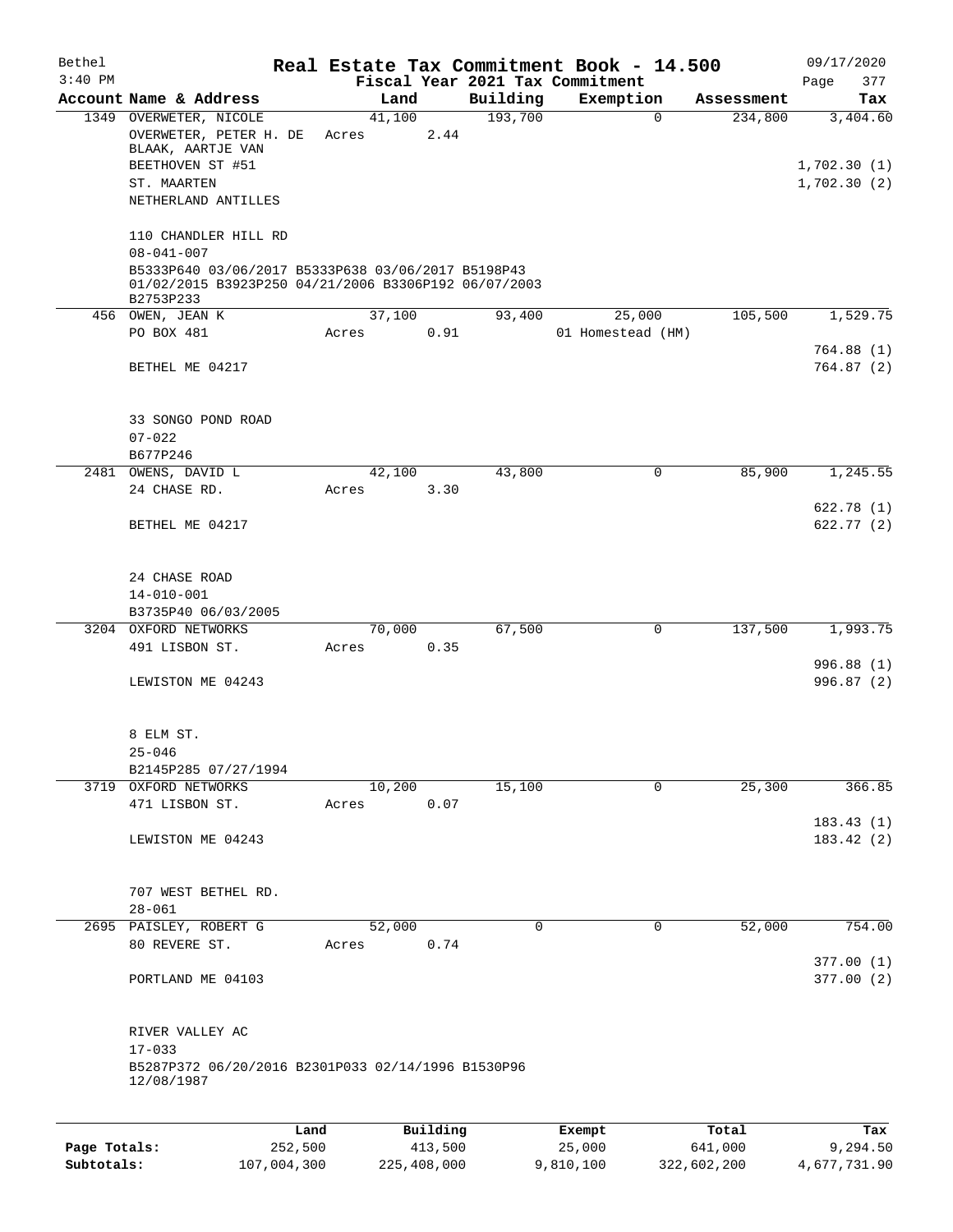| Bethel       |                                                    |       |        |          |          | Real Estate Tax Commitment Book - 14.500     |                      | 09/17/2020              |
|--------------|----------------------------------------------------|-------|--------|----------|----------|----------------------------------------------|----------------------|-------------------------|
| $3:40$ PM    | Account Name & Address                             |       | Land   |          | Building | Fiscal Year 2021 Tax Commitment<br>Exemption |                      | 378<br>Page             |
|              | 147 PALMER, FRANCIS W. &                           |       | 32,600 |          | 45,700   | 31,000                                       | Assessment<br>47,300 | Tax<br>685.85           |
|              | LOUISE                                             |       |        |          |          |                                              |                      |                         |
|              | KARAS, MELISSA L                                   | Acres |        | 1.00     |          | 22 WW2 Widow Res.                            |                      |                         |
|              | 933 WALKERS MILLS RD                               |       |        |          |          | 01 Homestead (HM)                            |                      | 342.93(1)               |
|              | BETHEL ME 04217                                    |       |        |          |          |                                              |                      | 342.92(2)               |
|              | 933 WALKERS MILLS RD.                              |       |        |          |          |                                              |                      |                         |
|              | $04 - 004$                                         |       |        |          |          |                                              |                      |                         |
|              | B2296P190 01/26/1996                               |       |        |          |          |                                              |                      |                         |
|              | 3130 PALMER, RUSSELL<br>PALMER, BRANDON            | Acres | 30,000 | 0.50     | 22,700   | 0                                            | 52,700               | 764.15                  |
|              | 202 INTERVALE RD                                   |       |        |          |          |                                              |                      | 382.08(1)               |
|              |                                                    |       |        |          |          |                                              |                      | 382.07 (2)              |
|              | BETHEL ME 04217                                    |       |        |          |          |                                              |                      |                         |
|              | 202 INTERVALE RD.                                  |       |        |          |          |                                              |                      |                         |
|              | $24 - 049 - 001$                                   |       |        |          |          |                                              |                      |                         |
|              | B4794P144 12/14/2011 B1573P74 06/10/1988           |       |        |          |          |                                              |                      |                         |
|              | 3454 PARE, JAYSON R. &<br>KRISTIN L.               |       | 74,300 |          | 68,000   | $\mathbf 0$                                  | 142,300              | 2,063.35                |
|              | 13 TYRAWLEY ROAD                                   | Acres |        | 0.40     |          |                                              |                      |                         |
|              |                                                    |       |        |          |          |                                              |                      | 1,031.68(1)             |
|              | FARMINGDALE ME 04344                               |       |        |          |          |                                              |                      | 1,031.67(2)             |
|              | 45 PARADISE RD                                     |       |        |          |          |                                              |                      |                         |
|              | $26 - 013$                                         |       |        |          |          |                                              |                      |                         |
|              | B5466P290 06/19/2019 B4630P346 09/09/2010 B3252P58 |       |        |          |          |                                              |                      |                         |
|              | 1225 PARENT, HELEN                                 |       | 31,900 |          | 109,700  | 25,000                                       | 116,600              | 1,690.70                |
|              | PO BOX 208                                         | Acres |        | 0.60     |          | 01 Homestead (HM)                            |                      |                         |
|              | BETHEL ME 04217                                    |       |        |          |          |                                              |                      | 845.35(1)<br>845.35 (2) |
|              |                                                    |       |        |          |          |                                              |                      |                         |
|              | 110 LOVERS LANE                                    |       |        |          |          |                                              |                      |                         |
|              | $07 - 032$                                         |       |        |          |          |                                              |                      |                         |
|              | B3181P197 10/16/2002                               |       |        |          |          |                                              |                      |                         |
| 3049         | PARENT, JOSEPH P                                   |       | 43,800 |          | 150,300  | 0                                            | 194,100              | 2,814.45                |
|              | 20 MEADOW VIEW                                     | Acres |        | 5.10     |          |                                              |                      | 1,407.23(1)             |
|              | WINDHAM ME 04060                                   |       |        |          |          |                                              |                      | 1,407.22(2)             |
|              |                                                    |       |        |          |          |                                              |                      |                         |
|              | 1309 INTERVALE RD.                                 |       |        |          |          |                                              |                      |                         |
|              | $23 - 003 - 004$<br>B3057P121 01/18/2002           |       |        |          |          |                                              |                      |                         |
|              | 3153 PARIKH, NIMESH R                              |       | 16,800 |          | 48,000   | 0                                            | 64,800               | 939.60                  |
|              | PARIKH, SWETA N                                    |       |        |          |          |                                              |                      |                         |
|              | 6 AULSEN RD                                        |       |        |          |          |                                              |                      | 469.80 (1)              |
|              |                                                    |       |        |          |          |                                              |                      | 469.80(2)               |
|              | SALEM NH 03079                                     |       |        |          |          |                                              |                      |                         |
|              | 15 MILL HILL                                       |       |        |          |          |                                              |                      |                         |
|              | $25 - 008 - 021$                                   |       |        |          |          |                                              |                      |                         |
|              | B4252P66 01/16/2008                                |       |        |          |          |                                              |                      |                         |
|              |                                                    |       |        |          |          |                                              |                      |                         |
|              |                                                    | Land  |        | Building |          | Exempt                                       | Total                | Tax                     |
| Page Totals: | 229,400                                            |       |        | 444,400  |          | 56,000                                       | 617,800              | 8,958.10                |

**Subtotals:** 107,233,700 225,852,400 9,866,100 323,220,000 4,686,690.00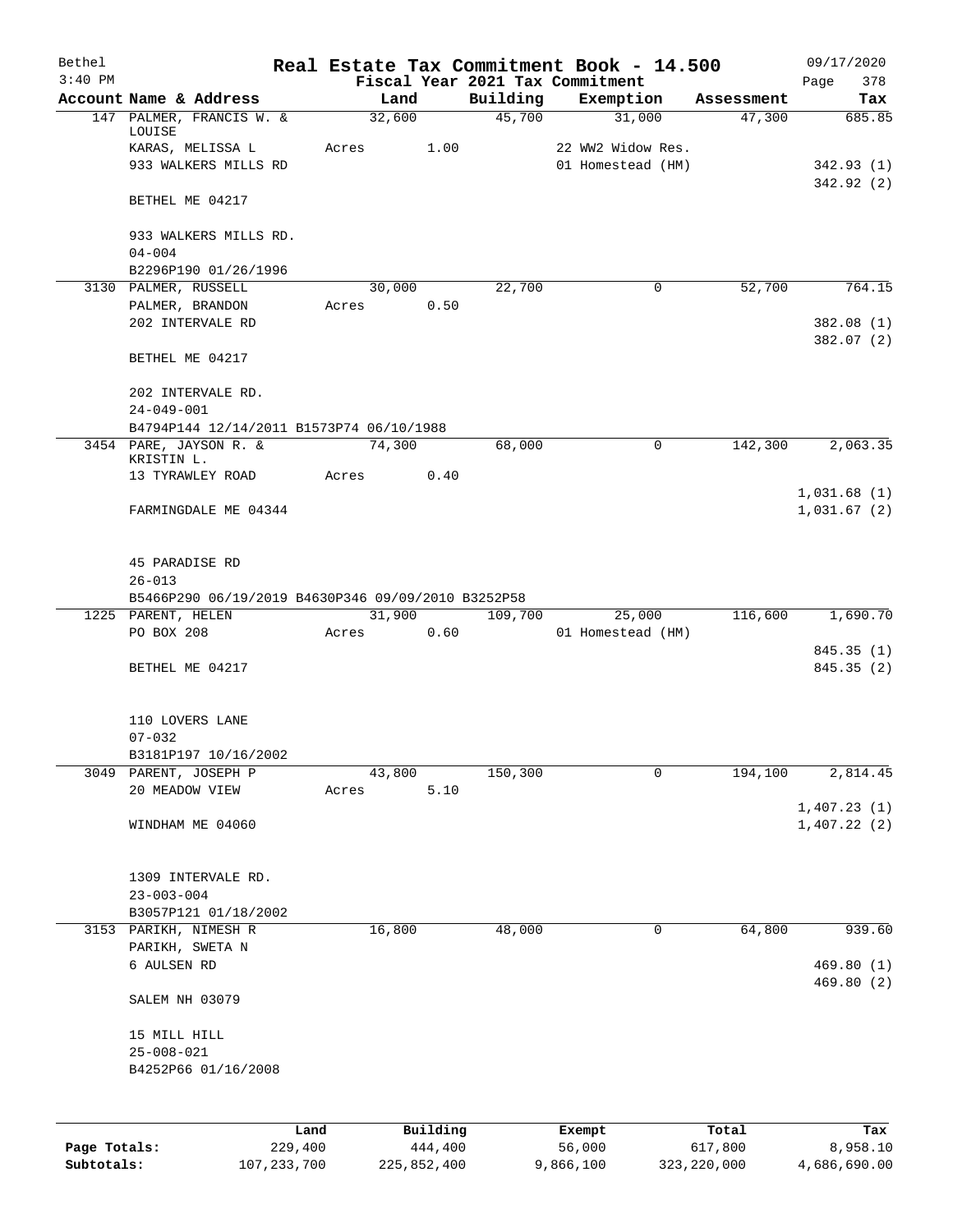| Bethel    |                                                   |        |       |          | Real Estate Tax Commitment Book - 14.500 |            | 09/17/2020  |
|-----------|---------------------------------------------------|--------|-------|----------|------------------------------------------|------------|-------------|
| $3:40$ PM |                                                   |        |       |          | Fiscal Year 2021 Tax Commitment          |            | 379<br>Page |
|           | Account Name & Address                            |        | Land  | Building | Exemption                                | Assessment | Tax         |
|           | 3504 PARKER, KEVIN                                | 89,100 |       | 257,400  | 25,000                                   | 321,500    | 4,661.75    |
|           | PARKER, SUSAN                                     | Acres  | 3.34  |          | 01 Homestead (HM)                        |            |             |
|           | P.O. BOX 1187                                     |        |       |          |                                          |            | 2,330.88(1) |
|           |                                                   |        |       |          |                                          |            | 2,330.87(2) |
|           | BETHEL ME 04217                                   |        |       |          |                                          |            |             |
|           |                                                   |        |       |          |                                          |            |             |
|           | 116 PARADISE RD                                   |        |       |          |                                          |            |             |
|           | $26 - 061 - 001$                                  |        |       |          |                                          |            |             |
|           | B2487P133 12/20/1997                              |        |       |          |                                          |            |             |
|           | 384 PARKER, MARY E                                | 55,200 |       | 192,800  | 0                                        | 248,000    | 3,596.00    |
|           | PO BOX 1913                                       | Acres  | 5.20  |          |                                          |            |             |
|           |                                                   |        |       |          |                                          |            | 1,798.00(1) |
|           | BETHEL ME 04217                                   |        |       |          |                                          |            | 1,798.00(2) |
|           |                                                   |        |       |          |                                          |            |             |
|           |                                                   |        |       |          |                                          |            |             |
|           | 124 SPARROWHAWK MT RD                             |        |       |          |                                          |            |             |
|           |                                                   |        |       |          |                                          |            |             |
|           | $06 - 018 - 010$                                  |        |       |          |                                          |            |             |
|           | B1462P102                                         |        |       |          |                                          |            |             |
|           | 1676 PARKER, MICHAEL J                            | 25,900 |       | 46,100   | 0                                        | 72,000     | 1,044.00    |
|           | 20 BUCKFIELD RD                                   | Acres  | 0.52  |          |                                          |            |             |
|           |                                                   |        |       |          |                                          |            | 522.00(1)   |
|           | SOUTH PARIS ME 04281                              |        |       |          |                                          |            | 522.00(2)   |
|           |                                                   |        |       |          |                                          |            |             |
|           |                                                   |        |       |          |                                          |            |             |
|           | 233 WEST BETHEL RD.                               |        |       |          |                                          |            |             |
|           | $12 - 033$                                        |        |       |          |                                          |            |             |
|           | B1730P343 05/16/1990 B1250P52 03/13/1984          |        |       |          |                                          |            |             |
|           | 2696 PARKER, WALTER GORDON                        | 58,100 |       | 39,100   | 0                                        | 97,200     | 1,409.40    |
|           | JR                                                |        |       |          |                                          |            |             |
|           | 1 SOUTH STREET                                    | Acres  | 0.63  |          |                                          |            |             |
|           |                                                   |        |       |          |                                          |            | 704.70(1)   |
|           | YARMOUTH ME 04096                                 |        |       |          |                                          |            | 704.70(2)   |
|           |                                                   |        |       |          |                                          |            |             |
|           |                                                   |        |       |          |                                          |            |             |
|           | 95 RIVER VALLEY ACRES                             |        |       |          |                                          |            |             |
|           | $17 - 034$                                        |        |       |          |                                          |            |             |
|           | 3333 PARKINSON, ALLSTON B. &                      | 33,200 |       | 92,900   | 0                                        | 126,100    | 1,828.45    |
|           | DEGOZZALDI, SUSAN                                 | Acres  | 0.20  |          |                                          |            |             |
|           | 321 FALMOUTH RD                                   |        |       |          |                                          |            | 914.23(1)   |
|           |                                                   |        |       |          |                                          |            | 914.22(2)   |
|           | FALMOUTH ME 04105                                 |        |       |          |                                          |            |             |
|           |                                                   |        |       |          |                                          |            |             |
|           | 1 MAIN ST.                                        |        |       |          |                                          |            |             |
|           | $25 - 164$                                        |        |       |          |                                          |            |             |
|           | B4880P286 08/22/2012 B651P254 09/26/1968 B563P357 |        |       |          |                                          |            |             |
|           | 01/09/1957                                        |        |       |          |                                          |            |             |
|           | 5015 PARSONS, ANNA M                              |        | 9,300 | $\Omega$ | $\Omega$                                 | 9,300      | 134.85      |
|           | 527 YAUGER WAY NW                                 | Acres  | 5.00  |          |                                          |            |             |
|           |                                                   |        |       |          |                                          |            | 67.43(1)    |
|           | OLYMPIA WA 98502                                  |        |       |          |                                          |            | 67.42(2)    |
|           |                                                   |        |       |          |                                          |            |             |
|           |                                                   |        |       |          |                                          |            |             |
|           | OFF HOLT HILL RD                                  |        |       |          |                                          |            |             |
|           | $23 - 012 - 002$                                  |        |       |          |                                          |            |             |
|           | B4168P347 06/26/2007                              |        |       |          |                                          |            |             |
|           |                                                   |        |       |          |                                          |            |             |
|           |                                                   |        |       |          |                                          |            |             |
|           |                                                   |        |       |          |                                          |            |             |

|              | Land        | Building    | Exempt    | Total       | Tax          |
|--------------|-------------|-------------|-----------|-------------|--------------|
| Page Totals: | 270,800     | 628,300     | 25,000    | 874,100     | 12,674.45    |
| Subtotals:   | 107,504,500 | 226,480,700 | 9,891,100 | 324,094,100 | 4,699,364.45 |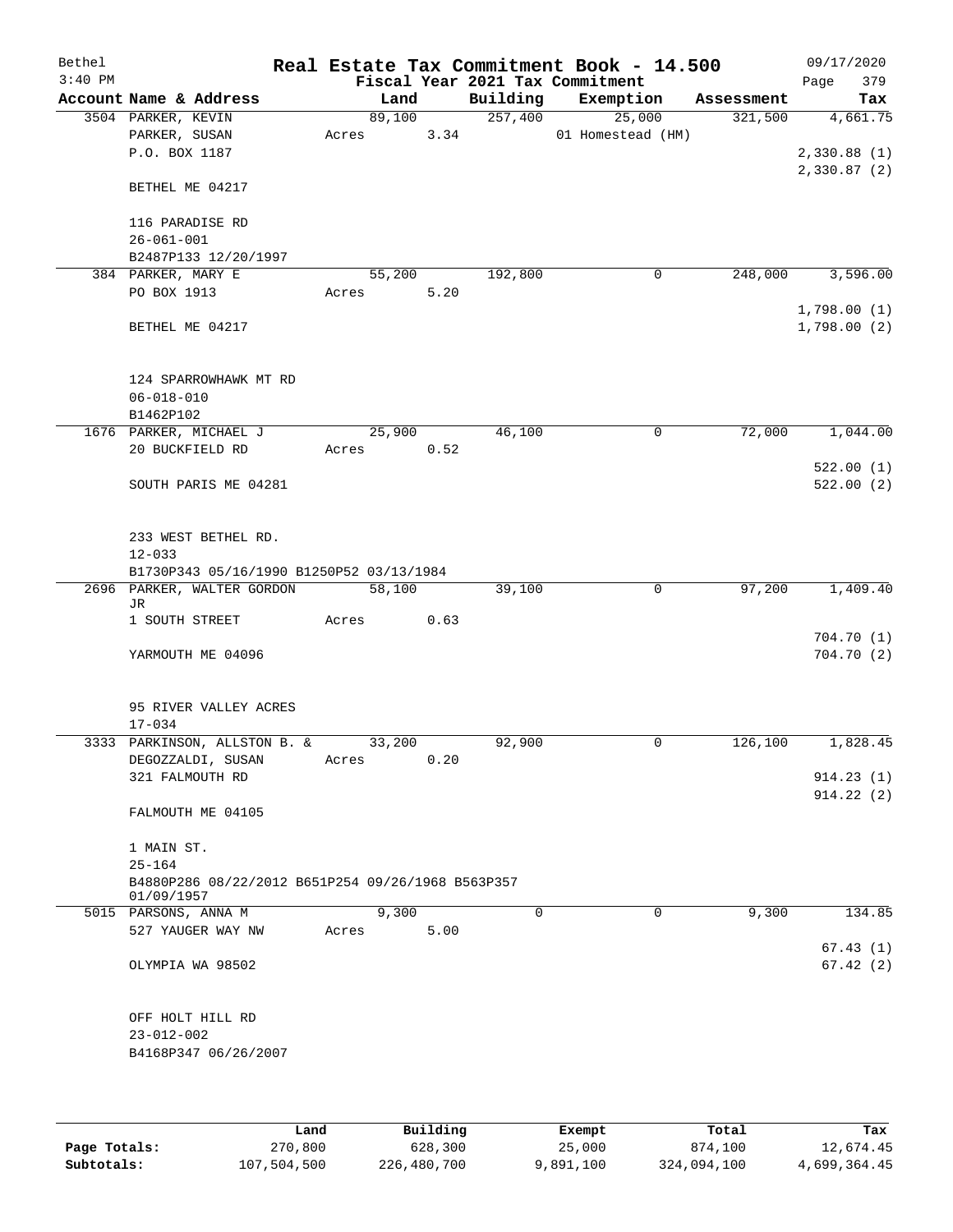| Bethel    |                                                     |       |        |      | Real Estate Tax Commitment Book - 14.500    |             |                      | 09/17/2020         |
|-----------|-----------------------------------------------------|-------|--------|------|---------------------------------------------|-------------|----------------------|--------------------|
| $3:40$ PM | Account Name & Address                              |       | Land   |      | Fiscal Year 2021 Tax Commitment<br>Building | Exemption   |                      | 380<br>Page<br>Tax |
|           | 14 PARSONS, JEFF                                    |       | 34,200 |      | 0                                           | $\Omega$    | Assessment<br>34,200 | 495.90             |
|           | PARSONS, PATRICIA A                                 | Acres |        | 1.20 |                                             |             |                      |                    |
|           | 121 MAYVILLE RD                                     |       |        |      |                                             |             |                      | 247.95(1)          |
|           |                                                     |       |        |      |                                             |             |                      | 247.95 (2)         |
|           | BETHEL ME 04217                                     |       |        |      |                                             |             |                      |                    |
|           |                                                     |       |        |      |                                             |             |                      |                    |
|           | 452 FLAT RD.                                        |       |        |      |                                             |             |                      |                    |
|           | $01 - 011$                                          |       |        |      |                                             |             |                      |                    |
|           | B5474P611 08/16/2019 B3049P207 01/03/2002           |       |        |      |                                             |             |                      |                    |
|           | 3564 PARSONS, KENT<br>PARSONS, MARION               |       | 33,600 |      | 98,500                                      | 0           | 132,100              | 1,915.45           |
|           | PO BOX 1954                                         |       |        |      |                                             |             |                      | 957.73 (1)         |
|           |                                                     |       |        |      |                                             |             |                      | 957.72 (2)         |
|           | BETHEL ME 04217                                     |       |        |      |                                             |             |                      |                    |
|           |                                                     |       |        |      |                                             |             |                      |                    |
|           | 135 VERNON ST.                                      |       |        |      |                                             |             |                      |                    |
|           | $26 - 076 - 001 - 06B$                              |       |        |      |                                             |             |                      |                    |
|           | B1667P91 07/18/1989                                 |       |        |      |                                             |             |                      |                    |
|           | 93 PARSONS, PETER MORRIS                            |       | 10,000 |      | 0                                           | 0           | 10,000               | 145.00             |
|           | PO BOX 171                                          | Acres |        | 0.12 |                                             |             |                      |                    |
|           |                                                     |       |        |      |                                             |             |                      | 72.50(1)           |
|           | BETHEL ME 04217                                     |       |        |      |                                             |             |                      | 72.50(2)           |
|           |                                                     |       |        |      |                                             |             |                      |                    |
|           | BAKER RD                                            |       |        |      |                                             |             |                      |                    |
|           | $02 - 015 - 001$                                    |       |        |      |                                             |             |                      |                    |
|           | B4891P338 09/11/2012 B4715P245 05/06/2011 B2356P232 |       |        |      |                                             |             |                      |                    |
|           | 08/08/1996                                          |       |        |      |                                             |             |                      |                    |
|           | 95 PARSONS, PETER MORRIS                            |       | 29,700 |      | 25,600                                      | $\mathbf 0$ | 55,300               | 801.85             |
|           | PO BOX 171                                          | Acres |        | 1.36 |                                             |             |                      |                    |
|           |                                                     |       |        |      |                                             |             |                      | 400.93(1)          |
|           | BETHEL ME 04217                                     |       |        |      |                                             |             |                      | 400.92(2)          |
|           |                                                     |       |        |      |                                             |             |                      |                    |
|           | 42 BAKER RD                                         |       |        |      |                                             |             |                      |                    |
|           | $02 - 016$                                          |       |        |      |                                             |             |                      |                    |
|           | B4891P338 09/11/2012 B4715P245 05/06/2011 B1178P53  |       |        |      |                                             |             |                      |                    |
|           | 10/14/1982                                          |       |        |      |                                             |             |                      |                    |
|           | 5017 PARSONS, TABITHA R                             |       | 9,300  |      | 0                                           | 0           | 9,300                | 134.85             |
|           | PARSONS, ANNA M                                     | Acres |        | 5.00 |                                             |             |                      |                    |
|           | 527 YAUGER WAY NW                                   |       |        |      |                                             |             |                      | 67.43(1)           |
|           |                                                     |       |        |      |                                             |             |                      | 67.42(2)           |
|           | OLYMPIA WA 98502                                    |       |        |      |                                             |             |                      |                    |
|           | OFF HOLT HILL RD                                    |       |        |      |                                             |             |                      |                    |
|           | $23 - 012 - 004$                                    |       |        |      |                                             |             |                      |                    |
|           | 3542 PARTHE, DAVID S                                |       | 33,600 |      | 104,700                                     | 0           | 138,300              | 2,005.35           |
|           | CONRAD, KRISTEN, PARTHE                             |       |        |      |                                             |             |                      |                    |
|           | 2 SAGITTARIUS LANE                                  |       |        |      |                                             |             |                      | 1,002.68(1)        |
|           |                                                     |       |        |      |                                             |             |                      | 1,002.67(2)        |
|           | TOWNSEND MA 01469                                   |       |        |      |                                             |             |                      |                    |
|           |                                                     |       |        |      |                                             |             |                      |                    |
|           | 135 VERNON ST.                                      |       |        |      |                                             |             |                      |                    |
|           | 26-076-001-02F                                      |       |        |      |                                             |             |                      |                    |
|           | B4008P253 09/13/2006 B3629P301 11/17/2004           |       |        |      |                                             |             |                      |                    |
|           |                                                     |       |        |      |                                             |             |                      |                    |
|           |                                                     |       |        |      |                                             |             |                      |                    |

|              | Land        | Building    | Exempt    | Total         | Tax          |
|--------------|-------------|-------------|-----------|---------------|--------------|
| Page Totals: | 150,400     | 228,800     |           | 379,200       | 5,498.40     |
| Subtotals:   | 107,654,900 | 226,709,500 | 9,891,100 | 324, 473, 300 | 4,704,862.85 |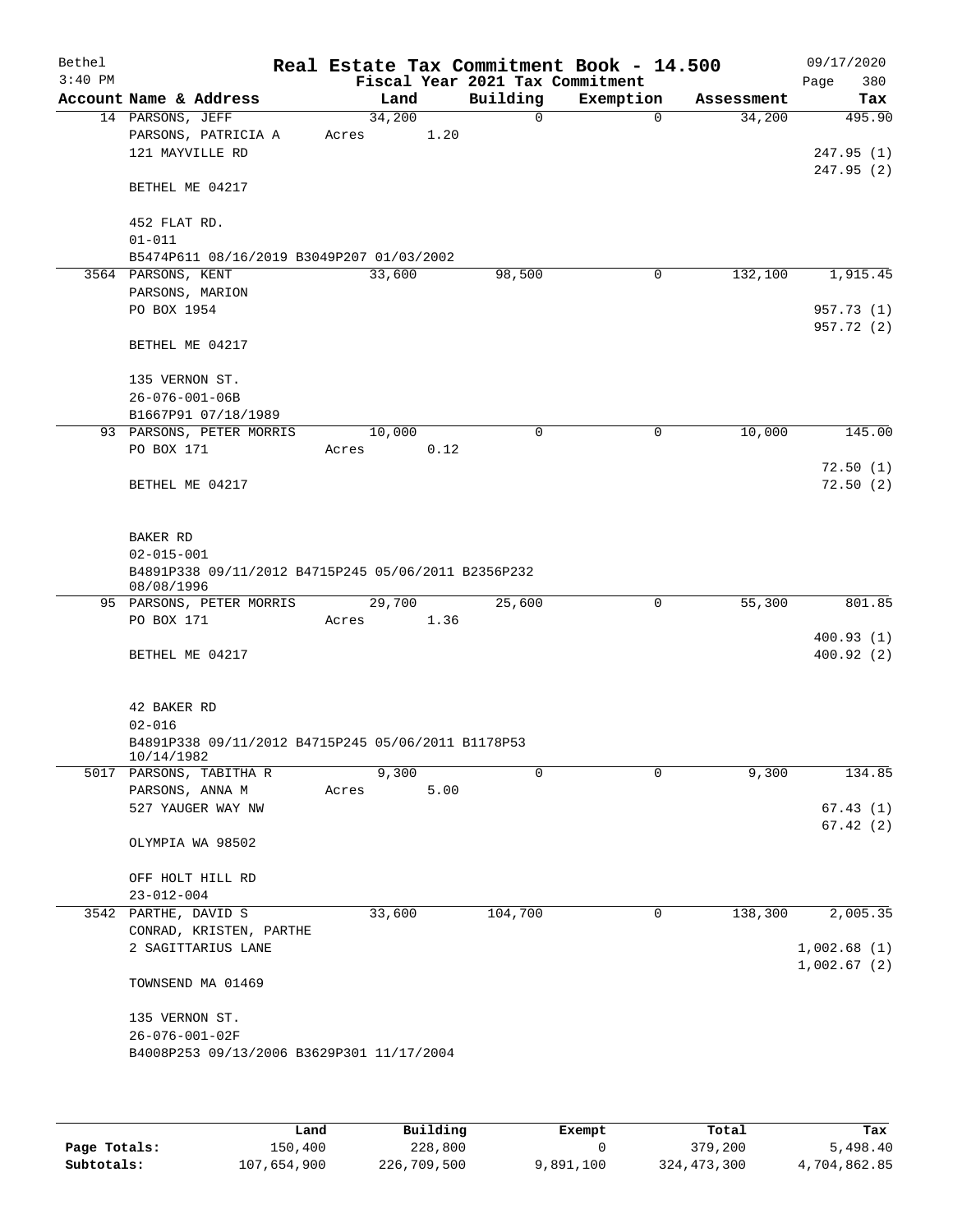| Bethel<br>$3:40$ PM |                                                                                        |       |        |               |             | Real Estate Tax Commitment Book - 14.500<br>Fiscal Year 2021 Tax Commitment |               | 09/17/2020<br>381<br>Page   |
|---------------------|----------------------------------------------------------------------------------------|-------|--------|---------------|-------------|-----------------------------------------------------------------------------|---------------|-----------------------------|
|                     | Account Name & Address                                                                 |       | Land   |               | Building    | Exemption                                                                   | Assessment    | Tax                         |
|                     | 3597 PARYS, KRISTIN M                                                                  |       | 72,700 |               | 298, 200    | 25,000                                                                      | 345,900       | $\overline{5,015.55}$       |
|                     | PARYS, ADAM J                                                                          | Acres |        | 2.50          |             | 01 Homestead (HM)                                                           |               |                             |
|                     | 177 PARADISE RD                                                                        |       |        |               |             |                                                                             |               | 2,507.78 (1)<br>2,507.77(2) |
|                     | BETHEL ME 04217                                                                        |       |        |               |             |                                                                             |               |                             |
|                     | 177 PARADISE RD<br>$27 - 008$                                                          |       |        |               |             |                                                                             |               |                             |
|                     | B5254P405 11/17/2015 B4591P126 05/26/2010 B875P13                                      |       |        |               |             |                                                                             |               |                             |
|                     | 4670 PASSARETTI, LISA J                                                                |       | 18,800 |               | $\mathbf 0$ | 0                                                                           | 18,800        | 272.60                      |
|                     | 128 LINCOLN AVENUE                                                                     | Acres |        | 1.52          |             |                                                                             |               |                             |
|                     |                                                                                        |       |        |               |             |                                                                             |               | 136.30(1)                   |
|                     | LITTLE FALLS NJ 07424                                                                  |       |        |               |             |                                                                             |               | 136.30(2)                   |
|                     | COUNTRYSIDE ACRES/LOT<br>$15 - 004 - 017$                                              |       |        |               |             |                                                                             |               |                             |
|                     | B5448P763 01/11/2019 B5442P528 11/19/2018 B5202P149<br>01/15/2015 B3615P103 10/27/2004 |       |        |               |             |                                                                             |               |                             |
|                     | 4668 PASSARETTI, LISA J                                                                |       | 18,200 |               | $\Omega$    | 0                                                                           | 18,200        | 263.90                      |
|                     | 128 LINCOLN AVENUE                                                                     | Acres |        | 1.14          |             |                                                                             |               |                             |
|                     |                                                                                        |       |        |               |             |                                                                             |               | 131.95(1)                   |
|                     | LITTLE FALLS NJ 07424                                                                  |       |        |               |             |                                                                             |               | 131.95(2)                   |
|                     | COUNTRYSIDE ACRES                                                                      |       |        |               |             |                                                                             |               |                             |
|                     | $15 - 004 - 015$                                                                       |       |        |               |             |                                                                             |               |                             |
|                     | B5395P477 03/02/2018 B3615P105 10/27/2004                                              |       |        |               |             |                                                                             |               |                             |
|                     | 252 PATEL, AKSHAY M                                                                    |       | 77,600 |               | 326,400     | $\Omega$                                                                    | 404,000       | 5,858.00                    |
|                     | PATEL, RAHUL M<br>29 RUBBLEY RD.                                                       | Acres |        | 5.51          |             |                                                                             |               | 2,929.00(1)<br>2,929.00(2)  |
|                     | WENHAM MA 01984                                                                        |       |        |               |             |                                                                             |               |                             |
|                     | 25 HIGHLAND AVE.<br>$04 - 083 - 002$                                                   |       |        |               |             |                                                                             |               |                             |
|                     | B3663P334 12/17/2004                                                                   |       |        |               |             |                                                                             |               |                             |
|                     | 1699 PATIPA, MICHAEL                                                                   |       | 61,300 |               | 0           | $\mathsf{O}$                                                                | 61,300        | 888.85                      |
|                     | PATIPA, BONNIE                                                                         | Acres |        | 1.87          |             |                                                                             |               |                             |
|                     | 112 EBBTIDE DRIVE                                                                      |       |        |               |             |                                                                             |               | 444.43 (1)                  |
|                     | NORTH PALM BEACH FL<br>33408                                                           |       |        |               |             |                                                                             |               | 444.42 (2)                  |
|                     | 20 RIPPS TRAIL                                                                         |       |        |               |             |                                                                             |               |                             |
|                     | $12 - 052 - 002$                                                                       |       |        |               |             |                                                                             |               |                             |
|                     | B4937P200 12/31/2012 B4553P171 01/26/2010 B2935P93<br>03/02/2001                       |       |        |               |             |                                                                             |               |                             |
|                     | 1696 PATIPA, MICHAEL                                                                   |       | 44,100 |               | 0           | 0                                                                           | 44,100        | 639.45                      |
|                     | PATIPA, BONNIE<br>112 EBBTIDE DRIVE                                                    | Acres |        | 3.95          |             |                                                                             |               | 319.73(1)<br>319.72(2)      |
|                     | NORTH PALM BEACH FL<br>33408                                                           |       |        |               |             |                                                                             |               |                             |
|                     | 10 RIPPS TRAIL<br>$12 - 052 - 001$                                                     |       |        |               |             |                                                                             |               |                             |
|                     | B4937P199 12/31/2012 B3912P43 08/01/2005 B2776P256<br>12/15/1999                       |       |        |               |             |                                                                             |               |                             |
|                     |                                                                                        | Land  |        | Building      |             | Exempt                                                                      | Total         | Tax                         |
| Page Totals:        | 292,700                                                                                |       |        | 624,600       |             | 25,000                                                                      | 892,300       | 12,938.35                   |
| Subtotals:          | 107,947,600                                                                            |       |        | 227, 334, 100 |             | 9,916,100                                                                   | 325, 365, 600 | 4,717,801.20                |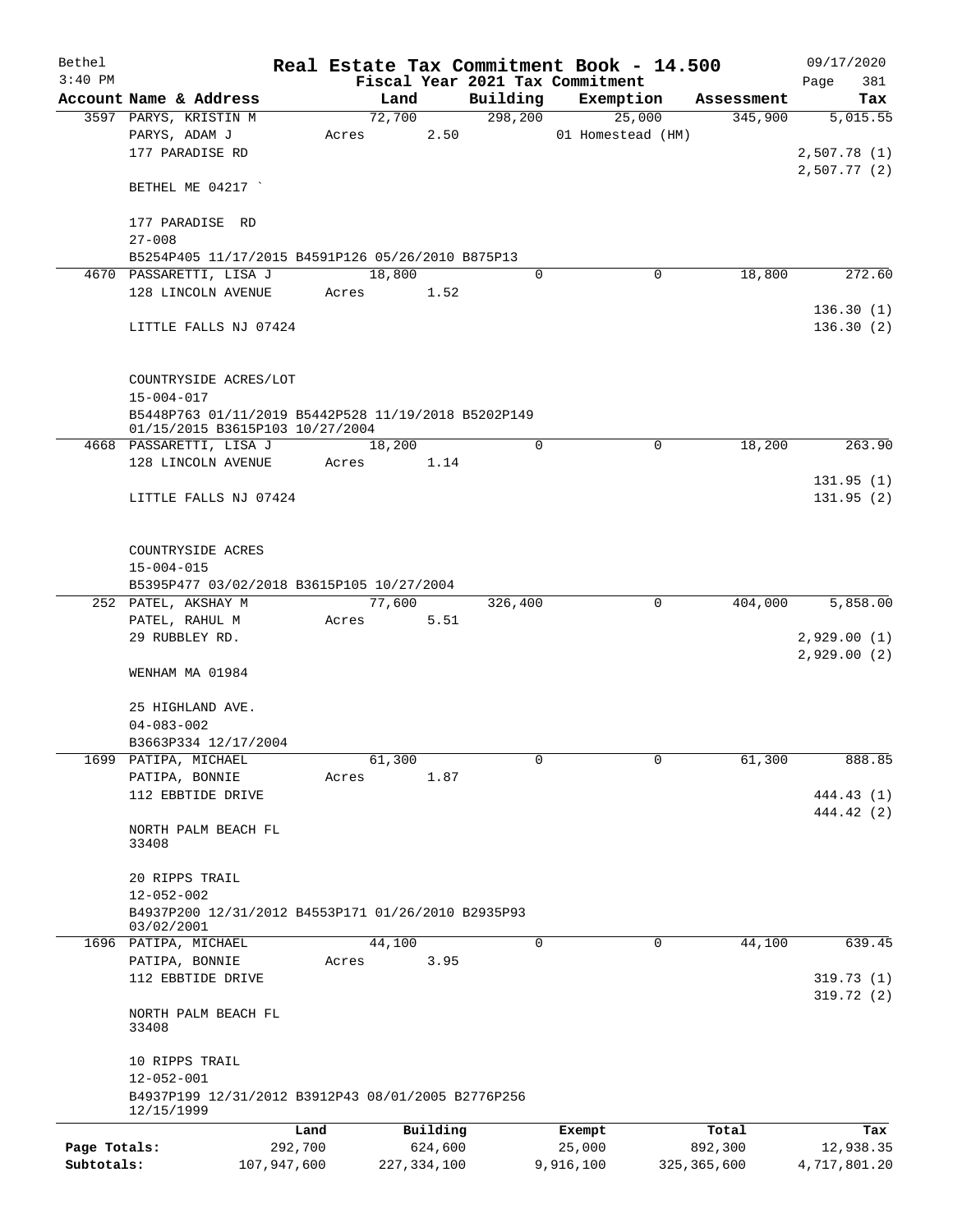| Bethel       |                                                                            |               |                 |             |          | Real Estate Tax Commitment Book - 14.500 |                     | 09/17/2020                 |
|--------------|----------------------------------------------------------------------------|---------------|-----------------|-------------|----------|------------------------------------------|---------------------|----------------------------|
| $3:40$ PM    |                                                                            |               |                 |             |          | Fiscal Year 2021 Tax Commitment          |                     | Page<br>382                |
|              | Account Name & Address                                                     |               | Land            |             | Building | Exemption                                | Assessment          | Tax                        |
|              | 1700 PATIPA, MICHAEL,<br>TRUSTEE<br>BONNIE PATIPA MAINE<br>QUALIFIED TRUST |               | 76,600<br>Acres | 4.68        | 554,500  |                                          | $\Omega$<br>631,100 | 9,150.95                   |
|              | 112 EBBTIDE DRIVE                                                          |               |                 |             |          |                                          |                     | 4,575.48(1)<br>4,575.47(2) |
|              | NORTH PALM BEACH FL<br>33408                                               |               |                 |             |          |                                          |                     |                            |
|              | 45 RIPPS TRAIL<br>$12 - 052 - 003$                                         |               |                 |             |          |                                          |                     |                            |
|              | B4098P254 01/31/2007 B3469P91 02/11/2004 B3469P91<br>02/11/2004            |               |                 |             |          |                                          |                     |                            |
|              | 3672 PATNEAUDE, JAMIE L                                                    |               | 33,500          |             | 90,900   |                                          | 0<br>124,400        | 1,803.80                   |
|              | 5 LIBERTY LANE                                                             |               | Acres           | 0.69        |          |                                          |                     | 901.90(1)                  |
|              | BETHEL ME 04217                                                            |               |                 |             |          |                                          |                     | 901.90(2)                  |
|              | 5 LIBERTY LANE<br>$28 - 016$                                               |               |                 |             |          |                                          |                     |                            |
|              | B5301P140 08/29/2016 B3787P115 08/26/2005                                  |               |                 |             |          |                                          |                     |                            |
|              | 2478 PATTEN, LEROY L JR<br>PATTEN, ANN                                     |               | 40,100<br>Acres | 1.80        | 93,100   | 31,000<br>01 Homestead (HM)              | 102,200             | 1,481.90                   |
|              | PO BOX 414                                                                 |               |                 |             |          | 12 WW2 Vet Res                           |                     | 740.95 (1)                 |
|              |                                                                            |               |                 |             |          |                                          |                     | 740.95 (2)                 |
|              | BETHEL ME 04217                                                            |               |                 |             |          |                                          |                     |                            |
|              | 328 CHANDLER HILL<br>$14 - 008$                                            |               |                 |             |          |                                          |                     |                            |
|              | B876P257 11/05/1975                                                        |               |                 |             |          |                                          |                     |                            |
|              | 3612 PATTEN, MAELYN                                                        |               | 39,300          |             | 174,300  |                                          | 0<br>213,600        | 3,097.20                   |
|              | P.O. BOX 414                                                               |               | Acres           | 1.38        |          |                                          |                     |                            |
|              | BETHEL ME 04217                                                            |               |                 |             |          |                                          |                     | 1,548.60(1)<br>1,548.60(2) |
|              | 26 WILLARD RD<br>$27 - 016 - 017$                                          |               |                 |             |          |                                          |                     |                            |
|              | B4460P72 06/23/2009 B4266P211 02/29/2008                                   |               |                 |             |          |                                          |                     |                            |
|              | 3081 PATTERSON, BARBARA<br><b>48 MAYVILLE ROAD</b>                         |               | 42,600<br>Acres | 0.26        | 83,100   | 31,000<br>01 Homestead (HM)              | 94,700              | 1,373.15                   |
|              |                                                                            |               |                 |             |          | 12 WW2 Vet Res                           |                     | 686.58 (1)                 |
|              | BETHEL ME 04217                                                            |               |                 |             |          |                                          |                     | 686.57 (2)                 |
|              | 48 MAYVILLE RD.                                                            |               |                 |             |          |                                          |                     |                            |
|              | $24 - 003$<br>B673P280 06/04/1968                                          |               |                 |             |          |                                          |                     |                            |
|              | 5111 PATTERSON, MICHAEL R                                                  |               | 53,500          |             | 235,200  | 31,000                                   | 257,700             | 3,736.65                   |
|              | PATTERSON, LATRA L                                                         |               | Acres           | 1.17        |          | 01 Homestead (HM)                        |                     |                            |
|              | PO BOX 148                                                                 |               |                 |             |          | 12 WW2 Vet Res                           |                     | 1,868.33(1)<br>1,868.32(2) |
|              | BETHEL ME 04217                                                            |               |                 |             |          |                                          |                     |                            |
|              | 24 GENTLE BEN LANE<br>$01 - 010 - 008$                                     |               |                 |             |          |                                          |                     |                            |
|              | B4524P107 11/09/2009 B4376P61 11/13/2008 B3962P119                         |               |                 |             |          |                                          |                     |                            |
|              |                                                                            | Land          |                 | Building    |          | Exempt                                   | Total               | Tax                        |
| Page Totals: |                                                                            | 285,600       |                 | 1,231,100   |          | 93,000                                   | 1,423,700           | 20,643.65                  |
| Subtotals:   |                                                                            | 108, 233, 200 |                 | 228,565,200 |          | 10,009,100                               | 326,789,300         | 4,738,444.85               |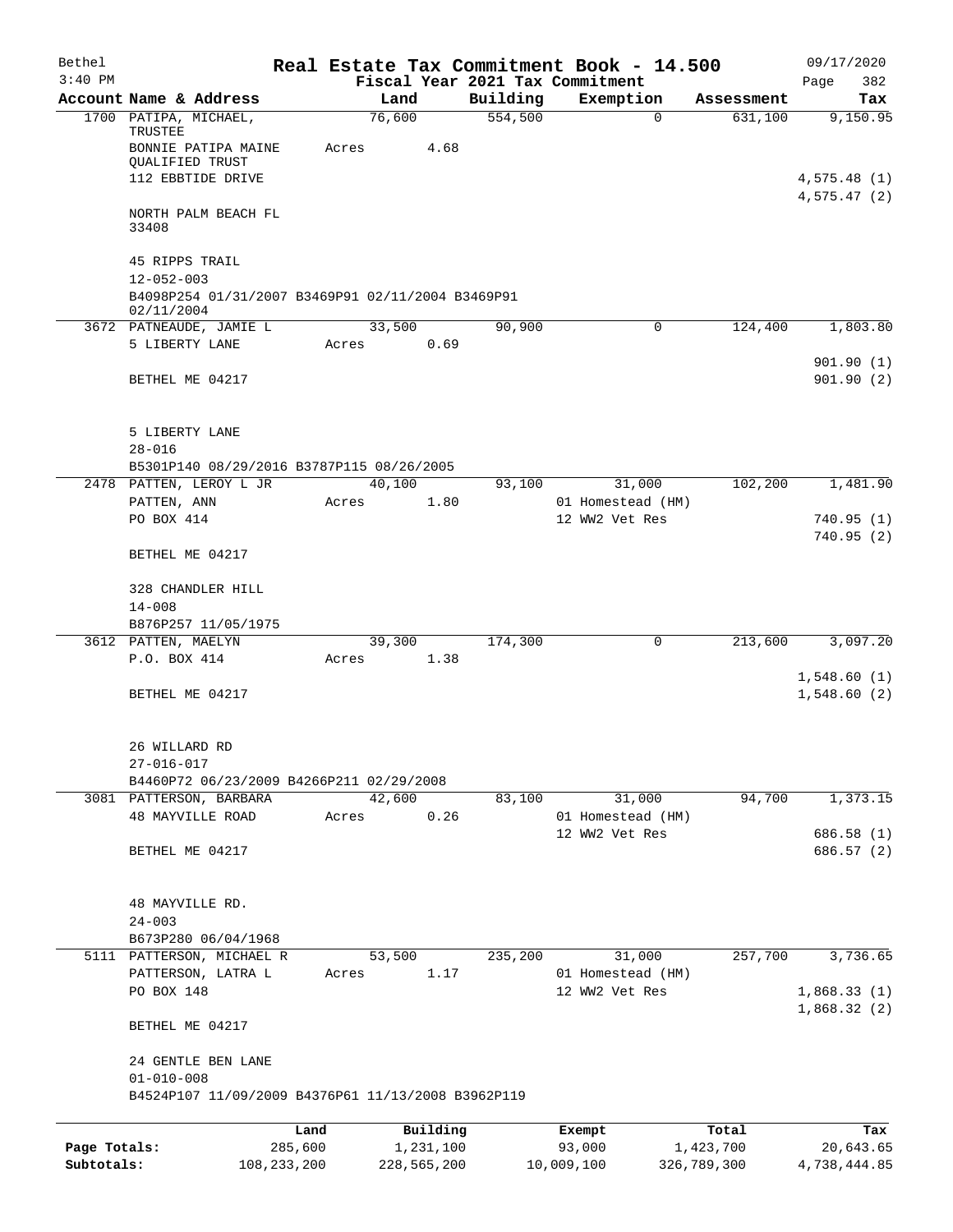| Bethel<br>$3:40$ PM |                                                     |        |       | Real Estate Tax Commitment Book - 14.500<br>Fiscal Year 2021 Tax Commitment |             |            | 09/17/2020<br>383<br>Page |
|---------------------|-----------------------------------------------------|--------|-------|-----------------------------------------------------------------------------|-------------|------------|---------------------------|
|                     | Account Name & Address                              | Land   |       | Building                                                                    | Exemption   | Assessment | Tax                       |
|                     | 1501 PAUL, ERIC                                     | 33,200 |       | 54,200                                                                      | $\mathbf 0$ | 87,400     | 1,267.30                  |
|                     | 634 W. BETHEL RD.                                   | Acres  | 1.26  |                                                                             |             |            |                           |
|                     |                                                     |        |       |                                                                             |             |            | 633.65(1)                 |
|                     | BETHEL ME 04217                                     |        |       |                                                                             |             |            | 633.65(2)                 |
|                     |                                                     |        |       |                                                                             |             |            |                           |
|                     |                                                     |        |       |                                                                             |             |            |                           |
|                     | 634 WEST BETHEL RD.                                 |        |       |                                                                             |             |            |                           |
|                     | $11 - 010$                                          |        |       |                                                                             |             |            |                           |
|                     | B2454P124                                           |        |       |                                                                             |             |            |                           |
|                     | 1583 PAUL, ERIC                                     | 68,100 |       | 141,300                                                                     | 0           | 209,400    | 3,036.30                  |
|                     | 215 BARKER ROAD                                     | Acres  | 4.46  |                                                                             |             |            |                           |
|                     |                                                     |        |       |                                                                             |             |            | 1,518.15(1)               |
|                     | BETHEL ME 04217                                     |        |       |                                                                             |             |            | 1,518.15(2)               |
|                     |                                                     |        |       |                                                                             |             |            |                           |
|                     |                                                     |        |       |                                                                             |             |            |                           |
|                     | 215 BARKER RD.                                      |        |       |                                                                             |             |            |                           |
|                     | $11 - 051 - 001$                                    |        |       |                                                                             |             |            |                           |
|                     | B5447P618 12/31/2018 B4453P50 06/08/2009 B2640P253  |        |       |                                                                             |             |            |                           |
|                     | 3627 PAUL, WILLIAM & BARBARA                        | 29,800 |       | 0                                                                           | $\mathbf 0$ | 29,800     | 432.10                    |
|                     | TRUSTEES, HARDING ROAD Acres<br>REALTY TRUST        |        | 1.41  |                                                                             |             |            |                           |
|                     | 302 WINTHROP TERRACE                                |        |       |                                                                             |             |            | 216.05(1)                 |
|                     |                                                     |        |       |                                                                             |             |            | 216.05(2)                 |
|                     | BEDFORD MA 01730                                    |        |       |                                                                             |             |            |                           |
|                     |                                                     |        |       |                                                                             |             |            |                           |
|                     |                                                     |        |       |                                                                             |             |            |                           |
|                     | $27 - 033$                                          |        |       |                                                                             |             |            |                           |
|                     | B2870P318                                           |        |       |                                                                             |             |            |                           |
|                     | 3628 PAUL, WILLIAM & BARBARA                        | 40,800 |       | 143,800                                                                     | 0           | 184,600    | 2,676.70                  |
|                     | TRUSTEES-HARDING ROAD                               | Acres  | 2.20  |                                                                             |             |            |                           |
|                     | REALTY TRUST                                        |        |       |                                                                             |             |            |                           |
|                     | 302 WINTHROP TERRACE                                |        |       |                                                                             |             |            | 1,338.35(1)               |
|                     |                                                     |        |       |                                                                             |             |            | 1,338.35(2)               |
|                     | BEDFORD MA 01730                                    |        |       |                                                                             |             |            |                           |
|                     |                                                     |        |       |                                                                             |             |            |                           |
|                     | 11 WILLARD ROAD                                     |        |       |                                                                             |             |            |                           |
|                     | $27 - 034$                                          |        |       |                                                                             |             |            |                           |
|                     | 2876 PEABODY, MICHAEL E                             | 42,800 |       | 179,600                                                                     | U           | 222,400    | 3,224.80                  |
|                     | PEABODY, SUSAN M                                    | Acres  | 4.10  |                                                                             |             |            |                           |
|                     | 21 ELIZABETH DRIVE                                  |        |       |                                                                             |             |            | 1,612.40(1)               |
|                     |                                                     |        |       |                                                                             |             |            | 1,612.40(2)               |
|                     | STOW MA 01775                                       |        |       |                                                                             |             |            |                           |
|                     |                                                     |        |       |                                                                             |             |            |                           |
|                     | 1638 INTERVALE RD.<br>$19 - 022$                    |        |       |                                                                             |             |            |                           |
|                     | B5251P481 11/02/2015 B2942P180 05/17/2001 B2181P187 |        |       |                                                                             |             |            |                           |
|                     | 12/01/1994                                          |        |       |                                                                             |             |            |                           |
|                     | 468 PEABODY, MICHAEL E                              | 40,500 |       | 0                                                                           | 0           | 40,500     | 587.25                    |
|                     | PEABODY, SUSAN M                                    | Acres  | 11.00 |                                                                             |             |            |                           |
|                     | 21 ELIZABETH DRIVE                                  |        |       |                                                                             |             |            | 293.63(1)                 |
|                     |                                                     |        |       |                                                                             |             |            | 293.62(2)                 |
|                     | STOW MA 01775                                       |        |       |                                                                             |             |            |                           |
|                     |                                                     |        |       |                                                                             |             |            |                           |
|                     | INTERVALE ROAD                                      |        |       |                                                                             |             |            |                           |
|                     | $19 - 011 - 005$                                    |        |       |                                                                             |             |            |                           |
|                     | B5443P906 12/03/2018 B4970P283 03/14/2013           |        |       |                                                                             |             |            |                           |
|                     |                                                     |        |       |                                                                             |             |            |                           |
|                     |                                                     |        |       |                                                                             |             |            |                           |
|                     |                                                     |        |       |                                                                             |             |            |                           |

|              | Land        | Building    | Exempt     | Total       | Tax          |
|--------------|-------------|-------------|------------|-------------|--------------|
| Page Totals: | 255,200     | 518,900     |            | 774,100     | 11,224.45    |
| Subtotals:   | 108,488,400 | 229,084,100 | 10,009,100 | 327,563,400 | 4,749,669.30 |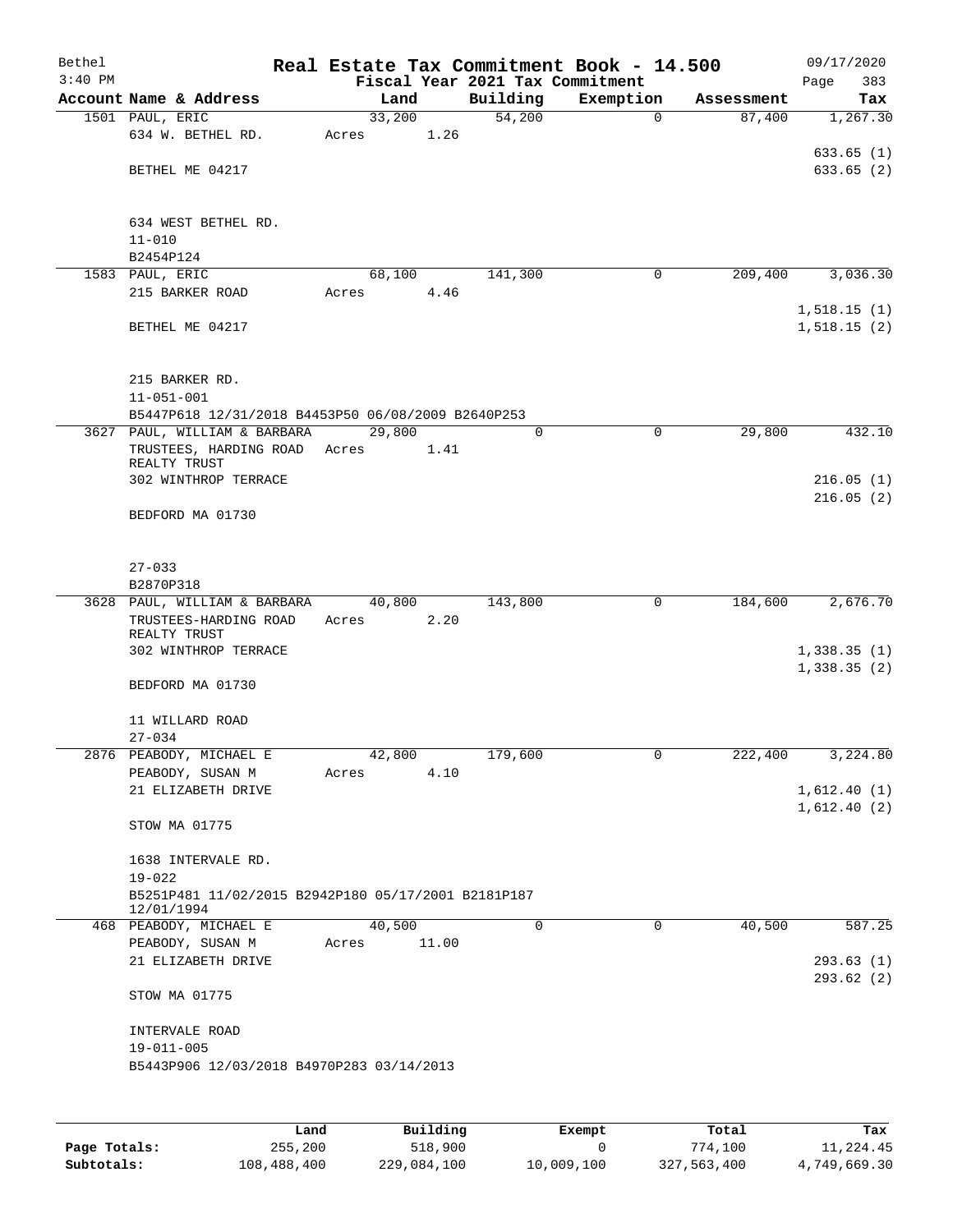| Bethel       |                                                                                                                                             |             |                 |             |                                 |            | Real Estate Tax Commitment Book - 14.500 |                       | 09/17/2020             |
|--------------|---------------------------------------------------------------------------------------------------------------------------------------------|-------------|-----------------|-------------|---------------------------------|------------|------------------------------------------|-----------------------|------------------------|
| $3:40$ PM    |                                                                                                                                             |             |                 |             | Fiscal Year 2021 Tax Commitment |            |                                          |                       | 384<br>Page            |
|              | Account Name & Address<br>3344 PEARL, KAREN D                                                                                               |             | Land<br>20, 200 |             | Building<br>89,400              |            | Exemption<br>$\mathbf 0$                 | Assessment<br>109,600 | Tax<br>1,589.20        |
|              | PO BOX 81                                                                                                                                   |             |                 |             |                                 |            |                                          |                       |                        |
|              | 18 MASON STREET                                                                                                                             |             |                 |             |                                 |            |                                          |                       | 794.60(1)              |
|              | BETHEL ME 04217                                                                                                                             |             |                 |             |                                 |            |                                          |                       | 794.60(2)              |
|              |                                                                                                                                             |             |                 |             |                                 |            |                                          |                       |                        |
|              | 18 MASON ST.                                                                                                                                |             |                 |             |                                 |            |                                          |                       |                        |
|              | $25 - 167 - 001 - 008$                                                                                                                      |             |                 |             |                                 |            |                                          |                       |                        |
|              | B5438P336 10/23/2018 B3078P40 03/06/2002                                                                                                    |             |                 |             |                                 |            |                                          |                       |                        |
|              | 3339 PEARSON, CHERYL E.                                                                                                                     |             | 20,200          |             | 86,400                          |            | 0                                        | 106,600               | 1,545.70               |
|              | PEARSON, JON R.                                                                                                                             |             |                 |             |                                 |            |                                          |                       |                        |
|              | 15 GROVE ST                                                                                                                                 |             |                 |             |                                 |            |                                          |                       | 772.85(1)<br>772.85(2) |
|              | MERRIMAC MA 01860                                                                                                                           |             |                 |             |                                 |            |                                          |                       |                        |
|              | 25 SPRING ST                                                                                                                                |             |                 |             |                                 |            |                                          |                       |                        |
|              | $25 - 167 - 001 - 003$                                                                                                                      |             |                 |             |                                 |            |                                          |                       |                        |
|              | B5436P378 10/15/2018 B5333P183 03/01/2017 B4626P324<br>08/27/2010 B4493P41 B4336P315 08/18/2008 B4260P159<br>02/08/2008 B3718P77 05/13/2005 |             |                 |             |                                 |            |                                          |                       |                        |
|              | 2749 PEARSON, MICHAEL W., TE                                                                                                                |             | 46,700          |             | 180,000                         |            | 31,000                                   | 195,700               | 2,837.65               |
|              | P.O. BOX 275                                                                                                                                | Acres       |                 | 2.70        |                                 |            | 01 Homestead (HM)                        |                       |                        |
|              |                                                                                                                                             |             |                 |             |                                 |            | 12 WW2 Vet Res                           |                       | 1,418.83(1)            |
|              | BETHEL ME 04217                                                                                                                             |             |                 |             |                                 |            |                                          |                       | 1,418.82(2)            |
|              | 85 SUNDAY RIVER RD                                                                                                                          |             |                 |             |                                 |            |                                          |                       |                        |
|              | $18 - 007 - 001$                                                                                                                            |             |                 |             |                                 |            |                                          |                       |                        |
|              | B5252P459 11/05/2015 B5248P259 10/01/2015 B4640P47<br>09/30/2010 B2384P249                                                                  |             |                 |             |                                 |            |                                          |                       |                        |
|              | 455 PEASE, KENNETH                                                                                                                          |             | 30,000          |             | 25,100                          |            | 25,000                                   | 30,100                | 436.45                 |
|              | 27 SONGO POND ROAD                                                                                                                          | Acres       |                 | 0.50        |                                 |            | 01 Homestead (HM)                        |                       |                        |
|              |                                                                                                                                             |             |                 |             |                                 |            |                                          |                       | 218.23(1)              |
|              | BETHEL ME 04217                                                                                                                             |             |                 |             |                                 |            |                                          |                       | 218.22(2)              |
|              | 27 SONGO POND RD                                                                                                                            |             |                 |             |                                 |            |                                          |                       |                        |
|              | $07 - 021$                                                                                                                                  |             |                 |             |                                 |            |                                          |                       |                        |
|              | B677P246 01/31/1969                                                                                                                         |             |                 |             |                                 |            |                                          |                       |                        |
|              | 2689 PEASE, MICHAEL S                                                                                                                       |             | 58,100          |             | 131,200                         |            | $\mathbf{0}$                             | 189,300               | 2,744.85               |
|              | CASEY, FRANCINE M                                                                                                                           | Acres       |                 | 0.63        |                                 |            |                                          |                       |                        |
|              | PO BOX 616                                                                                                                                  |             |                 |             |                                 |            |                                          |                       | 1,372.43(1)            |
|              | BETHEL ME 04217-0616                                                                                                                        |             |                 |             |                                 |            |                                          |                       | 1,372.42(2)            |
|              | 40 RIVER VALLEY ACRES                                                                                                                       |             |                 |             |                                 |            |                                          |                       |                        |
|              | $17 - 027$                                                                                                                                  |             |                 |             |                                 |            |                                          |                       |                        |
|              | B5344P27 05/08/2017 B3847P1 11/21/2005 B2372P304                                                                                            |             |                 |             |                                 |            |                                          |                       |                        |
|              | 3139 PEASLEE, GREGORY J                                                                                                                     |             | 20,900          |             | 0                               |            | 0                                        | 20,900                | 303.05                 |
|              | 377 N. MAIN ST.                                                                                                                             | Acres       |                 | 1.40        |                                 |            |                                          |                       | 151.53(1)              |
|              | ANDOVER ME 04216 6025                                                                                                                       |             |                 |             |                                 |            |                                          |                       | 151.52(2)              |
|              | INTERVALE RD E/S                                                                                                                            |             |                 |             |                                 |            |                                          |                       |                        |
|              | $24 - 057$                                                                                                                                  |             |                 |             |                                 |            |                                          |                       |                        |
|              | B4320P1 07/03/2008                                                                                                                          |             |                 |             |                                 |            |                                          |                       |                        |
|              |                                                                                                                                             | Land        |                 | Building    |                                 | Exempt     |                                          | Total                 | Tax                    |
| Page Totals: |                                                                                                                                             | 196,100     |                 | 512,100     |                                 | 56,000     |                                          | 652,200               | 9,456.90               |
| Subtotals:   |                                                                                                                                             | 108,684,500 |                 | 229,596,200 |                                 | 10,065,100 |                                          | 328, 215, 600         | 4,759,126.20           |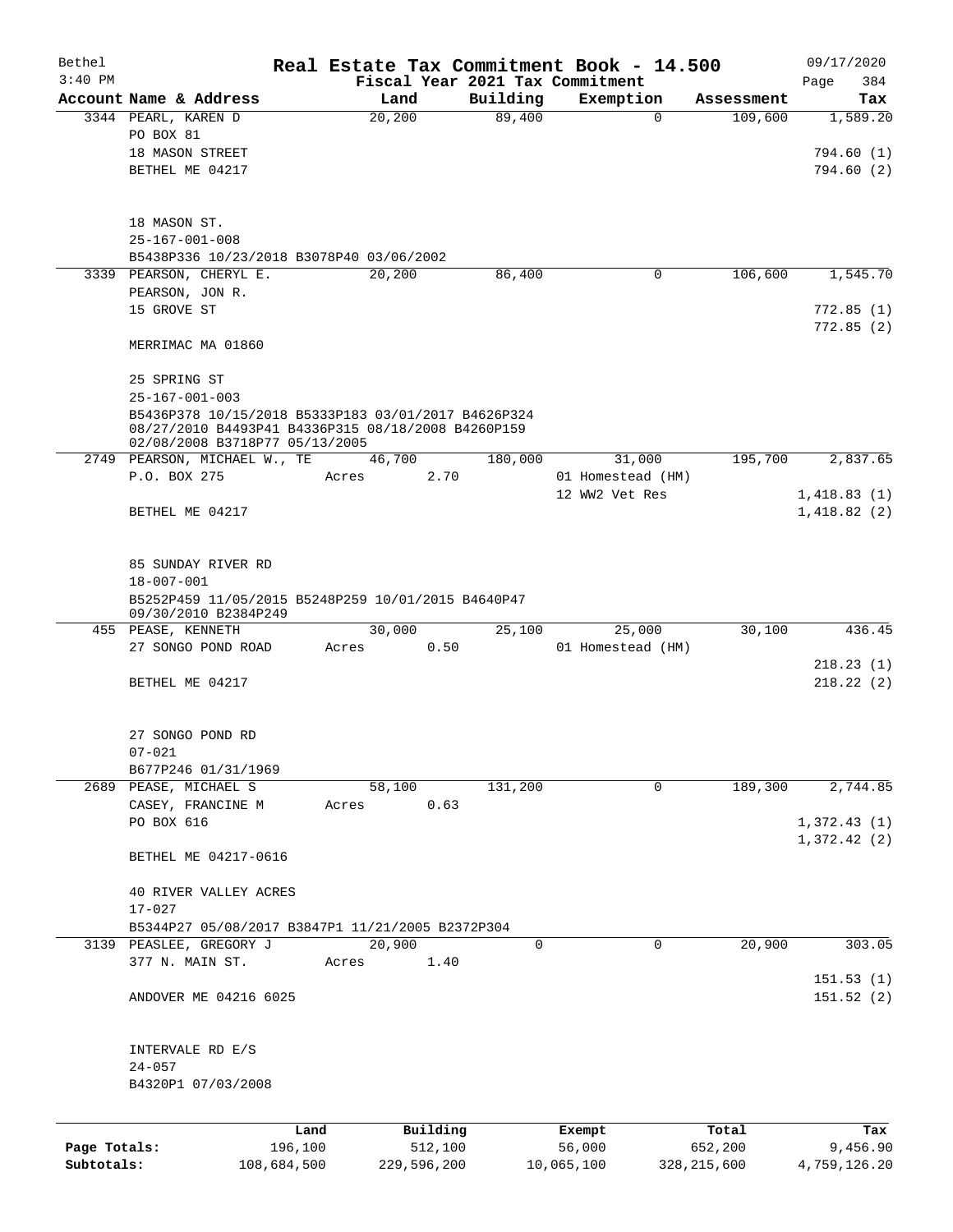| Bethel       |                                                                   |         |             |                                 | Real Estate Tax Commitment Book - 14.500 |             | 09/17/2020   |
|--------------|-------------------------------------------------------------------|---------|-------------|---------------------------------|------------------------------------------|-------------|--------------|
| $3:40$ PM    |                                                                   |         |             | Fiscal Year 2021 Tax Commitment |                                          |             | 385<br>Page  |
|              | Account Name & Address                                            |         | Land        | Building                        | Exemption                                | Assessment  | Tax          |
|              | 2951 PECK, CLAIRE E<br>PO BOX 331                                 |         | 33,600      | 61,400                          | $\mathbf 0$                              | 95,000      | 1,377.50     |
|              |                                                                   |         |             |                                 |                                          |             | 688.75 (1)   |
|              | GLEN NH 03838                                                     |         |             |                                 |                                          |             | 688.75 (2)   |
|              |                                                                   |         |             |                                 |                                          |             |              |
|              |                                                                   |         |             |                                 |                                          |             |              |
|              | 22 CHERRY LANE<br>$22 - 002 - 001 - 028$                          |         |             |                                 |                                          |             |              |
|              | B5256P551 12/03/2015 B3654P101 01/05/2005                         |         |             |                                 |                                          |             |              |
|              | 5070 PEELMAN, JESSICA H                                           |         | 57,100      | 249,100                         | 0                                        | 306,200     | 4,439.90     |
|              | PEELMAN, AARON D                                                  | Acres   | 2.58        |                                 |                                          |             |              |
|              | 99 BROAD ST                                                       |         |             |                                 |                                          |             | 2,219.95(1)  |
|              |                                                                   |         |             |                                 |                                          |             | 2, 219.95(2) |
|              | PORTSMOUTH NH 03801                                               |         |             |                                 |                                          |             |              |
|              | 84 OAK RIDGE ROAD                                                 |         |             |                                 |                                          |             |              |
|              | $18 - 060 - 050$                                                  |         |             |                                 |                                          |             |              |
|              |                                                                   |         |             |                                 |                                          |             |              |
|              | B5226P266 06/11/2015 B5083P312 01/21/2014 B3568P322<br>08/06/2004 |         |             |                                 |                                          |             |              |
|              | 236 PELLETIER, BETH                                               |         | 28,000      | $\mathbf 0$                     | $\mathbf 0$                              | 28,000      | 406.00       |
|              | PO BOX 97                                                         | Acres   | 4.40        |                                 |                                          |             |              |
|              |                                                                   |         |             |                                 |                                          |             | 203.00(1)    |
|              | HANOVER ME 04237                                                  |         |             |                                 |                                          |             | 203.00(2)    |
|              |                                                                   |         |             |                                 |                                          |             |              |
|              |                                                                   |         |             |                                 |                                          |             |              |
|              | BIRD HILL RD                                                      |         |             |                                 |                                          |             |              |
|              | $04 - 077$                                                        |         |             |                                 |                                          |             |              |
|              | B971P110                                                          |         |             |                                 |                                          |             |              |
|              | 204 PELLETIER, LAURENCE                                           |         | 33,300      | 24,200                          | 0                                        | 57,500      | 833.75       |
|              | PELLETIER, GENEVA                                                 | Acres   | 1.30        |                                 |                                          |             |              |
|              | KIMBALL<br>586 HOOKSET RD.                                        |         |             |                                 |                                          |             | 416.88(1)    |
|              |                                                                   |         |             |                                 |                                          |             | 416.87(2)    |
|              | AUBURN NH 03022                                                   |         |             |                                 |                                          |             |              |
|              |                                                                   |         |             |                                 |                                          |             |              |
|              | 115 EAST BETHEL RD.                                               |         |             |                                 |                                          |             |              |
|              | $04 - 053$                                                        |         |             |                                 |                                          |             |              |
|              | B5342P206 09/21/2018 B1411P298 08/08/1986                         |         |             |                                 |                                          |             |              |
|              | 210 PELLETIER, LAURENCE                                           |         | 43,600      | 0                               | $\mathbf 0$                              | 43,600      | 632.20       |
|              | PELLETIER, GENEVA                                                 | Acres   | 23.60       |                                 |                                          |             |              |
|              | 586 HOOKSET RD.                                                   |         |             |                                 |                                          |             | 316.10(1)    |
|              |                                                                   |         |             |                                 |                                          |             | 316.10(2)    |
|              | AUBURN NH 03022                                                   |         |             |                                 |                                          |             |              |
|              |                                                                   |         |             |                                 |                                          |             |              |
|              |                                                                   |         |             |                                 |                                          |             |              |
|              | $04 - 057 - 003$                                                  |         |             |                                 |                                          |             |              |
|              | B2819P263 05/22/2000<br>328 PELLOCK, CHARLES                      |         | 8,700       | $\mathbf 0$                     | $\mathbf 0$                              | 8,700       | 126.15       |
|              | 15 VIA BACCHUS                                                    | Acres   | 3.50        |                                 |                                          |             |              |
|              |                                                                   |         |             |                                 |                                          |             | 63.08(1)     |
|              | ALISO VIEJO CA 92656                                              |         |             |                                 |                                          |             | 63.07(2)     |
|              | 1600                                                              |         |             |                                 |                                          |             |              |
|              |                                                                   |         |             |                                 |                                          |             |              |
|              |                                                                   |         |             |                                 |                                          |             |              |
|              | ROUTE 232                                                         |         |             |                                 |                                          |             |              |
|              | $05 - 035$                                                        |         |             |                                 |                                          |             |              |
|              | B926P241 01/25/1977                                               |         |             |                                 |                                          |             |              |
|              |                                                                   |         |             |                                 |                                          |             |              |
|              |                                                                   | Land    | Building    |                                 | Exempt                                   | Total       | Tax          |
| Page Totals: |                                                                   | 204,300 | 334,700     |                                 | 0                                        | 539,000     | 7,815.50     |
| Subtotals:   | 108,888,800                                                       |         | 229,930,900 |                                 | 10,065,100                               | 328,754,600 | 4,766,941.70 |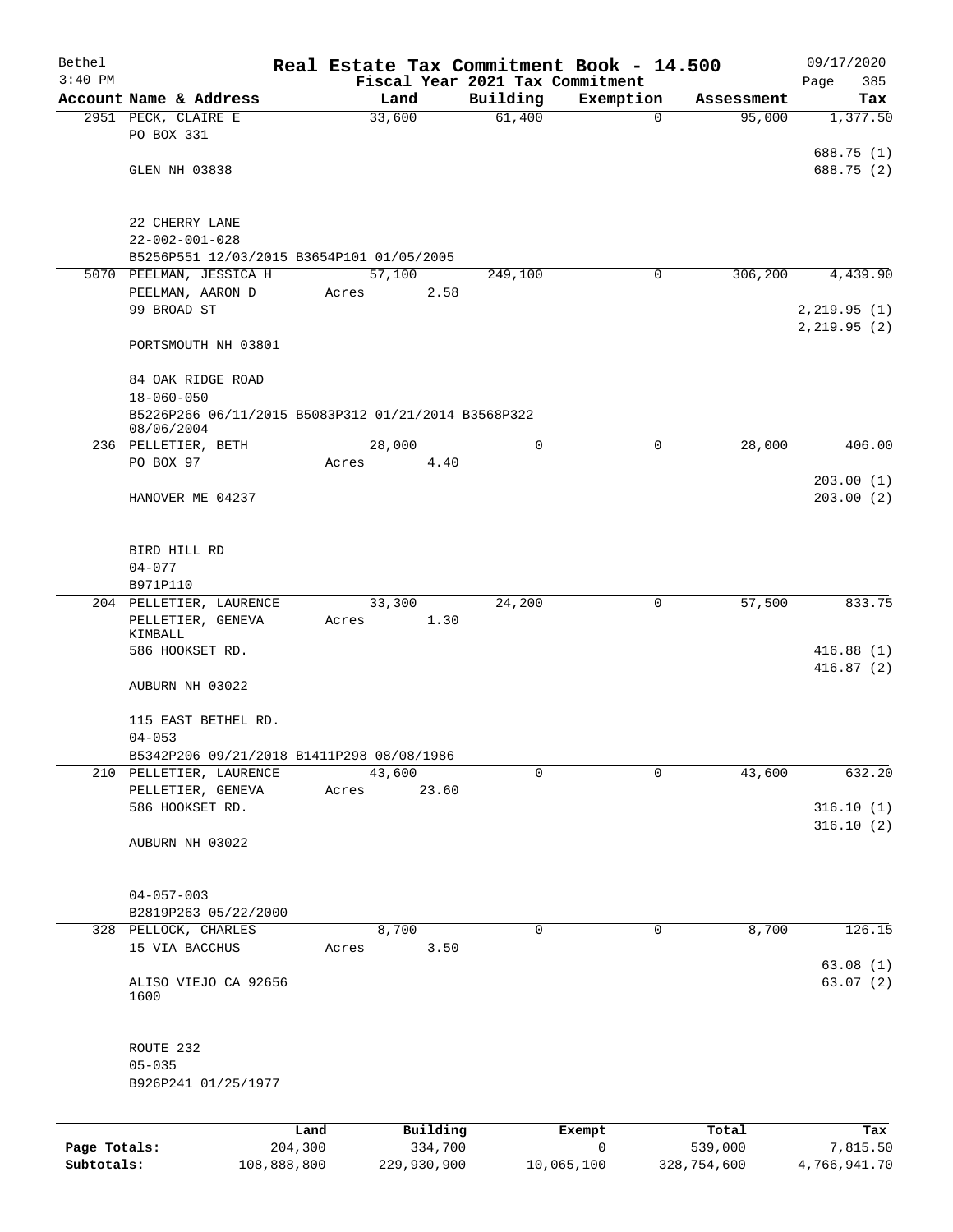| Bethel       |                                                                            |       |                |                     |          | Real Estate Tax Commitment Book - 14.500 |                                     | 09/17/2020             |
|--------------|----------------------------------------------------------------------------|-------|----------------|---------------------|----------|------------------------------------------|-------------------------------------|------------------------|
| $3:40$ PM    | Account Name & Address                                                     |       |                |                     | Building | Fiscal Year 2021 Tax Commitment          |                                     | 386<br>Page<br>Tax     |
|              | 4666 PELOQUIN, MARK R                                                      |       | Land<br>18,600 |                     | 0        | Exemption                                | Assessment<br>$\mathbf 0$<br>18,600 | 269.70                 |
|              | 18 CREST VIEW RD                                                           | Acres |                | 1.40                |          |                                          |                                     |                        |
|              |                                                                            |       |                |                     |          |                                          |                                     | 134.85(1)              |
|              | W GREEWICH RI 02817                                                        |       |                |                     |          |                                          |                                     | 134.85(2)              |
|              | 2012                                                                       |       |                |                     |          |                                          |                                     |                        |
|              |                                                                            |       |                |                     |          |                                          |                                     |                        |
|              | COUNTRYSIDE ACRES/LOT                                                      |       |                |                     |          |                                          |                                     |                        |
|              | $15 - 004 - 013$                                                           |       |                |                     |          |                                          |                                     |                        |
|              | B3603P263 10/08/2004                                                       |       |                |                     |          |                                          |                                     |                        |
|              | 169 PEMBERTON, DOUGLAS R. &                                                |       | 33,300         |                     | 41,900   |                                          | 75,200<br>0                         | 1,090.40               |
|              | NANCY JR<br>165 BURTON RD                                                  | Acres |                | 1.30                |          |                                          |                                     |                        |
|              |                                                                            |       |                |                     |          |                                          |                                     | 545.20(1)              |
|              | BEACON FALLS CT 06770                                                      |       |                |                     |          |                                          |                                     | 545.20(2)              |
|              |                                                                            |       |                |                     |          |                                          |                                     |                        |
|              |                                                                            |       |                |                     |          |                                          |                                     |                        |
|              | 708 WALKERS MILLS RD.                                                      |       |                |                     |          |                                          |                                     |                        |
|              | $04 - 024$<br>B5509P866 03/01/2020 B5483P965 10/02/2019 B5479P954          |       |                |                     |          |                                          |                                     |                        |
|              | 09/13/2019 B5401P389 05/06/2018 B4227P30 11/21/2007                        |       |                |                     |          |                                          |                                     |                        |
|              | B3807P302 08/25/2005                                                       |       |                |                     |          |                                          |                                     |                        |
|              | 2780 PENLEY & MILLS, INC.<br>8 COLLEGE HTS.                                | Acres | 7,700          | 29.00               | 0        |                                          | 0<br>7,700                          | 111.65                 |
|              |                                                                            |       |                |                     |          |                                          |                                     | 55.83(1)               |
|              | ORONO ME 04473                                                             |       |                |                     |          |                                          |                                     | 55.82(2)               |
|              |                                                                            |       |                |                     |          |                                          |                                     |                        |
|              |                                                                            |       |                |                     |          |                                          |                                     |                        |
|              | INTERVALE RD                                                               |       |                |                     |          |                                          |                                     |                        |
|              | $18 - 033 - 002$                                                           |       |                |                     |          |                                          |                                     |                        |
|              | 5294 PENLEY, COLIN M<br>PO BOX 34                                          | Acres | 30,400         | 3.37                | $\Omega$ |                                          | $\mathbf 0$<br>30,400               | 440.80                 |
|              |                                                                            |       |                |                     |          |                                          |                                     | 220.40(1)              |
|              | PARIS ME 04271                                                             |       |                |                     |          |                                          |                                     | 220.40(2)              |
|              |                                                                            |       |                |                     |          |                                          |                                     |                        |
|              |                                                                            |       |                |                     |          |                                          |                                     |                        |
|              | SECOND ST                                                                  |       |                |                     |          |                                          |                                     |                        |
|              | $22 - 029 - 012 - A$<br>B5452P624 02/22/2019 B5361P510 08/14/2017 B13P4653 |       |                |                     |          |                                          |                                     |                        |
|              | 06/23/2010                                                                 |       |                |                     |          |                                          |                                     |                        |
|              | 5293 PENLEY, COLIN M.                                                      |       | 30,800         |                     | 0        |                                          | 30,800<br>0                         | 446.60                 |
|              | PO BOX 34                                                                  | Acres |                | 3.92                |          |                                          |                                     |                        |
|              | PARIS ME 04271                                                             |       |                |                     |          |                                          |                                     | 223.30(1)<br>223.30(2) |
|              |                                                                            |       |                |                     |          |                                          |                                     |                        |
|              |                                                                            |       |                |                     |          |                                          |                                     |                        |
|              | SECOND ST                                                                  |       |                |                     |          |                                          |                                     |                        |
|              | $22 - 029 - 011 - A$                                                       |       |                |                     |          |                                          |                                     |                        |
|              | B5452P624 02/22/2019 B5361P510 08/14/2017 B13P4653<br>06/23/2010           |       |                |                     |          |                                          |                                     |                        |
|              | 2920 PEREIRA, DOUGLAS                                                      |       | 43,800         |                     | 97,100   | 25,000                                   | 115,900                             | 1,680.55               |
|              | PEREIRA, JOYCE                                                             | Acres |                | 5.08                |          | 01 Homestead (HM)                        |                                     |                        |
|              | PO BOX 54                                                                  |       |                |                     |          |                                          |                                     | 840.28 (1)             |
|              | BETHEL ME 04217                                                            |       |                |                     |          |                                          |                                     | 840.27 (2)             |
|              |                                                                            |       |                |                     |          |                                          |                                     |                        |
|              | 2279 INTERVALE RD.                                                         |       |                |                     |          |                                          |                                     |                        |
|              | $20 - 031$                                                                 |       |                |                     |          |                                          |                                     |                        |
|              | B5263P145 01/11/2016 B2634P155 11/17/1998                                  |       |                |                     |          |                                          |                                     |                        |
| Page Totals: | 164,600                                                                    | Land  |                | Building<br>139,000 |          | Exempt<br>25,000                         | Total<br>278,600                    | Tax<br>4,039.70        |
| Subtotals:   | 109,053,400                                                                |       |                | 230,069,900         |          | 10,090,100                               | 329,033,200                         | 4,770,981.40           |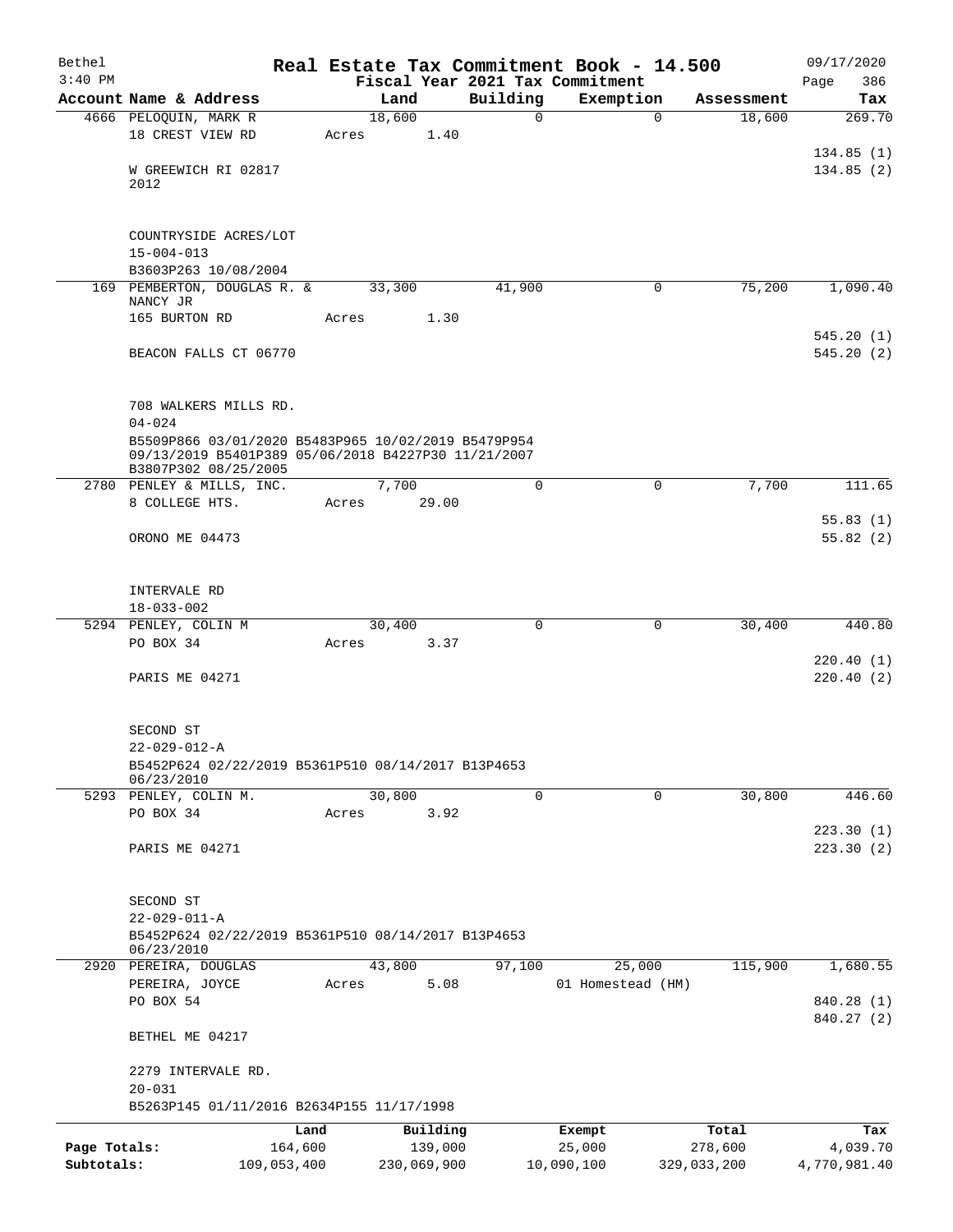| Fiscal Year 2021 Tax Commitment<br>Building<br>Account Name & Address<br>Exemption<br>Land<br>Assessment<br>93,300<br>50,000<br>25,000<br>118,300<br>1,715.35<br>3361 PERKINS, GABRIEL M<br>SEYMOUR, JESSIE R<br>0.29<br>01 Homestead (HM)<br>Acres<br>53 MASON ST.<br>BETHEL ME 04217<br>53 MASON ST.<br>$25 - 182$<br>B4413P173 03/09/2009 B4410P238 03/03/2009 B1094P101<br>10/08/1980<br>33,600<br>3426 PERROTT HOLDINGS, INC.<br>105,500<br>$\Omega$<br>139,100<br>122 NILES HILL RD<br>1,008.48(1)<br>WATERFORD CT 06385<br>1,008.47(2)<br>32 PARKWAY CONDO UNIT 3<br>$25 - 241 - 003 - 3$<br>B5512P20 03/01/2020 B5512P18 03/01/2020 B5275P275<br>04/04/2016 B4511P339 10/15/2009 B4481P249 08/10/2009<br>B3889P302 02/17/2006<br>5005 PERROTT HOLDINGS, INC.<br>10,100<br>$\Omega$<br>$\Omega$<br>10,100<br>122 NILES HILL RD<br>WATERFORD CT 06385<br>PARKWAY CONDOS UNDEV<br>$25 - 241 - 003 - 7 - 12$<br>B4511P339 10/15/2009 B4481P249 08/10/2009<br>33,600<br>105,500<br>$\mathbf 0$<br>139,100<br>5000 PERROTT, GODFREY<br>122 NILES HILL RD<br>1,008.48(1)<br>1,008.47(2)<br>WATERFORD CT 06385<br>32 PARKWAY CONDO UNIT 4<br>$25 - 241 - 003 - 4$<br>B5275P275 04/04/2016 B4511P339 10/15/2009 B4481P249<br>08/10/2009<br>33,600<br>177,900<br>5001 PERROTT, GODFREY<br>144,300<br>$\Omega$<br>PERROTT, ANN<br>122 NILES HILL RD<br>WATERFORD CT 06385<br>32 PARKWAY CONDO UNIT 1<br>$25 - 241 - 003 - 1$<br>B5504P469 01/27/2020 B5424P1 08/10/2018 B4169P283<br>07/30/2007<br>33,600<br>177,900<br>2,579.55<br>5002 PERROTT, HOLDINGS LLC<br>144,300<br>0<br>122 NILES HILL RD<br>1,289.78(1)<br>1,289.77(2)<br>WATERFORD CT 06385<br>32 PARKWAY CONDO UNIT 2<br>$25 - 241 - 003 - 2$<br>B5451P842 02/14/2019 B4233P184 11/28/2007<br>Building<br>Land<br>Total<br>Exempt<br>Page Totals:<br>194,500<br>592,900<br>25,000<br>762,400<br>11,054.80<br>Subtotals:<br>329,795,600<br>109,247,900<br>230,662,800<br>10, 115, 100 | Bethel<br>$3:40$ PM |  | Real Estate Tax Commitment Book - 14.500 | 09/17/2020<br>387 |
|------------------------------------------------------------------------------------------------------------------------------------------------------------------------------------------------------------------------------------------------------------------------------------------------------------------------------------------------------------------------------------------------------------------------------------------------------------------------------------------------------------------------------------------------------------------------------------------------------------------------------------------------------------------------------------------------------------------------------------------------------------------------------------------------------------------------------------------------------------------------------------------------------------------------------------------------------------------------------------------------------------------------------------------------------------------------------------------------------------------------------------------------------------------------------------------------------------------------------------------------------------------------------------------------------------------------------------------------------------------------------------------------------------------------------------------------------------------------------------------------------------------------------------------------------------------------------------------------------------------------------------------------------------------------------------------------------------------------------------------------------------------------------------------------------------------------------------------------------------------------------------------------------------------------------------------------|---------------------|--|------------------------------------------|-------------------|
|                                                                                                                                                                                                                                                                                                                                                                                                                                                                                                                                                                                                                                                                                                                                                                                                                                                                                                                                                                                                                                                                                                                                                                                                                                                                                                                                                                                                                                                                                                                                                                                                                                                                                                                                                                                                                                                                                                                                                |                     |  |                                          | Page<br>Tax       |
|                                                                                                                                                                                                                                                                                                                                                                                                                                                                                                                                                                                                                                                                                                                                                                                                                                                                                                                                                                                                                                                                                                                                                                                                                                                                                                                                                                                                                                                                                                                                                                                                                                                                                                                                                                                                                                                                                                                                                |                     |  |                                          |                   |
|                                                                                                                                                                                                                                                                                                                                                                                                                                                                                                                                                                                                                                                                                                                                                                                                                                                                                                                                                                                                                                                                                                                                                                                                                                                                                                                                                                                                                                                                                                                                                                                                                                                                                                                                                                                                                                                                                                                                                |                     |  |                                          |                   |
|                                                                                                                                                                                                                                                                                                                                                                                                                                                                                                                                                                                                                                                                                                                                                                                                                                                                                                                                                                                                                                                                                                                                                                                                                                                                                                                                                                                                                                                                                                                                                                                                                                                                                                                                                                                                                                                                                                                                                |                     |  |                                          | 857.68 (1)        |
|                                                                                                                                                                                                                                                                                                                                                                                                                                                                                                                                                                                                                                                                                                                                                                                                                                                                                                                                                                                                                                                                                                                                                                                                                                                                                                                                                                                                                                                                                                                                                                                                                                                                                                                                                                                                                                                                                                                                                |                     |  |                                          | 857.67 (2)        |
|                                                                                                                                                                                                                                                                                                                                                                                                                                                                                                                                                                                                                                                                                                                                                                                                                                                                                                                                                                                                                                                                                                                                                                                                                                                                                                                                                                                                                                                                                                                                                                                                                                                                                                                                                                                                                                                                                                                                                |                     |  |                                          |                   |
|                                                                                                                                                                                                                                                                                                                                                                                                                                                                                                                                                                                                                                                                                                                                                                                                                                                                                                                                                                                                                                                                                                                                                                                                                                                                                                                                                                                                                                                                                                                                                                                                                                                                                                                                                                                                                                                                                                                                                |                     |  |                                          |                   |
|                                                                                                                                                                                                                                                                                                                                                                                                                                                                                                                                                                                                                                                                                                                                                                                                                                                                                                                                                                                                                                                                                                                                                                                                                                                                                                                                                                                                                                                                                                                                                                                                                                                                                                                                                                                                                                                                                                                                                |                     |  |                                          |                   |
|                                                                                                                                                                                                                                                                                                                                                                                                                                                                                                                                                                                                                                                                                                                                                                                                                                                                                                                                                                                                                                                                                                                                                                                                                                                                                                                                                                                                                                                                                                                                                                                                                                                                                                                                                                                                                                                                                                                                                |                     |  |                                          |                   |
|                                                                                                                                                                                                                                                                                                                                                                                                                                                                                                                                                                                                                                                                                                                                                                                                                                                                                                                                                                                                                                                                                                                                                                                                                                                                                                                                                                                                                                                                                                                                                                                                                                                                                                                                                                                                                                                                                                                                                |                     |  |                                          |                   |
|                                                                                                                                                                                                                                                                                                                                                                                                                                                                                                                                                                                                                                                                                                                                                                                                                                                                                                                                                                                                                                                                                                                                                                                                                                                                                                                                                                                                                                                                                                                                                                                                                                                                                                                                                                                                                                                                                                                                                |                     |  |                                          | 2,016.95          |
|                                                                                                                                                                                                                                                                                                                                                                                                                                                                                                                                                                                                                                                                                                                                                                                                                                                                                                                                                                                                                                                                                                                                                                                                                                                                                                                                                                                                                                                                                                                                                                                                                                                                                                                                                                                                                                                                                                                                                |                     |  |                                          |                   |
|                                                                                                                                                                                                                                                                                                                                                                                                                                                                                                                                                                                                                                                                                                                                                                                                                                                                                                                                                                                                                                                                                                                                                                                                                                                                                                                                                                                                                                                                                                                                                                                                                                                                                                                                                                                                                                                                                                                                                |                     |  |                                          |                   |
|                                                                                                                                                                                                                                                                                                                                                                                                                                                                                                                                                                                                                                                                                                                                                                                                                                                                                                                                                                                                                                                                                                                                                                                                                                                                                                                                                                                                                                                                                                                                                                                                                                                                                                                                                                                                                                                                                                                                                |                     |  |                                          |                   |
|                                                                                                                                                                                                                                                                                                                                                                                                                                                                                                                                                                                                                                                                                                                                                                                                                                                                                                                                                                                                                                                                                                                                                                                                                                                                                                                                                                                                                                                                                                                                                                                                                                                                                                                                                                                                                                                                                                                                                |                     |  |                                          |                   |
|                                                                                                                                                                                                                                                                                                                                                                                                                                                                                                                                                                                                                                                                                                                                                                                                                                                                                                                                                                                                                                                                                                                                                                                                                                                                                                                                                                                                                                                                                                                                                                                                                                                                                                                                                                                                                                                                                                                                                |                     |  |                                          |                   |
|                                                                                                                                                                                                                                                                                                                                                                                                                                                                                                                                                                                                                                                                                                                                                                                                                                                                                                                                                                                                                                                                                                                                                                                                                                                                                                                                                                                                                                                                                                                                                                                                                                                                                                                                                                                                                                                                                                                                                |                     |  |                                          |                   |
|                                                                                                                                                                                                                                                                                                                                                                                                                                                                                                                                                                                                                                                                                                                                                                                                                                                                                                                                                                                                                                                                                                                                                                                                                                                                                                                                                                                                                                                                                                                                                                                                                                                                                                                                                                                                                                                                                                                                                |                     |  |                                          |                   |
|                                                                                                                                                                                                                                                                                                                                                                                                                                                                                                                                                                                                                                                                                                                                                                                                                                                                                                                                                                                                                                                                                                                                                                                                                                                                                                                                                                                                                                                                                                                                                                                                                                                                                                                                                                                                                                                                                                                                                |                     |  |                                          |                   |
|                                                                                                                                                                                                                                                                                                                                                                                                                                                                                                                                                                                                                                                                                                                                                                                                                                                                                                                                                                                                                                                                                                                                                                                                                                                                                                                                                                                                                                                                                                                                                                                                                                                                                                                                                                                                                                                                                                                                                |                     |  |                                          |                   |
|                                                                                                                                                                                                                                                                                                                                                                                                                                                                                                                                                                                                                                                                                                                                                                                                                                                                                                                                                                                                                                                                                                                                                                                                                                                                                                                                                                                                                                                                                                                                                                                                                                                                                                                                                                                                                                                                                                                                                |                     |  |                                          | 146.45            |
|                                                                                                                                                                                                                                                                                                                                                                                                                                                                                                                                                                                                                                                                                                                                                                                                                                                                                                                                                                                                                                                                                                                                                                                                                                                                                                                                                                                                                                                                                                                                                                                                                                                                                                                                                                                                                                                                                                                                                |                     |  |                                          |                   |
|                                                                                                                                                                                                                                                                                                                                                                                                                                                                                                                                                                                                                                                                                                                                                                                                                                                                                                                                                                                                                                                                                                                                                                                                                                                                                                                                                                                                                                                                                                                                                                                                                                                                                                                                                                                                                                                                                                                                                |                     |  |                                          | 73.23(1)          |
|                                                                                                                                                                                                                                                                                                                                                                                                                                                                                                                                                                                                                                                                                                                                                                                                                                                                                                                                                                                                                                                                                                                                                                                                                                                                                                                                                                                                                                                                                                                                                                                                                                                                                                                                                                                                                                                                                                                                                |                     |  |                                          | 73.22(2)          |
|                                                                                                                                                                                                                                                                                                                                                                                                                                                                                                                                                                                                                                                                                                                                                                                                                                                                                                                                                                                                                                                                                                                                                                                                                                                                                                                                                                                                                                                                                                                                                                                                                                                                                                                                                                                                                                                                                                                                                |                     |  |                                          |                   |
|                                                                                                                                                                                                                                                                                                                                                                                                                                                                                                                                                                                                                                                                                                                                                                                                                                                                                                                                                                                                                                                                                                                                                                                                                                                                                                                                                                                                                                                                                                                                                                                                                                                                                                                                                                                                                                                                                                                                                |                     |  |                                          |                   |
|                                                                                                                                                                                                                                                                                                                                                                                                                                                                                                                                                                                                                                                                                                                                                                                                                                                                                                                                                                                                                                                                                                                                                                                                                                                                                                                                                                                                                                                                                                                                                                                                                                                                                                                                                                                                                                                                                                                                                |                     |  |                                          |                   |
|                                                                                                                                                                                                                                                                                                                                                                                                                                                                                                                                                                                                                                                                                                                                                                                                                                                                                                                                                                                                                                                                                                                                                                                                                                                                                                                                                                                                                                                                                                                                                                                                                                                                                                                                                                                                                                                                                                                                                |                     |  |                                          |                   |
|                                                                                                                                                                                                                                                                                                                                                                                                                                                                                                                                                                                                                                                                                                                                                                                                                                                                                                                                                                                                                                                                                                                                                                                                                                                                                                                                                                                                                                                                                                                                                                                                                                                                                                                                                                                                                                                                                                                                                |                     |  |                                          |                   |
|                                                                                                                                                                                                                                                                                                                                                                                                                                                                                                                                                                                                                                                                                                                                                                                                                                                                                                                                                                                                                                                                                                                                                                                                                                                                                                                                                                                                                                                                                                                                                                                                                                                                                                                                                                                                                                                                                                                                                |                     |  |                                          | 2,016.95          |
|                                                                                                                                                                                                                                                                                                                                                                                                                                                                                                                                                                                                                                                                                                                                                                                                                                                                                                                                                                                                                                                                                                                                                                                                                                                                                                                                                                                                                                                                                                                                                                                                                                                                                                                                                                                                                                                                                                                                                |                     |  |                                          |                   |
|                                                                                                                                                                                                                                                                                                                                                                                                                                                                                                                                                                                                                                                                                                                                                                                                                                                                                                                                                                                                                                                                                                                                                                                                                                                                                                                                                                                                                                                                                                                                                                                                                                                                                                                                                                                                                                                                                                                                                |                     |  |                                          |                   |
|                                                                                                                                                                                                                                                                                                                                                                                                                                                                                                                                                                                                                                                                                                                                                                                                                                                                                                                                                                                                                                                                                                                                                                                                                                                                                                                                                                                                                                                                                                                                                                                                                                                                                                                                                                                                                                                                                                                                                |                     |  |                                          |                   |
|                                                                                                                                                                                                                                                                                                                                                                                                                                                                                                                                                                                                                                                                                                                                                                                                                                                                                                                                                                                                                                                                                                                                                                                                                                                                                                                                                                                                                                                                                                                                                                                                                                                                                                                                                                                                                                                                                                                                                |                     |  |                                          |                   |
|                                                                                                                                                                                                                                                                                                                                                                                                                                                                                                                                                                                                                                                                                                                                                                                                                                                                                                                                                                                                                                                                                                                                                                                                                                                                                                                                                                                                                                                                                                                                                                                                                                                                                                                                                                                                                                                                                                                                                |                     |  |                                          |                   |
|                                                                                                                                                                                                                                                                                                                                                                                                                                                                                                                                                                                                                                                                                                                                                                                                                                                                                                                                                                                                                                                                                                                                                                                                                                                                                                                                                                                                                                                                                                                                                                                                                                                                                                                                                                                                                                                                                                                                                |                     |  |                                          |                   |
|                                                                                                                                                                                                                                                                                                                                                                                                                                                                                                                                                                                                                                                                                                                                                                                                                                                                                                                                                                                                                                                                                                                                                                                                                                                                                                                                                                                                                                                                                                                                                                                                                                                                                                                                                                                                                                                                                                                                                |                     |  |                                          |                   |
|                                                                                                                                                                                                                                                                                                                                                                                                                                                                                                                                                                                                                                                                                                                                                                                                                                                                                                                                                                                                                                                                                                                                                                                                                                                                                                                                                                                                                                                                                                                                                                                                                                                                                                                                                                                                                                                                                                                                                |                     |  |                                          |                   |
|                                                                                                                                                                                                                                                                                                                                                                                                                                                                                                                                                                                                                                                                                                                                                                                                                                                                                                                                                                                                                                                                                                                                                                                                                                                                                                                                                                                                                                                                                                                                                                                                                                                                                                                                                                                                                                                                                                                                                |                     |  |                                          | 2,579.55          |
|                                                                                                                                                                                                                                                                                                                                                                                                                                                                                                                                                                                                                                                                                                                                                                                                                                                                                                                                                                                                                                                                                                                                                                                                                                                                                                                                                                                                                                                                                                                                                                                                                                                                                                                                                                                                                                                                                                                                                |                     |  |                                          |                   |
|                                                                                                                                                                                                                                                                                                                                                                                                                                                                                                                                                                                                                                                                                                                                                                                                                                                                                                                                                                                                                                                                                                                                                                                                                                                                                                                                                                                                                                                                                                                                                                                                                                                                                                                                                                                                                                                                                                                                                |                     |  |                                          | 1,289.78(1)       |
|                                                                                                                                                                                                                                                                                                                                                                                                                                                                                                                                                                                                                                                                                                                                                                                                                                                                                                                                                                                                                                                                                                                                                                                                                                                                                                                                                                                                                                                                                                                                                                                                                                                                                                                                                                                                                                                                                                                                                |                     |  |                                          | 1,289.77(2)       |
|                                                                                                                                                                                                                                                                                                                                                                                                                                                                                                                                                                                                                                                                                                                                                                                                                                                                                                                                                                                                                                                                                                                                                                                                                                                                                                                                                                                                                                                                                                                                                                                                                                                                                                                                                                                                                                                                                                                                                |                     |  |                                          |                   |
|                                                                                                                                                                                                                                                                                                                                                                                                                                                                                                                                                                                                                                                                                                                                                                                                                                                                                                                                                                                                                                                                                                                                                                                                                                                                                                                                                                                                                                                                                                                                                                                                                                                                                                                                                                                                                                                                                                                                                |                     |  |                                          |                   |
|                                                                                                                                                                                                                                                                                                                                                                                                                                                                                                                                                                                                                                                                                                                                                                                                                                                                                                                                                                                                                                                                                                                                                                                                                                                                                                                                                                                                                                                                                                                                                                                                                                                                                                                                                                                                                                                                                                                                                |                     |  |                                          |                   |
|                                                                                                                                                                                                                                                                                                                                                                                                                                                                                                                                                                                                                                                                                                                                                                                                                                                                                                                                                                                                                                                                                                                                                                                                                                                                                                                                                                                                                                                                                                                                                                                                                                                                                                                                                                                                                                                                                                                                                |                     |  |                                          |                   |
|                                                                                                                                                                                                                                                                                                                                                                                                                                                                                                                                                                                                                                                                                                                                                                                                                                                                                                                                                                                                                                                                                                                                                                                                                                                                                                                                                                                                                                                                                                                                                                                                                                                                                                                                                                                                                                                                                                                                                |                     |  |                                          |                   |
|                                                                                                                                                                                                                                                                                                                                                                                                                                                                                                                                                                                                                                                                                                                                                                                                                                                                                                                                                                                                                                                                                                                                                                                                                                                                                                                                                                                                                                                                                                                                                                                                                                                                                                                                                                                                                                                                                                                                                |                     |  |                                          |                   |
|                                                                                                                                                                                                                                                                                                                                                                                                                                                                                                                                                                                                                                                                                                                                                                                                                                                                                                                                                                                                                                                                                                                                                                                                                                                                                                                                                                                                                                                                                                                                                                                                                                                                                                                                                                                                                                                                                                                                                |                     |  |                                          |                   |
|                                                                                                                                                                                                                                                                                                                                                                                                                                                                                                                                                                                                                                                                                                                                                                                                                                                                                                                                                                                                                                                                                                                                                                                                                                                                                                                                                                                                                                                                                                                                                                                                                                                                                                                                                                                                                                                                                                                                                |                     |  |                                          |                   |
|                                                                                                                                                                                                                                                                                                                                                                                                                                                                                                                                                                                                                                                                                                                                                                                                                                                                                                                                                                                                                                                                                                                                                                                                                                                                                                                                                                                                                                                                                                                                                                                                                                                                                                                                                                                                                                                                                                                                                |                     |  |                                          |                   |
|                                                                                                                                                                                                                                                                                                                                                                                                                                                                                                                                                                                                                                                                                                                                                                                                                                                                                                                                                                                                                                                                                                                                                                                                                                                                                                                                                                                                                                                                                                                                                                                                                                                                                                                                                                                                                                                                                                                                                |                     |  |                                          |                   |
|                                                                                                                                                                                                                                                                                                                                                                                                                                                                                                                                                                                                                                                                                                                                                                                                                                                                                                                                                                                                                                                                                                                                                                                                                                                                                                                                                                                                                                                                                                                                                                                                                                                                                                                                                                                                                                                                                                                                                |                     |  |                                          |                   |
|                                                                                                                                                                                                                                                                                                                                                                                                                                                                                                                                                                                                                                                                                                                                                                                                                                                                                                                                                                                                                                                                                                                                                                                                                                                                                                                                                                                                                                                                                                                                                                                                                                                                                                                                                                                                                                                                                                                                                |                     |  |                                          |                   |
|                                                                                                                                                                                                                                                                                                                                                                                                                                                                                                                                                                                                                                                                                                                                                                                                                                                                                                                                                                                                                                                                                                                                                                                                                                                                                                                                                                                                                                                                                                                                                                                                                                                                                                                                                                                                                                                                                                                                                |                     |  |                                          |                   |
|                                                                                                                                                                                                                                                                                                                                                                                                                                                                                                                                                                                                                                                                                                                                                                                                                                                                                                                                                                                                                                                                                                                                                                                                                                                                                                                                                                                                                                                                                                                                                                                                                                                                                                                                                                                                                                                                                                                                                |                     |  |                                          |                   |
|                                                                                                                                                                                                                                                                                                                                                                                                                                                                                                                                                                                                                                                                                                                                                                                                                                                                                                                                                                                                                                                                                                                                                                                                                                                                                                                                                                                                                                                                                                                                                                                                                                                                                                                                                                                                                                                                                                                                                |                     |  |                                          | Tax               |
|                                                                                                                                                                                                                                                                                                                                                                                                                                                                                                                                                                                                                                                                                                                                                                                                                                                                                                                                                                                                                                                                                                                                                                                                                                                                                                                                                                                                                                                                                                                                                                                                                                                                                                                                                                                                                                                                                                                                                |                     |  |                                          |                   |
|                                                                                                                                                                                                                                                                                                                                                                                                                                                                                                                                                                                                                                                                                                                                                                                                                                                                                                                                                                                                                                                                                                                                                                                                                                                                                                                                                                                                                                                                                                                                                                                                                                                                                                                                                                                                                                                                                                                                                |                     |  |                                          | 4,782,036.20      |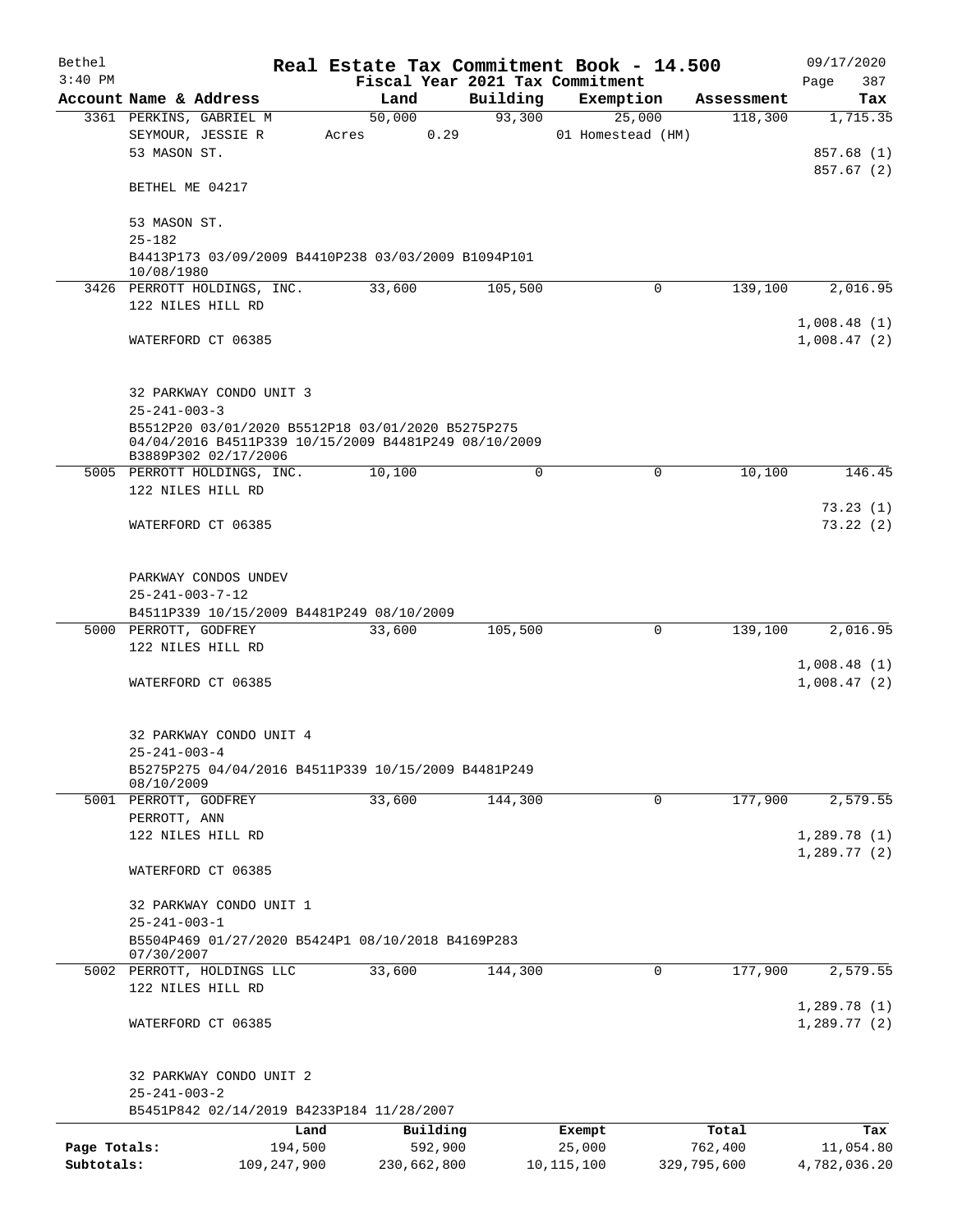| Bethel    |                      |                                                    |       |        |      | Real Estate Tax Commitment Book - 14.500 |                   |          |            | 09/17/2020                 |          |
|-----------|----------------------|----------------------------------------------------|-------|--------|------|------------------------------------------|-------------------|----------|------------|----------------------------|----------|
| $3:40$ PM |                      |                                                    |       |        |      | Fiscal Year 2021 Tax Commitment          |                   |          |            | Page                       | 388      |
|           |                      | Account Name & Address                             |       | Land   |      | Building                                 | Exemption         |          | Assessment |                            | Tax      |
|           |                      | 5004 PERROTT, HOLDINGS LLC                         |       | 33,600 |      | 183,000                                  |                   | $\Omega$ | 216,600    |                            | 3,140.70 |
|           | PERROTT, ANN M       |                                                    |       |        |      |                                          |                   |          |            |                            |          |
|           |                      | 122 NILES HILL RD                                  |       |        |      |                                          |                   |          |            | 1,570.35(1)                |          |
|           |                      | WATERFORD CT 06385                                 |       |        |      |                                          |                   |          |            | 1,570.35(2)                |          |
|           |                      | 32 PARKWAY CONDO UNIT 6                            |       |        |      |                                          |                   |          |            |                            |          |
|           | $25 - 241 - 003 - 6$ |                                                    |       |        |      |                                          |                   |          |            |                            |          |
|           |                      | B4284P189 04/14/2008                               |       |        |      |                                          |                   |          |            |                            |          |
|           | 3044 PERRY, HEATHER  |                                                    |       | 37,200 |      | 76,900                                   |                   | 0        | 114,100    |                            | 1,654.45 |
|           | PO BOX 75            |                                                    | Acres |        | 0.92 |                                          |                   |          |            |                            |          |
|           |                      |                                                    |       |        |      |                                          |                   |          |            | 827.23 (1)                 |          |
|           | NEWRY ME 04261       |                                                    |       |        |      |                                          |                   |          |            | 827.22 (2)                 |          |
|           |                      | 1355 INTERVALE RD.                                 |       |        |      |                                          |                   |          |            |                            |          |
|           | $23 - 001$           |                                                    |       |        |      |                                          |                   |          |            |                            |          |
|           |                      | B5482P145 09/24/2019 B4087P29 01/31/2007           |       |        |      |                                          |                   |          |            |                            |          |
|           |                      | 226 PERRY, KRISTIN A                               |       | 47,200 |      | 100,000                                  | 25,000            |          | 122,200    |                            | 1,771.90 |
|           |                      | 298 BIRD HILL RD                                   | Acres | 16.00  |      |                                          | 01 Homestead (HM) |          |            |                            |          |
|           |                      |                                                    |       |        |      |                                          |                   |          |            | 885.95 (1)                 |          |
|           | BETHEL ME 04217      |                                                    |       |        |      |                                          |                   |          |            | 885.95 (2)                 |          |
|           |                      | 298 BIRD HILL RD                                   |       |        |      |                                          |                   |          |            |                            |          |
|           | $04 - 067$           |                                                    |       |        |      |                                          |                   |          |            |                            |          |
|           |                      | B5282P34 05/19/2016 B4318P15 07/01/2008 B1418P276  |       |        |      |                                          |                   |          |            |                            |          |
|           | 2702 PERSSON, NANCY  |                                                    |       | 71,100 |      | 267,500                                  |                   | 0        | 338,600    |                            | 4,909.70 |
|           | LEONARD, MARK        |                                                    | Acres |        | 1.10 |                                          |                   |          |            |                            |          |
|           |                      | 4 LYMAN WHEELOCK ROAD                              |       |        |      |                                          |                   |          |            | 2,454.85(1)                |          |
|           |                      |                                                    |       |        |      |                                          |                   |          |            | 2,454.85(2)                |          |
|           |                      | SOUTH EASTON MA 02375                              |       |        |      |                                          |                   |          |            |                            |          |
|           |                      | 8 MAHANEY'S LANE                                   |       |        |      |                                          |                   |          |            |                            |          |
|           | $17 - 035 - 013$     |                                                    |       |        |      |                                          |                   |          |            |                            |          |
|           |                      | B4016P170 09/27/2006 B3302P94 05/30/2003 B3218P253 |       |        |      |                                          |                   |          |            |                            |          |
|           | 3788 PESA, MARTHA B. |                                                    |       | 68,200 |      | 316,200                                  |                   | 0        | 384,400    |                            | 5,573.80 |
|           |                      | PESA, JOHN F. JR.                                  | Acres |        | 1.18 |                                          |                   |          |            |                            |          |
|           |                      | 39 FREEMAN DRIVE                                   |       |        |      |                                          |                   |          |            | 2,786.90(1)<br>2,786.90(2) |          |
|           |                      | PLYMOUTH MA 02360                                  |       |        |      |                                          |                   |          |            |                            |          |
|           | 42 RIDGE ROAD        |                                                    |       |        |      |                                          |                   |          |            |                            |          |
|           | $26 - 060 - 006$     |                                                    |       |        |      |                                          |                   |          |            |                            |          |
|           |                      | B5447P143 12/26/2018 B3378P215 09/15/2003          |       |        |      |                                          |                   |          |            |                            |          |
|           | 1260 PETERSON, BRIAN |                                                    |       | 20,200 |      | 23,000                                   |                   | 0        | 43,200     |                            | 626.40   |
|           |                      | PETERSON, SHELLEY                                  | Acres |        | 0.23 |                                          |                   |          |            |                            |          |
|           | PO BOX 132           |                                                    |       |        |      |                                          |                   |          |            | 313.20(1)                  |          |
|           | BETHEL ME 04217      |                                                    |       |        |      |                                          |                   |          |            | 313.20(2)                  |          |
|           |                      |                                                    |       |        |      |                                          |                   |          |            |                            |          |
|           |                      | 124 WEST BETHEL ROAD                               |       |        |      |                                          |                   |          |            |                            |          |
|           | $07 - 063$           | B5438P616 10/25/2018 B5407P408 05/14/2018 B5235P15 |       |        |      |                                          |                   |          |            |                            |          |
|           |                      | 07/30/2015 B3800P296 08/25/2005                    |       |        |      |                                          |                   |          |            |                            |          |
|           |                      |                                                    |       |        |      |                                          |                   |          |            |                            |          |
|           |                      |                                                    |       |        |      |                                          |                   |          |            |                            |          |

|              | Land        | Building    | Exempt     | Total       | Tax          |
|--------------|-------------|-------------|------------|-------------|--------------|
| Page Totals: | 277,500     | 966,600     | 25,000     | 1,219,100   | 17,676.95    |
| Subtotals:   | 109,525,400 | 231,629,400 | 10,140,100 | 331,014,700 | 4,799,713.15 |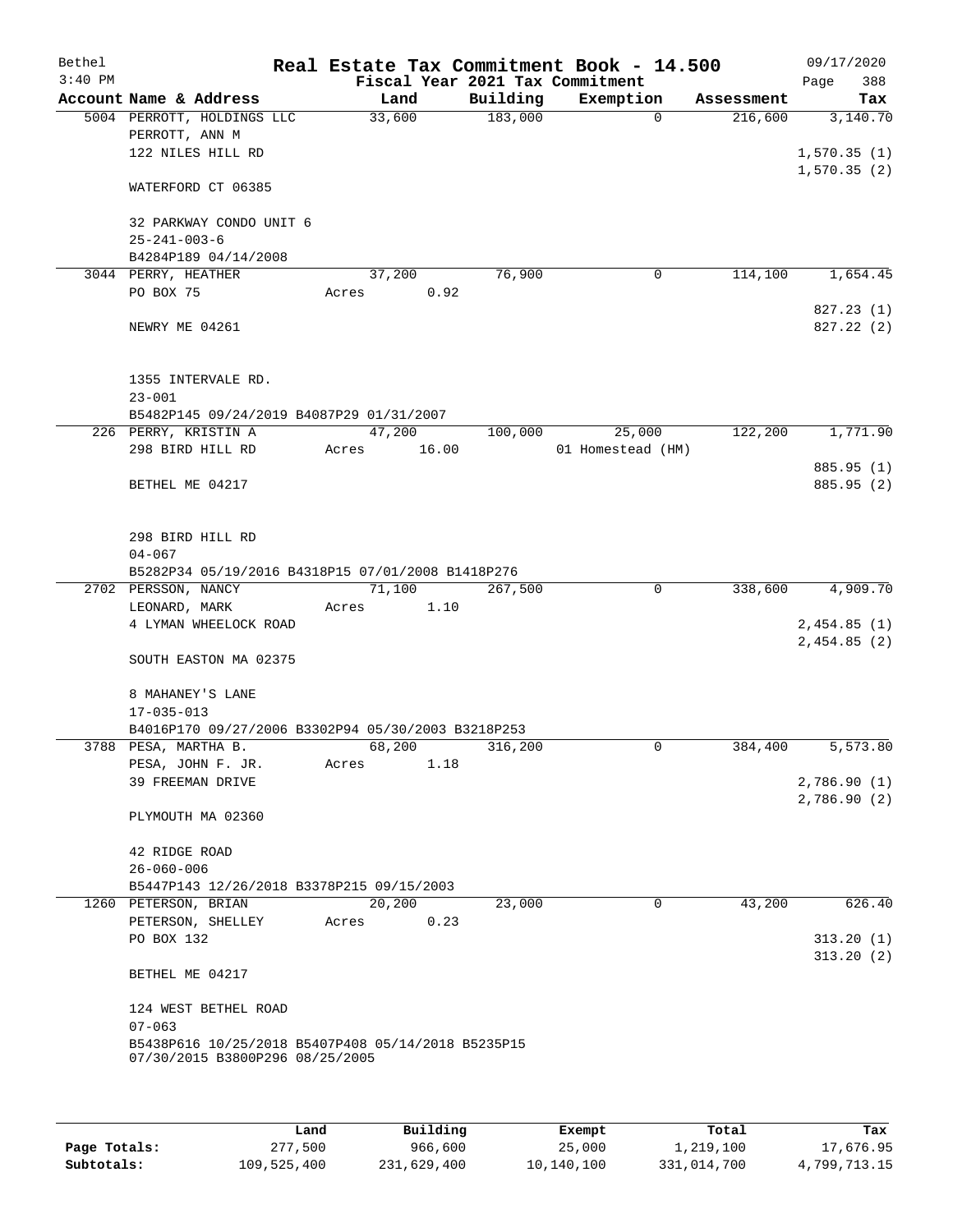| Bethel    |                                                                           |         |          |          | Real Estate Tax Commitment Book - 14.500     |                       | 09/17/2020                 |  |  |
|-----------|---------------------------------------------------------------------------|---------|----------|----------|----------------------------------------------|-----------------------|----------------------------|--|--|
| $3:40$ PM | Account Name & Address                                                    |         | Land     | Building | Fiscal Year 2021 Tax Commitment<br>Exemption |                       | Page<br>389                |  |  |
|           | 1261 PETERSON, BRIAN                                                      |         | 18,500   | 84,800   | $\mathbf 0$                                  | Assessment<br>103,300 | Tax<br>1,497.85            |  |  |
|           | PETERSON, SHELLEY<br>PO BOX 132                                           | Acres   | 0.17     |          |                                              |                       | 748.93 (1)                 |  |  |
|           | BETHEL ME 04217                                                           |         |          |          |                                              |                       | 748.92 (2)                 |  |  |
|           | 122 WEST BETHEL RD.<br>$07 - 064$                                         |         |          |          |                                              |                       |                            |  |  |
|           | B5438P616 10/25/2018 B5407P408 05/14/2018 B5235P15<br>07/30/2015 B1544P21 |         |          |          |                                              |                       |                            |  |  |
|           | 5355 PETERSON, ERIC A                                                     |         | 49,100   | 228,700  | 0                                            | 277,800               | 4,028.10                   |  |  |
|           | PETERSON, ANN G<br>29 DEERING RIDGE ROAD                                  | Acres   | 1.33     |          |                                              |                       | 2,014.05(1)<br>2,014.05(2) |  |  |
|           | HOLLIS CENTER ME 04042                                                    |         |          |          |                                              |                       |                            |  |  |
|           | WILL'S WAY<br>$01 - 041 - A - 011$                                        |         |          |          |                                              |                       |                            |  |  |
|           | B4772P216 10/14/2011                                                      |         |          |          |                                              |                       |                            |  |  |
|           | 3603 PETERSON, MICHAEL                                                    | 109,100 |          | 316,700  | 25,000                                       | 400,800               | 5,811.60                   |  |  |
|           | PETERSON, NORETTA                                                         | Acres   | 2.50     |          | 01 Homestead (HM)                            |                       |                            |  |  |
|           | 278 PARADISE RD                                                           |         |          |          |                                              |                       | 2,905.80(1)                |  |  |
|           | BETHEL ME 04217                                                           |         |          |          |                                              |                       | 2,905.80(2)                |  |  |
|           | 278 PARADISE RD.<br>$27 - 013 - 001$                                      |         |          |          |                                              |                       |                            |  |  |
|           | B5285P128 06/06/2016 B3745P284 06/24/2005 B2619P335                       |         |          |          |                                              |                       |                            |  |  |
|           | 3234 PETERSON, SHELLEY LYNN                                               |         | 41,500   | 117,000  | 25,000                                       | 133,500               | 1,935.75                   |  |  |
|           | PO BOX 132                                                                | Acres   | 0.20     |          | 01 Homestead (HM)                            |                       |                            |  |  |
|           | BETHEL ME 04217                                                           |         |          |          |                                              |                       | 967.88(1)<br>967.87(2)     |  |  |
|           | 46 RAILROAD ST.                                                           |         |          |          |                                              |                       |                            |  |  |
|           | $25 - 071$                                                                |         |          |          |                                              |                       |                            |  |  |
|           | B3817P54 10/11/2005                                                       |         |          |          |                                              |                       |                            |  |  |
|           | 1646 PETILLO, FRANK                                                       |         | 38,400   | 89,100   | 25,000                                       | 102,500               | 1,486.25                   |  |  |
|           | PETILLO, TERRY                                                            | Acres   | 1.00     |          | 01 Homestead (HM)                            |                       |                            |  |  |
|           | 47 ANNIS ROAD                                                             |         |          |          |                                              |                       | 743.13(1)                  |  |  |
|           | BETHEL ME 04217                                                           |         |          |          |                                              |                       | 743.12(2)                  |  |  |
|           | 47 ANNIS RD                                                               |         |          |          |                                              |                       |                            |  |  |
|           | $12 - 003 - 001$                                                          |         |          |          |                                              |                       |                            |  |  |
|           | B1497P41 08/04/1987                                                       |         |          |          |                                              |                       |                            |  |  |
|           | 3490 PETITE ABODE PROPERTIES                                              |         | 59,500   | 165,600  | 0                                            | 225,100               | 3,263.95                   |  |  |
|           | PO BOX 1943                                                               | Acres   | 0.45     |          |                                              |                       | 1,631.98(1)                |  |  |
|           | BETHEL ME 04217                                                           |         |          |          |                                              |                       | 1,631.97(2)                |  |  |
|           | 14 EDEN LANE                                                              |         |          |          |                                              |                       |                            |  |  |
|           | $26 - 050$                                                                |         |          |          |                                              |                       |                            |  |  |
|           | B5445P17 12/10/2018 B5396P426 03/09/2018 B1225P284<br>09/19/1983          |         |          |          |                                              |                       |                            |  |  |
|           |                                                                           |         |          |          |                                              |                       |                            |  |  |
|           | Land                                                                      |         | Building |          | Exempt                                       | Total                 | Tax                        |  |  |

|              | ⊥and        | Building    | Exempt     | Total         | Tax          |
|--------------|-------------|-------------|------------|---------------|--------------|
| Page Totals: | 316,100     | 1,001,900   | 75,000     | 1,243,000     | 18,023.50    |
| Subtotals:   | 109,841,500 | 232,631,300 | 10,215,100 | 332, 257, 700 | 4,817,736.65 |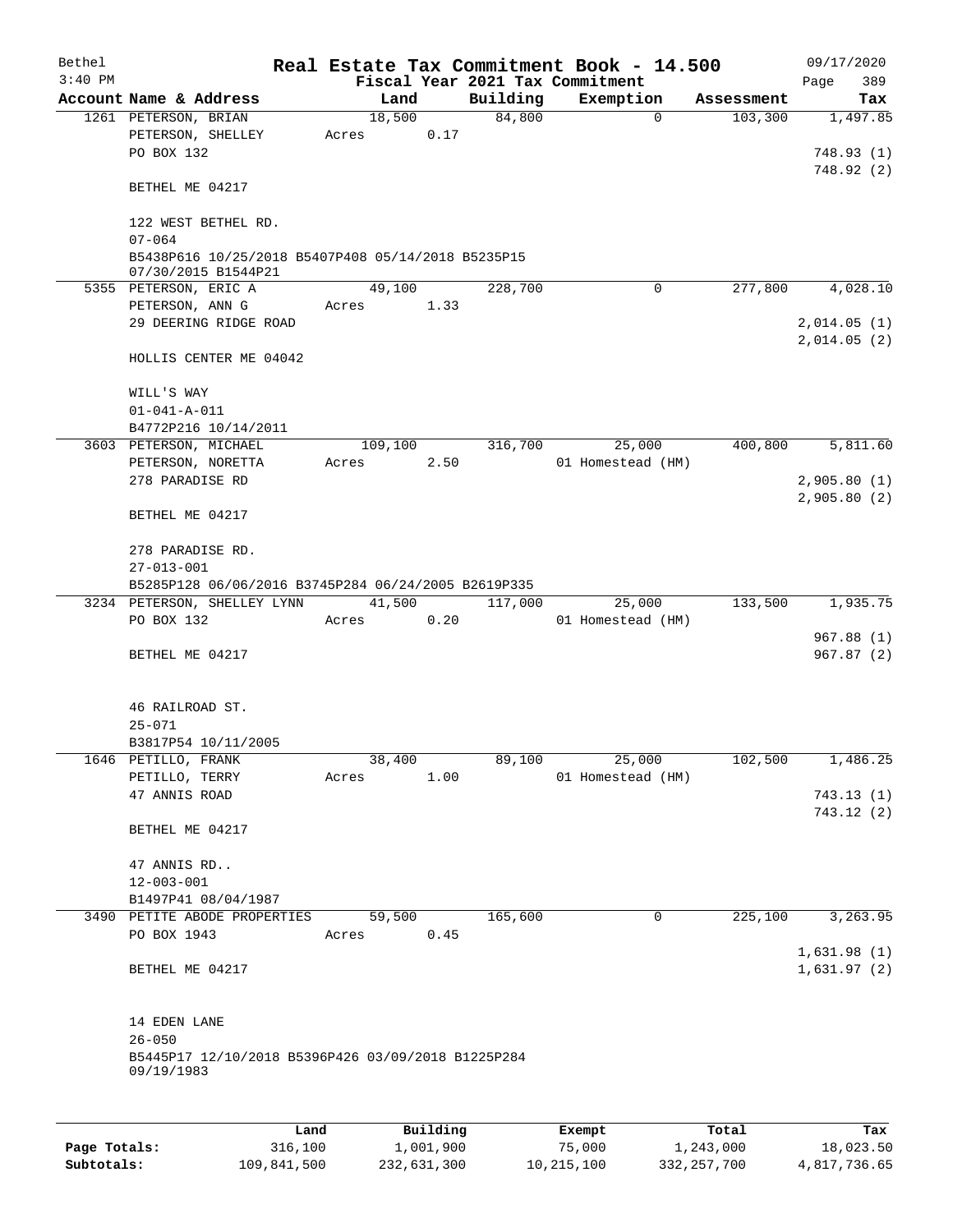| Bethel<br>$3:40$ PM |                                                                                      |                 |                            | Real Estate Tax Commitment Book - 14.500<br>Fiscal Year 2021 Tax Commitment |           |             |            | 09/17/2020<br>390<br>Page  |
|---------------------|--------------------------------------------------------------------------------------|-----------------|----------------------------|-----------------------------------------------------------------------------|-----------|-------------|------------|----------------------------|
|                     | Account Name & Address                                                               | Land            |                            | Building                                                                    | Exemption |             | Assessment | Tax                        |
|                     | 3156 PETRIN, MICHAEL GEORGE<br>LAVERRIERE, KATIE MARIE<br>268 DENNETT ST             | 16,800          |                            | 45,800                                                                      |           | $\Omega$    | 62,600     | 907.70<br>453.85(1)        |
|                     | PORTSMOUTH NH 03801                                                                  |                 |                            |                                                                             |           |             |            | 453.85(2)                  |
|                     | 15 MILL HILL<br>$25 - 008 - 024$                                                     |                 |                            |                                                                             |           |             |            |                            |
|                     | B5439P658 10/30/2018 B5175P50 10/21/2014 B3210P234<br>12/11/2002                     |                 |                            |                                                                             |           |             |            |                            |
|                     | 1037 PETTIT, DONALD R                                                                | 33,600          |                            | 131,700                                                                     |           | $\mathbf 0$ | 165,300    | 2,396.85                   |
|                     | 3 RAVEN LANE                                                                         |                 |                            |                                                                             |           |             |            | 1, 198.43(1)               |
|                     | GLOUCESTER MA 01930<br>4177                                                          |                 |                            |                                                                             |           |             |            | 1, 198.42(2)               |
|                     | 88 FAIRWAY ROAD<br>$07 - 028 - 544$                                                  |                 |                            |                                                                             |           |             |            |                            |
|                     | 1629 PEVEAR, ROBERTA C. &<br>GIBSON, IRA ALBERT                                      | 48,000<br>Acres | 1.00                       | 50,400                                                                      |           | 0           | 98,400     | 1,426.80                   |
|                     | 7 RIVER WOODS DRIVE,                                                                 |                 |                            |                                                                             |           |             |            | 713.40(1)                  |
|                     | APT. D125                                                                            |                 |                            |                                                                             |           |             |            | 713.40(2)                  |
|                     | EXETER NH 03833                                                                      |                 |                            |                                                                             |           |             |            |                            |
|                     | 47 GIBSON RD.<br>$11 - 083$                                                          |                 |                            |                                                                             |           |             |            |                            |
|                     | B4952P89 02/11/2013 B4708P32 04/07/2011 B4124P194<br>04/27/2007 B3524P269 06/01/2004 |                 |                            |                                                                             |           |             |            |                            |
|                     | 3218 PHILBRICK, MARY R                                                               | 44,600          |                            | 106,300                                                                     |           | $\mathbf 0$ | 150,900    | 2,188.05                   |
|                     | 71 MILLBROOK LANE                                                                    | Acres           | 0.23                       |                                                                             |           |             |            |                            |
|                     | AUBURN ME 04210 8317                                                                 |                 |                            |                                                                             |           |             |            | 1,094.03(1)<br>1,094.02(2) |
|                     | 4 HIGH ST.<br>$25 - 059$                                                             |                 |                            |                                                                             |           |             |            |                            |
|                     | B3952P136 06/02/2006                                                                 |                 |                            |                                                                             |           |             |            |                            |
|                     | 4728 PHILLIPS, WILLIAM M<br>PHILLIPS, PAULA S                                        | 67,600<br>Acres | 2.55                       | 328,300                                                                     |           | $\mathbf 0$ | 395,900    | 5,740.55                   |
|                     | 134 FULTON ST. UNIT 3                                                                |                 |                            |                                                                             |           |             |            | 2,870.28(1)                |
|                     | BOSTON MA 02109                                                                      |                 |                            |                                                                             |           |             |            | 2,870.27(2)                |
|                     | 112 DEER VIEW ROAD<br>$12 - 073 - 011$                                               |                 |                            |                                                                             |           |             |            |                            |
|                     | B3724P148 05/20/2005                                                                 |                 |                            |                                                                             |           |             |            |                            |
|                     | 2946 PHIPPS, DONALD F                                                                | 33,600          |                            | 108,200                                                                     |           | 0           | 141,800    | 2,056.10                   |
|                     | PHIPPS, FAITH A<br>1792 STATE ROAD                                                   |                 |                            |                                                                             |           |             |            | 1,028.05(1)                |
|                     | ELIOT ME 03903                                                                       |                 |                            |                                                                             |           |             |            | 1,028.05(2)                |
|                     | 11 CHERRY LANE<br>$22 - 002 - 001 - 023$                                             |                 |                            |                                                                             |           |             |            |                            |
|                     | B4064P16 12/12/2006 B3853P69 12/06/2005                                              |                 |                            |                                                                             |           |             |            |                            |
|                     |                                                                                      |                 |                            |                                                                             |           |             |            |                            |
|                     |                                                                                      |                 | $D_{11}$ ; in line defined |                                                                             |           |             |            |                            |

|              | Land        | Building    | Exempt     | Total         | Tax          |
|--------------|-------------|-------------|------------|---------------|--------------|
| Page Totals: | 244,200     | 770,700     |            | 1,014,900     | 14,716.05    |
| Subtotals:   | 110,085,700 | 233,402,000 | 10,215,100 | 333, 272, 600 | 4,832,452.70 |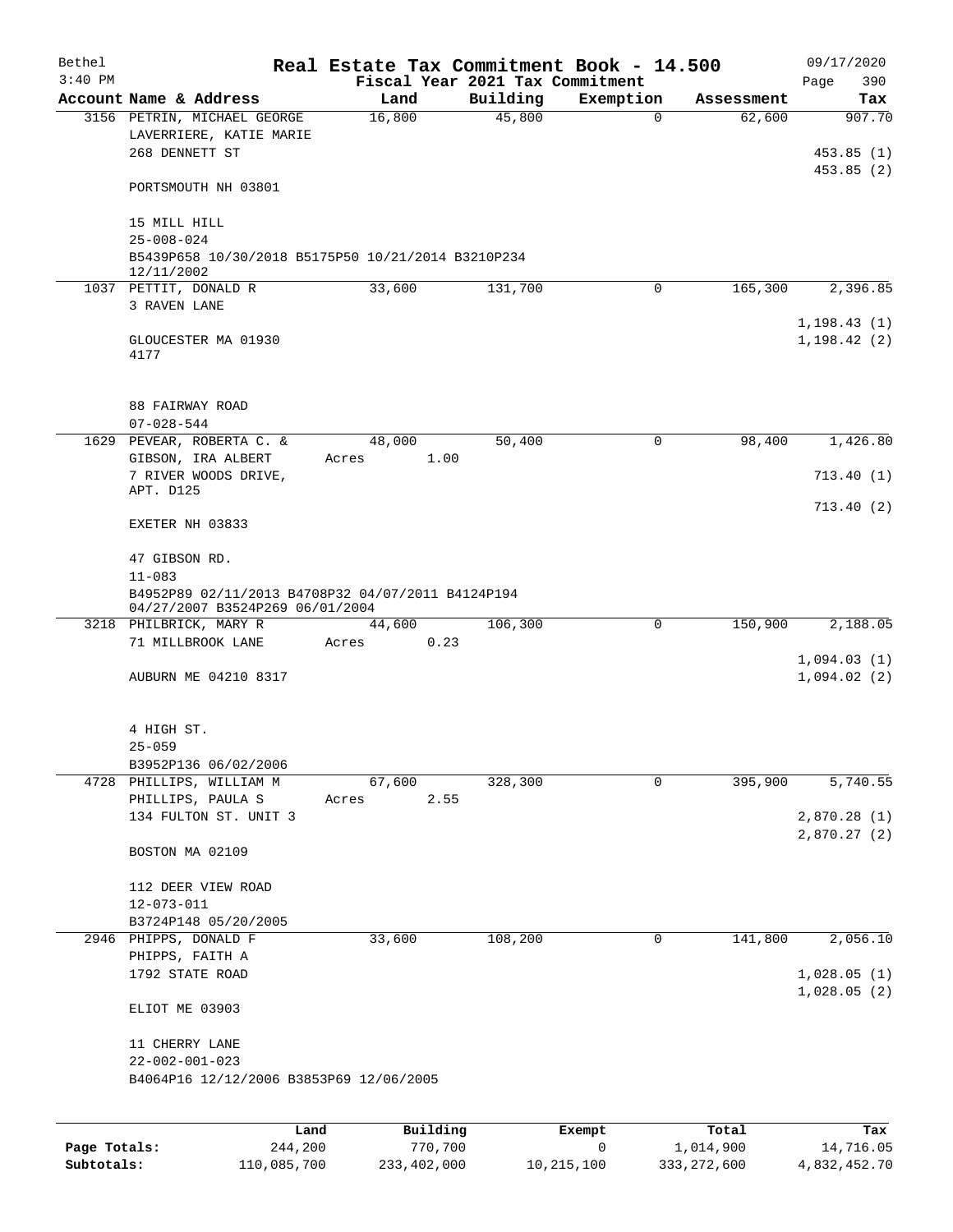| Bethel    |                                           |       |        |      |                                 | Real Estate Tax Commitment Book - 14.500 |            |      | 09/17/2020    |
|-----------|-------------------------------------------|-------|--------|------|---------------------------------|------------------------------------------|------------|------|---------------|
| $3:40$ PM |                                           |       |        |      | Fiscal Year 2021 Tax Commitment |                                          |            | Page | 391           |
|           | Account Name & Address                    |       | Land   |      | Building                        | Exemption                                | Assessment |      | Tax           |
|           | 5126 PHIPPS, WILLIAM                      |       | 45,700 |      | 264,900                         | $\Omega$                                 | 310,600    |      | 4,503.70      |
|           | PHIPPS, GABRIELLE                         | Acres |        | 2.59 |                                 |                                          |            |      |               |
|           | 15 DOTY AVENUE                            |       |        |      |                                 |                                          |            |      | 2, 251.85 (1) |
|           | DANVERS MA 01923                          |       |        |      |                                 |                                          |            |      | 2, 251.85 (2) |
|           | 87 THUNDER SNOW RD                        |       |        |      |                                 |                                          |            |      |               |
|           | $01 - 010 - 023$                          |       |        |      |                                 |                                          |            |      |               |
|           |                                           |       |        |      |                                 |                                          |            |      |               |
|           | B5398P396 03/21/2018 B3962P119 06/30/2006 |       | 35,600 |      | 27,500                          |                                          | 38,100     |      | 552.45        |
|           | 1436 PIAWLOCK, BRIAN                      |       |        |      |                                 | 25,000                                   |            |      |               |
|           | 502 EAST BETHEL RD                        | Acres |        | 3.20 |                                 | 01 Homestead (HM)                        |            |      |               |
|           |                                           |       |        |      |                                 |                                          |            |      | 276.23(1)     |
|           | BETHEL ME 04217                           |       |        |      |                                 |                                          |            |      | 276.22(2)     |
|           | 502 EAST BETHEL RD.                       |       |        |      |                                 |                                          |            |      |               |
|           | $09 - 013$                                |       |        |      |                                 |                                          |            |      |               |
|           | B1211P54                                  |       |        |      |                                 |                                          |            |      |               |
|           | 294 PIAWLOCK, MICHAEL G                   |       | 15,800 |      | 84,700                          | 0                                        | 100,500    |      | 1,457.25      |
|           | 162 BONANZA DRIVE                         |       |        | 1.00 |                                 |                                          |            |      |               |
|           |                                           | Acres |        |      |                                 |                                          |            |      |               |
|           |                                           |       |        |      |                                 |                                          |            |      | 728.63(1)     |
|           | BRYANT POND ME 04219                      |       |        |      |                                 |                                          |            |      | 728.62(2)     |
|           | 162 BONANZA DRIVE                         |       |        |      |                                 |                                          |            |      |               |
|           | $05 - 004$                                |       |        |      |                                 |                                          |            |      |               |
|           | B3165P241 09/17/2002                      |       |        |      |                                 |                                          |            |      |               |
|           | 30 PIAWLOCK, MICHAEL R                    |       | 3,100  |      | 0                               | 0                                        | 3,100      |      | 44.95         |
|           | 1027 GROVER HILL RD                       | Acres |        | 2.50 |                                 |                                          |            |      |               |
|           |                                           |       |        |      |                                 |                                          |            |      | 22.48(1)      |
|           | BETHEL ME 04217 3408                      |       |        |      |                                 |                                          |            |      | 22.47(2)      |
|           |                                           |       |        |      |                                 |                                          |            |      |               |
|           | GROVER HILL RD                            |       |        |      |                                 |                                          |            |      |               |
|           | $01 - 028$                                |       |        |      |                                 |                                          |            |      |               |
|           | B4112P336 04/06/2007                      |       |        |      |                                 |                                          |            |      |               |
|           | 31 PIAWLOCK, MICHAEL R                    |       | 36,400 |      | 124,500                         | 25,000                                   | 135,900    |      | 1,970.55      |
|           | 1027 GROVER HILL ROAD                     | Acres |        | 1.40 |                                 | 01 Homestead (HM)                        |            |      |               |
|           |                                           |       |        |      |                                 |                                          |            |      | 985.28 (1)    |
|           | BETHEL ME 04217                           |       |        |      |                                 |                                          |            |      | 985.27 (2)    |
|           | 1027 GROVER HILL RD.                      |       |        |      |                                 |                                          |            |      |               |
|           | $01 - 028 - 001$                          |       |        |      |                                 |                                          |            |      |               |
|           | B2675P115 03/05/1999 B2261P16 10/02/1995  |       |        |      |                                 |                                          |            |      |               |
|           | 32 PIAWLOCK, MICHAEL R                    |       | 1,000  |      | $\Omega$                        | $\Omega$                                 | 1,000      |      |               |
|           |                                           |       |        |      |                                 |                                          |            |      | 14.50         |
|           | 1027 Grover Hill Rd.                      | Acres |        | 1.90 |                                 |                                          |            |      |               |
|           |                                           |       |        |      |                                 |                                          |            |      | 7.25(1)       |
|           | BETHEL ME 04217 3408                      |       |        |      |                                 |                                          |            |      | 7.25(2)       |
|           | GROVER HILL RD                            |       |        |      |                                 |                                          |            |      |               |
|           | $01 - 028 - 002$                          |       |        |      |                                 |                                          |            |      |               |
|           | B2675P115 B2261P16 10/02/1995             |       |        |      |                                 |                                          |            |      |               |
|           |                                           |       |        |      |                                 |                                          |            |      |               |
|           |                                           |       |        |      |                                 |                                          |            |      |               |

|              | Land        | Building    | Exempt     | Total       | Tax          |
|--------------|-------------|-------------|------------|-------------|--------------|
| Page Totals: | 137,600     | 501,600     | 50,000     | 589,200     | 8,543.40     |
| Subtotals:   | 110,223,300 | 233,903,600 | 10,265,100 | 333,861,800 | 4,840,996.10 |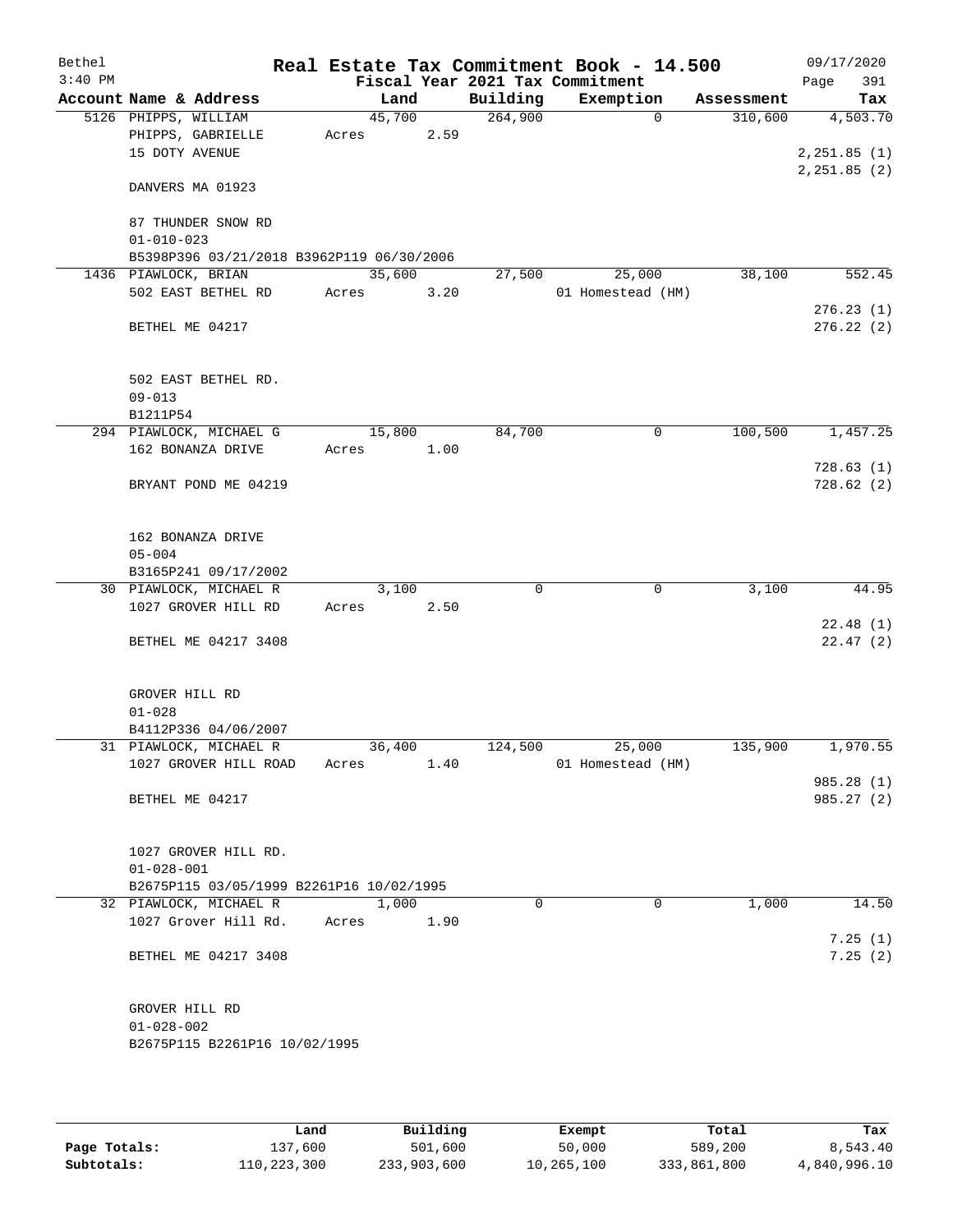| Bethel                     |                                                    |                |                        |                    | Real Estate Tax Commitment Book - 14.500 |                        | 09/17/2020                 |
|----------------------------|----------------------------------------------------|----------------|------------------------|--------------------|------------------------------------------|------------------------|----------------------------|
| $3:40$ PM                  | Account Name & Address                             |                |                        |                    | Fiscal Year 2021 Tax Commitment          |                        | 392<br>Page                |
|                            | 1656 PIERCE, BENJAMIN F                            | Land<br>35,800 |                        | Building<br>88,000 | Exemption<br>$\mathbf 0$                 | Assessment<br>123,800  | Tax<br>1,795.10            |
|                            | PO BOX 770                                         | Acres          | 3.40                   |                    |                                          |                        |                            |
|                            |                                                    |                |                        |                    |                                          |                        | 897.55 (1)                 |
|                            | BETHEL ME 04217                                    |                |                        |                    |                                          |                        | 897.55 (2)                 |
|                            |                                                    |                |                        |                    |                                          |                        |                            |
|                            | 280 WEST BETHEL RD.                                |                |                        |                    |                                          |                        |                            |
|                            | $12 - 013$                                         |                |                        |                    |                                          |                        |                            |
|                            | B3851P133 12/06/2005                               |                |                        |                    |                                          |                        |                            |
|                            | 3680 PIERCE, FREDERICK A                           | 36,600         |                        | 61,900             | 25,000                                   | 73,500                 | 1,065.75                   |
|                            | PO BOX 110                                         | Acres          | 0.61                   |                    | 01 Homestead (HM)                        |                        |                            |
|                            |                                                    |                |                        |                    |                                          |                        | 532.88(1)                  |
|                            | WEST BETHEL ME 04286                               |                |                        |                    |                                          |                        | 532.87(2)                  |
|                            |                                                    |                |                        |                    |                                          |                        |                            |
|                            | 736 WEST BETHEL RD.                                |                |                        |                    |                                          |                        |                            |
|                            | $28 - 023$<br>B3756P309 07/07/2005                 |                |                        |                    |                                          |                        |                            |
|                            | 3694 PILGRIM, ROBERT SR                            | 48,000         |                        | 71,100             | 25,000                                   | 94,100                 | 1,364.45                   |
|                            | PO BOX 47                                          | Acres          | 1.00                   |                    | 01 Homestead (HM)                        |                        |                            |
|                            |                                                    |                |                        |                    |                                          |                        | 682.23(1)                  |
|                            | W BETHEL ME 04286                                  |                |                        |                    |                                          |                        | 682.22 (2)                 |
|                            |                                                    |                |                        |                    |                                          |                        |                            |
|                            |                                                    |                |                        |                    |                                          |                        |                            |
|                            | 59 FLAT RD.<br>$28 - 037$                          |                |                        |                    |                                          |                        |                            |
|                            | B1208P137 06/03/1983                               |                |                        |                    |                                          |                        |                            |
|                            | 3475 PILGRIM-LOPRESTI,                             | 62,900         |                        | 110,300            | 25,000                                   | 148,200                | 2,148.90                   |
|                            | MALEZA ANTIONETTE                                  |                |                        |                    |                                          |                        |                            |
|                            | 22 EVERGREEN RD.                                   | Acres          | 0.65                   |                    | 01 Homestead (HM)                        |                        |                            |
|                            | BETHEL ME 04217                                    |                |                        |                    |                                          |                        | 1,074.45(1)<br>1,074.45(2) |
|                            |                                                    |                |                        |                    |                                          |                        |                            |
|                            |                                                    |                |                        |                    |                                          |                        |                            |
|                            | 22 EVERGREEN RD.                                   |                |                        |                    |                                          |                        |                            |
|                            | $26 - 035$<br>B3207P231 12/04/2002                 |                |                        |                    |                                          |                        |                            |
|                            | 5193 PIM, ALISTAIR                                 | 33,700         |                        | 170,100            | 0                                        | 203,800                | 2,955.10                   |
|                            | 34 UPTON ST, APT 1                                 | Acres          | 0.70                   |                    |                                          |                        |                            |
|                            |                                                    |                |                        |                    |                                          |                        | 1,477.55(1)                |
|                            | BOSTON MA 02118                                    |                |                        |                    |                                          |                        | 1,477.55(2)                |
|                            |                                                    |                |                        |                    |                                          |                        |                            |
|                            |                                                    |                |                        |                    |                                          |                        |                            |
|                            | 14 EAGLE RIDGE RD<br>$27 - 036 - 003 - 001$        |                |                        |                    |                                          |                        |                            |
|                            | B5206P38 01/30/2015 B4476P194 07/29/2009 B4223P288 |                |                        |                    |                                          |                        |                            |
|                            | 11/14/2007                                         |                |                        |                    |                                          |                        |                            |
|                            | 1319 PINE TREE WASTE                               | 40,500         |                        | 118,600            | $\mathbf 0$                              | 159,100                | 2,306.95                   |
|                            | SERVICES OF MAINE<br>c/o HARDING & CARBONE         | Acres          | 2.00                   |                    |                                          |                        |                            |
|                            | 3903 BELLAIRE BLVD                                 |                |                        |                    |                                          |                        | 1, 153.48(1)               |
|                            |                                                    |                |                        |                    |                                          |                        | 1, 153.47(2)               |
|                            | HOUSTON TX 77025                                   |                |                        |                    |                                          |                        |                            |
|                            | 299 WALKERS MILLS RD.                              |                |                        |                    |                                          |                        |                            |
|                            | $08 - 014$                                         |                |                        |                    |                                          |                        |                            |
|                            | B2750P276                                          |                |                        |                    |                                          |                        |                            |
|                            |                                                    |                |                        |                    |                                          |                        |                            |
|                            | Land                                               |                | Building               |                    | Exempt                                   | Total                  | Tax                        |
| Page Totals:<br>Subtotals: | 257,500<br>110,480,800                             |                | 620,000<br>234,523,600 |                    | 75,000<br>10,340,100                     | 802,500<br>334,664,300 | 11,636.25<br>4,852,632.35  |
|                            |                                                    |                |                        |                    |                                          |                        |                            |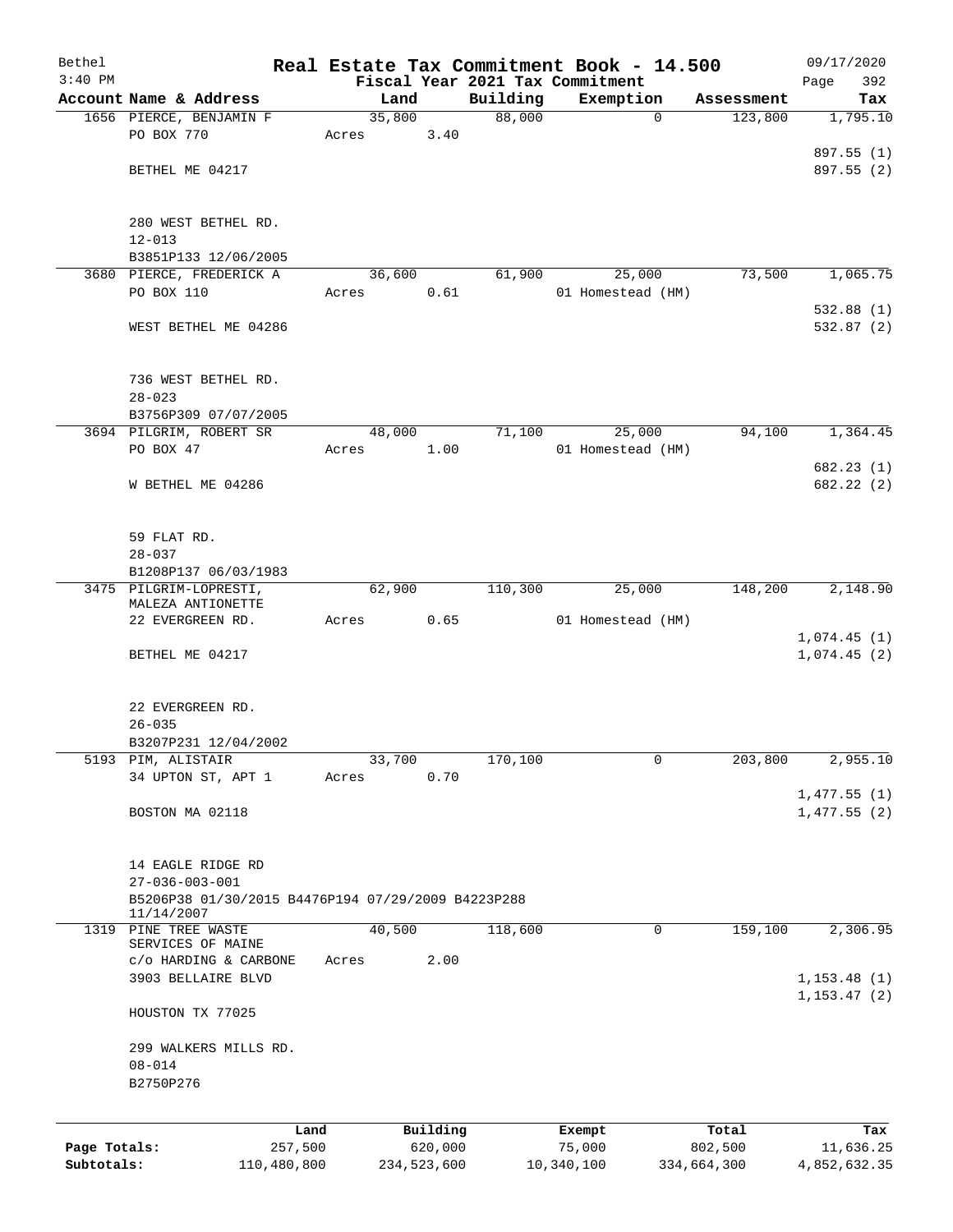| Bethel    |                                                                            | Real Estate Tax Commitment Book - 14.500 |          |             |            | 09/17/2020              |
|-----------|----------------------------------------------------------------------------|------------------------------------------|----------|-------------|------------|-------------------------|
| $3:40$ PM |                                                                            | Fiscal Year 2021 Tax Commitment          |          |             |            | 393<br>Page             |
|           | Account Name & Address                                                     | Land                                     | Building | Exemption   | Assessment | Tax                     |
|           | 354 PINETTE, RAYMOND D                                                     | 29,300                                   | 38,400   | $\Omega$    | 67,700     | 981.65                  |
|           | 7778 S FAST HORSE RD.                                                      | 2.06<br>Acres                            |          |             |            |                         |
|           | TUCSON AZ 85756 8515                                                       |                                          |          |             |            | 490.83(1)<br>490.82 (2) |
|           |                                                                            |                                          |          |             |            |                         |
|           |                                                                            |                                          |          |             |            |                         |
|           | 44 GORE RD                                                                 |                                          |          |             |            |                         |
|           | $05 - 056$                                                                 |                                          |          |             |            |                         |
|           | B1713P276 02/12/1990 B1611P273 11/01/1988                                  |                                          |          |             |            |                         |
|           | 3533 PIORO, THOMAS J. & MARA<br>J., TRUSTEES                               | 33,600                                   | 96,000   | 0           | 129,600    | 1,879.20                |
|           | 82 ACADEMY HILL RD #2                                                      |                                          |          |             |            |                         |
|           |                                                                            |                                          |          |             |            | 939.60(1)               |
|           | BRIGHTON MA 02135                                                          |                                          |          |             |            | 939.60(2)               |
|           |                                                                            |                                          |          |             |            |                         |
|           |                                                                            |                                          |          |             |            |                         |
|           | 135 VERNON ST.                                                             |                                          |          |             |            |                         |
|           | $26 - 076 - 001 - 01C$                                                     |                                          |          |             |            |                         |
|           | B4597P156 06/16/2010 B4539P337 12/17/2009 B4485P94<br>07/27/2009 B3199P296 |                                          |          |             |            |                         |
|           | 2610 PIRET, JACQUELINE                                                     | 35,500                                   | $\Omega$ | $\mathbf 0$ | 35,500     | 514.75                  |
|           | TRUSTEE JACQUELINE                                                         | 94.00<br>Acres                           |          |             |            |                         |
|           | PIRET INDENTURE TRUST                                                      |                                          |          |             |            |                         |
|           | 79 UPLAND ROAD                                                             |                                          |          |             |            | 257.38(1)               |
|           | CAMBRIDGE MA 02140                                                         |                                          |          |             |            | 257.37(2)               |
|           |                                                                            |                                          |          |             |            |                         |
|           | INTERVALE RD S/S                                                           |                                          |          |             |            |                         |
|           | $15 - 026$                                                                 |                                          |          |             |            |                         |
|           | B3439P304 12/02/2003                                                       |                                          |          |             |            |                         |
|           | 4858 PLAMONDON, GARY A. &                                                  | 33,600                                   | 67,300   | 0           | 100,900    | 1,463.05                |
|           | BARBARA M.                                                                 |                                          |          |             |            |                         |
|           | 4001 SANTA BARBARA<br>BLVD, BOX 124                                        |                                          |          |             |            |                         |
|           |                                                                            |                                          |          |             |            | 731.53(1)               |
|           | NAPLES FL 34104                                                            |                                          |          |             |            | 731.52(2)               |
|           |                                                                            |                                          |          |             |            |                         |
|           |                                                                            |                                          |          |             |            |                         |
|           | 30 CHERRY LANE                                                             |                                          |          |             |            |                         |
|           | $22 - 002 - 001 - 055$<br>B5462P427 05/15/2019 B3964P263 06/30/2006        |                                          |          |             |            |                         |
|           | 5141 PLANTE, DALE R                                                        | 41,200                                   | 0        | $\mathbf 0$ | 41,200     | 597.40                  |
|           | 49 CAL VISTA DRIVE                                                         | 2.02<br>Acres                            |          |             |            |                         |
|           |                                                                            |                                          |          |             |            | 298.70 (1)              |
|           | DAYTON ME 04005                                                            |                                          |          |             |            | 298.70 (2)              |
|           |                                                                            |                                          |          |             |            |                         |
|           |                                                                            |                                          |          |             |            |                         |
|           | LOCKE SUMMIT MT                                                            |                                          |          |             |            |                         |
|           | $21 - 002 - 014$                                                           |                                          |          |             |            |                         |
|           | B5302P607 09/06/2016 B3679P183 03/02/2005                                  |                                          |          |             |            |                         |

|              | Land        | Building    | Exempt     | Total       | Tax          |
|--------------|-------------|-------------|------------|-------------|--------------|
| Page Totals: | 173,200     | 201,700     |            | 374,900     | 5,436.05     |
| Subtotals:   | 110,654,000 | 234,725,300 | 10,340,100 | 335,039,200 | 4,858,068.40 |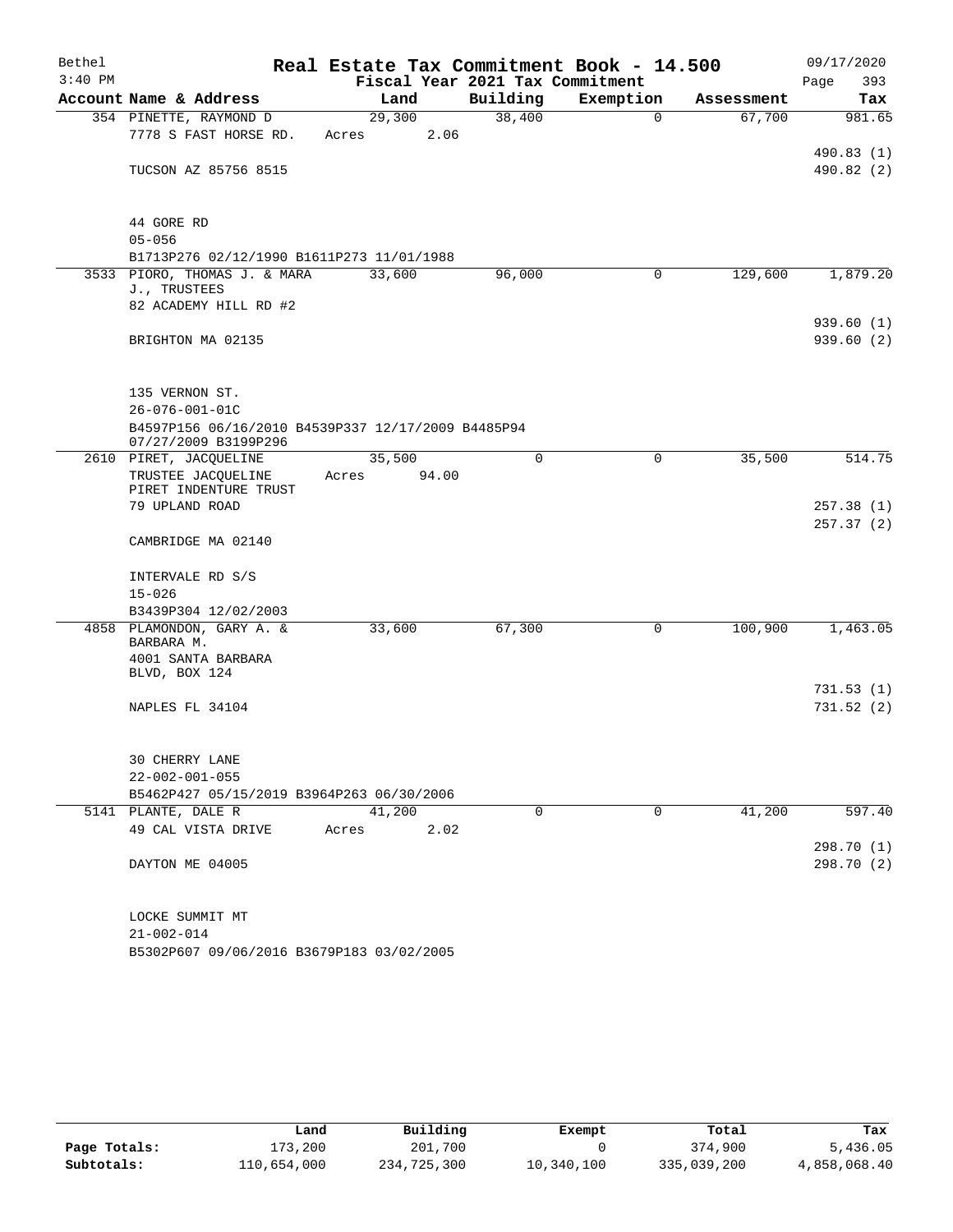| Bethel    |                                                                                       |        |       |          | Real Estate Tax Commitment Book - 14.500 |            | 09/17/2020                 |
|-----------|---------------------------------------------------------------------------------------|--------|-------|----------|------------------------------------------|------------|----------------------------|
| $3:40$ PM |                                                                                       |        |       |          | Fiscal Year 2021 Tax Commitment          |            | Page<br>394                |
|           | Account Name & Address                                                                |        | Land  | Building | Exemption                                | Assessment | Tax                        |
|           | 1538 PLEASANT RIVER<br>CAMPGROUND INC.                                                | 76,900 |       | 157,600  | 25,000                                   | 209,500    | 3,037.75                   |
|           | PO BOX 92                                                                             | Acres  | 32.22 |          | 01 Homestead (HM)                        |            |                            |
|           | WEST BETHEL ME 04286                                                                  |        |       |          |                                          |            | 1,518.88(1)<br>1,518.87(2) |
|           |                                                                                       |        |       |          |                                          |            |                            |
|           | 800 WEST BETHEL RD.<br>$11 - 027$                                                     |        |       |          |                                          |            |                            |
|           | B2561P27 05/19/1998                                                                   |        |       |          |                                          |            |                            |
|           | 3666 PLEASANT VALLEY BIBLE<br>CHURCH OF W                                             | 33,700 |       | 82,300   | 20,000                                   | 96,000     | 1,392.00                   |
|           | 62 MOUNTAIN VIEW CIRCLE Acres 0.70                                                    |        |       |          | 53 Parsonages                            |            |                            |
|           |                                                                                       |        |       |          |                                          |            | 696.00 (1)                 |
|           | WEST BETHEL ME 04286                                                                  |        |       |          |                                          |            | 696.00 (2)                 |
|           | 62 MOUNTAIN VIEW CIRCLE                                                               |        |       |          |                                          |            |                            |
|           | $28 - 010$                                                                            |        |       |          |                                          |            |                            |
|           | B1568P81 05/24/1988                                                                   |        |       |          |                                          |            |                            |
|           | 3418 PLEISTOCENE HOLDING<br>COMPANY LLC                                               | 78,200 |       | 467,100  | 0                                        | 545,300    | 7,906.85                   |
|           | 48 CROSS ST.                                                                          | Acres  | 0.52  |          |                                          |            |                            |
|           | BETHEL ME 04217                                                                       |        |       |          |                                          |            | 3,953.43(1)<br>3,953.42(2) |
|           | 48 CROSS ST.                                                                          |        |       |          |                                          |            |                            |
|           | $25 - 238 - 002$                                                                      |        |       |          |                                          |            |                            |
|           | B5256P350 12/01/2015 B5042P119 09/26/2013 B2894P247<br>12/22/2000                     |        |       |          |                                          |            |                            |
|           | 5045 POCHAY, AMANDA R.                                                                | 55,500 |       | 236,500  | 0                                        | 292,000    | 4,234.00                   |
|           | ZEINA, KEVIN A.<br>161 CHESTNUT STREET,                                               | Acres  | 1.82  |          |                                          |            | 2,117.00(1)                |
|           | UNIT F.                                                                               |        |       |          |                                          |            |                            |
|           | FOXBORO MA 02035                                                                      |        |       |          |                                          |            | 2,117.00(2)                |
|           | 19 PLEASANT KNOLL                                                                     |        |       |          |                                          |            |                            |
|           | $18 - 060 - 020$                                                                      |        |       |          |                                          |            |                            |
|           | B5463P230 05/21/2019 B4798P97 12/22/2011 B4659P318<br>11/15/2010 B3568P322 08/06/2004 |        |       |          |                                          |            |                            |
|           | 341 POLAND, JOHN E                                                                    | 25,500 |       | $\Omega$ | $\Omega$                                 | 25,500     | 369.75                     |
|           | 821 ROUTE 232                                                                         | Acres  | 1.80  |          |                                          |            |                            |
|           | BRYANT POND ME 04219                                                                  |        |       |          |                                          |            | 184.88(1)<br>184.87(2)     |
|           |                                                                                       |        |       |          |                                          |            |                            |
|           | ROUTE 232                                                                             |        |       |          |                                          |            |                            |
|           | $05 - 046$                                                                            |        |       |          |                                          |            |                            |

|              | Land        | Building    | Exempt     | Total       | Tax          |
|--------------|-------------|-------------|------------|-------------|--------------|
| Page Totals: | 269,800     | 943,500     | 45,000     | 1,168,300   | 16,940.35    |
| Subtotals:   | 110,923,800 | 235,668,800 | 10,385,100 | 336,207,500 | 4,875,008.75 |

B3203P264 11/27/2002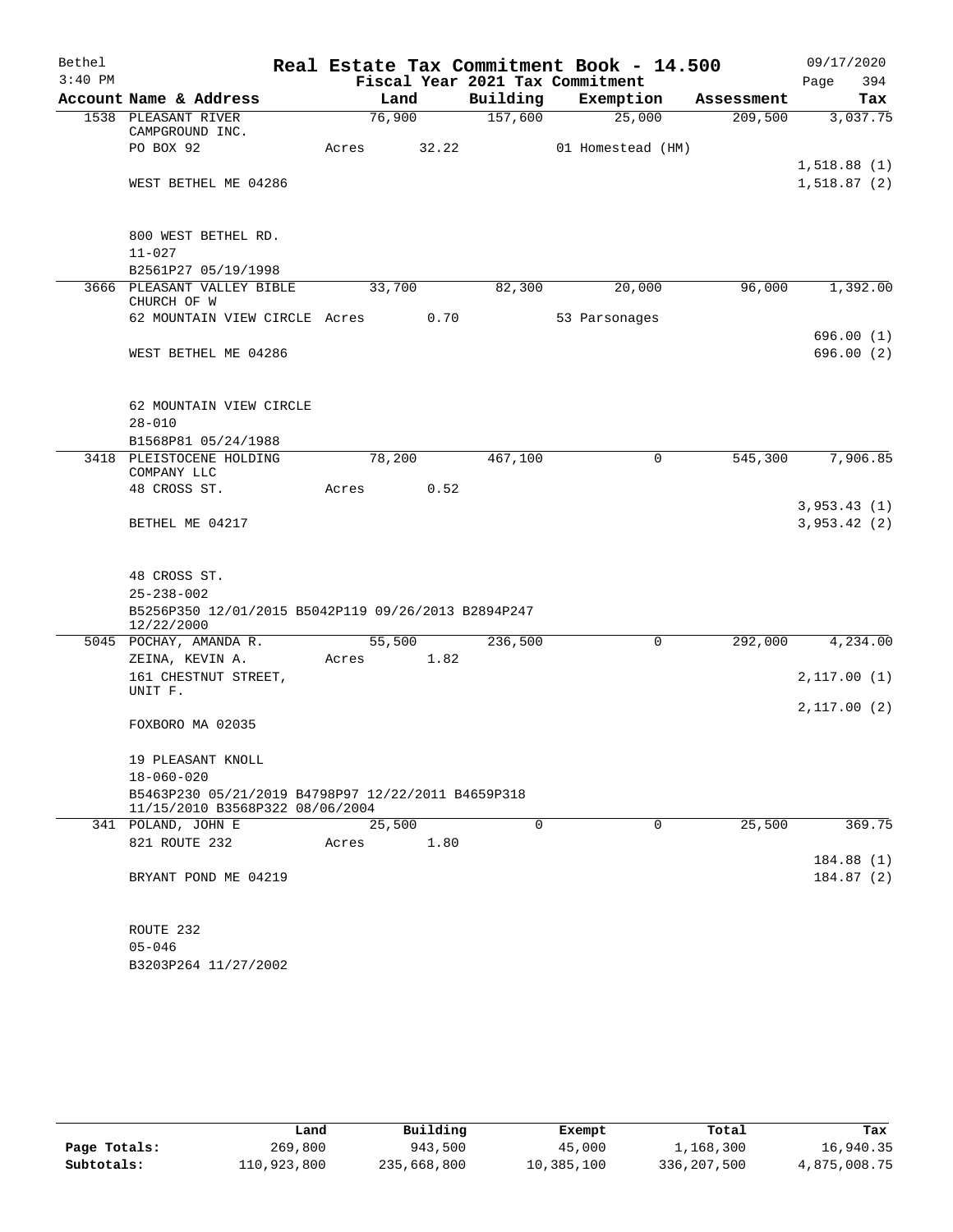| Bethel<br>$3:40$ PM |                                                                  |       |        |             | Real Estate Tax Commitment Book - 14.500<br>Fiscal Year 2021 Tax Commitment |            | 09/17/2020<br>395<br>Page |
|---------------------|------------------------------------------------------------------|-------|--------|-------------|-----------------------------------------------------------------------------|------------|---------------------------|
|                     | Account Name & Address                                           |       | Land   | Building    | Exemption                                                                   | Assessment | Tax                       |
|                     | 342 POLAND, JOHN E                                               |       | 33,300 | 83,000      | 25,000                                                                      | 91,300     | 1,323.85                  |
|                     | CASEY, CAROLINE A                                                | Acres | 1.30   |             | 01 Homestead (HM)                                                           |            |                           |
|                     | RT 232 BOX 821                                                   |       |        |             |                                                                             |            | 661.93(1)                 |
|                     |                                                                  |       |        |             |                                                                             |            | 661.92(2)                 |
|                     | BRYANT POND ME 04219                                             |       |        |             |                                                                             |            |                           |
|                     |                                                                  |       |        |             |                                                                             |            |                           |
|                     | 821 ROUTE 232                                                    |       |        |             |                                                                             |            |                           |
|                     | $05 - 047$                                                       |       |        |             |                                                                             |            |                           |
|                     | B5510P206 03/01/2020 B3203P264 11/26/2002<br>314 POLAND, KENNETH |       | 6,500  | $\mathbf 0$ | 0                                                                           | 6,500      | 94.25                     |
|                     | 96 HIGH STREET                                                   | Acres | 6.80   |             |                                                                             |            |                           |
|                     |                                                                  |       |        |             |                                                                             |            | 47.13(1)                  |
|                     | W PARIS ME 04289                                                 |       |        |             |                                                                             |            | 47.12(2)                  |
|                     |                                                                  |       |        |             |                                                                             |            |                           |
|                     |                                                                  |       |        |             |                                                                             |            |                           |
|                     | ROUTE 232                                                        |       |        |             |                                                                             |            |                           |
|                     | $05 - 023$                                                       |       |        |             |                                                                             |            |                           |
|                     | B635P1                                                           |       |        |             |                                                                             |            |                           |
|                     | 316 POLAND, KENNETH                                              |       | 42,700 | $\mathbf 0$ | 0                                                                           | 42,700     | 619.15                    |
|                     | BRADFORD, DANIEL R                                               | Acres | 32.50  |             |                                                                             |            |                           |
|                     | 96 HIGH STREET                                                   |       |        |             |                                                                             |            | 309.58(1)                 |
|                     | W PARIS ME 04289                                                 |       |        |             |                                                                             |            | 309.57(2)                 |
|                     |                                                                  |       |        |             |                                                                             |            |                           |
|                     | ROUTE 232                                                        |       |        |             |                                                                             |            |                           |
|                     | $05 - 025$                                                       |       |        |             |                                                                             |            |                           |
|                     | B5081P231 12/16/2013 B4756P165 09/06/2011 B1637P213              |       |        |             |                                                                             |            |                           |
|                     | 10/31/1988                                                       |       |        |             |                                                                             |            |                           |
|                     | 1352 POLAND, LLOYD L                                             |       | 60,000 | 0           | $\mathbf 0$                                                                 | 60,000     | 870.00                    |
|                     | 134 SOLITUDE ACRES RD                                            | Acres | 45.27  |             |                                                                             |            |                           |
|                     |                                                                  |       |        |             |                                                                             |            | 435.00 (1)                |
|                     | OXFORD ME 04270                                                  |       |        |             |                                                                             |            | 435.00 (2)                |
|                     |                                                                  |       |        |             |                                                                             |            |                           |
|                     |                                                                  |       |        |             |                                                                             |            |                           |
|                     | $08 - 041 - 005$                                                 |       |        |             |                                                                             |            |                           |
|                     | B5358P680 08/01/2017 B3150P7 08/15/2002                          |       |        |             |                                                                             |            |                           |
|                     | 492 POND, KEVIN                                                  |       | 32,600 | 145,000     | 0                                                                           | 177,600    | 2,575.20                  |
|                     | PO BOX 48                                                        | Acres | 1.00   |             |                                                                             |            |                           |
|                     |                                                                  |       |        |             |                                                                             |            | 1,287.60(1)               |
|                     | WEST BETHEL ME 04286                                             |       |        |             |                                                                             |            | 1,287.60(2)               |
|                     |                                                                  |       |        |             |                                                                             |            |                           |
|                     |                                                                  |       |        |             |                                                                             |            |                           |
|                     | 82 EVANS HILL                                                    |       |        |             |                                                                             |            |                           |
|                     | $11 - 005 - 002$<br>B5060P215 11/08/2013                         |       |        |             |                                                                             |            |                           |
|                     | 4 PORTLAND NATURAL GAS                                           |       | 0      | 10,973,800  | 0                                                                           | 10,973,800 | 159, 120.10               |
|                     | C/O TRANSCANADA                                                  |       |        |             |                                                                             |            |                           |
|                     | ATTN. PROPERTY TAX DEPT                                          |       |        |             |                                                                             |            |                           |
|                     | PO BOX 2168                                                      |       |        |             |                                                                             |            | 79,560.05                 |
|                     | HOUSTON TX 77252 5200                                            |       |        |             |                                                                             |            | 79,560.05                 |
|                     |                                                                  |       |        |             |                                                                             |            |                           |
|                     |                                                                  |       |        |             |                                                                             |            |                           |
|                     | VARIOUS                                                          |       |        |             |                                                                             |            |                           |
|                     | $01 - 001 - 00C$                                                 |       |        |             |                                                                             |            |                           |
|                     |                                                                  |       |        |             |                                                                             |            |                           |
|                     |                                                                  |       |        |             |                                                                             |            |                           |
|                     |                                                                  |       |        |             |                                                                             |            |                           |

|              | Land        | Building    | Exempt     | Total       | Tax          |
|--------------|-------------|-------------|------------|-------------|--------------|
| Page Totals: | 175,100     | 11,201,800  | 25,000     | 11,351,900  | 164,602.55   |
| Subtotals:   | 111,098,900 | 246,870,600 | 10,410,100 | 347,559,400 | 5,039,611.30 |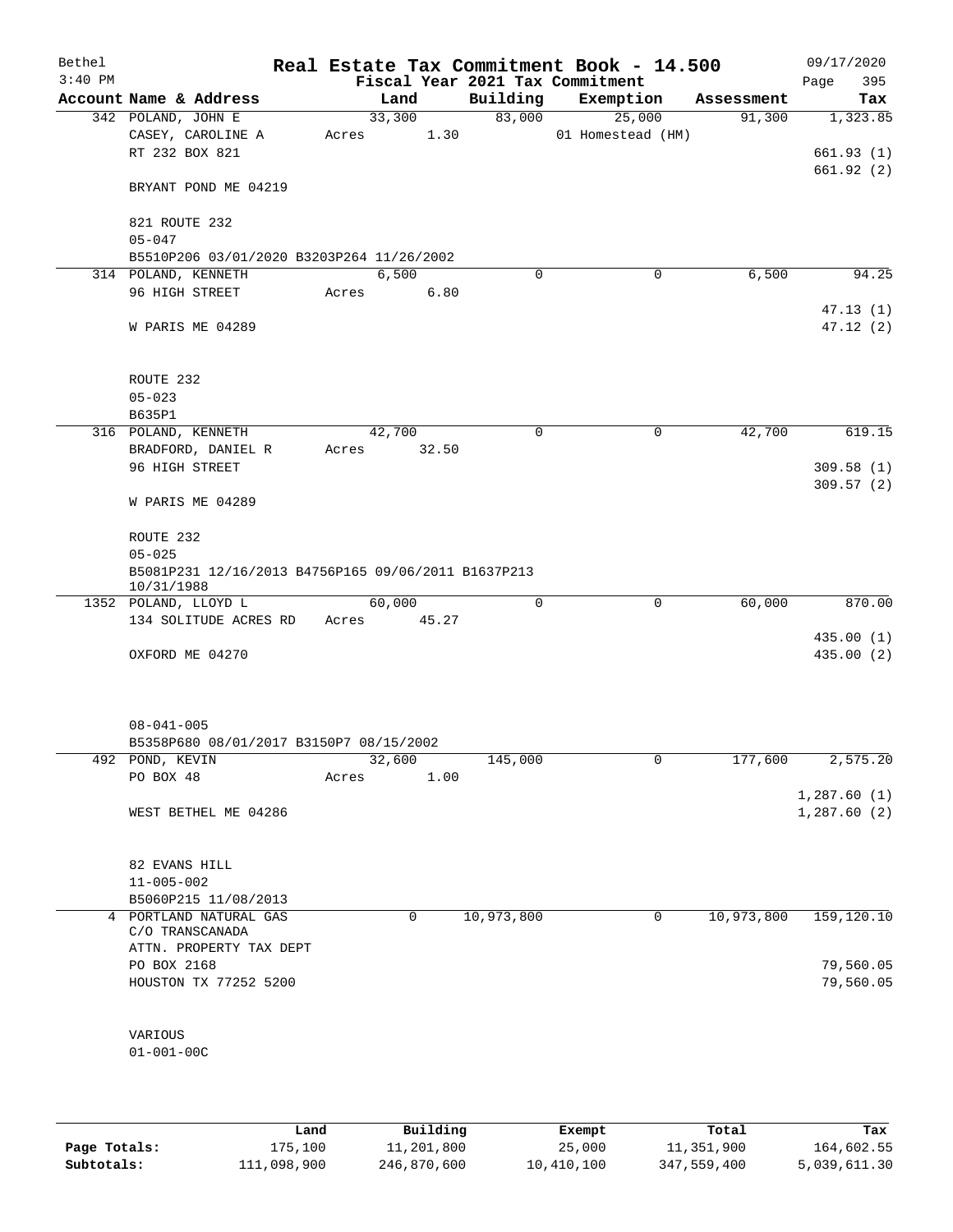| Bethel    |                                                               |       |               |           | Real Estate Tax Commitment Book - 14.500 |            | 09/17/2020                  |
|-----------|---------------------------------------------------------------|-------|---------------|-----------|------------------------------------------|------------|-----------------------------|
| $3:40$ PM |                                                               |       |               |           | Fiscal Year 2021 Tax Commitment          |            | 396<br>Page                 |
|           | Account Name & Address                                        |       | Land          | Building  | Exemption                                | Assessment | Tax                         |
|           | 3 PORTLAND PIPELINE<br>30 HILL STREET                         |       | $\mathbf 0$   | 1,455,000 | $\Omega$                                 | 1,455,000  | 21,097.50                   |
|           |                                                               |       |               |           |                                          |            | 10,548.75                   |
|           | SOUTH PORTLAND ME 04106                                       |       |               |           |                                          |            | 10,548.75                   |
|           |                                                               |       |               |           |                                          |            |                             |
|           | $01 - 001 - 00B$                                              |       |               |           |                                          |            |                             |
|           | 1376 POST, THOMAS & ELENA<br>IRREVOCABLE TRUST                |       | 51,300        | 209,600   | 0                                        | 260,900    | 3,783.05                    |
|           | 124 BAILEY RD                                                 | Acres | 2.30          |           |                                          |            |                             |
|           | BETHEL ME 04217                                               |       |               |           |                                          |            | 1,891.53(1)<br>1,891.52(2)  |
|           | 124 BAILEY RD.                                                |       |               |           |                                          |            |                             |
|           | $08 - 055 - 010$<br>B5463P786 05/29/2019 B2755P217 10/13/1999 |       |               |           |                                          |            |                             |
|           | 3159 POWER, THERESA M.                                        |       | 16,800        | 57,500    | 0                                        | 74,300     | 1,077.35                    |
|           | 36 OLIVE ST                                                   |       |               |           |                                          |            |                             |
|           | WINCHESTER MA 01890                                           |       |               |           |                                          |            | 538.68(1)<br>538.67(2)      |
|           |                                                               |       |               |           |                                          |            |                             |
|           | 15 MILL HILL                                                  |       |               |           |                                          |            |                             |
|           | $25 - 008 - 003$                                              |       |               |           |                                          |            |                             |
|           | B5375P455 10/30/2017 B2887P208 11/30/2000                     |       |               |           |                                          |            |                             |
|           | 309 POWERS, CHERYL                                            |       | 35,000        | 133,700   | 0                                        | 168,700    | 2,446.15                    |
|           | TALBERT, TALBERT,<br>JOSEPH                                   | Acres | 6.80          |           |                                          |            |                             |
|           | 107 TURNER ST                                                 |       |               |           |                                          |            | 1,223.08(1)<br>1, 223.07(2) |
|           | BUCKFIELD ME 04220                                            |       |               |           |                                          |            |                             |
|           | 708 ROUTE 232                                                 |       |               |           |                                          |            |                             |
|           | $05 - 019$                                                    |       |               |           |                                          |            |                             |
|           | B5277P580 04/22/2016 B794P9 08/08/1973                        |       |               |           |                                          |            |                             |
|           | 3480 PRADA-DUNN, JESSICA                                      |       | 60,400        | 70,100    | 25,000                                   | 105,500    | 1,529.75                    |
|           | C/O PRADA, RAYMOND T. & Acres<br>ALITA M.                     |       | 0.50          |           | 01 Homestead (HM)                        |            |                             |
|           | 25 EVERGREEN ROAD                                             |       |               |           |                                          |            | 764.88 (1)                  |
|           | BETHEL ME 04217 3634                                          |       |               |           |                                          |            | 764.87(2)                   |
|           | 25 EVERGREEN RD.                                              |       |               |           |                                          |            |                             |
|           | $26 - 040$                                                    |       |               |           |                                          |            |                             |
|           | B5068P88 12/02/2013 B3356P305 08/18/2003                      |       |               |           |                                          |            |                             |
|           | 107 PRATT, SUSAN                                              |       | 42,100        | 128,700   | 25,000                                   | 145,800    | 2,114.10                    |
|           | 377 PARADISE RD                                               |       | 3.34<br>Acres |           | 01 Homestead (HM)                        |            | 1,057.05(1)                 |
|           | BETHEL ME 04217                                               |       |               |           |                                          |            | 1,057.05(2)                 |
|           | 377 PARADISE RD<br>$02 - 026 - 001$<br>B2568P144 06/04/1998   |       |               |           |                                          |            |                             |
|           |                                                               |       |               |           |                                          |            |                             |
|           |                                                               | Land  | Building      |           | Exempt                                   | Total      | Tax                         |

|              | nana        | <b>DUITOTII</b> d | LACINUL    | ⊥∪∟a⊥       | ias.         |
|--------------|-------------|-------------------|------------|-------------|--------------|
| Page Totals: | 205,600     | 2,054,600         | 50,000     | 2,210,200   | 32,047.90    |
| Subtotals:   | 111,304,500 | 248,925,200       | 10,460,100 | 349,769,600 | 5,071,659.20 |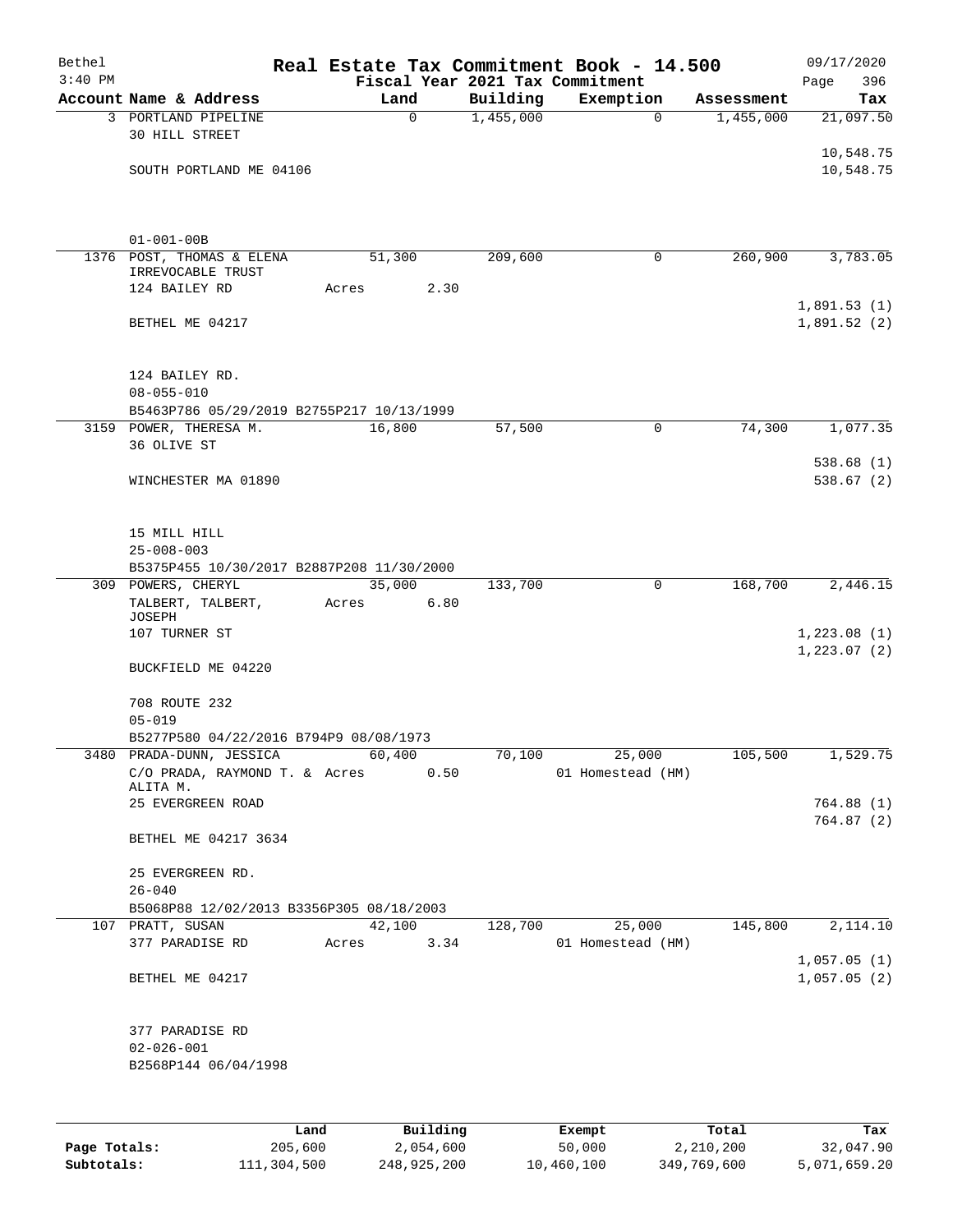| Bethel<br>$3:40$ PM |                                                                                       |        |      | Fiscal Year 2021 Tax Commitment | Real Estate Tax Commitment Book - 14.500 |            | 09/17/2020<br>397<br>Page |
|---------------------|---------------------------------------------------------------------------------------|--------|------|---------------------------------|------------------------------------------|------------|---------------------------|
|                     | Account Name & Address                                                                | Land   |      | Building                        | Exemption                                | Assessment | Tax                       |
|                     | 4617 PRATT, SUSAN T                                                                   | 31,400 |      | 0                               | $\Omega$                                 | 31,400     | 455.30                    |
|                     | 377 PARADISE RD                                                                       | Acres  | 2.36 |                                 |                                          |            |                           |
|                     |                                                                                       |        |      |                                 |                                          |            | 227.65(1)                 |
|                     | BETHEL ME 04217                                                                       |        |      |                                 |                                          |            | 227.65(2)                 |
|                     |                                                                                       |        |      |                                 |                                          |            |                           |
|                     |                                                                                       |        |      |                                 |                                          |            |                           |
|                     | PARADISE ROAD                                                                         |        |      |                                 |                                          |            |                           |
|                     | $02 - 026 - 004$                                                                      |        |      |                                 |                                          |            |                           |
|                     | B3587P139 08/24/2004                                                                  |        |      |                                 |                                          |            |                           |
|                     | 4651 PRATT, TYLER W                                                                   | 36,000 |      | 157,000                         | 0                                        | 193,000    | 2,798.50                  |
|                     | BONSANT, NORMAND J                                                                    | Acres  | 1.26 |                                 |                                          |            |                           |
|                     | 11 SOUTH STREET                                                                       |        |      |                                 |                                          |            | 1,399.25(1)               |
|                     |                                                                                       |        |      |                                 |                                          |            | 1,399.25(2)               |
|                     | OQUNQUIT ME 03907                                                                     |        |      |                                 |                                          |            |                           |
|                     |                                                                                       |        |      |                                 |                                          |            |                           |
|                     | 50 TILSON BURKE ROAD                                                                  |        |      |                                 |                                          |            |                           |
|                     | $02 - 025 - 003$                                                                      |        |      |                                 |                                          |            |                           |
|                     | B5085P321 01/30/2014 B3803P46 09/20/2005                                              |        |      |                                 |                                          |            |                           |
|                     | 3617 PRENTICE, ROBIN A                                                                | 31,900 |      | 92,500                          | $\mathbf 0$                              | 124,400    | 1,803.80                  |
|                     | 5 COURT FARM LANE                                                                     | Acres  | 0.60 |                                 |                                          |            |                           |
|                     |                                                                                       |        |      |                                 |                                          |            | 901.90(1)                 |
|                     | NEWBURYPORT MA 01950                                                                  |        |      |                                 |                                          |            | 901.90(2)                 |
|                     |                                                                                       |        |      |                                 |                                          |            |                           |
|                     |                                                                                       |        |      |                                 |                                          |            |                           |
|                     | 50 DUMONT CIRCLE                                                                      |        |      |                                 |                                          |            |                           |
|                     | $27 - 023$                                                                            |        |      |                                 |                                          |            |                           |
|                     | B5359P336 08/03/2017 B4921P259 11/19/2012                                             |        |      |                                 |                                          |            |                           |
|                     | 3148 PRENTICE, ROBIN A                                                                | 51,400 |      | 136,900                         | $\overline{0}$                           | 188,300    | 2,730.35                  |
|                     | PRENTICE, PAUL FALLON                                                                 | Acres  | 0.32 |                                 |                                          |            |                           |
|                     | 5 COURT FARM LANE                                                                     |        |      |                                 |                                          |            | 1,365.18(1)               |
|                     |                                                                                       |        |      |                                 |                                          |            | 1,365.17(2)               |
|                     | NEWBURYPORT MA 01950                                                                  |        |      |                                 |                                          |            |                           |
|                     |                                                                                       |        |      |                                 |                                          |            |                           |
|                     | 37 MILL HILL                                                                          |        |      |                                 |                                          |            |                           |
|                     | $25 - 006$                                                                            |        |      |                                 |                                          |            |                           |
|                     | B3901P216 03/13/2006                                                                  |        |      |                                 |                                          |            |                           |
|                     | 2939 PRESCOTT, SARAH ANN                                                              | 33,600 |      | 60,600                          | 0                                        | 94,200     | 1,365.90                  |
|                     | PRESCOTT, ROBERT                                                                      |        |      |                                 |                                          |            |                           |
|                     | 240 MEDOMAK ROAD                                                                      |        |      |                                 |                                          |            | 682.95 (1)                |
|                     |                                                                                       |        |      |                                 |                                          |            | 682.95 (2)                |
|                     | BREMEN ME 04551                                                                       |        |      |                                 |                                          |            |                           |
|                     |                                                                                       |        |      |                                 |                                          |            |                           |
|                     | 11 CHERRY LANE                                                                        |        |      |                                 |                                          |            |                           |
|                     | $22 - 002 - 001 - 017$                                                                |        |      |                                 |                                          |            |                           |
|                     | B5454P907 03/18/2019 B4983P68 05/08/2013 B4121P152                                    |        |      |                                 |                                          |            |                           |
|                     | 08/21/2007 B3734P348 05/06/2005                                                       |        |      |                                 |                                          |            |                           |
|                     | 78 PRIVE, KEVIN                                                                       | 38,400 |      | 600                             | 0                                        | 39,000     | 565.50                    |
|                     | PRIVE, PATRICIA                                                                       | Acres  | 1.00 |                                 |                                          |            |                           |
|                     | 14 FRANCESTOWN ROAD                                                                   |        |      |                                 |                                          |            | 282.75(1)                 |
|                     |                                                                                       |        |      |                                 |                                          |            | 282.75(2)                 |
|                     | BENNINGTON NH 03442                                                                   |        |      |                                 |                                          |            |                           |
|                     |                                                                                       |        |      |                                 |                                          |            |                           |
|                     | 313 SONGO POND RD                                                                     |        |      |                                 |                                          |            |                           |
|                     | $02 - 003 - 001$                                                                      |        |      |                                 |                                          |            |                           |
|                     | B5343P200 05/03/2017 B5260P406 12/23/2015 B5243P470<br>09/15/2015 B2622P19 10/16/1998 |        |      |                                 |                                          |            |                           |
|                     |                                                                                       |        |      |                                 |                                          |            |                           |
|                     |                                                                                       |        |      |                                 |                                          |            |                           |
|                     |                                                                                       |        |      |                                 |                                          |            |                           |

|              | Land        | Building    | Exempt     | Total       | Tax          |
|--------------|-------------|-------------|------------|-------------|--------------|
| Page Totals: | 222,700     | 447,600     |            | 670,300     | 9,719.35     |
| Subtotals:   | 111,527,200 | 249,372,800 | 10,460,100 | 350,439,900 | 5,081,378.55 |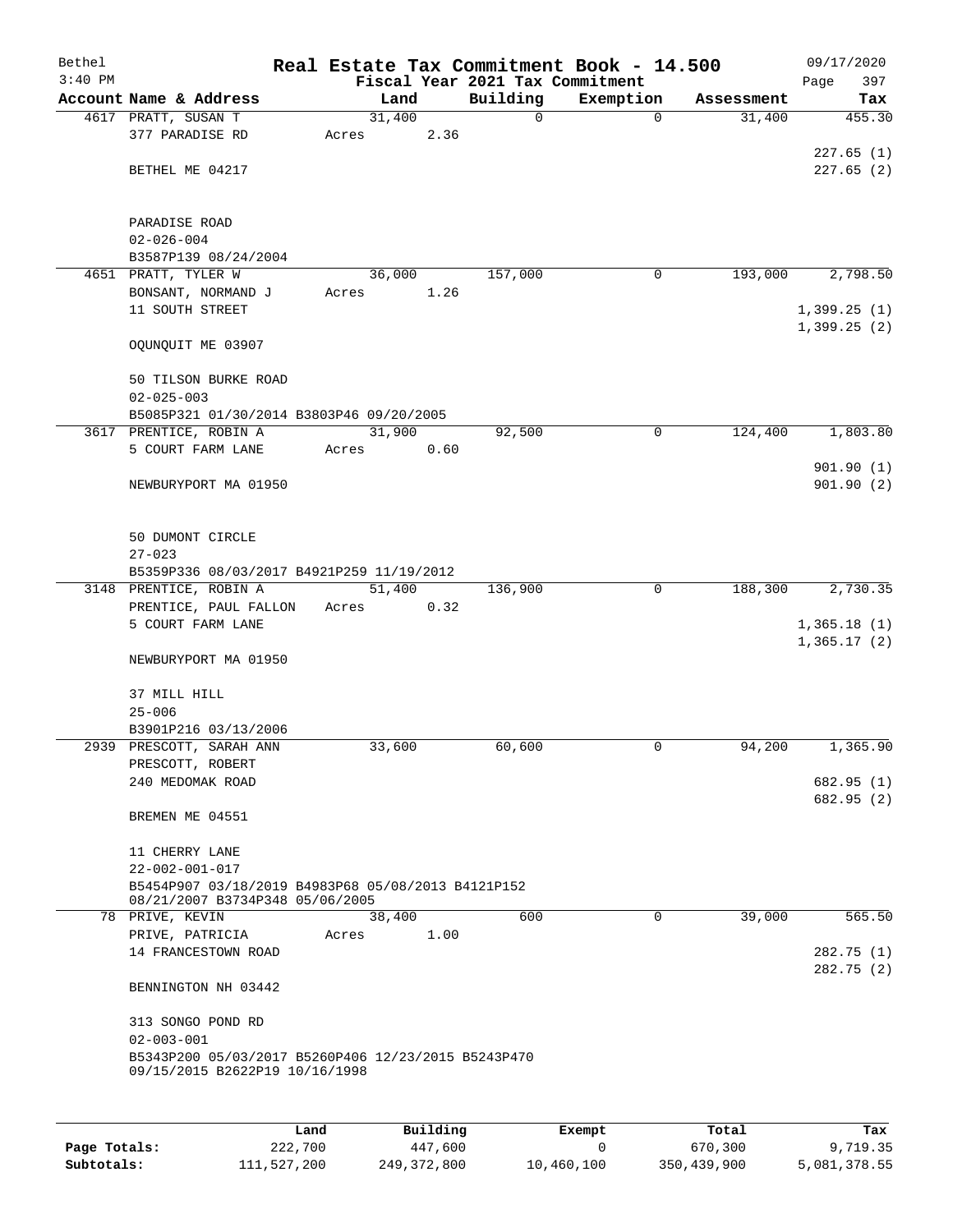| Bethel       |                                                               |                 |        |                     |          | Real Estate Tax Commitment Book - 14.500 |                  | 09/17/2020             |
|--------------|---------------------------------------------------------------|-----------------|--------|---------------------|----------|------------------------------------------|------------------|------------------------|
| $3:40$ PM    |                                                               |                 |        |                     |          | Fiscal Year 2021 Tax Commitment          |                  | 398<br>Page            |
|              | Account Name & Address                                        |                 | Land   |                     | Building | Exemption                                | Assessment       | Tax                    |
|              | 1354 PROBERT, RANDALL<br>PO BOX 862                           | Acres           | 40,000 | 1.70                | 70,000   | 25,000<br>01 Homestead (HM)              | 85,000           | 1,232.50               |
|              |                                                               |                 |        |                     |          |                                          |                  | 616.25(1)              |
|              | BETHEL ME 04217                                               |                 |        |                     |          |                                          |                  | 616.25(2)              |
|              |                                                               |                 |        |                     |          |                                          |                  |                        |
|              | 218 CHANDLER HILL RD.                                         |                 |        |                     |          |                                          |                  |                        |
|              | $08 - 041 - 005 - 002$                                        |                 |        |                     |          |                                          |                  |                        |
|              | B2943P264                                                     |                 |        |                     |          |                                          |                  |                        |
|              | 150 PROPERTY MANAGEMENT,                                      |                 | 25,600 |                     | 28,500   | 0                                        | 54,100           | 784.45                 |
|              | LLC                                                           |                 |        |                     |          |                                          |                  |                        |
|              | 415B MAIN STREET                                              | Acres           |        | 0.50                |          |                                          |                  |                        |
|              | WESTBROOK ME 04092                                            |                 |        |                     |          |                                          |                  | 392.23(1)<br>392.22(2) |
|              |                                                               |                 |        |                     |          |                                          |                  |                        |
|              | 905 WALKERS MILLS RD.                                         |                 |        |                     |          |                                          |                  |                        |
|              | $04 - 007$                                                    |                 |        |                     |          |                                          |                  |                        |
|              | B5048P339 10/09/2013 B5007P211 07/05/2013 B4957P138           |                 |        |                     |          |                                          |                  |                        |
|              | 02/22/2013 B4534P254 12/07/2009 B3761P293 07/01/2005          |                 |        |                     |          |                                          |                  |                        |
|              | 2623 PROTO, RICHARD R                                         |                 | 24,500 |                     | 159,500  | $\mathbf 0$                              | 184,000          | 2,668.00               |
|              | PROTO, ANN R                                                  | Acres           |        | 1.00                |          |                                          |                  |                        |
|              | 8 EIGHTEENTH DRIVE                                            |                 |        |                     |          |                                          |                  | 1,334.00(1)            |
|              | FRANKLIN MA 02038                                             |                 |        |                     |          |                                          |                  | 1,334.00(2)            |
|              |                                                               |                 |        |                     |          |                                          |                  |                        |
|              | 1 COUNTRYSIDE LANE                                            |                 |        |                     |          |                                          |                  |                        |
|              | $15 - 004 - 001$<br>B4563P154 02/25/2010 B3615P111 10/27/2004 |                 |        |                     |          |                                          |                  |                        |
|              | 4886 PROTO, RICHARD R                                         |                 | 34,400 |                     | 181,800  | 0                                        | 216,200          | 3,134.90               |
|              | PROTO, ANN R                                                  | Acres           |        | 2.00                |          |                                          |                  |                        |
|              | 8 EIGHTEENTH DRIVE                                            |                 |        |                     |          |                                          |                  | 1,567.45(1)            |
|              |                                                               |                 |        |                     |          |                                          |                  | 1,567.45(2)            |
|              | FRANKLIN MA 02038                                             |                 |        |                     |          |                                          |                  |                        |
|              | 84 ENGLISH WOODS DR                                           |                 |        |                     |          |                                          |                  |                        |
|              | $15 - 008 - 016$                                              |                 |        |                     |          |                                          |                  |                        |
|              | B4267P168 03/03/2008 B3924P104                                |                 |        |                     |          |                                          |                  |                        |
|              | 5194 PROVENCHER, RONALD                                       |                 | 25,500 |                     | 0        | $\mathbf 0$                              | 25,500           | 369.75                 |
|              | 928 CANTON POINT RD                                           | Acres           |        | 1.50                |          |                                          |                  |                        |
|              |                                                               |                 |        |                     |          |                                          |                  | 184.88(1)              |
|              | DIXFIELD ME 04224                                             |                 |        |                     |          |                                          |                  | 184.87(2)              |
|              |                                                               |                 |        |                     |          |                                          |                  |                        |
|              |                                                               |                 |        |                     |          |                                          |                  |                        |
|              | GRAND VIEW PH 2<br>$15 - 022 - 016$                           |                 |        |                     |          |                                          |                  |                        |
|              | B4897P30 09/21/2012 B4755P109 08/17/2011 B4734P318            |                 |        |                     |          |                                          |                  |                        |
|              | 07/07/2011 B4651P60 10/26/2010 B4292P298 12/27/2007           |                 |        |                     |          |                                          |                  |                        |
|              | 3768 PUDDISTER, MARK S                                        |                 | 24,500 |                     | 0        | $\mathbf 0$                              | 24,500           | 355.25                 |
|              | PUDDISTER, SUSAN J                                            | Acres           |        | 1.00                |          |                                          |                  |                        |
|              | GARRITY                                                       |                 |        |                     |          |                                          |                  |                        |
|              | 113 EDGEWATER DRIVE                                           |                 |        |                     |          |                                          |                  | 177.63(1)<br>177.62(2) |
|              | PEMBROKE MA 02359                                             |                 |        |                     |          |                                          |                  |                        |
|              |                                                               |                 |        |                     |          |                                          |                  |                        |
|              | $15 - 027 - 006 - 001$<br>B3875P257 01/19/2006                |                 |        |                     |          |                                          |                  |                        |
|              |                                                               |                 |        |                     |          |                                          |                  |                        |
| Page Totals: |                                                               | Land<br>174,500 |        | Building<br>439,800 |          | Exempt<br>25,000                         | Total<br>589,300 | Tax<br>8,544.85        |
| Subtotals:   | 111,701,700                                                   |                 |        | 249,812,600         |          | 10,485,100                               | 351,029,200      | 5,089,923.40           |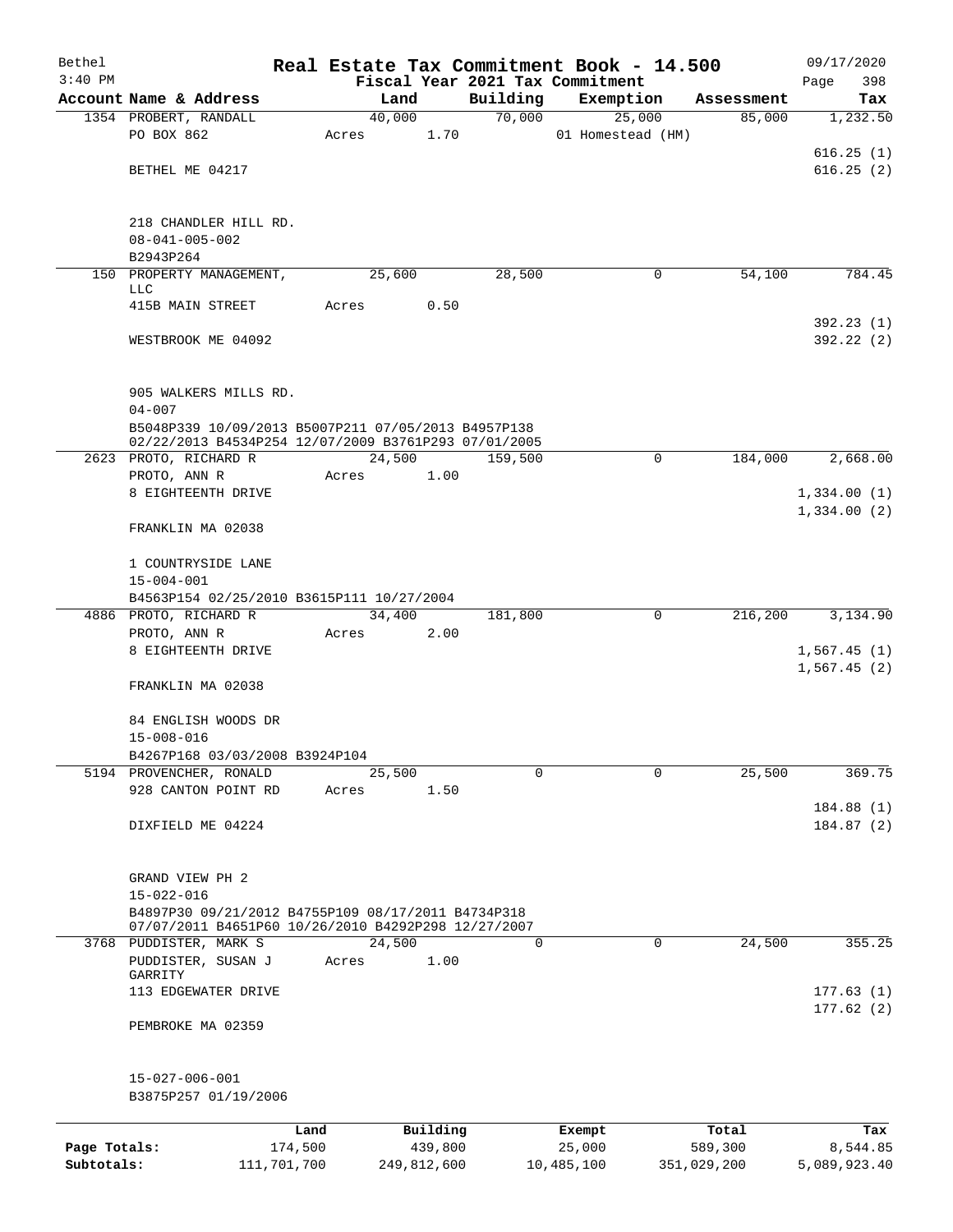| Bethel       |                                                                         | Real Estate Tax Commitment Book - 14.500 |                                 |              |             | 09/17/2020     |
|--------------|-------------------------------------------------------------------------|------------------------------------------|---------------------------------|--------------|-------------|----------------|
| $3:40$ PM    |                                                                         |                                          | Fiscal Year 2021 Tax Commitment |              |             | 399<br>Page    |
|              | Account Name & Address                                                  | Land                                     | Building                        | Exemption    | Assessment  | Tax            |
|              | 3520 PUGLIARES, DOMENIC                                                 | 43,300                                   | 132,800                         | $\mathbf 0$  | 176,100     | 2,553.45       |
|              | PUGLIARES, SERENA                                                       | 1.02<br>Acres                            |                                 |              |             |                |
|              | 140 GRANITE POINT ROAD                                                  |                                          |                                 |              |             | 1, 276.73(1)   |
|              | BIDDEFORD ME 04005                                                      |                                          |                                 |              |             | 1, 276.72(2)   |
|              | 211 VERNON ST/VISTA                                                     |                                          |                                 |              |             |                |
|              | $26 - 070 - 006$                                                        |                                          |                                 |              |             |                |
|              | B3247P119                                                               |                                          |                                 |              |             |                |
|              | 4924 PUGLIARES, DOMENIC                                                 | 145,600                                  | 284,800                         | 0            | 430,400     | 6,240.80       |
|              | 19 WILD DUNES WAY                                                       | Acres<br>2.63                            |                                 |              |             |                |
|              |                                                                         |                                          |                                 |              |             | 3,120.40(1)    |
|              | OLD ORCHARD BEACH ME<br>04064                                           |                                          |                                 |              |             | 3,120.40(2)    |
|              | 284 MAYVILLE RD                                                         |                                          |                                 |              |             |                |
|              | $12 - 072 - 001$                                                        |                                          |                                 |              |             |                |
|              | B3930P343 05/08/2006<br>4878 PUSLYS, ADAM M                             | 33,400                                   | 144,000                         | $\mathsf{O}$ | 177,400     | 2,572.30       |
|              | 181 COOKS LANE                                                          | Acres<br>1.36                            |                                 |              |             |                |
|              |                                                                         |                                          |                                 |              |             | 1,286.15(1)    |
|              | GUILFORD CT 06347                                                       |                                          |                                 |              |             | 1,286.15(2)    |
|              |                                                                         |                                          |                                 |              |             |                |
|              | 46 ENGLISH WOODS                                                        |                                          |                                 |              |             |                |
|              | $15 - 008 - 008$                                                        |                                          |                                 |              |             |                |
|              | B4932P46 12/18/2012 B4186P89 08/17/2007 B4013P9<br>09/19/2006 B3924P104 |                                          |                                 |              |             |                |
|              | 4652 PYENSON, MARK I                                                    | 36,000                                   | 121,100                         | 0            | 157,100     | 2,277.95       |
|              | PYENSON, LENA L                                                         | 1.24<br>Acres                            |                                 |              |             |                |
|              | 24 TIMBERLINE ROAD                                                      |                                          |                                 |              |             | 1,138.98(1)    |
|              | MILLIS MA 02054                                                         |                                          |                                 |              |             | 1, 138.97(2)   |
|              |                                                                         |                                          |                                 |              |             |                |
|              | 72 TILSON BURKE ROAD                                                    |                                          |                                 |              |             |                |
|              | $02 - 025 - 004$                                                        |                                          |                                 |              |             |                |
|              | B5294P106 07/22/2016 B4331P22 08/01/2008 B3803P46                       |                                          |                                 |              |             |                |
|              | 09/20/2005                                                              |                                          |                                 |              |             |                |
|              | 5246 PYLE, DAVID ALLEN                                                  | 52,800                                   | 296,000                         | 0            | 348,800     | 5,057.60       |
|              | PYLE, STEPHANIE A                                                       | 1.00<br>Acres                            |                                 |              |             |                |
|              | 26 VAN DYKE ROAD                                                        |                                          |                                 |              |             | 2,528.80(1)    |
|              | HOLLIS NH 03049                                                         |                                          |                                 |              |             | 2,528.80(2)    |
|              | 28 QUAIL RUN                                                            |                                          |                                 |              |             |                |
|              | $09 - 006 - 006 - 003$                                                  |                                          |                                 |              |             |                |
|              | B5412P470 06/12/2018 B5221P200 05/11/2015 B12P4549                      |                                          |                                 |              |             |                |
|              | 08/14/2009                                                              |                                          |                                 |              |             |                |
|              | 722 QUINLAN, RICHARD M                                                  | 33,600                                   | 131,700                         | 0            | 165,300     | 2,396.85       |
|              | QUINLAN, MELINDA K                                                      |                                          |                                 |              |             |                |
|              | PO BOX 602                                                              |                                          |                                 |              |             | 1, 198.43(1)   |
|              | HUMAROCK MA 02047                                                       |                                          |                                 |              |             | 1,198.42(2)    |
|              | 114 FAIRWAY ROAD                                                        |                                          |                                 |              |             |                |
|              | $07 - 028 - 514$                                                        |                                          |                                 |              |             |                |
|              | B3837P51 10/12/2005                                                     |                                          |                                 |              |             |                |
|              | Land                                                                    | Building                                 | Exempt                          |              | Total       | Tax            |
| Page Totals: | 344,700                                                                 | 1,110,400                                | 0                               |              | 1,455,100   | 21,098.95      |
| Subtotals:   | 112,046,400                                                             | 250,923,000                              | 10,485,100                      |              | 352,484,300 | 5, 111, 022.35 |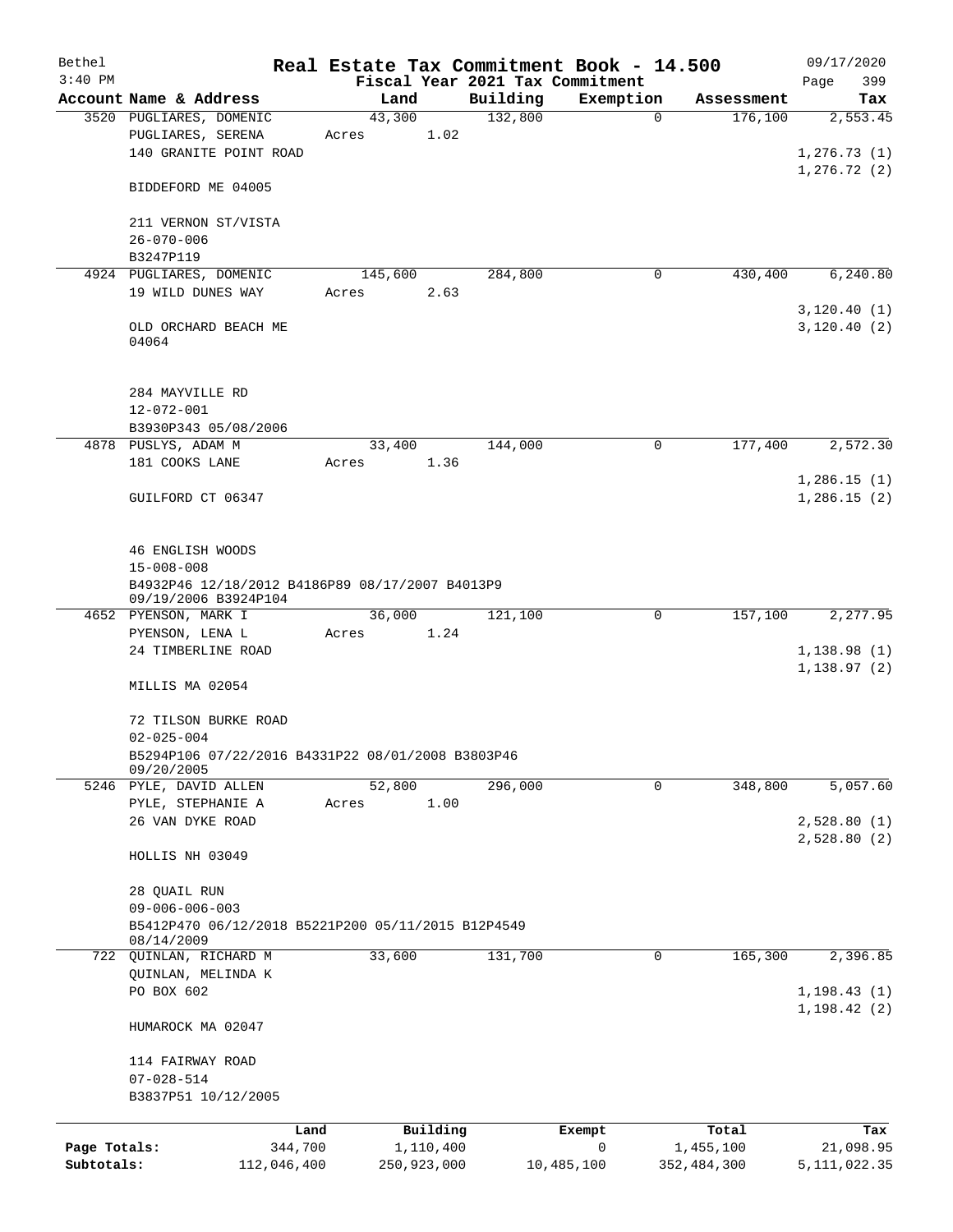| Bethel       |                                                            | Real Estate Tax Commitment Book - 14.500 |             |                                 |             |             | 09/17/2020      |
|--------------|------------------------------------------------------------|------------------------------------------|-------------|---------------------------------|-------------|-------------|-----------------|
| $3:40$ PM    |                                                            |                                          |             | Fiscal Year 2021 Tax Commitment |             |             | 400<br>Page     |
|              | Account Name & Address                                     | Land                                     |             | Building                        | Exemption   | Assessment  | Tax             |
|              | 1587 QUINN, MAUREEN A                                      | 28,300                                   |             | 62,600                          | $\mathbf 0$ | 90,900      | 1,318.05        |
|              | 18 CONWELL ST                                              | Acres                                    | 0.42        |                                 |             |             |                 |
|              |                                                            |                                          |             |                                 |             |             | 659.03(1)       |
|              | SOMERVILLE MA 02143                                        |                                          |             |                                 |             |             | 659.02(2)       |
|              |                                                            |                                          |             |                                 |             |             |                 |
|              | 184 BARKER ROAD                                            |                                          |             |                                 |             |             |                 |
|              | $11 - 054 - 001$                                           |                                          |             |                                 |             |             |                 |
|              | B4965P234 03/18/2013 B3244P127 02/10/2003                  |                                          |             |                                 |             |             |                 |
|              | 3274 QUIROZ, RICHARD                                       | 50,900                                   |             | 115,700                         | 0           | 166,600     | 2,415.70        |
|              | QUIROZ, CAROLE                                             | Acres                                    | 0.30        |                                 |             |             |                 |
|              | 69 CAMBRIDGE RD                                            |                                          |             |                                 |             |             | 1,207.85(1)     |
|              |                                                            |                                          |             |                                 |             |             | 1, 207.85(2)    |
|              | MONTCLAIR NJ 05075                                         |                                          |             |                                 |             |             |                 |
|              | 19 KILBORN ST.                                             |                                          |             |                                 |             |             |                 |
|              | $25 - 107$                                                 |                                          |             |                                 |             |             |                 |
|              | B5329P100 01/30/2017 B4107P17 03/23/2007 B4104P162         |                                          |             |                                 |             |             |                 |
|              | 03/16/2007 B2444P149                                       |                                          |             |                                 |             |             |                 |
|              | 3398 R & B REAL ESTATE, LLC                                | 57,700                                   |             | 95,400                          | 0           | 153,100     | 2,219.95        |
|              | PO BOX 369                                                 | Acres                                    | 0.69        |                                 |             |             |                 |
|              |                                                            |                                          |             |                                 |             |             | 1,109.98(1)     |
|              | BETHEL ME 04217                                            |                                          |             |                                 |             |             | 1, 109.97(2)    |
|              |                                                            |                                          |             |                                 |             |             |                 |
|              | 14 CLARK ST.                                               |                                          |             |                                 |             |             |                 |
|              | $25 - 219$                                                 |                                          |             |                                 |             |             |                 |
|              | B5337P281 03/28/2017 B4880P39 08/21/2012 B4248P298         |                                          |             |                                 |             |             |                 |
|              | 01/07/2008 B3198P208                                       |                                          |             |                                 |             |             |                 |
|              | 3399 R & B REAL ESTATE, LLC                                | 46,400                                   |             | 186,200                         | 0           | 232,600     | 3,372.70        |
|              | PO BOX 369                                                 | Acres                                    | 0.25        |                                 |             |             | 1,686.35(1)     |
|              | BETHEL ME 04217                                            |                                          |             |                                 |             |             | 1,686.35(2)     |
|              |                                                            |                                          |             |                                 |             |             |                 |
|              |                                                            |                                          |             |                                 |             |             |                 |
|              | 8 CLARK ST.                                                |                                          |             |                                 |             |             |                 |
|              | $25 - 220$                                                 |                                          |             |                                 |             |             |                 |
|              | B5337P281 03/28/2017 B4841P128 05/02/2012 B4248P295        |                                          |             |                                 |             |             |                 |
|              | 01/07/2008 B2829P195<br>3400 R & B REAL ESTATE, LLC        | 79,700                                   |             | 601,100                         | 0           | 680,800     | 9,871.60        |
|              | PO BOX 369                                                 | Acres                                    | 0.59        |                                 |             |             |                 |
|              |                                                            |                                          |             |                                 |             |             | 4,935.80(1)     |
|              | BETHEL ME 04217                                            |                                          |             |                                 |             |             | 4,935.80 (2)    |
|              |                                                            |                                          |             |                                 |             |             |                 |
|              |                                                            |                                          |             |                                 |             |             |                 |
|              | 151 MAIN ST.                                               |                                          |             |                                 |             |             |                 |
|              | $25 - 221$<br>BP B5337P281 03/28/2017 B4841P128 05/02/2012 |                                          |             |                                 |             |             |                 |
|              | B4248P295 01/07/2008 B2829P195                             |                                          |             |                                 |             |             |                 |
|              | 2942 RAE, JANET C.                                         | 33,600                                   |             | 59,900                          | 0           | 93,500      | 1,355.75        |
|              | BERTSCH, GEORGE M.                                         |                                          |             |                                 |             |             |                 |
|              | 36 CHARLOTTE RD                                            |                                          |             |                                 |             |             | 677.88(1)       |
|              |                                                            |                                          |             |                                 |             |             | 677.87(2)       |
|              | WALTHAM MA 02453                                           |                                          |             |                                 |             |             |                 |
|              | 7 CHERRY LANE                                              |                                          |             |                                 |             |             |                 |
|              | $22 - 002 - 001 - 002$                                     |                                          |             |                                 |             |             |                 |
|              | B5439P26 10/25/2018 B4411P145 03/04/2009 B3453P330         |                                          |             |                                 |             |             |                 |
|              | 01/16/2004                                                 |                                          |             |                                 |             |             |                 |
|              |                                                            | Land                                     | Building    |                                 | Exempt      | Total       | Tax             |
| Page Totals: | 296,600                                                    |                                          | 1,120,900   |                                 | 0           | 1,417,500   | 20,553.75       |
| Subtotals:   | 112,343,000                                                |                                          | 252,043,900 |                                 | 10,485,100  | 353,901,800 | 5, 131, 576. 10 |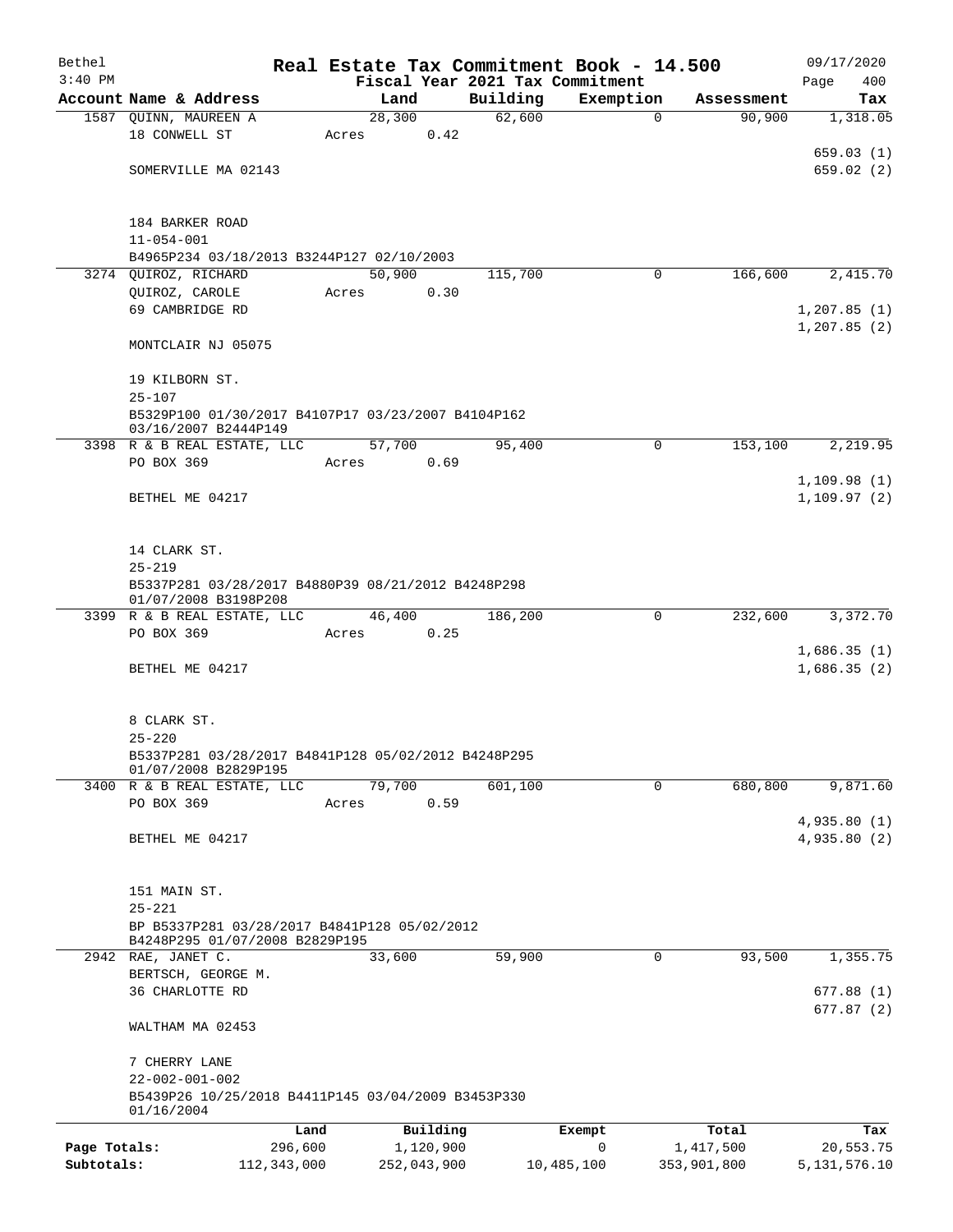| Bethel    |                                                                   |       |                |          |                     | Real Estate Tax Commitment Book - 14.500 |            | 09/17/2020      |
|-----------|-------------------------------------------------------------------|-------|----------------|----------|---------------------|------------------------------------------|------------|-----------------|
| $3:40$ PM |                                                                   |       |                |          |                     | Fiscal Year 2021 Tax Commitment          |            | Page<br>401     |
|           | Account Name & Address                                            |       | Land<br>29,500 |          | Building<br>113,400 | Exemption<br>25,000                      | Assessment | Tax<br>1,709.55 |
|           | 3092 RAHILLY, JEANNIE<br>32 NORTH ROAD                            | Acres |                | 0.33     |                     | 01 Homestead (HM)                        | 117,900    |                 |
|           |                                                                   |       |                |          |                     |                                          |            | 854.78 (1)      |
|           | BETHEL ME 04217                                                   |       |                |          |                     |                                          |            | 854.77 (2)      |
|           |                                                                   |       |                |          |                     |                                          |            |                 |
|           | 32 NORTH ROAD                                                     |       |                |          |                     |                                          |            |                 |
|           | $24 - 015$                                                        |       |                |          |                     |                                          |            |                 |
|           | B1636P146 02/21/1989                                              |       |                |          |                     |                                          |            |                 |
|           | 27 RAMANAUSKAS, RAYMOND                                           |       | 38,900         |          | 0                   | 0                                        | 38,900     | 564.05          |
|           | RAMANAUSKAS, EILEEN                                               | Acres |                | 7.00     |                     |                                          |            |                 |
|           | 22 MISTLER DRIVE                                                  |       |                |          |                     |                                          |            | 282.03(1)       |
|           | CORNISH NH 03745                                                  |       |                |          |                     |                                          |            | 282.02 (2)      |
|           |                                                                   |       |                |          |                     |                                          |            |                 |
|           | $01 - 025$                                                        |       |                |          |                     |                                          |            |                 |
|           | B2462P184 08/11/1997                                              |       |                |          |                     |                                          |            |                 |
|           | 28 RAMANAUSKAS, RAYMOND                                           |       | 44,800         |          | 0                   | 0                                        | 44,800     | 649.60          |
|           | RAMANAUSKAS, EILEEN                                               | Acres |                | 50.00    |                     |                                          |            |                 |
|           | 22 MISTLER DRIVE                                                  |       |                |          |                     |                                          |            | 324.80(1)       |
|           |                                                                   |       |                |          |                     |                                          |            | 324.80(2)       |
|           | CORNISH NH 03745                                                  |       |                |          |                     |                                          |            |                 |
|           | 624 FLAT RD.                                                      |       |                |          |                     |                                          |            |                 |
|           | $01 - 026$                                                        |       |                |          |                     |                                          |            |                 |
|           | B1377P266 03/18/1986                                              |       |                |          |                     |                                          |            |                 |
|           | 2602 RAMSAY, RICHARD N                                            |       | 25,400         |          | $\Omega$            | $\mathbf 0$                              | 25,400     | 368.30          |
|           | RAMSAY, SHERYL L                                                  | Acres |                | 1.45     |                     |                                          |            |                 |
|           | 74 DAWES STREET                                                   |       |                |          |                     |                                          |            | 184.15(1)       |
|           | WEST WARWICK RI 02893                                             |       |                |          |                     |                                          |            | 184.15(2)       |
|           | GRAND VIEW ESTATES LOT                                            |       |                |          |                     |                                          |            |                 |
|           | $15 - 022 - 005$                                                  |       |                |          |                     |                                          |            |                 |
|           | B3610P54 10/19/2004                                               |       |                |          |                     |                                          |            |                 |
|           | 4805 RAND REAL ESTATE, LLC                                        |       | 13,100         |          | 0                   | 0                                        | 13,100     | 189.95          |
|           | 11 PRESIDENTIAL DRIVE                                             | Acres |                | 1.31     |                     |                                          |            |                 |
|           |                                                                   |       |                |          |                     |                                          |            | 94.98 (1)       |
|           | GRAY ME 04039                                                     |       |                |          |                     |                                          |            | 94.97(2)        |
|           |                                                                   |       |                |          |                     |                                          |            |                 |
|           | COBBLESTONE FARM                                                  |       |                |          |                     |                                          |            |                 |
|           | $07 - 040 - 007$                                                  |       |                |          |                     |                                          |            |                 |
|           | B5411P425 06/05/2018 B4241P72 12/21/2007 B3755P197                |       |                |          |                     |                                          |            |                 |
|           | 07/06/2005<br>5415 RAND, ALBERT B., JR. &                         |       | 92,000         |          | 398,500             | 0                                        | 490,500    | 7,112.25        |
|           | BRANDY D.                                                         |       |                |          |                     |                                          |            |                 |
|           | 55 REED ST                                                        | Acres |                | 1.83     |                     |                                          |            |                 |
|           |                                                                   |       |                |          |                     |                                          |            | 3,556.13(1)     |
|           | TIVERTON RI 02878                                                 |       |                |          |                     |                                          |            | 3,556.12(2)     |
|           | 41 CARIBOU MOUNTAIN                                               |       |                |          |                     |                                          |            |                 |
|           | $27 - 007 - 005$                                                  |       |                |          |                     |                                          |            |                 |
|           | B5469P192 07/10/2019 B5277P559 04/21/2016 B5250P481<br>10/27/2015 |       |                |          |                     |                                          |            |                 |
|           |                                                                   |       |                |          |                     |                                          |            |                 |
|           | Land                                                              |       |                | Building |                     | Exempt                                   | Total      | Tax             |

|              | --------    | ____________ | ______     | --------    | --------     |
|--------------|-------------|--------------|------------|-------------|--------------|
| Page Totals: | 243,700     | 511,900      | 25,000     | 730,600     | 10,593.70    |
| Subtotals:   | 112,586,700 | 252,555,800  | 10,510,100 | 354,632,400 | 5,142,169.80 |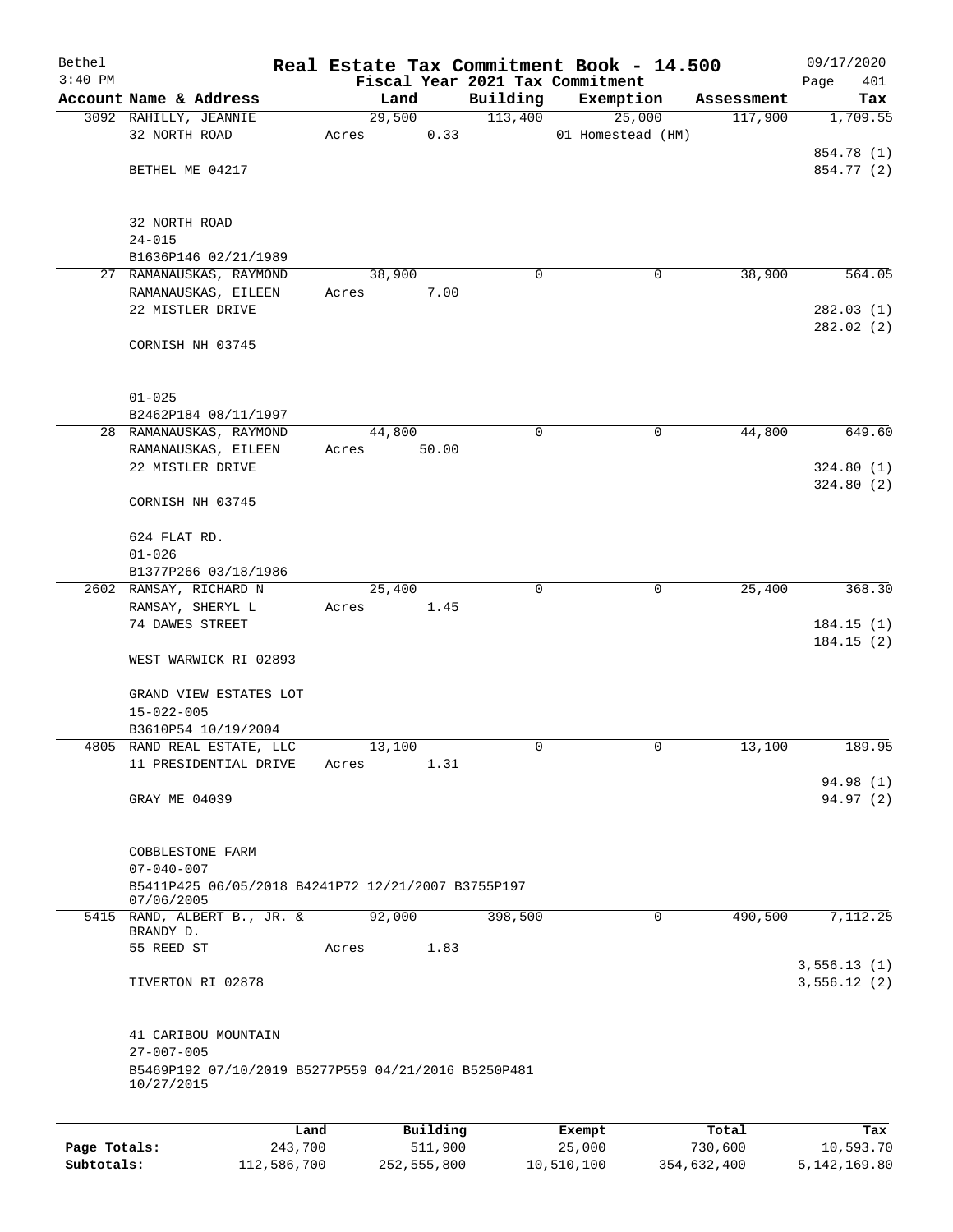| Bethel    |                                                     |       |        |       |          | Real Estate Tax Commitment Book - 14.500 |            | 09/17/2020  |
|-----------|-----------------------------------------------------|-------|--------|-------|----------|------------------------------------------|------------|-------------|
| $3:40$ PM |                                                     |       |        |       |          | Fiscal Year 2021 Tax Commitment          |            | Page<br>402 |
|           | Account Name & Address                              |       | Land   |       | Building | Exemption                                | Assessment | Tax         |
|           | 2728 RANDAZZO, ANNE                                 |       | 71,100 |       | 66,500   | $\mathbf 0$                              | 137,600    | 1,995.20    |
|           | RANDAZZO, RICHARD                                   | Acres |        | 1.10  |          |                                          |            |             |
|           | 25 WESTWIND DR.                                     |       |        |       |          |                                          |            | 997.60 (1)  |
|           |                                                     |       |        |       |          |                                          |            | 997.60(2)   |
|           | METHUEN MA 01844 1959                               |       |        |       |          |                                          |            |             |
|           |                                                     |       |        |       |          |                                          |            |             |
|           | 35 RIVER VALLEY ACRES                               |       |        |       |          |                                          |            |             |
|           | $17 - 042$                                          |       |        |       |          |                                          |            |             |
|           | B4584P204 05/06/2010 B4584P202 05/06/2010 B778P3    |       |        |       |          |                                          |            |             |
|           | 3469 RATOFF, JOHN                                   |       | 74,900 |       | 287,200  | 0                                        | 362,100    | 5,250.45    |
|           |                                                     |       |        |       |          |                                          |            |             |
|           | RATOFF, KELLY                                       | Acres |        | 0.89  |          |                                          |            |             |
|           | 5 DWIGHT LANE                                       |       |        |       |          |                                          |            | 2,625.23(1) |
|           |                                                     |       |        |       |          |                                          |            | 2,625.22(2) |
|           | KENNEBUNK ME 04043                                  |       |        |       |          |                                          |            |             |
|           |                                                     |       |        |       |          |                                          |            |             |
|           | 54 BROAD ST.                                        |       |        |       |          |                                          |            |             |
|           | $26 - 029$                                          |       |        |       |          |                                          |            |             |
|           | B2442P74                                            |       |        |       |          |                                          |            |             |
|           | 2455 RAYMOND, ALBERT                                |       | 38,700 |       | 42,400   | 0                                        | 81,100     | 1,175.95    |
|           | C/O DEBORAH WILD                                    | Acres |        | 1.10  |          |                                          |            |             |
|           | 213 INTERVALE RD                                    |       |        |       |          |                                          |            | 587.98 (1)  |
|           |                                                     |       |        |       |          |                                          |            | 587.97 (2)  |
|           | BETHEL ME 04217                                     |       |        |       |          |                                          |            |             |
|           |                                                     |       |        |       |          |                                          |            |             |
|           | 213 INTERVALE RD.                                   |       |        |       |          |                                          |            |             |
|           | $13 - 014$                                          |       |        |       |          |                                          |            |             |
|           | B638P65 11/13/1964                                  |       |        |       |          |                                          |            |             |
|           | 3463 RAYMOND, CHARLES F                             |       | 63,900 |       | 160,500  | 25,000                                   | 199,400    | 2,891.30    |
|           | RAYMOND, BETSY C                                    | Acres |        | 0.31  |          | 01 Homestead (HM)                        |            |             |
|           | 14 BROAD ST BOX 743                                 |       |        |       |          |                                          |            | 1,445.65(1) |
|           |                                                     |       |        |       |          |                                          |            | 1,445.65(2) |
|           | BETHEL ME 04217                                     |       |        |       |          |                                          |            |             |
|           |                                                     |       |        |       |          |                                          |            |             |
|           | 41 BROAD ST                                         |       |        |       |          |                                          |            |             |
|           |                                                     |       |        |       |          |                                          |            |             |
|           | $26 - 022$                                          |       |        |       |          |                                          |            |             |
|           | B1449P175 12/31/1986<br>2526 RAYMOND, CYNTHIA S     |       |        |       |          | 25,000                                   |            | 2,296.80    |
|           |                                                     |       | 36,200 |       | 147,200  |                                          | 158,400    |             |
|           | PO BOX 1164                                         | Acres |        | 4.00  |          | 01 Homestead (HM)                        |            |             |
|           |                                                     |       |        |       |          |                                          |            | 1,148.40(1) |
|           | BETHEL ME 04217                                     |       |        |       |          |                                          |            | 1,148.40(2) |
|           |                                                     |       |        |       |          |                                          |            |             |
|           |                                                     |       |        |       |          |                                          |            |             |
|           | 804 EAST BETHEL RD.                                 |       |        |       |          |                                          |            |             |
|           | $14 - 047$                                          |       |        |       |          |                                          |            |             |
|           | B5294P343 07/25/2016 B2000P256 04/14/1993 B1479P124 |       |        |       |          |                                          |            |             |
|           | 05/27/1987 B1128P251 07/15/1981                     |       |        |       |          |                                          |            |             |
|           | 2900 RAYMOND, ROBERT T                              |       | 6,400  |       | $\Omega$ | $\Omega$                                 | 6,400      | 92.80       |
|           | RAYMOND, COLLEEN                                    | Acres |        | 12.00 |          |                                          |            |             |
|           | 2272 INTERVALE RD                                   |       |        |       |          |                                          |            | 46.40(1)    |
|           |                                                     |       |        |       |          |                                          |            | 46.40(2)    |
|           | BETHEL ME 04217                                     |       |        |       |          |                                          |            |             |
|           |                                                     |       |        |       |          |                                          |            |             |
|           | INTERVALE RD N/S                                    |       |        |       |          |                                          |            |             |
|           | $20 - 018$                                          |       |        |       |          |                                          |            |             |
|           | B5109P307 05/01/2014 B2693P200 04/19/1999           |       |        |       |          |                                          |            |             |
|           |                                                     |       |        |       |          |                                          |            |             |
|           |                                                     |       |        |       |          |                                          |            |             |
|           |                                                     |       |        |       |          |                                          |            |             |

|              | Land        | Building      | Exempt     | Total       | Tax          |
|--------------|-------------|---------------|------------|-------------|--------------|
| Page Totals: | 291,200     | 703,800       | 50,000     | 945,000     | 13,702.50    |
| Subtotals:   | 112,877,900 | 253, 259, 600 | 10,560,100 | 355,577,400 | 5,155,872.30 |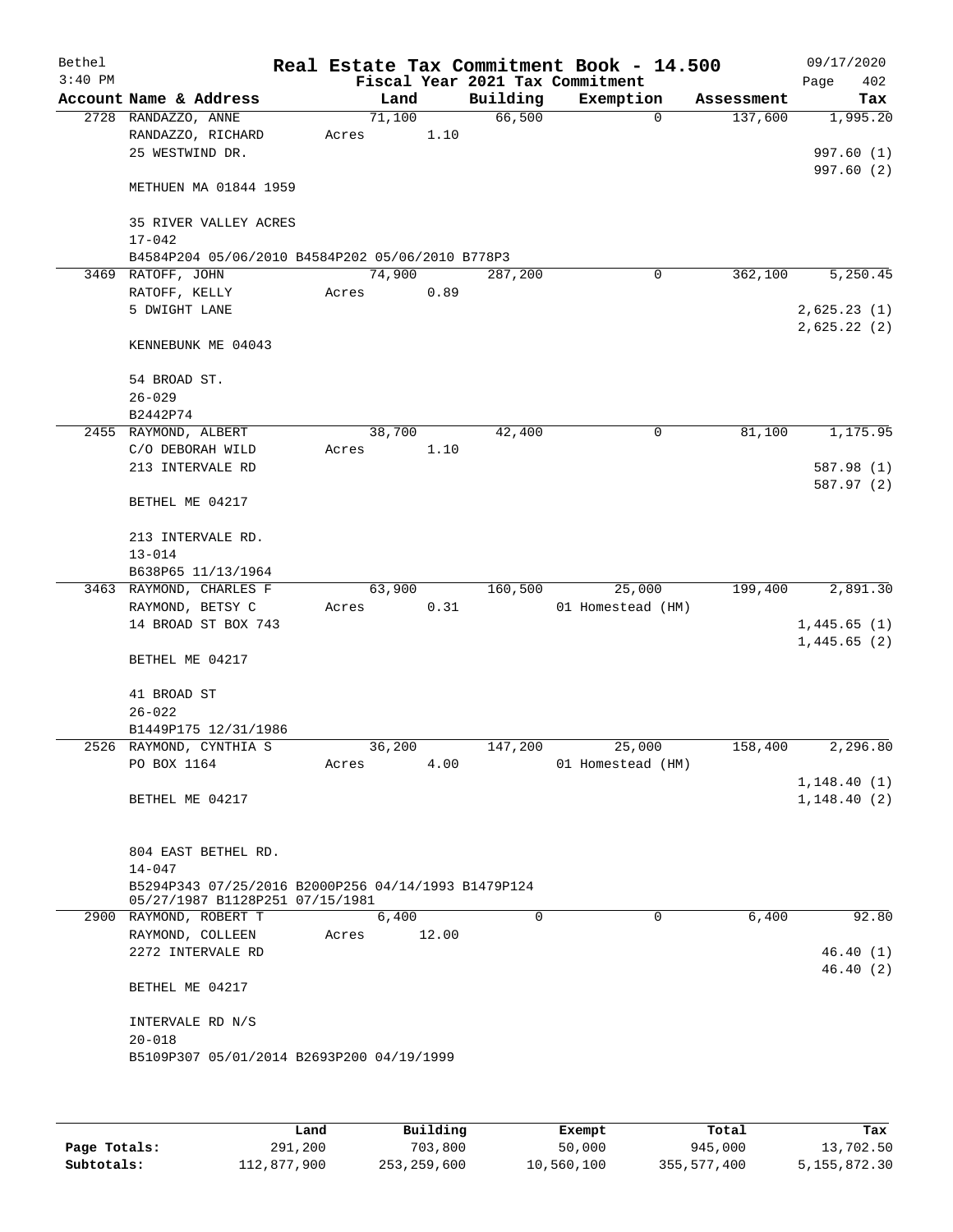| Bethel       |                                                      |       |             |          | Real Estate Tax Commitment Book - 14.500 |             | 09/17/2020                 |
|--------------|------------------------------------------------------|-------|-------------|----------|------------------------------------------|-------------|----------------------------|
| $3:40$ PM    |                                                      |       |             |          | Fiscal Year 2021 Tax Commitment          |             | Page<br>403                |
|              | Account Name & Address                               |       | Land        | Building | Exemption                                | Assessment  | Tax                        |
|              | 2903 RAYMOND, ROBERT T                               |       | 72,800      | 0        | $\Omega$                                 | 72,800      | 1,055.60                   |
|              | RAYMOND, COLLEEN<br>2272 INTERVALE RD.               | Acres | 35.62       |          |                                          |             |                            |
|              |                                                      |       |             |          |                                          |             | 527.80(1)                  |
|              | BETHEL ME 04217                                      |       |             |          |                                          |             | 527.80(2)                  |
|              | INTERVALE RD.                                        |       |             |          |                                          |             |                            |
|              | $20 - 020$                                           |       |             |          |                                          |             |                            |
|              | B5109P307 05/01/2014 B3293P200 04/19/1999            |       |             |          |                                          |             |                            |
|              | 2904 RAYMOND, ROBERT T. &                            |       | 39,300      | 276,100  | 0                                        | 315,400     | 4,573.30                   |
|              | COLLEEN, TRUSTEES                                    |       |             |          |                                          |             |                            |
|              | THE STILLWATER TRUST                                 | Acres | 1.38        |          |                                          |             |                            |
|              | 2272 INTERVALE RD.                                   |       |             |          |                                          |             | 2,286.65(1)                |
|              |                                                      |       |             |          |                                          |             | 2,286.65(2)                |
|              | BETHEL ME 04217                                      |       |             |          |                                          |             |                            |
|              | 2272 INTERVALE RD                                    |       |             |          |                                          |             |                            |
|              | $20 - 020 - 001$                                     |       |             |          |                                          |             |                            |
|              | B5205P89 01/26/2015 B5184P267 11/19/2014 B5177P289   |       |             |          |                                          |             |                            |
|              | 10/28/2014 B5109P279 05/01/2014 B2228P249 06/16/1995 |       |             |          |                                          |             |                            |
|              | 195 REAL ESTATE HOLDINGS,                            |       | 30,200      | $\Omega$ | 0                                        | 30,200      | 437.90                     |
|              | <b>LLC</b>                                           |       |             |          |                                          |             |                            |
|              | 200 NARRAGANSETT STREET Acres                        |       | 12.00       |          |                                          |             |                            |
|              |                                                      |       |             |          |                                          |             | 218.95(1)                  |
|              | GORHAM ME 04038                                      |       |             |          |                                          |             | 218.95(2)                  |
|              |                                                      |       |             |          |                                          |             |                            |
|              | EAST BETHEL RD.                                      |       |             |          |                                          |             |                            |
|              | $04 - 046$                                           |       |             |          |                                          |             |                            |
|              | B4265P224 02/27/2008 B2417P294                       |       |             |          |                                          |             |                            |
|              | 3324 REARDON, MICHAEL                                |       | 58,000      | 244,600  | 25,000                                   | 277,600     | 4,025.20                   |
|              | REARDON, SHEILA                                      | Acres | 0.72        |          | 01 Homestead (HM)                        |             |                            |
|              | PO BOX 875                                           |       |             |          |                                          |             | 2,012.60(1)                |
|              |                                                      |       |             |          |                                          |             | 2,012.60(2)                |
|              | BETHEL ME 04217                                      |       |             |          |                                          |             |                            |
|              | 16 SPRING ST                                         |       |             |          |                                          |             |                            |
|              | $25 - 155$                                           |       |             |          |                                          |             |                            |
|              | B5203P162 01/20/2015 B5110P38 05/01/2014 B2432P116   |       |             |          |                                          |             |                            |
|              | 05/13/1997                                           |       |             |          |                                          |             |                            |
|              | 3214 RECORD-EVANS, LLC                               |       | 50,400      | 101, 100 | $\mathbf 0$                              | 151,500     | 2,196.75                   |
|              | C/O REBECCA RECORD                                   | Acres | 0.30        |          |                                          |             |                            |
|              | 640 WEST BETHEL ROAD                                 |       |             |          |                                          |             | 1,098.38(1)<br>1,098.37(2) |
|              | BETHEL ME 04217                                      |       |             |          |                                          |             |                            |
|              |                                                      |       |             |          |                                          |             |                            |
|              | 14 HIGH ST.                                          |       |             |          |                                          |             |                            |
|              | $25 - 055 - 001$                                     |       |             |          |                                          |             |                            |
|              | B5372P35 10/10/2017 B4837P75 04/20/2012 B3248P81     |       |             |          |                                          |             |                            |
|              | 02/25/2003<br>3445 RECTOR, GEORGIA KAY               |       | 87,100      | 212,900  | 25,000                                   | 275,000     | 3,987.50                   |
|              | 143 PARADISE RD                                      | Acres | 2.60        |          | 01 Homestead (HM)                        |             |                            |
|              |                                                      |       |             |          |                                          |             | 1,993.75(1)                |
|              | BETHEL ME 04217                                      |       |             |          |                                          |             | 1,993.75(2)                |
|              |                                                      |       |             |          |                                          |             |                            |
|              | 143 PARADISE RD.                                     |       |             |          |                                          |             |                            |
|              | $26 - 004 - 001$                                     |       |             |          |                                          |             |                            |
|              | B1696P98 11/17/1989                                  |       |             |          |                                          |             |                            |
|              | Land                                                 |       | Building    |          | Exempt                                   | Total       | Tax                        |
| Page Totals: | 337,800                                              |       | 834,700     |          | 50,000                                   | 1,122,500   | 16,276.25                  |
| Subtotals:   | 113, 215, 700                                        |       | 254,094,300 |          | 10,610,100                               | 356,699,900 | 5, 172, 148.55             |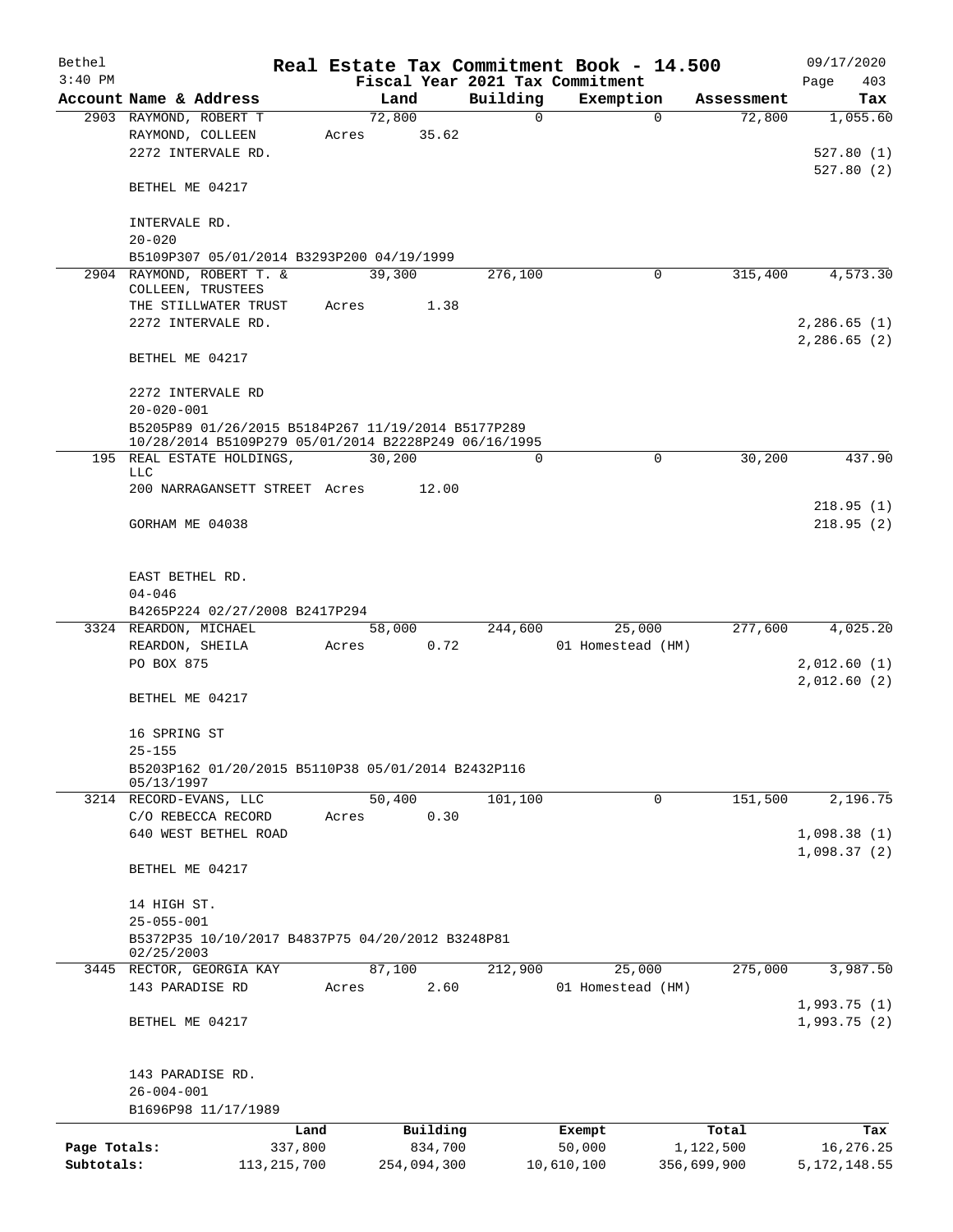| Bethel    |                                                                                      |       |        |      |                                             | Real Estate Tax Commitment Book - 14.500 |            | 09/17/2020         |
|-----------|--------------------------------------------------------------------------------------|-------|--------|------|---------------------------------------------|------------------------------------------|------------|--------------------|
| $3:40$ PM | Account Name & Address                                                               |       | Land   |      | Fiscal Year 2021 Tax Commitment<br>Building | Exemption                                | Assessment | 404<br>Page<br>Tax |
|           | 2625 REDFERN, PETER A.                                                               |       | 43,200 |      | 152,400                                     | $\mathbf 0$                              | 195,600    | 2,836.20           |
|           | KAREN REDFERN                                                                        | Acres |        | 2.45 |                                             |                                          |            |                    |
|           | 7538 KICKLITTER LANE                                                                 |       |        |      |                                             |                                          |            | 1,418.10(1)        |
|           |                                                                                      |       |        |      |                                             |                                          |            | 1,418.10(2)        |
|           | LAND O LAKES FL 35637                                                                |       |        |      |                                             |                                          |            |                    |
|           |                                                                                      |       |        |      |                                             |                                          |            |                    |
|           | 19 COUNTRYSIDE LANE                                                                  |       |        |      |                                             |                                          |            |                    |
|           | $15 - 004 - 003$                                                                     |       |        |      |                                             |                                          |            |                    |
|           | B5435P268 10/09/2018 B4440P98 05/14/2009 B4056P86<br>11/30/2006 B3844P134 11/16/2005 |       |        |      |                                             |                                          |            |                    |
|           | 3295 REIFF, JULIE                                                                    |       | 52,300 |      | 114,000                                     | $\mathbf 0$                              | 166,300    | 2,411.35           |
|           | PO BOX 1177                                                                          | Acres |        | 0.36 |                                             |                                          |            |                    |
|           |                                                                                      |       |        |      |                                             |                                          |            | 1,205.68(1)        |
|           | BETHEL ME 04217                                                                      |       |        |      |                                             |                                          |            | 1, 205.67(2)       |
|           |                                                                                      |       |        |      |                                             |                                          |            |                    |
|           |                                                                                      |       |        |      |                                             |                                          |            |                    |
|           | 15 CHAPMAN ST.                                                                       |       |        |      |                                             |                                          |            |                    |
|           | $25 - 128$                                                                           |       |        |      |                                             |                                          |            |                    |
|           | B5440P343 11/01/2018 B5050P154 10/15/2013                                            |       |        |      |                                             |                                          |            |                    |
|           | 3402 REISS, CHARLIE                                                                  |       | 79,300 |      | 155,300                                     | 0                                        | 234,600    | 3,401.70           |
|           | COLOMBOTOS, KATRINA                                                                  | Acres |        | 0.57 |                                             |                                          |            |                    |
|           | PO BOX 1888                                                                          |       |        |      |                                             |                                          |            | 1,700.85(1)        |
|           |                                                                                      |       |        |      |                                             |                                          |            | 1,700.85(2)        |
|           | BETHEL ME 04217                                                                      |       |        |      |                                             |                                          |            |                    |
|           |                                                                                      |       |        |      |                                             |                                          |            |                    |
|           | 161 MAIN ST.                                                                         |       |        |      |                                             |                                          |            |                    |
|           | $25 - 223$                                                                           |       |        |      |                                             |                                          |            |                    |
|           | B2742P208                                                                            |       |        |      |                                             |                                          |            |                    |
|           | 4792 REMICK, SCOT C                                                                  |       | 35,600 |      | $\Omega$                                    | 0                                        | 35,600     | 516.20             |
|           | 7 MCCANN WAY                                                                         | Acres |        | 1.76 |                                             |                                          |            | 258.10(1)          |
|           | SCARBOROUGH ME 04074                                                                 |       |        |      |                                             |                                          |            | 258.10(2)          |
|           |                                                                                      |       |        |      |                                             |                                          |            |                    |
|           |                                                                                      |       |        |      |                                             |                                          |            |                    |
|           | 4 HARMONY ROW                                                                        |       |        |      |                                             |                                          |            |                    |
|           | $23 - 013 - 001 - 004$                                                               |       |        |      |                                             |                                          |            |                    |
|           | B5461P228 05/06/2019 B4233P187 12/04/2007 B4216P54                                   |       |        |      |                                             |                                          |            |                    |
|           | 10/29/2007                                                                           |       |        |      |                                             |                                          |            |                    |
|           | 4794 REMICK, SCOT C                                                                  |       | 36,000 |      | $\mathbf 0$                                 | $\mathbf 0$                              | 36,000     | 522.00             |
|           | 7 MCCANN WAY                                                                         | Acres |        | 2.01 |                                             |                                          |            |                    |
|           |                                                                                      |       |        |      |                                             |                                          |            | 261.00(1)          |
|           | SCARBOROUGH ME 04074                                                                 |       |        |      |                                             |                                          |            | 261.00(2)          |
|           |                                                                                      |       |        |      |                                             |                                          |            |                    |
|           | SWAN HILL AT INTERVALE                                                               |       |        |      |                                             |                                          |            |                    |
|           | $23 - 013 - 001 - 006$                                                               |       |        |      |                                             |                                          |            |                    |
|           | B5486P328 10/15/2019 B4718P24 05/16/2011                                             |       |        |      |                                             |                                          |            |                    |
|           | 39 REMINGTON, DONNA G                                                                |       | 65,400 |      | 113,400                                     | 0                                        | 178,800    | 2,592.60           |
|           | 791 GROVER HILL ROAD Acres 85.40                                                     |       |        |      |                                             |                                          |            |                    |
|           |                                                                                      |       |        |      |                                             |                                          |            | 1, 296.30(1)       |
|           | BETHEL ME 04217                                                                      |       |        |      |                                             |                                          |            | 1,296.30(2)        |
|           |                                                                                      |       |        |      |                                             |                                          |            |                    |
|           |                                                                                      |       |        |      |                                             |                                          |            |                    |
|           | 791 GROVER HILL RD.                                                                  |       |        |      |                                             |                                          |            |                    |
|           | $01 - 035$                                                                           |       |        |      |                                             |                                          |            |                    |
|           | B2135P237 06/29/1994 B1263P57 06/07/1984                                             |       |        |      |                                             |                                          |            |                    |
|           |                                                                                      |       |        |      |                                             |                                          |            |                    |
|           |                                                                                      |       |        |      |                                             |                                          |            |                    |

|              | Land        | Building    | Exempt     | Total       | Tax          |
|--------------|-------------|-------------|------------|-------------|--------------|
| Page Totals: | 311,800     | 535,100     |            | 846,900     | 12,280.05    |
| Subtotals:   | 113,527,500 | 254,629,400 | 10,610,100 | 357,546,800 | 5,184,428.60 |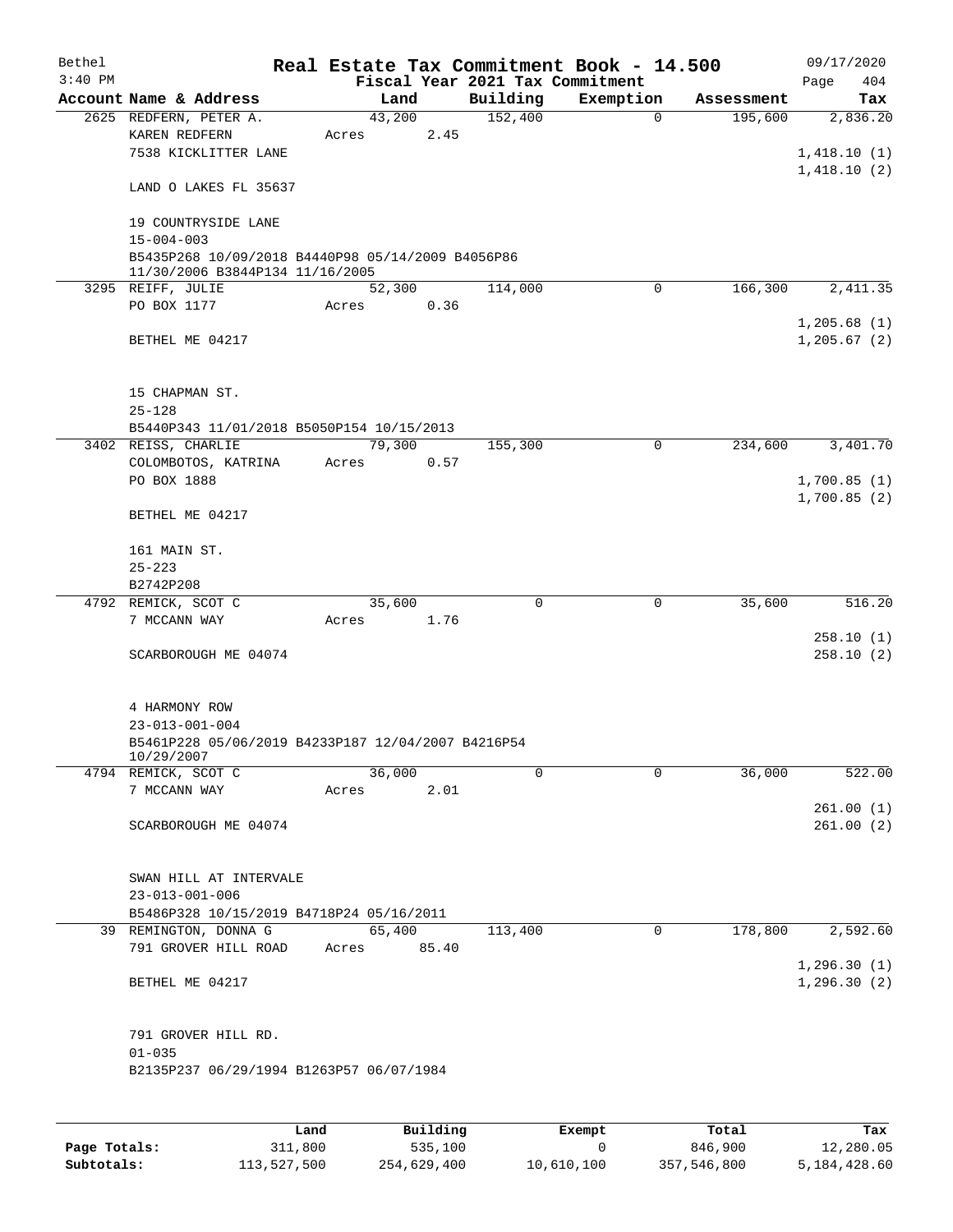| Bethel       |                                                                         |        |          |          | Real Estate Tax Commitment Book - 14.500 |            | 09/17/2020             |
|--------------|-------------------------------------------------------------------------|--------|----------|----------|------------------------------------------|------------|------------------------|
| $3:40$ PM    |                                                                         |        |          |          | Fiscal Year 2021 Tax Commitment          |            | Page<br>405            |
|              | Account Name & Address                                                  | Land   |          | Building | Exemption                                | Assessment | Tax                    |
|              | 1390 REMINGTON, THOMAS                                                  | 55,800 |          | 59,900   | $\mathbf 0$                              | 115,700    | 1,677.65               |
|              | REMINGTON, MELINDA<br>1071 DONEGAN ROAD #313                            | Acres  | 5.70     |          |                                          |            | 838.83 (1)             |
|              |                                                                         |        |          |          |                                          |            | 838.82 (2)             |
|              | LARGO FL 33771                                                          |        |          |          |                                          |            |                        |
|              | 16 BAILEY RD.                                                           |        |          |          |                                          |            |                        |
|              | $08 - 056$                                                              |        |          |          |                                          |            |                        |
|              | B1389P320                                                               |        |          |          |                                          |            |                        |
|              | 2813 REMINGTON, TIMOTHY A                                               | 33,300 |          | 63,600   | 0                                        | 96,900     | 1,405.05               |
|              | 740 VERNON ST                                                           | Acres  | 0.68     |          |                                          |            |                        |
|              | ALBANY TOWNSHIP ME<br>04217                                             |        |          |          |                                          |            | 702.53(1)<br>702.52(2) |
|              | 12 OSGOOD RD<br>$18 - 057$                                              |        |          |          |                                          |            |                        |
|              | B4616P198 08/02/2010 B3087P181                                          |        |          |          |                                          |            |                        |
|              | 4657 REPETTO, PHILIP III                                                | 37,100 |          | 189,500  | $\mathsf{O}$                             | 226,600    | 3,285.70               |
|              | REPETTO, ELIZABETH                                                      | Acres  | 1.45     |          |                                          |            |                        |
|              | 9 TILSON BURKE ROAD                                                     |        |          |          |                                          |            | 1,642.85(1)            |
|              | BETHEL ME 04217                                                         |        |          |          |                                          |            | 1,642.85(2)            |
|              |                                                                         |        |          |          |                                          |            |                        |
|              | 9 TILSON BURKE ROAD                                                     |        |          |          |                                          |            |                        |
|              | $02 - 025 - 009$<br>B5425P205 08/17/2018 B4753P328 08/26/2011 B4702P143 |        |          |          |                                          |            |                        |
|              | 03/18/2011 B4348P227 09/08/2008 B3803P46 09/20/2005                     |        |          |          |                                          |            |                        |
|              | 4609 REUTER, JAMES R                                                    | 40,500 |          | 144,000  | 25,000                                   | 159,500    | 2,312.75               |
|              | REUTER, JULIA B                                                         | Acres  | 2.00     |          | 01 Homestead (HM)                        |            |                        |
|              | 822 GROVER HILL ROAD                                                    |        |          |          |                                          |            | 1, 156.38(1)           |
|              |                                                                         |        |          |          |                                          |            | 1, 156.37(2)           |
|              | BETHEL ME 04217                                                         |        |          |          |                                          |            |                        |
|              | 822 GROVER HILL RD                                                      |        |          |          |                                          |            |                        |
|              | $01 - 046 - 001$                                                        |        |          |          |                                          |            |                        |
|              | B1908P237 06/17/1992                                                    |        |          |          |                                          |            |                        |
|              | 41 REUTER, JAMES R                                                      | 34,400 |          | 0        | $\mathbf 0$                              | 34,400     | 498.80                 |
|              | REUTER, JULIA                                                           | Acres  | 5.22     |          |                                          |            |                        |
|              | 822 GROVER HILL RD                                                      |        |          |          |                                          |            | 249.40 (1)             |
|              |                                                                         |        |          |          |                                          |            | 249.40 (2)             |
|              | BETHEL ME 04217                                                         |        |          |          |                                          |            |                        |
|              | GROVER HILL RD.                                                         |        |          |          |                                          |            |                        |
|              | $01 - 035 - 006$                                                        |        |          |          |                                          |            |                        |
|              | B5485P192 10/08/2019 B5009P294 07/10/2013                               |        |          |          |                                          |            |                        |
|              | 1310 REUTS CORP.                                                        | 39,200 |          | 269,900  | 0                                        | 309,100    | 4,481.95               |
|              | PO BOX 311                                                              | Acres  | 1.30     |          |                                          |            |                        |
|              |                                                                         |        |          |          |                                          |            | 2, 240.98(1)           |
|              | NORWAY ME 04268                                                         |        |          |          |                                          |            | 2, 240.97(2)           |
|              | 179 WALKERS MILLS RD.                                                   |        |          |          |                                          |            |                        |
|              | $08 - 006 - 009 - 001$                                                  |        |          |          |                                          |            |                        |
|              | B2426P218                                                               |        |          |          |                                          |            |                        |
|              |                                                                         |        |          |          |                                          |            |                        |
|              |                                                                         |        |          |          |                                          |            |                        |
|              |                                                                         |        |          |          |                                          |            |                        |
|              | Land                                                                    |        | Building |          | Exempt                                   | Total      | Tax                    |
| Page Totals: | 240,300                                                                 |        | 726,900  |          | 25,000                                   | 942,200    | 13,661.90              |

**Subtotals:** 113,767,800 255,356,300 10,635,100 358,489,000 5,198,090.50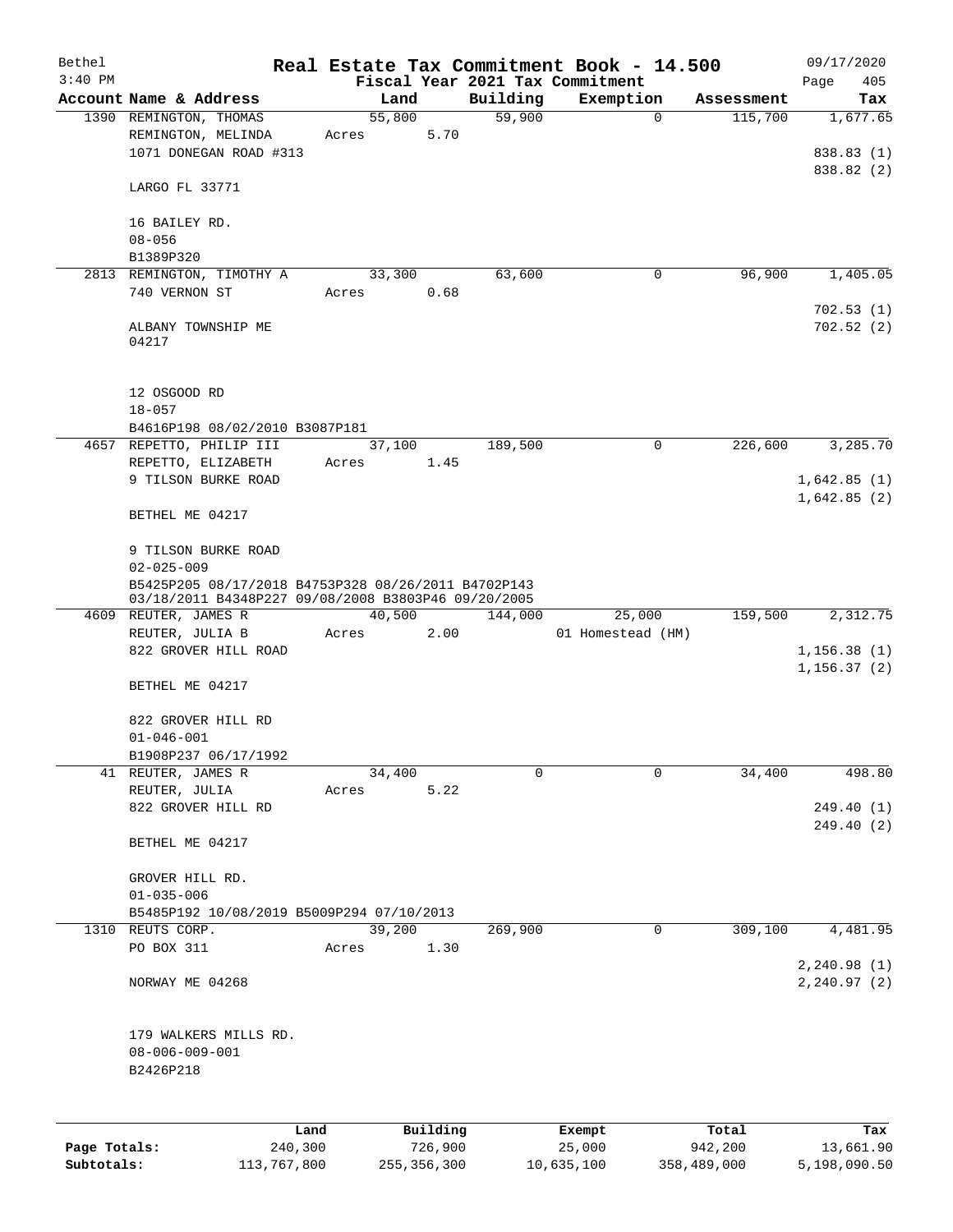| Bethel<br>$3:40$ PM |                                                     |       |        |      |          | Real Estate Tax Commitment Book - 14.500<br>Fiscal Year 2021 Tax Commitment |            | 09/17/2020<br>406<br>Page |
|---------------------|-----------------------------------------------------|-------|--------|------|----------|-----------------------------------------------------------------------------|------------|---------------------------|
|                     | Account Name & Address                              |       | Land   |      | Building | Exemption                                                                   | Assessment | Tax                       |
|                     | 5221 REUTS CORPORATION                              |       | 29,900 |      | 0        | 0                                                                           | 29,900     | 433.55                    |
|                     | P.O. BOX 311                                        | Acres |        | 1.46 |          |                                                                             |            |                           |
|                     |                                                     |       |        |      |          |                                                                             |            | 216.78(1)                 |
|                     | NORWAY ME 04268                                     |       |        |      |          |                                                                             |            | 216.77(2)                 |
|                     |                                                     |       |        |      |          |                                                                             |            |                           |
|                     | WALKERS MILLS RD                                    |       |        |      |          |                                                                             |            |                           |
|                     | $08 - 006 - 009 - A$                                |       |        |      |          |                                                                             |            |                           |
|                     | B4534P180 12/04/2009 B4480P315 08/10/2009           |       |        |      |          |                                                                             |            |                           |
|                     | 1547 REZENDES, BERNADETTE                           |       | 10,800 |      | 48,600   | 0                                                                           | 59,400     | 861.30                    |
|                     | REZENDES, RONALD                                    |       |        |      |          |                                                                             |            |                           |
|                     | 2 JAIME PATH                                        |       |        |      |          |                                                                             |            | 430.65(1)                 |
|                     |                                                     |       |        |      |          |                                                                             |            | 430.65(2)                 |
|                     | PLYMOUTH MA 02360                                   |       |        |      |          |                                                                             |            |                           |
|                     | 788 WEST BETHEL RD.                                 |       |        |      |          |                                                                             |            |                           |
|                     | $11 - 027 - 001 - 008$                              |       |        |      |          |                                                                             |            |                           |
|                     | B3025P240                                           |       |        |      |          |                                                                             |            |                           |
|                     | 2721 RICE, HUGH A                                   |       | 71,500 |      | 178,500  | 0                                                                           | 250,000    | 3,625.00                  |
|                     | RICE, ALISSA R                                      | Acres |        | 1.16 |          |                                                                             |            |                           |
|                     | 7R AUSTIN LANE                                      |       |        |      |          |                                                                             |            | 1,812.50(1)               |
|                     |                                                     |       |        |      |          |                                                                             |            | 1,812.50(2)               |
|                     | BYFIELD MA 01922                                    |       |        |      |          |                                                                             |            |                           |
|                     | 6 CONFORTI COURT                                    |       |        |      |          |                                                                             |            |                           |
|                     | $17 - 035 - 009$                                    |       |        |      |          |                                                                             |            |                           |
|                     | B5306P414 09/23/2016 B4623P271 08/23/2010 B3101P45  |       |        |      |          |                                                                             |            |                           |
|                     | 3056 RICE, HUGH A. & ALISSA                         |       | 42,200 |      | 138,800  | $\mathbf 0$                                                                 | 181,000    | 2,624.50                  |
|                     | R.                                                  |       |        |      |          |                                                                             |            |                           |
|                     | 7R AUSTIN LANE                                      | Acres |        | 3.50 |          |                                                                             |            |                           |
|                     |                                                     |       |        |      |          |                                                                             |            | 1,312.25(1)               |
|                     | NEWBURY MA 01922                                    |       |        |      |          |                                                                             |            | 1,312.25(2)               |
|                     |                                                     |       |        |      |          |                                                                             |            |                           |
|                     | 65 HOLT HILL RD.                                    |       |        |      |          |                                                                             |            |                           |
|                     | $23 - 010$                                          |       |        |      |          |                                                                             |            |                           |
|                     | B5475P769 08/23/2019 B5249P576 10/20/2015 B2355P107 |       |        |      |          |                                                                             |            |                           |
|                     | 2777 RICE, JARED S                                  |       | 39,400 |      | 83,900   | 0                                                                           | 123,300    | 1,787.85                  |
|                     | 608 INTERVALE ROAD                                  | Acres |        | 1.40 |          |                                                                             |            |                           |
|                     | BETHEL ME 04217                                     |       |        |      |          |                                                                             |            | 893.93 (1)<br>893.92 (2)  |
|                     |                                                     |       |        |      |          |                                                                             |            |                           |
|                     |                                                     |       |        |      |          |                                                                             |            |                           |
|                     | 608 INTERVALE RD.                                   |       |        |      |          |                                                                             |            |                           |
|                     | $18 - 032$                                          |       |        |      |          |                                                                             |            |                           |
|                     | B5505P328 02/03/2020 B3805P328 09/26/2005           |       |        |      |          |                                                                             |            |                           |
|                     | 2815 RICE, WILLIAM                                  |       | 33,500 |      | 143,400  | 25,000                                                                      | 151,900    | 2,202.55                  |
|                     | RICE, LOUISE<br>24 OSGOOD ROAD                      | Acres |        | 0.69 |          | 01 Homestead (HM)                                                           |            | 1, 101.28(1)              |
|                     |                                                     |       |        |      |          |                                                                             |            | 1, 101.27(2)              |
|                     | BETHEL ME 04217                                     |       |        |      |          |                                                                             |            |                           |
|                     | 24 OSGOOD RD.                                       |       |        |      |          |                                                                             |            |                           |
|                     | $18 - 059$                                          |       |        |      |          |                                                                             |            |                           |
|                     | B2782P239                                           |       |        |      |          |                                                                             |            |                           |
|                     |                                                     |       |        |      |          |                                                                             |            |                           |
|                     |                                                     |       |        |      |          |                                                                             |            |                           |
|                     |                                                     |       |        |      |          |                                                                             |            |                           |

|              | Land        | Building    | Exempt     | Total       | Tax          |
|--------------|-------------|-------------|------------|-------------|--------------|
| Page Totals: | 227,300     | 593,200     | 25,000     | 795,500     | 11,534.75    |
| Subtotals:   | 113,995,100 | 255,949,500 | 10,660,100 | 359,284,500 | 5,209,625.25 |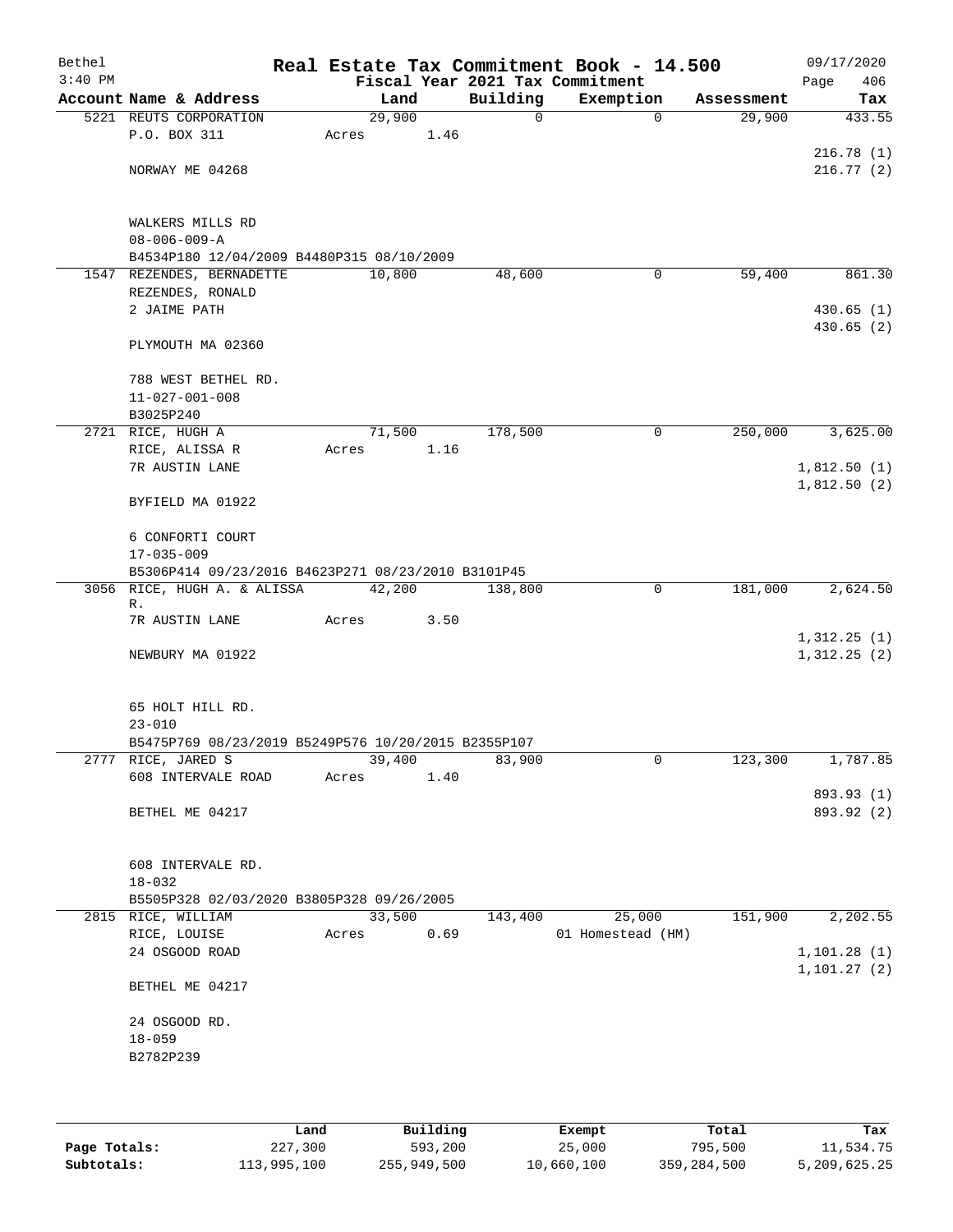| Bethel<br>$3:40$ PM |                                                                            |       |        |       | Fiscal Year 2021 Tax Commitment | Real Estate Tax Commitment Book - 14.500 |            | 09/17/2020<br>407<br>Page |
|---------------------|----------------------------------------------------------------------------|-------|--------|-------|---------------------------------|------------------------------------------|------------|---------------------------|
|                     | Account Name & Address                                                     |       | Land   |       | Building                        | Exemption                                | Assessment | Tax                       |
|                     | 2590 RICH, JONATHAN W                                                      |       | 37,800 |       | 564,900                         | $\mathbf 0$                              | 602,700    | 8,739.15                  |
|                     | 1 RAMONA WAY                                                               | Acres |        | 5.71  |                                 |                                          |            |                           |
|                     |                                                                            |       |        |       |                                 |                                          |            | 4,369.58(1)               |
|                     | WENHAM MA 01984                                                            |       |        |       |                                 |                                          |            | 4,369.57(2)               |
|                     | 35 GRANDVIEW ROAD                                                          |       |        |       |                                 |                                          |            |                           |
|                     | $15 - 022 - A$                                                             |       |        |       |                                 |                                          |            |                           |
|                     | B5217P144 04/13/2015 B4334P64 08/08/2008 B4252P298<br>12/27/2007 B2841P138 |       |        |       |                                 |                                          |            |                           |
|                     | 5242 RICHARDS, MICHAEL                                                     |       | 400    |       | 0                               | $\mathbf 0$                              | 400        | 5.80                      |
|                     | RICHARDS, SUZANNE                                                          | Acres |        | 0.46  |                                 |                                          |            |                           |
|                     | 4 MEADOWLARK RD                                                            |       |        |       |                                 |                                          |            | 2.90(1)<br>2.90(2)        |
|                     | BRYANT POND ME 04219                                                       |       |        |       |                                 |                                          |            |                           |
|                     | 4 MEADOWLARK RD                                                            |       |        |       |                                 |                                          |            |                           |
|                     | $05 - 009 - A$                                                             |       |        |       |                                 |                                          |            |                           |
|                     | B3279P256 04/28/2003                                                       |       |        |       |                                 |                                          |            |                           |
| 3448                | RICHMOND, CHARLES &<br><b>FRANCES</b>                                      |       | 85,500 |       | 166,200                         | 25,000                                   | 226,700    | 3,287.15                  |
|                     | TRUSTEES RICHMOND<br>FAMILY TRUST                                          | Acres |        | 2.00  |                                 | 01 Homestead (HM)                        |            |                           |
|                     | 99 PARADISE RD                                                             |       |        |       |                                 |                                          |            | 1,643.58(1)               |
|                     | BETHEL ME 04217                                                            |       |        |       |                                 |                                          |            | 1,643.57(2)               |
|                     | 99 PARADISE RD,                                                            |       |        |       |                                 |                                          |            |                           |
|                     | $26 - 007$                                                                 |       |        |       |                                 |                                          |            |                           |
|                     | B2897P18 12/29/2000                                                        |       |        |       |                                 |                                          |            |                           |
|                     | 3782 RICHMOND, CHARLES F. &<br>FRANCES, TRUSTEES                           |       | 33,500 |       | $\mathbf 0$                     | 0                                        | 33,500     | 485.75                    |
|                     | 99 PARADISE RD                                                             | Acres |        | 1.00  |                                 |                                          |            |                           |
|                     |                                                                            |       |        |       |                                 |                                          |            | 242.88(1)                 |
|                     | BETHEL ME 04217                                                            |       |        |       |                                 |                                          |            | 242.87(2)                 |
|                     | OFF PARADISE ROAD                                                          |       |        |       |                                 |                                          |            |                           |
|                     | $26 - 006 - 001$                                                           |       |        |       |                                 |                                          |            |                           |
|                     | B4963P189 03/12/2013 B3116P245 05/23/2002                                  |       |        |       |                                 |                                          |            |                           |
|                     | 2756 RICHMOND, ELIZABETH J.,                                               |       | 54,500 |       | 304,000                         | $\mathbf 0$                              | 358,500    | 5,198.25                  |
|                     | WESLEY & SCOTT                                                             |       |        |       |                                 |                                          |            |                           |
|                     | 11 SCHOOL STREET                                                           | Acres |        | 10.00 |                                 |                                          |            |                           |
|                     |                                                                            |       |        |       |                                 |                                          |            | 2,599.13(1)               |
|                     | LAKEVILLE MA 02347                                                         |       |        |       |                                 |                                          |            | 2,599.12(2)               |
|                     | 690 MAYVILLE RD                                                            |       |        |       |                                 |                                          |            |                           |
|                     | $18 - 015$                                                                 |       |        |       |                                 |                                          |            |                           |
|                     | B4374P242 11/07/2008 B2974P166                                             |       |        |       |                                 |                                          |            |                           |

|              | Land        | Building    | Exempt     | Total       | Tax            |
|--------------|-------------|-------------|------------|-------------|----------------|
| Page Totals: | 211,700     | ⊥,035,100   | 25,000     | 1,221,800   | 17,716.10      |
| Subtotals:   | 114,206,800 | 256,984,600 | 10,685,100 | 360,506,300 | 5, 227, 341.35 |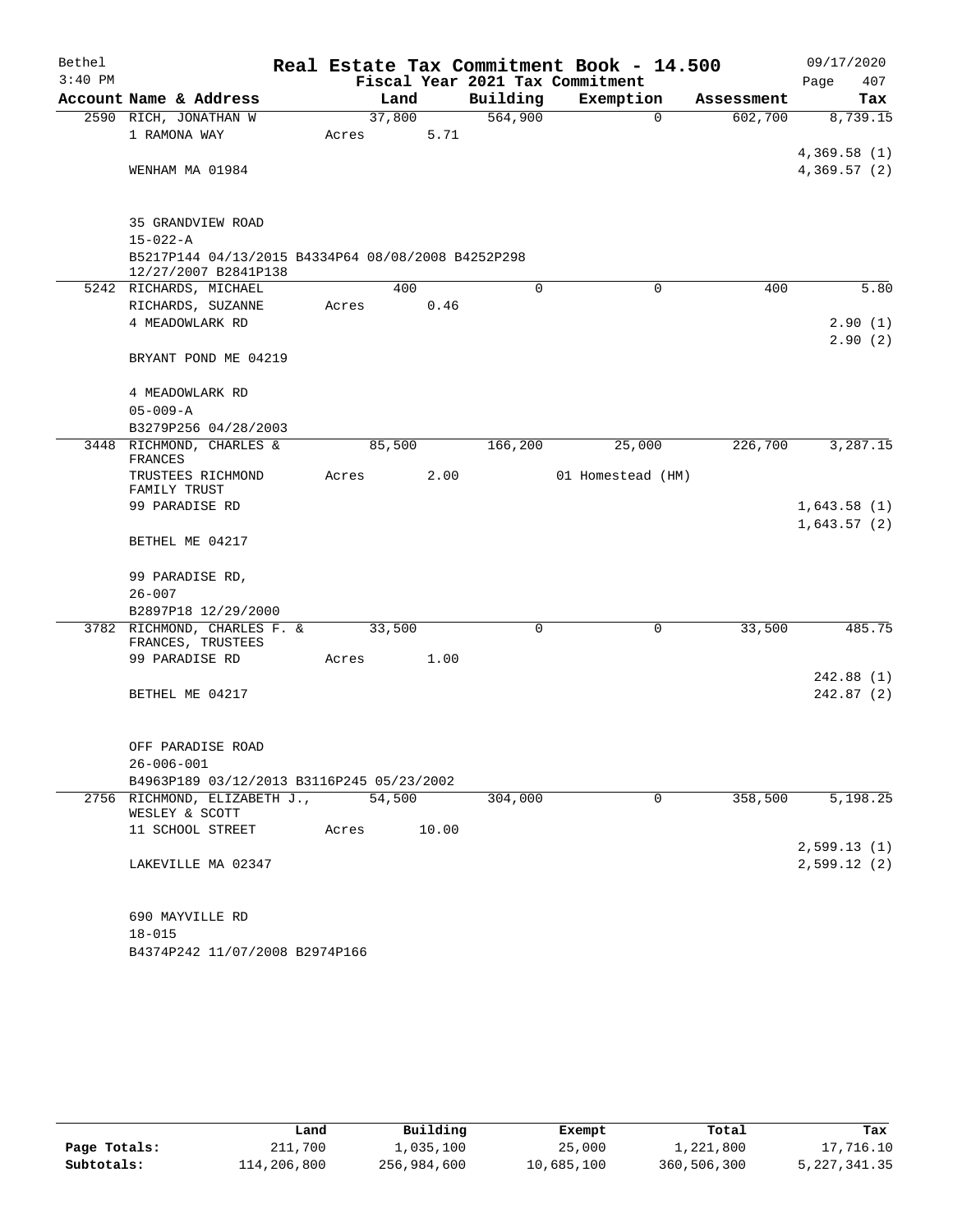| Bethel       |                                                    |       |               |      |                                 | Real Estate Tax Commitment Book - 14.500 |             |            | 09/17/2020                 |
|--------------|----------------------------------------------------|-------|---------------|------|---------------------------------|------------------------------------------|-------------|------------|----------------------------|
| $3:40$ PM    |                                                    |       |               |      | Fiscal Year 2021 Tax Commitment |                                          |             |            | Page<br>408                |
|              | Account Name & Address                             |       | Land          |      | Building                        | Exemption                                |             | Assessment | Tax                        |
|              | 4672 RIES, PETER M.                                |       | 46,600        |      | 145,700                         | $\Omega$                                 |             | 192,300    | 2,788.35                   |
|              | RIES, LAUREN M.                                    | Acres |               | 0.93 |                                 |                                          |             |            |                            |
|              | 17 DEWEY STREET, APT. 2                            |       |               |      |                                 |                                          |             |            | 1,394.18(1)                |
|              |                                                    |       |               |      |                                 |                                          |             |            | 1,394.17(2)                |
|              | WATERTOWN MA 02472                                 |       |               |      |                                 |                                          |             |            |                            |
|              |                                                    |       |               |      |                                 |                                          |             |            |                            |
|              | 14 HIDE-A-WAY LANE<br>$08 - 041 - 003 - 001$       |       |               |      |                                 |                                          |             |            |                            |
|              | B5427P171 08/29/2018 B4906P336 10/15/2012 B4459P24 |       |               |      |                                 |                                          |             |            |                            |
|              | 06/22/2009 B3928P23 04/28/2006                     |       |               |      |                                 |                                          |             |            |                            |
|              | 3787 RIGBY, MORGAN                                 |       | 67,500        |      | 355,500                         | $\mathbf 0$                              |             | 423,000    | 6,133.50                   |
|              | 5 SELMAN ST                                        | Acres | 1.06          |      |                                 |                                          |             |            |                            |
|              |                                                    |       |               |      |                                 |                                          |             |            | 3,066.75(1)                |
|              | MARBLEHEAD MA 01945                                |       |               |      |                                 |                                          |             |            | 3,066.75(2)                |
|              | 2836                                               |       |               |      |                                 |                                          |             |            |                            |
|              |                                                    |       |               |      |                                 |                                          |             |            |                            |
|              |                                                    |       |               |      |                                 |                                          |             |            |                            |
|              | 34 RIDGE ROAD                                      |       |               |      |                                 |                                          |             |            |                            |
|              | $26 - 060 - 005$                                   |       |               |      |                                 |                                          |             |            |                            |
|              | B4312P291 06/17/2008 B3708P83 04/29/2005           |       |               |      |                                 |                                          |             |            |                            |
|              | 3510 RIGBY, PAUL J                                 |       | 76,300        |      | 66,700                          |                                          | $\mathbf 0$ | 143,000    | 2,073.50                   |
|              | RIGBY, KIMBALL L<br>5 ABELL AVE                    | Acres |               | 0.50 |                                 |                                          |             |            |                            |
|              |                                                    |       |               |      |                                 |                                          |             |            | 1,036.75(1)<br>1,036.75(2) |
|              | IPSWICH MA 01938                                   |       |               |      |                                 |                                          |             |            |                            |
|              |                                                    |       |               |      |                                 |                                          |             |            |                            |
|              | 160 PARADISE RD                                    |       |               |      |                                 |                                          |             |            |                            |
|              | $26 - 066 - 001$                                   |       |               |      |                                 |                                          |             |            |                            |
|              | B5169P12 10/06/2014 B3261P254 03/14/2003           |       |               |      |                                 |                                          |             |            |                            |
|              | 4676 RIGG, DONNA M                                 |       | 46,600        |      | 211,400                         | 0                                        |             | 258,000    | 3,741.00                   |
|              | KOENIG, KOENIG, GERHARD Acres                      |       |               | 0.93 |                                 |                                          |             |            |                            |
|              | 1662 COMM. AVE                                     |       |               |      |                                 |                                          |             |            | 1,870.50(1)                |
|              |                                                    |       |               |      |                                 |                                          |             |            | 1,870.50(2)                |
|              | NEWTON MA 02465                                    |       |               |      |                                 |                                          |             |            |                            |
|              |                                                    |       |               |      |                                 |                                          |             |            |                            |
|              | 34 HIDE-A-WAY LANE                                 |       |               |      |                                 |                                          |             |            |                            |
|              | $08 - 041 - 003 - 005$                             |       |               |      |                                 |                                          |             |            |                            |
|              | B4555P91 02/01/2010 B4553P172 01/26/2010 B4499P105 |       |               |      |                                 |                                          |             |            |                            |
|              | 09/21/2009 B4477P116 07/30/2009                    |       |               |      |                                 |                                          |             |            |                            |
|              | 4628 RILEY, CHRISTOPHER                            |       | 39,500        |      | 74,700                          |                                          | 0           | 114,200    | 1,655.90                   |
|              | RILEY, HYLAH                                       | Acres |               | 1.46 |                                 |                                          |             |            |                            |
|              | 35 SEA ROAD                                        |       |               |      |                                 |                                          |             |            | 827.95 (1)                 |
|              |                                                    |       |               |      |                                 |                                          |             |            | 827.95 (2)                 |
|              | KENNEBUNK ME 04043                                 |       |               |      |                                 |                                          |             |            |                            |
|              | <b>39 TERRACE ROAD</b>                             |       |               |      |                                 |                                          |             |            |                            |
|              | $14 - 006 - 002$                                   |       |               |      |                                 |                                          |             |            |                            |
|              | B5394P166 02/21/2018 B4999P161 06/18/2013 B3633P55 |       |               |      |                                 |                                          |             |            |                            |
|              | 11/24/2004                                         |       |               |      |                                 |                                          |             |            |                            |
|              | 4634 RILEY, CRAIG J                                |       | 50,000        |      | 286,100                         |                                          | 0           | 336,100    | 4,873.45                   |
|              | 447 BAY LANE                                       | Acres |               | 1.65 |                                 |                                          |             |            |                            |
|              |                                                    |       |               |      |                                 |                                          |             |            | 2,436.73(1)                |
|              | CENTERVILLE MA 02632                               |       |               |      |                                 |                                          |             |            | 2,436.72(2)                |
|              |                                                    |       |               |      |                                 |                                          |             |            |                            |
|              |                                                    |       |               |      |                                 |                                          |             |            |                            |
|              | 159 BAILEY ROAD                                    |       |               |      |                                 |                                          |             |            |                            |
|              | $08 - 055 - 017$                                   |       |               |      |                                 |                                          |             |            |                            |
|              | B5327P3 01/17/2017 B4239P131 12/18/2007 B3724P145  |       |               |      |                                 |                                          |             |            |                            |
|              | 05/20/2005                                         |       |               |      |                                 |                                          |             |            |                            |
|              |                                                    | Land  | Building      |      |                                 | Exempt                                   |             | Total      | Tax                        |
| Page Totals: | 326,500                                            |       | 1,140,100     |      |                                 | 0                                        | 1,466,600   |            | 21,265.70                  |
| Subtotals:   | 114,533,300                                        |       | 258, 124, 700 |      |                                 | 10,685,100                               | 361,972,900 |            | 5,248,607.05               |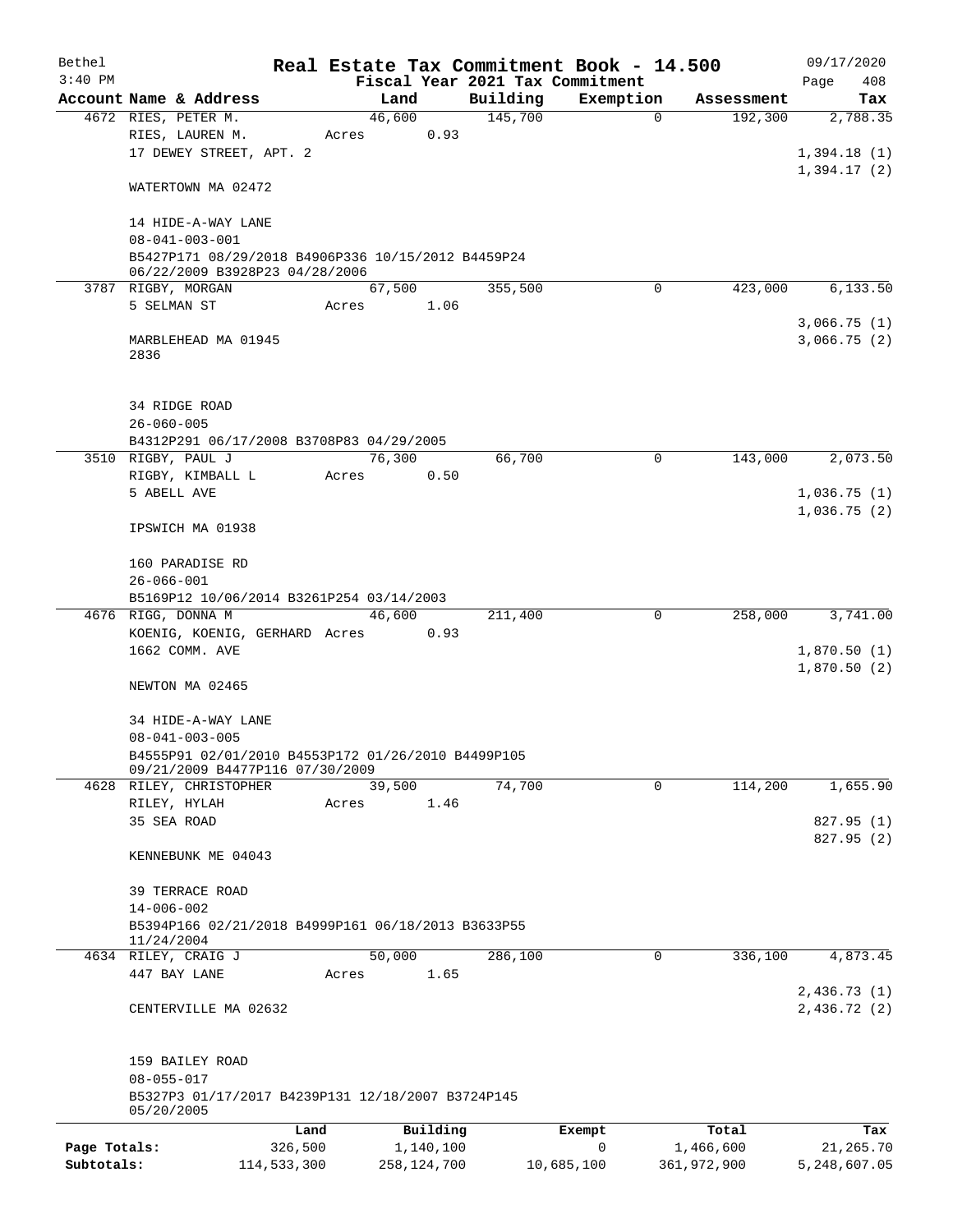| Bethel       |                                                  |                |             |          | Real Estate Tax Commitment Book - 14.500 |                      | 09/17/2020             |
|--------------|--------------------------------------------------|----------------|-------------|----------|------------------------------------------|----------------------|------------------------|
| $3:40$ PM    |                                                  |                |             |          | Fiscal Year 2021 Tax Commitment          |                      | 409<br>Page            |
|              | Account Name & Address                           | Land           |             | Building | Exemption                                | Assessment           | Tax                    |
|              | 5436 RILEY, JOHN J III<br>PO BOX 501             | 9,400<br>Acres | 1.11        | 53,600   | $\mathbf 0$                              | 63,000               | 913.50                 |
|              |                                                  |                |             |          |                                          |                      | 456.75(1)              |
|              | BETHEL ME 04217                                  |                |             |          |                                          |                      | 456.75(2)              |
|              |                                                  |                |             |          |                                          |                      |                        |
|              | 17 TYLER ST.                                     |                |             |          |                                          |                      |                        |
|              | $25 - 189 - 001$                                 |                |             |          |                                          |                      |                        |
|              | B4382P185 12/05/2008 B3433P23 12/04/2003         |                |             |          |                                          |                      |                        |
|              | 233 RING, KENNETH                                | 4,400          |             | $\Omega$ | 0                                        | 4,400                | 63.80                  |
|              | RING, AVERILL                                    | Acres          | 15.00       |          |                                          |                      |                        |
|              | PO BOX 36                                        |                |             |          |                                          |                      | 31.90(1)               |
|              | AMISSVILLE VA 20106                              |                |             |          |                                          |                      | 31.90(2)               |
|              | BIRD HILL RD.                                    |                |             |          |                                          |                      |                        |
|              | $04 - 074$                                       |                |             |          |                                          |                      |                        |
|              | B2865P51                                         |                |             |          |                                          |                      |                        |
|              | 5377 RIPATRAZONE, ROBERT S.                      | 44,800         |             | 177,700  | 0                                        | $2\overline{22,500}$ | 3,226.25               |
|              | RIPATRAZONE, JOANNE M.                           | Acres 6.00     |             |          |                                          |                      |                        |
|              | PO BOX 1217                                      |                |             |          |                                          |                      | 1,613.13(1)            |
|              | PEMBROKE MA 02359                                |                |             |          |                                          |                      | 1,613.12(2)            |
|              | 320 INTERVALE RD                                 |                |             |          |                                          |                      |                        |
|              | $13 - 002 - 006$                                 |                |             |          |                                          |                      |                        |
|              | B5455P711 03/25/2019 B5351P265 06/19/2017        |                |             |          |                                          |                      |                        |
|              | 4824 RIPPE, ROBERT & MARY                        | 29,700         |             | $\Omega$ | $\mathbf 0$                              | 29,700               | 430.65                 |
|              | ALICE FAMILY TRUST                               |                |             |          |                                          |                      |                        |
|              | 5305 MAPLE LANE                                  | Acres          | 6.24        |          |                                          |                      |                        |
|              | COLLEYVILLE TX 76034                             |                |             |          |                                          |                      | 215.33(1)<br>215.32(2) |
|              |                                                  |                |             |          |                                          |                      |                        |
|              | EAST BETHEL RD                                   |                |             |          |                                          |                      |                        |
|              | $09 - 011 - 002$                                 |                |             |          |                                          |                      |                        |
|              | B5364P539 08/30/2017 B5182P85 11/04/2014 B3710P8 |                |             |          |                                          |                      |                        |
|              | 05/03/2005                                       |                |             |          |                                          |                      |                        |
| 1431         | RIPPE, ROBERT & MARY                             | 52,500         |             | 150,500  | 0                                        | 203,000              | 2,943.50               |
|              | ALICE FAMILY TRUST<br>5305 MAPLE LANE            | Acres          | 3.00        |          |                                          |                      |                        |
|              |                                                  |                |             |          |                                          |                      | 1,471.75(1)            |
|              | COLLEYVILLE TX 76034                             |                |             |          |                                          |                      | 1,471.75(2)            |
|              |                                                  |                |             |          |                                          |                      |                        |
|              |                                                  |                |             |          |                                          |                      |                        |
|              | 28 EGYPT MTN RD.                                 |                |             |          |                                          |                      |                        |
|              | $09 - 011 - 002 - 001$                           |                |             |          |                                          |                      |                        |
|              | B5364P539 08/30/2017 B5182P85 11/12/2014 B3710P8 |                |             |          |                                          |                      |                        |
|              | 04/18/2005 B0P0<br>285 RISKO, LARRY              | 29,900         |             | 151,300  | 25,000                                   | 156,200              | 2,264.90               |
|              | RISKO, MARY GAGE                                 | Acres          | 5.23        |          | 01 Homestead (HM)                        |                      |                        |
|              | 119 MCCRILLIS BROOK                              |                |             |          |                                          |                      | 1, 132.45(1)           |
|              | ROAD                                             |                |             |          |                                          |                      |                        |
|              | BRYANT POND ME 04219                             |                |             |          |                                          |                      | 1, 132.45(2)           |
|              | 119 MCCRILLIS BROOK RD.                          |                |             |          |                                          |                      |                        |
|              | $04 - 093 - 003$                                 |                |             |          |                                          |                      |                        |
|              | B1987P190 02/19/1993                             |                |             |          |                                          |                      |                        |
|              | Land                                             |                | Building    |          | Exempt                                   | Total                | Tax                    |
| Page Totals: | 170,700                                          |                | 533,100     |          | 25,000                                   | 678,800              | 9,842.60               |
| Subtotals:   | 114,704,000                                      |                | 258,657,800 |          | 10,710,100                               | 362,651,700          | 5, 258, 449.65         |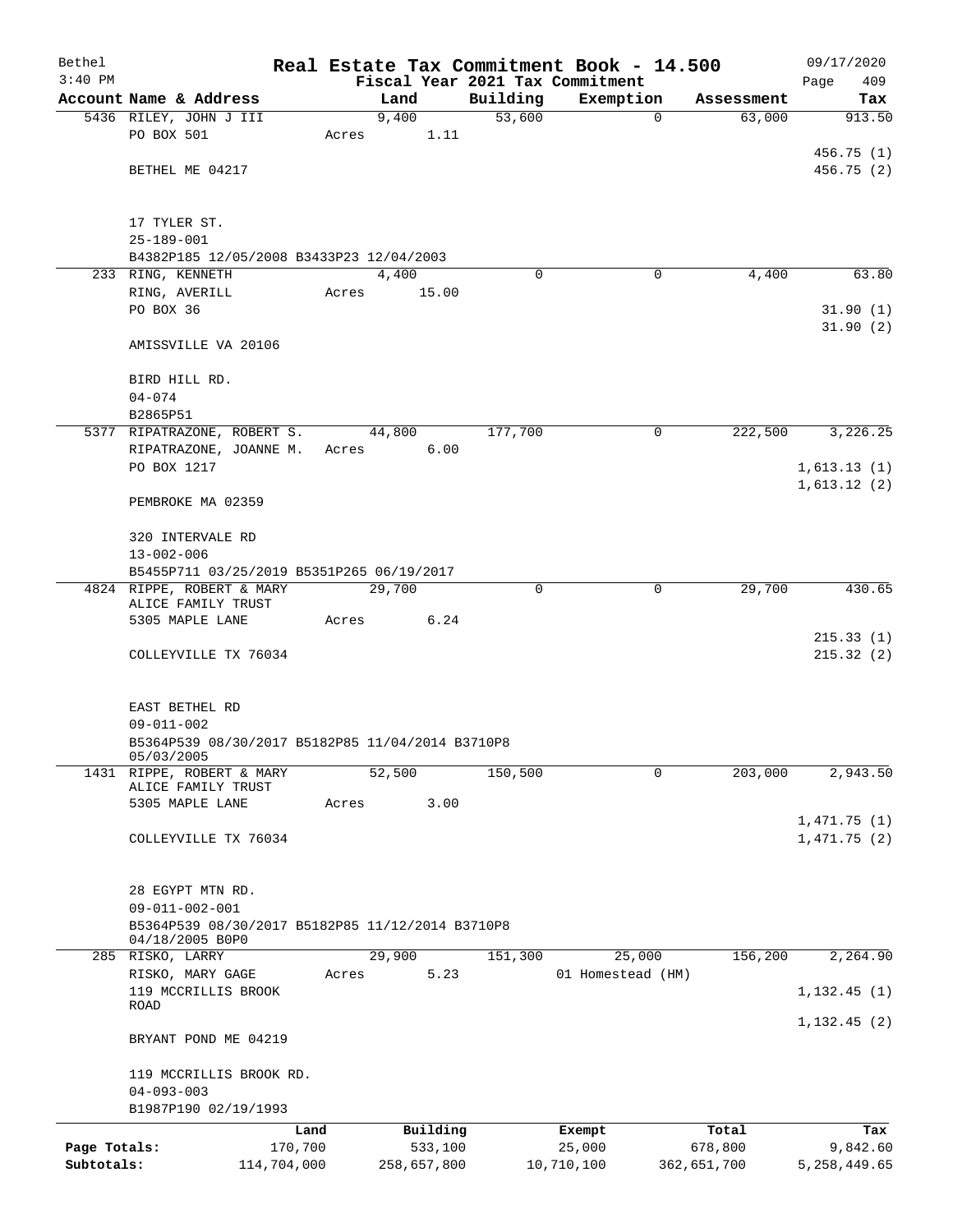| Bethel    |                                                                             |            |        |      |          | Real Estate Tax Commitment Book - 14.500 |            | 09/17/2020              |     |
|-----------|-----------------------------------------------------------------------------|------------|--------|------|----------|------------------------------------------|------------|-------------------------|-----|
| $3:40$ PM |                                                                             |            |        |      |          | Fiscal Year 2021 Tax Commitment          |            | Page                    | 410 |
|           | Account Name & Address                                                      |            | Land   |      | Building | Exemption                                | Assessment |                         | Tax |
|           | 255 RISLEY, PERRY                                                           |            | 77,200 |      | 402,300  | 25,000                                   | 454,500    | 6, 590.25               |     |
|           | RISLEY, SHARON K                                                            | Acres      |        | 5.11 |          | 01 Homestead (HM)                        |            |                         |     |
|           | 57 HIGHLAND AVE                                                             |            |        |      |          |                                          |            | 3, 295.13(1)            |     |
|           | BETHEL ME 04217                                                             |            |        |      |          |                                          |            | 3, 295.12(2)            |     |
|           | 57 HIGHLAND AVE.                                                            |            |        |      |          |                                          |            |                         |     |
|           | $04 - 083 - 005$                                                            |            |        |      |          |                                          |            |                         |     |
|           | B3512P187 05/13/2004                                                        |            |        |      |          |                                          |            |                         |     |
|           | 4777 RIVER GLEN DEVELOPMENT,                                                |            | 62,500 |      | 0        | 0                                        | 62,500     | 906.25                  |     |
|           | LLC                                                                         |            |        |      |          |                                          |            |                         |     |
|           | 11 AUTUMN WAY                                                               | Acres      |        | 5.50 |          |                                          |            |                         |     |
|           | FALMOUTH ME 04105                                                           |            |        |      |          |                                          |            | 453.13(1)<br>453.12 (2) |     |
|           |                                                                             |            |        |      |          |                                          |            |                         |     |
|           | RIVER GLEN SUB                                                              |            |        |      |          |                                          |            |                         |     |
|           | $18 - 033 - 001 - 010$                                                      |            |        |      |          |                                          |            |                         |     |
|           | B5228P340 06/23/2015 B4315P154 06/24/2008 B3801P114                         |            |        |      |          |                                          |            |                         |     |
|           | 4771 RIVER GLEN DEVELOPMENT, 34,700<br>LLC                                  |            |        |      | 132,200  | 0                                        | 166,900    | 2,420.05                |     |
|           | 11 AUTUMN WAY                                                               | Acres 2.26 |        |      |          |                                          |            |                         |     |
|           |                                                                             |            |        |      |          |                                          |            | 1,210.03(1)             |     |
|           | FALMOUTH ME 0415                                                            |            |        |      |          |                                          |            | 1,210.02(2)             |     |
|           | 27 RIVER GLEN SUB                                                           |            |        |      |          |                                          |            |                         |     |
|           | $18 - 033 - 001 - 004$                                                      |            |        |      |          |                                          |            |                         |     |
|           | B5228P342 06/23/2015 B4312P289 06/17/2008 B4140P340<br>05/29/2007 B3801P114 |            |        |      |          |                                          |            |                         |     |
|           | 4772 RIVER GLEN DEVELOPMENT,<br>LLC                                         |            | 26,700 |      | $\Omega$ | $\mathbf 0$                              | 26,700     | 387.15                  |     |
|           | 11 AUTUMN WAY                                                               | Acres      |        | 2.41 |          |                                          |            |                         |     |
|           |                                                                             |            |        |      |          |                                          |            | 193.58(1)               |     |
|           | FALMOUTH ME 0415                                                            |            |        |      |          |                                          |            | 193.57(2)               |     |
|           |                                                                             |            |        |      |          |                                          |            |                         |     |
|           | RIVER GLEN SUB                                                              |            |        |      |          |                                          |            |                         |     |
|           | $18 - 033 - 001 - 005$                                                      |            |        |      |          |                                          |            |                         |     |
|           | B5228P342 06/23/2015 B3801P114                                              |            |        |      |          |                                          |            |                         |     |
|           | 4773 RIVER GLEN DEVELOPMENT,<br>LLC                                         |            | 27,200 |      | $\Omega$ | $\Omega$                                 | 27,200     | 394.40                  |     |
|           | 11 AUTUMN WAY                                                               | Acres      |        | 2.83 |          |                                          |            |                         |     |
|           |                                                                             |            |        |      |          |                                          |            | 197.20(1)               |     |
|           | FALMOUTH ME 0415                                                            |            |        |      |          |                                          |            | 197.20(2)               |     |
|           | RIVER GLEN SUB                                                              |            |        |      |          |                                          |            |                         |     |
|           | $18 - 033 - 001 - 006$                                                      |            |        |      |          |                                          |            |                         |     |
|           | B5228P342 06/23/2015 B3801P114                                              |            |        |      |          |                                          |            |                         |     |

|              | Land        | Building    | Exempt     | Total       | Tax             |
|--------------|-------------|-------------|------------|-------------|-----------------|
| Page Totals: | 228,300     | 534,500     | 25,000     | 737,800     | 10,698.10       |
| Subtotals:   | 114,932,300 | 259,192,300 | 10,735,100 | 363,389,500 | 5, 269, 147. 75 |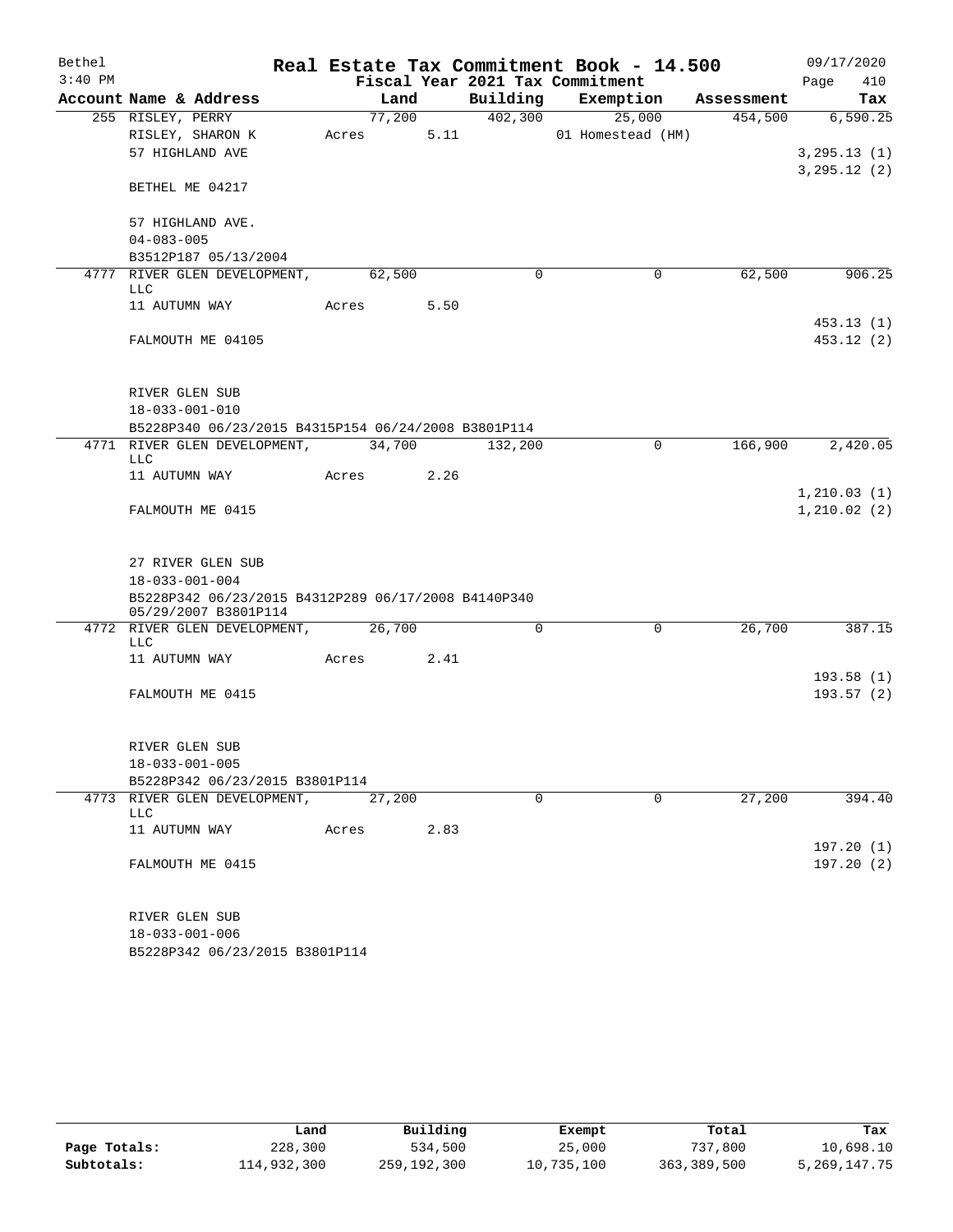| Bethel       |                                                                               |       |                |                     |               | Real Estate Tax Commitment Book - 14.500 |                      | 09/17/2020                 |
|--------------|-------------------------------------------------------------------------------|-------|----------------|---------------------|---------------|------------------------------------------|----------------------|----------------------------|
| $3:40$ PM    |                                                                               |       |                |                     |               | Fiscal Year 2021 Tax Commitment          |                      | Page<br>411                |
|              | Account Name & Address<br>4774 RIVER GLEN DEVELOPMENT,                        |       | Land<br>27,700 |                     | Building<br>0 | Exemption<br>$\Omega$                    | Assessment<br>27,700 | Tax<br>401.65              |
|              | LLC                                                                           |       |                |                     |               |                                          |                      |                            |
|              | 11 AUTUMN WAY                                                                 | Acres |                | 3.49                |               |                                          |                      | 200.83(1)                  |
|              | FALMOUTH ME 0415                                                              |       |                |                     |               |                                          |                      | 200.82(2)                  |
|              |                                                                               |       |                |                     |               |                                          |                      |                            |
|              | RIVER GLEN SUB                                                                |       |                |                     |               |                                          |                      |                            |
|              | $18 - 033 - 001 - 007$                                                        |       |                |                     |               |                                          |                      |                            |
|              | B5228P342 06/23/2015 B3801P114                                                |       |                |                     |               |                                          |                      |                            |
|              | 4775 RIVER GLEN DEVELOPMENT,<br><b>LLC</b>                                    |       | 27,400         |                     | $\Omega$      | $\mathbf 0$                              | 27,400               | 397.30                     |
|              | 11 AUTUMN WAY                                                                 | Acres |                | 3.10                |               |                                          |                      |                            |
|              | FALMOUTH ME 0415                                                              |       |                |                     |               |                                          |                      | 198.65(1)<br>198.65(2)     |
|              |                                                                               |       |                |                     |               |                                          |                      |                            |
|              |                                                                               |       |                |                     |               |                                          |                      |                            |
|              | RIVER GLEN SUB<br>$18 - 033 - 001 - 008$                                      |       |                |                     |               |                                          |                      |                            |
|              | B5228P342 06/23/2015 B3801P114                                                |       |                |                     |               |                                          |                      |                            |
|              | 2944 RIVERBEND 21 REALTY                                                      |       | 33,600         |                     | 108,200       | 0                                        | 141,800              | 2,056.10                   |
|              | TRUST<br>8 LAKE SHORE DR                                                      |       |                |                     |               |                                          |                      |                            |
|              |                                                                               |       |                |                     |               |                                          |                      | 1,028.05(1)                |
|              | GEORGETOWN MA 01833                                                           |       |                |                     |               |                                          |                      | 1,028.05(2)                |
|              |                                                                               |       |                |                     |               |                                          |                      |                            |
|              | 11 CHERRY LANE                                                                |       |                |                     |               |                                          |                      |                            |
|              | $22 - 002 - 001 - 021$<br>B5316P454 11/17/2016 B5247P346 10/02/2015 B2179P168 |       |                |                     |               |                                          |                      |                            |
|              | 11/28/1994                                                                    |       |                |                     |               |                                          |                      |                            |
|              | 2799 RIVLIN, LENARD                                                           |       | 27,600         |                     | $\mathbf 0$   | 0                                        | 27,600               | 400.20                     |
|              | RIVLIN, HOLLY<br>313 COLONEL GREENE RD.                                       | Acres |                | 4.00                |               |                                          |                      | 200.10(1)                  |
|              |                                                                               |       |                |                     |               |                                          |                      | 200.10(2)                  |
|              | YORKTOWN HEIGHTS NY<br>10598                                                  |       |                |                     |               |                                          |                      |                            |
|              | 67 HOWLING HOLE ROAD                                                          |       |                |                     |               |                                          |                      |                            |
|              | $18 - 049 - 002$                                                              |       |                |                     |               |                                          |                      |                            |
|              | B2787P347 01/28/2000                                                          |       |                |                     |               |                                          |                      |                            |
|              | 3793 RIZZO, ANTHONY                                                           |       | 61,600         |                     | 0             | 0                                        | 61,600               | 893.20                     |
|              | PO BOX 451                                                                    | Acres |                | 1.96                |               |                                          |                      | 446.60(1)                  |
|              | SEABROOK NH 03874                                                             |       |                |                     |               |                                          |                      | 446.60 (2)                 |
|              |                                                                               |       |                |                     |               |                                          |                      |                            |
|              | RIDGE ROAD                                                                    |       |                |                     |               |                                          |                      |                            |
|              | $26 - 060 - 011$                                                              |       |                |                     |               |                                          |                      |                            |
|              | B3286P131 04/15/2003                                                          |       |                |                     |               |                                          |                      |                            |
|              | 1360 ROBERGE, LUCIEN G                                                        |       | 39,800         |                     | 70,900        | 25,000                                   | 85,700               | 1,242.65                   |
|              | ROBERGE, TINA M<br>368 WALKERS MILLS ROAD                                     | Acres |                | 1.60                |               | 01 Homestead (HM)                        |                      | 621.33(1)                  |
|              |                                                                               |       |                |                     |               |                                          |                      | 621.32(2)                  |
|              | BETHEL ME 04217                                                               |       |                |                     |               |                                          |                      |                            |
|              | 368 WALKERS MILLS RD.                                                         |       |                |                     |               |                                          |                      |                            |
|              | $08 - 043$                                                                    |       |                |                     |               |                                          |                      |                            |
|              | B3822P123 10/14/2005                                                          |       |                |                     |               |                                          |                      |                            |
| Page Totals: |                                                                               | Land  |                | Building<br>179,100 |               | Exempt<br>25,000                         | Total<br>371,800     | Tax                        |
| Subtotals:   | 217,700<br>115,150,000                                                        |       |                | 259, 371, 400       |               | 10,760,100                               | 363,761,300          | 5,391.10<br>5, 274, 538.85 |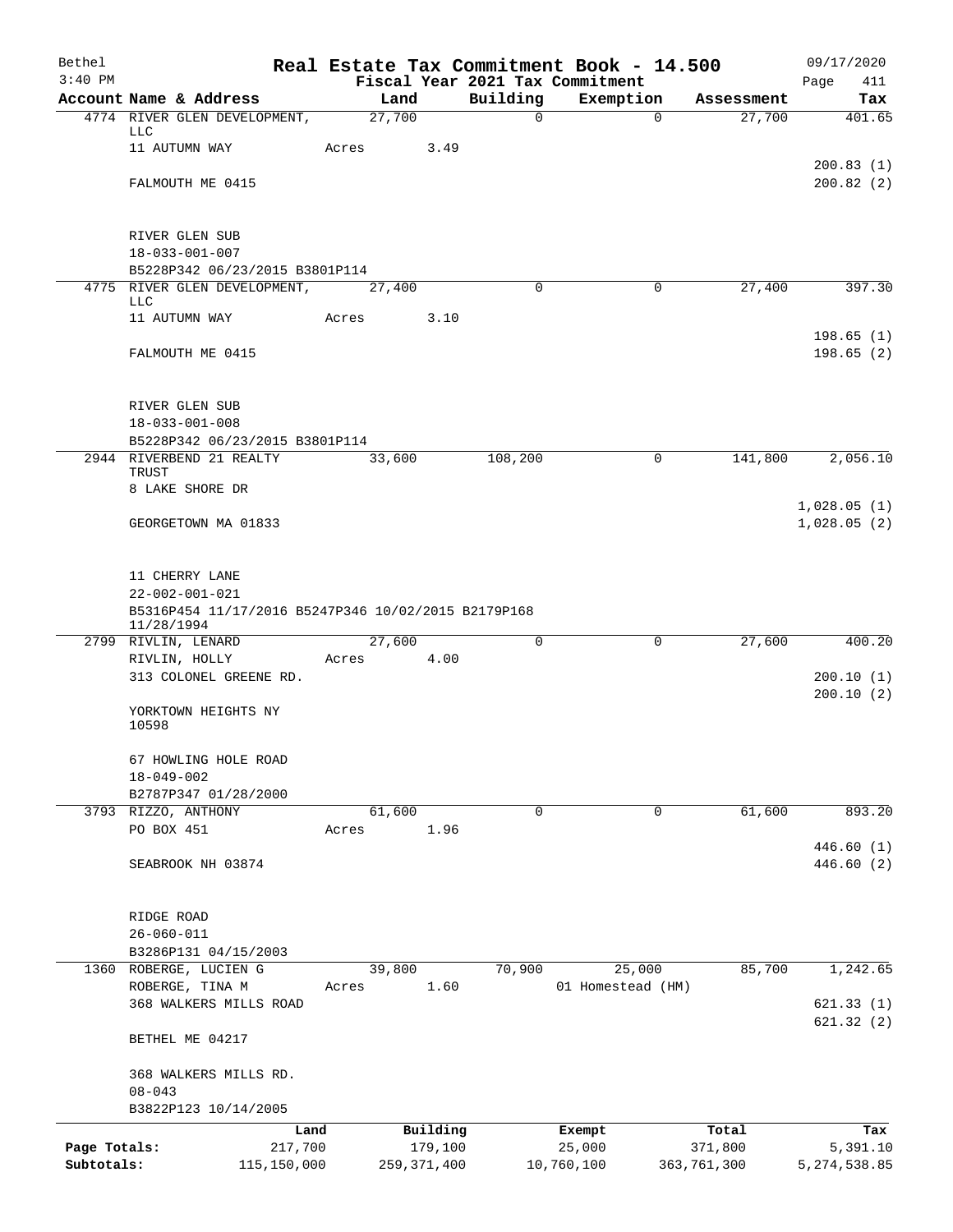| Bethel    |                                                                             | Real Estate Tax Commitment Book - 14.500 |             |             |            | 09/17/2020             |
|-----------|-----------------------------------------------------------------------------|------------------------------------------|-------------|-------------|------------|------------------------|
| $3:40$ PM |                                                                             | Fiscal Year 2021 Tax Commitment          |             |             |            | 412<br>Page            |
|           | Account Name & Address                                                      | Land                                     | Building    | Exemption   | Assessment | Tax                    |
|           | 2727 ROBERT F. & MAGEN J.<br><b>BRANSFIELD</b>                              | 70,600                                   | 239,000     | 0           | 309,600    | 4,489.20               |
|           | 126 PLAIN STREET                                                            | Acres<br>1.00                            |             |             |            |                        |
|           |                                                                             |                                          |             |             |            | 2, 244.60(1)           |
|           | HANOVER MA 02339                                                            |                                          |             |             |            | 2, 244.60 (2)          |
|           |                                                                             |                                          |             |             |            |                        |
|           | 59 RIVER VALLEY ACRES                                                       |                                          |             |             |            |                        |
|           | $17 - 041$                                                                  |                                          |             |             |            |                        |
|           | B5483P800 10/01/2019 B5478P146 09/06/2019 B3358P199<br>08/21/2003 B1360P185 |                                          |             |             |            |                        |
|           | 1553 ROBERTI, SUSAN                                                         | 42,500                                   | 0           | 0           | 42,500     | 616.25                 |
|           | ROBERTI, THOMAS                                                             | 27.00<br>Acres                           |             |             |            |                        |
|           | 120 FLEMING RD.                                                             |                                          |             |             |            | 308.13(1)<br>308.12(2) |
|           | BETHEL ME 04217                                                             |                                          |             |             |            |                        |
|           | RTE 2 S/S                                                                   |                                          |             |             |            |                        |
|           | $11 - 030$<br>B3019P80                                                      |                                          |             |             |            |                        |
|           | 1521 ROBERTI, WILLIAM J.                                                    | 5,900                                    | $\Omega$    | 0           | 5,900      | 85.55                  |
|           | 39 CATHEDRAL AVE                                                            | 1.30<br>Acres                            |             |             |            |                        |
|           |                                                                             |                                          |             |             |            | 42.78 (1)              |
|           | GARDEN CITY NJ 11530                                                        |                                          |             |             |            | 42.77 (2)              |
|           | FLEMING RD.                                                                 |                                          |             |             |            |                        |
|           | $11 - 018 - 010$                                                            |                                          |             |             |            |                        |
|           | B5483P160 09/27/2019 B2752P62 10/01/1999                                    |                                          |             |             |            |                        |
|           | 1522 ROBERTI, WILLIAM J.                                                    | 6,000                                    | $\Omega$    | $\mathbf 0$ | 6,000      | 87.00                  |
|           | 39 CATHEDRAL AVE                                                            | Acres<br>1.50                            |             |             |            | 43.50(1)               |
|           | GARDEN CITY NJ 11530                                                        |                                          |             |             |            | 43.50(2)               |
|           |                                                                             |                                          |             |             |            |                        |
|           | FLEMING RD.<br>$11 - 018 - 003$                                             |                                          |             |             |            |                        |
|           | B5483P160 09/27/2019 B2752P62 10/01/1999                                    |                                          |             |             |            |                        |
|           | 1523 ROBERTI, WILLIAM J.                                                    | 39,200                                   | 232,300     | $\mathbf 0$ | 271,500    | 3,936.75               |
|           | 39 CATHEDRAL AVE                                                            | 1.30<br>Acres                            |             |             |            |                        |
|           |                                                                             |                                          |             |             |            | 1,968.38(1)            |
|           | GARDEN CITY NJ 11530                                                        |                                          |             |             |            | 1,968.37(2)            |
|           | 80 FLEMING RD.                                                              |                                          |             |             |            |                        |
|           | $11 - 018 - 004$                                                            |                                          |             |             |            |                        |
|           | B5483P160 09/27/2019 B2752P62 10/01/1999<br>1524 ROBERTI, WILLIAM J.        | 6,000                                    | $\mathbf 0$ | $\mathbf 0$ | 6,000      | 87.00                  |
|           | 39 CATHEDRAL AVE                                                            | Acres<br>1.52                            |             |             |            |                        |
|           |                                                                             |                                          |             |             |            | 43.50 (1)              |
|           | GARDEN CITY NJ 11530                                                        |                                          |             |             |            | 43.50(2)               |
|           | FLEMING RD.                                                                 |                                          |             |             |            |                        |
|           | $11 - 018 - 005$                                                            |                                          |             |             |            |                        |
|           | B5483P160 09/27/2019 B2752P62 10/01/1999                                    |                                          |             |             |            |                        |
|           |                                                                             |                                          |             |             |            |                        |
|           |                                                                             |                                          |             |             |            |                        |

|              | Land        | Building    | Exempt     | Total       | Tax          |
|--------------|-------------|-------------|------------|-------------|--------------|
| Page Totals: | 170,200     | 471,300     |            | 641,500     | 9,301.75     |
| Subtotals:   | 115,320,200 | 259,842,700 | 10,760,100 | 364,402,800 | 5,283,840.60 |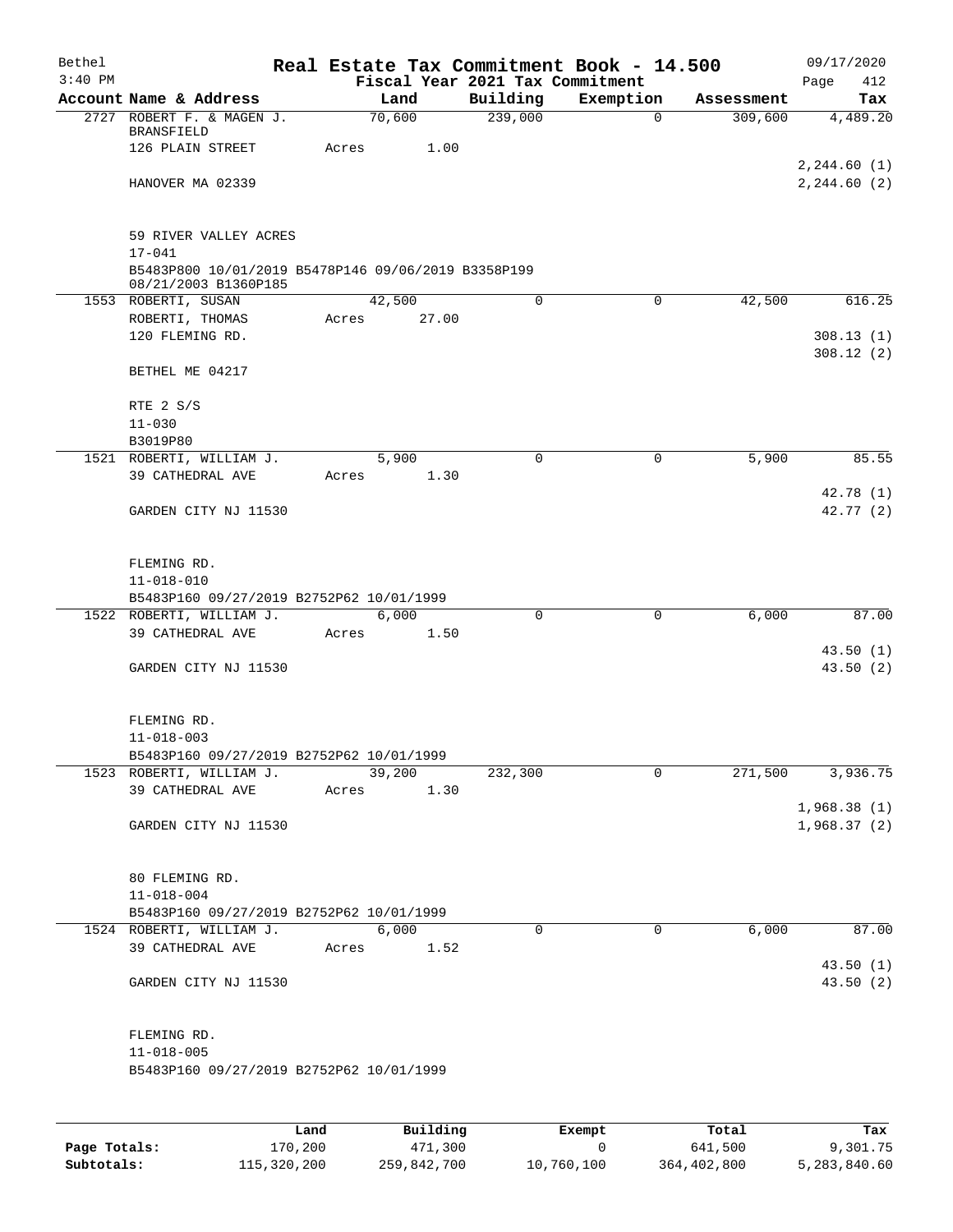| Bethel<br>$3:40$ PM |                                              |       |        |       | Real Estate Tax Commitment Book - 14.500<br>Fiscal Year 2021 Tax Commitment |           |             |            | 09/17/2020<br>Page<br>413 |
|---------------------|----------------------------------------------|-------|--------|-------|-----------------------------------------------------------------------------|-----------|-------------|------------|---------------------------|
|                     | Account Name & Address                       |       | Land   |       | Building                                                                    | Exemption |             | Assessment | Tax                       |
|                     | 1525 ROBERTI, WILLIAM J.                     |       | 5,900  |       | $\mathsf{O}$                                                                |           | $\Omega$    | 5,900      | 85.55                     |
|                     | 39 CATHEDRAL AVE                             | Acres |        | 1.30  |                                                                             |           |             |            |                           |
|                     |                                              |       |        |       |                                                                             |           |             |            | 42.78 (1)                 |
|                     | GARDEN CITY NJ 11530                         |       |        |       |                                                                             |           |             |            | 42.77(2)                  |
|                     |                                              |       |        |       |                                                                             |           |             |            |                           |
|                     |                                              |       |        |       |                                                                             |           |             |            |                           |
|                     | FLEMING RD.                                  |       |        |       |                                                                             |           |             |            |                           |
|                     | $11 - 018 - 006$                             |       |        |       |                                                                             |           |             |            |                           |
|                     | B5483P160 09/27/2019 B2752P62 10/01/1999     |       |        |       |                                                                             |           |             |            |                           |
|                     | 1526 ROBERTI, WILLIAM J.                     |       | 6,000  |       | $\Omega$                                                                    |           | 0           | 6,000      | 87.00                     |
|                     | 39 CATHEDRAL AVE                             | Acres |        | 1.54  |                                                                             |           |             |            |                           |
|                     |                                              |       |        |       |                                                                             |           |             |            | 43.50(1)                  |
|                     | GARDEN CITY NJ 11530                         |       |        |       |                                                                             |           |             |            | 43.50(2)                  |
|                     |                                              |       |        |       |                                                                             |           |             |            |                           |
|                     |                                              |       |        |       |                                                                             |           |             |            |                           |
|                     | FLEMING RD.                                  |       |        |       |                                                                             |           |             |            |                           |
|                     | $11 - 018 - 007$                             |       |        |       |                                                                             |           |             |            |                           |
|                     | B5483P160 09/27/2019 B2752P62 10/01/1999     |       |        |       |                                                                             |           |             |            |                           |
|                     | 1527 ROBERTI, WILLIAM J.                     |       | 5,900  |       | $\mathbf 0$                                                                 |           | $\mathbf 0$ | 5,900      | 85.55                     |
|                     | 39 CATHEDRAL AVE                             | Acres |        | 1.30  |                                                                             |           |             |            |                           |
|                     | GARDEN CITY NJ 11530                         |       |        |       |                                                                             |           |             |            | 42.78(1)<br>42.77(2)      |
|                     |                                              |       |        |       |                                                                             |           |             |            |                           |
|                     |                                              |       |        |       |                                                                             |           |             |            |                           |
|                     | FLEMING RD.                                  |       |        |       |                                                                             |           |             |            |                           |
|                     | $11 - 018 - 008$                             |       |        |       |                                                                             |           |             |            |                           |
|                     | B5483P160 09/27/2019 B2752P62 10/01/1999     |       |        |       |                                                                             |           |             |            |                           |
|                     | 1528 ROBERTI, WILLIAM J.                     |       | 6,000  |       | $\Omega$                                                                    |           | $\mathbf 0$ | 6,000      | 87.00                     |
|                     | 39 CATHEDRAL AVE                             | Acres |        | 1.56  |                                                                             |           |             |            |                           |
|                     |                                              |       |        |       |                                                                             |           |             |            | 43.50(1)                  |
|                     | GARDEN CITY NJ 11530                         |       |        |       |                                                                             |           |             |            | 43.50(2)                  |
|                     |                                              |       |        |       |                                                                             |           |             |            |                           |
|                     |                                              |       |        |       |                                                                             |           |             |            |                           |
|                     | FLEMING RD.                                  |       |        |       |                                                                             |           |             |            |                           |
|                     | $11 - 018 - 009$                             |       |        |       |                                                                             |           |             |            |                           |
|                     | B5483P160 09/27/2019 B2752P62 10/01/1999     |       |        |       |                                                                             |           |             |            |                           |
|                     | 5496 ROBERTI, WILLIAM J.                     |       | 11,100 |       | $\Omega$                                                                    |           | 0           | 11,100     | 160.95                    |
|                     | 39 CATHEDRAL AVE                             | Acres |        | 10.70 |                                                                             |           |             |            |                           |
|                     |                                              |       |        |       |                                                                             |           |             |            | 80.48(1)                  |
|                     | GARDEN CITY NJ 11530                         |       |        |       |                                                                             |           |             |            | 80.47(2)                  |
|                     |                                              |       |        |       |                                                                             |           |             |            |                           |
|                     | OFF FLEMING RD                               |       |        |       |                                                                             |           |             |            |                           |
|                     |                                              |       |        |       |                                                                             |           |             |            |                           |
|                     | $11 - 018 - 011$<br>5497 ROBERTI, WILLIAM J. |       | 20,200 |       | $\Omega$                                                                    |           | 0           | 20,200     | 292.90                    |
|                     | 39 CATHEDRAL AVE                             | Acres |        | 11.50 |                                                                             |           |             |            |                           |
|                     |                                              |       |        |       |                                                                             |           |             |            | 146.45(1)                 |
|                     | GARDEN CITY NJ 11530                         |       |        |       |                                                                             |           |             |            | 146.45(2)                 |
|                     |                                              |       |        |       |                                                                             |           |             |            |                           |
|                     |                                              |       |        |       |                                                                             |           |             |            |                           |
|                     | FLEMING RD                                   |       |        |       |                                                                             |           |             |            |                           |
|                     | 11-018-012                                   |       |        |       |                                                                             |           |             |            |                           |
|                     |                                              |       |        |       |                                                                             |           |             |            |                           |

|              | Land        | Building    | Exempt     | Total       | Tax          |
|--------------|-------------|-------------|------------|-------------|--------------|
| Page Totals: | 55,100      |             |            | 55,100      | 798.95       |
| Subtotals:   | 115,375,300 | 259,842,700 | 10,760,100 | 364,457,900 | 5,284,639.55 |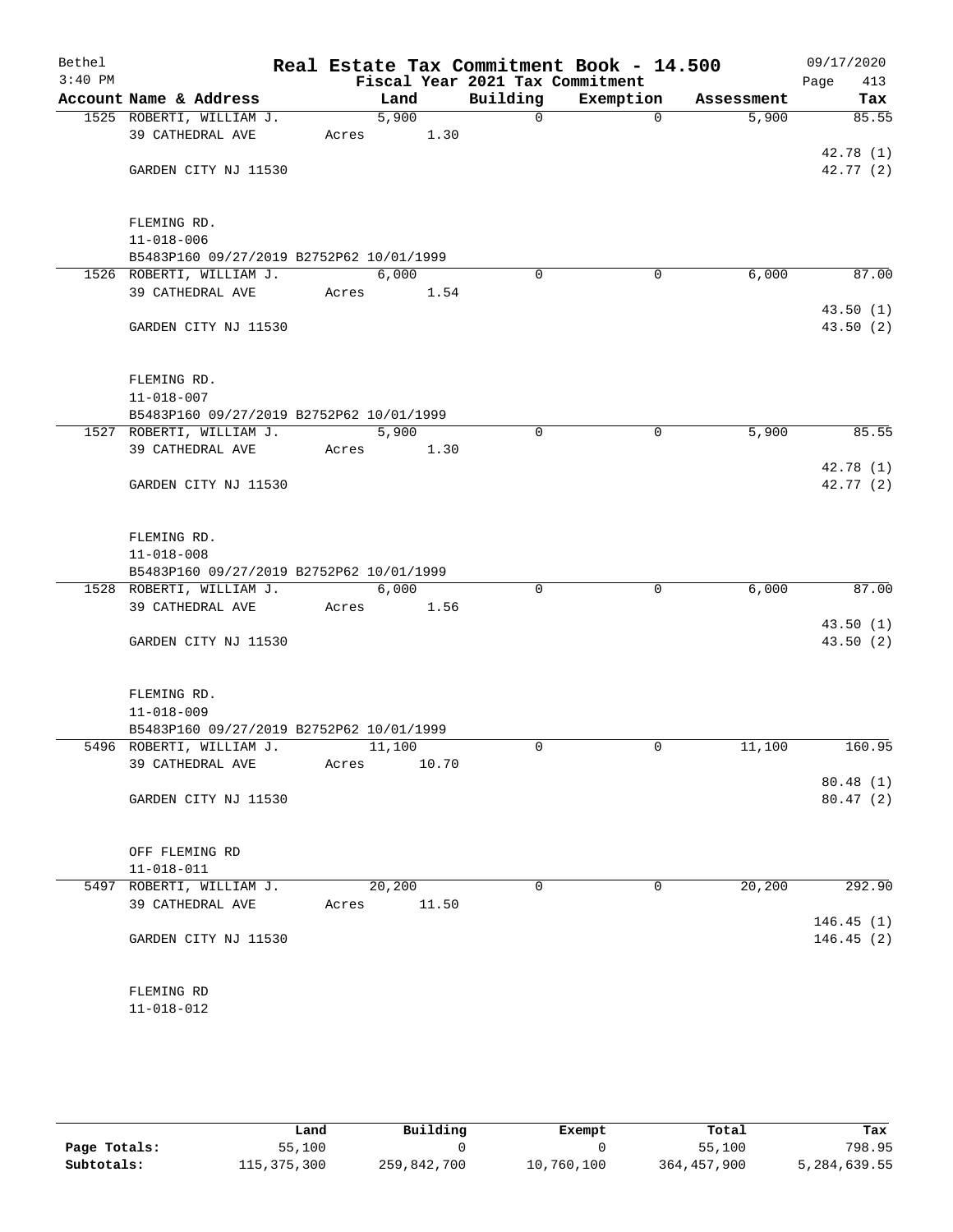| Bethel    |                                                                   | Real Estate Tax Commitment Book - 14.500 |          |                   |            | 09/17/2020                 |
|-----------|-------------------------------------------------------------------|------------------------------------------|----------|-------------------|------------|----------------------------|
| $3:40$ PM |                                                                   | Fiscal Year 2021 Tax Commitment          |          |                   |            | 414<br>Page                |
|           | Account Name & Address                                            | Land                                     | Building | Exemption         | Assessment | Tax                        |
|           | 2757 ROBERTS POULTRY FARM                                         | 79,900                                   | 310,800  | $\Omega$          | 390,700    | 5,665.15                   |
|           | 740 MAYVILLE ROAD                                                 | 72.60<br>Acres                           |          |                   |            |                            |
|           | BETHEL ME 04217                                                   |                                          |          |                   |            | 2,832.58(1)<br>2,832.57(2) |
|           |                                                                   |                                          |          |                   |            |                            |
|           | 6 EMERY RD.<br>$18 - 016$                                         |                                          |          |                   |            |                            |
|           | 2760 ROBERTS POULTRY FARM                                         | 2,400                                    | 0        | $\mathbf 0$       | 2,400      | 34.80                      |
|           | 740 MAYVILLE ROAD                                                 | 2.30<br>Acres                            |          |                   |            |                            |
|           | BETHEL ME 04217                                                   |                                          |          |                   |            | 17.40(1)<br>17.40(2)       |
|           | RTE <sub>2</sub>                                                  |                                          |          |                   |            |                            |
|           | $18 - 018 - 001$                                                  |                                          |          |                   |            |                            |
|           | 2762 ROBERTS POULTRY FARM                                         | 7,800                                    | 0        | $\mathbf 0$       | 7,800      | 113.10                     |
|           | 740 MAYVILLE ROAD                                                 | 14.00<br>Acres                           |          |                   |            |                            |
|           |                                                                   |                                          |          |                   |            | 56.55(1)                   |
|           | BETHEL ME 04217                                                   |                                          |          |                   |            | 56.55(2)                   |
|           | RTE 2 S/S                                                         |                                          |          |                   |            |                            |
|           | $18 - 019$                                                        |                                          |          |                   |            |                            |
|           | 2977 ROBERTS POULTRY FARM                                         | 1,600                                    | 0        | 0                 | 1,600      | 23.20                      |
|           | 740 MAYVILLE ROAD                                                 | 3.00<br>Acres                            |          |                   |            |                            |
|           |                                                                   |                                          |          |                   |            | 11.60(1)                   |
|           | BETHEL ME 04217                                                   |                                          |          |                   |            | 11.60(2)                   |
|           | RTE 2 N/S                                                         |                                          |          |                   |            |                            |
|           | $22 - 005 - 001 - 002$                                            |                                          |          |                   |            |                            |
|           | 437 ROBERTS, DAVID                                                | 47,200                                   | 108,200  | $\mathbf 0$       | 155,400    | 2, 253.30                  |
|           | PO BOX 673                                                        | 8.30<br>Acres                            |          |                   |            |                            |
|           |                                                                   |                                          |          |                   |            | 1, 126.65(1)               |
|           | BETHEL ME 04217                                                   |                                          |          |                   |            | 1, 126.65(2)               |
|           | 41 HALL RD.                                                       |                                          |          |                   |            |                            |
|           | $07 - 002.001$                                                    |                                          |          |                   |            |                            |
|           | B2561P93 05/20/1998 B2018P241 B489P191 01/11/3194                 |                                          |          |                   |            |                            |
|           | 3632 ROBERTS, DIANE L                                             | 38,700                                   | 167,900  | 25,000            | 181,600    | 2,633.20                   |
|           | KNIGHT, KNIGHT, STACY                                             | 1.10<br>Acres                            |          | 01 Homestead (HM) |            |                            |
|           | 5814A BENNETT COURT                                               |                                          |          |                   |            | 1,316.60(1)<br>1,316.60(2) |
|           | JB ANDREWS MD 20762                                               |                                          |          |                   |            |                            |
|           | 4 BOB'S WAY                                                       |                                          |          |                   |            |                            |
|           | $27 - 036 - 002 - 002$                                            |                                          |          |                   |            |                            |
|           | B5415P678 07/02/2018 B5333P424 03/03/2017 B2901P325<br>01/19/2001 |                                          |          |                   |            |                            |

|              | Land        | Building      | Exempt     | Total       | Tax          |
|--------------|-------------|---------------|------------|-------------|--------------|
| Page Totals: | L77,600     | 586,900       | 25,000     | 739,500     | 10,722.75    |
| Subtotals:   | 115,552,900 | 260, 429, 600 | 10,785,100 | 365,197,400 | 5,295,362.30 |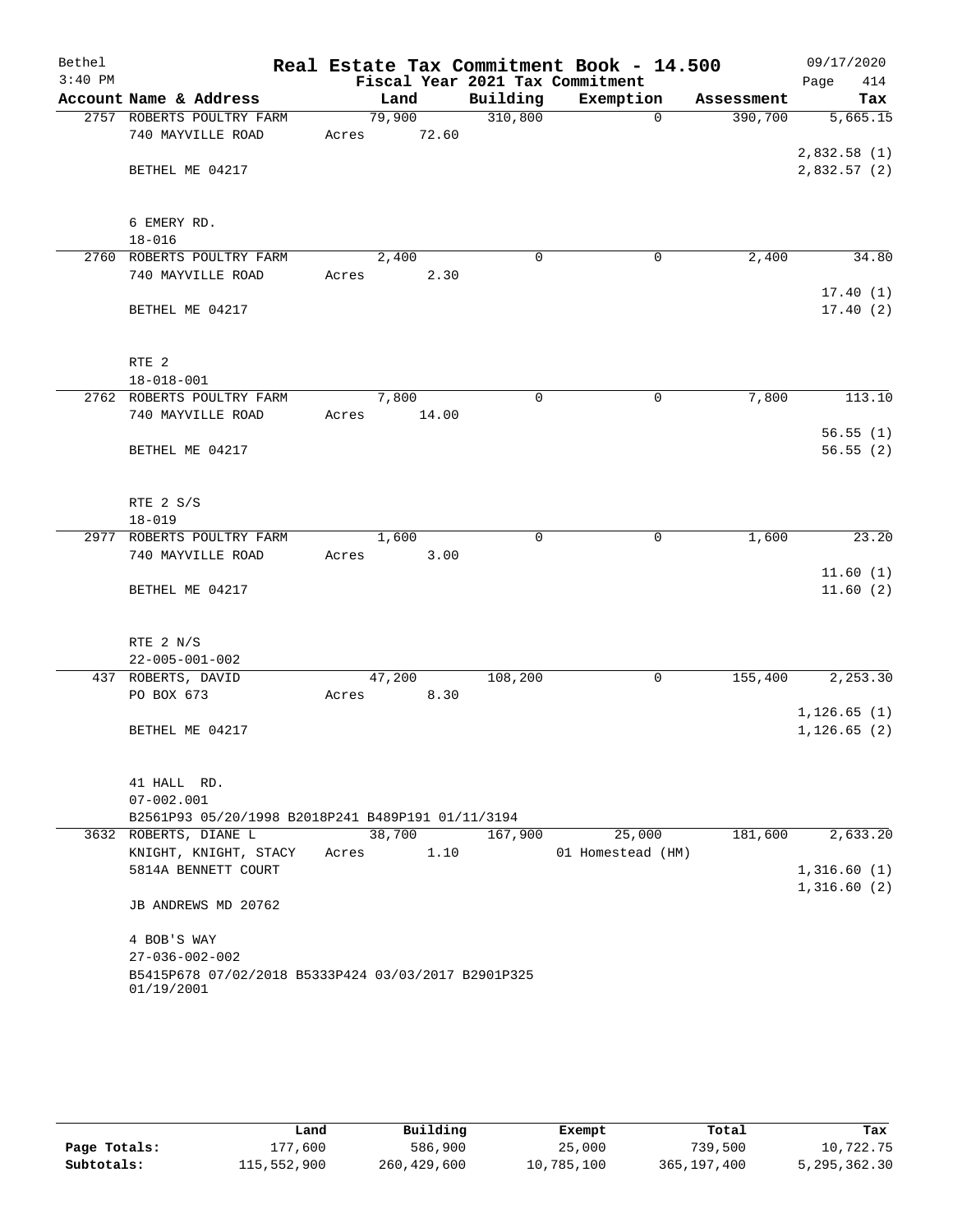| Bethel    |                                          |                                              |       |        |       | Real Estate Tax Commitment Book - 14.500 |                   |            | 09/17/2020             |
|-----------|------------------------------------------|----------------------------------------------|-------|--------|-------|------------------------------------------|-------------------|------------|------------------------|
| $3:40$ PM |                                          |                                              |       |        |       | Fiscal Year 2021 Tax Commitment          |                   |            | Page<br>415            |
|           |                                          | Account Name & Address                       |       | Land   |       | Building                                 | Exemption         | Assessment | Tax                    |
|           |                                          | 1274 ROBERTS, GREGG T                        |       | 18,500 |       | 60,000                                   | $\Omega$          | 78,500     | 1,138.25               |
|           | ROBERTS, DAWN M<br><b>48 BUTTERS ROW</b> |                                              | Acres |        | 0.17  |                                          |                   |            | 569.13(1)              |
|           |                                          |                                              |       |        |       |                                          |                   |            | 569.12(2)              |
|           |                                          | WILMINGTON MA 01887                          |       |        |       |                                          |                   |            |                        |
|           |                                          | 125 WEST BETHEL RD.                          |       |        |       |                                          |                   |            |                        |
|           | $07 - 076$                               |                                              |       |        |       |                                          |                   |            |                        |
| 2562      | ROBERTS, HOLLY                           | B3687P204 03/11/2005                         |       | 29,100 |       | 300,300                                  | 25,000            | 304,400    | 4,413.80               |
|           |                                          | 2011 INTERVALE RD.                           | Acres |        | 0.73  |                                          | 01 Homestead (HM) |            |                        |
|           |                                          |                                              |       |        |       |                                          |                   |            | 2,206.90(1)            |
|           | BETHEL ME 04217                          |                                              |       |        |       |                                          |                   |            | 2, 206.90(2)           |
|           | 17 HOLLY PLACE                           |                                              |       |        |       |                                          |                   |            |                        |
|           | $15 - 016 - 015$                         |                                              |       |        |       |                                          |                   |            |                        |
|           |                                          | B3593P169 09/23/2004 B2719P40                |       |        |       |                                          |                   |            |                        |
|           |                                          | 2563 ROBERTS, HOLLY J                        |       | 32,600 |       | 11,200                                   | 0                 | 43,800     | 635.10                 |
|           |                                          | 2011 INTERVALE ROAD                          | Acres |        | 1.00  |                                          |                   |            |                        |
|           | BETHEL ME 04217                          |                                              |       |        |       |                                          |                   |            | 317.55(1)<br>317.55(2) |
|           |                                          |                                              |       |        |       |                                          |                   |            |                        |
|           | 11 HOLLY PLACE                           |                                              |       |        |       |                                          |                   |            |                        |
|           | $15 - 016$                               |                                              |       |        |       |                                          |                   |            |                        |
|           |                                          | B3888P11 02/14/2006 B2719P40                 |       | 30,000 |       | 60,200                                   | 0                 | 90,200     | 1,307.90               |
|           |                                          | 4752 ROBERTS, HOLLY J<br>2011 INTERVALE ROAD | Acres |        | 0.50  |                                          |                   |            |                        |
|           |                                          |                                              |       |        |       |                                          |                   |            | 653.95(1)              |
|           | BETHEL ME 04217                          |                                              |       |        |       |                                          |                   |            | 653.95(2)              |
|           |                                          | 920 WALKERS MILLS RD                         |       |        |       |                                          |                   |            |                        |
|           | $04 - 037 - 002$                         |                                              |       |        |       |                                          |                   |            |                        |
|           |                                          | B4601P15 06/23/2010 B3736P186 06/10/2005     |       |        |       |                                          |                   |            |                        |
|           |                                          | 1389 ROBERTS, RICHARD F                      |       | 40,900 |       | 0                                        | 0                 | 40,900     | 593.05                 |
|           |                                          | ROBERTS, CHERYL T                            | Acres |        | 1.90  |                                          |                   |            |                        |
|           | 99 BAILEY RD                             |                                              |       |        |       |                                          |                   |            | 296.53(1)              |
|           |                                          |                                              |       |        |       |                                          |                   |            | 296.52 (2)             |
|           |                                          | BETHEL ME 04217                              |       |        |       |                                          |                   |            |                        |
|           | <b>BAILEY RD</b>                         |                                              |       |        |       |                                          |                   |            |                        |
|           | $08 - 055 - 009$                         |                                              |       |        |       |                                          |                   |            |                        |
|           |                                          | B5300P275 08/24/2016 B1482P205 06/09/1987    |       |        |       |                                          |                   |            |                        |
|           |                                          | 1345 ROBERTSON, DENNIS                       |       | 59,600 |       | $\Omega$                                 | $\Omega$          | 59,600     | 864.20                 |
|           |                                          | 104 BEACON CREST                             | Acres |        | 50.00 |                                          |                   |            |                        |
|           |                                          |                                              |       |        |       |                                          |                   |            | 432.10(1)              |
|           | NEWNAN GA 30265                          |                                              |       |        |       |                                          |                   |            | 432.10 (2)             |
|           |                                          | CHANDLER HILL E/S                            |       |        |       |                                          |                   |            |                        |
|           | $08 - 040$                               |                                              |       |        |       |                                          |                   |            |                        |
|           |                                          | B658P35 07/18/1966                           |       |        |       |                                          |                   |            |                        |
|           |                                          |                                              |       |        |       |                                          |                   |            |                        |
|           |                                          |                                              |       |        |       |                                          |                   |            |                        |

|              | Land        | Building    | Exempt     | Total       | Tax          |
|--------------|-------------|-------------|------------|-------------|--------------|
| Page Totals: | 210,700     | 431,700     | 25,000     | 617,400     | 8,952.30     |
| Subtotals:   | 115,763,600 | 260,861,300 | 10,810,100 | 365,814,800 | 5,304,314.60 |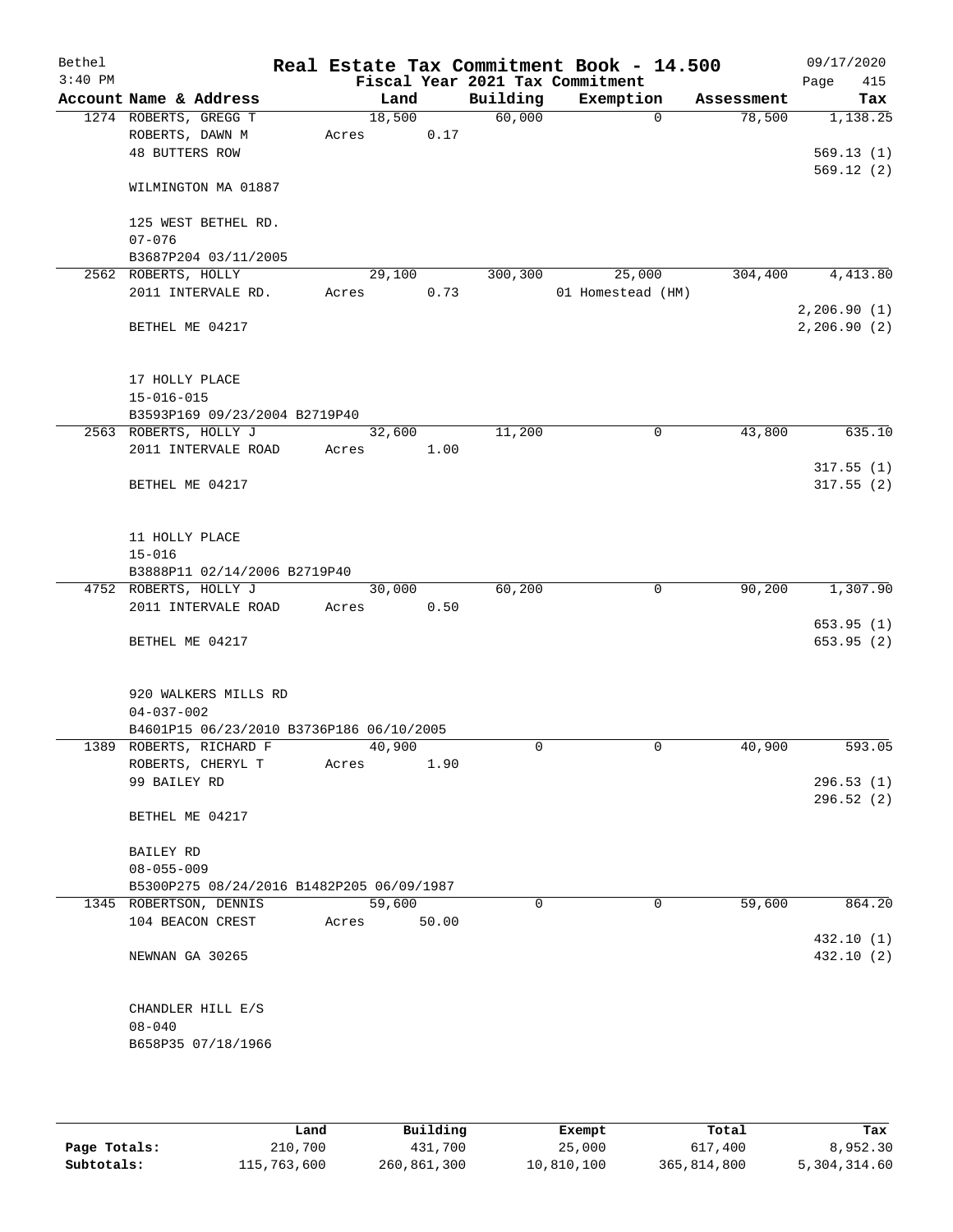| Bethel<br>$3:40$ PM |                                                                  |                 |      |          | Real Estate Tax Commitment Book - 14.500<br>Fiscal Year 2021 Tax Commitment |            | 09/17/2020<br>Page<br>416 |
|---------------------|------------------------------------------------------------------|-----------------|------|----------|-----------------------------------------------------------------------------|------------|---------------------------|
|                     | Account Name & Address                                           | Land            |      | Building | Exemption                                                                   | Assessment | Tax                       |
|                     | 4716 ROBINSON, ANDREW A                                          | 45,600          |      | 233,300  | 0                                                                           | 278,900    | 4,044.05                  |
|                     | ROBINSON, LISA W                                                 | Acres           | 1.97 |          |                                                                             |            |                           |
|                     | 6 TERRACE DRIVE                                                  |                 |      |          |                                                                             |            | 2,022.03(1)               |
|                     |                                                                  |                 |      |          |                                                                             |            | 2,022.02(2)               |
|                     | BARRINGTON RI 02806                                              |                 |      |          |                                                                             |            |                           |
|                     | 68 SWAN HILL ROAD                                                |                 |      |          |                                                                             |            |                           |
|                     | $22 - 029 - 011$                                                 |                 |      |          |                                                                             |            |                           |
|                     | B4357P171 09/29/2008 B3836P328 11/08/2005                        |                 |      |          |                                                                             |            |                           |
|                     | 3686 ROBINSON, DANIEL G                                          | 33,500          |      | 144,700  | 25,000                                                                      | 153,200    | 2,221.40                  |
|                     | ROBINSON, JESSICA                                                | Acres           | 0.69 |          | 01 Homestead (HM)                                                           |            |                           |
|                     | 6 LIBERTY LANE                                                   |                 |      |          |                                                                             |            | 1,110.70(1)               |
|                     | BETHEL ME 04217                                                  |                 |      |          |                                                                             |            | 1,110.70(2)               |
|                     | 6 LIBERTY LANE                                                   |                 |      |          |                                                                             |            |                           |
|                     | $28 - 029$                                                       |                 |      |          |                                                                             |            |                           |
|                     | B5446P693 12/21/2018 B5125P36 06/11/2014 B3537P220<br>06/23/2004 |                 |      |          |                                                                             |            |                           |
|                     | 4722 ROBINSON, LEONARD B                                         | 66,300          |      | 214,500  | 0                                                                           | 280,800    | 4,071.60                  |
|                     | ROBINSON, KAREN H                                                | Acres           | 2.04 |          |                                                                             |            |                           |
|                     | 174 GRAY ST.                                                     |                 |      |          |                                                                             |            | 2,035.80(1)               |
|                     |                                                                  |                 |      |          |                                                                             |            | 2,035.80(2)               |
|                     | NORTH ANDOVER MA 01845                                           |                 |      |          |                                                                             |            |                           |
|                     | 50 DEER VIEW RD.<br>$12 - 073 - 004$                             |                 |      |          |                                                                             |            |                           |
|                     | B5019P225 08/02/2013 B3890P144 02/21/2006                        |                 |      |          |                                                                             |            |                           |
|                     |                                                                  |                 |      |          | 0                                                                           |            |                           |
|                     | 1571 ROCHEFORT, DAVID R                                          | 43,200          |      | 120,000  |                                                                             | 163,200    | 2,366.40                  |
|                     | ROCHEFORT, SUZANNE                                               | Acres           | 1.00 |          |                                                                             |            |                           |
|                     | 55 LITTLETON ROAD, UNIT<br>1B                                    |                 |      |          |                                                                             |            | 1,183.20(1)               |
|                     |                                                                  |                 |      |          |                                                                             |            | 1,183.20(2)               |
|                     | AYER MA 01432                                                    |                 |      |          |                                                                             |            |                           |
|                     |                                                                  |                 |      |          |                                                                             |            |                           |
|                     |                                                                  |                 |      |          |                                                                             |            |                           |
|                     | 23 OAK DRIVE                                                     |                 |      |          |                                                                             |            |                           |
|                     | $11 - 042 - 005$                                                 |                 |      |          |                                                                             |            |                           |
|                     | B2211P297 04/05/1995                                             |                 |      |          |                                                                             |            |                           |
|                     | 5109 ROCHELEAU, MATHIEU &                                        | 40,800          |      | 0        | $\Omega$                                                                    | 40,800     | 591.60                    |
|                     | SUZANNE                                                          |                 |      |          |                                                                             |            |                           |
|                     | 23 OYSTER SHELL LANE Acres 1.60                                  |                 |      |          |                                                                             |            |                           |
|                     |                                                                  |                 |      |          |                                                                             |            | 295.80(1)                 |
|                     | EAST FALMOUTH MA 02536                                           |                 |      |          |                                                                             |            | 295.80(2)                 |
|                     |                                                                  |                 |      |          |                                                                             |            |                           |
|                     |                                                                  |                 |      |          |                                                                             |            |                           |
|                     | WINTERPARK                                                       |                 |      |          |                                                                             |            |                           |
|                     | $01 - 010 - 006$                                                 |                 |      |          |                                                                             |            |                           |
|                     | B5459P973 04/25/2019 B5452P553 02/22/2019 B3962P119              |                 |      |          |                                                                             |            |                           |
|                     | 3763 ROCKETT, GRAEME A                                           | 121,400 620,500 |      |          | 15,000 726,900 10,540.05                                                    |            |                           |
|                     | 164 BRADLEE STREET                                               | Acres 168.00    |      |          | 69 SOLAR EXTENSIVE                                                          |            |                           |
|                     |                                                                  |                 |      |          |                                                                             |            | 5,270.03(1)               |
|                     | SWAMPSCOTT MA 01907                                              |                 |      |          |                                                                             |            | 5,270.02(2)               |
|                     |                                                                  |                 |      |          |                                                                             |            |                           |
|                     |                                                                  |                 |      |          |                                                                             |            |                           |
|                     | 287 TARA WAY                                                     |                 |      |          |                                                                             |            |                           |
|                     | $15 - 021 - 004$                                                 |                 |      |          |                                                                             |            |                           |
|                     | B5213P620 03/20/2015 B3443P90 12/24/2003 B3234P30                |                 |      |          |                                                                             |            |                           |
|                     |                                                                  |                 |      |          |                                                                             |            |                           |
|                     |                                                                  |                 |      |          |                                                                             |            |                           |

|              | Land        | Building    | Exempt     | Total       | Tax          |
|--------------|-------------|-------------|------------|-------------|--------------|
| Page Totals: | 350,800     | 1,333,000   | 40,000     | 1,643,800   | 23,835.10    |
| Subtotals:   | 116,114,400 | 262,194,300 | 10,850,100 | 367,458,600 | 5,328,149.70 |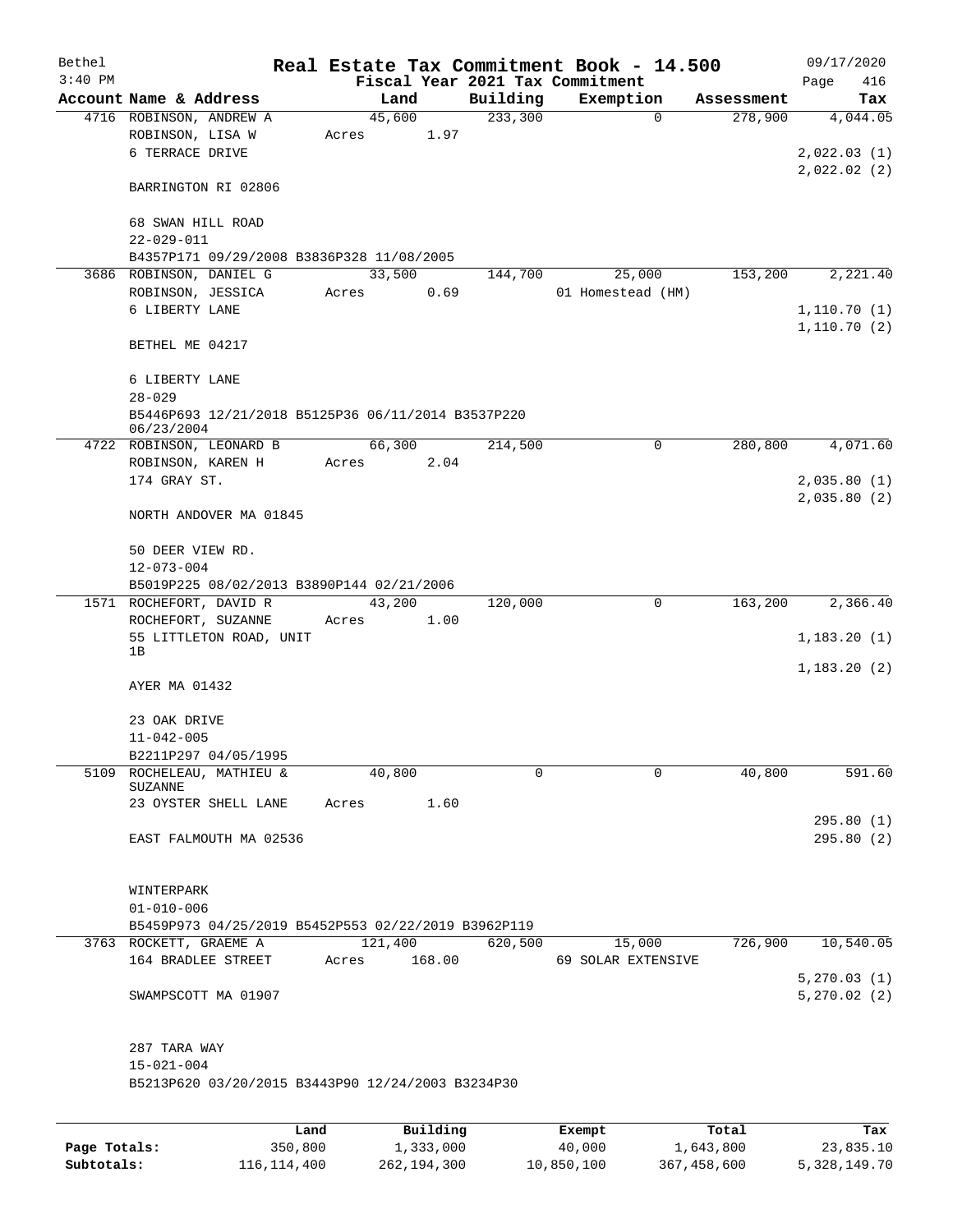| Bethel    |                                                                  |        |      |          | Real Estate Tax Commitment Book - 14.500 |            | 09/17/2020  |
|-----------|------------------------------------------------------------------|--------|------|----------|------------------------------------------|------------|-------------|
| $3:40$ PM |                                                                  |        |      |          | Fiscal Year 2021 Tax Commitment          |            | Page<br>417 |
|           | Account Name & Address                                           | Land   |      | Building | Exemption                                | Assessment | Tax         |
|           | 281 RODERICK, HEATHER A                                          | 26,100 |      | 124,200  | 25,000                                   | 125,300    | 1,816.85    |
|           | 134 MCCRILLIS BROOK RD                                           | Acres  | 1.00 |          | 01 Homestead (HM)                        |            |             |
|           |                                                                  |        |      |          |                                          |            | 908.43(1)   |
|           | BRYANT POND ME 04219                                             |        |      |          |                                          |            | 908.42(2)   |
|           | 134 MCCRILLIS BROOK RD.<br>$04 - 090 - 001$                      |        |      |          |                                          |            |             |
|           | B5075P36 12/19/2013 B5014P219 07/25/2013 B3548P260<br>07/08/2004 |        |      |          |                                          |            |             |
|           | 5245 RODRIGUES, GERRICK J                                        | 52,800 |      | 309,200  | $\Omega$                                 | 362,000    | 5,249.00    |
|           | RODRIGUES, LAURIE-SUE                                            | Acres  | 1.00 |          |                                          |            |             |
|           | 11 GRANT RD.                                                     |        |      |          |                                          |            | 2,624.50(1) |
|           |                                                                  |        |      |          |                                          |            | 2,624.50(2) |
|           | MARBLEHEAD MA 01945                                              |        |      |          |                                          |            |             |
|           | 26 QUAIL RUN                                                     |        |      |          |                                          |            |             |
|           | $09 - 006 - 006 - 002$                                           |        |      |          |                                          |            |             |
|           | B5312P528 10/26/2016 B4705P62 03/29/2011 B12P4549<br>08/14/2009  |        |      |          |                                          |            |             |
|           | 2578 RODRIGUES, RAYMOND JR                                       | 17,800 |      | $\Omega$ | 0                                        | 17,800     | 258.10      |
|           | RODRIGUES, ADELINE                                               | Acres  | 0.55 |          |                                          |            |             |
|           | 55 BEACH RD.                                                     |        |      |          |                                          |            | 129.05(1)   |
|           | BRISTOL RI 02809                                                 |        |      |          |                                          |            | 129.05(2)   |
|           | 4 ASPEN DRIVE                                                    |        |      |          |                                          |            |             |
|           | $15 - 016 - 003$                                                 |        |      |          |                                          |            |             |
|           | B2363P242                                                        |        |      |          |                                          |            |             |
|           | 2579 RODRIGUES, RAYMOND JR                                       | 17,000 |      | 0        | 0                                        | 17,000     | 246.50      |
|           | RODRIGUES, ADELINE                                               | Acres  | 0.50 |          |                                          |            |             |
|           | 55 BEACH RD.                                                     |        |      |          |                                          |            | 123.25(1)   |
|           | BRISTOL RI 02809                                                 |        |      |          |                                          |            | 123.25(2)   |
|           | BALSAM ROAD                                                      |        |      |          |                                          |            |             |
|           | $15 - 016 - 004$                                                 |        |      |          |                                          |            |             |
|           | B2363P242                                                        |        |      |          |                                          |            |             |
|           | 4853 ROGACHEVSKY, YAKOV                                          | 33,600 |      | 67,300   | 0                                        | 100,900    | 1,463.05    |
|           | ROGACHEVSKY, JULIA                                               |        |      |          |                                          |            |             |
|           | 406 PARADISE RD. APT.                                            |        |      |          |                                          |            | 731.53(1)   |
|           | 3N                                                               |        |      |          |                                          |            | 731.52 (2)  |
|           | SWAMPSCOTT MA 01907<br>1367                                      |        |      |          |                                          |            |             |
|           | 26 CHERRY LANE                                                   |        |      |          |                                          |            |             |
|           | $22 - 002 - 001 - 046$                                           |        |      |          |                                          |            |             |
|           | B3952P121 06/09/2006                                             |        |      |          |                                          |            |             |

|              | Land        | Building    | Exempt     | Total       | Tax          |
|--------------|-------------|-------------|------------|-------------|--------------|
| Page Totals: | 147,300     | 500,700     | 25,000     | 623,000     | 9,033.50     |
| Subtotals:   | 116,261,700 | 262,695,000 | 10,875,100 | 368,081,600 | 5,337,183.20 |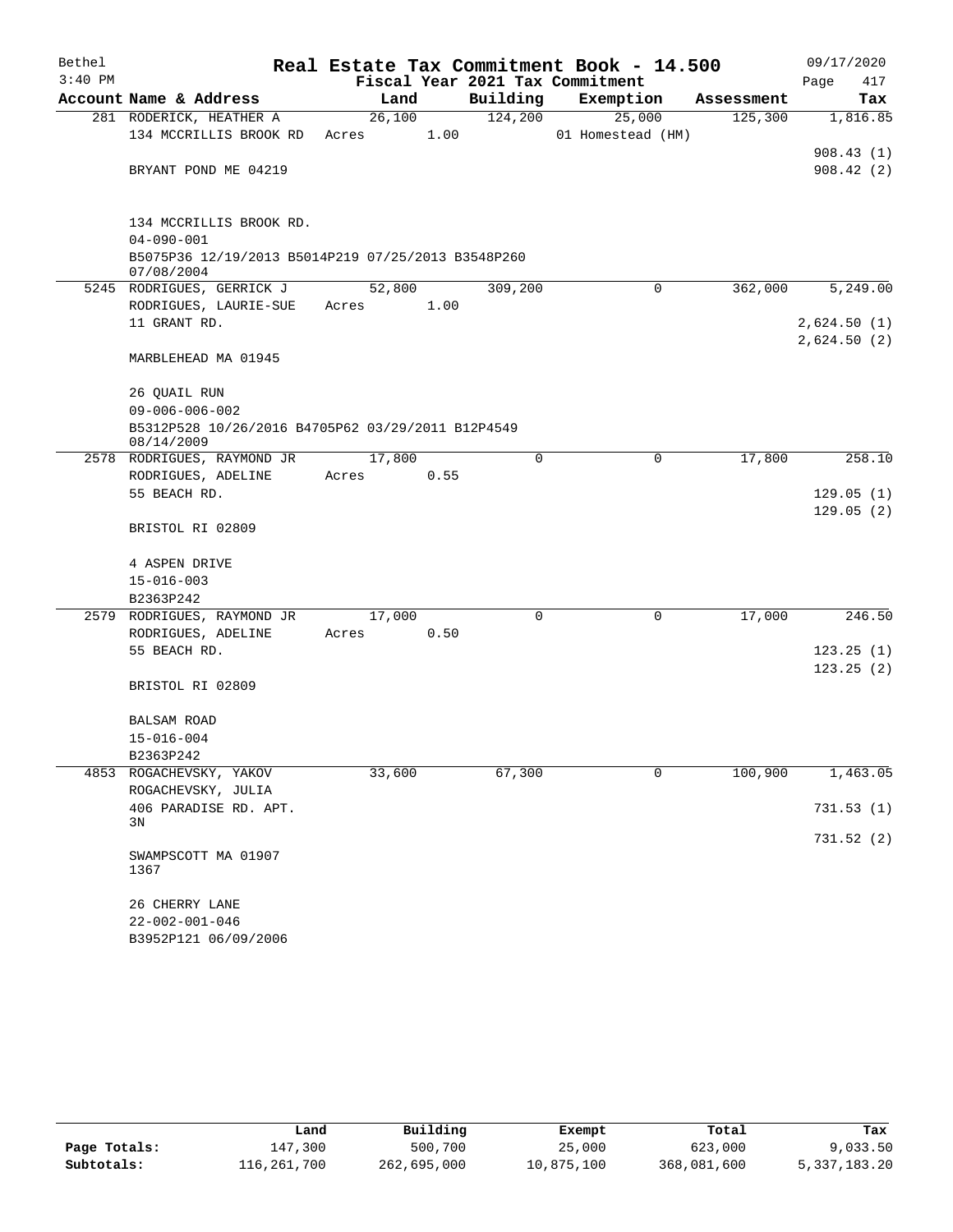| Bethel       |                                                                                |       |                |          | Real Estate Tax Commitment Book - 14.500 |             | 09/17/2020                  |
|--------------|--------------------------------------------------------------------------------|-------|----------------|----------|------------------------------------------|-------------|-----------------------------|
| $3:40$ PM    |                                                                                |       |                |          | Fiscal Year 2021 Tax Commitment          |             | Page<br>418                 |
|              | Account Name & Address                                                         |       | Land           | Building | Exemption                                | Assessment  | Tax                         |
|              | 2770 ROGERS, BARBARA,<br>TRUSTEE                                               |       | 58,300         | 100, 300 | $\mathbf 0$                              | 158,600     | 2,299.70                    |
|              | ROGERS, BARBARA REV<br>TRUST                                                   | Acres | 0.85           |          |                                          |             |                             |
|              | 9 EYPPER RD                                                                    |       |                |          |                                          |             | 1,149.85(1)<br>1, 149.85(2) |
|              | BETHEL ME 04217                                                                |       |                |          |                                          |             |                             |
|              | 9 EYPPER RD.                                                                   |       |                |          |                                          |             |                             |
|              | $18 - 026$<br>B5404P419 04/26/2018 B1714P332 02/20/1990 B1550P31<br>03/02/1988 |       |                |          |                                          |             |                             |
|              | 3383 ROGOWSKY, MARCIA L                                                        |       | 52,700         | 75,400   | 0                                        | 128,100     | 1,857.45                    |
|              | ROGOWSKY, ROBERT J                                                             | Acres | 0.38           |          |                                          |             |                             |
|              | 14 PEACH DRIVE                                                                 |       |                |          |                                          |             | 928.73 (1)                  |
|              | NASHUA NH 03060                                                                |       |                |          |                                          |             | 928.72 (2)                  |
|              | 42 VERNON ST.                                                                  |       |                |          |                                          |             |                             |
|              | $25 - 205$                                                                     |       |                |          |                                          |             |                             |
|              | B5134P139 07/03/2014 B1336P249 02/07/1995                                      |       |                |          |                                          |             |                             |
|              | 3683 ROLFE, PHILIPPE E<br>18 FLAT ROAD                                         | Acres | 37,300<br>0.68 | 55,200   | 25,000<br>01 Homestead (HM)              | 67,500      | 978.75                      |
|              |                                                                                |       |                |          |                                          |             | 489.38 (1)                  |
|              | BETHEL ME 04217                                                                |       |                |          |                                          |             | 489.37 (2)                  |
|              |                                                                                |       |                |          |                                          |             |                             |
|              | 18 FLAT RD                                                                     |       |                |          |                                          |             |                             |
|              | $28 - 026$                                                                     |       |                |          |                                          |             |                             |
|              | B3742P259 05/25/2005                                                           |       |                |          |                                          |             |                             |
|              | 5102 ROLLER, CRAIG                                                             |       | 34,500         | 363,500  | 0                                        | 398,000     | 5,771.00                    |
|              | ROLLER, KELLY                                                                  | Acres | 2.13           |          |                                          |             |                             |
|              | 9 BITTERSWEET LANE                                                             |       |                |          |                                          |             | 2,885.50(1)<br>2,885.50(2)  |
|              | SOUTH HAMILTON MA 01982                                                        |       |                |          |                                          |             |                             |
|              | 33 HEMLOCK RIDGE DRIVE                                                         |       |                |          |                                          |             |                             |
|              | 12-045-011<br>B5439P187 10/26/2018 B5292P692 07/18/2016 B3835P114              |       |                |          |                                          |             |                             |
|              | 11/07/2005                                                                     |       |                |          |                                          |             |                             |
|              | 2568 ROMAN, JERRY S.                                                           |       | 25,600         | 142,200  | $\mathbf 0$                              | 167,800     | 2,433.10                    |
|              | PO BOX 1155                                                                    | Acres | 0.50           |          |                                          |             |                             |
|              |                                                                                |       |                |          |                                          |             | 1,216.55(1)                 |
|              | BETHEL ME 04217                                                                |       |                |          |                                          |             | 1,216.55(2)                 |
|              | 13 BALSAM ROAD                                                                 |       |                |          |                                          |             |                             |
|              | $15 - 016 - 002$                                                               |       |                |          |                                          |             |                             |
|              | B5494P457 11/25/2019 B4616P184 07/27/2010 B3527P77<br>05/21/2004               |       |                |          |                                          |             |                             |
|              | 1350 ROMANS, CHARLES                                                           |       | 84,400         | 35,600   | 0                                        | 120,000     | 1,740.00                    |
|              | 44 HIDE-A-WAY LANE                                                             | Acres | 48.00          |          |                                          |             |                             |
|              | BETHEL ME 04217                                                                |       |                |          |                                          |             | 870.00 (1)<br>870.00(2)     |
|              | 44 HIDE-A-WAY LANE                                                             |       |                |          |                                          |             |                             |
|              | $08 - 041 - 003 - 008$                                                         |       |                |          |                                          |             |                             |
|              | B4554P93 01/28/2010 B4460P143 06/18/2009 B3150P13                              |       |                |          |                                          |             |                             |
|              |                                                                                | Land  | Building       |          | Exempt                                   | Total       | Tax                         |
| Page Totals: | 292,800                                                                        |       | 772,200        |          | 25,000                                   | 1,040,000   | 15,080.00                   |
| Subtotals:   | 116,554,500                                                                    |       | 263, 467, 200  |          | 10,900,100                               | 369,121,600 | 5, 352, 263.20              |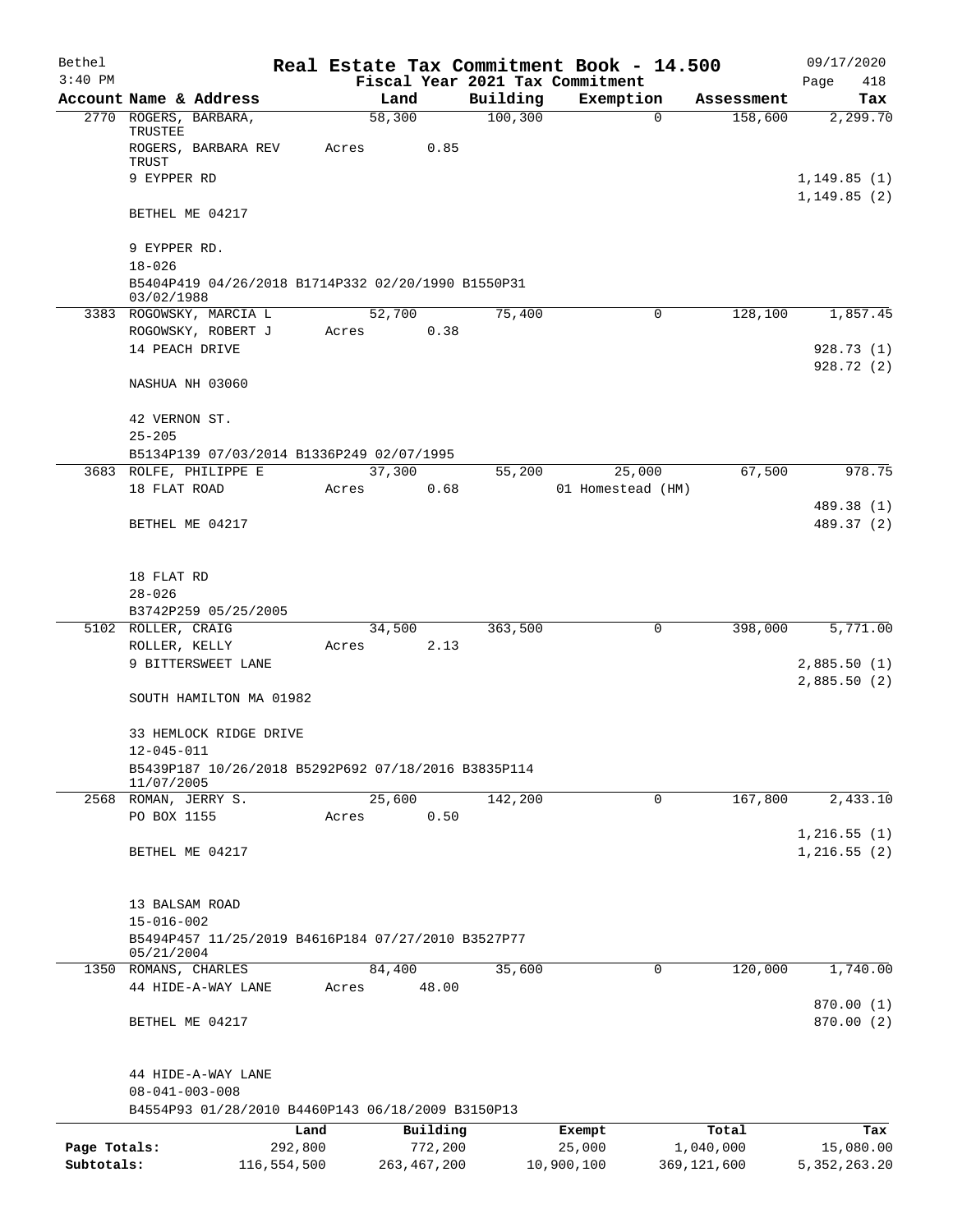| Bethel       |                                                                  |         |                         |          | Real Estate Tax Commitment Book - 14.500 |             |            | 09/17/2020  |
|--------------|------------------------------------------------------------------|---------|-------------------------|----------|------------------------------------------|-------------|------------|-------------|
| $3:40$ PM    |                                                                  |         |                         |          | Fiscal Year 2021 Tax Commitment          |             |            | Page<br>419 |
|              | Account Name & Address                                           |         | Land                    | Building | Exemption                                |             | Assessment | Tax         |
|              | 3795 ROSE, GARY W<br>ROSE, NANCY A                               |         | 62,600<br>2.29<br>Acres |          | $\mathbf 0$                              | $\mathbf 0$ | 62,600     | 907.70      |
|              | 8 RIDGEWAY ROAD                                                  |         |                         |          |                                          |             |            | 453.85(1)   |
|              |                                                                  |         |                         |          |                                          |             |            | 453.85(2)   |
|              | SCARBOROUGH ME 04074                                             |         |                         |          |                                          |             |            |             |
|              | RIDGE ROAD                                                       |         |                         |          |                                          |             |            |             |
|              | $26 - 060 - 013$                                                 |         |                         |          |                                          |             |            |             |
|              | B4066P298 12/19/2006 B3317P128 06/24/2003                        |         |                         |          |                                          |             |            |             |
|              | 1714 ROSE, JAMES                                                 |         | 40,700                  |          | $\Omega$                                 | 0           | 40,700     | 590.15      |
|              | 468 NORTH ROAD                                                   | Acres   | 1.80                    |          |                                          |             |            |             |
|              |                                                                  |         |                         |          |                                          |             |            | 295.08(1)   |
|              | BETHEL ME 04217                                                  |         |                         |          |                                          |             |            | 295.07(2)   |
|              | NORTH RD                                                         |         |                         |          |                                          |             |            |             |
|              | $12 - 061$                                                       |         |                         |          |                                          |             |            |             |
|              | B5278P209 04/26/2016 B729P60 12/02/1971                          |         |                         |          |                                          |             |            |             |
|              | 5291 ROSE, MILLARD A                                             |         | 30,700                  |          | 0                                        | $\mathbf 0$ | 30,700     | 445.15      |
|              | LACEY, ELIZABETH A                                               | Acres   | 3.77                    |          |                                          |             |            |             |
|              | 159 SILVER LEAF WAY                                              |         |                         |          |                                          |             |            | 222.58(1)   |
|              | APT.# 31                                                         |         |                         |          |                                          |             |            |             |
|              | MARLBOROUGH MA 01752                                             |         |                         |          |                                          |             |            | 222.57(2)   |
|              | SECOND ST                                                        |         |                         |          |                                          |             |            |             |
|              | $22 - 029 - 009 - A$                                             |         |                         |          |                                          |             |            |             |
|              | B4781P231 11/08/2011                                             |         |                         |          |                                          |             |            |             |
|              | 1378 ROSENBERG, JASON R                                          |         | 50,200                  | 268,300  |                                          | $\mathbf 0$ | 318,500    | 4,618.25    |
|              | ROSENBERG, ANGELA M                                              | Acres   | 1.75                    |          |                                          |             |            |             |
|              | 138 BAILEY ROAD                                                  |         |                         |          |                                          |             |            | 2,309.13(1) |
|              | BETHEL ME 04217                                                  |         |                         |          |                                          |             |            | 2,309.12(2) |
|              |                                                                  |         |                         |          |                                          |             |            |             |
|              | 138 BAILEY RD                                                    |         |                         |          |                                          |             |            |             |
|              | $08 - 055 - 012$                                                 |         |                         |          |                                          |             |            |             |
|              | B5034P12 09/06/2013 B4637P175 09/24/2010 B2385P146<br>11/06/1996 |         |                         |          |                                          |             |            |             |
|              | 105 ROSS, JOHN J                                                 |         | 36,000                  | 201,800  |                                          | 0           | 237,800    | 3,448.10    |
|              | ROSS, TINA M                                                     |         | 1.13<br>Acres           |          |                                          |             |            |             |
|              | 37 TANANGER RD                                                   |         |                         |          |                                          |             |            | 1,724.05(1) |
|              | PLYMOUTH MA 02360                                                |         |                         |          |                                          |             |            | 1,724.05(2) |
|              | 4 TILSON BURKE RD.                                               |         |                         |          |                                          |             |            |             |
|              | $02 - 025 - 001$                                                 |         |                         |          |                                          |             |            |             |
|              | B4812P340 02/07/2012 B3803P46 09/20/2005                         |         |                         |          |                                          |             |            |             |
| 2720         | ROSSI, JAMES F JR                                                |         | 70,700                  | 148,200  |                                          | 0           | 218,900    | 3,174.05    |
|              | SHERIDAN, ALICE M                                                |         | 1.03<br>Acres           |          |                                          |             |            |             |
|              | 11 BECK STREET                                                   |         |                         |          |                                          |             |            | 1,587.03(1) |
|              |                                                                  |         |                         |          |                                          |             |            | 1,587.02(2) |
|              | NEWBURYPORT MA 01950                                             |         |                         |          |                                          |             |            |             |
|              | 66 WILL VIEW ROAD                                                |         |                         |          |                                          |             |            |             |
|              | $17 - 035 - 008$                                                 |         |                         |          |                                          |             |            |             |
|              | B3420P2 10/17/2003                                               |         |                         |          |                                          |             |            |             |
|              |                                                                  |         |                         |          |                                          |             |            |             |
|              |                                                                  | Land    | Building                |          | Exempt                                   |             | Total      | Tax         |
| Page Totals: |                                                                  | 290,900 | 618,300                 |          | 0                                        |             | 909,200    | 13, 183. 40 |

**Subtotals:** 116,845,400 264,085,500 10,900,100 370,030,800 5,365,446.60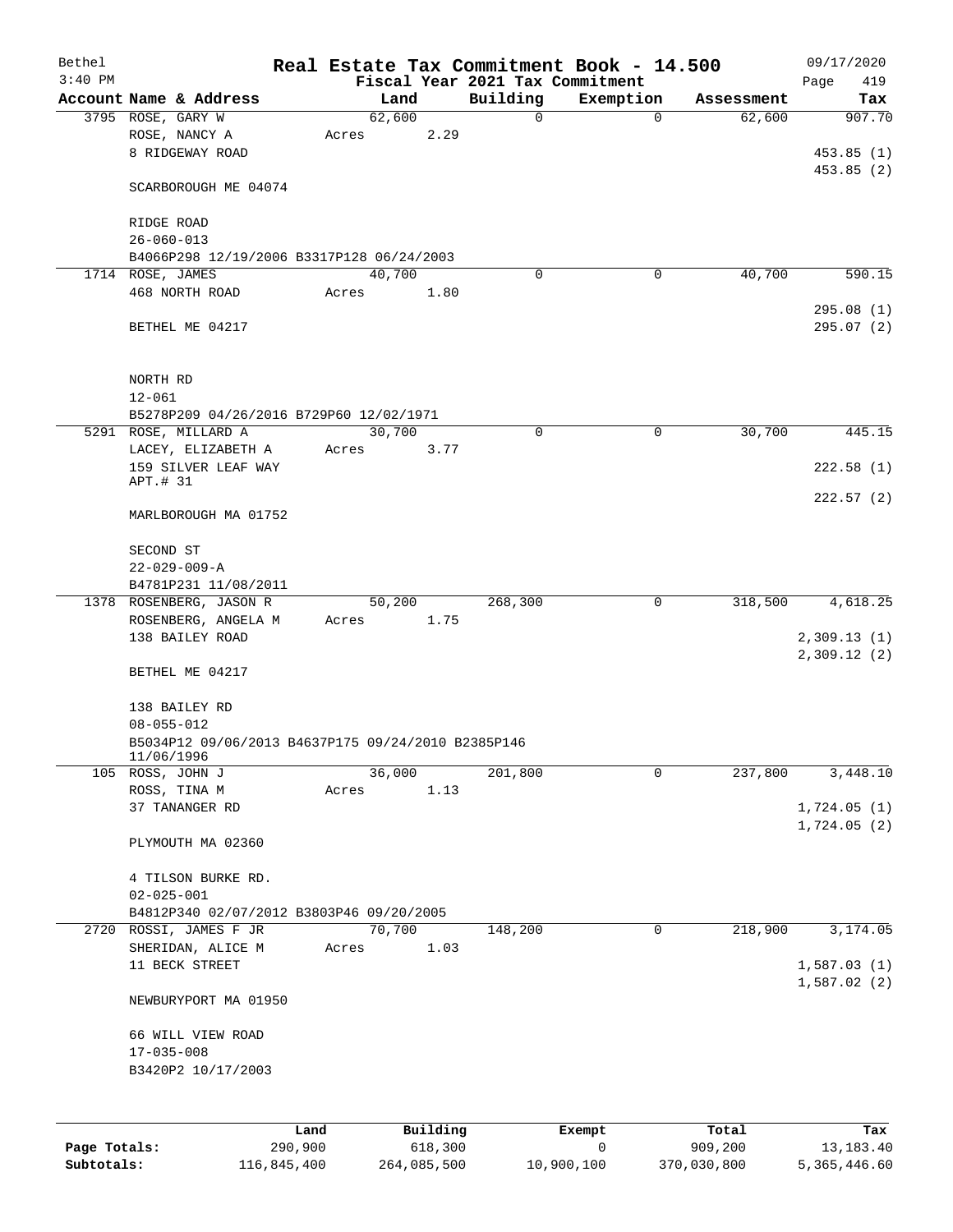| Bethel       |                                                                       |         |        |          |          | Real Estate Tax Commitment Book - 14.500 |            | 09/17/2020             |
|--------------|-----------------------------------------------------------------------|---------|--------|----------|----------|------------------------------------------|------------|------------------------|
| $3:40$ PM    |                                                                       |         |        |          |          | Fiscal Year 2021 Tax Commitment          |            | Page<br>420            |
|              | Account Name & Address                                                |         | Land   |          | Building | Exemption                                | Assessment | Tax                    |
|              | 1612 ROSSI, MARK D                                                    |         | 52,500 |          | 107,900  | $\mathbf 0$                              | 160,400    | 2,325.80               |
|              | ROSSI, JEAN L                                                         | Acres   |        | 3.00     |          |                                          |            |                        |
|              | 8 WILLOWDALE CIRCLE                                                   |         |        |          |          |                                          |            | 1,162.90(1)            |
|              | IPSWICH MA 01938                                                      |         |        |          |          |                                          |            | 1,162.90(2)            |
|              | 28 LOST BROOK RD                                                      |         |        |          |          |                                          |            |                        |
|              | $11 - 070 - 001$                                                      |         |        |          |          |                                          |            |                        |
|              | B4827P313 03/26/2012 B3151P232 08/20/2002                             |         |        |          |          |                                          |            |                        |
|              | 4548 ROSSI, MARK D                                                    |         | 39,000 |          | $\Omega$ | 0                                        | 39,000     | 565.50                 |
|              | ROSSI, JEAN L                                                         | Acres   |        | 1.16     |          |                                          |            |                        |
|              | 8 WILLOWDALE CIRCLE                                                   |         |        |          |          |                                          |            | 282.75 (1)             |
|              | IPSWICH MA 01938                                                      |         |        |          |          |                                          |            | 282.75(2)              |
|              | NORTH RD                                                              |         |        |          |          |                                          |            |                        |
|              | $11 - 070 - 003$                                                      |         |        |          |          |                                          |            |                        |
|              | B5261P559 12/31/2015 B4549P143 01/12/2010 B3348P305<br>08/06/2003     |         |        |          |          |                                          |            |                        |
|              | 1457 ROTHROCK, STEVEN H                                               |         | 35,000 |          | 61,000   | 0                                        | 96,000     | 1,392.00               |
|              | ROTHROCK, EILEEN                                                      | Acres   |        | 2.53     |          |                                          |            |                        |
|              | 619 EAST BETHEL RD                                                    |         |        |          |          |                                          |            | 696.00(1)              |
|              | BETHEL ME 04217                                                       |         |        |          |          |                                          |            | 696.00 (2)             |
|              |                                                                       |         |        |          |          |                                          |            |                        |
|              | 619 EAST BETHEL RD.<br>$09 - 034$                                     |         |        |          |          |                                          |            |                        |
|              | B4560P342 02/18/2010 B4427P212 04/09/2009 B1900P247                   |         |        |          |          |                                          |            |                        |
|              | 2472 ROVALDI, CHRISTOPHER                                             |         | 37,100 |          | 118,900  | $\mathbf 0$                              | 156,000    | 2,262.00               |
|              | 24 ORCHARD ROAD                                                       | Acres   |        | 0.91     |          |                                          |            |                        |
|              |                                                                       |         |        |          |          |                                          |            | 1, 131.00(1)           |
|              | SWAMPSCOTT MA 01907                                                   |         |        |          |          |                                          |            | 1, 131.00(2)           |
|              |                                                                       |         |        |          |          |                                          |            |                        |
|              | 273 CHANDLER HILL                                                     |         |        |          |          |                                          |            |                        |
|              | $14 - 003 - 002$                                                      |         |        |          |          |                                          |            |                        |
|              | B3744P56 06/17/2005                                                   |         |        |          |          |                                          |            |                        |
|              | 4688 ROVALDI, CHRISTOPHER R                                           |         | 46,100 |          | 159,100  | 0                                        | 205,200    | 2,975.40               |
|              | 24 ORCHARD RD.                                                        | Acres   |        | 2.31     |          |                                          |            |                        |
|              |                                                                       |         |        |          |          |                                          |            | 1,487.70(1)            |
|              | SWAMPSCOTT MA 01907                                                   |         |        |          |          |                                          |            | 1,487.70(2)            |
|              |                                                                       |         |        |          |          |                                          |            |                        |
|              | 82 BROOK RD<br>$13 - 022 - 010$                                       |         |        |          |          |                                          |            |                        |
|              | B4225P261 11/19/2007 B4208P159 10/15/2007 B3917P309                   |         |        |          |          |                                          |            |                        |
|              | 04/07/2006 B3482P257                                                  |         |        |          |          |                                          |            |                        |
|              | 1539 ROWSELL, JANNETTE D.                                             |         | 10,800 |          | 48,600   | 0                                        | 59,400     | 861.30                 |
|              | RICHARD P. CALLAGHAN                                                  |         |        |          |          |                                          |            |                        |
|              | REVOCABLE TRUST                                                       |         |        |          |          |                                          |            |                        |
|              | 37 PINE RIDGE RD                                                      |         |        |          |          |                                          |            | 430.65(1)<br>430.65(2) |
|              | E WEYMOUTH MA 02189                                                   |         |        |          |          |                                          |            |                        |
|              | 788 WEST BETHEL RD.                                                   |         |        |          |          |                                          |            |                        |
|              | 11-027-001-001<br>B5482P910 09/26/2019 B4457P246 06/18/2009 B3588P315 |         |        |          |          |                                          |            |                        |
|              | 09/13/2004                                                            |         |        |          |          |                                          |            |                        |
|              |                                                                       | Land    |        | Building |          | Exempt                                   | Total      | Tax                    |
| Page Totals: |                                                                       | 220,500 |        | 495,500  |          | 0                                        | 716,000    | 10,382.00              |

**Subtotals:** 117,065,900 264,581,000 10,900,100 370,746,800 5,375,828.60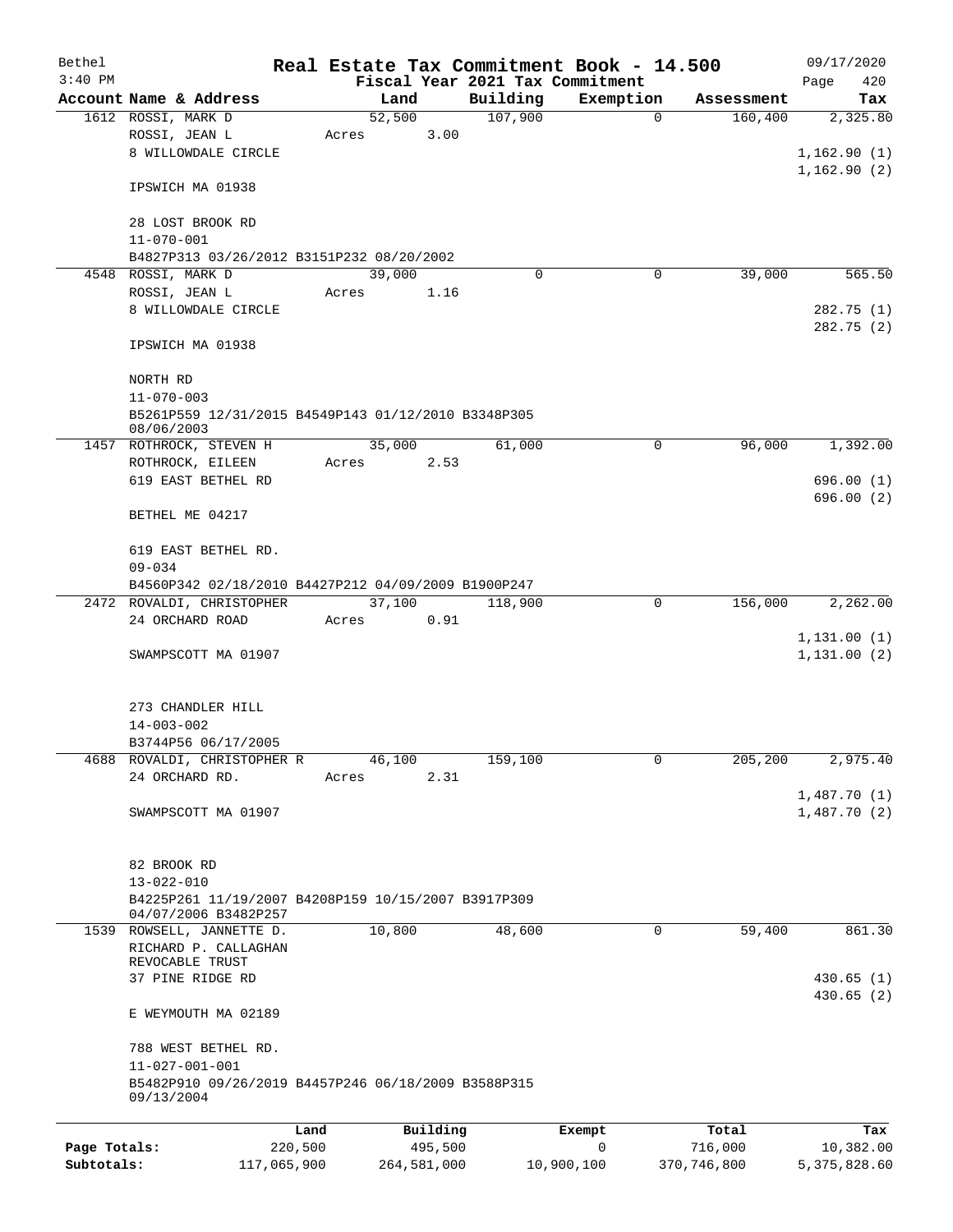| Bethel       |                                                     |        |                     |             | Real Estate Tax Commitment Book - 14.500 |                  | 09/17/2020      |
|--------------|-----------------------------------------------------|--------|---------------------|-------------|------------------------------------------|------------------|-----------------|
| $3:40$ PM    |                                                     |        |                     |             | Fiscal Year 2021 Tax Commitment          |                  | Page<br>421     |
|              | Account Name & Address                              | Land   |                     | Building    | Exemption                                | Assessment       | Tax             |
|              | 2955 ROY, LEONARD P., JR. &<br>TERRI H.             | 33,600 |                     | 109,600     | $\mathbf 0$                              | 143,200          | 2,076.40        |
|              | 290 MIDDLE ROAD                                     |        |                     |             |                                          |                  |                 |
|              |                                                     |        |                     |             |                                          |                  | 1,038.20(1)     |
|              | FALMOUTH ME 04105                                   |        |                     |             |                                          |                  | 1,038.20(2)     |
|              |                                                     |        |                     |             |                                          |                  |                 |
|              |                                                     |        |                     |             |                                          |                  |                 |
|              | 22 CHERRY LANE                                      |        |                     |             |                                          |                  |                 |
|              | $22 - 002 - 001 - 032$                              |        |                     |             |                                          |                  |                 |
|              | B5256P312 12/01/2015 B2441P331 06/06/1997           |        |                     |             |                                          |                  |                 |
|              | 1531 ROY, MICHAEL & NORMA                           | 35,000 |                     | 25,500      | $\mathbf 0$                              | 60,500           | 877.25          |
|              | C/O MELYNDA COTE                                    | Acres  | 0.57                |             |                                          |                  |                 |
|              | 310 MASON ST.                                       |        |                     |             |                                          |                  | 438.63(1)       |
|              |                                                     |        |                     |             |                                          |                  | 438.62 (2)      |
|              | WOONSOCKET RI 02895                                 |        |                     |             |                                          |                  |                 |
|              |                                                     |        |                     |             |                                          |                  |                 |
|              | 127 FLAT RD.<br>$11 - 021$                          |        |                     |             |                                          |                  |                 |
|              | B2626P336 10/28/1998                                |        |                     |             |                                          |                  |                 |
|              | 3585 ROY, PATRICIA CLOUGH                           | 30,400 |                     | 69,600      | 25,000                                   | 75,000           | 1,087.50        |
|              | 162 VERNON ST.                                      | Acres  | 5.00                |             | 01 Homestead (HM)                        |                  |                 |
|              |                                                     |        |                     |             |                                          |                  | 543.75(1)       |
|              | BETHEL ME 04217                                     |        |                     |             |                                          |                  | 543.75 (2)      |
|              |                                                     |        |                     |             |                                          |                  |                 |
|              |                                                     |        |                     |             |                                          |                  |                 |
|              | 162 VERNON STREET                                   |        |                     |             |                                          |                  |                 |
|              | $26 - 088 - 001$                                    |        |                     |             |                                          |                  |                 |
|              | B3663P320 01/21/2005                                |        |                     |             |                                          |                  |                 |
|              | 251 ROY, RICHARD R                                  | 77,000 |                     | 178,200     | $\mathbf 0$                              | 255,200          | 3,700.40        |
|              | ROY, LISA B                                         | Acres  | 5.00                |             |                                          |                  |                 |
|              | 1148 GOLDEN VALLEY<br>CHURCH ROAD                   |        |                     |             |                                          |                  | 1,850.20(1)     |
|              |                                                     |        |                     |             |                                          |                  | 1,850.20(2)     |
|              | BOSTIC NC 28018                                     |        |                     |             |                                          |                  |                 |
|              |                                                     |        |                     |             |                                          |                  |                 |
|              | 12 HIGHLAND AVE.                                    |        |                     |             |                                          |                  |                 |
|              | $04 - 083 - 018$                                    |        |                     |             |                                          |                  |                 |
|              | B2226P211 06/08/1995                                |        |                     |             |                                          |                  |                 |
| 346          | ROY, SYLVIE M                                       | 26,600 |                     | 6,300       | 0                                        | 32,900           | 477.05          |
|              | ROY, DONALD J                                       | Acres  | 0.56                |             |                                          |                  |                 |
|              | PO BOX 1062                                         |        |                     |             |                                          |                  | 238.53(1)       |
|              |                                                     |        |                     |             |                                          |                  | 238.52(2)       |
|              | BETHEL ME 04217                                     |        |                     |             |                                          |                  |                 |
|              | 743 ROUTE 232                                       |        |                     |             |                                          |                  |                 |
|              | $05 - 051$                                          |        |                     |             |                                          |                  |                 |
|              | B4532P129 12/01/2009 B4523P101 11/06/2009 B3291P275 |        |                     |             |                                          |                  |                 |
|              | 04/23/2003 B2796P19 02/29/2000                      |        |                     |             |                                          |                  |                 |
|              | 1395 RUNDLE, JILL                                   | 54,400 |                     | $\mathbf 0$ | 0                                        | 54,400           | 788.80          |
|              | 4553 OLD CARRIAGE TRAIL Acres                       |        | 12.97               |             |                                          |                  |                 |
|              |                                                     |        |                     |             |                                          |                  | 394.40 (1)      |
|              | OVIEDO FL 32765                                     |        |                     |             |                                          |                  | 394.40(2)       |
|              |                                                     |        |                     |             |                                          |                  |                 |
|              | SUNSET HILL SUB                                     |        |                     |             |                                          |                  |                 |
|              | $08 - 060$                                          |        |                     |             |                                          |                  |                 |
|              | B3769P162 07/29/2005                                |        |                     |             |                                          |                  |                 |
|              |                                                     |        |                     |             |                                          |                  |                 |
|              |                                                     |        |                     |             |                                          |                  |                 |
| Page Totals: | Land<br>257,000                                     |        | Building<br>389,200 |             | Exempt<br>25,000                         | Total<br>621,200 | Tax<br>9,007.40 |
| Subtotals:   | 117, 322, 900                                       |        | 264,970,200         |             | 10,925,100                               | 371,368,000      | 5,384,836.00    |
|              |                                                     |        |                     |             |                                          |                  |                 |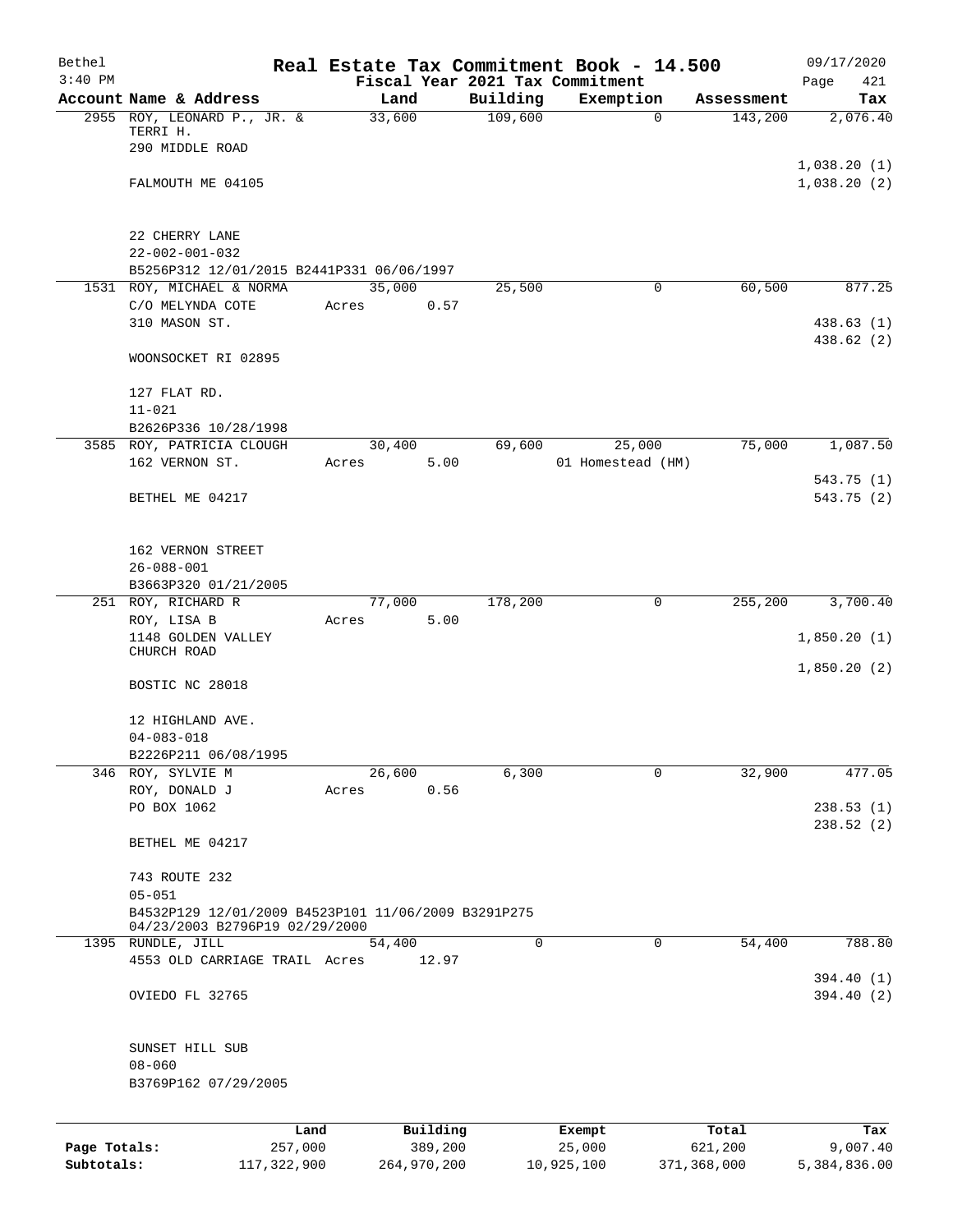| Bethel<br>$3:40$ PM |                                                                                                  | Real Estate Tax Commitment Book - 14.500 |       | Fiscal Year 2021 Tax Commitment |             |            | 09/17/2020<br>422<br>Page |
|---------------------|--------------------------------------------------------------------------------------------------|------------------------------------------|-------|---------------------------------|-------------|------------|---------------------------|
|                     | Account Name & Address                                                                           | Land                                     |       | Building                        | Exemption   | Assessment | Tax                       |
|                     | 3736 RUNDLE, JILL C                                                                              | 46,700                                   |       | 0                               | $\mathbf 0$ | 46,700     | 677.15                    |
|                     | 4553 OLD CARRIAGE TRAIL Acres                                                                    |                                          | 6.23  |                                 |             |            |                           |
|                     |                                                                                                  |                                          |       |                                 |             |            | 338.58(1)                 |
|                     | OVIEDO FL 32765                                                                                  |                                          |       |                                 |             |            | 338.57(2)                 |
|                     |                                                                                                  |                                          |       |                                 |             |            |                           |
|                     | $08 - 060 - 015$                                                                                 |                                          |       |                                 |             |            |                           |
|                     | B3769P156 05/16/2005                                                                             |                                          |       |                                 |             |            |                           |
|                     | 2919 RUSSELL, ALAN                                                                               | 40,900                                   |       | $\Omega$                        | 0           | 40,900     | 593.05                    |
|                     | RUSSELL, DEBRA                                                                                   | Acres                                    | 11.40 |                                 |             |            |                           |
|                     | PO BOX 733                                                                                       |                                          |       |                                 |             |            | 296.53(1)                 |
|                     |                                                                                                  |                                          |       |                                 |             |            | 296.52 (2)                |
|                     | WATERBORO ME 04087                                                                               |                                          |       |                                 |             |            |                           |
|                     | INTERVALE RD S/S                                                                                 |                                          |       |                                 |             |            |                           |
|                     | $20 - 030$                                                                                       |                                          |       |                                 |             |            |                           |
|                     | B1699P95 12/01/1989                                                                              |                                          |       |                                 |             |            |                           |
|                     | 5402 RUSSELL, JAMIE L                                                                            | 29,600                                   |       | 39,700                          | $\mathbf 0$ | 69,300     | 1,004.85                  |
|                     | HOWARD, ANTHONY R                                                                                | Acres                                    | 0.93  |                                 |             |            |                           |
|                     | 147 EAST BETHEL RD                                                                               |                                          |       |                                 |             |            | 502.43(1)                 |
|                     | BETHEL ME 04217                                                                                  |                                          |       |                                 |             |            | 502.42(2)                 |
|                     | 147 EAST BETHEL RD.                                                                              |                                          |       |                                 |             |            |                           |
|                     | $04 - 051 - 001$                                                                                 |                                          |       |                                 |             |            |                           |
|                     | B5295P92 07/28/2016                                                                              |                                          |       |                                 |             |            |                           |
|                     | 2477 RUSSO, BARRY                                                                                | 34,500                                   |       | $\Omega$                        | 0           | 34,500     | 500.25                    |
|                     | C/O MICHAEL P. RUSSO                                                                             | Acres                                    | 5.30  |                                 |             |            |                           |
|                     | 491 MARS WAY                                                                                     |                                          |       |                                 |             |            | 250.13(1)                 |
|                     | JUNO BEACH FL 33408                                                                              |                                          |       |                                 |             |            | 250.12(2)                 |
|                     | CHANDLER HILL RD S/S                                                                             |                                          |       |                                 |             |            |                           |
|                     | $14 - 007$                                                                                       |                                          |       |                                 |             |            |                           |
|                     | B2722P195 07/12/1999                                                                             |                                          |       | 160,400                         |             |            |                           |
|                     | 2704 RYAN, CHRISTOPHER &<br><b>NANCY</b>                                                         | 71,800                                   |       |                                 | 0           | 232,200    | 3,366.90                  |
|                     | RYAN, MICHAEL                                                                                    | Acres                                    | 1.22  |                                 |             |            |                           |
|                     | 19 VICKY ROAD                                                                                    |                                          |       |                                 |             |            | 1,683.45(1)               |
|                     |                                                                                                  |                                          |       |                                 |             |            | 1,683.45(2)               |
|                     | WEYMOUTH MA 02189                                                                                |                                          |       |                                 |             |            |                           |
|                     | 20 MAHANEY'S LANE                                                                                |                                          |       |                                 |             |            |                           |
|                     | $17 - 035 - 015$                                                                                 |                                          |       |                                 |             |            |                           |
|                     | B3458P278 02/03/2004                                                                             |                                          |       |                                 |             |            |                           |
|                     | 3149 RYAN, MICHAEL T                                                                             | 56,200                                   |       | 498,100                         | 0           | 554,300    | 8,037.35                  |
|                     | RYAN, PATRICIA O                                                                                 | Acres                                    | 1.57  |                                 |             |            |                           |
|                     | PO BOX 111                                                                                       |                                          |       |                                 |             |            | 4,018.68(1)               |
|                     | BETHEL ME 04217                                                                                  |                                          |       |                                 |             |            | 4,018.67(2)               |
|                     | 33 MILL HILL RD                                                                                  |                                          |       |                                 |             |            |                           |
|                     | $25 - 007$                                                                                       |                                          |       |                                 |             |            |                           |
|                     | B5360P561 08/09/2017 B4577P278 04/16/2010 B4450P301<br>06/03/2009 B3599P202 10/01/2004 B2969P200 |                                          |       |                                 |             |            |                           |
|                     |                                                                                                  |                                          |       |                                 |             |            |                           |
|                     |                                                                                                  |                                          |       |                                 |             |            |                           |

|              | Land        | Building    | Exempt     | Total       | Tax          |
|--------------|-------------|-------------|------------|-------------|--------------|
| Page Totals: | 279,700     | 698,200     |            | 977,900     | 14, 179. 55  |
| Subtotals:   | 117,602,600 | 265,668,400 | 10,925,100 | 372,345,900 | 5,399,015.55 |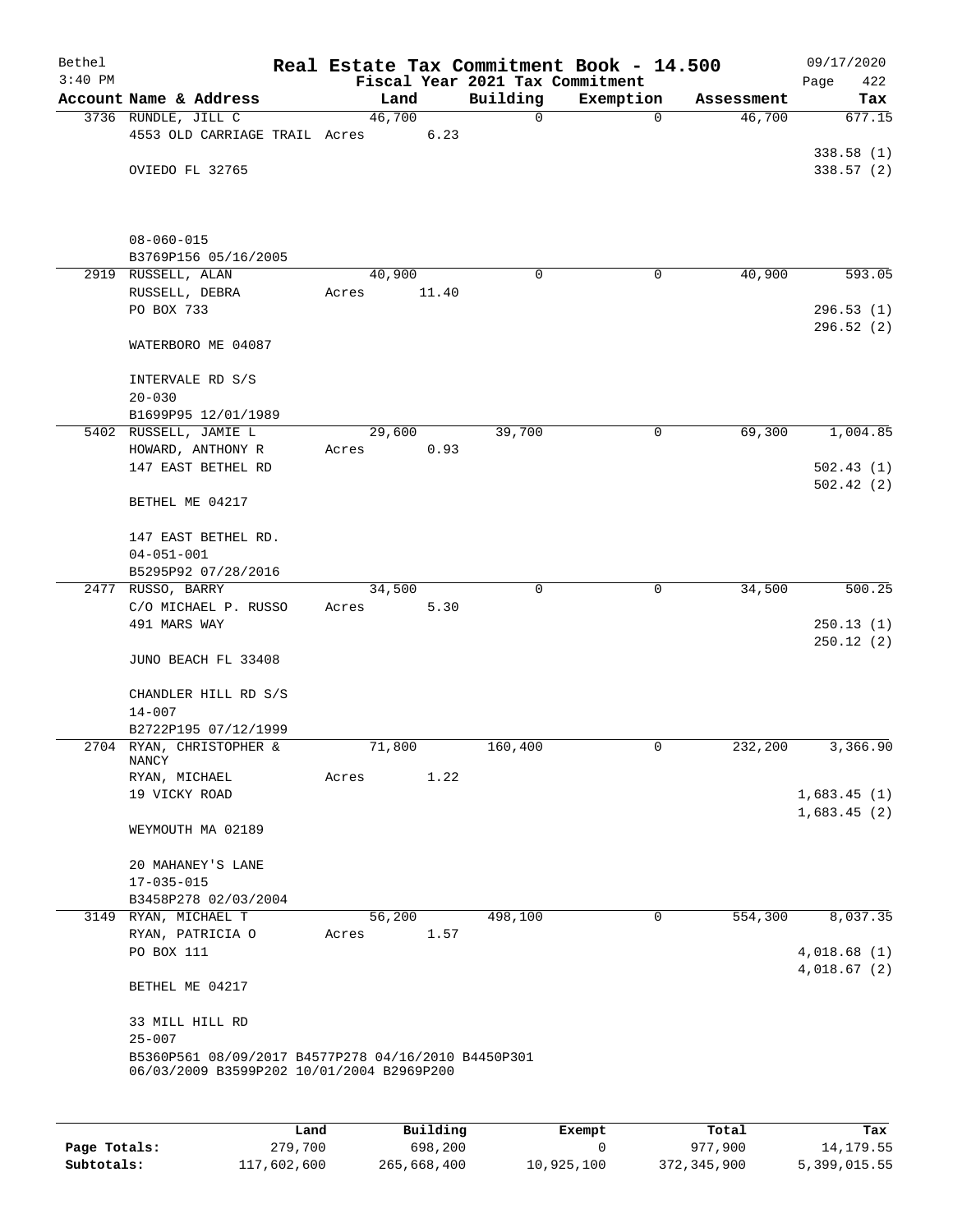| Bethel    |                                                                             |       |        |      |                                 | Real Estate Tax Commitment Book - 14.500 |            | 09/17/2020               |  |
|-----------|-----------------------------------------------------------------------------|-------|--------|------|---------------------------------|------------------------------------------|------------|--------------------------|--|
| $3:40$ PM |                                                                             |       |        |      | Fiscal Year 2021 Tax Commitment |                                          |            | Page<br>423              |  |
|           | Account Name & Address                                                      |       | Land   |      | Building                        | Exemption                                | Assessment | Tax                      |  |
|           | 4684 RYAN, PATRICK C                                                        |       | 45,300 |      | 232,700                         | $\mathbf 0$                              | 278,000    | 4,031.00                 |  |
|           | RYAN, COURTNEY A                                                            | Acres |        | 1.82 |                                 |                                          |            |                          |  |
|           | 257 NORTHAMPTON ST,                                                         |       |        |      |                                 |                                          |            | 2,015.50(1)              |  |
|           | UNIT 207                                                                    |       |        |      |                                 |                                          |            | 2,015.50(2)              |  |
|           | BOSTON MA 02118                                                             |       |        |      |                                 |                                          |            |                          |  |
|           |                                                                             |       |        |      |                                 |                                          |            |                          |  |
|           | 107 BROOK RD                                                                |       |        |      |                                 |                                          |            |                          |  |
|           | $13 - 022 - 006$<br>B5403P388 04/20/2018 B4852P147 06/07/2012 B4852P143     |       |        |      |                                 |                                          |            |                          |  |
|           | 06/07/2012 B4281P159 04/07/2008                                             |       |        |      |                                 |                                          |            |                          |  |
|           | 123 RYERSON, JANE A                                                         |       | 41,500 |      | 74,600                          | 31,000                                   | 85,100     | 1,233.95                 |  |
|           | RYERSON, CRAIG A                                                            | Acres |        | 2.80 |                                 | 01 Homestead (HM)                        |            |                          |  |
|           | PO BOX 152                                                                  |       |        |      |                                 | 12 WW2 Vet Res                           |            | 616.98(1)                |  |
|           |                                                                             |       |        |      |                                 |                                          |            | 616.97(2)                |  |
|           | BETHEL ME 04217                                                             |       |        |      |                                 |                                          |            |                          |  |
|           | 264 VERNON ST                                                               |       |        |      |                                 |                                          |            |                          |  |
|           | $03 - 006 - 001$                                                            |       |        |      |                                 |                                          |            |                          |  |
|           | B5284P346 06/01/2016 B3727P319 05/20/2005                                   |       |        |      |                                 |                                          |            |                          |  |
|           | 5427 S & M REAL ESTATE                                                      |       | 39,600 |      | 240,500                         | 0                                        | 280,100    | 4,061.45                 |  |
|           | HOLDINGS LLC                                                                |       |        |      |                                 |                                          |            |                          |  |
|           | 3216 RIVERSIDE AVE.                                                         | Acres |        | 1.50 |                                 |                                          |            |                          |  |
|           |                                                                             |       |        |      |                                 |                                          |            | 2,030.73(1)              |  |
|           | SOMERSET MA 02726                                                           |       |        |      |                                 |                                          |            | 2,030.72(2)              |  |
|           |                                                                             |       |        |      |                                 |                                          |            |                          |  |
|           | 80 GROVER HILL RD.                                                          |       |        |      |                                 |                                          |            |                          |  |
|           | $07 - 011 - 003$                                                            |       |        |      |                                 |                                          |            |                          |  |
|           | B5449P785 01/22/2019 B5347P221 05/26/2017 B5342P470                         |       |        |      |                                 |                                          |            |                          |  |
|           | 04/28/2017 B2987P199 08/24/2001 B2164P118 10/03/1994                        |       |        |      |                                 |                                          |            |                          |  |
|           | 1649 SABINS, MONICA                                                         |       | 24,800 |      | 95,300                          | $\Omega$                                 | 120,100    | 1,741.45                 |  |
|           | 23 MASON STREET                                                             | Acres |        | 0.28 |                                 |                                          |            |                          |  |
|           | BETHEL ME 04217                                                             |       |        |      |                                 |                                          |            | 870.73 (1)<br>870.72 (2) |  |
|           |                                                                             |       |        |      |                                 |                                          |            |                          |  |
|           |                                                                             |       |        |      |                                 |                                          |            |                          |  |
|           | 3 ANNIS ROAD                                                                |       |        |      |                                 |                                          |            |                          |  |
|           | $12 - 006$                                                                  |       |        |      |                                 |                                          |            |                          |  |
|           | B5509P149 02/27/2020 B4383P231 12/09/2008 B4304P335<br>04/10/2008 B2498P175 |       |        |      |                                 |                                          |            |                          |  |
|           | 4513 SAENZ-OTERO, ALVAR                                                     |       | 53,700 |      | 227,400                         | 0                                        | 281,100    | 4,075.95                 |  |
|           | 790 MAIN STREET                                                             | Acres |        | 0.52 |                                 |                                          |            |                          |  |
|           |                                                                             |       |        |      |                                 |                                          |            | 2,037.98(1)              |  |
|           | CAMBRIDGE MA 02139                                                          |       |        |      |                                 |                                          |            | 2,037.97(2)              |  |
|           |                                                                             |       |        |      |                                 |                                          |            |                          |  |
|           | 55 RIVER VALLEY ACRES                                                       |       |        |      |                                 |                                          |            |                          |  |
|           | $17 - 041 - 001$                                                            |       |        |      |                                 |                                          |            |                          |  |
|           | B4505P240 10/05/2009 B3548P231 07/08/2004 B3361P259                         |       |        |      |                                 |                                          |            |                          |  |
|           | 08/23/2003                                                                  |       |        |      |                                 |                                          |            |                          |  |

|              | Land        | Building    | Exempt     | Total       | Tax             |
|--------------|-------------|-------------|------------|-------------|-----------------|
| Page Totals: | 204,900     | 870,500     | 31,000     | 1,044,400   | 15,143.80       |
| Subtotals:   | 117,807,500 | 266,538,900 | 10,956,100 | 373,390,300 | 5, 414, 159. 35 |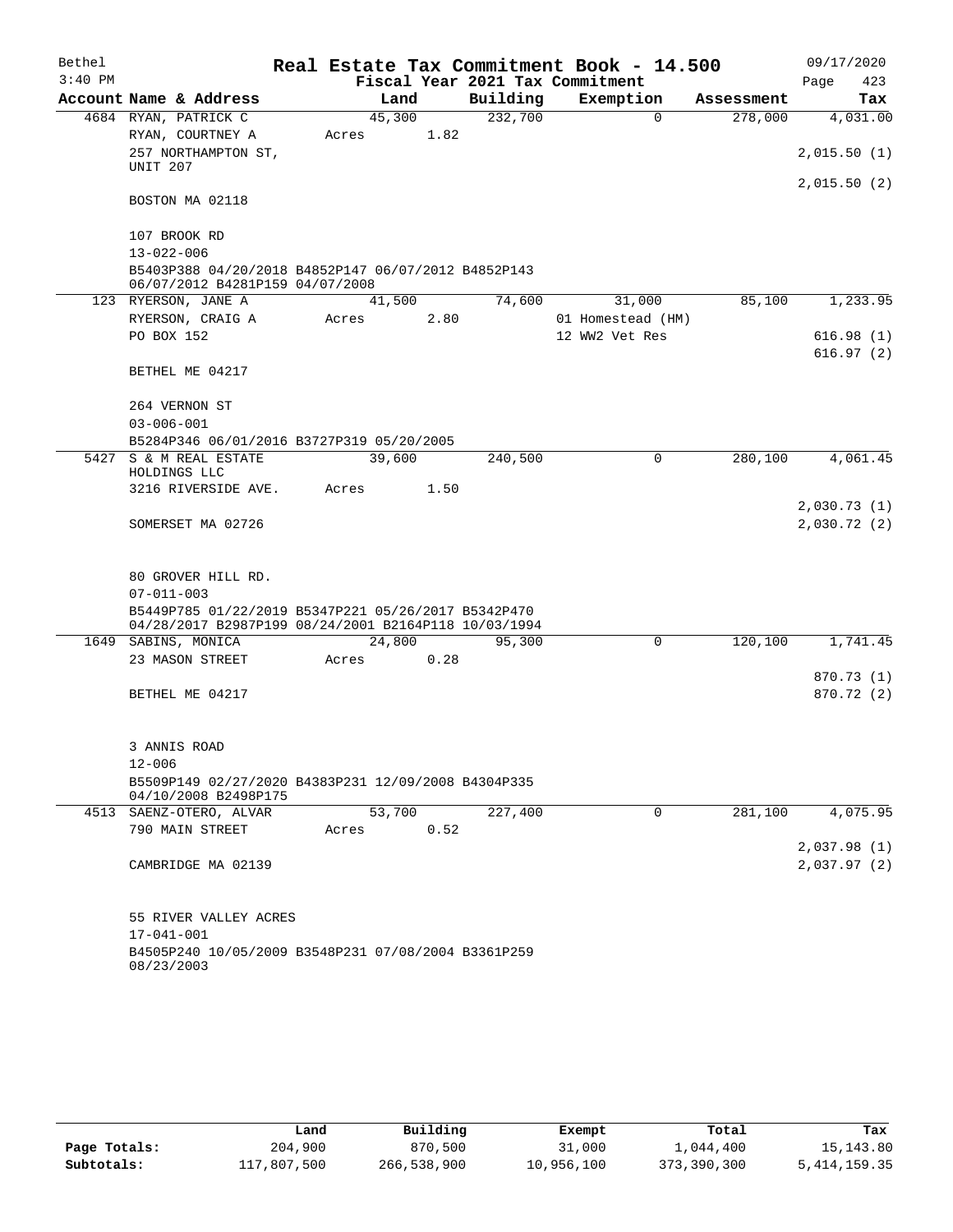| Bethel    |                                                     | Real Estate Tax Commitment Book - 14.500 |        |                                 |                   |        |            | 09/17/2020                 |          |
|-----------|-----------------------------------------------------|------------------------------------------|--------|---------------------------------|-------------------|--------|------------|----------------------------|----------|
| $3:40$ PM |                                                     |                                          |        | Fiscal Year 2021 Tax Commitment |                   |        |            | Page                       | 424      |
|           | Account Name & Address                              |                                          | Land   | Building                        | Exemption         |        | Assessment |                            | Tax      |
|           | 3488 SAHLBERG, MARILYN                              |                                          | 62,100 | 97,800                          |                   | 31,000 | 128,900    |                            | 1,869.05 |
|           | TTEE THE SAHLBERG                                   | Acres                                    | 0.60   |                                 | 01 Homestead (HM) |        |            |                            |          |
|           | REV. TRUST                                          |                                          |        |                                 |                   |        |            |                            |          |
|           | 64 PARADISE RD                                      |                                          |        |                                 | 14 WW2 Vet Non    |        |            | 934.53 (1)                 |          |
|           | BETHEL ME 04217                                     |                                          |        |                                 |                   |        |            | 934.52 (2)                 |          |
|           |                                                     |                                          |        |                                 |                   |        |            |                            |          |
|           | 64 PARADISE RD.                                     |                                          |        |                                 |                   |        |            |                            |          |
|           | $26 - 048$                                          |                                          |        |                                 |                   |        |            |                            |          |
|           | B4985P91 05/15/2013 B2455P233 B602P275 08/16/1961   |                                          |        |                                 |                   |        |            |                            |          |
|           | 3326 SAITO, KAREN                                   | 51,400                                   |        | 94,200                          |                   | 25,000 | 120,600    |                            | 1,748.70 |
|           | PO BOX 143                                          | Acres                                    | 0.32   |                                 | 01 Homestead (HM) |        |            |                            |          |
|           |                                                     |                                          |        |                                 |                   |        |            | 874.35(1)                  |          |
|           | BETHEL ME 04217                                     |                                          |        |                                 |                   |        |            | 874.35(2)                  |          |
|           |                                                     |                                          |        |                                 |                   |        |            |                            |          |
|           |                                                     |                                          |        |                                 |                   |        |            |                            |          |
|           | 17 SPRING ST                                        |                                          |        |                                 |                   |        |            |                            |          |
|           | $25 - 157$                                          |                                          |        |                                 |                   |        |            |                            |          |
|           | B5357P123 07/20/2017 B5278P591 04/29/2016 B3863P94  |                                          |        |                                 |                   |        |            |                            |          |
|           | 12/22/2005                                          |                                          |        |                                 |                   |        |            |                            |          |
|           | 2574 SAITO, OSAMU                                   |                                          | 32,600 | 236,500                         |                   | 0      | 269,100    |                            | 3,901.95 |
|           | 37 BALSAM RD                                        | Acres                                    | 1.00   |                                 |                   |        |            |                            |          |
|           | BETHEL ME 04217                                     |                                          |        |                                 |                   |        |            | 1,950.98(1)<br>1,950.97(2) |          |
|           |                                                     |                                          |        |                                 |                   |        |            |                            |          |
|           |                                                     |                                          |        |                                 |                   |        |            |                            |          |
|           | 37 BALSAM RD.                                       |                                          |        |                                 |                   |        |            |                            |          |
|           | $15 - 016 - 025$                                    |                                          |        |                                 |                   |        |            |                            |          |
|           | B5402P97 04/09/2018 B5188P319 12/02/2014 B3122P54   |                                          |        |                                 |                   |        |            |                            |          |
|           | 06/04/2002                                          |                                          |        |                                 |                   |        |            |                            |          |
|           | 4735 SALLER, GLENN H                                |                                          | 72,700 | 355,200                         |                   | 25,000 | 402,900    |                            | 5,842.05 |
|           | SALLER, BRENDA L                                    | Acres                                    | 5.93   |                                 | 01 Homestead (HM) |        |            |                            |          |
|           | PO BOX 1591                                         |                                          |        |                                 |                   |        |            | 2,921.03(1)                |          |
|           |                                                     |                                          |        |                                 |                   |        |            | 2,921.02(2)                |          |
|           | BETHEL ME 04217                                     |                                          |        |                                 |                   |        |            |                            |          |
|           | 26 BEECH LANE                                       |                                          |        |                                 |                   |        |            |                            |          |
|           | $12 - 073 - 018$                                    |                                          |        |                                 |                   |        |            |                            |          |
|           | B5286P221 06/13/2016 B4575P292 04/09/2010 B3634P24  |                                          |        |                                 |                   |        |            |                            |          |
|           | 11/23/2004                                          |                                          |        |                                 |                   |        |            |                            |          |
|           | 99 SALO, JOHN E.                                    |                                          | 27,400 | 48,700                          |                   | 0      | 76,100     |                            | 1,103.45 |
|           | 291 MARLBOROUGH STREET, Acres                       |                                          | 0.38   |                                 |                   |        |            |                            |          |
|           | APT 2                                               |                                          |        |                                 |                   |        |            |                            |          |
|           |                                                     |                                          |        |                                 |                   |        |            | 551.73(1)                  |          |
|           | BOSTON MA 02116                                     |                                          |        |                                 |                   |        |            | 551.72 (2)                 |          |
|           |                                                     |                                          |        |                                 |                   |        |            |                            |          |
|           |                                                     |                                          |        |                                 |                   |        |            |                            |          |
|           | 344 SONGO POND RD<br>$02 - 020$                     |                                          |        |                                 |                   |        |            |                            |          |
|           | B5505P327 02/03/2020 B4174P347 07/19/2007 B3383P239 |                                          |        |                                 |                   |        |            |                            |          |
|           | 08/28/2003                                          |                                          |        |                                 |                   |        |            |                            |          |

|              | Land        | Building      | Exempt     | Total       | Tax          |
|--------------|-------------|---------------|------------|-------------|--------------|
| Page Totals: | 246,200     | 832,400       | 81,000     | 997,600     | 14,465.20    |
| Subtotals:   | 118,053,700 | 267, 371, 300 | 11,037,100 | 374,387,900 | 5,428,624.55 |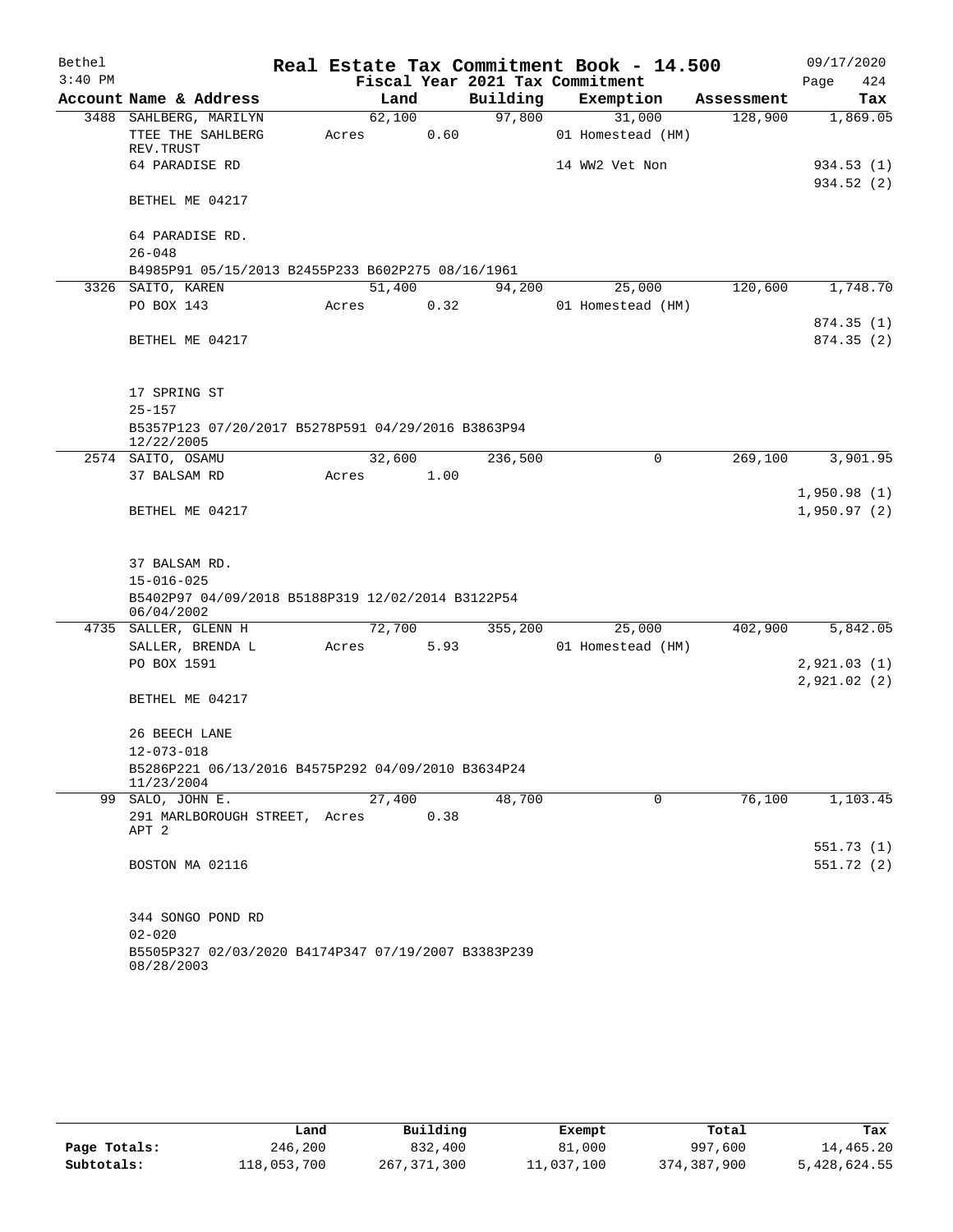| Bethel       |                                                                  |                |          |                     | Real Estate Tax Commitment Book - 14.500 |            | 09/17/2020  |
|--------------|------------------------------------------------------------------|----------------|----------|---------------------|------------------------------------------|------------|-------------|
| $3:40$ PM    |                                                                  |                |          |                     | Fiscal Year 2021 Tax Commitment          |            | Page<br>425 |
|              | Account Name & Address                                           | Land<br>70,600 |          | Building<br>260,000 | Exemption                                | Assessment | Tax         |
|              | 4764 SALVO, KEVIN T<br>6 FOX HALL ROAD                           | Acres          | 1.01     |                     | $\mathbf 0$                              | 330,600    | 4,793.70    |
|              |                                                                  |                |          |                     |                                          |            | 2,396.85(1) |
|              | FALMOUTH ME 04105                                                |                |          |                     |                                          |            | 2,396.85(2) |
|              |                                                                  |                |          |                     |                                          |            |             |
|              | 5 LOCKE VIEW DRIVE                                               |                |          |                     |                                          |            |             |
|              | $17 - 035 - 031$                                                 |                |          |                     |                                          |            |             |
|              | B4801P75 12/30/2011 B2796P48 11/29/1999                          |                |          |                     |                                          |            |             |
| 2640         | SALVO, VICTOR                                                    | 33,600         |          | 69,000              | 0                                        | 102,600    | 1,487.70    |
|              | 579 NORTH ROAD                                                   | Acres          | 0.39     |                     |                                          |            |             |
|              |                                                                  |                |          |                     |                                          |            | 743.85(1)   |
|              | BETHEL ME 04217                                                  |                |          |                     |                                          |            | 743.85(2)   |
|              |                                                                  |                |          |                     |                                          |            |             |
|              | 579 NORTH ROAD                                                   |                |          |                     |                                          |            |             |
|              | $16 - 014$                                                       |                |          |                     |                                          |            |             |
|              | B5435P340 10/09/2018 B5412P51 06/07/2018 B517P407<br>07/23/1953  |                |          |                     |                                          |            |             |
|              | 1611 SALVO, VICTOR                                               | 50,200         |          | 6,800               | 0                                        | 57,000     | 826.50      |
|              | 579 NORTH ROAD                                                   | Acres          | 8.90     |                     |                                          |            |             |
|              |                                                                  |                |          |                     |                                          |            | 413.25(1)   |
|              | BETHEL ME 04217                                                  |                |          |                     |                                          |            | 413.25(2)   |
|              |                                                                  |                |          |                     |                                          |            |             |
|              |                                                                  |                |          |                     |                                          |            |             |
|              | 578 NORTH RD<br>$11 - 070$                                       |                |          |                     |                                          |            |             |
|              | B5474P774 08/19/2019 B5442P652 11/20/2018 B5412P51               |                |          |                     |                                          |            |             |
|              | 06/07/2018 B3817P50 10/06/2005                                   |                |          |                     |                                          |            |             |
|              | 4669 SAMALIS, VIRGINIA M.                                        | 26,600         |          | 193,600             | 0                                        | 220,200    | 3,192.90    |
|              | TRUSTEE<br>23 YALE AVE.                                          |                | 3.12     |                     |                                          |            |             |
|              |                                                                  | Acres          |          |                     |                                          |            | 1,596.45(1) |
|              | WAKEFIELD MA 01880                                               |                |          |                     |                                          |            | 1,596.45(2) |
|              |                                                                  |                |          |                     |                                          |            |             |
|              |                                                                  |                |          |                     |                                          |            |             |
|              | 65 COUNTRYSIDE LANE                                              |                |          |                     |                                          |            |             |
|              | $15 - 004 - 016$                                                 |                |          |                     |                                          |            |             |
|              | B4285P71 04/16/2008 B3590P325                                    |                |          |                     |                                          |            |             |
|              | 5123 SANBORN, CHARLES R<br>46 RANDALL FARM RD                    | 42,100         | 2.24     | $\Omega$            | 0                                        | 42,100     | 610.45      |
|              |                                                                  | Acres          |          |                     |                                          |            | 305.23(1)   |
|              | NORTH CONWAY NH 03109                                            |                |          |                     |                                          |            | 305.22(2)   |
|              |                                                                  |                |          |                     |                                          |            |             |
|              |                                                                  |                |          |                     |                                          |            |             |
|              | WINTERPARK                                                       |                |          |                     |                                          |            |             |
|              | $01 - 010 - 019$                                                 |                |          |                     |                                          |            |             |
|              | B5339P329 04/10/2017 B4816P79 02/21/2012 B3962P119               | 35,700         |          | $\mathbf 0$         | $\mathbf 0$                              | 35,700     | 517.65      |
|              | 4718 SANDEFUR, LINDA<br>SANDEFUR, GLEN                           | Acres          | 1.85     |                     |                                          |            |             |
|              | 61 GREENLAND COVE RD                                             |                |          |                     |                                          |            | 258.83(1)   |
|              |                                                                  |                |          |                     |                                          |            | 258.82(2)   |
|              | BREMEN ME 04551                                                  |                |          |                     |                                          |            |             |
|              | FARWELL MTN. ESTATES                                             |                |          |                     |                                          |            |             |
|              | $22 - 029 - 013$                                                 |                |          |                     |                                          |            |             |
|              | B4326P93 07/18/2008 B3957P152 06/16/2006 B3836P328<br>11/08/2005 |                |          |                     |                                          |            |             |
|              |                                                                  |                |          |                     |                                          |            |             |
|              |                                                                  | Land           | Building |                     | Exempt                                   | Total      | Tax         |
| Page Totals: | 258,800                                                          |                | 529,400  |                     | 0                                        | 788,200    | 11,428.90   |

**Subtotals:** 118,312,500 267,900,700 11,037,100 375,176,100 5,440,053.45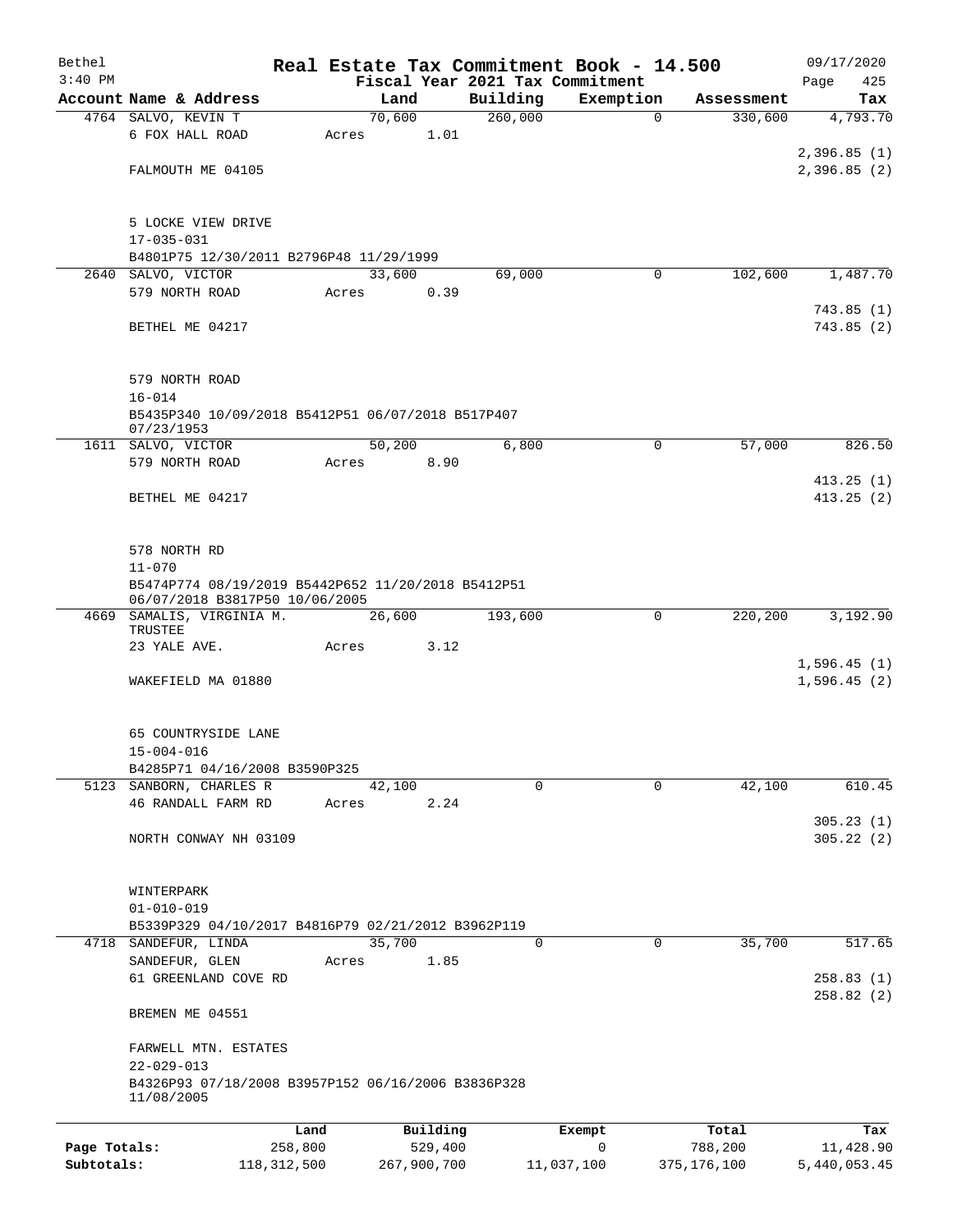| Bethel                     |                                                                       |                 |          | Real Estate Tax Commitment Book - 14.500 |                        | 09/17/2020                   |
|----------------------------|-----------------------------------------------------------------------|-----------------|----------|------------------------------------------|------------------------|------------------------------|
| $3:40$ PM                  |                                                                       |                 |          | Fiscal Year 2021 Tax Commitment          |                        | 426<br>Page                  |
|                            | Account Name & Address                                                | Land            | Building | Exemption                                | Assessment             | Tax                          |
|                            | 5179 SANDERS, ROBERT C. JR.<br>PACE-SANDERS, DENISE<br>72 DECKER ROAD | 28,000<br>Acres | 94.90    | 0                                        | $\Omega$<br>28,000     | 406.00<br>203.00(1)          |
|                            | FLEMINGTON NJ 08822                                                   |                 |          |                                          |                        | 203.00(2)                    |
|                            | GROVER HILL ROAD<br>$06 - 035$                                        |                 |          |                                          |                        |                              |
|                            | B5454P227 03/11/2019 B5449P780 01/22/2019 B4362P205<br>10/08/2008     |                 |          |                                          |                        |                              |
|                            | 3217 SANDERSON HIGH STREET,<br>LLC                                    | 49,200          | 121,500  |                                          | 170,700<br>$\Omega$    | 2,475.15                     |
|                            | 4 OAK HILL ROAD                                                       | Acres           | 0.28     |                                          |                        | 1,237.58(1)                  |
|                            | LITTLETON MA 01460                                                    |                 |          |                                          |                        | 1,237.57(2)                  |
|                            | 8 HIGH ST.                                                            |                 |          |                                          |                        |                              |
|                            | $25 - 058$<br>B5496P681 12/09/2019 B5470P320 07/18/2019 B3859P121     |                 |          |                                          |                        |                              |
|                            | 12/19/2005<br>2838 SANTOS, JOSEPH EDWARD                              | 11,900          | 39,100   |                                          | 51,000<br>0            | 739.50                       |
|                            | 118 MANSFIELD ST                                                      | Acres           | 10.42    |                                          |                        |                              |
|                            | SHARON MA 02067                                                       |                 |          |                                          |                        | 369.75(1)<br>369.75(2)       |
|                            | 34 ABBOTT FARM RD.                                                    |                 |          |                                          |                        |                              |
|                            | $19 - 005 - 004$<br>3093 SAPAK REALTY, LLC                            | 70,000          | 255,800  |                                          | 325,800<br>0           | 4,724.10                     |
|                            | PO BOX 1627                                                           | Acres           | 1.60     |                                          |                        |                              |
|                            | BETHEL ME 04217                                                       |                 |          |                                          |                        | 2,362.05(1)<br>2,362.05(2)   |
|                            | 44 NORTH ROAD<br>$24 - 016$<br>B5339P377 04/07/2017                   |                 |          |                                          |                        |                              |
| 3446                       | SAPAK, JAN                                                            | 84,500          | 280,900  | 25,000                                   | 340,400                | 4,935.80                     |
|                            | SAPAK, JENNIFER M.                                                    | Acres           | 1.60     | 01 Homestead (HM)                        |                        |                              |
|                            | 129 PARADISE RD                                                       |                 |          |                                          |                        | 2,467.90(1)<br>2,467.90(2)   |
|                            | BETHEL ME 04217                                                       |                 |          |                                          |                        |                              |
|                            | 129 PARADISE RD.<br>$26 - 005$                                        |                 |          |                                          |                        |                              |
|                            | B5431P142 09/17/2018 B3702P195 04/20/2005                             |                 |          |                                          |                        |                              |
| 4729                       | SARANTEAS, KOSTAS,<br>YIANNIS AVRAMIDIS,                              | 58,100          |          | 0                                        | 58,100<br>0            | 842.45                       |
|                            | MAKRIS, IOANNIS<br>13 LEBLANC DRIVE                                   | Acres           | 2.60     |                                          |                        | 421.23(1)                    |
|                            | PEABODY MA 01960                                                      |                 |          |                                          |                        | 421.22 (2)                   |
|                            | BIRCH WOODS<br>$12 - 073 - 012$<br>B3657P335 01/03/2005               |                 |          |                                          |                        |                              |
|                            | Land                                                                  |                 | Building | Exempt                                   | Total                  | Tax                          |
| Page Totals:<br>Subtotals: | 301,700<br>118,614,200                                                | 268,598,000     | 697,300  | 25,000<br>11,062,100                     | 974,000<br>376,150,100 | 14,123.00<br>5, 454, 176. 45 |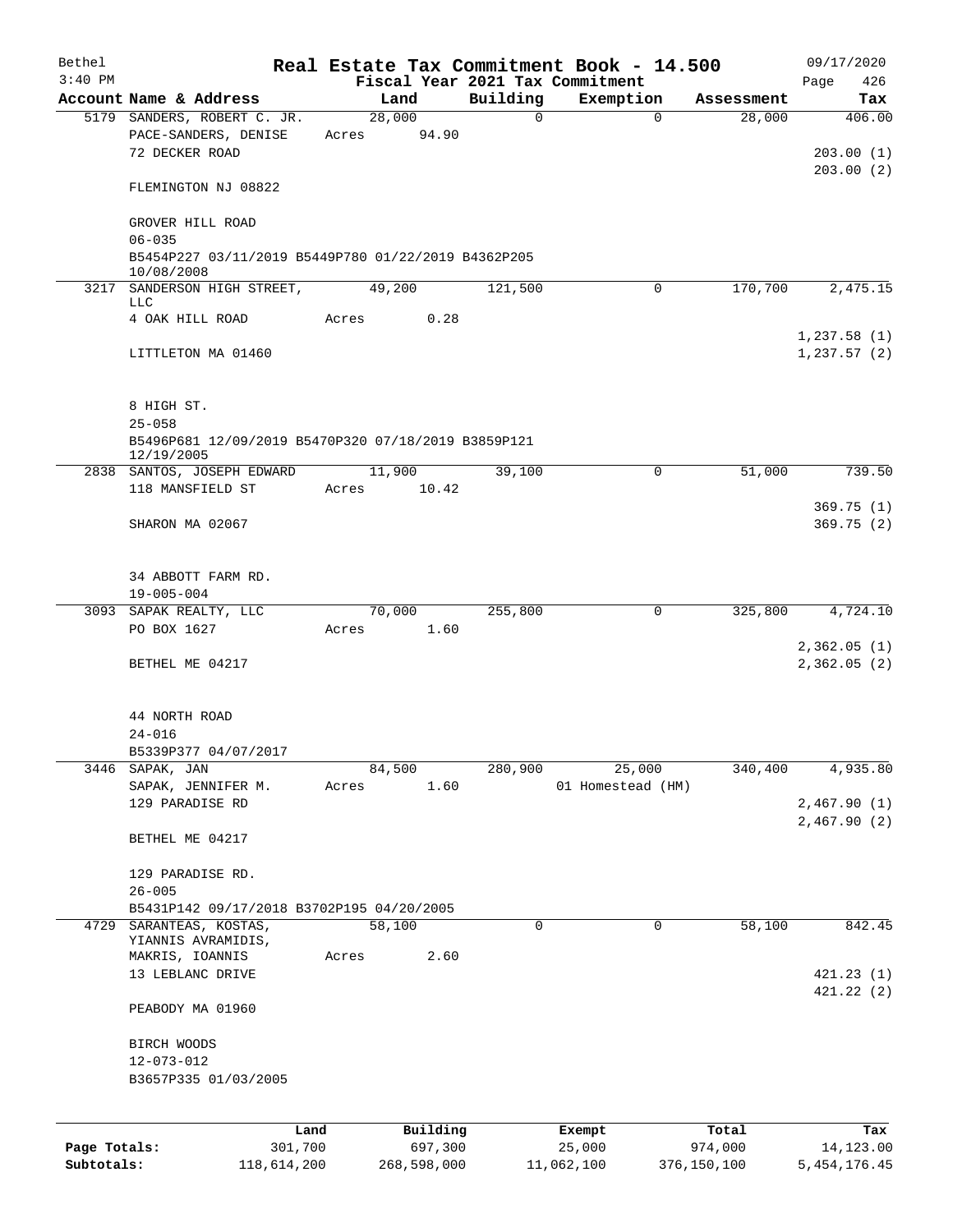| Bethel       |                                                                                        |       |                |               | Real Estate Tax Commitment Book - 14.500 |             |                      | 09/17/2020    |
|--------------|----------------------------------------------------------------------------------------|-------|----------------|---------------|------------------------------------------|-------------|----------------------|---------------|
| $3:40$ PM    |                                                                                        |       |                |               | Fiscal Year 2021 Tax Commitment          |             |                      | Page<br>427   |
|              | Account Name & Address<br>4746 SARANTEAS, KOSTAS,                                      |       | Land<br>56,600 | Building<br>0 | Exemption                                | $\mathbf 0$ | Assessment<br>56,600 | Tax<br>820.70 |
|              | YIANNIS AVRAMIDIS,                                                                     |       |                |               |                                          |             |                      |               |
|              | MAKRIS, IOANNIS                                                                        | Acres | 2.01           |               |                                          |             |                      |               |
|              | 13 LEBLANC DRIVE                                                                       |       |                |               |                                          |             |                      | 410.35(1)     |
|              | PEABODY MA 01960                                                                       |       |                |               |                                          |             |                      | 410.35(2)     |
|              |                                                                                        |       |                |               |                                          |             |                      |               |
|              | BIRCH WOODS                                                                            |       |                |               |                                          |             |                      |               |
|              | $12 - 073 - 029$<br>B3657P338 01/03/2005                                               |       |                |               |                                          |             |                      |               |
|              | 3031 SAUCIER, REGIS                                                                    |       | 32,300         | 211,200       | 25,000                                   |             | 218,500              | 3,168.25      |
|              | SAUCIER, REGINA                                                                        | Acres | 1.52           |               | 01 Homestead (HM)                        |             |                      |               |
|              | 31 TAYLOR WOODS RD.                                                                    |       |                |               |                                          |             |                      | 1,584.13(1)   |
|              |                                                                                        |       |                |               |                                          |             |                      | 1,584.12(2)   |
|              | BETHEL ME 04217                                                                        |       |                |               |                                          |             |                      |               |
|              | 31 TAYLOR WOODS RD.                                                                    |       |                |               |                                          |             |                      |               |
|              | $22 - 026 - 008$                                                                       |       |                |               |                                          |             |                      |               |
|              | B2390P285                                                                              |       |                |               |                                          |             |                      |               |
|              | 5276 SAUNDERS, ALFRED                                                                  |       | 15,400         | $\mathbf 0$   |                                          | 0           | 15,400               | 223.30        |
|              | 463 MULLOCK RD                                                                         | Acres | 2.00           |               |                                          |             |                      |               |
|              |                                                                                        |       |                |               |                                          |             |                      | 111.65(1)     |
|              | PORT JERVIS NY 12771                                                                   |       |                |               |                                          |             |                      | 111.65(2)     |
|              | OFF MCRILLIS BROOK ROAD                                                                |       |                |               |                                          |             |                      |               |
|              | $04 - 091$                                                                             |       |                |               |                                          |             |                      |               |
|              | B1387P87 04/25/1986                                                                    |       |                |               |                                          |             |                      |               |
|              | 3146 SAUNDERS, ANNMARIE                                                                |       | 58,400         | 96,900        |                                          | $\mathbf 0$ | 155,300              | 2,251.85      |
|              | PO BOX 263                                                                             | Acres | 0.75           |               |                                          |             |                      |               |
|              |                                                                                        |       |                |               |                                          |             |                      | 1, 125.93(1)  |
|              | BETHEL ME 04217                                                                        |       |                |               |                                          |             |                      | 1, 125.92(2)  |
|              |                                                                                        |       |                |               |                                          |             |                      |               |
|              | 47 MILL HILL                                                                           |       |                |               |                                          |             |                      |               |
|              | $25 - 004$                                                                             |       |                |               |                                          |             |                      |               |
|              | B5177P323 10/29/2014 B4536P311 12/10/2009 B646P556                                     |       |                |               |                                          |             |                      |               |
| 1268         | SAVAGE AUTO REPAIR &<br>TOWING                                                         |       | 21,300         | 37,600        |                                          | 0           | 58,900               | 854.05        |
|              | 54 WEST BETHEL ROAD                                                                    | Acres | 0.28           |               |                                          |             |                      |               |
|              |                                                                                        |       |                |               |                                          |             |                      | 427.03(1)     |
|              | BETHEL ME 04217                                                                        |       |                |               |                                          |             |                      | 427.02 (2)    |
|              |                                                                                        |       |                |               |                                          |             |                      |               |
|              |                                                                                        |       |                |               |                                          |             |                      |               |
|              | 68 WEST BETHEL RD.                                                                     |       |                |               |                                          |             |                      |               |
|              | $07 - 070$                                                                             |       |                |               |                                          |             |                      |               |
|              | B5406P297 05/07/2018 B5402P543 04/17/2018 B5326P596<br>01/13/2017 B3664P325 01/24/2005 |       |                |               |                                          |             |                      |               |
|              | 1269 SAVAGE AUTO REPAIR &                                                              |       | 25,800         | 58,300        |                                          | 0           | 84,100               | 1,219.45      |
|              | TOWING LLC<br>54 WEST BETHEL RD                                                        | Acres | 0.51           |               |                                          |             |                      |               |
|              |                                                                                        |       |                |               |                                          |             |                      | 609.73(1)     |
|              | BETHEL ME 04217                                                                        |       |                |               |                                          |             |                      | 609.72(2)     |
|              |                                                                                        |       |                |               |                                          |             |                      |               |
|              | 64 WEST BETHEL RD.<br>$07 - 071$                                                       |       |                |               |                                          |             |                      |               |
|              | B5209P97 02/19/2015 B5158P52 09/10/2014 B3344P152<br>08/01/2003 B2320P133              |       |                |               |                                          |             |                      |               |
|              | Land                                                                                   |       | Building       |               | Exempt                                   |             | Total                | Tax           |
| Page Totals: | 209,800                                                                                |       | 404,000        |               | 25,000                                   |             | 588,800              | 8,537.60      |
| Subtotals:   | 118,824,000                                                                            |       | 269,002,000    |               | 11,087,100                               |             | 376,738,900          | 5,462,714.05  |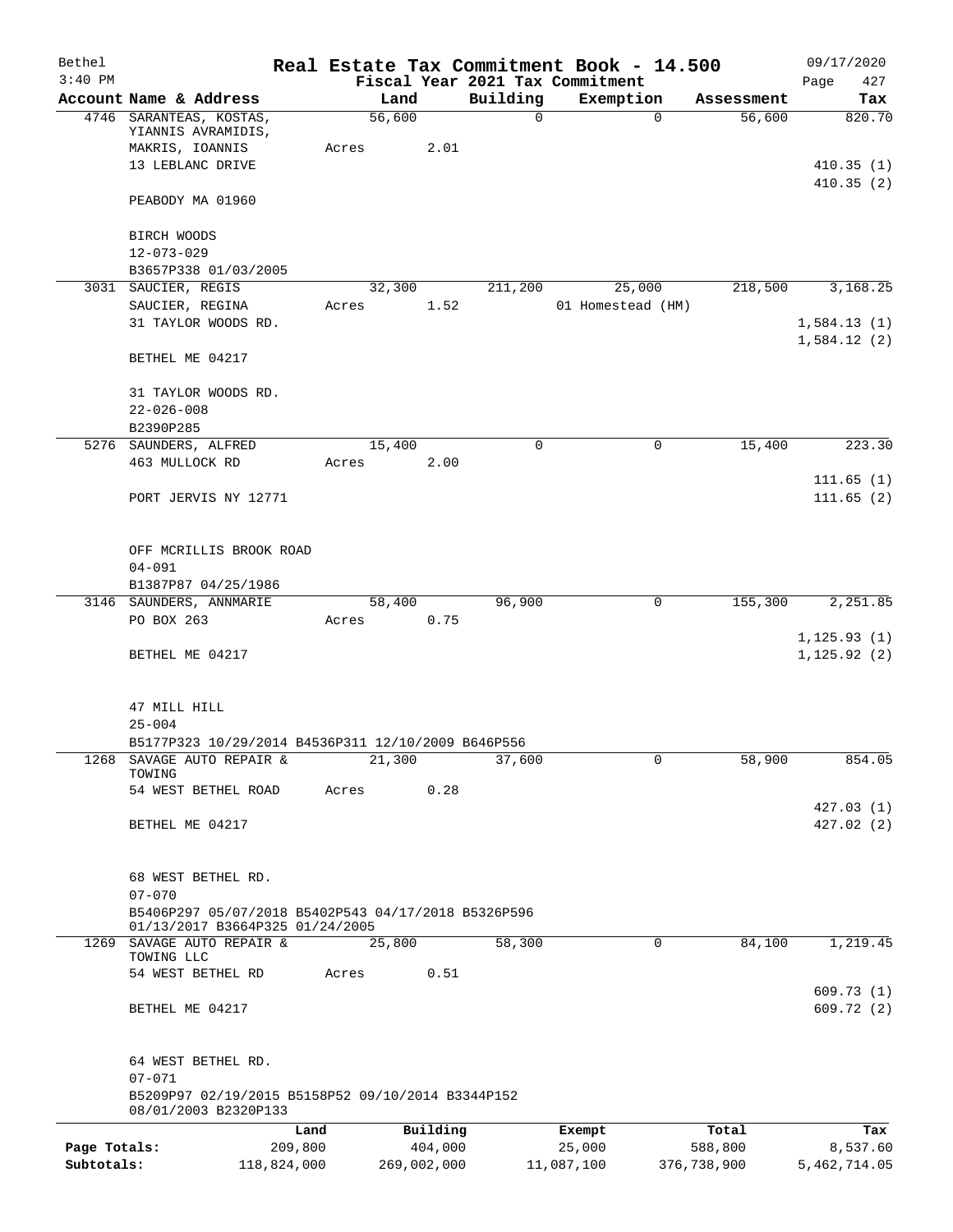| Bethel                     |                                                                           |                |                        |                     | Real Estate Tax Commitment Book - 14.500 |                        | 09/17/2020                 |
|----------------------------|---------------------------------------------------------------------------|----------------|------------------------|---------------------|------------------------------------------|------------------------|----------------------------|
| $3:40$ PM                  |                                                                           |                |                        |                     | Fiscal Year 2021 Tax Commitment          |                        | 428<br>Page                |
|                            | Account Name & Address<br>1271 SAVAGE AUTO REPAIR &                       | Land<br>48,700 |                        | Building<br>196,300 | Exemption<br>$\Omega$                    | Assessment<br>245,000  | Tax<br>3,552.50            |
|                            | TOWING, LLC                                                               |                |                        |                     |                                          |                        |                            |
|                            | 54 WEST BETHEL RD                                                         | Acres          | 1.20                   |                     |                                          |                        |                            |
|                            |                                                                           |                |                        |                     |                                          |                        | 1,776.25(1)                |
|                            | BETHEL ME 04217                                                           |                |                        |                     |                                          |                        | 1,776.25(2)                |
|                            | 52 WEST BETHEL RD.                                                        |                |                        |                     |                                          |                        |                            |
|                            | $07 - 073$                                                                |                |                        |                     |                                          |                        |                            |
|                            | B4595P17 06/07/2010 B4318P333 07/02/2008 B2620P58                         |                |                        |                     |                                          |                        |                            |
|                            | 334 SAVAGE AUTO REPAIR &                                                  | 19,000         |                        | 28,900              | 0                                        | 47,900                 | 694.55                     |
|                            | TOWING, LLC<br>54 WEST BETHEL ROAD                                        | Acres          | 0.63                   |                     |                                          |                        |                            |
|                            |                                                                           |                |                        |                     |                                          |                        | 347.28(1)                  |
|                            | BETHEL ME 04217                                                           |                |                        |                     |                                          |                        | 347.27(2)                  |
|                            | ROUTE 232                                                                 |                |                        |                     |                                          |                        |                            |
|                            | $05 - 040$                                                                |                |                        |                     |                                          |                        |                            |
|                            | B4595P15 06/07/2010 B4416P15 03/16/2009 B4359P151                         |                |                        |                     |                                          |                        |                            |
|                            | 10/02/2008 B4356P87 09/25/2008 B1438P238                                  |                |                        |                     |                                          |                        |                            |
|                            | 2536 SAVAGE LAND DEVELOPMENT<br>P.O. BOX 358                              | 25,000         |                        | 10,500              | 0                                        | 35,500                 | 514.75                     |
|                            |                                                                           | Acres          | 1.52                   |                     |                                          |                        | 257.38(1)                  |
|                            | BETHEL ME 04217                                                           |                |                        |                     |                                          |                        | 257.37(2)                  |
|                            |                                                                           |                |                        |                     |                                          |                        |                            |
|                            | 2 KIMBALL HILL RD                                                         |                |                        |                     |                                          |                        |                            |
|                            | $14 - 057$                                                                |                |                        |                     |                                          |                        |                            |
|                            | B4439P328 05/12/2009                                                      |                |                        |                     |                                          |                        |                            |
|                            | 2683 SAVAGE LAND DEVELOPMENT                                              | 168,500        |                        | 396,600             | 0                                        | 565,100                | 8,193.95                   |
|                            | PO BOX 358                                                                | Acres          | 4.20                   |                     |                                          |                        |                            |
|                            | BETHEL ME 04217                                                           |                |                        |                     |                                          |                        | 4,096.98(1)<br>4,096.97(2) |
|                            |                                                                           |                |                        |                     |                                          |                        |                            |
|                            | 96 SUNDAY RIVER RD.                                                       |                |                        |                     |                                          |                        |                            |
|                            | $17 - 021$                                                                |                |                        |                     |                                          |                        |                            |
|                            | B5092P137 02/25/2014 B4603P279 06/30/2010<br>5380 SAVAGE LAND DEVELOPMENT | 42,000         |                        | $\Omega$            | $\Omega$                                 | 42,000                 | 609.00                     |
|                            | PO BOX 358                                                                | Acres          | 9.93                   |                     |                                          |                        |                            |
|                            |                                                                           |                |                        |                     |                                          |                        | 304.50(1)                  |
|                            | BETHEL ME 04217                                                           |                |                        |                     |                                          |                        | 304.50(2)                  |
|                            | MAYVILLE ROAD                                                             |                |                        |                     |                                          |                        |                            |
|                            | $18 - 007$                                                                |                |                        |                     |                                          |                        |                            |
|                            | B5297P554 08/10/2016 B4640P47 09/30/2010 B2384P249                        |                |                        |                     |                                          |                        |                            |
|                            | 4781 SAVAGE LAND<br>DEVELOPMENT, LLC                                      | 35,200         |                        | 0                   | 0                                        | 35,200                 | 510.40                     |
|                            | PO BOX 358                                                                | Acres          | 1.60                   |                     |                                          |                        |                            |
|                            |                                                                           |                |                        |                     |                                          |                        | 255.20(1)                  |
|                            | BETHEL ME 04217                                                           |                |                        |                     |                                          |                        | 255.20(2)                  |
|                            | PINE HAVEN-PHASE III                                                      |                |                        |                     |                                          |                        |                            |
|                            | $18 - 054 - 010$                                                          |                |                        |                     |                                          |                        |                            |
|                            | B3845P1 11/22/2005                                                        |                |                        |                     |                                          |                        |                            |
|                            | Land                                                                      |                | Building               |                     | Exempt                                   | Total                  | Tax                        |
| Page Totals:<br>Subtotals: | 338,400<br>119, 162, 400                                                  |                | 632,300<br>269,634,300 |                     | 0<br>11,087,100                          | 970,700<br>377,709,600 | 14,075.15<br>5,476,789.20  |
|                            |                                                                           |                |                        |                     |                                          |                        |                            |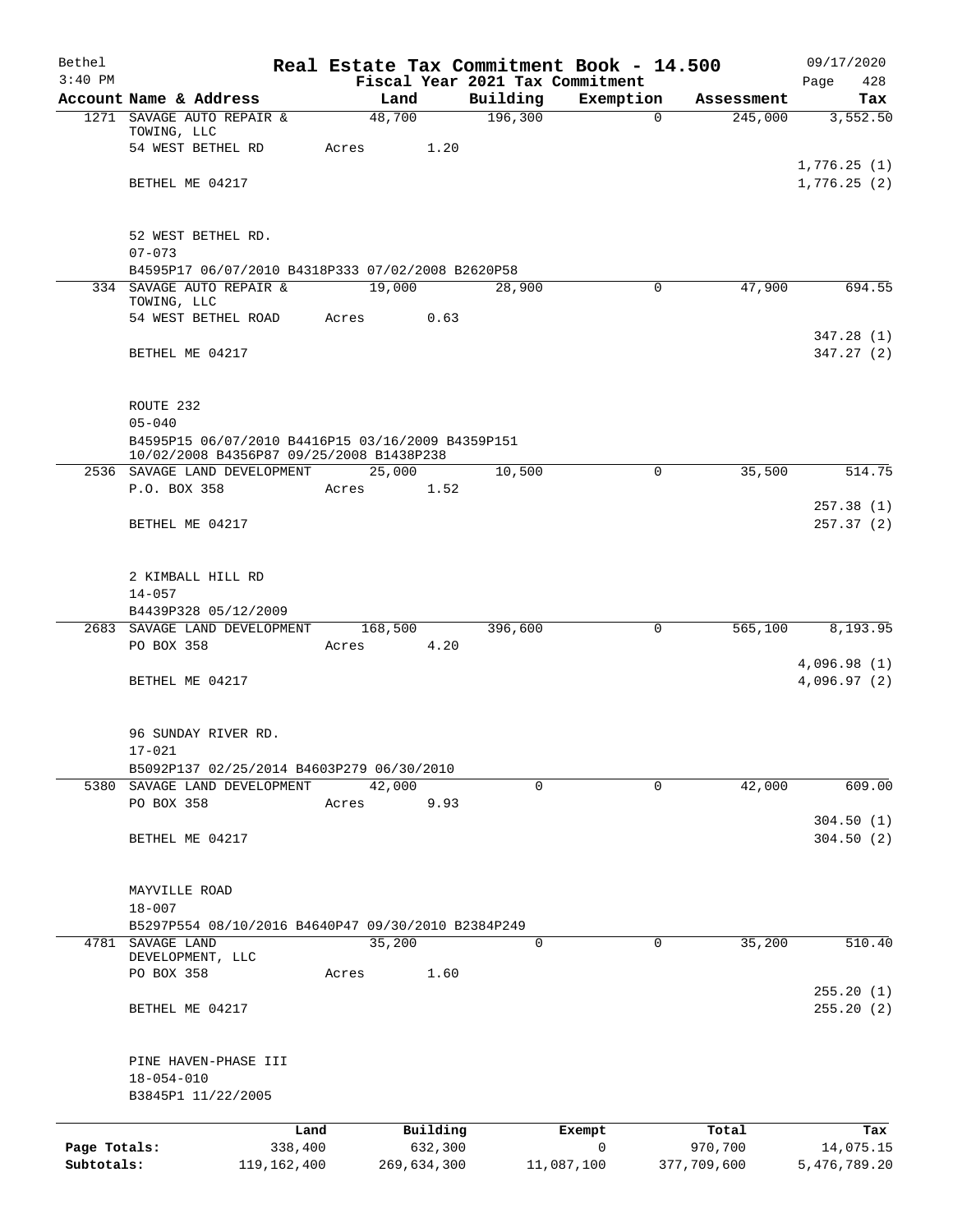| Bethel    |                                      |         |        |      | Real Estate Tax Commitment Book - 14.500 |             |            | 09/17/2020                 |
|-----------|--------------------------------------|---------|--------|------|------------------------------------------|-------------|------------|----------------------------|
| $3:40$ PM |                                      |         |        |      | Fiscal Year 2021 Tax Commitment          |             |            | Page<br>429                |
|           | Account Name & Address               |         | Land   |      | Building                                 | Exemption   | Assessment | Tax                        |
|           | 4810 SAVAGE LAND                     |         | 45,100 |      | $\Omega$                                 | $\Omega$    | 45,100     | 653.95                     |
|           | DEVELOPMENT, LLC<br>PO BOX 358       | Acres   |        | 4.80 |                                          |             |            |                            |
|           |                                      |         |        |      |                                          |             |            | 326.98(1)                  |
|           | BETHEL ME 04217                      |         |        |      |                                          |             |            | 326.97(2)                  |
|           |                                      |         |        |      |                                          |             |            |                            |
|           | $12 - 074 - 00B - 001$               |         |        |      |                                          |             |            |                            |
|           | B4053P335 10/10/2006                 |         |        |      |                                          |             |            |                            |
|           | 4811 SAVAGE LAND                     |         | 1,400  |      | $\Omega$                                 | $\mathbf 0$ | 1,400      | 20.30                      |
|           | DEVELOPMENT, LLC<br>PO BOX 358       | Acres   |        | 1.10 |                                          |             |            |                            |
|           |                                      |         |        |      |                                          |             |            | 10.15(1)                   |
|           | BETHEL ME 04217                      |         |        |      |                                          |             |            | 10.15(2)                   |
|           | $12 - 074 - 00B - 002$               |         |        |      |                                          |             |            |                            |
|           | B3761P192 07/19/2005                 |         |        |      |                                          |             |            |                            |
|           | 4621 SAVAGE LAND                     | 290,500 |        |      | $\mathbf 0$                              | 0           | 290,500    | 4, 212.25                  |
|           | DEVELOPMENT, LLC                     |         |        |      |                                          |             |            |                            |
|           | PO BOX 358                           | Acres   | 27.30  |      |                                          |             |            |                            |
|           | BETHEL ME 04217                      |         |        |      |                                          |             |            | 2,106.13(1)<br>2,106.12(2) |
|           | $07 - 028 - 001$                     |         |        |      |                                          |             |            |                            |
|           | B3609P27 10/15/2004                  |         |        |      |                                          |             |            |                            |
|           | 5272 SAVAGE LAND                     |         | 1,700  |      | $\mathsf{O}$                             | 0           | 1,700      | 24.65                      |
|           | DEVELOPMENT, LLC                     |         |        |      |                                          |             |            |                            |
|           | PO BOX 358                           | Acres   |        | 1.60 |                                          |             |            |                            |
|           | BETHEL ME 04217                      |         |        |      |                                          |             |            | 12.33(1)<br>12.32(2)       |
|           |                                      |         |        |      |                                          |             |            |                            |
|           | $12 - 074 - 00B - 003$               |         |        |      |                                          |             |            |                            |
|           | B4053P335                            |         |        |      |                                          |             |            |                            |
|           | 5163 SAVAGE LAND<br>DEVELOPMENT, LLC |         | 31,200 |      | $\mathbf 0$                              | $\mathbf 0$ | 31,200     | 452.40                     |
|           | PO BOX 358                           | Acres   |        | 0.86 |                                          |             |            |                            |
|           |                                      |         |        |      |                                          |             |            | 226.20(1)                  |
|           | BETHEL ME 04217                      |         |        |      |                                          |             |            | 226.20(2)                  |
|           | MOOSE LANE                           |         |        |      |                                          |             |            |                            |
|           | $02 - 010 - 008$                     |         |        |      |                                          |             |            |                            |
|           | B4522P239 11/05/2009                 |         |        |      |                                          |             |            |                            |

|              | Land        | Building    | Exempt     | Total       | Tax          |
|--------------|-------------|-------------|------------|-------------|--------------|
| Page Totals: | 369,900     |             |            | 369,900     | 5,363.55     |
| Subtotals:   | 119,532,300 | 269,634,300 | 11,087,100 | 378,079,500 | 5,482,152.75 |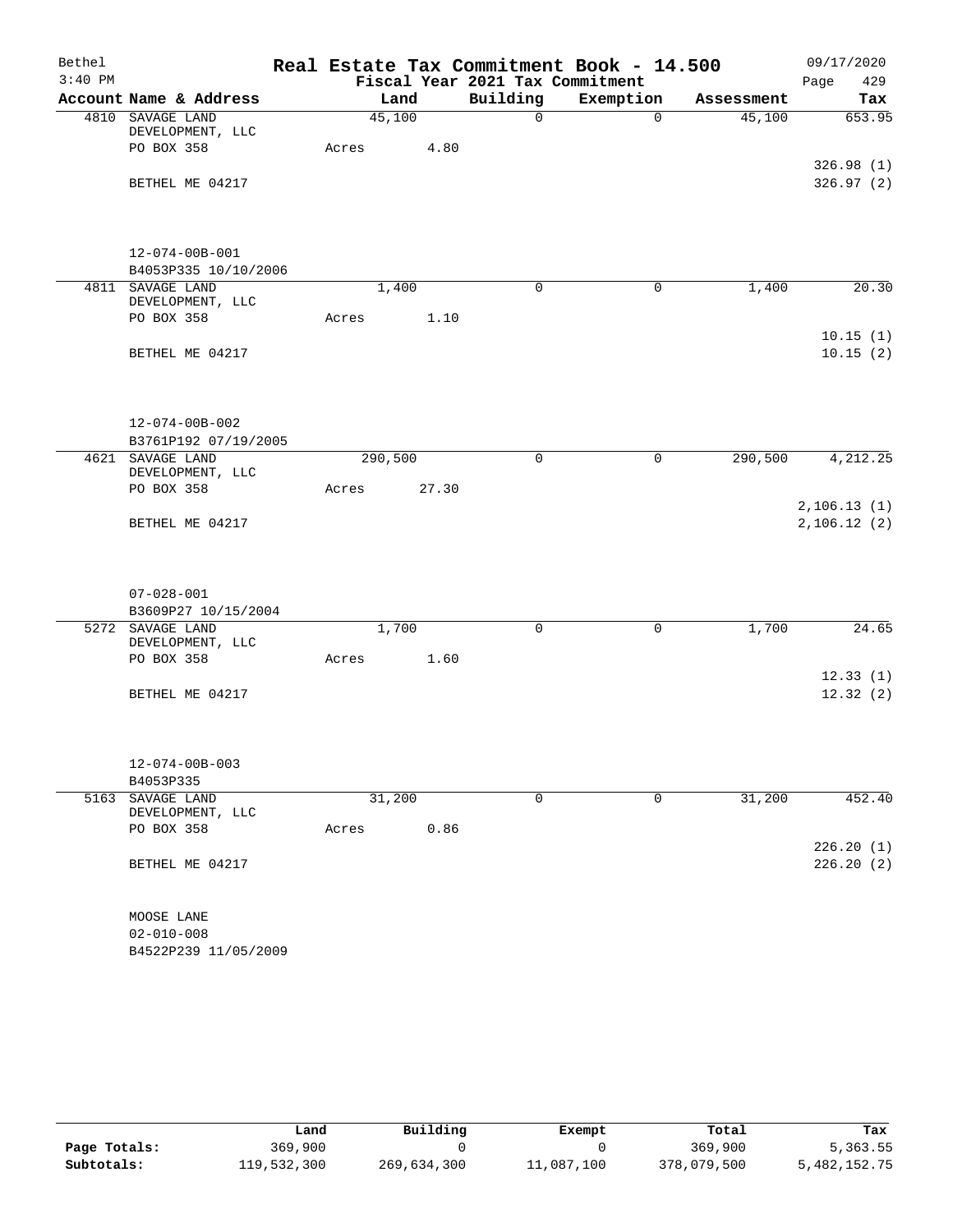| Bethel    |                                          |       |        |      | Real Estate Tax Commitment Book - 14.500 |             |            | 09/17/2020               |
|-----------|------------------------------------------|-------|--------|------|------------------------------------------|-------------|------------|--------------------------|
| $3:40$ PM |                                          |       |        |      | Fiscal Year 2021 Tax Commitment          |             |            | Page<br>430              |
|           | Account Name & Address                   |       | Land   |      | Building                                 | Exemption   | Assessment | Tax                      |
|           | 5077 SAVAGE LAND<br>DEVELOPMENT, LLC     |       | 48,300 |      | $\mathbf 0$                              | $\Omega$    | 48,300     | 700.35                   |
|           | PO BOX 358                               | Acres |        | 3.03 |                                          |             |            |                          |
|           | BETHEL ME 04217                          |       |        |      |                                          |             |            | 350.18(1)<br>350.17(2)   |
|           | $18 - 060 - 057$<br>B3568P322 08/06/2004 |       |        |      |                                          |             |            |                          |
|           | 5060 SAVAGE LAND                         |       | 41,700 |      | $\mathbf 0$                              | $\mathbf 0$ | 41,700     | 604.65                   |
|           | DEVELOPMENT, LLC                         |       |        |      |                                          |             |            |                          |
|           | PO BOX 358                               | Acres |        | 2.01 |                                          |             |            | 302.33(1)                |
|           | BETHEL ME 04217                          |       |        |      |                                          |             |            | 302.32(2)                |
|           | $18 - 060 - 035$                         |       |        |      |                                          |             |            |                          |
|           | B3568P322 08/06/2004<br>5024 SAVAGE LAND |       | 41,100 |      | $\mathbf 0$                              | 0           | 41,100     | 595.95                   |
|           | DEVELOPMENT, LLC                         |       |        |      |                                          |             |            |                          |
|           | PO BOX 358                               | Acres |        | 1.74 |                                          |             |            | 297.98(1)                |
|           | BETHEL ME 04217                          |       |        |      |                                          |             |            | 297.97 (2)               |
|           | $18 - 060 - 004$                         |       |        |      |                                          |             |            |                          |
|           | B3568P322 08/06/2004                     |       |        |      |                                          |             |            |                          |
|           | 5025 SAVAGE LAND<br>DEVELOPMENT, LLC     |       | 40,700 |      | $\mathbf 0$                              | $\mathbf 0$ | 40,700     | 590.15                   |
|           | PO BOX 358                               | Acres |        | 1.59 |                                          |             |            |                          |
|           |                                          |       |        |      |                                          |             |            | 295.08(1)                |
|           | BETHEL ME 04217                          |       |        |      |                                          |             |            | 295.07(2)                |
|           | $18 - 060 - 005$                         |       |        |      |                                          |             |            |                          |
|           | B3568P322 08/06/2004                     |       |        |      |                                          |             |            |                          |
|           | 5026 SAVAGE LAND<br>DEVELOPMENT, LLC     |       | 41,200 |      | $\mathbf 0$                              | $\mathbf 0$ | 41,200     | 597.40                   |
|           | PO BOX 358                               | Acres |        | 1.77 |                                          |             |            |                          |
|           | BETHEL ME 04217                          |       |        |      |                                          |             |            | 298.70 (1)<br>298.70 (2) |
|           | $18 - 060 - 006$                         |       |        |      |                                          |             |            |                          |

B3568P322 08/06/2004

|              | Land        | Building    | Exempt     | Total       | Tax          |
|--------------|-------------|-------------|------------|-------------|--------------|
| Page Totals: | 213,000     |             |            | 213,000     | 3,088.50     |
| Subtotals:   | 119,745,300 | 269,634,300 | 11,087,100 | 378,292,500 | 5,485,241.25 |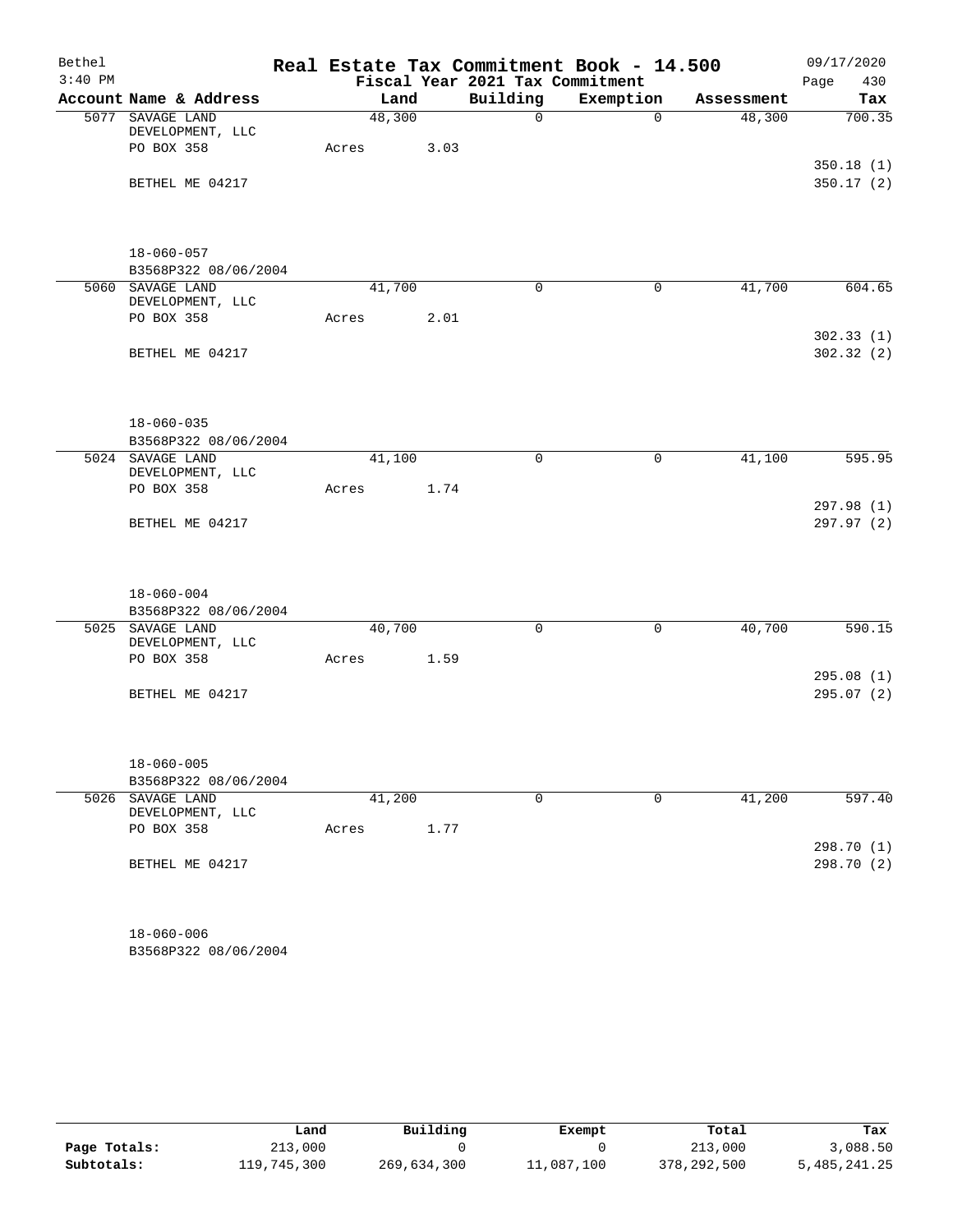| Bethel    |                                          |        |      |                                 | Real Estate Tax Commitment Book - 14.500 |            | 09/17/2020             |
|-----------|------------------------------------------|--------|------|---------------------------------|------------------------------------------|------------|------------------------|
| $3:40$ PM |                                          |        |      | Fiscal Year 2021 Tax Commitment |                                          |            | Page<br>431            |
|           | Account Name & Address                   |        | Land | Building                        | Exemption                                | Assessment | Tax                    |
|           | 5044 SAVAGE LAND<br>DEVELOPMENT, LLC     | 51,300 |      | $\Omega$                        | $\Omega$                                 | 51,300     | 743.85                 |
|           | PO BOX 358                               | Acres  | 5.59 |                                 |                                          |            | 371.93(1)              |
|           | BETHEL ME 04217                          |        |      |                                 |                                          |            | 371.92(2)              |
|           | $18 - 060 - 021$                         |        |      |                                 |                                          |            |                        |
|           | B3568P322 08/06/2004<br>5042 SAVAGE LAND | 36,500 |      | $\mathbf 0$                     | $\mathbf 0$                              | 36,500     | 529.25                 |
|           | DEVELOPMENT, LLC<br>PO BOX 358           | Acres  | 1.73 |                                 |                                          |            |                        |
|           | BETHEL ME 04217                          |        |      |                                 |                                          |            | 264.63(1)<br>264.62(2) |
|           | $18 - 060 - 018$<br>B3568P322 08/06/2004 |        |      |                                 |                                          |            |                        |
|           | 5035 SAVAGE LAND                         | 35,700 |      | $\mathbf 0$                     | 0                                        | 35,700     | 517.65                 |
|           | DEVELOPMENT, LLC<br>PO BOX 358           | Acres  | 1.38 |                                 |                                          |            |                        |
|           | BETHEL ME 04217                          |        |      |                                 |                                          |            | 258.83(1)<br>258.82(2) |
|           | $18 - 060 - 013$                         |        |      |                                 |                                          |            |                        |
|           | B3568P322 08/06/2004                     |        |      |                                 |                                          |            |                        |
|           | 5029 SAVAGE LAND<br>DEVELOPMENT, LLC     | 43,400 |      | $\mathbf 0$                     | $\mathsf{O}$                             | 43,400     | 629.30                 |
|           | PO BOX 358                               | Acres  | 3.03 |                                 |                                          |            |                        |
|           | BETHEL ME 04217                          |        |      |                                 |                                          |            | 314.65(1)<br>314.65(2) |
|           | $18 - 060 - 007$                         |        |      |                                 |                                          |            |                        |
|           | B3568P322 08/06/2004                     |        |      |                                 |                                          |            |                        |
|           | 5030 SAVAGE LAND<br>DEVELOPMENT, LLC     | 43,400 |      | $\mathbf 0$                     | $\mathbf 0$                              | 43,400     | 629.30                 |
|           | PO BOX 358                               | Acres  | 3.03 |                                 |                                          |            |                        |
|           | BETHEL ME 04217                          |        |      |                                 |                                          |            | 314.65(1)<br>314.65(2) |
|           | $18 - 060 - 008$                         |        |      |                                 |                                          |            |                        |

B3568P322 08/06/2004

|              | Land        | Building    | Exempt     | Total       | Tax          |
|--------------|-------------|-------------|------------|-------------|--------------|
| Page Totals: | 210,300     |             |            | 210,300     | 3,049.35     |
| Subtotals:   | 119,955,600 | 269,634,300 | 11,087,100 | 378,502,800 | 5,488,290.60 |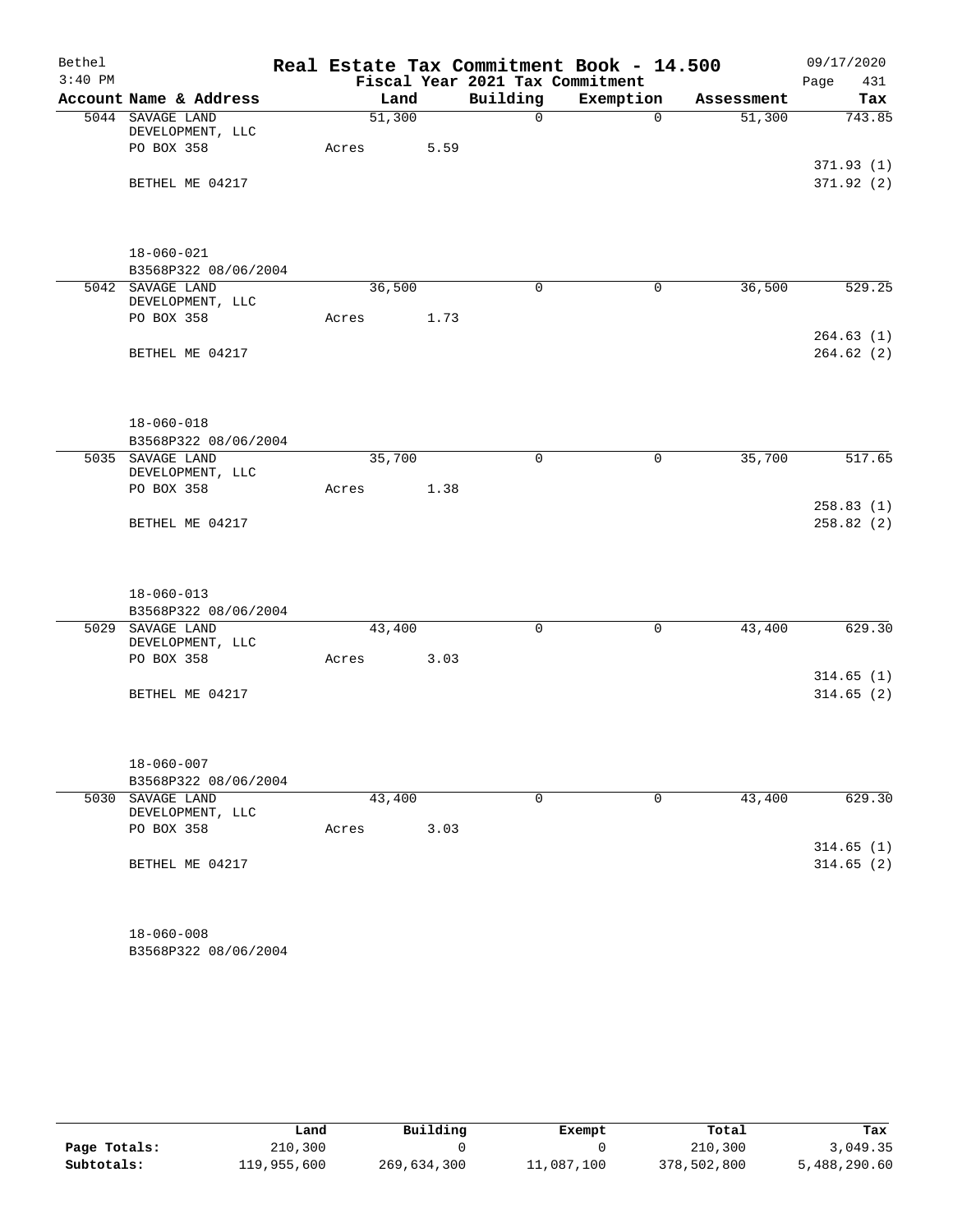| $3:40$ PM<br>Fiscal Year 2021 Tax Commitment<br>Page<br>Building<br>Exemption<br>Account Name & Address<br>Land<br>Assessment<br>43,200<br>5031 SAVAGE LAND<br>$\mathsf{O}$<br>43,200<br>$\mathbf 0$<br>DEVELOPMENT, LLC<br>PO BOX 358<br>2.90<br>Acres<br>BETHEL ME 04217 | 432<br>Tax                       |
|----------------------------------------------------------------------------------------------------------------------------------------------------------------------------------------------------------------------------------------------------------------------------|----------------------------------|
|                                                                                                                                                                                                                                                                            | 626.40<br>313.20(1)<br>313.20(2) |
|                                                                                                                                                                                                                                                                            |                                  |
|                                                                                                                                                                                                                                                                            |                                  |
|                                                                                                                                                                                                                                                                            |                                  |
|                                                                                                                                                                                                                                                                            |                                  |
|                                                                                                                                                                                                                                                                            |                                  |
|                                                                                                                                                                                                                                                                            |                                  |
|                                                                                                                                                                                                                                                                            | 261.00                           |
| $18 - 060 - 009$                                                                                                                                                                                                                                                           |                                  |
| B3568P322 08/06/2004                                                                                                                                                                                                                                                       |                                  |
| 2571 SAVAGE LAND<br>18,000<br>$\mathbf 0$<br>$\mathbf 0$<br>18,000                                                                                                                                                                                                         |                                  |
| DEVELOPMENT, LLC<br>PO BOX 358<br>Acres<br>0.56                                                                                                                                                                                                                            |                                  |
|                                                                                                                                                                                                                                                                            | 130.50(1)                        |
| BETHEL ME 04217                                                                                                                                                                                                                                                            | 130.50(2)                        |
|                                                                                                                                                                                                                                                                            |                                  |
|                                                                                                                                                                                                                                                                            |                                  |
| JOHNSON PARK                                                                                                                                                                                                                                                               |                                  |
| $15 - 016 - 022$                                                                                                                                                                                                                                                           |                                  |
| B4612P254 07/23/2010                                                                                                                                                                                                                                                       |                                  |
| 3517 SAVAGE LAND<br>44,200<br>165,400<br>209,600<br>$\mathbf 0$<br>DEVELOPMENT, LLC                                                                                                                                                                                        | 3,039.20                         |
| PO BOX 358<br>1.33<br>Acres                                                                                                                                                                                                                                                |                                  |
|                                                                                                                                                                                                                                                                            | 1,519.60(1)                      |
| BETHEL ME 04217                                                                                                                                                                                                                                                            | 1,519.60(2)                      |
|                                                                                                                                                                                                                                                                            |                                  |
| 227 VERNON ST./VISTA                                                                                                                                                                                                                                                       |                                  |
| $26 - 070 - 003$                                                                                                                                                                                                                                                           |                                  |
| B3873P174 01/17/2006                                                                                                                                                                                                                                                       |                                  |
| 311 SAVAGE LAND<br>74,400<br>74,400<br>$\mathbf 0$<br>$\mathbf 0$<br>DEVELOPMENT, LLC                                                                                                                                                                                      | 1,078.80                         |
| 38.00<br>PO BOX 398<br>Acres                                                                                                                                                                                                                                               |                                  |
|                                                                                                                                                                                                                                                                            | 539.40(1)                        |
| BETHEL ME 04217                                                                                                                                                                                                                                                            | 539.40(2)                        |
|                                                                                                                                                                                                                                                                            |                                  |
|                                                                                                                                                                                                                                                                            |                                  |
| ROUTE 232                                                                                                                                                                                                                                                                  |                                  |
| $05 - 021$                                                                                                                                                                                                                                                                 |                                  |
| B5231P556 07/13/2015 B3314P120 06/19/2003 B2879P92<br>11/02/1998                                                                                                                                                                                                           |                                  |
| $\mathbf 0$<br>111 SAVAGE LAND<br>29,300<br>0<br>29,300                                                                                                                                                                                                                    | 424.85                           |
| DEVELOPMENT, LLC                                                                                                                                                                                                                                                           |                                  |
| 1.20<br>PO BOX 358<br>Acres                                                                                                                                                                                                                                                |                                  |
|                                                                                                                                                                                                                                                                            | 212.43(1)                        |
| BETHEL ME 04217                                                                                                                                                                                                                                                            | 212.42(2)                        |
| 438 PARADISE RD.                                                                                                                                                                                                                                                           |                                  |
| $02 - 027 - 001$                                                                                                                                                                                                                                                           |                                  |
| B4503P191 09/29/2009                                                                                                                                                                                                                                                       |                                  |

|              | Land        | Building    | Exempt     | Total       | Tax          |
|--------------|-------------|-------------|------------|-------------|--------------|
| Page Totals: | 209,100     | 165,400     |            | 374,500     | 5,430.25     |
| Subtotals:   | 120,164,700 | 269,799,700 | 11,087,100 | 378,877,300 | 5,493,720.85 |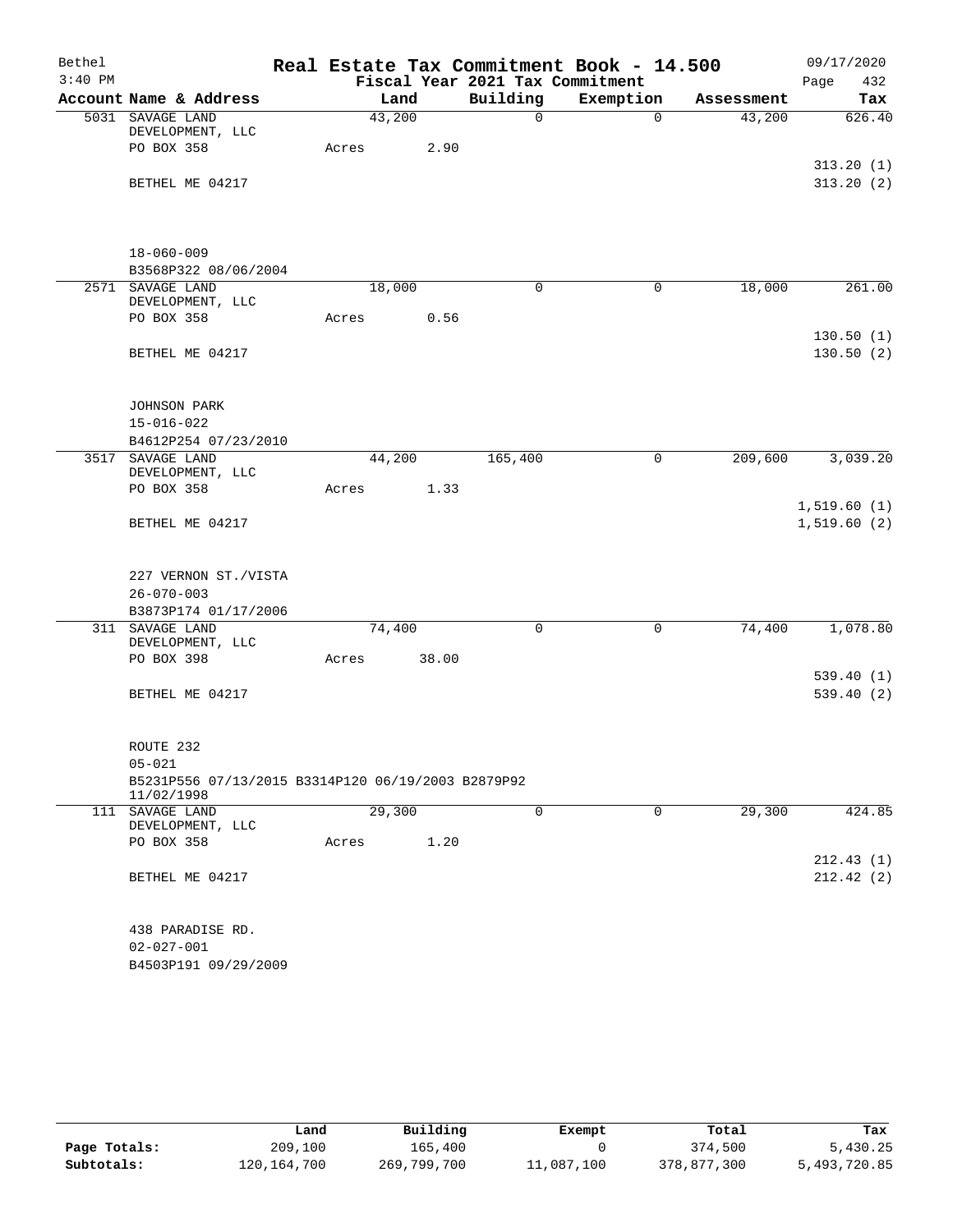| Bethel    |                                                    |         |        |                                 | Real Estate Tax Commitment Book - 14.500 |            | 09/17/2020  |           |
|-----------|----------------------------------------------------|---------|--------|---------------------------------|------------------------------------------|------------|-------------|-----------|
| $3:40$ PM |                                                    |         |        | Fiscal Year 2021 Tax Commitment |                                          |            | Page        | 433       |
|           | Account Name & Address                             | Land    |        | Building                        | Exemption                                | Assessment |             | Tax       |
|           | 113 SAVAGE LAND<br>DEVELOPMENT, LLC                | 491,200 |        | $\mathsf{O}$                    | $\mathbf 0$                              | 491,200    |             | 7,122.40  |
|           | PO BOX 358                                         | Acres   | 149.00 |                                 |                                          |            |             |           |
|           |                                                    |         |        |                                 |                                          |            | 3,561.20(1) |           |
|           | BETHEL ME 04217                                    |         |        |                                 |                                          |            | 3,561.20(2) |           |
|           |                                                    |         |        |                                 |                                          |            |             |           |
|           |                                                    |         |        |                                 |                                          |            |             |           |
|           |                                                    |         |        |                                 |                                          |            |             |           |
|           | $02 - 029$<br>B3750P189 06/30/2005                 |         |        |                                 |                                          |            |             |           |
|           | 1666 SAVAGE LAND                                   | 18,600  |        | 0                               | 0                                        | 18,600     |             | 269.70    |
|           | DEVELOPMENT, LLC                                   |         |        |                                 |                                          |            |             |           |
|           | P.O. BOX 358                                       | Acres   | 2.80   |                                 |                                          |            |             |           |
|           |                                                    |         |        |                                 |                                          |            |             | 134.85(1) |
|           | BETHEL ME 04217                                    |         |        |                                 |                                          |            |             | 134.85(2) |
|           |                                                    |         |        |                                 |                                          |            |             |           |
|           |                                                    |         |        |                                 |                                          |            |             |           |
|           | RTE 2 S/S<br>$12 - 023$                            |         |        |                                 |                                          |            |             |           |
|           | B4107P102 03/23/2007                               |         |        |                                 |                                          |            |             |           |
|           | 2748 SAVAGE LAND                                   | 180,300 |        | 721,600                         | 0                                        | 901,900    |             | 13,077.55 |
|           | DEVELOPMENT, LLC                                   |         |        |                                 |                                          |            |             |           |
|           | PO BOX 358                                         | Acres   | 8.30   |                                 |                                          |            |             |           |
|           |                                                    |         |        |                                 |                                          |            | 6,538.78(1) |           |
|           | BETHEL ME 04217                                    |         |        |                                 |                                          |            | 6,538.77(2) |           |
|           |                                                    |         |        |                                 |                                          |            |             |           |
|           | 29 SUNDAY RIVER RD                                 |         |        |                                 |                                          |            |             |           |
|           | $18 - 006$                                         |         |        |                                 |                                          |            |             |           |
|           | B5455P155 03/19/2019 B5343P331 05/04/2017 B2219P68 |         |        |                                 |                                          |            |             |           |
|           | 04/28/1995                                         |         |        |                                 |                                          |            |             |           |
|           | 335 SAVAGE, KEITH A                                | 28,400  |        | 7,900                           | $\mathbf 0$                              | 36,300     |             | 526.35    |
|           | SAVAGE, PENNY E                                    | Acres   | 0.68   |                                 |                                          |            |             |           |
|           | 100 ROCKY RD                                       |         |        |                                 |                                          |            |             | 263.18(1) |
|           |                                                    |         |        |                                 |                                          |            |             | 263.17(2) |
|           | BRYANT POND ME 04219                               |         |        |                                 |                                          |            |             |           |
|           | 951 ROUTE 232                                      |         |        |                                 |                                          |            |             |           |
|           | $05 - 041$                                         |         |        |                                 |                                          |            |             |           |
|           | B1579P279                                          |         |        |                                 |                                          |            |             |           |
| 1281      | SAVAGE, KEITH A JR                                 | 37,700  |        | 150,300                         | $\mathbf 0$                              | 188,000    |             | 2,726.00  |
|           | SAVAGE, ALYSSA M                                   | Acres   | 5.60   |                                 |                                          |            |             |           |
|           | 1 JONATHAN CLARK LANE                              |         |        |                                 |                                          |            | 1,363.00(1) |           |
|           |                                                    |         |        |                                 |                                          |            | 1,363.00(2) |           |
|           | BETHEL ME 04217                                    |         |        |                                 |                                          |            |             |           |
|           |                                                    |         |        |                                 |                                          |            |             |           |
|           | 9 JONATHAN CLARK LANE<br>$07 - 082 - A$            |         |        |                                 |                                          |            |             |           |
|           | B5305P307 09/19/2016 B5105P202 04/15/2014 B5067P84 |         |        |                                 |                                          |            |             |           |
|           | 11/27/2013 B3708P128 04/22/2005                    |         |        |                                 |                                          |            |             |           |

|              | Land        | Building    | Exempt     | Total       | Tax          |
|--------------|-------------|-------------|------------|-------------|--------------|
| Page Totals: | 756,200     | 879,800     |            | 1,636,000   | 23,722.00    |
| Subtotals:   | 120,920,900 | 270,679,500 | 11,087,100 | 380,513,300 | 5,517,442.85 |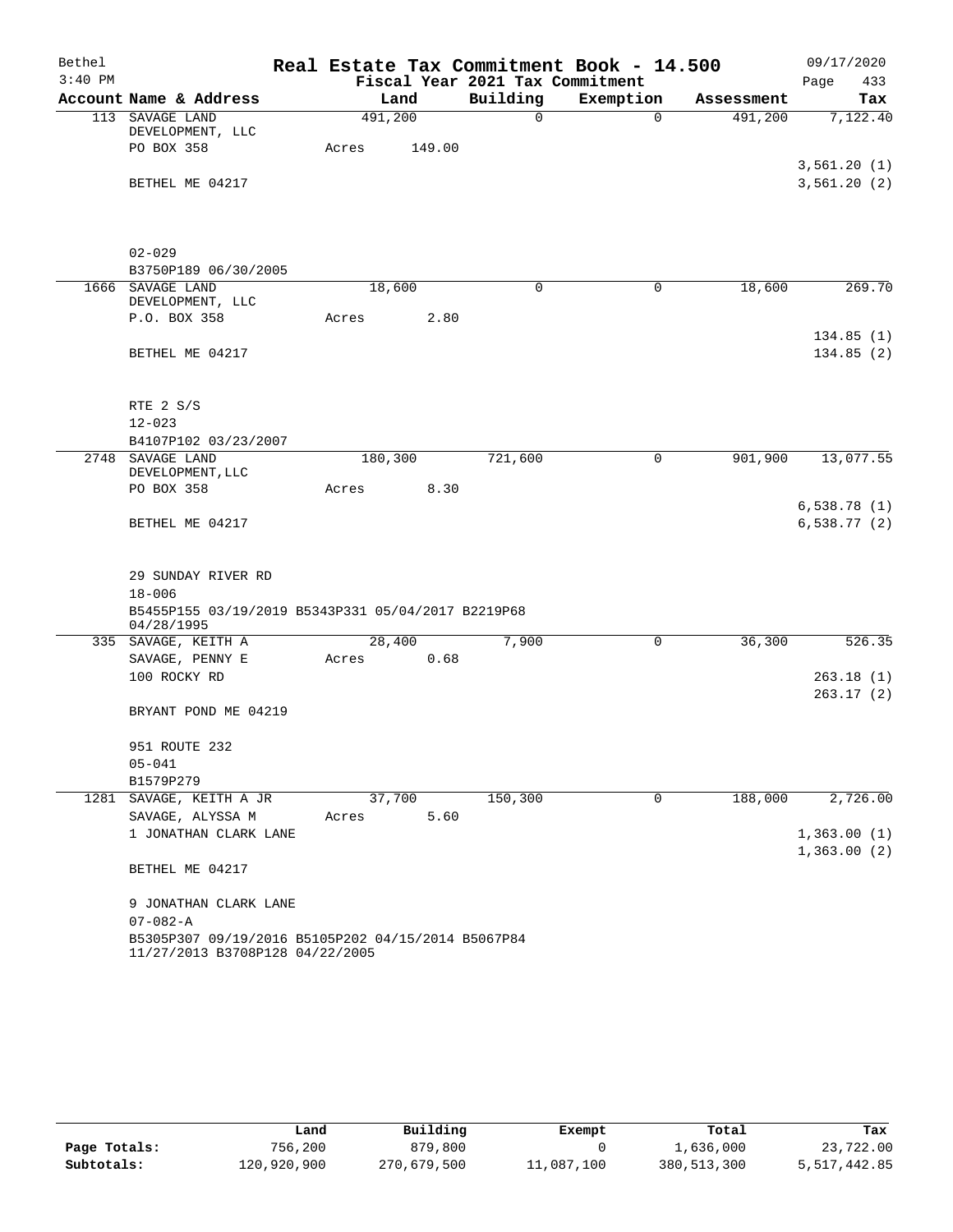| 09/17/2020             |            | Real Estate Tax Commitment Book - 14.500 |             |                                 |                                                                                        | Bethel    |
|------------------------|------------|------------------------------------------|-------------|---------------------------------|----------------------------------------------------------------------------------------|-----------|
| 434<br>Page            |            |                                          |             | Fiscal Year 2021 Tax Commitment |                                                                                        | $3:40$ PM |
| Tax                    | Assessment | Exemption                                | Building    | Land                            | Account Name & Address                                                                 |           |
| $\overline{5,254.80}$  | 362,400    | 25,000                                   | 325,600     | 61,800                          | 2861 SAVAGE, RICK A                                                                    |           |
|                        |            | 01 Homestead (HM)                        |             | 40.60<br>Acres                  | SAVAGE, MELISSA M                                                                      |           |
| 2,627.40(1)            |            |                                          |             |                                 | PO BOX 209                                                                             |           |
| 2,627.40(2)            |            |                                          |             |                                 | BETHEL ME 04217                                                                        |           |
|                        |            |                                          |             |                                 | 66 TOP OF MOUNTAIN RD.                                                                 |           |
|                        |            |                                          |             |                                 | $19 - 015 - 007$                                                                       |           |
|                        |            |                                          |             |                                 | B5236P360 08/07/2015 B5032P117 08/30/2013 B3825P212<br>10/21/2005 B2979P108 08/06/2001 |           |
| 678.60                 | 46,800     | $\mathbf 0$                              | 24,900      | 21,900                          | 2859 SAVAGE, RICK, SR.                                                                 |           |
|                        |            |                                          |             | Acres 41.00                     | PO BOX 358                                                                             |           |
| 339.30(1)<br>339.30(2) |            |                                          |             |                                 | BETHEL ME 04217                                                                        |           |
|                        |            |                                          |             |                                 |                                                                                        |           |
|                        |            |                                          |             |                                 | 134 SAVAGE MOUNTAIN RD.<br>$19 - 015 - 005$                                            |           |
|                        |            |                                          |             |                                 | B5373P127 10/16/2017 B2978P181 08/03/2001                                              |           |
| 179.80                 | 12,400     | $\mathbf 0$                              | $\Omega$    | 12,400                          | 2860 SAVAGE, RONALD W                                                                  |           |
|                        |            |                                          |             | Acres<br>41.00                  | PO BOX 358                                                                             |           |
| 89.90(1)               |            |                                          |             |                                 |                                                                                        |           |
| 89.90 (2)              |            |                                          |             |                                 | BETHEL ME 04217                                                                        |           |
|                        |            |                                          |             |                                 | $19 - 015 - 006$                                                                       |           |
|                        |            |                                          |             |                                 | B2979P108 08/06/2001                                                                   |           |
| 320.45                 | 22,100     | $\mathbf 0$                              | $\mathbf 0$ | 22,100                          | 2862 SAVAGE, RONALD W                                                                  |           |
|                        |            |                                          |             |                                 |                                                                                        |           |
| 160.23(1)<br>160.22(2) |            |                                          |             |                                 | BETHEL ME 04217                                                                        |           |
|                        |            |                                          |             |                                 |                                                                                        |           |
|                        |            |                                          |             |                                 |                                                                                        |           |
|                        |            |                                          |             |                                 | B2979P108 08/06/2001                                                                   |           |
| 239.25                 | 16,500     | 0                                        | 0           | 16,500                          | 2863 SAVAGE, RONALD W                                                                  |           |
|                        |            |                                          |             | 30.60<br>Acres                  | PO BOX 358                                                                             |           |
| 119.63(1)              |            |                                          |             |                                 |                                                                                        |           |
| 119.62(2)              |            |                                          |             |                                 |                                                                                        |           |
|                        |            |                                          |             |                                 |                                                                                        |           |
|                        |            |                                          |             |                                 |                                                                                        |           |
|                        |            |                                          |             |                                 | B2979P108 08/06/2001                                                                   |           |
| 218.95                 | 15,100     | 0                                        | $\Omega$    | 15,100                          | 2855 SAVAGE, RONALD W                                                                  |           |
|                        |            |                                          |             | 40.23<br>Acres                  | PO BOX 358                                                                             |           |
| 109.48(1)              |            |                                          |             |                                 |                                                                                        |           |
| 109.47(2)              |            |                                          |             |                                 | BETHEL ME 04217                                                                        |           |
|                        |            |                                          |             |                                 |                                                                                        |           |
|                        |            |                                          |             |                                 | B2979P108 08/06/2001                                                                   |           |
|                        |            |                                          |             |                                 |                                                                                        |           |
|                        |            |                                          |             | 40.60<br>Acres                  | PO BOX 358<br>$19 - 015 - 008$<br>BETHEL ME 04217<br>$19 - 015 - 009$<br>19-015-001    |           |

|              | Land        | Building    | Exempt     | Total       | Tax          |
|--------------|-------------|-------------|------------|-------------|--------------|
| Page Totals: | 149,800     | 350,500     | 25,000     | 475,300     | 6,891.85     |
| Subtotals:   | 121,070,700 | 271,030,000 | 11,112,100 | 380,988,600 | 5,524,334.70 |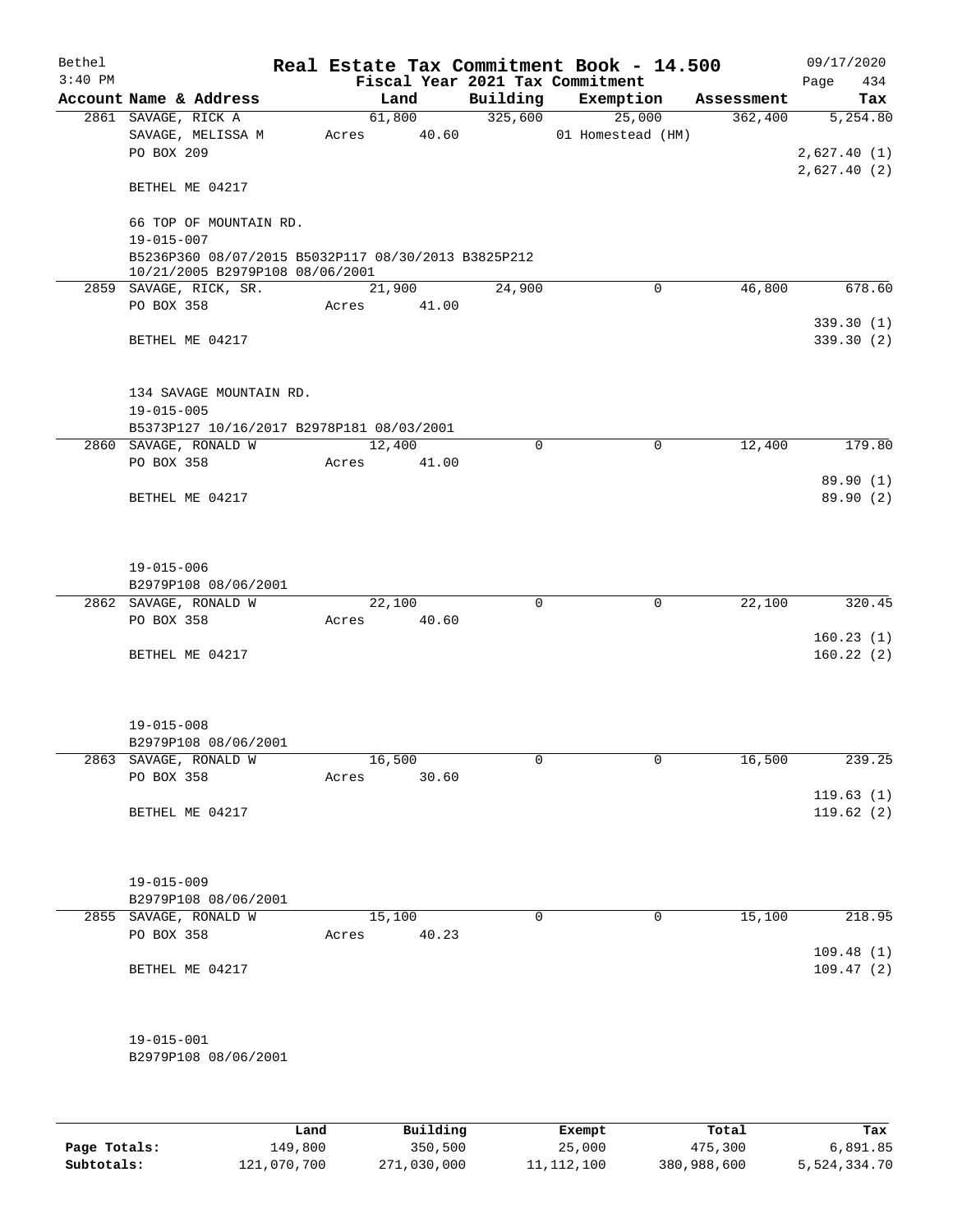| Bethel    |                                              | Real Estate Tax Commitment Book - 14.500 |                                 |             |            | 09/17/2020  |
|-----------|----------------------------------------------|------------------------------------------|---------------------------------|-------------|------------|-------------|
| $3:40$ PM |                                              |                                          | Fiscal Year 2021 Tax Commitment |             |            | Page<br>435 |
|           | Account Name & Address                       | Land                                     | Building                        | Exemption   | Assessment | Tax         |
|           | 2856 SAVAGE, RONALD W                        | 10,100                                   | $\mathbf 0$                     | $\mathbf 0$ | 10,100     | 146.45      |
|           | PO BOX 358                                   | 37.57<br>Acres                           |                                 |             |            |             |
|           |                                              |                                          |                                 |             |            | 73.23(1)    |
|           | BETHEL ME 04217                              |                                          |                                 |             |            | 73.22(2)    |
|           |                                              |                                          |                                 |             |            |             |
|           | $19 - 015 - 002$                             |                                          |                                 |             |            |             |
|           | B2979P108 08/06/2001                         |                                          |                                 |             |            |             |
| 2857      | SAVAGE, RONALD W                             | 23,800                                   | $\mathbf 0$                     | 0           | 23,800     | 345.10      |
|           | PO BOX 358                                   | Acres<br>38.50                           |                                 |             |            |             |
|           |                                              |                                          |                                 |             |            | 172.55(1)   |
|           | BETHEL ME 04217                              |                                          |                                 |             |            | 172.55(2)   |
|           | INTERVALE ROAD                               |                                          |                                 |             |            |             |
|           | $19 - 015 - 003$                             |                                          |                                 |             |            |             |
|           | B2979P108 08/06/2001                         |                                          |                                 |             |            |             |
|           | 2858 SAVAGE, RONALD W                        | 66,800                                   | 44,500                          | 0           | 111,300    | 1,613.85    |
|           | PO BOX 358                                   | 40.60<br>Acres                           |                                 |             |            |             |
|           |                                              |                                          |                                 |             |            | 806.93(1)   |
|           | BETHEL ME 04217                              |                                          |                                 |             |            | 806.92(2)   |
|           | 1447 INTERVALE RD.                           |                                          |                                 |             |            |             |
|           | $19 - 015 - 004$                             |                                          |                                 |             |            |             |
|           | B2979P108 08/06/2001                         |                                          |                                 |             |            |             |
|           | 2870 SAVAGE, RONALD W                        | 24,400                                   | $\mathbf 0$                     | $\mathbf 0$ | 24,400     | 353.80      |
|           | PO BOX 358                                   | Acres                                    | 0.72                            |             |            |             |
|           |                                              |                                          |                                 |             |            | 176.90(1)   |
|           | BETHEL ME 04217                              |                                          |                                 |             |            | 176.90(2)   |
|           | 1361 INTERVALE RD.                           |                                          |                                 |             |            |             |
|           | $19 - 017 - 006$                             |                                          |                                 |             |            |             |
|           | B3211P233                                    |                                          |                                 |             |            |             |
|           | 2575 SAVAGE, RONALD W                        | 20,400                                   | $\mathbf 0$                     | 0           | 20,400     | 295.80      |
|           | PO BOX 358                                   | Acres                                    | 0.72                            |             |            |             |
|           |                                              |                                          |                                 |             |            | 147.90(1)   |
|           | BETHEL ME 04217                              |                                          |                                 |             |            | 147.90(2)   |
|           |                                              |                                          |                                 |             |            |             |
|           | $15 - 016 - 026$                             |                                          |                                 |             |            |             |
|           | B5188P321 12/02/2014 B2936P5 05/02/2001      |                                          |                                 |             |            |             |
|           | 2573 SAVAGE, RONALD W                        | 18,000                                   | $\Omega$                        | $\mathbf 0$ | 18,000     | 261.00      |
|           | PO BOX 358                                   | Acres                                    | 0.56                            |             |            |             |
|           |                                              |                                          |                                 |             |            | 130.50(1)   |
|           | BETHEL ME 04217                              |                                          |                                 |             |            | 130.50(2)   |
|           | BALSAM ROAD                                  |                                          |                                 |             |            |             |
|           | $15 - 016 - 024$                             |                                          |                                 |             |            |             |
|           | B5188P317 12/02/2014 B2936P5 05/02/2001 B0P0 |                                          |                                 |             |            |             |
|           |                                              |                                          |                                 |             |            |             |
|           |                                              |                                          |                                 |             |            |             |

|              | Land          | Building    | Exempt       | Total       | Tax          |
|--------------|---------------|-------------|--------------|-------------|--------------|
| Page Totals: | 163,500       | 44,500      |              | 208,000     | 3,016.00     |
| Subtotals:   | 121, 234, 200 | 271,074,500 | 11, 112, 100 | 381,196,600 | 5,527,350.70 |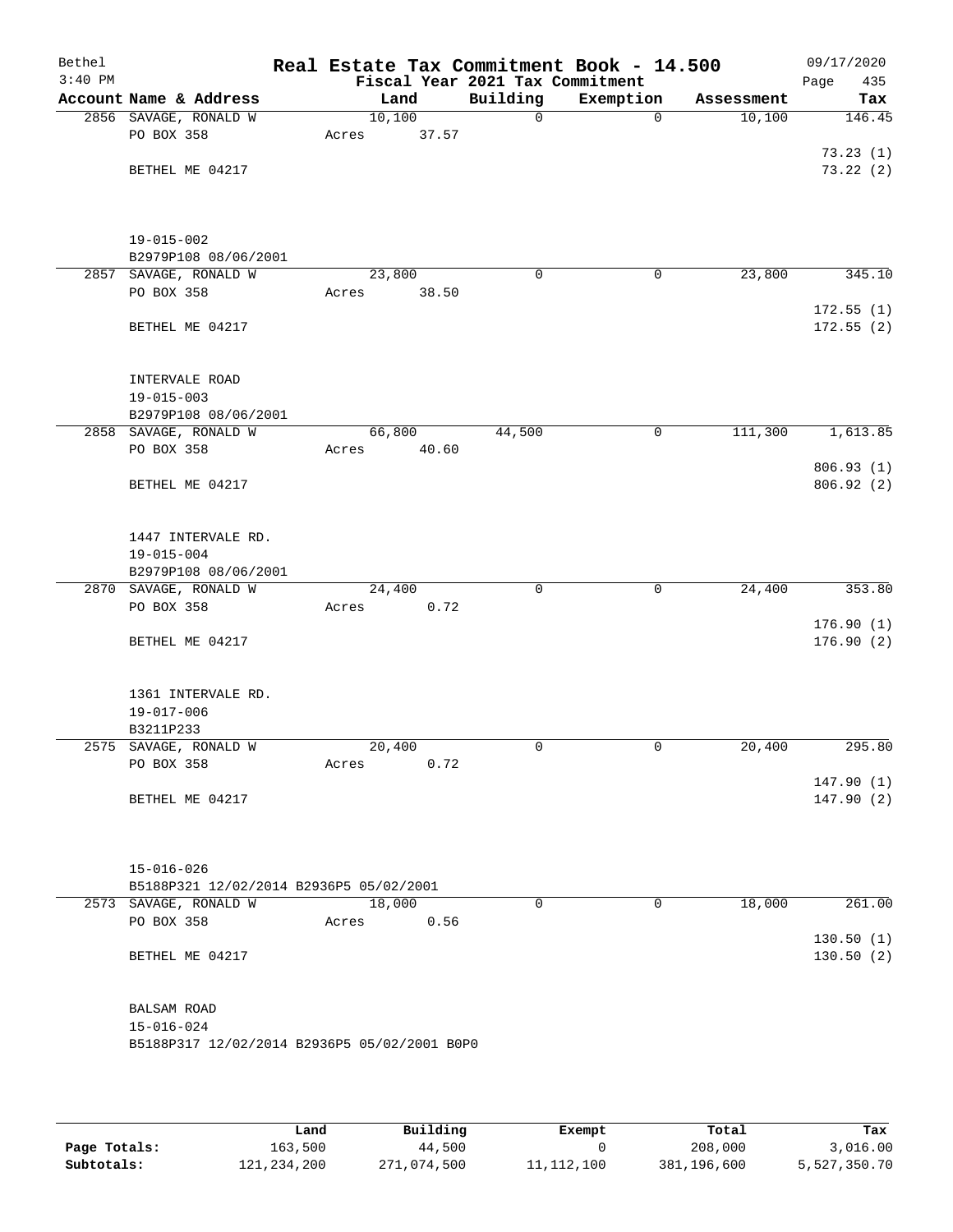| Bethel    |                                                   |       |        |       |          | Real Estate Tax Commitment Book - 14.500 |            | 09/17/2020                 |
|-----------|---------------------------------------------------|-------|--------|-------|----------|------------------------------------------|------------|----------------------------|
| $3:40$ PM |                                                   |       |        |       |          | Fiscal Year 2021 Tax Commitment          |            | Page<br>436                |
|           | Account Name & Address                            |       | Land   |       | Building | Exemption                                | Assessment | Tax                        |
|           | 197 SAVAGE, RONALD W                              |       | 51,400 |       | 26,100   | $\mathbf 0$                              | 77,500     | 1,123.75                   |
|           | PO BOX 358                                        | Acres |        | 24.00 |          |                                          |            |                            |
|           |                                                   |       |        |       |          |                                          |            | 561.88(1)                  |
|           | BETHEL ME 04217                                   |       |        |       |          |                                          |            | 561.87(2)                  |
|           |                                                   |       |        |       |          |                                          |            |                            |
|           |                                                   |       |        |       |          |                                          |            |                            |
|           | 204 EAST BETHEL RD.<br>$04 - 048$                 |       |        |       |          |                                          |            |                            |
|           | B4899P256 09/27/2012 B1966P17 12/03/1992 B624P490 |       |        |       |          |                                          |            |                            |
|           | 03/30/1964                                        |       |        |       |          |                                          |            |                            |
|           | 1735 SAVAGE, RONALD W                             |       | 92,500 |       | 387,300  | 25,000                                   | 454,800    | 6,594.60                   |
|           | SAVAGE, CYNTHIA A                                 | Acres |        | 14.23 |          | 01 Homestead (HM)                        |            |                            |
|           | PO BOX 358                                        |       |        |       |          |                                          |            | 3, 297.30(1)               |
|           |                                                   |       |        |       |          |                                          |            | 3, 297.30(2)               |
|           | BETHEL ME 04217                                   |       |        |       |          |                                          |            |                            |
|           |                                                   |       |        |       |          |                                          |            |                            |
|           | 11 DEER VIEW ROAD                                 |       |        |       |          |                                          |            |                            |
|           | $12 - 073 - 001$                                  |       |        |       |          |                                          |            |                            |
|           | B3282P97 05/02/2003 B2776P258 12/15/1999          |       |        |       |          |                                          |            |                            |
|           | 503 SAVAGE, RYAN A                                |       | 37,800 |       | 146,700  | 0                                        | 184,500    | 2,675.25                   |
|           | SAVAGE, HANNAH N                                  | Acres |        | 3.30  |          |                                          |            |                            |
|           | P.O. BOX 813                                      |       |        |       |          |                                          |            | 1,337.63(1)<br>1,337.62(2) |
|           | BETHEL ME 04217                                   |       |        |       |          |                                          |            |                            |
|           |                                                   |       |        |       |          |                                          |            |                            |
|           | 53 SAVAGE MOUNTAIN RD                             |       |        |       |          |                                          |            |                            |
|           | 19-015-002-001                                    |       |        |       |          |                                          |            |                            |
|           | B5293P433 07/20/2016 B5197P86 12/19/2014          |       |        |       |          |                                          |            |                            |
|           | 5234 SAVAGE, TIMOTHY J                            |       | 39,800 |       | 148,200  | 25,000                                   | 163,000    | 2,363.50                   |
|           | PO BOX 358                                        | Acres |        | 1.60  |          | 01 Homestead (HM)                        |            |                            |
|           |                                                   |       |        |       |          |                                          |            | 1,181.75(1)                |
|           | BETHEL ME 04217                                   |       |        |       |          |                                          |            | 1,181.75(2)                |
|           |                                                   |       |        |       |          |                                          |            |                            |
|           |                                                   |       |        |       |          |                                          |            |                            |
|           | 4 SAVAGE MOUNTAIN RD                              |       |        |       |          |                                          |            |                            |
|           | $19 - 015 - 003 - A$                              |       |        |       |          |                                          |            |                            |
|           | B4338P113 08/20/2010                              |       |        |       |          |                                          |            |                            |
|           | 1497 SAWYER, SALLY S<br>8 GARDEN WAY              | Acres | 49,600 | 1.50  | 44,600   | 0                                        | 94,200     | 1,365.90                   |
|           |                                                   |       |        |       |          |                                          |            | 682.95 (1)                 |
|           | ALBANY TWP ME 04217                               |       |        |       |          |                                          |            | 682.95 (2)                 |
|           |                                                   |       |        |       |          |                                          |            |                            |
|           |                                                   |       |        |       |          |                                          |            |                            |
|           | 590 WEST BETHEL RD.                               |       |        |       |          |                                          |            |                            |
|           | $11 - 007$                                        |       |        |       |          |                                          |            |                            |
|           | B5509P327 02/01/2020 B1515P203 10/15/1987         |       |        |       |          |                                          |            |                            |
|           | 1480 SCANLON, DEBORAH E                           |       | 48,700 |       | 151,000  | $\mathbf 0$                              | 199,700    | 2,895.65                   |
|           | SCANLON, JOHN J                                   | Acres |        | 1.20  |          |                                          |            |                            |
|           | 50 NIGHTINGALE ROAD,                              |       |        |       |          |                                          |            | 1,447.83(1)                |
|           | APT 11                                            |       |        |       |          |                                          |            | 1,447.82(2)                |
|           | PLYMOUTH MA 02360                                 |       |        |       |          |                                          |            |                            |
|           |                                                   |       |        |       |          |                                          |            |                            |
|           | 15 GOSS POND RD.                                  |       |        |       |          |                                          |            |                            |
|           | $09 - 007 - 001 - 005$                            |       |        |       |          |                                          |            |                            |
|           | B3608P246 10/08/2004 B2071P239                    |       |        |       |          |                                          |            |                            |
|           |                                                   |       |        |       |          |                                          |            |                            |
|           |                                                   |       |        |       |          |                                          |            |                            |
|           |                                                   |       |        |       |          |                                          |            |                            |

|              | Land        | Building    | Exempt     | Total       | Tax          |
|--------------|-------------|-------------|------------|-------------|--------------|
| Page Totals: | 319,800     | 903,900     | 50,000     | 1,173,700   | 17,018.65    |
| Subtotals:   | 121,554,000 | 271,978,400 | 11,162,100 | 382,370,300 | 5,544,369.35 |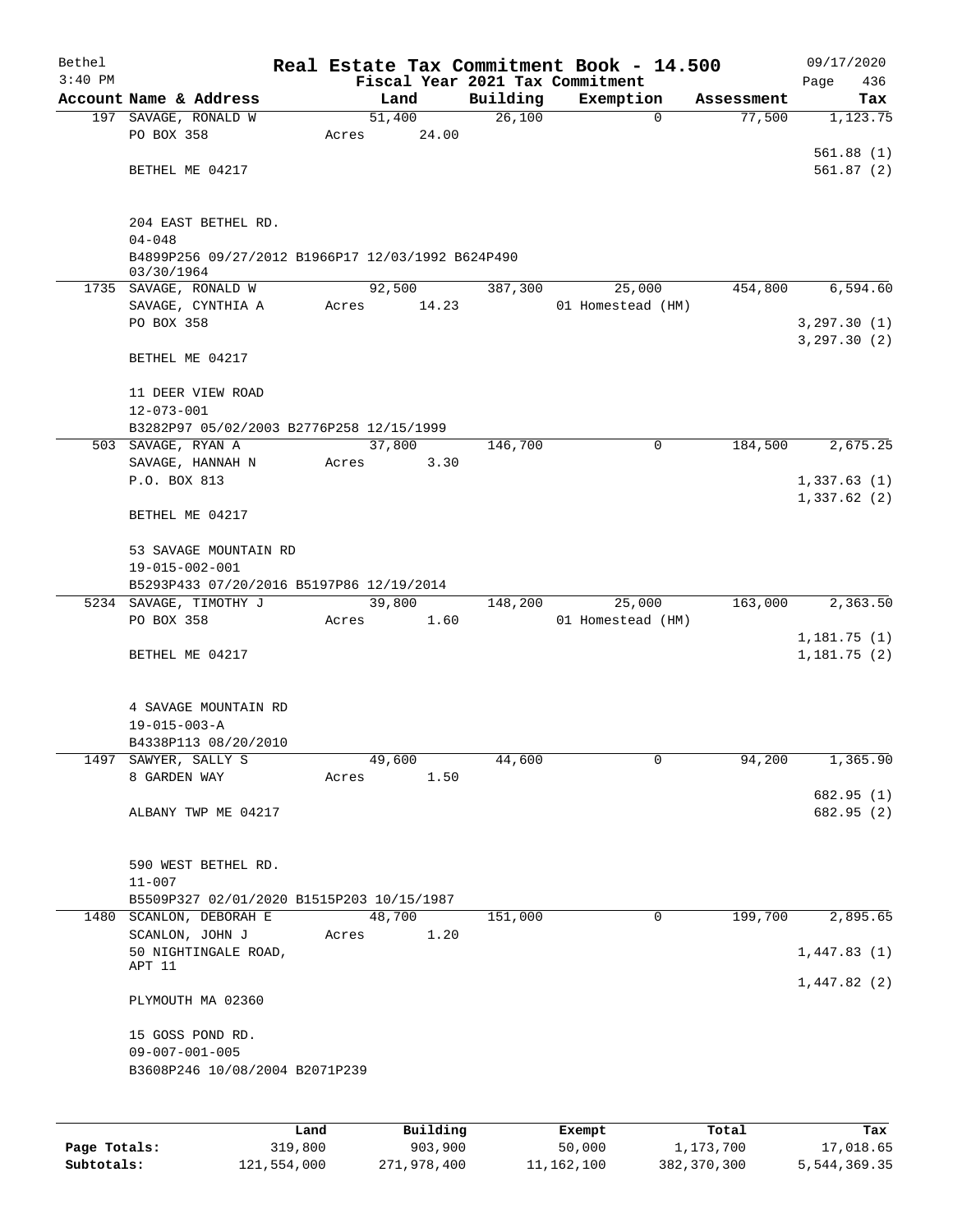| Bethel    |                                                                   |         |        |          | Real Estate Tax Commitment Book - 14.500 |            | 09/17/2020   |
|-----------|-------------------------------------------------------------------|---------|--------|----------|------------------------------------------|------------|--------------|
| $3:40$ PM |                                                                   |         |        |          | Fiscal Year 2021 Tax Commitment          |            | Page<br>437  |
|           | Account Name & Address                                            |         | Land   | Building | Exemption                                | Assessment | Tax          |
|           | 376 SCANLON, NEIL A                                               | 57,200  |        | 177,000  | 25,000                                   | 209,200    | 3,033.40     |
|           | SCANLON, MARY E                                                   | Acres   | 6.80   |          | 01 Homestead (HM)                        |            |              |
|           | PO BOX 1314                                                       |         |        |          |                                          |            | 1,516.70(1)  |
|           | BETHEL ME 04217                                                   |         |        |          |                                          |            | 1,516.70(2)  |
|           | 45 PINE BLUFF RD.                                                 |         |        |          |                                          |            |              |
|           | $06 - 016 - 005$                                                  |         |        |          |                                          |            |              |
|           | B5105P261 04/16/2014 B3134P176 07/03/2002                         |         |        |          |                                          | 277,400    |              |
|           | 5072 SCHAFFER, HANNA F<br>REVOCABLE TRUST                         | 58,400  |        | 219,000  | 0                                        |            | 4,022.30     |
|           | 15 ASH ST                                                         | Acres   | 3.37   |          |                                          |            |              |
|           |                                                                   |         |        |          |                                          |            | 2,011.15(1)  |
|           | EXETER NH 03833                                                   |         |        |          |                                          |            | 2,011.15(2)  |
|           | 68 OAK RIDGE ROAD<br>$18 - 060 - 052$                             |         |        |          |                                          |            |              |
|           | B5128P150 06/23/2014 B5083P315 01/21/2014 B3568P322<br>08/06/2004 |         |        |          |                                          |            |              |
|           | 4743 SCHAFFER, NINA B                                             | 66,200  |        | 286,600  | $\mathbf 0$                              | 352,800    | 5,115.60     |
|           | SCHAFFER, JOSEPH H                                                | Acres   | 2.00   |          |                                          |            |              |
|           | PO BOX 42                                                         |         |        |          |                                          |            | 2,557.80(1)  |
|           | BETHEL ME 04217                                                   |         |        |          |                                          |            | 2,557.80(2)  |
|           |                                                                   |         |        |          |                                          |            |              |
|           | 169 DEER VIEW ROAD                                                |         |        |          |                                          |            |              |
|           | $12 - 073 - 026$<br>B5224P373 06/01/2015 B3861P109 12/20/2005     |         |        |          |                                          |            |              |
|           | 3152 SCHEFFREEN, CHARLES                                          | 16,800  |        | 63,000   | $\mathbf 0$                              | 79,800     | 1,157.10     |
|           | THOMPSON, CAROL                                                   |         |        |          |                                          |            |              |
|           | 30 ORNE STREET                                                    |         |        |          |                                          |            | 578.55(1)    |
|           |                                                                   |         |        |          |                                          |            | 578.55(2)    |
|           | MARBLEHEAD MA 01945                                               |         |        |          |                                          |            |              |
|           | 15 MILL HILL<br>$25 - 008 - 002$                                  |         |        |          |                                          |            |              |
|           | 1398 SCHEIDEGGER, BRIAN                                           |         | 52,500 | 111,500  | 25,000                                   | 139,000    | 2,015.50     |
|           | SCHEIDEGGER, LAURA                                                | Acres   | 3.00   |          | 01 Homestead (HM)                        |            |              |
|           | PO BOX 622                                                        |         |        |          |                                          |            | 1,007.75(1)  |
|           |                                                                   |         |        |          |                                          |            | 1,007.75(2)  |
|           | BETHEL ME 04217                                                   |         |        |          |                                          |            |              |
|           | 6 BLAKE RD.                                                       |         |        |          |                                          |            |              |
|           | $08 - 062 - 001$                                                  |         |        |          |                                          |            |              |
|           | B3169P271 09/24/2002 B1975P281 01/05/1993                         |         |        |          |                                          |            |              |
|           | 4523 SCHIAVI HOMES, LLC                                           | 157,100 |        | 1,000    | 0                                        | 158,100    | 2,292.45     |
|           | 754 MAIN STREET                                                   | Acres   | 3.85   |          |                                          |            |              |
|           |                                                                   |         |        |          |                                          |            | 1, 146.23(1) |
|           | OXFORD ME 04270                                                   |         |        |          |                                          |            | 1, 146.22(2) |
|           | 163 MAYVILLE RD.                                                  |         |        |          |                                          |            |              |
|           | $24 - 032 - 001$                                                  |         |        |          |                                          |            |              |
|           | B3859P246 12/20/2005                                              |         |        |          |                                          |            |              |
|           |                                                                   |         |        |          |                                          |            |              |
|           |                                                                   |         |        |          |                                          |            |              |

|              | Land        | Building    | Exempt     | Total       | Tax          |
|--------------|-------------|-------------|------------|-------------|--------------|
| Page Totals: | 408,200     | 858,100     | 50,000     | 1,216,300   | 17,636.35    |
| Subtotals:   | 121,962,200 | 272,836,500 | 11,212,100 | 383,586,600 | 5,562,005.70 |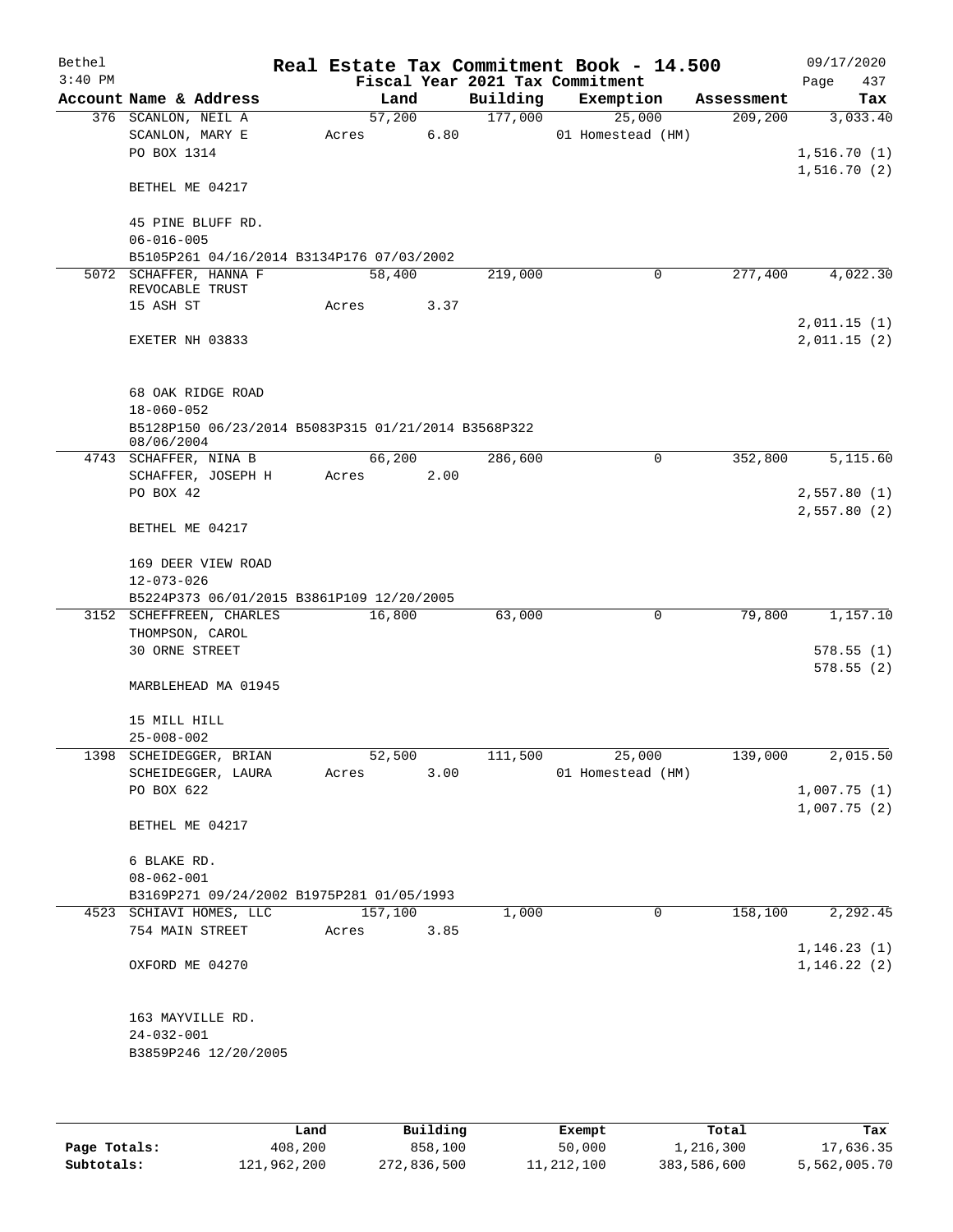| Bethel       |                                                                         | Real Estate Tax Commitment Book - 14.500 |                    |                       |                      | 09/17/2020      |
|--------------|-------------------------------------------------------------------------|------------------------------------------|--------------------|-----------------------|----------------------|-----------------|
| $3:40$ PM    | Account Name & Address                                                  | Fiscal Year 2021 Tax Commitment          |                    |                       |                      | 438<br>Page     |
|              | 203 SCHIFANO, FRANK                                                     | Land<br>32,600                           | Building<br>49,800 | Exemption<br>$\Omega$ | Assessment<br>82,400 | Tax<br>1,194.80 |
|              | 825 E 24TH AVENUE                                                       | 1.00<br>Acres                            |                    |                       |                      |                 |
|              |                                                                         |                                          |                    |                       |                      | 597.40(1)       |
|              | NEW SMYRNA BEACH FL                                                     |                                          |                    |                       |                      | 597.40(2)       |
|              | 32169                                                                   |                                          |                    |                       |                      |                 |
|              |                                                                         |                                          |                    |                       |                      |                 |
|              | 129 EAST BETHEL RD.                                                     |                                          |                    |                       |                      |                 |
|              | $04 - 052$                                                              |                                          |                    |                       |                      |                 |
|              | B5486P917 10/18/2019 B907P280                                           |                                          |                    |                       |                      |                 |
|              | 3073 SCHIFONE, WESTON                                                   | 44,000                                   | 172,200            | $\mathbf 0$           | 216,200              | 3,134.90        |
|              | MURPHY, MURPHY, DENISE<br>43 VILLAGE CIRCLE                             | 5.20<br>Acres                            |                    |                       |                      | 1,567.45(1)     |
|              |                                                                         |                                          |                    |                       |                      | 1,567.45(2)     |
|              | MILFORD MA 01757                                                        |                                          |                    |                       |                      |                 |
|              |                                                                         |                                          |                    |                       |                      |                 |
|              | 1290 INTERVALE RD.                                                      |                                          |                    |                       |                      |                 |
|              | $23 - 026 - 002$                                                        |                                          |                    |                       |                      |                 |
|              | B5361P47 08/09/2017 B3892P335 02/27/2006<br>4831 SCHIFONE, WESTON       | 62,100                                   | $\mathbf 0$        | $\mathbf 0$           | 62,100               | 900.45          |
|              | 43 VILLAGE CIR                                                          | 5.20<br>Acres                            |                    |                       |                      |                 |
|              |                                                                         |                                          |                    |                       |                      | 450.23(1)       |
|              | MILFORD MA 01757 1379                                                   |                                          |                    |                       |                      | 450.22(2)       |
|              |                                                                         |                                          |                    |                       |                      |                 |
|              |                                                                         |                                          |                    |                       |                      |                 |
|              | INTERVALE ROAD                                                          |                                          |                    |                       |                      |                 |
|              | $23 - 026 - 003$<br>B5369P537 09/26/2017 B4077P299 01/08/2007 B3892P335 |                                          |                    |                       |                      |                 |
|              | 02/27/2006                                                              |                                          |                    |                       |                      |                 |
|              | 4724 SCHIRAGA, MICHAEL S.                                               | 66,200                                   | 334,400            | 0                     | 400,600              | 5,808.70        |
|              | 655 TREMONT ST. UNIT 8 Acres                                            | 2.00                                     |                    |                       |                      |                 |
|              | BOSTON MA 02118                                                         |                                          |                    |                       |                      | 2,904.35(1)     |
|              |                                                                         |                                          |                    |                       |                      | 2,904.35 (2)    |
|              |                                                                         |                                          |                    |                       |                      |                 |
|              | 82 DEER VIEW ROAD                                                       |                                          |                    |                       |                      |                 |
|              | $12 - 073 - 007$                                                        |                                          |                    |                       |                      |                 |
|              | B5476P76 08/26/2019 B3763P136 07/20/2005                                |                                          |                    |                       |                      |                 |
| 3057         | SCHNEIDER, BARBARA T<br>SCHNEIDER, WILLIAM J                            | 54,200<br>17.00<br>Acres                 | 133,600            | 0                     | 187,800              | 2,723.10        |
|              | 50 ROUGH RIDER RD                                                       |                                          |                    |                       |                      | 1,361.55(1)     |
|              |                                                                         |                                          |                    |                       |                      | 1,361.55(2)     |
|              | DURHAM ME 04222                                                         |                                          |                    |                       |                      |                 |
|              |                                                                         |                                          |                    |                       |                      |                 |
|              | 82 HOLT HILL RD.                                                        |                                          |                    |                       |                      |                 |
|              | $23 - 011$                                                              |                                          |                    |                       |                      |                 |
|              | B5289P467 06/29/2016 B1237P292 12/05/1983<br>3560 SCHNEIDER, GREGORY G  | 33,600                                   | 98,500             | 0                     | 132,100              | 1,915.45        |
|              | SCHNEIDER, LAURA                                                        |                                          |                    |                       |                      |                 |
|              | 762 MAIN ST                                                             |                                          |                    |                       |                      | 957.73 (1)      |
|              |                                                                         |                                          |                    |                       |                      | 957.72 (2)      |
|              | BOXFORD MA 01921-1127                                                   |                                          |                    |                       |                      |                 |
|              |                                                                         |                                          |                    |                       |                      |                 |
|              | 135 VERNON ST.<br>$26 - 076 - 001 - 05D$                                |                                          |                    |                       |                      |                 |
|              | B3755P67 07/06/2005                                                     |                                          |                    |                       |                      |                 |
|              |                                                                         |                                          |                    |                       |                      |                 |
|              |                                                                         |                                          |                    |                       |                      |                 |
|              | Land                                                                    | Building                                 |                    | Exempt                | Total                | Tax             |
| Page Totals: | 292,700                                                                 | 788,500                                  |                    | 0                     | 1,081,200            | 15,677.40       |

**Subtotals:** 122,254,900 273,625,000 11,212,100 384,667,800 5,577,683.10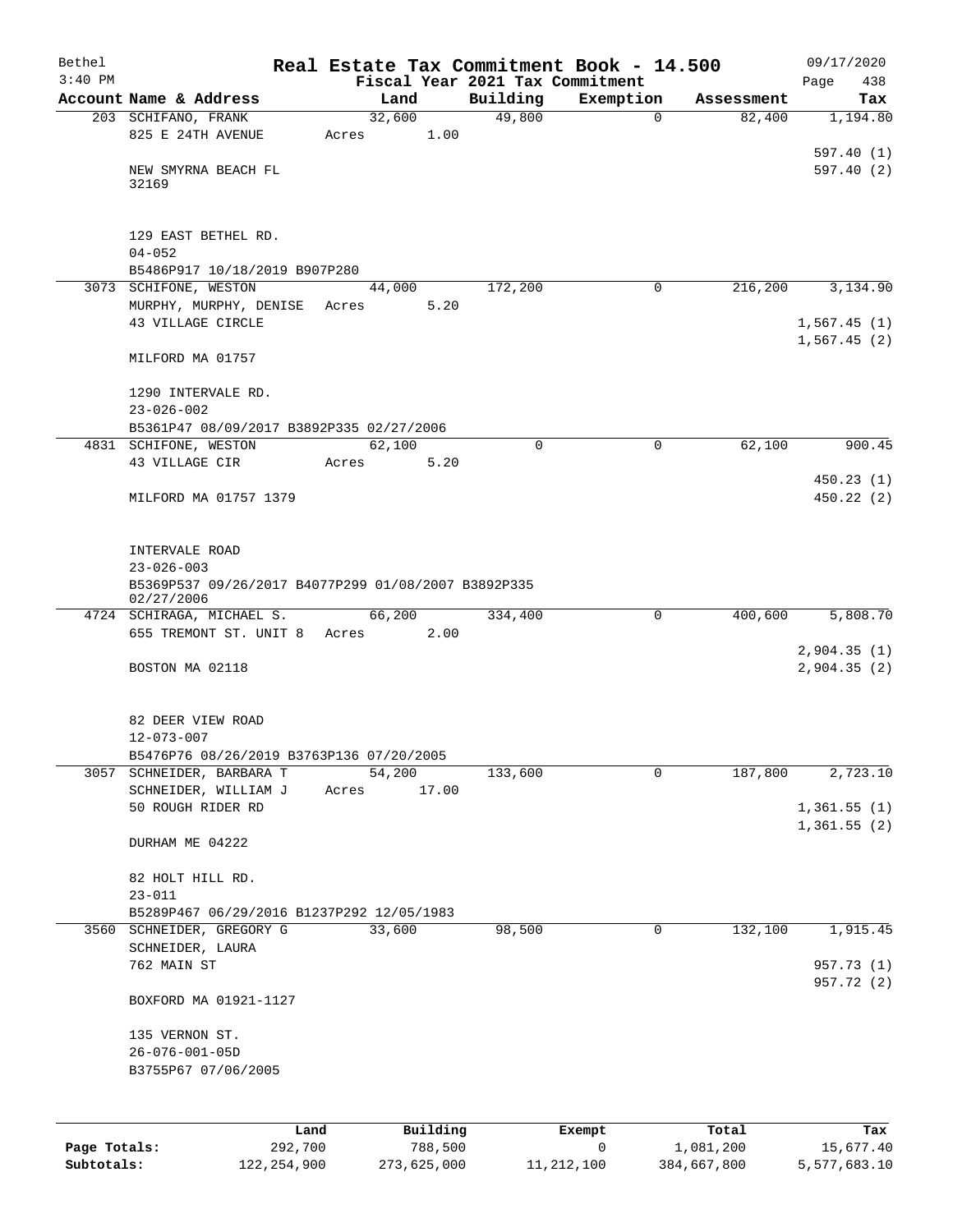| Bethel    |                                                                                      |        |        |                                 | Real Estate Tax Commitment Book - 14.500 |            | 09/17/2020               |
|-----------|--------------------------------------------------------------------------------------|--------|--------|---------------------------------|------------------------------------------|------------|--------------------------|
| $3:40$ PM |                                                                                      |        |        | Fiscal Year 2021 Tax Commitment |                                          |            | 439<br>Page              |
|           | Account Name & Address                                                               |        | Land   | Building                        | Exemption                                | Assessment | Tax                      |
|           | 2992 SCHNEIDER, JOHN C &<br>SUZANNE M, TRUSTEES                                      | 55,700 |        | 0                               | $\Omega$                                 | 55,700     | 807.65                   |
|           | THE SCHNEIDER FAMILY<br>REALTY TRUST                                                 | Acres  | 2.70   |                                 |                                          |            |                          |
|           | 17 CENTRAL ST. UNIT 7                                                                |        |        |                                 |                                          |            | 403.83 (1)<br>403.82(2)  |
|           | SALEM MA 01970 3781                                                                  |        |        |                                 |                                          |            |                          |
|           | LANGELEY RD                                                                          |        |        |                                 |                                          |            |                          |
|           | $22 - 016 - 005$                                                                     |        |        |                                 |                                          |            |                          |
|           | B5092P117 02/25/2014 B2547P97 04/17/1998<br>153 SCHOOLING, EWAN                      | 45,900 |        | 37,600                          | 0                                        | 83,500     | 1,210.75                 |
|           | 40 CYPRESS CREEK<br>PARKWAY, APT 359                                                 | Acres  | 15.00  |                                 |                                          |            |                          |
|           |                                                                                      |        |        |                                 |                                          |            | 605.38(1)                |
|           | HOUSTON TX 04255                                                                     |        |        |                                 |                                          |            | 605.37(2)                |
|           | 869 WALKERS MILLS RD.                                                                |        |        |                                 |                                          |            |                          |
|           | $04 - 010$                                                                           |        |        |                                 |                                          |            |                          |
|           | B5440P319 11/01/2018 B5341P484 04/24/2017 B5311P91<br>10/17/2016 B624P490 03/30/1964 |        |        |                                 |                                          |            |                          |
|           | 1678 SCHUELLEIN, WILLIAM H                                                           |        | 32,900 | 95,900                          | 25,000                                   | 103,800    | 1,505.10                 |
|           | 221 WEST BETHEL RD                                                                   | Acres  | 1.10   |                                 | 01 Homestead (HM)                        |            |                          |
|           | BETHEL ME 04217                                                                      |        |        |                                 |                                          |            | 752.55(1)<br>752.55(2)   |
|           | 221 WEST BETHEL RD.                                                                  |        |        |                                 |                                          |            |                          |
|           | $12 - 035$                                                                           |        |        |                                 |                                          |            |                          |
|           | B5400P197 03/29/2018 B3962P112 06/28/2006 B638P158                                   |        |        |                                 |                                          |            |                          |
|           | 3123 SCHUESLER, JACQUELINE K                                                         |        | 8,700  | 0                               | $\Omega$                                 | 8,700      | 126.15                   |
|           | SCHUESLER, ROBERT F                                                                  | Acres  | 0.57   |                                 |                                          |            |                          |
|           | (JT)<br>81 INTERVALE ROAD                                                            |        |        |                                 |                                          |            | 63.08(1)                 |
|           |                                                                                      |        |        |                                 |                                          |            | 63.07(2)                 |
|           | BETHEL ME 04217                                                                      |        |        |                                 |                                          |            |                          |
|           | INTERVALE<br>$24 - 044$                                                              |        |        |                                 |                                          |            |                          |
|           | B5207P157 02/09/2015 B5106P16 04/11/2014 B5076P72<br>12/18/2013                      |        |        |                                 |                                          |            |                          |
|           | 1405 SCHUESLER, JACQUELYN K                                                          | 40,600 |        | 65,500                          | 25,000                                   | 81,100     | 1,175.95                 |
|           | SCHUESLER, ROBERT F                                                                  | Acres  | 2.11   |                                 | 01 Homestead (HM)                        |            |                          |
|           | 81 INTERVALE ROAD                                                                    |        |        |                                 |                                          |            | 587.98 (1)<br>587.97 (2) |
|           | BETHEL ME 04217                                                                      |        |        |                                 |                                          |            |                          |
|           | 81 INTERVALE RD.<br>$24 - 056$                                                       |        |        |                                 |                                          |            |                          |
|           | B5207P157 02/09/2015 B5106P16 04/16/2014 B677P85                                     |        |        |                                 |                                          |            |                          |
|           | 08/19/1968                                                                           |        |        |                                 |                                          |            |                          |

|              | Land        | Building    | Exempt     | Total       | Tax          |
|--------------|-------------|-------------|------------|-------------|--------------|
| Page Totals: | 183,800     | 199,000     | 50,000     | 332,800     | 4,825.60     |
| Subtotals:   | 122,438,700 | 273,824,000 | 11,262,100 | 385,000,600 | 5,582,508.70 |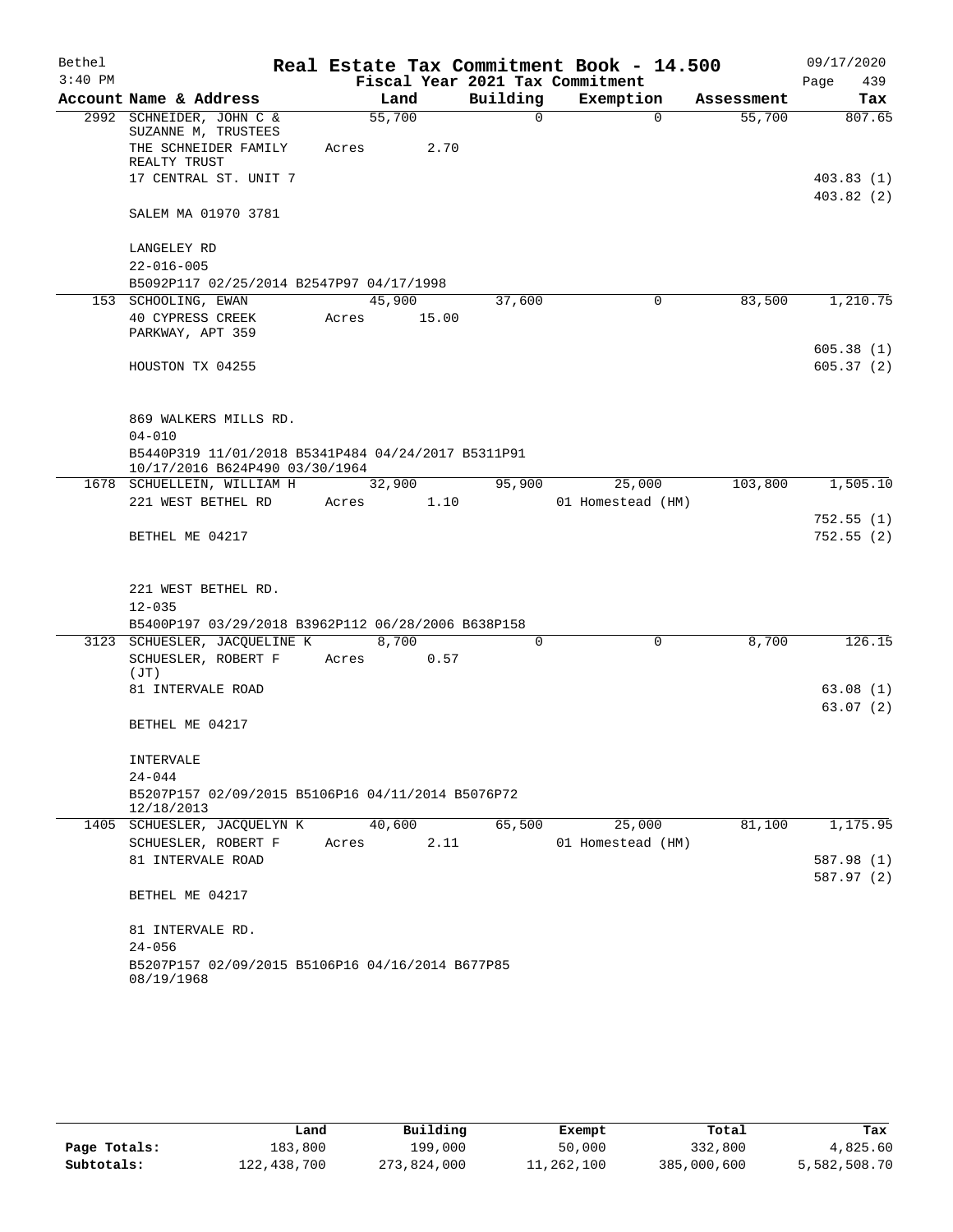| Bethel    |                                          |                |        |                     | Real Estate Tax Commitment Book - 14.500 |                       | 09/17/2020      |
|-----------|------------------------------------------|----------------|--------|---------------------|------------------------------------------|-----------------------|-----------------|
| $3:40$ PM |                                          |                |        |                     | Fiscal Year 2021 Tax Commitment          |                       | Page<br>440     |
|           | Account Name & Address                   | Land<br>51,200 |        | Building<br>175,200 | Exemption<br>25,000                      | Assessment<br>201,400 | Tax<br>2,920.30 |
|           | 64 SCHWARZ, LUCIA L<br>98 SKILLINGS ROAD | Acres          | 13.00  |                     | 01 Homestead (HM)                        |                       |                 |
|           |                                          |                |        |                     |                                          |                       | 1,460.15(1)     |
|           | BETHEL ME 04217                          |                |        |                     |                                          |                       | 1,460.15(2)     |
|           |                                          |                |        |                     |                                          |                       |                 |
|           |                                          |                |        |                     |                                          |                       |                 |
|           | 98 SKILLINGS RD                          |                |        |                     |                                          |                       |                 |
|           | $01 - 050 - 008$                         |                |        |                     |                                          |                       |                 |
|           | B2750P350 09/28/1999                     |                |        |                     |                                          |                       |                 |
|           | 3501 SCHWARZ, PETER H                    | 70,100         |        | 283,100             | 25,000                                   | 328,200               | 4,758.90        |
|           | SCHWARZ, KATHY D                         | Acres          | 1.63   |                     | 01 Homestead (HM)                        |                       |                 |
|           | 15 RIDGE RD                              |                |        |                     |                                          |                       | 2,379.45(1)     |
|           | BETHEL ME 04217                          |                |        |                     |                                          |                       | 2,379.45(2)     |
|           |                                          |                |        |                     |                                          |                       |                 |
|           | 15 RIDGE ROAD                            |                |        |                     |                                          |                       |                 |
|           | $26 - 060 - 001$                         |                |        |                     |                                          |                       |                 |
|           | B3121P121 06/12/2002                     |                |        |                     |                                          |                       |                 |
|           | 3665 SCOTT, GAIL A                       | 33,700         |        | 135,800             | 31,000                                   | 138,500               | 2,008.25        |
|           | 56 MOUNTAIN VIEW CIR                     | Acres          | 0.70   |                     | 01 Homestead (HM)                        |                       |                 |
|           |                                          |                |        |                     | 12 WW2 Vet Res                           |                       | 1,004.13(1)     |
|           | BETHEL ME 04217                          |                |        |                     |                                          |                       | 1,004.12(2)     |
|           |                                          |                |        |                     |                                          |                       |                 |
|           |                                          |                |        |                     |                                          |                       |                 |
|           | 56 MOUNTAIN VIEW CIRCLE<br>$28 - 009$    |                |        |                     |                                          |                       |                 |
|           | B3488P17 04/05/2004                      |                |        |                     |                                          |                       |                 |
|           | 2896 SCRIBNER, JEFF                      | 44,700         |        | 70,300              | 0                                        | 115,000               | 1,667.50        |
|           | SCRIBNER, CYNTHIA                        | Acres          | 7.70   |                     |                                          |                       |                 |
|           | 216 THISTLE ST                           |                |        |                     |                                          |                       | 833.75 (1)      |
|           |                                          |                |        |                     |                                          |                       | 833.75 (2)      |
|           | UPTON ME 04261 4018                      |                |        |                     |                                          |                       |                 |
|           |                                          |                |        |                     |                                          |                       |                 |
|           | 2052 INTERVALE RD.                       |                |        |                     |                                          |                       |                 |
|           | $20 - 014$                               |                |        |                     |                                          |                       |                 |
|           | B1836P73 09/24/1991 B172P235 04/03/1990  |                |        |                     |                                          |                       |                 |
|           | 1488 SCRIBNER, RACHEL E                  | 46,700         |        | 0                   | 0                                        | 46,700                | 677.15          |
|           | 190 HASKELL HILL RD.                     | Acres          | 155.00 |                     |                                          |                       |                 |
|           |                                          |                |        |                     |                                          |                       | 338.58(1)       |
|           | HARRISON ME 04040 3720                   |                |        |                     |                                          |                       | 338.57(2)       |
|           |                                          |                |        |                     |                                          |                       |                 |
|           | RTE 232 N/S                              |                |        |                     |                                          |                       |                 |
|           | $10 - 007$                               |                |        |                     |                                          |                       |                 |
|           | 1487 SCRIBNER, WENDELL B                 | 30,700         |        | 0                   | 0                                        | 30,700                | 445.15          |
|           | SCRIBNER, RACHEL M                       | Acres          | 102.00 |                     |                                          |                       |                 |
|           | 190 HASKELL HILL RD.                     |                |        |                     |                                          |                       | 222.58(1)       |
|           |                                          |                |        |                     |                                          |                       | 222.57(2)       |
|           | HARRISON ME 04040 3720                   |                |        |                     |                                          |                       |                 |
|           |                                          |                |        |                     |                                          |                       |                 |
|           | RTE 232 N/S                              |                |        |                     |                                          |                       |                 |
|           | $10 - 006$                               |                |        |                     |                                          |                       |                 |
|           | B1521P110 10/30/1987 B1099P11 09/17/1980 |                |        |                     |                                          |                       |                 |
|           |                                          |                |        |                     |                                          |                       |                 |

|              | Land        | Building    | Exempt     | Total       | Tax          |
|--------------|-------------|-------------|------------|-------------|--------------|
| Page Totals: | 277,100     | 664,400     | 81,000     | 860,500     | 12,477.25    |
| Subtotals:   | 122,715,800 | 274,488,400 | 11,343,100 | 385,861,100 | 5,594,985.95 |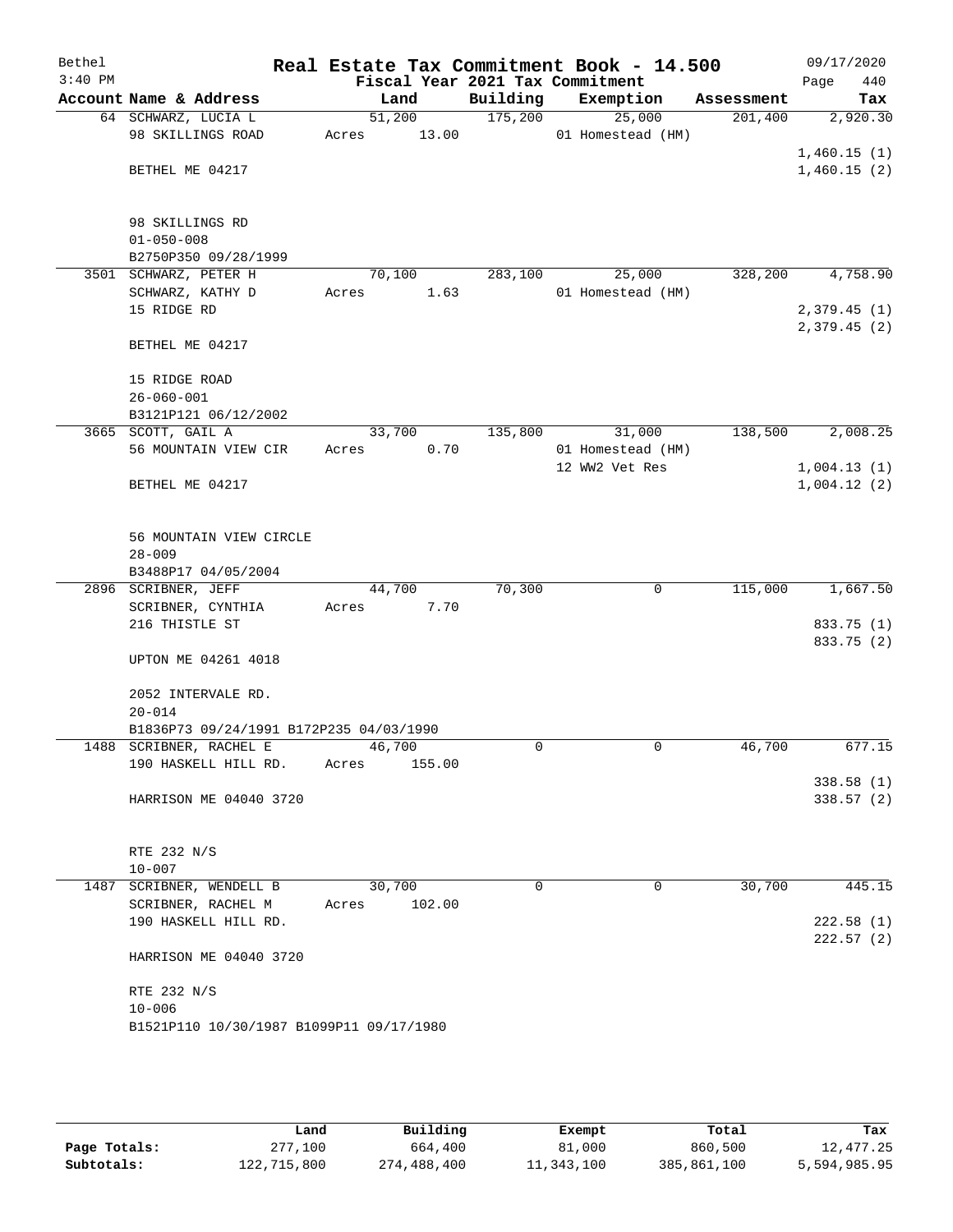| Bethel    |                                                                                                            |        |      |                                 | Real Estate Tax Commitment Book - 14.500 |            | 09/17/2020   |
|-----------|------------------------------------------------------------------------------------------------------------|--------|------|---------------------------------|------------------------------------------|------------|--------------|
| $3:40$ PM |                                                                                                            |        |      | Fiscal Year 2021 Tax Commitment |                                          |            | Page<br>441  |
|           | Account Name & Address                                                                                     | Land   |      | Building                        | Exemption                                | Assessment | Tax          |
|           | 5067 SCULLY, THOMAS D                                                                                      | 57,300 |      | 267,500                         | $\Omega$                                 | 324,800    | 4,709.60     |
|           | SCULLY, LAURA J                                                                                            | Acres  | 2.67 |                                 |                                          |            |              |
|           | 14 RICHDALE RD.                                                                                            |        |      |                                 |                                          |            | 2,354.80(1)  |
|           |                                                                                                            |        |      |                                 |                                          |            | 2,354.80 (2) |
|           | NEEDHAM MA 02194                                                                                           |        |      |                                 |                                          |            |              |
|           | 104 OAK RIDGE ROAD                                                                                         |        |      |                                 |                                          |            |              |
|           | $18 - 060 - 047$                                                                                           |        |      |                                 |                                          |            |              |
|           | B4867P87 07/07/2012 B4863P66 07/03/2012 B4292P226                                                          |        |      |                                 |                                          |            |              |
|           | 05/02/2008 B3568P322 08/06/2004                                                                            |        |      |                                 |                                          |            |              |
|           | 2872 SEASHORE, REBECCA MAY                                                                                 | 64,700 |      | $\Omega$                        | $\Omega$                                 | 64,700     | 938.15       |
|           | 128 NICOLL ST.                                                                                             | Acres  | 7.25 |                                 |                                          |            |              |
|           |                                                                                                            |        |      |                                 |                                          |            | 469.08 (1)   |
|           | NEW HAVEN CT 06511                                                                                         |        |      |                                 |                                          |            | 469.07(2)    |
|           |                                                                                                            |        |      |                                 |                                          |            |              |
|           | INTERVALE RD.                                                                                              |        |      |                                 |                                          |            |              |
|           | $19 - 018 - 001$                                                                                           |        |      |                                 |                                          |            |              |
|           | B2622P230 10/19/1998                                                                                       |        |      |                                 |                                          |            |              |
|           | 4653 SEBASTIANO, ARTHUR &                                                                                  | 36,000 |      | 157,700                         | $\mathbf 0$                              | 193,700    | 2,808.65     |
|           | LISA M., JR                                                                                                |        |      |                                 |                                          |            |              |
|           | 18 ROCKDALE HILL CIRCLE Acres                                                                              |        | 1.36 |                                 |                                          |            |              |
|           |                                                                                                            |        |      |                                 |                                          |            | 1,404.33(1)  |
|           | UPTON MA 01568                                                                                             |        |      |                                 |                                          |            | 1,404.32(2)  |
|           |                                                                                                            |        |      |                                 |                                          |            |              |
|           |                                                                                                            |        |      |                                 |                                          |            |              |
|           | 74 TILSON BURKE ROAD                                                                                       |        |      |                                 |                                          |            |              |
|           | $02 - 025 - 005$                                                                                           |        |      |                                 |                                          |            |              |
|           | B5460P680 04/30/2019 B5398P586 03/22/2018 B5381P582<br>12/04/2017 B5031P174 08/28/2013 B3803P46 09/20/2005 |        |      |                                 |                                          |            |              |
|           | 4693 SECREST, MICHAEL L.                                                                                   | 87,400 |      | 280,400                         | $\mathbf 0$                              | 367,800    | 5,333.10     |
|           | GIRARD, KIMBERLY R                                                                                         | Acres  | 2.17 |                                 |                                          |            |              |
|           | 131 TEMPLE AVE., UNIT                                                                                      |        |      |                                 |                                          |            | 2,666.55(1)  |
|           | 40                                                                                                         |        |      |                                 |                                          |            |              |
|           |                                                                                                            |        |      |                                 |                                          |            | 2,666.55(2)  |
|           | OLD ORCHARD BEACH ME<br>04064                                                                              |        |      |                                 |                                          |            |              |
|           |                                                                                                            |        |      |                                 |                                          |            |              |
|           | 36 MOUNTAIN VALLEY ROAD                                                                                    |        |      |                                 |                                          |            |              |
|           | $09 - 005 - 003$                                                                                           |        |      |                                 |                                          |            |              |
|           | B5497P290 12/13/2019 B4842P9 05/03/2012                                                                    |        |      |                                 |                                          |            |              |
| 3118      | SEIB PROPERTY                                                                                              | 82,300 |      | 104,800                         | 0                                        | 187,100    | 2,712.95     |
|           | MANAGEMENT, LLC                                                                                            |        |      |                                 |                                          |            |              |
|           | 80 BLOOMFIELD RD                                                                                           | Acres  | 0.47 |                                 |                                          |            |              |
|           |                                                                                                            |        |      |                                 |                                          |            | 1,356.48(1)  |
|           | DEERFIELD NH 03037                                                                                         |        |      |                                 |                                          |            | 1,356.47(2)  |
|           |                                                                                                            |        |      |                                 |                                          |            |              |
|           |                                                                                                            |        |      |                                 |                                          |            |              |
|           | 53 MAYVILLE RD.<br>$24 - 039$                                                                              |        |      |                                 |                                          |            |              |
|           | B5213P522 03/19/2015 B4503P186 09/29/2009 B4442P1                                                          |        |      |                                 |                                          |            |              |
|           | 05/18/2009 B1047P61                                                                                        |        |      |                                 |                                          |            |              |

|              | Land        | Building      | Exempt     | Total       | Tax          |
|--------------|-------------|---------------|------------|-------------|--------------|
| Page Totals: | 327,700     | 810,400       |            | 1,138,100   | 16,502.45    |
| Subtotals:   | 123,043,500 | 275, 298, 800 | 11,343,100 | 386,999,200 | 5,611,488.40 |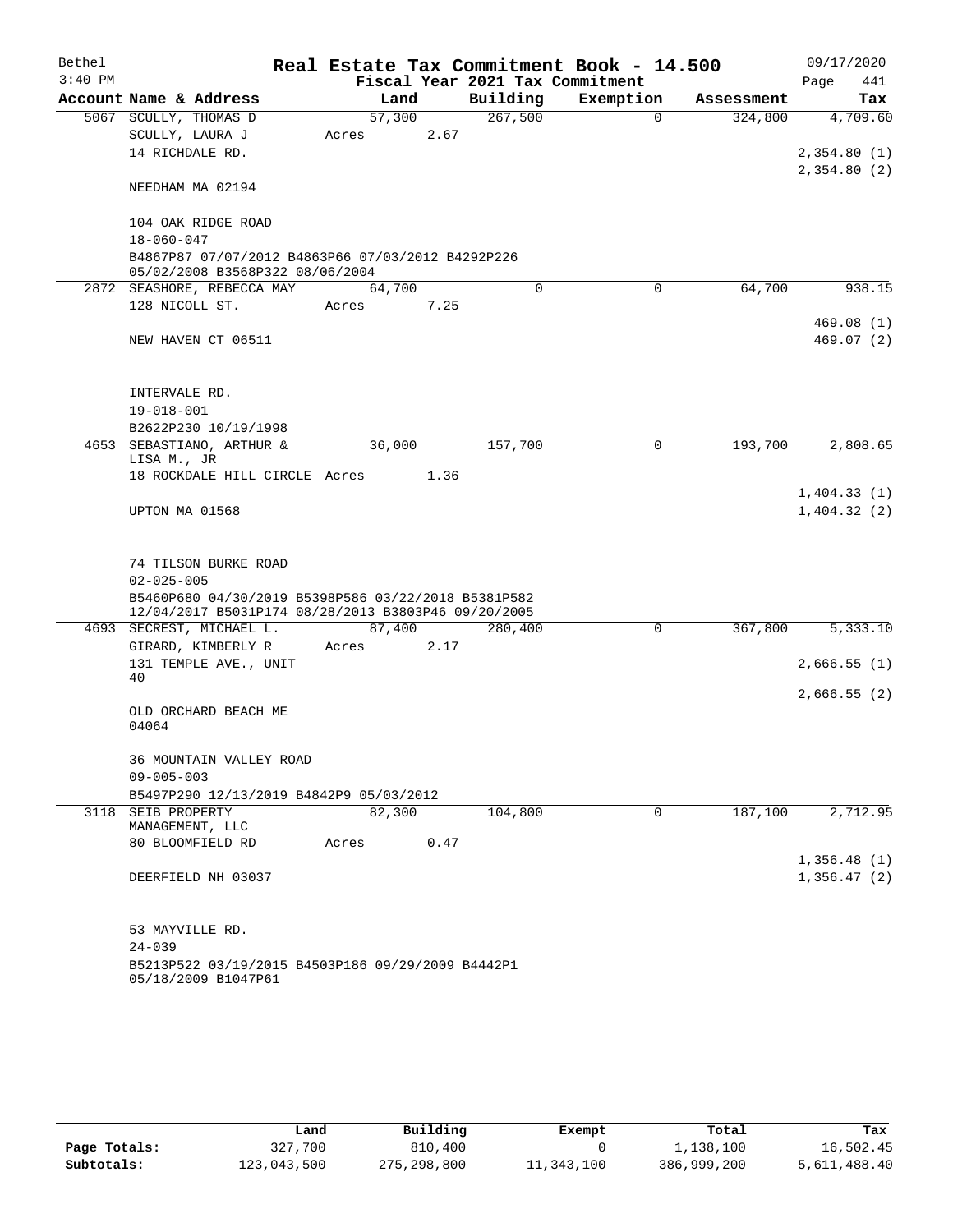| Bethel       |                                                                                    | Real Estate Tax Commitment Book - 14.500 |          |             |                  | 09/17/2020                  |
|--------------|------------------------------------------------------------------------------------|------------------------------------------|----------|-------------|------------------|-----------------------------|
| $3:40$ PM    | Account Name & Address                                                             | Fiscal Year 2021 Tax Commitment<br>Land  | Building | Exemption   | Assessment       | Page<br>442<br>Tax          |
|              | 3769 SENNEVILLE, JEFFREY S                                                         | 26, 200                                  | 0        | $\mathbf 0$ | 26, 200          | 379.90                      |
|              | SENNEVILLE, WENDY T<br>PO BOX 192                                                  | 2.00<br>Acres                            |          |             |                  | 189.95(1)                   |
|              | EBETHEL ME 04217                                                                   |                                          |          |             |                  | 189.95(2)                   |
|              | $15 - 027 - 006 - 002$                                                             |                                          |          |             |                  |                             |
|              | B5220P145 05/04/2015 B3140P3 07/23/2002                                            |                                          |          |             |                  |                             |
|              | 2616 SENNEVILLE, JEFFREY S<br>SENNEVILLE, WENDY T                                  | 77,300<br>46.60<br>Acres                 | 92,000   | 0           | 169,300          | 2,454.85                    |
|              | PO BOX 192                                                                         |                                          |          |             |                  | 1,227.43(1)<br>1, 227.42(2) |
|              | BETHEL ME 04217                                                                    |                                          |          |             |                  |                             |
|              | 239 GRAND VIEW RD.<br>$15 - 027 - 006$                                             |                                          |          |             |                  |                             |
|              | B5220P148 05/04/2015 B3140P3<br>1348 SHABLOM, NANCY E, TTEE                        | 92,400                                   | 0        | $\mathbf 0$ | 92,400           | 1,339.80                    |
|              | HAROLD C. SHABLOM JR.<br>LIVING TRUST                                              | Acres<br>121.52                          |          |             |                  |                             |
|              | 18 PHOEBE'S WAY                                                                    |                                          |          |             |                  | 669.90(1)<br>669.90(2)      |
|              | CAPE ELIZABETH ME 04107                                                            |                                          |          |             |                  |                             |
|              | OFF CHANDLER HILL<br>$08 - 041 - 002$<br>B4840P201 05/01/2012 B3540P226 06/18/2004 |                                          |          |             |                  |                             |
|              | 477 SHABLOM, NANCY E, TTEE                                                         | 27,100                                   | 0        | 0           | 27,100           | 392.95                      |
|              | HAROLD C. SHABLOM JR.<br>LIVING TRUST                                              | Acres<br>1.32                            |          |             |                  |                             |
|              | 18 PHOEBE'S WAY<br>CAPE ELIZABETH ME 04107                                         |                                          |          |             |                  | 196.48(1)<br>196.47(2)      |
|              | THAYER WAY                                                                         |                                          |          |             |                  |                             |
|              | $08 - 041 - 002 - 007$                                                             |                                          |          |             |                  |                             |
|              | B4840P201 05/01/2012                                                               |                                          |          |             |                  |                             |
| 478          | SHABLOM, NANCY E, TTEE<br>HAROLD C. SHABLOM JR.<br>LIVING TRUST                    | 27,100<br>Acres<br>1.32                  | 0        | 0           | 27,100           | 392.95                      |
|              | 18 PHOEBE'S WAY                                                                    |                                          |          |             |                  | 196.48(1)<br>196.47(2)      |
|              | CAPE ELIZABETH ME 04107                                                            |                                          |          |             |                  |                             |
|              | THAYER WAY<br>$08 - 041 - 002 - 008$<br>B4840P201 05/01/2012                       |                                          |          |             |                  |                             |
|              | 479 SHABLOM, NANCY E, TTEE                                                         | 27,000                                   | 0        | 0           | 27,000           | 391.50                      |
|              | HAROLD C. SHABLOM JR.<br>LIVING TRUST                                              | Acres<br>1.27                            |          |             |                  |                             |
|              | 18 PHOEBE'S WAY                                                                    |                                          |          |             |                  | 195.75(1)<br>195.75(2)      |
|              | CAPE ELIZABETH ME 04107<br>THAYER WAY                                              |                                          |          |             |                  |                             |
|              | $08 - 041 - 002 - 009$                                                             |                                          |          |             |                  |                             |
|              | B4840P201 05/01/2012                                                               |                                          |          |             |                  |                             |
| Page Totals: | Land<br>277,100                                                                    | Building<br>92,000                       |          | Exempt<br>0 | Total<br>369,100 | Tax<br>5,351.95             |
| Subtotals:   | 123,320,600                                                                        | 275,390,800                              |          | 11,343,100  | 387, 368, 300    | 5,616,840.35                |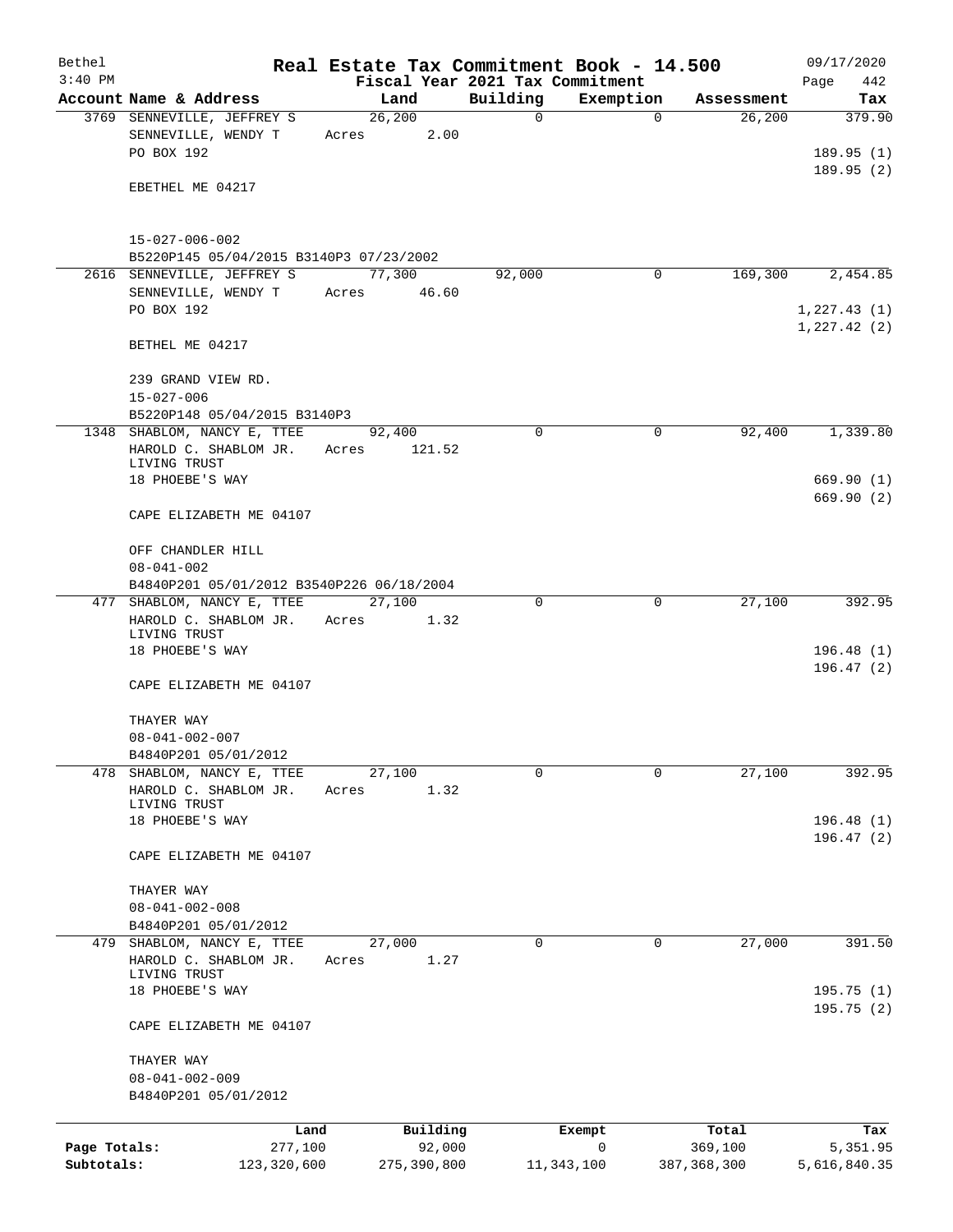| Bethel    |                                                    |        |      |                                 | Real Estate Tax Commitment Book - 14.500 |            | 09/17/2020  |
|-----------|----------------------------------------------------|--------|------|---------------------------------|------------------------------------------|------------|-------------|
| $3:40$ PM |                                                    |        |      | Fiscal Year 2021 Tax Commitment |                                          |            | Page<br>443 |
|           | Account Name & Address                             | Land   |      | Building                        | Exemption                                | Assessment | Tax         |
|           | 480 SHABLOM, NANCY E, TTEE                         | 27,100 |      | $\mathbf 0$                     | $\mathbf 0$                              | 27,100     | 392.95      |
|           | HAROLD C. SHABLOM JR.                              | Acres  | 1.30 |                                 |                                          |            |             |
|           | LIVING TRUST                                       |        |      |                                 |                                          |            |             |
|           | 18 PHOEBE'S WAY                                    |        |      |                                 |                                          |            | 196.48(1)   |
|           | CAPE ELIZABETH ME 04107                            |        |      |                                 |                                          |            | 196.47 (2)  |
|           | THAYER WAY                                         |        |      |                                 |                                          |            |             |
|           | $08 - 041 - 002 - 010$                             |        |      |                                 |                                          |            |             |
|           | B4840P201 05/01/2012                               |        |      |                                 |                                          |            |             |
|           | 481 SHABLOM, NANCY E, TTEE                         | 28,300 |      | 0                               | 0                                        | 28,300     | 410.35      |
|           | HAROLD C. SHABLOM JR.                              | Acres  | 1.99 |                                 |                                          |            |             |
|           | LIVING TRUST                                       |        |      |                                 |                                          |            |             |
|           | 18 PHOEBE'S WAY                                    |        |      |                                 |                                          |            | 205.18(1)   |
|           |                                                    |        |      |                                 |                                          |            | 205.17(2)   |
|           | CAPE ELIZABETH ME 04107                            |        |      |                                 |                                          |            |             |
|           |                                                    |        |      |                                 |                                          |            |             |
|           | THAYER WAY                                         |        |      |                                 |                                          |            |             |
|           | $08 - 041 - 002 - 011$                             |        |      |                                 |                                          |            |             |
|           | B4840P201 05/01/2012<br>482 SHABLOM, NANCY E, TTEE | 28,200 |      | $\Omega$                        | 0                                        | 28,200     | 408.90      |
|           | HAROLD C. SHABLOM JR.                              | Acres  | 1.93 |                                 |                                          |            |             |
|           | LIVING TRUST                                       |        |      |                                 |                                          |            |             |
|           | 18 PHOEBE'S WAY                                    |        |      |                                 |                                          |            | 204.45(1)   |
|           |                                                    |        |      |                                 |                                          |            | 204.45(2)   |
|           | CAPE ELIZABETH ME 04107                            |        |      |                                 |                                          |            |             |
|           | THAYER WAY                                         |        |      |                                 |                                          |            |             |
|           | $08 - 041 - 002 - 012$                             |        |      |                                 |                                          |            |             |
|           | B4840P201 05/01/2012                               |        |      |                                 |                                          |            |             |
|           | 475 SHABLOM, NANCY E, TTEE                         | 28,200 |      | 0                               | 0                                        | 28,200     | 408.90      |
|           | HAROLD C. SHABLOM JR.                              | Acres  | 1.91 |                                 |                                          |            |             |
|           | LIVING TRUST                                       |        |      |                                 |                                          |            |             |
|           | 18 PHOEBE'S WAY                                    |        |      |                                 |                                          |            | 204.45(1)   |
|           |                                                    |        |      |                                 |                                          |            | 204.45(2)   |
|           | CAPE ELIZABETH ME 04107                            |        |      |                                 |                                          |            |             |
|           | THAYER WAY                                         |        |      |                                 |                                          |            |             |
|           | $08 - 041 - 002 - 005$                             |        |      |                                 |                                          |            |             |
|           | B4840P201 05/01/2012                               |        |      |                                 |                                          |            |             |
|           | 472 SHABLOM, NANCY E, TTEE                         | 27,100 |      | 0                               | 0                                        | 27,100     | 392.95      |
|           | HAROLD C. SHABLOM JR.                              | Acres  | 1.30 |                                 |                                          |            |             |
|           | LIVING TRUST                                       |        |      |                                 |                                          |            |             |
|           | 18 PHOEBE'S WAY                                    |        |      |                                 |                                          |            | 196.48(1)   |
|           | CAPE ELIZABETH ME 04107                            |        |      |                                 |                                          |            | 196.47(2)   |
|           |                                                    |        |      |                                 |                                          |            |             |
|           | THAYER WAY                                         |        |      |                                 |                                          |            |             |
|           | $08 - 041 - 002 - 002$                             |        |      |                                 |                                          |            |             |
|           | B4840P201 05/01/2012                               |        |      |                                 |                                          |            |             |

|              | Land        | Building    | Exempt     | Total       | Tax          |
|--------------|-------------|-------------|------------|-------------|--------------|
| Page Totals: | 138,900     |             |            | 138,900     | 2,014.05     |
| Subtotals:   | 123,459,500 | 275,390,800 | 11,343,100 | 387,507,200 | 5,618,854.40 |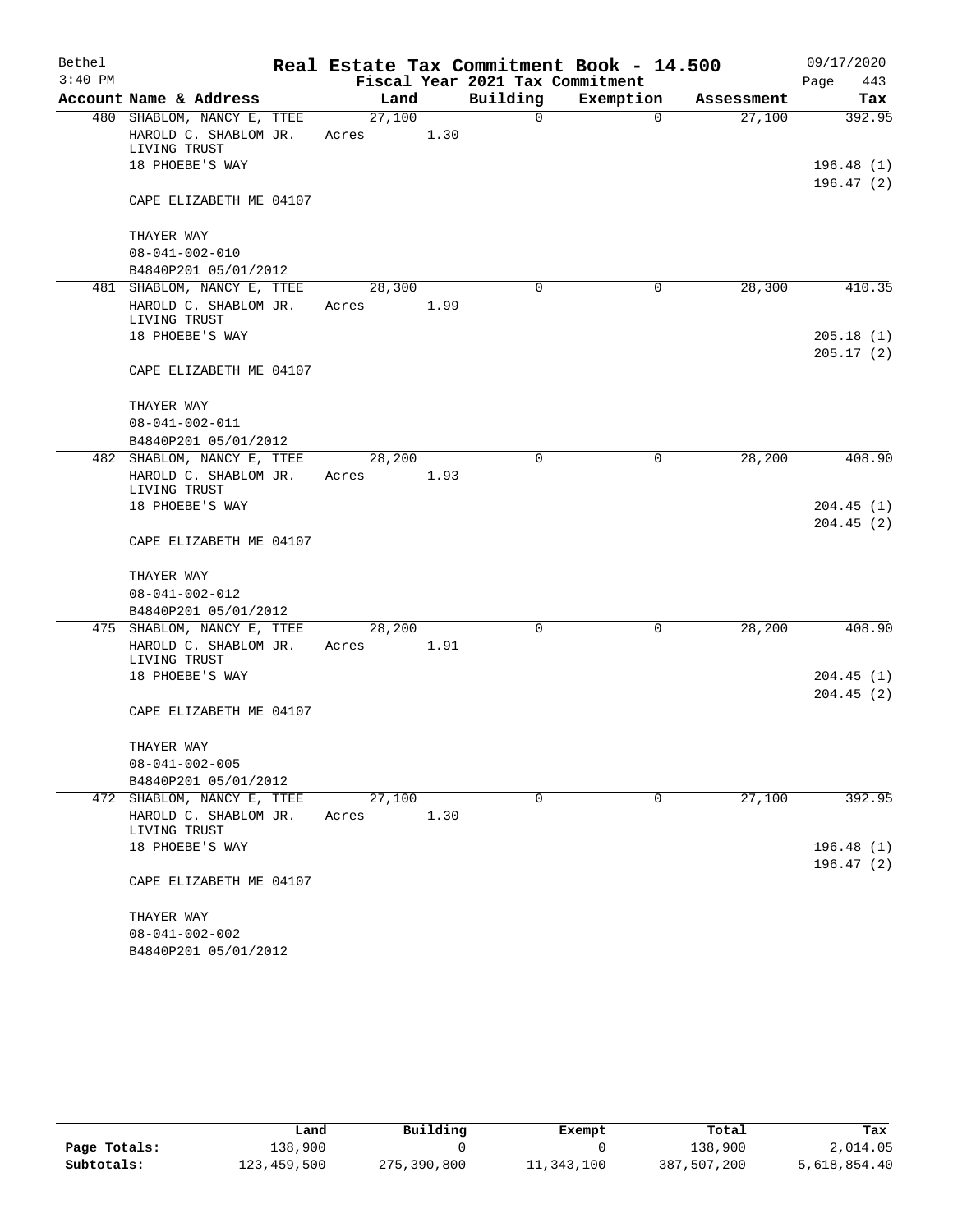| Bethel                     |                                                                  |                        |                 |                        |               | Real Estate Tax Commitment Book - 14.500 |                                     | 09/17/2020                 |
|----------------------------|------------------------------------------------------------------|------------------------|-----------------|------------------------|---------------|------------------------------------------|-------------------------------------|----------------------------|
| $3:40$ PM                  |                                                                  |                        |                 |                        |               | Fiscal Year 2021 Tax Commitment          |                                     | Page<br>444                |
|                            | Account Name & Address<br>473 SHABLOM, NANCY E, TTEE             |                        | 29,100          | Land                   | Building<br>0 | Exemption                                | Assessment<br>$\mathbf 0$<br>29,100 | Tax<br>421.95              |
|                            | HAROLD C. SHABLOM JR.<br>LIVING TRUST                            |                        | Acres           | 2.67                   |               |                                          |                                     |                            |
|                            | 18 PHOEBE'S WAY                                                  |                        |                 |                        |               |                                          |                                     | 210.98 (1)<br>210.97(2)    |
|                            | CAPE ELIZABETH ME 04107                                          |                        |                 |                        |               |                                          |                                     |                            |
|                            | THAYER WAY                                                       |                        |                 |                        |               |                                          |                                     |                            |
|                            | $08 - 041 - 002 - 003$<br>B4840P201 05/01/2012                   |                        |                 |                        |               |                                          |                                     |                            |
|                            | 5033 SHACKETT, ANDREW                                            |                        | 57,000          |                        | 237,900       | $\mathbf 0$                              | 294,900                             | 4,276.05                   |
|                            | SHACKETT, CHERYL                                                 |                        | Acres           | 2.52                   |               |                                          |                                     |                            |
|                            | 40 FISHER RIDGE CIRCLE                                           |                        |                 |                        |               |                                          |                                     | 2,138.03(1)                |
|                            | DUXBURY MA 02332                                                 |                        |                 |                        |               |                                          |                                     | 2,138.02(2)                |
|                            | 43 TWIN BROOKS RD<br>$18 - 060 - 011$                            |                        |                 |                        |               |                                          |                                     |                            |
|                            | B5254P46 11/13/2015 B3568P322 08/06/2004                         |                        |                 |                        |               |                                          |                                     |                            |
| 1407                       | SHANE, ADAM M                                                    |                        | 41,500          |                        | 290,300       | 0                                        | 331,800                             | 4,811.10                   |
|                            | SWANK, SWANK,<br>CHRISTOPHER                                     |                        | Acres           | 2.81                   |               |                                          |                                     |                            |
|                            | 100 E. BROOKLINE<br>STREET, APT. 1                               |                        |                 |                        |               |                                          |                                     | 2,405.55(1)                |
|                            | BOSTON MA 02118                                                  |                        |                 |                        |               |                                          |                                     | 2,405.55(2)                |
|                            | 145 CHANDLER HILL                                                |                        |                 |                        |               |                                          |                                     |                            |
|                            | $08 - 070 - 001$                                                 |                        |                 |                        |               |                                          |                                     |                            |
|                            | B5397P19 03/13/2018 B4938P151 01/03/2013 B3151P199<br>08/13/2002 |                        |                 |                        |               |                                          |                                     |                            |
| 3640                       | SHANGRI-LA REALTY TRUST                                          |                        | 30,600          |                        | $\mathbf 0$   | 0                                        | 30,600                              | 443.70                     |
|                            | FREEMAN AND GRANT,<br>TRUSTEES                                   |                        | Acres           | 1.82                   |               |                                          |                                     |                            |
|                            | 28 CRYSTAL LN                                                    |                        |                 |                        |               |                                          |                                     | 221.85(1)<br>221.85(2)     |
|                            | WINDHAM ME 04062                                                 |                        |                 |                        |               |                                          |                                     |                            |
|                            | HILLSIDE PINES                                                   |                        |                 |                        |               |                                          |                                     |                            |
|                            | $27 - 036 - 005 - 004$                                           |                        |                 |                        |               |                                          |                                     |                            |
|                            | B4147P148 06/13/2007 B3546P277 07/01/2004                        |                        |                 |                        |               |                                          |                                     |                            |
|                            | 2528 SHANNON, KIM R                                              |                        | 33,300          |                        | 37,200        | 25,000                                   | 45,500                              | 659.75                     |
|                            | 774 EAST BETHEL ROAD                                             |                        | Acres           | 1.30                   |               | 01 Homestead (HM)                        |                                     | 329.88(1)                  |
|                            | BETHEL ME 04217                                                  |                        |                 |                        |               |                                          |                                     | 329.87(2)                  |
|                            | 774 EAST BETHEL RD.                                              |                        |                 |                        |               |                                          |                                     |                            |
|                            | $14 - 049$                                                       |                        |                 |                        |               |                                          |                                     |                            |
|                            | B3446P38 12/19/2003 B1209P157                                    |                        |                 |                        |               |                                          |                                     |                            |
|                            | 12 SHAPIRO, ANNE D<br>34 TARBELL SPRING ROAD                     |                        | 49,600<br>Acres | 5.33                   | 152,500       |                                          | $\mathbf 0$<br>202,100              | 2,930.45                   |
|                            | CONCORD MA 01742                                                 |                        |                 |                        |               |                                          |                                     | 1,465.23(1)<br>1,465.22(2) |
|                            | 33 THUNDER SNOW ROAD                                             |                        |                 |                        |               |                                          |                                     |                            |
|                            | $01 - 010 - 029$                                                 |                        |                 |                        |               |                                          |                                     |                            |
|                            | B5272P224 03/15/2016 B4575P24 04/07/2010 B1285P232               |                        |                 |                        |               |                                          |                                     |                            |
|                            |                                                                  | Land                   |                 | Building               |               | Exempt                                   | Total                               | Tax                        |
| Page Totals:<br>Subtotals: |                                                                  | 241,100<br>123,700,600 |                 | 717,900<br>276,108,700 |               | 25,000<br>11,368,100                     | 934,000<br>388, 441, 200            | 13,543.00<br>5,632,397.40  |
|                            |                                                                  |                        |                 |                        |               |                                          |                                     |                            |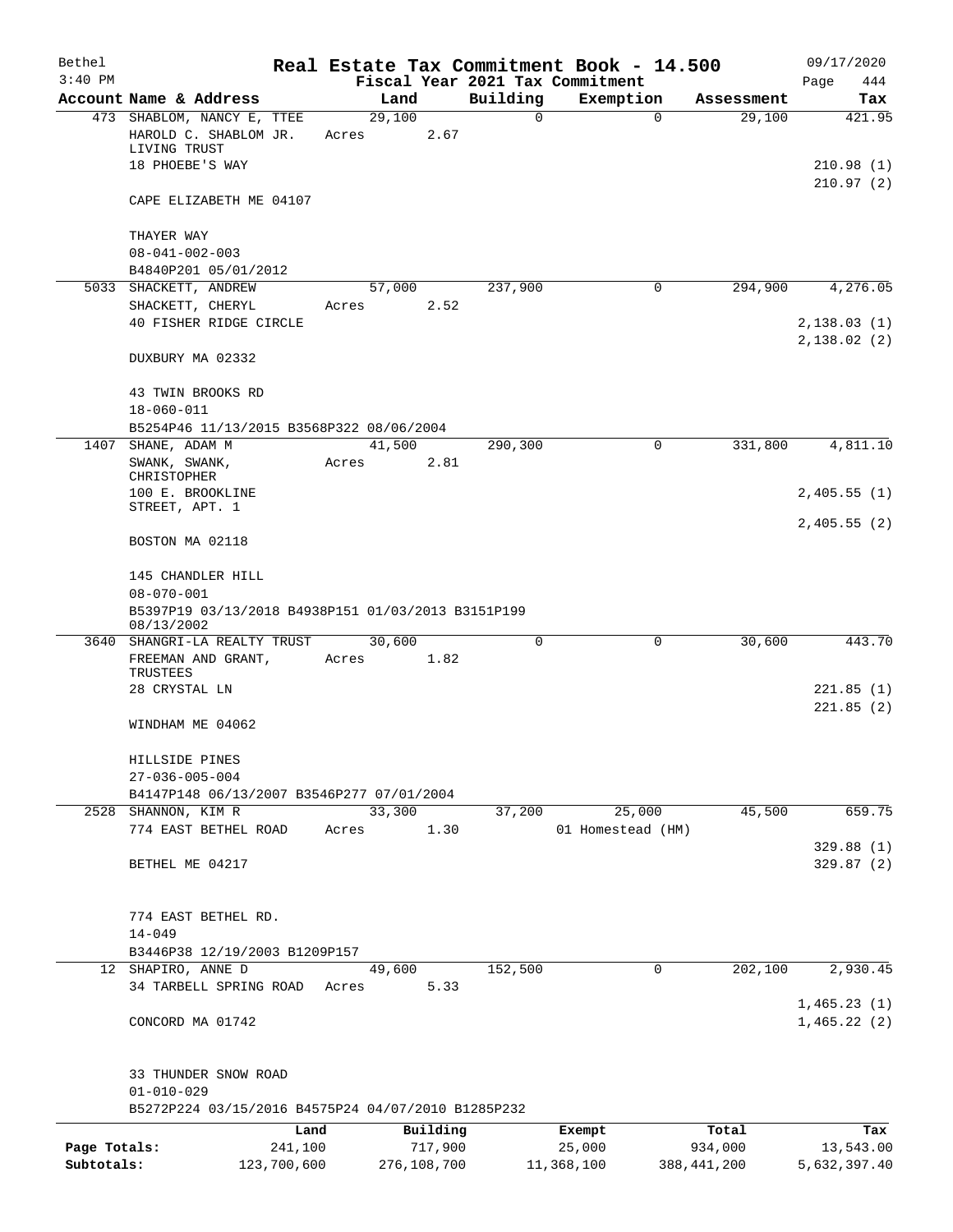| Bethel    |                                                                                        |       |        |       |                                 | Real Estate Tax Commitment Book - 14.500 |            | 09/17/2020                 |
|-----------|----------------------------------------------------------------------------------------|-------|--------|-------|---------------------------------|------------------------------------------|------------|----------------------------|
| $3:40$ PM |                                                                                        |       |        |       | Fiscal Year 2021 Tax Commitment |                                          |            | Page<br>445                |
|           | Account Name & Address                                                                 |       | Land   |       | Building                        | Exemption                                | Assessment | Tax                        |
|           | 2651 SHAW, LEONARD S. &<br>JONATHAN M.& JENNIFER<br>R.                                 |       | 76,300 |       | 162, 100                        | 25,000                                   | 213,400    | 3,094.30                   |
|           | PO BOX 955                                                                             | Acres |        | 98.00 |                                 | 01 Homestead (HM)                        |            |                            |
|           | BETHEL ME 04217                                                                        |       |        |       |                                 |                                          |            | 1,547.15(1)<br>1,547.15(2) |
|           |                                                                                        |       |        |       |                                 |                                          |            |                            |
|           | 951 NORTH ROAD                                                                         |       |        |       |                                 |                                          |            |                            |
|           | $16 - 025$                                                                             |       |        |       |                                 |                                          |            |                            |
|           | B3750P338 06/21/2005 B0P0                                                              |       |        |       |                                 |                                          |            |                            |
|           | 3714 SHAW-DEGRUTTOLA, KATHY<br>М                                                       |       | 27,800 |       | 67,400                          | 25,000                                   | 70,200     | 1,017.90                   |
|           | DEGRUTTOLA, DAVID                                                                      | Acres |        | 0.64  |                                 | 01 Homestead (HM)                        |            |                            |
|           | PO BOX 118                                                                             |       |        |       |                                 |                                          |            | 508.95(1)                  |
|           |                                                                                        |       |        |       |                                 |                                          |            | 508.95(2)                  |
|           | WEST BETHEL ME 04286                                                                   |       |        |       |                                 |                                          |            |                            |
|           | 727 WEST BETHEL RD.                                                                    |       |        |       |                                 |                                          |            |                            |
|           | $28 - 056$                                                                             |       |        |       |                                 |                                          |            |                            |
|           | B3683P342 02/24/2005                                                                   |       |        |       |                                 |                                          |            |                            |
|           | 2747 SHEEHAN, JOSEPH G                                                                 |       | 26,900 |       | 98,700                          | 0                                        | 125,600    | 1,821.20                   |
|           | SHEEHAN, PATRICK M                                                                     |       |        |       |                                 |                                          |            |                            |
|           | 9 SHADOW RIDGE DR.                                                                     |       |        |       |                                 |                                          |            | 910.60(1)                  |
|           | CAROLINA RI 02812                                                                      |       |        |       |                                 |                                          |            | 910.60(2)                  |
|           | 53 SUNDAY RIVER RD.                                                                    |       |        |       |                                 |                                          |            |                            |
|           | $18 - 005 - 003$                                                                       |       |        |       |                                 |                                          |            |                            |
|           | B4071P267 12/07/2006 B2877P273                                                         |       |        |       |                                 |                                          |            |                            |
|           | 5420 SHEPHERD, THOMAS                                                                  |       | 95,400 |       | 358,600                         | 0                                        | 454,000    | 6,583.00                   |
|           | SHEPHERD, ELIZABETH                                                                    | Acres |        | 2.78  |                                 |                                          |            |                            |
|           | PO BOX 185                                                                             |       |        |       |                                 |                                          |            | 3, 291.50 (1)              |
|           |                                                                                        |       |        |       |                                 |                                          |            | 3, 291.50 (2)              |
|           | BETHEL ME 04217                                                                        |       |        |       |                                 |                                          |            |                            |
|           | 32 CARIBOU MTN RD                                                                      |       |        |       |                                 |                                          |            |                            |
|           | $27 - 007 - 010$                                                                       |       |        |       |                                 |                                          |            |                            |
|           | B5421P336 07/27/2018 B5277P559 04/21/2016 B5250P481<br>10/27/2015                      |       |        |       |                                 |                                          |            |                            |
|           | 3189 SHEPHERD, THOMAS A                                                                |       | 52,100 |       | 141,800                         | $\mathbf 0$                              | 193,900    | 2,811.55                   |
|           | SHEPHERD, ELIZABETH                                                                    | Acres |        | 0.35  |                                 |                                          |            |                            |
|           | PO BOX 185                                                                             |       |        |       |                                 |                                          |            | 1,405.78(1)                |
|           | BETHEL ME 04217                                                                        |       |        |       |                                 |                                          |            | 1,405.77(2)                |
|           | 68 ELM ST.                                                                             |       |        |       |                                 |                                          |            |                            |
|           | $25 - 031$                                                                             |       |        |       |                                 |                                          |            |                            |
|           | B4347P5460 04/30/2019 B5216P56 04/03/2015 B4753P271<br>08/26/2011 B4180P111 08/17/2007 |       |        |       |                                 |                                          |            |                            |

|              | Land        | Building    | Exempt     | Total       | Tax          |
|--------------|-------------|-------------|------------|-------------|--------------|
| Page Totals: | 278,500     | 828,600     | 50,000     | 1,057,100   | 15,327.95    |
| Subtotals:   | 123,979,100 | 276,937,300 | 11,418,100 | 389,498,300 | 5,647,725.35 |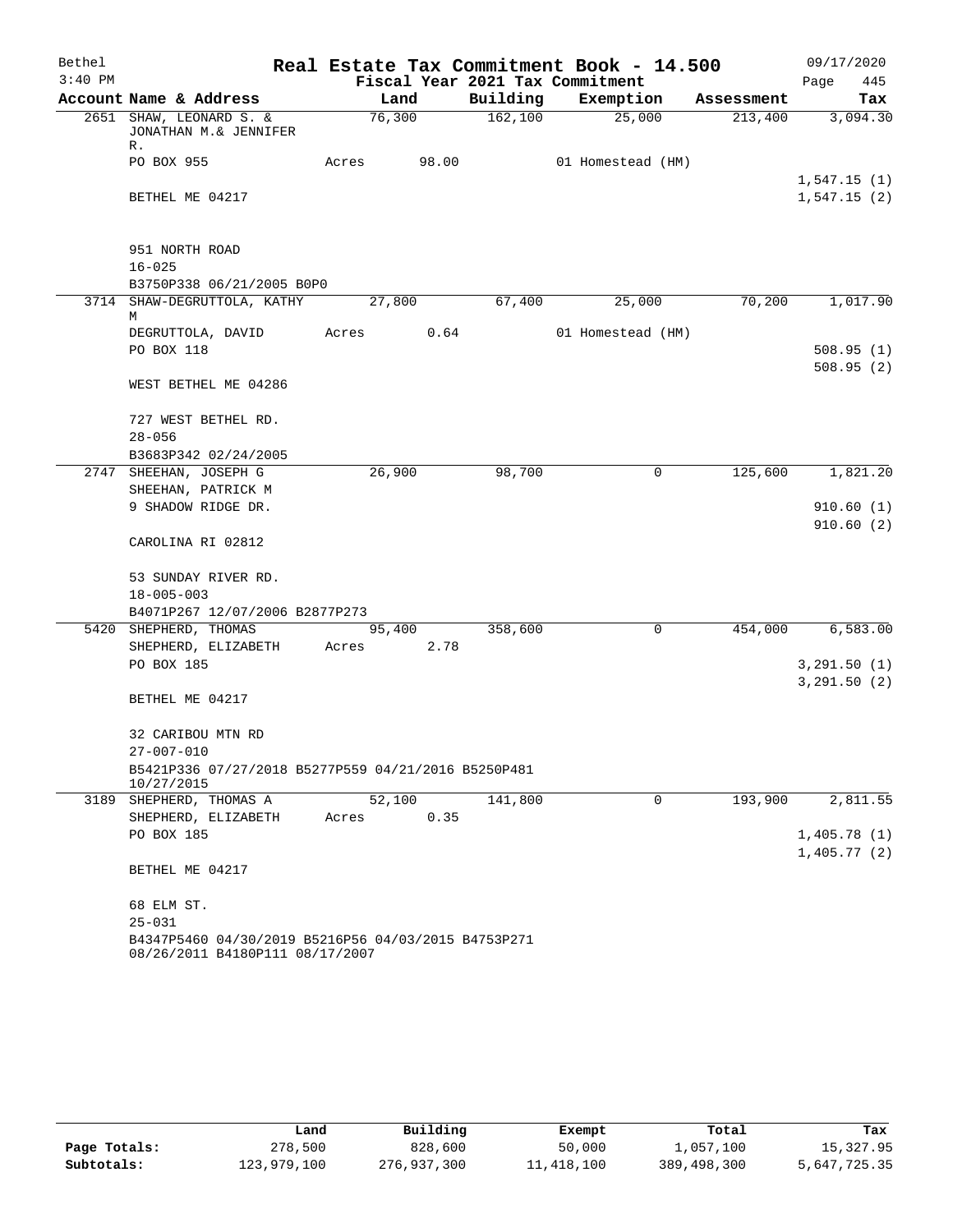| Bethel       |                                                                                      | Real Estate Tax Commitment Book - 14.500 |          |                   |             | 09/17/2020                 |
|--------------|--------------------------------------------------------------------------------------|------------------------------------------|----------|-------------------|-------------|----------------------------|
| $3:40$ PM    |                                                                                      | Fiscal Year 2021 Tax Commitment          |          |                   |             | 446<br>Page                |
|              | Account Name & Address                                                               | Land                                     | Building | Exemption         | Assessment  | Tax                        |
|              | 1400 SHEPLEY, LORRAINE E TTE<br>SHEPLEY, LORRAINE E                                  | 84,500<br>18.00                          | 644,600  | $\mathbf 0$       | 729,100     | 10,571.95                  |
|              | PO BOX 420                                                                           | Acres                                    |          |                   |             | 5,285.98(1)                |
|              | W. HYANNISPORT MA 02672<br>0420                                                      |                                          |          |                   |             | 5,285.97(2)                |
|              | 46 INTERVALE RD.<br>$08 - 063$                                                       |                                          |          |                   |             |                            |
|              | B5438P610 10/25/2018 B3696P72 04/04/2005                                             |                                          |          |                   |             |                            |
|              | 4532 SHEPLEY, LORRAINE E TTE                                                         | 44,400                                   | $\Omega$ | $\mathbf 0$       | 44,400      | 643.80                     |
|              | PO BOX 420                                                                           | 4.26<br>Acres                            |          |                   |             | 321.90(1)                  |
|              | W. HYANNISPORT MA 02672<br>0420                                                      |                                          |          |                   |             | 321.90(2)                  |
|              | SUNSET HILL SUB<br>$08 - 060 - 001$                                                  |                                          |          |                   |             |                            |
|              | B5438P610 10/25/2018 B3820P218 10/10/2005                                            |                                          |          |                   |             |                            |
|              | 3553 SHERWOOD, GRAHAM D.                                                             | 33,600                                   | 98,500   | 0                 | 132,100     | 1,915.45                   |
|              | 10 MAPLE AVENUE                                                                      |                                          |          |                   |             | 957.73 (1)                 |
|              | SCARBOROUGH ME 04074                                                                 |                                          |          |                   |             | 957.72 (2)                 |
|              | 135 VERNON ST.                                                                       |                                          |          |                   |             |                            |
|              | 26-076-001-04E                                                                       |                                          |          |                   |             |                            |
|              | B5428P98 08/31/2018 B5081P321 01/13/2014 B4044P296<br>11/09/2006 B3459P74 01/22/2004 |                                          |          |                   |             |                            |
|              | 3277 SHIMAMURA, WILLIAM                                                              | 54,200                                   | 63,000   | 25,000            | 92,200      | 1,336.90                   |
|              | 225 SAM INGALLS ROAD                                                                 | Acres<br>0.46                            |          | 01 Homestead (HM) |             |                            |
|              | BRIDGETON ME 0409                                                                    |                                          |          |                   |             | 668.45(1)<br>668.45(2)     |
|              |                                                                                      |                                          |          |                   |             |                            |
|              | 59 VERNON ST.<br>$25 - 110$                                                          |                                          |          |                   |             |                            |
|              | B5247P60 10/01/2015 B912P157 09/14/1976                                              |                                          |          |                   |             |                            |
|              | 3389 SHORB, JOHN K                                                                   | 56,700                                   | 310,900  | 0                 | 367,600     | 5,330.20                   |
|              | 4 CARTER BROOK DRIVE                                                                 | 0.62<br>Acres                            |          |                   |             |                            |
|              | SCARBOROUGH ME 04074                                                                 |                                          |          |                   |             | 2,665.10(1)<br>2,665.10(2) |
|              | 8 VERNON ST.                                                                         |                                          |          |                   |             |                            |
|              | $25 - 210$                                                                           |                                          |          |                   |             |                            |
|              | B1554P255 03/24/1988 B1307P37 03/26/1985                                             |                                          |          |                   |             |                            |
|              | 381 SHORTSLEEVES, FRANCIS                                                            | 18,500                                   | 0        | 0                 | 18,500      | 268.25                     |
|              | SHORTSLEEVES, MARIE<br>PO BOX 95                                                     | 29.00<br>Acres                           |          |                   |             | 134.13(1)                  |
|              | WAKEFIELD MA 01880 0195                                                              |                                          |          |                   |             | 134.12(2)                  |
|              | SPARROWHAWK MT RD.                                                                   |                                          |          |                   |             |                            |
|              | $06 - 017$                                                                           |                                          |          |                   |             |                            |
|              | B1467P75                                                                             |                                          |          |                   |             |                            |
|              | Land                                                                                 | Building                                 |          | Exempt            | Total       | Tax                        |
| Page Totals: | 291,900                                                                              | 1,117,000                                |          | 25,000            | 1,383,900   | 20,066.55                  |
| Subtotals:   | 124, 271, 000                                                                        | 278,054,300                              |          | 11, 443, 100      | 390,882,200 | 5,667,791.90               |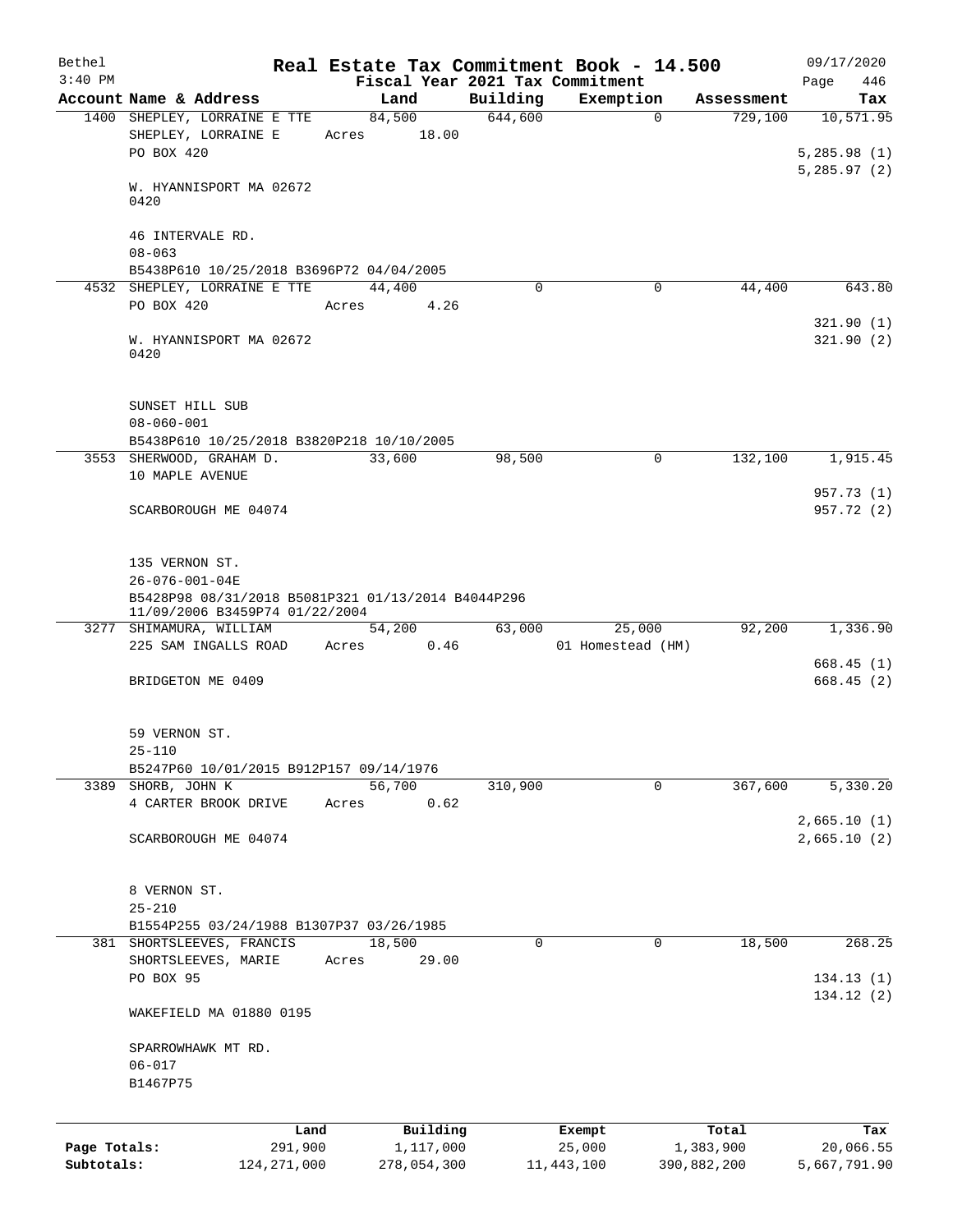| Bethel       |                                                                                                    | Real Estate Tax Commitment Book - 14.500 |                                 |              |            | 09/17/2020              |
|--------------|----------------------------------------------------------------------------------------------------|------------------------------------------|---------------------------------|--------------|------------|-------------------------|
| $3:40$ PM    |                                                                                                    |                                          | Fiscal Year 2021 Tax Commitment |              |            | Page<br>447             |
|              | Account Name & Address                                                                             | Land                                     | Building                        | Exemption    | Assessment | Tax                     |
|              | 382 SHORTSLEEVES, FRANCIS<br>SHORTSLEEVES, MARIE<br>PO BOX 95                                      | 75,200<br>28.00<br>Acres                 | 200,600                         | $\mathbf 0$  | 275,800    | 3,999.10<br>1,999.55(1) |
|              | WAKEFIELD MA 01880 0195                                                                            |                                          |                                 |              |            | 1,999.55(2)             |
|              | 121 SPARROWHAWK MT RD<br>$06 - 017 - 001$                                                          |                                          |                                 |              |            |                         |
|              | B1651P120                                                                                          |                                          |                                 |              |            |                         |
|              | 397 SHORTSLEEVES, FRANCIS<br>SHORTSLEEVES, MARIE                                                   | 8,500<br>29.00<br>Acres                  | $\Omega$                        | $\mathbf 0$  | 8,500      | 123.25                  |
|              | PO BOX 95                                                                                          |                                          |                                 |              |            | 61.63(1)                |
|              |                                                                                                    |                                          |                                 |              |            | 61.62(2)                |
|              | WAKEFIELD MA 01880 0195                                                                            |                                          |                                 |              |            |                         |
|              | FLAT RD.<br>$06 - 023$                                                                             |                                          |                                 |              |            |                         |
|              | B1934P86 08/26/1992 B659P187 03/28/1967                                                            |                                          |                                 |              |            |                         |
|              | 3242 SHRIGLEY, WILFRED R III                                                                       | 38,300                                   | 127,400                         | 0            | 165,700    | 2,402.65                |
|              | 20 CENTENNIAL AVE.                                                                                 | 0.17<br>Acres                            |                                 |              |            |                         |
|              |                                                                                                    |                                          |                                 |              |            | 1,201.33(1)             |
|              | GLOUCESTER MA 01930                                                                                |                                          |                                 |              |            | 1, 201.32(2)            |
|              | 28 MECHANIC ST.                                                                                    |                                          |                                 |              |            |                         |
|              | $25 - 078$                                                                                         |                                          |                                 |              |            |                         |
|              | B3194P308                                                                                          |                                          |                                 |              |            |                         |
|              | 4963 SILVA, CHRISTOPHER                                                                            | 41,600                                   | 57,200                          | $\mathbf 0$  | 98,800     | 1,432.60                |
|              | 131 LIVINGTONE AVE.                                                                                | 13.40<br>Acres                           |                                 |              |            | 716.30(1)               |
|              | BEVERLY MA 01915                                                                                   |                                          |                                 |              |            | 716.30(2)               |
|              | 32 VAIL WAY                                                                                        |                                          |                                 |              |            |                         |
|              | $04 - 057 - 005$                                                                                   |                                          |                                 |              |            |                         |
|              | B5430P450 09/13/2018 B4746P239 09/09/2011 B3867P345<br>01/04/2006 B3810P266 09/27/2005             |                                          |                                 |              |            |                         |
|              | 1645 SIMIS, MARIANNE                                                                               | 40,000                                   | 47,400                          | 0            | 87,400     | 1,267.30                |
|              | 15 HILLCREST ROAD                                                                                  | Acres<br>1.70                            |                                 |              |            |                         |
|              | BURLINGTON MA 01803                                                                                |                                          |                                 |              |            | 633.65(1)               |
|              |                                                                                                    |                                          |                                 |              |            | 633.65(2)               |
|              | 39 ANNIS RD.                                                                                       |                                          |                                 |              |            |                         |
|              | $12 - 003$<br>B5453P50 02/27/2019 B5398P672 03/23/2018 B5365P621<br>09/05/2017 B4671P60 12/14/2010 |                                          |                                 |              |            |                         |
|              | 375 SIMONDS, JULIA                                                                                 | 48,600                                   | $\overline{0}$                  | $\mathbf 0$  | 48,600     | 704.70                  |
|              | 74 LITTLEFIELD ST                                                                                  | 7.60<br>Acres                            |                                 |              |            | 352.35(1)               |
|              | QUINCY MA 02169                                                                                    |                                          |                                 |              |            | 352.35(2)               |
|              | PINE BLUFF RD.                                                                                     |                                          |                                 |              |            |                         |
|              | $06 - 016 - 004$                                                                                   |                                          |                                 |              |            |                         |
|              | B1739P91 06/25/1990                                                                                |                                          |                                 |              |            |                         |
|              |                                                                                                    |                                          |                                 |              |            |                         |
|              |                                                                                                    |                                          |                                 |              |            |                         |
|              | Land                                                                                               | Building                                 |                                 | Exempt       | Total      | Tax                     |
| Page Totals: | 252,200                                                                                            | 432,600                                  |                                 | $\mathsf{O}$ | 684,800    | 9,929.60                |

**Subtotals:** 124,523,200 278,486,900 11,443,100 391,567,000 5,677,721.50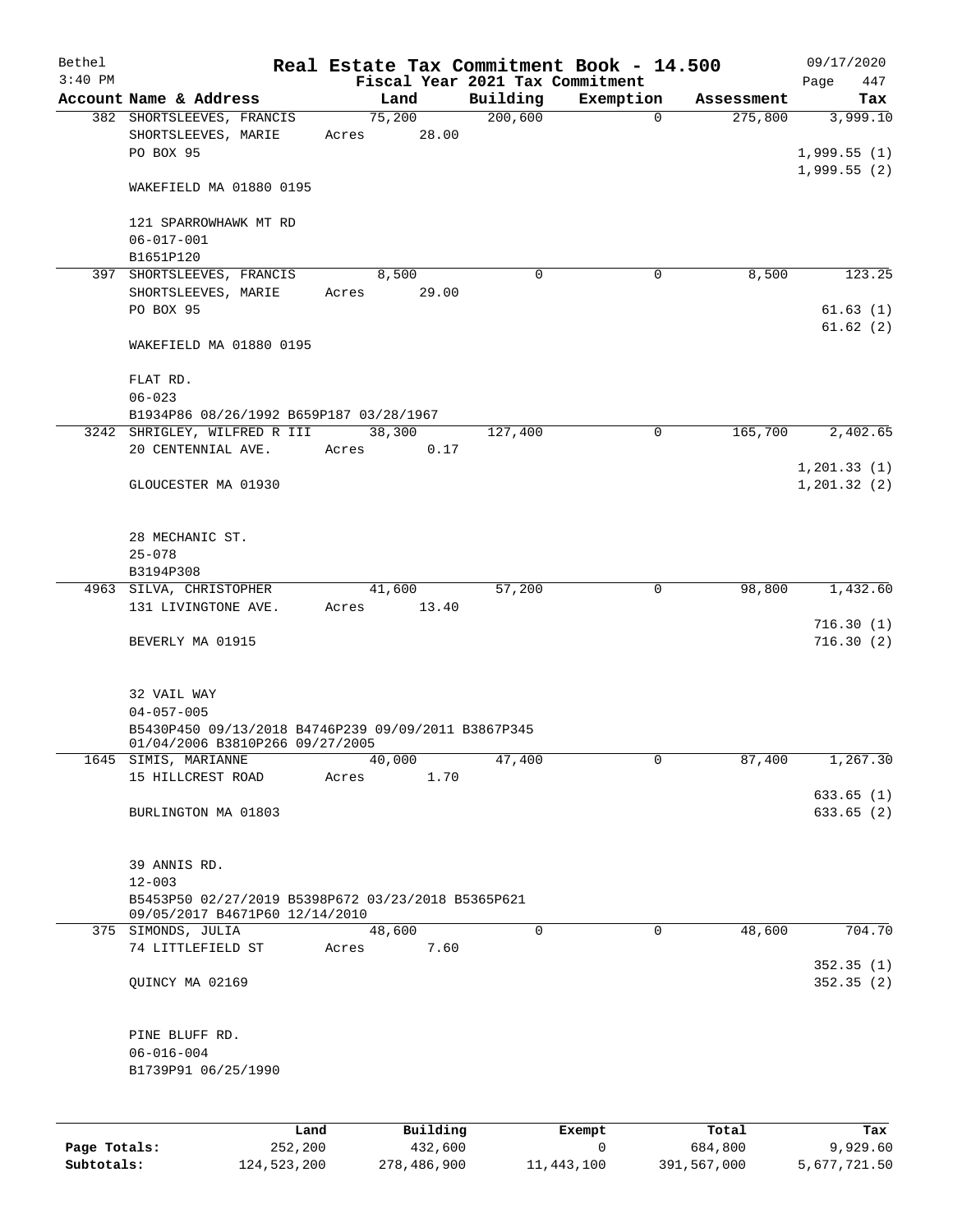| Bethel<br>$3:40$ PM |                                                   | Fiscal Year 2021 Tax Commitment |              | Real Estate Tax Commitment Book - 14.500 |            | 09/17/2020<br>Page<br>448 |
|---------------------|---------------------------------------------------|---------------------------------|--------------|------------------------------------------|------------|---------------------------|
|                     | Account Name & Address                            | Land                            | Building     | Exemption                                | Assessment | Tax                       |
|                     | 4625 SIMPLY MAINE LAND, LLC                       | 67,100                          | $\mathsf{O}$ | $\Omega$                                 | 67,100     | 972.95                    |
|                     | 134 SOLITUDE ACRES RD.                            | 127.00<br>Acres                 |              |                                          |            |                           |
|                     |                                                   |                                 |              |                                          |            | 486.48 (1)                |
|                     | OXFORD ME 04270                                   |                                 |              |                                          |            | 486.47 (2)                |
|                     |                                                   |                                 |              |                                          |            |                           |
|                     |                                                   |                                 |              |                                          |            |                           |
|                     | $08 - 039$                                        |                                 |              |                                          |            |                           |
|                     | B5445P861 12/17/2018 B5358P680 08/01/2017         |                                 |              |                                          |            |                           |
|                     | 5467 SIMPLY MAINE LAND, LLC                       | 18,700                          | $\Omega$     | 0                                        | 18,700     | 271.15                    |
|                     | 134 SOLITUDE ACRES RD. Acres                      | 2.90                            |              |                                          |            |                           |
|                     |                                                   |                                 |              |                                          |            | 135.58(1)                 |
|                     | OXFORD ME 04270                                   |                                 |              |                                          |            | 135.57(2)                 |
|                     |                                                   |                                 |              |                                          |            |                           |
|                     |                                                   |                                 |              |                                          |            |                           |
|                     | DEER RUN LOT 1<br>$08 - 039 - 1$                  |                                 |              |                                          |            |                           |
|                     | B5445P861 12/17/2018 B5358P680 08/01/2017         |                                 |              |                                          |            |                           |
|                     | 5468 SIMPLY MAINE LAND, LLC                       | 17,600                          | 0            | $\mathbf 0$                              | 17,600     | 255.20                    |
|                     | 134 SOLITUDE ACRES RD.<br>Acres                   | 1.60                            |              |                                          |            |                           |
|                     |                                                   |                                 |              |                                          |            | 127.60(1)                 |
|                     | OXFORD ME 04270                                   |                                 |              |                                          |            | 127.60(2)                 |
|                     |                                                   |                                 |              |                                          |            |                           |
|                     |                                                   |                                 |              |                                          |            |                           |
|                     | DEER RUN LOT 2<br>$08 - 039 - 2$                  |                                 |              |                                          |            |                           |
|                     | B5445P861 12/17/2018 B5358P680 08/01/2017         |                                 |              |                                          |            |                           |
|                     | 5469 SIMPLY MAINE LAND, LLC                       | 20,000                          | 0            | 0                                        | 20,000     | 290.00                    |
|                     | 134 SOLITUDE ACRES RD.<br>Acres                   | 5.00                            |              |                                          |            |                           |
|                     |                                                   |                                 |              |                                          |            | 145.00(1)                 |
|                     | OXFORD ME 04270                                   |                                 |              |                                          |            | 145.00(2)                 |
|                     |                                                   |                                 |              |                                          |            |                           |
|                     | DEER RUN LOT 3                                    |                                 |              |                                          |            |                           |
|                     | $08 - 039 - 3$                                    |                                 |              |                                          |            |                           |
|                     | B5445P861 12/17/2018 B5358P680 08/01/2017         |                                 |              |                                          |            |                           |
|                     | 5470 SIMPLY MAINE LAND, LLC                       | 20,600                          | $\Omega$     | 0                                        | 20,600     | 298.70                    |
|                     | 134 SOLITUDE ACRES RD.<br>Acres                   | 5.90                            |              |                                          |            |                           |
|                     |                                                   |                                 |              |                                          |            | 149.35(1)                 |
|                     | OXFORD ME 04270                                   |                                 |              |                                          |            | 149.35(2)                 |
|                     |                                                   |                                 |              |                                          |            |                           |
|                     | DEER RUN LOT 4                                    |                                 |              |                                          |            |                           |
|                     | $08 - 039 - 4$                                    |                                 |              |                                          |            |                           |
|                     | B5445P861 12/17/2018 B5358P680 08/01/2017         |                                 |              |                                          |            |                           |
|                     | 5322 SINDELIR, ANTHINY                            | 24,700                          | $\Omega$     | $\Omega$                                 | 24,700     | 358.15                    |
|                     | SINDELIR, JENNIFER L<br>Acres                     | 3.81                            |              |                                          |            |                           |
|                     | 42 UPPER SHORE ROAD                               |                                 |              |                                          |            | 179.08(1)                 |
|                     |                                                   |                                 |              |                                          |            | 179.07(2)                 |
|                     | CASCO ME 04015                                    |                                 |              |                                          |            |                           |
|                     | NORDY HILL                                        |                                 |              |                                          |            |                           |
|                     | $09 - 034 - 004$                                  |                                 |              |                                          |            |                           |
|                     | B5387P85 01/05/2018 B5319P480 12/05/2016 B13P4636 |                                 |              |                                          |            |                           |
|                     | 04/27/2010                                        |                                 |              |                                          |            |                           |
|                     |                                                   |                                 |              |                                          |            |                           |
|                     |                                                   |                                 |              |                                          |            |                           |

|              | Land        | Building    | Exempt     | Total       | Tax          |
|--------------|-------------|-------------|------------|-------------|--------------|
| Page Totals: | 168,700     |             |            | 168,700     | 2,446.15     |
| Subtotals:   | 124,691,900 | 278,486,900 | 11,443,100 | 391,735,700 | 5,680,167.65 |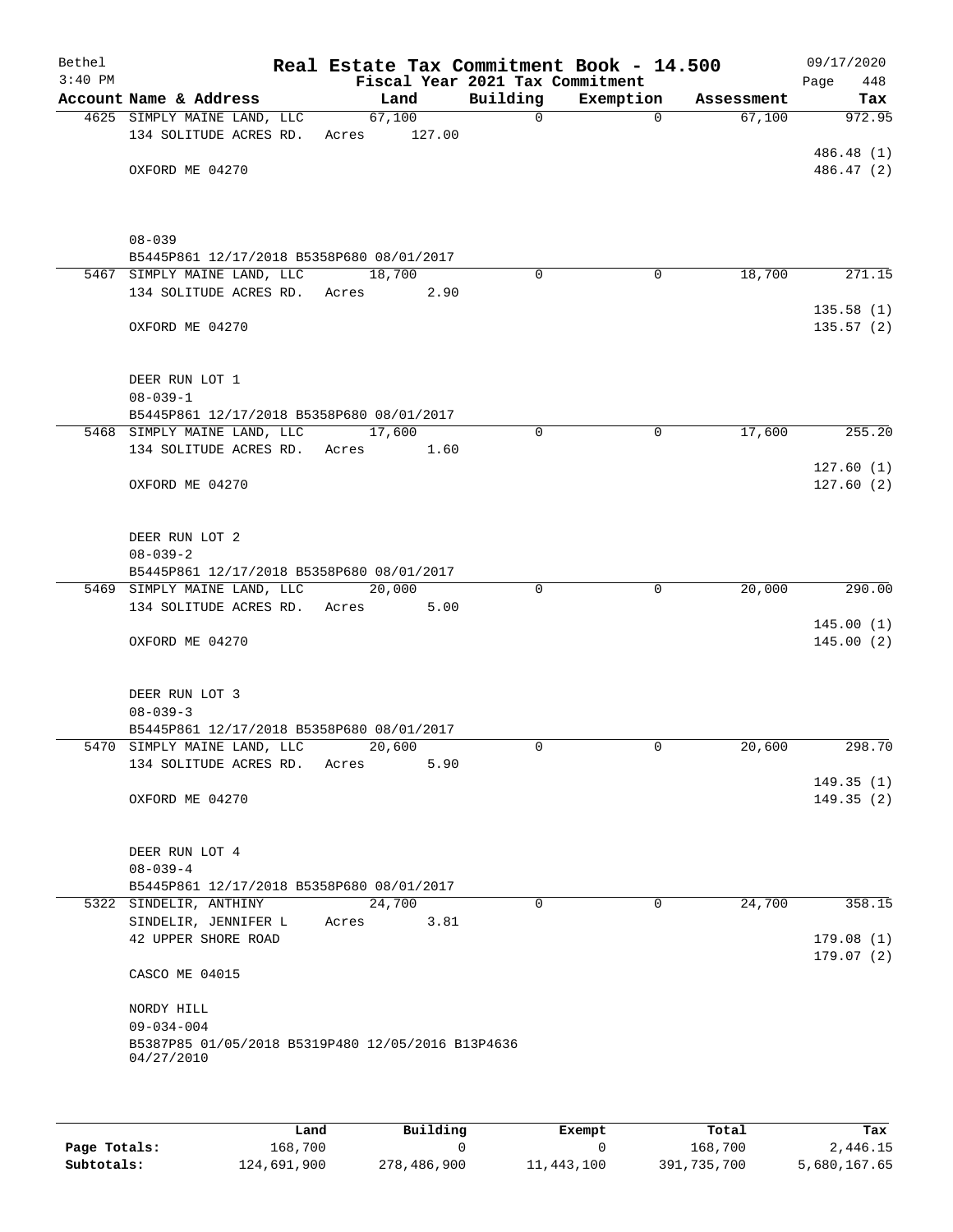| Bethel       |                                                                                                             |         |             |                         | Real Estate Tax Commitment Book - 14.500     |                      | 09/17/2020               |
|--------------|-------------------------------------------------------------------------------------------------------------|---------|-------------|-------------------------|----------------------------------------------|----------------------|--------------------------|
| $3:40$ PM    | Account Name & Address                                                                                      |         | Land        |                         | Fiscal Year 2021 Tax Commitment<br>Exemption |                      | Page<br>449              |
|              | 5332 SINDELIR, ANTHONY C                                                                                    |         | 22,600      | Building<br>$\mathbf 0$ | $\Omega$                                     | Assessment<br>22,600 | Tax<br>327.70            |
|              | SINDELIR, JENNIFER L                                                                                        | Acres   | 47.15       |                         |                                              |                      |                          |
|              | 42 UPPER SHORE DRIVE                                                                                        |         |             |                         |                                              |                      | 163.85(1)                |
|              |                                                                                                             |         |             |                         |                                              |                      | 163.85(2)                |
|              | CASCO ME 04015                                                                                              |         |             |                         |                                              |                      |                          |
|              | NORDY HILL                                                                                                  |         |             |                         |                                              |                      |                          |
|              | $09 - 034 - 015$                                                                                            |         |             |                         |                                              |                      |                          |
|              | B5298P662 08/17/2016 B5298P659 08/17/2016 B5235P154                                                         |         |             |                         |                                              |                      |                          |
|              | 07/31/2015 B4876P230 08/10/2012 B3546P194 06/29/2004                                                        |         |             |                         |                                              |                      |                          |
|              | 1459 SINDELIR, ANTHONY C                                                                                    |         | 56,400      | $\Omega$                | $\Omega$                                     | 56,400               | 817.80                   |
|              | SINDELIR, JENNIFER L<br>42 UPPER SHORE DRIVE                                                                | Acres   | 200.90      |                         |                                              |                      | 408.90(1)                |
|              |                                                                                                             |         |             |                         |                                              |                      | 408.90(2)                |
|              | CASCO ME 04015                                                                                              |         |             |                         |                                              |                      |                          |
|              |                                                                                                             |         |             |                         |                                              |                      |                          |
|              | LOCKE MILLS/E BETHEL                                                                                        |         |             |                         |                                              |                      |                          |
|              | $09 - 036$                                                                                                  |         |             |                         |                                              |                      |                          |
|              | B5298P662 08/17/2016 B5298P659 08/17/2016 B5235P154<br>07/31/2015 B4876P230 08/10/2012 B3546P194 06/29/2004 |         |             |                         |                                              |                      |                          |
|              | 470 SINDELIR, ANTHONY C                                                                                     |         | 28,500      | $\Omega$                | 0                                            | 28,500               | 413.25                   |
|              | SINDELIR, JENNIFER L                                                                                        | Acres   | 7.83        |                         |                                              |                      |                          |
|              | 42 UPPER SHORE ROAD                                                                                         |         |             |                         |                                              |                      | 206.63(1)                |
|              | CASCO ME 04015                                                                                              |         |             |                         |                                              |                      | 206.62(2)                |
|              |                                                                                                             |         |             |                         |                                              |                      |                          |
|              | NORDY HILL                                                                                                  |         |             |                         |                                              |                      |                          |
|              | $09 - 034 - 005$                                                                                            |         |             |                         |                                              |                      |                          |
|              | B5387P85 01/05/2018 B5319P480 12/05/2016 B13P4636<br>04/27/2010                                             |         |             |                         |                                              |                      |                          |
|              | 5011 SIRACO, JANICE S.,                                                                                     |         | 41,700      | 94,400                  | 0                                            | 136,100              | 1,973.45                 |
|              | LAWRENCE P. &                                                                                               |         |             |                         |                                              |                      |                          |
|              | WRIGHT, KATHLEEN E                                                                                          | Acres   | 3.00        |                         |                                              |                      |                          |
|              | 438 FERRY ST, APT 2                                                                                         |         |             |                         |                                              |                      | 986.73 (1)<br>986.72 (2) |
|              | EVERETT MA 02149                                                                                            |         |             |                         |                                              |                      |                          |
|              |                                                                                                             |         |             |                         |                                              |                      |                          |
|              | 699 GROVER HILL ROAD                                                                                        |         |             |                         |                                              |                      |                          |
|              | $01 - 039 - 002$                                                                                            |         |             |                         |                                              |                      |                          |
|              | B5364P326 08/29/2017 B4287P141 04/16/2009<br>4910 SIROONIAN, ANN-MARIE                                      |         | 32,600      | 365,200                 | 0                                            | 397,800              | 5,768.10                 |
|              | P.O. BOX 157                                                                                                | Acres   | 1.70        |                         |                                              |                      |                          |
|              |                                                                                                             |         |             |                         |                                              |                      | 2,884.05(1)              |
|              | MONUMENT BEACH MA 02553                                                                                     |         |             |                         |                                              |                      | 2,884.05(2)              |
|              |                                                                                                             |         |             |                         |                                              |                      |                          |
|              |                                                                                                             |         |             |                         |                                              |                      |                          |
|              | 117 TAYLOR WOODS RD<br>$22 - 026 - 028$                                                                     |         |             |                         |                                              |                      |                          |
|              | B4098P32 03/02/2007                                                                                         |         |             |                         |                                              |                      |                          |
|              | 4974 SIROONIAN, GREGORY                                                                                     |         | 26,500      | 0                       | 0                                            | 26,500               | 384.25                   |
|              | SIROONIAN, GABRIELLE                                                                                        | Acres   | 1.85        |                         |                                              |                      |                          |
|              | PO BOX 157                                                                                                  |         |             |                         |                                              |                      | 192.13(1)                |
|              | MONUMENT BEACH MA 02553                                                                                     |         |             |                         |                                              |                      | 192.12(2)                |
|              |                                                                                                             |         |             |                         |                                              |                      |                          |
|              | TAYLOR WOODS RD                                                                                             |         |             |                         |                                              |                      |                          |
|              | $22 - 026 - 031$                                                                                            |         |             |                         |                                              |                      |                          |
|              | B5409P182 05/21/2018 B2565P330 05/29/1998                                                                   |         |             |                         |                                              |                      |                          |
|              |                                                                                                             | Land    | Building    |                         | Exempt                                       | Total                | Tax                      |
| Page Totals: |                                                                                                             | 208,300 | 459,600     |                         | 0                                            | 667,900              | 9,684.55                 |
| Subtotals:   | 124,900,200                                                                                                 |         | 278,946,500 |                         | 11,443,100                                   | 392,403,600          | 5,689,852.20             |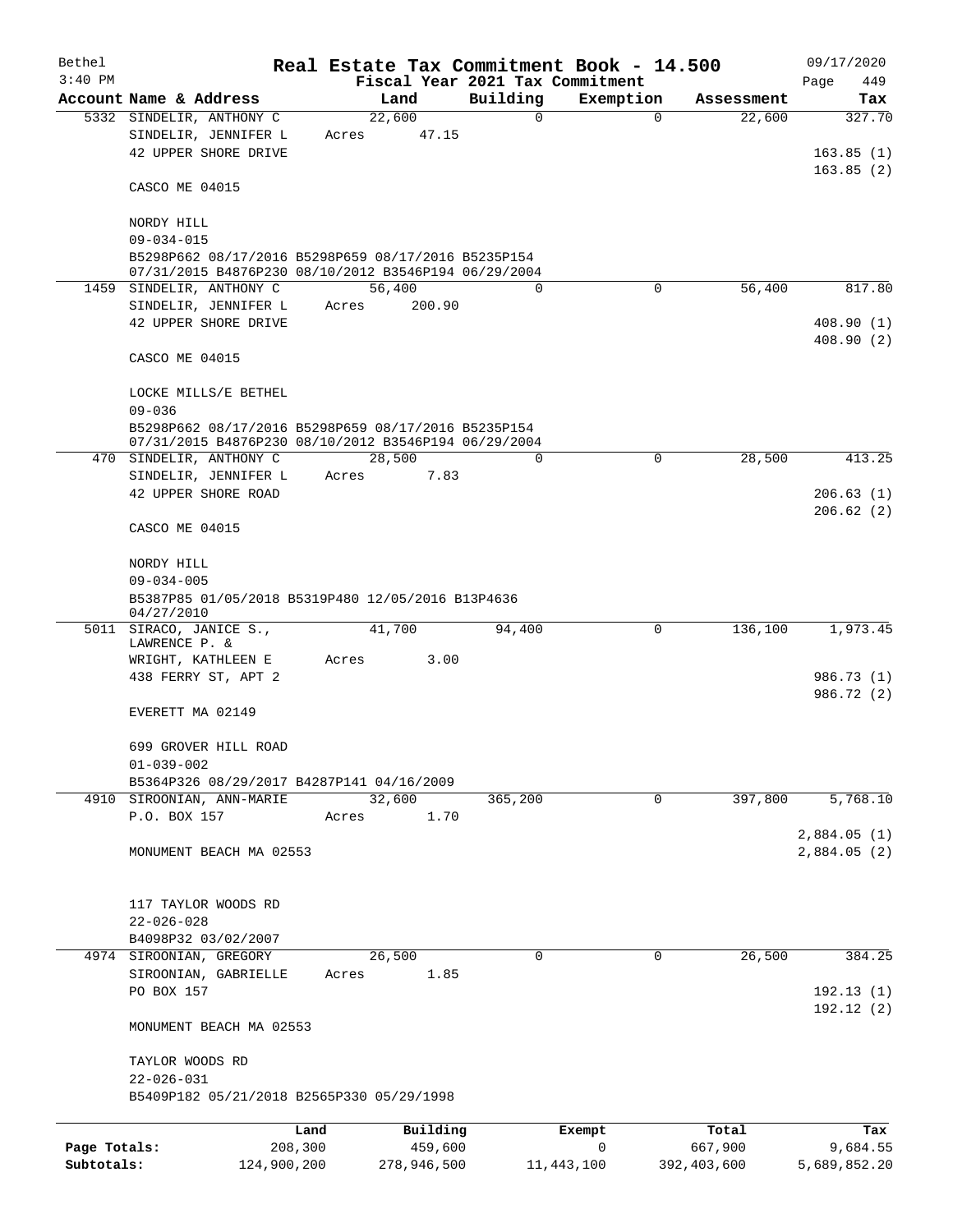| Bethel       |                                                                  |               |       |                |                         | Real Estate Tax Commitment Book - 14.500 |                                  | 09/17/2020             |
|--------------|------------------------------------------------------------------|---------------|-------|----------------|-------------------------|------------------------------------------|----------------------------------|------------------------|
| $3:40$ PM    |                                                                  |               |       |                |                         | Fiscal Year 2021 Tax Commitment          |                                  | 450<br>Page            |
|              | Account Name & Address<br>5085 SITTING BULL REALTY,              |               |       | Land<br>55,200 | Building<br>$\mathbf 0$ | Exemption                                | Assessment<br>55,200<br>$\Omega$ | Tax<br>800.40          |
|              | LLC                                                              |               |       |                |                         |                                          |                                  |                        |
|              | PO BOX 32                                                        |               | Acres | 2.50           |                         |                                          |                                  |                        |
|              |                                                                  |               |       |                |                         |                                          |                                  | 400.20(1)              |
|              | EXETER NH 03833                                                  |               |       |                |                         |                                          |                                  | 400.20(2)              |
|              | 8 SPUR RD                                                        |               |       |                |                         |                                          |                                  |                        |
|              | $22 - 019 - 006$                                                 |               |       |                |                         |                                          |                                  |                        |
|              | B5111P59 05/05/2014 B4842P162 05/04/2012 B3440P145<br>12/17/2003 |               |       |                |                         |                                          |                                  |                        |
|              | 5086 SITTING BULL REALTY,                                        |               |       | 62,400         | 179,600                 |                                          | 0<br>242,000                     | 3,509.00               |
|              | LLC<br>PO BOX 32                                                 |               | Acres | 1.60           |                         |                                          |                                  |                        |
|              |                                                                  |               |       |                |                         |                                          |                                  | 1,754.50(1)            |
|              | EXETER NH 03833                                                  |               |       |                |                         |                                          |                                  | 1,754.50(2)            |
|              | 9 SPUR ROAD                                                      |               |       |                |                         |                                          |                                  |                        |
|              | $22 - 019 - 007$                                                 |               |       |                |                         |                                          |                                  |                        |
|              | B5111P59 05/05/2014 B4842P162 05/04/2012 B3440P145<br>12/17/2003 |               |       |                |                         |                                          |                                  |                        |
|              | 2845 SITTNICK FAMILY REV                                         |               |       | 17,600         | 18,400                  |                                          | 0<br>36,000                      | 522.00                 |
|              | TRUST<br>4 48TH ST                                               |               | Acres | 26.00          |                         |                                          |                                  |                        |
|              |                                                                  |               |       |                |                         |                                          |                                  | 261.00(1)              |
|              | NEWBURY MA 01951                                                 |               |       |                |                         |                                          |                                  | 261.00(2)              |
|              |                                                                  |               |       |                |                         |                                          |                                  |                        |
|              | 143 ABBOTT FARM RD.                                              |               |       |                |                         |                                          |                                  |                        |
|              | $19 - 007 - 001$                                                 |               |       |                |                         |                                          |                                  |                        |
|              | B5327P582 01/23/2017 B1373P203 02/18/1986                        |               |       |                |                         |                                          |                                  |                        |
|              | 2965 SIVRET, WILLIAM TTE                                         |               |       | 33,600         | 117,500                 |                                          | 0<br>151,100                     | 2,190.95               |
|              | SIVRET, ANN-MARIE TTE                                            |               |       |                |                         |                                          |                                  |                        |
|              | 37 LAWS LANE                                                     |               |       |                |                         |                                          |                                  | 1,095.48(1)            |
|              | STOW MA 01775                                                    |               |       |                |                         |                                          |                                  | 1,095.47(2)            |
|              | 24 CHERRY LANE                                                   |               |       |                |                         |                                          |                                  |                        |
|              | $22 - 002 - 001 - 041$                                           |               |       |                |                         |                                          |                                  |                        |
|              | B5444P635 12/06/2018 B2784P36 01/07/2000                         |               |       |                |                         |                                          |                                  |                        |
|              | 4541 SJM REAL ESTATE TRUST                                       |               |       | 42,100         | $\mathbf 0$             |                                          | 42,100<br>$\mathbf 0$            | 610.45                 |
|              | MORISSETTE, GARRY &                                              |               | Acres | 2.49           |                         |                                          |                                  |                        |
|              | SARAH TTS<br>33 WESTWIND RD                                      |               |       |                |                         |                                          |                                  | 305.23(1)              |
|              |                                                                  |               |       |                |                         |                                          |                                  | 305.22(2)              |
|              | ANDOVER MA 01810                                                 |               |       |                |                         |                                          |                                  |                        |
|              | SUNSET HILL SUB                                                  |               |       |                |                         |                                          |                                  |                        |
|              | $08 - 060 - 010$                                                 |               |       |                |                         |                                          |                                  |                        |
|              | B4181P156 12/07/1982 B3713P66 04/26/2005                         |               |       |                |                         |                                          |                                  |                        |
| 4911         | SKI TRACKS INC.                                                  |               |       | 28,000         | 0                       |                                          | 28,000<br>0                      | 406.00                 |
|              | C/O ROB MARTIN                                                   |               | Acres | 3.11           |                         |                                          |                                  |                        |
|              | 4528 W 5750 S                                                    |               |       |                |                         |                                          |                                  | 203.00(1)<br>203.00(2) |
|              | HOOPER UT 84315                                                  |               |       |                |                         |                                          |                                  |                        |
|              | TAYLOR WOODS RD                                                  |               |       |                |                         |                                          |                                  |                        |
|              | $22 - 026 - 029$                                                 |               |       |                |                         |                                          |                                  |                        |
|              |                                                                  | Land          |       | Building       |                         | Exempt                                   | Total                            | Tax                    |
| Page Totals: |                                                                  | 238,900       |       | 315,500        |                         | 0                                        | 554,400                          | 8,038.80               |
| Subtotals:   |                                                                  | 125, 139, 100 |       | 279, 262, 000  |                         | 11, 443, 100                             | 392,958,000                      | 5,697,891.00           |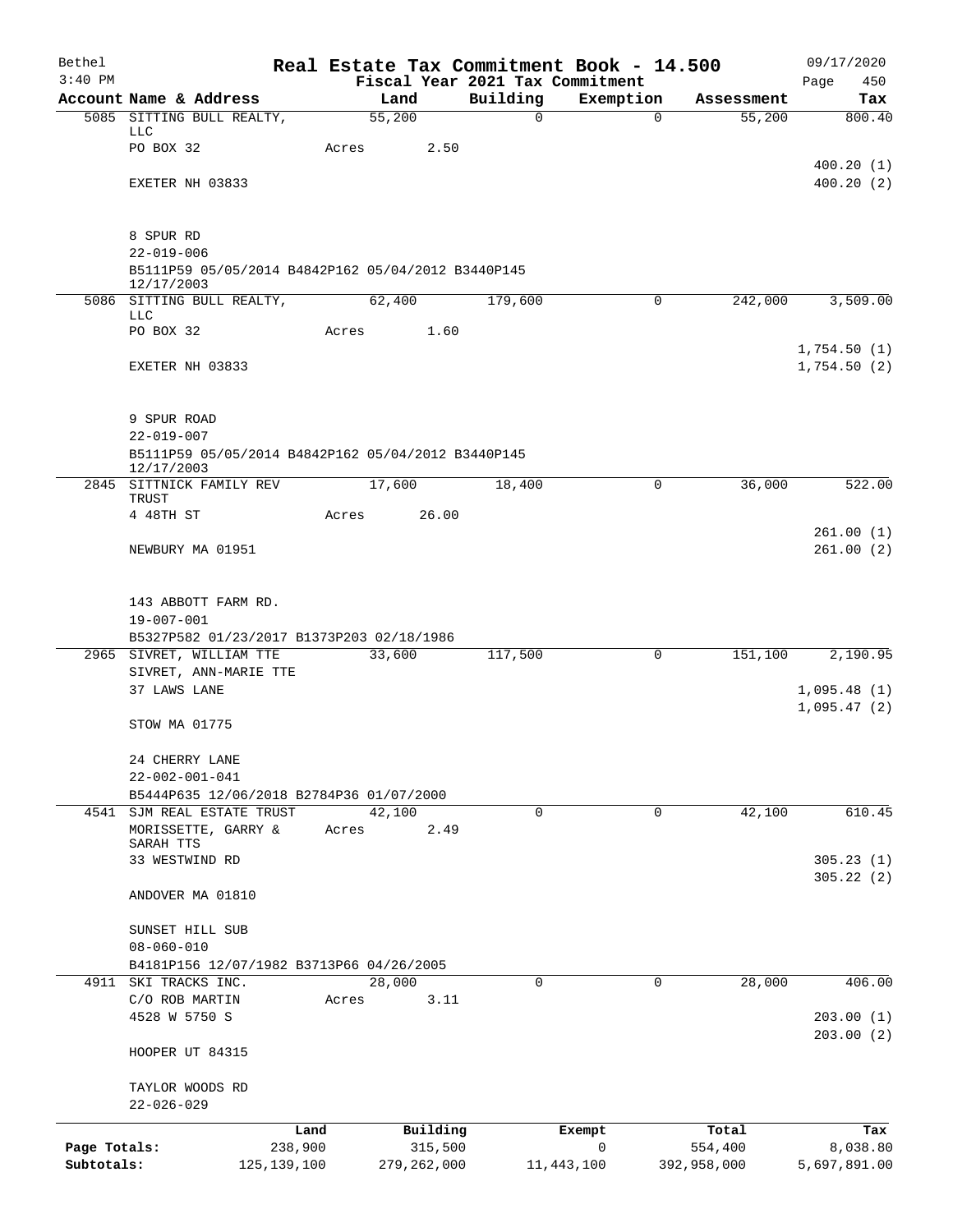| Fiscal Year 2021 Tax Commitment<br>Account Name & Address<br>Building<br>Exemption<br>Land<br>Assessment<br>30,500<br>5445 SKI TRACKS INC.<br>23,200<br>53,700<br>$\mathbf 0$<br>4528 W 5750 S<br>5.96<br>Acres<br>HOOPER UT 84315<br>86 MCCRILLIS BROOK RD.<br>$04 - 089 - 005$<br>B2317P31 04/12/1996<br>SKI TRACKS INC.<br>14,000<br>3033<br>14,000<br>0<br>0<br>C/O ROB MARTIN<br>25.00<br>Acres<br>4528 W 5750 S<br>HOOPER UT 84315<br>INTERVALE RD W/S<br>$22 - 027$ | 451<br>Page<br>Tax<br>778.65                                 |
|----------------------------------------------------------------------------------------------------------------------------------------------------------------------------------------------------------------------------------------------------------------------------------------------------------------------------------------------------------------------------------------------------------------------------------------------------------------------------|--------------------------------------------------------------|
|                                                                                                                                                                                                                                                                                                                                                                                                                                                                            |                                                              |
|                                                                                                                                                                                                                                                                                                                                                                                                                                                                            |                                                              |
|                                                                                                                                                                                                                                                                                                                                                                                                                                                                            | 389.33 (1)<br>389.32 (2)<br>203.00<br>101.50(1)<br>101.50(2) |
|                                                                                                                                                                                                                                                                                                                                                                                                                                                                            |                                                              |
|                                                                                                                                                                                                                                                                                                                                                                                                                                                                            |                                                              |
|                                                                                                                                                                                                                                                                                                                                                                                                                                                                            |                                                              |
|                                                                                                                                                                                                                                                                                                                                                                                                                                                                            |                                                              |
|                                                                                                                                                                                                                                                                                                                                                                                                                                                                            |                                                              |
|                                                                                                                                                                                                                                                                                                                                                                                                                                                                            |                                                              |
|                                                                                                                                                                                                                                                                                                                                                                                                                                                                            |                                                              |
|                                                                                                                                                                                                                                                                                                                                                                                                                                                                            |                                                              |
|                                                                                                                                                                                                                                                                                                                                                                                                                                                                            |                                                              |
|                                                                                                                                                                                                                                                                                                                                                                                                                                                                            |                                                              |
|                                                                                                                                                                                                                                                                                                                                                                                                                                                                            |                                                              |
|                                                                                                                                                                                                                                                                                                                                                                                                                                                                            |                                                              |
|                                                                                                                                                                                                                                                                                                                                                                                                                                                                            |                                                              |
|                                                                                                                                                                                                                                                                                                                                                                                                                                                                            |                                                              |
| B3394P283 10/08/2003                                                                                                                                                                                                                                                                                                                                                                                                                                                       |                                                              |
| 4978 SKI TRACKS INC.<br>27,300<br>0<br>27,300<br>0                                                                                                                                                                                                                                                                                                                                                                                                                         | 395.85                                                       |
| C/O ROB MARTIN<br>Acres<br>2.48                                                                                                                                                                                                                                                                                                                                                                                                                                            |                                                              |
| 4528 W 5750 S                                                                                                                                                                                                                                                                                                                                                                                                                                                              | 197.93(1)                                                    |
|                                                                                                                                                                                                                                                                                                                                                                                                                                                                            | 197.92(2)                                                    |
| HOOPER UT 84315                                                                                                                                                                                                                                                                                                                                                                                                                                                            |                                                              |
| TAYLOR WOODS RD                                                                                                                                                                                                                                                                                                                                                                                                                                                            |                                                              |
| $22 - 026 - 033$                                                                                                                                                                                                                                                                                                                                                                                                                                                           |                                                              |
| 43,700<br>254,400<br>298,100<br>1209 SKRZYPCZAK, CASIMIR<br>0                                                                                                                                                                                                                                                                                                                                                                                                              | 4,322.45                                                     |
| SKRZYPCZAK, GRACE                                                                                                                                                                                                                                                                                                                                                                                                                                                          |                                                              |
| 90 OXFORD RD                                                                                                                                                                                                                                                                                                                                                                                                                                                               | 2,161.23(1)                                                  |
|                                                                                                                                                                                                                                                                                                                                                                                                                                                                            | 2,161.22(2)                                                  |
| ROCKVILLE CENTER NY                                                                                                                                                                                                                                                                                                                                                                                                                                                        |                                                              |
| 11570                                                                                                                                                                                                                                                                                                                                                                                                                                                                      |                                                              |
|                                                                                                                                                                                                                                                                                                                                                                                                                                                                            |                                                              |
| 46 MILL HILL RD.<br>$07 - 028 - 578 - 606 - 07$                                                                                                                                                                                                                                                                                                                                                                                                                            |                                                              |
| B3124P270                                                                                                                                                                                                                                                                                                                                                                                                                                                                  |                                                              |
| 5069 SLASON, DANIEL<br>57,400<br>275,500<br>332,900<br>0                                                                                                                                                                                                                                                                                                                                                                                                                   | 4,827.05                                                     |
| SLASON, LORRAINE<br>Acres<br>2.76                                                                                                                                                                                                                                                                                                                                                                                                                                          |                                                              |
| 18 BLACK LOCH DR                                                                                                                                                                                                                                                                                                                                                                                                                                                           | 2,413.53(1)                                                  |
|                                                                                                                                                                                                                                                                                                                                                                                                                                                                            | 2,413.52(2)                                                  |
| HARWICH MA 02645                                                                                                                                                                                                                                                                                                                                                                                                                                                           |                                                              |
|                                                                                                                                                                                                                                                                                                                                                                                                                                                                            |                                                              |
| 92 OAK RIDGE ROAD                                                                                                                                                                                                                                                                                                                                                                                                                                                          |                                                              |
| $18 - 060 - 049$<br>B4353P3 09/18/2008 B3568P322 08/06/2004                                                                                                                                                                                                                                                                                                                                                                                                                |                                                              |
| 33,300<br>25,000<br>59,300<br>208 SLATTERY, WILLIAM D<br>51,000                                                                                                                                                                                                                                                                                                                                                                                                            | 859.85                                                       |
| 7 VAIL WAY<br>1.30<br>01 Homestead (HM)<br>Acres                                                                                                                                                                                                                                                                                                                                                                                                                           |                                                              |
|                                                                                                                                                                                                                                                                                                                                                                                                                                                                            | 429.93 (1)                                                   |
| BETHEL ME 04217                                                                                                                                                                                                                                                                                                                                                                                                                                                            | 429.92 (2)                                                   |
|                                                                                                                                                                                                                                                                                                                                                                                                                                                                            |                                                              |
|                                                                                                                                                                                                                                                                                                                                                                                                                                                                            |                                                              |
| 7 VAIL WAY<br>$04 - 057 - 001$                                                                                                                                                                                                                                                                                                                                                                                                                                             |                                                              |
| B5294P610 07/27/2016 B3867P345 01/04/2006                                                                                                                                                                                                                                                                                                                                                                                                                                  |                                                              |
|                                                                                                                                                                                                                                                                                                                                                                                                                                                                            |                                                              |

|              | Land        | Building    |            |             |              |
|--------------|-------------|-------------|------------|-------------|--------------|
|              |             |             | Exempt     | Total       | Tax          |
| Page Totals: | 206,200     | 604,100     | 25,000     | 785,300     | 11,386.85    |
| Subtotals:   | 125,345,300 | 279,866,100 | 11,468,100 | 393,743,300 | 5,709,277.85 |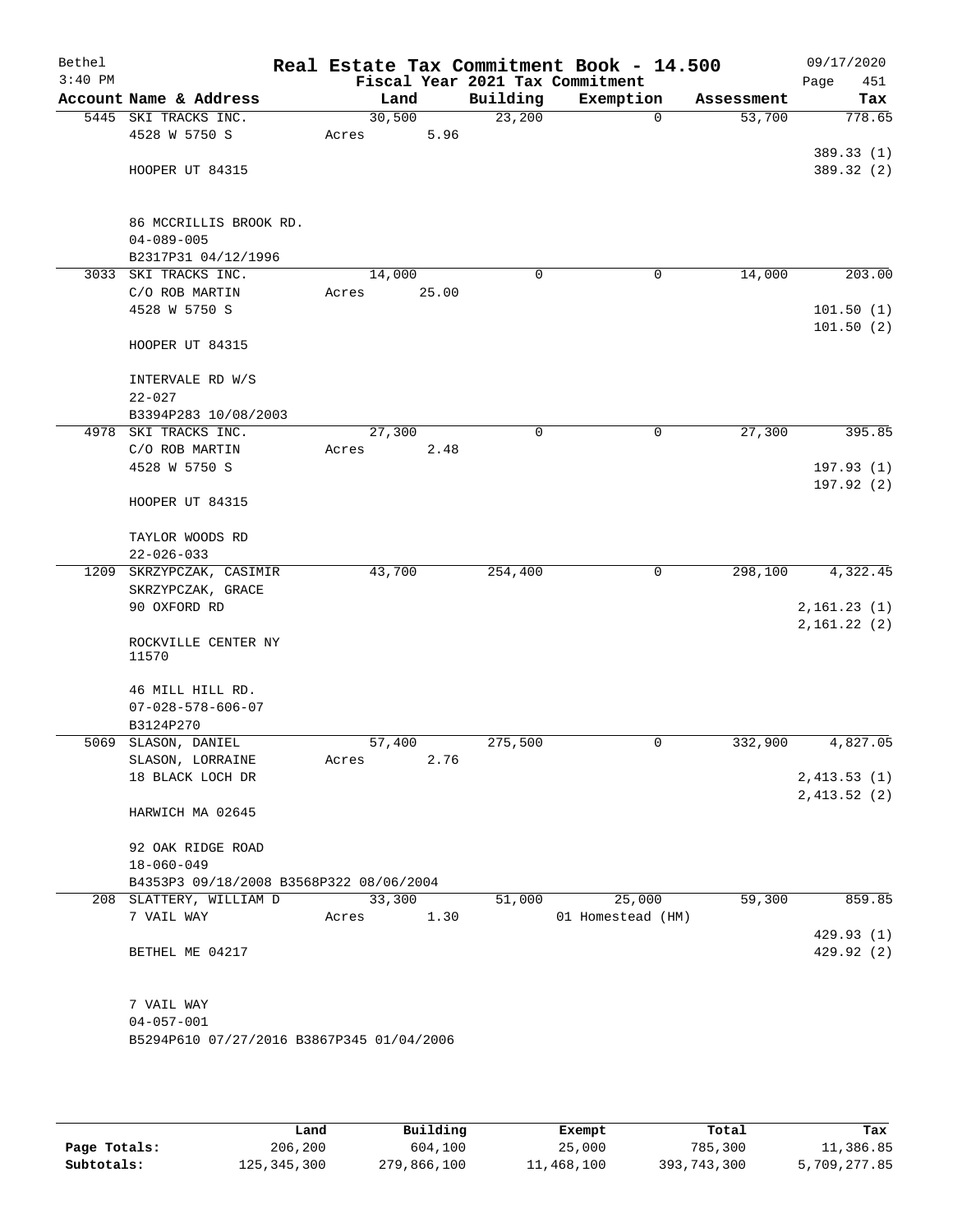| Bethel       |                                                     |                 |               |                     | Real Estate Tax Commitment Book - 14.500 |             |                       | 09/17/2020      |
|--------------|-----------------------------------------------------|-----------------|---------------|---------------------|------------------------------------------|-------------|-----------------------|-----------------|
| $3:40$ PM    |                                                     |                 |               |                     | Fiscal Year 2021 Tax Commitment          |             |                       | Page<br>452     |
|              | Account Name & Address<br>5023 SLOAN, JEFFREY A     | Land<br>54,800  |               | Building<br>211,700 | Exemption                                | $\Omega$    | Assessment<br>266,500 | Tax<br>3,864.25 |
|              | SLOAN, SARA M                                       | Acres           | 1.57          |                     |                                          |             |                       |                 |
|              | PO BOX 1043                                         |                 |               |                     |                                          |             |                       | 1,932.13(1)     |
|              |                                                     |                 |               |                     |                                          |             |                       | 1,932.12(2)     |
|              | BETHEL ME 04217                                     |                 |               |                     |                                          |             |                       |                 |
|              |                                                     |                 |               |                     |                                          |             |                       |                 |
|              | 9 WOODLAND WAY<br>$18 - 060 - 003$                  |                 |               |                     |                                          |             |                       |                 |
|              | B5352P61 06/22/2017 B5226P534 06/15/2015 B3568P322  |                 |               |                     |                                          |             |                       |                 |
|              | 08/06/2004                                          | 45,500          |               |                     |                                          | $\Omega$    | 307,100               |                 |
|              | 2437 SLOVENSKI, KENTON<br>175 GRANT AVENUE          | Acres           | 6.68          | 261,600             |                                          |             |                       | 4,452.95        |
|              |                                                     |                 |               |                     |                                          |             |                       | 2,226.48(1)     |
|              | PORTSMOUTH NH 03801                                 |                 |               |                     |                                          |             |                       | 2, 226.47(2)    |
|              |                                                     |                 |               |                     |                                          |             |                       |                 |
|              |                                                     |                 |               |                     |                                          |             |                       |                 |
|              | 216 INTERVALE RD.<br>$13 - 001 - 002$               |                 |               |                     |                                          |             |                       |                 |
|              | B5501P128 01/03/2020 B5395P269 02/28/2018 B3587P25  |                 |               |                     |                                          |             |                       |                 |
|              | 09/08/2004 B2538P292 03/26/1998 B0P0                |                 |               |                     |                                          |             |                       |                 |
|              | 2889 SMALL, SHERMAN R<br>PO BOX 621                 | 35,400<br>Acres | 3.10          | 100,700             | 25,000<br>01 Homestead (HM)              |             | 111,100               | 1,610.95        |
|              |                                                     |                 |               |                     |                                          |             |                       | 805.48 (1)      |
|              | BETHEL ME 04217                                     |                 |               |                     |                                          |             |                       | 805.47(2)       |
|              |                                                     |                 |               |                     |                                          |             |                       |                 |
|              |                                                     |                 |               |                     |                                          |             |                       |                 |
|              | 1924 INTERVALE RD.                                  |                 |               |                     |                                          |             |                       |                 |
|              | $20 - 007 - 001$<br>B1629P218                       |                 |               |                     |                                          |             |                       |                 |
|              | 4920 SMEDBERG, PETER                                | 24,800          |               | $\mathbf 0$         |                                          | 0           | 24,800                | 359.60          |
|              | 33 INDEPENDENCE DRIVE                               | Acres           | 2.30          |                     |                                          |             |                       |                 |
|              |                                                     |                 |               |                     |                                          |             |                       | 179.80(1)       |
|              | OXFORD ME 04270                                     |                 |               |                     |                                          |             |                       | 179.80(2)       |
|              |                                                     |                 |               |                     |                                          |             |                       |                 |
|              | JORDAN WOODS LOT 10                                 |                 |               |                     |                                          |             |                       |                 |
|              | $11 - 088 - 010$                                    |                 |               |                     |                                          |             |                       |                 |
|              | B5364P252 08/28/2017 B5258P188 12/11/2015 B3928P296 |                 |               |                     |                                          |             |                       |                 |
|              | 4915 SMEDBERG, PETER<br>CAMARA, AMY                 | 20,600<br>Acres | 2.07          | 0                   |                                          | $\Omega$    | 20,600                | 298.70          |
|              | 33 INDEPENDENCE DRIVE                               |                 |               |                     |                                          |             |                       | 149.35(1)       |
|              |                                                     |                 |               |                     |                                          |             |                       | 149.35(2)       |
|              | OXFORD ME 04270                                     |                 |               |                     |                                          |             |                       |                 |
|              | JORDAN WOODS LOT 5                                  |                 |               |                     |                                          |             |                       |                 |
|              | $11 - 088 - 005$                                    |                 |               |                     |                                          |             |                       |                 |
|              | B5459P504 04/23/2019 B5264P623 01/25/2016 B5255P534 |                 |               |                     |                                          |             |                       |                 |
|              | 11/25/2015 B3928P296                                |                 |               |                     |                                          |             |                       |                 |
|              | 4913 SMEDBERG, PETER<br>33 INDEPENDENCE DRIVE       | 20,800<br>Acres | 2.23          | 0                   |                                          | 0           | 20,800                | 301.60          |
|              |                                                     |                 |               |                     |                                          |             |                       | 150.80(1)       |
|              | OXFORD ME 04270                                     |                 |               |                     |                                          |             |                       | 150.80(2)       |
|              |                                                     |                 |               |                     |                                          |             |                       |                 |
|              |                                                     |                 |               |                     |                                          |             |                       |                 |
|              | JORDAN WOODS LOT 3<br>$11 - 088 - 003$              |                 |               |                     |                                          |             |                       |                 |
|              | B5364P252 08/28/2017 B5311P48 10/17/2016 B5270P38   |                 |               |                     |                                          |             |                       |                 |
|              | 02/29/2016 B3928P296                                |                 |               |                     |                                          |             |                       |                 |
|              |                                                     | Land            | Building      |                     | Exempt                                   | Total       |                       | Tax             |
| Page Totals: | 201,900                                             |                 | 574,000       |                     | 25,000                                   | 750,900     |                       | 10,888.05       |
| Subtotals:   | 125, 547, 200                                       |                 | 280, 440, 100 |                     | 11,493,100                               | 394,494,200 |                       | 5,720,165.90    |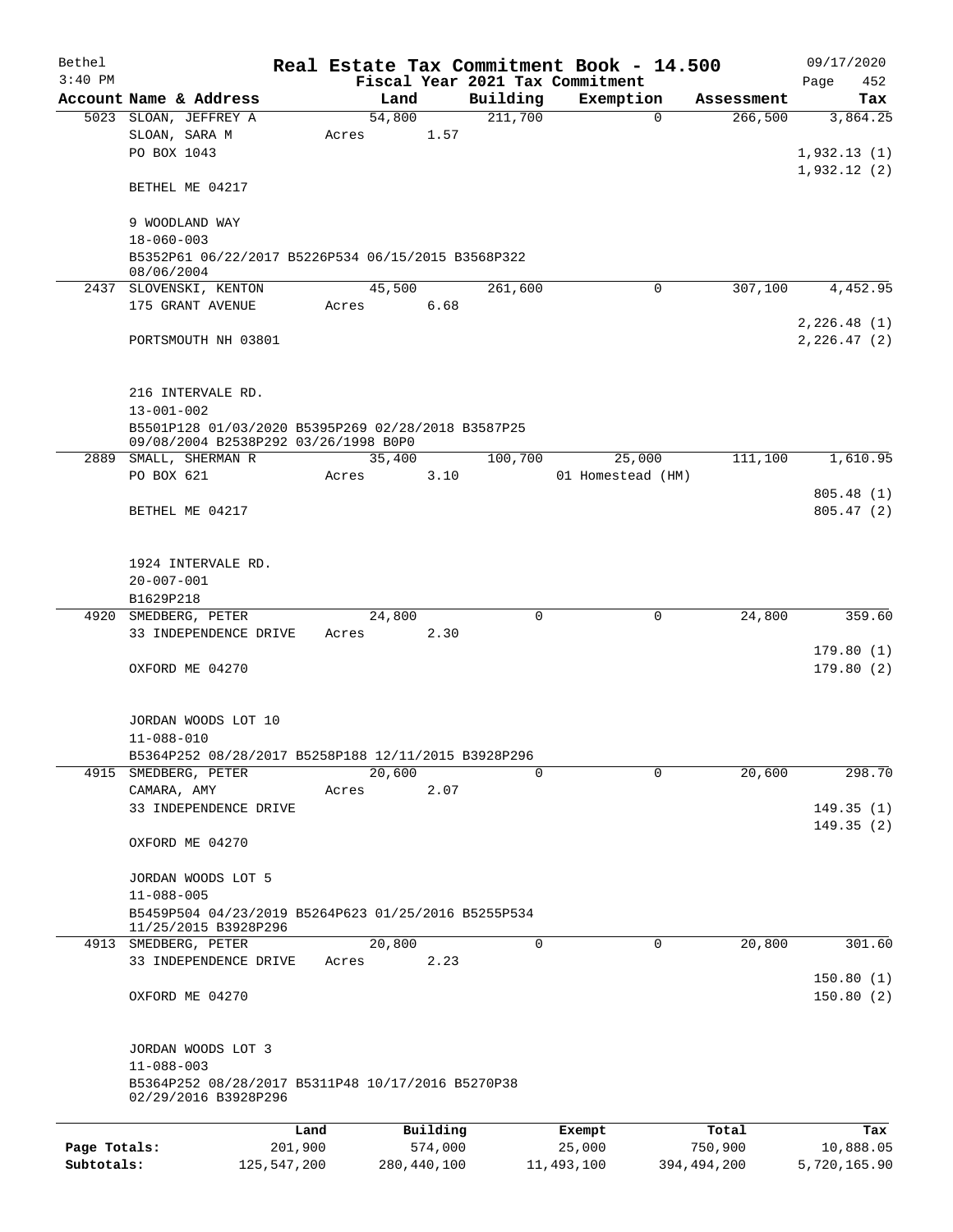| Bethel    |                                                   | Real Estate Tax Commitment Book - 14.500 |                                 |             |            | 09/17/2020                   |
|-----------|---------------------------------------------------|------------------------------------------|---------------------------------|-------------|------------|------------------------------|
| $3:40$ PM |                                                   |                                          | Fiscal Year 2021 Tax Commitment |             |            | Page<br>453                  |
|           | Account Name & Address                            | Land                                     | Building                        | Exemption   | Assessment | Tax                          |
|           | 2491 SMEGCORP                                     | 30,000                                   | 17,000                          | $\mathbf 0$ | 47,000     | 681.50                       |
|           | C/O CHRIS MCINERNEY                               | 79.00<br>Acres                           |                                 |             |            |                              |
|           | 102 HIGHLAND AVE                                  |                                          |                                 |             |            | 340.75 (1)<br>340.75(2)      |
|           | GREENFIELD MA 01301                               |                                          |                                 |             |            |                              |
|           |                                                   |                                          |                                 |             |            |                              |
|           | 17 WATERSPOUT MT RD.                              |                                          |                                 |             |            |                              |
|           | $14 - 018$                                        |                                          |                                 |             |            |                              |
|           | B2975P130 06/29/2001                              |                                          |                                 |             |            |                              |
|           | 1613 SMITH, ADAM D                                | 48,400                                   | 11,900                          | 0           | 60,300     | 874.35                       |
|           | 602 NORTH ROAD                                    | Acres<br>1.10                            |                                 |             |            |                              |
|           |                                                   |                                          |                                 |             |            | 437.18 (1)                   |
|           | BETHEL ME 04217                                   |                                          |                                 |             |            | 437.17 (2)                   |
|           |                                                   |                                          |                                 |             |            |                              |
|           |                                                   |                                          |                                 |             |            |                              |
|           | 602 NORTH ROAD                                    |                                          |                                 |             |            |                              |
|           | $11 - 070 - 002$                                  |                                          |                                 |             |            |                              |
|           | B3781P64 08/12/2005<br>3785 SMITH, ALI M          | 70,500                                   | 304,600                         | 0           | 375,100    | 5,438.95                     |
|           | THOMAS, STEVEN D                                  | 1.75<br>Acres                            |                                 |             |            |                              |
|           | PO BOX 768                                        |                                          |                                 |             |            | 2,719.48(1)                  |
|           |                                                   |                                          |                                 |             |            | 2,719.47(2)                  |
|           | BETHEL ME 04217                                   |                                          |                                 |             |            |                              |
|           |                                                   |                                          |                                 |             |            |                              |
|           | 20 RIDGE ROAD                                     |                                          |                                 |             |            |                              |
|           | $26 - 060 - 003$                                  |                                          |                                 |             |            |                              |
|           | B3325P108 06/27/2003 B3139P278                    |                                          |                                 |             |            |                              |
|           | 2638 SMITH, E VICKI                               | 49,400                                   | 117,300                         | 0           | 166,700    | 2,417.15                     |
|           | 5309 TIMOTHY LANE                                 | 1.43<br>Acres                            |                                 |             |            |                              |
|           |                                                   |                                          |                                 |             |            | 1,208.58(1)                  |
|           | MILTON FL 32570                                   |                                          |                                 |             |            | 1,208.57(2)                  |
|           |                                                   |                                          |                                 |             |            |                              |
|           |                                                   |                                          |                                 |             |            |                              |
|           | 52 CHAPMAN HILL RD.                               |                                          |                                 |             |            |                              |
|           | $16 - 012$                                        |                                          |                                 |             |            |                              |
|           | B4179P310 08/17/2007 B1610P157                    |                                          |                                 |             |            |                              |
|           | 3334 SMITH, G SCOTT                               | 30,800                                   | 142,100                         | 0           | 172,900    | 2,507.05                     |
|           | MACDONALD, LORINDA M<br>PO BOX 312                | 0.11<br>Acres                            |                                 |             |            |                              |
|           |                                                   |                                          |                                 |             |            | 1, 253.53(1)<br>1, 253.52(2) |
|           | BETHEL ME 04217                                   |                                          |                                 |             |            |                              |
|           |                                                   |                                          |                                 |             |            |                              |
|           | 2 BROAD ST                                        |                                          |                                 |             |            |                              |
|           | $25 - 165$                                        |                                          |                                 |             |            |                              |
|           | B5439P217 10/26/2018 B5170P52 10/06/2014 B2604P19 |                                          |                                 |             |            |                              |
|           | 09/27/1998                                        |                                          |                                 |             |            |                              |
|           | 361 SMITH, IAN MATTHEW                            | 44,100                                   | $\Omega$                        | 0           | 44,100     | 639.45                       |
|           | 321 BLANCHARD RD                                  | 121.00<br>Acres                          |                                 |             |            |                              |
|           |                                                   |                                          |                                 |             |            | 319.73(1)                    |
|           | CUMBERLAND ME 04021                               |                                          |                                 |             |            | 319.72 (2)                   |
|           |                                                   |                                          |                                 |             |            |                              |
|           |                                                   |                                          |                                 |             |            |                              |
|           | SMITH FARM RD.<br>$06 - 007$                      |                                          |                                 |             |            |                              |
|           | B5371P589 10/06/2017 B2744P131 09/09/1999         |                                          |                                 |             |            |                              |
|           |                                                   |                                          |                                 |             |            |                              |
|           |                                                   |                                          |                                 |             |            |                              |
|           |                                                   |                                          |                                 |             |            |                              |
|           |                                                   |                                          |                                 |             |            |                              |

|              | Land        | Building    | Exempt     | Total       | Tax          |
|--------------|-------------|-------------|------------|-------------|--------------|
| Page Totals: | 273,200     | 592,900     |            | 866,100     | 12,558.45    |
| Subtotals:   | 125,820,400 | 281,033,000 | 11,493,100 | 395,360,300 | 5,732,724.35 |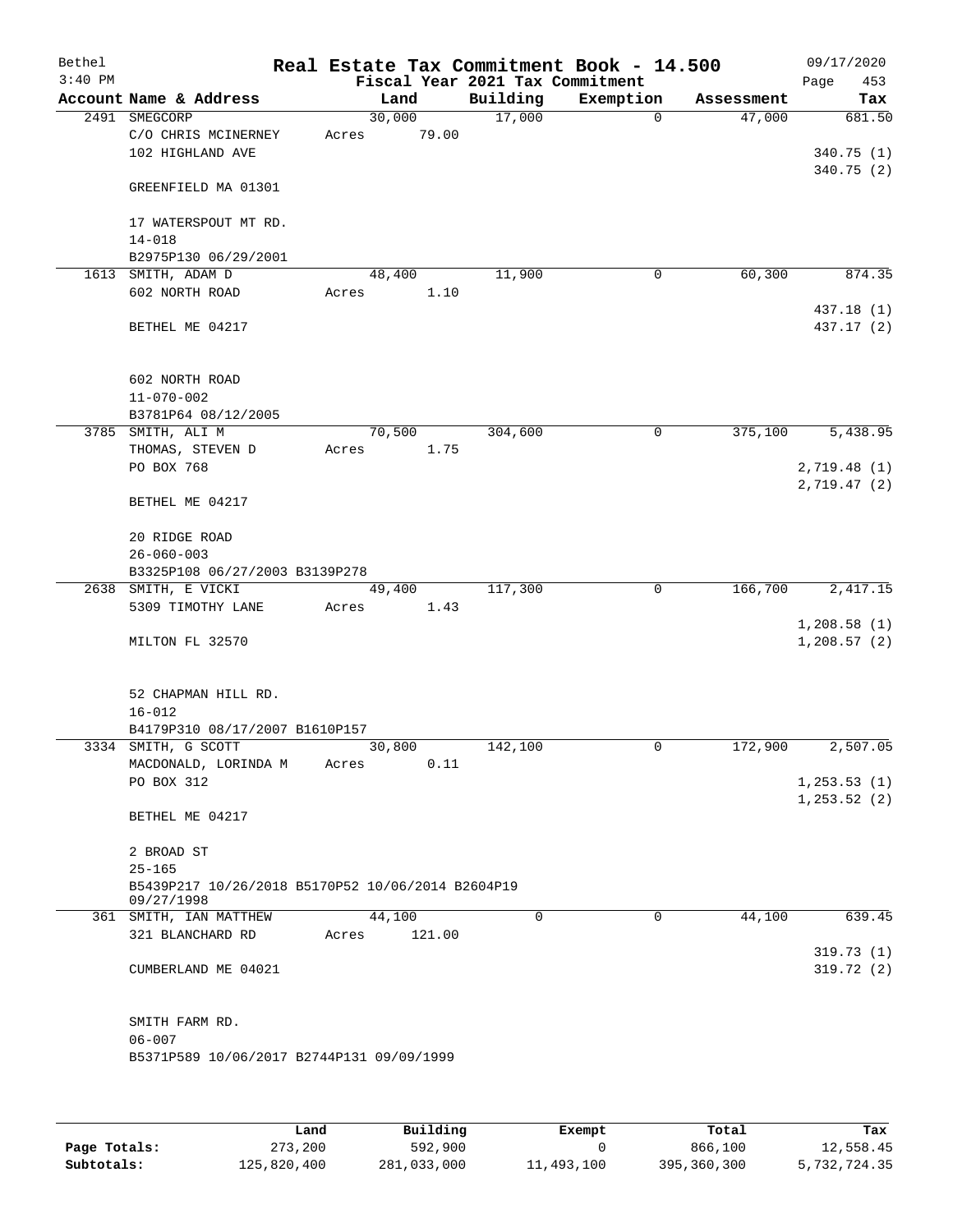| Bethel    |                                          |        | Real Estate Tax Commitment Book - 14.500 |             |            | 09/17/2020   |
|-----------|------------------------------------------|--------|------------------------------------------|-------------|------------|--------------|
| $3:40$ PM |                                          |        | Fiscal Year 2021 Tax Commitment          |             |            | Page<br>454  |
|           | Account Name & Address                   | Land   | Building                                 | Exemption   | Assessment | Tax          |
| 3470      | SMITH, JAMES W JR                        | 57,500 | 107,000                                  | $\mathbf 0$ | 164,500    | 2,385.25     |
|           | SMITH, CHERYL A                          | Acres  | 0.36                                     |             |            |              |
|           | 52 LONG HIGHWAY                          |        |                                          |             |            | 1, 192.63(1) |
|           | LITTLE COMPTON RI 02837                  |        |                                          |             |            | 1, 192.62(2) |
|           | 8 PARADISE RD                            |        |                                          |             |            |              |
|           | $26 - 030$                               |        |                                          |             |            |              |
| 3571      | B3998P158 B3260P81                       |        |                                          |             |            |              |
|           | SMITH, JANET W.,<br>TRUSTEE              | 80,600 | 0                                        | 0           | 80,600     | 1,168.70     |
|           | SMITH FAMILY REVOCABLE<br>TRUST          |        |                                          |             |            |              |
|           | 1327 TURTLE DUNES CT                     |        |                                          |             |            | 584.35(1)    |
|           | PONTE VEDRA FL 32082                     |        |                                          |             |            | 584.35(2)    |
|           |                                          |        |                                          |             |            |              |
|           | 135 VERNON ST                            |        |                                          |             |            |              |
|           | $26 - 076 - 1 - 7A - F$                  |        |                                          |             |            |              |
|           | B3943P178 05/22/2006                     |        |                                          |             |            |              |
|           | 4896 SMITH, JANET W.,<br>TRUSTEE         | 33,600 | 166,100                                  | 0           | 199,700    | 2,895.65     |
|           | SMITH FAMILY REVOCABLE<br>TRUST          |        |                                          |             |            |              |
|           | 1327 TURTLE DUNES CT                     |        |                                          |             |            | 1,447.83(1)  |
|           |                                          |        |                                          |             |            | 1,447.82(2)  |
|           | PONTE VEDRA FL 32082                     |        |                                          |             |            |              |
|           | 135 VERNON ST                            |        |                                          |             |            |              |
|           | $26 - 076 - 1 - 8D$                      |        |                                          |             |            |              |
|           | B3942P178 05/30/2006                     |        |                                          |             |            |              |
|           | 4975 SMITH, JEREMY J                     | 27,000 | 0                                        | $\mathbf 0$ | 27,000     | 391.50       |
|           | P.O. BOX 2111                            | Acres  | 2.20                                     |             |            |              |
|           |                                          |        |                                          |             |            | 195.75(1)    |
|           | VINEYARD HAVEN MA 02568                  |        |                                          |             |            | 195.75(2)    |
|           | TAYLOR WOODS RD                          |        |                                          |             |            |              |
|           | $22 - 026 - 032$                         |        |                                          |             |            |              |
|           | B4566P43 03/05/2010 B2565P330 05/06/1998 |        |                                          |             |            |              |
| 269       | SMITH, JOHN E                            | 33,500 | 62,900                                   | 0           | 96,400     | 1,397.80     |
|           | 113 BIRD HILL RD.                        | Acres  | 1.40                                     |             |            |              |
|           |                                          |        |                                          |             |            | 698.90(1)    |
|           | BETHEL ME 04217                          |        |                                          |             |            | 698.90 (2)   |
|           | 113 BIRD HILL RD.                        |        |                                          |             |            |              |
|           | $04 - 084$                               |        |                                          |             |            |              |
|           | B4578P232 04/21/2010 B3049P36 12/26/2001 |        |                                          |             |            |              |
|           |                                          |        |                                          |             |            |              |

|              | Land        | Building    | Exempt     | Total       | Tax          |
|--------------|-------------|-------------|------------|-------------|--------------|
| Page Totals: | 232,200     | 336,000     |            | 568,200     | 8,238.90     |
| Subtotals:   | 126,052,600 | 281,369,000 | 11,493,100 | 395,928,500 | 5,740,963.25 |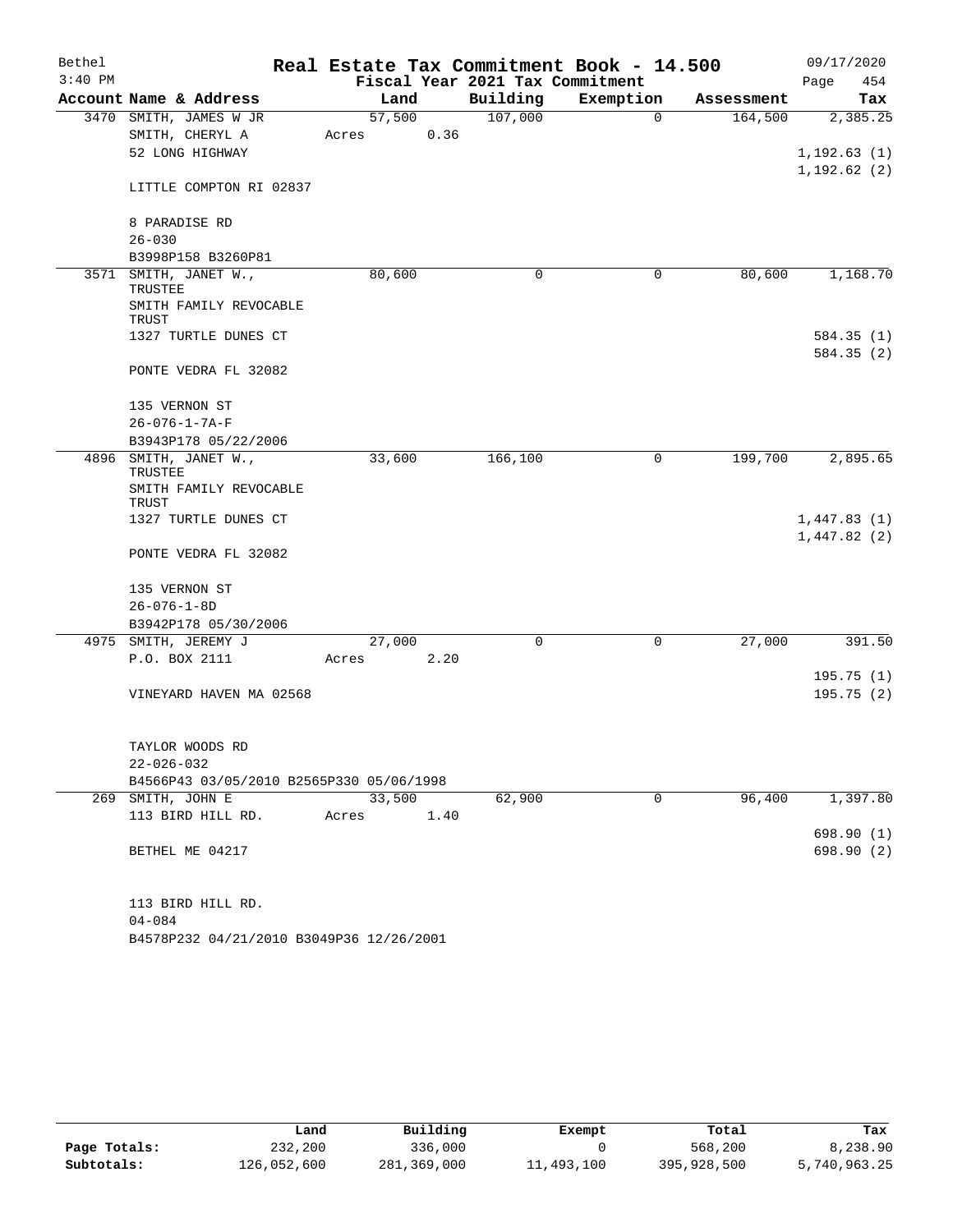| Bethel    |                                                                                                            |        |       |          | Real Estate Tax Commitment Book - 14.500 |            | 09/17/2020                 |
|-----------|------------------------------------------------------------------------------------------------------------|--------|-------|----------|------------------------------------------|------------|----------------------------|
| $3:40$ PM |                                                                                                            |        |       |          | Fiscal Year 2021 Tax Commitment          |            | Page<br>455                |
|           | Account Name & Address                                                                                     |        | Land  | Building | Exemption                                | Assessment | Tax                        |
|           | 3615 SMITH, JOHNATHAN                                                                                      | 37,400 |       | 189,400  | $\Omega$                                 | 226,800    | 3,288.60                   |
|           | MIKENAS-SMITH,<br>MIKENAS-SMITH,<br>ELIZABETH                                                              | Acres  | 0.93  |          |                                          |            |                            |
|           | PO BOX 73                                                                                                  |        |       |          |                                          |            | 1,644.30(1)<br>1,644.30(2) |
|           | BETHEL ME 04217                                                                                            |        |       |          |                                          |            |                            |
|           | 16 DUMONT CIRCLE<br>$27 - 020$                                                                             |        |       |          |                                          |            |                            |
|           | B2817P335                                                                                                  |        |       |          |                                          |            |                            |
|           | 3276 SMITH, LYNDSEY A                                                                                      | 55,100 |       | 149,000  | 25,000                                   | 179,100    | 2,596.95                   |
|           | 51 VERNON ST                                                                                               | Acres  | 0.51  |          | 01 Homestead (HM)                        |            |                            |
|           |                                                                                                            |        |       |          |                                          |            | 1, 298.48(1)               |
|           | BETHEL ME 04217                                                                                            |        |       |          |                                          |            | 1, 298.47(2)               |
|           | 51 VERNON ST.                                                                                              |        |       |          |                                          |            |                            |
|           | $25 - 109$<br>B5227P29 06/16/2015 B4365P54 10/16/2008 B4335P136<br>08/13/2008 B2822P346 05/26/2000         |        |       |          |                                          |            |                            |
|           | 5286 SMITH, MARIE                                                                                          | 35,900 |       | 142,600  | $\mathbf 0$                              | 178,500    | 2,588.25                   |
|           | 2 MORTON HILL AVENUE                                                                                       | Acres  | 1.64  |          |                                          |            |                            |
|           |                                                                                                            |        |       |          |                                          |            | 1, 294.13(1)               |
|           | SWAMPSCOTT MA 01907                                                                                        |        |       |          |                                          |            | 1, 294.12(2)               |
|           | 27 SECOND ST                                                                                               |        |       |          |                                          |            |                            |
|           | $22 - 029 - 004 - A$                                                                                       |        |       |          |                                          |            |                            |
|           | B5419P282 07/17/2018 B5369P487 09/26/2017 B5366P453<br>09/11/2017 B5361P510 08/14/2017 B13P4653 06/23/2010 |        |       |          |                                          |            |                            |
|           | 3382 SMITH, PHYLLIS, ESTATE<br>ΟF                                                                          | 68,800 |       | 99,700   | 0                                        | 168,500    | 2,443.25                   |
|           | ELAINE S. CROSS, PR                                                                                        | Acres  | 25.00 |          |                                          |            |                            |
|           | 309 VERNON STREET                                                                                          |        |       |          |                                          |            | 1,221.63(1)<br>1,221.62(2) |
|           | BETHEL ME 04217                                                                                            |        |       |          |                                          |            |                            |
|           | 46 VERNON ST.<br>$25 - 204$                                                                                |        |       |          |                                          |            |                            |
|           | B5294P58 07/22/2016 B4980P226 05/01/2013 B4405P341<br>02/19/2009 B505P247 12/30/1949                       |        |       |          |                                          |            |                            |
| 88        | SNELL, STEPHANIE                                                                                           | 44,700 |       | 56,100   | 0                                        | 100,800    | 1,461.60                   |
|           | 11 SKILLINGS RD                                                                                            | Acres  | 5.92  |          |                                          |            |                            |
|           |                                                                                                            |        |       |          |                                          |            | 730.80(1)                  |
|           | BETHEL ME 04217                                                                                            |        |       |          |                                          |            | 730.80 (2)                 |
|           | 11 SKILLINGS RD                                                                                            |        |       |          |                                          |            |                            |
|           | $02 - 011 - 001$<br>B5414P14 06/19/2018 B4109P69 03/27/2007 B2319P15<br>04/22/1996                         |        |       |          |                                          |            |                            |

|              | Land        | Building    | Exempt     | Total       | Tax          |
|--------------|-------------|-------------|------------|-------------|--------------|
| Page Totals: | 241,900     | 636,800     | 25,000     | 853,700     | 12,378.65    |
| Subtotals:   | 126,294,500 | 282,005,800 | 11,518,100 | 396,782,200 | 5,753,341.90 |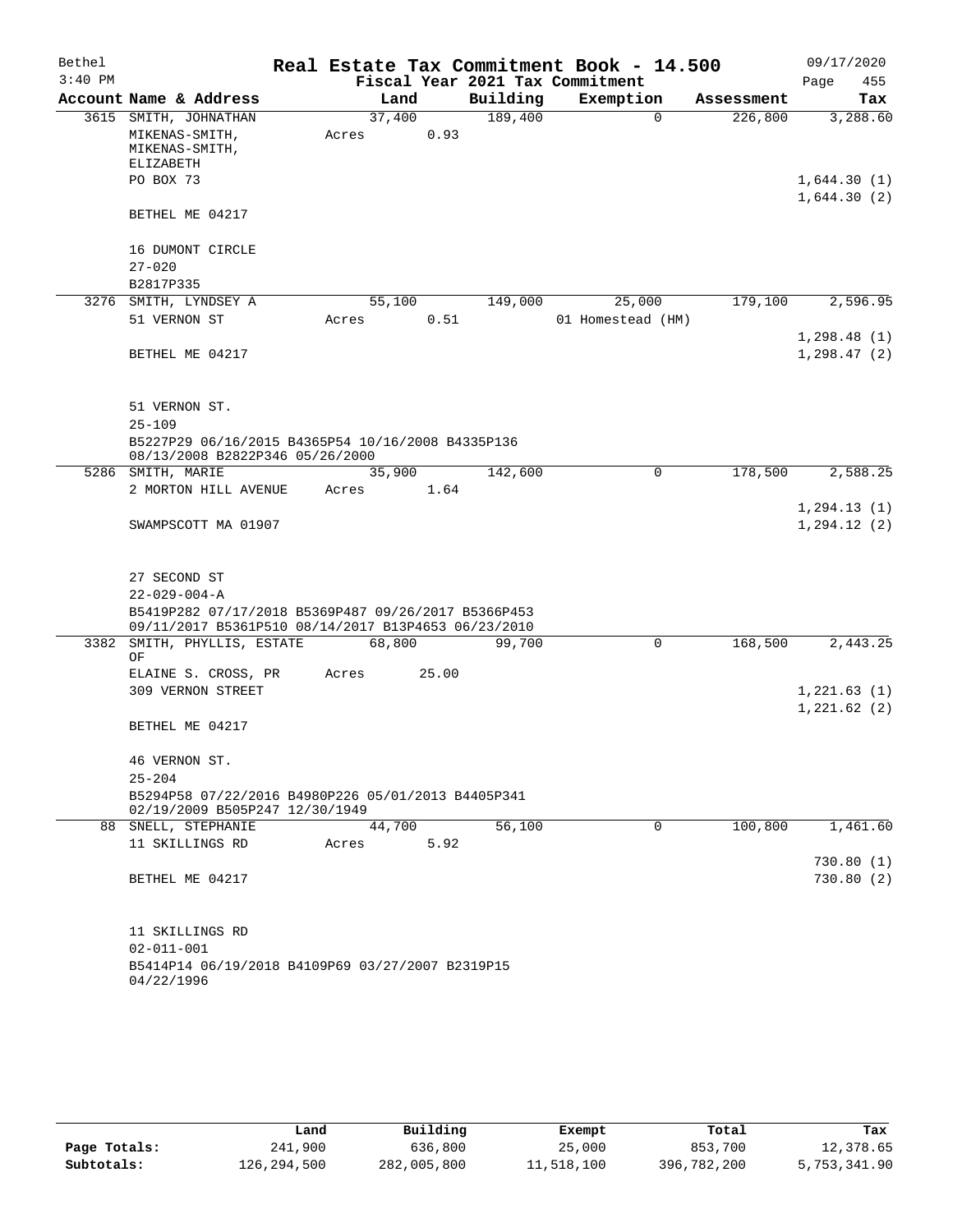| Bethel       |                                                                 |         |               |          | Real Estate Tax Commitment Book - 14.500 |             | 09/17/2020   |
|--------------|-----------------------------------------------------------------|---------|---------------|----------|------------------------------------------|-------------|--------------|
| $3:40$ PM    |                                                                 |         |               |          | Fiscal Year 2021 Tax Commitment          |             | 456<br>Page  |
|              | Account Name & Address                                          | Land    |               | Building | Exemption                                | Assessment  | Tax          |
|              | 3285 SNOGREN, KYLE C &                                          | 58,400  |               | 127,400  | 0                                        | 185,800     | 2,694.10     |
|              | BOTSAS, CHRYSOVALANTOU                                          | Acres   | 0.75          |          |                                          |             |              |
|              | 24 CHAPMAN ST.                                                  |         |               |          |                                          |             | 1,347.05(1)  |
|              |                                                                 |         |               |          |                                          |             | 1,347.05(2)  |
|              | BETHEL ME 04217                                                 |         |               |          |                                          |             |              |
|              | 24 CHAPMAN ST.                                                  |         |               |          |                                          |             |              |
|              | $25 - 119$                                                      |         |               |          |                                          |             |              |
|              | B4796P223 12/19/2011 B4402P36 02/10/2009 B4000P162              |         |               |          |                                          |             |              |
|              | 08/31/2006 B2028P172                                            |         |               |          |                                          |             |              |
|              | 276 SNOW, BENJAMIN D.                                           | 31,000  |               | 32,600   | 0                                        | 63,600      | 922.20       |
|              | SNOW, DAVID A.                                                  | Acres   | 6.71          |          |                                          |             |              |
|              | 86 MCCRILLIS BROOK RD                                           |         |               |          |                                          |             | 461.10(1)    |
|              |                                                                 |         |               |          |                                          |             | 461.10(2)    |
|              | BRYANT POND ME 04219                                            |         |               |          |                                          |             |              |
|              |                                                                 |         |               |          |                                          |             |              |
|              | 86 MCCRILLIS BROOK RD.                                          |         |               |          |                                          |             |              |
|              | $04 - 089$                                                      |         |               |          |                                          |             |              |
|              | B5430P678 08/14/2018 B2317P31 04/12/1996                        |         |               |          |                                          |             |              |
|              | 3496 SNOW, JENNIFER A                                           | 67,300  |               | 134,100  | $\mathbf 0$                              | 201,400     | 2,920.30     |
|              | 15 EDEN LANE                                                    | Acres   | 1.10          |          |                                          |             |              |
|              |                                                                 |         |               |          |                                          |             | 1,460.15(1)  |
|              | BETHEL ME 04217                                                 |         |               |          |                                          |             | 1,460.15(2)  |
|              |                                                                 |         |               |          |                                          |             |              |
|              |                                                                 |         |               |          |                                          |             |              |
|              | 15 EDEN LANE                                                    |         |               |          |                                          |             |              |
|              | $26 - 055$                                                      |         |               |          |                                          |             |              |
|              | B5133P344 05/12/2014 B2399P38 12/23/1996                        |         |               |          |                                          |             |              |
|              | 3451 SNOWE, JOHN                                                | 60,800  |               | 171,500  | 25,000                                   | 207,300     | 3,005.85     |
|              | POSTON, COURTNEY                                                | Acres   | 0.52          |          | 01 Homestead (HM)                        |             |              |
|              | 65 PARADISE RD                                                  |         |               |          |                                          |             | 1,502.93(1)  |
|              |                                                                 |         |               |          |                                          |             | 1,502.92(2)  |
|              | BETHEL ME 04217                                                 |         |               |          |                                          |             |              |
|              |                                                                 |         |               |          |                                          |             |              |
|              | 65 PARADISE RD                                                  |         |               |          |                                          |             |              |
|              | $26 - 010 - 002$                                                |         |               |          |                                          |             |              |
|              | B5438P98 10/23/2018 B5294P328 07/25/2016 B669P222<br>04/30/1968 |         |               |          |                                          |             |              |
|              | 3106 SOJAN, LLC                                                 | 148,800 |               | 584,500  | 0                                        | 733,300     | 10,632.85    |
|              | 186 MAYVILLE RD                                                 | Acres   | 4.41          |          |                                          |             |              |
|              |                                                                 |         |               |          |                                          |             | 5,316.43(1)  |
|              | BETHEL ME 04217                                                 |         |               |          |                                          |             | 5,316.42(2)  |
|              |                                                                 |         |               |          |                                          |             |              |
|              |                                                                 |         |               |          |                                          |             |              |
|              | 186 MAYVILLE RD.                                                |         |               |          |                                          |             |              |
|              | $24 - 027$                                                      |         |               |          |                                          |             |              |
|              | B5260P554 12/28/2015 B3583P77 09/07/2004 B2912P313              |         |               |          |                                          |             |              |
|              | 02/28/2001 B2476P186 09/19/1997                                 |         |               |          |                                          |             |              |
|              | 3351 SOLARI, GEORGE, ESTATE                                     | 62, 600 |               | 341,100  | 0                                        | 403,700     | 5,853.65     |
|              | ΟF<br>PATRICIA THURSTON, PR                                     | Acres   | 1.20          |          |                                          |             |              |
|              | PO BOX 249                                                      |         |               |          |                                          |             | 2,926.83(1)  |
|              |                                                                 |         |               |          |                                          |             | 2,926.82(2)  |
|              | BETHEL ME 04217                                                 |         |               |          |                                          |             |              |
|              |                                                                 |         |               |          |                                          |             |              |
|              | 17 MASON ST.                                                    |         |               |          |                                          |             |              |
|              | $25 - 172 - 001$                                                |         |               |          |                                          |             |              |
|              | B4309P173 06/05/2008 B4057P164 12/06/2006                       |         |               |          |                                          |             |              |
|              |                                                                 |         |               |          |                                          |             |              |
|              | Land                                                            |         | Building      |          | Exempt                                   | Total       | Tax          |
| Page Totals: | 428,900                                                         |         | 1,391,200     |          | 25,000                                   | 1,795,100   | 26,028.95    |
| Subtotals:   | 126,723,400                                                     |         | 283, 397, 000 |          | 11,543,100                               | 398,577,300 | 5,779,370.85 |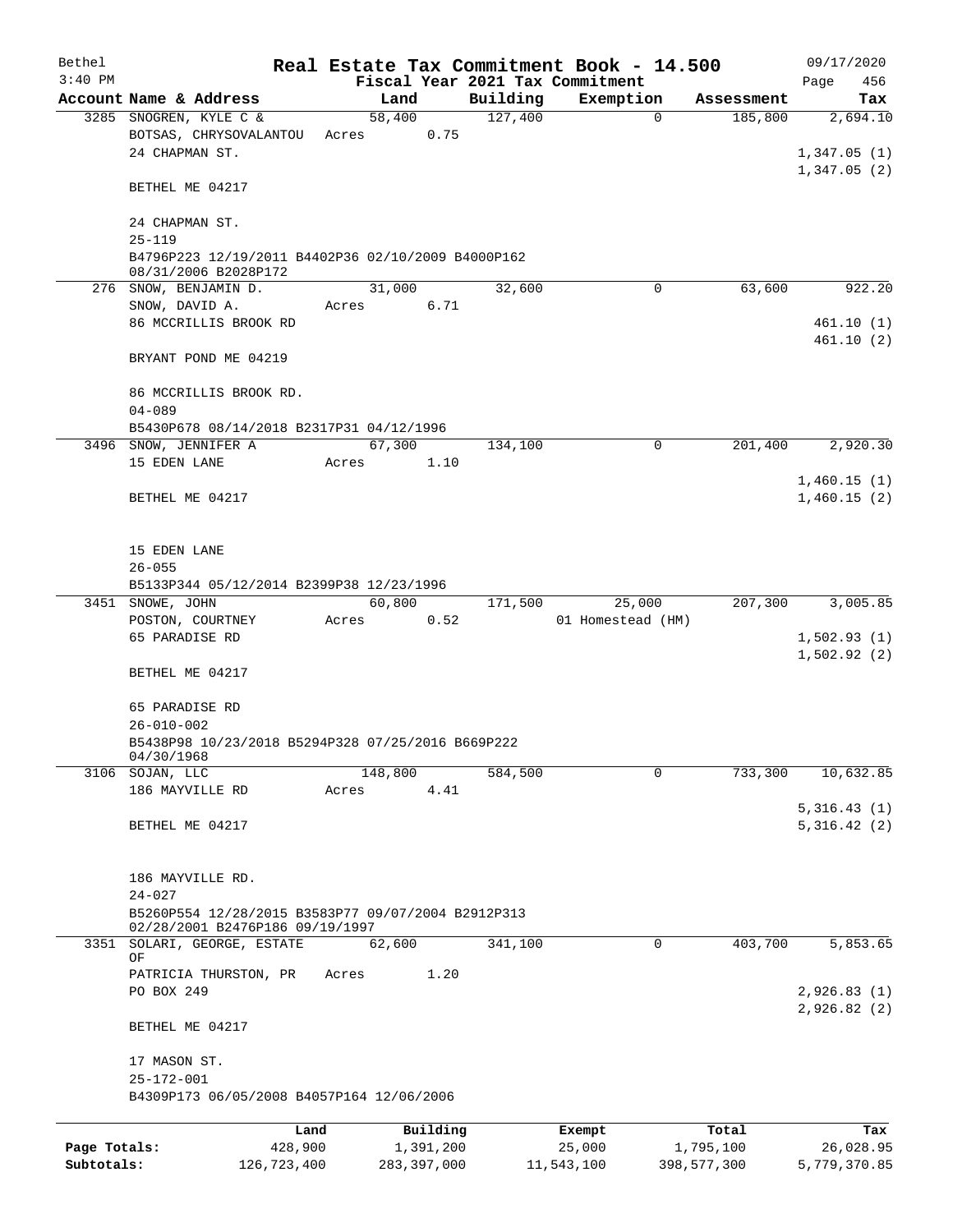| Bethel    |                                                                          |      |       |                |          |                    | Real Estate Tax Commitment Book - 14.500 |             |                      | 09/17/2020                 |
|-----------|--------------------------------------------------------------------------|------|-------|----------------|----------|--------------------|------------------------------------------|-------------|----------------------|----------------------------|
| $3:40$ PM |                                                                          |      |       |                |          |                    | Fiscal Year 2021 Tax Commitment          |             |                      | Page<br>457                |
|           | Account Name & Address                                                   |      |       | Land<br>33,600 |          | Building<br>65,800 | Exemption                                | $\mathbf 0$ | Assessment<br>99,400 | Tax<br>1,441.30            |
|           | 2962 SOULE, SALLY A<br>PO BOX 102                                        |      |       |                |          |                    |                                          |             |                      |                            |
|           |                                                                          |      |       |                |          |                    |                                          |             |                      | 720.65(1)                  |
|           | KITTERY POINT ME 03905                                                   |      |       |                |          |                    |                                          |             |                      | 720.65(2)                  |
|           |                                                                          |      |       |                |          |                    |                                          |             |                      |                            |
|           |                                                                          |      |       |                |          |                    |                                          |             |                      |                            |
|           | 24 CHERRY LANE                                                           |      |       |                |          |                    |                                          |             |                      |                            |
|           | $22 - 002 - 001 - 039$<br>B5464P487 06/03/2019 B3589P334 09/09/2004      |      |       |                |          |                    |                                          |             |                      |                            |
|           | 2580 SOUSA, JOSEPH                                                       |      |       | 17,000         |          | 0                  |                                          | 0           | 17,000               | 246.50                     |
|           | 33 DUFFIELD                                                              |      | Acres |                | 0.50     |                    |                                          |             |                      |                            |
|           |                                                                          |      |       |                |          |                    |                                          |             |                      | 123.25(1)                  |
|           | BRISTOL RI 02809                                                         |      |       |                |          |                    |                                          |             |                      | 123.25(2)                  |
|           |                                                                          |      |       |                |          |                    |                                          |             |                      |                            |
|           |                                                                          |      |       |                |          |                    |                                          |             |                      |                            |
|           | 25 BALSAM ROAD<br>$15 - 016 - 005$                                       |      |       |                |          |                    |                                          |             |                      |                            |
|           | B2363P242                                                                |      |       |                |          |                    |                                          |             |                      |                            |
|           | 3226 SOUTHAM, PETER                                                      |      |       | 61,600         |          | 170,700            |                                          | $\mathbf 0$ | 232,300              | 3,368.35                   |
|           | SOUTHAM, SARAH                                                           |      | Acres |                | 1.25     |                    |                                          |             |                      |                            |
|           | PO BOX 1111                                                              |      |       |                |          |                    |                                          |             |                      | 1,684.18(1)                |
|           |                                                                          |      |       |                |          |                    |                                          |             |                      | 1,684.17(2)                |
|           | BETHEL ME 04217                                                          |      |       |                |          |                    |                                          |             |                      |                            |
|           | 6 SUMMER ST.                                                             |      |       |                |          |                    |                                          |             |                      |                            |
|           | $25 - 065$                                                               |      |       |                |          |                    |                                          |             |                      |                            |
|           | B5370P658 10/02/2017 B4907P198 10/16/2012 B1298P297                      |      |       |                |          |                    |                                          |             |                      |                            |
|           | 01/23/1985                                                               |      |       |                |          |                    |                                          |             |                      |                            |
|           | 84 SOUTHAM, PETER                                                        |      |       | 46,900         | 8.00     | 220,100            | 25,000<br>01 Homestead (HM)              |             | 242,000              | 3,509.00                   |
|           | SOUTHAM, SARAH<br>PO BOX 111                                             |      | Acres |                |          |                    |                                          |             |                      | 1,754.50(1)                |
|           |                                                                          |      |       |                |          |                    |                                          |             |                      | 1,754.50(2)                |
|           | BETHEL ME 04217                                                          |      |       |                |          |                    |                                          |             |                      |                            |
|           |                                                                          |      |       |                |          |                    |                                          |             |                      |                            |
|           | 377 SONGO POND RD                                                        |      |       |                |          |                    |                                          |             |                      |                            |
|           | $02 - 008$<br>B1753P254 08/30/1990 B1340P287 09/10/1985                  |      |       |                |          |                    |                                          |             |                      |                            |
|           | 3367 SPADINGER, MICHAEL                                                  |      |       | 52,300         |          | 96,500             |                                          | 0           | 148,800              | 2,157.60                   |
|           | SPADINGER, LYNN L                                                        |      | Acres |                | 0.36     |                    |                                          |             |                      |                            |
|           | 17 MCAULEY ROAD                                                          |      |       |                |          |                    |                                          |             |                      | 1,078.80(1)                |
|           |                                                                          |      |       |                |          |                    |                                          |             |                      | 1,078.80(2)                |
|           | CAPE ELIZABETH ME 04107                                                  |      |       |                |          |                    |                                          |             |                      |                            |
|           | 11 TYLER ST.                                                             |      |       |                |          |                    |                                          |             |                      |                            |
|           | $25 - 188$                                                               |      |       |                |          |                    |                                          |             |                      |                            |
|           | B3833P229 11/03/2005                                                     |      |       |                |          |                    |                                          |             |                      |                            |
|           | 4875 SPEAKMAN, JOEL T                                                    |      |       | 33,300         |          | 178,600            |                                          | 0           | 211,900              | 3,072.55                   |
|           | SPEAKMAN, HEATHER MARIE Acres                                            |      |       |                | 1.29     |                    |                                          |             |                      |                            |
|           | PO BOX 128                                                               |      |       |                |          |                    |                                          |             |                      | 1,536.28(1)<br>1,536.27(2) |
|           | GREENWOOD ME 04255 0128                                                  |      |       |                |          |                    |                                          |             |                      |                            |
|           |                                                                          |      |       |                |          |                    |                                          |             |                      |                            |
|           | 25 ENGLISH WOODS                                                         |      |       |                |          |                    |                                          |             |                      |                            |
|           | $15 - 008 - 005$                                                         |      |       |                |          |                    |                                          |             |                      |                            |
|           | B4271P44 03/11/2008 B4247P72 01/02/2008 B4030P75<br>10/18/2006 B3924P104 |      |       |                |          |                    |                                          |             |                      |                            |
|           |                                                                          |      |       |                |          |                    |                                          |             |                      |                            |
|           |                                                                          |      |       |                |          |                    |                                          |             |                      |                            |
|           |                                                                          | Land |       |                | Building |                    | Exempt                                   |             | Total                | Tax                        |

|              | Land        | Building    | Exempt     | Total       | Tax          |
|--------------|-------------|-------------|------------|-------------|--------------|
| Page Totals: | 244,700     | 731,700     | 25,000     | 951,400     | 13,795.30    |
| Subtotals:   | 126,968,100 | 284,128,700 | 11,568,100 | 399,528,700 | 5,793,166.15 |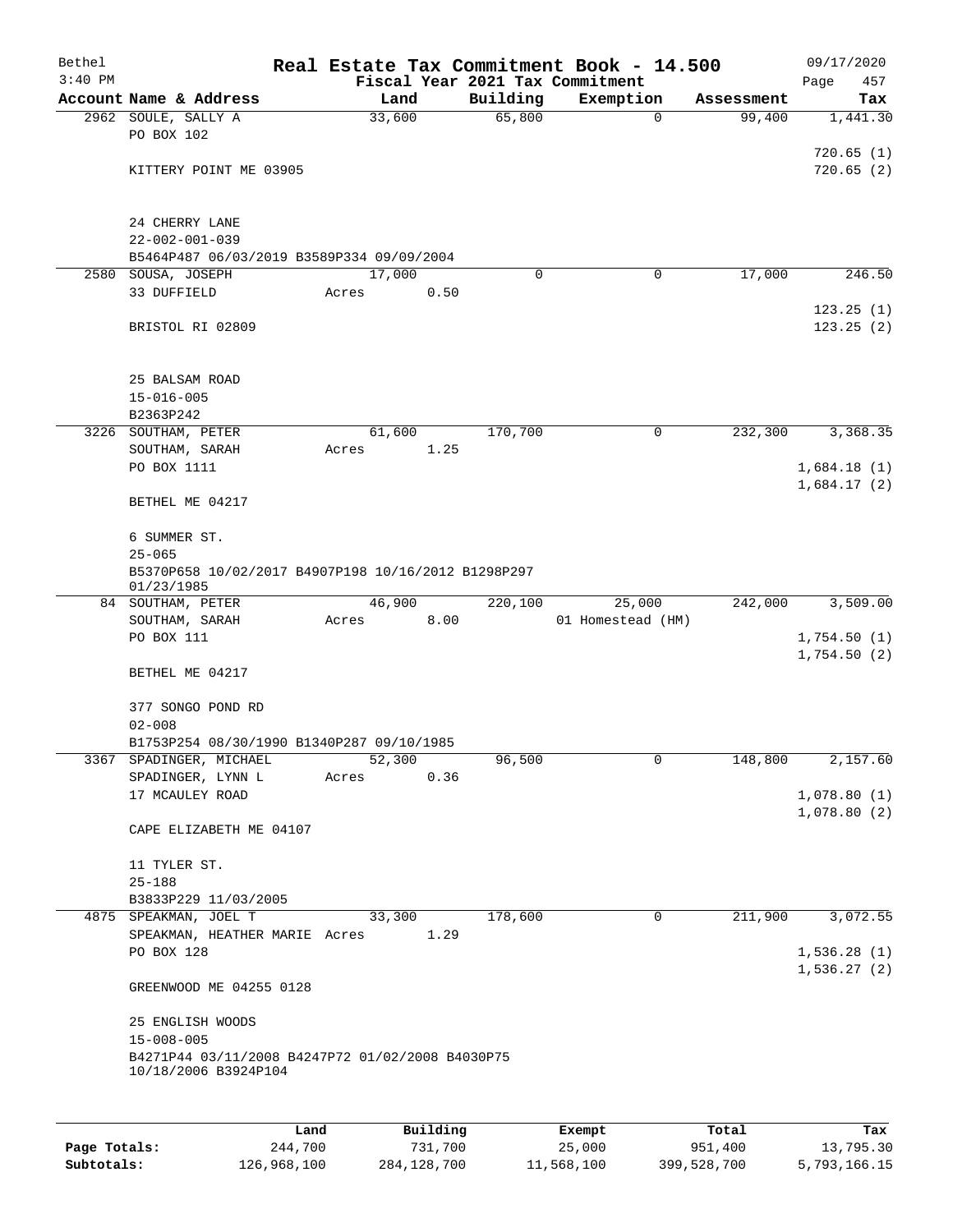| Bethel    |                                                                   |      |       |          |          | Real Estate Tax Commitment Book - 14.500 |            | 09/17/2020                 |
|-----------|-------------------------------------------------------------------|------|-------|----------|----------|------------------------------------------|------------|----------------------------|
| $3:40$ PM |                                                                   |      |       |          |          | Fiscal Year 2021 Tax Commitment          |            | Page<br>458                |
|           | Account Name & Address                                            |      |       | Land     | Building | Exemption                                | Assessment | Tax                        |
|           | 488 SPELLIOS, PETER A                                             |      |       | 57,700   | 294,800  | $\mathbf 0$                              | 352,500    | $\overline{5,111.25}$      |
|           | SPELLIOS, REBECCA S<br>7 OUTLOOK ROAD                             |      | Acres | 27.80    |          |                                          |            |                            |
|           |                                                                   |      |       |          |          |                                          |            | 2,555.63(1)<br>2,555.62(2) |
|           | SWAMPSCOTT MA 01907                                               |      |       |          |          |                                          |            |                            |
|           | 548 NORTH RD                                                      |      |       |          |          |                                          |            |                            |
|           | $11 - 069$                                                        |      |       |          |          |                                          |            |                            |
|           | B5360P158 08/07/2017 B5275P268 03/31/2016 B5061P117<br>11/08/2013 |      |       |          |          |                                          |            |                            |
|           | 2848 SPETH, ANN                                                   |      |       | 55,800   | 0        | $\Omega$                                 | 55,800     | 809.10                     |
|           | SMITH, SMITH, ROGER                                               |      | Acres | 82.00    |          |                                          |            |                            |
|           | 1511 INTERVALE ROAD                                               |      |       |          |          |                                          |            | 404.55(1)                  |
|           |                                                                   |      |       |          |          |                                          |            | 404.55(2)                  |
|           | BETHEL ME 04217                                                   |      |       |          |          |                                          |            |                            |
|           | INTERVALE RD                                                      |      |       |          |          |                                          |            |                            |
|           | $19 - 010$<br>B4609P246 07/15/2010 B4485P181 01/02/2002 B4094P68  |      |       |          |          |                                          |            |                            |
|           | 02/26/2007                                                        |      |       |          |          |                                          |            |                            |
|           | 2852 SPETH, ANN                                                   |      |       | 55,400   | $\Omega$ | 0                                        | 55,400     | 803.30                     |
|           | SMITH, ROGER H                                                    |      | Acres | 186.40   |          |                                          |            |                            |
|           | 1511 INTERVALE ROAD                                               |      |       |          |          |                                          |            | 401.65(1)                  |
|           |                                                                   |      |       |          |          |                                          |            | 401.65(2)                  |
|           | BETHEL ME 04217                                                   |      |       |          |          |                                          |            |                            |
|           | INTERVALE RD                                                      |      |       |          |          |                                          |            |                            |
|           | $19 - 012$                                                        |      |       |          |          |                                          |            |                            |
|           | B5258P414 12/14/2015 B5256P419 12/01/2015 B5185P136               |      |       |          |          |                                          |            |                            |
|           | 11/20/2014 B645P151                                               |      |       |          |          |                                          |            |                            |
|           | 2853 SPETH, ANN                                                   |      |       | 31,200   | 117,600  | 25,000                                   | 123,800    | 1,795.10                   |
|           | SMITH, SMITH, ROGER                                               |      | Acres | 2.20     |          | 01 Homestead (HM)                        |            |                            |
|           | 1511 INTERVALE ROAD                                               |      |       |          |          |                                          |            | 897.55 (1)                 |
|           | BETHEL ME 04217                                                   |      |       |          |          |                                          |            | 897.55 (2)                 |
|           |                                                                   |      |       |          |          |                                          |            |                            |
|           | 1511 INTERVALE RD.                                                |      |       |          |          |                                          |            |                            |
|           | $19 - 013$                                                        |      |       |          |          |                                          |            |                            |
|           | B2118P214 05/06/1994                                              |      |       |          |          |                                          |            |                            |
|           | 3067 SPRAGUE, RICHARD                                             |      |       | 40,900   | 155,700  | 25,000                                   | 171,600    | 2,488.20                   |
|           | 1060 INTERVALE RD.                                                |      | Acres | 2.27     |          | 01 Homestead (HM)                        |            |                            |
|           |                                                                   |      |       |          |          |                                          |            | 1, 244.10(1)               |
|           | BETHEL ME 04217                                                   |      |       |          |          |                                          |            | 1, 244.10(2)               |
|           |                                                                   |      |       |          |          |                                          |            |                            |
|           |                                                                   |      |       |          |          |                                          |            |                            |
|           | 1060 INTERVALE RD.                                                |      |       |          |          |                                          |            |                            |
|           | $23 - 019$                                                        |      |       |          |          |                                          |            |                            |
|           | B5220P625 05/08/2015 B5050P91 10/15/2013 B2481P339                |      |       |          |          |                                          |            |                            |
|           | 3232 SPRINGHETTI, TYLER D                                         |      |       | 41,500   | 108,100  | 0                                        | 149,600    | 2,169.20                   |
|           | 734 FOUNDRY ST                                                    |      | Acres | 0.20     |          |                                          |            |                            |
|           |                                                                   |      |       |          |          |                                          |            | 1,084.60(1)                |
|           | EASTON MA 02375                                                   |      |       |          |          |                                          |            | 1,084.60(2)                |
|           | 61 ELM ST.                                                        |      |       |          |          |                                          |            |                            |
|           | $25 - 069$                                                        |      |       |          |          |                                          |            |                            |
|           | B5474P759 08/19/2019 B3880P202 01/30/2006                         |      |       |          |          |                                          |            |                            |
|           |                                                                   |      |       |          |          |                                          |            |                            |
|           |                                                                   | Land |       | Building |          | Exempt                                   | Total      | Tax                        |

|              | Land        | Building    | Exempt     | Total         | Tax          |
|--------------|-------------|-------------|------------|---------------|--------------|
| Page Totals: | 282,500     | 676,200     | 50,000     | 908,700       | 13,176.15    |
| Subtotals:   | 127,250,600 | 284,804,900 | 11,618,100 | 400, 437, 400 | 5,806,342.30 |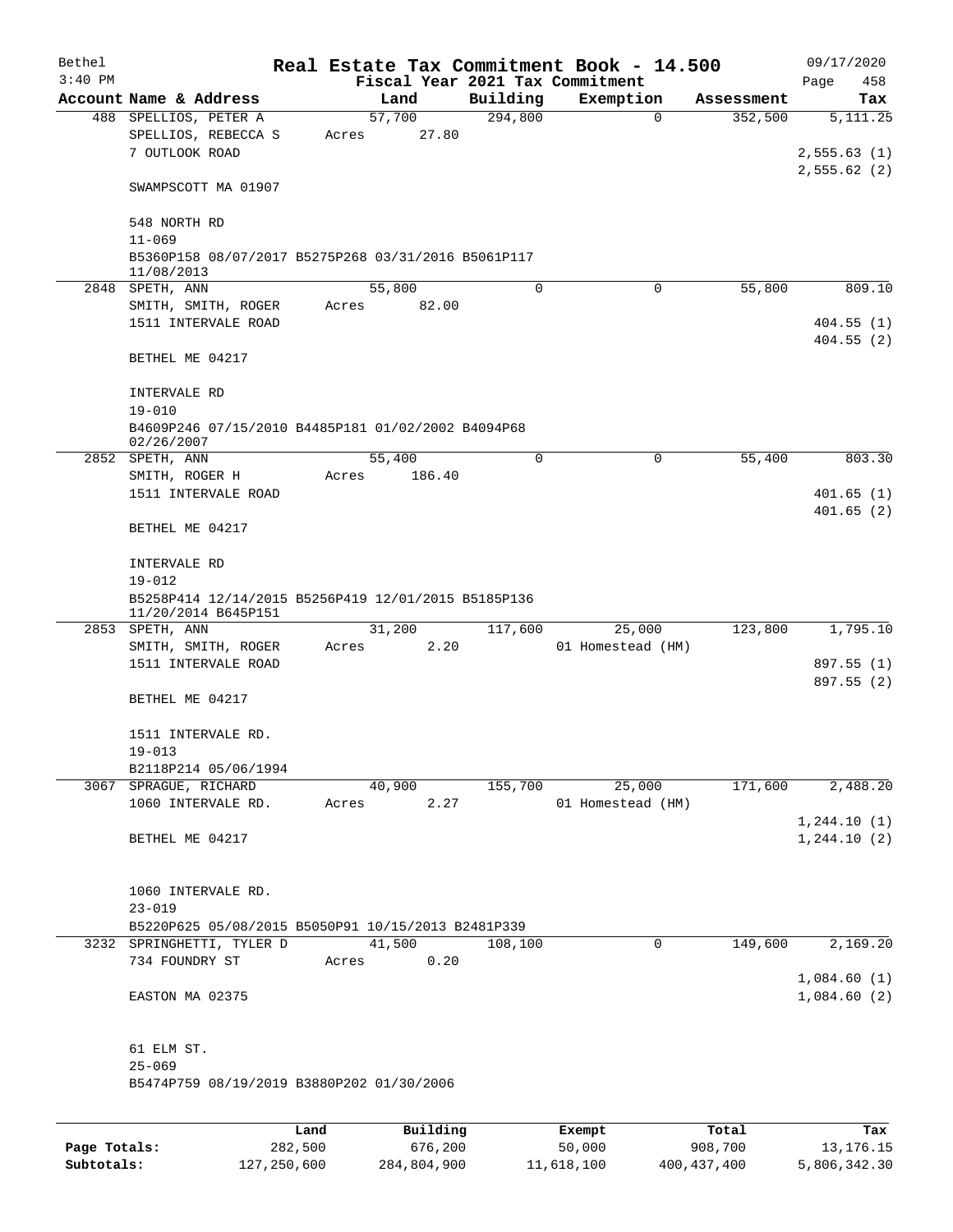| Bethel       |                                                         |        |                 |             | Real Estate Tax Commitment Book - 14.500     |                      | 09/17/2020               |
|--------------|---------------------------------------------------------|--------|-----------------|-------------|----------------------------------------------|----------------------|--------------------------|
| $3:40$ PM    | Account Name & Address                                  |        | Land            | Building    | Fiscal Year 2021 Tax Commitment<br>Exemption |                      | 459<br>Page              |
| 3439         | ST LAWRENCE & ATLANTIC                                  | 16,300 |                 | $\mathbf 0$ | $\mathbf 0$                                  | Assessment<br>16,300 | Tax<br>236.35            |
|              | RR CO.<br>9001 boul. de l'Acadie Acres                  |        | 0.69            |             |                                              |                      |                          |
|              | SUITE 600<br>MONTREAL QC H4N 3H5                        |        |                 |             |                                              |                      | 118.18(1)<br>118.17(2)   |
|              | RAILROAD ST N/S                                         |        |                 |             |                                              |                      |                          |
|              | $25 - 252$<br>B1653P60                                  |        |                 |             |                                              |                      |                          |
|              | 5243 ST. HILAIRE, JOHN<br>ST. HILAIRE, JEANNINE I Acres |        | 23,200<br>2.00  | 0           | 0                                            | 23,200               | 336.40                   |
|              | 252 GENERAL TURNER HILL<br>RD                           |        |                 |             |                                              |                      | 168.20(1)                |
|              | TURNER ME 04282                                         |        |                 |             |                                              |                      | 168.20(2)                |
|              | OFF WALKERS MILLS RD<br>$04 - 025 - A$                  |        |                 |             |                                              |                      |                          |
|              | B4454P128 06/10/2009 B3951P36 06/07/2006                |        |                 |             |                                              |                      |                          |
|              | 2981 ST. PIERRE, EDWARD<br>ST. PIERRE, CONNIE           | Acres  | 53,000<br>68.00 | 500         | 0                                            | 53,500               | 775.75                   |
|              | 894 MAYVILLE RD.                                        |        |                 |             |                                              |                      | 387.88 (1)<br>387.87 (2) |
|              | BETHEL ME 04217                                         |        |                 |             |                                              |                      |                          |
|              | RTE 2 N/S<br>$22 - 009$                                 |        |                 |             |                                              |                      |                          |
|              | B2677P96 03/10/1999                                     |        |                 |             |                                              |                      |                          |
|              | 2982 ST. PIERRE, EDWARD                                 |        | 48,600          | 202, 200    | 25,000                                       | 225,800              | 3,274.10                 |
|              | ST. PIERRE, CONNIE<br>894 MAYVILLE ROAD                 | Acres  | 12.00           |             | 01 Homestead (HM)                            |                      | 1,637.05(1)              |
|              | BETHEL ME 04217                                         |        |                 |             |                                              |                      | 1,637.05(2)              |
|              | 894 MAYVILLE RD.<br>$22 - 010$                          |        |                 |             |                                              |                      |                          |
|              | B1096P267 10/28/1980                                    |        |                 |             |                                              |                      |                          |
| 278          | STADNICKI, THOMAS                                       |        | 38,000          | 53,700      | 0                                            | 91,700               | 1,329.65                 |
|              | 92 ROCKY HILL RD.                                       | Acres  | 26.68           |             |                                              |                      | 664.83 (1)               |
|              | REHBOTH MA 02769                                        |        |                 |             |                                              |                      | 664.82 (2)               |
|              | 236 MCCRILLIS BROOK RD.<br>$04 - 089 - 002$             |        |                 |             |                                              |                      |                          |
|              | B2489P283                                               |        |                 |             |                                              |                      |                          |
|              | 22 STAFFORD, JAMES A<br>STAFFORD, JUDITH I              | Acres  | 31,900<br>1.70  | 7,000       | 0                                            | 38,900               | 564.05                   |
|              | 114 MORSE PLACE                                         |        |                 |             |                                              |                      | 282.03(1)<br>282.02(2)   |
|              | BURLINGTON VT 05401                                     |        |                 |             |                                              |                      |                          |
|              | 526 FLAT RD                                             |        |                 |             |                                              |                      |                          |
|              | $01 - 019$<br>B1151P3 03/03/1982                        |        |                 |             |                                              |                      |                          |
|              |                                                         |        |                 |             |                                              |                      |                          |
|              | Land                                                    |        | Building        |             | Exempt                                       | Total                | Tax                      |
| Page Totals: | 211,000                                                 |        | 263,400         |             | 25,000                                       | 449,400              | 6,516.30                 |

**Subtotals:** 127,461,600 285,068,300 11,643,100 400,886,800 5,812,858.60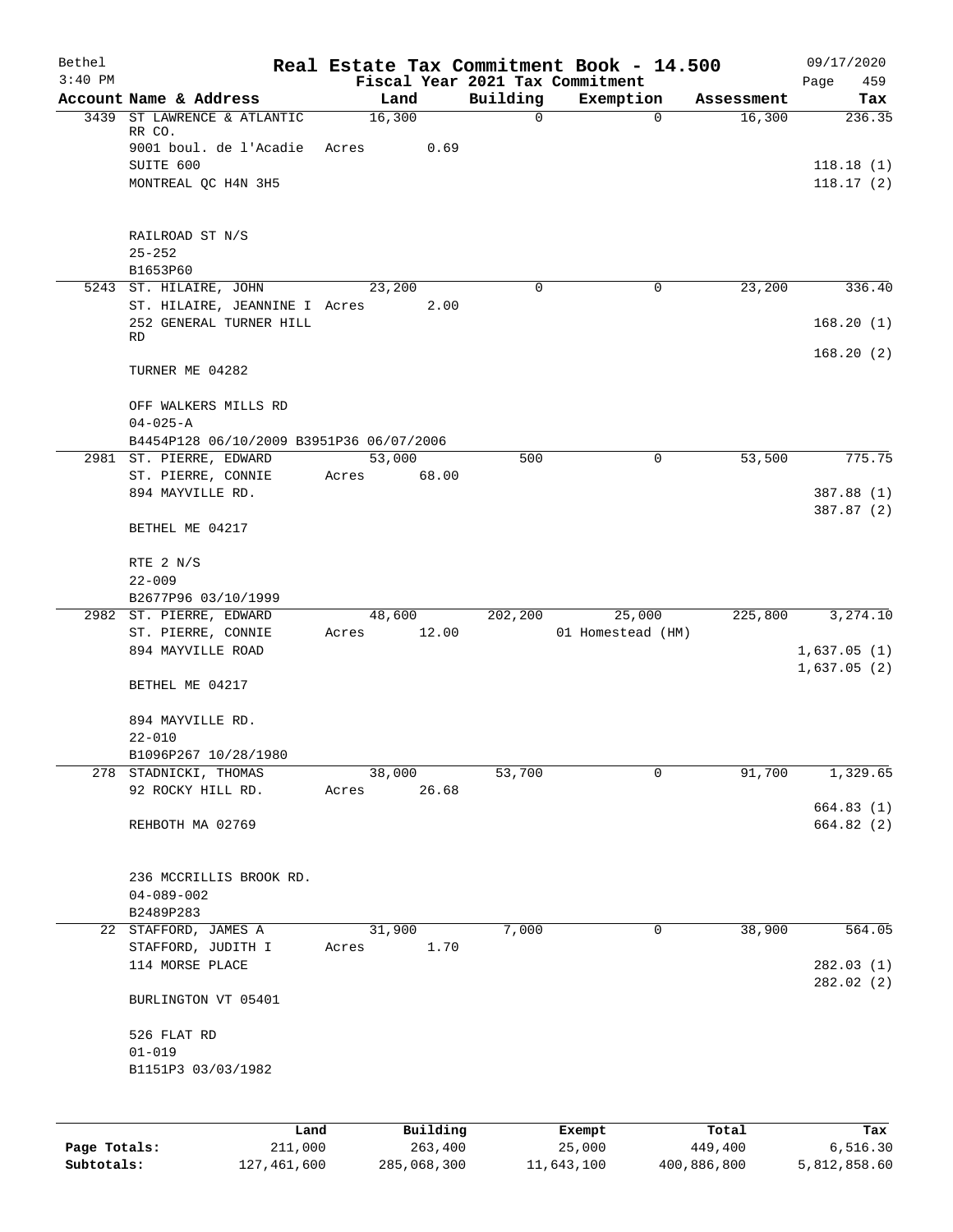| Bethel<br>$3:40$ PM |                                                   |        |          | Fiscal Year 2021 Tax Commitment | Real Estate Tax Commitment Book - 14.500 |            | 09/17/2020<br>460<br>Page |
|---------------------|---------------------------------------------------|--------|----------|---------------------------------|------------------------------------------|------------|---------------------------|
|                     | Account Name & Address                            | Land   |          | Building                        | Exemption                                | Assessment | Tax                       |
|                     | 5092 STAG PROPERTIES, LLC                         | 24,500 |          | 0                               | $\mathbf 0$                              | 24,500     | 355.25                    |
|                     | 537 HIGH ST.                                      | Acres  | 1.24     |                                 |                                          |            |                           |
|                     |                                                   |        |          |                                 |                                          |            | 177.63(1)                 |
|                     | W GARDINER ME 04345                               |        |          |                                 |                                          |            | 177.62(2)                 |
|                     |                                                   |        |          |                                 |                                          |            |                           |
|                     |                                                   |        |          |                                 |                                          |            |                           |
|                     | HEMLOCK RIDGE                                     |        |          |                                 |                                          |            |                           |
|                     | $12 - 045 - 001$                                  |        |          |                                 |                                          |            |                           |
|                     | B3835P114 11/07/2005<br>5093 STAG PROPERTIES, LLC | 25,200 |          | $\Omega$                        | 0                                        | 25,200     | 365.40                    |
|                     | 537 HIGH ST.                                      | Acres  | 1.65     |                                 |                                          |            |                           |
|                     |                                                   |        |          |                                 |                                          |            | 182.70(1)                 |
|                     | W GARDINER ME 04345                               |        |          |                                 |                                          |            | 182.70 (2)                |
|                     |                                                   |        |          |                                 |                                          |            |                           |
|                     |                                                   |        |          |                                 |                                          |            |                           |
|                     | HEMLOCK RIDGE                                     |        |          |                                 |                                          |            |                           |
|                     | $12 - 045 - 002$                                  |        |          |                                 |                                          |            |                           |
|                     | B3835P114 11/07/2005                              |        |          |                                 |                                          |            |                           |
|                     | 5094 STAG PROPERTIES, LLC<br>537 HIGH ST.         | 25,800 | 2.04     | $\mathbf 0$                     | 0                                        | 25,800     | 374.10                    |
|                     |                                                   | Acres  |          |                                 |                                          |            | 187.05(1)                 |
|                     | W GARDINER ME 04345                               |        |          |                                 |                                          |            | 187.05(2)                 |
|                     |                                                   |        |          |                                 |                                          |            |                           |
|                     |                                                   |        |          |                                 |                                          |            |                           |
|                     | HEMLOCK RIDGE                                     |        |          |                                 |                                          |            |                           |
|                     | $12 - 045 - 003$                                  |        |          |                                 |                                          |            |                           |
|                     | B3835P114 11/07/2005                              |        |          |                                 |                                          |            |                           |
|                     | 405 STANDARD, JOHN K                              | 45,900 |          | $\Omega$                        | $\mathbf 0$                              | 45,900     | 665.55                    |
|                     | STANDARD, SEONA M<br>430 HIGH ROCK ST.            | Acres  | 5.46     |                                 |                                          |            | 332.78 (1)                |
|                     |                                                   |        |          |                                 |                                          |            | 332.77 (2)                |
|                     | NEEDHAM MA 02492                                  |        |          |                                 |                                          |            |                           |
|                     |                                                   |        |          |                                 |                                          |            |                           |
|                     | CHESTNUT KNOLL LANE                               |        |          |                                 |                                          |            |                           |
|                     | $06 - 027 - 013$                                  |        |          |                                 |                                          |            |                           |
|                     | B3188P59                                          |        |          |                                 |                                          |            |                           |
|                     | 19 STANDLEY, STACY B                              | 27,100 |          | 0                               | 0                                        | 27,100     | 392.95                    |
|                     | STANDLEY, BRADFORD D                              | Acres  | 1.20     |                                 |                                          |            |                           |
|                     | 804 FLAT ROAD                                     |        |          |                                 |                                          |            | 196.48(1)<br>196.47(2)    |
|                     | ALBANY TWP ME 04217                               |        |          |                                 |                                          |            |                           |
|                     |                                                   |        |          |                                 |                                          |            |                           |
|                     | FLAT RD                                           |        |          |                                 |                                          |            |                           |
|                     | $01 - 016$                                        |        |          |                                 |                                          |            |                           |
|                     | B5341P73 04/19/2017 B5218P191 04/21/2015 B1945P51 |        |          |                                 |                                          |            |                           |
|                     | 10/02/1992<br>2450 STANLEY, DAWN                  | 5,800  |          | $\Omega$                        | $\mathbf 0$                              | 5,800      | 84.10                     |
|                     | 1825 MADISON AVE. APT.                            | Acres  | 20.00    |                                 |                                          |            |                           |
|                     | $8 - B$                                           |        |          |                                 |                                          |            |                           |
|                     |                                                   |        |          |                                 |                                          |            | 42.05(1)                  |
|                     | NEW YORK NY 10035                                 |        |          |                                 |                                          |            | 42.05(2)                  |
|                     |                                                   |        |          |                                 |                                          |            |                           |
|                     | INTERVALE RD                                      |        |          |                                 |                                          |            |                           |
|                     | $13 - 009 - 002$<br>B2377P219                     |        |          |                                 |                                          |            |                           |
|                     |                                                   |        |          |                                 |                                          |            |                           |
|                     |                                                   |        |          |                                 |                                          |            |                           |
|                     | Land                                              |        | Building |                                 | Exempt                                   | Total      | Tax                       |

**Page Totals:** 154,300 0 0 0 154,300 2,237.35 **Subtotals:** 127,615,900 285,068,300 11,643,100 401,041,100 5,815,095.95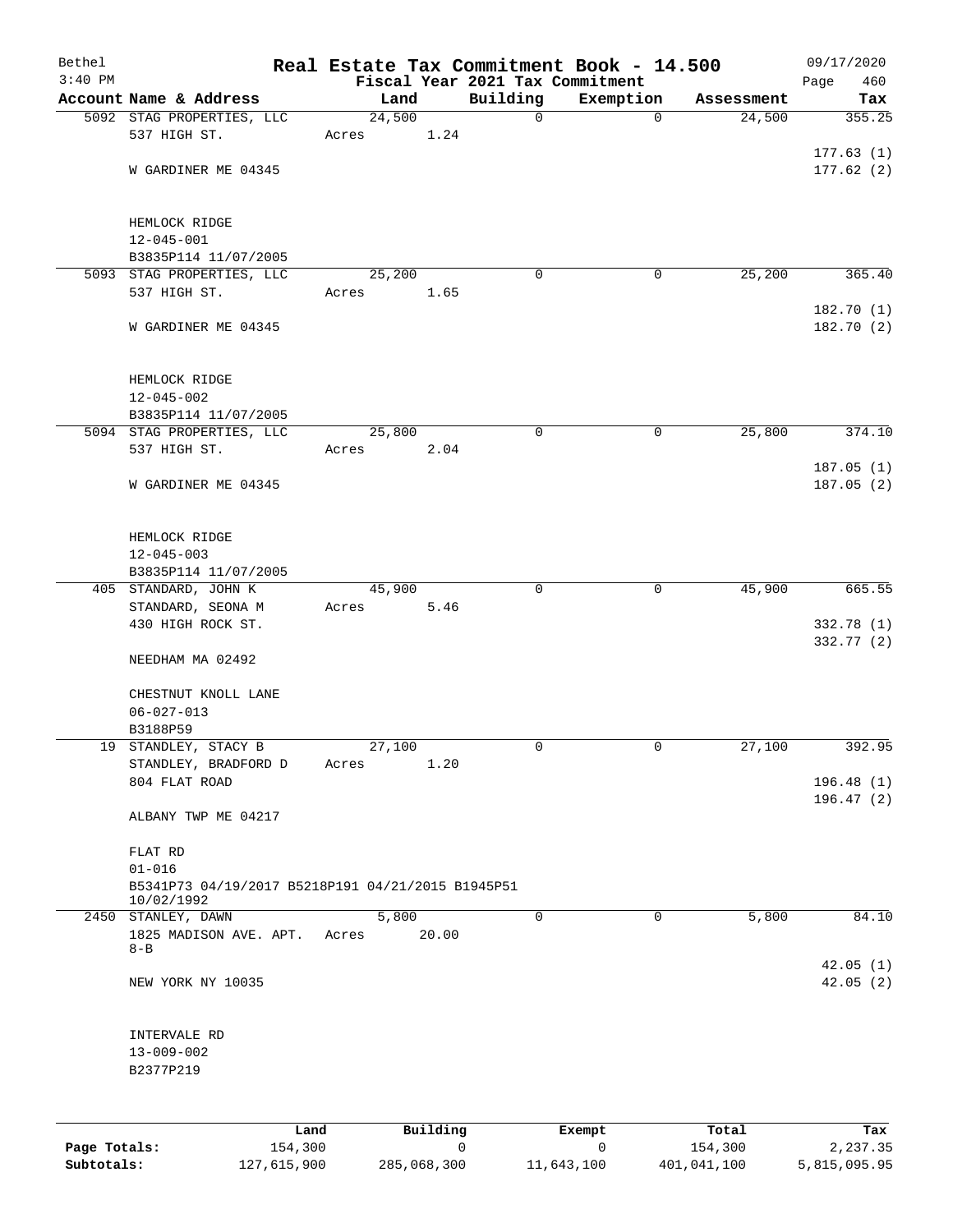| Bethel<br>$3:40$ PM |                                                                     |         |      |             | Real Estate Tax Commitment Book - 14.500<br>Fiscal Year 2021 Tax Commitment |            | 09/17/2020                 |
|---------------------|---------------------------------------------------------------------|---------|------|-------------|-----------------------------------------------------------------------------|------------|----------------------------|
|                     | Account Name & Address                                              | Land    |      | Building    | Exemption                                                                   | Assessment | Page<br>461<br>Tax         |
|                     | 1038 STANTON, PAT                                                   | 33,600  |      | 131,700     | $\mathbf 0$                                                                 | 165,300    | 2,396.85                   |
|                     | STANTON, JAMES                                                      |         |      |             |                                                                             |            |                            |
|                     | 26 ANNAPOLIS WAY                                                    |         |      |             |                                                                             |            | 1, 198.43(1)               |
|                     | NEWBURY MA 01951 2004                                               |         |      |             |                                                                             |            | 1, 198.42(2)               |
|                     | 88 FAIRWAY ROAD<br>$07 - 028 - 546$                                 |         |      |             |                                                                             |            |                            |
|                     | 2823 STARBIRD, CARLA MARIE                                          | 33,300  |      | 63,200      | 25,000                                                                      | 71,500     | 1,036.75                   |
|                     | C/O HOLIDAY, JOHN D. & Acres<br>ROSALIE B.                          |         | 0.68 |             | 01 Homestead (HM)                                                           |            |                            |
|                     | P.O. BOX 1188                                                       |         |      |             |                                                                             |            | 518.38(1)                  |
|                     | BETHEL ME 04217                                                     |         |      |             |                                                                             |            | 518.37(2)                  |
|                     | 9 SCHOOLHOUSE BROOK RD<br>$18 - 065$                                |         |      |             |                                                                             |            |                            |
|                     | B5062P95 B2261P233 10/04/1995                                       |         |      |             |                                                                             |            |                            |
|                     | 5386 STARKWEATHER FAMILY<br>ENTERPRISES, LLC                        | 121,500 |      | $\mathbf 0$ | 0                                                                           | 121,500    | 1,761.75                   |
|                     | 37 ST. MATHEWS DRIVE                                                | Acres   | 4.95 |             |                                                                             |            |                            |
|                     | BARRINGTON NY 03825                                                 |         |      |             |                                                                             |            | 880.88 (1)<br>880.87 (2)   |
|                     | MAYVILLE ROAD<br>$12 - 070$                                         |         |      |             |                                                                             |            |                            |
|                     | B5147P41 08/12/2014                                                 |         |      |             |                                                                             |            |                            |
|                     | 3456 STASINOS, JESSICA                                              | 80,100  |      | 69,100      | $\mathbf 0$                                                                 | 149,200    | 2,163.40                   |
|                     | 2 DALE ST                                                           | Acres   | 0.75 |             |                                                                             |            |                            |
|                     | PEABODY MA 01960                                                    |         |      |             |                                                                             |            | 1,081.70(1)<br>1,081.70(2) |
|                     | 25 PARADISE RD<br>$26 - 015$                                        |         |      |             |                                                                             |            |                            |
|                     | B5439P589 10/30/2018 B3509P286 05/10/2004<br>1619 STAY FOR GOOD LLC | 52,600  |      | 176,700     |                                                                             | 229,300    | 3,324.85                   |
|                     | 750 NORTH RD.                                                       | Acres   | 3.10 |             |                                                                             |            |                            |
|                     | BETHEL ME 04217                                                     |         |      |             |                                                                             |            | 1,662.43(1)<br>1,662.42(2) |
|                     |                                                                     |         |      |             |                                                                             |            |                            |
|                     | 748 NORTH ROAD<br>$11 - 075 - 001$                                  |         |      |             |                                                                             |            |                            |
|                     | B5397P194 03/12/2018 B3664P83 01/19/2005                            |         |      |             |                                                                             |            |                            |
|                     | 2643 STEARNS, DEBRA                                                 | 52,500  |      | 7,500       | 0                                                                           | 60,000     | 870.00                     |
|                     | 646 NORTH RD.                                                       | Acres   | 3.00 |             |                                                                             |            |                            |
|                     | BETHEL ME 04217                                                     |         |      |             |                                                                             |            | 435.00 (1)<br>435.00 (2)   |
|                     | 611 NORTH ROAD<br>$16 - 017$<br>B902P66                             |         |      |             |                                                                             |            |                            |
|                     |                                                                     |         |      |             |                                                                             |            |                            |

|              | Land        | Building    | Exempt     | Total       | Tax          |
|--------------|-------------|-------------|------------|-------------|--------------|
| Page Totals: | 373,600     | 448,200     | 25,000     | 796,800     | 11,553.60    |
| Subtotals:   | 127,989,500 | 285,516,500 | 11,668,100 | 401,837,900 | 5,826,649.55 |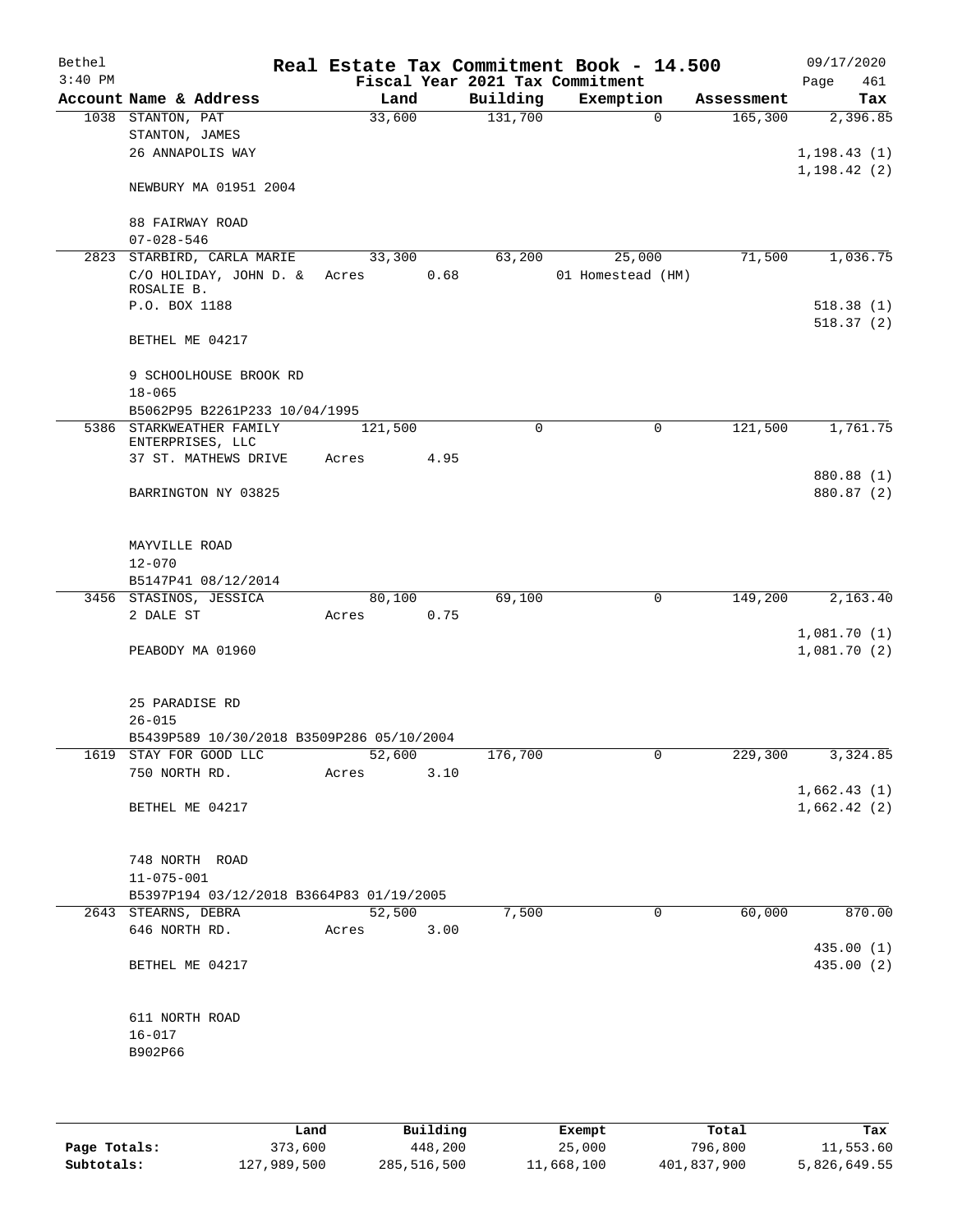| Bethel    |                                                                           |                 |        |              | Real Estate Tax Commitment Book - 14.500 |            | 09/17/2020  |
|-----------|---------------------------------------------------------------------------|-----------------|--------|--------------|------------------------------------------|------------|-------------|
| $3:40$ PM |                                                                           |                 |        |              | Fiscal Year 2021 Tax Commitment          |            | 462<br>Page |
|           | Account Name & Address                                                    |                 | Land   | Building     | Exemption                                | Assessment | Tax         |
|           | 2682 STEARNS, JEFFREY<br>39 SHEFFIELD ROAD                                | 41,300<br>Acres | 0.68   | $\mathsf{O}$ | $\mathbf 0$                              | 41,300     | 598.85      |
|           |                                                                           |                 |        |              |                                          |            | 299.43(1)   |
|           | BOXFORD MA 01921                                                          |                 |        |              |                                          |            | 299.42(2)   |
|           |                                                                           |                 |        |              |                                          |            |             |
|           |                                                                           |                 |        |              |                                          |            |             |
|           | 84 SUNDAY RIVER RD                                                        |                 |        |              |                                          |            |             |
|           | $17 - 020$                                                                |                 |        |              |                                          |            |             |
|           | B5286P680 06/15/2016 B4717P66 05/12/2011 B4640P49<br>09/30/2010 B2342P237 |                 |        |              |                                          |            |             |
|           | 5075 STEARNS, JEFFREY                                                     | 45,900          |        | $\Omega$     | $\mathbf 0$                              | 45,900     | 665.55      |
|           | 39 SHEFFIELD RD                                                           | Acres           | 1.82   |              |                                          |            |             |
|           |                                                                           |                 |        |              |                                          |            | 332.78(1)   |
|           | BOXFORD MA 1905                                                           |                 |        |              |                                          |            | 332.77 (2)  |
|           |                                                                           |                 |        |              |                                          |            |             |
|           |                                                                           |                 |        |              |                                          |            |             |
|           | TIMBER CREEK<br>$18 - 060 - 055$                                          |                 |        |              |                                          |            |             |
|           | B4292P222 05/02/2008 B3568P322 08/06/2004                                 |                 |        |              |                                          |            |             |
|           | 5061 STEARNS, JEFFREY                                                     | 43,700          |        | $\mathbf 0$  | 0                                        | 43,700     | 633.65      |
|           | 39 SHEFFIELD RD                                                           | Acres           | 1.13   |              |                                          |            |             |
|           |                                                                           |                 |        |              |                                          |            | 316.83(1)   |
|           | BOXFORD MA 01921 1905                                                     |                 |        |              |                                          |            | 316.82(2)   |
|           |                                                                           |                 |        |              |                                          |            |             |
|           | TIMBER CREEK                                                              |                 |        |              |                                          |            |             |
|           | $18 - 060 - 040$                                                          |                 |        |              |                                          |            |             |
|           | B4292P222 05/02/2008 B3568P322 08/06/2004                                 |                 |        |              |                                          |            |             |
|           | 2668 STEARNS, JOYCE                                                       |                 | 500    | $\mathbf 0$  | $\mathbf 0$                              | 500        | 7.25        |
|           | STEARNS, DEBRA                                                            | Acres           | 5.40   |              |                                          |            |             |
|           | 646 NORTH ROAD                                                            |                 |        |              |                                          |            | 3.63(1)     |
|           |                                                                           |                 |        |              |                                          |            | 3.62(2)     |
|           | BETHEL ME 04217                                                           |                 |        |              |                                          |            |             |
|           | NORTH RD                                                                  |                 |        |              |                                          |            |             |
|           | $17 - 010$                                                                |                 |        |              |                                          |            |             |
|           | B711P270                                                                  |                 |        |              |                                          |            |             |
|           | 2642 STEARNS, JOYCE                                                       | 120,300         |        | 0            | 0                                        | 120,300    | 1,744.35    |
|           | STEARNS, DEBRA                                                            | Acres           | 133.00 |              |                                          |            |             |
|           | 646 NORTH ROAD                                                            |                 |        |              |                                          |            | 872.18 (1)  |
|           | BETHEL ME 04217                                                           |                 |        |              |                                          |            | 872.17(2)   |
|           |                                                                           |                 |        |              |                                          |            |             |
|           | NORTH RD                                                                  |                 |        |              |                                          |            |             |
|           | $16 - 016$                                                                |                 |        |              |                                          |            |             |
|           | B615P248                                                                  |                 |        |              |                                          |            |             |
| 1614      | STEARNS, JOYCE                                                            | 82,300          |        | 92,900       | 25,000                                   | 150,200    | 2,177.90    |
|           | STEARNS, DEBRA                                                            | Acres           | 24.00  |              | 01 Homestead (HM)                        |            |             |
|           | 646 NORTH ROAD                                                            |                 |        |              |                                          |            | 1,088.95(1) |
|           | BETHEL ME 04217                                                           |                 |        |              |                                          |            | 1,088.95(2) |
|           |                                                                           |                 |        |              |                                          |            |             |
|           | 646 NORTH ROAD                                                            |                 |        |              |                                          |            |             |
|           | $11 - 071$                                                                |                 |        |              |                                          |            |             |
|           | B2246P273 08/22/1995                                                      |                 |        |              |                                          |            |             |
|           |                                                                           |                 |        |              |                                          |            |             |
|           |                                                                           |                 |        |              |                                          |            |             |

|              | Land        | Building    | Exempt     | Total       | Tax          |
|--------------|-------------|-------------|------------|-------------|--------------|
| Page Totals: | 334,000     | 92,900      | 25,000     | 401,900     | 5,827.55     |
| Subtotals:   | 128,323,500 | 285,609,400 | 11,693,100 | 402,239,800 | 5,832,477.10 |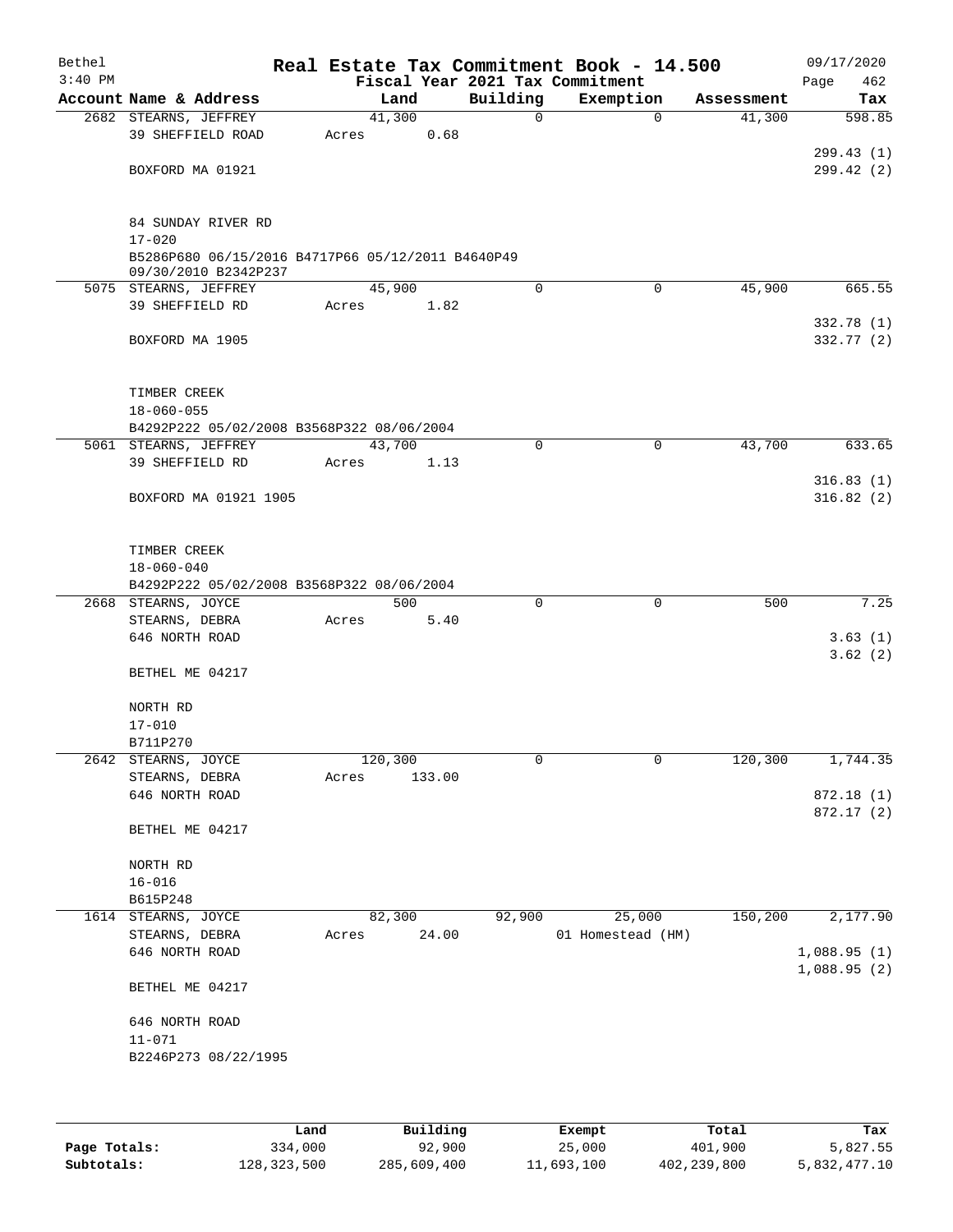| Bethel    |                                                                                       |       |        |      |          | Real Estate Tax Commitment Book - 14.500 |            | 09/17/2020             |
|-----------|---------------------------------------------------------------------------------------|-------|--------|------|----------|------------------------------------------|------------|------------------------|
| $3:40$ PM |                                                                                       |       |        |      |          | Fiscal Year 2021 Tax Commitment          |            | Page<br>463            |
|           | Account Name & Address                                                                |       | Land   |      | Building | Exemption                                | Assessment | Tax                    |
|           | 3629 STECHER, WINONA M                                                                |       | 71,900 |      | 106, 200 | 31,000                                   | 147,100    | 2,132.95               |
|           | 370 PARADISE ROAD                                                                     | Acres |        | 2.20 |          | 12 WW2 Vet Res<br>01 Homestead (HM)      |            | 1,066.48(1)            |
|           | BETHEL ME 04217                                                                       |       |        |      |          |                                          |            | 1,066.47(2)            |
|           |                                                                                       |       |        |      |          |                                          |            |                        |
|           |                                                                                       |       |        |      |          |                                          |            |                        |
|           | 370 PARADISE RD                                                                       |       |        |      |          |                                          |            |                        |
|           | $27 - 035$                                                                            |       |        |      |          |                                          |            |                        |
|           | B3699P138 04/12/2005                                                                  |       |        |      |          |                                          |            |                        |
|           | 3630 STECHER, WINONA M                                                                |       | 29,200 |      | 0        | 0                                        | 29,200     | 423.40                 |
|           | 370 PARADISE RD.                                                                      | Acres |        | 1.16 |          |                                          |            |                        |
|           | BETHEL ME 04217                                                                       |       |        |      |          |                                          |            | 211.70(1)<br>211.70(2) |
|           |                                                                                       |       |        |      |          |                                          |            |                        |
|           | $27 - 036 - 001 - 001$                                                                |       |        |      |          |                                          |            |                        |
|           | B2983P79                                                                              |       |        |      |          |                                          |            |                        |
|           | 5062 STENHOUSE, JOSHUA J.                                                             |       | 49,600 |      | 269,000  | 0                                        | 318,600    | 4,619.70               |
|           | PREZIOSI, DIANA                                                                       | Acres |        | 1.68 |          |                                          |            |                        |
|           | 245 BURGESS AVE                                                                       |       |        |      |          |                                          |            | 2,309.85(1)            |
|           |                                                                                       |       |        |      |          |                                          |            | 2,309.85(2)            |
|           | WESTWOOD MA 02090                                                                     |       |        |      |          |                                          |            |                        |
|           | 11 OAK RIDGE ROAD                                                                     |       |        |      |          |                                          |            |                        |
|           | $18 - 060 - 036$                                                                      |       |        |      |          |                                          |            |                        |
|           | B5465P127 06/10/2019 B5288P15 06/21/2016 B5226P546<br>06/15/2015 B3568P322 08/06/2004 |       |        |      |          |                                          |            |                        |
|           | 5370 STEPHENSON, ERIC R                                                               |       | 35,900 |      | 150,600  | 25,000                                   | 161,500    | 2,341.75               |
|           | STEPHENSON, JANET M                                                                   | Acres |        | 0.88 |          | 01 Homestead (HM)                        |            |                        |
|           | 13 PHILBROOK ST                                                                       |       |        |      |          |                                          |            | 1,170.88(1)            |
|           |                                                                                       |       |        |      |          |                                          |            | 1,170.87 (2)           |
|           | BETHEL ME 04217                                                                       |       |        |      |          |                                          |            |                        |
|           | 13 PHILBROOK ST.                                                                      |       |        |      |          |                                          |            |                        |
|           | $25 - 145 - 001$                                                                      |       |        |      |          |                                          |            |                        |
|           | B4852P181 06/08/2012 B4843P79 05/08/2012                                              |       |        |      |          |                                          |            |                        |
|           | 4517 STEVEN, MICHAEL T                                                                |       | 43,500 |      | 199,000  | 25,000                                   | 217,500    | 3, 153. 75             |
|           | STEVEN, MARGARET B                                                                    | Acres |        | 1.10 |          | 01 Homestead (HM)                        |            |                        |
|           | 30 PINE HAVEN LANE                                                                    |       |        |      |          |                                          |            | 1,576.88(1)            |
|           |                                                                                       |       |        |      |          |                                          |            | 1,576.87(2)            |
|           | BETHEL ME 04217                                                                       |       |        |      |          |                                          |            |                        |
|           | 30 PINE HAVEN LANE                                                                    |       |        |      |          |                                          |            |                        |
|           | $18 - 054 - 005$                                                                      |       |        |      |          |                                          |            |                        |
|           | B3492P221 04/14/2004                                                                  |       |        |      |          |                                          |            |                        |
|           | 2825 STEVENS, DALE                                                                    |       | 38,900 |      | 105,300  | 25,000                                   | 119,200    | 1,728.40               |
|           | STEVENS, BARBARA                                                                      | Acres |        | 1.20 |          | 01 Homestead (HM)                        |            |                        |
|           | 507 INTERVALE ROAD                                                                    |       |        |      |          |                                          |            | 864.20 (1)             |
|           | BETHEL ME 04217                                                                       |       |        |      |          |                                          |            | 864.20 (2)             |
|           |                                                                                       |       |        |      |          |                                          |            |                        |
|           | 507 INTERVALE RD.                                                                     |       |        |      |          |                                          |            |                        |
|           | $18 - 067$                                                                            |       |        |      |          |                                          |            |                        |
|           |                                                                                       |       |        |      |          |                                          |            |                        |
|           |                                                                                       |       |        |      |          |                                          |            |                        |

|              | Land        | Building    | Exempt     | Total       | Tax          |
|--------------|-------------|-------------|------------|-------------|--------------|
| Page Totals: | 269,000     | 830,100     | 106,000    | 993,100     | 14,399.95    |
| Subtotals:   | 128,592,500 | 286,439,500 | 11,799,100 | 403,232,900 | 5,846,877.05 |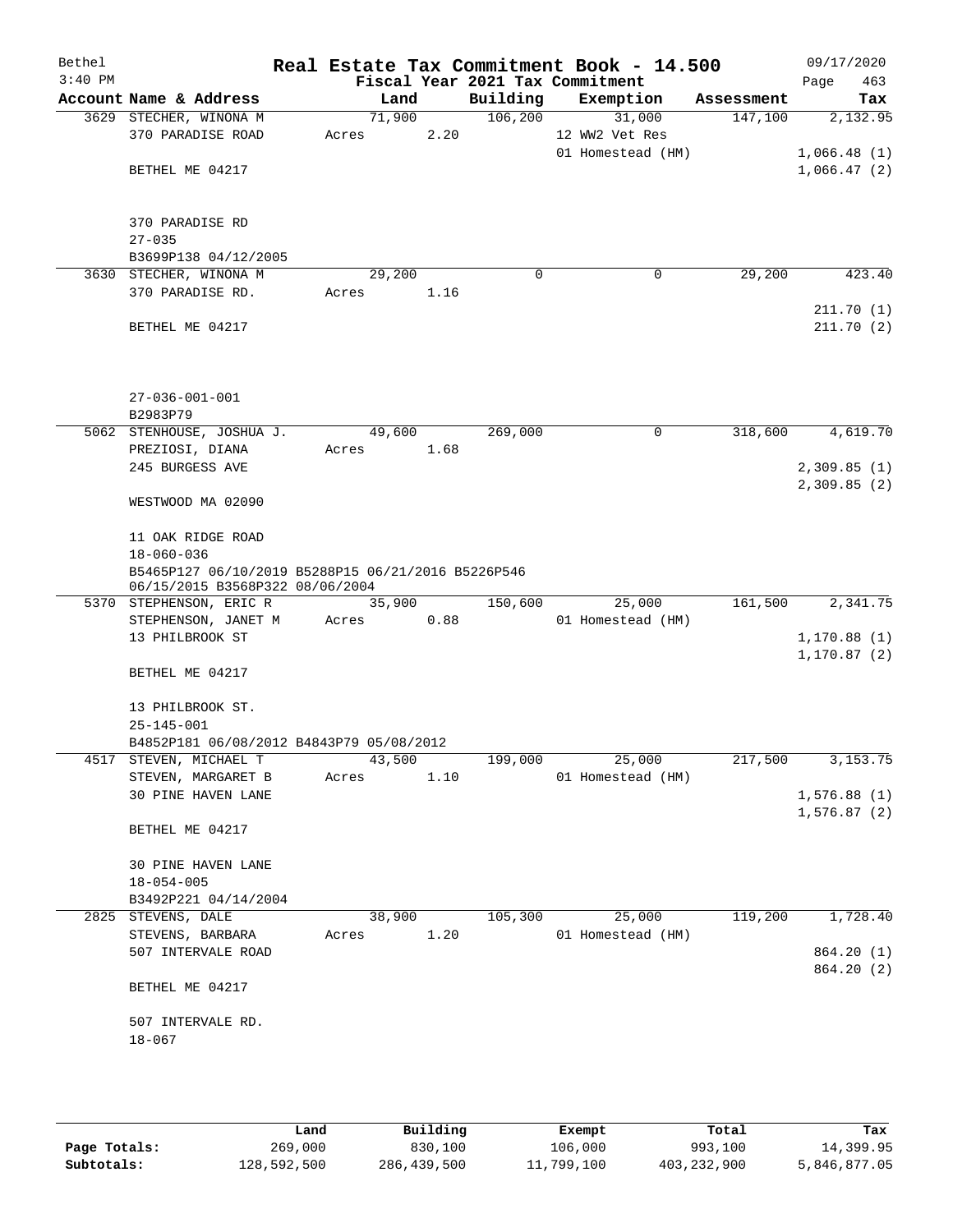| Bethel    |                                                     | Real Estate Tax Commitment Book - 14.500 |             |                                 |            | 09/17/2020   |
|-----------|-----------------------------------------------------|------------------------------------------|-------------|---------------------------------|------------|--------------|
| $3:40$ PM |                                                     |                                          |             | Fiscal Year 2021 Tax Commitment |            | 464<br>Page  |
|           | Account Name & Address                              | Land                                     | Building    | Exemption                       | Assessment | Tax          |
|           | 2826 STEVENS, DALE                                  | 34,600                                   | $\mathbf 0$ | $\Omega$                        | 34,600     | 501.70       |
|           | STEVENS, BARBARA<br>507 INTERVALE RD.               | 5.40<br>Acres                            |             |                                 |            | 250.85(1)    |
|           |                                                     |                                          |             |                                 |            | 250.85(2)    |
|           | BETHEL ME 04217                                     |                                          |             |                                 |            |              |
|           |                                                     |                                          |             |                                 |            |              |
|           | INTERVALE RD S/S                                    |                                          |             |                                 |            |              |
|           | $18 - 068$                                          |                                          |             |                                 |            |              |
|           | 2801 STEVENS, DALE                                  | 4,200                                    | $\mathbf 0$ | 0                               | 4,200      | 60.90        |
|           | STEVENS, BARBARA                                    | 15.00<br>Acres                           |             |                                 |            |              |
|           | 507 INTERVALE RD.                                   |                                          |             |                                 |            | 30.45(1)     |
|           |                                                     |                                          |             |                                 |            | 30.45(2)     |
|           | BETHEL ME 04217                                     |                                          |             |                                 |            |              |
|           |                                                     |                                          |             |                                 |            |              |
|           | STEVENS RD.                                         |                                          |             |                                 |            |              |
|           | $18 - 050 - 001$<br>B2226P54                        |                                          |             |                                 |            |              |
| 2829      | STEVENS, DALE                                       | 13,300                                   | 8,400       | 0                               | 21,700     | 314.65       |
|           | 507 INTERVALE ROAD                                  | 30.00<br>Acres                           |             |                                 |            |              |
|           |                                                     |                                          |             |                                 |            | 157.33(1)    |
|           | BETHEL ME 04217                                     |                                          |             |                                 |            | 157.32(2)    |
|           |                                                     |                                          |             |                                 |            |              |
|           |                                                     |                                          |             |                                 |            |              |
|           | 223 SWAN HILL RD.                                   |                                          |             |                                 |            |              |
|           | $19 - 001$                                          |                                          |             |                                 |            |              |
|           | B1111P140 03/18/1981                                |                                          |             |                                 |            |              |
|           | 4519 STEVENS, GREGORY P                             | 44,500                                   | 132,800     | 0                               | 177,300    | 2,570.85     |
|           | STEVENS, DAWN M                                     | Acres<br>1.47                            |             |                                 |            |              |
|           | 18 ADELINE DR.                                      |                                          |             |                                 |            | 1, 285.43(1) |
|           | GORHAM ME 04038                                     |                                          |             |                                 |            | 1, 285.42(2) |
|           |                                                     |                                          |             |                                 |            |              |
|           | 21 PINE HAVEN LANE                                  |                                          |             |                                 |            |              |
|           | $18 - 054 - 007$                                    |                                          |             |                                 |            |              |
|           | B5225P501 06/08/2015 B4983P325 05/13/2013 B4067P275 |                                          |             |                                 |            |              |
|           | 12/18/2006 B3801P276 09/20/2005                     |                                          |             |                                 |            |              |
|           | 2805 STEVENS, ROBERT A                              | 42,900                                   | 104,300     | 25,000                          | 122,200    | 1,771.90     |
|           | 49 STEVENS ROAD                                     | 4.25<br>Acres                            |             | 01 Homestead (HM)               |            |              |
|           |                                                     |                                          |             |                                 |            | 885.95 (1)   |
|           | BETHEL ME 04217                                     |                                          |             |                                 |            | 885.95 (2)   |
|           |                                                     |                                          |             |                                 |            |              |
|           | 49 STEVENS RD                                       |                                          |             |                                 |            |              |
|           | $18 - 053$                                          |                                          |             |                                 |            |              |
|           | B1024P57                                            |                                          |             |                                 |            |              |
| 2800      | STEVENS, ROBERT A                                   | 19,800                                   | 3,400       | 0                               | 23,200     | 336.40       |
|           | STEVENS, ALTHEA                                     | 50.00<br>Acres                           |             |                                 |            |              |
|           | 49 STEVENS RD.                                      |                                          |             |                                 |            | 168.20(1)    |
|           |                                                     |                                          |             |                                 |            | 168.20(2)    |
|           | BETHEL ME 04217                                     |                                          |             |                                 |            |              |
|           |                                                     |                                          |             |                                 |            |              |
|           | INTERVALE RD S/S                                    |                                          |             |                                 |            |              |
|           | $18 - 050$                                          |                                          |             |                                 |            |              |
|           |                                                     |                                          |             |                                 |            |              |

|              | Land        | Building    | Exempt     | Total       | Tax          |
|--------------|-------------|-------------|------------|-------------|--------------|
| Page Totals: | 159,300     | 248,900     | 25,000     | 383,200     | 5,556.40     |
| Subtotals:   | 128,751,800 | 286,688,400 | 11,824,100 | 403,616,100 | 5,852,433.45 |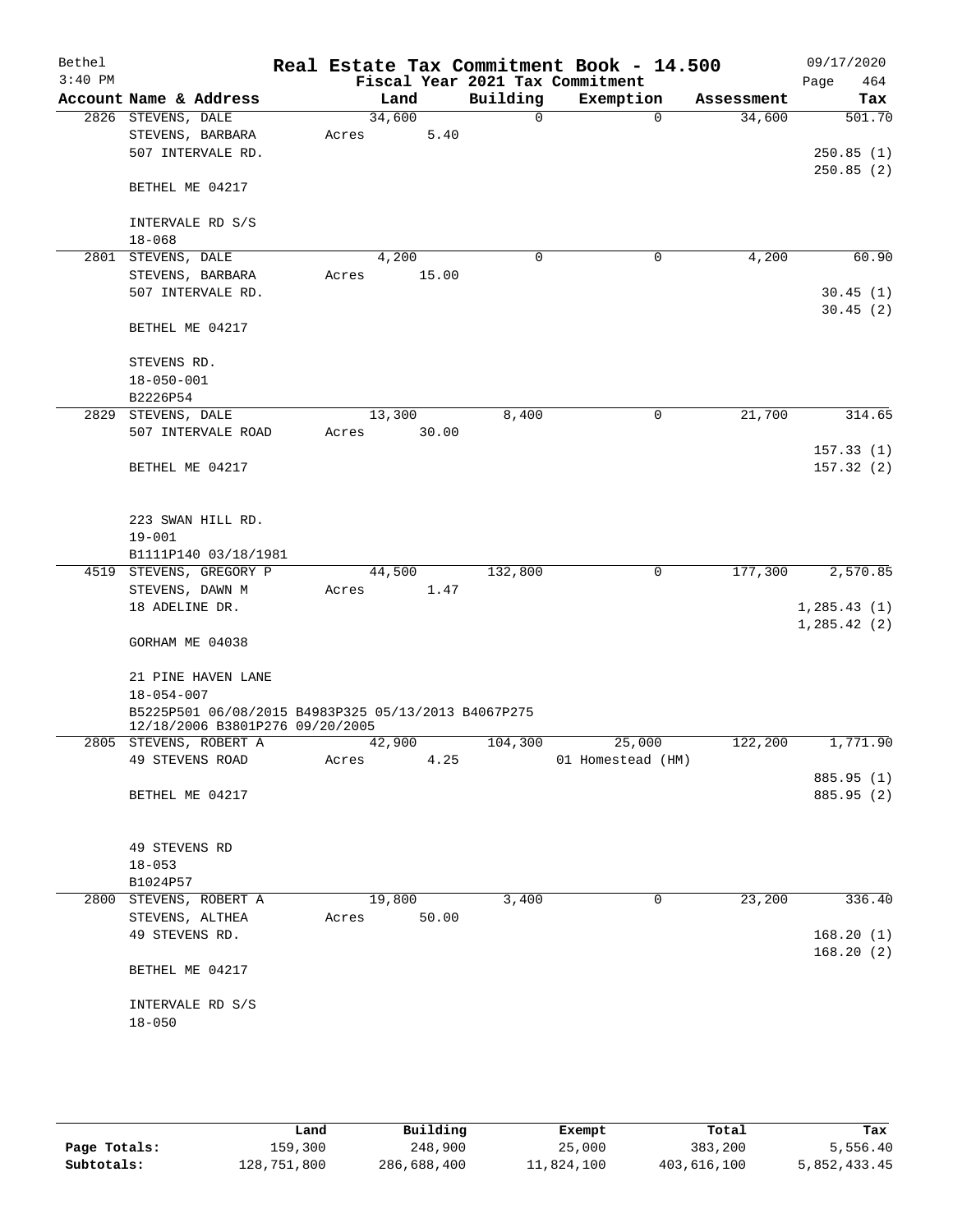| Bethel       |                                                                                      |                                          |        |          |          | Real Estate Tax Commitment Book - 14.500 |            | 09/17/2020  |  |  |  |
|--------------|--------------------------------------------------------------------------------------|------------------------------------------|--------|----------|----------|------------------------------------------|------------|-------------|--|--|--|
| $3:40$ PM    |                                                                                      |                                          |        |          |          | Fiscal Year 2021 Tax Commitment          |            | Page<br>465 |  |  |  |
|              | Account Name & Address                                                               |                                          | Land   |          | Building | Exemption                                | Assessment | Tax         |  |  |  |
|              | 58 STEVENS, SALLY L                                                                  |                                          | 58,800 |          | 153,200  | $\mathbf 0$                              | 212,000    | 3,074.00    |  |  |  |
|              | LEIGH, DAVID W                                                                       | Acres                                    |        | 23.00    |          |                                          |            |             |  |  |  |
|              | PO BOX 41                                                                            |                                          |        |          |          |                                          |            | 1,537.00(1) |  |  |  |
|              |                                                                                      |                                          |        |          |          |                                          |            | 1,537.00(2) |  |  |  |
|              | LUMBERVILLE PA 18933                                                                 |                                          |        |          |          |                                          |            |             |  |  |  |
|              |                                                                                      |                                          |        |          |          |                                          |            |             |  |  |  |
|              | 139 SKILLINGS ROAD                                                                   |                                          |        |          |          |                                          |            |             |  |  |  |
|              | $01 - 048$                                                                           |                                          |        |          |          |                                          |            |             |  |  |  |
|              | B3817P52 10/07/2005                                                                  |                                          |        |          |          |                                          |            |             |  |  |  |
|              | 2804 STEVENS, SCOTT                                                                  |                                          | 40,300 |          | 73,600   | 25,000                                   | 88,900     | 1,289.05    |  |  |  |
|              | STEVENS, AMYLYNN                                                                     | Acres                                    |        | 1.90     |          | 01 Homestead (HM)                        |            |             |  |  |  |
|              | 25 STEVENS ROAD                                                                      |                                          |        |          |          |                                          |            | 644.53(1)   |  |  |  |
|              |                                                                                      |                                          |        |          |          |                                          |            | 644.52(2)   |  |  |  |
|              | BETHEL ME 04217                                                                      |                                          |        |          |          |                                          |            |             |  |  |  |
|              |                                                                                      |                                          |        |          |          |                                          |            |             |  |  |  |
|              | 25 STEVENS RD                                                                        |                                          |        |          |          |                                          |            |             |  |  |  |
|              | $18 - 052$                                                                           |                                          |        |          |          |                                          |            |             |  |  |  |
|              | B2484P124 10/10/1997 B2484P123 10/10/1997                                            |                                          |        |          |          |                                          |            |             |  |  |  |
|              | 80 STEWARD, TABITHA                                                                  |                                          | 29,100 |          | 42,100   | $\mathbf 0$                              | 71,200     | 1,032.40    |  |  |  |
|              | STEWARD, JOHN                                                                        | Acres                                    |        | 0.46     |          |                                          |            |             |  |  |  |
|              | PO BOX 636                                                                           |                                          |        |          |          |                                          |            | 516.20(1)   |  |  |  |
|              |                                                                                      |                                          |        |          |          |                                          |            | 516.20(2)   |  |  |  |
|              | BETHEL ME 04217                                                                      |                                          |        |          |          |                                          |            |             |  |  |  |
|              |                                                                                      |                                          |        |          |          |                                          |            |             |  |  |  |
|              | 349 SONGO POND RD                                                                    |                                          |        |          |          |                                          |            |             |  |  |  |
|              |                                                                                      |                                          |        |          |          |                                          |            |             |  |  |  |
|              | $02 - 005$                                                                           | B5177P41 10/27/2014 B3449P334 01/05/2004 |        |          |          |                                          |            |             |  |  |  |
|              |                                                                                      |                                          |        |          |          |                                          |            |             |  |  |  |
|              | 3567 STIFLER, LAWRENCE                                                               |                                          | 33,600 |          | 98,500   | $\mathbf 0$                              | 132,100    | 1,915.45    |  |  |  |
|              | MCFADDEN, MCFADDEN,<br>MARY                                                          |                                          |        |          |          |                                          |            |             |  |  |  |
|              | 100 CODMAN RD                                                                        |                                          |        |          |          |                                          |            | 957.73 (1)  |  |  |  |
|              |                                                                                      |                                          |        |          |          |                                          |            | 957.72 (2)  |  |  |  |
|              | BROOKLINE MA 02445                                                                   |                                          |        |          |          |                                          |            |             |  |  |  |
|              |                                                                                      |                                          |        |          |          |                                          |            |             |  |  |  |
|              | 135 VERNON ST.                                                                       |                                          |        |          |          |                                          |            |             |  |  |  |
|              |                                                                                      |                                          |        |          |          |                                          |            |             |  |  |  |
|              | 26-076-001-06E                                                                       |                                          |        |          |          |                                          |            |             |  |  |  |
|              | B4891P103 09/10/2012 B4773P256 10/19/2011 B4761P50<br>09/19/2011 B3893P89 02/27/2006 |                                          |        |          |          |                                          |            |             |  |  |  |
|              | 1223 STIFLER, LAWRENCE T P                                                           |                                          | 39,500 |          | 30,300   | 0                                        | 69,800     | 1,012.10    |  |  |  |
|              | STIFLER,                                                                             | Acres                                    |        | 7.41     |          |                                          |            |             |  |  |  |
|              | 100 CODMAN RD                                                                        |                                          |        |          |          |                                          |            | 506.05(1)   |  |  |  |
|              |                                                                                      |                                          |        |          |          |                                          |            | 506.05(2)   |  |  |  |
|              | BROOKLINE MA 02445                                                                   |                                          |        |          |          |                                          |            |             |  |  |  |
|              |                                                                                      |                                          |        |          |          |                                          |            |             |  |  |  |
|              | 14 WEST BETHEL RD.                                                                   |                                          |        |          |          |                                          |            |             |  |  |  |
|              | $07 - 030$                                                                           |                                          |        |          |          |                                          |            |             |  |  |  |
|              | B4856P88 06/18/2012 B4714P288 04/28/2011 B3929P17                                    |                                          |        |          |          |                                          |            |             |  |  |  |
|              | B3888P59 02/14/2006                                                                  |                                          |        |          |          |                                          |            |             |  |  |  |
|              | 1754 STOCKAMORE, BRENDA J                                                            |                                          | 11,800 |          | 70,600   | 0                                        | 82,400     | 1,194.80    |  |  |  |
|              | STOCKAMORE, RICHARD D                                                                |                                          |        |          |          |                                          |            |             |  |  |  |
|              | 82 PARK AVE                                                                          |                                          |        |          |          |                                          |            | 597.40(1)   |  |  |  |
|              |                                                                                      |                                          |        |          |          |                                          |            | 597.40(2)   |  |  |  |
|              | HAMPTON NH 03842                                                                     |                                          |        |          |          |                                          |            |             |  |  |  |
|              |                                                                                      |                                          |        |          |          |                                          |            |             |  |  |  |
|              | 31 PARK ST                                                                           |                                          |        |          |          |                                          |            |             |  |  |  |
|              | $25 - 020 - 004$                                                                     |                                          |        |          |          |                                          |            |             |  |  |  |
|              | B5293P9 07/18/2016 B5252P182 11/03/2015 B4709P208                                    |                                          |        |          |          |                                          |            |             |  |  |  |
|              | 12/04/2011                                                                           |                                          |        |          |          |                                          |            |             |  |  |  |
|              |                                                                                      |                                          |        |          |          |                                          |            |             |  |  |  |
|              |                                                                                      | Land                                     |        | Building |          | Exempt                                   | Total      | Tax         |  |  |  |
| Page Totals: |                                                                                      | 213,100                                  |        | 468,300  |          | 25,000                                   | 656,400    | 9,517.80    |  |  |  |
|              |                                                                                      |                                          |        |          |          |                                          |            |             |  |  |  |

**Subtotals:** 128,964,900 287,156,700 11,849,100 404,272,500 5,861,951.25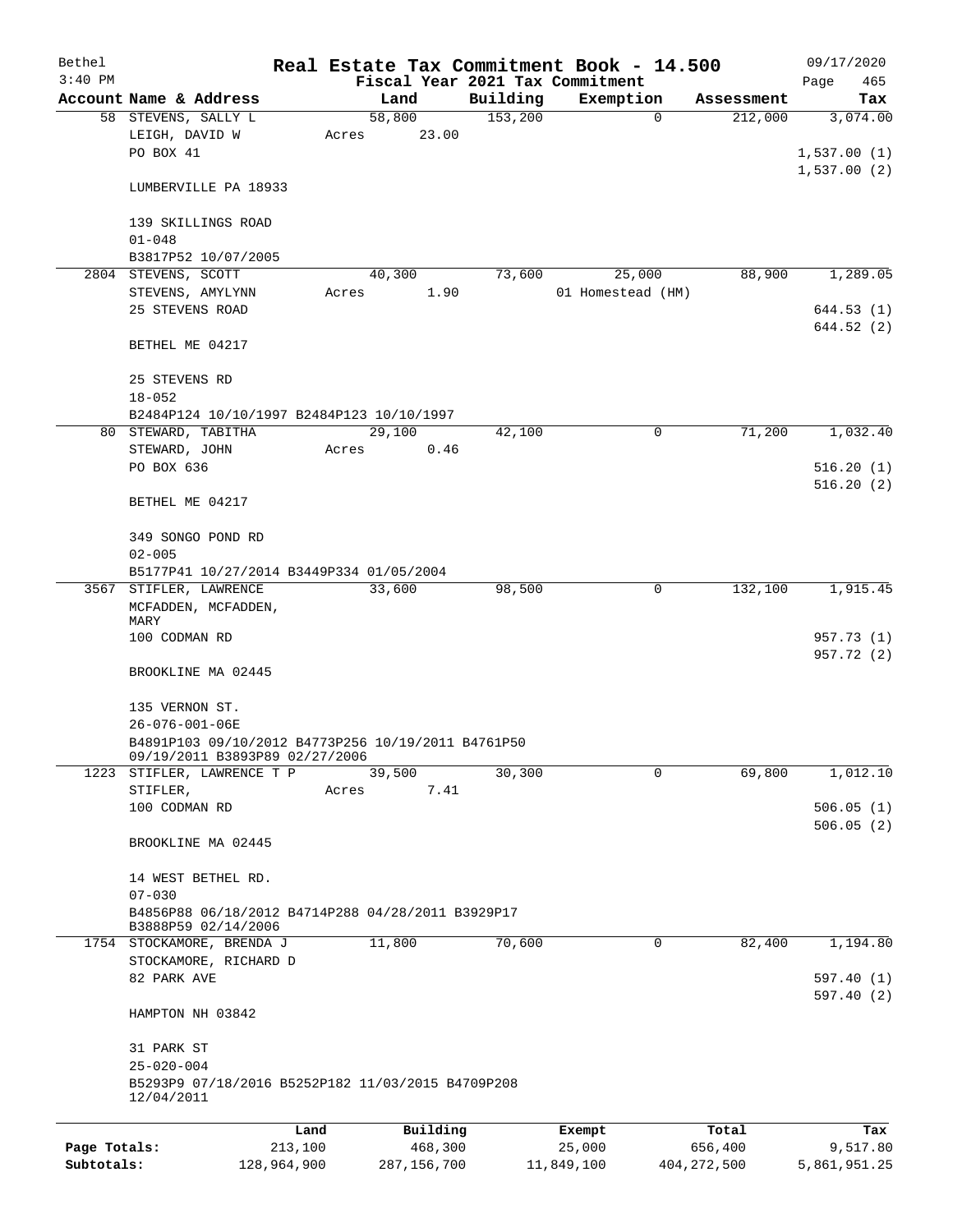| Bethel       |                                                                            |               |        |               | Real Estate Tax Commitment Book - 14.500 |                   |             |               |      | 09/17/2020             |
|--------------|----------------------------------------------------------------------------|---------------|--------|---------------|------------------------------------------|-------------------|-------------|---------------|------|------------------------|
| $3:40$ PM    |                                                                            |               |        |               | Fiscal Year 2021 Tax Commitment          |                   |             |               | Page | 466                    |
|              | Account Name & Address                                                     |               |        | Land          | Building                                 | Exemption         |             | Assessment    |      | Tax                    |
|              | 355 STONE, JENNIFER                                                        |               | 44,600 |               | 11,100                                   |                   | $\mathbf 0$ | 55,700        |      | 807.65                 |
|              | C/O JOYCE MCALLISTER                                                       | Acres         |        | 1.50          |                                          |                   |             |               |      |                        |
|              | PO BOX 626                                                                 |               |        |               |                                          |                   |             |               |      | 403.83(1)<br>403.82(2) |
|              | BETHEL ME 04217                                                            |               |        |               |                                          |                   |             |               |      |                        |
|              | 425 FLAT RD.                                                               |               |        |               |                                          |                   |             |               |      |                        |
|              | $06 - 001$                                                                 |               |        |               |                                          |                   |             |               |      |                        |
|              | B4947P218 01/28/2013 B2202P3 02/22/1995                                    |               |        |               |                                          |                   |             |               |      |                        |
|              | 1630 STONE, KELLY                                                          |               | 57,300 |               | 103,400                                  | 25,000            |             | 135,700       |      | 1,967.65               |
|              | STONE, STEPHEN                                                             | Acres         |        | 6.90          |                                          | 01 Homestead (HM) |             |               |      |                        |
|              | 852 NORTH ROAD                                                             |               |        |               |                                          |                   |             |               |      | 983.83 (1)             |
|              |                                                                            |               |        |               |                                          |                   |             |               |      | 983.82 (2)             |
|              | BETHEL ME 04217                                                            |               |        |               |                                          |                   |             |               |      |                        |
|              | 852 NORTH ROAD                                                             |               |        |               |                                          |                   |             |               |      |                        |
|              | $11 - 084$                                                                 |               |        |               |                                          |                   |             |               |      |                        |
|              | B2086P53 01/10/1994                                                        |               |        |               | 151,800                                  |                   | 0           | 186,200       |      | 2,699.90               |
|              | 1467 STOPPINI, GABRIELE<br>421 EAST BETHEL ROAD                            | Acres         | 34,400 | 2.00          |                                          |                   |             |               |      |                        |
|              |                                                                            |               |        |               |                                          |                   |             |               |      | 1,349.95(1)            |
|              | BETHEL ME 04217                                                            |               |        |               |                                          |                   |             |               |      | 1,349.95(2)            |
|              |                                                                            |               |        |               |                                          |                   |             |               |      |                        |
|              |                                                                            |               |        |               |                                          |                   |             |               |      |                        |
|              | 421 EAST BETHEL RD.                                                        |               |        |               |                                          |                   |             |               |      |                        |
|              | $09 - 038 - 005 - 001$                                                     |               |        |               |                                          |                   |             |               |      |                        |
|              | B5467P507 06/27/2019 B5109P252 05/01/2014 B4663P168                        |               |        |               |                                          |                   |             |               |      |                        |
|              | 11/24/2010 B4212P123 10/22/2007 B3905P66 03/21/2006                        |               |        |               |                                          |                   |             |               |      |                        |
|              | 5177 STOPPINI, MARY ANN,<br>TRUSTEE OF THE PROSTOP                         |               | 35,400 |               | 516,600                                  |                   | 0           | 552,000       |      | 8,004.00               |
|              | TRUST                                                                      |               |        |               |                                          |                   |             |               |      |                        |
|              | 100 ELIZABETH ST                                                           | Acres         |        | 3.00          |                                          |                   |             |               |      |                        |
|              |                                                                            |               |        |               |                                          |                   |             |               |      | 4,002.00(1)            |
|              | ELMHURST TOWNSHIP PA                                                       |               |        |               |                                          |                   |             |               |      | 4,002.00(2)            |
|              | 18444                                                                      |               |        |               |                                          |                   |             |               |      |                        |
|              |                                                                            |               |        |               |                                          |                   |             |               |      |                        |
|              | EAST BETHEL ROAD                                                           |               |        |               |                                          |                   |             |               |      |                        |
|              | $09 - 038 - 005$                                                           |               |        |               |                                          |                   |             |               |      |                        |
|              | B5109P252 05/01/2014 B4326P210 06/21/2008                                  |               |        |               |                                          |                   |             |               |      |                        |
|              | 3443 STOWELL, JANET                                                        |               | 93,400 |               | 207,100                                  | 31,000            |             | 269,500       |      | 3,907.75               |
|              | PO BOX 1363                                                                | Acres         |        | 2.63          |                                          | 01 Homestead (HM) |             |               |      |                        |
|              |                                                                            |               |        |               |                                          | 12 WW2 Vet Res    |             |               |      | 1,953.88(1)            |
|              | BETHEL ME 04217                                                            |               |        |               |                                          |                   |             |               |      | 1,953.87(2)            |
|              |                                                                            |               |        |               |                                          |                   |             |               |      |                        |
|              |                                                                            |               |        |               |                                          |                   |             |               |      |                        |
|              | 153 PARADISE RD.<br>$26 - 003$                                             |               |        |               |                                          |                   |             |               |      |                        |
|              | B2342P246 07/01/1996                                                       |               |        |               |                                          |                   |             |               |      |                        |
|              | 4914 STRAUB, H THEODORE                                                    |               | 25,200 |               | $\mathbf 0$                              |                   | 0           | 25,200        |      | 365.40                 |
|              | OWEN, HEIDI M                                                              | Acres         |        | 2.70          |                                          |                   |             |               |      |                        |
|              | 204 EVERETT STREET                                                         |               |        |               |                                          |                   |             |               |      | 182.70(1)              |
|              |                                                                            |               |        |               |                                          |                   |             |               |      | 182.70(2)              |
|              | MIDDLEBORO MA 02346                                                        |               |        |               |                                          |                   |             |               |      |                        |
|              | JORDAN WOODS LOT 4                                                         |               |        |               |                                          |                   |             |               |      |                        |
|              | $11 - 088 - 004$                                                           |               |        |               |                                          |                   |             |               |      |                        |
|              | B5324P586 01/03/2017 B5265P11 01/25/2016 B5255P534<br>11/25/2015 B3928P296 |               |        |               |                                          |                   |             |               |      |                        |
|              |                                                                            | Land          |        | Building      |                                          | Exempt            |             | Total         |      | Tax                    |
| Page Totals: |                                                                            | 290,300       |        | 990,000       |                                          | 56,000            |             | 1,224,300     |      | 17,752.35              |
| Subtotals:   |                                                                            | 129, 255, 200 |        | 288, 146, 700 |                                          | 11,905,100        |             | 405, 496, 800 |      | 5,879,703.60           |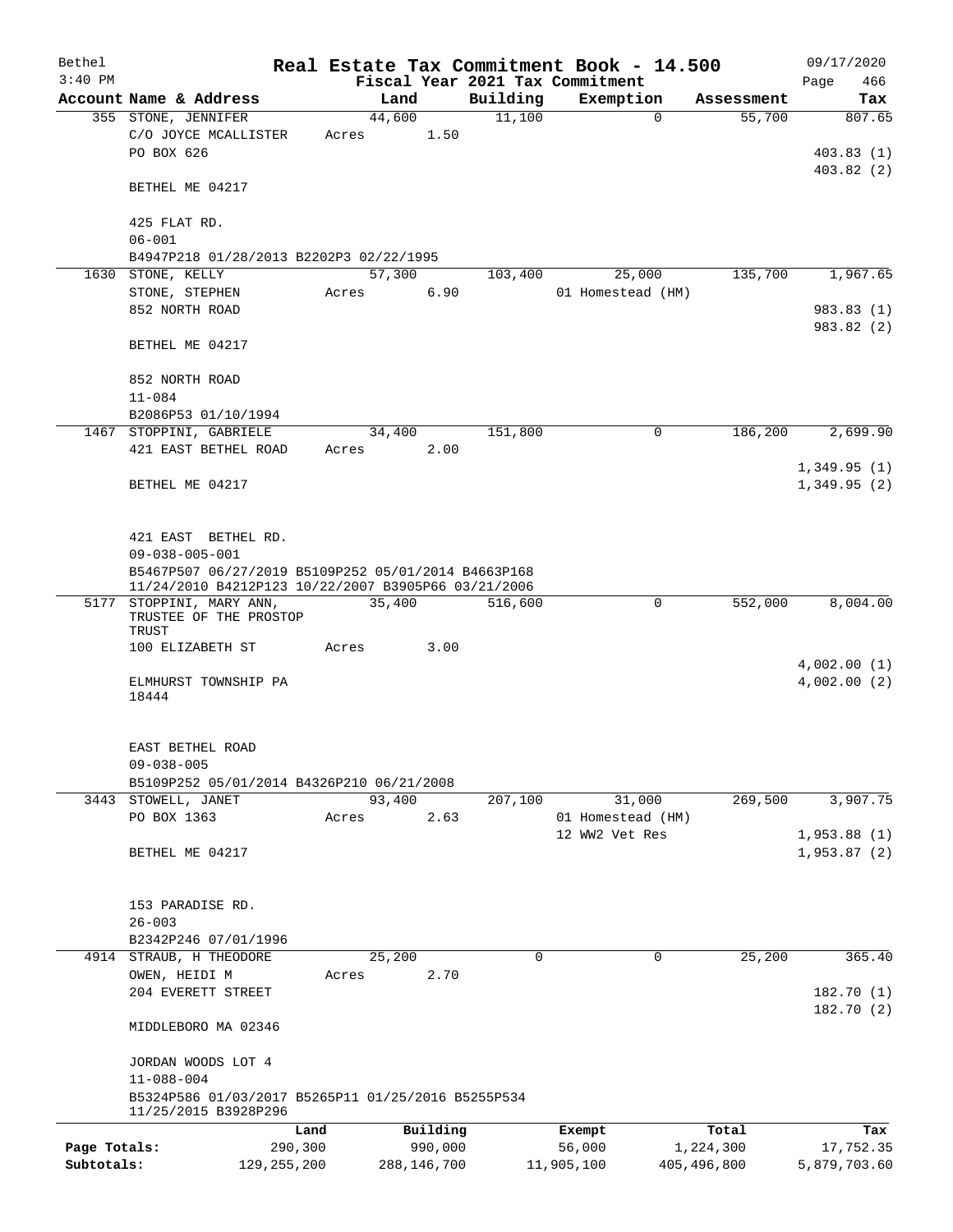| Bethel    |                                                                               |        |                                             | Real Estate Tax Commitment Book - 14.500 |            | 09/17/2020                 |
|-----------|-------------------------------------------------------------------------------|--------|---------------------------------------------|------------------------------------------|------------|----------------------------|
| $3:40$ PM | Account Name & Address                                                        | Land   | Fiscal Year 2021 Tax Commitment<br>Building | Exemption                                | Assessment | 467<br>Page<br>Tax         |
|           | 13 STRUGATSKIY, ALEKSANDER                                                    | 49,600 | 166,600                                     | 9,000                                    | 207,200    | 3,004.40                   |
|           | Α<br>CHAMBERLIN, CHAMBERLIN, Acres<br>CATHERINE                               |        | 7.50                                        | 68 SOLAR MODERATE                        |            |                            |
|           | 81 DRAGON FLY DRIVE                                                           |        |                                             |                                          |            | 1,502.20(1)                |
|           | BETHEL ME 04217                                                               |        |                                             |                                          |            | 1,502.20(2)                |
|           | 81 DRAGON FLY DRIVE<br>$01 - 010 - 00A$                                       |        |                                             |                                          |            |                            |
|           | B5362P603 08/21/2017 B4872P76 07/31/2012 B1410P40<br>08/01/1986               |        |                                             |                                          |            |                            |
|           | 47 STRUGATSKIY, ALEXSANDR                                                     | 60,900 | $\mathbf 0$                                 | 0                                        | 60,900     | 883.05                     |
|           | Α<br>81 DRAGON FLY DRIVE                                                      | Acres  | 96.20                                       |                                          |            |                            |
|           |                                                                               |        |                                             |                                          |            | 441.53 (1)                 |
|           | BETHEL ME 04217                                                               |        |                                             |                                          |            | 441.52(2)                  |
|           | GROVER HILL RD.                                                               |        |                                             |                                          |            |                            |
|           | $01 - 039$                                                                    |        |                                             |                                          |            |                            |
|           | B5340P59 04/01/2017 B5179P329 11/04/2014 B4956P320<br>02/21/2013              |        |                                             |                                          |            |                            |
|           | 3641 STRUMSKI, JOSEPH F., JR                                                  | 38,900 | 145,300                                     | 0                                        | 184,200    | 2,670.90                   |
|           | 79 CYPRESS POINT                                                              | Acres  | 1.17                                        |                                          |            |                            |
|           | YARMOUTHPORT MA 02675                                                         |        |                                             |                                          |            | 1,335.45(1)<br>1,335.45(2) |
|           |                                                                               |        |                                             |                                          |            |                            |
|           | 408 PARADISE RD                                                               |        |                                             |                                          |            |                            |
|           | $27 - 036 - 005 - 005$<br>B4186P116 08/30/2007 B4147P142 06/13/2007 B4120P215 |        |                                             |                                          |            |                            |
|           | 03/20/2007 B3625P254 11/04/2004                                               |        |                                             |                                          |            |                            |
|           | 4885 STRUNK, JUNE                                                             | 25,600 | 0                                           | 0                                        | 25,600     | 371.20                     |
|           | STRUNK, ALAN                                                                  | Acres  | 1.59                                        |                                          |            |                            |
|           | P.O. BOX 717                                                                  |        |                                             |                                          |            | 185.60(1)<br>185.60(2)     |
|           | OLD MYSTIC CT 06372<br>0717                                                   |        |                                             |                                          |            |                            |
|           | ENGLISH WOODS                                                                 |        |                                             |                                          |            |                            |
|           | $15 - 008 - 015$                                                              |        |                                             |                                          |            |                            |
|           | B5027P53 08/21/2013 B4569P88 03/19/2010 B3924P104<br>04/18/2006               |        |                                             |                                          |            |                            |
|           | 4883 STRUNK, JUNE D                                                           | 24,600 | $\Omega$                                    | $\mathbf 0$                              | 24,600     | 356.70                     |
|           | STRUNK, ALAN W<br>P.O. BOX 717                                                | Acres  | 1.07                                        |                                          |            | 178.35(1)<br>178.35(2)     |
|           | OLD MYSTIC CT 06372<br>0717                                                   |        |                                             |                                          |            |                            |
|           | ENGLISH WOODS<br>$15 - 008 - 013$                                             |        |                                             |                                          |            |                            |
|           | B5145P18 08/04/2014 B4093P169 02/16/2007 B4051P221<br>B3924P104               |        |                                             |                                          |            |                            |
|           |                                                                               |        |                                             |                                          |            |                            |

|              | Land        | Building    | Exempt     | Total       | Tax          |
|--------------|-------------|-------------|------------|-------------|--------------|
| Page Totals: | 199,600     | 311,900     | 9,000      | 502,500     | 7,286.25     |
| Subtotals:   | 129,454,800 | 288,458,600 | 11,914,100 | 405,999,300 | 5,886,989.85 |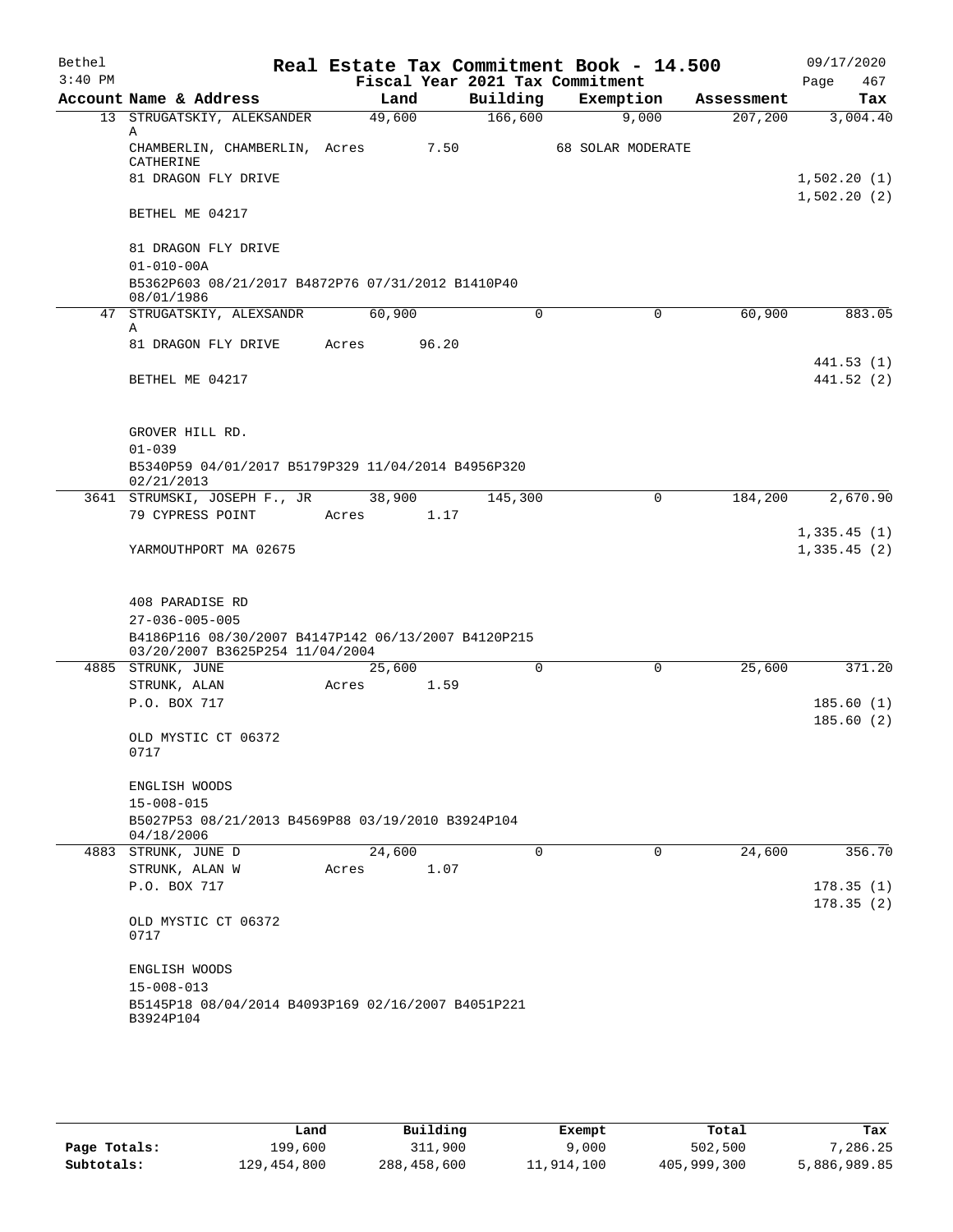| Bethel       |                                                                  |         |                                 |          | Real Estate Tax Commitment Book - 14.500 |             | 09/17/2020             |
|--------------|------------------------------------------------------------------|---------|---------------------------------|----------|------------------------------------------|-------------|------------------------|
| $3:40$ PM    |                                                                  |         | Fiscal Year 2021 Tax Commitment |          |                                          |             | 468<br>Page            |
|              | Account Name & Address                                           |         | Land                            | Building | Exemption                                | Assessment  | Tax                    |
|              | 4632 STRUNK, JUNE D                                              |         | 24,500<br>1.00                  | 188,400  | 0                                        | 212,900     | 3,087.05               |
|              | STRUNK, ALAN W<br>P.O. BOX 717                                   |         | Acres                           |          |                                          |             | 1, 543.53(1)           |
|              |                                                                  |         |                                 |          |                                          |             | 1,543.52(2)            |
|              | OLD MYSTIC CT 06372<br>0717                                      |         |                                 |          |                                          |             |                        |
|              | 27 COUNTRYSIDE LANE                                              |         |                                 |          |                                          |             |                        |
|              | $15 - 004 - 008$<br>B5145P20 08/04/2014 B3729P5 05/27/2005       |         |                                 |          |                                          |             |                        |
|              | 2516 STUART, APRIL, M.                                           |         | 33,100                          | 21,200   | 0                                        | 54,300      | 787.35                 |
|              | 924 EAST BETHEL RD                                               |         | 1.20<br>Acres                   |          |                                          |             |                        |
|              | BETHEL ME 04217                                                  |         |                                 |          |                                          |             | 393.68(1)<br>393.67(2) |
|              |                                                                  |         |                                 |          |                                          |             |                        |
|              | 924 EAST BETHEL RD<br>$14 - 036 - 001$                           |         |                                 |          |                                          |             |                        |
|              | B5471P321 07/26/2019 B4314P104 06/20/2008 B3354P62<br>08/15/2003 |         |                                 |          |                                          |             |                        |
|              | 2576 SULLIVAN, JEAN E                                            |         | 17,300                          | 28,300   | $\mathbf 0$                              | 45,600      | 661.20                 |
|              | 115 NORTH ST                                                     |         | 0.52<br>Acres                   |          |                                          |             |                        |
|              | PORTLAND ME 04101-2734                                           |         |                                 |          |                                          |             | 330.60(1)<br>330.60(2) |
|              | 47 BALSAM ROAD                                                   |         |                                 |          |                                          |             |                        |
|              | $15 - 016 - 027$                                                 |         |                                 |          |                                          |             |                        |
|              | B3432P72 12/05/2003 B2936P5                                      |         |                                 |          |                                          |             |                        |
|              | 2577 SULLIVAN, JEAN E<br>115 NORTH ST                            |         | 30,500<br>0.83<br>Acres         | 121,000  | $\mathbf 0$                              | 151,500     | 2,196.75               |
|              |                                                                  |         |                                 |          |                                          |             | 1,098.38(1)            |
|              | PORTLAND ME 04101-2734                                           |         |                                 |          |                                          |             | 1,098.37(2)            |
|              | 49 BALSAM ROAD                                                   |         |                                 |          |                                          |             |                        |
|              | $15 - 016 - 028$                                                 |         |                                 |          |                                          |             |                        |
|              | B3432P72 12/05/2003 B2596P302<br>SULLIVAN, ROBERT E &            |         |                                 |          |                                          |             |                        |
| 2743         | LESLIE A                                                         |         | 134,100                         | 258,800  | 0                                        | 392,900     | 5,697.05               |
|              | TRUSTEES OF REVOCABLE<br>TRUSTS                                  |         | Acres<br>1.20                   |          |                                          |             |                        |
|              | BOX 1026                                                         |         |                                 |          |                                          |             | 2,848.53(1)            |
|              | NORTH CONWAY NH 03860                                            |         |                                 |          |                                          |             | 2,848.52 (2)           |
|              | 61 SUNDAY RIVER RD                                               |         |                                 |          |                                          |             |                        |
|              | $18 - 004$<br>B2335P51                                           |         |                                 |          |                                          |             |                        |
| 4612         | SULLOWAY, STEWART E                                              |         | 29,400                          | 126,900  | 0                                        | 156,300     | 2,266.35               |
|              | SULLOWAY, MELISSA<br>520 UPPPER RIDGE RD                         |         | 0.10<br>Acres                   |          |                                          |             | 1, 133.18(1)           |
|              | BRIDGTON ME 04009                                                |         |                                 |          |                                          |             | 1, 133.17(2)           |
|              | 15 CLARK ST.                                                     |         |                                 |          |                                          |             |                        |
|              | $25 - 214 - 001$                                                 |         |                                 |          |                                          |             |                        |
|              | B3629P242 11/19/2004                                             |         |                                 |          |                                          |             |                        |
|              |                                                                  | Land    | Building                        |          | Exempt                                   | Total       | Tax                    |
| Page Totals: |                                                                  | 268,900 | 744,600                         |          | $\mathsf{O}$                             | 1,013,500   | 14,695.75              |
| Subtotals:   | 129, 723, 700                                                    |         | 289, 203, 200                   |          | 11,914,100                               | 407,012,800 | 5,901,685.60           |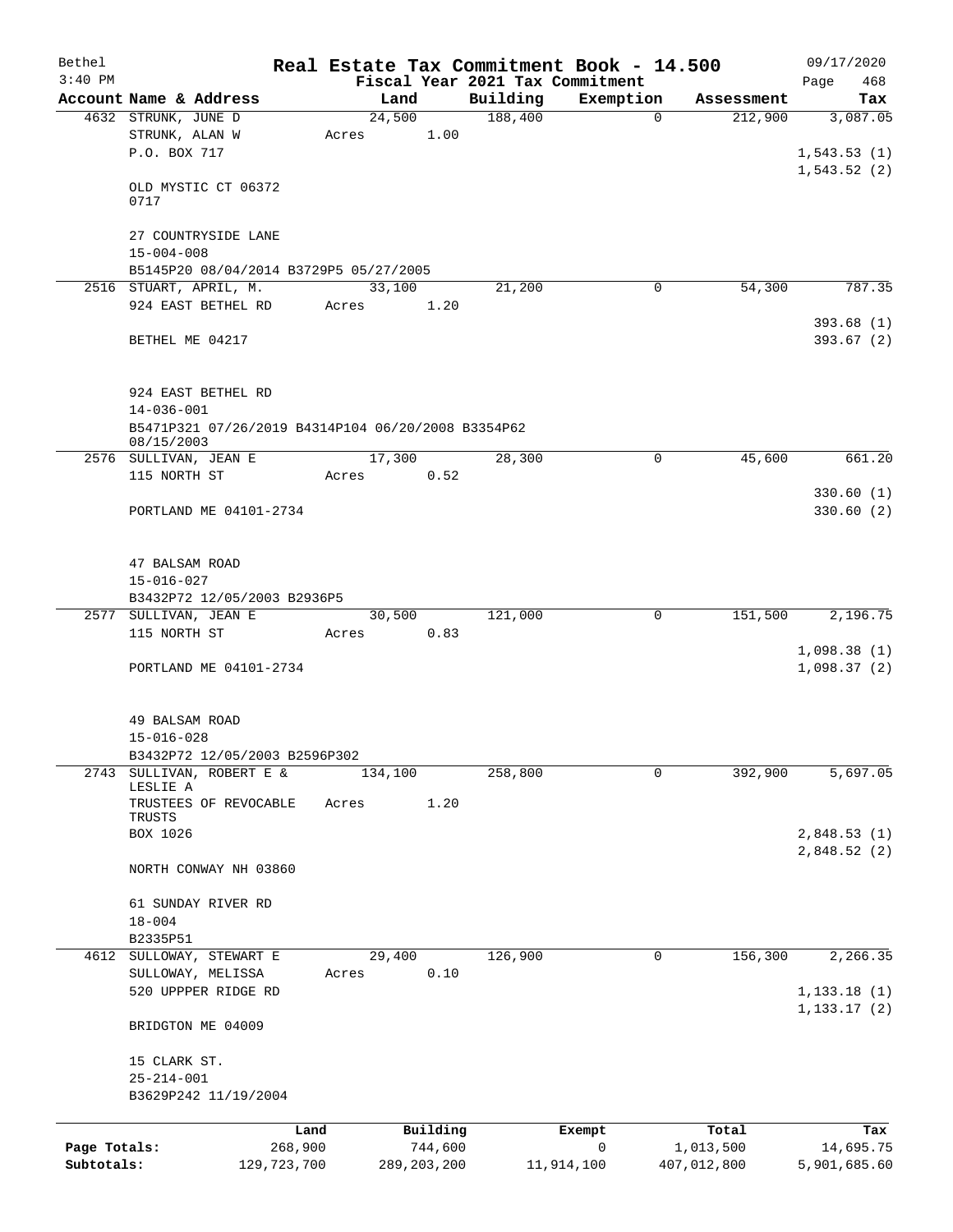| Bethel       |                                                                  |                 |        |                     |          | Real Estate Tax Commitment Book - 14.500 |                    | 09/17/2020       |
|--------------|------------------------------------------------------------------|-----------------|--------|---------------------|----------|------------------------------------------|--------------------|------------------|
| $3:40$ PM    |                                                                  |                 |        |                     |          | Fiscal Year 2021 Tax Commitment          |                    | 469<br>Page      |
|              | Account Name & Address                                           |                 | Land   |                     | Building | Exemption                                | Assessment         | Tax              |
|              | 2534 SULTAN CORP                                                 |                 | 30,100 |                     | 100,700  | $\mathbf 0$                              | 130,800            | 1,896.60         |
|              | PO BOX 7065                                                      | Acres           |        | 0.80                |          |                                          |                    |                  |
|              |                                                                  |                 |        |                     |          |                                          |                    | 948.30 (1)       |
|              | LEWISTON ME 04243                                                |                 |        |                     |          |                                          |                    | 948.30 (2)       |
|              |                                                                  |                 |        |                     |          |                                          |                    |                  |
|              | 843 EAST BETHEL RD.                                              |                 |        |                     |          |                                          |                    |                  |
|              | $14 - 055$                                                       |                 |        |                     |          |                                          |                    |                  |
|              | B5129P158 06/24/2014 B4599P316 06/22/2010 B4504P154              |                 |        |                     |          |                                          |                    |                  |
|              | 10/01/2009                                                       |                 |        |                     |          |                                          |                    |                  |
|              | 5361 SUMMERSON, DAVID                                            |                 | 52,800 |                     | 248,000  | $\mathbf 0$                              | 300,800            | 4,361.60         |
|              | SUMMERSON, SANDRA                                                | Acres           |        | 0.50                |          |                                          |                    |                  |
|              | 15 BARRELLS GROVE                                                |                 |        |                     |          |                                          |                    | 2,180.80(1)      |
|              |                                                                  |                 |        |                     |          |                                          |                    | 2,180.80(2)      |
|              | YORK ME 03909                                                    |                 |        |                     |          |                                          |                    |                  |
|              |                                                                  |                 |        |                     |          |                                          |                    |                  |
|              | 52 RIVER VALLEY ACRES                                            |                 |        |                     |          |                                          |                    |                  |
|              | $17 - 029 - 001$                                                 |                 |        |                     |          |                                          |                    |                  |
|              | B5412P365 06/12/2018 B5016P233 07/30/2013 B4787P73<br>11/21/2011 |                 |        |                     |          |                                          |                    |                  |
|              | 4740 SUMMERTON, GLEN B                                           |                 | 66,500 |                     | 331,700  | $\mathbf 0$                              | 398,200            | 5,773.90         |
|              | SUMMERTON, RONNI A                                               | Acres           |        | 2.11                |          |                                          |                    |                  |
|              | 37 GOLDEN MEADOW ROAD                                            |                 |        |                     |          |                                          |                    | 2,886.95(1)      |
|              |                                                                  |                 |        |                     |          |                                          |                    | 2,886.95(2)      |
|              | HAMPSTEAD NH 03841                                               |                 |        |                     |          |                                          |                    |                  |
|              |                                                                  |                 |        |                     |          |                                          |                    |                  |
|              | 19 BEECH LANE                                                    |                 |        |                     |          |                                          |                    |                  |
|              | $12 - 073 - 023$                                                 |                 |        |                     |          |                                          |                    |                  |
|              | B5447P144 12/26/2018 B3603P260 10/08/2004                        |                 |        |                     |          |                                          |                    |                  |
|              | 1535 SUMNER, SCOTT                                               |                 | 47,300 |                     | 165,100  | 25,000                                   | 187,400            | 2,717.30         |
|              | SUMNER, LORRAINE                                                 | Acres           |        | 3.13                |          | 01 Homestead (HM)                        |                    |                  |
|              | 111 FLAT ROAD                                                    |                 |        |                     |          |                                          |                    | 1,358.65(1)      |
|              |                                                                  |                 |        |                     |          |                                          |                    | 1,358.65(2)      |
|              | BETHEL ME 04217                                                  |                 |        |                     |          |                                          |                    |                  |
|              |                                                                  |                 |        |                     |          |                                          |                    |                  |
|              | 111 FLAT RD.<br>$11 - 024 - 001$                                 |                 |        |                     |          |                                          |                    |                  |
|              | B3397P68 10/10/2003                                              |                 |        |                     |          |                                          |                    |                  |
|              | 5372 SUN VALLEY SELF                                             |                 | 84,900 |                     | 143,900  | $\mathbf 0$                              | 228,800            | 3,317.60         |
|              | STORAGE, LLC                                                     |                 |        |                     |          |                                          |                    |                  |
|              | P.O. BOX 44                                                      | Acres           |        | 0.50                |          |                                          |                    |                  |
|              |                                                                  |                 |        |                     |          |                                          |                    | 1,658.80(1)      |
|              | NEWRY ME 04261                                                   |                 |        |                     |          |                                          |                    | 1,658.80(2)      |
|              |                                                                  |                 |        |                     |          |                                          |                    |                  |
|              |                                                                  |                 |        |                     |          |                                          |                    |                  |
|              | 129 SUNDAY RIVER RD                                              |                 |        |                     |          |                                          |                    |                  |
|              | $18 - 001 - 003$                                                 |                 |        |                     |          |                                          |                    |                  |
|              | B5277P179 04/13/2016 B2265P120 10/17/1995                        |                 |        |                     |          |                                          |                    |                  |
|              | 4977 SUNDQUIST, ERIC<br>PO BOX 515                               | Acres           | 27,000 | 2.20                | 0        | $\mathbf 0$                              | 27,000             | 391.50           |
|              |                                                                  |                 |        |                     |          |                                          |                    | 195.75(1)        |
|              | MONUMENT BEACH MA 02553                                          |                 |        |                     |          |                                          |                    | 195.75 (2)       |
|              |                                                                  |                 |        |                     |          |                                          |                    |                  |
|              |                                                                  |                 |        |                     |          |                                          |                    |                  |
|              | TAYLOR WOODS RD                                                  |                 |        |                     |          |                                          |                    |                  |
|              | $22 - 026 - 034$                                                 |                 |        |                     |          |                                          |                    |                  |
|              | B5497P793 12/16/2019 B2565P330 05/29/1998                        |                 |        |                     |          |                                          |                    |                  |
|              |                                                                  |                 |        |                     |          |                                          |                    |                  |
|              |                                                                  |                 |        |                     |          |                                          |                    |                  |
| Page Totals: |                                                                  | Land<br>308,600 |        | Building<br>989,400 |          | Exempt<br>25,000                         | Total<br>1,273,000 | Tax<br>18,458.50 |
|              |                                                                  |                 |        |                     |          |                                          |                    |                  |

**Subtotals:** 130,032,300 290,192,600 11,939,100 408,285,800 5,920,144.10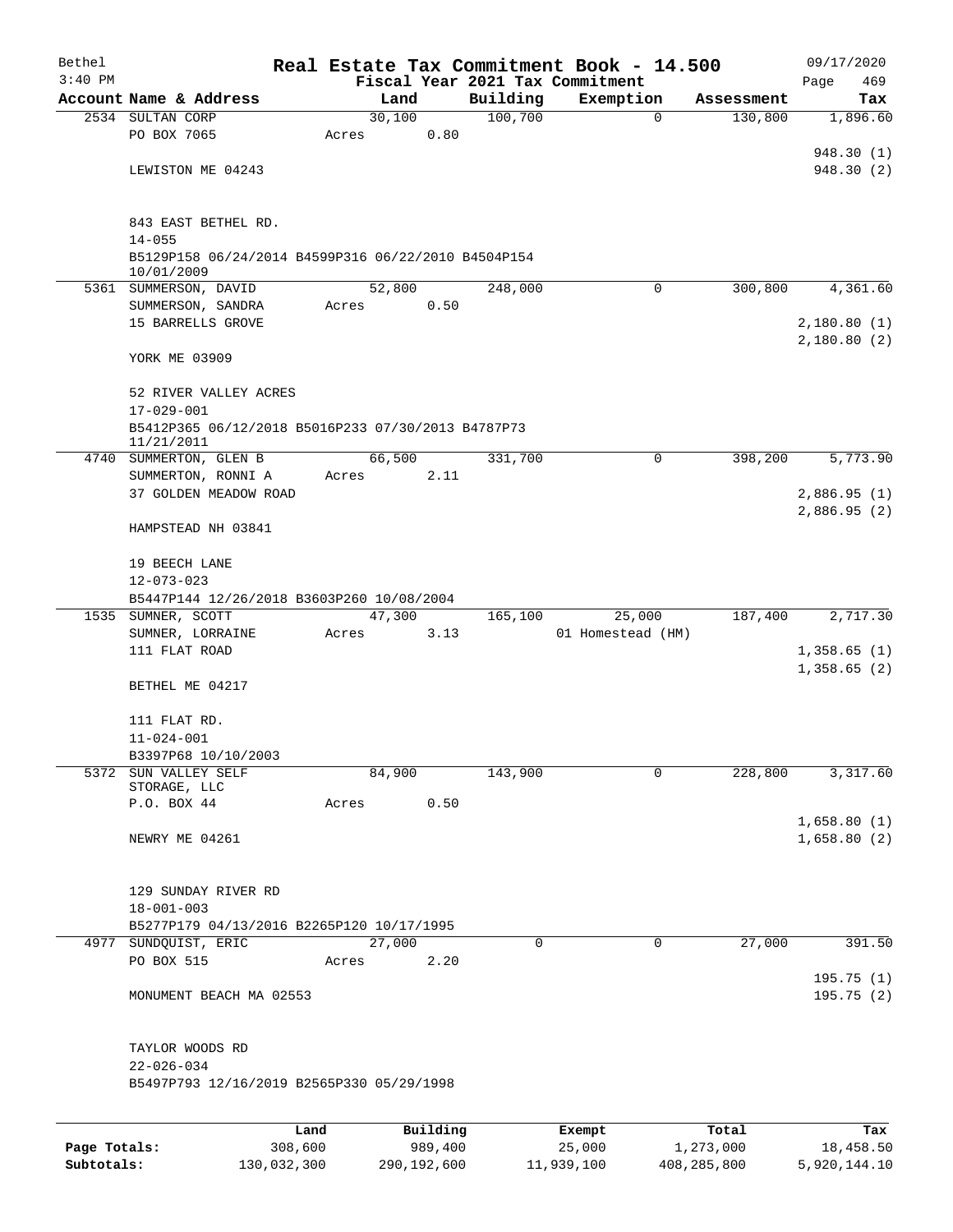| Account Name & Address<br>4739 SUNDQUIST, IRENE M<br>SUNDQUIST, BRIAN K<br>PO BOX 515<br>MONUMENT BEACH MA 02553<br>35 BEECH LANE<br>$12 - 073 - 022$<br>B5385P7 12/20/2017 B3645P7 12/16/2004<br>5369 SUNRISE MOUNTAIN<br>PROPERTIES, LLC<br>7 CHASE AVENUE<br>MEXICO ME 04257<br>GRAND VIEW DRIVE<br>B4651P60 10/26/2010 B4252P298 01/17/2008<br>2465 SWAIN, LORI<br>223 HIGH ST. LOT 30<br>SOUTH PARIS ME 04281 | Acres<br>Acres<br>Acres                                                           | Land<br>66,500<br>2.11<br>8,700<br>33.60<br>39,100<br>1.27 | Fiscal Year 2021 Tax Commitment<br>Building<br>312,500<br>$\mathbf 0$<br>14,200 | Exemption<br>$\mathbf 0$<br>0 | Assessment<br>379,000<br>8,700 | Page<br>Tax<br>5,495.50<br>2,747.75 (1)<br>2,747.75(2) |
|--------------------------------------------------------------------------------------------------------------------------------------------------------------------------------------------------------------------------------------------------------------------------------------------------------------------------------------------------------------------------------------------------------------------|-----------------------------------------------------------------------------------|------------------------------------------------------------|---------------------------------------------------------------------------------|-------------------------------|--------------------------------|--------------------------------------------------------|
|                                                                                                                                                                                                                                                                                                                                                                                                                    |                                                                                   |                                                            |                                                                                 |                               |                                |                                                        |
|                                                                                                                                                                                                                                                                                                                                                                                                                    |                                                                                   |                                                            |                                                                                 |                               |                                |                                                        |
|                                                                                                                                                                                                                                                                                                                                                                                                                    |                                                                                   |                                                            |                                                                                 |                               |                                | 126.15<br>63.08(1)<br>63.07(2)                         |
|                                                                                                                                                                                                                                                                                                                                                                                                                    |                                                                                   |                                                            |                                                                                 |                               |                                |                                                        |
|                                                                                                                                                                                                                                                                                                                                                                                                                    |                                                                                   |                                                            |                                                                                 |                               |                                |                                                        |
|                                                                                                                                                                                                                                                                                                                                                                                                                    |                                                                                   |                                                            |                                                                                 |                               |                                |                                                        |
|                                                                                                                                                                                                                                                                                                                                                                                                                    |                                                                                   |                                                            |                                                                                 |                               |                                |                                                        |
|                                                                                                                                                                                                                                                                                                                                                                                                                    |                                                                                   |                                                            |                                                                                 |                               |                                |                                                        |
|                                                                                                                                                                                                                                                                                                                                                                                                                    |                                                                                   |                                                            |                                                                                 |                               |                                |                                                        |
|                                                                                                                                                                                                                                                                                                                                                                                                                    |                                                                                   |                                                            |                                                                                 | $\mathsf{O}$                  | 53,300                         | 772.85                                                 |
|                                                                                                                                                                                                                                                                                                                                                                                                                    |                                                                                   |                                                            |                                                                                 |                               |                                |                                                        |
|                                                                                                                                                                                                                                                                                                                                                                                                                    |                                                                                   |                                                            |                                                                                 |                               |                                | 386.43(1)                                              |
|                                                                                                                                                                                                                                                                                                                                                                                                                    |                                                                                   |                                                            |                                                                                 |                               |                                | 386.42(2)                                              |
| 35 TERRACE ROAD<br>B5501P342 01/06/2020 B1409P39 07/29/1986                                                                                                                                                                                                                                                                                                                                                        |                                                                                   |                                                            |                                                                                 |                               |                                |                                                        |
| 2476 SWAIN, LORI                                                                                                                                                                                                                                                                                                                                                                                                   |                                                                                   | 5,200                                                      | 0                                                                               | 0                             | 5,200                          | 75.40                                                  |
| 223 HIGH ST. LOT 30                                                                                                                                                                                                                                                                                                                                                                                                | Acres                                                                             | 2.59                                                       |                                                                                 |                               |                                |                                                        |
|                                                                                                                                                                                                                                                                                                                                                                                                                    |                                                                                   |                                                            |                                                                                 |                               |                                | 37.70(1)                                               |
| SOUTH PARIS ME 04217                                                                                                                                                                                                                                                                                                                                                                                               |                                                                                   |                                                            |                                                                                 |                               |                                | 37.70(2)                                               |
| CHANDLER HILL S/S                                                                                                                                                                                                                                                                                                                                                                                                  |                                                                                   |                                                            |                                                                                 |                               |                                |                                                        |
| B5501P342 01/06/2020 B3633P50 11/24/2004                                                                                                                                                                                                                                                                                                                                                                           |                                                                                   |                                                            |                                                                                 |                               |                                |                                                        |
| 1681 SWAIN, MAUREEN                                                                                                                                                                                                                                                                                                                                                                                                |                                                                                   | 7,300                                                      | 0                                                                               | 0                             | 7,300                          | 105.85                                                 |
|                                                                                                                                                                                                                                                                                                                                                                                                                    |                                                                                   |                                                            |                                                                                 |                               |                                | 52.93(1)                                               |
| BETHEL ME 04217                                                                                                                                                                                                                                                                                                                                                                                                    |                                                                                   |                                                            |                                                                                 |                               |                                | 52.92(2)                                               |
| $C$ & N RR N/S                                                                                                                                                                                                                                                                                                                                                                                                     |                                                                                   |                                                            |                                                                                 |                               |                                |                                                        |
|                                                                                                                                                                                                                                                                                                                                                                                                                    |                                                                                   |                                                            |                                                                                 |                               |                                |                                                        |
| 1683 SWAIN, MAUREEN                                                                                                                                                                                                                                                                                                                                                                                                |                                                                                   | 800                                                        | $\Omega$                                                                        | 0                             | 800                            | 11.60                                                  |
| 185 WEST BETHEL ROAD                                                                                                                                                                                                                                                                                                                                                                                               | Acres                                                                             | 15.00                                                      |                                                                                 |                               |                                | 5.80(1)                                                |
| BETHEL ME 04217                                                                                                                                                                                                                                                                                                                                                                                                    |                                                                                   |                                                            |                                                                                 |                               |                                | 5.80(2)                                                |
|                                                                                                                                                                                                                                                                                                                                                                                                                    |                                                                                   |                                                            |                                                                                 |                               |                                |                                                        |
|                                                                                                                                                                                                                                                                                                                                                                                                                    | 185 WEST BETHEL ROAD<br>B618P207 09/07/1962<br>BOND ISLAND<br>B623P362 07/19/1963 | Acres                                                      | 12.71                                                                           |                               |                                |                                                        |

|              | Land          | Building    | Exempt     | Total       | Tax          |
|--------------|---------------|-------------|------------|-------------|--------------|
| Page Totals: | 127,600       | 326,700     |            | 454,300     | 6,587.35     |
| Subtotals:   | 130, 159, 900 | 290,519,300 | 11,939,100 | 408,740,100 | 5,926,731.45 |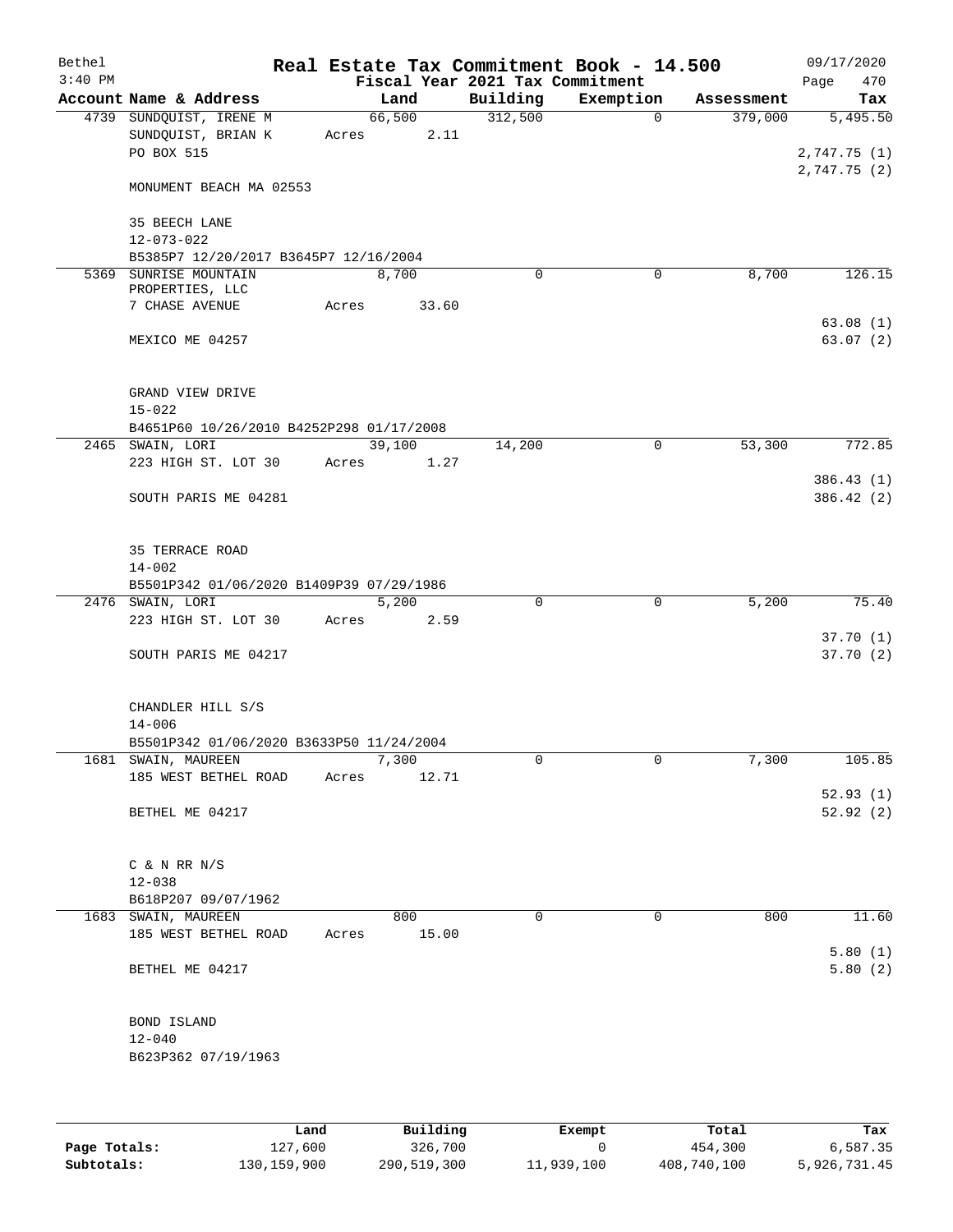| Bethel       |                                                                                     |         |       |             |             | Real Estate Tax Commitment Book - 14.500 |            | 09/17/2020             |
|--------------|-------------------------------------------------------------------------------------|---------|-------|-------------|-------------|------------------------------------------|------------|------------------------|
| $3:40$ PM    |                                                                                     |         |       |             |             | Fiscal Year 2021 Tax Commitment          |            | Page<br>471            |
|              | Account Name & Address                                                              |         |       | Land<br>700 | Building    | Exemption                                | Assessment | Tax                    |
|              | 1684 SWAIN, MAUREEN                                                                 |         |       |             | $\mathbf 0$ | $\mathbf 0$                              | 700        | 10.15                  |
|              | 185 WEST BETHEL ROAD                                                                |         | Acres | 12.00       |             |                                          |            | 5.08(1)                |
|              | BETHEL ME 04217                                                                     |         |       |             |             |                                          |            | 5.07(2)                |
|              |                                                                                     |         |       |             |             |                                          |            |                        |
|              | <b>BOND ISLAND</b>                                                                  |         |       |             |             |                                          |            |                        |
|              | $12 - 041$                                                                          |         |       |             |             |                                          |            |                        |
|              | B623P362 07/19/1963                                                                 |         |       |             |             |                                          |            |                        |
| 1680         | SWAIN, MAUREEN W., PR                                                               |         |       | 35,400      | 111,300     | 25,000                                   | 121,700    | 1,764.65               |
|              | SWAIN, RUEL E. SWAIN,                                                               |         | Acres | 3.01        |             | 01 Homestead (HM)                        |            |                        |
|              | SR. ESTATE OF                                                                       |         |       |             |             |                                          |            |                        |
|              | 185 WEST BETHEL ROAD                                                                |         |       |             |             |                                          |            | 882.33 (1)             |
|              | BETHEL ME 04217                                                                     |         |       |             |             |                                          |            | 882.32 (2)             |
|              |                                                                                     |         |       |             |             |                                          |            |                        |
|              | 185 WEST BETHEL RD.                                                                 |         |       |             |             |                                          |            |                        |
|              | $12 - 037$                                                                          |         |       |             |             |                                          |            |                        |
|              | B2535P155 03/17/1998 B618P207 09/07/1962                                            |         |       |             |             |                                          |            |                        |
| 1240         | SWAIN, MAUREEN W., PR                                                               |         |       | 84,200      | $\mathbf 0$ | 0                                        | 84,200     | 1,220.90               |
|              | SWAIN, RUEL E. SWAIN,                                                               |         | Acres | 102.57      |             |                                          |            |                        |
|              | SR. ESTATE OF                                                                       |         |       |             |             |                                          |            |                        |
|              | 185 WEST BETHEL ROAD                                                                |         |       |             |             |                                          |            | 610.45(1)<br>610.45(2) |
|              | BETHEL ME 04217                                                                     |         |       |             |             |                                          |            |                        |
|              |                                                                                     |         |       |             |             |                                          |            |                        |
|              | OLD GROVER HILL S/S<br>$07 - 043$                                                   |         |       |             |             |                                          |            |                        |
|              | 1245 SWAIN, MAUREEN W., PR                                                          |         |       | 41,400      | 43,000      | 0                                        | 84,400     | 1,223.80               |
|              | SWAIN, RUEL E. SWAIN,                                                               |         | Acres | 2.67        |             |                                          |            |                        |
|              | SR. ESTATE OF<br>185 WEST BETHEL ROAD                                               |         |       |             |             |                                          |            | 611.90(1)              |
|              |                                                                                     |         |       |             |             |                                          |            | 611.90(2)              |
|              | BETHEL ME 04217                                                                     |         |       |             |             |                                          |            |                        |
|              | 66 ANNIS ROAD                                                                       |         |       |             |             |                                          |            |                        |
|              | $07 - 047$                                                                          |         |       |             |             |                                          |            |                        |
|              | B2924P109                                                                           |         |       |             |             |                                          |            |                        |
| 1679         | SWAIN, RUEL                                                                         |         |       | 24,000      | 0           | $\mathbf 0$                              | 24,000     | 348.00                 |
|              | SWAIN, LORI                                                                         |         | Acres | 1.00        |             |                                          |            |                        |
|              | 3 ANNIS ROAD                                                                        |         |       |             |             |                                          |            | 174.00(1)              |
|              |                                                                                     |         |       |             |             |                                          |            | 174.00(2)              |
|              | BETHEL ME 04217                                                                     |         |       |             |             |                                          |            |                        |
|              | WEST BETHEL RD.                                                                     |         |       |             |             |                                          |            |                        |
|              | $12 - 036$                                                                          |         |       |             |             |                                          |            |                        |
|              | B5337P92 03/27/2017 B5317P179 11/22/2016 B4753P68<br>08/26/2011 B670P413 09/02/1969 |         |       |             |             |                                          |            |                        |
| 1650         | SWAIN, RUEL                                                                         |         |       | 24,400      | $\Omega$    | 0                                        | 24,400     | 353.80                 |
|              | SWAIN, LORI                                                                         |         | Acres | 1.16        |             |                                          |            |                        |
|              | 3 ANNIS ROAD                                                                        |         |       |             |             |                                          |            | 176.90(1)              |
|              | BETHEL ME 04217                                                                     |         |       |             |             |                                          |            | 176.90(2)              |
|              |                                                                                     |         |       |             |             |                                          |            |                        |
|              | RTE 2 S/S                                                                           |         |       |             |             |                                          |            |                        |
|              | $12 - 007$<br>B5467P0080 06/11/2019 B5317P185 11/22/2016 B4753P69                   |         |       |             |             |                                          |            |                        |
|              | 08/26/2011 B670P413 09/02/1969                                                      |         |       |             |             |                                          |            |                        |
|              |                                                                                     | Land    |       | Building    |             | Exempt                                   | Total      | Tax                    |
| Page Totals: |                                                                                     | 210,100 |       | 154,300     |             | 25,000                                   | 339,400    | 4,921.30               |
|              |                                                                                     |         |       |             |             |                                          |            |                        |

**Subtotals:** 130,370,000 290,673,600 11,964,100 409,079,500 5,931,652.75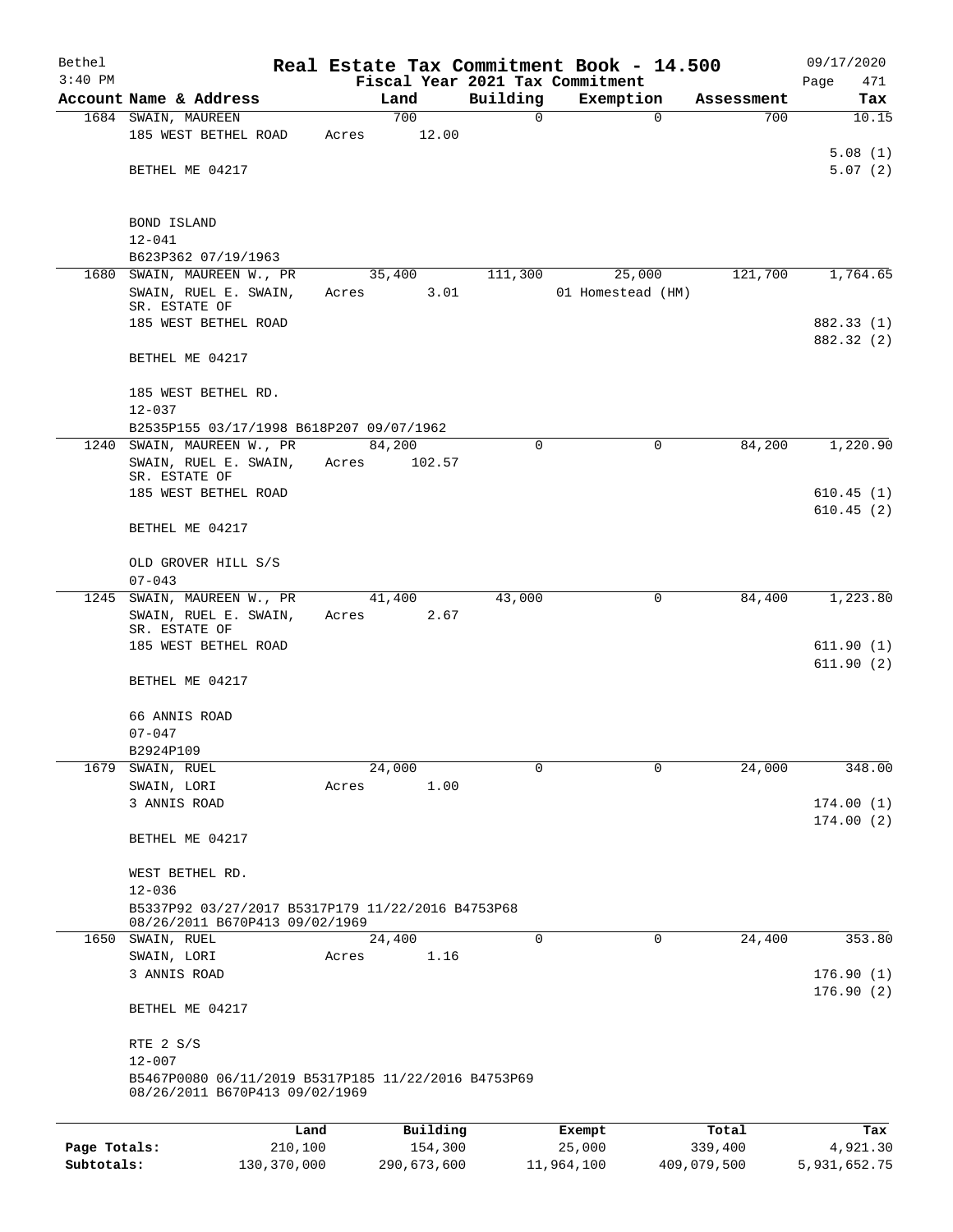| Bethel    |                                                                  |             |       |                           |          |          | Real Estate Tax Commitment Book - 14.500 |            | 09/17/2020             |
|-----------|------------------------------------------------------------------|-------------|-------|---------------------------|----------|----------|------------------------------------------|------------|------------------------|
| $3:40$ PM |                                                                  |             |       |                           |          |          | Fiscal Year 2021 Tax Commitment          |            | 472<br>Page            |
|           | Account Name & Address                                           |             |       | Land<br>300               | Building |          | Exemption                                | Assessment | Tax<br>4.35            |
|           | 1686 SWAIN, RUEL E JR<br>3 ANNIS ROAD                            |             | Acres | 4.17                      |          | 0        | $\mathbf 0$                              | 300        |                        |
|           |                                                                  |             |       |                           |          |          |                                          |            | 2.18(1)                |
|           | BETHEL ME 04217                                                  |             |       |                           |          |          |                                          |            | 2.17(2)                |
|           |                                                                  |             |       |                           |          |          |                                          |            |                        |
|           |                                                                  |             |       |                           |          |          |                                          |            |                        |
|           | BOND ISLAND                                                      |             |       |                           |          |          |                                          |            |                        |
|           | $12 - 043$<br>B4604P70 06/30/2010 B4558P286 02/10/2010 B1554P151 |             |       |                           |          |          |                                          |            |                        |
|           | 1687 SWAIN, RUEL E JR                                            |             |       | 1,800                     |          | $\Omega$ | 0                                        | 1,800      | 26.10                  |
|           | 3 ANNIS ROAD                                                     |             | Acres | 52.25                     |          |          |                                          |            |                        |
|           |                                                                  |             |       |                           |          |          |                                          |            | 13.05(1)               |
|           | BETHEL ME 04217                                                  |             |       |                           |          |          |                                          |            | 13.05(2)               |
|           |                                                                  |             |       |                           |          |          |                                          |            |                        |
|           | <b>BOND ISLAND</b>                                               |             |       |                           |          |          |                                          |            |                        |
|           | $12 - 044$                                                       |             |       |                           |          |          |                                          |            |                        |
|           | B4604P70 06/30/2010 B4558P286 02/10/2010 B720P174                |             |       |                           |          |          |                                          |            |                        |
|           | 1252 SWAIN, RUEL E JR                                            |             |       | 23,900                    |          | 0        | $\mathbf 0$                              | 23,900     | 346.55                 |
|           | 3 ANNIS ROAD                                                     |             | Acres | 0.99                      |          |          |                                          |            |                        |
|           |                                                                  |             |       |                           |          |          |                                          |            | 173.28(1)              |
|           | BETHEL ME 04217                                                  |             |       |                           |          |          |                                          |            | 173.27(2)              |
|           |                                                                  |             |       |                           |          |          |                                          |            |                        |
|           |                                                                  |             |       |                           |          |          |                                          |            |                        |
|           | RTE 2 S/S<br>$07 - 055$                                          |             |       |                           |          |          |                                          |            |                        |
|           | B4604P70 06/30/2010 B4558P287 02/10/2010 B1516P279               |             |       |                           |          |          |                                          |            |                        |
|           | 1643 SWAIN, RUEL E., JR.                                         |             |       | 54,800                    |          | $\Omega$ | 0                                        | 54,800     | 794.60                 |
|           | SWAIN, RUEL E. SWAIN,                                            |             | Acres | 82.96                     |          |          |                                          |            |                        |
|           | SR. ESTATE OF                                                    |             |       |                           |          |          |                                          |            |                        |
|           | 3 ANNIS ROAD                                                     |             |       |                           |          |          |                                          |            | 397.30(1)<br>397.30(2) |
|           | BETHEL ME 04217                                                  |             |       |                           |          |          |                                          |            |                        |
|           |                                                                  |             |       |                           |          |          |                                          |            |                        |
|           | ANNIS RD.                                                        |             |       |                           |          |          |                                          |            |                        |
|           | $12 - 002$                                                       |             |       |                           |          |          |                                          |            |                        |
|           | B5417P669 07/12/2018 B5142P245 07/29/2014 B4558P288              |             |       |                           |          |          |                                          |            |                        |
|           | 02/10/2010 B2535P154 03/17/1998<br>3060 SWAN HILL CORPORATION    |             |       | 91,600                    | 128,300  |          | 0                                        | 219,900    | 3,188.55               |
|           | 382 MORRELLS MILL ROAD                                           |             | Acres | 76.48                     |          |          |                                          |            |                        |
|           |                                                                  |             |       |                           |          |          |                                          |            | 1,594.28(1)            |
|           | NORTH BERWICK ME 03906                                           |             |       |                           |          |          |                                          |            | 1,594.27(2)            |
|           |                                                                  |             |       |                           |          |          |                                          |            |                        |
|           |                                                                  |             |       |                           |          |          |                                          |            |                        |
|           | 161 SWAN HILL RD                                                 |             |       |                           |          |          |                                          |            |                        |
|           | $23 - 013$<br>B3660P233 12/14/2005                               |             |       |                           |          |          |                                          |            |                        |
|           | 3061 SWAN HILL CORPORATION                                       |             |       | 31,300                    |          | 0        | 0                                        | 31,300     | 453.85                 |
|           | 382 MORRELLS MILL ROAD                                           |             |       | Acres 47.21               |          |          |                                          |            |                        |
|           |                                                                  |             |       |                           |          |          |                                          |            | 226.93(1)              |
|           | NORTH BERWICK ME 03906                                           |             |       |                           |          |          |                                          |            | 226.92(2)              |
|           |                                                                  |             |       |                           |          |          |                                          |            |                        |
|           |                                                                  |             |       |                           |          |          |                                          |            |                        |
|           |                                                                  |             |       |                           |          |          |                                          |            |                        |
|           | $23 - 013 - 001$<br>B3640P2 12/09/2004                           |             |       |                           |          |          |                                          |            |                        |
|           |                                                                  |             |       |                           |          |          |                                          |            |                        |
|           |                                                                  |             |       |                           |          |          |                                          |            |                        |
|           |                                                                  | <b>Tand</b> |       | $P_{11}$ in $I$ in $\sim$ |          |          | $P$ <sub>rea</sub> mst                   | $T - + -1$ | ш.,                    |

|              | Land        | Building    | Exempt     | Total         | Tax          |
|--------------|-------------|-------------|------------|---------------|--------------|
| Page Totals: | 203,700     | 128,300     |            | 332,000       | 4,814.00     |
| Subtotals:   | 130,573,700 | 290,801,900 | 11,964,100 | 409, 411, 500 | 5,936,466.75 |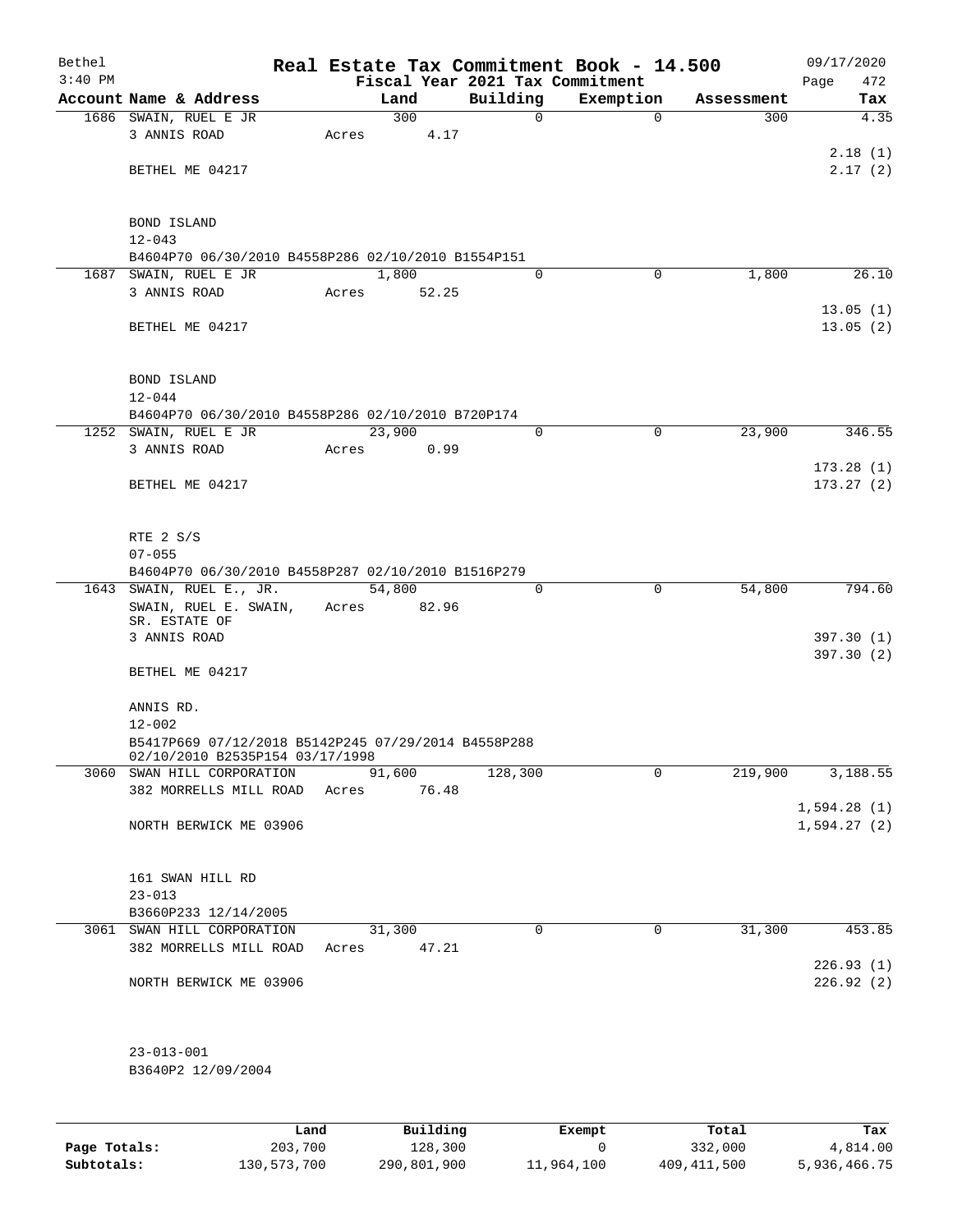| Bethel<br>$3:40$ PM |                                                    |        |       |          | Real Estate Tax Commitment Book - 14.500<br>Fiscal Year 2021 Tax Commitment |            | 09/17/2020<br>473<br>Page |
|---------------------|----------------------------------------------------|--------|-------|----------|-----------------------------------------------------------------------------|------------|---------------------------|
|                     | Account Name & Address                             | Land   |       | Building | Exemption                                                                   | Assessment | Tax                       |
|                     | 4799 SWAN HILL CORPORATION                         | 36,400 |       | 0        | $\Omega$                                                                    | 36,400     | 527.80                    |
|                     | 382 MORRELLS MILL ROAD                             | Acres  | 2.22  |          |                                                                             |            |                           |
|                     |                                                    |        |       |          |                                                                             |            | 263.90(1)                 |
|                     | NORTH BERWICK ME 03906                             |        |       |          |                                                                             |            | 263.90(2)                 |
|                     |                                                    |        |       |          |                                                                             |            |                           |
|                     |                                                    |        |       |          |                                                                             |            |                           |
|                     | 43 HARMONY ROW                                     |        |       |          |                                                                             |            |                           |
|                     | $23 - 013 - 001 - 011$                             |        |       |          |                                                                             |            |                           |
| 2680                | SWAN, BION NEAL                                    | 55,000 |       | 106,400  | 0                                                                           | 161,400    | 2,340.30                  |
|                     | 74 SUNDAY RIVER RD.                                | Acres  | 5.00  |          |                                                                             |            | 1, 170.15(1)              |
|                     | BETHEL ME 04217                                    |        |       |          |                                                                             |            | 1, 170.15(2)              |
|                     |                                                    |        |       |          |                                                                             |            |                           |
|                     |                                                    |        |       |          |                                                                             |            |                           |
|                     | 48 SUNDAY RIVER ROAD                               |        |       |          |                                                                             |            |                           |
|                     | $17 - 019$                                         |        |       |          |                                                                             |            |                           |
|                     | B4052P98 11/15/2006 B1634P314                      |        |       |          |                                                                             |            |                           |
|                     | 15 SWAN, DOROTHY                                   | 50,000 |       | 42,000   | 25,000                                                                      | 67,000     | 971.50                    |
|                     | 460 FLAT RD.                                       | Acres  | 1.80  |          | 01 Homestead (HM)                                                           |            |                           |
|                     |                                                    |        |       |          |                                                                             |            | 485.75 (1)                |
|                     | BETHEL ME 04217                                    |        |       |          |                                                                             |            | 485.75 (2)                |
|                     |                                                    |        |       |          |                                                                             |            |                           |
|                     | 460 FLAT RD                                        |        |       |          |                                                                             |            |                           |
|                     | $01 - 012$                                         |        |       |          |                                                                             |            |                           |
|                     | B1250P45 03/13/1984                                |        |       |          |                                                                             |            |                           |
|                     | 2681 SWAN, JAMES N                                 | 58,900 |       | 153,100  | 25,000                                                                      | 187,000    | 2,711.50                  |
|                     | SWAN, MARILYN A                                    | Acres  | 22.00 |          | 01 Homestead (HM)                                                           |            |                           |
|                     | 74 SUNDAY RIVER ROAD                               |        |       |          |                                                                             |            | 1,355.75(1)               |
|                     |                                                    |        |       |          |                                                                             |            | 1,355.75(2)               |
|                     | BETHEL ME 04217                                    |        |       |          |                                                                             |            |                           |
|                     |                                                    |        |       |          |                                                                             |            |                           |
|                     | 74 SUNDAY RIVER RD                                 |        |       |          |                                                                             |            |                           |
|                     | $17 - 019 - 001$<br>B2892P141 12/15/2000 B2567P275 |        |       |          |                                                                             |            |                           |
|                     | 2731 SWAN, JON R                                   | 58,300 |       | 152,400  | 25,000                                                                      | 185,700    | 2,692.65                  |
|                     | SWAN, DEBORA L                                     | Acres  | 7.70  |          | 01 Homestead (HM)                                                           |            |                           |
|                     | 162 SUNDAY RIVER RD.                               |        |       |          |                                                                             |            | 1,346.33(1)               |
|                     |                                                    |        |       |          |                                                                             |            | 1,346.32(2)               |
|                     | BETHEL ME 04217                                    |        |       |          |                                                                             |            |                           |
|                     |                                                    |        |       |          |                                                                             |            |                           |
|                     | 162 SUNDAY RIVER RD.                               |        |       |          |                                                                             |            |                           |
|                     | $17 - 044 - 001$                                   |        |       |          |                                                                             |            |                           |
|                     | B5305P194 09/19/2016 B2567P277 06/03/1998          |        |       |          |                                                                             |            |                           |
|                     | 1541 SWAN, JOYCE E                                 | 10,800 |       | 48,600   | 0                                                                           | 59,400     | 861.30                    |
|                     | SWAN, BRUCE R<br>27 TANNERY BROOK ROAD             |        |       |          |                                                                             |            | 430.65(1)                 |
|                     |                                                    |        |       |          |                                                                             |            | 430.65(2)                 |
|                     | GORHAM ME 04038                                    |        |       |          |                                                                             |            |                           |
|                     |                                                    |        |       |          |                                                                             |            |                           |
|                     | 788 WEST BETHEL RD.                                |        |       |          |                                                                             |            |                           |
|                     | $11 - 027 - 001 - 002$                             |        |       |          |                                                                             |            |                           |
|                     | B5354P213 07/05/2017 B3161P270 09/11/2002          |        |       |          |                                                                             |            |                           |
|                     |                                                    |        |       |          |                                                                             |            |                           |

|              | Land        | Building    | Exempt     | Total       | Tax          |
|--------------|-------------|-------------|------------|-------------|--------------|
| Page Totals: | 269,400     | 502,500     | 75,000     | 696,900     | 10,105.05    |
| Subtotals:   | 130,843,100 | 291,304,400 | 12,039,100 | 410,108,400 | 5,946,571.80 |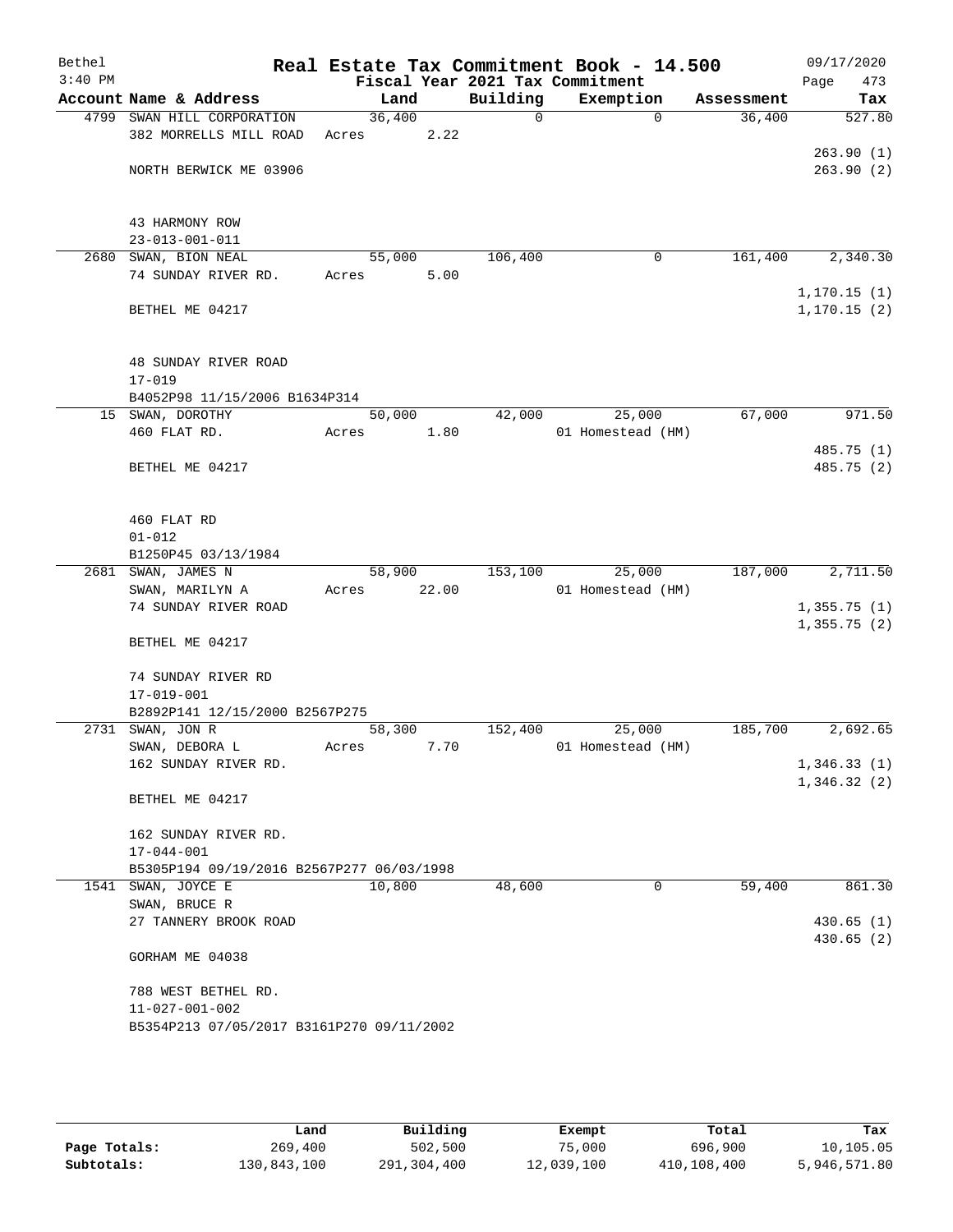| Bethel    |                                               |       |        |                                 | Real Estate Tax Commitment Book - 14.500 |            | 09/17/2020             |
|-----------|-----------------------------------------------|-------|--------|---------------------------------|------------------------------------------|------------|------------------------|
| $3:40$ PM |                                               |       |        | Fiscal Year 2021 Tax Commitment |                                          |            | Page<br>474            |
|           | Account Name & Address                        |       | Land   | Building                        | Exemption                                | Assessment | Tax                    |
| 3403      | SWAN, ROSS                                    |       | 61,100 | 209,000                         | $\mathbf 0$                              | 270,100    | 3,916.45               |
|           | SWAN, BECKY                                   | Acres | 1.05   |                                 |                                          |            |                        |
|           | PO BOX 1056                                   |       |        |                                 |                                          |            | 1,958.23(1)            |
|           | BETHEL ME 04217                               |       |        |                                 |                                          |            | 1,958.22(2)            |
|           |                                               |       |        |                                 |                                          |            |                        |
|           | 171 MAIN ST.<br>$25 - 224$                    |       |        |                                 |                                          |            |                        |
|           | B3051P51 01/07/2002                           |       |        |                                 |                                          |            |                        |
| 2730      | SWANDEROSA                                    |       | 50,300 | 0                               | 0                                        | 50,300     | 729.35                 |
|           | C/O JAMES SWAN                                | Acres | 172.00 |                                 |                                          |            |                        |
|           | 74 SUNDAY RIVER RD                            |       |        |                                 |                                          |            | 364.68(1)              |
|           |                                               |       |        |                                 |                                          |            | 364.67(2)              |
|           | BETHEL ME 04217                               |       |        |                                 |                                          |            |                        |
|           | SUNDAY RIVER RD                               |       |        |                                 |                                          |            |                        |
|           | $17 - 044$                                    |       |        |                                 |                                          |            |                        |
|           | B2728P290                                     |       |        |                                 |                                          |            |                        |
|           | 2751 SWANDEROSA                               |       | 3,500  | 0                               | 0                                        | 3,500      | 50.75                  |
|           | C/O JAMES SWAN                                | Acres | 6.00   |                                 |                                          |            |                        |
|           | 74 SUNDAY RIVER RD                            |       |        |                                 |                                          |            | 25.38(1)               |
|           |                                               |       |        |                                 |                                          |            | 25.37(2)               |
|           | BETHEL ME 04217                               |       |        |                                 |                                          |            |                        |
|           | RTE 2 N/S                                     |       |        |                                 |                                          |            |                        |
|           | $18 - 009$                                    |       |        |                                 |                                          |            |                        |
|           | B2728P290                                     |       |        |                                 |                                          |            |                        |
|           | 2974 SWANDEROSA                               |       | 12,800 | $\mathbf 0$                     | $\mathbf 0$                              | 12,800     | 185.60                 |
|           | C/O JAMES SWAN                                | Acres | 30.00  |                                 |                                          |            |                        |
|           | 74 SUNDAY RIVER RD                            |       |        |                                 |                                          |            | 92.80(1)               |
|           |                                               |       |        |                                 |                                          |            | 92.80 (2)              |
|           | BETHEL ME 04217                               |       |        |                                 |                                          |            |                        |
|           | SUNDAY RIVER RD E/S                           |       |        |                                 |                                          |            |                        |
|           | $22 - 003$                                    |       |        |                                 |                                          |            |                        |
|           | B2728P290 07/27/1999                          |       |        |                                 |                                          |            |                        |
|           | 5238 SWANDEROSA                               |       | 10,500 | 0                               | 0                                        | 10,500     | 152.25                 |
|           | C/O JAMES SWAN                                | Acres | 2.50   |                                 |                                          |            |                        |
|           | 74 SUNDAY RIVER RD                            |       |        |                                 |                                          |            | 76.13(1)               |
|           | BETHEL ME 04217                               |       |        |                                 |                                          |            | 76.12(2)               |
|           | SUNDAY RIVER ROAD                             |       |        |                                 |                                          |            |                        |
|           | $21 - 001$                                    |       |        |                                 |                                          |            |                        |
|           | B2392P147                                     |       |        |                                 |                                          |            |                        |
|           | 2837 SWANSON, KAREN                           |       | 20,700 | 111,900                         | 0                                        | 132,600    | 1,922.70               |
|           | 8 ABBOTT FARM ROAD                            | Acres | 10.60  |                                 |                                          |            |                        |
|           | BETHEL ME 04217                               |       |        |                                 |                                          |            | 961.35(1)<br>961.35(2) |
|           | 8 ABBOTT FARM RD.                             |       |        |                                 |                                          |            |                        |
|           | $19 - 005 - 003$                              |       |        |                                 |                                          |            |                        |
|           | B2841P152 07/21/2000 B2367P26 09/12/1996 B0P0 |       |        |                                 |                                          |            |                        |
|           |                                               |       |        |                                 |                                          |            |                        |

|              | Land        | Building    | Exempt     | Total       | Tax          |
|--------------|-------------|-------------|------------|-------------|--------------|
| Page Totals: | 158,900     | 320,900     |            | 479,800     | 6.957.10     |
| Subtotals:   | 131,002,000 | 291,625,300 | 12,039,100 | 410,588,200 | 5,953,528.90 |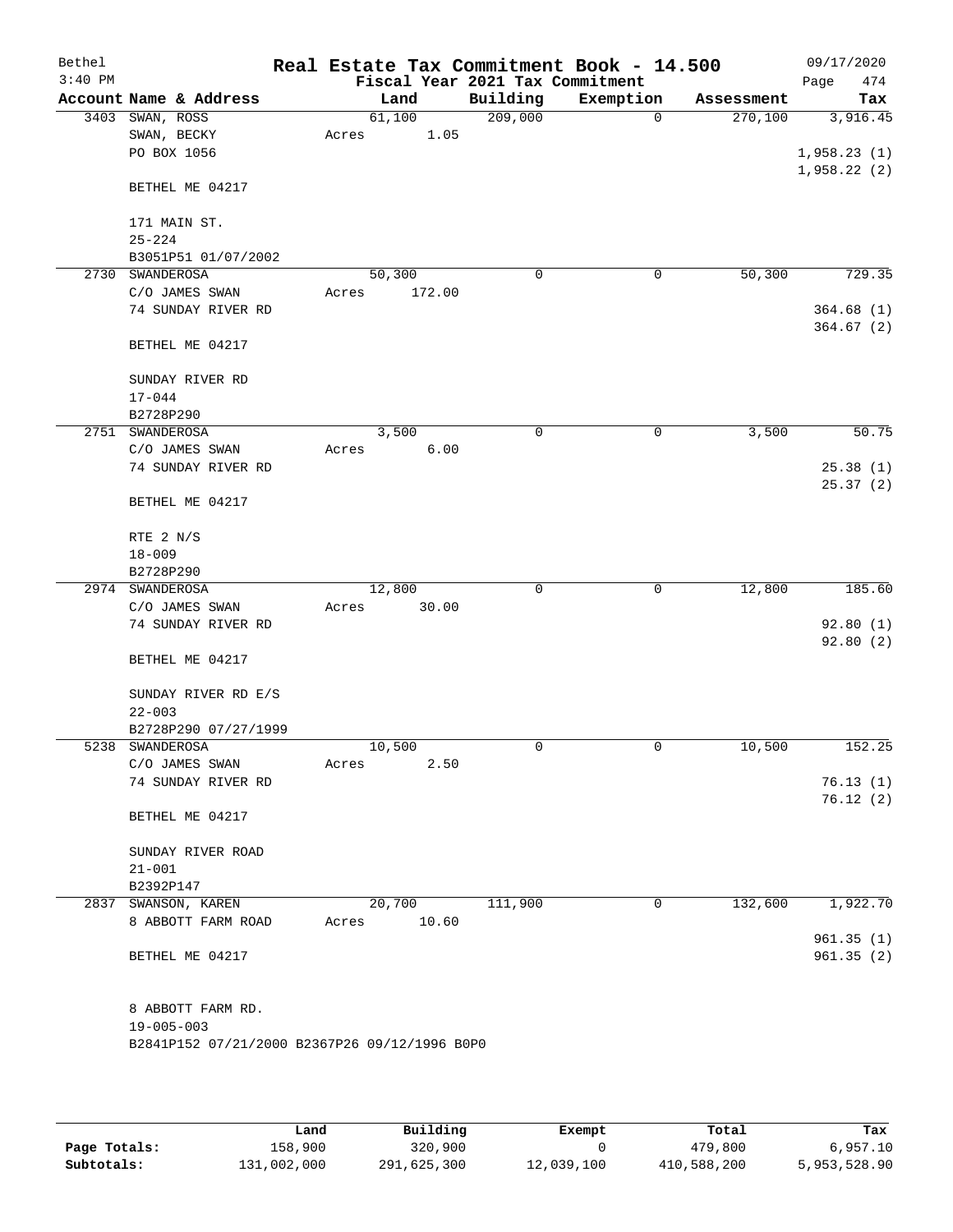| Bethel<br>$3:40$ PM |                                                                                      |       |        |             | Real Estate Tax Commitment Book - 14.500<br>Fiscal Year 2021 Tax Commitment |            | 09/17/2020<br>Page<br>475 |
|---------------------|--------------------------------------------------------------------------------------|-------|--------|-------------|-----------------------------------------------------------------------------|------------|---------------------------|
|                     | Account Name & Address                                                               |       | Land   | Building    | Exemption                                                                   | Assessment | Tax                       |
|                     | 442 SWEATT, MARTHA                                                                   |       | 40,400 | 14,200      | 25,000                                                                      | 29,600     | 429.20                    |
|                     | BONNEY, LINDA G, PR                                                                  | Acres | 6.70   |             | 01 Homestead (HM)                                                           |            |                           |
|                     | PO BOX 184                                                                           |       |        |             |                                                                             |            | 214.60 (1)                |
|                     |                                                                                      |       |        |             |                                                                             |            | 214.60 (2)                |
|                     | BETHEL ME 04217                                                                      |       |        |             |                                                                             |            |                           |
|                     | 194 GROVER HILL RD                                                                   |       |        |             |                                                                             |            |                           |
|                     | $07 - 007$                                                                           |       |        |             |                                                                             |            |                           |
|                     | B5457P745 04/11/2019 B806P93                                                         |       |        |             |                                                                             |            |                           |
|                     | 5224 SWEATT, MARY L                                                                  |       | 22,200 | 19,100      | 31,000                                                                      | 10,300     | 149.35                    |
|                     | 755 WEST BETHEL RD.                                                                  | Acres | 0.32   |             | 01 Homestead (HM)                                                           |            |                           |
|                     |                                                                                      |       |        |             | 22 WW2 Widow Res.                                                           |            | 74.68(1)                  |
|                     | BETHEL ME 04217                                                                      |       |        |             |                                                                             |            | 74.67(2)                  |
|                     |                                                                                      |       |        |             |                                                                             |            |                           |
|                     |                                                                                      |       |        |             |                                                                             |            |                           |
|                     | 755 WEST BETHEL RD                                                                   |       |        |             |                                                                             |            |                           |
|                     | $28 - 048 - A$                                                                       |       |        |             |                                                                             |            |                           |
|                     | B4760P48 09/15/2011 B4650P129 10/22/2010 B4596P303<br>06/14/2010 B4535P78 12/07/2009 |       |        |             |                                                                             |            |                           |
|                     | 5344 SWEATT, MARY L                                                                  |       | 20,400 | $\mathbf 0$ | 0                                                                           | 20,400     | 295.80                    |
|                     | 755 WEST BETHEL RD.                                                                  | Acres | 0.50   |             |                                                                             |            |                           |
|                     |                                                                                      |       |        |             |                                                                             |            | 147.90(1)                 |
|                     | Bethel ME 04217                                                                      |       |        |             |                                                                             |            | 147.90(2)                 |
|                     |                                                                                      |       |        |             |                                                                             |            |                           |
|                     |                                                                                      |       |        |             |                                                                             |            |                           |
|                     | LOVERS LANE<br>$07 - 030 - 001$                                                      |       |        |             |                                                                             |            |                           |
|                     | B4714P288 05/03/2011 B3929P17 05/03/2006                                             |       |        |             |                                                                             |            |                           |
|                     | 3321 SWEENEY, MARK J                                                                 |       | 39,400 | 281,000     | 0                                                                           | 320,400    | 4,645.80                  |
|                     | SWEENEY, KRISTIN B                                                                   | Acres | 0.09   |             |                                                                             |            |                           |
|                     | 225 LINDEN ST.                                                                       |       |        |             |                                                                             |            | 2,322.90(1)               |
|                     |                                                                                      |       |        |             |                                                                             |            | 2,322.90(2)               |
|                     | BERLIN MA 01503                                                                      |       |        |             |                                                                             |            |                           |
|                     |                                                                                      |       |        |             |                                                                             |            |                           |
|                     | 2 SPRING ST.                                                                         |       |        |             |                                                                             |            |                           |
|                     | $25 - 152$                                                                           |       |        |             |                                                                             |            |                           |
|                     | B4489P347 08/28/2009 B1580P318<br>1247 SWEETSER, LLOYD W                             |       | 41,300 | 105, 100    | 25,000                                                                      | 121,400    | 1,760.30                  |
|                     | 54 ANNIS ROAD                                                                        | Acres | 2.60   |             | 01 Homestead (HM)                                                           |            |                           |
|                     |                                                                                      |       |        |             |                                                                             |            | 880.15 (1)                |
|                     | BETHEL ME 04217                                                                      |       |        |             |                                                                             |            | 880.15 (2)                |
|                     |                                                                                      |       |        |             |                                                                             |            |                           |
|                     |                                                                                      |       |        |             |                                                                             |            |                           |
|                     | 54 ANNIS RD.                                                                         |       |        |             |                                                                             |            |                           |
|                     | $07 - 048$                                                                           |       |        |             |                                                                             |            |                           |
|                     | B3192P260 11/07/2002<br>1339 SWEETSER, TOMMY I                                       |       | 36,900 | 68,200      | 25,000                                                                      | 80,100     | 1,161.45                  |
|                     | 544 WALKERS MILLS ROAD                                                               | Acres | 4.70   |             | 01 Homestead (HM)                                                           |            |                           |
|                     |                                                                                      |       |        |             |                                                                             |            | 580.73 (1)                |
|                     | BETHEL ME 04217                                                                      |       |        |             |                                                                             |            | 580.72 (2)                |
|                     |                                                                                      |       |        |             |                                                                             |            |                           |
|                     |                                                                                      |       |        |             |                                                                             |            |                           |
|                     | 544 WALKERS MILLS RD.                                                                |       |        |             |                                                                             |            |                           |
|                     | $08 - 033$                                                                           |       |        |             |                                                                             |            |                           |
|                     | B3086P122                                                                            |       |        |             |                                                                             |            |                           |
|                     |                                                                                      |       |        |             |                                                                             |            |                           |
|                     |                                                                                      |       |        |             |                                                                             |            |                           |

|              | Land        | Building    | Exempt     | Total       | Tax          |
|--------------|-------------|-------------|------------|-------------|--------------|
| Page Totals: | 200,600     | 487,600     | 106,000    | 582,200     | 8,441.90     |
| Subtotals:   | 131,202,600 | 292,112,900 | 12,145,100 | 411,170,400 | 5,961,970.80 |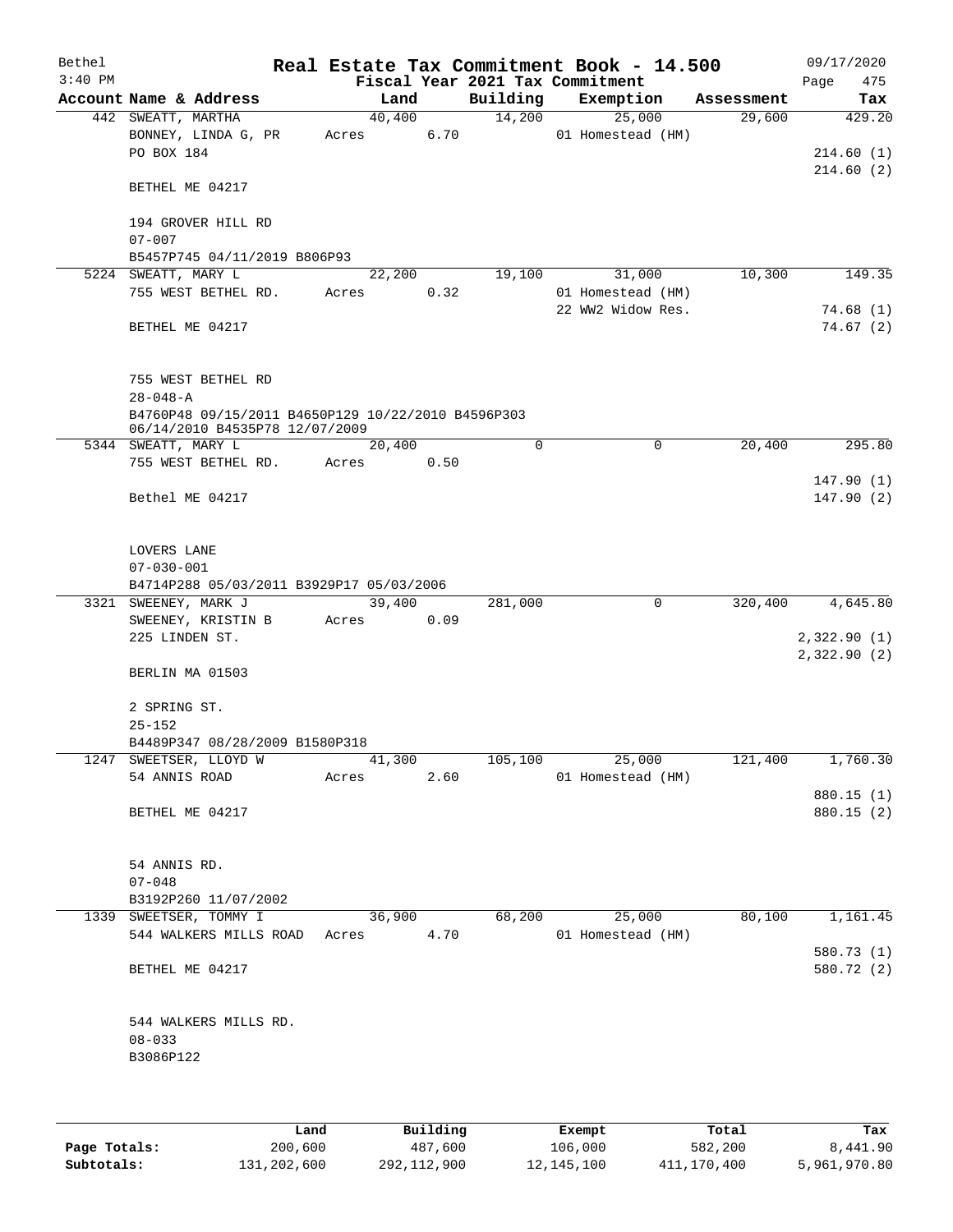| Bethel    |                                                                                                                                                                                |       |        |      |          | Real Estate Tax Commitment Book - 14.500 |             |            |              | 09/17/2020 |
|-----------|--------------------------------------------------------------------------------------------------------------------------------------------------------------------------------|-------|--------|------|----------|------------------------------------------|-------------|------------|--------------|------------|
| $3:40$ PM |                                                                                                                                                                                |       |        |      |          | Fiscal Year 2021 Tax Commitment          |             |            | Page         | 476        |
|           | Account Name & Address                                                                                                                                                         |       | Land   |      | Building | Exemption                                |             | Assessment |              | Tax        |
|           | 1633 SZELIGA, MARK                                                                                                                                                             |       | 28,400 |      | 221,100  |                                          | $\mathbf 0$ | 249,500    |              | 3,617.75   |
|           | SZELIGA, CASSANDRA                                                                                                                                                             | Acres |        | 3.05 |          |                                          |             |            |              |            |
|           | PO BOX 505                                                                                                                                                                     |       |        |      |          |                                          |             |            | 1,808.88(1)  |            |
|           | BETHEL ME 04217                                                                                                                                                                |       |        |      |          |                                          |             |            | 1,808.87(2)  |            |
|           | 9 JORDAN WOODS ROAD                                                                                                                                                            |       |        |      |          |                                          |             |            |              |            |
|           | $11 - 088 - 001$                                                                                                                                                               |       |        |      |          |                                          |             |            |              |            |
|           | B5449P115 01/14/2019 B5436P309 10/15/2018 B5334P672<br>03/13/2017 B5334P670 03/13/2017 B5270P39 02/29/2016<br>B5255P534 11/25/2015 B3928P296 01/25/2006 B3811P47<br>07/07/2005 |       |        |      |          |                                          |             |            |              |            |
|           | 5435 SZELIGA, MARK H                                                                                                                                                           |       | 9,600  |      | 0        |                                          | 0           | 9,600      |              | 139.20     |
|           | SZELIGA, CASSANDRA M                                                                                                                                                           | Acres |        | 1.00 |          |                                          |             |            |              |            |
|           | 273 MAYVILLE RD                                                                                                                                                                |       |        |      |          |                                          |             |            |              | 69.60(1)   |
|           |                                                                                                                                                                                |       |        |      |          |                                          |             |            |              | 69.60(2)   |
|           | BETHEL ME 04217                                                                                                                                                                |       |        |      |          |                                          |             |            |              |            |
|           | NORTH RD                                                                                                                                                                       |       |        |      |          |                                          |             |            |              |            |
|           | $16 - 026 - 001$                                                                                                                                                               |       |        |      |          |                                          |             |            |              |            |
|           | B5351P168 06/15/2017 B5288P37 06/21/2016                                                                                                                                       |       |        |      |          |                                          |             |            |              |            |
|           | 3173 SZUBA, SCOTT                                                                                                                                                              |       | 50,900 |      | 144,700  |                                          | 0           | 195,600    |              | 2,836.20   |
|           | SZUBA, SIMONE                                                                                                                                                                  | Acres |        | 0.30 |          |                                          |             |            |              |            |
|           | 140 NORTH ROAD                                                                                                                                                                 |       |        |      |          |                                          |             |            | 1,418.10(1)  |            |
|           |                                                                                                                                                                                |       |        |      |          |                                          |             |            | 1,418.10(2)  |            |
|           | EAST KINGSTON NH 03827                                                                                                                                                         |       |        |      |          |                                          |             |            |              |            |
|           |                                                                                                                                                                                |       |        |      |          |                                          |             |            |              |            |
|           | 20 PARK ST.                                                                                                                                                                    |       |        |      |          |                                          |             |            |              |            |
|           | $25 - 018$                                                                                                                                                                     |       |        |      |          |                                          |             |            |              |            |
| 259       | B5210P485 03/02/2015 B3769P343 07/29/2005                                                                                                                                      |       |        |      |          |                                          |             | 383,600    |              | 5,562.20   |
|           | TANGUAY, JOHN<br>SCHROEDER, SCHROEDER,                                                                                                                                         | Acres | 77,000 | 5.01 | 331,600  | 25,000<br>01 Homestead (HM)              |             |            |              |            |
|           | MARILYN                                                                                                                                                                        |       |        |      |          |                                          |             |            |              |            |
|           | 87 HIGHLAND AVE                                                                                                                                                                |       |        |      |          |                                          |             |            | 2,781.10 (1) |            |
|           |                                                                                                                                                                                |       |        |      |          |                                          |             |            | 2,781.10(2)  |            |
|           | BETHEL ME 04217                                                                                                                                                                |       |        |      |          |                                          |             |            |              |            |
|           | 87 HIGHLAND AVE.                                                                                                                                                               |       |        |      |          |                                          |             |            |              |            |
|           | $04 - 083 - 009$                                                                                                                                                               |       |        |      |          |                                          |             |            |              |            |
|           | B5286P375 06/14/2016 B4682P324 01/14/2011                                                                                                                                      |       |        |      |          |                                          |             |            |              |            |
|           | 3466 TARR, CHRISTOPHER S                                                                                                                                                       |       | 69,300 |      | 340,600  |                                          | 0           | 409,900    |              | 5,943.55   |
|           | TARR, SUSAN M                                                                                                                                                                  | Acres |        | 0.53 |          |                                          |             |            |              |            |
|           | 93 OVERBROOK DRIVE                                                                                                                                                             |       |        |      |          |                                          |             |            | 2,971.78(1)  |            |
|           |                                                                                                                                                                                |       |        |      |          |                                          |             |            | 2,971.77(2)  |            |
|           | PRINCETON NJ 08540                                                                                                                                                             |       |        |      |          |                                          |             |            |              |            |
|           | 36 BROAD ST                                                                                                                                                                    |       |        |      |          |                                          |             |            |              |            |
|           | $26 - 025$                                                                                                                                                                     |       |        |      |          |                                          |             |            |              |            |
|           | B4299P2 05/20/2008 B2460P265                                                                                                                                                   |       |        |      |          |                                          |             |            |              |            |

|              | Land        | Building    | Exempt     | Total       | Tax          |
|--------------|-------------|-------------|------------|-------------|--------------|
| Page Totals: | 235,200     | ⊥,038,000   | 25,000     | 1,248,200   | 18,098.90    |
| Subtotals:   | 131,437,800 | 293,150,900 | 12,170,100 | 412,418,600 | 5,980,069.70 |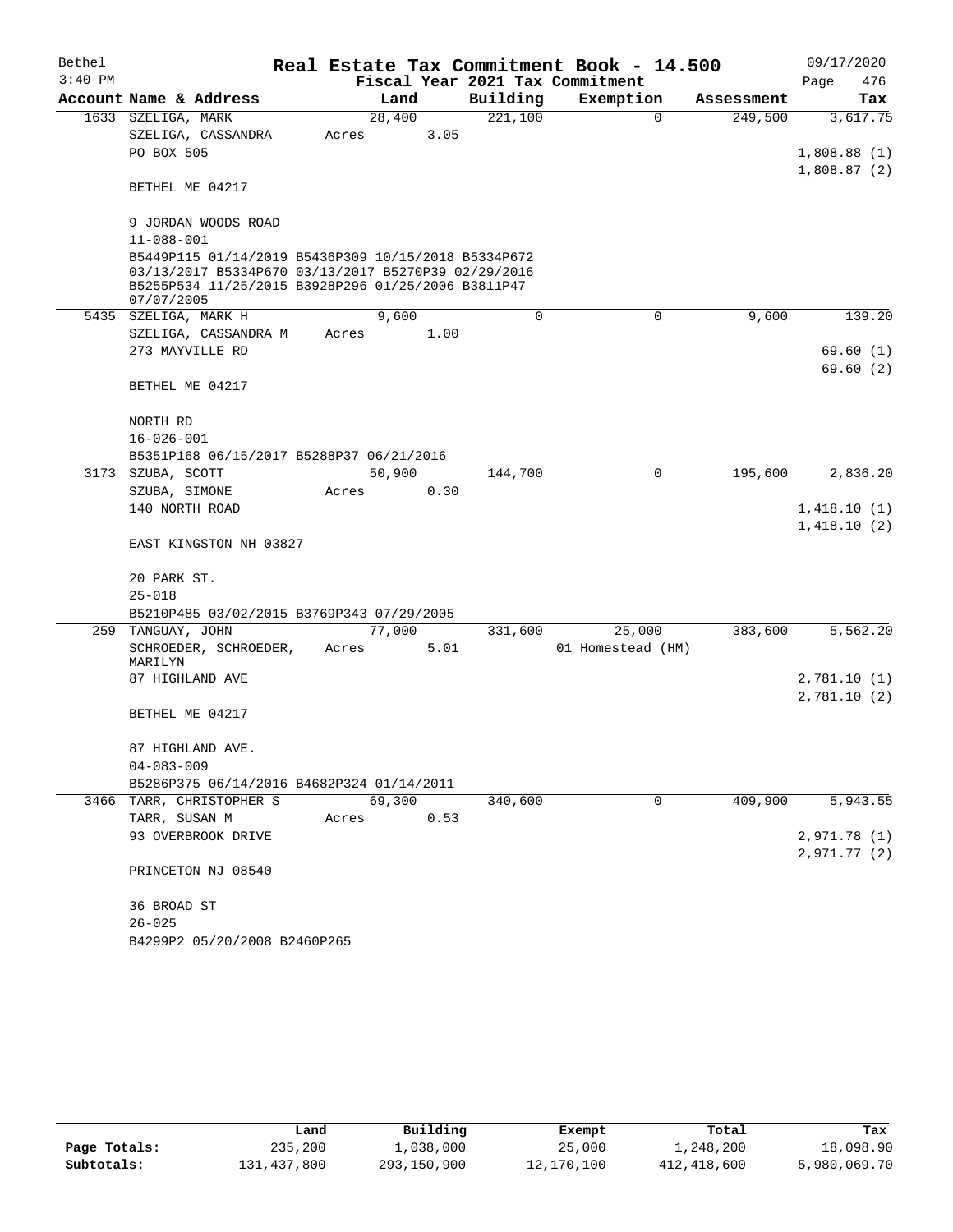| Bethel       |                                                                                      |             |                 |             |          | Real Estate Tax Commitment Book - 14.500 |               | 09/17/2020                 |
|--------------|--------------------------------------------------------------------------------------|-------------|-----------------|-------------|----------|------------------------------------------|---------------|----------------------------|
| $3:40$ PM    |                                                                                      |             |                 |             |          | Fiscal Year 2021 Tax Commitment          |               | Page<br>477                |
|              | Account Name & Address                                                               |             | Land            |             | Building | Exemption                                | Assessment    | Tax                        |
|              | 3687 TASHA, ARIELLE T<br>222 BRADFORD ST                                             |             | 37,500<br>Acres | 0.69        | 41,200   | 0                                        | 78,700        | 1,141.15                   |
|              |                                                                                      |             |                 |             |          |                                          |               | 570.58(1)                  |
|              | PROVINCETOWN MA                                                                      |             |                 |             |          |                                          |               | 570.57(2)                  |
|              | 02657-1745                                                                           |             |                 |             |          |                                          |               |                            |
|              |                                                                                      |             |                 |             |          |                                          |               |                            |
|              | 44 FLAT RD.                                                                          |             |                 |             |          |                                          |               |                            |
|              | $28 - 030$                                                                           |             |                 |             |          |                                          |               |                            |
|              | B4803P176 01/02/2012 B3974P79 07/24/2006 B3810P281                                   |             |                 |             |          |                                          |               |                            |
|              | 10/03/2005                                                                           |             |                 |             |          |                                          |               |                            |
|              | 1734 TASSER, L.L.P.                                                                  |             | 144,000         |             | 412,700  | 0                                        | 556,700       | 8,072.15                   |
|              | P.O. BOX 92                                                                          |             | Acres           | 1.76        |          |                                          |               |                            |
|              | BETHEL ME 04217                                                                      |             |                 |             |          |                                          |               | 4,036.08(1)<br>4,036.07(2) |
|              |                                                                                      |             |                 |             |          |                                          |               |                            |
|              |                                                                                      |             |                 |             |          |                                          |               |                            |
|              | 288 MAYVILLE RD.                                                                     |             |                 |             |          |                                          |               |                            |
|              | $12 - 072$                                                                           |             |                 |             |          |                                          |               |                            |
|              | B5302P389 09/01/2016 B4996P6 06/07/2013 B3930P347<br>05/08/2006 B3930P343 05/08/2006 |             |                 |             |          |                                          |               |                            |
|              | 3713 TAYLOR, KAYLA                                                                   |             | 25,600          |             | 82,100   | 0                                        | 107,700       | 1,561.65                   |
|              | PO BOX 371                                                                           |             | Acres           | 0.50        |          |                                          |               |                            |
|              |                                                                                      |             |                 |             |          |                                          |               | 780.83(1)                  |
|              | BETHEL ME 04217                                                                      |             |                 |             |          |                                          |               | 780.82(2)                  |
|              |                                                                                      |             |                 |             |          |                                          |               |                            |
|              |                                                                                      |             |                 |             |          |                                          |               |                            |
|              | 731 WEST BETHEL ROAD                                                                 |             |                 |             |          |                                          |               |                            |
|              | $28 - 055$<br>B4874P272 08/07/2012 B4818P65 02/28/2012 B3469P168                     |             |                 |             |          |                                          |               |                            |
|              | 02/27/2004                                                                           |             |                 |             |          |                                          |               |                            |
|              | 3087 TAYLOR, PAUL                                                                    |             | 46,700          |             | 64,700   | $\Omega$                                 | 111,400       | 1,615.30                   |
|              | TAYLOR, CYNTHIA                                                                      |             | Acres           | 0.34        |          |                                          |               |                            |
|              | 10 WOLF CREEK DRIVE                                                                  |             |                 |             |          |                                          |               | 807.65(1)<br>807.65(2)     |
|              | WINDHAM ME 04062                                                                     |             |                 |             |          |                                          |               |                            |
|              |                                                                                      |             |                 |             |          |                                          |               |                            |
|              | 7 RIVERSIDE LANE                                                                     |             |                 |             |          |                                          |               |                            |
|              | $24 - 010$                                                                           |             |                 |             |          |                                          |               |                            |
|              | B5184P172 11/18/2014 B1601P63 01/17/1988                                             |             |                 |             |          |                                          |               |                            |
|              | 1418 TAYLOR, ROBERTA M                                                               |             | 52,900          |             | 51,400   | 25,000                                   | 79,300        | 1,149.85                   |
|              | P.O. BOX 1068                                                                        |             | Acres           | 2.90        |          | 01 Homestead (HM)                        |               | 574.93(1)                  |
|              | BETHEL ME 04217                                                                      |             |                 |             |          |                                          |               | 574.92(2)                  |
|              |                                                                                      |             |                 |             |          |                                          |               |                            |
|              |                                                                                      |             |                 |             |          |                                          |               |                            |
|              | 132 TAYLOR SMITH ROAD                                                                |             |                 |             |          |                                          |               |                            |
|              | $09 - 004$                                                                           |             |                 |             |          |                                          |               |                            |
|              | B1381P261                                                                            |             |                 |             |          |                                          |               |                            |
| 1257         | TAYLOR, SALLY                                                                        |             | 42,700          |             | 0        | 0                                        | 42,700        | 619.15                     |
|              | TAYLOR, RICHARD<br>PO BOX 16                                                         |             | Acres           | 24.00       |          |                                          |               | 309.58(1)                  |
|              |                                                                                      |             |                 |             |          |                                          |               | 309.57(2)                  |
|              | BETHEL ME 04217                                                                      |             |                 |             |          |                                          |               |                            |
|              |                                                                                      |             |                 |             |          |                                          |               |                            |
|              | RTE 2 S/S<br>$07 - 060$                                                              |             |                 |             |          |                                          |               |                            |
|              | B2553P333 05/05/1998                                                                 |             |                 |             |          |                                          |               |                            |
|              |                                                                                      |             |                 |             |          |                                          |               |                            |
|              |                                                                                      | Land        |                 | Building    |          | Exempt                                   | Total         | Tax                        |
| Page Totals: |                                                                                      | 349,400     |                 | 652,100     |          | 25,000                                   | 976,500       | 14,159.25                  |
| Subtotals:   |                                                                                      | 131,787,200 |                 | 293,803,000 |          | 12,195,100                               | 413, 395, 100 | 5,994,228.95               |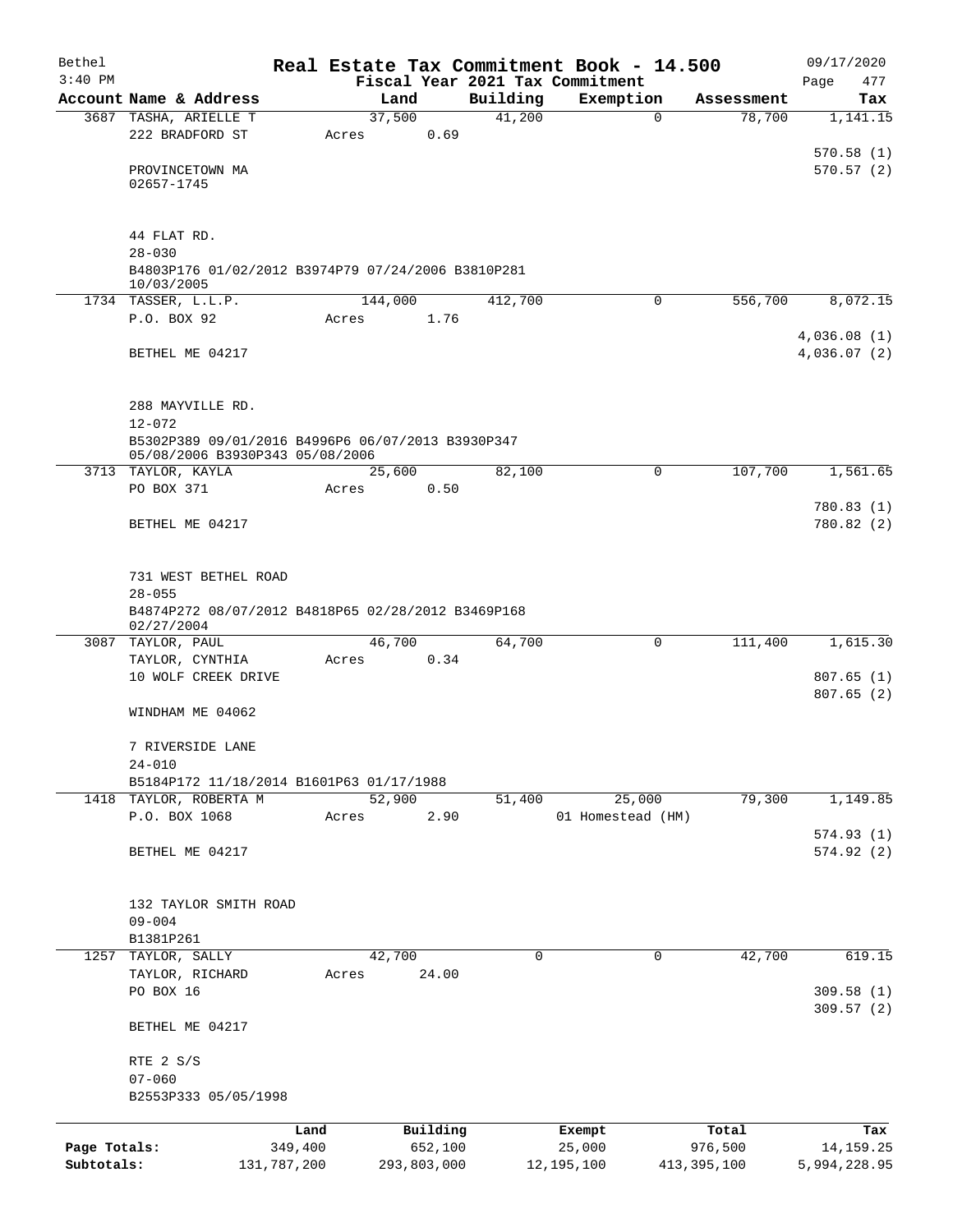| Bethel<br>$3:40$ PM |                                                       |                   |                      |                      | Real Estate Tax Commitment Book - 14.500<br>Fiscal Year 2021 Tax Commitment |            | 09/17/2020<br>478<br>Page  |
|---------------------|-------------------------------------------------------|-------------------|----------------------|----------------------|-----------------------------------------------------------------------------|------------|----------------------------|
|                     | Account Name & Address                                |                   | Land                 | Building             | Exemption                                                                   | Assessment | Tax                        |
|                     | 3468 TAYLOR, SALLY                                    |                   | 91,800               | 275,200              | 31,000                                                                      | 336,000    | 4,872.00                   |
|                     | TAYLOR, RICHARD<br>PO BOX 16                          | Acres             | 6.20                 |                      | 01 Homestead (HM)<br>12 WW2 Vet Res                                         |            | 2,436.00(1)                |
|                     | BETHEL ME 04217                                       |                   |                      |                      |                                                                             |            | 2,436.00(2)                |
|                     | 46 BROAD ST<br>$26 - 028$                             |                   |                      |                      |                                                                             |            |                            |
|                     | B1448P342                                             |                   |                      |                      |                                                                             |            |                            |
|                     | 2566 TEDESCHI, JOHN K<br>TEDESCHI, JOSEPH W           | Acres             | 17,000<br>0.50       | 0                    | 0                                                                           | 17,000     | 246.50                     |
|                     | MULLER<br>24 WOODHULL LANE                            |                   |                      |                      |                                                                             |            | 123.25(1)<br>123.25(2)     |
|                     | SAYVILLE NY 11782                                     |                   |                      |                      |                                                                             |            |                            |
|                     | 3 HOLLY PLACE<br>$15 - 016 - 018$                     |                   |                      |                      |                                                                             |            |                            |
|                     | B3740P339 06/15/2005                                  |                   |                      |                      |                                                                             |            |                            |
|                     | 2567 TEDESCHI, JOHN K<br>TEDESCHI, JOSEPH W<br>MULLER | Acres             | 25,600<br>0.50       | 206,400              | $\mathbf 0$                                                                 | 232,000    | 3,364.00                   |
|                     | 24 WOODHULL LANE                                      |                   |                      |                      |                                                                             |            | 1,682.00(1)                |
|                     | SAYVILLE NY 11782                                     |                   |                      |                      |                                                                             |            | 1,682.00(2)                |
|                     | 3 HOLLY PLACE<br>$15 - 016 - 019$                     |                   |                      |                      |                                                                             |            |                            |
|                     | B3740P336 06/15/2005                                  |                   |                      |                      |                                                                             |            |                            |
|                     | 4817 TEDESCHI, JOHN K<br>PO BOX 361                   | Acres             | 30,200<br>1.60       | $\mathbf 0$          | $\mathbf 0$                                                                 | 30,200     | 437.90                     |
|                     |                                                       |                   |                      |                      |                                                                             |            | 218.95(1)                  |
|                     | SITUATE MA 02066                                      |                   |                      |                      |                                                                             |            | 218.95(2)                  |
|                     | WEST VISTA/EAST BETHEL<br>$20 - 012 - 004$            |                   |                      |                      |                                                                             |            |                            |
|                     | B4293P114 05/06/2008 B3740P334                        |                   |                      |                      |                                                                             |            |                            |
|                     | 4818 TEDESCHI, JOHN K                                 |                   | 31,100               | $\mathbf 0$          | $\mathbf 0$                                                                 | 31,100     | 450.95                     |
|                     | PO BOX 361                                            | Acres             | 4.10                 |                      |                                                                             |            |                            |
|                     | SITUATE MA 02066                                      |                   |                      |                      |                                                                             |            | 225.48(1)<br>225.47(2)     |
|                     | WEST VISTA/EAST BETHEL                                |                   |                      |                      |                                                                             |            |                            |
|                     | $20 - 012 - 002$                                      |                   |                      |                      |                                                                             |            |                            |
|                     | B4293P108 05/06/2008 B3740P334                        |                   |                      | $\overline{234,600}$ |                                                                             | 278, 200   |                            |
|                     | 4715 TEMPLETON, LAKE N<br>PO BOX 1222                 |                   | 43,600<br>Acres 1.14 |                      | 0                                                                           |            | 4,033.90                   |
|                     | BETHEL ME 04217                                       |                   |                      |                      |                                                                             |            | 2,016.95(1)<br>2,016.95(2) |
|                     |                                                       |                   |                      |                      |                                                                             |            |                            |
|                     | 1 FIRST STREET<br>$22 - 029 - 010$                    |                   |                      |                      |                                                                             |            |                            |
|                     | B5416P176 07/02/2018 B3764P246 07/26/2005             |                   |                      |                      |                                                                             |            |                            |
|                     |                                                       |                   |                      |                      |                                                                             |            |                            |
|                     |                                                       | Land <sub>.</sub> | <b>Building</b>      |                      | <b>Ryomnt</b>                                                               | $T0+21$    | Tay                        |

|              | Land        | Building    | Exempt     | Total       | Tax          |
|--------------|-------------|-------------|------------|-------------|--------------|
| Page Totals: | 239,300     | 716,200     | 31,000     | 924,500     | 13,405.25    |
| Subtotals:   | 132,026,500 | 294,519,200 | 12,226,100 | 414,319,600 | 6,007,634.20 |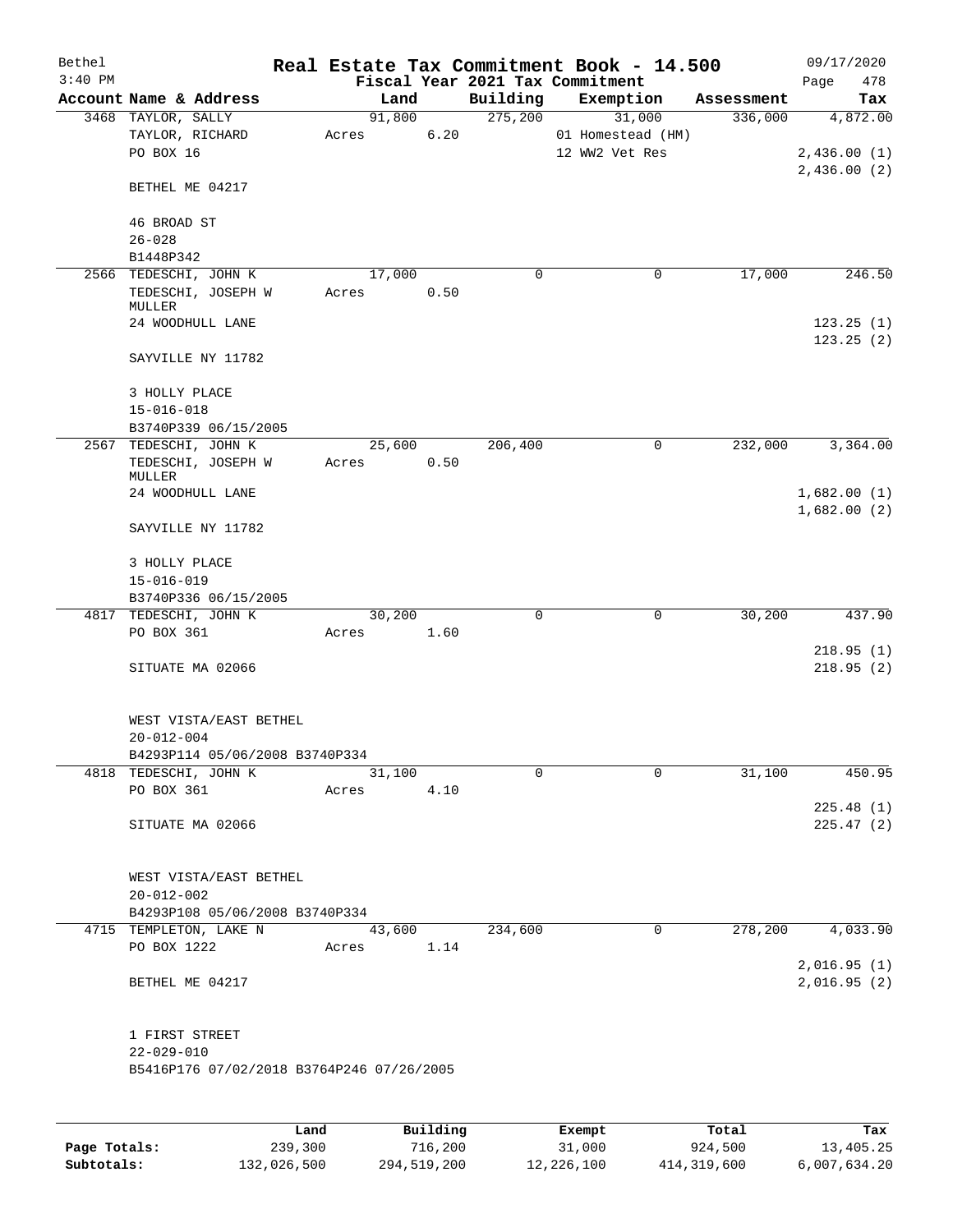| Bethel    |                                                                                                           |       |        |          | Real Estate Tax Commitment Book - 14.500 |             |                      |      | 09/17/2020   |
|-----------|-----------------------------------------------------------------------------------------------------------|-------|--------|----------|------------------------------------------|-------------|----------------------|------|--------------|
| $3:40$ PM |                                                                                                           |       |        |          | Fiscal Year 2021 Tax Commitment          |             |                      | Page | 479          |
|           | Account Name & Address                                                                                    |       | Land   | Building | Exemption                                |             | Assessment           |      | Tax          |
|           | 4540 TERRA PINE, LLC                                                                                      |       | 51,400 | 198,800  |                                          | $\Omega$    | 250, 200             |      | 3,627.90     |
|           | 11 ISLAND POND ROAD                                                                                       | Acres | 2.36   |          |                                          |             |                      |      |              |
|           |                                                                                                           |       |        |          |                                          |             |                      |      | 1,813.95(1)  |
|           | CUMBERLAND FORESIDE ME<br>04110                                                                           |       |        |          |                                          |             |                      |      | 1,813.95(2)  |
|           |                                                                                                           |       |        |          |                                          |             |                      |      |              |
|           | 72 MERRIMAN ROAD                                                                                          |       |        |          |                                          |             |                      |      |              |
|           | $08 - 060 - 009$                                                                                          |       |        |          |                                          |             |                      |      |              |
|           | B5421P75 07/26/2018 B5380P242 11/28/2017 B4406P216<br>02/23/2009 B4191P125 09/07/2007 B3697P96 04/01/2005 |       |        |          |                                          |             |                      |      |              |
|           | 3199 TERRA PINE, LLC                                                                                      |       | 43,600 | 332,200  |                                          | $\mathbf 0$ | 375,800              |      | 5,449.10     |
|           | 186 BEAR POND ROAD                                                                                        | Acres | 0.11   |          |                                          |             |                      |      |              |
|           |                                                                                                           |       |        |          |                                          |             |                      |      | 2,724.55(1)  |
|           | WATERFORD ME 04088                                                                                        |       |        |          |                                          |             |                      |      | 2,724.55(2)  |
|           |                                                                                                           |       |        |          |                                          |             |                      |      |              |
|           |                                                                                                           |       |        |          |                                          |             |                      |      |              |
|           | 2 MAIN ST.                                                                                                |       |        |          |                                          |             |                      |      |              |
|           | $25 - 040$                                                                                                |       |        |          |                                          |             |                      |      |              |
|           | B5413P345 06/15/2018 B2379P142 10/23/1996                                                                 |       |        |          |                                          |             |                      |      |              |
|           | 4921 THE AMOS COGGIN RIVER<br>HOUSE                                                                       |       | 27,700 | 238,100  |                                          | 0           | 265,800              |      | 3,854.10     |
|           | 168 LANE ROAD                                                                                             | Acres | 2.24   |          |                                          |             |                      |      |              |
|           |                                                                                                           |       |        |          |                                          |             |                      |      | 1,927.05(1)  |
|           | CHESTER NH 03036                                                                                          |       |        |          |                                          |             |                      |      | 1,927.05(2)  |
|           |                                                                                                           |       |        |          |                                          |             |                      |      |              |
|           |                                                                                                           |       |        |          |                                          |             |                      |      |              |
|           | 58 JORDAN WOODS ROAD                                                                                      |       |        |          |                                          |             |                      |      |              |
|           | $11 - 088 - 011$                                                                                          |       |        |          |                                          |             |                      |      |              |
|           | B5454P687 03/14/2019 B5400P213 03/30/2018 B5258P185                                                       |       |        |          |                                          |             |                      |      |              |
|           | 12/11/2015 B5255P534 11/25/2015 B3928P296<br>1205 THE BETHEL INN                                          |       | 43,700 | 254,400  |                                          | $\Omega$    | $\overline{298,100}$ |      | 4,322.45     |
|           | CORPORATION                                                                                               |       |        |          |                                          |             |                      |      |              |
|           | PO BOX 49                                                                                                 |       |        |          |                                          |             |                      |      |              |
|           |                                                                                                           |       |        |          |                                          |             |                      |      | 2,161.23(1)  |
|           | BETHEL ME 04217                                                                                           |       |        |          |                                          |             |                      |      | 2,161.22(2)  |
|           |                                                                                                           |       |        |          |                                          |             |                      |      |              |
|           |                                                                                                           |       |        |          |                                          |             |                      |      |              |
|           | 46 MILL HILL RD.                                                                                          |       |        |          |                                          |             |                      |      |              |
|           | $07 - 028 - 578 - 602 - 3$                                                                                |       |        |          |                                          |             |                      |      |              |
|           | B5279P106 05/02/2016 B3142P2 07/29/2002                                                                   |       |        |          |                                          |             |                      |      |              |
|           | 5277 THE VON SACKEN FAMILY<br>REV TRUST                                                                   |       | 25,800 | 140,800  |                                          | 0           | 166,600              |      | 2,415.70     |
|           | VON SACKEN, PAUL,                                                                                         | Acres | 2.10   |          |                                          |             |                      |      |              |
|           | TRUSTEE                                                                                                   |       |        |          |                                          |             |                      |      |              |
|           | 15 HUNT POND RD                                                                                           |       |        |          |                                          |             |                      |      | 1, 207.85(1) |
|           |                                                                                                           |       |        |          |                                          |             |                      |      | 1, 207.85(2) |
|           | SANDOWN NH 03873                                                                                          |       |        |          |                                          |             |                      |      |              |
|           | 33 OTTER BROOK RD.                                                                                        |       |        |          |                                          |             |                      |      |              |
|           | $09 - 018 - 014$                                                                                          |       |        |          |                                          |             |                      |      |              |
|           | B5378P385 11/15/2017 B4891P349 09/12/2012 B4427P212                                                       |       |        |          |                                          |             |                      |      |              |
|           | 04/08/2009                                                                                                |       |        |          |                                          |             |                      |      |              |

|              | Land        | Building    | Exempt     | Total       | Tax          |
|--------------|-------------|-------------|------------|-------------|--------------|
| Page Totals: | 192,200     | 1,164,300   |            | 1,356,500   | 19,669.25    |
| Subtotals:   | 132,218,700 | 295,683,500 | 12,226,100 | 415,676,100 | 6,027,303.45 |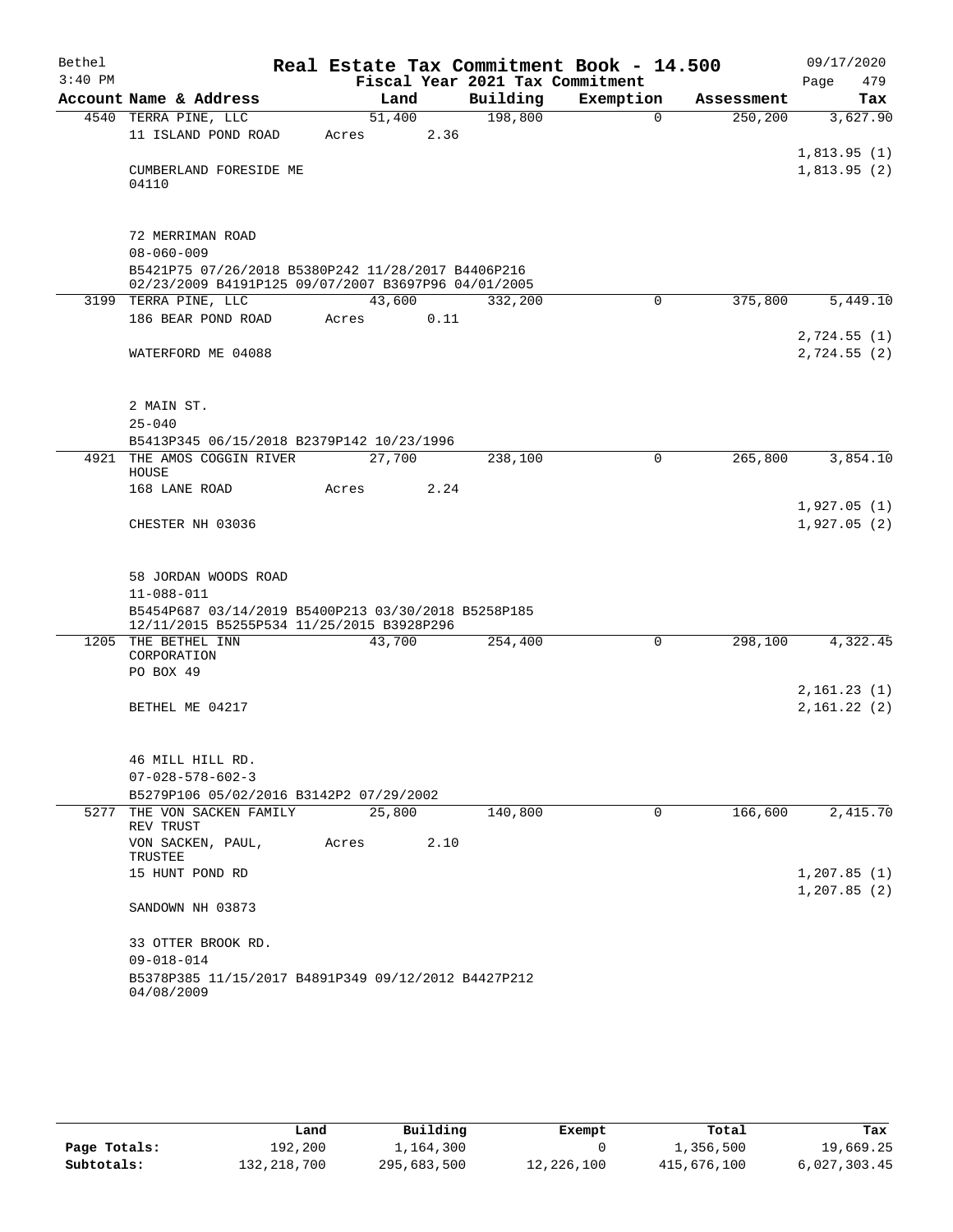| Bethel       |                                                                   |             | Real Estate Tax Commitment Book - 14.500            |          |            |             | 09/17/2020               |
|--------------|-------------------------------------------------------------------|-------------|-----------------------------------------------------|----------|------------|-------------|--------------------------|
| $3:40$ PM    |                                                                   |             | Fiscal Year 2021 Tax Commitment                     |          |            |             | 480<br>Page              |
|              | Account Name & Address                                            |             | Land                                                | Building | Exemption  | Assessment  | Tax                      |
|              | 982 THEODORES, MATTHEW L<br>THEODORES, ELLEN H<br>11 LANTERN LANE |             | 33,600                                              | 131,700  | $\Omega$   | 165,300     | 2,396.85<br>1, 198.43(1) |
|              | CUMBERLAND FORESIDE ME<br>04110                                   |             |                                                     |          |            |             | 1,198.42(2)              |
|              | 100 FAIRWAY ROAD<br>$07 - 028 - 534$                              |             |                                                     |          |            |             |                          |
|              |                                                                   |             | B4537P47 12/10/2009 B3338P299 07/24/2003            |          |            |             |                          |
|              | 2518 THERIAULT, TOBY A                                            |             | 31,900                                              | 60,000   | 0          | 91,900      | 1,332.55                 |
|              | PO BOX 216                                                        |             | 0.94<br>Acres                                       |          |            |             |                          |
|              | GREENWOOD ME 04255                                                |             |                                                     |          |            |             | 666.28(1)<br>666.27(2)   |
|              | 938 EAST BETHEL RD.<br>$14 - 038$                                 |             |                                                     |          |            |             |                          |
|              | 09/01/2005                                                        |             | B4539P100 12/16/2009 B4539P99 12/16/2009 B3791P211  |          |            |             |                          |
|              | 243 THOM, VALERIE<br>16 LUNAR AV                                  |             | 79,200<br>6.73<br>Acres                             | 208,200  | 0          | 287,400     | 4,167.30                 |
|              |                                                                   |             |                                                     |          |            |             | 2,083.65(1)              |
|              | BRAINTREE MA 02184                                                |             |                                                     |          |            |             | 2,083.65(2)              |
|              | 90 HIGHLAND AVE.                                                  |             |                                                     |          |            |             |                          |
|              | $04 - 083 - 010$                                                  |             |                                                     |          |            |             |                          |
|              | B1559P182                                                         |             |                                                     |          |            |             |                          |
|              | 2701 THOMAS, JAYNE M                                              |             | 71,500                                              | 198,300  | 0          | 269,800     | 3,912.10                 |
|              | 2 HERITAGE COURT                                                  |             | 1.17<br>Acres                                       |          |            |             | 1,956.05(1)              |
|              | CAPE ELIZABETH ME 04107                                           |             |                                                     |          |            |             | 1,956.05(2)              |
|              | 83 WILL VIEW ROAD                                                 |             |                                                     |          |            |             |                          |
|              | 17-035-012                                                        |             |                                                     |          |            |             |                          |
|              |                                                                   |             | B4595P251 06/09/2010 B3661P145 01/12/2005           |          |            |             |                          |
|              | 4782 THOMAS, ZACKERY R                                            |             | 44,400                                              | 191,900  | 0          | 236,300     | 3,426.35                 |
|              | THOMAS, MEGAN<br>9 MISTY WAY                                      |             | 1.41<br>Acres                                       |          |            |             | 1,713.18(1)              |
|              |                                                                   |             |                                                     |          |            |             | 1, 713.17(2)             |
|              | FALMOUTH ME 04105                                                 |             |                                                     |          |            |             |                          |
|              | 10 HALEY LANE                                                     |             |                                                     |          |            |             |                          |
|              | $18 - 054 - 011$                                                  |             |                                                     |          |            |             |                          |
|              | 11/09/2007 B3845P4 11/22/2005                                     |             | B5438P513 10/24/2018 B5219P329 04/29/2015 B4221P334 |          |            |             |                          |
|              | 364 THOMPSON, BOYD                                                |             | 56,500                                              | 100,100  | 0          | 156,600     | 2,270.70                 |
|              | UBER, VALERIE                                                     |             | 37.00<br>Acres                                      |          |            |             |                          |
|              | 4 BURR STREET                                                     |             |                                                     |          |            |             | 1, 135.35(1)             |
|              | JAMAICA PLAIN MA 02130                                            |             |                                                     |          |            |             | 1, 135.35(2)             |
|              | 253 FLAT RD                                                       |             |                                                     |          |            |             |                          |
|              | $06 - 009$                                                        |             |                                                     |          |            |             |                          |
|              | B569P45                                                           |             |                                                     |          |            |             |                          |
|              |                                                                   | Land        | Building                                            |          | Exempt     | Total       | Tax                      |
| Page Totals: |                                                                   | 317,100     | 890,200                                             |          | 0          | 1,207,300   | 17,505.85                |
| Subtotals:   |                                                                   | 132,535,800 | 296, 573, 700                                       |          | 12,226,100 | 416,883,400 | 6,044,809.30             |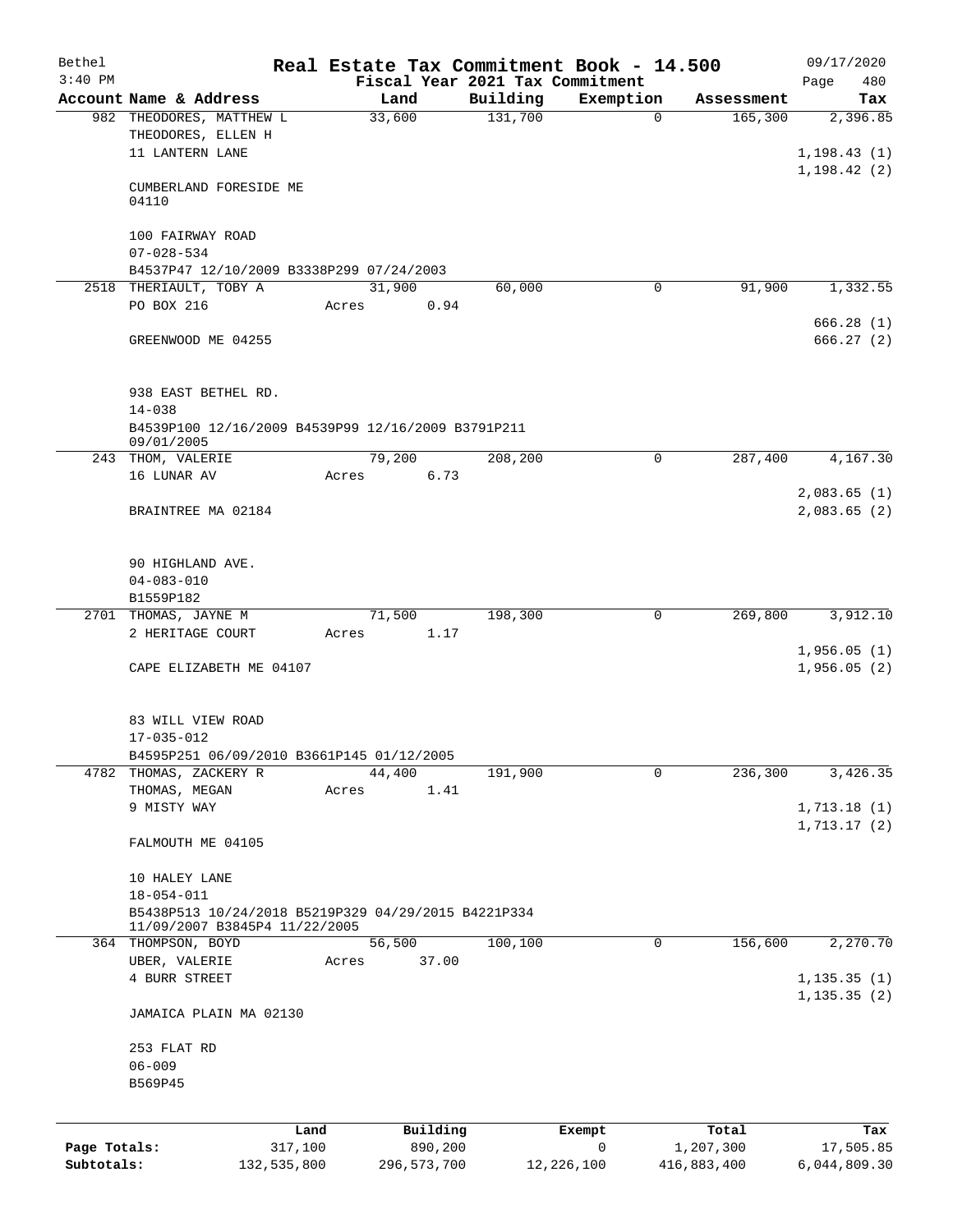| Bethel<br>$3:40$ PM |                                                                 |        |      |             | Real Estate Tax Commitment Book - 14.500<br>Fiscal Year 2021 Tax Commitment |            | 09/17/2020<br>481<br>Page  |
|---------------------|-----------------------------------------------------------------|--------|------|-------------|-----------------------------------------------------------------------------|------------|----------------------------|
|                     | Account Name & Address                                          | Land   |      | Building    | Exemption                                                                   | Assessment | Tax                        |
|                     | 365 THOMPSON, BOYD                                              | 2,400  |      | $\mathbf 0$ | $\mathbf 0$                                                                 | 2,400      | 34.80                      |
|                     | 4 BURR ST                                                       | Acres  | 5.00 |             |                                                                             |            | 17.40(1)                   |
|                     | JAMAICA PLAIN MA 02130                                          |        |      |             |                                                                             |            | 17.40(2)                   |
|                     | FLAT RD.                                                        |        |      |             |                                                                             |            |                            |
|                     | $06 - 010$                                                      |        |      |             |                                                                             |            |                            |
|                     | B569P45                                                         |        |      |             |                                                                             |            |                            |
|                     | 398 THOMPSON, BOYD                                              | 38,000 |      | 0           | 0                                                                           | 38,000     | 551.00                     |
|                     | UBER, VALERIE<br>4 BURR STREET                                  | Acres  | 3.40 |             |                                                                             |            | 275.50(1)                  |
|                     |                                                                 |        |      |             |                                                                             |            | 275.50(2)                  |
|                     | JAMAICA PLAIN MA 02130                                          |        |      |             |                                                                             |            |                            |
|                     | FLAT RD.                                                        |        |      |             |                                                                             |            |                            |
|                     | $06 - 024$                                                      |        |      |             |                                                                             |            |                            |
|                     | B656P187                                                        |        |      |             |                                                                             |            |                            |
|                     | 399 THOMPSON, BOYD                                              | 38,600 |      | $\mathbf 0$ | $\mathsf{O}$                                                                | 38,600     | 559.70                     |
|                     | UBER, VALERIE                                                   | Acres  | 4.00 |             |                                                                             |            |                            |
|                     | 4 BURR STREET                                                   |        |      |             |                                                                             |            | 279.85 (1)                 |
|                     | JAMAICA PLAIN MA 02130                                          |        |      |             |                                                                             |            | 279.85(2)                  |
|                     | FLAT RD.                                                        |        |      |             |                                                                             |            |                            |
|                     | $06 - 025$<br>B656P187                                          |        |      |             |                                                                             |            |                            |
|                     | 5486 THOMPSON, BRODIE P.                                        | 43,700 |      | 28,300      | $\mathbf 0$                                                                 | 72,000     | 1,044.00                   |
|                     | SAVAGE, ASHLEY M.<br>61 OLD VALLEY RD                           | Acres  | 5.00 |             |                                                                             |            | 522.00(1)                  |
|                     | PERU ME 04290                                                   |        |      |             |                                                                             |            | 522.00(2)                  |
|                     | INTERVALE RD                                                    |        |      |             |                                                                             |            |                            |
|                     | $19 - 015 - 010$                                                |        |      |             |                                                                             |            |                            |
|                     | B5464P676 06/04/2019<br>5071 THOMPSON, IRIS                     | 58,200 |      | 220,900     | 0                                                                           | 279,100    | 4,046.95                   |
|                     | 24 SPRUCE BROOK DRIVE                                           | Acres  | 3.26 |             |                                                                             |            |                            |
|                     | HARPSWELL ME 04079                                              |        |      |             |                                                                             |            | 2,023.48(1)<br>2,023.47(2) |
|                     |                                                                 |        |      |             |                                                                             |            |                            |
|                     | 74 OAK RIDGE ROAD<br>$18 - 060 - 051$                           |        |      |             |                                                                             |            |                            |
|                     | B5426P682 08/27/2018 B5022P79 08/08/2013 B4283P39<br>04/09/2008 |        |      |             |                                                                             |            |                            |
|                     | 457 THORNTON, JAMES J                                           | 38,400 |      | 171,400     | 25,000                                                                      | 184,800    | 2,679.60                   |
|                     | NASTA, PATRICIA M                                               | Acres  | 1.00 |             | 01 Homestead (HM)                                                           |            |                            |
|                     | 43 SONGO POND ROAD                                              |        |      |             |                                                                             |            | 1,339.80(1)                |
|                     | BETHEL ME 04217                                                 |        |      |             |                                                                             |            | 1,339.80(2)                |
|                     | 43 SONGO POND ROAD                                              |        |      |             |                                                                             |            |                            |
|                     | $07 - 023$                                                      |        |      |             |                                                                             |            |                            |
|                     | B3253P174                                                       |        |      |             |                                                                             |            |                            |
|                     |                                                                 |        |      |             |                                                                             |            |                            |
|                     |                                                                 |        |      |             |                                                                             |            |                            |

|              | Land        | Building    | Exempt     | Total       | Tax          |
|--------------|-------------|-------------|------------|-------------|--------------|
| Page Totals: | 219,300     | 420,600     | 25,000     | 614,900     | 8,916.05     |
| Subtotals:   | 132,755,100 | 296,994,300 | 12,251,100 | 417,498,300 | 6,053,725.35 |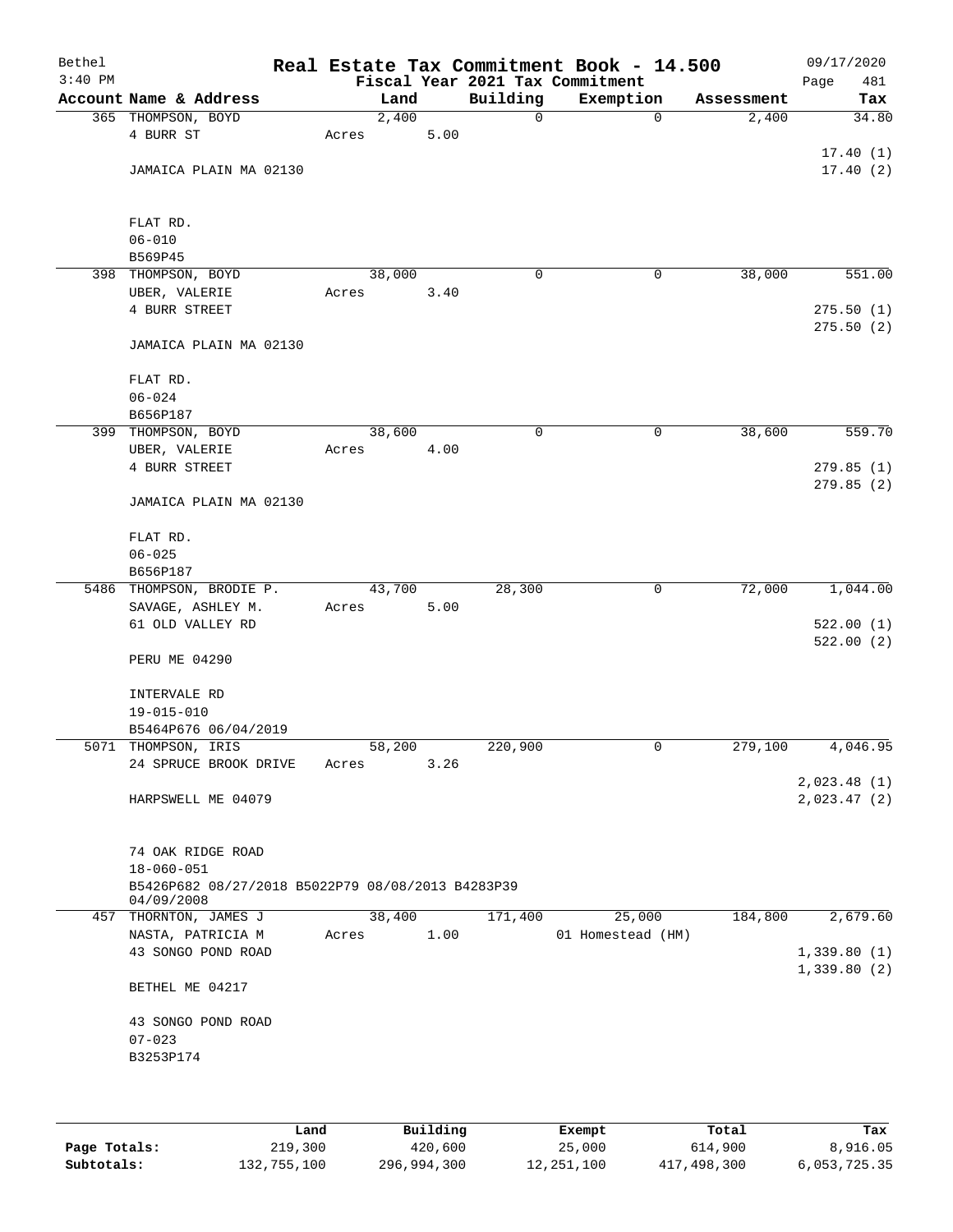| Bethel    |                                                                                       |       |        |                                 | Real Estate Tax Commitment Book - 14.500 |            | 09/17/2020                 |
|-----------|---------------------------------------------------------------------------------------|-------|--------|---------------------------------|------------------------------------------|------------|----------------------------|
| $3:40$ PM |                                                                                       |       |        | Fiscal Year 2021 Tax Commitment |                                          |            | 482<br>Page                |
|           | Account Name & Address                                                                |       | Land   | Building                        | Exemption                                | Assessment | Tax                        |
|           | 2676 THURSTON, CONSTANCE,<br>TTEE                                                     |       | 7,700  | 0                               | $\Omega$                                 | 7,700      | 111.65                     |
|           | C/O DAVID THURSTON                                                                    | Acres | 13.40  |                                 |                                          |            |                            |
|           | 374 MAYVILLE RD                                                                       |       |        |                                 |                                          |            | 55.83(1)                   |
|           | BETHEL ME 04217                                                                       |       |        |                                 |                                          |            | 55.82(2)                   |
|           | RTE $2 E/S$                                                                           |       |        |                                 |                                          |            |                            |
|           | $17 - 016$                                                                            |       |        |                                 |                                          |            |                            |
|           | B4503P100 09/29/2009 B1147P129 01/08/1982                                             |       |        |                                 |                                          |            |                            |
|           | 2927 THURSTON, CONSTANCE,<br>TTEE                                                     |       | 23,400 | $\Omega$                        | $\Omega$                                 | 23,400     | 339.30                     |
|           | C/O DAVID THURSTON                                                                    | Acres | 73.00  |                                 |                                          |            |                            |
|           | 374 MAYVILLE RD                                                                       |       |        |                                 |                                          |            | 169.65(1)                  |
|           | BETHEL ME 04217                                                                       |       |        |                                 |                                          |            | 169.65(2)                  |
|           | SUNDAY RIVER RD W/S                                                                   |       |        |                                 |                                          |            |                            |
|           | $21 - 003$                                                                            |       |        |                                 |                                          |            |                            |
|           | B4708P192 04/07/2011 B4503P99 09/29/2009 B3621P340<br>11/08/2004                      |       |        |                                 |                                          |            |                            |
|           | 2674 THURSTON, DAVID P.                                                               |       | 52,500 | 436,900                         | $\mathbf 0$                              | 489,400    | 7,096.30                   |
|           | PO BOX 662                                                                            | Acres | 8.10   |                                 |                                          |            |                            |
|           | OLD LYME CT 06371                                                                     |       |        |                                 |                                          |            | 3,548.15(1)<br>3,548.15(2) |
|           | 374 MAYVILLE RD                                                                       |       |        |                                 |                                          |            |                            |
|           | $17 - 015 - 001 - 002$                                                                |       |        |                                 |                                          |            |                            |
|           | B5455P313 03/15/2019 B5410P103 05/25/2018 B5144P88<br>08/04/2014 B2369P108 09/20/1996 |       |        |                                 |                                          |            |                            |
|           | 466 THURSTON, GLENDON                                                                 |       | 27,500 | $\Omega$                        | $\Omega$                                 | 27,500     | 398.75                     |
|           | 60 RTE 232                                                                            | Acres | 51.00  |                                 |                                          |            |                            |
|           |                                                                                       |       |        |                                 |                                          |            | 199.38(1)                  |
|           | RUMFORD ME 04276                                                                      |       |        |                                 |                                          |            | 199.37(2)                  |
|           |                                                                                       |       |        |                                 |                                          |            |                            |
|           | INTERVALE ROAD                                                                        |       |        |                                 |                                          |            |                            |
|           | $20 - 010 - 001$                                                                      |       |        |                                 |                                          |            |                            |
|           | B4916P74 10/30/2012                                                                   |       |        |                                 |                                          |            |                            |
| 2672      | THURSTON, MURRAY FAMILY<br>TRUST                                                      |       | 13,200 | 0                               | $\mathbf 0$                              | 13,200     | 191.40                     |
|           | C/O DAVID THURSTON                                                                    | Acres | 46.60  |                                 |                                          |            |                            |
|           | PO BOX 662                                                                            |       |        |                                 |                                          |            | 95.70(1)                   |
|           | OLD LYME CT 06371                                                                     |       |        |                                 |                                          |            | 95.70(2)                   |
|           | RTE 2 W/S                                                                             |       |        |                                 |                                          |            |                            |
|           | $17 - 014$                                                                            |       |        |                                 |                                          |            |                            |
|           | B4503P100 09/25/2009 B2833P276                                                        |       |        |                                 |                                          |            |                            |

|              | Land        | Building    | Exempt     | Total       | Tax          |
|--------------|-------------|-------------|------------|-------------|--------------|
| Page Totals: | 124,300     | 436,900     |            | 561,200     | 8,137.40     |
| Subtotals:   | 132,879,400 | 297,431,200 | 12,251,100 | 418,059,500 | 6,061,862.75 |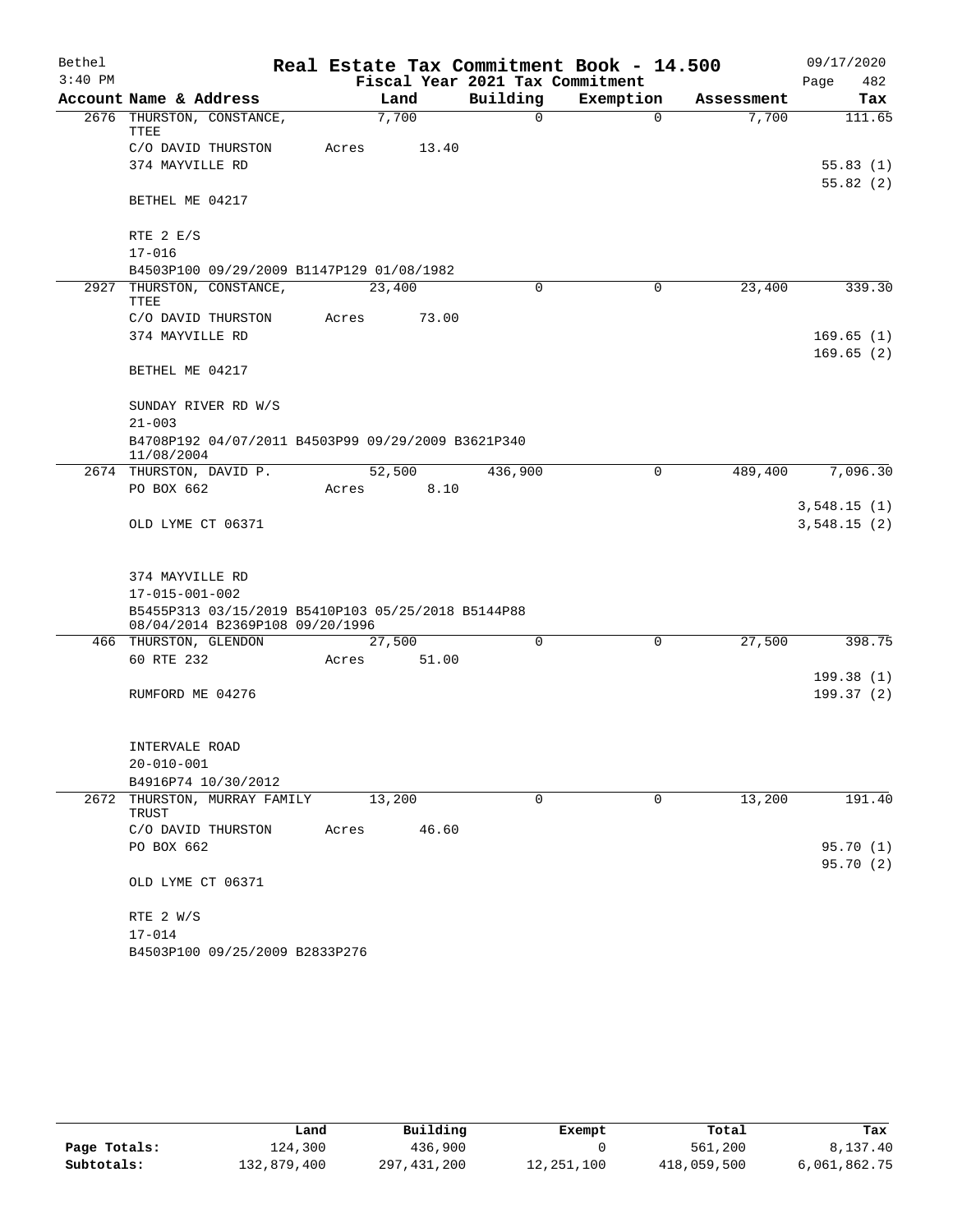| Bethel       |                                                                                                                 |         |             |          | Real Estate Tax Commitment Book - 14.500     |             |                        | 09/17/2020                  |
|--------------|-----------------------------------------------------------------------------------------------------------------|---------|-------------|----------|----------------------------------------------|-------------|------------------------|-----------------------------|
| $3:40$ PM    | Account Name & Address                                                                                          | Land    |             | Building | Fiscal Year 2021 Tax Commitment<br>Exemption |             |                        | 483<br>Page<br>Tax          |
|              | 2673 THURSTON, PETER &<br>VANDERZANDEN, DANIELLE                                                                | 51,600  |             | 212,600  |                                              | $\Omega$    | Assessment<br>264, 200 | 3,830.90                    |
|              | MURRAY THURSTON FAMILY<br>TRUST                                                                                 | Acres   | 7.27        |          |                                              |             |                        |                             |
|              | 5 FOX CHAPEL COURT                                                                                              |         |             |          |                                              |             |                        | 1,915.45(1)<br>1,915.45(2)  |
|              | EXETER NH 03833                                                                                                 |         |             |          |                                              |             |                        |                             |
|              | 450 MAYVILLE RD.<br>$17 - 015$                                                                                  |         |             |          |                                              |             |                        |                             |
|              | BP B5410P107 05/25/2018 B5410P103 05/25/2018<br>B5144P88 08/04/2014 B4503P97 09/29/2009 B2369P108<br>09/16/1996 |         |             |          |                                              |             |                        |                             |
|              | 3174 TIBBETTS, BRIAN C                                                                                          | 52,300  |             | 131,000  | 25,000                                       |             | 158,300                | 2,295.35                    |
|              | TIBBETTS, KATHY B                                                                                               | Acres   | 0.73        |          | 01 Homestead (HM)                            |             |                        |                             |
|              | PO BOX 123                                                                                                      |         |             |          |                                              |             |                        | 1,147.68(1)<br>1, 147.67(2) |
|              | BETHEL ME 04217                                                                                                 |         |             |          |                                              |             |                        |                             |
|              | 24 PARK ST.<br>$25 - 019$                                                                                       |         |             |          |                                              |             |                        |                             |
|              | B3106P321 05/09/2002                                                                                            |         |             |          |                                              |             |                        |                             |
|              | 214 TIBBETTS, PAMELA A                                                                                          | 41,000  |             | 9,700    |                                              | $\mathbf 0$ | 50,700                 | 735.15                      |
|              | PO BOX 2681                                                                                                     | Acres   | 8.97        |          |                                              |             |                        | 367.58(1)                   |
|              | S PORTLAND ME 04116                                                                                             |         |             |          |                                              |             |                        | 367.57(2)                   |
|              | 108 BIRD HILL ROAD                                                                                              |         |             |          |                                              |             |                        |                             |
|              | $04 - 057 - 006 - 001$                                                                                          |         |             |          |                                              |             |                        |                             |
|              | B4142P289 06/06/2007 B3232P69 12/22/2003                                                                        |         |             |          |                                              |             |                        |                             |
|              | 4955 TIBBETTS, RICHARD                                                                                          | 52,000  |             | $\Omega$ |                                              | $\Omega$    | 52,000                 | 754.00                      |
|              | 73 LONGVIEW DR                                                                                                  | Acres   | 41.00       |          |                                              |             |                        | 377.00(1)                   |
|              | OXFORD ME 04270                                                                                                 |         |             |          |                                              |             |                        | 377.00(2)                   |
|              | $05 - 027 - 001$                                                                                                |         |             |          |                                              |             |                        |                             |
|              | 464 TIBBETTS, RICHARD A                                                                                         | 28,900  |             | $\Omega$ |                                              | $\Omega$    | 28,900                 | 419.05                      |
|              | 73 LONGVIEW DRIVE                                                                                               | Acres   | 35.20       |          |                                              |             |                        | 209.53(1)                   |
|              | OXFORD ME 04270                                                                                                 |         |             |          |                                              |             |                        | 209.52(2)                   |
|              | OFF NORTH RD                                                                                                    |         |             |          |                                              |             |                        |                             |
|              | $12 - 074 - 001$                                                                                                |         |             |          |                                              |             |                        |                             |
|              | B5005P112 06/27/2013<br>3102 TIMBERLAKE, S ROSS                                                                 | 130,100 |             | 162,000  | 25,000                                       |             | 267,100                | 3,872.95                    |
|              | TIMBERLAKE, CAROLE A                                                                                            | Acres   | 1.50        |          | 01 Homestead (HM)                            |             |                        |                             |
|              | MARTIN-TIMBERLAKE<br>PO BOX 24                                                                                  |         |             |          |                                              |             |                        | 1,936.48(1)                 |
|              | BETHEL ME 04217                                                                                                 |         |             |          |                                              |             |                        | 1,936.47(2)                 |
|              | 158 MAYVILLE RD.                                                                                                |         |             |          |                                              |             |                        |                             |
|              | $24 - 024$<br>B4462P246 06/29/2009 B4149P68 06/18/2007 B2980P157                                                |         |             |          |                                              |             |                        |                             |
|              | Land                                                                                                            |         | Building    |          | Exempt                                       |             | Total                  | Tax                         |
| Page Totals: | 355,900                                                                                                         |         | 515,300     |          | 50,000                                       |             | 821,200                | 11,907.40                   |
| Subtotals:   | 133, 235, 300                                                                                                   |         | 297,946,500 |          | 12,301,100                                   |             | 418,880,700            | 6,073,770.15                |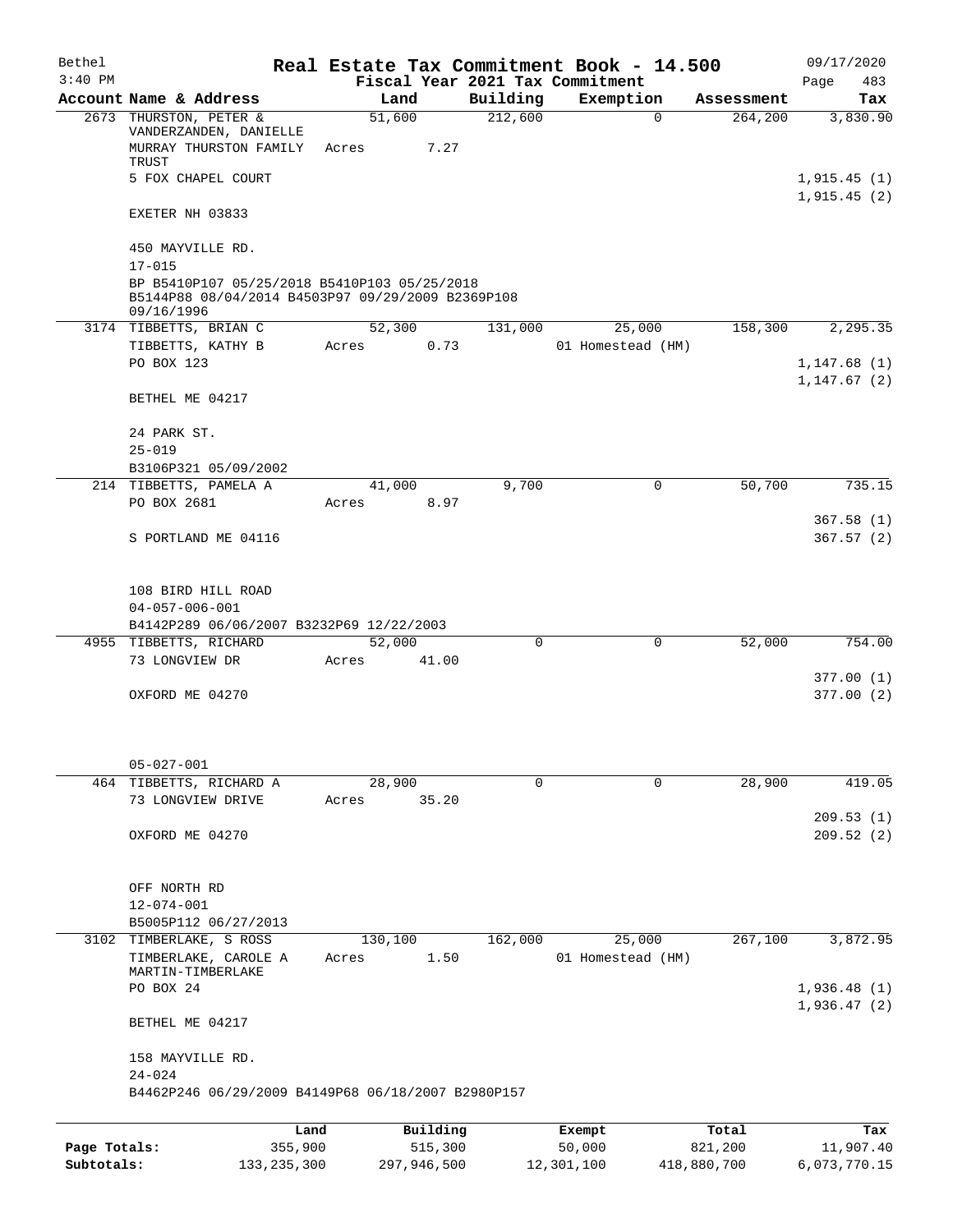| Bethel       |                                                                   |        |          |          | Real Estate Tax Commitment Book - 14.500 |            | 09/17/2020   |
|--------------|-------------------------------------------------------------------|--------|----------|----------|------------------------------------------|------------|--------------|
| $3:40$ PM    |                                                                   |        |          |          | Fiscal Year 2021 Tax Commitment          |            | Page<br>484  |
|              | Account Name & Address                                            | Land   |          | Building | Exemption                                | Assessment | Tax          |
|              | 2707 TIMONEY, TERRY                                               | 71,200 |          | 173,000  | $\mathbf 0$                              | 244,200    | 3,540.90     |
|              | TIMONEY, JAMES<br>158 EAST SHORE ROAD                             | Acres  | 1.12     |          |                                          |            | 1,770.45(1)  |
|              |                                                                   |        |          |          |                                          |            | 1,770.45(2)  |
|              | AUBURN ME 04210                                                   |        |          |          |                                          |            |              |
|              | 57 WILL VIEW RD                                                   |        |          |          |                                          |            |              |
|              | $17 - 035 - 018$                                                  |        |          |          |                                          |            |              |
|              | B5364P420 08/29/2017 B3741P305 06/16/2005                         |        |          |          |                                          |            |              |
| 2572         | TOMCHIK, JEFFREY M                                                | 25,800 |          | 57,200   | 0                                        | 83,000     | 1,203.50     |
|              | TOMCHIK, JULIANA                                                  | Acres  | 0.51     |          |                                          |            |              |
|              | 20 OYSTER WAY                                                     |        |          |          |                                          |            | 601.75(1)    |
|              | MASHPEE MA 02649                                                  |        |          |          |                                          |            | 601.75(2)    |
|              |                                                                   |        |          |          |                                          |            |              |
|              | 23 SPRUCE WAY<br>$15 - 016 - 023$                                 |        |          |          |                                          |            |              |
|              | B5318P330 11/29/2016 B5182P83 11/12/2014 B5145P232                |        |          |          |                                          |            |              |
|              | 08/06/2014 B2840P144                                              |        |          |          |                                          |            |              |
|              | 5212 TONRA, JAMES E                                               | 32,600 |          | 219,500  | 0                                        | 252,100    | 3,655.45     |
|              | TONRA, ELIZABETH A                                                | Acres  | 1.00     |          |                                          |            |              |
|              | 13 PRESDINTIAL DRIVE                                              |        |          |          |                                          |            | 1,827.73(1)  |
|              | WILMINGTON MA 01887<br>9565                                       |        |          |          |                                          |            | 1,827.72(2)  |
|              | 257 TAYLOR SMITH RD<br>$09 - 006 - 002 - B$                       |        |          |          |                                          |            |              |
|              | B5288P194 06/22/2016 B4510P293 10/13/2009 B4473P122<br>07/21/2009 |        |          |          |                                          |            |              |
|              | 5374 TOOLEY, JENNIFER ELAINE                                      | 33,500 |          | 156,600  | 0                                        | 190,100    | 2,756.45     |
|              | 5 SIMONTON ROAD                                                   | Acres  | 1.42     |          |                                          |            |              |
|              |                                                                   |        |          |          |                                          |            | 1,378.23(1)  |
|              | CAMDEN ME 04843                                                   |        |          |          |                                          |            | 1,378.22(2)  |
|              | 514 EAST BETHEL RD.                                               |        |          |          |                                          |            |              |
|              | $09 - 015 - 001$                                                  |        |          |          |                                          |            |              |
|              | B5370P93 09/28/2017 B5114P70 05/12/2014                           |        |          |          |                                          |            |              |
|              | 3494 TORNBERG, ANDERS C                                           | 67,800 |          | 110,400  | $\mathbf 0$                              | 178,200    | 2,583.90     |
|              | TORNBERG, MELANIE A                                               | Acres  | 1.30     |          |                                          |            |              |
|              | 19 EDEN LANE                                                      |        |          |          |                                          |            | 1, 291.95(1) |
|              | BETHEL ME 04217                                                   |        |          |          |                                          |            | 1, 291.95(2) |
|              | 19 EDEN LANE                                                      |        |          |          |                                          |            |              |
|              | $26 - 053$                                                        |        |          |          |                                          |            |              |
|              | B5211P148 03/03/2015 B3213P80 12/16/2002                          |        |          |          |                                          |            |              |
|              | 44 TORNROSE, RUSSELL T                                            | 43,100 |          | 206,600  | 25,000                                   | 224,700    | 3,258.15     |
|              | PO BOX 95                                                         | Acres  | 4.40     |          | 01 Homestead (HM)                        |            |              |
|              |                                                                   |        |          |          |                                          |            | 1,629.08(1)  |
|              | BETHEL ME 04217                                                   |        |          |          |                                          |            | 1,629.07(2)  |
|              | 813 GROVER HILL RD.                                               |        |          |          |                                          |            |              |
|              | $01 - 035 - 005$                                                  |        |          |          |                                          |            |              |
|              | BP B5410P568 06/01/2018 B3801P171 09/16/2005                      |        |          |          |                                          |            |              |
|              |                                                                   |        |          |          |                                          |            |              |
|              |                                                                   | Land   | Building |          | Exempt                                   | Total      | Tax          |
| Page Totals: | 274,000                                                           |        | 923,300  |          | 25,000                                   | 1,172,300  | 16,998.35    |

**Subtotals:** 133,509,300 298,869,800 12,326,100 420,053,000 6,090,768.50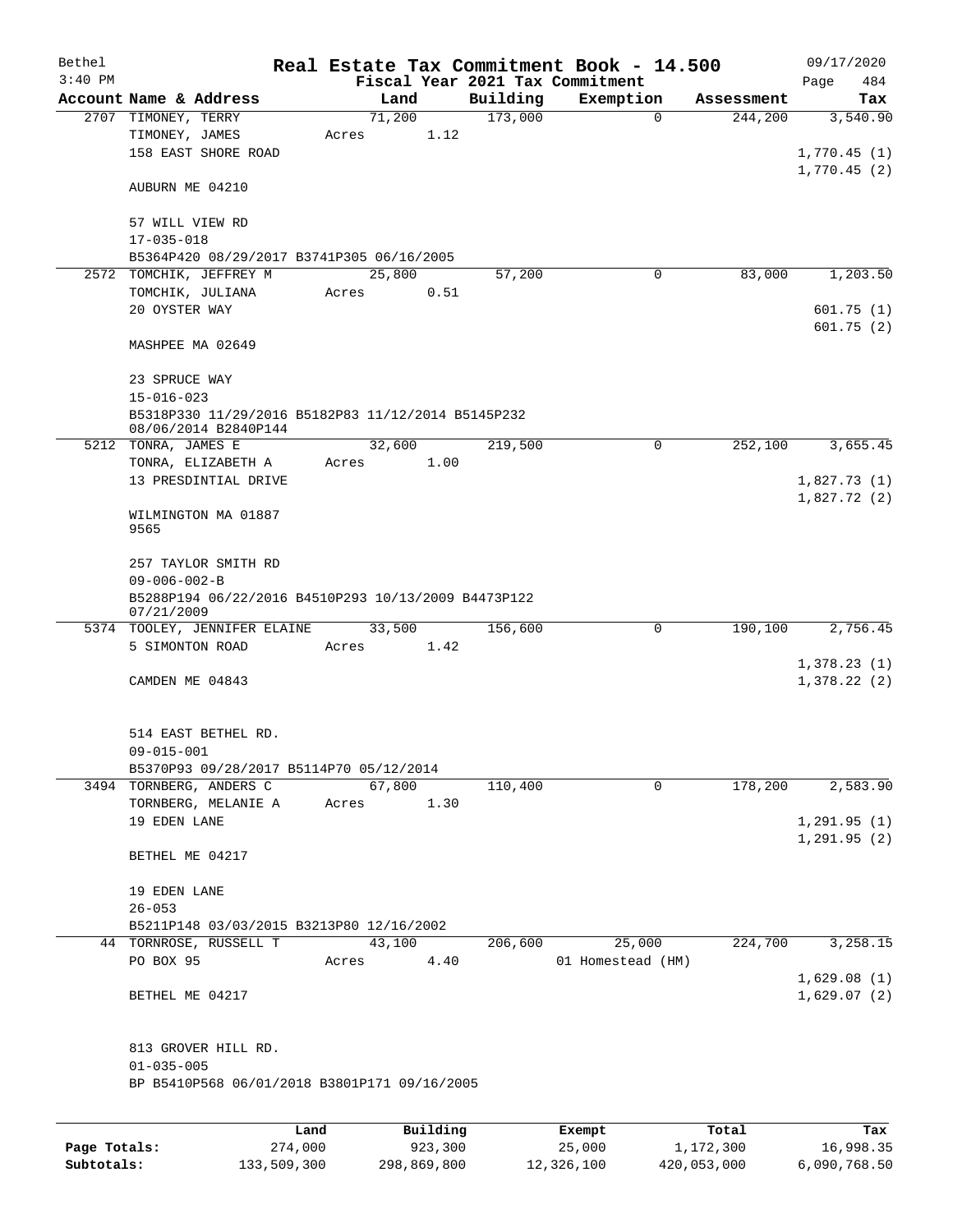| Bethel    |                                                                                                            |        |       |                                 | Real Estate Tax Commitment Book - 14.500 |            | 09/17/2020                 |
|-----------|------------------------------------------------------------------------------------------------------------|--------|-------|---------------------------------|------------------------------------------|------------|----------------------------|
| $3:40$ PM |                                                                                                            |        |       | Fiscal Year 2021 Tax Commitment |                                          |            | Page<br>485                |
|           | Account Name & Address                                                                                     | Land   |       | Building                        | Exemption                                | Assessment | Tax                        |
|           | 3554 Torrisi, Timothy J                                                                                    | 33,600 |       | 104,700                         | $\mathbf 0$                              | 138,300    | 2,005.35                   |
|           | Torrisi, Rebecca R                                                                                         |        |       |                                 |                                          |            |                            |
|           | 73 SUNSET LANE                                                                                             |        |       |                                 |                                          |            | 1,002.68(1)<br>1,002.67(2) |
|           | PORTLAND ME 04102                                                                                          |        |       |                                 |                                          |            |                            |
|           | 135 VERNON ST.                                                                                             |        |       |                                 |                                          |            |                            |
|           | $26 - 076 - 001 - 04F$                                                                                     |        |       |                                 |                                          |            |                            |
|           | B5461P467 05/07/2019 B3090P32 04/02/2002                                                                   |        |       |                                 |                                          |            |                            |
|           | 4663 TOTTEN, KEITH M. &                                                                                    | 25,200 |       | 143,500                         | 0                                        | 168,700    | 2,446.15                   |
|           | ELIZABETH L.                                                                                               |        |       |                                 |                                          |            |                            |
|           | 17 LONGMEADOW DRIVE                                                                                        | Acres  | 1.50  |                                 |                                          |            |                            |
|           |                                                                                                            |        |       |                                 |                                          |            | 1,223.08(1)                |
|           | IPSWICH MA 01938                                                                                           |        |       |                                 |                                          |            | 1, 223.07(2)               |
|           |                                                                                                            |        |       |                                 |                                          |            |                            |
|           | 38 COUNTRYSIDE LANE                                                                                        |        |       |                                 |                                          |            |                            |
|           | $15 - 004 - 010$                                                                                           |        |       |                                 |                                          |            |                            |
|           | B5464P951 06/07/2019 B5272P220 03/15/2016 B4463P302<br>06/30/2009 B4306P52 06/02/2008 B3822P345 10/17/2005 |        |       |                                 |                                          |            |                            |
|           | 1275 TOWLE, GREGORY J                                                                                      | 23,600 |       | 66,900                          | 0                                        | 90,500     | 1,312.25                   |
|           | 131 WEST BETHEL RD                                                                                         | Acres  | 0.39  |                                 |                                          |            |                            |
|           |                                                                                                            |        |       |                                 |                                          |            | 656.13(1)                  |
|           | BETHEL ME 04217                                                                                            |        |       |                                 |                                          |            | 656.12 (2)                 |
|           |                                                                                                            |        |       |                                 |                                          |            |                            |
|           |                                                                                                            |        |       |                                 |                                          |            |                            |
|           | 131 WEST BETHEL RD.<br>$07 - 077$                                                                          |        |       |                                 |                                          |            |                            |
|           | B5185P285 11/21/2014 B5146P218 08/11/2014 B2556P125                                                        |        |       |                                 |                                          |            |                            |
|           | 05/08/1998                                                                                                 |        |       |                                 |                                          |            |                            |
|           | 4829 TREADWELL, JAN N                                                                                      | 38,400 |       | 194,100                         | 0                                        | 232,500    | 3,371.25                   |
|           | TREADWELL, WILLIAM G                                                                                       | Acres  | 1.00  |                                 |                                          |            |                            |
|           | 17 TOASTIE WALK                                                                                            |        |       |                                 |                                          |            | 1,685.63(1)                |
|           |                                                                                                            |        |       |                                 |                                          |            | 1,685.62(2)                |
|           | BRUNSWICK ME 04011                                                                                         |        |       |                                 |                                          |            |                            |
|           | 67 INTERVALE ROAD                                                                                          |        |       |                                 |                                          |            |                            |
|           | $08 - 061 - 001$                                                                                           |        |       |                                 |                                          |            |                            |
|           | B5042P327 09/27/2013 B5014P113 07/24/2013 B4558P327                                                        |        |       |                                 |                                          |            |                            |
|           | 02/10/2010 B4551P100 01/19/2010 B4551P99 01/12/2010                                                        |        |       |                                 |                                          |            |                            |
|           | B4549P201 01/12/2010 B4468P68 07/10/2009 B4265P162                                                         |        |       |                                 |                                          |            |                            |
|           | 02/26/2008 B4133P4 05/11/2007 B3864P326 12/28/2005<br>2658 TRINWARD, KEVIN J                               | 45,200 |       | 10,800                          | 0                                        | 56,000     | 812.00                     |
|           | TRINWARD, CYNTHIA                                                                                          | Acres  | 13.90 |                                 |                                          |            |                            |
|           | 313 WEST GRAY RD                                                                                           |        |       |                                 |                                          |            | 406.00(1)                  |
|           |                                                                                                            |        |       |                                 |                                          |            | 406.00(2)                  |
|           | GRAY ME 04039                                                                                              |        |       |                                 |                                          |            |                            |
|           | 174 DAISY BRYANT ROAD                                                                                      |        |       |                                 |                                          |            |                            |
|           | $17 - 001$                                                                                                 |        |       |                                 |                                          |            |                            |
|           | B5320P255 11/30/2016 B5268P299 02/16/2016 B1218P191                                                        |        |       |                                 |                                          |            |                            |
|           | 08/11/1983 B614P495 07/12/1962                                                                             |        |       |                                 |                                          |            |                            |

|              | Land        | Building    | Exempt     | Total       | Tax          |
|--------------|-------------|-------------|------------|-------------|--------------|
| Page Totals: | 166,000     | 520,000     |            | 686,000     | 9,947.00     |
| Subtotals:   | 133,675,300 | 299,389,800 | 12,326,100 | 420,739,000 | 6,100,715.50 |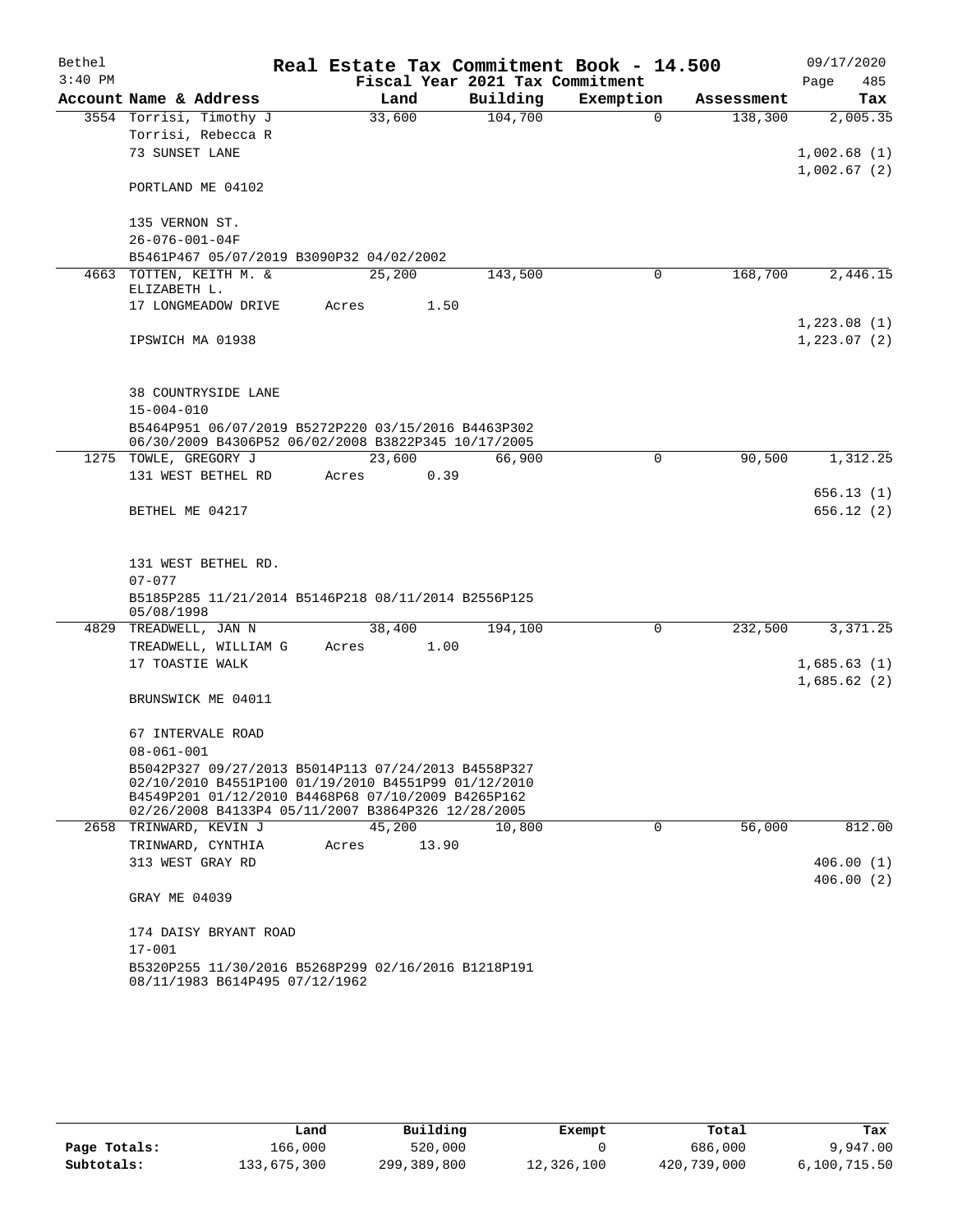| Bethel    |                                           |       |        |       |          | Real Estate Tax Commitment Book - 14.500 |            | 09/17/2020   |           |
|-----------|-------------------------------------------|-------|--------|-------|----------|------------------------------------------|------------|--------------|-----------|
| $3:40$ PM |                                           |       |        |       |          | Fiscal Year 2021 Tax Commitment          |            | Page         | 486       |
|           | Account Name & Address                    |       | Land   |       | Building | Exemption                                | Assessment |              | Tax       |
|           | 3135 TRIPP, HALEY                         |       | 38,800 |       | 191,100  | 25,000                                   | 204,900    |              | 2,971.05  |
|           | BLAKE, CYNTHIA                            |       | Acres  | 1.16  |          | 01 Homestead (HM)                        |            |              |           |
|           | 99 INTERVALE RD.                          |       |        |       |          |                                          |            | 1,485.53(1)  |           |
|           |                                           |       |        |       |          |                                          |            | 1,485.52(2)  |           |
|           | BETHEL ME 04217                           |       |        |       |          |                                          |            |              |           |
|           |                                           |       |        |       |          |                                          |            |              |           |
|           | 99 INTERVALE RD.                          |       |        |       |          |                                          |            |              |           |
|           | $24 - 053$                                |       |        |       |          |                                          |            |              |           |
|           | B4038P315 10/31/2006 B2763P27             |       |        |       |          |                                          |            |              |           |
|           | 2591 TRUFANT, PAUL R                      |       | 26,200 |       | 197,900  | 0                                        | 224,100    |              | 3,249.45  |
|           | LABBE-TRUFANT, NICOLE L Acres             |       |        | 2.00  |          |                                          |            |              |           |
|           | 5 RIVER'S EDGE DRIVE                      |       |        |       |          |                                          |            | 1,624.73(1)  |           |
|           |                                           |       |        |       |          |                                          |            | 1,624.72(2)  |           |
|           | KENNEBUNK ME 04043 3218                   |       |        |       |          |                                          |            |              |           |
|           |                                           |       |        |       |          |                                          |            |              |           |
|           |                                           |       |        |       |          |                                          |            |              |           |
|           | 32 GRAND VIEW ESTATES                     |       |        |       |          |                                          |            |              |           |
|           | $15 - 022 - 001$                          |       |        |       |          |                                          |            |              |           |
|           | B3940P210 05/24/2006 B3591P338 09/17/2004 |       |        |       |          |                                          |            |              |           |
|           | 441 TRUMAN, PATTI                         |       | 15,500 |       | 0        | 0                                        | 15,500     |              | 224.75    |
|           | PO BOX 769                                | Acres |        | 2.06  |          |                                          |            |              |           |
|           |                                           |       |        |       |          |                                          |            |              | 112.38(1) |
|           | BETHEL ME 04217                           |       |        |       |          |                                          |            |              | 112.37(2) |
|           |                                           |       |        |       |          |                                          |            |              |           |
|           |                                           |       |        |       |          |                                          |            |              |           |
|           | GROVER HILL S/S                           |       |        |       |          |                                          |            |              |           |
|           | $07 - 006$                                |       |        |       |          |                                          |            |              |           |
|           | B2801P348 03/21/2000                      |       |        |       |          |                                          |            |              |           |
|           | 443 TRUMAN, PATTI                         |       | 57,100 |       | 120,800  | 25,000                                   | 152,900    |              | 2,217.05  |
|           | P.O. BOX 769                              | Acres |        | 33.00 |          | 01 Homestead (HM)                        |            |              |           |
|           |                                           |       |        |       |          |                                          |            | 1, 108.53(1) |           |
|           | BETHEL ME 04217                           |       |        |       |          |                                          |            | 1,108.52(2)  |           |
|           |                                           |       |        |       |          |                                          |            |              |           |
|           |                                           |       |        |       |          |                                          |            |              |           |
|           | 208 GROVER HILL RD.                       |       |        |       |          |                                          |            |              |           |
|           | $07 - 008$                                |       |        |       |          |                                          |            |              |           |
|           | B1859P261 01/13/1992 B1155P171 04/22/1982 |       |        |       |          |                                          |            |              |           |
|           | 2830 TRUSTEES OF THE BUCK                 |       | 14,200 |       | 1,000    | 0                                        | 15,200     |              | 220.40    |
|           | FAMILY TRUST                              |       |        |       |          |                                          |            |              |           |
|           | C/O CATHERINE G.                          | Acres |        | 21.00 |          |                                          |            |              |           |
|           | PRESTON                                   |       |        |       |          |                                          |            |              |           |
|           | 77 PREBLE STREET                          |       |        |       |          |                                          |            |              | 110.20(1) |
|           |                                           |       |        |       |          |                                          |            |              | 110.20(2) |
|           | SOUTH PORTLAND ME 04106                   |       |        |       |          |                                          |            |              |           |
|           |                                           |       |        |       |          |                                          |            |              |           |
|           | SWAN HILL RD N/S                          |       |        |       |          |                                          |            |              |           |
|           | $19 - 002$                                |       |        |       |          |                                          |            |              |           |
|           | B4644P338 10/13/2010                      |       |        |       |          |                                          |            |              |           |
|           | 3288 TSE, MAN S                           |       | 51,600 |       | 140,200  | $\mathsf{O}$                             | 191,800    |              | 2,781.10  |
|           |                                           |       |        | 0.33  |          |                                          |            |              |           |
|           | CHEN, SU C                                | Acres |        |       |          |                                          |            |              |           |
|           | PO BOX 1241                               |       |        |       |          |                                          |            | 1,390.55(1)  |           |
|           |                                           |       |        |       |          |                                          |            | 1,390.55(2)  |           |
|           | BETHEL ME 04217                           |       |        |       |          |                                          |            |              |           |
|           |                                           |       |        |       |          |                                          |            |              |           |
|           | 10 CHAPMAN ST                             |       |        |       |          |                                          |            |              |           |
|           | $25 - 122$                                |       |        |       |          |                                          |            |              |           |
|           | B4763P321 09/26/2011 B3475P251 03/12/2004 |       |        |       |          |                                          |            |              |           |
|           |                                           |       |        |       |          |                                          |            |              |           |
|           |                                           |       |        |       |          |                                          |            |              |           |
|           |                                           |       |        |       |          |                                          |            |              |           |

|              | Land        | Building    | Exempt     | Total       | Tax          |
|--------------|-------------|-------------|------------|-------------|--------------|
| Page Totals: | 203,400     | 651,000     | 50,000     | 804,400     | 11,663.80    |
| Subtotals:   | 133,878,700 | 300,040,800 | 12,376,100 | 421,543,400 | 6,112,379.30 |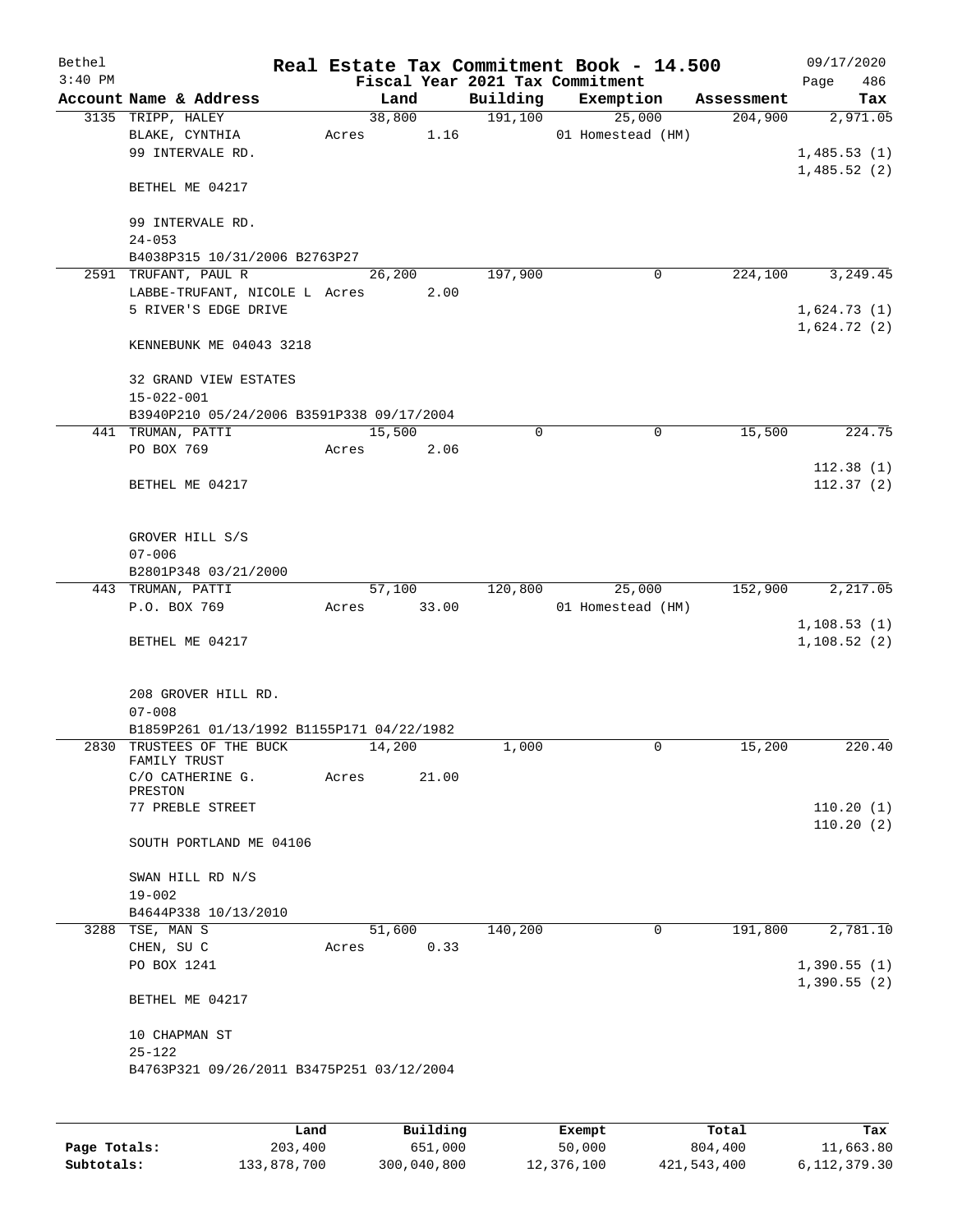| Bethel<br>$3:40$ PM |                                                                                                          |               | Real Estate Tax Commitment Book - 14.500 |          |                   |          |               | 09/17/2020           |
|---------------------|----------------------------------------------------------------------------------------------------------|---------------|------------------------------------------|----------|-------------------|----------|---------------|----------------------|
|                     | Account Name & Address                                                                                   |               | Fiscal Year 2021 Tax Commitment<br>Land  | Building | Exemption         |          | Assessment    | 487<br>Page<br>Tax   |
|                     | 1550 TUCKER LAND COMPANY,                                                                                |               | 58,300                                   | 165,900  |                   | $\Omega$ | 224,200       | 3,250.90             |
|                     | LLC                                                                                                      |               |                                          |          |                   |          |               |                      |
|                     | BROWN, MARK<br>PLEASANT RIVER MOTEL                                                                      |               | Acres<br>8.00                            |          |                   |          |               | 1,625.45(1)          |
|                     | PO BOX 72                                                                                                |               |                                          |          |                   |          |               | 1,625.45(2)          |
|                     | WEST BETHEL ME 04286                                                                                     |               |                                          |          |                   |          |               |                      |
|                     | 764 WEST BETHEL RD.                                                                                      |               |                                          |          |                   |          |               |                      |
|                     | $11 - 027 - 003$<br>B3443P231 12/30/2003 B3198P81 11/18/2002                                             |               |                                          |          |                   |          |               |                      |
|                     | 1377 TUCKER, SARAH S                                                                                     |               | 51,300                                   | 123,700  | 25,000            |          | 150,000       | 2,175.00             |
|                     | 129 BAILEY RD.                                                                                           |               | 2.30<br>Acres                            |          | 01 Homestead (HM) |          |               |                      |
|                     |                                                                                                          |               |                                          |          |                   |          |               | 1,087.50(1)          |
|                     | BETHEL ME 04217                                                                                          |               |                                          |          |                   |          |               | 1,087.50(2)          |
|                     | 129 BAILEY RD                                                                                            |               |                                          |          |                   |          |               |                      |
|                     | $08 - 055 - 011$                                                                                         |               |                                          |          |                   |          |               |                      |
|                     | B5229P510 06/30/2015 B3092P1 04/05/2002 B1923P334<br>07/28/1992 B1903P286 06/04/1992 B1492P65 07/15/1987 |               |                                          |          |                   |          |               |                      |
|                     | 5385 TUCKER, SARAH S                                                                                     |               | 8,800                                    | $\Omega$ |                   | $\Omega$ | 8,800         | 127.60               |
|                     | 129 BAILEY RD                                                                                            |               | 22.90<br>Acres                           |          |                   |          |               |                      |
|                     | BETHEL ME 04217                                                                                          |               |                                          |          |                   |          |               | 63.80(1)<br>63.80(2) |
|                     | BAILEY RD                                                                                                |               |                                          |          |                   |          |               |                      |
|                     | $08 - 055 - 00A$                                                                                         |               |                                          |          |                   |          |               |                      |
|                     | B5259P230 12/18/2016 B5264P255 01/20/2016                                                                |               |                                          |          |                   |          |               |                      |
|                     | 260 TUCKER, WILLIS                                                                                       |               | 37,000                                   | 8,300    |                   | 0        | 45,300        | 656.85               |
|                     | 6 BELMONT ST                                                                                             |               | 13.84<br>Acres                           |          |                   |          |               | 328.43(1)            |
|                     | BRUNSWICK ME 04011                                                                                       |               |                                          |          |                   |          |               | 328.42(2)            |
|                     | 163 BIRD HILL RD                                                                                         |               |                                          |          |                   |          |               |                      |
|                     | $04 - 083 - 00B$                                                                                         |               |                                          |          |                   |          |               |                      |
|                     | B1559P181                                                                                                |               |                                          |          |                   |          |               |                      |
| 3479                | TUMMON, RICHARD<br>ALLEN-TUMMON, LAURA                                                                   |               | 64,800<br>0.80<br>Acres                  | 160,700  |                   | 0        | 225,500       | 3,269.75             |
|                     | PO BOX 1307                                                                                              |               |                                          |          |                   |          |               | 1,634.88(1)          |
|                     |                                                                                                          |               |                                          |          |                   |          |               | 1,634.87(2)          |
|                     | BETHEL ME 04217                                                                                          |               |                                          |          |                   |          |               |                      |
|                     | 35 EVERGREEN RD.                                                                                         |               |                                          |          |                   |          |               |                      |
|                     | $26 - 039$<br>B5476P575 08/28/2019 B5279P65 05/02/2016 B5256P183                                         |               |                                          |          |                   |          |               |                      |
|                     | 12/01/2015 B2432P320                                                                                     |               |                                          |          |                   |          |               |                      |
|                     | 120 TURGEON, DARA M                                                                                      |               | 37,400                                   | 119,700  |                   | 0        | 157,100       | 2,277.95             |
|                     | 250 VERNON ST                                                                                            |               | 2.00<br>Acres                            |          |                   |          |               | 1,138.98(1)          |
|                     | BETHEL ME 04217                                                                                          |               |                                          |          |                   |          |               | 1,138.97(2)          |
|                     | 250 VERNON ST.                                                                                           |               |                                          |          |                   |          |               |                      |
|                     | $03 - 004 - 001$                                                                                         |               |                                          |          |                   |          |               |                      |
|                     | B4406P81 02/20/2009 B4370P182 10/29/2008 B3694P305<br>03/22/2005                                         |               |                                          |          |                   |          |               |                      |
|                     |                                                                                                          | Land          | Building                                 |          | Exempt            |          | Total         | Tax                  |
| Page Totals:        |                                                                                                          | 257,600       | 578,300                                  |          | 25,000            |          | 810,900       | 11,758.05            |
| Subtotals:          |                                                                                                          | 134, 136, 300 | 300,619,100                              |          | 12,401,100        |          | 422, 354, 300 | 6, 124, 137. 35      |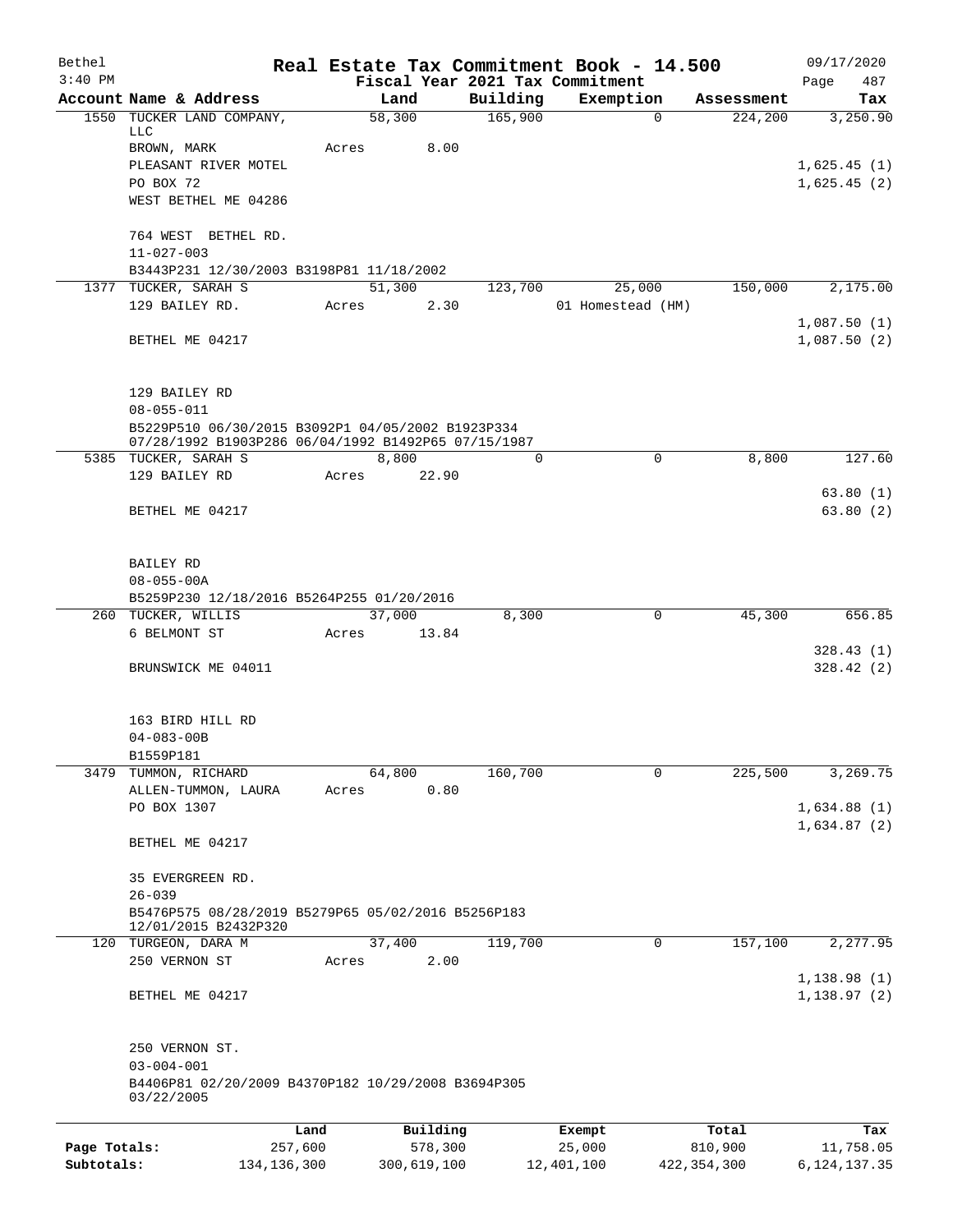| Bethel    |                                                      |         |        |                                 | Real Estate Tax Commitment Book - 14.500 |            | 09/17/2020  |
|-----------|------------------------------------------------------|---------|--------|---------------------------------|------------------------------------------|------------|-------------|
| $3:40$ PM |                                                      |         |        | Fiscal Year 2021 Tax Commitment |                                          |            | 488<br>Page |
|           | Account Name & Address                               |         | Land   | Building                        | Exemption                                | Assessment | Tax         |
|           | 5091 TURGEON, EDMOND                                 | 26, 200 |        | $\mathsf{O}$                    | $\Omega$                                 | 26,200     | 379.90      |
|           | PO BOX 162                                           | Acres   | 2.42   |                                 |                                          |            |             |
|           |                                                      |         |        |                                 |                                          |            | 189.95(1)   |
|           | HANOVER ME 04237                                     |         |        |                                 |                                          |            | 189.95(2)   |
|           |                                                      |         |        |                                 |                                          |            |             |
|           |                                                      |         |        |                                 |                                          |            |             |
|           | $22 - 019 - 012$                                     |         |        |                                 |                                          |            |             |
|           | B4842P162 05/04/2012 B3440P145 12/17/2003            |         |        |                                 |                                          |            |             |
|           | 5082 TURGEON, EDMOND                                 | 25,300  |        | $\Omega$                        | $\Omega$                                 | 25,300     | 366.85      |
|           | PO BOX 162                                           | Acres   | 1.70   |                                 |                                          |            |             |
|           |                                                      |         |        |                                 |                                          |            | 183.43(1)   |
|           | HANOVER ME 04237                                     |         |        |                                 |                                          |            | 183.42(2)   |
|           |                                                      |         |        |                                 |                                          |            |             |
|           |                                                      |         |        |                                 |                                          |            |             |
|           |                                                      |         |        |                                 |                                          |            |             |
|           | $22 - 019 - 003$                                     |         |        |                                 |                                          |            |             |
|           | B4842P162 05/04/2012 B3440P145 12/17/2003            |         |        |                                 |                                          |            |             |
|           | 5297 TURGEON, EDMOND & PAULA                         |         | 35,200 | 253,800                         | 0                                        | 289,000    | 4,190.50    |
|           | 12 ROBERTA DRIVE                                     | Acres   | 1.27   |                                 |                                          |            |             |
|           | DOVER NH 03820                                       |         |        |                                 |                                          |            | 2,095.25(1) |
|           |                                                      |         |        |                                 |                                          |            | 2,095.25(2) |
|           |                                                      |         |        |                                 |                                          |            |             |
|           | 28 SECOND ST                                         |         |        |                                 |                                          |            |             |
|           | $22 - 029 - 015$                                     |         |        |                                 |                                          |            |             |
|           | B5502P542 01/13/2020 B5451P563 02/11/2019 B5371P98   |         |        |                                 |                                          |            |             |
|           | 10/02/2017 B5369P550 09/27/2017 B5368P479 09/20/2017 |         |        |                                 |                                          |            |             |
|           | B5361P510 08/14/2017 B13P4653 06/23/2010             |         |        |                                 |                                          |            |             |
|           | 5187 TURNBULL, DREW A                                |         | 24,100 | 185,500                         | $\mathsf{O}$                             | 209,600    | 3,039.20    |
|           | 144 FISKE AVE.                                       | Acres   | 0.70   |                                 |                                          |            | 1,519.60(1) |
|           | CUMBERLAND RI 02864                                  |         |        |                                 |                                          |            | 1,519.60(2) |
|           |                                                      |         |        |                                 |                                          |            |             |
|           |                                                      |         |        |                                 |                                          |            |             |
|           | 20 EAGLE RIDGE RD                                    |         |        |                                 |                                          |            |             |
|           | $27 - 036 - 003 - 002$                               |         |        |                                 |                                          |            |             |
|           | B4483P26 08/13/2009 B4475P152 07/27/2009 B4461P344   |         |        |                                 |                                          |            |             |
|           | 06/25/2009 B4223P288 11/14/2007                      |         |        |                                 |                                          |            |             |
|           | 1647 TURNER, KELLY                                   | 38,700  |        | 109,800                         | 0                                        | 148,500    | 2, 153. 25  |
|           | 27 ANNIS ROAD                                        | Acres   | 1.12   |                                 |                                          |            |             |
|           |                                                      |         |        |                                 |                                          |            | 1,076.63(1) |
|           | BETHEL ME 04217                                      |         |        |                                 |                                          |            | 1,076.62(2) |
|           |                                                      |         |        |                                 |                                          |            |             |
|           | 27 ANNIS RD.                                         |         |        |                                 |                                          |            |             |
|           | $12 - 004$                                           |         |        |                                 |                                          |            |             |
|           | B5500P698 01/02/2020 B5496P401 12/09/2019 B5470P108  |         |        |                                 |                                          |            |             |
|           | 07/17/2019 B5467P510 06/27/2019 B5337P234 02/28/2017 |         |        |                                 |                                          |            |             |
|           | B4097P52 03/05/2007 B4044P62 11/09/2006              |         |        |                                 |                                          |            |             |

|              | Land        | Building    | Exempt     | Total       | Tax          |
|--------------|-------------|-------------|------------|-------------|--------------|
| Page Totals: | 149,500     | 549,100     |            | 698,600     | 10,129.70    |
| Subtotals:   | 134,285,800 | 301,168,200 | 12,401,100 | 423,052,900 | 6,134,267.05 |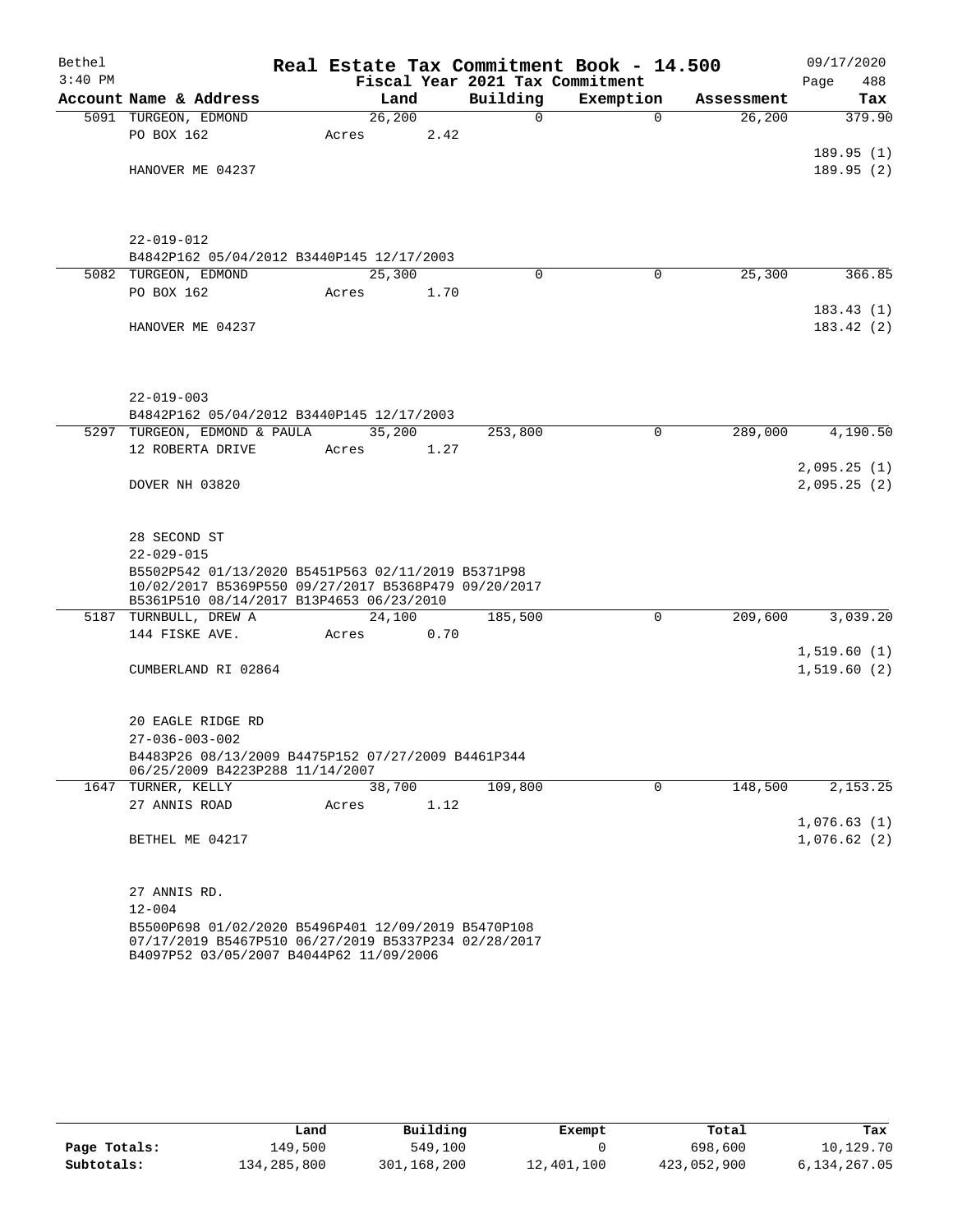| Bethel       |                                                   |       |                |          | Real Estate Tax Commitment Book - 14.500 |            | 09/17/2020  |
|--------------|---------------------------------------------------|-------|----------------|----------|------------------------------------------|------------|-------------|
| $3:40$ PM    |                                                   |       |                |          | Fiscal Year 2021 Tax Commitment          |            | 489<br>Page |
|              | Account Name & Address                            |       | Land           | Building | Exemption                                | Assessment | Tax         |
|              | 3065 TURNER, KELLY R<br>32 POINT STREET           |       | 46,700<br>7.80 | 800      | $\mathbf 0$                              | 47,500     | 688.75      |
|              |                                                   | Acres |                |          |                                          |            | 344.38 (1)  |
|              | PROVINCETOWN MA 02657                             |       |                |          |                                          |            | 344.37(2)   |
|              |                                                   |       |                |          |                                          |            |             |
|              | 1 CUMMINGS RD                                     |       |                |          |                                          |            |             |
|              | $23 - 017$                                        |       |                |          |                                          |            |             |
|              | B5197P230 12/31/2014 B5122P175 06/04/2014 B2148P1 |       |                |          |                                          |            |             |
|              | 08/02/1994                                        |       |                |          |                                          |            |             |
|              | 1334 TUTTLE, MARGUERITE                           |       | 32,600         | 46,500   | 25,000                                   | 54,100     | 784.45      |
|              | PO BOX 146                                        | Acres | 1.00           |          | 01 Homestead (HM)                        |            | 392.23(1)   |
|              | GREENWOOD ME 04255                                |       |                |          |                                          |            | 392.22(2)   |
|              |                                                   |       |                |          |                                          |            |             |
|              | 576 WALKERS MILLS RD.                             |       |                |          |                                          |            |             |
|              | $08 - 028$                                        |       |                |          |                                          |            |             |
|              | B908P68 08/12/1976 B753P32 07/24/1972             |       |                |          |                                          |            |             |
|              | 3175 TWADDEL, NATALIE                             |       | 11,800         | 111,200  | 0                                        | 123,000    | 1,783.50    |
|              | TWADDEL, NORMAN                                   |       |                |          |                                          |            |             |
|              | 10 LONGFELLOW ROAD                                |       |                |          |                                          |            | 891.75 (1)  |
|              | GORHAM ME 04098                                   |       |                |          |                                          |            | 891.75 (2)  |
|              | 31 PARK ST                                        |       |                |          |                                          |            |             |
|              | $25 - 020 - 001$                                  |       |                |          |                                          |            |             |
|              | B4965P9 03/15/2013 B4709P208 04/12/2011 B3994P74  |       |                |          |                                          |            |             |
|              | 08/22/2006 B3156P210                              |       |                |          |                                          |            |             |
|              | 2597 TYLER, BENJAMIN                              |       | 34,800         | 181,500  | 0                                        | 216,300    | 3,136.35    |
|              | PO BOX 117                                        | Acres | 2.37           |          |                                          |            |             |
|              |                                                   |       |                |          |                                          |            | 1,568.18(1) |
|              | GREENWOOD ME 04255                                |       |                |          |                                          |            | 1,568.17(2) |
|              | 25 VALLEY VIEW DRIVE                              |       |                |          |                                          |            |             |
|              | $15 - 022 - 015$                                  |       |                |          |                                          |            |             |
|              | B3372P240 08/18/2003                              |       |                |          |                                          |            |             |
|              | 2595 TYLER, BENJAMIN S                            |       | 24,900         | 0        | $\mathbf 0$                              | 24,900     | 361.05      |
|              | PO BOX 117                                        | Acres | 1.20           |          |                                          |            |             |
|              |                                                   |       |                |          |                                          |            | 180.53(1)   |
|              | GREENWOOD ME 04255                                |       |                |          |                                          |            | 180.52(2)   |
|              | GRAND VIEW ESTATES LOT                            |       |                |          |                                          |            |             |
|              | $15 - 022 - 013$                                  |       |                |          |                                          |            |             |
|              | B5476P217 08/26/2019 B4915P205 11/02/2012         |       |                |          |                                          |            |             |
|              | 91 TYLER, BERTHA                                  |       | 9,800          | 0        | 0                                        | 9,800      | 142.10      |
|              | 5645 STAMFORD STREET                              | Acres | 0.46           |          |                                          |            |             |
|              |                                                   |       |                |          |                                          |            | 71.05(1)    |
|              | MIMS FL 32754                                     |       |                |          |                                          |            | 71.05(2)    |
|              | SONGO POND RD.                                    |       |                |          |                                          |            |             |
|              | $02 - 014$                                        |       |                |          |                                          |            |             |
|              | B2396P228 12/15/1996                              |       |                |          |                                          |            |             |
|              |                                                   |       |                |          |                                          |            |             |
|              |                                                   |       |                |          |                                          |            |             |
|              |                                                   | Land  | Building       |          | Exempt                                   | Total      | Tax         |
| Page Totals: | 160,600                                           |       | 340,000        |          | 25,000                                   | 475,600    | 6,896.20    |

**Subtotals:** 134,446,400 301,508,200 12,426,100 423,528,500 6,141,163.25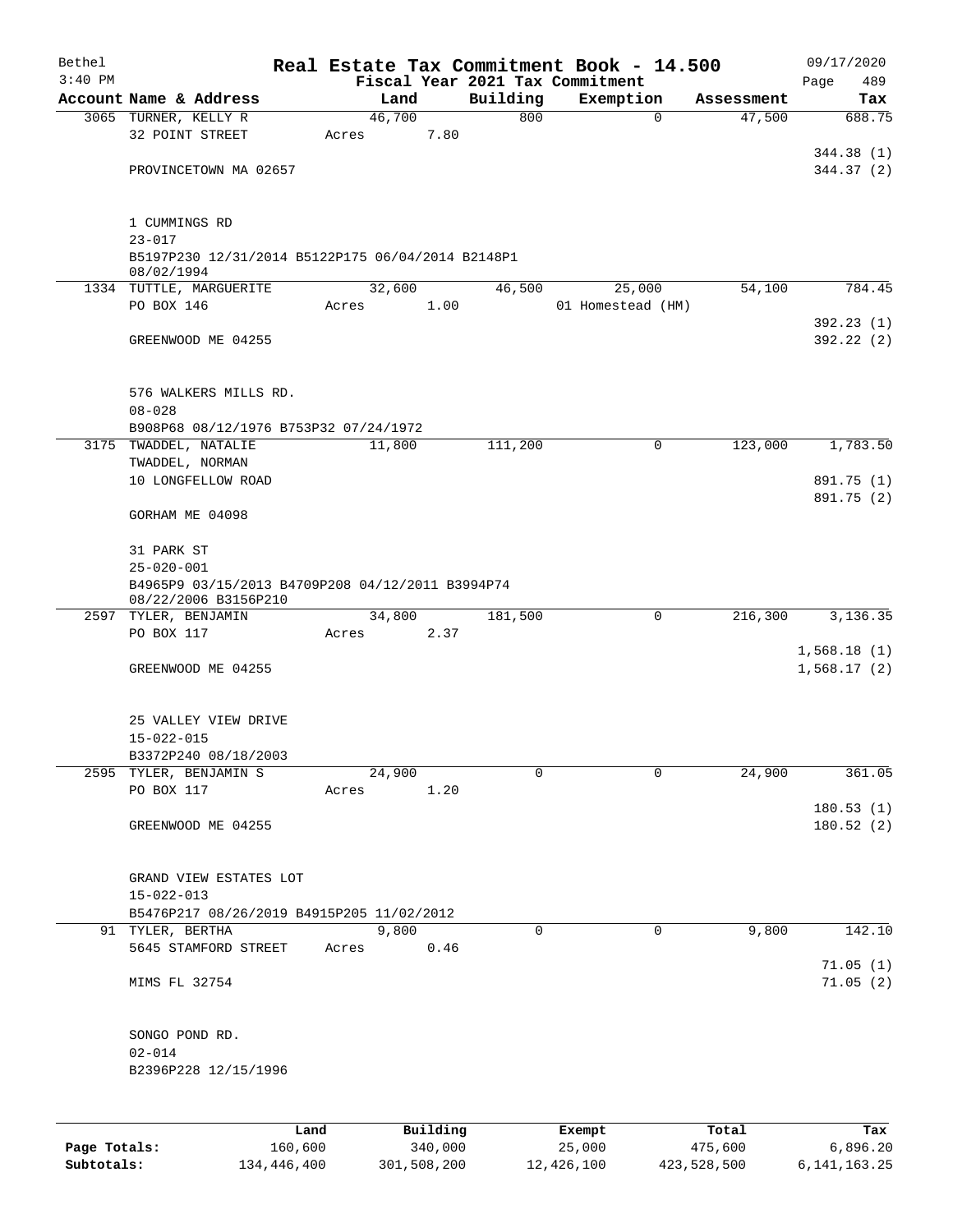| Bethel<br>$3:40$ PM |                                                              | Real Estate Tax Commitment Book - 14.500<br>Fiscal Year 2021 Tax Commitment |          |             |            | 09/17/2020<br>490<br>Page |
|---------------------|--------------------------------------------------------------|-----------------------------------------------------------------------------|----------|-------------|------------|---------------------------|
|                     | Account Name & Address                                       | Land                                                                        | Building | Exemption   | Assessment | Tax                       |
|                     | 4971 TYLER, EARL                                             | 35,200                                                                      | 89,100   | $\mathbf 0$ | 124,300    | 1,802.35                  |
|                     | P.O. BOX 403                                                 | 2.75<br>Acres                                                               |          |             |            |                           |
|                     |                                                              |                                                                             |          |             |            | 901.18(1)                 |
|                     | BETHEL ME 04217                                              |                                                                             |          |             |            | 901.17(2)                 |
|                     |                                                              |                                                                             |          |             |            |                           |
|                     | 59 GRANDVIEW ROAD                                            |                                                                             |          |             |            |                           |
|                     | $15 - 022 - 031$<br>B4651P60 10/26/2010 B4252P298 12/27/2007 |                                                                             |          |             |            |                           |
|                     | 5280 TYLER, EARL L                                           | 25,900                                                                      | $\Omega$ | 0           | 25,900     | 375.55                    |
|                     | PO BOX 403                                                   | 1.73<br>Acres                                                               |          |             |            |                           |
|                     |                                                              |                                                                             |          |             |            | 187.78(1)                 |
|                     | BETHEL ME 04217                                              |                                                                             |          |             |            | 187.77(2)                 |
|                     | GRAND VIEW PH 2                                              |                                                                             |          |             |            |                           |
|                     | $15 - 022 - 029$                                             |                                                                             |          |             |            |                           |
|                     | 07/07/2012 B4651P60 10/26/2010                               | B5470P246 07/18/2019 B4755P109 09/01/2011 B4734P318                         |          |             |            |                           |
|                     | 1471 TYLER, QUENTIN                                          | 41,100                                                                      | 57,300   | 0           | 98,400     | 1,426.80                  |
|                     | TYLER, LAURA                                                 | 4.10<br>Acres                                                               |          |             |            |                           |
|                     | 517 EAST BETHEL RD.                                          |                                                                             |          |             |            | 713.40(1)                 |
|                     | BETHEL ME 04217                                              |                                                                             |          |             |            | 713.40(2)                 |
|                     | 517 EAST BETHEL RD.                                          |                                                                             |          |             |            |                           |
|                     | $09 - 041 - 001$                                             |                                                                             |          |             |            |                           |
|                     | B3137P341 07/18/2002 B1338P62 08/27/1985                     |                                                                             |          |             |            |                           |
|                     | 3750 TYLER, QUENTIN                                          | 80,600                                                                      | 0        | 0           | 80,600     | 1,168.70                  |
|                     | 517 EAST BETHEL RD.                                          | Acres<br>100.40                                                             |          |             |            | 584.35(1)                 |
|                     | BETHEL ME 04217                                              |                                                                             |          |             |            | 584.35(2)                 |
|                     |                                                              |                                                                             |          |             |            |                           |
|                     | EAST BETHEL ROAD                                             |                                                                             |          |             |            |                           |
|                     | $09 - 041$<br>B1338P62 08/27/1985                            |                                                                             |          |             |            |                           |
|                     | 1370 TYLER-NETHERLAND, LLC                                   | 41,700                                                                      | 178,200  | 0           | 219,900    | 3,188.55                  |
|                     | PO BOX 731                                                   | 3.00<br>Acres                                                               |          |             |            |                           |
|                     |                                                              |                                                                             |          |             |            | 1,594.28(1)               |
|                     | BETHEL ME 04217                                              |                                                                             |          |             |            | 1,594.27(2)               |
|                     |                                                              |                                                                             |          |             |            |                           |
|                     | 196 WALKERS MILLS RD.                                        |                                                                             |          |             |            |                           |
|                     | $08 - 053$<br>B3640P70 12/07/2004                            |                                                                             |          |             |            |                           |
|                     | 196 ULRICKSON, ROY                                           | 45,200                                                                      | $\Omega$ | $\mathbf 0$ | 45,200     | 655.40                    |
|                     | ULRICKSON, CHRISTINE                                         | 29.10<br>Acres                                                              |          |             |            |                           |
|                     | 26 GOAT ISLAND WAY                                           |                                                                             |          |             |            | 327.70(1)                 |
|                     | NORWAY ME 04268 4553                                         |                                                                             |          |             |            | 327.70(2)                 |
|                     |                                                              |                                                                             |          |             |            |                           |
|                     | EAST BETHEL RD.<br>$04 - 047$                                |                                                                             |          |             |            |                           |
|                     | B803P234                                                     |                                                                             |          |             |            |                           |
|                     |                                                              |                                                                             |          |             |            |                           |
|                     |                                                              |                                                                             |          |             |            |                           |
|                     |                                                              |                                                                             |          |             |            |                           |

|              | Land        | Building    | Exempt     | Total       | Tax          |
|--------------|-------------|-------------|------------|-------------|--------------|
| Page Totals: | 269,700     | 324,600     |            | 594,300     | 8,617.35     |
| Subtotals:   | 134,716,100 | 301,832,800 | 12,426,100 | 424,122,800 | 6,149,780.60 |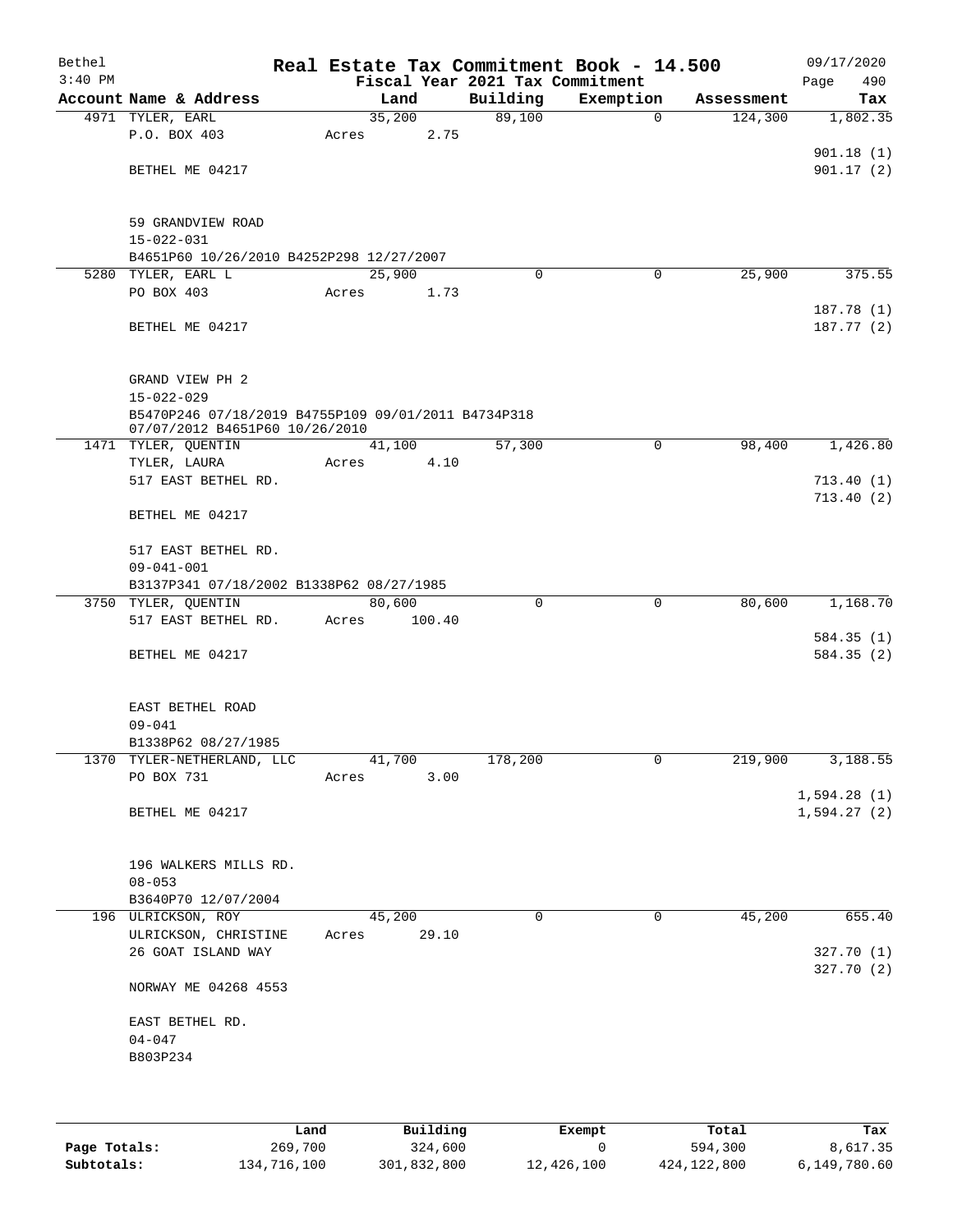| Bethel       |                                                                     |                 |       |                    |          | Real Estate Tax Commitment Book - 14.500 |                  | 09/17/2020           |
|--------------|---------------------------------------------------------------------|-----------------|-------|--------------------|----------|------------------------------------------|------------------|----------------------|
| $3:40$ PM    |                                                                     |                 |       |                    |          | Fiscal Year 2021 Tax Commitment          |                  | Page<br>491          |
|              | Account Name & Address                                              |                 |       | Land               | Building | Exemption                                | Assessment       | Tax                  |
|              | 108 UNRUH-KEMP, STACEY A                                            |                 |       | 40,000             | 91,400   | 25,000                                   | 106,400          | 1,542.80             |
|              | MAILMAN, BILLY S.<br>393 PARADISE ROAD                              |                 | Acres | 1.70               |          | 01 Homestead (HM)                        |                  | 771.40(1)            |
|              |                                                                     |                 |       |                    |          |                                          |                  | 771.40(2)            |
|              | BETHEL ME 04217                                                     |                 |       |                    |          |                                          |                  |                      |
|              |                                                                     |                 |       |                    |          |                                          |                  |                      |
|              | 393 PARADISE RD                                                     |                 |       |                    |          |                                          |                  |                      |
|              | $02 - 026 - 002$                                                    |                 |       |                    |          |                                          |                  |                      |
|              | B5428P463 09/05/2018 B5286P572 06/15/2016 B2257P82                  |                 |       |                    |          |                                          |                  |                      |
|              | 09/19/1995                                                          |                 |       |                    |          |                                          |                  |                      |
|              | 4618 UNRUH-KEMP, STACEY A                                           |                 |       | 5,300              | $\Omega$ | $\mathbf 0$                              | 5,300            | 76.85                |
|              | MAILMAN, BILLY S.                                                   |                 | Acres | 5.03               |          |                                          |                  |                      |
|              | 393 PARADISE RD                                                     |                 |       |                    |          |                                          |                  | 38.43(1)<br>38.42(2) |
|              | BETHEL ME 04217                                                     |                 |       |                    |          |                                          |                  |                      |
|              |                                                                     |                 |       |                    |          |                                          |                  |                      |
|              | PARADISE ROAD                                                       |                 |       |                    |          |                                          |                  |                      |
|              | $02 - 026 - 005$                                                    |                 |       |                    |          |                                          |                  |                      |
|              | B5428P463 09/05/2018 B5286P572 06/15/2016 B3511P62                  |                 |       |                    |          |                                          |                  |                      |
|              | 05/14/2004                                                          |                 |       |                    |          |                                          |                  |                      |
|              | 4619 UNRUH-KEMP, STACEY A                                           |                 |       | 4,500              | $\Omega$ | 0                                        | 4,500            | 65.25                |
|              | MAILMAN, BILLY S.                                                   |                 | Acres | 4.25               |          |                                          |                  |                      |
|              | 393 PARADISE RD                                                     |                 |       |                    |          |                                          |                  | 32.63(1)             |
|              |                                                                     |                 |       |                    |          |                                          |                  | 32.62(2)             |
|              | BETHEL ME 04217                                                     |                 |       |                    |          |                                          |                  |                      |
|              | PARADISE ROAD                                                       |                 |       |                    |          |                                          |                  |                      |
|              | $02 - 026 - 006$                                                    |                 |       |                    |          |                                          |                  |                      |
|              | B5428P463 09/05/2018 B5286P572 06/15/2016 B3511P62                  |                 |       |                    |          |                                          |                  |                      |
|              | 05/14/2004                                                          |                 |       |                    |          |                                          |                  |                      |
|              | 3450 VACHON, JASON, & RYAN                                          |                 |       | 106,800            | 1,000    | 0                                        | 107,800          | 1,563.10             |
|              | PAUL VACHON TRUST                                                   |                 | Acres | 9.10               |          |                                          |                  |                      |
|              | 123 ADAMS DRIVE                                                     |                 |       |                    |          |                                          |                  | 781.55(1)            |
|              |                                                                     |                 |       |                    |          |                                          |                  | 781.55(2)            |
|              | PORTSMOUTH RI 02871                                                 |                 |       |                    |          |                                          |                  |                      |
|              |                                                                     |                 |       |                    |          |                                          |                  |                      |
|              | PARADISE RD.<br>$26 - 009$                                          |                 |       |                    |          |                                          |                  |                      |
|              | B5264P633 01/25/2016 B4868P311 07/20/2012 B3882P189                 |                 |       |                    |          |                                          |                  |                      |
|              | 01/30/2006                                                          |                 |       |                    |          |                                          |                  |                      |
|              | 212 VAIL, CHRISTOPHER L                                             |                 |       | 24,600             | 0        | $\mathbf 0$                              | 24,600           | 356.70               |
|              | VAIL, SHERRIN M                                                     |                 | Acres | 1.30               |          |                                          |                  |                      |
|              | 1119 WASHINGTON AVE.                                                |                 |       |                    |          |                                          |                  | 178.35(1)            |
|              |                                                                     |                 |       |                    |          |                                          |                  | 178.35(2)            |
|              | PORTLAND ME 04103                                                   |                 |       |                    |          |                                          |                  |                      |
|              |                                                                     |                 |       |                    |          |                                          |                  |                      |
|              | 12 VAIL WAY                                                         |                 |       |                    |          |                                          |                  |                      |
|              | $04 - 057 - 005 - 002$<br>B4061P164 12/11/2006 B3867P345 01/04/2006 |                 |       |                    |          |                                          |                  |                      |
|              | 493 VALENTINO, MARK                                                 |                 |       | 22,500             | 0        | 0                                        | 22,500           | 326.25               |
|              | RYLEY, RYLEY, DEBBIE                                                |                 | Acres | 1.50               |          |                                          |                  |                      |
|              | 1609 OSGOOD ST.                                                     |                 |       |                    |          |                                          |                  | 163.13(1)            |
|              |                                                                     |                 |       |                    |          |                                          |                  | 163.12(2)            |
|              | NORTH ANDOVER MA 01845                                              |                 |       |                    |          |                                          |                  |                      |
|              |                                                                     |                 |       |                    |          |                                          |                  |                      |
|              | HOLT HILL RD.                                                       |                 |       |                    |          |                                          |                  |                      |
|              | $23 - 011 - 002$                                                    |                 |       |                    |          |                                          |                  |                      |
|              | B5280P549 05/11/2016 B5257P286 12/08/2015 B5034P10                  |                 |       |                    |          |                                          |                  |                      |
|              | 09/06/2013                                                          |                 |       |                    |          |                                          |                  |                      |
| Page Totals: |                                                                     | Land<br>203,700 |       | Building<br>92,400 |          | Exempt<br>25,000                         | Total<br>271,100 | Tax<br>3,930.95      |
| Subtotals:   |                                                                     | 134,919,800     |       | 301,925,200        |          | 12, 451, 100                             | 424, 393, 900    | 6, 153, 711.55       |
|              |                                                                     |                 |       |                    |          |                                          |                  |                      |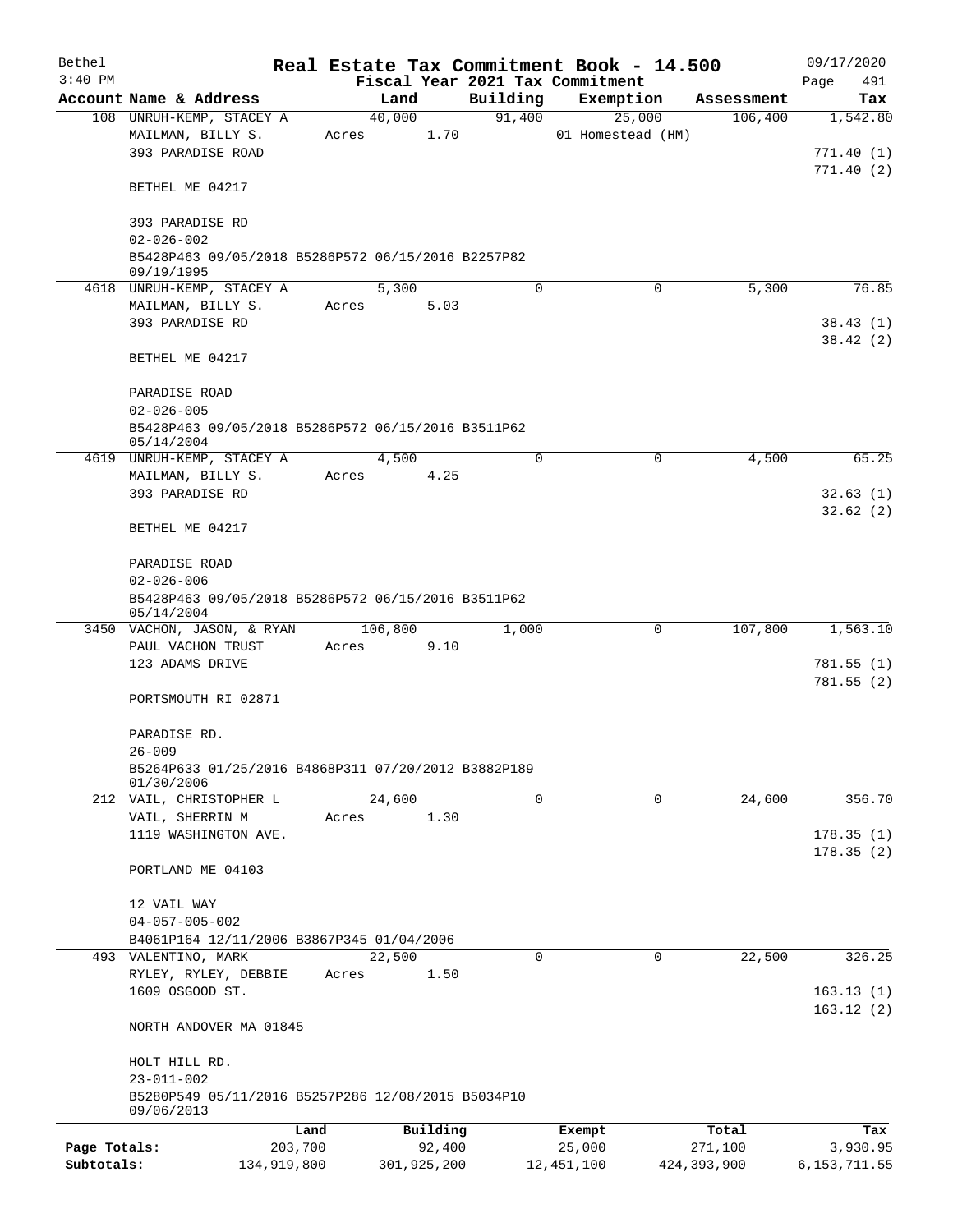| Bethel       |                                                                                        |       |                       |                                 | Real Estate Tax Commitment Book - 14.500 |                         | 09/17/2020                 |
|--------------|----------------------------------------------------------------------------------------|-------|-----------------------|---------------------------------|------------------------------------------|-------------------------|----------------------------|
| $3:40$ PM    |                                                                                        |       |                       | Fiscal Year 2021 Tax Commitment |                                          |                         | 492<br>Page                |
|              | Account Name & Address<br>2766 VAN BUREN, DANIEL E                                     |       | Land<br>63,100        | Building<br>1,157,600           | Exemption<br>$\mathbf 0$                 | Assessment<br>1,220,700 | Tax<br>17,700.15           |
|              | HERBECK, STEPHANIE L<br>P.O. BOX 1688                                                  |       | Acres 28.50           |                                 |                                          |                         | 8,850.08(1)                |
|              | BETHEL ME 04217                                                                        |       |                       |                                 |                                          |                         | 8,850.07(2)                |
|              | 414 INTERVALE RD<br>$18 - 022$                                                         |       |                       |                                 |                                          |                         |                            |
|              | B4610P54 07/16/2010 B2589P282                                                          |       |                       |                                 |                                          |                         |                            |
|              | 501 VAN WINKLE, MARK                                                                   |       | 34,000                | $\Omega$                        | 0                                        | 34,000                  | 493.00                     |
|              | 25 GULICK ROAD                                                                         |       | Acres 10.50           |                                 |                                          |                         | 246.50(1)                  |
|              | RAYMOND ME 04071                                                                       |       |                       |                                 |                                          |                         | 246.50(2)                  |
|              | DAISY BRYANT RD<br>$17 - 003 - 00B$                                                    |       |                       |                                 |                                          |                         |                            |
|              | B5194P341 12/22/2014 B3035P185                                                         |       |                       |                                 |                                          |                         |                            |
|              | 1601 VANDENBUCKLE, ANDRE P<br>SEVEN ACRES ROAD REALTY Acres 5.30<br>TRUST              |       | 63,300                | 143,700                         | $\mathbf 0$                              | 207,000                 | 3,001.50                   |
|              | 1 COMMONWEALTH AVE.                                                                    |       |                       |                                 |                                          |                         | 1,500.75(1)<br>1,500.75(2) |
|              | SALISBURY MA 01952                                                                     |       |                       |                                 |                                          |                         |                            |
|              | 7 ACRES RD.<br>$11 - 062 - 002$<br>B5373P633 10/19/2017 B4497P103 09/16/2009 B3128P228 |       |                       |                                 |                                          |                         |                            |
|              | 06/26/2002                                                                             |       |                       |                                 |                                          |                         |                            |
|              | 2746 VANNI, JANE A<br>536 LOVELL LAKE ROAD                                             |       | 26,900                | 98,700                          | $\mathsf{O}$                             | 125,600                 | 1,821.20                   |
|              | SANBORNVILLE NH 03872                                                                  |       |                       |                                 |                                          |                         | 910.60(1)<br>910.60(2)     |
|              | 53 SUNDAY RIVER RD.                                                                    |       |                       |                                 |                                          |                         |                            |
|              | $18 - 005 - 002$<br>B4978P292 04/25/2013 B4504P240 10/01/2009 B3399P330                |       |                       |                                 |                                          |                         |                            |
|              | 10/16/2003                                                                             |       |                       |                                 |                                          |                         |                            |
|              | 3639 VARGIU, QUINTO                                                                    |       | 31,600                | $\Omega$                        | 0                                        | 31,600                  | 458.20                     |
|              | VARGIU, NANCY F                                                                        | Acres | 2.54                  |                                 |                                          |                         |                            |
|              | PO BOX 465                                                                             |       |                       |                                 |                                          |                         | 229.10(1)<br>229.10(2)     |
|              | BETHEL ME 04217                                                                        |       |                       |                                 |                                          |                         |                            |
|              | HILLSIDE PINES                                                                         |       |                       |                                 |                                          |                         |                            |
|              | $27 - 036 - 005 - 003$                                                                 |       |                       |                                 |                                          |                         |                            |
|              | B3489P348 04/06/2004                                                                   |       |                       |                                 | 0                                        |                         | 1,545.70                   |
|              | 3342 VARGIU, QUINTO<br>VARGIU, NANCY F                                                 |       | 20,200                | 86,400                          |                                          | 106,600                 |                            |
|              | PO BOX 465                                                                             |       |                       |                                 |                                          |                         | 772.85(1)<br>772.85 (2)    |
|              | BETHEL ME 04217                                                                        |       |                       |                                 |                                          |                         |                            |
|              | 14 MASON ST.<br>$25 - 167 - 001 - 006$                                                 |       |                       |                                 |                                          |                         |                            |
|              | B4421P216 03/27/2009 B4421P159 02/28/2008 B3220P337                                    |       |                       |                                 |                                          |                         |                            |
|              |                                                                                        |       |                       |                                 |                                          |                         |                            |
| Page Totals: | Land<br>239,100                                                                        |       | Building<br>1,486,400 |                                 | Exempt<br>0                              | Total<br>1,725,500      | Tax<br>25,019.75           |

**Subtotals:** 135,158,900 303,411,600 12,451,100 426,119,400 6,178,731.30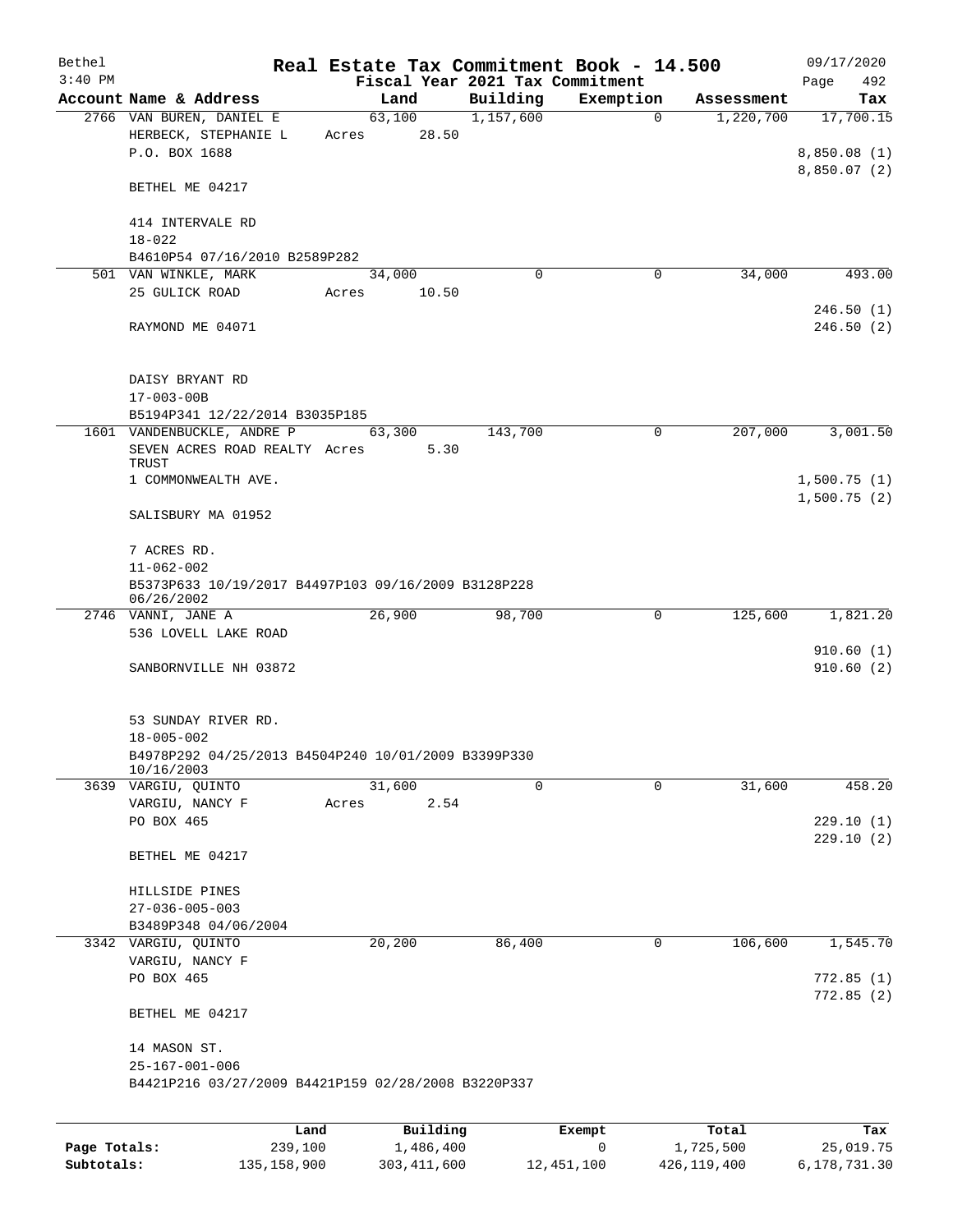| Bethel    |                                                                   |        |             |                                 | Real Estate Tax Commitment Book - 14.500 |            | 09/17/2020  |
|-----------|-------------------------------------------------------------------|--------|-------------|---------------------------------|------------------------------------------|------------|-------------|
| $3:40$ PM |                                                                   |        |             | Fiscal Year 2021 Tax Commitment |                                          |            | Page<br>493 |
|           | Account Name & Address                                            | Land   |             | Building                        | Exemption                                | Assessment | Tax         |
|           | 5048 VAUGHN, RICHARD J, JR                                        | 42,300 |             | 247,600                         | $\Omega$                                 | 289,900    | 4,203.55    |
|           | 9 NORTH WAY                                                       | Acres  | 2.32        |                                 |                                          |            |             |
|           |                                                                   |        |             |                                 |                                          |            | 2,101.78(1) |
|           | MASHPEE MA 02649                                                  |        |             |                                 |                                          |            | 2,101.77(2) |
|           |                                                                   |        |             |                                 |                                          |            |             |
|           | 8 PLEASANT KNOLL                                                  |        |             |                                 |                                          |            |             |
|           | $18 - 060 - 024$                                                  |        |             |                                 |                                          |            |             |
|           | B5192P259 12/16/2014 B5095P170 03/06/2014 B3568P322<br>08/06/2004 |        |             |                                 |                                          |            |             |
|           | 2755 VENIOS, SPEROS C                                             | 25,300 |             | 79,900                          | $\mathbf 0$                              | 105,200    | 1,525.40    |
|           | 12 PULASKI STREET                                                 | Acres  | 0.34        |                                 |                                          |            |             |
|           |                                                                   |        |             |                                 |                                          |            | 762.70(1)   |
|           | PEABODY MA 01960                                                  |        |             |                                 |                                          |            | 762.70(2)   |
|           | 3 MARTIN LANE                                                     |        |             |                                 |                                          |            |             |
|           | $18 - 014$                                                        |        |             |                                 |                                          |            |             |
|           | B3659P19 08/27/2004                                               |        |             |                                 |                                          |            |             |
|           | 4922 VERIZON WIRELESS                                             |        | $\mathbf 0$ | 117,500                         | 0                                        | 117,500    | 1,703.75    |
|           | C/O VERIZON WIRELESS                                              |        |             |                                 |                                          |            |             |
|           | PO BOX 2549                                                       |        |             |                                 |                                          |            | 851.88 (1)  |
|           |                                                                   |        |             |                                 |                                          |            | 851.87 (2)  |
|           | ADDISON TX 75001                                                  |        |             |                                 |                                          |            |             |
|           | 17 HOWLING HOLE RD                                                |        |             |                                 |                                          |            |             |
|           | 18-043.001                                                        |        |             |                                 |                                          |            |             |
|           | 344 VERRILL, CARROLL                                              | 24,000 |             | 10,500                          | 0                                        | 34,500     | 500.25      |
|           | C/O MICHAEL VERRILL                                               | Acres  | 1.00        |                                 |                                          |            |             |
|           | 51 STEARN HILL LANE                                               |        |             |                                 |                                          |            | 250.13(1)   |
|           |                                                                   |        |             |                                 |                                          |            | 250.12(2)   |
|           | HANOVER ME 04237                                                  |        |             |                                 |                                          |            |             |
|           | 783 ROUTE 232                                                     |        |             |                                 |                                          |            |             |
|           | $05 - 049$                                                        |        |             |                                 |                                          |            |             |
|           | B1306P80 03/20/1985                                               |        |             |                                 |                                          |            |             |
|           | 313 VERRILL, HEIRS OF LEWIS                                       | 29,200 |             | $\mathbf 0$                     | $\mathbf 0$                              | 29,200     | 423.40      |
|           | C/O DOROTHY HALE                                                  | Acres  | 5.70        |                                 |                                          |            |             |
|           | 264 BROADTURN RD.                                                 |        |             |                                 |                                          |            | 211.70(1)   |
|           | SCARBOROUGH ME 04074                                              |        |             |                                 |                                          |            | 211.70(2)   |
|           | ROUTE 232                                                         |        |             |                                 |                                          |            |             |
|           | $05 - 022$                                                        |        |             |                                 |                                          |            |             |
|           | 2605 VETTESE, ROBERT                                              | 26,100 |             | $\mathbf 0$                     | $\mathbf 0$                              | 26,100     | 378.45      |
|           | EDLUND, NATALIE                                                   | Acres  | 1.90        |                                 |                                          |            |             |
|           | 16 BEACON LANE                                                    |        |             |                                 |                                          |            | 189.23(1)   |
|           |                                                                   |        |             |                                 |                                          |            | 189.22(2)   |
|           | CAPE ELIZABETH ME 04107                                           |        |             |                                 |                                          |            |             |
|           | GRAND VIEW ESTATES LOT<br>$15 - 022 - 008$                        |        |             |                                 |                                          |            |             |
|           | B5465P758 06/17/2019 B5465P756 06/17/2019 B3572P70<br>08/20/2004  |        |             |                                 |                                          |            |             |
|           |                                                                   |        |             |                                 |                                          |            |             |

|              | ⊥and        | Building    | Exempt     | Total       | Tax          |
|--------------|-------------|-------------|------------|-------------|--------------|
| Page Totals: | 146,900     | 455,500     |            | 602,400     | 8,734.80     |
| Subtotals:   | 135,305,800 | 303,867,100 | 12,451,100 | 426,721,800 | 6,187,466.10 |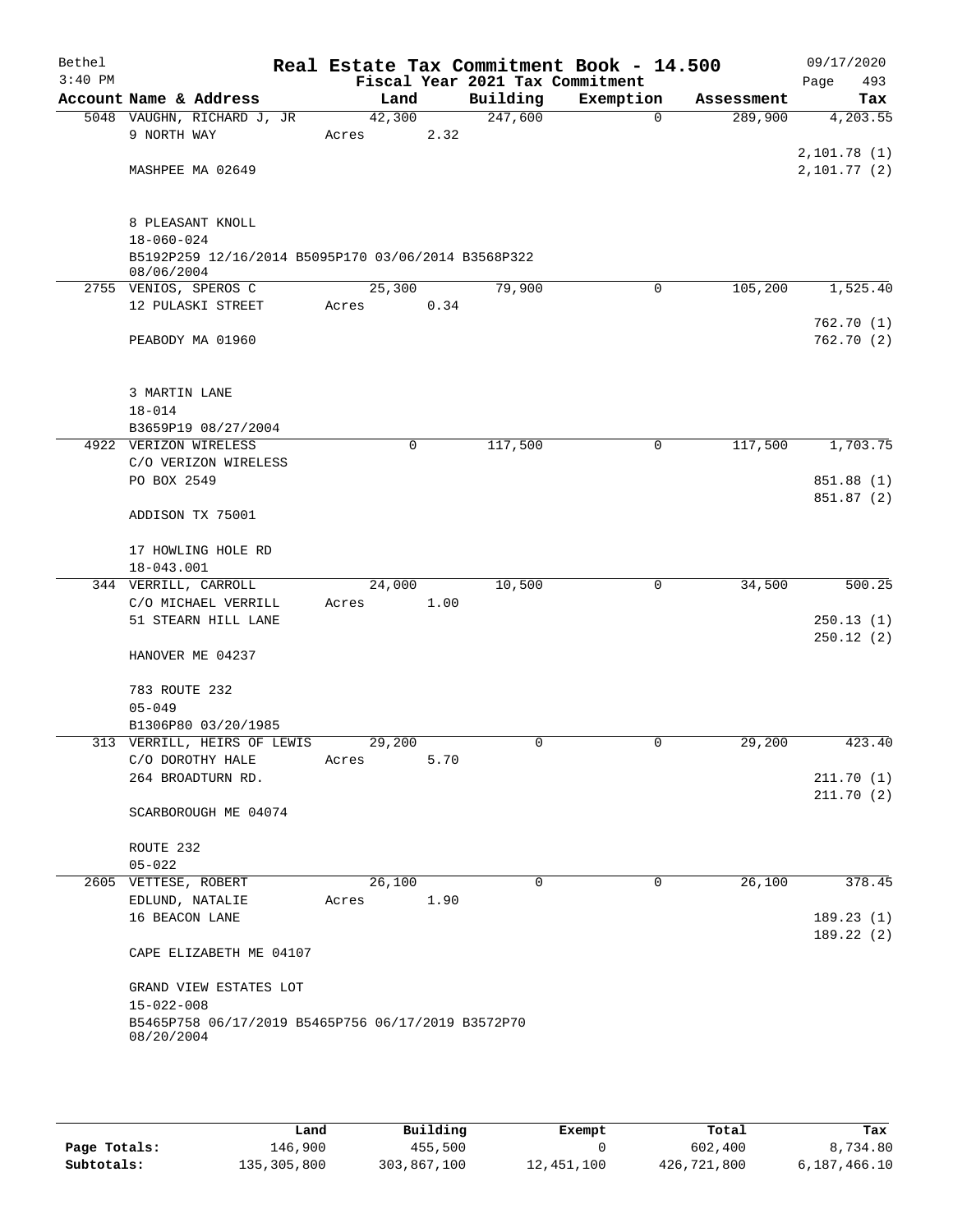| Bethel    |                                                                     |       |        |                                 | Real Estate Tax Commitment Book - 14.500 |            | 09/17/2020             |
|-----------|---------------------------------------------------------------------|-------|--------|---------------------------------|------------------------------------------|------------|------------------------|
| $3:40$ PM |                                                                     |       |        | Fiscal Year 2021 Tax Commitment |                                          |            | 494<br>Page            |
|           | Account Name & Address                                              |       | Land   | Building                        | Exemption                                | Assessment | Tax                    |
|           | 5425 VILLAIRE, PAUL S. &<br>MADONNA O.                              |       | 28,500 | $\mathbf 0$                     | $\mathbf 0$                              | 28,500     | 413.25                 |
|           | 2580 NORTHSIDE DR., APT Acres<br>309                                |       | 5.00   |                                 |                                          |            |                        |
|           | SAN DIEGO CA 92108                                                  |       |        |                                 |                                          |            | 206.63(1)<br>206.62(2) |
|           |                                                                     |       |        |                                 |                                          |            |                        |
|           | 146 WESTWOODS RD.                                                   |       |        |                                 |                                          |            |                        |
|           | $11 - 012 - 011 - B$                                                |       |        |                                 |                                          |            |                        |
|           | B5486P642 10/16/2019 B5389P495 01/22/2018 B4293P89<br>05/06/2008    |       |        |                                 |                                          |            |                        |
|           | 258 VINTON, ANN H. & BURKE,<br>SARAH K. TTEE OF THE<br><b>BURKE</b> |       | 77,000 | 120,700                         | 0                                        | 197,700    | 2,866.65               |
|           | FAMILY TRUST                                                        | Acres | 5.01   |                                 |                                          |            |                        |
|           | 36 KING ST                                                          |       |        |                                 |                                          |            | 1,433.33(1)            |
|           | NORFOLK MA 02056                                                    |       |        |                                 |                                          |            | 1,433.32(2)            |
|           | 83 HIGHLAND AVE.                                                    |       |        |                                 |                                          |            |                        |
|           | $04 - 083 - 008$                                                    |       |        |                                 |                                          |            |                        |
|           | B4430P156 B1559P182                                                 |       |        |                                 |                                          |            |                        |
|           | 3465 VOGT, F. DANIEL,<br>TRUSTEE                                    |       | 69,300 | 121,600                         | 31,000                                   | 159,900    | 2,318.55               |
|           | VOGT REVOCABLE TRUST                                                | Acres | 0.53   |                                 | 01 Homestead (HM)                        |            |                        |
|           | PO BOX 1208                                                         |       |        |                                 | 12 WW2 Vet Res                           |            | 1,159.28(1)            |
|           | BETHEL ME 04217                                                     |       |        |                                 |                                          |            | 1,159.27(2)            |
|           | 32 BROAD ST.                                                        |       |        |                                 |                                          |            |                        |
|           | $26 - 024$                                                          |       |        |                                 |                                          |            |                        |
|           | B5243P219 09/14/2015 B1219P119 08/15/1983                           |       |        |                                 |                                          |            |                        |
|           | 3397 VREELAND, ROBERT H                                             |       | 57,700 | 145,100                         | 0                                        | 202,800    | 2,940.60               |
|           | VREELAND, MADELINE B                                                | Acres | 0.69   |                                 |                                          |            |                        |
|           | P.O. BOX 736                                                        |       |        |                                 |                                          |            | 1,470.30(1)            |
|           | BETHEL ME 04217                                                     |       |        |                                 |                                          |            | 1,470.30(2)            |
|           |                                                                     |       |        |                                 |                                          |            |                        |
|           | 18 CLARK ST.<br>$25 - 218$                                          |       |        |                                 |                                          |            |                        |
|           | B5251P485 11/02/2015 B2693P336 04/27/1999                           |       |        |                                 |                                          |            |                        |
|           | 5106 VYDAS, SAUL D                                                  |       | 41,000 | $\Omega$                        | $\Omega$                                 | 41,000     | 594.50                 |
|           | BISBEE, BRYANNE E.                                                  | Acres | 1.72   |                                 |                                          |            |                        |
|           | 721 OAK POINT RD                                                    |       |        |                                 |                                          |            | 297.25(1)              |
|           |                                                                     |       |        |                                 |                                          |            | 297.25(2)              |
|           | TRENTON ME 04605                                                    |       |        |                                 |                                          |            |                        |
|           |                                                                     |       |        |                                 |                                          |            |                        |
|           | $01 - 010 - 003$                                                    |       |        |                                 |                                          |            |                        |

B5461P95 05/03/2019 B5452P553 02/22/2019 B3962P119

|              | Land        | Building    | Exempt     | Total       | Tax          |
|--------------|-------------|-------------|------------|-------------|--------------|
| Page Totals: | 273,500     | 387,400     | 31,000     | 629,900     | 9,133.55     |
| Subtotals:   | 135,579,300 | 304,254,500 | 12,482,100 | 427,351,700 | 6,196,599.65 |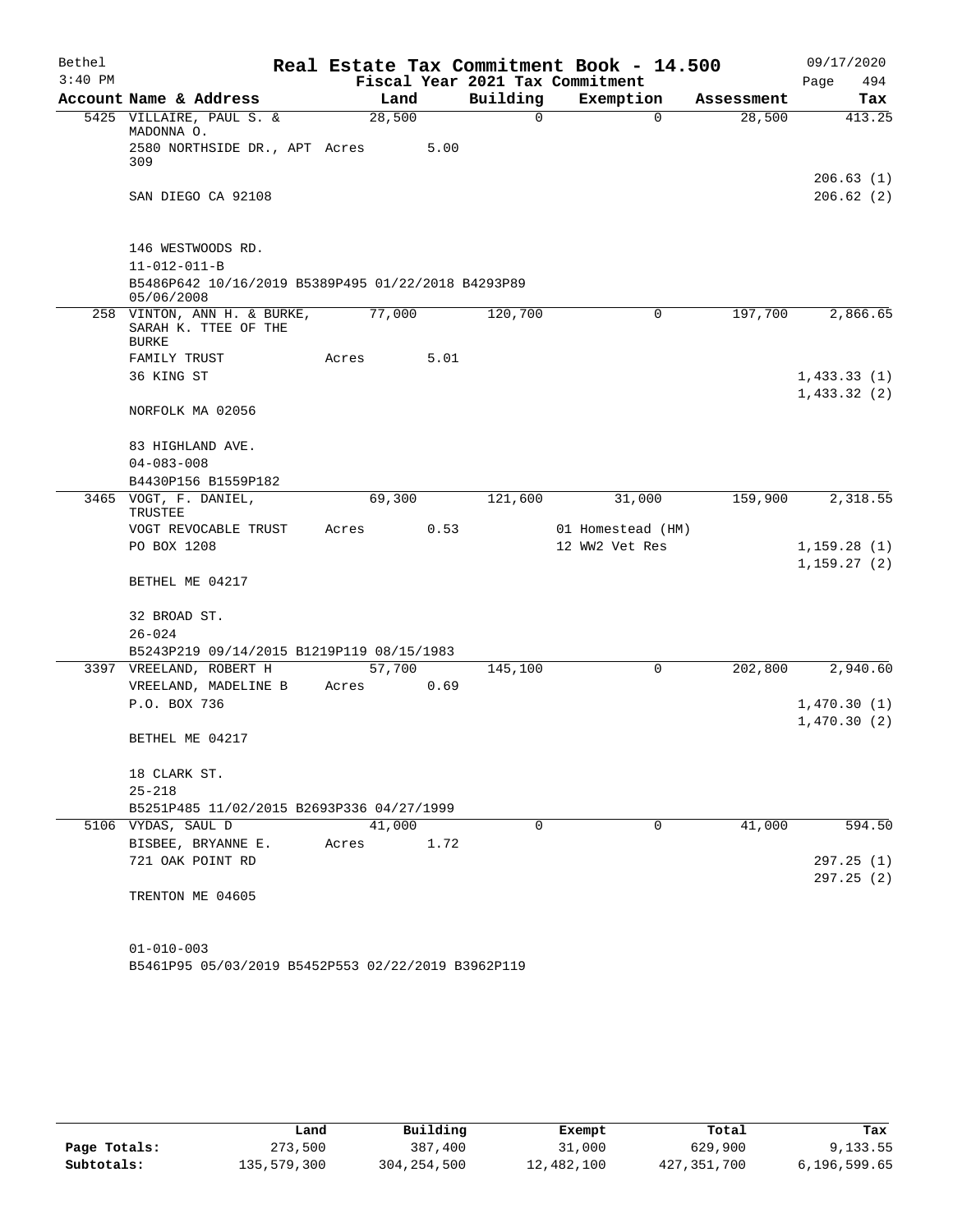| Bethel    |                                                                  | Real Estate Tax Commitment Book - 14.500 |                                 |           |            | 09/17/2020   |  |  |  |  |
|-----------|------------------------------------------------------------------|------------------------------------------|---------------------------------|-----------|------------|--------------|--|--|--|--|
| $3:40$ PM |                                                                  |                                          | Fiscal Year 2021 Tax Commitment |           |            | Page<br>495  |  |  |  |  |
|           | Account Name & Address                                           | Land                                     | Building                        | Exemption | Assessment | Tax          |  |  |  |  |
|           | 5107 VYDAS, SAUL D                                               | 42,100                                   | 0                               | $\Omega$  | 42,100     | 610.45       |  |  |  |  |
|           | BISBEE, BRYANNE E.                                               | 2.23<br>Acres                            |                                 |           |            |              |  |  |  |  |
|           | 721 OAK POINT RD                                                 |                                          |                                 |           |            | 305.23(1)    |  |  |  |  |
|           | TRENTON ME 04605                                                 |                                          |                                 |           |            | 305.22(2)    |  |  |  |  |
|           | WINTERPARK                                                       |                                          |                                 |           |            |              |  |  |  |  |
|           | $01 - 010 - 004$                                                 |                                          |                                 |           |            |              |  |  |  |  |
|           | B5461P95 05/03/2019 B5452P553 02/22/2019 B3962P119               |                                          |                                 |           |            |              |  |  |  |  |
|           | 3103 W SQUARED ENTERPRISE,<br>LLC                                | 132,000                                  | 258,300                         | 0         | 390,300    | 5,659.35     |  |  |  |  |
|           | 10916 PARNU STREET                                               | 1.61<br>Acres                            |                                 |           |            |              |  |  |  |  |
|           |                                                                  |                                          |                                 |           |            | 2,829.68(1)  |  |  |  |  |
|           | NAPLES FL 34109                                                  |                                          |                                 |           |            | 2,829.67(2)  |  |  |  |  |
|           | 162 MAYVILLE RD.                                                 |                                          |                                 |           |            |              |  |  |  |  |
|           | $24 - 025$                                                       |                                          |                                 |           |            |              |  |  |  |  |
|           | B5487P498 10/22/2019 B5053P160 10/10/2013 B4701P65               |                                          |                                 |           |            |              |  |  |  |  |
|           | 03/15/2011                                                       |                                          |                                 |           |            |              |  |  |  |  |
|           | 4677 WADE, ADAM                                                  | 49,200                                   | 144,100                         | 0         | 193,300    | 2,802.85     |  |  |  |  |
|           | LABAN, MEREDITH                                                  | 1.36<br>Acres                            |                                 |           |            |              |  |  |  |  |
|           | 36 ANN VINAL RD                                                  |                                          |                                 |           |            | 1,401.43(1)  |  |  |  |  |
|           | SCITUATE MA 02066                                                |                                          |                                 |           |            | 1,401.42(2)  |  |  |  |  |
|           | 25 HIDE-A-WAY LANE                                               |                                          |                                 |           |            |              |  |  |  |  |
|           | $08 - 041 - 003 - 006$                                           |                                          |                                 |           |            |              |  |  |  |  |
|           | B5493P116 11/18/2019 B4380P59 11/25/2008 B4378P271<br>11/21/2008 |                                          |                                 |           |            |              |  |  |  |  |
|           | 4860 WADZINSKI, NATALIE                                          | 33,600                                   | 120,100                         | 0         | 153,700    | 2,228.65     |  |  |  |  |
|           | WADZINSKI, STEVEN                                                |                                          |                                 |           |            |              |  |  |  |  |
|           | 12 WAKEFIELD STREET                                              |                                          |                                 |           |            | 1, 114.33(1) |  |  |  |  |
|           | READING MA 01867                                                 |                                          |                                 |           |            | 1, 114.32(2) |  |  |  |  |
|           | <b>30 CHERRY LANE</b>                                            |                                          |                                 |           |            |              |  |  |  |  |
|           | $22 - 002 - 001 - 058$                                           |                                          |                                 |           |            |              |  |  |  |  |
|           | B4597P5 06/15/2010                                               |                                          |                                 |           |            |              |  |  |  |  |
| 2824      | WAKEFIELD-CAMPBELL,<br>CYNTHIA                                   | 11,900                                   | $\Omega$                        | 0         | 11,900     | 172.55       |  |  |  |  |
|           | 4 SCHOOL BROOK ROAD                                              | 0.68<br>Acres                            |                                 |           |            |              |  |  |  |  |
|           |                                                                  |                                          |                                 |           |            | 86.28(1)     |  |  |  |  |
|           | BETHEL ME 04217                                                  |                                          |                                 |           |            | 86.27(2)     |  |  |  |  |
|           | INTERVALE RD S/S                                                 |                                          |                                 |           |            |              |  |  |  |  |
|           | $18 - 066$                                                       |                                          |                                 |           |            |              |  |  |  |  |

B1135P83

|              | Land        | Building    | Exempt     | Total       | Tax          |
|--------------|-------------|-------------|------------|-------------|--------------|
| Page Totals: | 268,800     | 522,500     |            | 791,300     | 11,473.85    |
| Subtotals:   | 135,848,100 | 304,777,000 | 12,482,100 | 428,143,000 | 6,208,073.50 |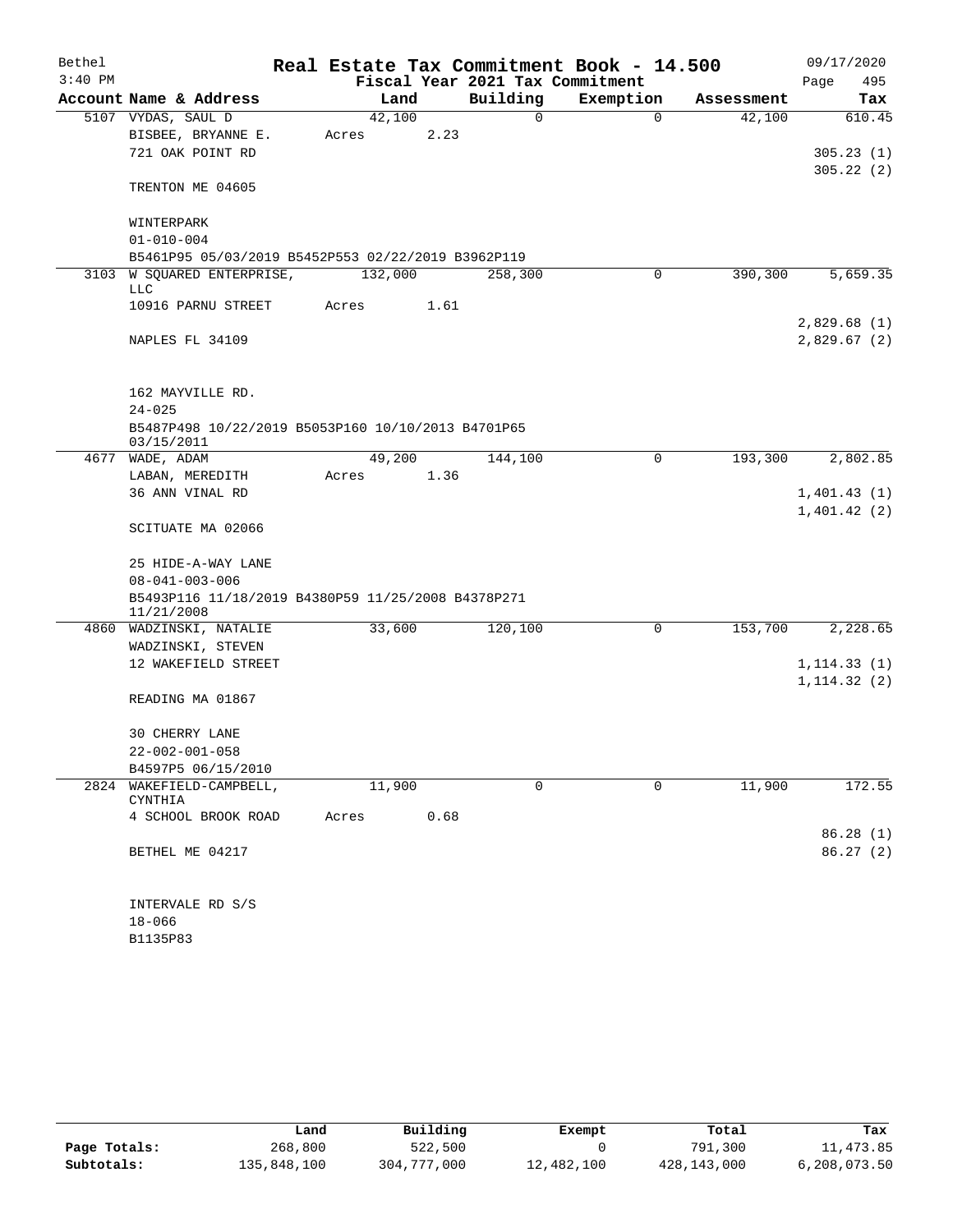| Bethel<br>$3:40$ PM |                                                       |        |          |          | Real Estate Tax Commitment Book - 14.500<br>Fiscal Year 2021 Tax Commitment |            | 09/17/2020<br>496<br>Page |
|---------------------|-------------------------------------------------------|--------|----------|----------|-----------------------------------------------------------------------------|------------|---------------------------|
|                     | Account Name & Address                                |        | Land     | Building | Exemption                                                                   | Assessment | Tax                       |
|                     | 2821 WAKEFIELD-CAMPBELL,<br>CYNTHIA                   |        | 33,300   | 86,200   | 25,000                                                                      | 94,500     | 1,370.25                  |
|                     | 4 SCHOOLHOUSE BROOK<br>ROAD                           | Acres  | 0.68     |          | 01 Homestead (HM)                                                           |            |                           |
|                     | BETHEL ME 04217                                       |        |          |          |                                                                             |            | 685.13 (1)<br>685.12(2)   |
|                     |                                                       |        |          |          |                                                                             |            |                           |
|                     | 4 SCHOOLHOUSE BROOK RD<br>$18 - 063$                  |        |          |          |                                                                             |            |                           |
|                     | B1135P88 09/22/1981                                   |        |          |          |                                                                             |            |                           |
|                     | 1441 WALKER, CASEY J                                  |        | 28,400   | 10,100   | 25,000                                                                      | 13,500     | 195.75                    |
|                     | WALKER, WALKER, MATTHEW Acres 0.68                    |        |          |          | 01 Homestead (HM)                                                           |            |                           |
|                     | 646 EAST BETHEL ROAD                                  |        |          |          |                                                                             |            | 97.88(1)                  |
|                     | BETHEL ME 04217                                       |        |          |          |                                                                             |            | 97.87(2)                  |
|                     | 646 EAST BETHEL RD.                                   |        |          |          |                                                                             |            |                           |
|                     | $09 - 019$<br>B5297P99 08/08/2016 B4566P42 03/05/2010 |        |          |          |                                                                             |            |                           |
|                     | 1306 WALKER, DEAN                                     | 56,500 |          | 225,300  | 31,000                                                                      | 250,800    | 3,636.60                  |
|                     | WALKER, PRISCILLA                                     | Acres  | 6.40     |          | 01 Homestead (HM)                                                           |            |                           |
|                     | 60 FORSET DRIVE                                       |        |          |          | 12 WW2 Vet Res                                                              |            | 1,818.30(1)               |
|                     | BETHEL ME 04217                                       |        |          |          |                                                                             |            | 1,818.30(2)               |
|                     |                                                       |        |          |          |                                                                             |            |                           |
|                     | 60 FOREST DR.                                         |        |          |          |                                                                             |            |                           |
|                     | $08 - 006 - 006$                                      |        |          |          |                                                                             |            |                           |
|                     | B2832P15 06/26/2000                                   |        |          |          |                                                                             |            |                           |
|                     | 1707 WALKER, DOUGLAS                                  |        | 49,000   | 12,500   | 25,000                                                                      | 36,500     | 529.25                    |
|                     | WALKER, JANE<br>432 NORTH ROAD                        | Acres  | 1.30     |          | 01 Homestead (HM)                                                           |            | 264.63(1)                 |
|                     |                                                       |        |          |          |                                                                             |            | 264.62(2)                 |
|                     | BETHEL ME 04217                                       |        |          |          |                                                                             |            |                           |
|                     | 432 NORTH ROAD                                        |        |          |          |                                                                             |            |                           |
|                     | $12 - 054$                                            |        |          |          |                                                                             |            |                           |
|                     | B1471P197 04/23/1987<br>1533 WALKER, FLORENCE         |        | 40,600   | 65,000   | 25,000                                                                      | 80,600     | 1,168.70                  |
|                     | 113 FLAT ROAD                                         | Acres  | 0.85     |          | 01 Homestead (HM)                                                           |            |                           |
|                     |                                                       |        |          |          |                                                                             |            | 584.35 (1)                |
|                     | BETHEL ME 04217                                       |        |          |          |                                                                             |            | 584.35(2)                 |
|                     |                                                       |        |          |          |                                                                             |            |                           |
|                     | 113 FLAT RD.                                          |        |          |          |                                                                             |            |                           |
|                     | $11 - 023$                                            |        |          |          |                                                                             |            |                           |
|                     | B642P67 07/09/1965                                    |        |          |          |                                                                             |            |                           |
|                     | 199 WALKER, JEFF                                      |        | 38,100   | 50,800   | 0                                                                           | 88,900     | 1,289.05                  |
|                     | PO BOX 111                                            | Acres  | 5.96     |          |                                                                             |            |                           |
|                     |                                                       |        |          |          |                                                                             |            | 644.53(1)                 |
|                     | GREENWOOD ME 04255                                    |        |          |          |                                                                             |            | 644.52 (2)                |
|                     | 24 WALKER LANE                                        |        |          |          |                                                                             |            |                           |
|                     | $04 - 048 - 002$                                      |        |          |          |                                                                             |            |                           |
|                     | B624P490 B624P490 B624P490                            |        |          |          |                                                                             |            |                           |
|                     |                                                       | Land   | Building |          | Exempt                                                                      | Total      | Tax                       |
|                     |                                                       |        |          |          |                                                                             |            |                           |

| Page Totals: | 245,900     | 449,900       | 131,000    | 564,800     | 8,189.60     |
|--------------|-------------|---------------|------------|-------------|--------------|
| Subtotals:   | 136,094,000 | 305, 226, 900 | 12,613,100 | 428,707,800 | 6,216,263.10 |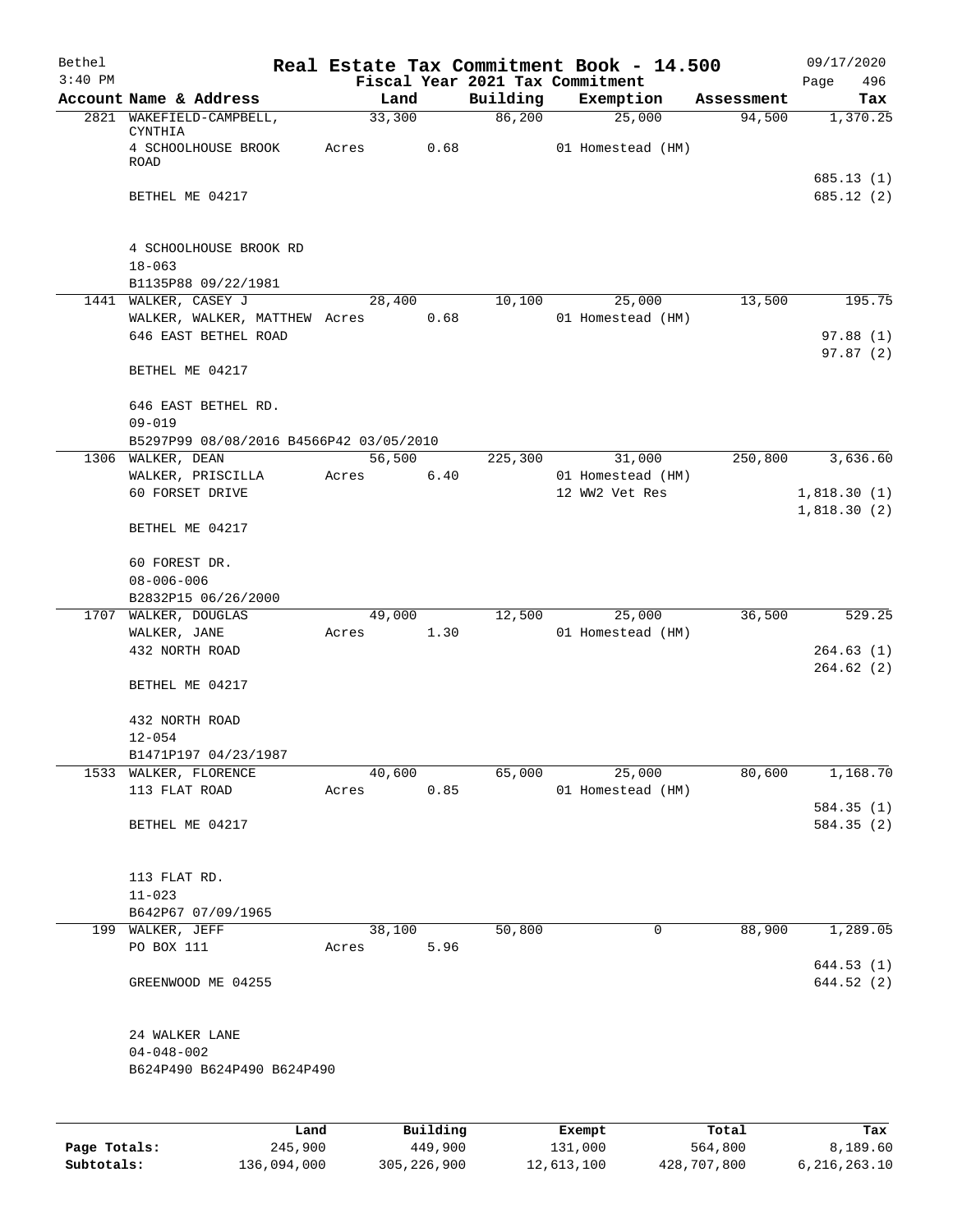| Bethel    |                     |                                                     |        |       |             | Real Estate Tax Commitment Book - 14.500 |             |            | 09/17/2020  |
|-----------|---------------------|-----------------------------------------------------|--------|-------|-------------|------------------------------------------|-------------|------------|-------------|
| $3:40$ PM |                     |                                                     |        |       |             | Fiscal Year 2021 Tax Commitment          |             |            | 497<br>Page |
|           |                     | Account Name & Address                              |        | Land  | Building    | Exemption                                |             | Assessment | Tax         |
|           |                     | 198 WALKER, JEFFREY G                               | 33,300 |       | $\mathbf 0$ |                                          | $\Omega$    | 33,300     | 482.85      |
|           |                     | WALKER, ALISHA A                                    | Acres  | 10.00 |             |                                          |             |            |             |
|           | PO BOX 111          |                                                     |        |       |             |                                          |             |            | 241.43(1)   |
|           |                     |                                                     |        |       |             |                                          |             |            | 241.42(2)   |
|           |                     | GREENWOOD ME 04255                                  |        |       |             |                                          |             |            |             |
|           |                     |                                                     |        |       |             |                                          |             |            |             |
|           |                     |                                                     |        |       |             |                                          |             |            |             |
|           | $04 - 048 - 001$    |                                                     |        |       |             |                                          |             |            |             |
|           |                     | B5248P600 10/13/2015 B1966P19 12/15/1992 B624P490   |        |       |             |                                          |             |            |             |
|           |                     | 166 WALKER, MRS GERALD                              | 41,200 |       | 46,800      |                                          | 0           | 88,000     | 1,276.00    |
|           |                     | C/O STEVEN WALKER                                   | Acres  | 11.00 |             |                                          |             |            |             |
|           |                     | 692 WALKERS MILLS ROAD                              |        |       |             |                                          |             |            | 638.00(1)   |
|           |                     |                                                     |        |       |             |                                          |             |            | 638.00(2)   |
|           | BETHEL ME 04217     |                                                     |        |       |             |                                          |             |            |             |
|           |                     | 688 WALKERS MILLS RD.                               |        |       |             |                                          |             |            |             |
|           | $04 - 022$          |                                                     |        |       |             |                                          |             |            |             |
|           |                     | B601P507 04/25/1961                                 |        |       |             |                                          |             |            |             |
|           | 167 WALKER, STEVE   |                                                     |        | 0     | 21,400      |                                          | $\mathbf 0$ | 21,400     | 310.30      |
|           |                     | 692 WALKERS MILLS ROAD                              |        |       |             |                                          |             |            |             |
|           |                     |                                                     |        |       |             |                                          |             |            | 155.15(1)   |
|           |                     | BETHEL ME 04217                                     |        |       |             |                                          |             |            | 155.15(2)   |
|           |                     |                                                     |        |       |             |                                          |             |            |             |
|           |                     |                                                     |        |       |             |                                          |             |            |             |
|           |                     | 692 WALKERS MILLS RD.                               |        |       |             |                                          |             |            |             |
|           | $04 - 022.001$      |                                                     |        |       |             |                                          |             |            |             |
| 1425      |                     | WALKER, TERESA & DONALD                             | 53,800 |       | 66,500      | 25,000                                   |             | 95,300     | 1,381.85    |
|           | COOLIDGE, RUBY      |                                                     | Acres  | 4.05  |             | 01 Homestead (HM)                        |             |            |             |
|           |                     | 434 EAST BETHEL ROAD                                |        |       |             |                                          |             |            | 690.93(1)   |
|           |                     |                                                     |        |       |             |                                          |             |            | 690.92(2)   |
|           | BETHEL ME 04217     |                                                     |        |       |             |                                          |             |            |             |
|           |                     |                                                     |        |       |             |                                          |             |            |             |
|           |                     | 434 EAST BETHEL RD.                                 |        |       |             |                                          |             |            |             |
|           | $09 - 010$          |                                                     |        |       |             |                                          |             |            |             |
|           | 07/25/1988          | B5444P583 12/06/2018 B1978P334 01/15/1993 B1585P106 |        |       |             |                                          |             |            |             |
|           | 1532 WALKER, TOBY E |                                                     | 45,200 |       | 30,500      | 25,000                                   |             | 50,700     | 735.15      |
|           | WALKER, TRACY       |                                                     | Acres  | 1.76  |             | 01 Homestead (HM)                        |             |            |             |
|           | 117 FLAT RD         |                                                     |        |       |             |                                          |             |            | 367.58(1)   |
|           |                     |                                                     |        |       |             |                                          |             |            | 367.57(2)   |
|           |                     | BETHEL ME 04217                                     |        |       |             |                                          |             |            |             |
|           |                     |                                                     |        |       |             |                                          |             |            |             |
|           | 117 FLAT RD.        |                                                     |        |       |             |                                          |             |            |             |
|           | $11 - 022$          |                                                     |        |       |             |                                          |             |            |             |
|           |                     | B2840P276 07/19/2000 B2840P274 07/19/2000           |        |       |             |                                          |             |            |             |
|           |                     | 1317 WALKERS MILLS PLACE LLC                        | 39,400 |       | 329,700     |                                          | $\Omega$    | 369,100    | 5,351.95    |
|           |                     | 279 WALKERS MILLS ROAD Acres                        |        | 1.42  |             |                                          |             |            |             |
|           |                     |                                                     |        |       |             |                                          |             |            | 2,675.98(1) |
|           |                     | BETHEL ME 04217                                     |        |       |             |                                          |             |            | 2,675.97(2) |
|           |                     |                                                     |        |       |             |                                          |             |            |             |
|           |                     |                                                     |        |       |             |                                          |             |            |             |
|           |                     | 281 WALKERS MILLS RD.                               |        |       |             |                                          |             |            |             |
|           | $08 - 012 - 001$    |                                                     |        |       |             |                                          |             |            |             |
|           |                     | B4143P10 03/06/2007 B2932P135                       |        |       |             |                                          |             |            |             |
|           |                     |                                                     |        |       |             |                                          |             |            |             |

|              | Land        | Building    | Exempt     | Total       | Tax          |
|--------------|-------------|-------------|------------|-------------|--------------|
| Page Totals: | 212,900     | 494,900     | 50,000     | 657,800     | 9,538.10     |
| Subtotals:   | 136,306,900 | 305,721,800 | 12,663,100 | 429,365,600 | 6,225,801.20 |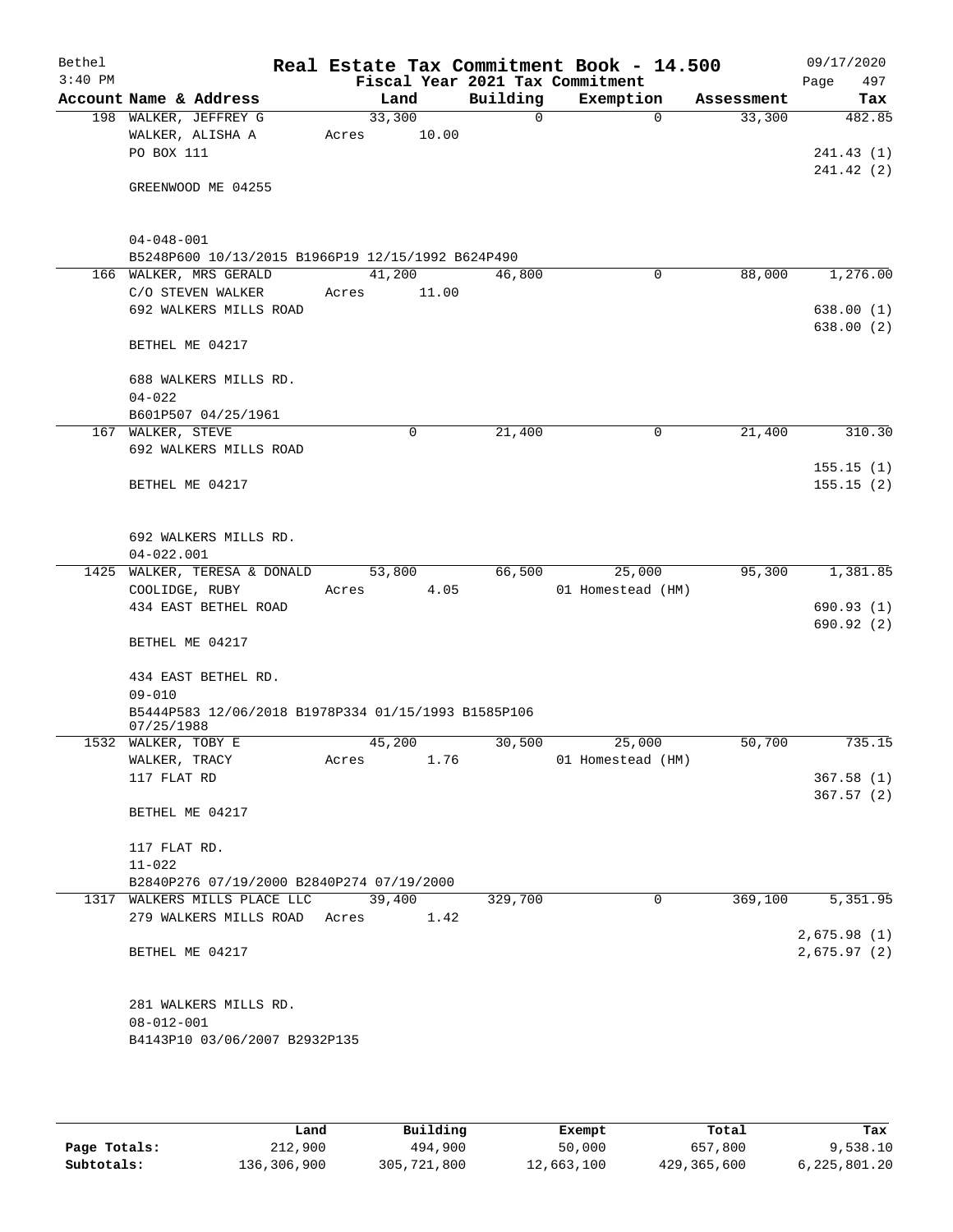| Bethel    |                                          |                                                                                                                                                                    |        |        | Real Estate Tax Commitment Book - 14.500 |          |           |             |            |      | 09/17/2020                 |
|-----------|------------------------------------------|--------------------------------------------------------------------------------------------------------------------------------------------------------------------|--------|--------|------------------------------------------|----------|-----------|-------------|------------|------|----------------------------|
| $3:40$ PM |                                          |                                                                                                                                                                    |        |        | Fiscal Year 2021 Tax Commitment          |          |           |             |            | Page | 498                        |
|           |                                          | Account Name & Address                                                                                                                                             |        | Land   | Building                                 |          | Exemption |             | Assessment |      | Tax                        |
|           | JULIE P.                                 | 2959 WALLACE, GREGORY M. &                                                                                                                                         | 33,600 |        | 109,600                                  |          |           | $\Omega$    | 143,200    |      | 2,076.40                   |
|           | 244 FARM LANE                            |                                                                                                                                                                    |        |        |                                          |          |           |             |            |      |                            |
|           |                                          | WESTWOOD MA 02090                                                                                                                                                  |        |        |                                          |          |           |             |            |      | 1,038.20(1)<br>1,038.20(2) |
|           | 22 CHERRY LANE<br>$22 - 002 - 001 - 036$ |                                                                                                                                                                    |        |        |                                          |          |           |             |            |      |                            |
|           |                                          | B5472P704 08/06/2019 B5276P392 04/11/2016 B5276P390<br>04/11/2016 B4165P104 07/13/2007 B3063P2                                                                     |        |        |                                          |          |           |             |            |      |                            |
|           |                                          | 2678 WALSH, JOANNE F                                                                                                                                               |        | 70,700 | 297,700                                  |          |           | $\mathbf 0$ | 368,400    |      | 5,341.80                   |
|           |                                          | 23 ROCK CREST DRIVE                                                                                                                                                | Acres  | 1.02   |                                          |          |           |             |            |      |                            |
|           |                                          | CAPE ELIZABETH ME 04107                                                                                                                                            |        |        |                                          |          |           |             |            |      | 2,670.90(1)<br>2,670.90(2) |
|           | 28 TUCKERS WAY<br>$17 - 018$             |                                                                                                                                                                    |        |        |                                          |          |           |             |            |      |                            |
|           |                                          | B5266P622 02/05/2016 B5266P619 02/05/2016 B5264P204<br>01/19/2016 B3800P223 09/16/2005                                                                             |        |        |                                          |          |           |             |            |      |                            |
|           |                                          | 4542 WALSH, OLIVIA- TRUSTEE                                                                                                                                        | 40,600 |        |                                          | $\Omega$ |           | $\Omega$    | 40,600     |      | 588.70                     |
|           |                                          | OF OLIVIA WALSH TRUST<br>105 BEECHNUT STREET                                                                                                                       | Acres  | 1.73   |                                          |          |           |             |            |      |                            |
|           |                                          |                                                                                                                                                                    |        |        |                                          |          |           |             |            |      | 294.35 (1)                 |
|           |                                          | WESTWOOD MA 02090                                                                                                                                                  |        |        |                                          |          |           |             |            |      | 294.35(2)                  |
|           | SUNSET HILL SUB                          |                                                                                                                                                                    |        |        |                                          |          |           |             |            |      |                            |
|           | $08 - 060 - 011$                         |                                                                                                                                                                    |        |        |                                          |          |           |             |            |      |                            |
|           |                                          | B3530P79 06/04/2004                                                                                                                                                |        |        |                                          |          |           |             |            |      |                            |
|           |                                          | 5408 WARNER, COLLEEN M                                                                                                                                             | 54,700 |        |                                          | $\Omega$ |           | $\Omega$    | 54,700     |      | 793.15                     |
|           |                                          | 684 GROVER HILL ROAD                                                                                                                                               | Acres  | 24.10  |                                          |          |           |             |            |      |                            |
|           | BETHEL ME 04217                          |                                                                                                                                                                    |        |        |                                          |          |           |             |            |      | 396.58(1)<br>396.57(2)     |
|           | GROVER HILL RD.                          |                                                                                                                                                                    |        |        |                                          |          |           |             |            |      |                            |
|           | $01 - 044$                               | B5343P197 05/03/2017 B5179P329 11/04/2014 B4956P320<br>02/21/2013 B4317P242 06/30/2008 B4317P240 06/30/2008<br>B4317P238 06/26/2008 B4317P232 06/30/2008 B3576P236 |        |        |                                          |          |           |             |            |      |                            |
|           | 08/25/2004                               |                                                                                                                                                                    |        |        |                                          |          |           |             |            |      |                            |
|           |                                          | 52 WARNER, COLLEEN M                                                                                                                                               | 66,000 |        | 258,700                                  |          |           | $\Omega$    | 324,700    |      | 4,708.15                   |
|           |                                          | WARNER, GREGORY A                                                                                                                                                  | Acres  | 1.90   |                                          |          |           |             |            |      |                            |
|           |                                          | 684 GROVER HILL ROAD                                                                                                                                               |        |        |                                          |          |           |             |            |      | 2,354.08(1)<br>2,354.07(2) |
|           | BETHEL ME 04217                          |                                                                                                                                                                    |        |        |                                          |          |           |             |            |      |                            |
|           |                                          | 684 GROVER HILL RD.                                                                                                                                                |        |        |                                          |          |           |             |            |      |                            |
|           | $01 - 044 - 002$                         |                                                                                                                                                                    |        |        |                                          |          |           |             |            |      |                            |
|           |                                          | B5179P329 11/04/2014 B4956P320 02/21/2013 B4317P242<br>06/30/2008 B4317P240 06/30/2008 B4317P238 06/26/2008<br>B4317P232 06/30/2008 B3576P236 08/25/2004           |        |        |                                          |          |           |             |            |      |                            |

|              | Land        | Building      | Exempt     | Total       | Tax            |
|--------------|-------------|---------------|------------|-------------|----------------|
| Page Totals: | 265,600     | 666,000       |            | 931,600     | 13,508.20      |
| Subtotals:   | 136,572,500 | 306, 387, 800 | 12,663,100 | 430,297,200 | 6, 239, 309.40 |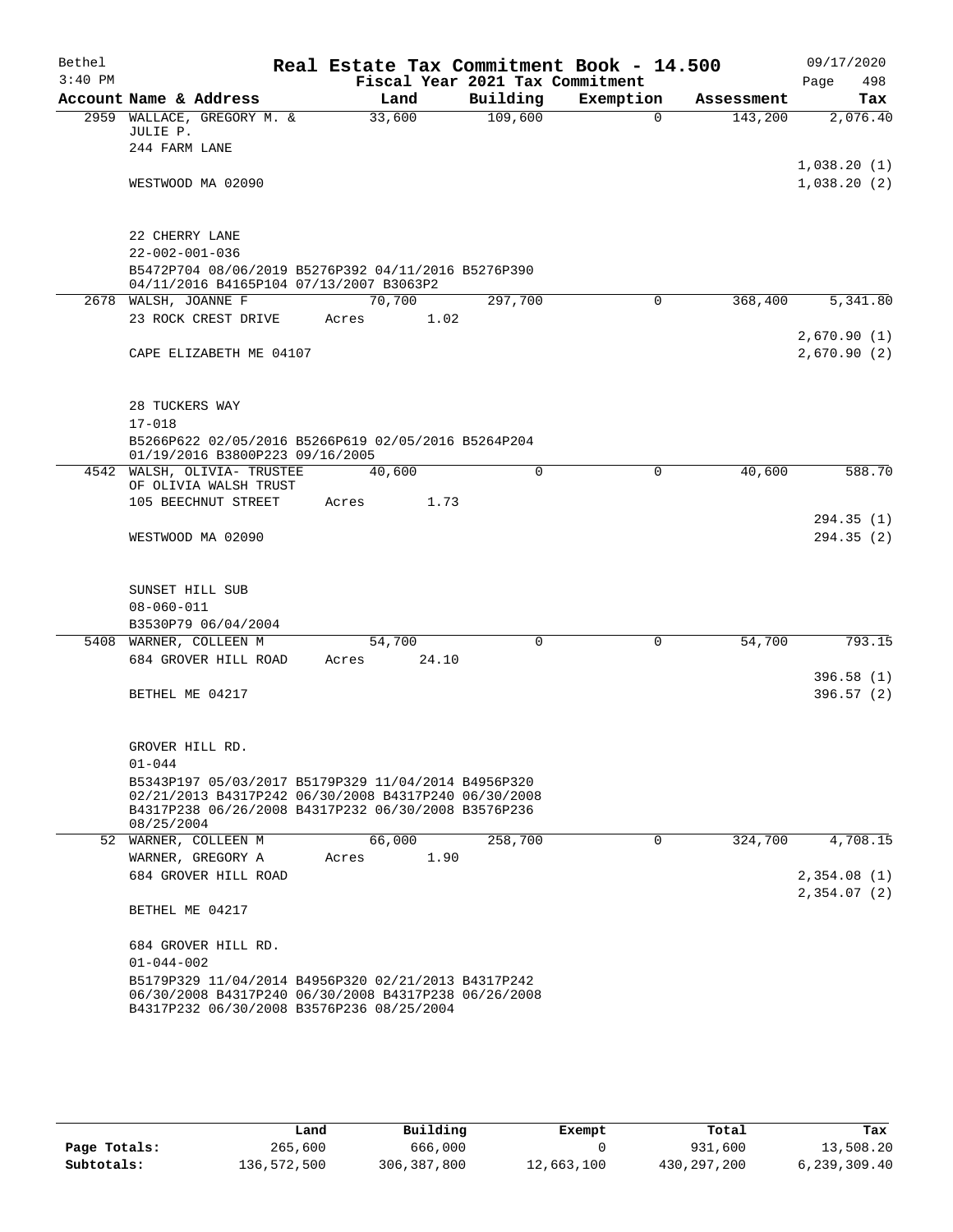| Bethel       |                                                                     |             |       |             |          | Real Estate Tax Commitment Book - 14.500 |             |               | 09/17/2020     |
|--------------|---------------------------------------------------------------------|-------------|-------|-------------|----------|------------------------------------------|-------------|---------------|----------------|
| $3:40$ PM    |                                                                     |             |       |             |          | Fiscal Year 2021 Tax Commitment          |             |               | 499<br>Page    |
|              | Account Name & Address                                              |             |       | Land        | Building | Exemption                                |             | Assessment    | Tax            |
|              | 1409 WARREN, ROBERT P                                               |             |       | 41,000      | 192,400  |                                          | $\mathbf 0$ | 233,400       | 3,384.30       |
|              | WARREN, JULIA                                                       |             | Acres | 2.36        |          |                                          |             |               |                |
|              | 3 MERGANSER RD                                                      |             |       |             |          |                                          |             |               | 1,692.15(1)    |
|              |                                                                     |             |       |             |          |                                          |             |               | 1,692.15(2)    |
|              | IPSWICH MA 01938                                                    |             |       |             |          |                                          |             |               |                |
|              |                                                                     |             |       |             |          |                                          |             |               |                |
|              | 125 CHANDLER HILL RD.<br>$08 - 070 - 003$                           |             |       |             |          |                                          |             |               |                |
|              | B4357P311 09/30/2008                                                |             |       |             |          |                                          |             |               |                |
|              | 5440 WASHO, MICHAEL                                                 |             |       | 71,400      | 44,300   |                                          | 0           | 115,700       | 1,677.65       |
|              | WASHO, MOLLY                                                        |             | Acres | 8.96        |          |                                          |             |               |                |
|              | 924 BILLY FRANK JR ST                                               |             |       |             |          |                                          |             |               | 838.83 (1)     |
|              | APT 3                                                               |             |       |             |          |                                          |             |               |                |
|              |                                                                     |             |       |             |          |                                          |             |               | 838.82 (2)     |
|              | BELLINGHAM WA                                                       |             |       |             |          |                                          |             |               |                |
|              | 98225-5670                                                          |             |       |             |          |                                          |             |               |                |
|              |                                                                     |             |       |             |          |                                          |             |               |                |
|              | 694 NORTH RD.                                                       |             |       |             |          |                                          |             |               |                |
|              | $11 - 073 - 001$                                                    |             |       |             |          |                                          |             |               |                |
|              | B5392P184 02/05/2018 B4762P203 09/23/2011 B4762P201                 |             |       |             |          |                                          |             |               |                |
|              | 09/23/2011 B4674P106 12/21/2010 B2777P59<br>3688 WATERHOUSE, ERNEST |             |       | 37,500      | 51,600   | 25,000                                   |             | 64,100        | 929.45         |
|              |                                                                     |             | Acres | 0.69        |          | 01 Homestead (HM)                        |             |               |                |
|              | WATERHOUSE, ROLANDE<br>PO BOX 94                                    |             |       |             |          |                                          |             |               | 464.73 (1)     |
|              |                                                                     |             |       |             |          |                                          |             |               | 464.72 (2)     |
|              | WEST BETHEL ME 04286                                                |             |       |             |          |                                          |             |               |                |
|              | 0094                                                                |             |       |             |          |                                          |             |               |                |
|              |                                                                     |             |       |             |          |                                          |             |               |                |
|              | 52 FLAT RD.                                                         |             |       |             |          |                                          |             |               |                |
|              | $28 - 031$                                                          |             |       |             |          |                                          |             |               |                |
|              | B2330P333 05/29/1996                                                |             |       |             |          |                                          |             |               |                |
|              | 4827 WATERHOUSE, ROGER J                                            |             |       | 20,600      | 9,900    |                                          | 0           | 30,500        | 442.25         |
|              | 964 ROUTE 232                                                       |             | Acres | 0.25        |          |                                          |             |               |                |
|              |                                                                     |             |       |             |          |                                          |             |               | 221.13(1)      |
|              | BRYANT POND ME 04219                                                |             |       |             |          |                                          |             |               | 221.12(2)      |
|              |                                                                     |             |       |             |          |                                          |             |               |                |
|              |                                                                     |             |       |             |          |                                          |             |               |                |
|              | 964 RT. 232                                                         |             |       |             |          |                                          |             |               |                |
|              | $05 - 038$                                                          |             |       |             |          |                                          |             |               |                |
|              | B4228P233 11/27/2007 B3863P167 12/23/2005                           |             |       |             |          |                                          |             |               |                |
|              | 3506 WEAFER, DONALD                                                 |             |       | 41,700      | 99,700   |                                          | 0           | 141,400       | 2,050.30       |
|              | WEAFER, SARAH                                                       |             | Acres | 0.31        |          |                                          |             |               |                |
|              | 211 PARADISE RD                                                     |             |       |             |          |                                          |             |               | 1,025.15(1)    |
|              |                                                                     |             |       |             |          |                                          |             |               | 1,025.15(2)    |
|              | BETHEL ME 04217                                                     |             |       |             |          |                                          |             |               |                |
|              |                                                                     |             |       |             |          |                                          |             |               |                |
|              | 126 PARADISE RD.                                                    |             |       |             |          |                                          |             |               |                |
|              | $26 - 063$                                                          |             |       |             |          |                                          |             |               |                |
|              | B5439P90 10/26/2018 B3424P112 11/21/2003                            |             |       |             |          |                                          |             |               |                |
| 3596         | WEAFER, DONALD F III                                                |             |       | 105,800     | 152,900  |                                          | 0           | 258,700       | 3,751.15       |
|              | WEAFER, SARAH E                                                     |             | Acres | 1.75        |          |                                          |             |               |                |
|              | 211 PARADISE RD                                                     |             |       |             |          |                                          |             |               | 1,875.58(1)    |
|              |                                                                     |             |       |             |          |                                          |             |               | 1,875.57(2)    |
|              | BETHEL ME 04217                                                     |             |       |             |          |                                          |             |               |                |
|              |                                                                     |             |       |             |          |                                          |             |               |                |
|              | 211 PARADISE RD                                                     |             |       |             |          |                                          |             |               |                |
|              | $27 - 007 - A$                                                      |             |       |             |          |                                          |             |               |                |
|              | B4619P226 08/06/2010                                                |             |       |             |          |                                          |             |               |                |
|              |                                                                     | Land        |       | Building    |          | Exempt                                   |             | Total         | Tax            |
| Page Totals: |                                                                     | 318,000     |       | 550,800     |          | 25,000                                   |             | 843,800       | 12,235.10      |
| Subtotals:   |                                                                     | 136,890,500 |       | 306,938,600 |          | 12,688,100                               |             | 431, 141, 000 | 6, 251, 544.50 |
|              |                                                                     |             |       |             |          |                                          |             |               |                |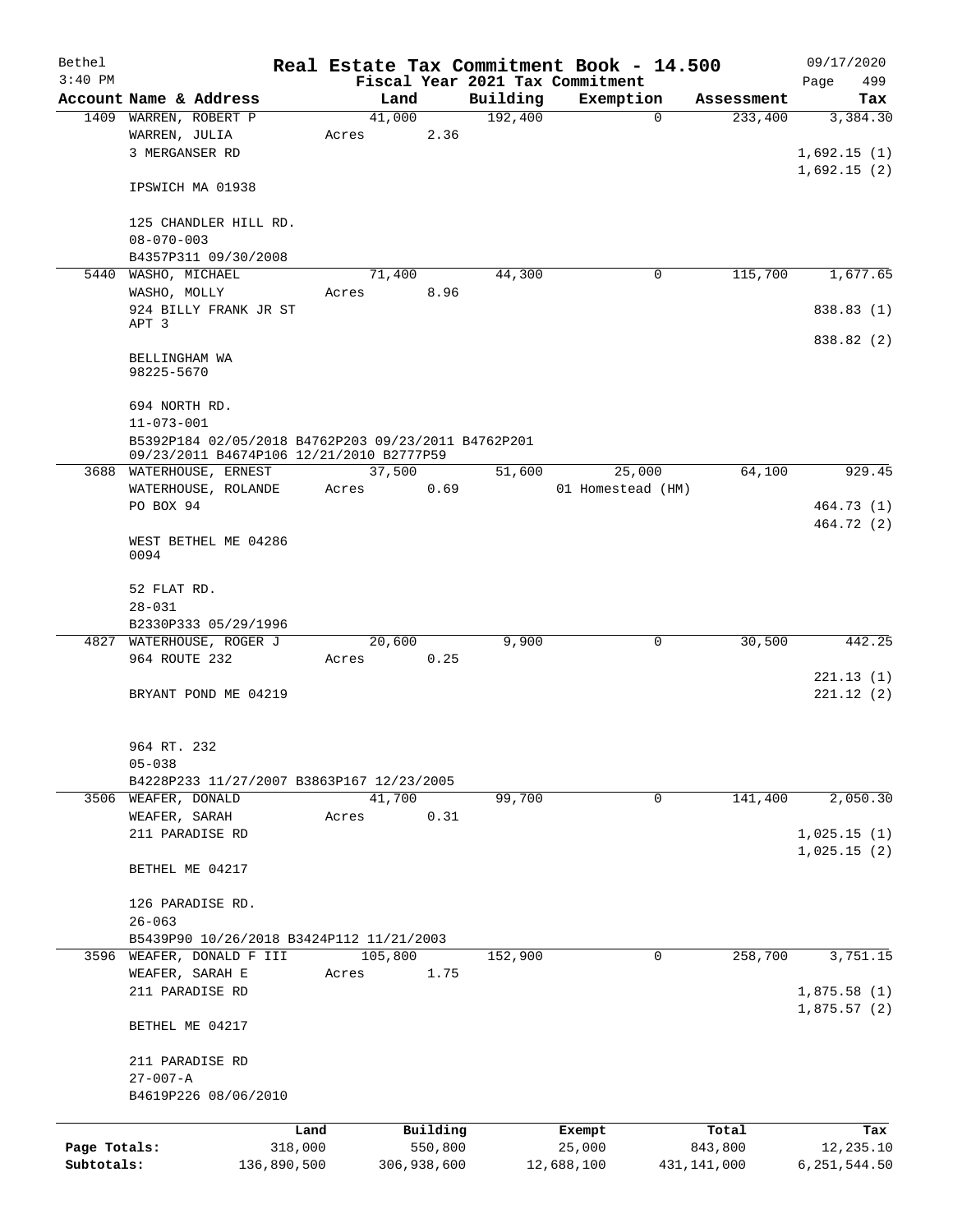| Bethel    |                                                     |        |      |          | Real Estate Tax Commitment Book - 14.500     |            | 09/17/2020         |
|-----------|-----------------------------------------------------|--------|------|----------|----------------------------------------------|------------|--------------------|
| $3:40$ PM | Account Name & Address                              | Land   |      | Building | Fiscal Year 2021 Tax Commitment<br>Exemption | Assessment | 500<br>Page<br>Tax |
|           | 324 WEBB, BERNARD                                   | 33,800 |      | 89,400   | $\mathbf 0$                                  | 123,200    | 1,786.40           |
|           | 29 LAKE ROAD EAST                                   | Acres  | 1.60 |          |                                              |            |                    |
|           |                                                     |        |      |          |                                              |            | 893.20 (1)         |
|           | WEST YARMOUTH MA 02673                              |        |      |          |                                              |            | 893.20 (2)         |
|           |                                                     |        |      |          |                                              |            |                    |
|           |                                                     |        |      |          |                                              |            |                    |
|           | 11 CUSHING RD.<br>$05 - 031$                        |        |      |          |                                              |            |                    |
|           | B5206P680 02/05/2015 B5155P273 09/03/2014 B5062P161 |        |      |          |                                              |            |                    |
|           | 11/15/2013 B1017P187 12/15/1978                     |        |      |          |                                              |            |                    |
|           | 2737 WEBB, GREGORY                                  | 48,000 |      | 276,400  | 0                                            | 324,400    | 4,703.80           |
|           | WEBB, AMY                                           | Acres  | 1.00 |          |                                              |            |                    |
|           | 63 HARBOR LANE                                      |        |      |          |                                              |            | 2,351.90(1)        |
|           | NORWELL MA 02061 2337                               |        |      |          |                                              |            | 2,351.90(2)        |
|           | 123 SUNDAY RIVER RD.                                |        |      |          |                                              |            |                    |
|           | $18 - 002 - 001$                                    |        |      |          |                                              |            |                    |
|           | B3524P25 05/28/2004                                 |        |      |          |                                              |            |                    |
|           | 4550 WEBB, GREGORY C                                | 0      |      | 84,600   | 0                                            | 84,600     | 1,226.70           |
|           | 134 WASHINGTON STREET                               |        |      |          |                                              |            |                    |
|           | NORWELL MA 02061                                    |        |      |          |                                              |            | 613.35(1)          |
|           |                                                     |        |      |          |                                              |            | 613.35(2)          |
|           | AIRPORT HANGAR                                      |        |      |          |                                              |            |                    |
|           | $12 - 068 - 004$                                    |        |      |          |                                              |            |                    |
|           | 3702 WEBSTER, DOUGLAS                               | 25,600 |      | 121,800  | $\mathbf 0$                                  | 147,400    | 2,137.30           |
|           | WEBSTER, DEBBIE                                     | Acres  | 0.50 |          |                                              |            |                    |
|           | 4 BEAR RIVER RD.                                    |        |      |          |                                              |            | 1,068.65(1)        |
|           | NEWRY ME 04261 3828                                 |        |      |          |                                              |            | 1,068.65(2)        |
|           | 3 FLAT RD                                           |        |      |          |                                              |            |                    |
|           | $28 - 044$                                          |        |      |          |                                              |            |                    |
|           | B2609P263 09/16/1998                                |        |      |          |                                              |            |                    |
|           | 3575 WEBSTER, DREW<br>WEBSTER, JUDITH               | 55,300 | 1.20 | 86,700   | 25,000                                       | 117,000    | 1,696.50           |
|           | PO BOX 131                                          | Acres  |      |          | 01 Homestead (HM)                            |            | 848.25(1)          |
|           |                                                     |        |      |          |                                              |            | 848.25(2)          |
|           | BETHEL ME 04217                                     |        |      |          |                                              |            |                    |
|           | 111 VERNON ST.                                      |        |      |          |                                              |            |                    |
|           | $26 - 079$                                          |        |      |          |                                              |            |                    |
|           | B659P90 02/08/1967                                  |        |      |          |                                              |            |                    |
| 401       | WEGGE, PAMELA                                       | 46,500 |      | 240,500  | 25,000                                       | 262,000    | 3,799.00           |
|           | PO BOX 43                                           | Acres  | 5.90 |          | 01 Homestead (HM)                            |            | 1,899.50(1)        |
|           | W BETHEL ME 04286                                   |        |      |          |                                              |            | 1,899.50(2)        |
|           |                                                     |        |      |          |                                              |            |                    |
|           | 36 CHESTNUT KNOLL LANE                              |        |      |          |                                              |            |                    |
|           | $06 - 027 - 001$                                    |        |      |          |                                              |            |                    |
|           | B1608P20 10/18/1988                                 |        |      |          |                                              |            |                    |
|           |                                                     |        |      |          |                                              |            |                    |

|              | Land        | Building    | Exempt     | Total       | Tax          |
|--------------|-------------|-------------|------------|-------------|--------------|
| Page Totals: | 209,200     | 899,400     | 50,000     | 1,058,600   | 15,349.70    |
| Subtotals:   | 137,099,700 | 307,838,000 | 12,738,100 | 432,199,600 | 6,266,894.20 |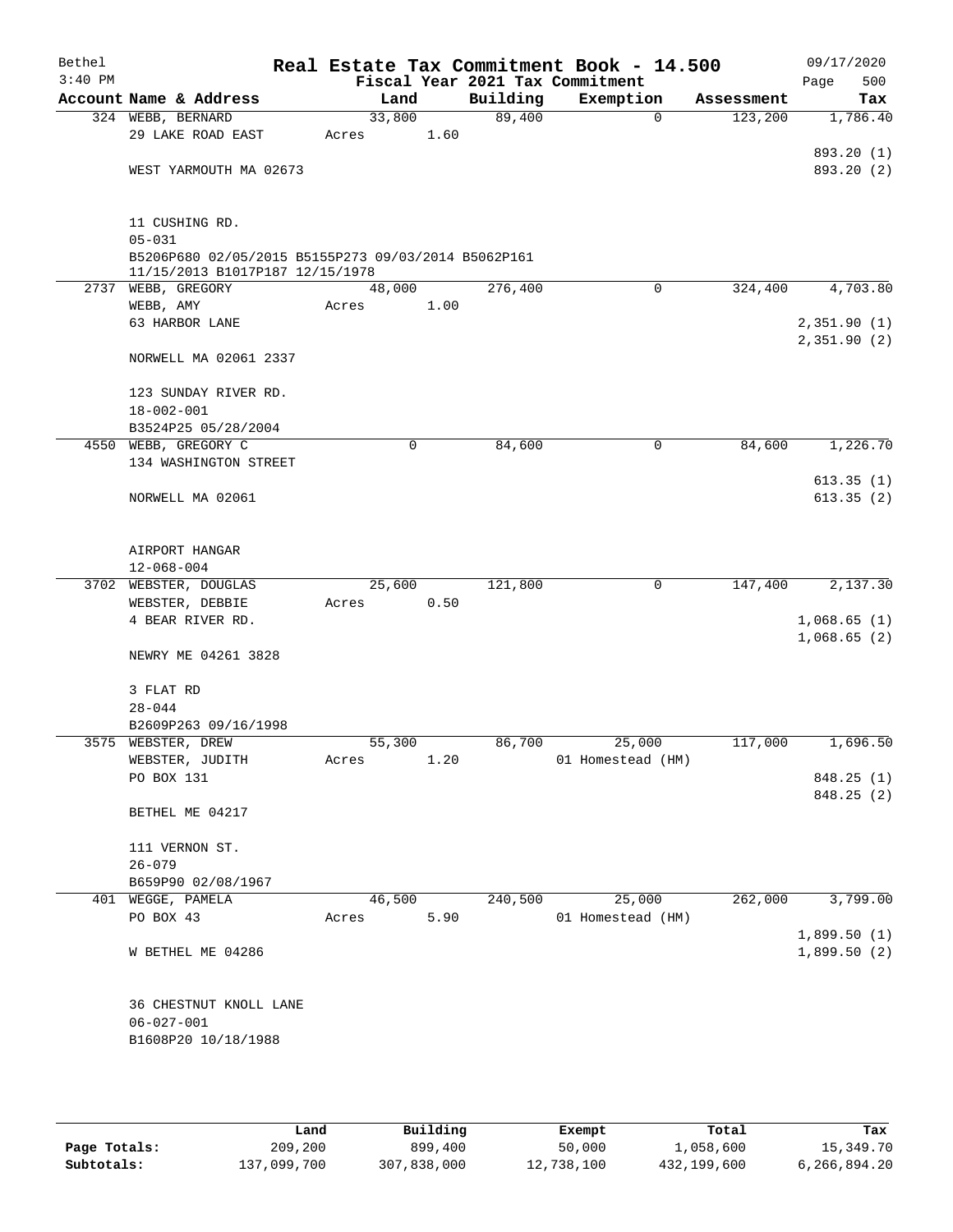| Bethel       |                                                                    |       |          |         |          | Real Estate Tax Commitment Book - 14.500 |            | 09/17/2020                             |
|--------------|--------------------------------------------------------------------|-------|----------|---------|----------|------------------------------------------|------------|----------------------------------------|
| $3:40$ PM    |                                                                    |       |          |         |          | Fiscal Year 2021 Tax Commitment          |            | 501<br>Page                            |
|              | Account Name & Address                                             |       | Land     |         | Building | Exemption                                | Assessment | Tax                                    |
|              | 5412 WELCH, PAUL MICHAEL<br>WELCH, GLORIA CONE<br>2a WORONZOW ROAD | Acres | 91,000   | 1.61    | 423,400  | $\mathbf{0}$                             | 514,400    | 7,458.80<br>3,729.40(1)<br>3,729.40(2) |
|              | LONDON NW86QE                                                      |       |          |         |          |                                          |            |                                        |
|              | 15 CARIBOU MOUNTAIN<br>$27 - 007 - 002$                            |       |          |         |          |                                          |            |                                        |
|              | B5447P78 12/24/2018 B5277P559 04/21/2016 B5250P481<br>10/27/2015   |       |          |         |          |                                          |            |                                        |
|              | 4796 WELLE, LINDA D.                                               |       | 36,900   |         | $\Omega$ | $\Omega$                                 | 36,900     | 535.05                                 |
|              | HOYT, HOYT, SALLY                                                  | Acres |          | 2.52    |          |                                          |            |                                        |
|              | 28 HUNTER'S POINTE<br>DRIVE                                        |       |          |         |          |                                          |            | 267.53(1)                              |
|              | MILLSBORO DE 19966                                                 |       |          |         |          |                                          |            | 267.52(2)                              |
|              | SWAN HILL AT INTERVALE<br>$23 - 013 - 001 - 008$                   |       |          |         |          |                                          |            |                                        |
|              | B4718P24 05/16/2011                                                |       |          |         |          |                                          |            |                                        |
|              | 1429 WELSH, CAROL S. LIVING                                        |       | 85,000   |         | 122,300  | 25,000                                   | 182,300    | 2,643.35                               |
|              | TRUST                                                              |       |          |         |          |                                          |            |                                        |
|              | 86 EGYPT MOUNTAIN ROAD                                             | Acres |          | 83.70   |          | 01 Homestead (HM)                        |            |                                        |
|              | BETHEL ME 04217                                                    |       |          |         |          |                                          |            | 1,321.68(1)<br>1,321.67(2)             |
|              | 81 EGYPT MTN RD.<br>$09 - 011$                                     |       |          |         |          |                                          |            |                                        |
|              | B3908P280 03/27/2006 B3231P172 B1480P336                           |       |          |         |          |                                          |            |                                        |
|              | 299 WENTWORTH, MARC A<br>191 CUSHMAN RD                            | Acres | 100      | 0.06    | $\Omega$ | $\mathbf 0$                              | 100        | 1.45                                   |
|              | BRYANT POND ME 04219                                               |       |          |         |          |                                          |            | 0.73(1)<br>0.72(2)                     |
|              | 96 GORE RD<br>$05 - 008 - 001$                                     |       |          |         |          |                                          |            |                                        |
|              | B1507P12                                                           |       |          |         |          |                                          |            |                                        |
|              | 298 WENTWORTH, MARY L                                              |       | 1,300    |         | $\Omega$ | $\Omega$                                 | 1,300      | 18.85                                  |
|              | 224 HANCOCK STREET                                                 | Acres |          | 1.31    |          |                                          |            |                                        |
|              |                                                                    |       |          |         |          |                                          |            | 9.43(1)                                |
|              | RUMFORD ME 04276                                                   |       |          |         |          |                                          |            | 9.42(2)                                |
|              | 112 GORE RD.<br>$05 - 008$                                         |       |          |         |          |                                          |            |                                        |
|              | B5298P434 08/16/2016 B2857P346 09/07/2000                          |       |          |         |          |                                          |            |                                        |
|              | 3268 WENTWORTH, THOMAS                                             |       | 58,600   |         | 148,900  | 25,000                                   | 182,500    | 2,646.25                               |
|              | HEFFERNAN, CATHARINE                                               | Acres |          | 0.77    |          | 01 Homestead (HM)                        |            |                                        |
|              | PO BOX 1116                                                        |       |          |         |          |                                          |            | 1,323.13(1)<br>1,323.12(2)             |
|              | BETHEL ME 04217                                                    |       |          |         |          |                                          |            |                                        |
|              | 25 VERNON ST.<br>$25 - 102$                                        |       |          |         |          |                                          |            |                                        |
|              | B2466P182 08/22/1997                                               |       |          |         |          |                                          |            |                                        |
|              |                                                                    |       |          |         |          |                                          |            |                                        |
|              |                                                                    | Land  | Building |         |          | Exempt                                   | Total      | Tax                                    |
| Page Totals: | 272,900                                                            |       |          | 694,600 |          | 50,000                                   | 917,500    | 13,303.75                              |

**Subtotals:** 137,372,600 308,532,600 12,788,100 433,117,100 6,280,197.95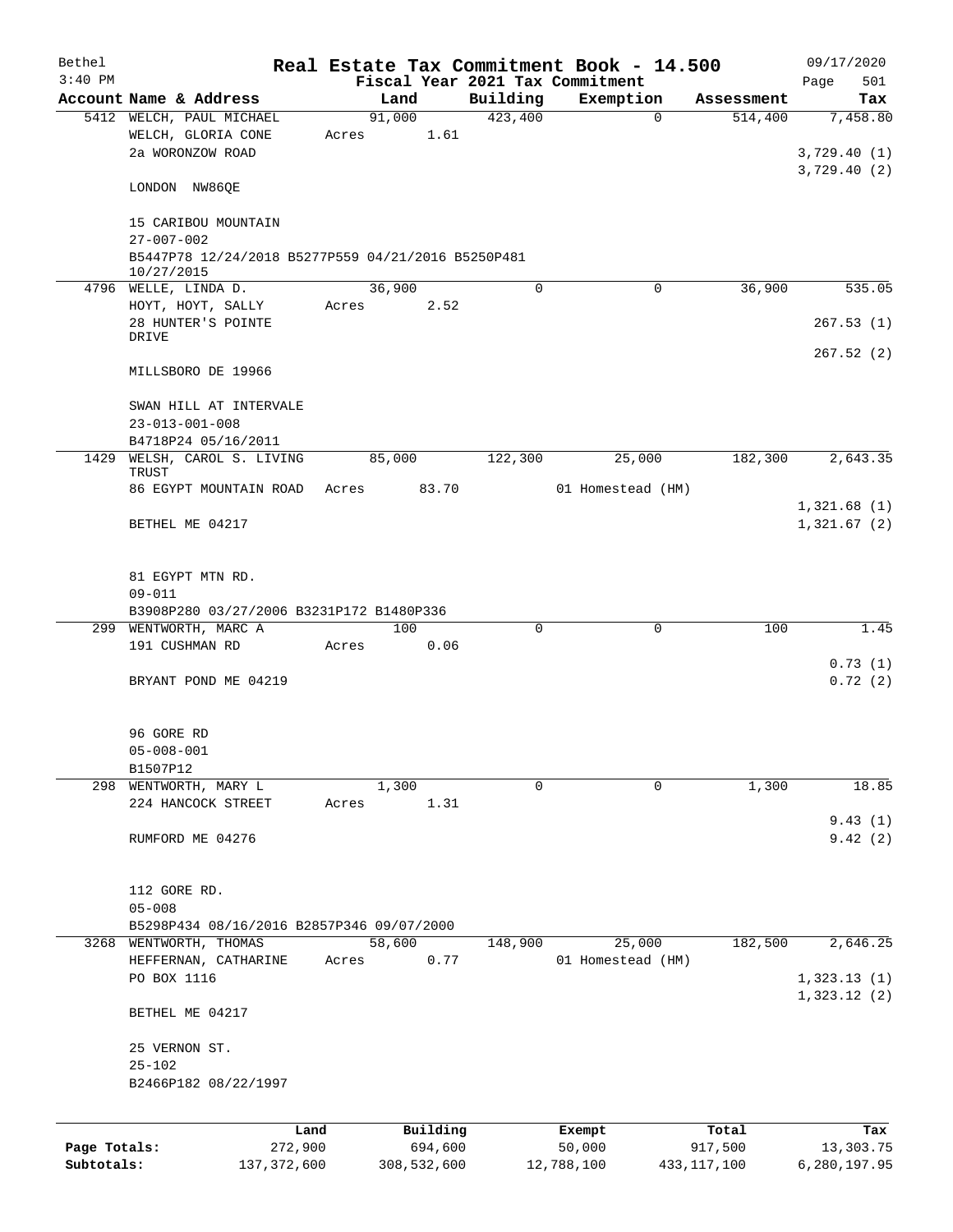| Bethel    |                                                                    |        |          |           | Real Estate Tax Commitment Book - 14.500     |            | 09/17/2020                 |
|-----------|--------------------------------------------------------------------|--------|----------|-----------|----------------------------------------------|------------|----------------------------|
| $3:40$ PM | Account Name & Address                                             |        | Land     | Building  | Fiscal Year 2021 Tax Commitment<br>Exemption | Assessment | 502<br>Page                |
|           | 4662 WESSON, GREGORY W                                             | 33,000 |          | 165,700   | $\mathbf 0$                                  | 198,700    | Tax<br>2,881.15            |
|           | WESSON, LINDA L<br>15 LAKEWOOD RD                                  | Acres  | 1.14     |           |                                              |            | 1,440.58(1)                |
|           | SAGAMORE BEACH MA 02562                                            |        |          |           |                                              |            | 1,440.57(2)                |
|           | 963 EAST BETHEL ROAD<br>$15 - 004 - 009$                           |        |          |           |                                              |            |                            |
|           | B4926P222 12/03/2012 B4049P310 11/20/2006 B3825P187<br>10/21/2005  |        |          |           |                                              |            |                            |
|           | 3467 WEST PARISH CONGO<br><b>CHURCH</b>                            | 76,200 |          | 126,800   | 0                                            | 203,000    | 2,943.50                   |
|           | PO BOX 23                                                          | Acres  | 1.01     |           |                                              |            |                            |
|           | BETHEL ME 04217                                                    |        |          |           |                                              |            | 1,471.75(1)<br>1,471.75(2) |
|           | 40 BROAD ST.<br>$26 - 026$                                         |        |          |           |                                              |            |                            |
|           | 3013 WEST, JASON T                                                 |        | 69,600   | 250,400   | 0                                            | 320,000    | 4,640.00                   |
|           | WEST, HELEN CLAIRE<br>TAYLOR                                       | Acres  | 1.50     |           |                                              |            |                            |
|           | 706 MEADOWMONT LANE                                                |        |          |           |                                              |            | 2,320.00(1)                |
|           | CHAPEL HILL NC 27517                                               |        |          |           |                                              |            | 2,320.00(2)                |
|           | 67 TAYLOR WOODS ROAD<br>$22 - 026 - 014$                           |        |          |           |                                              |            |                            |
|           | B4922P101 11/19/2012 B3237P214 01/30/2003                          |        |          |           |                                              |            |                            |
|           | 2941 WESTCOTT, JULIA L<br>730 KINGSTOWN RD, UNIT<br>B <sub>2</sub> | 33,600 |          | 60,600    | 0                                            | 94,200     | 1,365.90                   |
|           |                                                                    |        |          |           |                                              |            | 682.95 (1)                 |
|           | WAKEFIELD RI 02879 302                                             |        |          |           |                                              |            | 682.95(2)                  |
|           | 11 CHERRY LANE                                                     |        |          |           |                                              |            |                            |
|           | $22 - 002 - 001 - 019$<br>B3603P250 10/08/2004                     |        |          |           |                                              |            |                            |
|           | 3423 WESTERN MAINE SUPPLY                                          |        | 89,000   | 1,451,100 | 0                                            | 1,540,100  | 22, 331.45                 |
|           | PO BOX 69                                                          | Acres  | 2.16     |           |                                              |            |                            |
|           | BETHEL ME 04217                                                    |        |          |           |                                              |            | 11,165.73<br>11,165.72     |
|           | 33 CROSS ST.                                                       |        |          |           |                                              |            |                            |
|           | $25 - 240$<br>B665P577                                             |        |          |           |                                              |            |                            |
| 1408      | WESTFALL, ROBERT E                                                 |        | 41,500   | 205,200   | 25,000                                       | 221,700    | 3,214.65                   |
|           | WESTFALL, JOAN A                                                   | Acres  | 2.79     |           | 01 Homestead (HM)                            |            |                            |
|           | 135 CHANDLER HILL RD.                                              |        |          |           |                                              |            | 1,607.33(1)<br>1,607.32(2) |
|           | BETHEL ME 04217                                                    |        |          |           |                                              |            |                            |
|           | 135 CHANDLER HILL RD.                                              |        |          |           |                                              |            |                            |
|           | $08 - 070 - 002$<br>B4204P129 10/03/2007 B3151P200                 |        |          |           |                                              |            |                            |
|           |                                                                    |        |          |           |                                              |            |                            |
|           | Land                                                               |        | Building |           | Exempt                                       | Total      | Tax                        |

|              | uanu        | <b>DULLULLY</b> | <b>BACILDL</b> | TOCAT       | ⊥a∧          |
|--------------|-------------|-----------------|----------------|-------------|--------------|
| Page Totals: | 342,900     | 2,259,800       | 25,000         | 2,577,700   | 37,376.65    |
| Subtotals:   | 137,715,500 | 310,792,400     | 12,813,100     | 435,694,800 | 6,317,574.60 |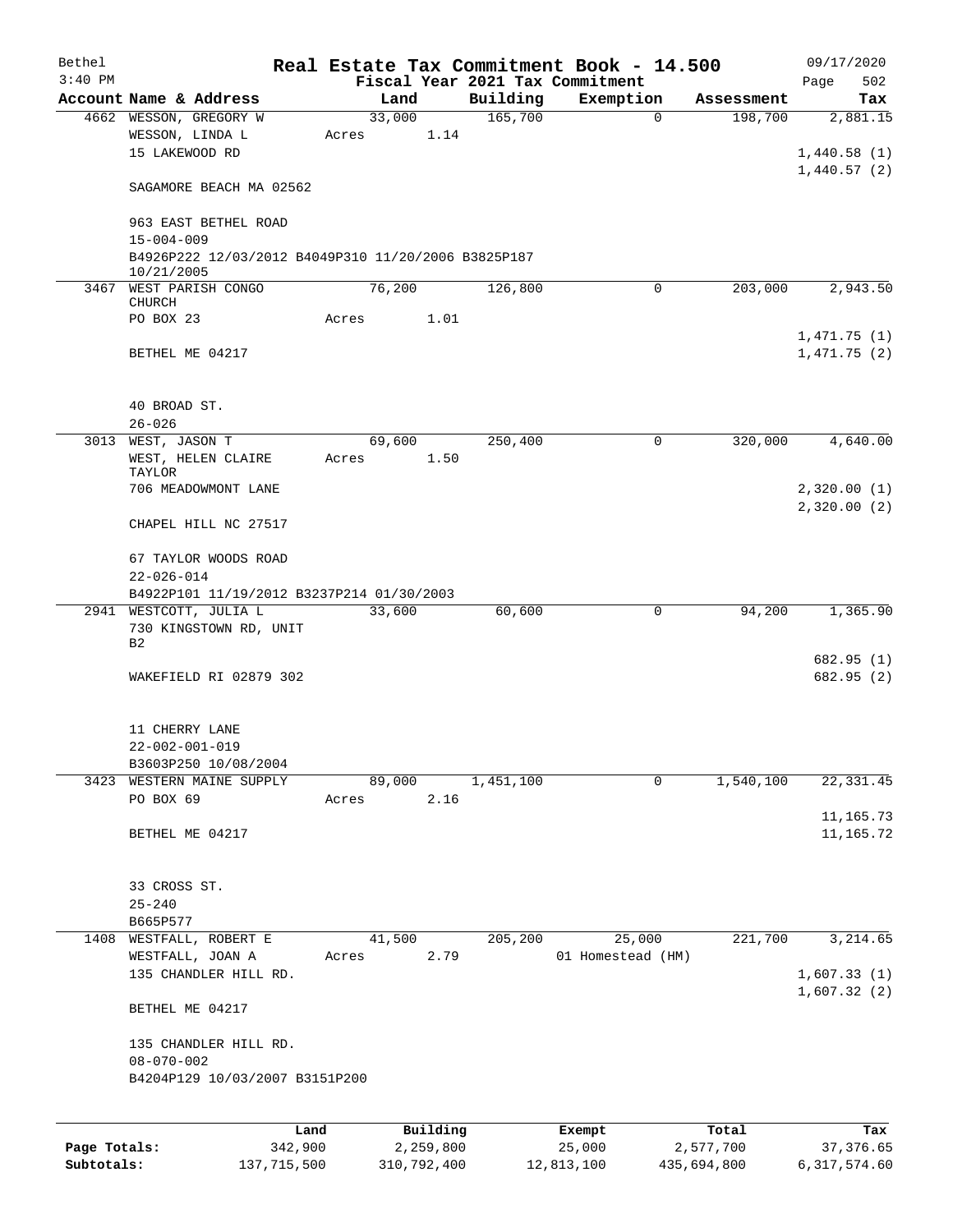| Bethel    |                                           |        |      |          | Real Estate Tax Commitment Book - 14.500 |            | 09/17/2020   |
|-----------|-------------------------------------------|--------|------|----------|------------------------------------------|------------|--------------|
| $3:40$ PM |                                           |        |      |          | Fiscal Year 2021 Tax Commitment          |            | 503<br>Page  |
|           | Account Name & Address                    | Land   |      | Building | Exemption                                | Assessment | Tax          |
|           | 348 WESTLEIGH, FRANCIS                    | 28,000 |      | 105, 200 | 25,000                                   | 108,200    | 1,568.90     |
|           | RR 232 BOX 739                            | Acres  | 0.65 |          | 01 Homestead (HM)                        |            |              |
|           |                                           |        |      |          |                                          |            | 784.45 (1)   |
|           | BRYANT POND ME 04219                      |        |      |          |                                          |            | 784.45(2)    |
|           |                                           |        |      |          |                                          |            |              |
|           | 739 ROUTE 232                             |        |      |          |                                          |            |              |
|           | $05 - 052$                                |        |      |          |                                          |            |              |
|           | B3088P348 03/28/2002                      |        |      |          |                                          |            |              |
|           | 349 WESTLEIGH, FRANCIS                    | 28,400 |      | $\Omega$ | 0                                        | 28,400     | 411.80       |
|           | WESTLEIGH, SALLY                          | Acres  | 0.68 |          |                                          |            |              |
|           | RR 232 BOX 739                            |        |      |          |                                          |            | 205.90(1)    |
|           | BRYANT POND ME 04219                      |        |      |          |                                          |            | 205.90(2)    |
|           | ROUTE 232                                 |        |      |          |                                          |            |              |
|           | $05 - 053$                                |        |      |          |                                          |            |              |
|           | B3088P348                                 |        |      |          |                                          |            |              |
|           | 3691 WESTLEIGH, GEORGE                    | 38,900 |      | 154,200  | 25,000                                   | 168,100    | 2,437.45     |
|           | WESTLEIGH, LINDA                          | Acres  | 0.76 |          | 01 Homestead (HM)                        |            |              |
|           | 82 FLAT RD.                               |        |      |          |                                          |            | 1, 218.73(1) |
|           |                                           |        |      |          |                                          |            | 1,218.72(2)  |
|           | BETHEL ME 04217                           |        |      |          |                                          |            |              |
|           | 82 FLAT RD                                |        |      |          |                                          |            |              |
|           | $28 - 034$                                |        |      |          |                                          |            |              |
|           | B682P304 07/03/1969                       |        |      |          |                                          |            |              |
|           | 3032 WESTON, SHARON                       | 32,300 |      | 146,800  | 0                                        | 179,100    | 2,596.95     |
|           | 43 TAYLOR WOODS RD                        | Acres  | 1.52 |          |                                          |            |              |
|           |                                           |        |      |          |                                          |            | 1,298.48(1)  |
|           | BETHEL ME 04217                           |        |      |          |                                          |            | 1, 298.47(2) |
|           | 43 TAYLOR WOODS RD.                       |        |      |          |                                          |            |              |
|           | $22 - 026 - 009$                          |        |      |          |                                          |            |              |
|           | B4944P111 01/17/2013 B2768P308 11/18/1999 |        |      |          |                                          |            |              |
|           | 3301 WHEELER, ANDREW                      | 47,400 |      | 98,500   | 0                                        | 145,900    | 2,115.55     |
|           | 241 Howe Hill Rd                          | Acres  | 0.26 |          |                                          |            |              |
|           |                                           |        |      |          |                                          |            | 1,057.78(1)  |
|           | Greenwood ME 04255                        |        |      |          |                                          |            | 1,057.77(2)  |
|           | 47 CHAPMAN ST.                            |        |      |          |                                          |            |              |
|           | $25 - 134$                                |        |      |          |                                          |            |              |
|           | B5460P804 05/01/2019 B1286P149 10/31/1984 |        |      |          |                                          |            |              |
|           | 1592 WHEELER, DENNIS A                    | 38,900 |      | 151,500  | 25,000                                   | 165,400    | 2,398.30     |
|           | PO BOX 271                                | Acres  | 1.20 |          | 01 Homestead (HM)                        |            |              |
|           |                                           |        |      |          |                                          |            | 1, 199.15(1) |
|           | BETHEL ME 04217                           |        |      |          |                                          |            | 1, 199.15(2) |
|           |                                           |        |      |          |                                          |            |              |
|           | 144 BARKER ROAD                           |        |      |          |                                          |            |              |
|           | $11 - 058$                                |        |      |          |                                          |            |              |
|           | B3371P155 09/08/2003                      |        |      |          |                                          |            |              |
|           |                                           |        |      |          |                                          |            |              |

|              | Land        | Building    | Exempt     | Total       | Tax          |
|--------------|-------------|-------------|------------|-------------|--------------|
| Page Totals: | 213,900     | 656,200     | 75,000     | 795,100     | 11,528.95    |
| Subtotals:   | 137,929,400 | 311,448,600 | 12,888,100 | 436,489,900 | 6,329,103.55 |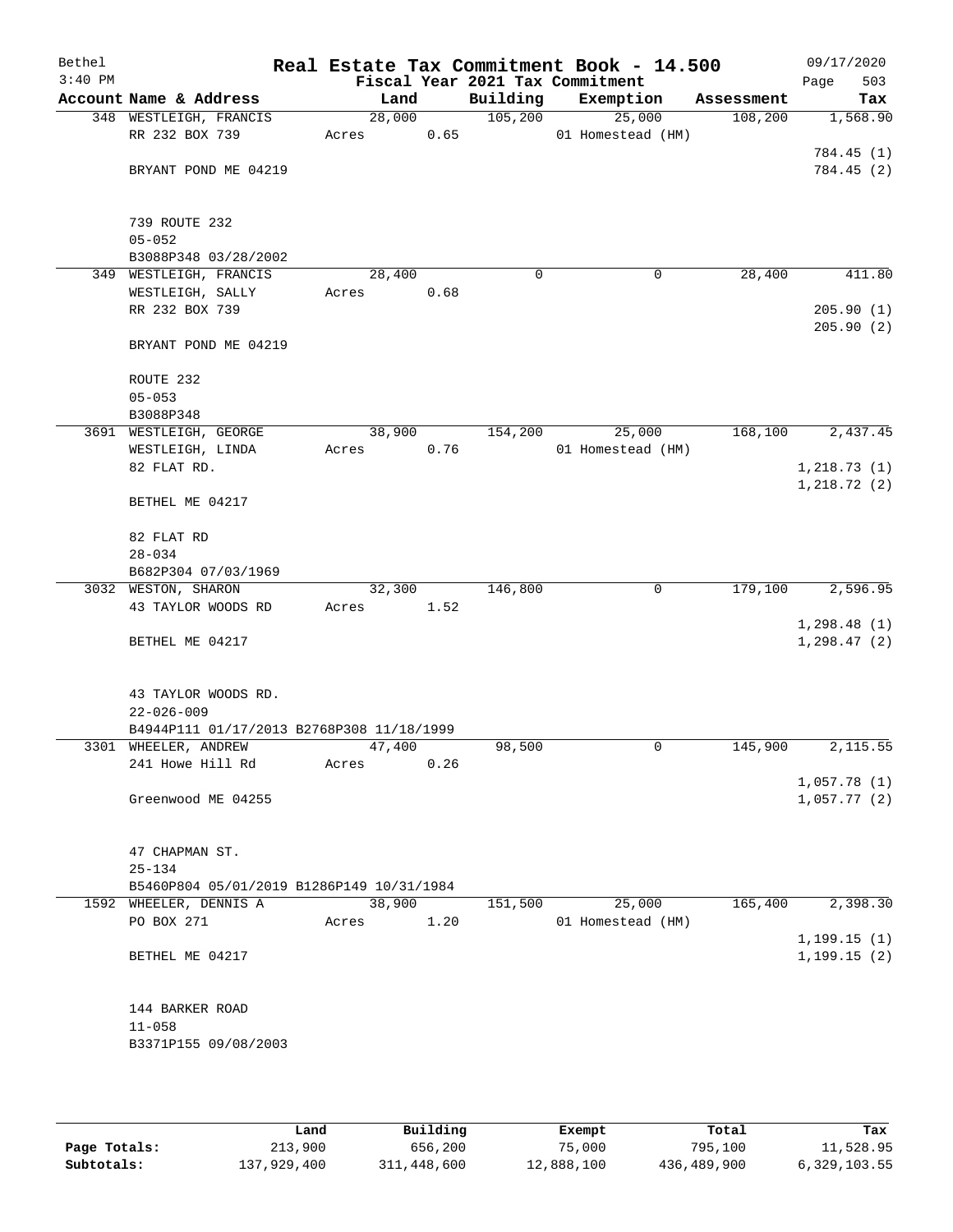| Bethel    |                                                                                      |       |          |             | Real Estate Tax Commitment Book - 14.500 |            | 09/17/2020             |
|-----------|--------------------------------------------------------------------------------------|-------|----------|-------------|------------------------------------------|------------|------------------------|
| $3:40$ PM |                                                                                      |       |          |             | Fiscal Year 2021 Tax Commitment          |            | 504<br>Page            |
|           | Account Name & Address                                                               |       | Land     | Building    | Exemption                                | Assessment | Tax                    |
|           | 3693 WHEELER, JOHN A                                                                 |       | 34,800   | 105,200     | 25,000                                   | 115,000    | 1,667.50               |
|           | PO BOX 173                                                                           | Acres | 1.40     |             | 01 Homestead (HM)                        |            |                        |
|           |                                                                                      |       |          |             |                                          |            | 833.75 (1)             |
|           | BETHEL ME 04217                                                                      |       |          |             |                                          |            | 833.75 (2)             |
|           |                                                                                      |       |          |             |                                          |            |                        |
|           | 63 FLAT RD                                                                           |       |          |             |                                          |            |                        |
|           | $28 - 036$                                                                           |       |          |             |                                          |            |                        |
|           | B3694P221 04/01/2005                                                                 |       |          |             |                                          |            |                        |
|           | 3720 WHEELER, JOHN A                                                                 |       | 19,600   | 57,400      | 0                                        | 77,000     | 1,116.50               |
|           | PO BOX 173                                                                           | Acres | 0.21     |             |                                          |            |                        |
|           | BETHEL ME 04217                                                                      |       |          |             |                                          |            | 558.25(1)<br>558.25(2) |
|           |                                                                                      |       |          |             |                                          |            |                        |
|           | 703 WEST BETHEL RD.<br>$28 - 062$                                                    |       |          |             |                                          |            |                        |
|           | B3983P144 08/07/2006 B779P40                                                         |       |          |             |                                          |            |                        |
|           | 1588 WHEELER, MICHAEL G                                                              |       | 33,500   | 67,700      | 25,000                                   | 76,200     | 1,104.90               |
|           | WHEELER, NINA L                                                                      | Acres | 1.40     |             | 01 Homestead (HM)                        |            |                        |
|           | 156 BARKER ROAD                                                                      |       |          |             |                                          |            | 552.45(1)              |
|           |                                                                                      |       |          |             |                                          |            | 552.45(2)              |
|           | BETHEL ME 04217                                                                      |       |          |             |                                          |            |                        |
|           | 156 BARKER RD.                                                                       |       |          |             |                                          |            |                        |
|           | $11 - 055$                                                                           |       |          |             |                                          |            |                        |
|           | B2426P27 04/17/1997 B1999P265 04/08/1993                                             |       |          |             |                                          |            |                        |
|           | 429 WHEELER, ROGER A                                                                 |       | 48,200   | $\Omega$    | 0                                        | 48,200     | 698.90                 |
|           | PO BOX 478                                                                           | Acres | 159.00   |             |                                          |            |                        |
|           |                                                                                      |       |          |             |                                          |            | 349.45(1)              |
|           | BETHEL ME 04217                                                                      |       |          |             |                                          |            | 349.45(2)              |
|           |                                                                                      |       |          |             |                                          |            |                        |
|           | GROVER HILL RD.                                                                      |       |          |             |                                          |            |                        |
|           | $06 - 036$                                                                           |       |          |             |                                          |            |                        |
|           | B4822P72 03/07/2012 B4544P139 12/29/2009 B696P254<br>03/28/1971                      |       |          |             |                                          |            |                        |
|           | 213 WHEELER, ROGER A                                                                 |       | 6,900    | 0           | 0                                        | 6,900      | 100.05                 |
|           | EST OF MARY WHEELER                                                                  | Acres | 7.14     |             |                                          |            |                        |
|           | PO BOX 478                                                                           |       |          |             |                                          |            | 50.03(1)               |
|           | BETHEL ME 04217                                                                      |       |          |             |                                          |            | 50.02(2)               |
|           |                                                                                      |       |          |             |                                          |            |                        |
|           | EAST BETHEL RD                                                                       |       |          |             |                                          |            |                        |
|           | $04 - 057 - 006$                                                                     |       |          |             |                                          |            |                        |
|           | B4822P69 03/07/2012 B4544P139 12/29/2009 B3820P208<br>10/12/2005 B3098P39 04/18/2002 |       |          |             |                                          |            |                        |
|           | 65 WHEELER, ROGER A                                                                  |       | 40,800   | $\mathbf 0$ | $\mathbf 0$                              | 40,800     | 591.60                 |
|           | EST MARY E WHEELER                                                                   | Acres | 12.20    |             |                                          |            |                        |
|           | PO BOX 478                                                                           |       |          |             |                                          |            | 295.80(1)              |
|           | BETHEL ME 04217                                                                      |       |          |             |                                          |            | 295.80(2)              |
|           | WHEELER ACRES                                                                        |       |          |             |                                          |            |                        |
|           | $01 - 050 - 009$                                                                     |       |          |             |                                          |            |                        |
|           | B4822P72 03/07/2012 B2750P350                                                        |       |          |             |                                          |            |                        |
|           |                                                                                      |       |          |             |                                          |            |                        |
|           |                                                                                      | Land  | Building |             | Exempt                                   | Total      | Tax                    |

|              | nand        | Building    | Exempt     | Total       | тах          |
|--------------|-------------|-------------|------------|-------------|--------------|
| Page Totals: | 183,800     | 230,300     | 50,000     | 364,100     | 5,279.45     |
| Subtotals:   | 138,113,200 | 311,678,900 | 12,938,100 | 436,854,000 | 6,334,383.00 |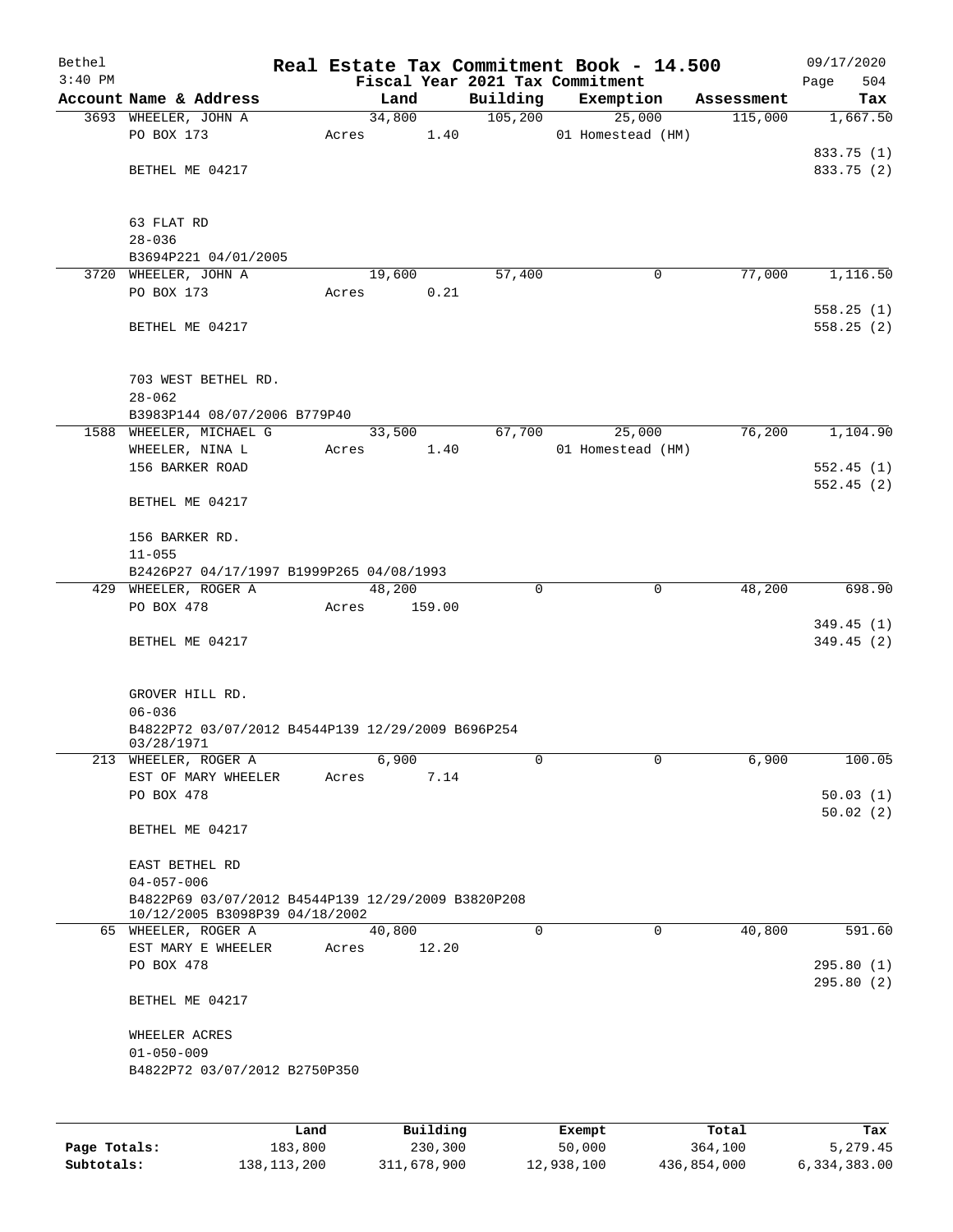| Bethel<br>$3:40$ PM |                                                   |        |        |          |              | Real Estate Tax Commitment Book - 14.500<br>Fiscal Year 2021 Tax Commitment |            | 09/17/2020<br>505<br>Page |
|---------------------|---------------------------------------------------|--------|--------|----------|--------------|-----------------------------------------------------------------------------|------------|---------------------------|
|                     | Account Name & Address                            |        | Land   | Building |              | Exemption                                                                   | Assessment | Tax                       |
|                     | 60 WHEELER, ROGER A                               |        | 40,600 |          | $\mathsf{O}$ | $\Omega$                                                                    | 40,600     | 588.70                    |
|                     | EST MARY E WHEELER                                | Acres  | 12.00  |          |              |                                                                             |            |                           |
|                     | PO BOX 478                                        |        |        |          |              |                                                                             |            | 294.35 (1)                |
|                     |                                                   |        |        |          |              |                                                                             |            | 294.35(2)                 |
|                     | BETHEL ME 04217                                   |        |        |          |              |                                                                             |            |                           |
|                     |                                                   |        |        |          |              |                                                                             |            |                           |
|                     | WHEELER ACRES                                     |        |        |          |              |                                                                             |            |                           |
|                     | $01 - 050 - 010$                                  |        |        |          |              |                                                                             |            |                           |
|                     | B4822P72 03/07/2012 B4544P139 12/29/2009 B768P243 |        |        |          |              |                                                                             |            |                           |
|                     | 61 WHEELER, ROGER A                               |        | 38,500 |          | $\mathbf 0$  | 0                                                                           | 38,500     | 558.25                    |
|                     | EST MARY E WHEELER                                | Acres  | 10.00  |          |              |                                                                             |            |                           |
|                     | PO BOX 478                                        |        |        |          |              |                                                                             |            | 279.13(1)                 |
|                     |                                                   |        |        |          |              |                                                                             |            | 279.12(2)                 |
|                     | BETHEL ME 04217                                   |        |        |          |              |                                                                             |            |                           |
|                     |                                                   |        |        |          |              |                                                                             |            |                           |
|                     | WHEELER ACRES                                     |        |        |          |              |                                                                             |            |                           |
|                     | $01 - 050 - 011$                                  |        |        |          |              |                                                                             |            |                           |
|                     | B4822P72 03/07/2012 B4544P139 12/29/2009 B768P243 |        |        |          |              |                                                                             |            |                           |
|                     | 62 WHEELER, ROGER A                               | 38,500 |        |          | 0            | 0                                                                           | 38,500     | 558.25                    |
|                     | EST MARY E WHEELER                                | Acres  | 10.00  |          |              |                                                                             |            |                           |
|                     | PO BOX 478                                        |        |        |          |              |                                                                             |            | 279.13(1)                 |
|                     |                                                   |        |        |          |              |                                                                             |            | 279.12(2)                 |
|                     | BETHEL ME 04217                                   |        |        |          |              |                                                                             |            |                           |
|                     |                                                   |        |        |          |              |                                                                             |            |                           |
|                     | WHEELER ACRES                                     |        |        |          |              |                                                                             |            |                           |
|                     | $01 - 050 - 012$                                  |        |        |          |              |                                                                             |            |                           |
|                     | B4822P72 03/07/2012 B4544P139 12/29/2009 B768P243 |        |        |          |              |                                                                             |            |                           |
|                     | 2752 WHEELER, ROGER A                             | 38,900 |        |          | 0            | 0                                                                           | 38,900     | 564.05                    |
|                     | PO BOX 478                                        | Acres  | 4.30   |          |              |                                                                             |            |                           |
|                     |                                                   |        |        |          |              |                                                                             |            | 282.03(1)                 |
|                     | BETHEL ME 04217                                   |        |        |          |              |                                                                             |            | 282.02(2)                 |
|                     |                                                   |        |        |          |              |                                                                             |            |                           |
|                     |                                                   |        |        |          |              |                                                                             |            |                           |
|                     | RTE 2 N/S                                         |        |        |          |              |                                                                             |            |                           |
|                     | $18 - 010$                                        |        |        |          |              |                                                                             |            |                           |
|                     | BP B3328P39 07/10/2003 B1355P24 11/19/1985        |        |        |          |              |                                                                             |            |                           |
|                     | 5388 WHEELER, ROGER A                             |        | 40,600 |          | 0            | 0                                                                           | 40,600     | 588.70                    |
|                     | P.O. BOX 478                                      | Acres  | 2.10   |          |              |                                                                             |            |                           |
|                     |                                                   |        |        |          |              |                                                                             |            | 294.35(1)                 |
|                     | BETHEL ME 04217                                   |        |        |          |              |                                                                             |            | 294.35(2)                 |
|                     |                                                   |        |        |          |              |                                                                             |            |                           |
|                     |                                                   |        |        |          |              |                                                                             |            |                           |
|                     | GROVER HILL RD                                    |        |        |          |              |                                                                             |            |                           |
|                     | $06 - 035 - 002$                                  |        |        |          |              |                                                                             |            |                           |
|                     | B5253P11 10/29/2015                               |        |        |          |              |                                                                             |            |                           |
|                     | 5442 WHEELER, ROGER A                             |        | 17,100 |          | $\Omega$     | 0                                                                           | 17,100     | 247.95                    |
|                     | PO BOX 478                                        | Acres  | 1.20   |          |              |                                                                             |            |                           |
|                     |                                                   |        |        |          |              |                                                                             |            | 123.98(1)                 |
|                     | BETHEL ME 04217                                   |        |        |          |              |                                                                             |            | 123.97(2)                 |
|                     |                                                   |        |        |          |              |                                                                             |            |                           |
|                     |                                                   |        |        |          |              |                                                                             |            |                           |
|                     | EAST BETHEL RD.                                   |        |        |          |              |                                                                             |            |                           |
|                     | $04 - 058 - 001$                                  |        |        |          |              |                                                                             |            |                           |
|                     | B4822P67 03/07/2012 B4544P139 12/29/2009 B2965P35 |        |        |          |              |                                                                             |            |                           |
|                     | 06/29/2001                                        |        |        |          |              |                                                                             |            |                           |
|                     |                                                   |        |        |          |              |                                                                             |            |                           |
|                     |                                                   |        |        |          |              |                                                                             |            |                           |

|              | Land        | Building    | Exempt     | Total       | Tax          |
|--------------|-------------|-------------|------------|-------------|--------------|
| Page Totals: | 214,200     |             |            | 214,200     | 3.105.90     |
| Subtotals:   | 138,327,400 | 311,678,900 | 12,938,100 | 437,068,200 | 6,337,488.90 |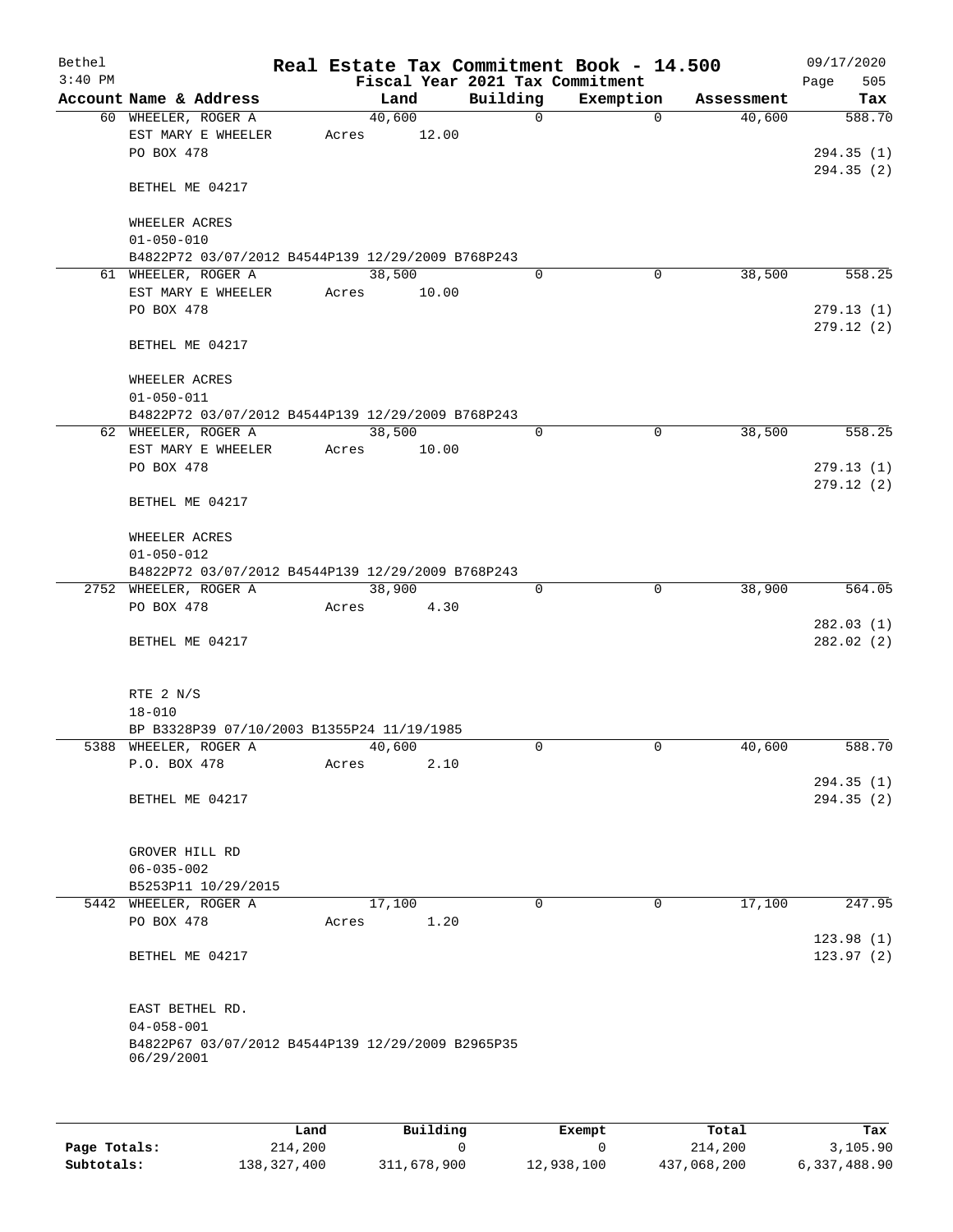| Bethel<br>$3:40$ PM |                                                              |                 |      |              | Real Estate Tax Commitment Book - 14.500<br>Fiscal Year 2021 Tax Commitment |            | 09/17/2020<br>506<br>Page |
|---------------------|--------------------------------------------------------------|-----------------|------|--------------|-----------------------------------------------------------------------------|------------|---------------------------|
|                     | Account Name & Address                                       | Land            |      | Building     | Exemption                                                                   | Assessment | Tax                       |
|                     | 67 WHEELER, ROGER A., PR<br>EST MARY E WHEELER<br>PO BOX 478 | 40,800<br>Acres | 5.00 | $\mathsf{O}$ | $\Omega$                                                                    | 40,800     | 591.60<br>295.80(1)       |
|                     | BETHEL ME 04217                                              |                 |      |              |                                                                             |            | 295.80(2)                 |
|                     | 43 SKILLINGS RD.<br>$01 - 051 - 013$                         |                 |      |              |                                                                             |            |                           |
|                     | B4544P139 12/29/2009 B2750P350                               |                 |      |              |                                                                             |            |                           |
| 4727                | WHEELER, RYAN A<br>WHEELER, DEVON                            | 58,600          | 2.85 | $\Omega$     | 0                                                                           | 58,600     | 849.70                    |
|                     | 81 MEADOWBROOK BRIDGE<br>RD.                                 | Acres           |      |              |                                                                             |            | 424.85(1)                 |
|                     | BETHEL ME 04217                                              |                 |      |              |                                                                             |            | 424.85(2)                 |
|                     | BIRCH WOODS<br>$12 - 073 - 010$                              |                 |      |              |                                                                             |            |                           |
|                     | B5504P102 01/24/2020 B3669P122 02/04/2005                    |                 |      |              |                                                                             |            |                           |
|                     | 1519 WHEELER, SANDRA<br>137 FLAT RD                          | 46,000<br>Acres | 2.20 | 73,200       | 25,000<br>01 Homestead (HM)                                                 | 94,200     | 1,365.90                  |
|                     |                                                              |                 |      |              |                                                                             |            | 682.95 (1)                |
|                     | WEST BETHEL ME 04286                                         |                 |      |              |                                                                             |            | 682.95 (2)                |
|                     | 137 FLAT RD.                                                 |                 |      |              |                                                                             |            |                           |
|                     | $11 - 017$                                                   |                 |      |              |                                                                             |            |                           |
|                     | B3338P218 07/23/2003                                         |                 |      |              |                                                                             |            |                           |
|                     | 1578 WHEELER, STACEY L<br>29 TERRACE ROAD                    | 23,800<br>Acres | 0.40 | 54,100       | 0                                                                           | 77,900     | 1,129.55                  |
|                     |                                                              |                 |      |              |                                                                             |            | 564.78 (1)                |
|                     | BETHEL ME 04217                                              |                 |      |              |                                                                             |            | 564.77 (2)                |
|                     | 239 BARKER RD.<br>$11 - 047$                                 |                 |      |              |                                                                             |            |                           |
|                     | B3352P027 08/14/2003                                         |                 |      |              |                                                                             |            |                           |
| 2470                | WHEELER, TIMOTHY                                             | 38,600          |      | 97,400       | 25,000                                                                      | 111,000    | 1,609.50                  |
|                     | WHEELER, STACEY                                              | Acres           | 1.08 |              | 01 Homestead (HM)                                                           |            |                           |
|                     | 29 TERRACE ROAD                                              |                 |      |              |                                                                             |            | 804.75 (1)<br>804.75 (2)  |
|                     | BETHEL ME 04217                                              |                 |      |              |                                                                             |            |                           |
|                     | 29 TERRACE ROAD                                              |                 |      |              |                                                                             |            |                           |
|                     | $14 - 002 - 004$                                             |                 |      |              |                                                                             |            |                           |
|                     | B1421P1 09/18/1986                                           |                 |      |              |                                                                             |            |                           |
| 1359                | WHEELER, TODD<br>WHEELER, AMY                                | 40,300<br>Acres | 1.90 | 140,100      | 25,000<br>01 Homestead (HM)                                                 | 155,400    | 2,253.30                  |
|                     | 25 FARM HILL RD                                              |                 |      |              |                                                                             |            | 1, 126.65(1)              |
|                     | BETHEL ME 04217                                              |                 |      |              |                                                                             |            | 1, 126.65(2)              |
|                     | 25 FARM HILL RD.<br>$08 - 042 - 003$<br>B2344P276 07/03/1996 |                 |      |              |                                                                             |            |                           |
|                     |                                                              |                 |      |              |                                                                             |            |                           |

|              | Land        | Building    | Exempt     | Total       | Tax          |
|--------------|-------------|-------------|------------|-------------|--------------|
| Page Totals: | 248,100     | 364,800     | 75,000     | 537,900     | 7,799.55     |
| Subtotals:   | 138,575,500 | 312,043,700 | 13,013,100 | 437,606,100 | 6,345,288.45 |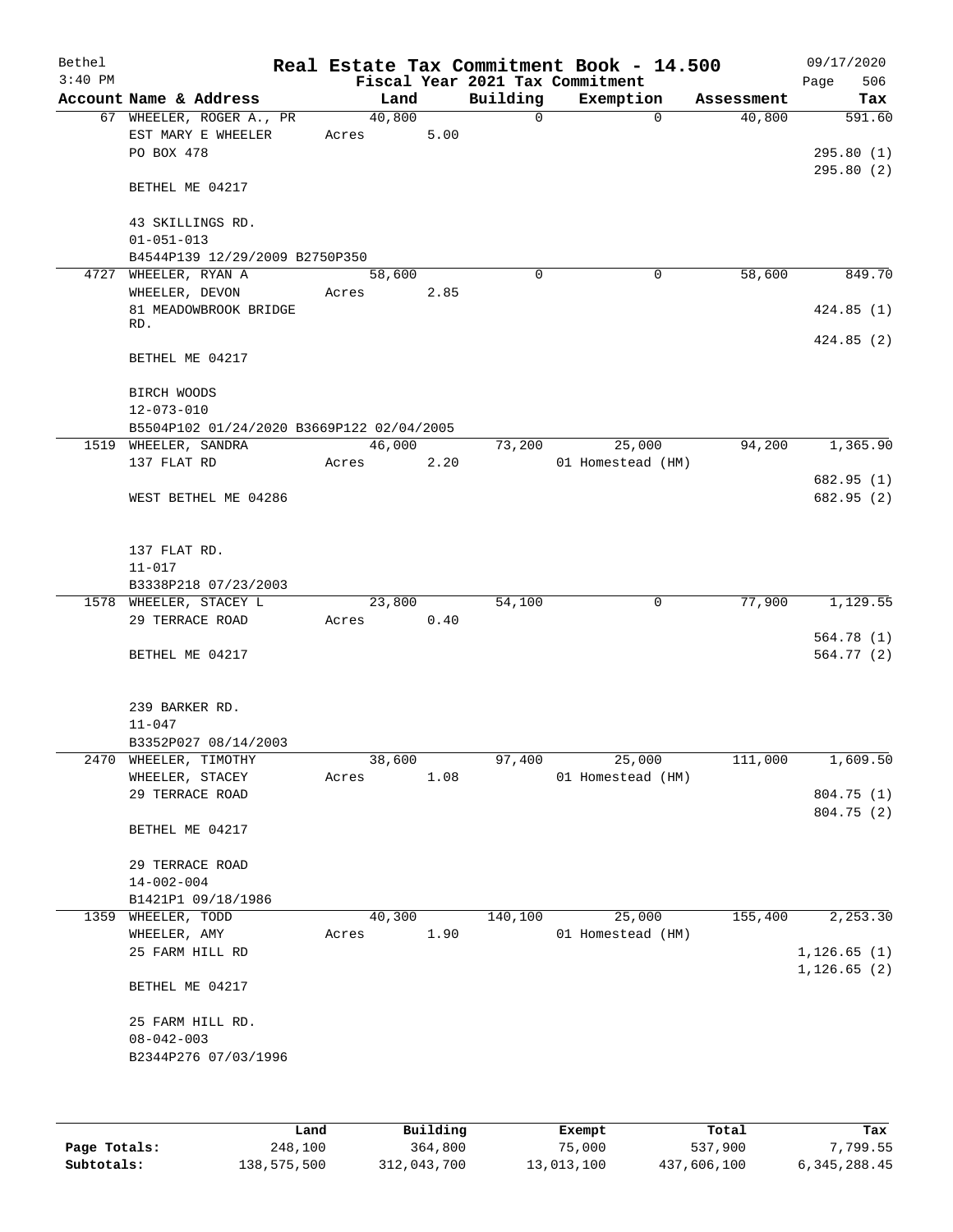| Bethel       |                                                    |       |                |                     | Real Estate Tax Commitment Book - 14.500 |             | 09/17/2020      |
|--------------|----------------------------------------------------|-------|----------------|---------------------|------------------------------------------|-------------|-----------------|
| $3:40$ PM    |                                                    |       |                |                     | Fiscal Year 2021 Tax Commitment          |             | 507<br>Page     |
|              | Account Name & Address                             |       | Land<br>38,700 | Building<br>117,300 | Exemption                                | Assessment  | Tax<br>1,899.50 |
|              | 440 WHITE, CAROL<br>228 GROVER HILL RD.            | Acres | 1.10           |                     | 25,000<br>01 Homestead (HM)              | 131,000     |                 |
|              |                                                    |       |                |                     |                                          |             | 949.75 (1)      |
|              | BETHEL ME 04217                                    |       |                |                     |                                          |             | 949.75 (2)      |
|              |                                                    |       |                |                     |                                          |             |                 |
|              |                                                    |       |                |                     |                                          |             |                 |
|              | 228 GROVER HILL RD.                                |       |                |                     |                                          |             |                 |
|              | $07 - 005$<br>B2410P36 02/10/1997                  |       |                |                     |                                          |             |                 |
|              | 17 WHITE, CATHERINE                                |       | 33,600         | 249,900             | 0                                        | 283,500     | 4,110.75        |
|              | WHITE, SCOTT                                       | Acres | 1.46           |                     |                                          |             |                 |
|              | 804 FLAT ROAD                                      |       |                |                     |                                          |             | 2,055.38(1)     |
|              |                                                    |       |                |                     |                                          |             | 2,055.37(2)     |
|              | ALBANY TWP ME 04217                                |       |                |                     |                                          |             |                 |
|              | 488 FLAT RD                                        |       |                |                     |                                          |             |                 |
|              | $01 - 014 - 001$                                   |       |                |                     |                                          |             |                 |
|              | B5392P191 02/05/2018 B4864P284 07/09/2012 B4708P75 |       |                |                     |                                          |             |                 |
|              | 03/29/2011                                         |       | 51,200         | 121,800             | 0                                        | 173,000     | 2,508.50        |
|              | 3120 WHITE, EDWARD A. &<br>MARGARET L.             |       |                |                     |                                          |             |                 |
|              | 4826 ROUTE 14                                      | Acres | 0.63           |                     |                                          |             |                 |
|              |                                                    |       |                |                     |                                          |             | 1, 254.25(1)    |
|              | DUNDEE NY 14837                                    |       |                |                     |                                          |             | 1, 254.25(2)    |
|              |                                                    |       |                |                     |                                          |             |                 |
|              | 43 MAYVILLE RD.                                    |       |                |                     |                                          |             |                 |
|              | $24 - 041$                                         |       |                |                     |                                          |             |                 |
|              | B5460P618 04/30/2019 B825P144 06/18/1974           |       |                |                     |                                          |             |                 |
|              | 4802 WHITE, MICHAEL P                              |       | 37,000         | 0                   | 0                                        | 37,000      | 536.50          |
|              | WHITE, GALE A                                      | Acres | 2.59           |                     |                                          |             |                 |
|              | 217 JENNIE LANE                                    |       |                |                     |                                          |             | 268.25(1)       |
|              |                                                    |       |                |                     |                                          |             | 268.25(2)       |
|              | ELIOT ME 03903                                     |       |                |                     |                                          |             |                 |
|              | SWAN HILL AT INTERVALE                             |       |                |                     |                                          |             |                 |
|              | $23 - 013 - 001 - 014$                             |       |                |                     |                                          |             |                 |
|              | B4687P39 01/28/2011                                |       |                |                     |                                          |             |                 |
| 5161         | WHITE, MICHAEL P                                   |       | 45,500         | 219,400             | 0                                        | 264,900     | 3,841.05        |
|              | WHITE, GALE A                                      | Acres | 1.96           |                     |                                          |             |                 |
|              | 217 JENNIE LANE                                    |       |                |                     |                                          |             | 1,920.53(1)     |
|              |                                                    |       |                |                     |                                          |             | 1,920.52(2)     |
|              | ELIOT ME 03903                                     |       |                |                     |                                          |             |                 |
|              | 419 SONGO POND RD                                  |       |                |                     |                                          |             |                 |
|              | $02 - 010 - 005$                                   |       |                |                     |                                          |             |                 |
|              | B5260P208 12/23/2015 B4522P239 11/05/2009          |       |                |                     |                                          |             |                 |
|              | 1478 WHITE, PAULINE G                              |       | 29,000         | 0                   | 0                                        | 29,000      | 420.50          |
|              | 301 LINDEN PONDS WAY,                              | Acres | 1.09           |                     |                                          |             |                 |
|              | APT #BC206                                         |       |                |                     |                                          |             | 210.25(1)       |
|              | HINGHAM MA 02043                                   |       |                |                     |                                          |             | 210.25(2)       |
|              |                                                    |       |                |                     |                                          |             |                 |
|              |                                                    |       |                |                     |                                          |             |                 |
|              | 5 GOSS POND RD.                                    |       |                |                     |                                          |             |                 |
|              | $09 - 007 - 001 - 003$                             |       |                |                     |                                          |             |                 |
|              | B3794P83 08/31/2005                                |       |                |                     |                                          |             |                 |
|              |                                                    |       |                |                     |                                          |             |                 |
|              | Land                                               |       | Building       |                     | Exempt                                   | Total       | Tax             |
| Page Totals: | 235,000                                            |       | 708,400        |                     | 25,000                                   | 918,400     | 13,316.80       |
| Subtotals:   | 138,810,500                                        |       | 312,752,100    |                     | 13,038,100                               | 438,524,500 | 6,358,605.25    |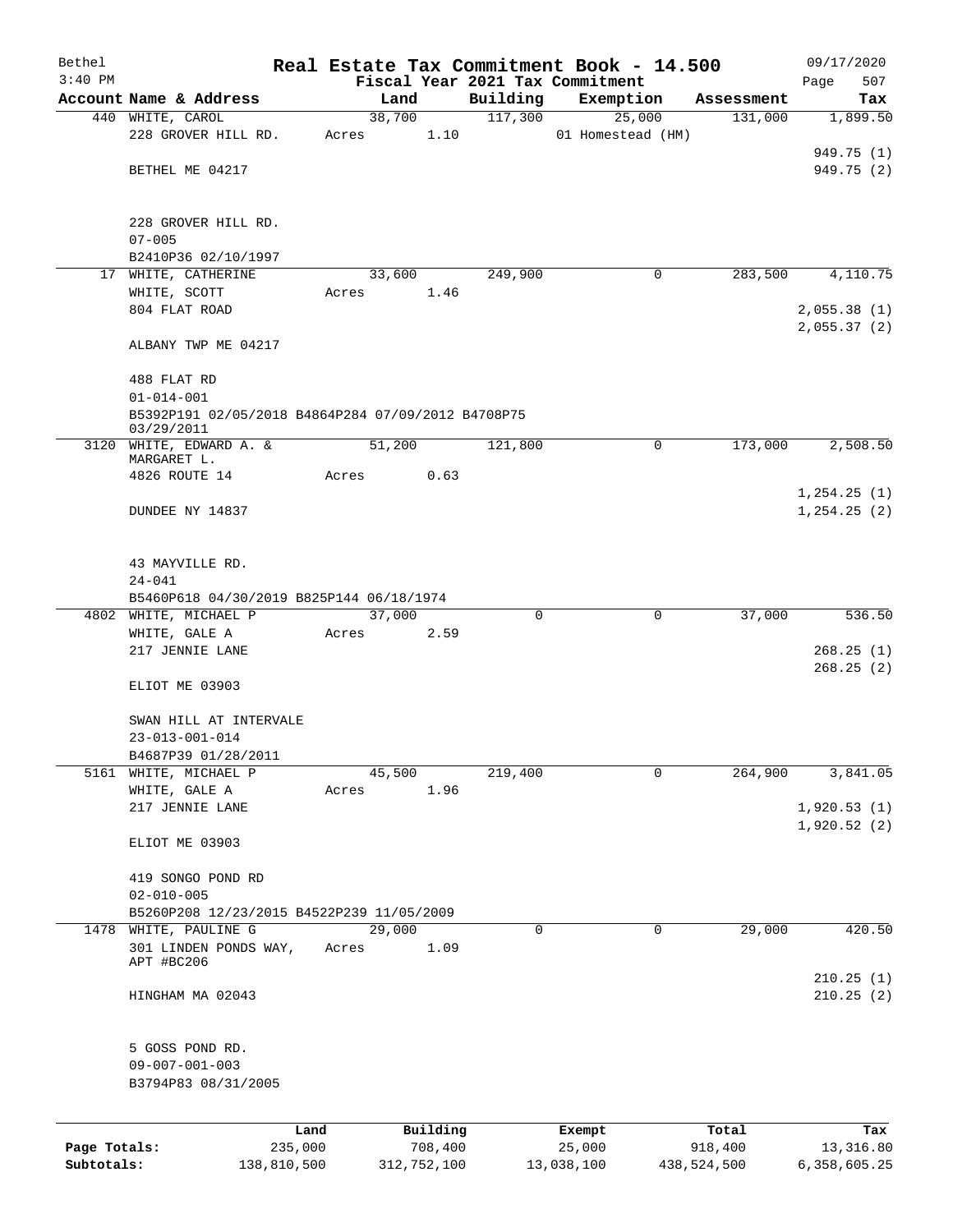| Bethel    |                                                                                                  |       |        |        |          | Real Estate Tax Commitment Book - 14.500 |            | 09/17/2020               |
|-----------|--------------------------------------------------------------------------------------------------|-------|--------|--------|----------|------------------------------------------|------------|--------------------------|
| $3:40$ PM |                                                                                                  |       |        |        |          | Fiscal Year 2021 Tax Commitment          |            | 508<br>Page              |
|           | Account Name & Address                                                                           |       | Land   |        | Building | Exemption                                | Assessment | Tax                      |
|           | 18 WHITE, SCOTT A<br>WHITE, CATHERINE A<br>804 FLAT ROAD                                         | Acres | 46,700 | 2.70   | 108,200  | $\mathbf 0$                              | 154,900    | 2,246.05<br>1, 123.03(1) |
|           | ALBANY TWP ME 04217                                                                              |       |        |        |          |                                          |            | 1, 123.02(2)             |
|           | 498 FLAT RD.<br>$01 - 015$                                                                       |       |        |        |          |                                          |            |                          |
|           | B5341P73 04/19/2017 B5218P191 04/21/2015 B1945P51<br>10/02/1992                                  |       |        |        |          |                                          |            |                          |
|           | 54 WHITMAN, DANIEL C                                                                             |       | 68,900 |        | 97,700   | 31,000                                   | 135,600    | 1,966.20                 |
|           | WHITMAN, THOMAS L                                                                                | Acres |        | 106.00 |          | 14 WW2 Vet Non                           |            |                          |
|           | PO BOX 1153                                                                                      |       |        |        |          | 01 Homestead (HM)                        |            | 983.10 (1)<br>983.10 (2) |
|           | BETHEL ME 04217                                                                                  |       |        |        |          |                                          |            |                          |
|           | 800 GROVER HILL RD<br>$01 - 046$                                                                 |       |        |        |          |                                          |            |                          |
|           | B4569P38 03/19/2010 B2516P300 01/14/1998                                                         |       |        |        |          |                                          |            |                          |
|           | 2961 WHITMAN, DAVID B                                                                            |       | 33,600 |        | 65,800   | 0                                        | 99,400     | 1,441.30                 |
|           | WHITMAN, KRISTEN C                                                                               |       |        |        |          |                                          |            |                          |
|           | 27 UPLAND STREET                                                                                 |       |        |        |          |                                          |            | 720.65(1)                |
|           | HOLEBROOK MA 02343                                                                               |       |        |        |          |                                          |            | 720.65(2)                |
|           |                                                                                                  |       |        |        |          |                                          |            |                          |
|           | 24 CHERRY LANE<br>$22 - 002 - 001 - 038$                                                         |       |        |        |          |                                          |            |                          |
|           | B5249P613 10/20/2015 B3583P115 08/30/2004                                                        |       |        |        |          |                                          |            |                          |
|           | 5115 WHITMAN, MARK                                                                               |       | 39,300 |        | 0        | 0                                        | 39,300     | 569.85                   |
|           | WHITMAN, NAOMI                                                                                   | Acres |        | 1.12   |          |                                          |            |                          |
|           | 93 TUCKER ROAD                                                                                   |       |        |        |          |                                          |            | 284.93 (1)               |
|           |                                                                                                  |       |        |        |          |                                          |            | 284.92 (2)               |
|           | LIMINGTON ME 04049                                                                               |       |        |        |          |                                          |            |                          |
|           | WINTERPARK                                                                                       |       |        |        |          |                                          |            |                          |
|           | $01 - 010 - 012$                                                                                 |       |        |        |          |                                          |            |                          |
|           | B5467P685 06/28/2019 B5452P553 02/22/2019 B3962P119                                              |       |        |        |          |                                          |            |                          |
|           | 5127 WHITMAN, MARK & NAOMI                                                                       |       | 38,100 |        | 0        | 0                                        | 38,100     | 552.45                   |
|           | 93 TUCKER ROAD                                                                                   | Acres |        | 2.64   |          |                                          |            |                          |
|           |                                                                                                  |       |        |        |          |                                          |            | 276.23(1)                |
|           | LIMINGTON ME 04049                                                                               |       |        |        |          |                                          |            | 276.22(2)                |
|           | WINTERPARK                                                                                       |       |        |        |          |                                          |            |                          |
|           | $01 - 010 - 024$                                                                                 |       |        |        |          |                                          |            |                          |
|           | B5467P685 06/28/2019 B5452P553 02/22/2019 B4727P285<br>06/16/2011 B4466P330 07/07/2009 B3962P119 |       |        |        |          |                                          |            |                          |
|           | 5459 WHITNEY, ANDREW                                                                             |       | 44,800 |        | 0        | $\mathbf 0$                              | 44,800     | 649.60                   |
|           | PO BOX 356                                                                                       | Acres |        | 4.60   |          |                                          |            |                          |
|           |                                                                                                  |       |        |        |          |                                          |            | 324.80(1)                |
|           | BETHEL ME 04217                                                                                  |       |        |        |          |                                          |            | 324.80(2)                |
|           | $08 - 060 - 015 - 001$                                                                           |       |        |        |          |                                          |            |                          |
|           | B5447P535 12/18/2018                                                                             |       |        |        |          |                                          |            |                          |
|           |                                                                                                  |       |        |        |          |                                          |            |                          |
|           |                                                                                                  |       |        |        |          |                                          | $m + L$    | m.,                      |

|              | Land        | Building    | Exempt     | Total       | Tax          |
|--------------|-------------|-------------|------------|-------------|--------------|
| Page Totals: | 271,400     | 271,700     | 31,000     | 512,100     | 7.425.45     |
| Subtotals:   | 139,081,900 | 313,023,800 | 13,069,100 | 439,036,600 | 6,366,030.70 |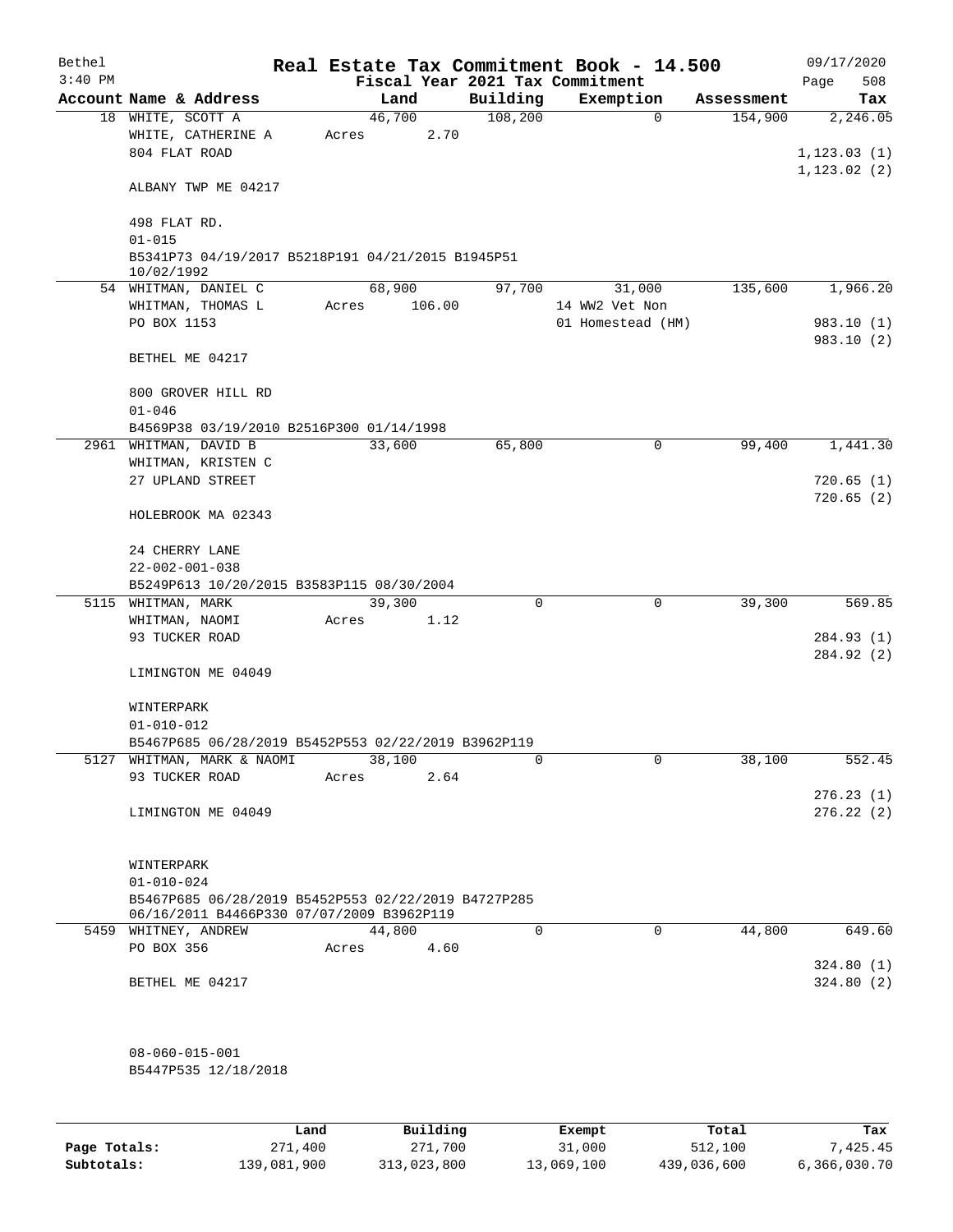| Bethel    |                                                     |       |                |          | Real Estate Tax Commitment Book - 14.500 |            | 09/17/2020   |
|-----------|-----------------------------------------------------|-------|----------------|----------|------------------------------------------|------------|--------------|
| $3:40$ PM |                                                     |       |                |          | Fiscal Year 2021 Tax Commitment          |            | 509<br>Page  |
|           | Account Name & Address                              |       | Land           | Building | Exemption                                | Assessment | Tax          |
|           | 3058 WHITNEY, ANDREW R                              |       | 13,700         | 0        | $\mathbf 0$                              | 13,700     | 198.65       |
|           | PO BOX 356                                          | Acres | 22.00          |          |                                          |            |              |
|           |                                                     |       |                |          |                                          |            | 99.33(1)     |
|           | BETHEL ME 04217                                     |       |                |          |                                          |            | 99.32 (2)    |
|           |                                                     |       |                |          |                                          |            |              |
|           |                                                     |       |                |          |                                          |            |              |
|           | HOLT HILL RD                                        |       |                |          |                                          |            |              |
|           | $23 - 012 - 001$                                    |       |                |          |                                          |            |              |
|           | B5380P147 11/28/2017 B4169P3 06/26/2007             |       |                |          |                                          |            |              |
|           | 3692 WHITNEY, ANDREW R                              |       | 45,600         | 85,300   | 25,000                                   | 105,900    | 1,535.55     |
|           | PO BOX 356                                          | Acres | 2.00           |          | 01 Homestead (HM)                        |            |              |
|           |                                                     |       |                |          |                                          |            | 767.78(1)    |
|           | BETHEL ME 04217                                     |       |                |          |                                          |            | 767.77 (2)   |
|           |                                                     |       |                |          |                                          |            |              |
|           |                                                     |       |                |          |                                          |            |              |
|           | 71 FLAT RD.                                         |       |                |          |                                          |            |              |
|           | $28 - 035$                                          |       |                |          |                                          |            |              |
|           | B5208P648 02/18/2015 B5122P120 06/03/2014 B3465P308 |       |                |          |                                          |            |              |
|           | 02/24/2004                                          |       | 69,600         | 186,100  |                                          | 230,700    |              |
|           | 3330 WHITNEY, RICHARD H                             |       |                |          | 25,000                                   |            | 3,345.15     |
|           | WHITNEY, ELLEN                                      | Acres | 0.28           |          | 01 Homestead (HM)                        |            |              |
|           | PO BOX 356                                          |       |                |          |                                          |            | 1,672.58(1)  |
|           |                                                     |       |                |          |                                          |            | 1,672.57(2)  |
|           | BETHEL ME 04217                                     |       |                |          |                                          |            |              |
|           |                                                     |       |                |          |                                          |            |              |
|           | 23 MAIN ST.                                         |       |                |          |                                          |            |              |
|           | $25 - 161$                                          |       |                |          |                                          |            |              |
|           | B1195P233 03/15/1983                                |       |                |          |                                          |            | 3,562.65     |
|           | 71 WHITNEY, STEVEN M<br>WHITNEY, DONNA L            |       | 51,400<br>8.60 | 194,300  | 0                                        | 245,700    |              |
|           | 105 SKILLINGS RD                                    | Acres |                |          |                                          |            |              |
|           |                                                     |       |                |          |                                          |            | 1,781.33(1)  |
|           |                                                     |       |                |          |                                          |            | 1,781.32(2)  |
|           | BETHEL ME 04217                                     |       |                |          |                                          |            |              |
|           |                                                     |       |                |          |                                          |            |              |
|           | 105 SKILLINGS ROAD                                  |       |                |          |                                          |            |              |
|           | $01 - 051 - 005$                                    |       |                |          |                                          |            |              |
|           | B3724P337 05/19/2005                                |       |                |          |                                          |            |              |
|           | 1516 WHITWORTH, JAN R                               |       | 70,800         | 115,500  | 25,000                                   | 161,300    | 2,338.85     |
|           | 130 FLAT ROAD                                       | Acres | 33.00          |          | 01 Homestead (HM)                        |            |              |
|           |                                                     |       |                |          |                                          |            | 1, 169.43(1) |
|           | BETHEL ME 04217                                     |       |                |          |                                          |            | 1,169.42(2)  |
|           |                                                     |       |                |          |                                          |            |              |
|           |                                                     |       |                |          |                                          |            |              |
|           | 130 FLAT RD.                                        |       |                |          |                                          |            |              |
|           | $11 - 014$                                          |       |                |          |                                          |            |              |
|           | B2620P209 10/14/1998                                |       |                |          |                                          | 285,500    |              |
|           | 69 WHOLEY, JOHN B                                   |       | 53,800         | 231,700  | 0                                        |            | 4,139.75     |
|           | WHOLEY, JEANNE D                                    | Acres | 8.90           |          |                                          |            |              |
|           | PO BOX 437                                          |       |                |          |                                          |            | 2,069.88(1)  |
|           |                                                     |       |                |          |                                          |            | 2,069.87(2)  |
|           | BETHEL ME 04217                                     |       |                |          |                                          |            |              |
|           |                                                     |       |                |          |                                          |            |              |
|           | 26 LYMAN WHEELER RD                                 |       |                |          |                                          |            |              |
|           | $01 - 051 - 003$                                    |       |                |          |                                          |            |              |
|           | B3724P208 05/20/2005                                |       |                |          |                                          |            |              |
|           |                                                     |       |                |          |                                          |            |              |
|           |                                                     |       |                |          |                                          |            |              |
|           |                                                     |       |                |          |                                          |            |              |

|              | Land        | Building    | Exempt     | Total       | Tax          |
|--------------|-------------|-------------|------------|-------------|--------------|
| Page Totals: | 304,900     | 812,900     | 75,000     | 1,042,800   | 15,120.60    |
| Subtotals:   | 139,386,800 | 313,836,700 | 13,144,100 | 440,079,400 | 6,381,151.30 |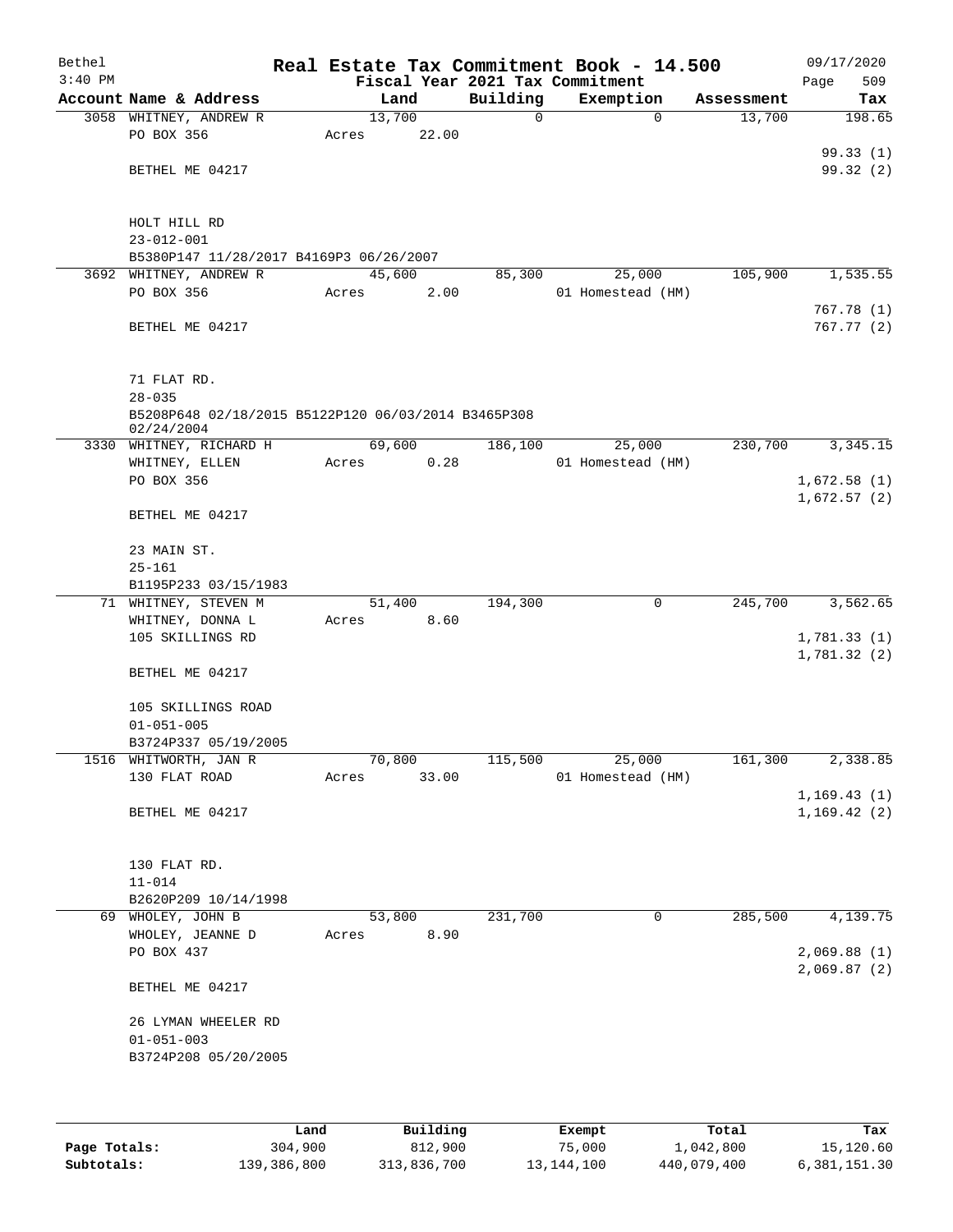| Bethel                     |                                                |                        |       |        |                        |                                 |                        | Real Estate Tax Commitment Book - 14.500 |                        | 09/17/2020                 |
|----------------------------|------------------------------------------------|------------------------|-------|--------|------------------------|---------------------------------|------------------------|------------------------------------------|------------------------|----------------------------|
| $3:40$ PM                  |                                                |                        |       |        |                        | Fiscal Year 2021 Tax Commitment |                        |                                          |                        | 510<br>Page                |
|                            | Account Name & Address                         |                        |       | Land   |                        | Building                        |                        | Exemption                                | Assessment             | Tax                        |
|                            | 66 WHOLEY, JOHN B                              |                        |       | 45,000 |                        | 0                               |                        | $\mathbf 0$                              | 45,000                 | 652.50                     |
|                            | WHOLEY, JEANNE D<br>PO BOX 437                 |                        | Acres |        | 8.70                   |                                 |                        |                                          |                        | 326.25(1)                  |
|                            | BETHEL ME 04217                                |                        |       |        |                        |                                 |                        |                                          |                        | 326.25(2)                  |
|                            | WHEELER ACRES                                  |                        |       |        |                        |                                 |                        |                                          |                        |                            |
|                            | $01 - 051 - 001$                               |                        |       |        |                        |                                 |                        |                                          |                        |                            |
|                            | B3729P3 05/27/2005                             |                        |       |        |                        |                                 |                        |                                          |                        |                            |
|                            | 3648 WIDBERG, ARTHUR                           |                        |       | 7,300  |                        | 15,100                          |                        | 0                                        | 22,400                 | 324.80                     |
|                            | WIDBERG, JUDITH                                |                        | Acres |        | 0.26                   |                                 |                        |                                          |                        |                            |
|                            | 68 DUNBAR ST                                   |                        |       |        |                        |                                 |                        |                                          |                        | 162.40(1)<br>162.40(2)     |
|                            | CANTON MA 02021                                |                        |       |        |                        |                                 |                        |                                          |                        |                            |
|                            | 339 VERNON ST.                                 |                        |       |        |                        |                                 |                        |                                          |                        |                            |
|                            | $27 - 040$<br>B733P84                          |                        |       |        |                        |                                 |                        |                                          |                        |                            |
|                            | 4630 WIGHT, AMANDA & NATHAN                    |                        |       | 70,300 |                        | 196,400                         |                        | 25,000                                   | 241,700                | 3,504.65                   |
|                            | C/O WIGHT, JOHN L. & J. Acres                  |                        |       |        | 4.07                   |                                 |                        | 01 Homestead (HM)                        |                        |                            |
|                            | SUSAN O.                                       |                        |       |        |                        |                                 |                        |                                          |                        |                            |
|                            | 1466 INTERVALE RD                              |                        |       |        |                        |                                 |                        |                                          |                        | 1,752.33(1)<br>1,752.32(2) |
|                            | BETHEL ME 04217                                |                        |       |        |                        |                                 |                        |                                          |                        |                            |
|                            | 1466 INTERVALE RD.                             |                        |       |        |                        |                                 |                        |                                          |                        |                            |
|                            | $19 - 018 - 002$                               |                        |       |        |                        |                                 |                        |                                          |                        |                            |
|                            | B4402P258 02/11/2009 B3584P124 09/08/2004 B0P0 |                        |       |        |                        |                                 |                        |                                          |                        |                            |
|                            | 1659 WIGHT, BRADLEY S. &                       |                        |       | 30,500 |                        | 0                               |                        | 0                                        | 30,500                 | 442.25                     |
|                            | BRENDA L.<br>PO BOX 105                        |                        | Acres |        | 7.02                   |                                 |                        |                                          |                        |                            |
|                            |                                                |                        |       |        |                        |                                 |                        |                                          |                        | 221.13(1)                  |
|                            | BETHEL ME 04217                                |                        |       |        |                        |                                 |                        |                                          |                        | 221.12(2)                  |
|                            | WEST BETHEL ROAD                               |                        |       |        |                        |                                 |                        |                                          |                        |                            |
|                            | $12 - 016$                                     |                        |       |        |                        |                                 |                        |                                          |                        |                            |
|                            | B5489P470 10/30/2019 B5095P165 02/14/2014      |                        |       |        |                        |                                 |                        |                                          |                        |                            |
| 1660                       | WIGHT, BRADLEY S. &                            |                        |       | 32,600 |                        | 61,600                          |                        | $\mathbf 0$                              | 94,200                 | 1,365.90                   |
|                            | BRENDA L.                                      |                        |       |        |                        |                                 |                        |                                          |                        |                            |
|                            | PO BOX 105                                     |                        | Acres |        | 1.00                   |                                 |                        |                                          |                        |                            |
|                            | BETHEL ME 04217                                |                        |       |        |                        |                                 |                        |                                          |                        | 682.95 (1)<br>682.95 (2)   |
|                            |                                                |                        |       |        |                        |                                 |                        |                                          |                        |                            |
|                            | 314 WEST BETHEL RD.                            |                        |       |        |                        |                                 |                        |                                          |                        |                            |
|                            | $12 - 017$                                     |                        |       |        |                        |                                 |                        |                                          |                        |                            |
|                            | B5489P470 10/30/2019 B5095P163 02/04/2014      |                        |       |        |                        |                                 |                        |                                          |                        |                            |
|                            | 2897 WIGHT, ERIC                               |                        |       | 78,900 |                        | 180,600                         |                        | 25,000                                   | 234,500                | 3,400.25                   |
|                            | WIGHT, KAREN                                   |                        | Acres |        | 6.08                   |                                 |                        | 01 Homestead (HM)                        |                        |                            |
|                            | 2100 INTERVALE ROAD                            |                        |       |        |                        |                                 |                        |                                          |                        | 1,700.13(1)                |
|                            | BETHEL ME 04217                                |                        |       |        |                        |                                 |                        |                                          |                        | 1,700.12(2)                |
|                            | 2100 INTERVALE RD.                             |                        |       |        |                        |                                 |                        |                                          |                        |                            |
|                            | $20 - 015$                                     |                        |       |        |                        |                                 |                        |                                          |                        |                            |
|                            | B1010P23 10/24/1978                            |                        |       |        |                        |                                 |                        |                                          |                        |                            |
|                            |                                                |                        |       |        |                        |                                 |                        |                                          |                        |                            |
|                            |                                                | Land                   |       |        | Building               |                                 | Exempt                 |                                          | Total                  | Tax                        |
| Page Totals:<br>Subtotals: |                                                | 264,600<br>139,651,400 |       |        | 453,700<br>314,290,400 |                                 | 50,000<br>13, 194, 100 |                                          | 668,300<br>440,747,700 | 9,690.35<br>6,390,841.65   |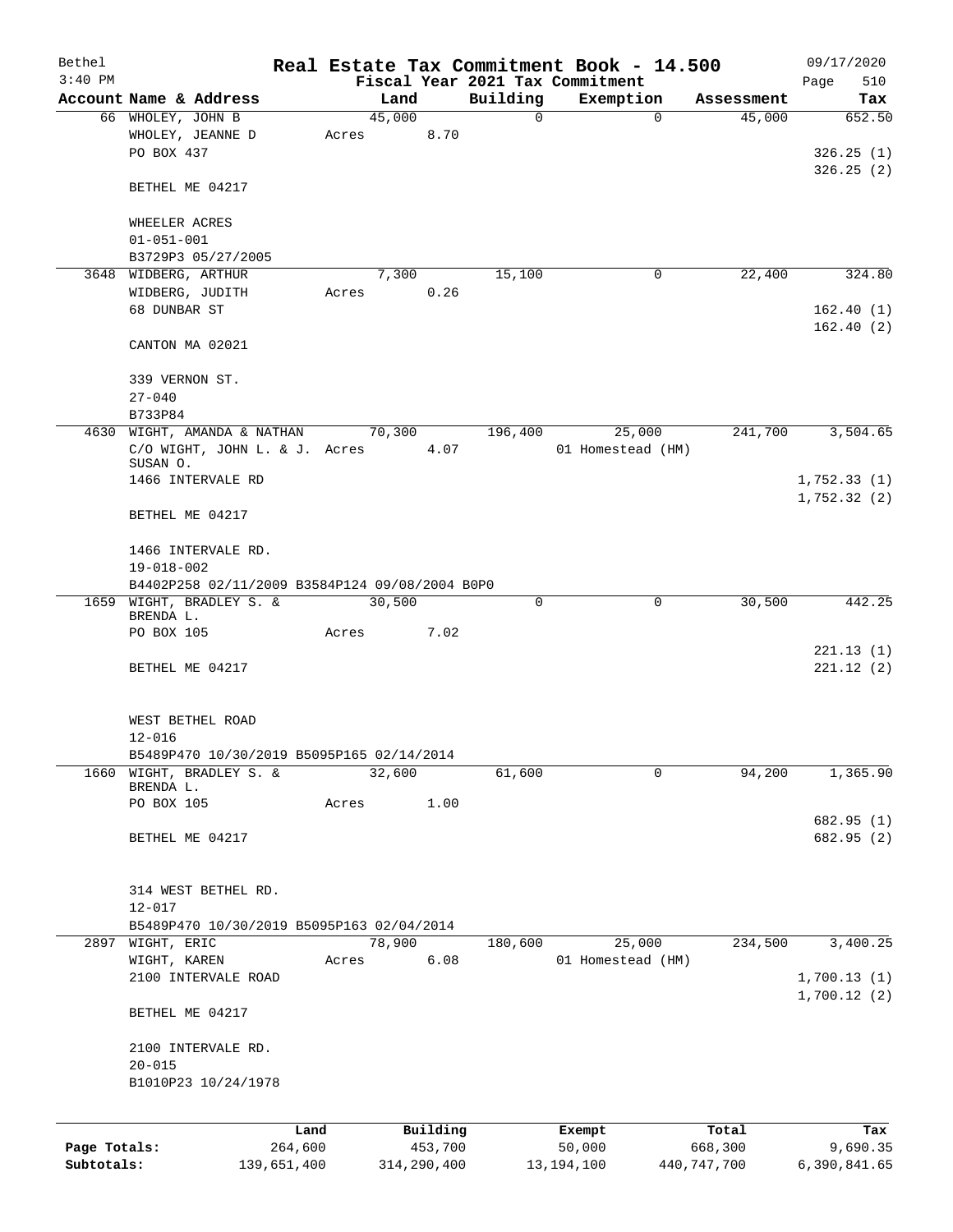| Bethel       |                                                                               |       |                 |                                 | Real Estate Tax Commitment Book - 14.500 |               | 09/17/2020                       |
|--------------|-------------------------------------------------------------------------------|-------|-----------------|---------------------------------|------------------------------------------|---------------|----------------------------------|
| $3:40$ PM    |                                                                               |       |                 | Fiscal Year 2021 Tax Commitment |                                          |               | 511<br>Page                      |
|              | Account Name & Address                                                        |       | Land            | Building                        | Exemption                                | Assessment    | Tax                              |
|              | 2905 WIGHT, ERIC T<br>WIGHT, KAREN P<br>2100 INTERVALE RD                     | Acres | 44,500<br>84.00 | 0                               | $\mathbf 0$                              | 44,500        | 645.25<br>322.63(1)<br>322.62(2) |
|              | BETHEL ME 04217                                                               |       |                 |                                 |                                          |               |                                  |
|              | INTERVALE RD N/S<br>$20 - 021$                                                |       |                 |                                 |                                          |               |                                  |
|              | B4708P192 04/07/2011 B2774P349 12/10/1999                                     |       |                 |                                 |                                          |               |                                  |
|              | 2608 WIGHT, NATHAN                                                            |       | 34,500          | 103,200                         | 0                                        | 137,700       | 1,996.65                         |
|              | WIGHT, DEBBIE                                                                 | Acres | 0.75            |                                 |                                          |               |                                  |
|              | 2097 INTERVALE RD                                                             |       |                 |                                 |                                          |               | 998.33 (1)<br>998.32 (2)         |
|              | BETHEL ME 04217                                                               |       |                 |                                 |                                          |               |                                  |
|              | 2097 INTERVALE RD.<br>$15 - 024$                                              |       |                 |                                 |                                          |               |                                  |
|              | B1516P213                                                                     |       |                 |                                 |                                          |               |                                  |
|              | 2632 WILCOXEN, CHARLES &<br>HILARY                                            |       | 53,000          | 147,100                         | 0                                        | 200,100       | 2,901.45                         |
|              | 495 SOUTH BRIDGTON RD                                                         | Acres | 3.40            |                                 |                                          |               | 1,450.73(1)                      |
|              | BRIDGETON ME 04009                                                            |       |                 |                                 |                                          |               | 1,450.72(2)                      |
|              | 531 NORTH ROAD<br>$16 - 006$                                                  |       |                 |                                 |                                          |               |                                  |
|              | B5465P111 06/10/2019 B3361P99 08/22/2003                                      |       |                 |                                 |                                          |               |                                  |
|              | 2966 WILLARD, ABBOTT                                                          |       | 33,600          | 117,500                         | 0                                        | 151,100       | 2,190.95                         |
|              | WILLARD, JENNIFER<br>357 PACKERS FALLS ROAD                                   |       |                 |                                 |                                          |               | 1,095.48(1)                      |
|              | DURHAM NH 03824                                                               |       |                 |                                 |                                          |               | 1,095.47(2)                      |
|              | 24 CHERRY LANE<br>$22 - 002 - 001 - 042$                                      |       |                 |                                 |                                          |               |                                  |
|              | B5439P510 10/29/2018 B3067P145 02/11/2002                                     |       |                 |                                 |                                          |               |                                  |
|              | 2633 WILLARD, BARBARA                                                         |       | 56,200          | 107,600                         | 0                                        | 163,800       | 2,375.10                         |
|              | BOX 1982                                                                      | Acres | 24.00           |                                 |                                          |               | 1,187.55(1)                      |
|              | RUIDOSO NM 88355                                                              |       |                 |                                 |                                          |               | 1,187.55(2)                      |
|              | 543 NORTH ROAD                                                                |       |                 |                                 |                                          |               |                                  |
|              | $16 - 007$<br>B5061P117 11/08/2013 B5054P94 10/18/2013 B2054P94<br>10/18/2013 |       |                 |                                 |                                          |               |                                  |
|              | 3623 WILLARD, RONALD D                                                        |       | 31,300          | 0                               | $\mathbf 0$                              | 31,300        | 453.85                           |
|              | WILLARD, JOAN<br>A./REVOCABLE TRUST                                           | Acres | 2.31            |                                 |                                          |               |                                  |
|              | 7448 spring village dr.<br>#426                                               |       |                 |                                 |                                          |               | 226.93(1)                        |
|              | SPRINGFIELD VA 22150<br>4469                                                  |       |                 |                                 |                                          |               | 226.92(2)                        |
|              | PARADISE EAST RD<br>$27 - 029$                                                |       |                 |                                 |                                          |               |                                  |
|              | Land                                                                          |       | Building        |                                 | Exempt                                   | Total         | Tax                              |
| Page Totals: | 253,100                                                                       |       | 475,400         |                                 | 0                                        | 728,500       | 10,563.25                        |
| Subtotals:   | 139,904,500                                                                   |       | 314,765,800     |                                 | 13, 194, 100                             | 441, 476, 200 | 6,401,404.90                     |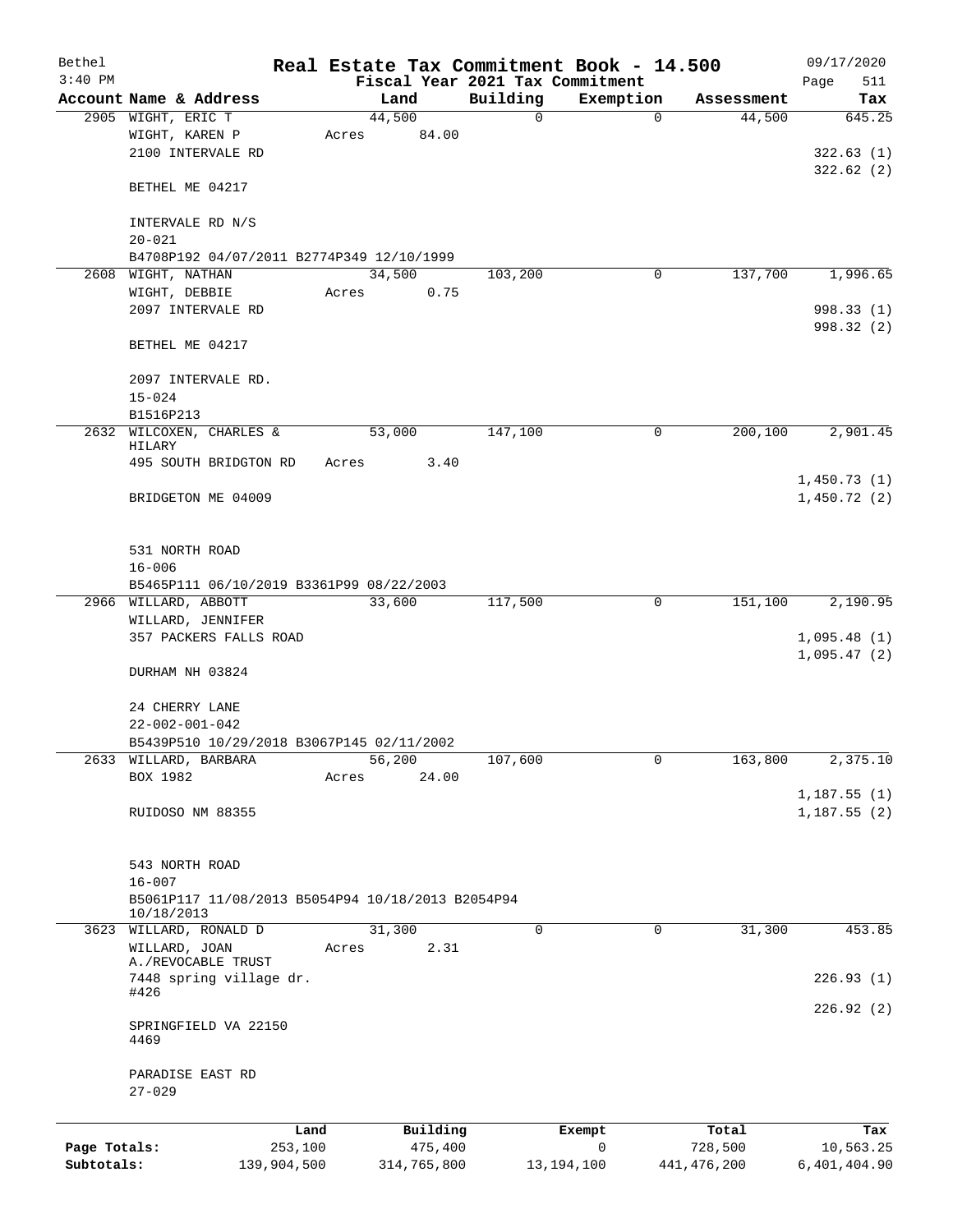| Bethel       |                                                                                     |         |               |          |          | Real Estate Tax Commitment Book - 14.500 |             |             | 09/17/2020                 |
|--------------|-------------------------------------------------------------------------------------|---------|---------------|----------|----------|------------------------------------------|-------------|-------------|----------------------------|
| $3:40$ PM    |                                                                                     |         |               |          |          | Fiscal Year 2021 Tax Commitment          |             |             | Page<br>512                |
|              | Account Name & Address                                                              |         | Land          |          | Building | Exemption                                |             | Assessment  | Tax                        |
|              | 5003 WILLIAMS CLINT M.<br>64 CLARK STREET                                           |         | 33,600        |          | 91,500   |                                          | $\mathbf 0$ | 125,100     | 1,813.95                   |
|              |                                                                                     |         |               |          |          |                                          |             |             | 906.98(1)                  |
|              | SACO ME 04072                                                                       |         |               |          |          |                                          |             |             | 906.97(2)                  |
|              | 32 PARKWAY CONDO UNIT 5<br>$25 - 241 - 003 - 5$                                     |         |               |          |          |                                          |             |             |                            |
|              | B5508P676 02/24/2020 B4511P339 10/15/2009 B4481P249<br>08/10/2009                   |         |               |          |          |                                          |             |             |                            |
|              | 1622 WILLIAMS, DOLORES G                                                            |         | 52,400        |          | 65,100   |                                          | 25,000      | 92,500      | 1,341.25                   |
|              | 820 NORTH ROAD                                                                      | Acres   |               | 0.98     |          | 01 Homestead (HM)                        |             |             |                            |
|              | BETHEL ME 04217 3204                                                                |         |               |          |          |                                          |             |             | 670.63(1)<br>670.62(2)     |
|              | 816 NORTH ROAD                                                                      |         |               |          |          |                                          |             |             |                            |
|              | $11 - 078$                                                                          |         |               |          |          |                                          |             |             |                            |
|              | B1136P27 09/29/1981                                                                 |         |               |          |          |                                          |             |             |                            |
| 1798         | WILLIAMS, ELLIS J                                                                   |         | 39,600        |          | 85,100   |                                          | 25,000      | 99,700      | 1,445.65                   |
|              | WILLIAMS, KAYLA J<br>LEVEILLE                                                       | Acres   |               | 1.50     |          | 01 Homestead (HM)                        |             |             |                            |
|              | 81 HOLT HILL ROAD                                                                   |         |               |          |          |                                          |             |             | 722.83(1)                  |
|              | BETHEL ME 04217 5305                                                                |         |               |          |          |                                          |             |             | 722.82 (2)                 |
|              | 81 HOLT HILL RD.                                                                    |         |               |          |          |                                          |             |             |                            |
|              | $23 - 011 - 001$                                                                    |         |               |          |          |                                          |             |             |                            |
|              | B5071P182 12/09/2013 B5034P10 09/06/2013 B3565P254<br>08/05/2004                    |         |               |          |          |                                          |             |             |                            |
| 5392         | WILLIAMS, HUGH F., JR.                                                              |         | 20,300        |          | 0        |                                          | 0           | 20,300      | 294.35                     |
|              | &<br>BEHAN, MARGARET A                                                              | Acres   |               | 37.80    |          |                                          |             |             |                            |
|              | PO BOX 153                                                                          |         |               |          |          |                                          |             |             | 147.18 (1)                 |
|              |                                                                                     |         |               |          |          |                                          |             |             | 147.17(2)                  |
|              | Bethel ME 04217                                                                     |         |               |          |          |                                          |             |             |                            |
|              | OFF HOLT HILL                                                                       |         |               |          |          |                                          |             |             |                            |
|              | $23 - 003 - 001 - 002$                                                              |         |               |          |          |                                          |             |             |                            |
|              | B5240P412 08/25/2015                                                                |         | 34,500        |          | 91,300   |                                          | $\mathbf 0$ | 125,800     | 1,824.10                   |
|              | 454 WILLIAMS, LELA<br>142 PORT ROAD                                                 | Acres   |               | 0.75     |          |                                          |             |             |                            |
|              |                                                                                     |         |               |          |          |                                          |             |             | 912.05(1)                  |
|              | KENNEBUNKPORT ME 04043                                                              |         |               |          |          |                                          |             |             | 912.05(2)                  |
|              |                                                                                     |         |               |          |          |                                          |             |             |                            |
|              | 23 SONGO POND ROAD<br>$07 - 020$                                                    |         |               |          |          |                                          |             |             |                            |
|              | B5183P226 11/17/2014 B4889P149 09/06/2012 B4528P98<br>12/14/2009 B3770P1 07/28/2005 |         |               |          |          |                                          |             |             |                            |
|              | 3094 WILLIAMS, STEPHEN C                                                            |         | 54,700        |          | 106,500  |                                          | 0           | 161,200     | 2,337.40                   |
|              | REECE, LISA RAE                                                                     | Acres   |               | 0.80     |          |                                          |             |             |                            |
|              | 320 ROBINHOOD RD                                                                    |         |               |          |          |                                          |             |             | 1,168.70(1)<br>1,168.70(2) |
|              | GEORGETOWN ME 04548                                                                 |         |               |          |          |                                          |             |             |                            |
|              | 56 NORTH ROAD                                                                       |         |               |          |          |                                          |             |             |                            |
|              | $24 - 017$<br>B5370P365 09/28/2017 B3717P63 05/16/2005                              |         |               |          |          |                                          |             |             |                            |
|              |                                                                                     | Land    |               | Building |          | Exempt                                   |             | Total       | Tax                        |
| Page Totals: |                                                                                     | 235,100 |               | 439,500  |          | 50,000                                   |             | 624,600     | 9,056.70                   |
| Subtotals:   | 140, 139, 600                                                                       |         | 315, 205, 300 |          |          | 13, 244, 100                             |             | 442,100,800 | 6,410,461.60               |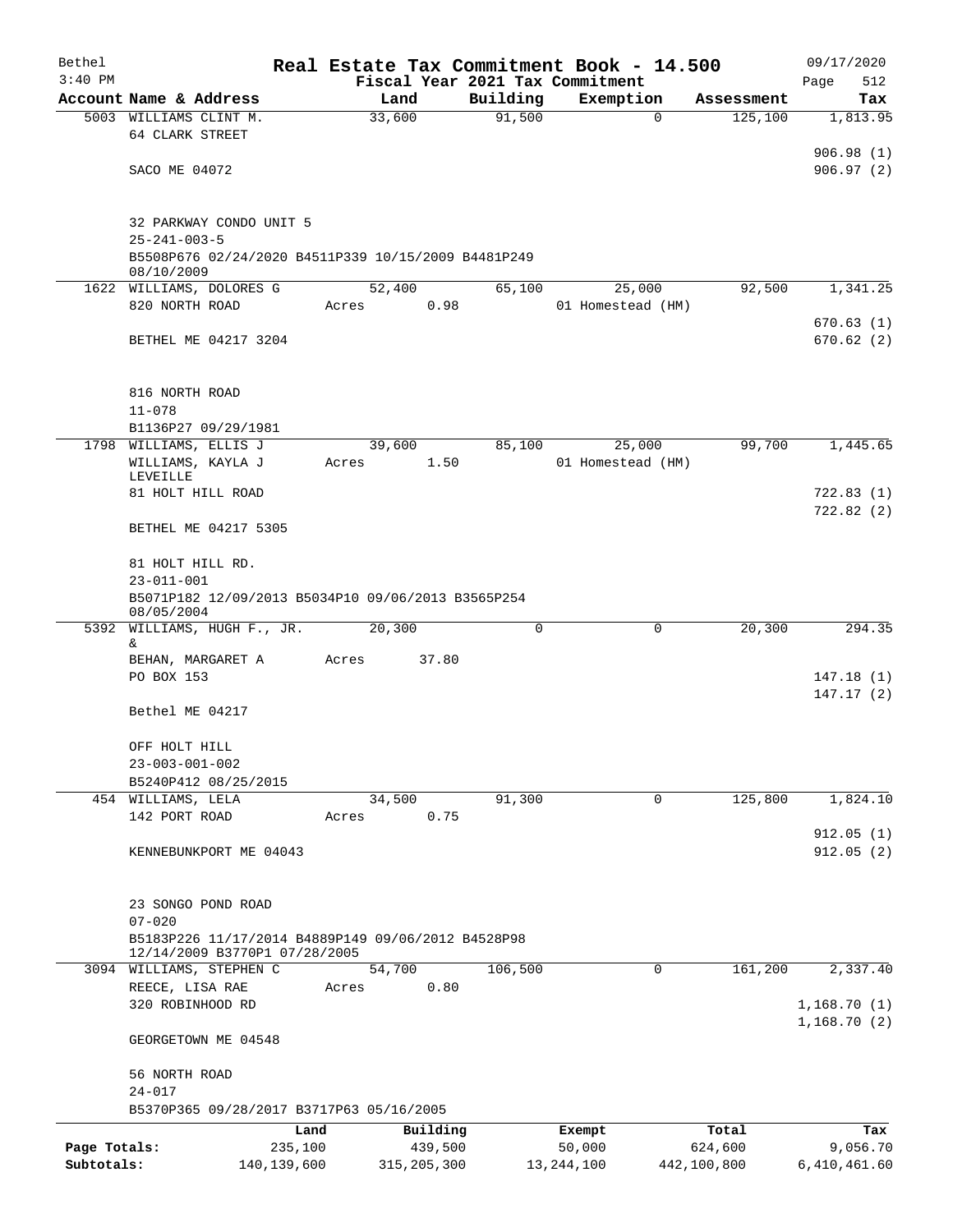| Bethel       |                                                                   | Real Estate Tax Commitment Book - 14.500 |                                 |              |             | 09/17/2020                 |
|--------------|-------------------------------------------------------------------|------------------------------------------|---------------------------------|--------------|-------------|----------------------------|
| $3:40$ PM    |                                                                   |                                          | Fiscal Year 2021 Tax Commitment |              |             | Page<br>513                |
|              | Account Name & Address                                            | Land                                     | Building                        | Exemption    | Assessment  | Tax                        |
|              | 2718 WILLIAMSON, PETER C                                          | 10,100                                   | 180,500                         | $\mathbf{0}$ | 190,600     | 2,763.70                   |
|              | WILLIAMSON, LYNN G                                                | 1.00<br>Acres                            |                                 |              |             |                            |
|              | 11 INVERNESS ROAD                                                 |                                          |                                 |              |             | 1,381.85(1)                |
|              | FALMOUTH ME 04105                                                 |                                          |                                 |              |             | 1,381.85(2)                |
|              | 15 MEGAN'S WAY                                                    |                                          |                                 |              |             |                            |
|              | $17 - 035 - 006$                                                  |                                          |                                 |              |             |                            |
|              | B3404P314 10/08/2003                                              |                                          |                                 |              |             |                            |
|              | 3213 WILLIE, JANET L                                              | 51,400                                   | 88,400                          | 0            | 139,800     | 2,027.10                   |
|              | PO BOX 944                                                        | 0.32<br>Acres                            |                                 |              |             |                            |
|              | BETHEL ME 04217                                                   |                                          |                                 |              |             | 1,013.55(1)<br>1,013.55(2) |
|              | 18 HIGH ST.                                                       |                                          |                                 |              |             |                            |
|              | $25 - 055$                                                        |                                          |                                 |              |             |                            |
|              | B3498P241 04/23/2004<br>2908 WILLIS, JOHN M. LOIS D.              | 49,900                                   | 0                               | 0            | 49,900      | 723.55                     |
|              | 96 ROCKAWAY RD.                                                   | 22.20<br>Acres                           |                                 |              |             |                            |
|              |                                                                   |                                          |                                 |              |             | 361.78(1)                  |
|              | FALMOUTH ME 04105                                                 |                                          |                                 |              |             | 361.77(2)                  |
|              | INTERVALE RD<br>$20 - 024$                                        |                                          |                                 |              |             |                            |
|              | B5292P683 07/18/2016 B5292P680 07/18/2016 B3892P329<br>02/27/2006 |                                          |                                 |              |             |                            |
| 2649         | WILMINGTON SAVINGS FUND<br>SOCIETY D/B/A<br>CHRISTIANA TRUST      | 88,300                                   | 117,400                         | 0            | 205,700     | 2,982.65                   |
|              | C/O RUSHMORE, 15480<br>LAGUNA CANYO                               | 49.00<br>Acres                           |                                 |              |             |                            |
|              | IRVINE CA 92618                                                   |                                          |                                 |              |             | 1,491.33(1)<br>1,491.32(2) |
|              | 857 NORTH ROAD<br>$16 - 023$                                      |                                          |                                 |              |             |                            |
|              | B5510P692 03/09/2020 B3180P97 10/10/2002                          |                                          |                                 |              |             |                            |
|              | 3765 WILSON, BENJAMIN                                             | 23,600                                   | 0                               | $\mathbf 0$  | 23,600      | 342.20                     |
|              | HOFF, JOANN                                                       | 47.00<br>Acres                           |                                 |              |             |                            |
|              | PO BOX 236                                                        |                                          |                                 |              |             | 171.10(1)                  |
|              | TETON VILLAGE WY 83025                                            |                                          |                                 |              |             | 171.10(2)                  |
|              | $15 - 021 - 007$<br>B4249P18 01/07/2008 B3310P10 06/09/2003       |                                          |                                 |              |             |                            |
|              | 4538 WILSON, CHRISTOPHER M                                        | 48,300                                   | 410,100                         | 0            | 458,400     | 6,646.80                   |
|              | TSAO, TSAO, JOANNE                                                | 1.07<br>Acres                            |                                 |              |             |                            |
|              | 127 COMMONWEALTH AVE                                              |                                          |                                 |              |             | 3,323.40(1)                |
|              | CHESTNUT HILL MA 02467<br>1004                                    |                                          |                                 |              |             | 3, 323.40 (2)              |
|              | 67 MERRIMAN ROAD                                                  |                                          |                                 |              |             |                            |
|              | $08 - 060 - 007$                                                  |                                          |                                 |              |             |                            |
|              | B4606P129 07/02/2010 B3795P202 09/01/2005                         |                                          |                                 |              |             |                            |
|              | Land                                                              | Building                                 | Exempt                          |              | Total       | Tax                        |
| Page Totals: | 271,600                                                           | 796,400                                  |                                 | 0            | 1,068,000   | 15,486.00                  |
| Subtotals:   | 140, 411, 200                                                     | 316,001,700                              | 13, 244, 100                    |              | 443,168,800 | 6,425,947.60               |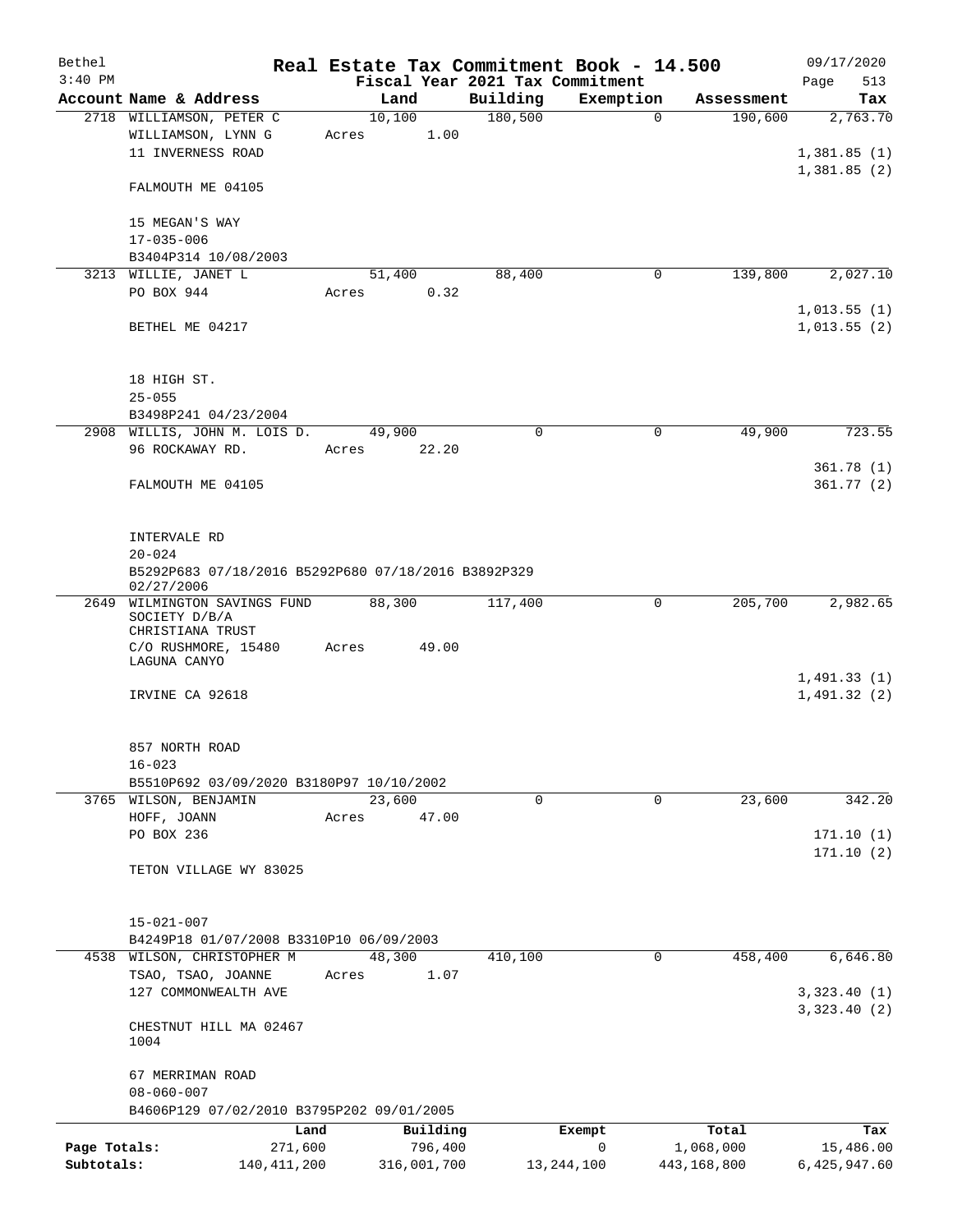| Bethel       |                                                                 | Real Estate Tax Commitment Book - 14.500 |                                 |                |                      | 09/17/2020                   |
|--------------|-----------------------------------------------------------------|------------------------------------------|---------------------------------|----------------|----------------------|------------------------------|
| $3:40$ PM    |                                                                 |                                          | Fiscal Year 2021 Tax Commitment |                |                      | 514<br>Page                  |
|              | Account Name & Address<br>4539 WILSON, CHRISTOPHER M            | Land<br>38,400                           | Building<br>$\mathbf 0$         | Exemption<br>0 | Assessment<br>38,400 | Tax<br>556.80                |
|              | TSAO, TSAO, JOANNE<br>170 EAST 87TH STREET                      | Acres                                    | 1.00                            |                |                      | 278.40(1)                    |
|              | NEW YORK NY 10128                                               |                                          |                                 |                |                      | 278.40(2)                    |
|              | SUNSET HILL SUB<br>$08 - 060 - 008$                             |                                          |                                 |                |                      |                              |
|              | B4606P129 07/02/2010                                            |                                          |                                 |                |                      |                              |
|              | 5247 WILSON, DANIEL R                                           | 52,900                                   | 261,100                         | 0              | 314,000              | 4,553.00                     |
|              | WILSON, LORIE A<br>14 BURNHAM RD                                | Acres                                    | 1.03                            |                |                      | 2, 276.50(1)<br>2, 276.50(2) |
|              | LOWELL MA 01852                                                 |                                          |                                 |                |                      |                              |
|              | 34 QUAIL RUN<br>$09 - 006 - 006 - 004$                          |                                          |                                 |                |                      |                              |
|              | B5108P310 04/28/2014 B12P4549 08/14/2009                        |                                          |                                 |                |                      |                              |
|              | 1368 WILSON, DANNA R.                                           | 42,200                                   | 106,000                         | $\mathbf 0$    | 148,200              | 2,148.90                     |
|              | LOUISON, ZACHARY<br>PO BOX 635                                  | Acres                                    | 3.49                            |                |                      | 1,074.45(1)                  |
|              | BETHEL ME 04217                                                 |                                          |                                 |                |                      | 1,074.45(2)                  |
|              | 238 WALKERS MILLS RD.<br>$08 - 051$                             |                                          |                                 |                |                      |                              |
|              | B5456P618 04/01/2019 B5032P117 08/30/2013 B4464P330             |                                          |                                 |                |                      |                              |
|              | 07/01/2009 B1625P142                                            |                                          |                                 |                |                      |                              |
|              | 4881 WILSON, DARLENE                                            | 25,500                                   | $\mathbf 0$                     | $\mathbf 0$    | 25,500               | 369.75                       |
|              | WILSON, WALTER                                                  | Acres                                    | 1.51                            |                |                      |                              |
|              | 9 TARGET ROAD                                                   |                                          |                                 |                |                      | 184.88 (1)<br>184.87(2)      |
|              | NEW GLOUCESTER ME 04260                                         |                                          |                                 |                |                      |                              |
|              | ENGLISH WOODS                                                   |                                          |                                 |                |                      |                              |
|              | $15 - 008 - 011$                                                |                                          |                                 |                |                      |                              |
|              | B5395P373 02/28/2018 B4997P17 06/12/2013 B4898P206              |                                          |                                 |                |                      |                              |
|              | 09/26/2012 B4376P261 11/14/2008 B3924P104<br>444 WILSON, DENNIS | 37,200                                   | 0                               | 0              | 37,200               | 539.40                       |
|              | RFD#1 BOX 566                                                   | 21.00<br>Acres                           |                                 |                |                      |                              |
|              | BETHEL ME 04217                                                 |                                          |                                 |                |                      | 269.70(1)<br>269.70 (2)      |
|              |                                                                 |                                          |                                 |                |                      |                              |
|              | GROVER HILL S/S                                                 |                                          |                                 |                |                      |                              |
|              | $07 - 009$                                                      |                                          |                                 |                |                      |                              |
| 1530         | B2888P117<br>WILSON, DENNIS                                     | 56,100                                   | $\mathbf 0$                     | $\mathbf 0$    | 56,100               | 813.45                       |
|              | RFD 1 BOX 566                                                   | 23.00<br>Acres                           |                                 |                |                      | 406.73 (1)                   |
|              | BETHEL ME 04217                                                 |                                          |                                 |                |                      | 406.72 (2)                   |
|              | FLAT RD W/S                                                     |                                          |                                 |                |                      |                              |
|              | $11 - 020$<br>B865P94                                           |                                          |                                 |                |                      |                              |
|              |                                                                 |                                          |                                 |                |                      |                              |
| Page Totals: | Land<br>252,300                                                 | Building<br>367,100                      |                                 | Exempt<br>0    | Total<br>619,400     | Tax<br>8,981.30              |
|              |                                                                 |                                          |                                 |                |                      |                              |

**Subtotals:** 140,663,500 316,368,800 13,244,100 443,788,200 6,434,928.90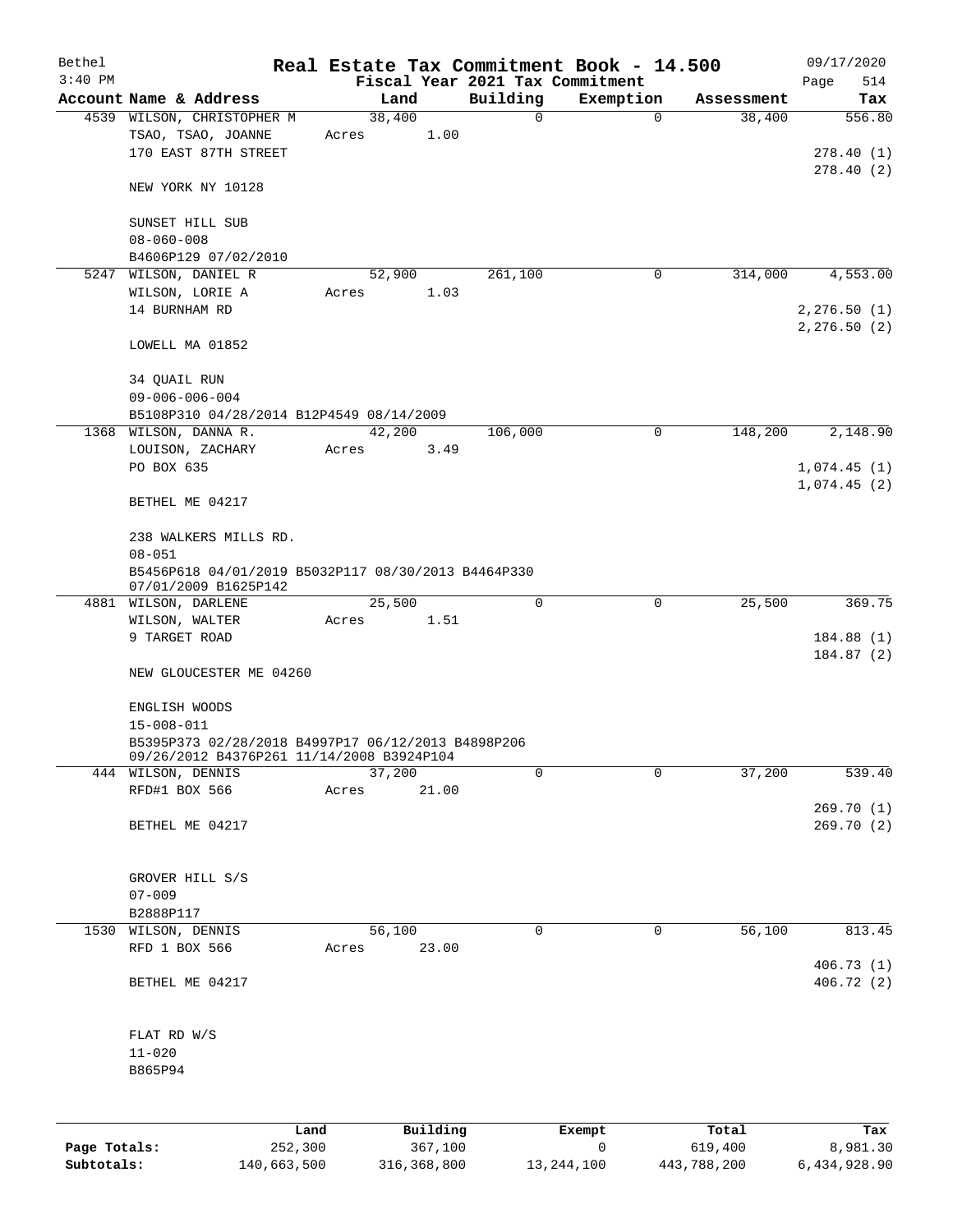| Bethel<br>$3:40$ PM |                                                                                       |       |        |       | Real Estate Tax Commitment Book - 14.500<br>Fiscal Year 2021 Tax Commitment |             |            | 09/17/2020<br>Page<br>515 |
|---------------------|---------------------------------------------------------------------------------------|-------|--------|-------|-----------------------------------------------------------------------------|-------------|------------|---------------------------|
|                     | Account Name & Address                                                                |       | Land   |       | Building                                                                    | Exemption   | Assessment | Tax                       |
|                     | 26 WILSON, DENNIS                                                                     |       | 3,800  |       | $\mathbf 0$                                                                 | $\mathbf 0$ | 3,800      | 55.10                     |
|                     | RFD #1 BOX 566                                                                        | Acres |        | 22.00 |                                                                             |             |            |                           |
|                     |                                                                                       |       |        |       |                                                                             |             |            | 27.55(1)                  |
|                     | BETHEL ME 04217                                                                       |       |        |       |                                                                             |             |            | 27.55(2)                  |
|                     |                                                                                       |       |        |       |                                                                             |             |            |                           |
|                     |                                                                                       |       |        |       |                                                                             |             |            |                           |
|                     | FLAT RD<br>$01 - 024$                                                                 |       |        |       |                                                                             |             |            |                           |
|                     | B2888P117 12/04/2000                                                                  |       |        |       |                                                                             |             |            |                           |
|                     | 184 WILSON, DENNIS                                                                    |       | 4,200  |       | 0                                                                           | 0           | 4,200      | 60.90                     |
|                     | RR 1 BOX 566                                                                          | Acres |        | 0.50  |                                                                             |             |            |                           |
|                     |                                                                                       |       |        |       |                                                                             |             |            | 30.45(1)                  |
|                     | BETHEL ME 04217                                                                       |       |        |       |                                                                             |             |            | 30.45(2)                  |
|                     |                                                                                       |       |        |       |                                                                             |             |            |                           |
|                     |                                                                                       |       |        |       |                                                                             |             |            |                           |
|                     | 918 WALKERS MILLS RD.                                                                 |       |        |       |                                                                             |             |            |                           |
|                     | $04 - 037$                                                                            |       |        |       |                                                                             |             |            |                           |
|                     | B3736P186 06/10/2005                                                                  |       |        |       |                                                                             |             |            |                           |
|                     | 158 WILSON, DENNIS                                                                    |       | 17,000 |       | 0                                                                           | 0           | 17,000     | 246.50                    |
|                     | RFD 1                                                                                 | Acres |        | 0.50  |                                                                             |             |            |                           |
|                     | BETHEL ME 04217                                                                       |       |        |       |                                                                             |             |            | 123.25(1)<br>123.25(2)    |
|                     |                                                                                       |       |        |       |                                                                             |             |            |                           |
|                     |                                                                                       |       |        |       |                                                                             |             |            |                           |
|                     | WALKERS MILLS RD.                                                                     |       |        |       |                                                                             |             |            |                           |
|                     | $04 - 015$                                                                            |       |        |       |                                                                             |             |            |                           |
|                     | B2882P37                                                                              |       |        |       |                                                                             |             |            |                           |
|                     | 4468 WILSON, DENNIS                                                                   |       | 3,100  |       | 0                                                                           | 0           | 3,100      | 44.95                     |
|                     | RR 1 BOX 566                                                                          | Acres |        | 6.60  |                                                                             |             |            |                           |
|                     |                                                                                       |       |        |       |                                                                             |             |            | 22.48(1)                  |
|                     | BETHEL ME 04217                                                                       |       |        |       |                                                                             |             |            | 22.47(2)                  |
|                     |                                                                                       |       |        |       |                                                                             |             |            |                           |
|                     | FLAT RD.                                                                              |       |        |       |                                                                             |             |            |                           |
|                     | $01 - 023$                                                                            |       |        |       |                                                                             |             |            |                           |
|                     | B3459P140 02/05/2004                                                                  |       |        |       |                                                                             |             |            |                           |
|                     | 3583 WILSON, DENNIS                                                                   |       | 52,000 |       | 0                                                                           | 0           | 52,000     | 754.00                    |
|                     | RFD 1 BOX 566                                                                         | Acres |        | 0.70  |                                                                             |             |            |                           |
|                     |                                                                                       |       |        |       |                                                                             |             |            | 377.00(1)                 |
|                     | BETHEL ME 04217                                                                       |       |        |       |                                                                             |             |            | 377.00(2)                 |
|                     |                                                                                       |       |        |       |                                                                             |             |            |                           |
|                     |                                                                                       |       |        |       |                                                                             |             |            |                           |
|                     | 152 VERNON ST.                                                                        |       |        |       |                                                                             |             |            |                           |
|                     | $26 - 087$<br>B646P400                                                                |       |        |       |                                                                             |             |            |                           |
|                     | 1305 WILSON, GARY G                                                                   |       | 55,100 |       | 145,300                                                                     | $\mathbf 0$ | 200,400    | 2,905.80                  |
|                     | WILSON, MARY J                                                                        | Acres |        | 5.20  |                                                                             |             |            |                           |
|                     | PO BOX 52                                                                             |       |        |       |                                                                             |             |            | 1,452.90(1)               |
|                     | 52 FOREST DRIVE                                                                       |       |        |       |                                                                             |             |            | 1,452.90(2)               |
|                     | BETHEL ME 04217                                                                       |       |        |       |                                                                             |             |            |                           |
|                     |                                                                                       |       |        |       |                                                                             |             |            |                           |
|                     | 52 FOREST DR.                                                                         |       |        |       |                                                                             |             |            |                           |
|                     | $08 - 006 - 005$                                                                      |       |        |       |                                                                             |             |            |                           |
|                     | B5268P569 02/18/2016 B2707P166 06/01/1999 B2440P30<br>06/03/1997 B2201P200 02/21/1995 |       |        |       |                                                                             |             |            |                           |
|                     |                                                                                       |       |        |       |                                                                             |             |            |                           |
|                     |                                                                                       |       |        |       |                                                                             |             |            |                           |
|                     |                                                                                       |       |        |       |                                                                             |             |            |                           |
|                     |                                                                                       |       |        |       |                                                                             |             |            |                           |

|              | Land        | Building    | Exempt     | Total       | Tax          |
|--------------|-------------|-------------|------------|-------------|--------------|
| Page Totals: | 135,200     | 145,300     |            | 280,500     | 4,067.25     |
| Subtotals:   | 140,798,700 | 316,514,100 | 13,244,100 | 444,068,700 | 6,438,996.15 |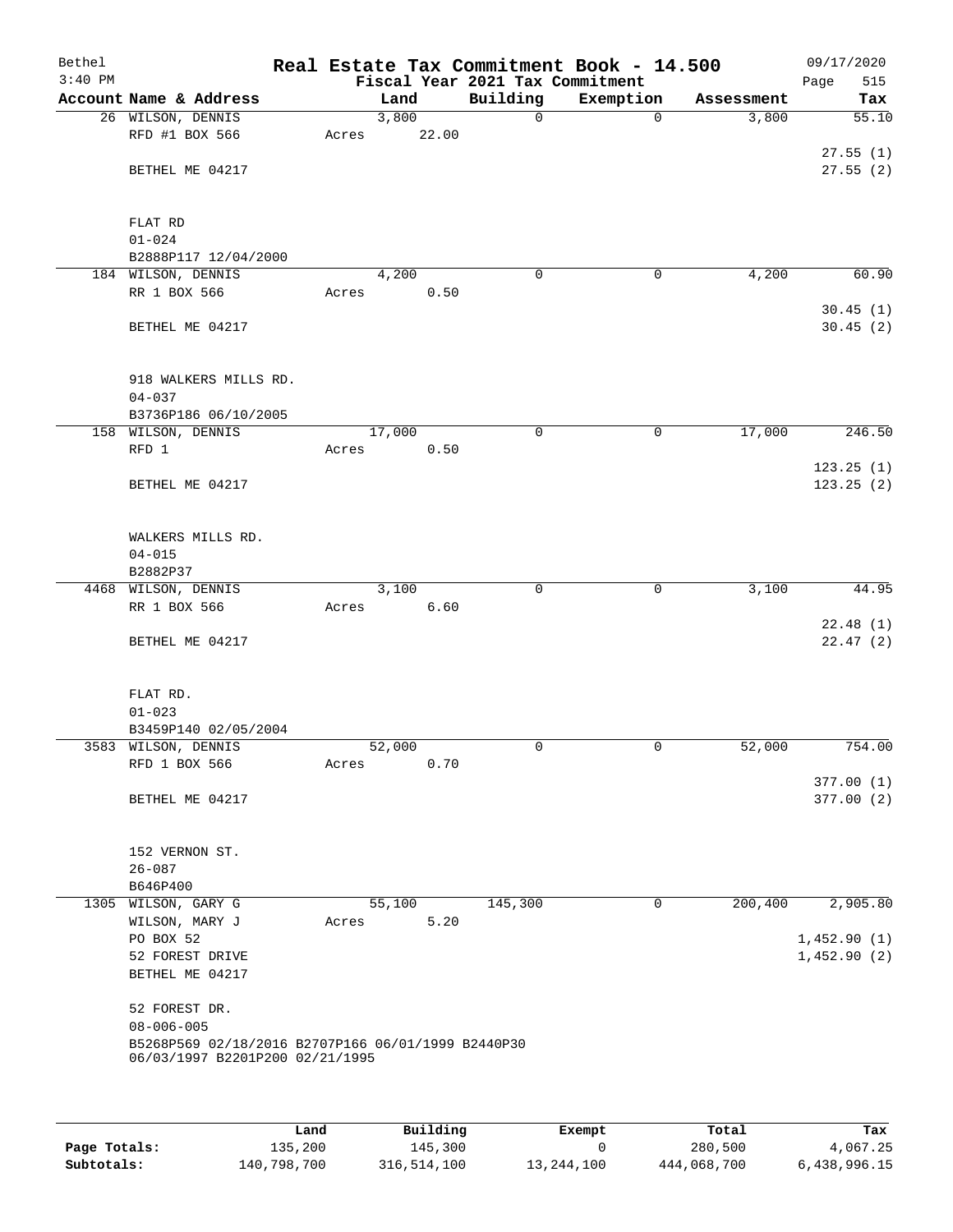| Bethel<br>$3:40$ PM |                                                                |       |                |          | Real Estate Tax Commitment Book - 14.500<br>Fiscal Year 2021 Tax Commitment |            | 09/17/2020<br>516<br>Page          |
|---------------------|----------------------------------------------------------------|-------|----------------|----------|-----------------------------------------------------------------------------|------------|------------------------------------|
|                     | Account Name & Address                                         |       | Land           | Building | Exemption                                                                   | Assessment | Tax                                |
|                     | 303 WILSON, LILLIAN J. &<br>ONDRIZEK, NELLIE I<br>48 GORE ROAD | Acres | 34,600<br>2.20 |          | 66,400<br>25,000<br>01 Homestead (HM)                                       | 76,000     | 1,102.00<br>551.00(1)<br>551.00(2) |
|                     | BRYANT POND ME 04219                                           |       |                |          |                                                                             |            |                                    |
|                     | 48 GORE RD.<br>$05 - 013$                                      |       |                |          |                                                                             |            |                                    |
|                     | B5320P17 12/07/2016 B3629P99 11/19/2004                        |       |                |          |                                                                             |            |                                    |
|                     | 5226 WILSON, LUCILLE B                                         |       | 31,300         | $\Omega$ | 0                                                                           | 31,300     | 453.85                             |
|                     | WILSON, MARY & TODD                                            | Acres | 11.70          |          |                                                                             |            |                                    |
|                     | 57 GORE ROAD                                                   |       |                |          |                                                                             |            | 226.93(1)<br>226.92(2)             |
|                     | BRYANT POND ME 04219                                           |       |                |          |                                                                             |            |                                    |
|                     | OFF GORE RD<br>$05 - 018$                                      |       |                |          |                                                                             |            |                                    |
|                     | B1810P1 06/12/1991 B968P88 12/13/1977                          |       |                |          |                                                                             |            |                                    |
|                     | 3375 WILSON, LYNN K                                            |       | 54,200         | 37,900   | 25,000                                                                      | 67,100     | 972.95                             |
|                     | 91 VERNON STREET                                               | Acres | 0.46           |          | 01 Homestead (HM)                                                           |            |                                    |
|                     |                                                                |       |                |          |                                                                             |            | 486.48 (1)                         |
|                     | BETHEL ME 04217                                                |       |                |          |                                                                             |            | 486.47 (2)                         |
|                     | 91 VERNON ST.<br>$25 - 197$                                    |       |                |          |                                                                             |            |                                    |
|                     | B3425P242 11/26/2003                                           |       |                |          |                                                                             |            |                                    |
|                     | 305 WILSON, TODD                                               |       | 37,300         | 63,300   | 0                                                                           | 100,600    | 1,458.70                           |
|                     | WILSON, MARY                                                   | Acres | 5.10           |          |                                                                             |            |                                    |
|                     | 57 GORE RD                                                     |       |                |          |                                                                             |            | 729.35(1)<br>729.35(2)             |
|                     | BRYANT POND ME 04219<br>5713                                   |       |                |          |                                                                             |            |                                    |
|                     | 57 GORE RD.                                                    |       |                |          |                                                                             |            |                                    |
|                     | $05 - 015 - 001$                                               |       |                |          |                                                                             |            |                                    |
|                     | B2612P261                                                      |       |                |          |                                                                             |            |                                    |
|                     | 307 WILSON, TODD                                               |       | 76,900         | 1,000    | 0                                                                           | 77,900     | 1,129.55                           |
|                     | WILSON, MARY<br>57 GORE RD.                                    | Acres | 250.00         |          |                                                                             |            | 564.78 (1)                         |
|                     |                                                                |       |                |          |                                                                             |            | 564.77 (2)                         |
|                     | BRYANT POND ME 04219                                           |       |                |          |                                                                             |            |                                    |
|                     | GORE RD.<br>$05 - 016$                                         |       |                |          |                                                                             |            |                                    |
|                     | B5378P682 11/17/2017 B3587P118 09/14/2004                      |       |                |          |                                                                             |            |                                    |
|                     | 304 WILSON, TODD R                                             |       | 28,000         | 7,400    | 0                                                                           | 35,400     | 513.30                             |
|                     | 57 GORE ROAD                                                   | Acres | 5.30           |          |                                                                             |            | 256.65(1)                          |
|                     | BRYANT POND ME 04219                                           |       |                |          |                                                                             |            | 256.65(2)                          |
|                     | 54 WILSON ROAD                                                 |       |                |          |                                                                             |            |                                    |
|                     | $05 - 014$<br>B4646P161 10/14/2010 B2879P295                   |       |                |          |                                                                             |            |                                    |
|                     |                                                                |       |                |          |                                                                             |            |                                    |
|                     |                                                                |       |                |          |                                                                             |            |                                    |
|                     |                                                                |       |                |          |                                                                             |            |                                    |

|              | Land        | Building    | Exempt     | Total       | Tax          |
|--------------|-------------|-------------|------------|-------------|--------------|
| Page Totals: | 262,300     | 176.000     | 50,000     | 388,300     | 5,630.35     |
| Subtotals:   | 141,061,000 | 316,690,100 | 13,294,100 | 444,457,000 | 6,444,626.50 |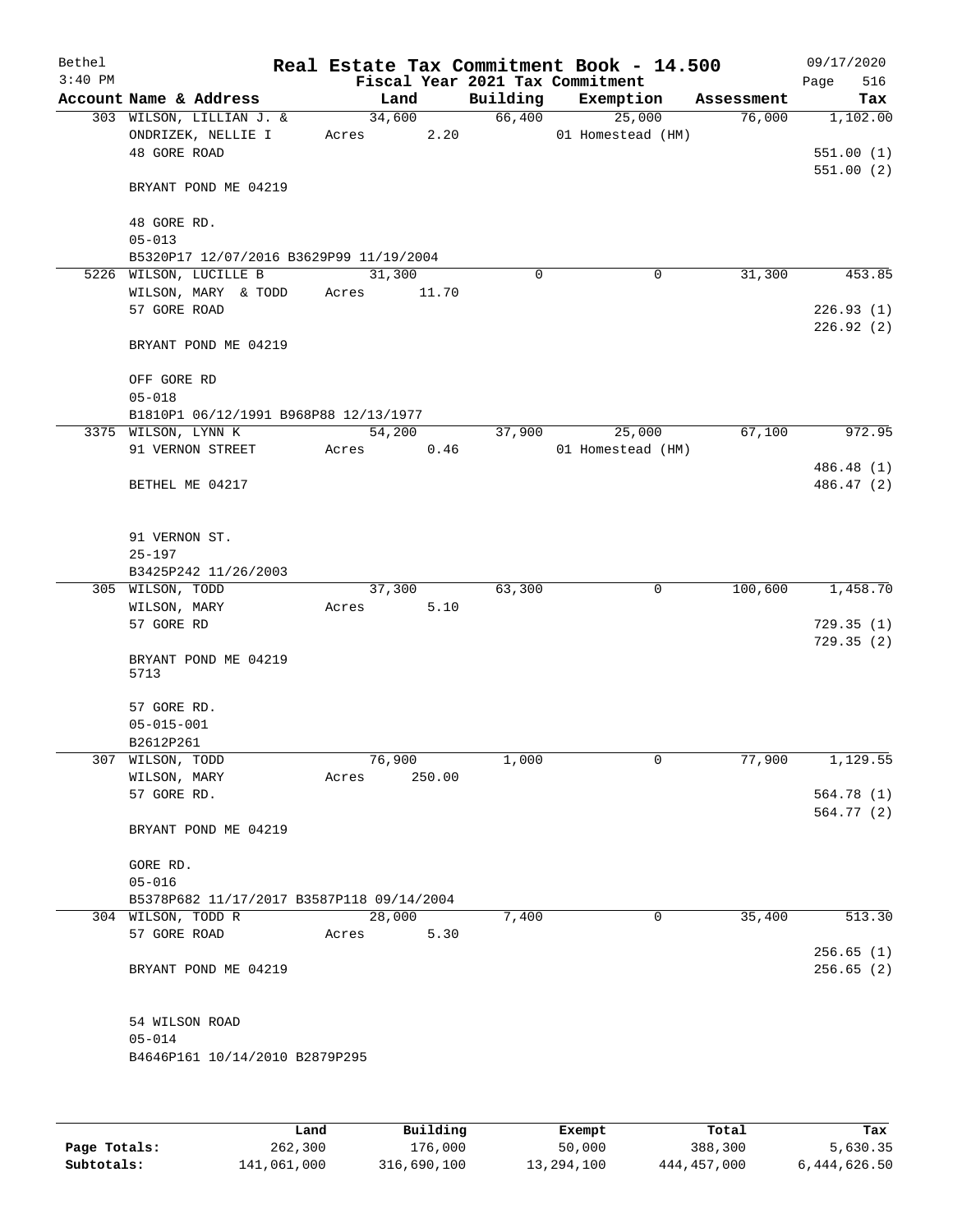| Bethel       |                                                                         |       |             |                                             | Real Estate Tax Commitment Book - 14.500 |             | 09/17/2020         |
|--------------|-------------------------------------------------------------------------|-------|-------------|---------------------------------------------|------------------------------------------|-------------|--------------------|
| $3:40$ PM    | Account Name & Address                                                  |       | Land        | Fiscal Year 2021 Tax Commitment<br>Building | Exemption                                | Assessment  | Page<br>517<br>Tax |
|              | 5490 WILSON, TODD R                                                     |       | 26,400      | 0                                           | $\mathbf 0$                              | 26,400      | 382.80             |
|              | WILSON, MARY                                                            | Acres | 2.60        |                                             |                                          |             |                    |
|              | 57 GORE ROAD                                                            |       |             |                                             |                                          |             | 191.40(1)          |
|              |                                                                         |       |             |                                             |                                          |             | 191.40(2)          |
|              | BRYANT POND ME 04219                                                    |       |             |                                             |                                          |             |                    |
|              | GORE RD                                                                 |       |             |                                             |                                          |             |                    |
|              | $05 - 012 - 001$                                                        |       |             |                                             |                                          |             |                    |
|              | B8257P259 08/09/2019                                                    |       |             |                                             |                                          |             |                    |
|              | 4879 WILSON, WALTER S                                                   |       | 33,000      | 177,200                                     | 0                                        | 210,200     | 3,047.90           |
|              | WILSON, DARLENE A                                                       | Acres | 1.14        |                                             |                                          |             |                    |
|              | 9 TARGETT ROAD                                                          |       |             |                                             |                                          |             | 1,523.95(1)        |
|              |                                                                         |       |             |                                             |                                          |             | 1,523.95(2)        |
|              | NEW GLOUCESTER ME 04260                                                 |       |             |                                             |                                          |             |                    |
|              | 49 ENGLISH WOODS DR                                                     |       |             |                                             |                                          |             |                    |
|              | $15 - 008 - 009$<br>B5195P339 12/24/2014 B5108P170 04/25/2014 B4239P157 |       |             |                                             |                                          |             |                    |
|              | 12/18/2007 B4013P13 09/19/2006 B3924P104                                |       |             |                                             |                                          |             |                    |
|              | 4865 WINCHESTER, SCOTT H                                                |       | 40,200      | 49,000                                      | 0                                        | 89,200      | 1,293.40           |
|              | 169 LORD ROAD                                                           | Acres | 1.85        |                                             |                                          |             |                    |
|              |                                                                         |       |             |                                             |                                          |             | 646.70 (1)         |
|              | BUXTON ME 04093                                                         |       |             |                                             |                                          |             | 646.70 (2)         |
|              |                                                                         |       |             |                                             |                                          |             |                    |
|              |                                                                         |       |             |                                             |                                          |             |                    |
|              | STEVENS RD                                                              |       |             |                                             |                                          |             |                    |
|              | $18 - 048 - 001$                                                        |       |             |                                             |                                          |             |                    |
|              | B4013P195 09/20/2006                                                    |       |             |                                             |                                          |             |                    |
|              | 1273 WINKLER, RICHARD T                                                 |       | 17,000      | 36,000                                      | 0                                        | 53,000      | 768.50             |
|              | 1316 WESTBROOK ST                                                       | Acres | 0.12        |                                             |                                          |             | 384.25(1)          |
|              | PORTLAND ME 04102                                                       |       |             |                                             |                                          |             | 384.25(2)          |
|              |                                                                         |       |             |                                             |                                          |             |                    |
|              |                                                                         |       |             |                                             |                                          |             |                    |
|              | 119 WEST BETHEL RD.                                                     |       |             |                                             |                                          |             |                    |
|              | $07 - 075 - 001$                                                        |       |             |                                             |                                          |             |                    |
|              | B5190P292 12/08/2014 B2814P31                                           |       |             |                                             |                                          |             |                    |
|              | 2661 WINN, KATHERINE RUTH                                               |       | 42,200      | 25,200                                      | 0                                        | 67,400      | 977.30             |
|              | 12 HAMILTON ST                                                          | Acres | 6.50        |                                             |                                          |             |                    |
|              |                                                                         |       |             |                                             |                                          |             | 488.65(1)          |
|              | SOUTH PORTLAND ME 04106                                                 |       |             |                                             |                                          |             | 488.65 (2)         |
|              |                                                                         |       |             |                                             |                                          |             |                    |
|              |                                                                         |       |             |                                             |                                          |             |                    |
|              | 449 NORTH ROAD<br>$17 - 004$                                            |       |             |                                             |                                          |             |                    |
|              | B4971P252 04/08/2013 B4801P289 01/03/2012 B1725P287                     |       |             |                                             |                                          |             |                    |
|              | 04/19/1990                                                              |       |             |                                             |                                          |             |                    |
| 2842         | WINSLOW, BRIAN B. II,                                                   |       | 9,500       | 35,700                                      | $\mathbf 0$                              | 45,200      | 655.40             |
|              | TTE WINSLOW FAMILY                                                      |       |             |                                             |                                          |             |                    |
|              | TRUST<br>344 GILMANTON ROAD                                             | Acres | 5.24        |                                             |                                          |             |                    |
|              |                                                                         |       |             |                                             |                                          |             | 327.70(1)          |
|              | BELMONT NH 03220                                                        |       |             |                                             |                                          |             | 327.70 (2)         |
|              |                                                                         |       |             |                                             |                                          |             |                    |
|              | 19 ABBOTT FARM ROAD                                                     |       |             |                                             |                                          |             |                    |
|              | $19 - 006 - 001$                                                        |       |             |                                             |                                          |             |                    |
|              | B4390P210 01/05/2009 B2427P299 04/17/1997                               |       |             |                                             |                                          |             |                    |
|              | Land                                                                    |       | Building    |                                             | Exempt                                   | Total       | Tax                |
| Page Totals: | 168,300                                                                 |       | 323,100     |                                             | 0                                        | 491,400     | 7,125.30           |
| Subtotals:   | 141,229,300                                                             |       | 317,013,200 |                                             | 13,294,100                               | 444,948,400 | 6, 451, 751.80     |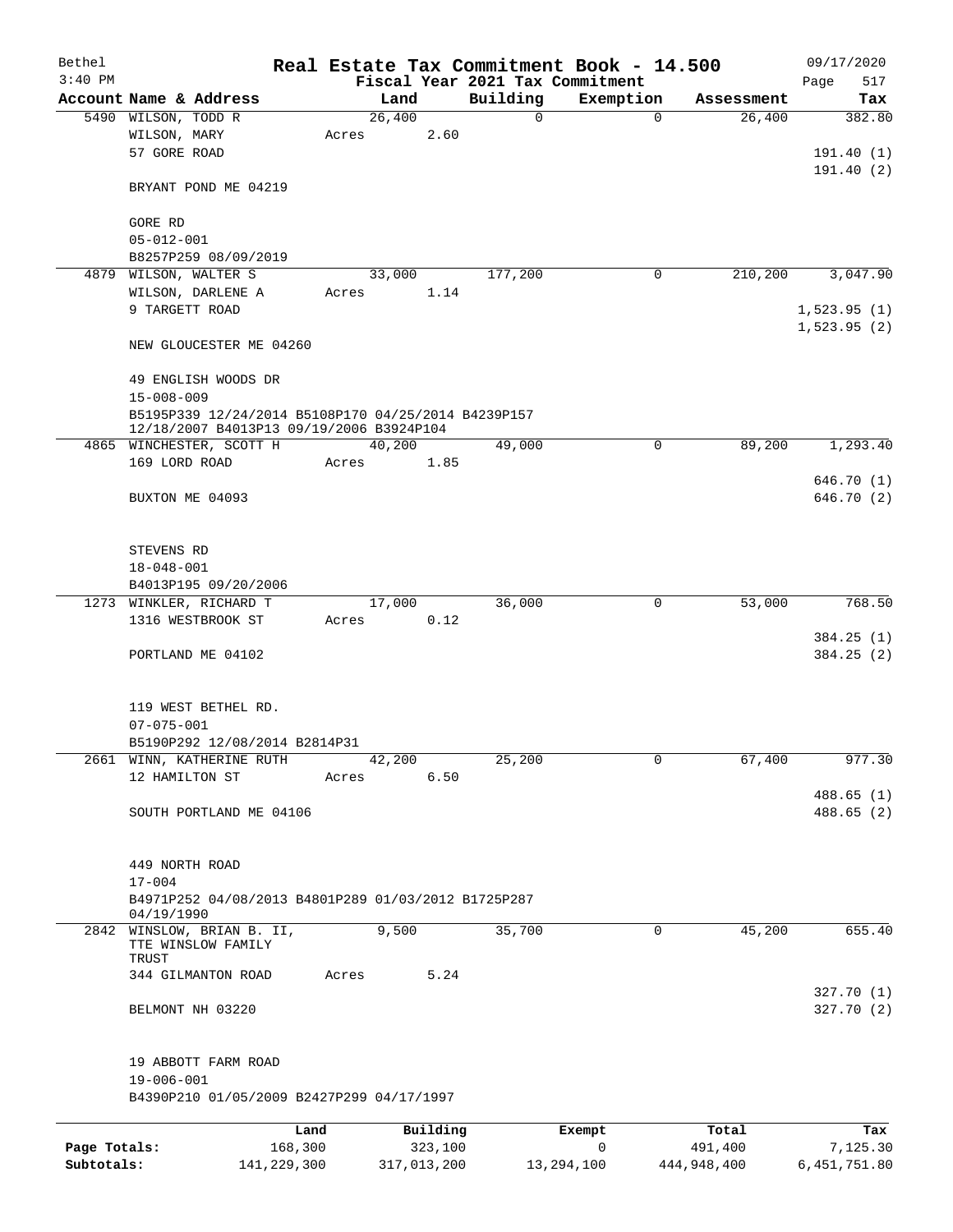| Bethel    |                                                     |         |       |                                 | Real Estate Tax Commitment Book - 14.500 |            | 09/17/2020  |
|-----------|-----------------------------------------------------|---------|-------|---------------------------------|------------------------------------------|------------|-------------|
| $3:40$ PM |                                                     |         |       | Fiscal Year 2021 Tax Commitment |                                          |            | 518<br>Page |
|           | Account Name & Address                              |         | Land  |                                 | Building Exemption                       | Assessment | Tax         |
|           | 1704 WINSOR, KEVIN                                  | 108,500 |       | 278,000                         | 25,000                                   | 361,500    | 5, 241.75   |
|           | WINSOR, LAURIE                                      | Acres   | 3.16  |                                 | 01 Homestead (HM)                        |            |             |
|           | PO BOX 29                                           |         |       |                                 |                                          |            | 2,620.88(1) |
|           |                                                     |         |       |                                 |                                          |            | 2,620.87(2) |
|           | BETHEL ME 04217                                     |         |       |                                 |                                          |            |             |
|           |                                                     |         |       |                                 |                                          |            |             |
|           | 35 RIPPS TRAIL                                      |         |       |                                 |                                          |            |             |
|           | $12 - 052 - 007$                                    |         |       |                                 |                                          |            |             |
|           | B4960P266 03/01/2013 B4254P202 01/24/2008 B2896P174 |         |       |                                 |                                          |            |             |
|           | 3190 WITTER, MARJORIE                               | 54,800  |       | 100,500                         | 31,000                                   | 124,300    | 1,802.35    |
|           | PO BOX 882                                          | Acres   | 0.49  |                                 | 01 Homestead (HM)                        |            |             |
|           |                                                     |         |       |                                 | 12 WW2 Vet Res                           |            | 901.18(1)   |
|           | BETHEL ME 04217                                     |         |       |                                 |                                          |            | 901.17(2)   |
|           |                                                     |         |       |                                 |                                          |            |             |
|           |                                                     |         |       |                                 |                                          |            |             |
|           | 62 ELM ST.                                          |         |       |                                 |                                          |            |             |
|           | $25 - 032$                                          |         |       |                                 |                                          |            |             |
|           | B2900P110 01/11/2001                                |         |       |                                 |                                          |            |             |
|           | 1685 WITTER, MICHAEL                                |         | 1,000 | 0                               | 0                                        | 1,000      | 14.50       |
|           | 16 ANNIS RD.                                        | Acres   | 19.00 |                                 |                                          |            |             |
|           |                                                     |         |       |                                 |                                          |            | 7.25(1)     |
|           | BETHEL ME 04217                                     |         |       |                                 |                                          |            | 7.25(2)     |
|           |                                                     |         |       |                                 |                                          |            |             |
|           | BOND ISLAND                                         |         |       |                                 |                                          |            |             |
|           | $12 - 042$                                          |         |       |                                 |                                          |            |             |
|           | B1554P151 03/22/1988                                |         |       |                                 |                                          |            |             |
|           | 1253 WITTER, MICHAEL                                | 71,200  |       | 34,000                          | 0                                        | 105,200    | 1,525.40    |
|           | 16 ANNIS ROAD                                       | Acres   | 56.00 |                                 |                                          |            |             |
|           |                                                     |         |       |                                 |                                          |            | 762.70(1)   |
|           | BETHEL ME 04217                                     |         |       |                                 |                                          |            | 762.70 (2)  |
|           |                                                     |         |       |                                 |                                          |            |             |
|           |                                                     |         |       |                                 |                                          |            |             |
|           | 172 WEST BETHEL RD                                  |         |       |                                 |                                          |            |             |
|           | $07 - 056$                                          |         |       |                                 |                                          |            |             |
|           | B1554P151                                           |         |       |                                 |                                          |            |             |
|           | 1250 WITTER, MICHAEL                                | 39,600  |       | 91,000                          | 25,000                                   | 105,600    | 1,531.20    |
|           | WITTER, GAIL                                        | Acres   | 1.51  |                                 | 01 Homestead (HM)                        |            |             |
|           | 16 ANNIS ROAD                                       |         |       |                                 |                                          |            | 765.60(1)   |
|           |                                                     |         |       |                                 |                                          |            | 765.60(2)   |
|           | BETHEL ME 04217                                     |         |       |                                 |                                          |            |             |
|           |                                                     |         |       |                                 |                                          |            |             |
|           | 16 ANNIS RD.                                        |         |       |                                 |                                          |            |             |
|           | $07 - 053$                                          |         |       |                                 |                                          |            |             |
|           | B844P2 12/10/1974                                   |         |       |                                 |                                          |            |             |
|           | 3196 WODKA, BRENDA/WODKA,                           | 54,100  |       | 168,000                         | 0                                        | 222,100    | 3,220.45    |
|           | AARON                                               |         |       |                                 |                                          |            |             |
|           | 1008 WILMINGTON AVE                                 | Acres   | 0.45  |                                 |                                          |            |             |
|           |                                                     |         |       |                                 |                                          |            | 1,610.23(1) |
|           | BALTIMORE MD 21223 3226                             |         |       |                                 |                                          |            | 1,610.22(2) |
|           |                                                     |         |       |                                 |                                          |            |             |
|           |                                                     |         |       |                                 |                                          |            |             |
|           | 17 CHURCH ST.                                       |         |       |                                 |                                          |            |             |
|           | $25 - 037$                                          |         |       |                                 |                                          |            |             |
|           | B2647P304                                           |         |       |                                 |                                          |            |             |
|           |                                                     |         |       |                                 |                                          |            |             |
|           |                                                     |         |       |                                 |                                          |            |             |

|              | Land        | Building    | Exempt     | Total       | Tax          |
|--------------|-------------|-------------|------------|-------------|--------------|
| Page Totals: | 329,200     | 671,500     | 81,000     | 919,700     | 13,335.65    |
| Subtotals:   | 141,558,500 | 317,684,700 | 13,375,100 | 445,868,100 | 6,465,087.45 |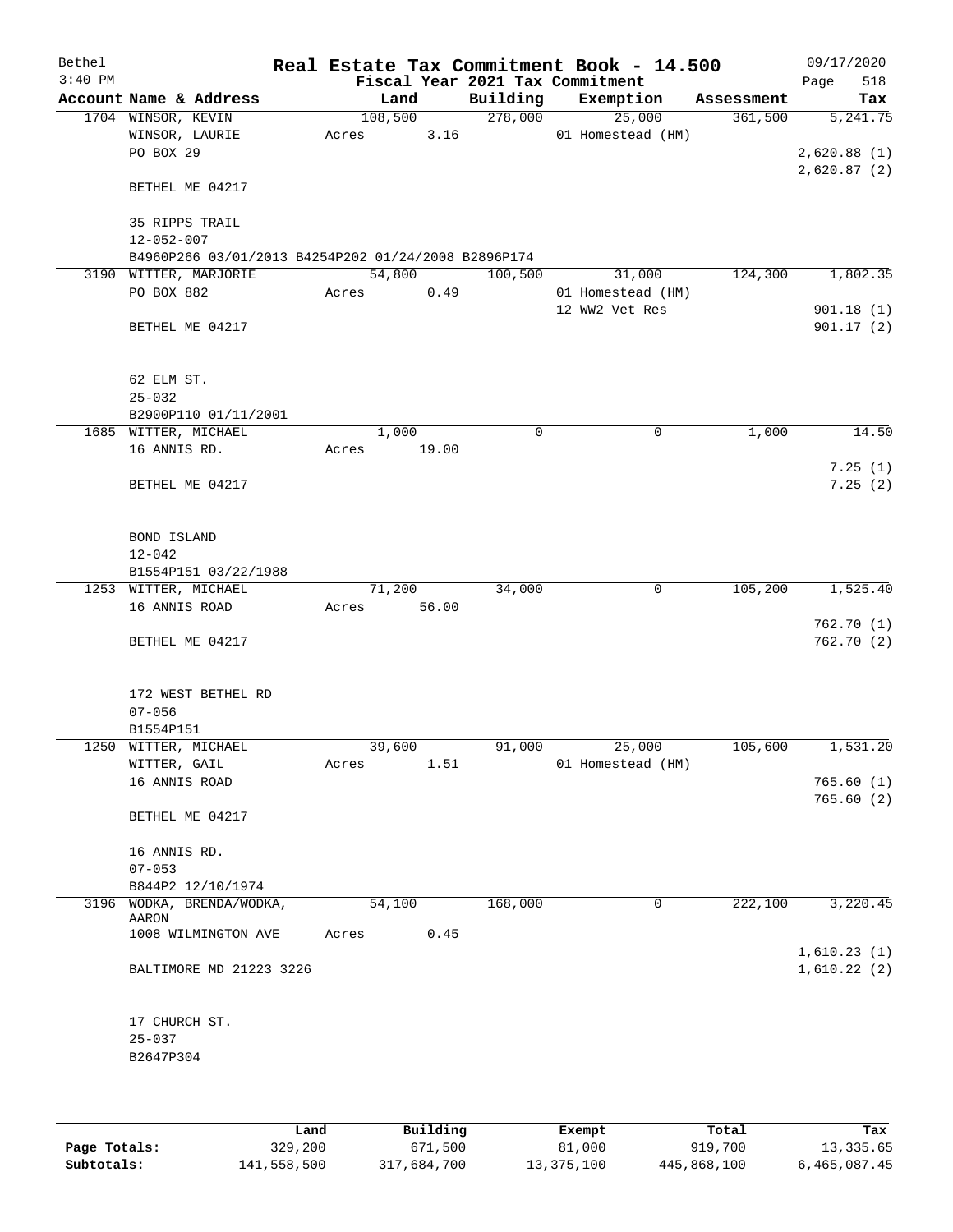| Bethel<br>$3:40$ PM |                                                                                                 | Real Estate Tax Commitment Book - 14.500<br>Fiscal Year 2021 Tax Commitment |             |             |            | 09/17/2020<br>519<br>Page   |
|---------------------|-------------------------------------------------------------------------------------------------|-----------------------------------------------------------------------------|-------------|-------------|------------|-----------------------------|
|                     | Account Name & Address                                                                          | Land                                                                        | Building    | Exemption   | Assessment | Tax                         |
|                     | 3538 WOLBARSHT, LAWRENCE B                                                                      | 33,600                                                                      | 83,600      | $\Omega$    | 117,200    | 1,699.40                    |
|                     | 3 PONDVIEW LANE                                                                                 |                                                                             |             |             |            | 849.70 (1)                  |
|                     | MANCHESTER NH 03102                                                                             |                                                                             |             |             |            | 849.70 (2)                  |
|                     | 135 VERNON ST.                                                                                  |                                                                             |             |             |            |                             |
|                     | $26 - 076 - 001 - 02B$                                                                          |                                                                             |             |             |            |                             |
|                     | B2348P41 07/16/1996                                                                             |                                                                             |             |             |            |                             |
|                     | 2546 WOLFE, CYNTHIA                                                                             | 30,200                                                                      | $\mathbf 0$ | 0           | 30,200     | 437.90                      |
|                     | 10 ENGLISH WOODS DR.                                                                            | Acres 1.63                                                                  |             |             |            | 218.95(1)                   |
|                     | BETHEL ME 04217                                                                                 |                                                                             |             |             |            | 218.95(2)                   |
|                     | INTERVALE RD.<br>$15 - 007$                                                                     |                                                                             |             |             |            |                             |
|                     | B4997P243 06/14/2013 B4569P82 03/19/2010 B4375P279<br>11/12/2008 B3610P100 02/26/2007 B1650P342 |                                                                             |             |             |            |                             |
|                     | 2548 WOLFE, CYNTHIA                                                                             | 34,300                                                                      | 243,500     | 0           | 277,800    | 4,028.10                    |
|                     | 824 ROOSEVELT TRAIL,<br>#199                                                                    | Acres 1.90                                                                  |             |             |            |                             |
|                     |                                                                                                 |                                                                             |             |             |            | 2,014.05(1)                 |
|                     | WINDHAM ME 04062                                                                                |                                                                             |             |             |            | 2,014.05(2)                 |
|                     | 10 ENGLISH WOODS<br>$15 - 008 - 001$                                                            |                                                                             |             |             |            |                             |
|                     | B4966P186 03/20/2013 B4435P170 05/01/2009                                                       |                                                                             |             |             |            |                             |
|                     | 2956 WOOD, TIMOTHY R                                                                            | 33,600                                                                      | 109,600     | 0           | 143,200    | 2,076.40                    |
|                     | 175 CONCORD ST                                                                                  |                                                                             |             |             |            |                             |
|                     | GLOUCESTER MA 01930                                                                             |                                                                             |             |             |            | 1,038.20(1)<br>1,038.20(2)  |
|                     | 22 CHERRY LANE<br>$22 - 002 - 001 - 033$                                                        |                                                                             |             |             |            |                             |
|                     | B5382P190 12/05/2017 B3554P252 06/09/2004                                                       |                                                                             |             |             |            |                             |
|                     | 3357 WOODS, MAHAN                                                                               | 54,600                                                                      | 222,900     | 0           | 277,500    | 4,023.75                    |
|                     | PO BOX 276                                                                                      | Acres<br>0.48                                                               |             |             |            |                             |
|                     | BETHEL ME 04217                                                                                 |                                                                             |             |             |            | 2,011.88 (1)<br>2,011.87(2) |
|                     | 45 MASON ST.                                                                                    |                                                                             |             |             |            |                             |
|                     | $25 - 178$                                                                                      |                                                                             |             |             |            |                             |
|                     | B5158P44 09/09/2014 B4255P6 01/24/2008<br>3356 WOODS, MAHAN                                     | 33,500                                                                      | 13,700      | $\mathbf 0$ | 47,200     | 684.40                      |
|                     | PO BOX 276                                                                                      | 0.13<br>Acres                                                               |             |             |            |                             |
|                     | BETHEL ME 04217                                                                                 |                                                                             |             |             |            | 342.20(1)<br>342.20(2)      |
|                     | 41 MASON ST.                                                                                    |                                                                             |             |             |            |                             |
|                     | $25 - 177$<br>B5401P426 04/06/2018 B3619P317 11/01/2004                                         |                                                                             |             |             |            |                             |
|                     |                                                                                                 |                                                                             |             |             |            |                             |

|              | Land        | Building    | Exempt     | Total       | Tax          |
|--------------|-------------|-------------|------------|-------------|--------------|
| Page Totals: | 219,800     | 673,300     |            | 893,100     | 12,949.95    |
| Subtotals:   | 141,778,300 | 318,358,000 | 13,375,100 | 446,761,200 | 6,478,037.40 |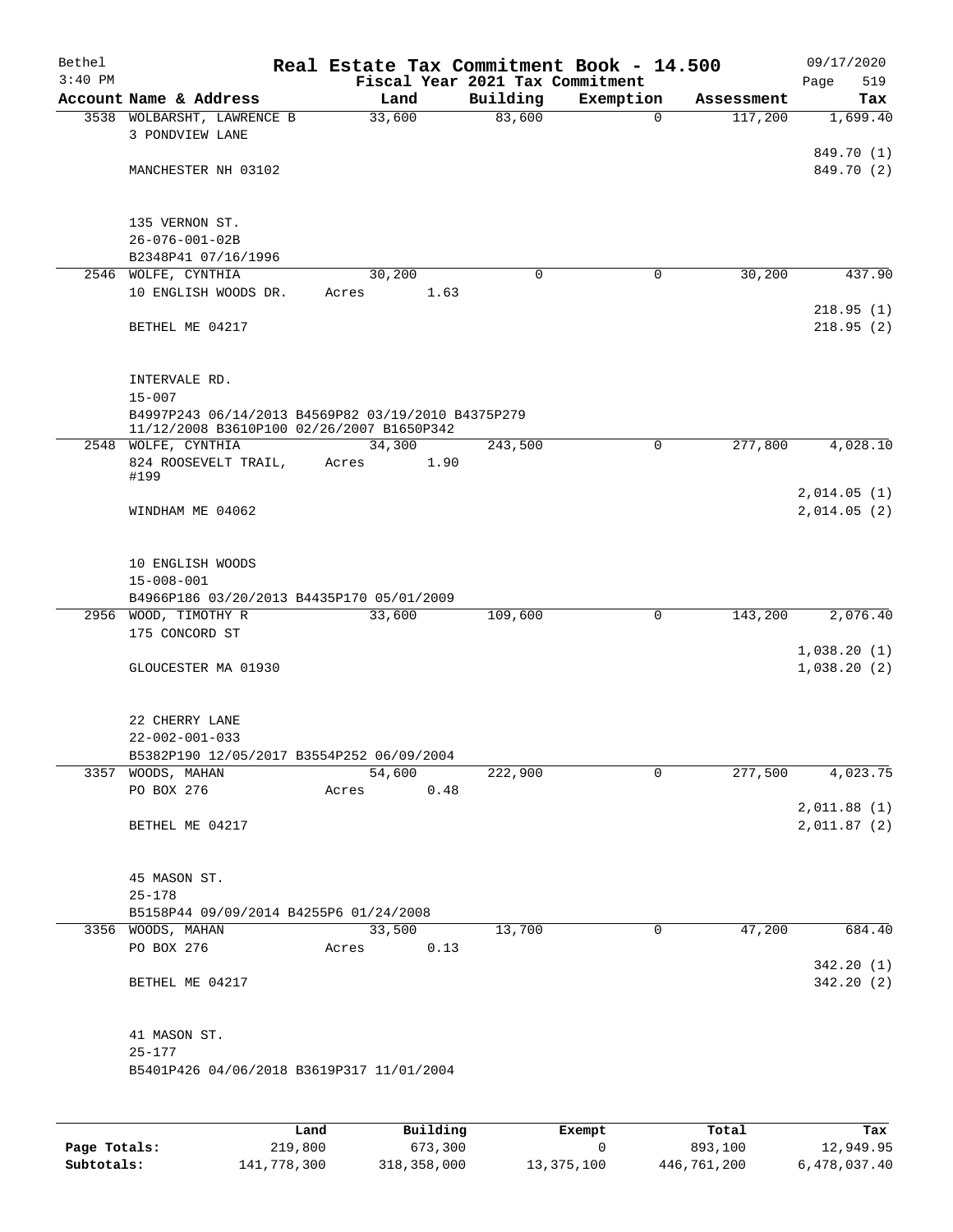| Bethel    |                                                                                       |       |        |          |             | Real Estate Tax Commitment Book - 14.500 |            | 09/17/2020             |
|-----------|---------------------------------------------------------------------------------------|-------|--------|----------|-------------|------------------------------------------|------------|------------------------|
| $3:40$ PM |                                                                                       |       |        |          |             | Fiscal Year 2021 Tax Commitment          |            | 520<br>Page            |
|           | Account Name & Address                                                                |       | Land   |          | Building    | Exemption                                | Assessment | Tax                    |
|           | 5076 WOODS, SCOTT<br>FLAHERTY, KATHLEEN J<br>19 KITTIWAKE LANE                        | Acres | 47,500 | 2.56     | $\mathbf 0$ | $\mathbf 0$                              | 47,500     | 688.75<br>344.38(1)    |
|           | NANTUCKET MA 02554                                                                    |       |        |          |             |                                          |            | 344.37(2)              |
|           | $18 - 060 - 056$                                                                      |       |        |          |             |                                          |            |                        |
|           | B4313P230 06/20/2008 B4292P230 05/02/2008 B3568P322<br>08/06/2004                     |       |        |          |             |                                          |            |                        |
|           | 5073 WOODS, SCOTT                                                                     |       | 48,800 |          | $\mathbf 0$ | $\mathbf 0$                              | 48,800     | 707.60                 |
|           | FLAHERTY, KATHLEEN J<br>19 KITTIWAKE LANE                                             | Acres |        | 3.41     |             |                                          |            | 353.80(1)<br>353.80(2) |
|           | NANTUCKET MA 02554                                                                    |       |        |          |             |                                          |            |                        |
|           | $18 - 060 - 053$<br>B4313P327 06/20/2008 B4292P230 05/02/2008 B3568P322<br>08/06/2004 |       |        |          |             |                                          |            |                        |
|           | 25 WORCESTER, DENNIS A                                                                |       | 14,400 |          | 18,400      | 0                                        | 32,800     | 475.60                 |
|           | LOW, LOW, CATHERINE                                                                   | Acres |        | 1.30     |             |                                          |            |                        |
|           | 211 WALNUT HILL ROAD                                                                  |       |        |          |             |                                          |            | 237.80(1)<br>237.80(2) |
|           | NORTH YARMOUTH ME 04097                                                               |       |        |          |             |                                          |            |                        |
|           | 528 FLAT RD                                                                           |       |        |          |             |                                          |            |                        |
|           | $01 - 022$                                                                            |       |        |          |             |                                          |            |                        |
|           | B3590P232 09/15/2004<br>4982 WORDEN, MARK                                             |       | 45,000 |          | 149,600     | 0                                        | 194,600    | 2,821.70               |
|           | WORDEN, DEBORAH                                                                       | Acres |        | 6.20     |             |                                          |            |                        |
|           | PO BOX 101                                                                            |       |        |          |             |                                          |            | 1,410.85(1)            |
|           | HUMAROCK MA 02047                                                                     |       |        |          |             |                                          |            | 1,410.85(2)            |
|           | 2379 INTERVALE ROAD<br>$20 - 022 - 001$                                               |       |        |          |             |                                          |            |                        |
|           | B3917P316 04/12/2006                                                                  |       |        |          |             |                                          |            |                        |
|           | 325 WORMSTEAD, KEVIN F                                                                |       | 30,900 |          | 122,100     | 25,000                                   | 128,000    | 1,856.00               |
|           | 43 CUSHING RD                                                                         | Acres |        | 5.60     |             | 01 Homestead (HM)                        |            | 928.00(1)              |
|           | BRYANT POND ME 04219                                                                  |       |        |          |             |                                          |            | 928.00(2)              |
|           | 43 CUSHING RD.                                                                        |       |        |          |             |                                          |            |                        |
|           | $05 - 032$<br>B5232P277 07/14/2015 B1668P65 07/20/1989 B1397P246<br>06/11/1986        |       |        |          |             |                                          |            |                        |
|           | 327 WORMSTEAD, KEVIN F                                                                |       | 27,200 |          | $\Omega$    | 0                                        | 27,200     | 394.40                 |
|           | 43 CUSHING RD                                                                         |       | Acres  | 3.50     |             |                                          |            | 197.20(1)              |
|           | BRYANT POND ME 04219                                                                  |       |        |          |             |                                          |            | 197.20(2)              |
|           | ROUTE 232                                                                             |       |        |          |             |                                          |            |                        |
|           | $05 - 034$<br>B5487P765 10/22/2019 B954P180 08/30/1977                                |       |        |          |             |                                          |            |                        |
|           |                                                                                       |       |        |          |             |                                          |            |                        |
|           |                                                                                       | Land  |        | Building |             | Exempt                                   | Total      | Tax                    |

|              | Land        | Building    | Exempt     | Total       | тах          |
|--------------|-------------|-------------|------------|-------------|--------------|
| Page Totals: | 213,800     | 290,100     | 25,000     | 478,900     | 6,944.05     |
| Subtotals:   | 141,992,100 | 318,648,100 | 13,400,100 | 447,240,100 | 6,484,981.45 |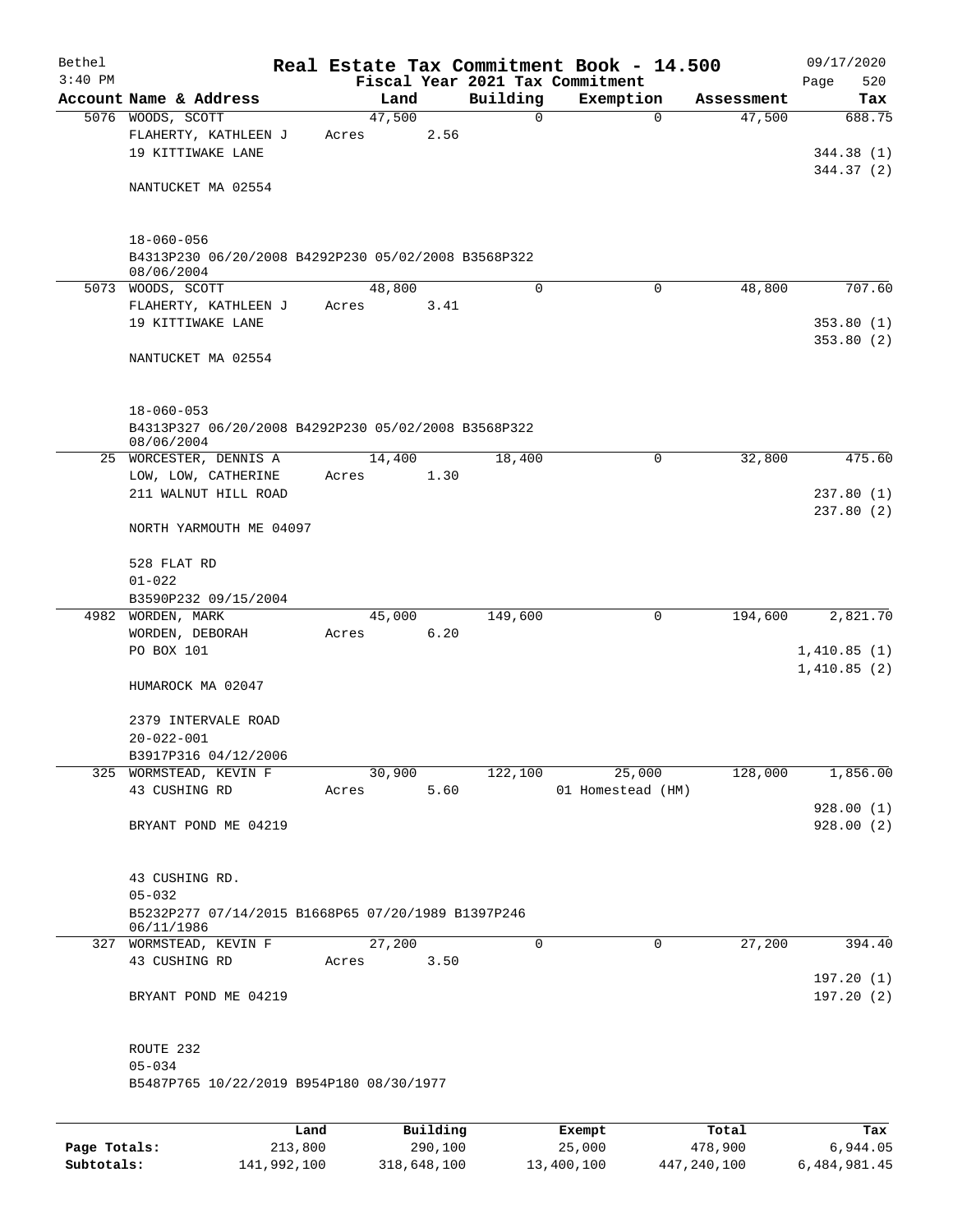| Bethel    |                                                     |       |         |          | Real Estate Tax Commitment Book - 14.500 |            | 09/17/2020               |
|-----------|-----------------------------------------------------|-------|---------|----------|------------------------------------------|------------|--------------------------|
| $3:40$ PM |                                                     |       |         |          | Fiscal Year 2021 Tax Commitment          |            | 521<br>Page              |
|           | Account Name & Address                              |       | Land    | Building | Exemption                                | Assessment | Tax                      |
|           | 323 WORMSTEAD, KEVIN F                              |       | 26,400  | 39,700   | $\mathbf 0$                              | 66,100     | 958.45                   |
|           | WORMSTEAD, PETER L                                  | Acres | 0.55    |          |                                          |            |                          |
|           | 43 CUSHING ROAD                                     |       |         |          |                                          |            | 479.23(1)                |
|           | BRYANT POND ME 04219                                |       |         |          |                                          |            | 479.22(2)                |
|           |                                                     |       |         |          |                                          |            |                          |
|           | 5 CUSHING RD.                                       |       |         |          |                                          |            |                          |
|           | $05 - 030$                                          |       |         |          |                                          |            |                          |
|           | B5379P216 11/21/2017 B3132P139 07/02/2002           |       |         |          |                                          |            |                          |
|           | 156 WRIGHT, RICHARD                                 |       | 33,600  | 51,900   | 25,000                                   | 60,500     | 877.25                   |
|           | 797 WALKERS MILLS ROAD Acres                        |       | 1.50    |          | 01 Homestead (HM)                        |            |                          |
|           | BETHEL ME 04217                                     |       |         |          |                                          |            | 438.63 (1)<br>438.62 (2) |
|           |                                                     |       |         |          |                                          |            |                          |
|           | 797 WALKERS MILLS RD.                               |       |         |          |                                          |            |                          |
|           | $04 - 013$                                          |       |         |          |                                          |            |                          |
|           | B1167P4                                             |       |         |          |                                          |            |                          |
|           | 237 WRIGHT, RICHARD                                 |       | 36,600  | 129,700  | 25,000                                   | 141,300    | 2,048.85                 |
|           | WRIGHT, LEE ANN                                     | Acres | 4.40    |          | 01 Homestead (HM)                        |            |                          |
|           | 344 BIRD HILL RD                                    |       |         |          |                                          |            | 1,024.43(1)              |
|           |                                                     |       |         |          |                                          |            | 1,024.42(2)              |
|           | BETHEL ME 04217                                     |       |         |          |                                          |            |                          |
|           | 344 BIRD HILL RD.                                   |       |         |          |                                          |            |                          |
|           | $04 - 077 - 001$                                    |       |         |          |                                          |            |                          |
|           | B1974P149 12/31/1992 B971P110                       |       |         |          |                                          |            |                          |
|           | 3091 WWD ADVENTURES, LLC                            |       | 164,100 | 236,100  | 0                                        | 400,200    | 5,802.90                 |
|           | WILLIAMS, DAVID                                     | Acres | 6.00    |          |                                          |            |                          |
|           | 6 HEMLOCK DRIVE                                     |       |         |          |                                          |            | 2,901.45(1)              |
|           |                                                     |       |         |          |                                          |            | 2,901.45(2)              |
|           | CUMBERLAND CTR. ME<br>04021                         |       |         |          |                                          |            |                          |
|           |                                                     |       |         |          |                                          |            |                          |
|           | 12 NORTH RD                                         |       |         |          |                                          |            |                          |
|           | $24 - 014 - 001$                                    |       |         |          |                                          |            |                          |
|           | B4469P62 07/10/2009 B2613P316                       |       |         |          |                                          |            |                          |
|           | 1302 YASKO, AMY                                     |       | 51,000  | 324,400  | 0                                        | 375,400    | 5,443.30                 |
|           | ESTATE OF GLORIA JUNE<br>ARROW                      | Acres | 2.10    |          |                                          |            |                          |
|           | 184 BIRD HILL RD                                    |       |         |          |                                          |            | 2,721.65(1)              |
|           |                                                     |       |         |          |                                          |            | 2,721.65(2)              |
|           | BETHEL ME 04217                                     |       |         |          |                                          |            |                          |
|           | 16 FOREST DR.                                       |       |         |          |                                          |            |                          |
|           | $08 - 006 - 002$                                    |       |         |          |                                          |            |                          |
|           | B4947P309 01/28/2013 B4500P175 09/22/2009 B2733P230 |       |         |          |                                          |            |                          |
|           | 1299 YASKO, AMY                                     |       | 3,600   | $\Omega$ | 0                                        | 3,600      | 52.20                    |
|           | 184 BIRD HILL RD                                    | Acres | 3.10    |          |                                          |            |                          |
|           |                                                     |       |         |          |                                          |            | 26.10(1)                 |
|           | BETHEL ME 04217                                     |       |         |          |                                          |            | 26.10(2)                 |
|           |                                                     |       |         |          |                                          |            |                          |
|           |                                                     |       |         |          |                                          |            |                          |
|           | $08 - 006 - 012$                                    |       |         |          |                                          |            |                          |
|           | B4947P311 01/28/2013 B4500P175 09/23/2009 B3324P157 |       |         |          |                                          |            |                          |
|           | 07/01/2003 B2549P47                                 |       |         |          |                                          |            |                          |
|           |                                                     |       |         |          |                                          |            |                          |
|           |                                                     |       |         |          |                                          |            |                          |

|              | Land        | Building    | Exempt     | Total       | Tax          |
|--------------|-------------|-------------|------------|-------------|--------------|
| Page Totals: | 315,300     | 781,800     | 50,000     | 1,047,100   | 15,182.95    |
| Subtotals:   | 142,307,400 | 319,429,900 | 13,450,100 | 448,287,200 | 6,500,164.40 |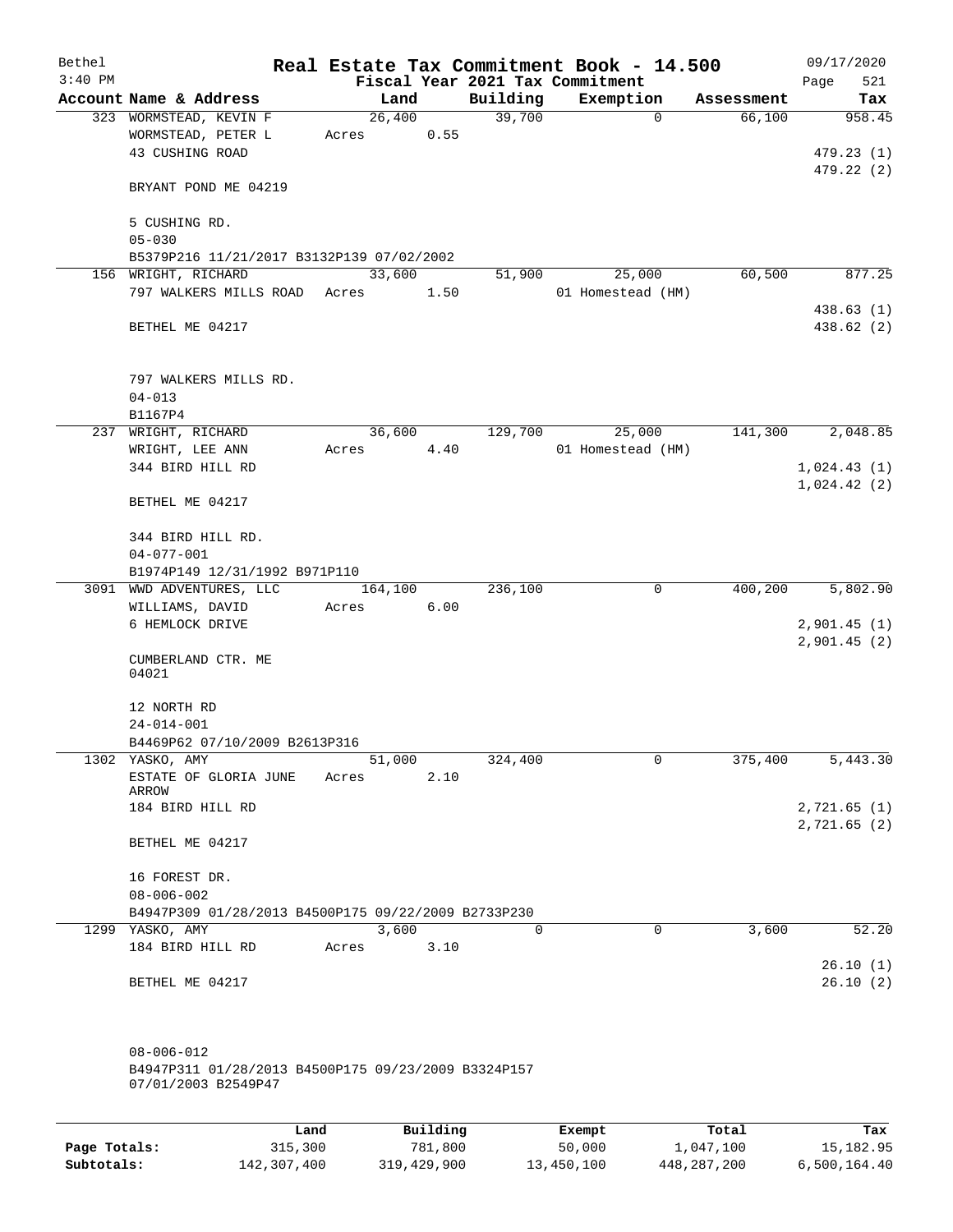| Bethel       |                                                                                         |                |             |                       | Real Estate Tax Commitment Book - 14.500 |             | 09/17/2020               |
|--------------|-----------------------------------------------------------------------------------------|----------------|-------------|-----------------------|------------------------------------------|-------------|--------------------------|
| $3:40$ PM    |                                                                                         |                |             |                       | Fiscal Year 2021 Tax Commitment          |             | 522<br>Page              |
|              | Account Name & Address<br>222 YASKO, EDWARD                                             | Land<br>59,000 |             | Building<br>1,369,700 | Exemption                                | Assessment  | Tax<br>20, 353.65        |
|              | ARROW-YASKO,<br>ARROW-YASKO, AMY                                                        | Acres          | 3.84        |                       | 25,000<br>01 Homestead (HM)              | 1,403,700   |                          |
|              | 184 BIRD HILL ROAD                                                                      |                |             |                       |                                          |             | 10,176.83<br>10,176.82   |
|              | BETHEL ME 04217                                                                         |                |             |                       |                                          |             |                          |
|              | 184 BIRD HILL RD.                                                                       |                |             |                       |                                          |             |                          |
|              | $04 - 064 - 001$<br>B2638P60 11/25/1998                                                 |                |             |                       |                                          |             |                          |
|              | 211 YASKO, EDWARD J                                                                     | 29,200         |             | 0                     | $\mathbf 0$                              | 29,200      | 423.40                   |
|              | 184 BIRD HILL ROAD                                                                      | Acres          | 5.66        |                       |                                          |             |                          |
|              | BETHEL ME 04217                                                                         |                |             |                       |                                          |             | 211.70 (1)<br>211.70 (2) |
|              | $04 - 057 - 004$                                                                        |                |             |                       |                                          |             |                          |
|              | B4611P145 07/20/2010 B3645P10 12/16/2004                                                |                |             |                       |                                          |             |                          |
|              | 4814 YASKO, EDWARD J JR                                                                 | 27,400         |             | 0                     | 0                                        | 27,400      | 397.30                   |
|              | 184 BIRD HILL ROAD                                                                      | Acres          | 3.70        |                       |                                          |             |                          |
|              |                                                                                         |                |             |                       |                                          |             | 198.65(1)                |
|              | BETHEL ME 04217                                                                         |                |             |                       |                                          |             | 198.65(2)                |
|              | $04 - 057 - 005 - 001$                                                                  |                |             |                       |                                          |             |                          |
|              | B3756P305 07/08/2005                                                                    |                |             |                       |                                          |             |                          |
|              | 3559 YEAGER, SUSAN E<br>353 WINTER ST.                                                  | 33,600         |             | 98,500                | 0                                        | 132,100     | 1,915.45                 |
|              | HANSON MA 02341                                                                         |                |             |                       |                                          |             | 957.73 (1)<br>957.72 (2) |
|              | 135 VERNON ST.<br>$26 - 076 - 001 - 05C$<br>B3160P76 09/06/2002                         |                |             |                       |                                          |             |                          |
| 4990         | YELLOW BIRCH INVESTMENT                                                                 | 19,500         |             | 24,500                | 0                                        | 44,000      | 638.00                   |
|              | TRUST<br>420 CROCKETT RIDGE ROAD Acres                                                  |                | 0.46        |                       |                                          |             |                          |
|              | NORWAY ME 04268                                                                         |                |             |                       |                                          |             | 319.00(1)<br>319.00(2)   |
|              | 73 INTERVALE RD<br>$24 - 058 - 001$                                                     |                |             |                       |                                          |             |                          |
|              | B5475P276 08/22/2019 B4133P10 05/17/2008                                                |                |             |                       |                                          |             |                          |
| 467          | YELLOW BIRCH INVESTMENT<br>TRUST                                                        | 40,500         |             | 0                     | $\mathbf 0$                              | 40,500      | 587.25                   |
|              | 420 CROCKETT RIDGE ROAD Acres                                                           |                | 11.00       |                       |                                          |             | 293.63(1)                |
|              | NORWAY ME 04268                                                                         |                |             |                       |                                          |             | 293.62 (2)               |
|              | INTERVALE RD<br>$19 - 011 - 004$<br>B5483P418 09/30/2019 B5385P213 12/22/2017 B4970P281 |                |             |                       |                                          |             |                          |
|              | 03/02/2013                                                                              |                |             |                       |                                          |             |                          |
|              |                                                                                         | Land           | Building    |                       | Exempt                                   | Total       | Tax                      |
| Page Totals: | 209,200                                                                                 |                | 1,492,700   |                       | 25,000                                   | 1,676,900   | 24, 315.05               |
| Subtotals:   | 142,516,600                                                                             |                | 320,922,600 |                       | 13, 475, 100                             | 449,964,100 | 6,524,479.45             |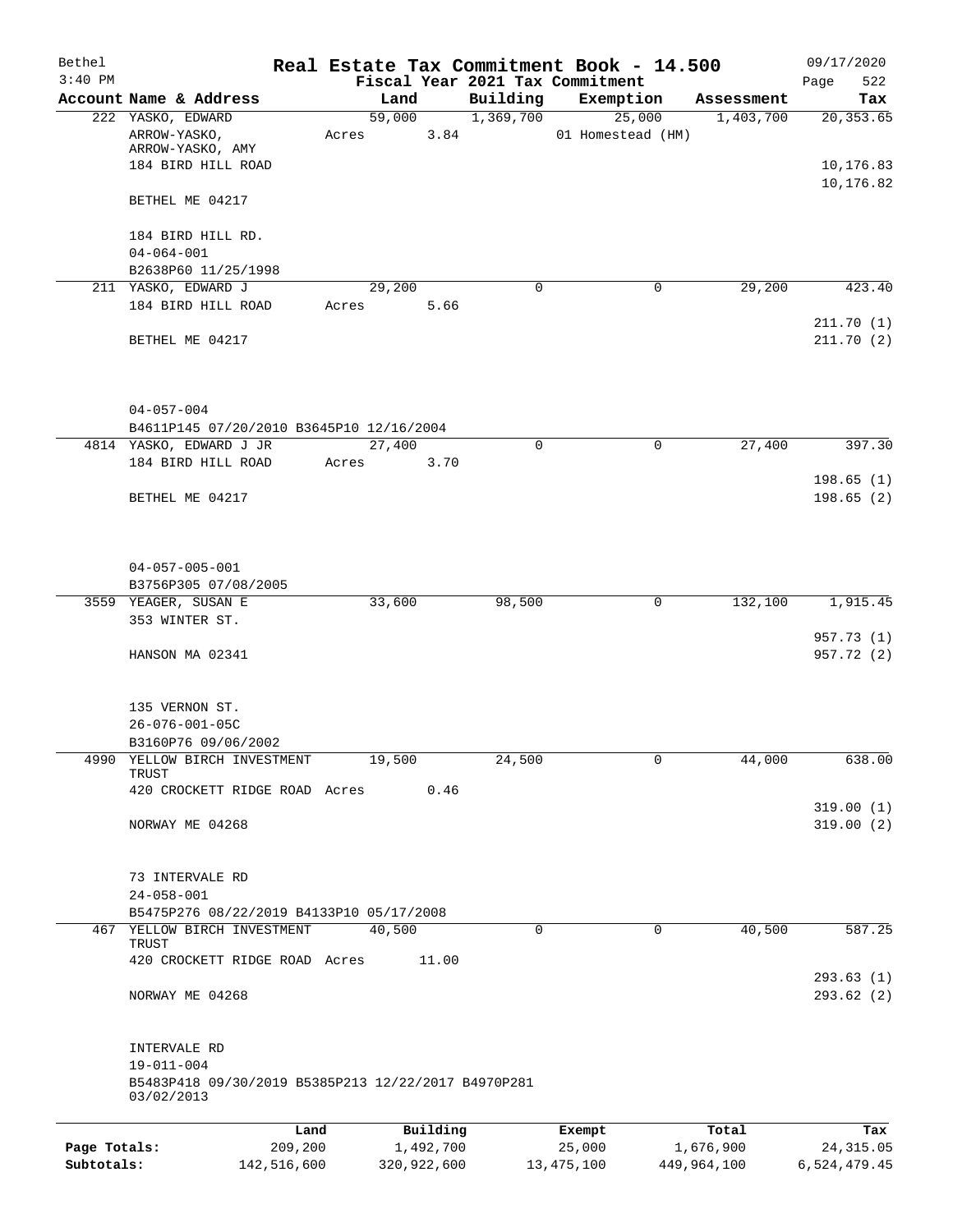| Bethel                     |                                                                                        |                 |                          |          | Real Estate Tax Commitment Book - 14.500     |                          | 09/17/2020                 |
|----------------------------|----------------------------------------------------------------------------------------|-----------------|--------------------------|----------|----------------------------------------------|--------------------------|----------------------------|
| $3:40$ PM                  | Account Name & Address                                                                 | Land            |                          | Building | Fiscal Year 2021 Tax Commitment<br>Exemption | Assessment               | Page<br>523<br>Tax         |
|                            | 2877 YELLOW BIRCH IRREV                                                                | 12,100          |                          | 0        | 0                                            | 12,100                   | 175.45                     |
|                            | TRUST<br>420 CROCKETT RIDGE ROAD Acres                                                 |                 | 10.72                    |          |                                              |                          |                            |
|                            | NORWAY ME 04268                                                                        |                 |                          |          |                                              |                          | 87.73 (1)<br>87.72 (2)     |
|                            |                                                                                        |                 |                          |          |                                              |                          |                            |
|                            | INTERVALE                                                                              |                 |                          |          |                                              |                          |                            |
|                            | $19 - 022 - 001$<br>B5483P418 09/30/2019 B5461P674 05/09/2019 B5454P920                |                 |                          |          |                                              |                          |                            |
|                            | 03/18/2019 B4562P162 02/04/2010 B4155P113 06/29/2007                                   |                 |                          |          |                                              |                          |                            |
|                            | 4697 YERXA, PETER S<br>YERXA, CAROL                                                    | 73,700<br>Acres | 1.27                     | 0        | 0                                            | 73,700                   | 1,068.65                   |
|                            | SULIDIES-YERXA                                                                         |                 |                          |          |                                              |                          |                            |
|                            | 9 HOMER SANDS DRIVE                                                                    |                 |                          |          |                                              |                          | 534.33(1)                  |
|                            | SCARBOROUGH ME 04074                                                                   |                 |                          |          |                                              |                          | 534.32(2)                  |
|                            | MOUNTAIN VALLEY                                                                        |                 |                          |          |                                              |                          |                            |
|                            | $09 - 005 - 007$<br>B3843P347 11/18/2005                                               |                 |                          |          |                                              |                          |                            |
|                            | 3265 YORK, BARBARA J                                                                   | 57,700          |                          | 98,600   | 25,000                                       | 131,300                  | 1,903.85                   |
|                            | KAISER, SHARON A                                                                       | Acres           | 0.69                     |          | 01 Homestead (HM)                            |                          |                            |
|                            | PO BOX 76                                                                              |                 |                          |          |                                              |                          | 951.93(1)<br>951.92 (2)    |
|                            | BETHEL ME 04217                                                                        |                 |                          |          |                                              |                          |                            |
|                            | 7 VERNON ST.<br>$25 - 099$                                                             |                 |                          |          |                                              |                          |                            |
|                            | B5377P283 11/07/2017 B5338P178 03/31/2017 B5015P334<br>07/29/2013 B3514P317 05/17/2004 |                 |                          |          |                                              |                          |                            |
|                            | 4640 YORK, DAVID K                                                                     | 39,000          |                          | 154,600  | 25,000                                       | 168,600                  | 2,444.70                   |
|                            | YORK, BETSY F                                                                          | Acres           | 7.00                     |          | 01 Homestead (HM)                            |                          |                            |
|                            | PO BOX 598                                                                             |                 |                          |          |                                              |                          | 1,222.35(1)<br>1,222.35(2) |
|                            | BETHEL ME 04217                                                                        |                 |                          |          |                                              |                          |                            |
|                            | 63 DAISY BRYANT ROAD<br>$17 - 003 - 001$                                               |                 |                          |          |                                              |                          |                            |
|                            | B3515P159 05/20/2004                                                                   |                 |                          |          |                                              |                          |                            |
|                            | 5456 YORK, PENELOPE L. &                                                               | 30,900          |                          | 0        | $\mathbf 0$                                  | 30,900                   | 448.05                     |
|                            | MATTHEW I.<br>36 GIBSON ROAD                                                           | Acres           | 2.00                     |          |                                              |                          |                            |
|                            |                                                                                        |                 |                          |          |                                              |                          | 224.03(1)                  |
|                            | BETHEL ME 04217                                                                        |                 |                          |          |                                              |                          | 224.02(2)                  |
|                            | INTERVALE RD                                                                           |                 |                          |          |                                              |                          |                            |
|                            | $18 - 055$                                                                             |                 |                          |          |                                              |                          |                            |
|                            | 1318 YORK, ROLAND                                                                      | 39,800          |                          | 83,300   | 25,000                                       | 98,100                   | 1,422.45                   |
|                            | 291 WALKERS MILLS ROAD                                                                 | Acres           | 1.63                     |          | 01 Homestead (HM)                            |                          | 711.23(1)                  |
|                            | BETHEL ME 04217                                                                        |                 |                          |          |                                              |                          | 711.22(2)                  |
|                            | 291 WALKERS MILLS RD.                                                                  |                 |                          |          |                                              |                          |                            |
|                            | $08 - 013$                                                                             |                 |                          |          |                                              |                          |                            |
|                            | B2618P234 10/07/1998                                                                   |                 |                          |          |                                              |                          |                            |
|                            | Land                                                                                   |                 | Building                 |          | Exempt                                       | Total                    | Tax                        |
| Page Totals:<br>Subtotals: | 253,200<br>142,769,800                                                                 |                 | 336,500<br>321, 259, 100 |          | 75,000<br>13,550,100                         | 514,700<br>450, 478, 800 | 7,463.15<br>6,531,942.60   |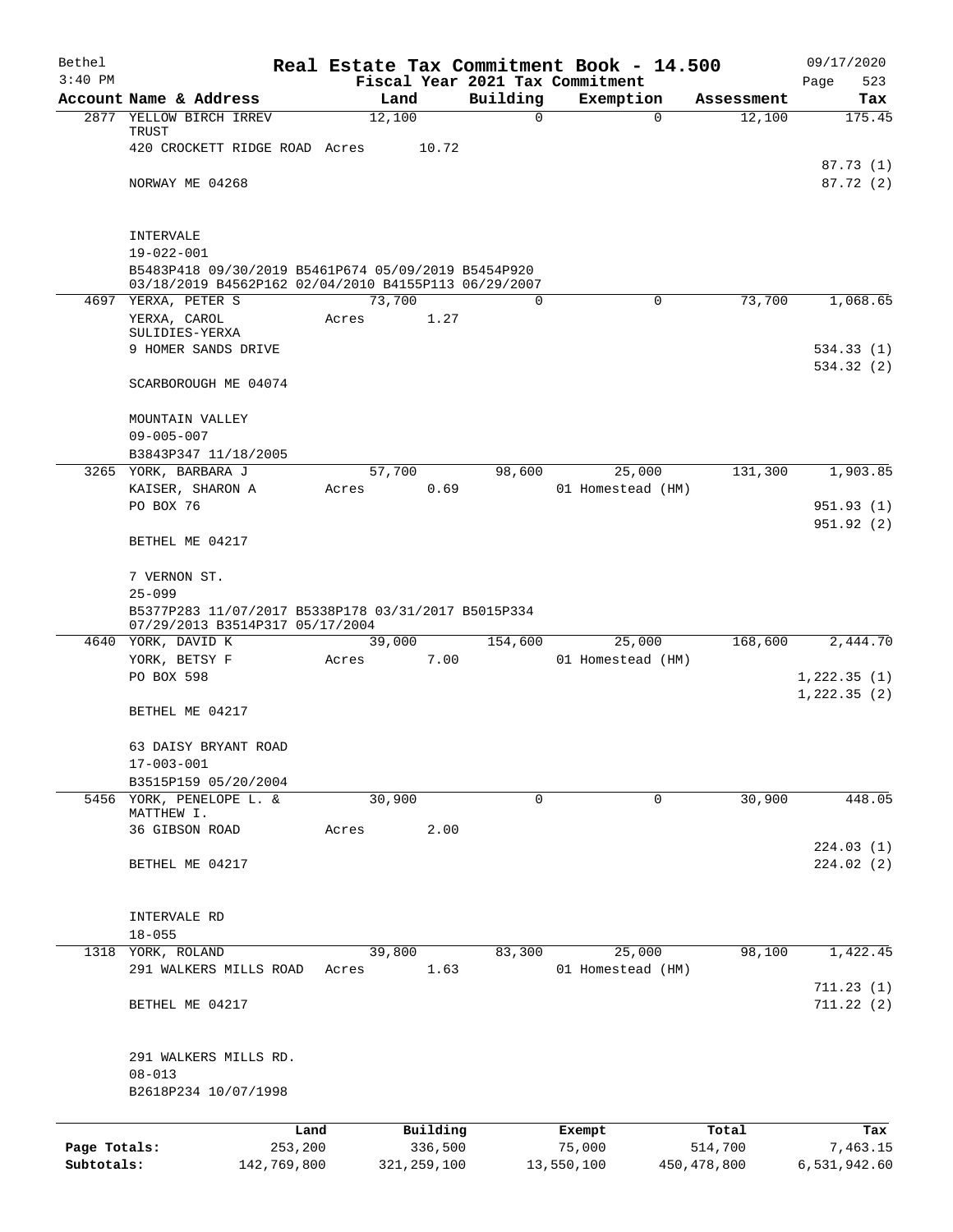| Bethel<br>$3:40$ PM |                                          |                 |      |             | Real Estate Tax Commitment Book - 14.500<br>Fiscal Year 2021 Tax Commitment |            | 09/17/2020<br>524<br>Page |
|---------------------|------------------------------------------|-----------------|------|-------------|-----------------------------------------------------------------------------|------------|---------------------------|
|                     | Account Name & Address                   | Land            |      | Building    | Exemption                                                                   | Assessment | Tax                       |
|                     | 218 YORK, TRAVIS                         | 9,000           |      | 0           | $\mathbf 0$                                                                 | 9,000      | 130.50                    |
|                     | PO BOX 56                                | Acres           | 0.14 |             |                                                                             |            |                           |
|                     |                                          |                 |      |             |                                                                             |            | 65.25(1)                  |
|                     | GREENWOOD ME 04255                       |                 |      |             |                                                                             |            | 65.25(2)                  |
|                     | EAST BETHEL RD.                          |                 |      |             |                                                                             |            |                           |
|                     | $04 - 061$                               |                 |      |             |                                                                             |            |                           |
|                     | B3727P340 05/27/2005                     |                 |      |             |                                                                             |            |                           |
|                     | 3314 YOUNG HOUSE, LLC                    | 41,500          |      | 122,200     | $\mathbf 0$                                                                 | 163,700    | 2,373.65                  |
|                     | PO BOX 483                               | Acres           | 0.20 |             |                                                                             |            |                           |
|                     |                                          |                 |      |             |                                                                             |            | 1,186.83(1)               |
|                     | BETHEL ME 04217                          |                 |      |             |                                                                             |            | 1,186.82(2)               |
|                     | 63 MAIN ST.                              |                 |      |             |                                                                             |            |                           |
|                     | $25 - 147$                               |                 |      |             |                                                                             |            |                           |
|                     | B5187P215 11/26/2014 B1392P10 B1392P8    |                 |      |             |                                                                             |            |                           |
|                     | 4912 YOUNG JONES, DIANE L                | 25,600          |      | $\mathbf 0$ | 0                                                                           | 25,600     | 371.20                    |
|                     | 112 BUFFAM RD                            | Acres           | 3.20 |             |                                                                             |            |                           |
|                     | PELHAM MA 01002                          |                 |      |             |                                                                             |            | 185.60(1)<br>185.60(2)    |
|                     |                                          |                 |      |             |                                                                             |            |                           |
|                     | JORDAN WOODS, LOT 2                      |                 |      |             |                                                                             |            |                           |
|                     | $11 - 088 - 002$                         |                 |      |             |                                                                             |            |                           |
|                     | B4085P296 01/31/2007                     |                 |      |             |                                                                             |            |                           |
|                     | 3661 YOUNG, GROVER<br>YOUNG, JUDITH      | 35,700<br>Acres | 0.82 | 66,400      | 25,000<br>01 Homestead (HM)                                                 | 77,100     | 1,117.95                  |
|                     | PO BOX 604                               |                 |      |             |                                                                             |            | 558.98(1)                 |
|                     |                                          |                 |      |             |                                                                             |            | 558.97(2)                 |
|                     | BETHEL ME 04217                          |                 |      |             |                                                                             |            |                           |
|                     | 30 MOUNTAIN VIEW CIRCLE                  |                 |      |             |                                                                             |            |                           |
|                     | $28 - 005$                               |                 |      |             |                                                                             |            |                           |
|                     | B968P91 12/13/1977<br>3660 YOUNG, GROVER | 24,900          |      | 0           | 0                                                                           | 24,900     | 361.05                    |
|                     | YOUNG, JUDITH                            | Acres           | 0.75 |             |                                                                             |            |                           |
|                     | PO BOX 604                               |                 |      |             |                                                                             |            | 180.53(1)                 |
|                     |                                          |                 |      |             |                                                                             |            | 180.52(2)                 |
|                     | BETHEL ME 04217                          |                 |      |             |                                                                             |            |                           |
|                     | MOUNTAIN VIEW CIRCLE                     |                 |      |             |                                                                             |            |                           |
|                     | $28 - 004$                               |                 |      |             |                                                                             |            |                           |
|                     | B2766P244                                |                 |      |             |                                                                             |            |                           |
|                     | 1226 YOUNG, JAMES                        | 35,400          |      | 86,900      | 25,000                                                                      | 97,300     | 1,410.85                  |
|                     | YOUNG, NANCY                             | Acres           | 0.80 |             | 01 Homestead (HM)                                                           |            |                           |
|                     | PO BOX 531                               |                 |      |             |                                                                             |            | 705.43(1)<br>705.42(2)    |
|                     | BETHEL ME 04217                          |                 |      |             |                                                                             |            |                           |
|                     | 126 LOVERS LANE<br>$07 - 033$            |                 |      |             |                                                                             |            |                           |
|                     | B1079P117 06/16/1980                     |                 |      |             |                                                                             |            |                           |
|                     |                                          |                 |      |             |                                                                             |            |                           |
|                     |                                          |                 |      |             |                                                                             |            |                           |

|              | Land        | Building    | Exempt     | Total       | Tax          |
|--------------|-------------|-------------|------------|-------------|--------------|
| Page Totals: | 172,100     | 275,500     | 50,000     | 397,600     | 5,765.20     |
| Subtotals:   | 142,941,900 | 321,534,600 | 13,600,100 | 450,876,400 | 6,537,707.80 |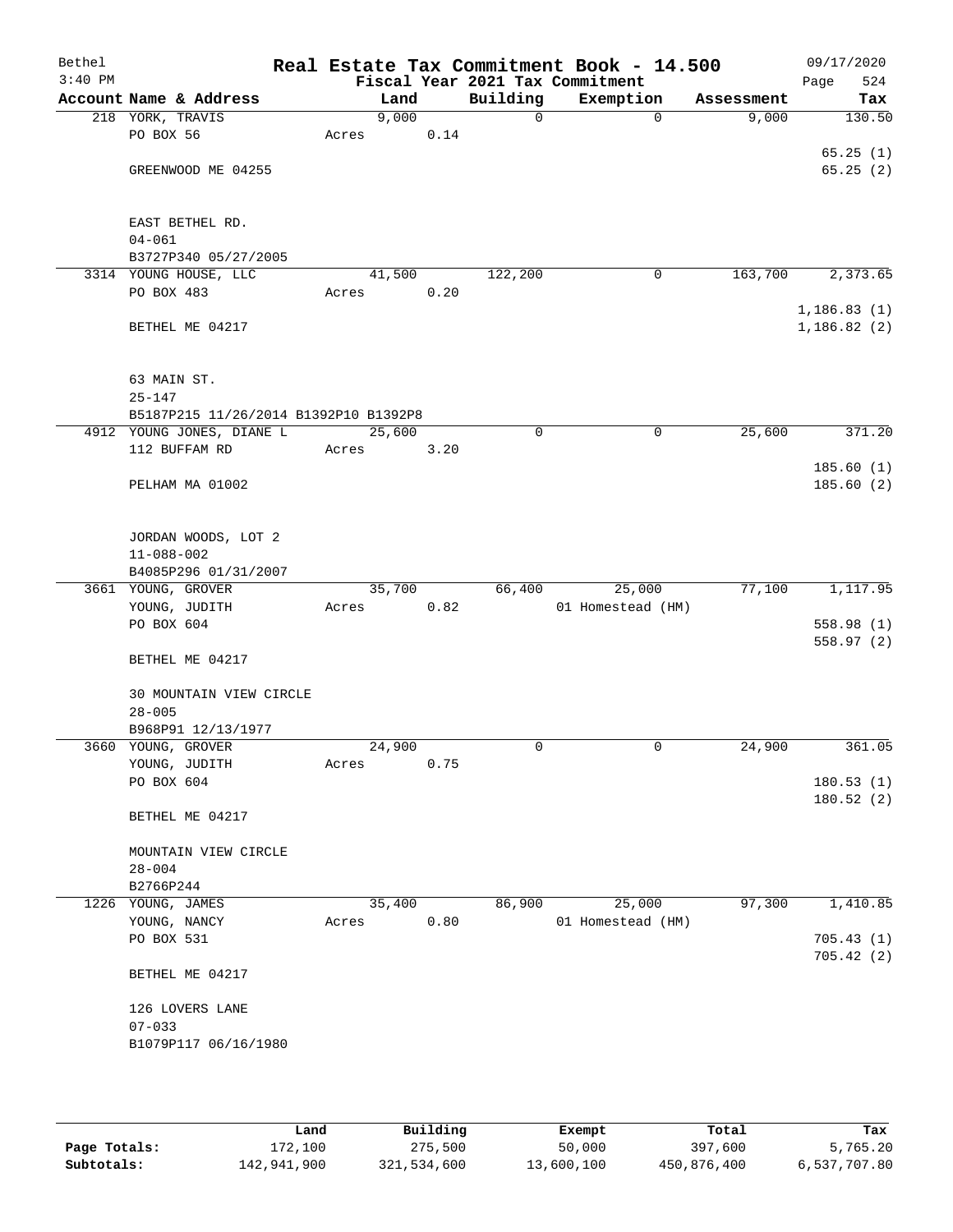| Bethel       |                                                                                                        |         |               |          | Real Estate Tax Commitment Book - 14.500 |             | 09/17/2020              |  |  |
|--------------|--------------------------------------------------------------------------------------------------------|---------|---------------|----------|------------------------------------------|-------------|-------------------------|--|--|
| $3:40$ PM    |                                                                                                        |         |               |          | Fiscal Year 2021 Tax Commitment          |             | Page<br>525             |  |  |
|              | Account Name & Address                                                                                 | Land    |               | Building | Exemption                                | Assessment  | Tax                     |  |  |
|              | 5236 YOUNG, JULIA L<br>PO BOX 603                                                                      | 57,300  |               | 193,200  | 25,000                                   | 225,500     | 3,269.75                |  |  |
|              |                                                                                                        | Acres   | 0.35          |          | 01 Homestead (HM)                        |             | 1,634.88(1)             |  |  |
|              | BETHEL ME 04217                                                                                        |         |               |          |                                          |             | 1,634.87(2)             |  |  |
|              |                                                                                                        |         |               |          |                                          |             |                         |  |  |
|              |                                                                                                        |         |               |          |                                          |             |                         |  |  |
|              | 6 EDEN LN                                                                                              |         |               |          |                                          |             |                         |  |  |
|              | $26 - 059$<br>B4896P110 09/12/2012 B4885P283 08/31/2012 B4571P338                                      |         |               |          |                                          |             |                         |  |  |
|              | 03/31/2010                                                                                             |         |               |          |                                          |             |                         |  |  |
|              | 3591 YOUNG, KATHRYN A. &                                                                               | 112,700 |               | 116,400  | 31,000                                   | 198,100     | 2,872.45                |  |  |
|              | MARZILLI, JOHN A.<br>C/O KATHRYN YOUNG                                                                 | Acres   | 3.62          |          | 01 Homestead (HM)                        |             |                         |  |  |
|              | 293 PARADISE ROAD                                                                                      |         |               |          | 12 WW2 Vet Res                           |             | 1,436.23(1)             |  |  |
|              |                                                                                                        |         |               |          |                                          |             | 1,436.22(2)             |  |  |
|              | BETHEL ME 04217                                                                                        |         |               |          |                                          |             |                         |  |  |
|              |                                                                                                        |         |               |          |                                          |             |                         |  |  |
|              | 293 PARADISE RD.                                                                                       |         |               |          |                                          |             |                         |  |  |
|              | $27 - 003$                                                                                             |         |               |          |                                          |             |                         |  |  |
|              | B5377P44 11/10/2017 B4730P140 06/24/2011 B915P149<br>09/20/1976 B915P146 09/18/1976 B716P92 07/29/1971 |         |               |          |                                          |             |                         |  |  |
|              | B716P91 07/29/1971                                                                                     |         |               |          |                                          |             |                         |  |  |
|              | 106 YOUNG, LAWRENCE S                                                                                  | 44,200  |               | 317,000  | 25,000                                   | 336,200     | 4,874.90                |  |  |
|              | YOUNG, ADRIANA CAROSIO                                                                                 | Acres   | 5.39          |          | 01 Homestead (HM)                        |             |                         |  |  |
|              | PO BOX 110                                                                                             |         |               |          |                                          |             | 2,437.45(1)             |  |  |
|              | BETHEL ME 04217                                                                                        |         |               |          |                                          |             | 2,437.45(2)             |  |  |
|              |                                                                                                        |         |               |          |                                          |             |                         |  |  |
|              | 421 PARADISE RD.                                                                                       |         |               |          |                                          |             |                         |  |  |
|              | $02 - 026$                                                                                             |         |               |          |                                          |             |                         |  |  |
|              | B3581P345 08/20/2004                                                                                   |         |               |          |                                          |             |                         |  |  |
|              | 3516 YOUNG, VICTOR A                                                                                   | 44,200  |               | 66,600   | 0                                        | 110,800     | 1,606.60                |  |  |
|              | YOUNG, MELISSA N                                                                                       | Acres   | 1.34          |          |                                          |             |                         |  |  |
|              | 68 ALPINE SHORES RD.                                                                                   |         |               |          |                                          |             | 803.30(1)<br>803.30 (2) |  |  |
|              | BRYANT POND ME 04219                                                                                   |         |               |          |                                          |             |                         |  |  |
|              |                                                                                                        |         |               |          |                                          |             |                         |  |  |
|              | 233 VERNON ST./VISTA                                                                                   |         |               |          |                                          |             |                         |  |  |
|              | $26 - 070 - 002$                                                                                       |         |               |          |                                          |             |                         |  |  |
|              | B3166P304                                                                                              |         |               |          |                                          |             |                         |  |  |
|              | 193 YUMA ENTERPRISES<br>1390 INTERVALE ROAD                                                            | 34,100  | 1.80          | 8,700    | $\mathbf 0$                              | 42,800      | 620.60                  |  |  |
|              |                                                                                                        | Acres   |               |          |                                          |             | 310.30(1)               |  |  |
|              | BETHEL ME 04217                                                                                        |         |               |          |                                          |             | 310.30(2)               |  |  |
|              |                                                                                                        |         |               |          |                                          |             |                         |  |  |
|              |                                                                                                        |         |               |          |                                          |             |                         |  |  |
|              | 212 EAST BETHEL RD.                                                                                    |         |               |          |                                          |             |                         |  |  |
|              | $04 - 044$                                                                                             |         |               |          |                                          |             |                         |  |  |
| 4530         | B5166P54 09/29/2014 B2198P289<br>ZACE, LLC                                                             | 41,700  |               | 139,100  | 0                                        | 180,800     | 2,621.60                |  |  |
|              | 178 TEBBETTS ROAD                                                                                      | Acres   | 3.00          |          |                                          |             |                         |  |  |
|              |                                                                                                        |         |               |          |                                          |             | 1,310.80(1)             |  |  |
|              | ROCHESTER NH 03867                                                                                     |         |               |          |                                          |             | 1,310.80(2)             |  |  |
|              |                                                                                                        |         |               |          |                                          |             |                         |  |  |
|              |                                                                                                        |         |               |          |                                          |             |                         |  |  |
|              | 439 PARADISE RD                                                                                        |         |               |          |                                          |             |                         |  |  |
|              | $02 - 026 - 003 - 001$<br>B5265P27 01/25/2016 B4524P246 11/10/2009 B3800P8                             |         |               |          |                                          |             |                         |  |  |
|              | 09/13/2005                                                                                             |         |               |          |                                          |             |                         |  |  |
|              |                                                                                                        | Land    | Building      |          | Exempt                                   | Total       | Tax                     |  |  |
| Page Totals: | 334,200                                                                                                |         | 841,000       |          | 81,000                                   | 1,094,200   | 15,865.90               |  |  |
| Subtotals:   | 143, 276, 100                                                                                          |         | 322, 375, 600 |          | 13,681,100                               | 451,970,600 | 6,553,573.70            |  |  |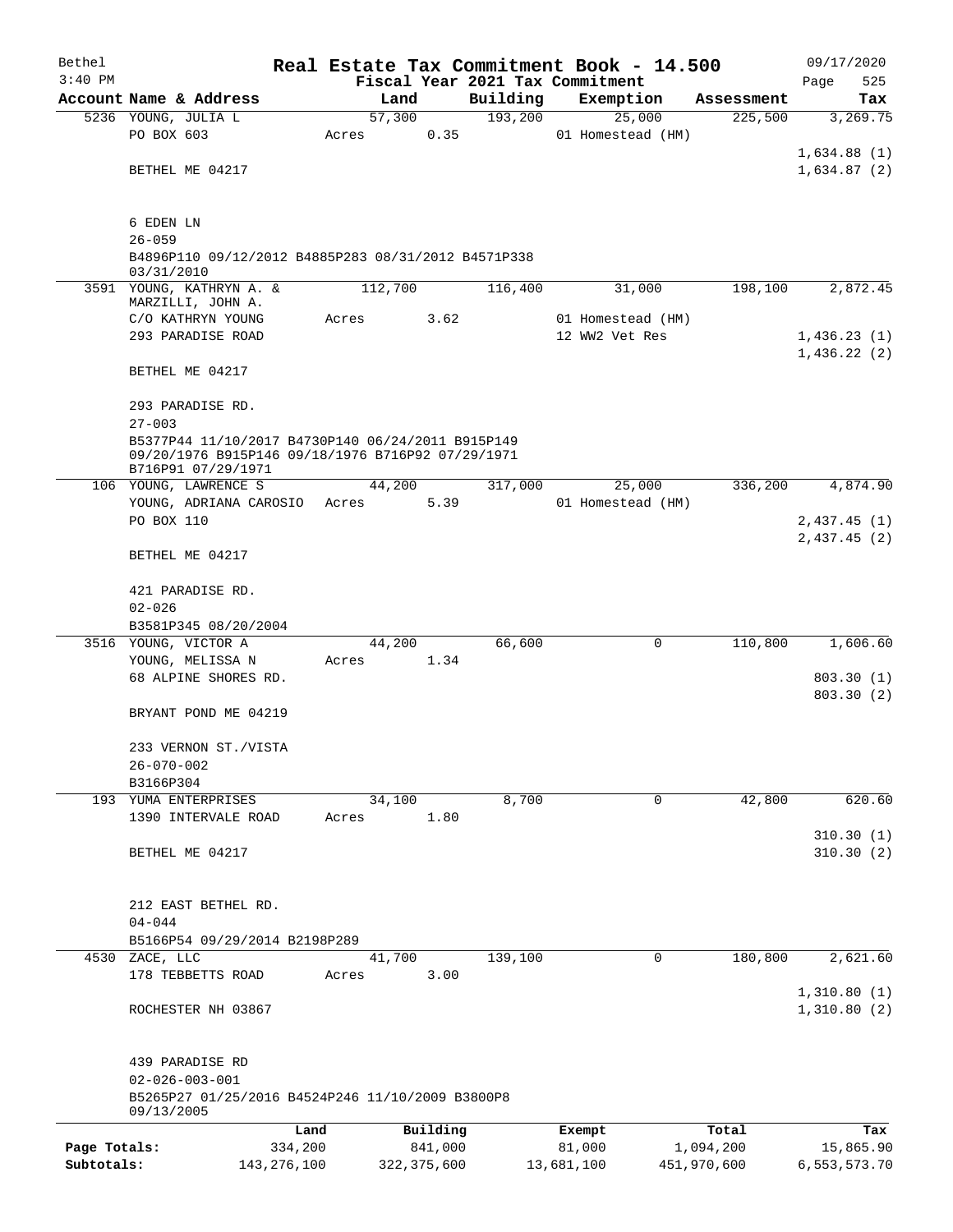| Bethel    |                                                                  | Real Estate Tax Commitment Book - 14.500 |                                 |             |            | 09/17/2020  |
|-----------|------------------------------------------------------------------|------------------------------------------|---------------------------------|-------------|------------|-------------|
| $3:40$ PM |                                                                  |                                          | Fiscal Year 2021 Tax Commitment |             |            | 526<br>Page |
|           | Account Name & Address                                           | Land                                     | Building                        | Exemption   | Assessment | Tax         |
|           | 2783 ZALE, STEPHEN                                               | $\mathbf 0$                              | 7,800                           | $\mathbf 0$ | 7,800      | 113.10      |
|           | 201 E. ANDOVER RD                                                |                                          |                                 |             |            |             |
|           |                                                                  |                                          |                                 |             |            | 56.55(1)    |
|           | RUMFORD ME 04276 4207                                            |                                          |                                 |             |            | 56.55(2)    |
|           |                                                                  |                                          |                                 |             |            |             |
|           | 684 INTERVALE RD.                                                |                                          |                                 |             |            |             |
|           | 18-035.001                                                       |                                          |                                 |             |            |             |
|           | B2408P214 02/04/1997                                             |                                          |                                 |             |            |             |
|           | 3653 ZAWOJSKI, MICHAEL, JR &<br>JENNIFER R.                      | 40,700                                   | 165,600                         | 0           | 206,300    | 2,991.35    |
|           | 26 BOB'S WAY                                                     | Acres                                    | 2.16                            |             |            |             |
|           |                                                                  |                                          |                                 |             |            | 1,495.68(1) |
|           | BETHEL ME 04217                                                  |                                          |                                 |             |            | 1,495.67(2) |
|           |                                                                  |                                          |                                 |             |            |             |
|           |                                                                  |                                          |                                 |             |            |             |
|           | 26 BOB'S WAY                                                     |                                          |                                 |             |            |             |
|           | $27 - 036 - 002$                                                 |                                          |                                 |             |            |             |
|           | B5345P331 05/17/2017 B4315P159 06/24/2008 B3854P53<br>12/09/2005 |                                          |                                 |             |            |             |
|           | 5043 ZEINA, KEVIN A.                                             | 36,000                                   | $\Omega$                        | 0           | 36,000     | 522.00      |
|           | POCHAY, AMANDA R.                                                | Acres                                    | 1.49                            |             |            |             |
|           | 161 CHESTNUT STREET,                                             |                                          |                                 |             |            | 261.00(1)   |
|           | UNIT F.                                                          |                                          |                                 |             |            | 261.00(2)   |
|           | FOXBORO MA 02035                                                 |                                          |                                 |             |            |             |
|           |                                                                  |                                          |                                 |             |            |             |
|           |                                                                  |                                          |                                 |             |            |             |
|           | $18 - 060 - 019$                                                 |                                          |                                 |             |            |             |
|           | B5498P74 12/17/2019 B5071P215 12/09/2013 B3568P322<br>08/06/2004 |                                          |                                 |             |            |             |
|           | 1307 ZEOLI, MICHAEL T                                            | 53,500                                   | 225,900                         | 0           | 279,400    | 4,051.30    |
|           | ZEOLI, EWA I                                                     | Acres                                    | 3.80                            |             |            |             |
|           | 3213 SUTTON PLACE, NW.                                           |                                          |                                 |             |            | 2,025.65(1) |
|           | APT B                                                            |                                          |                                 |             |            |             |
|           |                                                                  |                                          |                                 |             |            | 2,025.65(2) |
|           | WASHINGTON DC 20016                                              |                                          |                                 |             |            |             |
|           | 53 FOREST DR.                                                    |                                          |                                 |             |            |             |
|           | $08 - 006 - 007$                                                 |                                          |                                 |             |            |             |
|           | B5424P102 08/13/2018 B4566P40 03/05/2010 B3625P257               |                                          |                                 |             |            |             |
|           | 11/01/2004                                                       |                                          |                                 |             |            |             |
|           | 2468 ZERILLO, TIMOTHY E                                          | 28,800                                   | $\Omega$                        | $\Omega$    | 28,800     | 417.60      |
|           | 17 JORDAN DR.                                                    | Acres                                    | 1.00                            |             |            |             |
|           |                                                                  |                                          |                                 |             |            | 208.80(1)   |
|           | GORHAM ME 04038                                                  |                                          |                                 |             |            | 208.80(2)   |
|           |                                                                  |                                          |                                 |             |            |             |
|           | CHANDLER TERR                                                    |                                          |                                 |             |            |             |
|           | $14 - 002 - 002 - 001$                                           |                                          |                                 |             |            |             |

|              | Land        | Building    | Exempt     | Total       | Tax          |
|--------------|-------------|-------------|------------|-------------|--------------|
| Page Totals: | 159,000     | 399,300     |            | 558,300     | 8,095.35     |
| Subtotals:   | 143,435,100 | 322,774,900 | 13,681,100 | 452,528,900 | 6,561,669.05 |

B5019P316 08/05/2013 B1719P179 03/19/1990